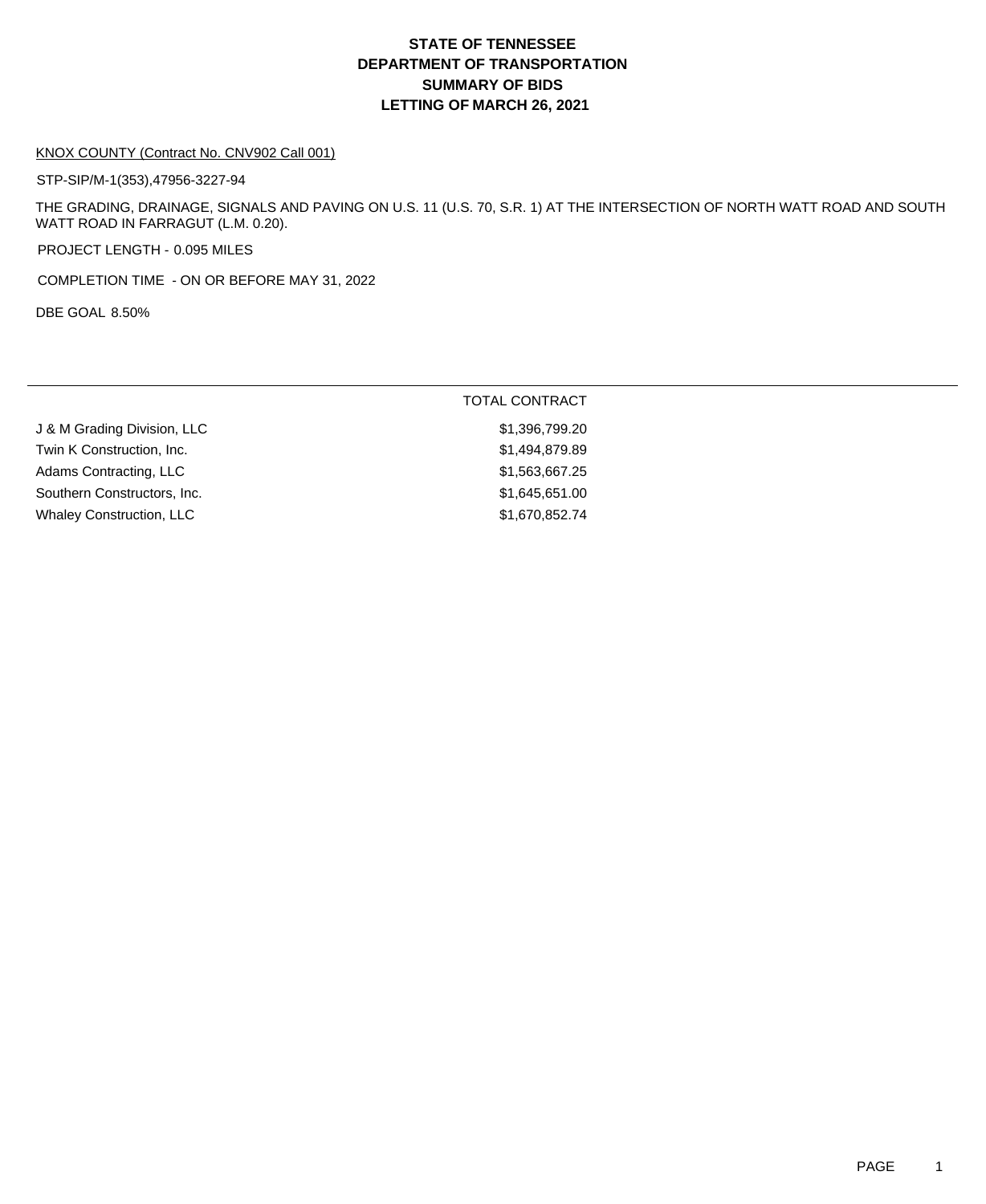**ROADWAY CATEGORY 105-01 CONSTRUCTION STAKES, LINES AND GRADES 1.000 LS** J & M Grading Division, LLC \$35,000.0000 \$35,000.00 Twin K Construction, Inc. 639,191.45 Adams Contracting, LLC 620,000.000 \$20,000.000 \$20,000.000 \$20,000.000 \$20,000.000 \$20,000.00 Southern Constructors, Inc. 660,000.000 \$60,000.000 \$60,000.000 \$60,000.000 \$60,000.000 \$60,000.00 Whaley Construction, LLC 632,135.9500 \$32,135.9500 \$32,135.9500 **203-01 ROAD & DRAINAGE EXCAVATION (UNCLASSIFIED) 1,439.000 C.Y.** J & M Grading Division, LLC  $$28.5000$   $$41,011.50$ Twin K Construction, Inc. 66,019.22 Adams Contracting, LLC 6. The state of the state of the state of the state of the state of the state of the state of the state of the state of the state of the state of the state of the state of the state of the state of t Southern Constructors, Inc. 60000 \$86,340.00 Whaley Construction, LLC 650,365.000 \$50,365.00 **203-06 WATER 21.000 M.G.** J & M Grading Division, LLC \$10.000 \$210.00 Twin K Construction, Inc. 6. The Construction of the Construction, Inc. 6. The Construction, Inc. 6. The Construction of the Construction of the Construction of the Construction of the Construction of the Construction of t Adams Contracting, LLC 60.000 \$1,260.000 \$1,260.000 \$1,260.000 \$1,260.000 \$1,260.000 \$1,260.00 Southern Constructors, Inc. 6. The Constructors of the Constructors, Inc. 6. The Constructors, Inc. 6. The Constructors of the Constructors of the Constructors of the Constructors of the Constructors of the Constructors of Whaley Construction, LLC 62,100.000 \$2,100.000 \$2,100.000 \$2,100.000 **203-07 FURNISHING & SPREADING TOPSOIL 30.000 C.Y.** U & M Grading Division, LLC & Case of the Material State of the State of the State of State of the State of St Twin K Construction, Inc. 6. The Second Second Second Second Second Second Second Second Second Second Second Second Second Second Second Second Second Second Second Second Second Second Second Second Second Second Second Adams Contracting, LLC 6. The state of the state of the state of the state of the state of the state of the state of the state of the state of the state of the state of the state of the state of the state of the state of t Southern Constructors, Inc. 6. The Constructors of the Constructors, Inc. 6. The Constructors, Inc. 6. The Constructors of the Constructors of the Constructors of the Constructors of the Constructors of the Constructors of Whaley Construction, LLC **\$100.0000 \$3,000.00 209-05 SEDIMENT REMOVAL 1.000 C.Y.** J & M Grading Division, LLC  $$2.000$ Twin K Construction, Inc. \$11.3700 \$11.3700 \$11.3700 \$11.3700 \$11.3700 \$11.3700 \$11.37 Adams Contracting, LLC 6. The state of the state of the state of the state of the state of the state of the state of the state of the state of the state of the state of the state of the state of the state of the state of t Southern Constructors, Inc. 60.000 \$60.000 \$60.000 \$60.000 \$60.000 \$60.000 \$60.000 \$60.00 Whaley Construction, LLC 6100.000 \$100.000 \$100.000 \$100.000 \$100.000 \$100.000 \$100.00 **209-08.02 TEMPORARY SILT FENCE (WITH BACKING) 182.000 L.F.** J & M Grading Division, LLC **\$8.5000** \$1,547.00 Twin K Construction, Inc. 6855.40 Adams Contracting, LLC 6728.00

Southern Constructors, Inc. 6910.00 \$910.00 \$910.00 \$910.00 Whaley Construction, LLC 641.64

**CONTRACT CNV902**

EXTENSION UNIT PRICE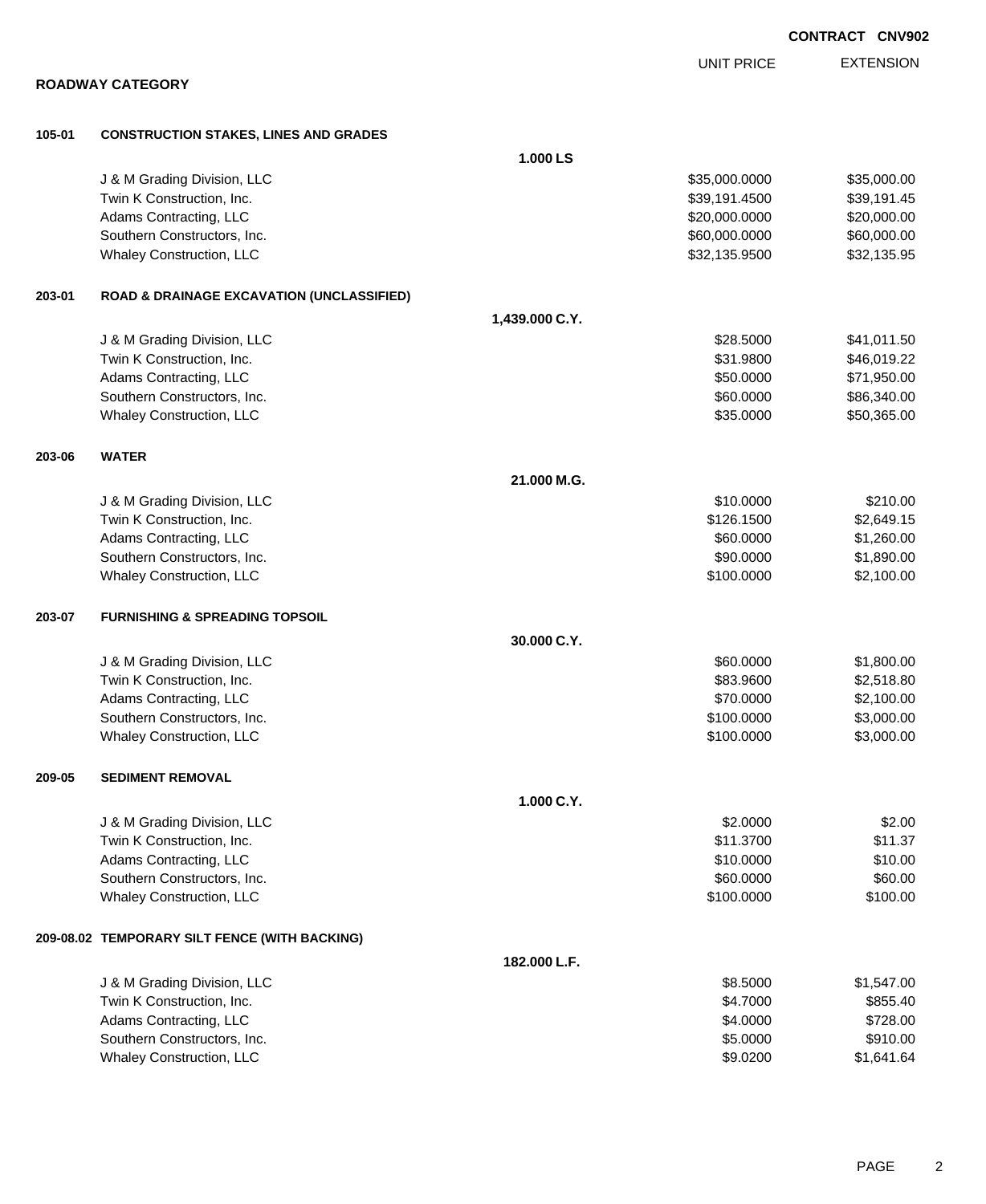|        |                                                  |                   |                   | <b>CONTRACT CNV902</b> |
|--------|--------------------------------------------------|-------------------|-------------------|------------------------|
|        |                                                  |                   | <b>UNIT PRICE</b> | <b>EXTENSION</b>       |
|        | 209-08.03 TEMPORARY SILT FENCE (WITHOUT BACKING) |                   |                   |                        |
|        |                                                  | 50.000 L.F.       |                   |                        |
|        | J & M Grading Division, LLC                      |                   | \$7.0000          | \$350.00               |
|        | Twin K Construction, Inc.                        |                   | \$2.3500          | \$117.50               |
|        | Adams Contracting, LLC                           |                   | \$2.0000          | \$100.00               |
|        | Southern Constructors, Inc.                      |                   | \$3.0000          | \$150.00               |
|        | Whaley Construction, LLC                         |                   | \$24.2000         | \$1,210.00             |
|        | 209-08.08 ENHANCED ROCK CHECK DAM                |                   |                   |                        |
|        |                                                  | <b>1.000 EACH</b> |                   |                        |
|        | J & M Grading Division, LLC                      |                   | \$2,475.0000      | \$2,475.00             |
|        | Twin K Construction, Inc.                        |                   | \$804.0700        | \$804.07               |
|        | Adams Contracting, LLC                           |                   | \$800.0000        | \$800.00               |
|        | Southern Constructors, Inc.                      |                   | \$1,000.0000      | \$1,000.00             |
|        | Whaley Construction, LLC                         |                   | \$1,980.0000      | \$1,980.00             |
|        | 209-09.41 CURB INLET PROTECTION (TYPE 2)         |                   |                   |                        |
|        |                                                  | 12.000 EACH       |                   |                        |
|        | J & M Grading Division, LLC                      |                   | \$385.0000        | \$4,620.00             |
|        | Twin K Construction, Inc.                        |                   | \$222.6200        | \$2,671.44             |
|        | Adams Contracting, LLC                           |                   | \$220.0000        | \$2,640.00             |
|        | Southern Constructors, Inc.                      |                   | \$220.0000        | \$2,640.00             |
|        | Whaley Construction, LLC                         |                   | \$330.0000        | \$3,960.00             |
|        | 209-09.43 CURB INLET PROTECTION (TYPE 4)         |                   |                   |                        |
|        |                                                  | <b>8.000 EACH</b> |                   |                        |
|        | J & M Grading Division, LLC                      |                   | \$385.0000        | \$3,080.00             |
|        | Twin K Construction, Inc.                        |                   | \$185.5200        | \$1,484.16             |
|        | Adams Contracting, LLC                           |                   | \$180.0000        | \$1,440.00             |
|        | Southern Constructors, Inc.                      |                   | \$200.0000        | \$1,600.00             |
|        | Whaley Construction, LLC                         |                   | \$330.0000        | \$2,640.00             |
|        | 209-40.41 CATCH BASIN FILTER ASSEMBLY(TYPE 1)    |                   |                   |                        |
|        |                                                  | <b>2.000 EACH</b> |                   |                        |
|        | J & M Grading Division, LLC                      |                   | \$632.5000        | \$1,265.00             |
|        | Twin K Construction, Inc.                        |                   | \$650.5600        | \$1,301.12             |
|        | Adams Contracting, LLC                           |                   | \$775.0000        | \$1,550.00             |
|        | Southern Constructors, Inc.                      |                   | \$800.0000        | \$1,600.00             |
|        | Whaley Construction, LLC                         |                   | \$1,650.0000      | \$3,300.00             |
| 303-01 | MINERAL AGGREGATE, TYPE A BASE, GRADING D        |                   |                   |                        |
|        |                                                  | 472.000 TON       |                   |                        |
|        | J & M Grading Division, LLC                      |                   | \$40.0000         | \$18,880.00            |
|        | Twin K Construction, Inc.                        |                   | \$47.5200         | \$22,429.44            |
|        | Adams Contracting, LLC                           |                   | \$43.0000         | \$20,296.00            |
|        | Southern Constructors, Inc.                      |                   | \$40.0000         | \$18,880.00            |
|        | Whaley Construction, LLC                         |                   | \$40.0000         | \$18,880.00            |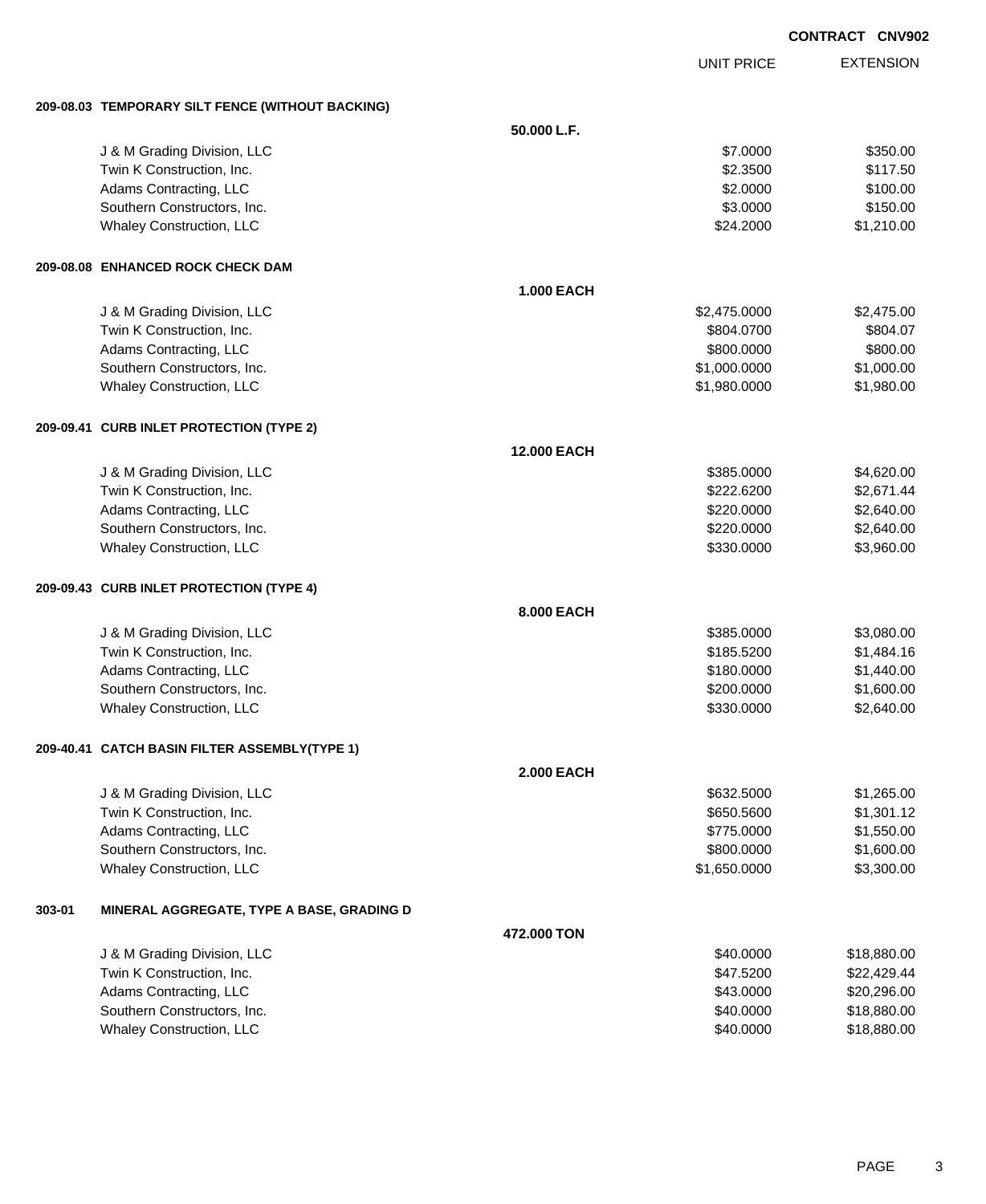UNIT PRICE EXTENSION

**303-10.01 MINERAL AGGREGATE (SIZE 57)**

|        |                                                                 | 11.000 TON       |              |             |
|--------|-----------------------------------------------------------------|------------------|--------------|-------------|
|        | J & M Grading Division, LLC                                     |                  | \$50.0000    | \$550.00    |
|        | Twin K Construction, Inc.                                       |                  | \$36.8900    | \$405.79    |
|        | Adams Contracting, LLC                                          |                  | \$40.0000    | \$440.00    |
|        | Southern Constructors, Inc.                                     |                  | \$50.0000    | \$550.00    |
|        | Whaley Construction, LLC                                        |                  | \$55.0000    | \$605.00    |
|        |                                                                 |                  |              |             |
|        | 307-01.01 ASPHALT CONCRETE MIX (PG64-22) (BPMB-HM) GRADING A    |                  |              |             |
|        |                                                                 | 78.000 TON       |              |             |
|        | J & M Grading Division, LLC                                     |                  | \$127.6000   | \$9,952.80  |
|        | Twin K Construction, Inc.                                       |                  | \$122.9700   | \$9,591.66  |
|        | Adams Contracting, LLC                                          |                  | \$170.0000   | \$13,260.00 |
|        | Southern Constructors, Inc.                                     |                  | \$160.0000   | \$12,480.00 |
|        | Whaley Construction, LLC                                        |                  | \$220.0000   | \$17,160.00 |
|        |                                                                 |                  |              |             |
|        | 307-01.21 ASP. CONC. MIX(PG70-22) (BPMB-HM) GR. A-S             |                  |              |             |
|        |                                                                 | 77,000 TON       |              |             |
|        | J & M Grading Division, LLC                                     |                  | \$127,6000   | \$9,825.20  |
|        | Twin K Construction, Inc.                                       |                  | \$122.9700   | \$9,468.69  |
|        | Adams Contracting, LLC                                          |                  | \$177.5000   | \$13,667.50 |
|        | Southern Constructors, Inc.                                     |                  | \$170.0000   | \$13,090.00 |
|        | Whaley Construction, LLC                                        |                  | \$236.5000   | \$18,210.50 |
|        |                                                                 |                  |              |             |
|        | 307-02.01 ASPHALT CONCRETE MIX (PG70-22) (BPMB-HM) GRADING A    | 77.000 TON       |              |             |
|        |                                                                 |                  |              |             |
|        | J & M Grading Division, LLC                                     |                  | \$127.6000   | \$9,825.20  |
|        | Twin K Construction, Inc.                                       |                  | \$122.9700   | \$9,468.69  |
|        | Adams Contracting, LLC                                          |                  | \$177.5000   | \$13,667.50 |
|        | Southern Constructors, Inc.                                     |                  | \$170.0000   | \$13,090.00 |
|        | Whaley Construction, LLC                                        |                  | \$225.5000   | \$17,363.50 |
|        | 307-02.08 ASPHALT CONCRETE MIX (PG70-22) (BPMB-HM) GRADING B-M2 |                  |              |             |
|        |                                                                 | 51,000 TON       |              |             |
|        | J & M Grading Division, LLC                                     |                  | \$132.0000   | \$6,732.00  |
|        | Twin K Construction, Inc.                                       |                  | \$127.2100   | \$6,487.71  |
|        | Adams Contracting, LLC                                          |                  | \$201.5000   | \$10,276.50 |
|        | Southern Constructors, Inc.                                     |                  | \$200.0000   | \$10,200.00 |
|        | Whaley Construction, LLC                                        |                  | \$250.2500   | \$12,762.75 |
|        |                                                                 |                  |              |             |
| 402-01 | BITUMINOUS MATERIAL FOR PRIME COAT (PC)                         |                  |              |             |
|        |                                                                 | <b>1.000 TON</b> |              |             |
|        | J & M Grading Division, LLC                                     |                  | \$632.5000   | \$632.50    |
|        | Twin K Construction, Inc.                                       |                  | \$609.5700   | \$609.57    |
|        | Adams Contracting, LLC                                          |                  | \$800.0000   | \$800.00    |
|        | Southern Constructors, Inc.                                     |                  | \$1,000.0000 | \$1,000.00  |
|        | <b>Whaley Construction, LLC</b>                                 |                  | \$2,750.0000 | \$2,750.00  |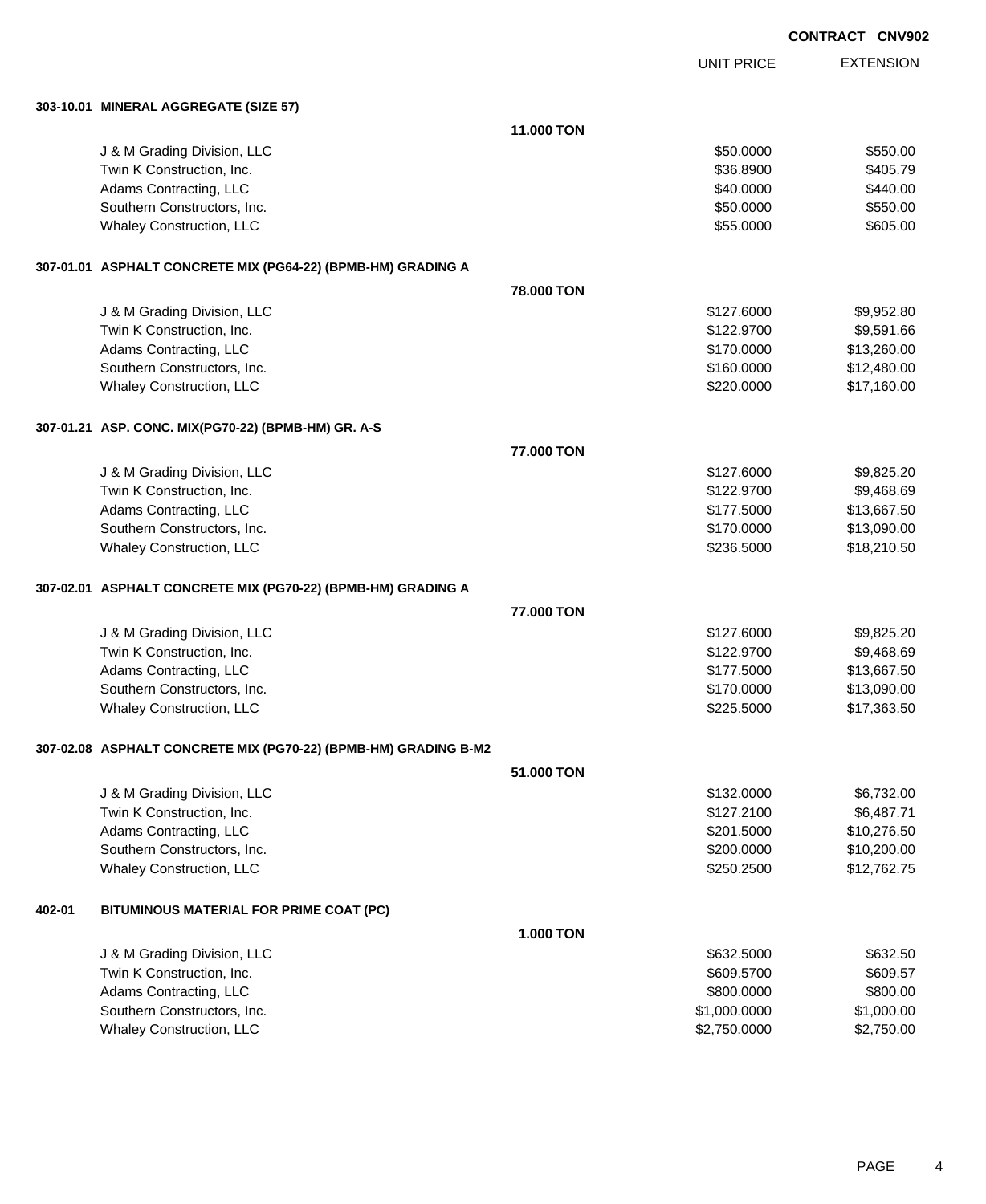|        |                                                 |                  |                   | <b>CONTRACT CNV902</b> |
|--------|-------------------------------------------------|------------------|-------------------|------------------------|
|        |                                                 |                  | <b>UNIT PRICE</b> | <b>EXTENSION</b>       |
| 402-02 | <b>AGGREGATE FOR COVER MATERIAL (PC)</b>        |                  |                   |                        |
|        |                                                 | 3.000 TON        |                   |                        |
|        | J & M Grading Division, LLC                     |                  | \$66.0000         | \$198.00               |
|        | Twin K Construction, Inc.                       |                  | \$63.6100         | \$190.83               |
|        | Adams Contracting, LLC                          |                  | \$135.0000        | \$405.00               |
|        | Southern Constructors, Inc.                     |                  | \$150.0000        | \$450.00               |
|        | Whaley Construction, LLC                        |                  | \$1,045.0000      | \$3,135.00             |
| 403-01 | BITUMINOUS MATERIAL FOR TACK COAT (TC)          |                  |                   |                        |
|        |                                                 | <b>4.000 TON</b> |                   |                        |
|        | J & M Grading Division, LLC                     |                  | \$880.0000        | \$3,520.00             |
|        | Twin K Construction, Inc.                       |                  | \$848.1000        | \$3,392.40             |
|        | Adams Contracting, LLC                          |                  | \$1,000.0000      | \$4,000.00             |
|        | Southern Constructors, Inc.                     |                  | \$1,000.0000      | \$4,000.00             |
|        | Whaley Construction, LLC                        |                  | \$962.5000        | \$3,850.00             |
|        | 411-01.10 ACS MIX(PG64-22) GRADING D            |                  |                   |                        |
|        |                                                 | 59.000 TON       |                   |                        |
|        | J & M Grading Division, LLC                     |                  | \$146.3000        | \$8,631.70             |
|        | Twin K Construction, Inc.                       |                  | \$141.0000        | \$8,319.00             |
|        | Adams Contracting, LLC                          |                  | \$201.2000        | \$11,870.80            |
|        | Southern Constructors, Inc.                     |                  | \$200.0000        | \$11,800.00            |
|        | Whaley Construction, LLC                        |                  | \$247.5000        | \$14,602.50            |
|        | 411-02.10 ACS MIX(PG70-22) GRADING D            |                  |                   |                        |
|        |                                                 | 636.000 TON      |                   |                        |
|        | J & M Grading Division, LLC                     |                  | \$128.7000        | \$81,853.20            |
|        | Twin K Construction, Inc.                       |                  | \$124.0300        | \$78,883.08            |
|        | Adams Contracting, LLC                          |                  | \$170.7000        | \$108,565.20           |
|        | Southern Constructors, Inc.                     |                  | \$170,0000        | \$108,120.00           |
|        | <b>Whaley Construction, LLC</b>                 |                  | \$184.2500        | \$117,183.00           |
|        | 415-01.02 COLD PLANING BITUMINOUS PAVEMENT      |                  |                   |                        |
|        |                                                 | 9,113.000 S.Y.   |                   |                        |
|        | J & M Grading Division, LLC                     |                  | \$3.0000          | \$27,339.00            |
|        | Twin K Construction, Inc.                       |                  | \$2.1200          | \$19,319.56            |
|        | Adams Contracting, LLC                          |                  | \$3.7500          | \$34,173.75            |
|        | Southern Constructors, Inc.                     |                  | \$6.0000          | \$54,678.00            |
|        | Whaley Construction, LLC                        |                  | \$3.3000          | \$30,072.90            |
|        | 607-03.02 18" CONCRETE PIPE CULVERT (CLASS III) |                  |                   |                        |
|        |                                                 | 361.000 L.F.     |                   |                        |
|        | J & M Grading Division, LLC                     |                  | \$85.0000         | \$30,685.00            |
|        | Twin K Construction, Inc.                       |                  | \$228.5800        | \$82,517.38            |
|        | Adams Contracting, LLC                          |                  | \$110.0000        | \$39,710.00            |
|        | Southern Constructors, Inc.                     |                  | \$270.0000        | \$97,470.00            |

Whaley Construction, LLC 641,515.000 \$41,515.000 \$41,515.000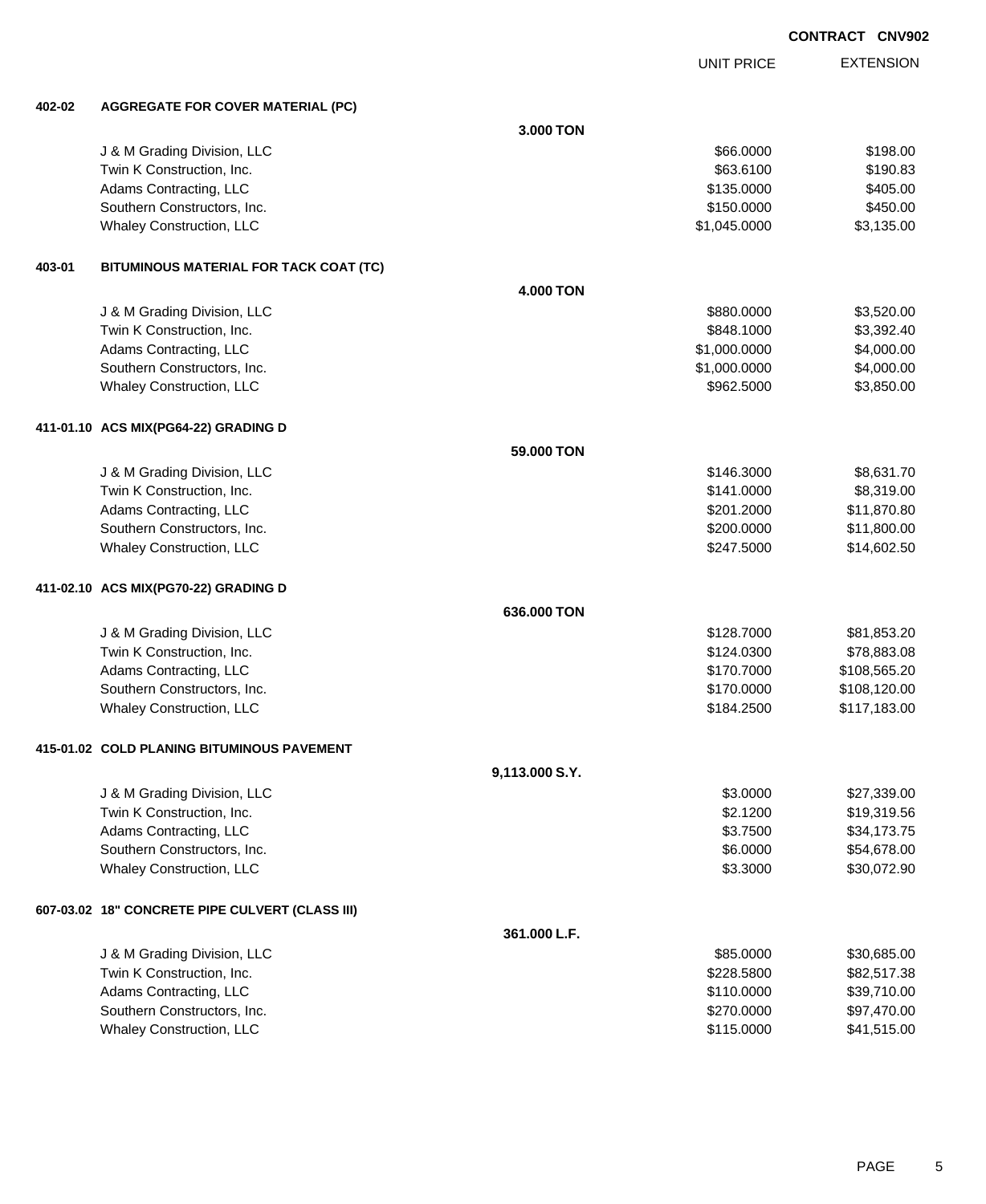|            | <b>CONTRACT CNV902</b> |                  |
|------------|------------------------|------------------|
| UNIT PRICE |                        | <b>EXTENSION</b> |

# **610-11.05 PLASTIC PIPE DRAINS (12")**

| 610-11.05 PLASTIC PIPE DRAINS (12")               |                   |              |            |
|---------------------------------------------------|-------------------|--------------|------------|
|                                                   | 5.000 L.F.        |              |            |
| J & M Grading Division, LLC                       |                   | \$85.0000    | \$425.00   |
| Twin K Construction, Inc.                         |                   | \$71.9500    | \$359.75   |
| Adams Contracting, LLC                            |                   | \$160.0000   | \$800.00   |
| Southern Constructors, Inc.                       |                   | \$160.0000   | \$800.00   |
| <b>Whaley Construction, LLC</b>                   |                   | \$100.0000   | \$500.00   |
| 611-01.01 MANHOLES, 0' - 4' DEPTH                 |                   |              |            |
|                                                   | <b>1.000 EACH</b> |              |            |
| J & M Grading Division, LLC                       |                   | \$3,800.0000 | \$3,800.00 |
| Twin K Construction, Inc.                         |                   | \$3,933.6100 | \$3,933.61 |
| Adams Contracting, LLC                            |                   | \$3,500.0000 | \$3,500.00 |
| Southern Constructors, Inc.                       |                   | \$8,000.0000 | \$8,000.00 |
| <b>Whaley Construction, LLC</b>                   |                   | \$3,517.0000 | \$3,517.00 |
| 611-01.21   REWORK MANHOLE                        |                   |              |            |
|                                                   | <b>1.000 EACH</b> |              |            |
| J & M Grading Division, LLC                       |                   | \$3,000.0000 | \$3,000.00 |
| Twin K Construction, Inc.                         |                   | \$1,888.9400 | \$1,888.94 |
| Adams Contracting, LLC                            |                   | \$1,400.0000 | \$1,400.00 |
| Southern Constructors, Inc.                       |                   | \$1,500.0000 | \$1,500.00 |
| Whaley Construction, LLC                          |                   | \$1,814.2300 | \$1,814.23 |
| 611-07.01 CLASS A CONCRETE (PIPE ENDWALLS)        |                   |              |            |
|                                                   | 2.000 C.Y.        |              |            |
| J & M Grading Division, LLC                       |                   | \$2,300.0000 | \$4,600.00 |
| Twin K Construction, Inc.                         |                   | \$2,542.7900 | \$5,085.58 |
| Adams Contracting, LLC                            |                   | \$1,500.0000 | \$3,000.00 |
| Southern Constructors, Inc.                       |                   | \$1,500.0000 | \$3,000.00 |
| Whaley Construction, LLC                          |                   | \$4,998.2500 | \$9,996.50 |
| 611-07.02 STEEL BAR REINFORCEMENT (PIPE ENDWALLS) |                   |              |            |
|                                                   | 124.000 LB.       |              |            |
| J & M Grading Division, LLC                       |                   | \$5.0000     | \$620.00   |
| Twin K Construction, Inc.                         |                   | \$1.0800     | \$133.92   |
| Adams Contracting, LLC                            |                   | \$6.0000     | \$744.00   |
| Southern Constructors, Inc.                       |                   | \$5.0000     | \$620.00   |
| <b>Whaley Construction, LLC</b>                   |                   | \$4.9800     | \$617.52   |
| 611-09.03 CAPPING EXISTING CATCHBASIN             |                   |              |            |
|                                                   | <b>2.000 EACH</b> |              |            |
| J & M Grading Division, LLC                       |                   | \$1,500.0000 | \$3,000.00 |
| Twin K Construction, Inc.                         |                   | \$1,525.3500 | \$3,050.70 |
| Adams Contracting, LLC                            |                   | \$1,250.0000 | \$2,500.00 |
| Southern Constructors, Inc.                       |                   | \$1,600.0000 | \$3,200.00 |
| <b>Whaley Construction, LLC</b>                   |                   | \$1,256.9900 | \$2,513.98 |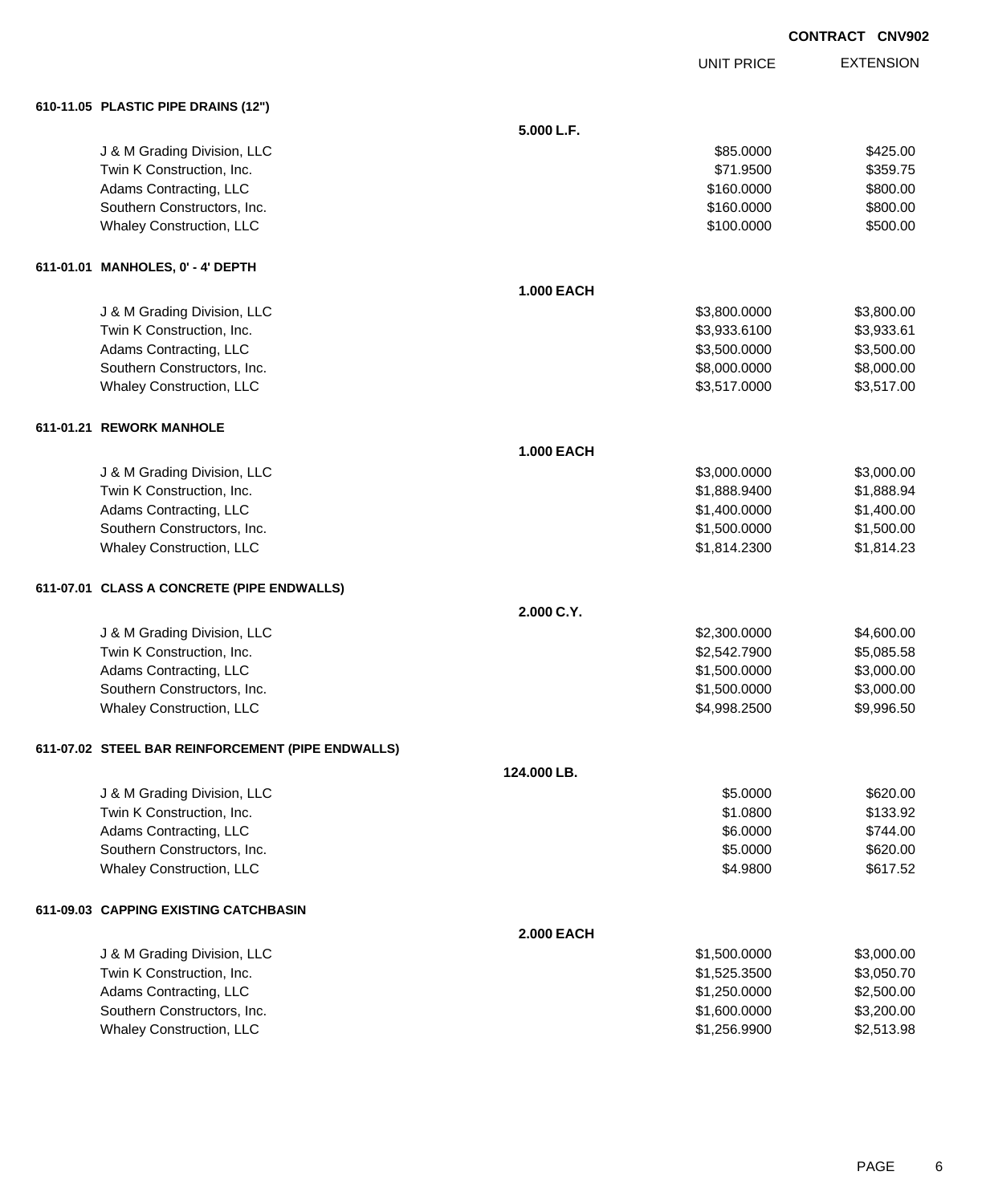| CONTRACT CNV902 |  |
|-----------------|--|
|-----------------|--|

UNIT PRICE

EXTENSION

|  | 611-12.01 CATCH BASINS, TYPE 12, 0' - 4' DEPTH |  |
|--|------------------------------------------------|--|

|        | 611-12.01   CATCH BASINS, TYPE 12, 0' - 4' DEPTH |                   |              |             |
|--------|--------------------------------------------------|-------------------|--------------|-------------|
|        |                                                  | <b>4.000 EACH</b> |              |             |
|        | J & M Grading Division, LLC                      |                   | \$3,600.0000 | \$14,400.00 |
|        | Twin K Construction, Inc.                        |                   | \$3,820.1000 | \$15,280.40 |
|        | Adams Contracting, LLC                           |                   | \$3,600.0000 | \$14,400.00 |
|        | Southern Constructors, Inc.                      |                   | \$4,900.0000 | \$19,600.00 |
|        | Whaley Construction, LLC                         |                   | \$4,878.1200 | \$19,512.48 |
|        | 611-12.02 CATCH BASINS, TYPE 12, > 4' - 8' DEPTH |                   |              |             |
|        |                                                  | 3.000 EACH        |              |             |
|        | J & M Grading Division, LLC                      |                   | \$4,000.0000 | \$12,000.00 |
|        | Twin K Construction, Inc.                        |                   | \$4,897.2800 | \$14,691.84 |
|        | Adams Contracting, LLC                           |                   | \$4,400.0000 | \$13,200.00 |
|        | Southern Constructors, Inc.                      |                   | \$5,000.0000 | \$15,000.00 |
|        | <b>Whaley Construction, LLC</b>                  |                   | \$6,251.4700 | \$18,754.41 |
|        | 611-38.01   CATCH BASINS, TYPE 38, 0' - 4' DEPTH |                   |              |             |
|        |                                                  | <b>1.000 EACH</b> |              |             |
|        | J & M Grading Division, LLC                      |                   | \$3,300.0000 | \$3,300.00  |
|        | Twin K Construction, Inc.                        |                   | \$3,448.4500 | \$3,448.45  |
|        | Adams Contracting, LLC                           |                   | \$3,700.0000 | \$3,700.00  |
|        | Southern Constructors, Inc.                      |                   | \$5,100.0000 | \$5,100.00  |
|        | Whaley Construction, LLC                         |                   | \$4,123.8400 | \$4,123.84  |
|        | 701-01.01 CONCRETE SIDEWALK (4 ")                |                   |              |             |
|        |                                                  | 5,589.000 S.F.    |              |             |
|        | J & M Grading Division, LLC                      |                   | \$6.0000     | \$33,534.00 |
|        | Twin K Construction, Inc.                        |                   | \$8.3000     | \$46,388.70 |
|        | Adams Contracting, LLC                           |                   | \$7.0000     | \$39,123.00 |
|        | Southern Constructors, Inc.                      |                   | \$9.0000     | \$50,301.00 |
|        | Whaley Construction, LLC                         |                   | \$8.8500     | \$49,462.65 |
| 701-02 | <b>CONCRETE DRIVEWAY</b>                         |                   |              |             |
|        |                                                  | 488,000 S.F.      |              |             |
|        | J & M Grading Division, LLC                      |                   | \$13.2000    | \$6,441.60  |
|        | Twin K Construction, Inc.                        |                   | \$16.6000    | \$8,100.80  |
|        | Adams Contracting, LLC                           |                   | \$14.0000    | \$6,832.00  |
|        | Southern Constructors, Inc.                      |                   | \$15.0000    | \$7,320.00  |
|        | <b>Whaley Construction, LLC</b>                  |                   | \$14.9800    | \$7,310.24  |
|        | 701-02.03 CONCRETE CURB RAMP                     |                   |              |             |
|        |                                                  | 869.000 S.F.      |              |             |
|        | J & M Grading Division, LLC                      |                   | \$27.5000    | \$23,897.50 |
|        | Twin K Construction, Inc.                        |                   | \$26.7800    | \$23,271.82 |
|        | Adams Contracting, LLC                           |                   | \$26.0000    | \$22,594.00 |
|        | Southern Constructors, Inc.                      |                   | \$28.0000    | \$24,332.00 |
|        | <b>Whaley Construction, LLC</b>                  |                   | \$28.9100    | \$25,122.79 |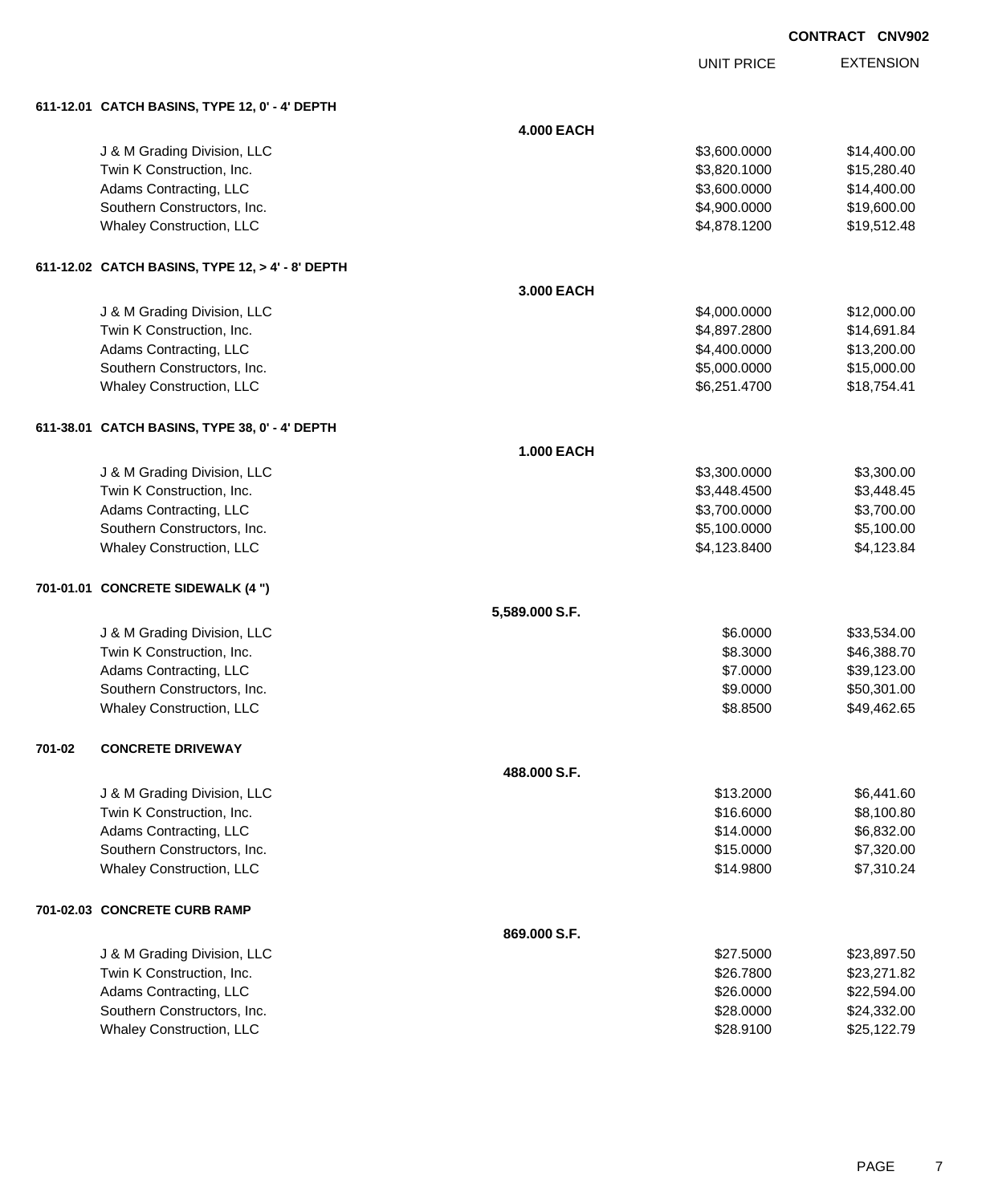UNIT PRICE

EXTENSION

| 702-01 | <b>CONCRETE CURB</b>                               |                   |             |
|--------|----------------------------------------------------|-------------------|-------------|
|        |                                                    | 17.000 C.Y.       |             |
|        | J & M Grading Division, LLC                        | \$635.0000        | \$10,795.00 |
|        | Twin K Construction, Inc.                          | \$2,075.6100      | \$35,285.37 |
|        | Adams Contracting, LLC                             | \$625.0000        | \$10,625.00 |
|        | Southern Constructors, Inc.                        | \$800.0000        | \$13,600.00 |
|        | Whaley Construction, LLC                           | \$950.2300        | \$16,153.91 |
| 702-03 | <b>CONCRETE COMBINED CURB &amp; GUTTER</b>         |                   |             |
|        |                                                    | 84.000 C.Y.       |             |
|        | J & M Grading Division, LLC                        | \$425.0000        | \$35,700.00 |
|        | Twin K Construction, Inc.                          | \$516.3200        | \$43,370.88 |
|        | Adams Contracting, LLC                             | \$450.0000        | \$37,800.00 |
|        | Southern Constructors, Inc.                        | \$500.0000        | \$42,000.00 |
|        | <b>Whaley Construction, LLC</b>                    | \$750.1000        | \$63,008.40 |
| 703-02 | <b>CEMENT CONCRETE DITCH PAVING (REINFORCED)</b>   |                   |             |
|        |                                                    | 4.000 C.Y.        |             |
|        | J & M Grading Division, LLC                        | \$1,100.0000      | \$4,400.00  |
|        | Twin K Construction, Inc.                          | \$2,075.6100      | \$8,302.44  |
|        | Adams Contracting, LLC                             | \$1,100.0000      | \$4,400.00  |
|        | Southern Constructors, Inc.                        | \$1,200.0000      | \$4,800.00  |
|        | Whaley Construction, LLC                           | \$1,485.0000      | \$5,940.00  |
|        | 705-08.51 PORTABLE IMPACT ATTENUATOR NCHRP350 TL-3 |                   |             |
|        |                                                    | <b>2.000 EACH</b> |             |
|        | J & M Grading Division, LLC                        | \$8,500.0000      | \$17,000.00 |
|        | Twin K Construction, Inc.                          | \$7,950.7000      | \$15,901.40 |
|        | Adams Contracting, LLC                             | \$3,900.0000      | \$7,800.00  |
|        | Southern Constructors, Inc.                        | \$4,500.0000      | \$9,000.00  |
|        | <b>Whaley Construction, LLC</b>                    | \$8,250.0000      | \$16,500.00 |
|        | 707-08.11 HIGH-VISIBILITY CONSTRUCTION FENCE       |                   |             |
|        |                                                    | 235,000 L.F.      |             |
|        | J & M Grading Division, LLC                        | \$2.5000          | \$587.50    |
|        | Twin K Construction, Inc.                          | \$2.2300          | \$524.05    |
|        | Adams Contracting, LLC                             | \$3.0000          | \$705.00    |
|        | Southern Constructors, Inc.                        | \$4.0000          | \$940.00    |
|        | Whaley Construction, LLC                           | \$6.6000          | \$1,551.00  |
|        | 709-05.05 MACHINED RIP-RAP (CLASS A-3)             |                   |             |
|        |                                                    | 47.000 TON        |             |
|        | J & M Grading Division, LLC                        | \$45.0000         | \$2,115.00  |
|        | Twin K Construction, Inc.                          | \$47.0200         | \$2,209.94  |
|        | Adams Contracting, LLC                             | \$55.0000         | \$2,585.00  |
|        | Southern Constructors, Inc.                        | \$60.0000         | \$2,820.00  |
|        | <b>Whaley Construction, LLC</b>                    | \$45.0000         | \$2,115.00  |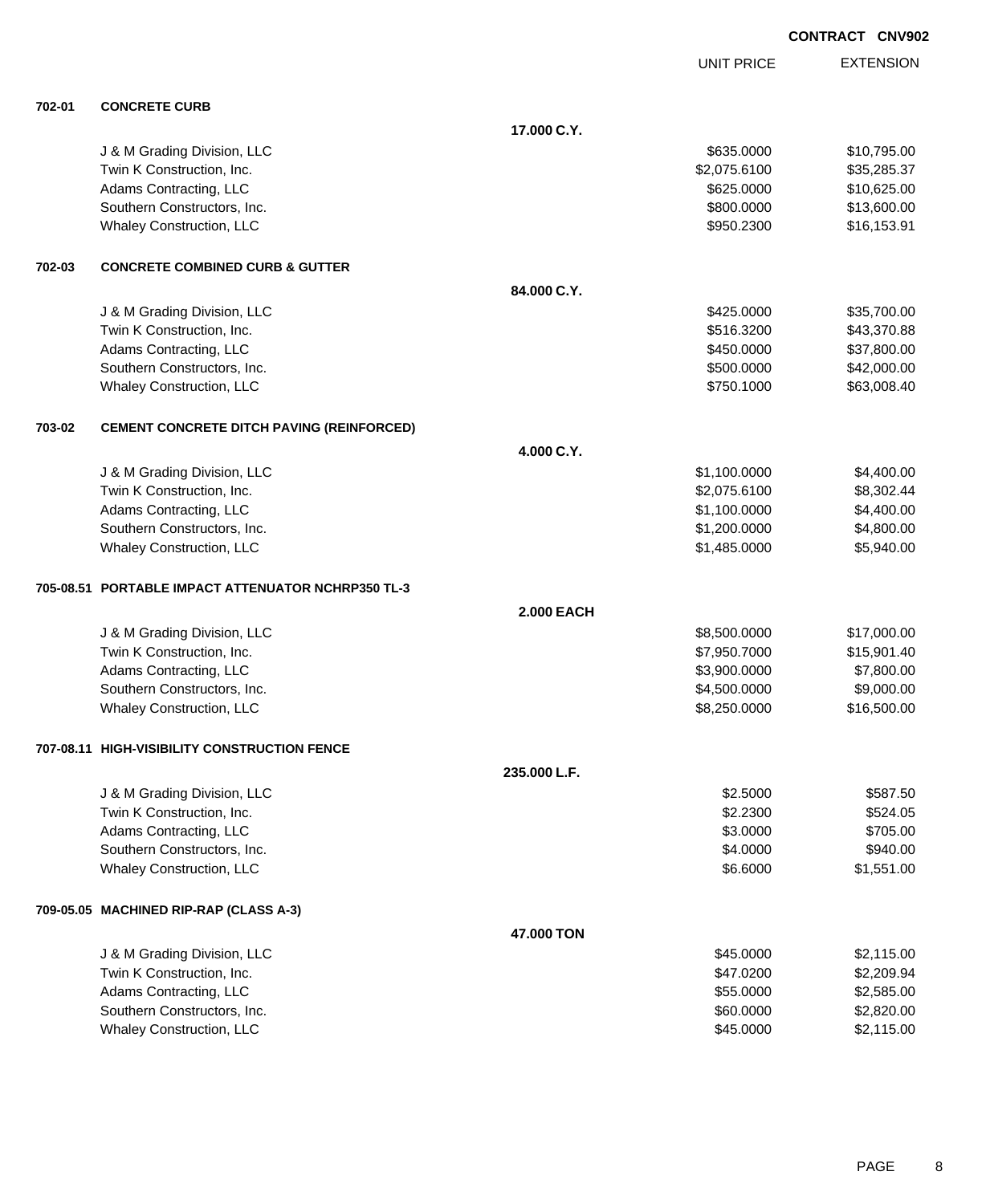|        |                                                |              |                   | <b>CONTRACT CNV902</b> |
|--------|------------------------------------------------|--------------|-------------------|------------------------|
|        |                                                |              | <b>UNIT PRICE</b> | <b>EXTENSION</b>       |
|        | 709-05.06 MACHINED RIP-RAP (CLASS A-1)         |              |                   |                        |
|        |                                                | 13.000 TON   |                   |                        |
|        | J & M Grading Division, LLC                    |              | \$50.0000         | \$650.00               |
|        | Twin K Construction, Inc.                      |              | \$47.0200         | \$611.26               |
|        | Adams Contracting, LLC                         |              | \$57.0000         | \$741.00               |
|        | Southern Constructors, Inc.                    |              | \$60.0000         | \$780.00               |
|        | Whaley Construction, LLC                       |              | \$45.0000         | \$585.00               |
| 710-02 | <b>AGGREGATE UNDERDRAINS (WITH PIPE)</b>       |              |                   |                        |
|        |                                                | 686.000 L.F. |                   |                        |
|        | J & M Grading Division, LLC                    |              | \$10.0000         | \$6,860.00             |
|        | Twin K Construction, Inc.                      |              | \$21.2000         | \$14,543.20            |
|        | Adams Contracting, LLC                         |              | \$20.0000         | \$13,720.00            |
|        | Southern Constructors, Inc.                    |              | \$28.0000         | \$19,208.00            |
|        | Whaley Construction, LLC                       |              | \$22.0000         | \$15,092.00            |
| 712-01 | <b>TRAFFIC CONTROL</b>                         |              |                   |                        |
|        |                                                | 1.000 LS     |                   |                        |
|        | J & M Grading Division, LLC                    |              | \$80,000.0000     | \$80,000.00            |
|        | Twin K Construction, Inc.                      |              | \$29,918.5800     | \$29,918.58            |
|        | Adams Contracting, LLC                         |              | \$270,000.0000    | \$270,000.00           |
|        | Southern Constructors, Inc.                    |              | \$135,000.0000    | \$135,000.00           |
|        | Whaley Construction, LLC                       |              | \$74,215.0000     | \$74,215.00            |
|        | 712-02.02 INTERCONNECTED PORTABLE BARRIER RAIL |              |                   |                        |
|        |                                                | 200.000 L.F. |                   |                        |
|        | J & M Grading Division, LLC                    |              | \$50.0000         | \$10,000.00            |
|        | Twin K Construction, Inc.                      |              | \$52.8100         | \$10,562.00            |
|        | Adams Contracting, LLC                         |              | \$60.0000         | \$12,000.00            |
|        | Southern Constructors, Inc.                    |              | \$40.0000         | \$8,000.00             |
|        | <b>Whaley Construction, LLC</b>                |              | \$50.0000         | \$10,000.00            |
|        | 712-04.01 FLEXIBLE DRUMS (CHANNELIZING)        |              |                   |                        |
|        |                                                | 70.000 EACH  |                   |                        |
|        | J & M Grading Division, LLC                    |              | \$30.0000         | \$2,100.00             |
|        | Twin K Construction, Inc.                      |              | \$30.7400         | \$2,151.80             |
|        | Adams Contracting, LLC                         |              | \$26.0000         | \$1,820.00             |
|        | Southern Constructors, Inc.                    |              | \$40.0000         | \$2,800.00             |
|        | Whaley Construction, LLC                       |              | \$38.5000         | \$2,695.00             |
|        | 712-04.50 BARRIER RAIL DELINEATOR              |              |                   |                        |

|                                 | <b>9.000 EACH</b> |          |
|---------------------------------|-------------------|----------|
| J & M Grading Division, LLC     | \$20,0000         | \$180.00 |
| Twin K Construction, Inc.       | \$19,0800         | \$171.72 |
| Adams Contracting, LLC          | \$16,0000         | \$144.00 |
| Southern Constructors, Inc.     | \$20,0000         | \$180.00 |
| <b>Whaley Construction, LLC</b> | \$22,0000         | \$198.00 |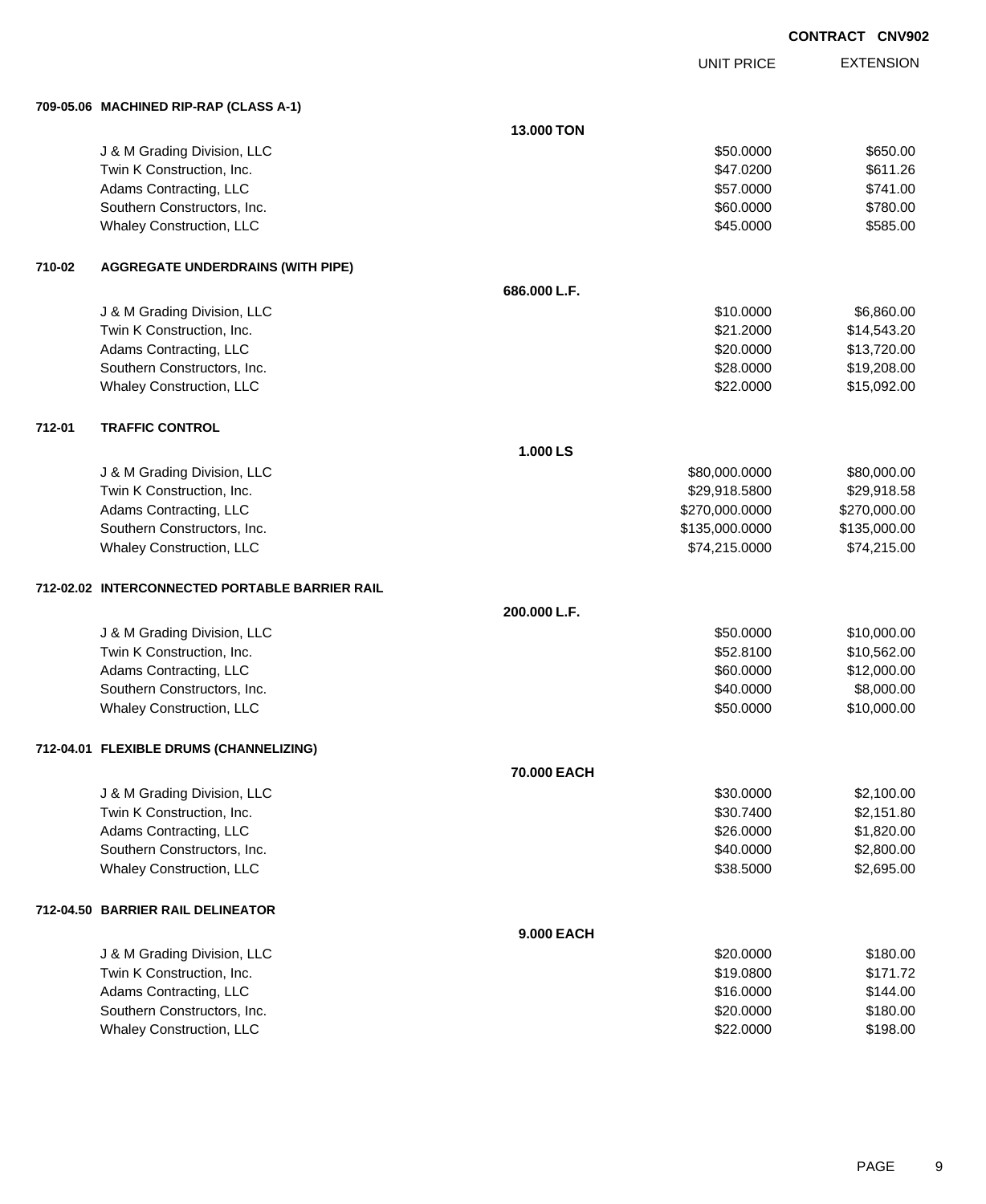| <b>CONTRACT CNV902</b> |  |
|------------------------|--|
|------------------------|--|

UNIT PRICE

EXTENSION

| 712-06 | <b>SIGNS (CONSTRUCTION)</b>                          |                   |              |            |
|--------|------------------------------------------------------|-------------------|--------------|------------|
|        |                                                      | 208.000 S.F.      |              |            |
|        | J & M Grading Division, LLC                          |                   | \$7.7000     | \$1,601.60 |
|        | Twin K Construction, Inc.                            |                   | \$14.8400    | \$3,086.72 |
|        | Adams Contracting, LLC                               |                   | \$11.0000    | \$2,288.00 |
|        | Southern Constructors, Inc.                          |                   | \$15.0000    | \$3,120.00 |
|        | Whaley Construction, LLC                             |                   | \$8.8000     | \$1,830.40 |
|        | 712-08.03 ARROW BOARD (TYPE C)                       |                   |              |            |
|        |                                                      | <b>2.000 EACH</b> |              |            |
|        | J & M Grading Division, LLC                          |                   | \$1,500.0000 | \$3,000.00 |
|        | Twin K Construction, Inc.                            |                   | \$1,961.1700 | \$3,922.34 |
|        | Adams Contracting, LLC                               |                   | \$1,400.0000 | \$2,800.00 |
|        | Southern Constructors, Inc.                          |                   | \$3,000.0000 | \$6,000.00 |
|        | Whaley Construction, LLC                             |                   | \$1,980.0000 | \$3,960.00 |
|        | 713-11.02 PERFORATED/KNOCKOUT SQUARE TUBE POST       |                   |              |            |
|        |                                                      | 26,000 LB.        |              |            |
|        | J & M Grading Division, LLC                          |                   | \$8.8000     | \$228.80   |
|        | Twin K Construction, Inc.                            |                   | \$4.1300     | \$107.38   |
|        | Adams Contracting, LLC                               |                   | \$11.0000    | \$286.00   |
|        | Southern Constructors, Inc.                          |                   | \$5.0000     | \$130.00   |
|        | Whaley Construction, LLC                             |                   | \$15.0000    | \$390.00   |
|        | 713-13.02 FLAT SHEET ALUMINUM SIGNS (0.080" THICK)   |                   |              |            |
|        |                                                      | 4.000 S.F.        |              |            |
|        | J & M Grading Division, LLC                          |                   | \$300.0000   | \$1,200.00 |
|        | Twin K Construction, Inc.                            |                   | \$25.4400    | \$101.76   |
|        | Adams Contracting, LLC                               |                   | \$54.0000    | \$216.00   |
|        | Southern Constructors, Inc.                          |                   | \$260.0000   | \$1,040.00 |
|        | Whaley Construction, LLC                             |                   | \$297.1900   | \$1,188.76 |
|        | 716-02.05 PLASTIC PAVEMENT MARKING (STOP LINE)       |                   |              |            |
|        |                                                      | 140.000 L.F.      |              |            |
|        | J & M Grading Division, LLC                          |                   | \$20.0000    | \$2,800.00 |
|        | Twin K Construction, Inc.                            |                   | \$12.7200    | \$1,780.80 |
|        | Adams Contracting, LLC                               |                   | \$11.0000    | \$1,540.00 |
|        | Southern Constructors, Inc.                          |                   | \$15.0000    | \$2,100.00 |
|        | Whaley Construction, LLC                             |                   | \$11.0000    | \$1,540.00 |
|        | 716-02.06 PLASTIC PAVEMENT MARKING (TURN LANE ARROW) |                   |              |            |
|        |                                                      | 11.000 EACH       |              |            |
|        | J & M Grading Division, LLC                          |                   | \$175.0000   | \$1,925.00 |
|        | Twin K Construction, Inc.                            |                   | \$212.0200   | \$2,332.22 |
|        | Adams Contracting, LLC                               |                   | \$155.0000   | \$1,705.00 |
|        | Southern Constructors, Inc.                          |                   | \$220.0000   | \$2,420.00 |
|        | Whaley Construction, LLC                             |                   | \$165.0000   | \$1,815.00 |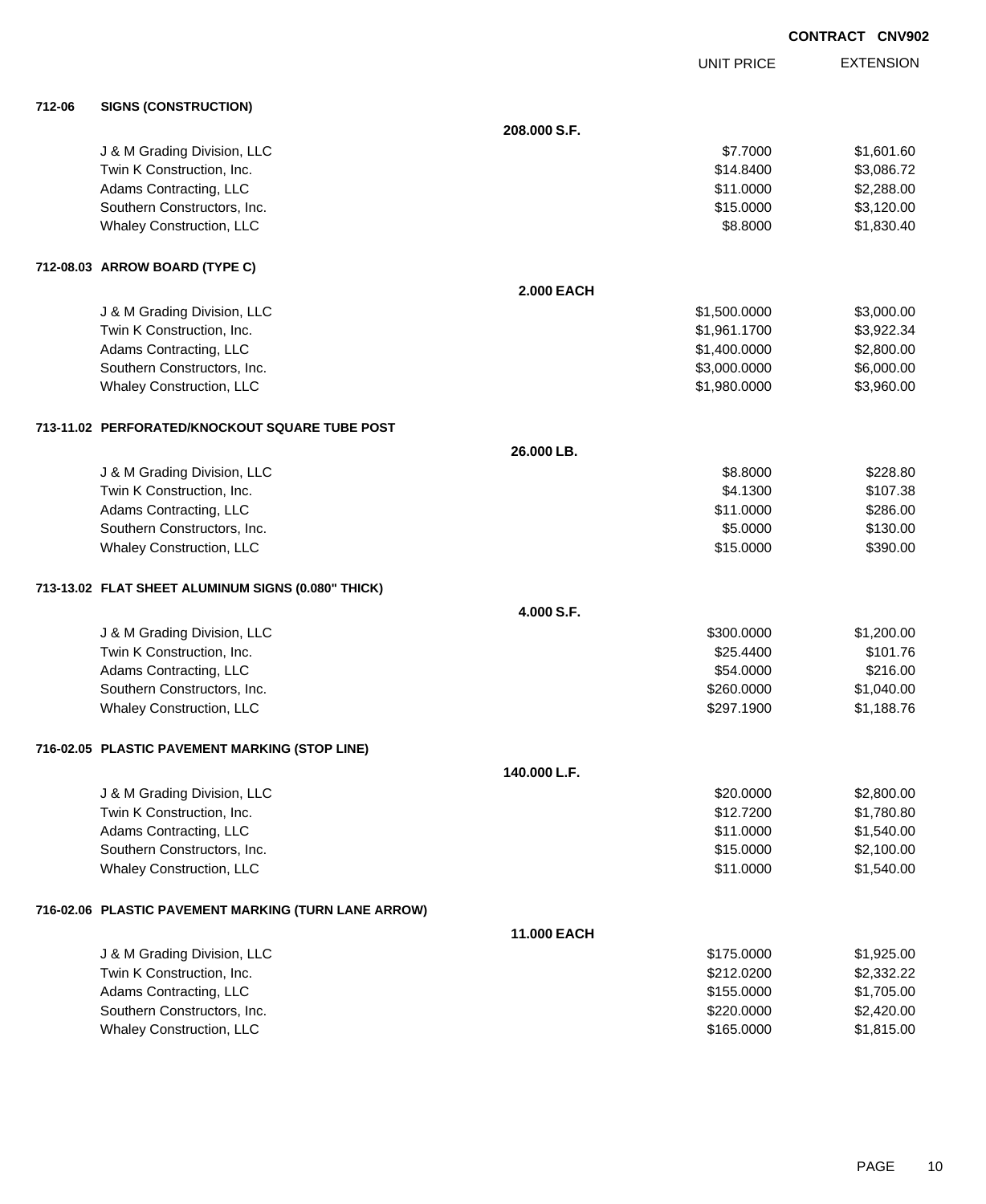EXTENSION **CONTRACT CNV902** UNIT PRICE **716-04.01 PLASTIC PAVEMENT MARKING (STRAIGHT-TURN ARROW) 1.000 EACH** J & M Grading Division, LLC \$175.000 \$175.000 \$175.000 \$175.000 \$175.000 \$175.000 \$175.000 \$175.00 Twin K Construction, Inc. 6318.0300 \$318.0300 \$318.0300 \$318.0300 \$318.0300 \$318.03 Adams Contracting, LLC 6160.000 \$160.000 \$160.000 \$160.000 \$160.000 \$160.000 \$160.000 \$160.00 Southern Constructors, Inc. 6350.000 \$350.000 \$350.000 \$350.000 \$350.000 \$350.000 \$350.000 \$350.00 Whaley Construction, LLC 6165.000 \$165.000 \$165.000 \$165.000 \$165.000 \$165.000 \$165.000 \$165.00 **716-05.02 PAINTED PAVEMENT MARKING (8" BARRIER LINE) 500.000 L.F.** J & M Grading Division, LLC \$150.00 Twin K Construction, Inc. 6265.00 \$265.00 \$265.00 \$265.00 Adams Contracting, LLC 6135.00 \$135.00 Southern Constructors, Inc. 6400.00 \$400.00 \$400.00 \$400.00 \$400.00 \$400.00 \$400.00 \$400.00 \$400.00 \$400.00 \$400 Whaley Construction, LLC 6140.00 **717-01 MOBILIZATION 1.000 LS** J & M Grading Division, LLC \$135,000.0000 \$135,000.00 Twin K Construction, Inc. 6. The Second State of the State of the State of State of State of State of State of State of State of State of State of State of State of State of State of State of State of State of State of Sta Adams Contracting, LLC 6. 2012 12:00:000 \$78,000.000 \$78,000.000 \$78,000.000 \$78,000.00 Southern Constructors, Inc. 682,500.000 \$82,500.000 \$82,500.000 \$82,500.000 \$82,500.000 \$82,500.00 Whaley Construction, LLC 6. 2010 12:0000 \$145,820.000 \$145,820.000 \$145,820.000 **730-02.09 SIGNAL HEAD ASSEMBLY (130 WITH BACKPLATE) 6.000 EACH** J & M Grading Division, LLC \$765.0000 \$4,590.00 Twin K Construction, Inc. 66 and the state of the state of the state of the state of the state of the state of the state of the state of the state of the state of the state of the state of the state of the state of the sta Adams Contracting, LLC 6. 2012 12:0000 \$4,320.000 \$4,320.000 \$4,320.000 \$4,320.00 Southern Constructors, Inc. 6. The Constructors of the Constructors, Inc. 6. The Constructors, Inc. 6. The Constructors of the Constructors of the Constructors of the Constructors of the Constructors of the Constructors of Whaley Construction, LLC **\$832.6800** \$4,996.08 **730-02.17 SIGNAL HEAD ASSEMBLY (150 A2H WITH BACKPLATE) 2.000 EACH** J & M Grading Division, LLC \$1,265.0000 \$2,530.00 Twin K Construction, Inc. \$1,217.2400 \$2,434.48 Adams Contracting, LLC 6. 2.400.00 \$2,400.00 \$2,400.00 \$2,400.00 \$2,400.00 \$2,400.00 \$2,400.00 \$2,400.00 \$2,400 Southern Constructors, Inc. 6. The Constructors of the Constructors, Inc. 6. The Constructors, Inc. 6. The Constructors of the Constructors of the Constructors of the Constructors of the Constructors of the Constructors of Whaley Construction, LLC 62,755.78 **730-02.30 SIGNAL HEAD ASSEMBLY (140 A 4F WITH BACKPLATE) 4.000 EACH** J & M Grading Division, LLC \$930.0000 \$3,720.00 Twin K Construction, Inc. 63,571.32 Adams Contracting, LLC 6. 2012 12:0000 \$3,480.00 Southern Constructors, Inc. 6. The Constructors of the Constructors, Inc. 6. The Constructors, Inc. 6. The Constructors of the Constructors of the Constructors of the Constructors of the Constructors of the Constructors of

Whaley Construction, LLC 63,705.76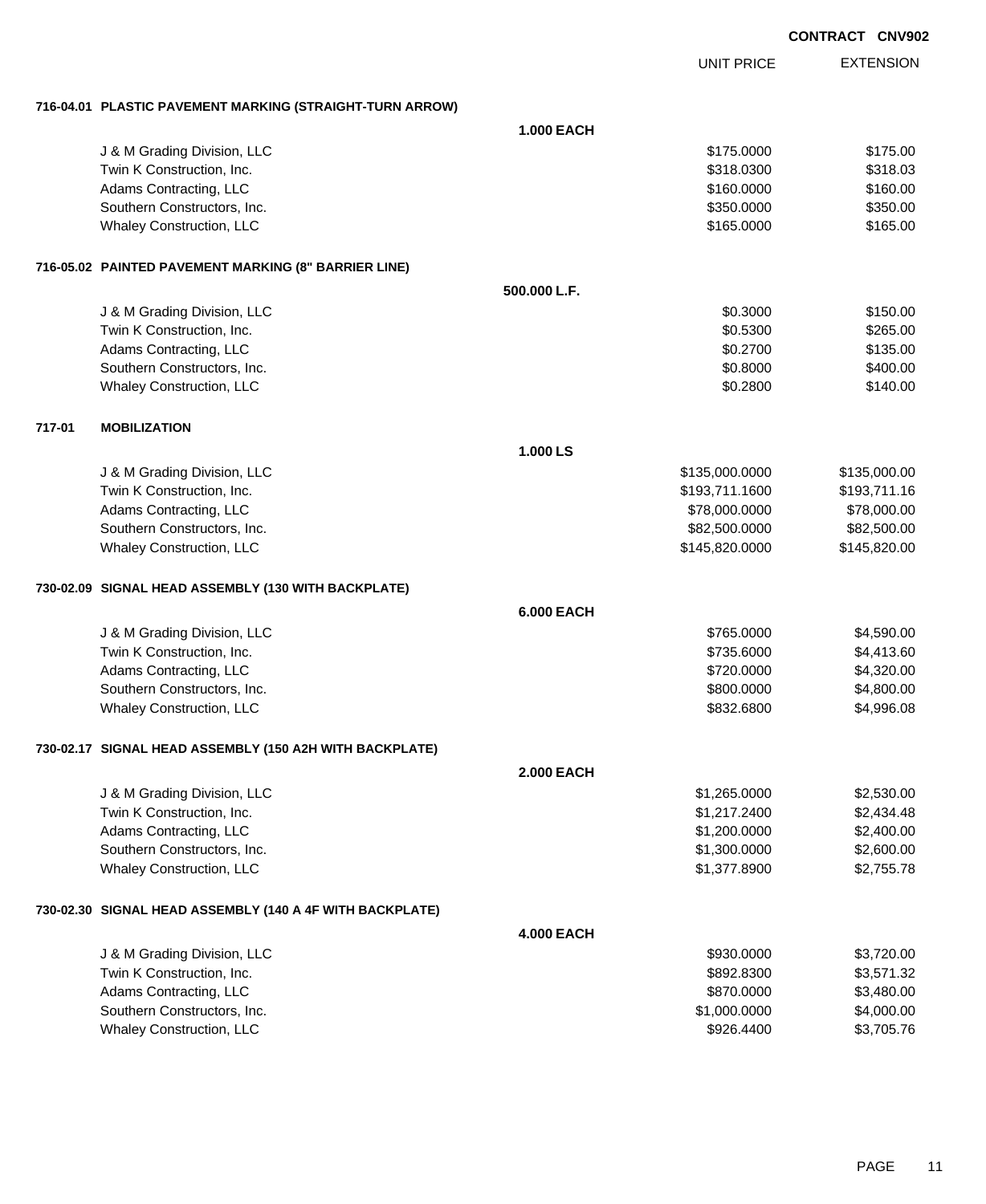|                                         |                   |                   | <b>CONTRACT CNV902</b> |                  |
|-----------------------------------------|-------------------|-------------------|------------------------|------------------|
|                                         |                   | <b>UNIT PRICE</b> |                        | <b>EXTENSION</b> |
| 730-03.21 INSTALL PULL BOX (TYPE B)     |                   |                   |                        |                  |
|                                         | 13.000 EACH       |                   |                        |                  |
| J & M Grading Division, LLC             |                   | \$595.0000        |                        | \$7,735.00       |
| Twin K Construction, Inc.               |                   | \$572.7900        |                        | \$7,446.27       |
| Adams Contracting, LLC                  |                   | \$560.0000        |                        | \$7,280.00       |
| Southern Constructors, Inc.             |                   | \$600.0000        |                        | \$7,800.00       |
| Whaley Construction, LLC                |                   | \$594.3500        |                        | \$7,726.55       |
| 730-05.01 ELECTRICAL SERVICE CONNECTION |                   |                   |                        |                  |
|                                         | <b>1.000 EACH</b> |                   |                        |                  |
| J & M Grading Division, LLC             |                   | \$625.0000        |                        | \$625.00         |
| Twin K Construction, Inc.               |                   | \$593.3900        |                        | \$593.39         |
| Adams Contracting, LLC                  |                   | \$580.0000        |                        | \$580.00         |
| Southern Constructors, Inc.             |                   | \$700.0000        |                        | \$700.00         |
| Whaley Construction, LLC                |                   | \$615.7300        |                        | \$615.73         |
| 730-08.01 SIGNAL CABLE - 3 CONDUCTOR    |                   |                   |                        |                  |
|                                         | 700.000 L.F.      |                   |                        |                  |
| J & M Grading Division, LLC             |                   | \$1.0000          |                        | \$700.00         |
| Twin K Construction, Inc.               |                   | \$0.9600          |                        | \$672.00         |
| Adams Contracting, LLC                  |                   | \$1.0000          |                        | \$700.00         |
| Southern Constructors, Inc.             |                   | \$1.2000          |                        | \$840.00         |
| Whaley Construction, LLC                |                   | \$1.0900          |                        | \$763.00         |
| 730-08.02 SIGNAL CABLE - 5 CONDUCTOR    |                   |                   |                        |                  |
|                                         | 1,400.000 L.F.    |                   |                        |                  |
| J & M Grading Division, LLC             |                   | \$1.3000          |                        | \$1,820.00       |
| Twin K Construction, Inc.               |                   | \$1.2400          |                        | \$1,736.00       |
| Adams Contracting, LLC                  |                   | \$1.2500          |                        | \$1,750.00       |
| Southern Constructors, Inc.             |                   | \$1.5000          |                        | \$2,100.00       |
| Whaley Construction, LLC                |                   | \$1.4000          |                        | \$1,960.00       |
| 730-08.03 SIGNAL CABLE - 7 CONDUCTOR    |                   |                   |                        |                  |
|                                         | 1,900.000 L.F.    |                   |                        |                  |
| J & M Grading Division, LLC             |                   | \$1.4500          |                        | \$2,755.00       |
| Twin K Construction, Inc.               |                   | \$1.4000          |                        | \$2,660.00       |
| Adams Contracting, LLC                  |                   | \$1.4000          |                        | \$2,660.00       |
| Southern Constructors, Inc.             |                   | \$1.8000          |                        | \$3,420.00       |
| Whaley Construction, LLC                |                   | \$1.5800          |                        | \$3,002.00       |
| 730-12.02 CONDUIT 2" DIAMETER (PVC)     |                   |                   |                        |                  |
|                                         | 800.000 L.F.      |                   |                        |                  |
| J & M Grading Division, LLC             |                   | \$5.7000          |                        | \$4,560.00       |
| Twin K Construction, Inc.               |                   | \$5.4700          |                        | \$4,376.00       |
| Adams Contracting, LLC                  |                   | \$5.5000          |                        | \$4,400.00       |
| Southern Constructors, Inc.             |                   | \$7.0000          |                        | \$5,600.00       |
| Whaley Construction, LLC                |                   | \$6.1900          |                        | \$4,952.00       |
|                                         |                   |                   |                        |                  |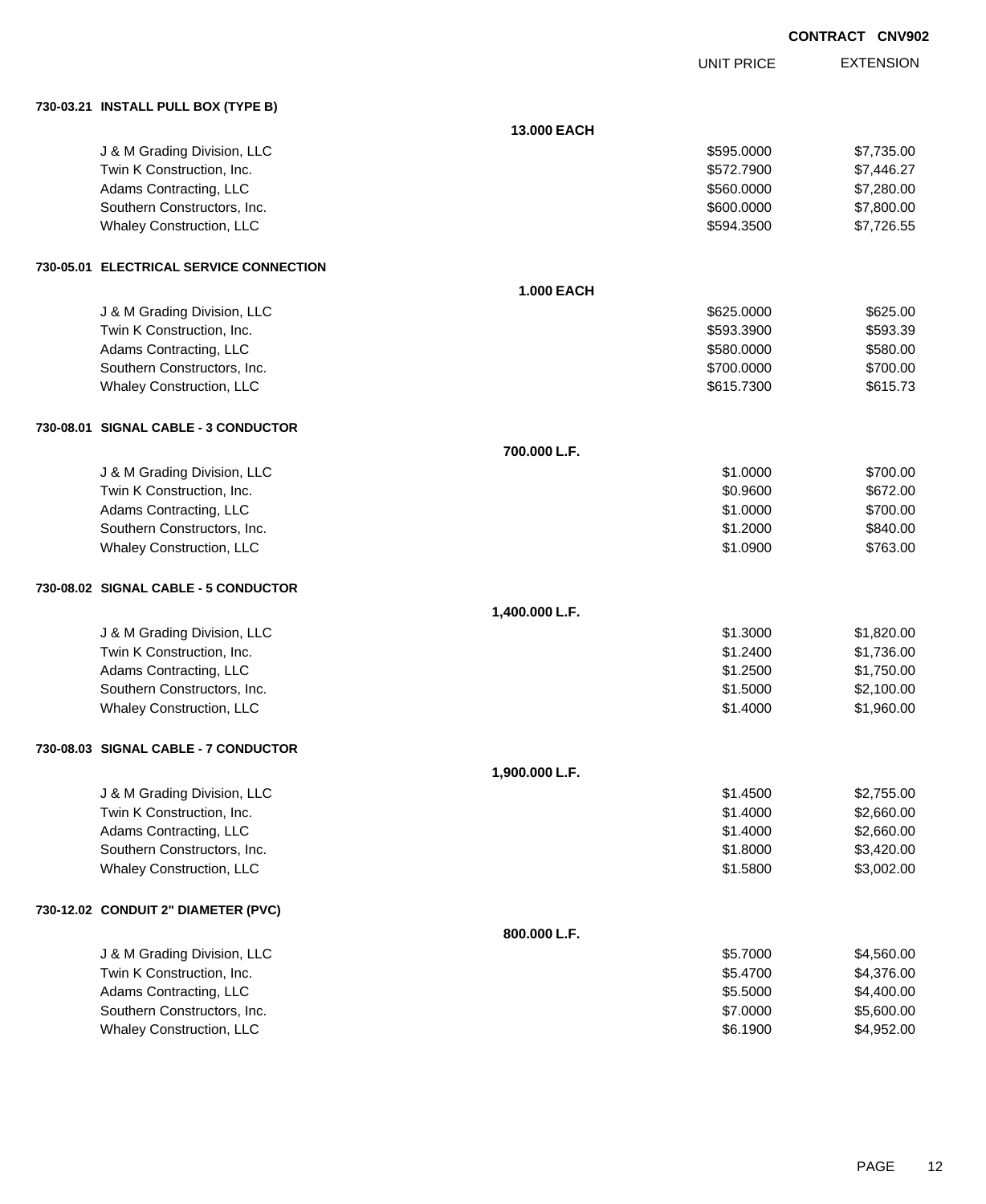UNIT PRICE

EXTENSION

| 730-12.16 CONDUIT (2" DIAMETER PVC SCHEDULE 80)  |                   |                          |
|--------------------------------------------------|-------------------|--------------------------|
|                                                  | 900.000 L.F.      |                          |
| J & M Grading Division, LLC                      |                   | \$24,165.00<br>\$26.8500 |
| Twin K Construction, Inc.                        |                   | \$25.8500<br>\$23,265.00 |
| Adams Contracting, LLC                           |                   | \$24,300.00<br>\$27.0000 |
| Southern Constructors, Inc.                      |                   | \$23,400.00<br>\$26.0000 |
| Whaley Construction, LLC                         |                   | \$26,334.00<br>\$29.2600 |
| 730-13.08 VEHICLE DETECTOR (RADAR - STOP LINE)   |                   |                          |
|                                                  | <b>4.000 EACH</b> |                          |
| J & M Grading Division, LLC                      | \$11,250.0000     | \$45,000.00              |
| Twin K Construction, Inc.                        | \$10,841.5200     | \$43,366.08              |
| Adams Contracting, LLC                           | \$11,000.0000     | \$44,000.00              |
| Southern Constructors, Inc.                      | \$11,000.0000     | \$44,000.00              |
| <b>Whaley Construction, LLC</b>                  | \$12,272.3400     | \$49,089.36              |
| 730-13.09 VEHICLE DETECTOR (RADAR - ADVANCE)     |                   |                          |
|                                                  | <b>2.000 EACH</b> |                          |
| J & M Grading Division, LLC                      | \$10,150.0000     | \$20,300.00              |
| Twin K Construction, Inc.                        | \$9,777.5500      | \$19,555.10              |
| Adams Contracting, LLC                           | \$10,000.0000     | \$20,000.00              |
| Southern Constructors, Inc.                      | \$10,000.0000     | \$20,000.00              |
| Whaley Construction, LLC                         | \$11,067.9500     | \$22,135.90              |
| 730-13.10 VEHICLE DETECTOR (EMERGENCY PREMPTION) |                   |                          |
|                                                  | <b>4.000 EACH</b> |                          |
| J & M Grading Division, LLC                      | \$3,260.0000      | \$13,040.00              |
| Twin K Construction, Inc.                        | \$3,142.0500      | \$12,568.20              |
| Adams Contracting, LLC                           | \$3,200.0000      | \$12,800.00              |
| Southern Constructors, Inc.                      | \$3,600.0000      | \$14,400.00              |
| Whaley Construction, LLC                         | \$3,556.7300      | \$14,226.92              |
| 730-15.32 CABINET (EIGHT PHASE BASE MOUNTED)     |                   |                          |
|                                                  | <b>1.000 EACH</b> |                          |
| J & M Grading Division, LLC                      | \$16,065.0000     | \$16,065.00              |
| Twin K Construction, Inc.                        | \$15,481.2800     | \$15,481.28              |
| Adams Contracting, LLC                           | \$16,000.0000     | \$16,000.00              |
| Southern Constructors, Inc.                      | \$16,000.0000     | \$16,000.00              |
| <b>Whaley Construction, LLC</b>                  | \$17,524.4400     | \$17,524.44              |
| 730-16.02 EIGHT PHASE ACTUATED CONTROLLER        |                   |                          |
|                                                  | <b>1.000 EACH</b> |                          |
| J & M Grading Division, LLC                      | \$4,690.0000      | \$4,690.00               |
| Twin K Construction, Inc.                        | \$4,517.0100      | \$4,517.01               |
| Adams Contracting, LLC                           | \$4,600.0000      | \$4,600.00               |
| Southern Constructors, Inc.                      | \$6,000.0000      | \$6,000.00               |
| <b>Whaley Construction, LLC</b>                  | \$5,113.1500      | \$5,113.15               |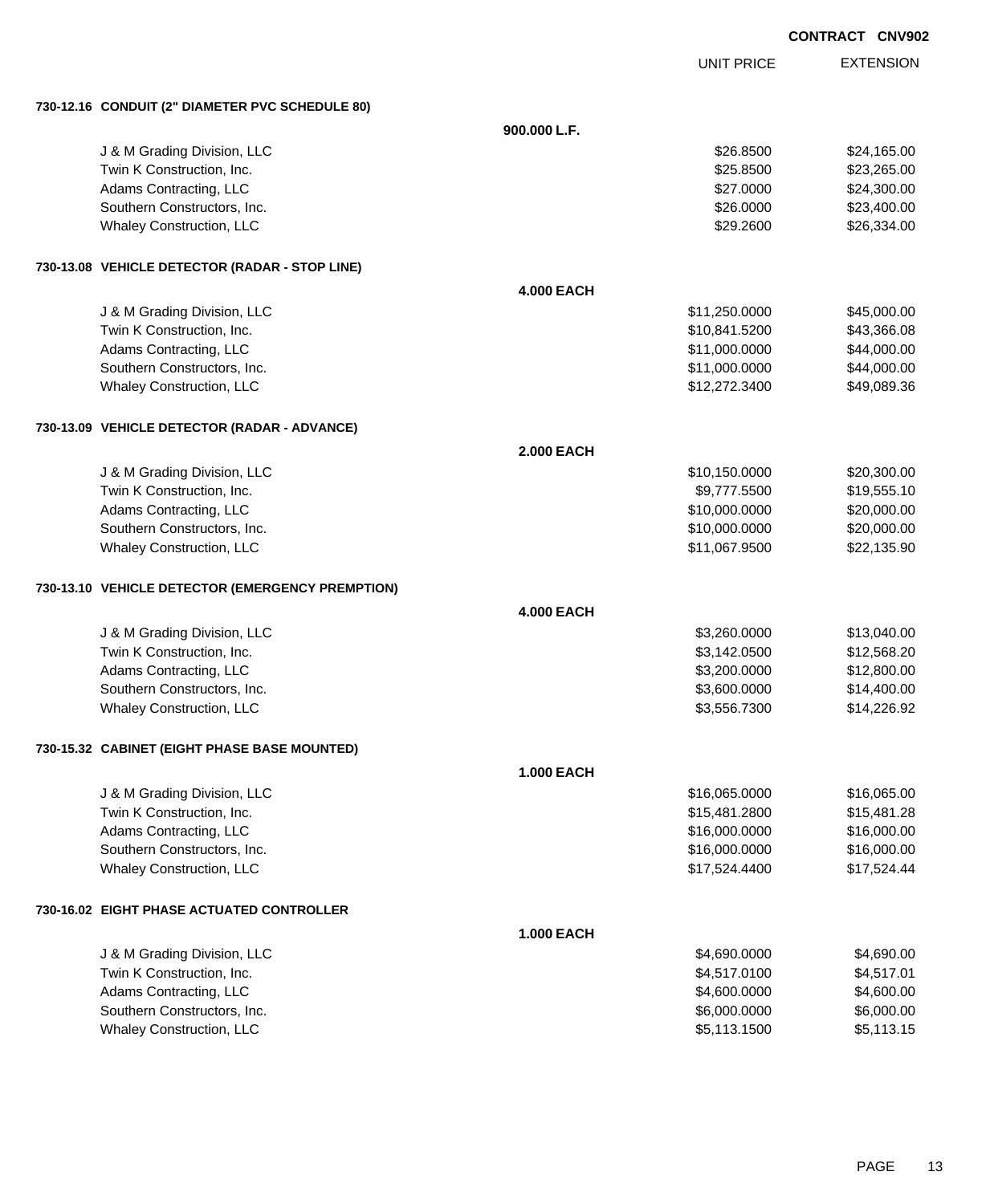|            | CONTRACT CNV902 |                  |
|------------|-----------------|------------------|
| UNIT PRICE |                 | <b>EXTENSION</b> |

**730-23.30 PEDESTAL POLE (10 FEET PEDESTRIAN)**

|                                                                     | 8.000 EACH        |               |             |  |
|---------------------------------------------------------------------|-------------------|---------------|-------------|--|
| J & M Grading Division, LLC                                         |                   | \$1,450.0000  | \$11,600.00 |  |
| Twin K Construction, Inc.                                           |                   | \$1,390.8500  | \$11,126.80 |  |
| Adams Contracting, LLC                                              |                   | \$1,400.0000  | \$11,200.00 |  |
| Southern Constructors, Inc.                                         |                   | \$1,600.0000  | \$12,800.00 |  |
| Whaley Construction, LLC                                            |                   | \$1,574.4100  | \$12,595.28 |  |
| 730-23.36 CANTILEVER SIGNAL SUPPORT (1 ARM @ 60 FEET)               |                   |               |             |  |
|                                                                     | <b>2.000 EACH</b> |               |             |  |
| J & M Grading Division, LLC                                         |                   | \$42,700.0000 | \$85,400.00 |  |
| Twin K Construction, Inc.                                           |                   | \$41,110.6100 | \$82,221.22 |  |
| Adams Contracting, LLC                                              |                   | \$41,000.0000 | \$82,000.00 |  |
| Southern Constructors, Inc.                                         |                   | \$39,000.0000 | \$78,000.00 |  |
| Whaley Construction, LLC                                            |                   | \$46,536.2300 | \$93,072.46 |  |
| 730-23.37 CANTILEVER SIGNAL SUPPORT (1 ARM @ 45 FEET)               |                   |               |             |  |
|                                                                     | 1.000 EACH        |               |             |  |
| J & M Grading Division, LLC                                         |                   | \$27,000.0000 | \$27,000.00 |  |
| Twin K Construction, Inc.                                           |                   | \$26,009.5100 | \$26,009.51 |  |
| Adams Contracting, LLC                                              |                   | \$26,000.0000 | \$26,000.00 |  |
| Southern Constructors, Inc.                                         |                   | \$26,000.0000 | \$26,000.00 |  |
| Whaley Construction, LLC                                            |                   | \$29,442.1400 | \$29,442.14 |  |
| 730-23.38 CANTILEVER SIGNAL SUPPORT (1 ARM @ 50 FEET)               |                   |               |             |  |
|                                                                     | <b>1.000 EACH</b> |               |             |  |
| J & M Grading Division, LLC                                         |                   | \$30,470.0000 | \$30,470.00 |  |
| Twin K Construction, Inc.                                           |                   | \$29,363.6400 | \$29,363.64 |  |
| Adams Contracting, LLC                                              |                   | \$30,000.0000 | \$30,000.00 |  |
| Southern Constructors, Inc.                                         |                   | \$28,000.0000 | \$28,000.00 |  |
| Whaley Construction, LLC                                            |                   | \$33,238.9400 | \$33,238.94 |  |
| 730-26.11 COUNTDOWN PED SGNL HEAD W/AUDIBLE PUSH BUTTON & 15IN SIGN |                   |               |             |  |
|                                                                     | 8.000 EACH        |               |             |  |
| J & M Grading Division, LLC                                         |                   | \$1,800.0000  | \$14,400.00 |  |
| Twin K Construction, Inc.                                           |                   | \$1,730.5400  | \$13,844.32 |  |
| Adams Contracting, LLC                                              |                   | \$1,800.0000  | \$14,400.00 |  |
| Southern Constructors, Inc.                                         |                   | \$1,800.0000  | \$14,400.00 |  |
| <b>Whaley Construction, LLC</b>                                     |                   | \$1,958.9300  | \$15,671.44 |  |
| 730-35.06 BATTERY BACK-UP AND POWER CONDITIONER                     |                   |               |             |  |
|                                                                     | <b>1.000 EACH</b> |               |             |  |
| J & M Grading Division, LLC                                         |                   | \$8,500.0000  | \$8,500.00  |  |
| Twin K Construction, Inc.                                           |                   | \$8,160.0300  | \$8,160.03  |  |
| Adams Contracting, LLC                                              |                   | \$8,200.0000  | \$8,200.00  |  |
| Southern Constructors, Inc.                                         |                   | \$9,000.0000  | \$9,000.00  |  |
| Whaley Construction, LLC                                            |                   | \$9,236.9600  | \$9,236.96  |  |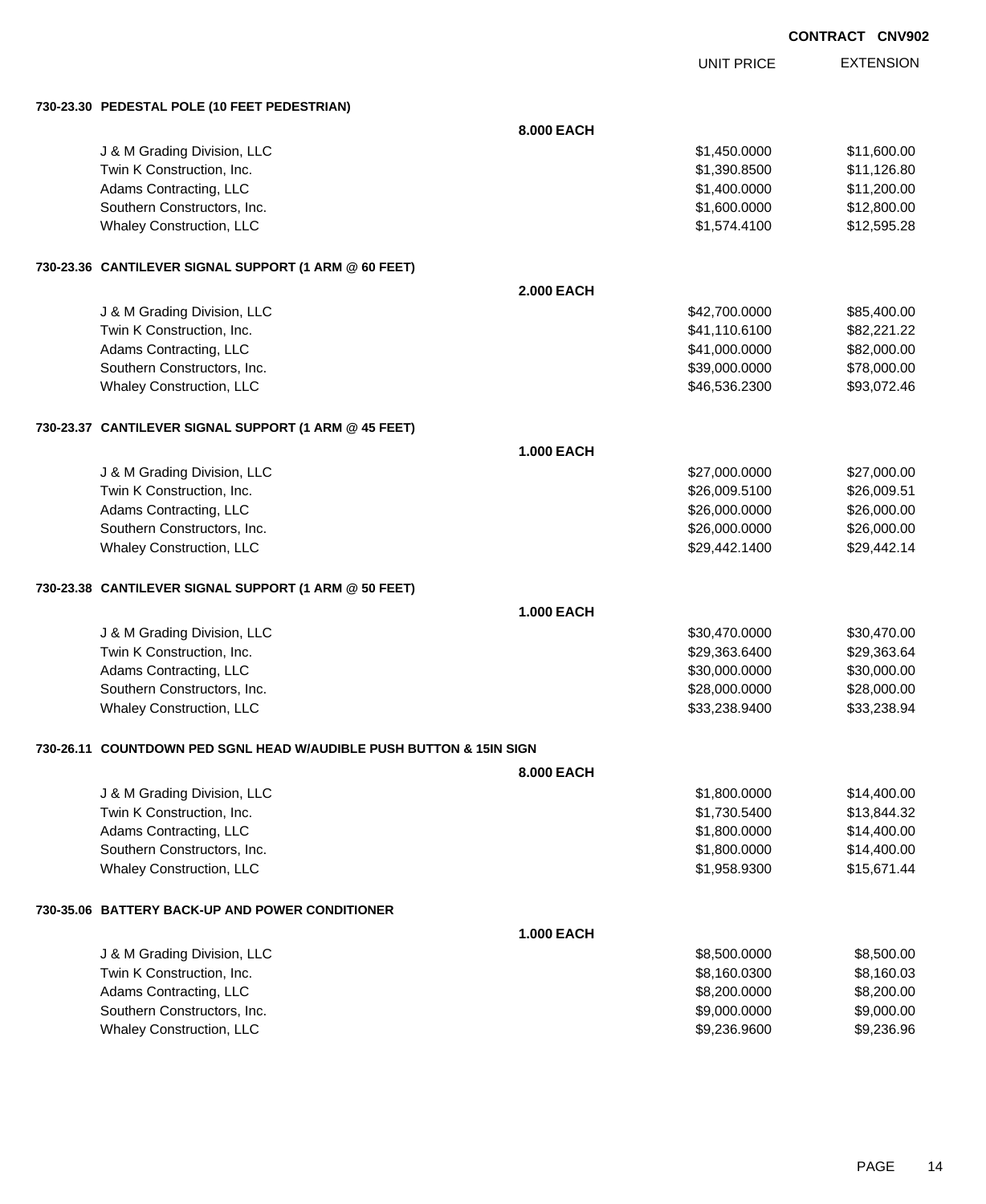|        |                                                   |                |                   | <b>CONTRACT CNV902</b> |                  |
|--------|---------------------------------------------------|----------------|-------------------|------------------------|------------------|
|        |                                                   |                | <b>UNIT PRICE</b> |                        | <b>EXTENSION</b> |
|        | 740-10.03 GEOTEXTILE (TYPE III) (EROSION CONTROL) |                |                   |                        |                  |
|        |                                                   | 190.000 S.Y.   |                   |                        |                  |
|        | J & M Grading Division, LLC                       |                | \$5.4900          |                        | \$1,043.10       |
|        | Twin K Construction, Inc.                         |                | \$7.0700          |                        | \$1,343.30       |
|        | Adams Contracting, LLC                            |                | \$4.0000          |                        | \$760.00         |
|        | Southern Constructors, Inc.                       |                | \$6.0000          |                        | \$1,140.00       |
|        | Whaley Construction, LLC                          |                | \$16.5000         |                        | \$3,135.00       |
| 801-01 | <b>SEEDING (WITH MULCH)</b>                       |                |                   |                        |                  |
|        |                                                   | 3.000 UNIT     |                   |                        |                  |
|        | J & M Grading Division, LLC                       |                | \$85.0000         |                        | \$255.00         |
|        | Twin K Construction, Inc.                         |                | \$111.5900        |                        | \$334.77         |
|        | Adams Contracting, LLC                            |                | \$110.0000        |                        | \$330.00         |
|        | Southern Constructors, Inc.                       |                | \$150.0000        |                        | \$450.00         |
|        | Whaley Construction, LLC                          |                | \$385.0000        |                        | \$1,155.00       |
| 801-03 | <b>WATER (SEEDING &amp; SODDING)</b>              |                |                   |                        |                  |
|        |                                                   | 18.000 M.G.    |                   |                        |                  |
|        | J & M Grading Division, LLC                       |                | \$15.0000         |                        | \$270.00         |
|        | Twin K Construction, Inc.                         |                | \$111.5900        |                        | \$2,008.62       |
|        | Adams Contracting, LLC                            |                | \$100.0000        |                        | \$1,800.00       |
|        | Southern Constructors, Inc.                       |                | \$150.0000        |                        | \$2,700.00       |
|        | Whaley Construction, LLC                          |                | \$110.0000        |                        | \$1,980.00       |
| 803-01 | <b>SODDING (NEW SOD)</b>                          |                |                   |                        |                  |
|        |                                                   | 1,760.000 S.Y. |                   |                        |                  |
|        | J & M Grading Division, LLC                       |                | \$5.0000          |                        | \$8,800.00       |
|        | Twin K Construction, Inc.                         |                | \$4.8200          |                        | \$8,483.20       |
|        | Adams Contracting, LLC                            |                | \$4.2500          |                        | \$7,480.00       |
|        | Southern Constructors, Inc.                       |                | \$5.0000          |                        | \$8,800.00       |
|        | <b>Whaley Construction, LLC</b>                   |                | \$7.5900          |                        | \$13,358.40      |
| 201-01 | <b>CLEARING AND GRUBBING</b>                      |                |                   |                        |                  |
|        |                                                   | 1.000 LS       |                   |                        |                  |
|        | J & M Grading Division, LLC                       |                | \$51,000.0000     |                        | \$51,000.00      |
|        | Twin K Construction, Inc.                         |                | \$42,113.4300     |                        | \$42,113.43      |
|        | Adams Contracting, LLC                            |                | \$15,000.0000     |                        | \$15,000.00      |
|        | Southern Constructors, Inc.                       |                | \$30,000.0000     |                        | \$30,000.00      |
|        | <b>Whaley Construction, LLC</b>                   |                | \$64,123.0000     |                        | \$64,123.00      |
| 202-01 | <b>REMOVAL OF STRUCTURES AND OBSTRUCTIONS</b>     |                |                   |                        |                  |
|        |                                                   | 1.000 LS       |                   |                        |                  |
|        | J & M Grading Division, LLC                       |                | \$10,000.0000     |                        | \$10,000.00      |
|        | Twin K Construction, Inc.                         |                | \$18,642.2100     |                        | \$18,642.21      |
|        | Adams Contracting, LLC                            |                | \$20,000.0000     |                        | \$20,000.00      |
|        | Southern Constructors, Inc.                       |                | \$30,000.0000     |                        | \$30,000.00      |

Whaley Construction, LLC 60000 \$50,289.000 \$50,289.000 \$50,289.000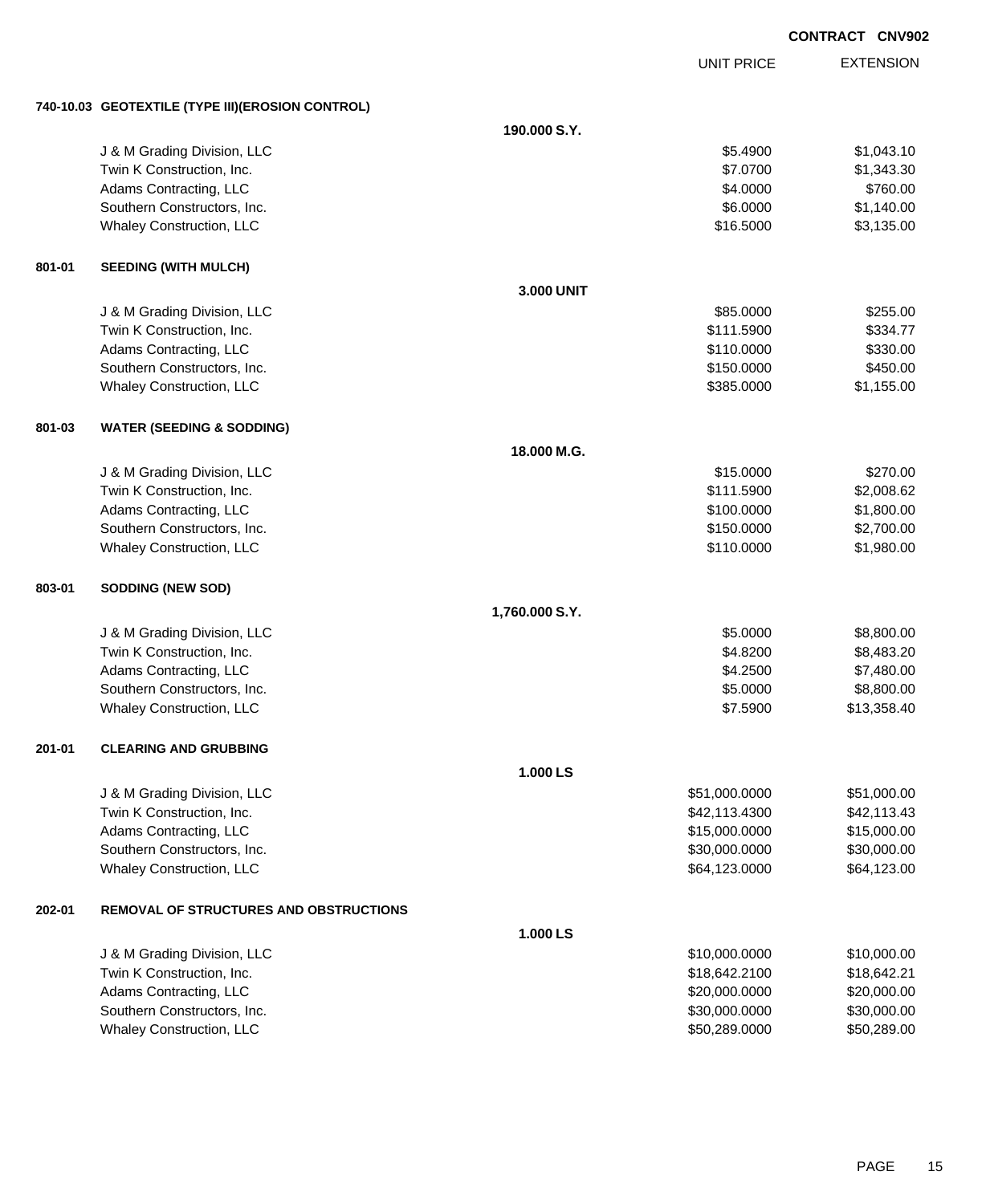UNIT PRICE

EXTENSION

**716-02.09 PLASTIC PAVEMENT MARKING (LONGITUDINAL CROSS-WALK)**

**253.000 L.F.**

|                                 | ZJJ.UUU L.F. |            |
|---------------------------------|--------------|------------|
| J & M Grading Division, LLC     | \$25,0000    | \$6.325.00 |
| Twin K Construction, Inc.       | \$19,0800    | \$4,827,24 |
| Adams Contracting, LLC          | \$23,0000    | \$5.819.00 |
| Southern Constructors, Inc.     | \$24,0000    | \$6,072,00 |
| <b>Whaley Construction, LLC</b> | \$24,2000    | \$6,122.60 |
|                                 |              |            |

#### **716-05.20 PAINTED PAVEMENT MARKING (6" LINE)**

**2.000 L.M.**

| J & M Grading Division, LLC     | \$965,0000   | \$1,930.00 |
|---------------------------------|--------------|------------|
| Twin K Construction, Inc.       | \$1,219,1100 | \$2,438.22 |
| Adams Contracting, LLC          | \$900,0000   | \$1,800,00 |
| Southern Constructors, Inc.     | \$1,200,0000 | \$2,400.00 |
| <b>Whaley Construction, LLC</b> | \$962,5000   | \$1,925,00 |

#### **716-12.03 ENHANCED FLATLINE THERMO PVMT MRKNG (8IN BARRIER LINE)**

**5,200.000 L.F.**

| J & M Grading Division, LLC     | \$1,4000 | \$7.280.00  |
|---------------------------------|----------|-------------|
| Twin K Construction, Inc.       | \$1,5900 | \$8,268,00  |
| Adams Contracting, LLC          | \$1,4000 | \$7,280,00  |
| Southern Constructors, Inc.     | \$2,0000 | \$10,400,00 |
| <b>Whaley Construction, LLC</b> | \$1,3800 | \$7.176.00  |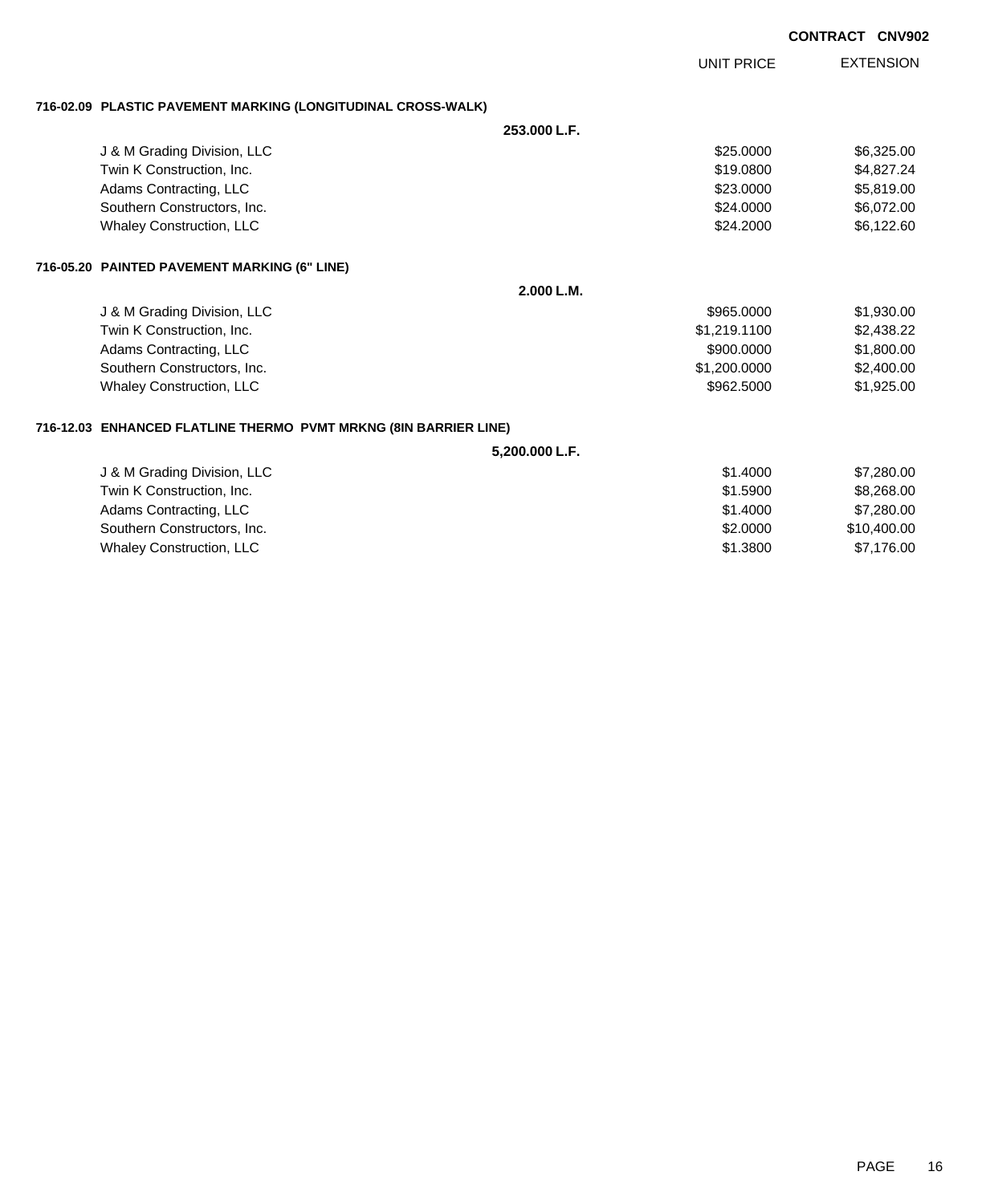|                                               |                   |                   | <b>CONTRACT CNV902</b> |
|-----------------------------------------------|-------------------|-------------------|------------------------|
|                                               |                   | <b>UNIT PRICE</b> | <b>EXTENSION</b>       |
| <b>UTILITY CATEGORY</b>                       |                   |                   |                        |
| 791-02.02 2IN MDPE GAS MAIN                   |                   |                   |                        |
|                                               | 40.000 L.F.       |                   |                        |
| J & M Grading Division, LLC                   |                   | \$44.0000         | \$1,760.00             |
| Twin K Construction, Inc.                     |                   | \$42.4000         | \$1,696.00             |
| Adams Contracting, LLC                        |                   | \$43.0000         | \$1,720.00             |
| Southern Constructors, Inc.                   |                   | \$60.0000         | \$2,400.00             |
| Whaley Construction, LLC                      |                   | \$44.0000         | \$1,760.00             |
| 791-02.06 8IN MDPE GAS MAIN                   |                   |                   |                        |
|                                               | 1,050.000 L.F.    |                   |                        |
| J & M Grading Division, LLC                   |                   | \$79,2000         | \$83,160.00            |
| Twin K Construction, Inc.                     |                   | \$76.3300         | \$80,146.50            |
| Adams Contracting, LLC                        |                   | \$78.0000         | \$81,900.00            |
| Southern Constructors, Inc.                   |                   | \$75.0000         | \$78,750.00            |
| <b>Whaley Construction, LLC</b>               |                   | \$79.2000         | \$83,160.00            |
| 791-02.27 <= 2 IN PE TEMP. BY-PASS FOR TIE-IN |                   |                   |                        |
|                                               | 1.000 LS          |                   |                        |
| J & M Grading Division, LLC                   |                   | \$8,250.0000      | \$8,250.00             |
| Twin K Construction, Inc.                     |                   | \$7,950.7000      | \$7,950.70             |
| Adams Contracting, LLC                        |                   | \$8,000.0000      | \$8,000.00             |
| Southern Constructors, Inc.                   |                   | \$8,000.0000      | \$8,000.00             |
| Whaley Construction, LLC                      |                   | \$8,250.0000      | \$8,250.00             |
| 791-04.04 HDD 4IN PE PIPE - UNCONSOLIDATED    |                   |                   |                        |
|                                               | 60.000 L.F.       |                   |                        |
| J & M Grading Division, LLC                   |                   | \$203.5000        | \$12,210.00            |
| Twin K Construction, Inc.                     |                   | \$196.1200        | \$11,767.20            |
| Adams Contracting, LLC                        |                   | \$195,0000        | \$11,700.00            |
| Southern Constructors, Inc.                   |                   | \$200.0000        | \$12,000.00            |
| Whaley Construction, LLC                      |                   | \$203.5000        | \$12,210.00            |
| 791-04.07 HDD 12IN PE PIPE - UNCONSOLIDATED   |                   |                   |                        |
|                                               | 75.000 L.F.       |                   |                        |
| J & M Grading Division, LLC                   |                   | \$275.0000        | \$20,625.00            |
| Twin K Construction, Inc.                     |                   | \$265.0200        | \$19,876.50            |
| Adams Contracting, LLC                        |                   | \$265.0000        | \$19,875.00            |
| Southern Constructors, Inc.                   |                   | \$280.0000        | \$21,000.00            |
| Whaley Construction, LLC                      |                   | \$275.0000        | \$20,625.00            |
| 791-06.02 CONNECT TO 2IN EX. PE MAIN          |                   |                   |                        |
|                                               | <b>1.000 EACH</b> |                   |                        |
| J & M Grading Division, LLC                   |                   | \$2,200.0000      | \$2,200.00             |
| Twin K Construction, Inc.                     |                   | \$2,120.1900      | \$2,120.19             |
| Adams Contracting, LLC                        |                   | \$2,150.0000      | \$2,150.00             |
| Southern Constructors, Inc.                   |                   | \$2,200.0000      | \$2,200.00             |
| Whaley Construction, LLC                      |                   | \$2,200.0000      | \$2,200.00             |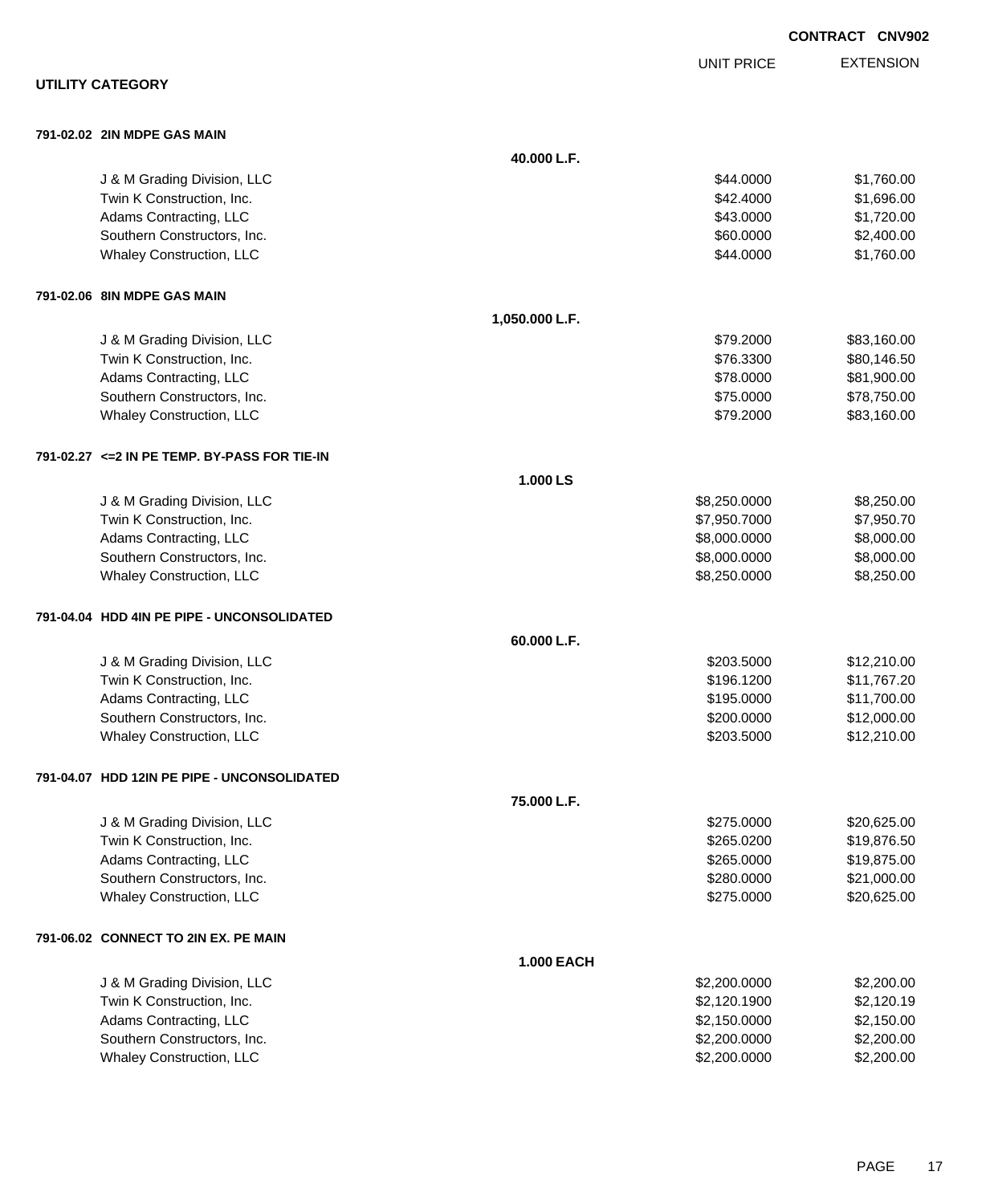|  |  | <b>CONTRACT</b> | <b>CNV902</b> |
|--|--|-----------------|---------------|
|--|--|-----------------|---------------|

|                                                       |                   | <b>UNIT PRICE</b>            | <b>EXTENSION</b>         |
|-------------------------------------------------------|-------------------|------------------------------|--------------------------|
| 791-06.04 CONNECT TO 6IN EX. PE MAIN                  |                   |                              |                          |
|                                                       | <b>1.000 EACH</b> |                              |                          |
|                                                       |                   |                              |                          |
| J & M Grading Division, LLC                           |                   | \$4,400.0000                 | \$4,400.00               |
| Twin K Construction, Inc.                             |                   | \$4,240.3700<br>\$4,200.0000 | \$4,240.37<br>\$4,200.00 |
| Adams Contracting, LLC<br>Southern Constructors, Inc. |                   | \$5,000.0000                 | \$5,000.00               |
| Whaley Construction, LLC                              |                   | \$4,400.0000                 | \$4,400.00               |
|                                                       |                   |                              |                          |
| 791-06.05 CONNECT TO 8IN EX. PE MAIN                  |                   |                              |                          |
|                                                       | 3.000 EACH        |                              |                          |
| J & M Grading Division, LLC                           |                   | \$5,500.0000                 | \$16,500.00              |
| Twin K Construction, Inc.                             |                   | \$5,300.4700                 | \$15,901.41              |
| Adams Contracting, LLC                                |                   | \$5,300.0000                 | \$15,900.00              |
| Southern Constructors, Inc.                           |                   | \$5,500.0000                 | \$16,500.00              |
| Whaley Construction, LLC                              |                   | \$5,500.0000                 | \$16,500.00              |
| 791-06.34 CONNECT TO 8IN EX. STL MAIN W/ STOPPLE      |                   |                              |                          |
|                                                       | <b>1.000 EACH</b> |                              |                          |
| J & M Grading Division, LLC                           |                   | \$38,500.0000                | \$38,500.00              |
| Twin K Construction, Inc.                             |                   | \$37,103.2600                | \$37,103.26              |
| Adams Contracting, LLC                                |                   | \$37,500.0000                | \$37,500.00              |
| Southern Constructors, Inc.                           |                   | \$36,000.0000                | \$36,000.00              |
| Whaley Construction, LLC                              |                   | \$38,500.0000                | \$38,500.00              |
| 791-07.04 8IN PE GAS VALVE ASSEMBLY                   |                   |                              |                          |
|                                                       | 3.000 EACH        |                              |                          |
| J & M Grading Division, LLC                           |                   | \$2,750.0000                 | \$8,250.00               |
| Twin K Construction, Inc.                             |                   | \$2,650.2300                 | \$7,950.69               |
| Adams Contracting, LLC                                |                   | \$2,650.0000                 | \$7,950.00               |
| Southern Constructors, Inc.                           |                   | \$2,600.0000                 | \$7,800.00               |
| Whaley Construction, LLC                              |                   | \$2,750.0000                 | \$8,250.00               |
| 791-08.03 1IN SERVICE ASSEMBLY                        |                   |                              |                          |
|                                                       | <b>4.000 EACH</b> |                              |                          |
| J & M Grading Division, LLC                           |                   | \$2,420.0000                 | \$9,680.00               |
| Twin K Construction, Inc.                             |                   | \$2,332.2000                 | \$9,328.80               |
| Adams Contracting, LLC                                |                   | \$2,350.0000                 | \$9,400.00               |
| Southern Constructors, Inc.                           |                   | \$2,300.0000                 | \$9,200.00               |
| Whaley Construction, LLC                              |                   | \$2,420.0000                 | \$9,680.00               |
| 791-08.33 1IN HDPE SERVICE PIPE                       |                   |                              |                          |
|                                                       | 100.000 L.F.      |                              |                          |
| J & M Grading Division, LLC                           |                   | \$16.5000                    | \$1,650.00               |
| Twin K Construction, Inc.                             |                   | \$15.9000                    | \$1,590.00               |
| Adams Contracting, LLC                                |                   | \$16.0000                    | \$1,600.00               |
| Southern Constructors, Inc.                           |                   | \$20.0000                    | \$2,000.00               |
| Whaley Construction, LLC                              |                   | \$16.5000                    | \$1,650.00               |
|                                                       |                   |                              |                          |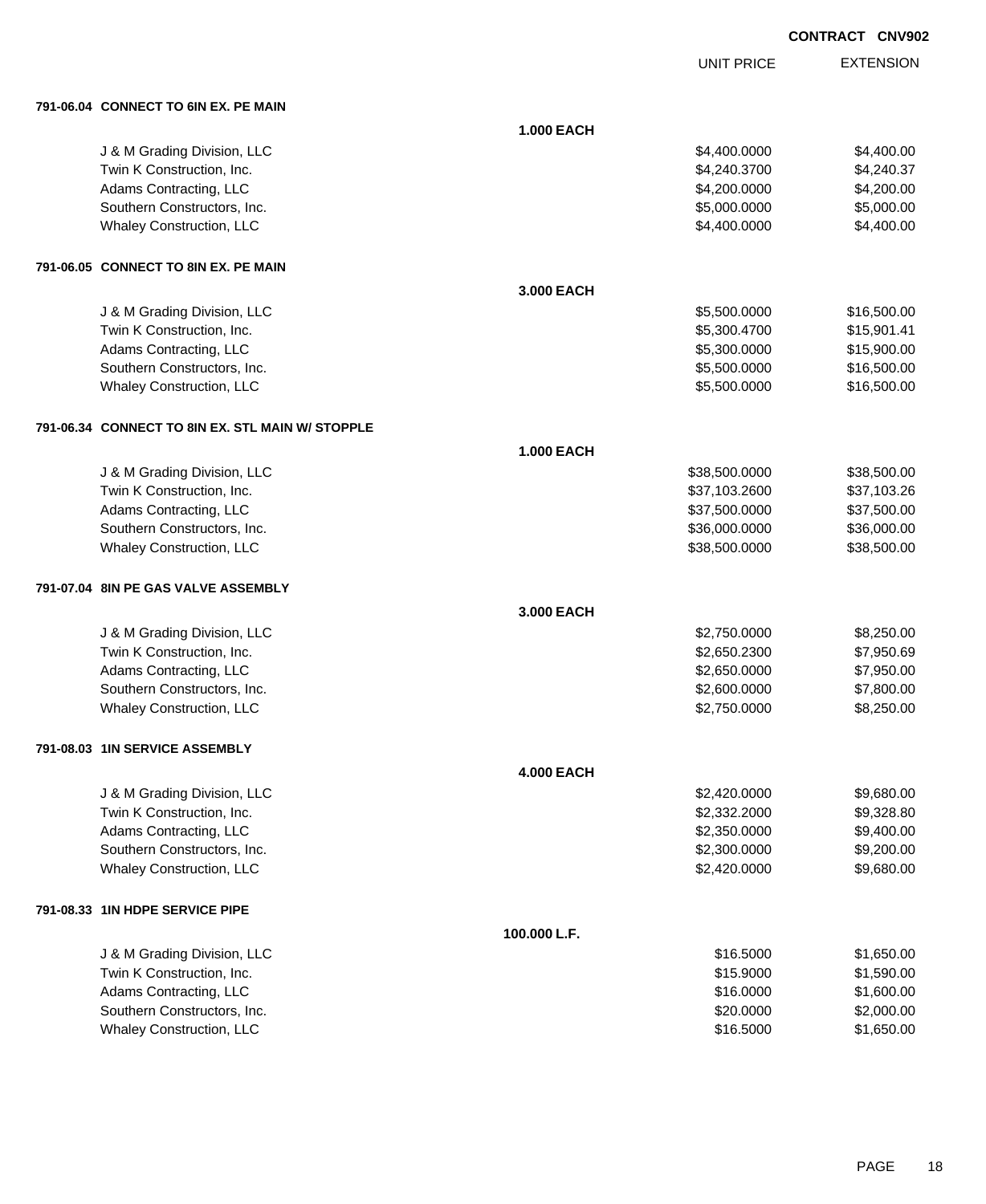|                                               |                   |                   | <b>CONTRACT CNV902</b> |
|-----------------------------------------------|-------------------|-------------------|------------------------|
|                                               |                   | <b>UNIT PRICE</b> | <b>EXTENSION</b>       |
| 791-08.41 GAS MAIN REMOVAL                    |                   |                   |                        |
|                                               | 1,420.000 L.F.    |                   |                        |
| J & M Grading Division, LLC                   |                   | \$11.0000         | \$15,620.00            |
| Twin K Construction, Inc.                     |                   | \$10.6000         | \$15,052.00            |
| Adams Contracting, LLC                        |                   | \$10.5000         | \$14,910.00            |
| Southern Constructors, Inc.                   |                   | \$11.0000         | \$15,620.00            |
| Whaley Construction, LLC                      |                   | \$11.0000         | \$15,620.00            |
| 791-09.05 RESTORE ASPHALT                     |                   |                   |                        |
|                                               | 100.000 S.Y.      |                   |                        |
| J & M Grading Division, LLC                   |                   | \$203.5000        | \$20,350.00            |
| Twin K Construction, Inc.                     |                   | \$196.1200        | \$19,612.00            |
| Adams Contracting, LLC                        |                   | \$195.0000        | \$19,500.00            |
| Southern Constructors, Inc.                   |                   | \$200.0000        | \$20,000.00            |
| Whaley Construction, LLC                      |                   | \$203.5000        | \$20,350.00            |
| 791-09.06 RESTORE CONCRETE                    |                   |                   |                        |
|                                               | 10.000 S.Y.       |                   |                        |
| J & M Grading Division, LLC                   |                   | \$214.5000        | \$2,145.00             |
| Twin K Construction, Inc.                     |                   | \$206.7200        | \$2,067.20             |
| Adams Contracting, LLC                        |                   | \$205.0000        | \$2,050.00             |
| Southern Constructors, Inc.                   |                   | \$220.0000        | \$2,200.00             |
| Whaley Construction, LLC                      |                   | \$214.5000        | \$2,145.00             |
| 791-10.04 RETIRE IN PLACE 2IN SERV CUT & PLUG |                   |                   |                        |
|                                               | <b>2.000 EACH</b> |                   |                        |
| J & M Grading Division, LLC                   |                   | \$1,100.0000      | \$2,200.00             |
| Twin K Construction, Inc.                     |                   | \$1,060.0900      | \$2,120.18             |
| Adams Contracting, LLC                        |                   | \$1,050.0000      | \$2,100.00             |
| Southern Constructors, Inc.                   |                   | \$1,600.0000      | \$3,200.00             |
| <b>Whaley Construction, LLC</b>               |                   | \$1,100.0000      | \$2,200.00             |
| 791-10.06 RETIRE IN PLACE 6IN SERV CUT & PLUG |                   |                   |                        |
|                                               | <b>1.000 EACH</b> |                   |                        |
| J & M Grading Division, LLC                   |                   | \$1,980.0000      | \$1,980.00             |
| Twin K Construction, Inc.                     |                   | \$1,908.1700      | \$1,908.17             |
| Adams Contracting, LLC                        |                   | \$1,900.0000      | \$1,900.00             |
| Southern Constructors, Inc.                   |                   | \$2,000.0000      | \$2,000.00             |
| Whaley Construction, LLC                      |                   | \$1,980.0000      | \$1,980.00             |
| 791-10.07 RETIRE IN PLACE 8IN SERV CUT & PLUG |                   |                   |                        |
|                                               | <b>2.000 EACH</b> |                   |                        |
| J & M Grading Division, LLC                   |                   | \$2,640.0000      | \$5,280.00             |
| Twin K Construction, Inc.                     |                   | \$2,544.2200      | \$5,088.44             |
| Adams Contracting, LLC                        |                   | \$2,500.0000      | \$5,000.00             |
| Southern Constructors, Inc.                   |                   | \$2,500.0000      | \$5,000.00             |

Whaley Construction, LLC 65,280.00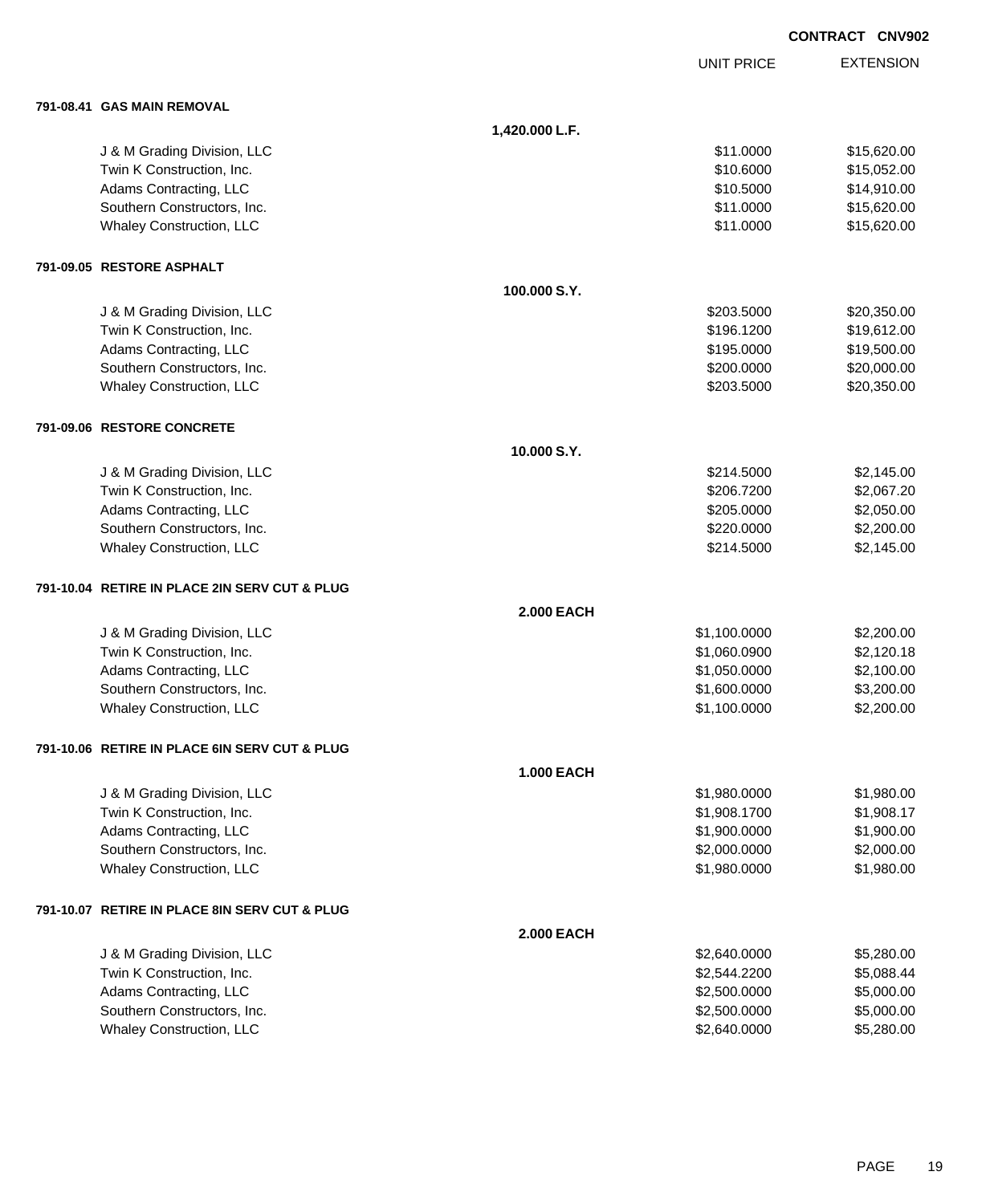### **SUB-TOTAL ROADWAY**

| J & M Grading Division, LLC | \$1,142,039.20 |
|-----------------------------|----------------|
| Twin K Construction, Inc.   | \$1,249,360.28 |
| Adams Contracting, LLC      | \$1,316,312.25 |
| Southern Constructors, Inc. | \$1,396,781.00 |
| Whaley Construction, LLC    | \$1,416,092.74 |
| <b>SUB-TOTAL UTILITY</b>    |                |
| J & M Grading Division, LLC | \$254,760.00   |
| Twin K Construction, Inc.   | \$245,519.61   |

| Adams Contracting, LLC          | \$247,355.00 |
|---------------------------------|--------------|
| Southern Constructors, Inc.     | \$248,870.00 |
| <b>Whaley Construction, LLC</b> | \$254,760.00 |

### **TOTAL CONTRACT**

| J & M Grading Division, LLC     | \$1,396,799.20 |
|---------------------------------|----------------|
| Twin K Construction, Inc.       | \$1,494,879.89 |
| Adams Contracting, LLC          | \$1,563,667.25 |
| Southern Constructors, Inc.     | \$1,645,651.00 |
| <b>Whaley Construction, LLC</b> | \$1,670,852.74 |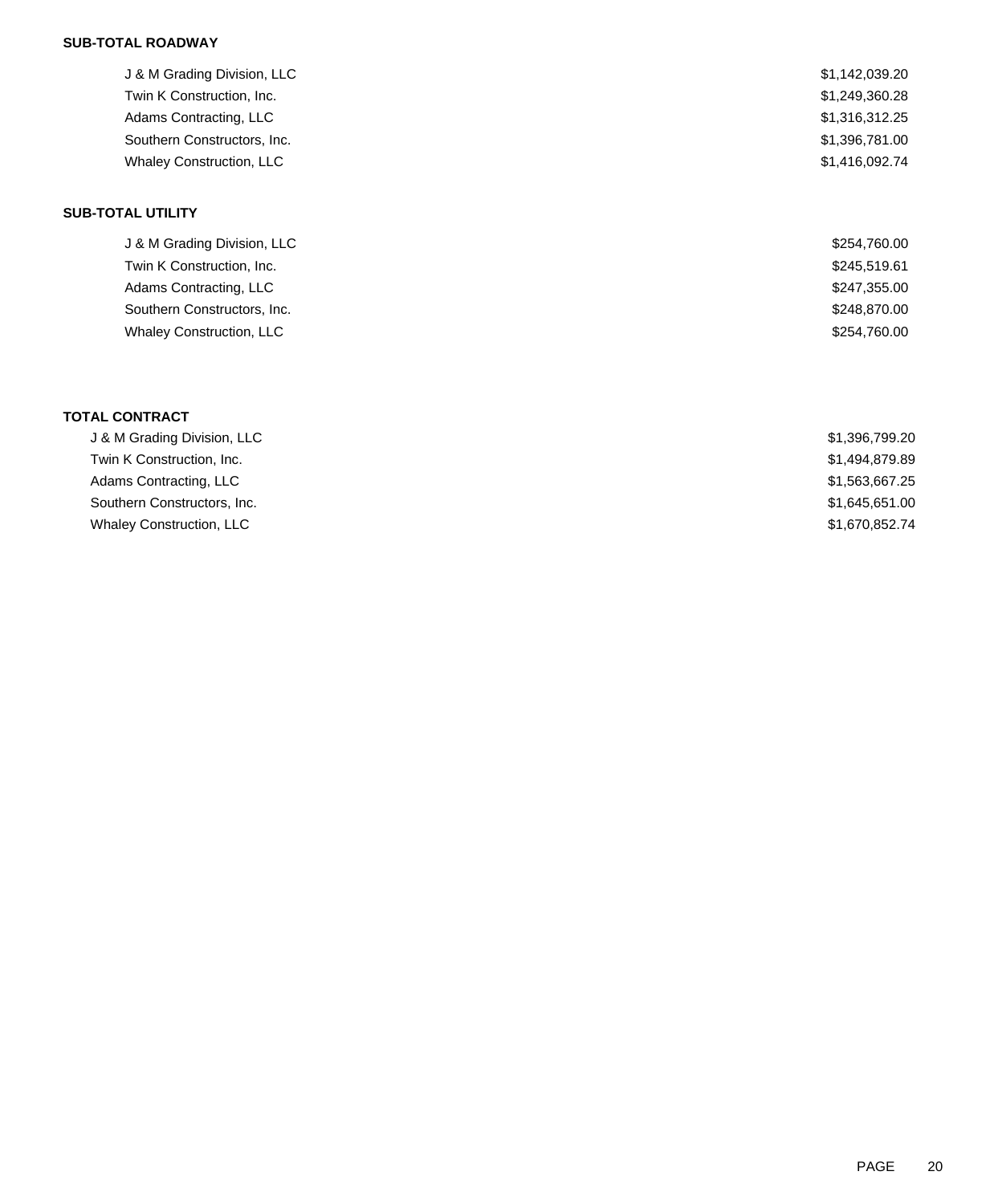# **DEPARTMENT OF TRANSPORTATION SUMMARY OF BIDS LETTING OF MARCH 26, 2021 STATE OF TENNESSEE**

#### SEVIER COUNTY (Contract No. CNV903 Call 002)

78449-4210-04,NH/HSIP-71(44),78008-3265-94,78008-8265-14,STP/HSIP-449(12),78449-3210-94,78449-8210-14

THE RESURFACING ON S.R. 449 FROM U.S. 441 (S.R. 71) (L.M. 0.00) TO NEAR CENTER VIEW ROAD (L.M. 3.35) AND ON U.S. 441 (S.R. 71) FROM SOUTH OF LYNN DRIVE (L.M. 26.60) TO U.S. 411 (S.R. 35) (L.M. 28.79).

PROJECT LENGTH - 5.540 MILES

COMPLETION TIME - ON OR BEFORE OCTOBER 31, 2021

DBE GOAL 8.00%

TOTAL CONTRACT

Charles Blalock & Sons, Inc.  $$5,454,671.69$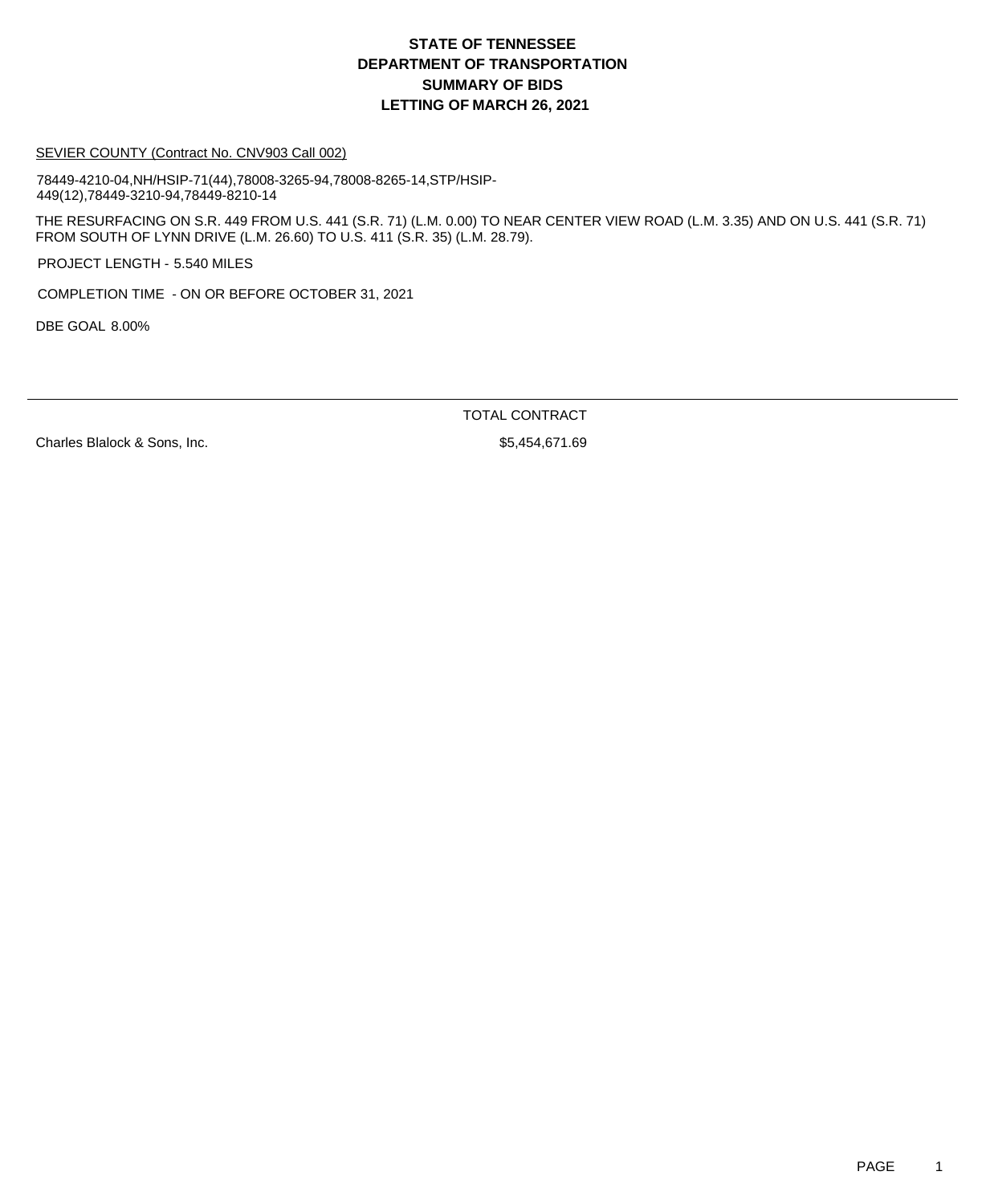|        |                                                                 |                   |                   | <b>CONTRACT CNV903</b> |
|--------|-----------------------------------------------------------------|-------------------|-------------------|------------------------|
|        | <b>ROADWAY CATEGORY</b>                                         |                   | <b>UNIT PRICE</b> | <b>EXTENSION</b>       |
|        | 208-01.05 BROOMING & DEGRASSING SHOULDERS                       |                   |                   |                        |
|        | Charles Blalock & Sons, Inc.                                    | 6.400 L.M.        | \$750.0000        | \$4,800.00             |
| 303-01 | MINERAL AGGREGATE, TYPE A BASE, GRADING D                       |                   |                   |                        |
|        | Charles Blalock & Sons, Inc.                                    | 842.000 TON       | \$15.0000         | \$12,630.00            |
|        | 307-01.15 ASC MIX (PG64-22) (BPMLC-HM) GRADING CS               |                   |                   |                        |
|        | Charles Blalock & Sons, Inc.                                    | 2,859.000 TON     | \$133.5000        | \$381,676.50           |
|        | 307-03.08 ASPHALT CONCRETE MIX (PG76-22) (BPMB-HM) GRADING B-M2 |                   |                   |                        |
|        | Charles Blalock & Sons, Inc.                                    | 1,060.000 TON     | \$133.5000        | \$141,510.00           |
| 403-01 | BITUMINOUS MATERIAL FOR TACK COAT (TC)                          |                   |                   |                        |
|        | Charles Blalock & Sons, Inc.                                    | 103.000 TON       | \$1,245.7400      | \$128,311.22           |
|        | 411-02.10 ACS MIX(PG70-22) GRADING D                            |                   |                   |                        |
|        | Charles Blalock & Sons, Inc.                                    | 19,060.000 TON    | \$133.5000        | \$2,544,510.00         |
|        | 415-01.01 COLD PLANING BITUMINOUS PAVEMENT                      |                   |                   |                        |
|        | Charles Blalock & Sons, Inc.                                    | 5,590.000 TON     | \$19.5700         | \$109,396.30           |
|        | 611-01.20 ADJUSTMENT OF EXISTING MANHOLE                        |                   |                   |                        |
|        | Charles Blalock & Sons, Inc.                                    | 53.000 EACH       | \$900.0000        | \$47,700.00            |
|        | 701-01.02 CONCRETE SIDEWALK (6 ")                               |                   |                   |                        |
|        | Charles Blalock & Sons, Inc.                                    | 125.000 S.F.      | \$40.0000         | \$5,000.00             |
|        | 701-02.01 CONCRETE CURB RAMP (RETROFIT)                         |                   |                   |                        |
|        | Charles Blalock & Sons, Inc.                                    | 7,999.000 S.F.    | \$40.0000         | \$319,960.00           |
|        | 701-02.06 DETECTABLE WARNING SURFACE (REHABILITATION)           |                   |                   |                        |
|        | Charles Blalock & Sons, Inc.                                    | 24.000 S.F.       | \$450.0000        | \$10,800.00            |
|        | 705-02.10 GUARDRAIL TRANSITION 27IN TO 31IN                     |                   |                   |                        |
|        | Charles Blalock & Sons, Inc.                                    | <b>1.000 EACH</b> | \$200.0000        | \$200.00               |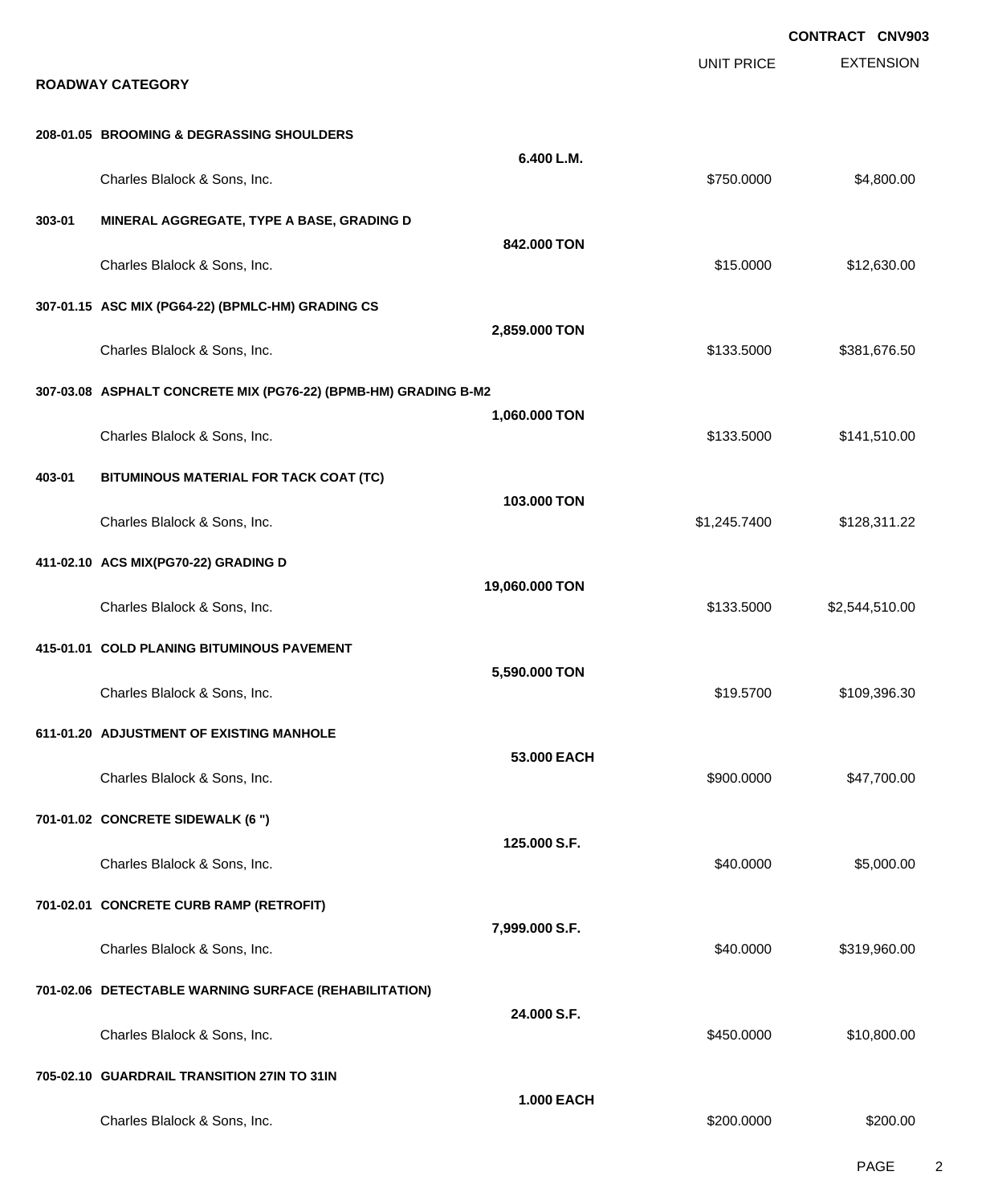EXTENSION **CONTRACT CNV903** UNIT PRICE **705-04.02 GUARDRAIL TERMINAL (TYPE 12) 1.000 EACH** Charles Blalock & Sons, Inc. 6. 2010 12:00:000 \$8,000.000 \$8,000.000 \$8,000.000 \$8,000.000 \$8,000.00 **705-06.30 GR TERMINAL (ENERGY ABSORBING) MASH TL-2 1.000 EACH** Charles Blalock & Sons, Inc. \$4,000.000 \$4,000.000 \$4,000.000 \$4,000.000 **712-01 TRAFFIC CONTROL 1.000 LS** Charles Blalock & Sons, Inc. \$229,888.1300 \$229,888.1300 \$229,888.1300 **712-04.01 FLEXIBLE DRUMS (CHANNELIZING) 599.000 EACH** Charles Blalock & Sons, Inc. 6. 2010 1. 2010 1. 2010 1. 2010 1. 2010 1. 2010 1. 35,594.000 \$3,594.00 **712-05.01 WARNING LIGHTS (TYPE A) 299.000 EACH** Charles Blalock & Sons, Inc. 6.0000 \$1,794.00 **712-06 SIGNS (CONSTRUCTION) 2,408.000 S.F.** Charles Blalock & Sons, Inc. 6. 2010 12:30 12:30 12:30 12:30 12:30 12:30 12:30 12:30 12:30 12:30 12:30 12:30 1 **712-08.03 ARROW BOARD (TYPE C) 6.000 EACH** Charles Blalock & Sons, Inc. 6. 2010 12:00:000 \$18,000.000 \$18,000.000 \$18,000.00 **716-01.21 SNOWPLOWABLE RAISED PAVEMENT MARKERS (BI-DIR) (1 COLOR) 354.000 EACH** Charles Blalock & Sons, Inc. \$28.0000 \$9,912.00 **716-01.22 SNOWPLOWABLE RAISED PAVMENT MARKERS (MONO-DIR)(1 COLOR) 1,030.000 EACH** Charles Blalock & Sons, Inc. 6. 28.0000 \$28,840.00 **716-01.23 SNOWPLOWABLE RAISED PAVEMENT MARKERS (BI-DIR)(2 COLOR) 1,264.000 EACH** Charles Blalock & Sons, Inc. 6. 2012. The State of the State of the State of the State of the State of the State of State of the State of State of State of State of State of State of State of State of State of State of Sta **716-01.30 REMOVAL OF SNOWPLOWABLE REFLECTIVE MARKER 2,708.000 EACH** Charles Blalock & Sons, Inc. 64.000 \$21,664.00 **716-02.03 PLASTIC PAVEMENT MARKING (CROSS-WALK) 1,300.000 L.F.** Charles Blalock & Sons, Inc. 6. 2012. The State of the State of the State of the State of State of State of State of State of State of State of State of State of State of State of State of State of State of State of State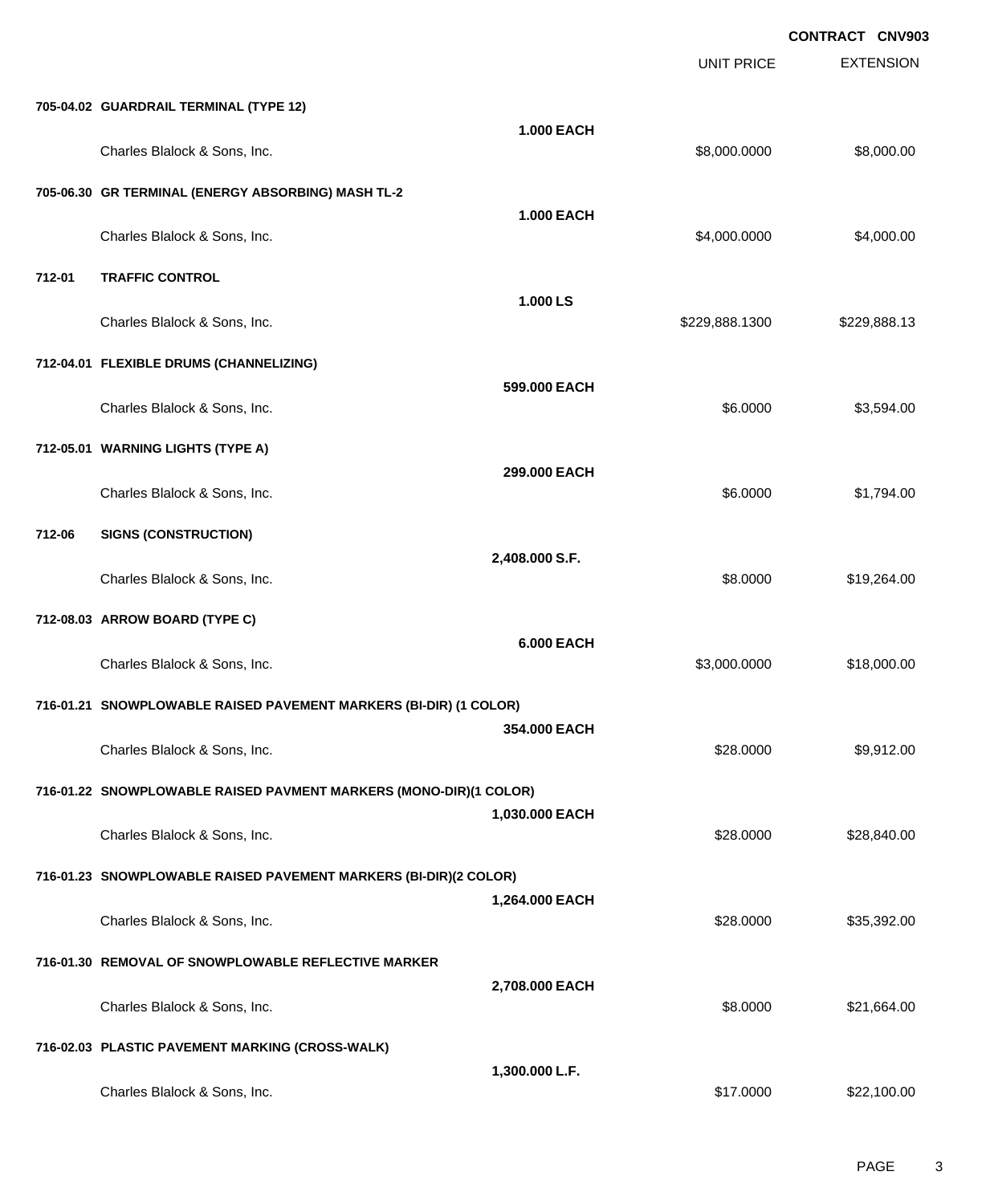|        |                                                              |                   |                   | <b>CONTRACT CNV903</b> |
|--------|--------------------------------------------------------------|-------------------|-------------------|------------------------|
|        |                                                              |                   | <b>UNIT PRICE</b> | <b>EXTENSION</b>       |
|        | 716-02.04 PLASTIC PAVEMENT MARKING(CHANNELIZATION STRIPING)  |                   |                   |                        |
|        | Charles Blalock & Sons, Inc.                                 | 512.000 S.Y.      | \$20.0000         | \$10,240.00            |
|        | 716-02.05 PLASTIC PAVEMENT MARKING (STOP LINE)               |                   |                   |                        |
|        | Charles Blalock & Sons, Inc.                                 | 865.000 L.F.      | \$12.0000         | \$10,380.00            |
|        | 716-02.06 PLASTIC PAVEMENT MARKING (TURN LANE ARROW)         |                   |                   |                        |
|        | Charles Blalock & Sons, Inc.                                 | 166,000 EACH      | \$175.0000        | \$29,050.00            |
|        | 716-02.08 PLASTIC PAVEMENT MARKING (8" DOTTED LINE)          |                   |                   |                        |
|        | Charles Blalock & Sons, Inc.                                 | 1,323.000 L.F.    | \$4.0000          | \$5,292.00             |
|        | 716-02.09 PLASTIC PAVEMENT MARKING (LONGITUDINAL CROSS-WALK) |                   |                   |                        |
|        | Charles Blalock & Sons, Inc.                                 | 945.000 L.F.      | \$25.0000         | \$23,625.00            |
|        | 716-04.02 PLASTIC PAVEMENT MARKING(DOUBLE TURNING ARROW)     |                   |                   |                        |
|        | Charles Blalock & Sons, Inc.                                 | <b>4.000 EACH</b> | \$500.0000        | \$2,000.00             |
|        | 716-04.03 PLASTIC PAVEMENT MARKING (4" DOTTED LINE)          |                   |                   |                        |
|        | Charles Blalock & Sons, Inc.                                 | 1,100.000 L.F.    | \$2.0000          | \$2,200.00             |
|        | 716-05.20 PAINTED PAVEMENT MARKING (6" LINE)                 |                   |                   |                        |
|        | Charles Blalock & Sons, Inc.                                 | 15.300 L.M.       | \$1,200.0000      | \$18,360.00            |
|        | 716-12.02 ENHANCED FLATLINE THERMO PVMT MRKNG (6IN LINE)     |                   |                   |                        |
|        | Charles Blalock & Sons, Inc.                                 | 30.600 L.M.       | \$4,800.0000      | \$146,880.00           |
| 717-01 | <b>MOBILIZATION</b>                                          |                   |                   |                        |
|        | Charles Blalock & Sons, Inc.                                 | 1.000 LS          | \$215,000.0000    | \$215,000.00           |
|        | 730-14.02 SAW SLOT                                           |                   |                   |                        |
|        | Charles Blalock & Sons, Inc.                                 | 27,000.000 L.F.   | \$3.3000          | \$89,100.00            |
|        | 730-14.03 LOOP WIRE                                          |                   |                   |                        |
|        | Charles Blalock & Sons, Inc.                                 | 54,000.000 L.F.   | \$0.6200          | \$33,480.00            |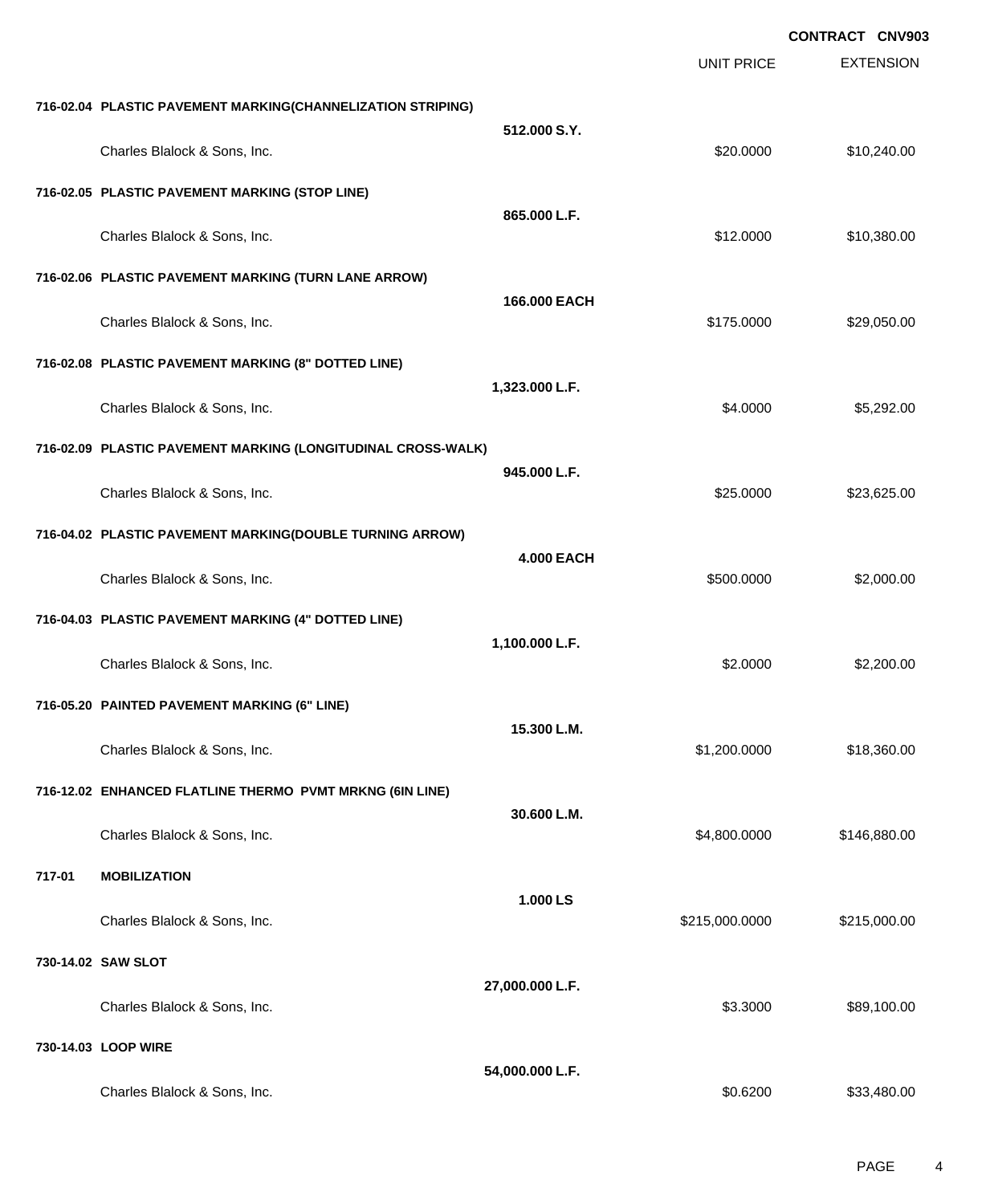|                                                       |                |              | <b>CONTRACT CNV903</b> |
|-------------------------------------------------------|----------------|--------------|------------------------|
| <b>BRIDGE CATEGORY</b>                                |                | UNIT PRICE   | <b>EXTENSION</b>       |
| 604-10.44 EXPANSION JOINT REPAIRS                     |                |              |                        |
| Charles Blalock & Sons, Inc.                          | 474.000 L.F.   | \$669.7100   | \$317,442.54           |
| 604-10.50 BRIDGE DECK REPAIRS (PARTIAL DEPTH OF SLAB) |                |              |                        |
| Charles Blalock & Sons, Inc.                          | 15,000 S.Y.    | \$1,200.0000 | \$18,000.00            |
| 604-10.53 CONCRETE REPAIRS                            |                |              |                        |
| Charles Blalock & Sons, Inc.                          | 20.000 S.Y.    | \$1,200.0000 | \$24,000.00            |
| 617-04.01 TYPE 1 THIN EPOXY OVERLAY (EPOXY-URETHANE)  |                |              |                        |
| Charles Blalock & Sons, Inc.                          | 7,420.000 S.Y. | \$54.0000    | \$400,680.00           |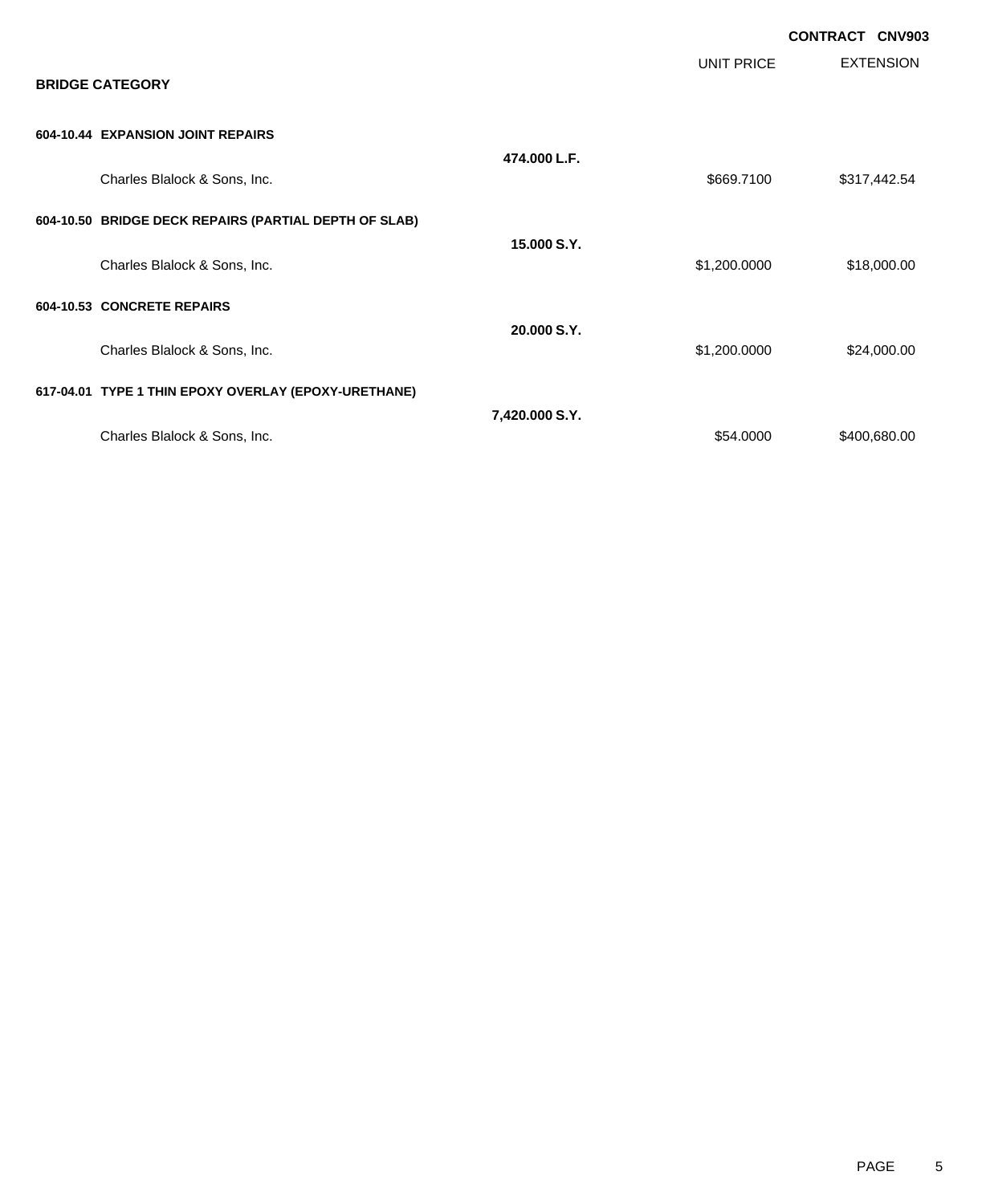### **SUB-TOTAL ROADWAY**

Charles Blalock & Sons, Inc. 6. The South of the State of the State of the State of State of State of State of State of State of State of State of State of State of State of State of State of State of State of State of Sta

### **SUB-TOTAL BRIDGE**

Charles Blalock & Sons, Inc.  $$760,122.54$ 

### **TOTAL CONTRACT**

Charles Blalock & Sons, Inc. 69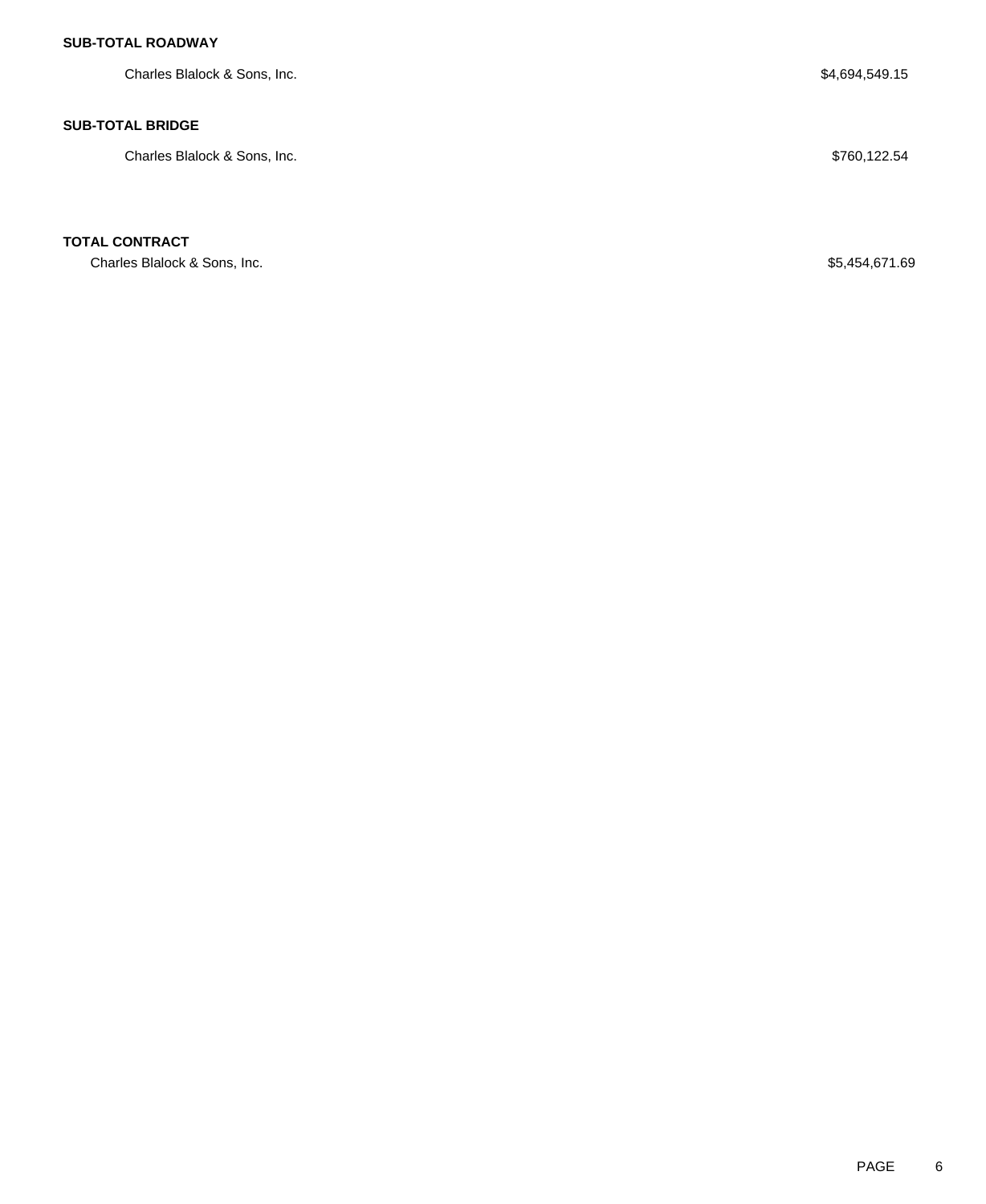# **DEPARTMENT OF TRANSPORTATION SUMMARY OF BIDS LETTING OF MARCH 26, 2021 STATE OF TENNESSEE**

COUNTIES ANDERSON, BLOUNT, CAMPBELL, CARTER, CLAIBORNE, COCKE, GRAINGER, JEFFERSON, KNOX, MONROE, ROANE, SULLIVAN, UNICOI, AND WASHINGTON (Contract No. CNV109 Call 003)

98101-4111-04

THE RANDOM ON-CALL ATTENUATOR REPAIR ON VARIOUS INTERSTATE AND STATE ROUTES.

PROJECT LENGTH - 0.0 MILES

COMPLETION TIME - ON OR BEFORE JUNE 30, 2022

LU, Inc. \$302,587.80 Site-Safe Products, LLC d/b/a Site-Safe, LLC  $$372,413.95$ 

TOTAL CONTRACT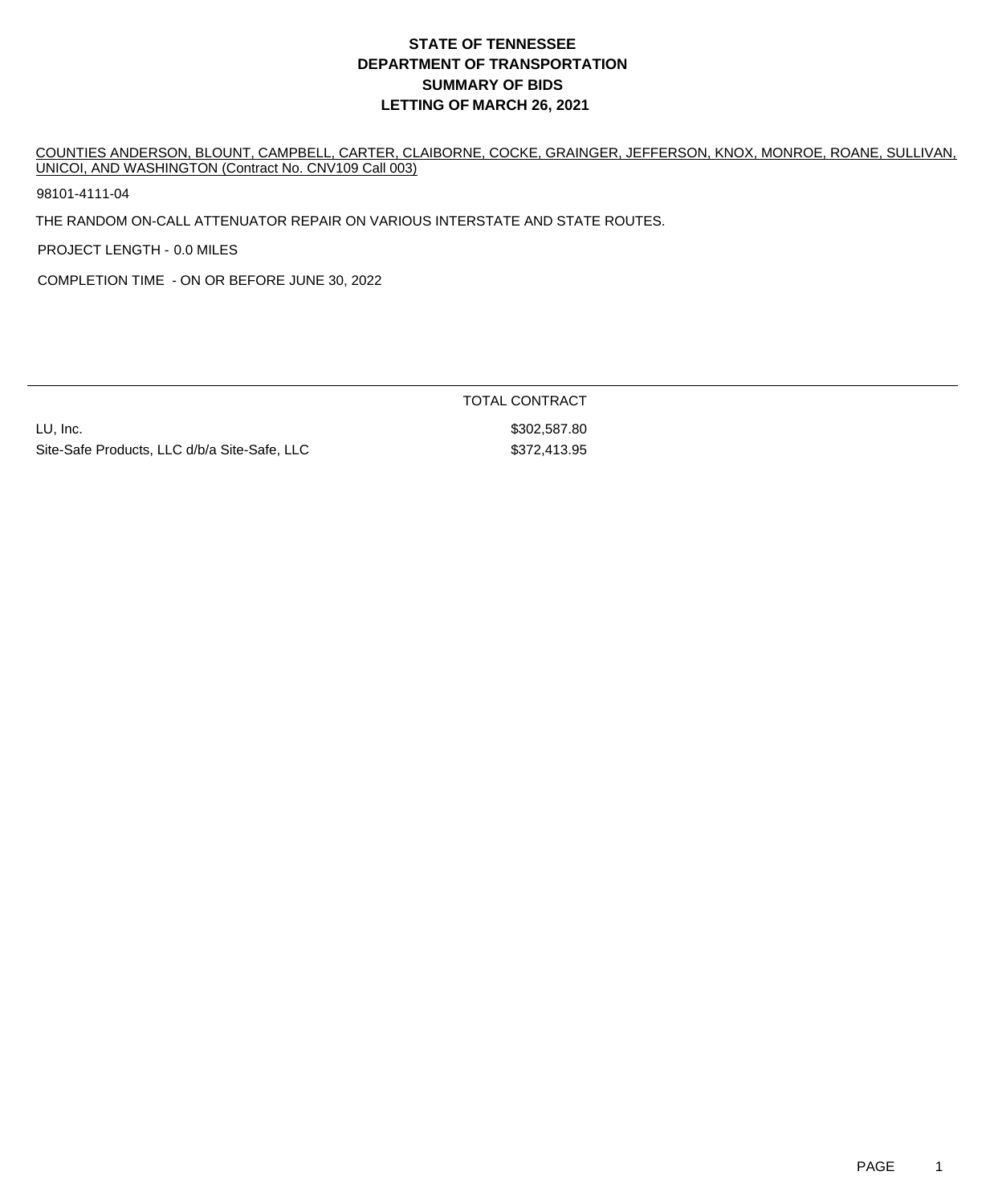UNIT PRICE

EXTENSION

#### **705-05.36 CONCRETE PAD (SCI100GM)**

|                                                                | <b>1.000 EACH</b> |                              |                          |
|----------------------------------------------------------------|-------------------|------------------------------|--------------------------|
| LU, Inc.<br>Site-Safe Products, LLC d/b/a Site-Safe, LLC       |                   | \$1,157.5000<br>\$2,682.3900 | \$1,157.50<br>\$2,682.39 |
| 705-08.23 REPOSITIONING IMPACT ATTENUATOR (TAU-II)             |                   |                              |                          |
|                                                                | <b>1.000 EACH</b> |                              |                          |
| LU, Inc.<br>Site-Safe Products, LLC d/b/a Site-Safe, LLC       |                   | \$375.0000<br>\$358.4400     | \$375.00<br>\$358.44     |
| 705-08.25 TAU-II ENERGY ABSORBING CARTRIDGE TYPE A (UNIVERSAL) |                   |                              |                          |
| LU, Inc.                                                       | <b>1.000 EACH</b> | \$425.0000                   | \$425.00                 |
| Site-Safe Products, LLC d/b/a Site-Safe, LLC                   |                   | \$535.5000                   | \$535.50                 |
| 705-08.26 TAU-II ENERGY ABSORBING CARTRIDGE TYPE B (UNIVERSAL) |                   |                              |                          |
|                                                                | <b>1.000 EACH</b> |                              |                          |
| LU, Inc.<br>Site-Safe Products, LLC d/b/a Site-Safe, LLC       |                   | \$425.0000<br>\$535.0000     | \$425.00<br>\$535.00     |
| 705-08.28 TAU-II FRONT SUPPORT ASSEMBLY (UNIVERSAL)            |                   |                              |                          |
|                                                                | <b>1.000 EACH</b> |                              |                          |
| LU, Inc.<br>Site-Safe Products, LLC d/b/a Site-Safe, LLC       |                   | \$525.0000<br>\$1,308.7800   | \$525.00<br>\$1,308.78   |
| 705-08.29 TAU-II FRONT SUPPORT LEG KIT (UNIVERSAL)             |                   |                              |                          |
|                                                                | <b>1.000 EACH</b> |                              |                          |
| LU, Inc.<br>Site-Safe Products, LLC d/b/a Site-Safe, LLC       |                   | \$158.2100<br>\$172.7400     | \$158.21<br>\$172.74     |
| 705-08.30 TAU-II MID SUPPORT ASSEMBLY (UNIVERSAL)              |                   |                              |                          |
|                                                                | <b>4.000 EACH</b> |                              |                          |
| LU, Inc.<br>Site-Safe Products, LLC d/b/a Site-Safe, LLC       |                   | \$700.0000<br>\$1,047.0000   | \$2,800.00<br>\$4,188.00 |
| 705-08.32 TAU-II SLIDER KIT (UNIVERSAL)                        |                   |                              |                          |
|                                                                | <b>1.000 EACH</b> |                              |                          |
| LU, Inc.<br>Site-Safe Products, LLC d/b/a Site-Safe, LLC       |                   | \$169.0800<br>\$436.2400     | \$169.08<br>\$436.24     |
| 705-08.33 TAU-II SLIDING PANEL (UNIVERSAL)                     |                   |                              |                          |
|                                                                | <b>1.000 EACH</b> |                              |                          |
| LU, Inc.<br>Site-Safe Products, LLC d/b/a Site-Safe, LLC       |                   | \$183.7500<br>\$390.3300     | \$183.75<br>\$390.33     |
| 705-08.34 TAU-II NOSE PIECE (PARALLEL UNIT)                    |                   |                              |                          |
|                                                                | <b>2.000 EACH</b> |                              |                          |
| LU, Inc.<br>Site-Safe Products, LLC d/b/a Site-Safe, LLC       |                   | \$495.0000<br>\$780.6400     | \$990.00<br>\$1,561.28   |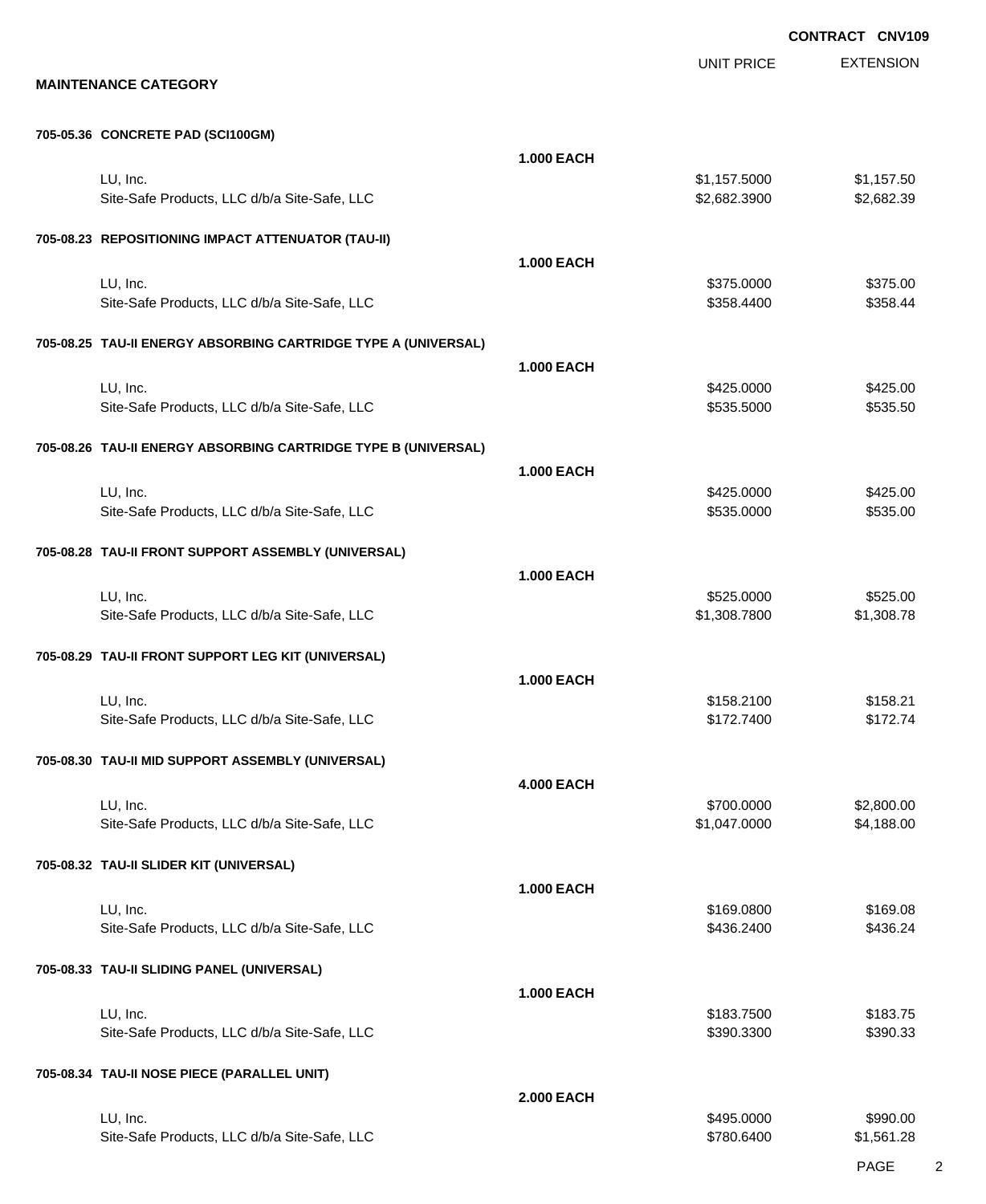UNIT PRICE

EXTENSION

| 705-08.36 TAU-II NOSE PIECE (WIDE UNIT)                     |                   |                          |                          |
|-------------------------------------------------------------|-------------------|--------------------------|--------------------------|
| LU, Inc.<br>Site-Safe Products, LLC d/b/a Site-Safe, LLC    | <b>1.000 EACH</b> | \$385.5000<br>\$950.0800 | \$385.50<br>\$950.08     |
| 705-08.59 IMPACT ATTENUATOR REPOSITIONING (QUADGUARD ELITE) |                   |                          |                          |
| LU, Inc.<br>Site-Safe Products, LLC d/b/a Site-Safe, LLC    | <b>5.000 EACH</b> | \$299.0000<br>\$254.1100 | \$1,495.00<br>\$1,270.55 |
| 705-08.66 RIP PLATE REPAIR KIT, STAGE 1                     |                   |                          |                          |
| LU, Inc.<br>Site-Safe Products, LLC d/b/a Site-Safe, LLC    | <b>5.000 EACH</b> | \$78.5000<br>\$150.2900  | \$392.50<br>\$751.45     |
| 705-08.67 RIP PLATE REPAIR KIT, STAGE 2                     |                   |                          |                          |
| LU, Inc.<br>Site-Safe Products, LLC d/b/a Site-Safe, LLC    | <b>5.000 EACH</b> | \$145.0000<br>\$180.3500 | \$725.00<br>\$901.75     |
| 705-08.69 PLASTIC NOSE PIECE/REFLECTOR                      |                   |                          |                          |
| LU, Inc.<br>Site-Safe Products, LLC d/b/a Site-Safe, LLC    | <b>6.000 EACH</b> | \$250.0000<br>\$382.0800 | \$1,500.00<br>\$2,292.48 |
| 705-08.80 SIDE PANEL - 35"                                  |                   |                          |                          |
| LU, Inc.<br>Site-Safe Products, LLC d/b/a Site-Safe, LLC    | 3.000 EACH        | \$51.5000<br>\$122.8000  | \$154.50<br>\$368.40     |
| 705-08.81 SIDE PANEL - 62"                                  |                   |                          |                          |
| LU, Inc.<br>Site-Safe Products, LLC d/b/a Site-Safe, LLC    | <b>4.000 EACH</b> | \$135.7500<br>\$173.2600 | \$543.00<br>\$693.04     |
| 705-08.91 REPOSITIONING VEHCULR IMP ATTN(2005TRACC)         |                   |                          |                          |
| LU, Inc.<br>Site-Safe Products, LLC d/b/a Site-Safe, LLC    | 7.000 EACH        | \$699.0000<br>\$573.0000 | \$4,893.00<br>\$4,011.00 |
| 705-08.92 05 RIP PLATE REPAIR KIT STAGE 2                   |                   |                          |                          |
| LU, Inc.<br>Site-Safe Products, LLC d/b/a Site-Safe, LLC    | 5.000 EACH        | \$725.0000<br>\$676.3000 | \$3,625.00<br>\$3,381.50 |
| 705-09.10 IMPACT ATTENUATOR (SCI100GM)                      |                   |                          |                          |
| LU, Inc.                                                    | <b>1.000 EACH</b> | \$18,500.0000            | \$18,500.00              |
| Site-Safe Products, LLC d/b/a Site-Safe, LLC                |                   | \$25,934.5400            | \$25,934.54              |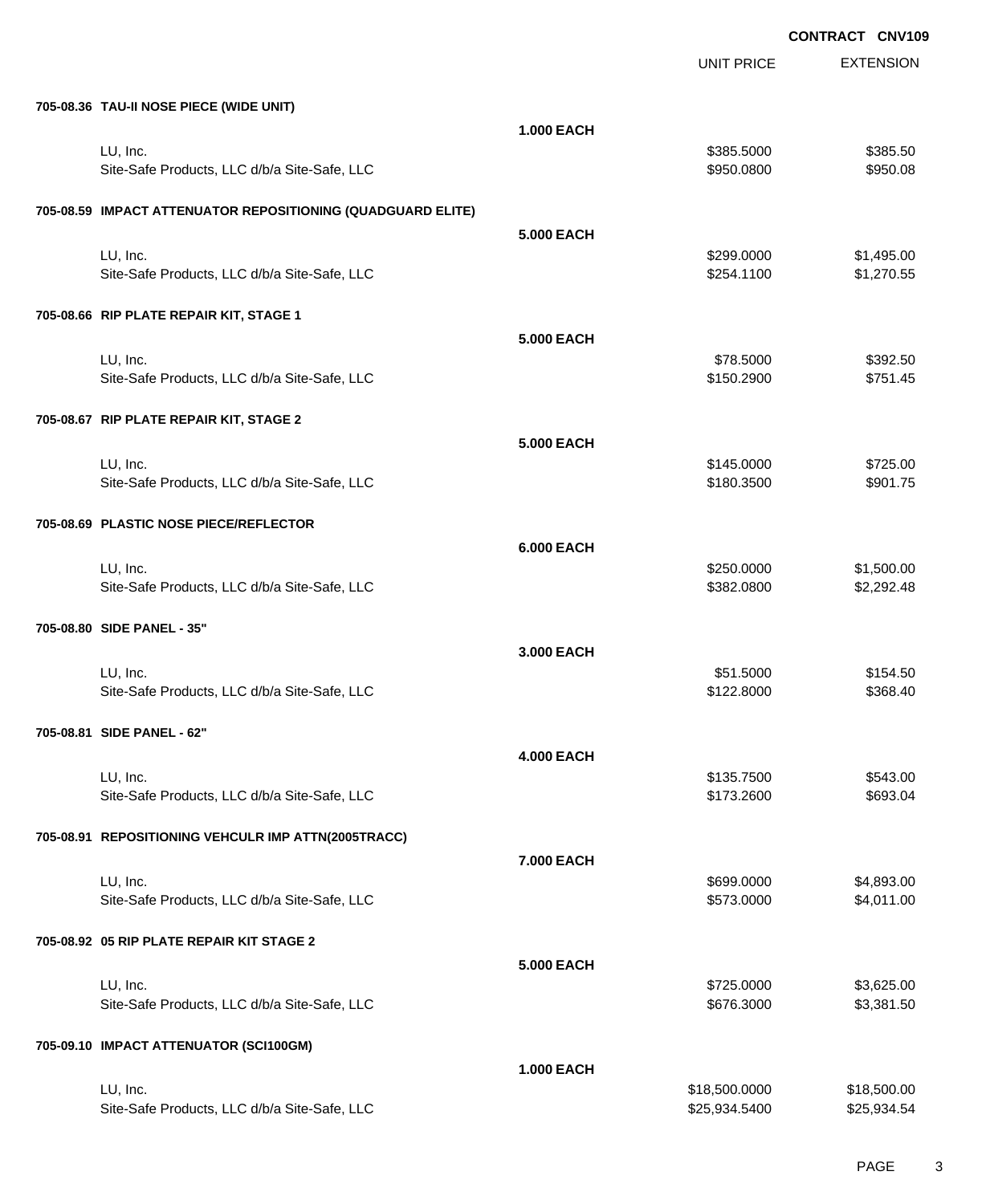|                                                              |                   | <b>UNIT PRICE</b> | <b>EXTENSION</b> |
|--------------------------------------------------------------|-------------------|-------------------|------------------|
| 705-09.11 REPOSITIONING OF IMPACT ATTENUATOR (SCI100GM)      |                   |                   |                  |
|                                                              | <b>1.000 EACH</b> |                   |                  |
| LU, Inc.                                                     |                   | \$500.0000        | \$500.00         |
| Site-Safe Products, LLC d/b/a Site-Safe, LLC                 |                   | \$353.0000        | \$353.00         |
| 705-09.35 PANEL DELINEATOR (W/REFLECTIVE HAZARD MARKER)      |                   |                   |                  |
|                                                              | <b>1.000 EACH</b> |                   |                  |
| LU, Inc.                                                     |                   | \$124,4000        | \$124.40         |
| Site-Safe Products, LLC d/b/a Site-Safe, LLC                 |                   | \$157.5000        | \$157.50         |
| 705-09.50 IMPACT ATTENUATOR (SCI100GM WIDE)                  |                   |                   |                  |
|                                                              | <b>1.000 EACH</b> |                   |                  |
| LU, Inc.                                                     |                   | \$15,250.0000     | \$15,250.00      |
| Site-Safe Products, LLC d/b/a Site-Safe, LLC                 |                   | \$27,732.9200     | \$27,732.92      |
| 705-09.51 REPOSITIONING OF IMPACT ATTENUATOR (SCI100GM WIDE) |                   |                   |                  |
|                                                              | <b>1.000 EACH</b> |                   |                  |
| LU, Inc.                                                     |                   | \$490.0000        | \$490.00         |
| Site-Safe Products, LLC d/b/a Site-Safe, LLC                 |                   | \$430.0000        | \$430.00         |
| 705-14.21 SC B-U CABLE STRAP ASSY                            |                   |                   |                  |
|                                                              | <b>1.000 EACH</b> |                   |                  |
| LU, Inc.                                                     |                   | \$6.0000          | \$6.00           |
| Site-Safe Products, LLC d/b/a Site-Safe, LLC                 |                   | \$87.2900         | \$87.29          |
| 705-14.22 CONC. B-U CABLE STRAP ASSY                         |                   |                   |                  |
|                                                              | <b>1.000 EACH</b> |                   |                  |
| LU, Inc.                                                     |                   | \$12.4500         | \$12.45          |
| Site-Safe Products, LLC d/b/a Site-Safe, LLC                 |                   | \$122.6700        | \$122.67         |
|                                                              |                   |                   |                  |
| 705-14.30 REPOSITIONING IMPACT ATTENUATOR(REACT 350)         |                   |                   |                  |
|                                                              | <b>2.000 EACH</b> |                   |                  |
| LU, Inc.                                                     |                   | \$467.5000        | \$935.00         |
| Site-Safe Products, LLC d/b/a Site-Safe, LLC                 |                   | \$350.7500        | \$701.50         |
| 705-14.56 REFLECTIVE NOSE LEFT/RIGHT                         |                   |                   |                  |
|                                                              | <b>2.000 EACH</b> |                   |                  |
| LU, Inc.                                                     |                   | \$175.7300        | \$351.46         |
| Site-Safe Products, LLC d/b/a Site-Safe, LLC                 |                   | \$239.7600        | \$479.52         |
| 705-15.65 QUADGUARD II IMPACT ATTENUATOR (REPOSITIONING)     |                   |                   |                  |
|                                                              | 8.000 EACH        |                   |                  |
| LU, Inc.                                                     |                   | \$735.0000        | \$5,880.00       |
| Site-Safe Products, LLC d/b/a Site-Safe, LLC                 |                   | \$430.1500        | \$3,441.20       |
| 705-15.68 NOSE ASSEMBLY QGII STEEL                           |                   |                   |                  |
|                                                              | 5.000 EACH        |                   |                  |
| LU, Inc.                                                     |                   | \$695.0000        | \$3,475.00       |
| Site-Safe Products, LLC d/b/a Site-Safe, LLC                 |                   | \$714.6600        | \$3,573.30       |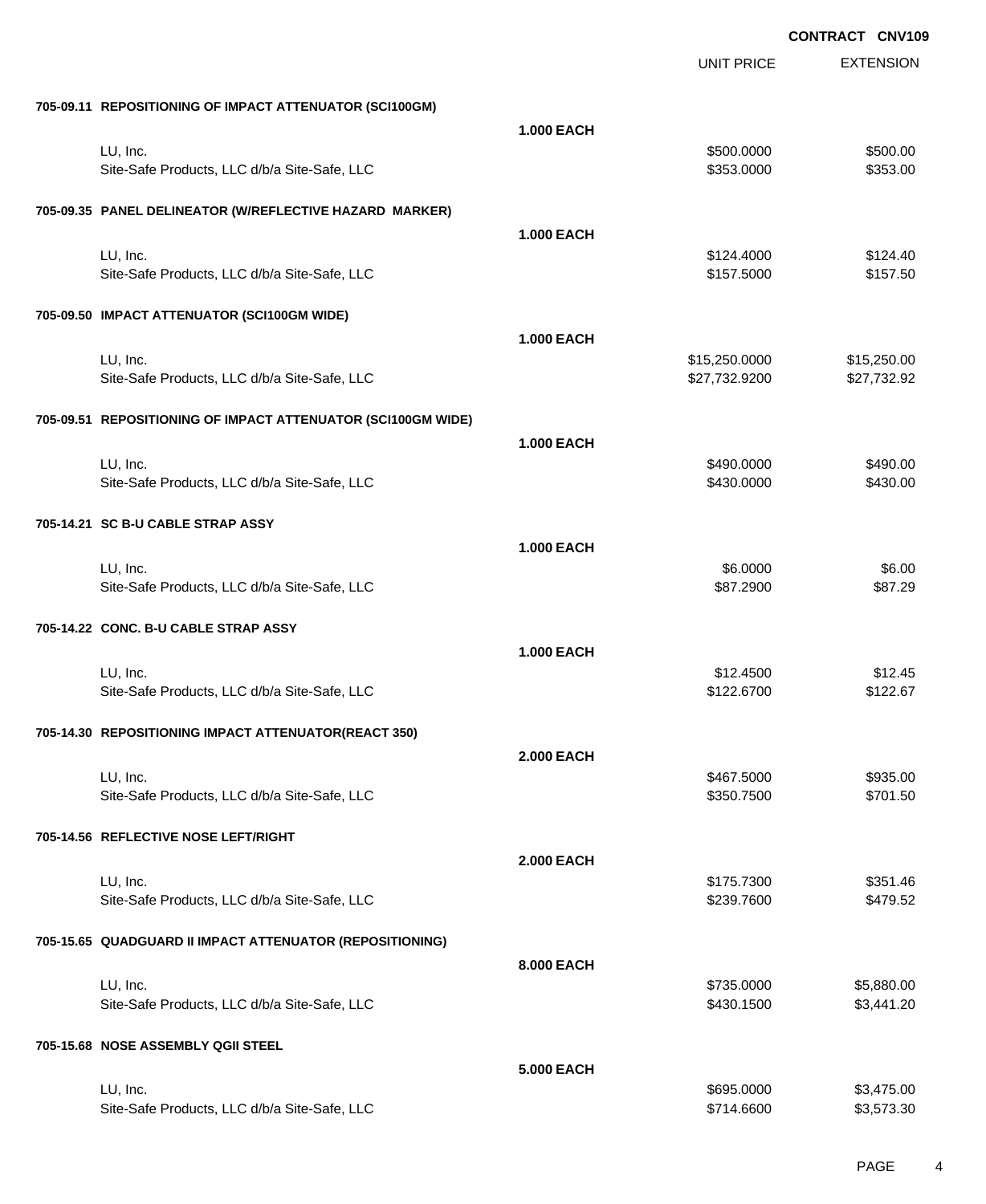EXTENSION **CONTRACT CNV109** UNIT PRICE **705-15.69 SHIM KIT QGII 15.000 EACH** LU, Inc. \$37.0600 \$555.90 Site-Safe Products, LLC d/b/a Site-Safe, LLC \$45.9300 \$688.95 **705-15.71 HEX FOAM CARTRIDGE, TYPE I 10.000 EACH** LU, Inc. \$1.0000 \$10.00 Site-Safe Products, LLC d/b/a Site-Safe, LLC \$50.000 \$50.000 \$500.00 **705-15.72 HEX FOAM CARTRIDGE, TYPE II 10.000 EACH** LU, Inc. \$1.0000 \$10.00 Site-Safe Products, LLC d/b/a Site-Safe, LLC \$750.00 \$750.000 \$750.00 **705-15.74 DIAPHRAGM ASSEMBLY, QC 1.000 EACH** LU, Inc. \$699.0000 \$699.00 Site-Safe Products, LLC d/b/a Site-Safe, LLC  $$830.5600$  \$830.5600 \$830.5600 **705-15.75 FENDER PANEL ASSEMBLY 2.000 EACH** LU, Inc. \$525.0000 \$1,050.00 Site-Safe Products, LLC d/b/a Site-Safe, LLC \$529.2000 \$1,058.40 **705-15.92 TRANS PANEL NEW JERSEY BARRIER WIDE 1.000 EACH** LU, Inc. \$400.6900 \$400.69 Site-Safe Products, LLC d/b/a Site-Safe, LLC  $$347.0700$  \$347.0700 \$347.070 **705-15.93 TRANS PANEL QUAD TO W WIDE 1.000 EACH** LU, Inc. \$593.6500 \$593.65 Site-Safe Products, LLC d/b/a Site-Safe, LLC \$526.2700 \$526.2700 \$526.27 **705-16.75 HAZARD REFLECTORS 10.000 EACH** LU, Inc. \$61.8800 \$618.80 Site-Safe Products, LLC d/b/a Site-Safe, LLC  $$47.0400$  \$47.0400  $$47.040$ **705-16.77 REPAIR OF CONCRETE BACKUP WALL 15.000 S.F.** LU, Inc. \$13.2900 \$199.35 Site-Safe Products, LLC d/b/a Site-Safe, LLC  $$22.2200$  \$333.30 **705-17.08 CARTRIDGE SUPPORT BRACKETS 4.000 EACH** LU, Inc. \$15.0000 \$60.00

Site-Safe Products, LLC d/b/a Site-Safe, LLC  $$41.1400$  \$164.56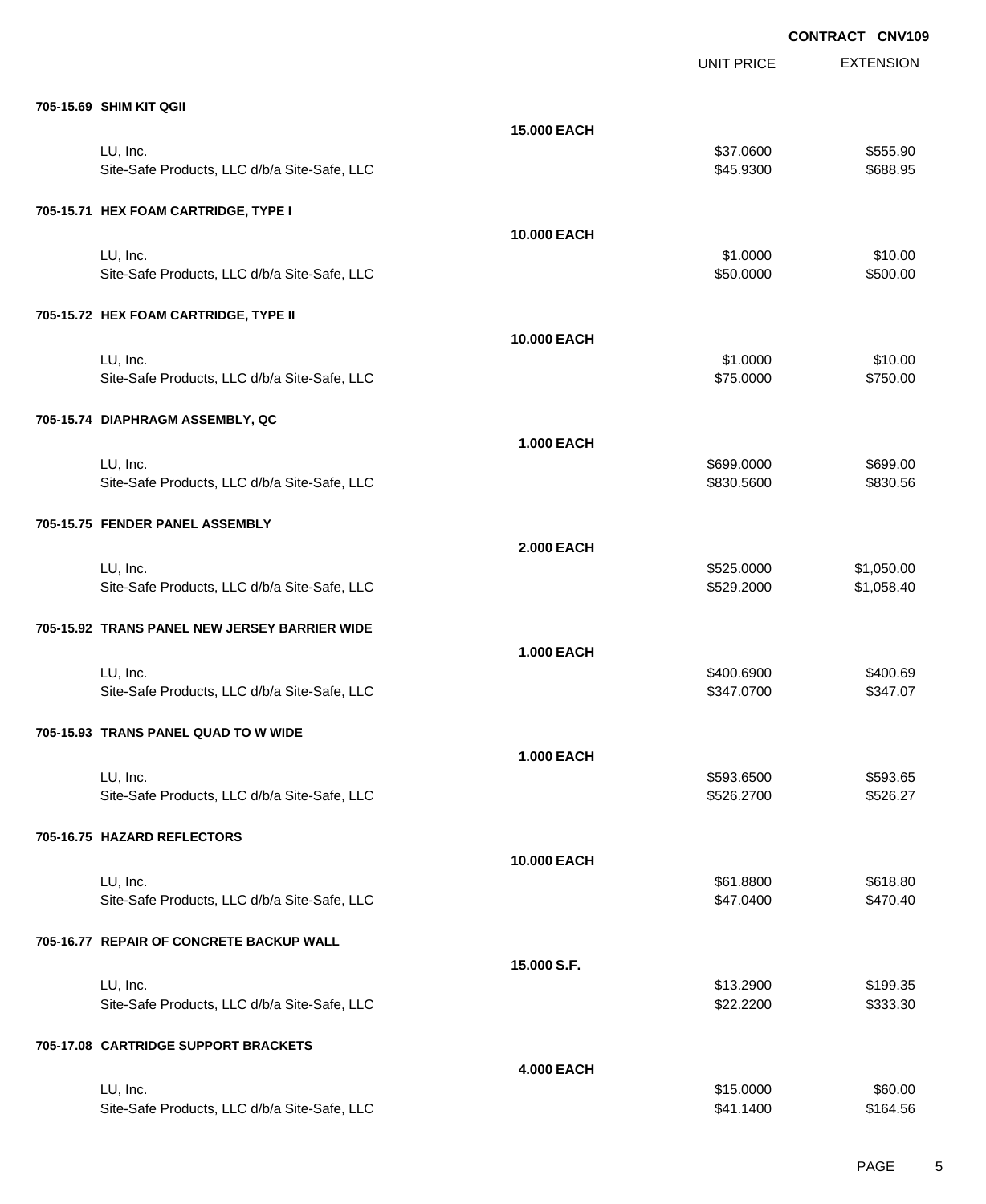EXTENSION **CONTRACT CNV109** UNIT PRICE **705-17.24 HDPE NOSE PIECE 2.000 EACH** LU, Inc. \$110.0000 \$220.00 Site-Safe Products, LLC d/b/a Site-Safe, LLC  $$3.00$ **705-17.32 BREAKAWAY POST (TOP) 2.000 EACH** LU, Inc. \$0.8500 \$1.70 Site-Safe Products, LLC d/b/a Site-Safe, LLC  $$1.0000$  \$2.00 **705-17.33 BREAKAWAY BOLT ASSEMBLY 2.000 EACH** LU, Inc. \$0.8500 \$1.70 Site-Safe Products, LLC d/b/a Site-Safe, LLC  $$1.0000$  \$2.00 **705-17.71 WIDETRACC CABLE SYSTEM (W/ HARDWARE) 1.000 EACH** LU, Inc. \$135.8700 \$135.87 Site-Safe Products, LLC d/b/a Site-Safe, LLC  $$199.01$ **705-17.72 WIDETRACC FRAME (W/ HARDWARE) 1.000 EACH** LU, Inc. \$203.5100 \$203.51 Site-Safe Products, LLC d/b/a Site-Safe, LLC \$245.02 \$245.0200 \$245.02 **705-17.73 WIDETRACC EXTENSION FOOT (RIGHT) (W/ HARDWARE) 1.000 EACH** LU, Inc. \$196.2600 \$196.26 Site-Safe Products, LLC d/b/a Site-Safe, LLC  $$267.5700$  \$267.5700 \$267.5700 **705-17.74 WIDETRACC EXTENSION FOOT (LEFT) (W/ HARDWARE) 1.000 EACH** LU, Inc. \$196.2600 \$196.26 Site-Safe Products, LLC d/b/a Site-Safe, LLC  $$267.5700$  \$267.5700 \$267.5700 **705-20.01 IMACT ATTENUATOR (QUADGUARD M10) 1.000 EACH** LU, Inc. \$21,500.0000 \$21,500.00 Site-Safe Products, LLC d/b/a Site-Safe, LLC  $$19,197.4300$  \$19,197.4300 \$19,197.43 **705-20.03 REPOSITIONING IMPACT ATTENUATOR (M10) 1.000 EACH** LU, Inc. \$725.0000 \$725.00 Site-Safe Products, LLC d/b/a Site-Safe, LLC  $$430.1500$  \$430.1500 \$430.1500 **705-20.04 NOSE ASSEMBLY, M10 3.000 EACH**

LU, Inc. \$665.0000 \$1,995.00 Site-Safe Products, LLC d/b/a Site-Safe, LLC  $$833.7000$  \$2,501.10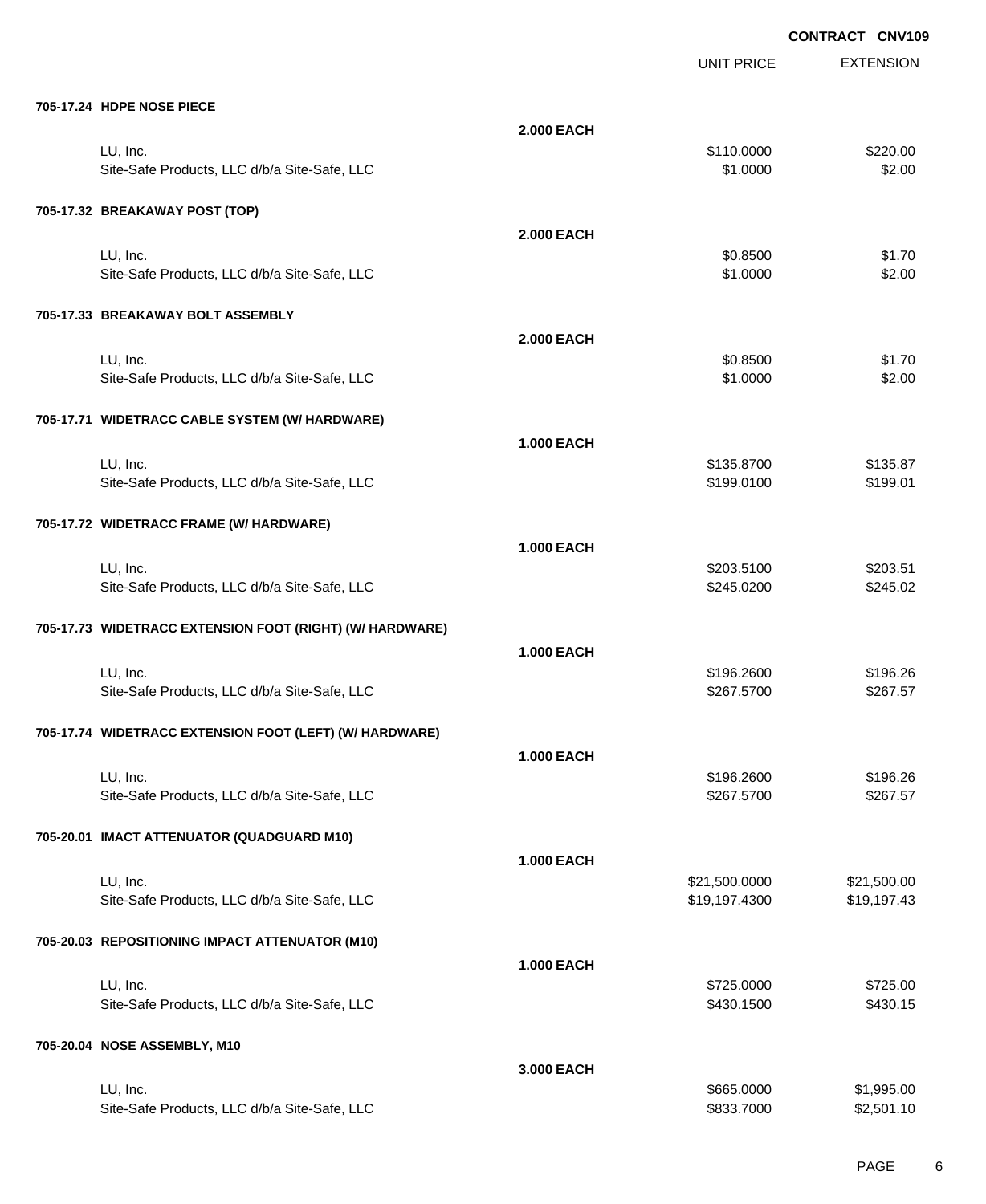EXTENSION **CONTRACT CNV109** UNIT PRICE **705-20.07 IMACT ATTENUATOR (QUADGUARD ELITE M10) 1.000 EACH** LU, Inc. \$18,600.0000 \$18,600.00 Site-Safe Products, LLC d/b/a Site-Safe, LLC \$21,366.1800 \$21,366.1800 \$21,366.18 **705-20.08 REPOSITIONING IMPACT ATTENUATOR (QUARDGUARD ELITE M10) 1.000 EACH** لال العربية التي يتم المسافرة التي يتم التي يتم التي يتم التي يتم التي يتم التي يتم التي يتم التي يتم التي يتم Site-Safe Products, LLC d/b/a Site-Safe, LLC  $$308.1500$  \$308.1500 \$308.15 **705-20.09 TENSION STRUT BACKUP 24" (QGEM) 1.000 EACH** LU, Inc. \$595.0000 \$595.00 Site-Safe Products, LLC d/b/a Site-Safe, LLC \$1,776.3400 \$1,776.3400 \$1,776.3400 **705-20.10 DIAPHRAGM 24" (QGEM) 1.000 EACH** LU, Inc. \$515.0000 \$515.00 Site-Safe Products, LLC d/b/a Site-Safe, LLC  $$852.1200$  \$852.1200 \$852.12 **705-20.11 DIE SPRING, 5/8" X 1 1/2" (QGEM) 1.000 EACH** لى الله عن الله عن الله عن الله عن الله عن الله عن الله عن الله عن الله عن الله عن الله عن الله عن الله عن الل Site-Safe Products, LLC d/b/a Site-Safe, LLC  $$9.0800$  \$9.0800 \$9.08 **705-20.12 MUSHROOM WASHER (QGEM) 1.000 EACH** LU, Inc. \$20.6800 \$20.68 Site-Safe Products, LLC d/b/a Site-Safe, LLC  $$25.7000$  \$25.7000 \$25.70 **705-20.13 EXTENSION BACKUP, M10 QGE (QGEM) 1.000 EACH** LU, Inc. \$457.5800 \$457.58 Site-Safe Products, LLC d/b/a Site-Safe, LLC  $$817.7200$  \$817.7200 \$817.72 **705-20.14 PANEL, FENDER, QG (QGEM) 1.000 EACH** LU, Inc. \$298.0000 \$298.00 Site-Safe Products, LLC d/b/a Site-Safe, LLC  $$445.64$ **705-20.15 MONORAIL GUIDE (QGEM) 1.000 EACH** لى الله عن المركز التي يتم الله عن الله عن الله عن الله عن الله عن الله عن الله عن الله عن الله عن الله عن الل Site-Safe Products, LLC d/b/a Site-Safe, LLC  $$61.12$ **705-20.16 PANEL, SIDE, QG (QGEM) 1.000 EACH** LU, Inc. \$136.7800 \$136.78

Site-Safe Products, LLC d/b/a Site-Safe, LLC  $$61.7500$  \$61.7500 \$61.75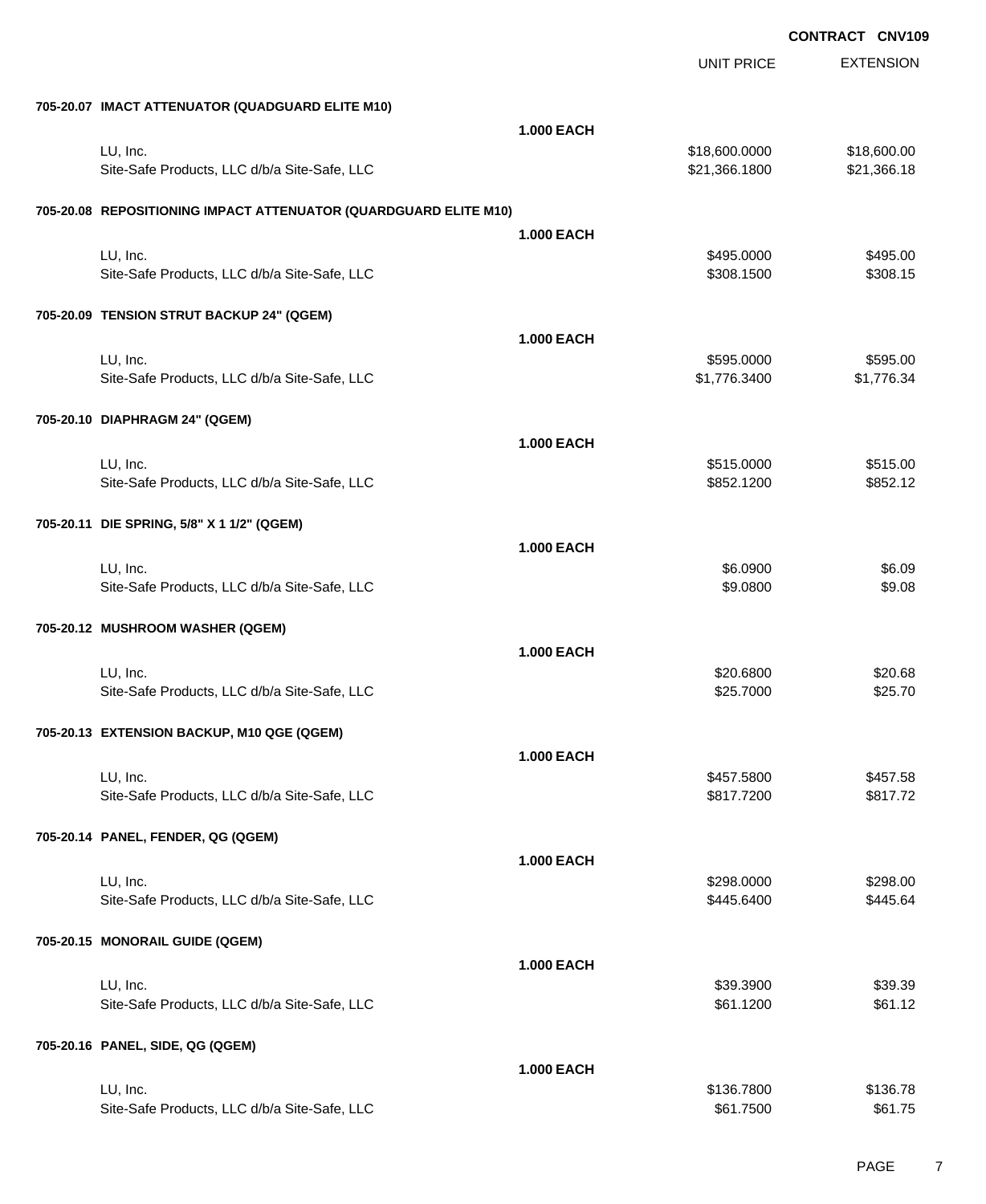|                                                       |                   | <b>UNIT PRICE</b> | <b>EXTENSION</b> |
|-------------------------------------------------------|-------------------|-------------------|------------------|
| 705-20.17 EXTENSION, DIAPHRAGM, FLAT (QGEM)           |                   |                   |                  |
|                                                       | <b>1.000 EACH</b> |                   |                  |
| LU, Inc.                                              |                   | \$70.5100         | \$70.51          |
| Site-Safe Products, LLC d/b/a Site-Safe, LLC          |                   | \$207.8600        | \$207.86         |
| 705-20.18 FLT ST 3/16"X2"X13", W/HOLES (QGEM)         |                   |                   |                  |
|                                                       | <b>1.000 EACH</b> |                   |                  |
| LU, Inc.                                              |                   | \$9.4500          | \$9.45           |
| Site-Safe Products, LLC d/b/a Site-Safe, LLC          |                   | \$13.1000         | \$13.10          |
| 705-20.19 STOP, TAB, WELDMENT, G (QGEM)               |                   |                   |                  |
|                                                       | <b>1.000 EACH</b> |                   |                  |
| LU, Inc.                                              |                   | \$21.9500         | \$21.95          |
| Site-Safe Products, LLC d/b/a Site-Safe, LLC          |                   | \$30.0000         | \$30.00          |
| 705-20.26 PLATE, NOSE CYLINDER, G (QGEM)              |                   |                   |                  |
|                                                       | <b>1.000 EACH</b> |                   |                  |
| LU, Inc.                                              |                   | \$11.3400         | \$11.34          |
| Site-Safe Products, LLC d/b/a Site-Safe, LLC          |                   | \$16.8800         | \$16.88          |
| 705-20.27 CYLINDER NOSE, HDPE, 28" X 20" (QGEM)       |                   |                   |                  |
|                                                       | <b>1.000 EACH</b> |                   |                  |
| LU, Inc.                                              |                   | \$591.6200        | \$591.62         |
| Site-Safe Products, LLC d/b/a Site-Safe, LLC          |                   | \$1,057.2500      | \$1,057.25       |
| 705-20.28 NOSE ASSY 24", M10 QGE, Y (QGEM)            |                   |                   |                  |
|                                                       | <b>1.000 EACH</b> |                   |                  |
| LU, Inc.                                              |                   | \$1,145.3700      | \$1,145.37       |
| Site-Safe Products, LLC d/b/a Site-Safe, LLC          |                   | \$2,132.1300      | \$2,132.13       |
| 705-20.29 BELT NOSE, Y (QGEM)                         |                   |                   |                  |
|                                                       | <b>1.000 EACH</b> |                   |                  |
| LU, Inc.                                              |                   | \$608.5000        | \$608.50         |
| Site-Safe Products, LLC d/b/a Site-Safe, LLC          |                   | \$845.6400        | \$845.64         |
| 705-20.30 BELT NOSEPIECE, YELLOW, 24"-36" (QGE, QGEM) |                   |                   |                  |
|                                                       | <b>2.000 EACH</b> |                   |                  |
| LU, Inc.                                              |                   | \$608.5000        | \$1,217.00       |
| Site-Safe Products, LLC d/b/a Site-Safe, LLC          |                   | \$845.6400        | \$1,691.28       |
| 705-20.31 BELT NOSEPIECE, YELLOW, 69"-90" (QGE, QGEM) |                   |                   |                  |
|                                                       | <b>2.000 EACH</b> |                   |                  |
| LU, Inc.                                              |                   | \$746.5000        | \$1,493.00       |
| Site-Safe Products, LLC d/b/a Site-Safe, LLC          |                   | \$1,036.0700      | \$2,072.14       |
| 705-20.32 QGE HIT INDICATOR                           |                   |                   |                  |
|                                                       | 3.000 EACH        |                   |                  |
| LU, Inc.                                              |                   | \$96.6200         | \$289.86         |
| Site-Safe Products, LLC d/b/a Site-Safe, LLC          |                   | \$154.6300        | \$463.89         |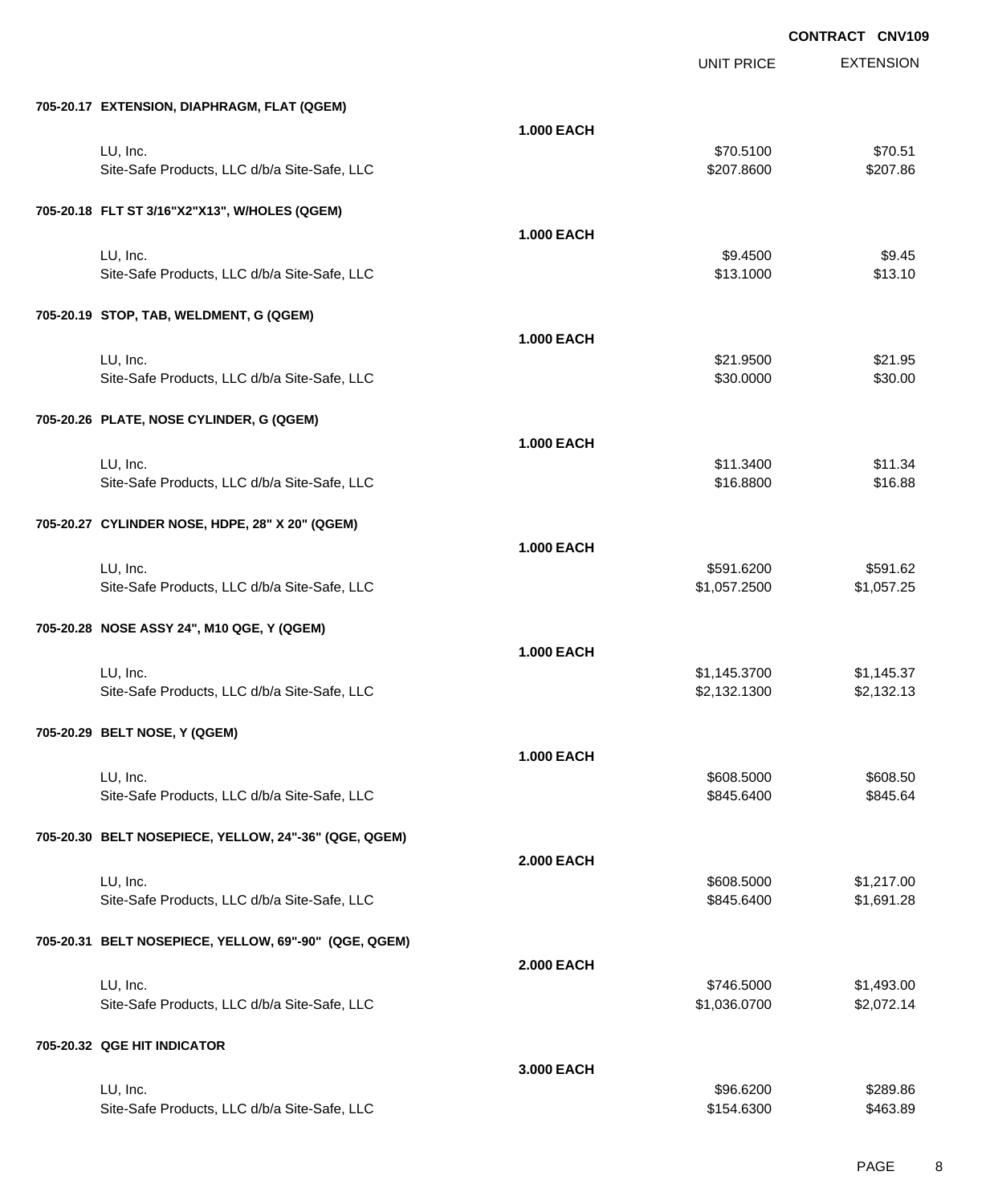|                                              |                   | <b>UNIT PRICE</b> | <b>EXTENSION</b> |
|----------------------------------------------|-------------------|-------------------|------------------|
| 705-20.33 QGE CYLINDER TYPE I (QGE)          |                   |                   |                  |
|                                              | 3.000 EACH        |                   |                  |
| LU, Inc.                                     |                   | \$785.0400        | \$2,355.12       |
| Site-Safe Products, LLC d/b/a Site-Safe, LLC |                   | \$1,427.8100      | \$4,283.43       |
| 705-20.34 QGE CYLINDER TYPE II (QGE)         |                   |                   |                  |
|                                              | 3.000 EACH        |                   |                  |
| LU, Inc.                                     |                   | \$455.0000        | \$1,365.00       |
| Site-Safe Products, LLC d/b/a Site-Safe, LLC |                   | \$1,974.9800      | \$5,924.94       |
| 705-20.35 QGE CYLINDER ME1 (QGEM)            |                   |                   |                  |
|                                              | 3.000 EACH        |                   |                  |
| LU, Inc.                                     |                   | \$375.9500        | \$1,127.85       |
| Site-Safe Products, LLC d/b/a Site-Safe, LLC |                   | \$999.9900        | \$2,999.97       |
| 705-20.36 QGE CYLINDER ME2 (QGEM)            |                   |                   |                  |
|                                              | 3.000 EACH        |                   |                  |
| LU, Inc.                                     |                   | \$377.9500        | \$1,133.85       |
| Site-Safe Products, LLC d/b/a Site-Safe, LLC |                   | \$750.0000        | \$2,250.00       |
| 705-20.37 QGE CYLINDER ME3 (QGEM)            |                   |                   |                  |
|                                              | 3.000 EACH        |                   |                  |
| LU, Inc.                                     |                   | \$765.8500        | \$2,297.55       |
| Site-Safe Products, LLC d/b/a Site-Safe, LLC |                   | \$500.0000        | \$1,500.00       |
| 705-20.41 MONORAIL, ONE BAY, QG, G (QGEM)    |                   |                   |                  |
|                                              | <b>1.000 EACH</b> |                   |                  |
| LU, Inc.                                     |                   | \$411.1500        | \$411.15         |
| Site-Safe Products, LLC d/b/a Site-Safe, LLC |                   | \$508.8000        | \$508.80         |
| 705-20.42 CLAMP, NOSE BELT, QG, G (QGEM)     |                   |                   |                  |
|                                              | <b>1.000 EACH</b> |                   |                  |
| LU, Inc.                                     |                   | \$125.0000        | \$125.00         |
| Site-Safe Products, LLC d/b/a Site-Safe, LLC |                   | \$83.9000         | \$83.90          |
| 705-20.43 END CAP, MONORAIL, QG, G (QGEM)    |                   |                   |                  |
|                                              | <b>1.000 EACH</b> |                   |                  |
| LU, Inc.                                     |                   | \$47.9900         | \$47.99          |
| Site-Safe Products, LLC d/b/a Site-Safe, LLC |                   | \$71.8400         | \$71.84          |
| 705-20.44 APPROVED ADHESIVE (QGEM)           |                   |                   |                  |
|                                              | <b>1.000 EACH</b> |                   |                  |
| LU, Inc.                                     |                   | \$18.7200         | \$18.72          |
| Site-Safe Products, LLC d/b/a Site-Safe, LLC |                   | \$49.7200         | \$49.72          |
| 705-20.45 CONCRETE PAD (QGEM)                |                   |                   |                  |
|                                              | <b>1.000 EACH</b> |                   |                  |
| LU, Inc.                                     |                   | \$1,350.0000      | \$1,350.00       |
| Site-Safe Products, LLC d/b/a Site-Safe, LLC |                   | \$3,645.5800      | \$3,645.58       |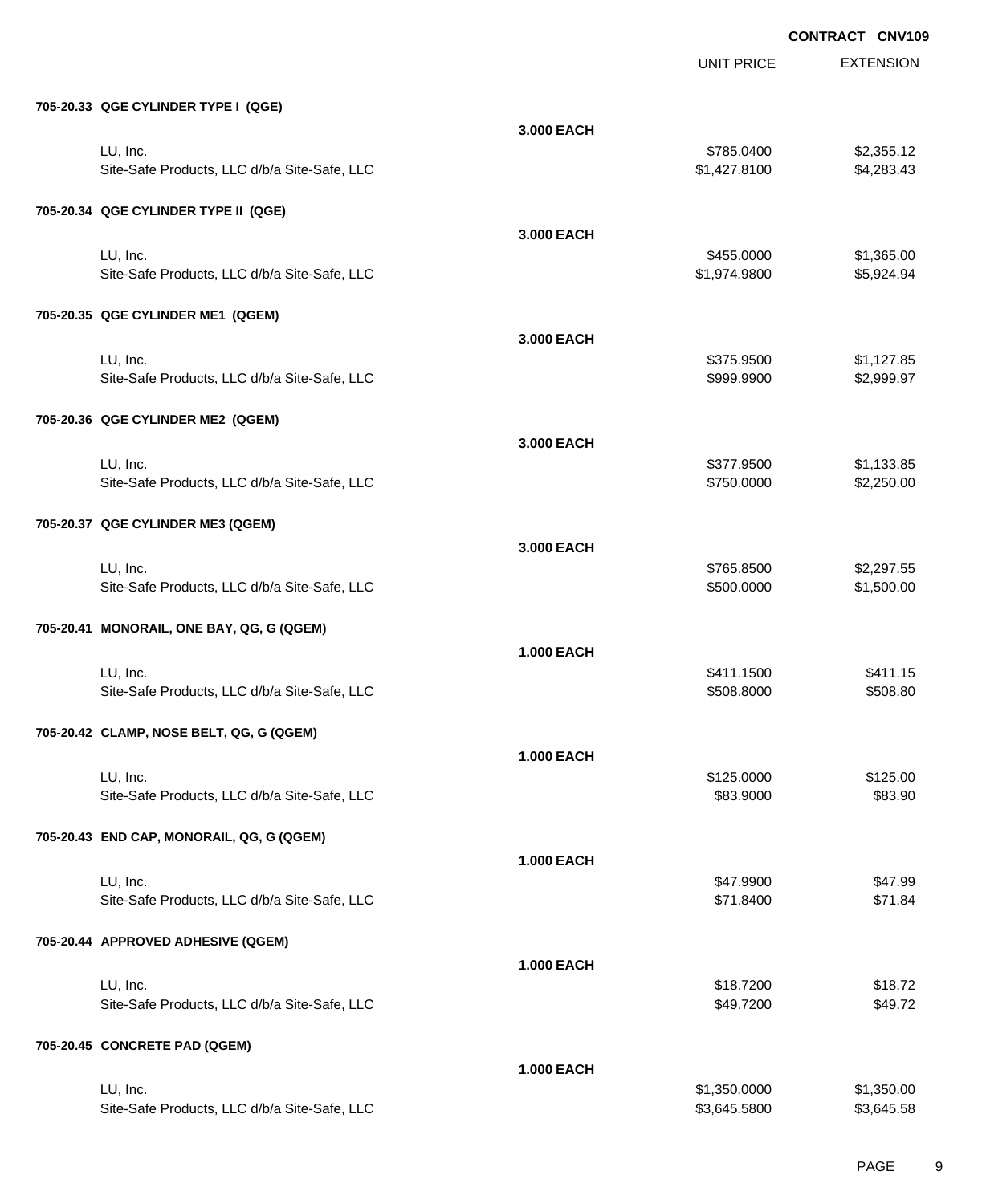|        |                                                                       |                   | <b>UNIT PRICE</b> | <b>EXTENSION</b> |
|--------|-----------------------------------------------------------------------|-------------------|-------------------|------------------|
|        | 705-20.46 CONCRETE PAD (QGM10)                                        |                   |                   |                  |
|        |                                                                       | <b>1.000 EACH</b> |                   |                  |
|        | LU, Inc.                                                              |                   | \$1,350.0000      | \$1,350.00       |
|        | Site-Safe Products, LLC d/b/a Site-Safe, LLC                          |                   | \$3,397.6900      | \$3,397.69       |
|        | 705-20.50 IMACT ATTENUATOR (QUADGUARD ELITE M10 WIDE)                 |                   |                   |                  |
|        |                                                                       | <b>1.000 EACH</b> |                   |                  |
|        | LU, Inc.                                                              |                   | \$31,500.0000     | \$31,500.00      |
|        | Site-Safe Products, LLC d/b/a Site-Safe, LLC                          |                   | \$26,857.2000     | \$26,857.20      |
|        | 705-20.51 REPOSITIONING IMPACT ATTENUATOR (QUARDGUARD ELITE M10 WIDE) |                   |                   |                  |
|        |                                                                       | <b>1.000 EACH</b> |                   |                  |
|        | LU, Inc.                                                              |                   | \$600.0000        | \$600.00         |
|        | Site-Safe Products, LLC d/b/a Site-Safe, LLC                          |                   | \$2,828.8200      | \$2,828.82       |
|        | 712-01.50 MAINTENANCE OF TRAFFIC                                      |                   |                   |                  |
|        |                                                                       | 12.000 EACH       |                   |                  |
|        | LU, Inc.                                                              |                   | \$625.0000        | \$7,500.00       |
|        | Site-Safe Products, LLC d/b/a Site-Safe, LLC                          |                   | \$537.5000        | \$6,450.00       |
|        | 712-01.52 MAINTENANCE OF TRAFFIC (NIGHT WORK)                         |                   |                   |                  |
|        |                                                                       | 12.000 EACH       |                   |                  |
|        | LU, Inc.                                                              |                   | \$500.0000        | \$6,000.00       |
|        | Site-Safe Products, LLC d/b/a Site-Safe, LLC                          |                   | \$475.0000        | \$5,700.00       |
|        | 712-08.20 TRUCK MOUNTED ATTENUATOR W/MSSAGE BOARD                     |                   |                   |                  |
|        |                                                                       | 20.000 DAY        |                   |                  |
|        | LU, Inc.                                                              |                   | \$275.0000        | \$5,500.00       |
|        | Site-Safe Products, LLC d/b/a Site-Safe, LLC                          |                   | \$454.1200        | \$9,082.40       |
|        |                                                                       |                   |                   |                  |
| 717-01 | <b>MOBILIZATION</b>                                                   |                   |                   |                  |
|        |                                                                       | 1.000 LS          |                   |                  |
|        | LU, Inc.                                                              |                   | \$15,000.0000     | \$15,000.00      |
|        | Site-Safe Products, LLC d/b/a Site-Safe, LLC                          |                   | \$42,710.0000     | \$42,710.00      |
|        | 705-20.48 CONCRETE PAD (QGEM WIDE)                                    |                   |                   |                  |
|        |                                                                       | <b>1.000 EACH</b> |                   |                  |
|        | LU, Inc.                                                              |                   | \$4,150.0000      | \$4,150.00       |
|        | Site-Safe Products, LLC d/b/a Site-Safe, LLC                          |                   | \$3,645.5800      | \$3,645.58       |
|        | 705-20.55 CARTRIDGE ASSEMBLY TYPE I (QGII & QGM10)                    |                   |                   |                  |
|        |                                                                       | 3.000 EACH        |                   |                  |
|        | LU, Inc.                                                              |                   | \$825.0000        | \$2,475.00       |
|        | Site-Safe Products, LLC d/b/a Site-Safe, LLC                          |                   | \$698.3700        | \$2,095.11       |
|        | 705-20.56 CARTRIDGE ASSEMBLY TYPE II(QGII & QGM10)                    |                   |                   |                  |
|        |                                                                       | 3.000 EACH        |                   |                  |
|        | LU, Inc.                                                              |                   | \$855.0000        | \$2,565.00       |
|        | Site-Safe Products, LLC d/b/a Site-Safe, LLC                          |                   | \$738.2800        | \$2,214.84       |
|        |                                                                       |                   |                   |                  |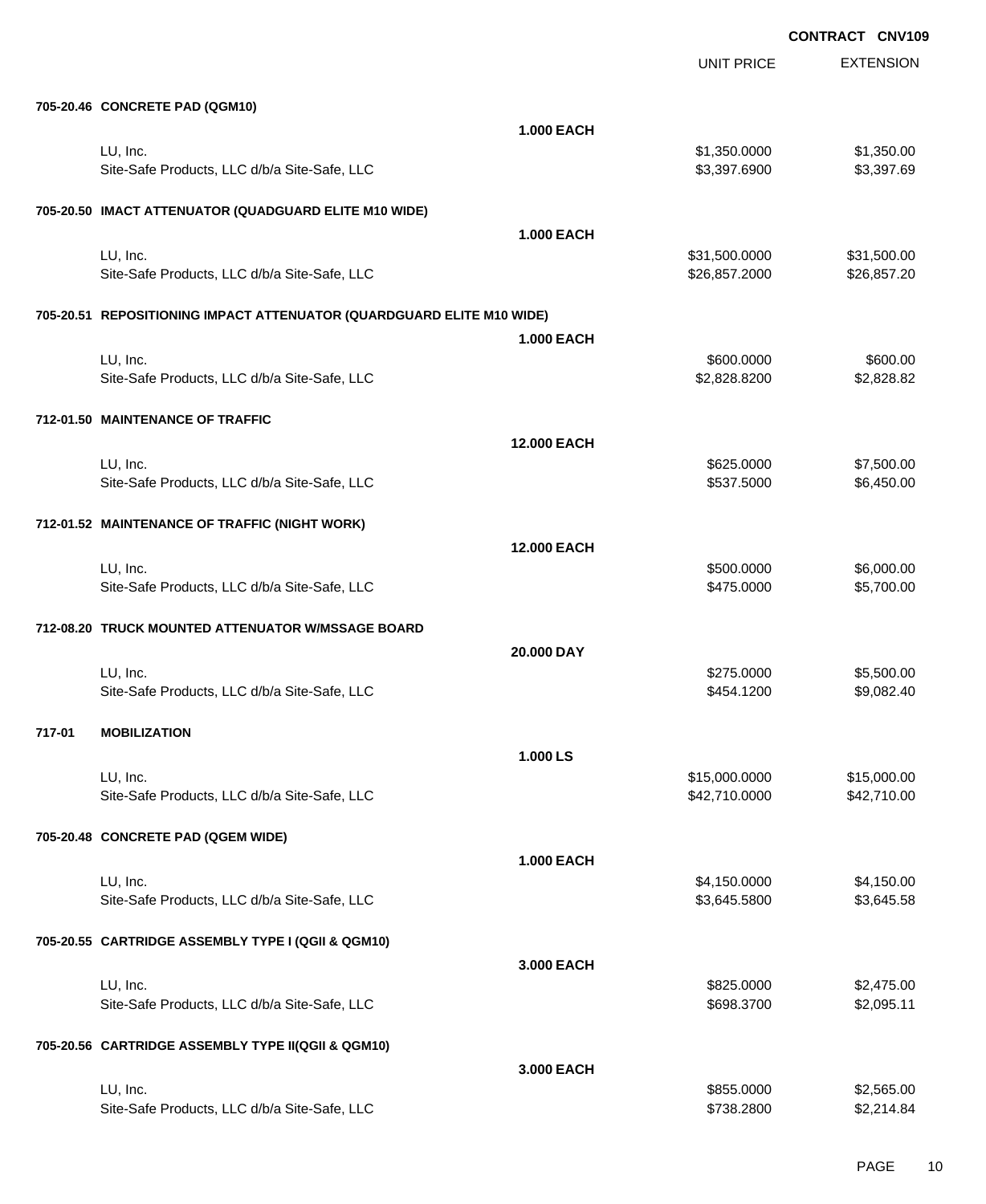EXTENSION **CONTRACT CNV109** UNIT PRICE **MAINTENANCE CONTINGENCY CATEGORY 705-07.20 TRANSITION TO SAFETY SHAPE (2005 TRACC) 1.000 EACH** LU, Inc. \$835.0000 \$835.00 Site-Safe Products, LLC d/b/a Site-Safe, LLC  $$835.000$  \$835.0000 \$835.000 **705-07.21 TRANSITION TO BARRIER WALL END CAP (2005 TRACC) 1.000 EACH** LU, Inc. \$212.5000 \$212.50 Site-Safe Products, LLC d/b/a Site-Safe, LLC 6 (1992) 68:4000 \$212.5000 \$212.5000 \$212.5000 **705-07.22 SPLIT FRAME KIT-30IN BACK-UP (2005 TRACC) 1.000 EACH** LU, Inc. \$759.3000 \$759.30 Site-Safe Products, LLC d/b/a Site-Safe, LLC \$759.3000 \$759.3000 \$759.3000 **705-08.18 TAU-II XXXL BULKHEAD (WIDE UNIT) 1.000 EACH** LU, Inc. \$1,500.0000 \$1,500.00 Site-Safe Products, LLC d/b/a Site-Safe, LLC  $$1,500.000$  \$1,500.000 \$1,500.00 **705-08.19 TAU-II XXXXL BULKHEAD (WIDE UNIT) 1.000 EACH** LU, Inc. \$2,000.0000 \$2,000.00 Site-Safe Products, LLC d/b/a Site-Safe, LLC \$2,000.000 \$2,000.000 \$2,000.000 \$2,000.00 **705-08.24 TAU-II CABLE GUIDE KIT (UNIVERSAL) 1.000 EACH** LU, Inc. \$500.0000 \$500.00 Site-Safe Products, LLC d/b/a Site-Safe, LLC  $$500.000$  \$500.000 \$500.000 **705-08.27 TAU-II END PANEL (UNIVERSAL) 1.000 EACH** LU, Inc. \$275.0000 \$275.00 Site-Safe Products, LLC d/b/a Site-Safe, LLC  $$275.000$  \$275.0000 \$275.000 **705-08.31 TAU-II PIPE PANEL MOUNT (UNIVERSAL) 1.000 EACH** LU, Inc. \$120.0000 \$120.00 Site-Safe Products, LLC d/b/a Site-Safe, LLC  $$120.000$  \$120.000 \$120.00 **705-08.35 TAU-II PCB BACKSTOP (PARALLEL UNIT) 1.000 EACH** LU, Inc. \$800.0000 \$800.00 Site-Safe Products, LLC d/b/a Site-Safe, LLC  $$800.000$  \$800.000 \$800.000 **705-08.37 TAU-II WIDE SUPPORT LEG ADAPTER (WIDE UNIT) 1.000 EACH** LU, Inc. \$200.0000 \$200.00

Site-Safe Products, LLC d/b/a Site-Safe, LLC \$200.000 \$200.000 \$200.000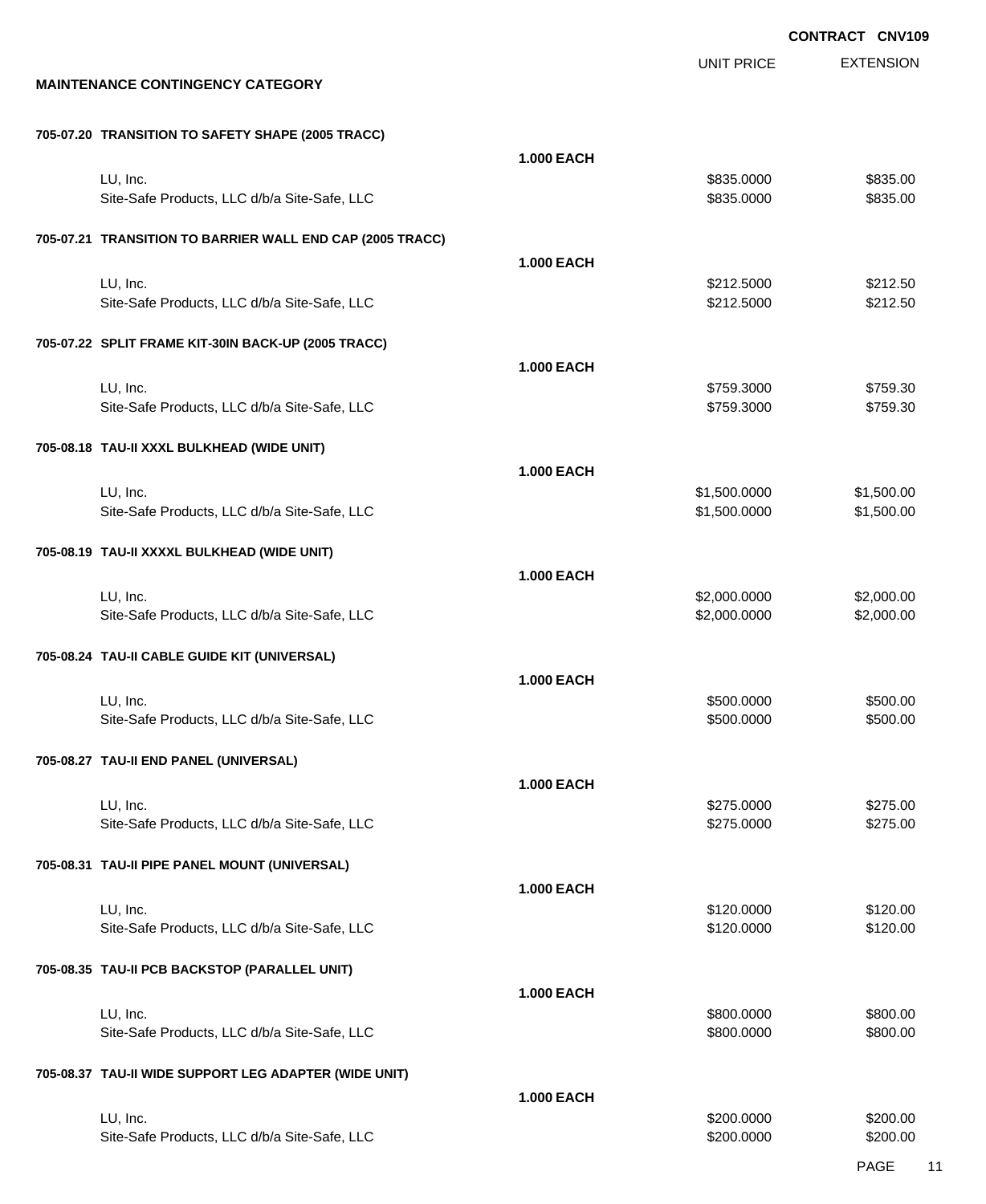|                                              |                   | <b>UNIT PRICE</b> | <b>EXTENSION</b> |
|----------------------------------------------|-------------------|-------------------|------------------|
| 705-08.38 TAU-II WING ASSEMBLY (WIDE UNIT)   |                   |                   |                  |
|                                              | <b>1.000 EACH</b> |                   |                  |
| LU, Inc.                                     |                   | \$400.0000        | \$400.00         |
| Site-Safe Products, LLC d/b/a Site-Safe, LLC |                   | \$400.0000        | \$400.00         |
| 705-08.39 TAU-II WING BRACE (WIDE UNIT)      |                   |                   |                  |
|                                              | <b>1.000 EACH</b> |                   |                  |
| LU, Inc.                                     |                   | \$50.0000         | \$50.00          |
| Site-Safe Products, LLC d/b/a Site-Safe, LLC |                   | \$50.0000         | \$50.00          |
| 705-08.40 TAU-II XL BULKHEAD (WIDE UNIT)     |                   |                   |                  |
|                                              | <b>1.000 EACH</b> |                   |                  |
| LU, Inc.                                     |                   | \$600.0000        | \$600.00         |
| Site-Safe Products, LLC d/b/a Site-Safe, LLC |                   | \$600.0000        | \$600.00         |
| 705-08.41 TAU-II XXL BULKHEAD (WIDE UNIT)    |                   |                   |                  |
|                                              | <b>1.000 EACH</b> |                   |                  |
| LU, Inc.                                     |                   | \$1,100.0000      | \$1,100.00       |
| Site-Safe Products, LLC d/b/a Site-Safe, LLC |                   | \$1,100.0000      | \$1,100.00       |
| 705-08.43 FORMED ANGLE 05 TRACC              |                   |                   |                  |
|                                              | <b>1.000 EACH</b> |                   |                  |
| LU, Inc.                                     |                   | \$308.9900        | \$308.99         |
| Site-Safe Products, LLC d/b/a Site-Safe, LLC |                   | \$308.9900        | \$308.99         |
| 705-08.52 QUADGUARD MONORAIL ASSEMBLY, 3 BAY |                   |                   |                  |
|                                              | <b>1.000 EACH</b> |                   |                  |
| LU, Inc.                                     |                   | \$1,587.5000      | \$1,587.50       |
| Site-Safe Products, LLC d/b/a Site-Safe, LLC |                   | \$1,587.5000      | \$1,587.50       |
| 705-08.54 TRACC WASHER 1/4" X 3" X 2-1/4"    |                   |                   |                  |
|                                              | <b>1.000 EACH</b> |                   |                  |
| LU, Inc.                                     |                   | \$2.6100          | \$2.61           |
| Site-Safe Products, LLC d/b/a Site-Safe, LLC |                   | \$2.6100          | \$2.61           |
| 705-08.55 TRACC DOUBLER PL X 38-1/2"         |                   |                   |                  |
|                                              | <b>1.000 EACH</b> |                   |                  |
| LU, Inc.                                     |                   | \$68.1200         | \$68.12          |
| Site-Safe Products, LLC d/b/a Site-Safe, LLC |                   | \$68.1200         | \$68.12          |
| 705-08.56 TRACC BEAM GUIDE 72"               |                   |                   |                  |
|                                              | <b>1.000 EACH</b> |                   |                  |
| LU, Inc.                                     |                   | \$298.4400        | \$298.44         |
| Site-Safe Products, LLC d/b/a Site-Safe, LLC |                   | \$298.4400        | \$298.44         |
| 705-08.68 RIP PLATE REPAIR KIT, STAGE 3      |                   |                   |                  |
|                                              | <b>1.000 EACH</b> |                   |                  |
| LU, Inc.                                     |                   | \$1,620.2500      | \$1,620.25       |
| Site-Safe Products, LLC d/b/a Site-Safe, LLC |                   | \$1,620.2500      | \$1,620.25       |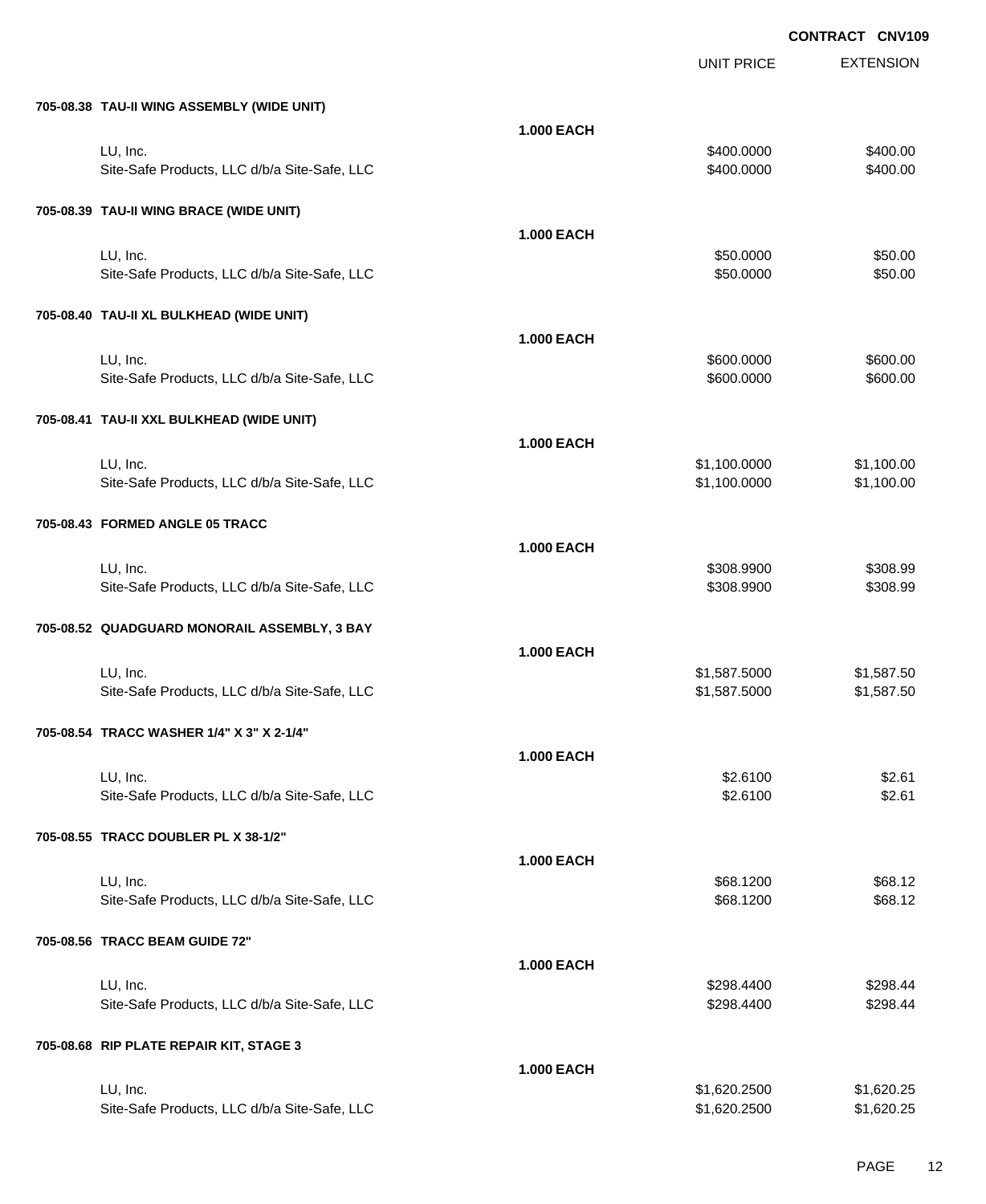|                                              |                   | <b>UNIT PRICE</b> | <b>EXTENSION</b> |
|----------------------------------------------|-------------------|-------------------|------------------|
| 705-08.74 BASE ASSEMBLY - 9'                 |                   |                   |                  |
|                                              | <b>1.000 EACH</b> |                   |                  |
| LU, Inc.                                     |                   | \$833.0000        | \$833.00         |
| Site-Safe Products, LLC d/b/a Site-Safe, LLC |                   | \$833.0000        | \$833.00         |
| 705-08.76 BEAM GUIDE - 20'                   |                   |                   |                  |
|                                              | <b>1.000 EACH</b> |                   |                  |
| LU, Inc.                                     |                   | \$636.6500        | \$636.65         |
| Site-Safe Products, LLC d/b/a Site-Safe, LLC |                   | \$636.6500        | \$636.65         |
| 705-08.77 END SHOE (LEFT OR RIGHT)           |                   |                   |                  |
|                                              | <b>1.000 EACH</b> |                   |                  |
| LU, Inc.                                     |                   | \$238.0000        | \$238.00         |
| Site-Safe Products, LLC d/b/a Site-Safe, LLC |                   | \$238.0000        | \$238.00         |
| 705-08.84 SLOT PLATE                         |                   |                   |                  |
|                                              | <b>1.000 EACH</b> |                   |                  |
| LU, Inc.                                     |                   | \$20.8500         | \$20.85          |
| Site-Safe Products, LLC d/b/a Site-Safe, LLC |                   | \$20.8500         | \$20.85          |
| 705-08.85 CROSSTIE                           |                   |                   |                  |
|                                              | <b>1.000 EACH</b> |                   |                  |
| LU, Inc.                                     |                   | \$109.6500        | \$109.65         |
| Site-Safe Products, LLC d/b/a Site-Safe, LLC |                   | \$109.6500        | \$109.65         |
| 705-08.86 FORM CHANNEL - 3 X 2               |                   |                   |                  |
|                                              | <b>1.000 EACH</b> |                   |                  |
| LU, Inc.                                     |                   | \$187.0000        | \$187.00         |
| Site-Safe Products, LLC d/b/a Site-Safe, LLC |                   | \$187.0000        | \$187.00         |
| 705-08.88 SLED/CUTTER ASSEMBLY               |                   |                   |                  |
|                                              | <b>1.000 EACH</b> |                   |                  |
| LU, Inc.                                     |                   | \$2,465.0000      | \$2,465.00       |
| Site-Safe Products, LLC d/b/a Site-Safe, LLC |                   | \$2,465.0000      | \$2,465.00       |
| 705-08.93 05 RIP PLATE REPAIR KIT STAGE 3    |                   |                   |                  |
|                                              | <b>1.000 EACH</b> |                   |                  |
| LU, Inc.                                     |                   | \$1,119.4500      | \$1,119.45       |
| Site-Safe Products, LLC d/b/a Site-Safe, LLC |                   | \$1,119.4500      | \$1,119.45       |
| 705-08.94 05 FRONT ANCH WELDMENT             |                   |                   |                  |
|                                              | <b>1.000 EACH</b> |                   |                  |
| LU, Inc.                                     |                   | \$410.0000        | \$410.00         |
| Site-Safe Products, LLC d/b/a Site-Safe, LLC |                   | \$410.0000        | \$410.00         |
| 705-08.95 05 SECTION MODULE                  |                   |                   |                  |
|                                              | <b>1.000 EACH</b> |                   |                  |
| LU, Inc.                                     |                   | \$1,415.0000      | \$1,415.00       |
| Site-Safe Products, LLC d/b/a Site-Safe, LLC |                   | \$1,415.0000      | \$1,415.00       |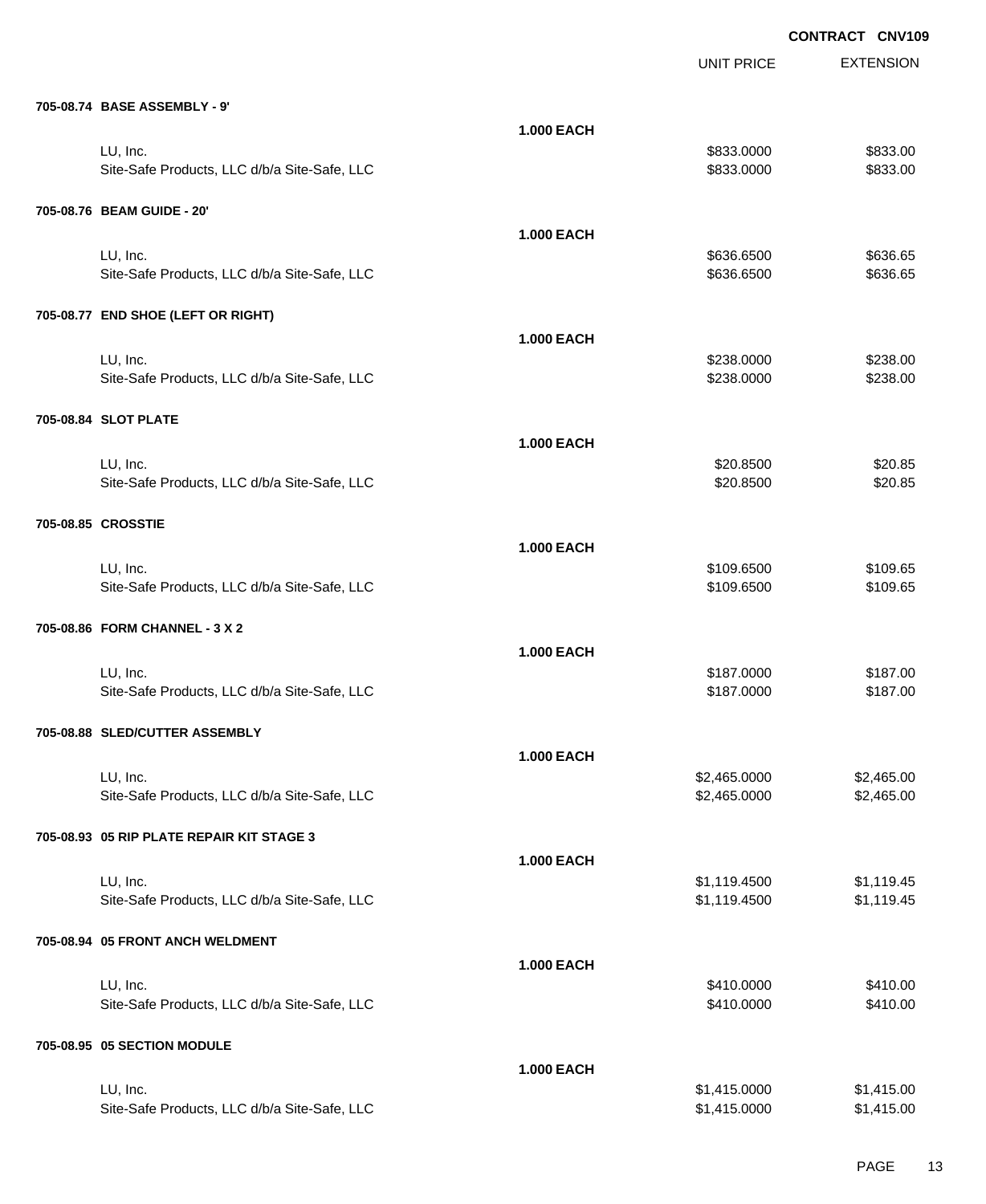UNIT PRICE

EXTENSION

| 705-08.97 05 SLED/SHREDDER ASSEMBLY                |                   |              |            |
|----------------------------------------------------|-------------------|--------------|------------|
|                                                    | <b>1.000 EACH</b> |              |            |
| LU, Inc.                                           |                   | \$2,465.0000 | \$2,465.00 |
| Site-Safe Products, LLC d/b/a Site-Safe, LLC       |                   | \$2,465.0000 | \$2,465.00 |
| 705-08.98 05 FRAME WELDMENT                        |                   |              |            |
|                                                    | <b>1.000 EACH</b> |              |            |
| LU, Inc.                                           |                   | \$310.2500   | \$310.25   |
| Site-Safe Products, LLC d/b/a Site-Safe, LLC       |                   | \$310.2500   | \$310.25   |
| 705-08.99 05 BACK-UP FRAME                         |                   |              |            |
|                                                    | <b>1.000 EACH</b> |              |            |
| LU, Inc.                                           |                   | \$473.4500   | \$473.45   |
| Site-Safe Products, LLC d/b/a Site-Safe, LLC       |                   | \$473.4500   | \$473.45   |
| 705-09.12 CONCRETE ANCHOR BOLT SET (3/4 IN X 7 IN) |                   |              |            |
|                                                    | <b>1.000 EACH</b> |              |            |
| LU, Inc.                                           |                   | \$306.0000   | \$306.00   |
| Site-Safe Products, LLC d/b/a Site-Safe, LLC       |                   | \$306.0000   | \$306.00   |
| 705-09.13 ASPHALT ANCHOR BOLT SET (3/4 IN X 18 IN) |                   |              |            |
|                                                    | <b>1.000 EACH</b> |              |            |
| LU, Inc.                                           |                   | \$871.0000   | \$871.00   |
| Site-Safe Products, LLC d/b/a Site-Safe, LLC       |                   | \$871.0000   | \$871.00   |
| 705-09.14 BOLT CABLE ADJUSTER                      |                   |              |            |
|                                                    | <b>1.000 EACH</b> |              |            |
| LU, Inc.                                           |                   | \$120.0000   | \$120.00   |
| Site-Safe Products, LLC d/b/a Site-Safe, LLC       |                   | \$120.0000   | \$120.00   |
| 705-09.15 BOLT SLED SIDE PANEL                     |                   |              |            |
|                                                    | <b>1.000 EACH</b> |              |            |
| LU, Inc.                                           |                   | \$6,0000     | \$6.00     |
| Site-Safe Products, LLC d/b/a Site-Safe, LLC       |                   | \$6.0000     | \$6.00     |
| 705-09.16 BOLT FRONT STOP                          |                   |              |            |
|                                                    | <b>1.000 EACH</b> |              |            |
| LU, Inc.                                           |                   | \$3.0000     | \$3.00     |
| Site-Safe Products, LLC d/b/a Site-Safe, LLC       |                   | \$3.0000     | \$3.00     |
| 705-09.17 BOLT SHEAR                               |                   |              |            |
|                                                    | <b>1.000 EACH</b> |              |            |
| LU, Inc.                                           |                   | \$1.5000     | \$1.50     |
| Site-Safe Products, LLC d/b/a Site-Safe, LLC       |                   | \$1.5000     | \$1.50     |
| 705-09.18 BOLT SIDE GUIDE                          |                   |              |            |
|                                                    | <b>1.000 EACH</b> |              |            |
| LU, Inc.                                           |                   | \$20.0000    | \$20.00    |

Site-Safe Products, LLC d/b/a Site-Safe, LLC  $$20.000$  \$20.0000 \$20.000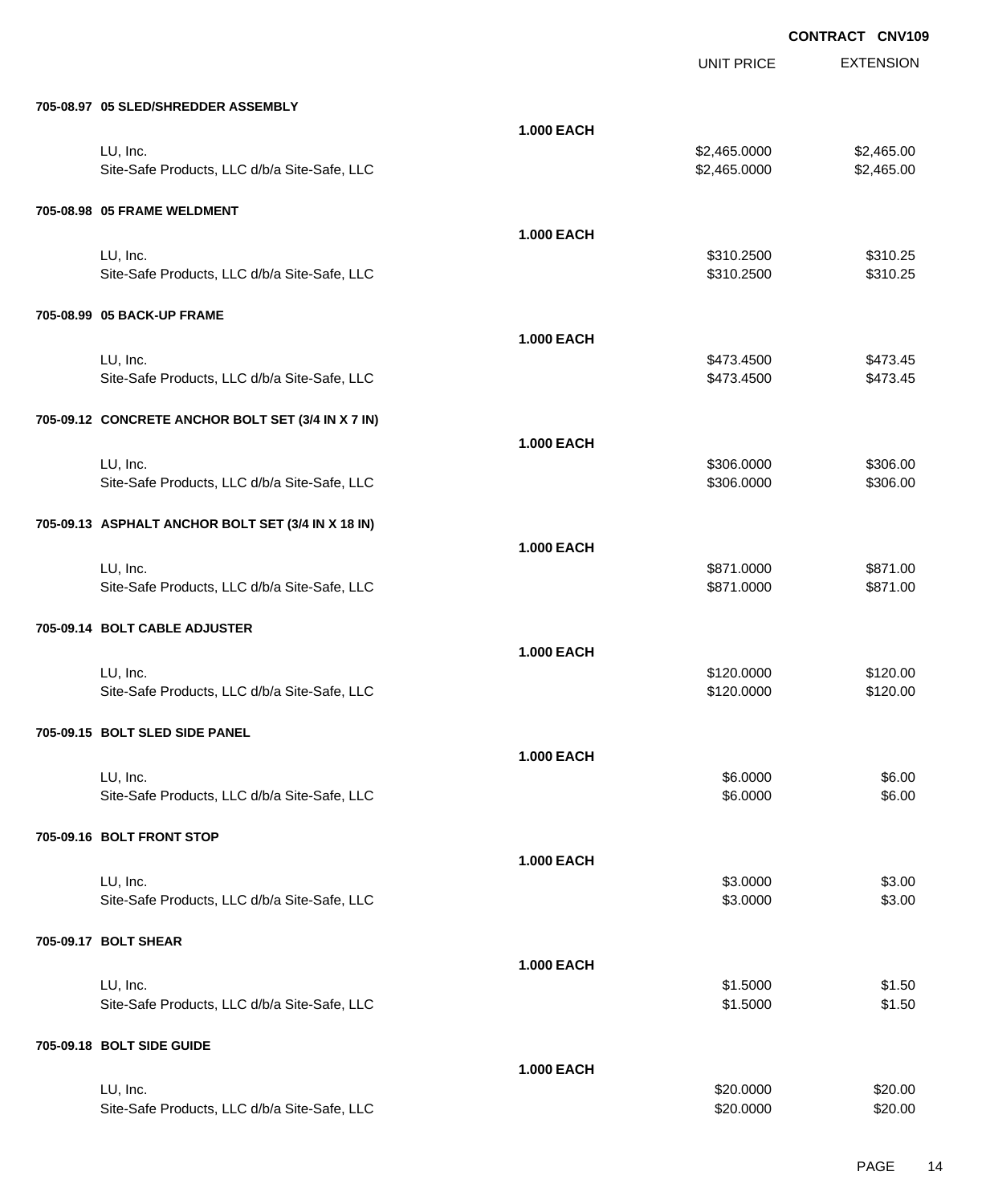|                                                          |                   |                        | ייטאיוייט<br><b>UNVIU</b> |
|----------------------------------------------------------|-------------------|------------------------|---------------------------|
|                                                          |                   | <b>UNIT PRICE</b>      | <b>EXTENSION</b>          |
| 705-09.19 BOLT TERMINAL BRACE                            |                   |                        |                           |
|                                                          | <b>1.000 EACH</b> |                        |                           |
| LU, Inc.                                                 |                   | \$9.0000               | \$9.00                    |
| Site-Safe Products, LLC d/b/a Site-Safe, LLC             |                   | \$9.0000               | \$9.00                    |
|                                                          |                   |                        |                           |
| 705-09.20 BRACE TERMINAL                                 |                   |                        |                           |
|                                                          | <b>1.000 EACH</b> |                        |                           |
| LU, Inc.                                                 |                   | \$414.0000             | \$414.00                  |
| Site-Safe Products, LLC d/b/a Site-Safe, LLC             |                   | \$414.0000             | \$414.00                  |
| 705-09.21 CABLE WIRE ROPE W/ SPELTER SOCKET              |                   |                        |                           |
|                                                          | <b>1.000 EACH</b> |                        |                           |
| LU, Inc.                                                 |                   | \$1,083.0000           | \$1,083.00                |
| Site-Safe Products, LLC d/b/a Site-Safe, LLC             |                   | \$1,083.0000           | \$1,083.00                |
|                                                          |                   |                        |                           |
| 705-09.22 CLIP WIRE ROPE                                 |                   |                        |                           |
|                                                          | <b>1.000 EACH</b> |                        |                           |
| LU, Inc.                                                 |                   | \$34.0000              | \$34.00                   |
| Site-Safe Products, LLC d/b/a Site-Safe, LLC             |                   | \$34.0000              | \$34.00                   |
|                                                          |                   |                        |                           |
| 705-09.23 CYLINDER SHOCK ARRESTING                       |                   |                        |                           |
|                                                          | <b>1.000 EACH</b> |                        |                           |
| LU, Inc.                                                 |                   | \$3,143.0000           | \$3,143.00                |
| Site-Safe Products, LLC d/b/a Site-Safe, LLC             |                   | \$3,143.0000           | \$3,143.00                |
| 705-09.24 STRAP CYLINDER                                 |                   |                        |                           |
|                                                          |                   |                        |                           |
|                                                          | <b>1.000 EACH</b> |                        |                           |
| LU, Inc.<br>Site-Safe Products, LLC d/b/a Site-Safe, LLC |                   | \$89.0000<br>\$89.0000 | \$89.00<br>\$89.00        |
|                                                          |                   |                        |                           |
| 705-09.25 FRAME MOBILE #1                                |                   |                        |                           |
|                                                          | <b>1.000 EACH</b> |                        |                           |
| LU, Inc.                                                 |                   | \$414.0000             | \$414.00                  |
| Site-Safe Products, LLC d/b/a Site-Safe, LLC             |                   | \$414.0000             | \$414.00                  |
|                                                          |                   |                        |                           |
| 705-09.26 FRAME MOBILE #2                                |                   |                        |                           |
|                                                          | <b>1.000 EACH</b> |                        |                           |
| LU, Inc.                                                 |                   | \$414.0000             | \$414.00                  |
| Site-Safe Products, LLC d/b/a Site-Safe, LLC             |                   | \$414.0000             | \$414.00                  |
|                                                          |                   |                        |                           |
| 705-09.27 FRAME MOBILE #3                                |                   |                        |                           |
|                                                          | <b>1.000 EACH</b> |                        |                           |
| LU, Inc.                                                 |                   | \$414.0000             | \$414.00                  |
| Site-Safe Products, LLC d/b/a Site-Safe, LLC             |                   | \$414.0000             | \$414.00                  |
| 705-09.28 FRAME MOBILE #4                                |                   |                        |                           |
|                                                          |                   |                        |                           |
| LU, Inc.                                                 | <b>1.000 EACH</b> | \$414.0000             | \$414.00                  |
| Site-Safe Products, LLC d/b/a Site-Safe, LLC             |                   | \$414.0000             | \$414.00                  |
|                                                          |                   |                        |                           |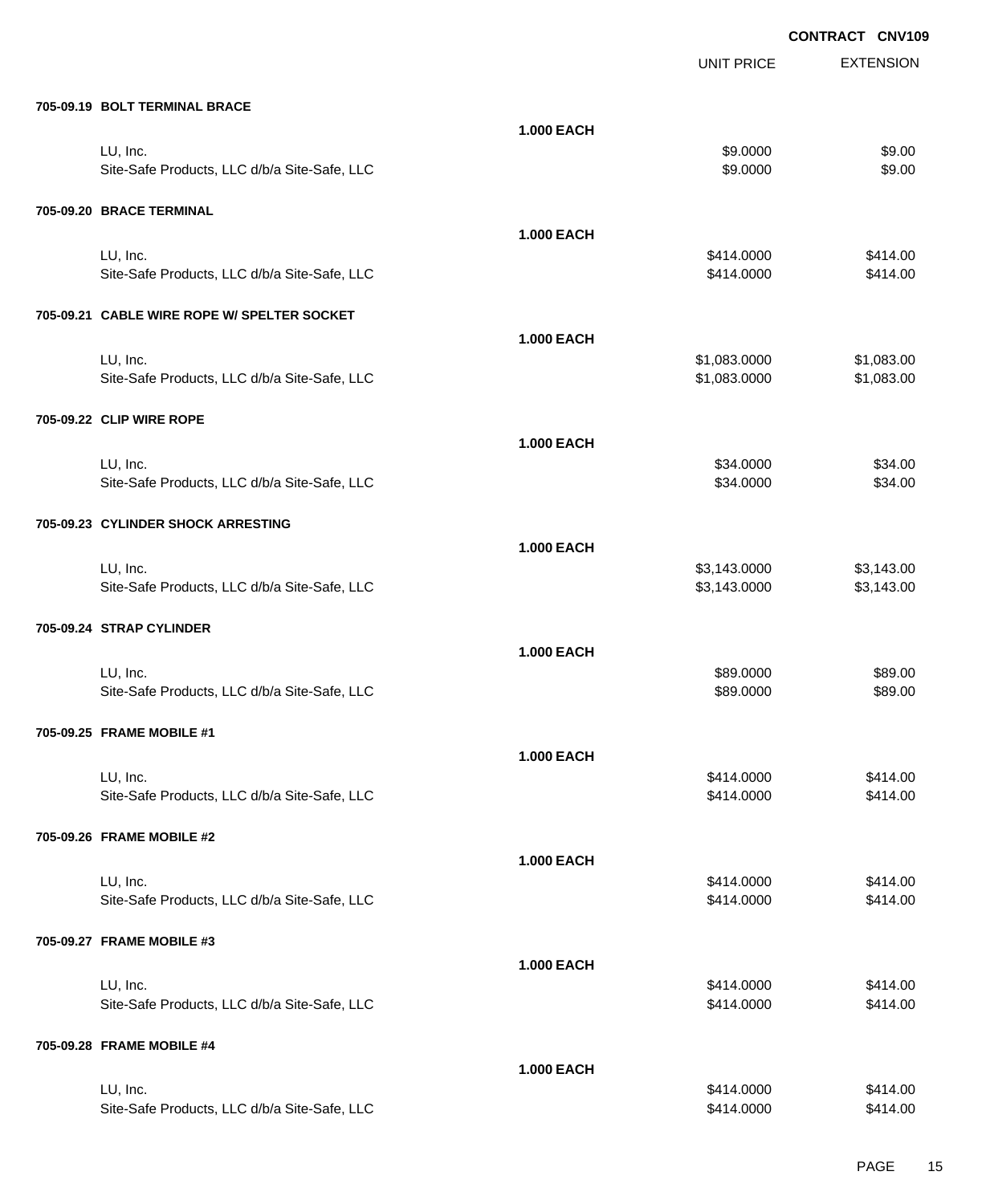|                                              |                   |                   | <b>UUNINAUI</b><br><b>UNVIL</b> |
|----------------------------------------------|-------------------|-------------------|---------------------------------|
|                                              |                   | <b>UNIT PRICE</b> | <b>EXTENSION</b>                |
| 705-09.29 FRAME MOBILE #5                    |                   |                   |                                 |
|                                              | <b>1.000 EACH</b> |                   |                                 |
| LU, Inc.                                     |                   | \$414.0000        | \$414.00                        |
| Site-Safe Products, LLC d/b/a Site-Safe, LLC |                   | \$414.0000        | \$414.00                        |
| 705-09.30 FRAME MOBILE #6                    |                   |                   |                                 |
|                                              | <b>1.000 EACH</b> |                   |                                 |
| LU, Inc.                                     |                   | \$414.0000        | \$414.00                        |
| Site-Safe Products, LLC d/b/a Site-Safe, LLC |                   | \$414.0000        | \$414.00                        |
| 705-09.31 GUIDE SIDE                         |                   |                   |                                 |
|                                              | <b>1.000 EACH</b> |                   |                                 |
| LU, Inc.                                     |                   | \$94.0000         | \$94.00                         |
| Site-Safe Products, LLC d/b/a Site-Safe, LLC |                   | \$94.0000         | \$94.00                         |
| 705-09.32 KEEPER SIDE #1 (SLED PANEL)        |                   |                   |                                 |
|                                              | <b>1.000 EACH</b> |                   |                                 |
| LU, Inc.                                     |                   | \$23.0000         | \$23.00                         |
| Site-Safe Products, LLC d/b/a Site-Safe, LLC |                   | \$23.0000         | \$23.00                         |
|                                              |                   |                   |                                 |
| 705-09.33 KEEPER SIDE #2 (SIDE PANEL)        |                   |                   |                                 |
|                                              | <b>1.000 EACH</b> |                   |                                 |
| LU, Inc.                                     |                   | \$23.0000         | \$23.00                         |
| Site-Safe Products, LLC d/b/a Site-Safe, LLC |                   | \$23.0000         | \$23.00                         |
| 705-09.34 KEEPER SIDE #3 (REAR PANEL)        |                   |                   |                                 |
|                                              | <b>1.000 EACH</b> |                   |                                 |
| LU, Inc.                                     |                   | \$23.0000         | \$23.00                         |
| Site-Safe Products, LLC d/b/a Site-Safe, LLC |                   | \$23.0000         | \$23.00                         |
| 705-09.36 PANEL SIDE                         |                   |                   |                                 |
|                                              | <b>1.000 EACH</b> |                   |                                 |
| LU, Inc.                                     |                   | \$223.0000        | \$223.00                        |
| Site-Safe Products, LLC d/b/a Site-Safe, LLC |                   | \$223.0000        | \$223.00                        |
| 705-09.37 PANEL SLED                         |                   |                   |                                 |
|                                              | <b>1.000 EACH</b> |                   |                                 |
| LU, Inc.                                     |                   | \$414.0000        | \$414.00                        |
| Site-Safe Products, LLC d/b/a Site-Safe, LLC |                   | \$414.0000        | \$414.00                        |
| 705-09.38 PANEL REAR                         |                   |                   |                                 |
|                                              | <b>1.000 EACH</b> |                   |                                 |
| LU, Inc.                                     |                   | \$206.0000        | \$206.00                        |
| Site-Safe Products, LLC d/b/a Site-Safe, LLC |                   | \$206.0000        | \$206.00                        |
| 705-09.39 SHEAVE (PULLEY)                    |                   |                   |                                 |
|                                              | <b>1.000 EACH</b> |                   |                                 |
| LU, Inc.                                     |                   | \$103.0000        | \$103.00                        |
| Site-Safe Products, LLC d/b/a Site-Safe, LLC |                   | \$103.0000        | \$103.00                        |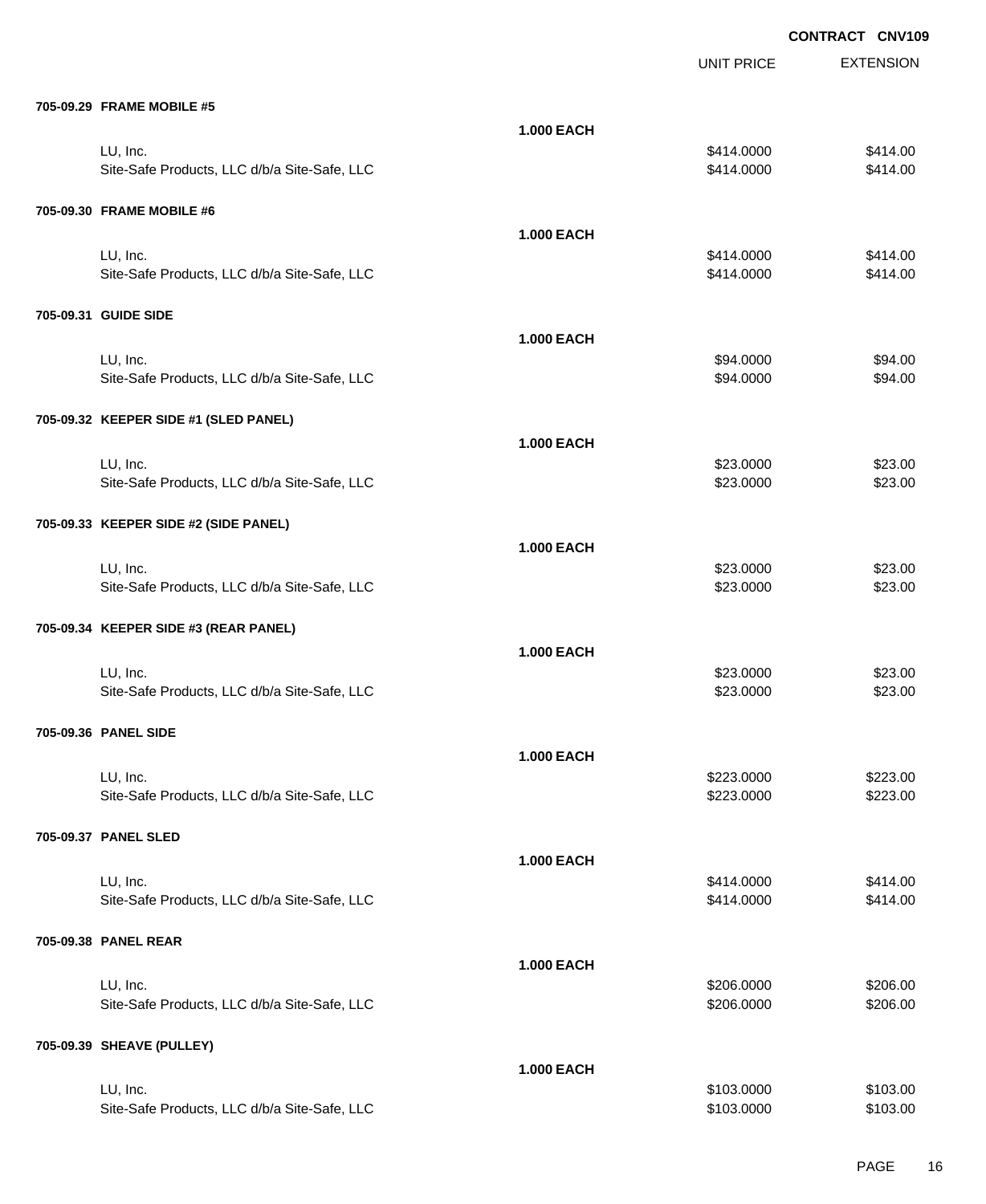EXTENSION **CONTRACT CNV109** UNIT PRICE **705-09.40 SLED 1.000 EACH** LU, Inc. \$1,917.0000 \$1,917.00 Site-Safe Products, LLC d/b/a Site-Safe, LLC  $$1,917.000$  \$1,917.0000 \$1,917.00 **705-09.41 TRANSITION JERSEY BARRIER RIGHT 1.000 EACH** LU, Inc. \$1,263.0000 \$1,263.00 Site-Safe Products, LLC d/b/a Site-Safe, LLC  $$1,263.000$  \$1,263.000 \$1,263.00 **705-09.42 TRANSITION JERSEY BARRIER LEFT 1.000 EACH** LU, Inc. \$1,263.0000 \$1,263.00 Site-Safe Products, LLC d/b/a Site-Safe, LLC \$1,263.000 \$1,263.000 \$1,263.000 **705-09.43 TRANSITION 24IN CONCRETE 1.000 EACH** LU, Inc. \$794.0000 \$794.00 Site-Safe Products, LLC d/b/a Site-Safe, LLC  $$794.000$  \$794.0000 \$794.000 **705-09.44 BOOT CYLINDER 1.000 EACH** LU, Inc. \$57.0000 \$57.00 Site-Safe Products, LLC d/b/a Site-Safe, LLC  $$57.000$  \$57.0000  $$57.00$ **705-14.31 CYLINDER 0.8" CYLINDERS 1 & 2 1.000 EACH** LU, Inc. \$2,120.0000 \$2,120.00 Site-Safe Products, LLC d/b/a Site-Safe, LLC  $$2,120.000$  \$2,120.000 \$2,120.000 **705-14.32 CYLINDER 0.9" CYLINDERS 3 & 4 1.000 EACH** LU, Inc. \$2,120.0000 \$2,120.00 Site-Safe Products, LLC d/b/a Site-Safe, LLC  $$2,120.000$  \$2,120.000 \$2,120.000 **705-14.33 CYLINDER 1.0" CYLINDERS 5 & 6 1.000 EACH** LU, Inc. \$2,120.0000 \$2,120.00 Site-Safe Products, LLC d/b/a Site-Safe, LLC  $$2,120.000$  \$2,120.000 \$2,120.000 **705-14.34 CYLINDER 1.108" CYLINDER 7 1.000 EACH** LU, Inc. \$2,120.0000 \$2,120.00 Site-Safe Products, LLC d/b/a Site-Safe, LLC  $$2,120.0000$  \$2,120.000 \$2,120.000 **705-14.35 CYLINDER 1.385" CYLINDERS 8 & 9 1.000 EACH** LU, Inc. \$2,120.0000 \$2,120.00

Site-Safe Products, LLC d/b/a Site-Safe, LLC  $$2,120.000$  \$2,120.000 \$2,120.000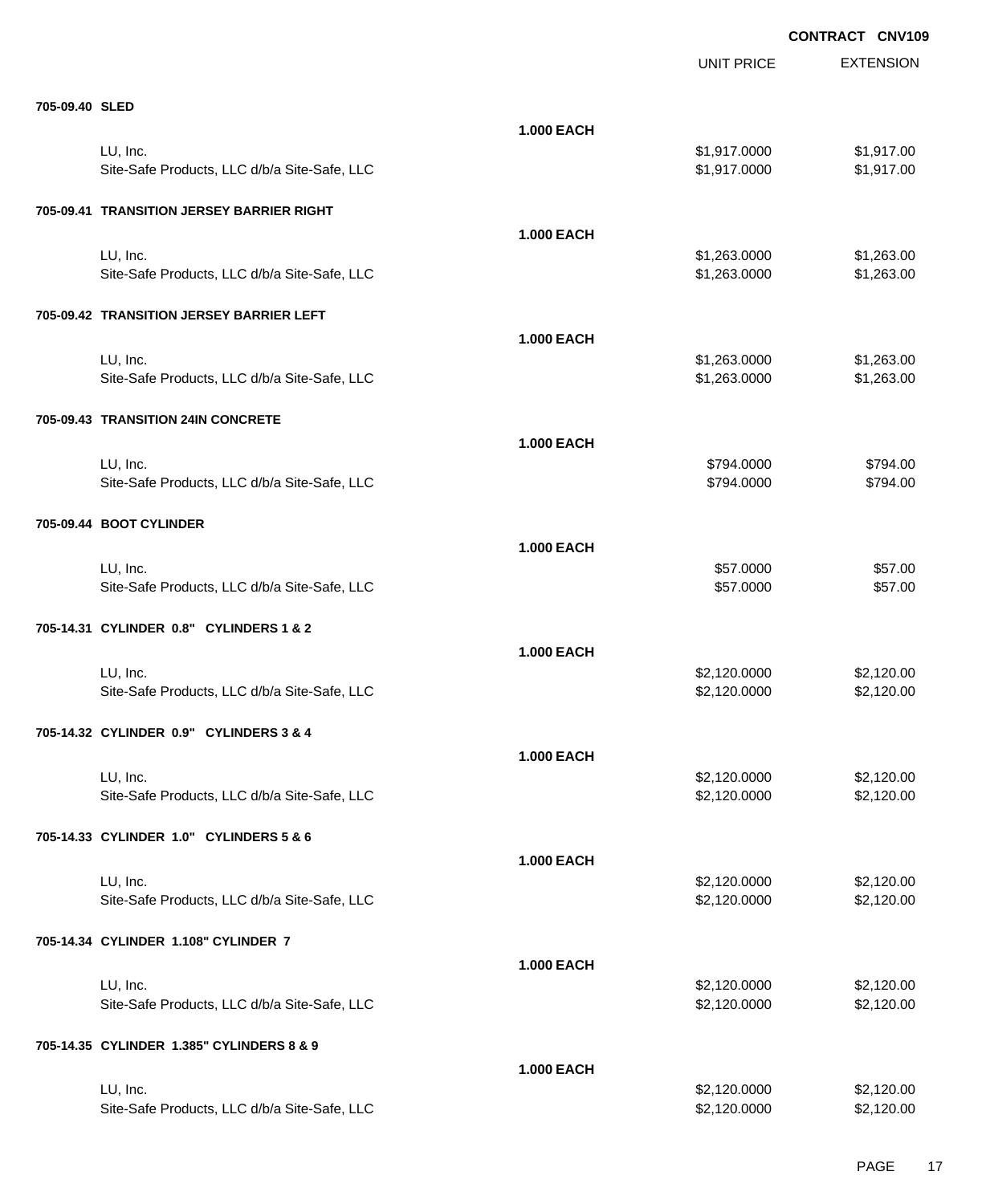|                                                 |                   |                   | <b>CONTRACT CNV109</b> |
|-------------------------------------------------|-------------------|-------------------|------------------------|
|                                                 |                   | <b>UNIT PRICE</b> | <b>EXTENSION</b>       |
| 705-14.36 U-BOLTS (1/2" X 3")                   |                   |                   |                        |
|                                                 | <b>1.000 EACH</b> |                   |                        |
| LU, Inc.                                        |                   | \$12.0000         | \$12.00                |
| Site-Safe Products, LLC d/b/a Site-Safe, LLC    |                   | \$12.0000         | \$12.00                |
| 705-14.37 U-BOLTS (3/8" X 3")                   |                   |                   |                        |
|                                                 | <b>1.000 EACH</b> |                   |                        |
| LU, Inc.                                        |                   | \$12.0000         | \$12.00                |
| Site-Safe Products, LLC d/b/a Site-Safe, LLC    |                   | \$12.0000         | \$12.00                |
| 705-14.38 BOX BEAM (8" X 6" X 3/16")            |                   |                   |                        |
|                                                 | <b>1.000 EACH</b> |                   |                        |
| LU, Inc.                                        |                   | \$35.0000         | \$35.00                |
| Site-Safe Products, LLC d/b/a Site-Safe, LLC    |                   | \$35.0000         | \$35.00                |
| 705-14.50 CYLINDER RETAINER (1'3" X 5")         |                   |                   |                        |
|                                                 | <b>1.000 EACH</b> |                   |                        |
| LU, Inc.                                        |                   | \$60.0000         | \$60.00                |
| Site-Safe Products, LLC d/b/a Site-Safe, LLC    |                   | \$60.0000         | \$60.00                |
| 705-14.51 FRONT ANCHOR PIN (1/4" X 1 1/2" X 3") |                   |                   |                        |
|                                                 | <b>1.000 EACH</b> |                   |                        |
| LU, Inc.                                        |                   | \$23.0000         | \$23.00                |
| Site-Safe Products, LLC d/b/a Site-Safe, LLC    |                   | \$23.0000         | \$23.00                |
| 705-14.53 1/2" GALVANIZED CHAIN WITH HARDWARE   |                   |                   |                        |
|                                                 | <b>1.000 EACH</b> |                   |                        |
| LU, Inc.                                        |                   | \$82.0000         | \$82.00                |
| Site-Safe Products, LLC d/b/a Site-Safe, LLC    |                   | \$82.0000         | \$82.00                |
| 705-14.54 POLYVINYL COVER                       |                   |                   |                        |
|                                                 | <b>1.000 EACH</b> |                   |                        |
| LU, Inc.                                        |                   | \$71.0000         | \$71.00                |
| Site-Safe Products, LLC d/b/a Site-Safe, LLC    |                   | \$71.0000         | \$71.00                |
| 705-14.55 ANCHOR BOLT SET (CONCRETE/ASPHALT)    |                   |                   |                        |
|                                                 | <b>1.000 EACH</b> |                   |                        |
| LU, Inc.                                        |                   | \$895.0000        | \$895.00               |
| Site-Safe Products, LLC d/b/a Site-Safe, LLC    |                   | \$895.0000        | \$895.00               |
| 705-14.57 BACKUP SINGLE CABLE-(4 BARREL)        |                   |                   |                        |
|                                                 | <b>1.000 EACH</b> |                   |                        |
| LU, Inc.                                        |                   | \$660.0000        | \$660.00               |
| Site-Safe Products, LLC d/b/a Site-Safe, LLC    |                   | \$660.0000        | \$660.00               |
| 705-14.58 BACKUP SINGLE CABLE-(6 BARREL)        |                   |                   |                        |
|                                                 | <b>1.000 EACH</b> |                   |                        |
| LU, Inc.                                        |                   | \$840.0000        | \$840.00               |
| Site-Safe Products, LLC d/b/a Site-Safe, LLC    |                   | \$840.0000        | \$840.00               |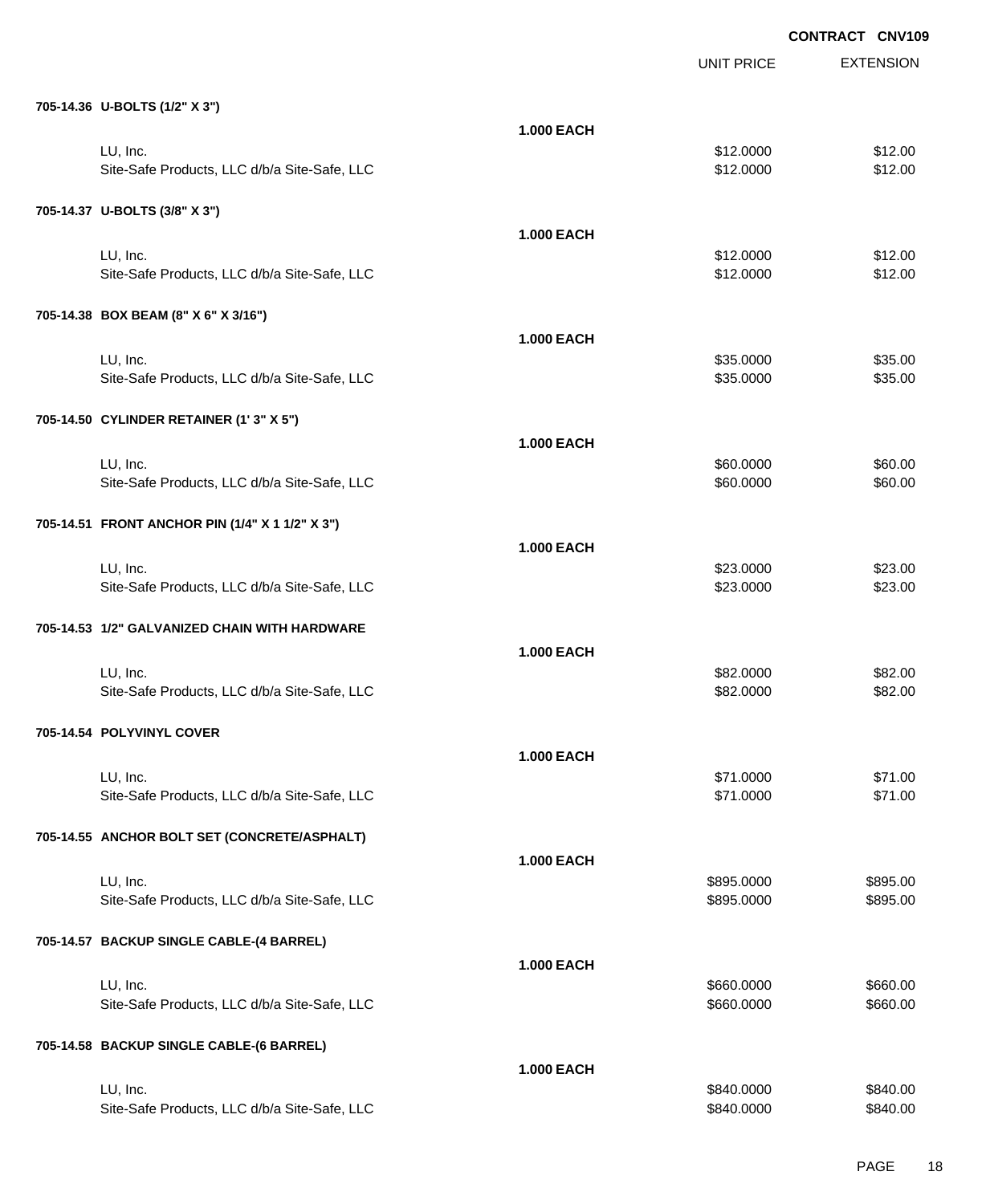|                                                  |                   | <b>UNIT PRICE</b> | <b>EXTENSION</b> |
|--------------------------------------------------|-------------------|-------------------|------------------|
| 705-14.59 BACKUP SINGLE CABLE-(9 BARREL)         |                   |                   |                  |
|                                                  | <b>1.000 EACH</b> |                   |                  |
| LU, Inc.                                         |                   | \$1,050.0000      | \$1,050.00       |
| Site-Safe Products, LLC d/b/a Site-Safe, LLC     |                   | \$1,050.0000      | \$1,050.00       |
| 705-14.60 CABLE SYSTEM FOR SIDE MOUNT-(4 BARREL) |                   |                   |                  |
|                                                  | <b>1.000 EACH</b> |                   |                  |
| LU, Inc.                                         |                   | \$1,975.0000      | \$1,975.00       |
| Site-Safe Products, LLC d/b/a Site-Safe, LLC     |                   | \$1,975.0000      | \$1,975.00       |
| 705-14.61 CABLE SYSTEM FOR SIDE MOUNT-(6 BARREL) |                   |                   |                  |
|                                                  | <b>1.000 EACH</b> |                   |                  |
| LU, Inc.                                         |                   | \$2,415.0000      | \$2,415.00       |
| Site-Safe Products, LLC d/b/a Site-Safe, LLC     |                   | \$2,415.0000      | \$2,415.00       |
|                                                  |                   |                   |                  |
| 705-14.62 CABLE SYSTEM FOR SIDE MOUNT-(9 BARREL) |                   |                   |                  |
|                                                  | <b>1.000 EACH</b> |                   |                  |
| LU, Inc.                                         |                   | \$2,690.0000      | \$2,690.00       |
| Site-Safe Products, LLC d/b/a Site-Safe, LLC     |                   | \$2,690.0000      | \$2,690.00       |
| 705-14.63 BOTTOM CABLE-(4 BARREL)                |                   |                   |                  |
|                                                  | <b>1.000 EACH</b> |                   |                  |
| LU, Inc.                                         |                   | \$550.0000        | \$550.00         |
| Site-Safe Products, LLC d/b/a Site-Safe, LLC     |                   | \$550.0000        | \$550.00         |
| 705-14.64 BOTTOM CABLE-(6 BARREL)                |                   |                   |                  |
|                                                  |                   |                   |                  |
|                                                  | <b>1.000 EACH</b> |                   |                  |
| LU, Inc.                                         |                   | \$890.0000        | \$890.00         |
| Site-Safe Products, LLC d/b/a Site-Safe, LLC     |                   | \$890.0000        | \$890.00         |
| 705-14.65 BOTTOM CABLE-(9 BARREL)                |                   |                   |                  |
|                                                  | <b>1.000 EACH</b> |                   |                  |
| LU, Inc.                                         |                   | \$1,407.0000      | \$1,407.00       |
| Site-Safe Products, LLC d/b/a Site-Safe, LLC     |                   | \$1,407.0000      | \$1,407.00       |
| 705-14.66 SIDE MNT ANCHR/CABLE ANCHR CVR PLT     |                   |                   |                  |
|                                                  | <b>1.000 EACH</b> |                   |                  |
| LU, Inc.                                         |                   | \$925.0000        | \$925.00         |
| Site-Safe Products, LLC d/b/a Site-Safe, LLC     |                   | \$925.0000        | \$925.00         |
| 705-14.67 PULLOUT BRACKET ASSEMBLY               |                   |                   |                  |
|                                                  | <b>1.000 EACH</b> |                   |                  |
| LU, Inc.                                         |                   | \$185.0000        | \$185.00         |
| Site-Safe Products, LLC d/b/a Site-Safe, LLC     |                   | \$185.0000        | \$185.00         |
|                                                  |                   |                   |                  |
| 705-14.68 3IN X 3IN TUBING                       |                   |                   |                  |
| LU, Inc.                                         | <b>1.000 EACH</b> | \$92.0000         | \$92.00          |
| Site-Safe Products, LLC d/b/a Site-Safe, LLC     |                   | \$92.0000         | \$92.00          |
|                                                  |                   |                   |                  |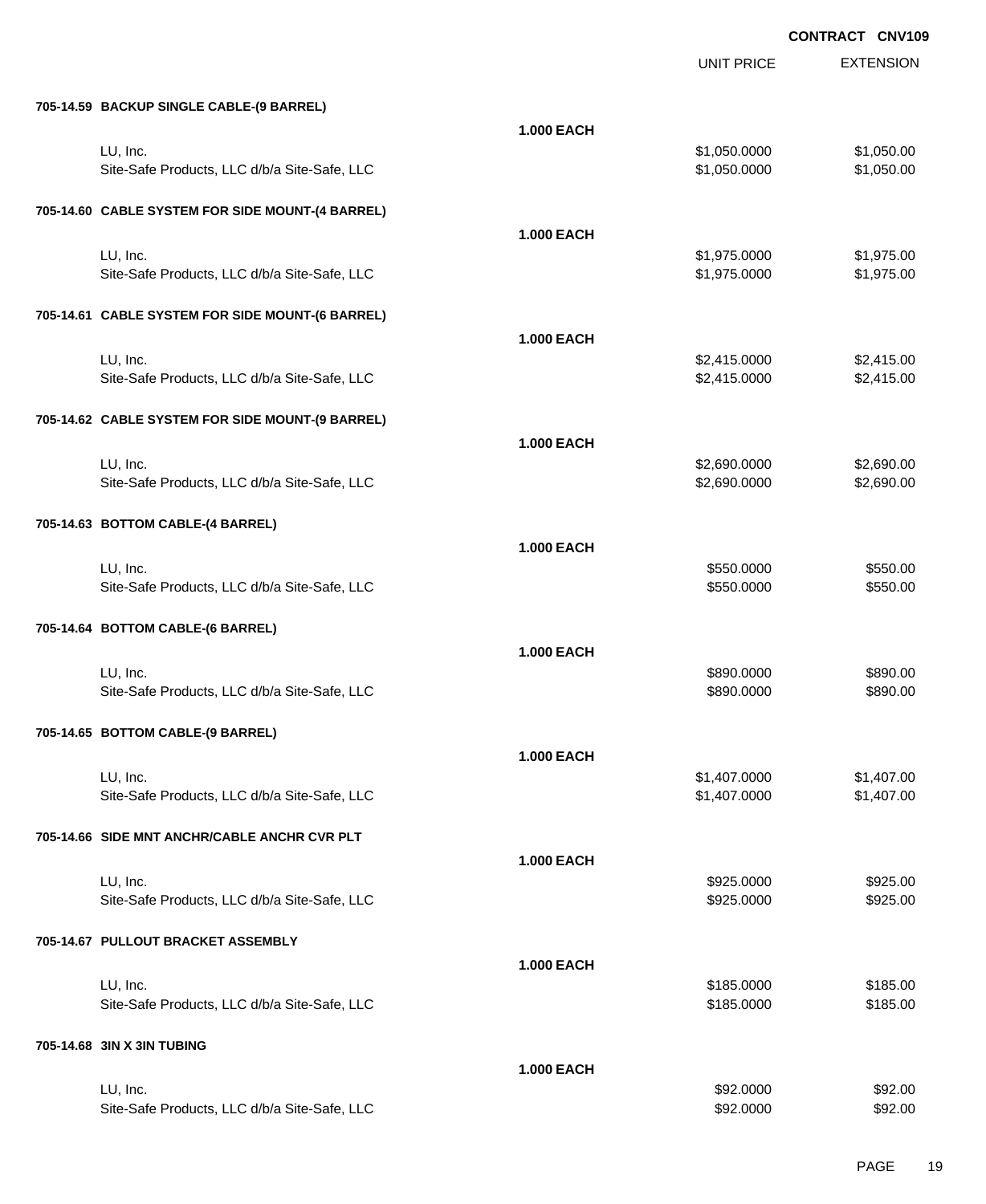|                                                |                   | <b>UNIT PRICE</b> | <b>EXTENSION</b> |
|------------------------------------------------|-------------------|-------------------|------------------|
| 705-14.69 GALVANIZED STABALIZER BAR            |                   |                   |                  |
|                                                | <b>1.000 EACH</b> |                   |                  |
| LU, Inc.                                       |                   | \$255.0000        | \$255.00         |
| Site-Safe Products, LLC d/b/a Site-Safe, LLC   |                   | \$255.0000        | \$255.00         |
| 705-14.70 TRANSITION PLATE                     |                   |                   |                  |
|                                                | <b>1.000 EACH</b> |                   |                  |
| LU, Inc.                                       |                   | \$580.0000        | \$580.00         |
| Site-Safe Products, LLC d/b/a Site-Safe, LLC   |                   | \$580.0000        | \$580.00         |
| 705-14.71 TOP CABLE (OLD UNIT)-(4 BARREL)      |                   |                   |                  |
|                                                | <b>1.000 EACH</b> |                   |                  |
| LU, Inc.                                       |                   | \$665.0000        | \$665.00         |
| Site-Safe Products, LLC d/b/a Site-Safe, LLC   |                   | \$665.0000        | \$665.00         |
| 705-14.72 TOP CABLE (OLD UNIT)-(6 BARREL)      |                   |                   |                  |
|                                                | <b>1.000 EACH</b> |                   |                  |
| LU, Inc.                                       |                   | \$895.0000        | \$895.00         |
| Site-Safe Products, LLC d/b/a Site-Safe, LLC   |                   | \$895.0000        | \$895.00         |
| 705-14.73 TOP CABLE (OLD UNIT)-(9 BARREL)      |                   |                   |                  |
|                                                | <b>1.000 EACH</b> |                   |                  |
| LU, Inc.                                       |                   | \$1,145.0000      | \$1,145.00       |
| Site-Safe Products, LLC d/b/a Site-Safe, LLC   |                   | \$1,145.0000      | \$1,145.00       |
| 705-15.77 BACKUP ASSEMBLY, TENSION STRUT       |                   |                   |                  |
|                                                | <b>1.000 EACH</b> |                   |                  |
| LU, Inc.                                       |                   | \$2,657.0000      | \$2,657.00       |
| Site-Safe Products, LLC d/b/a Site-Safe, LLC   |                   | \$2,657.0000      | \$2,657.00       |
|                                                |                   |                   |                  |
| 705-15.79 MONORAIL ASSEMBLY, 4-6 BAY           |                   |                   |                  |
|                                                | <b>1.000 EACH</b> |                   |                  |
| LU, Inc.                                       |                   | \$3,522.7500      | \$3,522.75       |
| Site-Safe Products, LLC d/b/a Site-Safe, LLC   |                   | \$3,522.7500      | \$3,522.75       |
| 705-15.80 MONORAIL ASSEMBLY, 7-9 BAY           |                   |                   |                  |
|                                                | <b>1.000 EACH</b> |                   |                  |
| LU, Inc.                                       |                   | \$3,450.0000      | \$3,450.00       |
| Site-Safe Products, LLC d/b/a Site-Safe, LLC   |                   | \$3,450.0000      | \$3,450.00       |
| 705-15.82 TRANSITION PANEL, NEW JERSEY BARRIER |                   |                   |                  |
|                                                | <b>1.000 EACH</b> |                   |                  |
| LU, Inc.                                       |                   | \$1,039.0000      | \$1,039.00       |
| Site-Safe Products, LLC d/b/a Site-Safe, LLC   |                   | \$1,039.0000      | \$1,039.00       |
| 705-15.83 TRANSITION PANEL, QUAD TO W          |                   |                   |                  |
|                                                | <b>1.000 EACH</b> |                   |                  |
| LU, Inc.                                       |                   | \$1,575.9000      | \$1,575.90       |
| Site-Safe Products, LLC d/b/a Site-Safe, LLC   |                   | \$1,575.9000      | \$1,575.90       |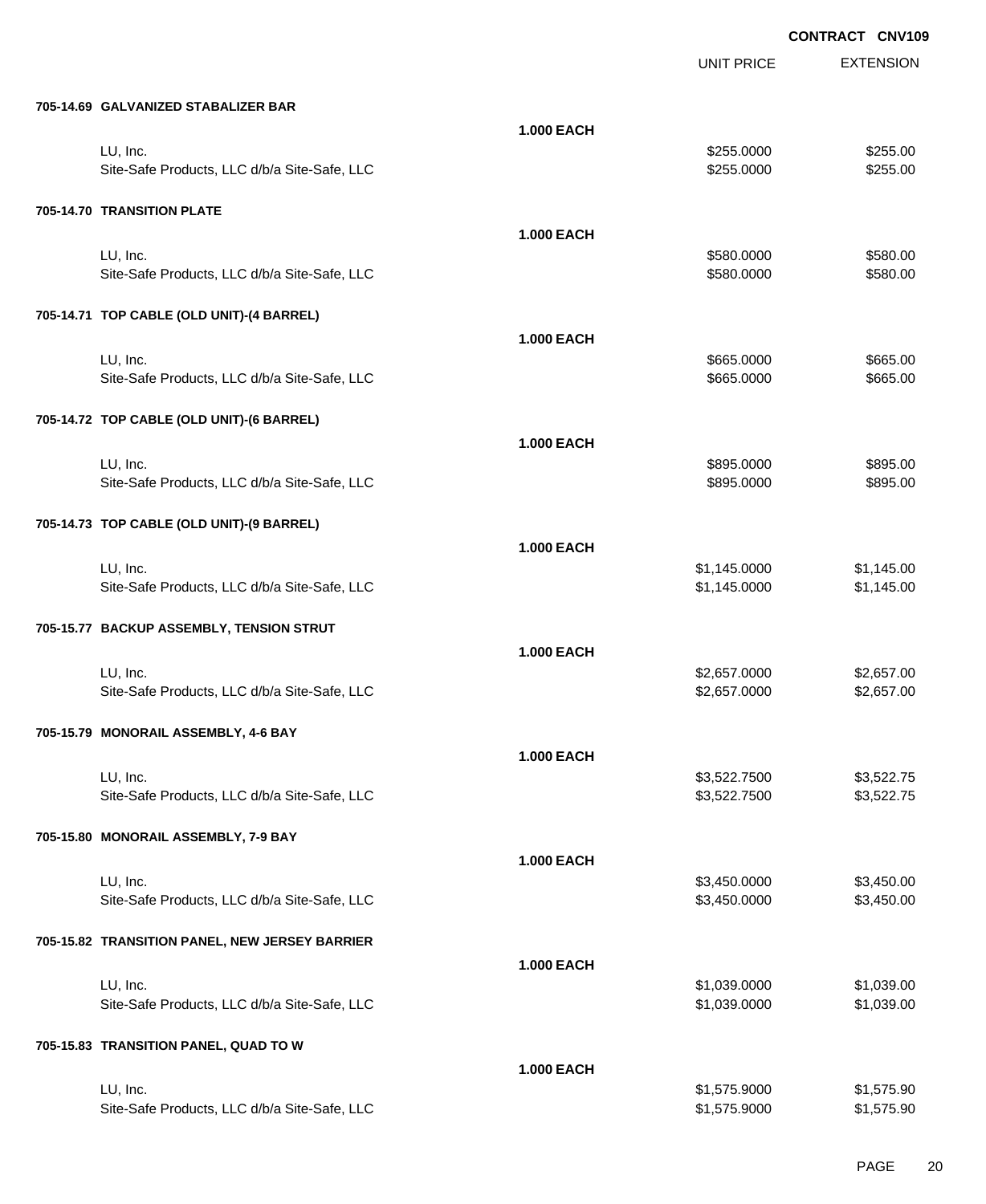|                                                |                   | <b>UNIT PRICE</b>        | <b>EXTENSION</b> |
|------------------------------------------------|-------------------|--------------------------|------------------|
| 705-15.84 DIAPHRAGM ASSEMBLY, WIDE             |                   |                          |                  |
|                                                | <b>1.000 EACH</b> |                          |                  |
| LU, Inc.                                       |                   | \$1,850.0000             | \$1,850.00       |
| Site-Safe Products, LLC d/b/a Site-Safe, LLC   |                   | \$1,850.0000             | \$1,850.00       |
| 705-15.85 BACKUP ASSEMBLY, TENSION STRUT, WIDE |                   |                          |                  |
|                                                | <b>1.000 EACH</b> |                          |                  |
| LU, Inc.                                       |                   | \$3,485.0000             | \$3,485.00       |
| Site-Safe Products, LLC d/b/a Site-Safe, LLC   |                   | \$3,485.0000             | \$3,485.00       |
| 705-15.87 BACKUP ASSEMBLY, CONCRETE            |                   |                          |                  |
|                                                | 1.000 C.Y.        |                          |                  |
| LU, Inc.                                       |                   | \$1,775.0000             | \$1,775.00       |
| Site-Safe Products, LLC d/b/a Site-Safe, LLC   |                   | \$1,775.0000             | \$1,775.00       |
| 705-15.88 END SHOE, CONCRETE                   |                   |                          |                  |
|                                                | 1.000 C.Y.        |                          |                  |
| LU, Inc.                                       |                   | \$735.0000               | \$735.00         |
| Site-Safe Products, LLC d/b/a Site-Safe, LLC   |                   | \$735.0000               | \$735.00         |
| 705-15.89 BACKUP ASSEMBLY, CONCRETE, WIDE      |                   |                          |                  |
|                                                | 1.000 C.Y.        |                          |                  |
| LU, Inc.                                       |                   | \$2,906.0000             | \$2,906.00       |
| Site-Safe Products, LLC d/b/a Site-Safe, LLC   |                   | \$2,906.0000             | \$2,906.00       |
| 705-15.90 EXTENSION PANEL                      |                   |                          |                  |
|                                                | <b>1.000 EACH</b> |                          |                  |
| LU, Inc.                                       |                   | \$475.0000               | \$475.00         |
| Site-Safe Products, LLC d/b/a Site-Safe, LLC   |                   | \$475.0000               | \$475.00         |
| 705-15.91 PIVOT SUPPORT BRACKET                |                   |                          |                  |
|                                                | <b>1.000 EACH</b> |                          |                  |
| LU, Inc.                                       |                   | \$115.0000               | \$115.00         |
| Site-Safe Products, LLC d/b/a Site-Safe, LLC   |                   | \$115.0000               | \$115.00         |
| 705-17.40 WIDETRACC LONG WING POST             |                   |                          |                  |
|                                                | <b>1.000 EACH</b> |                          |                  |
| LU, Inc.                                       |                   | \$374.0000<br>\$374.0000 | \$374.00         |
| Site-Safe Products, LLC d/b/a Site-Safe, LLC   |                   |                          | \$374.00         |
| 705-17.41 WIDETRACC SHORT WING POST            |                   |                          |                  |
|                                                | <b>1.000 EACH</b> |                          |                  |
| LU, Inc.                                       |                   | \$306.0000               | \$306.00         |
| Site-Safe Products, LLC d/b/a Site-Safe, LLC   |                   | \$306.0000               | \$306.00         |
| 705-17.42 WIDETRACC EXT CHANNEL                |                   |                          |                  |
|                                                | <b>1.000 EACH</b> |                          |                  |
| LU, Inc.                                       |                   | \$743.7500               | \$743.75         |
| Site-Safe Products, LLC d/b/a Site-Safe, LLC   |                   | \$743.7500               | \$743.75         |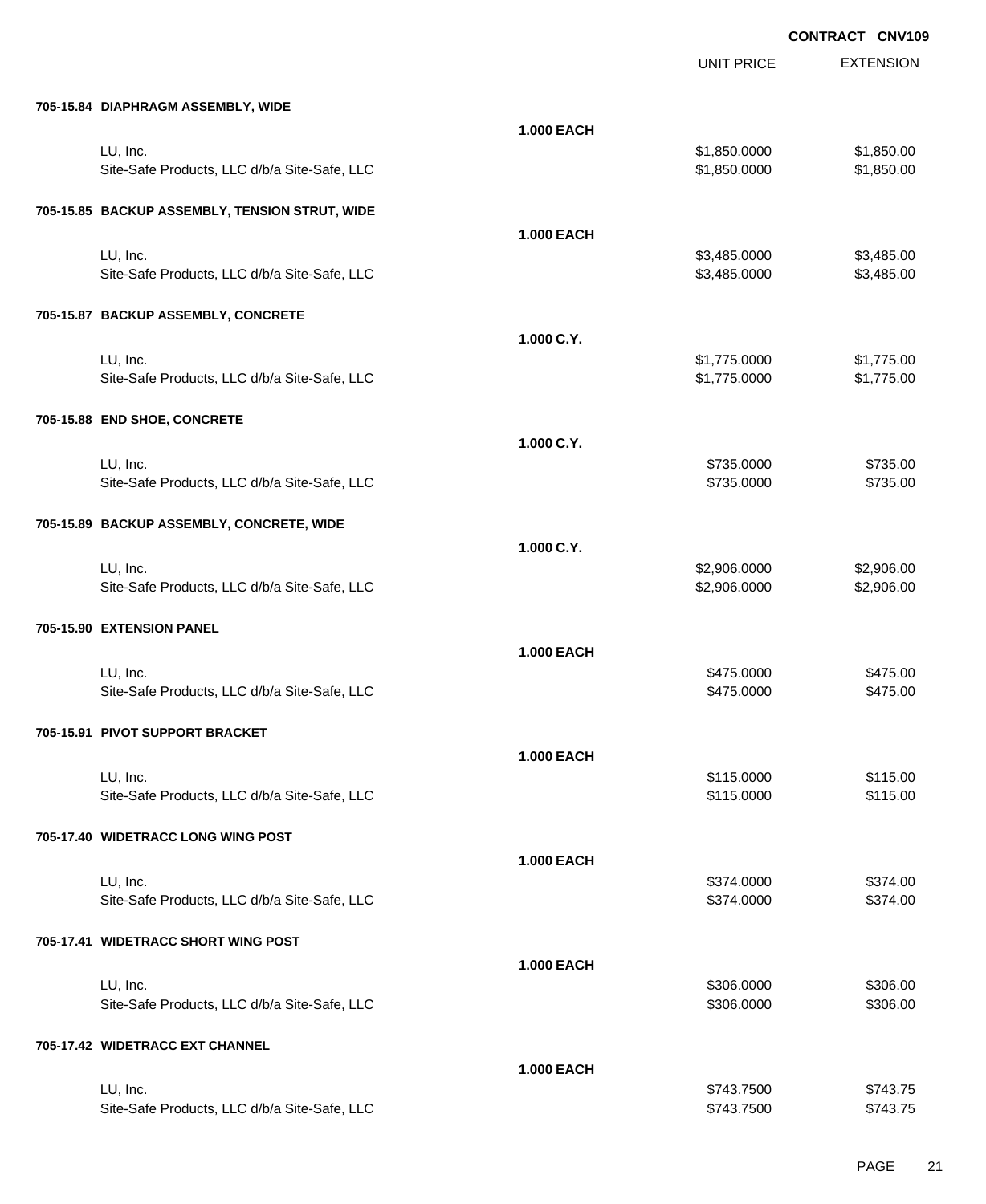UNIT PRICE EXTENSION

#### **705-17.43 WIDETRACC PANEL**

|                                              | 1.000 EACH |            |          |
|----------------------------------------------|------------|------------|----------|
| LU. Inc.                                     |            | \$348,5000 | \$348.50 |
| Site-Safe Products, LLC d/b/a Site-Safe, LLC |            | \$348,5000 | \$348.50 |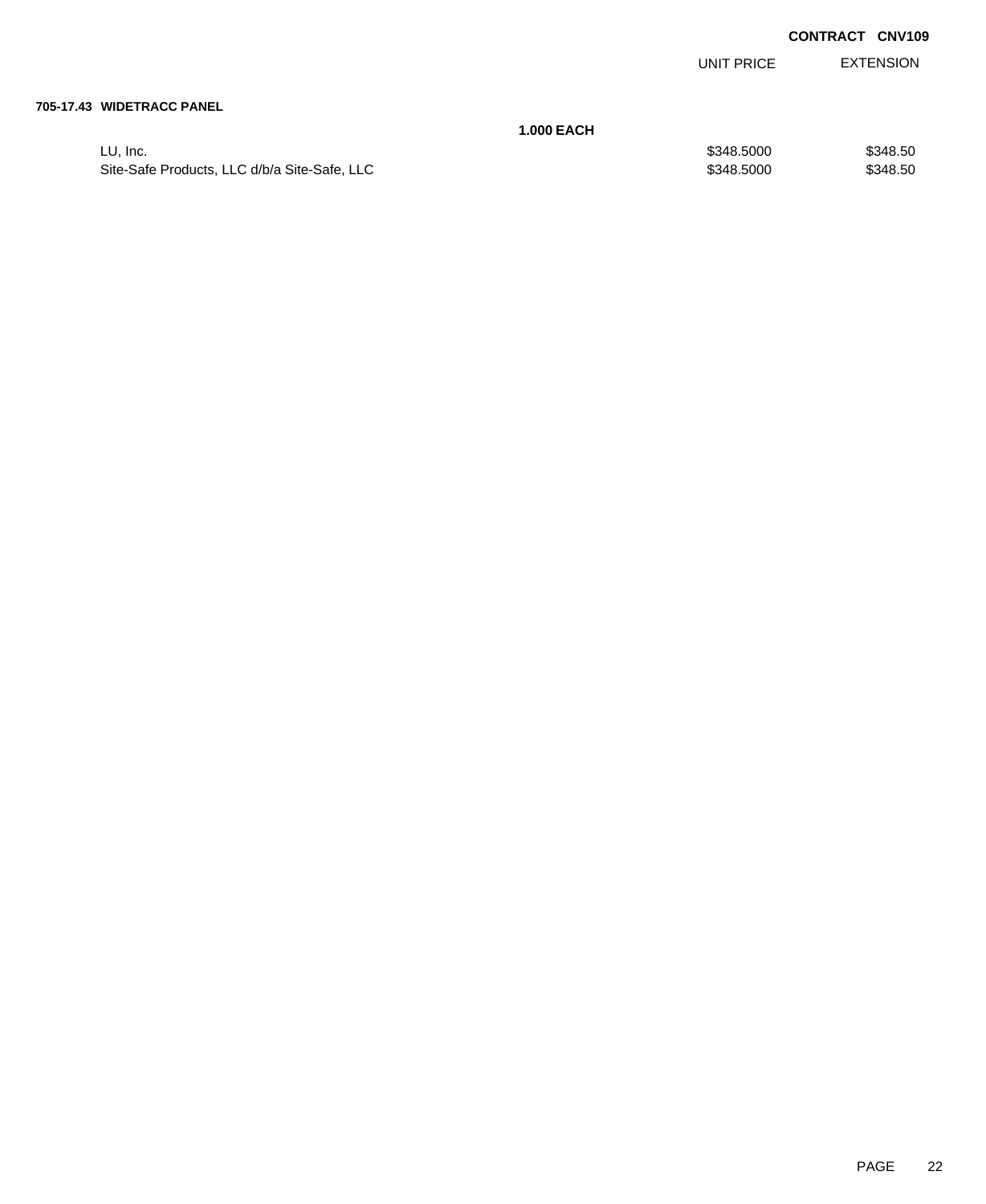## **SUB-TOTAL MAINTENANCE**

| LU, Inc.<br>Site-Safe Products, LLC d/b/a Site-Safe, LLC | \$209,313.39<br>\$279,139.54 |
|----------------------------------------------------------|------------------------------|
| <b>SUB-TOTAL MAINTENANCE CONTINGENCY</b>                 |                              |
| LU, Inc.                                                 | \$93,274.41                  |
| Site-Safe Products, LLC d/b/a Site-Safe, LLC             | \$93,274.41                  |
|                                                          |                              |
| <b>TOTAL CONTRACT</b>                                    |                              |
| LU, Inc.                                                 | \$302,587.80                 |
| Site-Safe Products, LLC d/b/a Site-Safe, LLC             | \$372,413.95                 |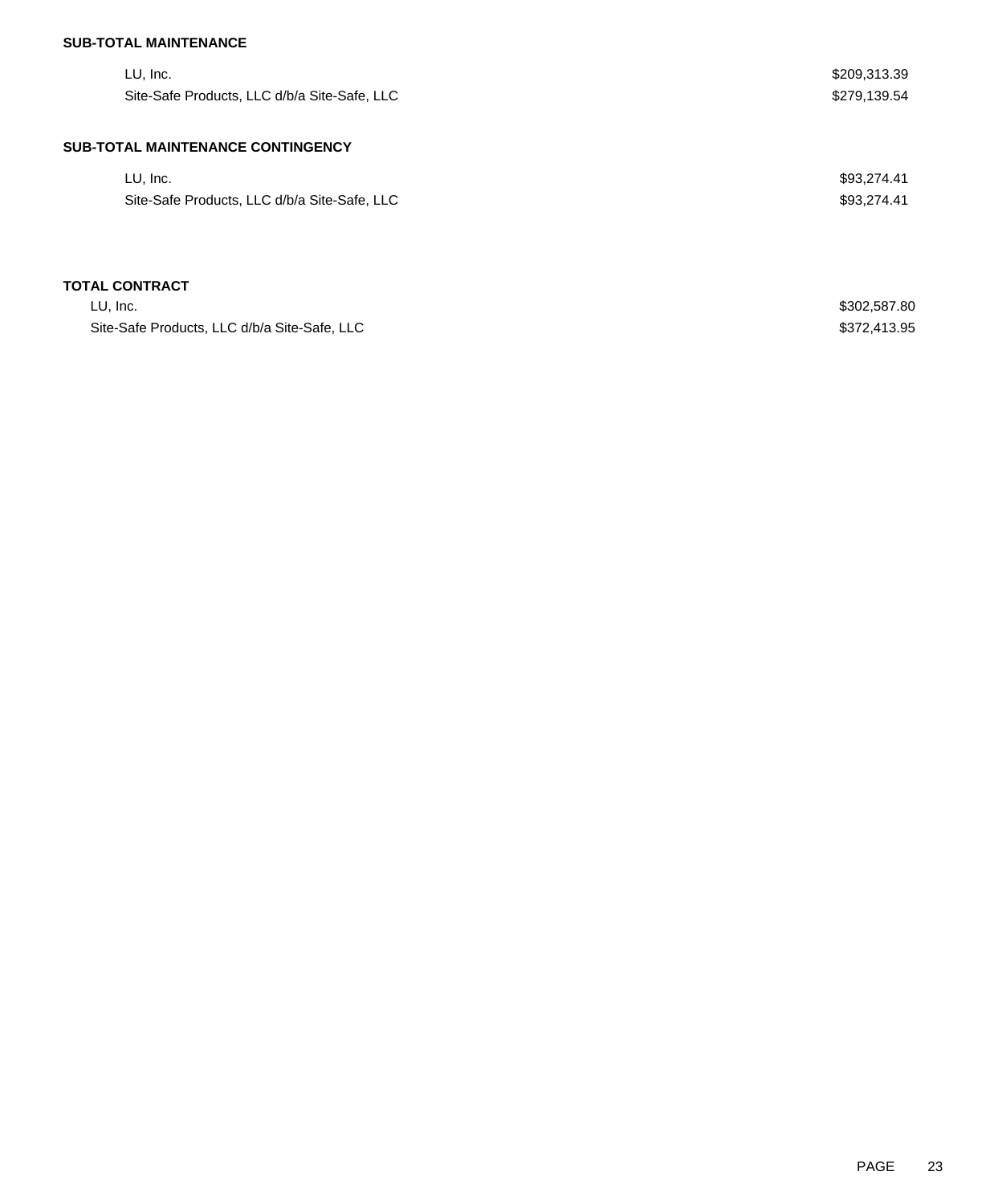## **DEPARTMENT OF TRANSPORTATION SUMMARY OF BIDS LETTING OF MARCH 26, 2021 STATE OF TENNESSEE**

COUNTIES ANDERSON, BLOUNT, CAMPBELL, CARTER, CLAIBORNE, COCKE, GRAINGER, GREENE, HAMBLEN, HANCOCK, HAWKINS, JEFFERSON, JOHNSON, KNOX, LOUDON, MONROE, MORGAN, ROANE, SCOTT, SEVIER, SULLIVAN, UNICOI, UNION, AND WASHINGTON (Contract No. CNV110 Call 004)

98101-4112-04

THE ON-CALL GUARDRAIL REPAIR AND NEW GUARDRAIL INSTALLATION ON VARIOUS INTERSTATE AND STATE ROUTES.

PROJECT LENGTH - 0.0 MILES

COMPLETION TIME - ON OR BEFORE JUNE 30, 2022

Tennessee Guardrail, Inc. 6. The Same State of the S3,696,856.25

TOTAL CONTRACT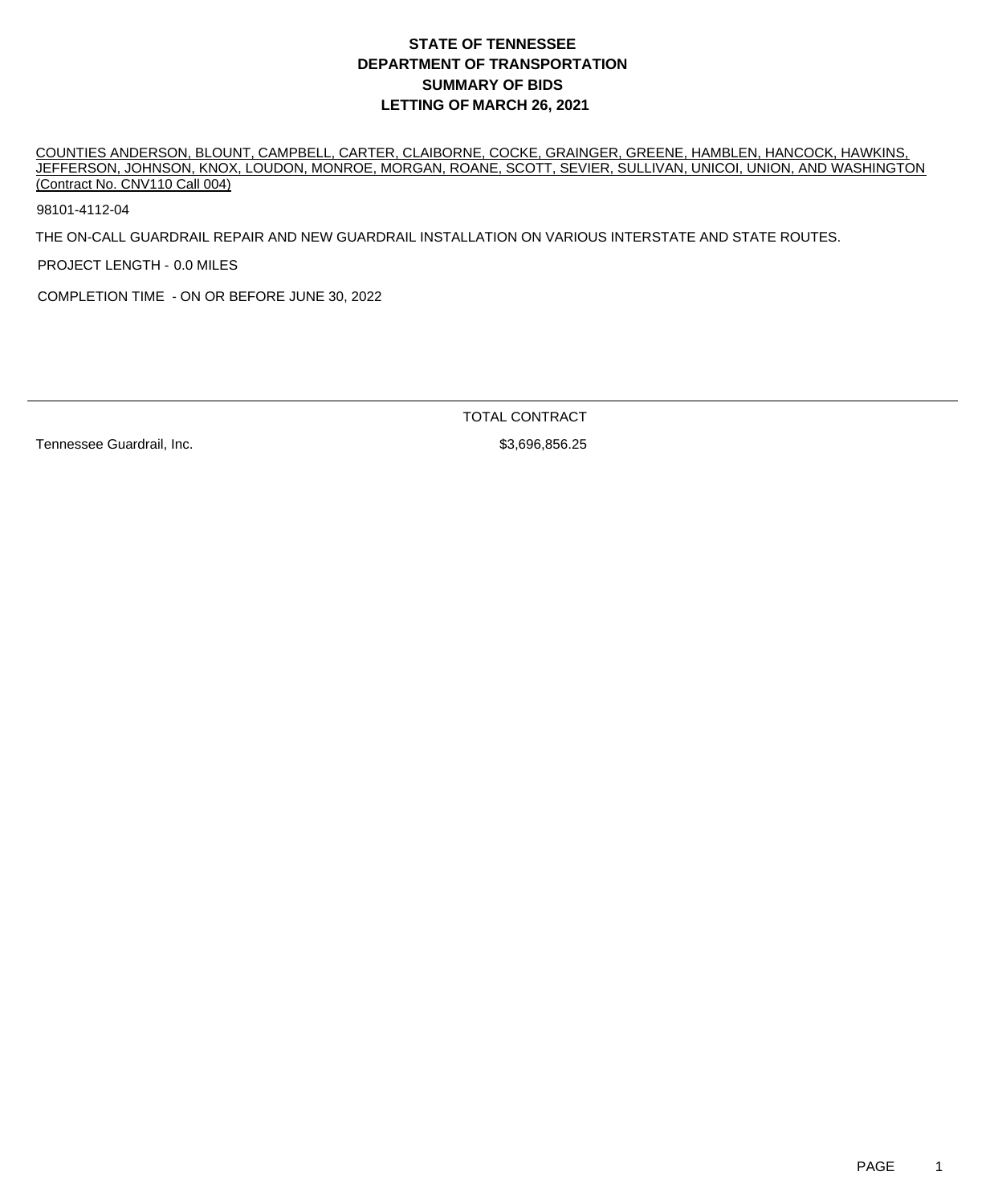|                                                            |                 |                   | <b>CONTRACT CNV110</b> |
|------------------------------------------------------------|-----------------|-------------------|------------------------|
| <b>MAINTENANCE CATEGORY</b>                                |                 | <b>UNIT PRICE</b> | <b>EXTENSION</b>       |
| 705-01.01 GUARDRAIL AT BRIDGE ENDS                         |                 |                   |                        |
| Tennessee Guardrail, Inc.                                  | 375.000 L.F.    | \$68.0000         | \$25,500.00            |
| 705-01.02 GUARDRAIL AT BRIDGE PIERS                        |                 |                   |                        |
| Tennessee Guardrail, Inc.                                  | 40.000 L.F.     | \$30.0000         | \$1,200.00             |
| 705-01.04 METAL BEAM GUARD FENCE                           |                 |                   |                        |
| Tennessee Guardrail, Inc.                                  | 180.000 L.F.    | \$56.0000         | \$10,080.00            |
| 705-01.50 SHOP CURVED GUARDRAIL AT BRIDGE ENDS             |                 |                   |                        |
| Tennessee Guardrail, Inc.                                  | 35.000 L.F.     | \$27.0000         | \$945.00               |
| 705-02.01 SINGLE GUARDRAIL, WITH RUB-RAIL (TYPE 2)         |                 |                   |                        |
| Tennessee Guardrail, Inc.                                  | 200.000 L.F.    | \$18.2500         | \$3,650.00             |
| 705-02.02 SINGLE GUARDRAIL (TYPE 2)                        |                 |                   |                        |
| Tennessee Guardrail, Inc.                                  | 25,000.000 L.F. | \$22.0000         | \$550,000.00           |
| 705-02.05 RUB-RAIL (ONLY)                                  |                 |                   |                        |
| Tennessee Guardrail, Inc.                                  | 75.000 L.F.     | \$10.0000         | \$750.00               |
| 705-02.10 GUARDRAIL TRANSITION 27IN TO 31IN                |                 |                   |                        |
| Tennessee Guardrail, Inc.                                  | 500.000 EACH    | \$11.0000         | \$5,500.00             |
| 705-02.20 SINGLE GUARDRAIL (TYPE 2) LONG POST (6 FT-9 FT)  |                 |                   |                        |
| Tennessee Guardrail, Inc.                                  | 20,000.000 L.F. | \$27.5000         | \$550,000.00           |
| 705-02.25 SINGLE GUARDRAIL (TYPE 2) LONG POST (9 FT-12 FT) |                 |                   |                        |
| Tennessee Guardrail, Inc.                                  | 475.000 L.F.    | \$29.8500         | \$14,178.75            |
| 705-02.50 SHOP CURVED GUARDRAIL                            |                 |                   |                        |
| Tennessee Guardrail, Inc.                                  | 20.000 L.F.     | \$24.5000         | \$490.00               |
| 705-03.01 MEDIAN DIVIDER GUARDRAIL, WITH RUB-RAIL (TYPE 2) |                 |                   |                        |
| Tennessee Guardrail, Inc.                                  | 50.000 L.F.     | \$18.0000         | \$900.00               |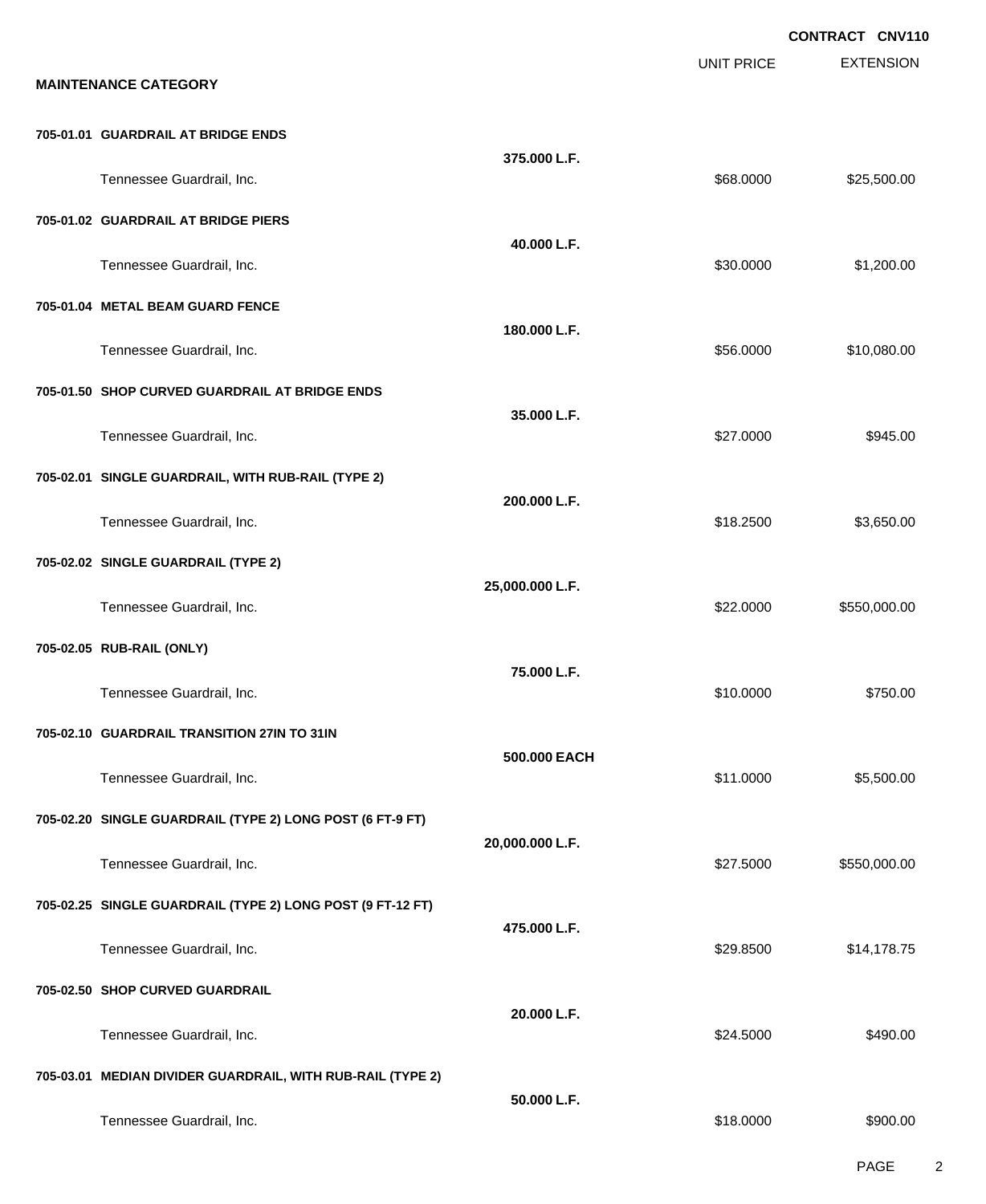|                                                         |                   |                   | <b>CONTRACT CNV110</b> |
|---------------------------------------------------------|-------------------|-------------------|------------------------|
|                                                         |                   | <b>UNIT PRICE</b> | <b>EXTENSION</b>       |
| 705-03.02 MEDIAN DIVIDER GUARDRAIL (TYPE 2)             |                   |                   |                        |
| Tennessee Guardrail, Inc.                               | 150.000 L.F.      | \$22.0000         | \$3,300.00             |
| 705-03.03 MEDIAN DIVIDER GUARDRAIL (TYPE 2) (27" MT HT) |                   |                   |                        |
| Tennessee Guardrail, Inc.                               | 300.000 L.F.      | \$22.0000         | \$6,600.00             |
| 705-03.04 MEDIAN DIVIDER GUARDRAIL AT CONCRETE BARRIER  |                   |                   |                        |
| Tennessee Guardrail, Inc.                               | 25.000 L.F.       | \$10.0000         | \$250.00               |
| 705-04.02 GUARDRAIL TERMINAL (TYPE 12)                  |                   |                   |                        |
| Tennessee Guardrail, Inc.                               | <b>2.000 EACH</b> | \$650.0000        | \$1,300.00             |
| 705-04.03 GUARDRAIL TERMINAL (TYPE 13)                  |                   |                   |                        |
| Tennessee Guardrail, Inc.                               | 12.000 EACH       | \$820.0000        | \$9,840.00             |
| 705-04.05 GUARDRAIL TERMINAL (TYPE-IN-LINE)             |                   |                   |                        |
| Tennessee Guardrail, Inc.                               | 16.000 EACH       | \$545.0000        | \$8,720.00             |
| 705-04.11 STONE FOR GUARDRAIL END TERMINAL PAD          |                   |                   |                        |
| Tennessee Guardrail, Inc.                               | 400.000 TON       | \$45.0000         | \$18,000.00            |
| 705-04.21 GUARDRAIL DELINEATION ENHANCEMENT             |                   |                   |                        |
| Tennessee Guardrail, Inc.                               | 1,000.000 L.F.    | \$3.0000          | \$3,000.00             |
| 705-04.24 GUARDRAIL END TERMINAL DELINEATION SHEETING   |                   |                   |                        |
| Tennessee Guardrail, Inc.                               | 200.000 S.F.      | \$10.0000         | \$2,000.00             |
| 705-04.29 C-A-T CRASH CUSHION ATTENUATING TERMINAL      |                   |                   |                        |
| Tennessee Guardrail, Inc.                               | <b>6.000 EACH</b> | \$4,250.0000      | \$25,500.00            |
| 705-06.01 W BEAM GR (TYPE 2) MASH TL-3                  |                   |                   |                        |
| Tennessee Guardrail, Inc.                               | 250.000 L.F.      | \$22.0000         | \$5,500.00             |
| 705-06.02 W BEAM GR (TYPE 2) MASH TL-3 (LONG POST)      |                   |                   |                        |
| Tennessee Guardrail, Inc.                               | 600.000 L.F.      | \$27.5000         | \$16,500.00            |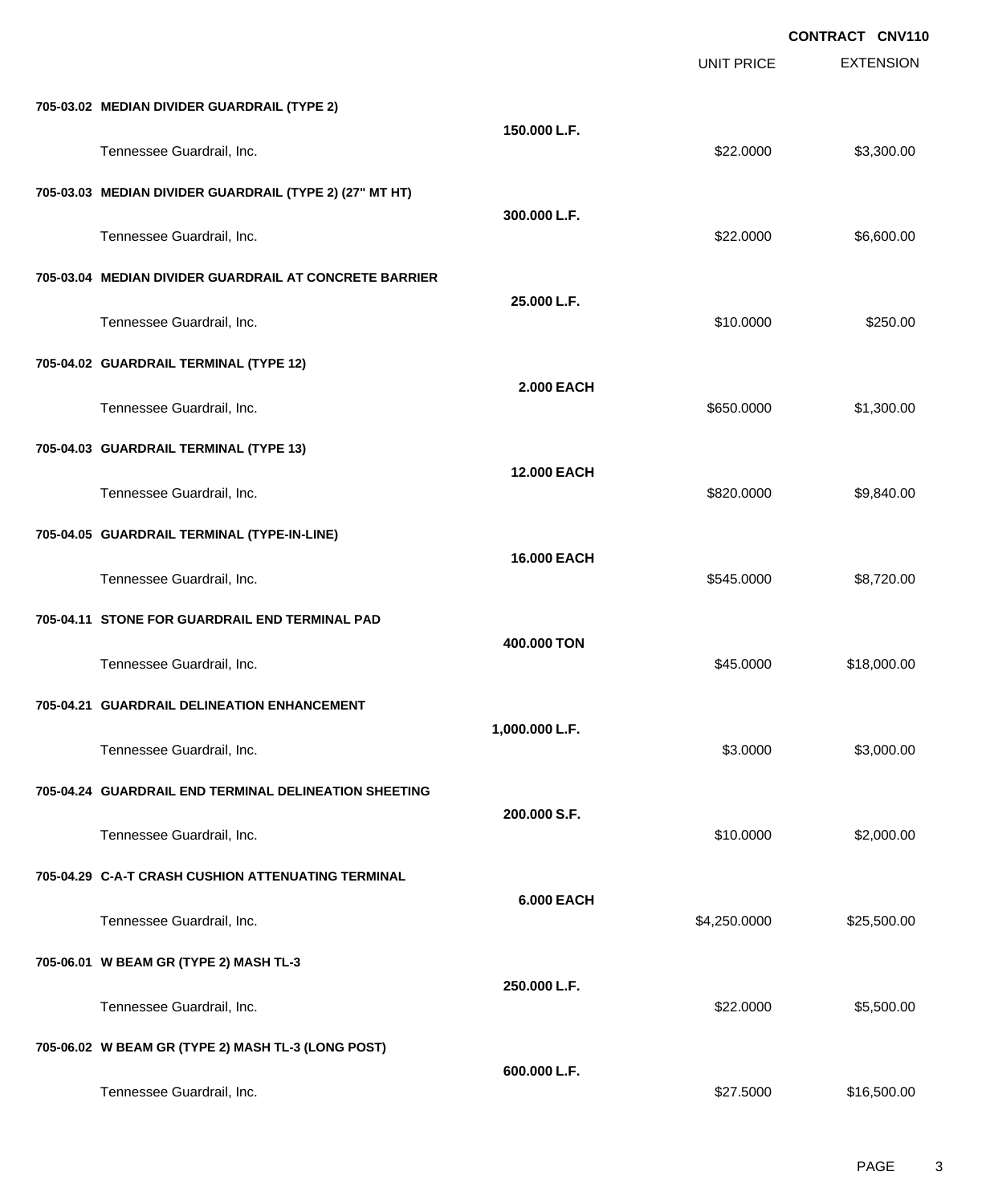|                                                                    |                   |                   | <b>CONTRACT CNV110</b> |
|--------------------------------------------------------------------|-------------------|-------------------|------------------------|
|                                                                    |                   | <b>UNIT PRICE</b> | <b>EXTENSION</b>       |
| 705-06.09 WEAK-POST GUARDRAIL ATTACHMENT TO CULVERT(MASH TL-3)     |                   |                   |                        |
| Tennessee Guardrail, Inc.                                          | 100.000 L.F.      | \$245.0000        | \$24,500.00            |
| 705-06.10 GR TERMINALTRAILING END (TYPE 13) MASH TL-3              |                   |                   |                        |
| Tennessee Guardrail, Inc.                                          | 40.000 EACH       | \$820.0000        | \$32,800.00            |
| 705-06.11 GR TERMINAL (IN-INLINE) MASH TL-3                        |                   |                   |                        |
| Tennessee Guardrail, Inc.                                          | 40.000 EACH       | \$545.0000        | \$21,800.00            |
| 705-06.20 TANGENT ENERGY ABSORBING TERM MASH TL-3                  |                   |                   |                        |
| Tennessee Guardrail, Inc.                                          | 600.000 EACH      | \$2,683.0000      | \$1,609,800.00         |
| 705-06.21 TANGENT ENERGY ABSORBING TERM MASH TL-3 (POWDER COATING) |                   |                   |                        |
| Tennessee Guardrail, Inc.                                          | <b>6.000 EACH</b> | \$4,800.0000      | \$28,800.00            |
| 705-06.25 THRIE BEAM BRIDGE TRANSITION MASH TL-3                   |                   |                   |                        |
| Tennessee Guardrail, Inc.                                          | <b>5.000 EACH</b> | \$2,075.0000      | \$10,375.00            |
| 705-06.26 THRIE BEAM BRIDGE TRANSITION MASH TL-2                   |                   |                   |                        |
| Tennessee Guardrail, Inc.                                          | 3,000 EACH        | \$2,075.0000      | \$6,225.00             |
| 705-06.30 GR TERMINAL (ENERGY ABSORBING) MASH TL-2                 |                   |                   |                        |
| Tennessee Guardrail, Inc.                                          | 10.000 EACH       | \$1,880.0000      | \$18,800.00            |
| 705-10.30 GUARDRAIL ATTACHMENT TO SLOPE FACE ENDPOST               |                   |                   |                        |
| Tennessee Guardrail, Inc.                                          | 250.000 L.F.      | \$90.0000         | \$22,500.00            |
| 705-10.31 GUARDRAIL ATTACHMENT TO VERTICAL FACE ENDPOST            |                   |                   |                        |
| Tennessee Guardrail, Inc.                                          | 70.000 L.F.       | \$50.0000         | \$3,500.00             |
| 705-10.32 GUARDRAIL ATTACHMENT TO EXISTING BRIDGE PIER PROTECTION  |                   |                   |                        |
| Tennessee Guardrail, Inc.                                          | <b>2.000 EACH</b> | \$50.0000         | \$100.00               |
| 705-10.38 GUARDRAIL BRIDGERAIL ATTACHED TO BRIDGE CURBS            |                   |                   |                        |
| Tennessee Guardrail, Inc.                                          | 75.000 L.F.       | \$107.0000        | \$8,025.00             |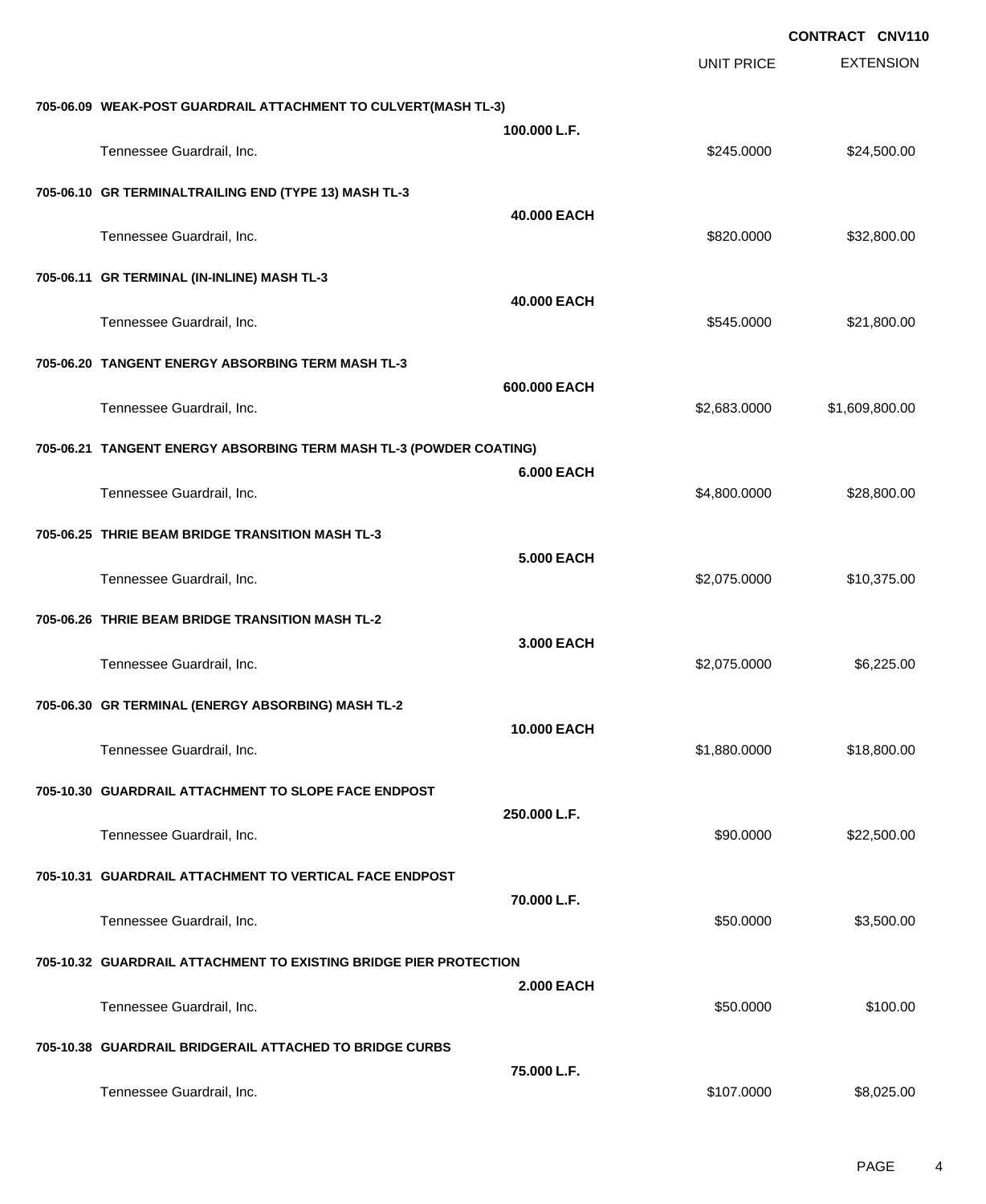|        |                                                        |                   | <b>UNIT PRICE</b> | <b>EXTENSION</b> |
|--------|--------------------------------------------------------|-------------------|-------------------|------------------|
|        | 705-11.01 GUARDRAIL AT BRIDGE ENDS (POWDER COATED)     |                   |                   |                  |
|        | Tennessee Guardrail, Inc.                              | 30.000 L.F.       | \$10.0000         | \$300.00         |
|        | 705-11.03 SINGLE GUARDRAIL (TYPE 2) (POWDER COATED)    |                   |                   |                  |
|        | Tennessee Guardrail, Inc.                              | 300.000 L.F.      | \$34.4500         | \$10,335.00      |
|        | 705-11.08 GUARDRAIL TERMINAL (TYPE 13) (POWDER COATED) |                   |                   |                  |
|        | Tennessee Guardrail, Inc.                              | <b>2.000 EACH</b> | \$1,475.0000      | \$2,950.00       |
| 706-01 | <b>GUARDRAIL REMOVED</b>                               |                   |                   |                  |
|        | Tennessee Guardrail, Inc.                              | 900.000 L.F.      | \$1.0000          | \$900.00         |
|        | 706-02.21 RESET SINGLE GUARDRAIL (TYPE 2)              |                   |                   |                  |
|        | Tennessee Guardrail, Inc.                              | 200.000 L.F.      | \$0.7500          | \$150.00         |
|        | 706-03.01 POSTS FURNISHED                              |                   |                   |                  |
|        | Tennessee Guardrail, Inc.                              | 115.000 EACH      | \$100.0000        | \$11,500.00      |
|        | 706-06.02 MEDIAN DIVIDER THRIE RAIL (TYPE 2)           |                   |                   |                  |
|        | Tennessee Guardrail, Inc.                              | 50.000 L.F.       | \$38.5000         | \$1,925.00       |
|        | 706-06.03 RADIUS RAIL                                  |                   |                   |                  |
|        | Tennessee Guardrail, Inc.                              | 2,075.000 L.F.    | \$24.5000         | \$50,837.50      |
|        | 706-06.05 RADIUS RAIL LONG POST (6-9 FT)               |                   |                   |                  |
|        | Tennessee Guardrail, Inc.                              | 600.000 L.F.      | \$25.0000         | \$15,000.00      |
|        | 706-06.06 RADIUS RAIL LONG POST (9-12 FT)              |                   |                   |                  |
|        | Tennessee Guardrail, Inc.                              | 50.000 L.F.       | \$30.0000         | \$1,500.00       |
|        | 706-10.26 ROUNDED END ELEMENT                          |                   |                   |                  |
|        | Tennessee Guardrail, Inc.                              | 65.000 EACH       | \$47.5000         | \$3,087.50       |
|        | 706-10.54 RE-ALIGN GUARDRAIL                           |                   |                   |                  |
|        | Tennessee Guardrail, Inc.                              | 20,000.000 L.F.   | \$1.8500          | \$37,000.00      |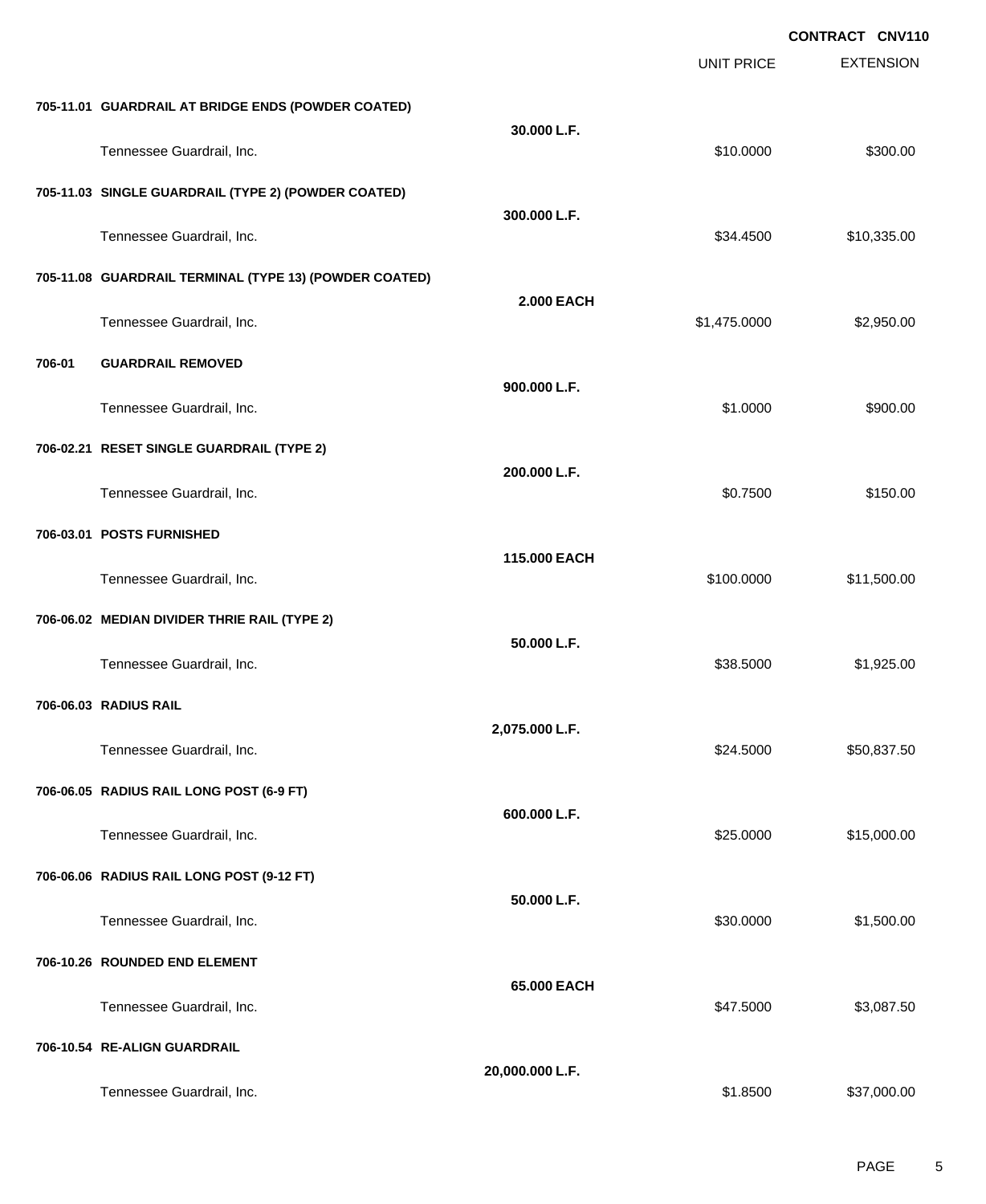|        |                                                               |                    | <b>UNIT PRICE</b> | <b>EXTENSION</b> |
|--------|---------------------------------------------------------------|--------------------|-------------------|------------------|
|        | 706-10.56 BUFFER ENDS 88"                                     |                    |                   |                  |
|        | Tennessee Guardrail, Inc.                                     | <b>5.000 EACH</b>  | \$10.0000         | \$50.00          |
|        | 706-10.71 HAZARD MARKERS                                      |                    |                   |                  |
|        | Tennessee Guardrail, Inc.                                     | 10.000 EACH        | \$15.0000         | \$150.00         |
|        | 706-10.72 PULL AND REINSTALL GUARDARAIL POST FOR VERIFICATION | 16.000 EACH        |                   |                  |
|        | Tennessee Guardrail, Inc.                                     |                    | \$25.0000         | \$400.00         |
|        | 706-10.74 CONCRETE BARRIER WALL REPAIR                        | 10.000 C.Y.        |                   |                  |
|        | Tennessee Guardrail, Inc.                                     |                    | \$3,000.0000      | \$30,000.00      |
|        | 706-10.80 MICHIGAN AND MODIFIED MICHIGAN END SHOE             | 16.000 EACH        |                   |                  |
|        | Tennessee Guardrail, Inc.                                     |                    | \$50.0000         | \$800.00         |
|        | 706-10.81 GUARDRAIL REFLECTORS                                | 30.000 EACH        |                   |                  |
|        | Tennessee Guardrail, Inc.                                     |                    | \$4.7500          | \$142.50         |
|        | 706-10.82 CONCRETE BRIDGE END OR PIER PROTECTION REPAIR       | 3.000 C.Y.         |                   |                  |
|        | Tennessee Guardrail, Inc.                                     |                    | \$3,000.0000      | \$9,000.00       |
|        | 706-10.83 DRILL BR. PAR. WALL FOR MICHIGAN END SHOE           | <b>18.000 EACH</b> |                   |                  |
|        | Tennessee Guardrail, Inc.                                     |                    | \$300.0000        | \$5,400.00       |
|        | 712-01.02 LANE CLOSURE                                        | 684.000 EACH       |                   |                  |
|        | Tennessee Guardrail, Inc.                                     |                    | \$500.0000        | \$342,000.00     |
|        | 712-08.20 TRUCK MOUNTED ATTENUATOR W/MSSAGE BOARD             | 100.000 DAY        |                   |                  |
|        | Tennessee Guardrail, Inc.                                     |                    | \$700.0000        | \$70,000.00      |
| 717-01 | <b>MOBILIZATION</b>                                           | 1.000 LS           |                   |                  |
|        | Tennessee Guardrail, Inc.                                     |                    | \$27,500.0000     | \$27,500.00      |
|        | 717-01.04 MOBILIZATION (EMERGENCY CALL-OUT)                   | 50.000 EACH        |                   |                  |
|        | Tennessee Guardrail, Inc.                                     |                    | \$500.0000        | \$25,000.00      |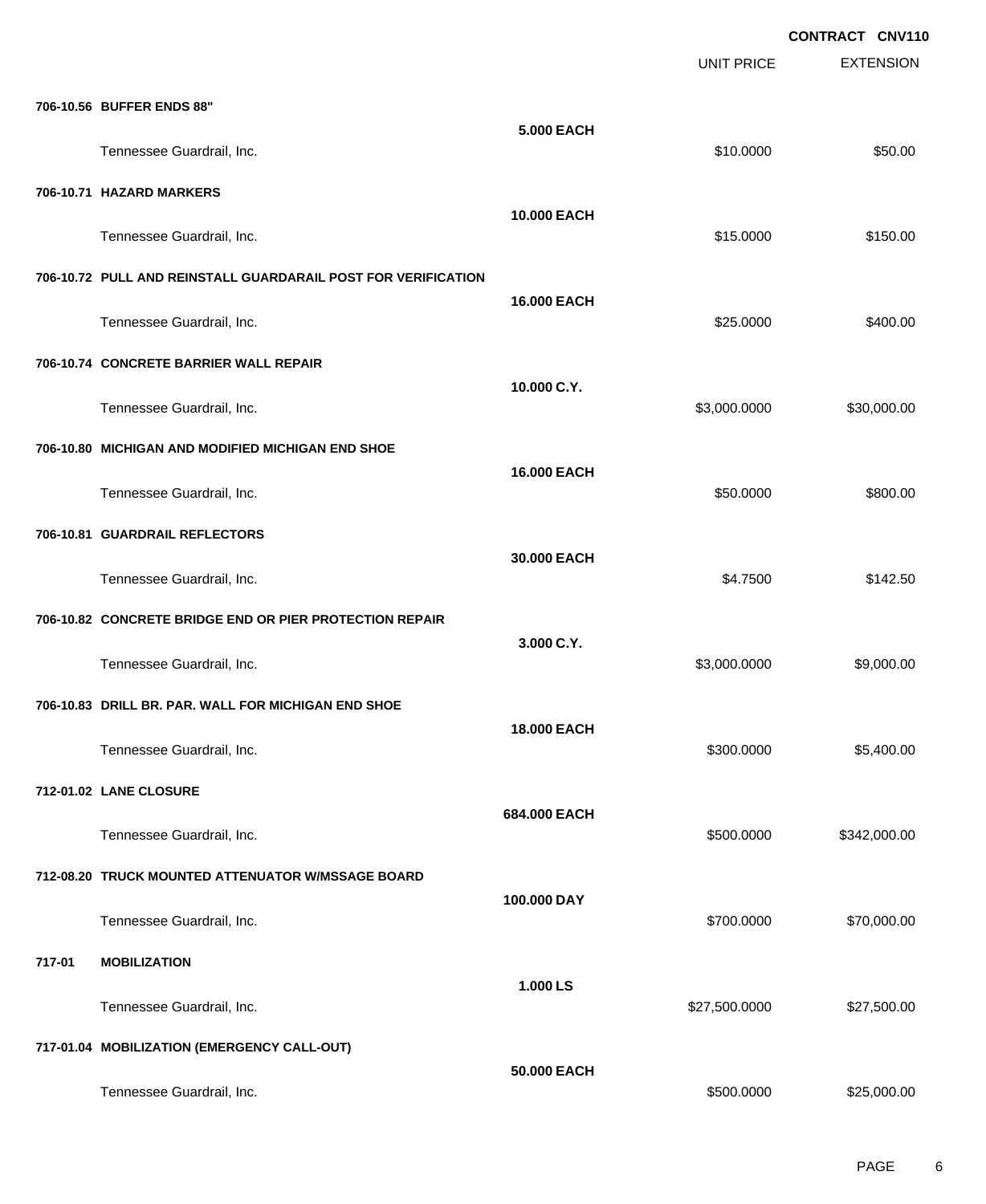Tennessee Guardrail, Inc. 6. \$3,696,856.25

## **TOTAL CONTRACT**

Tennessee Guardrail, Inc. 6. 25 and 2012 12:35 and 2012 12:35 and 2012 12:35 and 2013 12:35 and 2013 12:35 and 2013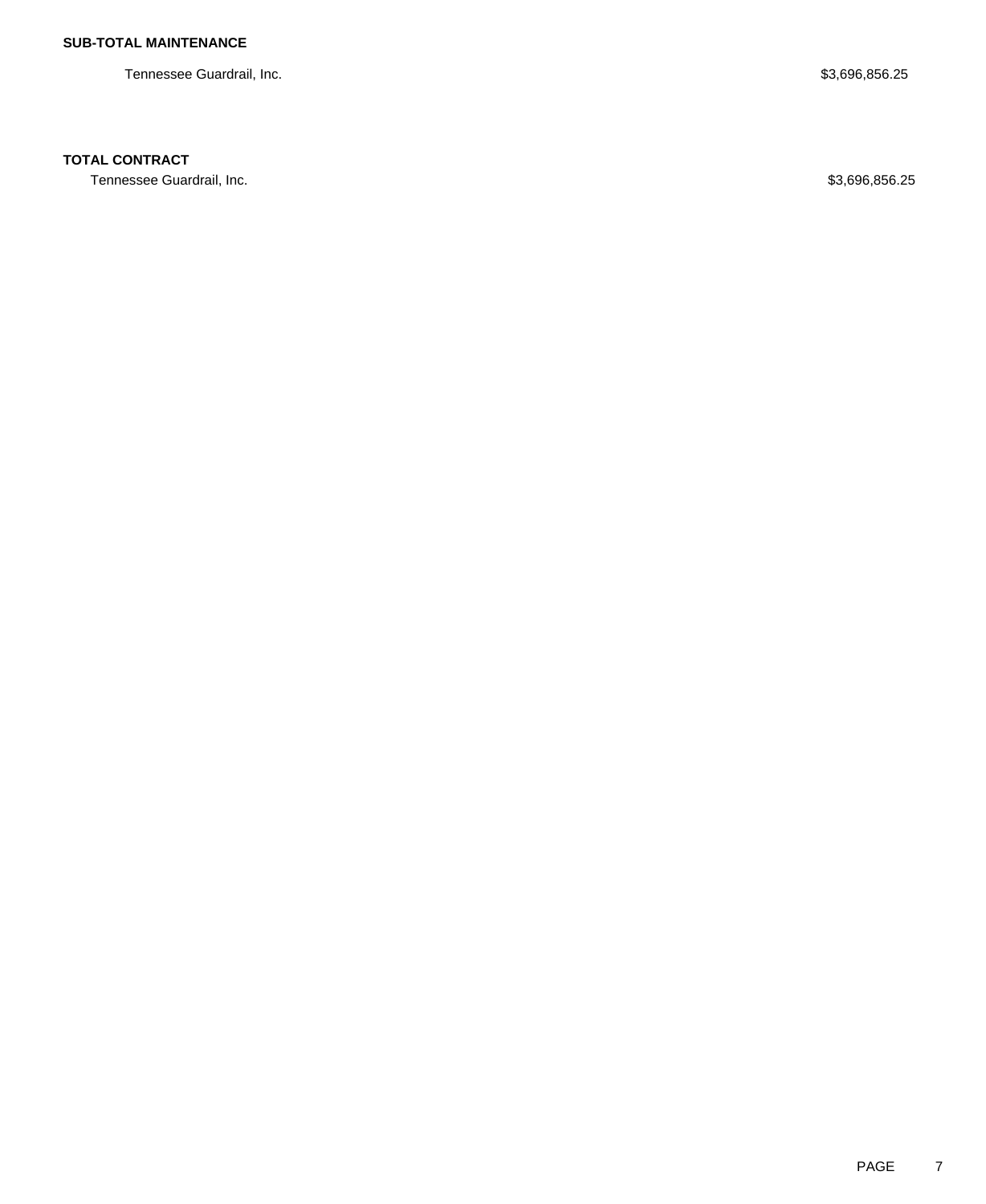## **DEPARTMENT OF TRANSPORTATION SUMMARY OF BIDS LETTING OF MARCH 26, 2021 STATE OF TENNESSEE**

COUNTIES BEDFORD, CHEATHAM, DAVIDSON, DICKSON, GILES, HICKMAN, HOUSTON, HUMPHREYS, LAWRENCE, LEWIS, LINCOLN, MACON, MARSHALL, MAURY, MONTGOMERY, MOORE, PERRY, ROBERTSON, RUTHERFORD, SMITH, STEWART, SUMNER, TROUSDALE, WAYNE, WILLIAMSON, AND WILSON (Contract No. CNV116 Call 005)

98304-4133-04

THE ON-CALL GUARDRAIL REPAIR AND NEW GUARDRAIL INSTALLATION ON VARIOUS INTERSTATE AND STATE ROUTES.

PROJECT LENGTH - 0.0 MILES

COMPLETION TIME - ON OR BEFORE JUNE 30, 2022

R.D. Construction, LLC \$6,234,097.00

TOTAL CONTRACT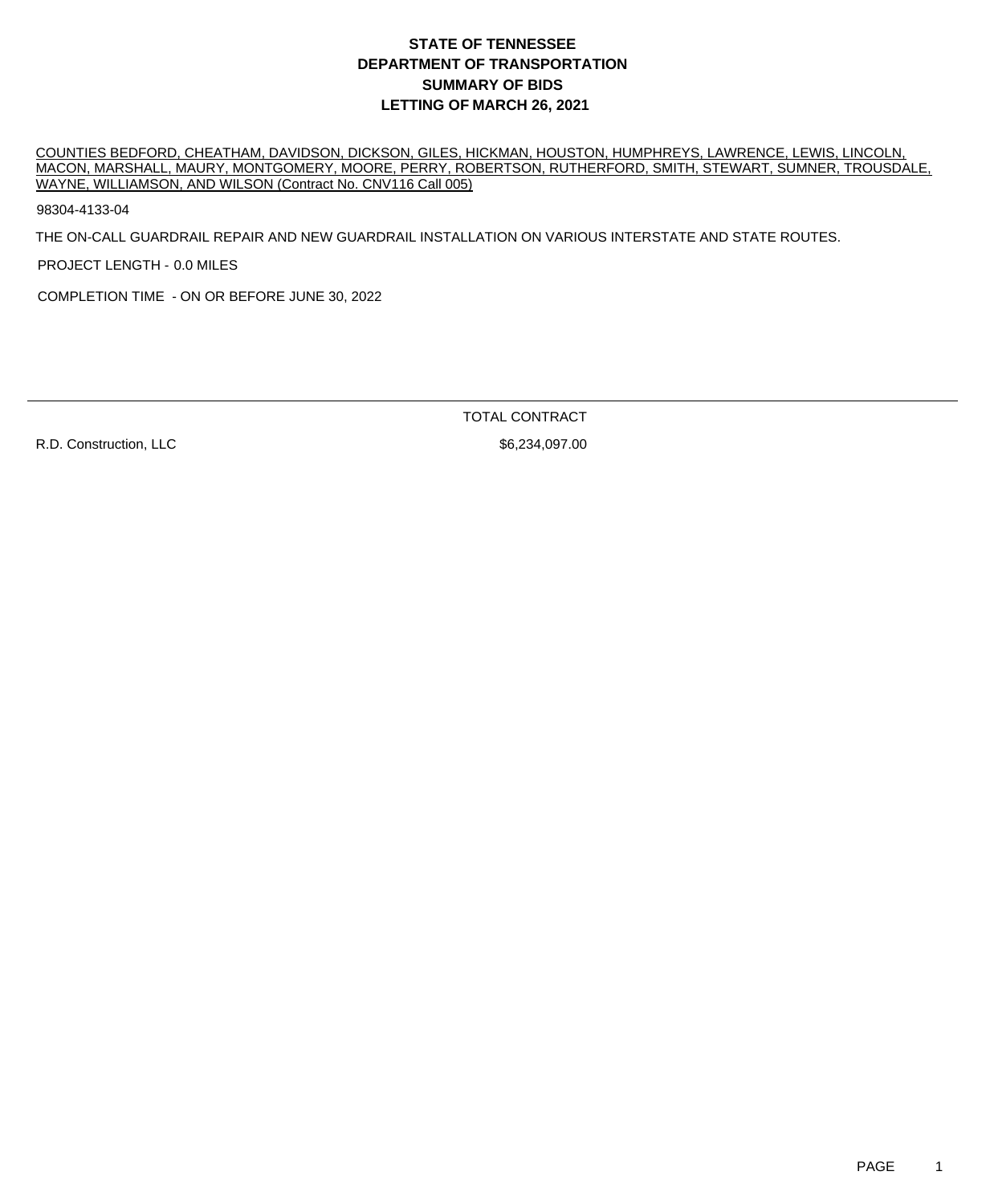|                                                            |                 |                   | <b>CONTRACT CNV116</b> |
|------------------------------------------------------------|-----------------|-------------------|------------------------|
| <b>MAINTENANCE CATEGORY</b>                                |                 | <b>UNIT PRICE</b> | <b>EXTENSION</b>       |
| 705-01.01 GUARDRAIL AT BRIDGE ENDS                         | 350.000 L.F.    |                   |                        |
| R.D. Construction, LLC                                     |                 | \$70.0000         | \$24,500.00            |
| 705-01.02 GUARDRAIL AT BRIDGE PIERS                        |                 |                   |                        |
| R.D. Construction, LLC                                     | 35.000 L.F.     | \$25.0000         | \$875.00               |
| 705-01.04 METAL BEAM GUARD FENCE                           |                 |                   |                        |
| R.D. Construction, LLC                                     | 127.000 L.F.    | \$70.0000         | \$8,890.00             |
| 705-02.01 SINGLE GUARDRAIL, WITH RUB-RAIL (TYPE 2)         | 75.000 L.F.     |                   |                        |
| R.D. Construction, LLC                                     |                 | \$21.0000         | \$1,575.00             |
| 705-02.02 SINGLE GUARDRAIL (TYPE 2)                        |                 |                   |                        |
| R.D. Construction, LLC                                     | 30,000.000 L.F. | \$19.5000         | \$585,000.00           |
| 705-02.10 GUARDRAIL TRANSITION 27IN TO 31IN                |                 |                   |                        |
| R.D. Construction, LLC                                     | 650.000 EACH    | \$50.0000         | \$32,500.00            |
| 705-02.20 SINGLE GUARDRAIL (TYPE 2) LONG POST (6 FT-9 FT)  |                 |                   |                        |
| R.D. Construction, LLC                                     | 1,400.000 L.F.  | \$23.0000         | \$32,200.00            |
| 705-02.25 SINGLE GUARDRAIL (TYPE 2) LONG POST (9 FT-12 FT) | 600.000 L.F.    |                   |                        |
| R.D. Construction, LLC                                     |                 | \$25.0000         | \$15,000.00            |
| 705-03.01 MEDIAN DIVIDER GUARDRAIL, WITH RUB-RAIL (TYPE 2) | 50.000 L.F.     |                   |                        |
| R.D. Construction, LLC                                     |                 | \$10.0000         | \$500.00               |
| 705-03.02 MEDIAN DIVIDER GUARDRAIL (TYPE 2)                |                 |                   |                        |
| R.D. Construction, LLC                                     | 25.000 L.F.     | \$10.0000         | \$250.00               |
| 705-03.03 MEDIAN DIVIDER GUARDRAIL (TYPE 2) (27" MT HT)    |                 |                   |                        |
| R.D. Construction, LLC                                     | 225.000 L.F.    | \$10.0000         | \$2,250.00             |
| 705-03.04 MEDIAN DIVIDER GUARDRAIL AT CONCRETE BARRIER     |                 |                   |                        |
| R.D. Construction, LLC                                     | 50.000 L.F.     | \$10.0000         | \$500.00               |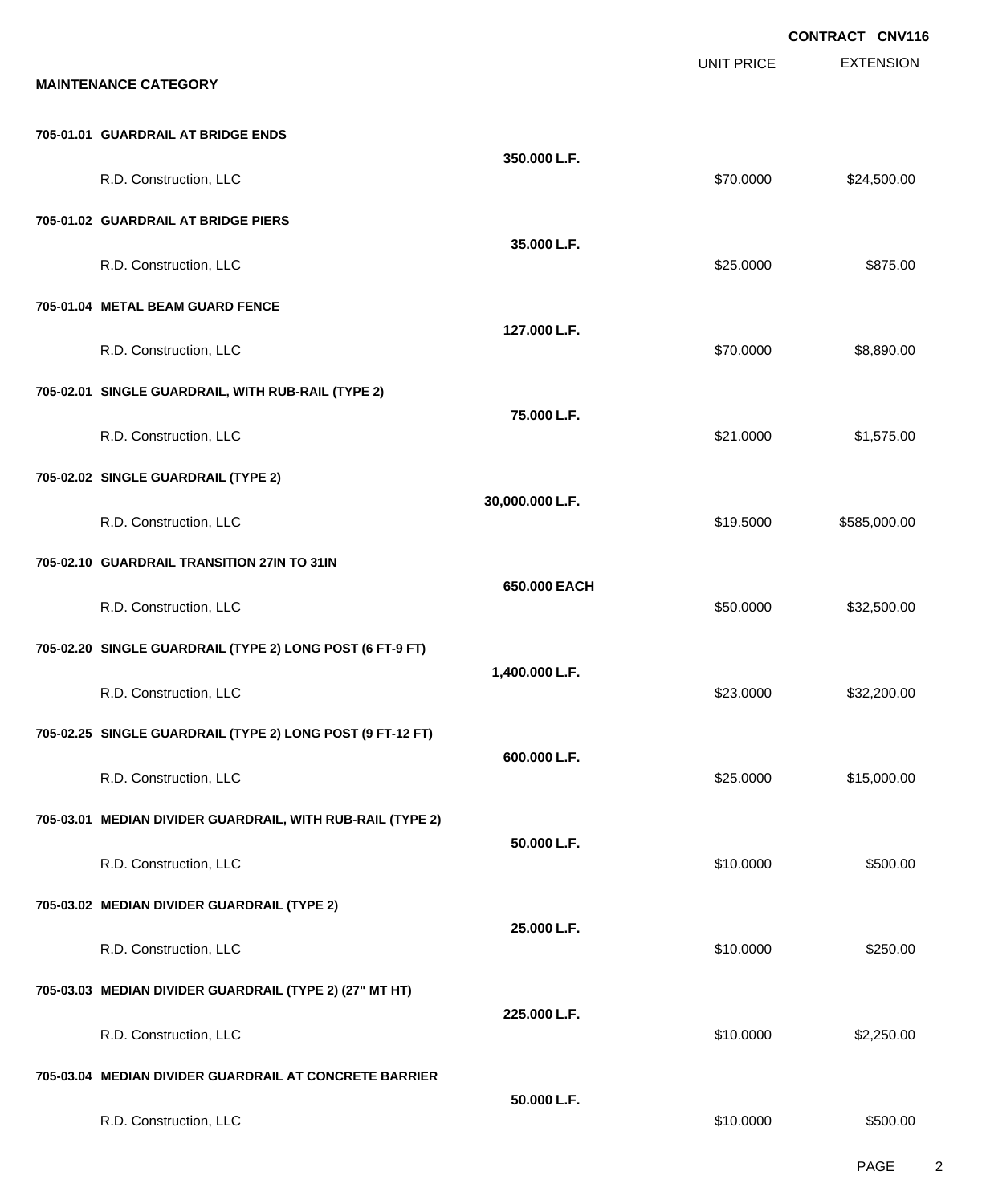|                                                                |                    | <b>UNIT PRICE</b> | <b>EXTENSION</b> |
|----------------------------------------------------------------|--------------------|-------------------|------------------|
| 705-04.02 GUARDRAIL TERMINAL (TYPE 12)                         |                    |                   |                  |
| R.D. Construction, LLC                                         | <b>4.000 EACH</b>  | \$200.0000        | \$800.00         |
| 705-04.03 GUARDRAIL TERMINAL (TYPE 13)                         |                    |                   |                  |
| R.D. Construction, LLC                                         | 44.000 EACH        | \$800.0000        | \$35,200.00      |
| 705-04.05 GUARDRAIL TERMINAL (TYPE-IN-LINE)                    |                    |                   |                  |
| R.D. Construction, LLC                                         | <b>15.000 EACH</b> | \$550.0000        | \$8,250.00       |
| 705-04.11 STONE FOR GUARDRAIL END TERMINAL PAD                 |                    |                   |                  |
| R.D. Construction, LLC                                         | 2,500.000 TON      | \$15.0000         | \$37,500.00      |
| 705-04.21 GUARDRAIL DELINEATION ENHANCEMENT                    |                    |                   |                  |
| R.D. Construction, LLC                                         | 750.000 L.F.       | \$4.0000          | \$3,000.00       |
| 705-04.23 GUARDRAIL DELINEATION ENHANCEMENT (BI-DIRECTIONAL)   |                    |                   |                  |
| R.D. Construction, LLC                                         | 250,000 L.F.       | \$6.0000          | \$1,500.00       |
| 705-04.24 GUARDRAIL END TERMINAL DELINEATION SHEETING          |                    |                   |                  |
| R.D. Construction, LLC                                         | 200.000 S.F.       | \$10.0000         | \$2,000.00       |
| 705-04.29 C-A-T CRASH CUSHION ATTENUATING TERMINAL             |                    |                   |                  |
| R.D. Construction, LLC                                         | <b>4.000 EACH</b>  | \$4,800.0000      | \$19,200.00      |
| 705-06.01 W BEAM GR (TYPE 2) MASH TL-3                         |                    |                   |                  |
| R.D. Construction, LLC                                         | 15,000.000 L.F.    | \$20.0000         | \$300,000.00     |
| 705-06.09 WEAK-POST GUARDRAIL ATTACHMENT TO CULVERT(MASH TL-3) |                    |                   |                  |
| R.D. Construction, LLC                                         | 100.000 L.F.       | \$92.5000         | \$9,250.00       |
| 705-06.10 GR TERMINALTRAILING END (TYPE 13) MASH TL-3          |                    |                   |                  |
| R.D. Construction, LLC                                         | 60.000 EACH        | \$1,050.0000      | \$63,000.00      |
| 705-06.11 GR TERMINAL (IN-INLINE) MASH TL-3                    |                    |                   |                  |
| R.D. Construction, LLC                                         | 15.000 EACH        | \$850.0000        | \$12,750.00      |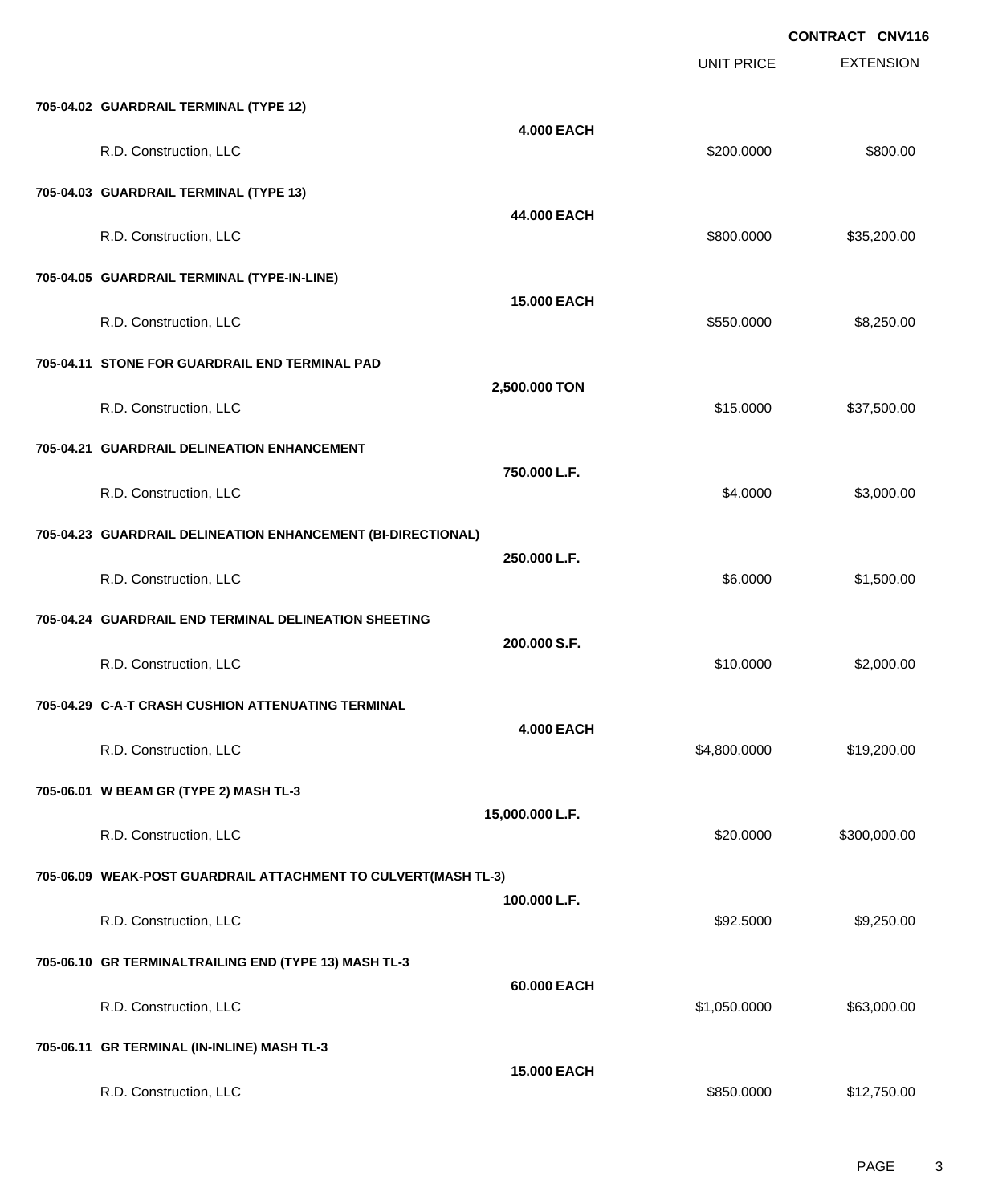|        |                                                                    |                   |                   | <b>CONTRACT CNV116</b> |
|--------|--------------------------------------------------------------------|-------------------|-------------------|------------------------|
|        |                                                                    |                   | <b>UNIT PRICE</b> | <b>EXTENSION</b>       |
|        | 705-06.20 TANGENT ENERGY ABSORBING TERM MASH TL-3                  |                   |                   |                        |
|        | R.D. Construction, LLC                                             | 1,000.000 EACH    | \$2,730.0000      | \$2,730,000.00         |
|        | 705-06.21 TANGENT ENERGY ABSORBING TERM MASH TL-3 (POWDER COATING) |                   |                   |                        |
|        |                                                                    | 5,000 EACH        |                   |                        |
|        | R.D. Construction, LLC                                             |                   | \$5,000.0000      | \$25,000.00            |
|        | 705-06.25 THRIE BEAM BRIDGE TRANSITION MASH TL-3                   | <b>5.000 EACH</b> |                   |                        |
|        | R.D. Construction, LLC                                             |                   | \$2,100.0000      | \$10,500.00            |
|        | 705-06.26 THRIE BEAM BRIDGE TRANSITION MASH TL-2                   |                   |                   |                        |
|        | R.D. Construction, LLC                                             | 3.000 EACH        | \$2,000.0000      | \$6,000.00             |
|        | 705-06.30 GR TERMINAL (ENERGY ABSORBING) MASH TL-2                 |                   |                   |                        |
|        |                                                                    | 10.000 EACH       |                   |                        |
|        | R.D. Construction, LLC                                             |                   | \$2,650.0000      | \$26,500.00            |
|        | 705-10.30 GUARDRAIL ATTACHMENT TO SLOPE FACE ENDPOST               |                   |                   |                        |
|        | R.D. Construction, LLC                                             | 35.000 L.F.       | \$50.0000         | \$1,750.00             |
|        | 705-10.31 GUARDRAIL ATTACHMENT TO VERTICAL FACE ENDPOST            |                   |                   |                        |
|        |                                                                    | 35.000 L.F.       |                   |                        |
|        | R.D. Construction, LLC                                             |                   | \$50.0000         | \$1,750.00             |
|        | 705-10.32 GUARDRAIL ATTACHMENT TO EXISTING BRIDGE PIER PROTECTION  |                   |                   |                        |
|        | R.D. Construction, LLC                                             | 20.000 EACH       | \$60.0000         | \$1,200.00             |
|        | 705-11.01 GUARDRAIL AT BRIDGE ENDS (POWDER COATED)                 |                   |                   |                        |
|        |                                                                    | 40.000 L.F.       |                   |                        |
|        | R.D. Construction, LLC                                             |                   | \$92.5000         | \$3,700.00             |
|        | 705-11.03 SINGLE GUARDRAIL (TYPE 2) (POWDER COATED)                | 350.000 L.F.      |                   |                        |
|        | R.D. Construction, LLC                                             |                   | \$37.5000         | \$13,125.00            |
|        | 705-11.08 GUARDRAIL TERMINAL (TYPE 13) (POWDER COATED)             |                   |                   |                        |
|        | R.D. Construction, LLC                                             | <b>2.000 EACH</b> | \$2,400.0000      | \$4,800.00             |
|        |                                                                    |                   |                   |                        |
| 706-01 | <b>GUARDRAIL REMOVED</b>                                           | 2,800.000 L.F.    |                   |                        |
|        | R.D. Construction, LLC                                             |                   | \$0.2500          | \$700.00               |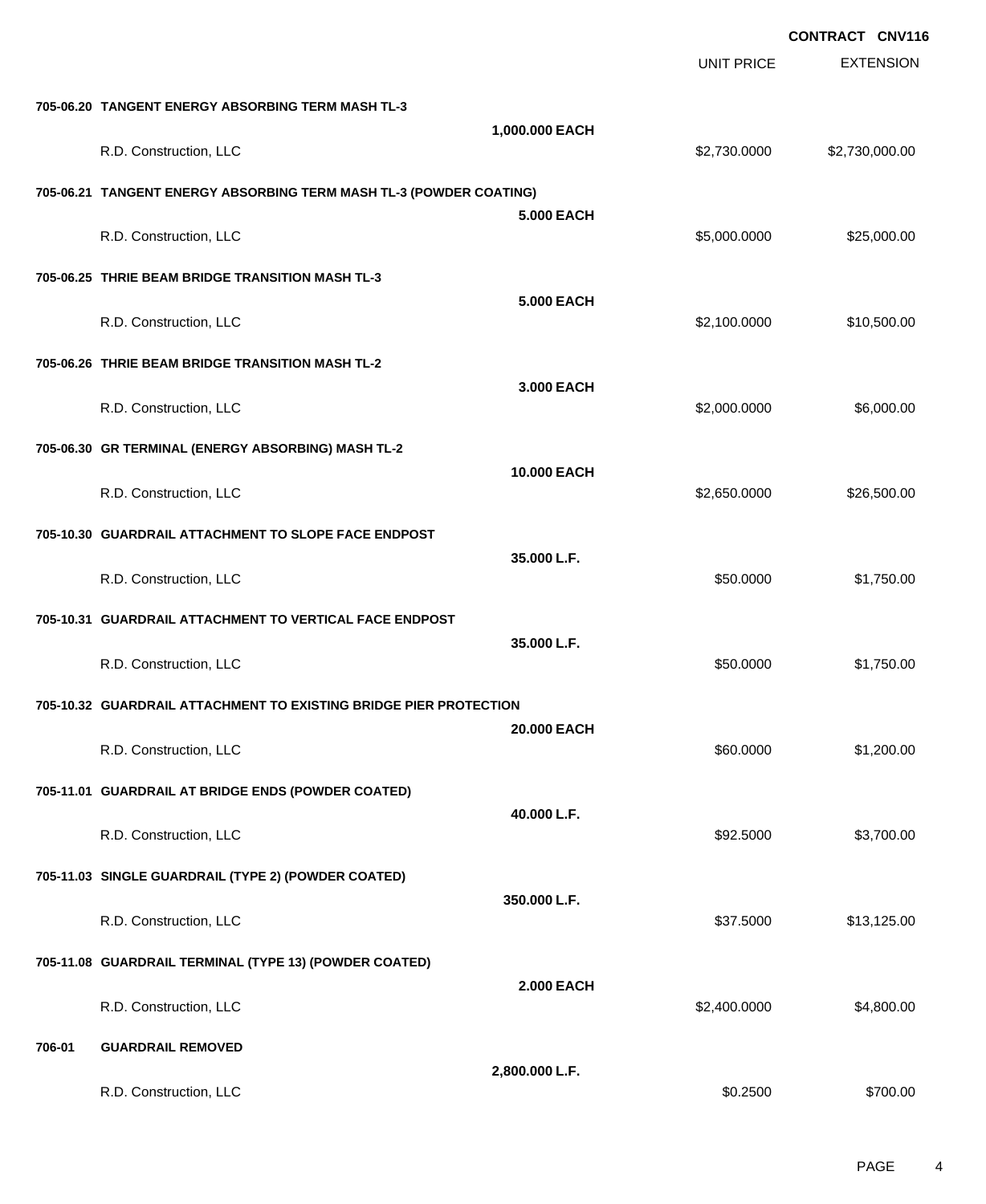|                                                               |                   |                   | <b>CONTRACT CNV116</b> |
|---------------------------------------------------------------|-------------------|-------------------|------------------------|
|                                                               |                   | <b>UNIT PRICE</b> | <b>EXTENSION</b>       |
| 706-02.21 RESET SINGLE GUARDRAIL (TYPE 2)                     |                   |                   |                        |
| R.D. Construction, LLC                                        | 200.000 L.F.      | \$6.0000          | \$1,200.00             |
| 706-03.01 POSTS FURNISHED                                     |                   |                   |                        |
| R.D. Construction, LLC                                        | 16.000 EACH       | \$100.0000        | \$1,600.00             |
| 706-06.02 MEDIAN DIVIDER THRIE RAIL (TYPE 2)                  |                   |                   |                        |
| R.D. Construction, LLC                                        | 35.000 L.F.       | \$12.0000         | \$420.00               |
| 706-06.03 RADIUS RAIL                                         |                   |                   |                        |
| R.D. Construction, LLC                                        | 2,400.000 L.F.    | \$24.0000         | \$57,600.00            |
| 706-06.05 RADIUS RAIL LONG POST (6-9 FT)                      |                   |                   |                        |
| R.D. Construction, LLC                                        | 100.000 L.F.      | \$29.5000         | \$2,950.00             |
| 706-06.06 RADIUS RAIL LONG POST (9-12 FT)                     |                   |                   |                        |
| R.D. Construction, LLC                                        | 50.000 L.F.       | \$32.5000         | \$1,625.00             |
| 706-10.26 ROUNDED END ELEMENT                                 |                   |                   |                        |
| R.D. Construction, LLC                                        | 75.000 EACH       | \$100.0000        | \$7,500.00             |
| 706-10.54 RE-ALIGN GUARDRAIL                                  |                   |                   |                        |
| R.D. Construction, LLC                                        | 1,000.000 L.F.    | \$1.0000          | \$1,000.00             |
| 706-10.56 BUFFER ENDS 88"                                     |                   |                   |                        |
| R.D. Construction, LLC                                        | <b>6.000 EACH</b> | \$2.0000          | \$12.00                |
| 706-10.71 HAZARD MARKERS                                      |                   |                   |                        |
| R.D. Construction, LLC                                        | 7.000 EACH        | \$25.0000         | \$175.00               |
| 706-10.72 PULL AND REINSTALL GUARDARAIL POST FOR VERIFICATION |                   |                   |                        |
| R.D. Construction, LLC                                        | 20.000 EACH       | \$20.0000         | \$400.00               |
| 706-10.74 CONCRETE BARRIER WALL REPAIR                        |                   |                   |                        |
| R.D. Construction, LLC                                        | 20.000 C.Y.       | \$3,950.0000      | \$79,000.00            |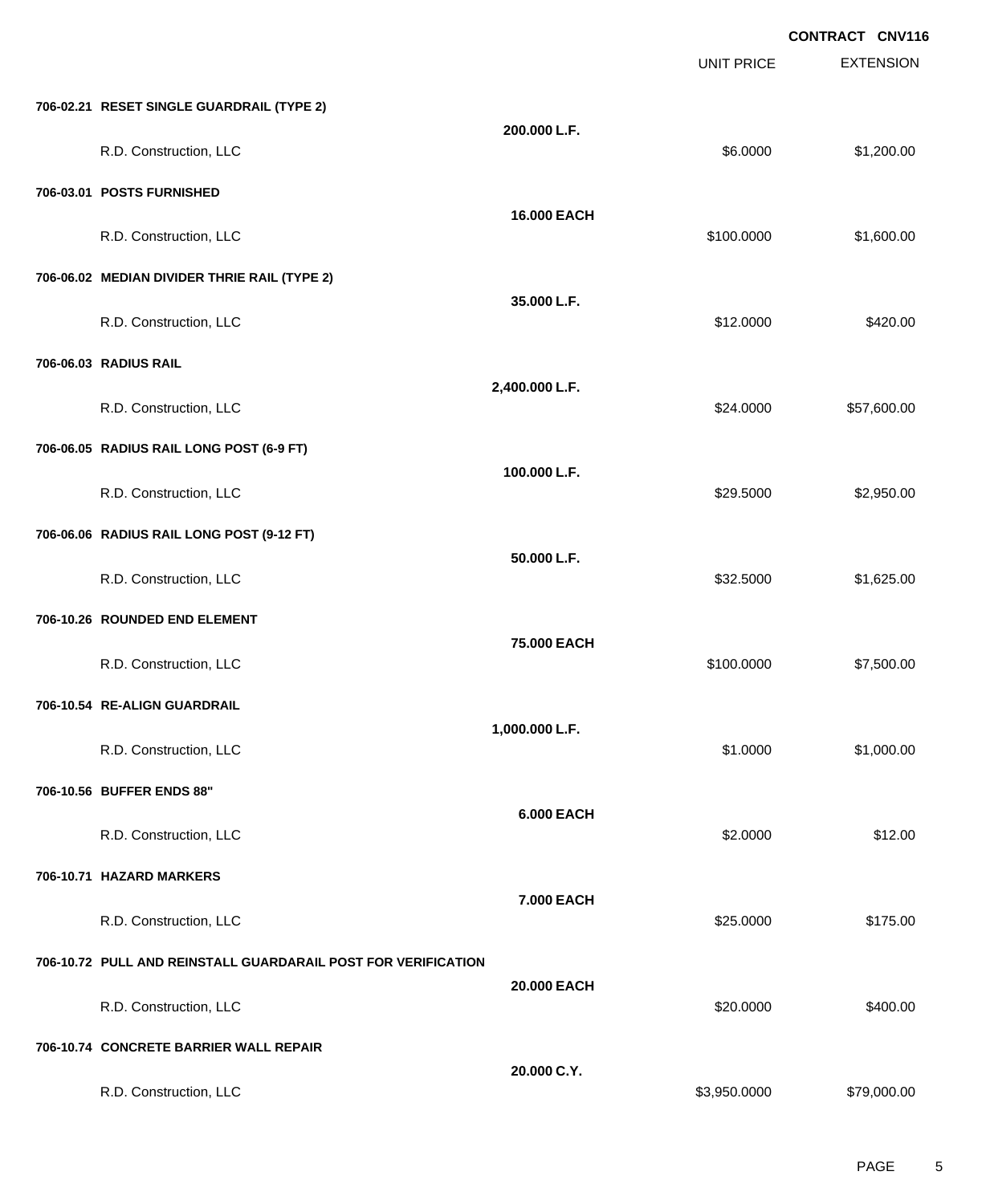| CONTRACT CNV116 |  |
|-----------------|--|
|                 |  |

|        |                                                         |                    |                   | ,,,,,,,,,,,,<br><b>VIT</b> |
|--------|---------------------------------------------------------|--------------------|-------------------|----------------------------|
|        |                                                         |                    | <b>UNIT PRICE</b> | <b>EXTENSION</b>           |
|        | 706-10.80 MICHIGAN AND MODIFIED MICHIGAN END SHOE       |                    |                   |                            |
|        | R.D. Construction, LLC                                  | 20.000 EACH        | \$100.0000        | \$2,000.00                 |
|        | 706-10.81 GUARDRAIL REFLECTORS                          |                    |                   |                            |
|        | R.D. Construction, LLC                                  | 40.000 EACH        | \$15.0000         | \$600.00                   |
|        | 706-10.82 CONCRETE BRIDGE END OR PIER PROTECTION REPAIR |                    |                   |                            |
|        | R.D. Construction, LLC                                  | 4.000 C.Y.         | \$2,900.0000      | \$11,600.00                |
|        | 706-10.83 DRILL BR. PAR. WALL FOR MICHIGAN END SHOE     |                    |                   |                            |
|        | R.D. Construction, LLC                                  | <b>12.000 EACH</b> | \$200.0000        | \$2,400.00                 |
|        | 712-01.02 LANE CLOSURE                                  |                    |                   |                            |
|        | R.D. Construction, LLC                                  | 2,000.000 EACH     | \$800.0000        | \$1,600,000.00             |
|        | 712-08.20 TRUCK MOUNTED ATTENUATOR W/MSSAGE BOARD       |                    |                   |                            |
|        | R.D. Construction, LLC                                  | 400.000 DAY        | \$800.0000        | \$320,000.00               |
| 717-01 | <b>MOBILIZATION</b>                                     |                    |                   |                            |
|        | R.D. Construction, LLC                                  | 1.000 LS           | \$75,000.0000     | \$75,000.00                |
|        | 717-01.04 MOBILIZATION (EMERGENCY CALL-OUT)             |                    |                   |                            |
|        | R.D. Construction, LLC                                  | 50,000 EACH        | \$950.0000        | \$47,500.00                |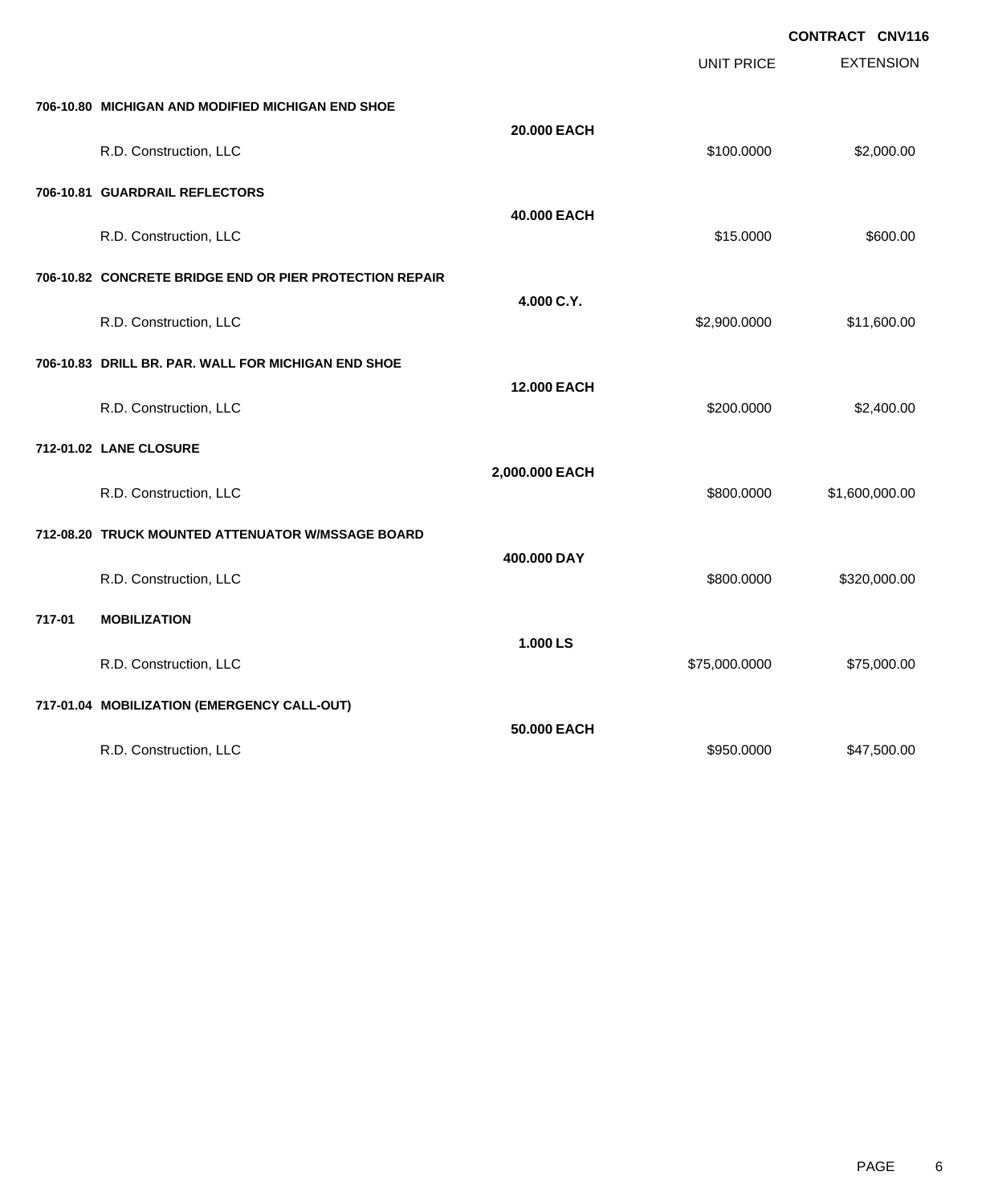R.D. Construction, LLC \$6,234,097.00

## **TOTAL CONTRACT**

R.D. Construction, LLC \$6,234,097.00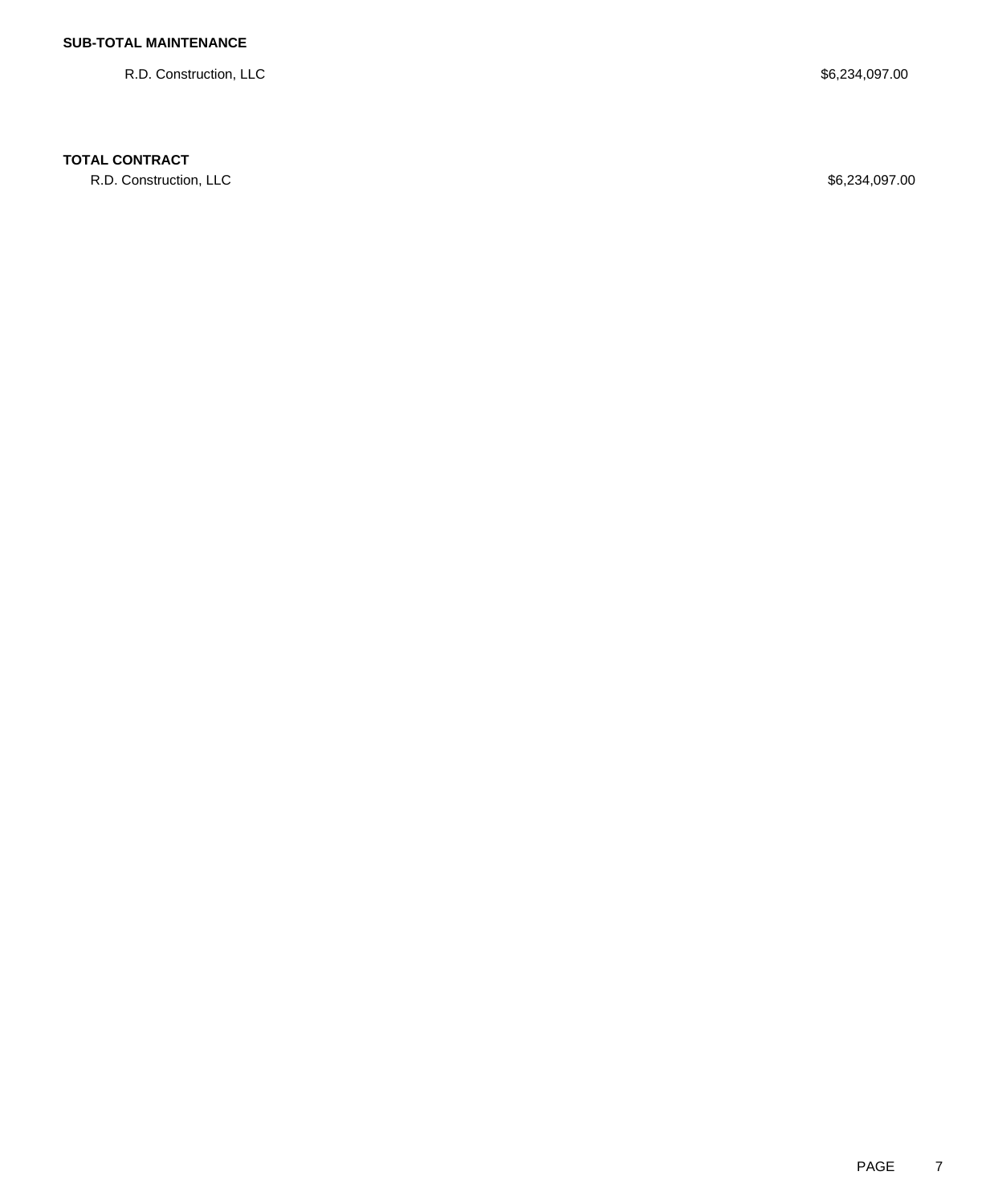## **DEPARTMENT OF TRANSPORTATION SUMMARY OF BIDS LETTING OF MARCH 26, 2021 STATE OF TENNESSEE**

COUNTIES BENTON, CARROLL, CHESTER, CROCKETT, DECATUR, DYER, GIBSON, HARDEMAN, HARDIN, HAYWOOD, HENDERSON, HENRY, LAKE, MADISON, MCNAIRY, OBION, AND WEAKLEY (Contract No. CNV119 Call 006)

98400-4180-04

THE ON-CALL GUARDRAIL REPAIR AND NEW GUARDRAIL INSTALLATION ON VARIOUS INTERSTATE AND STATE ROUTES.

PROJECT LENGTH - 0.0 MILES

COMPLETION TIME - ON OR BEFORE JUNE 30, 2022

TOTAL CONTRACT

F8th Construction Company, LLC \$928,432.00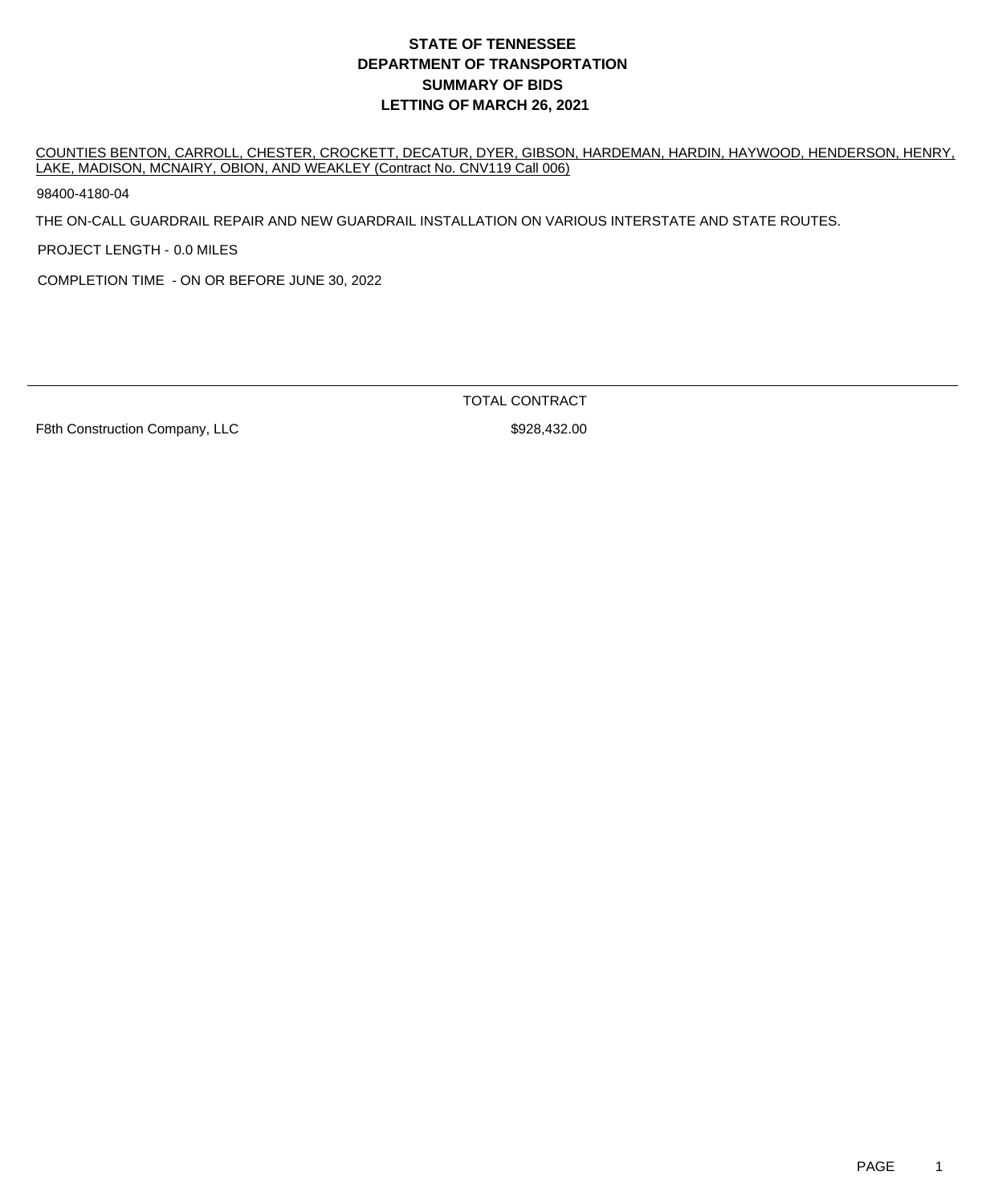|                                                            |                |                   | CONTRACT CNV119  |
|------------------------------------------------------------|----------------|-------------------|------------------|
| <b>MAINTENANCE CATEGORY</b>                                |                | <b>UNIT PRICE</b> | <b>EXTENSION</b> |
|                                                            |                |                   |                  |
| 705-01.01 GUARDRAIL AT BRIDGE ENDS                         | 30.000 L.F.    |                   |                  |
| F8th Construction Company, LLC                             |                | \$38.0000         | \$1,140.00       |
| 705-01.02 GUARDRAIL AT BRIDGE PIERS                        |                |                   |                  |
| F8th Construction Company, LLC                             | 10.000 L.F.    | \$38.0000         | \$380.00         |
| 705-01.04 METAL BEAM GUARD FENCE                           |                |                   |                  |
| F8th Construction Company, LLC                             | 57.000 L.F.    | \$25.0000         | \$1,425.00       |
| 705-02.01 SINGLE GUARDRAIL, WITH RUB-RAIL (TYPE 2)         |                |                   |                  |
| F8th Construction Company, LLC                             | 75.000 L.F.    | \$14.0000         | \$1,050.00       |
| 705-02.02 SINGLE GUARDRAIL (TYPE 2)                        |                |                   |                  |
| F8th Construction Company, LLC                             | 5,000.000 L.F. | \$15.0000         | \$75,000.00      |
| 705-02.10 GUARDRAIL TRANSITION 27IN TO 31IN                |                |                   |                  |
| F8th Construction Company, LLC                             | 250.000 EACH   | \$10.0000         | \$2,500.00       |
| 705-02.20 SINGLE GUARDRAIL (TYPE 2) LONG POST (6 FT-9 FT)  |                |                   |                  |
| F8th Construction Company, LLC                             | 2,338.000 L.F. | \$5.0000          | \$11,690.00      |
| 705-02.25 SINGLE GUARDRAIL (TYPE 2) LONG POST (9 FT-12 FT) |                |                   |                  |
| F8th Construction Company, LLC                             | 2,100.000 L.F. | \$5.0000          | \$10,500.00      |
| 705-03.01 MEDIAN DIVIDER GUARDRAIL, WITH RUB-RAIL (TYPE 2) |                |                   |                  |
| F8th Construction Company, LLC                             | 13.000 L.F.    | \$15.0000         | \$195.00         |
| 705-03.02 MEDIAN DIVIDER GUARDRAIL (TYPE 2)                |                |                   |                  |
| F8th Construction Company, LLC                             | 75,000 L.F.    | \$15.0000         | \$1,125.00       |
| 705-03.03 MEDIAN DIVIDER GUARDRAIL (TYPE 2) (27" MT HT)    |                |                   |                  |
| F8th Construction Company, LLC                             | 25.000 L.F.    | \$15.0000         | \$375.00         |
| 705-03.04 MEDIAN DIVIDER GUARDRAIL AT CONCRETE BARRIER     |                |                   |                  |
| F8th Construction Company, LLC                             | 25.000 L.F.    | \$15.0000         | \$375.00         |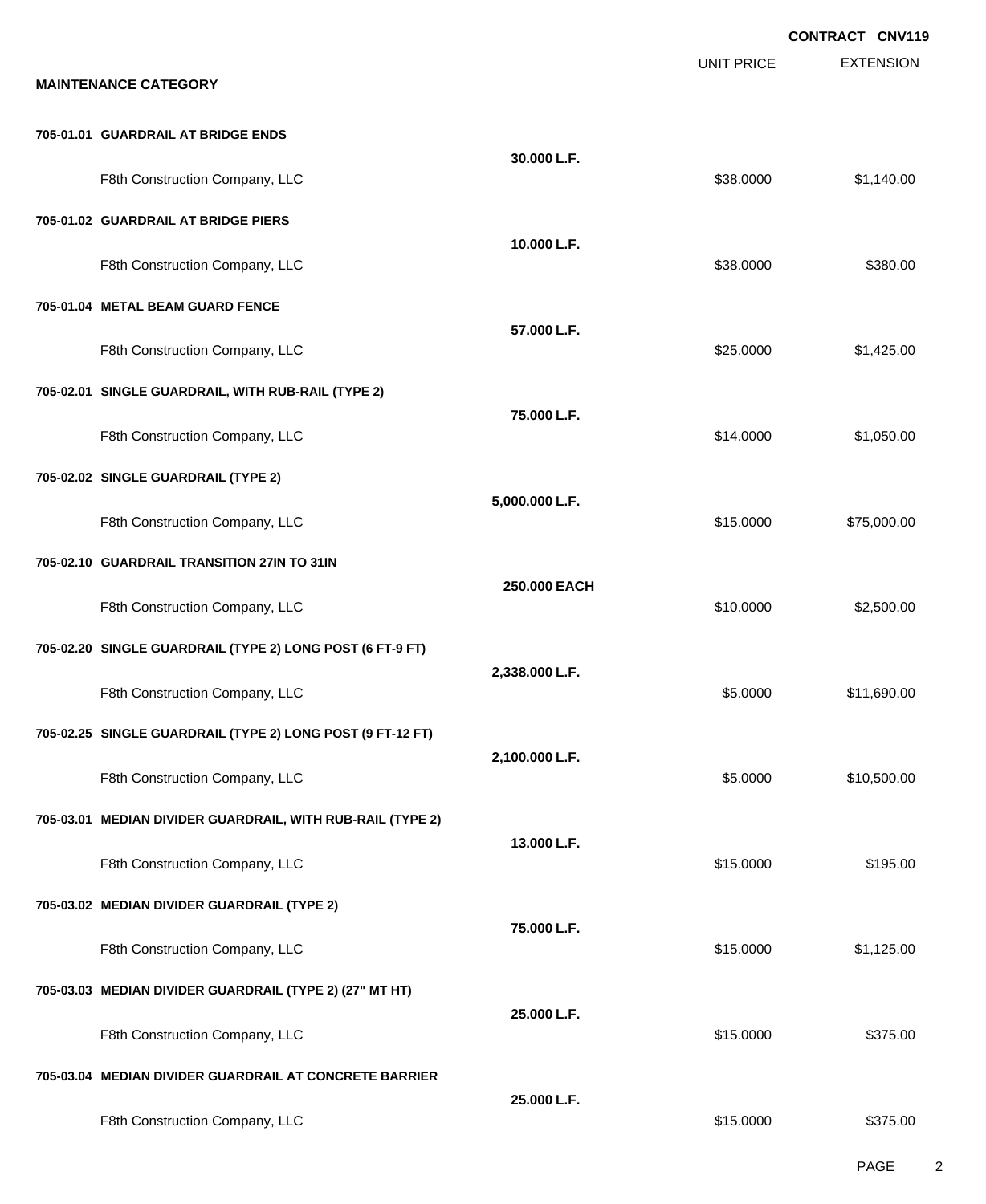|                                                                |                   | <b>UNIT PRICE</b> | <b>EXTENSION</b> |
|----------------------------------------------------------------|-------------------|-------------------|------------------|
| 705-04.02 GUARDRAIL TERMINAL (TYPE 12)                         |                   |                   |                  |
| F8th Construction Company, LLC                                 | <b>2.000 EACH</b> | \$100.0000        | \$200.00         |
| 705-04.03 GUARDRAIL TERMINAL (TYPE 13)                         |                   |                   |                  |
| F8th Construction Company, LLC                                 | <b>6.000 EACH</b> | \$150.0000        | \$900.00         |
| 705-04.05 GUARDRAIL TERMINAL (TYPE-IN-LINE)                    |                   |                   |                  |
| F8th Construction Company, LLC                                 | <b>5.000 EACH</b> | \$225.0000        | \$1,125.00       |
| 705-04.11 STONE FOR GUARDRAIL END TERMINAL PAD                 |                   |                   |                  |
| F8th Construction Company, LLC                                 | 1,400.000 TON     | \$2.0000          | \$2,800.00       |
| 705-04.24 GUARDRAIL END TERMINAL DELINEATION SHEETING          |                   |                   |                  |
| F8th Construction Company, LLC                                 | 200.000 S.F.      | \$5.0000          | \$1,000.00       |
| 705-04.29 C-A-T CRASH CUSHION ATTENUATING TERMINAL             |                   |                   |                  |
| F8th Construction Company, LLC                                 | <b>2.000 EACH</b> | \$1,000.0000      | \$2,000.00       |
| 705-06.01 W BEAM GR (TYPE 2) MASH TL-3                         |                   |                   |                  |
| F8th Construction Company, LLC                                 | 10,000.000 L.F.   | \$16,0000         | \$160,000.00     |
| 705-06.09 WEAK-POST GUARDRAIL ATTACHMENT TO CULVERT(MASH TL-3) |                   |                   |                  |
| F8th Construction Company, LLC                                 | 100.000 L.F.      | \$180.0000        | \$18,000.00      |
| 705-06.10 GR TERMINALTRAILING END (TYPE 13) MASH TL-3          |                   |                   |                  |
| F8th Construction Company, LLC                                 | 8.000 EACH        | \$675.0000        | \$5,400.00       |
| 705-06.11 GR TERMINAL (IN-INLINE) MASH TL-3                    |                   |                   |                  |
| F8th Construction Company, LLC                                 | <b>5.000 EACH</b> | \$350.0000        | \$1,750.00       |
| 705-06.20 TANGENT ENERGY ABSORBING TERM MASH TL-3              |                   |                   |                  |
| F8th Construction Company, LLC                                 | 200.000 EACH      | \$2,550.0000      | \$510,000.00     |
| 705-06.25 THRIE BEAM BRIDGE TRANSITION MASH TL-3               |                   |                   |                  |
| F8th Construction Company, LLC                                 | <b>5.000 EACH</b> | \$1,050.0000      | \$5,250.00       |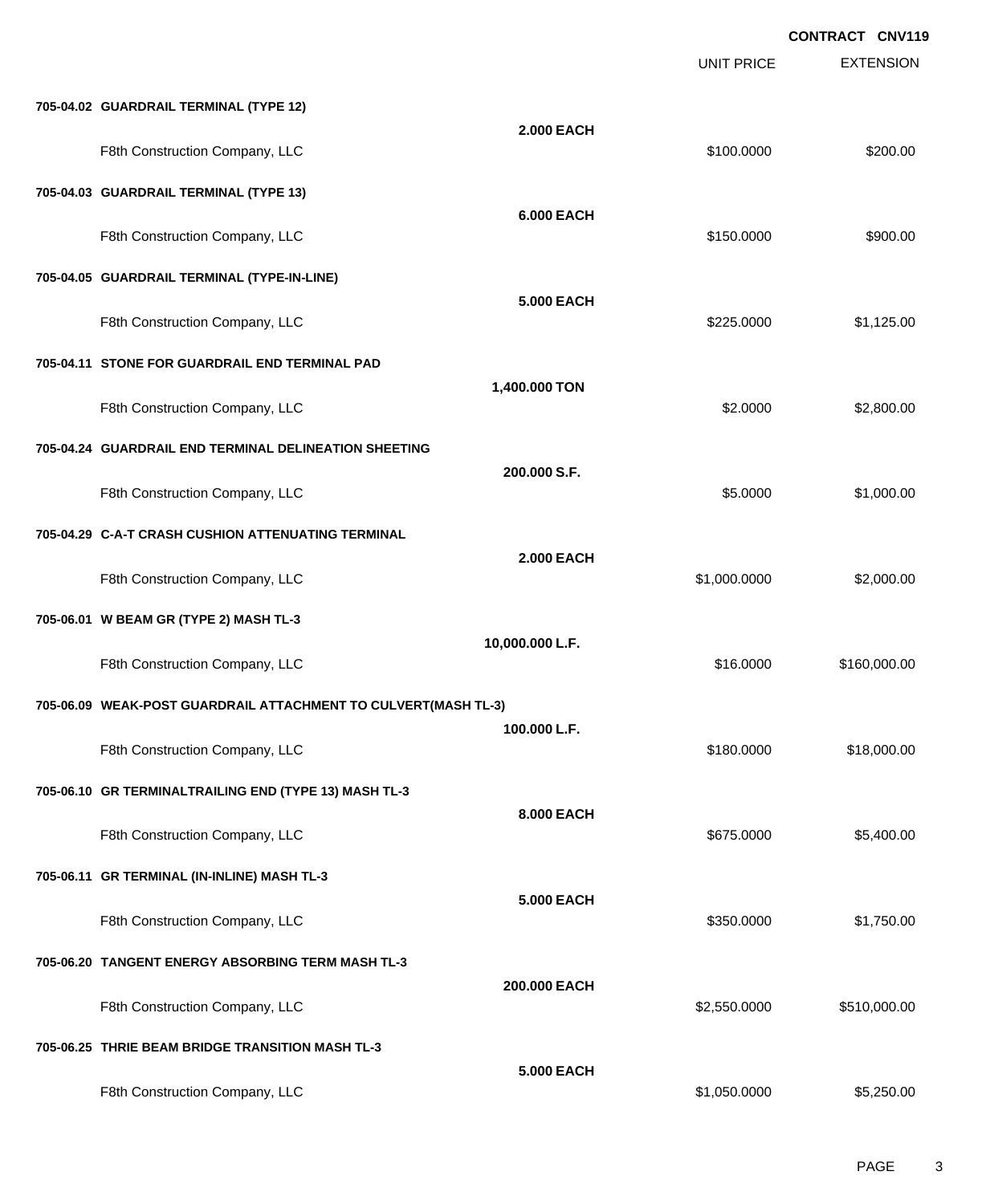|        |                                                                   |                   |                   | <b>CONTRACT CNV119</b> |
|--------|-------------------------------------------------------------------|-------------------|-------------------|------------------------|
|        |                                                                   |                   | <b>UNIT PRICE</b> | <b>EXTENSION</b>       |
|        | 705-06.26 THRIE BEAM BRIDGE TRANSITION MASH TL-2                  |                   |                   |                        |
|        | F8th Construction Company, LLC                                    | 3.000 EACH        | \$850.0000        | \$2,550.00             |
|        | 705-06.30 GR TERMINAL (ENERGY ABSORBING) MASH TL-2                |                   |                   |                        |
|        | F8th Construction Company, LLC                                    | <b>5.000 EACH</b> | \$1,250.0000      | \$6,250.00             |
|        | 705-10.30 GUARDRAIL ATTACHMENT TO SLOPE FACE ENDPOST              |                   |                   |                        |
|        | F8th Construction Company, LLC                                    | 30.000 L.F.       | \$38.0000         | \$1,140.00             |
|        | 705-10.31 GUARDRAIL ATTACHMENT TO VERTICAL FACE ENDPOST           |                   |                   |                        |
|        | F8th Construction Company, LLC                                    | 9.000 L.F.        | \$22.0000         | \$198.00               |
|        | 705-10.32 GUARDRAIL ATTACHMENT TO EXISTING BRIDGE PIER PROTECTION |                   |                   |                        |
|        | F8th Construction Company, LLC                                    | <b>2.000 EACH</b> | \$200.0000        | \$400.00               |
| 706-01 | <b>GUARDRAIL REMOVED</b>                                          |                   |                   |                        |
|        | F8th Construction Company, LLC                                    | 150.000 L.F.      | \$1.0000          | \$150.00               |
|        | 706-02.21 RESET SINGLE GUARDRAIL (TYPE 2)                         |                   |                   |                        |
|        | F8th Construction Company, LLC                                    | 200.000 L.F.      | \$1.0000          | \$200.00               |
|        | 706-03.01 POSTS FURNISHED                                         |                   |                   |                        |
|        | F8th Construction Company, LLC                                    | 9.000 EACH        | \$30.0000         | \$270.00               |
|        | 706-06.01 SINGLE THRIE RAIL (TYPE 2)                              |                   |                   |                        |
|        | F8th Construction Company, LLC                                    | 25.000 L.F.       | \$18.0000         | \$450.00               |
|        | 706-06.02 MEDIAN DIVIDER THRIE RAIL (TYPE 2)                      |                   |                   |                        |
|        | F8th Construction Company, LLC                                    | 25.000 L.F.       | \$18.0000         | \$450.00               |
|        | 706-06.03 RADIUS RAIL                                             |                   |                   |                        |
|        | F8th Construction Company, LLC                                    | 425.000 L.F.      | \$20.0000         | \$8,500.00             |
|        | 706-06.05 RADIUS RAIL LONG POST (6-9 FT)                          |                   |                   |                        |
|        | F8th Construction Company, LLC                                    | 38.000 L.F.       | \$15.0000         | \$570.00               |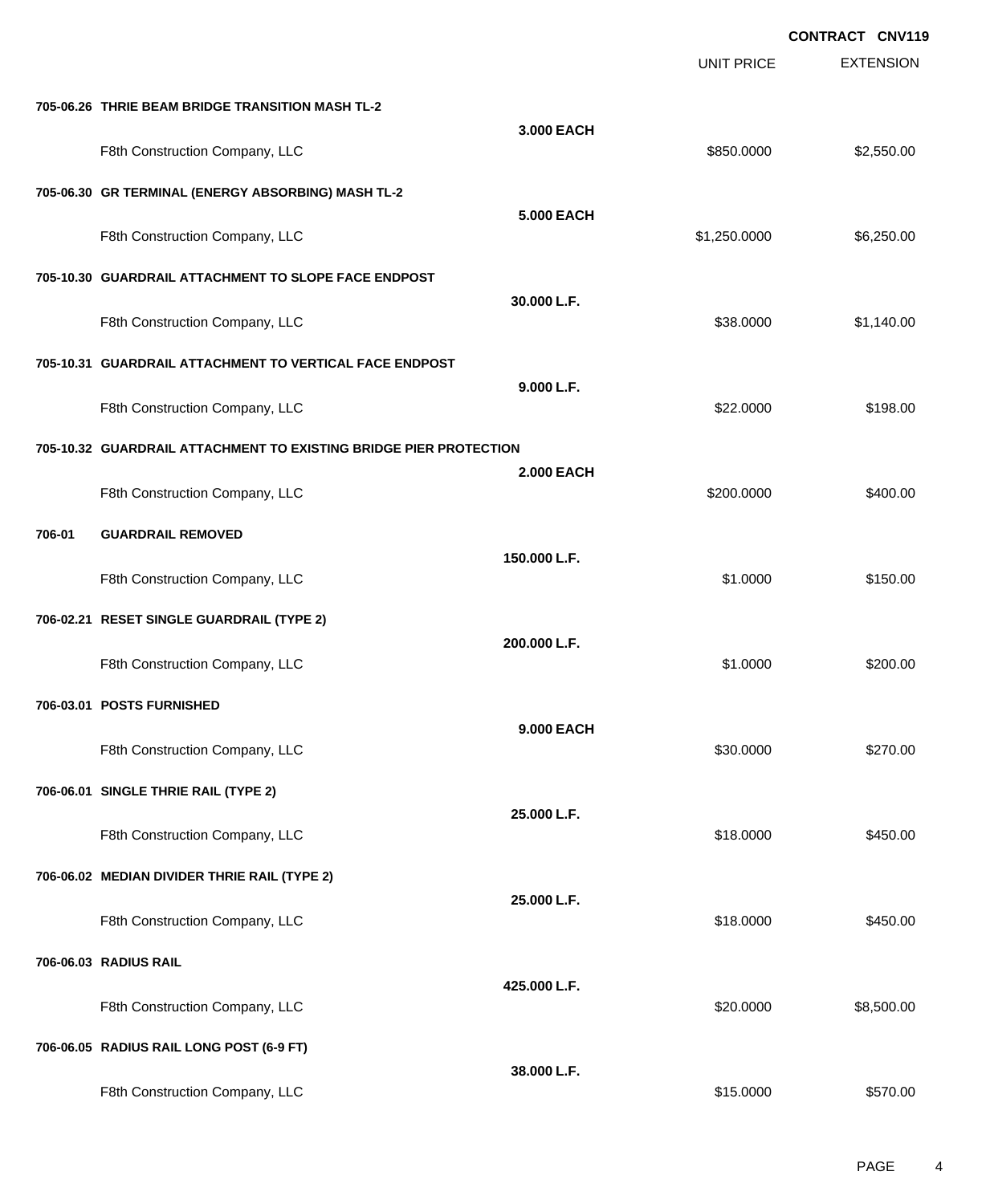EXTENSION **CONTRACT CNV119** UNIT PRICE **706-06.06 RADIUS RAIL LONG POST (9-12 FT) 38.000 L.F.** F8th Construction Company, LLC 61 2000 \$570.00 **706-10.26 ROUNDED END ELEMENT 12.000 EACH** F8th Construction Company, LLC 6300.00 \$300.00 \$300.00 **706-10.54 RE-ALIGN GUARDRAIL 500.000 L.F.** F8th Construction Company, LLC 6500.00 \$500.00 \$500.00 **706-10.71 HAZARD MARKERS 3.000 EACH** F8th Construction Company, LLC 68.0000 \$24.00 **706-10.72 PULL AND REINSTALL GUARDARAIL POST FOR VERIFICATION 3.000 EACH** F8th Construction Company, LLC 61 and the state of the state of the state of the state of the state of the state of the state of the state of the state of the state of the state of the state of the state of the state of th **706-10.74 CONCRETE BARRIER WALL REPAIR 3.000 C.Y.** F8th Construction Company, LLC 600.000 \$1,800.000 \$1,800.000 \$1,800.000 \$1,800.00 **706-10.80 MICHIGAN AND MODIFIED MICHIGAN END SHOE 3.000 EACH** F8th Construction Company, LLC 675.000 \$75.00 **706-10.81 GUARDRAIL REFLECTORS 30.000 EACH** F8th Construction Company, LLC 6300.00 \$300.00 \$300.00 **706-10.82 CONCRETE BRIDGE END OR PIER PROTECTION REPAIR 2.000 C.Y.** F8th Construction Company, LLC 600.000 \$1,200.00 **706-10.83 DRILL BR. PAR. WALL FOR MICHIGAN END SHOE 2.000 EACH** F8th Construction Company, LLC 6200.000 \$200.000 \$200.000 \$200.000 \$200.00 **712-01.02 LANE CLOSURE 300.000 EACH** F8th Construction Company, LLC 6. The Construction Company, LLC 6. The Construction Company, LLC **712-08.20 TRUCK MOUNTED ATTENUATOR W/MSSAGE BOARD 25.000 DAY** F8th Construction Company, LLC 6. The Construction Company, LLC 6. The Construction Company, LLC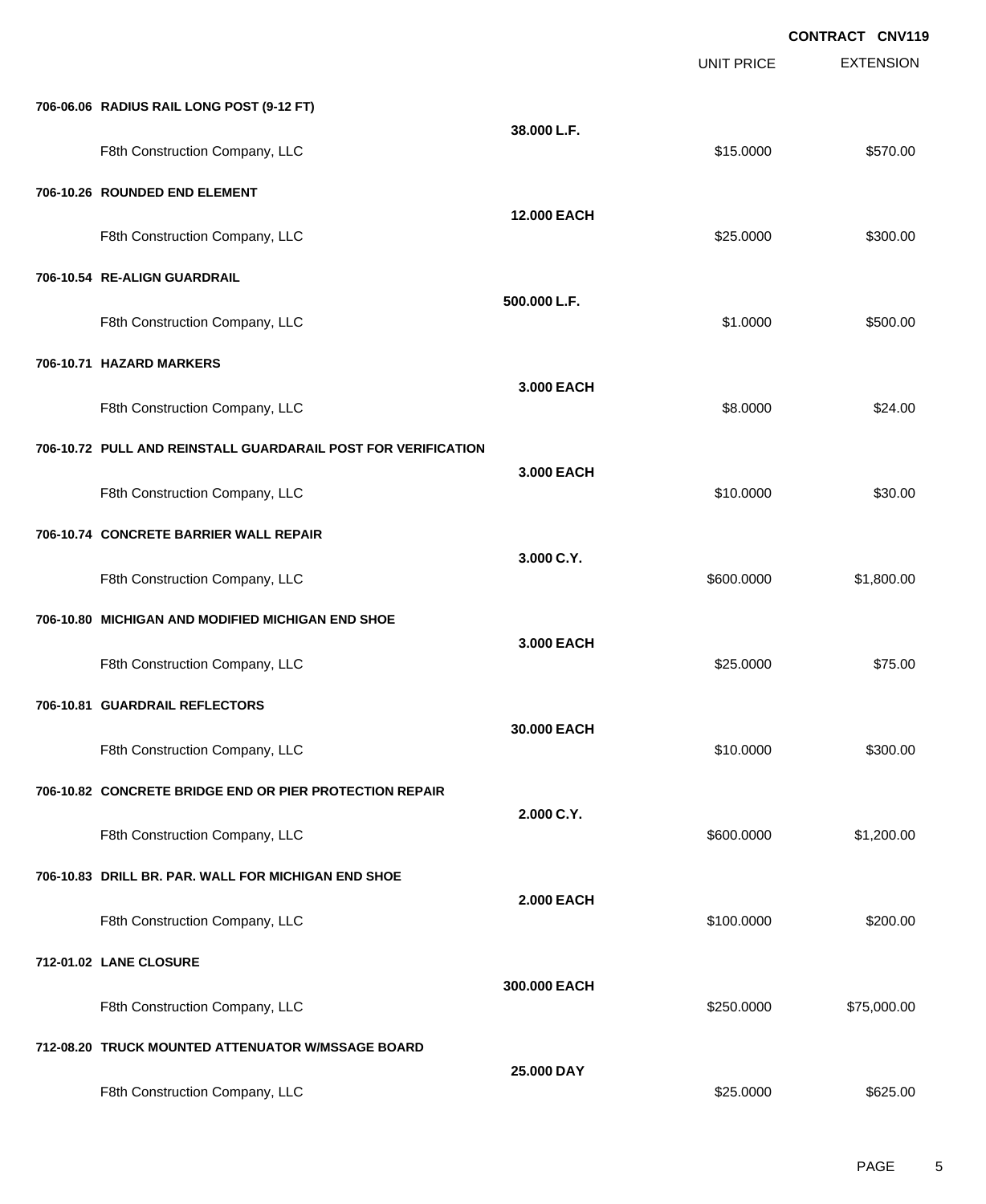|        |                                             |                    |                   | <b>CONTRACT CNV119</b> |
|--------|---------------------------------------------|--------------------|-------------------|------------------------|
|        |                                             |                    | <b>UNIT PRICE</b> | <b>EXTENSION</b>       |
| 717-01 | <b>MOBILIZATION</b>                         |                    |                   |                        |
|        | F8th Construction Company, LLC              | 1.000 LS           | \$10,000.0000     | \$10,000.00            |
|        | 717-01.04 MOBILIZATION (EMERGENCY CALL-OUT) |                    |                   |                        |
|        |                                             | <b>25,000 EACH</b> |                   |                        |
|        | F8th Construction Company, LLC              |                    | \$100.0000        | \$2,500.00             |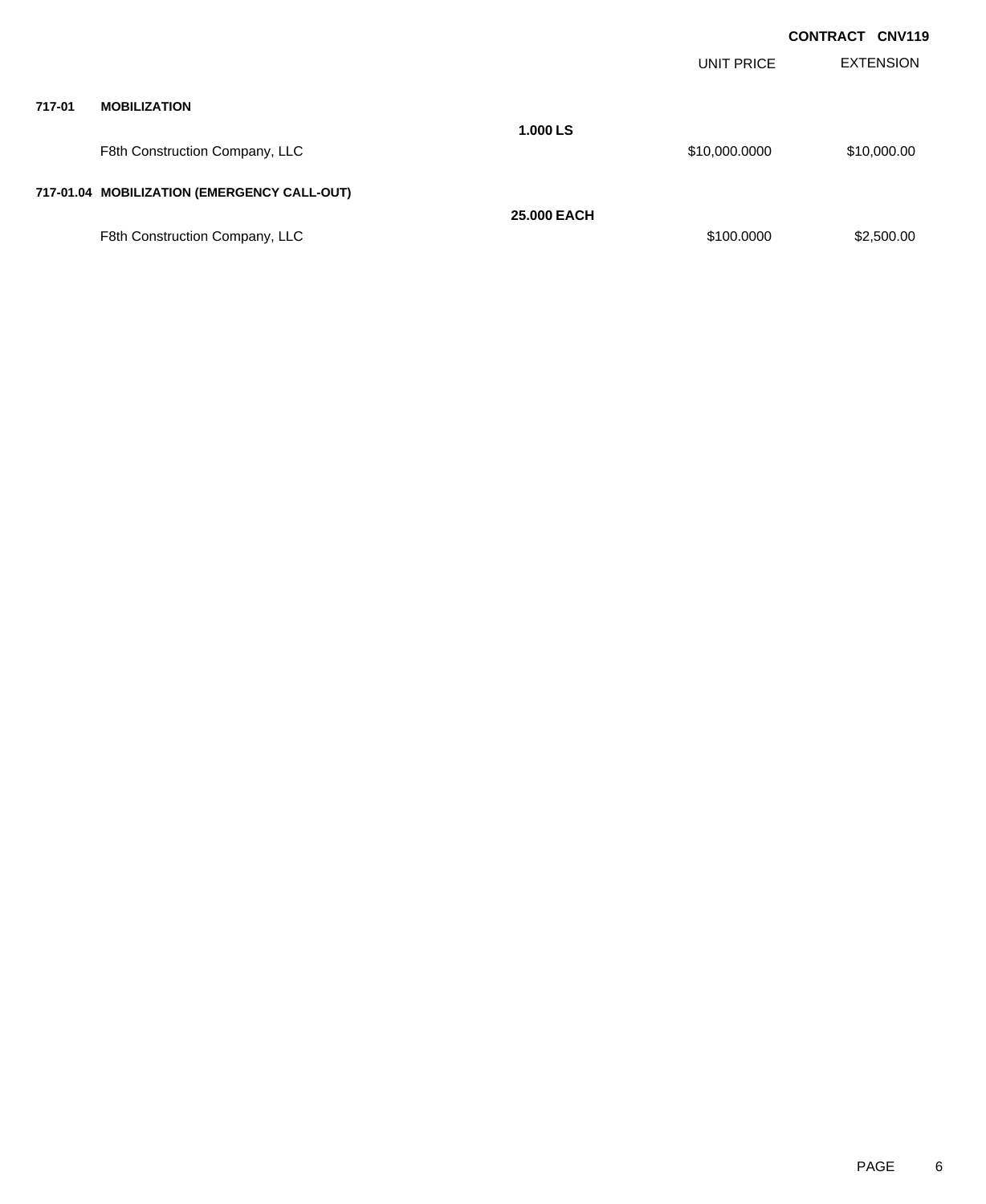F8th Construction Company, LLC 600 and 200 and 200 and 200 and 200 and 200 and 3928,432.00

## **TOTAL CONTRACT**

F8th Construction Company, LLC 600 and the state of the state of the state of the state of the state of the state of the state of the state of the state of the state of the state of the state of the state of the state of t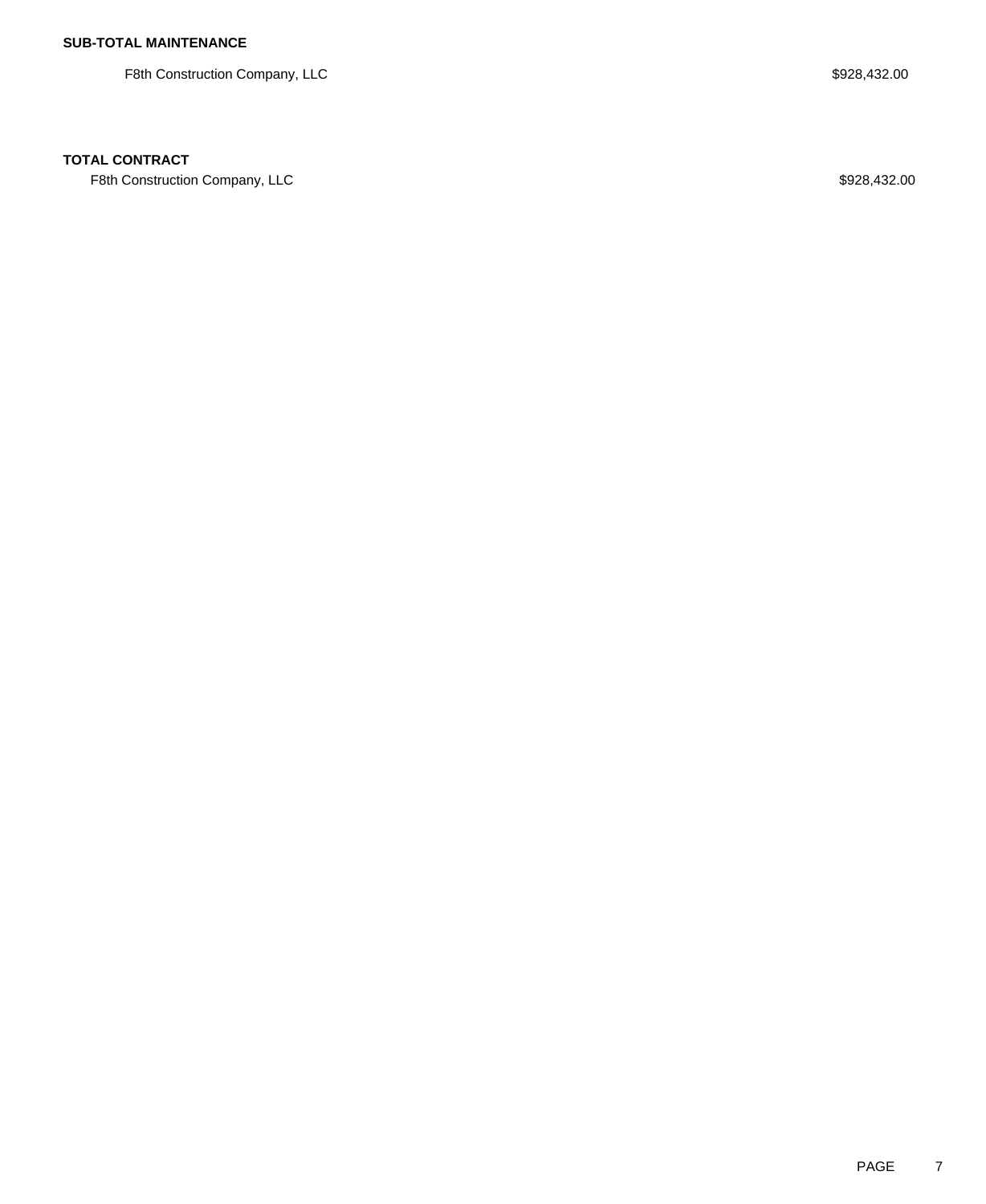# **DEPARTMENT OF TRANSPORTATION SUMMARY OF BIDS LETTING OF MARCH 26, 2021 STATE OF TENNESSEE**

COUNTIES BENTON, CARROLL, CHESTER, GIBSON, HARDEMAN, HARDIN, HENRY, MADISON, AND SHELBY (Contract No. CNV117 Call 007)

98400-4178-04

THE RANDOM ON-CALL ATTENUATOR REPAIR ON VARIOUS INTERSTATE AND STATE ROUTES.

PROJECT LENGTH - 0.0 MILES

COMPLETION TIME - ON OR BEFORE JUNE 30, 2022

| LU. Inc.                                     | \$379.059.92 |
|----------------------------------------------|--------------|
| Site-Safe Products. LLC d/b/a Site-Safe. LLC | \$557,550.85 |
| Traf-Mark Industries. L.L.C.                 | \$651,426.76 |

TOTAL CONTRACT \$379,059.92

 $$557,550.85$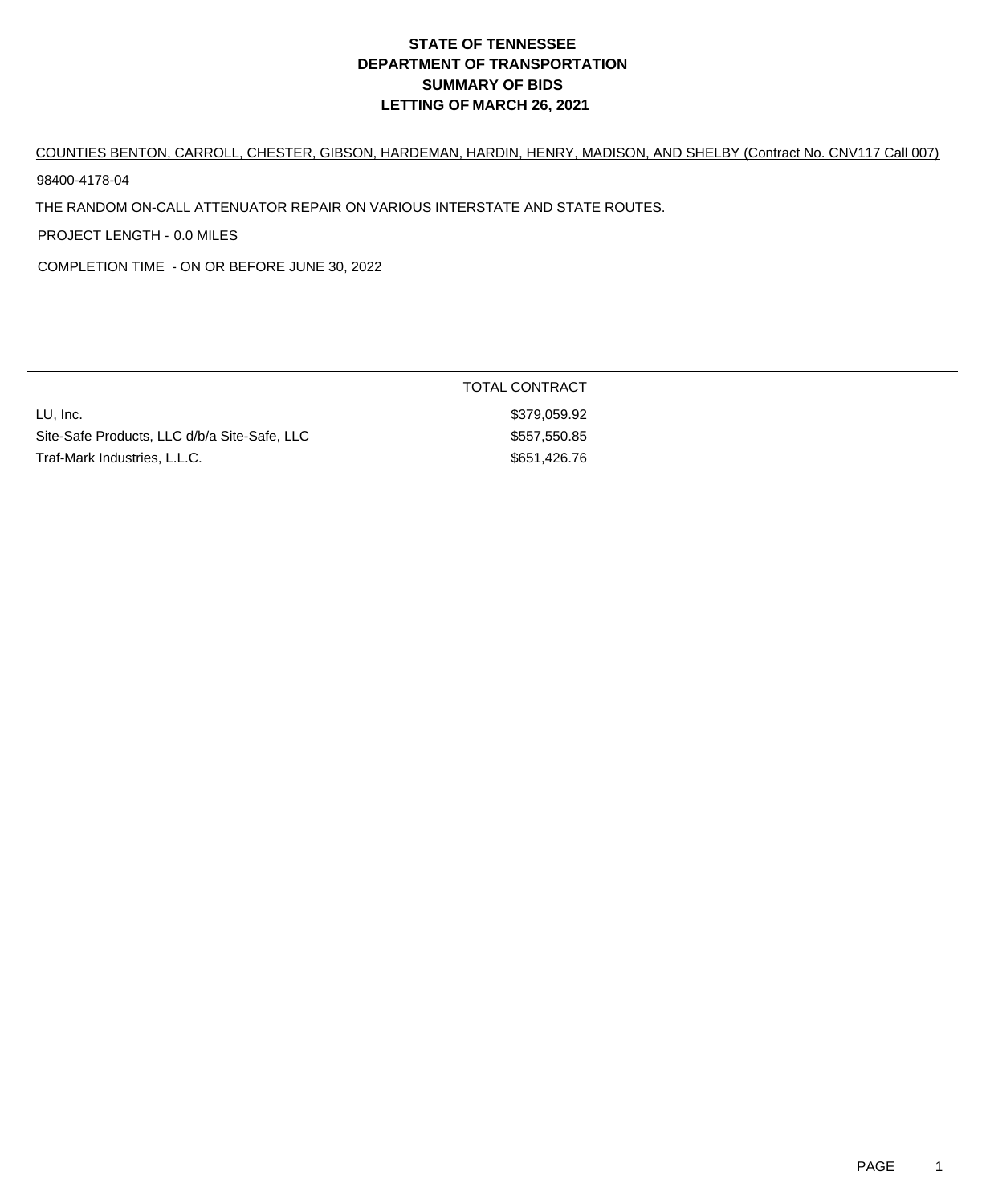UNIT PRICE

EXTENSION

**MAINTENANCE CATEGORY**

#### **705-05.36 CONCRETE PAD (SCI100GM)**

|                                                                | <b>1.000 EACH</b> |              |             |
|----------------------------------------------------------------|-------------------|--------------|-------------|
| LU, Inc.                                                       |                   | \$1,273.4700 | \$1,273.47  |
| Site-Safe Products, LLC d/b/a Site-Safe, LLC                   |                   | \$2,682.9300 | \$2,682.93  |
| Traf-Mark Industries, L.L.C.                                   |                   | \$3,658.0000 | \$3,658.00  |
| 705-08.23 REPOSITIONING IMPACT ATTENUATOR (TAU-II)             |                   |              |             |
|                                                                | <b>2.000 EACH</b> |              |             |
| LU, Inc.                                                       |                   | \$1,350.0000 | \$2,700.00  |
| Site-Safe Products, LLC d/b/a Site-Safe, LLC                   |                   | \$358.4400   | \$716.88    |
| Traf-Mark Industries, L.L.C.                                   |                   | \$1,986.0000 | \$3,972.00  |
| 705-08.25 TAU-II ENERGY ABSORBING CARTRIDGE TYPE A (UNIVERSAL) |                   |              |             |
|                                                                | <b>6.000 EACH</b> |              |             |
| LU, Inc.                                                       |                   | \$625.0000   | \$3,750.00  |
| Site-Safe Products, LLC d/b/a Site-Safe, LLC                   |                   | \$535.5000   | \$3,213.00  |
| Traf-Mark Industries, L.L.C.                                   |                   | \$980.0000   | \$5,880.00  |
| 705-08.26 TAU-II ENERGY ABSORBING CARTRIDGE TYPE B (UNIVERSAL) |                   |              |             |
|                                                                | 7.000 EACH        |              |             |
| LU, Inc.                                                       |                   | \$600.0000   | \$4,200.00  |
| Site-Safe Products, LLC d/b/a Site-Safe, LLC                   |                   | \$535.5000   | \$3,748.50  |
| Traf-Mark Industries, L.L.C.                                   |                   | \$980.0000   | \$6,860.00  |
| 705-08.28 TAU-II FRONT SUPPORT ASSEMBLY (UNIVERSAL)            |                   |              |             |
|                                                                | <b>1.000 EACH</b> |              |             |
| LU, Inc.                                                       |                   | \$566.7600   | \$566.76    |
| Site-Safe Products, LLC d/b/a Site-Safe, LLC                   |                   | \$1,308.7300 | \$1,308.73  |
| Traf-Mark Industries, L.L.C.                                   |                   | \$1,412.0000 | \$1,412.00  |
| 705-08.29 TAU-II FRONT SUPPORT LEG KIT (UNIVERSAL)             |                   |              |             |
|                                                                | <b>1.000 EACH</b> |              |             |
| LU, Inc.                                                       |                   | \$175.0000   | \$175.00    |
| Site-Safe Products, LLC d/b/a Site-Safe, LLC                   |                   | \$172.7400   | \$172.74    |
| Traf-Mark Industries, L.L.C.                                   |                   | \$360.0000   | \$360.00    |
| 705-08.30 TAU-II MID SUPPORT ASSEMBLY (UNIVERSAL)              |                   |              |             |
|                                                                | <b>6.000 EACH</b> |              |             |
| LU, Inc.                                                       |                   | \$538.4200   | \$3,230.52  |
| Site-Safe Products, LLC d/b/a Site-Safe, LLC                   |                   | \$1,744.9600 | \$10,469.76 |
| Traf-Mark Industries, L.L.C.                                   |                   | \$1,620.0000 | \$9,720.00  |
| 705-08.32 TAU-II SLIDER KIT (UNIVERSAL)                        |                   |              |             |
|                                                                | <b>1.000 EACH</b> |              |             |
| LU, Inc.                                                       |                   | \$212.6700   | \$212.67    |
| Site-Safe Products, LLC d/b/a Site-Safe, LLC                   |                   | \$436.2400   | \$436.24    |
| Traf-Mark Industries, L.L.C.                                   |                   | \$384.0000   | \$384.00    |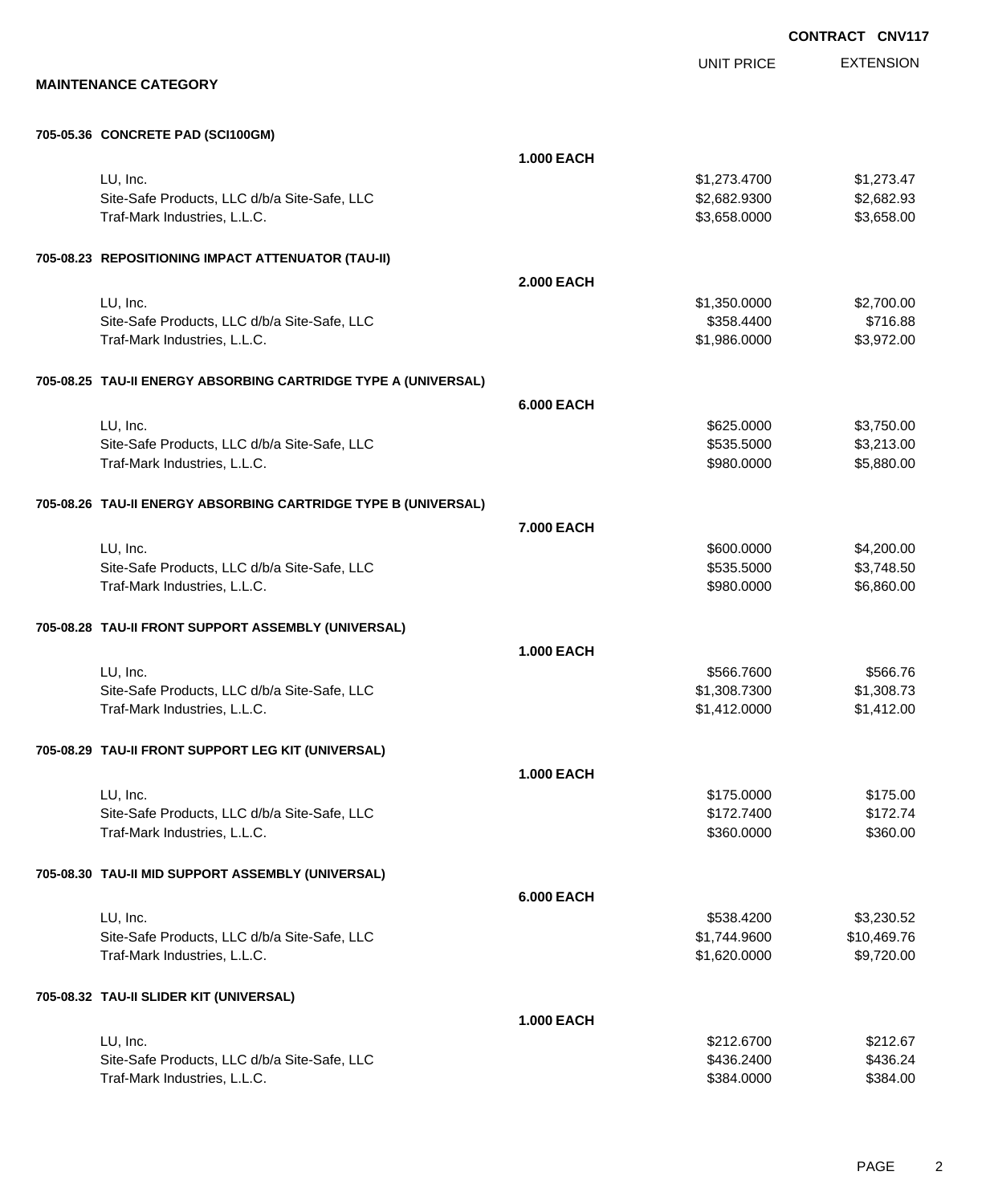| 705-08.33 TAU-II SLIDING PANEL (UNIVERSAL)                  |                   |              |            |
|-------------------------------------------------------------|-------------------|--------------|------------|
|                                                             | <b>6.000 EACH</b> |              |            |
| LU, Inc.                                                    |                   | \$268.0700   | \$1,608.42 |
| Site-Safe Products, LLC d/b/a Site-Safe, LLC                |                   | \$390.3300   | \$2,341.98 |
| Traf-Mark Industries, L.L.C.                                |                   | \$397.0000   | \$2,382.00 |
|                                                             |                   |              |            |
| 705-08.34 TAU-II NOSE PIECE (PARALLEL UNIT)                 |                   |              |            |
|                                                             | 3.000 EACH        |              |            |
| LU, Inc.                                                    |                   | \$645.0000   | \$1,935.00 |
| Site-Safe Products, LLC d/b/a Site-Safe, LLC                |                   | \$780.6400   | \$2,341.92 |
| Traf-Mark Industries, L.L.C.                                |                   | \$894.0000   | \$2,682.00 |
|                                                             |                   |              |            |
| 705-08.36 TAU-II NOSE PIECE (WIDE UNIT)                     |                   |              |            |
|                                                             | <b>1.000 EACH</b> |              |            |
| LU, Inc.                                                    |                   | \$328.7200   | \$328.72   |
| Site-Safe Products, LLC d/b/a Site-Safe, LLC                |                   | \$950.0800   | \$950.08   |
| Traf-Mark Industries, L.L.C.                                |                   | \$762.0000   | \$762.00   |
| 705-08.59 IMPACT ATTENUATOR REPOSITIONING (QUADGUARD ELITE) |                   |              |            |
|                                                             | <b>5.000 EACH</b> |              |            |
| LU, Inc.                                                    |                   | \$395.0000   | \$1,975.00 |
| Site-Safe Products, LLC d/b/a Site-Safe, LLC                |                   | \$268.8400   | \$1,344.20 |
| Traf-Mark Industries, L.L.C.                                |                   | \$1,540.0000 | \$7,700.00 |
|                                                             |                   |              |            |
| 705-08.66 RIP PLATE REPAIR KIT, STAGE 1                     |                   |              |            |
|                                                             | <b>5.000 EACH</b> |              |            |
| LU, Inc.                                                    |                   | \$425.0700   | \$2,125.35 |
| Site-Safe Products, LLC d/b/a Site-Safe, LLC                |                   | \$229.0400   | \$1,145.20 |
| Traf-Mark Industries, L.L.C.                                |                   | \$930.0000   | \$4,650.00 |
|                                                             |                   |              |            |
| 705-08.67 RIP PLATE REPAIR KIT, STAGE 2                     |                   |              |            |
|                                                             | 5.000 EACH        |              |            |
| LU, Inc.                                                    |                   | \$785,0000   | \$3,925.00 |
| Site-Safe Products, LLC d/b/a Site-Safe, LLC                |                   | \$247.0700   | \$1,235.35 |
| Traf-Mark Industries, L.L.C.                                |                   | \$1,518.0000 | \$7,590.00 |
| 705-08.69 PLASTIC NOSE PIECE/REFLECTOR                      |                   |              |            |
|                                                             | 3.000 EACH        |              |            |
| LU, Inc.                                                    |                   | \$745.0000   | \$2,235.00 |
| Site-Safe Products, LLC d/b/a Site-Safe, LLC                |                   | \$523.4500   | \$1,570.35 |
| Traf-Mark Industries, L.L.C.                                |                   | \$1,000.0000 | \$3,000.00 |
|                                                             |                   |              |            |
| 705-08.80 SIDE PANEL - 35"                                  |                   |              |            |
|                                                             | 3.000 EACH        |              |            |
| LU, Inc.                                                    |                   | \$55.0000    | \$165.00   |
| Site-Safe Products, LLC d/b/a Site-Safe, LLC                |                   | \$186.6600   | \$559.98   |
| Traf-Mark Industries, L.L.C.                                |                   | \$495.0000   | \$1,485.00 |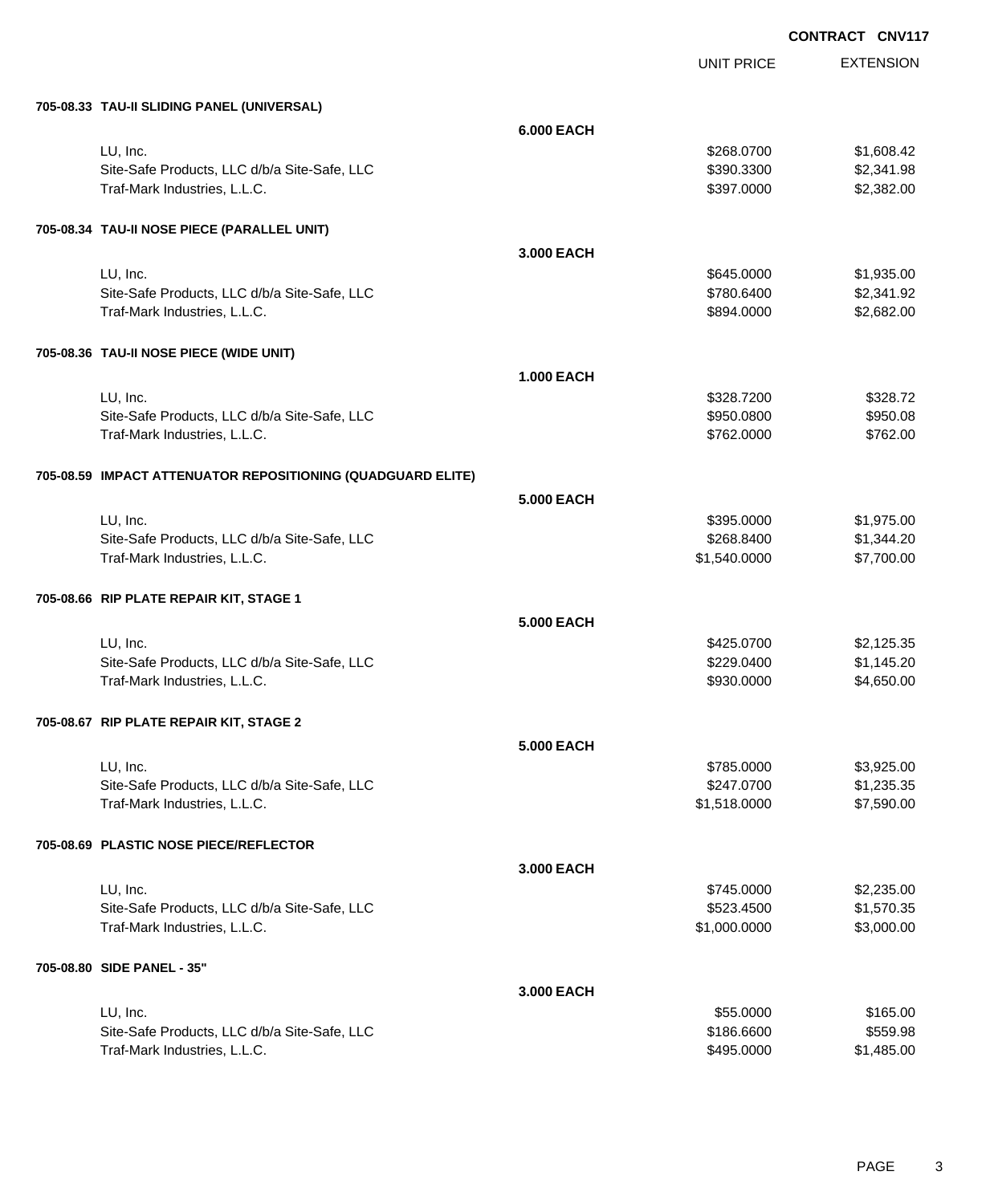|                                                              |                   |                   | <b>UNVI</b>      |
|--------------------------------------------------------------|-------------------|-------------------|------------------|
|                                                              |                   | <b>UNIT PRICE</b> | <b>EXTENSION</b> |
| 705-08.81 SIDE PANEL - 62"                                   |                   |                   |                  |
|                                                              | <b>1.000 EACH</b> |                   |                  |
| LU, Inc.                                                     |                   | \$255.0000        | \$255.00         |
| Site-Safe Products, LLC d/b/a Site-Safe, LLC                 |                   | \$246.0300        | \$246.03         |
| Traf-Mark Industries, L.L.C.                                 |                   | \$698.0000        | \$698.00         |
|                                                              |                   |                   |                  |
| 705-08.91 REPOSITIONING VEHCULR IMP ATTN(2005TRACC)          |                   |                   |                  |
|                                                              | 5.000 EACH        |                   |                  |
| LU, Inc.                                                     |                   | \$1,350.0000      | \$6,750.00       |
| Site-Safe Products, LLC d/b/a Site-Safe, LLC                 |                   | \$573.5200        | \$2,867.60       |
| Traf-Mark Industries, L.L.C.                                 |                   | \$1,770.0000      | \$8,850.00       |
|                                                              |                   |                   |                  |
| 705-08.92 05 RIP PLATE REPAIR KIT STAGE 2                    |                   |                   |                  |
|                                                              | 2.000 EACH        |                   |                  |
| LU, Inc.                                                     |                   | \$750,0000        | \$1,500.00       |
| Site-Safe Products, LLC d/b/a Site-Safe, LLC                 |                   | \$858.9000        | \$1,717.80       |
| Traf-Mark Industries, L.L.C.                                 |                   | \$1,280.0000      | \$2,560.00       |
|                                                              |                   |                   |                  |
| 705-09.10 IMPACT ATTENUATOR (SCI100GM)                       |                   |                   |                  |
|                                                              | <b>1.000 EACH</b> |                   |                  |
| LU, Inc.                                                     |                   | \$19,250.0000     | \$19,250.00      |
| Site-Safe Products, LLC d/b/a Site-Safe, LLC                 |                   | \$25,934.5400     | \$25,934.54      |
| Traf-Mark Industries, L.L.C.                                 |                   | \$38,260.0000     | \$38,260.00      |
|                                                              |                   |                   |                  |
| 705-09.11 REPOSITIONING OF IMPACT ATTENUATOR (SCI100GM)      |                   |                   |                  |
|                                                              | 2.000 EACH        |                   |                  |
| LU, Inc.                                                     |                   | \$1,250.0000      | \$2,500.00       |
| Site-Safe Products, LLC d/b/a Site-Safe, LLC                 |                   | \$275.7300        | \$551.46         |
| Traf-Mark Industries, L.L.C.                                 |                   | \$1,452.0000      | \$2,904.00       |
|                                                              |                   |                   |                  |
| 705-09.35 PANEL DELINEATOR (W/REFLECTIVE HAZARD MARKER)      |                   |                   |                  |
|                                                              | <b>1.000 EACH</b> |                   |                  |
| LU, Inc.                                                     |                   | \$145.0000        | \$145.00         |
| Site-Safe Products, LLC d/b/a Site-Safe, LLC                 |                   | \$157.4000        | \$157.40         |
| Traf-Mark Industries, L.L.C.                                 |                   | \$137.0000        | \$137.00         |
|                                                              |                   |                   |                  |
| 705-09.50 IMPACT ATTENUATOR (SCI100GM WIDE)                  |                   |                   |                  |
|                                                              | <b>1.000 EACH</b> |                   |                  |
| LU, Inc.                                                     |                   | \$18,750.0000     | \$18,750.00      |
| Site-Safe Products, LLC d/b/a Site-Safe, LLC                 |                   | \$27,732.9200     | \$27,732.92      |
| Traf-Mark Industries, L.L.C.                                 |                   | \$30,855.0000     | \$30,855.00      |
|                                                              |                   |                   |                  |
| 705-09.51 REPOSITIONING OF IMPACT ATTENUATOR (SCI100GM WIDE) |                   |                   |                  |
|                                                              | <b>1.000 EACH</b> |                   |                  |
| LU, Inc.                                                     |                   | \$650.0000        | \$650.00         |
| Site-Safe Products, LLC d/b/a Site-Safe, LLC                 |                   | \$275.7300        | \$275.73         |
| Traf-Mark Industries, L.L.C.                                 |                   | \$15,579.0000     | \$15,579.00      |
|                                                              |                   |                   |                  |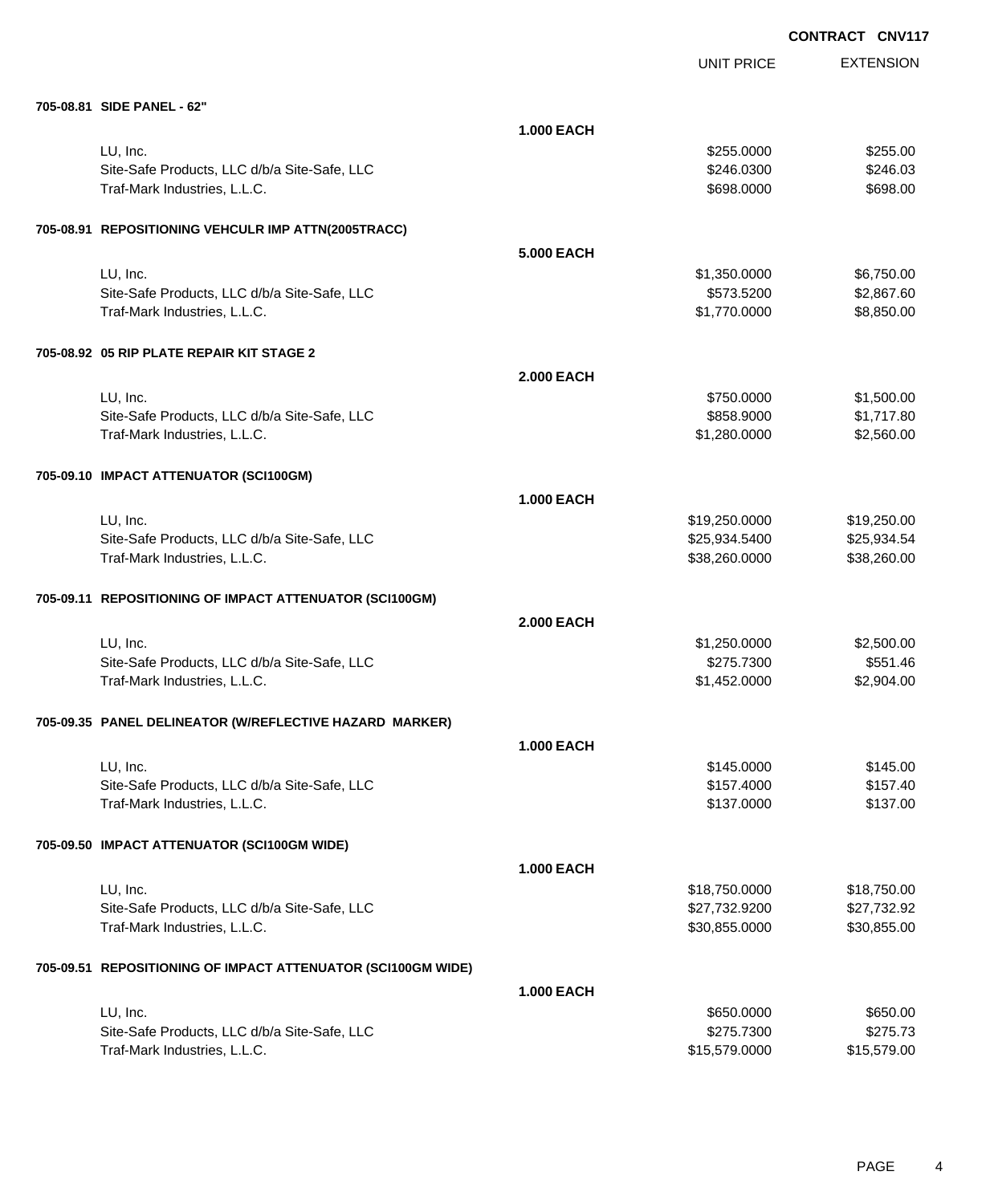UNIT PRICE EXTENSION

**705-14.21 SC B-U CABLE STRAP ASSY**

| <b>30 D-0 UADLL STIVAL ASST</b>                          |                   |               |             |
|----------------------------------------------------------|-------------------|---------------|-------------|
|                                                          | <b>1.000 EACH</b> |               |             |
| LU, Inc.                                                 |                   | \$6.0000      | \$6.00      |
| Site-Safe Products, LLC d/b/a Site-Safe, LLC             |                   | \$87,029.0000 | \$87,029.00 |
| Traf-Mark Industries, L.L.C.                             |                   | \$132.0000    | \$132.00    |
| 705-14.22 CONC. B-U CABLE STRAP ASSY                     |                   |               |             |
|                                                          | <b>1.000 EACH</b> |               |             |
| LU, Inc.                                                 |                   | \$12.5000     | \$12.50     |
| Site-Safe Products, LLC d/b/a Site-Safe, LLC             |                   | \$122.6700    | \$122.67    |
| Traf-Mark Industries, L.L.C.                             |                   | \$132.0000    | \$132.00    |
| 705-14.30 REPOSITIONING IMPACT ATTENUATOR(REACT 350)     |                   |               |             |
|                                                          | 2.000 EACH        |               |             |
| LU, Inc.                                                 |                   | \$950.0000    | \$1,900.00  |
| Site-Safe Products, LLC d/b/a Site-Safe, LLC             |                   | \$286.7600    | \$573.52    |
| Traf-Mark Industries, L.L.C.                             |                   | \$1,210.0000  | \$2,420.00  |
| 705-14.56 REFLECTIVE NOSE LEFT/RIGHT                     |                   |               |             |
|                                                          | <b>2.000 EACH</b> |               |             |
| LU, Inc.                                                 |                   | \$193.0000    | \$386.00    |
| Site-Safe Products, LLC d/b/a Site-Safe, LLC             |                   | \$657.3000    | \$1,314.60  |
| Traf-Mark Industries, L.L.C.                             |                   | \$580.0000    | \$1,160.00  |
| 705-15.65 QUADGUARD II IMPACT ATTENUATOR (REPOSITIONING) |                   |               |             |
|                                                          | <b>8.000 EACH</b> |               |             |
| LU, Inc.                                                 |                   | \$1,350.0000  | \$10,800.00 |
| Site-Safe Products, LLC d/b/a Site-Safe, LLC             |                   | \$496.3100    | \$3,970.48  |
| Traf-Mark Industries, L.L.C.                             |                   | \$1,578.0000  | \$12,624.00 |
| 705-15.68 NOSE ASSEMBLY QGII STEEL                       |                   |               |             |
|                                                          | <b>5.000 EACH</b> |               |             |
| LU, Inc.                                                 |                   | \$995.0000    | \$4,975.00  |
| Site-Safe Products, LLC d/b/a Site-Safe, LLC             |                   | \$1,155.0000  | \$5,775.00  |
| Traf-Mark Industries, L.L.C.                             |                   | \$1,647.0000  | \$8,235.00  |
| 705-15.69 SHIM KIT QGII                                  |                   |               |             |
|                                                          | 25.000 EACH       |               |             |
| LU, Inc.                                                 |                   | \$65.0000     | \$1,625.00  |
| Site-Safe Products, LLC d/b/a Site-Safe, LLC             |                   | \$116.3300    | \$2,908.25  |
| Traf-Mark Industries, L.L.C.                             |                   | \$127.0000    | \$3,175.00  |
| 705-15.71 HEX FOAM CARTRIDGE, TYPE I                     |                   |               |             |
|                                                          | 15.000 EACH       |               |             |
| LU, Inc.                                                 |                   | \$1.0000      | \$15.00     |
| Site-Safe Products, LLC d/b/a Site-Safe, LLC             |                   | \$1,030.0000  | \$15,450.00 |
| Traf-Mark Industries, L.L.C.                             |                   | \$1,265.0000  | \$18,975.00 |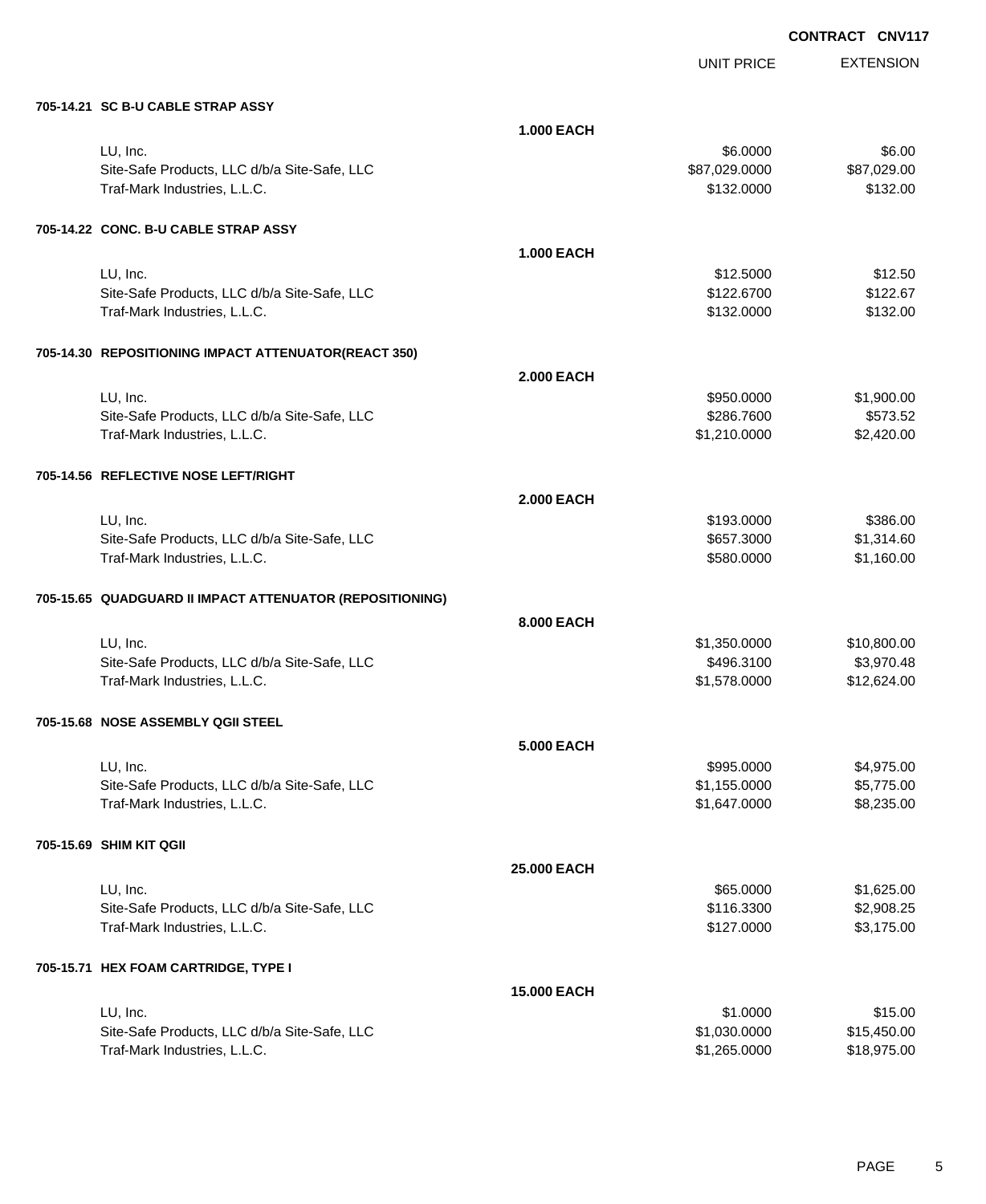| 705-15.72 HEX FOAM CARTRIDGE, TYPE II |
|---------------------------------------|

| 705-15.72 HEX FOAM CARTRIDGE, TYPE II                    |                   |                              |                          |
|----------------------------------------------------------|-------------------|------------------------------|--------------------------|
|                                                          | 20.000 EACH       |                              |                          |
| LU, Inc.                                                 |                   | \$1.0000                     | \$20.00                  |
| Site-Safe Products, LLC d/b/a Site-Safe, LLC             |                   | \$1,115.0000                 | \$22,300.00              |
| Traf-Mark Industries, L.L.C.                             |                   | \$1,330.0000                 | \$26,600.00              |
|                                                          |                   |                              |                          |
| 705-15.74 DIAPHRAGM ASSEMBLY, QC                         | <b>6.000 EACH</b> |                              |                          |
|                                                          |                   |                              |                          |
| LU, Inc.<br>Site-Safe Products, LLC d/b/a Site-Safe, LLC |                   | \$1,139.3200<br>\$1,662.5000 | \$6,835.92<br>\$9,975.00 |
| Traf-Mark Industries, L.L.C.                             |                   | \$1,886.0000                 | \$11,316.00              |
|                                                          |                   |                              |                          |
| 705-15.75 FENDER PANEL ASSEMBLY                          |                   |                              |                          |
|                                                          | 5.000 EACH        |                              |                          |
| LU, Inc.                                                 |                   | \$670.1900                   | \$3,350.95               |
| Site-Safe Products, LLC d/b/a Site-Safe, LLC             |                   | \$998.7500                   | \$4,993.75               |
| Traf-Mark Industries, L.L.C.                             |                   | \$1,155.0000                 | \$5,775.00               |
| 705-15.92 TRANS PANEL NEW JERSEY BARRIER WIDE            |                   |                              |                          |
|                                                          | <b>1.000 EACH</b> |                              |                          |
| LU, Inc.                                                 |                   | \$475.0000                   | \$475.00                 |
| Site-Safe Products, LLC d/b/a Site-Safe, LLC             |                   | \$1,687.5000                 | \$1,687.50               |
| Traf-Mark Industries, L.L.C.                             |                   | \$1,947.0000                 | \$1,947.00               |
| 705-15.93 TRANS PANEL QUAD TO W WIDE                     |                   |                              |                          |
|                                                          | <b>1.000 EACH</b> |                              |                          |
| LU, Inc.                                                 |                   | \$675.0000                   | \$675.00                 |
| Site-Safe Products, LLC d/b/a Site-Safe, LLC             |                   | \$2,250.0000                 | \$2,250.00               |
| Traf-Mark Industries, L.L.C.                             |                   | \$2,198.0000                 | \$2,198.00               |
| 705-16.75 HAZARD REFLECTORS                              |                   |                              |                          |
|                                                          | 10.000 EACH       |                              |                          |
| LU, Inc.                                                 |                   | \$72,2600                    | \$722.60                 |
| Site-Safe Products, LLC d/b/a Site-Safe, LLC             |                   | \$47.0400                    | \$470.40                 |
| Traf-Mark Industries, L.L.C.                             |                   | \$127.0000                   | \$1,270.00               |
| 705-16.77 REPAIR OF CONCRETE BACKUP WALL                 |                   |                              |                          |
|                                                          | 5.000 S.F.        |                              |                          |
| LU, Inc.                                                 |                   | \$12.0400                    | \$60.20                  |
| Site-Safe Products, LLC d/b/a Site-Safe, LLC             |                   | \$22.2200                    | \$111.10                 |
| Traf-Mark Industries, L.L.C.                             |                   | \$19.0000                    | \$95.00                  |
| 705-17.08 CARTRIDGE SUPPORT BRACKETS                     |                   |                              |                          |
|                                                          | <b>4.000 EACH</b> |                              |                          |
| LU, Inc.                                                 |                   | \$25.5000                    | \$102.00                 |
| Site-Safe Products, LLC d/b/a Site-Safe, LLC             |                   | \$91.6700                    | \$366.68                 |
| Traf-Mark Industries, L.L.C.                             |                   | \$68.0000                    | \$272.00                 |
|                                                          |                   |                              |                          |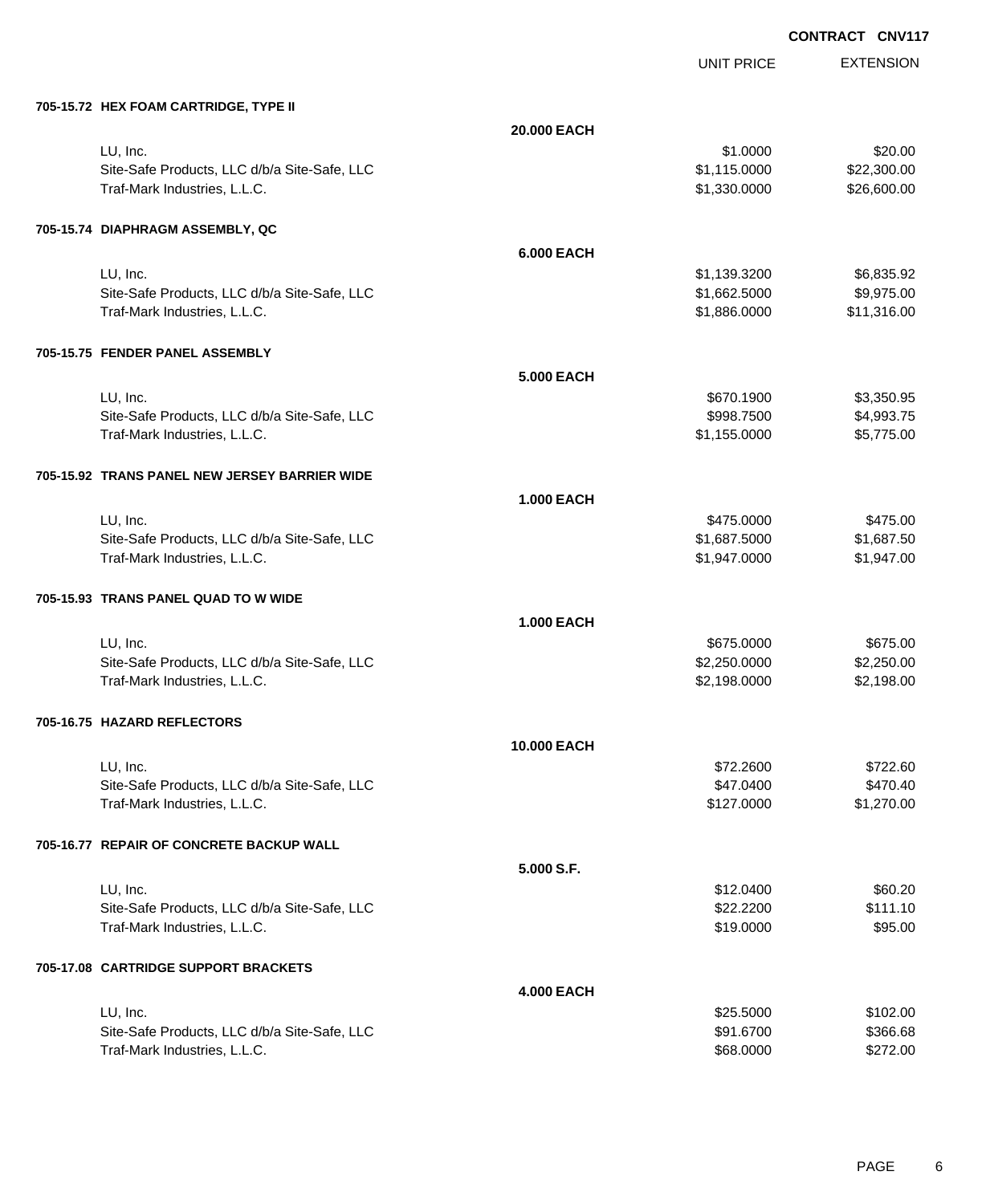| 705-17.24 HDPE NOSE PIECE                                |                   |                          |                  |
|----------------------------------------------------------|-------------------|--------------------------|------------------|
|                                                          | <b>2.000 EACH</b> |                          |                  |
| LU, Inc.                                                 |                   | \$110.0000               | \$220.00         |
| Site-Safe Products, LLC d/b/a Site-Safe, LLC             |                   | \$1.0000                 | \$2.00           |
| Traf-Mark Industries, L.L.C.                             |                   | \$1,304.0000             | \$2,608.00       |
|                                                          |                   |                          |                  |
| 705-17.32 BREAKAWAY POST (TOP)                           |                   |                          |                  |
|                                                          | <b>1.000 EACH</b> |                          |                  |
| LU, Inc.                                                 |                   | \$0.8500                 | \$0.85           |
| Site-Safe Products, LLC d/b/a Site-Safe, LLC             |                   | \$1.0000                 | \$1.00           |
| Traf-Mark Industries, L.L.C.                             |                   | \$339.0000               | \$339.00         |
|                                                          |                   |                          |                  |
| 705-17.33 BREAKAWAY BOLT ASSEMBLY                        |                   |                          |                  |
|                                                          | <b>1.000 EACH</b> |                          |                  |
|                                                          |                   |                          |                  |
| LU, Inc.<br>Site-Safe Products, LLC d/b/a Site-Safe, LLC |                   | \$0.8500<br>\$1.0000     | \$0.85<br>\$1.00 |
| Traf-Mark Industries, L.L.C.                             |                   | \$37.0000                | \$37.00          |
|                                                          |                   |                          |                  |
|                                                          |                   |                          |                  |
| 705-17.71 WIDETRACC CABLE SYSTEM (W/ HARDWARE)           |                   |                          |                  |
|                                                          | <b>1.000 EACH</b> |                          |                  |
| LU, Inc.                                                 |                   | \$156.2700               | \$156.27         |
| Site-Safe Products, LLC d/b/a Site-Safe, LLC             |                   | \$189.0600               | \$189.06         |
| Traf-Mark Industries, L.L.C.                             |                   | \$551.0000               | \$551.00         |
| 705-17.72 WIDETRACC FRAME (W/ HARDWARE)                  |                   |                          |                  |
|                                                          |                   |                          |                  |
|                                                          | <b>1.000 EACH</b> |                          |                  |
| LU, Inc.                                                 |                   | \$233.8500               | \$233.85         |
| Site-Safe Products, LLC d/b/a Site-Safe, LLC             |                   | \$232.7700               | \$232.77         |
| Traf-Mark Industries, L.L.C.                             |                   | \$675.0000               | \$675.00         |
| 705-17.73 WIDETRACC EXTENSION FOOT (RIGHT) (W/ HARDWARE) |                   |                          |                  |
|                                                          |                   |                          |                  |
|                                                          | <b>1.000 EACH</b> |                          |                  |
| LU, Inc.                                                 |                   | \$308,1400               | \$308.14         |
| Site-Safe Products, LLC d/b/a Site-Safe, LLC             |                   | \$254.1900               | \$254.19         |
| Traf-Mark Industries, L.L.C.                             |                   | \$905.0000               | \$905.00         |
| 705-17.74 WIDETRACC EXTENSION FOOT (LEFT) (W/ HARDWARE)  |                   |                          |                  |
|                                                          |                   |                          |                  |
|                                                          | <b>1.000 EACH</b> |                          |                  |
| LU, Inc.                                                 |                   | \$308.1400               | \$308.14         |
| Site-Safe Products, LLC d/b/a Site-Safe, LLC             |                   | \$254.1900<br>\$905.0000 | \$254.19         |
| Traf-Mark Industries, L.L.C.                             |                   |                          | \$905.00         |
| 705-20.01 IMACT ATTENUATOR (QUADGUARD M10)               |                   |                          |                  |
|                                                          | <b>1.000 EACH</b> |                          |                  |
| LU, Inc.                                                 |                   | \$21,500.0000            | \$21,500.00      |
| Site-Safe Products, LLC d/b/a Site-Safe, LLC             |                   | \$19,197.4300            | \$19,197.43      |
| Traf-Mark Industries, L.L.C.                             |                   | \$26,950.0000            | \$26,950.00      |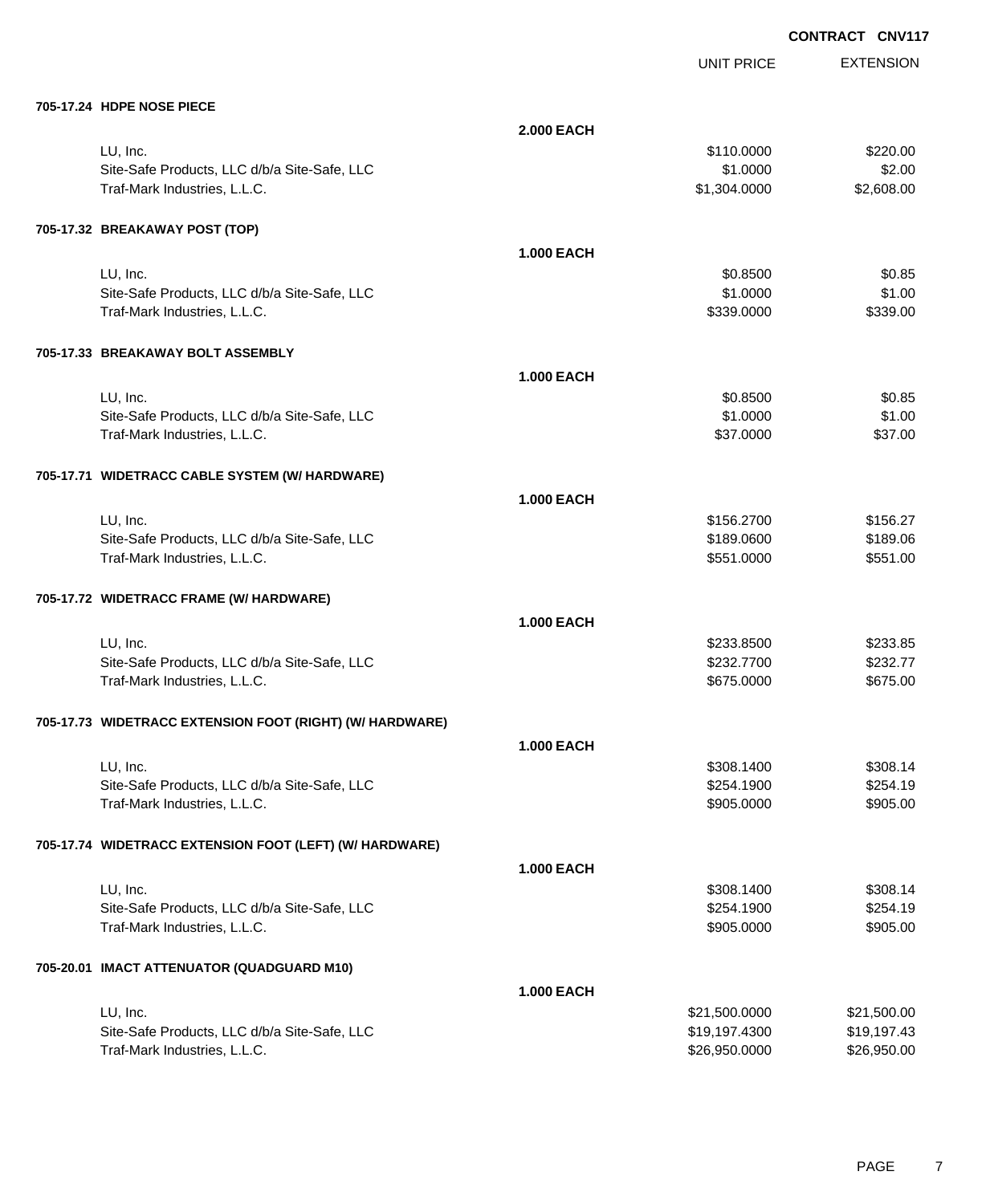| 705-20.03 REPOSITIONING IMPACT ATTENUATOR (M10)                              |                   |                              |                        |
|------------------------------------------------------------------------------|-------------------|------------------------------|------------------------|
|                                                                              | 3.000 EACH        |                              |                        |
| LU, Inc.                                                                     |                   | \$1,350.0000                 | \$4,050.00             |
| Site-Safe Products, LLC d/b/a Site-Safe, LLC                                 |                   | \$350.0000                   | \$1,050.00             |
| Traf-Mark Industries, L.L.C.                                                 |                   | \$1,320.0000                 | \$3,960.00             |
|                                                                              |                   |                              |                        |
| 705-20.04 NOSE ASSEMBLY, M10                                                 |                   |                              |                        |
|                                                                              | 3.000 EACH        |                              |                        |
| LU, Inc.                                                                     |                   | \$895.0000                   | \$2,685.00             |
| Site-Safe Products, LLC d/b/a Site-Safe, LLC                                 |                   | \$878.0000                   | \$2,634.00             |
| Traf-Mark Industries, L.L.C.                                                 |                   | \$1,194.0000                 | \$3,582.00             |
|                                                                              |                   |                              |                        |
| 705-20.07 IMACT ATTENUATOR (QUADGUARD ELITE M10)                             |                   |                              |                        |
|                                                                              | <b>1.000 EACH</b> |                              |                        |
| LU, Inc.                                                                     |                   | \$18,600.0000                | \$18,600.00            |
| Site-Safe Products, LLC d/b/a Site-Safe, LLC                                 |                   | \$21,366.1800                | \$21,366.18            |
| Traf-Mark Industries, L.L.C.                                                 |                   | \$30,525.0000                | \$30,525.00            |
|                                                                              |                   |                              |                        |
| 705-20.08 REPOSITIONING IMPACT ATTENUATOR (QUARDGUARD ELITE M10)             |                   |                              |                        |
|                                                                              | <b>1.000 EACH</b> |                              |                        |
| LU, Inc.                                                                     |                   | \$950.0000                   | \$950.00               |
| Site-Safe Products, LLC d/b/a Site-Safe, LLC                                 |                   | \$350.0000                   | \$350.00               |
| Traf-Mark Industries, L.L.C.                                                 |                   | \$1,320.0000                 | \$1,320.00             |
| 705-20.09 TENSION STRUT BACKUP 24" (QGEM)                                    |                   |                              |                        |
|                                                                              | <b>1.000 EACH</b> |                              |                        |
|                                                                              |                   |                              |                        |
| LU, Inc.                                                                     |                   | \$695.0000                   | \$695.00<br>\$2,705.00 |
| Site-Safe Products, LLC d/b/a Site-Safe, LLC<br>Traf-Mark Industries, L.L.C. |                   | \$2,705.0000<br>\$3,828.0000 | \$3,828.00             |
|                                                                              |                   |                              |                        |
| 705-20.10 DIAPHRAGM 24" (QGEM)                                               |                   |                              |                        |
|                                                                              | <b>1.000 EACH</b> |                              |                        |
| LU, Inc.                                                                     |                   | \$581.5000                   | \$581.50               |
| Site-Safe Products, LLC d/b/a Site-Safe, LLC                                 |                   | \$1,315.7900                 | \$1,315.79             |
| Traf-Mark Industries, L.L.C.                                                 |                   | \$1,842.0000                 | \$1,842.00             |
|                                                                              |                   |                              |                        |
| 705-20.11 DIE SPRING, 5/8" X 1 1/2" (QGEM)                                   |                   |                              |                        |
|                                                                              | <b>1.000 EACH</b> |                              |                        |
| LU, Inc.                                                                     |                   | \$5.5400                     | \$5.54                 |
| Site-Safe Products, LLC d/b/a Site-Safe, LLC                                 |                   | \$21.5600                    | \$21.56                |
| Traf-Mark Industries, L.L.C.                                                 |                   | \$27.3500                    | \$27.35                |
|                                                                              |                   |                              |                        |
| 705-20.12 MUSHROOM WASHER (QGEM)                                             |                   |                              |                        |
|                                                                              | <b>1.000 EACH</b> |                              |                        |
| LU, Inc.                                                                     |                   | \$12.9300                    | \$12.93                |
| Site-Safe Products, LLC d/b/a Site-Safe, LLC                                 |                   | \$47.5200                    | \$47.52                |
| Traf-Mark Industries, L.L.C.                                                 |                   | \$54.0000                    | \$54.00                |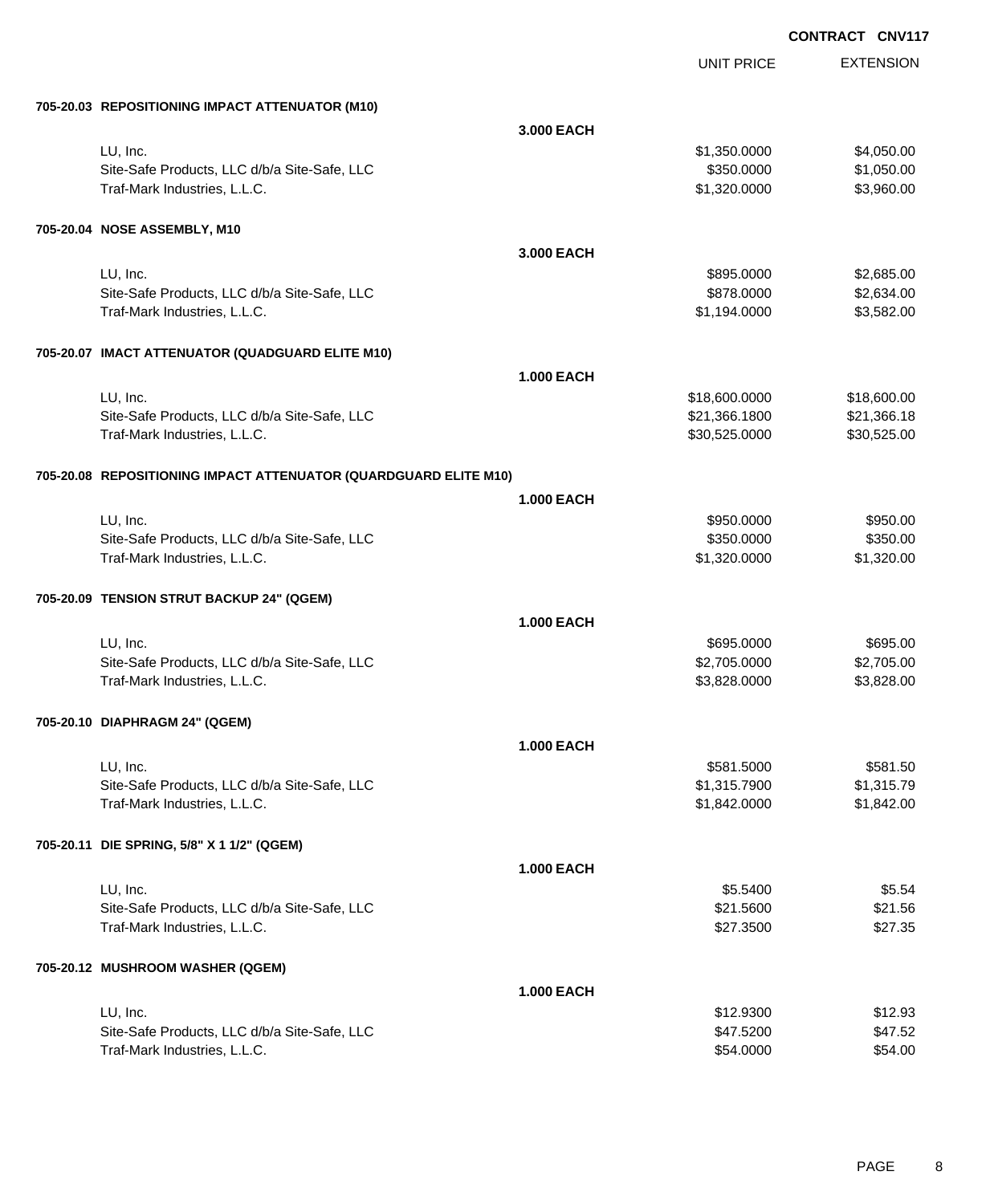| 705-20.13 EXTENSION BACKUP, M10 QGE (QGEM)               |                   |                         |                     |
|----------------------------------------------------------|-------------------|-------------------------|---------------------|
|                                                          | <b>1.000 EACH</b> |                         |                     |
| LU, Inc.                                                 |                   | \$92.3300               | \$92.33             |
| Site-Safe Products, LLC d/b/a Site-Safe, LLC             |                   | \$263.1500              | \$263.15            |
| Traf-Mark Industries, L.L.C.                             |                   | \$340.0000              | \$340.00            |
|                                                          |                   |                         |                     |
| 705-20.14 PANEL, FENDER, QG (QGEM)                       |                   |                         |                     |
|                                                          | <b>1.000 EACH</b> |                         |                     |
| LU, Inc.                                                 |                   | \$650.0000              | \$650.00            |
| Site-Safe Products, LLC d/b/a Site-Safe, LLC             |                   | \$815.7900              | \$815.79            |
| Traf-Mark Industries, L.L.C.                             |                   | \$1,212.0000            | \$1,212.00          |
|                                                          |                   |                         |                     |
| 705-20.15 MONORAIL GUIDE (QGEM)                          |                   |                         |                     |
|                                                          | <b>1.000 EACH</b> |                         |                     |
|                                                          |                   |                         |                     |
| LU, Inc.<br>Site-Safe Products, LLC d/b/a Site-Safe, LLC |                   | \$40.6300<br>\$115.7900 | \$40.63<br>\$115.79 |
| Traf-Mark Industries, L.L.C.                             |                   | \$165.0000              | \$165.00            |
|                                                          |                   |                         |                     |
|                                                          |                   |                         |                     |
| 705-20.16 PANEL, SIDE, QG (QGEM)                         |                   |                         |                     |
|                                                          | <b>1.000 EACH</b> |                         |                     |
| LU, Inc.                                                 |                   | \$33.2400               | \$33.24             |
| Site-Safe Products, LLC d/b/a Site-Safe, LLC             |                   | \$94.7500               | \$94.75             |
| Traf-Mark Industries, L.L.C.                             |                   | \$127.0000              | \$127.00            |
|                                                          |                   |                         |                     |
| 705-20.17 EXTENSION, DIAPHRAGM, FLAT (QGEM)              |                   |                         |                     |
|                                                          | <b>1.000 EACH</b> |                         |                     |
| LU, Inc.                                                 |                   | \$77.5600               | \$77.56             |
| Site-Safe Products, LLC d/b/a Site-Safe, LLC             |                   | \$251.0500              | \$251.05            |
| Traf-Mark Industries, L.L.C.                             |                   | \$289.0000              | \$289.00            |
|                                                          |                   |                         |                     |
| 705-20.18 FLT ST 3/16"X2"X13", W/HOLES (QGEM)            |                   |                         |                     |
|                                                          | <b>1.000 EACH</b> |                         |                     |
| LU, Inc.                                                 |                   | \$11.0800               | \$11.08             |
| Site-Safe Products, LLC d/b/a Site-Safe, LLC             |                   | \$41.3800               | \$41.38             |
| Traf-Mark Industries, L.L.C.                             |                   | \$42.0000               | \$42.00             |
|                                                          |                   |                         |                     |
| 705-20.19 STOP, TAB, WELDMENT, G (QGEM)                  |                   |                         |                     |
|                                                          | <b>1.000 EACH</b> |                         |                     |
| LU, Inc.                                                 |                   | \$24.5000               | \$24.50             |
| Site-Safe Products, LLC d/b/a Site-Safe, LLC             |                   | \$126.3200              | \$126.32            |
| Traf-Mark Industries, L.L.C.                             |                   | \$176.0000              | \$176.00            |
|                                                          |                   |                         |                     |
| 705-20.26 PLATE, NOSE CYLINDER, G (QGEM)                 |                   |                         |                     |
|                                                          | <b>1.000 EACH</b> |                         |                     |
| LU, Inc.                                                 |                   | \$10.3400               | \$10.34             |
| Site-Safe Products, LLC d/b/a Site-Safe, LLC             |                   | \$34.7700               | \$34.77             |
| Traf-Mark Industries, L.L.C.                             |                   | \$41.0000               | \$41.00             |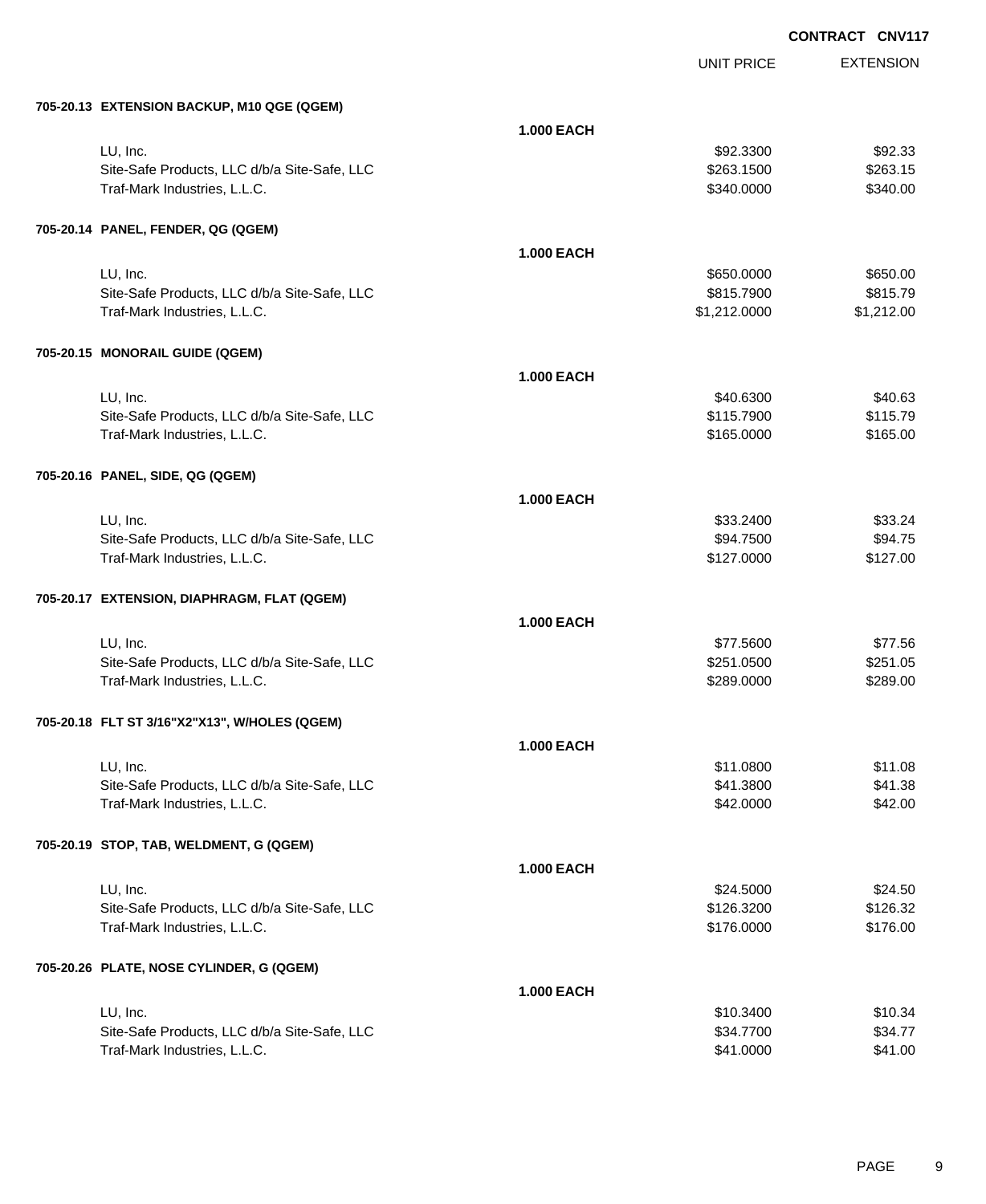|                                                       |                   | <b>UNIT PRICE</b> | <b>EXTENSION</b> |
|-------------------------------------------------------|-------------------|-------------------|------------------|
| 705-20.27 CYLINDER NOSE, HDPE, 28" X 20" (QGEM)       |                   |                   |                  |
|                                                       | <b>1.000 EACH</b> |                   |                  |
| LU, Inc.                                              |                   | \$650.7500        | \$650.75         |
| Site-Safe Products, LLC d/b/a Site-Safe, LLC          |                   | \$2,410.3500      | \$2,410.35       |
| Traf-Mark Industries, L.L.C.                          |                   | \$2,970.0000      | \$2,970.00       |
| 705-20.28 NOSE ASSY 24", M10 QGE, Y (QGEM)            |                   |                   |                  |
|                                                       | <b>1.000 EACH</b> |                   |                  |
| LU, Inc.                                              |                   | \$1,052.5800      | \$1,052.58       |
| Site-Safe Products, LLC d/b/a Site-Safe, LLC          |                   | \$3,100.0000      | \$3,100.00       |
| Traf-Mark Industries, L.L.C.                          |                   | \$4,200.0000      | \$4,200.00       |
| 705-20.29 BELT NOSE, Y (QGEM)                         |                   |                   |                  |
|                                                       | <b>1.000 EACH</b> |                   |                  |
| LU, Inc.                                              |                   | \$609.3900        | \$609.39         |
| Site-Safe Products, LLC d/b/a Site-Safe, LLC          |                   | \$1,836.5000      | \$1,836.50       |
| Traf-Mark Industries, L.L.C.                          |                   | \$2,430.0000      | \$2,430.00       |
| 705-20.30 BELT NOSEPIECE, YELLOW, 24"-36" (QGE, QGEM) |                   |                   |                  |
|                                                       | <b>2.000 EACH</b> |                   |                  |
| LU, Inc.                                              |                   | \$1,950.0000      | \$3,900.00       |
| Site-Safe Products, LLC d/b/a Site-Safe, LLC          |                   | \$1,836.5000      | \$3,673.00       |
| Traf-Mark Industries, L.L.C.                          |                   | \$2,090.0000      | \$4,180.00       |
| 705-20.31 BELT NOSEPIECE, YELLOW, 69"-90" (QGE, QGEM) |                   |                   |                  |
|                                                       | <b>2.000 EACH</b> |                   |                  |
| LU, Inc.                                              |                   | \$685.0000        | \$1,370.00       |
| Site-Safe Products, LLC d/b/a Site-Safe, LLC          |                   | \$1,918.1800      | \$3,836.36       |
| Traf-Mark Industries, L.L.C.                          |                   | \$2,310.0000      | \$4,620.00       |
| 705-20.32 QGE HIT INDICATOR                           |                   |                   |                  |
|                                                       | 3.000 EACH        |                   |                  |
| LU, Inc.                                              |                   | \$106.2500        | \$318.75         |
| Site-Safe Products, LLC d/b/a Site-Safe, LLC          |                   | \$486.6700        | \$1,460.01       |
| Traf-Mark Industries, L.L.C.                          |                   | \$450.0000        | \$1,350.00       |
| 705-20.33 QGE CYLINDER TYPE I (QGE)                   |                   |                   |                  |
|                                                       | 3.000 EACH        |                   |                  |
| LU, Inc.                                              |                   | \$566.7600        | \$1,700.28       |
| Site-Safe Products, LLC d/b/a Site-Safe, LLC          |                   | \$2,372.0000      | \$7,116.00       |
| Traf-Mark Industries, L.L.C.                          |                   | \$2,970.0000      | \$8,910.00       |
| 705-20.34 QGE CYLINDER TYPE II (QGE)                  |                   |                   |                  |
|                                                       | 3.000 EACH        |                   |                  |
| LU, Inc.                                              |                   | \$566.7600        | \$1,700.28       |
| Site-Safe Products, LLC d/b/a Site-Safe, LLC          |                   | \$2,877.7500      | \$8,633.25       |
| Traf-Mark Industries, L.L.C.                          |                   | \$3,300.0000      | \$9,900.00       |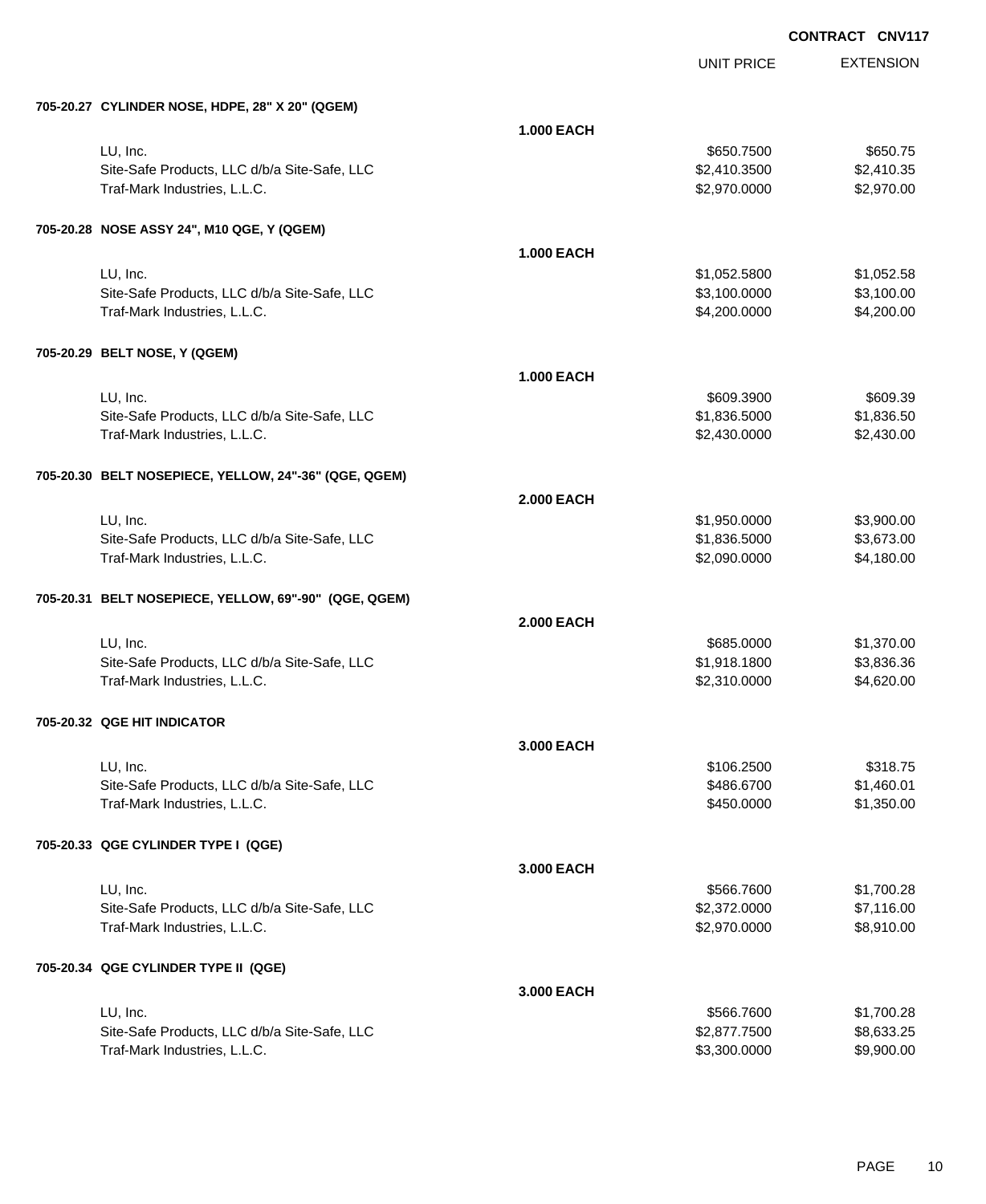| 705-20.35 QGE CYLINDER ME1 (QGEM)                                            |                   |                         |                      |
|------------------------------------------------------------------------------|-------------------|-------------------------|----------------------|
|                                                                              | 3.000 EACH        |                         |                      |
| LU, Inc.                                                                     |                   | \$444.9500              | \$1,334.85           |
| Site-Safe Products, LLC d/b/a Site-Safe, LLC                                 |                   | \$2,120.0000            | \$6,360.00           |
| Traf-Mark Industries, L.L.C.                                                 |                   | \$2,640.0000            | \$7,920.00           |
|                                                                              |                   |                         |                      |
| 705-20.36 QGE CYLINDER ME2 (QGEM)                                            |                   |                         |                      |
|                                                                              | 3.000 EACH        |                         |                      |
| LU, Inc.                                                                     |                   | \$449.2500              | \$1,347.75           |
| Site-Safe Products, LLC d/b/a Site-Safe, LLC                                 |                   | \$2,300.0000            | \$6,900.00           |
| Traf-Mark Industries, L.L.C.                                                 |                   | \$2,640.0000            | \$7,920.00           |
| 705-20.37 QGE CYLINDER ME3 (QGEM)                                            |                   |                         |                      |
|                                                                              | 3.000 EACH        |                         |                      |
| LU, Inc.                                                                     |                   | \$884.3500              | \$2,653.05           |
| Site-Safe Products, LLC d/b/a Site-Safe, LLC                                 |                   | \$3,635.0000            | \$10,905.00          |
| Traf-Mark Industries, L.L.C.                                                 |                   | \$5,070.0000            | \$15,210.00          |
|                                                                              |                   |                         |                      |
| 705-20.41 MONORAIL, ONE BAY, QG, G (QGEM)                                    |                   |                         |                      |
|                                                                              | <b>1.000 EACH</b> |                         |                      |
| LU, Inc.                                                                     |                   | \$295.4600              | \$295.46             |
| Site-Safe Products, LLC d/b/a Site-Safe, LLC                                 |                   | \$808.0800              | \$808.08             |
| Traf-Mark Industries, L.L.C.                                                 |                   | \$1,155.0000            | \$1,155.00           |
| 705-20.42 CLAMP, NOSE BELT, QG, G (QGEM)                                     |                   |                         |                      |
|                                                                              | <b>1.000 EACH</b> |                         |                      |
| LU, Inc.                                                                     |                   | \$125.0000              | \$125.00             |
| Site-Safe Products, LLC d/b/a Site-Safe, LLC                                 |                   | \$105.9600              | \$105.96             |
| Traf-Mark Industries, L.L.C.                                                 |                   | \$137.0000              | \$137.00             |
| 705-20.43 END CAP, MONORAIL, QG, G (QGEM)                                    |                   |                         |                      |
|                                                                              |                   |                         |                      |
|                                                                              | <b>1.000 EACH</b> |                         |                      |
| LU, Inc.                                                                     |                   | \$51.9500<br>\$252.5300 | \$51.95              |
| Site-Safe Products, LLC d/b/a Site-Safe, LLC<br>Traf-Mark Industries, L.L.C. |                   | \$358.0000              | \$252.53<br>\$358.00 |
|                                                                              |                   |                         |                      |
| 705-20.44 APPROVED ADHESIVE (QGEM)                                           |                   |                         |                      |
|                                                                              | <b>1.000 EACH</b> |                         |                      |
| LU, Inc.                                                                     |                   | \$20.5900               | \$20.59              |
| Site-Safe Products, LLC d/b/a Site-Safe, LLC                                 |                   | \$49.7200               | \$49.72              |
| Traf-Mark Industries, L.L.C.                                                 |                   | \$100.0000              | \$100.00             |
| 705-20.45 CONCRETE PAD (QGEM)                                                |                   |                         |                      |
|                                                                              | <b>1.000 EACH</b> |                         |                      |
| LU, Inc.                                                                     |                   | \$1,350.0000            | \$1,350.00           |
| Site-Safe Products, LLC d/b/a Site-Safe, LLC                                 |                   | \$3,645.5800            | \$3,645.58           |
| Traf-Mark Industries, L.L.C.                                                 |                   | \$3,657.0000            | \$3,657.00           |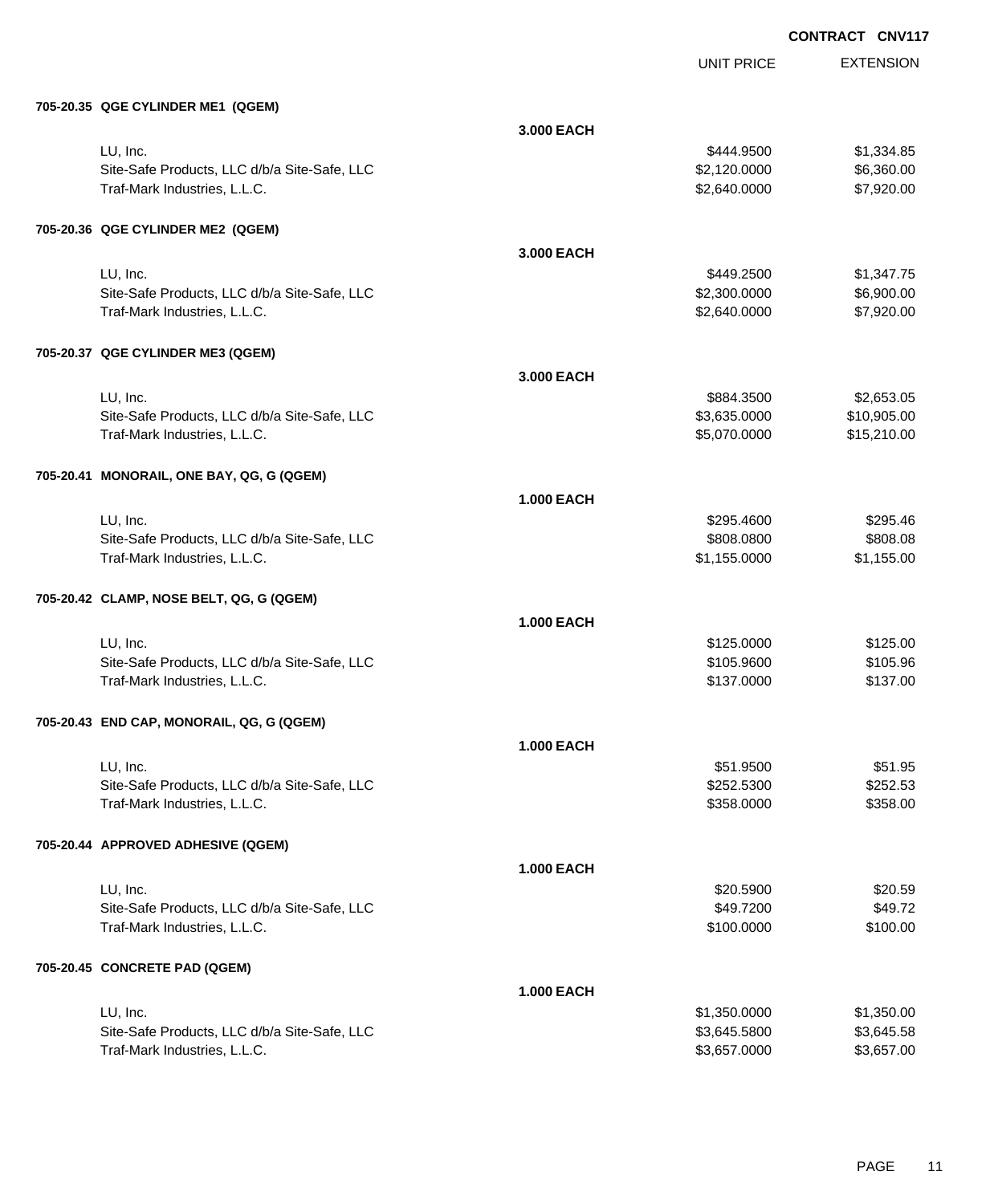|        | 705-20.46 CONCRETE PAD (QGM10)                                        |                    |               |             |
|--------|-----------------------------------------------------------------------|--------------------|---------------|-------------|
|        |                                                                       | 1.000 EACH         |               |             |
|        | LU, Inc.                                                              |                    | \$1,350.0000  | \$1,350.00  |
|        | Site-Safe Products, LLC d/b/a Site-Safe, LLC                          |                    | \$3,397.6900  | \$3,397.69  |
|        | Traf-Mark Industries, L.L.C.                                          |                    | \$3,657.0000  | \$3,657.00  |
|        | 705-20.50 IMACT ATTENUATOR (QUADGUARD ELITE M10 WIDE)                 |                    |               |             |
|        |                                                                       | 1.000 EACH         |               |             |
|        | LU, Inc.                                                              |                    | \$31,500.0000 | \$31,500.00 |
|        | Site-Safe Products, LLC d/b/a Site-Safe, LLC                          |                    | \$26,857.2000 | \$26,857.20 |
|        | Traf-Mark Industries, L.L.C.                                          |                    | \$36,850.0000 | \$36,850.00 |
|        | 705-20.51 REPOSITIONING IMPACT ATTENUATOR (QUARDGUARD ELITE M10 WIDE) |                    |               |             |
|        |                                                                       | <b>1.000 EACH</b>  |               |             |
|        | LU, Inc.                                                              |                    | \$600.0000    | \$600.00    |
|        | Site-Safe Products, LLC d/b/a Site-Safe, LLC                          |                    | \$286.7600    | \$286.76    |
|        | Traf-Mark Industries, L.L.C.                                          |                    | \$1,560.0000  | \$1,560.00  |
|        | 712-01.50 MAINTENANCE OF TRAFFIC                                      |                    |               |             |
|        |                                                                       | <b>12.000 EACH</b> |               |             |
|        | LU, Inc.                                                              |                    | \$995.0000    | \$11,940.00 |
|        | Site-Safe Products, LLC d/b/a Site-Safe, LLC                          |                    | \$430.0000    | \$5,160.00  |
|        | Traf-Mark Industries, L.L.C.                                          |                    | \$1,620.0000  | \$19,440.00 |
|        | 712-01.52 MAINTENANCE OF TRAFFIC (NIGHT WORK)                         |                    |               |             |
|        |                                                                       | <b>6.000 EACH</b>  |               |             |
|        | LU, Inc.                                                              |                    | \$450.0000    | \$2,700.00  |
|        | Site-Safe Products, LLC d/b/a Site-Safe, LLC                          |                    | \$478.0000    | \$2,868.00  |
|        | Traf-Mark Industries, L.L.C.                                          |                    | \$2,180.0000  | \$13,080.00 |
|        | 712-08.20 TRUCK MOUNTED ATTENUATOR W/MSSAGE BOARD                     |                    |               |             |
|        |                                                                       | 20.000 DAY         |               |             |
|        | LU, Inc.                                                              |                    | \$625.0000    | \$12,500.00 |
|        | Site-Safe Products, LLC d/b/a Site-Safe, LLC                          |                    | \$335.0000    | \$6,700.00  |
|        | Traf-Mark Industries, L.L.C.                                          |                    | \$1,100.0000  | \$22,000.00 |
| 717-01 | <b>MOBILIZATION</b>                                                   |                    |               |             |
|        |                                                                       | 1.000 LS           |               |             |
|        | LU, Inc.                                                              |                    | \$33,750.0000 | \$33,750.00 |
|        | Site-Safe Products, LLC d/b/a Site-Safe, LLC                          |                    | \$43,449.9100 | \$43,449.91 |
|        | Traf-Mark Industries, L.L.C.                                          |                    | \$37,260.0000 | \$37,260.00 |
|        | 705-20.48 CONCRETE PAD (QGEM WIDE)                                    |                    |               |             |
|        |                                                                       | <b>1.000 EACH</b>  |               |             |
|        | LU, Inc.                                                              |                    | \$4,150.0000  | \$4,150.00  |
|        | Site-Safe Products, LLC d/b/a Site-Safe, LLC                          |                    | \$3,645.5800  | \$3,645.58  |
|        | Traf-Mark Industries, L.L.C.                                          |                    | \$3,528.0000  | \$3,528.00  |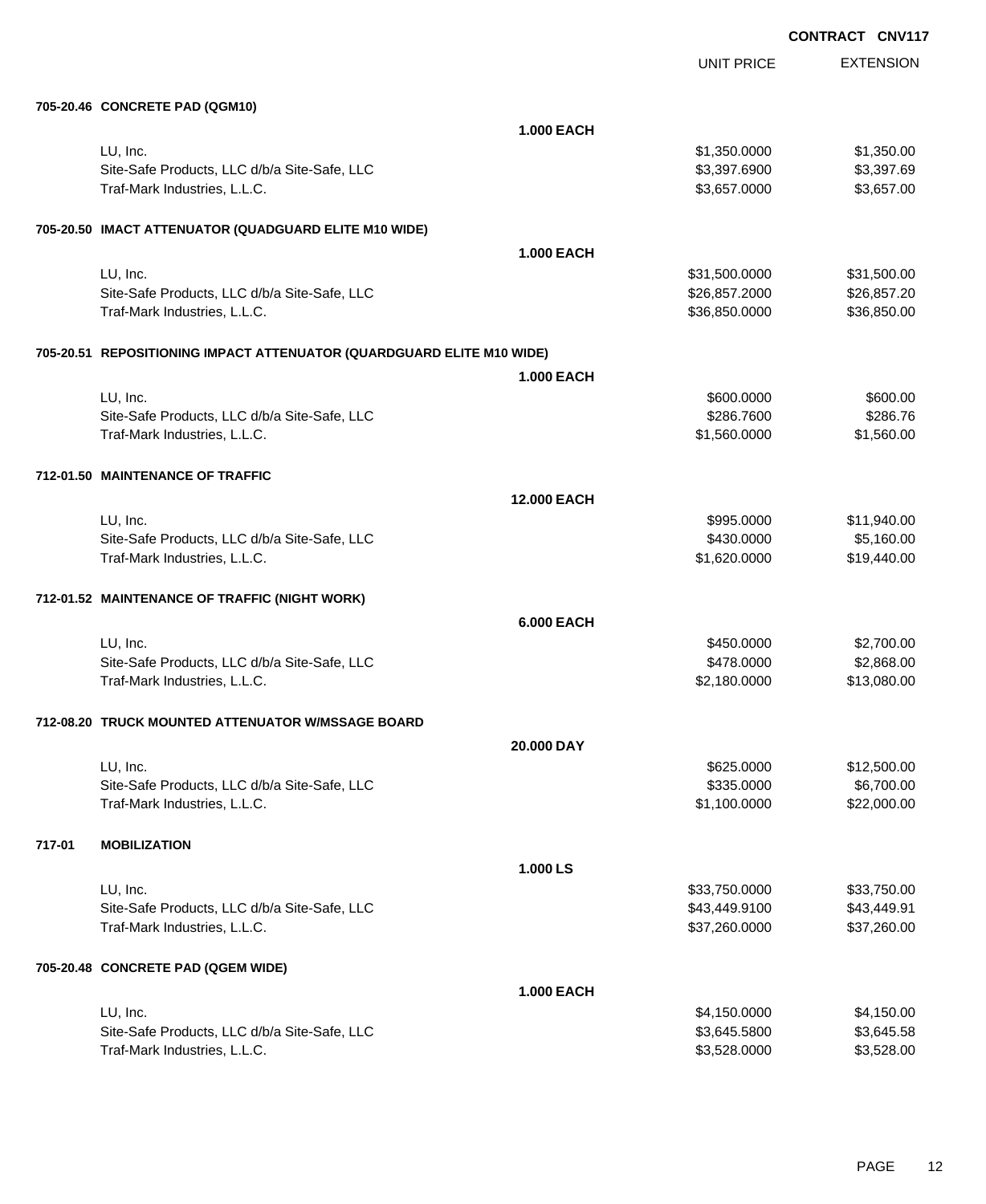|                                                    |            | <b>UNIT PRICE</b> | <b>EXTENSION</b> |
|----------------------------------------------------|------------|-------------------|------------------|
| 705-20.55 CARTRIDGE ASSEMBLY TYPE I (QGII & QGM10) |            |                   |                  |
|                                                    | 3.000 EACH |                   |                  |
| LU, Inc.                                           |            | \$895.0000        | \$2,685.00       |
| Site-Safe Products, LLC d/b/a Site-Safe, LLC       |            | \$1,030.0000      | \$3,090.00       |
| Traf-Mark Industries, L.L.C.                       |            | \$1,080.0000      | \$3,240.00       |
| 705-20.56 CARTRIDGE ASSEMBLY TYPE II(QGII & QGM10) |            |                   |                  |
|                                                    | 3.000 EACH |                   |                  |
| LU, Inc.                                           |            | \$905,0000        | \$2,715.00       |
| Site-Safe Products, LLC d/b/a Site-Safe, LLC       |            | \$1,115.0000      | \$3,345.00       |
| Traf-Mark Industries, L.L.C.                       |            | \$1.118.0000      | \$3,354.00       |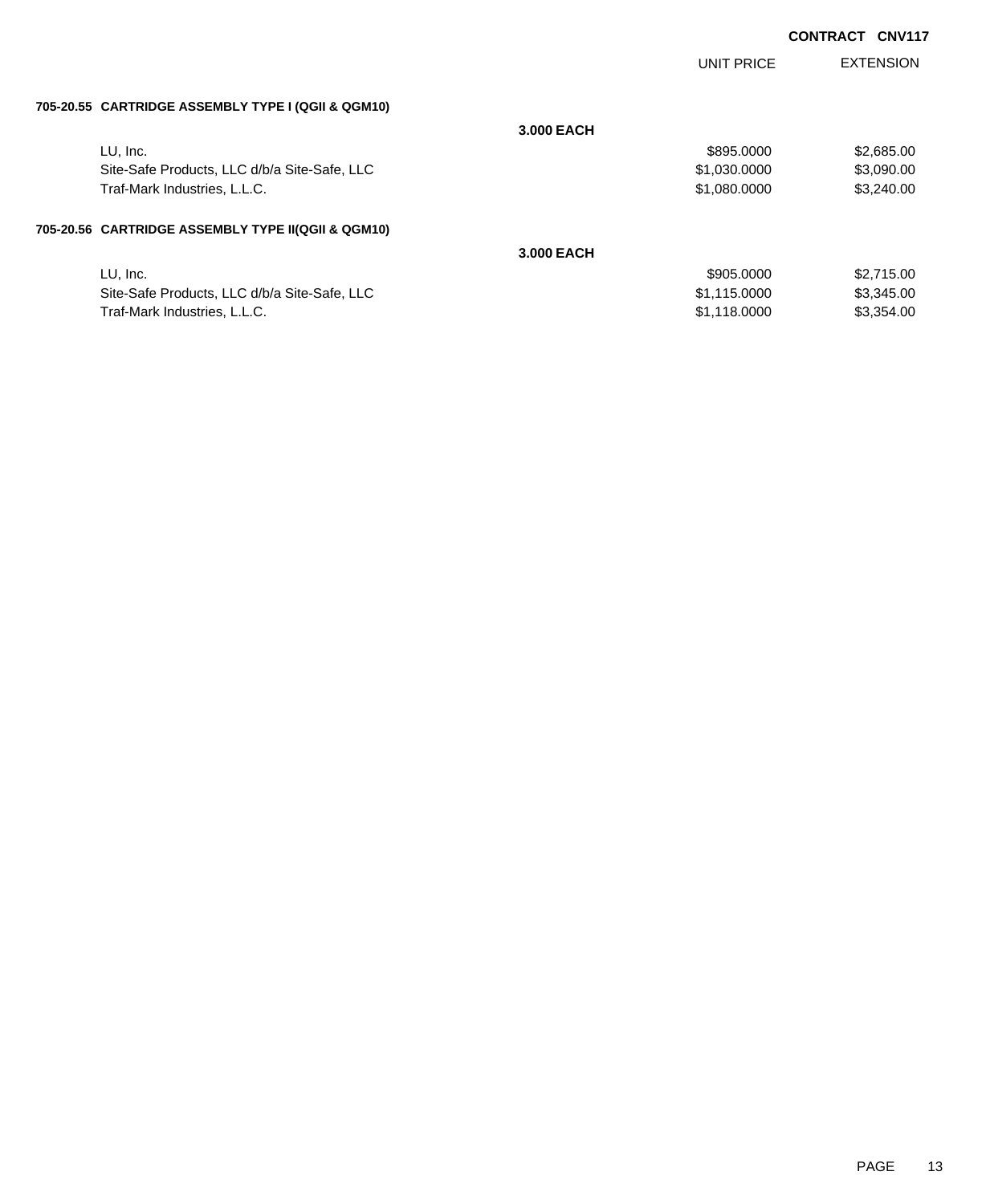UNIT PRICE

EXTENSION

**MAINTENANCE CONTINGENCY CATEGORY**

| 705-07.20 TRANSITION TO SAFETY SHAPE (2005 TRACC) |  |  |  |  |
|---------------------------------------------------|--|--|--|--|
|---------------------------------------------------|--|--|--|--|

| LU, Inc.<br>\$835.0000<br>\$835.00<br>\$835.00<br>Site-Safe Products, LLC d/b/a Site-Safe, LLC<br>\$835.0000<br>\$835.00<br>Traf-Mark Industries, L.L.C.<br>\$835.0000<br>705-07.21 TRANSITION TO BARRIER WALL END CAP (2005 TRACC)<br><b>1.000 EACH</b><br>LU, Inc.<br>\$212.50<br>\$212.5000<br>\$212.50<br>Site-Safe Products, LLC d/b/a Site-Safe, LLC<br>\$212.5000<br>\$212.50<br>Traf-Mark Industries, L.L.C.<br>\$212.5000<br>705-07.22 SPLIT FRAME KIT-30IN BACK-UP (2005 TRACC)<br><b>1.000 EACH</b><br>LU, Inc.<br>\$759.3000<br>\$759.30<br>\$759.30<br>Site-Safe Products, LLC d/b/a Site-Safe, LLC<br>\$759.3000<br>\$759.30<br>Traf-Mark Industries, L.L.C.<br>\$759.3000<br>705-08.18 TAU-II XXXL BULKHEAD (WIDE UNIT)<br><b>1.000 EACH</b><br>LU, Inc.<br>\$1,500.0000<br>\$1,500.00<br>Site-Safe Products, LLC d/b/a Site-Safe, LLC<br>\$1,500.00<br>\$1,500.0000<br>Traf-Mark Industries, L.L.C.<br>\$1,500.00<br>\$1,500.0000<br>705-08.19 TAU-II XXXXL BULKHEAD (WIDE UNIT)<br><b>1.000 EACH</b><br>\$2,000.00<br>LU, Inc.<br>\$2,000.0000<br>\$2,000.00<br>Site-Safe Products, LLC d/b/a Site-Safe, LLC<br>\$2,000.0000<br>\$2,000.00<br>Traf-Mark Industries, L.L.C.<br>\$2,000.0000<br>705-08.24 TAU-II CABLE GUIDE KIT (UNIVERSAL)<br><b>1.000 EACH</b><br>LU, Inc.<br>\$500.00<br>\$500.0000<br>Site-Safe Products, LLC d/b/a Site-Safe, LLC<br>\$500.00<br>\$500.0000<br>Traf-Mark Industries, L.L.C.<br>\$500.0000<br>\$500.00 |
|------------------------------------------------------------------------------------------------------------------------------------------------------------------------------------------------------------------------------------------------------------------------------------------------------------------------------------------------------------------------------------------------------------------------------------------------------------------------------------------------------------------------------------------------------------------------------------------------------------------------------------------------------------------------------------------------------------------------------------------------------------------------------------------------------------------------------------------------------------------------------------------------------------------------------------------------------------------------------------------------------------------------------------------------------------------------------------------------------------------------------------------------------------------------------------------------------------------------------------------------------------------------------------------------------------------------------------------------------------------------------------------------------------------------------------------------------------|
|                                                                                                                                                                                                                                                                                                                                                                                                                                                                                                                                                                                                                                                                                                                                                                                                                                                                                                                                                                                                                                                                                                                                                                                                                                                                                                                                                                                                                                                            |
|                                                                                                                                                                                                                                                                                                                                                                                                                                                                                                                                                                                                                                                                                                                                                                                                                                                                                                                                                                                                                                                                                                                                                                                                                                                                                                                                                                                                                                                            |
|                                                                                                                                                                                                                                                                                                                                                                                                                                                                                                                                                                                                                                                                                                                                                                                                                                                                                                                                                                                                                                                                                                                                                                                                                                                                                                                                                                                                                                                            |
|                                                                                                                                                                                                                                                                                                                                                                                                                                                                                                                                                                                                                                                                                                                                                                                                                                                                                                                                                                                                                                                                                                                                                                                                                                                                                                                                                                                                                                                            |
|                                                                                                                                                                                                                                                                                                                                                                                                                                                                                                                                                                                                                                                                                                                                                                                                                                                                                                                                                                                                                                                                                                                                                                                                                                                                                                                                                                                                                                                            |
|                                                                                                                                                                                                                                                                                                                                                                                                                                                                                                                                                                                                                                                                                                                                                                                                                                                                                                                                                                                                                                                                                                                                                                                                                                                                                                                                                                                                                                                            |
|                                                                                                                                                                                                                                                                                                                                                                                                                                                                                                                                                                                                                                                                                                                                                                                                                                                                                                                                                                                                                                                                                                                                                                                                                                                                                                                                                                                                                                                            |
|                                                                                                                                                                                                                                                                                                                                                                                                                                                                                                                                                                                                                                                                                                                                                                                                                                                                                                                                                                                                                                                                                                                                                                                                                                                                                                                                                                                                                                                            |
|                                                                                                                                                                                                                                                                                                                                                                                                                                                                                                                                                                                                                                                                                                                                                                                                                                                                                                                                                                                                                                                                                                                                                                                                                                                                                                                                                                                                                                                            |
|                                                                                                                                                                                                                                                                                                                                                                                                                                                                                                                                                                                                                                                                                                                                                                                                                                                                                                                                                                                                                                                                                                                                                                                                                                                                                                                                                                                                                                                            |
|                                                                                                                                                                                                                                                                                                                                                                                                                                                                                                                                                                                                                                                                                                                                                                                                                                                                                                                                                                                                                                                                                                                                                                                                                                                                                                                                                                                                                                                            |
|                                                                                                                                                                                                                                                                                                                                                                                                                                                                                                                                                                                                                                                                                                                                                                                                                                                                                                                                                                                                                                                                                                                                                                                                                                                                                                                                                                                                                                                            |
|                                                                                                                                                                                                                                                                                                                                                                                                                                                                                                                                                                                                                                                                                                                                                                                                                                                                                                                                                                                                                                                                                                                                                                                                                                                                                                                                                                                                                                                            |
|                                                                                                                                                                                                                                                                                                                                                                                                                                                                                                                                                                                                                                                                                                                                                                                                                                                                                                                                                                                                                                                                                                                                                                                                                                                                                                                                                                                                                                                            |
|                                                                                                                                                                                                                                                                                                                                                                                                                                                                                                                                                                                                                                                                                                                                                                                                                                                                                                                                                                                                                                                                                                                                                                                                                                                                                                                                                                                                                                                            |
|                                                                                                                                                                                                                                                                                                                                                                                                                                                                                                                                                                                                                                                                                                                                                                                                                                                                                                                                                                                                                                                                                                                                                                                                                                                                                                                                                                                                                                                            |
|                                                                                                                                                                                                                                                                                                                                                                                                                                                                                                                                                                                                                                                                                                                                                                                                                                                                                                                                                                                                                                                                                                                                                                                                                                                                                                                                                                                                                                                            |
|                                                                                                                                                                                                                                                                                                                                                                                                                                                                                                                                                                                                                                                                                                                                                                                                                                                                                                                                                                                                                                                                                                                                                                                                                                                                                                                                                                                                                                                            |
|                                                                                                                                                                                                                                                                                                                                                                                                                                                                                                                                                                                                                                                                                                                                                                                                                                                                                                                                                                                                                                                                                                                                                                                                                                                                                                                                                                                                                                                            |
|                                                                                                                                                                                                                                                                                                                                                                                                                                                                                                                                                                                                                                                                                                                                                                                                                                                                                                                                                                                                                                                                                                                                                                                                                                                                                                                                                                                                                                                            |
|                                                                                                                                                                                                                                                                                                                                                                                                                                                                                                                                                                                                                                                                                                                                                                                                                                                                                                                                                                                                                                                                                                                                                                                                                                                                                                                                                                                                                                                            |
|                                                                                                                                                                                                                                                                                                                                                                                                                                                                                                                                                                                                                                                                                                                                                                                                                                                                                                                                                                                                                                                                                                                                                                                                                                                                                                                                                                                                                                                            |
|                                                                                                                                                                                                                                                                                                                                                                                                                                                                                                                                                                                                                                                                                                                                                                                                                                                                                                                                                                                                                                                                                                                                                                                                                                                                                                                                                                                                                                                            |
|                                                                                                                                                                                                                                                                                                                                                                                                                                                                                                                                                                                                                                                                                                                                                                                                                                                                                                                                                                                                                                                                                                                                                                                                                                                                                                                                                                                                                                                            |
|                                                                                                                                                                                                                                                                                                                                                                                                                                                                                                                                                                                                                                                                                                                                                                                                                                                                                                                                                                                                                                                                                                                                                                                                                                                                                                                                                                                                                                                            |
|                                                                                                                                                                                                                                                                                                                                                                                                                                                                                                                                                                                                                                                                                                                                                                                                                                                                                                                                                                                                                                                                                                                                                                                                                                                                                                                                                                                                                                                            |
|                                                                                                                                                                                                                                                                                                                                                                                                                                                                                                                                                                                                                                                                                                                                                                                                                                                                                                                                                                                                                                                                                                                                                                                                                                                                                                                                                                                                                                                            |
|                                                                                                                                                                                                                                                                                                                                                                                                                                                                                                                                                                                                                                                                                                                                                                                                                                                                                                                                                                                                                                                                                                                                                                                                                                                                                                                                                                                                                                                            |
| 705-08.27 TAU-II END PANEL (UNIVERSAL)                                                                                                                                                                                                                                                                                                                                                                                                                                                                                                                                                                                                                                                                                                                                                                                                                                                                                                                                                                                                                                                                                                                                                                                                                                                                                                                                                                                                                     |
| <b>1.000 EACH</b>                                                                                                                                                                                                                                                                                                                                                                                                                                                                                                                                                                                                                                                                                                                                                                                                                                                                                                                                                                                                                                                                                                                                                                                                                                                                                                                                                                                                                                          |
| LU, Inc.<br>\$275.0000<br>\$275.00                                                                                                                                                                                                                                                                                                                                                                                                                                                                                                                                                                                                                                                                                                                                                                                                                                                                                                                                                                                                                                                                                                                                                                                                                                                                                                                                                                                                                         |
| Site-Safe Products, LLC d/b/a Site-Safe, LLC<br>\$275.0000<br>\$275.00                                                                                                                                                                                                                                                                                                                                                                                                                                                                                                                                                                                                                                                                                                                                                                                                                                                                                                                                                                                                                                                                                                                                                                                                                                                                                                                                                                                     |
| Traf-Mark Industries, L.L.C.<br>\$275.0000<br>\$275.00                                                                                                                                                                                                                                                                                                                                                                                                                                                                                                                                                                                                                                                                                                                                                                                                                                                                                                                                                                                                                                                                                                                                                                                                                                                                                                                                                                                                     |
| 705-08.31 TAU-II PIPE PANEL MOUNT (UNIVERSAL)                                                                                                                                                                                                                                                                                                                                                                                                                                                                                                                                                                                                                                                                                                                                                                                                                                                                                                                                                                                                                                                                                                                                                                                                                                                                                                                                                                                                              |
| <b>1.000 EACH</b>                                                                                                                                                                                                                                                                                                                                                                                                                                                                                                                                                                                                                                                                                                                                                                                                                                                                                                                                                                                                                                                                                                                                                                                                                                                                                                                                                                                                                                          |
| LU, Inc.<br>\$120.00<br>\$120.0000                                                                                                                                                                                                                                                                                                                                                                                                                                                                                                                                                                                                                                                                                                                                                                                                                                                                                                                                                                                                                                                                                                                                                                                                                                                                                                                                                                                                                         |
| \$120.00<br>Site-Safe Products, LLC d/b/a Site-Safe, LLC<br>\$120.0000                                                                                                                                                                                                                                                                                                                                                                                                                                                                                                                                                                                                                                                                                                                                                                                                                                                                                                                                                                                                                                                                                                                                                                                                                                                                                                                                                                                     |
| Traf-Mark Industries, L.L.C.<br>\$120.0000<br>\$120.00                                                                                                                                                                                                                                                                                                                                                                                                                                                                                                                                                                                                                                                                                                                                                                                                                                                                                                                                                                                                                                                                                                                                                                                                                                                                                                                                                                                                     |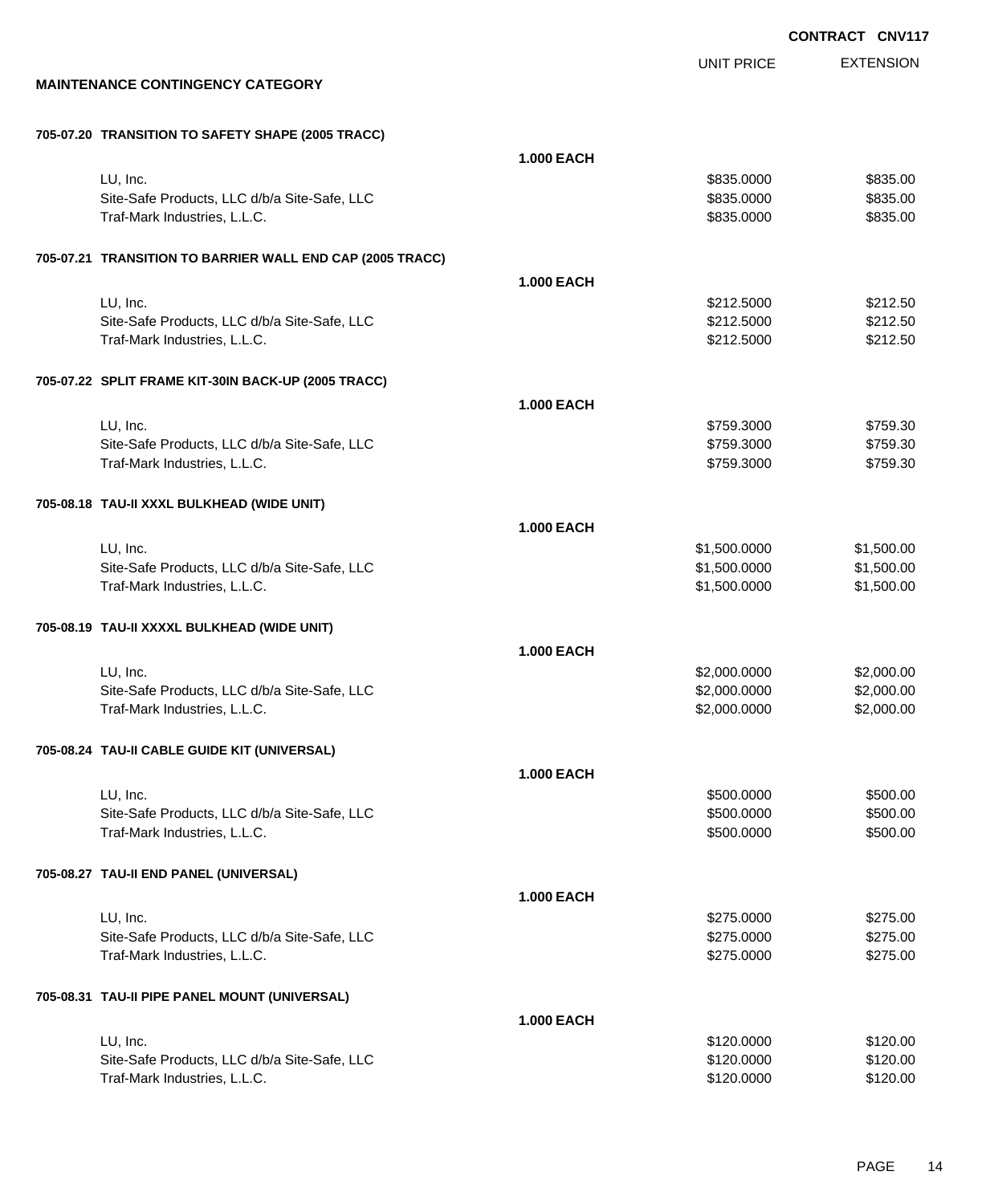| 705-08.35 TAU-II PCB BACKSTOP (PARALLEL UNIT)         |                   |              |            |
|-------------------------------------------------------|-------------------|--------------|------------|
|                                                       | <b>1.000 EACH</b> |              |            |
| LU, Inc.                                              |                   | \$800.0000   | \$800.00   |
| Site-Safe Products, LLC d/b/a Site-Safe, LLC          |                   | \$800.0000   | \$800.00   |
| Traf-Mark Industries, L.L.C.                          |                   | \$800.0000   | \$800.00   |
| 705-08.37 TAU-II WIDE SUPPORT LEG ADAPTER (WIDE UNIT) |                   |              |            |
|                                                       | <b>1.000 EACH</b> |              |            |
| LU, Inc.                                              |                   | \$200.0000   | \$200.00   |
| Site-Safe Products, LLC d/b/a Site-Safe, LLC          |                   | \$200.0000   | \$200.00   |
| Traf-Mark Industries, L.L.C.                          |                   | \$200.0000   | \$200.00   |
| 705-08.38 TAU-II WING ASSEMBLY (WIDE UNIT)            |                   |              |            |
|                                                       | <b>1.000 EACH</b> |              |            |
| LU, Inc.                                              |                   | \$400.0000   | \$400.00   |
| Site-Safe Products, LLC d/b/a Site-Safe, LLC          |                   | \$400.0000   | \$400.00   |
| Traf-Mark Industries, L.L.C.                          |                   | \$400.0000   | \$400.00   |
| 705-08.39 TAU-II WING BRACE (WIDE UNIT)               |                   |              |            |
|                                                       | <b>1.000 EACH</b> |              |            |
| LU, Inc.                                              |                   | \$50.0000    | \$50.00    |
| Site-Safe Products, LLC d/b/a Site-Safe, LLC          |                   | \$50.0000    | \$50.00    |
| Traf-Mark Industries, L.L.C.                          |                   | \$50.0000    | \$50.00    |
| 705-08.40 TAU-II XL BULKHEAD (WIDE UNIT)              |                   |              |            |
|                                                       | <b>1.000 EACH</b> |              |            |
| LU, Inc.                                              |                   | \$600.0000   | \$600.00   |
| Site-Safe Products, LLC d/b/a Site-Safe, LLC          |                   | \$600.0000   | \$600.00   |
| Traf-Mark Industries, L.L.C.                          |                   | \$600.0000   | \$600.00   |
| 705-08.41 TAU-II XXL BULKHEAD (WIDE UNIT)             |                   |              |            |
|                                                       | <b>1.000 EACH</b> |              |            |
| LU, Inc.                                              |                   | \$1,100.0000 | \$1,100.00 |
| Site-Safe Products, LLC d/b/a Site-Safe, LLC          |                   | \$1,100.0000 | \$1,100.00 |
| Traf-Mark Industries, L.L.C.                          |                   | \$1,100.0000 | \$1,100.00 |
| 705-08.43 FORMED ANGLE 05 TRACC                       |                   |              |            |
|                                                       | <b>1.000 EACH</b> |              |            |
| LU, Inc.                                              |                   | \$308.9900   | \$308.99   |
| Site-Safe Products, LLC d/b/a Site-Safe, LLC          |                   | \$308.9900   | \$308.99   |
| Traf-Mark Industries, L.L.C.                          |                   | \$308.9900   | \$308.99   |
| 705-08.52 QUADGUARD MONORAIL ASSEMBLY, 3 BAY          |                   |              |            |
|                                                       | <b>1.000 EACH</b> |              |            |
| LU, Inc.                                              |                   | \$1,587.5000 | \$1,587.50 |
| Site-Safe Products, LLC d/b/a Site-Safe, LLC          |                   | \$1,587.5000 | \$1,587.50 |
| Traf-Mark Industries, L.L.C.                          |                   | \$1,587.5000 | \$1,587.50 |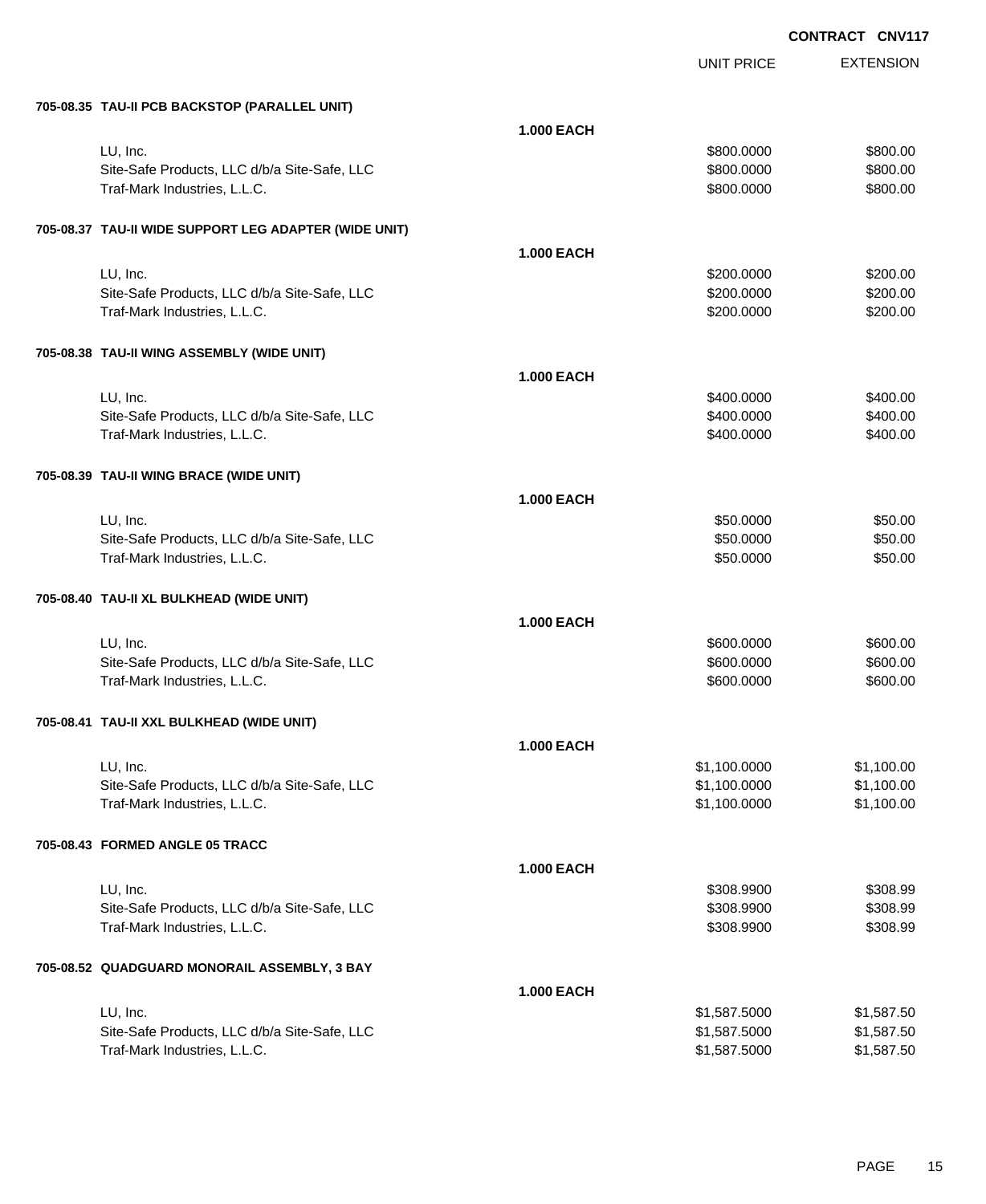EXTENSION **CONTRACT CNV117** UNIT PRICE **705-08.54 TRACC WASHER 1/4" X 3" X 2-1/4" 1.000 EACH** LU, Inc. \$2.6100 \$2.61 Site-Safe Products, LLC d/b/a Site-Safe, LLC  $$2.61$ Traf-Mark Industries, L.L.C. \$2.6100 \$2.6100 **705-08.55 TRACC DOUBLER PL X 38-1/2" 1.000 EACH** LU, Inc. \$68.1200 \$68.12 Site-Safe Products, LLC d/b/a Site-Safe, LLC \$68.1200 \$68.1200 \$68.12 Traf-Mark Industries, L.L.C. \$68.1200 \$68.1200 \$68.12 **705-08.56 TRACC BEAM GUIDE 72" 1.000 EACH** LU, Inc. \$298.4400 \$298.44 Site-Safe Products, LLC d/b/a Site-Safe, LLC  $$298.4400$  \$298.4400 \$298.44 Traf-Mark Industries, L.L.C. \$298.4400 \$298.4400 \$298.4400 \$298.4400 \$298.4400 \$298.44 **705-08.68 RIP PLATE REPAIR KIT, STAGE 3 1.000 EACH** LU, Inc. \$1,620.2500 \$1,620.25 Site-Safe Products, LLC d/b/a Site-Safe, LLC \$1,620.2500 \$1,620.2500 \$1,620.2500 Traf-Mark Industries, L.L.C. \$1,620.2500 \$1,620.25 **705-08.74 BASE ASSEMBLY - 9' 1.000 EACH** LU, Inc. \$833.0000 \$833.00 Site-Safe Products, LLC d/b/a Site-Safe, LLC  $$833.000$  \$833.0000 \$833.000 Traf-Mark Industries, L.L.C. \$833.000 \$833.000 \$833.000 \$833.000 \$833.000 \$833.00 **705-08.76 BEAM GUIDE - 20' 1.000 EACH** LU, Inc. \$636.6500 \$636.65 Site-Safe Products, LLC d/b/a Site-Safe, LLC \$636.6500 \$636.6500 \$636.6500 Traf-Mark Industries, L.L.C. 6636.6500 \$636.6500 \$636.6500 **705-08.77 END SHOE (LEFT OR RIGHT) 1.000 EACH** LU, Inc. \$238.0000 \$238.00 Site-Safe Products, LLC d/b/a Site-Safe, LLC  $$238.000$  \$238.0000 \$238.000 Traf-Mark Industries, L.L.C. 6238.000 \$238.000 \$238.000 \$238.000 \$238.000 \$238.00 **705-08.84 SLOT PLATE 1.000 EACH** LU, Inc. \$20.8500 \$20.85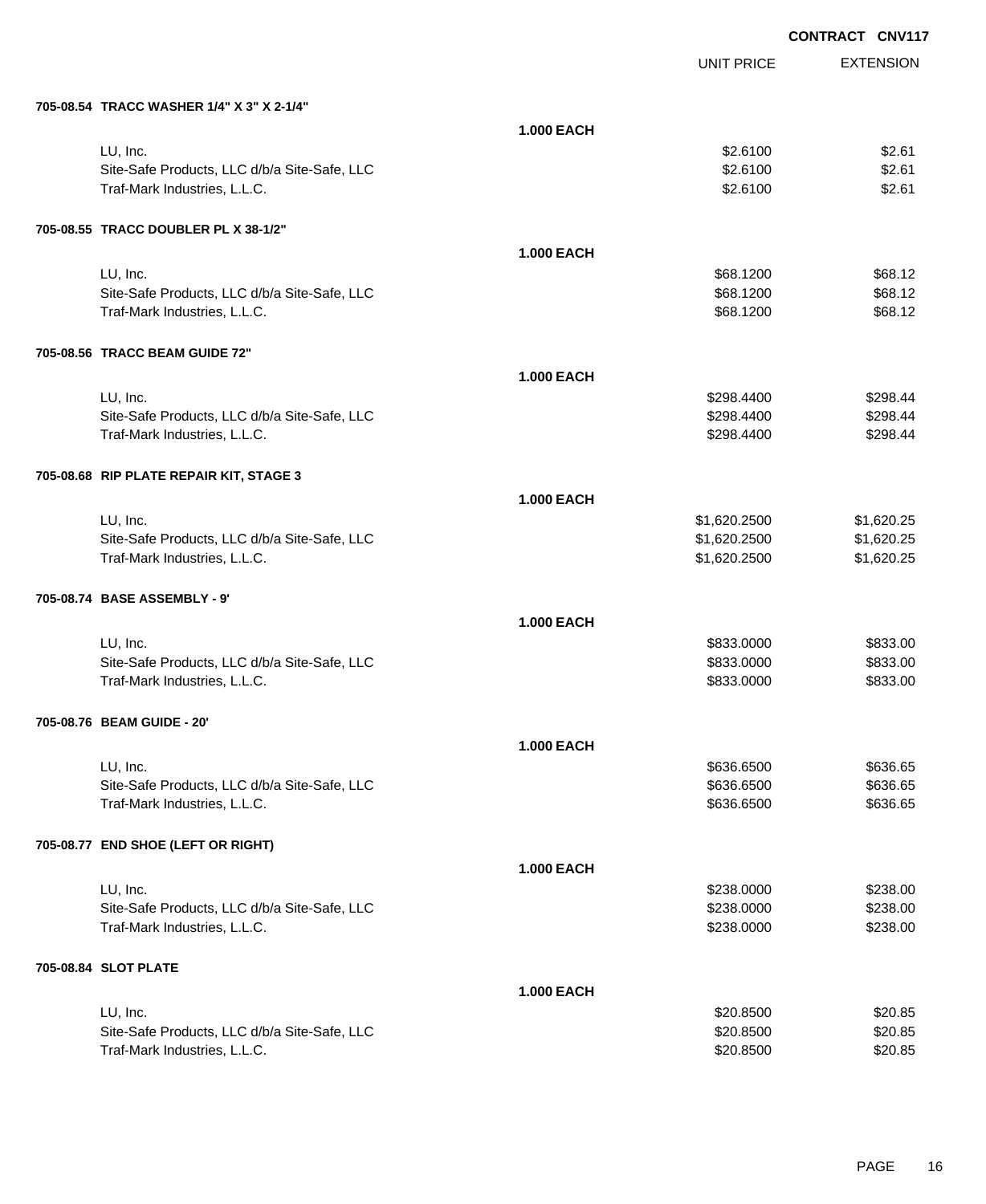|                                              |                   | <b>UNIT PRICE</b> | <b>EXTENSION</b> |
|----------------------------------------------|-------------------|-------------------|------------------|
| 705-08.85 CROSSTIE                           |                   |                   |                  |
|                                              | <b>1.000 EACH</b> |                   |                  |
| LU, Inc.                                     |                   | \$109.6500        | \$109.65         |
| Site-Safe Products, LLC d/b/a Site-Safe, LLC |                   | \$109.6500        | \$109.65         |
| Traf-Mark Industries, L.L.C.                 |                   | \$109.6500        | \$109.65         |
| 705-08.86 FORM CHANNEL - 3 X 2               |                   |                   |                  |
|                                              | <b>1.000 EACH</b> |                   |                  |
| LU, Inc.                                     |                   | \$187.0000        | \$187.00         |
| Site-Safe Products, LLC d/b/a Site-Safe, LLC |                   | \$187.0000        | \$187.00         |
| Traf-Mark Industries, L.L.C.                 |                   | \$187.0000        | \$187.00         |
| 705-08.88 SLED/CUTTER ASSEMBLY               |                   |                   |                  |
|                                              | <b>1.000 EACH</b> |                   |                  |
| LU, Inc.                                     |                   | \$2,465.0000      | \$2,465.00       |
| Site-Safe Products, LLC d/b/a Site-Safe, LLC |                   | \$2,465.0000      | \$2,465.00       |
| Traf-Mark Industries, L.L.C.                 |                   | \$2,465.0000      | \$2,465.00       |
| 705-08.93 05 RIP PLATE REPAIR KIT STAGE 3    |                   |                   |                  |
|                                              | <b>1.000 EACH</b> |                   |                  |
| LU, Inc.                                     |                   | \$1,119.4500      | \$1,119.45       |
| Site-Safe Products, LLC d/b/a Site-Safe, LLC |                   | \$1,119.4500      | \$1,119.45       |
| Traf-Mark Industries, L.L.C.                 |                   | \$1,119.4500      | \$1,119.45       |
| 705-08.94 05 FRONT ANCH WELDMENT             |                   |                   |                  |
|                                              | <b>1.000 EACH</b> |                   |                  |
| LU, Inc.                                     |                   | \$410.0000        | \$410.00         |
| Site-Safe Products, LLC d/b/a Site-Safe, LLC |                   | \$410.0000        | \$410.00         |
| Traf-Mark Industries, L.L.C.                 |                   | \$410.0000        | \$410.00         |
| 705-08.95 05 SECTION MODULE                  |                   |                   |                  |
|                                              | <b>1.000 EACH</b> |                   |                  |
| LU, Inc.                                     |                   | \$1,415.0000      | \$1,415.00       |
| Site-Safe Products, LLC d/b/a Site-Safe, LLC |                   | \$1,415.0000      | \$1,415.00       |
| Traf-Mark Industries, L.L.C.                 |                   | \$1,415.0000      | \$1,415.00       |
| 705-08.97 05 SLED/SHREDDER ASSEMBLY          |                   |                   |                  |
|                                              | <b>1.000 EACH</b> |                   |                  |
| LU, Inc.                                     |                   | \$2,465.0000      | \$2,465.00       |
| Site-Safe Products, LLC d/b/a Site-Safe, LLC |                   | \$2,465.0000      | \$2,465.00       |
| Traf-Mark Industries, L.L.C.                 |                   | \$2,465.0000      | \$2,465.00       |
| 705-08.98 05 FRAME WELDMENT                  |                   |                   |                  |
|                                              | <b>1.000 EACH</b> |                   |                  |
| LU, Inc.                                     |                   | \$310.2500        | \$310.25         |
| Site-Safe Products, LLC d/b/a Site-Safe, LLC |                   | \$310.2500        | \$310.25         |
| Traf-Mark Industries, L.L.C.                 |                   | \$310.2500        | \$310.25         |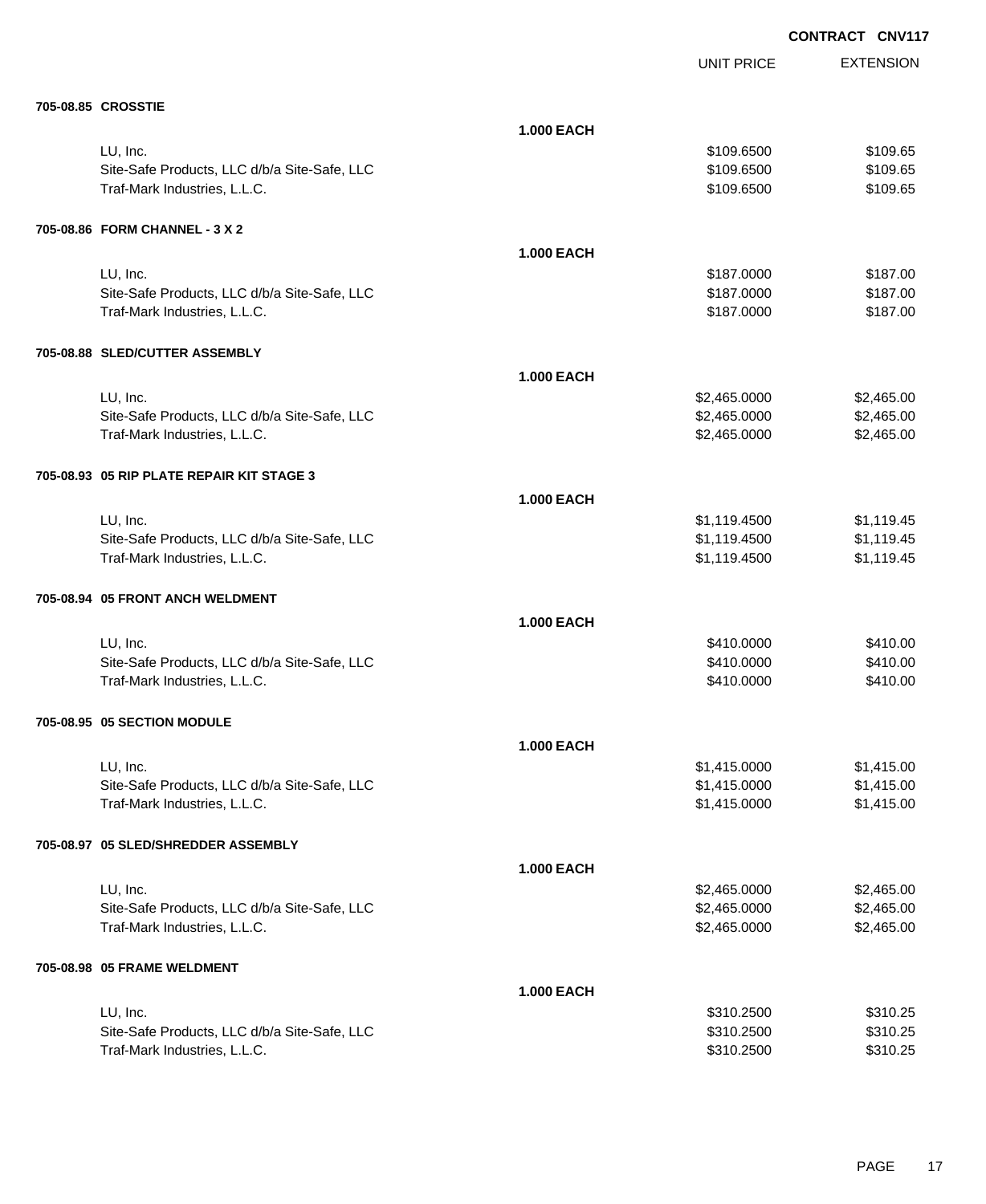|                                                    |                   |                   | UUNIRAUI<br><b>UNVII</b> |
|----------------------------------------------------|-------------------|-------------------|--------------------------|
|                                                    |                   | <b>UNIT PRICE</b> | <b>EXTENSION</b>         |
| 705-08.99 05 BACK-UP FRAME                         |                   |                   |                          |
|                                                    | <b>1.000 EACH</b> |                   |                          |
| LU, Inc.                                           |                   | \$473.4500        | \$473.45                 |
| Site-Safe Products, LLC d/b/a Site-Safe, LLC       |                   | \$473.4500        | \$473.45                 |
| Traf-Mark Industries, L.L.C.                       |                   | \$473.4500        | \$473.45                 |
| 705-09.12 CONCRETE ANCHOR BOLT SET (3/4 IN X 7 IN) |                   |                   |                          |
|                                                    | <b>1.000 EACH</b> |                   |                          |
| LU, Inc.                                           |                   | \$306.0000        | \$306.00                 |
| Site-Safe Products, LLC d/b/a Site-Safe, LLC       |                   | \$306.0000        | \$306.00                 |
| Traf-Mark Industries, L.L.C.                       |                   | \$306.0000        | \$306.00                 |
| 705-09.13 ASPHALT ANCHOR BOLT SET (3/4 IN X 18 IN) |                   |                   |                          |
|                                                    | <b>1.000 EACH</b> |                   |                          |
| LU, Inc.                                           |                   | \$871.0000        | \$871.00                 |
| Site-Safe Products, LLC d/b/a Site-Safe, LLC       |                   | \$871.0000        | \$871.00                 |
| Traf-Mark Industries, L.L.C.                       |                   | \$871.0000        | \$871.00                 |
| 705-09.14 BOLT CABLE ADJUSTER                      |                   |                   |                          |
|                                                    | <b>1.000 EACH</b> |                   |                          |
| LU, Inc.                                           |                   | \$120.0000        | \$120.00                 |
| Site-Safe Products, LLC d/b/a Site-Safe, LLC       |                   | \$120.0000        | \$120.00                 |
| Traf-Mark Industries, L.L.C.                       |                   | \$120.0000        | \$120.00                 |
| 705-09.15 BOLT SLED SIDE PANEL                     |                   |                   |                          |
|                                                    | <b>1.000 EACH</b> |                   |                          |
| LU, Inc.                                           |                   | \$6.0000          | \$6.00                   |
| Site-Safe Products, LLC d/b/a Site-Safe, LLC       |                   | \$6.0000          | \$6.00                   |
| Traf-Mark Industries, L.L.C.                       |                   | \$6.0000          | \$6.00                   |
| 705-09.16 BOLT FRONT STOP                          |                   |                   |                          |
|                                                    | <b>1.000 EACH</b> |                   |                          |
| LU, Inc.                                           |                   | \$3.0000          | \$3.00                   |
| Site-Safe Products, LLC d/b/a Site-Safe, LLC       |                   | \$3.0000          | \$3.00                   |
| Traf-Mark Industries, L.L.C.                       |                   | \$3.0000          | \$3.00                   |
| 705-09.17 BOLT SHEAR                               |                   |                   |                          |
|                                                    | <b>1.000 EACH</b> |                   |                          |
| LU, Inc.                                           |                   | \$1.5000          | \$1.50                   |
| Site-Safe Products, LLC d/b/a Site-Safe, LLC       |                   | \$1.5000          | \$1.50                   |
| Traf-Mark Industries, L.L.C.                       |                   | \$1.5000          | \$1.50                   |
| 705-09.18 BOLT SIDE GUIDE                          |                   |                   |                          |
|                                                    | <b>1.000 EACH</b> |                   |                          |
| LU, Inc.                                           |                   | \$20.0000         | \$20.00                  |
| Site-Safe Products, LLC d/b/a Site-Safe, LLC       |                   | \$20.0000         | \$20.00                  |
| Traf-Mark Industries, L.L.C.                       |                   | \$20.0000         | \$20.00                  |
|                                                    |                   |                   |                          |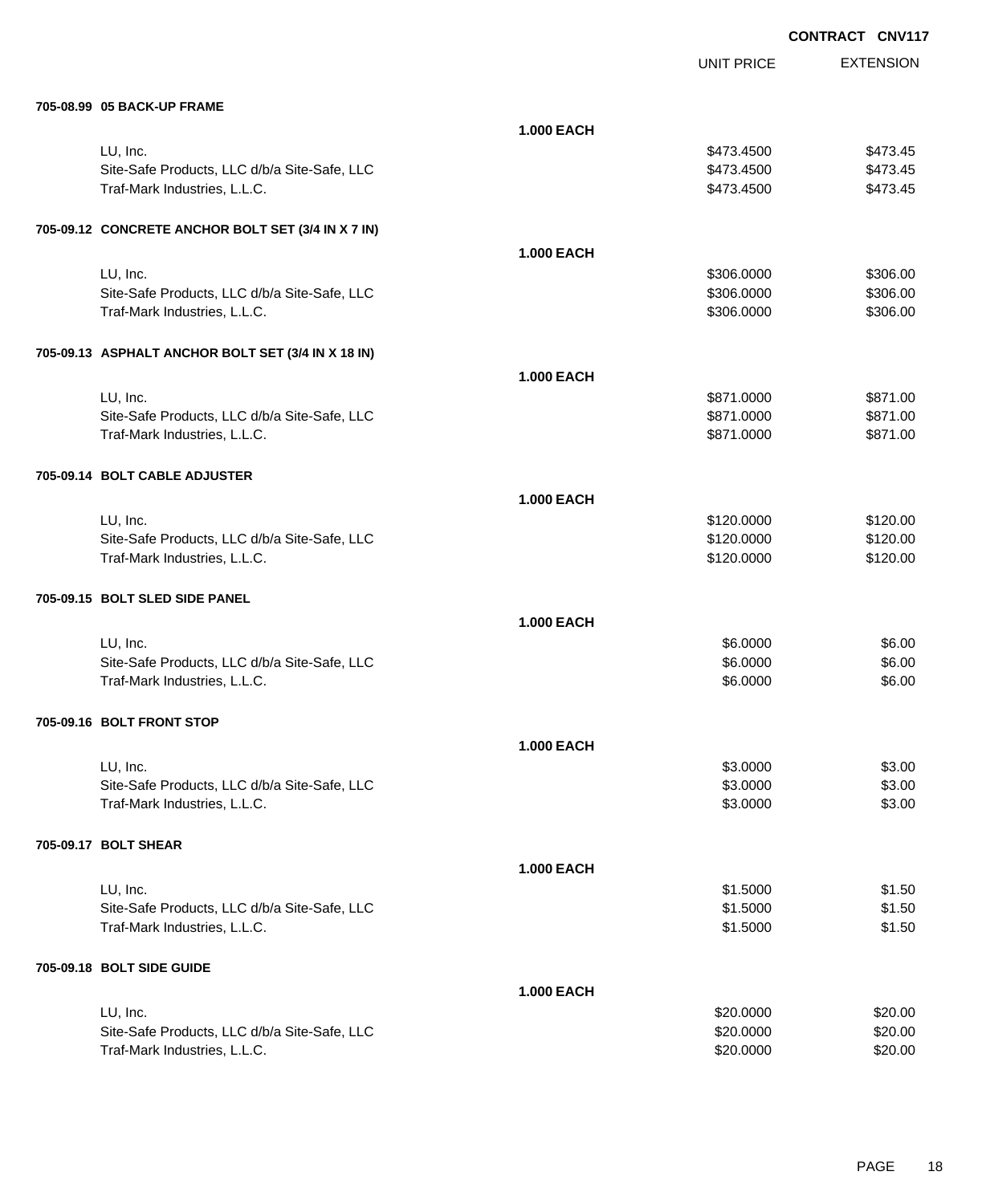EXTENSION **CONTRACT CNV117** UNIT PRICE **705-09.19 BOLT TERMINAL BRACE 1.000 EACH** لى الله عن الله عن الله عن الله عن الله عن الله عن الله عن الله عن الله عن الله عن الله عن الله عن الله عن الل Site-Safe Products, LLC d/b/a Site-Safe, LLC 6 (1992) 6 (1993) 89.000 \$9.000 \$9.000 \$9.000 \$9.00 Traf-Mark Industries, L.L.C. \$9.000 \$9.000 \$9.000 \$9.000 \$9.000 \$9.000 \$9.000 \$9.000 \$9.000 \$9.000 \$9.00 **705-09.20 BRACE TERMINAL 1.000 EACH** LU, Inc. \$414.0000 \$414.00 Site-Safe Products, LLC d/b/a Site-Safe, LLC  $$414.000$  \$414.0000 \$414.00 Traf-Mark Industries, L.L.C. \$414.000 \$414.000 \$414.000 **705-09.21 CABLE WIRE ROPE W/ SPELTER SOCKET 1.000 EACH** LU, Inc. \$1,083.0000 \$1,083.00 Site-Safe Products, LLC d/b/a Site-Safe, LLC  $$1,083.000$  \$1,083.000 \$1,083.00 Traf-Mark Industries, L.L.C. 63.000 \$1,083.000 \$1,083.000 \$1,083.000 \$1,083.000 \$1,083.00 **705-09.22 CLIP WIRE ROPE 1.000 EACH** LU, Inc. \$34.0000 \$34.00 Site-Safe Products, LLC d/b/a Site-Safe, LLC \$34.000 \$34.000 \$34.000 \$34.000 Traf-Mark Industries, L.L.C. \$34.000 \$34.000 \$34.000 \$34.000 \$34.000 \$354.00 **705-09.23 CYLINDER SHOCK ARRESTING 1.000 EACH** LU, Inc. \$3,143.0000 \$3,143.00 Site-Safe Products, LLC d/b/a Site-Safe, LLC \$3,143.0000 \$3,143.0000 \$3,143.000 Traf-Mark Industries, L.L.C. \$3,143.000 \$3,143.000 \$3,143.000 \$3,143.000 **705-09.24 STRAP CYLINDER 1.000 EACH** LU, Inc. \$89.0000 \$89.00 Site-Safe Products, LLC d/b/a Site-Safe, LLC  $$89.000$  \$89.000 \$89.000 Traf-Mark Industries, L.L.C. 689.000 \$89.000 \$89.000 \$89.000 \$89.000 \$89.000 \$89.000 \$89.000 \$89.00 **705-09.25 FRAME MOBILE #1 1.000 EACH** LU, Inc. \$414.0000 \$414.00 Site-Safe Products, LLC d/b/a Site-Safe, LLC  $$414.000$  \$414.0000 \$414.000 Traf-Mark Industries, L.L.C. 6414.000 \$414.000 \$414.000 \$414.000 \$414.000 \$414.00

#### **705-09.26 FRAME MOBILE #2**

| <b>1.000 EACH</b>                            |            |          |
|----------------------------------------------|------------|----------|
| LU. Inc.                                     | \$414,0000 | \$414.00 |
| Site-Safe Products, LLC d/b/a Site-Safe, LLC | \$414,0000 | \$414.00 |
| Traf-Mark Industries. L.L.C.                 | \$414,0000 | \$414.00 |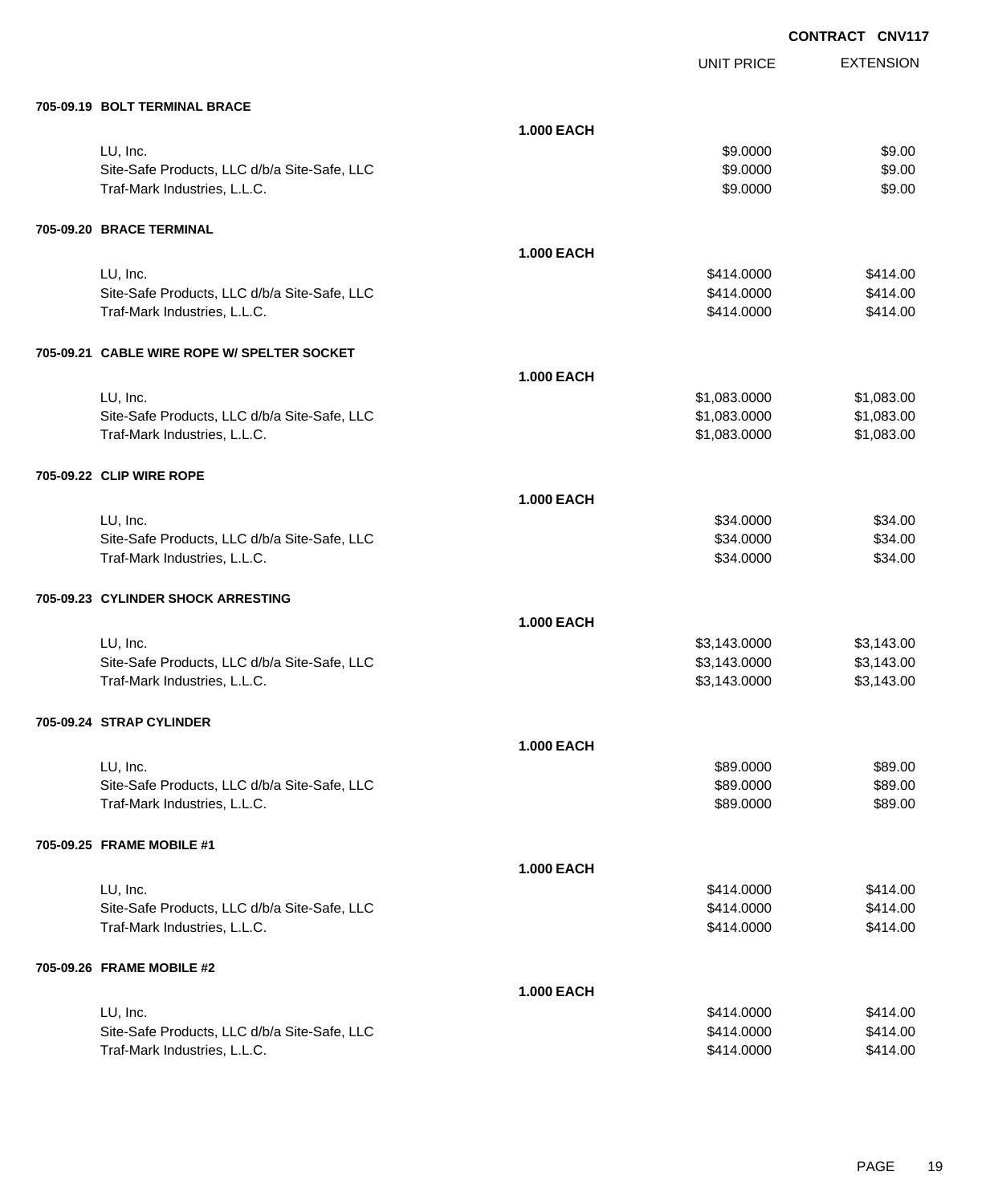| 705-09.27 FRAME MOBILE #3 |  |
|---------------------------|--|
|                           |  |

| 705-09.27 FRAME MOBILE #3                                                    |                   |                          |                      |
|------------------------------------------------------------------------------|-------------------|--------------------------|----------------------|
|                                                                              | <b>1.000 EACH</b> |                          |                      |
| LU, Inc.                                                                     |                   | \$414.0000               | \$414.00             |
| Site-Safe Products, LLC d/b/a Site-Safe, LLC                                 |                   | \$414.0000               | \$414.00             |
| Traf-Mark Industries, L.L.C.                                                 |                   | \$414.0000               | \$414.00             |
|                                                                              |                   |                          |                      |
| 705-09.28 FRAME MOBILE #4                                                    |                   |                          |                      |
|                                                                              | <b>1.000 EACH</b> |                          |                      |
| LU, Inc.                                                                     |                   | \$414.0000               | \$414.00             |
| Site-Safe Products, LLC d/b/a Site-Safe, LLC                                 |                   | \$414.0000               | \$414.00             |
| Traf-Mark Industries, L.L.C.                                                 |                   | \$414.0000               | \$414.00             |
|                                                                              |                   |                          |                      |
| 705-09.29 FRAME MOBILE #5                                                    |                   |                          |                      |
|                                                                              |                   |                          |                      |
|                                                                              | <b>1.000 EACH</b> |                          |                      |
| LU, Inc.                                                                     |                   | \$414.0000               | \$414.00             |
| Site-Safe Products, LLC d/b/a Site-Safe, LLC<br>Traf-Mark Industries, L.L.C. |                   | \$414.0000<br>\$414.0000 | \$414.00<br>\$414.00 |
|                                                                              |                   |                          |                      |
|                                                                              |                   |                          |                      |
| 705-09.30 FRAME MOBILE #6                                                    |                   |                          |                      |
|                                                                              | <b>1.000 EACH</b> |                          |                      |
| LU, Inc.                                                                     |                   | \$414.0000               | \$414.00             |
| Site-Safe Products, LLC d/b/a Site-Safe, LLC                                 |                   | \$414.0000               | \$414.00             |
| Traf-Mark Industries, L.L.C.                                                 |                   | \$414.0000               | \$414.00             |
| 705-09.31 GUIDE SIDE                                                         |                   |                          |                      |
|                                                                              | <b>1.000 EACH</b> |                          |                      |
| LU, Inc.                                                                     |                   | \$94.0000                | \$94.00              |
| Site-Safe Products, LLC d/b/a Site-Safe, LLC                                 |                   | \$94.0000                | \$94.00              |
| Traf-Mark Industries, L.L.C.                                                 |                   | \$94.0000                | \$94.00              |
|                                                                              |                   |                          |                      |
| 705-09.32 KEEPER SIDE #1 (SLED PANEL)                                        |                   |                          |                      |
|                                                                              | <b>1.000 EACH</b> |                          |                      |
| LU, Inc.                                                                     |                   | \$23.0000                | \$23.00              |
| Site-Safe Products, LLC d/b/a Site-Safe, LLC                                 |                   | \$23.0000                | \$23.00              |
| Traf-Mark Industries, L.L.C.                                                 |                   | \$23.0000                | \$23.00              |
|                                                                              |                   |                          |                      |
| 705-09.33 KEEPER SIDE #2 (SIDE PANEL)                                        |                   |                          |                      |
|                                                                              | <b>1.000 EACH</b> |                          |                      |
| LU, Inc.                                                                     |                   | \$23.0000                | \$23.00              |
| Site-Safe Products, LLC d/b/a Site-Safe, LLC                                 |                   | \$23.0000                | \$23.00              |
| Traf-Mark Industries, L.L.C.                                                 |                   | \$23.0000                | \$23.00              |
|                                                                              |                   |                          |                      |
| 705-09.34 KEEPER SIDE #3 (REAR PANEL)                                        |                   |                          |                      |
|                                                                              | <b>1.000 EACH</b> |                          |                      |
| LU, Inc.                                                                     |                   | \$23.0000                | \$23.00              |
| Site-Safe Products, LLC d/b/a Site-Safe, LLC                                 |                   | \$23.0000                | \$23.00              |
| Traf-Mark Industries, L.L.C.                                                 |                   | \$23.0000                | \$23.00              |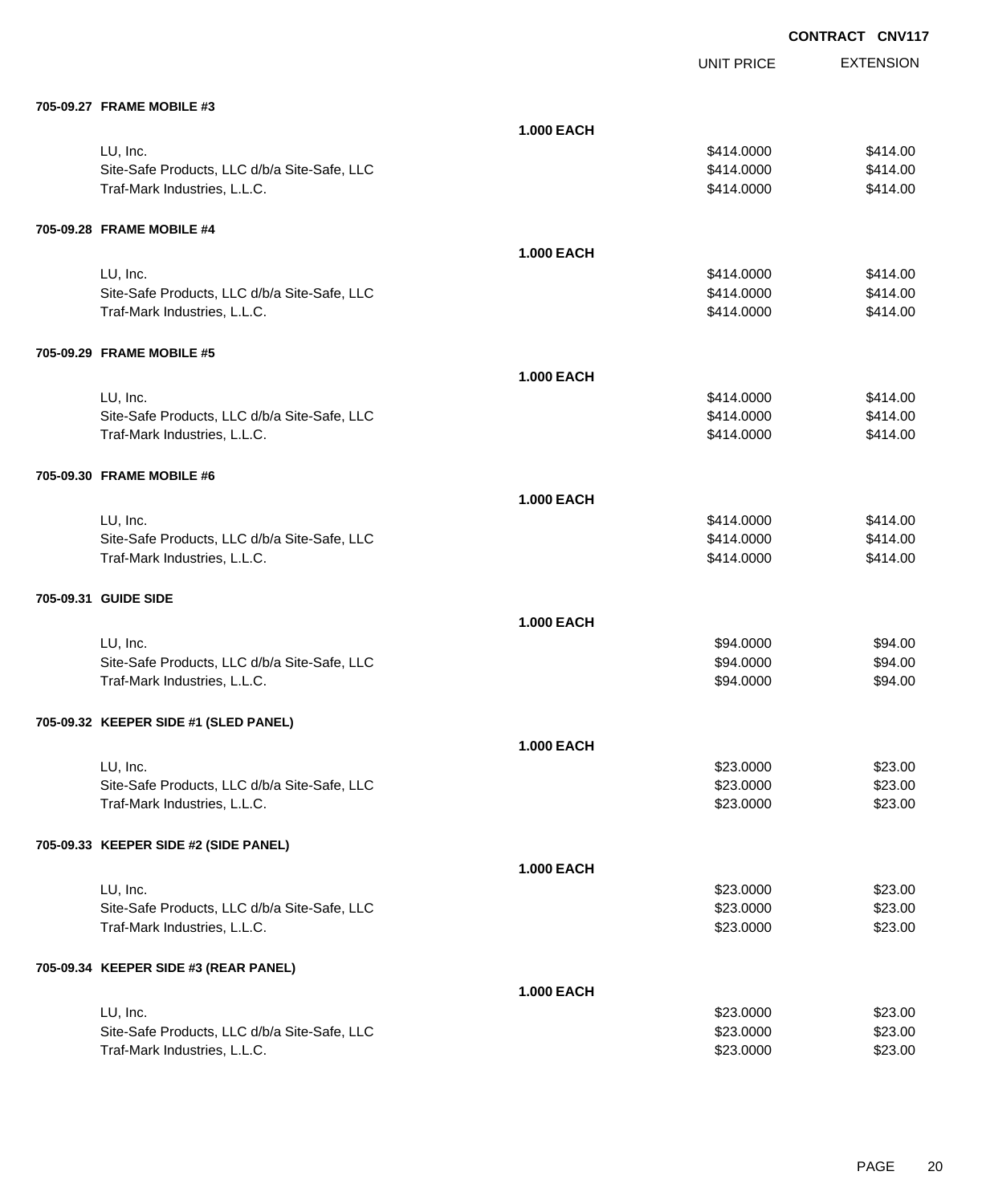UNIT PRICE

EXTENSION

|                | 705-09.36 PANEL SIDE                                                         |                   |                              |                          |
|----------------|------------------------------------------------------------------------------|-------------------|------------------------------|--------------------------|
|                |                                                                              | <b>1.000 EACH</b> |                              |                          |
|                | LU, Inc.                                                                     |                   | \$223.0000                   | \$223.00                 |
|                | Site-Safe Products, LLC d/b/a Site-Safe, LLC                                 |                   | \$223.0000                   | \$223.00                 |
|                | Traf-Mark Industries, L.L.C.                                                 |                   | \$223.0000                   | \$223.00                 |
|                | 705-09.37 PANEL SLED                                                         |                   |                              |                          |
|                |                                                                              | <b>1.000 EACH</b> |                              |                          |
|                | LU, Inc.                                                                     |                   | \$414.0000                   | \$414.00                 |
|                | Site-Safe Products, LLC d/b/a Site-Safe, LLC                                 |                   | \$414.0000                   | \$414.00                 |
|                | Traf-Mark Industries, L.L.C.                                                 |                   | \$414.0000                   | \$414.00                 |
|                | 705-09.38 PANEL REAR                                                         |                   |                              |                          |
|                |                                                                              | <b>1.000 EACH</b> |                              |                          |
|                | LU, Inc.                                                                     |                   | \$206.0000                   | \$206.00                 |
|                | Site-Safe Products, LLC d/b/a Site-Safe, LLC                                 |                   | \$206.0000                   | \$206.00                 |
|                | Traf-Mark Industries, L.L.C.                                                 |                   | \$206.0000                   | \$206.00                 |
|                | 705-09.39 SHEAVE (PULLEY)                                                    |                   |                              |                          |
|                |                                                                              | <b>1.000 EACH</b> |                              |                          |
|                | LU, Inc.                                                                     |                   | \$103.0000                   | \$103.00                 |
|                | Site-Safe Products, LLC d/b/a Site-Safe, LLC                                 |                   | \$103.0000                   | \$103.00                 |
|                | Traf-Mark Industries, L.L.C.                                                 |                   | \$103.0000                   | \$103.00                 |
| 705-09.40 SLED |                                                                              |                   |                              |                          |
|                |                                                                              | <b>1.000 EACH</b> |                              |                          |
|                | LU, Inc.                                                                     |                   | \$1,917.0000                 | \$1,917.00               |
|                | Site-Safe Products, LLC d/b/a Site-Safe, LLC                                 |                   | \$1,917.0000<br>\$1,917.0000 | \$1,917.00<br>\$1,917.00 |
|                | Traf-Mark Industries, L.L.C.                                                 |                   |                              |                          |
|                | 705-09.41 TRANSITION JERSEY BARRIER RIGHT                                    |                   |                              |                          |
|                |                                                                              | <b>1.000 EACH</b> |                              |                          |
|                | LU, Inc.                                                                     |                   | \$1,263.0000                 | \$1,263.00               |
|                | Site-Safe Products, LLC d/b/a Site-Safe, LLC<br>Traf-Mark Industries, L.L.C. |                   | \$1,263.0000<br>\$1,263.0000 | \$1,263.00<br>\$1,263.00 |
|                |                                                                              |                   |                              |                          |
|                | 705-09.42 TRANSITION JERSEY BARRIER LEFT                                     |                   |                              |                          |
|                |                                                                              | <b>1.000 EACH</b> |                              |                          |
|                | LU, Inc.                                                                     |                   | \$1,263.0000                 | \$1,263.00               |
|                | Site-Safe Products, LLC d/b/a Site-Safe, LLC<br>Traf-Mark Industries, L.L.C. |                   | \$1,263.0000                 | \$1,263.00               |
|                |                                                                              |                   | \$1,263.0000                 | \$1,263.00               |
|                | 705-09.43 TRANSITION 24IN CONCRETE                                           |                   |                              |                          |
|                |                                                                              | <b>1.000 EACH</b> |                              |                          |
|                | LU, Inc.                                                                     |                   | \$794.0000                   | \$794.00                 |
|                |                                                                              |                   |                              |                          |
|                | Site-Safe Products, LLC d/b/a Site-Safe, LLC<br>Traf-Mark Industries, L.L.C. |                   | \$794.0000<br>\$794.0000     | \$794.00<br>\$794.00     |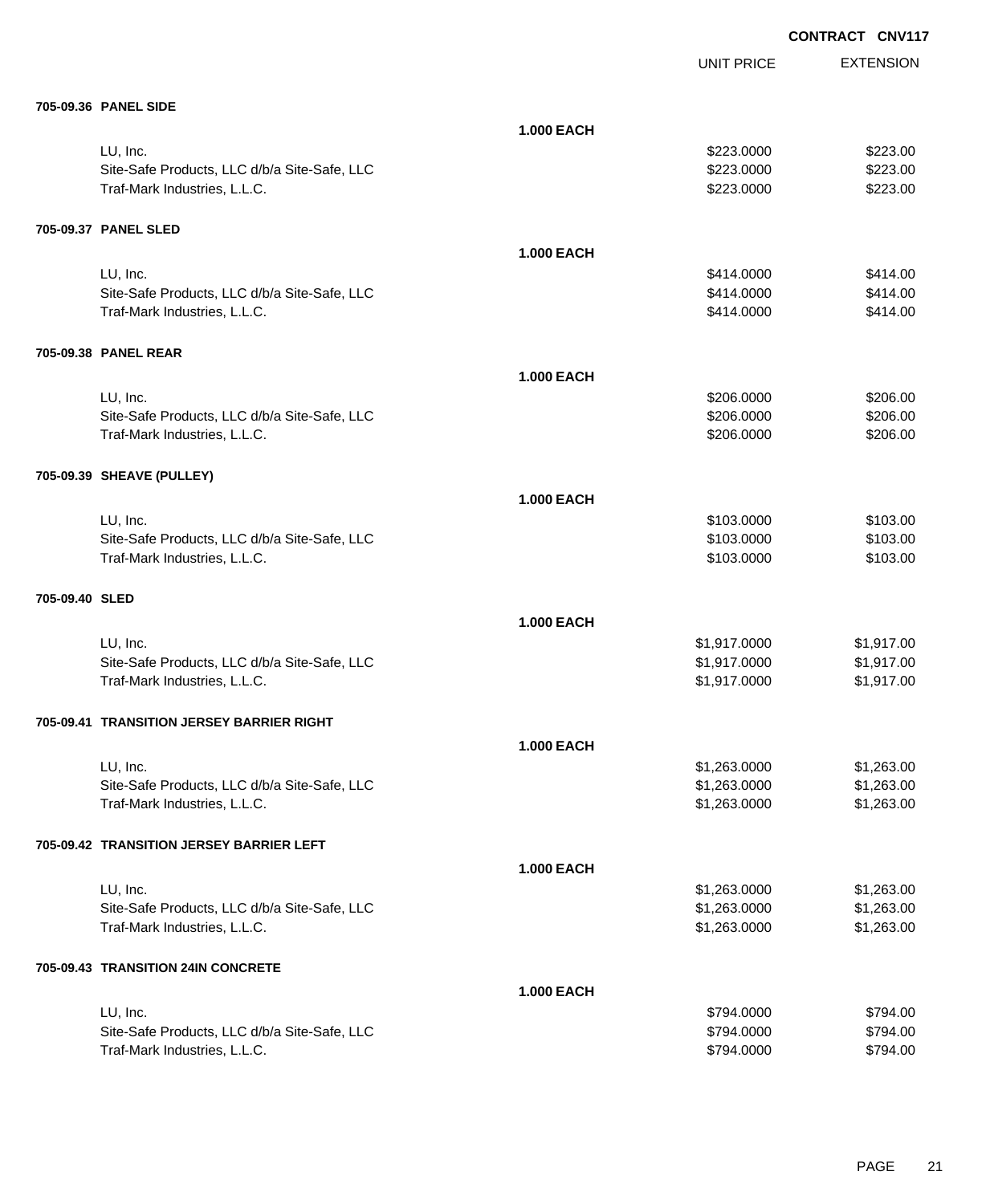**EXTENSION CONTRACT CNV117** UNIT PRICE **705-09.44 BOOT CYLINDER 1.000 EACH** LU, Inc. \$57.0000 \$57.00 Site-Safe Products, LLC d/b/a Site-Safe, LLC \$57.000 \$57.000 \$57.000 Traf-Mark Industries, L.L.C. \$57.000 \$57.000 \$57.000 \$57.000 **705-14.31 CYLINDER 0.8" CYLINDERS 1 & 2 1.000 EACH** LU, Inc. \$2,120.0000 \$2,120.00 Site-Safe Products, LLC d/b/a Site-Safe, LLC  $$2,120.000$  \$2,120.000 \$2,120.000 Traf-Mark Industries, L.L.C. 6. 2,120.000 \$2,120.000 \$2,120.000 \$2,120.000 \$2,120.000 \$2,120.00 **705-14.32 CYLINDER 0.9" CYLINDERS 3 & 4 1.000 EACH** LU, Inc. \$2,120.0000 \$2,120.00 Site-Safe Products, LLC d/b/a Site-Safe, LLC  $$2,120.0000$  \$2,120.000 \$2,120.00 Traf-Mark Industries, L.L.C. 6. 2,120.000 \$2,120.000 \$2,120.000 \$2,120.000 \$2,120.000 \$2,120.00 **705-14.33 CYLINDER 1.0" CYLINDERS 5 & 6 1.000 EACH** LU, Inc. \$2,120.0000 \$2,120.00 Site-Safe Products, LLC d/b/a Site-Safe, LLC  $$2,120.000$  \$2,120.000 \$2,120.000 Traf-Mark Industries, L.L.C. 6. 2,120.000 \$2,120.000 \$2,120.000 \$2,120.000 \$2,120.000 \$2,120.00 **705-14.34 CYLINDER 1.108" CYLINDER 7 1.000 EACH** LU, Inc. \$2,120.0000 \$2,120.00 Site-Safe Products, LLC d/b/a Site-Safe, LLC  $$2,120.000$  \$2,120.000 \$2,120.000 Traf-Mark Industries, L.L.C. 6. 2,120.000 \$2,120.000 \$2,120.000 \$2,120.000 \$2,120.000 \$2,120.00 **705-14.35 CYLINDER 1.385" CYLINDERS 8 & 9 1.000 EACH** LU, Inc. \$2,120.0000 \$2,120.00 Site-Safe Products, LLC d/b/a Site-Safe, LLC  $$2,120.0000$  \$2,120.0000 \$2,120.000 Traf-Mark Industries, L.L.C. 6. 2,120.000 \$2,120.000 \$2,120.000 \$2,120.000 \$2,120.000 \$2,120.00 **705-14.36 U-BOLTS (1/2" X 3") 1.000 EACH** LU, Inc. \$12.0000 \$12.00 Site-Safe Products, LLC d/b/a Site-Safe, LLC  $$12.00$ Traf-Mark Industries, L.L.C. \$12.000 \$12.000 \$12.000 \$12.000 \$12.000 \$12.000 \$12.00 **705-14.37 U-BOLTS (3/8" X 3") 1.000 EACH** LU, Inc. \$12.0000 \$12.00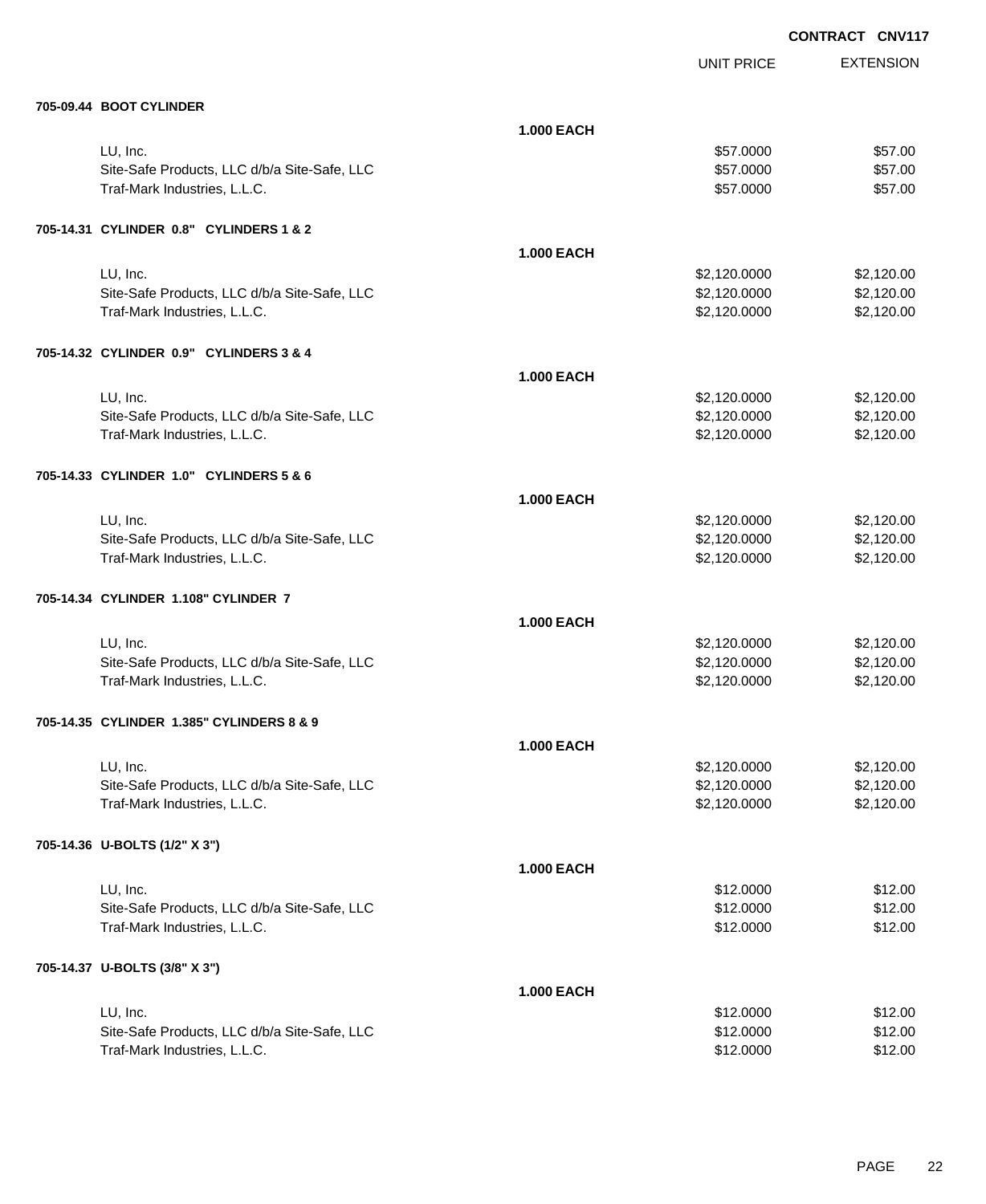| 705-14.38 BOX BEAM (8" X 6" X 3/16") |  |  |
|--------------------------------------|--|--|

| 705-14.38 BOX BEAM (8" X 6" X 3/16")            |                   |            |          |
|-------------------------------------------------|-------------------|------------|----------|
|                                                 | <b>1.000 EACH</b> |            |          |
| LU, Inc.                                        |                   | \$35.0000  | \$35.00  |
| Site-Safe Products, LLC d/b/a Site-Safe, LLC    |                   | \$35.0000  | \$35.00  |
| Traf-Mark Industries, L.L.C.                    |                   | \$35.0000  | \$35.00  |
|                                                 |                   |            |          |
| 705-14.50 CYLINDER RETAINER (1'3" X 5")         |                   |            |          |
|                                                 | <b>1.000 EACH</b> |            |          |
| LU, Inc.                                        |                   | \$60.0000  | \$60.00  |
| Site-Safe Products, LLC d/b/a Site-Safe, LLC    |                   | \$60.0000  | \$60.00  |
| Traf-Mark Industries, L.L.C.                    |                   | \$60.0000  | \$60.00  |
|                                                 |                   |            |          |
| 705-14.51 FRONT ANCHOR PIN (1/4" X 1 1/2" X 3") | <b>1.000 EACH</b> |            |          |
|                                                 |                   |            |          |
| LU, Inc.                                        |                   | \$23.0000  | \$23.00  |
| Site-Safe Products, LLC d/b/a Site-Safe, LLC    |                   | \$23.0000  | \$23.00  |
| Traf-Mark Industries, L.L.C.                    |                   | \$23.0000  | \$23.00  |
| 705-14.53 1/2" GALVANIZED CHAIN WITH HARDWARE   |                   |            |          |
|                                                 | <b>1.000 EACH</b> |            |          |
| LU, Inc.                                        |                   | \$82.0000  | \$82.00  |
| Site-Safe Products, LLC d/b/a Site-Safe, LLC    |                   | \$82.0000  | \$82.00  |
| Traf-Mark Industries, L.L.C.                    |                   | \$82.0000  | \$82.00  |
| 705-14.54 POLYVINYL COVER                       |                   |            |          |
|                                                 | <b>1.000 EACH</b> |            |          |
| LU, Inc.                                        |                   | \$71.0000  | \$71.00  |
| Site-Safe Products, LLC d/b/a Site-Safe, LLC    |                   | \$71.0000  | \$71.00  |
| Traf-Mark Industries, L.L.C.                    |                   | \$71.0000  | \$71.00  |
|                                                 |                   |            |          |
| 705-14.55 ANCHOR BOLT SET (CONCRETE/ASPHALT)    |                   |            |          |
|                                                 | <b>1.000 EACH</b> |            |          |
| LU, Inc.                                        |                   | \$895.0000 | \$895.00 |
| Site-Safe Products, LLC d/b/a Site-Safe, LLC    |                   | \$895.0000 | \$895.00 |
| Traf-Mark Industries, L.L.C.                    |                   | \$895.0000 | \$895.00 |
| 705-14.57 BACKUP SINGLE CABLE-(4 BARREL)        |                   |            |          |
|                                                 | <b>1.000 EACH</b> |            |          |
| LU, Inc.                                        |                   | \$660.0000 | \$660.00 |
| Site-Safe Products, LLC d/b/a Site-Safe, LLC    |                   | \$660.0000 | \$660.00 |
| Traf-Mark Industries, L.L.C.                    |                   | \$660.0000 | \$660.00 |
| 705-14.58 BACKUP SINGLE CABLE-(6 BARREL)        |                   |            |          |
|                                                 | <b>1.000 EACH</b> |            |          |
| LU, Inc.                                        |                   | \$840.0000 | \$840.00 |
| Site-Safe Products, LLC d/b/a Site-Safe, LLC    |                   | \$840.0000 | \$840.00 |
| Traf-Mark Industries, L.L.C.                    |                   | \$840.0000 | \$840.00 |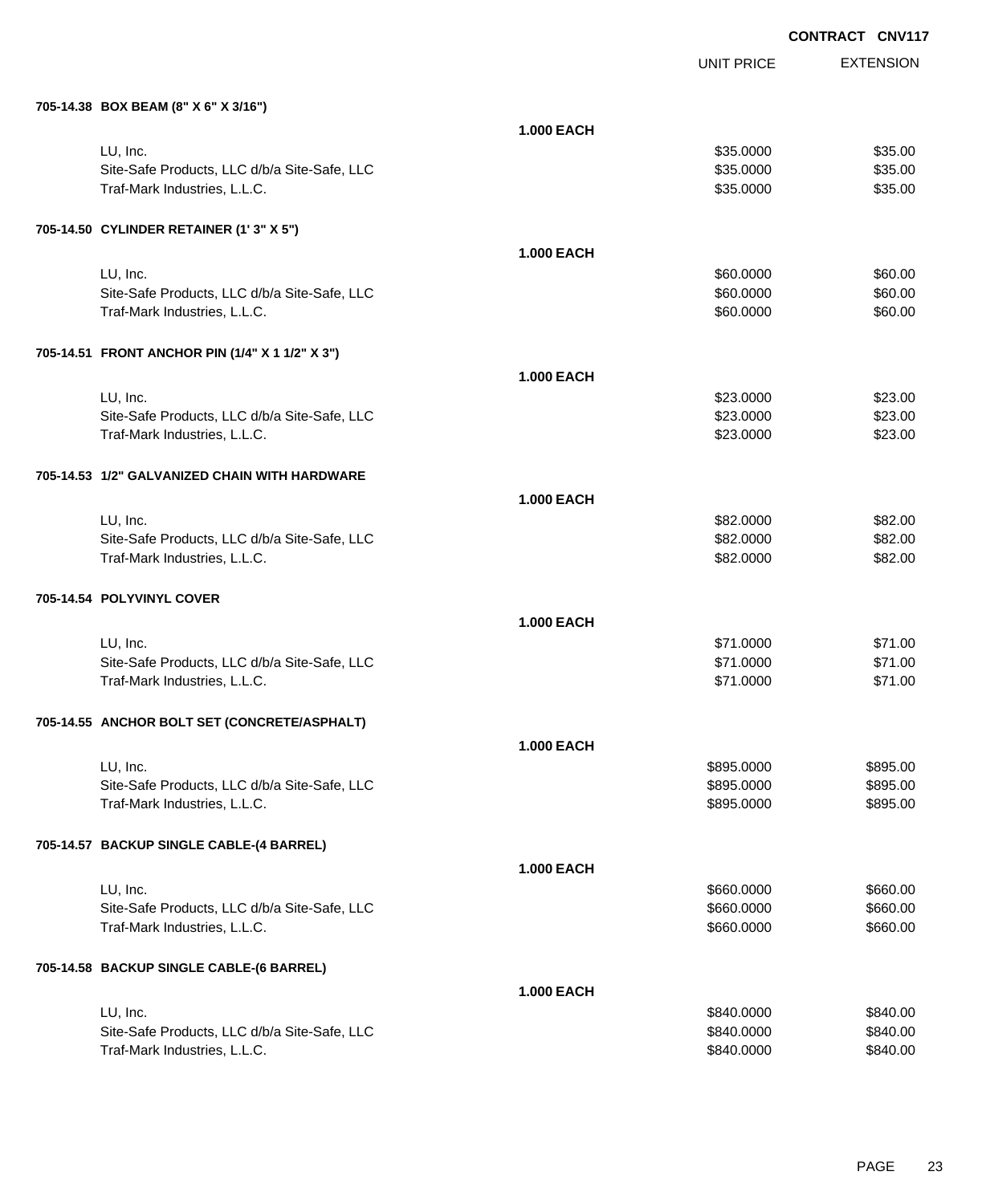| 705-14.59 BACKUP SINGLE CABLE-(9 BARREL)                                     |                   |                          |                      |
|------------------------------------------------------------------------------|-------------------|--------------------------|----------------------|
|                                                                              | <b>1.000 EACH</b> |                          |                      |
| LU, Inc.                                                                     |                   | \$1,050.0000             | \$1,050.00           |
| Site-Safe Products, LLC d/b/a Site-Safe, LLC                                 |                   | \$1,050.0000             | \$1,050.00           |
| Traf-Mark Industries, L.L.C.                                                 |                   | \$1,050.0000             | \$1,050.00           |
|                                                                              |                   |                          |                      |
| 705-14.60 CABLE SYSTEM FOR SIDE MOUNT-(4 BARREL)                             |                   |                          |                      |
|                                                                              |                   |                          |                      |
|                                                                              | <b>1.000 EACH</b> |                          |                      |
| LU, Inc.                                                                     |                   | \$1,975.0000             | \$1,975.00           |
| Site-Safe Products, LLC d/b/a Site-Safe, LLC                                 |                   | \$1,975.0000             | \$1,975.00           |
| Traf-Mark Industries, L.L.C.                                                 |                   | \$1,975.0000             | \$1,975.00           |
| 705-14.61 CABLE SYSTEM FOR SIDE MOUNT-(6 BARREL)                             |                   |                          |                      |
|                                                                              | <b>1.000 EACH</b> |                          |                      |
| LU, Inc.                                                                     |                   | \$2,415.0000             | \$2,415.00           |
| Site-Safe Products, LLC d/b/a Site-Safe, LLC                                 |                   | \$2,415.0000             | \$2,415.00           |
| Traf-Mark Industries, L.L.C.                                                 |                   | \$2,415.0000             | \$2,415.00           |
|                                                                              |                   |                          |                      |
| 705-14.62 CABLE SYSTEM FOR SIDE MOUNT-(9 BARREL)                             |                   |                          |                      |
|                                                                              | <b>1.000 EACH</b> |                          |                      |
| LU, Inc.                                                                     |                   | \$2,690.0000             | \$2,690.00           |
| Site-Safe Products, LLC d/b/a Site-Safe, LLC                                 |                   | \$2,690.0000             | \$2,690.00           |
| Traf-Mark Industries, L.L.C.                                                 |                   | \$2,690.0000             | \$2,690.00           |
|                                                                              |                   |                          |                      |
| 705-14.63 BOTTOM CABLE-(4 BARREL)                                            |                   |                          |                      |
|                                                                              | <b>1.000 EACH</b> |                          |                      |
| LU, Inc.                                                                     |                   | \$550.0000               | \$550.00             |
| Site-Safe Products, LLC d/b/a Site-Safe, LLC                                 |                   | \$550.0000               | \$550.00             |
| Traf-Mark Industries, L.L.C.                                                 |                   | \$550.0000               | \$550.00             |
|                                                                              |                   |                          |                      |
| 705-14.64 BOTTOM CABLE-(6 BARREL)                                            |                   |                          |                      |
|                                                                              | <b>1.000 EACH</b> |                          |                      |
| LU, Inc.                                                                     |                   | \$890.0000               | \$890.00             |
| Site-Safe Products, LLC d/b/a Site-Safe, LLC                                 |                   | \$890.0000               | \$890.00             |
| Traf-Mark Industries, L.L.C.                                                 |                   | \$890.0000               | \$890.00             |
|                                                                              |                   |                          |                      |
| 705-14.65 BOTTOM CABLE-(9 BARREL)                                            |                   |                          |                      |
|                                                                              | <b>1.000 EACH</b> |                          |                      |
| LU, Inc.                                                                     |                   | \$1,407.0000             | \$1,407.00           |
| Site-Safe Products, LLC d/b/a Site-Safe, LLC                                 |                   | \$1,407.0000             | \$1,407.00           |
| Traf-Mark Industries, L.L.C.                                                 |                   | \$1,407.0000             | \$1,407.00           |
| 705-14.66 SIDE MNT ANCHR/CABLE ANCHR CVR PLT                                 |                   |                          |                      |
|                                                                              |                   |                          |                      |
|                                                                              | <b>1.000 EACH</b> |                          |                      |
| LU, Inc.                                                                     |                   | \$925.0000               | \$925.00             |
| Site-Safe Products, LLC d/b/a Site-Safe, LLC<br>Traf-Mark Industries, L.L.C. |                   | \$925.0000<br>\$925.0000 | \$925.00<br>\$925.00 |
|                                                                              |                   |                          |                      |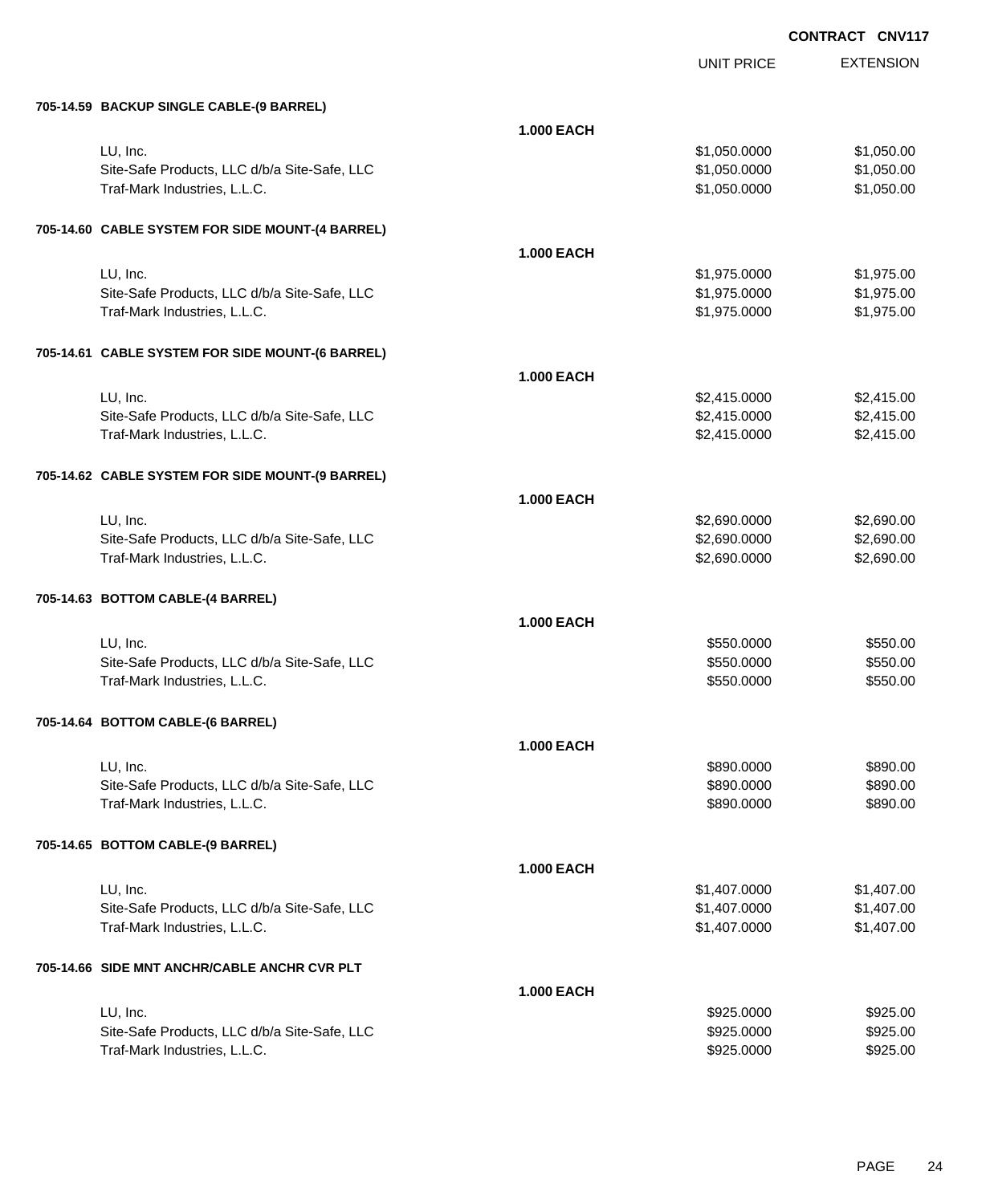|  | 705-14.67 PULLOUT BRACKET ASSEMBLY |
|--|------------------------------------|

| 705-14.67 PULLOUT BRACKET ASSEMBLY           |                   |              |            |
|----------------------------------------------|-------------------|--------------|------------|
|                                              | <b>1.000 EACH</b> |              |            |
| LU, Inc.                                     |                   | \$185.0000   | \$185.00   |
| Site-Safe Products, LLC d/b/a Site-Safe, LLC |                   | \$185.0000   | \$185.00   |
| Traf-Mark Industries, L.L.C.                 |                   | \$185.0000   | \$185.00   |
|                                              |                   |              |            |
| 705-14.68 3IN X 3IN TUBING                   |                   |              |            |
|                                              | <b>1.000 EACH</b> |              |            |
| LU, Inc.                                     |                   | \$92.0000    | \$92.00    |
| Site-Safe Products, LLC d/b/a Site-Safe, LLC |                   | \$92.0000    | \$92.00    |
| Traf-Mark Industries, L.L.C.                 |                   | \$92.0000    | \$92.00    |
|                                              |                   |              |            |
| 705-14.69 GALVANIZED STABALIZER BAR          |                   |              |            |
|                                              | <b>1.000 EACH</b> |              |            |
| LU, Inc.                                     |                   | \$255.0000   | \$255.00   |
| Site-Safe Products, LLC d/b/a Site-Safe, LLC |                   | \$255.0000   | \$255.00   |
| Traf-Mark Industries, L.L.C.                 |                   | \$255.0000   | \$255.00   |
|                                              |                   |              |            |
| 705-14.70 TRANSITION PLATE                   |                   |              |            |
|                                              | <b>1.000 EACH</b> |              |            |
| LU, Inc.                                     |                   | \$580.0000   | \$580.00   |
| Site-Safe Products, LLC d/b/a Site-Safe, LLC |                   | \$580.0000   | \$580.00   |
| Traf-Mark Industries, L.L.C.                 |                   | \$580.0000   | \$580.00   |
| 705-14.71 TOP CABLE (OLD UNIT)-(4 BARREL)    |                   |              |            |
|                                              | <b>1.000 EACH</b> |              |            |
| LU, Inc.                                     |                   | \$665.0000   | \$665.00   |
| Site-Safe Products, LLC d/b/a Site-Safe, LLC |                   | \$665.0000   | \$665.00   |
| Traf-Mark Industries, L.L.C.                 |                   | \$665.0000   | \$665.00   |
|                                              |                   |              |            |
| 705-14.72 TOP CABLE (OLD UNIT)-(6 BARREL)    |                   |              |            |
|                                              | <b>1.000 EACH</b> |              |            |
| LU, Inc.                                     |                   | \$895.0000   | \$895.00   |
| Site-Safe Products, LLC d/b/a Site-Safe, LLC |                   | \$895.0000   | \$895.00   |
| Traf-Mark Industries, L.L.C.                 |                   | \$895.0000   | \$895.00   |
|                                              |                   |              |            |
| 705-14.73 TOP CABLE (OLD UNIT)-(9 BARREL)    |                   |              |            |
|                                              | <b>1.000 EACH</b> |              |            |
| LU, Inc.                                     |                   | \$1,145.0000 | \$1,145.00 |
| Site-Safe Products, LLC d/b/a Site-Safe, LLC |                   | \$1,145.0000 | \$1,145.00 |
| Traf-Mark Industries, L.L.C.                 |                   | \$1,145.0000 | \$1,145.00 |
| 705-15.77 BACKUP ASSEMBLY, TENSION STRUT     |                   |              |            |
|                                              | <b>1.000 EACH</b> |              |            |
| LU, Inc.                                     |                   | \$2,657.0000 | \$2,657.00 |
| Site-Safe Products, LLC d/b/a Site-Safe, LLC |                   | \$2,657.0000 | \$2,657.00 |
| Traf-Mark Industries, L.L.C.                 |                   | \$2,657.0000 | \$2,657.00 |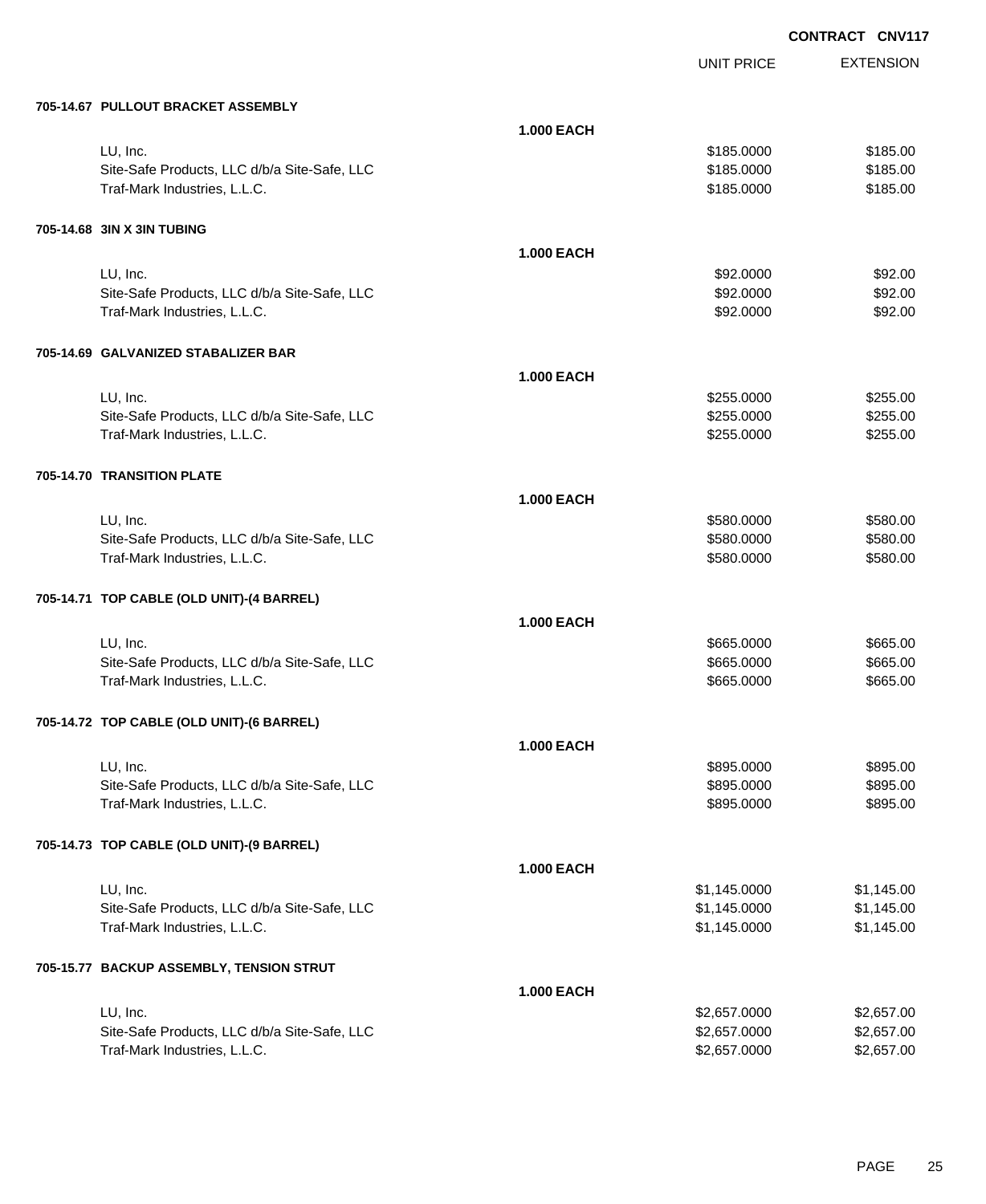EXTENSION **CONTRACT CNV117**

UNIT PRICE

| 705-15.79 MONORAIL ASSEMBLY, 4-6 BAY           |                   |              |            |
|------------------------------------------------|-------------------|--------------|------------|
|                                                | <b>1.000 EACH</b> |              |            |
| LU, Inc.                                       |                   | \$3,522.7500 | \$3,522.75 |
| Site-Safe Products, LLC d/b/a Site-Safe, LLC   |                   | \$3,522.7500 | \$3,522.75 |
| Traf-Mark Industries, L.L.C.                   |                   | \$3,522.7500 | \$3,522.75 |
| 705-15.80 MONORAIL ASSEMBLY, 7-9 BAY           |                   |              |            |
|                                                | <b>1.000 EACH</b> |              |            |
| LU, Inc.                                       |                   | \$3,450.0000 | \$3,450.00 |
| Site-Safe Products, LLC d/b/a Site-Safe, LLC   |                   | \$3,450.0000 | \$3,450.00 |
| Traf-Mark Industries, L.L.C.                   |                   | \$3,450.0000 | \$3,450.00 |
| 705-15.82 TRANSITION PANEL, NEW JERSEY BARRIER |                   |              |            |
|                                                | <b>1.000 EACH</b> |              |            |
| LU, Inc.                                       |                   | \$1,039.0000 | \$1,039.00 |
| Site-Safe Products, LLC d/b/a Site-Safe, LLC   |                   | \$1,039.0000 | \$1,039.00 |
| Traf-Mark Industries, L.L.C.                   |                   | \$1,039.0000 | \$1,039.00 |
| 705-15.83 TRANSITION PANEL, QUAD TO W          |                   |              |            |
|                                                | <b>1.000 EACH</b> |              |            |
| LU, Inc.                                       |                   | \$1,575.9000 | \$1,575.90 |
| Site-Safe Products, LLC d/b/a Site-Safe, LLC   |                   | \$1,575.9000 | \$1,575.90 |
| Traf-Mark Industries, L.L.C.                   |                   | \$1,575.9000 | \$1,575.90 |
| 705-15.84 DIAPHRAGM ASSEMBLY, WIDE             |                   |              |            |
|                                                | <b>1.000 EACH</b> |              |            |
| LU, Inc.                                       |                   | \$1,850.0000 | \$1,850.00 |
| Site-Safe Products, LLC d/b/a Site-Safe, LLC   |                   | \$1,850.0000 | \$1,850.00 |
| Traf-Mark Industries, L.L.C.                   |                   | \$1,850.0000 | \$1,850.00 |
| 705-15.85 BACKUP ASSEMBLY, TENSION STRUT, WIDE |                   |              |            |
|                                                | <b>1.000 EACH</b> |              |            |
| LU, Inc.                                       |                   | \$3.485.0000 | \$3,485.00 |
| Site-Safe Products, LLC d/b/a Site-Safe, LLC   |                   | \$3,485.0000 | \$3,485.00 |
| Traf-Mark Industries, L.L.C.                   |                   | \$3,485.0000 | \$3,485.00 |
| 705-15.87 BACKUP ASSEMBLY, CONCRETE            |                   |              |            |
|                                                | 1.000 C.Y.        |              |            |
| LU, Inc.                                       |                   | \$1,775.0000 | \$1,775.00 |
| Site-Safe Products, LLC d/b/a Site-Safe, LLC   |                   | \$1,775.0000 | \$1,775.00 |
| Traf-Mark Industries, L.L.C.                   |                   | \$1,775.0000 | \$1,775.00 |
| 705-15.88 END SHOE, CONCRETE                   |                   |              |            |
|                                                | 1.000 C.Y.        |              |            |
| LU, Inc.                                       |                   | \$735.0000   | \$735.00   |
| Site-Safe Products, LLC d/b/a Site-Safe, LLC   |                   | \$735.0000   | \$735.00   |
| Traf-Mark Industries, L.L.C.                   |                   | \$735.0000   | \$735.00   |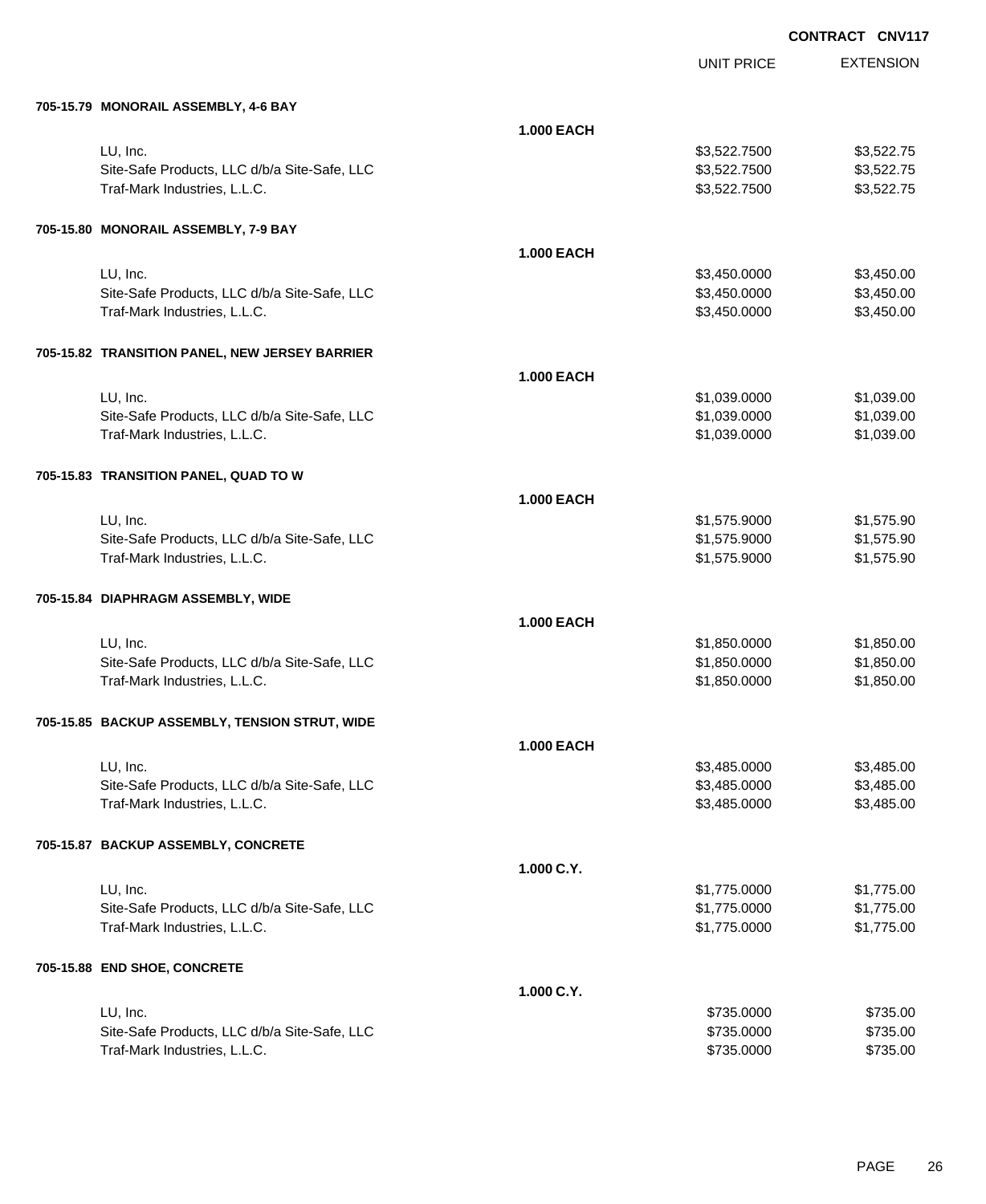UNIT PRICE

EXTENSION

|  | 705-15.89 BACKUP ASSEMBLY, CONCRETE, WIDE |  |
|--|-------------------------------------------|--|

| 705-15.89 BACKUP ASSEMBLY, CONCRETE, WIDE    |                   |              |            |
|----------------------------------------------|-------------------|--------------|------------|
|                                              | 1.000 C.Y.        |              |            |
| LU, Inc.                                     |                   | \$2,906.0000 | \$2,906.00 |
| Site-Safe Products, LLC d/b/a Site-Safe, LLC |                   | \$2,906.0000 | \$2,906.00 |
| Traf-Mark Industries, L.L.C.                 |                   | \$2,906.0000 | \$2,906.00 |
| 705-15.90 EXTENSION PANEL                    |                   |              |            |
|                                              | <b>1.000 EACH</b> |              |            |
| LU, Inc.                                     |                   | \$475.0000   | \$475.00   |
| Site-Safe Products, LLC d/b/a Site-Safe, LLC |                   | \$475.0000   | \$475.00   |
| Traf-Mark Industries, L.L.C.                 |                   | \$475.0000   | \$475.00   |
| 705-15.91 PIVOT SUPPORT BRACKET              |                   |              |            |
|                                              | <b>1.000 EACH</b> |              |            |
| LU, Inc.                                     |                   | \$115.0000   | \$115.00   |
| Site-Safe Products, LLC d/b/a Site-Safe, LLC |                   | \$115.0000   | \$115.00   |
| Traf-Mark Industries, L.L.C.                 |                   | \$115.0000   | \$115.00   |
| 705-17.40 WIDETRACC LONG WING POST           |                   |              |            |
|                                              | <b>1.000 EACH</b> |              |            |
| LU, Inc.                                     |                   | \$374.0000   | \$374.00   |
| Site-Safe Products, LLC d/b/a Site-Safe, LLC |                   | \$374.0000   | \$374.00   |
| Traf-Mark Industries, L.L.C.                 |                   | \$374.0000   | \$374.00   |
| 705-17.41 WIDETRACC SHORT WING POST          |                   |              |            |
|                                              | <b>1.000 EACH</b> |              |            |
| LU, Inc.                                     |                   | \$306.0000   | \$306.00   |
| Site-Safe Products, LLC d/b/a Site-Safe, LLC |                   | \$306.0000   | \$306.00   |
| Traf-Mark Industries, L.L.C.                 |                   | \$306.0000   | \$306.00   |
| 705-17.42 WIDETRACC EXT CHANNEL              |                   |              |            |
|                                              | <b>1.000 EACH</b> |              |            |
| LU, Inc.                                     |                   | \$743.7500   | \$743.75   |
| Site-Safe Products, LLC d/b/a Site-Safe, LLC |                   | \$743.7500   | \$743.75   |
| Traf-Mark Industries, L.L.C.                 |                   | \$743.7500   | \$743.75   |
| 705-17.43 WIDETRACC PANEL                    |                   |              |            |
|                                              | <b>1.000 EACH</b> |              |            |
| LU, Inc.                                     |                   | \$348.5000   | \$348.50   |
| Site-Safe Products, LLC d/b/a Site-Safe, LLC |                   | \$348.5000   | \$348.50   |
| Traf-Mark Industries, L.L.C.                 |                   | \$348.5000   | \$348.50   |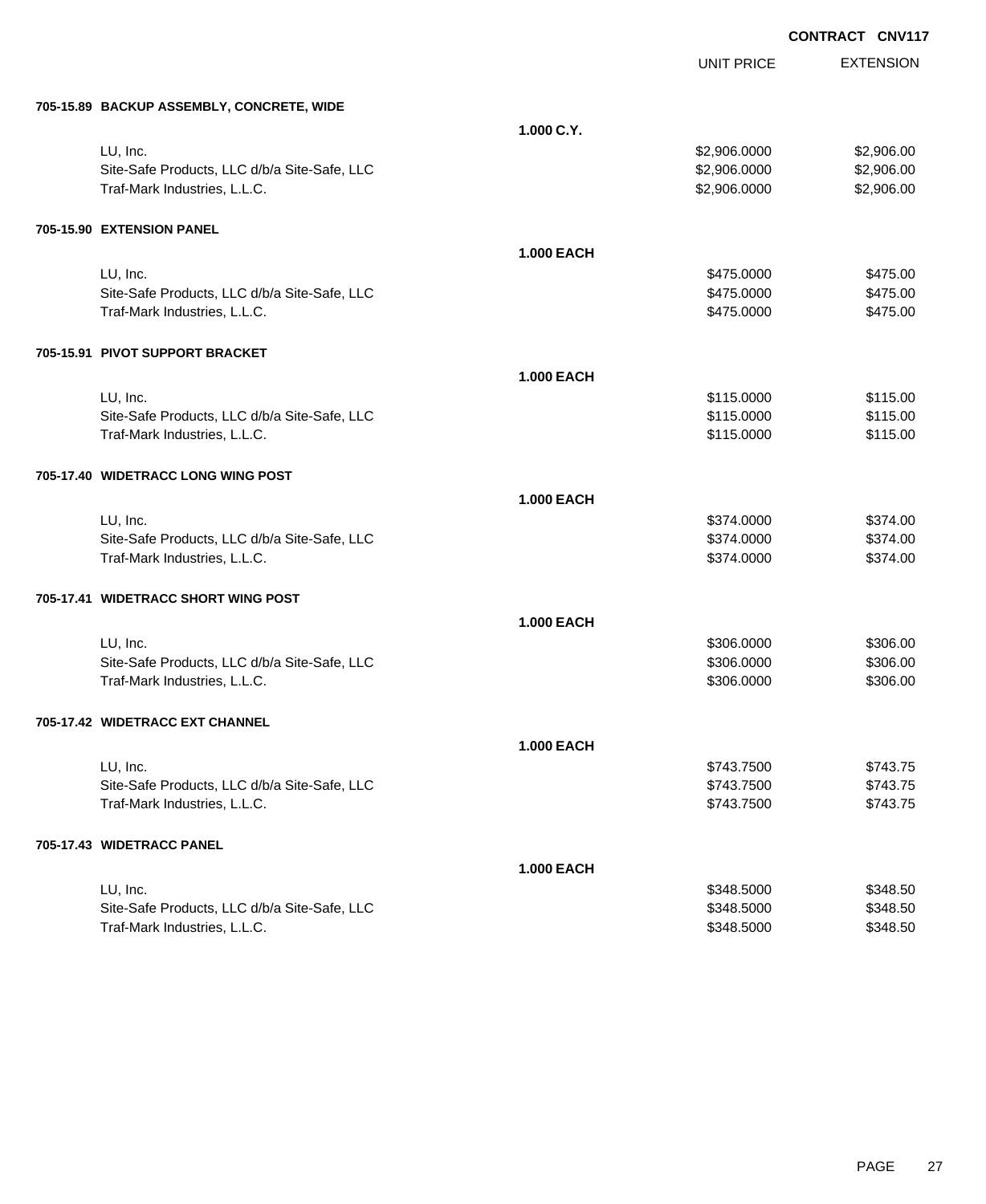## **SUB-TOTAL MAINTENANCE**

| LU, Inc.                                     | \$285,785.51 |
|----------------------------------------------|--------------|
| Site-Safe Products, LLC d/b/a Site-Safe, LLC | \$464,276.44 |
| Traf-Mark Industries, L.L.C.                 | \$558,152.35 |
| <b>SUB-TOTAL MAINTENANCE CONTINGENCY</b>     |              |
| LU, Inc.                                     | \$93.274.41  |

| LU. ING.                                     | \$93.274.4T |
|----------------------------------------------|-------------|
| Site-Safe Products, LLC d/b/a Site-Safe, LLC | \$93.274.41 |
| Traf-Mark Industries, L.L.C.                 | \$93.274.41 |

# **TOTAL CONTRACT**

| LU. Inc.                                     | \$379,059.92 |
|----------------------------------------------|--------------|
| Site-Safe Products, LLC d/b/a Site-Safe, LLC | \$557.550.85 |
| Traf-Mark Industries, L.L.C.                 | \$651.426.76 |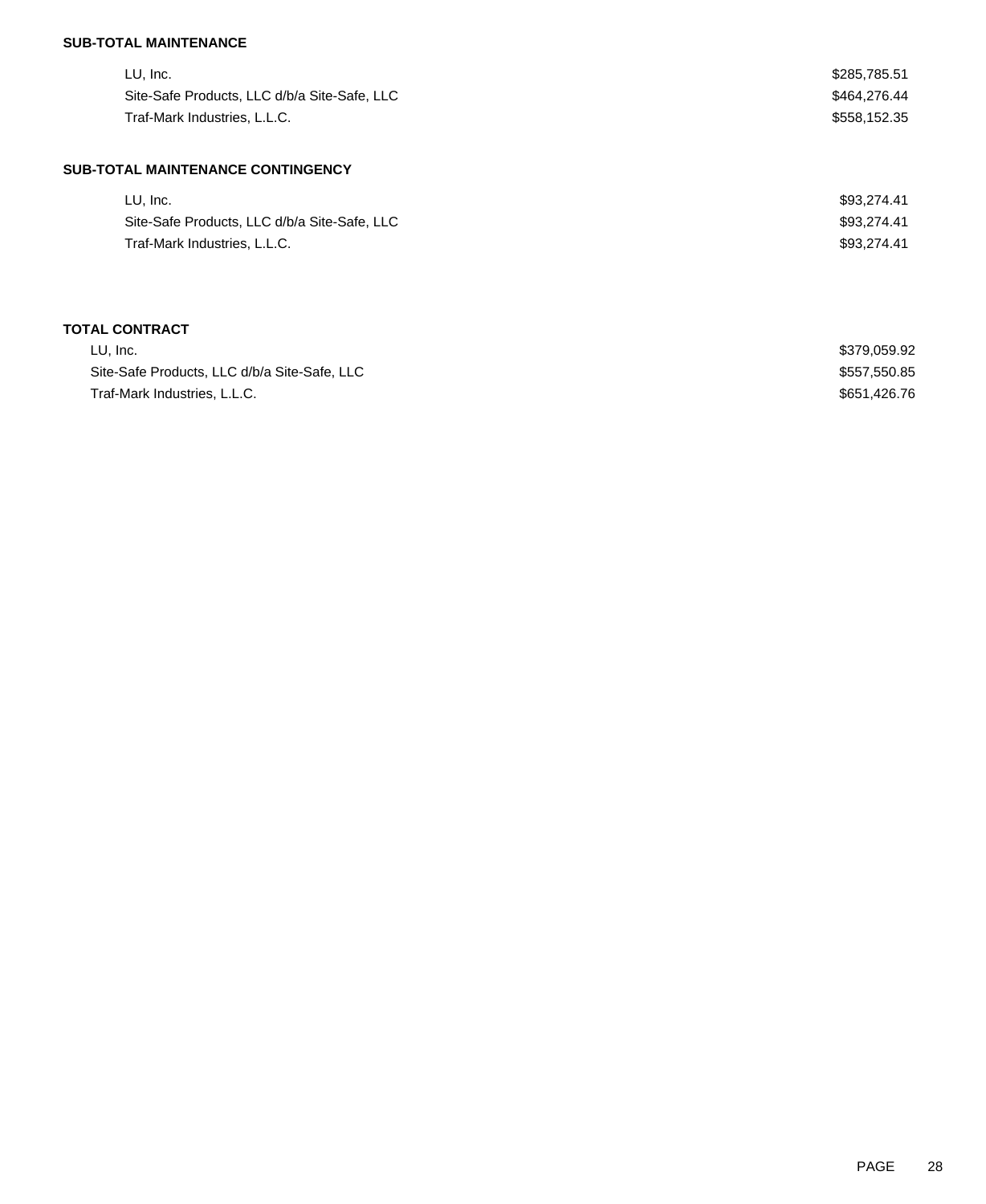# **DEPARTMENT OF TRANSPORTATION SUMMARY OF BIDS LETTING OF MARCH 26, 2021 STATE OF TENNESSEE**

#### BLEDSOE COUNTY (Contract No. CNV113 Call 008)

98200-4275-04

THE LONGITUDINAL JOINT STABILIZATION ON VARIOUS STATE ROUTES.

PROJECT LENGTH - 0.0 MILES

COMPLETION TIME - ON OR BEFORE AUGUST 31, 2021

Pavement Restorations, Inc. 6. The extension of the state of the state of  $272,096.05$ Pavement Technology, Inc. 6. The Second Second Second Second Second Second Second Second Second Second Second S

TOTAL CONTRACT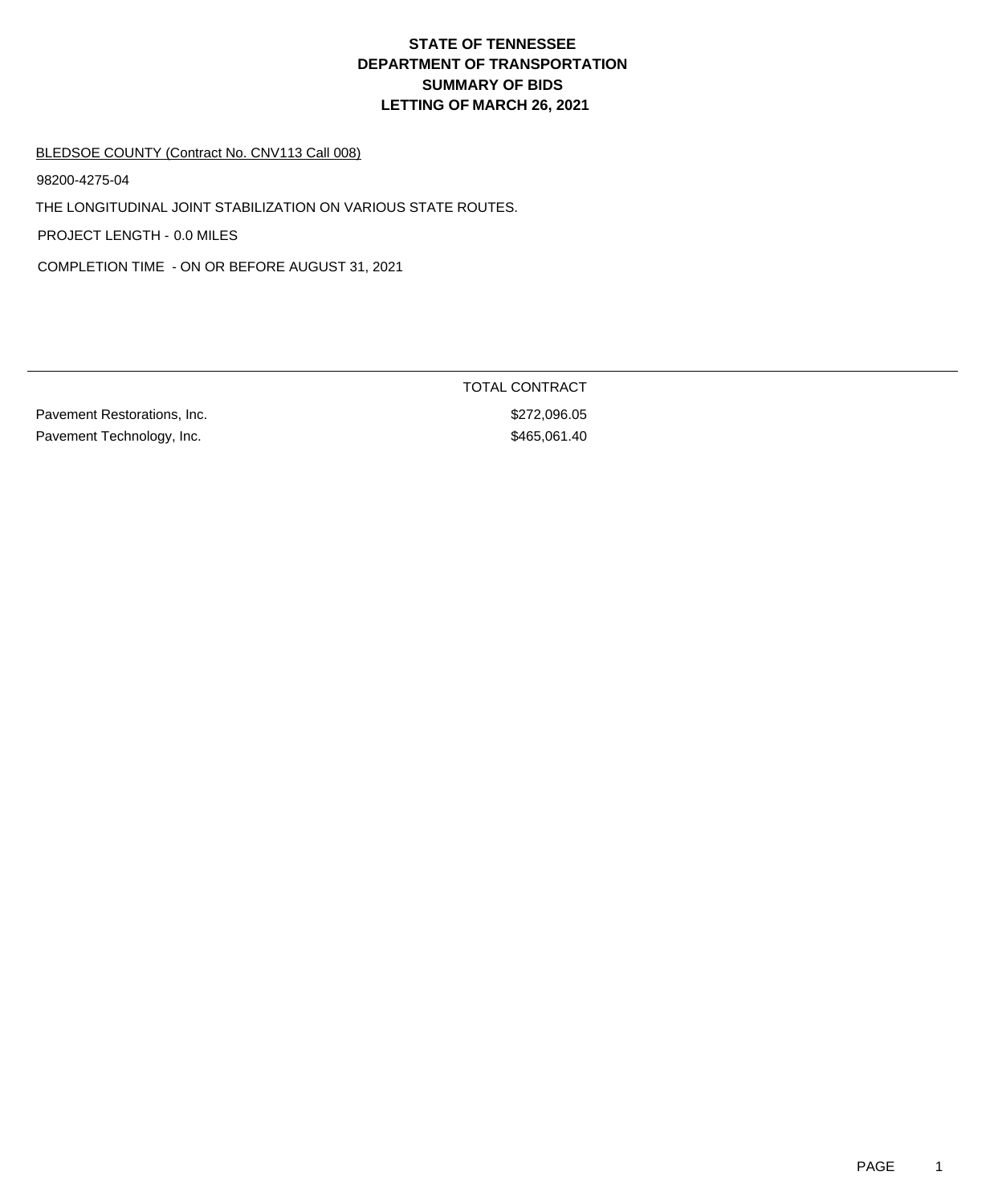|        |                                            |                        |               | <b>CONTRACT CNV113</b> |
|--------|--------------------------------------------|------------------------|---------------|------------------------|
|        | <b>ROADWAY CATEGORY</b>                    |                        | UNIT PRICE    | <b>EXTENSION</b>       |
|        | 411-01.12 LONGITUDINAL JOINT STABILIZATION |                        |               |                        |
|        |                                            | 2,438,845. S.F.<br>000 |               |                        |
|        | Pavement Restorations, Inc.                |                        | \$0.0900      | \$219,496.05           |
|        | Pavement Technology, Inc.                  |                        | \$0.1200      | \$292,661.40           |
| 712-01 | <b>TRAFFIC CONTROL</b>                     |                        |               |                        |
|        |                                            | 1.000 LS               |               |                        |
|        | Pavement Restorations, Inc.                |                        | \$34,600.0000 | \$34,600.00            |
|        | Pavement Technology, Inc.                  |                        | \$86,400.0000 | \$86,400.00            |
| 717-01 | <b>MOBILIZATION</b>                        |                        |               |                        |
|        |                                            | 1.000 LS               |               |                        |
|        | Pavement Restorations, Inc.                |                        | \$18,000.0000 | \$18,000.00            |
|        | Pavement Technology, Inc.                  |                        | \$86,000.0000 | \$86,000.00            |
|        |                                            |                        |               |                        |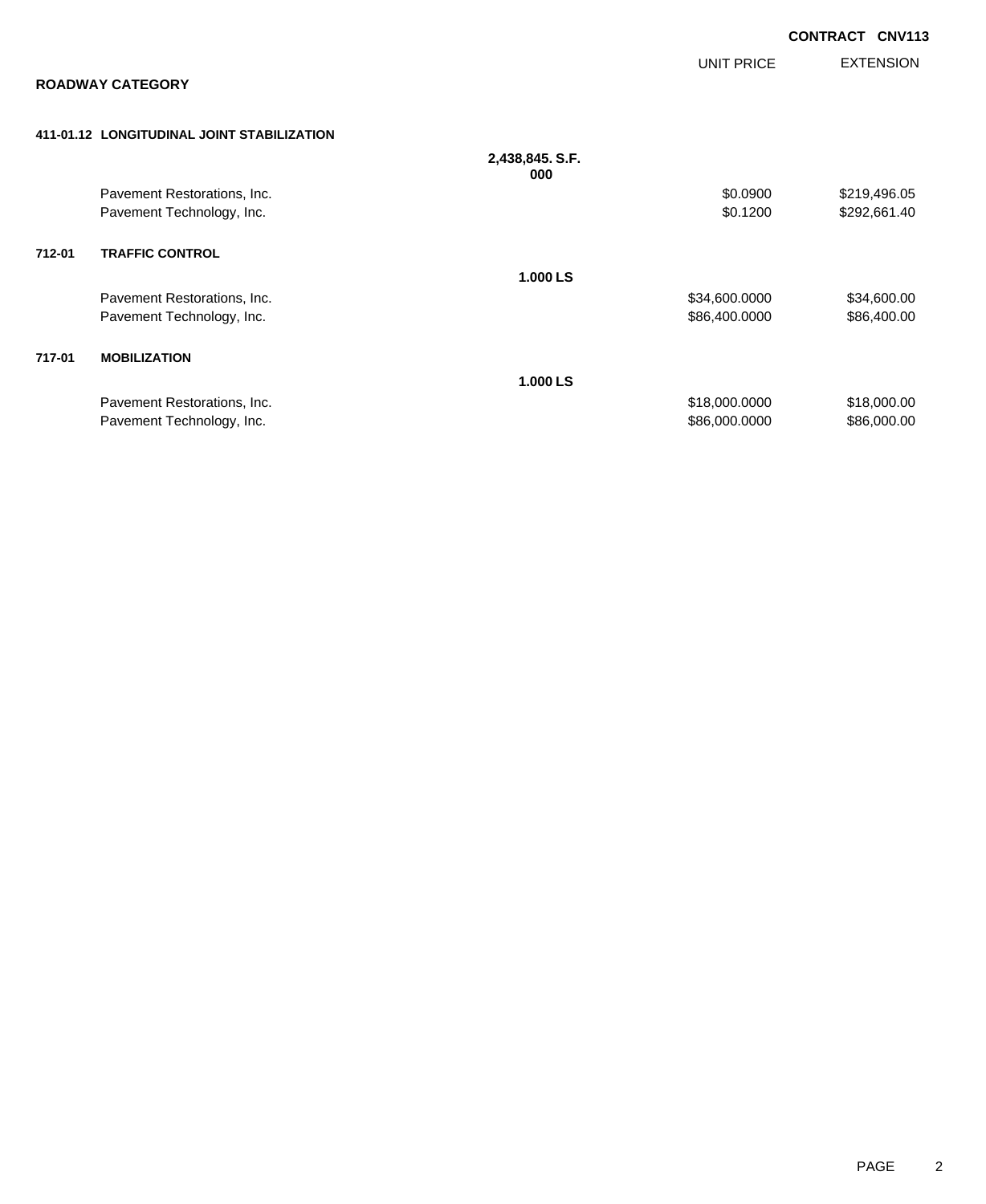## **SUB-TOTAL ROADWAY**

Pavement Restorations, Inc. 6. The Second Second Second Second Second Second Seconds Seconds Seconds Seconds Seconds Seconds Seconds Seconds Seconds Seconds Seconds Seconds Seconds Seconds Seconds Seconds Seconds Seconds S Pavement Technology, Inc. 6. The Second Second Second Second Second Second Second Second Second Second Second Second Second Second Second Second Second Second Second Second Second Second Second Second Second Second Second

### **TOTAL CONTRACT**

Pavement Restorations, Inc. 6. The Second Second Second Seconds of the Second Seconds Assembly 19872,096.05 Pavement Technology, Inc. 6. The Second Second Second Second Second Second Second Second Second Second Second Second Second Second Second Second Second Second Second Second Second Second Second Second Second Second Second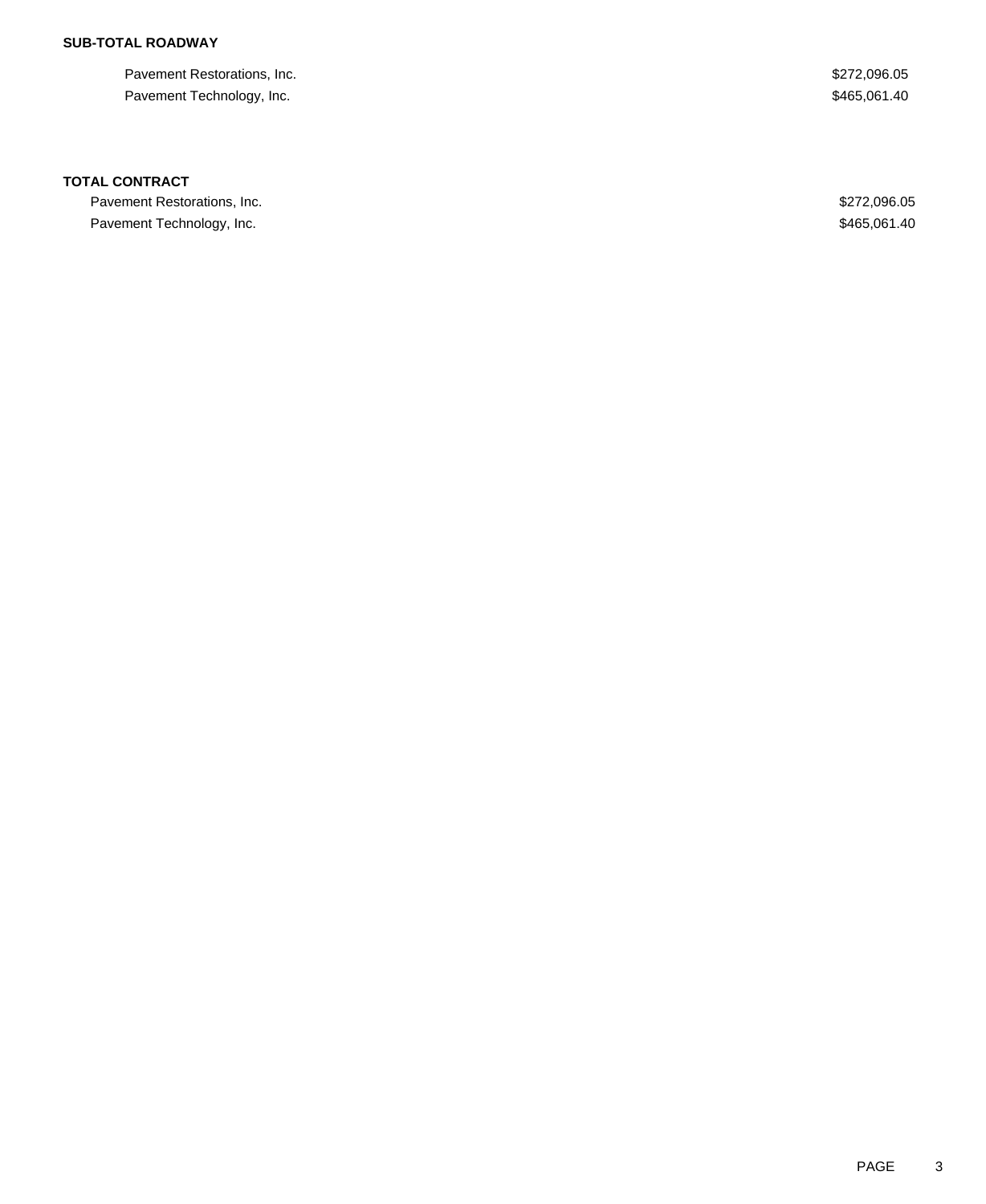# **DEPARTMENT OF TRANSPORTATION SUMMARY OF BIDS LETTING OF MARCH 26, 2021 STATE OF TENNESSEE**

COUNTIES BLEDSOE, BRADLEY, CANNON, COFFEE, CUMBERLAND, DEKALB, FENTRESS, FRANKLIN, GRUNDY, HAMILTON, JACKSON, MARION, MCMINN, MEIGS, OVERTON, PICKETT, POLK, PUTNAM, RHEA, SEQUATCHIE, VAN BUREN, WARREN, AND WHITE (Contract No. CNV112 Call 009)

98200-4173-04

THE ON-CALL GUARDRAIL REPAIR AND NEW GUARDRAIL INSTALLATION ON VARIOUS INTERSTATE AND STATE ROUTES.

PROJECT LENGTH - 0.0 MILES

COMPLETION TIME - ON OR BEFORE JUNE 30, 2022

TOTAL CONTRACT

Cumberland Guardrail, Inc. 65,340,615.50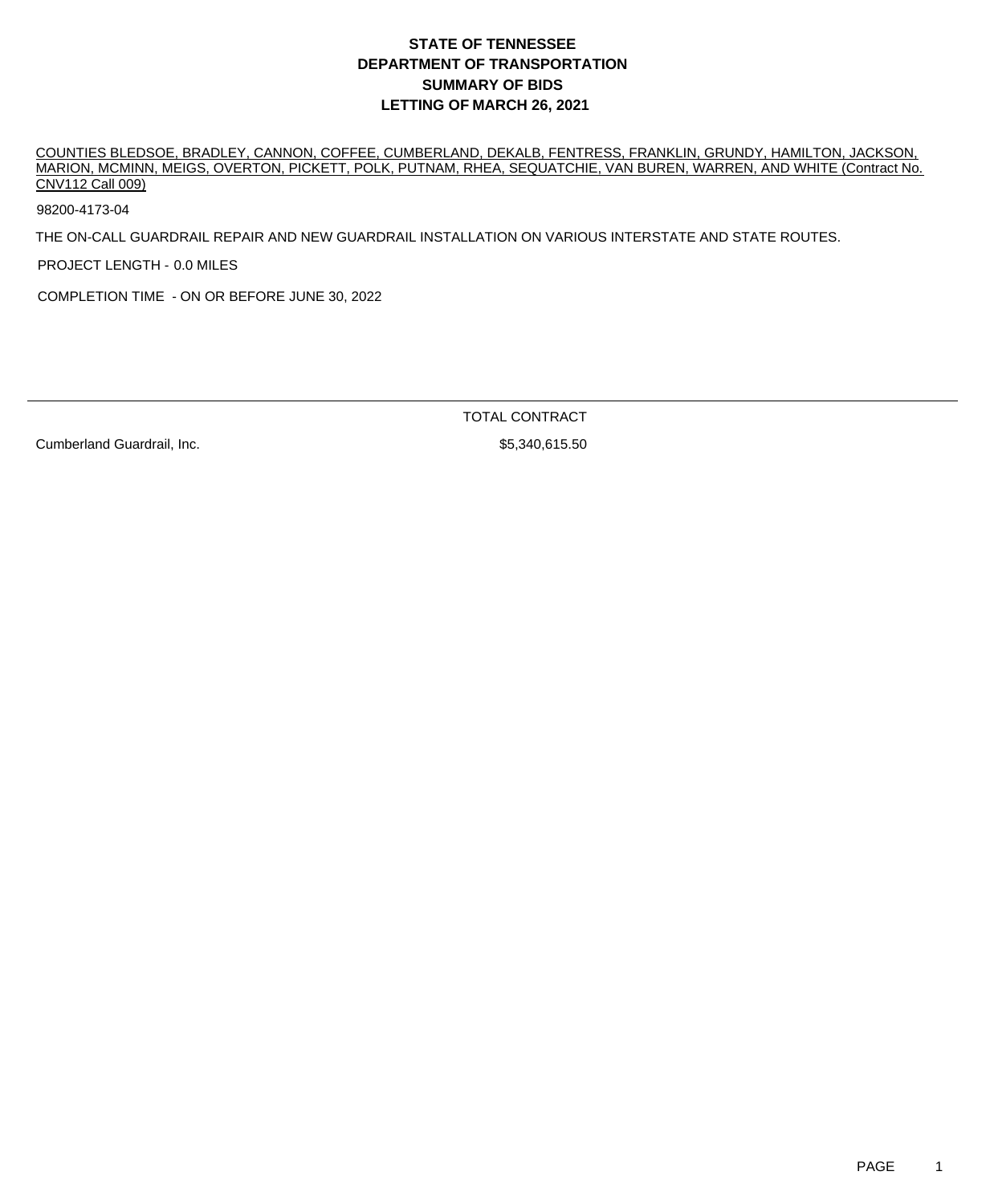|                                                            |                 |                   | CONTRACT CNV112  |
|------------------------------------------------------------|-----------------|-------------------|------------------|
| <b>MAINTENANCE CATEGORY</b>                                |                 | <b>UNIT PRICE</b> | <b>EXTENSION</b> |
| 705-01.01 GUARDRAIL AT BRIDGE ENDS                         |                 |                   |                  |
| Cumberland Guardrail, Inc.                                 | 270.000 L.F.    | \$75.0000         | \$20,250.00      |
| 705-01.02 GUARDRAIL AT BRIDGE PIERS                        |                 |                   |                  |
| Cumberland Guardrail, Inc.                                 | 18.000 L.F.     | \$30.0000         | \$540.00         |
| 705-01.04 METAL BEAM GUARD FENCE                           |                 |                   |                  |
| Cumberland Guardrail, Inc.                                 | 100.000 L.F.    | \$75.0000         | \$7,500.00       |
| 705-02.01 SINGLE GUARDRAIL, WITH RUB-RAIL (TYPE 2)         |                 |                   |                  |
| Cumberland Guardrail, Inc.                                 | 75.000 L.F.     | \$26.0000         | \$1,950.00       |
| 705-02.02 SINGLE GUARDRAIL (TYPE 2)                        |                 |                   |                  |
| Cumberland Guardrail, Inc.                                 | 30,000.000 L.F. | \$22.0000         | \$660,000.00     |
| 705-02.10 GUARDRAIL TRANSITION 27IN TO 31IN                |                 |                   |                  |
| Cumberland Guardrail, Inc.                                 | 350,000 EACH    | \$50.0000         | \$17,500.00      |
| 705-02.20 SINGLE GUARDRAIL (TYPE 2) LONG POST (6 FT-9 FT)  |                 |                   |                  |
| Cumberland Guardrail, Inc.                                 | 4,000.000 L.F.  | \$29,0000         | \$116,000.00     |
| 705-02.25 SINGLE GUARDRAIL (TYPE 2) LONG POST (9 FT-12 FT) |                 |                   |                  |
| Cumberland Guardrail, Inc.                                 | 250.000 L.F.    | \$29.0000         | \$7,250.00       |
| 705-03.01 MEDIAN DIVIDER GUARDRAIL, WITH RUB-RAIL (TYPE 2) |                 |                   |                  |
| Cumberland Guardrail, Inc.                                 | 50.000 L.F.     | \$32.0000         | \$1,600.00       |
| 705-03.02 MEDIAN DIVIDER GUARDRAIL (TYPE 2)                |                 |                   |                  |
| Cumberland Guardrail, Inc.                                 | 100.000 L.F.    | \$25.0000         | \$2,500.00       |
| 705-03.03 MEDIAN DIVIDER GUARDRAIL (TYPE 2) (27" MT HT)    |                 |                   |                  |
| Cumberland Guardrail, Inc.                                 | 50.000 L.F.     | \$25.0000         | \$1,250.00       |
| 705-03.04 MEDIAN DIVIDER GUARDRAIL AT CONCRETE BARRIER     |                 |                   |                  |
| Cumberland Guardrail, Inc.                                 | 18.000 L.F.     | \$15.0000         | \$270.00         |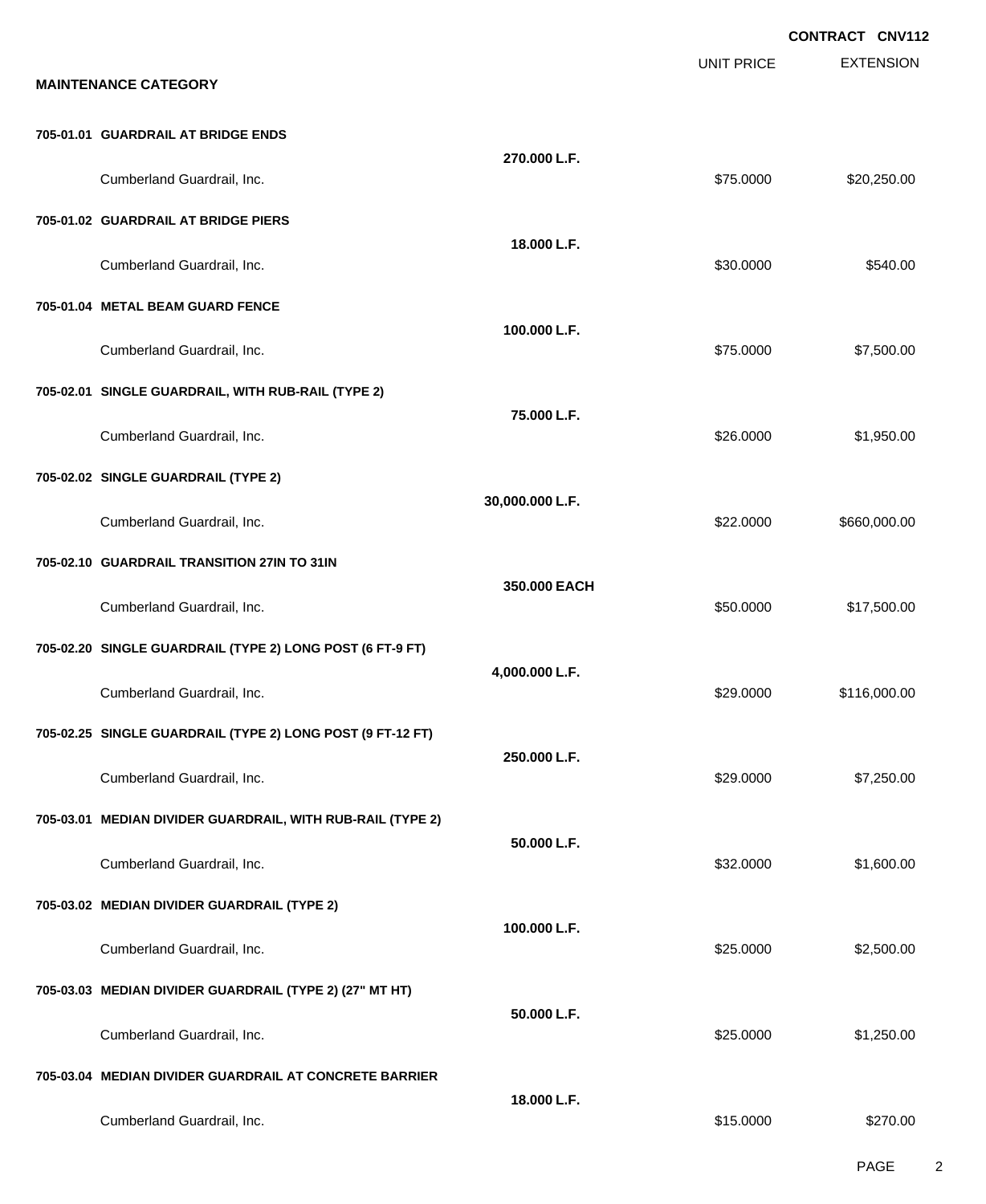EXTENSION **CONTRACT CNV112** UNIT PRICE **705-04.02 GUARDRAIL TERMINAL (TYPE 12) 4.000 EACH** Cumberland Guardrail, Inc. 600.000 \$2,400.00 **705-04.03 GUARDRAIL TERMINAL (TYPE 13) 10.000 EACH** Cumberland Guardrail, Inc. \$900.0000 \$9,000.00 **705-04.05 GUARDRAIL TERMINAL (TYPE-IN-LINE) 30.000 EACH** Cumberland Guardrail, Inc. \$800.0000 \$24,000.00 **705-04.11 STONE FOR GUARDRAIL END TERMINAL PAD 500.000 TON** Cumberland Guardrail, Inc. 6. 2012. The set of the set of the set of the set of the set of the set of the set of the set of the set of the set of the set of the set of the set of the set of the set of the set of the set of **705-04.24 GUARDRAIL END TERMINAL DELINEATION SHEETING 100.000 S.F.** Cumberland Guardrail, Inc. 6. The Cumberland Guardrail, Inc. 6. The Cumberland Guardrail, Inc. 6. The Cumberland Cumberland St., 000.00 **705-04.29 C-A-T CRASH CUSHION ATTENUATING TERMINAL 3.000 EACH** Cumberland Guardrail, Inc. \$1,000.0000 \$3,000.00 **705-06.01 W BEAM GR (TYPE 2) MASH TL-3 15,000.000 L.F.** Cumberland Guardrail, Inc. \$22.0000 \$330,000.00 **705-06.09 WEAK-POST GUARDRAIL ATTACHMENT TO CULVERT(MASH TL-3) 100.000 L.F.** Cumberland Guardrail, Inc. \$185.0000 \$18,500.00 **705-06.10 GR TERMINALTRAILING END (TYPE 13) MASH TL-3 15.000 EACH** Cumberland Guardrail, Inc. \$1,100.0000 \$16,500.00 **705-06.11 GR TERMINAL (IN-INLINE) MASH TL-3 10.000 EACH** Cumberland Guardrail, Inc. 6. 2012 12:30 12:30 12:30 12:30 12:30 12:30 12:30 12:30 12:30 12:30 12:30 12:30 12:30 12:30 12:30 12:30 12:30 12:30 12:30 12:30 12:30 12:30 12:30 12:30 12:30 12:30 12:30 12:30 12:30 12:30 12:30 1 **705-06.20 TANGENT ENERGY ABSORBING TERM MASH TL-3 1,000.000 EACH** Cumberland Guardrail, Inc. \$2,900.0000 \$2,900,000.00 **705-06.21 TANGENT ENERGY ABSORBING TERM MASH TL-3 (POWDER COATING) 1.000 EACH** Cumberland Guardrail, Inc. 6. 2012 12:30 12:30 13:300.000 \$3,500.000 \$3,500.000 \$3,500.000 \$3,500.00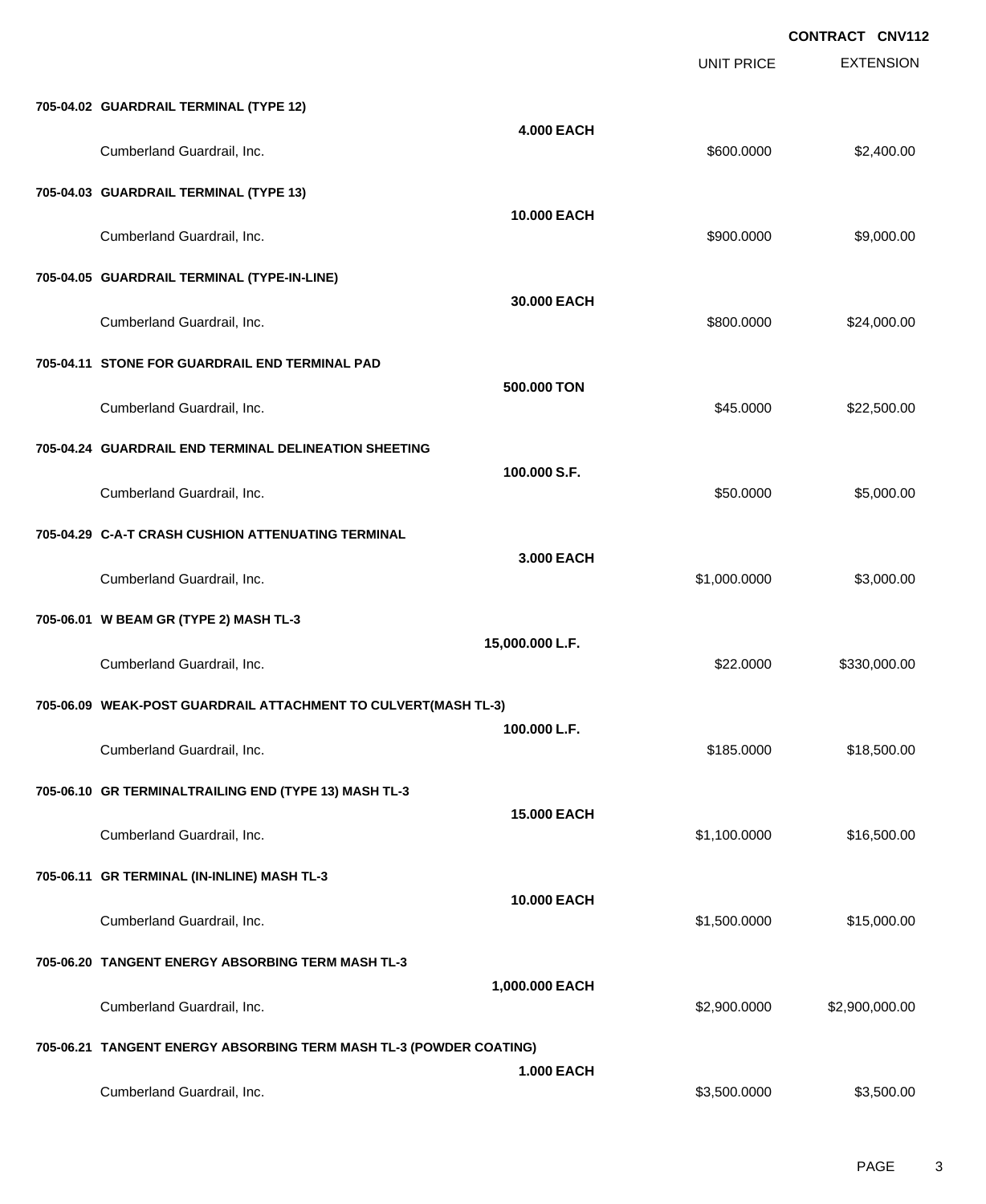|        |                                                                   |                   |                   | CONTRACT CNV112  |
|--------|-------------------------------------------------------------------|-------------------|-------------------|------------------|
|        |                                                                   |                   | <b>UNIT PRICE</b> | <b>EXTENSION</b> |
|        | 705-06.25 THRIE BEAM BRIDGE TRANSITION MASH TL-3                  |                   |                   |                  |
|        | Cumberland Guardrail, Inc.                                        | <b>5.000 EACH</b> | \$2,000.0000      | \$10,000.00      |
|        | 705-06.26 THRIE BEAM BRIDGE TRANSITION MASH TL-2                  |                   |                   |                  |
|        | Cumberland Guardrail, Inc.                                        | 3.000 EACH        | \$1,600.0000      | \$4,800.00       |
|        | 705-06.30 GR TERMINAL (ENERGY ABSORBING) MASH TL-2                |                   |                   |                  |
|        | Cumberland Guardrail, Inc.                                        | 10.000 EACH       | \$2,200.0000      | \$22,000.00      |
|        | 705-10.30 GUARDRAIL ATTACHMENT TO SLOPE FACE ENDPOST              |                   |                   |                  |
|        | Cumberland Guardrail, Inc.                                        | 40.000 L.F.       | \$50.0000         | \$2,000.00       |
|        | 705-10.31 GUARDRAIL ATTACHMENT TO VERTICAL FACE ENDPOST           |                   |                   |                  |
|        | Cumberland Guardrail, Inc.                                        | 15.000 L.F.       | \$50.0000         | \$750.00         |
|        | 705-10.32 GUARDRAIL ATTACHMENT TO EXISTING BRIDGE PIER PROTECTION |                   |                   |                  |
|        | Cumberland Guardrail, Inc.                                        | <b>5.000 EACH</b> | \$200.0000        | \$1,000.00       |
|        | 705-11.01 GUARDRAIL AT BRIDGE ENDS (POWDER COATED)                |                   |                   |                  |
|        | Cumberland Guardrail, Inc.                                        | 18.000 L.F.       | \$100.0000        | \$1,800.00       |
|        | 705-11.03 SINGLE GUARDRAIL (TYPE 2) (POWDER COATED)               |                   |                   |                  |
|        | Cumberland Guardrail, Inc.                                        | 70.000 L.F.       | \$100.0000        | \$7,000.00       |
|        | 705-11.08 GUARDRAIL TERMINAL (TYPE 13) (POWDER COATED)            |                   |                   |                  |
|        | Cumberland Guardrail, Inc.                                        | <b>2.000 EACH</b> | \$1,250.0000      | \$2,500.00       |
| 706-01 | <b>GUARDRAIL REMOVED</b>                                          |                   |                   |                  |
|        | Cumberland Guardrail, Inc.                                        | 400.000 L.F.      | \$0.0500          | \$20.00          |
|        | 706-02.21 RESET SINGLE GUARDRAIL (TYPE 2)                         |                   |                   |                  |
|        | Cumberland Guardrail, Inc.                                        | 250.000 L.F.      | \$1.0000          | \$250.00         |
|        | 706-03.01 POSTS FURNISHED                                         |                   |                   |                  |
|        | Cumberland Guardrail, Inc.                                        | 20.000 EACH       | \$80.0000         | \$1,600.00       |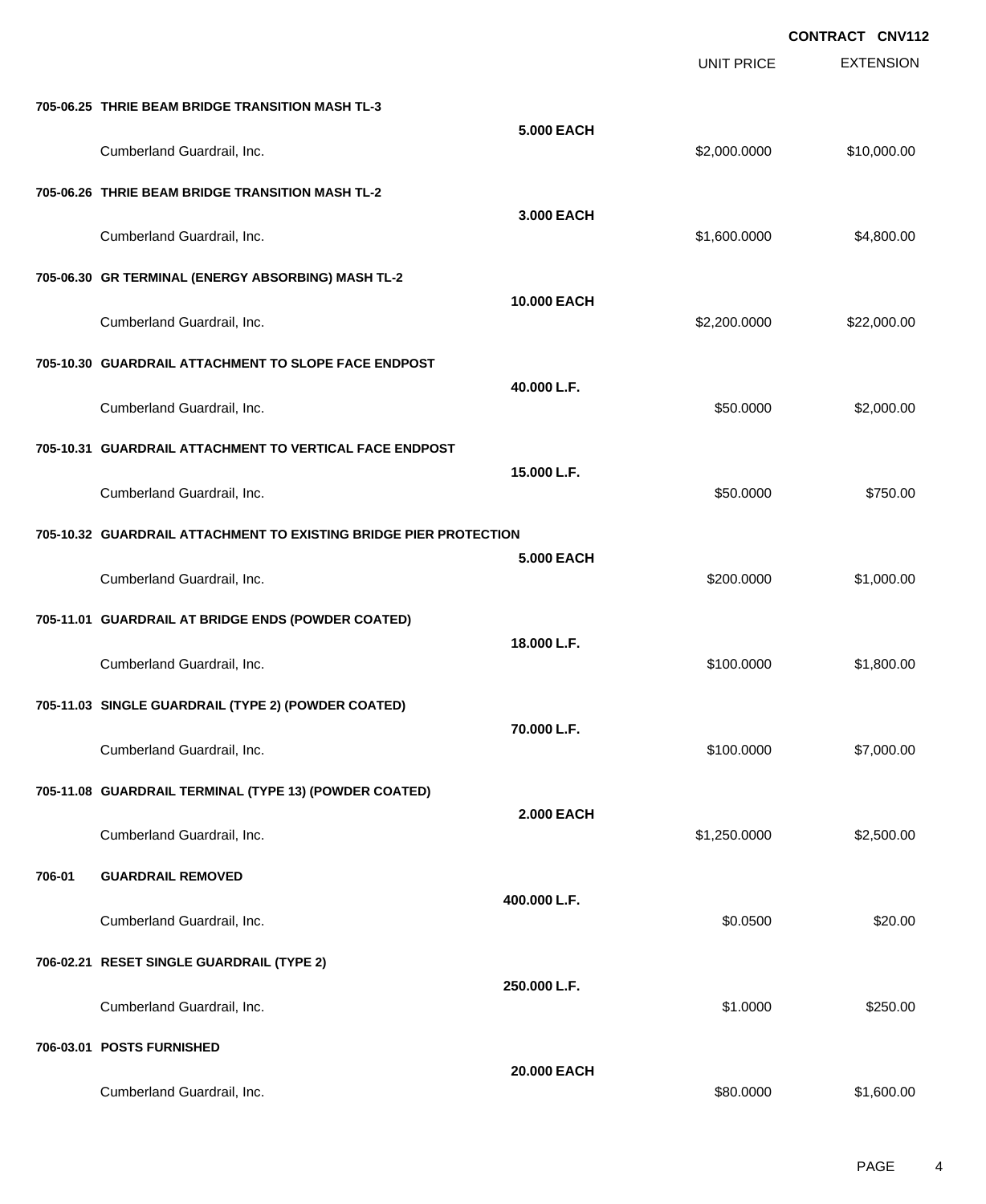|                                                               |                    | <b>UNIT PRICE</b> | <b>EXTENSION</b> |
|---------------------------------------------------------------|--------------------|-------------------|------------------|
| 706-06.01 SINGLE THRIE RAIL (TYPE 2)                          |                    |                   |                  |
| Cumberland Guardrail, Inc.                                    | 18.000 L.F.        | \$5.0000          | \$90.00          |
| 706-06.02 MEDIAN DIVIDER THRIE RAIL (TYPE 2)                  |                    |                   |                  |
| Cumberland Guardrail, Inc.                                    | 18.000 L.F.        | \$5.0000          | \$90.00          |
| 706-06.03 RADIUS RAIL                                         |                    |                   |                  |
| Cumberland Guardrail, Inc.                                    | 1,300.000 L.F.     | \$35.0000         | \$45,500.00      |
| 706-06.05 RADIUS RAIL LONG POST (6-9 FT)                      |                    |                   |                  |
| Cumberland Guardrail, Inc.                                    | 50.000 L.F.        | \$37.5000         | \$1,875.00       |
| 706-06.06 RADIUS RAIL LONG POST (9-12 FT)                     |                    |                   |                  |
| Cumberland Guardrail, Inc.                                    | 35.000 L.F.        | \$37.5000         | \$1,312.50       |
| 706-10.26 ROUNDED END ELEMENT                                 |                    |                   |                  |
| Cumberland Guardrail, Inc.                                    | 24.000 EACH        | \$75.0000         | \$1,800.00       |
| 706-10.54 RE-ALIGN GUARDRAIL                                  |                    |                   |                  |
| Cumberland Guardrail, Inc.                                    | 4,000.000 L.F.     | \$5.0000          | \$20,000.00      |
| 706-10.56 BUFFER ENDS 88"                                     | 10.000 EACH        |                   |                  |
| Cumberland Guardrail, Inc.                                    |                    | \$100.0000        | \$1,000.00       |
| 706-10.71 HAZARD MARKERS                                      | <b>4.000 EACH</b>  |                   |                  |
| Cumberland Guardrail, Inc.                                    |                    | \$15.0000         | \$60.00          |
| 706-10.72 PULL AND REINSTALL GUARDARAIL POST FOR VERIFICATION |                    |                   |                  |
| Cumberland Guardrail, Inc.                                    | 7.000 EACH         | \$125.0000        | \$875.00         |
| 706-10.74 CONCRETE BARRIER WALL REPAIR                        |                    |                   |                  |
| Cumberland Guardrail, Inc.                                    | 4.000 C.Y.         | \$4,000.0000      | \$16,000.00      |
| 706-10.80 MICHIGAN AND MODIFIED MICHIGAN END SHOE             |                    |                   |                  |
| Cumberland Guardrail, Inc.                                    | <b>12.000 EACH</b> | \$29.0000         | \$348.00         |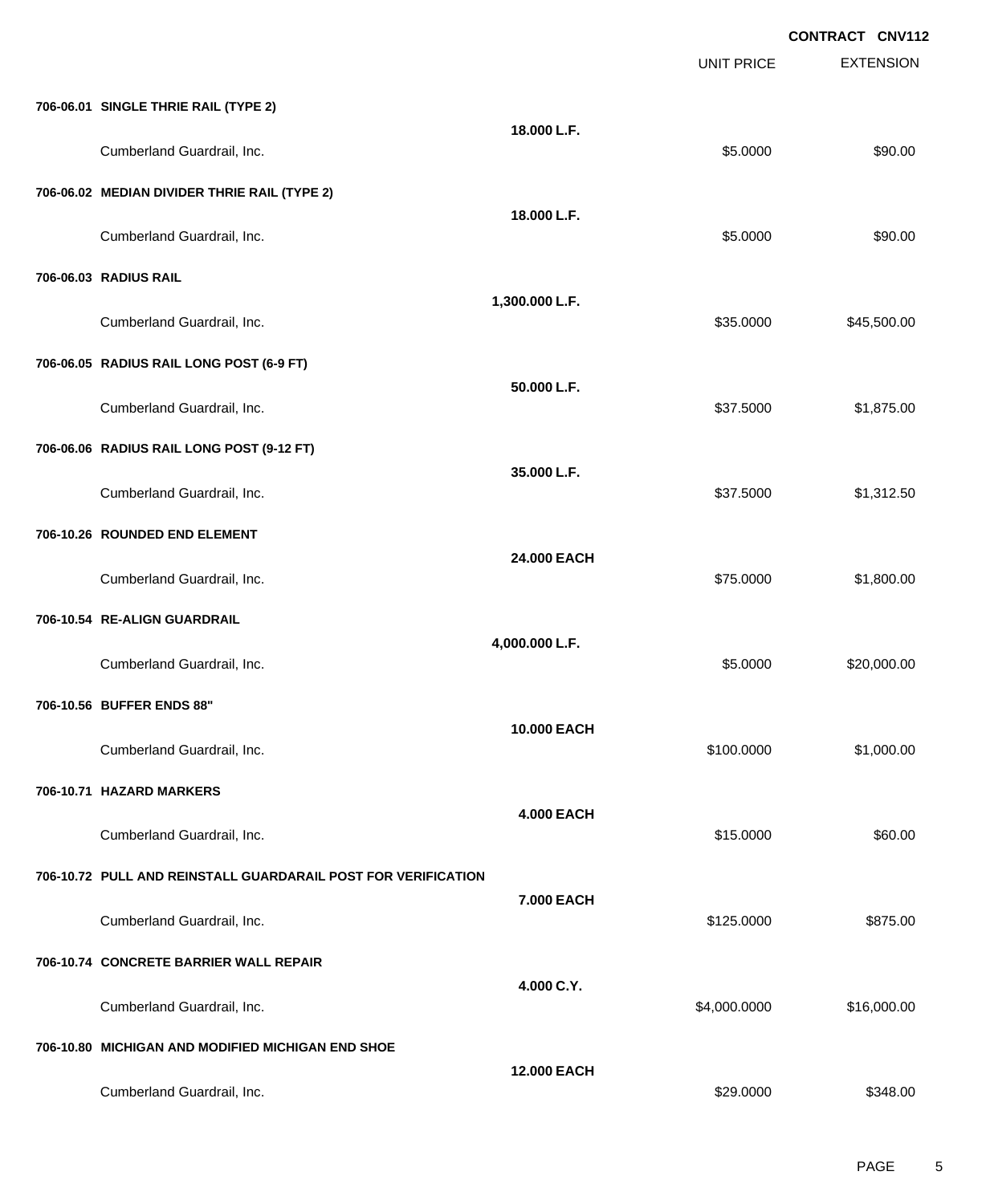|        |                                                         |                    | <b>UNIT PRICE</b> | <b>CONTRACT CNV112</b><br><b>EXTENSION</b> |
|--------|---------------------------------------------------------|--------------------|-------------------|--------------------------------------------|
|        | 706-10.81 GUARDRAIL REFLECTORS                          |                    |                   |                                            |
|        | Cumberland Guardrail, Inc.                              | 2,000.000 EACH     | \$15.0000         | \$30,000.00                                |
|        | 706-10.82 CONCRETE BRIDGE END OR PIER PROTECTION REPAIR | 3.000 C.Y.         |                   |                                            |
|        | Cumberland Guardrail, Inc.                              |                    | \$45.0000         | \$135.00                                   |
|        | 706-10.83 DRILL BR. PAR. WALL FOR MICHIGAN END SHOE     | <b>18.000 EACH</b> |                   |                                            |
|        | Cumberland Guardrail, Inc.                              |                    | \$100.0000        | \$1,800.00                                 |
|        | 712-01.02 LANE CLOSURE                                  |                    |                   |                                            |
|        | Cumberland Guardrail, Inc.                              | 1,000.000 EACH     | \$750.0000        | \$750,000.00                               |
|        | 712-08.20 TRUCK MOUNTED ATTENUATOR W/MSSAGE BOARD       |                    |                   |                                            |
|        | Cumberland Guardrail, Inc.                              | 150,000 DAY        | \$1,000.0000      | \$150,000.00                               |
| 717-01 | <b>MOBILIZATION</b>                                     | 1.000 LS           |                   |                                            |
|        | Cumberland Guardrail, Inc.                              |                    | \$30,000.0000     | \$30,000.00                                |
|        | 717-01.04 MOBILIZATION (EMERGENCY CALL-OUT)             |                    |                   |                                            |
|        | Cumberland Guardrail, Inc.                              | 50,000 EACH        | \$1,000.0000      | \$50,000.00                                |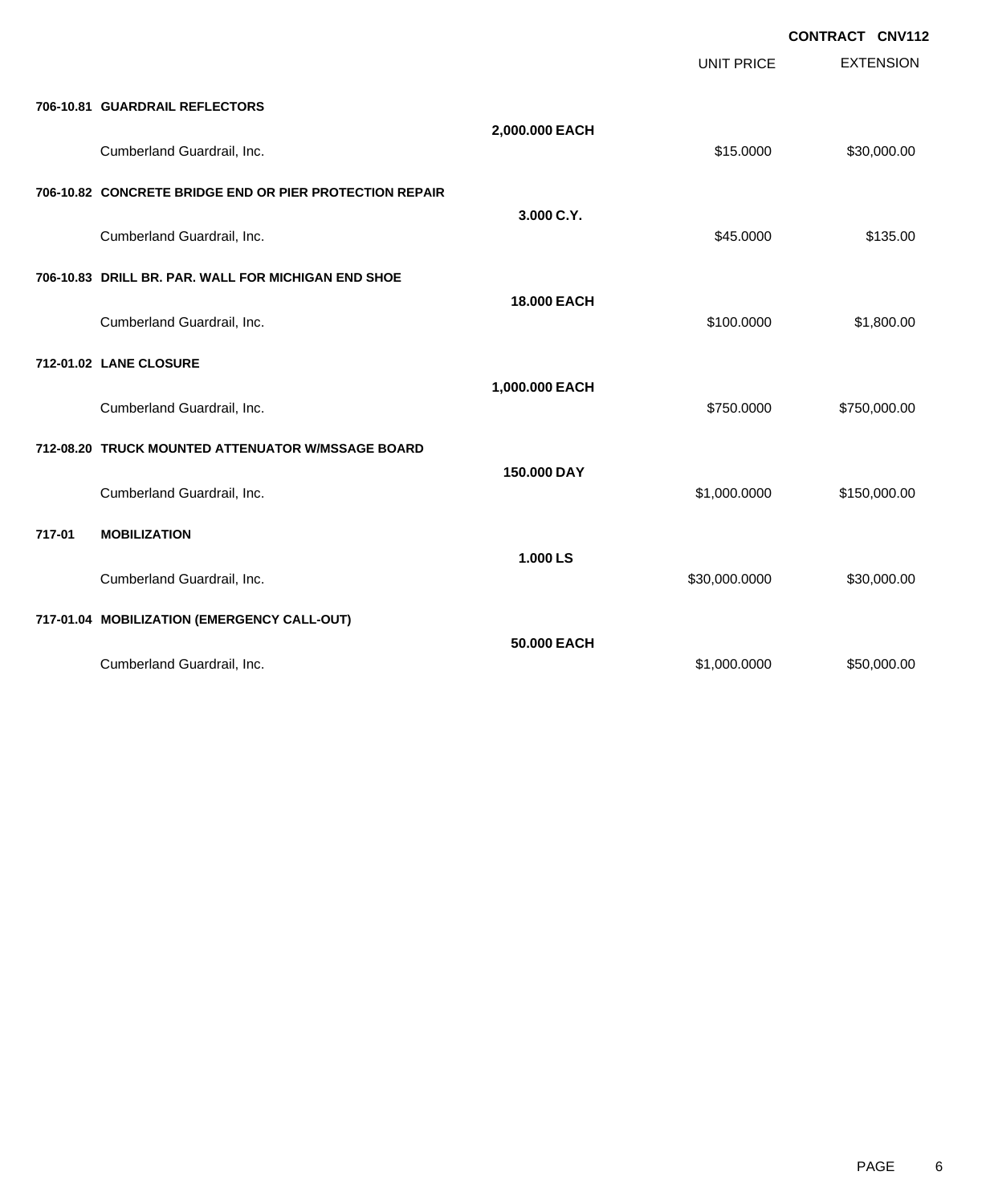Cumberland Guardrail, Inc. 65,340,615.50

### **TOTAL CONTRACT**

Cumberland Guardrail, Inc. 65,340,615.50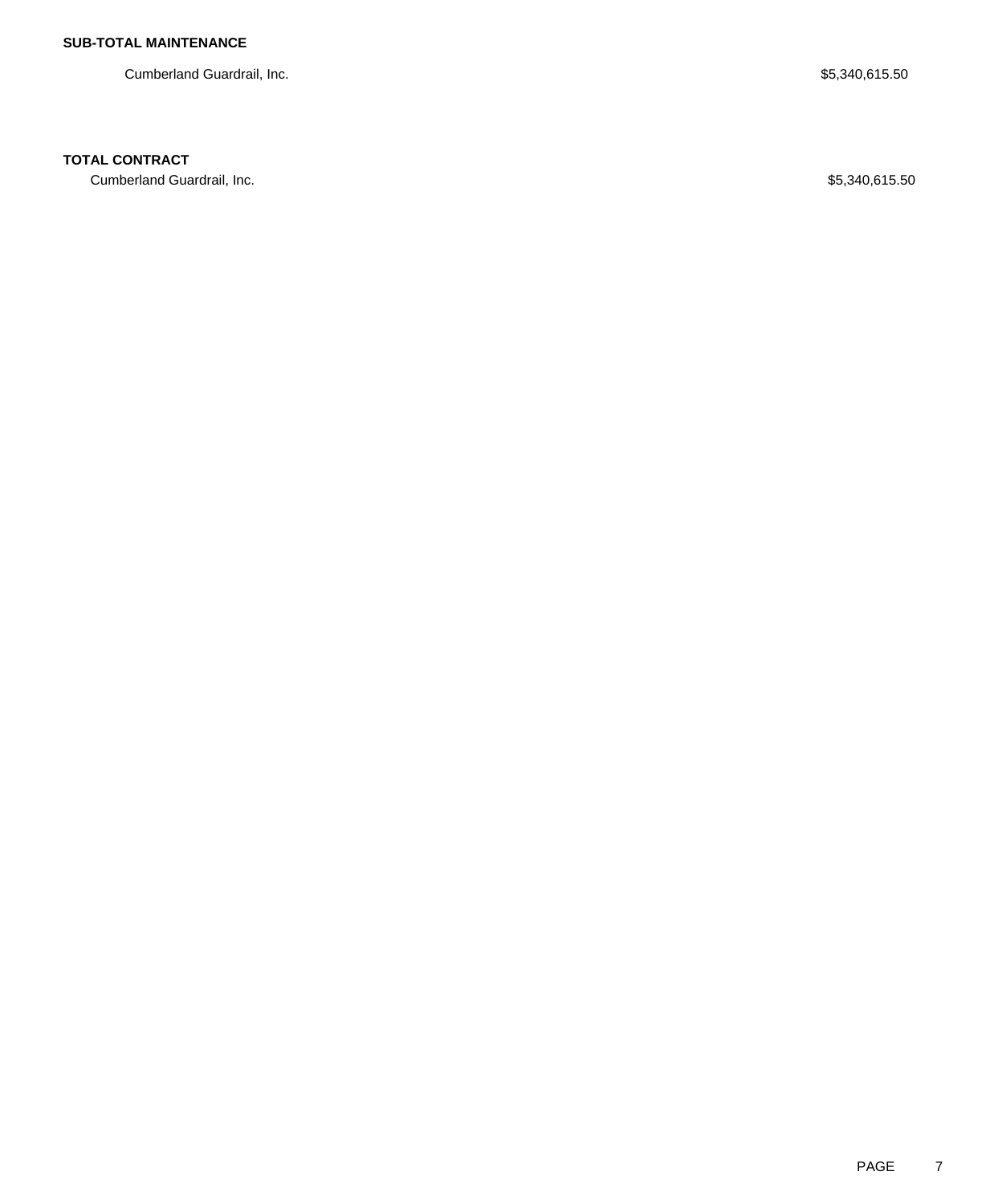#### BLOUNT COUNTY (Contract No. CNV078 Call 010)

STP/HSIP-333(29),05015-3220-94,05015-8220-14

THE RESURFACING (THIN LIFT OR THIN LIFT D) ON S.R. 333 FROM NEAR U.S. 321 (S.R. 73) (L.M. 0.00) TO NEAR LIBERTY HILL DRIVE (L.M. 9.70).

PROJECT LENGTH - 9.700 MILES

COMPLETION TIME - ON OR BEFORE SEPTEMBER 30, 2021

DBE GOAL 5.00%

TOTAL CONTRACT

Patty Construction Inc. 61,212,121.11 APAC-Atlantic, Inc. 631,250,620.75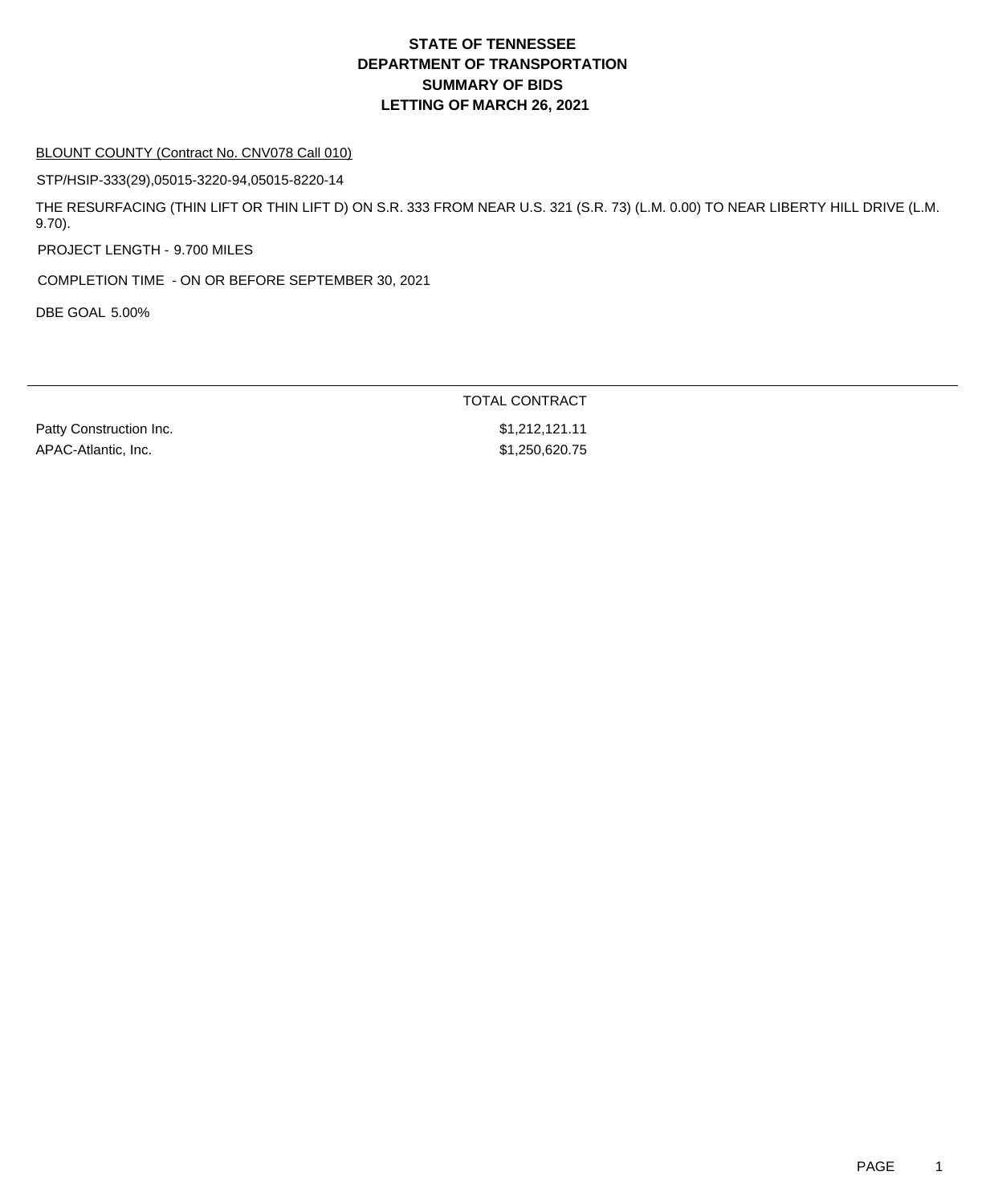|        |                                                    |                   | <b>CONTRACT CNV078</b>       |                              |
|--------|----------------------------------------------------|-------------------|------------------------------|------------------------------|
|        | <b>ROADWAY CATEGORY</b>                            |                   | UNIT PRICE                   | <b>EXTENSION</b>             |
|        | 208-01.05 BROOMING & DEGRASSING SHOULDERS          |                   |                              |                              |
|        |                                                    | 19.400 L.M.       |                              |                              |
|        | Patty Construction Inc.<br>APAC-Atlantic, Inc.     |                   | \$400.0000<br>\$480.0000     | \$7,760.00<br>\$9,312.00     |
|        | 307-01.15 ASC MIX (PG64-22) (BPMLC-HM) GRADING CS  |                   |                              |                              |
|        |                                                    | 1,508.000 TON     |                              |                              |
|        | Patty Construction Inc.<br>APAC-Atlantic, Inc.     |                   | \$85.0000<br>\$92.0000       | \$128,180.00<br>\$138,736.00 |
| 403-01 | BITUMINOUS MATERIAL FOR TACK COAT (TC)             |                   |                              |                              |
|        |                                                    | 120.000 TON       |                              |                              |
|        | Patty Construction Inc.<br>APAC-Atlantic, Inc.     |                   | \$650.0000<br>\$670.0000     | \$78,000.00<br>\$80,400.00   |
|        | 415-01.02 COLD PLANING BITUMINOUS PAVEMENT         |                   |                              |                              |
|        |                                                    | 93.000 S.Y.       |                              |                              |
|        | Patty Construction Inc.<br>APAC-Atlantic, Inc.     |                   | \$60.0000<br>\$95.0000       | \$5,580.00<br>\$8,835.00     |
|        | 701-02.01 CONCRETE CURB RAMP (RETROFIT)            |                   |                              |                              |
|        | Patty Construction Inc.                            | 150.000 S.F.      | \$60.0000                    | \$9,000.00                   |
|        | APAC-Atlantic, Inc.                                |                   | \$60.0000                    | \$9,000.00                   |
|        | 705-02.10 GUARDRAIL TRANSITION 27IN TO 31IN        |                   |                              |                              |
|        |                                                    | <b>4.000 EACH</b> |                              |                              |
|        | Patty Construction Inc.<br>APAC-Atlantic, Inc.     |                   | \$150.0000<br>\$150.0000     | \$600.00<br>\$600.00         |
|        | 705-06.30 GR TERMINAL (ENERGY ABSORBING) MASH TL-2 |                   |                              |                              |
|        |                                                    | <b>4.000 EACH</b> |                              |                              |
|        | Patty Construction Inc.<br>APAC-Atlantic, Inc.     |                   | \$3,850.0000<br>\$2,700.0000 | \$15,400.00<br>\$10,800.00   |
| 712-01 | <b>TRAFFIC CONTROL</b>                             |                   |                              |                              |
|        | Patty Construction Inc.                            | 1.000 LS          | \$22,500.0000                | \$22,500.00                  |
|        | APAC-Atlantic, Inc.                                |                   | \$18,500.0000                | \$18,500.00                  |
|        | 712-04.01 FLEXIBLE DRUMS (CHANNELIZING)            | 115.000 EACH      |                              |                              |
|        | Patty Construction Inc.                            |                   | \$27.5000                    | \$3,162.50                   |
|        | APAC-Atlantic, Inc.                                |                   | \$5.0000                     | \$575.00                     |
|        | 712-05.01 WARNING LIGHTS (TYPE A)                  |                   |                              |                              |
|        | Patty Construction Inc.                            | 58.000 EACH       | \$25.0000                    | \$1,450.00                   |
|        | APAC-Atlantic, Inc.                                |                   | \$1.0000                     | \$58.00                      |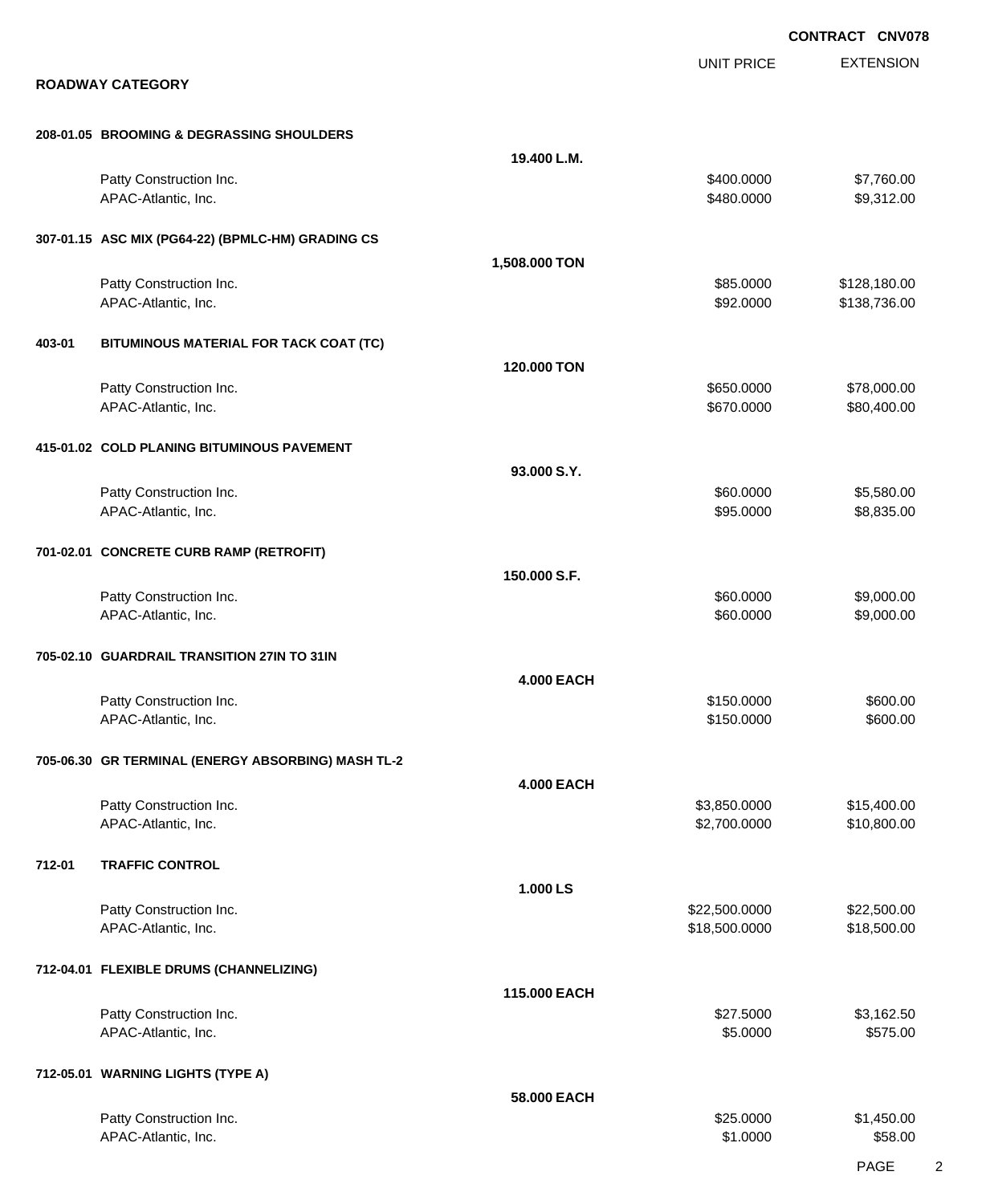EXTENSION **CONTRACT CNV078** UNIT PRICE **712-06 SIGNS (CONSTRUCTION) 968.000 S.F.** Patty Construction Inc. 63.0000 \$7,744.00 APAC-Atlantic, Inc. \$8,776.00 \$6,776.00 \$6,776.00 \$6,776.00 \$6,776.00 \$6,776.00 \$6,776.00 \$6,776.00 \$6,776.00 \$6,776 **712-08.03 ARROW BOARD (TYPE C) 2.000 EACH** Patty Construction Inc. 62,400.00 \$2,400.00 \$2,400.00 \$2,400.00 \$2,400.00 \$2,400.00 \$2,400.00 \$2,400.00 \$2,400 APAC-Atlantic, Inc. \$1,400.00 \$1,400.00 \$1,400.00 \$1,400.00 \$1,400.00 \$1,400.00 \$1,400.00 \$1,400.00 \$1,400.00 \$1,400.00 \$1,400.00 \$1,400.00 \$1,400.00 \$1,400.00 \$1,400.00 \$1,400.00 \$1,400.00 \$1,400.00 \$1,400.00 \$1,400.00 \$1 **716-01.21 SNOWPLOWABLE RAISED PAVEMENT MARKERS (BI-DIR) (1 COLOR) 686.000 EACH** Patty Construction Inc. 6. The Second Studies of the Second Studies of Second Studies of Second Studies Second Studies Second Studies Second Studies Second Studies Second Studies Second Studies Second Studies Second Studie APAC-Atlantic, Inc. \$25.0000 \$17,150.00 **716-01.22 SNOWPLOWABLE RAISED PAVMENT MARKERS (MONO-DIR)(1 COLOR) 17.000 EACH** Patty Construction Inc. \$24.0000 \$408.00 APAC-Atlantic, Inc. \$25.000 \$425.00 **716-01.30 REMOVAL OF SNOWPLOWABLE REFLECTIVE MARKER 703.000 EACH** Patty Construction Inc. 64,921.00 APAC-Atlantic, Inc. \$1,921.00 \$4,921.00 \$4,921.00 \$4,921.00 \$5,000 \$4,921.00 \$4,921.00 \$4,921.00 \$4,921.00 \$4,921.00 **716-02.04 PLASTIC PAVEMENT MARKING(CHANNELIZATION STRIPING) 877.000 S.Y.** Patty Construction Inc. 613,593.50 APAC-Atlantic, Inc. \$14,032.00 \$14,032.00

# **716-02.05 PLASTIC PAVEMENT MARKING (STOP LINE)**

| 716-02.05 PLASTIC PAVEMENT MARKING (STOP LINE)               |                    |            |            |
|--------------------------------------------------------------|--------------------|------------|------------|
|                                                              | 80.000 L.F.        |            |            |
| Patty Construction Inc.                                      |                    | \$10.5000  | \$840.00   |
| APAC-Atlantic, Inc.                                          |                    | \$10.5000  | \$840.00   |
| 716-02.06 PLASTIC PAVEMENT MARKING (TURN LANE ARROW)         |                    |            |            |
|                                                              | <b>11.000 EACH</b> |            |            |
| Patty Construction Inc.                                      |                    | \$150.0000 | \$1,650.00 |
| APAC-Atlantic, Inc.                                          |                    | \$135.0000 | \$1,485.00 |
| 716-02.09 PLASTIC PAVEMENT MARKING (LONGITUDINAL CROSS-WALK) |                    |            |            |
|                                                              | 190.000 L.F.       |            |            |
| Patty Construction Inc.                                      |                    | \$23.0000  | \$4,370.00 |
| APAC-Atlantic, Inc.                                          |                    | \$23.5000  | \$4,465.00 |
| 716-03.01 PLASTIC WORD PAVEMENT MARKING (ONLY)               |                    |            |            |
|                                                              | <b>6.000 EACH</b>  |            |            |
| Patty Construction Inc.                                      |                    | \$200,0000 | \$1,200.00 |

APAC-Atlantic, Inc. \$1,140.00 \$1,140.00 \$1,140.00 \$1,140.00 \$1,140.00 \$1,140.00 \$1,140.00 \$1,140.00 \$1,140.00 \$1,140.00 \$1,140.00 \$1,140.00 \$1,140.00 \$1,140.00 \$1,140.00 \$1,140.00 \$1,140.00 \$1,140.00 \$1,140.00 \$1,140.00 \$1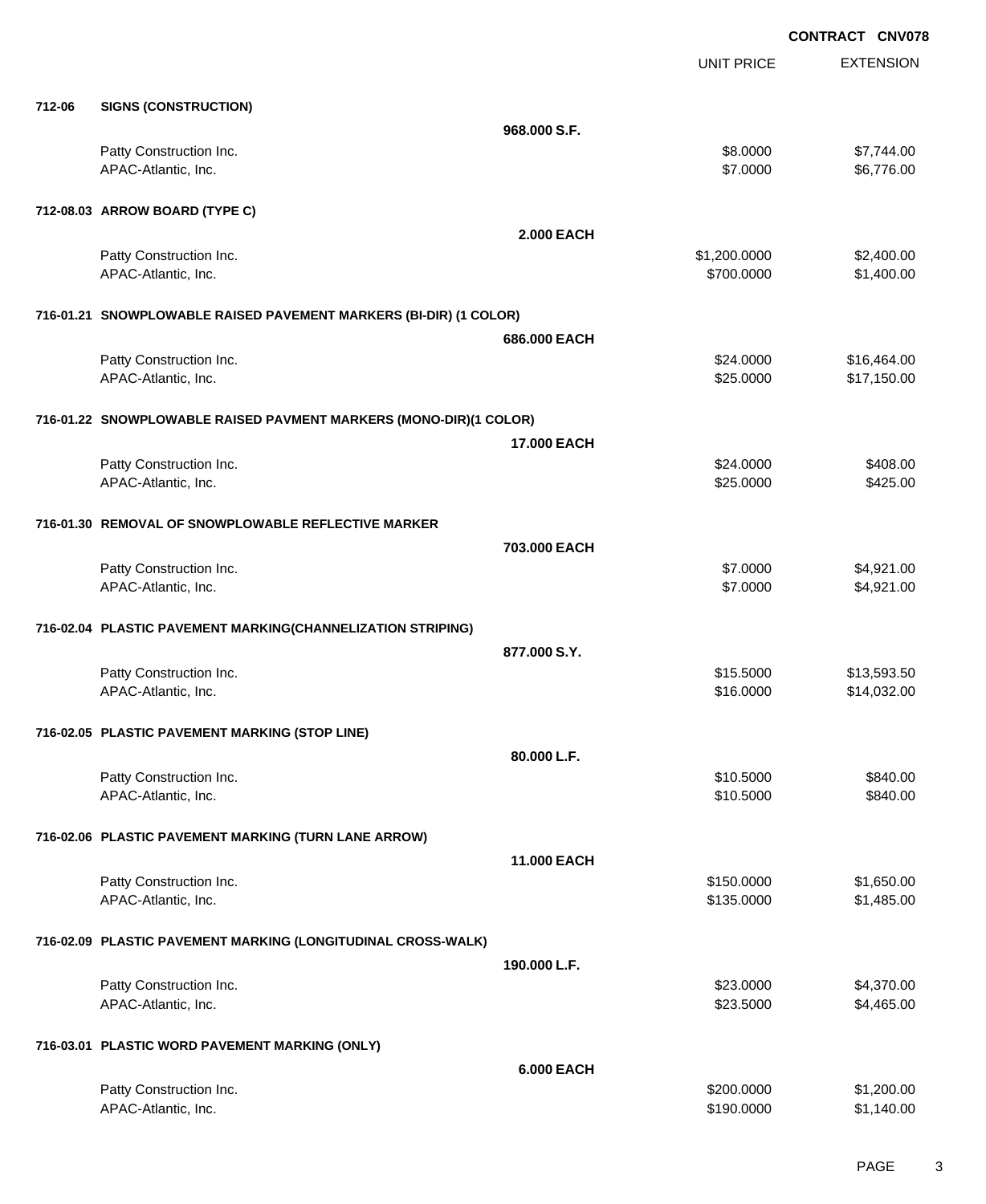|        |                                                           |                   |                   | <b>CONTRACT CNV078</b> |
|--------|-----------------------------------------------------------|-------------------|-------------------|------------------------|
|        |                                                           |                   | <b>UNIT PRICE</b> | <b>EXTENSION</b>       |
|        | 716-04.04 PLASTIC PAVEMENT MARKING (TRANSVERSE SHOULDER)  |                   |                   |                        |
|        |                                                           |                   |                   |                        |
|        |                                                           | 2,233.000 L.F.    |                   |                        |
|        | Patty Construction Inc.                                   |                   | \$4.2500          | \$9,490.25             |
|        | APAC-Atlantic, Inc.                                       |                   | \$4.2500          | \$9,490.25             |
|        | 716-04.14 PLASTIC PAVEMENT MARKING (LANE REDUCTION ARROW) |                   |                   |                        |
|        |                                                           | <b>2.000 EACH</b> |                   |                        |
|        | Patty Construction Inc.                                   |                   | \$250.0000        | \$500.00               |
|        | APAC-Atlantic, Inc.                                       |                   | \$240.0000        | \$480.00               |
|        |                                                           |                   |                   |                        |
|        | 716-05.20 PAINTED PAVEMENT MARKING (6" LINE)              |                   |                   |                        |
|        |                                                           | 9.700 L.M.        |                   |                        |
|        | Patty Construction Inc.                                   |                   | \$775.0000        | \$7,517.50             |
|        | APAC-Atlantic, Inc.                                       |                   | \$780.0000        | \$7,566.00             |
|        |                                                           |                   |                   |                        |
|        | 716-12.02 ENHANCED FLATLINE THERMO PVMT MRKNG (6IN LINE)  |                   |                   |                        |
|        |                                                           | 38.800 L.M.       |                   |                        |
|        | Patty Construction Inc.                                   |                   | \$4,300.0000      | \$166,840.00           |
|        | APAC-Atlantic, Inc.                                       |                   | \$4,450.0000      | \$172,660.00           |
|        |                                                           |                   |                   |                        |
| 717-01 | <b>MOBILIZATION</b>                                       |                   |                   |                        |
|        |                                                           | 1.000 LS          |                   |                        |
|        | Patty Construction Inc.                                   |                   | \$20,270.8600     | \$20,270.86            |
|        | APAC-Atlantic, Inc.                                       |                   | \$11,000.0000     | \$11.000.00            |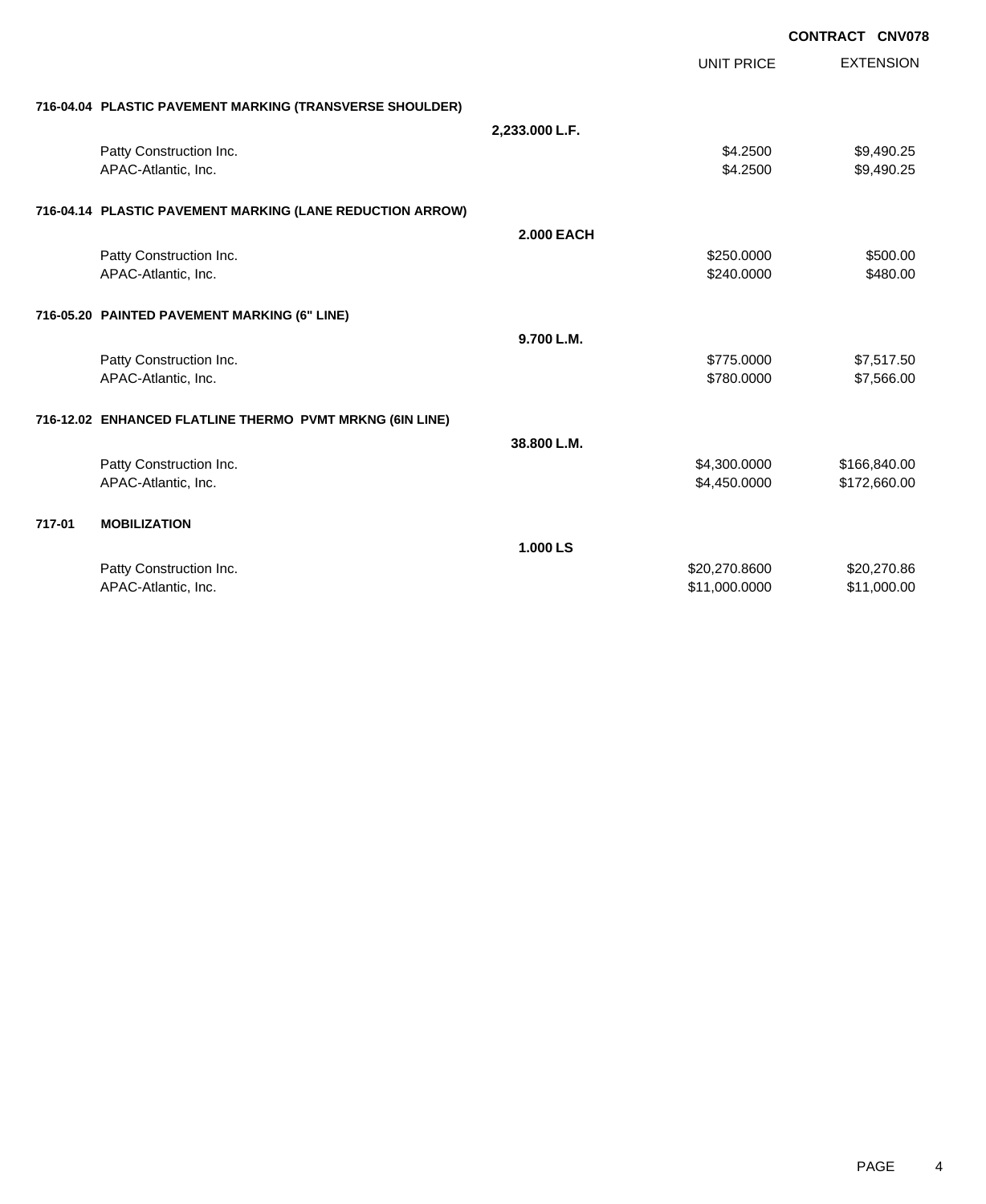EXTENSION UNIT PRICE

#### **ROADWAY ALTERNATE AA1 CATEGORY**

#### **411-03.07 ACS MIX(PG64-22) THIN LIFT ASPHALT**

Patty Construction Inc. APAC-Atlantic, Inc.

**7,539.000 TON**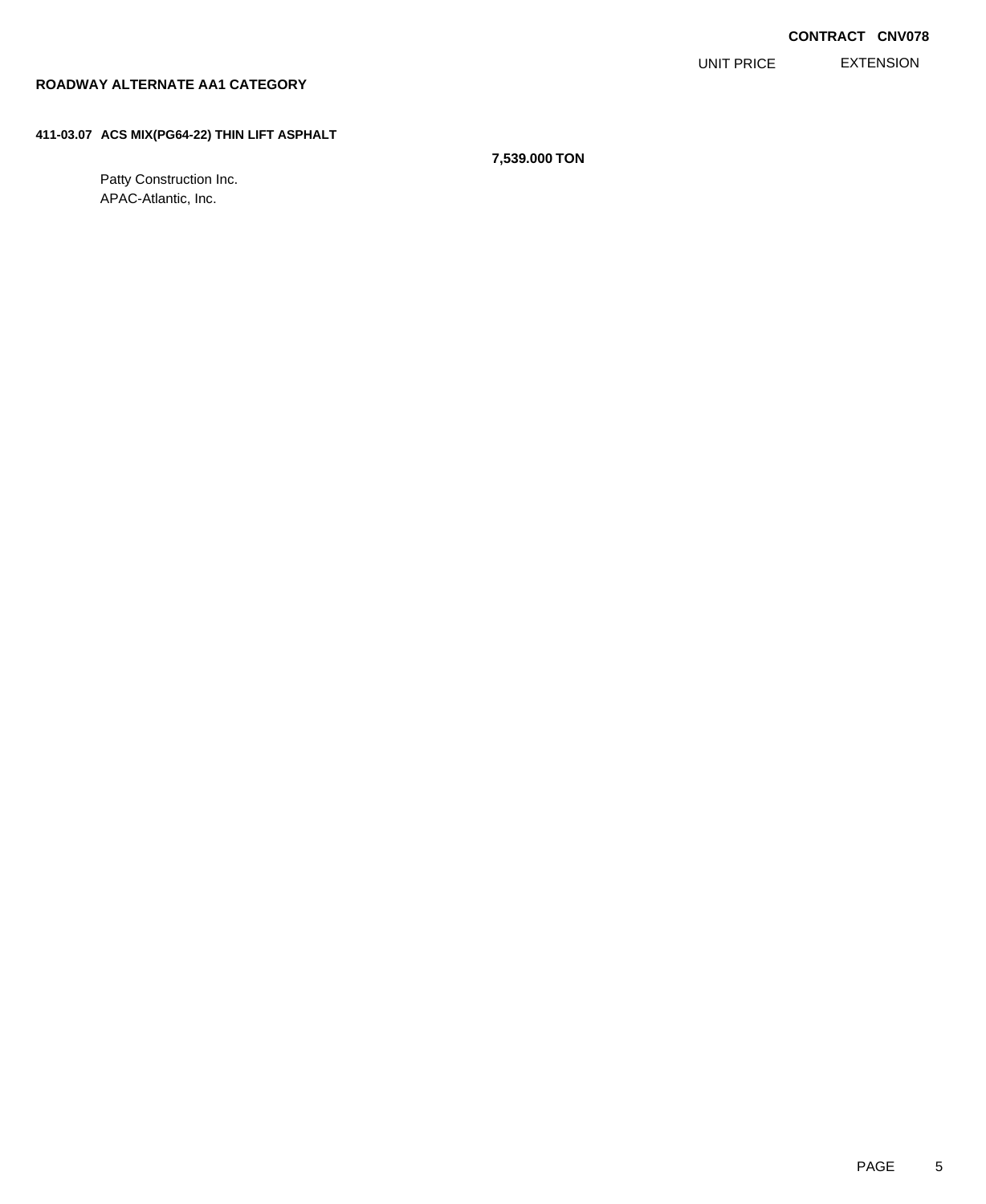|                                                |               |            | <b>CONTRACT CNV078</b> |
|------------------------------------------------|---------------|------------|------------------------|
|                                                |               | UNIT PRICE | <b>EXTENSION</b>       |
| ROADWAY ALTERNATE AA2 CATEGORY                 |               |            |                        |
|                                                |               |            |                        |
| 411-03.12 ACS MIX(PG64-22) THIN LIFT D ASPHALT |               |            |                        |
|                                                | 7,539,000 TON |            |                        |
| Patty Construction Inc.                        |               | \$90,5000  | \$682,279.50           |

APAC-Atlantic, Inc. \$95.5000 \$719,974.50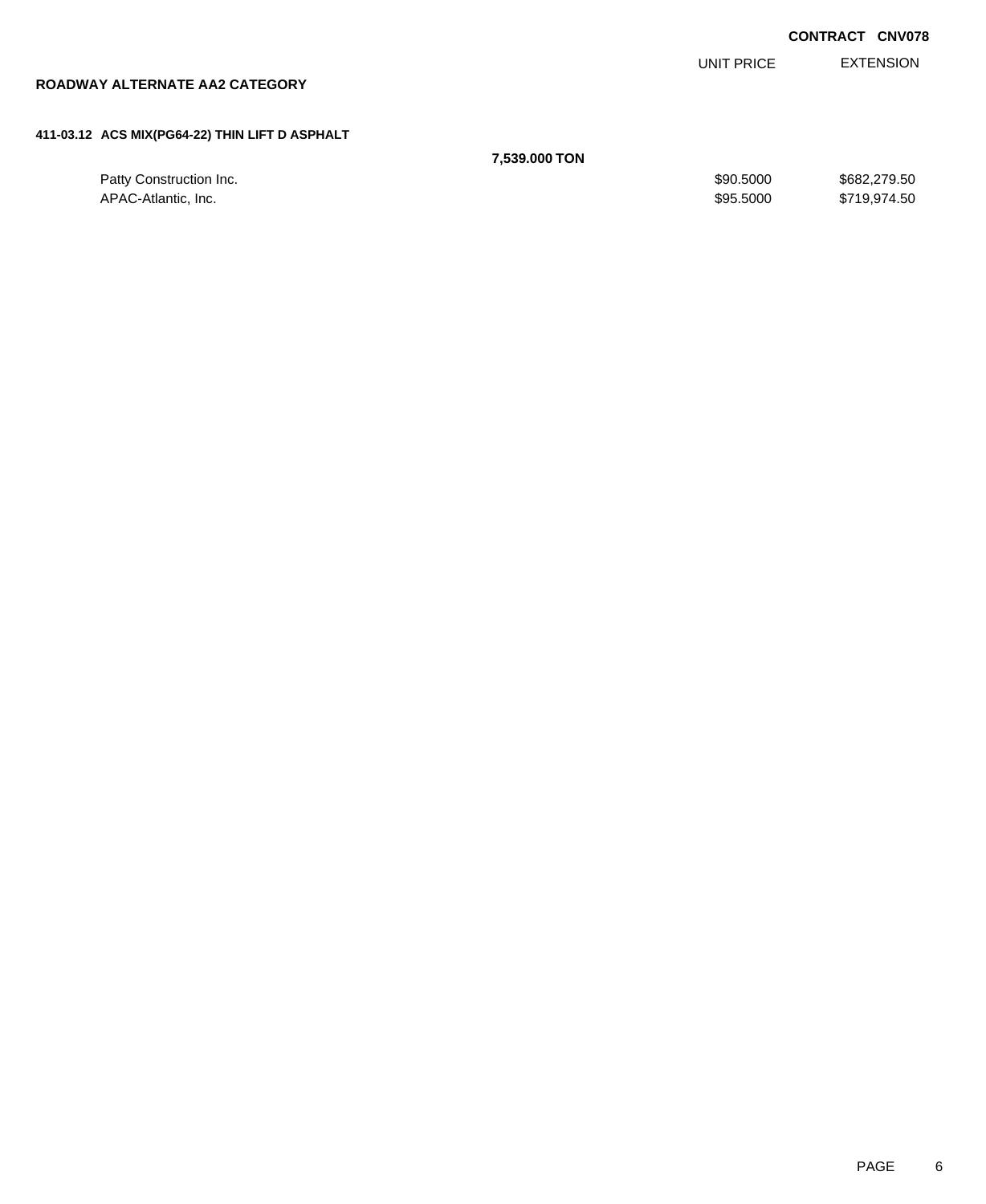| Patty Construction Inc.<br>APAC-Atlantic, Inc. | \$529,841.61<br>\$530,646.25 |
|------------------------------------------------|------------------------------|
| <b>SUB-TOTAL ROADWAY ALTERNATE AA1</b>         |                              |
| SUB-TOTAL ROADWAY ALTERNATE AA2                |                              |
| Patty Construction Inc.<br>APAC-Atlantic, Inc. | \$682,279.50<br>\$719,974.50 |
| <b>TOTAL CONTRACT</b>                          |                              |

| Patty Construction Inc. | \$1,212,121.11 |
|-------------------------|----------------|
| APAC-Atlantic, Inc.     | \$1,250,620.75 |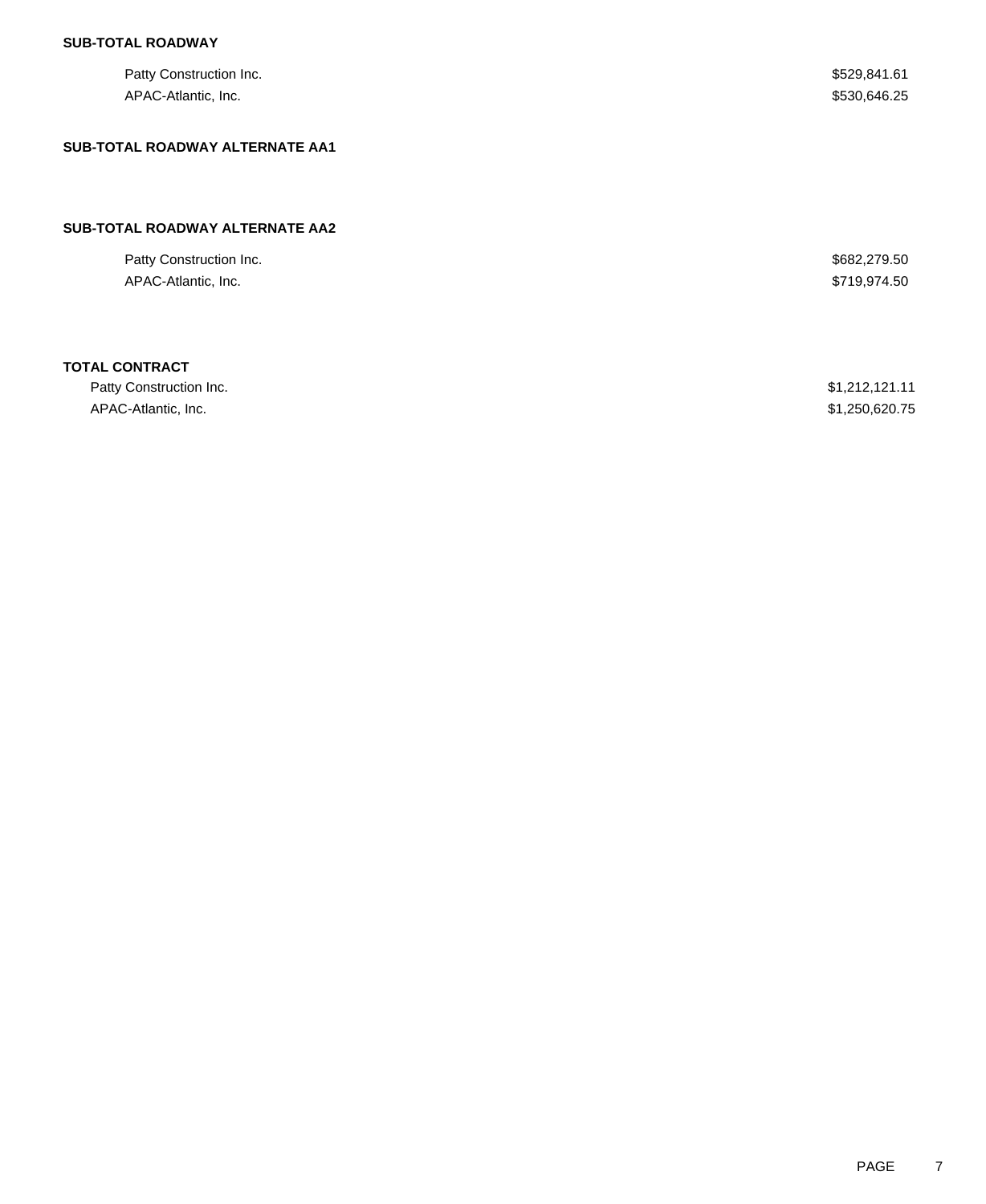#### BLOUNT COUNTY (Contract No. CNV074 Call 011)

05002-4241-04,STP-446(2),05446-8201-14,STP-NH/HSIP-35(72),05002-3241- 94,05002-8241-14,STP-NH/HSIP-447(6),05447-3201-94,05447-8201-14

THE RESURFACING (THIN LIFT OR THIN LIFT D) ON U.S. 411 (S.R. 35) AND ON S.R. 446, AND RESURFACING ON U.S. 411 (S.R. 447).

PROJECT LENGTH - 13.580 MILES

COMPLETION TIME - ON OR BEFORE SEPTEMBER 30, 2021

DBE GOAL 6.00%

TOTAL CONTRACT

APAC-Atlantic, Inc. \$1,986,513.69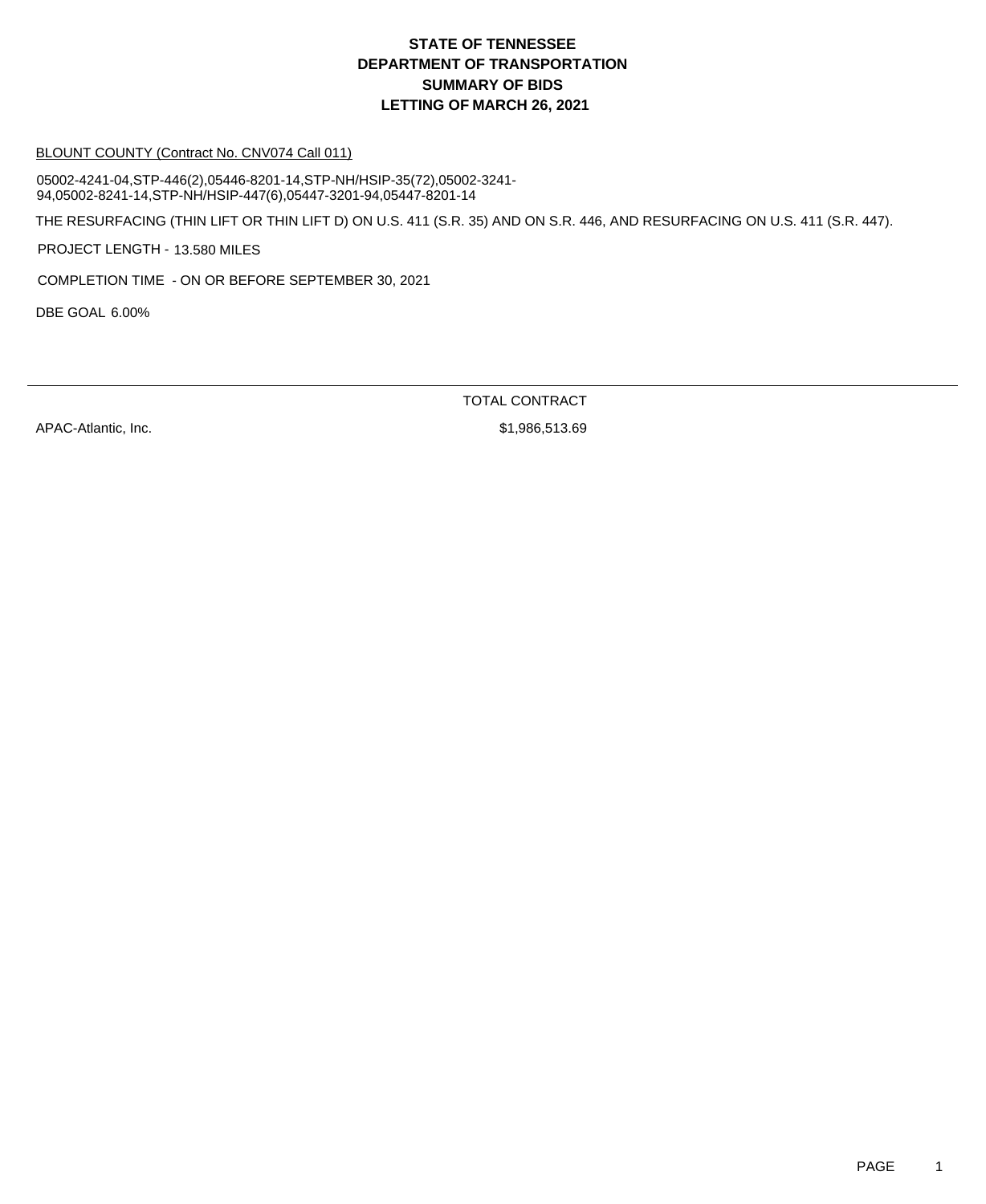|        |                                                                  |                   |                   | <b>CONTRACT CNV074</b> |
|--------|------------------------------------------------------------------|-------------------|-------------------|------------------------|
|        | <b>ROADWAY CATEGORY</b>                                          |                   | <b>UNIT PRICE</b> | <b>EXTENSION</b>       |
|        | 208-01.05 BROOMING & DEGRASSING SHOULDERS                        |                   |                   |                        |
|        | APAC-Atlantic, Inc.                                              | 27.200 L.M.       | \$400.0000        | \$10,880.00            |
|        | 307-01.15 ASC MIX (PG64-22) (BPMLC-HM) GRADING CS                |                   |                   |                        |
|        | APAC-Atlantic, Inc.                                              | 1,989.000 TON     | \$99.8500         | \$198,601.65           |
| 403-01 | BITUMINOUS MATERIAL FOR TACK COAT (TC)                           |                   |                   |                        |
|        | APAC-Atlantic, Inc.                                              | 185.000 TON       | \$700.0000        | \$129,500.00           |
|        | 411-02.10 ACS MIX(PG70-22) GRADING D                             |                   |                   |                        |
|        | APAC-Atlantic, Inc.                                              | 434.000 TON       | \$122.0000        | \$52,948.00            |
|        | 411-12.04 SCORING FOR RUMBLE STRIPE (NON-CONTINUOUS) (4IN WIDTH) |                   |                   |                        |
|        | APAC-Atlantic, Inc.                                              | 21.000 L.M.       | \$420.0000        | \$8,820.00             |
|        | 415-01.02 COLD PLANING BITUMINOUS PAVEMENT                       |                   |                   |                        |
|        | APAC-Atlantic, Inc.                                              | 6,180.000 S.Y.    | \$5.5000          | \$33,990.00            |
|        | 701-02.01 CONCRETE CURB RAMP (RETROFIT)                          |                   |                   |                        |
|        | APAC-Atlantic, Inc.                                              | 1,050.000 S.F.    | \$43.0000         | \$45,150.00            |
|        | 701-02.03 CONCRETE CURB RAMP                                     |                   |                   |                        |
|        | APAC-Atlantic, Inc.                                              | 75.000 S.F.       | \$34.0000         | \$2,550.00             |
|        | 705-02.10 GUARDRAIL TRANSITION 27IN TO 31IN                      |                   |                   |                        |
|        | APAC-Atlantic, Inc.                                              | <b>6.000 EACH</b> | \$170.0000        | \$1,020.00             |
|        | 705-06.30 GR TERMINAL (ENERGY ABSORBING) MASH TL-2               |                   |                   |                        |
|        | APAC-Atlantic, Inc.                                              | <b>6.000 EACH</b> | \$3,100.0000      | \$18,600.00            |
| 712-01 | <b>TRAFFIC CONTROL</b>                                           |                   |                   |                        |
|        | APAC-Atlantic, Inc.                                              | 1.000 LS          | \$50,000.0000     | \$50,000.00            |
|        | 712-04.01 FLEXIBLE DRUMS (CHANNELIZING)                          |                   |                   |                        |
|        | APAC-Atlantic, Inc.                                              | 200.000 EACH      | \$26.1500         | \$5,230.00             |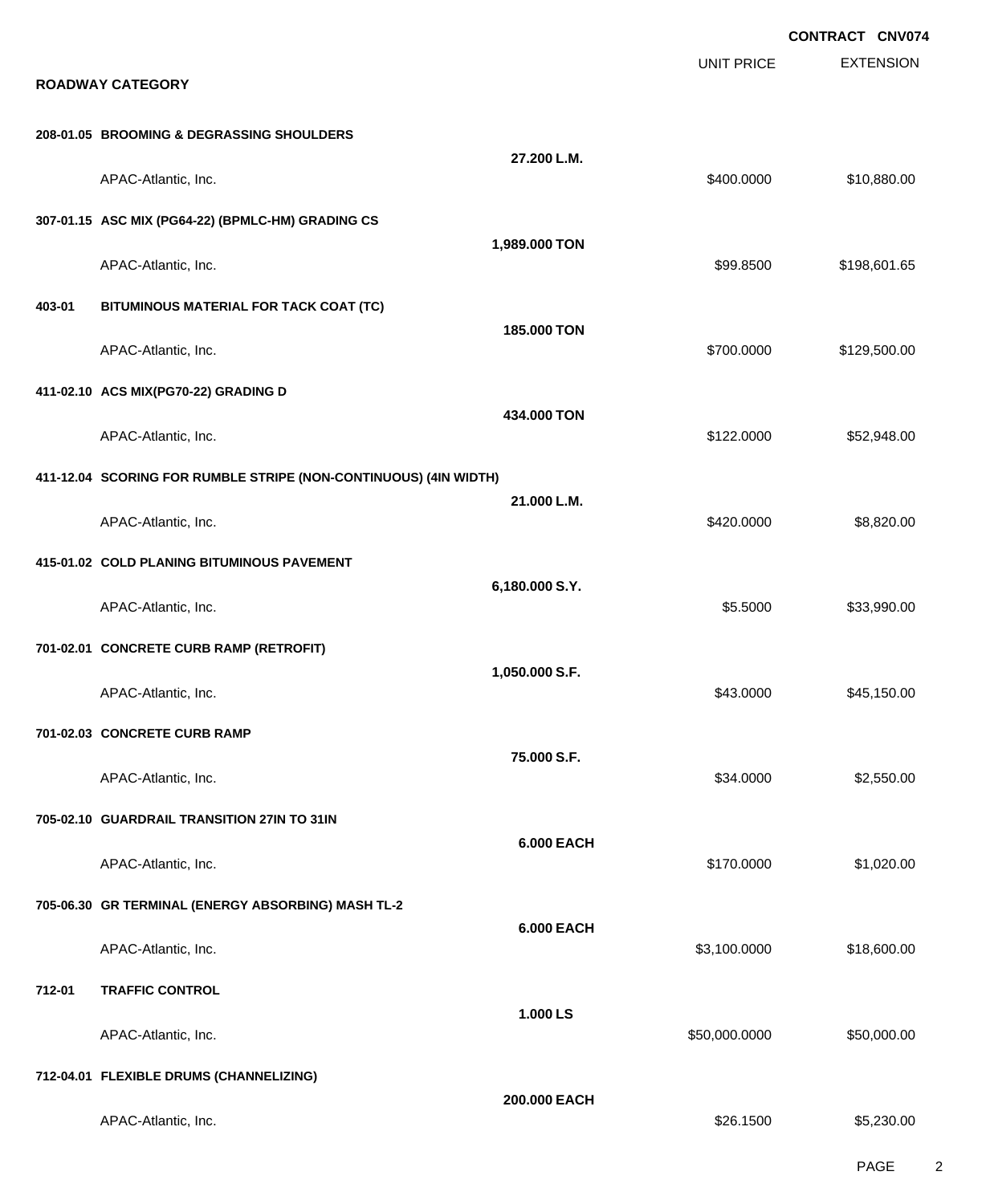|        |                                                                   |                   | <b>UNIT PRICE</b> | <b>CONTRACT CNV074</b><br><b>EXTENSION</b> |
|--------|-------------------------------------------------------------------|-------------------|-------------------|--------------------------------------------|
|        | 712-05.01 WARNING LIGHTS (TYPE A)                                 |                   |                   |                                            |
|        | APAC-Atlantic, Inc.                                               | 101.000 EACH      | \$1.1500          | \$116.15                                   |
| 712-06 | <b>SIGNS (CONSTRUCTION)</b>                                       |                   |                   |                                            |
|        | APAC-Atlantic, Inc.                                               | 3,890.000 S.F.    | \$7.4500          | \$28,980.50                                |
|        | 712-08.03 ARROW BOARD (TYPE C)                                    |                   |                   |                                            |
|        | APAC-Atlantic, Inc.                                               | <b>6.000 EACH</b> | \$965.0000        | \$5,790.00                                 |
|        | 716-01.21 SNOWPLOWABLE RAISED PAVEMENT MARKERS (BI-DIR) (1 COLOR) |                   |                   |                                            |
|        | APAC-Atlantic, Inc.                                               | 1,003.000 EACH    | \$27.0000         | \$27,081.00                                |
|        | 716-01.22 SNOWPLOWABLE RAISED PAVMENT MARKERS (MONO-DIR)(1 COLOR) |                   |                   |                                            |
|        | APAC-Atlantic, Inc.                                               | 179.000 EACH      | \$27.0000         | \$4,833.00                                 |
|        | 716-01.30 REMOVAL OF SNOWPLOWABLE REFLECTIVE MARKER               |                   |                   |                                            |
|        | APAC-Atlantic, Inc.                                               | 1,015.000 EACH    | \$6.5000          | \$6,597.50                                 |
|        | 716-02.03 PLASTIC PAVEMENT MARKING (CROSS-WALK)                   |                   |                   |                                            |
|        | APAC-Atlantic, Inc.                                               | 1,300.000 L.F.    | \$9.0000          | \$11,700.00                                |
|        | 716-02.04 PLASTIC PAVEMENT MARKING(CHANNELIZATION STRIPING)       |                   |                   |                                            |
|        | APAC-Atlantic, Inc.                                               | 65.000 S.Y.       | \$20.0000         | \$1,300.00                                 |
|        | 716-02.05 PLASTIC PAVEMENT MARKING (STOP LINE)                    |                   |                   |                                            |
|        | APAC-Atlantic, Inc.                                               | 636.000 L.F.      | \$10.0000         | \$6,360.00                                 |
|        | 716-02.06 PLASTIC PAVEMENT MARKING (TURN LANE ARROW)              |                   |                   |                                            |
|        | APAC-Atlantic, Inc.                                               | 27.000 EACH       | \$170.0000        | \$4,590.00                                 |
|        | 716-02.09 PLASTIC PAVEMENT MARKING (LONGITUDINAL CROSS-WALK)      |                   |                   |                                            |
|        | APAC-Atlantic, Inc.                                               | 172.000 L.F.      | \$22.5000         | \$3,870.00                                 |
|        | 716-03.04 PLASTIC WORD PAVEMENT MARKING (SCHOOL)                  |                   |                   |                                            |
|        | APAC-Atlantic, Inc.                                               | <b>2.000 EACH</b> | \$340.0000        | \$680.00                                   |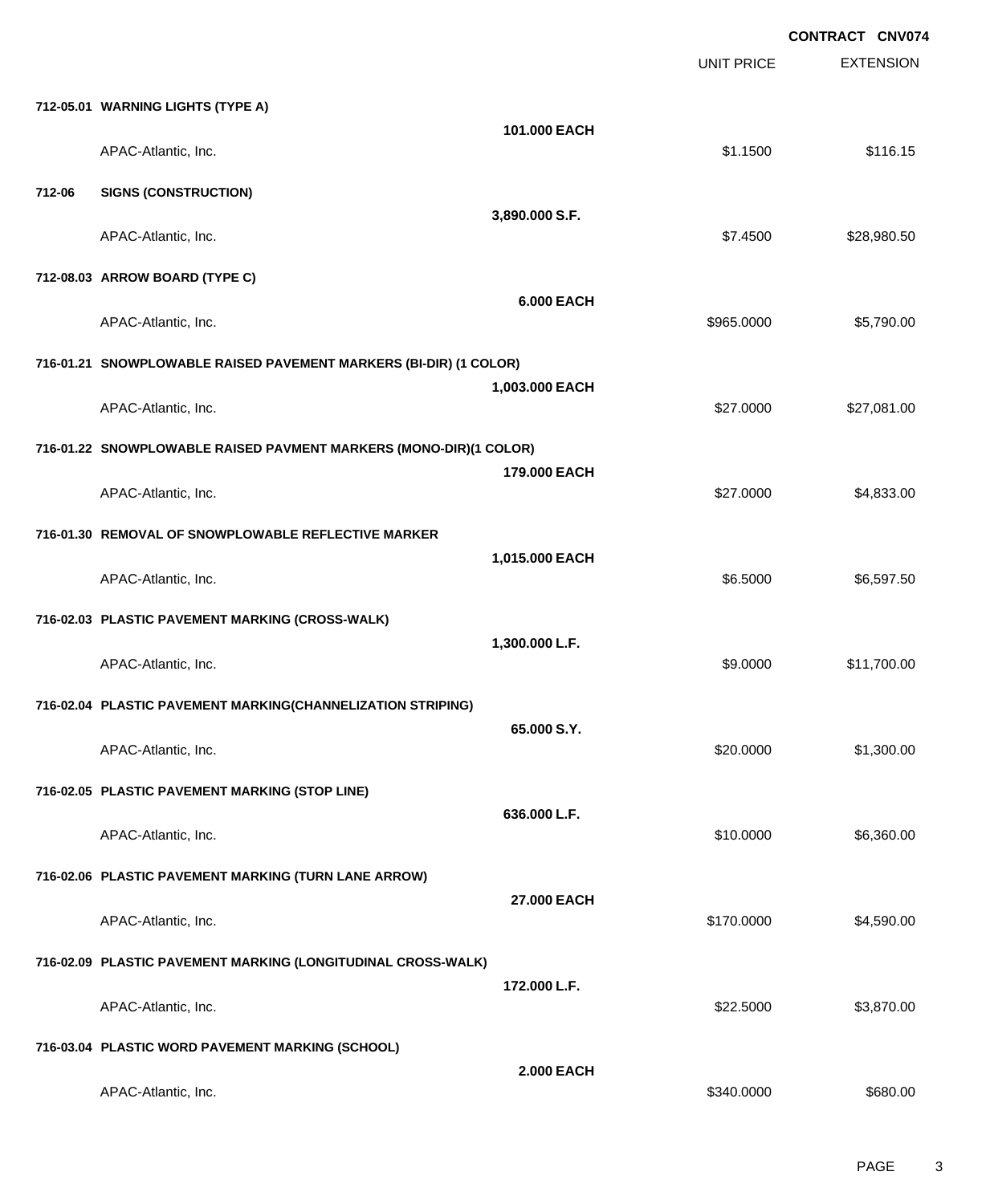|        |                                                          |                   |                   | <b>CONTRACT CNV074</b> |
|--------|----------------------------------------------------------|-------------------|-------------------|------------------------|
|        |                                                          |                   | <b>UNIT PRICE</b> | <b>EXTENSION</b>       |
|        | 716-04.02 PLASTIC PAVEMENT MARKING(DOUBLE TURNING ARROW) |                   |                   |                        |
|        | APAC-Atlantic, Inc.                                      | <b>2.000 EACH</b> | \$341.0700        | \$682.14               |
|        | 716-05.20 PAINTED PAVEMENT MARKING (6" LINE)             |                   |                   |                        |
|        | APAC-Atlantic, Inc.                                      | 21.300 L.M.       | \$765.0000        | \$16,294.50            |
|        | 716-13.02 SPRAY THERMO PVMT MRKNG (60 mil) (6IN LINE)    |                   |                   |                        |
|        | APAC-Atlantic, Inc.                                      | 55.400 L.M.       | \$2,955.0000      | \$163,707.00           |
| 717-01 | <b>MOBILIZATION</b>                                      |                   |                   |                        |
|        | APAC-Atlantic, Inc.                                      | 1.000 LS          | \$58,500.0000     | \$58,500.00            |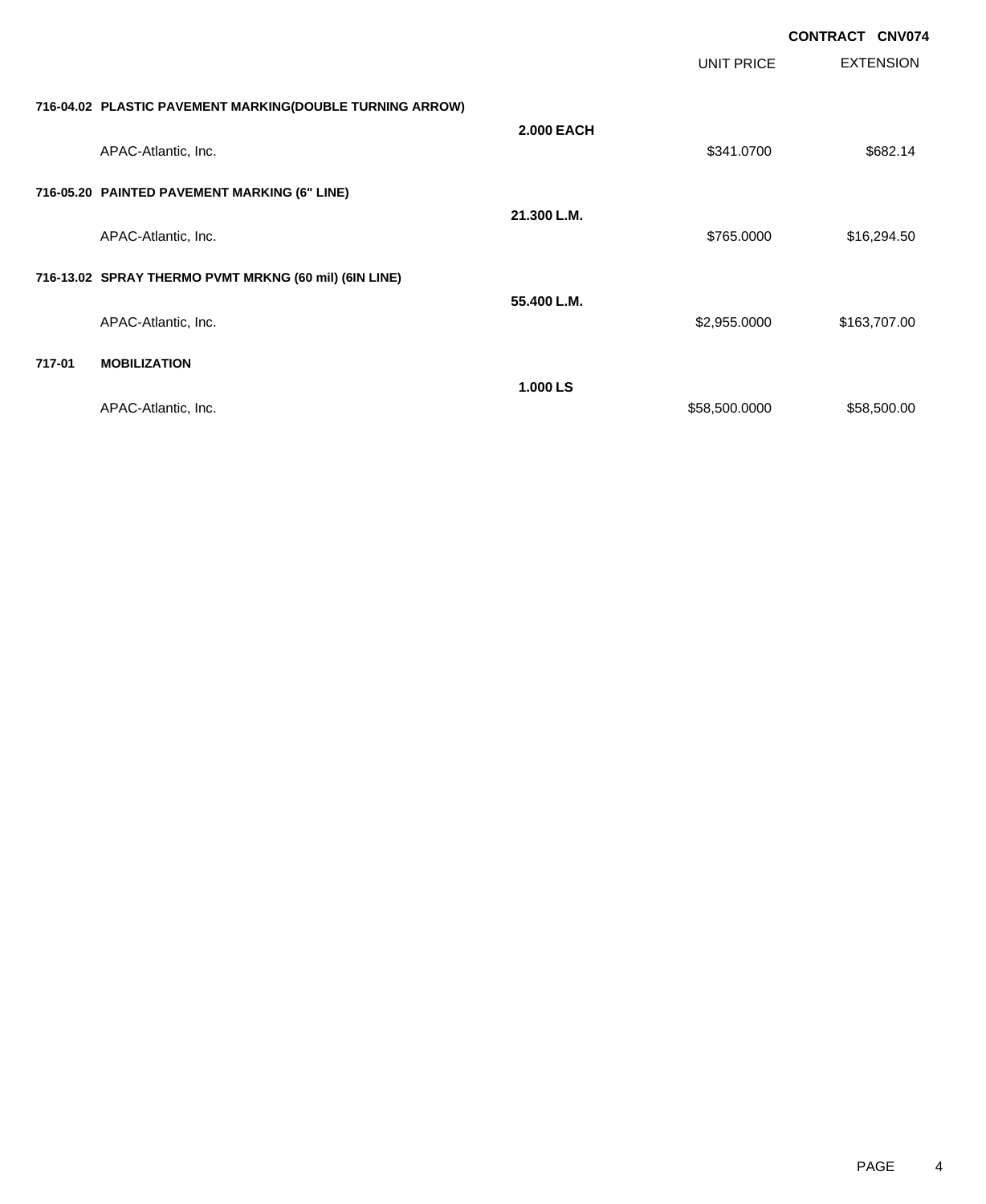|                                   |            | <b>CONTRACT CNV074</b> |
|-----------------------------------|------------|------------------------|
|                                   | UNIT PRICE | <b>EXTENSION</b>       |
| <b>BRIDGE CATEGORY</b>            |            |                        |
|                                   |            |                        |
| 604-10.44 EXPANSION JOINT REPAIRS |            |                        |

**80.000 L.F.** APAC-Atlantic, Inc. \$3,640.00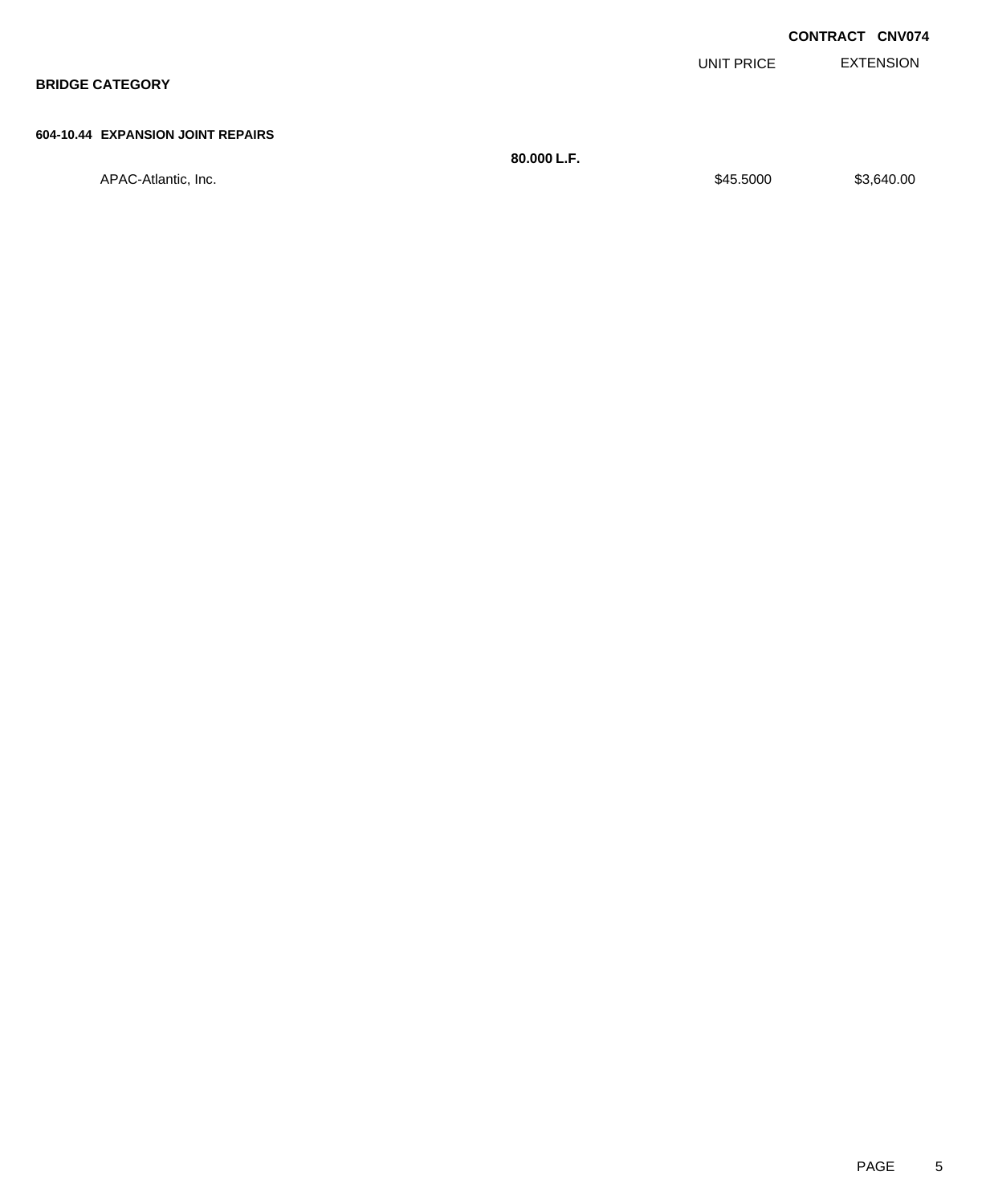EXTENSION UNIT PRICE

#### **ROADWAY ALTERNATE AA1 CATEGORY**

#### **411-03.08 ACS MIX(PG70-22) THIN LIFT ASPHALT**

APAC-Atlantic, Inc.

**9,945.000 TON**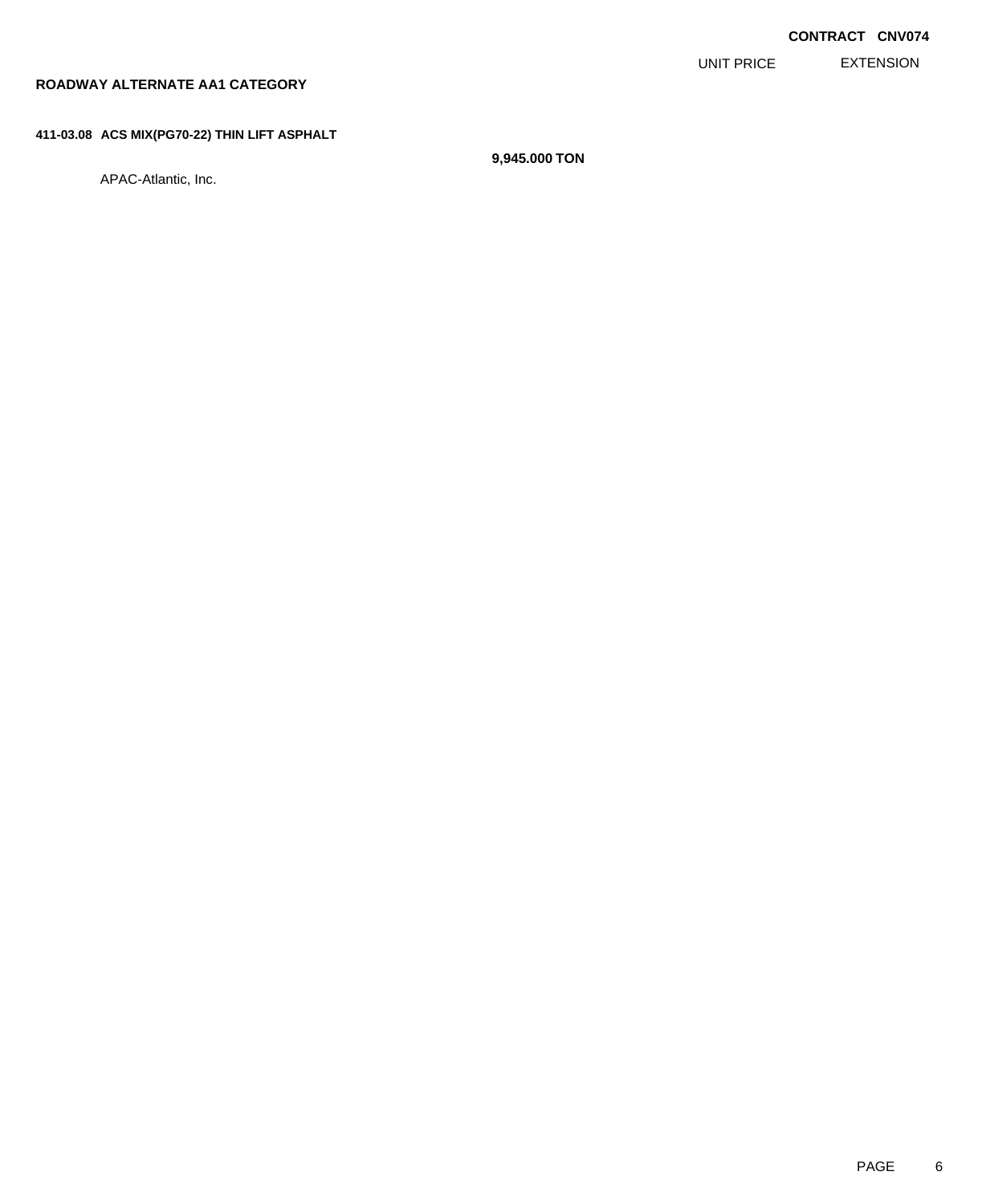EXTENSION **CONTRACT CNV074** UNIT PRICE **ROADWAY ALTERNATE AA2 CATEGORY 411-03.13 ACS MIX(PG70-22) THIN LIFT D ASPHALT 9,945.000 TON** APAC-Atlantic, Inc. \$1,084,502.25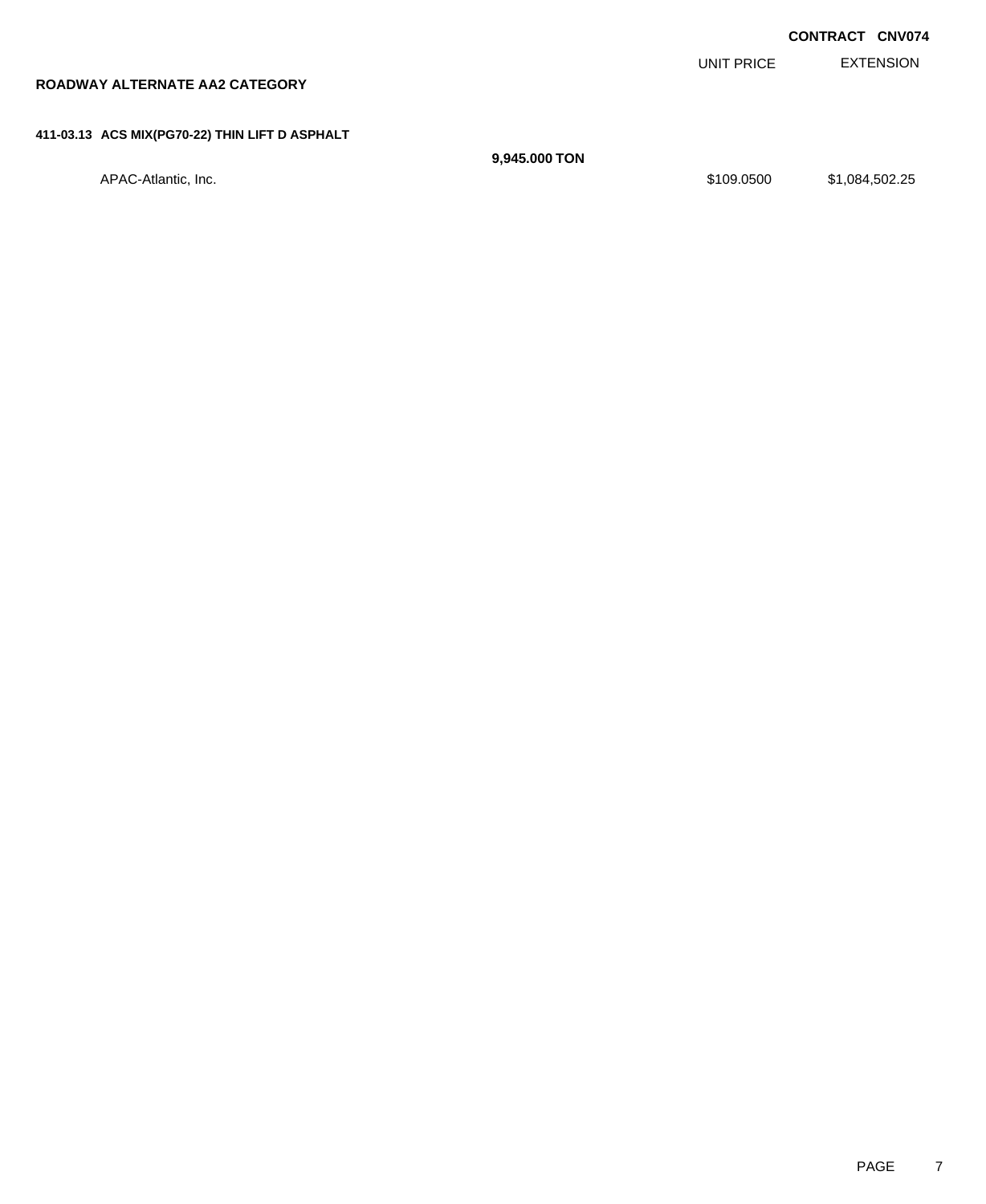| APAC-Atlantic, Inc.             | \$898,371.44   |  |
|---------------------------------|----------------|--|
| <b>SUB-TOTAL BRIDGE</b>         |                |  |
| APAC-Atlantic, Inc.             | \$3,640.00     |  |
| SUB-TOTAL ROADWAY ALTERNATE AA1 |                |  |
|                                 |                |  |
| SUB-TOTAL ROADWAY ALTERNATE AA2 |                |  |
| APAC-Atlantic, Inc.             | \$1,084,502.25 |  |
|                                 |                |  |

**TOTAL CONTRACT**

APAC-Atlantic, Inc. \$1,986,513.69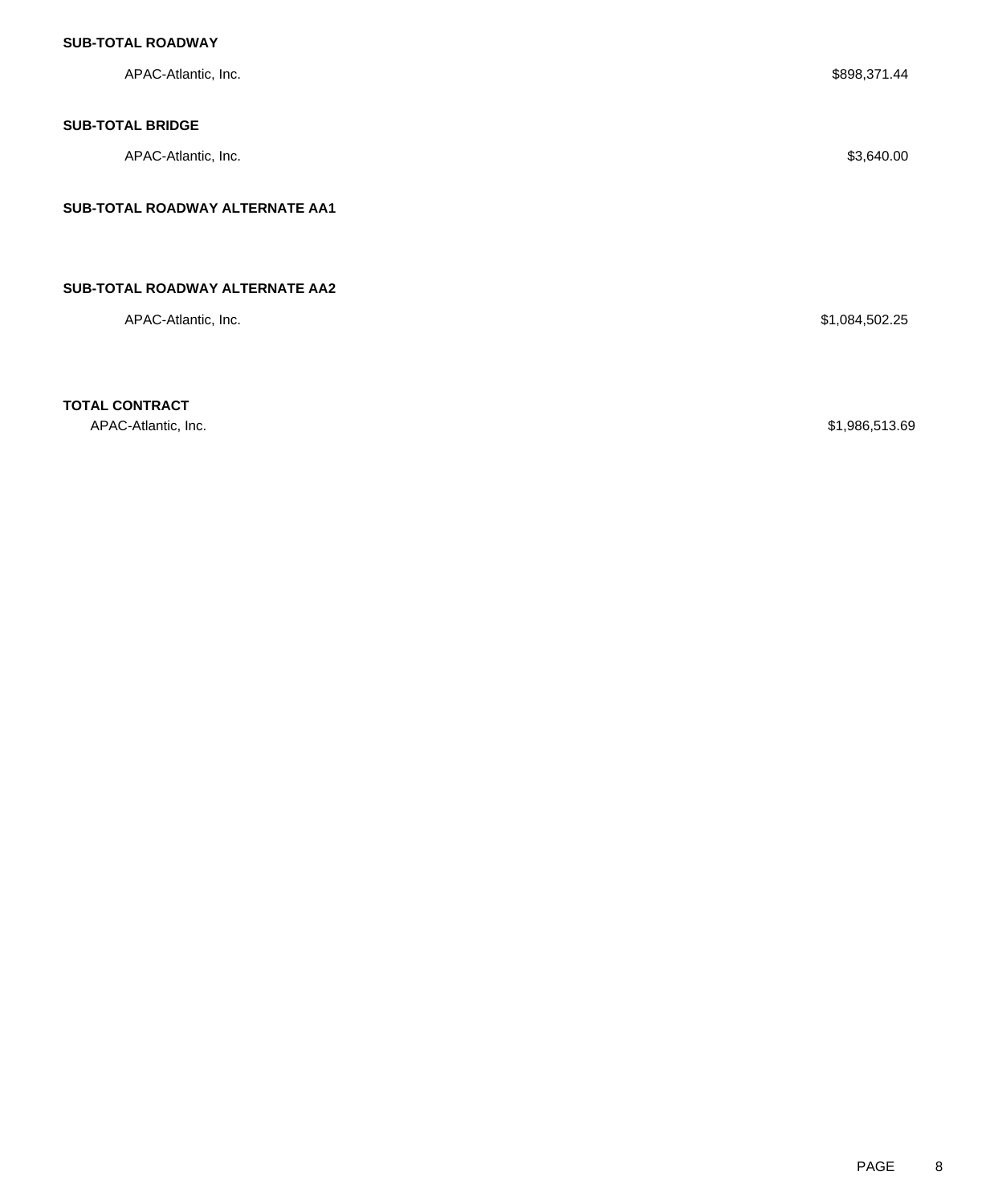#### COUNTIES BLOUNT, GRAINGER, HAWKINS, MORGAN, ROANE, SULLIVAN, AND UNION (Contract No. CNV136 Call 012)

98101-4205-04

THE CRACK SEALING AT VARIOUS LOCATIONS ON VARIOUS STATE ROUTES.

PROJECT LENGTH - 0.0 MILES

COMPLETION TIME - ON OR BEFORE OCTOBER 31, 2021

|                                     | <b>TOTAL CONTRACT</b> |  |
|-------------------------------------|-----------------------|--|
| Pavement Restorations, Inc.         | \$250,565.90          |  |
| Scodeller Construction, Inc.        | \$278,643.66          |  |
| Crown Paving, LLC                   | \$288,977.35          |  |
| <b>Russell Standard Corporation</b> | \$397,231.14          |  |
| Slurry Pavers, Inc.                 | \$405,344.32          |  |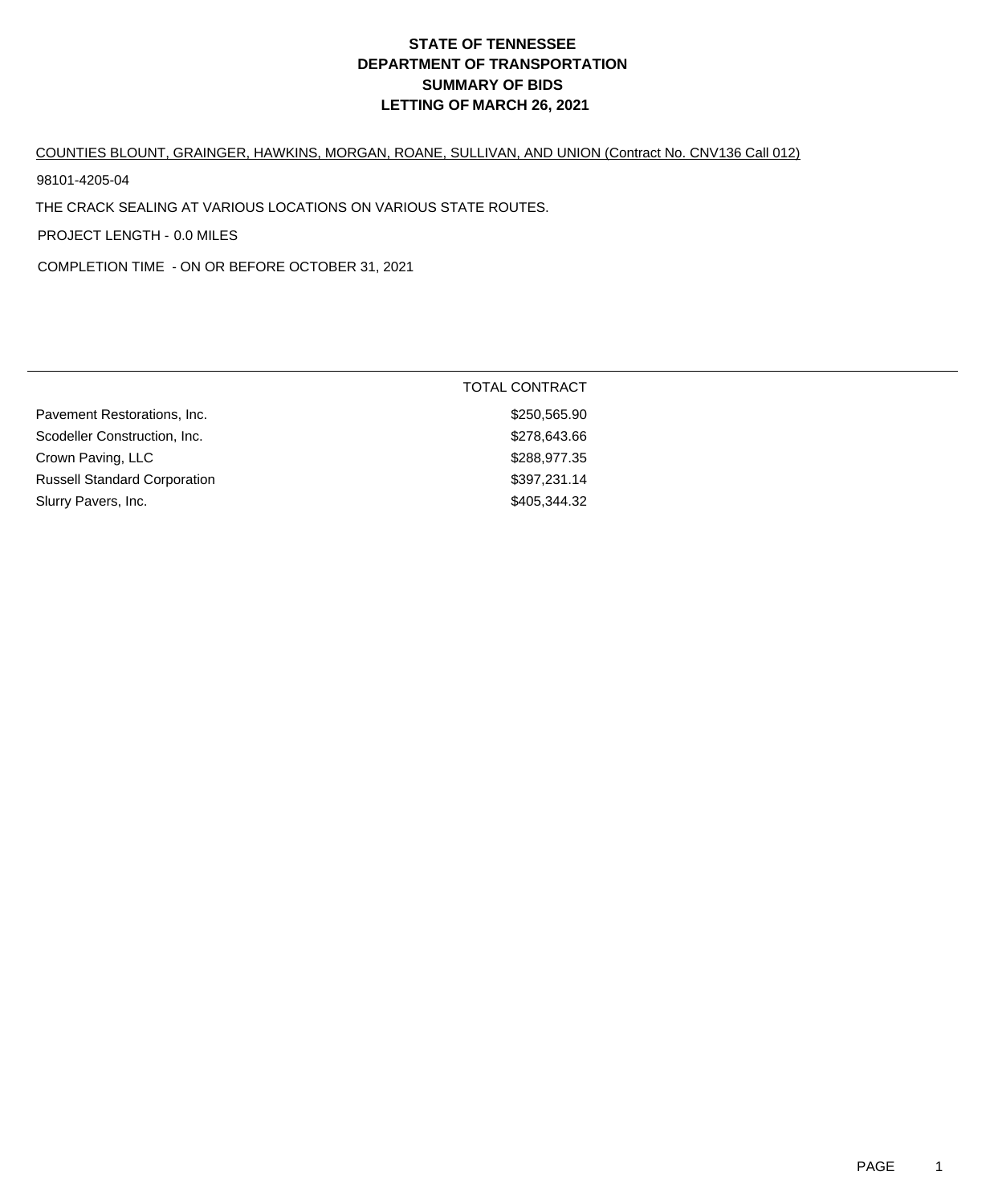|        |                                     |                 |                   | <b>CONTRACT CNV136</b> |
|--------|-------------------------------------|-----------------|-------------------|------------------------|
|        |                                     |                 | <b>UNIT PRICE</b> | <b>EXTENSION</b>       |
|        | <b>ROADWAY CATEGORY</b>             |                 |                   |                        |
| 411-04 | <b>CRACK SEALANT</b>                |                 |                   |                        |
|        |                                     | 162,743.000 LB. |                   |                        |
|        | Pavement Restorations, Inc.         |                 | \$1.3000          | \$211,565.90           |
|        | Scodeller Construction, Inc.        |                 | \$1.6200          | \$263,643.66           |
|        | Crown Paving, LLC                   |                 | \$1.4500          | \$235,977.35           |
|        | <b>Russell Standard Corporation</b> |                 | \$1.9800          | \$322,231.14           |
|        | Slurry Pavers, Inc.                 |                 | \$2.2400          | \$364,544.32           |
| 712-01 | <b>TRAFFIC CONTROL</b>              |                 |                   |                        |
|        |                                     | 1.000 LS        |                   |                        |
|        | Pavement Restorations, Inc.         |                 | \$29,000.0000     | \$29,000.00            |
|        | Scodeller Construction, Inc.        |                 | \$7,000.0000      | \$7,000.00             |
|        | Crown Paving, LLC                   |                 | \$38,000.0000     | \$38,000.00            |
|        | <b>Russell Standard Corporation</b> |                 | \$30,000.0000     | \$30,000.00            |
|        | Slurry Pavers, Inc.                 |                 | \$30,800.0000     | \$30,800.00            |
| 717-01 | <b>MOBILIZATION</b>                 |                 |                   |                        |
|        |                                     | 1.000 LS        |                   |                        |
|        | Pavement Restorations, Inc.         |                 | \$10,000.0000     | \$10,000.00            |
|        | Scodeller Construction, Inc.        |                 | \$8,000.0000      | \$8,000.00             |
|        | Crown Paving, LLC                   |                 | \$15,000.0000     | \$15,000.00            |
|        | <b>Russell Standard Corporation</b> |                 | \$45,000.0000     | \$45,000.00            |
|        | Slurry Pavers, Inc.                 |                 | \$10,000.0000     | \$10,000.00            |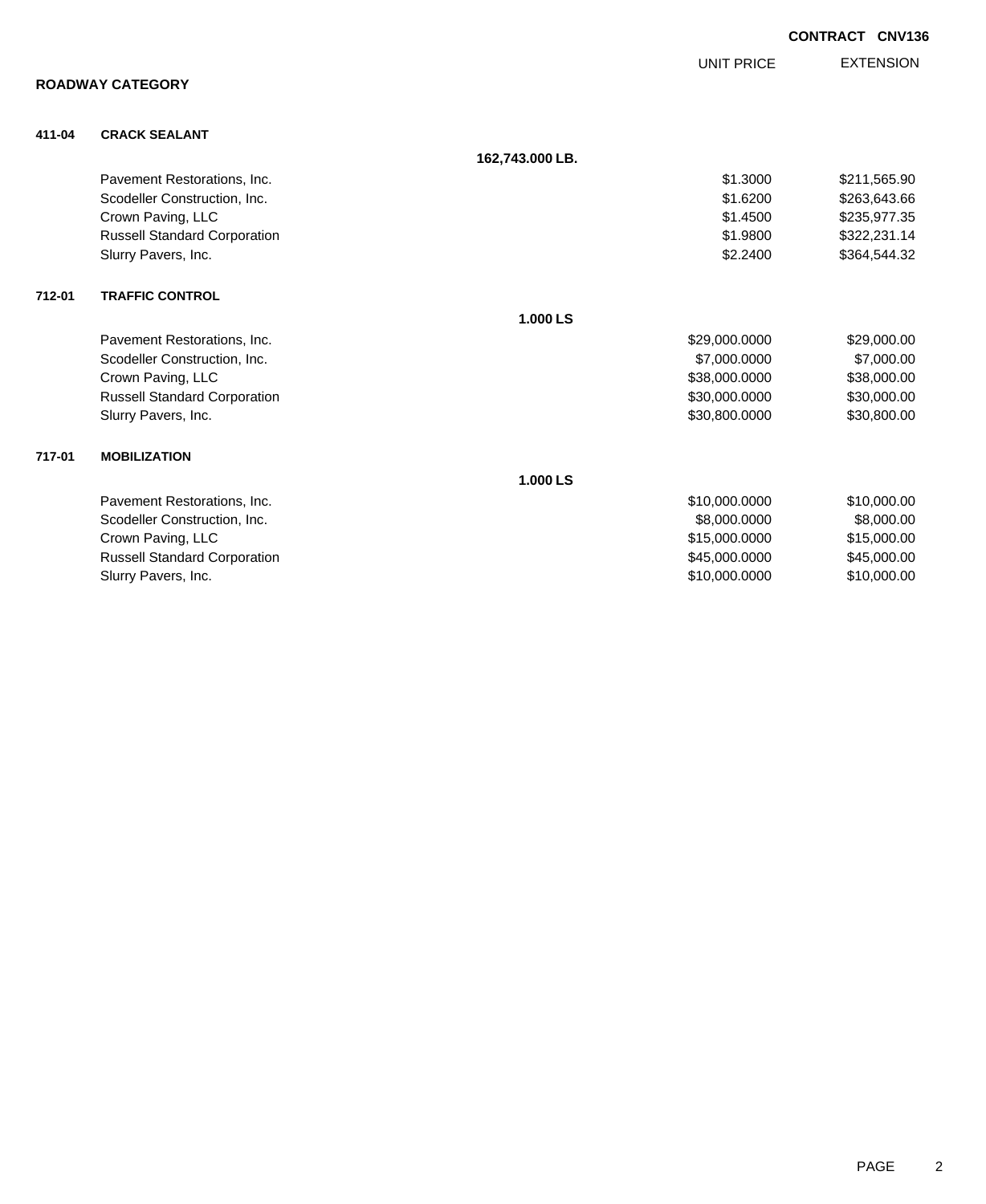| Pavement Restorations, Inc.         | \$250,565.90 |
|-------------------------------------|--------------|
| Scodeller Construction, Inc.        | \$278,643.66 |
| Crown Paving, LLC                   | \$288,977.35 |
| <b>Russell Standard Corporation</b> | \$397,231.14 |
| Slurry Pavers, Inc.                 | \$405,344.32 |

## **TOTAL CONTRACT**

| Pavement Restorations, Inc.         | \$250,565.90 |
|-------------------------------------|--------------|
| Scodeller Construction, Inc.        | \$278,643.66 |
| Crown Paving, LLC                   | \$288,977.35 |
| <b>Russell Standard Corporation</b> | \$397,231.14 |
| Slurry Pavers, Inc.                 | \$405,344.32 |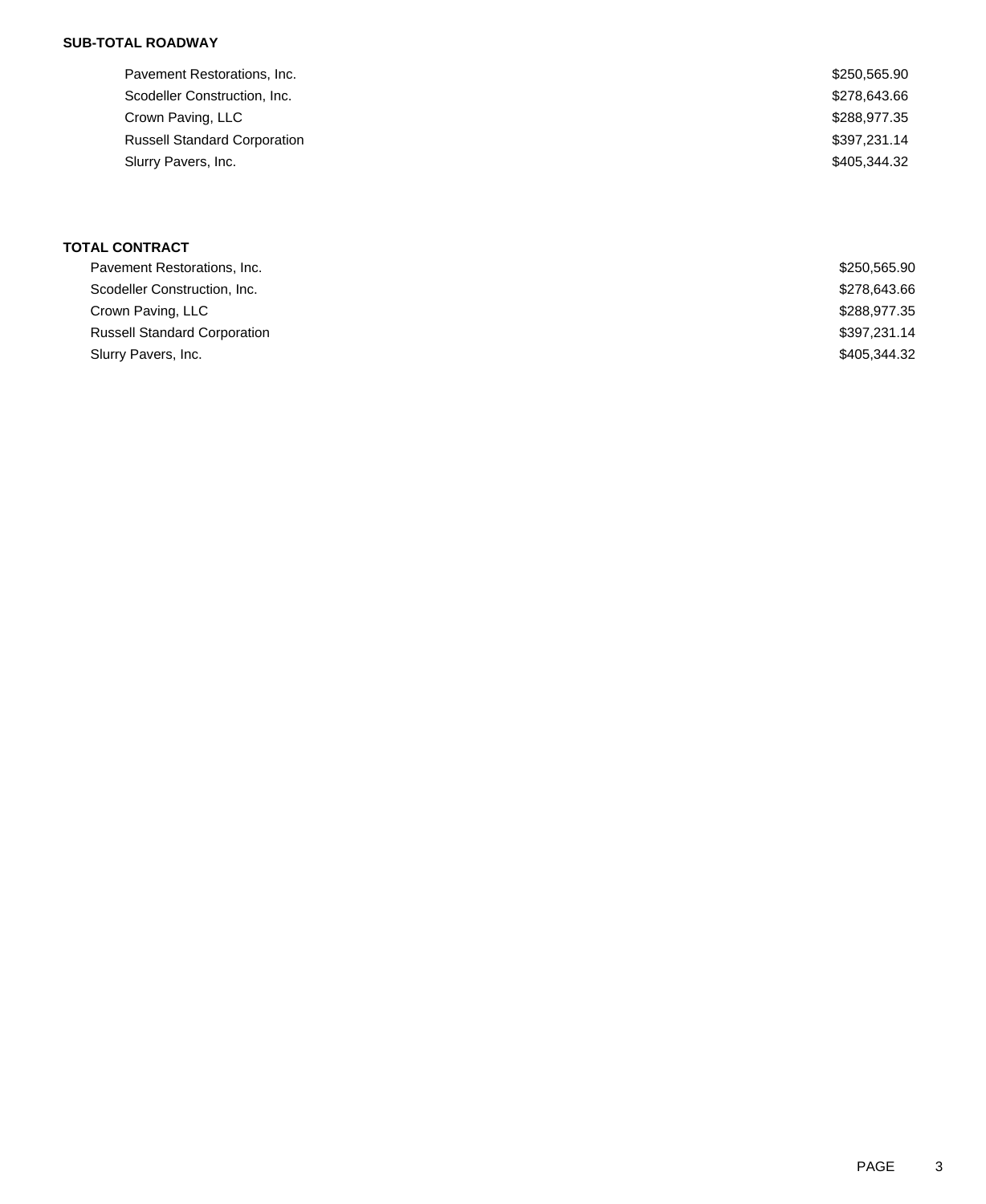#### BRADLEY COUNTY (Contract No. CNV124 Call 013)

06024-4106-04,NH-I-75-1(143),06001-3181-44

THE GRADING, DRAINAGE AND PAVING ON I-75 AT THE S.R. 308 (LAUDERDALE HIGHWAY) INTERCHANGE RAMPS (L.M. 16.90 - L.M. 17.35) (EXIT 33) AND REPAIR OF THE BRIDGE ON S.R. 308 OVER I-75 (L.M. 4.27).

PROJECT LENGTH - 1.480 MILES

COMPLETION TIME - ON OR BEFORE JULY 31, 2022

DBE GOAL 7.50%

TOTAL CONTRACT

Wright Brothers Construction Company, Inc.  $$5,487,640.60$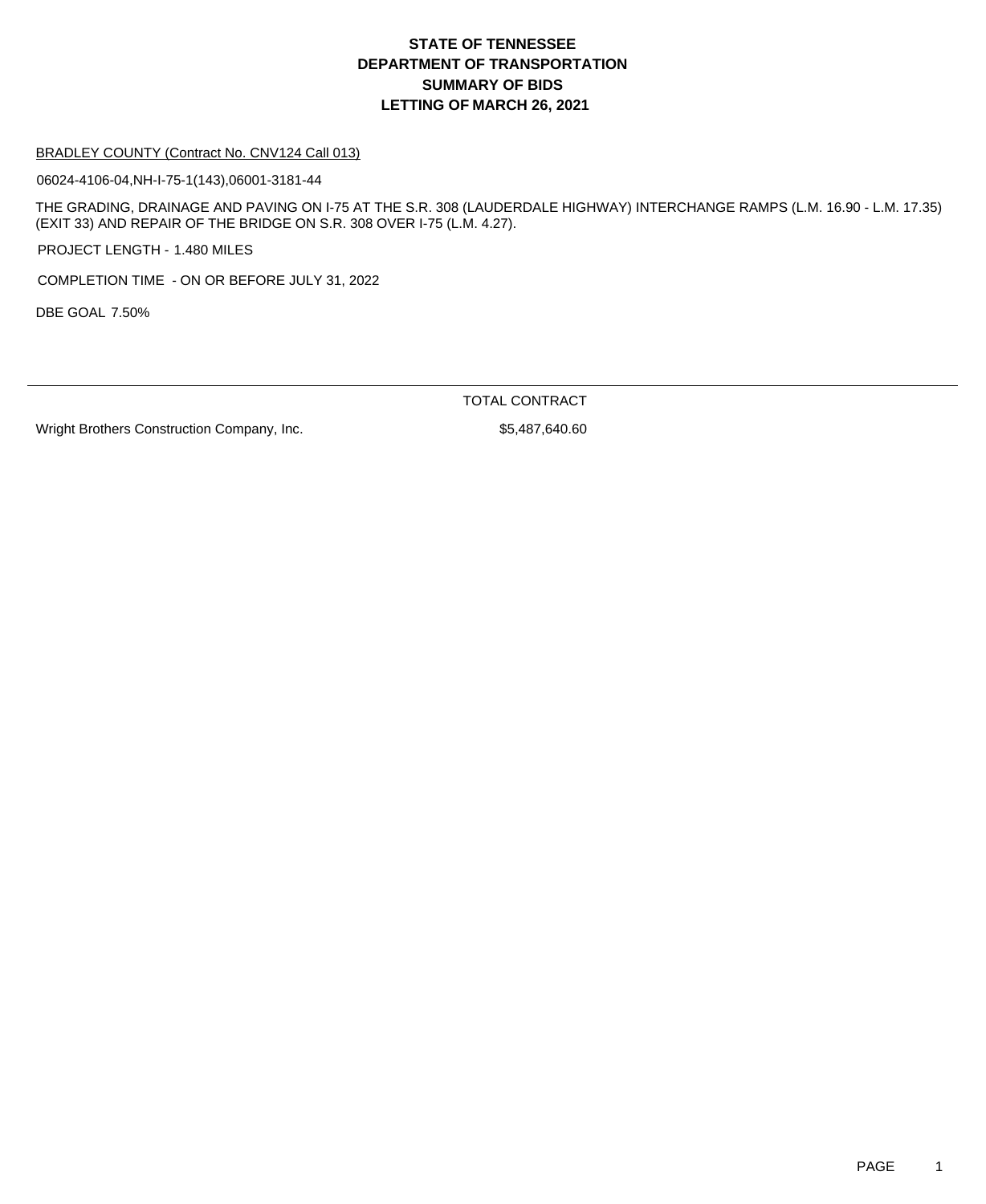|        |                                                                 |                 |                   | <b>CONTRACT CNV124</b> |
|--------|-----------------------------------------------------------------|-----------------|-------------------|------------------------|
|        | <b>ROADWAY CATEGORY</b>                                         |                 | <b>UNIT PRICE</b> | <b>EXTENSION</b>       |
| 105-01 | <b>CONSTRUCTION STAKES, LINES AND GRADES</b>                    |                 |                   |                        |
|        |                                                                 | 1.000 LS        |                   |                        |
|        | Wright Brothers Construction Company, Inc.                      |                 | \$38,800.0000     | \$38,800.00            |
| 201-01 | <b>CLEARING AND GRUBBING</b>                                    | 1.000 LS        |                   |                        |
|        | Wright Brothers Construction Company, Inc.                      |                 | \$147,100.0000    | \$147,100.00           |
|        | 201-07.01 REMOVAL AND DISPOSAL OF BRUSH & TREES                 |                 |                   |                        |
|        | Wright Brothers Construction Company, Inc.                      | 1.000 LS        | \$9,850.0000      | \$9,850.00             |
|        | 202-01.56 REMOVAL OF STRUCTURES & OBSTRUCTIONS (CONCRETE DITCH) |                 |                   |                        |
|        | Wright Brothers Construction Company, Inc.                      | 1.000 LS        | \$7,540.0000      | \$7,540.00             |
|        | 202-04.01 REMOVAL OF STRUCTURES (BRIDGE NO. 06-SR308-04.27)     |                 |                   |                        |
|        | Wright Brothers Construction Company, Inc.                      | 1.000 LS        | \$20,500.0000     | \$20,500.00            |
| 203-01 | <b>ROAD &amp; DRAINAGE EXCAVATION (UNCLASSIFIED)</b>            |                 |                   |                        |
|        | Wright Brothers Construction Company, Inc.                      | 16,300.000 C.Y. | \$25.8000         | \$420,540.00           |
| 203-06 | <b>WATER</b>                                                    |                 |                   |                        |
|        | Wright Brothers Construction Company, Inc.                      | 179,000 M.G.    | \$21.3000         | \$3,812.70             |
|        | 204-08.01 BACKFILL MATERIAL (FLOWABLE FILL)                     |                 |                   |                        |
|        | Wright Brothers Construction Company, Inc.                      | 21.000 C.Y.     | \$332.0000        | \$6,972.00             |
|        | 208-01.05 BROOMING & DEGRASSING SHOULDERS                       |                 |                   |                        |
|        | Wright Brothers Construction Company, Inc.                      | 6.220 L.M.      | \$990.0000        | \$6,157.80             |
| 209-05 | <b>SEDIMENT REMOVAL</b>                                         |                 |                   |                        |
|        | Wright Brothers Construction Company, Inc.                      | 117.000 C.Y.    | \$42.0000         | \$4,914.00             |
|        | 209-08.02 TEMPORARY SILT FENCE (WITH BACKING)                   |                 |                   |                        |
|        | Wright Brothers Construction Company, Inc.                      | 1,772.000 L.F.  | \$3.8500          | \$6,822.20             |
|        | 209-08.03 TEMPORARY SILT FENCE (WITHOUT BACKING)                |                 |                   |                        |
|        | Wright Brothers Construction Company, Inc.                      | 765.000 L.F.    | \$2.2000          | \$1,683.00             |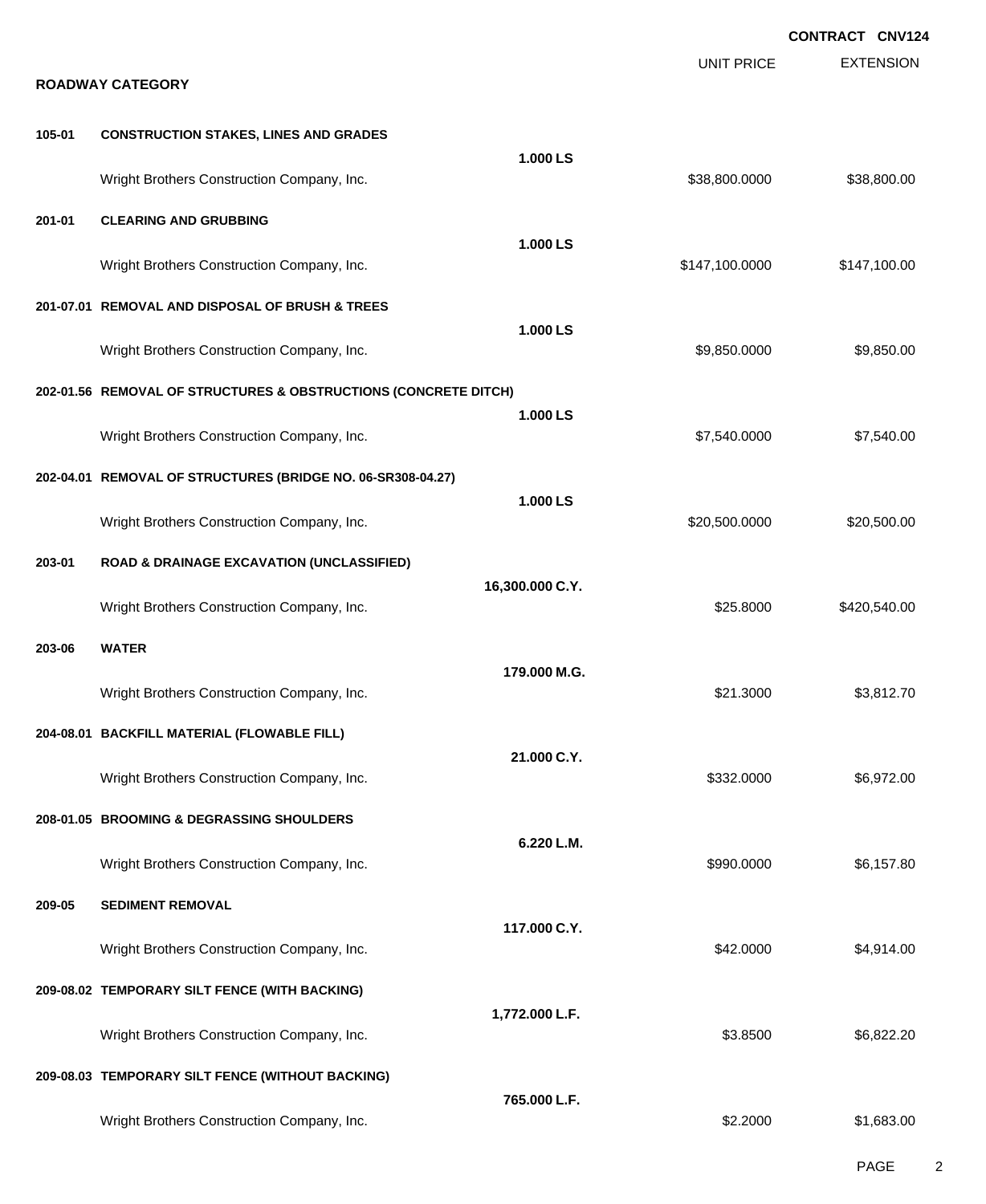**CONTRACT CNV124**

|        |                                                                 |                | <b>UNIT PRICE</b> | <b>EXTENSION</b> |
|--------|-----------------------------------------------------------------|----------------|-------------------|------------------|
|        | 209-08.07 ROCK CHECK DAM                                        |                |                   |                  |
|        | Wright Brothers Construction Company, Inc.                      | 21.000 EACH    | \$383.0000        | \$8,043.00       |
|        | 209-08.08 ENHANCED ROCK CHECK DAM                               |                |                   |                  |
|        | Wright Brothers Construction Company, Inc.                      | 20.000 EACH    | \$550.0000        | \$11,000.00      |
| 303-01 | MINERAL AGGREGATE, TYPE A BASE, GRADING D                       |                |                   |                  |
|        | Wright Brothers Construction Company, Inc.                      | 10,991.000 TON | \$35.8000         | \$393,477.80     |
|        | 307-01.08 ASPHALT CONCRETE MIX (PG64-22) (BPMB-HM) GRADING B-M2 |                |                   |                  |
|        | Wright Brothers Construction Company, Inc.                      | 959.000 TON    | \$128.0000        | \$122,752.00     |
|        | 307-01.22 ASP. CONC. MIX(PG76-22) (BPMB-HM) GR. A-S             |                |                   |                  |
|        | Wright Brothers Construction Company, Inc.                      | 498.000 TON    | \$113.0000        | \$56,274.00      |
|        | 307-03.01 ASPHALT CONCRETE MIX (PG76-22) (BPMB-HM) GRADING A    |                |                   |                  |
|        | Wright Brothers Construction Company, Inc.                      | 1,175.000 TON  | \$118.0000        | \$138,650.00     |
|        | 307-03.08 ASPHALT CONCRETE MIX (PG76-22) (BPMB-HM) GRADING B-M2 |                |                   |                  |
|        | Wright Brothers Construction Company, Inc.                      | 2,546.000 TON  | \$122.0000        | \$310,612.00     |
|        | 307-03.10 ASPHALT CONC MIX (PG76-22)(BPMB-HM) GR CS             |                |                   |                  |
|        | Wright Brothers Construction Company, Inc.                      | 2,111.000 TON  | \$127.0000        | \$268,097.00     |
| 402-01 | BITUMINOUS MATERIAL FOR PRIME COAT (PC)                         |                |                   |                  |
|        | Wright Brothers Construction Company, Inc.                      | 17.000 TON     | \$650.0000        | \$11,050.00      |
| 402-02 | <b>AGGREGATE FOR COVER MATERIAL (PC)</b>                        |                |                   |                  |
|        | Wright Brothers Construction Company, Inc.                      | 60.000 TON     | \$119.0000        | \$7,140.00       |
| 403-01 | BITUMINOUS MATERIAL FOR TACK COAT (TC)                          |                |                   |                  |
|        | Wright Brothers Construction Company, Inc.                      | 72.000 TON     | \$610.0000        | \$43,920.00      |
|        | 407-20.05 SAW CUTTING ASPHALT PAVEMENT                          |                |                   |                  |
|        | Wright Brothers Construction Company, Inc.                      | 3,309.000 L.F. | \$5.2500          | \$17,372.25      |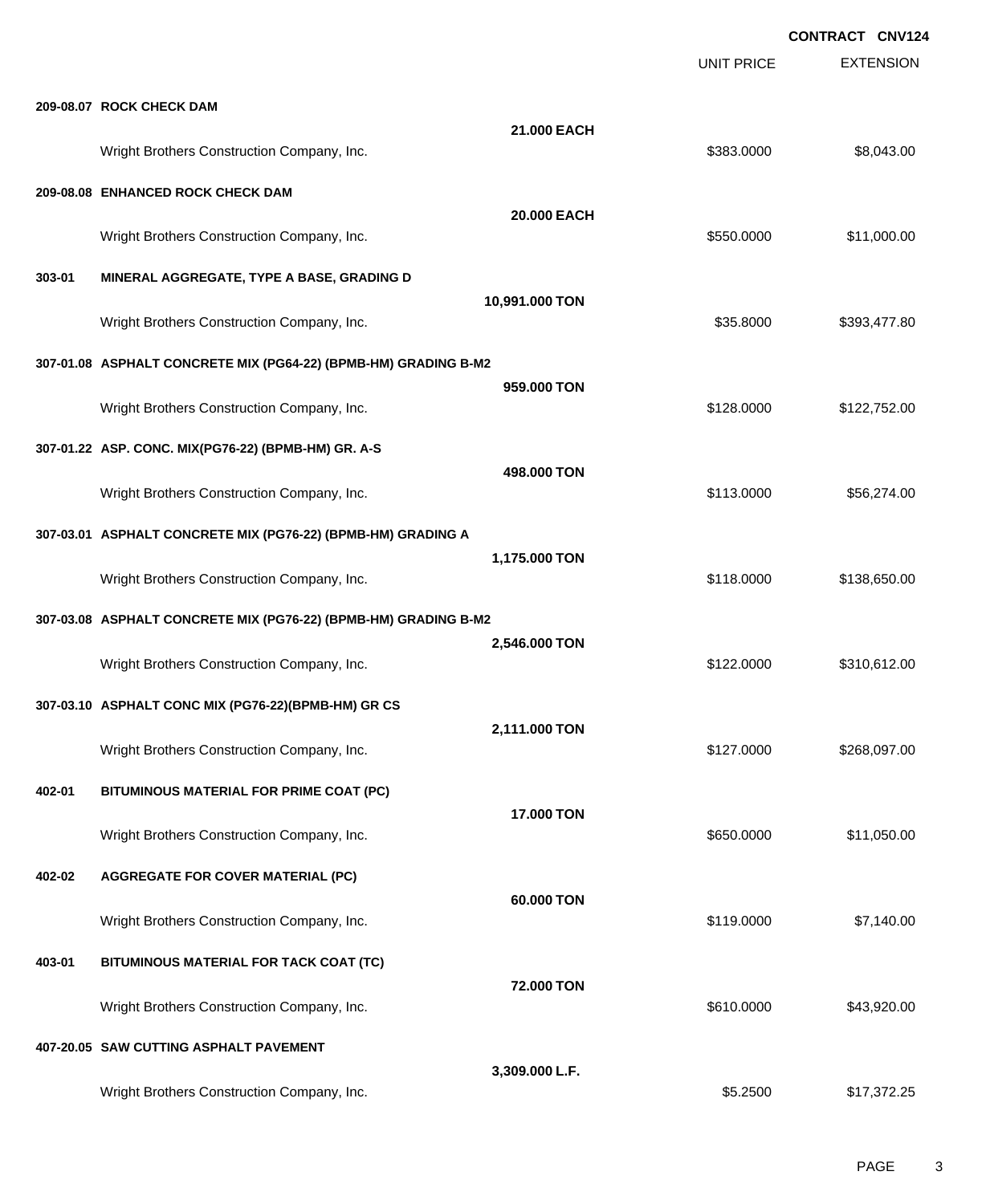EXTENSION **CONTRACT CNV124** UNIT PRICE **411-01.07 ACS MIX (PG64-22) GRADING E SHOULDER 311.000 TON** Wright Brothers Construction Company, Inc. 641,363.00 \$133.0000 \$41,363.00 **411-03.10 ACS MIX(PG76-22) GRADING D 308.000 TON** Wright Brothers Construction Company, Inc. 647,432.00 \$154.0000 \$47,432.00 **411-03.23 ACS MIX (PG76-22) OGFC 4,717.000 TON** Wright Brothers Construction Company, Inc. 655,663.00 \$139.0000 \$655,663.00 **411-12.01 SCORING SHOULDERS (CONTINUOUS) (16IN WIDTH) 4.000 L.M.** Wright Brothers Construction Company, Inc. 6. 2002. The state of the state of the state of the state of the state of the state of the state of the state of the state of the state of the state of the state of the state of t **411-12.03 SCORING FOR RUMBLE STRIPE (NON-CONTINUOUS) (8IN WIDTH) 0.160 L.M.** Wright Brothers Construction Company, Inc. 6.470.0000 \$4,470.0000 \$715.20 **415-01.01 COLD PLANING BITUMINOUS PAVEMENT 6,526.000 TON** Wright Brothers Construction Company, Inc. 6. 2010 12:30 12:30 12:30 12:30 12:30 12:30 12:30 12:30 12:30 12:30 **703-01 PORTLAND CEMENT CONCRETE DITCH PAVING 42.000 C.Y.** Wright Brothers Construction Company, Inc. 634,020.00 \$810.0000 \$34,020.00 **705-02.10 GUARDRAIL TRANSITION 27IN TO 31IN 4.000 EACH** Wright Brothers Construction Company, Inc. 6. The Construction Company, Inc. \$54.5000 \$218.00 **705-06.01 W BEAM GR (TYPE 2) MASH TL-3 663.000 L.F.** Wright Brothers Construction Company, Inc.  $$23.0000$  \$15,249.00 **705-06.10 GR TERMINALTRAILING END (TYPE 13) MASH TL-3 1.000 EACH** Wright Brothers Construction Company, Inc. 6. 2012 12:30 12:30 12:30 12:30 12:30 12:30 12:30 12:30 12:30 12:30 **705-06.20 TANGENT ENERGY ABSORBING TERM MASH TL-3 4.000 EACH** Wright Brothers Construction Company, Inc.  $$2,740.0000$  \$10,960.00 **705-06.30 GR TERMINAL (ENERGY ABSORBING) MASH TL-2 4.000 EACH** Wright Brothers Construction Company, Inc. 6. The Construction Company, Inc. \$2,630.0000 \$10,520.00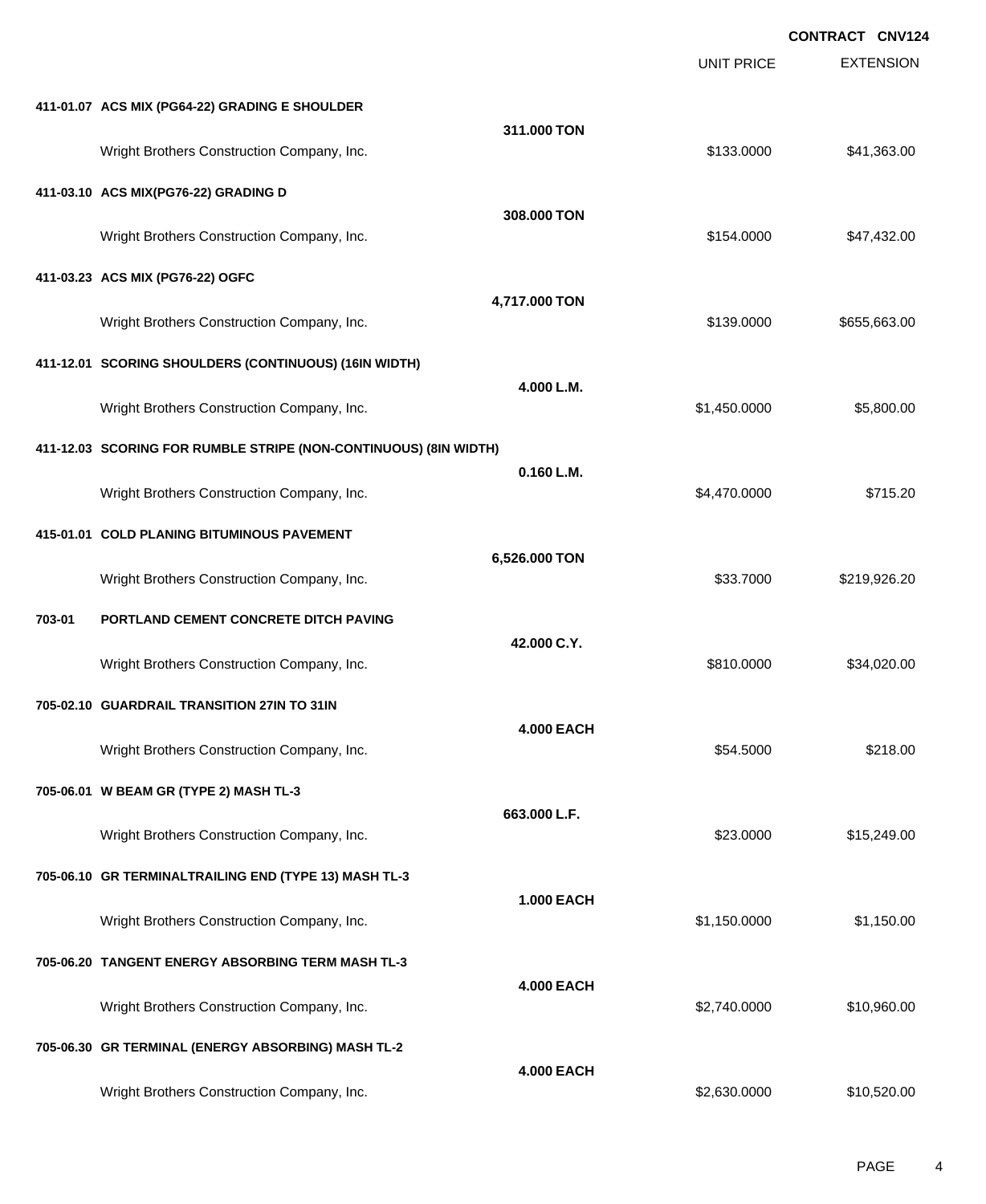EXTENSION **CONTRACT CNV124** UNIT PRICE **705-08.51 PORTABLE IMPACT ATTENUATOR NCHRP350 TL-3 4.000 EACH** Wright Brothers Construction Company, Inc. 6. 2002. [10] 12:37,200.000 \$9,300.0000 \$37,200.00 **705-20.25 TEMPORARY CRASH CUSHION (MASH TL-3) 8.000 EACH** Wright Brothers Construction Company, Inc. 6. The Construction Company, Inc. 6. The Construction Company, Inc. 6. The Construction Company, Inc. 6. The Construction Company, Inc. 6. The Construction Company, Inc. 6. The Co **706-01 GUARDRAIL REMOVED 1,021.000 L.F.** Wright Brothers Construction Company, Inc. 6. 2012 12:30 \$1.1000 \$1,123.10 **707-08.11 HIGH-VISIBILITY CONSTRUCTION FENCE 3,960.000 L.F.** Wright Brothers Construction Company, Inc. 6. 2012 12:3500 \$1.3500 \$5,346.00 **709-05.05 MACHINED RIP-RAP (CLASS A-3) 328.000 TON** Wright Brothers Construction Company, Inc. 6. 2012 12:30 12:30 13:30 14:30 14:30 14:30 14:30 14:30 14:30 14:30 14:30 14:30 14:30 14:30 14:30 14:30 14:30 14:30 14:30 14:30 14:30 14:30 14:30 14:30 14:30 14:30 14:30 14:30 14: **710-02 AGGREGATE UNDERDRAINS (WITH PIPE) 3,309.000 L.F.** Wright Brothers Construction Company, Inc.  $$11.1000$  \$36,729.90 **710-05 LATERAL UNDERDRAIN 595.000 L.F.** Wright Brothers Construction Company, Inc. 6. 2008 6.265.75 **710-06.13 LATERAL UNDERDRAIN ENDWALL (4:1) 4.000 EACH** Wright Brothers Construction Company, Inc. 6. The Construction Company, Inc. 6. The Construction Company, Inc. 6. The Construction Company, Inc. 6. The Construction Company, Inc. 6. The Construction Company, Inc. 6. The Co **710-06.15 LATERAL UNDERDRAIN ENDWALL (6:1) 13.000 EACH** Wright Brothers Construction Company, Inc. 6. 2008 6. 2010 12:320.000 \$940.0000 \$12,220.00 **712-01 TRAFFIC CONTROL 1.000 LS** Wright Brothers Construction Company, Inc. 6. 2012 12:30 12:400.000 \$152,400.000 \$152,400.00 **712-02.02 INTERCONNECTED PORTABLE BARRIER RAIL 6,839.000 L.F.** Wright Brothers Construction Company, Inc. 6. 2000 \$261,249.80 **712-04.01 FLEXIBLE DRUMS (CHANNELIZING) 975.000 EACH** Wright Brothers Construction Company, Inc.  $$30.6000$  \$29,835.00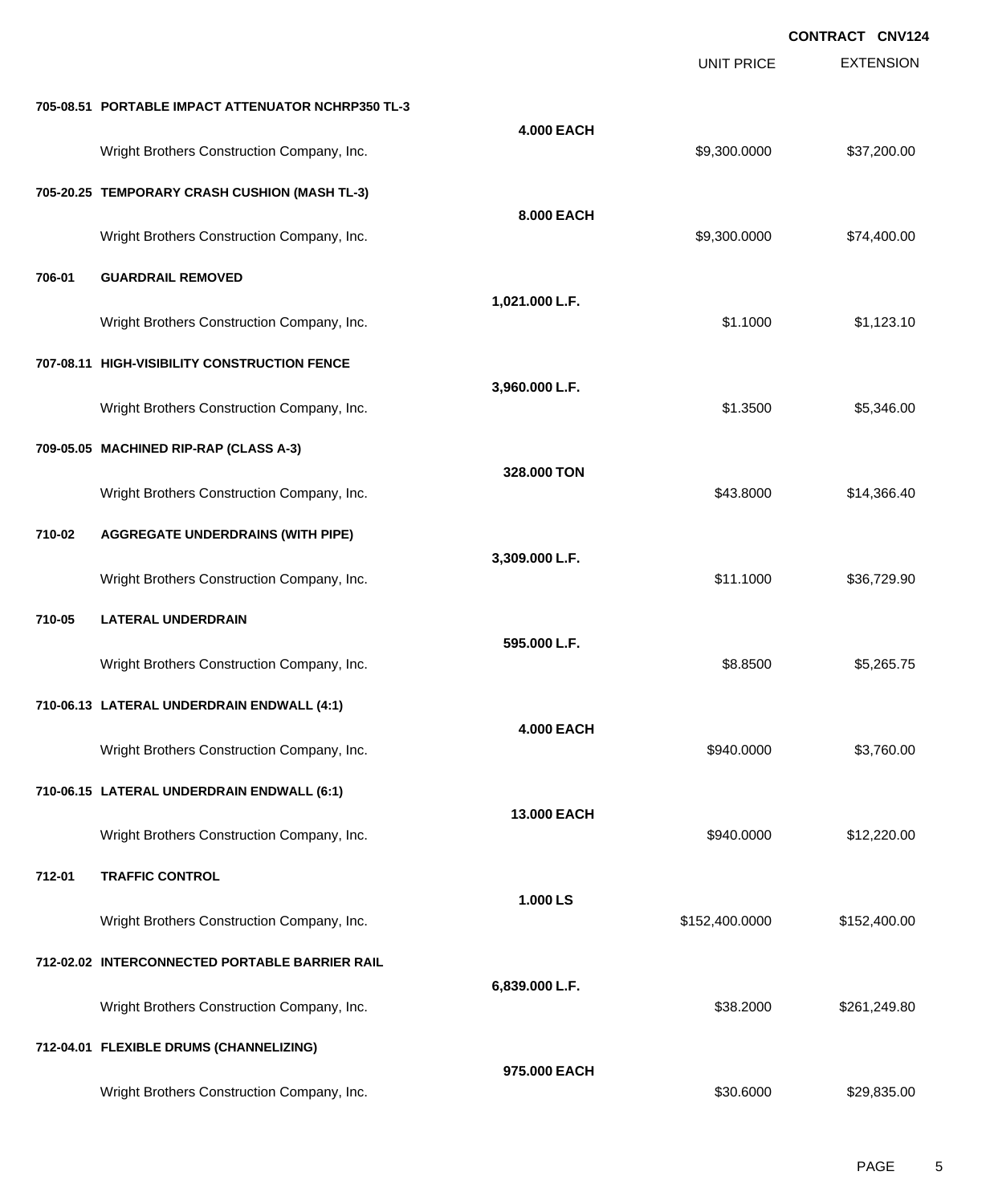|        |                                                                    |                   |                   | <b>CONTRACT CNV124</b> |
|--------|--------------------------------------------------------------------|-------------------|-------------------|------------------------|
|        |                                                                    |                   | <b>UNIT PRICE</b> | <b>EXTENSION</b>       |
|        | 712-04.50 BARRIER RAIL DELINEATOR                                  |                   |                   |                        |
|        | Wright Brothers Construction Company, Inc.                         | 311.000 EACH      | \$13.9000         | \$4,322.90             |
| 712-06 | <b>SIGNS (CONSTRUCTION)</b>                                        |                   |                   |                        |
|        | Wright Brothers Construction Company, Inc.                         | 1,587.000 S.F.    | \$8.2000          | \$13,013.40            |
|        | 712-07.03 TEMPORARY BARRICADES (TYPE III)                          |                   |                   |                        |
|        | Wright Brothers Construction Company, Inc.                         | 16.000 L.F.       | \$14.8000         | \$236.80               |
|        | 712-08.03 ARROW BOARD (TYPE C)                                     |                   |                   |                        |
|        | Wright Brothers Construction Company, Inc.                         | <b>6.000 EACH</b> | \$1,040.0000      | \$6,240.00             |
|        | 712-08.10 MOBILE MESSAGE SIGN UNIT W/ATTENUATOR                    |                   |                   |                        |
|        | Wright Brothers Construction Company, Inc.                         | 64.000 HOUR       | \$114.0000        | \$7,296.00             |
|        | 712-09.01 REMOVABLE PAVEMENT MARKING LINE                          |                   |                   |                        |
|        | Wright Brothers Construction Company, Inc.                         | 3,796.000 L.F.    | \$2.2000          | \$8,351.20             |
|        | 712-09.02 REMOVABLE PAVEMENT MARKING (8" BARRIER LINE)             |                   |                   |                        |
|        | Wright Brothers Construction Company, Inc.                         | 15,950.000 L.F.   | \$3.0500          | \$48,647.50            |
|        | 712-09.04 REMOVABLE PAVEMENT MARKING (STOP LINE)                   |                   |                   |                        |
|        | Wright Brothers Construction Company, Inc.                         | 48.000 L.F.       | \$16.4000         | \$787.20               |
|        | 712-09.08 REMOVABLE PAVEMENT MARKING (6" line)                     |                   |                   |                        |
|        | Wright Brothers Construction Company, Inc.                         | 48,857.000 L.F.   | \$2.4000          | \$117,256.80           |
|        | 713-16.01 CHANGEABLE MESSAGE SIGN UNIT                             |                   |                   |                        |
|        | Wright Brothers Construction Company, Inc.                         | <b>4.000 EACH</b> | \$9,300.0000      | \$37,200.00            |
|        | 713-16.02 TRUCK MOUNTED IMPACT ATTENUATOR (W/FLASHING ARROW BOARD) |                   |                   |                        |
|        | Wright Brothers Construction Company, Inc.                         | <b>1.000 EACH</b> | \$13,100.0000     | \$13,100.00            |
|        | 714-06.08 CABLE (5KV #1/0 IA)                                      |                   |                   |                        |
|        | Wright Brothers Construction Company, Inc.                         | 2,075.000 L.F.    | \$31.5000         | \$65,362.50            |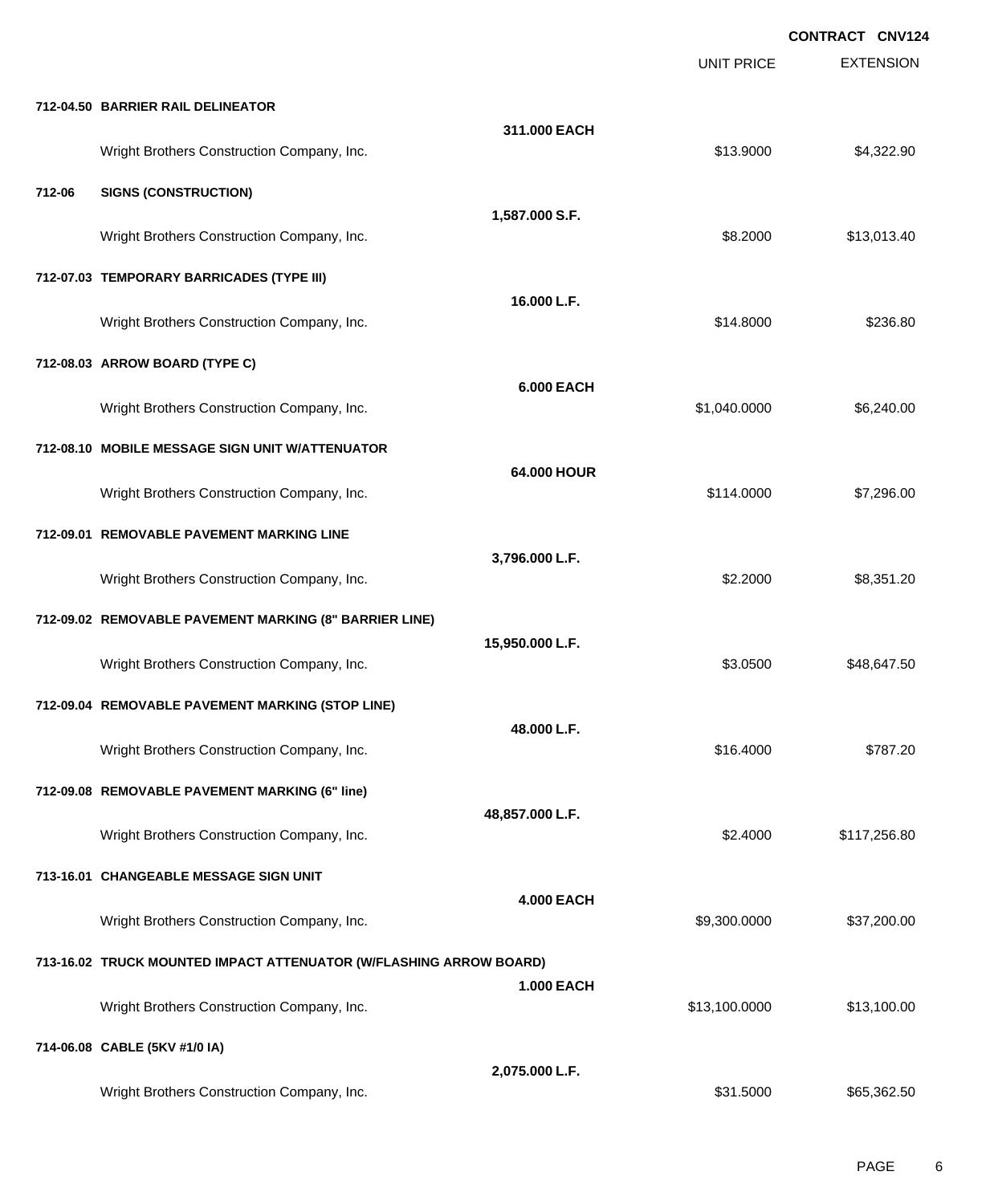**CONTRACT CNV124**

|                                                                   |                    | <b>UNIT PRICE</b> | <b>EXTENSION</b> |
|-------------------------------------------------------------------|--------------------|-------------------|------------------|
| 714-06.23 CABLE (1/C #1 AWG)                                      |                    |                   |                  |
| Wright Brothers Construction Company, Inc.                        | 3,980.000 L.F.     | \$5.6000          | \$22,288.00      |
| 716-01.13 RAISED PVMT MARKERS (BI-DIRECTIONAL) (2 COLOR LENS)     |                    |                   |                  |
| Wright Brothers Construction Company, Inc.                        | 400,000 EACH       | \$10.9000         | \$4,360.00       |
| 716-01.21 SNOWPLOWABLE RAISED PAVEMENT MARKERS (BI-DIR) (1 COLOR) |                    |                   |                  |
| Wright Brothers Construction Company, Inc.                        | <b>12.000 EACH</b> | \$30.6000         | \$367.20         |
| 716-01.22 SNOWPLOWABLE RAISED PAVMENT MARKERS (MONO-DIR)(1 COLOR) |                    |                   |                  |
| Wright Brothers Construction Company, Inc.                        | <b>12.000 EACH</b> | \$30.6000         | \$367.20         |
| 716-01.23 SNOWPLOWABLE RAISED PAVEMENT MARKERS (BI-DIR)(2 COLOR)  |                    |                   |                  |
| Wright Brothers Construction Company, Inc.                        | 3,151.000 EACH     | \$30.6000         | \$96,420.60      |
| 716-01.30 REMOVAL OF SNOWPLOWABLE REFLECTIVE MARKER               |                    |                   |                  |
| Wright Brothers Construction Company, Inc.                        | 410,000 EACH       | \$10.9000         | \$4,469.00       |
| 716-02.05 PLASTIC PAVEMENT MARKING (STOP LINE)                    |                    |                   |                  |
| Wright Brothers Construction Company, Inc.                        | 48.000 L.F.        | \$13.1000         | \$628.80         |
| 716-02.06 PLASTIC PAVEMENT MARKING (TURN LANE ARROW)              |                    |                   |                  |
| Wright Brothers Construction Company, Inc.                        | 12.000 EACH        | \$164.0000        | \$1,968.00       |
| 716-02.07 PLASTIC PAVEMENT MARKING (24" BARRIER LINE)             |                    |                   |                  |
| Wright Brothers Construction Company, Inc.                        | 862.000 L.F.       | \$9.6000          | \$8,275.20       |
| 716-12.02 ENHANCED FLATLINE THERMO PVMT MRKNG (6IN LINE)          |                    |                   |                  |
| Wright Brothers Construction Company, Inc.                        | 10.000 L.M.        | \$6,290.0000      | \$62,900.00      |
| 716-12.03 ENHANCED FLATLINE THERMO PVMT MRKNG (8IN BARRIER LINE)  |                    |                   |                  |
| Wright Brothers Construction Company, Inc.                        | 3,164.000 L.F.     | \$1.6500          | \$5,220.60       |
| 716-12.05 ENHANCED FLATLINE THERMO PVMT MRKNG (6IN DOTTED LINE)   |                    |                   |                  |
| Wright Brothers Construction Company, Inc.                        | 1,213.000 L.F.     | \$1.6000          | \$1,940.80       |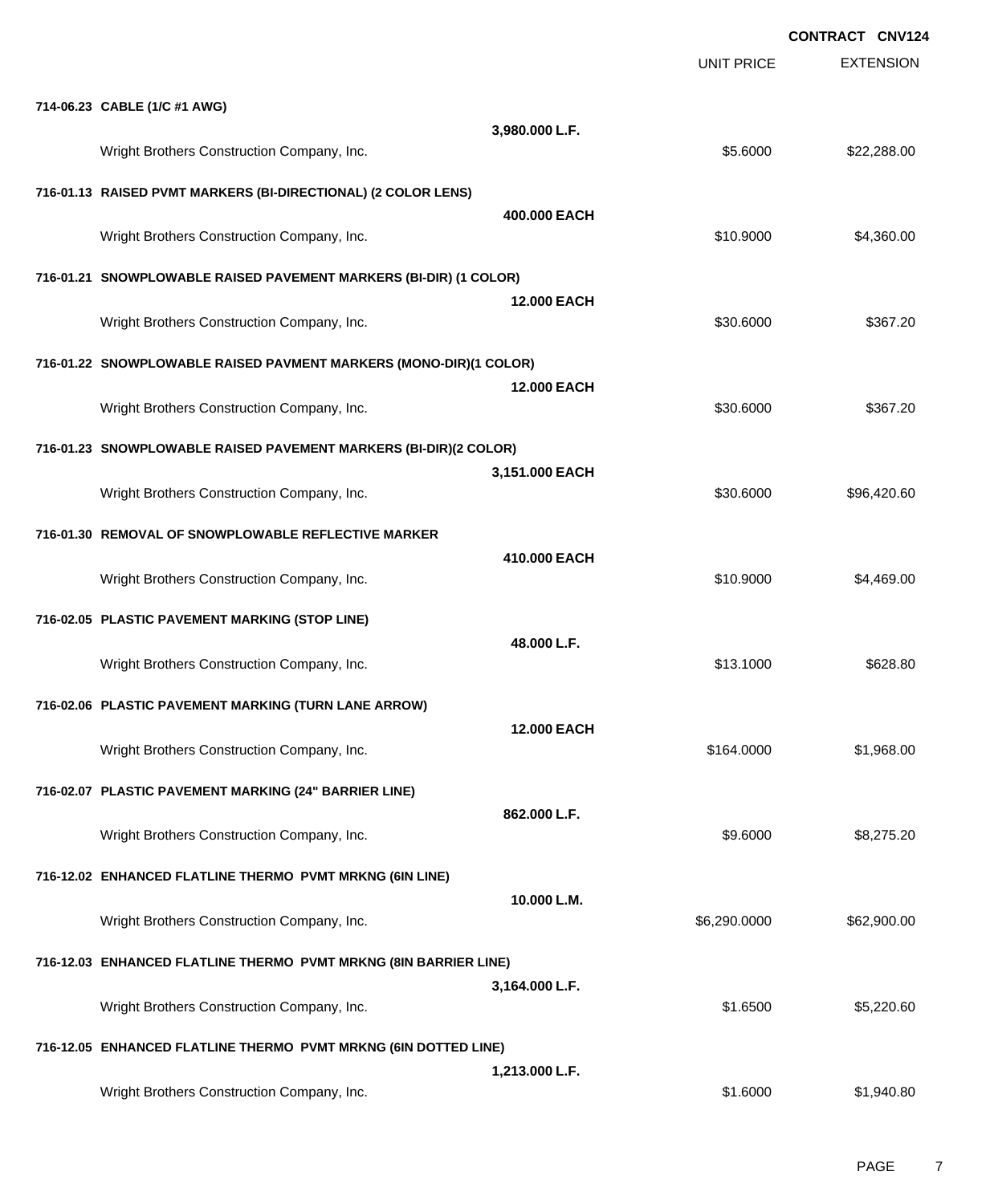**EXTENSION CONTRACT CNV124** UNIT PRICE **716-12.09 ENHANCED FLAT LINE THERMO (12IN LINE) 3,125.000 L.F.** Wright Brothers Construction Company, Inc. 6.63000 \$19,687.50 **717-01 MOBILIZATION 1.000 LS** Wright Brothers Construction Company, Inc. 6. 2008. [2012] Same Construction Company, Inc. 6. 2008. [2012] Same Construction Company, Inc. 6. 2008. [2012] Same Construction Company, Inc. 6. 2012. [2012] Same Construction C **725-20.43 PULL BOX (TYPE C) 16.000 EACH** Wright Brothers Construction Company, Inc. 6. 2000 \$900.000 \$14,400.00 **725-20.44 PULL BOX (TYPE D) 12.000 EACH** Wright Brothers Construction Company, Inc. 6.6 and 2008 627,600.000 \$2,300.0000 \$27,600.00 **725-20.45 PULL BOX (TYPE E) 8.000 EACH** Wright Brothers Construction Company, Inc. 6. 2008 620,560.00 \$2,570.0000 \$20,560.00 **725-20.55 CABLE (1/C #6 AWG.) 3,165.000 L.F.** Wright Brothers Construction Company, Inc. \$1.9500 \$6,171.75 **725-20.58 CABLE (1/C #1/0 AWG.) 7,960.000 L.F.** Wright Brothers Construction Company, Inc. 6.68000 \$54,128.00 **725-21.53 REMOVAL & REPLACE TYPE C CABINET 1.000 EACH** Wright Brothers Construction Company, Inc. 6570.000 \$570.000 \$570.000 \$570.000 **725-22.22 CONDUIT BANK (TYPE 2) 115.000 L.F.** Wright Brothers Construction Company, Inc. 6. 2007.50 \$10.5000 \$1,207.50 **725-22.24 CONDUIT BANK (TYPE 4) 3,785.000 L.F.** Wright Brothers Construction Company, Inc.  $$14.6000$   $$55,261.00$ **725-22.34 CONDUIT BANK BORED (TYPE 4) 130.000 L.F.** Wright Brothers Construction Company, Inc. 6. 2012 12:30 12:30 12:30 13:351.00 \$5,551.00 **725-22.50 DMS CONDUIT BANK 110.000 L.F.** Wright Brothers Construction Company, Inc. 6. The Construction Company, Inc. \$21.9000 \$2,409.00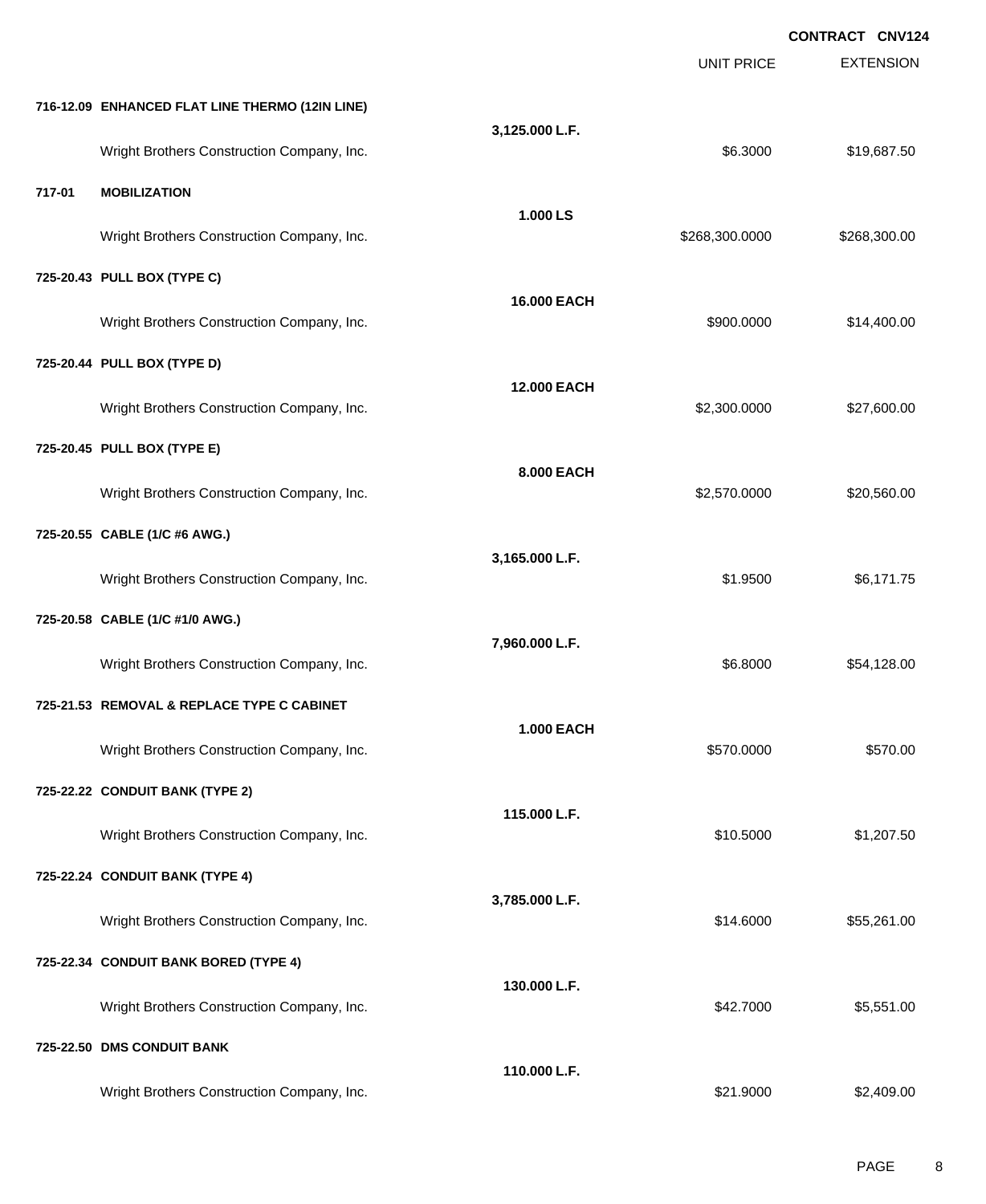**EXTENSION CONTRACT CNV124** UNIT PRICE **725-22.74 2IN CONDUIT W/BANK 935.000 L.F.** Wright Brothers Construction Company, Inc. 6. 2012 12:30 12:30 12:30 12:30 12:30 12:30 12:30 12:30 12:30 12:30 **725-22.75 2IN CONDUIT BORED W/BANK 75.000 L.F.** Wright Brothers Construction Company, Inc. 6. The Construction Company, Inc. \$7.9500 \$596.25 **725-22.80 3IN CONDUIT W/BANK 1,975.000 L.F.** Wright Brothers Construction Company, Inc. 6. 2012 12:30 12:30 12:30 13:30 14:30 14:30 15:30 16:30 16:30 16:30 **725-22.81 3IN CONDUIT BORED W/BANK 30.000 L.F.** Wright Brothers Construction Company, Inc. \$159.00 \$354.00 **725-23.01 ITS CABLE MARKER 22.000 EACH** Wright Brothers Construction Company, Inc. 63,366.00 \$153.0000 \$3,366.00 **725-23.16 FIBER OPTIC CABLE (144F) 4,295.000 L.F.** Wright Brothers Construction Company, Inc.  $$4.5500$  \$19,542.25 **725-23.21 FIBER OPTIC DROP CABLE (12 F) 165.000 L.F.** Wright Brothers Construction Company, Inc. 6536.25 (1999) 83.2500 \$536.25 **725-23.26 FIBER OPTIC CLOSURE (12 F) 1.000 EACH** Wright Brothers Construction Company, Inc. 6. 2012 12:30 12:31 12:32:32:32 10:31 12:32:32:32:420.000 **725-23.27 FIBER OPTIC CLOSURE (144 F) 8.000 EACH** Wright Brothers Construction Company, Inc. 6. 2008 10:000 \$2,080.0000 \$16,640.00 **725-23.28 FIBER OPTIC SPLICE FUSION 352.000 EACH** Wright Brothers Construction Company, Inc. 6. 2012 12:30 12:30 12:30 12:30 12:30 12:30 12:30 12:30 12:30 12:30 12:30 12:30 12:30 12:30 12:30 12:30 12:30 12:30 12:30 12:30 12:30 12:30 12:30 12:30 12:30 12:30 12:30 12:30 12: **725-24.51 SYSTEM INTEGRATION 1.000 LS** Wright Brothers Construction Company, Inc. 6. The State of the State of the State of State of State of State of State of State of State of State of State of State of State of State of State of State of State of State of St **725-24.55 AS-BUILT PLANS 1.000 LS** Wright Brothers Construction Company, Inc. 6. The Construction Company, Inc. 6. The Construction Company, Inc. 6. The Construction Company, Inc. 6. The Construction Company, Inc. 6. The Construction Company, Inc. 6. The Co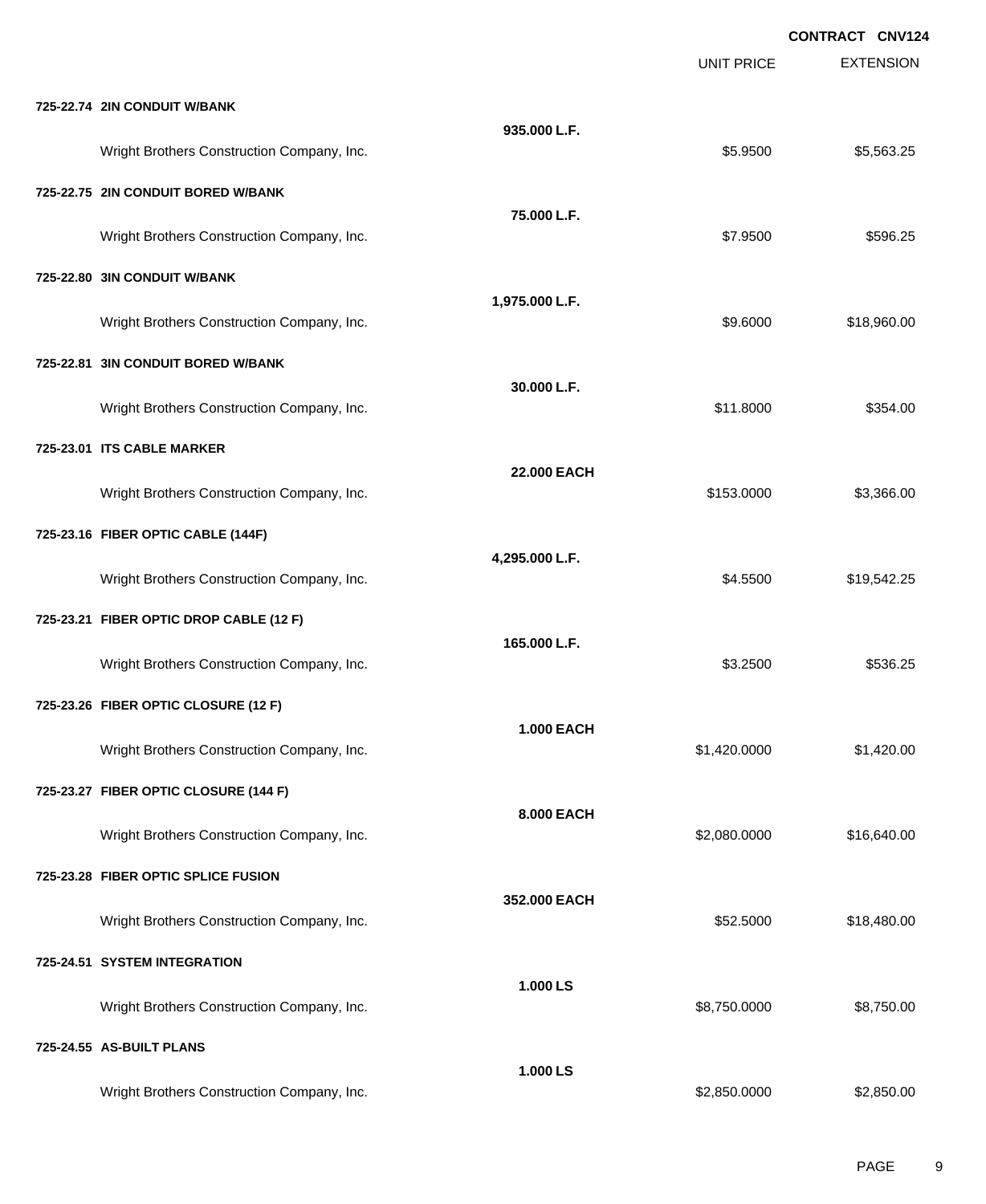|        |                                                   |                   | <b>UNIT PRICE</b> | <b>CONTRACT CNV124</b><br><b>EXTENSION</b> |
|--------|---------------------------------------------------|-------------------|-------------------|--------------------------------------------|
|        | 740-10.03 GEOTEXTILE (TYPE III) (EROSION CONTROL) |                   |                   |                                            |
|        | Wright Brothers Construction Company, Inc.        | 1,080.000 S.Y.    | \$4.7500          | \$5,130.00                                 |
|        | 740-11.03 TEMPORARY SEDIMENT TUBE 18IN            |                   |                   |                                            |
|        | Wright Brothers Construction Company, Inc.        | 15,018.000 L.F.   | \$3.8500          | \$57,819.30                                |
|        | 740-11.04 TEMPORARY SEDIMENT TUBE 20IN            |                   |                   |                                            |
|        | Wright Brothers Construction Company, Inc.        | 7,862.000 L.F.    | \$3.8500          | \$30,268.70                                |
|        | 740-11.05 TEMPORARY SEDIMENT TUBE 24IN            |                   |                   |                                            |
|        | Wright Brothers Construction Company, Inc.        | 2,356.000 L.F.    | \$6.5500          | \$15,431.80                                |
|        | 801-01.07 TEMPORARY SEEDING (WITH MULCH)          |                   |                   |                                            |
|        | Wright Brothers Construction Company, Inc.        | 327.000 UNIT      | \$32.8000         | \$10,725.60                                |
| 801-03 | <b>WATER (SEEDING &amp; SODDING)</b>              |                   |                   |                                            |
|        | Wright Brothers Construction Company, Inc.        | 217.000 M.G.      | \$76.5000         | \$16,600.50                                |
| 803-01 | SODDING (NEW SOD)                                 |                   |                   |                                            |
|        | Wright Brothers Construction Company, Inc.        | 20,439.000 S.Y.   | \$5.2500          | \$107,304.75                               |
|        | 713-16.01 CHANGEABLE MESSAGE SIGN UNIT            |                   |                   |                                            |
|        | Wright Brothers Construction Company, Inc.        | <b>4.000 EACH</b> | \$9,300.0000      | \$37,200.00                                |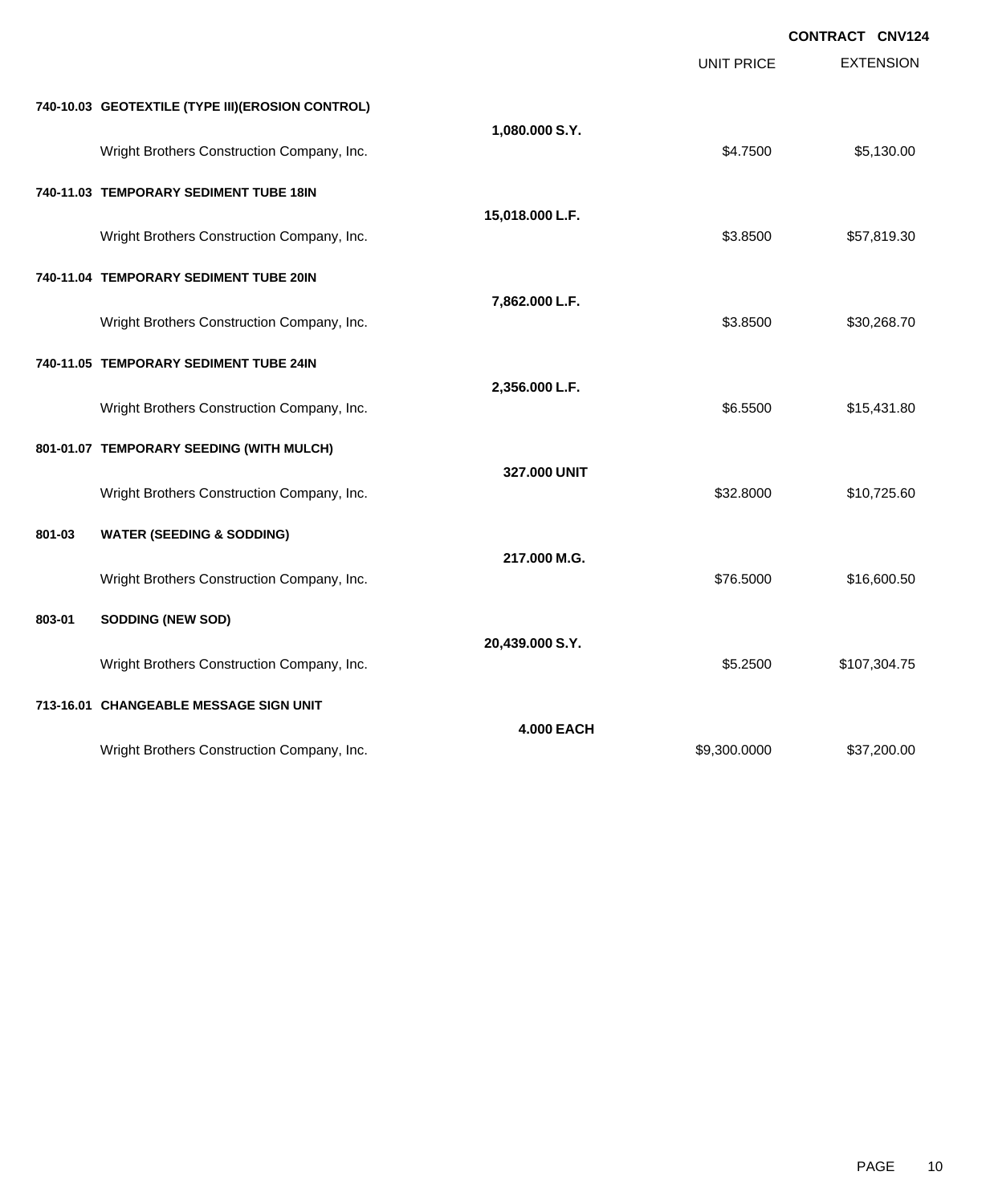|                                                                      |                |                   | <b>CONTRACT CNV124</b> |
|----------------------------------------------------------------------|----------------|-------------------|------------------------|
| <b>BRIDGE CATEGORY</b>                                               |                | <b>UNIT PRICE</b> | <b>EXTENSION</b>       |
| 602-10.01 STRUCTURAL STEEL REPAIRS                                   |                |                   |                        |
| Wright Brothers Construction Company, Inc.                           | 1.000 LS       | \$12,700.0000     | \$12,700.00            |
| 602-10.05 BRACING REPAIRS                                            | 1.000 LS       |                   |                        |
| Wright Brothers Construction Company, Inc.                           |                | \$4,040.0000      | \$4,040.00             |
| 603-02.15 REPAINT EXISTING BEARINGS                                  | 1.000 LS       |                   |                        |
| Wright Brothers Construction Company, Inc.                           |                | \$8,540.0000      | \$8,540.00             |
| 603-05.20 CONTAINMENT & DISPOSAL OF WASTE(BRIDGE NO. 06-SR308-04.27) | 1.000 LS       |                   |                        |
| Wright Brothers Construction Company, Inc.                           |                | \$22,800.0000     | \$22,800.00            |
| 604-03.20 BRIDGE JOINT MODIFICATION                                  | 102.000 L.F.   |                   |                        |
| Wright Brothers Construction Company, Inc.                           |                | \$426.0000        | \$43,452.00            |
| 604-04.02 APPLIED TEXTURE FINISH (EXISTING STRUCTURES)               | 2,072.000 S.Y. |                   |                        |
| Wright Brothers Construction Company, Inc.                           |                | \$11.8000         | \$24,449.60            |
| 604-10.02 CONCRETE REPAIRS                                           | 1.000 C.Y.     |                   |                        |
| Wright Brothers Construction Company, Inc.                           |                | \$5,900.0000      | \$5,900.00             |
| 604-10.05 CONCRETE                                                   | 1.000 S.F.     |                   |                        |
| Wright Brothers Construction Company, Inc.                           |                | \$870.0000        | \$870.00               |
| 604-10.14 REMOVE EXISTING WEARING SURFACE                            |                |                   |                        |
| Wright Brothers Construction Company, Inc.                           | 1.000 LS       | \$42,200.0000     | \$42,200.00            |
| 604-10.22 CONCRETE PARAPET REPAIR                                    |                |                   |                        |
| Wright Brothers Construction Company, Inc.                           | 676.000 L.F.   | \$111.0000        | \$75,036.00            |
| 604-10.24 JACKING CONCRETE SPANS                                     | 1.000 LS       |                   |                        |
| Wright Brothers Construction Company, Inc.                           |                | \$35,300.0000     | \$35,300.00            |
| 604-10.30 BRIDGE DECK REPAIRS (FULL DEPTH OF SLAB)                   |                |                   |                        |
| Wright Brothers Construction Company, Inc.                           | 20.000 S.Y.    | \$380.0000        | \$7,600.00             |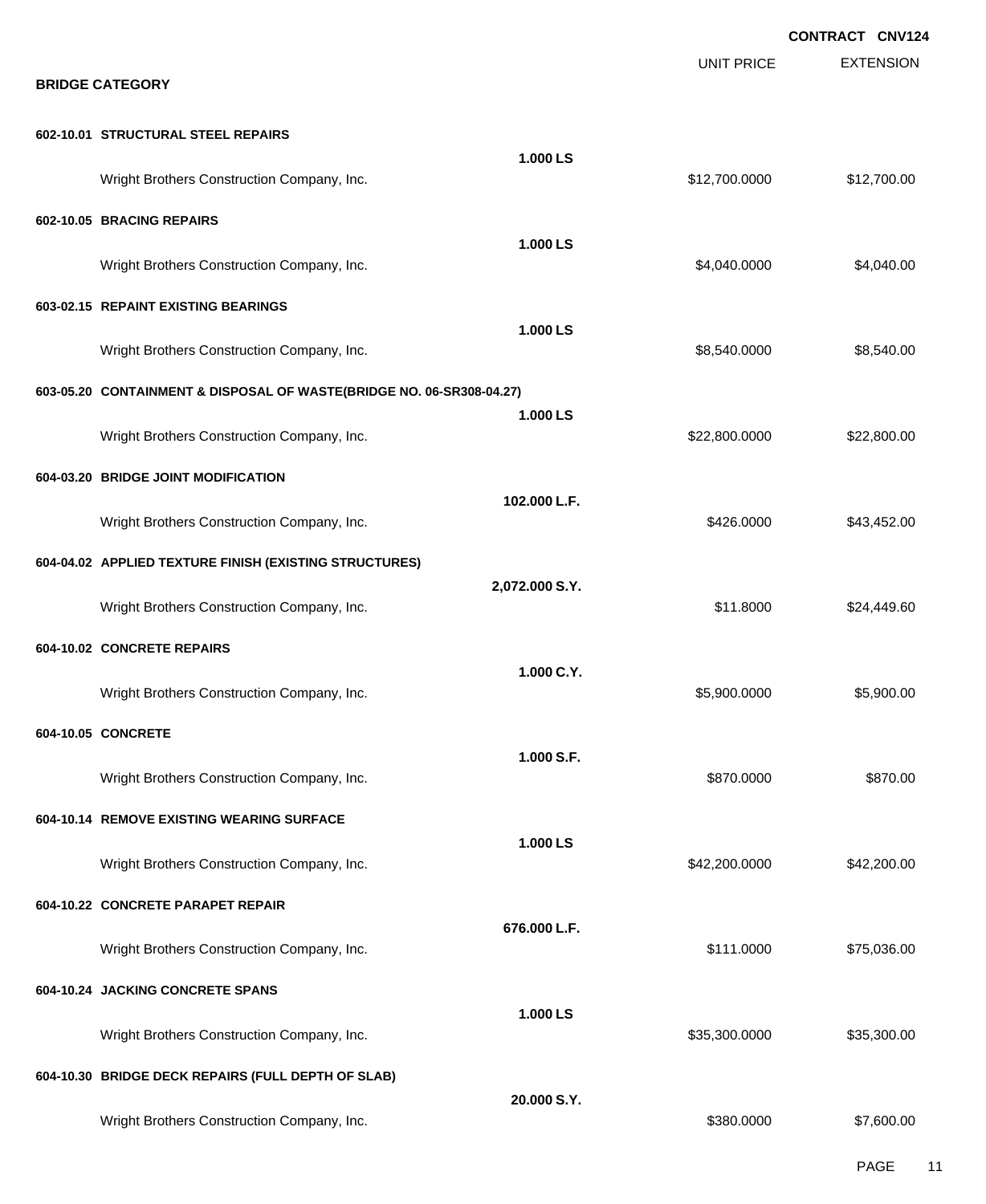|        |                                                          |                |                   | <b>CONTRACT CNV124</b> |
|--------|----------------------------------------------------------|----------------|-------------------|------------------------|
|        |                                                          |                | <b>UNIT PRICE</b> | <b>EXTENSION</b>       |
|        | 604-10.50 BRIDGE DECK REPAIRS (PARTIAL DEPTH OF SLAB)    |                |                   |                        |
|        | Wright Brothers Construction Company, Inc.               | 20.000 S.Y.    | \$185.0000        | \$3,700.00             |
|        | 604-10.54 CONCRETE REPAIRS                               |                |                   |                        |
|        | Wright Brothers Construction Company, Inc.               | 1.000 S.F.     | \$870,0000        | \$870.00               |
|        | 604-10.58 EPOXY INJECTION (INJECTION)                    |                |                   |                        |
|        | Wright Brothers Construction Company, Inc.               | 2.000 GAL.     | \$460,0000        | \$920.00               |
|        | 604-10.62 EPOXY INJECTION REPAIR (COMPLETE AND IN PLACE) |                |                   |                        |
|        | Wright Brothers Construction Company, Inc.               | 23.000 L.F.    | \$1,050.0000      | \$24,150.00            |
| 617-01 | <b>BRIDGE DECK SEALANT</b>                               |                |                   |                        |
|        | Wright Brothers Construction Company, Inc.               | 1,761.000 S.Y. | \$28,8000         | \$50,716.80            |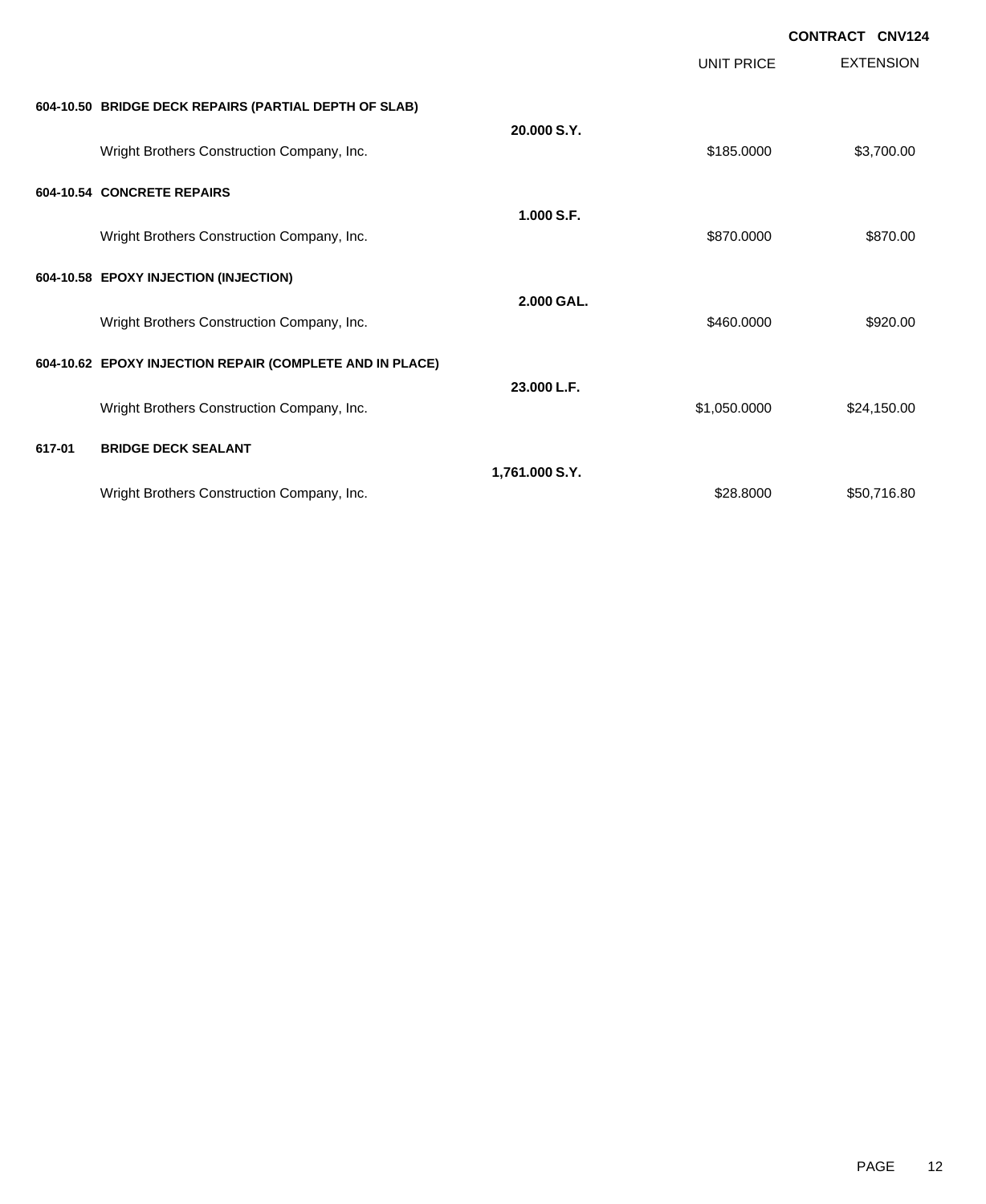Wright Brothers Construction Company, Inc. 6. The Superior of the Superior of the S5,124,396.20

#### **SUB-TOTAL BRIDGE**

Wright Brothers Construction Company, Inc. 6. The Same of the State of the State of S363,244.40

## **TOTAL CONTRACT**

Wright Brothers Construction Company, Inc. 60 and the state of the state of the state of the state of the state of the state of the state of the state of the state of the state of the state of the state of the state of the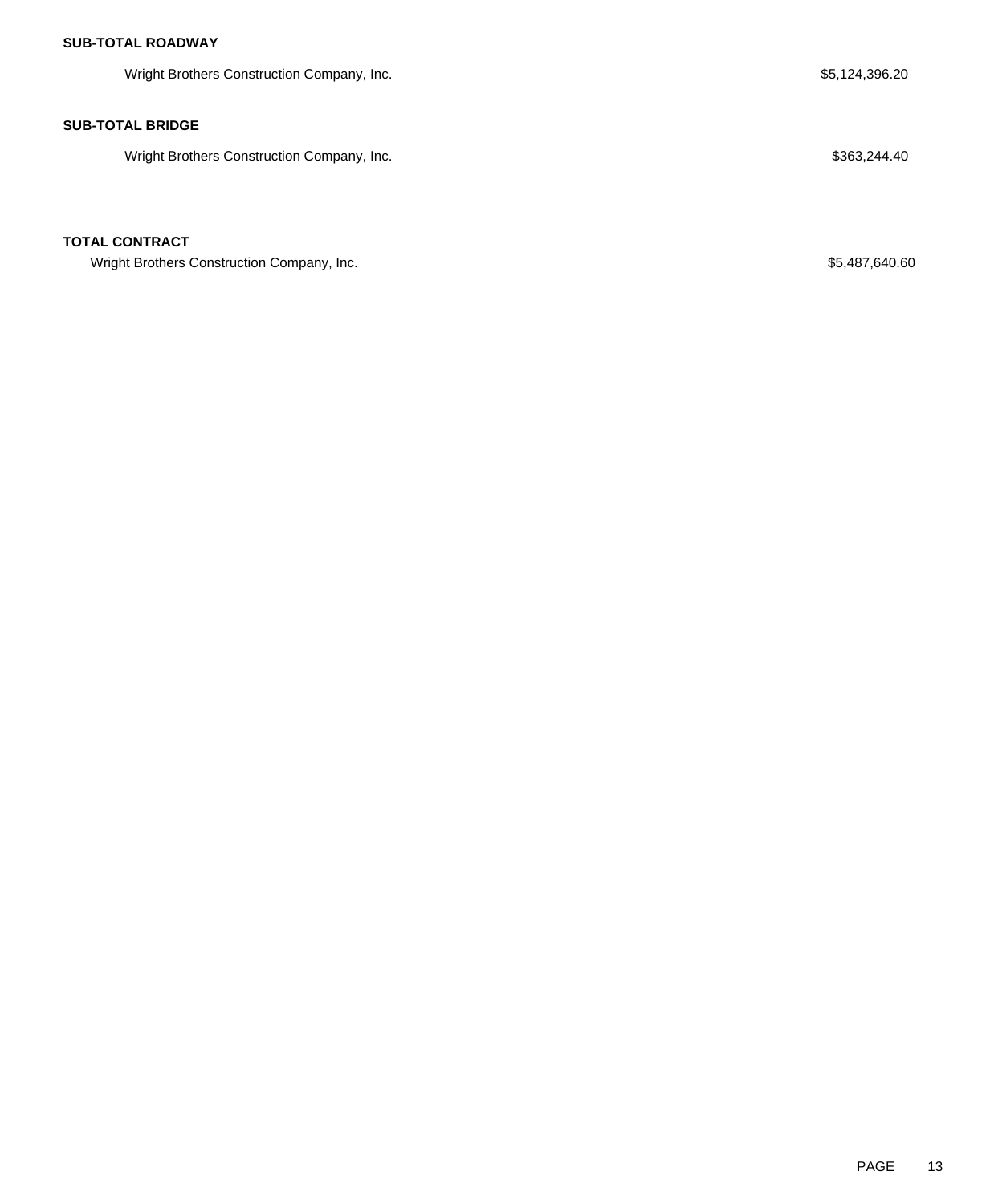#### BRADLEY COUNTY (Contract No. CNV114 Call 014)

98200-4276-04

THE CRACK SEALING AT VARIOUS LOCATIONS ON VARIOUS STATE ROUTES.

PROJECT LENGTH - 0.0 MILES

COMPLETION TIME - ON OR BEFORE OCTOBER 31, 2021

|                                   | TOTAL CONTRACT |  |
|-----------------------------------|----------------|--|
| Pavement Restorations, Inc.       | \$467,562.20   |  |
| Scodeller Construction, Inc.      | \$489,839.15   |  |
| Reynolds Sealing & Striping, Inc. | \$533,992.55   |  |
| Crown Paving, LLC                 | \$540,185.75   |  |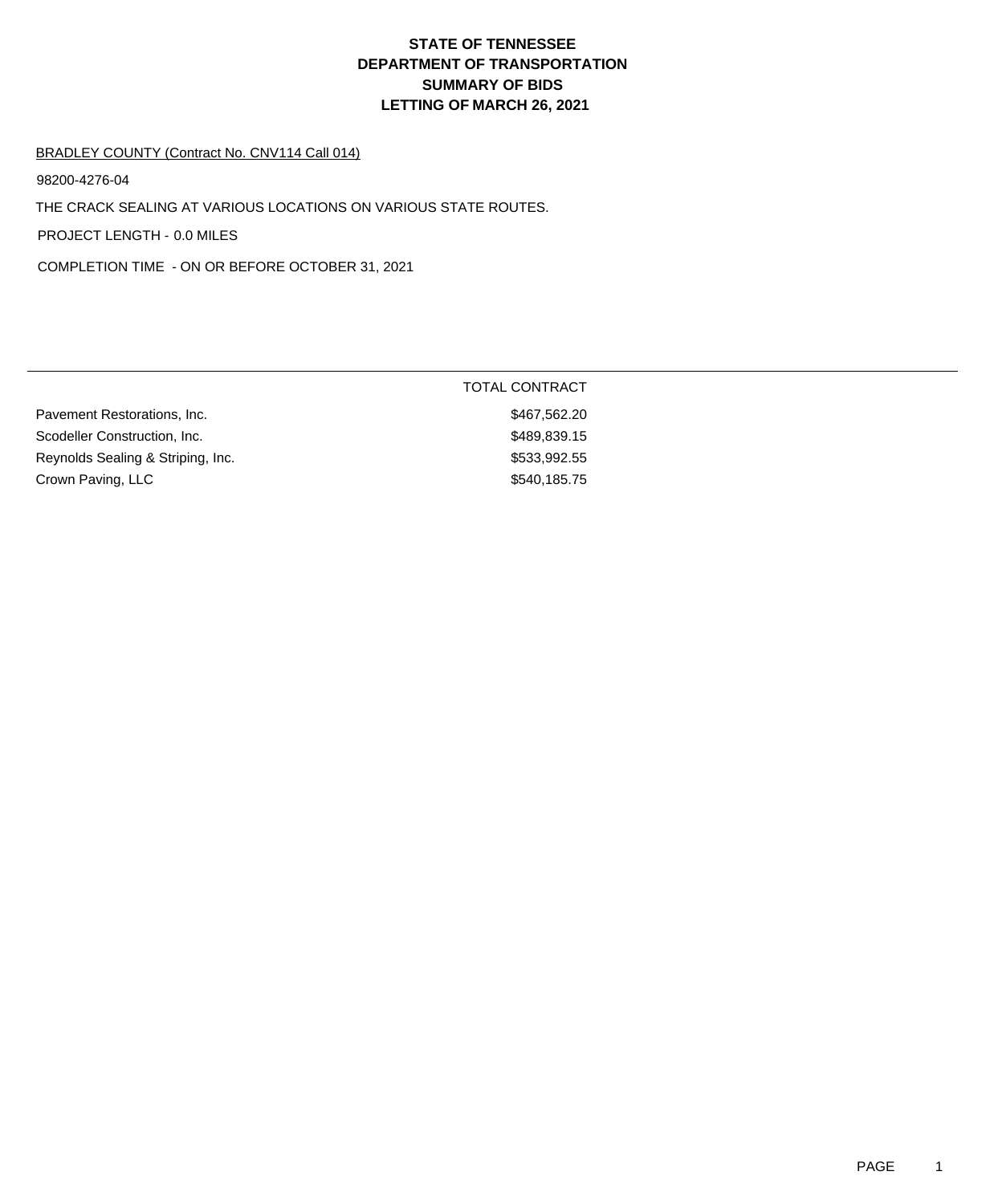|        |                                   |                 |                   | <b>CONTRACT</b> | <b>CNV114</b>    |
|--------|-----------------------------------|-----------------|-------------------|-----------------|------------------|
|        |                                   |                 | <b>UNIT PRICE</b> |                 | <b>EXTENSION</b> |
|        | <b>ROADWAY CATEGORY</b>           |                 |                   |                 |                  |
| 411-04 | <b>CRACK SEALANT</b>              |                 |                   |                 |                  |
|        |                                   | 316,335.000 LB. |                   |                 |                  |
|        | Pavement Restorations, Inc.       |                 | \$1.3200          |                 | \$417,562.20     |
|        | Scodeller Construction, Inc.      |                 | \$1,4900          |                 | \$471,339.15     |
|        | Reynolds Sealing & Striping, Inc. |                 | \$1.5300          |                 | \$483,992.55     |
|        | Crown Paving, LLC                 |                 | \$1.4500          |                 | \$458,685.75     |
| 712-01 | <b>TRAFFIC CONTROL</b>            |                 |                   |                 |                  |
|        |                                   | 1.000 LS        |                   |                 |                  |
|        | Pavement Restorations, Inc.       |                 | \$30,000.0000     |                 | \$30,000.00      |
|        | Scodeller Construction, Inc.      |                 | \$8,500.0000      |                 | \$8,500.00       |
|        | Reynolds Sealing & Striping, Inc. |                 | \$30,000.0000     |                 | \$30,000.00      |
|        | Crown Paving, LLC                 |                 | \$56,500.0000     |                 | \$56,500.00      |
| 717-01 | <b>MOBILIZATION</b>               |                 |                   |                 |                  |
|        |                                   | 1.000 LS        |                   |                 |                  |
|        | Pavement Restorations, Inc.       |                 | \$20,000.0000     |                 | \$20,000.00      |
|        | Scodeller Construction, Inc.      |                 | \$10,000.0000     |                 | \$10,000.00      |
|        | Reynolds Sealing & Striping, Inc. |                 | \$20,000.0000     |                 | \$20,000.00      |

Crown Paving, LLC 6000000 \$25,000.000 \$25,000.000 \$25,000.000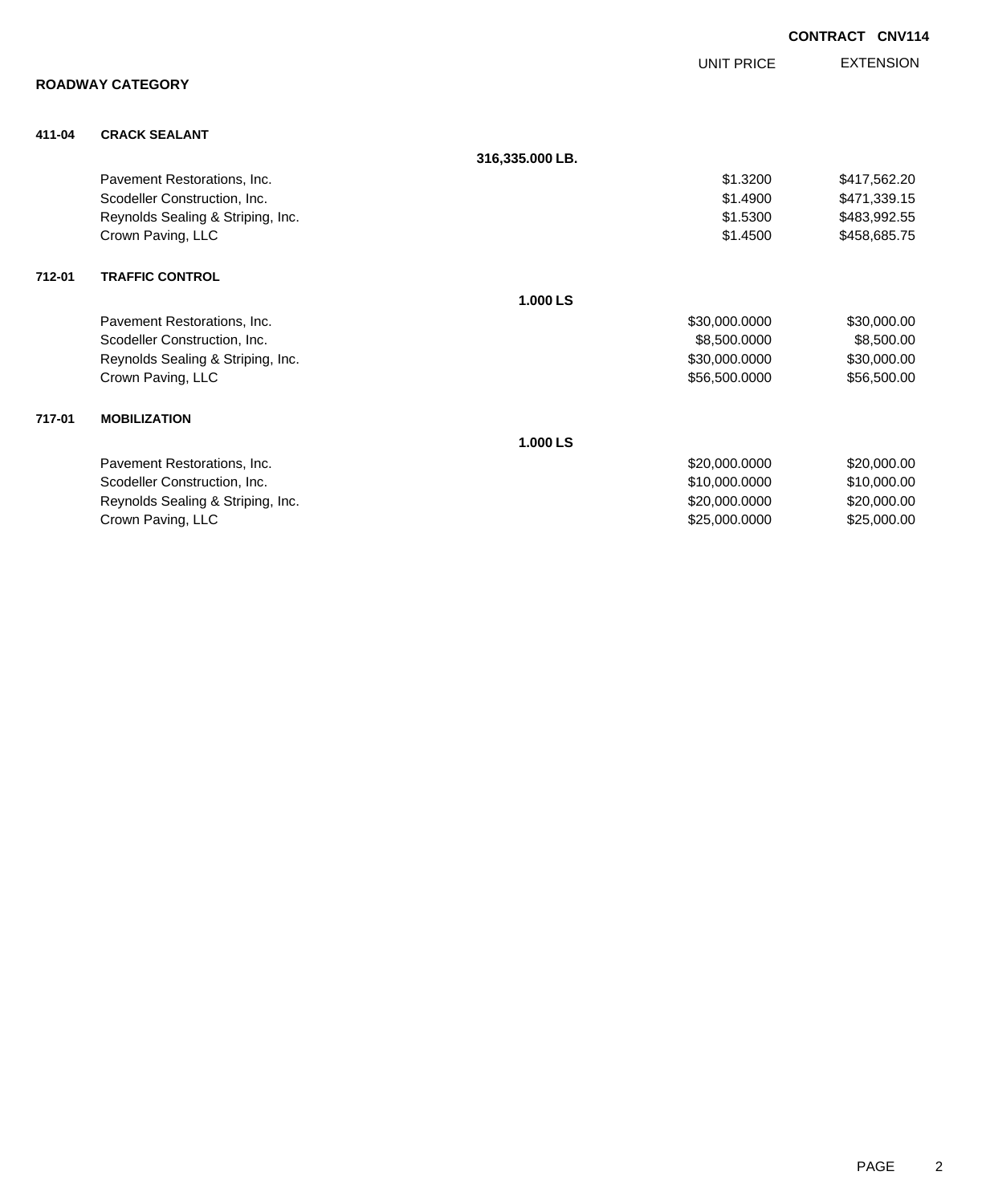| Pavement Restorations, Inc.       | \$467,562.20 |
|-----------------------------------|--------------|
| Scodeller Construction, Inc.      | \$489,839.15 |
| Reynolds Sealing & Striping, Inc. | \$533,992.55 |
| Crown Paving, LLC                 | \$540,185.75 |
|                                   |              |

## **TOTAL CONTRACT**

| Pavement Restorations, Inc.       | \$467,562.20 |
|-----------------------------------|--------------|
| Scodeller Construction, Inc.      | \$489,839.15 |
| Reynolds Sealing & Striping, Inc. | \$533,992.55 |
| Crown Paving, LLC                 | \$540,185.75 |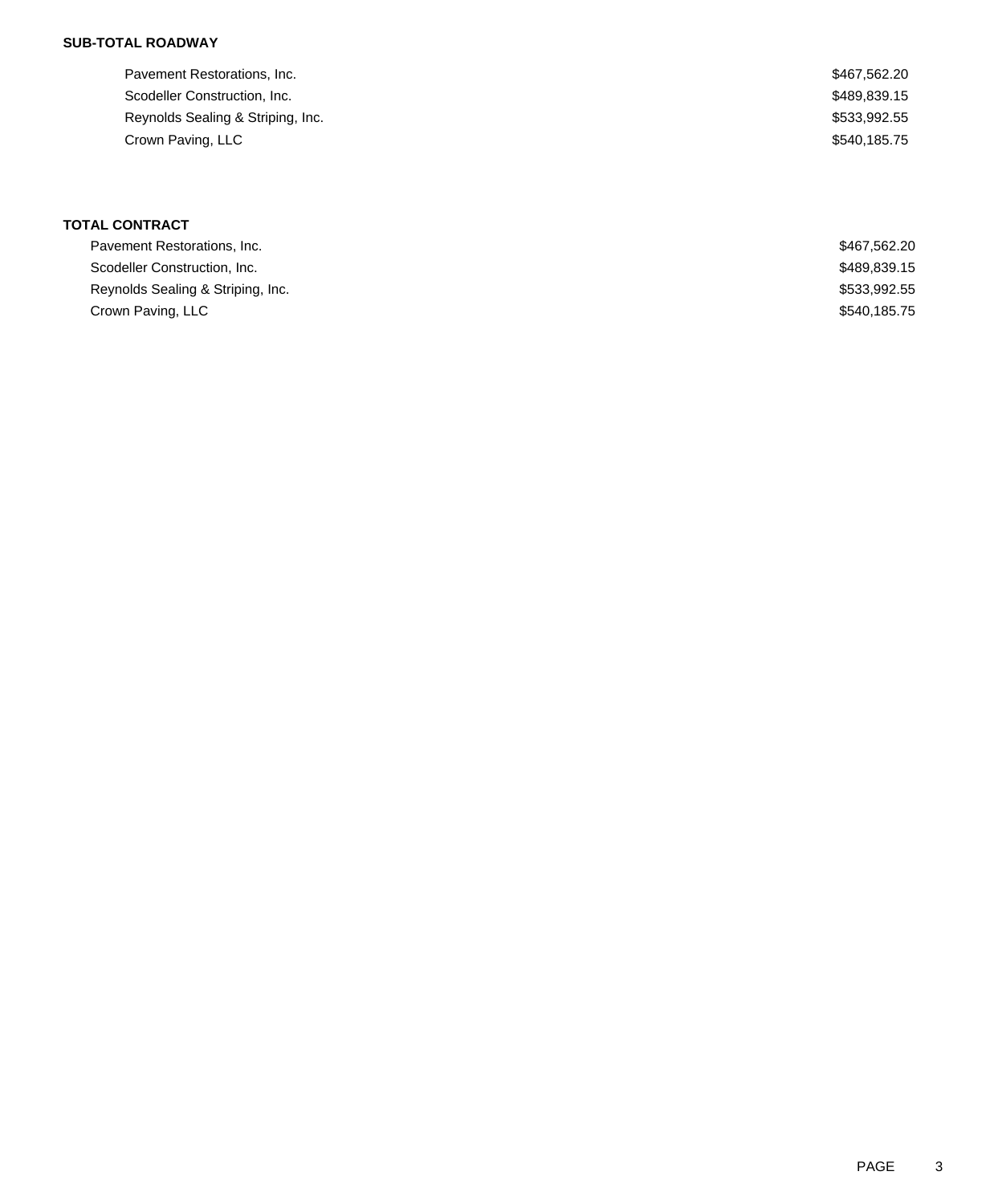COUNTIES BRADLEY, DEKALB, HAMILTON, MARION, POLK, PUTNAM, RHEA, AND WHITE (Contract No. CNV111 Call 015)

98200-4172-04

THE RANDOM ON-CALL ATTENUATOR REPAIR ON VARIOUS INTERSTATE AND STATE ROUTES.

PROJECT LENGTH - 0.0 MILES

COMPLETION TIME - ON OR BEFORE JUNE 30, 2022

LU, Inc. \$290,657.60 Site-Safe Products, LLC d/b/a Site-Safe, LLC  $$339,420.72$ 

TOTAL CONTRACT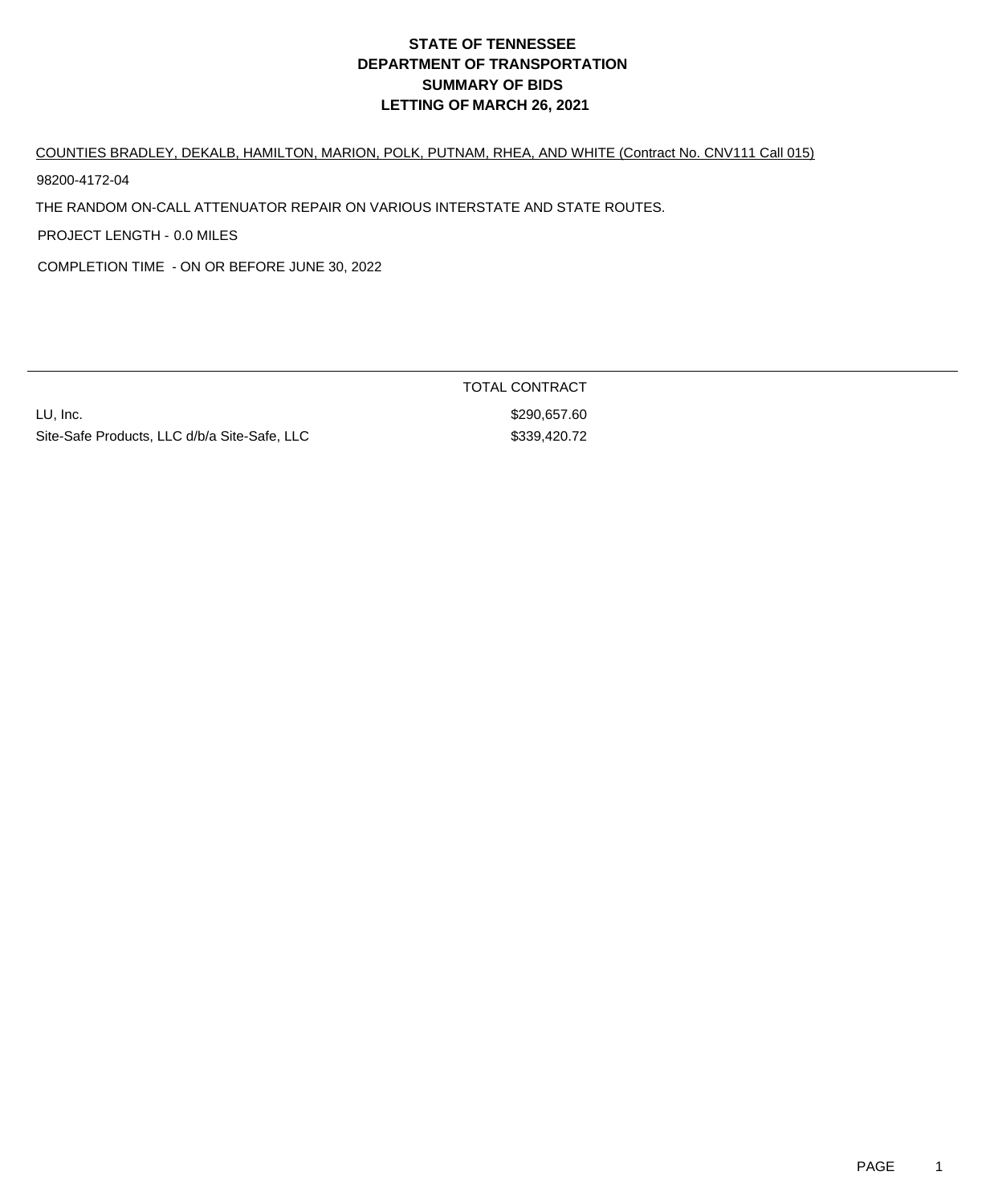**CONTRACT CNV111**

UNIT PRICE

EXTENSION

#### **705-05.36 CONCRETE PAD (SCI100GM)**

|                                                                | <b>1.000 EACH</b> |                              |                          |
|----------------------------------------------------------------|-------------------|------------------------------|--------------------------|
| LU, Inc.<br>Site-Safe Products, LLC d/b/a Site-Safe, LLC       |                   | \$1,157.7000<br>\$2,682.3900 | \$1,157.70<br>\$2,682.39 |
| 705-08.23 REPOSITIONING IMPACT ATTENUATOR (TAU-II)             |                   |                              |                          |
|                                                                | <b>1.000 EACH</b> |                              |                          |
| LU, Inc.                                                       |                   | \$375.0000                   | \$375.00                 |
| Site-Safe Products, LLC d/b/a Site-Safe, LLC                   |                   | \$358.4400                   | \$358.44                 |
| 705-08.25 TAU-II ENERGY ABSORBING CARTRIDGE TYPE A (UNIVERSAL) |                   |                              |                          |
|                                                                | <b>1.000 EACH</b> |                              |                          |
| LU, Inc.                                                       |                   | \$327.3500                   | \$327.35                 |
| Site-Safe Products, LLC d/b/a Site-Safe, LLC                   |                   | \$535.5000                   | \$535.50                 |
| 705-08.26 TAU-II ENERGY ABSORBING CARTRIDGE TYPE B (UNIVERSAL) |                   |                              |                          |
|                                                                | <b>1.000 EACH</b> |                              |                          |
| LU, Inc.                                                       |                   | \$327.3500                   | \$327.35                 |
| Site-Safe Products, LLC d/b/a Site-Safe, LLC                   |                   | \$535.5000                   | \$535.50                 |
| 705-08.28 TAU-II FRONT SUPPORT ASSEMBLY (UNIVERSAL)            |                   |                              |                          |
|                                                                | <b>1.000 EACH</b> |                              |                          |
| LU, Inc.<br>Site-Safe Products, LLC d/b/a Site-Safe, LLC       |                   | \$525.0000<br>\$1,308.7300   | \$525.00<br>\$1,308.73   |
| 705-08.29 TAU-II FRONT SUPPORT LEG KIT (UNIVERSAL)             |                   |                              |                          |
|                                                                | <b>1.000 EACH</b> |                              |                          |
| LU, Inc.                                                       |                   | \$117.1500                   | \$117.15                 |
| Site-Safe Products, LLC d/b/a Site-Safe, LLC                   |                   | \$172.7400                   | \$172.74                 |
| 705-08.30 TAU-II MID SUPPORT ASSEMBLY (UNIVERSAL)              |                   |                              |                          |
|                                                                | <b>4.000 EACH</b> |                              |                          |
| LU, Inc.                                                       |                   | \$700.0000                   | \$2,800.00               |
| Site-Safe Products, LLC d/b/a Site-Safe, LLC                   |                   | \$1,047.0000                 | \$4,188.00               |
| 705-08.32 TAU-II SLIDER KIT (UNIVERSAL)                        |                   |                              |                          |
|                                                                | 1.000 EACH        |                              |                          |
| LU, Inc.                                                       |                   | \$162.2300                   | \$162.23                 |
| Site-Safe Products, LLC d/b/a Site-Safe, LLC                   |                   | \$436.2400                   | \$436.24                 |
| 705-08.33 TAU-II SLIDING PANEL (UNIVERSAL)                     |                   |                              |                          |
|                                                                | 1.000 EACH        |                              |                          |
| LU, Inc.                                                       |                   | \$183.0000                   | \$183.00                 |
| Site-Safe Products, LLC d/b/a Site-Safe, LLC                   |                   | \$390.3300                   | \$390.33                 |
| 705-08.34 TAU-II NOSE PIECE (PARALLEL UNIT)                    |                   |                              |                          |
|                                                                | <b>2.000 EACH</b> |                              |                          |
| LU, Inc.                                                       |                   | \$525.0000                   | \$1,050.00               |
| Site-Safe Products, LLC d/b/a Site-Safe, LLC                   |                   | \$780.6400                   | \$1,561.28               |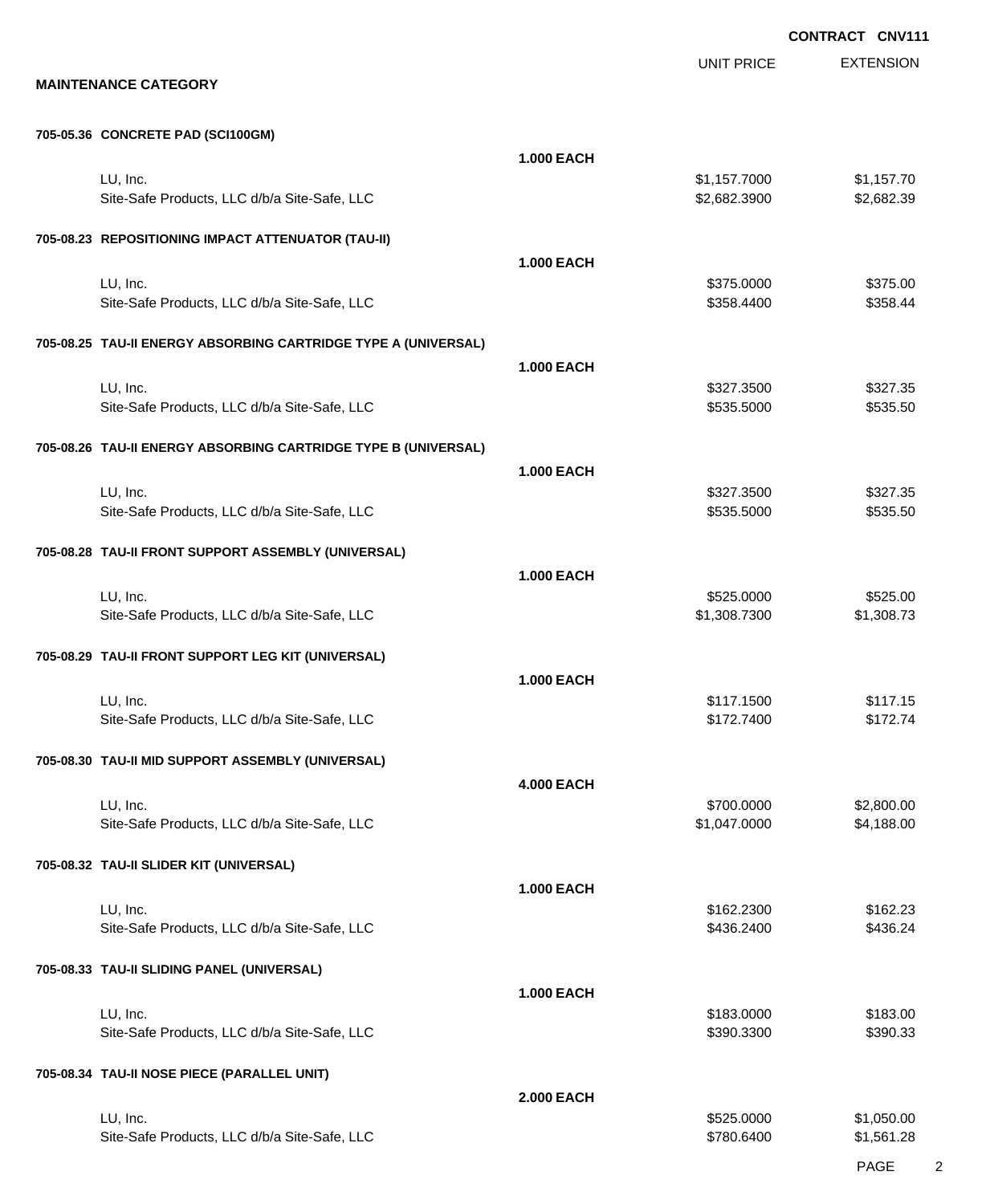UNIT PRICE

EXTENSION

| 705-08.36 TAU-II NOSE PIECE (WIDE UNIT)                     |                   |                                |                            |
|-------------------------------------------------------------|-------------------|--------------------------------|----------------------------|
|                                                             | <b>1.000 EACH</b> |                                |                            |
| LU, Inc.                                                    |                   | \$480.0600                     | \$480.06                   |
| Site-Safe Products, LLC d/b/a Site-Safe, LLC                |                   | \$95.0800                      | \$95.08                    |
| 705-08.59 IMPACT ATTENUATOR REPOSITIONING (QUADGUARD ELITE) |                   |                                |                            |
|                                                             | <b>5.000 EACH</b> |                                |                            |
| LU, Inc.                                                    |                   | \$180.6300                     | \$903.15                   |
| Site-Safe Products, LLC d/b/a Site-Safe, LLC                |                   | \$226.3900                     | \$1,131.95                 |
| 705-08.66 RIP PLATE REPAIR KIT, STAGE 1                     |                   |                                |                            |
|                                                             | <b>5.000 EACH</b> |                                |                            |
| LU, Inc.                                                    |                   | \$78.5000                      | \$392.50                   |
| Site-Safe Products, LLC d/b/a Site-Safe, LLC                |                   | \$150.2900                     | \$751.45                   |
|                                                             |                   |                                |                            |
| 705-08.67 RIP PLATE REPAIR KIT, STAGE 2                     |                   |                                |                            |
|                                                             | <b>5.000 EACH</b> |                                |                            |
| LU, Inc.                                                    |                   | \$145.0000                     | \$725.00                   |
| Site-Safe Products, LLC d/b/a Site-Safe, LLC                |                   | \$180.3500                     | \$901.75                   |
| 705-08.69 PLASTIC NOSE PIECE/REFLECTOR                      |                   |                                |                            |
|                                                             | <b>6.000 EACH</b> |                                |                            |
| LU, Inc.                                                    |                   | \$250.0000                     | \$1,500.00                 |
| Site-Safe Products, LLC d/b/a Site-Safe, LLC                |                   | \$382.0800                     | \$2,292.48                 |
| 705-08.80 SIDE PANEL - 35"                                  |                   |                                |                            |
|                                                             | <b>2.000 EACH</b> |                                |                            |
| LU, Inc.                                                    |                   | \$45.0000                      | \$90.00                    |
| Site-Safe Products, LLC d/b/a Site-Safe, LLC                |                   | \$122.8000                     | \$245.60                   |
|                                                             |                   |                                |                            |
| 705-08.81 SIDE PANEL - 62"                                  |                   |                                |                            |
|                                                             | <b>4.000 EACH</b> |                                |                            |
| LU, Inc.                                                    |                   | \$135.7500                     | \$543.00                   |
| Site-Safe Products, LLC d/b/a Site-Safe, LLC                |                   | \$173.2600                     | \$693.04                   |
| 705-08.91 REPOSITIONING VEHCULR IMP ATTN(2005TRACC)         |                   |                                |                            |
|                                                             | <b>1.000 EACH</b> |                                |                            |
| LU, Inc.                                                    |                   | \$699.0000                     | \$699.00                   |
| Site-Safe Products, LLC d/b/a Site-Safe, LLC                |                   | \$517.3200                     | \$517.32                   |
| 705-08.92 05 RIP PLATE REPAIR KIT STAGE 2                   |                   |                                |                            |
|                                                             | 3.000 EACH        |                                |                            |
| LU, Inc.                                                    |                   | \$495.0000                     | \$1,485.00                 |
| Site-Safe Products, LLC d/b/a Site-Safe, LLC                |                   | \$676.3000                     | \$2,028.90                 |
|                                                             |                   |                                |                            |
| 705-09.10 IMPACT ATTENUATOR (SCI100GM)                      |                   |                                |                            |
|                                                             | <b>1.000 EACH</b> |                                |                            |
| LU, Inc.<br>Site-Safe Products, LLC d/b/a Site-Safe, LLC    |                   | \$18,500.0000<br>\$25,934.0000 | \$18,500.00<br>\$25,934.00 |
|                                                             |                   |                                |                            |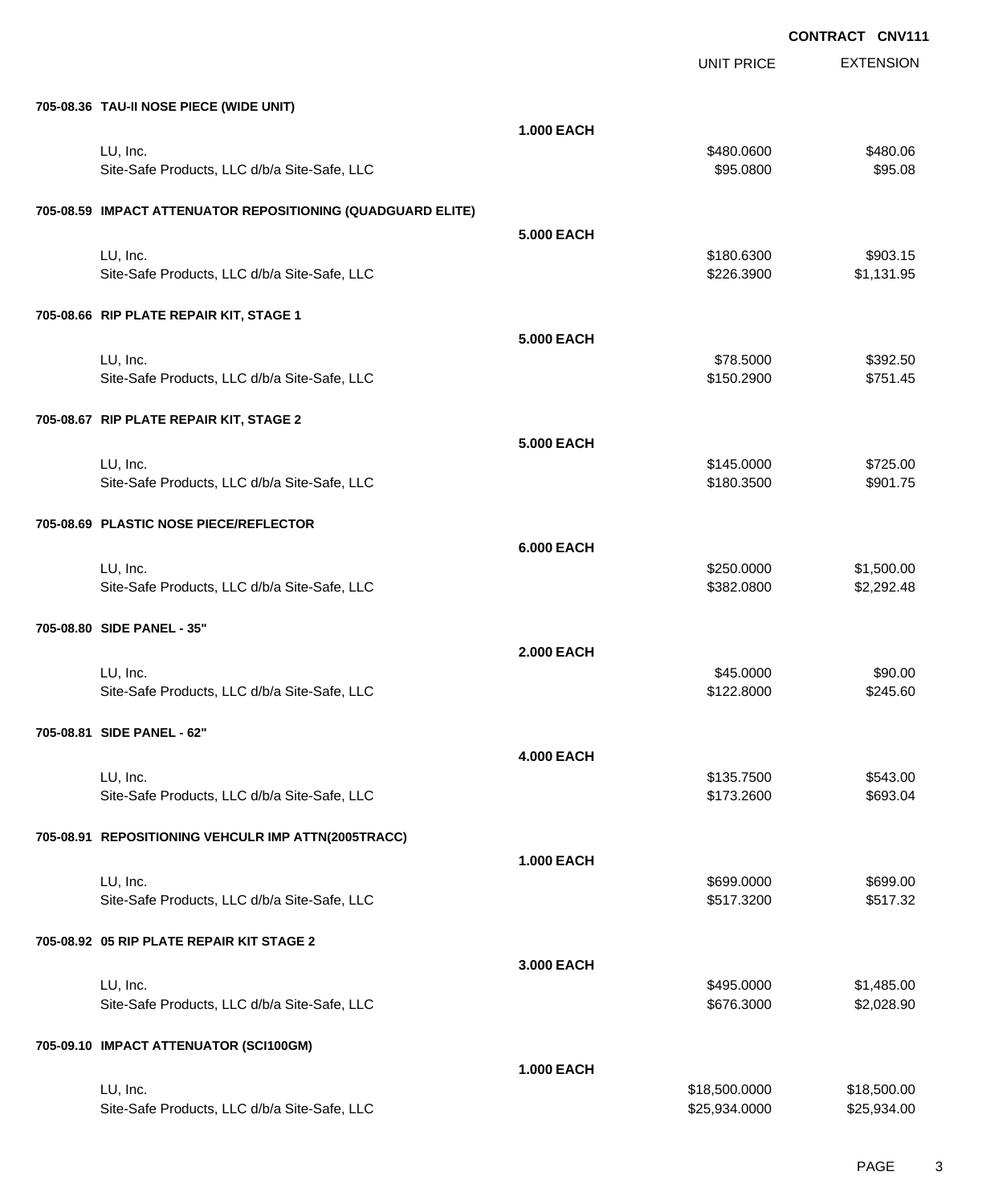|                                                              |                   | <b>UNIT PRICE</b>              | <b>EXTENSION</b>           |
|--------------------------------------------------------------|-------------------|--------------------------------|----------------------------|
| 705-09.11 REPOSITIONING OF IMPACT ATTENUATOR (SCI100GM)      |                   |                                |                            |
|                                                              | <b>1.000 EACH</b> |                                |                            |
| LU, Inc.<br>Site-Safe Products, LLC d/b/a Site-Safe, LLC     |                   | \$500.0000<br>\$275.7300       | \$500.00<br>\$275.73       |
| 705-09.35 PANEL DELINEATOR (W/REFLECTIVE HAZARD MARKER)      |                   |                                |                            |
|                                                              | <b>1.000 EACH</b> |                                |                            |
| LU, Inc.<br>Site-Safe Products, LLC d/b/a Site-Safe, LLC     |                   | \$89.2500<br>\$157.5000        | \$89.25<br>\$157.50        |
| 705-09.50 IMPACT ATTENUATOR (SCI100GM WIDE)                  |                   |                                |                            |
|                                                              | <b>1.000 EACH</b> |                                |                            |
| LU, Inc.<br>Site-Safe Products, LLC d/b/a Site-Safe, LLC     |                   | \$15,250.0000<br>\$27,732.3200 | \$15,250.00<br>\$27,732.32 |
| 705-09.51 REPOSITIONING OF IMPACT ATTENUATOR (SCI100GM WIDE) |                   |                                |                            |
| LU, Inc.                                                     | <b>1.000 EACH</b> | \$425.0000                     | \$425.00                   |
| Site-Safe Products, LLC d/b/a Site-Safe, LLC                 |                   | \$275.7300                     | \$275.73                   |
| 705-14.21 SC B-U CABLE STRAP ASSY                            |                   |                                |                            |
| LU, Inc.                                                     | <b>1.000 EACH</b> | \$6.0000                       | \$6.00                     |
| Site-Safe Products, LLC d/b/a Site-Safe, LLC                 |                   | \$87.2900                      | \$87.29                    |
| 705-14.22 CONC. B-U CABLE STRAP ASSY                         |                   |                                |                            |
| LU, Inc.                                                     | <b>1.000 EACH</b> | \$12.4500                      | \$12.45                    |
| Site-Safe Products, LLC d/b/a Site-Safe, LLC                 |                   | \$122.6700                     | \$122.67                   |
| 705-14.30 REPOSITIONING IMPACT ATTENUATOR(REACT 350)         |                   |                                |                            |
| LU, Inc.                                                     | <b>2.000 EACH</b> | \$467.5000                     | \$935.00                   |
| Site-Safe Products, LLC d/b/a Site-Safe, LLC                 |                   | \$238.9700                     | \$477.94                   |
| 705-14.56 REFLECTIVE NOSE LEFT/RIGHT                         |                   |                                |                            |
| LU, Inc.                                                     | <b>2.000 EACH</b> | \$175.7300                     | \$351.46                   |
| Site-Safe Products, LLC d/b/a Site-Safe, LLC                 |                   | \$239.7600                     | \$479.52                   |
| 705-15.65 QUADGUARD II IMPACT ATTENUATOR (REPOSITIONING)     |                   |                                |                            |
| LU, Inc.                                                     | 8.000 EACH        | \$795.9000                     | \$6,367.20                 |
| Site-Safe Products, LLC d/b/a Site-Safe, LLC                 |                   | \$430.1300                     | \$3,441.04                 |
| 705-15.68 NOSE ASSEMBLY QGII STEEL                           |                   |                                |                            |
| LU, Inc.                                                     | 5.000 EACH        | \$750.0000                     | \$3,750.00                 |
| Site-Safe Products, LLC d/b/a Site-Safe, LLC                 |                   | \$714.6600                     | \$3,573.30                 |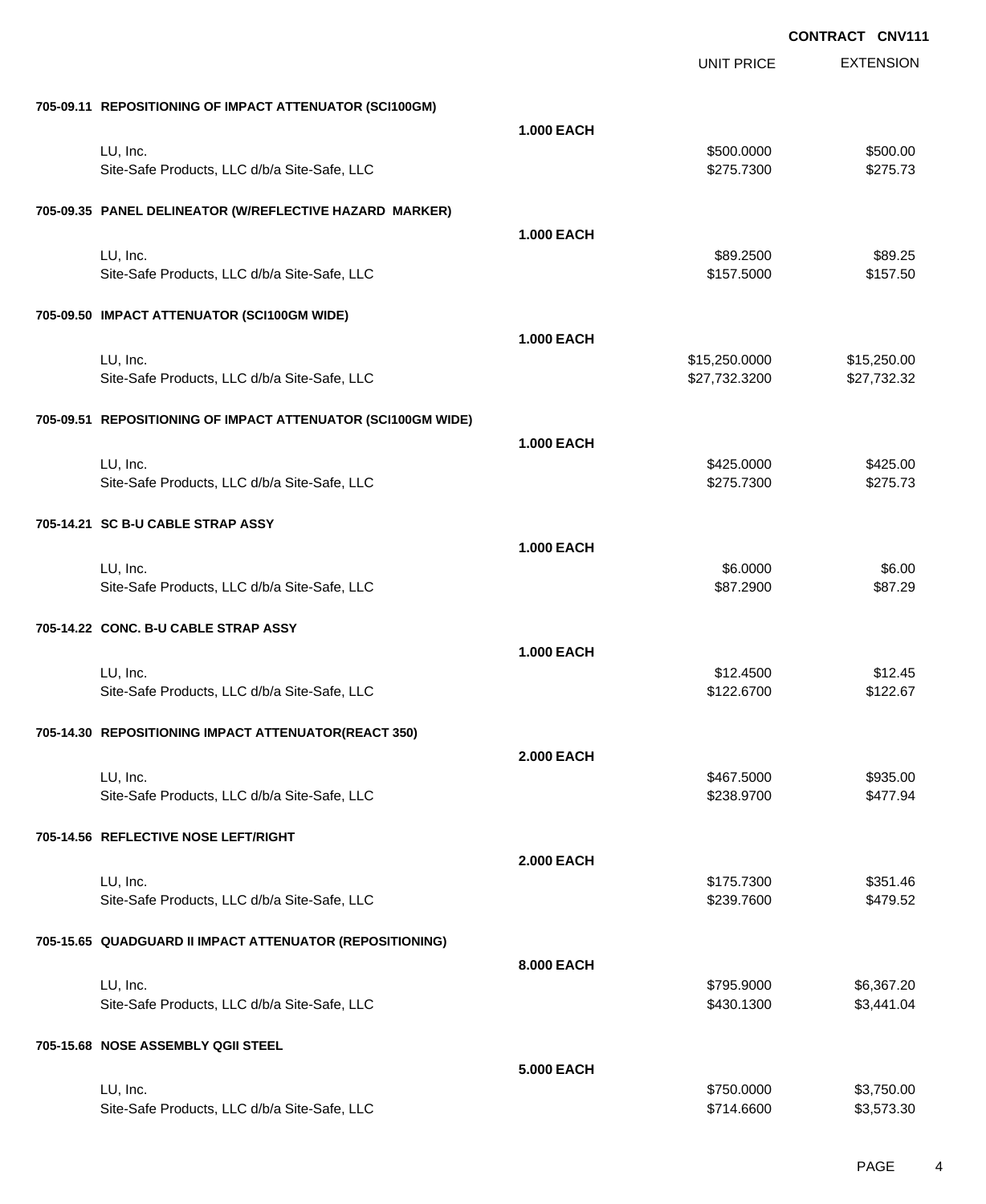EXTENSION **CONTRACT CNV111** UNIT PRICE **705-15.69 SHIM KIT QGII 15.000 EACH** LU, Inc. \$31.8700 \$478.05 Site-Safe Products, LLC d/b/a Site-Safe, LLC \$45.9300 \$688.95 **705-15.71 HEX FOAM CARTRIDGE, TYPE I 5.000 EACH** LU, Inc. \$1.0000 \$5.00 Site-Safe Products, LLC d/b/a Site-Safe, LLC \$50.000 \$250.000 \$250.000 **705-15.72 HEX FOAM CARTRIDGE, TYPE II 5.000 EACH** LU, Inc. \$1.0000 \$5.00 Site-Safe Products, LLC d/b/a Site-Safe, LLC \$75.000 \$375.000 \$375.00 **705-15.74 DIAPHRAGM ASSEMBLY, QC 3.000 EACH** LU, Inc. \$785.0000 \$2,355.00 Site-Safe Products, LLC d/b/a Site-Safe, LLC  $$830.5600$  \$2,491.68 **705-15.75 FENDER PANEL ASSEMBLY 1.000 EACH** LU, Inc. \$595.0000 \$595.00 Site-Safe Products, LLC d/b/a Site-Safe, LLC \$529.2000 \$529.2000 \$529.2000 **705-15.92 TRANS PANEL NEW JERSEY BARRIER WIDE 1.000 EACH** LU, Inc. \$412.9500 \$412.95 Site-Safe Products, LLC d/b/a Site-Safe, LLC  $$347.0700$  \$347.0700 \$347.070 **705-15.93 TRANS PANEL QUAD TO W WIDE 1.000 EACH** LU, Inc. \$450.0000 \$450.00 Site-Safe Products, LLC d/b/a Site-Safe, LLC \$526.2700 \$526.2700 \$526.27 **705-16.75 HAZARD REFLECTORS 10.000 EACH** LU, Inc. \$68.0000 \$680.00 Site-Safe Products, LLC d/b/a Site-Safe, LLC  $$47.0400$  \$47.0400  $$47.040$ **705-16.77 REPAIR OF CONCRETE BACKUP WALL 15.000 S.F.** LU, Inc. \$14.6100 \$219.15 Site-Safe Products, LLC d/b/a Site-Safe, LLC \$22.2200 \$333.30 **705-17.08 CARTRIDGE SUPPORT BRACKETS 4.000 EACH** LU, Inc. \$15.0000 \$60.00

Site-Safe Products, LLC d/b/a Site-Safe, LLC  $$41.1400$  \$164.56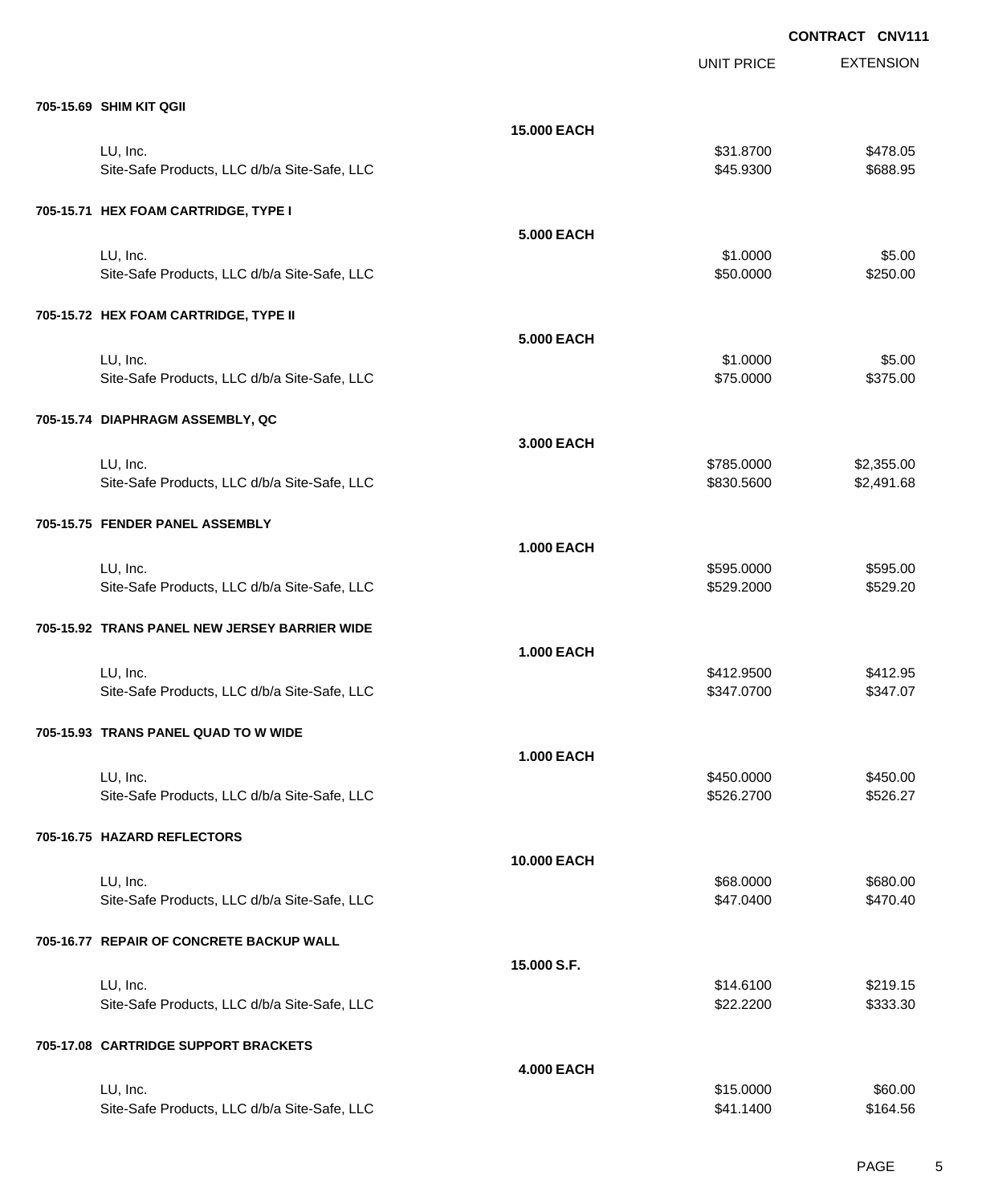UNIT PRICE

EXTENSION

| 705-17.24 HDPE NOSE PIECE                                |                   |               |             |
|----------------------------------------------------------|-------------------|---------------|-------------|
|                                                          | <b>2.000 EACH</b> |               |             |
| LU, Inc.                                                 |                   | \$110.0000    | \$220.00    |
| Site-Safe Products, LLC d/b/a Site-Safe, LLC             |                   | \$1.0000      | \$2.00      |
| 705-17.32 BREAKAWAY POST (TOP)                           |                   |               |             |
|                                                          | <b>1.000 EACH</b> |               |             |
| LU, Inc.                                                 |                   | \$0.8500      | \$0.85      |
| Site-Safe Products, LLC d/b/a Site-Safe, LLC             |                   | \$1.0000      | \$1.00      |
| 705-17.33 BREAKAWAY BOLT ASSEMBLY                        |                   |               |             |
|                                                          | <b>1.000 EACH</b> |               |             |
| LU, Inc.                                                 |                   | \$0.8500      | \$0.85      |
| Site-Safe Products, LLC d/b/a Site-Safe, LLC             |                   | \$1.0000      | \$1.00      |
| 705-17.71 WIDETRACC CABLE SYSTEM (W/ HARDWARE)           |                   |               |             |
|                                                          | <b>1.000 EACH</b> |               |             |
| LU, Inc.                                                 |                   | \$135.0000    | \$135.00    |
| Site-Safe Products, LLC d/b/a Site-Safe, LLC             |                   | \$199.0100    | \$199.01    |
| 705-17.72 WIDETRACC FRAME (W/ HARDWARE)                  |                   |               |             |
|                                                          | <b>1.000 EACH</b> |               |             |
| LU, Inc.                                                 |                   | \$203.0000    | \$203.00    |
| Site-Safe Products, LLC d/b/a Site-Safe, LLC             |                   | \$245.0200    | \$245.02    |
| 705-17.73 WIDETRACC EXTENSION FOOT (RIGHT) (W/ HARDWARE) |                   |               |             |
|                                                          | <b>1.000 EACH</b> |               |             |
| LU, Inc.                                                 |                   | \$167.8000    | \$167.80    |
| Site-Safe Products, LLC d/b/a Site-Safe, LLC             |                   | \$267.5700    | \$267.57    |
| 705-17.74 WIDETRACC EXTENSION FOOT (LEFT) (W/ HARDWARE)  |                   |               |             |
|                                                          | <b>1.000 EACH</b> |               |             |
| LU. Inc.                                                 |                   | \$167.8000    | \$167.80    |
| Site-Safe Products, LLC d/b/a Site-Safe, LLC             |                   | \$267.5700    | \$267.57    |
| 705-20.01 IMACT ATTENUATOR (QUADGUARD M10)               |                   |               |             |
|                                                          | <b>1.000 EACH</b> |               |             |
| LU, Inc.                                                 |                   | \$21,500.0000 | \$21,500.00 |
| Site-Safe Products, LLC d/b/a Site-Safe, LLC             |                   | \$19,197.4300 | \$19,197.43 |
| 705-20.03 REPOSITIONING IMPACT ATTENUATOR (M10)          |                   |               |             |
|                                                          | <b>1.000 EACH</b> |               |             |
| LU, Inc.                                                 |                   | \$750.0000    | \$750.00    |
| Site-Safe Products, LLC d/b/a Site-Safe, LLC             |                   | \$379.5300    | \$379.53    |
| 705-20.04 NOSE ASSEMBLY, M10                             |                   |               |             |
|                                                          | 3.000 EACH        |               |             |
| LU, Inc.                                                 |                   | \$665.0000    | \$1,995.00  |
| Site-Safe Products, LLC d/b/a Site-Safe, LLC             |                   | \$833.7700    | \$2,501.31  |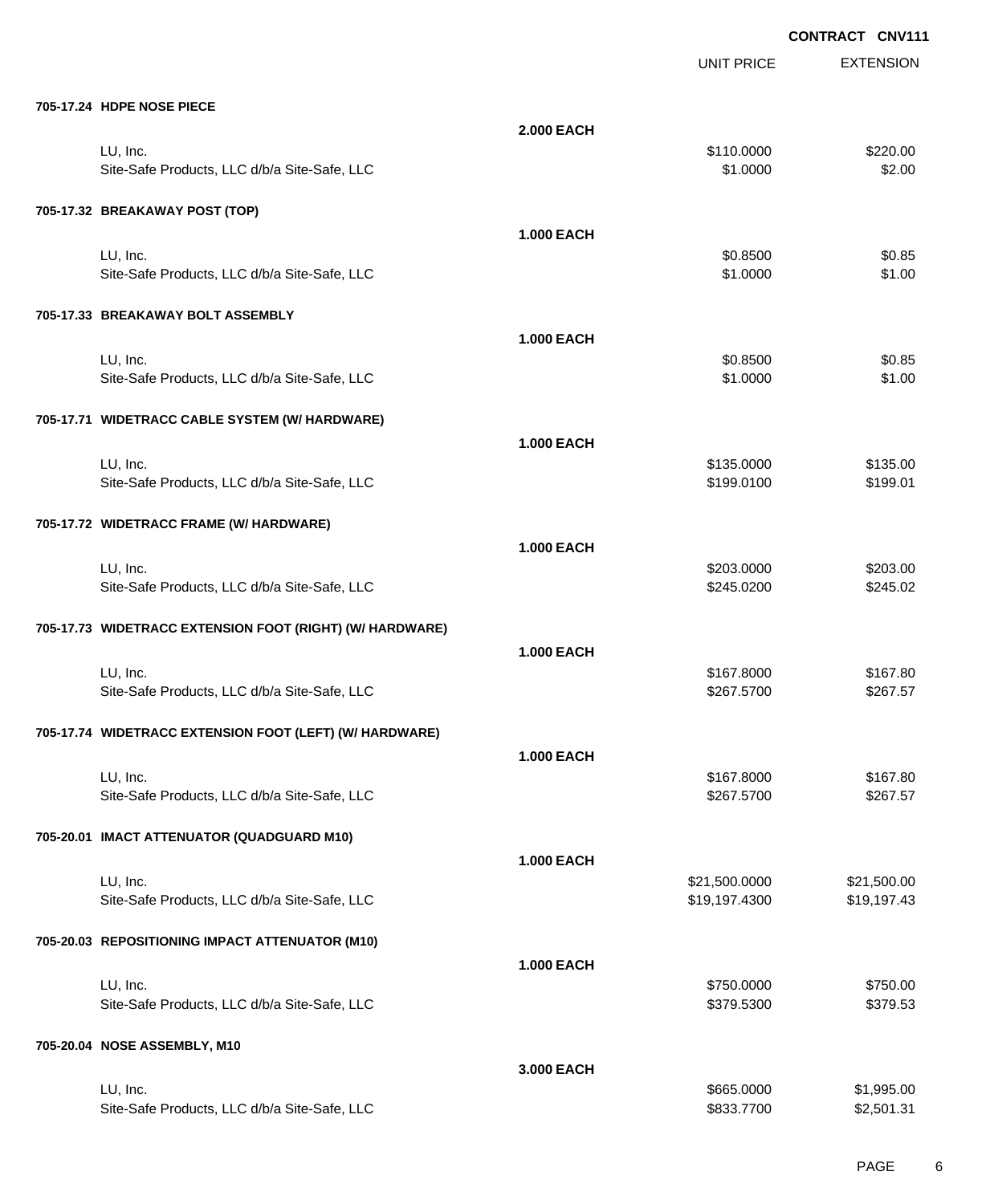|                                                                  |                   | UNIT PRICE               | <b>EXTENSION</b>   |
|------------------------------------------------------------------|-------------------|--------------------------|--------------------|
| 705-20.07 IMACT ATTENUATOR (QUADGUARD ELITE M10)                 |                   |                          |                    |
|                                                                  | <b>1.000 EACH</b> |                          |                    |
| LU, Inc.                                                         |                   | \$18,600.0000            | \$18,600.00        |
| Site-Safe Products, LLC d/b/a Site-Safe, LLC                     |                   | \$21,366.1800            | \$21,366.18        |
| 705-20.08 REPOSITIONING IMPACT ATTENUATOR (QUARDGUARD ELITE M10) |                   |                          |                    |
|                                                                  | <b>1.000 EACH</b> |                          |                    |
| LU, Inc.                                                         |                   | \$495.0000               | \$495.00           |
| Site-Safe Products, LLC d/b/a Site-Safe, LLC                     |                   | \$286.7600               | \$286.76           |
| 705-20.09 TENSION STRUT BACKUP 24" (QGEM)                        |                   |                          |                    |
|                                                                  | <b>1.000 EACH</b> |                          |                    |
| LU, Inc.                                                         |                   | \$595.0000               | \$595.00           |
| Site-Safe Products, LLC d/b/a Site-Safe, LLC                     |                   | \$1,776.3400             | \$1,776.34         |
| 705-20.10 DIAPHRAGM 24" (QGEM)                                   |                   |                          |                    |
|                                                                  | <b>1.000 EACH</b> |                          |                    |
| LU, Inc.                                                         |                   | \$515.0000               | \$515.00           |
| Site-Safe Products, LLC d/b/a Site-Safe, LLC                     |                   | \$852.2100               | \$852.21           |
| 705-20.11 DIE SPRING, 5/8" X 1 1/2" (QGEM)                       |                   |                          |                    |
|                                                                  | <b>1.000 EACH</b> |                          |                    |
| LU, Inc.                                                         |                   | \$6.0200                 | \$6.02             |
| Site-Safe Products, LLC d/b/a Site-Safe, LLC                     |                   | \$9.0800                 | \$9.08             |
|                                                                  |                   |                          |                    |
| 705-20.12 MUSHROOM WASHER (QGEM)                                 | <b>1.000 EACH</b> |                          |                    |
| LU, Inc.                                                         |                   | \$20.4200                | \$20.42            |
| Site-Safe Products, LLC d/b/a Site-Safe, LLC                     |                   | \$25.7000                | \$25.70            |
|                                                                  |                   |                          |                    |
| 705-20.13 EXTENSION BACKUP, M10 QGE (QGEM)                       |                   |                          |                    |
| LU, Inc.                                                         | <b>1.000 EACH</b> | \$451.7900               | \$451.79           |
| Site-Safe Products, LLC d/b/a Site-Safe, LLC                     |                   | \$817.7200               | \$817.72           |
|                                                                  |                   |                          |                    |
| 705-20.14 PANEL, FENDER, QG (QGEM)                               |                   |                          |                    |
| LU, Inc.                                                         | <b>1.000 EACH</b> |                          | \$700.00           |
| Site-Safe Products, LLC d/b/a Site-Safe, LLC                     |                   | \$700.0000<br>\$445.6400 | \$445.64           |
|                                                                  |                   |                          |                    |
| 705-20.15 MONORAIL GUIDE (QGEM)                                  |                   |                          |                    |
|                                                                  | <b>1.000 EACH</b> |                          |                    |
| LU, Inc.<br>Site-Safe Products, LLC d/b/a Site-Safe, LLC         |                   | \$38.8900<br>\$61.1200   | \$38.89<br>\$61.12 |
|                                                                  |                   |                          |                    |
| 705-20.16 PANEL, SIDE, QG (QGEM)                                 |                   |                          |                    |
|                                                                  | <b>1.000 EACH</b> |                          |                    |
| LU, Inc.                                                         |                   | \$135.0600               | \$135.06           |
| Site-Safe Products, LLC d/b/a Site-Safe, LLC                     |                   | \$61.7500                | \$61.75            |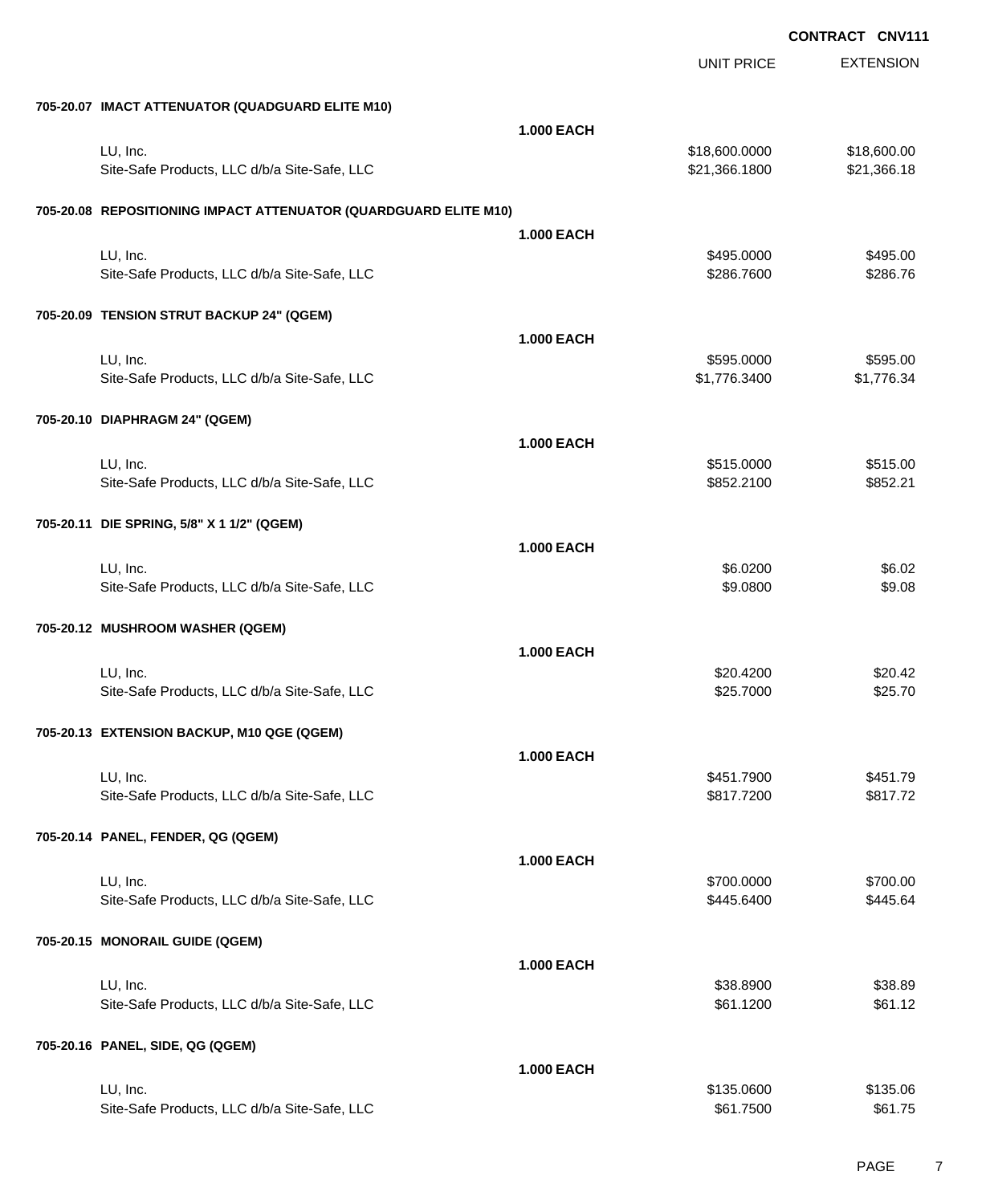|                                                       |                   | <b>UNIT PRICE</b> | <b>EXTENSION</b> |
|-------------------------------------------------------|-------------------|-------------------|------------------|
| 705-20.17 EXTENSION, DIAPHRAGM, FLAT (QGEM)           |                   |                   |                  |
|                                                       | <b>1.000 EACH</b> |                   |                  |
| LU, Inc.                                              |                   | \$69.6200         | \$69.62          |
| Site-Safe Products, LLC d/b/a Site-Safe, LLC          |                   | \$207.8600        | \$207.86         |
| 705-20.18 FLT ST 3/16"X2"X13", W/HOLES (QGEM)         |                   |                   |                  |
|                                                       | <b>1.000 EACH</b> |                   |                  |
| LU, Inc.                                              |                   | \$9.4500          | \$9.45           |
| Site-Safe Products, LLC d/b/a Site-Safe, LLC          |                   | \$13.1200         | \$13.12          |
| 705-20.19 STOP, TAB, WELDMENT, G (QGEM)               |                   |                   |                  |
|                                                       | <b>1.000 EACH</b> |                   |                  |
| LU, Inc.                                              |                   | \$21.9500         | \$21.95          |
| Site-Safe Products, LLC d/b/a Site-Safe, LLC          |                   | \$30.0000         | \$30.00          |
| 705-20.26 PLATE, NOSE CYLINDER, G (QGEM)              |                   |                   |                  |
|                                                       | <b>1.000 EACH</b> |                   |                  |
| LU, Inc.                                              |                   | \$11.1900         | \$11.19          |
| Site-Safe Products, LLC d/b/a Site-Safe, LLC          |                   | \$16.8800         | \$16.88          |
| 705-20.27 CYLINDER NOSE, HDPE, 28" X 20" (QGEM)       |                   |                   |                  |
|                                                       | <b>1.000 EACH</b> |                   |                  |
| LU, Inc.                                              |                   | \$591.0000        | \$591.00         |
| Site-Safe Products, LLC d/b/a Site-Safe, LLC          |                   | \$1,057.2500      | \$1,057.25       |
| 705-20.28 NOSE ASSY 24", M10 QGE, Y (QGEM)            |                   |                   |                  |
|                                                       | <b>1.000 EACH</b> |                   |                  |
| LU, Inc.                                              |                   | \$1,145.3500      | \$1,145.35       |
| Site-Safe Products, LLC d/b/a Site-Safe, LLC          |                   | \$2,132.1300      | \$2,132.13       |
| 705-20.29 BELT NOSE, Y (QGEM)                         |                   |                   |                  |
|                                                       | <b>1.000 EACH</b> |                   |                  |
| LU, Inc.                                              |                   | \$608.5000        | \$608.50         |
| Site-Safe Products, LLC d/b/a Site-Safe, LLC          |                   | \$845.6400        | \$845.64         |
| 705-20.30 BELT NOSEPIECE, YELLOW, 24"-36" (QGE, QGEM) |                   |                   |                  |
|                                                       | <b>2.000 EACH</b> |                   |                  |
| LU, Inc.                                              |                   | \$608.5000        | \$1,217.00       |
| Site-Safe Products, LLC d/b/a Site-Safe, LLC          |                   | \$845.6400        | \$1,691.28       |
| 705-20.31 BELT NOSEPIECE, YELLOW, 69"-90" (QGE, QGEM) |                   |                   |                  |
|                                                       | <b>2.000 EACH</b> |                   |                  |
| LU, Inc.                                              |                   | \$746.5000        | \$1,493.00       |
| Site-Safe Products, LLC d/b/a Site-Safe, LLC          |                   | \$1,036.0700      | \$2,072.14       |
| 705-20.32 QGE HIT INDICATOR                           |                   |                   |                  |
|                                                       | 3.000 EACH        |                   |                  |
| LU, Inc.                                              |                   | \$96.6200         | \$289.86         |
| Site-Safe Products, LLC d/b/a Site-Safe, LLC          |                   | \$154.6300        | \$463.89         |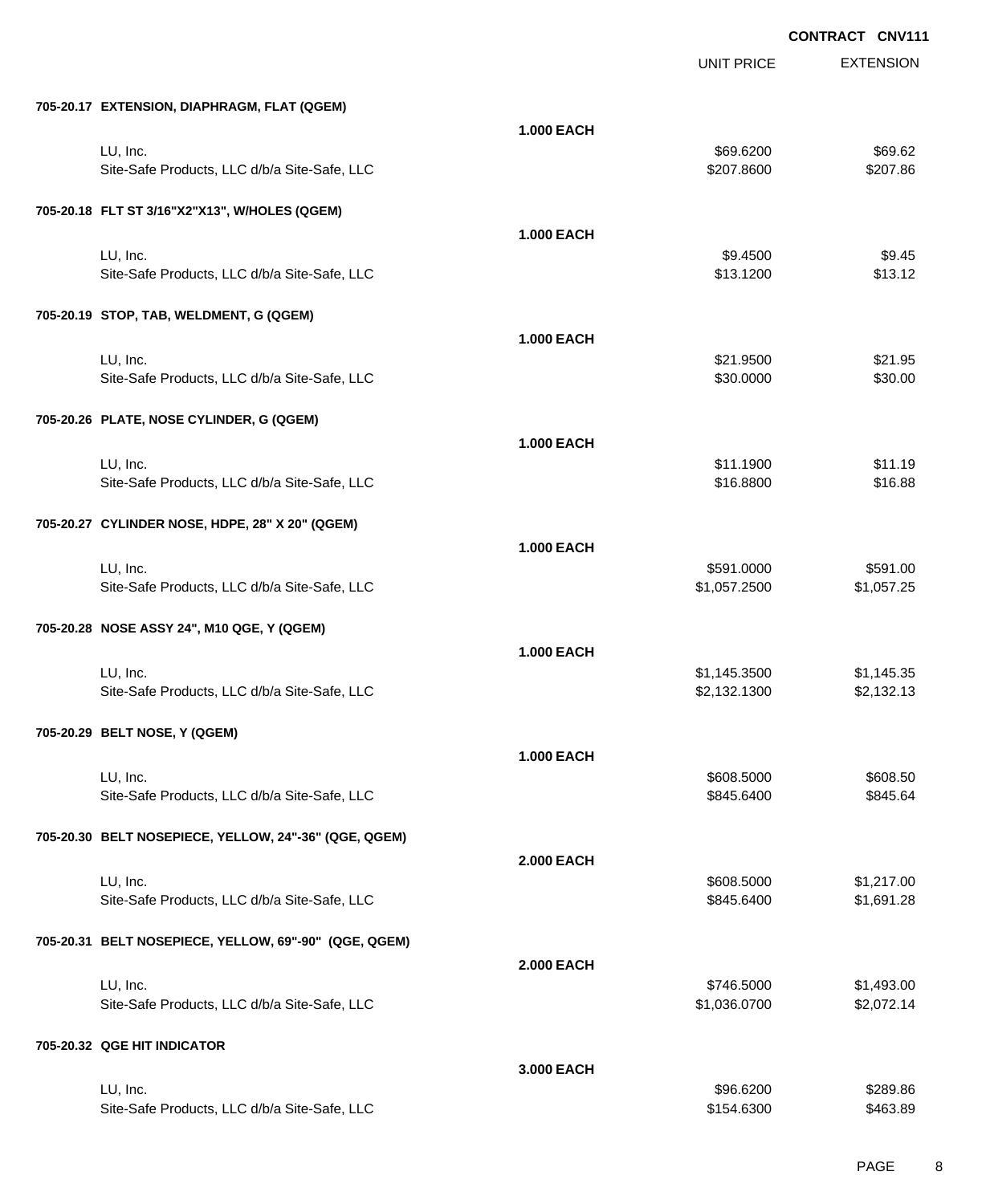|                                              |                   | <b>UNIT PRICE</b> | <b>EXTENSION</b> |
|----------------------------------------------|-------------------|-------------------|------------------|
| 705-20.33 QGE CYLINDER TYPE I (QGE)          |                   |                   |                  |
|                                              | 3.000 EACH        |                   |                  |
| LU, Inc.                                     |                   | \$785.0600        | \$2,355.18       |
| Site-Safe Products, LLC d/b/a Site-Safe, LLC |                   | \$1,427.8100      | \$4,283.43       |
| 705-20.34 QGE CYLINDER TYPE II (QGE)         |                   |                   |                  |
|                                              | 3.000 EACH        |                   |                  |
| LU, Inc.                                     |                   | \$473.9500        | \$1,421.85       |
| Site-Safe Products, LLC d/b/a Site-Safe, LLC |                   | \$1,974.9800      | \$5,924.94       |
| 705-20.35 QGE CYLINDER ME1 (QGEM)            |                   |                   |                  |
|                                              | 3.000 EACH        |                   |                  |
| LU, Inc.                                     |                   | \$396.5000        | \$1,189.50       |
| Site-Safe Products, LLC d/b/a Site-Safe, LLC |                   | \$999.9900        | \$2,999.97       |
| 705-20.36 QGE CYLINDER ME2 (QGEM)            |                   |                   |                  |
|                                              | 3.000 EACH        |                   |                  |
| LU, Inc.                                     |                   | \$396.5000        | \$1,189.50       |
| Site-Safe Products, LLC d/b/a Site-Safe, LLC |                   | \$750.0000        | \$2,250.00       |
| 705-20.37 QGE CYLINDER ME3 (QGEM)            |                   |                   |                  |
|                                              | 3.000 EACH        |                   |                  |
| LU, Inc.                                     |                   | \$785.6500        | \$2,356.95       |
| Site-Safe Products, LLC d/b/a Site-Safe, LLC |                   | \$500.0000        | \$1,500.00       |
| 705-20.41 MONORAIL, ONE BAY, QG, G (QGEM)    |                   |                   |                  |
|                                              | <b>1.000 EACH</b> |                   |                  |
| LU, Inc.                                     |                   | \$405.9500        | \$405.95         |
| Site-Safe Products, LLC d/b/a Site-Safe, LLC |                   | \$508.0800        | \$508.08         |
| 705-20.42 CLAMP, NOSE BELT, QG, G (QGEM)     |                   |                   |                  |
|                                              | <b>1.000 EACH</b> |                   |                  |
| LU, Inc.                                     |                   | \$125.0000        | \$125.00         |
| Site-Safe Products, LLC d/b/a Site-Safe, LLC |                   | \$83.9000         | \$83.90          |
| 705-20.43 END CAP, MONORAIL, QG, G (QGEM)    |                   |                   |                  |
|                                              | <b>1.000 EACH</b> |                   |                  |
| LU, Inc.                                     |                   | \$47.3800         | \$47.38          |
| Site-Safe Products, LLC d/b/a Site-Safe, LLC |                   | \$71.8400         | \$71.84          |
| 705-20.44 APPROVED ADHESIVE (QGEM)           |                   |                   |                  |
|                                              | <b>1.000 EACH</b> |                   |                  |
| LU, Inc.                                     |                   | \$18.4800         | \$18.48          |
| Site-Safe Products, LLC d/b/a Site-Safe, LLC |                   | \$49.7200         | \$49.72          |
| 705-20.45 CONCRETE PAD (QGEM)                |                   |                   |                  |
|                                              | <b>1.000 EACH</b> |                   |                  |
| LU, Inc.                                     |                   | \$1,350.0000      | \$1,350.00       |
| Site-Safe Products, LLC d/b/a Site-Safe, LLC |                   | \$3,645.5800      | \$3,645.58       |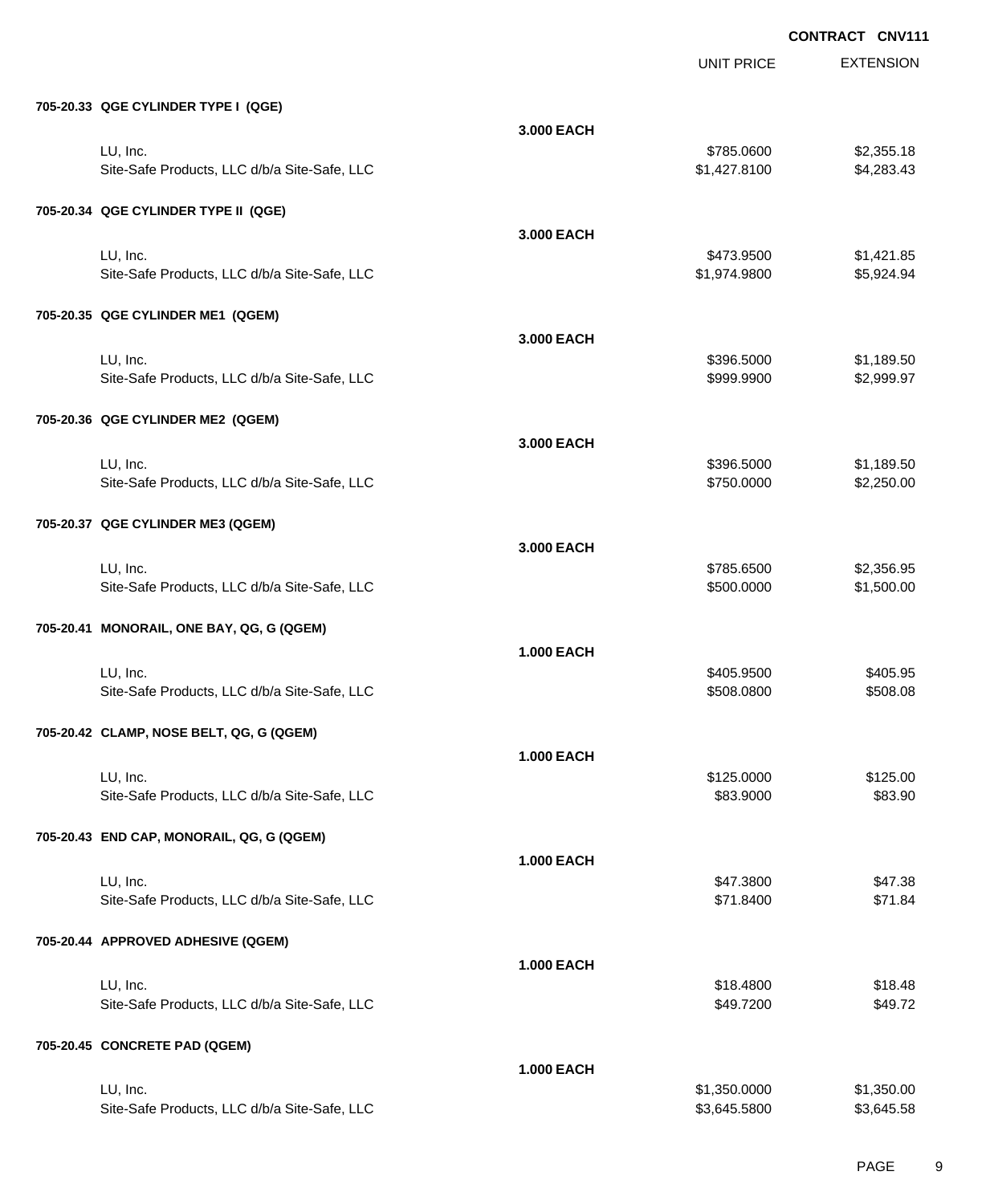|        |                                                                       |                    | <b>UNIT PRICE</b> | <b>EXTENSION</b> |
|--------|-----------------------------------------------------------------------|--------------------|-------------------|------------------|
|        | 705-20.46 CONCRETE PAD (QGM10)                                        |                    |                   |                  |
|        |                                                                       | <b>1.000 EACH</b>  |                   |                  |
|        | LU, Inc.                                                              |                    | \$1,350.0000      | \$1,350.00       |
|        | Site-Safe Products, LLC d/b/a Site-Safe, LLC                          |                    | \$3,397.6900      | \$3,397.69       |
|        |                                                                       |                    |                   |                  |
|        | 705-20.50 IMACT ATTENUATOR (QUADGUARD ELITE M10 WIDE)                 |                    |                   |                  |
|        |                                                                       | <b>1.000 EACH</b>  |                   |                  |
|        | LU, Inc.                                                              |                    | \$27,500.0000     | \$27,500.00      |
|        | Site-Safe Products, LLC d/b/a Site-Safe, LLC                          |                    | \$26,857.2000     | \$26,857.20      |
|        | 705-20.51 REPOSITIONING IMPACT ATTENUATOR (QUARDGUARD ELITE M10 WIDE) |                    |                   |                  |
|        |                                                                       | <b>1.000 EACH</b>  |                   |                  |
|        | LU, Inc.                                                              |                    | \$600.0000        | \$600.00         |
|        | Site-Safe Products, LLC d/b/a Site-Safe, LLC                          |                    | \$286.7600        | \$286.76         |
|        |                                                                       |                    |                   |                  |
|        | 712-01.50 MAINTENANCE OF TRAFFIC                                      |                    |                   |                  |
|        |                                                                       | <b>12.000 EACH</b> |                   |                  |
|        | LU, Inc.                                                              |                    | \$765.0000        | \$9,180.00       |
|        | Site-Safe Products, LLC d/b/a Site-Safe, LLC                          |                    | \$537.5000        | \$6,450.00       |
|        | 712-01.52 MAINTENANCE OF TRAFFIC (NIGHT WORK)                         |                    |                   |                  |
|        |                                                                       | <b>6.000 EACH</b>  |                   |                  |
|        | LU, Inc.                                                              |                    | \$510.0000        | \$3,060.00       |
|        | Site-Safe Products, LLC d/b/a Site-Safe, LLC                          |                    | \$591.2500        | \$3,547.50       |
|        |                                                                       |                    |                   |                  |
|        | 712-08.20 TRUCK MOUNTED ATTENUATOR W/MSSAGE BOARD                     |                    |                   |                  |
|        |                                                                       | 20.000 DAY         |                   |                  |
|        | LU, Inc.                                                              |                    | \$245.0000        | \$4,900.00       |
|        | Site-Safe Products, LLC d/b/a Site-Safe, LLC                          |                    | \$399.5000        | \$7,990.00       |
|        |                                                                       |                    |                   |                  |
| 717-01 | <b>MOBILIZATION</b>                                                   |                    |                   |                  |
|        |                                                                       | 1.000 LS           |                   |                  |
|        | LU, Inc.                                                              |                    | \$15,000.0000     | \$15,000.00      |
|        | Site-Safe Products, LLC d/b/a Site-Safe, LLC                          |                    | \$21,490.0000     | \$21,490.00      |
|        | 705-20.48 CONCRETE PAD (QGEM WIDE)                                    |                    |                   |                  |
|        |                                                                       | <b>1.000 EACH</b>  |                   |                  |
|        | LU, Inc.                                                              |                    | \$2,850.0000      | \$2,850.00       |
|        | Site-Safe Products, LLC d/b/a Site-Safe, LLC                          |                    | \$3,645.5800      | \$3,645.58       |
|        |                                                                       |                    |                   |                  |
|        | 705-20.55 CARTRIDGE ASSEMBLY TYPE I (QGII & QGM10)                    |                    |                   |                  |
|        |                                                                       | 3.000 EACH         |                   |                  |
|        | LU, Inc.                                                              |                    | \$825.0000        | \$2,475.00       |
|        | Site-Safe Products, LLC d/b/a Site-Safe, LLC                          |                    | \$698.3700        | \$2,095.11       |
|        | 705-20.56 CARTRIDGE ASSEMBLY TYPE II(QGII & QGM10)                    |                    |                   |                  |
|        |                                                                       | 3.000 EACH         |                   |                  |
|        | LU, Inc.                                                              |                    | \$855.0000        | \$2,565.00       |
|        | Site-Safe Products, LLC d/b/a Site-Safe, LLC                          |                    | \$738.2300        | \$2,214.69       |
|        |                                                                       |                    |                   |                  |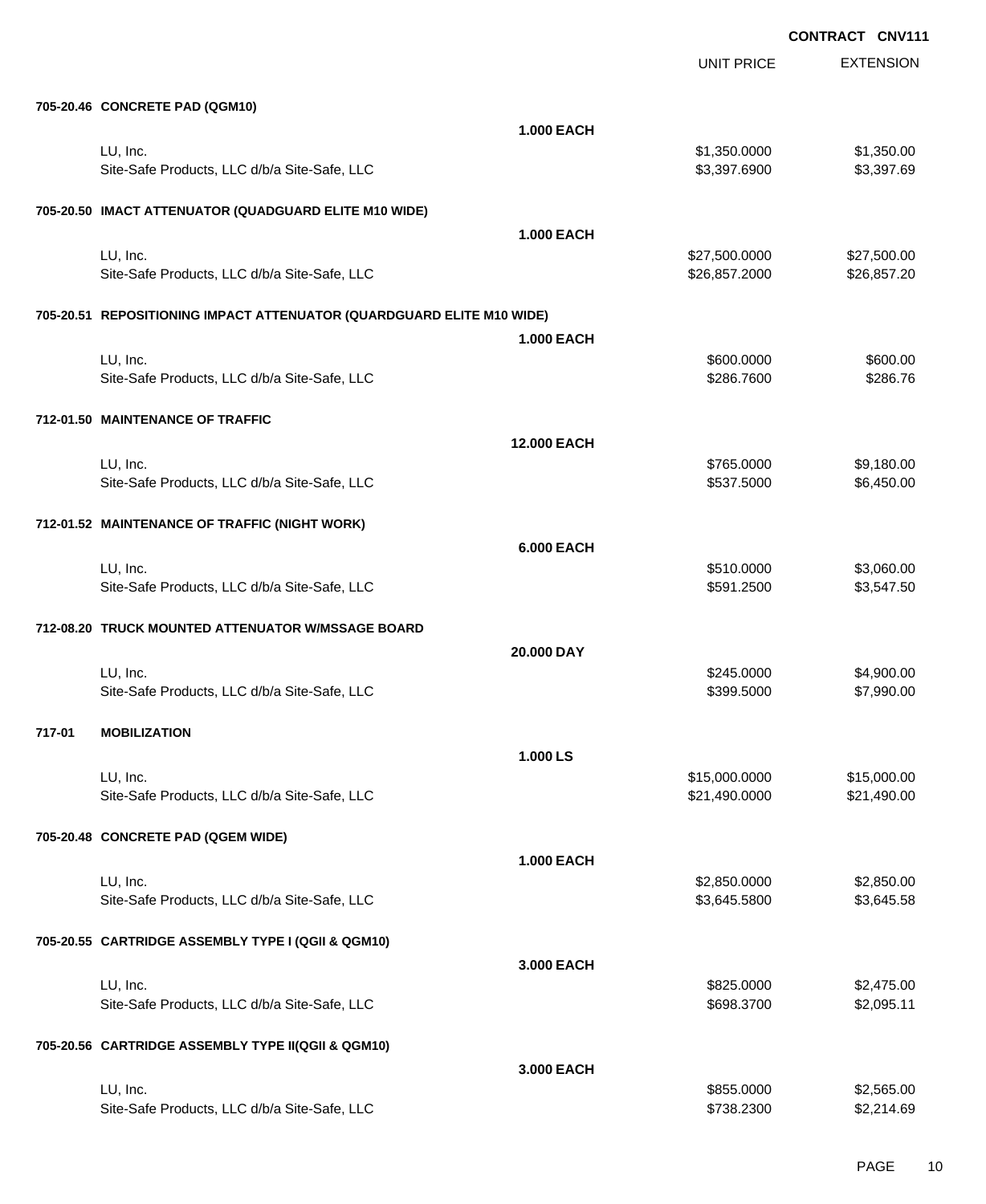EXTENSION UNIT PRICE **MAINTENANCE CONTINGENCY CATEGORY 705-07.20 TRANSITION TO SAFETY SHAPE (2005 TRACC) 1.000 EACH** LU, Inc. \$835.0000 \$835.00 Site-Safe Products, LLC d/b/a Site-Safe, LLC  $$835.000$  \$835.0000 \$835.000 **705-07.21 TRANSITION TO BARRIER WALL END CAP (2005 TRACC) 1.000 EACH** LU, Inc. \$212.5000 \$212.50 Site-Safe Products, LLC d/b/a Site-Safe, LLC 6 (1992) 68:4000 \$212.5000 \$212.5000 \$212.5000 **705-07.22 SPLIT FRAME KIT-30IN BACK-UP (2005 TRACC) 1.000 EACH** LU, Inc. \$759.3000 \$759.30 Site-Safe Products, LLC d/b/a Site-Safe, LLC \$759.3000 \$759.3000 \$759.3000 **705-08.18 TAU-II XXXL BULKHEAD (WIDE UNIT) 1.000 EACH** LU, Inc. \$1,500.0000 \$1,500.00 Site-Safe Products, LLC d/b/a Site-Safe, LLC  $$1,500.000$  \$1,500.000 \$1,500.00 **705-08.19 TAU-II XXXXL BULKHEAD (WIDE UNIT) 1.000 EACH** LU, Inc. \$2,000.0000 \$2,000.00 Site-Safe Products, LLC d/b/a Site-Safe, LLC \$2,000.000 \$2,000.000 \$2,000.000 \$2,000.00 **705-08.24 TAU-II CABLE GUIDE KIT (UNIVERSAL) 1.000 EACH** LU, Inc. \$500.0000 \$500.00 Site-Safe Products, LLC d/b/a Site-Safe, LLC  $$500.000$  \$500.000 \$500.000 **705-08.27 TAU-II END PANEL (UNIVERSAL) 1.000 EACH** LU, Inc. \$275.0000 \$275.00 Site-Safe Products, LLC d/b/a Site-Safe, LLC  $$275.000$  \$275.0000 \$275.000 **705-08.31 TAU-II PIPE PANEL MOUNT (UNIVERSAL) 1.000 EACH** LU, Inc. \$120.0000 \$120.00 Site-Safe Products, LLC d/b/a Site-Safe, LLC  $$120.000$  \$120.000 \$120.00 **705-08.35 TAU-II PCB BACKSTOP (PARALLEL UNIT) 1.000 EACH** LU, Inc. \$800.0000 \$800.00 Site-Safe Products, LLC d/b/a Site-Safe, LLC  $$800.000$  \$800.000 \$800.000 **705-08.37 TAU-II WIDE SUPPORT LEG ADAPTER (WIDE UNIT) 1.000 EACH** LU, Inc. \$200.0000 \$200.00

Site-Safe Products, LLC d/b/a Site-Safe, LLC \$200.000 \$200.000 \$200.000

PAGE 11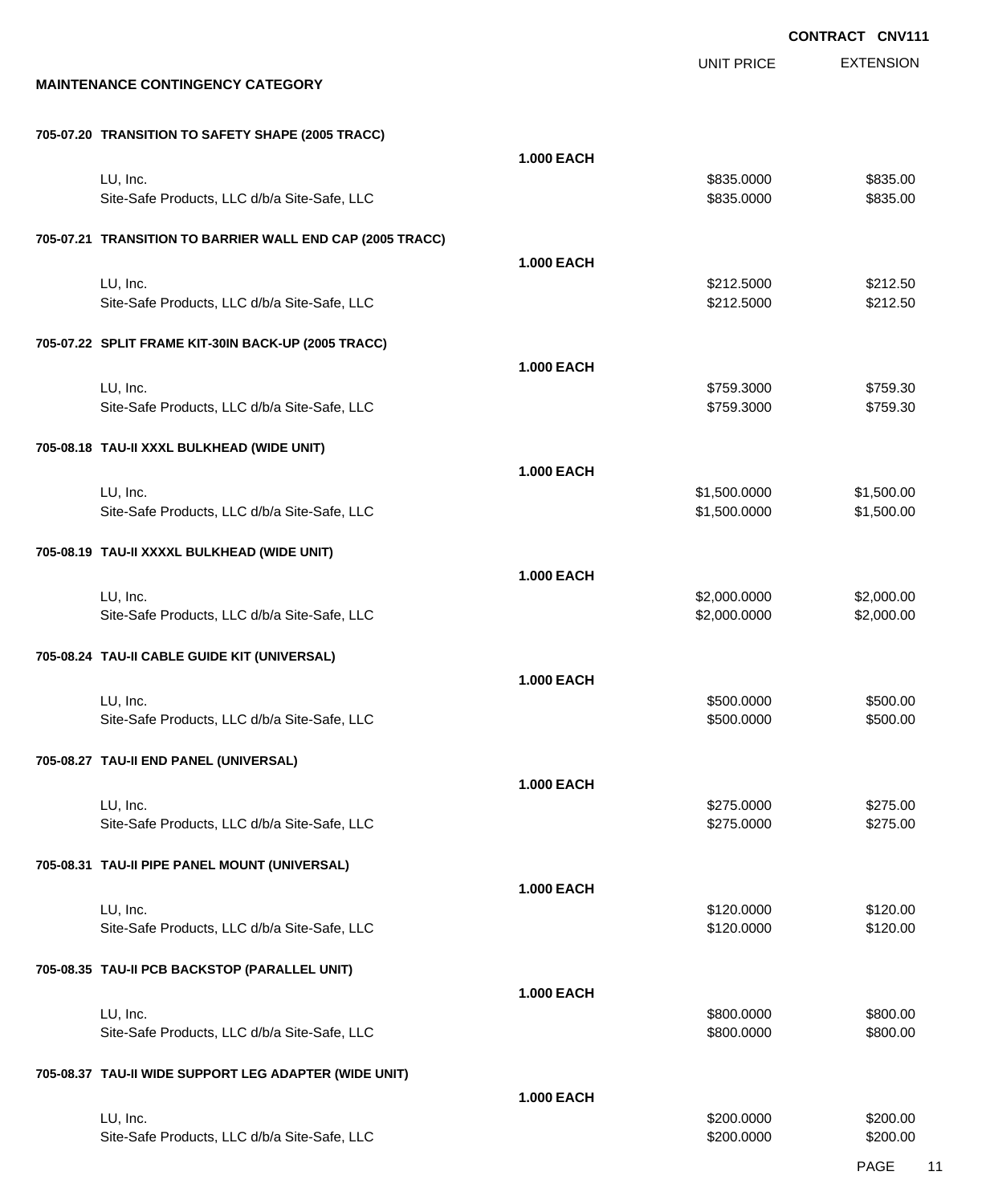|                                              |                   | <b>UNIT PRICE</b> | <b>EXTENSION</b> |
|----------------------------------------------|-------------------|-------------------|------------------|
| 705-08.38 TAU-II WING ASSEMBLY (WIDE UNIT)   |                   |                   |                  |
|                                              | <b>1.000 EACH</b> |                   |                  |
| LU, Inc.                                     |                   | \$400.0000        | \$400.00         |
| Site-Safe Products, LLC d/b/a Site-Safe, LLC |                   | \$400.0000        | \$400.00         |
| 705-08.39 TAU-II WING BRACE (WIDE UNIT)      |                   |                   |                  |
|                                              | <b>1.000 EACH</b> |                   |                  |
| LU, Inc.                                     |                   | \$50.0000         | \$50.00          |
| Site-Safe Products, LLC d/b/a Site-Safe, LLC |                   | \$50.0000         | \$50.00          |
| 705-08.40 TAU-II XL BULKHEAD (WIDE UNIT)     |                   |                   |                  |
|                                              | <b>1.000 EACH</b> |                   |                  |
| LU, Inc.                                     |                   | \$600.0000        | \$600.00         |
| Site-Safe Products, LLC d/b/a Site-Safe, LLC |                   | \$600.0000        | \$600.00         |
| 705-08.41 TAU-II XXL BULKHEAD (WIDE UNIT)    |                   |                   |                  |
|                                              | <b>1.000 EACH</b> |                   |                  |
| LU, Inc.                                     |                   | \$1,100.0000      | \$1,100.00       |
| Site-Safe Products, LLC d/b/a Site-Safe, LLC |                   | \$1,100.0000      | \$1,100.00       |
| 705-08.43 FORMED ANGLE 05 TRACC              |                   |                   |                  |
|                                              | <b>1.000 EACH</b> |                   |                  |
| LU, Inc.                                     |                   | \$308.9900        | \$308.99         |
| Site-Safe Products, LLC d/b/a Site-Safe, LLC |                   | \$308.9900        | \$308.99         |
| 705-08.52 QUADGUARD MONORAIL ASSEMBLY, 3 BAY |                   |                   |                  |
|                                              | <b>1.000 EACH</b> |                   |                  |
| LU, Inc.                                     |                   | \$1,587.5000      | \$1,587.50       |
| Site-Safe Products, LLC d/b/a Site-Safe, LLC |                   | \$1,587.5000      | \$1,587.50       |
| 705-08.54 TRACC WASHER 1/4" X 3" X 2-1/4"    |                   |                   |                  |
|                                              | <b>1.000 EACH</b> |                   |                  |
| LU, Inc.                                     |                   | \$2.6100          | \$2.61           |
| Site-Safe Products, LLC d/b/a Site-Safe, LLC |                   | \$2.6100          | \$2.61           |
| 705-08.55 TRACC DOUBLER PL X 38-1/2"         |                   |                   |                  |
|                                              | <b>1.000 EACH</b> |                   |                  |
| LU, Inc.                                     |                   | \$68.1200         | \$68.12          |
| Site-Safe Products, LLC d/b/a Site-Safe, LLC |                   | \$68.1200         | \$68.12          |
| 705-08.56 TRACC BEAM GUIDE 72"               |                   |                   |                  |
|                                              | <b>1.000 EACH</b> |                   |                  |
| LU, Inc.                                     |                   | \$298.4400        | \$298.44         |
| Site-Safe Products, LLC d/b/a Site-Safe, LLC |                   | \$298.4400        | \$298.44         |
| 705-08.68 RIP PLATE REPAIR KIT, STAGE 3      |                   |                   |                  |
|                                              | <b>1.000 EACH</b> |                   |                  |
| LU, Inc.                                     |                   | \$1,620.2500      | \$1,620.25       |
| Site-Safe Products, LLC d/b/a Site-Safe, LLC |                   | \$1,620.2500      | \$1,620.25       |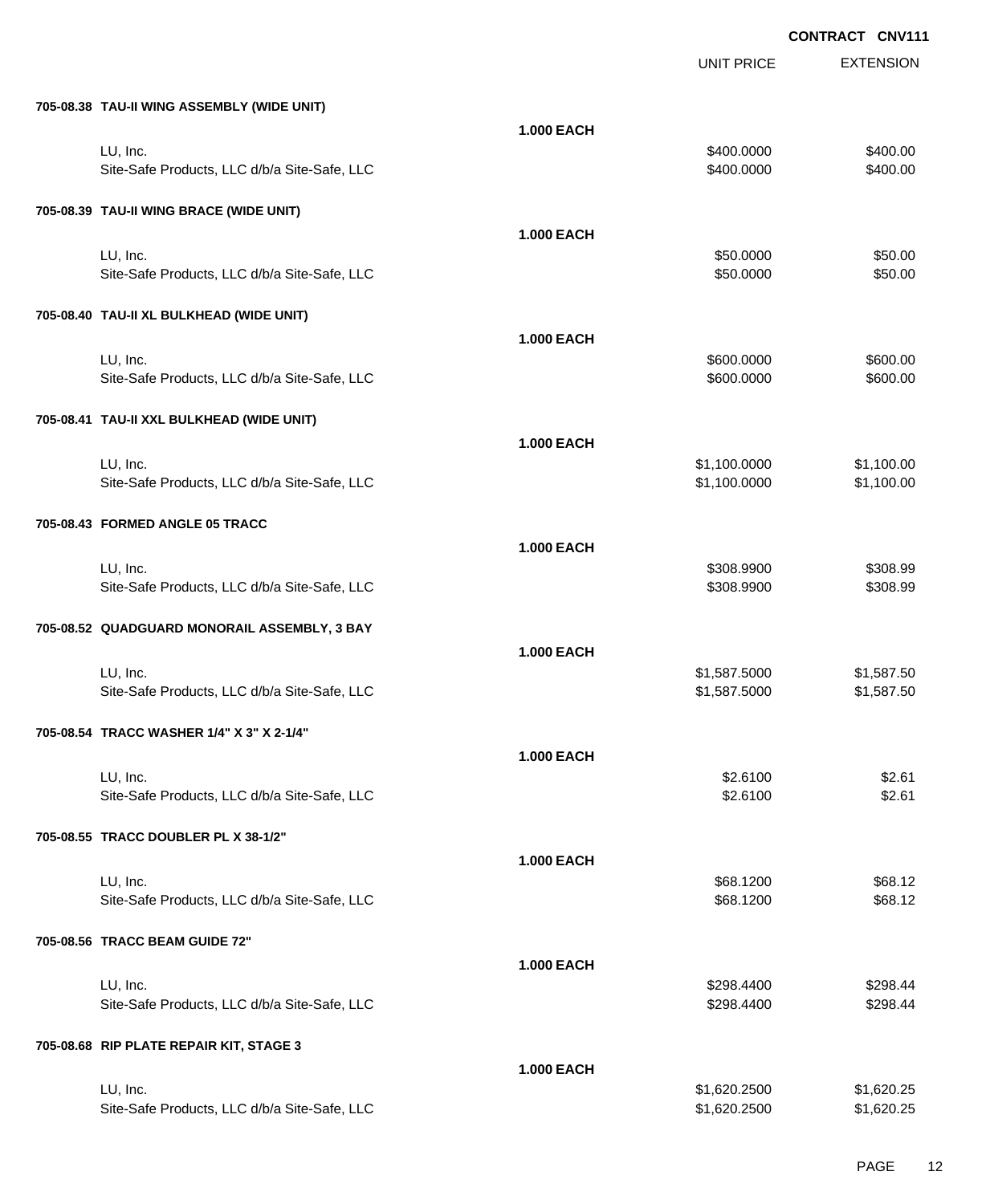|                                              |                   | <b>UNIT PRICE</b> | <b>EXTENSION</b> |
|----------------------------------------------|-------------------|-------------------|------------------|
| 705-08.74 BASE ASSEMBLY - 9'                 |                   |                   |                  |
|                                              | <b>1.000 EACH</b> |                   |                  |
| LU, Inc.                                     |                   | \$833.0000        | \$833.00         |
| Site-Safe Products, LLC d/b/a Site-Safe, LLC |                   | \$833.0000        | \$833.00         |
| 705-08.76 BEAM GUIDE - 20'                   |                   |                   |                  |
|                                              | <b>1.000 EACH</b> |                   |                  |
| LU, Inc.                                     |                   | \$636.6500        | \$636.65         |
| Site-Safe Products, LLC d/b/a Site-Safe, LLC |                   | \$636.6500        | \$636.65         |
| 705-08.77 END SHOE (LEFT OR RIGHT)           |                   |                   |                  |
|                                              | <b>1.000 EACH</b> |                   |                  |
| LU, Inc.                                     |                   | \$238.0000        | \$238.00         |
| Site-Safe Products, LLC d/b/a Site-Safe, LLC |                   | \$238.0000        | \$238.00         |
| 705-08.84 SLOT PLATE                         |                   |                   |                  |
|                                              | <b>1.000 EACH</b> |                   |                  |
| LU, Inc.                                     |                   | \$20.8500         | \$20.85          |
| Site-Safe Products, LLC d/b/a Site-Safe, LLC |                   | \$20.8500         | \$20.85          |
|                                              |                   |                   |                  |
| 705-08.85 CROSSTIE                           |                   |                   |                  |
|                                              | <b>1.000 EACH</b> |                   |                  |
| LU, Inc.                                     |                   | \$109.6500        | \$109.65         |
| Site-Safe Products, LLC d/b/a Site-Safe, LLC |                   | \$109.6500        | \$109.65         |
| 705-08.86 FORM CHANNEL - 3 X 2               |                   |                   |                  |
|                                              | <b>1.000 EACH</b> |                   |                  |
| LU, Inc.                                     |                   | \$187.0000        | \$187.00         |
| Site-Safe Products, LLC d/b/a Site-Safe, LLC |                   | \$187.0000        | \$187.00         |
| 705-08.88 SLED/CUTTER ASSEMBLY               |                   |                   |                  |
|                                              | <b>1.000 EACH</b> |                   |                  |
| LU, Inc.                                     |                   | \$2,465.0000      | \$2,465.00       |
| Site-Safe Products, LLC d/b/a Site-Safe, LLC |                   | \$2,465.0000      | \$2,465.00       |
| 705-08.93 05 RIP PLATE REPAIR KIT STAGE 3    |                   |                   |                  |
|                                              | <b>1.000 EACH</b> |                   |                  |
| LU, Inc.                                     |                   | \$1,119.4500      | \$1,119.45       |
| Site-Safe Products, LLC d/b/a Site-Safe, LLC |                   | \$1,119.4500      | \$1,119.45       |
| 705-08.94 05 FRONT ANCH WELDMENT             |                   |                   |                  |
|                                              | <b>1.000 EACH</b> |                   |                  |
| LU, Inc.                                     |                   | \$410.0000        | \$410.00         |
| Site-Safe Products, LLC d/b/a Site-Safe, LLC |                   | \$410.0000        | \$410.00         |
| 705-08.95 05 SECTION MODULE                  |                   |                   |                  |
|                                              | <b>1.000 EACH</b> |                   |                  |
| LU, Inc.                                     |                   | \$1,415.0000      | \$1,415.00       |
| Site-Safe Products, LLC d/b/a Site-Safe, LLC |                   | \$1,415.0000      | \$1,415.00       |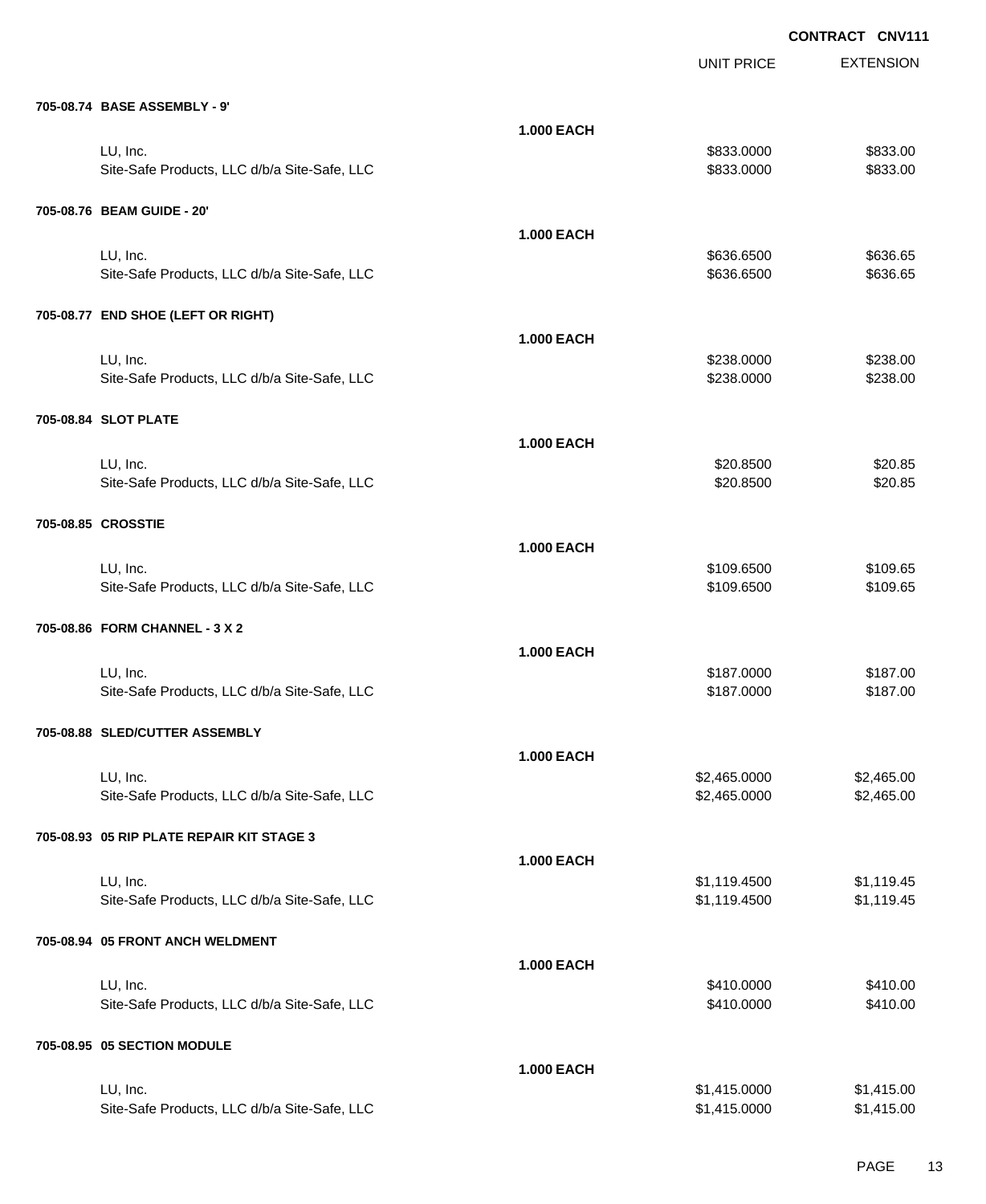UNIT PRICE

EXTENSION

| 705-08.97 05 SLED/SHREDDER ASSEMBLY                      |                   |                              |                          |
|----------------------------------------------------------|-------------------|------------------------------|--------------------------|
| LU, Inc.<br>Site-Safe Products, LLC d/b/a Site-Safe, LLC | <b>1.000 EACH</b> | \$2,465.0000<br>\$2,465.0000 | \$2,465.00<br>\$2,465.00 |
| 705-08.98 05 FRAME WELDMENT                              |                   |                              |                          |
| LU, Inc.<br>Site-Safe Products, LLC d/b/a Site-Safe, LLC | <b>1.000 EACH</b> | \$310.2500<br>\$310.2500     | \$310.25<br>\$310.25     |
| 705-08.99 05 BACK-UP FRAME                               |                   |                              |                          |
| LU, Inc.<br>Site-Safe Products, LLC d/b/a Site-Safe, LLC | <b>1.000 EACH</b> | \$473.4500<br>\$473.4500     | \$473.45<br>\$473.45     |
| 705-09.12 CONCRETE ANCHOR BOLT SET (3/4 IN X 7 IN)       |                   |                              |                          |
| LU, Inc.<br>Site-Safe Products, LLC d/b/a Site-Safe, LLC | <b>1.000 EACH</b> | \$306.0000<br>\$306.0000     | \$306.00<br>\$306.00     |
| 705-09.13 ASPHALT ANCHOR BOLT SET (3/4 IN X 18 IN)       |                   |                              |                          |
| LU, Inc.<br>Site-Safe Products, LLC d/b/a Site-Safe, LLC | <b>1.000 EACH</b> | \$871.0000<br>\$871.0000     | \$871.00<br>\$871.00     |
| 705-09.14 BOLT CABLE ADJUSTER                            |                   |                              |                          |
| LU, Inc.<br>Site-Safe Products, LLC d/b/a Site-Safe, LLC | <b>1.000 EACH</b> | \$120.0000<br>\$120.0000     | \$120.00<br>\$120.00     |
| 705-09.15 BOLT SLED SIDE PANEL                           |                   |                              |                          |
| LU, Inc.<br>Site-Safe Products, LLC d/b/a Site-Safe, LLC | <b>1.000 EACH</b> | \$6.0000<br>\$6.0000         | \$6.00<br>\$6.00         |
| 705-09.16 BOLT FRONT STOP                                |                   |                              |                          |
| LU, Inc.<br>Site-Safe Products, LLC d/b/a Site-Safe, LLC | <b>1.000 EACH</b> | \$3.0000<br>\$3.0000         | \$3.00<br>\$3.00         |
| 705-09.17 BOLT SHEAR                                     |                   |                              |                          |
| LU, Inc.<br>Site-Safe Products, LLC d/b/a Site-Safe, LLC | <b>1.000 EACH</b> | \$1.5000<br>\$1.5000         | \$1.50<br>\$1.50         |
| 705-09.18 BOLT SIDE GUIDE                                |                   |                              |                          |
| LU, Inc.<br>Site-Safe Products, LLC d/b/a Site-Safe, LLC | <b>1.000 EACH</b> | \$20.0000<br>\$20.0000       | \$20.00<br>\$20.00       |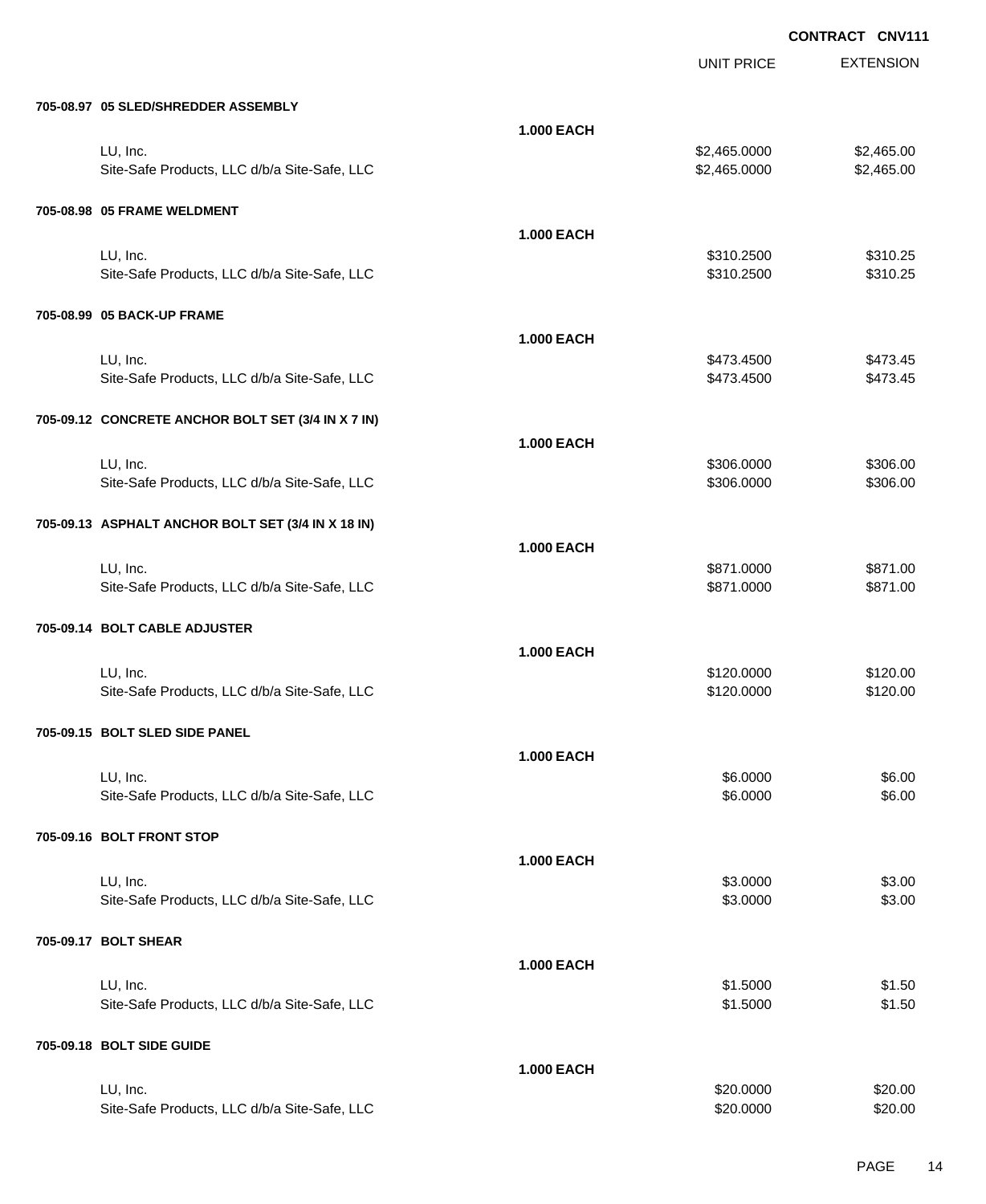|                                              |                   | <b>UNIT PRICE</b> | <b>EXTENSION</b> |
|----------------------------------------------|-------------------|-------------------|------------------|
| 705-09.19 BOLT TERMINAL BRACE                |                   |                   |                  |
|                                              | <b>1.000 EACH</b> |                   |                  |
| LU, Inc.                                     |                   | \$9.0000          | \$9.00           |
| Site-Safe Products, LLC d/b/a Site-Safe, LLC |                   | \$9.0000          | \$9.00           |
| 705-09.20 BRACE TERMINAL                     |                   |                   |                  |
|                                              | <b>1.000 EACH</b> |                   |                  |
| LU, Inc.                                     |                   | \$414.0000        | \$414.00         |
| Site-Safe Products, LLC d/b/a Site-Safe, LLC |                   | \$414.0000        | \$414.00         |
| 705-09.21 CABLE WIRE ROPE W/ SPELTER SOCKET  |                   |                   |                  |
|                                              | <b>1.000 EACH</b> |                   |                  |
| LU, Inc.                                     |                   | \$1,083.0000      | \$1,083.00       |
| Site-Safe Products, LLC d/b/a Site-Safe, LLC |                   | \$1,083.0000      | \$1,083.00       |
| 705-09.22 CLIP WIRE ROPE                     |                   |                   |                  |
|                                              | <b>1.000 EACH</b> |                   |                  |
| LU, Inc.                                     |                   | \$34.0000         | \$34.00          |
| Site-Safe Products, LLC d/b/a Site-Safe, LLC |                   | \$34.0000         | \$34.00          |
| 705-09.23 CYLINDER SHOCK ARRESTING           |                   |                   |                  |
|                                              | <b>1.000 EACH</b> |                   |                  |
| LU, Inc.                                     |                   | \$3,143.0000      | \$3,143.00       |
| Site-Safe Products, LLC d/b/a Site-Safe, LLC |                   | \$3,143.0000      | \$3,143.00       |
| 705-09.24 STRAP CYLINDER                     |                   |                   |                  |
|                                              | <b>1.000 EACH</b> |                   |                  |
| LU, Inc.                                     |                   | \$89.0000         | \$89.00          |
| Site-Safe Products, LLC d/b/a Site-Safe, LLC |                   | \$89.0000         | \$89.00          |
| 705-09.25 FRAME MOBILE #1                    |                   |                   |                  |
|                                              | <b>1.000 EACH</b> |                   |                  |
| LU, Inc.                                     |                   | \$414.0000        | \$414.00         |
| Site-Safe Products, LLC d/b/a Site-Safe, LLC |                   | \$414.0000        | \$414.00         |
| 705-09.26 FRAME MOBILE #2                    |                   |                   |                  |
|                                              | <b>1.000 EACH</b> |                   |                  |
| LU, Inc.                                     |                   | \$414.0000        | \$414.00         |
| Site-Safe Products, LLC d/b/a Site-Safe, LLC |                   | \$414.0000        | \$414.00         |
| 705-09.27 FRAME MOBILE #3                    |                   |                   |                  |
|                                              | <b>1.000 EACH</b> |                   |                  |
| LU, Inc.                                     |                   | \$414.0000        | \$414.00         |
| Site-Safe Products, LLC d/b/a Site-Safe, LLC |                   | \$414.0000        | \$414.00         |
| 705-09.28 FRAME MOBILE #4                    |                   |                   |                  |
|                                              | <b>1.000 EACH</b> |                   |                  |
| LU, Inc.                                     |                   | \$414.0000        | \$414.00         |
| Site-Safe Products, LLC d/b/a Site-Safe, LLC |                   | \$414.0000        | \$414.00         |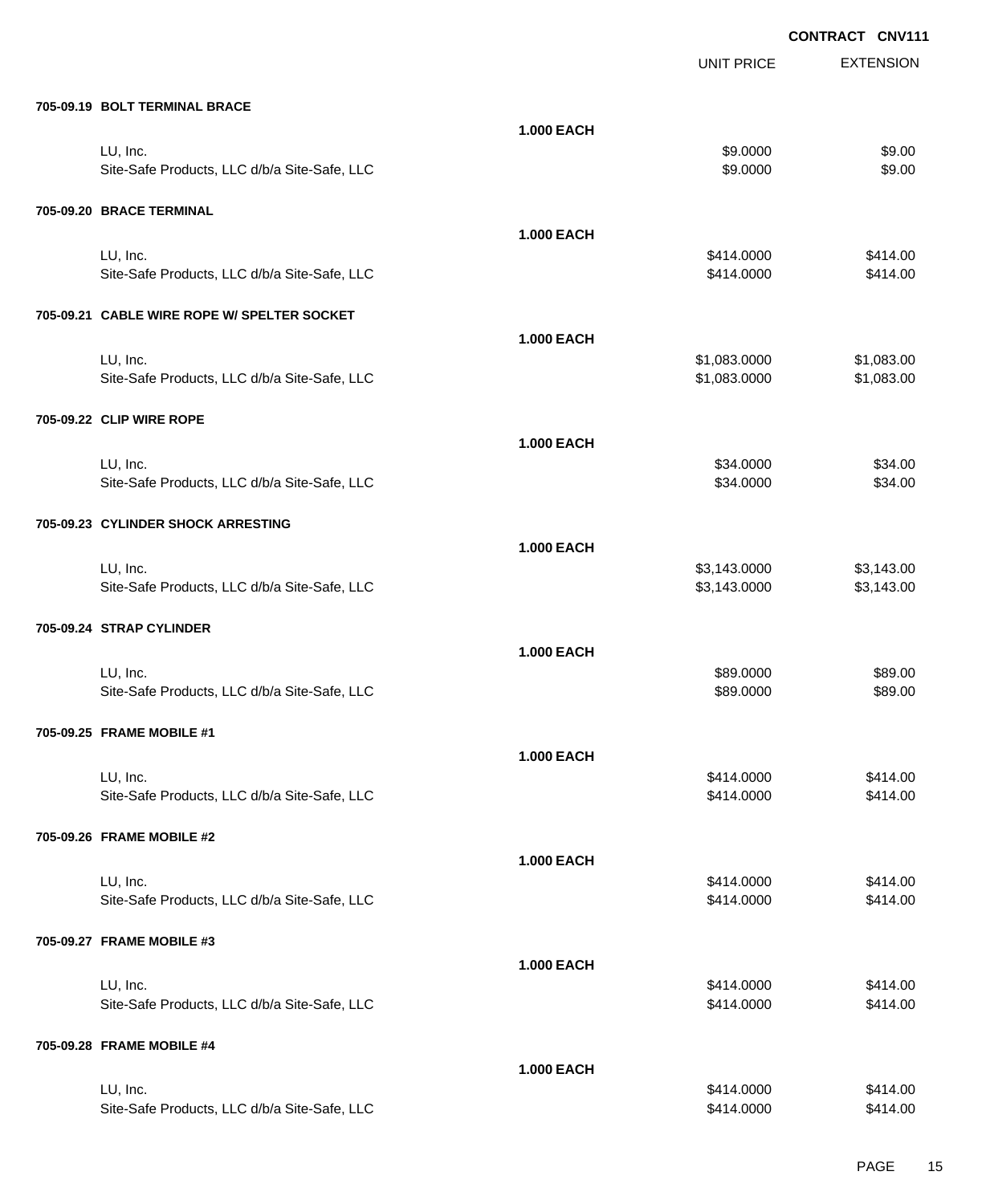|                                              |                   | <b>UNIT PRICE</b> | <b>EXTENSION</b> |
|----------------------------------------------|-------------------|-------------------|------------------|
| 705-09.29 FRAME MOBILE #5                    |                   |                   |                  |
|                                              | <b>1.000 EACH</b> |                   |                  |
| LU, Inc.                                     |                   | \$414.0000        | \$414.00         |
| Site-Safe Products, LLC d/b/a Site-Safe, LLC |                   | \$414.0000        | \$414.00         |
| 705-09.30 FRAME MOBILE #6                    |                   |                   |                  |
|                                              | <b>1.000 EACH</b> |                   |                  |
| LU, Inc.                                     |                   | \$414.0000        | \$414.00         |
| Site-Safe Products, LLC d/b/a Site-Safe, LLC |                   | \$414.0000        | \$414.00         |
| 705-09.31 GUIDE SIDE                         |                   |                   |                  |
|                                              | <b>1.000 EACH</b> |                   |                  |
| LU, Inc.                                     |                   | \$94.0000         | \$94.00          |
| Site-Safe Products, LLC d/b/a Site-Safe, LLC |                   | \$94.0000         | \$94.00          |
| 705-09.32 KEEPER SIDE #1 (SLED PANEL)        |                   |                   |                  |
|                                              | <b>1.000 EACH</b> |                   |                  |
| LU, Inc.                                     |                   | \$23.0000         | \$23.00          |
| Site-Safe Products, LLC d/b/a Site-Safe, LLC |                   | \$23.0000         | \$23.00          |
|                                              |                   |                   |                  |
| 705-09.33 KEEPER SIDE #2 (SIDE PANEL)        |                   |                   |                  |
|                                              | <b>1.000 EACH</b> |                   |                  |
| LU, Inc.                                     |                   | \$23.0000         | \$23.00          |
| Site-Safe Products, LLC d/b/a Site-Safe, LLC |                   | \$23.0000         | \$23.00          |
| 705-09.34 KEEPER SIDE #3 (REAR PANEL)        |                   |                   |                  |
|                                              | <b>1.000 EACH</b> |                   |                  |
| LU, Inc.                                     |                   | \$23.0000         | \$23.00          |
| Site-Safe Products, LLC d/b/a Site-Safe, LLC |                   | \$23.0000         | \$23.00          |
| 705-09.36 PANEL SIDE                         |                   |                   |                  |
|                                              | <b>1.000 EACH</b> |                   |                  |
| LU, Inc.                                     |                   | \$223.0000        | \$223.00         |
| Site-Safe Products, LLC d/b/a Site-Safe, LLC |                   | \$223.0000        | \$223.00         |
| 705-09.37 PANEL SLED                         |                   |                   |                  |
|                                              | <b>1.000 EACH</b> |                   |                  |
| LU, Inc.                                     |                   | \$414.0000        | \$414.00         |
| Site-Safe Products, LLC d/b/a Site-Safe, LLC |                   | \$414.0000        | \$414.00         |
| 705-09.38 PANEL REAR                         |                   |                   |                  |
|                                              | <b>1.000 EACH</b> |                   |                  |
| LU, Inc.                                     |                   | \$206.0000        | \$206.00         |
| Site-Safe Products, LLC d/b/a Site-Safe, LLC |                   | \$206.0000        | \$206.00         |
| 705-09.39 SHEAVE (PULLEY)                    |                   |                   |                  |
|                                              | <b>1.000 EACH</b> |                   |                  |
| LU, Inc.                                     |                   | \$103.0000        | \$103.00         |
| Site-Safe Products, LLC d/b/a Site-Safe, LLC |                   | \$103.0000        | \$103.00         |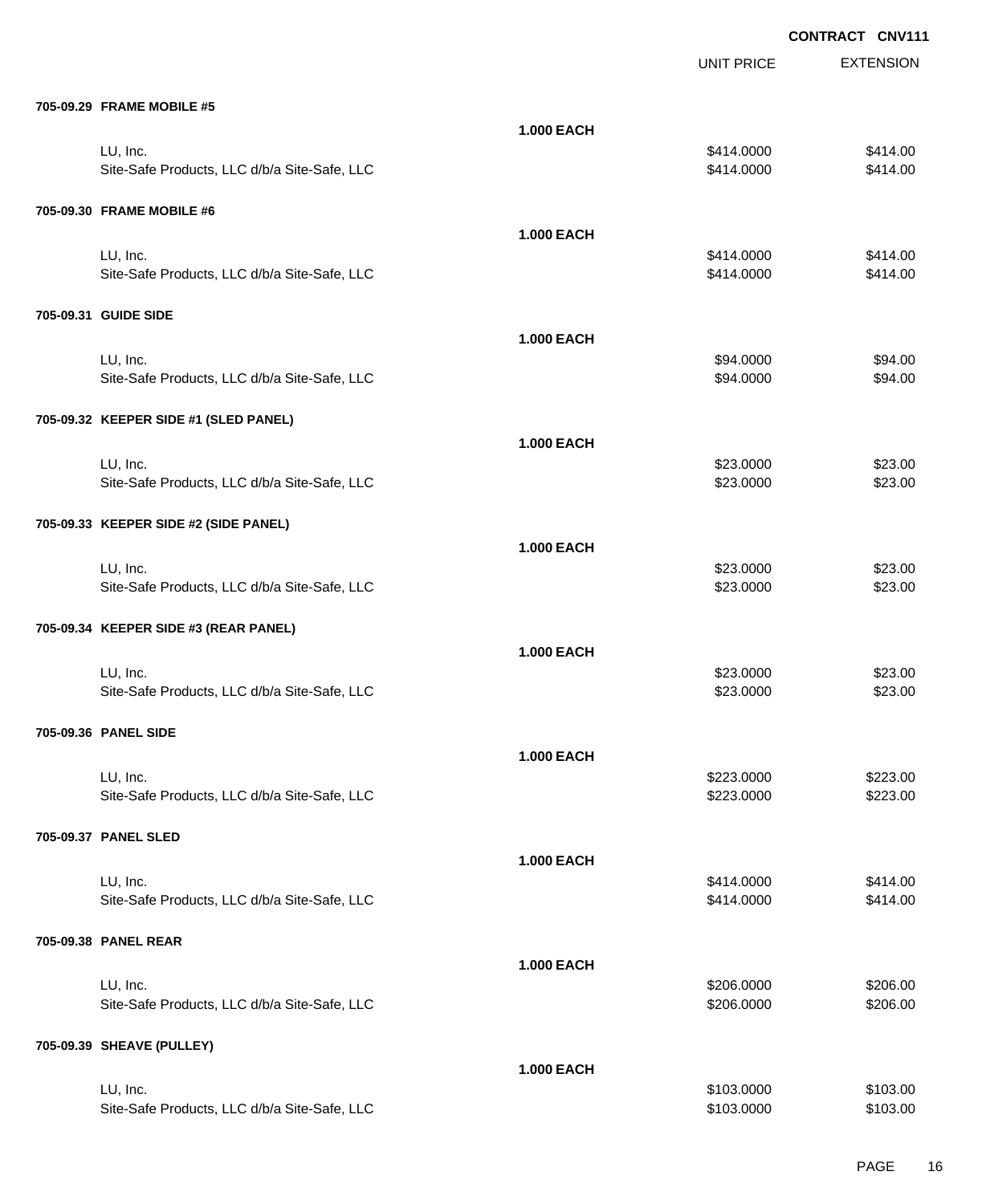|                                              |                   | <b>UNIT PRICE</b> | <b>EXTENSION</b> |
|----------------------------------------------|-------------------|-------------------|------------------|
| 705-09.40 SLED                               |                   |                   |                  |
|                                              | <b>1.000 EACH</b> |                   |                  |
| LU, Inc.                                     |                   | \$1,917.0000      | \$1,917.00       |
| Site-Safe Products, LLC d/b/a Site-Safe, LLC |                   | \$1,917.0000      | \$1,917.00       |
| 705-09.41 TRANSITION JERSEY BARRIER RIGHT    |                   |                   |                  |
|                                              | <b>1.000 EACH</b> |                   |                  |
| LU, Inc.                                     |                   | \$1,263.0000      | \$1,263.00       |
| Site-Safe Products, LLC d/b/a Site-Safe, LLC |                   | \$1,263.0000      | \$1,263.00       |
| 705-09.42 TRANSITION JERSEY BARRIER LEFT     |                   |                   |                  |
|                                              | <b>1.000 EACH</b> |                   |                  |
| LU, Inc.                                     |                   | \$1,263.0000      | \$1,263.00       |
| Site-Safe Products, LLC d/b/a Site-Safe, LLC |                   | \$1,263.0000      | \$1,263.00       |
| 705-09.43 TRANSITION 24IN CONCRETE           |                   |                   |                  |
|                                              | <b>1.000 EACH</b> |                   |                  |
| LU, Inc.                                     |                   | \$794.0000        | \$794.00         |
| Site-Safe Products, LLC d/b/a Site-Safe, LLC |                   | \$794.0000        | \$794.00         |
| 705-09.44 BOOT CYLINDER                      |                   |                   |                  |
|                                              | <b>1.000 EACH</b> |                   |                  |
| LU, Inc.                                     |                   | \$57.0000         | \$57.00          |
| Site-Safe Products, LLC d/b/a Site-Safe, LLC |                   | \$57.0000         | \$57.00          |
| 705-14.31 CYLINDER 0.8" CYLINDERS 1 & 2      |                   |                   |                  |
|                                              | <b>1.000 EACH</b> |                   |                  |
| LU, Inc.                                     |                   | \$2,120.0000      | \$2,120.00       |
| Site-Safe Products, LLC d/b/a Site-Safe, LLC |                   | \$2,120.0000      | \$2,120.00       |
| 705-14.32 CYLINDER 0.9" CYLINDERS 3 & 4      |                   |                   |                  |
|                                              | <b>1.000 EACH</b> |                   |                  |
| LU, Inc.                                     |                   | \$2,120.0000      | \$2,120.00       |
| Site-Safe Products, LLC d/b/a Site-Safe, LLC |                   | \$2,120.0000      | \$2,120.00       |
| 705-14.33 CYLINDER 1.0" CYLINDERS 5 & 6      |                   |                   |                  |
|                                              | <b>1.000 EACH</b> |                   |                  |
| LU, Inc.                                     |                   | \$2,120.0000      | \$2,120.00       |
| Site-Safe Products, LLC d/b/a Site-Safe, LLC |                   | \$2,120.0000      | \$2,120.00       |
| 705-14.34 CYLINDER 1.108" CYLINDER 7         |                   |                   |                  |
|                                              | <b>1.000 EACH</b> |                   |                  |
| LU, Inc.                                     |                   | \$2,120.0000      | \$2,120.00       |
| Site-Safe Products, LLC d/b/a Site-Safe, LLC |                   | \$2,120.0000      | \$2,120.00       |
| 705-14.35 CYLINDER 1.385" CYLINDERS 8 & 9    |                   |                   |                  |
|                                              | <b>1.000 EACH</b> |                   |                  |
| LU, Inc.                                     |                   | \$2,120.0000      | \$2,120.00       |
| Site-Safe Products, LLC d/b/a Site-Safe, LLC |                   | \$2,120.0000      | \$2,120.00       |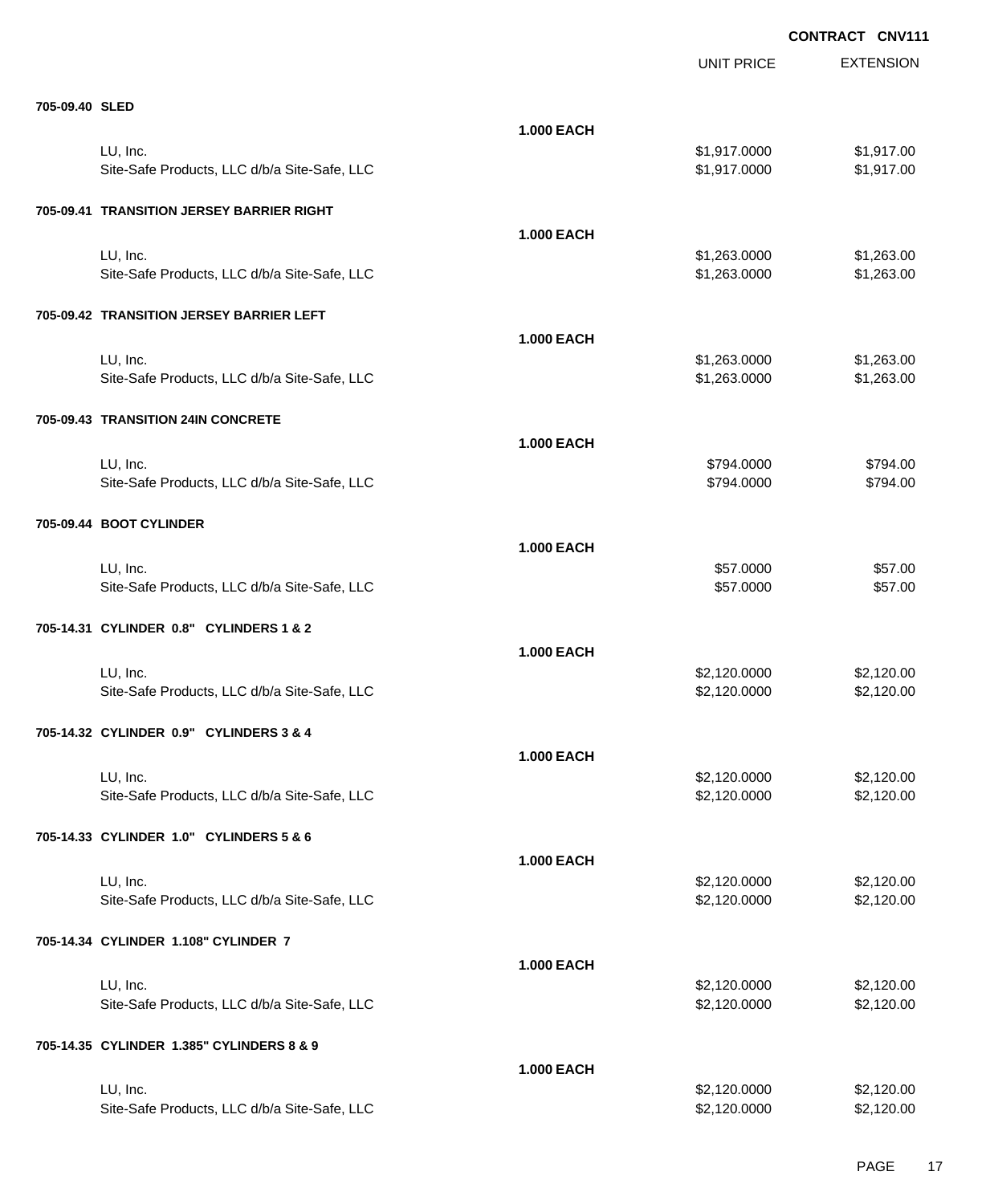EXTENSION **CONTRACT CNV111** UNIT PRICE **705-14.36 U-BOLTS (1/2" X 3") 1.000 EACH** LU, Inc. \$12.0000 \$12.00 Site-Safe Products, LLC d/b/a Site-Safe, LLC \$12.000 \$12.000 \$12.000 **705-14.37 U-BOLTS (3/8" X 3") 1.000 EACH** LU, Inc. \$12.0000 \$12.00 Site-Safe Products, LLC d/b/a Site-Safe, LLC \$12.000 \$12.000 \$12.000 **705-14.38 BOX BEAM (8" X 6" X 3/16") 1.000 EACH** LU, Inc. \$35.0000 \$35.00 Site-Safe Products, LLC d/b/a Site-Safe, LLC \$35.000 \$35.000 \$35.000 \$35.000 **705-14.50 CYLINDER RETAINER (1' 3" X 5") 1.000 EACH** LU, Inc. \$60.0000 \$60.00 Site-Safe Products, LLC d/b/a Site-Safe, LLC  $$60.000$  \$60.000 \$60.00 **705-14.51 FRONT ANCHOR PIN (1/4" X 1 1/2" X 3") 1.000 EACH** LU, Inc. \$23.0000 \$23.00 Site-Safe Products, LLC d/b/a Site-Safe, LLC  $$23.000$  \$23.000 \$23.00 **705-14.53 1/2" GALVANIZED CHAIN WITH HARDWARE 1.000 EACH** LU, Inc. \$82.0000 \$82.00 Site-Safe Products, LLC d/b/a Site-Safe, LLC  $$82.000$  \$82.000 \$82.00 **705-14.54 POLYVINYL COVER 1.000 EACH** LU, Inc. \$71.0000 \$71.00 Site-Safe Products, LLC d/b/a Site-Safe, LLC \$71.000 \$71.000 \$71.000 **705-14.55 ANCHOR BOLT SET (CONCRETE/ASPHALT) 1.000 EACH** LU, Inc. \$895.0000 \$895.00 Site-Safe Products, LLC d/b/a Site-Safe, LLC  $$895.000$  \$895.000 \$895.000 **705-14.57 BACKUP SINGLE CABLE-(4 BARREL) 1.000 EACH** LU, Inc. \$660.0000 \$660.00 Site-Safe Products, LLC d/b/a Site-Safe, LLC  $$660.000$  \$660.000 \$660.000 **705-14.58 BACKUP SINGLE CABLE-(6 BARREL) 1.000 EACH** LU, Inc. \$840.0000 \$840.00

Site-Safe Products, LLC d/b/a Site-Safe, LLC  $$840.000$  \$840.000 \$840.000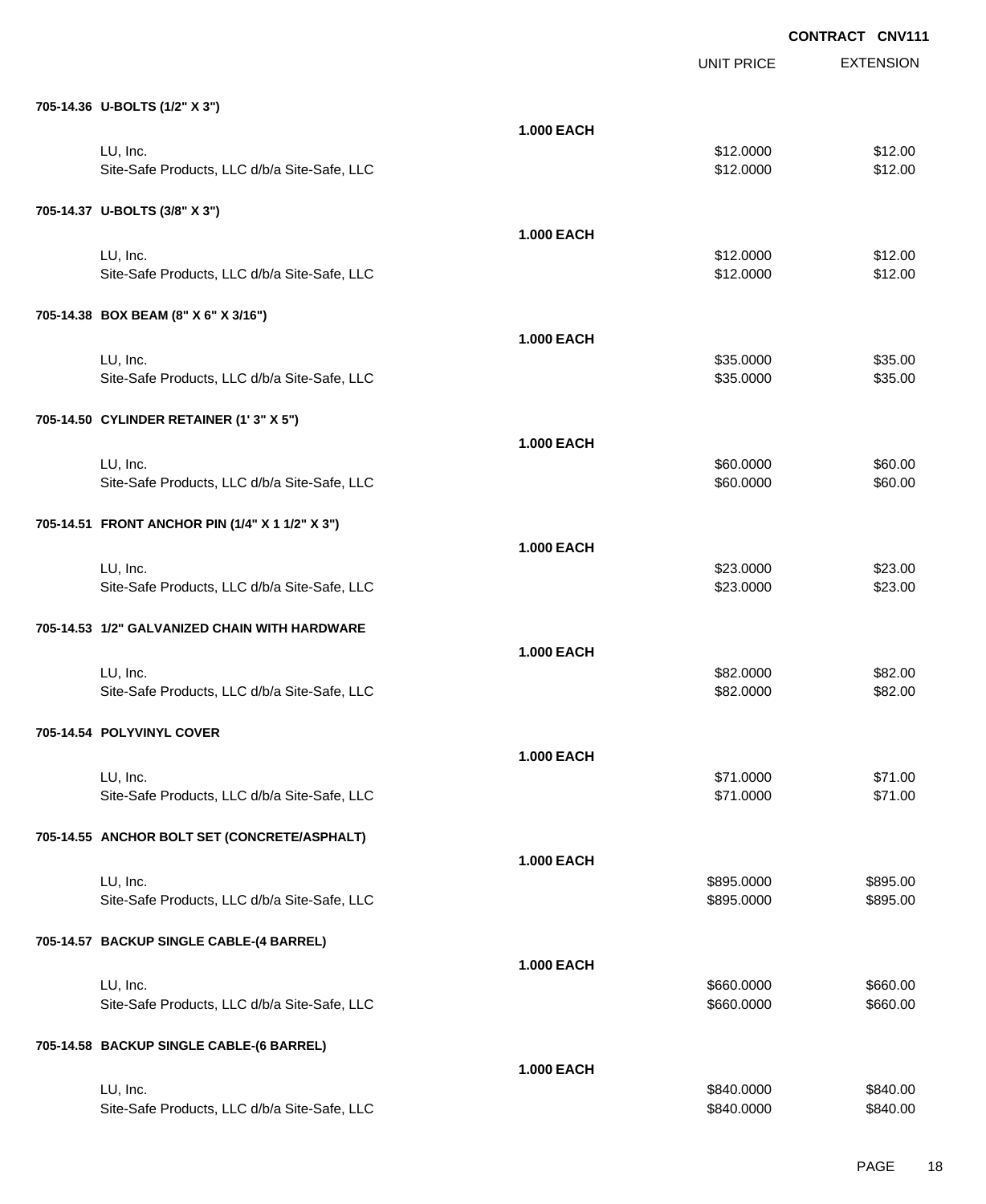|                                                  |                   | <b>UNIT PRICE</b> | <b>EXTENSION</b> |
|--------------------------------------------------|-------------------|-------------------|------------------|
| 705-14.59 BACKUP SINGLE CABLE-(9 BARREL)         |                   |                   |                  |
|                                                  | <b>1.000 EACH</b> |                   |                  |
| LU, Inc.                                         |                   | \$1,050.0000      | \$1,050.00       |
| Site-Safe Products, LLC d/b/a Site-Safe, LLC     |                   | \$1,050.0000      | \$1,050.00       |
| 705-14.60 CABLE SYSTEM FOR SIDE MOUNT-(4 BARREL) |                   |                   |                  |
|                                                  | <b>1.000 EACH</b> |                   |                  |
| LU, Inc.                                         |                   | \$1,975.0000      | \$1,975.00       |
| Site-Safe Products, LLC d/b/a Site-Safe, LLC     |                   | \$1,975.0000      | \$1,975.00       |
| 705-14.61 CABLE SYSTEM FOR SIDE MOUNT-(6 BARREL) |                   |                   |                  |
|                                                  | <b>1.000 EACH</b> |                   |                  |
| LU, Inc.                                         |                   | \$2,415.0000      | \$2,415.00       |
| Site-Safe Products, LLC d/b/a Site-Safe, LLC     |                   | \$2,415.0000      | \$2,415.00       |
|                                                  |                   |                   |                  |
| 705-14.62 CABLE SYSTEM FOR SIDE MOUNT-(9 BARREL) |                   |                   |                  |
|                                                  | <b>1.000 EACH</b> |                   |                  |
| LU, Inc.                                         |                   | \$2,690.0000      | \$2,690.00       |
| Site-Safe Products, LLC d/b/a Site-Safe, LLC     |                   | \$2,690.0000      | \$2,690.00       |
| 705-14.63 BOTTOM CABLE-(4 BARREL)                |                   |                   |                  |
|                                                  | <b>1.000 EACH</b> |                   |                  |
| LU, Inc.                                         |                   | \$550.0000        | \$550.00         |
| Site-Safe Products, LLC d/b/a Site-Safe, LLC     |                   | \$550.0000        | \$550.00         |
| 705-14.64 BOTTOM CABLE-(6 BARREL)                |                   |                   |                  |
|                                                  |                   |                   |                  |
|                                                  | <b>1.000 EACH</b> |                   |                  |
| LU, Inc.                                         |                   | \$890.0000        | \$890.00         |
| Site-Safe Products, LLC d/b/a Site-Safe, LLC     |                   | \$890.0000        | \$890.00         |
| 705-14.65 BOTTOM CABLE-(9 BARREL)                |                   |                   |                  |
|                                                  | <b>1.000 EACH</b> |                   |                  |
| LU, Inc.                                         |                   | \$1,407.0000      | \$1,407.00       |
| Site-Safe Products, LLC d/b/a Site-Safe, LLC     |                   | \$1,407.0000      | \$1,407.00       |
| 705-14.66 SIDE MNT ANCHR/CABLE ANCHR CVR PLT     |                   |                   |                  |
|                                                  | <b>1.000 EACH</b> |                   |                  |
| LU, Inc.                                         |                   | \$925.0000        | \$925.00         |
| Site-Safe Products, LLC d/b/a Site-Safe, LLC     |                   | \$925.0000        | \$925.00         |
| 705-14.67 PULLOUT BRACKET ASSEMBLY               |                   |                   |                  |
|                                                  | <b>1.000 EACH</b> |                   |                  |
| LU, Inc.                                         |                   | \$185.0000        | \$185.00         |
| Site-Safe Products, LLC d/b/a Site-Safe, LLC     |                   | \$185.0000        | \$185.00         |
|                                                  |                   |                   |                  |
| 705-14.68 3IN X 3IN TUBING                       |                   |                   |                  |
| LU, Inc.                                         | <b>1.000 EACH</b> | \$92.0000         | \$92.00          |
| Site-Safe Products, LLC d/b/a Site-Safe, LLC     |                   | \$92.0000         | \$92.00          |
|                                                  |                   |                   |                  |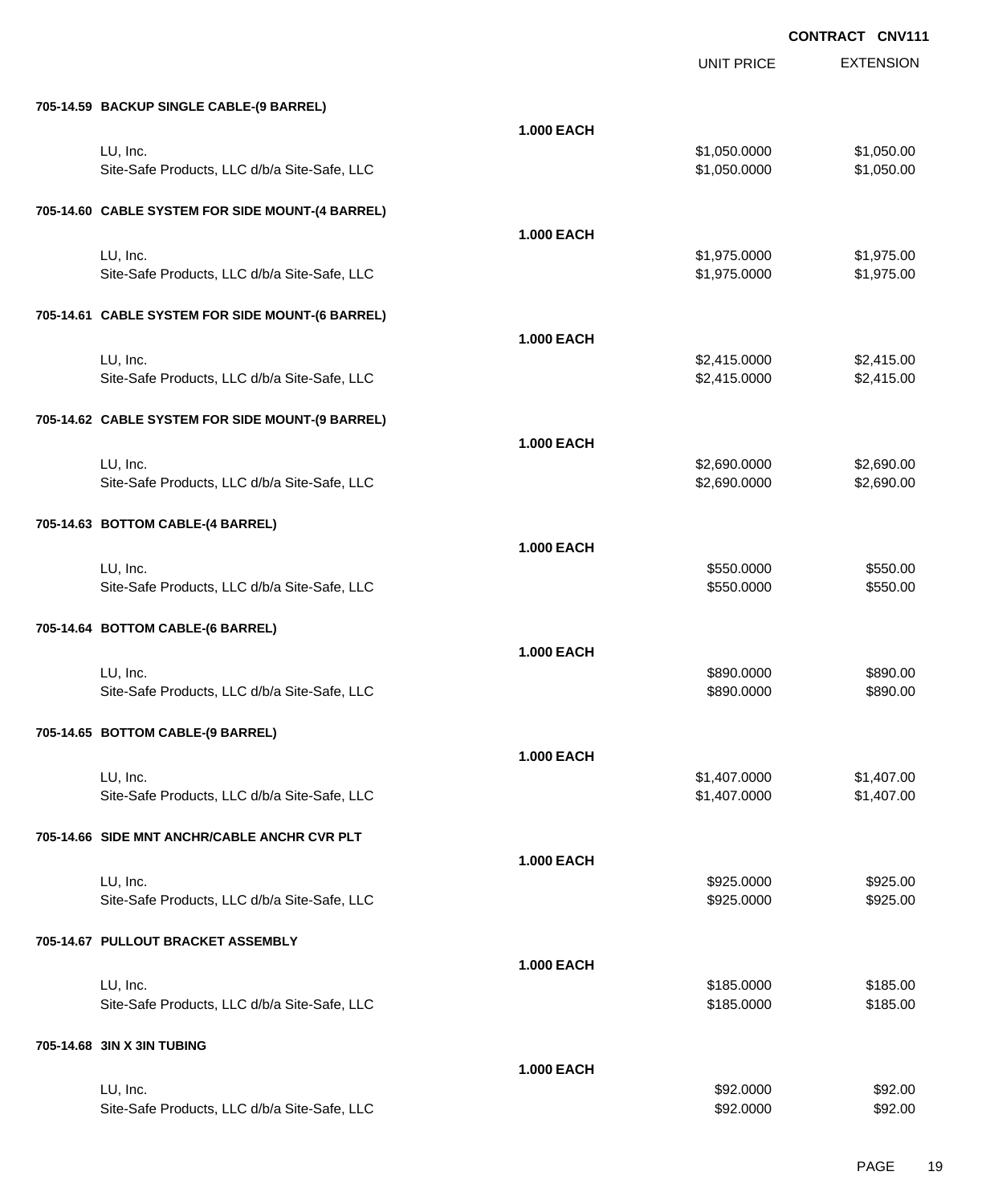|                                                |                   | <b>UNIT PRICE</b> | <b>EXTENSION</b> |
|------------------------------------------------|-------------------|-------------------|------------------|
| 705-14.69 GALVANIZED STABALIZER BAR            |                   |                   |                  |
|                                                | <b>1.000 EACH</b> |                   |                  |
| LU, Inc.                                       |                   | \$255.0000        | \$255.00         |
| Site-Safe Products, LLC d/b/a Site-Safe, LLC   |                   | \$255.0000        | \$255.00         |
| 705-14.70 TRANSITION PLATE                     |                   |                   |                  |
|                                                | <b>1.000 EACH</b> |                   |                  |
| LU, Inc.                                       |                   | \$580.0000        | \$580.00         |
| Site-Safe Products, LLC d/b/a Site-Safe, LLC   |                   | \$580.0000        | \$580.00         |
| 705-14.71 TOP CABLE (OLD UNIT)-(4 BARREL)      |                   |                   |                  |
|                                                | <b>1.000 EACH</b> |                   |                  |
| LU, Inc.                                       |                   | \$665.0000        | \$665.00         |
| Site-Safe Products, LLC d/b/a Site-Safe, LLC   |                   | \$665.0000        | \$665.00         |
| 705-14.72 TOP CABLE (OLD UNIT)-(6 BARREL)      |                   |                   |                  |
|                                                | <b>1.000 EACH</b> |                   |                  |
| LU, Inc.                                       |                   | \$895.0000        | \$895.00         |
| Site-Safe Products, LLC d/b/a Site-Safe, LLC   |                   | \$895.0000        | \$895.00         |
| 705-14.73 TOP CABLE (OLD UNIT)-(9 BARREL)      |                   |                   |                  |
|                                                | <b>1.000 EACH</b> |                   |                  |
| LU, Inc.                                       |                   | \$1,145.0000      | \$1,145.00       |
| Site-Safe Products, LLC d/b/a Site-Safe, LLC   |                   | \$1,145.0000      | \$1,145.00       |
| 705-15.77 BACKUP ASSEMBLY, TENSION STRUT       |                   |                   |                  |
|                                                | <b>1.000 EACH</b> |                   |                  |
| LU, Inc.                                       |                   | \$2,657.0000      | \$2,657.00       |
| Site-Safe Products, LLC d/b/a Site-Safe, LLC   |                   | \$2,657.0000      | \$2,657.00       |
| 705-15.79 MONORAIL ASSEMBLY, 4-6 BAY           |                   |                   |                  |
|                                                | <b>1.000 EACH</b> |                   |                  |
| LU, Inc.                                       |                   | \$3,522.7500      | \$3,522.75       |
| Site-Safe Products, LLC d/b/a Site-Safe, LLC   |                   | \$3,522.7500      | \$3,522.75       |
| 705-15.80 MONORAIL ASSEMBLY, 7-9 BAY           |                   |                   |                  |
|                                                | <b>1.000 EACH</b> |                   |                  |
| LU, Inc.                                       |                   | \$3,450.0000      | \$3,450.00       |
| Site-Safe Products, LLC d/b/a Site-Safe, LLC   |                   | \$3,450.0000      | \$3,450.00       |
| 705-15.82 TRANSITION PANEL, NEW JERSEY BARRIER |                   |                   |                  |
|                                                | <b>1.000 EACH</b> |                   |                  |
| LU, Inc.                                       |                   | \$1,039.0000      | \$1,039.00       |
| Site-Safe Products, LLC d/b/a Site-Safe, LLC   |                   | \$1,039.0000      | \$1,039.00       |
| 705-15.83 TRANSITION PANEL, QUAD TO W          |                   |                   |                  |
|                                                | <b>1.000 EACH</b> |                   |                  |
| LU, Inc.                                       |                   | \$1,575.9000      | \$1,575.90       |
| Site-Safe Products, LLC d/b/a Site-Safe, LLC   |                   | \$1,575.9000      | \$1,575.90       |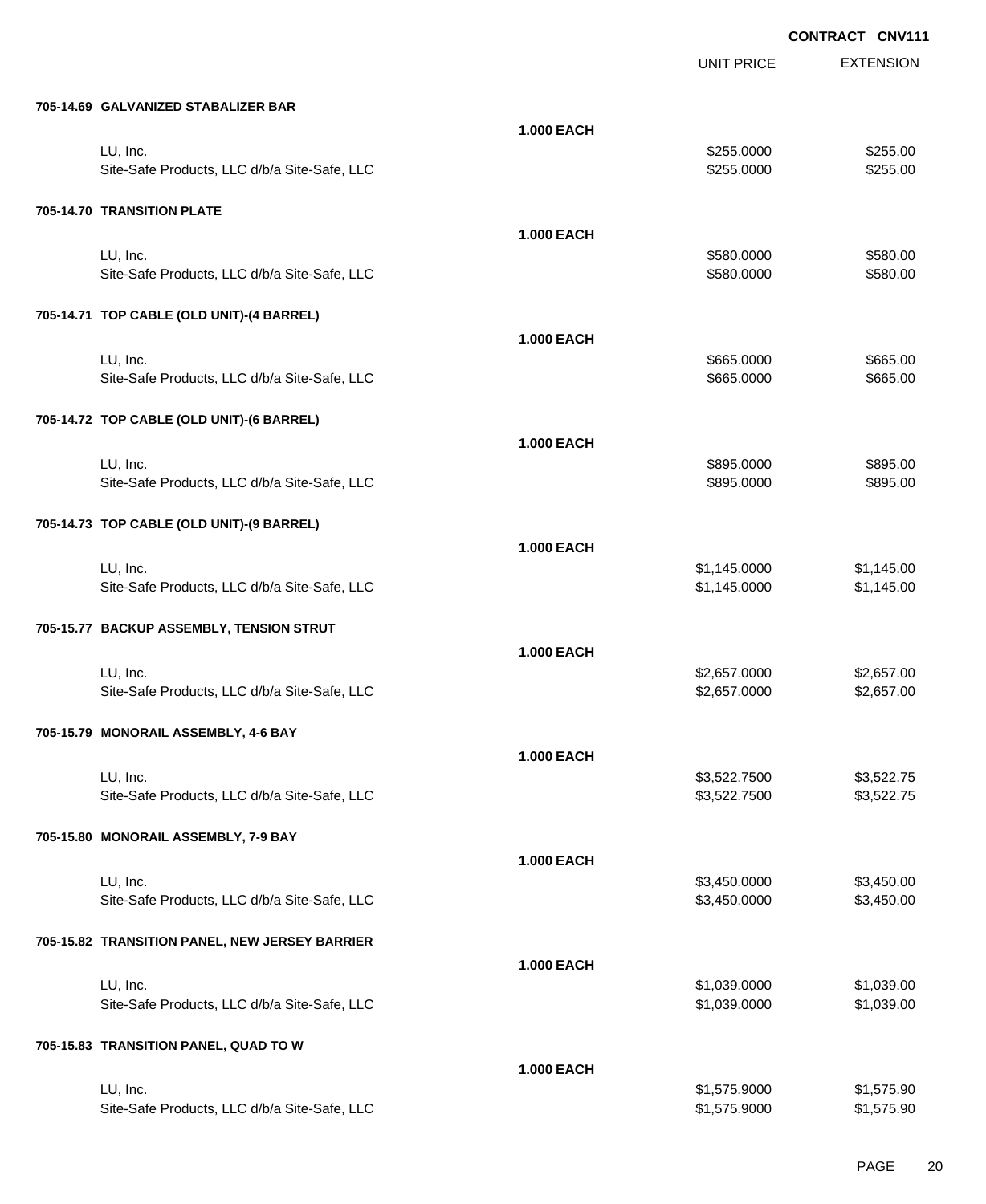|                                                |                   | <b>UNIT PRICE</b> | <b>EXTENSION</b> |
|------------------------------------------------|-------------------|-------------------|------------------|
| 705-15.84 DIAPHRAGM ASSEMBLY, WIDE             |                   |                   |                  |
|                                                | <b>1.000 EACH</b> |                   |                  |
| LU, Inc.                                       |                   | \$1,850.0000      | \$1,850.00       |
| Site-Safe Products, LLC d/b/a Site-Safe, LLC   |                   | \$1,850.0000      | \$1,850.00       |
| 705-15.85 BACKUP ASSEMBLY, TENSION STRUT, WIDE |                   |                   |                  |
|                                                | <b>1.000 EACH</b> |                   |                  |
| LU, Inc.                                       |                   | \$3,485.0000      | \$3,485.00       |
| Site-Safe Products, LLC d/b/a Site-Safe, LLC   |                   | \$3,485.0000      | \$3,485.00       |
| 705-15.87 BACKUP ASSEMBLY, CONCRETE            |                   |                   |                  |
|                                                | 1.000 C.Y.        |                   |                  |
| LU, Inc.                                       |                   | \$1,775.0000      | \$1,775.00       |
| Site-Safe Products, LLC d/b/a Site-Safe, LLC   |                   | \$1,775.0000      | \$1,775.00       |
| 705-15.88 END SHOE, CONCRETE                   |                   |                   |                  |
|                                                | 1.000 C.Y.        |                   |                  |
| LU, Inc.                                       |                   | \$735.0000        | \$735.00         |
| Site-Safe Products, LLC d/b/a Site-Safe, LLC   |                   | \$735.0000        | \$735.00         |
| 705-15.89 BACKUP ASSEMBLY, CONCRETE, WIDE      |                   |                   |                  |
|                                                | 1.000 C.Y.        |                   |                  |
| LU, Inc.                                       |                   | \$2,906.0000      | \$2,906.00       |
| Site-Safe Products, LLC d/b/a Site-Safe, LLC   |                   | \$2,906.0000      | \$2,906.00       |
| 705-15.90 EXTENSION PANEL                      |                   |                   |                  |
|                                                | <b>1.000 EACH</b> |                   |                  |
| LU, Inc.                                       |                   | \$475.0000        | \$475.00         |
| Site-Safe Products, LLC d/b/a Site-Safe, LLC   |                   | \$475.0000        | \$475.00         |
| 705-15.91   PIVOT SUPPORT BRACKET              |                   |                   |                  |
|                                                | <b>1.000 EACH</b> |                   |                  |
| LU, Inc.                                       |                   | \$115.0000        | \$115.00         |
| Site-Safe Products, LLC d/b/a Site-Safe, LLC   |                   | \$115.0000        | \$115.00         |
| 705-17.40 WIDETRACC LONG WING POST             |                   |                   |                  |
|                                                | <b>1.000 EACH</b> |                   |                  |
| LU, Inc.                                       |                   | \$374.0000        | \$374.00         |
| Site-Safe Products, LLC d/b/a Site-Safe, LLC   |                   | \$374.0000        | \$374.00         |
| 705-17.41 WIDETRACC SHORT WING POST            |                   |                   |                  |
|                                                | <b>1.000 EACH</b> |                   |                  |
| LU, Inc.                                       |                   | \$306.0000        | \$306.00         |
| Site-Safe Products, LLC d/b/a Site-Safe, LLC   |                   | \$306.0000        | \$306.00         |
| 705-17.42 WIDETRACC EXT CHANNEL                |                   |                   |                  |
|                                                | <b>1.000 EACH</b> |                   |                  |
| LU, Inc.                                       |                   | \$743.7500        | \$743.75         |
| Site-Safe Products, LLC d/b/a Site-Safe, LLC   |                   | \$743.7500        | \$743.75         |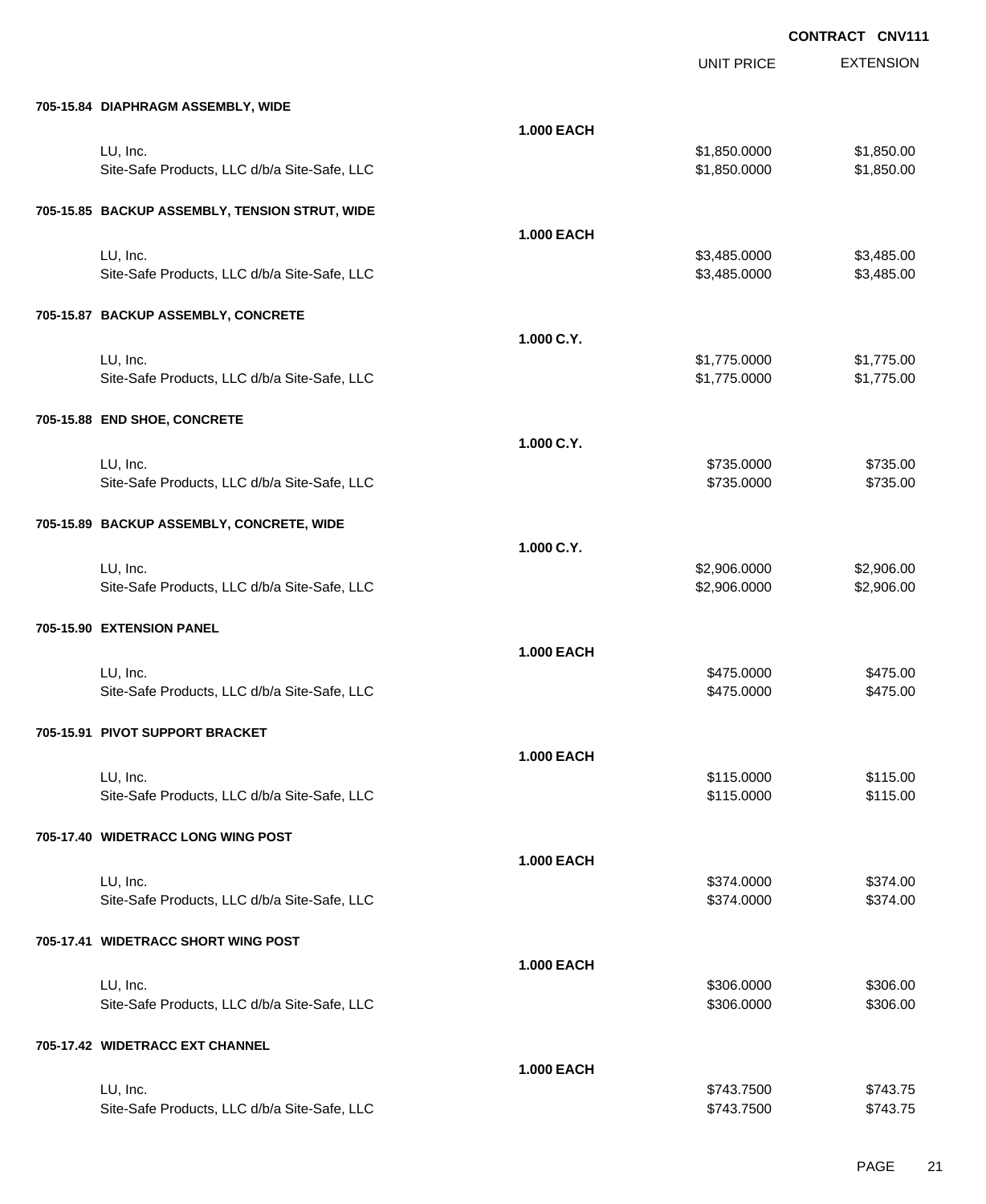UNIT PRICE EXTENSION

#### **705-17.43 WIDETRACC PANEL**

| <b>1.000 EACH</b>                            |            |          |
|----------------------------------------------|------------|----------|
| LU. Inc.                                     | \$348,5000 | \$348.50 |
| Site-Safe Products, LLC d/b/a Site-Safe, LLC | \$348,5000 | \$348.50 |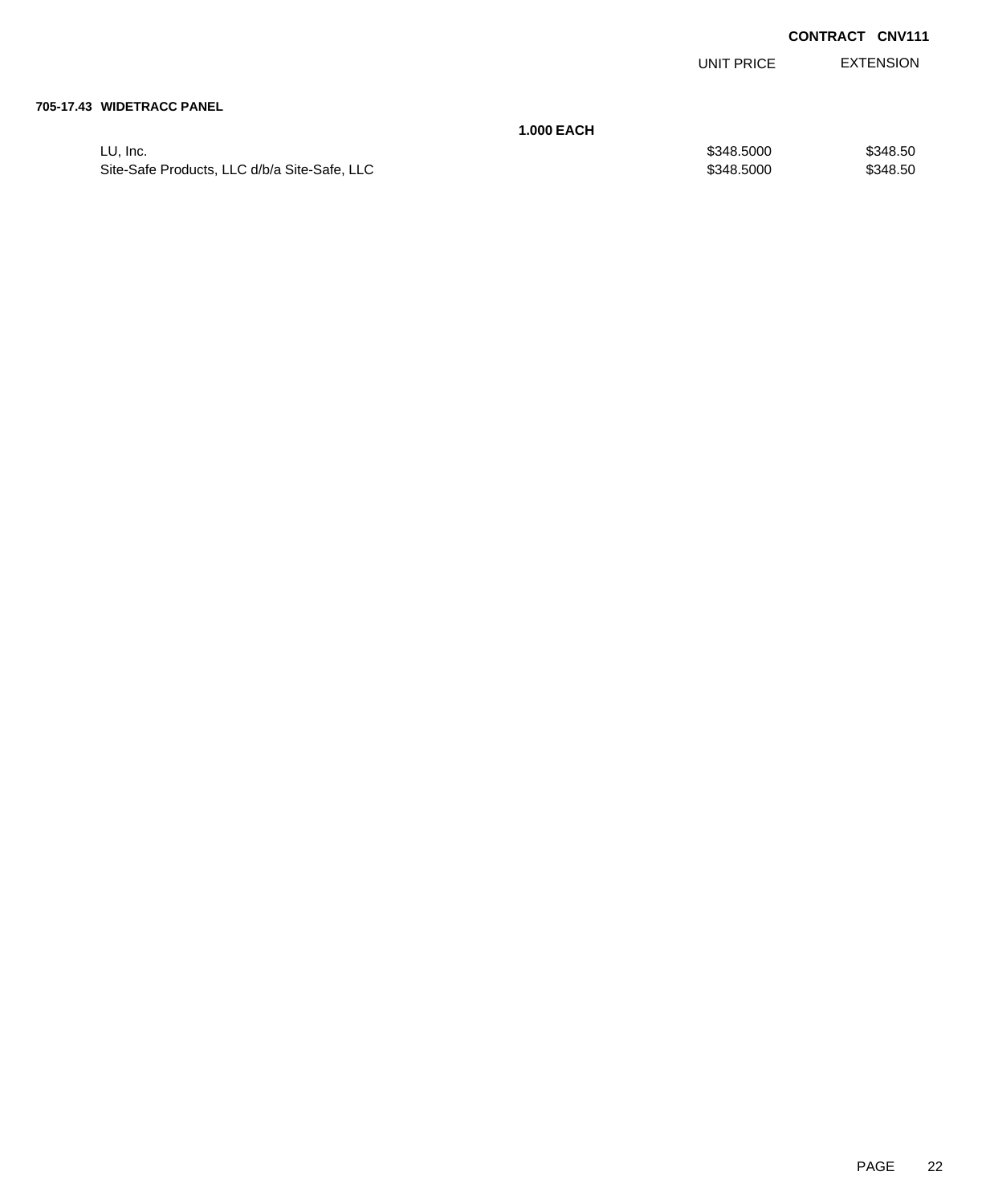## **SUB-TOTAL MAINTENANCE**

| LU, Inc.<br>Site-Safe Products, LLC d/b/a Site-Safe, LLC | \$197,383.19<br>\$246,146.31 |
|----------------------------------------------------------|------------------------------|
| <b>SUB-TOTAL MAINTENANCE CONTINGENCY</b>                 |                              |
| LU, Inc.                                                 | \$93,274.41                  |
| Site-Safe Products, LLC d/b/a Site-Safe, LLC             | \$93,274.41                  |
|                                                          |                              |
| <b>TOTAL CONTRACT</b>                                    |                              |
| LU, Inc.                                                 | \$290,657.60                 |
| Site-Safe Products, LLC d/b/a Site-Safe, LLC             | \$339,420.72                 |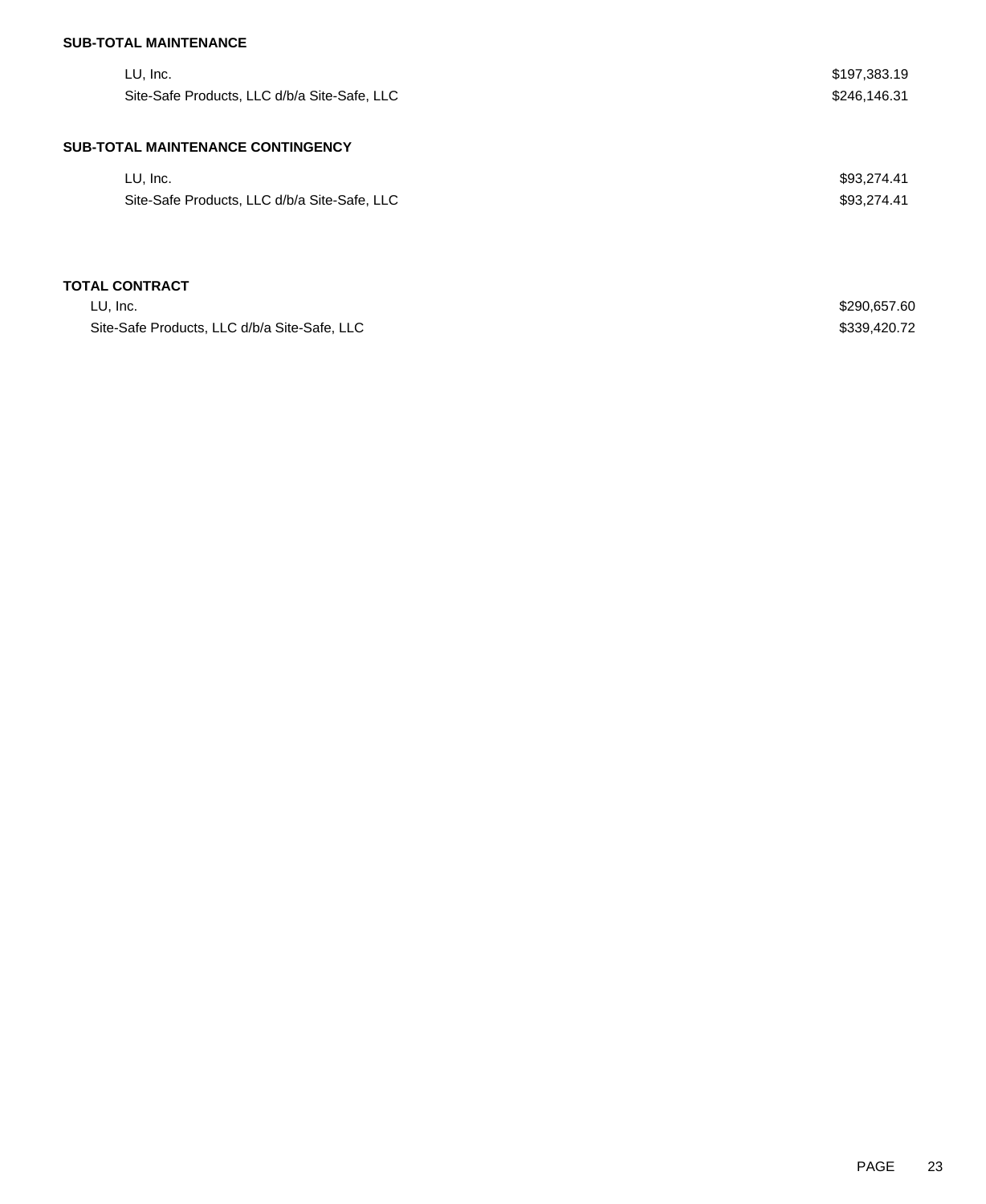# **DEPARTMENT OF TRANSPORTATION SUMMARY OF BIDS LETTING OF MARCH 26, 2021 STATE OF TENNESSEE**

#### CAMPBELL COUNTY (Contract No. CNV123 Call 016)

07012-4239-04

THE REPAIR OF THE BRIDGES ON S.R. 90 OVER THE CSX RAILROAD (L.M. 0.03) AND BIG HICKORY CREEK (L.M. 0.18).

PROJECT LENGTH - 0.0 MILES

COMPLETION TIME - ON OR BEFORE NOVEMBER 30, 2021

|                                      | <b>TOTAL CONTRACT</b> |  |
|--------------------------------------|-----------------------|--|
| Twin K Construction, Inc.            | \$1,077,096.40        |  |
| Mid-State Construction Company, Inc. | \$1,160,517.34        |  |
| M & M Services Co., Inc.             | \$1,182,075.00        |  |
| Jave, LLC                            | \$1,192,661.83        |  |
| Potter South East LLC                | \$2,237,842.40        |  |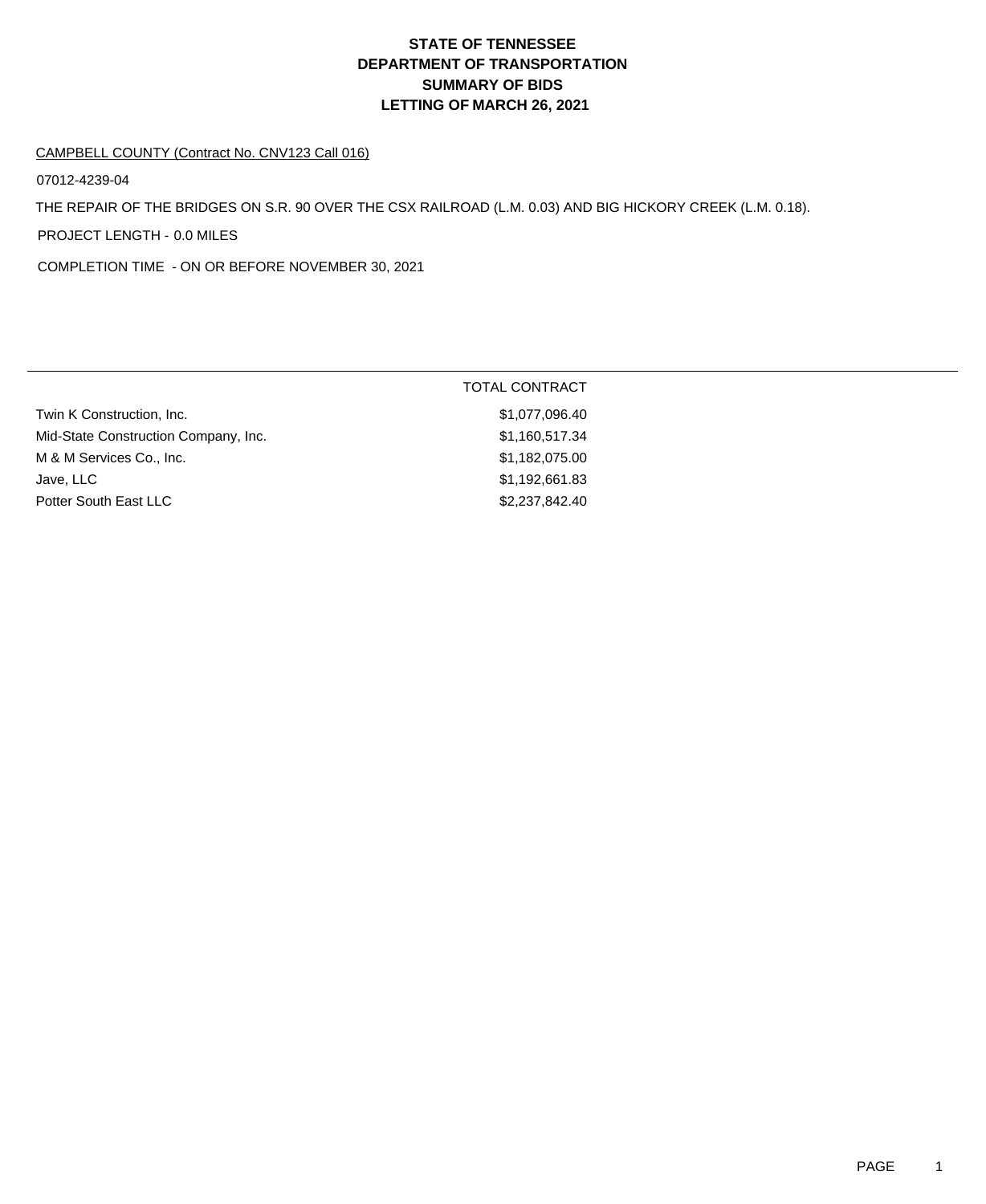|                                                                          | <b>UNIT PRICE</b> | <b>EXTENSION</b> |
|--------------------------------------------------------------------------|-------------------|------------------|
| <b>BRIDGE CATEGORY</b>                                                   |                   |                  |
| 201-05.31 VEGETATION REMOVAL                                             |                   |                  |
|                                                                          | 1.000 LS          |                  |
| Twin K Construction, Inc.                                                | \$44,669.5500     | \$44,669.55      |
| Mid-State Construction Company, Inc.                                     | \$20,478.8600     | \$20,478.86      |
| M & M Services Co., Inc.                                                 | \$22,000.0000     | \$22,000.00      |
| Jave, LLC                                                                | \$34,062.7500     | \$34,062.75      |
| Potter South East LLC                                                    | \$50,000.0000     | \$50,000.00      |
| 202-04.01 REMOVAL OF STRUCTURES (BR. NO. 07-SR090-0.03 ABUT 1 BACKWALL)  |                   |                  |
|                                                                          | 1.000 LS          |                  |
| Twin K Construction, Inc.                                                | \$35,000.0000     | \$35,000.00      |
| Mid-State Construction Company, Inc.                                     | \$29,935.5600     | \$29,935.56      |
| M & M Services Co., Inc.                                                 | \$65,000.0000     | \$65,000.00      |
| Jave, LLC                                                                | \$21,667.5000     | \$21,667.50      |
| Potter South East LLC                                                    | \$32,000.0000     | \$32,000.00      |
| 202-04.02 REMOVAL OF STRUCTURES (BR. NO. 07-SR090-0.03 BENT 1 DIAPHRAGM) |                   |                  |
|                                                                          | 1.000 LS          |                  |
| Twin K Construction, Inc.                                                | \$35,000.0000     | \$35,000.00      |
| Mid-State Construction Company, Inc.                                     | \$22,274.2000     | \$22,274.20      |
| M & M Services Co., Inc.                                                 | \$88,000.0000     | \$88,000.00      |
| Jave, LLC                                                                | \$28,890.0000     | \$28,890.00      |
| Potter South East LLC                                                    | \$46,000.0000     | \$46,000.00      |
| 209-08.02 TEMPORARY SILT FENCE (WITH BACKING)                            |                   |                  |
|                                                                          | 350,000 L.F.      |                  |
| Twin K Construction, Inc.                                                | \$5.2700          | \$1,844.50       |
| Mid-State Construction Company, Inc.                                     | \$13.8500         | \$4,847.50       |
| M & M Services Co., Inc.                                                 | \$5.0000          | \$1,750.00       |
| Jave, LLC                                                                | \$8,4400          | \$2,954.00       |
| Potter South East LLC                                                    | \$20.0000         | \$7,000.00       |
| 411-01.10 ACS MIX(PG64-22) GRADING D                                     |                   |                  |
|                                                                          | 231.000 TON       |                  |
| Twin K Construction, Inc.                                                | \$201.6800        | \$46,588.08      |
| Mid-State Construction Company, Inc.                                     | \$242,1700        | \$55,941.27      |
| M & M Services Co., Inc.                                                 | \$130.0000        | \$30,030.00      |
| Jave, LLC                                                                | \$199.5000        | \$46,084.50      |
| Potter South East LLC                                                    | \$230.0000        | \$53,130.00      |
| 415-01.02 COLD PLANING BITUMINOUS PAVEMENT                               |                   |                  |
|                                                                          | 3,457.000 S.Y.    |                  |
| Twin K Construction, Inc.                                                | \$4.7800          | \$16,524.46      |
| Mid-State Construction Company, Inc.                                     | \$5.7400          | \$19,843.18      |
| M & M Services Co., Inc.                                                 | \$8.0000          | \$27,656.00      |
| Jave, LLC                                                                | \$4.7300          | \$16,351.61      |
| Potter South East LLC                                                    | \$18.0000         | \$62,226.00      |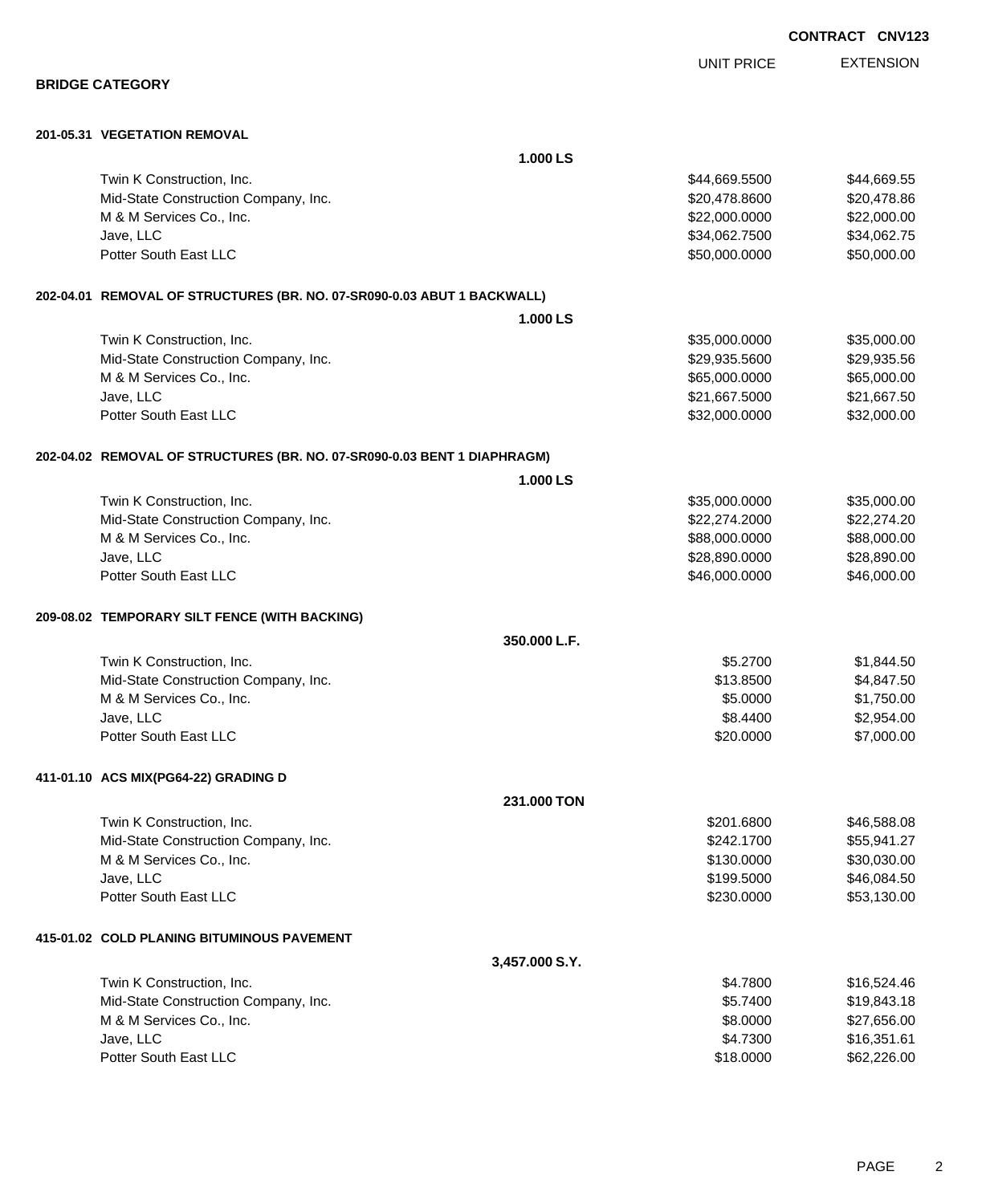|  | <b>CONTRACT CNV123</b> |  |
|--|------------------------|--|
|--|------------------------|--|

UNIT PRICE

EXTENSION

| 602-10.60 BEARING DEVICE (REPAIR)                      |              |               |              |
|--------------------------------------------------------|--------------|---------------|--------------|
|                                                        | 52.000 EACH  |               |              |
| Twin K Construction, Inc.                              |              | \$293.5700    | \$15,265.64  |
| Mid-State Construction Company, Inc.                   |              | \$483.8500    | \$25,160.20  |
| M & M Services Co., Inc.                               |              | \$2,200.0000  | \$114,400.00 |
| Jave, LLC                                              |              | \$1,190.2500  | \$61,893.00  |
| Potter South East LLC                                  |              | \$4,700.0000  | \$244,400.00 |
| 603-02.15 REPAINT EXISTING BEARINGS                    |              |               |              |
|                                                        | 1.000 LS     |               |              |
| Twin K Construction, Inc.                              |              | \$37,464.8400 | \$37,464.84  |
| Mid-State Construction Company, Inc.                   |              | \$33,139.6000 | \$33,139.60  |
| M & M Services Co., Inc.                               |              | \$25,000.0000 | \$25,000.00  |
| Jave, LLC                                              |              | \$41,625.0000 | \$41,625.00  |
| Potter South East LLC                                  |              | \$18,000.0000 | \$18,000.00  |
| 604-02.03 EPOXY COATED REINFORCING STEEL               |              |               |              |
|                                                        | 464.000 LB.  |               |              |
| Twin K Construction, Inc.                              |              | \$2.2200      | \$1,030.08   |
| Mid-State Construction Company, Inc.                   |              | \$4.3000      | \$1,995.20   |
| M & M Services Co., Inc.                               |              | \$4.0000      | \$1,856.00   |
| Jave, LLC                                              |              | \$7.4100      | \$3,438.24   |
| Potter South East LLC                                  |              | \$8.0000      | \$3,712.00   |
| 604-03.01 CLASS A CONCRETE (BRIDGES)                   |              |               |              |
|                                                        | 7.000 C.Y.   |               |              |
| Twin K Construction, Inc.                              |              | \$2,180.8000  | \$15,265.60  |
| Mid-State Construction Company, Inc.                   |              | \$4,318.9900  | \$30,232.93  |
| M & M Services Co., Inc.                               |              | \$780.0000    | \$5,460.00   |
| Jave, LLC                                              |              | \$3,739.5000  | \$26,176.50  |
| Potter South East LLC                                  |              | \$4,200.0000  | \$29,400.00  |
| 604-04.02 APPLIED TEXTURE FINISH (EXISTING STRUCTURES) |              |               |              |
|                                                        | 964.000 S.Y. |               |              |
| Twin K Construction, Inc.                              |              | \$17.0500     | \$16,436.20  |
| Mid-State Construction Company, Inc.                   |              | \$12.7500     | \$12,291.00  |
| M & M Services Co., Inc.                               |              | \$25.0000     | \$24,100.00  |
| Jave, LLC                                              |              | \$16.8800     | \$16,272.32  |
| Potter South East LLC                                  |              | \$15.0000     | \$14,460.00  |
| 604-10.05 CONCRETE                                     |              |               |              |
|                                                        | 276.000 S.F. |               |              |
| Twin K Construction, Inc.                              |              | \$121.2900    | \$33,476.04  |
| Mid-State Construction Company, Inc.                   |              | \$198.9100    | \$54,899.16  |
| M & M Services Co., Inc.                               |              | \$80.0000     | \$22,080.00  |
| Jave, LLC                                              |              | \$236.2500    | \$65,205.00  |
| Potter South East LLC                                  |              | \$1,800.0000  | \$496,800.00 |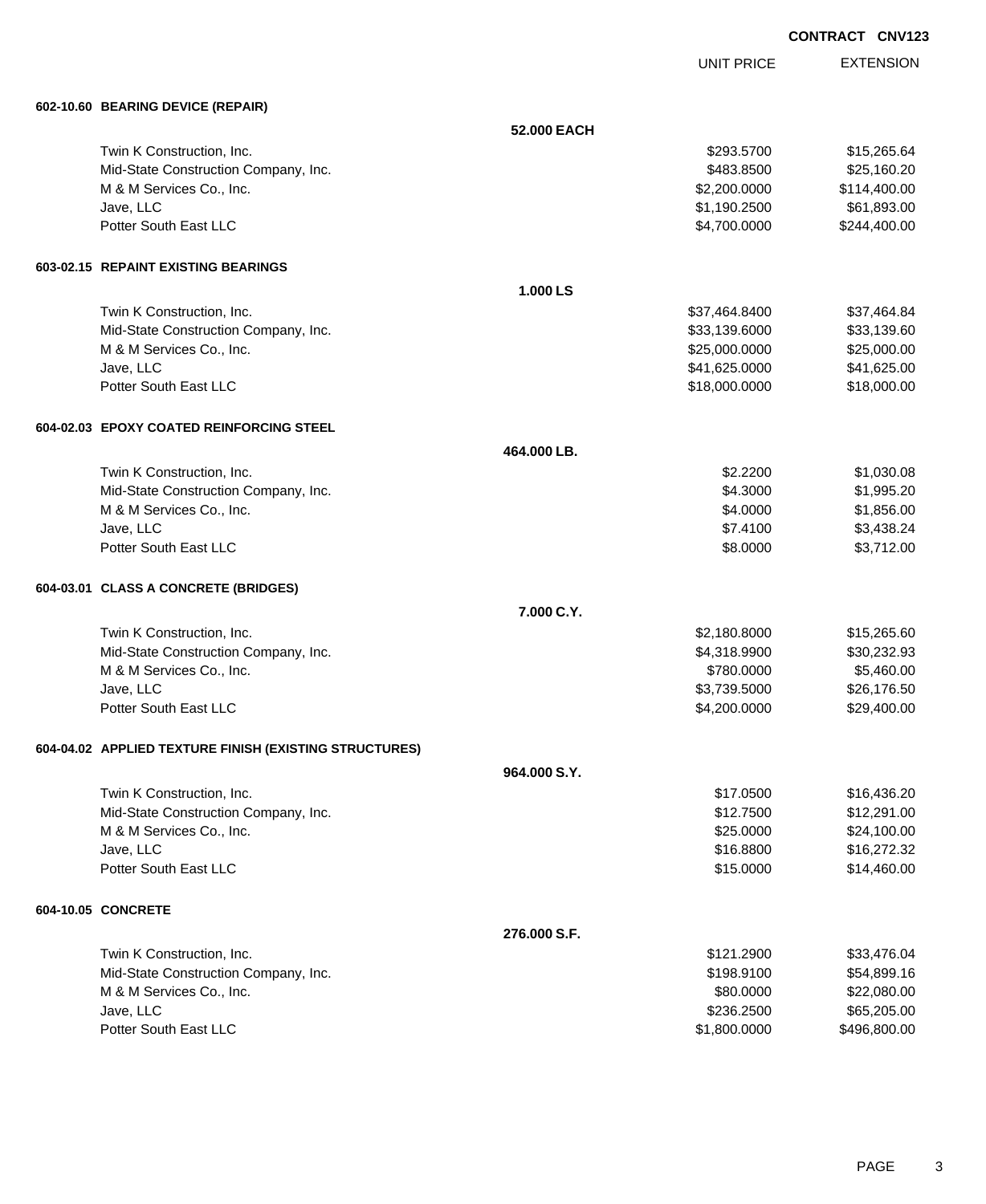UNIT PRICE

EXTENSION

| 604-10.21 CONTAINMENT & DISPOSAL OF WASTE             |              |                |              |
|-------------------------------------------------------|--------------|----------------|--------------|
|                                                       | 1.000 LS     |                |              |
| Twin K Construction, Inc.                             |              | \$14,985.9300  | \$14,985.93  |
| Mid-State Construction Company, Inc.                  |              | \$13,255.8400  | \$13,255.84  |
| M & M Services Co., Inc.                              |              | \$29,000.0000  | \$29,000.00  |
| Jave, LLC                                             |              | \$16,875.0000  | \$16,875.00  |
| Potter South East LLC                                 |              | \$8,500.0000   | \$8,500.00   |
| 604-10.24 JACKING CONCRETE SPANS                      |              |                |              |
|                                                       | 1.000 LS     |                |              |
| Twin K Construction, Inc.                             |              | \$44,334.5500  | \$44,334.55  |
| Mid-State Construction Company, Inc.                  |              | \$45,268.0800  | \$45,268.08  |
| M & M Services Co., Inc.                              |              | \$85,000.0000  | \$85,000.00  |
| Jave, LLC                                             |              | \$34,931.2500  | \$34,931.25  |
| Potter South East LLC                                 |              | \$140,000.0000 | \$140,000.00 |
| 604-10.30 BRIDGE DECK REPAIRS (FULL DEPTH OF SLAB)    |              |                |              |
|                                                       | 193,000 S.Y. |                |              |
| Twin K Construction, Inc.                             |              | \$660.0000     | \$127,380.00 |
| Mid-State Construction Company, Inc.                  |              | \$370.1900     | \$71,446.67  |
| M & M Services Co., Inc.                              |              | \$450.0000     | \$86,850.00  |
| Jave, LLC                                             |              | \$393.7500     | \$75,993.75  |
| Potter South East LLC                                 |              | \$920.0000     | \$177,560.00 |
| 604-10.42 CONCRETE REPAIRS                            |              |                |              |
|                                                       | 34.000 C.F.  |                |              |
| Twin K Construction, Inc.                             |              | \$597.8700     | \$20,327.58  |
| Mid-State Construction Company, Inc.                  |              | \$642.6700     | \$21,850.78  |
| M & M Services Co., Inc.                              |              | \$250.0000     | \$8,500.00   |
| Jave, LLC                                             |              | \$3,805.8800   | \$129,399.92 |
| Potter South East LLC                                 |              | \$540.0000     | \$18,360.00  |
| 604-10.45 EXPANSION JOINT REPAIRS (TYPE F)            |              |                |              |
|                                                       | 80.000 L.F.  |                |              |
| Twin K Construction, Inc.                             |              | \$997.2900     | \$79,783.20  |
| Mid-State Construction Company, Inc.                  |              | \$864.9400     | \$69,195.20  |
| M & M Services Co., Inc.                              |              | \$900.0000     | \$72,000.00  |
| Jave, LLC                                             |              | \$1,000.1300   | \$80,010.40  |
| Potter South East LLC                                 |              | \$870.0000     | \$69,600.00  |
| 604-10.50 BRIDGE DECK REPAIRS (PARTIAL DEPTH OF SLAB) |              |                |              |
|                                                       | 146.000 S.Y. |                |              |
| Twin K Construction, Inc.                             |              | \$288.5200     | \$42,123.92  |
| Mid-State Construction Company, Inc.                  |              | \$179.5500     | \$26,214.30  |
| M & M Services Co., Inc.                              |              | \$225.0000     | \$32,850.00  |
| Jave, LLC                                             |              | \$286.8800     | \$41,884.48  |
| Potter South East LLC                                 |              | \$600.0000     | \$87,600.00  |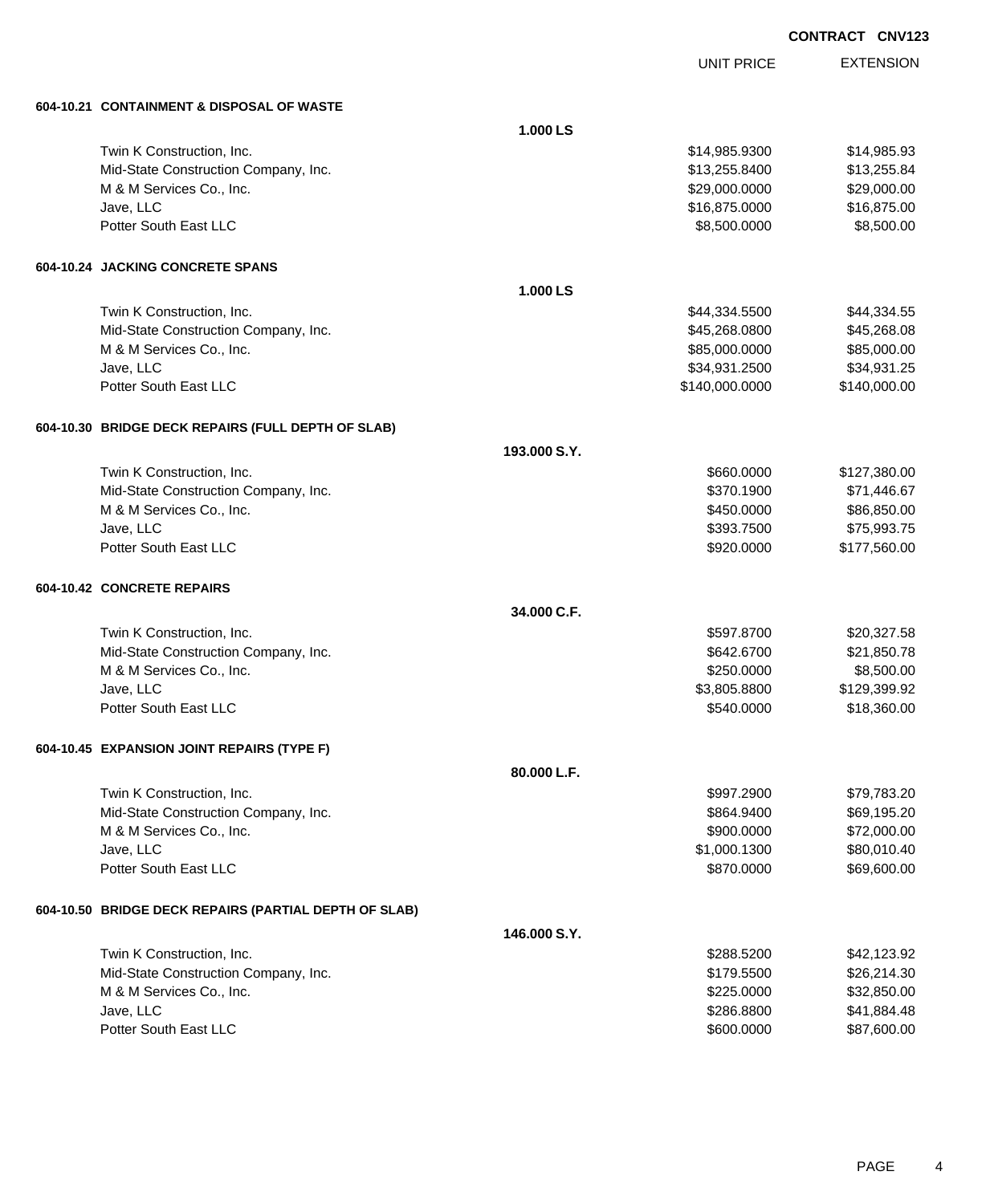UNIT PRICE EXTENSION

| 604-10.54 CONCRETE REPAIRS                               |                |              |              |
|----------------------------------------------------------|----------------|--------------|--------------|
|                                                          | 276.000 S.F.   |              |              |
| Twin K Construction, Inc.                                |                | \$135.0200   | \$37,265.52  |
| Mid-State Construction Company, Inc.                     |                | \$198.9400   | \$54,907.44  |
| M & M Services Co., Inc.                                 |                | \$190.0000   | \$52,440.00  |
| Jave, LLC                                                |                | \$236.2500   | \$65,205.00  |
| Potter South East LLC                                    |                | \$634.0000   | \$174,984.00 |
| 604-10.58 EPOXY INJECTION (INJECTION)                    |                |              |              |
|                                                          | 53.000 GAL.    |              |              |
| Twin K Construction, Inc.                                |                | \$205.6700   | \$10,900.51  |
| Mid-State Construction Company, Inc.                     |                | \$446.1100   | \$23,643.83  |
| M & M Services Co., Inc.                                 |                | \$250.0000   | \$13,250.00  |
| Jave, LLC                                                |                | \$498.3800   | \$26,414.14  |
| Potter South East LLC                                    |                | \$375.0000   | \$19,875.00  |
| 604-10.62 EPOXY INJECTION REPAIR (COMPLETE AND IN PLACE) |                |              |              |
|                                                          | 516.000 L.F.   |              |              |
| Twin K Construction, Inc.                                |                | \$46.8900    | \$24,195.24  |
| Mid-State Construction Company, Inc.                     |                | \$67.5600    | \$34,860.96  |
| M & M Services Co., Inc.                                 |                | \$80.0000    | \$41,280.00  |
| Jave, LLC                                                |                | \$60.7500    | \$31,347.00  |
| Potter South East LLC                                    |                | \$102.0000   | \$52,632.00  |
| 617-04.01 TYPE 1 THIN EPOXY OVERLAY (EPOXY-URETHANE)     |                |              |              |
|                                                          | 1,779.000 S.Y. |              |              |
| Twin K Construction, Inc.                                |                | \$40.3400    | \$71,764.86  |
| Mid-State Construction Company, Inc.                     |                | \$49.0800    | \$87,313.32  |
| M & M Services Co., Inc.                                 |                | \$35.0000    | \$62,265.00  |
| Jave, LLC                                                |                | \$40.7000    | \$72,405.30  |
| Potter South East LLC                                    |                | \$58.0000    | \$103,182.00 |
| 707-07.01 CHAIN-LINK FENCE (BRIDGES)                     |                |              |              |
|                                                          | 1,100.000 S.F. |              |              |
| Twin K Construction, Inc.                                |                | \$27.2700    | \$29,997.00  |
| Mid-State Construction Company, Inc.                     |                | \$27.0200    | \$29,722.00  |
| M & M Services Co., Inc.                                 |                | \$35.0000    | \$38,500.00  |
| Jave, LLC                                                |                | \$22.0900    | \$24,299.00  |
| Potter South East LLC                                    |                | \$35.0000    | \$38,500.00  |
| 709-02.02 SACKED SAND CEMENT RIPRAP                      |                |              |              |
|                                                          | 2.000 C.Y.     |              |              |
| Twin K Construction, Inc.                                |                | \$1,277.8400 | \$2,555.68   |
| Mid-State Construction Company, Inc.                     |                | \$1,714.9100 | \$3,429.82   |
| M & M Services Co., Inc.                                 |                | \$600.0000   | \$1,200.00   |
| Jave, LLC                                                |                | \$1,125.0000 | \$2,250.00   |
| Potter South East LLC                                    |                | \$1,200.0000 | \$2,400.00   |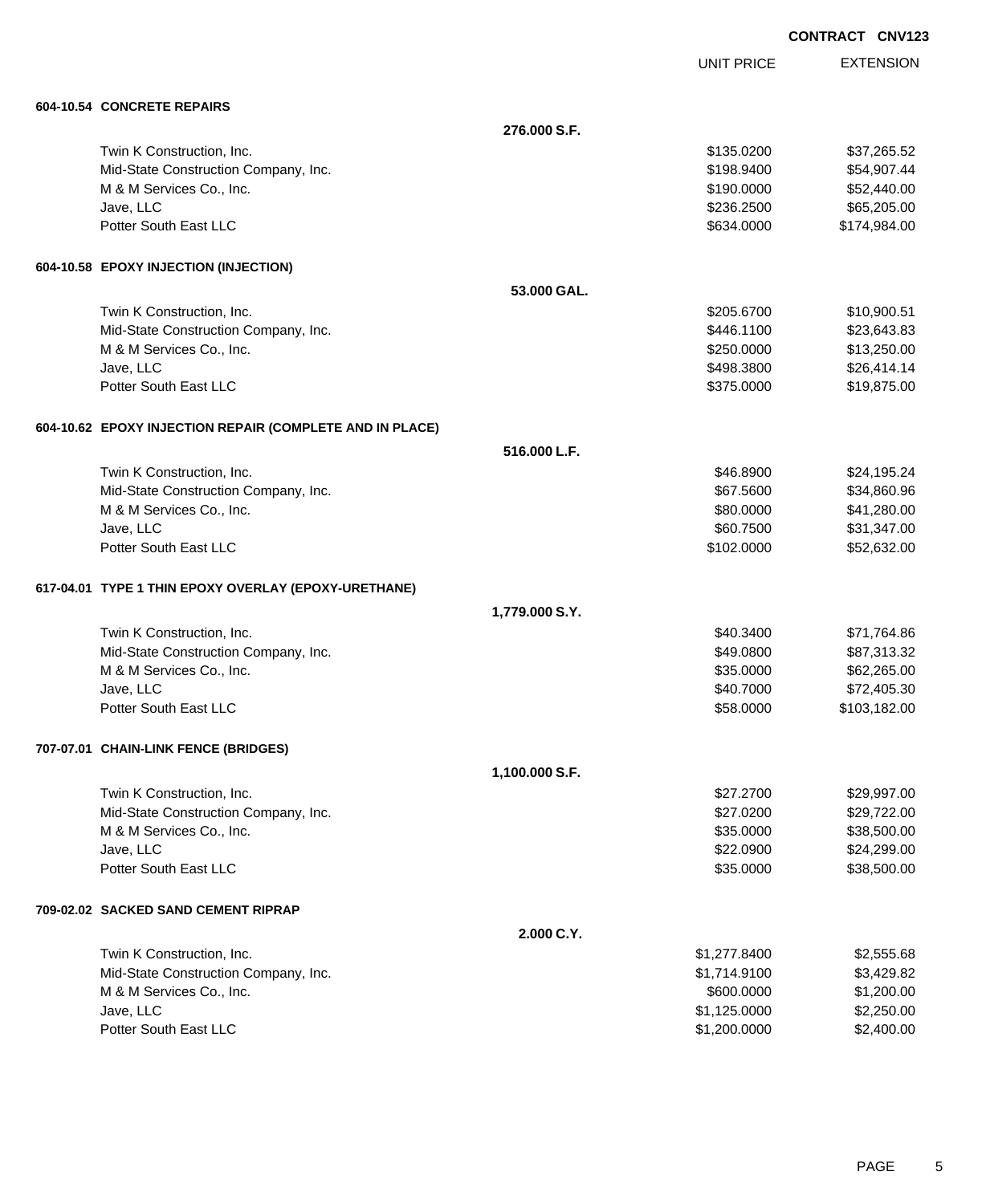| <b>CONTRACT CNV123</b> |  |
|------------------------|--|
|------------------------|--|

|        |                                                |                    | <b>UNIT PRICE</b> | <b>EXTENSION</b> |
|--------|------------------------------------------------|--------------------|-------------------|------------------|
| 712-01 | <b>TRAFFIC CONTROL</b>                         |                    |                   |                  |
|        |                                                | 1.000 LS           |                   |                  |
|        | Twin K Construction, Inc.                      |                    | \$31,232.8900     | \$31,232.89      |
|        | Mid-State Construction Company, Inc.           |                    | \$60,561.0900     | \$60,561.09      |
|        | M & M Services Co., Inc.                       |                    | \$56,000.0000     | \$56,000.00      |
|        | Jave, LLC                                      |                    | \$30,443.2500     | \$30,443.25      |
|        | Potter South East LLC                          |                    | \$16,500.0000     | \$16,500.00      |
|        | 712-02.02 INTERCONNECTED PORTABLE BARRIER RAIL |                    |                   |                  |
|        |                                                | 620.000 L.F.       |                   |                  |
|        | Twin K Construction, Inc.                      |                    | \$44.9600         | \$27,875.20      |
|        | Mid-State Construction Company, Inc.           |                    | \$53.2200         | \$32,996.40      |
|        | M & M Services Co., Inc.                       |                    | \$32.0000         | \$19,840.00      |
|        | Jave, LLC                                      |                    | \$45.0000         | \$27,900.00      |
|        | Potter South East LLC                          |                    | \$35.0000         | \$21,700.00      |
|        | 712-04.01 FLEXIBLE DRUMS (CHANNELIZING)        |                    |                   |                  |
|        |                                                | <b>12,000 EACH</b> |                   |                  |
|        | Twin K Construction, Inc.                      |                    | \$44.9255         | \$539.11         |
|        | Mid-State Construction Company, Inc.           |                    | \$25.4900         | \$305.88         |
|        | M & M Services Co., Inc.                       |                    | \$24.0000         | \$288.00         |
|        | Jave, LLC                                      |                    | \$52.5000         | \$630.00         |
|        | Potter South East LLC                          |                    | \$40.0000         | \$480.00         |
|        | 712-04.50 BARRIER RAIL DELINEATOR              |                    |                   |                  |
|        |                                                | <b>22.000 EACH</b> |                   |                  |
|        | Twin K Construction, Inc.                      |                    | \$12.7400         | \$280.28         |
|        | Mid-State Construction Company, Inc.           |                    | \$11.4700         | \$252.34         |
|        | M & M Services Co., Inc.                       |                    | \$12.0000         | \$264.00         |
|        | Jave, LLC                                      |                    | \$15.7500         | \$346.50         |
|        | Potter South East LLC                          |                    | \$10.0000         | \$220.00         |
| 712-06 | <b>SIGNS (CONSTRUCTION)</b>                    |                    |                   |                  |
|        |                                                | 450.000 S.F.       |                   |                  |
|        | Twin K Construction, Inc.                      |                    | \$12.7400         | \$5,733.00       |
|        | Mid-State Construction Company, Inc.           |                    | \$15.8300         | \$7,123.50       |
|        | M & M Services Co., Inc.                       |                    | \$9.0000          | \$4,050.00       |
|        | Jave, LLC                                      |                    | \$10.5000         | \$4,725.00       |
|        | Potter South East LLC                          |                    | \$12.0000         | \$5,400.00       |
|        | 712-09.01 REMOVABLE PAVEMENT MARKING LINE      |                    |                   |                  |
|        |                                                | 5,100.000 L.F.     |                   |                  |
|        | Twin K Construction, Inc.                      |                    | \$2.2300          | \$11,373.00      |
|        | Mid-State Construction Company, Inc.           |                    | \$3.5100          | \$17,901.00      |
|        | M & M Services Co., Inc.                       |                    | \$2.0000          | \$10,200.00      |
|        | Jave, LLC                                      |                    | \$2.2100          | \$11,271.00      |
|        | Potter South East LLC                          |                    | \$2.5000          | \$12,750.00      |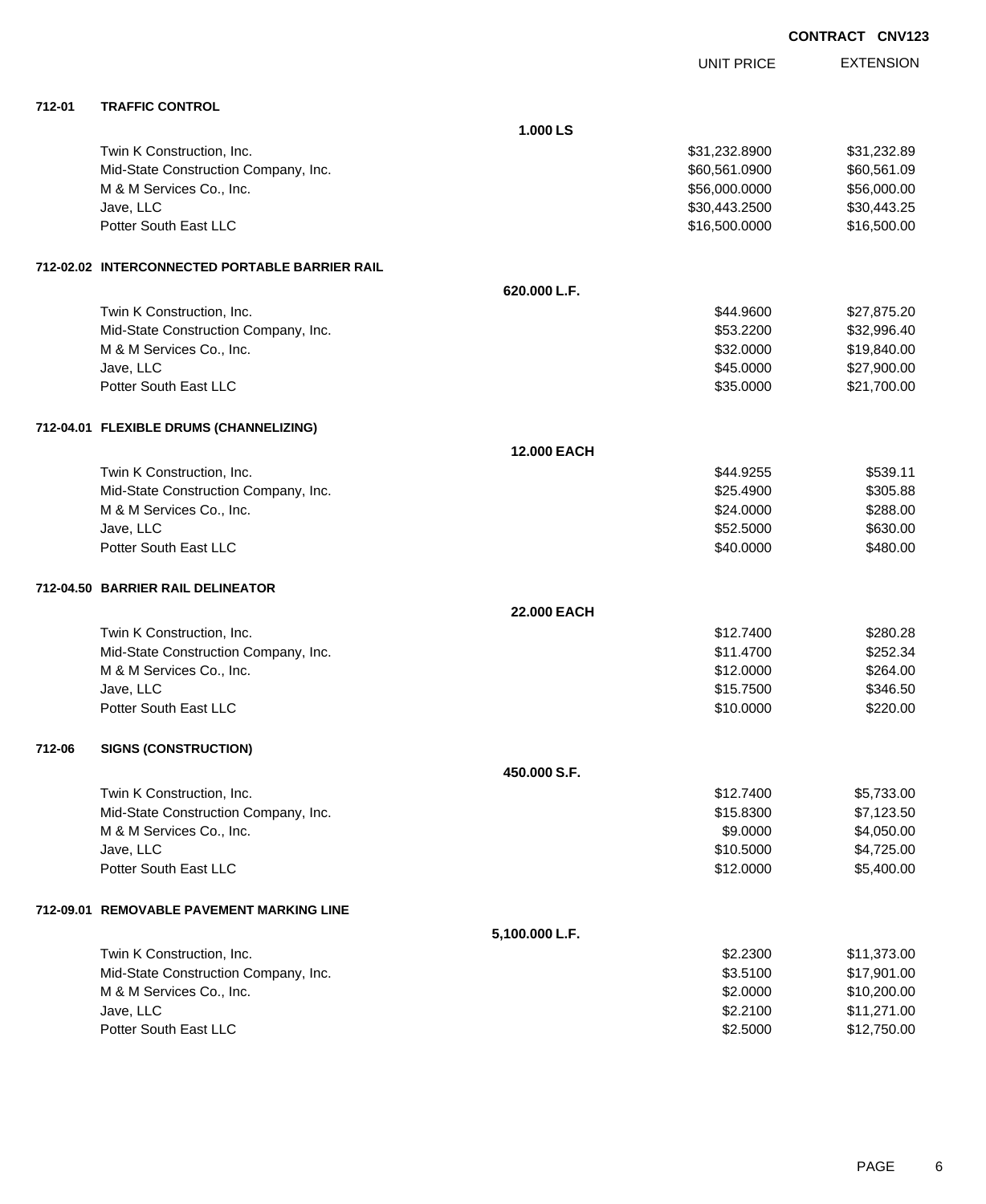|  |                                                                   |                   | <b>CONTRACT CNV123</b> |
|--|-------------------------------------------------------------------|-------------------|------------------------|
|  |                                                                   | <b>UNIT PRICE</b> | <b>EXTENSION</b>       |
|  | 712-09.02 REMOVABLE PAVEMENT MARKING (8" BARRIER LINE)            |                   |                        |
|  |                                                                   | 2,840.000 L.F.    |                        |
|  | Twin K Construction, Inc.                                         | \$3.1800          | \$9,031.20             |
|  | Mid-State Construction Company, Inc.                              | \$3.8900          | \$11,047.60            |
|  | M & M Services Co., Inc.                                          | \$3.0000          | \$8,520.00             |
|  | Jave, LLC                                                         | \$3.1500          | \$8,946.00             |
|  | Potter South East LLC                                             | \$3.3500          | \$9,514.00             |
|  | 712-09.04 REMOVABLE PAVEMENT MARKING (STOP LINE)                  |                   |                        |
|  |                                                                   | 66.000 L.F.       |                        |
|  | Twin K Construction, Inc.                                         | \$21.2300         | \$1,401.18             |
|  | Mid-State Construction Company, Inc.                              | \$19.1200         | \$1,261.92             |
|  | M & M Services Co., Inc.                                          | \$21.0000         | \$1,386.00             |
|  | Jave, LLC                                                         | \$21.0000         | \$1,386.00             |
|  | Potter South East LLC                                             | \$16.4000         | \$1,082.40             |
|  | 713-02.26 CONCRETE BARRIER/PARAPET DELINEATOR                     |                   |                        |
|  |                                                                   | 90.000 EACH       |                        |
|  | Twin K Construction, Inc.                                         | \$12.7400         | \$1,146.60             |
|  | Mid-State Construction Company, Inc.                              | \$11.4700         | \$1,032.30             |
|  | M & M Services Co., Inc.                                          | \$12.0000         | \$1,080.00             |
|  | Jave, LLC                                                         | \$15.7500         | \$1,417.50             |
|  | Potter South East LLC                                             | \$12.5000         | \$1,125.00             |
|  | 713-16.01   CHANGEABLE MESSAGE SIGN UNIT                          |                   |                        |
|  |                                                                   | 3.000 EACH        |                        |
|  | Twin K Construction, Inc.                                         | \$6,634.2200      | \$19,902.66            |
|  | Mid-State Construction Company, Inc.                              | \$7,010.3000      | \$21,030.90            |
|  | M & M Services Co., Inc.                                          | \$6,500.0000      | \$19,500.00            |
|  | Jave, LLC                                                         | \$4,200.0000      | \$12,600.00            |
|  | Potter South East LLC                                             | \$15,000.0000     | \$45,000.00            |
|  | 716-01.21 SNOWPLOWABLE RAISED PAVEMENT MARKERS (BI-DIR) (1 COLOR) |                   |                        |
|  |                                                                   | 20.000 EACH       |                        |
|  | Twin K Construction, Inc.                                         | \$79.6100         | \$1,592.20             |
|  | Mid-State Construction Company, Inc.                              | \$63.7300         | \$1,274.60             |
|  | M & M Services Co., Inc.                                          | \$24.0000         | \$480.00               |
|  | Jave, LLC                                                         | \$78.7500         | \$1,575.00             |
|  | Potter South East LLC                                             | \$55.0000         | \$1,100.00             |
|  | 716-12.02 ENHANCED FLATLINE THERMO PVMT MRKNG (6IN LINE)          |                   |                        |
|  |                                                                   | 2.000 L.M.        |                        |
|  | Twin K Construction, Inc.                                         | \$6,899.5900      | \$13,799.18            |
|  | Mid-State Construction Company, Inc.                              | \$7,328.9500      | \$14,657.90            |
|  | M & M Services Co., Inc.                                          | \$7,000.0000      | \$14,000.00            |
|  | Jave, LLC                                                         | \$6,825.0000      | \$13,650.00            |
|  | Potter South East LLC                                             | \$6,325.0000      | \$12,650.00            |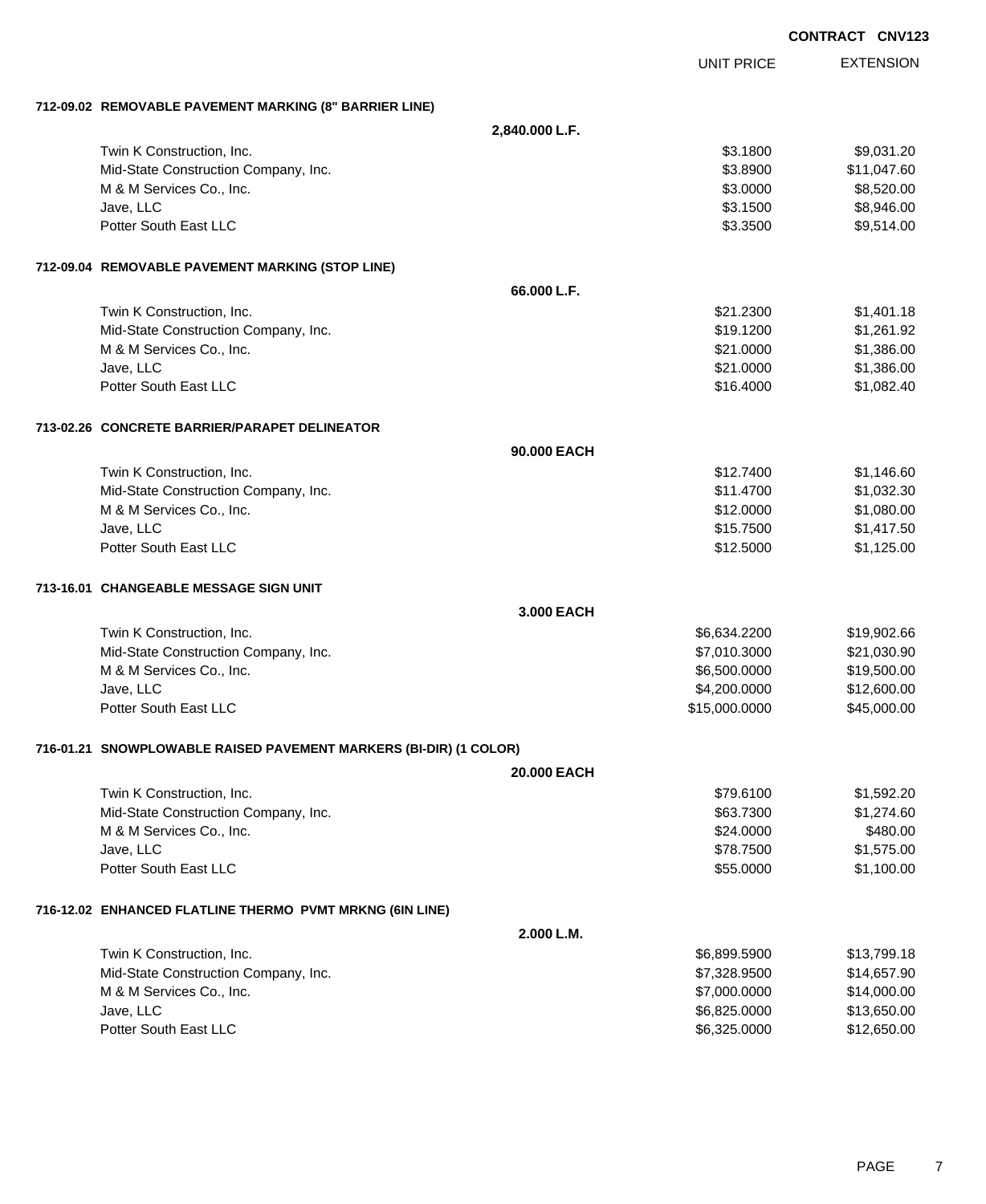|        |                                                         |                   | <b>UNIT PRICE</b> | <b>EXTENSION</b> |
|--------|---------------------------------------------------------|-------------------|-------------------|------------------|
| 717-01 | <b>MOBILIZATION</b>                                     |                   |                   |                  |
|        |                                                         | 1.000 LS          |                   |                  |
|        | Twin K Construction, Inc.                               |                   | \$80,408.5200     | \$80,408.52      |
|        | Mid-State Construction Company, Inc.                    |                   | \$113,526.8100    | \$113,526.81     |
|        | M & M Services Co., Inc.                                |                   | \$45,000.0000     | \$45,000.00      |
|        | Jave, LLC                                               |                   | \$56,793.4200     | \$56,793.42      |
|        | Potter South East LLC                                   |                   | \$85,000.0000     | \$85,000.00      |
| 730-40 | <b>TEMPORARY TRAFFIC SIGNAL SYSTEM</b>                  |                   |                   |                  |
|        |                                                         | <b>2.000 EACH</b> |                   |                  |
|        | Twin K Construction, Inc.                               |                   | \$23,727.7400     | \$47,455.48      |
|        | Mid-State Construction Company, Inc.                    |                   | \$35,051.5000     | \$70,103.00      |
|        | M & M Services Co., Inc.                                |                   | \$18,000.0000     | \$36,000.00      |
|        | Jave, LLC                                               |                   | \$22,500.0000     | \$45,000.00      |
|        | Potter South East LLC                                   |                   | \$25,000.0000     | \$50,000.00      |
|        | 712-02.60 TEMPORARY WORK ZONE CRASH CUSHION (MASH TL-3) |                   |                   |                  |
|        |                                                         | <b>2.000 EACH</b> |                   |                  |
|        | Twin K Construction, Inc.                               |                   | \$10,573.4600     | \$21,146.92      |
|        | Mid-State Construction Company, Inc.                    |                   | \$7,647.6000      | \$15,295.20      |
|        | M & M Services Co., Inc.                                |                   | \$7,500.0000      | \$15,000.00      |
|        | Jave, LLC                                               |                   | \$5,171.2500      | \$10,342.50      |

Potter South East LLC \$12,500.0000 \$25,000.00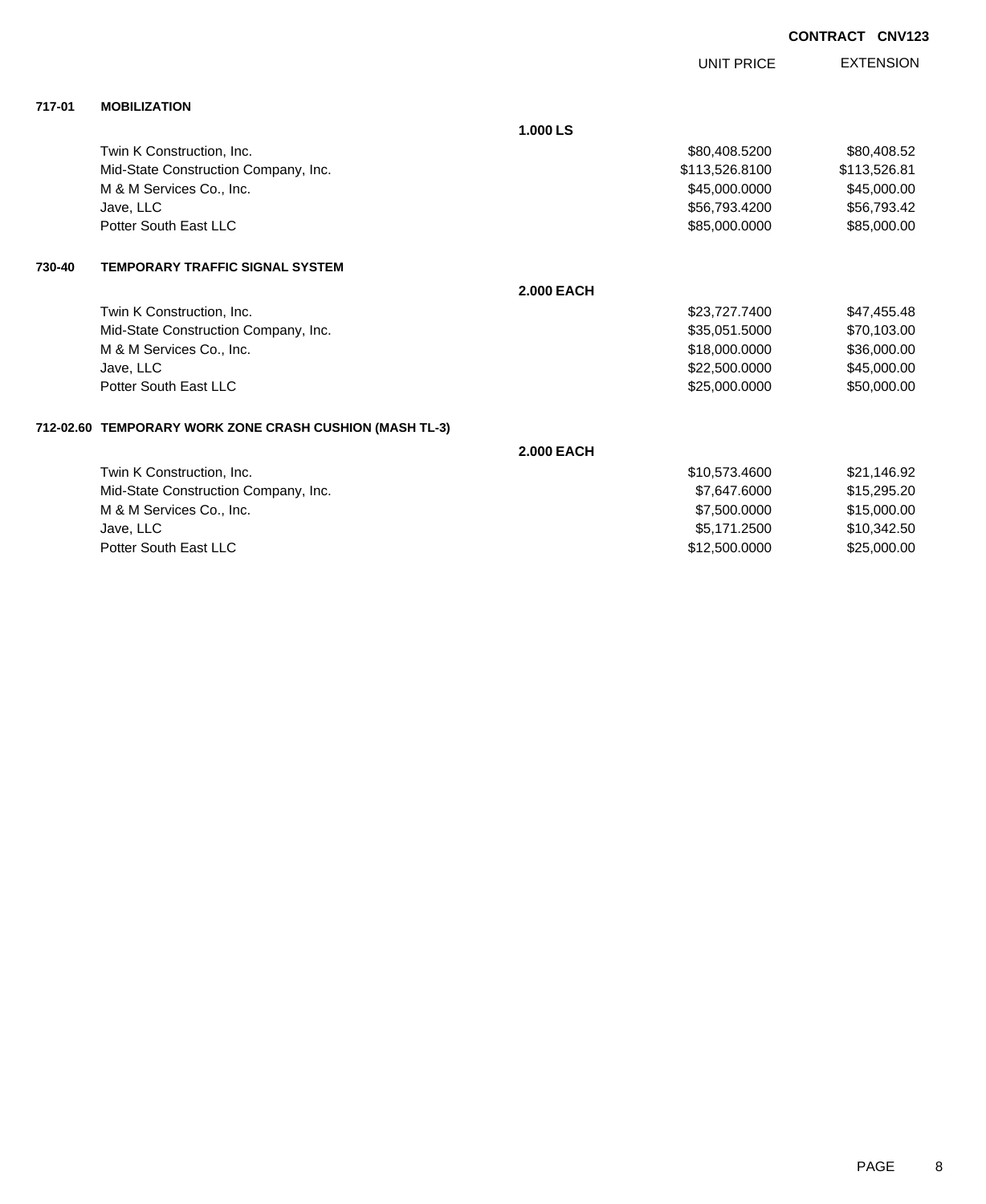## **SUB-TOTAL BRIDGE**

| Twin K Construction, Inc.            | \$1,077,096.40 |
|--------------------------------------|----------------|
| Mid-State Construction Company, Inc. | \$1,160,517.34 |
| M & M Services Co., Inc.             | \$1,182,075.00 |
| Jave, LLC                            | \$1,192,661.83 |
| Potter South East LLC                | \$2,237,842,40 |
|                                      |                |

# **TOTAL CONTRACT**

| Twin K Construction, Inc.            | \$1,077,096.40 |
|--------------------------------------|----------------|
| Mid-State Construction Company, Inc. | \$1,160,517.34 |
| M & M Services Co., Inc.             | \$1,182,075.00 |
| Jave, LLC                            | \$1,192,661.83 |
| Potter South East LLC                | \$2,237,842.40 |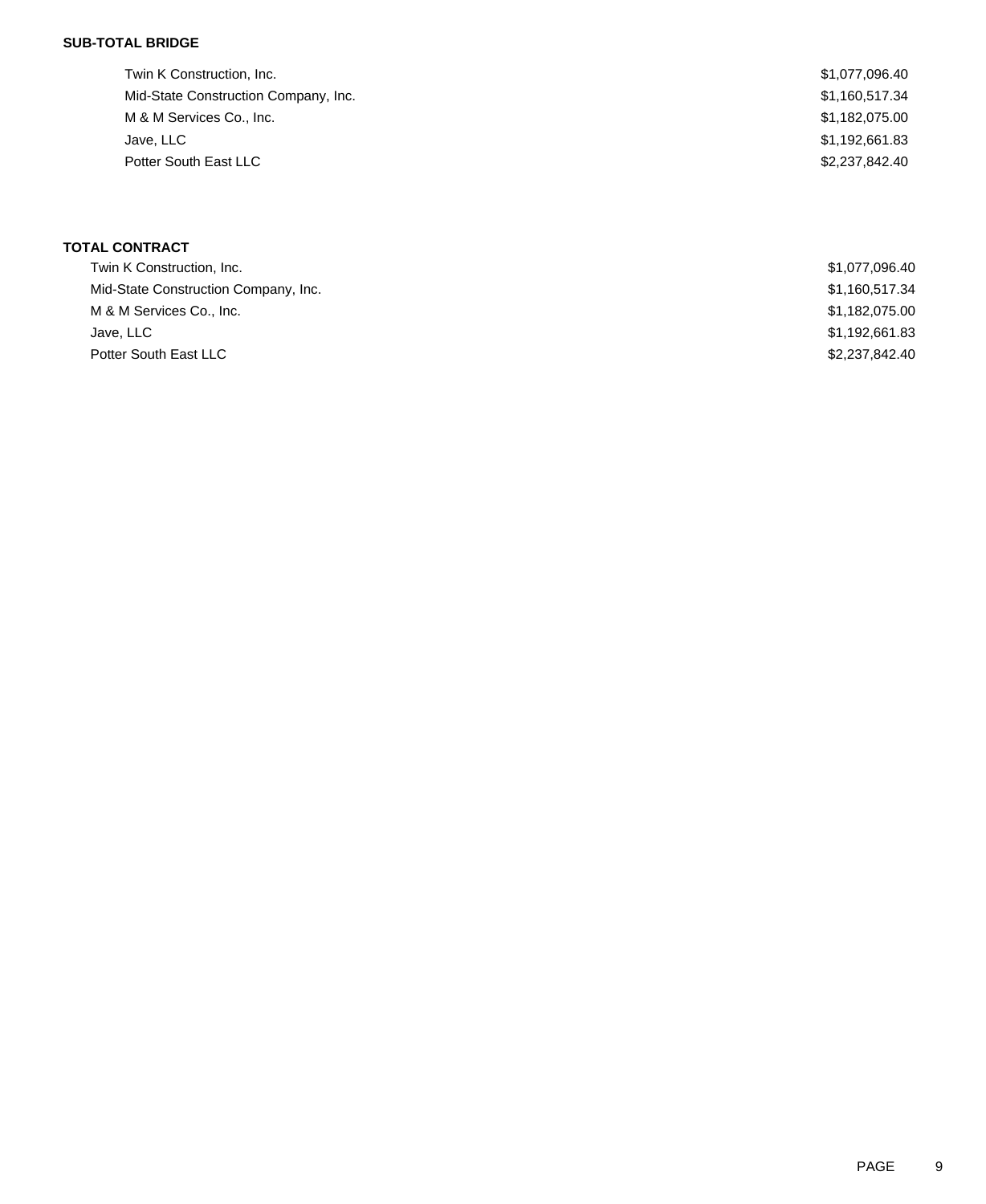# **DEPARTMENT OF TRANSPORTATION SUMMARY OF BIDS LETTING OF MARCH 26, 2021 STATE OF TENNESSEE**

#### CANNON AND WARREN COUNTIES (Contract No. CNV075 Call 017)

STP/HSIP-1(428),08001-3255-94,08001-8255-14,STP/HSIP-1(429),89001-3235- 94,89001-4236-04,89001-8235-14

THE RESURFACING (MICROSURFACING) ON U.S. 70S (S.R. 1) FROM EAST OF LINCOLN LANE (L.M. 11.00) IN CANNON COUNTY TO ROBINSON ROAD (L.M. 9.35) IN WARREN COUNTY, INCLUDING BRIDGE REPAIR.

PROJECT LENGTH - 13.170 MILES

COMPLETION TIME - ON OR BEFORE SEPTEMBER 30, 2021

DBE GOAL 7.00%

### TOTAL CONTRACT

American Pavements, Inc. \$2,621,922.63 Strawser Construction Inc. 62,649,961.42 Asphalt Paving Systems, Inc. 6. The Second Second Study of the S2,684,928.97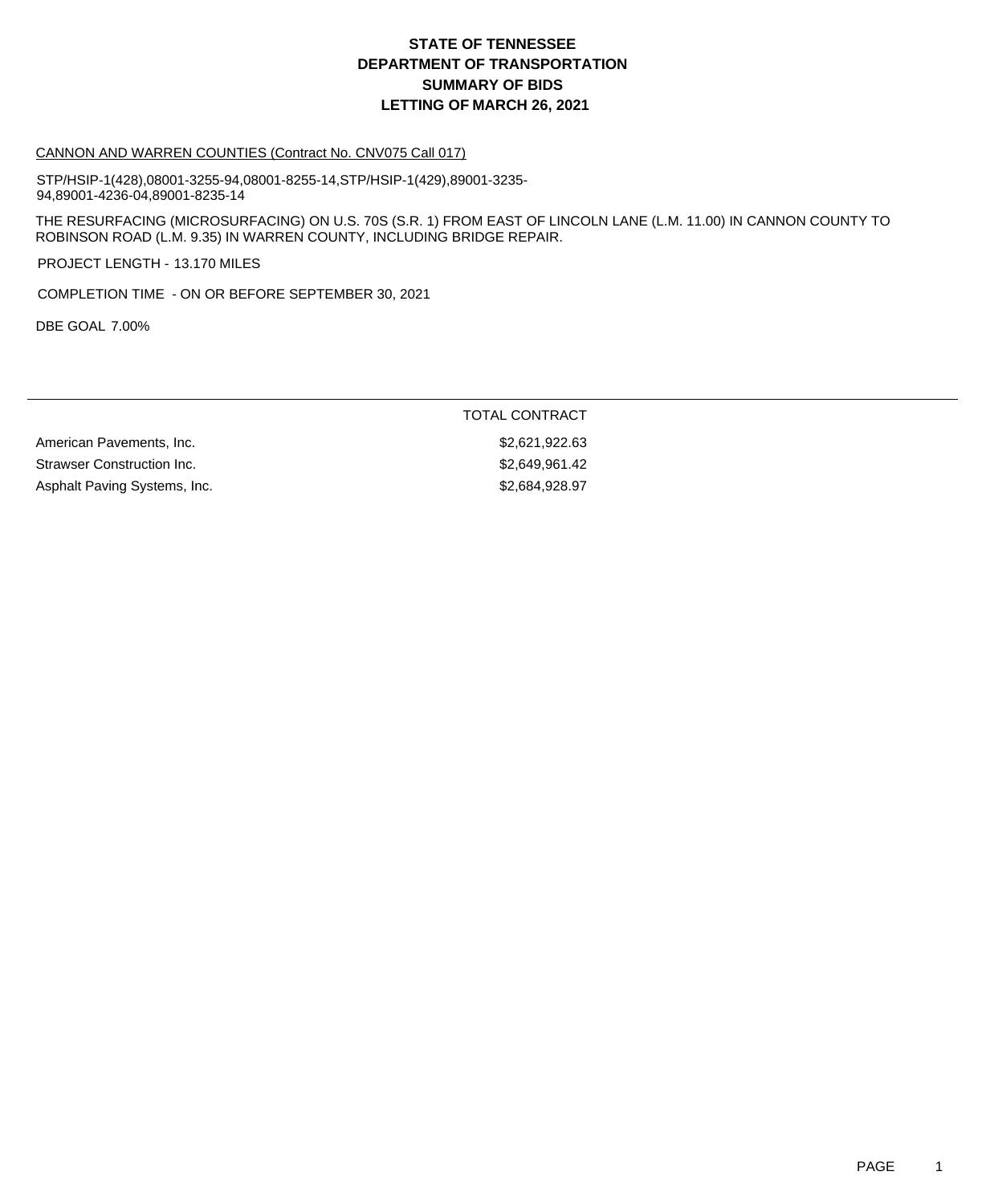EXTENSION **CONTRACT CNV075** UNIT PRICE **ROADWAY CATEGORY 403-01.01 BITUMINOUS MATERIAL FOR TACK COAT (MICRO-SURFACING) 53.000 TON** American Pavements, Inc. 6. 2008. The state of the state of the state of the state of the state of the state of the state of the state of the state of the state of the state of the state of the state of the state of the st Strawser Construction Inc. **\$25,970.00** \$25,970.00 Asphalt Paving Systems, Inc. 6. The Contract of the Contract of the State of the State State State State State State State State State State State State State State State State State State State State State State State Sta **403-01.10 HIGH PERFORMANCE FOG SEALS 267,997.000 S.Y.** American Pavements, Inc. 666,463.26 \$66,463.26 Strawser Construction Inc. **Exercise 2.6 Strawser Construction Inc. 50.4100** \$109,878.77 Asphalt Paving Systems, Inc. 6. The Second Second Seconds of the Second Seconds Seconds Seconds Seconds Asphalt Paving Systems, Inc. **414-03.01 EMULSIFIED ASPHALT FOR MICRO-SURFACING 743.000 TON** American Pavements, Inc. 6631,550.000 \$631,550.000 \$631,550.000 \$631,550.000 \$631,550.00 Strawser Construction Inc. 2012 12:3000 \$537,189.00 Asphalt Paving Systems, Inc. 664,242.00 \$664,242.00 \$894.0000 \$664,242.00 **414-03.02 AGGREGATE FOR MICRO SURFACING 6,193.000 TON** American Pavements, Inc. 6. 2012 12:30 12:30 12:30 12:30 12:30 12:30 12:30 12:30 12:30 12:30 12:30 12:30 12:30 Strawser Construction Inc. **Example 2018** Strawser Construction Inc. **\$108.0000** \$668,844.00 Asphalt Paving Systems, Inc. 6. The Contract of the Contract of the State of the State of State of State of State of State of State of State of State of State of State of State of State of State of State of State of State **701-01.01 CONCRETE SIDEWALK (4 ") 805.000 S.F.** American Pavements, Inc. 66 and the contract of the contract of the contract of the contract of the contract of the contract of the contract of the contract of the contract of the contract of the contract of the contract o Strawser Construction Inc. 6. The Construction Inc. 6. The Construction Inc. 6. The Construction Inc. 6. Strawser Construction Inc. Asphalt Paving Systems, Inc. 66,641.25 **701-02.01 CONCRETE CURB RAMP (RETROFIT) 520.000 S.F.** American Pavements, Inc. 6. 2012. The set of the set of the set of the set of the set of the set of the set of the set of the set of the set of the set of the set of the set of the set of the set of the set of the set of t Strawser Construction Inc. **\$25,480.00** \$25,480.00 Asphalt Paving Systems, Inc. 6. The Contract of the Contract of the State of the State of State of S24,440.00 **702-01 CONCRETE CURB 4.000 C.Y.** American Pavements, Inc. 6. 2012 12:30 12:30 12:30 13:30 13:30 13:30 13:30 13:30 13:30 13:30 13:30 13:30 13:30 Strawser Construction Inc. **\$920.0000 \$3,680.00** \$3,680.00 Asphalt Paving Systems, Inc. 6. 2012 12:0000 \$4,108.00 **702-03 CONCRETE COMBINED CURB & GUTTER 4.000 C.Y.** American Pavements, Inc. 6. 2002. 2003. 2004. 2012. 2013. 2014. 2014. 2014. 2016. 2016. 2016. 2016. 2016. 2016 Strawser Construction Inc. 6. The Construction Inc. 6. The Construction Inc. 6. The Construction Inc. 6. The Construction Inc. 6. The Construction Inc. 6. The Construction Inc. 6. The Construction Inc. 6. The Construction

Asphalt Paving Systems, Inc. 6. 2012 12:30 12:30 12:30 12:30 12:30 12:30 12:30 12:30 12:30 12:30 12:30 12:30 1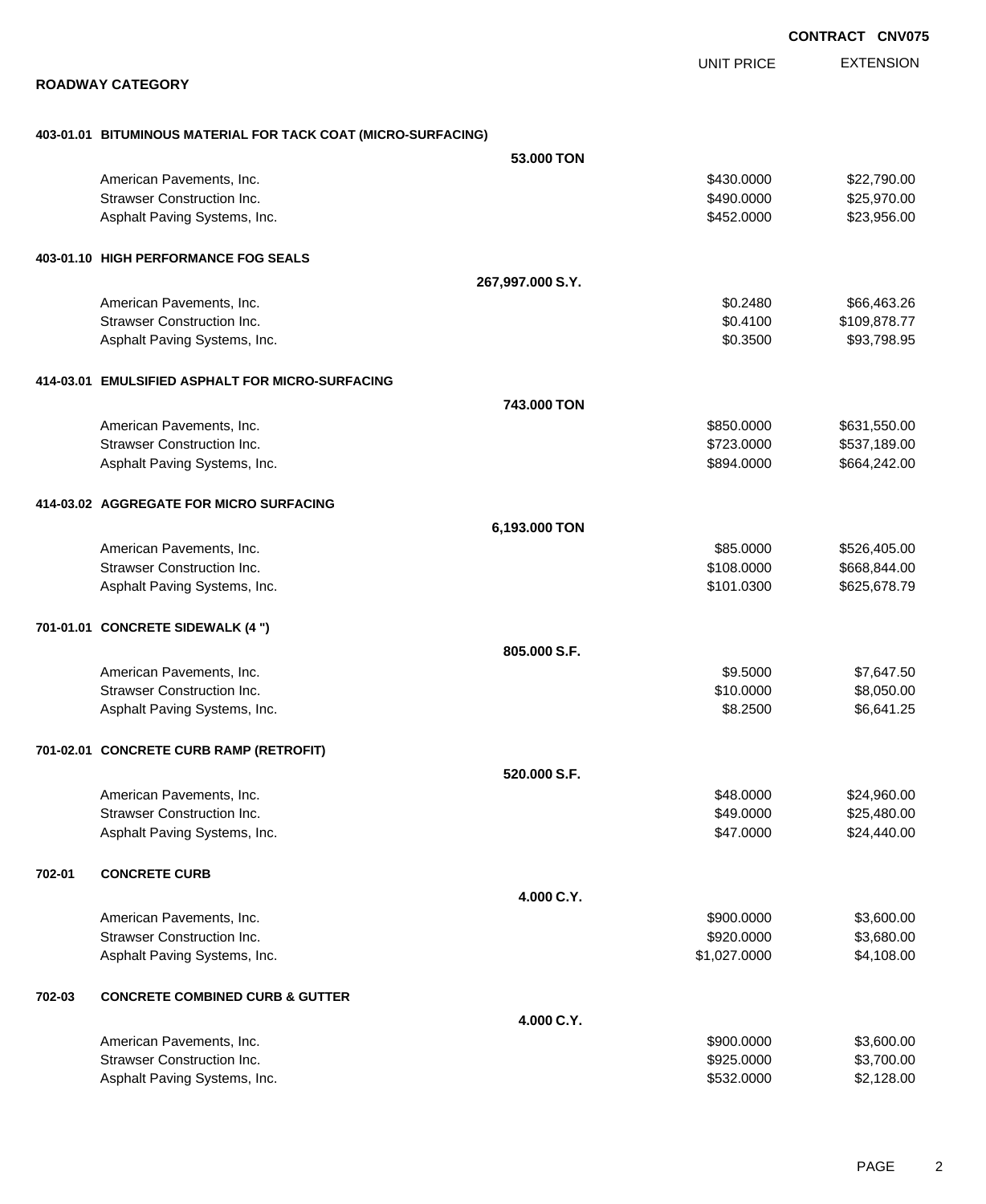|        |                                                        |                   |                   | <b>CONTRACT CNV075</b> |                  |
|--------|--------------------------------------------------------|-------------------|-------------------|------------------------|------------------|
|        |                                                        |                   | <b>UNIT PRICE</b> |                        | <b>EXTENSION</b> |
|        | 705-04.20 GUARDRAIL DELINEATION ENHANCEMENT            |                   |                   |                        |                  |
|        |                                                        | 6,002.000 EACH    |                   |                        |                  |
|        | American Pavements, Inc.                               |                   | \$4.0000          |                        | \$24,008.00      |
|        | <b>Strawser Construction Inc.</b>                      |                   | \$4.0000          |                        | \$24,008.00      |
|        | Asphalt Paving Systems, Inc.                           |                   | \$4.1500          |                        | \$24,908.30      |
| 712-01 | <b>TRAFFIC CONTROL</b>                                 |                   |                   |                        |                  |
|        |                                                        | 1.000 LS          |                   |                        |                  |
|        | American Pavements, Inc.                               |                   | \$48,902.0000     |                        | \$48,902.00      |
|        | <b>Strawser Construction Inc.</b>                      |                   | \$128,770.0000    |                        | \$128,770.00     |
|        | Asphalt Paving Systems, Inc.                           |                   | \$120,000.0000    |                        | \$120,000.00     |
|        | 712-04.01 FLEXIBLE DRUMS (CHANNELIZING)                |                   |                   |                        |                  |
|        |                                                        | 304.000 EACH      |                   |                        |                  |
|        | American Pavements, Inc.                               |                   | \$34.5000         |                        | \$10,488.00      |
|        | <b>Strawser Construction Inc.</b>                      |                   | \$35.0000         |                        | \$10,640.00      |
|        | Asphalt Paving Systems, Inc.                           |                   | \$22.1600         |                        | \$6,736.64       |
|        | 712-05.03 WARNING LIGHTS (TYPE C)                      |                   |                   |                        |                  |
|        |                                                        | 52.000 EACH       |                   |                        |                  |
|        | American Pavements, Inc.                               |                   | \$27.5000         |                        | \$1,430.00       |
|        | <b>Strawser Construction Inc.</b>                      |                   | \$28.0000         |                        | \$1,456.00       |
|        | Asphalt Paving Systems, Inc.                           |                   | \$1.0300          |                        | \$53.56          |
| 712-06 | <b>SIGNS (CONSTRUCTION)</b>                            |                   |                   |                        |                  |
|        |                                                        | 1,522.000 S.F.    |                   |                        |                  |
|        | American Pavements, Inc.                               |                   | \$6.0000          |                        | \$9,132.00       |
|        | <b>Strawser Construction Inc.</b>                      |                   | \$6.0500          |                        | \$9,208.10       |
|        | Asphalt Paving Systems, Inc.                           |                   | \$6.9600          |                        | \$10,593.12      |
|        | 712-08.03 ARROW BOARD (TYPE C)                         |                   |                   |                        |                  |
|        |                                                        | <b>2.000 EACH</b> |                   |                        |                  |
|        | American Pavements, Inc.                               |                   | \$400.0000        |                        | \$800.00         |
|        | <b>Strawser Construction Inc.</b>                      |                   | \$800.0000        |                        | \$1,600.00       |
|        | Asphalt Paving Systems, Inc.                           |                   | \$412.0000        |                        | \$824.00         |
|        | 712-09.02 REMOVABLE PAVEMENT MARKING (8" BARRIER LINE) |                   |                   |                        |                  |
|        |                                                        | 57,048.000 L.F.   |                   |                        |                  |
|        | American Pavements, Inc.                               |                   | \$2.6200          |                        | \$149,465.76     |
|        | <b>Strawser Construction Inc.</b>                      |                   | \$2.6500          |                        | \$151,177.20     |
|        | Asphalt Paving Systems, Inc.                           |                   | \$2.6000          |                        | \$148,324.80     |
|        | 713-02.21 SIGN POST DELINEATION ENHANCEMENT            |                   |                   |                        |                  |
|        |                                                        | 290.000 L.F.      |                   |                        |                  |
|        | American Pavements, Inc.                               |                   | \$4.9500          |                        | \$1,435.50       |
|        | <b>Strawser Construction Inc.</b>                      |                   | \$5.5000          |                        | \$1,595.00       |

Asphalt Paving Systems, Inc. 6. The Second Studies of the Second Studies of the Second Studies of St. 450.00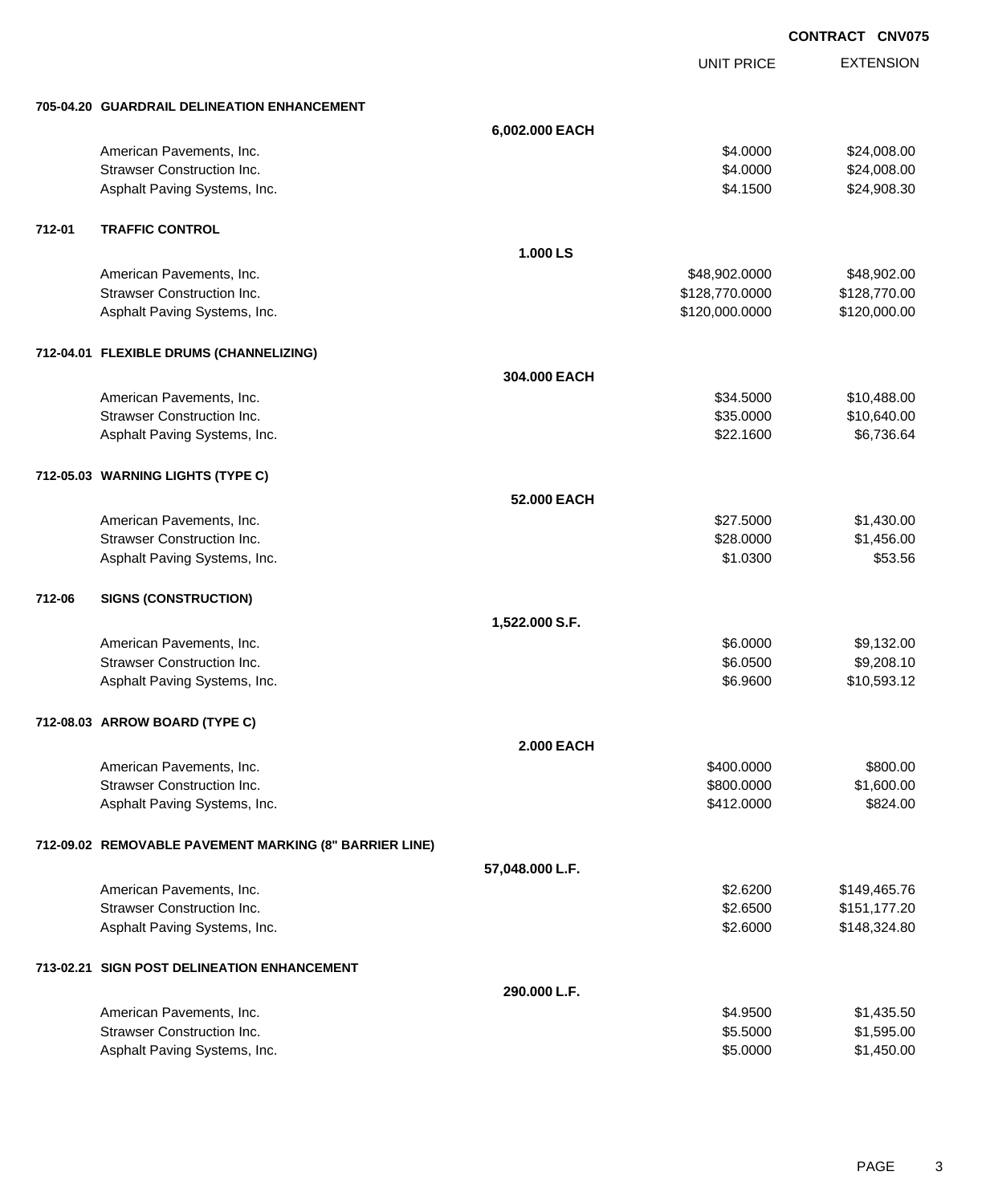|        |                                                                            |                   | <b>UNIT PRICE</b> | <b>EXTENSION</b> |
|--------|----------------------------------------------------------------------------|-------------------|-------------------|------------------|
| 713-15 | <b>REMOVAL OF SIGNS, POSTS AND FOOTINGS</b>                                |                   |                   |                  |
|        |                                                                            | 1.000 LS          |                   |                  |
|        | American Pavements, Inc.                                                   |                   | \$1,000.0000      | \$1,000.00       |
|        | <b>Strawser Construction Inc.</b>                                          |                   | \$515.0000        | \$515.00         |
|        | Asphalt Paving Systems, Inc.                                               |                   | \$1,030.0000      | \$1,030.00       |
|        | 713-15.02 REMOVAL & RELOCATION OF SIGN & SUPPORT                           |                   |                   |                  |
|        |                                                                            | 13.000 EACH       |                   |                  |
|        | American Pavements, Inc.                                                   |                   | \$100.0000        | \$1,300.00       |
|        | <b>Strawser Construction Inc.</b>                                          |                   | \$155.0000        | \$2,015.00       |
|        | Asphalt Paving Systems, Inc.                                               |                   | \$103.0000        | \$1,339.00       |
|        | 713-16.01 CHANGEABLE MESSAGE SIGN UNIT                                     |                   |                   |                  |
|        |                                                                            | <b>2.000 EACH</b> |                   |                  |
|        | American Pavements, Inc.                                                   |                   | \$1,250.0000      | \$2,500.00       |
|        | <b>Strawser Construction Inc.</b>                                          |                   | \$2,500.0000      | \$5,000.00       |
|        | Asphalt Paving Systems, Inc.                                               |                   | \$1,289.0000      | \$2,578.00       |
|        | 713-16.20 SIGNS (ONE WAY LEFT, R6-1L, 54"x18", SIGN, POST & INSTALLATION)  |                   |                   |                  |
|        |                                                                            | 14.000 EACH       |                   |                  |
|        | American Pavements, Inc.                                                   |                   | \$200.0000        | \$2,800.00       |
|        | <b>Strawser Construction Inc.</b>                                          |                   | \$205.0000        | \$2,870.00       |
|        | Asphalt Paving Systems, Inc.                                               |                   | \$685.0000        | \$9,590.00       |
|        | 713-16.21 SIGNS (ONE WAY RIGHT, R6-1R, 54"x18", SIGN, POST & INSTALLATION) |                   |                   |                  |
|        |                                                                            | 14.000 EACH       |                   |                  |
|        | American Pavements, Inc.                                                   |                   | \$200.0000        | \$2,800.00       |
|        | <b>Strawser Construction Inc.</b>                                          |                   | \$205.0000        | \$2,870.00       |
|        | Asphalt Paving Systems, Inc.                                               |                   | \$685.0000        | \$9,590.00       |
|        |                                                                            |                   |                   |                  |
|        | 713-16.22 SIGNS (STOP, R1-1, 48"x48", SIGN, POST & INSTALLATION)           |                   |                   |                  |
|        |                                                                            | <b>2.000 EACH</b> |                   |                  |
|        | American Pavements, Inc.                                                   |                   | \$350.0000        | \$700.00         |
|        | <b>Strawser Construction Inc.</b>                                          |                   | \$355.0000        | \$710.00         |
|        | Asphalt Paving Systems, Inc.                                               |                   | \$995.0000        | \$1,990.00       |
|        | 713-16.23 SIGNS (STOP, R1-1, 36"x36", SIGN, POST & INSTALLATION)           |                   |                   |                  |
|        |                                                                            | 10.000 EACH       |                   |                  |
|        | American Pavements, Inc.                                                   |                   | \$225.0000        | \$2,250.00       |
|        | <b>Strawser Construction Inc.</b>                                          |                   | \$230.0000        | \$2,300.00       |
|        | Asphalt Paving Systems, Inc.                                               |                   | \$634.0000        | \$6,340.00       |
|        | 713-16.24 SIGNS (YIELD, R1-2, 36"x36"x36", SIGN, POST & FOOTING)           |                   |                   |                  |
|        |                                                                            | <b>2.000 EACH</b> |                   |                  |
|        | American Pavements, Inc.                                                   |                   | \$185.0000        | \$370.00         |
|        | <b>Strawser Construction Inc.</b>                                          |                   | \$190.0000        | \$380.00         |
|        | Asphalt Paving Systems, Inc.                                               |                   | \$624.0000        | \$1,248.00       |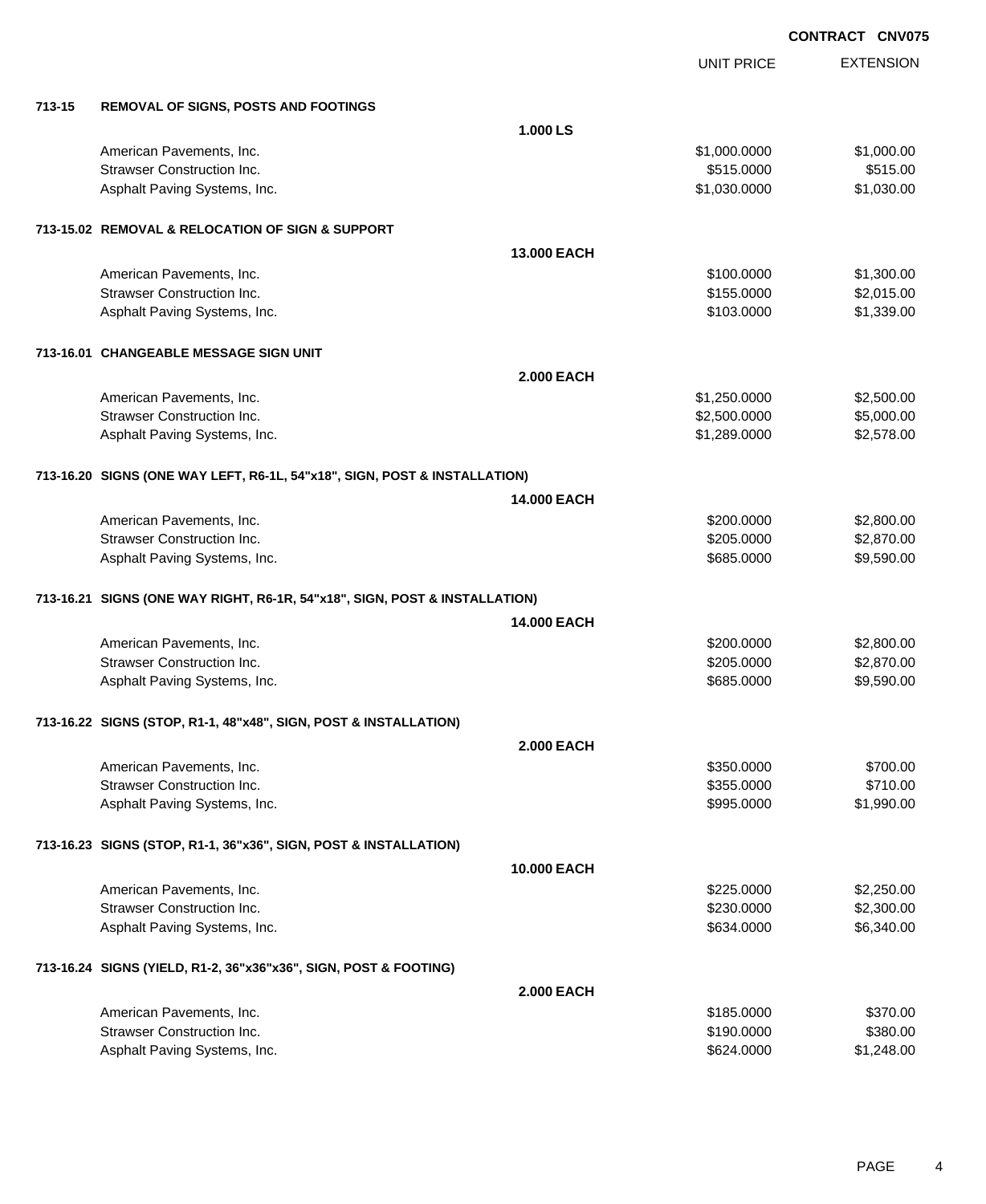|                                                                     |                |                   | <b>CONTRACT CNV075</b> |  |  |
|---------------------------------------------------------------------|----------------|-------------------|------------------------|--|--|
|                                                                     |                | <b>UNIT PRICE</b> | <b>EXTENSION</b>       |  |  |
| 716-01.21 SNOWPLOWABLE RAISED PAVEMENT MARKERS (BI-DIR) (1 COLOR)   |                |                   |                        |  |  |
|                                                                     | 89.000 EACH    |                   |                        |  |  |
| American Pavements, Inc.                                            |                | \$24.5000         | \$2,180.50             |  |  |
| <b>Strawser Construction Inc.</b>                                   |                | \$24.5000         | \$2,180.50             |  |  |
| Asphalt Paving Systems, Inc.                                        |                | \$24.7500         | \$2,202.75             |  |  |
| 716-01.22 SNOWPLOWABLE RAISED PAVMENT MARKERS (MONO-DIR)(1 COLOR)   |                |                   |                        |  |  |
|                                                                     | 40.000 EACH    |                   |                        |  |  |
| American Pavements, Inc.                                            |                | \$24.5000         | \$980.00               |  |  |
| <b>Strawser Construction Inc.</b>                                   |                | \$24.5000         | \$980.00               |  |  |
| Asphalt Paving Systems, Inc.                                        |                | \$24.7500         | \$990.00               |  |  |
| 716-01.23 SNOWPLOWABLE RAISED PAVEMENT MARKERS (BI-DIR)(2 COLOR)    |                |                   |                        |  |  |
|                                                                     | 2,556.000 EACH |                   |                        |  |  |
| American Pavements, Inc.                                            |                | \$24.5000         | \$62,622.00            |  |  |
| <b>Strawser Construction Inc.</b>                                   |                | \$24.5000         | \$62,622.00            |  |  |
| Asphalt Paving Systems, Inc.                                        |                | \$24.7500         | \$63,261.00            |  |  |
| 716-01.30 REMOVAL OF SNOWPLOWABLE REFLECTIVE MARKER                 |                |                   |                        |  |  |
| 2,645.000 EACH                                                      |                |                   |                        |  |  |
| American Pavements, Inc.                                            |                | \$9.0000          | \$23,805.00            |  |  |
| <b>Strawser Construction Inc.</b>                                   |                | \$7.1500          | \$18,911.75            |  |  |
| Asphalt Paving Systems, Inc.                                        |                | \$7.2500          | \$19,176.25            |  |  |
| 716-01.40 REMOVE AND REPLACE LENS ON SNOWPLOWABLE REFLECTIVE MARKER |                |                   |                        |  |  |
|                                                                     | 830.000 EACH   |                   |                        |  |  |
| American Pavements, Inc.                                            |                | \$7.5000          | \$6,225.00             |  |  |
| <b>Strawser Construction Inc.</b>                                   |                | \$5.1500          | \$4,274.50             |  |  |
| Asphalt Paving Systems, Inc.                                        |                | \$5.1500          | \$4,274.50             |  |  |
| 716-02.04 PLASTIC PAVEMENT MARKING(CHANNELIZATION STRIPING)         |                |                   |                        |  |  |
|                                                                     | 1,349.000 S.Y. |                   |                        |  |  |
| American Pavements, Inc.                                            |                | \$21.5000         | \$29,003.50            |  |  |
| <b>Strawser Construction Inc.</b>                                   |                | \$18.5000         | \$24,956.50            |  |  |
| Asphalt Paving Systems, Inc.                                        |                | \$18.5500         | \$25,023.95            |  |  |
| 716-02.05 PLASTIC PAVEMENT MARKING (STOP LINE)                      |                |                   |                        |  |  |
|                                                                     | 840.000 L.F.   |                   |                        |  |  |
| American Pavements, Inc.                                            |                | \$9.2500          | \$7,770.00             |  |  |
| <b>Strawser Construction Inc.</b>                                   |                | \$10.0000         | \$8,400.00             |  |  |
| Asphalt Paving Systems, Inc.                                        |                | \$9.2800          | \$7,795.20             |  |  |
| 716-02.06 PLASTIC PAVEMENT MARKING (TURN LANE ARROW)                |                |                   |                        |  |  |
|                                                                     | 91.000 EACH    |                   |                        |  |  |
| American Pavements, Inc.                                            |                | \$130.0000        | \$11,830.00            |  |  |
| <b>Strawser Construction Inc.</b>                                   |                | \$152.0000        | \$13,832.00            |  |  |
| Asphalt Paving Systems, Inc.                                        |                | \$155.0000        | \$14,105.00            |  |  |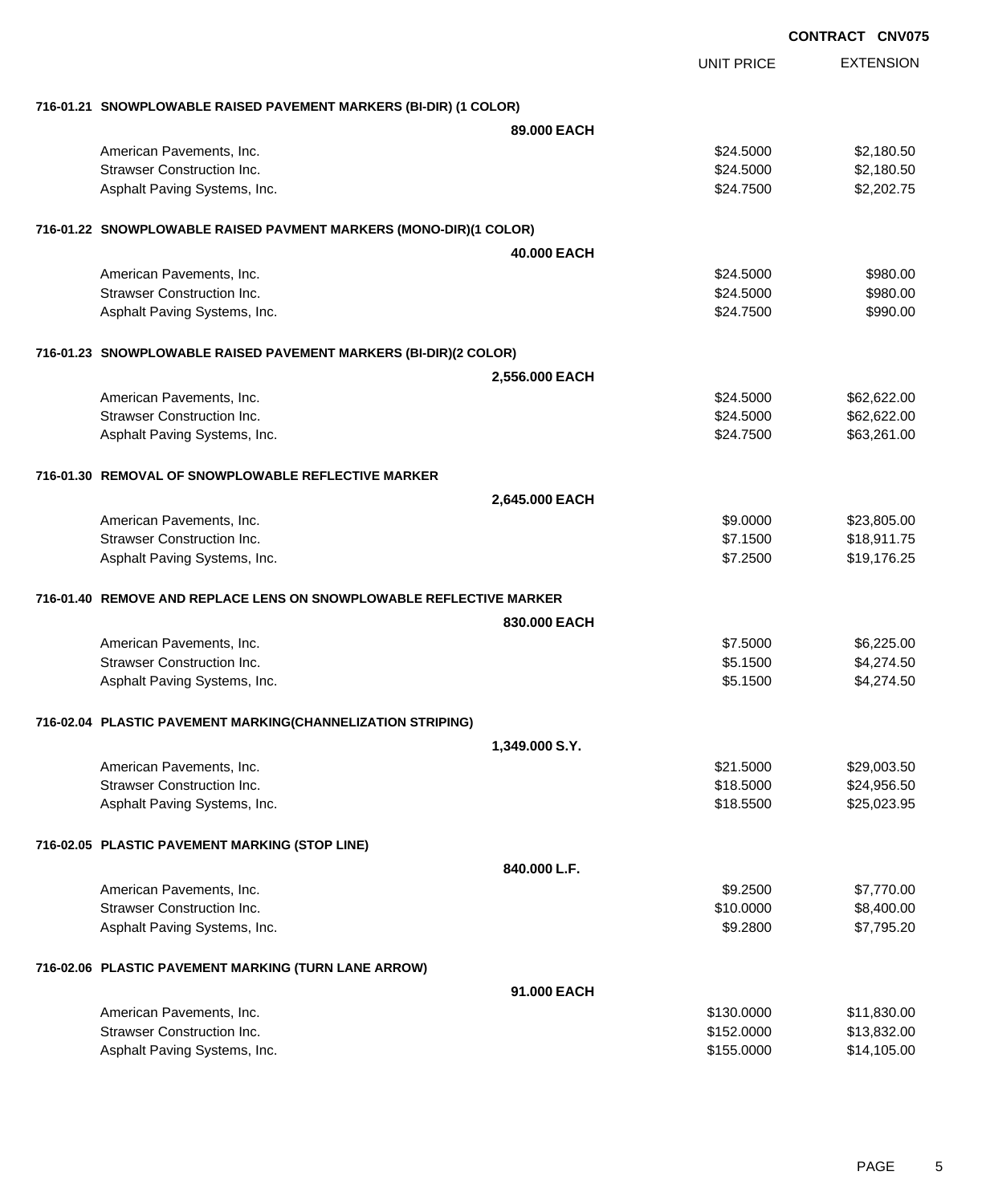|                                                                 |                   | <b>UNIT PRICE</b> | <b>EXTENSION</b> |
|-----------------------------------------------------------------|-------------------|-------------------|------------------|
| 716-04.12 PLASTIC PAVEMENT MARKING (YIELD LINE)                 |                   |                   |                  |
|                                                                 | 60.000 S.F.       |                   |                  |
| American Pavements, Inc.                                        |                   | \$10,0000         | \$600.00         |
| <b>Strawser Construction Inc.</b>                               |                   | \$10.1000         | \$606.00         |
| Asphalt Paving Systems, Inc.                                    |                   | \$10.3000         | \$618.00         |
| 716-04.14 PLASTIC PAVEMENT MARKING (LANE REDUCTION ARROW)       |                   |                   |                  |
|                                                                 | <b>2.000 EACH</b> |                   |                  |
| American Pavements, Inc.                                        |                   | \$275.0000        | \$550.00         |
| Strawser Construction Inc.                                      |                   | \$255.0000        | \$510.00         |
| Asphalt Paving Systems, Inc.                                    |                   | \$258.0000        | \$516.00         |
| 716-08.02 REMOVAL OF PAVEMENT MARKING (8" BARRIER LINE)         |                   |                   |                  |
|                                                                 | 15,765.000 L.F.   |                   |                  |
| American Pavements, Inc.                                        |                   | \$0.8500          | \$13,400.25      |
| <b>Strawser Construction Inc.</b>                               |                   | \$0.5100          | \$8,040.15       |
| Asphalt Paving Systems, Inc.                                    |                   | \$0.5500          | \$8,670.75       |
| 716-08.04 REMOVAL OF PAVEMENT MARKING (CHANNELIZATION STRIPING) |                   |                   |                  |
|                                                                 | 443,000 S.Y.      |                   |                  |
| American Pavements, Inc.                                        |                   | \$9.0000          | \$3,987.00       |
| <b>Strawser Construction Inc.</b>                               |                   | \$10.2500         | \$4,540.75       |
| Asphalt Paving Systems, Inc.                                    |                   | \$10.3000         | \$4,562.90       |
| 716-08.06 REMOVAL OF PAVEMENT MARKING (TURN LANE ARROW)         |                   |                   |                  |
|                                                                 | 91.000 EACH       |                   |                  |
| American Pavements, Inc.                                        |                   | \$60.0000         | \$5,460.00       |
| <b>Strawser Construction Inc.</b>                               |                   | \$75.0000         | \$6,825.00       |
| Asphalt Paving Systems, Inc.                                    |                   | \$77.2500         | \$7,029.75       |
| 716-08.20 REMOVAL OF PAVEMENT MARKING (LINE)                    |                   |                   |                  |
|                                                                 | 13.600 L.M.       |                   |                  |
| American Pavements, Inc.                                        |                   | \$1,750.0000      | \$23,800.00      |
| <b>Strawser Construction Inc.</b>                               |                   | \$1,375.0000      | \$18,700.00      |
| Asphalt Paving Systems, Inc.                                    |                   | \$1,000.0000      | \$13,600.00      |
| 716-12.02 ENHANCED FLATLINE THERMO PVMT MRKNG (6IN LINE)        |                   |                   |                  |
|                                                                 | 60.700 L.M.       |                   |                  |
| American Pavements, Inc.                                        |                   | \$3,975.0000      | \$241,282.50     |
| <b>Strawser Construction Inc.</b>                               |                   | \$4,000.0000      | \$242,800.00     |
| Asphalt Paving Systems, Inc.                                    |                   | \$3,975.0000      | \$241,282.50     |
| 716-12.05 ENHANCED FLATLINE THERMO PVMT MRKNG (6IN DOTTED LINE) |                   |                   |                  |
|                                                                 | 2,383.000 L.F.    |                   |                  |
| American Pavements, Inc.                                        |                   | \$0.8000          | \$1,906.40       |
| Strawser Construction Inc.                                      |                   | \$1.0000          | \$2,383.00       |
| Asphalt Paving Systems, Inc.                                    |                   | \$1.0300          | \$2,454.49       |
|                                                                 |                   |                   |                  |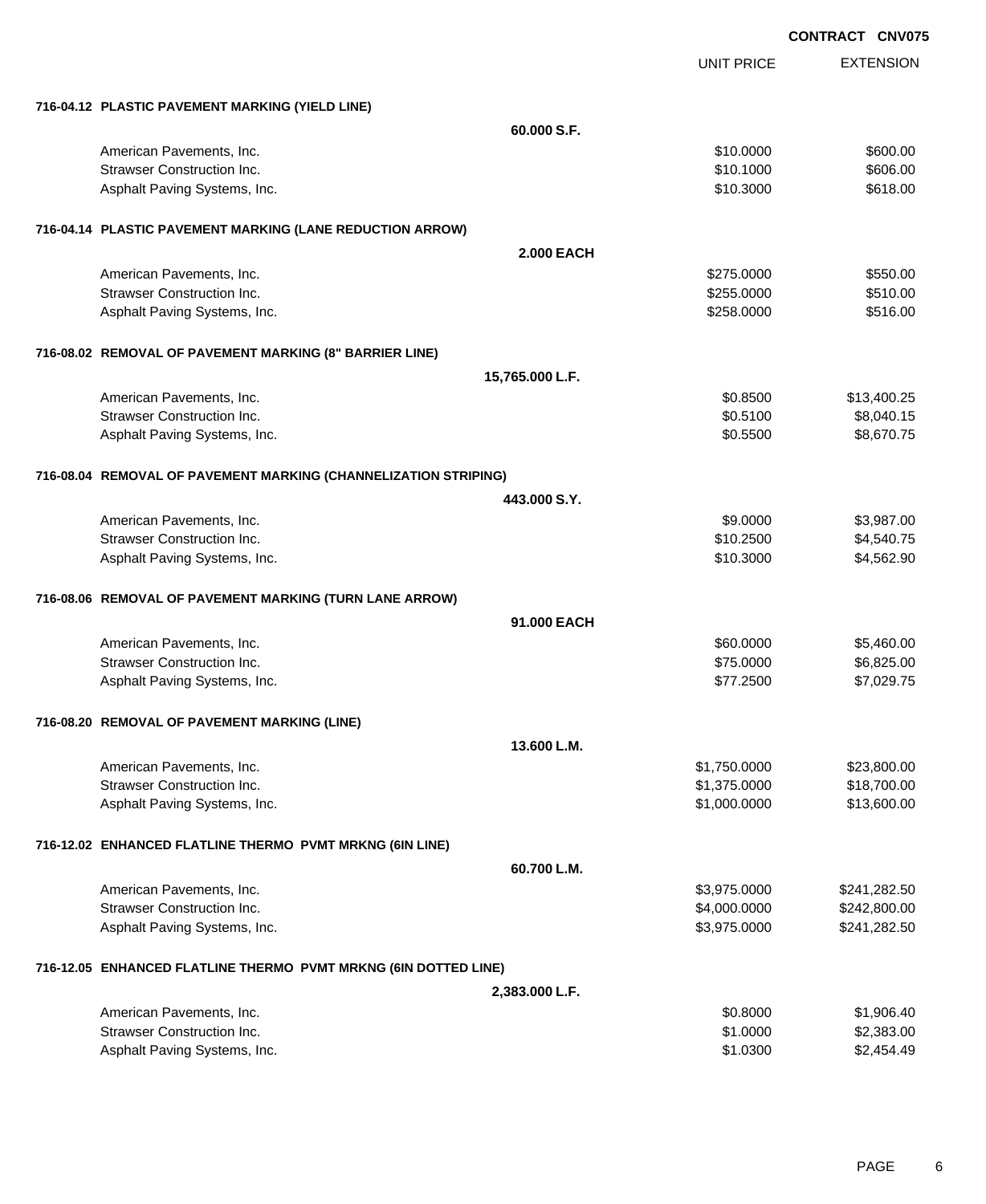|        |                                                |                 | <b>UNIT PRICE</b> | <b>EXTENSION</b> |
|--------|------------------------------------------------|-----------------|-------------------|------------------|
|        | 716-12.06 ENHANCED FLAT LINE THERMO (8IN LINE) |                 |                   |                  |
|        |                                                | 13,382.000 L.F. |                   |                  |
|        | American Pavements, Inc.                       |                 | \$1.1000          | \$14,720.20      |
|        | Strawser Construction Inc.                     |                 | \$1,6000          | \$21,411.20      |
|        | Asphalt Paving Systems, Inc.                   |                 | \$1.6000          | \$21,411.20      |
| 717-01 | <b>MOBILIZATION</b>                            |                 |                   |                  |
|        |                                                | 1.000 LS        |                   |                  |
|        | American Pavements, Inc.                       |                 | \$44,800.0000     | \$44,800.00      |
|        | <b>Strawser Construction Inc.</b>              |                 | \$95,575.0000     | \$95,575.00      |
|        | Asphalt Paving Systems, Inc.                   |                 | \$45,000.0000     | \$45,000.00      |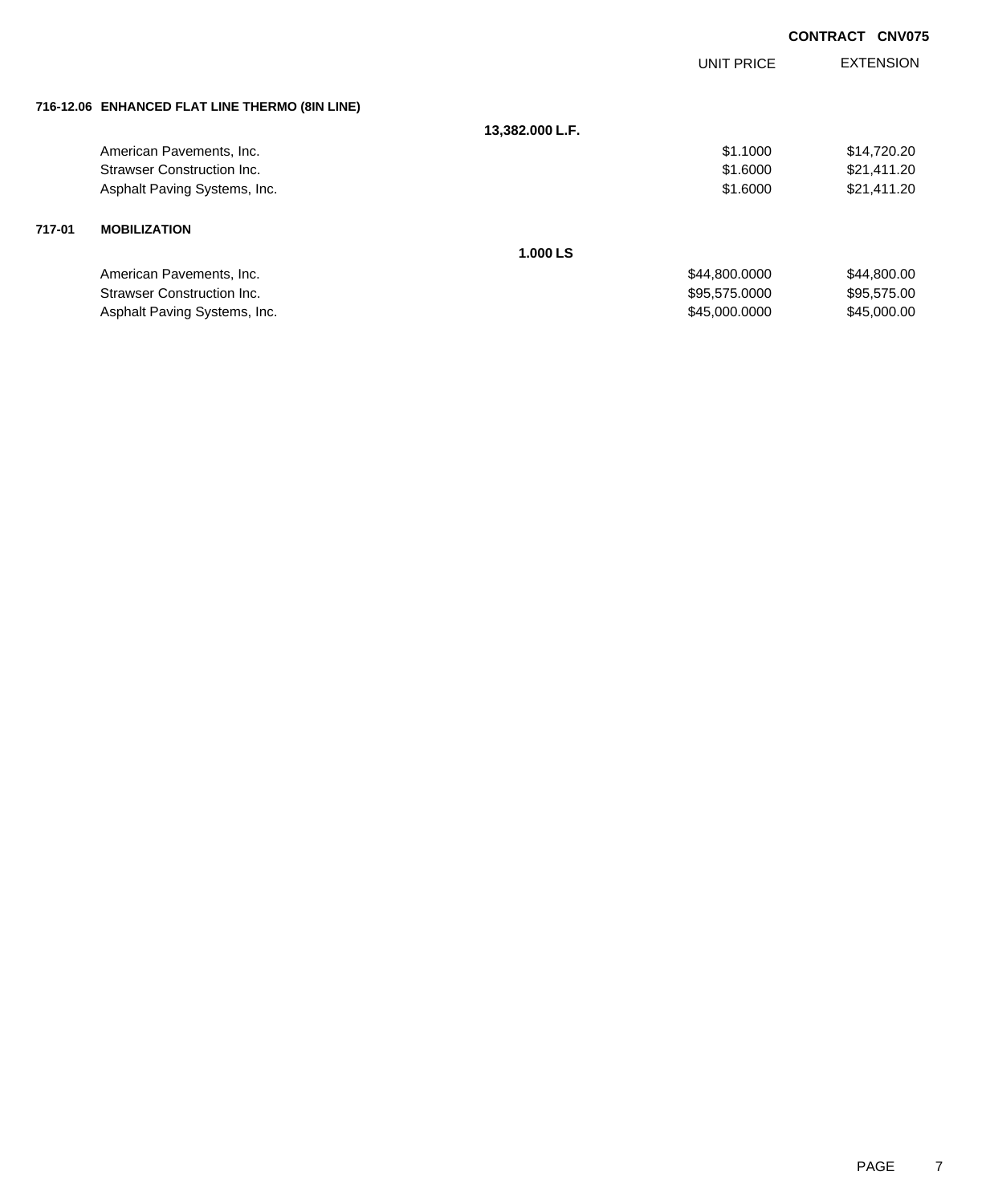|                                                      |                |            | <b>CONTRACT CNV075</b> |
|------------------------------------------------------|----------------|------------|------------------------|
| <b>BRIDGE CATEGORY</b>                               |                | UNIT PRICE | <b>EXTENSION</b>       |
| 604-10.44 EXPANSION JOINT REPAIRS                    |                |            |                        |
|                                                      | 740.000 L.F.   |            |                        |
| American Pavements, Inc.                             |                | \$195.0000 | \$144,300.00           |
| Strawser Construction Inc.                           |                | \$195.0000 | \$144,300.00           |
| Asphalt Paving Systems, Inc.                         |                | \$201,0000 | \$148,740.00           |
| 617-04.01 TYPE 1 THIN EPOXY OVERLAY (EPOXY-URETHANE) |                |            |                        |
|                                                      | 7,279.000 S.Y. |            |                        |
| American Pavements, Inc.                             |                | \$59.9400  | \$436,303.26           |
| Strawser Construction Inc.                           |                | \$33.0000  | \$240,207.00           |
| Asphalt Paving Systems, Inc.                         |                | \$36.0800  | \$262,626.32           |
|                                                      |                |            |                        |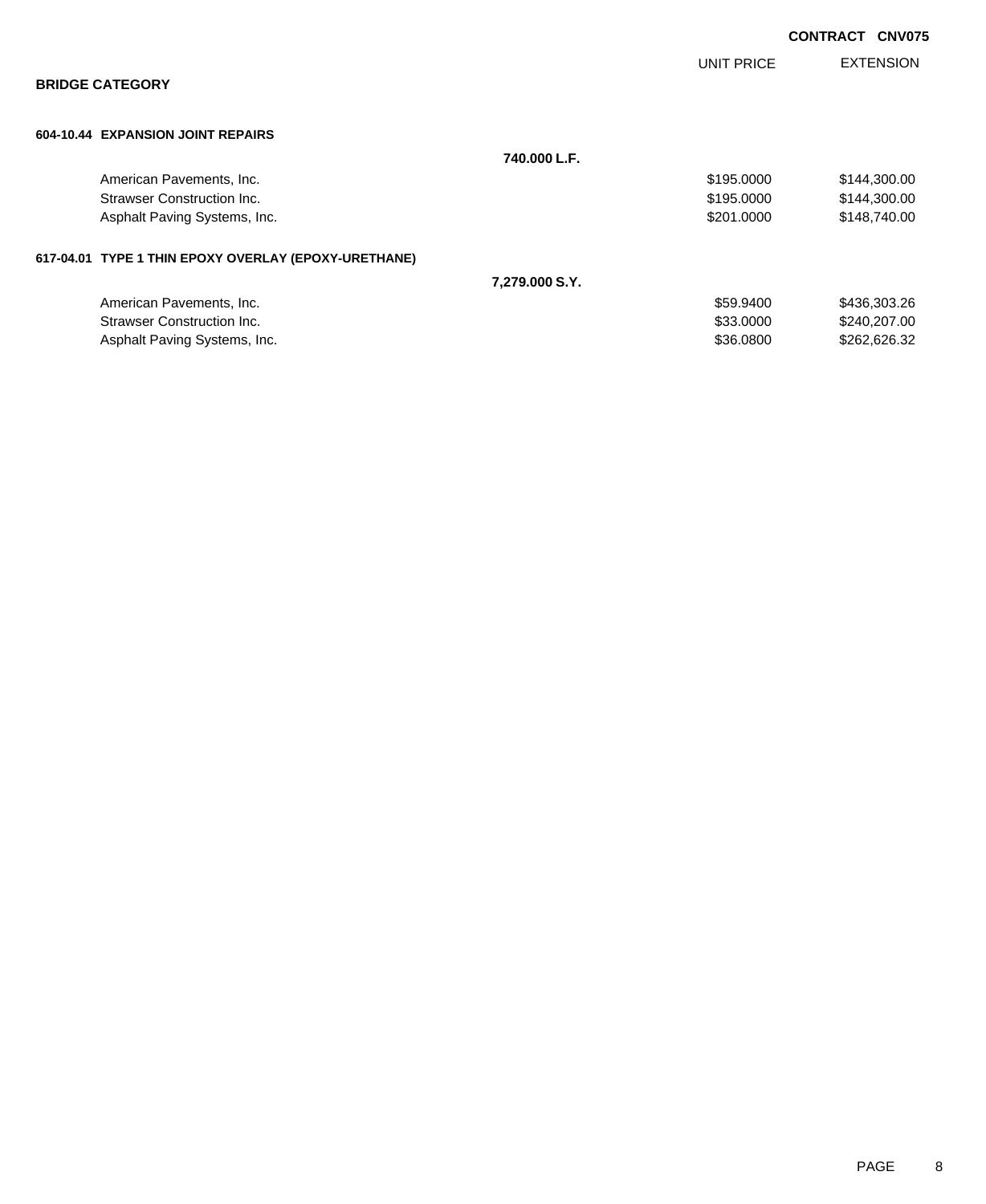| American Pavements, Inc.          | \$2,041,319.37 |
|-----------------------------------|----------------|
| <b>Strawser Construction Inc.</b> | \$2,265,454.42 |
| Asphalt Paving Systems, Inc.      | \$2,273,562.65 |
| <b>SUB-TOTAL BRIDGE</b>           |                |
| American Pavements, Inc.          | \$580,603.26   |
| <b>Strawser Construction Inc.</b> | \$384,507.00   |
| Asphalt Paving Systems, Inc.      | \$411,366.32   |
|                                   |                |
| <b>TOTAL CONTRACT</b>             |                |
| American Pavements, Inc.          | \$2,621,922.63 |

Strawser Construction Inc. 6. The Second Strawser Construction Inc. 6. The Second Strawser Construction Inc. Asphalt Paving Systems, Inc. 6. The Second Second Second Second Second Second Second Seconds Asphalt Paving Systems, Inc.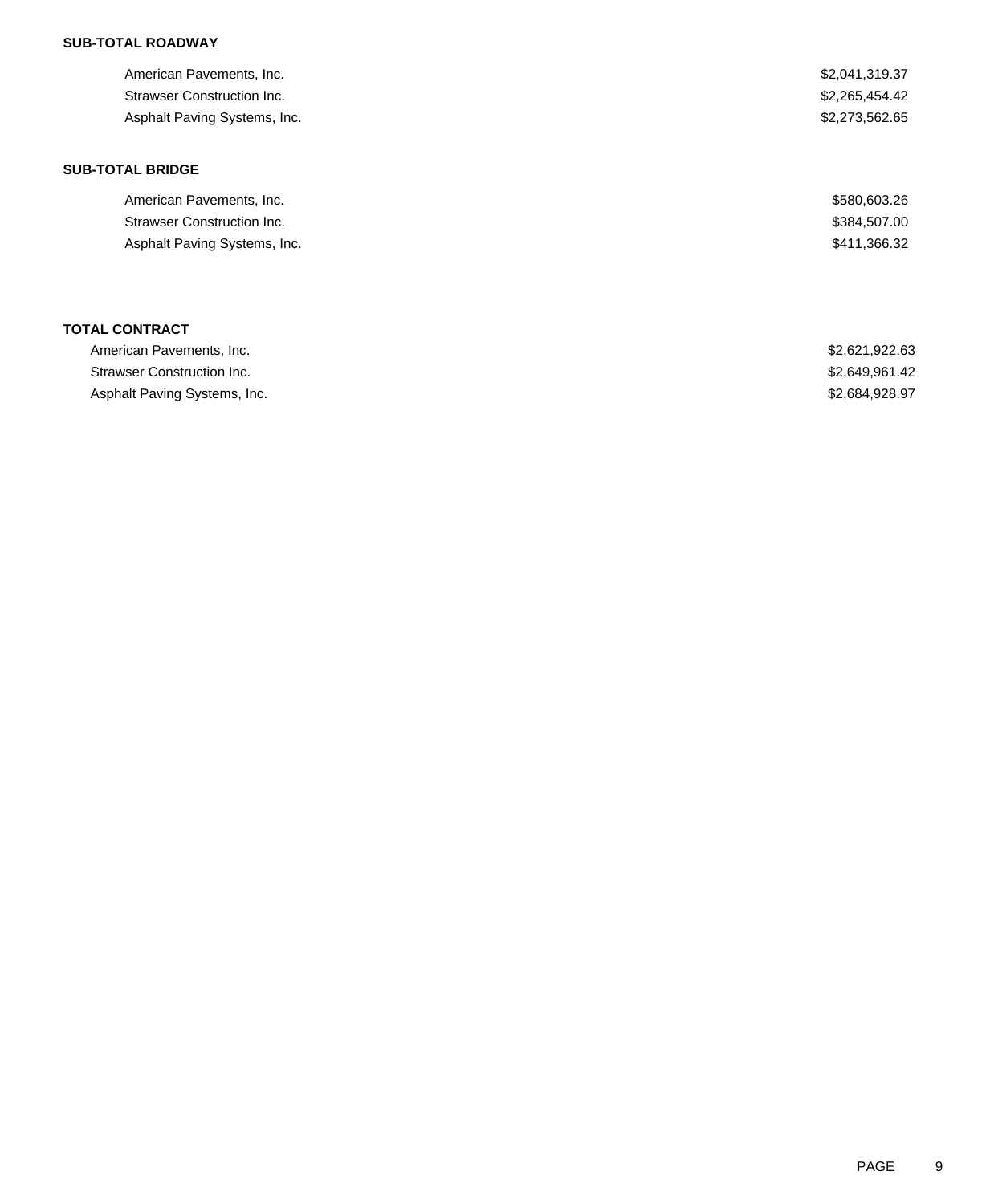COUNTIES CARTER, MONROE, SCOTT, AND UNICOI (Contract No. CNV004 Call 018)

10011-4257-04,62004-4256-04,76001-4287-04,86006-4237-04

THE SIGNAL UPGRADES ON U.S. AND STATE ROUTES AT VARIOUS INTERSECTIONS.

PROJECT LENGTH - 0.0 MILES

COMPLETION TIME - ON OR BEFORE SEPTEMBER 30, 2021

Stansell Electric Company, Inc. 651,710.00 Davis H. Elliot Construction Company, Inc. 664,630.00

TOTAL CONTRACT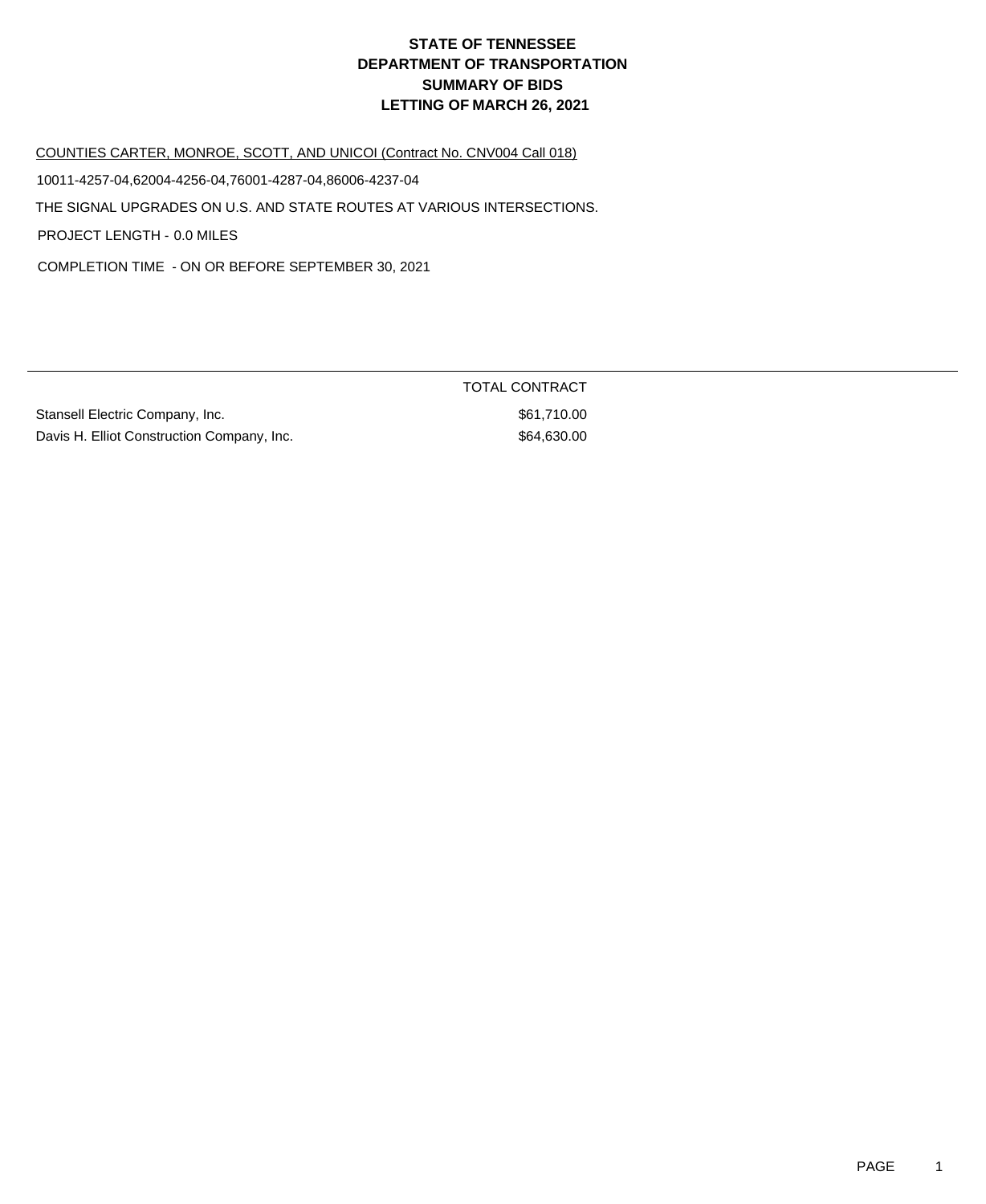|        |                                                         |                   |                   | <b>CONTRACT CNV004</b> |
|--------|---------------------------------------------------------|-------------------|-------------------|------------------------|
|        | <b>ROADWAY CATEGORY</b>                                 |                   | <b>UNIT PRICE</b> | <b>EXTENSION</b>       |
|        |                                                         |                   |                   |                        |
| 712-01 | <b>TRAFFIC CONTROL</b>                                  |                   |                   |                        |
|        |                                                         | 1.000 LS          |                   |                        |
|        | Stansell Electric Company, Inc.                         |                   | \$8,298.0000      | \$8,298.00             |
|        | Davis H. Elliot Construction Company, Inc.              |                   | \$10,000.0000     | \$10,000.00            |
| 717-01 | <b>MOBILIZATION</b>                                     |                   |                   |                        |
|        |                                                         | 1.000 LS          |                   |                        |
|        | Stansell Electric Company, Inc.                         |                   | \$7,330.0000      | \$7,330.00             |
|        | Davis H. Elliot Construction Company, Inc.              |                   | \$3,231.5000      | \$3,231.50             |
|        | 730-02.09 SIGNAL HEAD ASSEMBLY (130 WITH BACKPLATE)     |                   |                   |                        |
|        |                                                         | 20.000 EACH       |                   |                        |
|        | Stansell Electric Company, Inc.                         |                   | \$1,222.0000      | \$24,440.00            |
|        | Davis H. Elliot Construction Company, Inc.              |                   | \$1,000.0000      | \$20,000.00            |
|        | 730-02.17 SIGNAL HEAD ASSEMBLY (150 A2H WITH BACKPLATE) |                   |                   |                        |
|        |                                                         | <b>2.000 EACH</b> |                   |                        |
|        | Stansell Electric Company, Inc.                         |                   | \$1,743.0000      | \$3,486.00             |
|        | Davis H. Elliot Construction Company, Inc.              |                   | \$1,300.0000      | \$2,600.00             |
|        | 730-08.03 SIGNAL CABLE - 7 CONDUCTOR                    |                   |                   |                        |
|        |                                                         | 1,521.000 L.F.    |                   |                        |
|        | Stansell Electric Company, Inc.                         |                   | \$3.0000          | \$4,563.00             |
|        | Davis H. Elliot Construction Company, Inc.              |                   | \$6.0000          | \$9,126.00             |
|        | 730-10.01 TETHER WIRE ASSEMBLY - 1/4" DIAMETER          |                   |                   |                        |
|        |                                                         | 1,056.000 L.F.    |                   |                        |
|        | Stansell Electric Company, Inc.                         |                   | \$5.0000          | \$5,280.00             |
|        | Davis H. Elliot Construction Company, Inc.              |                   | \$10.0000         | \$10,560.00            |
|        | 730-16.03 CONTROLLER (FLASHING BEACON)                  |                   |                   |                        |
|        |                                                         | <b>1.000 EACH</b> |                   |                        |
|        | Stansell Electric Company, Inc.                         |                   | \$2,144.0000      | \$2,144.00             |
|        | Davis H. Elliot Construction Company, Inc.              |                   | \$4,000.0000      | \$4,000.00             |
|        | 730-16.04 CONTROLLER (ATC)                              |                   |                   |                        |
|        |                                                         | <b>1.000 EACH</b> |                   |                        |
|        | Stansell Electric Company, Inc.                         |                   | \$6,169.0000      | \$6,169.00             |
|        | Davis H. Elliot Construction Company, Inc.              |                   | \$5,112.5000      | \$5,112.50             |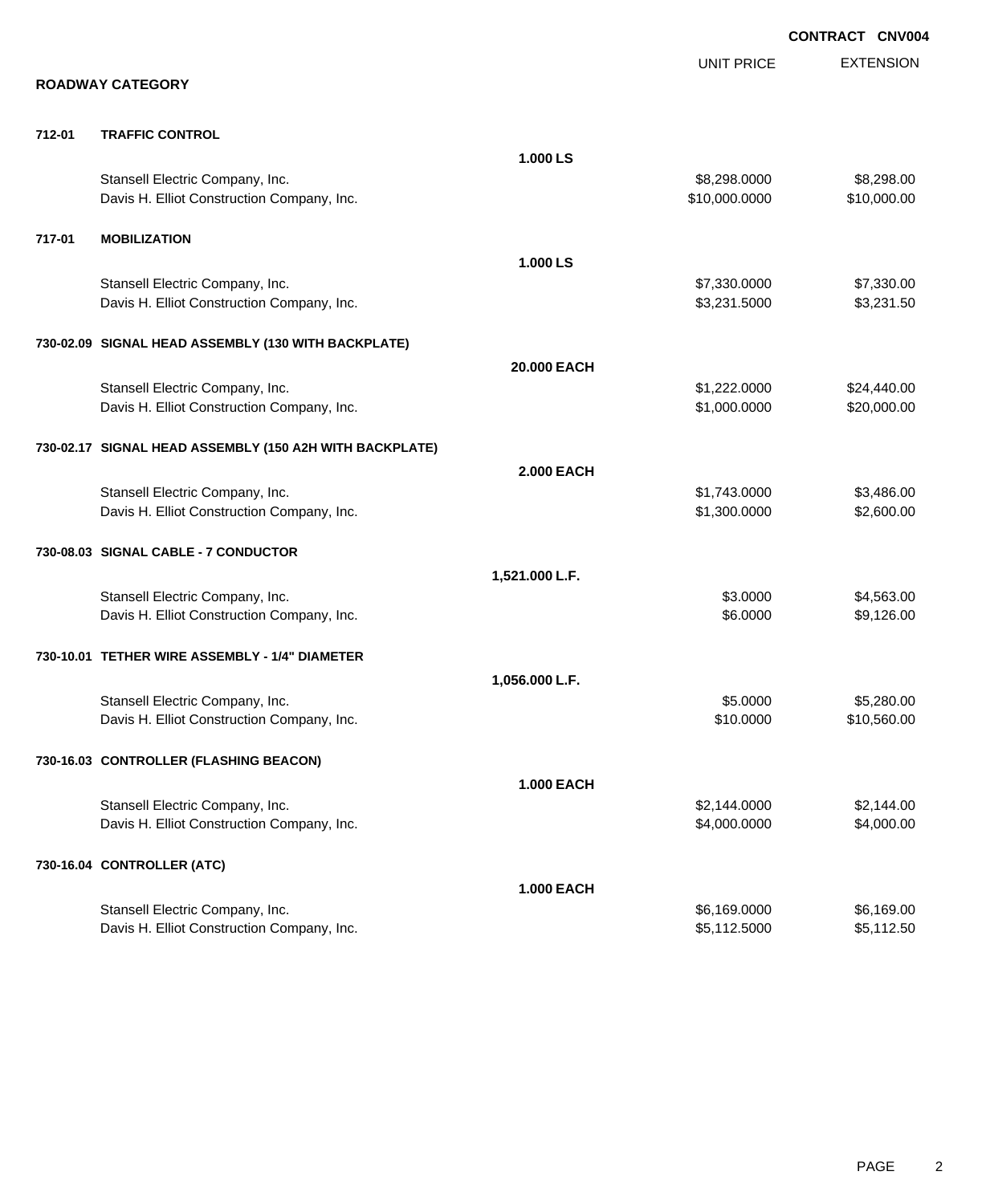Stansell Electric Company, Inc. 661,710.00 Davis H. Elliot Construction Company, Inc. 654,630.00

### **TOTAL CONTRACT**

Stansell Electric Company, Inc. 661,710.00 Davis H. Elliot Construction Company, Inc. 664,630.00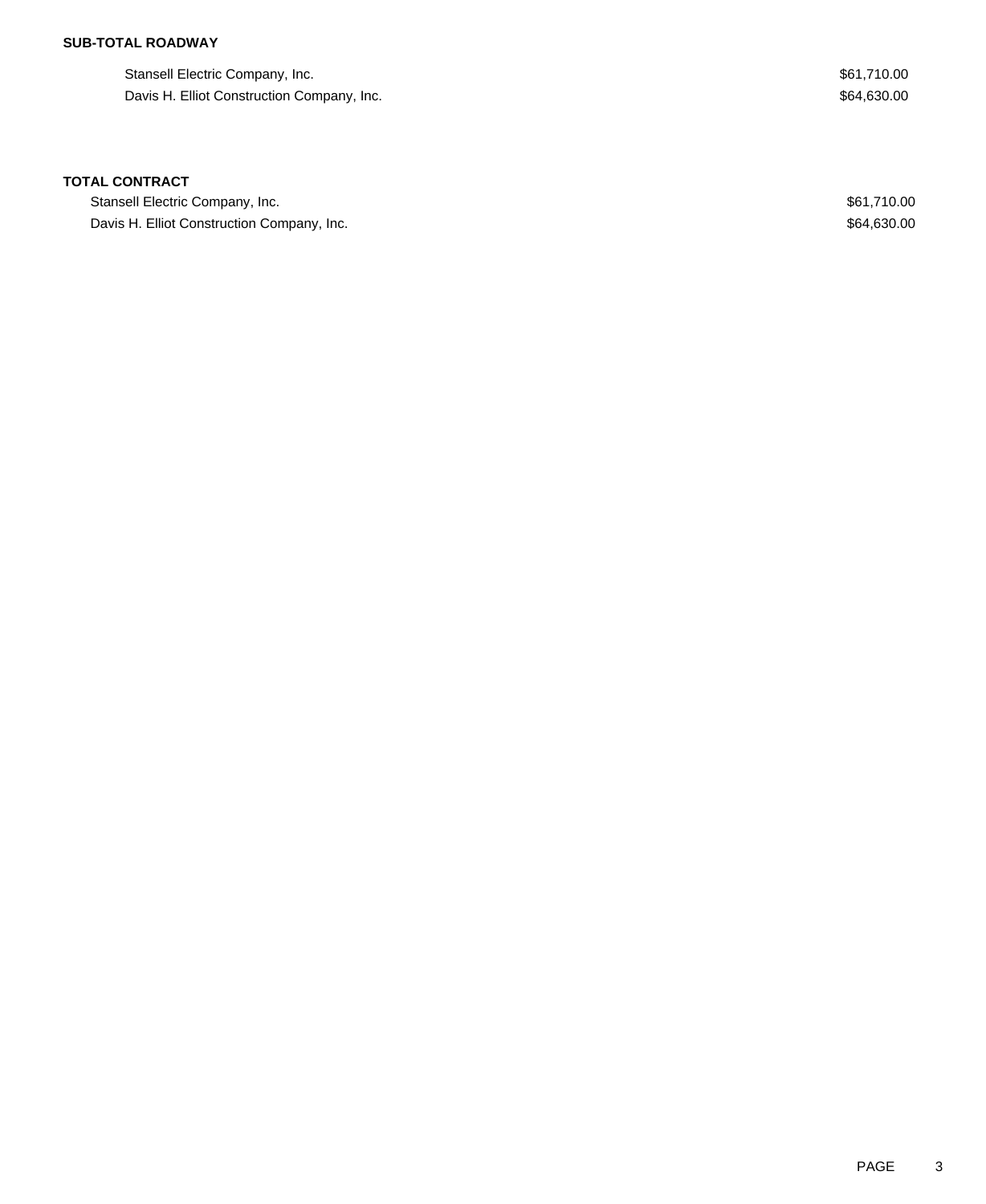#### CARTER AND UNICOI COUNTIES (Contract No. CNV129 Call 019)

86007-4209-04,HSIP-173(10),10018-3208-94,10018-4208-04,STP/HSIP-37(24),10003-3270-94,10003-8270-14

THE RESURFACING (THIN LIFT OR THIN LIFT D) ON S.R. 173 FROM S.R. 107 IN UNICOI COUNTY TO U.S. 19E (S.R. 37) IN CARTER COUNTY, AND ON U.S. 19E (S.R. 37) IN CARTER COUNTY FROM THE DOE RIVER BRIDGE TO NEAR WILLOW LANE.

PROJECT LENGTH - 11.110 MILES

COMPLETION TIME - ON OR BEFORE SEPTEMBER 30, 2021

DBE GOAL 6.00%

TOTAL CONTRACT

Summers-Taylor, Inc. 6. 2012 12:30 12:30 13:30 13:30 14:30 14:30 150.05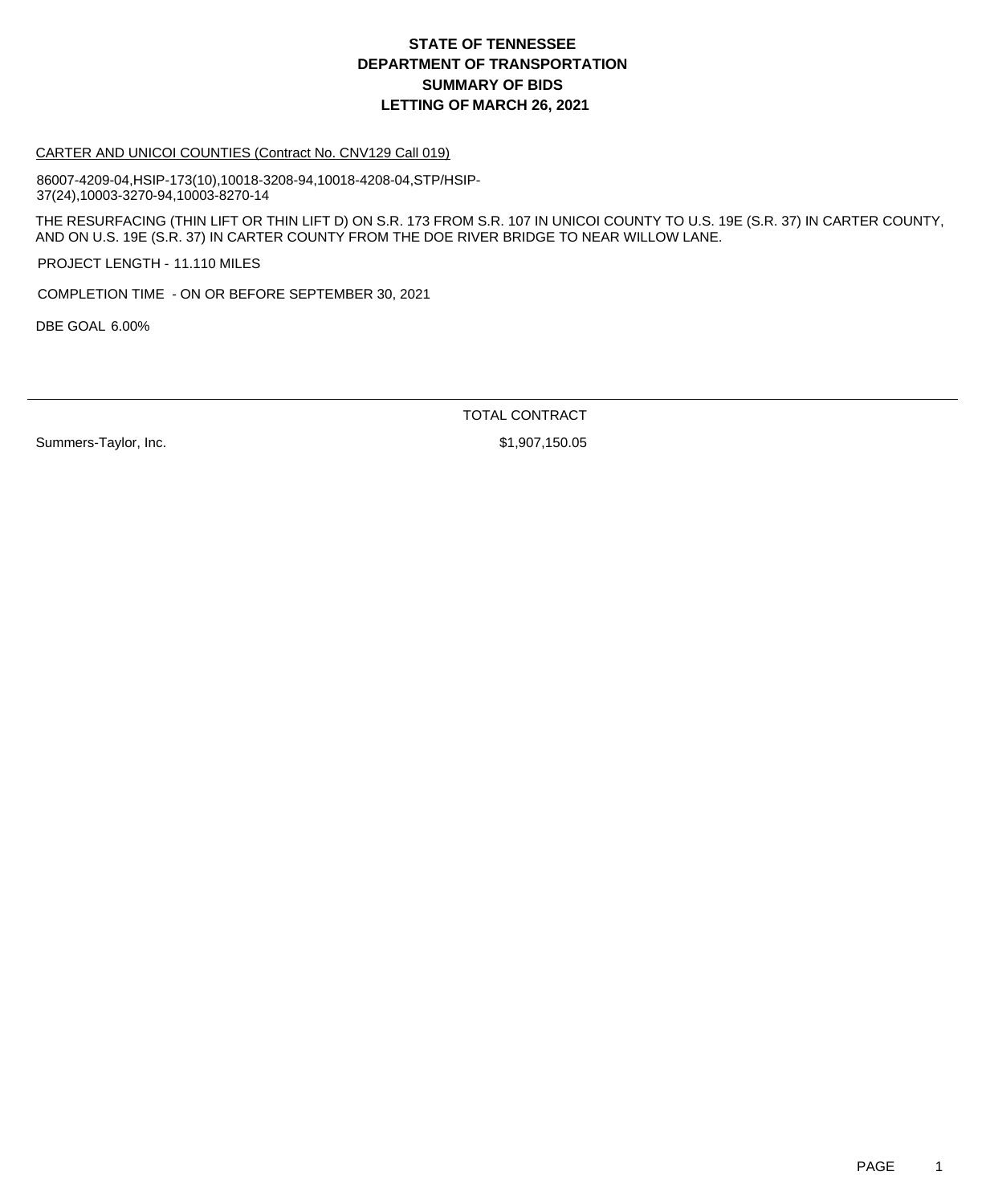|        |                                                                  |                    |                   | <b>CONTRACT CNV129</b> |
|--------|------------------------------------------------------------------|--------------------|-------------------|------------------------|
|        | <b>ROADWAY CATEGORY</b>                                          |                    | <b>UNIT PRICE</b> | <b>EXTENSION</b>       |
|        | 208-01.05 BROOMING & DEGRASSING SHOULDERS                        |                    |                   |                        |
|        | Summers-Taylor, Inc.                                             | 23.000 L.M.        | \$1,695.0000      | \$38,985.00            |
| 303-01 | MINERAL AGGREGATE, TYPE A BASE, GRADING D                        | 60.000 TON         |                   |                        |
|        | Summers-Taylor, Inc.                                             |                    | \$95.0000         | \$5,700.00             |
|        | 307-01.15 ASC MIX (PG64-22) (BPMLC-HM) GRADING CS                | 1,818.000 TON      |                   |                        |
|        | Summers-Taylor, Inc.                                             |                    | \$133.5000        | \$242,703.00           |
| 403-01 | BITUMINOUS MATERIAL FOR TACK COAT (TC)                           |                    |                   |                        |
|        | Summers-Taylor, Inc.                                             | 144.000 TON        | \$985.0000        | \$141,840.00           |
|        | 411-12.01 SCORING SHOULDERS (CONTINUOUS) (16IN WIDTH)            | 0.500 L.M.         |                   |                        |
|        | Summers-Taylor, Inc.                                             |                    | \$1,870.0000      | \$935.00               |
|        | 411-12.04 SCORING FOR RUMBLE STRIPE (NON-CONTINUOUS) (4IN WIDTH) |                    |                   |                        |
|        | Summers-Taylor, Inc.                                             | 9.410 L.M.         | \$975.0000        | \$9,174.75             |
|        | 415-01.02 COLD PLANING BITUMINOUS PAVEMENT                       |                    |                   |                        |
|        | Summers-Taylor, Inc.                                             | 616.000 S.Y.       | \$25.0000         | \$15,400.00            |
|        | 705-02.10 GUARDRAIL TRANSITION 27IN TO 31IN                      |                    |                   |                        |
|        | Summers-Taylor, Inc.                                             | <b>12.000 EACH</b> | \$47.0000         | \$564.00               |
|        | 705-04.09 EARTH PAD FOR TYPE 38 GR END TREATMENT                 |                    |                   |                        |
|        | Summers-Taylor, Inc.                                             | 3.000 EACH         | \$1,275.0000      | \$3,825.00             |
|        | 705-04.10 EARTH PAD FOR GUARD RAIL END TREATMENT                 |                    |                   |                        |
|        | Summers-Taylor, Inc.                                             | <b>9.000 EACH</b>  | \$1,275.0000      | \$11,475.00            |
|        | 705-06.11 GR TERMINAL (IN-INLINE) MASH TL-3                      |                    |                   |                        |
|        | Summers-Taylor, Inc.                                             | <b>5.000 EACH</b>  | \$600.0000        | \$3,000.00             |
|        | 705-06.20 TANGENT ENERGY ABSORBING TERM MASH TL-3                |                    |                   |                        |
|        | Summers-Taylor, Inc.                                             | 3.000 EACH         | \$3,450.0000      | \$10,350.00            |

PAGE 2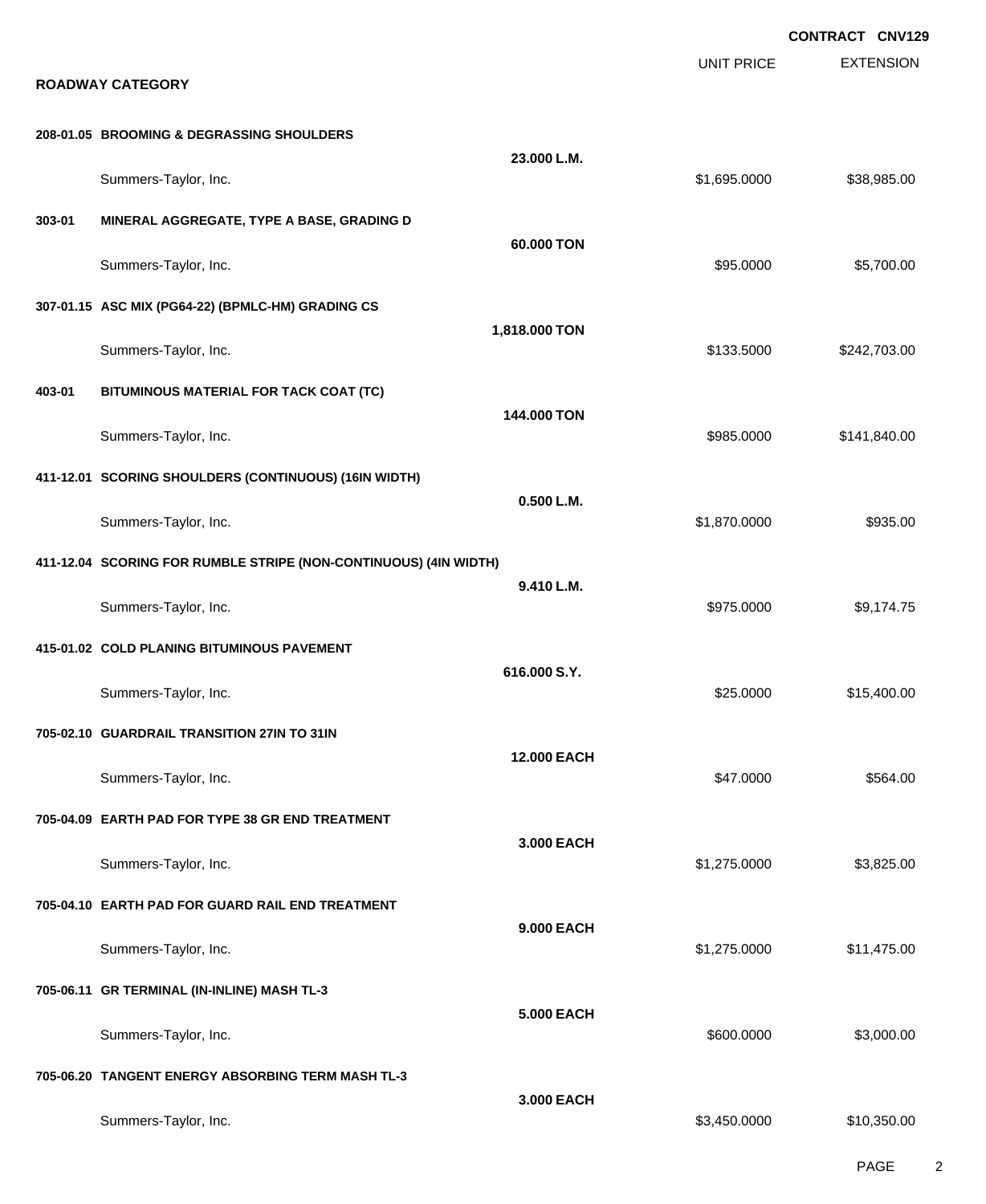UNIT PRICE EXTENSION

**705-06.30 GR TERMINAL (ENERGY ABSORBING) MASH TL-2**

|        | 705-06.30 GR TERMINAL (ENERGY ABSORBING) MASH TL-2                |                   |               |             |
|--------|-------------------------------------------------------------------|-------------------|---------------|-------------|
|        | Summers-Taylor, Inc.                                              | 10.000 EACH       | \$2,850.0000  | \$28,500.00 |
|        | 706-06.03 RADIUS RAIL                                             |                   |               |             |
|        | Summers-Taylor, Inc.                                              | 12.500 L.F.       | \$34.0000     | \$425.00    |
|        | 706-10.26 ROUNDED END ELEMENT                                     |                   |               |             |
|        | Summers-Taylor, Inc.                                              | <b>1.000 EACH</b> | \$58.0000     | \$58.00     |
| 712-01 | <b>TRAFFIC CONTROL</b>                                            |                   |               |             |
|        | Summers-Taylor, Inc.                                              | 1.000 LS          | \$59,445.0000 | \$59,445.00 |
|        | 712-04.01 FLEXIBLE DRUMS (CHANNELIZING)                           |                   |               |             |
|        | Summers-Taylor, Inc.                                              | 737.000 EACH      | \$35.0000     | \$25,795.00 |
|        | 712-05.01 WARNING LIGHTS (TYPE A)                                 |                   |               |             |
|        | Summers-Taylor, Inc.                                              | 369.000 EACH      | \$21.0000     | \$7,749.00  |
| 712-06 | <b>SIGNS (CONSTRUCTION)</b>                                       |                   |               |             |
|        | Summers-Taylor, Inc.                                              | 1,855.000 S.F.    | \$12.0000     | \$22,260.00 |
|        | 712-08.03 ARROW BOARD (TYPE C)                                    |                   |               |             |
|        | Summers-Taylor, Inc.                                              | <b>2.000 EACH</b> | \$365.0000    | \$730.00    |
|        | 712-09.02   REMOVABLE PAVEMENT MARKING (8" BARRIER LINE)          |                   |               |             |
|        | Summers-Taylor, Inc.                                              | 286.000 L.F.      | \$4.0000      | \$1,144.00  |
|        | 716-01.21 SNOWPLOWABLE RAISED PAVEMENT MARKERS (BI-DIR) (1 COLOR) |                   |               |             |
|        | Summers-Taylor, Inc.                                              | 1,007.000 EACH    | \$27.0000     | \$27,189.00 |
|        | 716-01.23 SNOWPLOWABLE RAISED PAVEMENT MARKERS (BI-DIR)(2 COLOR)  |                   |               |             |
|        |                                                                   | 31.000 EACH       |               |             |
|        | Summers-Taylor, Inc.                                              |                   | \$27.0000     | \$837.00    |
|        | 716-01.30 REMOVAL OF SNOWPLOWABLE REFLECTIVE MARKER               | 429.000 EACH      |               |             |
|        | Summers-Taylor, Inc.                                              |                   | \$9.0000      | \$3,861.00  |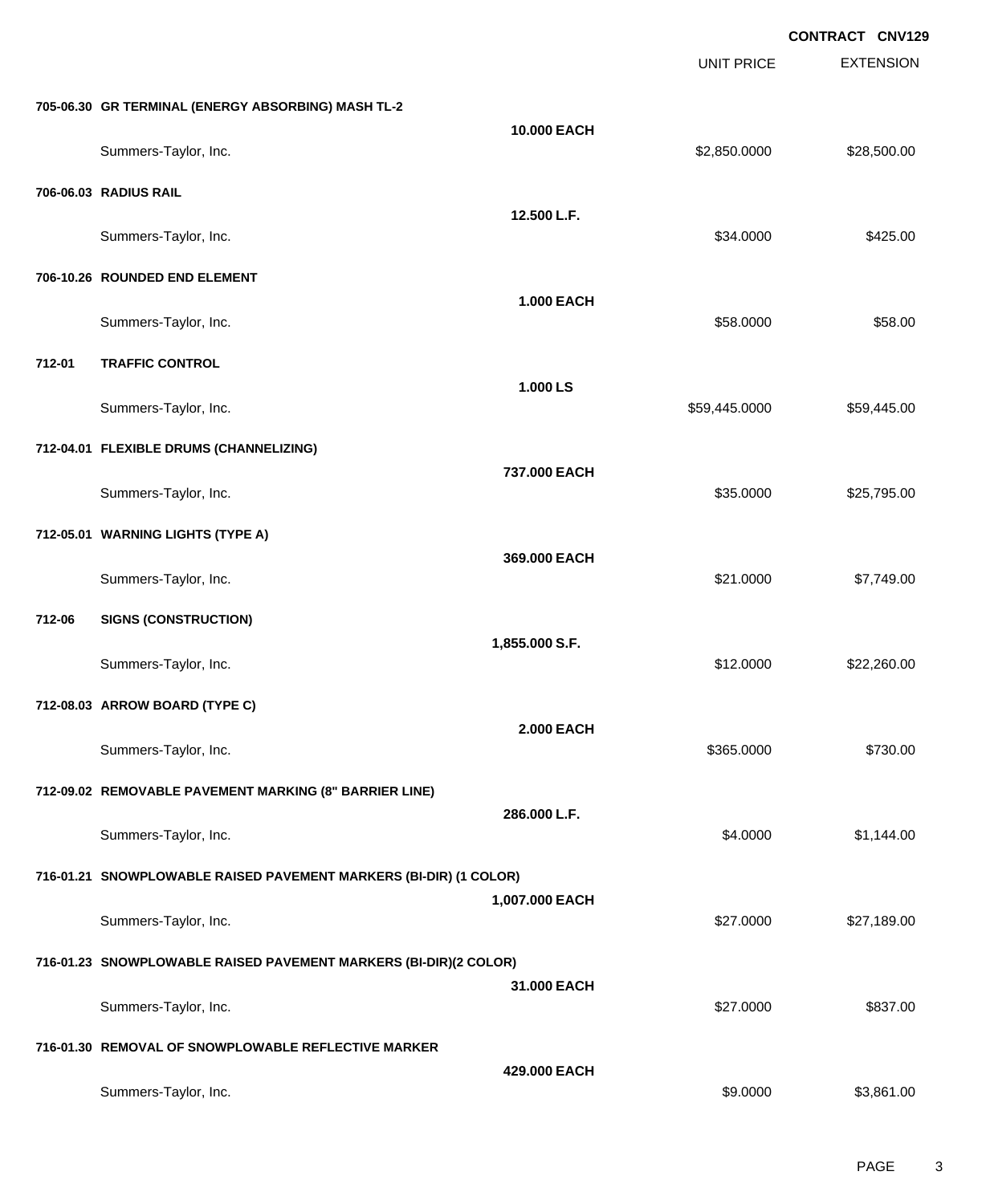|        |                                                             |              |                   | <b>CONTRACT CNV129</b> |  |
|--------|-------------------------------------------------------------|--------------|-------------------|------------------------|--|
|        |                                                             |              | <b>UNIT PRICE</b> | <b>EXTENSION</b>       |  |
|        | 716-02.04 PLASTIC PAVEMENT MARKING(CHANNELIZATION STRIPING) |              |                   |                        |  |
|        | Summers-Taylor, Inc.                                        | 286.000 S.Y. | \$18.0000         | \$5,148.00             |  |
|        | 716-02.05 PLASTIC PAVEMENT MARKING (STOP LINE)              |              |                   |                        |  |
|        | Summers-Taylor, Inc.                                        | 546.000 L.F. | \$10.2500         | \$5,596.50             |  |
|        | 716-05.20 PAINTED PAVEMENT MARKING (6" LINE)                |              |                   |                        |  |
|        | Summers-Taylor, Inc.                                        | 13.000 L.M.  | \$885.0000        | \$11,505.00            |  |
|        | 716-12.02 ENHANCED FLATLINE THERMO PVMT MRKNG (6IN LINE)    |              |                   |                        |  |
|        | Summers-Taylor, Inc.                                        | 8.000 L.M.   | \$4,615.0000      | \$36,920.00            |  |
|        | 716-13.02 SPRAY THERMO PVMT MRKNG (60 mil) (6IN LINE)       |              |                   |                        |  |
|        | Summers-Taylor, Inc.                                        | 39.000 L.M.  | \$2,795.0000      | \$109,005.00           |  |
| 717-01 | <b>MOBILIZATION</b>                                         |              |                   |                        |  |
|        | Summers-Taylor, Inc.                                        | 1.000 LS     | \$51,450.0000     | \$51,450.00            |  |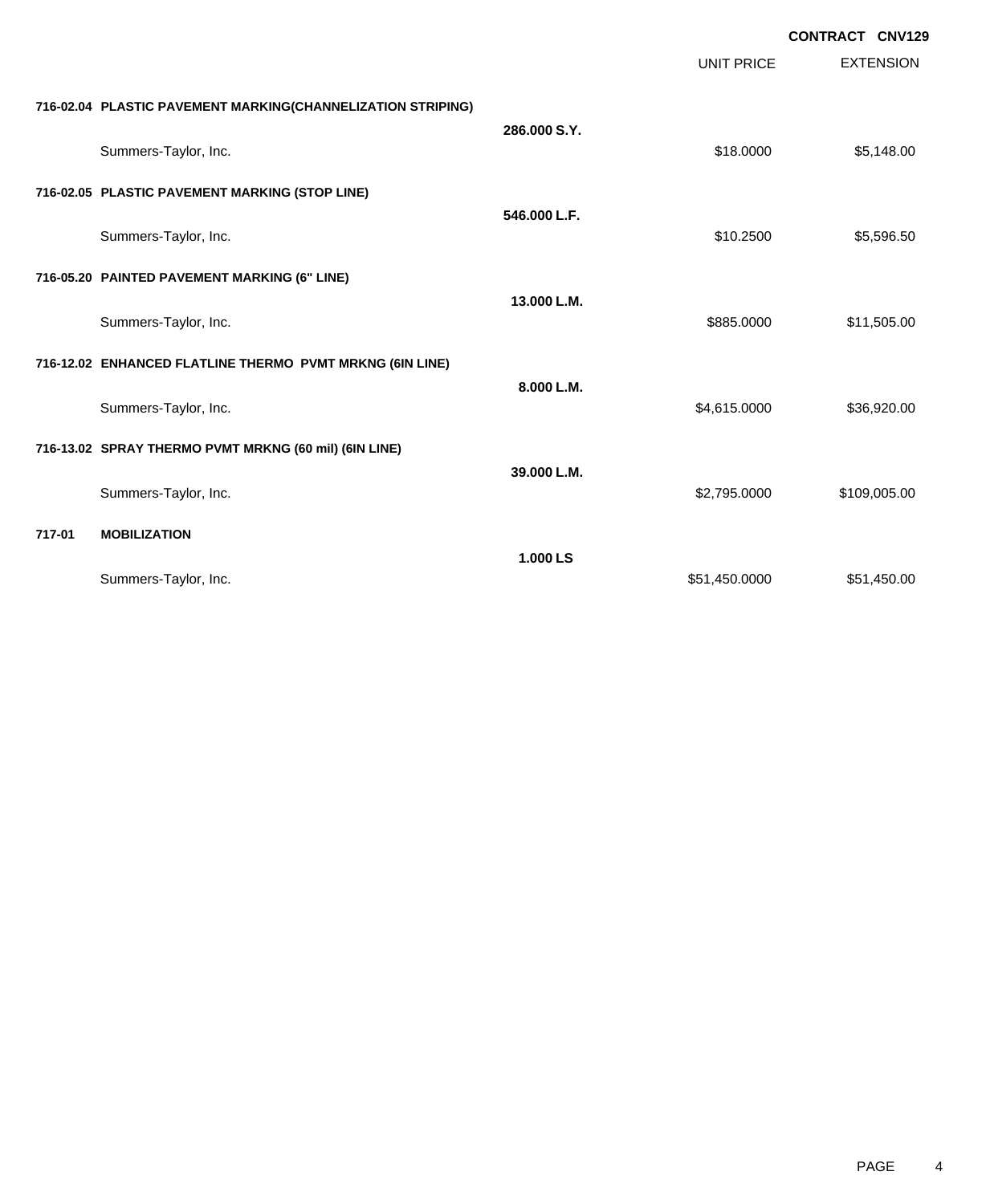EXTENSION UNIT PRICE

# **ROADWAY ALTERNATE AA1 CATEGORY**

### **411-03.07 ACS MIX(PG64-22) THIN LIFT ASPHALT**

Summers-Taylor, Inc.

**9,088.000 TON**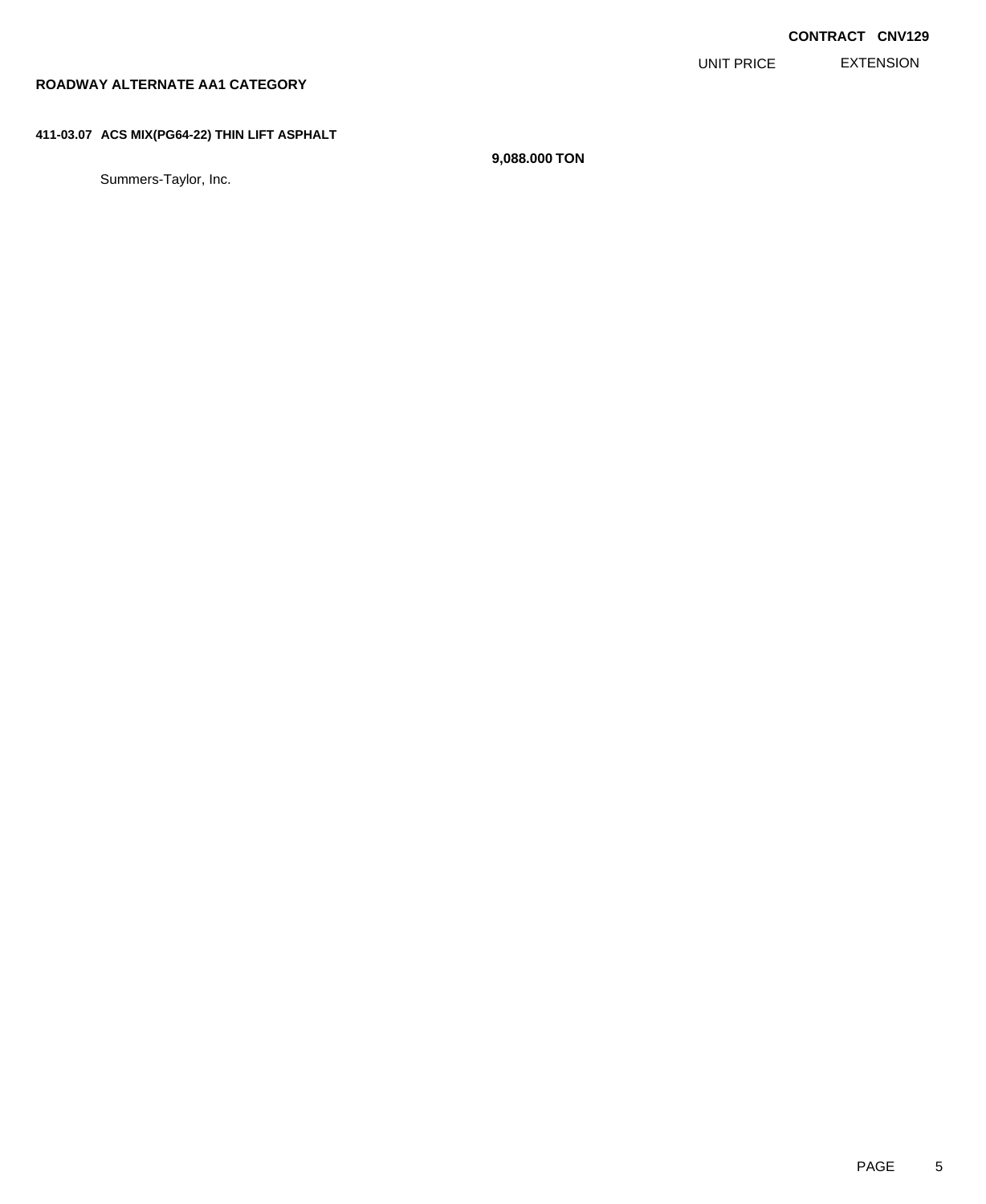|                                                |               |            | <b>CONTRACT CNV129</b> |
|------------------------------------------------|---------------|------------|------------------------|
|                                                |               | UNIT PRICE | <b>EXTENSION</b>       |
| ROADWAY ALTERNATE AA2 CATEGORY                 |               |            |                        |
|                                                |               |            |                        |
| 411-03.12 ACS MIX(PG64-22) THIN LIFT D ASPHALT |               |            |                        |
|                                                | 9,088,000 TON |            |                        |
| Summers-Taylor, Inc.                           |               | \$112.8500 | \$1,025,580.80         |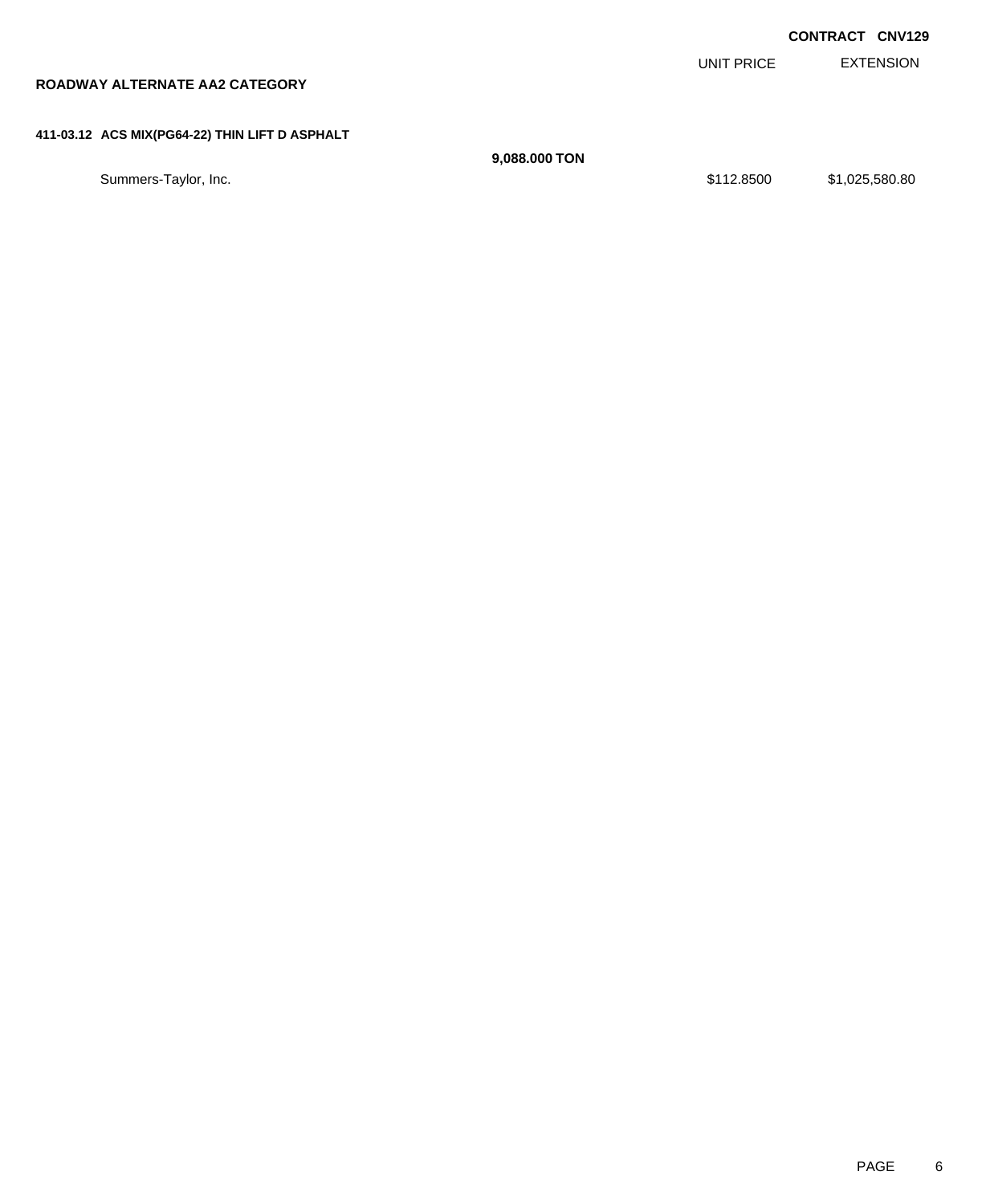Summers-Taylor, Inc. \$881,569.25

### **SUB-TOTAL ROADWAY ALTERNATE AA1**

#### **SUB-TOTAL ROADWAY ALTERNATE AA2**

Summers-Taylor, Inc. \$1,025,580.80

# **TOTAL CONTRACT**

Summers-Taylor, Inc. \$1,907,150.05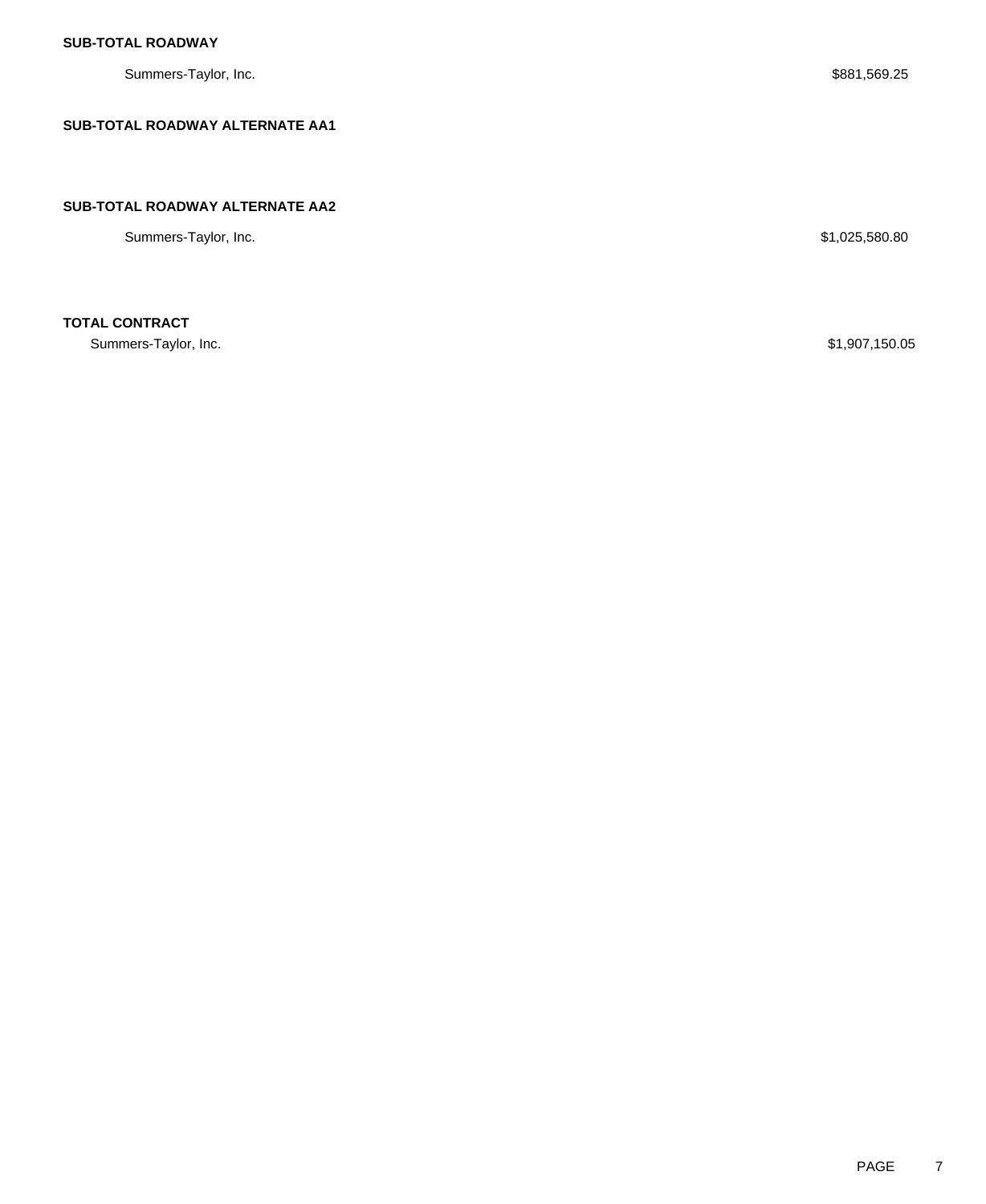#### CARTER AND WASHINGTON COUNTIES (Contract No. CNV076 Call 020)

STP/HSIP-359(13),10008-3221-94,10008-4221-04,10008-8221-14,STP/HSIP-91(52),90011-3219-94,90011-8219-14,STP/HSIP-91(53),10009-3232-94,10009- 8232-14,STP-NH/HSIP-67(38),10006-3253-94,10006-4253-04,10006-8253-14

THE RESURFACING (THIN LIFT OR THIN LIFT D) ON S.R. 91 AND S.R. 359 IN CARTER COUNTY, ON S.R. 91 IN WASHINGTON COUNTY, AND THE RESURFACING ON U.S. 321 (S.R. 67) IN CARTER COUNTY.

PROJECT LENGTH - 6.960 MILES

COMPLETION TIME - ON OR BEFORE SEPTEMBER 30, 2021

DBE GOAL 6.00%

TOTAL CONTRACT

Summers-Taylor, Inc. \$1,704,983.75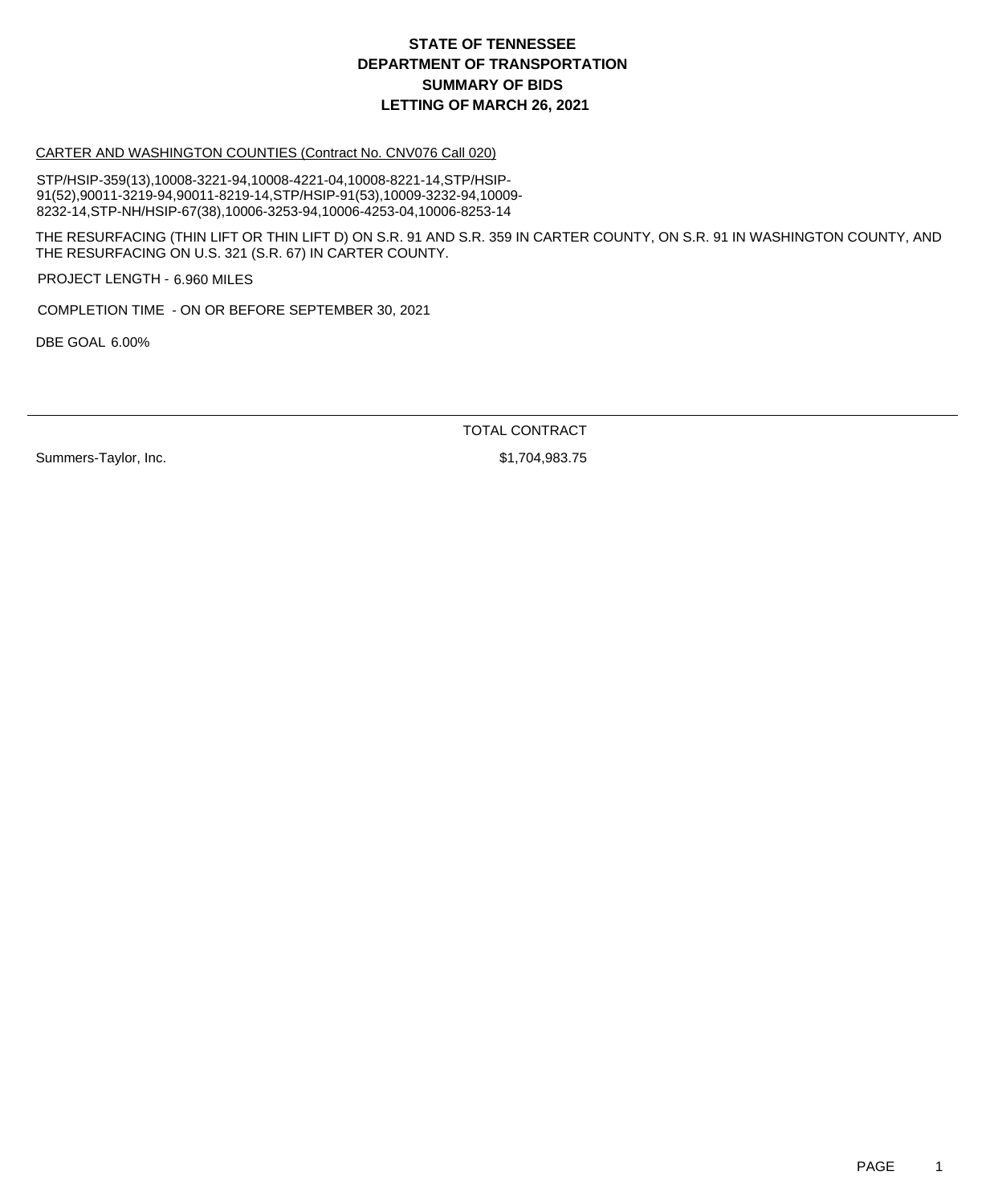|        |                                                                  |                    |                   | <b>CONTRACT CNV076</b> |
|--------|------------------------------------------------------------------|--------------------|-------------------|------------------------|
|        | <b>ROADWAY CATEGORY</b>                                          |                    | <b>UNIT PRICE</b> | <b>EXTENSION</b>       |
|        | 208-01.05 BROOMING & DEGRASSING SHOULDERS                        |                    |                   |                        |
|        | Summers-Taylor, Inc.                                             | 15.000 L.M.        | \$1,650.0000      | \$24,750.00            |
|        | 307-01.15 ASC MIX (PG64-22) (BPMLC-HM) GRADING CS                |                    |                   |                        |
|        | Summers-Taylor, Inc.                                             | 1,211.000 TON      | \$135.0000        | \$163,485.00           |
| 403-01 | BITUMINOUS MATERIAL FOR TACK COAT (TC)                           |                    |                   |                        |
|        | Summers-Taylor, Inc.                                             | 90.000 TON         | \$965.0000        | \$86,850.00            |
|        | 411-02.10 ACS MIX(PG70-22) GRADING D                             |                    |                   |                        |
|        | Summers-Taylor, Inc.                                             | 1,920.000 TON      | \$117.8500        | \$226,272.00           |
|        | 411-12.03 SCORING FOR RUMBLE STRIPE (NON-CONTINUOUS) (8IN WIDTH) |                    |                   |                        |
|        | Summers-Taylor, Inc.                                             | 5.200 L.M.         | \$1,750.0000      | \$9,100.00             |
|        | 415-01.02 COLD PLANING BITUMINOUS PAVEMENT                       |                    |                   |                        |
|        | Summers-Taylor, Inc.                                             | 11,375.000 S.Y.    | \$3.9500          | \$44,931.25            |
|        | 501-01.42 PARTIAL DEPTH PCC PAVEMENT REPAIR                      |                    |                   |                        |
|        | Summers-Taylor, Inc.                                             | 120.000 S.Y.       | \$445.0000        | \$53,400.00            |
|        | 705-02.10 GUARDRAIL TRANSITION 27IN TO 31IN                      |                    |                   |                        |
|        | Summers-Taylor, Inc.                                             | 34.000 EACH        | \$46.0000         | \$1,564.00             |
|        | 705-04.09 EARTH PAD FOR TYPE 38 GR END TREATMENT                 |                    |                   |                        |
|        | Summers-Taylor, Inc.                                             | 23.000 EACH        | \$1,350.0000      | \$31,050.00            |
|        | 705-06.11 GR TERMINAL (IN-INLINE) MASH TL-3                      |                    |                   |                        |
|        | Summers-Taylor, Inc.                                             | <b>10.000 EACH</b> | \$600.0000        | \$6,000.00             |
|        | 705-06.20 TANGENT ENERGY ABSORBING TERM MASH TL-3                |                    |                   |                        |
|        | Summers-Taylor, Inc.                                             | 24.000 EACH        | \$3,100.0000      | \$74,400.00            |
|        | 705-06.30 GR TERMINAL (ENERGY ABSORBING) MASH TL-2               |                    |                   |                        |
|        | Summers-Taylor, Inc.                                             | <b>1.000 EACH</b>  | \$2,500.0000      | \$2,500.00             |

PAGE 2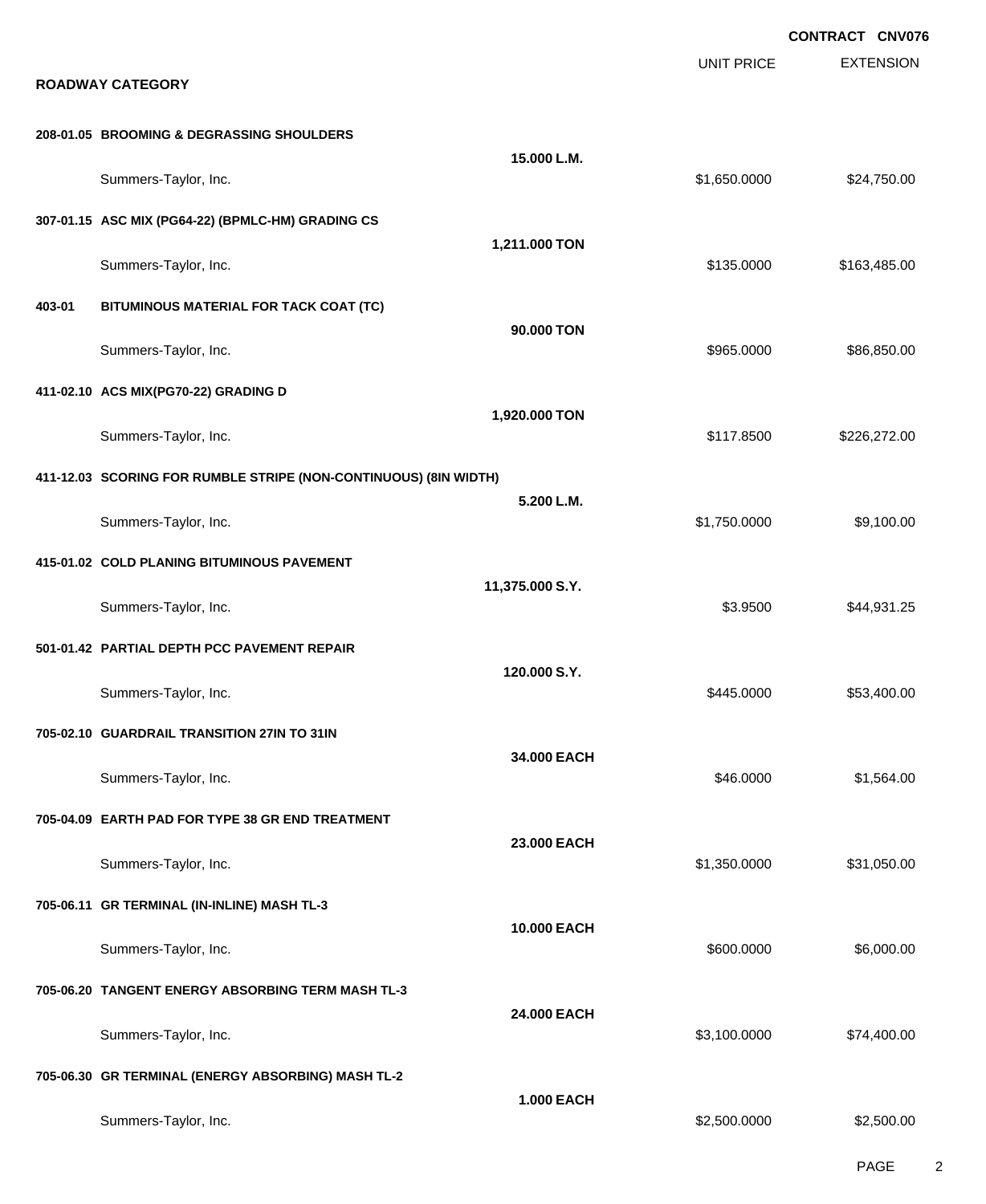|        |                                                                   |                | <b>UNIT PRICE</b> | <b>EXTENSION</b> |
|--------|-------------------------------------------------------------------|----------------|-------------------|------------------|
|        | 706-06.03 RADIUS RAIL                                             |                |                   |                  |
|        | Summers-Taylor, Inc.                                              | 25.000 L.F.    | \$32.0000         | \$800.00         |
|        | 706-10.26 ROUNDED END ELEMENT                                     |                |                   |                  |
|        | Summers-Taylor, Inc.                                              | 8.000 EACH     | \$60.0000         | \$480.00         |
| 712-01 | <b>TRAFFIC CONTROL</b>                                            |                |                   |                  |
|        | Summers-Taylor, Inc.                                              | 1.000 LS       | \$59,885.0000     | \$59,885.00      |
|        | 712-04.01 FLEXIBLE DRUMS (CHANNELIZING)                           |                |                   |                  |
|        | Summers-Taylor, Inc.                                              | 196.000 EACH   | \$30.0000         | \$5,880.00       |
|        | 712-05.01 WARNING LIGHTS (TYPE A)                                 |                |                   |                  |
|        | Summers-Taylor, Inc.                                              | 99.000 EACH    | \$15.0000         | \$1,485.00       |
| 712-06 | <b>SIGNS (CONSTRUCTION)</b>                                       |                |                   |                  |
|        | Summers-Taylor, Inc.                                              | 2,050.000 S.F. | \$11.0000         | \$22,550.00      |
|        | 712-08.03 ARROW BOARD (TYPE C)                                    |                |                   |                  |
|        | Summers-Taylor, Inc.                                              | 7.000 EACH     | \$380.0000        | \$2,660.00       |
|        | 716-01.21 SNOWPLOWABLE RAISED PAVEMENT MARKERS (BI-DIR) (1 COLOR) |                |                   |                  |
|        | Summers-Taylor, Inc.                                              | 852.000 EACH   | \$27.0000         | \$23,004.00      |
|        | 716-01.22 SNOWPLOWABLE RAISED PAVMENT MARKERS (MONO-DIR)(1 COLOR) |                |                   |                  |
|        | Summers-Taylor, Inc.                                              | 100.000 EACH   | \$27.0000         | \$2,700.00       |
|        | 716-01.23 SNOWPLOWABLE RAISED PAVEMENT MARKERS (BI-DIR)(2 COLOR)  |                |                   |                  |
|        | Summers-Taylor, Inc.                                              | 80.000 EACH    | \$27.0000         | \$2,160.00       |
|        | 716-01.30 REMOVAL OF SNOWPLOWABLE REFLECTIVE MARKER               |                |                   |                  |
|        | Summers-Taylor, Inc.                                              | 9.000 EACH     | \$10.0000         | \$90.00          |
|        | 716-02.04 PLASTIC PAVEMENT MARKING(CHANNELIZATION STRIPING)       |                |                   |                  |
|        | Summers-Taylor, Inc.                                              | 598.000 S.Y.   | \$18.7500         | \$11,212.50      |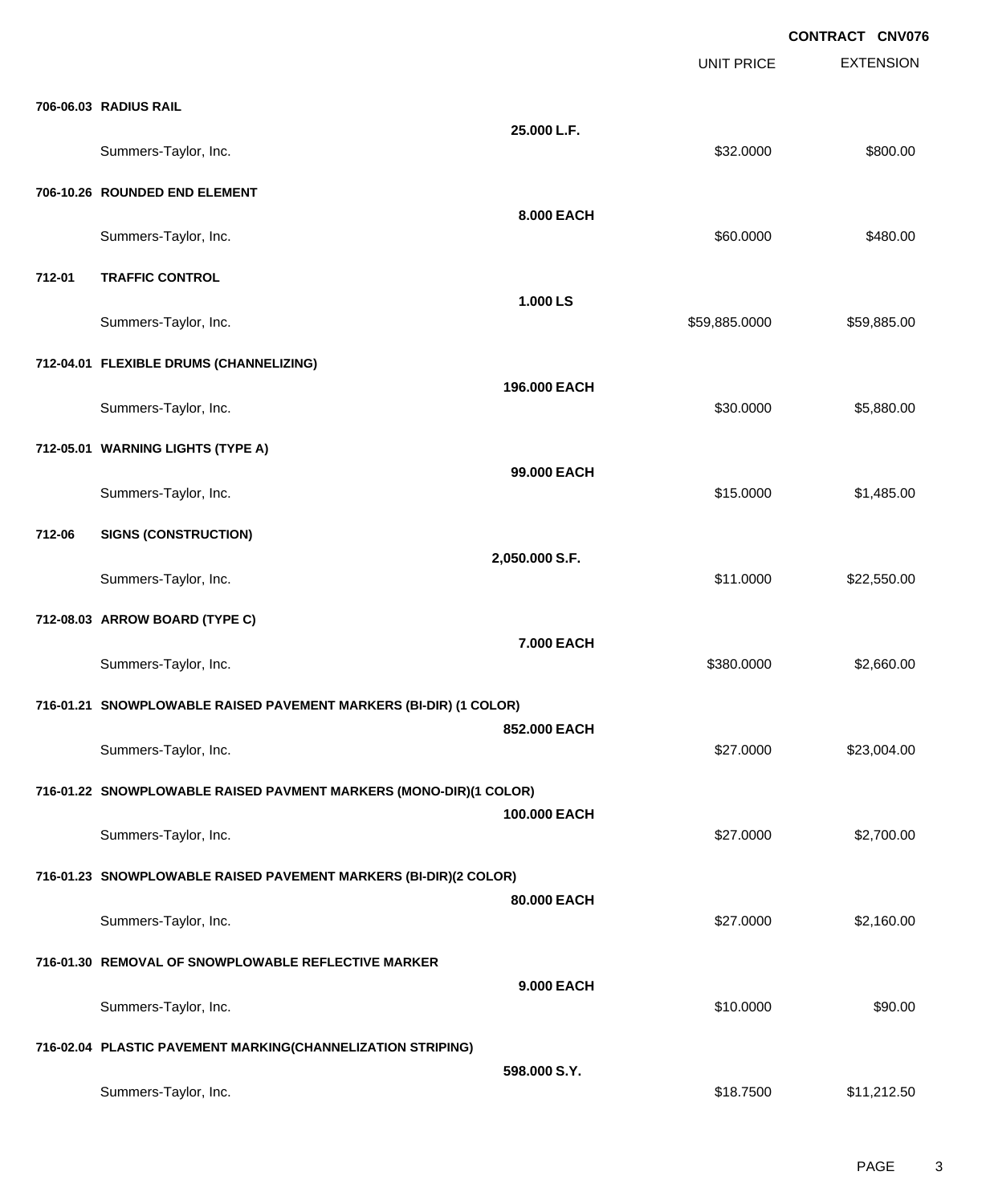|                                                                 |                   |                   | <b>CONTRACT CNV076</b> |
|-----------------------------------------------------------------|-------------------|-------------------|------------------------|
|                                                                 |                   | <b>UNIT PRICE</b> | <b>EXTENSION</b>       |
| 716-02.05 PLASTIC PAVEMENT MARKING (STOP LINE)                  |                   |                   |                        |
| Summers-Taylor, Inc.                                            | 347.000 L.F.      | \$10.0000         | \$3,470.00             |
| 716-02.06 PLASTIC PAVEMENT MARKING (TURN LANE ARROW)            |                   |                   |                        |
| Summers-Taylor, Inc.                                            | 20.000 EACH       | \$155.0000        | \$3,100.00             |
| 716-02.11 PLASTIC PAVEMENT MARKING (6" DOTTED LINE)             |                   |                   |                        |
| Summers-Taylor, Inc.                                            | 360.000 L.F.      | \$2.0000          | \$720.00               |
| 716-03.01 PLASTIC WORD PAVEMENT MARKING (ONLY)                  |                   |                   |                        |
| Summers-Taylor, Inc.                                            | <b>1.000 EACH</b> | \$210.0000        | \$210.00               |
| 716-03.07 PLASTIC WORD PAVEMENT MARKING (STOP)                  |                   |                   |                        |
| Summers-Taylor, Inc.                                            | <b>2.000 EACH</b> | \$210.0000        | \$420.00               |
| 716-04.01 PLASTIC PAVEMENT MARKING (STRAIGHT-TURN ARROW)        |                   |                   |                        |
| Summers-Taylor, Inc.                                            | <b>2.000 EACH</b> | \$185.0000        | \$370.00               |
| 716-04.03 PLASTIC PAVEMENT MARKING (4" DOTTED LINE)             |                   |                   |                        |
| Summers-Taylor, Inc.                                            | 415.000 L.F.      | \$1.6000          | \$664.00               |
| 716-04.05 PLASTIC PAVEMENT MARKING (STRAIGHT ARROW)             |                   |                   |                        |
| Summers-Taylor, Inc.                                            | <b>2.000 EACH</b> | \$165.0000        | \$330.00               |
| 716-05.20 PAINTED PAVEMENT MARKING (6" LINE)                    |                   |                   |                        |
| Summers-Taylor, Inc.                                            | 14.000 L.M.       | \$895.0000        | \$12,530.00            |
| 716-12.02 ENHANCED FLATLINE THERMO PVMT MRKNG (6IN LINE)        |                   |                   |                        |
| Summers-Taylor, Inc.                                            | 6.000 L.M.        | \$4,685.0000      | \$28,110.00            |
| 716-12.05 ENHANCED FLATLINE THERMO PVMT MRKNG (6IN DOTTED LINE) |                   |                   |                        |
| Summers-Taylor, Inc.                                            | 200.000 L.F.      | \$1.9500          | \$390.00               |
| 716-13.02 SPRAY THERMO PVMT MRKNG (60 mil) (6IN LINE)           |                   |                   |                        |
| Summers-Taylor, Inc.                                            | 25.000 L.M.       | \$2,925.0000      | \$73,125.00            |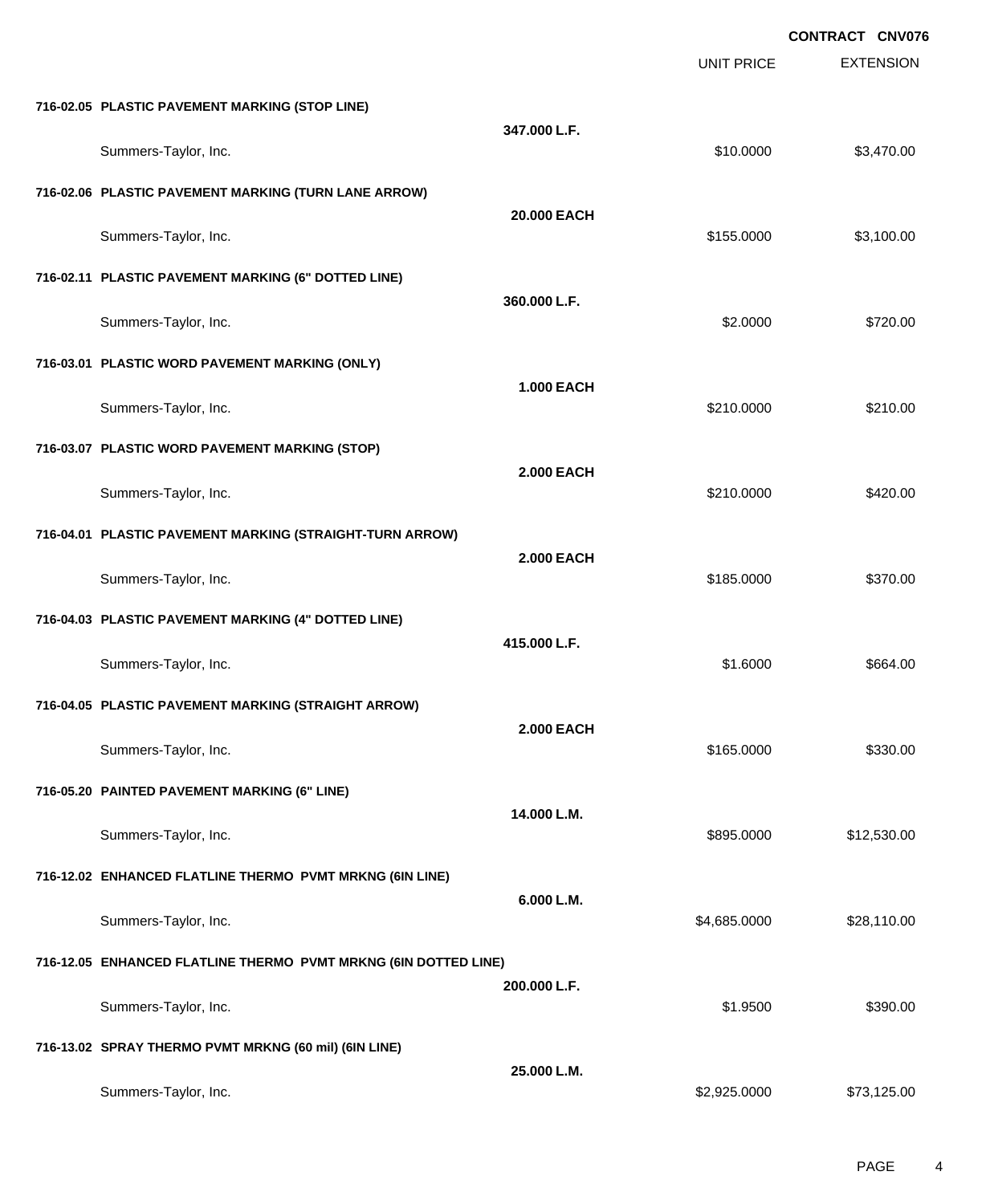| <b>CONTRACT CNV076</b> |  |
|------------------------|--|
|                        |  |

|        |                      |                | <b>UNIT PRICE</b> | <b>EXTENSION</b> |
|--------|----------------------|----------------|-------------------|------------------|
| 717-01 | <b>MOBILIZATION</b>  |                |                   |                  |
|        | Summers-Taylor, Inc. | 1.000 LS       | \$49,500.0000     | \$49,500.00      |
|        | 730-14.02 SAW SLOT   |                |                   |                  |
|        | Summers-Taylor, Inc. | 500,000 L.F.   | \$7.0000          | \$3,500.00       |
|        | 730-14.03 LOOP WIRE  |                |                   |                  |
|        | Summers-Taylor, Inc. | 1,000.000 L.F. | \$1.0000          | \$1,000.00       |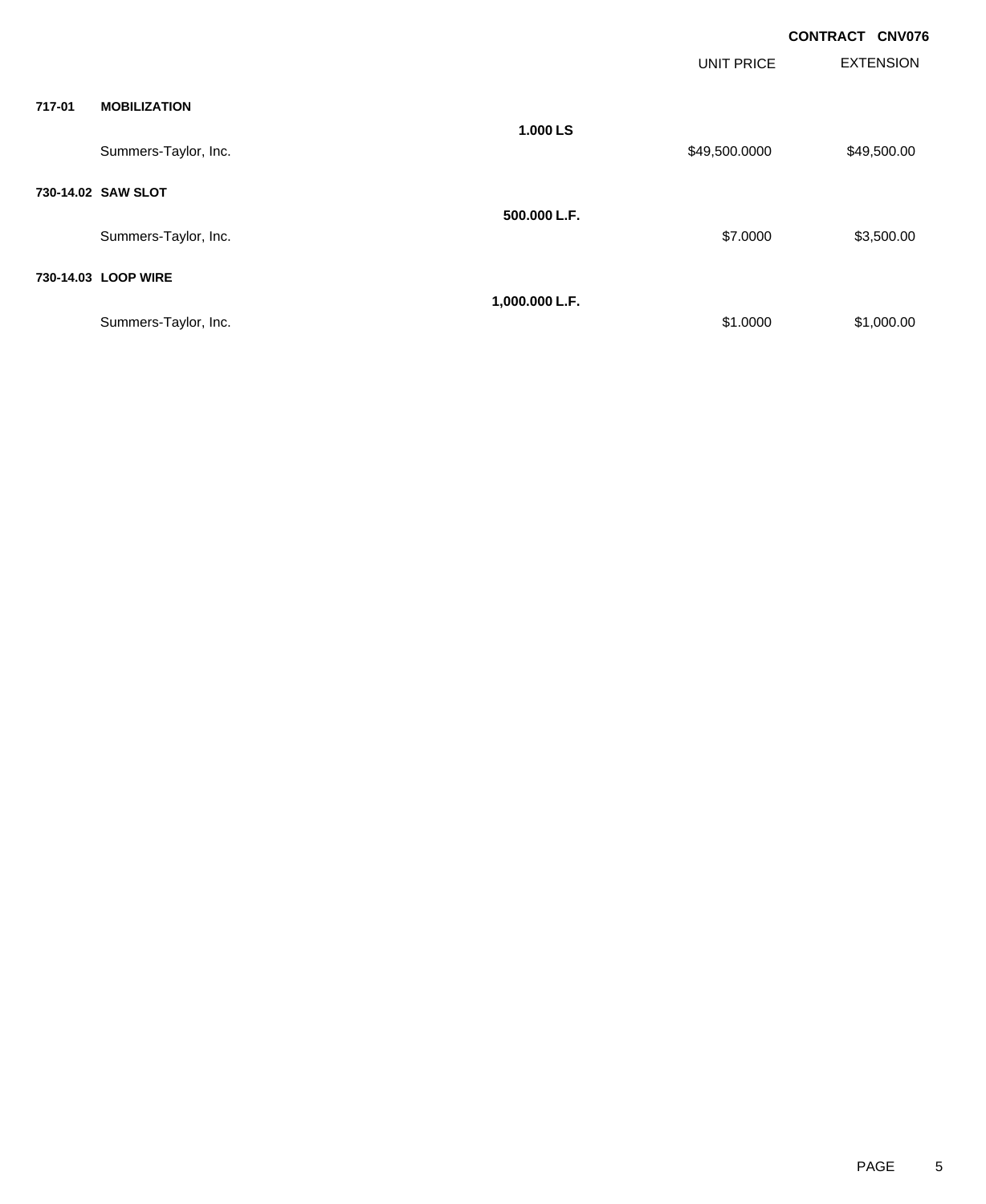|                                                       |                |                   | <b>CONTRACT CNV076</b> |
|-------------------------------------------------------|----------------|-------------------|------------------------|
| <b>BRIDGE CATEGORY</b>                                |                | <b>UNIT PRICE</b> | <b>EXTENSION</b>       |
| 604-10.50 BRIDGE DECK REPAIRS (PARTIAL DEPTH OF SLAB) |                |                   |                        |
| Summers-Taylor, Inc.                                  | 25,000 S.Y.    | \$675.0000        | \$16,875.00            |
| 604-10.53 CONCRETE REPAIRS                            | 15,000 S.Y.    |                   |                        |
| Summers-Taylor, Inc.                                  |                | \$695.0000        | \$10,425.00            |
| 617-04.01 TYPE 1 THIN EPOXY OVERLAY (EPOXY-URETHANE)  |                |                   |                        |
|                                                       | 3,024.000 S.Y. |                   |                        |
| Summers-Taylor, Inc.                                  |                | \$39.0000         | \$117,936.00           |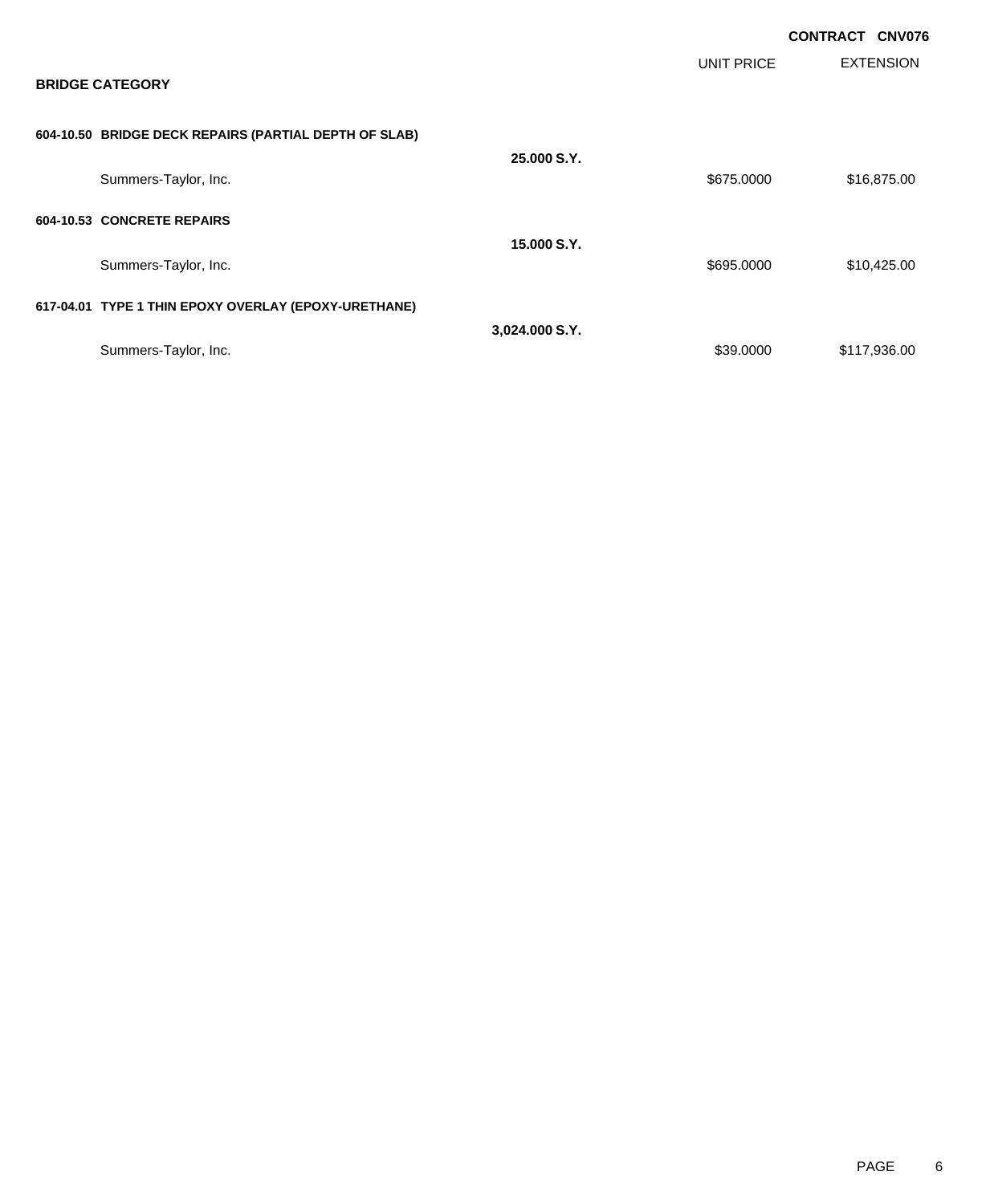EXTENSION UNIT PRICE

## **ROADWAY ALTERNATE AA1 CATEGORY**

### **411-03.07 ACS MIX(PG64-22) THIN LIFT ASPHALT**

Summers-Taylor, Inc.

**4,720.000 TON**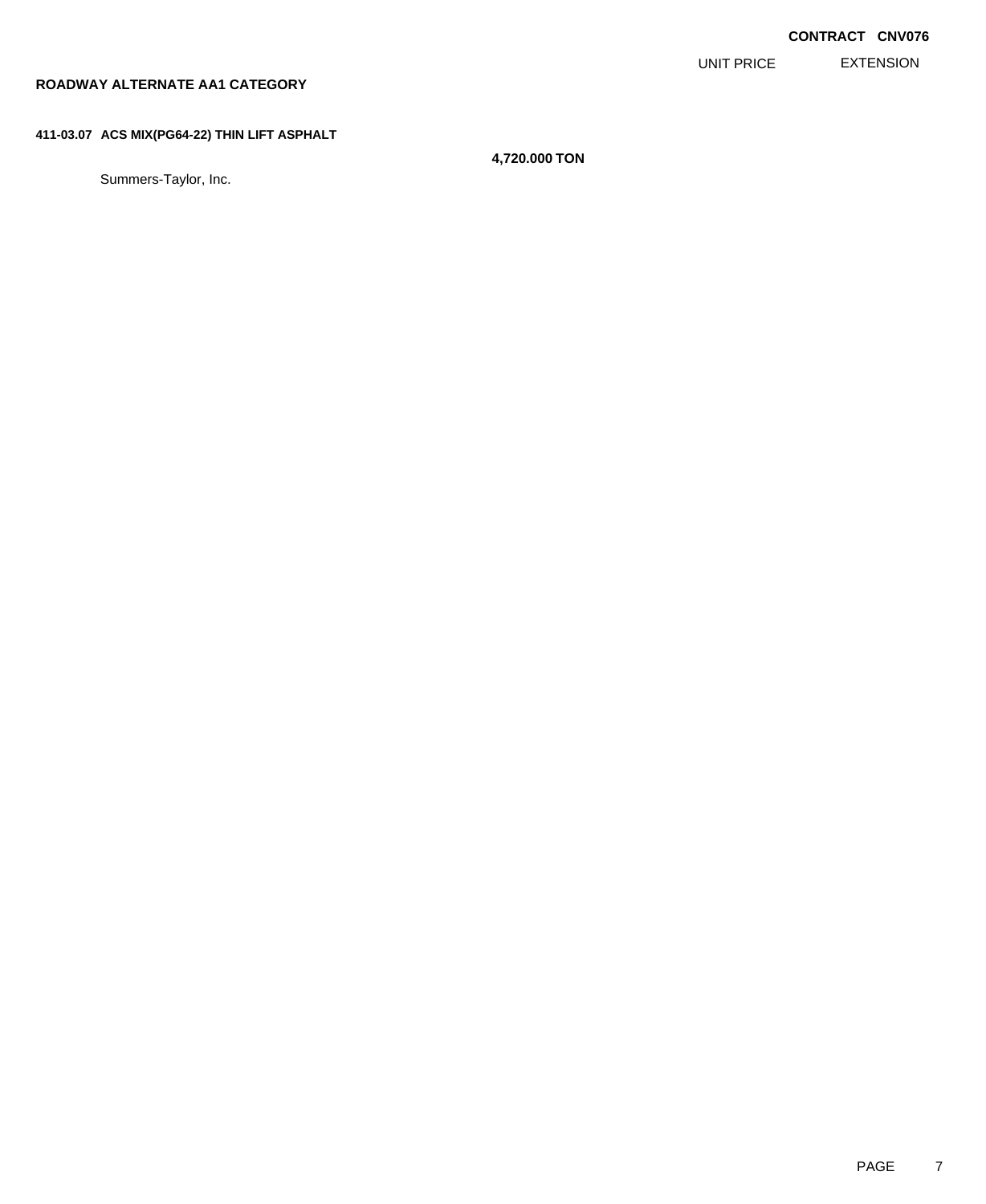|                                                |               |            | <b>CONTRACT CNV076</b> |
|------------------------------------------------|---------------|------------|------------------------|
|                                                |               | UNIT PRICE | <b>EXTENSION</b>       |
| ROADWAY ALTERNATE AA2 CATEGORY                 |               |            |                        |
|                                                |               |            |                        |
| 411-03.12 ACS MIX(PG64-22) THIN LIFT D ASPHALT |               |            |                        |
|                                                | 4,720.000 TON |            |                        |
| Summers-Taylor, Inc.                           |               | \$111.2500 | \$525,100.00           |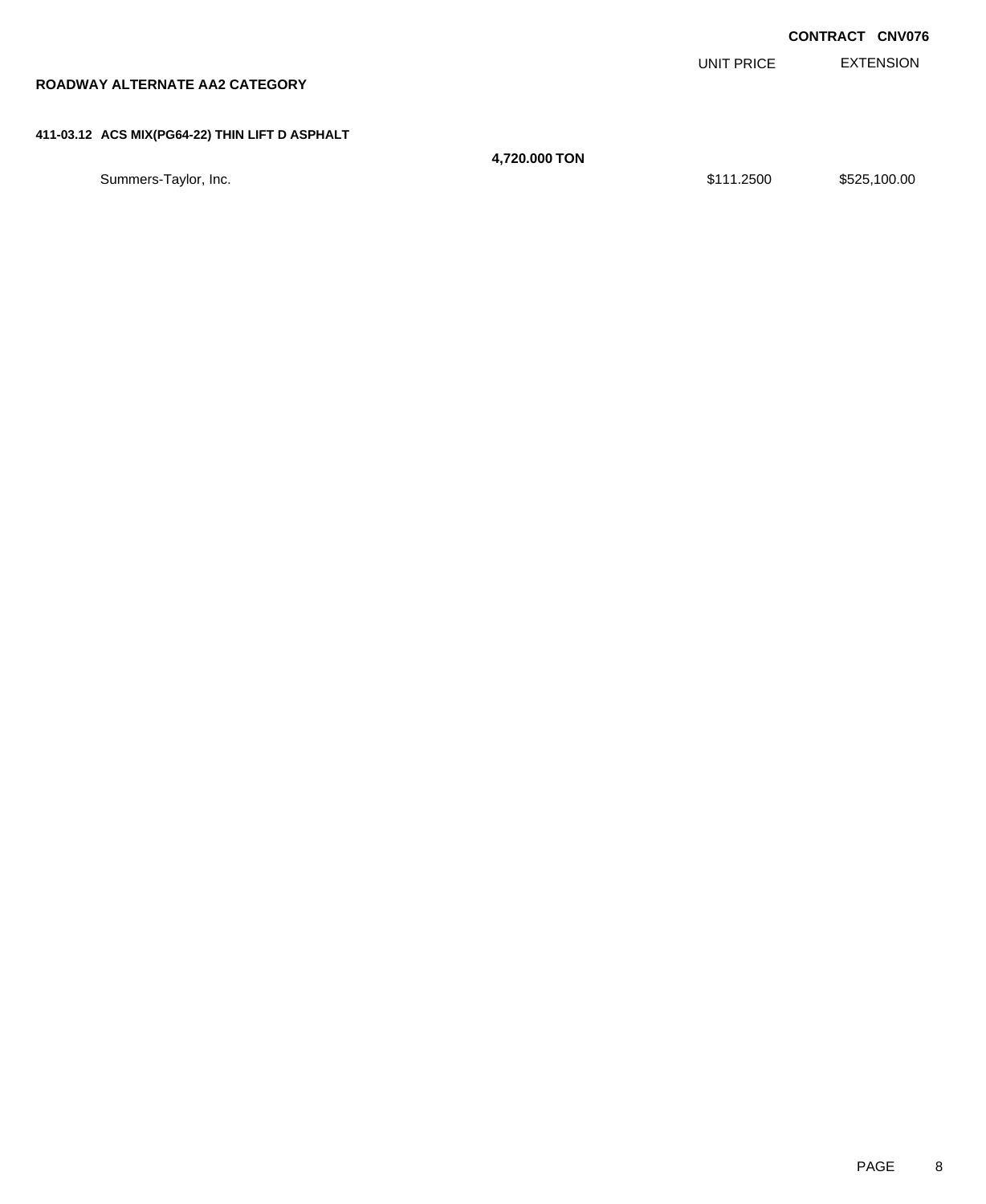| Summers-Taylor, Inc.            | \$1,034,647.75 |
|---------------------------------|----------------|
| <b>SUB-TOTAL BRIDGE</b>         |                |
| Summers-Taylor, Inc.            | \$145,236.00   |
| SUB-TOTAL ROADWAY ALTERNATE AA1 |                |
|                                 |                |
| SUB-TOTAL ROADWAY ALTERNATE AA2 |                |
| Summers-Taylor, Inc.            | \$525,100.00   |
|                                 |                |
| ----- ---------                 |                |

**TOTAL CONTRACT**

Summers-Taylor, Inc. \$1,704,983.75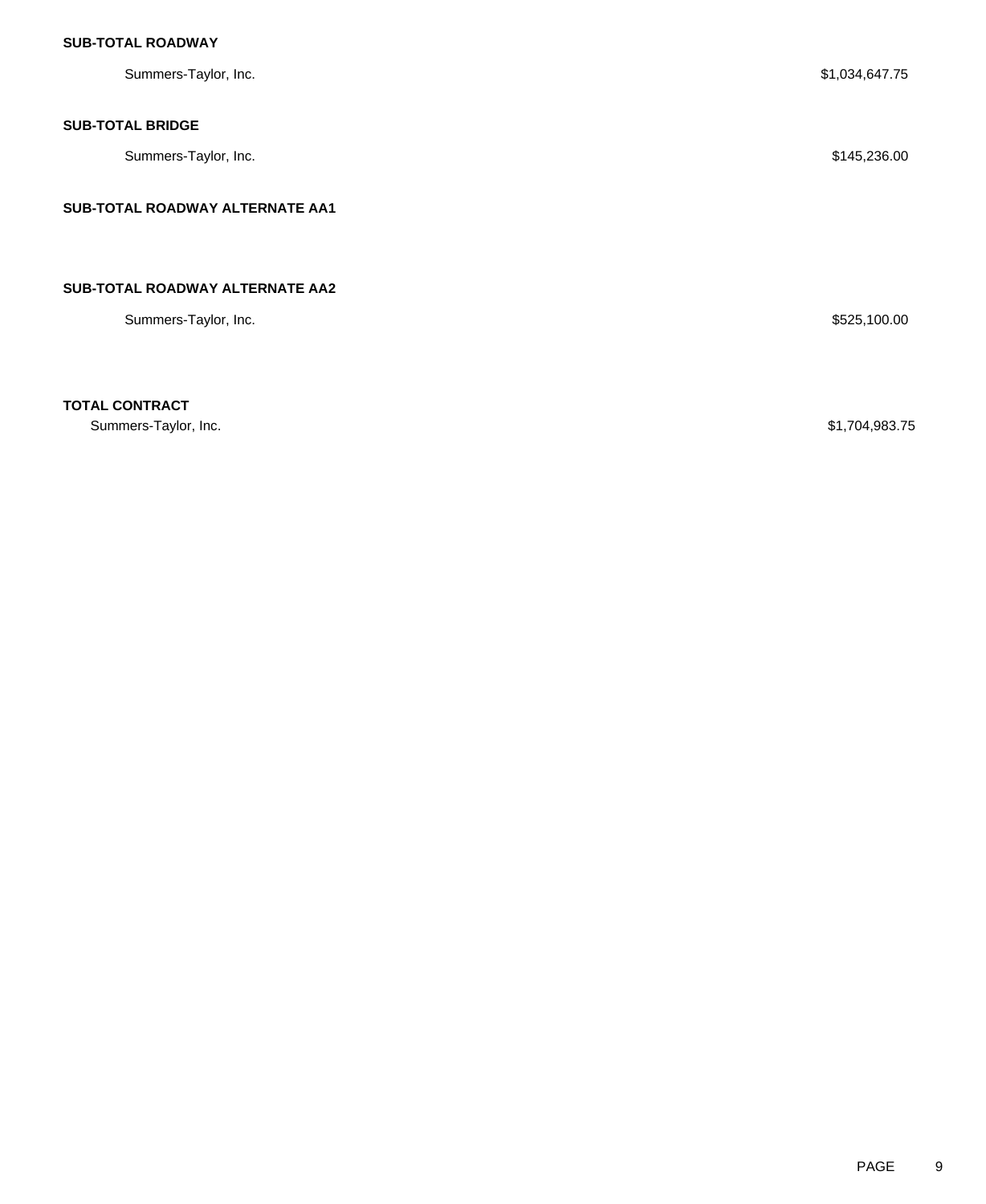#### COCKE COUNTY (Contract No. CNV006 Call 021)

HSIP-1500(55),15946-3433-94

THE MISCELLANEOUS SAFETY IMPROVEMENTS ON VARIOUS LOCAL ROADS.

PROJECT LENGTH - 0.0 MILES

COMPLETION TIME - ON OR BEFORE OCTOBER 31, 2021

DBE GOAL 3.00%

Superior Traffic Control, LLC \$183,055.50 Superior Pavement Marking, Inc. 6. The Superior Pavement Marking, Inc. 6. The Superior Superior Superior Superior Superior Superior Superior Superior Superior Superior Superior Superior Superior Superior Superior Superior

TOTAL CONTRACT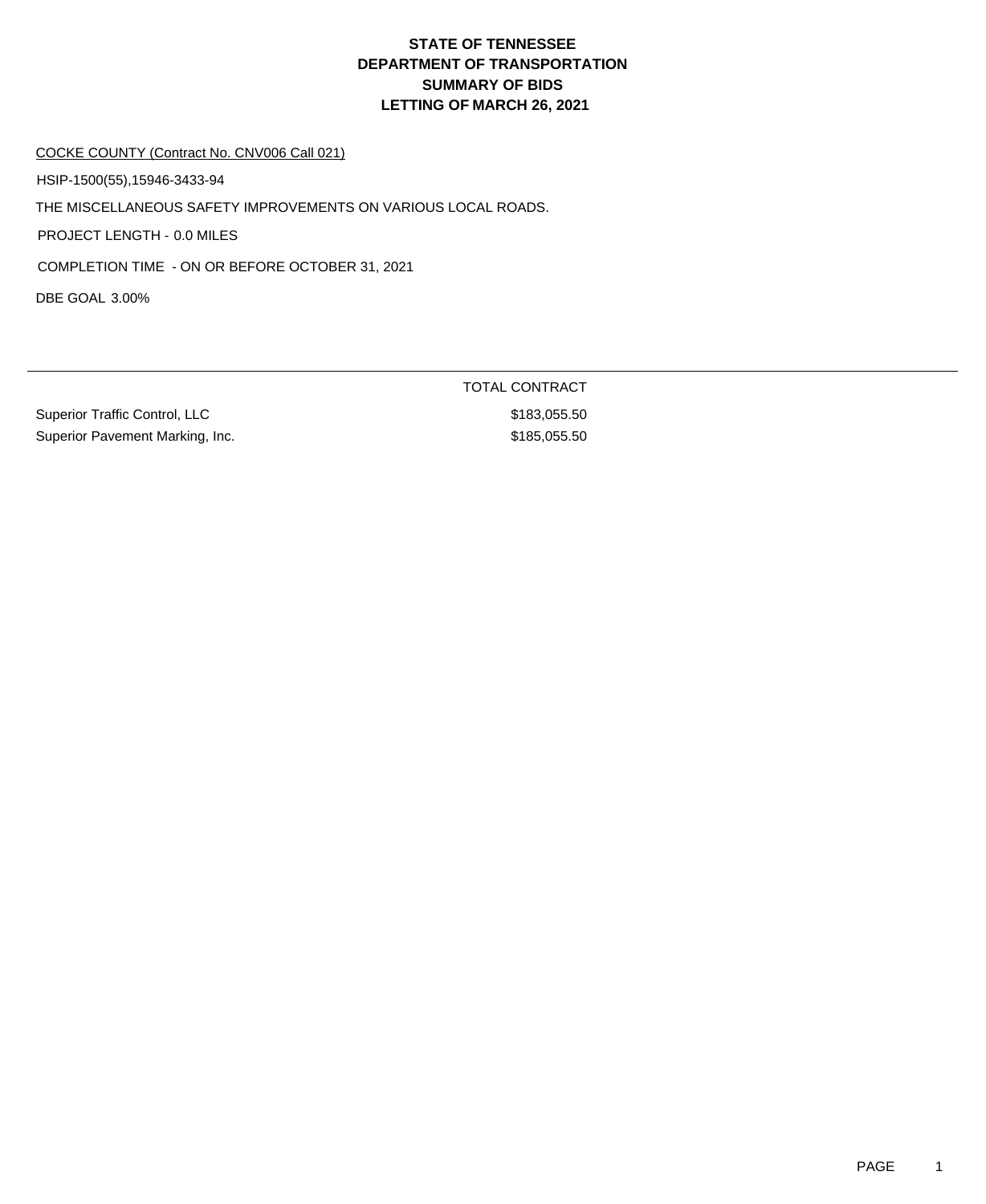|        |                                                                  |                   |                              | <b>CONTRACT CNV006</b>   |
|--------|------------------------------------------------------------------|-------------------|------------------------------|--------------------------|
|        | <b>ROADWAY CATEGORY</b>                                          |                   | <b>UNIT PRICE</b>            | <b>EXTENSION</b>         |
|        |                                                                  |                   |                              |                          |
|        | 705-02.10 GUARDRAIL TRANSITION 27IN TO 31IN                      |                   |                              |                          |
|        | Superior Traffic Control, LLC<br>Superior Pavement Marking, Inc. | <b>1.000 EACH</b> | \$150.0000<br>\$150.0000     | \$150.00<br>\$150.00     |
|        | 705-04.10 EARTH PAD FOR GUARD RAIL END TREATMENT                 |                   |                              |                          |
|        |                                                                  | <b>1.000 EACH</b> |                              |                          |
|        | Superior Traffic Control, LLC<br>Superior Pavement Marking, Inc. |                   | \$1,350.0000<br>\$1,350.0000 | \$1,350.00<br>\$1,350.00 |
|        | 705-06.01 W BEAM GR (TYPE 2) MASH TL-3                           |                   |                              |                          |
|        |                                                                  | 175.000 L.F.      | \$22.5000                    | \$3,937.50               |
|        | Superior Traffic Control, LLC<br>Superior Pavement Marking, Inc. |                   | \$22.5000                    | \$3,937.50               |
|        | 705-06.30 GR TERMINAL (ENERGY ABSORBING) MASH TL-2               |                   |                              |                          |
|        | Superior Traffic Control, LLC                                    | <b>1.000 EACH</b> | \$2,650.0000                 | \$2,650.00               |
|        | Superior Pavement Marking, Inc.                                  |                   | \$2,650.0000                 | \$2,650.00               |
| 706-01 | <b>GUARDRAIL REMOVED</b>                                         |                   |                              |                          |
|        | Superior Traffic Control, LLC                                    | 200.000 L.F.      | \$3.0000                     | \$600.00                 |
|        | Superior Pavement Marking, Inc.                                  |                   | \$3.0000                     | \$600.00                 |
| 712-01 | <b>TRAFFIC CONTROL</b>                                           |                   |                              |                          |
|        | <b>Superior Traffic Control, LLC</b>                             | 1.000 LS          | \$4.750,0000                 | \$4,750.00               |
|        | Superior Pavement Marking, Inc.                                  |                   | \$5,250.0000                 | \$5,250.00               |
|        | 713-02.20 ROADSIDE OBSTACLE DELINEATION                          |                   |                              |                          |
|        | Superior Traffic Control, LLC                                    | 10.000 S.F.       | \$15.0000                    | \$150.00                 |
|        | Superior Pavement Marking, Inc.                                  |                   | \$15.0000                    | \$150.00                 |
|        | 713-02.21 SIGN POST DELINEATION ENHANCEMENT                      |                   |                              |                          |
|        | Superior Traffic Control, LLC                                    | 1,392.000 L.F.    | \$4.9500                     | \$6,890.40               |
|        | Superior Pavement Marking, Inc.                                  |                   | \$4.9500                     | \$6,890.40               |
|        | 713-11.01 "U" SECTION STEEL POSTS                                |                   |                              |                          |
|        | Superior Traffic Control, LLC                                    | 2,191.000 LB.     | \$2.8500                     | \$6,244.35               |
|        | Superior Pavement Marking, Inc.                                  |                   | \$2.8500                     | \$6,244.35               |
|        | 713-11.02 PERFORATED/KNOCKOUT SQUARE TUBE POST                   |                   |                              |                          |
|        | Superior Traffic Control, LLC                                    | 8,265.000 LB.     | \$3.7500                     | \$30,993.75              |
|        | Superior Pavement Marking, Inc.                                  |                   | \$3.7500                     | \$30,993.75              |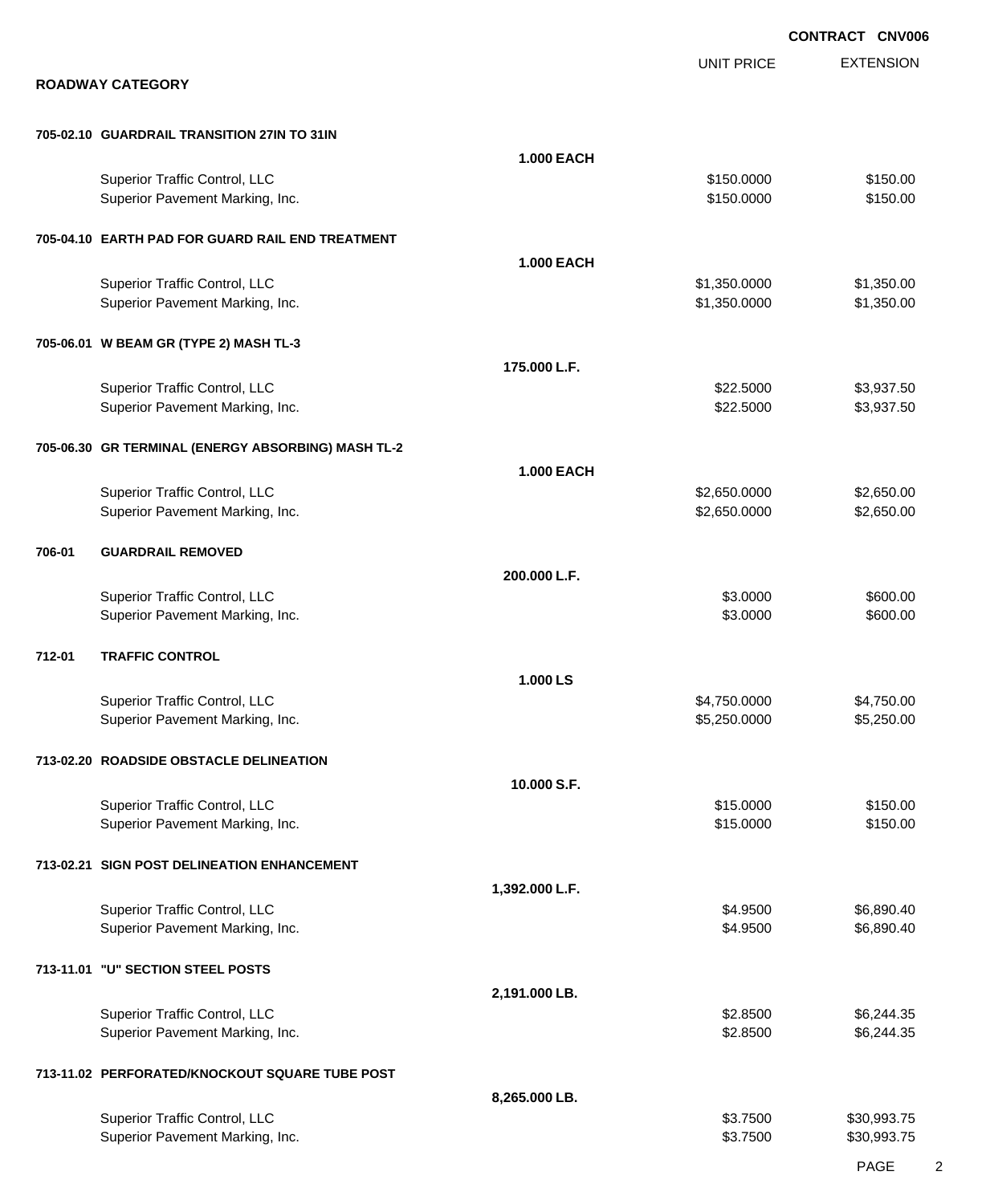|                                                              |                   |                   | <b>CONTRACT CNV006</b> |
|--------------------------------------------------------------|-------------------|-------------------|------------------------|
|                                                              |                   | <b>UNIT PRICE</b> | <b>EXTENSION</b>       |
| 713-13.02 FLAT SHEET ALUMINUM SIGNS (0.080" THICK)           |                   |                   |                        |
|                                                              | 1,265.000 S.F.    |                   |                        |
| Superior Traffic Control, LLC                                |                   | \$12.8500         | \$16,255.25            |
| Superior Pavement Marking, Inc.                              |                   | \$12.8500         | \$16,255.25            |
| 713-13.03 FLAT SHEET ALUMINUM SIGNS (0.100" THICK)           |                   |                   |                        |
|                                                              | 1,121.000 S.F.    |                   |                        |
| Superior Traffic Control, LLC                                |                   | \$13.0000         | \$14,573.00            |
| Superior Pavement Marking, Inc.                              |                   | \$13.0000         | \$14,573.00            |
| 713-15.36 REMOVE SIGN, SUPPORT & FOOTING                     |                   |                   |                        |
|                                                              | 48.000 EACH       |                   |                        |
| Superior Traffic Control, LLC                                |                   | \$10.0000         | \$480.00               |
| Superior Pavement Marking, Inc.                              |                   | \$10.0000         | \$480.00               |
| 713-16.09 RAILROAD ADVANCE WARNING SIGN AND SUPPORT          |                   |                   |                        |
|                                                              | <b>2.000 EACH</b> |                   |                        |
| Superior Traffic Control, LLC                                |                   | \$245.0000        | \$490.00               |
| Superior Pavement Marking, Inc.                              |                   | \$245.0000        | \$490.00               |
| 716-02.04 PLASTIC PAVEMENT MARKING(CHANNELIZATION STRIPING)  |                   |                   |                        |
|                                                              | 73,000 S.Y.       |                   |                        |
| Superior Traffic Control, LLC                                |                   | \$18.7500         | \$1,368.75             |
| Superior Pavement Marking, Inc.                              |                   | \$18.7500         | \$1,368.75             |
| 716-02.05 PLASTIC PAVEMENT MARKING (STOP LINE)               |                   |                   |                        |
|                                                              | 422.000 L.F.      |                   |                        |
| Superior Traffic Control, LLC                                |                   | \$7.5000          | \$3,165.00             |
| Superior Pavement Marking, Inc.                              |                   | \$7.5000          | \$3,165.00             |
| 716-02.06 PLASTIC PAVEMENT MARKING (TURN LANE ARROW)         |                   |                   |                        |
|                                                              | <b>2.000 EACH</b> |                   |                        |
| Superior Traffic Control, LLC                                |                   | \$125.0000        | \$250.00               |
| Superior Pavement Marking, Inc.                              |                   | \$125.0000        | \$250.00               |
| 716-02.09 PLASTIC PAVEMENT MARKING (LONGITUDINAL CROSS-WALK) |                   |                   |                        |
|                                                              | 108,000 L.F.      |                   |                        |
| Superior Traffic Control, LLC                                |                   | \$20.0000         | \$2,160.00             |
| Superior Pavement Marking, Inc.                              |                   | \$20.0000         | \$2,160.00             |
| 716-03.02 PLASTIC WORD PAVEMENT MARKING (RXR)                |                   |                   |                        |
|                                                              | <b>2.000 EACH</b> |                   |                        |
| Superior Traffic Control, LLC                                |                   | \$275.0000        | \$550.00               |
| Superior Pavement Marking, Inc.                              |                   | \$275.0000        | \$550.00               |
| 716-03.07 PLASTIC WORD PAVEMENT MARKING (STOP)               |                   |                   |                        |
|                                                              | <b>1.000 EACH</b> |                   |                        |
| Superior Traffic Control, LLC                                |                   | \$175.0000        | \$175.00               |
| Superior Pavement Marking, Inc.                              |                   | \$175.0000        | \$175.00               |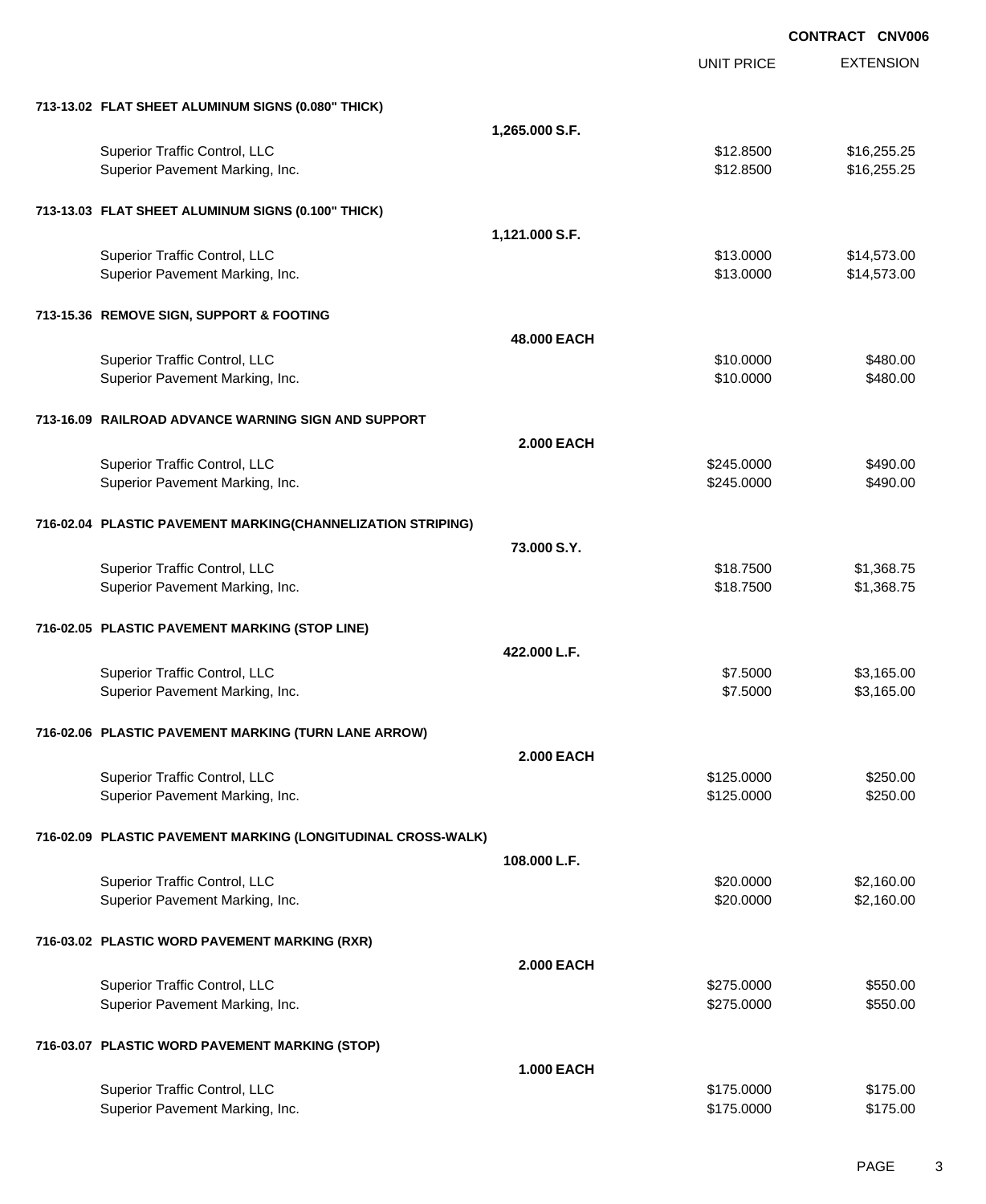|        |                                                              |              |                   | <b>CONTRACT CNV006</b> |
|--------|--------------------------------------------------------------|--------------|-------------------|------------------------|
|        |                                                              |              | <b>UNIT PRICE</b> | <b>EXTENSION</b>       |
|        | 716-04.12 PLASTIC PAVEMENT MARKING (YIELD LINE)              |              |                   |                        |
|        |                                                              | 15,000 S.F.  |                   |                        |
|        | Superior Traffic Control, LLC                                |              | \$12.5000         | \$187.50               |
|        | Superior Pavement Marking, Inc.                              |              | \$12,5000         | \$187.50               |
|        | 716-13.01 SPRAY THERMO PVMT MRKNG (60 mil) (4IN LINE)        |              |                   |                        |
|        |                                                              | 76.750 L.M.  |                   |                        |
|        | Superior Traffic Control, LLC                                |              | \$1,100.0000      | \$84,425.00            |
|        | Superior Pavement Marking, Inc.                              |              | \$1,100.0000      | \$84,425.00            |
|        | 716-13.04 SPRAY THERMO PVMT MRKNG (60 mil) (4IN DOTTED LINE) |              |                   |                        |
|        |                                                              | 650.000 L.F. |                   |                        |
|        | Superior Traffic Control, LLC                                |              | \$0.3000          | \$195.00               |
|        | Superior Pavement Marking, Inc.                              |              | \$0.3000          | \$195.00               |
|        | 716-13.05 SPRAY THERMO PVMT MRKNG (60 mil) (6IN DOTTED LINE) |              |                   |                        |
|        |                                                              | 900.000 L.F. |                   |                        |
|        | Superior Traffic Control, LLC                                |              | \$0.3500          | \$315.00               |
|        | Superior Pavement Marking, Inc.                              |              | \$0.3500          | \$315.00               |
| 717-01 | <b>MOBILIZATION</b>                                          |              |                   |                        |
|        |                                                              | 1.000 LS     |                   |                        |
|        | Superior Traffic Control, LLC                                |              | \$750.0000        | \$750.00               |
|        | Superior Pavement Marking, Inc.                              |              | \$2,250,0000      | \$2,250.00             |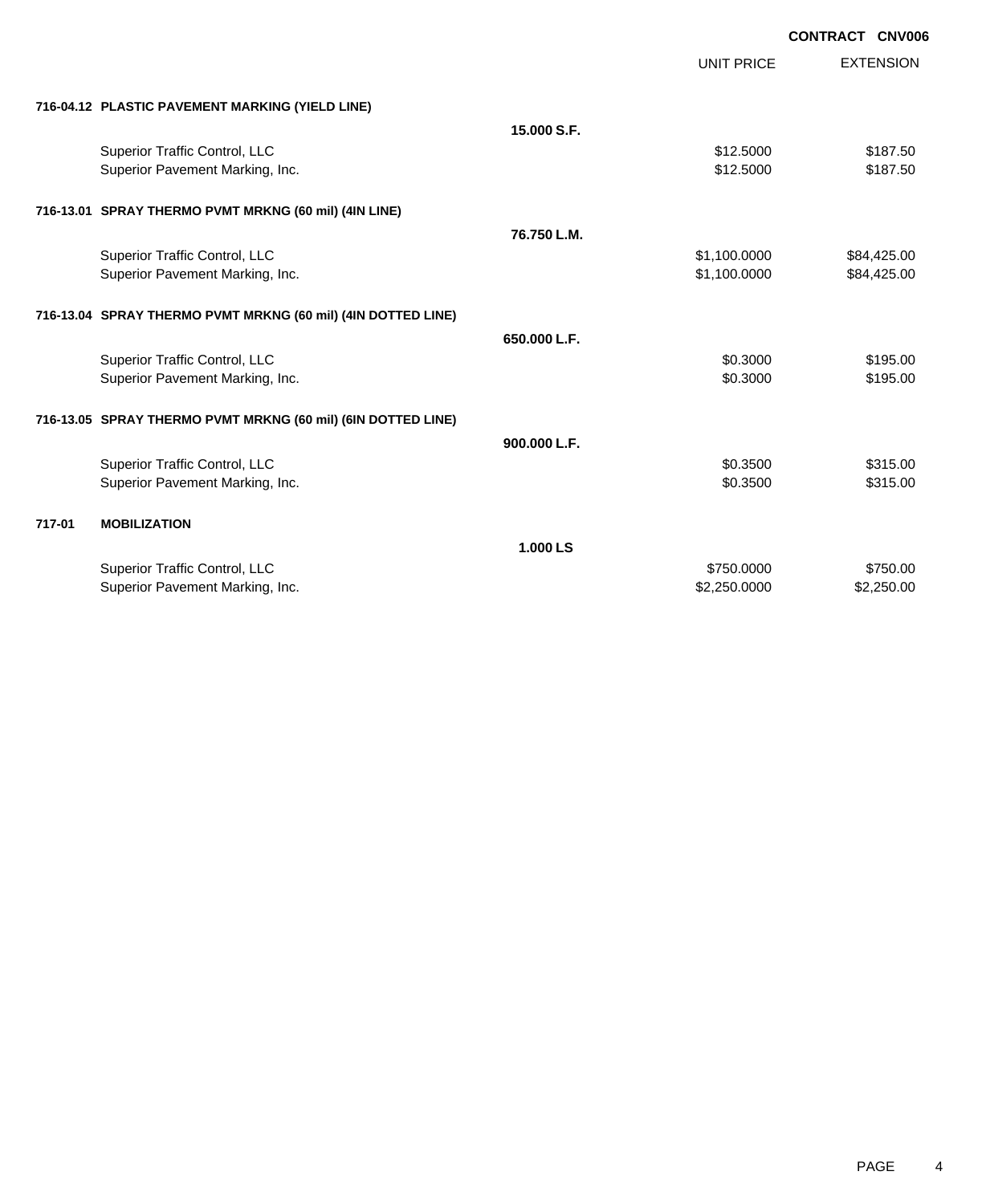Superior Traffic Control, LLC \$183,055.50 Superior Pavement Marking, Inc. 6. The Superior Pavement Marking, Inc. 6. The Superior Pavement Marking, Inc.

### **TOTAL CONTRACT**

Superior Traffic Control, LLC 600 and 200 and 200 and 200 and 200 and 200 and 200 and 200 and 200 and 200 and 200 and 200 and 200 and 200 and 200 and 200 and 200 and 200 and 200 and 200 and 200 and 200 and 200 and 200 and Superior Pavement Marking, Inc. 6. The Superior Pavement Marking, Inc. 6. The Superior Pavement Marking, Inc.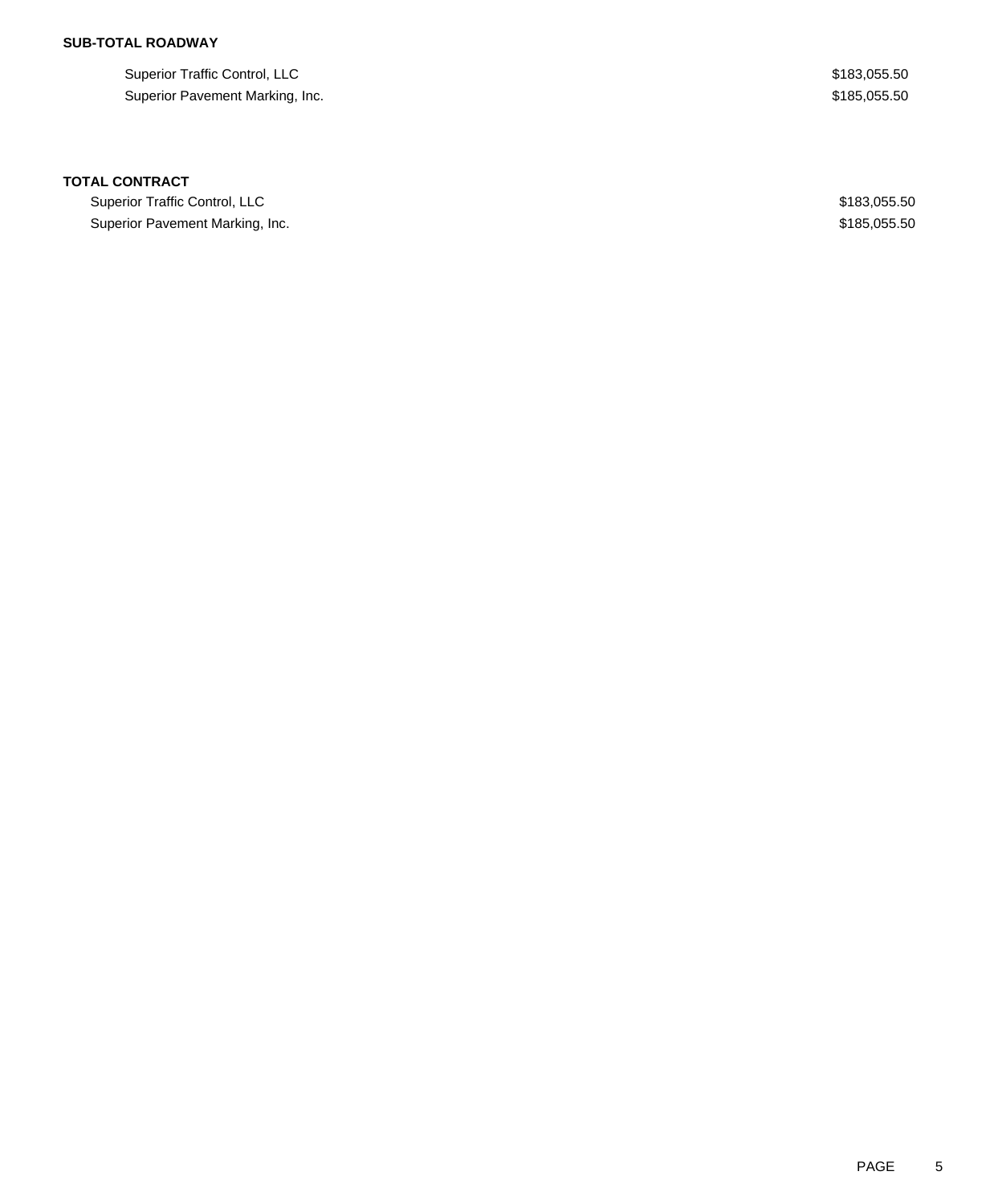#### CROCKETT COUNTY (Contract No. CNV134 Call 022)

HSIP-188(11),17009-3202-94,17009-4202-04,17009-4204-04,HSIP-188(12),17010- 3217-94,17010-4216-04,17010-4217-04

THE RESURFACING ON S.R. 188 FROM S.R. 54 (L.M. 0.00) TO COLVETT ROAD (L.M. 4.73), AND FULL DEPTH RECLAMATION AND PAVING FROM COLVETT ROAD (L.M. 4.73) TO THE GIBSON COUNTY LINE (L.M. 12.03), INCLUDING BRIDGE REPAIR.

PROJECT LENGTH - 12.030 MILES

COMPLETION TIME - ON OR BEFORE OCTOBER 31, 2021

Ford Construction Company **\$3,656,276.62** Delta Contracting Company, LLC \$3,820,795.81

TOTAL CONTRACT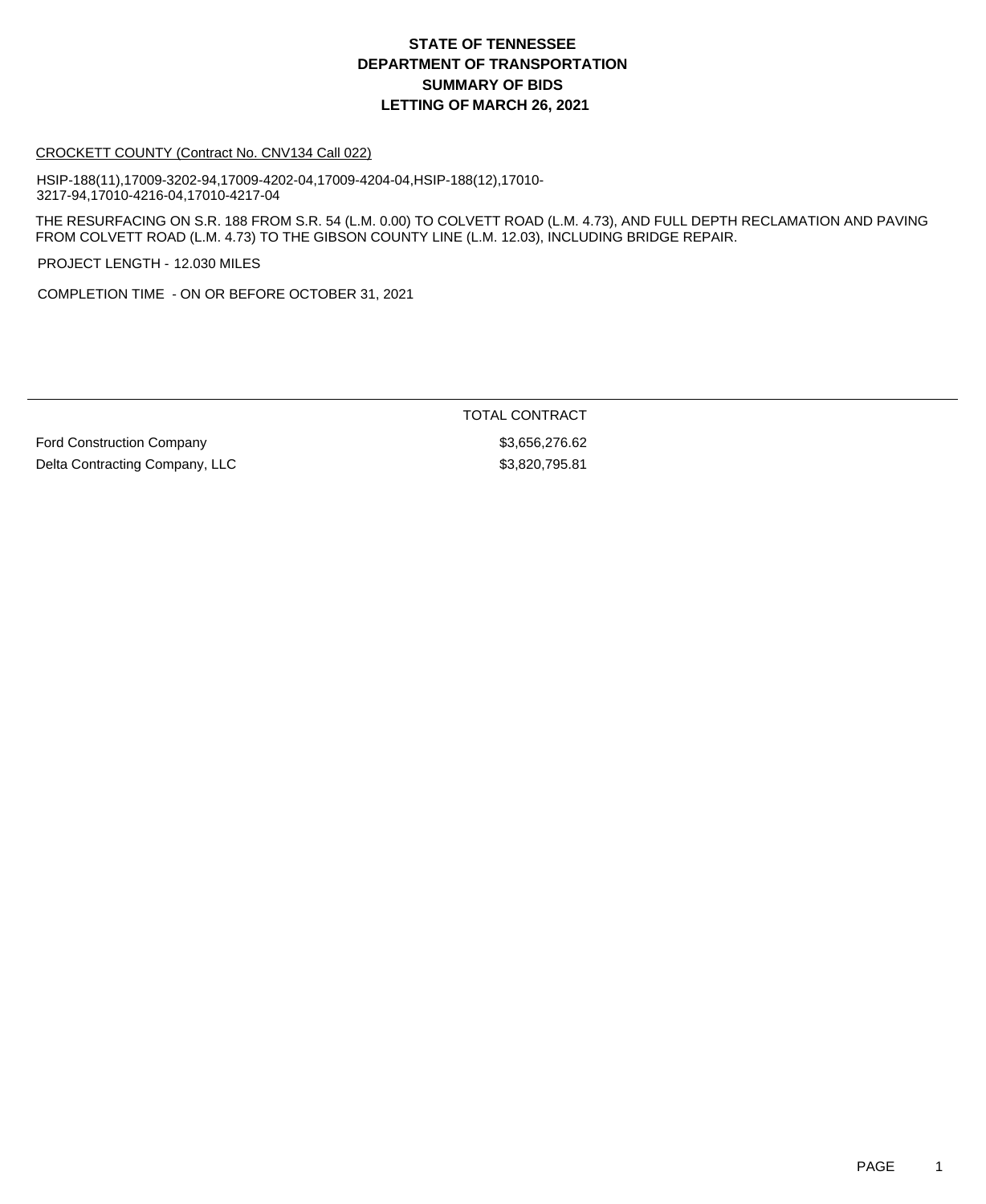|        |                                                              |                  |                          | <b>CONTRACT CNV134</b>     |
|--------|--------------------------------------------------------------|------------------|--------------------------|----------------------------|
|        |                                                              |                  | <b>UNIT PRICE</b>        | <b>EXTENSION</b>           |
|        | <b>ROADWAY CATEGORY</b>                                      |                  |                          |                            |
|        | 202-03.01 REMOVAL OF ASPHALT PAVEMENT                        |                  |                          |                            |
|        |                                                              | 1,335.000 S.Y.   |                          |                            |
|        | Ford Construction Company                                    |                  | \$16.0000                | \$21,360.00                |
|        | Delta Contracting Company, LLC                               |                  | \$24.0000                | \$32,040.00                |
| 203-06 | <b>WATER</b>                                                 |                  |                          |                            |
|        |                                                              | 338,000 M.G.     |                          |                            |
|        | Ford Construction Company<br>Delta Contracting Company, LLC  |                  | \$15.0000<br>\$12.0000   | \$5,070.00<br>\$4,056.00   |
|        | 208-01.05 BROOMING & DEGRASSING SHOULDERS                    |                  |                          |                            |
|        |                                                              | 9.460 L.M.       |                          |                            |
|        | Ford Construction Company                                    |                  | \$900.0000               | \$8,514.00                 |
|        | Delta Contracting Company, LLC                               |                  | \$1,100.0000             | \$10,406.00                |
| 303-02 | MINERAL AGGREGATE, TYPE B BASE, GRADING (D)                  |                  |                          |                            |
|        |                                                              | 3,066.000 TON    |                          |                            |
|        | Ford Construction Company<br>Delta Contracting Company, LLC  |                  | \$30.0000<br>\$22.0000   | \$91,980.00<br>\$67,452.00 |
|        |                                                              |                  |                          |                            |
|        | 304-01.04 PROCESSING (RECLAIMED BASE MATERIAL)               |                  |                          |                            |
|        | Ford Construction Company                                    | 107,066.000 S.Y. | \$4.0000                 | \$428,264.00               |
|        | Delta Contracting Company, LLC                               |                  | \$2.7500                 | \$294,431.50               |
|        | 304-01.08 PORTLAND CEMENT (FULL DEPTH PAVEMENT RECLAMATION)  |                  |                          |                            |
|        |                                                              | 3,212.000 TON    |                          |                            |
|        | <b>Ford Construction Company</b>                             |                  | \$185.0000               | \$594,220.00               |
|        | Delta Contracting Company, LLC                               |                  | \$200.0000               | \$642,400.00               |
|        | 307-01.01 ASPHALT CONCRETE MIX (PG64-22) (BPMB-HM) GRADING A |                  |                          |                            |
|        |                                                              | 461.000 TON      |                          |                            |
|        | Ford Construction Company<br>Delta Contracting Company, LLC  |                  | \$110.0000<br>\$104.0000 | \$50,710.00<br>\$47,944.00 |
|        |                                                              |                  |                          |                            |
| 403-01 | BITUMINOUS MATERIAL FOR TACK COAT (TC)                       |                  |                          |                            |
|        | <b>Ford Construction Company</b>                             | 73.000 TON       | \$450.0000               | \$32,850.00                |
|        | Delta Contracting Company, LLC                               |                  | \$660.0000               | \$48,180.00                |
|        |                                                              |                  |                          |                            |
|        | 405-01.01 BITUMINOUS MATERIAL (BSC)                          | 125.000 TON      |                          |                            |
|        | Ford Construction Company                                    |                  | \$958.0000               | \$119,750.00               |
|        | Delta Contracting Company, LLC                               |                  | \$895.0000               | \$111,875.00               |
|        | 405-01.02 MINERAL AGGREGATE (BSC)                            |                  |                          |                            |
|        |                                                              | 1,184.000 TON    |                          |                            |
|        | Ford Construction Company                                    |                  | \$53.0000                | \$62,752.00                |
|        | Delta Contracting Company, LLC                               |                  | \$64.0000                | \$75,776.00                |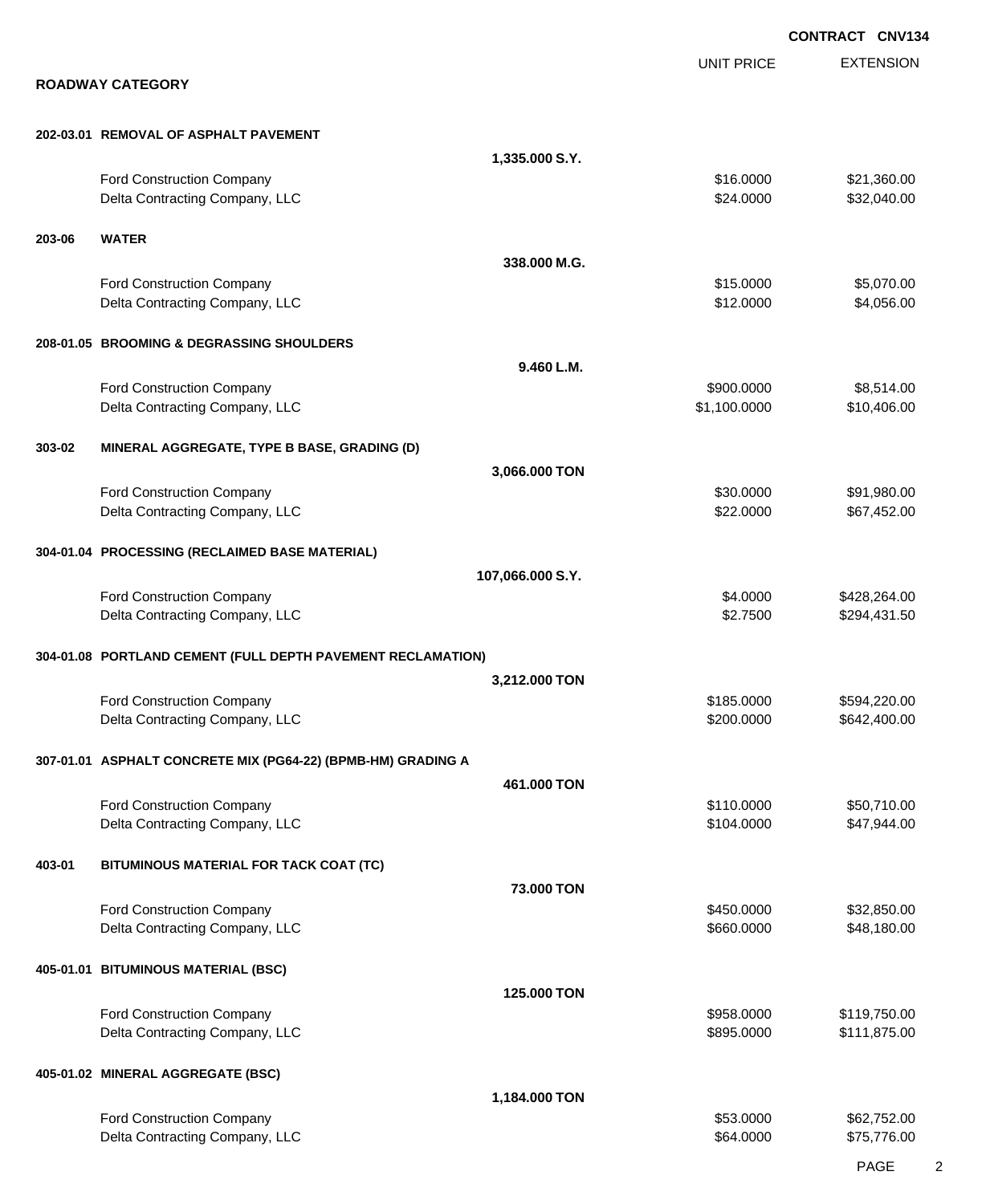UNIT PRICE

EXTENSION

|        | 411-01.10 ACS MIX(PG64-22) GRADING D                               |                   |                              |                                  |
|--------|--------------------------------------------------------------------|-------------------|------------------------------|----------------------------------|
|        |                                                                    | 15,254.000 TON    |                              |                                  |
|        | Ford Construction Company<br>Delta Contracting Company, LLC        |                   | \$89.0000<br>\$94.0000       | \$1,357,606.00<br>\$1,433,876.00 |
|        | 411-12.04 SCORING FOR RUMBLE STRIPE (NON-CONTINUOUS) (4IN WIDTH)   |                   |                              |                                  |
|        |                                                                    | 10.987 L.M.       |                              |                                  |
|        | Ford Construction Company                                          |                   | \$530.0000                   | \$5,823.11                       |
|        | Delta Contracting Company, LLC                                     |                   | \$800.0000                   | \$8,789.60                       |
|        | 415-01.01 COLD PLANING BITUMINOUS PAVEMENT                         |                   |                              |                                  |
|        |                                                                    | 7,592.000 TON     |                              |                                  |
|        | Ford Construction Company                                          |                   | \$16.0000                    | \$121,472.00                     |
|        | Delta Contracting Company, LLC                                     |                   | \$28.0000                    | \$212,576.00                     |
|        | 705-02.10 GUARDRAIL TRANSITION 27IN TO 31IN                        |                   |                              |                                  |
|        |                                                                    | 12.000 EACH       |                              |                                  |
|        | Ford Construction Company<br>Delta Contracting Company, LLC        |                   | \$100.0000<br>\$100.0000     | \$1,200.00<br>\$1,200.00         |
|        |                                                                    |                   |                              |                                  |
|        | 705-04.09 EARTH PAD FOR TYPE 38 GR END TREATMENT                   |                   |                              |                                  |
|        |                                                                    | <b>8.000 EACH</b> |                              |                                  |
|        | Ford Construction Company<br>Delta Contracting Company, LLC        |                   | \$1,100.0000<br>\$1,000.0000 | \$8,800.00<br>\$8,000.00         |
|        |                                                                    |                   |                              |                                  |
|        | 705-06.20 TANGENT ENERGY ABSORBING TERM MASH TL-3                  |                   |                              |                                  |
|        |                                                                    | 20.000 EACH       |                              |                                  |
|        | Ford Construction Company<br>Delta Contracting Company, LLC        |                   | \$3,450.0000<br>\$2,400.0000 | \$69,000.00<br>\$48,000.00       |
|        |                                                                    |                   |                              |                                  |
|        | 705-06.25 THRIE BEAM BRIDGE TRANSITION MASH TL-3                   |                   |                              |                                  |
|        |                                                                    | 8.000 EACH        |                              |                                  |
|        | <b>Ford Construction Company</b><br>Delta Contracting Company, LLC |                   | \$2,800.0000<br>\$1,500.0000 | \$22,400.00<br>\$12,000.00       |
|        |                                                                    |                   |                              |                                  |
|        | 705-10.33 GUARDRAIL ATTACHMENT TO CONCRETE BRIDGERAIL              |                   |                              |                                  |
|        | Ford Construction Company                                          | 126.000 L.F.      | \$135.0000                   | \$17,010.00                      |
|        | Delta Contracting Company, LLC                                     |                   | \$75.0000                    | \$9,450.00                       |
| 712-01 | <b>TRAFFIC CONTROL</b>                                             |                   |                              |                                  |
|        |                                                                    | 1.000 LS          |                              |                                  |
|        | Ford Construction Company                                          |                   | \$18,000.0000                | \$18,000.00                      |
|        | Delta Contracting Company, LLC                                     |                   | \$78,000.0000                | \$78,000.00                      |
| 712-06 | <b>SIGNS (CONSTRUCTION)</b>                                        |                   |                              |                                  |
|        |                                                                    | 2,210.000 S.F.    |                              |                                  |

| <b>Ford Construction Company</b> | \$5,5000 | \$12,155.00 |
|----------------------------------|----------|-------------|
| Delta Contracting Company, LLC   | \$5,5000 | \$12,155.00 |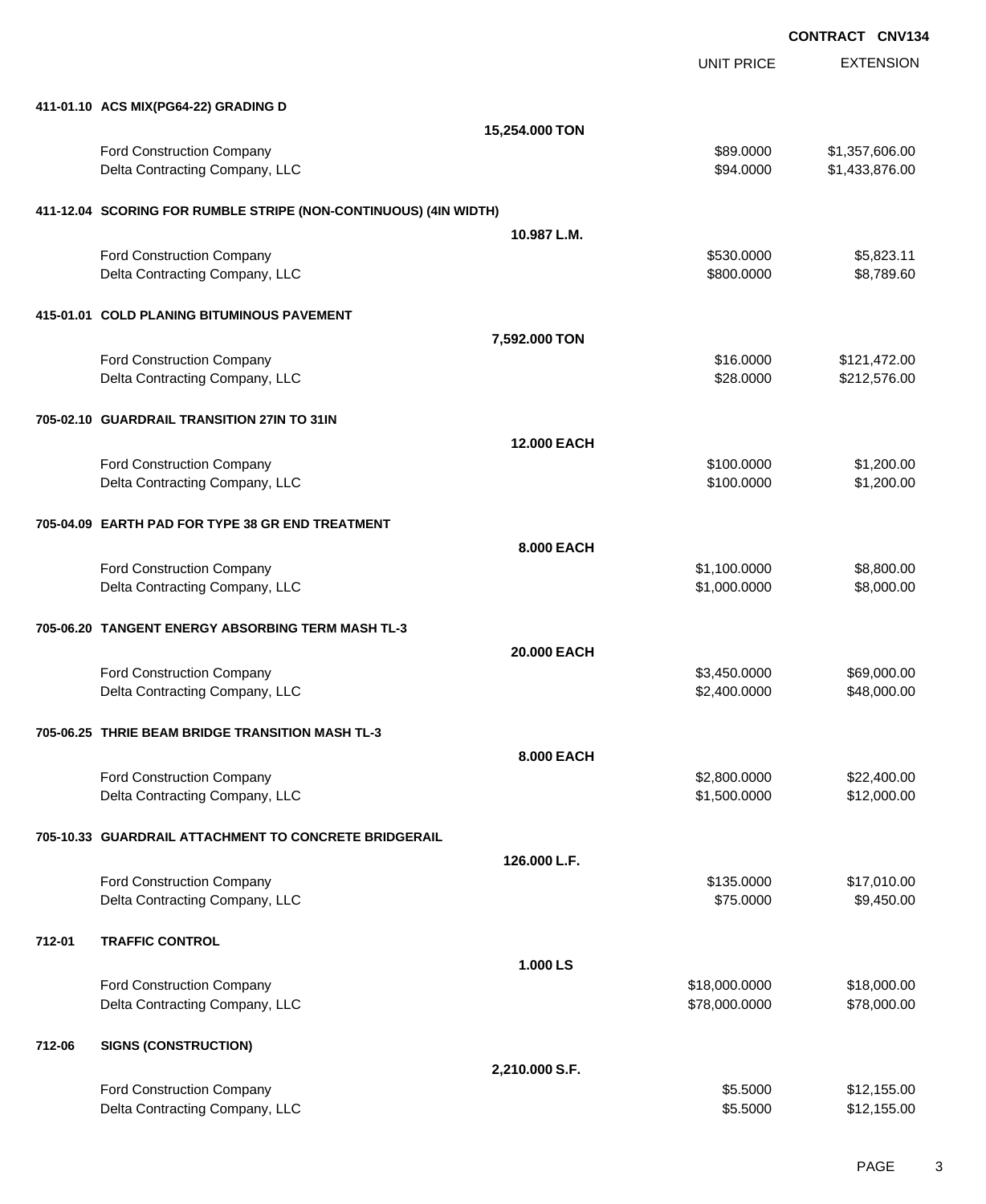|                                                                   |                   | UNIT PRICE   | <b>EXTENSION</b> |
|-------------------------------------------------------------------|-------------------|--------------|------------------|
| 713-16.01 CHANGEABLE MESSAGE SIGN UNIT                            |                   |              |                  |
|                                                                   | <b>4.000 EACH</b> |              |                  |
| Ford Construction Company                                         |                   | \$5,500.0000 | \$22,000.00      |
| Delta Contracting Company, LLC                                    |                   | \$5,500.0000 | \$22,000.00      |
| 716-01.21 SNOWPLOWABLE RAISED PAVEMENT MARKERS (BI-DIR) (1 COLOR) |                   |              |                  |
|                                                                   | 478,000 EACH      |              |                  |
| <b>Ford Construction Company</b>                                  |                   | \$31.0000    | \$14,818.00      |
| Delta Contracting Company, LLC                                    |                   | \$31.0000    | \$14,818.00      |
| 716-02.04 PLASTIC PAVEMENT MARKING(CHANNELIZATION STRIPING)       |                   |              |                  |
|                                                                   | 264.000 S.Y.      |              |                  |
| <b>Ford Construction Company</b>                                  |                   | \$35.0000    | \$9,240.00       |
| Delta Contracting Company, LLC                                    |                   | \$35.0000    | \$9,240.00       |
| 716-02.05 PLASTIC PAVEMENT MARKING (STOP LINE)                    |                   |              |                  |
|                                                                   | 192.000 L.F.      |              |                  |
| Ford Construction Company                                         |                   | \$15.0000    | \$2,880.00       |
| Delta Contracting Company, LLC                                    |                   | \$15.0000    | \$2,880.00       |
| 716-02.06 PLASTIC PAVEMENT MARKING (TURN LANE ARROW)              |                   |              |                  |
|                                                                   | <b>2.000 EACH</b> |              |                  |
| Ford Construction Company                                         |                   | \$210.0000   | \$420.00         |
| Delta Contracting Company, LLC                                    |                   | \$210.0000   | \$420.00         |
| 716-03.03 PLASTIC WORD PAVEMENT MARKING (STOP AHEAD)              |                   |              |                  |
|                                                                   | 5.000 EACH        |              |                  |
| <b>Ford Construction Company</b>                                  |                   | \$525.0000   | \$2,625.00       |
| Delta Contracting Company, LLC                                    |                   | \$525.0000   | \$2,625.00       |
| 716-05.20 PAINTED PAVEMENT MARKING (6" LINE)                      |                   |              |                  |
|                                                                   | 42.773 L.M.       |              |                  |
| <b>Ford Construction Company</b>                                  |                   | \$1,500.0000 | \$64,159.50      |
| Delta Contracting Company, LLC                                    |                   | \$1,600.0000 | \$68,436.80      |
| 716-12.02 ENHANCED FLATLINE THERMO PVMT MRKNG (6IN LINE)          |                   |              |                  |
|                                                                   | 42.773 L.M.       |              |                  |
| Ford Construction Company                                         |                   | \$5,685.0000 | \$243,164.51     |
| Delta Contracting Company, LLC                                    |                   | \$5,985.0000 | \$255,996.41     |
| 716-12.05 ENHANCED FLATLINE THERMO PVMT MRKNG (6IN DOTTED LINE)   |                   |              |                  |
|                                                                   | 70.000 L.F.       |              |                  |
| Ford Construction Company                                         |                   | \$3.0000     | \$210.00         |
| Delta Contracting Company, LLC                                    |                   | \$3.0000     | \$210.00         |
| 716-12.06 ENHANCED FLAT LINE THERMO (8IN LINE)                    |                   |              |                  |
|                                                                   | 313.000 L.F.      |              |                  |
| <b>Ford Construction Company</b>                                  |                   | \$3.0000     | \$939.00         |
| Delta Contracting Company, LLC                                    |                   | \$3.0000     | \$939.00         |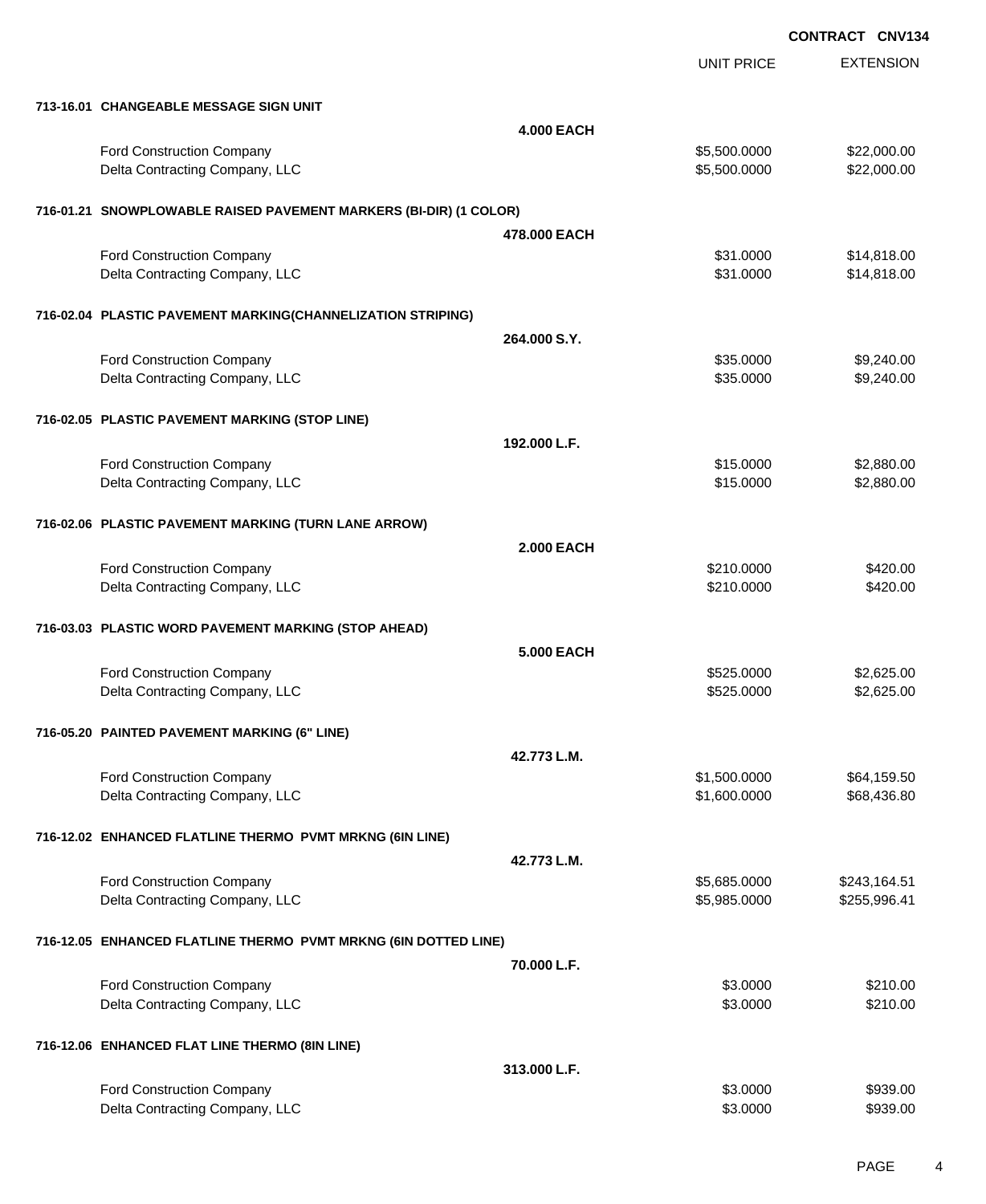EXTENSION UNIT PRICE

## **717-01 MOBILIZATION**

Ford Construction Company 65,000.000 \$65,000.000 \$65,000.000 \$65,000.000 \$65,000.000 \$65,000.00<br>Delta Contracting Company, LLC \$106,000.000 \$106,000.000 \$106,000.000 \$106,000.000 \$106,000.00 Delta Contracting Company, LLC 6000.0000 \$106,000.000 \$106,000.000 \$106,000.000

**1.000 LS**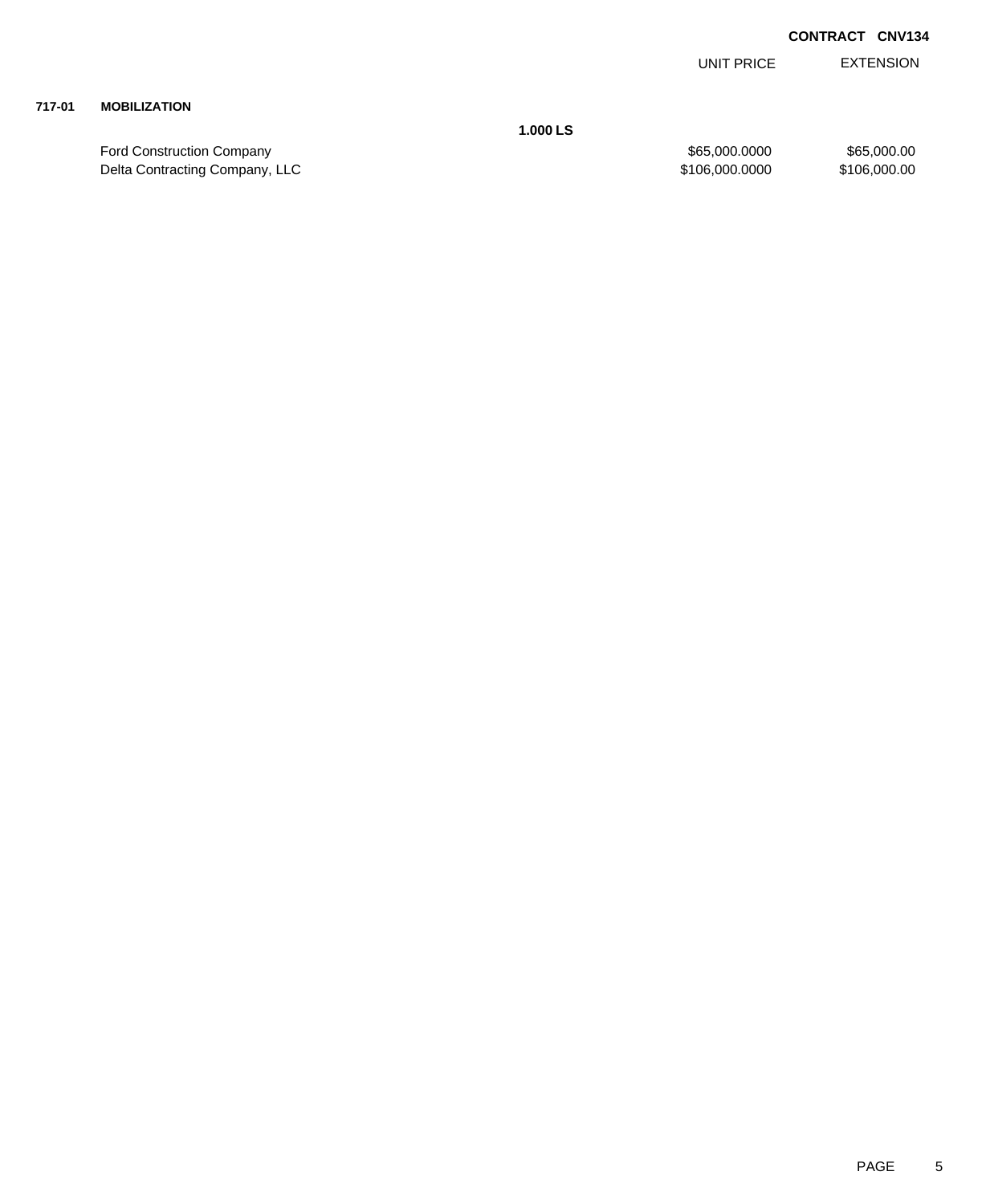|        |                                                      |                   |                   | <b>CONTRACT CNV134</b> |
|--------|------------------------------------------------------|-------------------|-------------------|------------------------|
|        |                                                      |                   | <b>UNIT PRICE</b> | <b>EXTENSION</b>       |
|        | <b>BRIDGE CATEGORY</b>                               |                   |                   |                        |
|        | 617-04.01 TYPE 1 THIN EPOXY OVERLAY (EPOXY-URETHANE) |                   |                   |                        |
|        |                                                      | 3,261.000 S.Y.    |                   |                        |
|        | <b>Ford Construction Company</b>                     |                   | \$43.0000         | \$140,223.00           |
|        | Delta Contracting Company, LLC                       |                   | \$42.0000         | \$136,962.00           |
|        | 712-04.01 FLEXIBLE DRUMS (CHANNELIZING)              |                   |                   |                        |
|        |                                                      | <b>6.000 EACH</b> |                   |                        |
|        | Ford Construction Company                            |                   | \$20.0000         | \$120.00               |
|        | Delta Contracting Company, LLC                       |                   | \$20.0000         | \$120.00               |
|        | 712-05.01 WARNING LIGHTS (TYPE A)                    |                   |                   |                        |
|        |                                                      | 10.000 EACH       |                   |                        |
|        | <b>Ford Construction Company</b>                     |                   | \$10.0000         | \$100.00               |
|        | Delta Contracting Company, LLC                       |                   | \$10.0000         | \$100.00               |
| 712-06 | <b>SIGNS (CONSTRUCTION)</b>                          |                   |                   |                        |
|        |                                                      | 377,000 S.F.      |                   |                        |
|        | <b>Ford Construction Company</b>                     |                   | \$5.5000          | \$2,073.50             |
|        | Delta Contracting Company, LLC                       |                   | \$5.5000          | \$2,073.50             |
|        | 712-07.03 TEMPORARY BARRICADES (TYPE III)            |                   |                   |                        |
|        |                                                      | 48.000 L.F.       |                   |                        |
|        | <b>Ford Construction Company</b>                     |                   | \$11.0000         | \$528.00               |
|        | Delta Contracting Company, LLC                       |                   | \$11.0000         | \$528.00               |
|        | 716-02.05 PLASTIC PAVEMENT MARKING (STOP LINE)       |                   |                   |                        |
|        |                                                      | 24.000 L.F.       |                   |                        |
|        | Ford Construction Company                            |                   | \$15.0000         | \$360.00               |
|        | Delta Contracting Company, LLC                       |                   | \$15.0000         | \$360.00               |
|        | 716-05.01 PAINTED PAVEMENT MARKING (4" LINE)         |                   |                   |                        |
|        |                                                      | 29.600 L.M.       |                   |                        |
|        | Ford Construction Company                            |                   | \$1,300.0000      | \$38,480.00            |
|        | Delta Contracting Company, LLC                       |                   | \$1,300.0000      | \$38,480.00            |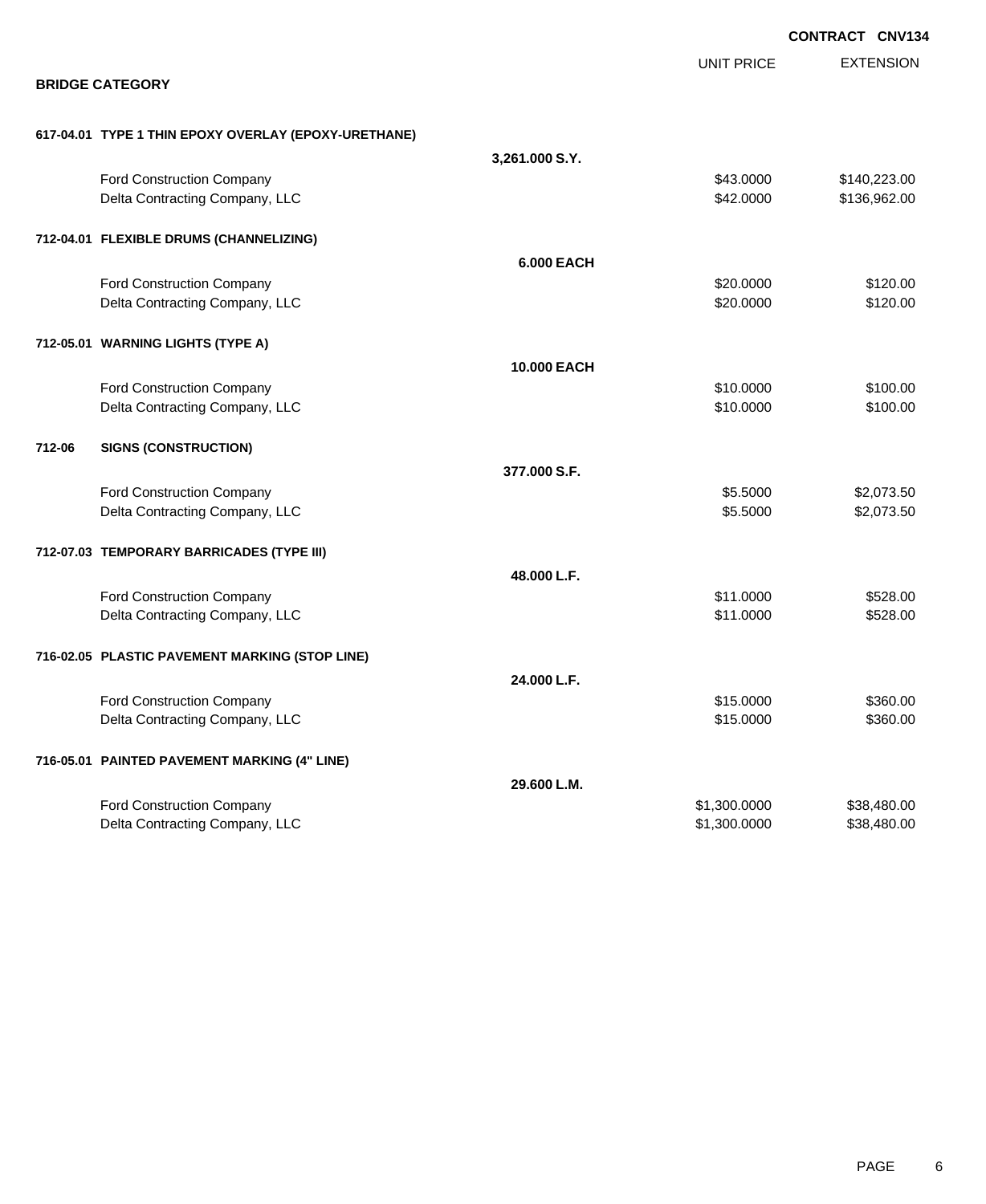| <b>Ford Construction Company</b> | \$3,474,392.12 |
|----------------------------------|----------------|
| Delta Contracting Company, LLC   | \$3,642,172.31 |
| <b>SUB-TOTAL BRIDGE</b>          |                |
| <b>Ford Construction Company</b> | \$181,884.50   |
| Delta Contracting Company, LLC   | \$178,623.50   |
| <b>TOTAL CONTRACT</b>            |                |
| <b>Ford Construction Company</b> | \$3,656,276.62 |
| Delta Contracting Company, LLC   | \$3,820,795.81 |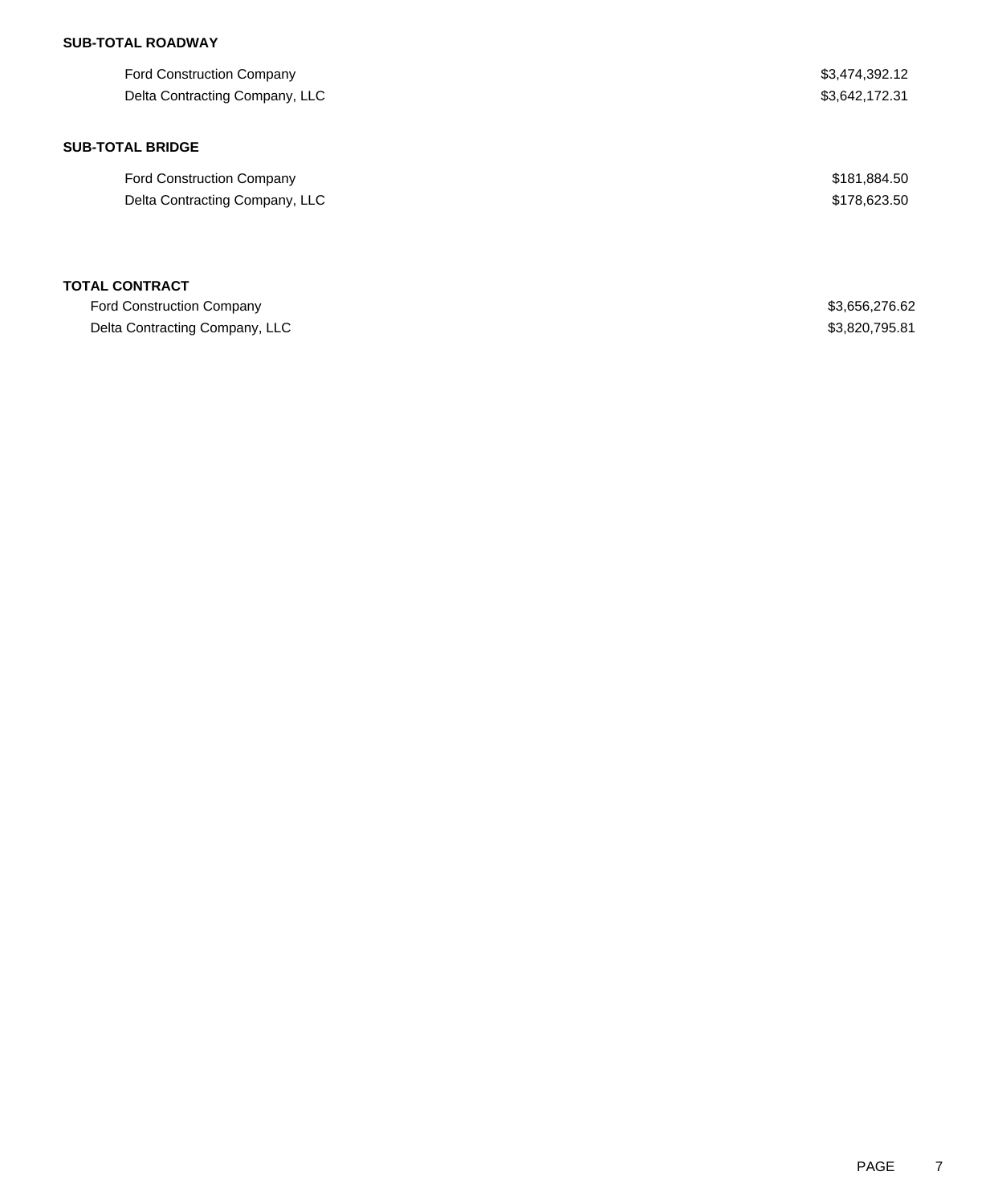#### DAVIDSON COUNTY (Contract No. CNV080 Call 023)

NH/HSIP-11(114),19028-3253-94,19028-4253-04,19028-8253-14

THE RESURFACING ON U.S. 31A (U.S. 41A, S.R. 11) FROM THE WILLIAMSON COUNTY LINE (L.M. 0.00) TO SOUTH OF SWISS AVENUE (L.M. 4.24), INCLUDING BRIDGE REPAIR.

PROJECT LENGTH - 4.240 MILES

COMPLETION TIME - ON OR BEFORE OCTOBER 31, 2021

DBE GOAL 7.50%

### TOTAL CONTRACT

Vulcan Construction Materials, LLC  $$1,370,292.80$ Charles Deweese Construction, Inc 6.6 and 200 and 200 and 31,407,562.50 Rogers Group, Inc. 6. 2010 12:30 12:30 12:30 12:30 12:31 1549,000.00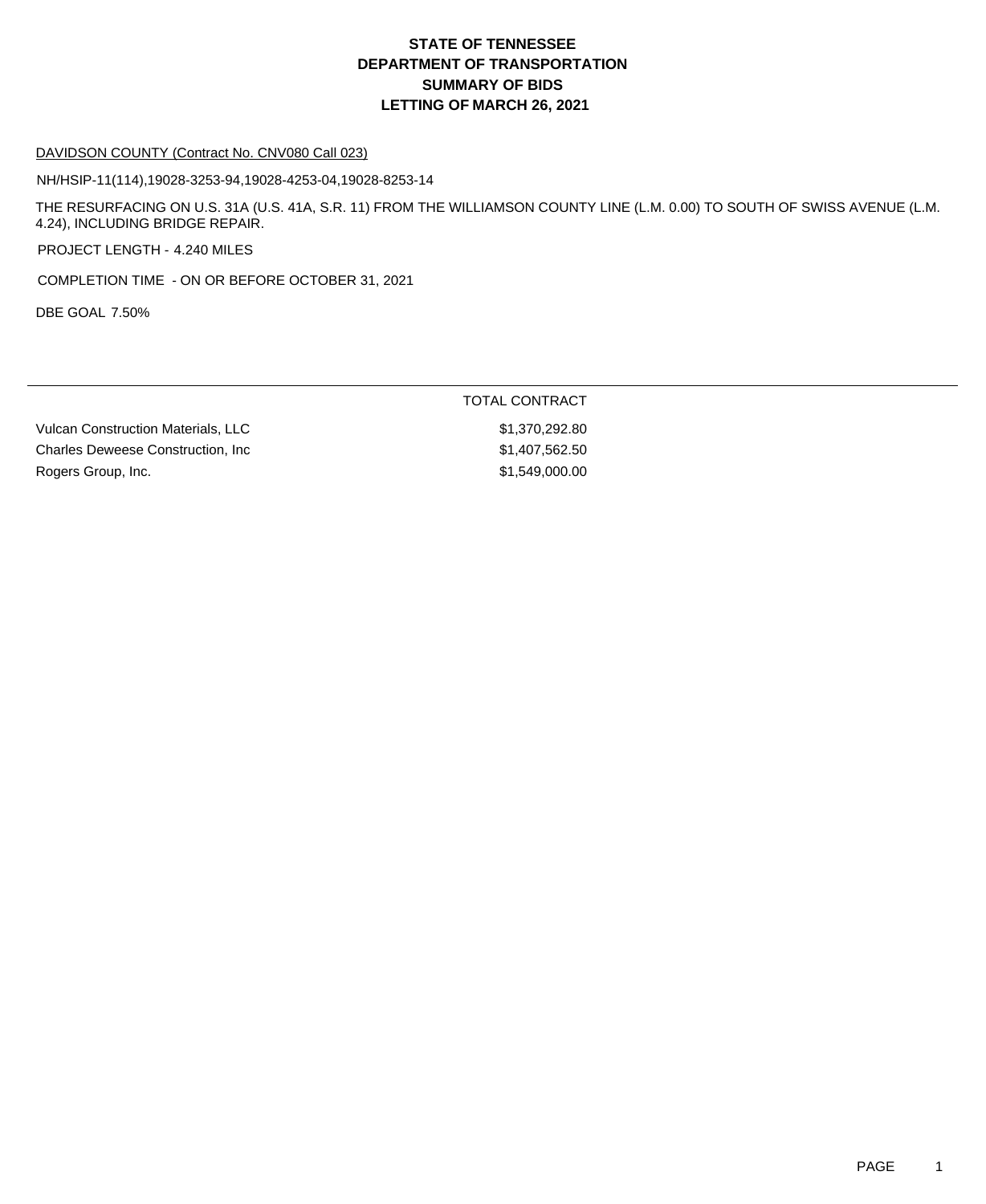|        |                                                                 |                   | <b>CONIRACI CNVU</b>                  |
|--------|-----------------------------------------------------------------|-------------------|---------------------------------------|
|        |                                                                 |                   | <b>EXTENSION</b><br><b>UNIT PRICE</b> |
|        | <b>ROADWAY CATEGORY</b>                                         |                   |                                       |
|        | 208-01.05 BROOMING & DEGRASSING SHOULDERS                       |                   |                                       |
|        |                                                                 | 8.500 L.M.        |                                       |
|        | Vulcan Construction Materials, LLC                              |                   | \$1,350.0000<br>\$11,475.00           |
|        | Charles Deweese Construction, Inc                               |                   | \$5,312.50<br>\$625.0000              |
|        | Rogers Group, Inc.                                              |                   | \$21,250.00<br>\$2,500.0000           |
| 303-01 | MINERAL AGGREGATE, TYPE A BASE, GRADING D                       |                   |                                       |
|        |                                                                 | 22.000 TON        |                                       |
|        | Vulcan Construction Materials, LLC                              |                   | \$1,100.00<br>\$50.0000               |
|        | Charles Deweese Construction, Inc                               |                   | \$880.00<br>\$40.0000                 |
|        | Rogers Group, Inc.                                              |                   | \$1,012.00<br>\$46.0000               |
|        | 307-02.08 ASPHALT CONCRETE MIX (PG70-22) (BPMB-HM) GRADING B-M2 |                   |                                       |
|        |                                                                 | 500,000 TON       |                                       |
|        | Vulcan Construction Materials, LLC                              |                   | \$60.0000<br>\$30,000.00              |
|        | Charles Deweese Construction, Inc                               |                   | \$70.6400<br>\$35,320.00              |
|        | Rogers Group, Inc.                                              |                   | \$43,500.00<br>\$87.0000              |
|        | 307-03.10 ASPHALT CONC MIX (PG76-22)(BPMB-HM) GR CS             |                   |                                       |
|        |                                                                 | 500.000 TON       |                                       |
|        | Vulcan Construction Materials, LLC                              |                   | \$84.0000<br>\$42,000.00              |
|        | Charles Deweese Construction, Inc                               |                   | \$51,385.00<br>\$102.7700             |
|        | Rogers Group, Inc.                                              |                   | \$47,750.00<br>\$95.5000              |
| 403-01 | BITUMINOUS MATERIAL FOR TACK COAT (TC)                          |                   |                                       |
|        |                                                                 | 49.300 TON        |                                       |
|        | Vulcan Construction Materials, LLC                              |                   | \$700.0000<br>\$34,510.00             |
|        | Charles Deweese Construction, Inc                               |                   | \$540.0000<br>\$26,622.00             |
|        | Rogers Group, Inc.                                              |                   | \$550.0000<br>\$27,115.00             |
|        | 411-02.10 ACS MIX(PG70-22) GRADING D                            |                   |                                       |
|        |                                                                 | 7,569.000 TON     |                                       |
|        | Vulcan Construction Materials, LLC                              |                   | \$635,796.00<br>\$84,0000             |
|        | Charles Deweese Construction, Inc                               |                   | \$90.0700<br>\$681,739.83             |
|        | Rogers Group, Inc.                                              |                   | \$97.5000<br>\$737,977.50             |
|        | 415-01.01 COLD PLANING BITUMINOUS PAVEMENT                      |                   |                                       |
|        |                                                                 | 7,498.000 TON     |                                       |
|        | Vulcan Construction Materials, LLC                              |                   | \$15.0000<br>\$112,470.00             |
|        | Charles Deweese Construction, Inc                               |                   | \$16.3800<br>\$122,817.24             |
|        | Rogers Group, Inc.                                              |                   | \$15.2500<br>\$114,344.50             |
|        | 611-09.01 ADJUSTMENT OF EXISTING CATCHBASIN                     |                   |                                       |
|        |                                                                 | <b>2.000 EACH</b> |                                       |
|        | Vulcan Construction Materials, LLC                              |                   | \$1,600.00<br>\$800.0000              |
|        | Charles Deweese Construction, Inc                               |                   | \$2,500.00<br>\$1,250.0000            |
|        | Rogers Group, Inc.                                              |                   | \$1,610.00<br>\$805.0000              |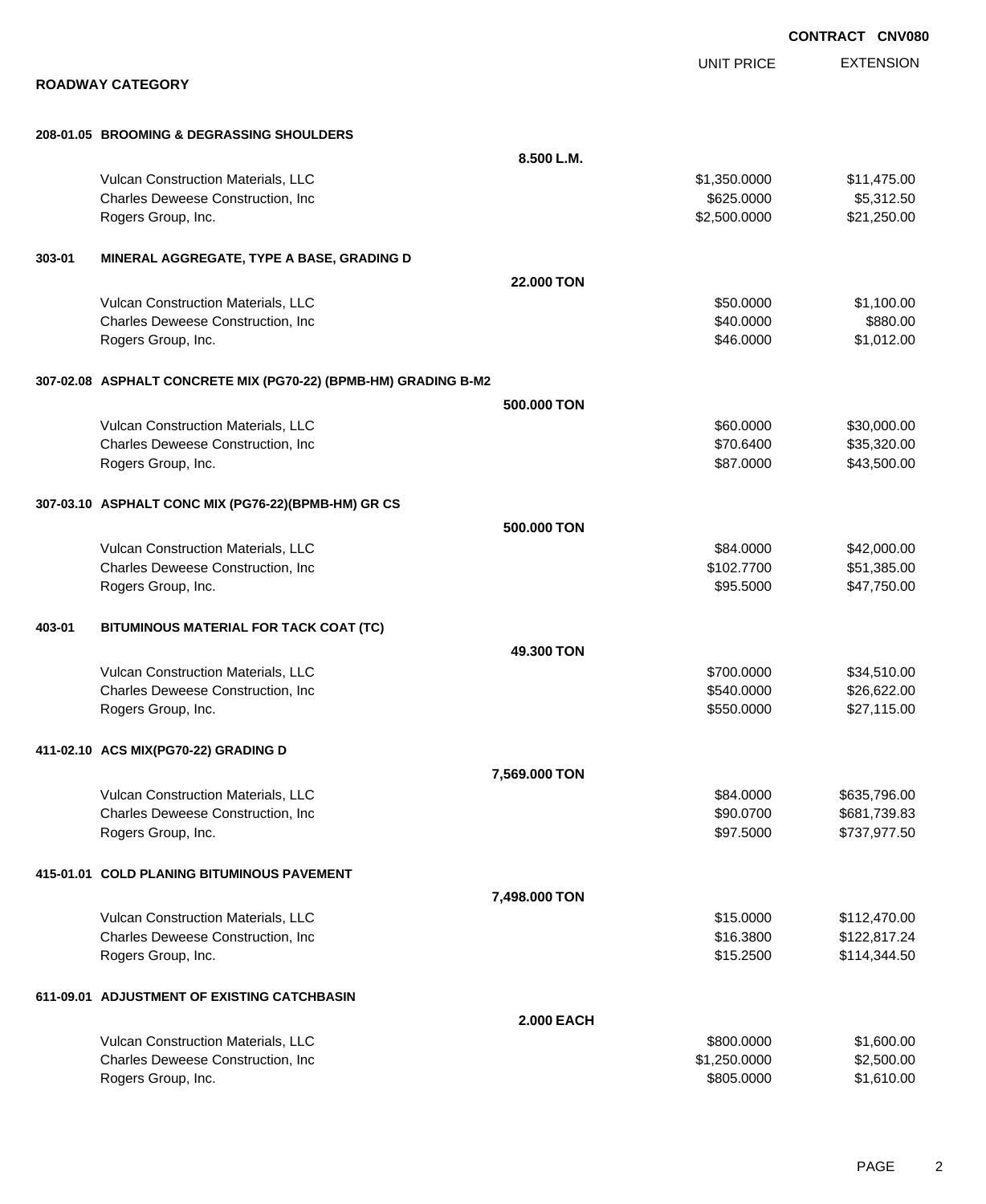UNIT PRICE

EXTENSION

|        | 701-02.01 CONCRETE CURB RAMP (RETROFIT)           |                   |               |             |
|--------|---------------------------------------------------|-------------------|---------------|-------------|
|        |                                                   | 900,000 S.F.      |               |             |
|        | Vulcan Construction Materials, LLC                |                   | \$35.0000     | \$31,500.00 |
|        | Charles Deweese Construction, Inc                 |                   | \$36.9700     | \$33,273.00 |
|        | Rogers Group, Inc.                                |                   | \$33.8000     | \$30,420.00 |
|        | 705-02.10 GUARDRAIL TRANSITION 27IN TO 31IN       |                   |               |             |
|        |                                                   | <b>1.000 EACH</b> |               |             |
|        | Vulcan Construction Materials, LLC                |                   | \$100.0000    | \$100.00    |
|        | Charles Deweese Construction, Inc                 |                   | \$209.4500    | \$209.45    |
|        | Rogers Group, Inc.                                |                   | \$100.0000    | \$100.00    |
|        | 705-04.09 EARTH PAD FOR TYPE 38 GR END TREATMENT  |                   |               |             |
|        |                                                   | <b>1.000 EACH</b> |               |             |
|        | Vulcan Construction Materials, LLC                |                   | \$1,200.0000  | \$1,200.00  |
|        | Charles Deweese Construction, Inc                 |                   | \$1,671.4900  | \$1,671.49  |
|        | Rogers Group, Inc.                                |                   | \$1,205.0000  | \$1,205.00  |
|        | 705-06.01 W BEAM GR (TYPE 2) MASH TL-3            |                   |               |             |
|        |                                                   | 25.000 L.F.       |               |             |
|        | Vulcan Construction Materials, LLC                |                   | \$32.5000     | \$812.50    |
|        | Charles Deweese Construction, Inc                 |                   | \$32.4300     | \$810.75    |
|        | Rogers Group, Inc.                                |                   | \$32.6000     | \$815.00    |
|        | 705-06.20 TANGENT ENERGY ABSORBING TERM MASH TL-3 |                   |               |             |
|        |                                                   | <b>1.000 EACH</b> |               |             |
|        | Vulcan Construction Materials, LLC                |                   | \$3,000.0000  | \$3,000.00  |
|        | Charles Deweese Construction, Inc                 |                   | \$3,299.6400  | \$3,299.64  |
|        | Rogers Group, Inc.                                |                   | \$3,010.0000  | \$3,010.00  |
|        | 705-06.25 THRIE BEAM BRIDGE TRANSITION MASH TL-3  |                   |               |             |
|        |                                                   | <b>1.000 EACH</b> |               |             |
|        | <b>Vulcan Construction Materials, LLC</b>         |                   | \$2,400.0000  | \$2,400.00  |
|        | Charles Deweese Construction, Inc.                |                   | \$2,170.8700  | \$2,170.87  |
|        | Rogers Group, Inc.                                |                   | \$2,406.5000  | \$2,406.50  |
| 706-01 | <b>GUARDRAIL REMOVED</b>                          |                   |               |             |
|        |                                                   | 50.000 L.F.       |               |             |
|        | Vulcan Construction Materials, LLC                |                   | \$5.0000      | \$250.00    |
|        | Charles Deweese Construction, Inc.                |                   | \$2.0100      | \$100.50    |
|        | Rogers Group, Inc.                                |                   | \$5.0000      | \$250.00    |
| 712-01 | <b>TRAFFIC CONTROL</b>                            |                   |               |             |
|        |                                                   | 1.000 LS          |               |             |
|        | Vulcan Construction Materials, LLC                |                   | \$60,000.0000 | \$60,000.00 |
|        | Charles Deweese Construction, Inc                 |                   | \$25,000.0000 | \$25,000.00 |
|        | Rogers Group, Inc.                                |                   | \$73,638.4000 | \$73,638.40 |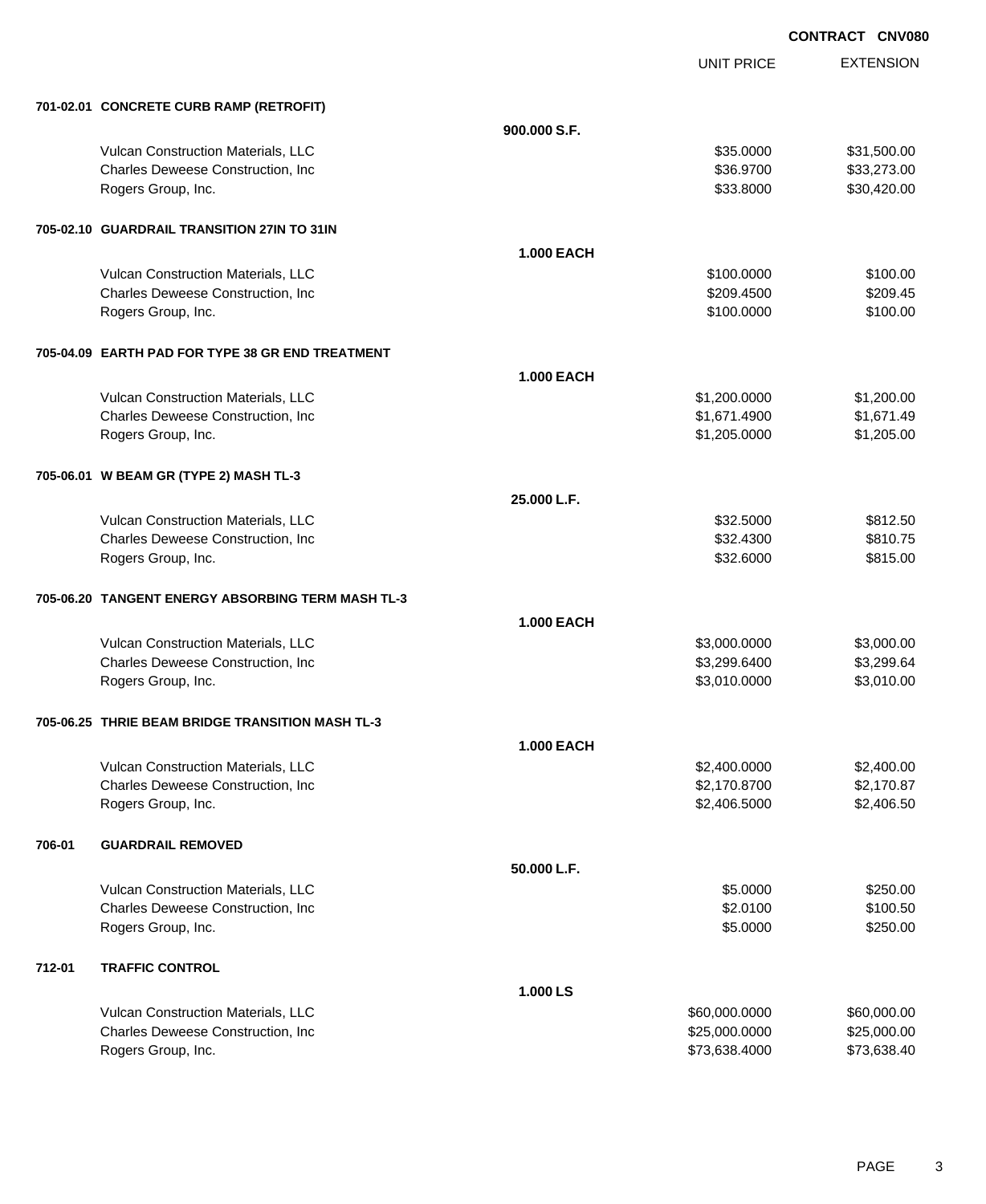|        |                                                                   |                   | <b>UNIT PRICE</b> | <b>EXTENSION</b> |
|--------|-------------------------------------------------------------------|-------------------|-------------------|------------------|
|        | 712-04.01 FLEXIBLE DRUMS (CHANNELIZING)                           |                   |                   |                  |
|        |                                                                   | 100,000 EACH      |                   |                  |
|        | Vulcan Construction Materials, LLC                                |                   | \$10.0000         | \$1,000.00       |
|        | Charles Deweese Construction, Inc                                 |                   | \$36.1100         | \$3,611.00       |
|        | Rogers Group, Inc.                                                |                   | \$25.0000         | \$2,500.00       |
|        | 712-05.01 WARNING LIGHTS (TYPE A)                                 |                   |                   |                  |
|        |                                                                   | <b>2.000 EACH</b> |                   |                  |
|        | Vulcan Construction Materials, LLC                                |                   | \$5.0000          | \$10.00          |
|        | Charles Deweese Construction, Inc                                 |                   | \$25.8000         | \$51.60          |
|        | Rogers Group, Inc.                                                |                   | \$2.0000          | \$4.00           |
| 712-06 | <b>SIGNS (CONSTRUCTION)</b>                                       |                   |                   |                  |
|        |                                                                   | 1,840.000 S.F.    |                   |                  |
|        | Vulcan Construction Materials, LLC                                |                   | \$8.0000          | \$14,720.00      |
|        | Charles Deweese Construction, Inc                                 |                   | \$8.2500          | \$15,180.00      |
|        | Rogers Group, Inc.                                                |                   | \$6.5000          | \$11,960.00      |
|        | 712-08.03 ARROW BOARD (TYPE C)                                    |                   |                   |                  |
|        |                                                                   | <b>2.000 EACH</b> |                   |                  |
|        | Vulcan Construction Materials, LLC                                |                   | \$750.0000        | \$1,500.00       |
|        | Charles Deweese Construction, Inc                                 |                   | \$1,857.2100      | \$3,714.42       |
|        | Rogers Group, Inc.                                                |                   | \$500.0000        | \$1,000.00       |
|        | 713-16.20 SIGNS (W4-2L)                                           |                   |                   |                  |
|        |                                                                   | <b>1.000 EACH</b> |                   |                  |
|        | Vulcan Construction Materials, LLC                                |                   | \$155.0000        | \$155.00         |
|        | Charles Deweese Construction, Inc                                 |                   | \$450.0000        | \$450.00         |
|        | Rogers Group, Inc.                                                |                   | \$275.0000        | \$275.00         |
|        | 716-01.21 SNOWPLOWABLE RAISED PAVEMENT MARKERS (BI-DIR) (1 COLOR) |                   |                   |                  |
|        |                                                                   | 766,000 EACH      |                   |                  |
|        | Vulcan Construction Materials, LLC                                |                   | \$28.0000         | \$21,448.00      |
|        | Charles Deweese Construction, Inc                                 |                   | \$28.8900         | \$22,129.74      |
|        | Rogers Group, Inc.                                                |                   | \$28.1000         | \$21,524.60      |
|        | 716-01.22 SNOWPLOWABLE RAISED PAVMENT MARKERS (MONO-DIR)(1 COLOR) |                   |                   |                  |
|        |                                                                   | 286.000 EACH      |                   |                  |
|        | Vulcan Construction Materials, LLC                                |                   | \$28.0000         | \$8,008.00       |
|        | Charles Deweese Construction, Inc                                 |                   | \$28.8900         | \$8,262.54       |
|        | Rogers Group, Inc.                                                |                   | \$28.1000         | \$8,036.60       |
|        | 716-02.04 PLASTIC PAVEMENT MARKING(CHANNELIZATION STRIPING)       |                   |                   |                  |
|        |                                                                   | 4,580.000 S.Y.    |                   |                  |
|        | Vulcan Construction Materials, LLC                                |                   | \$10.0000         | \$45,800.00      |
|        | Charles Deweese Construction, Inc                                 |                   | \$10.3200         | \$47,265.60      |
|        | Rogers Group, Inc.                                                |                   | \$10.0000         | \$45,800.00      |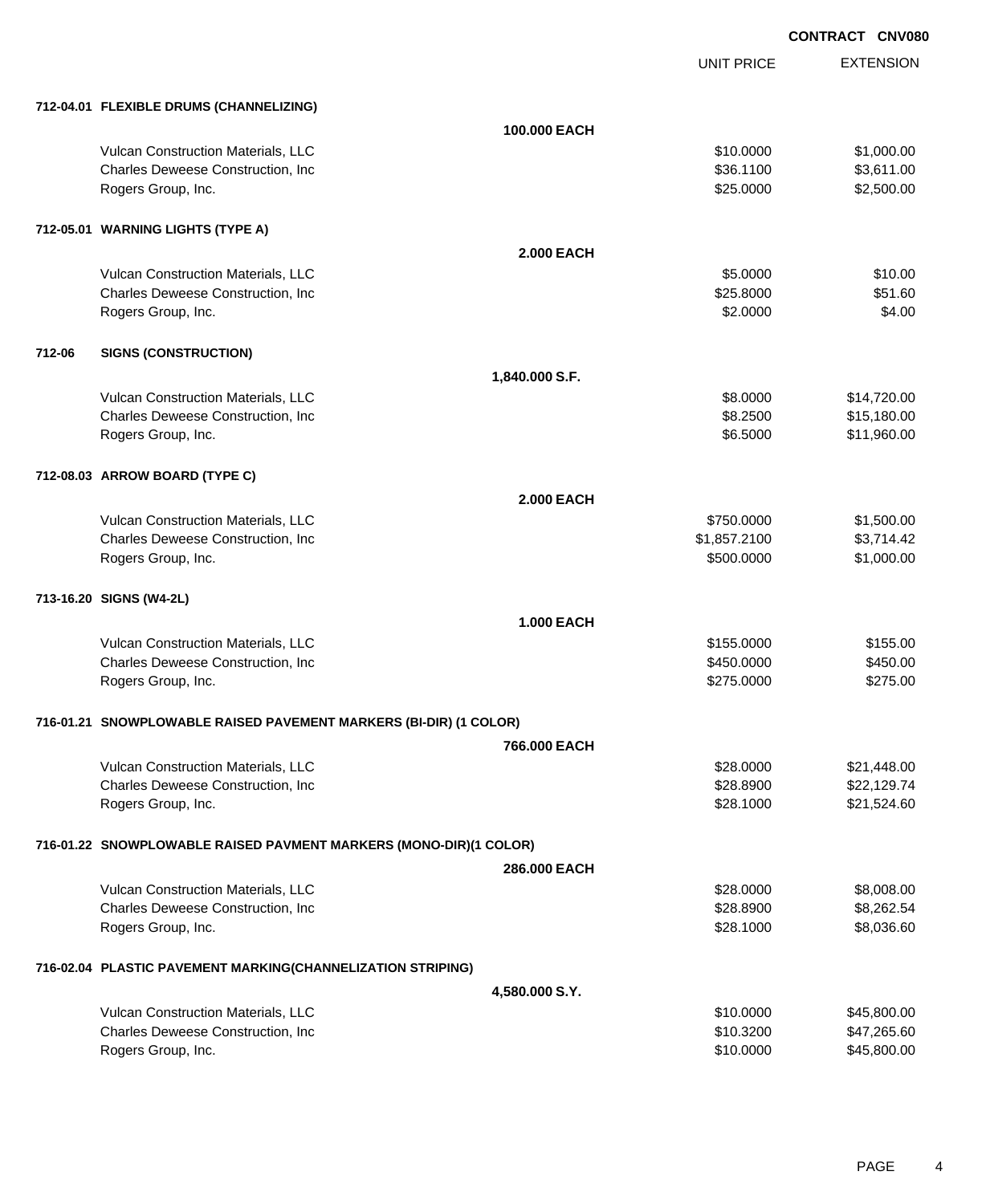EXTENSION UNIT PRICE **716-02.05 PLASTIC PAVEMENT MARKING (STOP LINE) 456.000 L.F.** Vulcan Construction Materials, LLC 6.840.00 \$6,840.00 Charles Deweese Construction, Inc **Charles Deweese Construction, Inc 615.4800** \$7,058.88 Rogers Group, Inc. \$15.0000 \$6,840.00 **716-02.06 PLASTIC PAVEMENT MARKING (TURN LANE ARROW) 72.000 EACH** Vulcan Construction Materials, LLC 6. The Construction Materials, LLC 6. The Construction Materials, LLC 6. The Construction of the Construction Materials, LLC 6. The Construction of the Construction of the Construction of Charles Deweese Construction, Inc **Charles Deweese Construction, Inc** 611,143.44 Rogers Group, Inc. \$150.5000 \$150.5000 \$150.836.00 **716-02.08 PLASTIC PAVEMENT MARKING (8" DOTTED LINE) 92.000 L.F.** Vulcan Construction Materials, LLC 6.000 \$276.00 Charles Deweese Construction, Inc **6.285.20 \$285.20 \$3.1000** \$3.1000 \$285.20 Rogers Group, Inc. \$276.00 **716-02.09 PLASTIC PAVEMENT MARKING (LONGITUDINAL CROSS-WALK) 216.000 L.F.** Vulcan Construction Materials, LLC 60000 \$6,048.00 Charles Deweese Construction, Inc **Charles Deweese Construction, Inc** \$28.8900 \$6,240.24 Rogers Group, Inc. \$28.1000 \$6,069.60 **716-04.01 PLASTIC PAVEMENT MARKING (STRAIGHT-TURN ARROW) 3.000 EACH** Vulcan Construction Materials, LLC 60000 \$900.000 \$900.000 \$900.000 \$900.00 Charles Deweese Construction, Inc **600 and 7500 \$928.59** \$928.59 Rogers Group, Inc. \$900.000 \$900.00 \$900.00 \$900.00 \$900.00 \$900.00 \$900.00 \$900.00 \$900.00 \$900.00 \$900.00 \$90 **716-04.02 PLASTIC PAVEMENT MARKING(DOUBLE TURNING ARROW) 5.000 EACH** Vulcan Construction Materials, LLC 60000 \$1,500.000 \$1,500.000 \$1,500.000 Charles Deweese Construction, Inc **Charles Deweese Construction, Inc** 651,547.65 Rogers Group, Inc. \$1,500.000 \$1,500.00 \$1,500.00 \$1,500.00 \$1,500.00 \$1,500.00 \$1,500.00 \$1,500.00 \$1,500.00 \$1,500 **716-04.05 PLASTIC PAVEMENT MARKING (STRAIGHT ARROW) 4.000 EACH** Vulcan Construction Materials, LLC 600.000 \$600.00 Charles Deweese Construction, Inc **600 and 100 and 100 and 100 and 100 and 100 and 100 and 100 and 100 and 100 and 100 and 100 and 100 and 100 and 100 and 100 and 100 and 100 and 100 and 100 and 100 and 100 and 100 and 100** Rogers Group, Inc. \$600.00 **716-04.14 PLASTIC PAVEMENT MARKING (LANE REDUCTION ARROW) 2.000 EACH** Vulcan Construction Materials, LLC 60000 \$800.000 \$800.000 \$800.000 \$800.000 \$800.00 Charles Deweese Construction, Inc **600 and 700 and 700 and 700 and 700 and 700 and 700 and 700 and 700 and 700 and 700 and 700 and 700 and 700 and 700 and 700 and 700 and 700 and 700 and 700 and 700 and 700 and 700 and 700** 

Rogers Group, Inc. \$800.000 \$800.00 \$800.00 \$800.00 \$800.00 \$800.00 \$800.00 \$800.00 \$800.00 \$800.00 \$800.00 \$800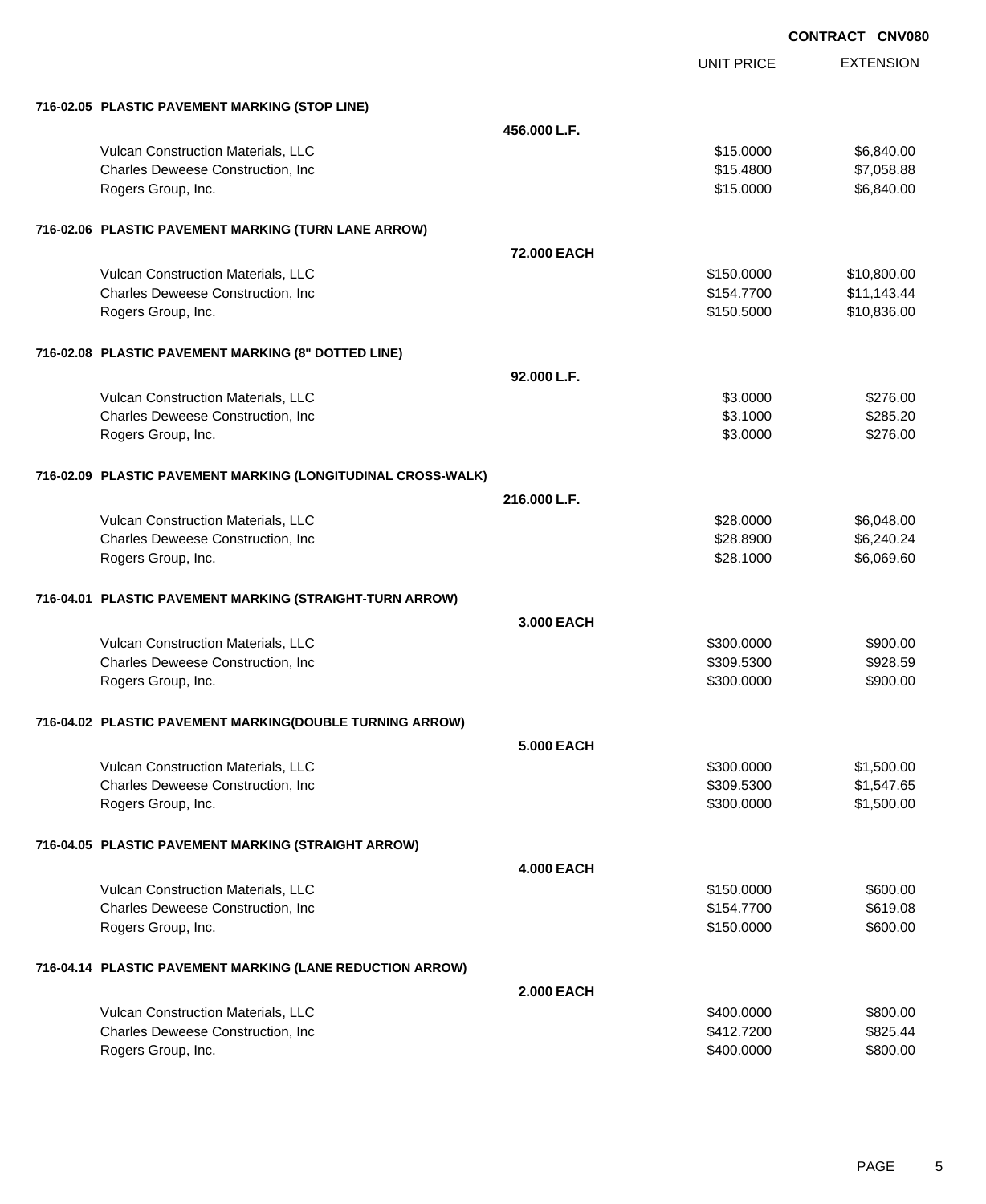|        |                                                                 |                 | <b>UNIT PRICE</b> | <b>EXTENSION</b> |
|--------|-----------------------------------------------------------------|-----------------|-------------------|------------------|
|        | 716-05.20 PAINTED PAVEMENT MARKING (6" LINE)                    |                 |                   |                  |
|        |                                                                 | 21.300 L.M.     |                   |                  |
|        | Vulcan Construction Materials, LLC                              |                 | \$1,000.0000      | \$21,300.00      |
|        | Charles Deweese Construction, Inc                               |                 | \$1,031.7800      | \$21,976.91      |
|        | Rogers Group, Inc.                                              |                 | \$1,000.0000      | \$21,300.00      |
|        | 716-12.02 ENHANCED FLATLINE THERMO PVMT MRKNG (6IN LINE)        |                 |                   |                  |
|        |                                                                 | 19.200 L.M.     |                   |                  |
|        | Vulcan Construction Materials, LLC                              |                 | \$4,800.0000      | \$92,160.00      |
|        | Charles Deweese Construction, Inc                               |                 | \$5,055.7400      | \$97,070.21      |
|        | Rogers Group, Inc.                                              |                 | \$4,800.0000      | \$92,160.00      |
|        | 716-12.05 ENHANCED FLATLINE THERMO PVMT MRKNG (6IN DOTTED LINE) |                 |                   |                  |
|        |                                                                 | 10,985.000 L.F. |                   |                  |
|        | Vulcan Construction Materials, LLC                              |                 | \$1.5000          | \$16,477.50      |
|        | Charles Deweese Construction, Inc                               |                 | \$1.5500          | \$17,026.75      |
|        | Rogers Group, Inc.                                              |                 | \$1.5000          | \$16,477.50      |
| 717-01 | <b>MOBILIZATION</b>                                             |                 |                   |                  |
|        |                                                                 | 1.000 LS        |                   |                  |
|        | Vulcan Construction Materials, LLC                              |                 | \$32,000.0000     | \$32,000.00      |
|        | Charles Deweese Construction, Inc                               |                 | \$23,000.0000     | \$23,000.00      |
|        | Rogers Group, Inc.                                              |                 | \$74,000.0000     | \$74,000.00      |
|        | 730-14.02 SAW SLOT                                              |                 |                   |                  |
|        |                                                                 | 8,404.000 L.F.  |                   |                  |
|        | Vulcan Construction Materials, LLC                              |                 | \$4.0000          | \$33,616.00      |
|        | Charles Deweese Construction, Inc                               |                 | \$4.1300          | \$34,708.52      |
|        | Rogers Group, Inc.                                              |                 | \$4.0000          | \$33,616.00      |
|        | 730-14.03 LOOP WIRE                                             |                 |                   |                  |
|        |                                                                 | 19,108.000 L.F. |                   |                  |
|        | Vulcan Construction Materials, LLC                              |                 | \$0.6000          | \$11,464.80      |
|        | Charles Deweese Construction, Inc                               |                 | \$0.6200          | \$11,846.96      |
|        | Rogers Group, Inc.                                              |                 | \$0.6000          | \$11,464.80      |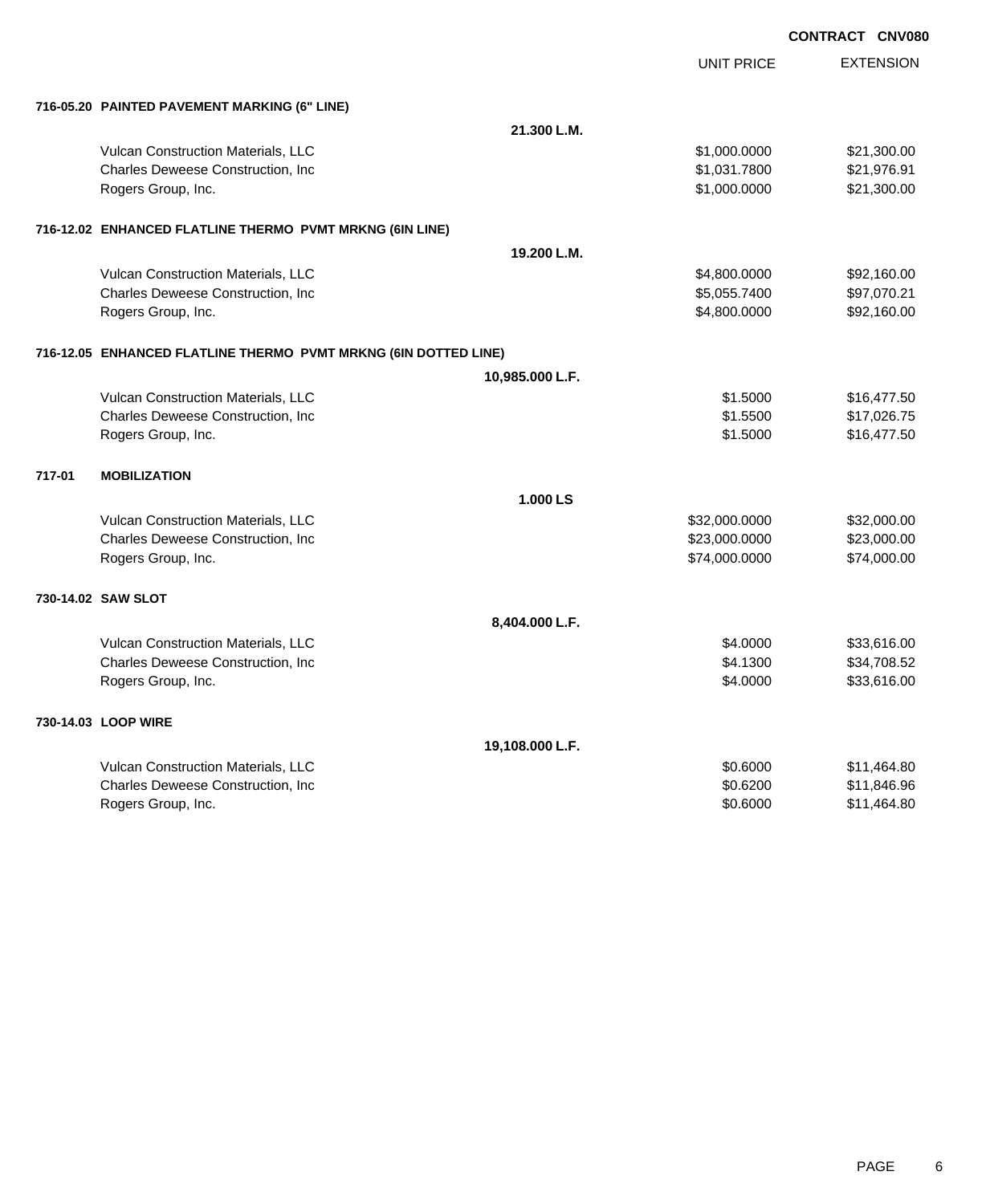|                                                      |            | <b>CONTRACT</b><br><b>CNV080</b> |
|------------------------------------------------------|------------|----------------------------------|
|                                                      | UNIT PRICE | <b>EXTENSION</b>                 |
| <b>BRIDGE CATEGORY</b>                               |            |                                  |
| 604-10.44 EXPANSION JOINT REPAIRS                    |            |                                  |
| 92.000 L.F.                                          |            |                                  |
| Vulcan Construction Materials, LLC                   | \$315.0000 | \$28,980.00                      |
| <b>Charles Deweese Construction, Inc.</b>            | \$325.0100 | \$29,900.92                      |
| Rogers Group, Inc.                                   | \$315.0000 | \$28,980.00                      |
| 617-04.01 TYPE 1 THIN EPOXY OVERLAY (EPOXY-URETHANE) |            |                                  |
| 1,202.000 S.Y.                                       |            |                                  |
| Vulcan Construction Materials, LLC                   | \$38.0000  | \$45,676.00                      |
| <b>Charles Deweese Construction, Inc.</b>            | \$41.2700  | \$49,606.54                      |
| Rogers Group, Inc.                                   | \$38.0000  | \$45,676.00                      |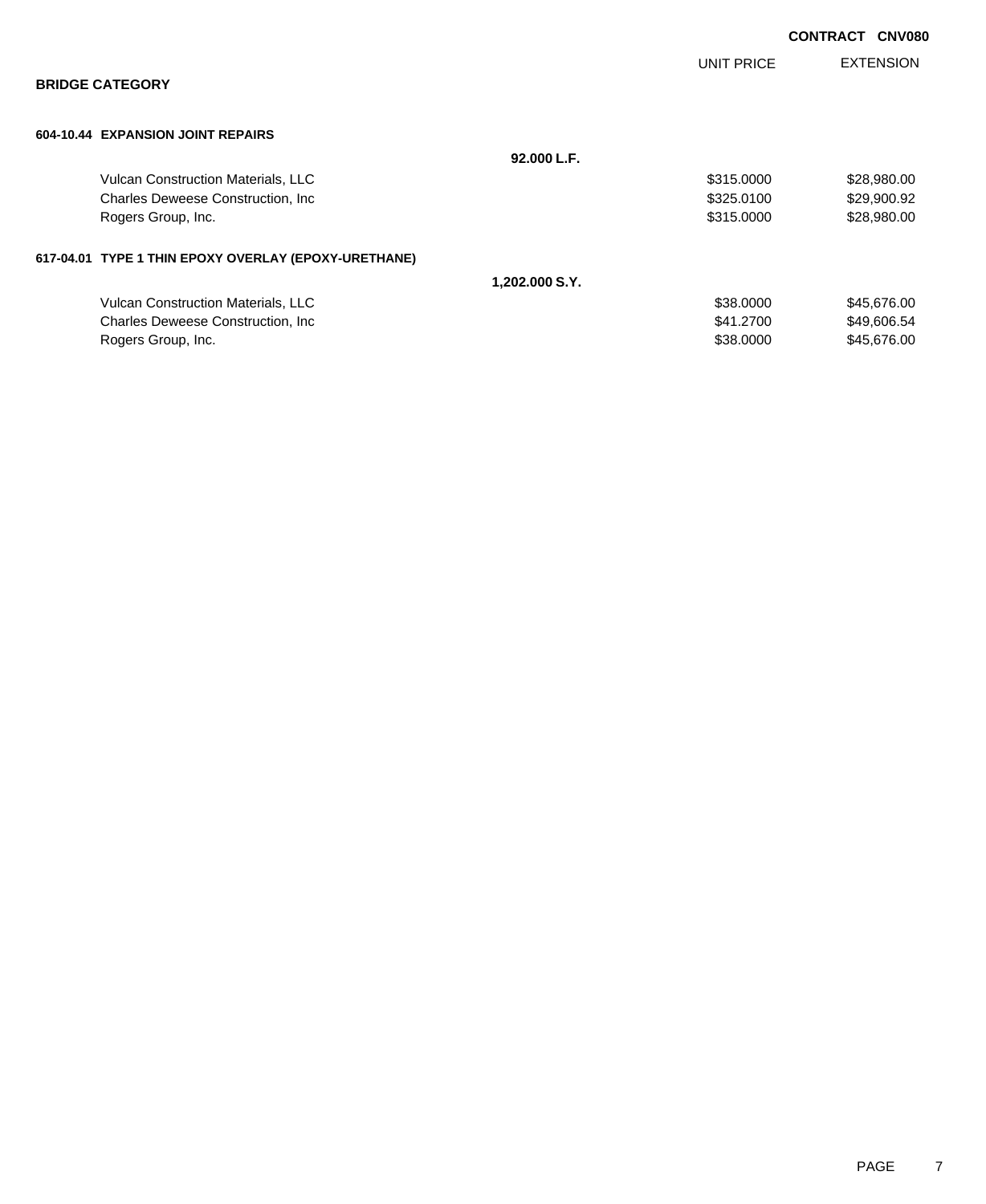# **SUB-TOTAL ROADWAY**

| <b>Vulcan Construction Materials, LLC</b> | \$1,295,636.80 |
|-------------------------------------------|----------------|
| <b>Charles Deweese Construction, Inc.</b> | \$1,328,055.04 |
| Rogers Group, Inc.                        | \$1,474,344.00 |
| <b>SUB-TOTAL BRIDGE</b>                   |                |
| <b>Vulcan Construction Materials, LLC</b> | \$74,656.00    |
| <b>Charles Deweese Construction, Inc.</b> | \$79,507.46    |
| Rogers Group, Inc.                        | \$74,656.00    |
|                                           |                |
| <b>TOTAL CONTRACT</b>                     |                |

| <b>Vulcan Construction Materials, LLC</b> | \$1,370,292.80 |
|-------------------------------------------|----------------|
| Charles Deweese Construction, Inc.        | \$1,407,562.50 |
| Rogers Group, Inc.                        | \$1,549,000,00 |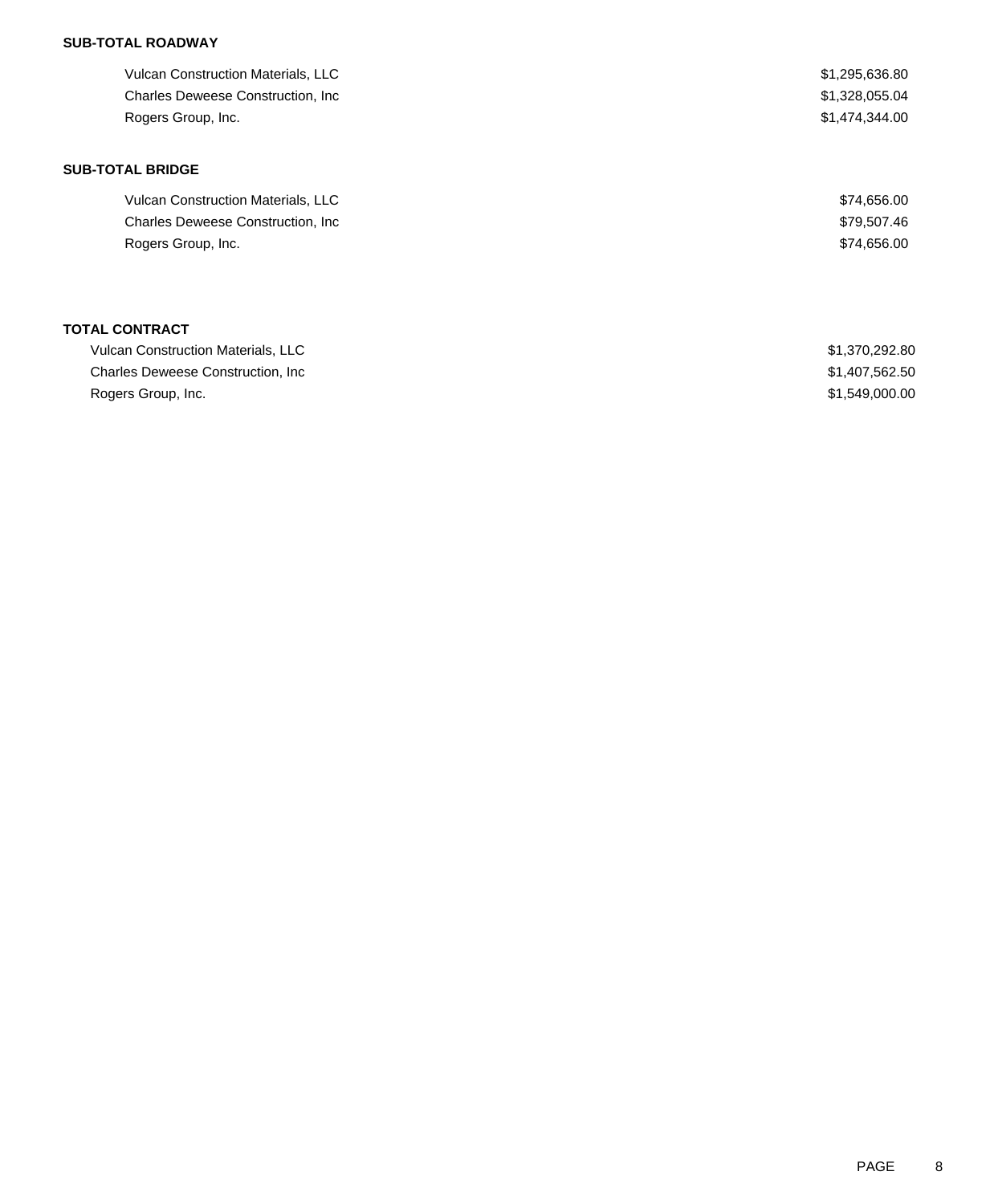# **DEPARTMENT OF TRANSPORTATION SUMMARY OF BIDS LETTING OF MARCH 26, 2021 STATE OF TENNESSEE**

#### DAVIDSON COUNTY (Contract No. CNV081 Call 024)

NH/HSIP-24(79),19039-3235-94,19039-8235-14

THE RESURFACING ON U.S. 70 (S.R. 24) FROM S.R. 155 (WHITE BRIDGE ROAD) (L.M. 8.13) TO 31ST AVENUE N (L.M. 10.22).

PROJECT LENGTH - 2.090 MILES

COMPLETION TIME - ON OR BEFORE SEPTEMBER 30, 2021

DBE GOAL 8.00%

Vulcan Construction Materials, LLC \$884,634.70 Charles Deweese Construction, Inc \$999,489.99 Rogers Group, Inc. 600 and the state of the state of the state of the state of the state of the state of the state of the state of the state of the state of the state of the state of the state of the state of the state of

TOTAL CONTRACT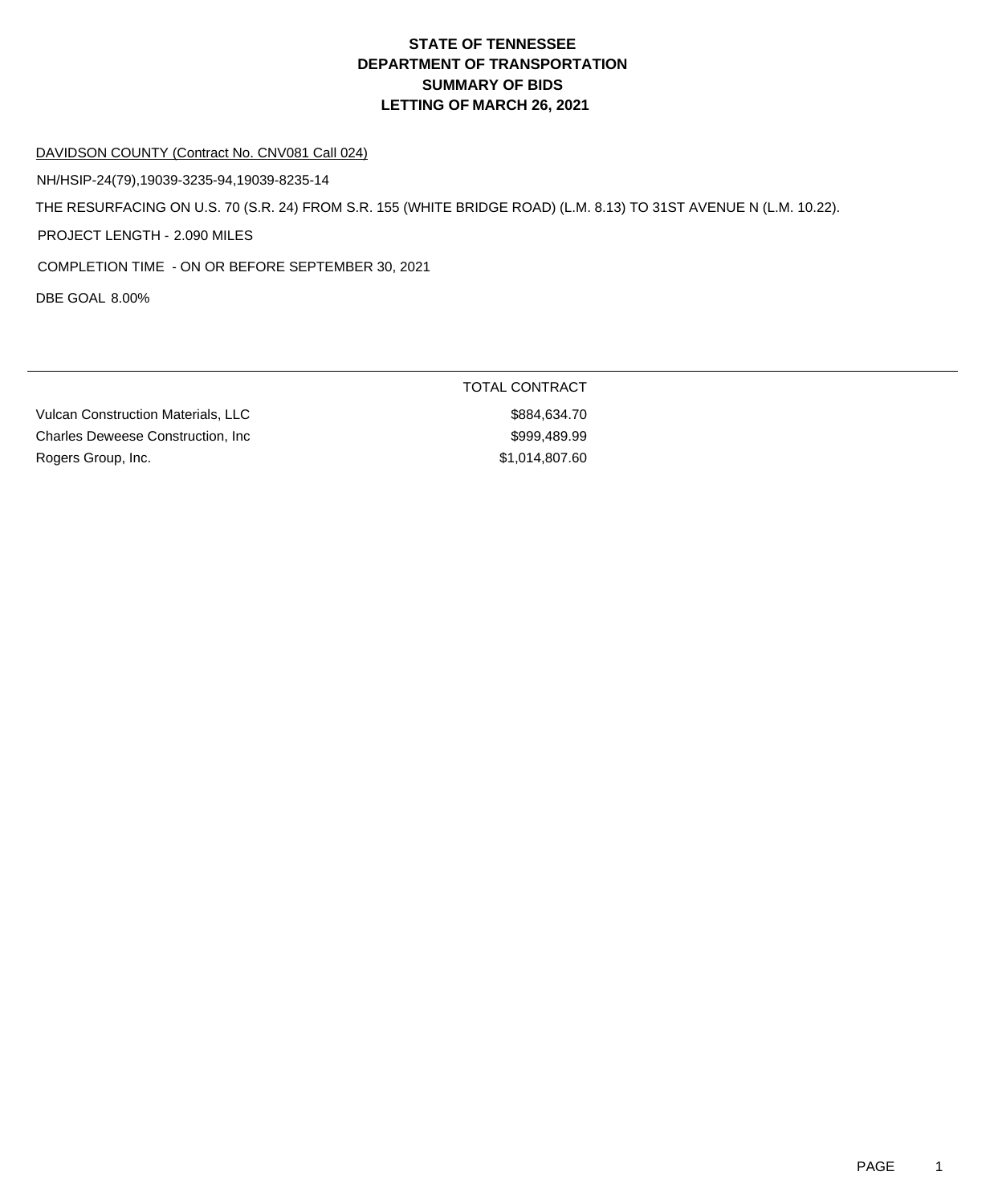EXTENSION UNIT PRICE

### **ROADWAY CATEGORY**

|  |  | 307-02.08 ASPHALT CONCRETE MIX (PG70-22) (BPMB-HM) GRADING B-M2 |  |
|--|--|-----------------------------------------------------------------|--|
|  |  |                                                                 |  |

|        |                                                       | 750.000 TON    |              |              |
|--------|-------------------------------------------------------|----------------|--------------|--------------|
|        | Vulcan Construction Materials, LLC                    |                | \$60.0000    | \$45,000.00  |
|        | Charles Deweese Construction, Inc                     |                | \$68.0000    | \$51,000.00  |
|        | Rogers Group, Inc.                                    |                | \$78.0000    | \$58,500.00  |
| 403-01 | BITUMINOUS MATERIAL FOR TACK COAT (TC)                |                |              |              |
|        |                                                       | 33,000 TON     |              |              |
|        | Vulcan Construction Materials, LLC                    |                | \$700.0000   | \$23,100.00  |
|        | Charles Deweese Construction, Inc                     |                | \$550.0000   | \$18,150.00  |
|        | Rogers Group, Inc.                                    |                | \$675.0000   | \$22,275.00  |
|        | 411-02.10 ACS MIX(PG70-22) GRADING D                  |                |              |              |
|        |                                                       | 4,899.000 TON  |              |              |
|        | Vulcan Construction Materials, LLC                    |                | \$84.0000    | \$411,516.00 |
|        | Charles Deweese Construction, Inc                     |                | \$96.0000    | \$470,304.00 |
|        | Rogers Group, Inc.                                    |                | \$88.0000    | \$431,112.00 |
|        | 415-01.01 COLD PLANING BITUMINOUS PAVEMENT            |                |              |              |
|        |                                                       | 4,852.000 TON  |              |              |
|        | Vulcan Construction Materials, LLC                    |                | \$12.0000    | \$58,224.00  |
|        | Charles Deweese Construction, Inc                     |                | \$18.2500    | \$88,549.00  |
|        | Rogers Group, Inc.                                    |                | \$24.0000    | \$116,448.00 |
|        | 611-01.20 ADJUSTMENT OF EXISTING MANHOLE              |                |              |              |
|        |                                                       | 7.000 EACH     |              |              |
|        | Vulcan Construction Materials, LLC                    |                | \$550.0000   | \$3,850.00   |
|        | Charles Deweese Construction, Inc                     |                | \$1,031.2200 | \$7,218.54   |
|        | Rogers Group, Inc.                                    |                | \$600.0000   | \$4,200.00   |
|        | 611-09.01 ADJUSTMENT OF EXISTING CATCHBASIN           |                |              |              |
|        |                                                       | 25.000 EACH    |              |              |
|        | Vulcan Construction Materials, LLC                    |                | \$550.0000   | \$13,750.00  |
|        | Charles Deweese Construction, Inc                     |                | \$1,031.2900 | \$25,782.25  |
|        | Rogers Group, Inc.                                    |                | \$600.0000   | \$15,000.00  |
|        | 701-02.01 CONCRETE CURB RAMP (RETROFIT)               |                |              |              |
|        |                                                       | 1,690.000 S.F. |              |              |
|        | Vulcan Construction Materials, LLC                    |                | \$35.0000    | \$59,150.00  |
|        | Charles Deweese Construction, Inc                     |                | \$38.7100    | \$65,419.90  |
|        | Rogers Group, Inc.                                    |                | \$38.5000    | \$65,065.00  |
|        | 701-02.06 DETECTABLE WARNING SURFACE (REHABILITATION) |                |              |              |
|        |                                                       | 440,000 S.F.   |              |              |
|        | Vulcan Construction Materials, LLC                    |                | \$45.0000    | \$19,800.00  |
|        | Charles Deweese Construction, Inc                     |                | \$38.7200    | \$17,036.80  |
|        | Rogers Group, Inc.                                    |                | \$50.0000    | \$22,000.00  |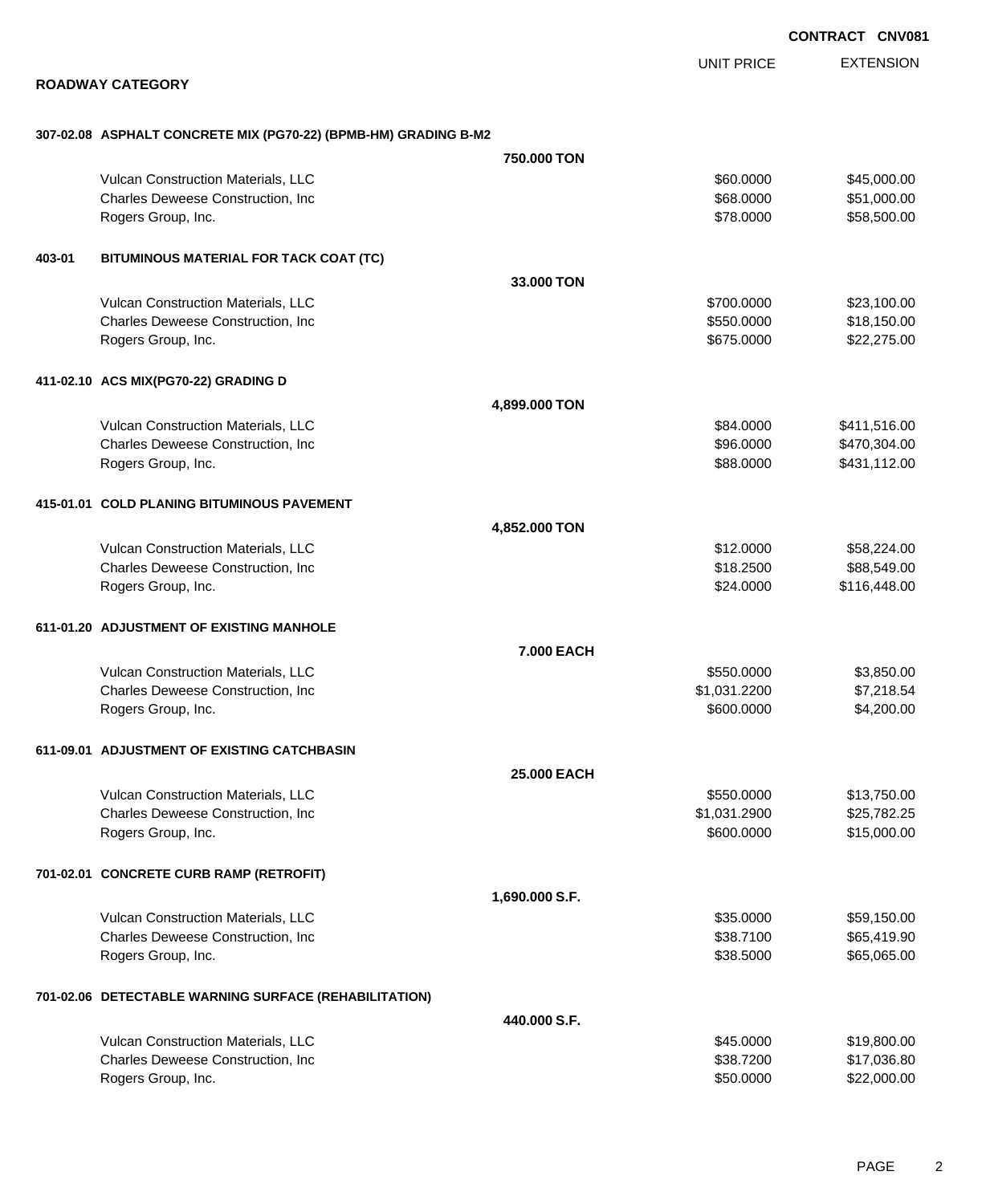|        |                                                    |                   | <b>UNIT PRICE</b> | <b>EXTENSION</b> |
|--------|----------------------------------------------------|-------------------|-------------------|------------------|
| 712-01 | <b>TRAFFIC CONTROL</b>                             |                   |                   |                  |
|        |                                                    | 1.000LS           |                   |                  |
|        | Vulcan Construction Materials, LLC                 |                   | \$40,000.0000     | \$40,000.00      |
|        | Charles Deweese Construction, Inc                  |                   | \$31,380.8500     | \$31,380.85      |
|        | Rogers Group, Inc.                                 |                   | \$40,000.0000     | \$40,000.00      |
|        | 712-04.01 FLEXIBLE DRUMS (CHANNELIZING)            |                   |                   |                  |
|        |                                                    | 50.000 EACH       |                   |                  |
|        | Vulcan Construction Materials, LLC                 |                   | \$10.0000         | \$500.00         |
|        | Charles Deweese Construction, Inc                  |                   | \$36.1700         | \$1,808.50       |
|        | Rogers Group, Inc.                                 |                   | \$30.0000         | \$1,500.00       |
|        | 712-05.01 WARNING LIGHTS (TYPE A)                  |                   |                   |                  |
|        |                                                    | <b>4.000 EACH</b> |                   |                  |
|        | Vulcan Construction Materials, LLC                 |                   | \$5.0000          | \$20.00          |
|        | Charles Deweese Construction, Inc                  |                   | \$25.8400         | \$103.36         |
|        | Rogers Group, Inc.                                 |                   | \$2.1000          | \$8.40           |
| 712-06 | <b>SIGNS (CONSTRUCTION)</b>                        |                   |                   |                  |
|        |                                                    | 2,370.000 S.F.    |                   |                  |
|        | Vulcan Construction Materials, LLC                 |                   | \$8.0000          | \$18,960.00      |
|        | Charles Deweese Construction, Inc                  |                   | \$8.2700          | \$19,599.90      |
|        | Rogers Group, Inc.                                 |                   | \$7.0000          | \$16,590.00      |
|        | 712-08.03 ARROW BOARD (TYPE C)                     |                   |                   |                  |
|        |                                                    | <b>2.000 EACH</b> |                   |                  |
|        | Vulcan Construction Materials, LLC                 |                   | \$750.0000        | \$1,500.00       |
|        | Charles Deweese Construction, Inc                  |                   | \$1,860.1300      | \$3,720.26       |
|        | Rogers Group, Inc.                                 |                   | \$900.0000        | \$1,800.00       |
|        | 713-11.02 PERFORATED/KNOCKOUT SQUARE TUBE POST     |                   |                   |                  |
|        |                                                    | 750.000 LB.       |                   |                  |
|        | Vulcan Construction Materials, LLC                 |                   | \$3.8500          | \$2,887.50       |
|        | Charles Deweese Construction, Inc                  |                   | \$8.7200          | \$6,540.00       |
|        | Rogers Group, Inc.                                 |                   | \$4.1500          | \$3,112.50       |
|        | 713-13.02 FLAT SHEET ALUMINUM SIGNS (0.080" THICK) |                   |                   |                  |
|        |                                                    | 60.000 S.F.       |                   |                  |
|        | Vulcan Construction Materials, LLC                 |                   | \$13.4000         | \$804.00         |
|        | Charles Deweese Construction, Inc                  |                   | \$13.5300         | \$811.80         |
|        | Rogers Group, Inc.                                 |                   | \$13.0000         | \$780.00         |
|        | 713-13.03 FLAT SHEET ALUMINUM SIGNS (0.100" THICK) |                   |                   |                  |
|        |                                                    | 62.000 S.F.       |                   |                  |
|        | Vulcan Construction Materials, LLC                 |                   | \$13.6000         | \$843.20         |
|        | Charles Deweese Construction, Inc                  |                   | \$15.3000         | \$948.60         |
|        | Rogers Group, Inc.                                 |                   | \$14.0000         | \$868.00         |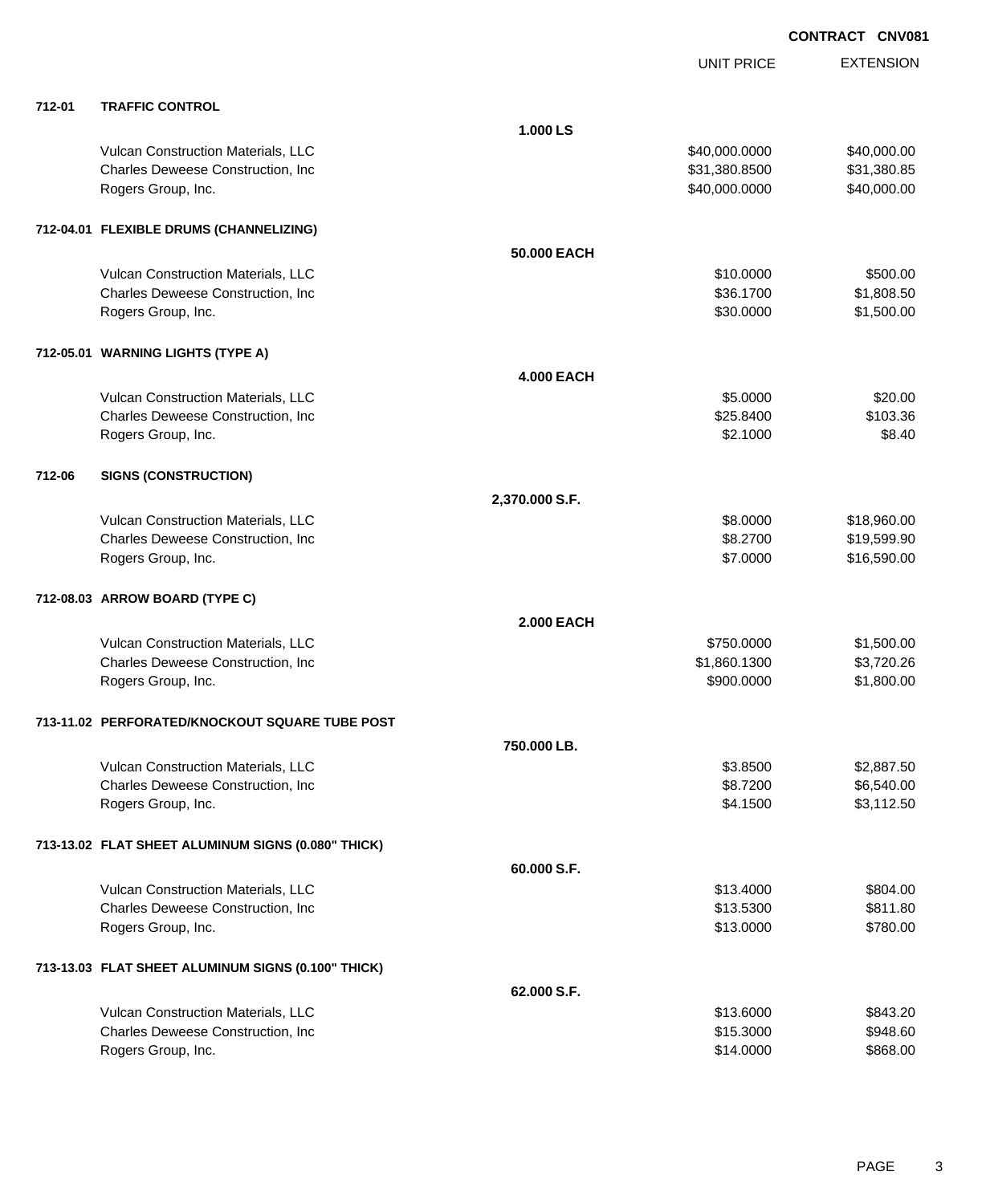|        |                                                                   |                   | <b>UNIT PRICE</b> | <b>EXTENSION</b> |
|--------|-------------------------------------------------------------------|-------------------|-------------------|------------------|
| 713-15 | <b>REMOVAL OF SIGNS, POSTS AND FOOTINGS</b>                       |                   |                   |                  |
|        |                                                                   | 1.000 LS          |                   |                  |
|        | Vulcan Construction Materials, LLC                                |                   | \$375.0000        | \$375.00         |
|        | Charles Deweese Construction, Inc                                 |                   | \$180.8500        | \$180.85         |
|        | Rogers Group, Inc.                                                |                   | \$315.0000        | \$315.00         |
|        | 713-15.02 REMOVAL & RELOCATION OF SIGN & SUPPORT                  |                   |                   |                  |
|        |                                                                   | 3.000 EACH        |                   |                  |
|        | Vulcan Construction Materials, LLC                                |                   | \$200.0000        | \$600.00         |
|        | Charles Deweese Construction, Inc                                 |                   | \$235.6200        | \$706.86         |
|        | Rogers Group, Inc.                                                |                   | \$215.0000        | \$645.00         |
|        | 713-16.20 SIGNS (W10-1, GRADE CROSSING ADVANCE WARNING)           |                   |                   |                  |
|        |                                                                   | <b>2.000 EACH</b> |                   |                  |
|        | Vulcan Construction Materials, LLC                                |                   | \$325.0000        | \$650.00         |
|        | Charles Deweese Construction, Inc                                 |                   | \$346.1900        | \$692.38         |
|        | Rogers Group, Inc.                                                |                   | \$300.0000        | \$600.00         |
|        | 716-01.21 SNOWPLOWABLE RAISED PAVEMENT MARKERS (BI-DIR) (1 COLOR) |                   |                   |                  |
|        |                                                                   | 315,000 EACH      |                   |                  |
|        | Vulcan Construction Materials, LLC                                |                   | \$30.0000         | \$9,450.00       |
|        | Charles Deweese Construction, Inc                                 |                   | \$31.0000         | \$9,765.00       |
|        | Rogers Group, Inc.                                                |                   | \$31.5000         | \$9,922.50       |
|        | 716-01.22 SNOWPLOWABLE RAISED PAVMENT MARKERS (MONO-DIR)(1 COLOR) |                   |                   |                  |
|        |                                                                   | 320,000 EACH      |                   |                  |
|        | Vulcan Construction Materials, LLC                                |                   | \$30.0000         | \$9,600.00       |
|        | Charles Deweese Construction, Inc                                 |                   | \$31.0000         | \$9,920.00       |
|        | Rogers Group, Inc.                                                |                   | \$31.4600         | \$10,067.20      |
|        | 716-02.04 PLASTIC PAVEMENT MARKING(CHANNELIZATION STRIPING)       |                   |                   |                  |
|        |                                                                   | 280,000 S.Y.      |                   |                  |
|        | Vulcan Construction Materials, LLC                                |                   | \$12.0000         | \$3,360.00       |
|        | Charles Deweese Construction, Inc                                 |                   | \$12.4000         | \$3,472.00       |
|        | Rogers Group, Inc.                                                |                   | \$13.0000         | \$3,640.00       |
|        | 716-02.05 PLASTIC PAVEMENT MARKING (STOP LINE)                    |                   |                   |                  |
|        |                                                                   | 725.000 L.F.      |                   |                  |
|        | Vulcan Construction Materials, LLC                                |                   | \$15.0000         | \$10,875.00      |
|        | Charles Deweese Construction, Inc                                 |                   | \$15.5000         | \$11,237.50      |
|        | Rogers Group, Inc.                                                |                   | \$16.0000         | \$11,600.00      |
|        | 716-02.06 PLASTIC PAVEMENT MARKING (TURN LANE ARROW)              |                   |                   |                  |
|        |                                                                   | 27,000 EACH       |                   |                  |
|        | Vulcan Construction Materials, LLC                                |                   | \$150.0000        | \$4,050.00       |
|        | Charles Deweese Construction, Inc                                 |                   | \$155.0100        | \$4,185.27       |
|        | Rogers Group, Inc.                                                |                   | \$160.0000        | \$4,320.00       |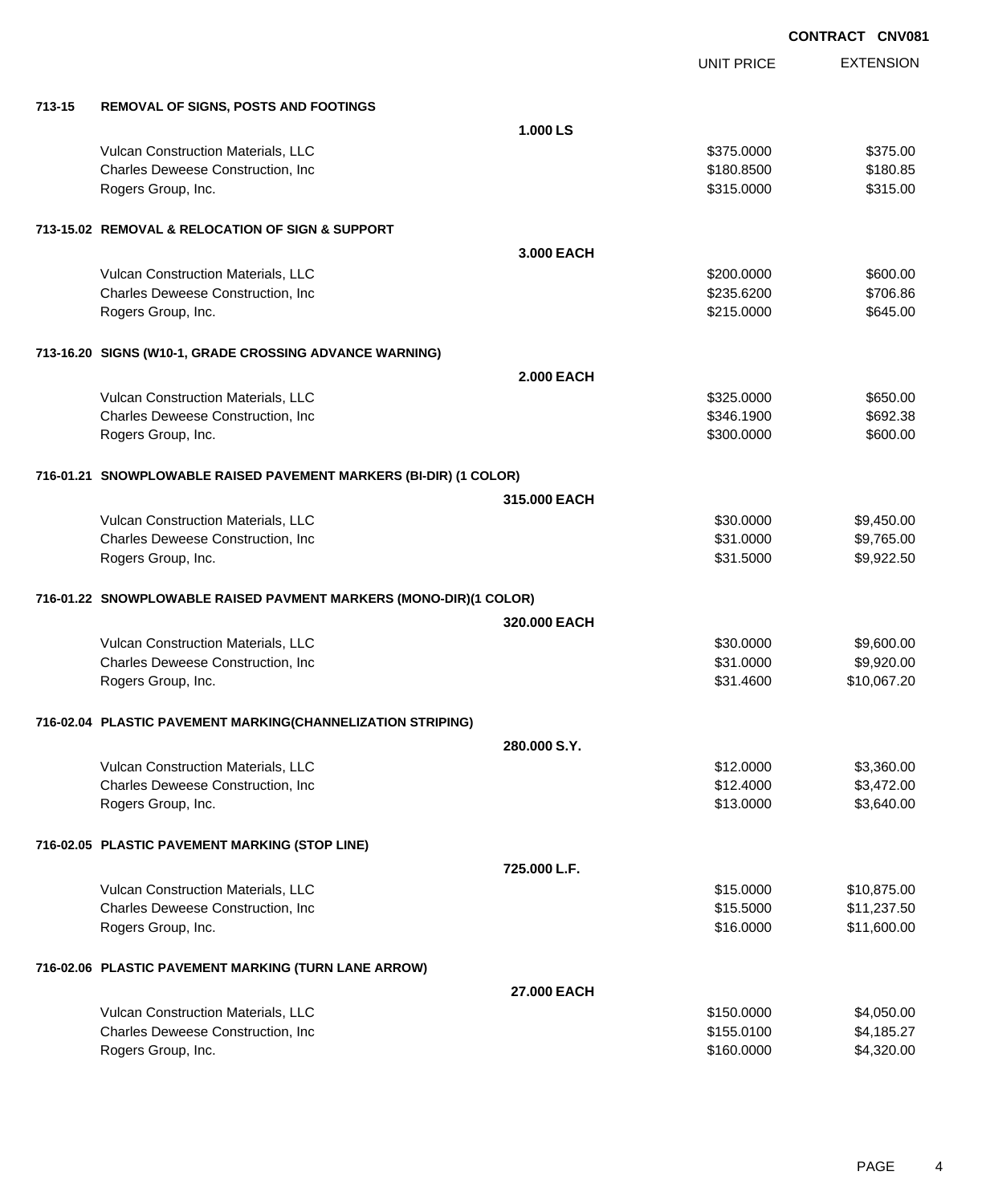|                                                              |                   |                   | <b>CONTRACT CNV081</b> |
|--------------------------------------------------------------|-------------------|-------------------|------------------------|
|                                                              |                   | <b>UNIT PRICE</b> | <b>EXTENSION</b>       |
| 716-02.08 PLASTIC PAVEMENT MARKING (8" DOTTED LINE)          |                   |                   |                        |
|                                                              | 175.000 L.F.      |                   |                        |
| Vulcan Construction Materials, LLC                           |                   | \$4.0000          | \$700.00               |
| Charles Deweese Construction, Inc                            |                   | \$4.1300          | \$722.75               |
| Rogers Group, Inc.                                           |                   | \$4.1500          | \$726.25               |
| 716-02.09 PLASTIC PAVEMENT MARKING (LONGITUDINAL CROSS-WALK) |                   |                   |                        |
|                                                              | 1,100.000 L.F.    |                   |                        |
| Vulcan Construction Materials, LLC                           |                   | \$25.0000         | \$27,500.00            |
| Charles Deweese Construction, Inc                            |                   | \$25.8400         | \$28,424.00            |
| Rogers Group, Inc.                                           |                   | \$27.5000         | \$30,250.00            |
| 716-02.11 PLASTIC PAVEMENT MARKING (6" DOTTED LINE)          |                   |                   |                        |
|                                                              | 1,440.000 L.F.    |                   |                        |
| Vulcan Construction Materials, LLC                           |                   | \$3.0000          | \$4,320.00             |
| Charles Deweese Construction, Inc                            |                   | \$3.1000          | \$4,464.00             |
| Rogers Group, Inc.                                           |                   | \$3.1500          | \$4,536.00             |
| 716-02.12 PLASTIC PAVEMENT MARKING (8IN LINE)                |                   |                   |                        |
|                                                              | 0.200 L.M.        |                   |                        |
| Vulcan Construction Materials, LLC                           |                   | \$10,000.0000     | \$2,000.00             |
| Charles Deweese Construction, Inc                            |                   | \$10,334.0500     | \$2,066.81             |
| Rogers Group, Inc.                                           |                   | \$10,500.0000     | \$2,100.00             |
| 716-03.02 PLASTIC WORD PAVEMENT MARKING (RXR)                |                   |                   |                        |
|                                                              | <b>7.000 EACH</b> |                   |                        |
| Vulcan Construction Materials, LLC                           |                   | \$500.0000        | \$3,500.00             |
| Charles Deweese Construction, Inc                            |                   | \$516.7000        | \$3,616.90             |
| Rogers Group, Inc.                                           |                   | \$515.0000        | \$3,605.00             |
| 716-04.02 PLASTIC PAVEMENT MARKING(DOUBLE TURNING ARROW)     |                   |                   |                        |
|                                                              | <b>4.000 EACH</b> |                   |                        |
| Vulcan Construction Materials, LLC                           |                   | \$300.0000        | \$1,200.00             |
| Charles Deweese Construction, Inc                            |                   | \$310.0200        | \$1,240.08             |
| Rogers Group, Inc.                                           |                   | \$315.0000        | \$1,260.00             |
| 716-04.03 PLASTIC PAVEMENT MARKING (4" DOTTED LINE)          |                   |                   |                        |
|                                                              | 445.000 L.F.      |                   |                        |
| Vulcan Construction Materials, LLC                           |                   | \$2.0000          | \$890.00               |
| Charles Deweese Construction, Inc                            |                   | \$2.0700          | \$921.15               |
| Rogers Group, Inc.                                           |                   | \$2.1500          | \$956.75               |
| 716-04.13 PLASTIC PAVEMENT MARKING (BIKELANE SYMBOL & ARROW) |                   |                   |                        |
|                                                              | 24.000 EACH       |                   |                        |
| Vulcan Construction Materials, LLC                           |                   | \$350.0000        | \$8,400.00             |
| Charles Deweese Construction, Inc                            |                   | \$361.6900        | \$8,680.56             |
| Rogers Group, Inc.                                           |                   | \$375.0000        | \$9,000.00             |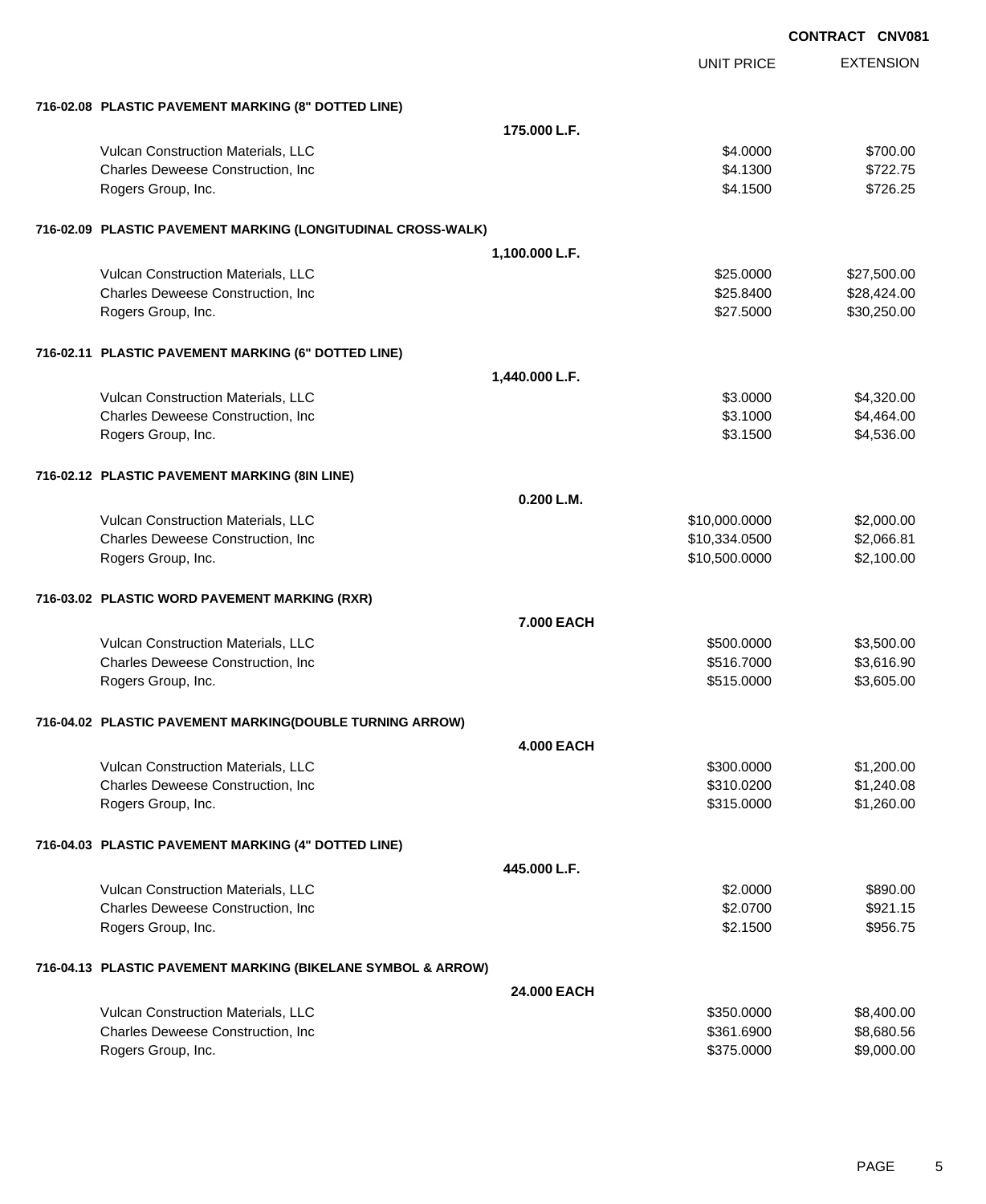|        |                                                                 |                 | <b>UNIT PRICE</b> | <b>EXTENSION</b> |
|--------|-----------------------------------------------------------------|-----------------|-------------------|------------------|
|        | 716-05.20 PAINTED PAVEMENT MARKING (6" LINE)                    |                 |                   |                  |
|        |                                                                 | 8.000 L.M.      |                   |                  |
|        | Vulcan Construction Materials, LLC                              |                 | \$1,000.0000      | \$8,000.00       |
|        | Charles Deweese Construction, Inc                               |                 | \$1,033.4100      | \$8,267.28       |
|        | Rogers Group, Inc.                                              |                 | \$1,150.0000      | \$9,200.00       |
|        | 716-12.01 ENHANCED FLATLINE THERMO PVMT MRKNG (4IN LINE)        |                 |                   |                  |
|        |                                                                 | 1.000 L.M.      |                   |                  |
|        | Vulcan Construction Materials, LLC                              |                 | \$4,500.0000      | \$4,500.00       |
|        | Charles Deweese Construction, Inc.                              |                 | \$4,650.3200      | \$4,650.32       |
|        | Rogers Group, Inc.                                              |                 | \$4,800.0000      | \$4,800.00       |
|        | 716-12.02 ENHANCED FLATLINE THERMO PVMT MRKNG (6IN LINE)        |                 |                   |                  |
|        |                                                                 | 8.000 L.M.      |                   |                  |
|        | Vulcan Construction Materials, LLC                              |                 | \$4,800.0000      | \$38,400.00      |
|        | Charles Deweese Construction, Inc.                              |                 | \$5,063.6900      | \$40,509.52      |
|        | Rogers Group, Inc.                                              |                 | \$5,250.0000      | \$42,000.00      |
|        | 716-12.05 ENHANCED FLATLINE THERMO PVMT MRKNG (6IN DOTTED LINE) |                 |                   |                  |
|        |                                                                 | 1,600.000 L.F.  |                   |                  |
|        | Vulcan Construction Materials, LLC                              |                 | \$2.0000          | \$3,200.00       |
|        | Charles Deweese Construction, Inc                               |                 | \$2.0700          | \$3,312.00       |
|        | Rogers Group, Inc.                                              |                 | \$2.1000          | \$3,360.00       |
| 717-01 | <b>MOBILIZATION</b>                                             |                 |                   |                  |
|        |                                                                 | 1.000 LS        |                   |                  |
|        | Vulcan Construction Materials, LLC                              |                 | \$15,000.0000     | \$15,000.00      |
|        | Charles Deweese Construction, Inc                               |                 | \$15,000.0000     | \$15,000.00      |
|        | Rogers Group, Inc.                                              |                 | \$32,000.0000     | \$32,000.00      |
|        | 730-14.02 SAW SLOT                                              |                 |                   |                  |
|        |                                                                 | 5,300.000 L.F.  |                   |                  |
|        | Vulcan Construction Materials, LLC                              |                 | \$4.0000          | \$21,200.00      |
|        | Charles Deweese Construction, Inc.                              |                 | \$4.1300          | \$21,889.00      |
|        | Rogers Group, Inc.                                              |                 | \$4.2500          | \$22,525.00      |
|        | 730-14.03 LOOP WIRE                                             |                 |                   |                  |
|        |                                                                 | 11,600.000 L.F. |                   |                  |
|        | Vulcan Construction Materials, LLC                              |                 | \$0.6000          | \$6,960.00       |
|        | Charles Deweese Construction, Inc                               |                 | \$0.6200          | \$7,192.00       |
|        | Rogers Group, Inc.                                              |                 | \$0.7000          | \$8,120.00       |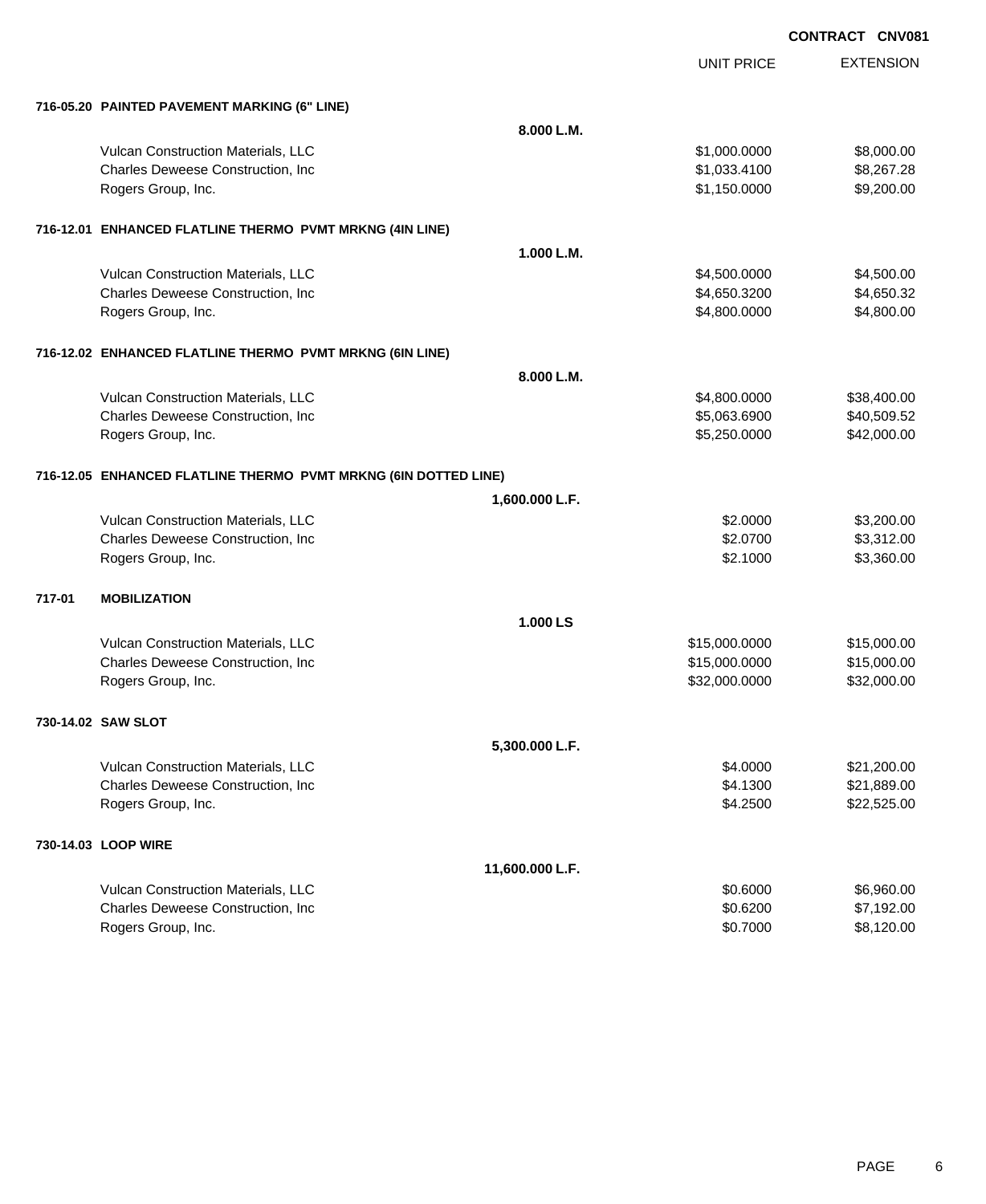# **SUB-TOTAL ROADWAY**

Vulcan Construction Materials, LLC  $$884,634.70$ Charles Deweese Construction, Inc **Example 2018** 2019 12:30 12:31 12:32 13:33 14:3999,489.99 Rogers Group, Inc. \$1,014,807.60

# **TOTAL CONTRACT**

| Vulcan Construction Materials, LLC | \$884.634.70   |
|------------------------------------|----------------|
| Charles Deweese Construction, Inc. | \$999,489.99   |
| Rogers Group, Inc.                 | \$1,014,807.60 |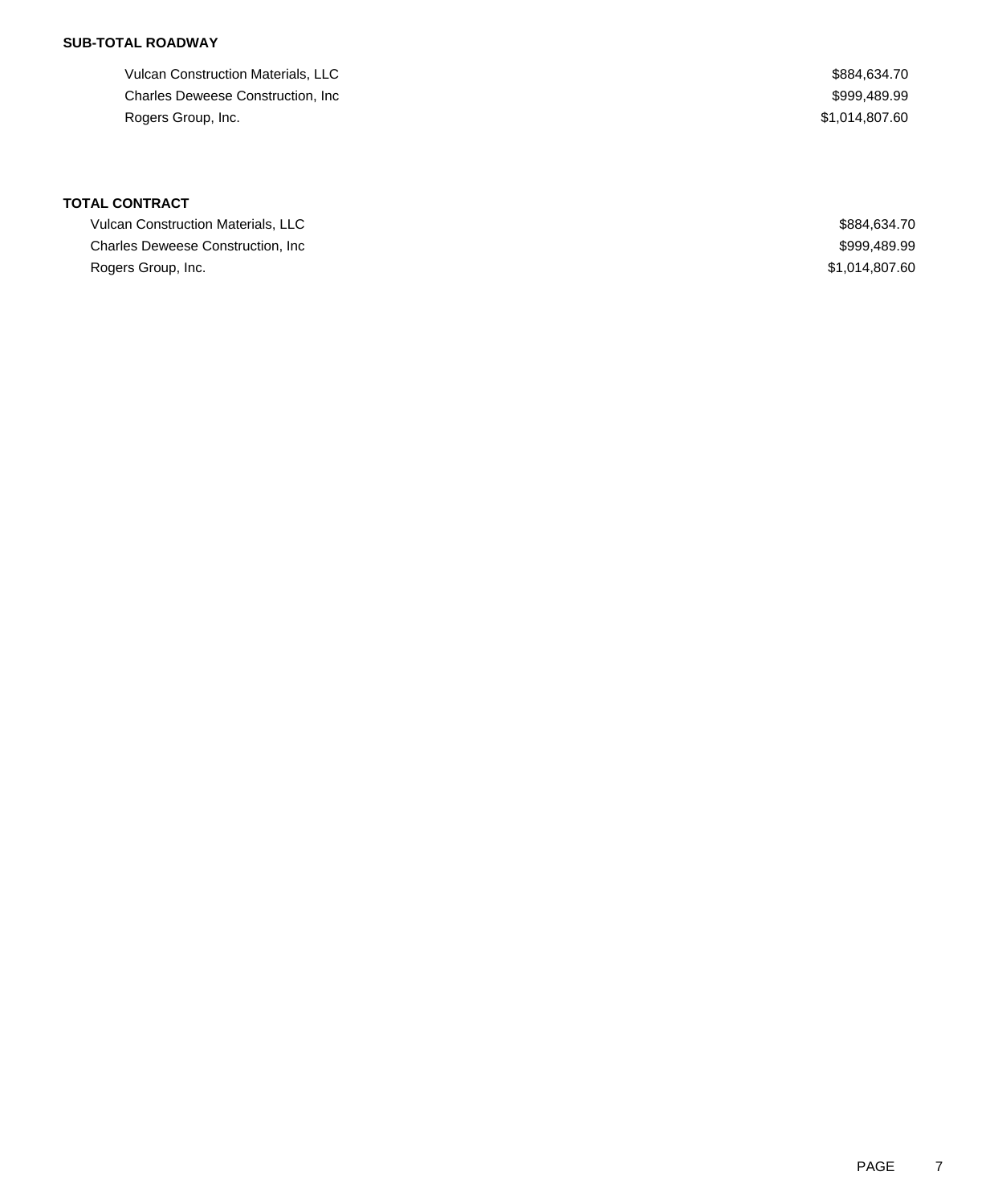# **DEPARTMENT OF TRANSPORTATION SUMMARY OF BIDS LETTING OF MARCH 26, 2021 STATE OF TENNESSEE**

#### DAVIDSON COUNTY (Contract No. CNV079 Call 025)

19106-4101-04,NH-I-24-1(130),19106-8101-44

THE RESURFACING ON I-24 FROM THE I-40 SPLIT (L.M. 15.88) TO THE I-440 SPLIT (L.M. 17.33), INCLUDING BRIDGE REPAIR.

PROJECT LENGTH - 1.450 MILES

COMPLETION TIME - ON OR BEFORE OCTOBER 31, 2021

DBE GOAL 5.50%

Vulcan Construction Materials, LLC \$2,692,285.00 Rogers Group, Inc. 600 and the state of the state of the state of the state of the state of the state of the state of the state of the state of the state of the state of the state of the state of the state of the state of Charles Deweese Construction, Inc 6.6 and 53,438,038.59

TOTAL CONTRACT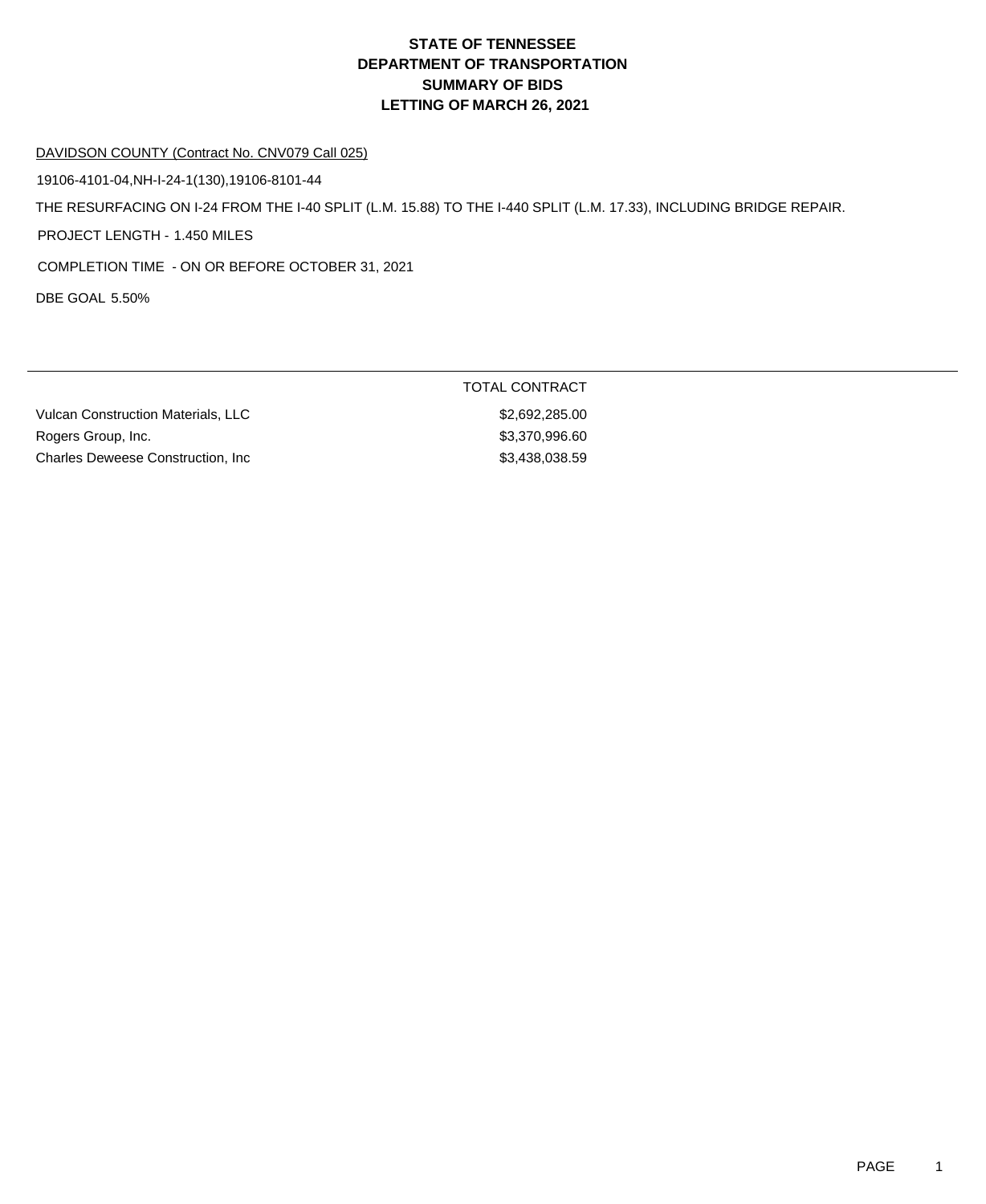|        |                                                                 |               |                   | <b>CONTRACT CNV079</b> |
|--------|-----------------------------------------------------------------|---------------|-------------------|------------------------|
|        |                                                                 |               | <b>UNIT PRICE</b> | <b>EXTENSION</b>       |
|        | <b>ROADWAY CATEGORY</b>                                         |               |                   |                        |
|        | 208-01.05 BROOMING & DEGRASSING SHOULDERS                       |               |                   |                        |
|        |                                                                 | 10.100 L.M.   |                   |                        |
|        | Vulcan Construction Materials, LLC                              |               | \$750.0000        | \$7,575.00             |
|        | Rogers Group, Inc.                                              |               | \$1,000.0000      | \$10,100.00            |
|        | Charles Deweese Construction, Inc                               |               | \$750.0000        | \$7,575.00             |
| 303-01 | MINERAL AGGREGATE, TYPE A BASE, GRADING D                       |               |                   |                        |
|        |                                                                 | 384,000 TON   |                   |                        |
|        | Vulcan Construction Materials, LLC                              |               | \$27.5000         | \$10,560.00            |
|        | Rogers Group, Inc.                                              |               | \$45.0000         | \$17,280.00            |
|        | Charles Deweese Construction, Inc                               |               | \$30.0000         | \$11,520.00            |
|        | 307-03.08 ASPHALT CONCRETE MIX (PG76-22) (BPMB-HM) GRADING B-M2 |               |                   |                        |
|        |                                                                 | 500,000 TON   |                   |                        |
|        | Vulcan Construction Materials, LLC                              |               | \$75.0000         | \$37,500.00            |
|        | Rogers Group, Inc.                                              |               | \$98.0000         | \$49,000.00            |
|        | Charles Deweese Construction, Inc                               |               | \$87.0000         | \$43,500.00            |
|        | 307-03.10 ASPHALT CONC MIX (PG76-22)(BPMB-HM) GR CS             |               |                   |                        |
|        |                                                                 | 500,000 TON   |                   |                        |
|        | Vulcan Construction Materials, LLC                              |               | \$75,0000         | \$37,500.00            |
|        | Rogers Group, Inc.                                              |               | \$98.0000         | \$49,000.00            |
|        | Charles Deweese Construction, Inc                               |               | \$115.0000        | \$57,500.00            |
| 403-01 | BITUMINOUS MATERIAL FOR TACK COAT (TC)                          |               |                   |                        |
|        |                                                                 | 66.000 TON    |                   |                        |
|        | Vulcan Construction Materials, LLC                              |               | \$700,0000        | \$46,200.00            |
|        | Rogers Group, Inc.                                              |               | \$700.0000        | \$46,200.00            |
|        | Charles Deweese Construction, Inc                               |               | \$550.0000        | \$36,300.00            |
|        | 411-03.10 ACS MIX(PG76-22) GRADING D                            |               |                   |                        |
|        |                                                                 | 9,997.000 TON |                   |                        |
|        | Vulcan Construction Materials, LLC                              |               | \$89.0000         | \$889,733.00           |
|        | Rogers Group, Inc.                                              |               | \$98.0000         | \$979,706.00           |
|        | Charles Deweese Construction, Inc                               |               | \$110.0000        | \$1,099,670.00         |
|        | 411-12.01 SCORING SHOULDERS (CONTINUOUS) (16IN WIDTH)           |               |                   |                        |
|        |                                                                 | 7.000 L.M.    |                   |                        |
|        | Vulcan Construction Materials, LLC                              |               | \$850.0000        | \$5,950.00             |
|        | Rogers Group, Inc.                                              |               | \$1,000.0000      | \$7,000.00             |
|        | Charles Deweese Construction, Inc                               |               | \$733.8200        | \$5,136.74             |
|        | 415-01.01 COLD PLANING BITUMINOUS PAVEMENT                      |               |                   |                        |
|        |                                                                 | 9,903.000 TON |                   |                        |
|        | Vulcan Construction Materials, LLC                              |               | \$12.0000         | \$118,836.00           |
|        | Rogers Group, Inc.                                              |               | \$30.0000         | \$297,090.00           |

Charles Deweese Construction, Inc **but a set of the set of the set of the set of the set of the set of the set of the set of the set of the set of the set of the set of the set of the set of the set of the set of the set o**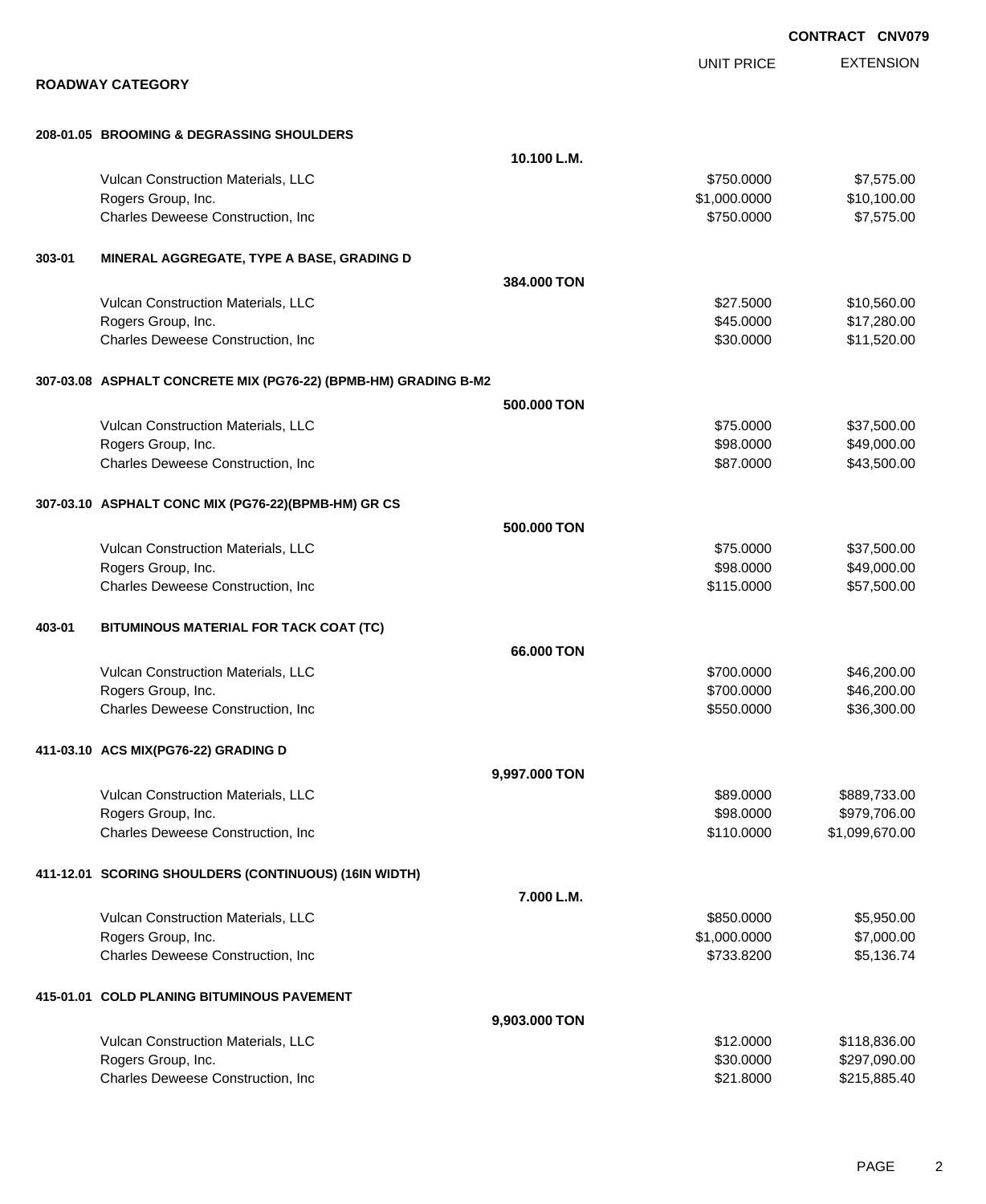EXTENSION **CONTRACT CNV079** UNIT PRICE **502-04.01 SAWING CONCRETE PAVEMENT (FULL DEPTH) 4,333.000 L.F.** Vulcan Construction Materials, LLC \$14.5000 \$62,828.50 Rogers Group, Inc. \$15.0000 \$64,995.00 Charles Deweese Construction, Inc **Charles Deweese Construction, Inc** 666,728.20 **502-04.02 LOAD TRANSFER DOWELS 2,134.000 EACH** Vulcan Construction Materials, LLC \$15.5000 \$33,077.00 Rogers Group, Inc. \$16.2500 \$34,677.50 Charles Deweese Construction, Inc **Charles Deweese Construction, Inc** 653,350.00 **502-04.03 TRANSVERSE TIE-BARS 500.000 EACH** Vulcan Construction Materials, LLC 6.875.00 \$6,875.00 \$6,875.00 Rogers Group, Inc. \$14.5000 \$7,250.00 Charles Deweese Construction, Inc **Charles Deweese Construction, Inc** 6520.000 \$10,000.00 **712-01 TRAFFIC CONTROL 1.000 LS** Vulcan Construction Materials, LLC 6000000 \$20,000.000 \$20,000.000 \$20,000.000 \$20,000.000 \$20,000.00 Rogers Group, Inc. \$138,000.000 \$138,000.000 \$138,000.000 \$138,000.000 \$138,000.000 \$138,000.00 Charles Deweese Construction, Inc **Charles Deweese Construction, Inc** 658,500.000 \$58,500.000 \$58,500.00 **712-04.01 FLEXIBLE DRUMS (CHANNELIZING) 220.000 EACH** Vulcan Construction Materials, LLC 6000 \$3,300.00 Rogers Group, Inc. \$27.5000 \$6,050.00 Charles Deweese Construction, Inc **6.2.1700** \$36.1700 \$7,957.40 **712-06 SIGNS (CONSTRUCTION) 1,671.000 S.F.** Vulcan Construction Materials, LLC 61 and the state of the state of the state of the state of the state of the state of the state of the state of the state of the state of the state of the state of the state of the state o Rogers Group, Inc. \$11,446.35 Charles Deweese Construction, Inc **6.2700** \$13,819.17 **712-06.16 SIGNS (CONSTRUCTION)(REDUCED SPEED WARNING) 6.000 EACH** Vulcan Construction Materials, LLC 60000 \$4,500.00 \$4,500.00 Rogers Group, Inc. \$525.0000 \$3,150.00 Charles Deweese Construction, Inc **Charles Deweese Construction, Inc** 6526.8400 \$4,961.04 **712-08.03 ARROW BOARD (TYPE C) 4.000 EACH** Vulcan Construction Materials, LLC 60000 \$3,000.00 \$3,000.00 Rogers Group, Inc. \$875.0000 \$3,500.00

Charles Deweese Construction, Inc **Charles Deweese Construction, Inc** 6000 \$7,441.60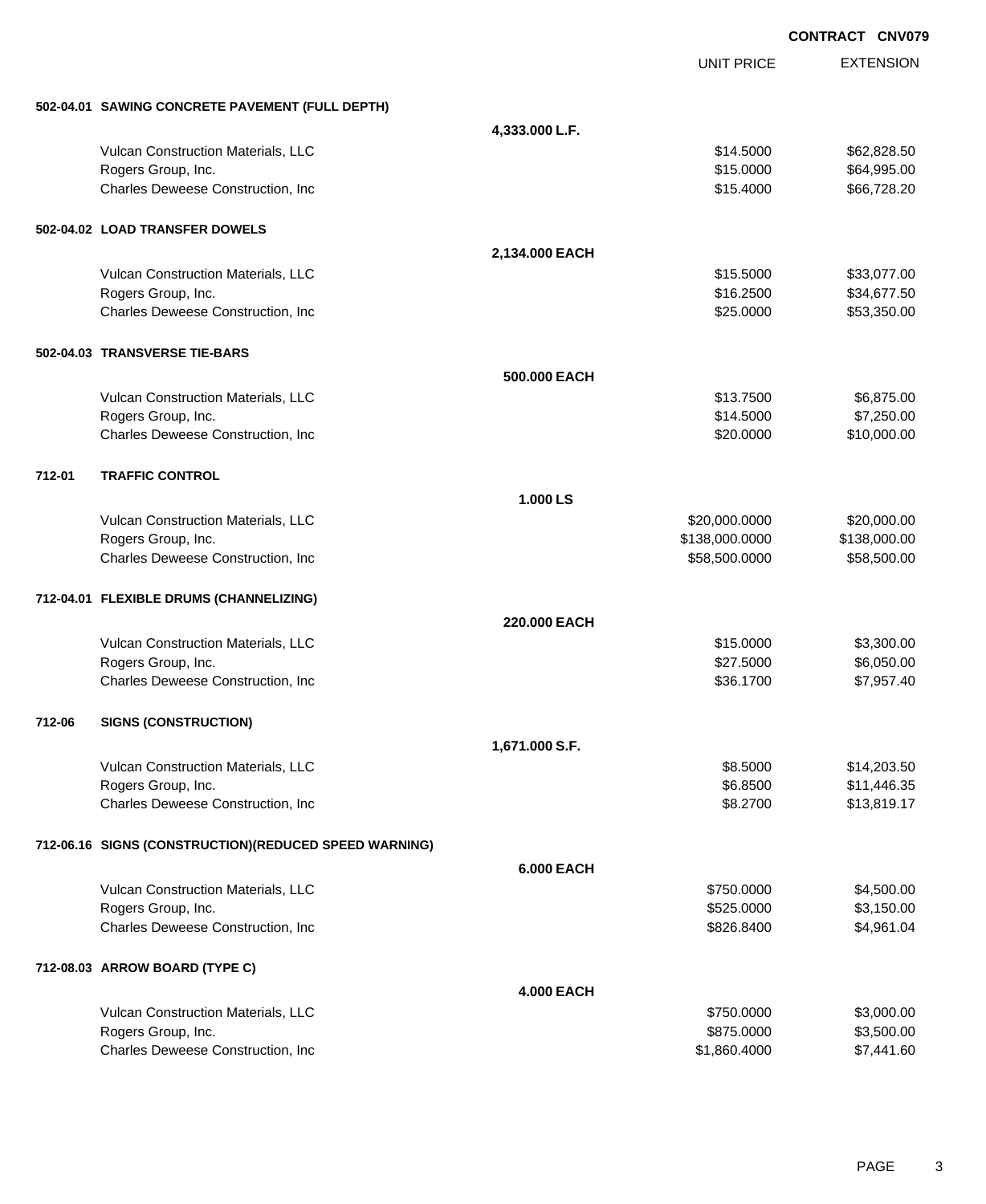UNIT PRICE EXTENSION

| 712-08.08 SPEED FEEDBACK SIGN ASSEMBLY                           |                   |              |              |
|------------------------------------------------------------------|-------------------|--------------|--------------|
|                                                                  | <b>2.000 EACH</b> |              |              |
| Vulcan Construction Materials, LLC                               |                   | \$3,000.0000 | \$6,000.00   |
| Rogers Group, Inc.                                               |                   | \$4,250.0000 | \$8,500.00   |
| Charles Deweese Construction, Inc.                               |                   | \$6,718.1100 | \$13,436.22  |
| 712-08.09 DIGITAL SPEED LIMIT SIGN ASSEMBLY                      |                   |              |              |
|                                                                  | 3.000 EACH        |              |              |
| Vulcan Construction Materials, LLC                               |                   | \$3,500.0000 | \$10,500.00  |
| Rogers Group, Inc.                                               |                   | \$5,250.0000 | \$15,750.00  |
| Charles Deweese Construction, Inc.                               |                   | \$9,818.7700 | \$29,456.31  |
| 712-08.10 MOBILE MESSAGE SIGN UNIT W/ATTENUATOR                  |                   |              |              |
|                                                                  | 1,250.000 HOUR    |              |              |
| Vulcan Construction Materials, LLC                               |                   | \$85,0000    | \$106,250.00 |
| Rogers Group, Inc.                                               |                   | \$105.0000   | \$131,250.00 |
| Charles Deweese Construction, Inc.                               |                   | \$129.1900   | \$161,487.50 |
| 713-16.01 CHANGEABLE MESSAGE SIGN UNIT                           |                   |              |              |
|                                                                  | <b>2.000 EACH</b> |              |              |
| Vulcan Construction Materials, LLC                               |                   | \$4,000.0000 | \$8,000.00   |
| Rogers Group, Inc.                                               |                   | \$5,700.0000 | \$11,400.00  |
| Charles Deweese Construction, Inc                                |                   | \$7,234.8800 | \$14,469.76  |
| 716-01.23 SNOWPLOWABLE RAISED PAVEMENT MARKERS (BI-DIR)(2 COLOR) |                   |              |              |
|                                                                  | 550,000 EACH      |              |              |
| Vulcan Construction Materials, LLC                               |                   | \$30.0000    | \$16,500.00  |
| Rogers Group, Inc.                                               |                   | \$31.5000    | \$17,325.00  |
| Charles Deweese Construction, Inc                                |                   | \$31.0100    | \$17,055.50  |
| 716-01.30 REMOVAL OF SNOWPLOWABLE REFLECTIVE MARKER              |                   |              |              |
|                                                                  | 550,000 EACH      |              |              |
| Vulcan Construction Materials, LLC                               |                   | \$9.0000     | \$4,950.00   |
| Rogers Group, Inc.                                               |                   | \$9.5000     | \$5,225.00   |
| Charles Deweese Construction, Inc                                |                   | \$10.3400    | \$5,687.00   |
| 716-02.05 PLASTIC PAVEMENT MARKING (STOP LINE)                   |                   |              |              |
|                                                                  | 30.000 L.F.       |              |              |
| Vulcan Construction Materials, LLC                               |                   | \$15.0000    | \$450.00     |
| Rogers Group, Inc.                                               |                   | \$15.7500    | \$472.50     |
| Charles Deweese Construction, Inc.                               |                   | \$20.6700    | \$620.10     |
| 716-02.06 PLASTIC PAVEMENT MARKING (TURN LANE ARROW)             |                   |              |              |
|                                                                  | 8.000 EACH        |              |              |
| Vulcan Construction Materials, LLC                               |                   | \$150.0000   | \$1,200.00   |
| Rogers Group, Inc.                                               |                   | \$160.0000   | \$1,280.00   |
| Charles Deweese Construction, Inc                                |                   | \$206.7100   | \$1,653.68   |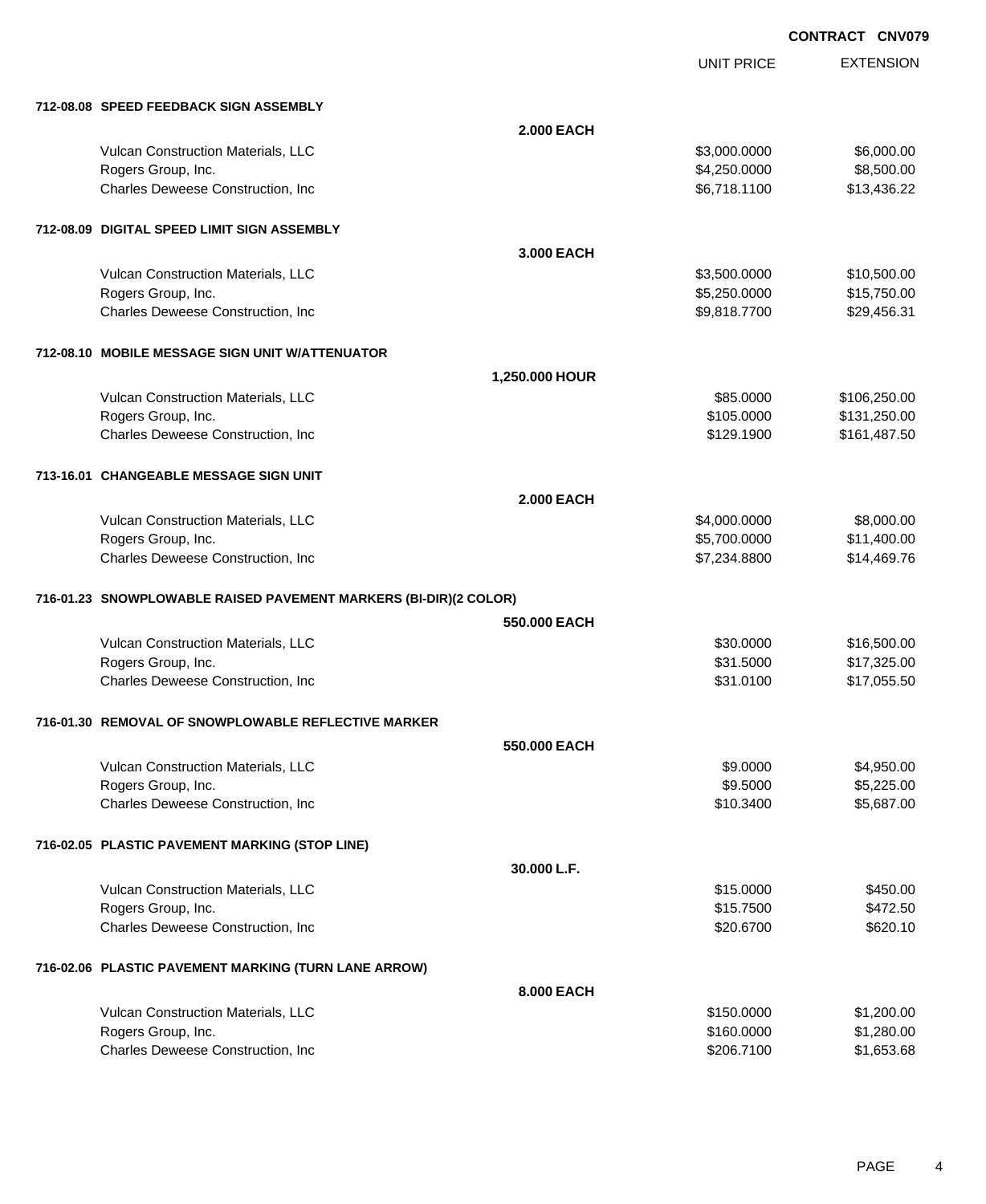|                                                           |                   |                   | <b>CONTRACT CNV079</b> |
|-----------------------------------------------------------|-------------------|-------------------|------------------------|
|                                                           |                   | <b>UNIT PRICE</b> | <b>EXTENSION</b>       |
| 716-02.07 PLASTIC PAVEMENT MARKING (24" BARRIER LINE)     |                   |                   |                        |
|                                                           | 4,010.000 L.F.    |                   |                        |
| Vulcan Construction Materials, LLC                        |                   | \$8.0000          | \$32,080.00            |
| Rogers Group, Inc.                                        |                   | \$8.5000          | \$34,085.00            |
| Charles Deweese Construction, Inc                         |                   | \$20.6700         | \$82,886.70            |
| 716-03.09 PLASTIC WORD PAVEMENT MARKING (EAST)            |                   |                   |                        |
|                                                           | <b>2.000 EACH</b> |                   |                        |
| Vulcan Construction Materials, LLC                        |                   | \$600.0000        | \$1,200.00             |
| Rogers Group, Inc.                                        |                   | \$650.0000        | \$1,300.00             |
| Charles Deweese Construction, Inc.                        |                   | \$413.4200        | \$826.84               |
| 716-03.10 PLASTIC WORD PAVEMENT MARKING (WEST)            |                   |                   |                        |
|                                                           | <b>2.000 EACH</b> |                   |                        |
| Vulcan Construction Materials, LLC                        |                   | \$600.0000        | \$1,200.00             |
| Rogers Group, Inc.                                        |                   | \$650.0000        | \$1,300.00             |
| Charles Deweese Construction, Inc.                        |                   | \$413.4200        | \$826.84               |
| 716-04.01 PLASTIC PAVEMENT MARKING (STRAIGHT-TURN ARROW)  |                   |                   |                        |
|                                                           | <b>9.000 EACH</b> |                   |                        |
| Vulcan Construction Materials, LLC                        |                   | \$225.0000        | \$2,025.00             |
| Rogers Group, Inc.                                        |                   | \$250.0000        | \$2,250.00             |
| Charles Deweese Construction, Inc.                        |                   | \$413.4200        | \$3,720.78             |
| 716-04.05 PLASTIC PAVEMENT MARKING (STRAIGHT ARROW)       |                   |                   |                        |
|                                                           | <b>6.000 EACH</b> |                   |                        |
| Vulcan Construction Materials, LLC                        |                   | \$150.0000        | \$900.00               |
| Rogers Group, Inc.                                        |                   | \$160.0000        | \$960.00               |
| Charles Deweese Construction, Inc                         |                   | \$206.7100        | \$1,240.26             |
| 716-04.07 PLASTIC PAVEMENT MARKING (EXIT ONLY ARROW)      |                   |                   |                        |
|                                                           | 9.000 EACH        |                   |                        |
| Vulcan Construction Materials, LLC                        |                   | \$350.0000        | \$3,150.00             |
| Rogers Group, Inc.                                        |                   | \$370.0000        | \$3,330.00             |
| Charles Deweese Construction, Inc                         |                   | \$413.4200        | \$3,720.78             |
| 716-04.14 PLASTIC PAVEMENT MARKING (LANE REDUCTION ARROW) |                   |                   |                        |
|                                                           | <b>4.000 EACH</b> |                   |                        |
| Vulcan Construction Materials, LLC                        |                   | \$600.0000        | \$2,400.00             |
| Rogers Group, Inc.                                        |                   | \$650.0000        | \$2,600.00             |
| Charles Deweese Construction, Inc.                        |                   | \$516.7800        | \$2,067.12             |
| 716-05.20 PAINTED PAVEMENT MARKING (6" LINE)              |                   |                   |                        |
|                                                           | 13.500 L.M.       |                   |                        |
| Vulcan Construction Materials, LLC                        |                   | \$1,100.0000      | \$14,850.00            |
| Rogers Group, Inc.                                        |                   | \$1,200.0000      | \$16,200.00            |
| Charles Deweese Construction, Inc                         |                   | \$1,240.2700      | \$16,743.65            |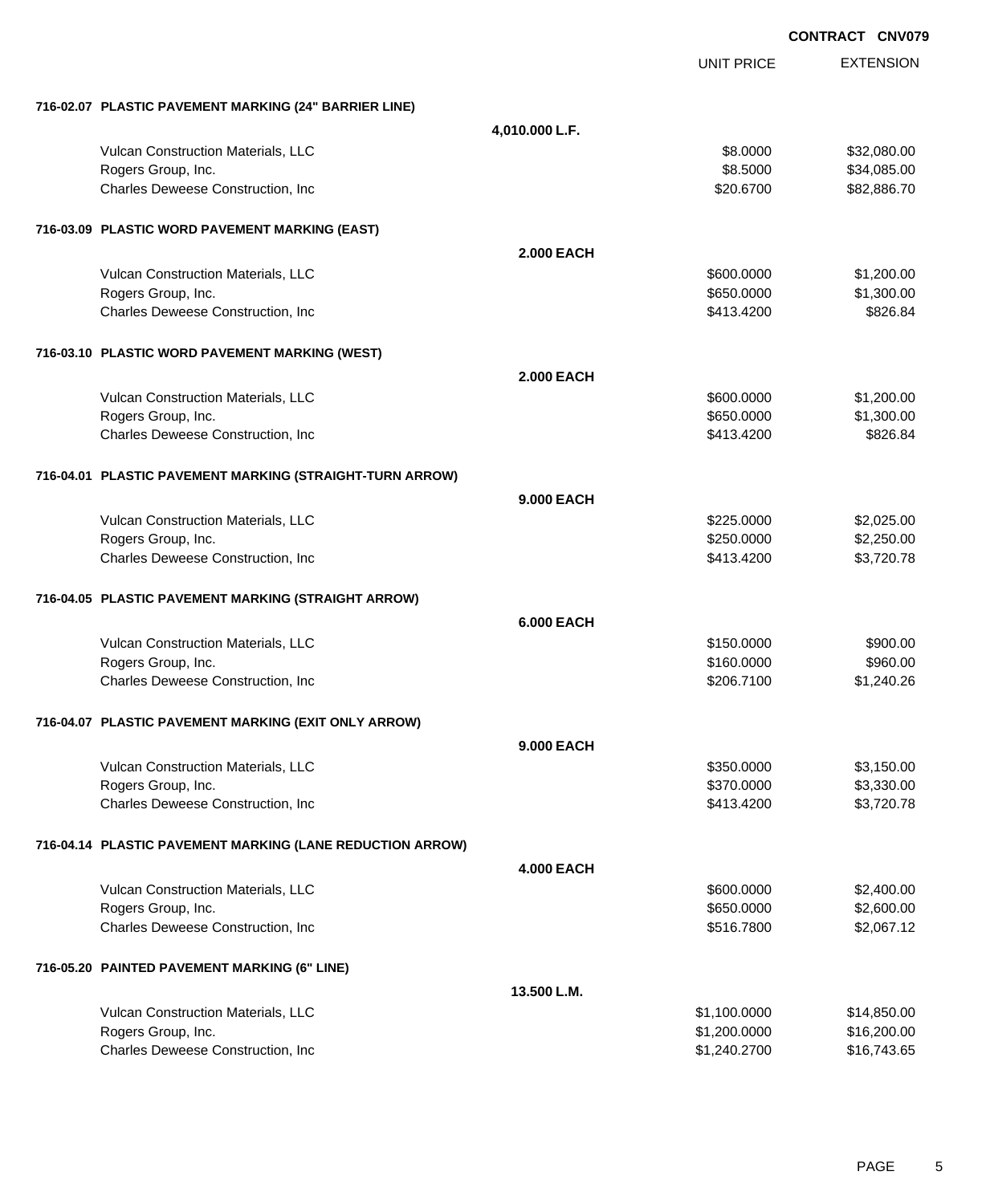|        |                                                                  |                   | <b>UNIT PRICE</b> | <b>EXTENSION</b> |
|--------|------------------------------------------------------------------|-------------------|-------------------|------------------|
|        | 716-09.86 CONTRAST PAVEMENT MARKING 6"                           |                   |                   |                  |
|        |                                                                  | 1.000 L.M.        |                   |                  |
|        | Vulcan Construction Materials, LLC                               |                   | \$17,000.0000     | \$17,000.00      |
|        | Rogers Group, Inc.                                               |                   | \$17,850.0000     | \$17,850.00      |
|        | Charles Deweese Construction, Inc                                |                   | \$31,006.6400     | \$31,006.64      |
|        | 716-10.50 PREFORMED PLASTIC PAVEMENT MARKING (INTERSTATE SHIELD) |                   |                   |                  |
|        |                                                                  | <b>4.000 EACH</b> |                   |                  |
|        | Vulcan Construction Materials, LLC                               |                   | \$1,500.0000      | \$6,000.00       |
|        | Rogers Group, Inc.                                               |                   | \$1,600.0000      | \$6,400.00       |
|        | Charles Deweese Construction, Inc                                |                   | \$1,240.2700      | \$4,961.08       |
|        | 716-12.02 ENHANCED FLATLINE THERMO PVMT MRKNG (6IN LINE)         |                   |                   |                  |
|        |                                                                  | 11.300 L.M.       |                   |                  |
|        | Vulcan Construction Materials, LLC                               |                   | \$5,100.0000      | \$57,630.00      |
|        | Rogers Group, Inc.                                               |                   | \$5,350.0000      | \$60,455.00      |
|        | Charles Deweese Construction, Inc                                |                   | \$5,477.8400      | \$61,899.59      |
|        | 716-12.03 ENHANCED FLATLINE THERMO PVMT MRKNG (8IN BARRIER LINE) |                   |                   |                  |
|        |                                                                  | 9,700.000 L.F.    |                   |                  |
|        | Vulcan Construction Materials, LLC                               |                   | \$2.0000          | \$19,400.00      |
|        | Rogers Group, Inc.                                               |                   | \$2.1500          | \$20,855.00      |
|        | Charles Deweese Construction, Inc                                |                   | \$3.1000          | \$30,070.00      |
|        | 716-12.05 ENHANCED FLATLINE THERMO PVMT MRKNG (6IN DOTTED LINE)  |                   |                   |                  |
|        |                                                                  | 2,700.000 L.F.    |                   |                  |
|        | Vulcan Construction Materials, LLC                               |                   | \$2.0000          | \$5,400.00       |
|        | Rogers Group, Inc.                                               |                   | \$2.1500          | \$5,805.00       |
|        | Charles Deweese Construction, Inc                                |                   | \$2.0700          | \$5,589.00       |
|        | 716-12.09 ENHANCED FLAT LINE THERMO (12IN LINE)                  |                   |                   |                  |
|        |                                                                  | 550.000 L.F.      |                   |                  |
|        | Vulcan Construction Materials, LLC                               |                   | \$4.0000          | \$2,200.00       |
|        | Rogers Group, Inc.                                               |                   | \$4.2500          | \$2,337.50       |
|        | Charles Deweese Construction, Inc                                |                   | \$4.1300          | \$2,271.50       |
|        | 716-12.10 ENHANCED FLAT LINE THERMO (12IN DOTTED)                |                   |                   |                  |
|        |                                                                  | 3,600.000 L.F.    |                   |                  |
|        | Vulcan Construction Materials, LLC                               |                   | \$4.0000          | \$14,400.00      |
|        | Rogers Group, Inc.                                               |                   | \$4.2500          | \$15,300.00      |
|        | Charles Deweese Construction, Inc                                |                   | \$3.6200          | \$13,032.00      |
| 717-01 | <b>MOBILIZATION</b>                                              |                   |                   |                  |
|        |                                                                  | 1.000 LS          |                   |                  |
|        | Vulcan Construction Materials, LLC                               |                   | \$10,000.0000     | \$10,000.00      |
|        | Rogers Group, Inc.                                               |                   | \$120,000.0000    | \$120,000.00     |
|        | Charles Deweese Construction, Inc                                |                   | \$27,500.0000     | \$27,500.00      |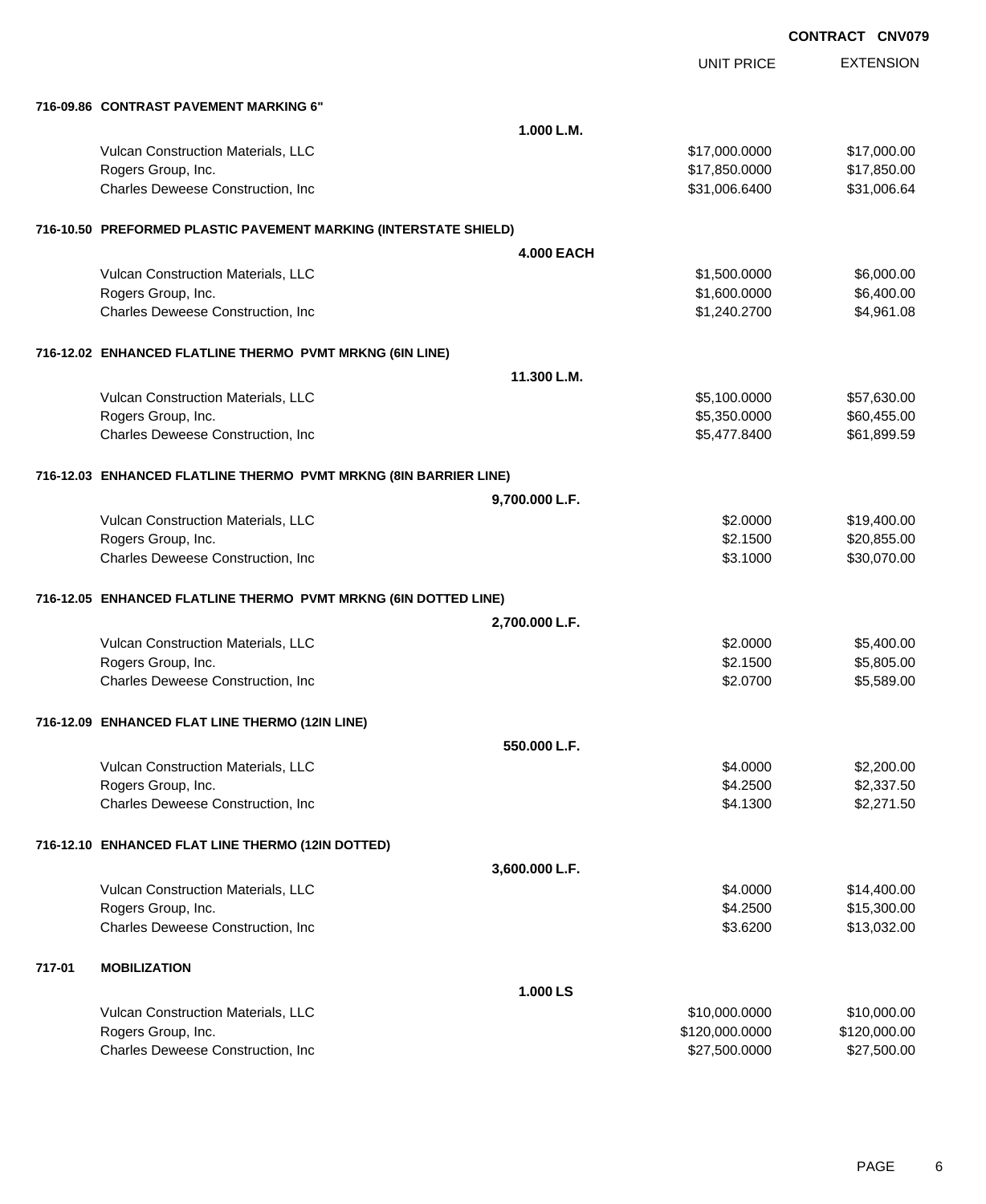UNIT PRICE EXTENSION

### **502-03.25 FULL DEPTH PCC PAVEMENT REPAIR HIGH EARLY**

|                                           | 1.200.000 C.Y. |              |
|-------------------------------------------|----------------|--------------|
| <b>Vulcan Construction Materials, LLC</b> | \$540,0000     | \$648,000,00 |
| Rogers Group, Inc.                        | \$575,0000     | \$690,000,00 |
| <b>Charles Deweese Construction, Inc.</b> | \$625,0000     | \$750.000.00 |
|                                           |                |              |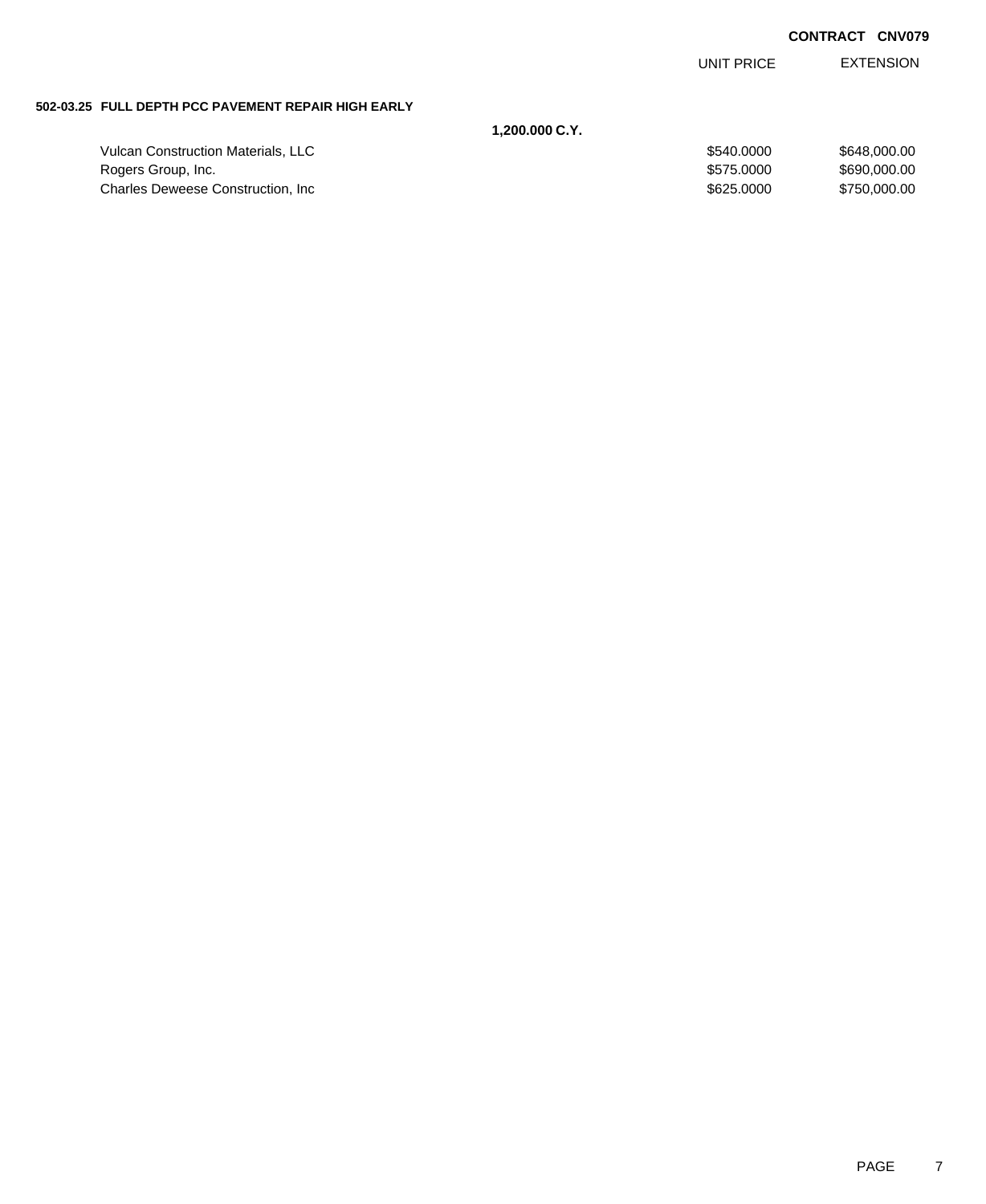**EXTENSION CONTRACT CNV079** UNIT PRICE **BRIDGE CATEGORY 604-10.44 EXPANSION JOINT REPAIRS 385.000 L.F.** Vulcan Construction Materials, LLC 60000 \$107,800.00 Rogers Group, Inc. 6. 2012. The State of the State of the State of the State of State of State of State of State of State of State of State of State of State of State of State of State of State of State of State of State o Charles Deweese Construction, Inc **Charles Deweese Construction, Inc** 65111,419.00 **604-10.50 BRIDGE DECK REPAIRS (PARTIAL DEPTH OF SLAB) 20.000 S.Y.** Vulcan Construction Materials, LLC 6000 \$8,500.00 \$8,500.00 \$8,500.00 Rogers Group, Inc. \$455.0000 \$9,100.00 Charles Deweese Construction, Inc **Charles Deweese Construction, Inc** 658,785.20 **604-10.53 CONCRETE REPAIRS 15.000 S.Y.** Vulcan Construction Materials, LLC 60000 \$7,500.000 \$7,500.000 \$7,500.000 \$7,500.00 Rogers Group, Inc. \$535.0000 \$8,025.00 Charles Deweese Construction, Inc **Charles Deweese Construction, Inc** 6516.7800 \$7,751.70 **617-04.01 TYPE 1 THIN EPOXY OVERLAY (EPOXY-URETHANE) 8,093.000 S.Y.** Vulcan Construction Materials, LLC 60000 \$275,162.00 Rogers Group, Inc. \$321,696.75 Charles Deweese Construction, Inc **Charles Deweese Construction, Inc** 6500 \$328,009.29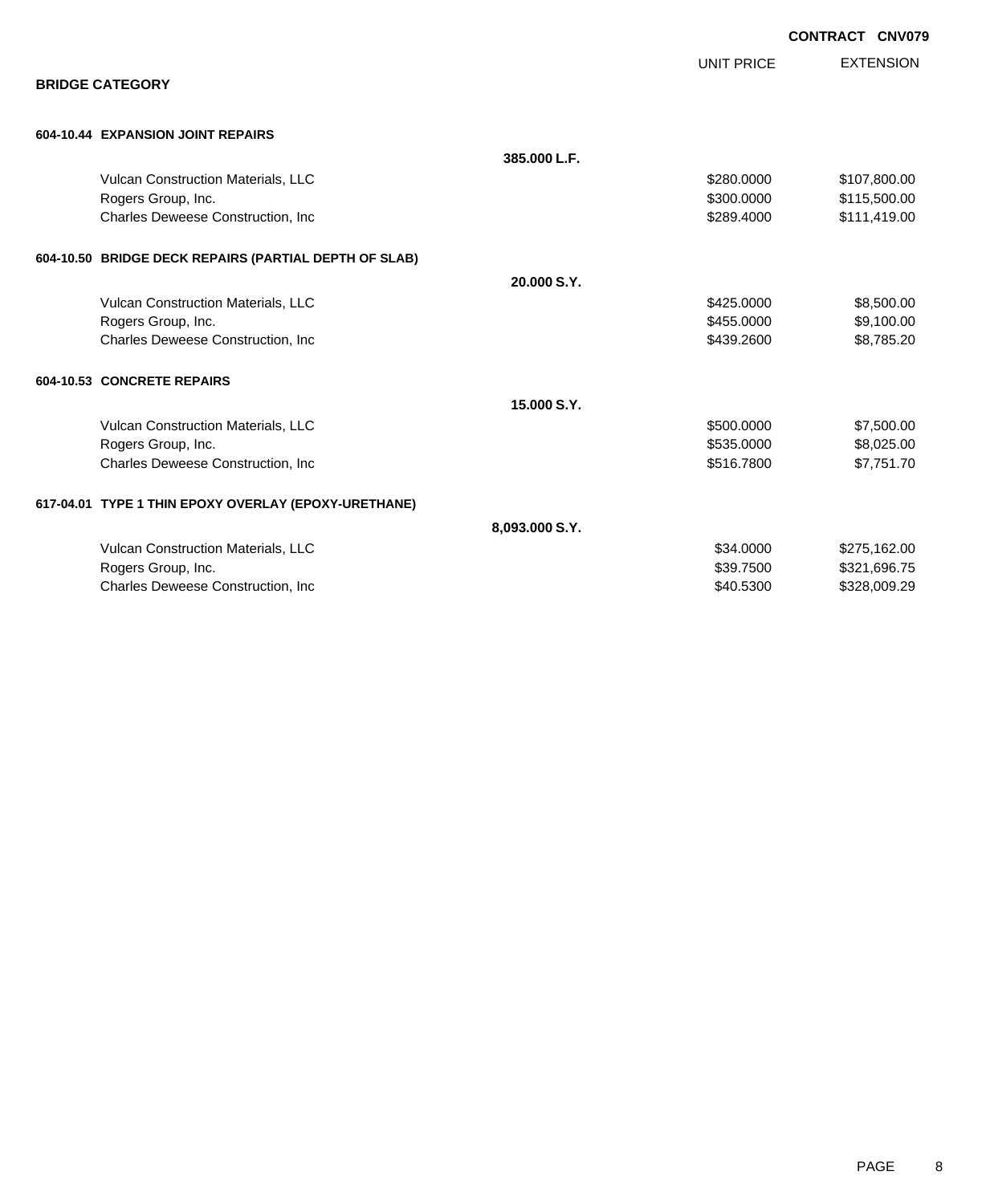# **SUB-TOTAL ROADWAY**

| \$2,293,323.00 |
|----------------|
| \$2,916,674.85 |
| \$2,982,073.40 |
|                |

## **SUB-TOTAL BRIDGE**

| <b>Vulcan Construction Materials, LLC</b> | \$398,962.00 |
|-------------------------------------------|--------------|
| Rogers Group, Inc.                        | \$454,321.75 |
| <b>Charles Deweese Construction, Inc.</b> | \$455,965.19 |

# **TOTAL CONTRACT**

| <b>Vulcan Construction Materials, LLC</b> | \$2,692,285.00 |
|-------------------------------------------|----------------|
| Rogers Group, Inc.                        | \$3,370,996.60 |
| Charles Deweese Construction, Inc.        | \$3,438,038.59 |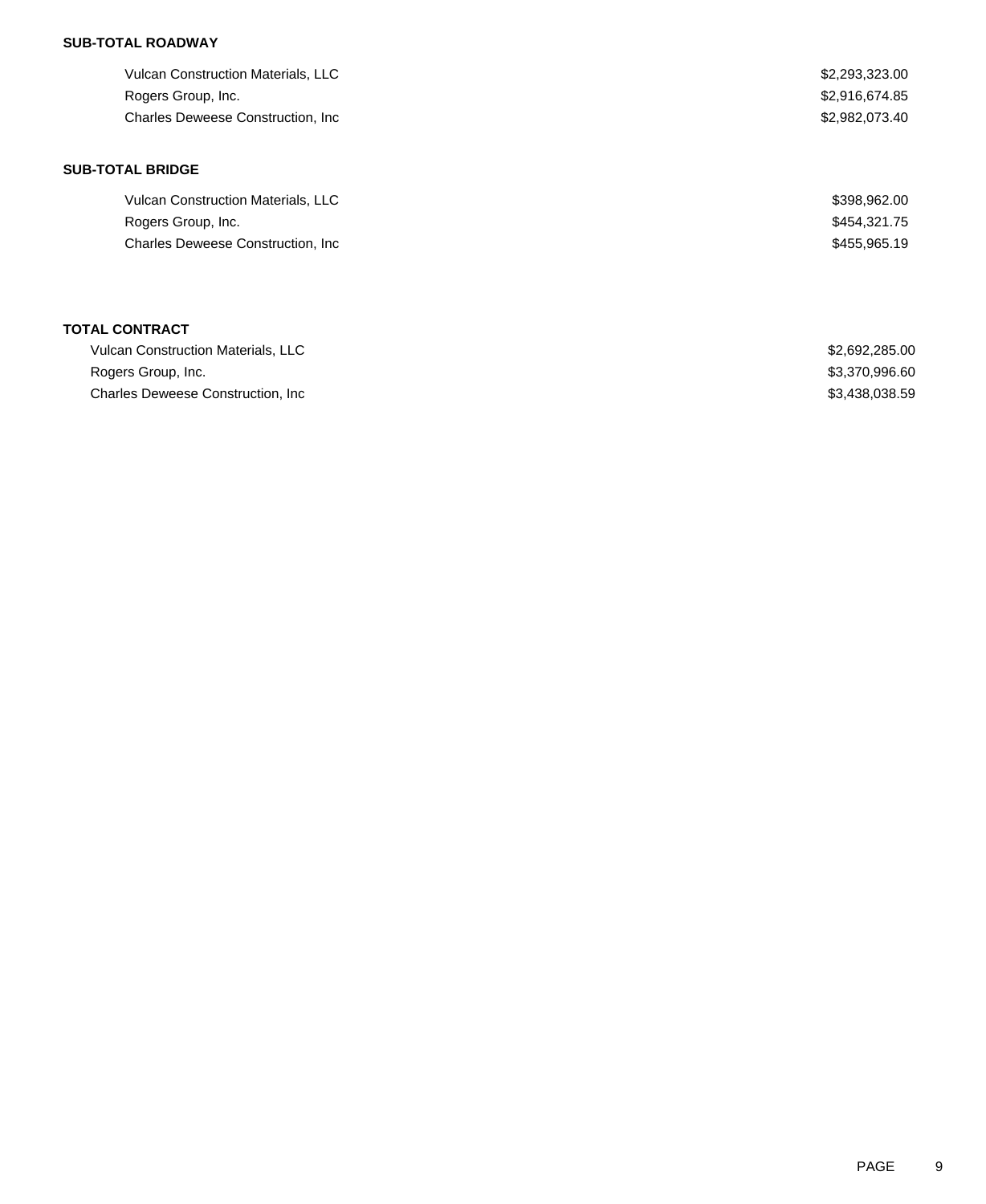# **DEPARTMENT OF TRANSPORTATION SUMMARY OF BIDS LETTING OF MARCH 26, 2021 STATE OF TENNESSEE**

COUNTIES DAVIDSON, HUMPHREYS, MAURY, ROBERTSON, RUTHERFORD, SMITH, STEWART, SUMNER, WAYNE, WILLIAMSON, AND WILSON (Contract No. CNV115 Call 026)

98304-4132-04

THE RANDOM ON-CALL ATTENUATOR REPAIR ON VARIOUS INTERSTATE AND STATE ROUTES.

PROJECT LENGTH - 0.0 MILES

COMPLETION TIME - ON OR BEFORE JUNE 30, 2022

LU, Inc. \$330,827.20 Site-Safe Products, LLC d/b/a Site-Safe, LLC  $$394,074.85$ 

TOTAL CONTRACT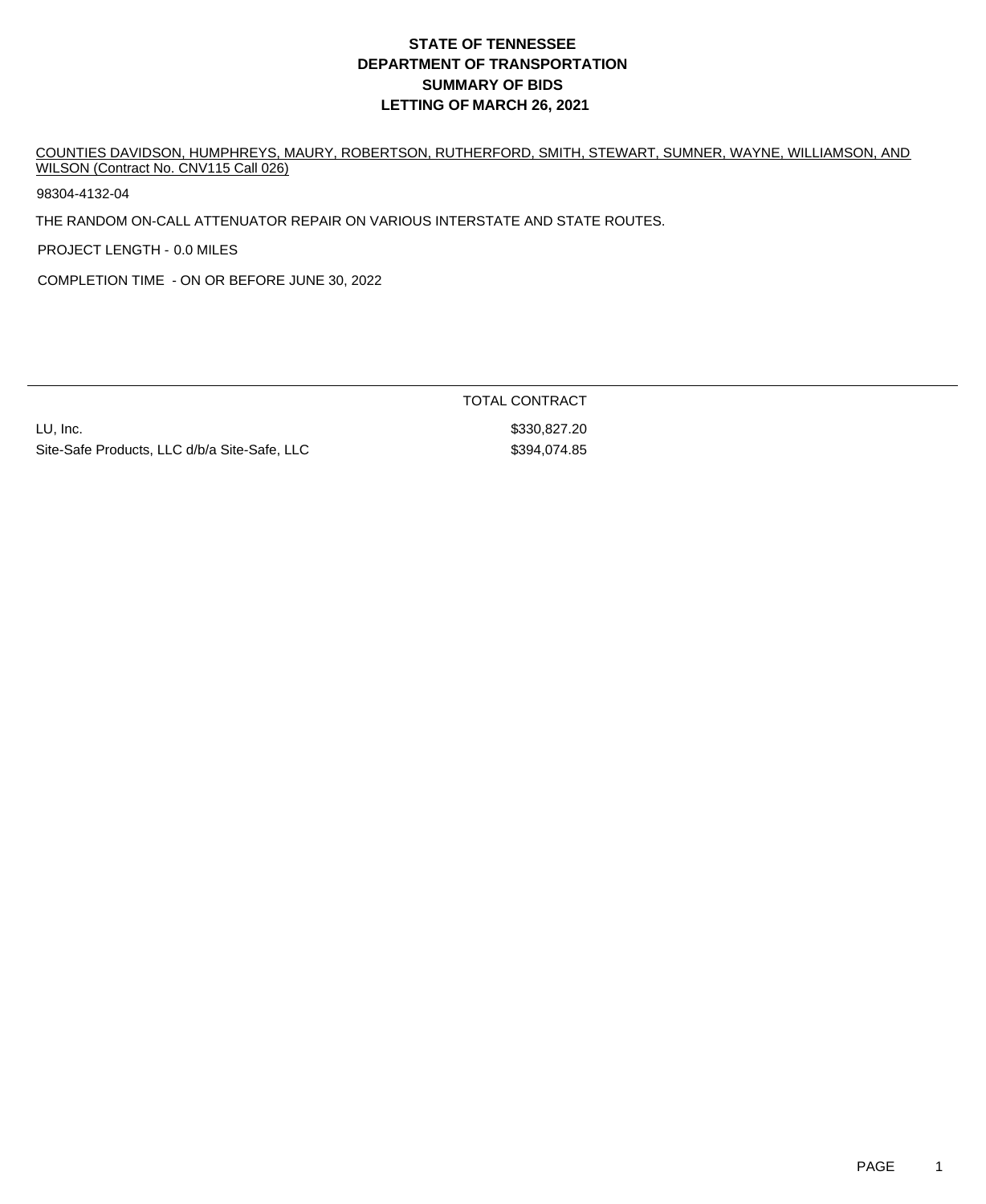UNIT PRICE

EXTENSION

#### **705-05.36 CONCRETE PAD (SCI100GM)**

| <b>100-00.00 CONCRETE FAD (OCTIONSINI)</b>                     |                    |                              |                          |
|----------------------------------------------------------------|--------------------|------------------------------|--------------------------|
|                                                                | <b>1.000 EACH</b>  |                              |                          |
| LU, Inc.<br>Site-Safe Products, LLC d/b/a Site-Safe, LLC       |                    | \$1,157.7000<br>\$2,682.3900 | \$1,157.70<br>\$2,682.39 |
| 705-08.23 REPOSITIONING IMPACT ATTENUATOR (TAU-II)             |                    |                              |                          |
|                                                                | <b>5.000 EACH</b>  |                              |                          |
| LU, Inc.<br>Site-Safe Products, LLC d/b/a Site-Safe, LLC       |                    | \$950.0000<br>\$1,230.2000   | \$4,750.00<br>\$6,151.00 |
| 705-08.25 TAU-II ENERGY ABSORBING CARTRIDGE TYPE A (UNIVERSAL) |                    |                              |                          |
|                                                                | <b>15,000 EACH</b> |                              |                          |
| LU, Inc.                                                       |                    | \$379.8200                   | \$5,697.30               |
| Site-Safe Products, LLC d/b/a Site-Safe, LLC                   |                    | \$535.5000                   | \$8,032.50               |
| 705-08.26 TAU-II ENERGY ABSORBING CARTRIDGE TYPE B (UNIVERSAL) |                    |                              |                          |
|                                                                | 10.000 EACH        |                              |                          |
| LU, Inc.                                                       |                    | \$359.5000                   | \$3,595.00               |
| Site-Safe Products, LLC d/b/a Site-Safe, LLC                   |                    | \$535.5000                   | \$5,355.00               |
| 705-08.28 TAU-II FRONT SUPPORT ASSEMBLY (UNIVERSAL)            |                    |                              |                          |
|                                                                | <b>1.000 EACH</b>  |                              |                          |
| LU, Inc.                                                       |                    | \$522.3900                   | \$522.39                 |
| Site-Safe Products, LLC d/b/a Site-Safe, LLC                   |                    | \$1,308.7300                 | \$1,308.73               |
| 705-08.29 TAU-II FRONT SUPPORT LEG KIT (UNIVERSAL)             |                    |                              |                          |
|                                                                | 3.000 EACH         |                              |                          |
| LU, Inc.                                                       |                    | \$129.9400                   | \$389.82                 |
| Site-Safe Products, LLC d/b/a Site-Safe, LLC                   |                    | \$172.7400                   | \$518.22                 |
| 705-08.30 TAU-II MID SUPPORT ASSEMBLY (UNIVERSAL)              |                    |                              |                          |
|                                                                | <b>4.000 EACH</b>  |                              |                          |
| LU, Inc.                                                       |                    | \$700.0000                   | \$2,800.00               |
| Site-Safe Products, LLC d/b/a Site-Safe, LLC                   |                    | \$1,047.0000                 | \$4,188.00               |
| 705-08.32 TAU-II SLIDER KIT (UNIVERSAL)                        |                    |                              |                          |
|                                                                | <b>1.000 EACH</b>  |                              |                          |
| LU, Inc.                                                       |                    | \$175.2400                   | \$175.24                 |
| Site-Safe Products, LLC d/b/a Site-Safe, LLC                   |                    | \$436.2400                   | \$436.24                 |
| 705-08.33 TAU-II SLIDING PANEL (UNIVERSAL)                     |                    |                              |                          |
|                                                                | <b>6.000 EACH</b>  |                              |                          |
| LU, Inc.                                                       |                    | \$204.5600                   | \$1,227.36               |
| Site-Safe Products, LLC d/b/a Site-Safe, LLC                   |                    | \$390.3300                   | \$2,341.98               |
| 705-08.34 TAU-II NOSE PIECE (PARALLEL UNIT)                    |                    |                              |                          |
|                                                                | 10.000 EACH        |                              |                          |
| LU, Inc.                                                       |                    | \$495.0000                   | \$4,950.00               |
| Site-Safe Products, LLC d/b/a Site-Safe, LLC                   |                    | \$780.6400                   | \$7,806.40               |
|                                                                |                    |                              |                          |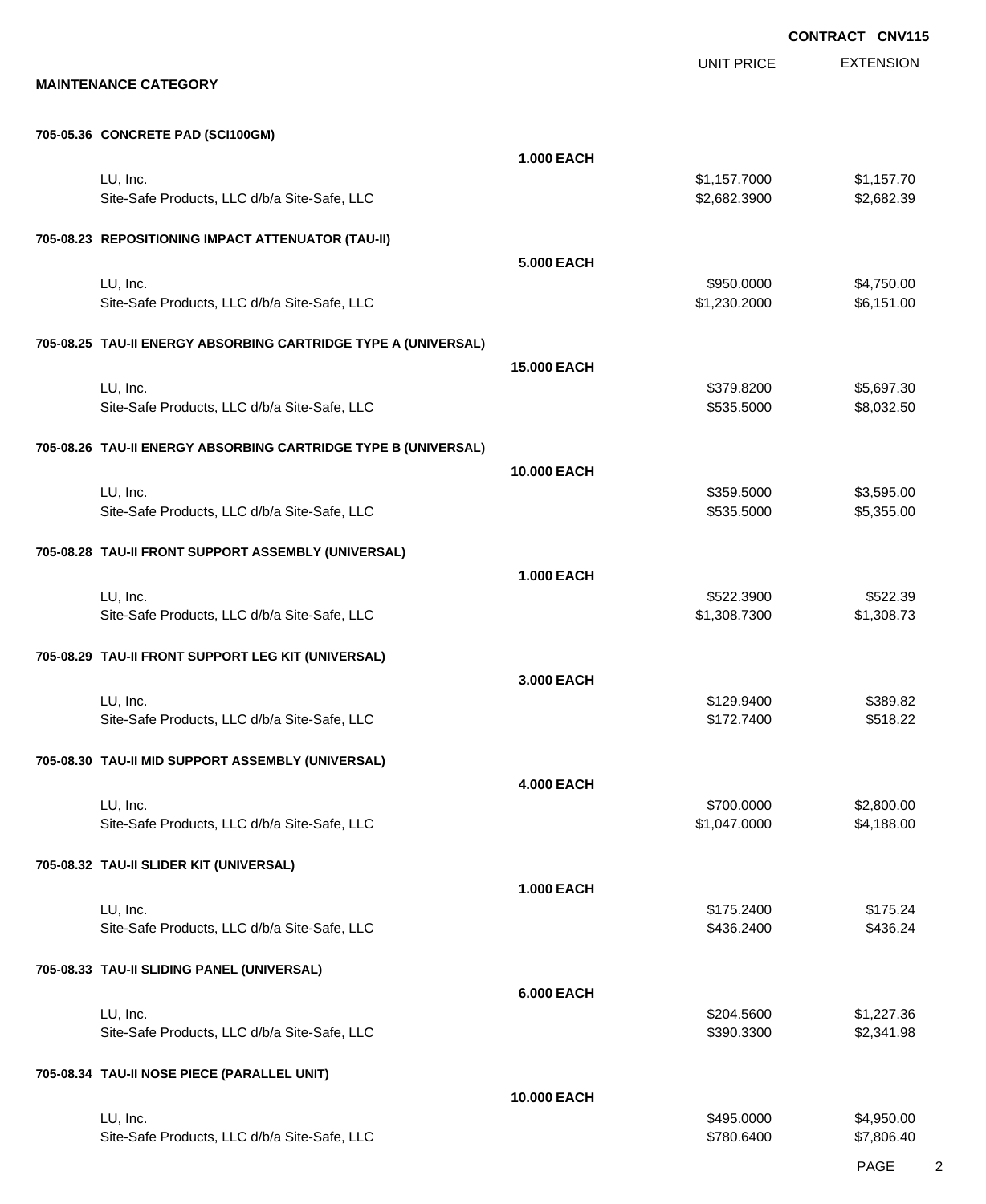|                                                             |                   | <b>UNIT PRICE</b>              | <b>EXTENSION</b>           |
|-------------------------------------------------------------|-------------------|--------------------------------|----------------------------|
| 705-08.36 TAU-II NOSE PIECE (WIDE UNIT)                     |                   |                                |                            |
|                                                             | <b>1.000 EACH</b> |                                |                            |
| LU, Inc.                                                    |                   | \$385.5000                     | \$385.50                   |
| Site-Safe Products, LLC d/b/a Site-Safe, LLC                |                   | \$950.0800                     | \$950.08                   |
| 705-08.59 IMPACT ATTENUATOR REPOSITIONING (QUADGUARD ELITE) |                   |                                |                            |
|                                                             | <b>5.000 EACH</b> |                                |                            |
| LU, Inc.                                                    |                   | \$165.7500                     | \$828.75                   |
| Site-Safe Products, LLC d/b/a Site-Safe, LLC                |                   | \$1,122.6700                   | \$5,613.35                 |
| 705-08.66 RIP PLATE REPAIR KIT, STAGE 1                     |                   |                                |                            |
|                                                             | <b>2.000 EACH</b> |                                |                            |
| LU, Inc.                                                    |                   | \$58.0000                      | \$116.00                   |
| Site-Safe Products, LLC d/b/a Site-Safe, LLC                |                   | \$150.2900                     | \$300.58                   |
| 705-08.67 RIP PLATE REPAIR KIT, STAGE 2                     |                   |                                |                            |
|                                                             | <b>2.000 EACH</b> |                                |                            |
| LU, Inc.                                                    |                   | \$96.1400<br>\$180.3500        | \$192.28<br>\$360.70       |
| Site-Safe Products, LLC d/b/a Site-Safe, LLC                |                   |                                |                            |
| 705-08.69 PLASTIC NOSE PIECE/REFLECTOR                      |                   |                                |                            |
|                                                             | <b>6.000 EACH</b> |                                |                            |
| LU, Inc.<br>Site-Safe Products, LLC d/b/a Site-Safe, LLC    |                   | \$250.0000<br>\$382.0800       | \$1,500.00<br>\$2,292.48   |
|                                                             |                   |                                |                            |
| 705-08.80 SIDE PANEL - 35"                                  |                   |                                |                            |
|                                                             | 3.000 EACH        |                                |                            |
| LU, Inc.                                                    |                   | \$35.0000                      | \$105.00                   |
| Site-Safe Products, LLC d/b/a Site-Safe, LLC                |                   | \$122.8000                     | \$368.40                   |
| 705-08.81 SIDE PANEL - 62"                                  |                   |                                |                            |
|                                                             | 8.000 EACH        |                                |                            |
| LU, Inc.<br>Site-Safe Products, LLC d/b/a Site-Safe, LLC    |                   | \$110.8200<br>\$173.2600       | \$886.56<br>\$1,386.08     |
|                                                             |                   |                                |                            |
| 705-08.91 REPOSITIONING VEHCULR IMP ATTN(2005TRACC)         |                   |                                |                            |
|                                                             | 7.000 EACH        |                                |                            |
| LU, Inc.<br>Site-Safe Products, LLC d/b/a Site-Safe, LLC    |                   | \$600.0000<br>\$1,337.7400     | \$4,200.00<br>\$9,364.18   |
|                                                             |                   |                                |                            |
| 705-08.92 05 RIP PLATE REPAIR KIT STAGE 2                   |                   |                                |                            |
|                                                             | <b>5.000 EACH</b> |                                |                            |
| LU, Inc.<br>Site-Safe Products, LLC d/b/a Site-Safe, LLC    |                   | \$725.0000<br>\$676.3000       | \$3,625.00<br>\$3,381.50   |
|                                                             |                   |                                |                            |
| 705-09.10 IMPACT ATTENUATOR (SCI100GM)                      |                   |                                |                            |
|                                                             | <b>1.000 EACH</b> |                                |                            |
| LU, Inc.<br>Site-Safe Products, LLC d/b/a Site-Safe, LLC    |                   | \$18,500.0000<br>\$25,934.5400 | \$18,500.00<br>\$25,934.54 |
|                                                             |                   |                                |                            |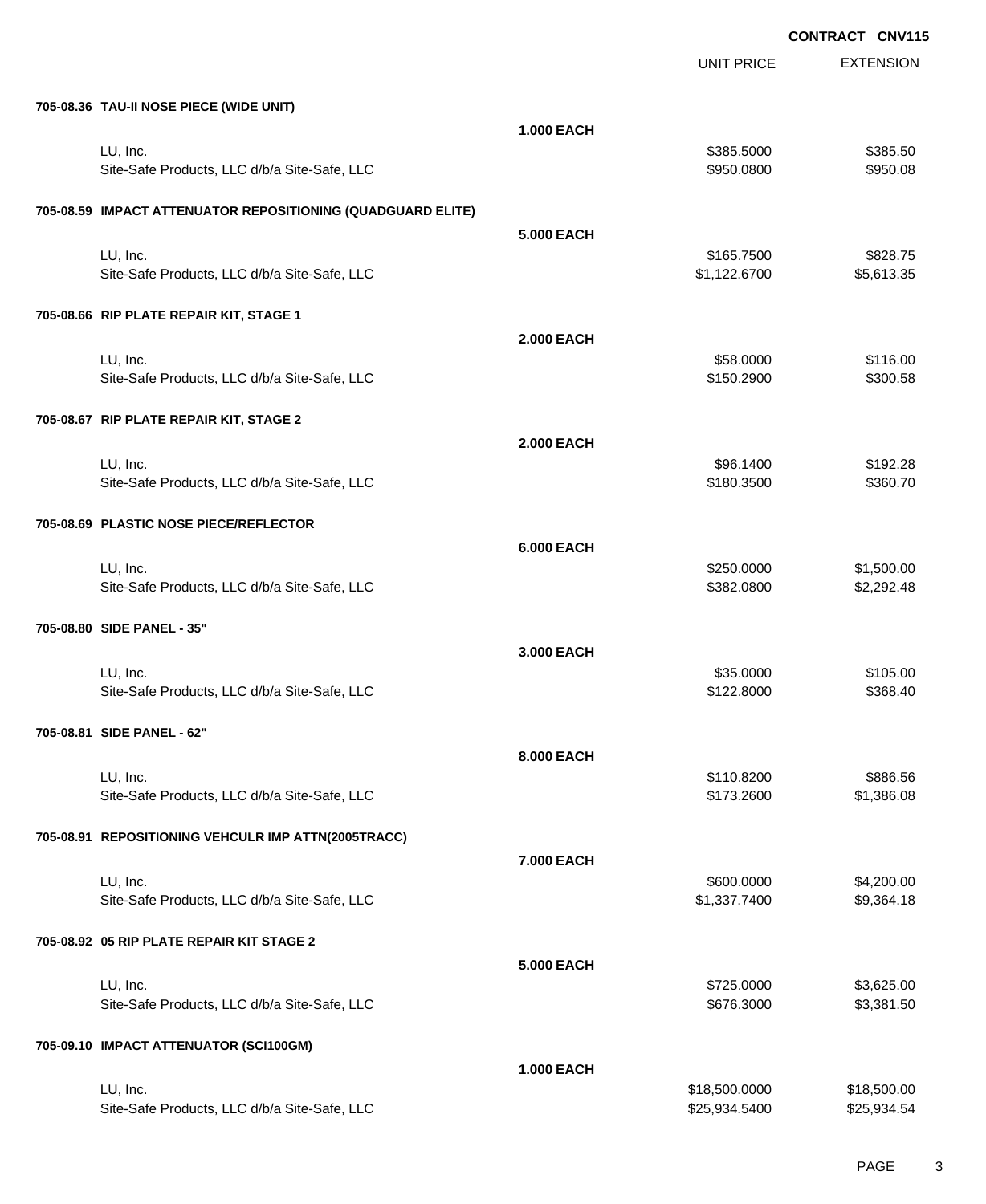|                                      |                                                              |                    | UNIT PRICE                     | <b>EXTENSION</b>           |
|--------------------------------------|--------------------------------------------------------------|--------------------|--------------------------------|----------------------------|
|                                      | 705-09.11 REPOSITIONING OF IMPACT ATTENUATOR (SCI100GM)      |                    |                                |                            |
|                                      |                                                              | <b>2.000 EACH</b>  |                                |                            |
| LU, Inc.                             |                                                              |                    | \$800.0000                     | \$1,600.00                 |
|                                      | Site-Safe Products, LLC d/b/a Site-Safe, LLC                 |                    | \$738.2800                     | \$1,476.56                 |
|                                      | 705-09.35 PANEL DELINEATOR (W/REFLECTIVE HAZARD MARKER)      |                    |                                |                            |
|                                      |                                                              | 3.000 EACH         |                                |                            |
| LU, Inc.                             | Site-Safe Products, LLC d/b/a Site-Safe, LLC                 |                    | \$102.5000<br>\$157.5000       | \$307.50<br>\$472.50       |
|                                      | 705-09.50 IMPACT ATTENUATOR (SCI100GM WIDE)                  |                    |                                |                            |
|                                      |                                                              | <b>1.000 EACH</b>  |                                |                            |
| LU, Inc.                             | Site-Safe Products, LLC d/b/a Site-Safe, LLC                 |                    | \$15,250.0000<br>\$27,732.9200 | \$15,250.00<br>\$27,732.92 |
|                                      | 705-09.51 REPOSITIONING OF IMPACT ATTENUATOR (SCI100GM WIDE) |                    |                                |                            |
|                                      |                                                              | <b>1.000 EACH</b>  |                                |                            |
| LU, Inc.                             |                                                              |                    | \$475.0000                     | \$475.00                   |
|                                      | Site-Safe Products, LLC d/b/a Site-Safe, LLC                 |                    | \$1,122.6700                   | \$1,122.67                 |
| 705-14.21 SC B-U CABLE STRAP ASSY    |                                                              |                    |                                |                            |
|                                      |                                                              | <b>1.000 EACH</b>  |                                |                            |
| LU, Inc.                             |                                                              |                    | \$6.0000                       | \$6.00                     |
|                                      | Site-Safe Products, LLC d/b/a Site-Safe, LLC                 |                    | \$87.2900                      | \$87.29                    |
| 705-14.22 CONC. B-U CABLE STRAP ASSY |                                                              |                    |                                |                            |
|                                      |                                                              | <b>1.000 EACH</b>  |                                |                            |
| LU, Inc.                             |                                                              |                    | \$12.5000                      | \$12.50                    |
|                                      | Site-Safe Products, LLC d/b/a Site-Safe, LLC                 |                    | \$122.6700                     | \$122.67                   |
|                                      | 705-14.30 REPOSITIONING IMPACT ATTENUATOR(REACT 350)         |                    |                                |                            |
|                                      |                                                              | <b>2.000 EACH</b>  |                                |                            |
| LU, Inc.                             |                                                              |                    | \$346.3000                     | \$692.60                   |
|                                      | Site-Safe Products, LLC d/b/a Site-Safe, LLC                 |                    | \$1,122.6700                   | \$2,245.34                 |
| 705-14.56 REFLECTIVE NOSE LEFT/RIGHT |                                                              |                    |                                |                            |
|                                      |                                                              | <b>2.000 EACH</b>  |                                |                            |
| LU, Inc.                             |                                                              |                    | \$122.3600                     | \$244.72                   |
|                                      | Site-Safe Products, LLC d/b/a Site-Safe, LLC                 |                    | \$239.7600                     | \$479.52                   |
|                                      | 705-15.65 QUADGUARD II IMPACT ATTENUATOR (REPOSITIONING)     |                    |                                |                            |
|                                      |                                                              | 10.000 EACH        |                                |                            |
| LU, Inc.                             |                                                              |                    | \$695.0000                     | \$6,950.00                 |
|                                      | Site-Safe Products, LLC d/b/a Site-Safe, LLC                 |                    | \$1,230.2000                   | \$12,302.00                |
| 705-15.68 NOSE ASSEMBLY QGII STEEL   |                                                              |                    |                                |                            |
|                                      |                                                              | <b>15.000 EACH</b> |                                |                            |
| LU, Inc.                             |                                                              |                    | \$525.0000                     | \$7,875.00                 |
|                                      | Site-Safe Products, LLC d/b/a Site-Safe, LLC                 |                    | \$714.6600                     | \$10,719.90                |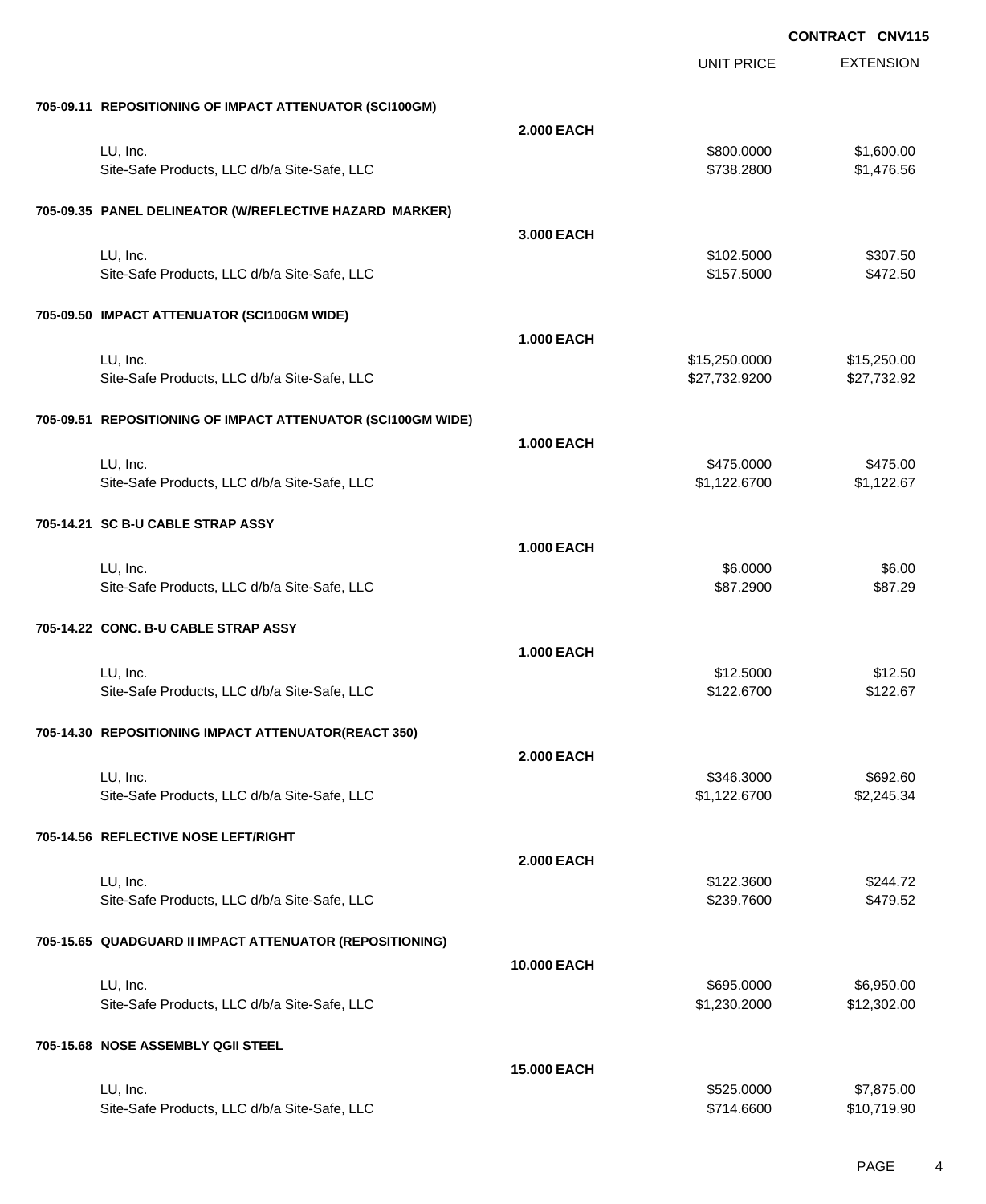|                                               |                   | <b>UNIT PRICE</b> | <b>EXTENSION</b> |
|-----------------------------------------------|-------------------|-------------------|------------------|
| 705-15.69 SHIM KIT QGII                       |                   |                   |                  |
|                                               | 35.000 EACH       |                   |                  |
| LU, Inc.                                      |                   | \$22.5000         | \$787.50         |
| Site-Safe Products, LLC d/b/a Site-Safe, LLC  |                   | \$45.9300         | \$1,607.55       |
|                                               |                   |                   |                  |
| 705-15.71 HEX FOAM CARTRIDGE, TYPE I          |                   |                   |                  |
|                                               | 20.000 EACH       |                   |                  |
| LU, Inc.                                      |                   | \$1.0000          | \$20.00          |
| Site-Safe Products, LLC d/b/a Site-Safe, LLC  |                   | \$50.0000         | \$1,000.00       |
| 705-15.72 HEX FOAM CARTRIDGE, TYPE II         |                   |                   |                  |
|                                               | 20,000 EACH       |                   |                  |
| LU, Inc.                                      |                   | \$1.0000          | \$20.00          |
| Site-Safe Products, LLC d/b/a Site-Safe, LLC  |                   | \$75.0000         | \$1,500.00       |
|                                               |                   |                   |                  |
| 705-15.74 DIAPHRAGM ASSEMBLY, QC              |                   |                   |                  |
|                                               | <b>6.000 EACH</b> |                   |                  |
| LU, Inc.                                      |                   | \$750.0000        | \$4,500.00       |
| Site-Safe Products, LLC d/b/a Site-Safe, LLC  |                   | \$830.5600        | \$4,983.36       |
| 705-15.75 FENDER PANEL ASSEMBLY               |                   |                   |                  |
|                                               | <b>5.000 EACH</b> |                   |                  |
| LU, Inc.                                      |                   | \$445.0000        | \$2,225.00       |
| Site-Safe Products, LLC d/b/a Site-Safe, LLC  |                   | \$529.2000        | \$2,646.00       |
|                                               |                   |                   |                  |
| 705-15.92 TRANS PANEL NEW JERSEY BARRIER WIDE |                   |                   |                  |
|                                               | <b>1.000 EACH</b> |                   |                  |
| LU, Inc.                                      |                   | \$294.5900        | \$294.59         |
| Site-Safe Products, LLC d/b/a Site-Safe, LLC  |                   | \$347.0700        | \$347.07         |
|                                               |                   |                   |                  |
| 705-15.93 TRANS PANEL QUAD TO W WIDE          |                   |                   |                  |
|                                               | <b>1.000 EACH</b> |                   |                  |
| LU, Inc.                                      |                   | \$425.0000        | \$425.00         |
| Site-Safe Products, LLC d/b/a Site-Safe, LLC  |                   | \$526.2700        | \$526.27         |
| 705-16.75 HAZARD REFLECTORS                   |                   |                   |                  |
|                                               | 10.000 EACH       |                   |                  |
| LU, Inc.                                      |                   | \$42.5600         | \$425.60         |
| Site-Safe Products, LLC d/b/a Site-Safe, LLC  |                   | \$47.0400         | \$470.40         |
|                                               |                   |                   |                  |
| 705-16.77 REPAIR OF CONCRETE BACKUP WALL      |                   |                   |                  |
|                                               | 5.000 S.F.        |                   |                  |
| LU, Inc.                                      |                   | \$9.8100          | \$49.05          |
| Site-Safe Products, LLC d/b/a Site-Safe, LLC  |                   | \$22.2200         | \$111.10         |
| 705-17.08 CARTRIDGE SUPPORT BRACKETS          |                   |                   |                  |
|                                               | <b>4.000 EACH</b> |                   |                  |
| LU, Inc.                                      |                   | \$13.2900         | \$53.16          |
| Site-Safe Products, LLC d/b/a Site-Safe, LLC  |                   | \$41.1400         | \$164.56         |
|                                               |                   |                   |                  |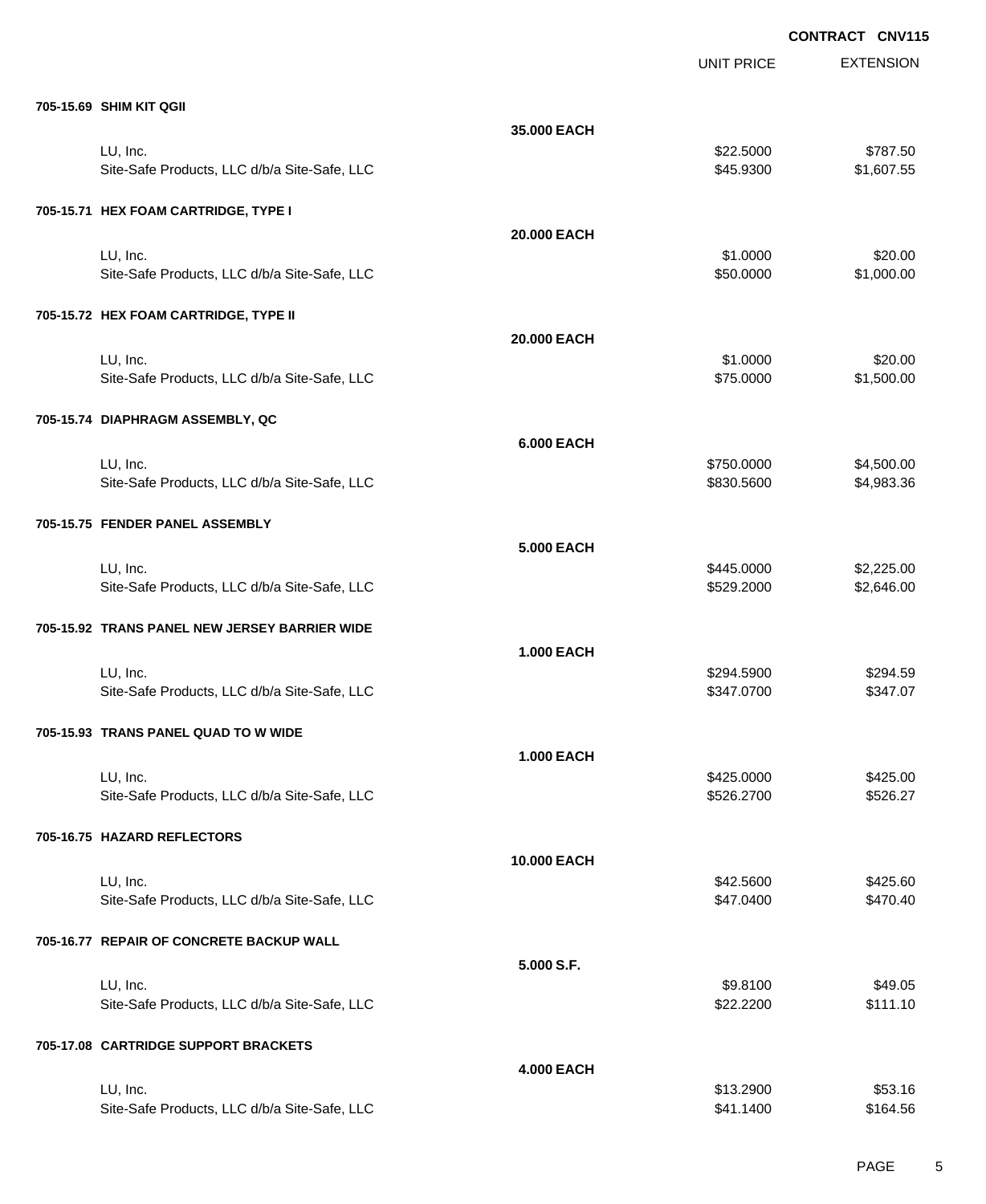|                                                          |                   |                          | <b>VIVIII</b>        |
|----------------------------------------------------------|-------------------|--------------------------|----------------------|
|                                                          |                   | <b>UNIT PRICE</b>        | <b>EXTENSION</b>     |
| 705-17.24 HDPE NOSE PIECE                                |                   |                          |                      |
|                                                          | <b>2.000 EACH</b> |                          |                      |
| LU, Inc.                                                 |                   | \$110.0000               | \$220.00             |
| Site-Safe Products, LLC d/b/a Site-Safe, LLC             |                   | \$1.0000                 | \$2.00               |
|                                                          |                   |                          |                      |
| 705-17.32 BREAKAWAY POST (TOP)                           |                   |                          |                      |
|                                                          | <b>2.000 EACH</b> |                          |                      |
| LU, Inc.                                                 |                   | \$0.8500                 | \$1.70               |
| Site-Safe Products, LLC d/b/a Site-Safe, LLC             |                   | \$1.0000                 | \$2.00               |
| 705-17.33 BREAKAWAY BOLT ASSEMBLY                        |                   |                          |                      |
|                                                          | <b>2.000 EACH</b> |                          |                      |
| LU, Inc.                                                 |                   | \$0.8500                 | \$1.70               |
| Site-Safe Products, LLC d/b/a Site-Safe, LLC             |                   | \$1.0000                 | \$2.00               |
|                                                          |                   |                          |                      |
| 705-17.71 WIDETRACC CABLE SYSTEM (W/ HARDWARE)           |                   |                          |                      |
|                                                          | <b>1.000 EACH</b> |                          |                      |
| LU, Inc.                                                 |                   | \$103.8900               | \$103.89             |
| Site-Safe Products, LLC d/b/a Site-Safe, LLC             |                   | \$199.0100               | \$199.01             |
|                                                          |                   |                          |                      |
| 705-17.72 WIDETRACC FRAME (W/ HARDWARE)                  |                   |                          |                      |
|                                                          | <b>1.000 EACH</b> |                          |                      |
| LU, Inc.                                                 |                   | \$170.0000               | \$170.00             |
| Site-Safe Products, LLC d/b/a Site-Safe, LLC             |                   | \$245.0200               | \$245.02             |
| 705-17.73 WIDETRACC EXTENSION FOOT (RIGHT) (W/ HARDWARE) |                   |                          |                      |
|                                                          | <b>1.000 EACH</b> |                          |                      |
| LU, Inc.                                                 |                   |                          |                      |
| Site-Safe Products, LLC d/b/a Site-Safe, LLC             |                   | \$185.0000<br>\$267.5700 | \$185.00<br>\$267.57 |
|                                                          |                   |                          |                      |
| 705-17.74 WIDETRACC EXTENSION FOOT (LEFT) (W/ HARDWARE)  |                   |                          |                      |
|                                                          | <b>1.000 EACH</b> |                          |                      |
| LU, Inc.                                                 |                   | \$185.0000               | \$185.00             |
| Site-Safe Products, LLC d/b/a Site-Safe, LLC             |                   | \$267.5700               | \$267.57             |
|                                                          |                   |                          |                      |
| 705-20.01 IMACT ATTENUATOR (QUADGUARD M10)               |                   |                          |                      |
|                                                          | <b>1.000 EACH</b> |                          |                      |
| LU, Inc.                                                 |                   | \$21,500.0000            | \$21,500.00          |
| Site-Safe Products, LLC d/b/a Site-Safe, LLC             |                   | \$19,197.4300            | \$19,197.43          |
| 705-20.03 REPOSITIONING IMPACT ATTENUATOR (M10)          |                   |                          |                      |
|                                                          | <b>1.000 EACH</b> |                          |                      |
| LU, Inc.                                                 |                   | \$700.0000               | \$700.00             |
| Site-Safe Products, LLC d/b/a Site-Safe, LLC             |                   | \$1,230.2000             | \$1,230.20           |
|                                                          |                   |                          |                      |
| 705-20.04 NOSE ASSEMBLY, M10                             |                   |                          |                      |
|                                                          | 3.000 EACH        |                          |                      |
| LU, Inc.                                                 |                   | \$550.0000               | \$1,650.00           |
| Site-Safe Products, LLC d/b/a Site-Safe, LLC             |                   | \$833.7700               | \$2,501.31           |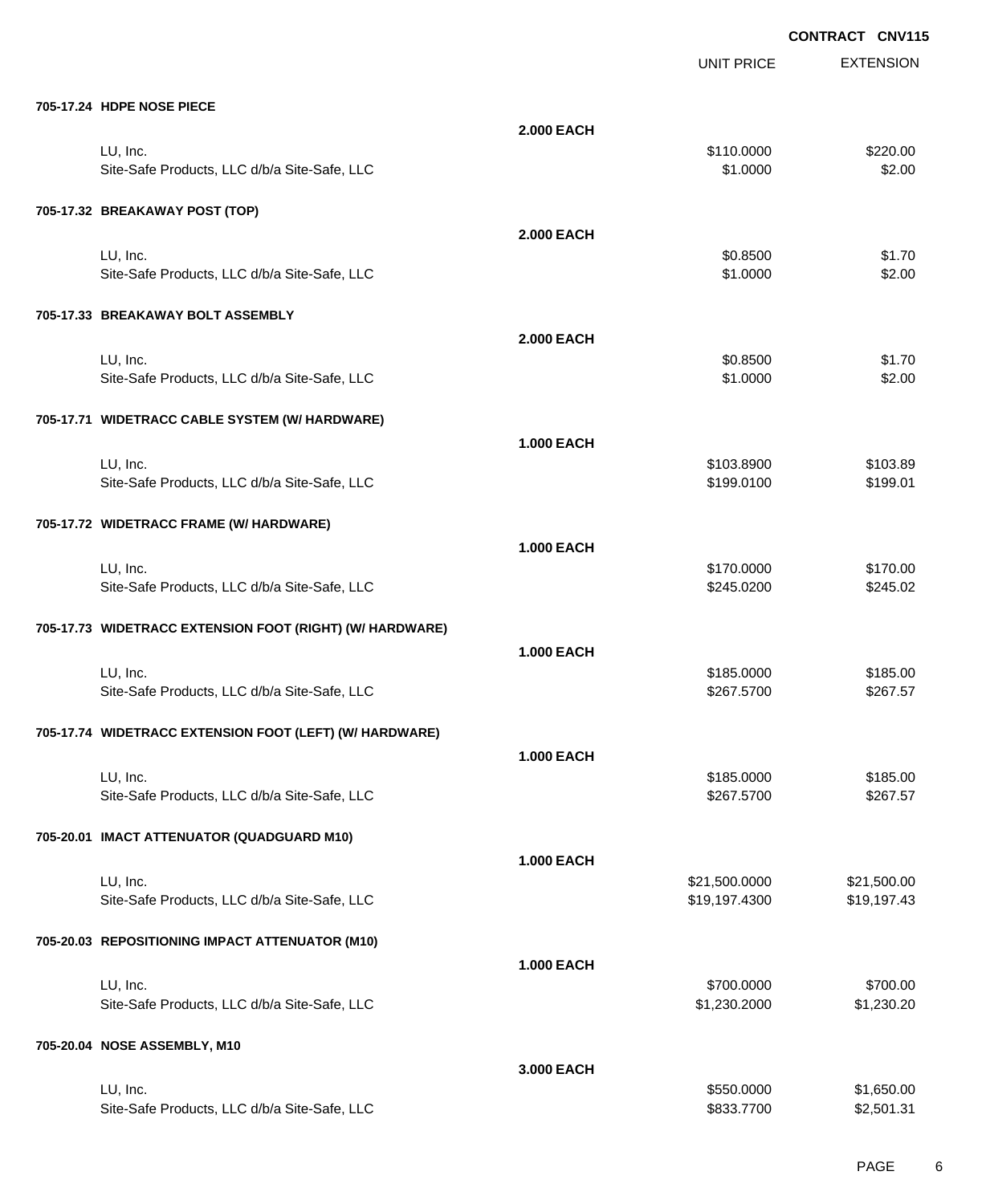|                                                                  |                   | <b>UNIT PRICE</b> | <b>EXTENSION</b> |
|------------------------------------------------------------------|-------------------|-------------------|------------------|
| 705-20.07 IMACT ATTENUATOR (QUADGUARD ELITE M10)                 |                   |                   |                  |
|                                                                  | <b>1.000 EACH</b> |                   |                  |
| LU, Inc.                                                         |                   | \$18,600.0000     | \$18,600.00      |
| Site-Safe Products, LLC d/b/a Site-Safe, LLC                     |                   | \$21,366.1800     | \$21,366.18      |
| 705-20.08 REPOSITIONING IMPACT ATTENUATOR (QUARDGUARD ELITE M10) |                   |                   |                  |
|                                                                  | <b>1.000 EACH</b> |                   |                  |
| LU, Inc.                                                         |                   | \$475.0000        | \$475.00         |
| Site-Safe Products, LLC d/b/a Site-Safe, LLC                     |                   | \$1,122.6700      | \$1,122.67       |
| 705-20.09 TENSION STRUT BACKUP 24" (QGEM)                        |                   |                   |                  |
|                                                                  | <b>1.000 EACH</b> |                   |                  |
| LU, Inc.                                                         |                   | \$595.0000        | \$595.00         |
| Site-Safe Products, LLC d/b/a Site-Safe, LLC                     |                   | \$1,776.3400      | \$1,776.34       |
| 705-20.10 DIAPHRAGM 24" (QGEM)                                   |                   |                   |                  |
|                                                                  | <b>1.000 EACH</b> |                   |                  |
| LU, Inc.                                                         |                   | \$495.0000        | \$495.00         |
| Site-Safe Products, LLC d/b/a Site-Safe, LLC                     |                   | \$852.2100        | \$852.21         |
| 705-20.11 DIE SPRING, 5/8" X 1 1/2" (QGEM)                       |                   |                   |                  |
|                                                                  | <b>1.000 EACH</b> |                   |                  |
| LU, Inc.                                                         |                   | \$5.9500          | \$5.95           |
| Site-Safe Products, LLC d/b/a Site-Safe, LLC                     |                   | \$9.0800          | \$9.08           |
| 705-20.12 MUSHROOM WASHER (QGEM)                                 |                   |                   |                  |
|                                                                  | <b>1.000 EACH</b> |                   |                  |
| LU, Inc.                                                         |                   | \$22.7500         | \$22.75          |
| Site-Safe Products, LLC d/b/a Site-Safe, LLC                     |                   | \$25.7000         | \$25.70          |
| 705-20.13 EXTENSION BACKUP, M10 QGE (QGEM)                       |                   |                   |                  |
|                                                                  | <b>1.000 EACH</b> |                   |                  |
| LU, Inc.                                                         |                   | \$457.5800        | \$457.58         |
| Site-Safe Products, LLC d/b/a Site-Safe, LLC                     |                   | \$817.7200        | \$817.72         |
| 705-20.14 PANEL, FENDER, QG (QGEM)                               |                   |                   |                  |
|                                                                  | <b>1.000 EACH</b> |                   |                  |
| LU, Inc.                                                         |                   | \$298.0000        | \$298.00         |
| Site-Safe Products, LLC d/b/a Site-Safe, LLC                     |                   | \$445.6400        | \$445.64         |
| 705-20.15 MONORAIL GUIDE (QGEM)                                  |                   |                   |                  |
|                                                                  | <b>1.000 EACH</b> |                   |                  |
| LU, Inc.                                                         |                   | \$39.9500         | \$39.95          |
| Site-Safe Products, LLC d/b/a Site-Safe, LLC                     |                   | \$61.1200         | \$61.12          |
| 705-20.16 PANEL, SIDE, QG (QGEM)                                 |                   |                   |                  |
|                                                                  | <b>1.000 EACH</b> |                   |                  |
| LU, Inc.                                                         |                   | \$148.5000        | \$148.50         |
| Site-Safe Products, LLC d/b/a Site-Safe, LLC                     |                   | \$61.7500         | \$61.75          |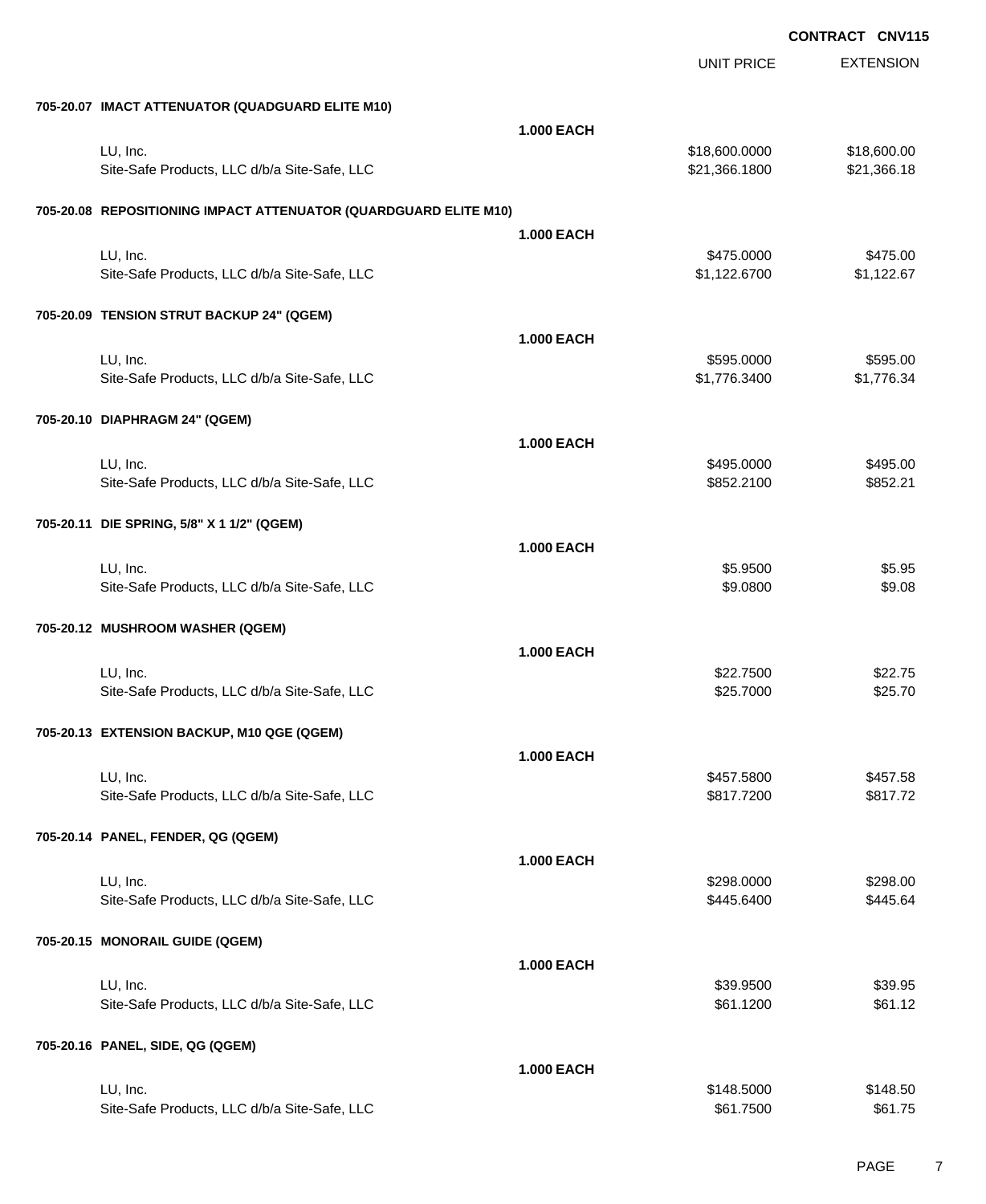|                                                       |                   | UNIT PRICE   | <b>EXTENSION</b> |
|-------------------------------------------------------|-------------------|--------------|------------------|
| 705-20.17 EXTENSION, DIAPHRAGM, FLAT (QGEM)           |                   |              |                  |
|                                                       | <b>1.000 EACH</b> |              |                  |
| LU, Inc.                                              |                   | \$70.5100    | \$70.51          |
| Site-Safe Products, LLC d/b/a Site-Safe, LLC          |                   | \$207.8600   | \$207.86         |
| 705-20.18 FLT ST 3/16"X2"X13", W/HOLES (QGEM)         |                   |              |                  |
|                                                       | <b>1.000 EACH</b> |              |                  |
| LU, Inc.                                              |                   | \$8.2500     | \$8.25           |
| Site-Safe Products, LLC d/b/a Site-Safe, LLC          |                   | \$13.1200    | \$13.12          |
| 705-20.19 STOP, TAB, WELDMENT, G (QGEM)               |                   |              |                  |
|                                                       | <b>1.000 EACH</b> |              |                  |
| LU, Inc.                                              |                   | \$20.3500    | \$20.35          |
| Site-Safe Products, LLC d/b/a Site-Safe, LLC          |                   | \$30.0000    | \$30.00          |
| 705-20.26 PLATE, NOSE CYLINDER, G (QGEM)              |                   |              |                  |
|                                                       | <b>1.000 EACH</b> |              |                  |
| LU, Inc.                                              |                   | \$10.6500    | \$10.65          |
| Site-Safe Products, LLC d/b/a Site-Safe, LLC          |                   | \$16.8800    | \$16.88          |
| 705-20.27 CYLINDER NOSE, HDPE, 28" X 20" (QGEM)       |                   |              |                  |
|                                                       | <b>1.000 EACH</b> |              |                  |
| LU, Inc.                                              |                   | \$591.6200   | \$591.62         |
| Site-Safe Products, LLC d/b/a Site-Safe, LLC          |                   | \$1,057.2500 | \$1,057.25       |
| 705-20.28 NOSE ASSY 24", M10 QGE, Y (QGEM)            |                   |              |                  |
|                                                       | <b>1.000 EACH</b> |              |                  |
| LU, Inc.                                              |                   | \$1,145.3700 | \$1,145.37       |
| Site-Safe Products, LLC d/b/a Site-Safe, LLC          |                   | \$2,132.1300 | \$2,132.13       |
| 705-20.29 BELT NOSE, Y (QGEM)                         |                   |              |                  |
|                                                       | <b>1.000 EACH</b> |              |                  |
| LU, Inc.                                              |                   | \$567.5000   | \$567.50         |
| Site-Safe Products, LLC d/b/a Site-Safe, LLC          |                   | \$845.6400   | \$845.64         |
| 705-20.30 BELT NOSEPIECE, YELLOW, 24"-36" (QGE, QGEM) |                   |              |                  |
|                                                       | <b>2.000 EACH</b> |              |                  |
| LU, Inc.                                              |                   | \$567.5000   | \$1,135.00       |
| Site-Safe Products, LLC d/b/a Site-Safe, LLC          |                   | \$845.6400   | \$1,691.28       |
| 705-20.31 BELT NOSEPIECE, YELLOW, 69"-90" (QGE, QGEM) |                   |              |                  |
|                                                       | <b>2.000 EACH</b> |              |                  |
| LU, Inc.                                              |                   | \$735.4500   | \$1,470.90       |
| Site-Safe Products, LLC d/b/a Site-Safe, LLC          |                   | \$1,036.0700 | \$2,072.14       |
| 705-20.32 QGE HIT INDICATOR                           |                   |              |                  |
|                                                       | 3.000 EACH        |              |                  |
| LU, Inc.                                              |                   | \$73.8800    | \$221.64         |
| Site-Safe Products, LLC d/b/a Site-Safe, LLC          |                   | \$154.6300   | \$463.89         |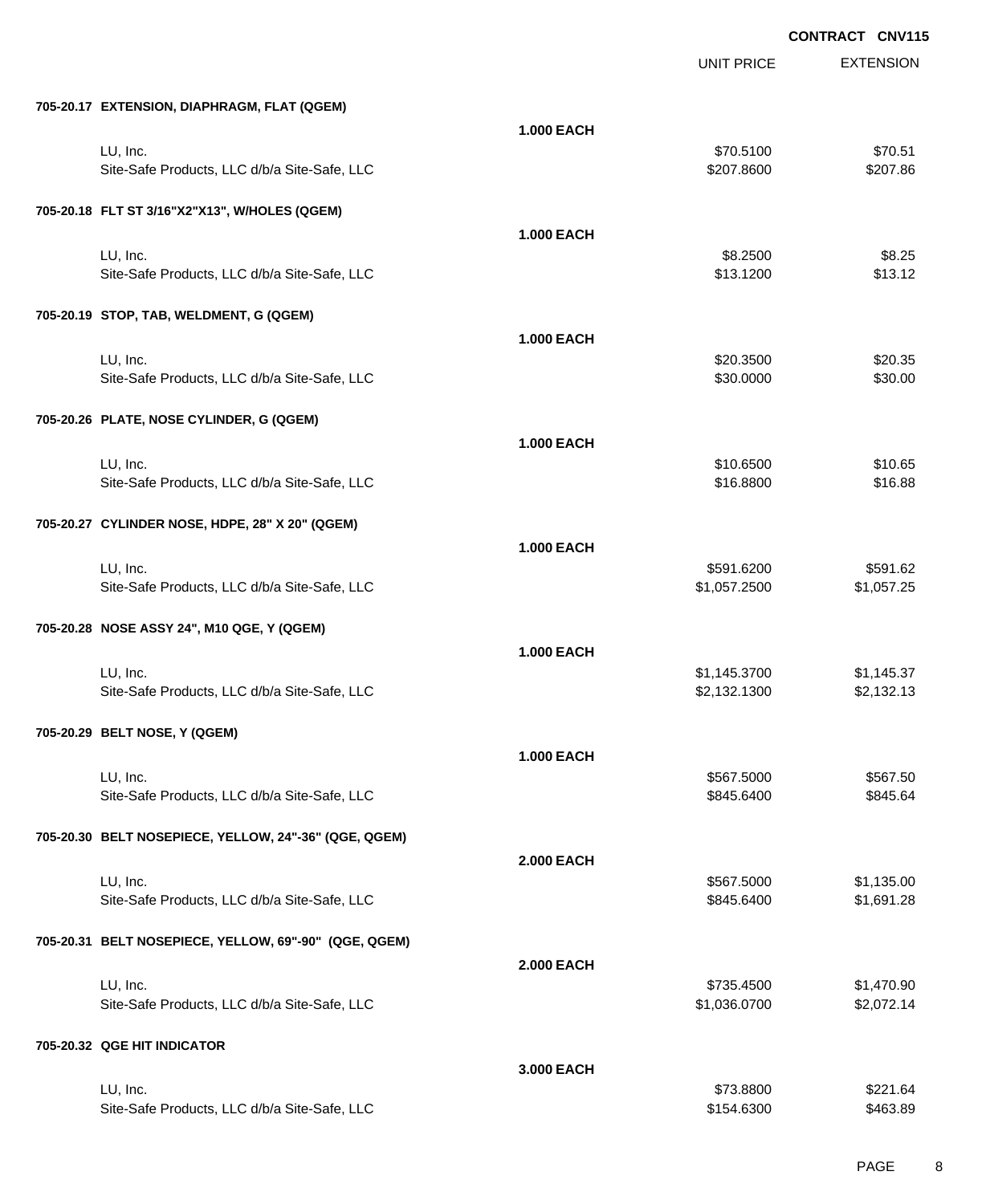|                                              |                   | <b>UNIT PRICE</b> | <b>EXTENSION</b> |
|----------------------------------------------|-------------------|-------------------|------------------|
| 705-20.33 QGE CYLINDER TYPE I (QGE)          |                   |                   |                  |
|                                              | 3.000 EACH        |                   |                  |
| LU, Inc.                                     |                   | \$644.7200        | \$1,934.16       |
| Site-Safe Products, LLC d/b/a Site-Safe, LLC |                   | \$999.9900        | \$2,999.97       |
| 705-20.34 QGE CYLINDER TYPE II (QGE)         |                   |                   |                  |
|                                              | 3.000 EACH        |                   |                  |
| LU, Inc.                                     |                   | \$468.2500        | \$1,404.75       |
| Site-Safe Products, LLC d/b/a Site-Safe, LLC |                   | \$750.0000        | \$2,250.00       |
| 705-20.35 QGE CYLINDER ME1 (QGEM)            |                   |                   |                  |
|                                              | 3.000 EACH        |                   |                  |
| LU, Inc.                                     |                   | \$386.6500        | \$1,159.95       |
| Site-Safe Products, LLC d/b/a Site-Safe, LLC |                   | \$500.0000        | \$1,500.00       |
| 705-20.36 QGE CYLINDER ME2 (QGEM)            |                   |                   |                  |
|                                              | 3,000 EACH        |                   |                  |
| LU, Inc.                                     |                   | \$387.1500        | \$1,161.45       |
| Site-Safe Products, LLC d/b/a Site-Safe, LLC |                   | \$1,113.1200      | \$3,339.36       |
| 705-20.37 QGE CYLINDER ME3 (QGEM)            |                   |                   |                  |
|                                              | 3,000 EACH        |                   |                  |
| LU, Inc.                                     |                   | \$735.2300        | \$2,205.69       |
| Site-Safe Products, LLC d/b/a Site-Safe, LLC |                   | \$2,197.0900      | \$6,591.27       |
| 705-20.41 MONORAIL, ONE BAY, QG, G (QGEM)    |                   |                   |                  |
|                                              | <b>1.000 EACH</b> |                   |                  |
| LU, Inc.                                     |                   | \$411.1500        | \$411.15         |
| Site-Safe Products, LLC d/b/a Site-Safe, LLC |                   | \$508.8000        | \$508.80         |
| 705-20.42 CLAMP, NOSE BELT, QG, G (QGEM)     |                   |                   |                  |
|                                              | <b>1.000 EACH</b> |                   |                  |
| LU, Inc.                                     |                   | \$125.0000        | \$125.00         |
| Site-Safe Products, LLC d/b/a Site-Safe, LLC |                   | \$83.9000         | \$83.90          |
| 705-20.43 END CAP, MONORAIL, QG, G (QGEM)    |                   |                   |                  |
|                                              | <b>1.000 EACH</b> |                   |                  |
| LU, Inc.                                     |                   | \$47.9900         | \$47.99          |
| Site-Safe Products, LLC d/b/a Site-Safe, LLC |                   | \$71.8400         | \$71.84          |
| 705-20.44 APPROVED ADHESIVE (QGEM)           |                   |                   |                  |
|                                              | <b>1.000 EACH</b> |                   |                  |
| LU, Inc.                                     |                   | \$18.7200         | \$18.72          |
| Site-Safe Products, LLC d/b/a Site-Safe, LLC |                   | \$49.7200         | \$49.72          |
| 705-20.45 CONCRETE PAD (QGEM)                |                   |                   |                  |
|                                              | <b>1.000 EACH</b> |                   |                  |
| LU, Inc.                                     |                   | \$1,350.0000      | \$1,350.00       |
| Site-Safe Products, LLC d/b/a Site-Safe, LLC |                   | \$3,645.5800      | \$3,645.58       |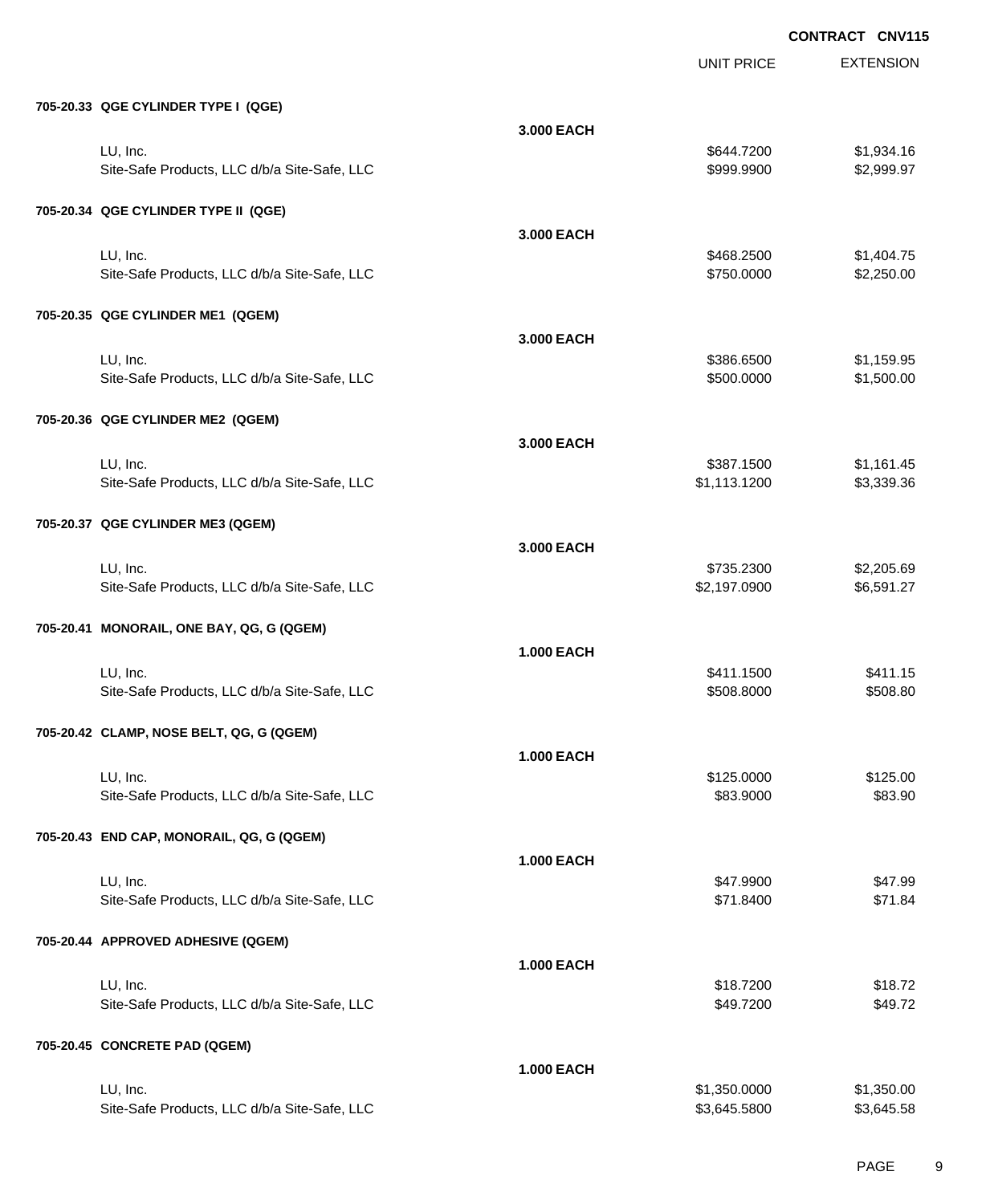|        |                                                                       |                    | <b>UNIT PRICE</b> | <b>EXTENSION</b> |
|--------|-----------------------------------------------------------------------|--------------------|-------------------|------------------|
|        | 705-20.46 CONCRETE PAD (QGM10)                                        |                    |                   |                  |
|        |                                                                       | <b>1.000 EACH</b>  |                   |                  |
|        | LU, Inc.                                                              |                    | \$1,350.0000      | \$1,350.00       |
|        | Site-Safe Products, LLC d/b/a Site-Safe, LLC                          |                    | \$3,397.6900      | \$3,397.69       |
|        | 705-20.50 IMACT ATTENUATOR (QUADGUARD ELITE M10 WIDE)                 |                    |                   |                  |
|        |                                                                       | <b>1.000 EACH</b>  |                   |                  |
|        | LU, Inc.                                                              |                    | \$31,500.0000     | \$31,500.00      |
|        | Site-Safe Products, LLC d/b/a Site-Safe, LLC                          |                    | \$26,857.2000     | \$26,857.20      |
|        | 705-20.51 REPOSITIONING IMPACT ATTENUATOR (QUARDGUARD ELITE M10 WIDE) |                    |                   |                  |
|        |                                                                       | <b>1.000 EACH</b>  |                   |                  |
|        | LU, Inc.                                                              |                    | \$600.0000        | \$600.00         |
|        | Site-Safe Products, LLC d/b/a Site-Safe, LLC                          |                    | \$1,122.6700      | \$1,122.67       |
|        | 712-01.50 MAINTENANCE OF TRAFFIC                                      |                    |                   |                  |
|        |                                                                       | 12.000 EACH        |                   |                  |
|        | LU, Inc.                                                              |                    | \$265.0000        | \$3,180.00       |
|        | Site-Safe Products, LLC d/b/a Site-Safe, LLC                          |                    | \$268.4200        | \$3,221.04       |
|        | 712-01.52 MAINTENANCE OF TRAFFIC (NIGHT WORK)                         |                    |                   |                  |
|        |                                                                       | <b>12.000 EACH</b> |                   |                  |
|        | LU, Inc.                                                              |                    | \$750.0000        | \$9,000.00       |
|        | Site-Safe Products, LLC d/b/a Site-Safe, LLC                          |                    | \$537.6800        | \$6,452.16       |
|        | 712-08.20 TRUCK MOUNTED ATTENUATOR W/MSSAGE BOARD                     |                    |                   |                  |
|        |                                                                       | 20.000 DAY         |                   |                  |
|        | LU, Inc.                                                              |                    | \$450.0000        | \$9,000.00       |
|        | Site-Safe Products, LLC d/b/a Site-Safe, LLC                          |                    | \$402.0000        | \$8,040.00       |
| 717-01 | <b>MOBILIZATION</b>                                                   |                    |                   |                  |
|        |                                                                       | 1.000 LS           |                   |                  |
|        | LU, Inc.                                                              |                    | \$15,000.0000     | \$15,000.00      |
|        | Site-Safe Products, LLC d/b/a Site-Safe, LLC                          |                    | \$5,000.0000      | \$5,000.00       |
|        | 705-20.48 CONCRETE PAD (QGEM WIDE)                                    |                    |                   |                  |
|        |                                                                       | <b>1.000 EACH</b>  |                   |                  |
|        | LU, Inc.                                                              |                    | \$4,150.0000      | \$4,150.00       |
|        | Site-Safe Products, LLC d/b/a Site-Safe, LLC                          |                    | \$3,645.5800      | \$3,645.58       |
|        | 705-20.55 CARTRIDGE ASSEMBLY TYPE I (QGII & QGM10)                    |                    |                   |                  |
|        |                                                                       | 3.000 EACH         |                   |                  |
|        | LU, Inc.                                                              |                    | \$825.0000        | \$2,475.00       |
|        | Site-Safe Products, LLC d/b/a Site-Safe, LLC                          |                    | \$698.3700        | \$2,095.11       |
|        | 705-20.56 CARTRIDGE ASSEMBLY TYPE II(QGII & QGM10)                    |                    |                   |                  |
|        |                                                                       | 3.000 EACH         |                   |                  |
|        | LU, Inc.                                                              |                    | \$855.0000        | \$2,565.00       |
|        | Site-Safe Products, LLC d/b/a Site-Safe, LLC                          |                    | \$685.2700        | \$2,055.81       |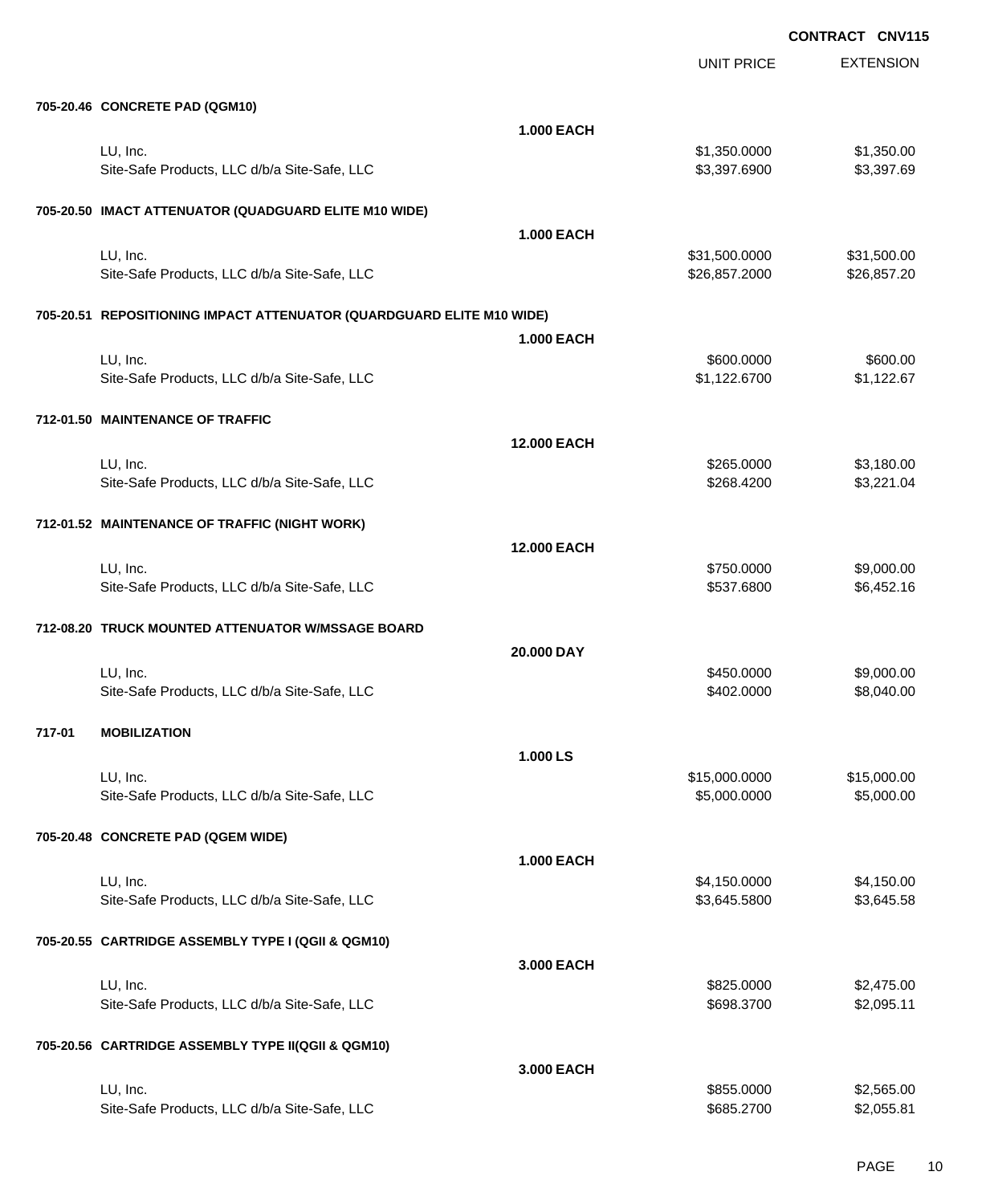EXTENSION UNIT PRICE **MAINTENANCE CONTINGENCY CATEGORY 705-07.20 TRANSITION TO SAFETY SHAPE (2005 TRACC) 1.000 EACH** LU, Inc. \$835.0000 \$835.00 Site-Safe Products, LLC d/b/a Site-Safe, LLC  $$835.000$  \$835.0000 \$835.000 **705-07.21 TRANSITION TO BARRIER WALL END CAP (2005 TRACC) 1.000 EACH** LU, Inc. \$212.5000 \$212.50 Site-Safe Products, LLC d/b/a Site-Safe, LLC 6 (1992) 68:4000 \$212.5000 \$212.5000 \$212.5000 **705-07.22 SPLIT FRAME KIT-30IN BACK-UP (2005 TRACC) 1.000 EACH** LU, Inc. \$759.3000 \$759.30 Site-Safe Products, LLC d/b/a Site-Safe, LLC \$759.3000 \$759.3000 \$759.3000 **705-08.18 TAU-II XXXL BULKHEAD (WIDE UNIT) 1.000 EACH** LU, Inc. \$1,500.0000 \$1,500.00 Site-Safe Products, LLC d/b/a Site-Safe, LLC  $$1,500.000$  \$1,500.000 \$1,500.00 **705-08.19 TAU-II XXXXL BULKHEAD (WIDE UNIT) 1.000 EACH** LU, Inc. \$2,000.0000 \$2,000.00 Site-Safe Products, LLC d/b/a Site-Safe, LLC \$2,000.000 \$2,000.000 \$2,000.000 \$2,000.00 **705-08.24 TAU-II CABLE GUIDE KIT (UNIVERSAL) 1.000 EACH** LU, Inc. \$500.0000 \$500.00 Site-Safe Products, LLC d/b/a Site-Safe, LLC  $$500.000$  \$500.000 \$500.000 **705-08.27 TAU-II END PANEL (UNIVERSAL) 1.000 EACH** LU, Inc. \$275.0000 \$275.00 Site-Safe Products, LLC d/b/a Site-Safe, LLC  $$275.000$  \$275.0000 \$275.000 **705-08.31 TAU-II PIPE PANEL MOUNT (UNIVERSAL) 1.000 EACH** LU, Inc. \$120.0000 \$120.00 Site-Safe Products, LLC d/b/a Site-Safe, LLC  $$120.000$  \$120.000 \$120.00 **705-08.35 TAU-II PCB BACKSTOP (PARALLEL UNIT) 1.000 EACH** LU, Inc. \$800.0000 \$800.00 Site-Safe Products, LLC d/b/a Site-Safe, LLC  $$800.000$  \$800.000 \$800.000 **705-08.37 TAU-II WIDE SUPPORT LEG ADAPTER (WIDE UNIT) 1.000 EACH** LU, Inc. \$200.0000 \$200.00

Site-Safe Products, LLC d/b/a Site-Safe, LLC \$200.000 \$200.000 \$200.000

PAGE 11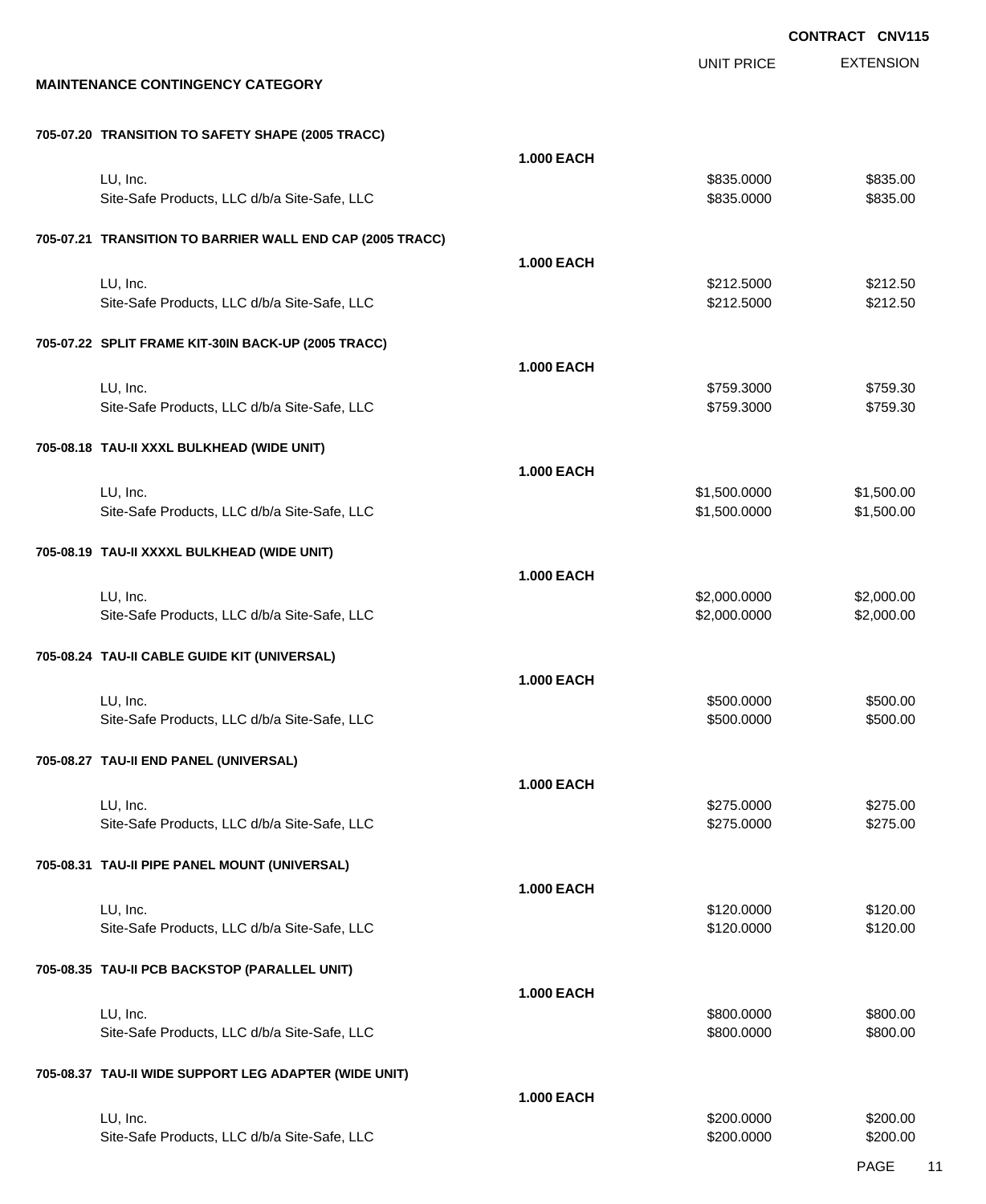|                                              |                   | <b>UNIT PRICE</b> | <b>EXTENSION</b> |
|----------------------------------------------|-------------------|-------------------|------------------|
| 705-08.38 TAU-II WING ASSEMBLY (WIDE UNIT)   |                   |                   |                  |
|                                              | <b>1.000 EACH</b> |                   |                  |
| LU, Inc.                                     |                   | \$400.0000        | \$400.00         |
| Site-Safe Products, LLC d/b/a Site-Safe, LLC |                   | \$400.0000        | \$400.00         |
| 705-08.39 TAU-II WING BRACE (WIDE UNIT)      |                   |                   |                  |
|                                              | <b>1.000 EACH</b> |                   |                  |
| LU, Inc.                                     |                   | \$50.0000         | \$50.00          |
| Site-Safe Products, LLC d/b/a Site-Safe, LLC |                   | \$50.0000         | \$50.00          |
| 705-08.40 TAU-II XL BULKHEAD (WIDE UNIT)     |                   |                   |                  |
|                                              | <b>1.000 EACH</b> |                   |                  |
| LU, Inc.                                     |                   | \$600.0000        | \$600.00         |
| Site-Safe Products, LLC d/b/a Site-Safe, LLC |                   | \$600.0000        | \$600.00         |
| 705-08.41 TAU-II XXL BULKHEAD (WIDE UNIT)    |                   |                   |                  |
|                                              | <b>1.000 EACH</b> |                   |                  |
| LU, Inc.                                     |                   | \$1,100.0000      | \$1,100.00       |
| Site-Safe Products, LLC d/b/a Site-Safe, LLC |                   | \$1,100.0000      | \$1,100.00       |
| 705-08.43 FORMED ANGLE 05 TRACC              |                   |                   |                  |
|                                              | <b>1.000 EACH</b> |                   |                  |
| LU, Inc.                                     |                   | \$308.9900        | \$308.99         |
| Site-Safe Products, LLC d/b/a Site-Safe, LLC |                   | \$308.9900        | \$308.99         |
| 705-08.52 QUADGUARD MONORAIL ASSEMBLY, 3 BAY |                   |                   |                  |
|                                              | <b>1.000 EACH</b> |                   |                  |
| LU, Inc.                                     |                   | \$1,587.5000      | \$1,587.50       |
| Site-Safe Products, LLC d/b/a Site-Safe, LLC |                   | \$1,587.5000      | \$1,587.50       |
| 705-08.54 TRACC WASHER 1/4" X 3" X 2-1/4"    |                   |                   |                  |
|                                              | <b>1.000 EACH</b> |                   |                  |
| LU, Inc.                                     |                   | \$2.6100          | \$2.61           |
| Site-Safe Products, LLC d/b/a Site-Safe, LLC |                   | \$2.6100          | \$2.61           |
| 705-08.55 TRACC DOUBLER PL X 38-1/2"         |                   |                   |                  |
|                                              | <b>1.000 EACH</b> |                   |                  |
| LU, Inc.                                     |                   | \$68.1200         | \$68.12          |
| Site-Safe Products, LLC d/b/a Site-Safe, LLC |                   | \$68.1200         | \$68.12          |
| 705-08.56 TRACC BEAM GUIDE 72"               |                   |                   |                  |
|                                              | <b>1.000 EACH</b> |                   |                  |
| LU, Inc.                                     |                   | \$298.4400        | \$298.44         |
| Site-Safe Products, LLC d/b/a Site-Safe, LLC |                   | \$298.4400        | \$298.44         |
| 705-08.68 RIP PLATE REPAIR KIT, STAGE 3      |                   |                   |                  |
|                                              | <b>1.000 EACH</b> |                   |                  |
| LU, Inc.                                     |                   | \$1,620.2500      | \$1,620.25       |
| Site-Safe Products, LLC d/b/a Site-Safe, LLC |                   | \$1,620.2500      | \$1,620.25       |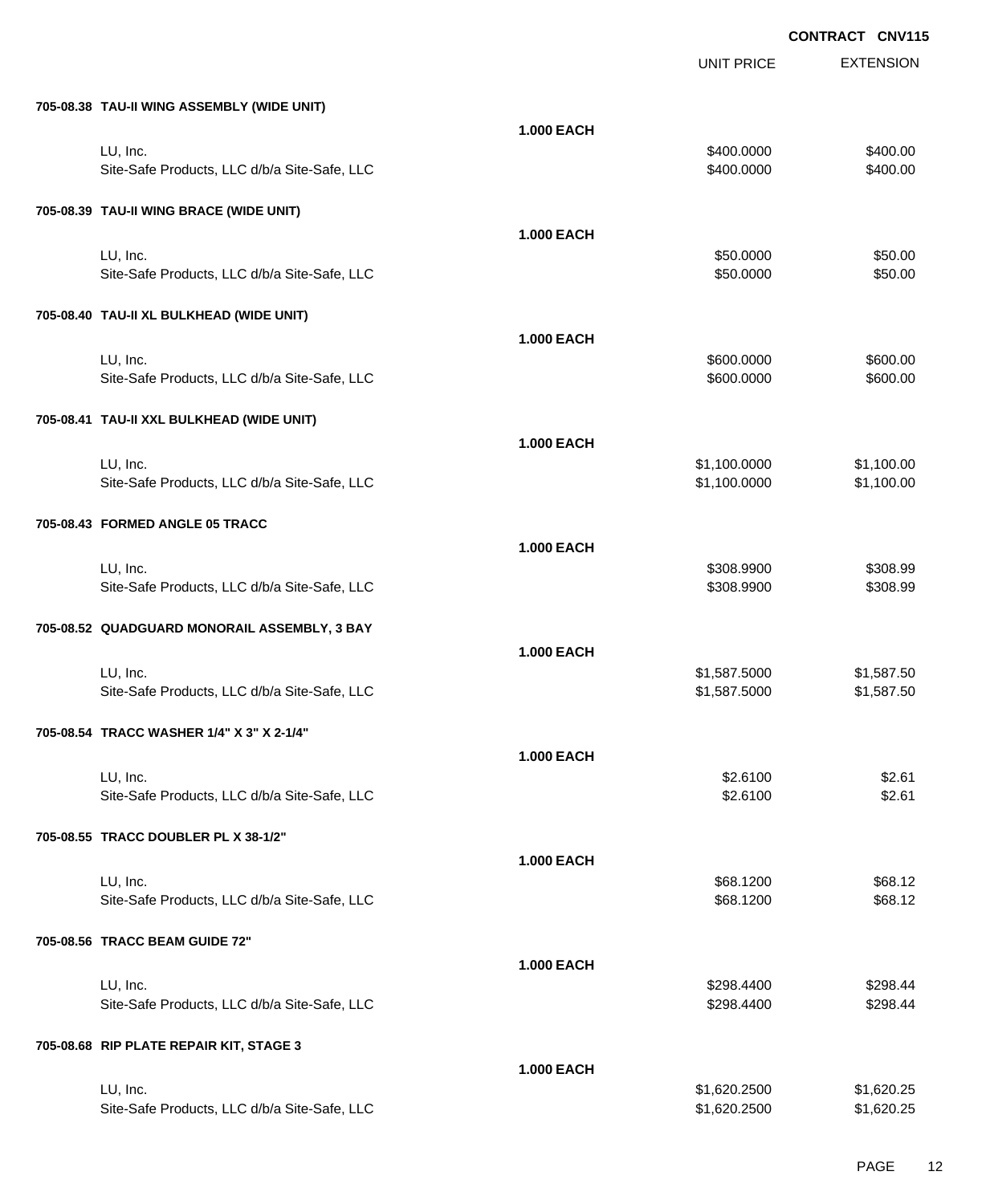|                                              |                   | UNIT PRICE   | <b>EXTENSION</b> |
|----------------------------------------------|-------------------|--------------|------------------|
| 705-08.74 BASE ASSEMBLY - 9'                 |                   |              |                  |
|                                              | <b>1.000 EACH</b> |              |                  |
| LU, Inc.                                     |                   | \$833.0000   | \$833.00         |
| Site-Safe Products, LLC d/b/a Site-Safe, LLC |                   | \$833.0000   | \$833.00         |
| 705-08.76 BEAM GUIDE - 20'                   |                   |              |                  |
|                                              | <b>1.000 EACH</b> |              |                  |
| LU, Inc.                                     |                   | \$636.6500   | \$636.65         |
| Site-Safe Products, LLC d/b/a Site-Safe, LLC |                   | \$636.6500   | \$636.65         |
| 705-08.77 END SHOE (LEFT OR RIGHT)           |                   |              |                  |
|                                              | <b>1.000 EACH</b> |              |                  |
| LU, Inc.                                     |                   | \$238.0000   | \$238.00         |
| Site-Safe Products, LLC d/b/a Site-Safe, LLC |                   | \$238.0000   | \$238.00         |
| 705-08.84 SLOT PLATE                         |                   |              |                  |
|                                              | <b>1.000 EACH</b> |              |                  |
| LU, Inc.                                     |                   | \$20.8500    | \$20.85          |
| Site-Safe Products, LLC d/b/a Site-Safe, LLC |                   | \$20.8500    | \$20.85          |
|                                              |                   |              |                  |
| 705-08.85 CROSSTIE                           |                   |              |                  |
|                                              | <b>1.000 EACH</b> |              |                  |
| LU, Inc.                                     |                   | \$109.6500   | \$109.65         |
| Site-Safe Products, LLC d/b/a Site-Safe, LLC |                   | \$109.6500   | \$109.65         |
| 705-08.86 FORM CHANNEL - 3 X 2               |                   |              |                  |
|                                              | <b>1.000 EACH</b> |              |                  |
| LU, Inc.                                     |                   | \$187.0000   | \$187.00         |
| Site-Safe Products, LLC d/b/a Site-Safe, LLC |                   | \$187.0000   | \$187.00         |
| 705-08.88 SLED/CUTTER ASSEMBLY               |                   |              |                  |
|                                              | <b>1.000 EACH</b> |              |                  |
| LU, Inc.                                     |                   | \$2,465.0000 | \$2,465.00       |
| Site-Safe Products, LLC d/b/a Site-Safe, LLC |                   | \$2,465.0000 | \$2,465.00       |
| 705-08.93 05 RIP PLATE REPAIR KIT STAGE 3    |                   |              |                  |
|                                              | <b>1.000 EACH</b> |              |                  |
| LU, Inc.                                     |                   | \$1,119.4500 | \$1,119.45       |
| Site-Safe Products, LLC d/b/a Site-Safe, LLC |                   | \$1,119.4500 | \$1,119.45       |
| 705-08.94 05 FRONT ANCH WELDMENT             |                   |              |                  |
|                                              | <b>1.000 EACH</b> |              |                  |
| LU, Inc.                                     |                   | \$410.0000   | \$410.00         |
| Site-Safe Products, LLC d/b/a Site-Safe, LLC |                   | \$410.0000   | \$410.00         |
| 705-08.95 05 SECTION MODULE                  |                   |              |                  |
|                                              | <b>1.000 EACH</b> |              |                  |
| LU, Inc.                                     |                   | \$1,415.0000 | \$1,415.00       |
| Site-Safe Products, LLC d/b/a Site-Safe, LLC |                   | \$1,415.0000 | \$1,415.00       |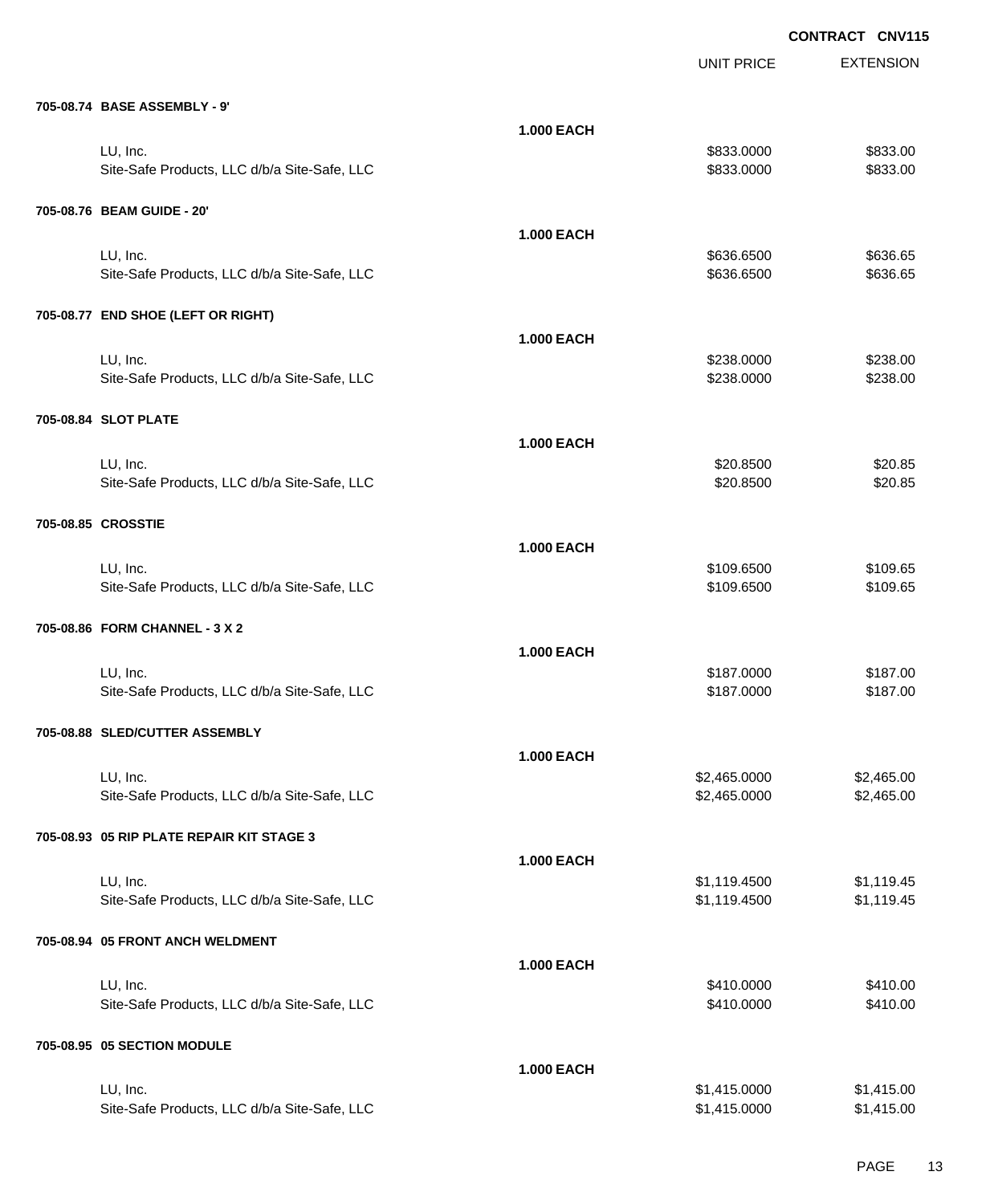|                                                    |                   | <b>UNIT PRICE</b> | <b>EXTENSION</b> |
|----------------------------------------------------|-------------------|-------------------|------------------|
|                                                    |                   |                   |                  |
| 705-08.97 05 SLED/SHREDDER ASSEMBLY                | <b>1.000 EACH</b> |                   |                  |
| LU, Inc.                                           |                   | \$2,465.0000      | \$2,465.00       |
| Site-Safe Products, LLC d/b/a Site-Safe, LLC       |                   | \$2,465.0000      | \$2,465.00       |
| 705-08.98 05 FRAME WELDMENT                        |                   |                   |                  |
|                                                    | <b>1.000 EACH</b> |                   |                  |
| LU, Inc.                                           |                   | \$310.2500        | \$310.25         |
| Site-Safe Products, LLC d/b/a Site-Safe, LLC       |                   | \$310.2500        | \$310.25         |
| 705-08.99 05 BACK-UP FRAME                         |                   |                   |                  |
|                                                    | <b>1.000 EACH</b> |                   |                  |
| LU, Inc.                                           |                   | \$473.4500        | \$473.45         |
| Site-Safe Products, LLC d/b/a Site-Safe, LLC       |                   | \$473.4500        | \$473.45         |
| 705-09.12 CONCRETE ANCHOR BOLT SET (3/4 IN X 7 IN) |                   |                   |                  |
|                                                    | <b>1.000 EACH</b> |                   |                  |
| LU, Inc.                                           |                   | \$306.0000        | \$306.00         |
| Site-Safe Products, LLC d/b/a Site-Safe, LLC       |                   | \$306.0000        | \$306.00         |
| 705-09.13 ASPHALT ANCHOR BOLT SET (3/4 IN X 18 IN) |                   |                   |                  |
|                                                    | <b>1.000 EACH</b> |                   |                  |
| LU, Inc.                                           |                   | \$871.0000        | \$871.00         |
| Site-Safe Products, LLC d/b/a Site-Safe, LLC       |                   | \$871.0000        | \$871.00         |
| 705-09.14 BOLT CABLE ADJUSTER                      |                   |                   |                  |
|                                                    | <b>1.000 EACH</b> |                   |                  |
| LU, Inc.                                           |                   | \$120.0000        | \$120.00         |
| Site-Safe Products, LLC d/b/a Site-Safe, LLC       |                   | \$120.0000        | \$120.00         |
| 705-09.15 BOLT SLED SIDE PANEL                     |                   |                   |                  |
|                                                    | <b>1.000 EACH</b> |                   |                  |
| LU, Inc.                                           |                   | \$6.0000          | \$6.00           |
| Site-Safe Products, LLC d/b/a Site-Safe, LLC       |                   | \$6.0000          | \$6.00           |
| 705-09.16 BOLT FRONT STOP                          |                   |                   |                  |
|                                                    | <b>1.000 EACH</b> |                   |                  |
| LU, Inc.                                           |                   | \$3.0000          | \$3.00           |
| Site-Safe Products, LLC d/b/a Site-Safe, LLC       |                   | \$3.0000          | \$3.00           |
| 705-09.17 BOLT SHEAR                               |                   |                   |                  |
|                                                    | <b>1.000 EACH</b> |                   |                  |
| LU, Inc.                                           |                   | \$1.5000          | \$1.50           |
| Site-Safe Products, LLC d/b/a Site-Safe, LLC       |                   | \$1.5000          | \$1.50           |
| 705-09.18 BOLT SIDE GUIDE                          |                   |                   |                  |
|                                                    | <b>1.000 EACH</b> |                   |                  |
| LU, Inc.                                           |                   | \$20.0000         | \$20.00          |
| Site-Safe Products, LLC d/b/a Site-Safe, LLC       |                   | \$20.0000         | \$20.00          |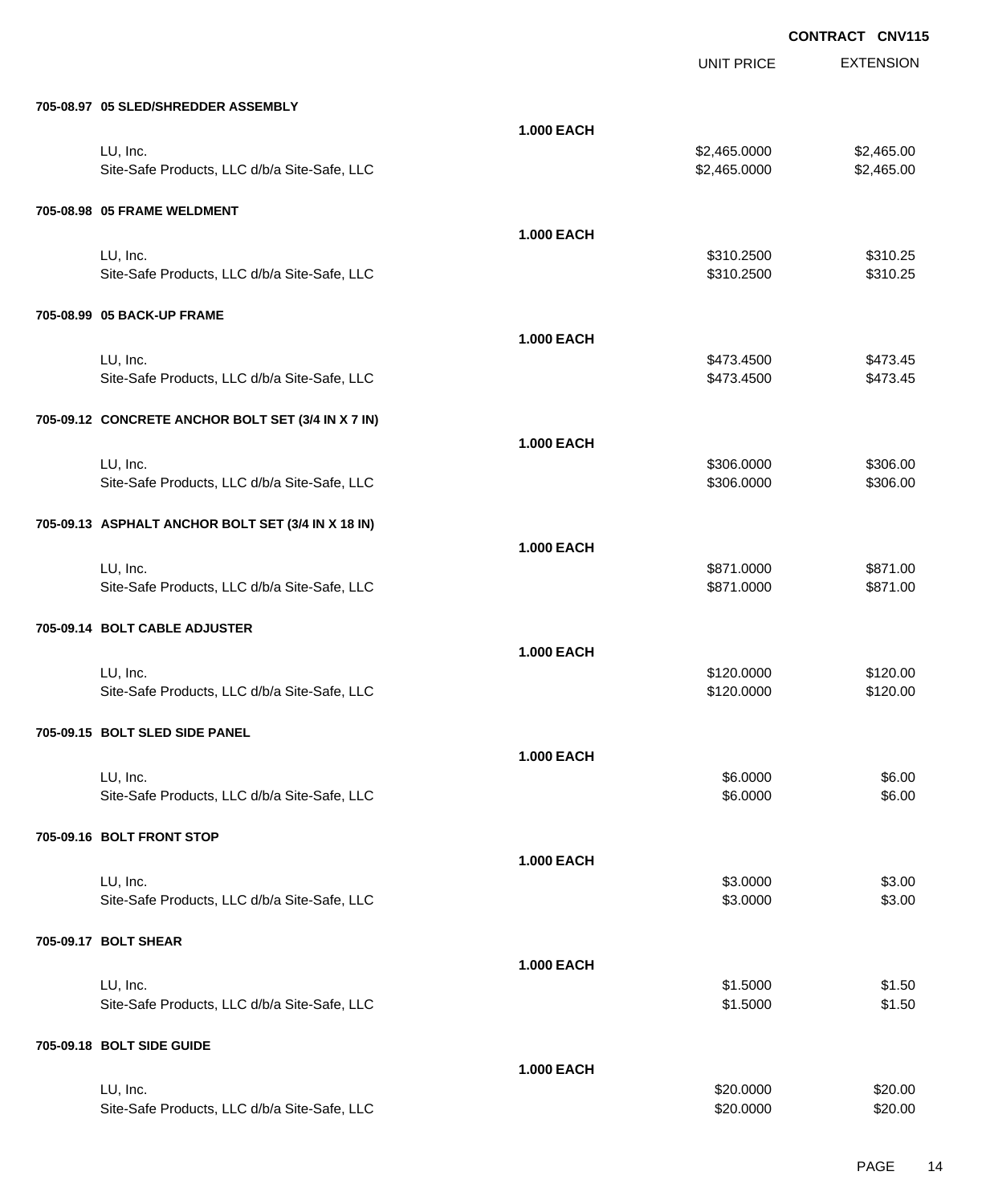|                                              |                   | <b>UNIT PRICE</b> | <b>EXTENSION</b> |
|----------------------------------------------|-------------------|-------------------|------------------|
| 705-09.19 BOLT TERMINAL BRACE                |                   |                   |                  |
|                                              | <b>1.000 EACH</b> |                   |                  |
| LU, Inc.                                     |                   | \$9.0000          | \$9.00           |
| Site-Safe Products, LLC d/b/a Site-Safe, LLC |                   | \$9.0000          | \$9.00           |
| 705-09.20 BRACE TERMINAL                     |                   |                   |                  |
|                                              | <b>1.000 EACH</b> |                   |                  |
| LU, Inc.                                     |                   | \$414.0000        | \$414.00         |
| Site-Safe Products, LLC d/b/a Site-Safe, LLC |                   | \$414.0000        | \$414.00         |
| 705-09.21 CABLE WIRE ROPE W/ SPELTER SOCKET  |                   |                   |                  |
|                                              | <b>1.000 EACH</b> |                   |                  |
| LU, Inc.                                     |                   | \$1,083.0000      | \$1,083.00       |
| Site-Safe Products, LLC d/b/a Site-Safe, LLC |                   | \$1,083.0000      | \$1,083.00       |
| 705-09.22 CLIP WIRE ROPE                     |                   |                   |                  |
|                                              | <b>1.000 EACH</b> |                   |                  |
| LU, Inc.                                     |                   | \$34.0000         | \$34.00          |
| Site-Safe Products, LLC d/b/a Site-Safe, LLC |                   | \$34.0000         | \$34.00          |
| 705-09.23 CYLINDER SHOCK ARRESTING           |                   |                   |                  |
|                                              | <b>1.000 EACH</b> |                   |                  |
| LU, Inc.                                     |                   | \$3,143.0000      | \$3,143.00       |
| Site-Safe Products, LLC d/b/a Site-Safe, LLC |                   | \$3,143.0000      | \$3,143.00       |
| 705-09.24 STRAP CYLINDER                     |                   |                   |                  |
|                                              | <b>1.000 EACH</b> |                   |                  |
| LU, Inc.                                     |                   | \$89.0000         | \$89.00          |
| Site-Safe Products, LLC d/b/a Site-Safe, LLC |                   | \$89.0000         | \$89.00          |
| 705-09.25 FRAME MOBILE #1                    |                   |                   |                  |
|                                              | <b>1.000 EACH</b> |                   |                  |
| LU, Inc.                                     |                   | \$414.0000        | \$414.00         |
| Site-Safe Products, LLC d/b/a Site-Safe, LLC |                   | \$414.0000        | \$414.00         |
| 705-09.26 FRAME MOBILE #2                    |                   |                   |                  |
|                                              | <b>1.000 EACH</b> |                   |                  |
| LU, Inc.                                     |                   | \$414.0000        | \$414.00         |
| Site-Safe Products, LLC d/b/a Site-Safe, LLC |                   | \$414.0000        | \$414.00         |
| 705-09.27 FRAME MOBILE #3                    |                   |                   |                  |
|                                              | <b>1.000 EACH</b> |                   |                  |
| LU, Inc.                                     |                   | \$414.0000        | \$414.00         |
| Site-Safe Products, LLC d/b/a Site-Safe, LLC |                   | \$414.0000        | \$414.00         |
| 705-09.28 FRAME MOBILE #4                    |                   |                   |                  |
|                                              | <b>1.000 EACH</b> |                   |                  |
| LU, Inc.                                     |                   | \$414.0000        | \$414.00         |
| Site-Safe Products, LLC d/b/a Site-Safe, LLC |                   | \$414.0000        | \$414.00         |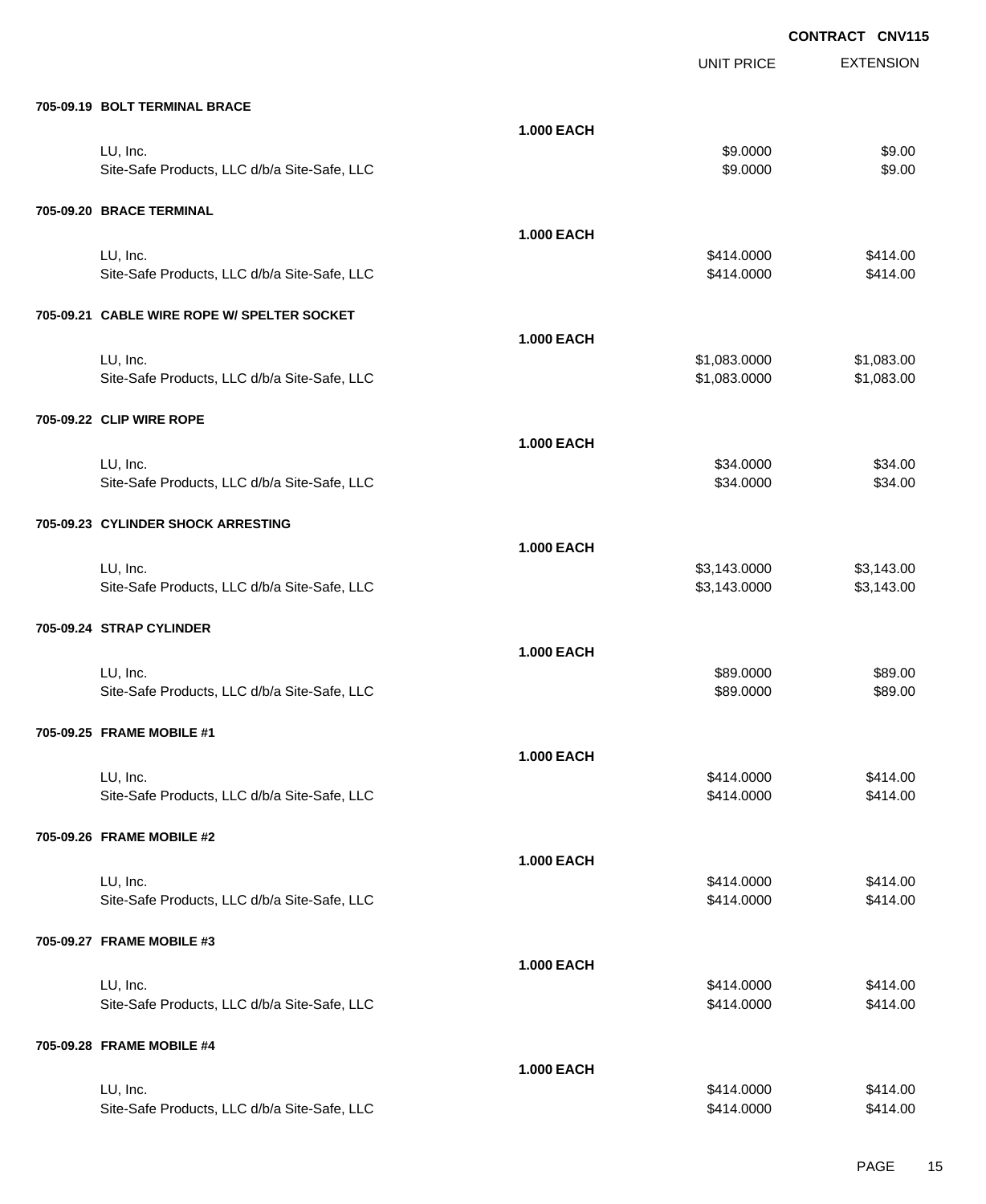|                                              |                   | <b>UNIT PRICE</b> | <b>EXTENSION</b> |
|----------------------------------------------|-------------------|-------------------|------------------|
| 705-09.29 FRAME MOBILE #5                    |                   |                   |                  |
|                                              | <b>1.000 EACH</b> |                   |                  |
| LU, Inc.                                     |                   | \$414.0000        | \$414.00         |
| Site-Safe Products, LLC d/b/a Site-Safe, LLC |                   | \$414.0000        | \$414.00         |
| 705-09.30 FRAME MOBILE #6                    |                   |                   |                  |
|                                              | <b>1.000 EACH</b> |                   |                  |
| LU, Inc.                                     |                   | \$414.0000        | \$414.00         |
| Site-Safe Products, LLC d/b/a Site-Safe, LLC |                   | \$414.0000        | \$414.00         |
| 705-09.31 GUIDE SIDE                         |                   |                   |                  |
|                                              | <b>1.000 EACH</b> |                   |                  |
| LU, Inc.                                     |                   | \$94.0000         | \$94.00          |
| Site-Safe Products, LLC d/b/a Site-Safe, LLC |                   | \$94.0000         | \$94.00          |
|                                              |                   |                   |                  |
| 705-09.32 KEEPER SIDE #1 (SLED PANEL)        |                   |                   |                  |
|                                              | <b>1.000 EACH</b> |                   |                  |
| LU, Inc.                                     |                   | \$23.0000         | \$23.00          |
| Site-Safe Products, LLC d/b/a Site-Safe, LLC |                   | \$23.0000         | \$23.00          |
| 705-09.33 KEEPER SIDE #2 (SIDE PANEL)        |                   |                   |                  |
|                                              | <b>1.000 EACH</b> |                   |                  |
| LU, Inc.                                     |                   | \$23.0000         | \$23.00          |
| Site-Safe Products, LLC d/b/a Site-Safe, LLC |                   | \$23.0000         | \$23.00          |
| 705-09.34 KEEPER SIDE #3 (REAR PANEL)        |                   |                   |                  |
|                                              | <b>1.000 EACH</b> |                   |                  |
| LU, Inc.                                     |                   | \$23.0000         | \$23.00          |
| Site-Safe Products, LLC d/b/a Site-Safe, LLC |                   | \$23.0000         | \$23.00          |
| 705-09.36 PANEL SIDE                         |                   |                   |                  |
|                                              | <b>1.000 EACH</b> |                   |                  |
| LU, Inc.                                     |                   | \$223.0000        | \$223.00         |
| Site-Safe Products, LLC d/b/a Site-Safe, LLC |                   | \$223.0000        | \$223.00         |
| 705-09.37 PANEL SLED                         |                   |                   |                  |
|                                              | <b>1.000 EACH</b> |                   |                  |
| LU, Inc.                                     |                   | \$414.0000        | \$414.00         |
| Site-Safe Products, LLC d/b/a Site-Safe, LLC |                   | \$414.0000        | \$414.00         |
|                                              |                   |                   |                  |
| 705-09.38 PANEL REAR                         |                   |                   |                  |
|                                              | <b>1.000 EACH</b> |                   |                  |
| LU, Inc.                                     |                   | \$206.0000        | \$206.00         |
| Site-Safe Products, LLC d/b/a Site-Safe, LLC |                   | \$206.0000        | \$206.00         |
| 705-09.39 SHEAVE (PULLEY)                    |                   |                   |                  |
|                                              | <b>1.000 EACH</b> |                   |                  |
| LU, Inc.                                     |                   | \$103.0000        | \$103.00         |
| Site-Safe Products, LLC d/b/a Site-Safe, LLC |                   | \$103.0000        | \$103.00         |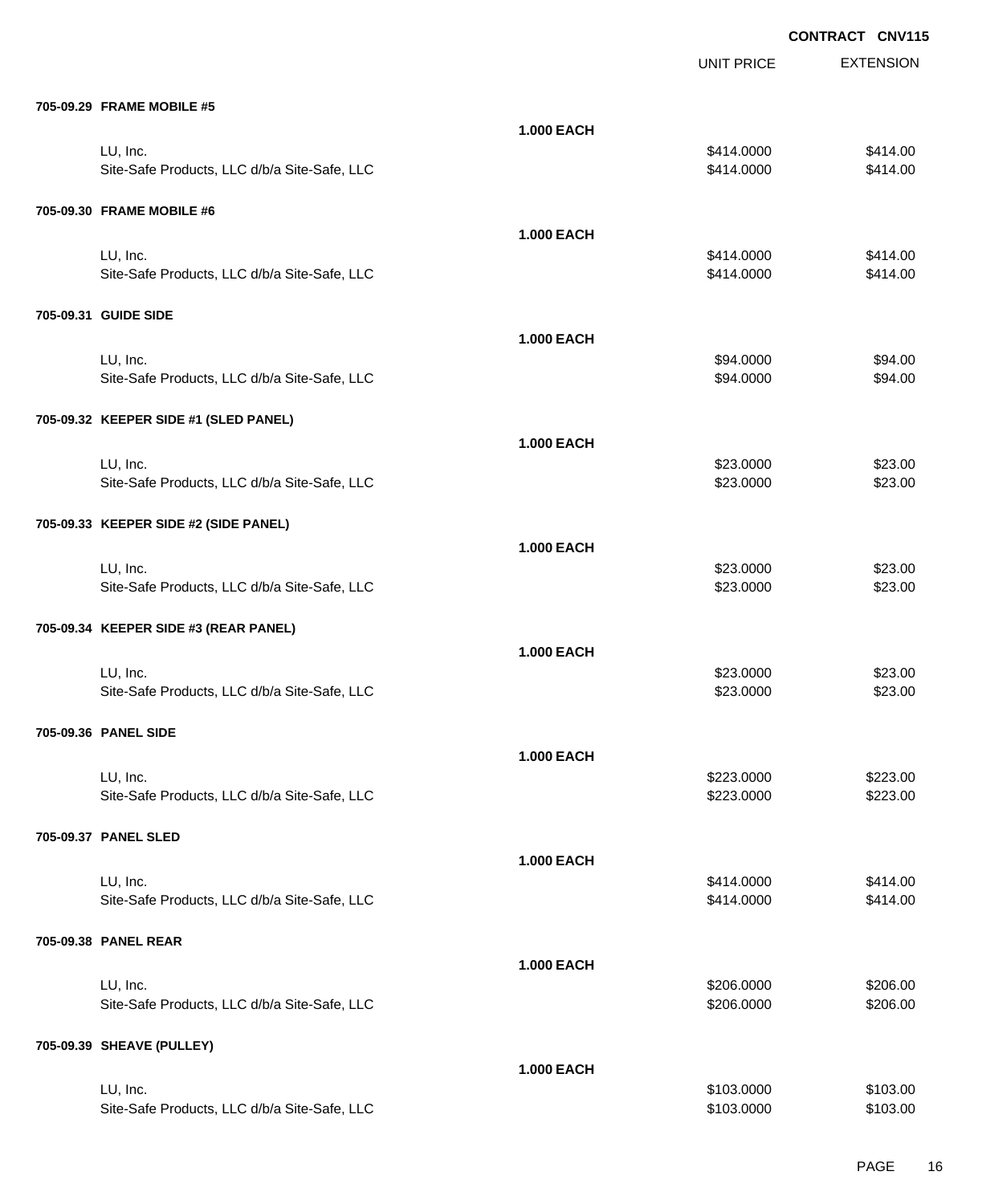|                                              |                   | <b>UNIT PRICE</b> | <b>EXTENSION</b> |
|----------------------------------------------|-------------------|-------------------|------------------|
| 705-09.40 SLED                               |                   |                   |                  |
|                                              | <b>1.000 EACH</b> |                   |                  |
| LU, Inc.                                     |                   | \$1,917.0000      | \$1,917.00       |
| Site-Safe Products, LLC d/b/a Site-Safe, LLC |                   | \$1,917.0000      | \$1,917.00       |
| 705-09.41 TRANSITION JERSEY BARRIER RIGHT    |                   |                   |                  |
|                                              | <b>1.000 EACH</b> |                   |                  |
| LU, Inc.                                     |                   | \$1,263.0000      | \$1,263.00       |
| Site-Safe Products, LLC d/b/a Site-Safe, LLC |                   | \$1,263.0000      | \$1,263.00       |
| 705-09.42 TRANSITION JERSEY BARRIER LEFT     |                   |                   |                  |
|                                              | <b>1.000 EACH</b> |                   |                  |
| LU, Inc.                                     |                   | \$1,263.0000      | \$1,263.00       |
| Site-Safe Products, LLC d/b/a Site-Safe, LLC |                   | \$1,263.0000      | \$1,263.00       |
| 705-09.43 TRANSITION 24IN CONCRETE           |                   |                   |                  |
|                                              | <b>1.000 EACH</b> |                   |                  |
| LU, Inc.                                     |                   | \$794.0000        | \$794.00         |
| Site-Safe Products, LLC d/b/a Site-Safe, LLC |                   | \$794.0000        | \$794.00         |
| 705-09.44 BOOT CYLINDER                      |                   |                   |                  |
|                                              | <b>1.000 EACH</b> |                   |                  |
| LU, Inc.                                     |                   | \$57.0000         | \$57.00          |
| Site-Safe Products, LLC d/b/a Site-Safe, LLC |                   | \$57.0000         | \$57.00          |
| 705-14.31 CYLINDER 0.8" CYLINDERS 1 & 2      |                   |                   |                  |
|                                              | <b>1.000 EACH</b> |                   |                  |
| LU, Inc.                                     |                   | \$2,120.0000      | \$2,120.00       |
| Site-Safe Products, LLC d/b/a Site-Safe, LLC |                   | \$2,120.0000      | \$2,120.00       |
| 705-14.32 CYLINDER 0.9" CYLINDERS 3 & 4      |                   |                   |                  |
|                                              | 1.000 EACH        |                   |                  |
| LU, Inc.                                     |                   | \$2,120.0000      | \$2,120.00       |
| Site-Safe Products, LLC d/b/a Site-Safe, LLC |                   | \$2,120.0000      | \$2,120.00       |
| 705-14.33 CYLINDER 1.0" CYLINDERS 5 & 6      |                   |                   |                  |
|                                              | <b>1.000 EACH</b> |                   |                  |
| LU, Inc.                                     |                   | \$2,120.0000      | \$2,120.00       |
| Site-Safe Products, LLC d/b/a Site-Safe, LLC |                   | \$2,120.0000      | \$2,120.00       |
| 705-14.34 CYLINDER 1.108" CYLINDER 7         |                   |                   |                  |
|                                              | <b>1.000 EACH</b> |                   |                  |
| LU, Inc.                                     |                   | \$2,120.0000      | \$2,120.00       |
| Site-Safe Products, LLC d/b/a Site-Safe, LLC |                   | \$2,120.0000      | \$2,120.00       |
| 705-14.35 CYLINDER 1.385" CYLINDERS 8 & 9    |                   |                   |                  |
|                                              | <b>1.000 EACH</b> |                   |                  |
| LU, Inc.                                     |                   | \$2,120.0000      | \$2,120.00       |
| Site-Safe Products, LLC d/b/a Site-Safe, LLC |                   | \$2,120.0000      | \$2,120.00       |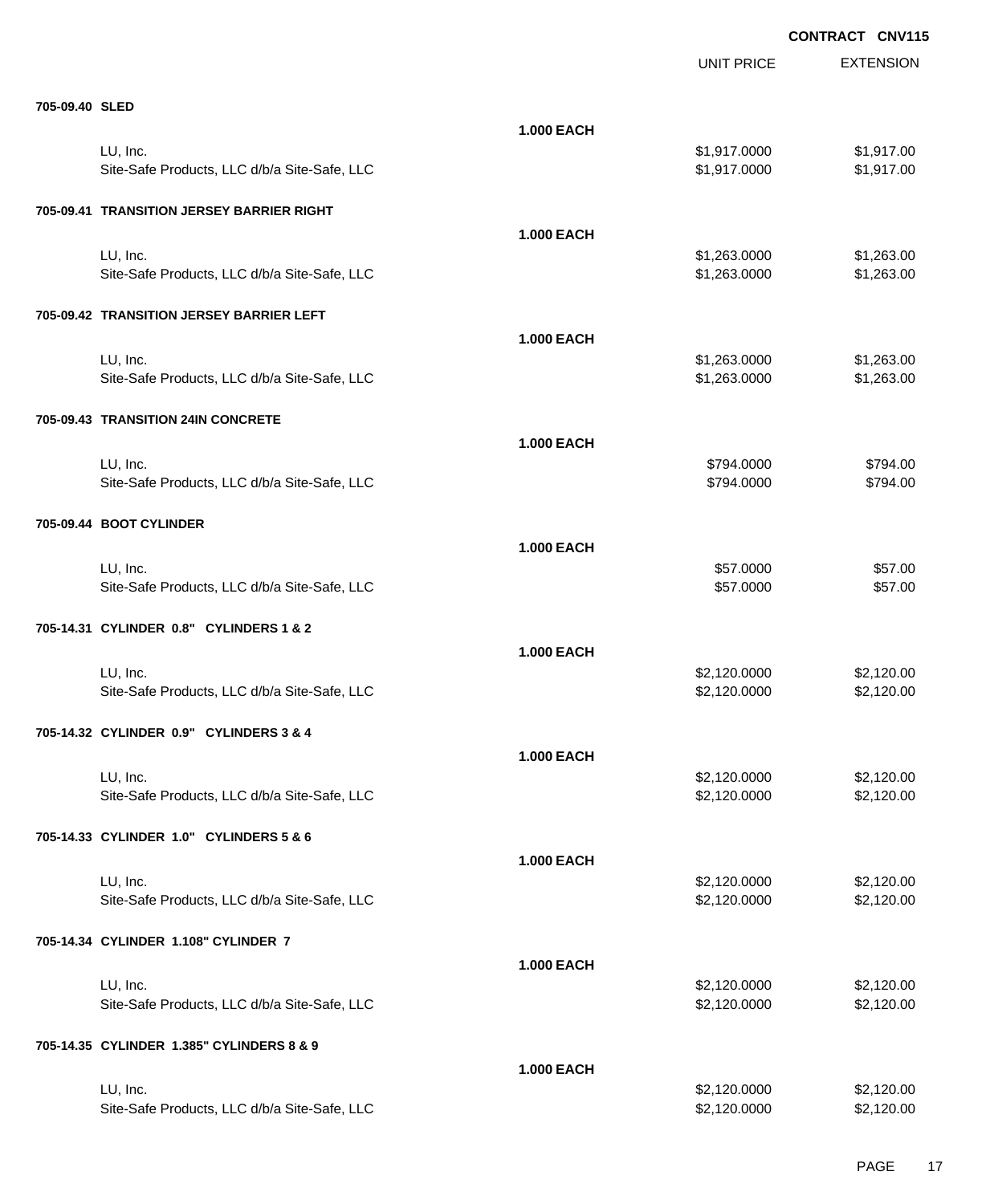EXTENSION **CONTRACT CNV115** UNIT PRICE **705-14.36 U-BOLTS (1/2" X 3") 1.000 EACH** LU, Inc. \$12.0000 \$12.00 Site-Safe Products, LLC d/b/a Site-Safe, LLC \$12.000 \$12.000 \$12.000 **705-14.37 U-BOLTS (3/8" X 3") 1.000 EACH** LU, Inc. \$12.0000 \$12.00 Site-Safe Products, LLC d/b/a Site-Safe, LLC \$12.000 \$12.000 \$12.000 **705-14.38 BOX BEAM (8" X 6" X 3/16") 1.000 EACH** LU, Inc. \$35.0000 \$35.00 Site-Safe Products, LLC d/b/a Site-Safe, LLC \$35.000 \$35.000 \$35.000 \$35.000 **705-14.50 CYLINDER RETAINER (1' 3" X 5") 1.000 EACH** LU, Inc. \$60.0000 \$60.00 Site-Safe Products, LLC d/b/a Site-Safe, LLC  $$60.000$  \$60.000 \$60.00 **705-14.51 FRONT ANCHOR PIN (1/4" X 1 1/2" X 3") 1.000 EACH** LU, Inc. \$23.0000 \$23.00 Site-Safe Products, LLC d/b/a Site-Safe, LLC  $$23.000$  \$23.000 \$23.00 **705-14.53 1/2" GALVANIZED CHAIN WITH HARDWARE 1.000 EACH** LU, Inc. \$82.0000 \$82.00 Site-Safe Products, LLC d/b/a Site-Safe, LLC  $$82.000$  \$82.000 \$82.00 **705-14.54 POLYVINYL COVER 1.000 EACH** LU, Inc. \$71.0000 \$71.00 Site-Safe Products, LLC d/b/a Site-Safe, LLC \$71.000 \$71.000 \$71.000 **705-14.55 ANCHOR BOLT SET (CONCRETE/ASPHALT) 1.000 EACH** LU, Inc. \$895.0000 \$895.00 Site-Safe Products, LLC d/b/a Site-Safe, LLC  $$895.000$  \$895.000 \$895.000 **705-14.57 BACKUP SINGLE CABLE-(4 BARREL) 1.000 EACH** LU, Inc. \$660.0000 \$660.00 Site-Safe Products, LLC d/b/a Site-Safe, LLC  $$660.000$  \$660.000 \$660.000 **705-14.58 BACKUP SINGLE CABLE-(6 BARREL) 1.000 EACH** LU, Inc. \$840.0000 \$840.00

Site-Safe Products, LLC d/b/a Site-Safe, LLC  $$840.000$  \$840.000 \$840.000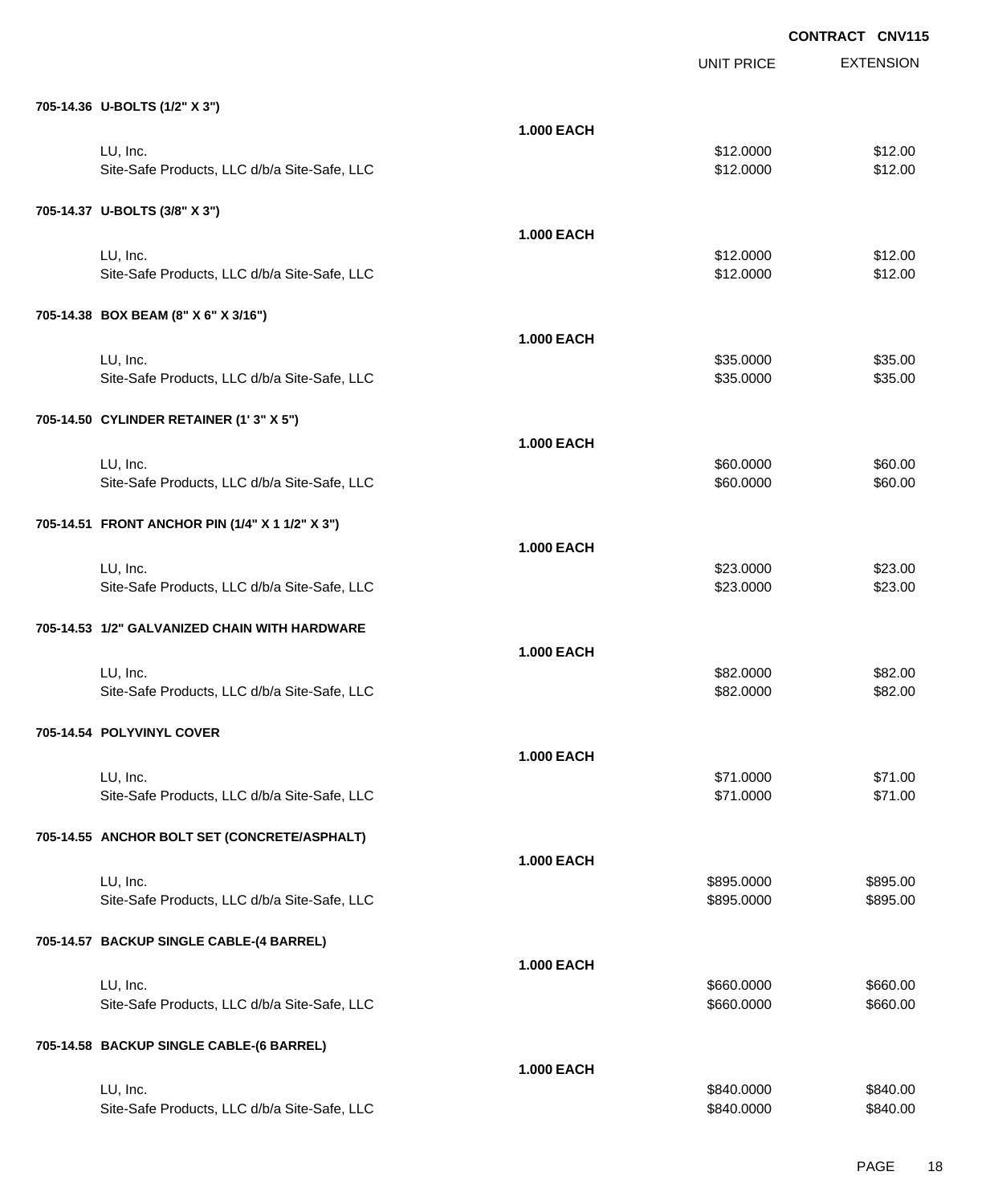|                                                  |                   | UNIT PRICE   | <b>EXTENSION</b> |
|--------------------------------------------------|-------------------|--------------|------------------|
| 705-14.59 BACKUP SINGLE CABLE-(9 BARREL)         |                   |              |                  |
|                                                  | <b>1.000 EACH</b> |              |                  |
| LU, Inc.                                         |                   | \$1,050.0000 | \$1,050.00       |
| Site-Safe Products, LLC d/b/a Site-Safe, LLC     |                   | \$1,050.0000 | \$1,050.00       |
| 705-14.60 CABLE SYSTEM FOR SIDE MOUNT-(4 BARREL) |                   |              |                  |
|                                                  | <b>1.000 EACH</b> |              |                  |
| LU, Inc.                                         |                   | \$1,975.0000 | \$1,975.00       |
| Site-Safe Products, LLC d/b/a Site-Safe, LLC     |                   | \$1,975.0000 | \$1,975.00       |
| 705-14.61 CABLE SYSTEM FOR SIDE MOUNT-(6 BARREL) |                   |              |                  |
|                                                  | <b>1.000 EACH</b> |              |                  |
| LU, Inc.                                         |                   | \$2,415.0000 | \$2,415.00       |
| Site-Safe Products, LLC d/b/a Site-Safe, LLC     |                   | \$2,415.0000 | \$2,415.00       |
|                                                  |                   |              |                  |
| 705-14.62 CABLE SYSTEM FOR SIDE MOUNT-(9 BARREL) |                   |              |                  |
|                                                  | <b>1.000 EACH</b> |              |                  |
| LU, Inc.                                         |                   | \$2,690.0000 | \$2,690.00       |
| Site-Safe Products, LLC d/b/a Site-Safe, LLC     |                   | \$2,690.0000 | \$2,690.00       |
| 705-14.63 BOTTOM CABLE-(4 BARREL)                |                   |              |                  |
|                                                  | <b>1.000 EACH</b> |              |                  |
| LU, Inc.                                         |                   | \$550.0000   | \$550.00         |
| Site-Safe Products, LLC d/b/a Site-Safe, LLC     |                   | \$550.0000   | \$550.00         |
| 705-14.64 BOTTOM CABLE-(6 BARREL)                |                   |              |                  |
|                                                  |                   |              |                  |
|                                                  | <b>1.000 EACH</b> |              |                  |
| LU, Inc.                                         |                   | \$890.0000   | \$890.00         |
| Site-Safe Products, LLC d/b/a Site-Safe, LLC     |                   | \$890.0000   | \$890.00         |
| 705-14.65 BOTTOM CABLE-(9 BARREL)                |                   |              |                  |
|                                                  | <b>1.000 EACH</b> |              |                  |
| LU, Inc.                                         |                   | \$1,407.0000 | \$1,407.00       |
| Site-Safe Products, LLC d/b/a Site-Safe, LLC     |                   | \$1,407.0000 | \$1,407.00       |
| 705-14.66 SIDE MNT ANCHR/CABLE ANCHR CVR PLT     |                   |              |                  |
|                                                  | <b>1.000 EACH</b> |              |                  |
| LU, Inc.                                         |                   | \$925.0000   | \$925.00         |
| Site-Safe Products, LLC d/b/a Site-Safe, LLC     |                   | \$925.0000   | \$925.00         |
| 705-14.67 PULLOUT BRACKET ASSEMBLY               |                   |              |                  |
|                                                  | <b>1.000 EACH</b> |              |                  |
| LU, Inc.                                         |                   | \$185.0000   | \$185.00         |
| Site-Safe Products, LLC d/b/a Site-Safe, LLC     |                   | \$185.0000   | \$185.00         |
|                                                  |                   |              |                  |
| 705-14.68 3IN X 3IN TUBING                       |                   |              |                  |
| LU, Inc.                                         | <b>1.000 EACH</b> | \$92.0000    | \$92.00          |
| Site-Safe Products, LLC d/b/a Site-Safe, LLC     |                   | \$92.0000    | \$92.00          |
|                                                  |                   |              |                  |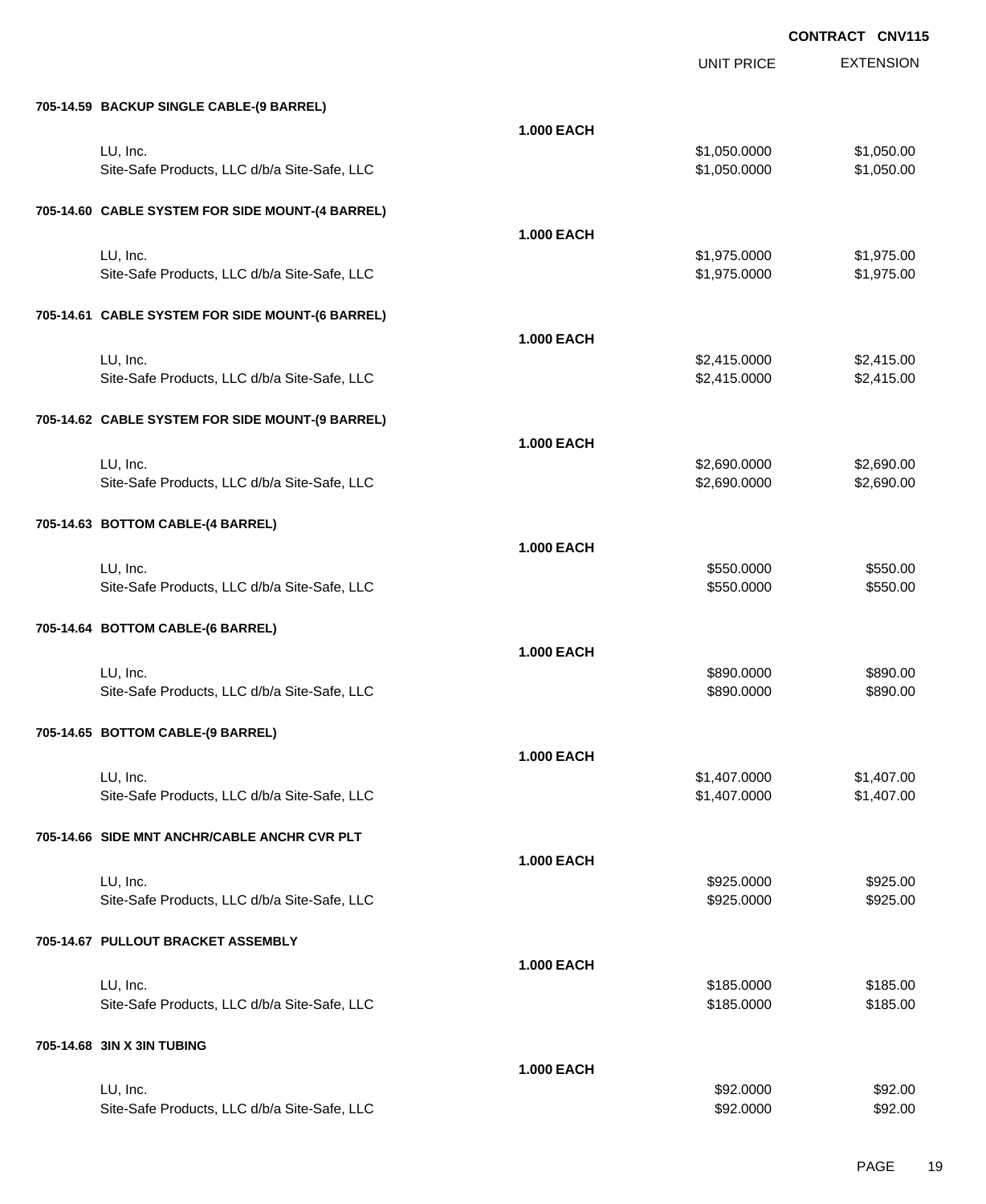|                                                |                   | <b>UNIT PRICE</b> | <b>EXTENSION</b> |
|------------------------------------------------|-------------------|-------------------|------------------|
| 705-14.69 GALVANIZED STABALIZER BAR            |                   |                   |                  |
|                                                | <b>1.000 EACH</b> |                   |                  |
| LU, Inc.                                       |                   | \$255.0000        | \$255.00         |
| Site-Safe Products, LLC d/b/a Site-Safe, LLC   |                   | \$255.0000        | \$255.00         |
| 705-14.70 TRANSITION PLATE                     |                   |                   |                  |
|                                                | <b>1.000 EACH</b> |                   |                  |
| LU, Inc.                                       |                   | \$580.0000        | \$580.00         |
| Site-Safe Products, LLC d/b/a Site-Safe, LLC   |                   | \$580.0000        | \$580.00         |
| 705-14.71 TOP CABLE (OLD UNIT)-(4 BARREL)      |                   |                   |                  |
|                                                | <b>1.000 EACH</b> |                   |                  |
| LU, Inc.                                       |                   | \$665.0000        | \$665.00         |
| Site-Safe Products, LLC d/b/a Site-Safe, LLC   |                   | \$665.0000        | \$665.00         |
| 705-14.72 TOP CABLE (OLD UNIT)-(6 BARREL)      |                   |                   |                  |
|                                                | <b>1.000 EACH</b> |                   |                  |
| LU, Inc.                                       |                   | \$895.0000        | \$895.00         |
| Site-Safe Products, LLC d/b/a Site-Safe, LLC   |                   | \$895.0000        | \$895.00         |
| 705-14.73 TOP CABLE (OLD UNIT)-(9 BARREL)      |                   |                   |                  |
|                                                | <b>1.000 EACH</b> |                   |                  |
| LU, Inc.                                       |                   | \$1,145.0000      | \$1,145.00       |
| Site-Safe Products, LLC d/b/a Site-Safe, LLC   |                   | \$1,145.0000      | \$1,145.00       |
| 705-15.77 BACKUP ASSEMBLY, TENSION STRUT       |                   |                   |                  |
|                                                | <b>1.000 EACH</b> |                   |                  |
| LU, Inc.                                       |                   | \$2,657.0000      | \$2,657.00       |
| Site-Safe Products, LLC d/b/a Site-Safe, LLC   |                   | \$2,657.0000      | \$2,657.00       |
| 705-15.79 MONORAIL ASSEMBLY, 4-6 BAY           |                   |                   |                  |
|                                                | <b>1.000 EACH</b> |                   |                  |
| LU, Inc.                                       |                   | \$3,522.7500      | \$3,522.75       |
| Site-Safe Products, LLC d/b/a Site-Safe, LLC   |                   | \$3,522.7500      | \$3,522.75       |
| 705-15.80 MONORAIL ASSEMBLY, 7-9 BAY           |                   |                   |                  |
|                                                | <b>1.000 EACH</b> |                   |                  |
| LU, Inc.                                       |                   | \$3,450.0000      | \$3,450.00       |
| Site-Safe Products, LLC d/b/a Site-Safe, LLC   |                   | \$3,450.0000      | \$3,450.00       |
| 705-15.82 TRANSITION PANEL, NEW JERSEY BARRIER |                   |                   |                  |
|                                                | <b>1.000 EACH</b> |                   |                  |
| LU, Inc.                                       |                   | \$1,039.0000      | \$1,039.00       |
| Site-Safe Products, LLC d/b/a Site-Safe, LLC   |                   | \$1,039.0000      | \$1,039.00       |
| 705-15.83 TRANSITION PANEL, QUAD TO W          |                   |                   |                  |
|                                                | <b>1.000 EACH</b> |                   |                  |
| LU, Inc.                                       |                   | \$1,575.9000      | \$1,575.90       |
| Site-Safe Products, LLC d/b/a Site-Safe, LLC   |                   | \$1,575.9000      | \$1,575.90       |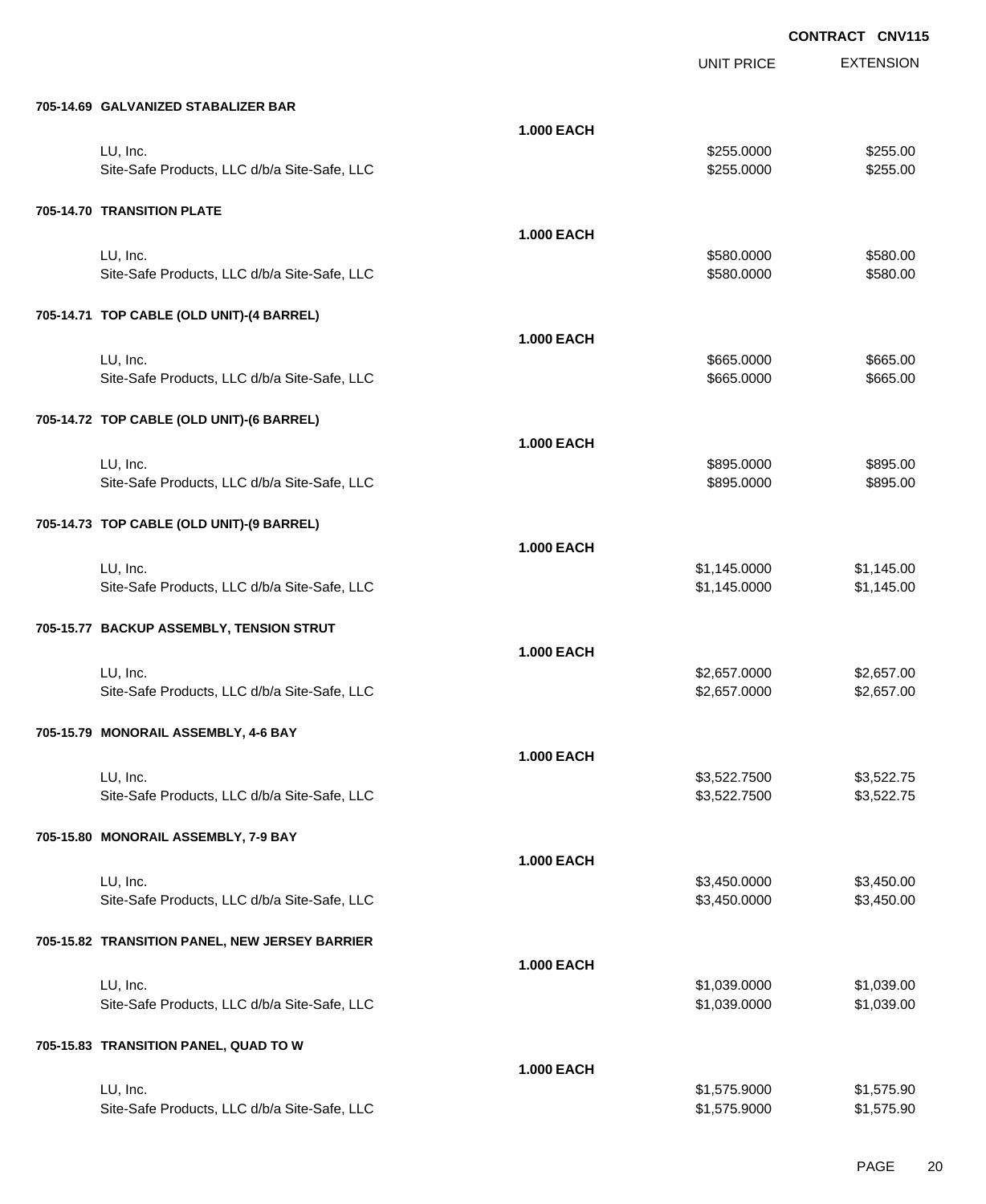|                                                |                   | <b>UNIT PRICE</b> | <b>EXTENSION</b> |
|------------------------------------------------|-------------------|-------------------|------------------|
| 705-15.84 DIAPHRAGM ASSEMBLY, WIDE             |                   |                   |                  |
|                                                | <b>1.000 EACH</b> |                   |                  |
| LU, Inc.                                       |                   | \$1,850.0000      | \$1,850.00       |
| Site-Safe Products, LLC d/b/a Site-Safe, LLC   |                   | \$1,850.0000      | \$1,850.00       |
| 705-15.85 BACKUP ASSEMBLY, TENSION STRUT, WIDE |                   |                   |                  |
|                                                | <b>1.000 EACH</b> |                   |                  |
| LU, Inc.                                       |                   | \$3,485.0000      | \$3,485.00       |
| Site-Safe Products, LLC d/b/a Site-Safe, LLC   |                   | \$3,485.0000      | \$3,485.00       |
| 705-15.87 BACKUP ASSEMBLY, CONCRETE            |                   |                   |                  |
|                                                | 1.000 C.Y.        |                   |                  |
| LU, Inc.                                       |                   | \$1,775.0000      | \$1,775.00       |
| Site-Safe Products, LLC d/b/a Site-Safe, LLC   |                   | \$1,775.0000      | \$1,775.00       |
| 705-15.88 END SHOE, CONCRETE                   |                   |                   |                  |
|                                                | 1.000 C.Y.        |                   |                  |
| LU, Inc.                                       |                   | \$735.0000        | \$735.00         |
| Site-Safe Products, LLC d/b/a Site-Safe, LLC   |                   | \$735.0000        | \$735.00         |
| 705-15.89 BACKUP ASSEMBLY, CONCRETE, WIDE      |                   |                   |                  |
|                                                | 1.000 C.Y.        |                   |                  |
| LU, Inc.                                       |                   | \$2,906.0000      | \$2,906.00       |
| Site-Safe Products, LLC d/b/a Site-Safe, LLC   |                   | \$2,906.0000      | \$2,906.00       |
| 705-15.90 EXTENSION PANEL                      |                   |                   |                  |
|                                                | <b>1.000 EACH</b> |                   |                  |
| LU, Inc.                                       |                   | \$475.0000        | \$475.00         |
| Site-Safe Products, LLC d/b/a Site-Safe, LLC   |                   | \$475.0000        | \$475.00         |
| 705-15.91   PIVOT SUPPORT BRACKET              |                   |                   |                  |
|                                                | <b>1.000 EACH</b> |                   |                  |
| LU, Inc.                                       |                   | \$115.0000        | \$115.00         |
| Site-Safe Products, LLC d/b/a Site-Safe, LLC   |                   | \$115.0000        | \$115.00         |
| 705-17.40 WIDETRACC LONG WING POST             |                   |                   |                  |
|                                                | <b>1.000 EACH</b> |                   |                  |
| LU, Inc.                                       |                   | \$374.0000        | \$374.00         |
| Site-Safe Products, LLC d/b/a Site-Safe, LLC   |                   | \$374.0000        | \$374.00         |
| 705-17.41 WIDETRACC SHORT WING POST            |                   |                   |                  |
|                                                | <b>1.000 EACH</b> |                   |                  |
| LU, Inc.                                       |                   | \$306.0000        | \$306.00         |
| Site-Safe Products, LLC d/b/a Site-Safe, LLC   |                   | \$306.0000        | \$306.00         |
| 705-17.42 WIDETRACC EXT CHANNEL                |                   |                   |                  |
|                                                | <b>1.000 EACH</b> |                   |                  |
| LU, Inc.                                       |                   | \$743.7500        | \$743.75         |
| Site-Safe Products, LLC d/b/a Site-Safe, LLC   |                   | \$743.7500        | \$743.75         |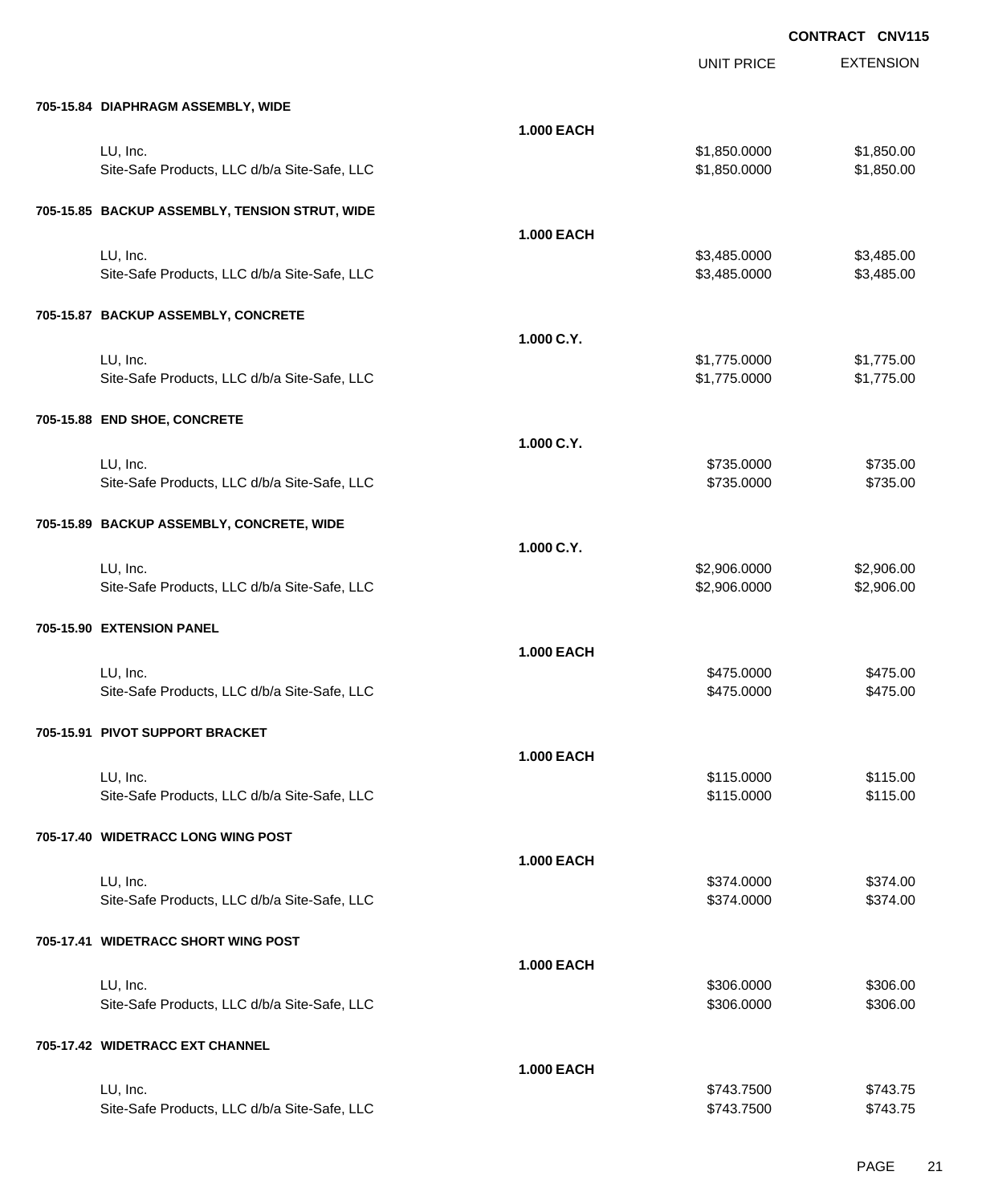UNIT PRICE EXTENSION

#### **705-17.43 WIDETRACC PANEL**

|                                              | <b>1.000 EACH</b> |          |
|----------------------------------------------|-------------------|----------|
| LU. Inc.                                     | \$348,5000        | \$348.50 |
| Site-Safe Products, LLC d/b/a Site-Safe, LLC | \$348,5000        | \$348.50 |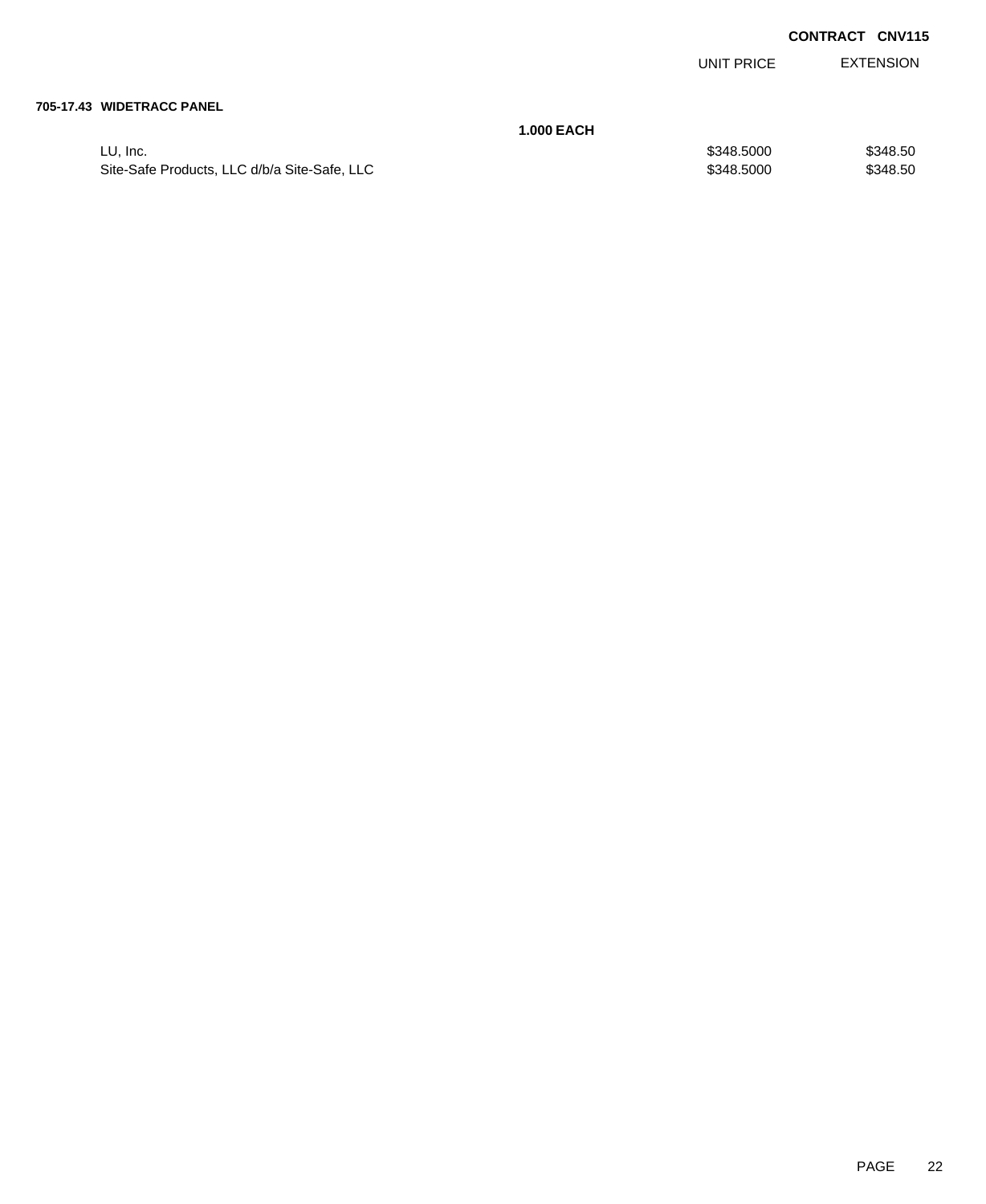# **SUB-TOTAL MAINTENANCE**

| LU, Inc.                                     | \$237,552.79 |
|----------------------------------------------|--------------|
| Site-Safe Products, LLC d/b/a Site-Safe, LLC | \$300,800.44 |
| <b>SUB-TOTAL MAINTENANCE CONTINGENCY</b>     |              |
| LU, Inc.                                     | \$93,274.41  |
| Site-Safe Products, LLC d/b/a Site-Safe, LLC | \$93,274.41  |
|                                              |              |
| <b>TOTAL CONTRACT</b>                        |              |
| LU, Inc.                                     | \$330,827.20 |
| Site-Safe Products, LLC d/b/a Site-Safe, LLC | \$394,074.85 |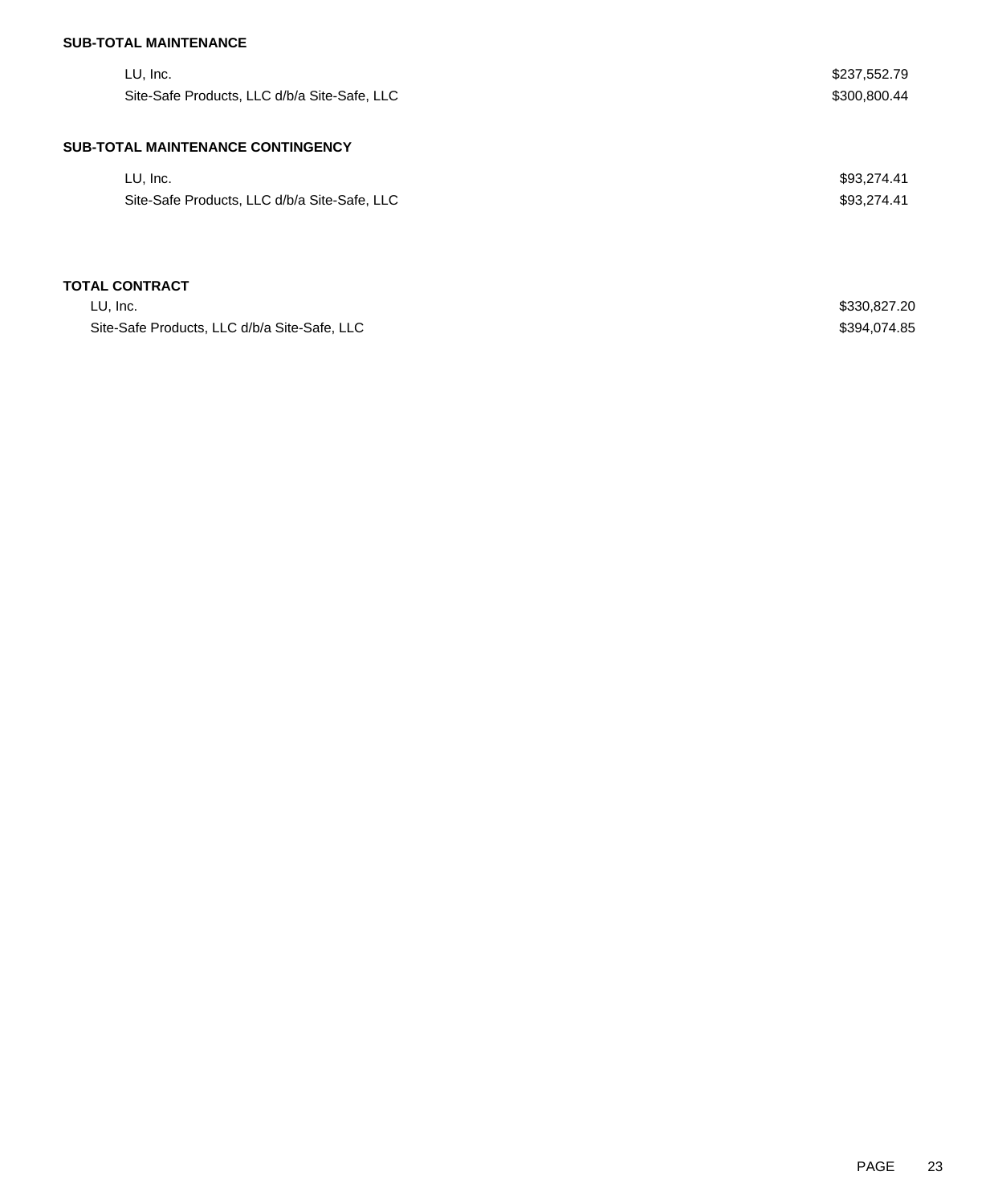# **DEPARTMENT OF TRANSPORTATION SUMMARY OF BIDS LETTING OF MARCH 26, 2021 STATE OF TENNESSEE**

#### DEKALB COUNTY (Contract No. CNV012 Call 027)

STP/HIP-26(76),21001-3279-14

THE GRADING, DRAINAGE, CONSTRUCTION OF RETAINING WALLS AND PAVING ON U.S. 70 (S.R. 26) FROM NEAR S.R. 53 (L.M. 1.97) TO NEAR S.R. 96 (L.M. 6.10).

PROJECT LENGTH - 4.100 MILES

COMPLETION TIME - ON OR BEFORE JUNE 30, 2024

DBE GOAL 10.50%

|                                    | <b>TOTAL CONTRACT</b> |
|------------------------------------|-----------------------|
| Twin K Construction, Inc.          | \$30,875,122.71       |
| Rogers Group, Inc.                 | \$31,207,736.16       |
| Jones Bros. Contractors, LLC       | \$31,721,295.79       |
| Eutaw Construction Company, Inc.   | \$34,721,105.13       |
| Vulcan Construction Materials, LLC | \$41,218,220.12       |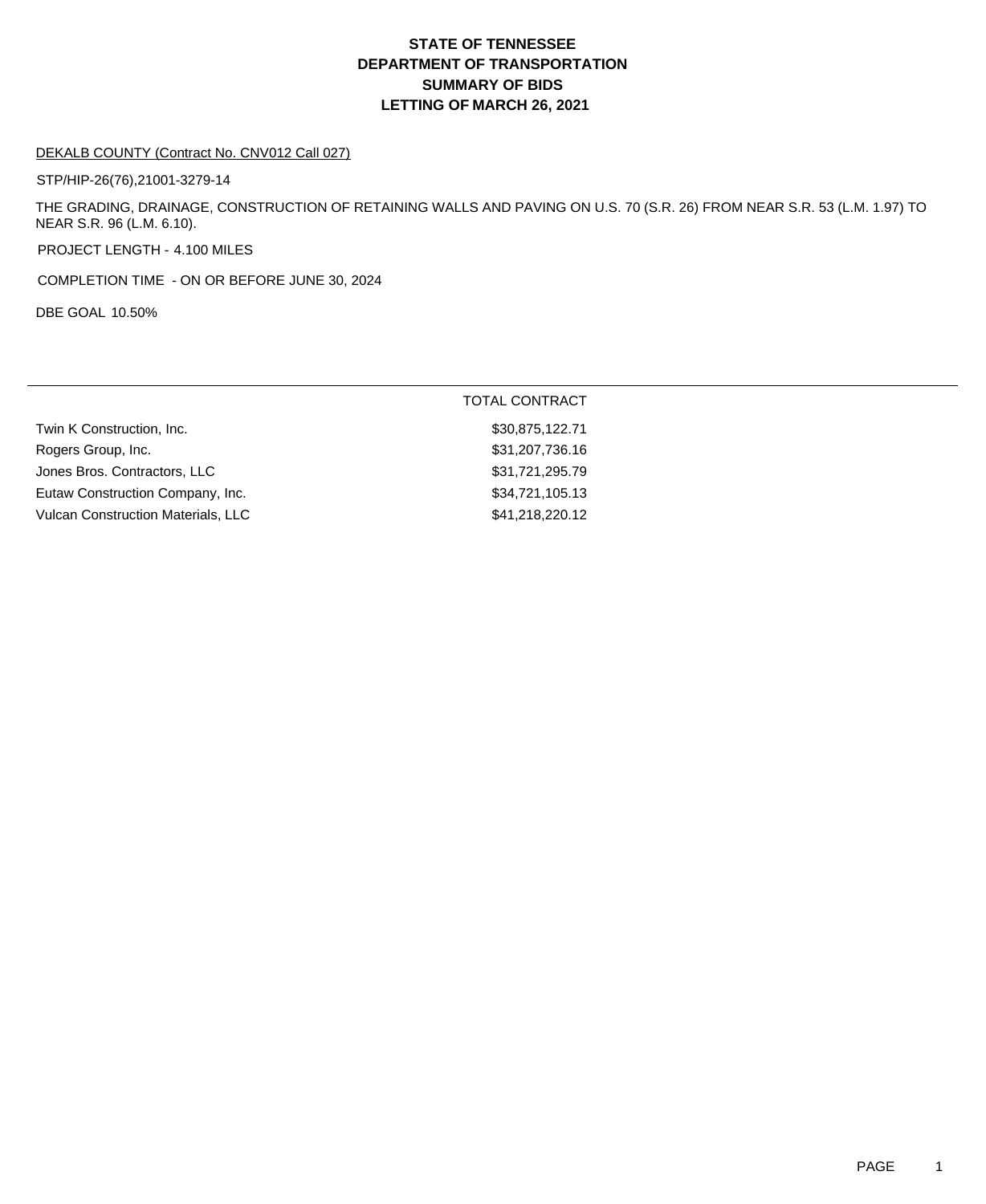**ROADWAY CATEGORY 105-01 CONSTRUCTION STAKES, LINES AND GRADES 1.000 LS** Twin K Construction, Inc. 68.3800 \$284,868.3800 \$284,868.3800 \$284,868.3800 \$284,868.3800 \$284,868.38 Rogers Group, Inc. 6. 2010. The state of the state of the state of the state of the state of the state of the state of the state of the state of the state of the state of the state of the state of the state of the state of dones Bros. Contractors, LLC 6. 200 1000 \$300,000 \$300,000 \$300,000.000 \$300,000.000 \$300,000.00 Eutaw Construction Company, Inc. 6. 2008. The state of the state of the state of the state of the state of the state of the state of the state of the state of the state of the state of the state of the state of the state o Vulcan Construction Materials, LLC 6000000 \$208,000.000 \$208,000.000 \$208,000.000 \$208,000.00 **109-10.01 TRAINEE 5,680.000 HOUR** Twin K Construction, Inc. 66 and the set of the set of the set of the set of the set of the set of the set of the set of the set of the set of the set of the set of the set of the set of the set of the set of the set of th Rogers Group, Inc. \$1,544.00 \$4,544.00 \$4,544.00 \$4,544.00 \$4,544.00 \$4,544.00 \$4,544.00 Jones Bros. Contractors, LLC \$0.8000 \$4,544.00 Eutaw Construction Company, Inc. 6. The Construction Company, Inc. 6. The Construction Company, Inc. 6. The Construction Company, Inc. 6. The Construction Company, Inc. 6. The Construction Company, Inc. 6. The Construction Vulcan Construction Materials, LLC 60.8000 \$4,544.00 **201-01 CLEARING AND GRUBBING 1.000 LS** Twin K Construction, Inc. 6. The state of the state of the state of the state of the state of the state of the state of the state of the state of the state of the state of the state of the state of the state of the state o Rogers Group, Inc. \$700,000.000 \$700,000.000 \$700,000.000 \$700,000.000 \$700,000.000 \$700,000.00 Jones Bros. Contractors, LLC \$1,275,000.0000 \$1,275,000.00 Eutaw Construction Company, Inc. 6. The Construction Company, Inc. 6. The Construction Company, Inc. 6. The Construction Company, Inc. 6. The Construction Company, Inc. 6. The Construction Company, Inc. 6. The Construction Vulcan Construction Materials, LLC 6000000 \$530,000.000 \$530,000.000 \$530,000.000 \$530,000.00 **202-01 REMOVAL OF STRUCTURES AND OBSTRUCTIONS 1.000 LS** Twin K Construction, Inc. 625,000.000 \$25,000.000 \$25,000.000 \$25,000.000 \$25,000.000 \$25,000.00 Rogers Group, Inc. \$20,000.000 \$20,000.000 \$20,000.000 \$20,000.000 \$20,000.000 \$20,000.00 Jones Bros. Contractors, LLC \$15,000.0000 \$15,000.00 Eutaw Construction Company, Inc. 60000 \$7,560.000 \$7,560.000 \$7,560.000 \$7,560.000 \$7,560.00 Vulcan Construction Materials, LLC 6000000 \$10,000.000 \$10,000.000 \$10,000.000 \$10,000.00 **202-06.01 REMOVAL OF BUILDINGS (TRACT NO.89) 1.000 LS** Twin K Construction, Inc. 625,000.000 \$25,000.000 \$25,000.000 \$25,000.000 \$25,000.000 \$25,000.00 Rogers Group, Inc. \$1,500.000 \$1,500.000 \$1,500.000 \$1,500.000 \$1,500.000 \$1,500.000 \$1,500.00 Jones Bros. Contractors, LLC \$100.0000 \$100.00 Eutaw Construction Company, Inc. 6. The Construction Company, Inc. 6. The Construction Company, Inc. 6. The Construction Company, Inc. 6. The Construction Company, Inc. 6. The Construction Company, Inc. 6. The Construction Vulcan Construction Materials, LLC 6100.000 \$100.000 \$100.000 \$100.000 \$100.000 \$100.00 **202-06.02 REMOVAL OF BUILDINGS (TRACT NO.115A) 1.000 LS** Twin K Construction, Inc. 625,000.000 \$25,000.000 \$25,000.000 \$25,000.000 \$25,000.000 \$25,000.00 Rogers Group, Inc. \$1,500.000 \$1,500.000 \$1,500.000 \$1,500.000 \$1,500.000 \$1,500.000 \$1,500.00 \$1,500.00 \$1,500 Jones Bros. Contractors, LLC \$100.0000 \$100.00 Eutaw Construction Company, Inc. 6. The Construction Company, Inc. 6. The Construction Company, Inc. 6. The Construction Company, Inc. 6. The Construction Company, Inc. 6. The Construction Company, Inc. 6. The Construction

Vulcan Construction Materials, LLC 60000 \$4,590.000 \$4,590.000 \$4,590.000

**CONTRACT CNV012**

EXTENSION UNIT PRICE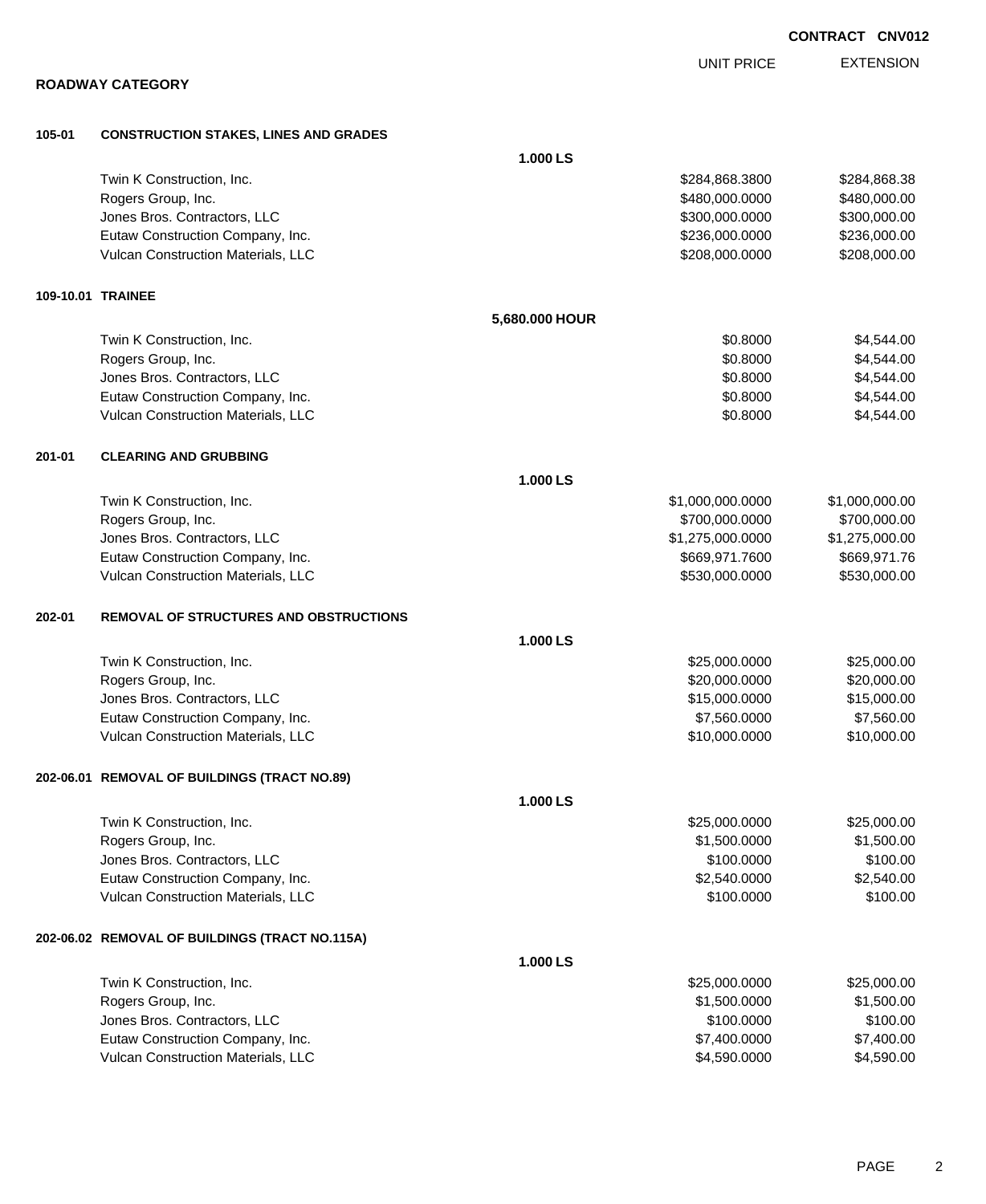UNIT PRICE

EXTENSION

**202-06.03 REMOVAL OF BUILDINGS (TRACT NO.119B)**

|        |                                                      | 1.000 LS          |               |                 |
|--------|------------------------------------------------------|-------------------|---------------|-----------------|
|        | Twin K Construction, Inc.                            |                   | \$1.0900      | \$1.09          |
|        | Rogers Group, Inc.                                   |                   | \$1.2500      | \$1.25          |
|        | Jones Bros. Contractors, LLC                         |                   | \$500.0000    | \$500.00        |
|        | Eutaw Construction Company, Inc.                     |                   | \$24,700.0000 | \$24,700.00     |
|        | Vulcan Construction Materials, LLC                   |                   | \$8,120.0000  | \$8,120.00      |
| 202-13 | <b>WATER WELL ABANDONMENT</b>                        |                   |               |                 |
|        |                                                      | <b>1.000 EACH</b> |               |                 |
|        | Twin K Construction, Inc.                            |                   | \$4,895.7200  | \$4,895.72      |
|        | Rogers Group, Inc.                                   |                   | \$4,700.0000  | \$4,700.00      |
|        | Jones Bros. Contractors, LLC                         |                   | \$3,500.0000  | \$3,500.00      |
|        | Eutaw Construction Company, Inc.                     |                   | \$2,790.0000  | \$2,790.00      |
|        | Vulcan Construction Materials, LLC                   |                   | \$5,340.0000  | \$5,340.00      |
| 203-01 | <b>ROAD &amp; DRAINAGE EXCAVATION (UNCLASSIFIED)</b> |                   |               |                 |
|        |                                                      | 635,870.000 C.Y.  |               |                 |
|        | Twin K Construction, Inc.                            |                   | \$9.0900      | \$5,780,058.30  |
|        | Rogers Group, Inc.                                   |                   | \$9.3000      | \$5,913,591.00  |
|        | Jones Bros. Contractors, LLC                         |                   | \$9.3500      | \$5,945,384.50  |
|        | Eutaw Construction Company, Inc.                     |                   | \$12.2500     | \$7,789,407.50  |
|        | Vulcan Construction Materials, LLC                   |                   | \$19.8500     | \$12,622,019.50 |
|        | 203-01.11 PRESPLITTING OF ROCK EXCAVATION            |                   |               |                 |
|        |                                                      | 21,298.000 S.Y.   |               |                 |
|        | Twin K Construction, Inc.                            |                   | \$12.3900     | \$263,882.22    |
|        | Rogers Group, Inc.                                   |                   | \$13.0500     | \$277,938.90    |
|        | Jones Bros. Contractors, LLC                         |                   | \$20.0000     | \$425,960.00    |
|        | Eutaw Construction Company, Inc.                     |                   | \$29.7000     | \$632,550.60    |
|        | Vulcan Construction Materials, LLC                   |                   | \$35.4000     | \$753,949.20    |
|        | 203-02.01 BORROW EXCAVATION (GRADED SOLID ROCK)      |                   |               |                 |
|        |                                                      | 21,072.000 TON    |               |                 |
|        | Twin K Construction, Inc.                            |                   | \$23.0000     | \$484,656.00    |
|        | Rogers Group, Inc.                                   |                   | \$24.2500     | \$510,996.00    |
|        | Jones Bros. Contractors, LLC                         |                   | \$10.0000     | \$210,720.00    |
|        | Eutaw Construction Company, Inc.                     |                   | \$8.0000      | \$168,576.00    |
|        | Vulcan Construction Materials, LLC                   |                   | \$30.2000     | \$636,374.40    |
| 203-04 | PLACING AND SPREADING TOPSOIL                        |                   |               |                 |
|        |                                                      | 22,827.000 C.Y.   |               |                 |
|        | Twin K Construction, Inc.                            |                   | \$3.0300      | \$69,165.81     |
|        | Rogers Group, Inc.                                   |                   | \$3.2000      | \$73,046.40     |
|        | Jones Bros. Contractors, LLC                         |                   | \$4.0000      | \$91,308.00     |
|        | Eutaw Construction Company, Inc.                     |                   | \$4.7000      | \$107,286.90    |
|        | Vulcan Construction Materials, LLC                   |                   | \$12.0000     | \$273,924.00    |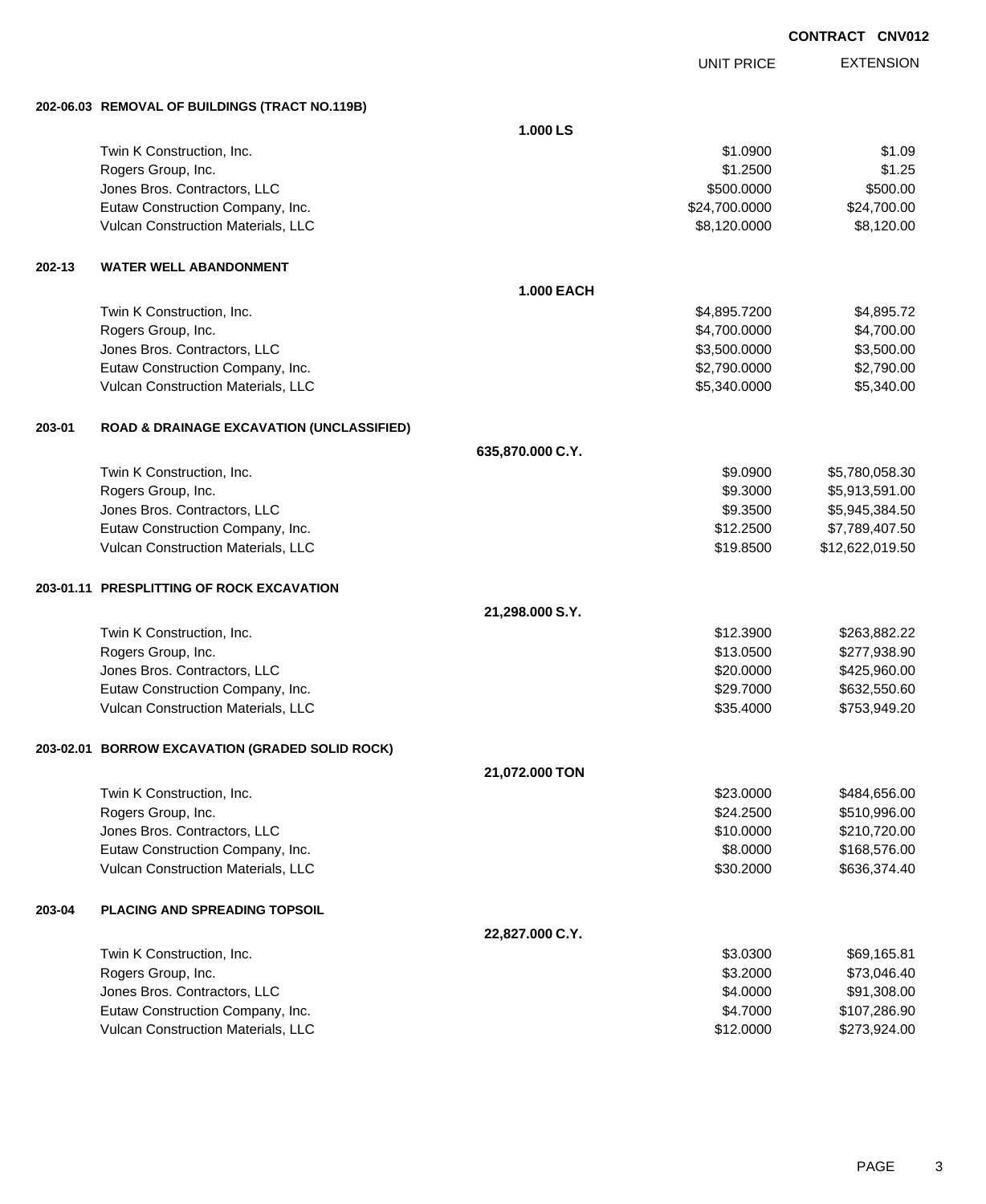UNIT PRICE

EXTENSION

|        |                                             | 4,522.000 C.Y. |            |              |
|--------|---------------------------------------------|----------------|------------|--------------|
|        | Twin K Construction, Inc.                   |                | \$9.8900   | \$44,722.58  |
|        | Rogers Group, Inc.                          |                | \$10.4500  | \$47,254.90  |
|        | Jones Bros. Contractors, LLC                |                | \$10.0000  | \$45,220.00  |
|        | Eutaw Construction Company, Inc.            |                | \$11.0500  | \$49,968.10  |
|        | Vulcan Construction Materials, LLC          |                | \$15,4000  | \$69,638.80  |
| 203-06 | <b>WATER</b>                                |                |            |              |
|        |                                             | 1,742.000 M.G. |            |              |
|        | Twin K Construction, Inc.                   |                | \$5.7700   | \$10,051.34  |
|        | Rogers Group, Inc.                          |                | \$5.9000   | \$10,277.80  |
|        | Jones Bros. Contractors, LLC                |                | \$5.0000   | \$8,710.00   |
|        | Eutaw Construction Company, Inc.            |                | \$11.0000  | \$19,162.00  |
|        | Vulcan Construction Materials, LLC          |                | \$14.4000  | \$25,084.80  |
|        | 203-15.03 COMPACTED CLAY                    |                |            |              |
|        |                                             | 30.000 C.Y.    |            |              |
|        | Twin K Construction, Inc.                   |                | \$136.2100 | \$4,086.30   |
|        | Rogers Group, Inc.                          |                | \$152.0000 | \$4,560.00   |
|        | Jones Bros. Contractors, LLC                |                | \$75.0000  | \$2,250.00   |
|        | Eutaw Construction Company, Inc.            |                | \$38.2000  | \$1,146.00   |
|        | Vulcan Construction Materials, LLC          |                | \$40.0000  | \$1,200.00   |
|        | 204-08.01 BACKFILL MATERIAL (FLOWABLE FILL) |                |            |              |
|        |                                             | 693.000 C.Y.   |            |              |
|        | Twin K Construction, Inc.                   |                | \$172,6200 | \$119,625.66 |
|        | Rogers Group, Inc.                          |                | \$195.0000 | \$135,135.00 |
|        | Jones Bros. Contractors, LLC                |                | \$300.0000 | \$207,900.00 |
|        | Eutaw Construction Company, Inc.            |                | \$211.5000 | \$146,569.50 |
|        | Vulcan Construction Materials, LLC          |                | \$233.0000 | \$161,469.00 |

#### **209-02.03 8" TEMPORARY SLOPE DRAIN**

**203-05 UNDERCUTTING**

|                                           | 37,000 L.F. |           |            |
|-------------------------------------------|-------------|-----------|------------|
| Twin K Construction, Inc.                 |             | \$31,0100 | \$1,147.37 |
| Rogers Group, Inc.                        |             | \$30,9500 | \$1,145.15 |
| Jones Bros. Contractors, LLC              |             | \$11,0000 | \$407.00   |
| Eutaw Construction Company, Inc.          |             | \$18,4000 | \$680.80   |
| <b>Vulcan Construction Materials, LLC</b> |             | \$10.1000 | \$373.70   |
| 209-02.04 10" TEMPORARY SLOPE DRAIN       |             |           |            |
|                                           | 88.000 L.F. |           |            |
| Twin K Construction, Inc.                 |             | \$33,0800 | \$2,911.04 |
| Rogers Group, Inc.                        |             | \$33,0000 | \$2,904.00 |
| Jones Bros. Contractors, LLC              |             | \$14,0000 | \$1,232,00 |
| Eutaw Construction Company, Inc.          |             | \$20,7500 | \$1,826.00 |
| <b>Vulcan Construction Materials, LLC</b> |             | \$11,4000 | \$1,003.20 |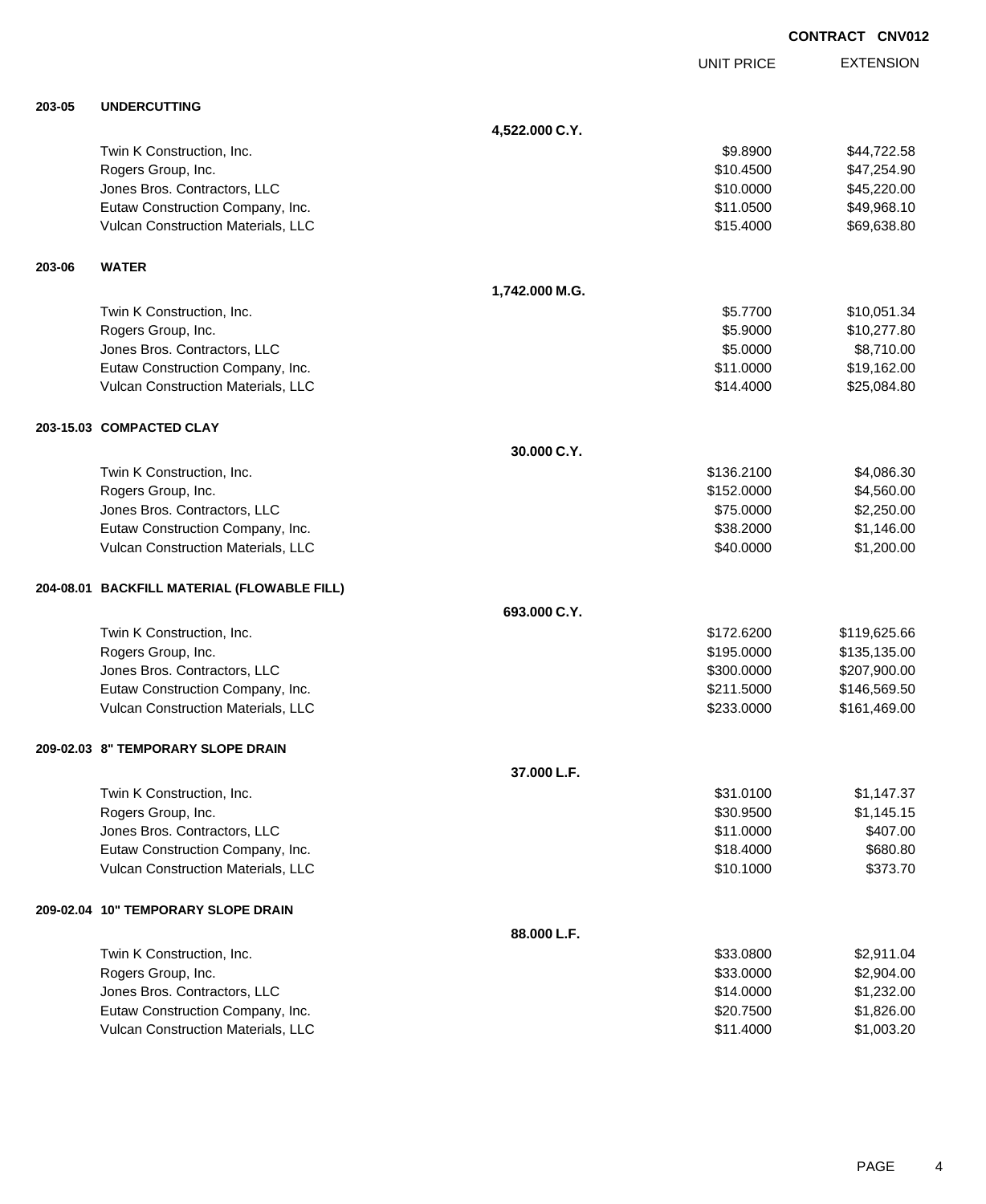UNIT PRICE

|        | 209-02.05 12" TEMPORARY SLOPE DRAIN                                    |                  |                      |                              |
|--------|------------------------------------------------------------------------|------------------|----------------------|------------------------------|
|        |                                                                        | 455.000 L.F.     |                      |                              |
|        | Twin K Construction, Inc.                                              |                  | \$15.5000            | \$7,052.50                   |
|        | Rogers Group, Inc.                                                     |                  | \$15.5000            | \$7,052.50                   |
|        | Jones Bros. Contractors, LLC                                           |                  | \$15.0000            | \$6,825.00                   |
|        | Eutaw Construction Company, Inc.                                       |                  | \$22.7000            | \$10,328.50                  |
|        | Vulcan Construction Materials, LLC                                     |                  | \$13.3000            | \$6,051.50                   |
|        | 209-02.07 18" TEMPORARY SLOPE DRAIN                                    |                  |                      |                              |
|        |                                                                        | 80.000 L.F.      |                      |                              |
|        | Twin K Construction, Inc.                                              |                  | \$37.2100            | \$2,976.80                   |
|        | Rogers Group, Inc.                                                     |                  | \$37.1500            | \$2,972.00                   |
|        | Jones Bros. Contractors, LLC                                           |                  | \$22.0000            | \$1,760.00                   |
|        | Eutaw Construction Company, Inc.                                       |                  | \$35.0500            | \$2,804.00                   |
|        | Vulcan Construction Materials, LLC                                     |                  | \$21.7000            | \$1,736.00                   |
| 209-05 | <b>SEDIMENT REMOVAL</b>                                                |                  |                      |                              |
|        |                                                                        | 3,800.000 C.Y.   |                      |                              |
|        | Twin K Construction, Inc.                                              |                  | \$4.8900             | \$18,582.00                  |
|        | Rogers Group, Inc.                                                     |                  | \$5.2000             | \$19,760.00                  |
|        | Jones Bros. Contractors, LLC                                           |                  | \$5.0000             | \$19,000.00                  |
|        | Eutaw Construction Company, Inc.                                       |                  | \$0.1000             | \$380.00                     |
|        | Vulcan Construction Materials, LLC                                     |                  | \$25.6000            | \$97,280.00                  |
|        | 209-06.02 12" DIA COIR LOG (DESCRIPTION)                               |                  |                      |                              |
|        |                                                                        | 375.000 L.F.     |                      |                              |
|        | Twin K Construction, Inc.                                              |                  | \$13.4400            | \$5,040.00                   |
|        | Rogers Group, Inc.                                                     |                  | \$13.4000            | \$5,025.00                   |
|        | Jones Bros. Contractors, LLC                                           |                  | \$13.0000            | \$4,875.00                   |
|        | Eutaw Construction Company, Inc.                                       |                  | \$14.5500            | \$5,456.25                   |
|        | Vulcan Construction Materials, LLC                                     |                  | \$7.7500             | \$2,906.25                   |
|        | 209-08.02 TEMPORARY SILT FENCE (WITH BACKING)                          |                  |                      |                              |
|        |                                                                        | 131,750.000 L.F. |                      |                              |
|        | Twin K Construction, Inc.                                              |                  | \$3.5100             | \$462,442.50                 |
|        | Rogers Group, Inc.                                                     |                  | \$3.5500             | \$467,712.50                 |
|        | Jones Bros. Contractors, LLC                                           |                  | \$3.4000             | \$447,950.00                 |
|        | Eutaw Construction Company, Inc.<br>Vulcan Construction Materials, LLC |                  | \$4.0000<br>\$3.7500 | \$527,000.00<br>\$494,062.50 |
|        |                                                                        |                  |                      |                              |
|        | 209-08.03 TEMPORARY SILT FENCE (WITHOUT BACKING)                       |                  |                      |                              |
|        |                                                                        | 14,484.000 L.F.  |                      |                              |
|        | Twin K Construction, Inc.                                              |                  | \$2.3800             | \$34,471.92                  |
|        | Rogers Group, Inc.                                                     |                  | \$2.4000             | \$34,761.60                  |
|        | Jones Bros. Contractors, LLC                                           |                  | \$2.3000             | \$33,313.20                  |
|        | Eutaw Construction Company, Inc.                                       |                  | \$2.8500             | \$41,279.40                  |
|        | Vulcan Construction Materials, LLC                                     |                  | \$2.5000             | \$36,210.00                  |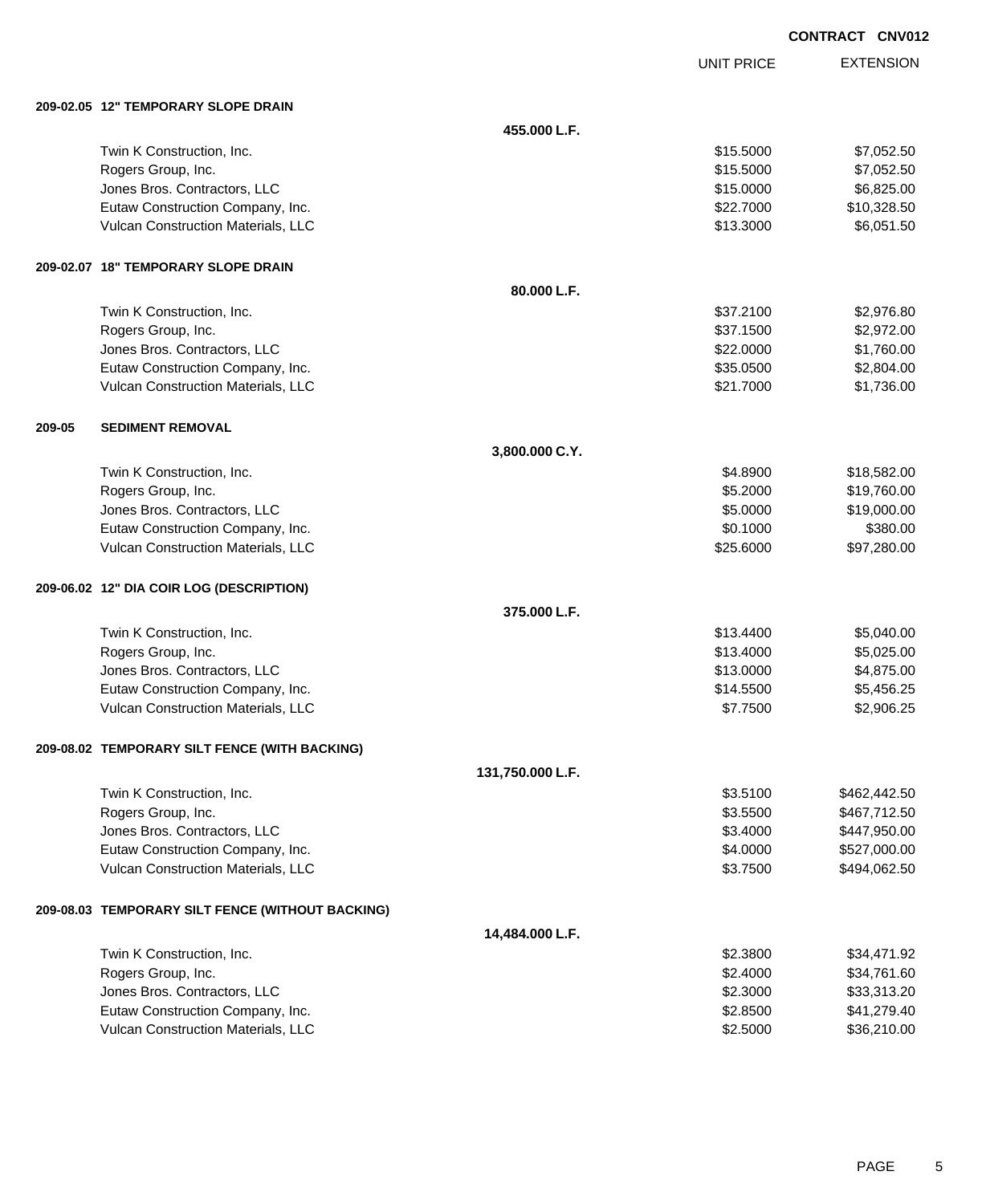UNIT PRICE

| 209-08.04 TEMPORARY ENHANCED SILT FENCE   |               |              |             |
|-------------------------------------------|---------------|--------------|-------------|
|                                           | 338.000 L.F.  |              |             |
| Twin K Construction, Inc.                 |               | \$15.5000    | \$5,239.00  |
| Rogers Group, Inc.                        |               | \$15.5000    | \$5,239.00  |
| Jones Bros. Contractors, LLC              |               | \$15.0000    | \$5,070.00  |
| Eutaw Construction Company, Inc.          |               | \$16.2500    | \$5,492.50  |
| Vulcan Construction Materials, LLC        |               | \$11.5000    | \$3,887.00  |
| 209-08.07 ROCK CHECK DAM                  |               |              |             |
|                                           | 225,000 EACH  |              |             |
| Twin K Construction, Inc.                 |               | \$310.0800   | \$69,768.00 |
| Rogers Group, Inc.                        |               | \$309.5000   | \$69,637.50 |
| Jones Bros. Contractors, LLC              |               | \$300.0000   | \$67,500.00 |
| Eutaw Construction Company, Inc.          |               | \$258.7500   | \$58,218.75 |
| Vulcan Construction Materials, LLC        |               | \$300.0000   | \$67,500.00 |
| 209-08.08 ENHANCED ROCK CHECK DAM         |               |              |             |
|                                           | 147.000 EACH  |              |             |
| Twin K Construction, Inc.                 |               | \$403.1000   | \$59,255.70 |
| Rogers Group, Inc.                        |               | \$405.0000   | \$59,535.00 |
| Jones Bros. Contractors, LLC              |               | \$400.0000   | \$58,800.00 |
| Eutaw Construction Company, Inc.          |               | \$349.2500   | \$51,339.75 |
| Vulcan Construction Materials, LLC        |               | \$375.0000   | \$55,125.00 |
| 209-09.01 SANDBAGS                        |               |              |             |
|                                           | 6,360.000 BAG |              |             |
| Twin K Construction, Inc.                 |               | \$3.7200     | \$23,659.20 |
| Rogers Group, Inc.                        |               | \$3.7000     | \$23,532.00 |
| Jones Bros. Contractors, LLC              |               | \$6.0000     | \$38,160.00 |
| Eutaw Construction Company, Inc.          |               | \$4.0500     | \$25,758.00 |
| Vulcan Construction Materials, LLC        |               | \$5.2500     | \$33,390.00 |
| 209-09.03 SEDIMENT FILTER BAG (15' X 15') |               |              |             |
|                                           | 18.000 EACH   |              |             |
| Twin K Construction, Inc.                 |               | \$224.0800   | \$4,033.44  |
| Rogers Group, Inc.                        |               | \$1,240.0000 | \$22,320.00 |
| Jones Bros. Contractors, LLC              |               | \$600.0000   | \$10,800.00 |
| Eutaw Construction Company, Inc.          |               | \$569.7500   | \$10,255.50 |
| Vulcan Construction Materials, LLC        |               | \$375.0000   | \$6,750.00  |
| 209-09.22 POLYACRYLAMIDE POWDER           |               |              |             |
|                                           | 5,576.000 LB. |              |             |
| Twin K Construction, Inc.                 |               | \$6.2000     | \$34,571.20 |
| Rogers Group, Inc.                        |               | \$6.2000     | \$34,571.20 |
| Jones Bros. Contractors, LLC              |               | \$6.0000     | \$33,456.00 |
| Eutaw Construction Company, Inc.          |               | \$6.0000     | \$33,456.00 |
| Vulcan Construction Materials, LLC        |               | \$12.0000    | \$66,912.00 |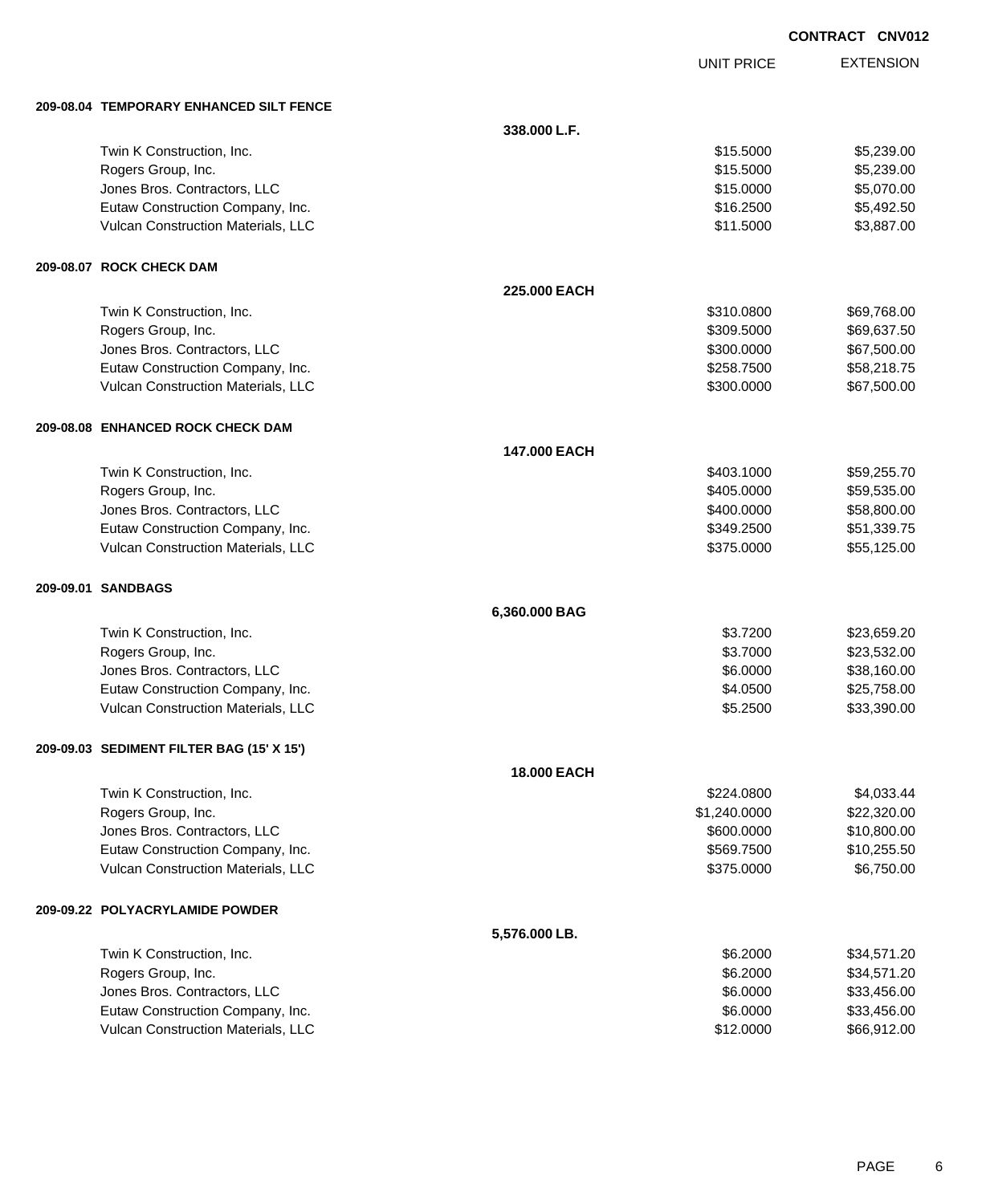UNIT PRICE EXTENSION

| 209-09.23 POLYACRYLAMIDE LIQUID                  |                   |              |             |
|--------------------------------------------------|-------------------|--------------|-------------|
|                                                  | 560,000 GAL.      |              |             |
| Twin K Construction, Inc.                        |                   | \$66.1500    | \$37,044.00 |
| Rogers Group, Inc.                               |                   | \$66.0500    | \$36,988.00 |
| Jones Bros. Contractors, LLC                     |                   | \$64.0000    | \$35,840.00 |
| Eutaw Construction Company, Inc.                 |                   | \$77.5000    | \$43,400.00 |
| Vulcan Construction Materials, LLC               |                   | \$65.4000    | \$36,624.00 |
| 209-10.20 TEMPORARY SEDIMENT TRAP                |                   |              |             |
|                                                  | 310.000 C.Y.      |              |             |
| Twin K Construction, Inc.                        |                   | \$9.7800     | \$3,031.80  |
| Rogers Group, Inc.                               |                   | \$9.9000     | \$3,069.00  |
| Jones Bros. Contractors, LLC                     |                   | \$15.0000    | \$4,650.00  |
| Eutaw Construction Company, Inc.                 |                   | \$19.5000    | \$6,045.00  |
| Vulcan Construction Materials, LLC               |                   | \$34.9000    | \$10,819.00 |
| 209-20.03 POLYETHYLENE SHEETING (6 MIL. MINIMUM) |                   |              |             |
|                                                  | 353.000 S.Y.      |              |             |
| Twin K Construction, Inc.                        |                   | \$2.6900     | \$949.57    |
| Rogers Group, Inc.                               |                   | \$2.7000     | \$953.10    |
| Jones Bros. Contractors, LLC                     |                   | \$4.0000     | \$1,412.00  |
| Eutaw Construction Company, Inc.                 |                   | \$3.7500     | \$1,323.75  |
| Vulcan Construction Materials, LLC               |                   | \$3.0000     | \$1,059.00  |
| 209-40.30 CATCH BASIN PROTECTION (TYPE A)        |                   |              |             |
|                                                  | <b>1.000 EACH</b> |              |             |
| Twin K Construction, Inc.                        |                   | \$246.6500   | \$246.65    |
| Rogers Group, Inc.                               |                   | \$1,250.0000 | \$1,250.00  |
| Jones Bros. Contractors, LLC                     |                   | \$1,200.0000 | \$1,200.00  |
| Eutaw Construction Company, Inc.                 |                   | \$1,710.0000 | \$1,710.00  |
| Vulcan Construction Materials, LLC               |                   | \$600.0000   | \$600.00    |
| 209-40.41 CATCH BASIN FILTER ASSEMBLY(TYPE 1)    |                   |              |             |
|                                                  | <b>1.000 EACH</b> |              |             |
| Twin K Construction, Inc.                        |                   | \$258.4600   | \$258.46    |
| Rogers Group, Inc.                               |                   | \$725.0000   | \$725.00    |
| Jones Bros. Contractors, LLC                     |                   | \$700.0000   | \$700.00    |
| Eutaw Construction Company, Inc.                 |                   | \$1,140.0000 | \$1,140.00  |
| Vulcan Construction Materials, LLC               |                   | \$550.0000   | \$550.00    |
| 209-40.46 CATCH BASIN FILTER ASSEMBLY(TYPE 6)    |                   |              |             |
|                                                  | 11.000 EACH       |              |             |
| Twin K Construction, Inc.                        |                   | \$619.7100   | \$6,816.81  |
| Rogers Group, Inc.                               |                   | \$725.0000   | \$7,975.00  |
| Jones Bros. Contractors, LLC                     |                   | \$700.0000   | \$7,700.00  |
| Eutaw Construction Company, Inc.                 |                   | \$541.2500   | \$5,953.75  |
| Vulcan Construction Materials, LLC               |                   | \$500.0000   | \$5,500.00  |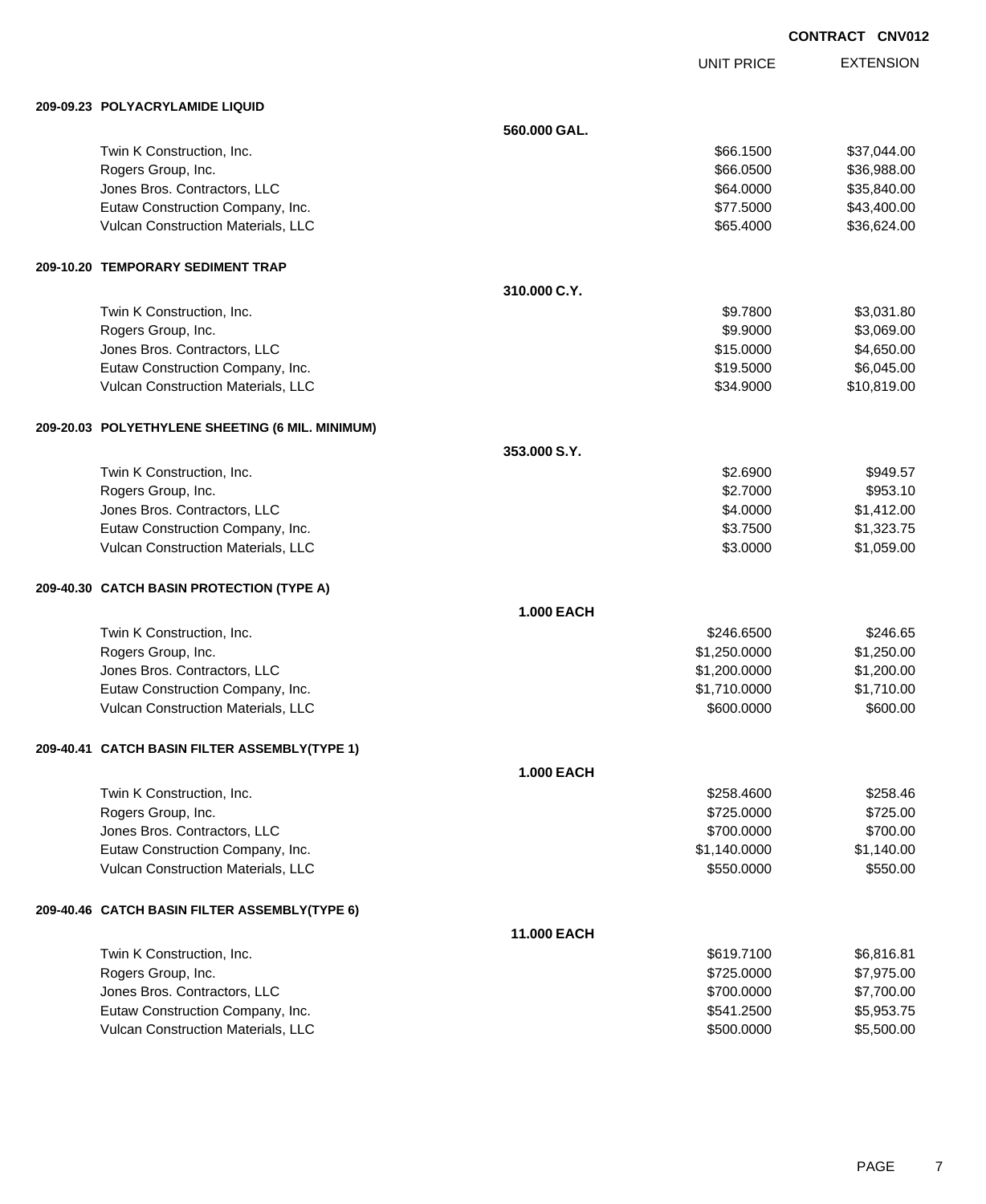| <b>CONTRACT</b> | <b>CNV012</b> |
|-----------------|---------------|
|                 |               |

UNIT PRICE

EXTENSION

**209-40.47 CATCH BASIN FILTER ASSEMBLY(TYPE 7)**

|        | 209-40.47 CAICH BASIN FILIER ASSEMBLY(IYPE 7)  |                   |              |                |
|--------|------------------------------------------------|-------------------|--------------|----------------|
|        |                                                | <b>1.000 EACH</b> |              |                |
|        | Twin K Construction, Inc.                      |                   | \$619.7100   | \$619.71       |
|        | Rogers Group, Inc.                             |                   | \$1,450.0000 | \$1,450.00     |
|        | Jones Bros. Contractors, LLC                   |                   | \$1,400.0000 | \$1,400.00     |
|        | Eutaw Construction Company, Inc.               |                   | \$541.2500   | \$541.25       |
|        | Vulcan Construction Materials, LLC             |                   | \$800.0000   | \$800.00       |
|        | 209-40.51 CATCH BASIN FILTER ASSEMBLY(TYPE 11) |                   |              |                |
|        |                                                | <b>1.000 EACH</b> |              |                |
|        | Twin K Construction, Inc.                      |                   | \$542.7600   | \$542.76       |
|        | Rogers Group, Inc.                             |                   | \$2,600.0000 | \$2,600.00     |
|        | Jones Bros. Contractors, LLC                   |                   | \$2,500.0000 | \$2,500.00     |
|        | Eutaw Construction Company, Inc.               |                   | \$1,650.0000 | \$1,650.00     |
|        | Vulcan Construction Materials, LLC             |                   | \$1,200.0000 | \$1,200.00     |
|        | 209-65.03 TEMPORARY DIVERSION CHANNEL          |                   |              |                |
|        |                                                | 606.000 L.F.      |              |                |
|        | Twin K Construction, Inc.                      |                   | \$65.9300    | \$39,953.58    |
|        | Rogers Group, Inc.                             |                   | \$73.5000    | \$44,541.00    |
|        | Jones Bros. Contractors, LLC                   |                   | \$32.0000    | \$19,392.00    |
|        | Eutaw Construction Company, Inc.               |                   | \$15.0500    | \$9,120.30     |
|        | Vulcan Construction Materials, LLC             |                   | \$37.2000    | \$22,543.20    |
|        | 209-65.04 TEMPORARY IN STREAM DIVERSION        |                   |              |                |
|        |                                                | 190.000 L.F.      |              |                |
|        | Twin K Construction, Inc.                      |                   | \$172.5600   | \$32,786.40    |
|        | Rogers Group, Inc.                             |                   | \$195.0000   | \$37,050.00    |
|        | Jones Bros. Contractors, LLC                   |                   | \$70.0000    | \$13,300.00    |
|        | Eutaw Construction Company, Inc.               |                   | \$54.5000    | \$10,355.00    |
|        | Vulcan Construction Materials, LLC             |                   | \$45.0000    | \$8,550.00     |
| 303-01 | MINERAL AGGREGATE, TYPE A BASE, GRADING D      |                   |              |                |
|        |                                                | 149,299.000 TON   |              |                |
|        | Twin K Construction, Inc.                      |                   | \$17.5700    | \$2,623,183.43 |
|        | Rogers Group, Inc.                             |                   | \$17.0000    | \$2,538,083.00 |
|        | Jones Bros. Contractors, LLC                   |                   | \$19.0000    | \$2,836,681.00 |
|        | Eutaw Construction Company, Inc.               |                   | \$20.1500    | \$3,008,374.85 |
|        | Vulcan Construction Materials, LLC             |                   | \$27.0000    | \$4,031,073.00 |
|        | 303-01.01 GRANULAR BACKFILL (ROADWAY)          |                   |              |                |
|        |                                                | 6,688.900 TON     |              |                |
|        | Twin K Construction, Inc.                      |                   | \$24.9000    | \$166,553.61   |
|        | Rogers Group, Inc.                             |                   | \$26.2500    | \$175,583.63   |
|        | Jones Bros. Contractors, LLC                   |                   | \$34.0000    | \$227,422.60   |
|        | Eutaw Construction Company, Inc.               |                   | \$27.9000    | \$186,620.31   |
|        | Vulcan Construction Materials, LLC             |                   | \$31.6000    | \$211,369.24   |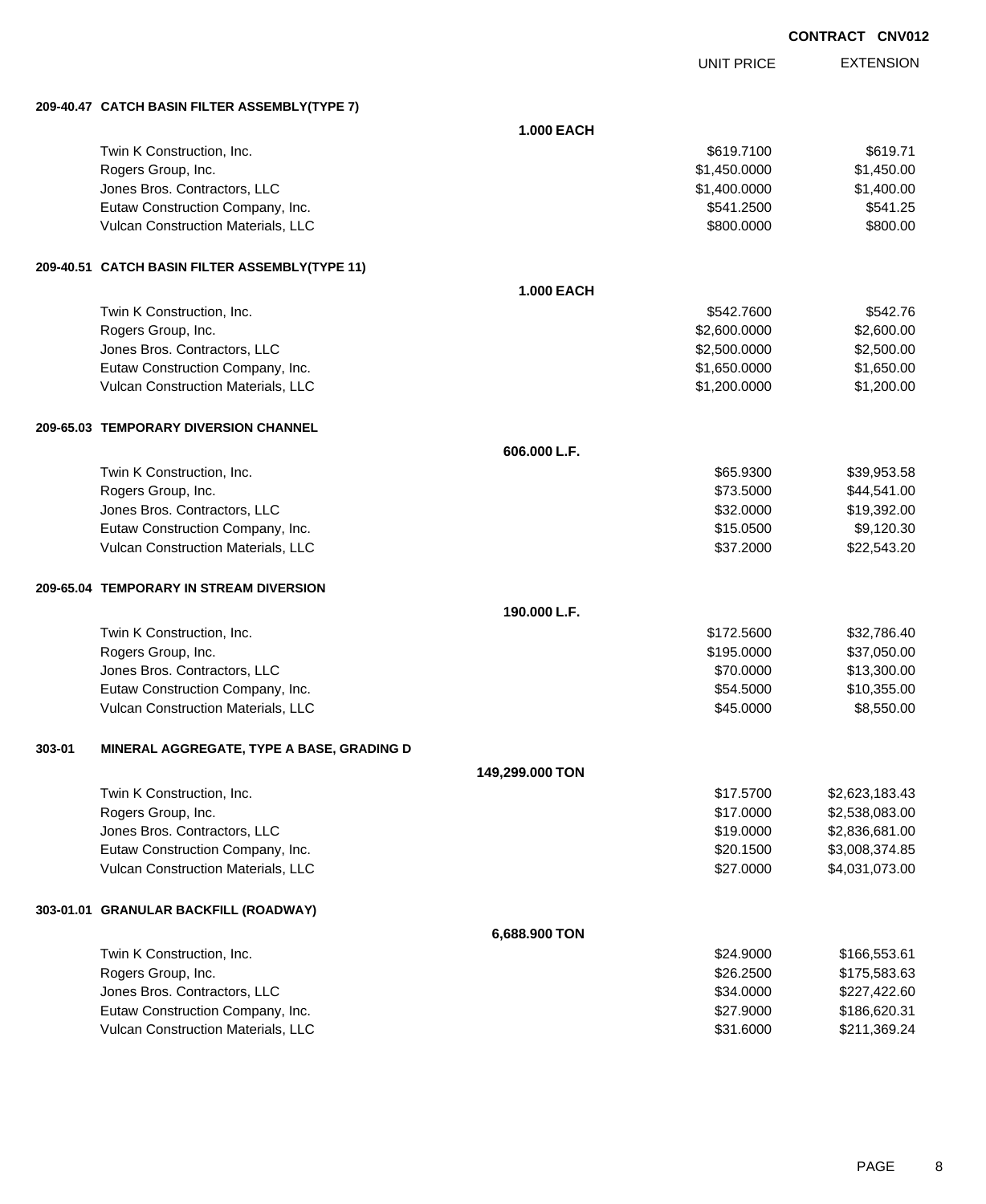UNIT PRICE EXTENSION

**303-10.01 MINERAL AGGREGATE (SIZE 57)**

| 303-10.01   MINERAL AGGREGATE (SIZE 57)                         |                |            |                |
|-----------------------------------------------------------------|----------------|------------|----------------|
|                                                                 | 620,000 TON    |            |                |
| Twin K Construction, Inc.                                       |                | \$32.1700  | \$19,945.40    |
| Rogers Group, Inc.                                              |                | \$36.2000  | \$22,444.00    |
| Jones Bros. Contractors, LLC                                    |                | \$45.0000  | \$27,900.00    |
| Eutaw Construction Company, Inc.                                |                | \$40.6500  | \$25,203.00    |
| Vulcan Construction Materials, LLC                              |                | \$39.6000  | \$24,552.00    |
| 307-01.01 ASPHALT CONCRETE MIX (PG64-22) (BPMB-HM) GRADING A    |                |            |                |
|                                                                 | 26,180.000 TON |            |                |
| Twin K Construction, Inc.                                       |                | \$63.0500  | \$1,650,649.00 |
| Rogers Group, Inc.                                              |                | \$61.0000  | \$1,596,980.00 |
| Jones Bros. Contractors, LLC                                    |                | \$67.0000  | \$1,754,060.00 |
| Eutaw Construction Company, Inc.                                |                | \$70.0000  | \$1,832,600.00 |
| Vulcan Construction Materials, LLC                              |                | \$74.5000  | \$1,950,410.00 |
| 307-01.08 ASPHALT CONCRETE MIX (PG64-22) (BPMB-HM) GRADING B-M2 |                |            |                |
|                                                                 | 23,635.000 TON |            |                |
| Twin K Construction, Inc.                                       |                | \$68.2200  | \$1,612,379.70 |
| Rogers Group, Inc.                                              |                | \$66.0000  | \$1,559,910.00 |
| Jones Bros. Contractors, LLC                                    |                | \$74.0000  | \$1,748,990.00 |
| Eutaw Construction Company, Inc.                                |                | \$77.3000  | \$1,826,985.50 |
| Vulcan Construction Materials, LLC                              |                | \$80.0000  | \$1,890,800.00 |
| 307-01.15 ASC MIX (PG64-22) (BPMLC-HM) GRADING CS               |                |            |                |
|                                                                 | 456.000 TON    |            |                |
| Twin K Construction, Inc.                                       |                | \$124.0400 | \$56,562.24    |
| Rogers Group, Inc.                                              |                | \$120.0000 | \$54,720.00    |
| Jones Bros. Contractors, LLC                                    |                | \$140.0000 | \$63,840.00    |
| Eutaw Construction Company, Inc.                                |                | \$93.2500  | \$42,522.00    |
| Vulcan Construction Materials, LLC                              |                | \$100.0000 | \$45,600.00    |
| 307-01.20 ASP. CONC. MIX(PG64-22) (BPMB-HM) GR. A-S             |                |            |                |
|                                                                 | 19,268.000 TON |            |                |
| Twin K Construction, Inc.                                       |                | \$69.2600  | \$1,334,501.68 |
| Rogers Group, Inc.                                              |                | \$67.0000  | \$1,290,956.00 |
| Jones Bros. Contractors, LLC                                    |                | \$78.0000  | \$1,502,904.00 |
| Eutaw Construction Company, Inc.                                |                | \$77.6000  | \$1,495,196.80 |
| Vulcan Construction Materials, LLC                              |                | \$82.5000  | \$1,589,610.00 |
| 307-03.01 ASPHALT CONCRETE MIX (PG76-22) (BPMB-HM) GRADING A    |                |            |                |
|                                                                 | 360.000 TON    |            |                |
| Twin K Construction, Inc.                                       |                | \$129.2100 | \$46,515.60    |
| Rogers Group, Inc.                                              |                | \$125.0000 | \$45,000.00    |
| Jones Bros. Contractors, LLC                                    |                | \$125.0000 | \$45,000.00    |
| Eutaw Construction Company, Inc.                                |                | \$73.1500  | \$26,334.00    |
| Vulcan Construction Materials, LLC                              |                | \$90.0000  | \$32,400.00    |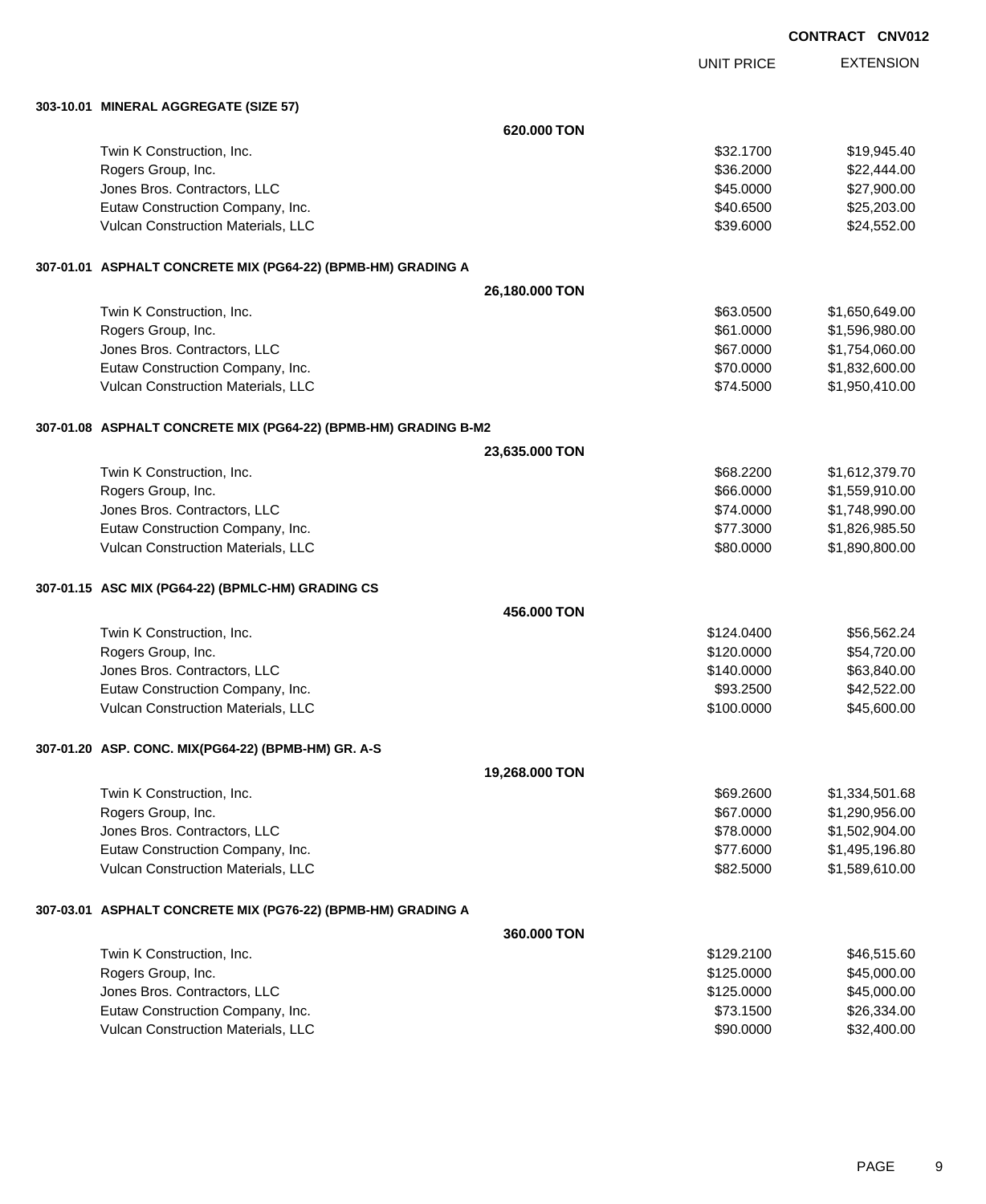UNIT PRICE

EXTENSION

**307-03.06 ASPHALT CONCRETE MIX (PG76-22) (BPMB-HM) GRADING B**

|        |                                                | 360.000 TON    |            |                |
|--------|------------------------------------------------|----------------|------------|----------------|
|        | Twin K Construction, Inc.                      |                | \$172.6300 | \$62,146.80    |
|        | Rogers Group, Inc.                             |                | \$167.0000 | \$60,120.00    |
|        | Jones Bros. Contractors, LLC                   |                | \$125.0000 | \$45,000.00    |
|        | Eutaw Construction Company, Inc.               |                | \$81.2500  | \$29,250.00    |
|        | Vulcan Construction Materials, LLC             |                | \$90.0000  | \$32,400.00    |
|        |                                                |                |            |                |
| 402-01 | BITUMINOUS MATERIAL FOR PRIME COAT (PC)        | 320.000 TON    |            |                |
|        | Twin K Construction, Inc.                      |                | \$723.5800 | \$231,545.60   |
|        | Rogers Group, Inc.                             |                | \$700.0000 | \$224,000.00   |
|        | Jones Bros. Contractors, LLC                   |                | \$500.0000 | \$160,000.00   |
|        | Eutaw Construction Company, Inc.               |                | \$707.0000 | \$226,240.00   |
|        | Vulcan Construction Materials, LLC             |                | \$900.0000 | \$288,000.00   |
| 402-02 |                                                |                |            |                |
|        | <b>AGGREGATE FOR COVER MATERIAL (PC)</b>       | 1,261.000 TON  |            |                |
|        | Twin K Construction, Inc.                      |                | \$37.2100  | \$46,921.81    |
|        | Rogers Group, Inc.                             |                | \$36.0000  | \$45,396.00    |
|        | Jones Bros. Contractors, LLC                   |                | \$35.0000  | \$44,135.00    |
|        | Eutaw Construction Company, Inc.               |                | \$39.6000  | \$49,935.60    |
|        | Vulcan Construction Materials, LLC             |                | \$40.0000  | \$50,440.00    |
| 403-01 | BITUMINOUS MATERIAL FOR TACK COAT (TC)         |                |            |                |
|        |                                                | 160.000 TON    |            |                |
|        | Twin K Construction, Inc.                      |                | \$630.5500 | \$100,888.00   |
|        | Rogers Group, Inc.                             |                | \$610.0000 | \$97,600.00    |
|        | Jones Bros. Contractors, LLC                   |                | \$500.0000 | \$80,000.00    |
|        | Eutaw Construction Company, Inc.               |                | \$707.0000 | \$113,120.00   |
|        | Vulcan Construction Materials, LLC             |                | \$750.0000 | \$120,000.00   |
|        | 411-01.07 ACS MIX (PG64-22) GRADING E SHOULDER |                |            |                |
|        |                                                | 3,621.000 TON  |            |                |
|        | Twin K Construction, Inc.                      |                | \$77.5300  | \$280,736.13   |
|        | Rogers Group, Inc.                             |                | \$75.0000  | \$271,575.00   |
|        | Jones Bros. Contractors, LLC                   |                | \$83.0000  | \$300,543.00   |
|        | Eutaw Construction Company, Inc.               |                | \$85.3000  | \$308,871.30   |
|        | Vulcan Construction Materials, LLC             |                | \$100.0000 | \$362,100.00   |
|        | 411-01.10 ACS MIX(PG64-22) GRADING D           |                |            |                |
|        |                                                | 13,414.000 TON |            |                |
|        | Twin K Construction, Inc.                      |                | \$95.1000  | \$1,275,671.40 |
|        | Rogers Group, Inc.                             |                | \$92.0000  | \$1,234,088.00 |
|        | Jones Bros. Contractors, LLC                   |                | \$93.0000  | \$1,247,502.00 |
|        | Eutaw Construction Company, Inc.               |                | \$96.3500  | \$1,292,438.90 |
|        | Vulcan Construction Materials, LLC             |                | \$100.0000 | \$1,341,400.00 |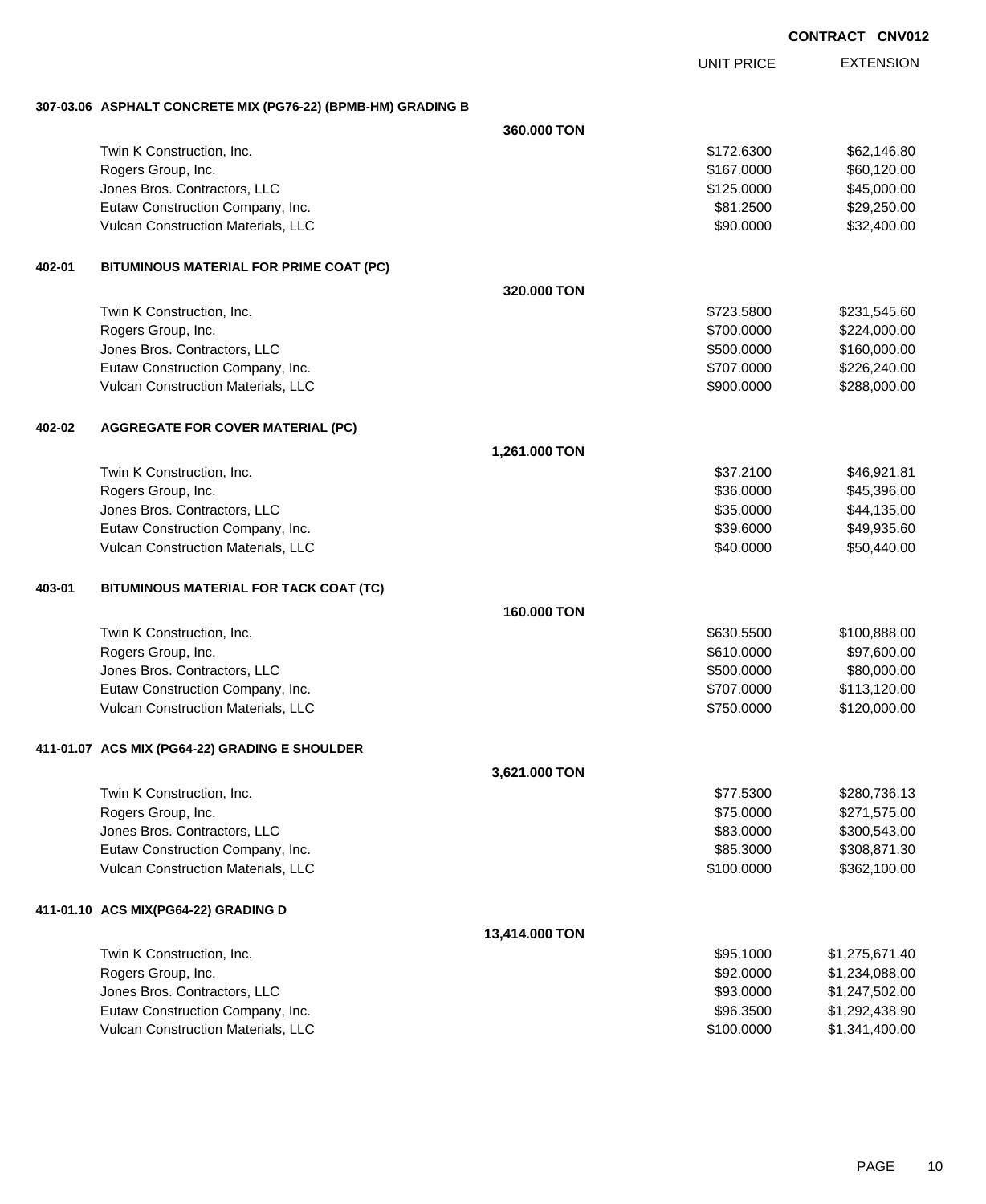|                                                                    |                 |                   | <b>CONTRACT CNV012</b> |
|--------------------------------------------------------------------|-----------------|-------------------|------------------------|
|                                                                    |                 | <b>UNIT PRICE</b> | <b>EXTENSION</b>       |
| 411-12.02 SCORING SHOULDERS (NON-CONTINUOUS) (16IN WIDTH)          |                 |                   |                        |
|                                                                    | 5.350 L.M.      |                   |                        |
| Twin K Construction, Inc.                                          |                 | \$801.0400        | \$4,285.56             |
| Rogers Group, Inc.                                                 |                 | \$500.0000        | \$2,675.00             |
| Jones Bros. Contractors, LLC                                       |                 | \$1,000.0000      | \$5,350.00             |
| Eutaw Construction Company, Inc.                                   |                 | \$1,120.0000      | \$5,992.00             |
| Vulcan Construction Materials, LLC                                 |                 | \$775.0000        | \$4,146.25             |
| 411-12.03   SCORING FOR RUMBLE STRIPE (NON-CONTINUOUS) (8IN WIDTH) |                 |                   |                        |
|                                                                    | 0.460 L.M.      |                   |                        |
| Twin K Construction, Inc.                                          |                 | \$878.5600        | \$404.14               |
| Rogers Group, Inc.                                                 |                 | \$500.0000        | \$230.00               |
| Jones Bros. Contractors, LLC                                       |                 | \$1,000.0000      | \$460.00               |
| Eutaw Construction Company, Inc.                                   |                 | \$1,120.0000      | \$515.20               |
| Vulcan Construction Materials, LLC                                 |                 | \$850.0000        | \$391.00               |
| 415-01.02 COLD PLANING BITUMINOUS PAVEMENT                         |                 |                   |                        |
|                                                                    | 15,832.000 S.Y. |                   |                        |
| Twin K Construction, Inc.                                          |                 | \$2.0700          | \$32,772.24            |
| Rogers Group, Inc.                                                 |                 | \$2.0000          | \$31,664.00            |
| Jones Bros. Contractors, LLC                                       |                 | \$2.6000          | \$41,163.20            |
| Eutaw Construction Company, Inc.                                   |                 | \$2.1500          | \$34,038.80            |
| Vulcan Construction Materials, LLC                                 |                 | \$2.6000          | \$41,163.20            |
| 604-01.01 CLASS A CONCRETE (ROADWAY)                               |                 |                   |                        |
|                                                                    | 920.900 C.Y.    |                   |                        |
| Twin K Construction, Inc.                                          |                 | \$1,033.5700      | \$951,814.61           |
| Rogers Group, Inc.                                                 |                 | \$1,050.0000      | \$966,945.00           |
| Jones Bros. Contractors, LLC                                       |                 | \$965.0000        | \$888,668.50           |
| Eutaw Construction Company, Inc.                                   |                 | \$1,190.0000      | \$1,095,871.00         |
| Vulcan Construction Materials, LLC                                 |                 | \$980.0000        | \$902,482.00           |
| 604-01.02 STEEL BAR REINFORCEMENT (ROADWAY)                        |                 |                   |                        |
|                                                                    | 163,568.000 LB. |                   |                        |
| Twin K Construction, Inc.                                          |                 | \$1.0300          | \$168,475.04           |
| Rogers Group, Inc.                                                 |                 | \$1.1000          | \$179,924.80           |
| Jones Bros. Contractors, LLC                                       |                 | \$1.1400          | \$186,467.52           |
| Eutaw Construction Company, Inc.                                   |                 | \$1.0000          | \$163,568.00           |
| Vulcan Construction Materials, LLC                                 |                 | \$1.1000          | \$179,924.80           |
| 604-02.01 CLASS A CONCRETE (BOX BRIDGES)                           |                 |                   |                        |
|                                                                    | 315.100 C.Y.    |                   |                        |
| Twin K Construction, Inc.                                          |                 | \$791.5100        | \$249,404.80           |
| Rogers Group, Inc.                                                 |                 | \$690.0000        | \$217,419.00           |
| Jones Bros. Contractors, LLC                                       |                 | \$900.0000        | \$283,590.00           |
| Eutaw Construction Company, Inc.                                   |                 | \$627.7500        | \$197,804.03           |

Vulcan Construction Materials, LLC \$960.0000 \$302,496.00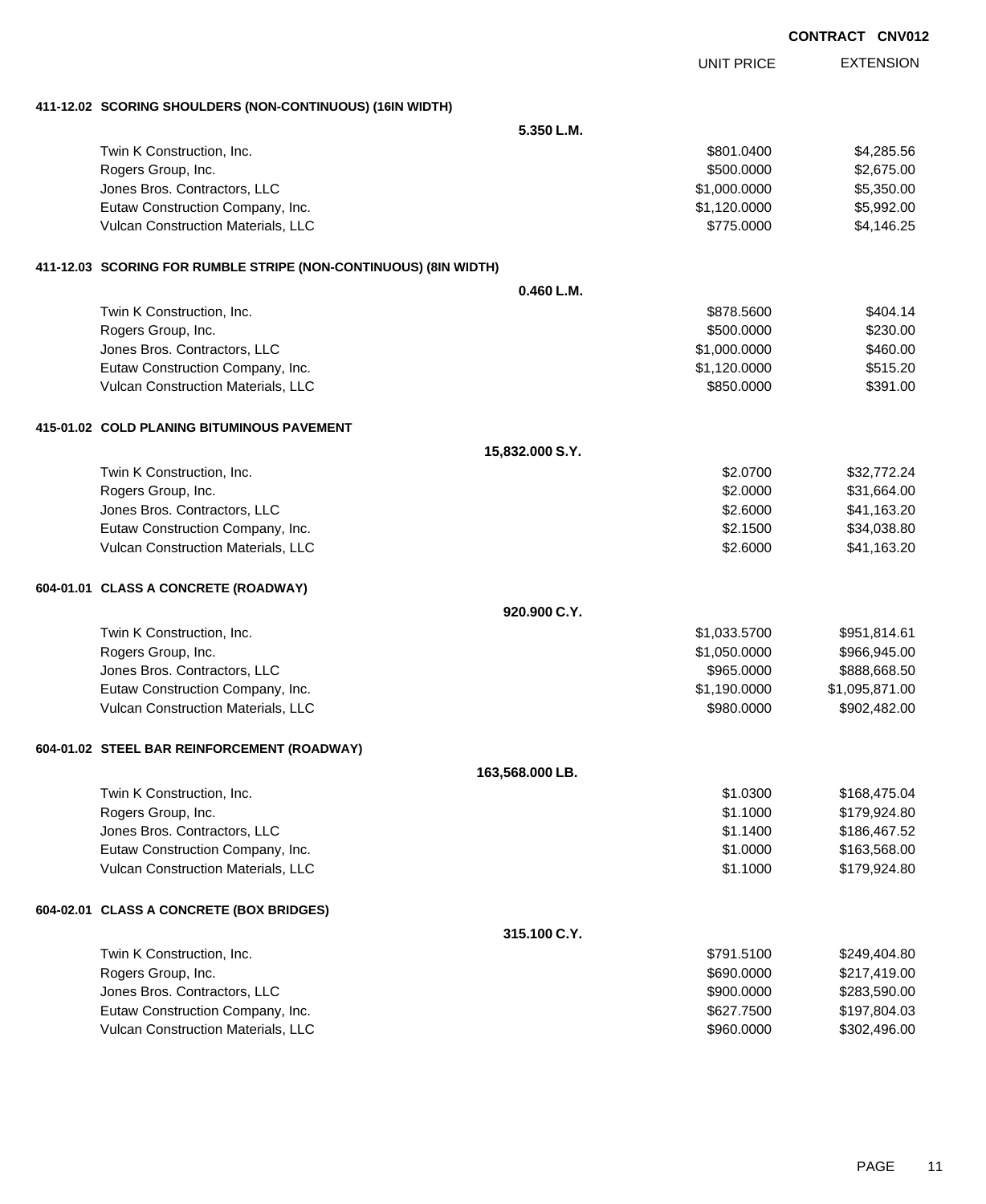|                                                         |                |                   | <b>CONTRACT CNV01</b> |
|---------------------------------------------------------|----------------|-------------------|-----------------------|
|                                                         |                | <b>UNIT PRICE</b> | <b>EXTENSION</b>      |
| 604-02.02 STEEL BAR REINFORCEMENT (BOX BRIDGES)         |                |                   |                       |
|                                                         | 45,399.000 LB. |                   |                       |
| Twin K Construction, Inc.                               |                | \$1.0400          | \$47,214.96           |
| Rogers Group, Inc.                                      |                | \$1.1000          | \$49,938.90           |
| Jones Bros. Contractors, LLC                            |                | \$1.1400          | \$51,754.86           |
| Eutaw Construction Company, Inc.                        |                | \$1.0000          | \$45,399.00           |
| Vulcan Construction Materials, LLC                      |                | \$1.1000          | \$49,938.90           |
| 604-07.01 RETAINING WALL (STA. 184+30 - STA. 188+00 RT) |                |                   |                       |
|                                                         | 3,418.000 S.F. |                   |                       |
| Twin K Construction, Inc.                               |                | \$91.7700         | \$313,669.86          |
| Rogers Group, Inc.                                      |                | \$57.0000         | \$194,826.00          |
| Jones Bros. Contractors, LLC                            |                | \$93.0000         | \$317,874.00          |
| Eutaw Construction Company, Inc.                        |                | \$61.1500         | \$209,010.70          |
| Vulcan Construction Materials, LLC                      |                | \$113.0000        | \$386,234.00          |
| 604-07.02 RETAINING WALL (STA. 303+00 - STA. 304+00 RT) |                |                   |                       |
|                                                         | 719.000 S.F.   |                   |                       |
| Twin K Construction, Inc.                               |                | \$105.5100        | \$75,861.69           |
| Rogers Group, Inc.                                      |                | \$50.7000         | \$36,453.30           |
| Jones Bros. Contractors, LLC                            |                | \$112.0000        | \$80,528.00           |
| Eutaw Construction Company, Inc.                        |                | \$74.3500         | \$53,457.65           |
| Vulcan Construction Materials, LLC                      |                | \$160.0000        | \$115,040.00          |
| 604-15.01 PORTLAND CEMENT GROUT                         |                |                   |                       |
|                                                         | 5.000 C.Y.     |                   |                       |
| Twin K Construction, Inc.                               |                | \$344,6000        | \$1,723.00            |
| Rogers Group, Inc.                                      |                | \$190.0000        | \$950.00              |
| Jones Bros. Contractors, LLC                            |                | \$500.0000        | \$2,500.00            |
| Eutaw Construction Company, Inc.                        |                | \$222.5000        | \$1,112.50            |
| Vulcan Construction Materials, LLC                      |                | \$350.0000        | \$1,750.00            |
| 607-03.30 18" PIPE CULVERT                              |                |                   |                       |
|                                                         | 1,130.000 L.F. |                   |                       |
| Twin K Construction, Inc.                               |                | \$116.3300        | \$131,452.90          |
| Rogers Group, Inc.                                      |                | \$125.0000        | \$141,250.00          |
| Jones Bros. Contractors, LLC                            |                | \$62.0000         | \$70,060.00           |
| Eutaw Construction Company, Inc.                        |                | \$81.8500         | \$92,490.50           |
| Vulcan Construction Materials, LLC                      |                | \$149.0000        | \$168,370.00          |
| 607-05.30 24" PIPE CULVERT                              |                |                   |                       |
|                                                         | 1,173.000 L.F. |                   |                       |
| Twin K Construction, Inc.                               |                | \$131.1300        | \$153,815.49          |
| Rogers Group, Inc.                                      |                | \$140.0000        | \$164,220.00          |
| Jones Bros. Contractors, LLC                            |                | \$78.0000         | \$91,494.00           |
| Eutaw Construction Company, Inc.                        |                | \$92.2500         | \$108,209.25          |
| Vulcan Construction Materials, LLC                      |                | \$161.0000        | \$188,853.00          |

## 012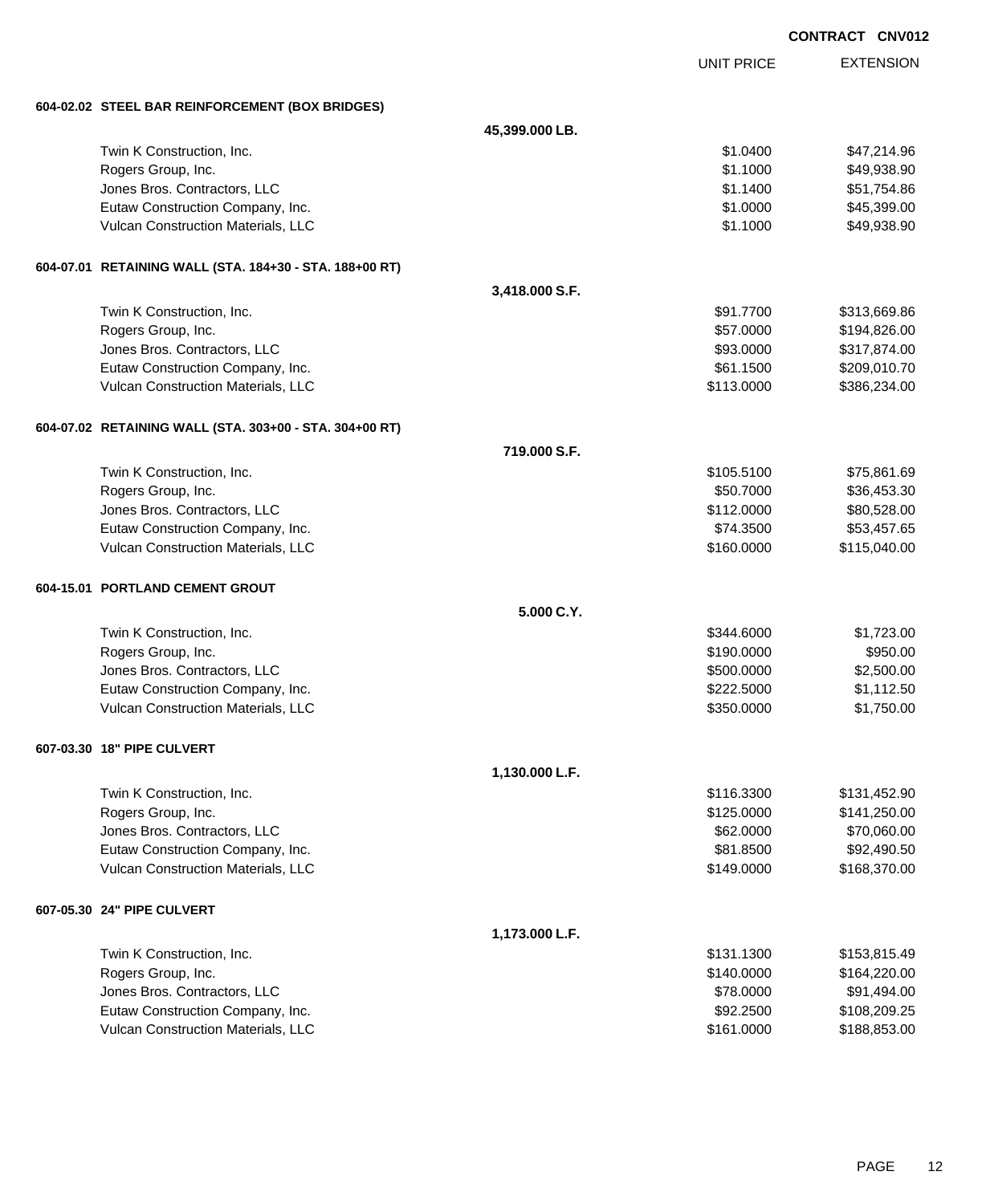UNIT PRICE

| 607-06.30 30" PIPE CULVERT |  |  |
|----------------------------|--|--|
|                            |  |  |

| 607-06.30   30" PIPE CULVERT            |                |            |              |
|-----------------------------------------|----------------|------------|--------------|
|                                         | 772.000 L.F.   |            |              |
| Twin K Construction, Inc.               |                | \$179.7400 | \$138,759.28 |
| Rogers Group, Inc.                      |                | \$190.0000 | \$146,680.00 |
| Jones Bros. Contractors, LLC            |                | \$100.0000 | \$77,200.00  |
| Eutaw Construction Company, Inc.        |                | \$114.5000 | \$88,394.00  |
| Vulcan Construction Materials, LLC      |                | \$211.0000 | \$162,892.00 |
| 607-07.30 36" PIPE CULVERT              |                |            |              |
|                                         | 554.000 L.F.   |            |              |
| Twin K Construction, Inc.               |                | \$290.8400 | \$161,125.36 |
| Rogers Group, Inc.                      |                | \$310.0000 | \$171,740.00 |
| Jones Bros. Contractors, LLC            |                | \$120.0000 | \$66,480.00  |
| Eutaw Construction Company, Inc.        |                | \$146.2500 | \$81,022.50  |
| Vulcan Construction Materials, LLC      |                | \$269.0000 | \$149,026.00 |
| 607-08.30 42" PIPE CULVERT              |                |            |              |
|                                         | 150.000 L.F.   |            |              |
| Twin K Construction, Inc.               |                | \$250.1300 | \$37,519.50  |
| Rogers Group, Inc.                      |                | \$265.0000 | \$39,750.00  |
| Jones Bros. Contractors, LLC            |                | \$140.0000 | \$21,000.00  |
| Eutaw Construction Company, Inc.        |                | \$160.7500 | \$24,112.50  |
| Vulcan Construction Materials, LLC      |                | \$319.0000 | \$47,850.00  |
| 607-09.30 48" PIPE CULVERT              |                |            |              |
|                                         | 93.000 L.F.    |            |              |
| Twin K Construction, Inc.               |                | \$401.4900 | \$37,338.57  |
| Rogers Group, Inc.                      |                | \$425.0000 | \$39,525.00  |
| Jones Bros. Contractors, LLC            |                | \$240.0000 | \$22,320.00  |
| Eutaw Construction Company, Inc.        |                | \$249.7500 | \$23,226.75  |
| Vulcan Construction Materials, LLC      |                | \$260,0000 | \$24,180.00  |
| 607-39.02 18" PIPE CULVERT (SIDE DRAIN) |                |            |              |
|                                         | 1,130.000 L.F. |            |              |
| Twin K Construction, Inc.               |                | \$59.1300  | \$66,816.90  |
| Rogers Group, Inc.                      |                | \$62.5000  | \$70,625.00  |
| Jones Bros. Contractors, LLC            |                | \$59.0000  | \$66,670.00  |
| Eutaw Construction Company, Inc.        |                | \$66.8000  | \$75,484.00  |
| Vulcan Construction Materials, LLC      |                | \$69.4000  | \$78,422.00  |
| 607-39.03 24" PIPE CULVERT (SIDE DRAIN) |                |            |              |
|                                         | 362.000 L.F.   |            |              |
| Twin K Construction, Inc.               |                | \$70.2900  | \$25,444.98  |
| Rogers Group, Inc.                      |                | \$75.0000  | \$27,150.00  |
| Jones Bros. Contractors, LLC            |                | \$72.0000  | \$26,064.00  |
| Eutaw Construction Company, Inc.        |                | \$68.1500  | \$24,670.30  |
| Vulcan Construction Materials, LLC      |                | \$119.0000 | \$43,078.00  |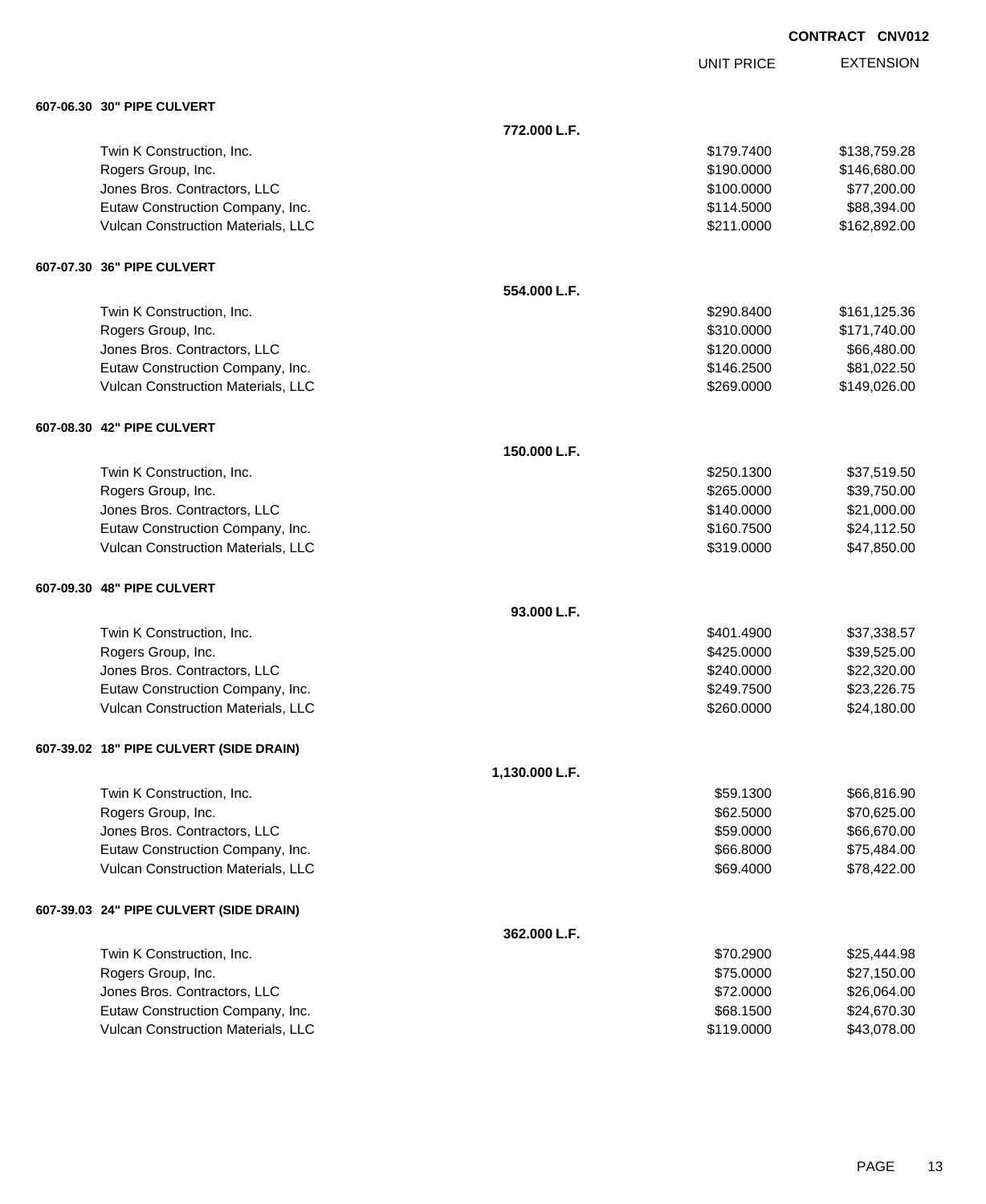UNIT PRICE

| 607-39.04 30" PIPE CULVERT (SIDE DRAIN)                      |                   |               |             |
|--------------------------------------------------------------|-------------------|---------------|-------------|
|                                                              | 30.000 L.F.       |               |             |
| Twin K Construction, Inc.                                    |                   | \$88.6500     | \$2,659.50  |
| Rogers Group, Inc.                                           |                   | \$95.0000     | \$2,850.00  |
| Jones Bros. Contractors, LLC                                 |                   | \$96.0000     | \$2,880.00  |
| Eutaw Construction Company, Inc.                             |                   | \$91.5000     | \$2,745.00  |
| Vulcan Construction Materials, LLC                           |                   | \$187.0000    | \$5,610.00  |
| 607-39.06 42" PIPE CULVERT (SIDE DRAIN)                      |                   |               |             |
|                                                              | 26.000 L.F.       |               |             |
| Twin K Construction, Inc.                                    |                   | \$135.7400    | \$3,529.24  |
| Rogers Group, Inc.                                           |                   | \$145.0000    | \$3,770.00  |
| Jones Bros. Contractors, LLC                                 |                   | \$150.0000    | \$3,900.00  |
| Eutaw Construction Company, Inc.                             |                   | \$200.0000    | \$5,200.00  |
| Vulcan Construction Materials, LLC                           |                   | \$289.0000    | \$7,514.00  |
| 607-39.09 60" PIPE CULVERT (SIDE DRAIN)                      |                   |               |             |
|                                                              | 31.000 L.F.       |               |             |
| Twin K Construction, Inc.                                    |                   | \$245.0400    | \$7,596.24  |
| Rogers Group, Inc.                                           |                   | \$260.0000    | \$8,060.00  |
| Jones Bros. Contractors, LLC                                 |                   | \$265.0000    | \$8,215.00  |
| Eutaw Construction Company, Inc.                             |                   | \$275.0000    | \$8,525.00  |
| Vulcan Construction Materials, LLC                           |                   | \$496.0000    | \$15,376.00 |
| 607-40.04 CORRUGATED METAL PIPE ARCH (SIZE EQUIV. 24" ROUND) |                   |               |             |
|                                                              | 27.000 L.F.       |               |             |
| Twin K Construction, Inc.                                    |                   | \$119.4200    | \$3,224.34  |
| Rogers Group, Inc.                                           |                   | \$125.0000    | \$3,375.00  |
| Jones Bros. Contractors, LLC                                 |                   | \$120.0000    | \$3,240.00  |
| Eutaw Construction Company, Inc.                             |                   | \$132.0000    | \$3,564.00  |
| Vulcan Construction Materials, LLC                           |                   | \$188.0000    | \$5,076.00  |
| 607-40.06 CORRUGATED METAL PIPE ARCH (SIZE EQUIV. 36" ROUND) |                   |               |             |
|                                                              | 136,000 L.F.      |               |             |
| Twin K Construction, Inc.                                    |                   | \$125.3900    | \$17,053.04 |
| Rogers Group, Inc.                                           |                   | \$135.0000    | \$18,360.00 |
| Jones Bros. Contractors, LLC                                 |                   | \$128.0000    | \$17,408.00 |
| Eutaw Construction Company, Inc.                             |                   | \$168.7500    | \$22,950.00 |
| Vulcan Construction Materials, LLC                           |                   | \$212.0000    | \$28,832.00 |
| 611-01.04 MANHOLES, > 12' - 16' DEPTH                        |                   |               |             |
|                                                              | <b>1.000 EACH</b> |               |             |
| Twin K Construction, Inc.                                    |                   | \$18,652.7400 | \$18,652.74 |
| Rogers Group, Inc.                                           |                   | \$20,000.0000 | \$20,000.00 |
| Jones Bros. Contractors, LLC                                 |                   | \$17,400.0000 | \$17,400.00 |
| Eutaw Construction Company, Inc.                             |                   | \$10,700.0000 | \$10,700.00 |
| Vulcan Construction Materials, LLC                           |                   | \$9,430.0000  | \$9,430.00  |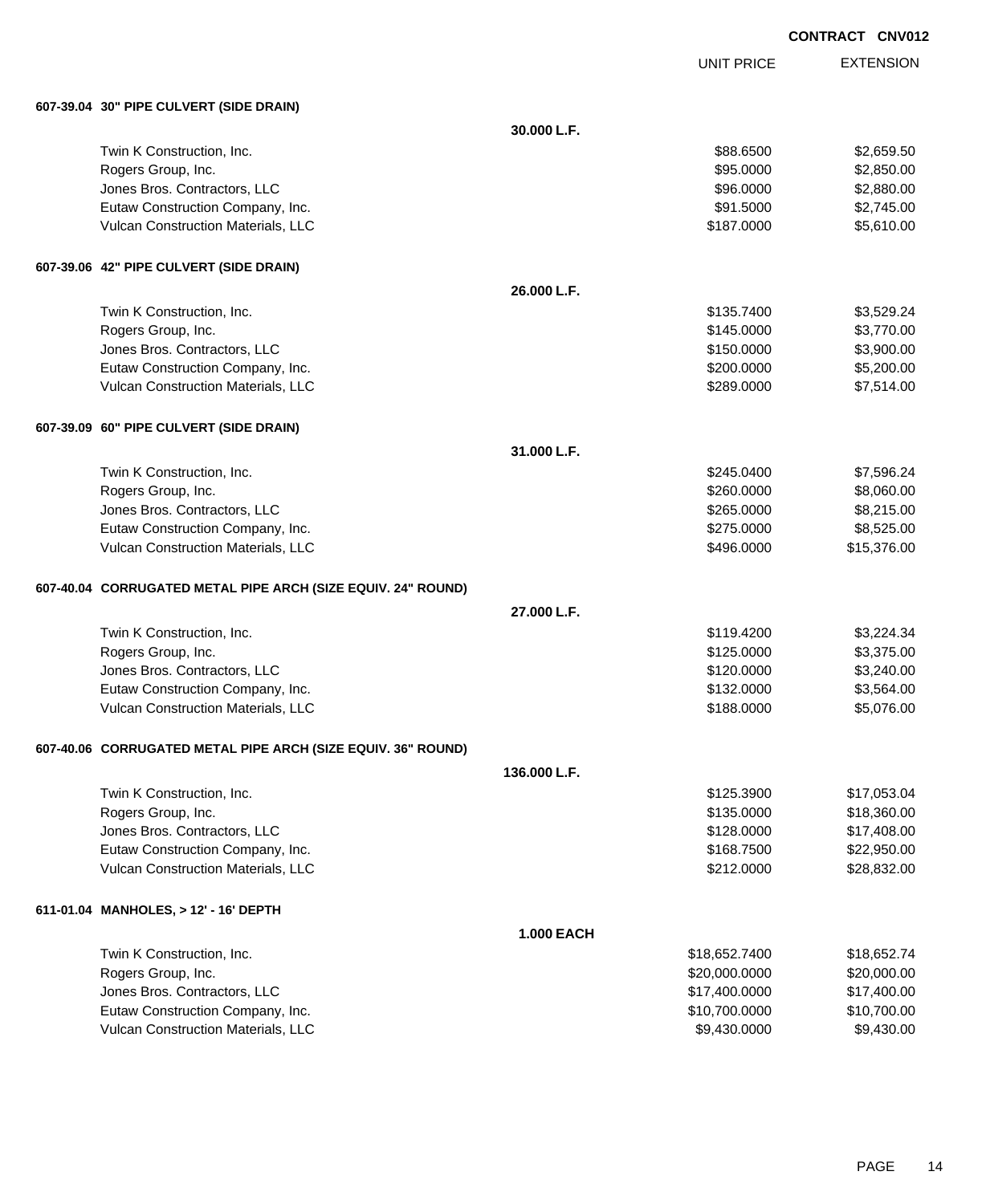UNIT PRICE

| 611-02.02 SPRING DRAIN BOX, TYPE 2A               |                   |              |              |
|---------------------------------------------------|-------------------|--------------|--------------|
|                                                   | <b>5.000 EACH</b> |              |              |
| Twin K Construction, Inc.                         |                   | \$4,323.6400 | \$21,618.20  |
| Rogers Group, Inc.                                |                   | \$4,600.0000 | \$23,000.00  |
| Jones Bros. Contractors, LLC                      |                   | \$5,200.0000 | \$26,000.00  |
| Eutaw Construction Company, Inc.                  |                   | \$3,910.0000 | \$19,550.00  |
| Vulcan Construction Materials, LLC                |                   | \$3,450.0000 | \$17,250.00  |
| 611-07.01 CLASS A CONCRETE (PIPE ENDWALLS)        |                   |              |              |
|                                                   | 59.000 C.Y.       |              |              |
| Twin K Construction, Inc.                         |                   | \$861.9500   | \$50,855.05  |
| Rogers Group, Inc.                                |                   | \$915.0000   | \$53,985.00  |
| Jones Bros. Contractors, LLC                      |                   | \$1,200.0000 | \$70,800.00  |
| Eutaw Construction Company, Inc.                  |                   | \$1,110.0000 | \$65,490.00  |
| Vulcan Construction Materials, LLC                |                   | \$975.0000   | \$57,525.00  |
| 611-07.02 STEEL BAR REINFORCEMENT (PIPE ENDWALLS) |                   |              |              |
|                                                   | 1,599.000 LB.     |              |              |
| Twin K Construction, Inc.                         |                   | \$1.1500     | \$1,838.85   |
| Rogers Group, Inc.                                |                   | \$1.2500     | \$1,998.75   |
| Jones Bros. Contractors, LLC                      |                   | \$3.0000     | \$4,797.00   |
| Eutaw Construction Company, Inc.                  |                   | \$1.7000     | \$2,718.30   |
| Vulcan Construction Materials, LLC                |                   | \$1.4800     | \$2,366.52   |
| 611-07.05 CLASS A CONCRETE (DISSIPATOR)           |                   |              |              |
|                                                   | 26.000 C.Y.       |              |              |
| Twin K Construction, Inc.                         |                   | \$1,206.8300 | \$31,377.58  |
| Rogers Group, Inc.                                |                   | \$1,280.0000 | \$33,280.00  |
| Jones Bros. Contractors, LLC                      |                   | \$1,700.0000 | \$44,200.00  |
| Eutaw Construction Company, Inc.                  |                   | \$1,340.0000 | \$34,840.00  |
| Vulcan Construction Materials, LLC                |                   | \$1,190.0000 | \$30,940.00  |
| 611-07.06 STEEL BAR REINFORCEMENT (DISSIPATOR)    |                   |              |              |
|                                                   | 4,502.000 LB.     |              |              |
| Twin K Construction, Inc.                         |                   | \$1.1500     | \$5,177.30   |
| Rogers Group, Inc.                                |                   | \$1.2500     | \$5,627.50   |
| Jones Bros. Contractors, LLC                      |                   | \$2.0000     | \$9,004.00   |
| Eutaw Construction Company, Inc.                  |                   | \$1.7000     | \$7,653.40   |
| Vulcan Construction Materials, LLC                |                   | \$1.4800     | \$6,662.96   |
| 611-07.31 18IN ENDWALL (SIDE DRAIN)               |                   |              |              |
|                                                   | 72.000 EACH       |              |              |
| Twin K Construction, Inc.                         |                   | \$4,266.4200 | \$307,182.24 |
| Rogers Group, Inc.                                |                   | \$4,500.0000 | \$324,000.00 |
| Jones Bros. Contractors, LLC                      |                   | \$3,100.0000 | \$223,200.00 |
| Eutaw Construction Company, Inc.                  |                   | \$2,960.0000 | \$213,120.00 |
| Vulcan Construction Materials, LLC                |                   | \$2,610.0000 | \$187,920.00 |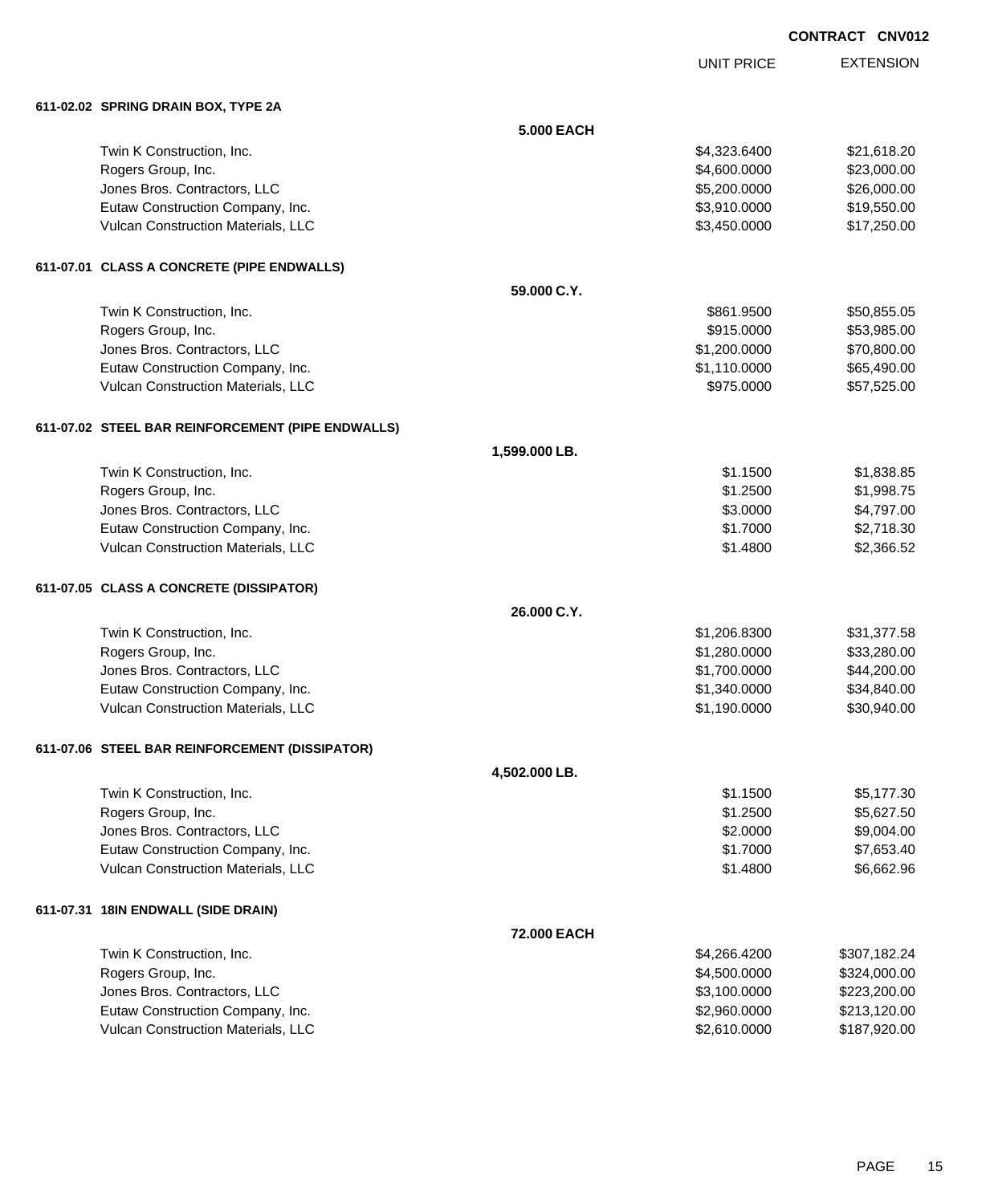UNIT PRICE

|  |  | 611-07.32 24IN ENDWALL (SIDE DRAIN) |  |
|--|--|-------------------------------------|--|
|--|--|-------------------------------------|--|

| 611-07.32 24IN ENDWALL (SIDE DRAIN)      |                    |               |              |
|------------------------------------------|--------------------|---------------|--------------|
|                                          | <b>16.000 EACH</b> |               |              |
| Twin K Construction, Inc.                |                    | \$6,179.9300  | \$98,878.88  |
| Rogers Group, Inc.                       |                    | \$6,510.0000  | \$104,160.00 |
| Jones Bros. Contractors, LLC             |                    | \$3,800.0000  | \$60,800.00  |
| Eutaw Construction Company, Inc.         |                    | \$4,050.0000  | \$64,800.00  |
| Vulcan Construction Materials, LLC       |                    | \$3,572.0000  | \$57,152.00  |
| 611-07.33 30IN ENDWALL (SIDE DRAIN)      |                    |               |              |
|                                          | <b>2.000 EACH</b>  |               |              |
| Twin K Construction, Inc.                |                    | \$10,112.9200 | \$20,225.84  |
| Rogers Group, Inc.                       |                    | \$10,650.0000 | \$21,300.00  |
| Jones Bros. Contractors, LLC             |                    | \$6,100.0000  | \$12,200.00  |
| Eutaw Construction Company, Inc.         |                    | \$7,100.0000  | \$14,200.00  |
| Vulcan Construction Materials, LLC       |                    | \$6,262.0000  | \$12,524.00  |
| 611-07.35 42IN ENDWALL (SIDE DRAIN)      |                    |               |              |
|                                          | 2.000 EACH         |               |              |
| Twin K Construction, Inc.                |                    | \$12,403.1000 | \$24,806.20  |
| Rogers Group, Inc.                       |                    | \$13,100.0000 | \$26,200.00  |
| Jones Bros. Contractors, LLC             |                    | \$7,700.0000  | \$15,400.00  |
| Eutaw Construction Company, Inc.         |                    | \$14,200.0000 | \$28,400.00  |
| Vulcan Construction Materials, LLC       |                    | \$12,549.0000 | \$25,098.00  |
| 611-07.54 18IN ENDWALL (CROSS DRAIN) 3:1 |                    |               |              |
|                                          | <b>4.000 EACH</b>  |               |              |
| Twin K Construction, Inc.                |                    | \$2,259.9100  | \$9,039.64   |
| Rogers Group, Inc.                       |                    | \$2,400.0000  | \$9,600.00   |
| Jones Bros. Contractors, LLC             |                    | \$2,200.0000  | \$8,800.00   |
| Eutaw Construction Company, Inc.         |                    | \$1,100.0000  | \$4,400.00   |
| Vulcan Construction Materials, LLC       |                    | \$970.0000    | \$3,880.00   |
| 611-07.57 24IN ENDWALL (CROSS DRAIN) 3:1 |                    |               |              |
|                                          | 2.000 EACH         |               |              |
| Twin K Construction, Inc.                |                    | \$2,909.8400  | \$5,819.68   |
| Rogers Group, Inc.                       |                    | \$3,070.0000  | \$6,140.00   |
| Jones Bros. Contractors, LLC             |                    | \$2,700.0000  | \$5,400.00   |
| Eutaw Construction Company, Inc.         |                    | \$1,630.0000  | \$3,260.00   |
| Vulcan Construction Materials, LLC       |                    | \$1,434.0000  | \$2,868.00   |
| 611-07.58 24IN ENDWALL (CROSS DRAIN) 4:1 |                    |               |              |
|                                          | <b>2.000 EACH</b>  |               |              |
| Twin K Construction, Inc.                |                    | \$3,397.9000  | \$6,795.80   |
| Rogers Group, Inc.                       |                    | \$3,600.0000  | \$7,200.00   |
| Jones Bros. Contractors, LLC             |                    | \$3,100.0000  | \$6,200.00   |
| Eutaw Construction Company, Inc.         |                    | \$2,040.0000  | \$4,080.00   |
| Vulcan Construction Materials, LLC       |                    | \$1,796.0000  | \$3,592.00   |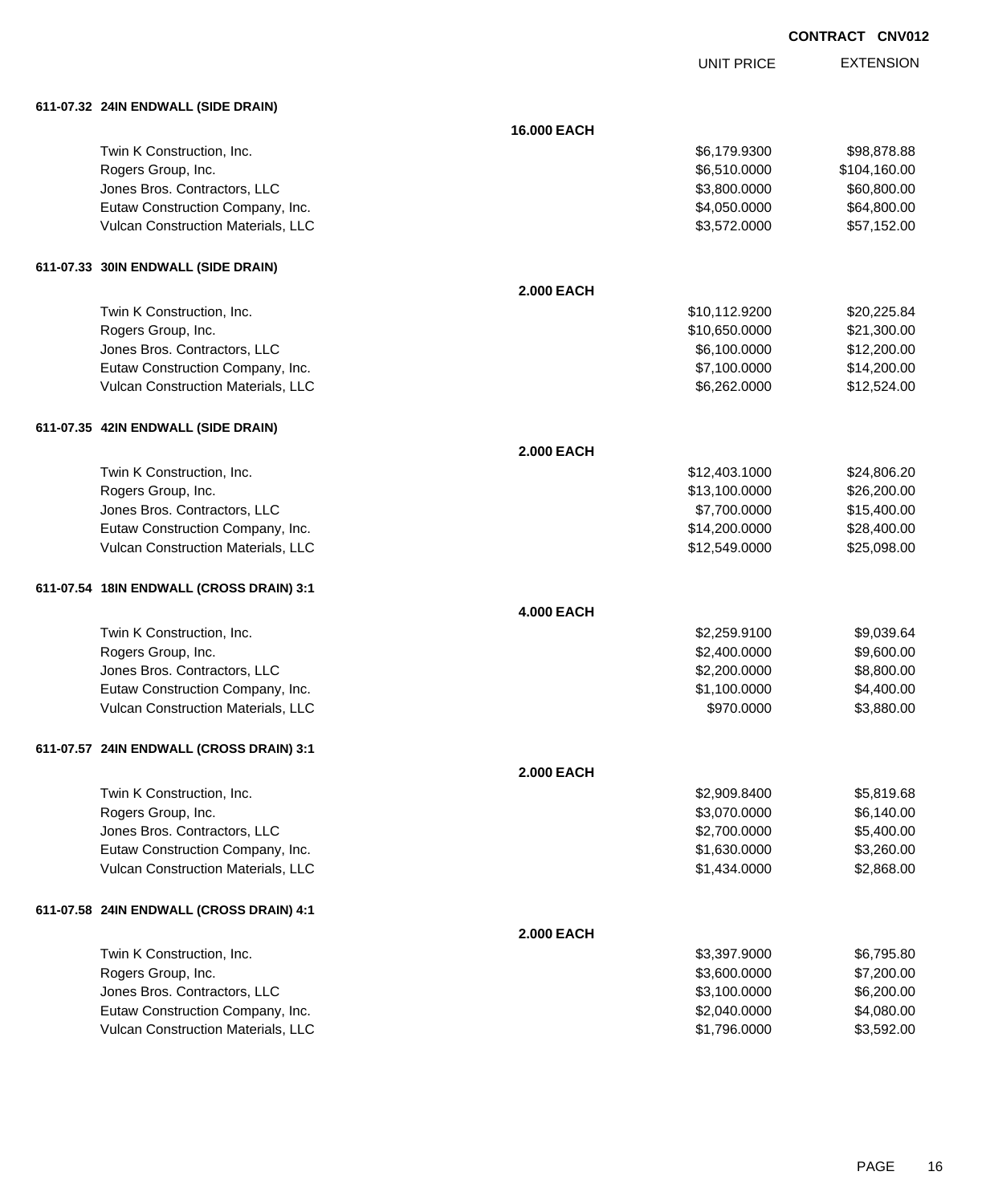UNIT PRICE EXTENSION

|  | 611-07.59   24IN ENDWALL (CROSS DRAIN) 6:1 |
|--|--------------------------------------------|
|  |                                            |

| 611-07.59 Z4IN ENDWALL (CROSS DRAIN) 6.1                               |                   |                              |                            |
|------------------------------------------------------------------------|-------------------|------------------------------|----------------------------|
|                                                                        | <b>6.000 EACH</b> |                              |                            |
| Twin K Construction, Inc.                                              |                   | \$4,747.9300                 | \$28,487.58                |
| Rogers Group, Inc.                                                     |                   | \$5,000.0000                 | \$30,000.00                |
| Jones Bros. Contractors, LLC                                           |                   | \$3,300.0000                 | \$19,800.00                |
| Eutaw Construction Company, Inc.                                       |                   | \$2,860.0000                 | \$17,160.00                |
| Vulcan Construction Materials, LLC                                     |                   | \$2,522.0000                 | \$15,132.00                |
| 611-07.61 30IN ENDWALL (CROSS DRAIN) 4:1                               |                   |                              |                            |
|                                                                        | <b>1.000 EACH</b> |                              |                            |
| Twin K Construction, Inc.                                              |                   | \$5,460.4200                 | \$5,460.42                 |
| Rogers Group, Inc.                                                     |                   | \$5,755.0000                 | \$5,755.00                 |
| Jones Bros. Contractors, LLC                                           |                   | \$4,400.0000                 | \$4,400.00                 |
| Eutaw Construction Company, Inc.                                       |                   | \$3,480.0000                 | \$3,480.00                 |
| Vulcan Construction Materials, LLC                                     |                   | \$3,069.0000                 | \$3,069.00                 |
| 611-07.62 30IN ENDWALL (CROSS DRAIN) 6:1                               |                   |                              |                            |
|                                                                        | 7.000 EACH        |                              |                            |
| Twin K Construction, Inc.                                              |                   | \$8,716.4700                 | \$61,015.29                |
| Rogers Group, Inc.                                                     |                   | \$9,200.0000                 | \$64,400.00                |
| Jones Bros. Contractors, LLC                                           |                   | \$4,800.0000                 | \$33,600.00                |
| Eutaw Construction Company, Inc.                                       |                   | \$4,900.0000                 | \$34,300.00                |
| Vulcan Construction Materials, LLC                                     |                   | \$4,318.0000                 | \$30,226.00                |
| 611-07.64 36IN ENDWALL (CROSS DRAIN) 4:1                               |                   |                              |                            |
|                                                                        | <b>2.000 EACH</b> |                              |                            |
| Twin K Construction, Inc.                                              |                   | \$7,219.1000                 | \$14,438.20                |
| Rogers Group, Inc.                                                     |                   | \$7,605.0000                 | \$15,210.00                |
| Jones Bros. Contractors, LLC                                           |                   | \$5,100.0000                 | \$10,200.00                |
| Eutaw Construction Company, Inc.                                       |                   | \$4,510.0000                 | \$9,020.00                 |
| Vulcan Construction Materials, LLC                                     |                   | \$3,979.0000                 | \$7,958.00                 |
| 611-07.65 36IN ENDWALL (CROSS DRAIN) 6:1                               |                   |                              |                            |
|                                                                        | <b>2.000 EACH</b> |                              |                            |
| Twin K Construction, Inc.                                              |                   | \$10,373.3600                | \$20,746.72                |
| Rogers Group, Inc.                                                     |                   | \$11,000.0000                | \$22,000.00                |
| Jones Bros. Contractors, LLC                                           |                   | \$6,100.0000                 | \$12,200.00                |
| Eutaw Construction Company, Inc.<br>Vulcan Construction Materials, LLC |                   | \$6,380.0000<br>\$5,625.0000 | \$12,760.00<br>\$11,250.00 |
|                                                                        |                   |                              |                            |
| 611-07.70 48IN ENDWALL (CROSS DRAIN) 4:1                               | <b>1.000 EACH</b> |                              |                            |
| Twin K Construction, Inc.                                              |                   | \$12,691.1400                | \$12,691.14                |
| Rogers Group, Inc.                                                     |                   | \$13,500.0000                | \$13,500.00                |
| Jones Bros. Contractors, LLC                                           |                   | \$7,100.0000                 | \$7,100.00                 |
| Eutaw Construction Company, Inc.                                       |                   | \$6,860.0000                 | \$6,860.00                 |
| Vulcan Construction Materials, LLC                                     |                   | \$6,052.0000                 | \$6,052.00                 |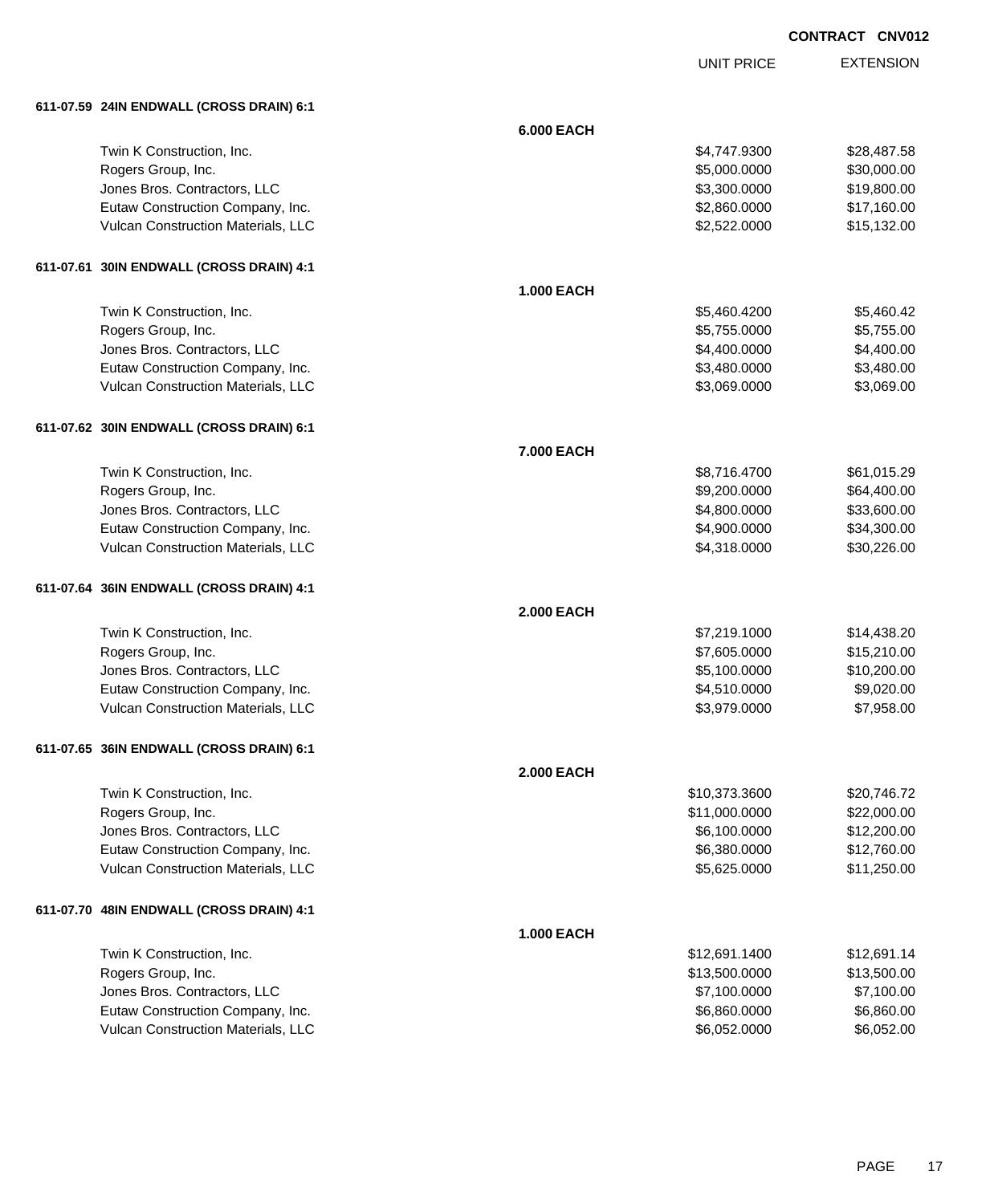UNIT PRICE

| 611-12.02 CATCH BASINS, TYPE 12, > 4' - 8' DEPTH |                    |              |             |
|--------------------------------------------------|--------------------|--------------|-------------|
|                                                  | <b>12.000 EACH</b> |              |             |
| Twin K Construction, Inc.                        |                    | \$6,543.1500 | \$78,517.80 |
| Rogers Group, Inc.                               |                    | \$6,900.0000 | \$82,800.00 |
| Jones Bros. Contractors, LLC                     |                    | \$4,600.0000 | \$55,200.00 |
| Eutaw Construction Company, Inc.                 |                    | \$4,930.0000 | \$59,160.00 |
| Vulcan Construction Materials, LLC               |                    | \$4,345.0000 | \$52,140.00 |
| 611-14.02 CATCH BASINS, TYPE 14, > 4' - 8' DEPTH |                    |              |             |
|                                                  | <b>1.000 EACH</b>  |              |             |
| Twin K Construction, Inc.                        |                    | \$6,571.1900 | \$6,571.19  |
| Rogers Group, Inc.                               |                    | \$6,925.0000 | \$6,925.00  |
| Jones Bros. Contractors, LLC                     |                    | \$9,300.0000 | \$9,300.00  |
| Eutaw Construction Company, Inc.                 |                    | \$7,260.0000 | \$7,260.00  |
| Vulcan Construction Materials, LLC               |                    | \$6,400.0000 | \$6,400.00  |
| 611-42.01 CATCH BASINS, TYPE 42, 0' - 4' DEPTH   |                    |              |             |
|                                                  | <b>1.000 EACH</b>  |              |             |
| Twin K Construction, Inc.                        |                    | \$4,127.7900 | \$4,127.79  |
| Rogers Group, Inc.                               |                    | \$4,355.0000 | \$4,355.00  |
| Jones Bros. Contractors, LLC                     |                    | \$3,700.0000 | \$3,700.00  |
| Eutaw Construction Company, Inc.                 |                    | \$2,920.0000 | \$2,920.00  |
| Vulcan Construction Materials, LLC               |                    | \$2,575.0000 | \$2,575.00  |
| 621-03.02 18" TEMPORARY DRAINAGE PIPE            |                    |              |             |
|                                                  | 450.000 L.F.       |              |             |
| Twin K Construction, Inc.                        |                    | \$62.8400    | \$28,278.00 |
| Rogers Group, Inc.                               |                    | \$66.3000    | \$29,835.00 |
| Jones Bros. Contractors, LLC                     |                    | \$30.0000    | \$13,500.00 |
| Eutaw Construction Company, Inc.                 |                    | \$40.4000    | \$18,180.00 |
| Vulcan Construction Materials, LLC               |                    | \$76.9000    | \$34,605.00 |
| 621-03.03  24" TEMPORARY DRAINAGE PIPE           |                    |              |             |
|                                                  | 340.000 L.F.       |              |             |
| Twin K Construction, Inc.                        |                    | \$76.3800    | \$25,969.20 |
| Rogers Group, Inc.                               |                    | \$80.5500    | \$27,387.00 |
| Jones Bros. Contractors, LLC                     |                    | \$40.0000    | \$13,600.00 |
| Eutaw Construction Company, Inc.                 |                    | \$58.2500    | \$19,805.00 |
| Vulcan Construction Materials, LLC               |                    | \$91.2000    | \$31,008.00 |
| 621-03.04 30" TEMPORARY DRAINAGE PIPE            |                    |              |             |
|                                                  | 100.000 L.F.       |              |             |
| Twin K Construction, Inc.                        |                    | \$101.9900   | \$10,199.00 |
| Rogers Group, Inc.                               |                    | \$110.0000   | \$11,000.00 |
| Jones Bros. Contractors, LLC                     |                    | \$50.0000    | \$5,000.00  |
| Eutaw Construction Company, Inc.                 |                    | \$77.9000    | \$7,790.00  |
| Vulcan Construction Materials, LLC               |                    | \$99.2000    | \$9,920.00  |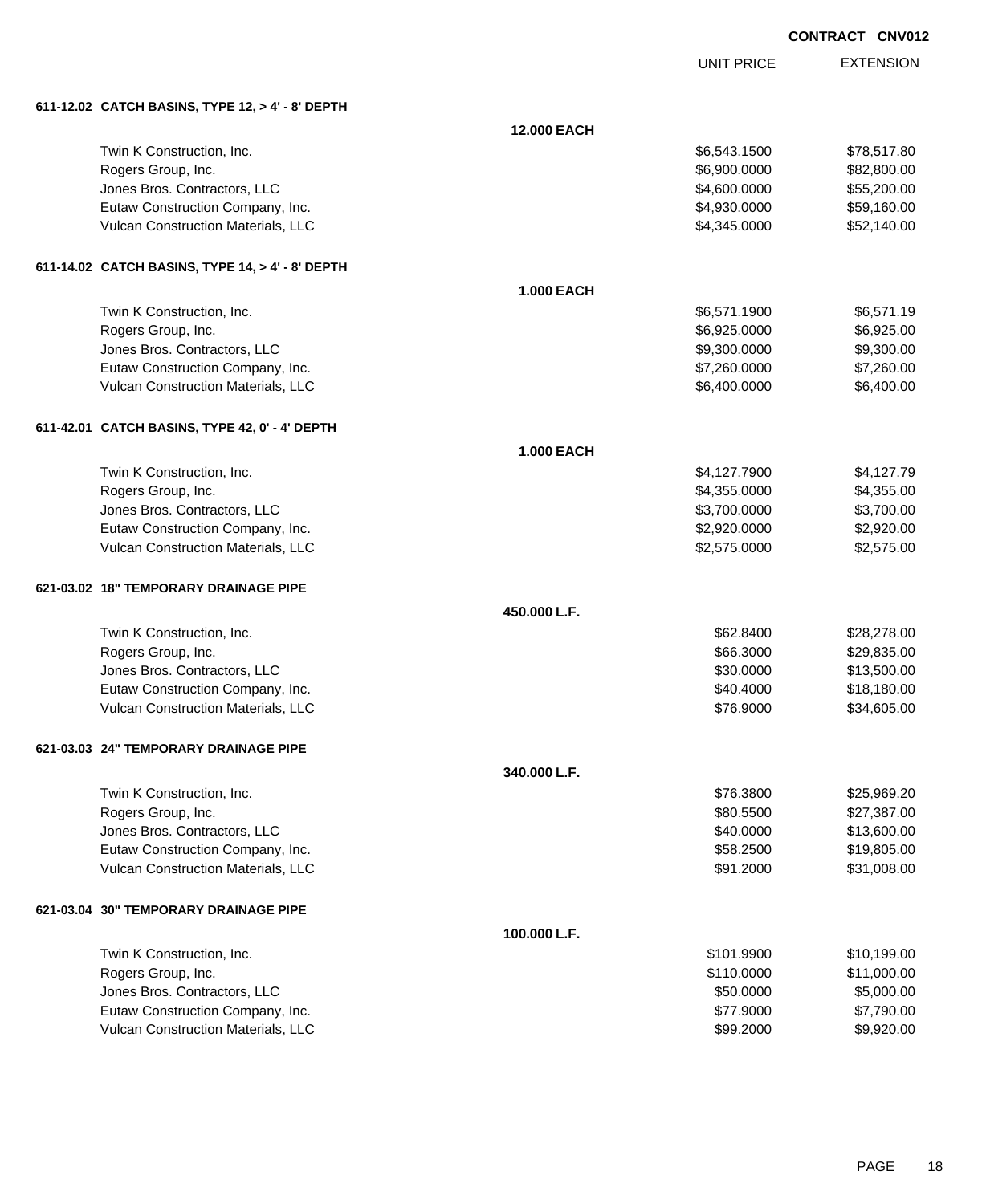| <b>CONTRACT</b> | <b>CNV012</b> |
|-----------------|---------------|
|-----------------|---------------|

UNIT PRICE

|        | 621-03.05 36" TEMPORARY DRAINAGE PIPE      |                 |            |              |
|--------|--------------------------------------------|-----------------|------------|--------------|
|        |                                            | 145.000 L.F.    |            |              |
|        | Twin K Construction, Inc.                  |                 | \$120,9600 | \$17,539.20  |
|        | Rogers Group, Inc.                         |                 | \$130.0000 | \$18,850.00  |
|        | Jones Bros. Contractors, LLC               |                 | \$65.0000  | \$9,425.00   |
|        | Eutaw Construction Company, Inc.           |                 | \$76.7500  | \$11,128.75  |
|        | Vulcan Construction Materials, LLC         |                 | \$159.0000 | \$23,055.00  |
|        | 621-03.06 42" TEMPORARY DRAINAGE PIPE      |                 |            |              |
|        |                                            | 65.000 L.F.     |            |              |
|        | Twin K Construction, Inc.                  |                 | \$167.9500 | \$10,916.75  |
|        | Rogers Group, Inc.                         |                 | \$265.0000 | \$17,225.00  |
|        | Jones Bros. Contractors, LLC               |                 | \$90.0000  | \$5,850.00   |
|        | Eutaw Construction Company, Inc.           |                 | \$137.7500 | \$8,953.75   |
|        | Vulcan Construction Materials, LLC         |                 | \$276.0000 | \$17,940.00  |
|        | 621-03.07 48" TEMPORARY DRAINAGE PIPE      |                 |            |              |
|        |                                            | 70.000 L.F.     |            |              |
|        | Twin K Construction, Inc.                  |                 | \$189,3300 | \$13,253.10  |
|        | Rogers Group, Inc.                         |                 | \$200.0000 | \$14,000.00  |
|        | Jones Bros. Contractors, LLC               |                 | \$105.0000 | \$7,350.00   |
|        | Eutaw Construction Company, Inc.           |                 | \$137.5000 | \$9,625.00   |
|        | Vulcan Construction Materials, LLC         |                 | \$276.0000 | \$19,320.00  |
|        | 701-01.01 CONCRETE SIDEWALK (4 ")          |                 |            |              |
|        |                                            | 11,070.000 S.F. |            |              |
|        | Twin K Construction, Inc.                  |                 | \$7.0900   | \$78,486.30  |
|        | Rogers Group, Inc.                         |                 | \$7.7000   | \$85,239.00  |
|        | Jones Bros. Contractors, LLC               |                 | \$6.0000   | \$66,420.00  |
|        | Eutaw Construction Company, Inc.           |                 | \$8.3000   | \$91,881.00  |
|        | Vulcan Construction Materials, LLC         |                 | \$7.4500   | \$82,471.50  |
| 701-02 | <b>CONCRETE DRIVEWAY</b>                   |                 |            |              |
|        |                                            | 7,995.000 S.F.  |            |              |
|        | Twin K Construction, Inc.                  |                 | \$10.8700  | \$86,905.65  |
|        | Rogers Group, Inc.                         |                 | \$11.9000  | \$95,140.50  |
|        | Jones Bros. Contractors, LLC               |                 | \$9.7800   | \$78,191.10  |
|        | Eutaw Construction Company, Inc.           |                 | \$12.8500  | \$102,735.75 |
|        | Vulcan Construction Materials, LLC         |                 | \$11.5000  | \$91,942.50  |
| 702-03 | <b>CONCRETE COMBINED CURB &amp; GUTTER</b> |                 |            |              |
|        |                                            | 159.000 C.Y.    |            |              |
|        | Twin K Construction, Inc.                  |                 | \$380.1300 | \$60,440.67  |
|        | Rogers Group, Inc.                         |                 | \$510.0000 | \$81,090.00  |
|        | Jones Bros. Contractors, LLC               |                 | \$385.0000 | \$61,215.00  |
|        | Eutaw Construction Company, Inc.           |                 | \$552.7500 | \$87,887.25  |
|        | Vulcan Construction Materials, LLC         |                 | \$495.0000 | \$78,705.00  |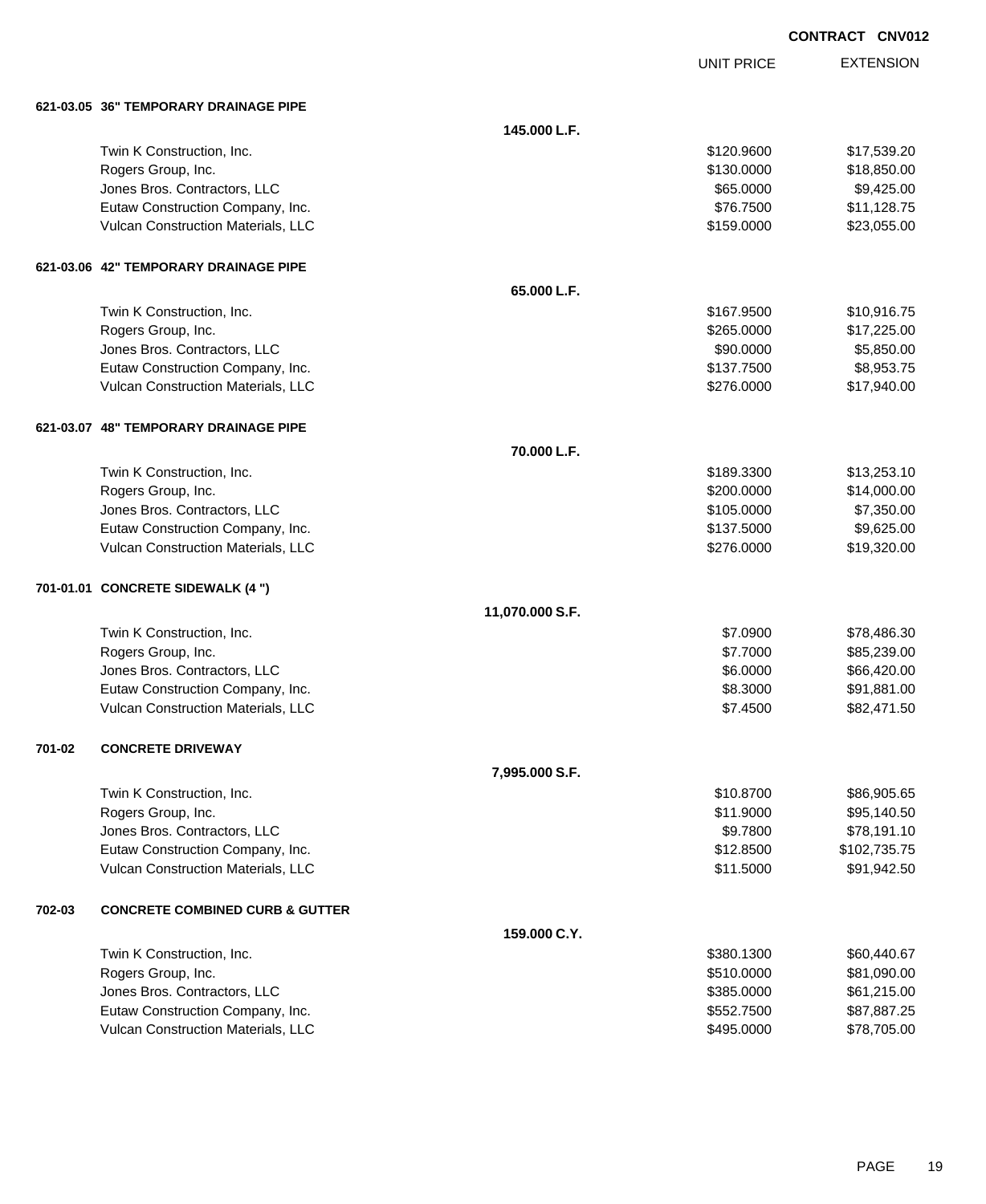|                                                  |                   |                   | CONTRACT CNV012 |                  |
|--------------------------------------------------|-------------------|-------------------|-----------------|------------------|
|                                                  |                   | <b>UNIT PRICE</b> |                 | <b>EXTENSION</b> |
| 705-02.02 SINGLE GUARDRAIL (TYPE 2)              |                   |                   |                 |                  |
|                                                  | 9,125.000 L.F.    |                   |                 |                  |
| Twin K Construction, Inc.                        |                   | \$18.6000         |                 | \$169,725.00     |
| Rogers Group, Inc.                               |                   | \$18.6000         |                 | \$169,725.00     |
| Jones Bros. Contractors, LLC                     |                   | \$18.0000         |                 | \$164,250.00     |
| Eutaw Construction Company, Inc.                 |                   | \$20.4500         |                 | \$186,606.25     |
| Vulcan Construction Materials, LLC               |                   | \$18.0000         |                 | \$164,250.00     |
| 705-04.02 GUARDRAIL TERMINAL (TYPE 12)           |                   |                   |                 |                  |
|                                                  | <b>1.000 EACH</b> |                   |                 |                  |
| Twin K Construction, Inc.                        |                   | \$1,033.6000      |                 | \$1,033.60       |
| Rogers Group, Inc.                               |                   | \$1,030.0000      |                 | \$1,030.00       |
| Jones Bros. Contractors, LLC                     |                   | \$1,000.0000      |                 | \$1,000.00       |
| Eutaw Construction Company, Inc.                 |                   | \$1,140.0000      |                 | \$1,140.00       |
| Vulcan Construction Materials, LLC               |                   | \$1,000.0000      |                 | \$1,000.00       |
| 705-04.05 GUARDRAIL TERMINAL (TYPE-IN-LINE)      |                   |                   |                 |                  |
|                                                  | 26.000 EACH       |                   |                 |                  |
| Twin K Construction, Inc.                        |                   | \$620.1600        |                 | \$16,124.16      |
| Rogers Group, Inc.                               |                   | \$620.0000        |                 | \$16,120.00      |
| Jones Bros. Contractors, LLC                     |                   | \$600.0000        |                 | \$15,600.00      |
| Eutaw Construction Company, Inc.                 |                   | \$681.2500        |                 | \$17,712.50      |
| Vulcan Construction Materials, LLC               |                   | \$600.0000        |                 | \$15,600.00      |
| 705-04.09 EARTH PAD FOR TYPE 38 GR END TREATMENT |                   |                   |                 |                  |
|                                                  | 20.000 EACH       |                   |                 |                  |
| Twin K Construction, Inc.                        |                   | \$826.8800        |                 | \$16,537.60      |
| Rogers Group, Inc.                               |                   | \$825.0000        |                 | \$16,500.00      |
| Jones Bros. Contractors, LLC                     |                   | \$800.0000        |                 | \$16,000.00      |
| Eutaw Construction Company, Inc.                 |                   | \$908.2500        |                 | \$18,165.00      |
| Vulcan Construction Materials, LLC               |                   | \$800.0000        |                 | \$16,000.00      |
| 705-04.10 EARTH PAD FOR GUARD RAIL END TREATMENT |                   |                   |                 |                  |
|                                                  | <b>6.000 EACH</b> |                   |                 |                  |
| Twin K Construction, Inc.                        |                   | \$775.2000        |                 | \$4,651.20       |
| Rogers Group, Inc.                               |                   | \$775.0000        |                 | \$4,650.00       |
| Jones Bros. Contractors, LLC                     |                   | \$750.0000        |                 | \$4,500.00       |
| Eutaw Construction Company, Inc.                 |                   | \$851.5000        |                 | \$5,109.00       |
| Vulcan Construction Materials, LLC               |                   | \$750.0000        |                 | \$4,500.00       |
| 705-06.01 W BEAM GR (TYPE 2) MASH TL-3           |                   |                   |                 |                  |
|                                                  | 500.000 L.F.      |                   |                 |                  |
| Twin K Construction, Inc.                        |                   | \$20.1600         |                 | \$10,080.00      |
| Rogers Group, Inc.                               |                   | \$20.5000         |                 | \$10,250.00      |
| Ionae Proc. Contractors IIC                      |                   | 010 E000          |                 | 0.75000          |

| Rogers Group, Inc.                        | \$20,5000 | \$10,250.00 |
|-------------------------------------------|-----------|-------------|
| Jones Bros. Contractors, LLC              | \$19,5000 | \$9,750.00  |
| Eutaw Construction Company, Inc.          | \$22,1500 | \$11,075.00 |
| <b>Vulcan Construction Materials, LLC</b> | \$19,5000 | \$9,750.00  |
|                                           |           |             |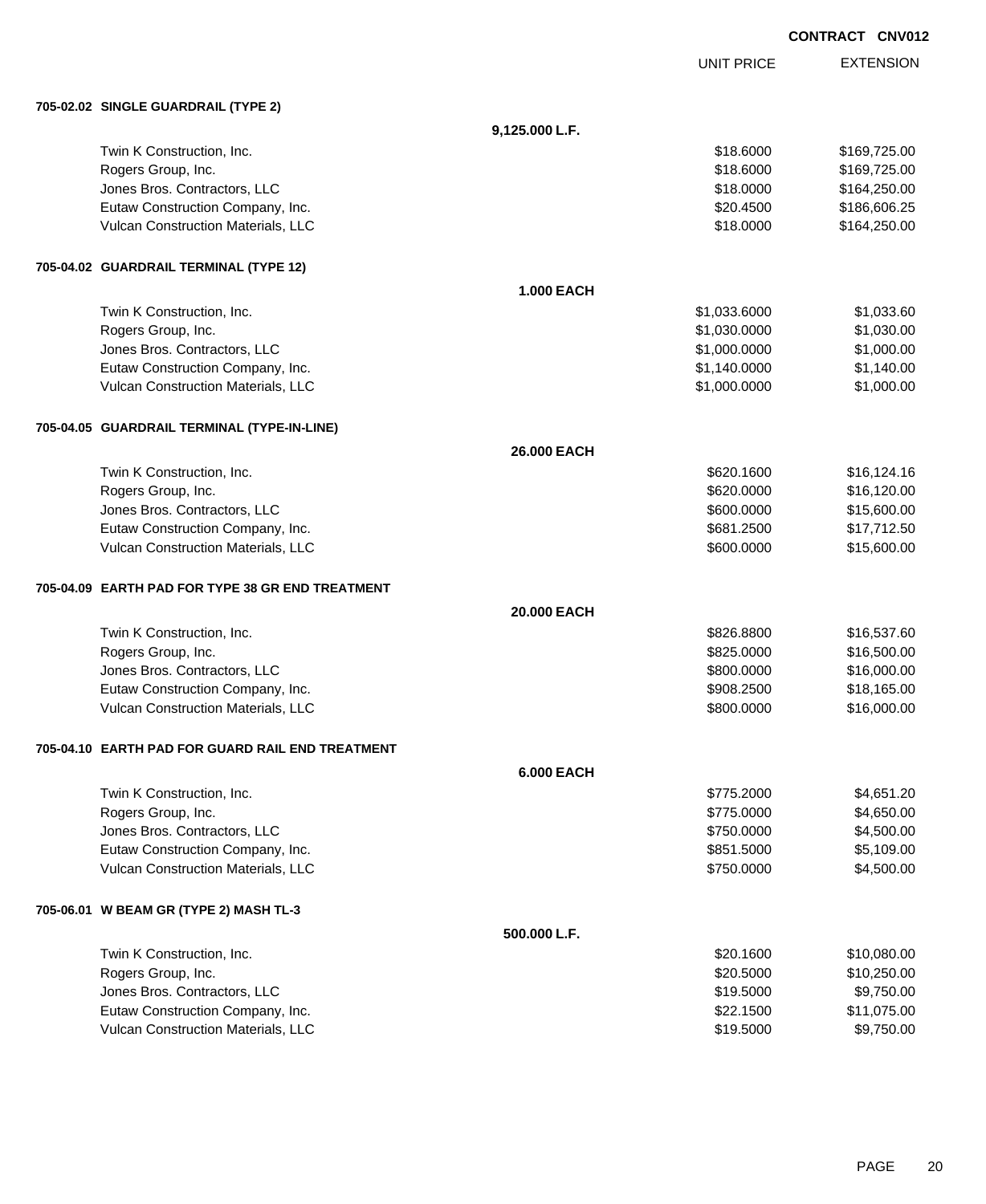UNIT PRICE

EXTENSION

**705-06.20 TANGENT ENERGY ABSORBING TERM MASH TL-3**

|        |                                                      | 20.000 EACH        |               |              |
|--------|------------------------------------------------------|--------------------|---------------|--------------|
|        | Twin K Construction, Inc.                            |                    | \$25.3200     | \$506.40     |
|        | Rogers Group, Inc.                                   |                    | \$2,570.0000  | \$51,400.00  |
|        | Jones Bros. Contractors, LLC                         |                    | \$2,450.0000  | \$49,000.00  |
|        | Eutaw Construction Company, Inc.                     |                    | \$2,780.0000  | \$55,600.00  |
|        | Vulcan Construction Materials, LLC                   |                    | \$2,450.0000  | \$49,000.00  |
|        | 705-06.30   GR TERMINAL (ENERGY ABSORBING) MASH TL-2 |                    |               |              |
|        |                                                      | <b>6.000 EACH</b>  |               |              |
|        | Twin K Construction, Inc.                            |                    | \$2,377.2800  | \$14,263.68  |
|        | Rogers Group, Inc.                                   |                    | \$2,415.0000  | \$14,490.00  |
|        | Jones Bros. Contractors, LLC                         |                    | \$2,300.0000  | \$13,800.00  |
|        | Eutaw Construction Company, Inc.                     |                    | \$2,610.0000  | \$15,660.00  |
|        | Vulcan Construction Materials, LLC                   |                    | \$2,300.0000  | \$13,800.00  |
|        | 705-08.51 PORTABLE IMPACT ATTENUATOR NCHRP350 TL-3   |                    |               |              |
|        |                                                      | 16.000 EACH        |               |              |
|        | Twin K Construction, Inc.                            |                    | \$7,441.9100  | \$119,070.56 |
|        | Rogers Group, Inc.                                   |                    | \$9,660.0000  | \$154,560.00 |
|        | Jones Bros. Contractors, LLC                         |                    | \$3,500.0000  | \$56,000.00  |
|        | Eutaw Construction Company, Inc.                     |                    | \$9,400.0000  | \$150,400.00 |
|        | Vulcan Construction Materials, LLC                   |                    | \$10,700.0000 | \$171,200.00 |
| 706-01 | <b>GUARDRAIL REMOVED</b>                             |                    |               |              |
|        |                                                      | 975.000 L.F.       |               |              |
|        | Twin K Construction, Inc.                            |                    | \$1.0300      | \$1,004.25   |
|        | Rogers Group, Inc.                                   |                    | \$1.0500      | \$1,023.75   |
|        | Jones Bros. Contractors, LLC                         |                    | \$1.0000      | \$975.00     |
|        | Eutaw Construction Company, Inc.                     |                    | \$1.1500      | \$1,121.25   |
|        | Vulcan Construction Materials, LLC                   |                    | \$1.0000      | \$975.00     |
|        | 706-06.03 RADIUS RAIL                                |                    |               |              |
|        |                                                      | 75.000 L.F.        |               |              |
|        | Twin K Construction, Inc.                            |                    | \$23.7700     | \$1,782.75   |
|        | Rogers Group, Inc.                                   |                    | \$24.1500     | \$1,811.25   |
|        | Jones Bros. Contractors, LLC                         |                    | \$23.0000     | \$1,725.00   |
|        | Eutaw Construction Company, Inc.                     |                    | \$26.1000     | \$1,957.50   |
|        | Vulcan Construction Materials, LLC                   |                    | \$35.0000     | \$2,625.00   |
|        | 706-10.26 ROUNDED END ELEMENT                        |                    |               |              |
|        |                                                      | <b>18.000 EACH</b> |               |              |
|        | Twin K Construction, Inc.                            |                    | \$77.5200     | \$1,395.36   |
|        | Rogers Group, Inc.                                   |                    | \$78.7000     | \$1,416.60   |
|        | Jones Bros. Contractors, LLC                         |                    | \$75.0000     | \$1,350.00   |
|        | Eutaw Construction Company, Inc.                     |                    | \$85.1500     | \$1,532.70   |
|        | Vulcan Construction Materials, LLC                   |                    | \$75.0000     | \$1,350.00   |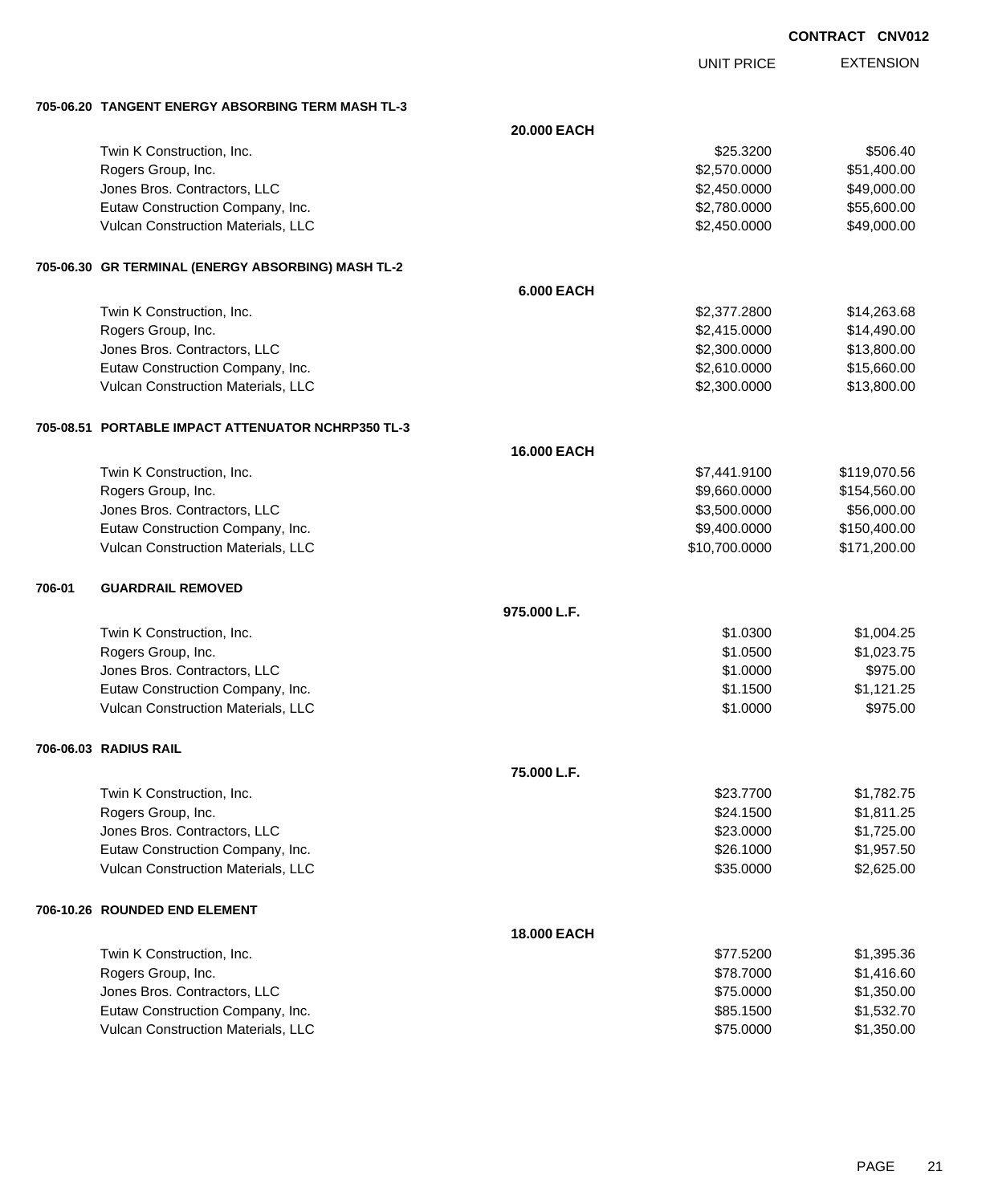|                                              |                 |                   | <b>CONTRACT CNV012</b> |
|----------------------------------------------|-----------------|-------------------|------------------------|
|                                              |                 | <b>UNIT PRICE</b> | <b>EXTENSION</b>       |
| 707-08.11 HIGH-VISIBILITY CONSTRUCTION FENCE |                 |                   |                        |
|                                              | 13,319.000 L.F. |                   |                        |
| Twin K Construction, Inc.                    |                 | \$1.7600          | \$23,441.44            |
| Rogers Group, Inc.                           |                 | \$1.8000          | \$23,974.20            |
| Jones Bros. Contractors, LLC                 |                 | \$1.7000          | \$22,642.30            |
| Eutaw Construction Company, Inc.             |                 | \$1.3500          | \$17,980.65            |
| Vulcan Construction Materials, LLC           |                 | \$1.6500          | \$21,976.35            |
| 708-02.01 MARKERS (CONCRETE R.O.W. POSTS)    |                 |                   |                        |
|                                              | 177.000 EACH    |                   |                        |
| Twin K Construction, Inc.                    |                 | \$315.2500        | \$55,799.25            |
| Rogers Group, Inc.                           |                 | \$325.0000        | \$57,525.00            |
| Jones Bros. Contractors, LLC                 |                 | \$300.0000        | \$53,100.00            |
| Eutaw Construction Company, Inc.             |                 | \$345.5000        | \$61,153.50            |
| Vulcan Construction Materials, LLC           |                 | \$272.0000        | \$48,144.00            |
| 709-05.05 MACHINED RIP-RAP (CLASS A-3)       |                 |                   |                        |
|                                              | 2,252.000 TON   |                   |                        |
| Twin K Construction, Inc.                    |                 | \$30.5000         | \$68,686.00            |
| Rogers Group, Inc.                           |                 | \$32.5500         | \$73,302.60            |
| Jones Bros. Contractors, LLC                 |                 | \$35.0000         | \$78,820.00            |
| Eutaw Construction Company, Inc.             |                 | \$32.0000         | \$72,064.00            |
| Vulcan Construction Materials, LLC           |                 | \$37.4000         | \$84,224.80            |
| 709-05.06 MACHINED RIP-RAP (CLASS A-1)       |                 |                   |                        |
|                                              | 8,425.100 TON   |                   |                        |
| Twin K Construction, Inc.                    |                 | \$31.4300         | \$264,800.89           |
| Rogers Group, Inc.                           |                 | \$35.0000         | \$294,878.50           |
| Jones Bros. Contractors, LLC                 |                 | \$35.0000         | \$294,878.50           |
| Eutaw Construction Company, Inc.             |                 | \$35.4000         | \$298,248.54           |
| Vulcan Construction Materials, LLC           |                 | \$43.4000         | \$365,649.34           |
| 709-05.08 MACHINED RIP-RAP (CLASS B)         |                 |                   |                        |
|                                              | 3,325.500 TON   |                   |                        |
| Twin K Construction, Inc.                    |                 | \$34.9100         | \$116,093.21           |
| Rogers Group, Inc.                           |                 | \$32.5500         | \$108,245.03           |
| Jones Bros. Contractors, LLC                 |                 | \$35.0000         | \$116,392.50           |
| Eutaw Construction Company, Inc.             |                 | \$38.0000         | \$126,369.00           |
| Vulcan Construction Materials, LLC           |                 | \$54.5000         | \$181,239.75           |
| 709-05.09 MACHINED RIP-RAP (CLASS C)         |                 |                   |                        |
|                                              | 1,785.800 TON   |                   |                        |
| Twin K Construction, Inc.                    |                 | \$35.6700         | \$63,699.49            |
| Rogers Group, Inc.                           |                 | \$32.5500         | \$58,127.79            |
| Jones Bros. Contractors, LLC                 |                 | \$35.0000         | \$62,503.00            |
| Eutaw Construction Company, Inc.             |                 | \$38.0000         | \$67,860.40            |
| Vulcan Construction Materials, LLC           |                 | \$47.8000         | \$85,361.24            |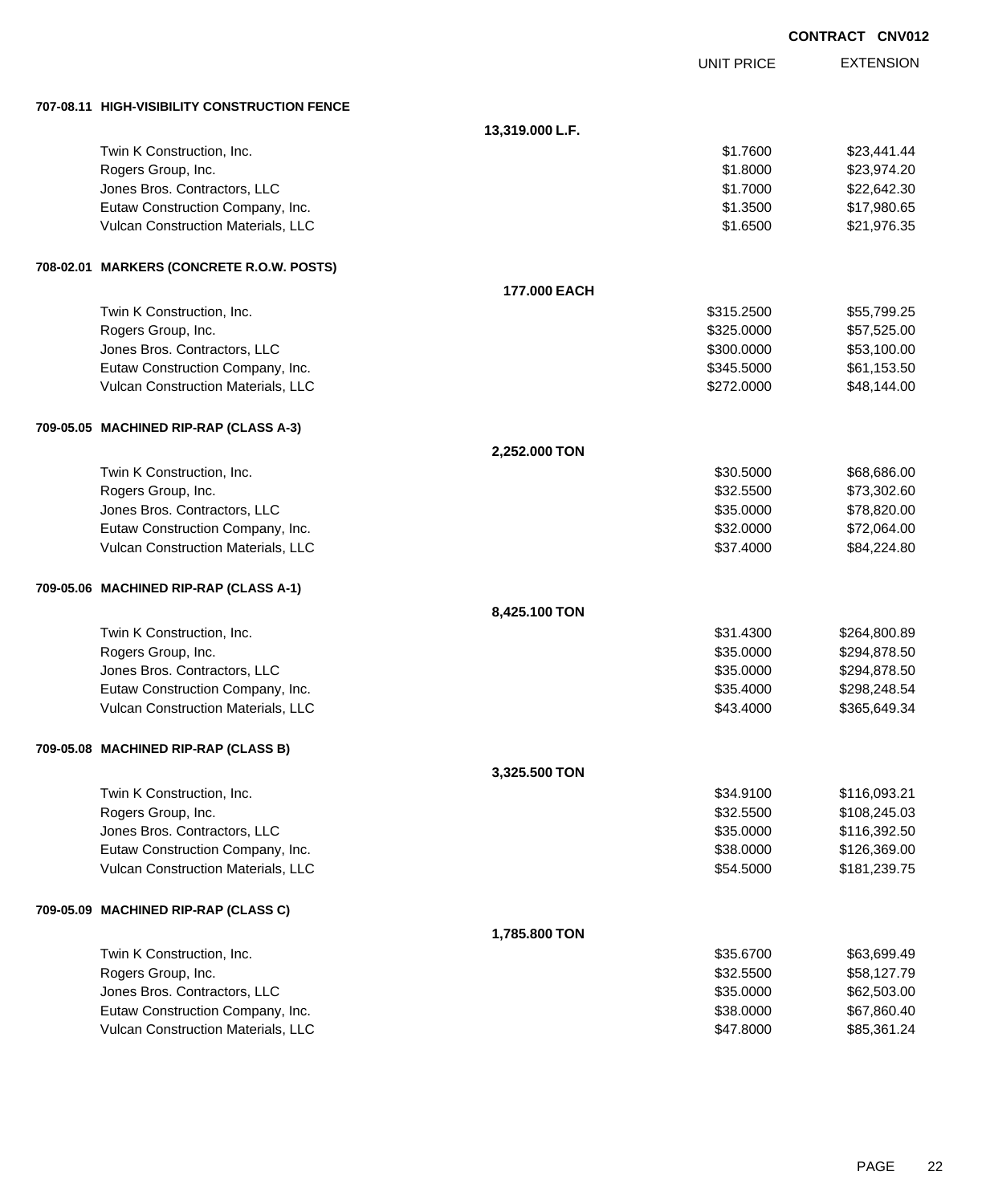UNIT PRICE

| 710-02 | <b>AGGREGATE UNDERDRAINS (WITH PIPE)</b>   |                 |            |              |
|--------|--------------------------------------------|-----------------|------------|--------------|
|        |                                            | 30,981.000 L.F. |            |              |
|        | Twin K Construction, Inc.                  |                 | \$6.2000   | \$192,082.20 |
|        | Rogers Group, Inc.                         |                 | \$6.3000   | \$195,180.30 |
|        | Jones Bros. Contractors, LLC               |                 | \$6.0000   | \$185,886.00 |
|        | Eutaw Construction Company, Inc.           |                 | \$6.7000   | \$207,572.70 |
|        | Vulcan Construction Materials, LLC         |                 | \$5.0000   | \$154,905.00 |
| 710-05 | <b>LATERAL UNDERDRAIN</b>                  |                 |            |              |
|        |                                            | 3,293.000 L.F.  |            |              |
|        | Twin K Construction, Inc.                  |                 | \$4.1300   | \$13,600.09  |
|        | Rogers Group, Inc.                         |                 | \$4.2000   | \$13,830.60  |
|        | Jones Bros. Contractors, LLC               |                 | \$4.0000   | \$13,172.00  |
|        | Eutaw Construction Company, Inc.           |                 | \$4.4500   | \$14,653.85  |
|        | Vulcan Construction Materials, LLC         |                 | \$4.5000   | \$14,818.50  |
|        | 710-06.11 LATERAL UNDERDRAIN ENDWALL (2:1) |                 |            |              |
|        |                                            | 11.000 EACH     |            |              |
|        | Twin K Construction, Inc.                  |                 | \$723.5200 | \$7,958.72   |
|        | Rogers Group, Inc.                         |                 | \$735.0000 | \$8,085.00   |
|        | Jones Bros. Contractors, LLC               |                 | \$700.0000 | \$7,700.00   |
|        | Eutaw Construction Company, Inc.           |                 | \$781.7500 | \$8,599.25   |
|        | Vulcan Construction Materials, LLC         |                 | \$680.0000 | \$7,480.00   |
|        | 710-06.12 LATERAL UNDERDRAIN ENDWALL (3:1) |                 |            |              |
|        |                                            | 11.000 EACH     |            |              |
|        | Twin K Construction, Inc.                  |                 | \$723.5200 | \$7,958.72   |
|        | Rogers Group, Inc.                         |                 | \$735.0000 | \$8,085.00   |
|        | Jones Bros. Contractors, LLC               |                 | \$700.0000 | \$7,700.00   |
|        | Eutaw Construction Company, Inc.           |                 | \$781.7500 | \$8,599.25   |
|        | Vulcan Construction Materials, LLC         |                 | \$685.0000 | \$7,535.00   |
|        | 710-06.13 LATERAL UNDERDRAIN ENDWALL (4:1) |                 |            |              |
|        |                                            | 17.000 EACH     |            |              |
|        | Twin K Construction, Inc.                  |                 | \$723.5200 | \$12,299.84  |
|        | Rogers Group, Inc.                         |                 | \$735.0000 | \$12,495.00  |
|        | Jones Bros. Contractors, LLC               |                 | \$700.0000 | \$11,900.00  |
|        | Eutaw Construction Company, Inc.           |                 | \$781.7500 | \$13,289.75  |
|        | Vulcan Construction Materials, LLC         |                 | \$725.0000 | \$12,325.00  |
|        | 710-06.15 LATERAL UNDERDRAIN ENDWALL (6:1) |                 |            |              |
|        |                                            | 110.000 EACH    |            |              |
|        | Twin K Construction, Inc.                  |                 | \$723.5200 | \$79,587.20  |
|        | Rogers Group, Inc.                         |                 | \$735.0000 | \$80,850.00  |
|        | Jones Bros. Contractors, LLC               |                 | \$700.0000 | \$77,000.00  |
|        | Eutaw Construction Company, Inc.           |                 | \$781.7500 | \$85,992.50  |
|        | Vulcan Construction Materials, LLC         |                 | \$720.0000 | \$79,200.00  |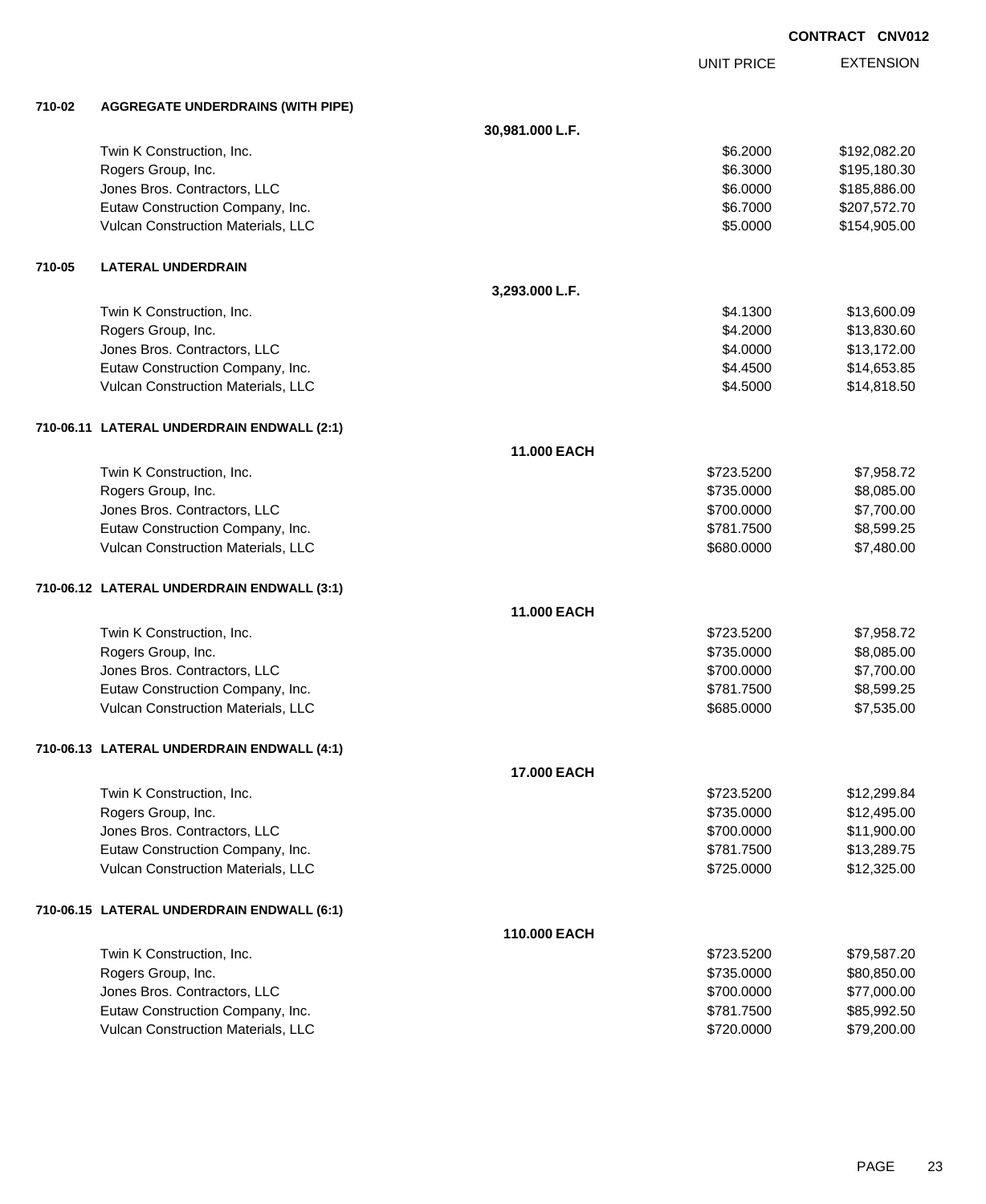|        |                                                |                | <b>UNIT PRICE</b> | <b>EXTENSION</b> |
|--------|------------------------------------------------|----------------|-------------------|------------------|
| 712-01 | <b>TRAFFIC CONTROL</b>                         |                |                   |                  |
|        |                                                | 1.000 LS       |                   |                  |
|        | Twin K Construction, Inc.                      |                | \$189,482.4000    | \$189,482.40     |
|        | Rogers Group, Inc.                             |                | \$375,000.0000    | \$375,000.00     |
|        | Jones Bros. Contractors, LLC                   |                | \$300,000.0000    | \$300,000.00     |
|        | Eutaw Construction Company, Inc.               |                | \$214,000.0000    | \$214,000.00     |
|        | Vulcan Construction Materials, LLC             |                | \$295,000.0000    | \$295,000.00     |
|        | 712-02.02 INTERCONNECTED PORTABLE BARRIER RAIL |                |                   |                  |
|        |                                                | 6,400.000 L.F. |                   |                  |
|        | Twin K Construction, Inc.                      |                | \$39.9500         | \$255,680.00     |
|        | Rogers Group, Inc.                             |                | \$4.1500          | \$26,560.00      |
|        | Jones Bros. Contractors, LLC                   |                | \$25.0000         | \$160,000.00     |
|        | Eutaw Construction Company, Inc.               |                | \$25.0500         | \$160,320.00     |
|        | Vulcan Construction Materials, LLC             |                | \$85.0000         | \$544,000.00     |
|        | 712-04.01 FLEXIBLE DRUMS (CHANNELIZING)        |                |                   |                  |
|        |                                                | 249,000 EACH   |                   |                  |
|        | Twin K Construction, Inc.                      |                | \$31.0100         | \$7,721.49       |
|        | Rogers Group, Inc.                             |                | \$36.7500         | \$9,150.75       |
|        | Jones Bros. Contractors, LLC                   |                | \$35.0000         | \$8,715.00       |
|        | Eutaw Construction Company, Inc.               |                | \$34.2500         | \$8,528.25       |
|        | Vulcan Construction Materials, LLC             |                | \$38.0000         | \$9,462.00       |
|        | 712-04.50 BARRIER RAIL DELINEATOR              |                |                   |                  |
|        |                                                | 640,000 EACH   |                   |                  |
|        | Twin K Construction, Inc.                      |                | \$14.9900         | \$9,593.60       |
|        | Rogers Group, Inc.                             |                | \$21.0000         | \$13,440.00      |
|        | Jones Bros. Contractors, LLC                   |                | \$20.0000         | \$12,800.00      |
|        | Eutaw Construction Company, Inc.               |                | \$13.7000         | \$8,768.00       |
|        | Vulcan Construction Materials, LLC             |                | \$8.0000          | \$5,120.00       |
|        | 712-05.01 WARNING LIGHTS (TYPE A)              |                |                   |                  |
|        |                                                | 132.000 EACH   |                   |                  |
|        | Twin K Construction, Inc.                      |                | \$29.9700         | \$3,956.04       |
|        | Rogers Group, Inc.                             |                | \$26.2500         | \$3,465.00       |
|        | Jones Bros. Contractors, LLC                   |                | \$25.0000         | \$3,300.00       |
|        | Eutaw Construction Company, Inc.               |                | \$38.8000         | \$5,121.60       |
|        | Vulcan Construction Materials, LLC             |                | \$22.0000         | \$2,904.00       |
| 712-06 | <b>SIGNS (CONSTRUCTION)</b>                    |                |                   |                  |
|        |                                                | 2,101.000 S.F. |                   |                  |
|        | Twin K Construction, Inc.                      |                | \$14.4700         | \$30,401.47      |
|        | Rogers Group, Inc.                             |                | \$8.4000          | \$17,648.40      |
|        | Jones Bros. Contractors, LLC                   |                | \$8.0000          | \$16,808.00      |
|        | Eutaw Construction Company, Inc.               |                | \$8.5000          | \$17,858.50      |
|        | Vulcan Construction Materials, LLC             |                | \$9.2500          | \$19,434.25      |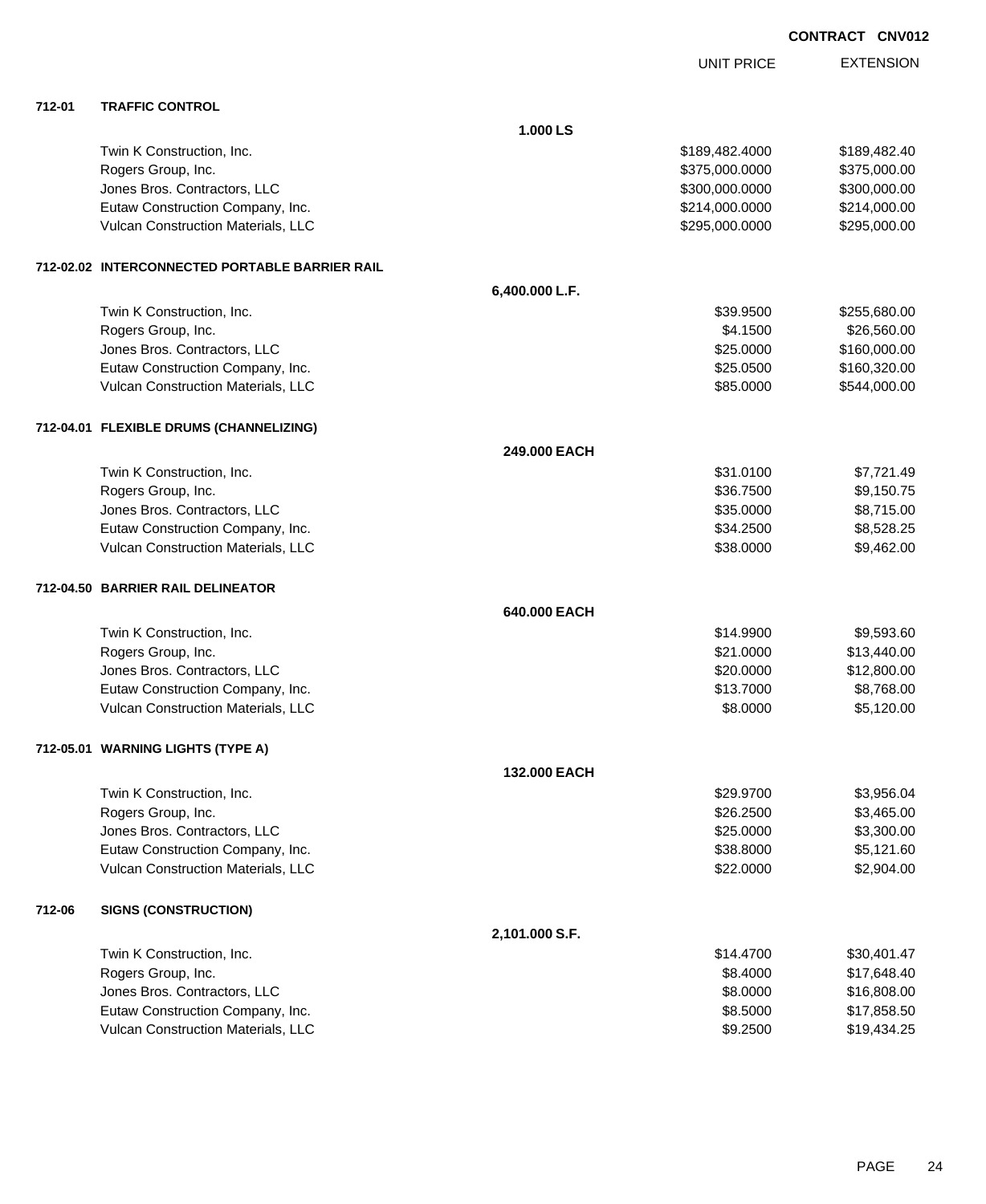|                                                                 |                   |                   | CONTRACT CNV012 |                  |
|-----------------------------------------------------------------|-------------------|-------------------|-----------------|------------------|
|                                                                 |                   | <b>UNIT PRICE</b> |                 | <b>EXTENSION</b> |
| 712-07.03 TEMPORARY BARRICADES (TYPE III)                       |                   |                   |                 |                  |
|                                                                 | 1,876.000 L.F.    |                   |                 |                  |
| Twin K Construction, Inc.                                       |                   | \$18.6000         |                 | \$34,893.60      |
| Rogers Group, Inc.                                              |                   | \$19.0000         |                 | \$35,644.00      |
| Jones Bros. Contractors, LLC                                    |                   | \$18.0000         |                 | \$33,768.00      |
| Eutaw Construction Company, Inc.                                |                   | \$15.4000         |                 | \$28,890.40      |
| Vulcan Construction Materials, LLC                              |                   | \$24.0000         |                 | \$45,024.00      |
| 712-08.03 ARROW BOARD (TYPE C)                                  |                   |                   |                 |                  |
|                                                                 | <b>2.000 EACH</b> |                   |                 |                  |
| Twin K Construction, Inc.                                       |                   | \$2,997.4400      |                 | \$5,994.88       |
| Rogers Group, Inc.                                              |                   | \$1,900.0000      |                 | \$3,800.00       |
| Jones Bros. Contractors, LLC                                    |                   | \$3,000.0000      |                 | \$6,000.00       |
| Eutaw Construction Company, Inc.                                |                   | \$1,370.0000      |                 | \$2,740.00       |
| Vulcan Construction Materials, LLC                              |                   | \$975.0000        |                 | \$1,950.00       |
| 712-09.01 REMOVABLE PAVEMENT MARKING LINE                       |                   |                   |                 |                  |
|                                                                 | 8,200.000 L.F.    |                   |                 |                  |
| Twin K Construction, Inc.                                       |                   | \$2.5800          |                 | \$21,156.00      |
| Rogers Group, Inc.                                              |                   | \$2.6500          |                 | \$21,730.00      |
| Jones Bros. Contractors, LLC                                    |                   | \$2.4500          |                 | \$20,090.00      |
| Eutaw Construction Company, Inc.                                |                   | \$2.7500          |                 | \$22,550.00      |
| Vulcan Construction Materials, LLC                              |                   | \$2.5000          |                 | \$20,500.00      |
| 713-01.01 CLASS A CONCRETE (FOUNDATION FOR SIGN SUPPORTS)       |                   |                   |                 |                  |
|                                                                 | 2.000 C.Y.        |                   |                 |                  |
| Twin K Construction, Inc.                                       |                   | \$723,5200        |                 | \$1,447.04       |
| Rogers Group, Inc.                                              |                   | \$630.0000        |                 | \$1,260.00       |
| Jones Bros. Contractors, LLC                                    |                   | \$775.0000        |                 | \$1,550.00       |
| Eutaw Construction Company, Inc.                                |                   | \$856.7500        |                 | \$1,713.50       |
| Vulcan Construction Materials, LLC                              |                   | \$700.0000        |                 | \$1,400.00       |
| 713-01.02 STEEL BAR REINFORCEMENT(FOUNDATION FOR SIGN SUPPORTS) |                   |                   |                 |                  |
|                                                                 | 301.000 LB.       |                   |                 |                  |
| Twin K Construction, Inc.                                       |                   | \$3.2000          |                 | \$963.20         |
| Rogers Group, Inc.                                              |                   | \$2.3500          |                 | \$707.35         |
| Jones Bros. Contractors, LLC                                    |                   | \$3.8500          |                 | \$1,158.85       |
| Eutaw Construction Company, Inc.                                |                   | \$4.2500          |                 | \$1,279.25       |
| Vulcan Construction Materials, LLC                              |                   | \$3.1000          |                 | \$933.10         |
| 713-02.15 FLEXIBLE DELINEATOR (YELLOW)                          |                   |                   |                 |                  |
|                                                                 | 129.000 EACH      |                   |                 |                  |
| Twin K Construction, Inc.                                       |                   | \$63.5700         |                 | \$8,200.53       |
| Rogers Group, Inc.                                              |                   | \$36.7500         |                 | \$4,740.75       |
| Jones Bros. Contractors, LLC                                    |                   | \$33.0000         |                 | \$4,257.00       |
| Eutaw Construction Company, Inc.                                |                   | \$37.7000         |                 | \$4,863.30       |
| Vulcan Construction Materials, LLC                              |                   | \$61.5000         |                 | \$7,933.50       |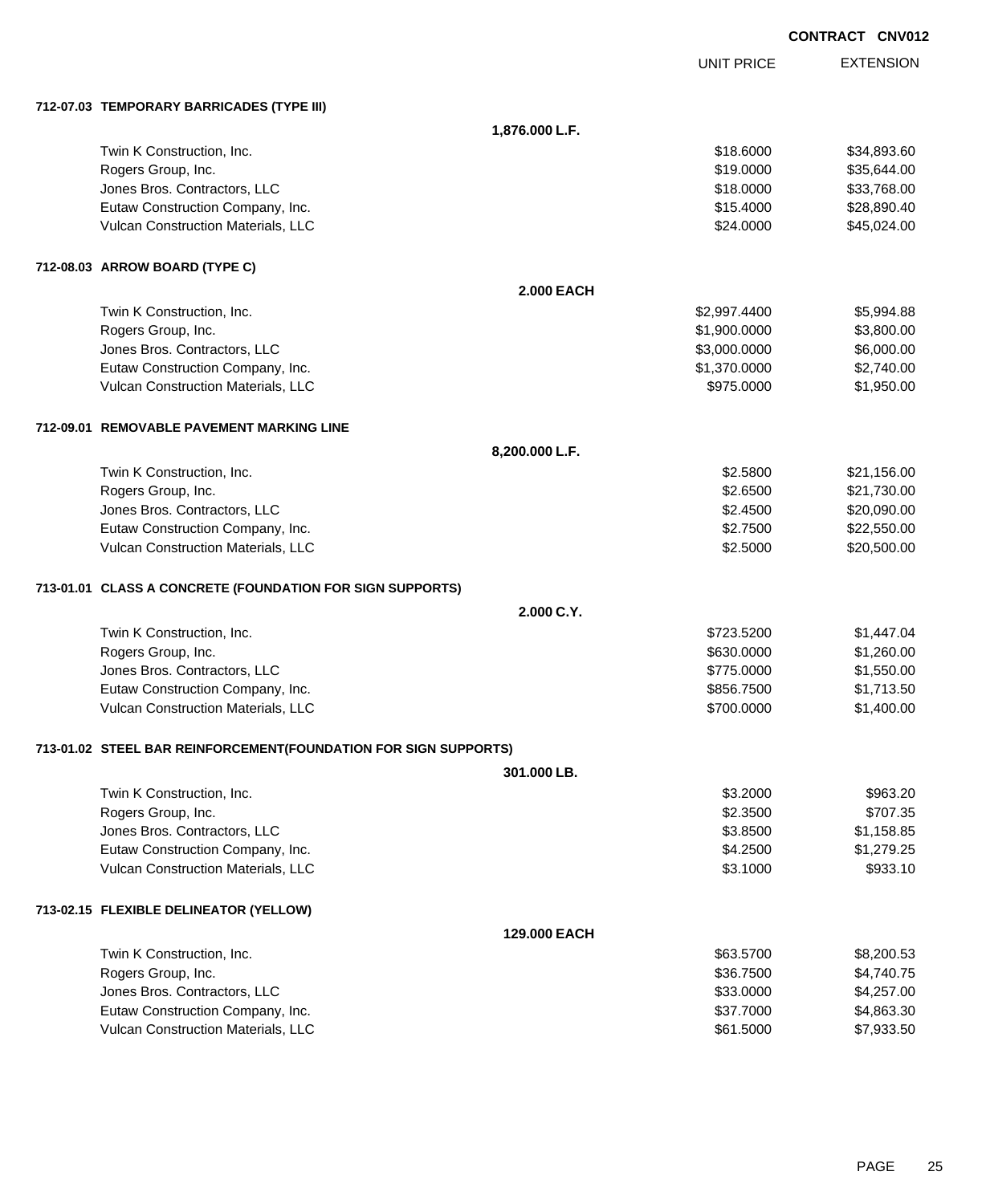| <b>CONTRACT CNV012</b> |  |
|------------------------|--|
|                        |  |

EXTENSION UNIT PRICE

## **713-06 STEEL I-BEAMS & WF-BEAMS(BREAKAWAY) SIGN SUPPORT**

|        |                                                    | 536.000 LB.   |              |            |  |
|--------|----------------------------------------------------|---------------|--------------|------------|--|
|        | Twin K Construction, Inc.                          |               | \$4.2900     | \$2,299.44 |  |
|        | Rogers Group, Inc.                                 |               | \$3.7000     | \$1,983.20 |  |
|        | Jones Bros. Contractors, LLC                       |               | \$4.2500     | \$2,278.00 |  |
|        | Eutaw Construction Company, Inc.                   |               | \$4.7000     | \$2,519.20 |  |
|        | Vulcan Construction Materials, LLC                 |               | \$4.1500     | \$2,224.40 |  |
|        | 713-11.02 PERFORATED/KNOCKOUT SQUARE TUBE POST     |               |              |            |  |
|        |                                                    | 1,258.000 LB. |              |            |  |
|        | Twin K Construction, Inc.                          |               | \$4.5000     | \$5,661.00 |  |
|        | Rogers Group, Inc.                                 |               | \$3.1500     | \$3,962.70 |  |
|        | Jones Bros. Contractors, LLC                       |               | \$3.6500     | \$4,591.70 |  |
|        | Eutaw Construction Company, Inc.                   |               | \$4.0500     | \$5,094.90 |  |
|        | Vulcan Construction Materials, LLC                 |               | \$4.3500     | \$5,472.30 |  |
|        | 713-13.02 FLAT SHEET ALUMINUM SIGNS (0.080" THICK) |               |              |            |  |
|        |                                                    | 237.000 S.F.  |              |            |  |
|        | Twin K Construction, Inc.                          |               | \$14.2100    | \$3,367.77 |  |
|        | Rogers Group, Inc.                                 |               | \$11.5500    | \$2,737.35 |  |
|        | Jones Bros. Contractors, LLC                       |               | \$12.5000    | \$2,962.50 |  |
|        | Eutaw Construction Company, Inc.                   |               | \$13.8000    | \$3,270.60 |  |
|        | Vulcan Construction Materials, LLC                 |               | \$13.7500    | \$3,258.75 |  |
|        | 713-13.03 FLAT SHEET ALUMINUM SIGNS (0.100" THICK) |               |              |            |  |
|        |                                                    | 202.000 S.F.  |              |            |  |
|        | Twin K Construction, Inc.                          |               | \$14.4700    | \$2,922.94 |  |
|        | Rogers Group, Inc.                                 |               | \$12.6000    | \$2,545.20 |  |
|        | Jones Bros. Contractors, LLC                       |               | \$13.5000    | \$2,727.00 |  |
|        | Eutaw Construction Company, Inc.                   |               | \$14.9500    | \$3,019.90 |  |
|        | Vulcan Construction Materials, LLC                 |               | \$14.0000    | \$2,828.00 |  |
| 713-14 | <b>EXTRUDED ALUMINUM PANEL SIGNS</b>               |               |              |            |  |
|        |                                                    | 51.000 S.F.   |              |            |  |
|        | Twin K Construction, Inc.                          |               | \$21.9600    | \$1,119.96 |  |
|        | Rogers Group, Inc.                                 |               | \$18.9000    | \$963.90   |  |
|        | Jones Bros. Contractors, LLC                       |               | \$28.0000    | \$1,428.00 |  |
|        | Eutaw Construction Company, Inc.                   |               | \$30.9500    | \$1,578.45 |  |
|        | Vulcan Construction Materials, LLC                 |               | \$21.2500    | \$1,083.75 |  |
| 713-15 | <b>REMOVAL OF SIGNS, POSTS AND FOOTINGS</b>        |               |              |            |  |
|        |                                                    | 1.000 LS      |              |            |  |
|        | Twin K Construction, Inc.                          |               | \$413.4400   | \$413.44   |  |
|        | Rogers Group, Inc.                                 |               | \$1,050.0000 | \$1,050.00 |  |
|        | Jones Bros. Contractors, LLC                       |               | \$500.0000   | \$500.00   |  |
|        | Eutaw Construction Company, Inc.                   |               | \$5,530.0000 | \$5,530.00 |  |
|        | Vulcan Construction Materials, LLC                 |               | \$400.0000   | \$400.00   |  |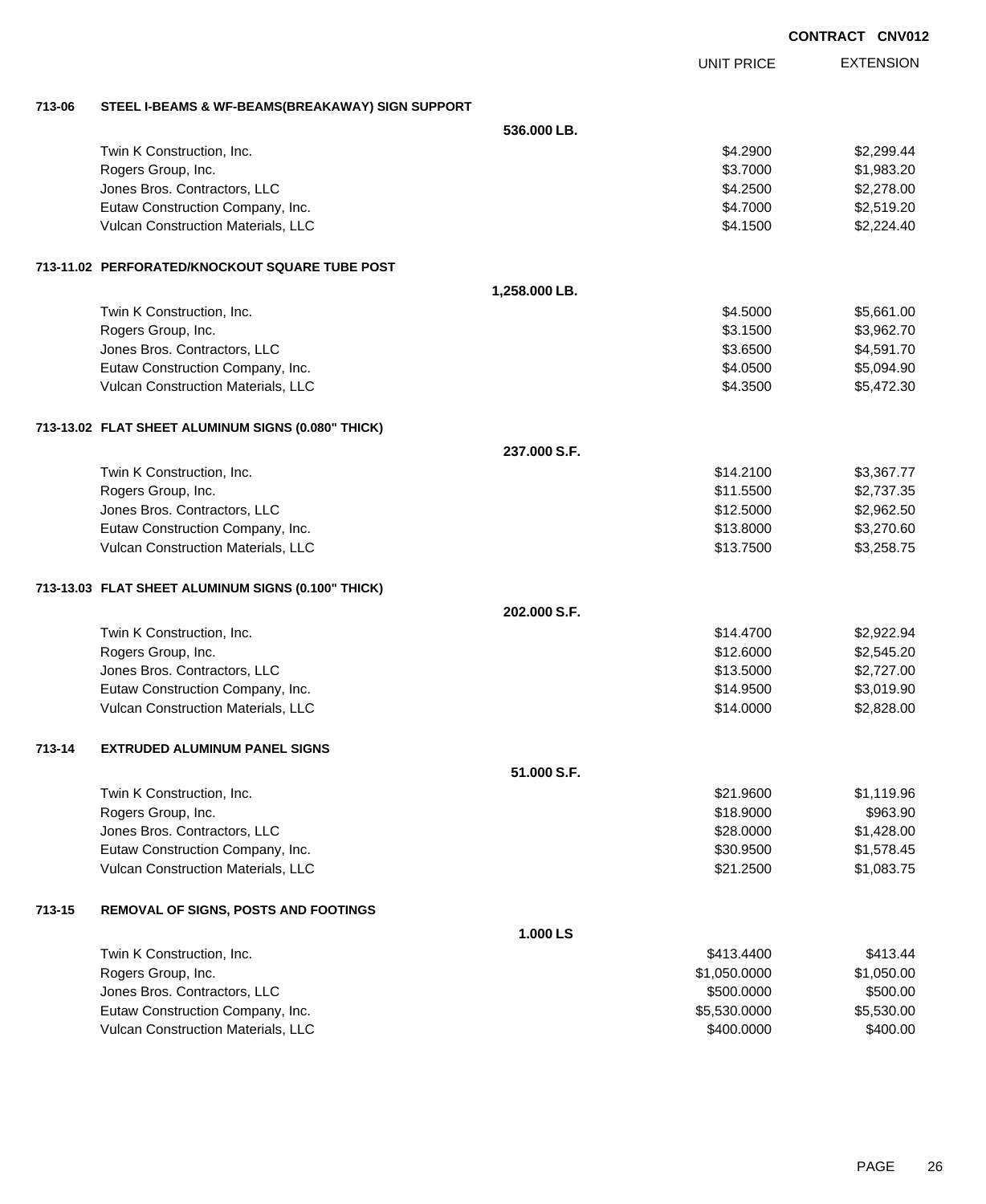UNIT PRICE EXTENSION

**713-15.04 INSTALLATION OF LETTERS & ARROWS**

| 713-15.04  INSTALLATION OF LETTERS & ARROWS                         |                   |             |
|---------------------------------------------------------------------|-------------------|-------------|
|                                                                     | 1.000 LS          |             |
| Twin K Construction, Inc.                                           | \$284.2400        | \$284.24    |
| Rogers Group, Inc.                                                  | \$1,520.0000      | \$1,520.00  |
| Jones Bros. Contractors, LLC                                        | \$1,200.0000      | \$1,200.00  |
| Eutaw Construction Company, Inc.                                    | \$1,330.0000      | \$1,330.00  |
| Vulcan Construction Materials, LLC                                  | \$275.0000        | \$275.00    |
| 713-16.01   CHANGEABLE MESSAGE SIGN UNIT                            |                   |             |
|                                                                     | <b>6.000 EACH</b> |             |
| Twin K Construction, Inc.                                           | \$6,304.9500      | \$37,829.70 |
| Rogers Group, Inc.                                                  | \$7,555.0000      | \$45,330.00 |
| Jones Bros. Contractors, LLC                                        | \$7,200.0000      | \$43,200.00 |
| Eutaw Construction Company, Inc.                                    | \$10,100.0000     | \$60,600.00 |
| Vulcan Construction Materials, LLC                                  | \$14,300.0000     | \$85,800.00 |
| 716-01.07 TEMPORARY RAISED PAVEMENT MARKER, YELLOW                  |                   |             |
|                                                                     | 351.000 EACH      |             |
| Twin K Construction, Inc.                                           | \$10.3400         | \$3,629.34  |
| Rogers Group, Inc.                                                  | \$10.0000         | \$3,510.00  |
| Jones Bros. Contractors, LLC                                        | \$9.5000          | \$3,334.50  |
| Eutaw Construction Company, Inc.                                    | \$10.7000         | \$3,755.70  |
| Vulcan Construction Materials, LLC                                  | \$10.0000         | \$3,510.00  |
| 716-01.21   SNOWPLOWABLE RAISED PAVEMENT MARKERS (BI-DIR) (1 COLOR) |                   |             |
|                                                                     | 1,127.000 EACH    |             |
| Twin K Construction, Inc.                                           | \$31.0100         | \$34,948.27 |
| Rogers Group, Inc.                                                  | \$28.1000         | \$31,668.70 |
| Jones Bros. Contractors, LLC                                        | \$26.7500         | \$30,147.25 |
| Eutaw Construction Company, Inc.                                    | \$30.2000         | \$34,035.40 |
| Vulcan Construction Materials, LLC                                  | \$30.0000         | \$33,810.00 |
| 716-01.30 REMOVAL OF SNOWPLOWABLE REFLECTIVE MARKER                 |                   |             |
|                                                                     | 274.000 EACH      |             |
| Twin K Construction, Inc.                                           | \$10.3400         | \$2,833.16  |
| Rogers Group, Inc.                                                  | \$10.5000         | \$2,877.00  |
| Jones Bros. Contractors, LLC                                        | \$10.0000         | \$2,740.00  |
| Eutaw Construction Company, Inc.                                    | \$11.3000         | \$3,096.20  |
| Vulcan Construction Materials, LLC                                  | \$10.0000         | \$2,740.00  |
| 716-02.04 PLASTIC PAVEMENT MARKING(CHANNELIZATION STRIPING)         |                   |             |
|                                                                     | 54.410 S.Y.       |             |
| Twin K Construction, Inc.                                           | \$22.7400         | \$1,237.28  |
| Rogers Group, Inc.                                                  | \$25.4500         | \$1,384.73  |
| Jones Bros. Contractors, LLC                                        | \$24.2500         | \$1,319.44  |
| Eutaw Construction Company, Inc.                                    | \$27.3500         | \$1,488.11  |
| Vulcan Construction Materials, LLC                                  | \$22.0000         | \$1,197.02  |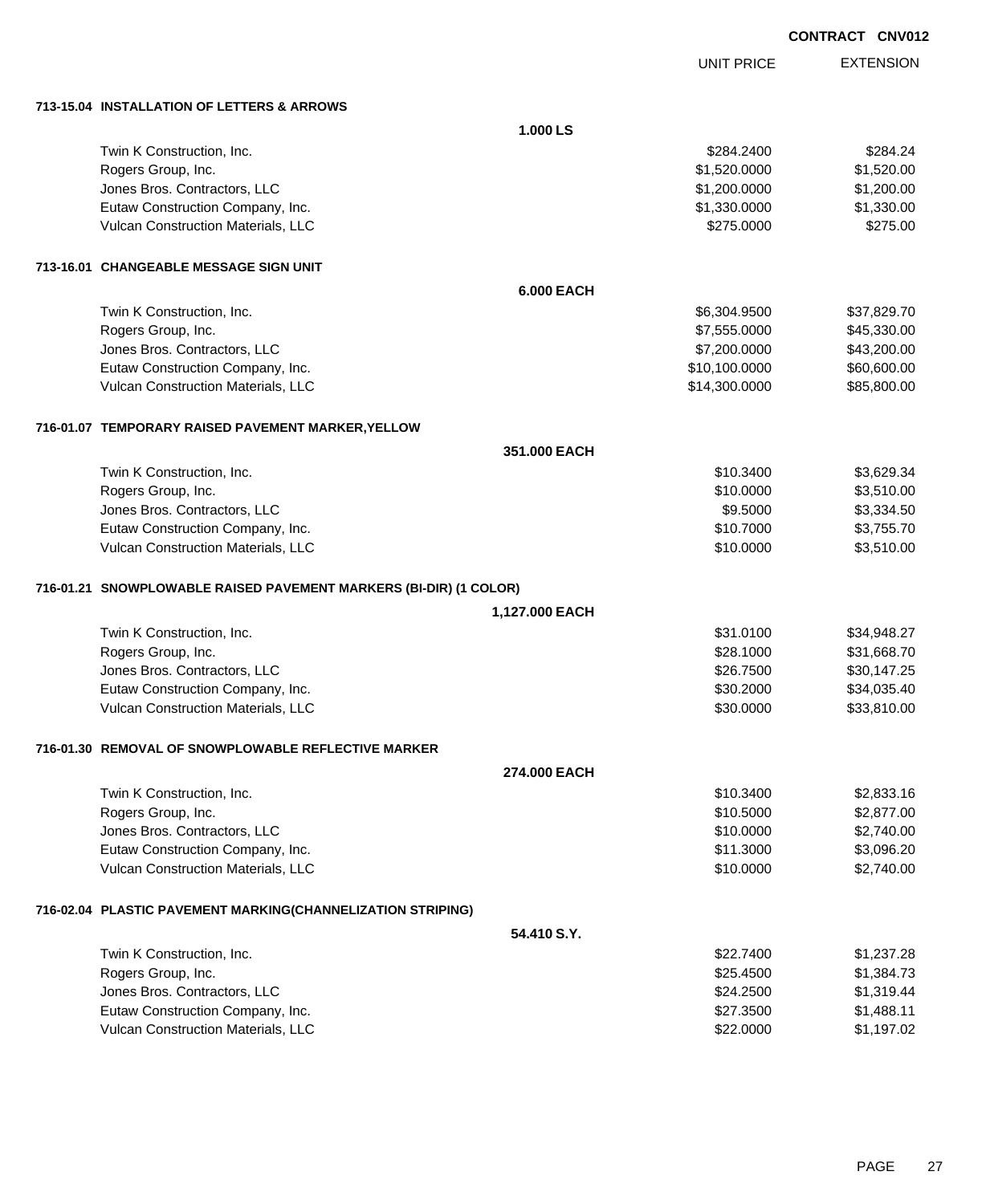| <b>CONTRACT CNV012</b> |  |
|------------------------|--|
|                        |  |

|                                                           |                    | <b>UNIT PRICE</b> | <b>EXTENSION</b> |
|-----------------------------------------------------------|--------------------|-------------------|------------------|
| 716-02.05 PLASTIC PAVEMENT MARKING (STOP LINE)            |                    |                   |                  |
|                                                           | 229,000 L.F.       |                   |                  |
| Twin K Construction, Inc.                                 |                    | \$12.4000         | \$2,839.60       |
| Rogers Group, Inc.                                        |                    | \$11.5500         | \$2,644.95       |
| Jones Bros. Contractors, LLC                              |                    | \$11.0000         | \$2,519.00       |
| Eutaw Construction Company, Inc.                          |                    | \$12.4000         | \$2,839.60       |
| Vulcan Construction Materials, LLC                        |                    | \$12.0000         | \$2,748.00       |
| 716-02.06 PLASTIC PAVEMENT MARKING (TURN LANE ARROW)      |                    |                   |                  |
|                                                           | <b>2.000 EACH</b>  |                   |                  |
| Twin K Construction, Inc.                                 |                    | \$155.0400        | \$310.08         |
| Rogers Group, Inc.                                        |                    | \$160.0000        | \$320.00         |
| Jones Bros. Contractors, LLC                              |                    | \$150.0000        | \$300.00         |
| Eutaw Construction Company, Inc.                          |                    | \$169.2500        | \$338.50         |
| Vulcan Construction Materials, LLC                        |                    | \$150.0000        | \$300.00         |
| 716-04.02 PLASTIC PAVEMENT MARKING(DOUBLE TURNING ARROW)  |                    |                   |                  |
|                                                           | <b>12.000 EACH</b> |                   |                  |
| Twin K Construction, Inc.                                 |                    | \$310.0800        | \$3,720.96       |
| Rogers Group, Inc.                                        |                    | \$195.0000        | \$2,340.00       |
| Jones Bros. Contractors, LLC                              |                    | \$185.0000        | \$2,220.00       |
| Eutaw Construction Company, Inc.                          |                    | \$208.7500        | \$2,505.00       |
| Vulcan Construction Materials, LLC                        |                    | \$300.0000        | \$3,600.00       |
| 716-04.14 PLASTIC PAVEMENT MARKING (LANE REDUCTION ARROW) |                    |                   |                  |
|                                                           | <b>4.000 EACH</b>  |                   |                  |
| Twin K Construction, Inc.                                 |                    | \$258.4000        | \$1,033.60       |
| Rogers Group, Inc.                                        |                    | \$345.0000        | \$1,380.00       |
| Jones Bros. Contractors, LLC                              |                    | \$325.0000        | \$1,300.00       |
| Eutaw Construction Company, Inc.                          |                    | \$366.5000        | \$1,466.00       |
| Vulcan Construction Materials, LLC                        |                    | \$250.0000        | \$1,000.00       |
| 716-05.01 PAINTED PAVEMENT MARKING (4" LINE)              |                    |                   |                  |
|                                                           | 6.800 L.M.         |                   |                  |
| Twin K Construction, Inc.                                 |                    | \$930.2400        | \$6,325.63       |
| Rogers Group, Inc.                                        |                    | \$735.0000        | \$4,998.00       |
| Jones Bros. Contractors, LLC                              |                    | \$700.0000        | \$4,760.00       |
| Eutaw Construction Company, Inc.                          |                    | \$789.7500        | \$5,370.30       |
| Vulcan Construction Materials, LLC                        |                    | \$900.0000        | \$6,120.00       |
| 716-05.02 PAINTED PAVEMENT MARKING (8" BARRIER LINE)      |                    |                   |                  |
|                                                           | 32,594.000 L.F.    |                   |                  |
| Twin K Construction, Inc.                                 |                    | \$0.3100          | \$10,104.14      |
| Rogers Group, Inc.                                        |                    | \$0.4200          | \$13,689.48      |
| Jones Bros. Contractors, LLC                              |                    | \$0.4000          | \$13,037.60      |
| Eutaw Construction Company, Inc.                          |                    | \$0.4500          | \$14,667.30      |
| Vulcan Construction Materials, LLC                        |                    | \$0.3000          | \$9,778.20       |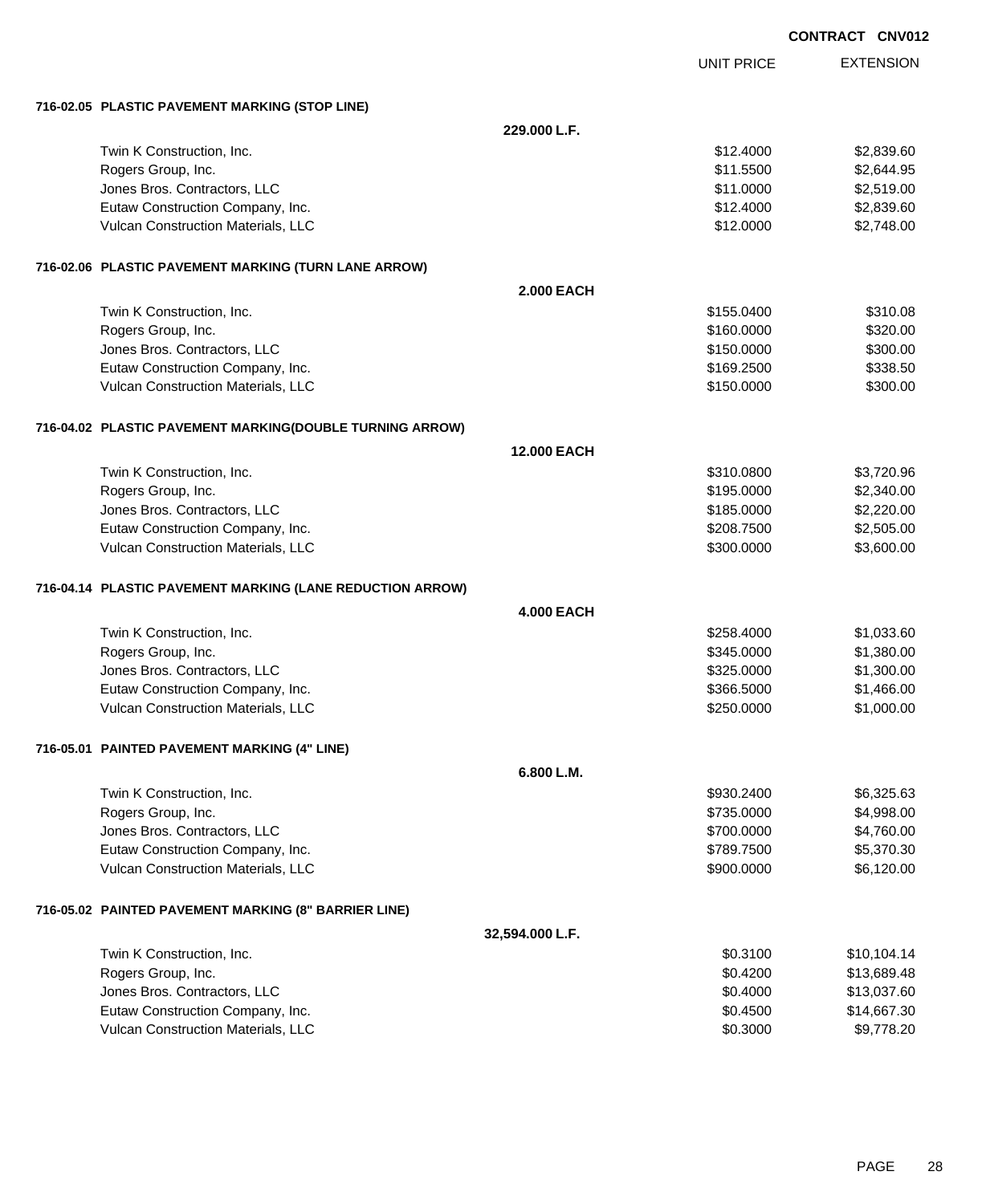|                                                                   |                   |                   | <b>CONTRACT CNV012</b> |                  |
|-------------------------------------------------------------------|-------------------|-------------------|------------------------|------------------|
|                                                                   |                   | <b>UNIT PRICE</b> |                        | <b>EXTENSION</b> |
| 716-05.04 PAINTED PAVEMENT MARKING (CHANNELIZATION STRIPING)      |                   |                   |                        |                  |
|                                                                   | 100.000 S.Y.      |                   |                        |                  |
| Twin K Construction, Inc.                                         |                   | \$12,4000         |                        | \$1,240.00       |
| Rogers Group, Inc.                                                |                   | \$10.5000         |                        | \$1,050.00       |
| Jones Bros. Contractors, LLC                                      |                   | \$10.0000         |                        | \$1,000.00       |
| Eutaw Construction Company, Inc.                                  |                   | \$11.3000         |                        | \$1,130.00       |
| Vulcan Construction Materials, LLC                                |                   | \$12.0000         |                        | \$1,200.00       |
| 716-05.05 PAINTED PAVEMENT MARKING (STOP LINE)                    |                   |                   |                        |                  |
|                                                                   | 144.000 L.F.      |                   |                        |                  |
| Twin K Construction, Inc.                                         |                   | \$6.2000          |                        | \$892.80         |
| Rogers Group, Inc.                                                |                   | \$5.2500          |                        | \$756.00         |
| Jones Bros. Contractors, LLC                                      |                   | \$5.0000          |                        | \$720.00         |
| Eutaw Construction Company, Inc.                                  |                   | \$5.6500          |                        | \$813.60         |
| Vulcan Construction Materials, LLC                                |                   | \$6.0000          |                        | \$864.00         |
| 716-05.20 PAINTED PAVEMENT MARKING (6" LINE)                      |                   |                   |                        |                  |
|                                                                   | 25.250 L.M.       |                   |                        |                  |
| Twin K Construction, Inc.                                         |                   | \$1,136.9600      |                        | \$28,708.24      |
| Rogers Group, Inc.                                                |                   | \$895.0000        |                        | \$22,598.75      |
| Jones Bros. Contractors, LLC                                      |                   | \$850.0000        |                        | \$21,462.50      |
| Eutaw Construction Company, Inc.                                  |                   | \$958.7500        |                        | \$24,208.44      |
| Vulcan Construction Materials, LLC                                |                   | \$1,100.0000      |                        | \$27,775.00      |
| 716-08.04   REMOVAL OF PAVEMENT MARKING (CHANNELIZATION STRIPING) |                   |                   |                        |                  |
|                                                                   | 128,000 S.Y.      |                   |                        |                  |
| Twin K Construction, Inc.                                         |                   | \$12,4000         |                        | \$1,587.20       |
| Rogers Group, Inc.                                                |                   | \$12.6000         |                        | \$1,612.80       |
| Jones Bros. Contractors, LLC                                      |                   | \$12.0000         |                        | \$1,536.00       |
| Eutaw Construction Company, Inc.                                  |                   | \$13.5500         |                        | \$1,734.40       |
| Vulcan Construction Materials, LLC                                |                   | \$12.0000         |                        | \$1,536.00       |
| 716-08.06 REMOVAL OF PAVEMENT MARKING (TURN LANE ARROW)           |                   |                   |                        |                  |
|                                                                   | <b>1.000 EACH</b> |                   |                        |                  |
| Twin K Construction, Inc.                                         |                   | \$77.5200         |                        | \$77.52          |
| Rogers Group, Inc.                                                |                   | \$78.6500         |                        | \$78.65          |
| Jones Bros. Contractors, LLC                                      |                   | \$75.0000         |                        | \$75.00          |
| Eutaw Construction Company, Inc.                                  |                   | \$84.6000         |                        | \$84.60          |
| Vulcan Construction Materials, LLC                                |                   | \$75.0000         |                        | \$75.00          |
| 716-08.20 REMOVAL OF PAVEMENT MARKING (LINE)                      |                   |                   |                        |                  |
|                                                                   | 2.330 L.M.        |                   |                        |                  |
| Twin K Construction, Inc.                                         |                   | \$3,565.9200      |                        | \$8,308.59       |
| Rogers Group, Inc.                                                |                   | \$2,600.0000      |                        | \$6,058.00       |
| Jones Bros. Contractors, LLC                                      |                   | \$2,475.0000      |                        | \$5,766.75       |
| Eutaw Construction Company, Inc.                                  |                   | \$2,790.0000      |                        | \$6,500.70       |

Vulcan Construction Materials, LLC 60000 \$8,038.50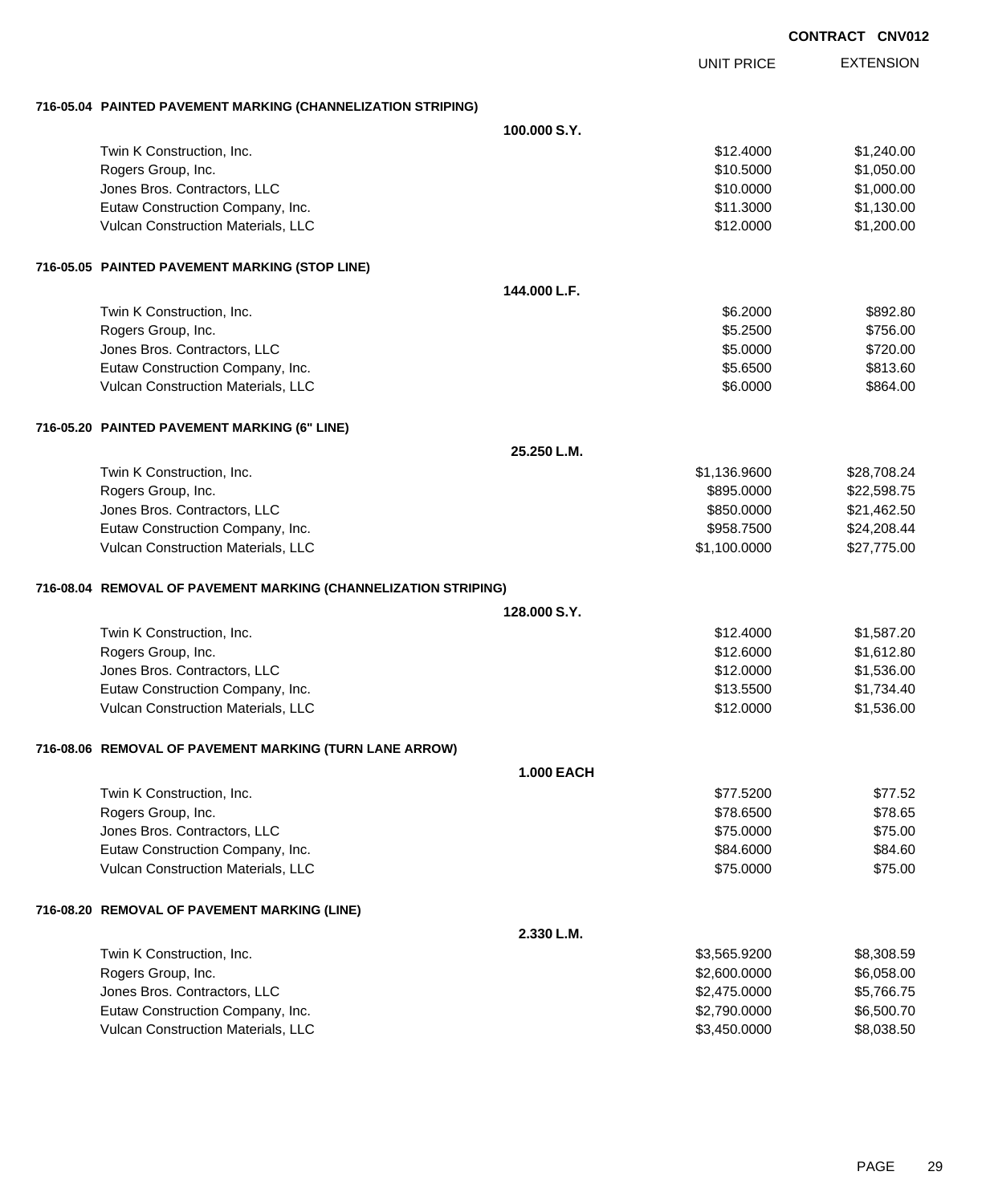UNIT PRICE

| 716-12.02 ENHANCED FLATLINE THERMO PVMT MRKNG (6IN LINE) |  |
|----------------------------------------------------------|--|

|        | TO TZ.UZ ENTIANULD FLATERIE THENWU FYWIT WINNIVO (UR LINE) |                 |                  |                |
|--------|------------------------------------------------------------|-----------------|------------------|----------------|
|        |                                                            | 8.200 L.M.      |                  |                |
|        | Twin K Construction, Inc.                                  |                 | \$5,374.7200     | \$44,072.70    |
|        | Rogers Group, Inc.                                         |                 | \$5,115.0000     | \$41,943.00    |
|        | Jones Bros. Contractors, LLC                               |                 | \$4,875.0000     | \$39,975.00    |
|        | Eutaw Construction Company, Inc.                           |                 | \$5,500.0000     | \$45,100.00    |
|        | Vulcan Construction Materials, LLC                         |                 | \$5,200.0000     | \$42,640.00    |
| 717-01 | <b>MOBILIZATION</b>                                        |                 |                  |                |
|        |                                                            | 1.000 LS        |                  |                |
|        | Twin K Construction, Inc.                                  |                 | \$1,053,351.4600 | \$1,053,351.46 |
|        | Rogers Group, Inc.                                         |                 | \$1,500,000.0000 | \$1,500,000.00 |
|        | Jones Bros. Contractors, LLC                               |                 | \$1,575,000.0000 | \$1,575,000.00 |
|        | Eutaw Construction Company, Inc.                           |                 | \$1,500,000.0000 | \$1,500,000.00 |
|        | Vulcan Construction Materials, LLC                         |                 | \$580,000.0000   | \$580,000.00   |
|        | 740-06.01 GEOMEMBRANE                                      |                 |                  |                |
|        |                                                            | 50.000 S.Y.     |                  |                |
|        | Twin K Construction, Inc.                                  |                 | \$186.0400       | \$9,302.00     |
|        | Rogers Group, Inc.                                         |                 | \$105.0000       | \$5,250.00     |
|        | Jones Bros. Contractors, LLC                               |                 | \$75.0000        | \$3,750.00     |
|        | Eutaw Construction Company, Inc.                           |                 | \$22.3500        | \$1,117.50     |
|        | Vulcan Construction Materials, LLC                         |                 | \$15.2000        | \$760.00       |
|        | 740-10.03 GEOTEXTILE (TYPE III) (EROSION CONTROL)          |                 |                  |                |
|        |                                                            | 21,298.850 S.Y. |                  |                |
|        | Twin K Construction, Inc.                                  |                 | \$2.0800         | \$44,301.61    |
|        | Rogers Group, Inc.                                         |                 | \$2.6500         | \$56,441.95    |
|        | Jones Bros. Contractors, LLC                               |                 | \$3.0000         | \$63,896.55    |
|        | Eutaw Construction Company, Inc.                           |                 | \$3.4000         | \$72,416.09    |
|        | Vulcan Construction Materials, LLC                         |                 | \$3.0500         | \$64,961.49    |
|        | 740-10.04 GEOTEXTILE (TYPE IV)(STABILIZATION)              |                 |                  |                |
|        |                                                            | 42,663.000 S.Y. |                  |                |
|        | Twin K Construction, Inc.                                  |                 | \$1.5700         | \$66,980.91    |
|        | Rogers Group, Inc.                                         |                 | \$2.0000         | \$85,326.00    |
|        | Jones Bros. Contractors, LLC                               |                 | \$2.0000         | \$85,326.00    |
|        | Eutaw Construction Company, Inc.                           |                 | \$2.0500         | \$87,459.15    |
|        | Vulcan Construction Materials, LLC                         |                 | \$1.8000         | \$76,793.40    |
|        | 740-11.01 TEMPORARY SEDIMENT TUBE 8IN                      |                 |                  |                |
|        |                                                            | 8,238.000 L.F.  |                  |                |
|        | Twin K Construction, Inc.                                  |                 | \$3.2000         | \$26,361.60    |
|        | Rogers Group, Inc.                                         |                 | \$3.2500         | \$26,773.50    |
|        | Jones Bros. Contractors, LLC                               |                 | \$3.1000         | \$25,537.80    |
|        | Eutaw Construction Company, Inc.                           |                 | \$4.4000         | \$36,247.20    |
|        | Vulcan Construction Materials, LLC                         |                 | \$2.1500         | \$17,711.70    |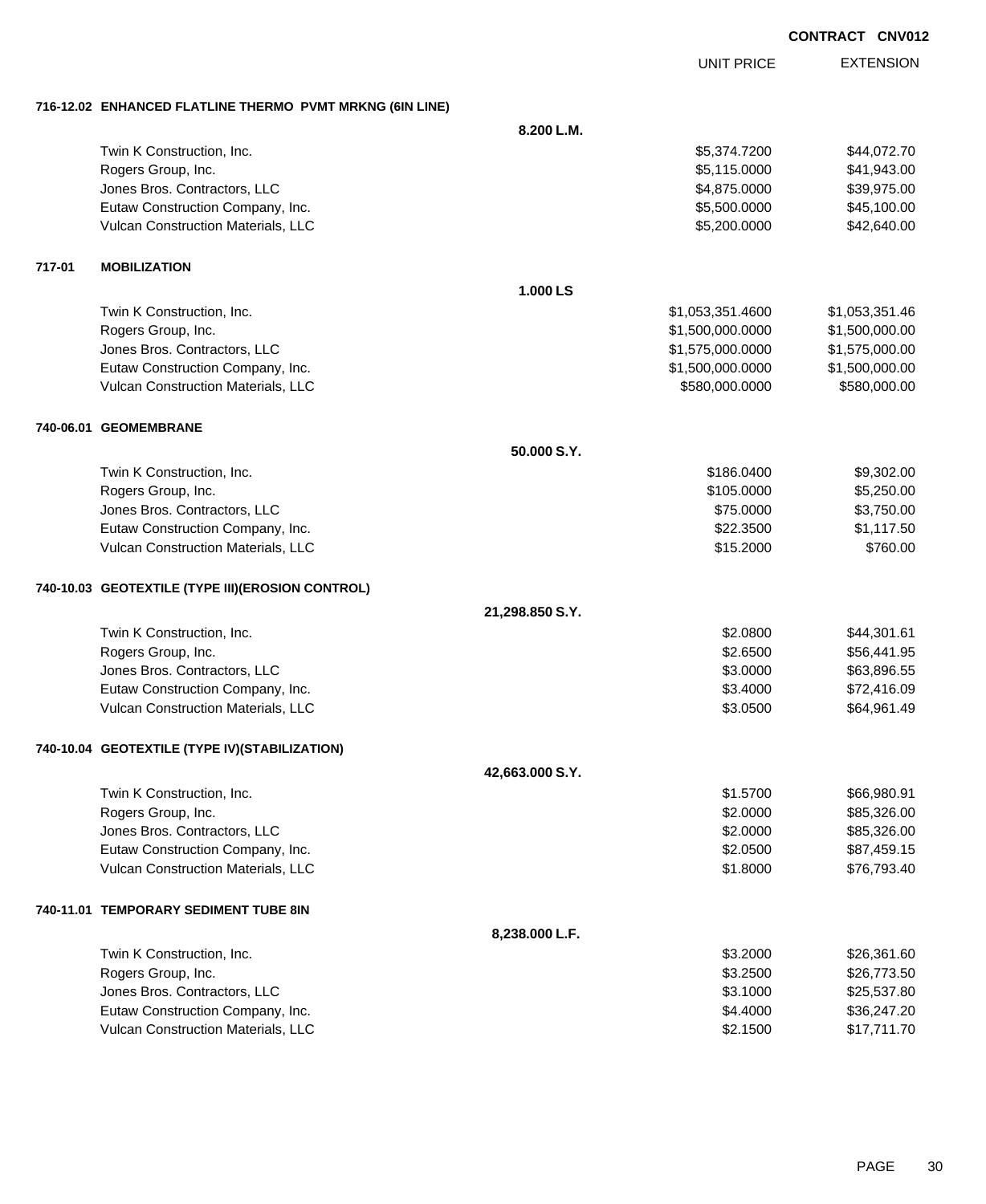UNIT PRICE

|        | 740-11.03 TEMPORARY SEDIMENT TUBE 18IN             |                     |           |              |
|--------|----------------------------------------------------|---------------------|-----------|--------------|
|        |                                                    | 100,258.000 L.F.    |           |              |
|        | Twin K Construction, Inc.                          |                     | \$3.5100  | \$351,905.58 |
|        | Rogers Group, Inc.                                 |                     | \$3.6000  | \$360,928.80 |
|        | Jones Bros. Contractors, LLC                       |                     | \$3.4000  | \$340,877.20 |
|        | Eutaw Construction Company, Inc.                   |                     | \$4.6500  | \$466,199.70 |
|        | Vulcan Construction Materials, LLC                 |                     | \$3.1000  | \$310,799.80 |
| 801-01 | <b>SEEDING (WITH MULCH)</b>                        |                     |           |              |
|        |                                                    | 65.000 UNIT         |           |              |
|        | Twin K Construction, Inc.                          |                     | \$46.5100 | \$3,023.15   |
|        | Rogers Group, Inc.                                 |                     | \$47.2500 | \$3,071.25   |
|        | Jones Bros. Contractors, LLC                       |                     | \$45.0000 | \$2,925.00   |
|        | Eutaw Construction Company, Inc.                   |                     | \$62.7000 | \$4,075.50   |
|        | Vulcan Construction Materials, LLC                 |                     | \$45.0000 | \$2,925.00   |
|        | 801-01.07 TEMPORARY SEEDING (WITH MULCH)           |                     |           |              |
|        |                                                    | 3,585.000 UNIT      |           |              |
|        | Twin K Construction, Inc.                          |                     | \$19.6400 | \$70,409.40  |
|        | Rogers Group, Inc.                                 |                     | \$19.9500 | \$71,520.75  |
|        | Jones Bros. Contractors, LLC                       |                     | \$19.0000 | \$68,115.00  |
|        | Eutaw Construction Company, Inc.                   |                     | \$32.5000 | \$116,512.50 |
|        | Vulcan Construction Materials, LLC                 |                     | \$19.0000 | \$68,115.00  |
|        | 801-01.34 GRASS SEED MIX (RIPZN/FLPL)              |                     |           |              |
|        |                                                    | <b>4.000 UNIT</b>   |           |              |
|        | Twin K Construction, Inc.                          |                     | \$44.4400 | \$177.76     |
|        | Rogers Group, Inc.                                 |                     | \$45.1000 | \$180.40     |
|        | Jones Bros. Contractors, LLC                       |                     | \$43.0000 | \$172.00     |
|        | Eutaw Construction Company, Inc.                   |                     | \$79.7500 | \$319.00     |
|        | Vulcan Construction Materials, LLC                 |                     | \$43.0000 | \$172.00     |
|        | 801-01.37 NATVE SEED MX ENCAPSULATION & CLEAR ZONE |                     |           |              |
|        |                                                    | <b>202.000 UNIT</b> |           |              |
|        | Twin K Construction, Inc.                          |                     | \$44.4400 | \$8,976.88   |
|        | Rogers Group, Inc.                                 |                     | \$45.0000 | \$9,090.00   |
|        | Jones Bros. Contractors, LLC                       |                     | \$43.0000 | \$8,686.00   |
|        | Eutaw Construction Company, Inc.                   |                     | \$51.3000 | \$10,362.60  |
|        | Vulcan Construction Materials, LLC                 |                     | \$43.0000 | \$8,686.00   |
| 801-02 | <b>SEEDING (WITHOUT MULCH)</b>                     |                     |           |              |
|        |                                                    | 687.000 UNIT        |           |              |
|        | Twin K Construction, Inc.                          |                     | \$20.6700 | \$14,200.29  |
|        | Rogers Group, Inc.                                 |                     | \$21.0000 | \$14,427.00  |
|        | Jones Bros. Contractors, LLC                       |                     | \$20.0000 | \$13,740.00  |
|        | Eutaw Construction Company, Inc.                   |                     | \$21.6500 | \$14,873.55  |
|        | Vulcan Construction Materials, LLC                 |                     | \$20.0000 | \$13,740.00  |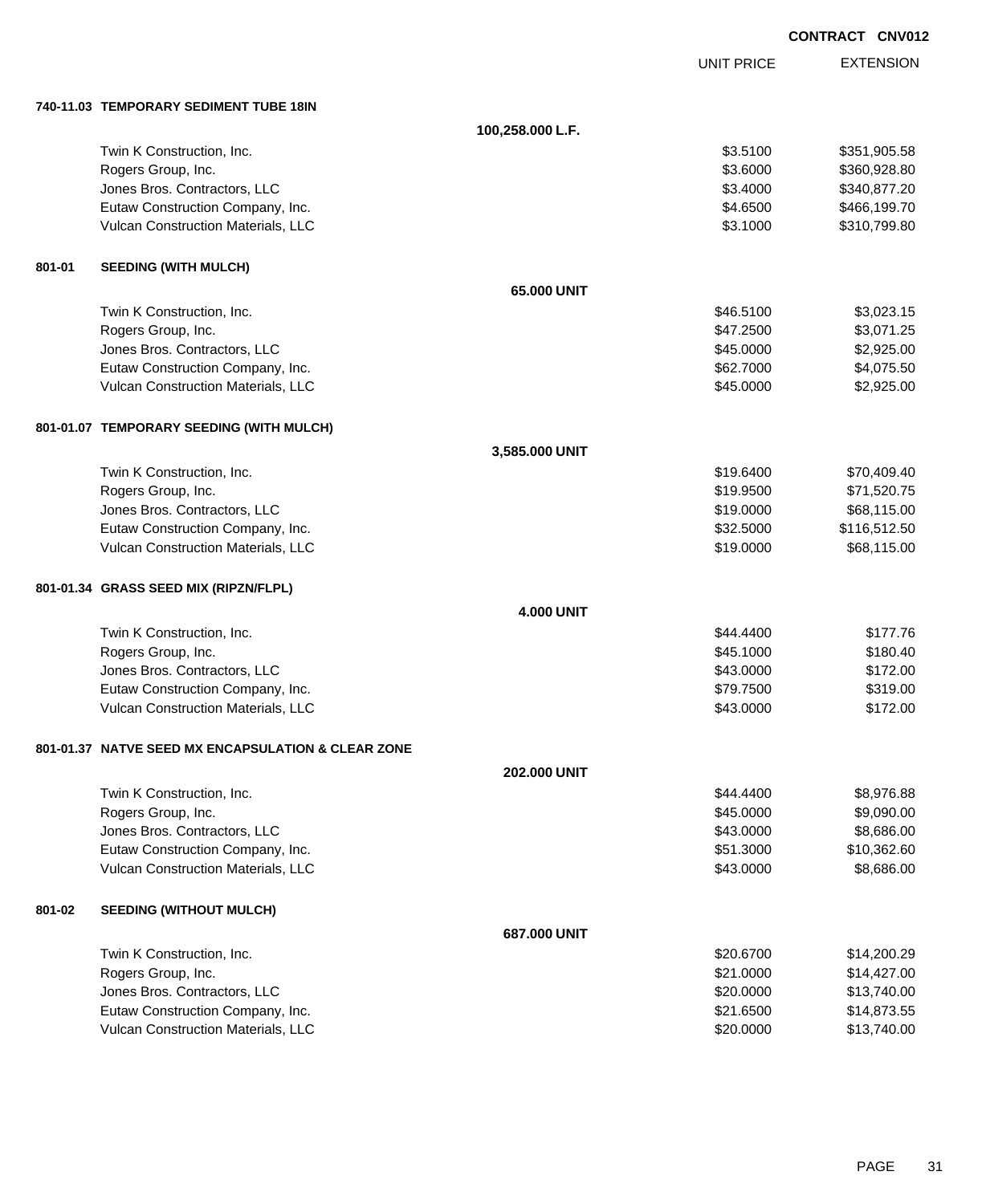UNIT PRICE

| 801-03 | <b>WATER (SEEDING &amp; SODDING)</b>                        |              |              |             |
|--------|-------------------------------------------------------------|--------------|--------------|-------------|
|        |                                                             | 515.000 M.G. |              |             |
|        | Twin K Construction, Inc.                                   |              | \$51.6800    | \$26,615.20 |
|        | Rogers Group, Inc.                                          |              | \$52.5000    | \$27,037.50 |
|        | Jones Bros. Contractors, LLC                                |              | \$50.0000    | \$25,750.00 |
|        | Eutaw Construction Company, Inc.                            |              | \$68.3500    | \$35,200.25 |
|        | Vulcan Construction Materials, LLC                          |              | \$50.0000    | \$25,750.00 |
| 801-07 | <b>SEED (SUPPLEMENTAL APPLICATION)</b>                      |              |              |             |
|        |                                                             | 169.000 LB.  |              |             |
|        | Twin K Construction, Inc.                                   |              | \$12,4000    | \$2,095.60  |
|        | Rogers Group, Inc.                                          |              | \$12.4000    | \$2,095.60  |
|        | Jones Bros. Contractors, LLC                                |              | \$12.0000    | \$2,028.00  |
|        | Eutaw Construction Company, Inc.                            |              | \$6.5500     | \$1,106.95  |
|        | Vulcan Construction Materials, LLC                          |              | \$12.0000    | \$2,028.00  |
| 801-08 | FERTILIZER (SUPPLEMENTAL APPLICATION)                       |              |              |             |
|        |                                                             | 3.000 TON    |              |             |
|        | Twin K Construction, Inc.                                   |              | \$1,240.3200 | \$3,720.96  |
|        | Rogers Group, Inc.                                          |              | \$1,250.0000 | \$3,750.00  |
|        | Jones Bros. Contractors, LLC                                |              | \$1,200.0000 | \$3,600.00  |
|        | Eutaw Construction Company, Inc.                            |              | \$1,140.0000 | \$3,420.00  |
|        | Vulcan Construction Materials, LLC                          |              | \$1,200.0000 | \$3,600.00  |
|        | 802-11.01 ACER NEGUNDO (BOX ELDER 2-5FT CNTNR GRWN)         |              |              |             |
|        |                                                             | 8.000 EACH   |              |             |
|        | Twin K Construction, Inc.                                   |              | \$103.3600   | \$826.88    |
|        | Rogers Group, Inc.                                          |              | \$105.0000   | \$840.00    |
|        | Jones Bros. Contractors, LLC                                |              | \$100.0000   | \$800.00    |
|        | Eutaw Construction Company, Inc.                            |              | \$96.8500    | \$774.80    |
|        | Vulcan Construction Materials, LLC                          |              | \$100.0000   | \$800.00    |
|        | 802-11.02 ACER RUBRUM (RED MAPLE 2-5FT CNTNR GRWN)          |              |              |             |
|        |                                                             | 7.000 EACH   |              |             |
|        | Twin K Construction, Inc.                                   |              | \$103.3600   | \$723.52    |
|        | Rogers Group, Inc.                                          |              | \$105.0000   | \$735.00    |
|        | Jones Bros. Contractors, LLC                                |              | \$100.0000   | \$700.00    |
|        | Eutaw Construction Company, Inc.                            |              | \$96.8500    | \$677.95    |
|        | Vulcan Construction Materials, LLC                          |              | \$100.0000   | \$700.00    |
|        | 802-11.26 PLATANUS OCCIDENTALIS (SYCAMORE 2-5FT CNTNR GRWN) |              |              |             |
|        |                                                             | 8.000 EACH   |              |             |
|        | Twin K Construction, Inc.                                   |              | \$103.3600   | \$826.88    |
|        | Rogers Group, Inc.                                          |              | \$105.0000   | \$840.00    |
|        | Jones Bros. Contractors, LLC                                |              | \$100.0000   | \$800.00    |
|        | Eutaw Construction Company, Inc.                            |              | \$96.8500    | \$774.80    |
|        | Vulcan Construction Materials, LLC                          |              | \$100.0000   | \$800.00    |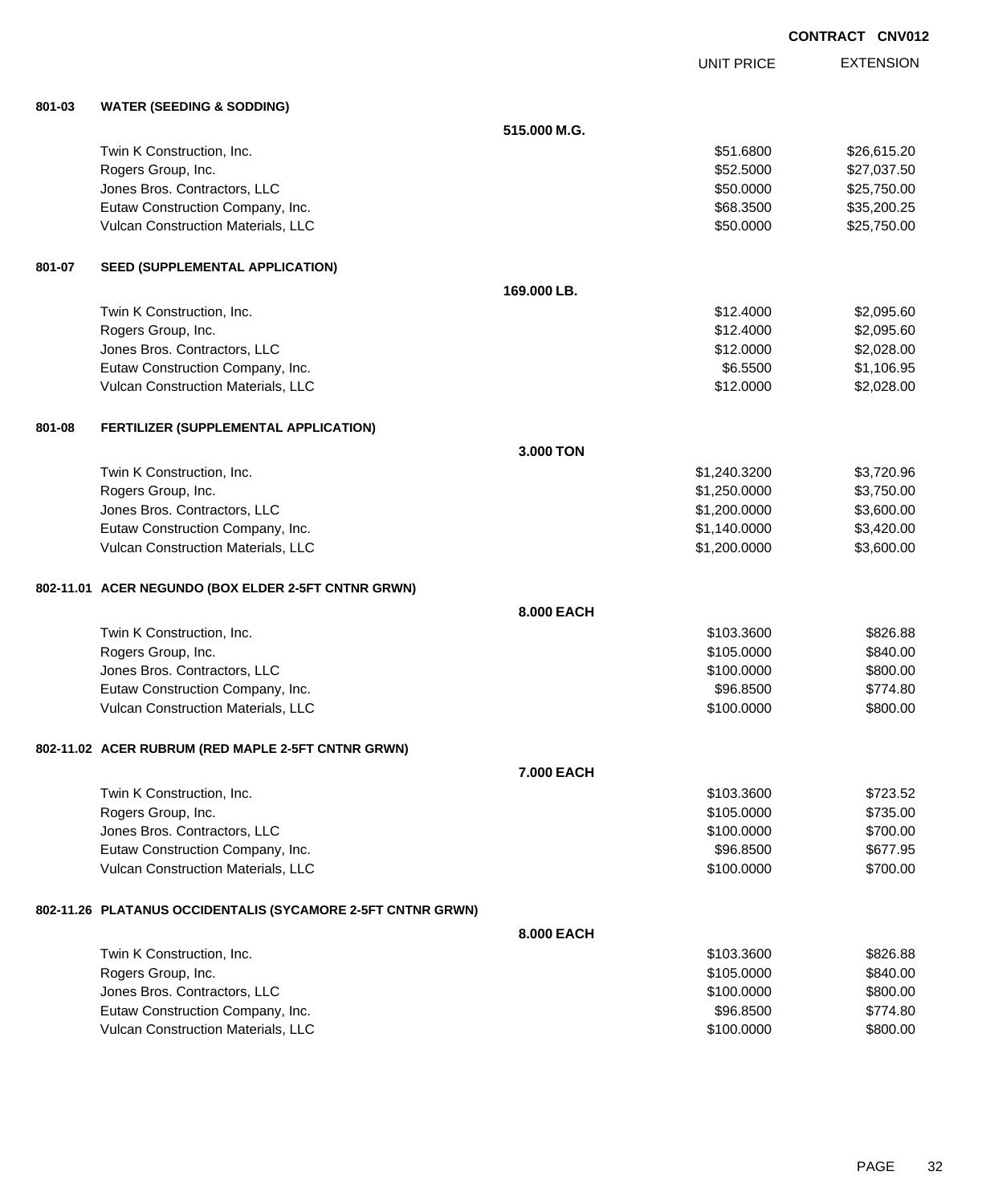| <b>CONTRACT</b> | <b>CNV012</b> |
|-----------------|---------------|
|                 |               |

|        |                                                                        |                   |                      | <b>CONTRACT CNV012</b>       |
|--------|------------------------------------------------------------------------|-------------------|----------------------|------------------------------|
|        |                                                                        |                   | <b>UNIT PRICE</b>    | <b>EXTENSION</b>             |
|        | 802-11.29 QUERCUS ALBA (WHITE OAK 2-5FT CNTNR GRWN)                    |                   |                      |                              |
|        |                                                                        | <b>4.000 EACH</b> |                      |                              |
|        | Twin K Construction, Inc.                                              |                   | \$103.3600           | \$413.44                     |
|        | Rogers Group, Inc.                                                     |                   | \$105.0000           | \$420.00                     |
|        | Jones Bros. Contractors, LLC                                           |                   | \$100.0000           | \$400.00                     |
|        | Eutaw Construction Company, Inc.                                       |                   | \$114.0000           | \$456.00                     |
|        | Vulcan Construction Materials, LLC                                     |                   | \$100.0000           | \$400.00                     |
|        | 802-12.40 SALIX NIGRA (BLACK WILLOW SEEDLNG B.R.)                      |                   |                      |                              |
|        |                                                                        | 7.000 EACH        |                      |                              |
|        | Twin K Construction, Inc.                                              |                   | \$51.6800            | \$361.76                     |
|        | Rogers Group, Inc.                                                     |                   | \$55.0000            | \$385.00                     |
|        | Jones Bros. Contractors, LLC                                           |                   | \$50.0000            | \$350.00                     |
|        | Eutaw Construction Company, Inc.                                       |                   | \$96.8500            | \$677.95                     |
|        | Vulcan Construction Materials, LLC                                     |                   | \$50.0000            | \$350.00                     |
| 803-01 | <b>SODDING (NEW SOD)</b>                                               |                   |                      |                              |
|        |                                                                        | 68,300.000 S.Y.   |                      |                              |
|        | Twin K Construction, Inc.                                              |                   | \$5.0600             | \$345,598.00                 |
|        | Rogers Group, Inc.                                                     |                   | \$5.1500             | \$351,745.00                 |
|        | Jones Bros. Contractors, LLC                                           |                   | \$4.9000             | \$334,670.00                 |
|        | Eutaw Construction Company, Inc.<br>Vulcan Construction Materials, LLC |                   | \$5.1500<br>\$4.9000 | \$351,745.00<br>\$334,670.00 |
|        |                                                                        |                   |                      |                              |
|        | 805-12.02 EROSION CONTROL BLANKET (TYPE II)                            |                   |                      |                              |
|        |                                                                        | 78,278.000 S.Y.   |                      |                              |
|        | Twin K Construction, Inc.                                              |                   | \$0.7200             | \$56,360.16                  |
|        | Rogers Group, Inc.                                                     |                   | \$0.7500             | \$58,708.50                  |
|        | Jones Bros. Contractors, LLC                                           |                   | \$0.7000             | \$54,794.60                  |
|        | Eutaw Construction Company, Inc.                                       |                   | \$2.1500             | \$168,297.70                 |
|        | Vulcan Construction Materials, LLC                                     |                   | \$0.7000             | \$54,794.60                  |
|        | 805-12.03 EROSION CONTROL BLANKET (TYPE III)                           |                   |                      |                              |
|        |                                                                        | 5,450.000 S.Y.    |                      |                              |
|        | Twin K Construction, Inc.                                              |                   | \$1.0300             | \$5,613.50                   |
|        | Rogers Group, Inc.                                                     |                   | \$1.0500             | \$5,722.50                   |
|        | Jones Bros. Contractors, LLC                                           |                   | \$1.0000             | \$5,450.00                   |
|        | Eutaw Construction Company, Inc.                                       |                   | \$1.3500             | \$7,357.50                   |
|        | Vulcan Construction Materials, LLC                                     |                   | \$1.0000             | \$5,450.00                   |
|        | 805-12.05 TURF REINFORCEMENT MAT (CHANNEL LINER)                       |                   |                      |                              |
|        |                                                                        | 1,014.000 S.Y.    |                      |                              |
|        | Twin K Construction, Inc.                                              |                   | \$5.6800             | \$5,759.52                   |
|        | Rogers Group, Inc.                                                     |                   | \$5.8000             | \$5,881.20                   |
|        | Jones Bros. Contractors, LLC                                           |                   | \$5.5000             | \$5,577.00                   |
|        | Eutaw Construction Company, Inc.                                       |                   | \$5.8000             | \$5,881.20                   |

Vulcan Construction Materials, LLC 65,577.00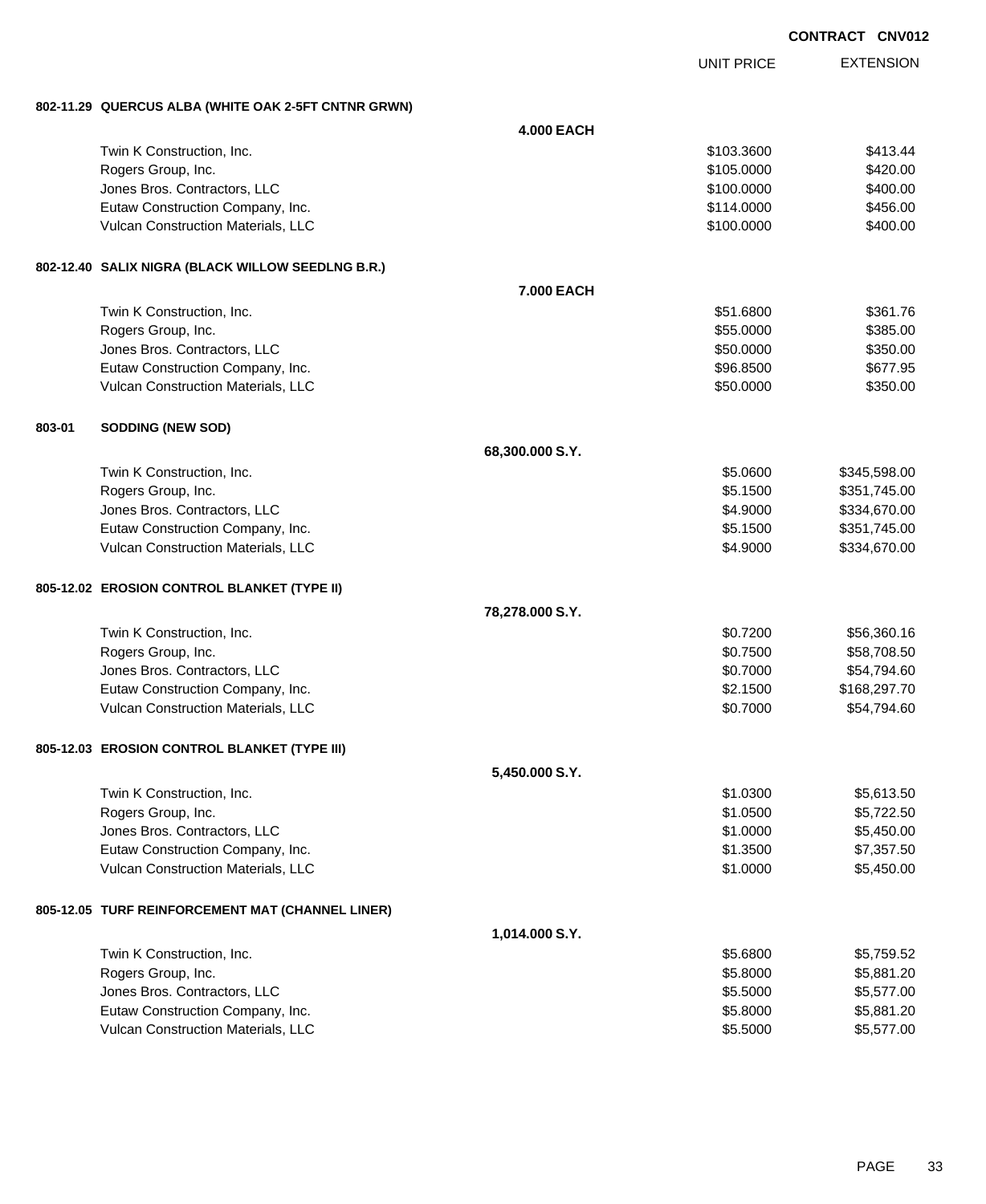|                                           |            | UNIT PRICE     | <b>EXTENSION</b> |
|-------------------------------------------|------------|----------------|------------------|
| 806-02.03 PROJECT MOWING                  |            |                |                  |
|                                           | 6.000 CYCL |                |                  |
| Twin K Construction, Inc.                 |            | \$3,100.8000   | \$18,604.80      |
| Rogers Group, Inc.                        |            | \$1,575.0000   | \$9,450.00       |
| Jones Bros. Contractors, LLC              |            | \$4,500.0000   | \$27,000.00      |
| Eutaw Construction Company, Inc.          |            | \$2,790.0000   | \$16,740.00      |
| <b>Vulcan Construction Materials, LLC</b> |            | \$5,000.0000   | \$30,000.00      |
| 621-05.02 TEMPORARY SHORING               |            |                |                  |
|                                           | 1.000 LS   |                |                  |
| Twin K Construction, Inc.                 |            | \$138,307.3500 | \$138,307.35     |
| Rogers Group, Inc.                        |            | \$147,000.0000 | \$147,000.00     |
| Jones Bros. Contractors, LLC              |            | \$120,000.0000 | \$120,000.00     |
| Eutaw Construction Company, Inc.          |            | \$82,600.0000  | \$82,600.00      |
| <b>Vulcan Construction Materials, LLC</b> |            | \$60,000.0000  | \$60,000.00      |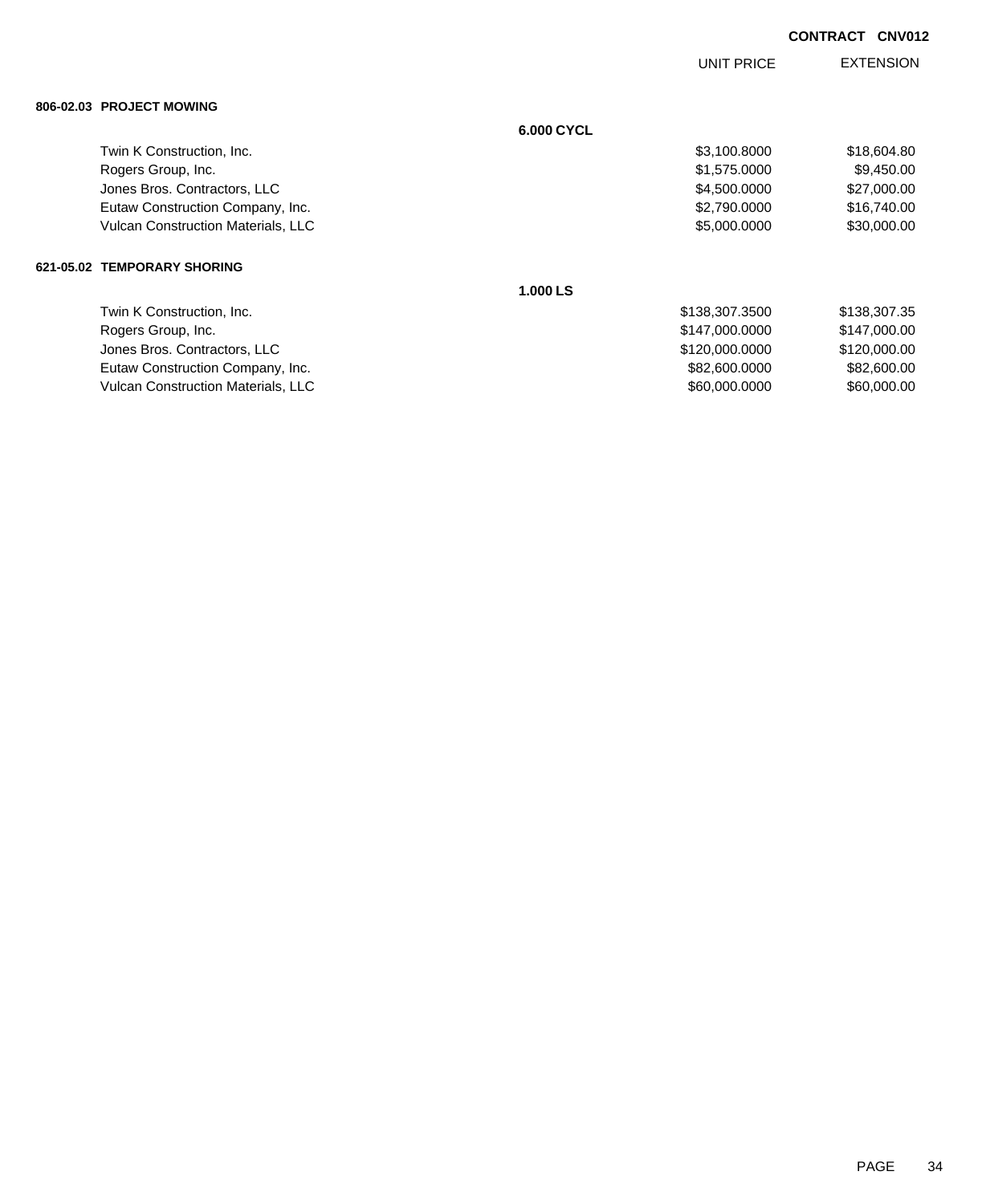|                                                                        |                   |                              | <b>CONTRACT CNV012</b>   |
|------------------------------------------------------------------------|-------------------|------------------------------|--------------------------|
|                                                                        |                   | <b>UNIT PRICE</b>            | <b>EXTENSION</b>         |
| <b>UTILITY CATEGORY</b>                                                |                   |                              |                          |
| 790-02.01 POLE 35FT CLASS 2 WOOD                                       |                   |                              |                          |
|                                                                        | <b>1.000 EACH</b> |                              |                          |
| Twin K Construction, Inc.                                              |                   | \$1,416.0300                 | \$1,416.03               |
| Rogers Group, Inc.                                                     |                   | \$1,445.0000                 | \$1,445.00               |
| Jones Bros. Contractors, LLC                                           |                   | \$1,370.0000                 | \$1,370.00               |
| Eutaw Construction Company, Inc.                                       |                   | \$1,540.0000                 | \$1,540.00               |
| Vulcan Construction Materials, LLC                                     |                   | \$1,370.0000                 | \$1,370.00               |
| 790-03.01 POLE 40FT CLASS 2 WOOD                                       |                   |                              |                          |
|                                                                        | <b>2.000 EACH</b> |                              |                          |
| Twin K Construction, Inc.                                              |                   | \$1,762.2900                 | \$3,524.58               |
| Rogers Group, Inc.                                                     |                   | \$1,800.0000                 | \$3,600.00               |
| Jones Bros. Contractors, LLC                                           |                   | \$1,705.0000                 | \$3,410.00               |
| Eutaw Construction Company, Inc.                                       |                   | \$1,910.0000                 | \$3,820.00               |
| Vulcan Construction Materials, LLC                                     |                   | \$1,710.0000                 | \$3,420.00               |
| 790-03.03 POLE 40FT CLASS 4 WOOD                                       |                   |                              |                          |
|                                                                        | <b>2.000 EACH</b> |                              |                          |
| Twin K Construction, Inc.                                              |                   | \$1,653.7600                 | \$3,307.52               |
| Rogers Group, Inc.                                                     |                   | \$1,685.0000                 | \$3,370.00               |
| Jones Bros. Contractors, LLC                                           |                   | \$1,600.0000                 | \$3,200.00               |
| Eutaw Construction Company, Inc.<br>Vulcan Construction Materials, LLC |                   | \$1,790.0000<br>\$1,600.0000 | \$3,580.00<br>\$3,200.00 |
|                                                                        |                   |                              |                          |
| 790-04.01 POLE 45FT CLASS 1 WOOD                                       |                   |                              |                          |
|                                                                        | 10.000 EACH       |                              |                          |
| Twin K Construction, Inc.                                              |                   | \$2,051.6900                 | \$20,516.90              |
| Rogers Group, Inc.                                                     |                   | \$2,100.0000                 | \$21,000.00              |
| Jones Bros. Contractors, LLC                                           |                   | \$1,985.0000                 | \$19,850.00              |
| Eutaw Construction Company, Inc.                                       |                   | \$2,230.0000                 | \$22,300.00              |
| Vulcan Construction Materials, LLC                                     |                   | \$1,990.0000                 | \$19,900.00              |
| 790-04.02 POLE 45FT CLASS 2 WOOD                                       |                   |                              |                          |
|                                                                        | 18.000 EACH       |                              |                          |
| Twin K Construction, Inc.                                              |                   | \$1,958.6700                 | \$35,256.06              |
| Rogers Group, Inc.                                                     |                   | \$2,000.0000                 | \$36,000.00              |
| Jones Bros. Contractors, LLC                                           |                   | \$1,895.0000                 | \$34,110.00              |
| Eutaw Construction Company, Inc.                                       |                   | \$2,120.0000                 | \$38,160.00              |
| Vulcan Construction Materials, LLC                                     |                   | \$1,900.0000                 | \$34,200.00              |
| 790-05.01 POLE 50FT CLASS 1 WOOD                                       |                   |                              |                          |
|                                                                        | 48.000 EACH       |                              |                          |
| Twin K Construction, Inc.                                              |                   | \$2,382.4500                 | \$114,357.60             |
| Rogers Group, Inc.                                                     |                   | \$2,400.0000                 | \$115,200.00             |
| Jones Bros. Contractors, LLC                                           |                   | \$2,305.0000                 | \$110,640.00             |
| Eutaw Construction Company, Inc.                                       |                   | \$2,580.0000                 | \$123,840.00             |
| Vulcan Construction Materials, LLC                                     |                   | \$2,310.0000                 | \$110,880.00             |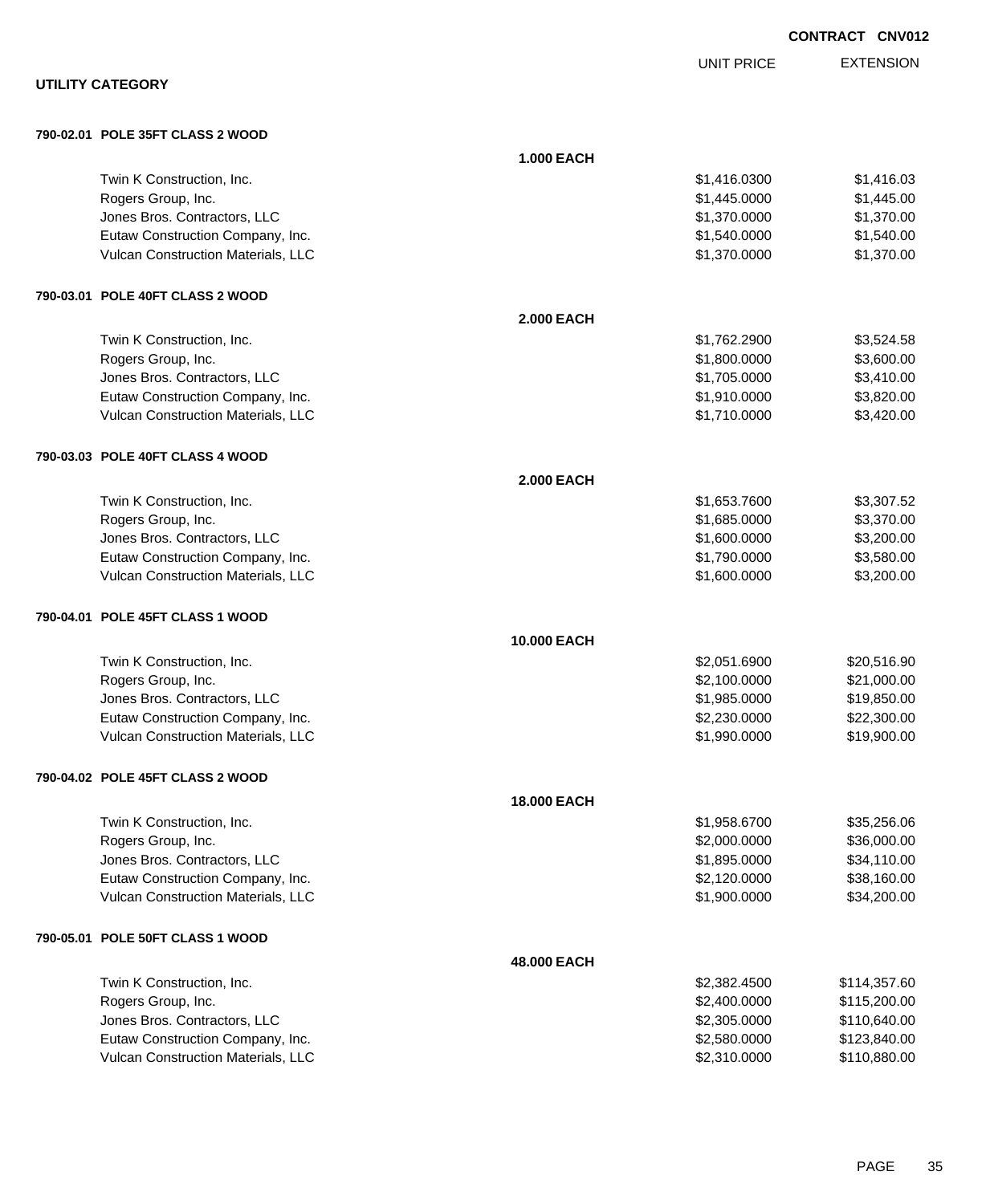| <b>CNV012</b><br><b>CONTRACT</b> |
|----------------------------------|
|----------------------------------|

UNIT PRICE

| 790-06.01 POLE 55FT CLASS 1 WOOD      |                   |              |             |
|---------------------------------------|-------------------|--------------|-------------|
|                                       | 13.000 EACH       |              |             |
| Twin K Construction, Inc.             |                   | \$2,754.5400 | \$35,809.02 |
| Rogers Group, Inc.                    |                   | \$2,750.0000 | \$35,750.00 |
| Jones Bros. Contractors, LLC          |                   | \$2,665.0000 | \$34,645.00 |
| Eutaw Construction Company, Inc.      |                   | \$2,990.0000 | \$38,870.00 |
| Vulcan Construction Materials, LLC    |                   | \$2,670.0000 | \$34,710.00 |
| 790-07.01 POLE 60FT CLASS 1 WOOD      |                   |              |             |
|                                       | <b>4.000 EACH</b> |              |             |
| Twin K Construction, Inc.             |                   | \$4,392.8000 | \$17,571.20 |
| Rogers Group, Inc.                    |                   | \$4,500.0000 | \$18,000.00 |
| Jones Bros. Contractors, LLC          |                   | \$4,250.0000 | \$17,000.00 |
| Eutaw Construction Company, Inc.      |                   | \$4,770.0000 | \$19,080.00 |
| Vulcan Construction Materials, LLC    |                   | \$4,250.0000 | \$17,000.00 |
| 790-08.04 POLE 65FT CLASS H2 METAL    |                   |              |             |
|                                       | <b>1.000 EACH</b> |              |             |
| Twin K Construction, Inc.             |                   | \$8,594.3800 | \$8,594.38  |
| Rogers Group, Inc.                    |                   | \$8,600.0000 | \$8,600.00  |
| Jones Bros. Contractors, LLC          |                   | \$8,315.0000 | \$8,315.00  |
| Eutaw Construction Company, Inc.      |                   | \$9,320.0000 | \$9,320.00  |
| Vulcan Construction Materials, LLC    |                   | \$8,320.0000 | \$8,320.00  |
| 790-20.90 METAL TAG INSTALLATION      |                   |              |             |
|                                       | 88.000 EACH       |              |             |
| Twin K Construction, Inc.             |                   | \$31.0100    | \$2,728.88  |
| Rogers Group, Inc.                    |                   | \$35.0000    | \$3,080.00  |
| Jones Bros. Contractors, LLC          |                   | \$30.0000    | \$2,640.00  |
| Eutaw Construction Company, Inc.      |                   | \$33.6500    | \$2,961.20  |
| Vulcan Construction Materials, LLC    |                   | \$30.0000    | \$2,640.00  |
| 790-22.07 1PH DBL PTS ANGLE 25KV      |                   |              |             |
|                                       | <b>5.000 EACH</b> |              |             |
| Twin K Construction, Inc.             |                   | \$346.2600   | \$1,731.30  |
| Rogers Group, Inc.                    |                   | \$355.0000   | \$1,775.00  |
| Jones Bros. Contractors, LLC          |                   | \$335.0000   | \$1,675.00  |
| Eutaw Construction Company, Inc.      |                   | \$375.7500   | \$1,878.75  |
| Vulcan Construction Materials, LLC    |                   | \$335.0000   | \$1,675.00  |
| 790-22.10   1PH SUSPENSION ANGLE 25KV |                   |              |             |
|                                       | <b>1.000 EACH</b> |              |             |
| Twin K Construction, Inc.             |                   | \$335.9200   | \$335.92    |
| Rogers Group, Inc.                    |                   | \$345.0000   | \$345.00    |
| Jones Bros. Contractors, LLC          |                   | \$325.0000   | \$325.00    |
| Eutaw Construction Company, Inc.      |                   | \$364.5000   | \$364.50    |
| Vulcan Construction Materials, LLC    |                   | \$325.0000   | \$325.00    |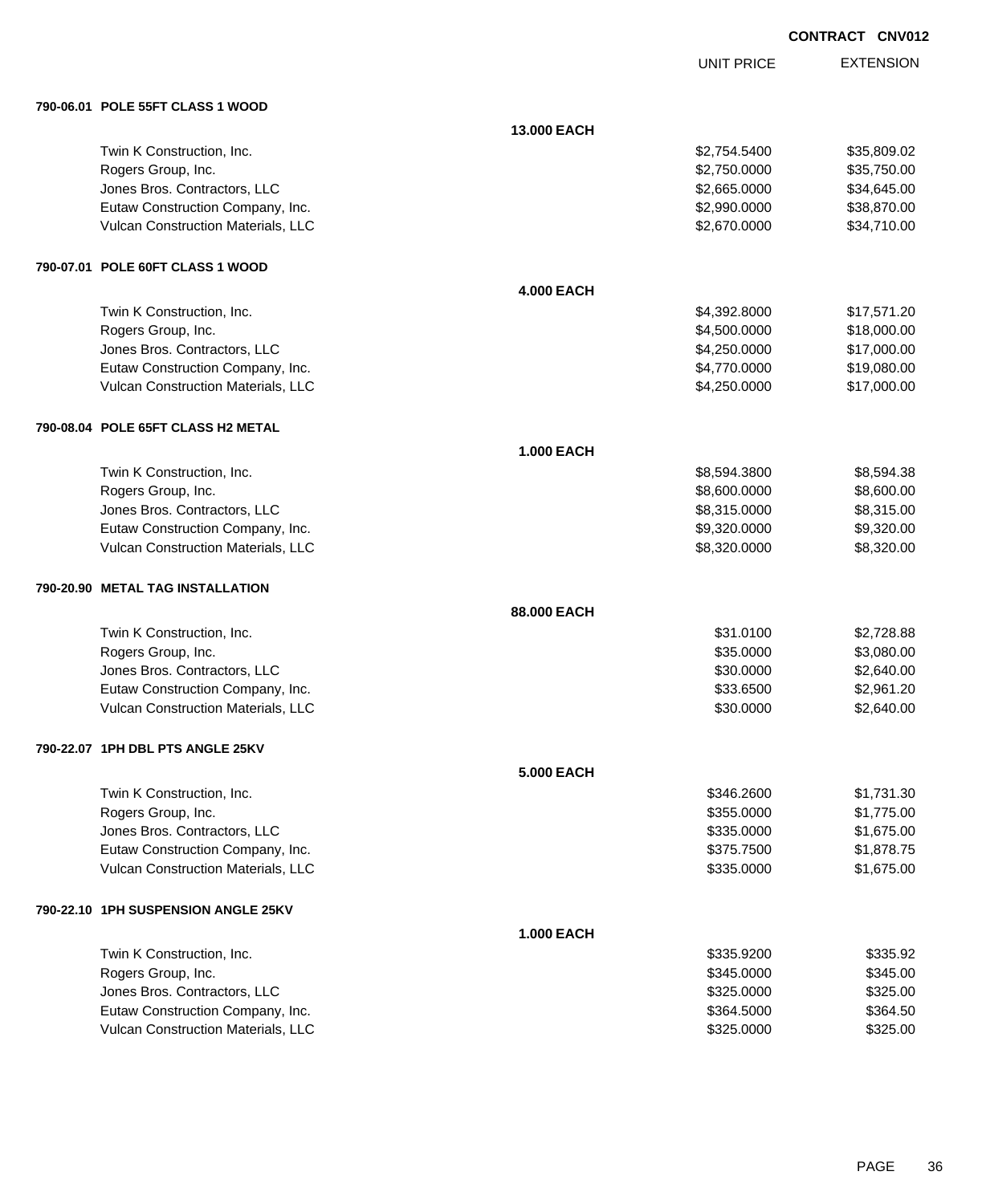EXTENSION **CONTRACT CNV012**

UNIT PRICE

| 790-22.11 1PH DDE ANGLE 25KV                 |                   |              |             |
|----------------------------------------------|-------------------|--------------|-------------|
|                                              | <b>2.000 EACH</b> |              |             |
| Twin K Construction, Inc.                    |                   | \$470.2900   | \$940.58    |
| Rogers Group, Inc.                           |                   | \$480.0000   | \$960.00    |
| Jones Bros. Contractors, LLC                 |                   | \$455.0000   | \$910.00    |
| Eutaw Construction Company, Inc.             |                   | \$510.2500   | \$1,020.50  |
| Vulcan Construction Materials, LLC           |                   | \$455.0000   | \$910.00    |
| 790-22.13 1PH DEAD END 25KV                  |                   |              |             |
|                                              | 10.000 EACH       |              |             |
| Twin K Construction, Inc.                    |                   | \$299.7400   | \$2,997.40  |
| Rogers Group, Inc.                           |                   | \$300.0000   | \$3,000.00  |
| Jones Bros. Contractors, LLC                 |                   | \$290.0000   | \$2,900.00  |
| Eutaw Construction Company, Inc.             |                   | \$325.2500   | \$3,252.50  |
| Vulcan Construction Materials, LLC           |                   | \$290.0000   | \$2,900.00  |
| 790-22.15 1PH DEAD END TAP W/ EXTENSION 25KV |                   |              |             |
|                                              | 25.000 EACH       |              |             |
| Twin K Construction, Inc.                    |                   | \$439.2800   | \$10,982.00 |
| Rogers Group, Inc.                           |                   | \$450.0000   | \$11,250.00 |
| Jones Bros. Contractors, LLC                 |                   | \$425.0000   | \$10,625.00 |
| Eutaw Construction Company, Inc.             |                   | \$476.5000   | \$11,912.50 |
| Vulcan Construction Materials, LLC           |                   | \$425.0000   | \$10,625.00 |
| 790-22.16 1PH DDE TANGENT 25KV               |                   |              |             |
|                                              | <b>1.000 EACH</b> |              |             |
| Twin K Construction, Inc.                    |                   | \$552.9800   | \$552.98    |
| Rogers Group, Inc.                           |                   | \$555.0000   | \$555.00    |
| Jones Bros. Contractors, LLC                 |                   | \$535.0000   | \$535.00    |
| Eutaw Construction Company, Inc.             |                   | \$600.0000   | \$600.00    |
| Vulcan Construction Materials, LLC           |                   | \$535.0000   | \$535.00    |
| 790-26.01 3PH CROSSARM 25KV                  |                   |              |             |
|                                              | <b>1.000 EACH</b> |              |             |
| Twin K Construction, Inc.                    |                   | \$821.7100   | \$821.71    |
| Rogers Group, Inc.                           |                   | \$825.0000   | \$825.00    |
| Jones Bros. Contractors, LLC                 |                   | \$795.0000   | \$795.00    |
| Eutaw Construction Company, Inc.             |                   | \$891.5000   | \$891.50    |
| Vulcan Construction Materials, LLC           |                   | \$795.0000   | \$795.00    |
| 790-26.03   3PH CROSSARM SGL LRG COND 25KV   |                   |              |             |
|                                              | 47.000 EACH       |              |             |
| Twin K Construction, Inc.                    |                   | \$1,167.9700 | \$54,894.59 |
| Rogers Group, Inc.                           |                   | \$1,200.0000 | \$56,400.00 |
| Jones Bros. Contractors, LLC                 |                   | \$1,130.0000 | \$53,110.00 |
| Eutaw Construction Company, Inc.             |                   | \$1,270.0000 | \$59,690.00 |
| Vulcan Construction Materials, LLC           |                   | \$1,130.0000 | \$53,110.00 |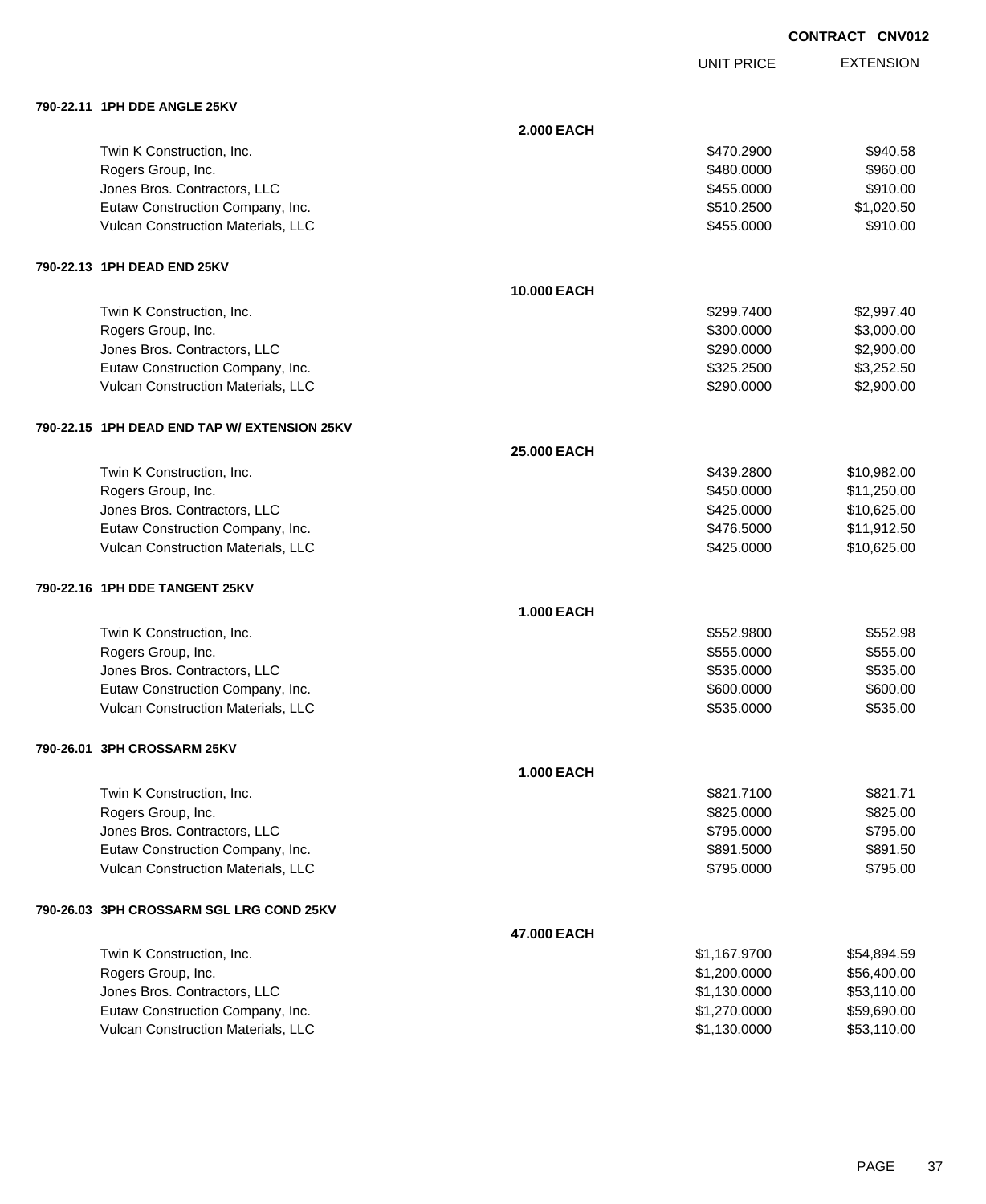UNIT PRICE

|           | 790-26.12 3PH CROSSARM DBL SM ANGLE 25KV            |                   |              |             |
|-----------|-----------------------------------------------------|-------------------|--------------|-------------|
|           |                                                     | <b>2.000 EACH</b> |              |             |
|           | Twin K Construction, Inc.                           |                   | \$1,276.4900 | \$2,552.98  |
|           | Rogers Group, Inc.                                  |                   | \$1,300.0000 | \$2,600.00  |
|           | Jones Bros. Contractors, LLC                        |                   | \$1,235.0000 | \$2,470.00  |
|           | Eutaw Construction Company, Inc.                    |                   | \$1,380.0000 | \$2,760.00  |
|           | Vulcan Construction Materials, LLC                  |                   | \$1,240.0000 | \$2,480.00  |
|           | 790-26.15  3PH XARM DBL 10FT LRG COND SM ANGLE 25KV |                   |              |             |
|           |                                                     | 14.000 EACH       |              |             |
|           | Twin K Construction, Inc.                           |                   | \$1,757.1200 | \$24,599.68 |
|           | Rogers Group, Inc.                                  |                   | \$1,800.0000 | \$25,200.00 |
|           | Jones Bros. Contractors, LLC                        |                   | \$1,700.0000 | \$23,800.00 |
|           | Eutaw Construction Company, Inc.                    |                   | \$1,910.0000 | \$26,740.00 |
|           | Vulcan Construction Materials, LLC                  |                   | \$1,700.0000 | \$23,800.00 |
|           | 790-26.20 3PH VERTICAL ANGLE LRG COND 25KV          |                   |              |             |
|           |                                                     | <b>4.000 EACH</b> |              |             |
|           | Twin K Construction, Inc.                           |                   | \$1,255.8200 | \$5,023.28  |
|           | Rogers Group, Inc.                                  |                   | \$1,275.0000 | \$5,100.00  |
|           | Jones Bros. Contractors, LLC                        |                   | \$1,215.0000 | \$4,860.00  |
|           | Eutaw Construction Company, Inc.                    |                   | \$1,360.0000 | \$5,440.00  |
|           | Vulcan Construction Materials, LLC                  |                   | \$1,220.0000 | \$4,880.00  |
|           | 790-26.24   3PH VERTICAL DEAD END LRG COND 25KV     |                   |              |             |
|           |                                                     | 3.000 EACH        |              |             |
|           | Twin K Construction, Inc.                           |                   | \$997.4200   | \$2,992.26  |
|           | Rogers Group, Inc.                                  |                   | \$1,000.0000 | \$3,000.00  |
|           | Jones Bros. Contractors, LLC                        |                   | \$965.0000   | \$2,895.00  |
|           | Eutaw Construction Company, Inc.                    |                   | \$1,080.0000 | \$3,240.00  |
|           | Vulcan Construction Materials, LLC                  |                   | \$965.0000   | \$2,895.00  |
|           | 790-26.26   3PH CROSSARM DEAD END 25KV              |                   |              |             |
|           |                                                     | <b>2.000 EACH</b> |              |             |
|           | Twin K Construction, Inc.                           |                   | \$1,540.0600 | \$3,080.12  |
|           | Rogers Group, Inc.                                  |                   | \$1,550.0000 | \$3,100.00  |
|           | Jones Bros. Contractors, LLC                        |                   | \$1,490.0000 | \$2,980.00  |
|           | Eutaw Construction Company, Inc.                    |                   | \$1,670.0000 | \$3,340.00  |
|           | Vulcan Construction Materials, LLC                  |                   | \$1,490.0000 | \$2,980.00  |
| 790-26.27 | 3PH CROSSARM DBL DDE 25KV                           |                   |              |             |
|           |                                                     | 7.000 EACH        |              |             |
|           | Twin K Construction, Inc.                           |                   | \$3,302.3500 | \$23,116.45 |
|           | Rogers Group, Inc.                                  |                   | \$3,300.0000 | \$23,100.00 |
|           | Jones Bros. Contractors, LLC                        |                   | \$3,195.0000 | \$22,365.00 |
|           | Eutaw Construction Company, Inc.                    |                   | \$3,580.0000 | \$25,060.00 |
|           | Vulcan Construction Materials, LLC                  |                   | \$3,200.0000 | \$22,400.00 |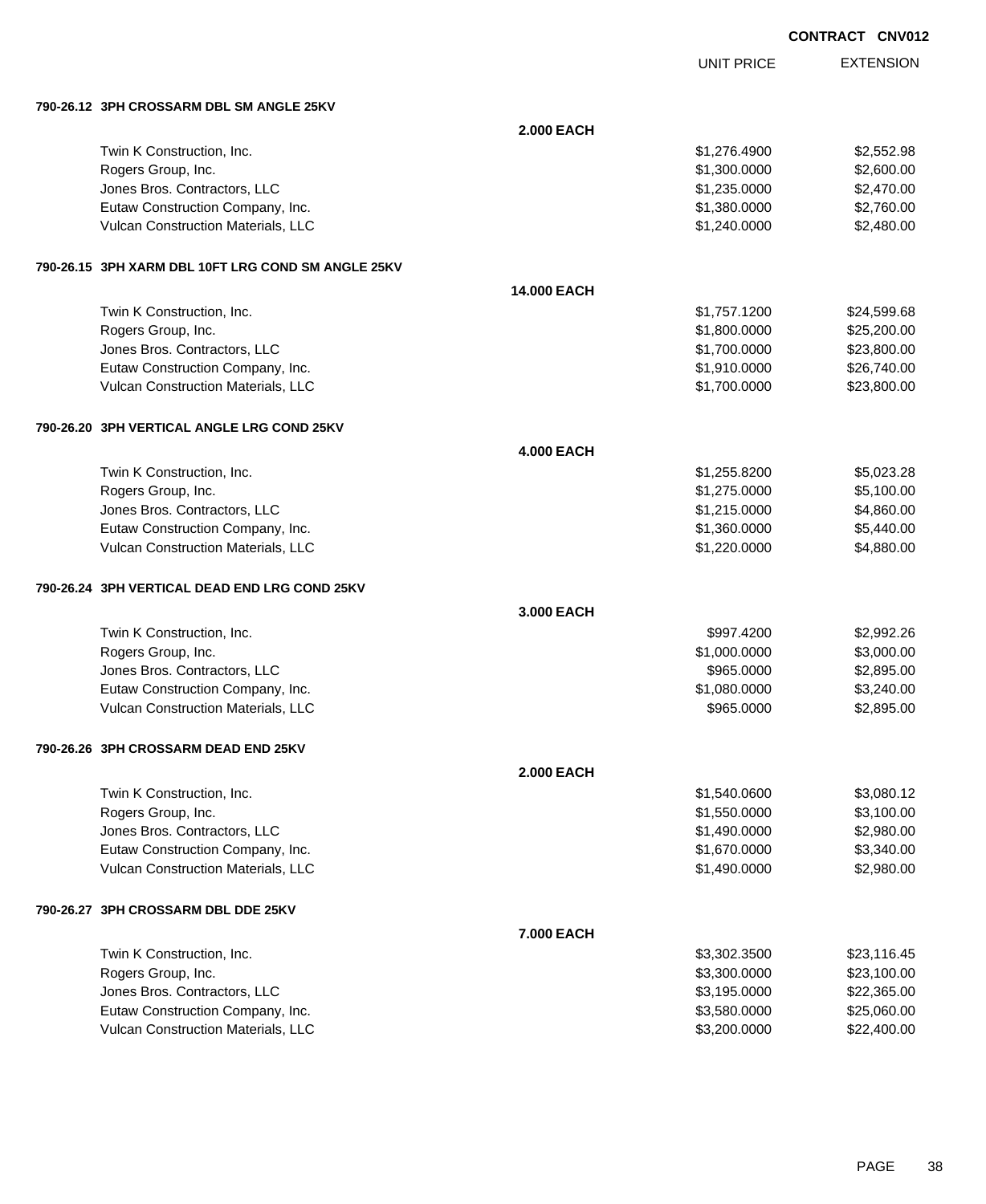UNIT PRICE EXTENSION

**790-30.01 SECONDARY ASSEMBLIES SMALL ANGLE**

| 190-30.01 SECONDART ASSEMBLIES SMALL ANGLE   |                   |            |            |
|----------------------------------------------|-------------------|------------|------------|
|                                              | <b>2.000 EACH</b> |            |            |
| Twin K Construction, Inc.                    |                   | \$77.5200  | \$155.04   |
| Rogers Group, Inc.                           |                   | \$80.0000  | \$160.00   |
| Jones Bros. Contractors, LLC                 |                   | \$75.0000  | \$150.00   |
| Eutaw Construction Company, Inc.             |                   | \$84.1000  | \$168.20   |
| Vulcan Construction Materials, LLC           |                   | \$75.0000  | \$150.00   |
| 790-30.02 SECONDARY ASSEMBLIES LRG ANGLE     |                   |            |            |
|                                              | 3.000 EACH        |            |            |
| Twin K Construction, Inc.                    |                   | \$103.3600 | \$310.08   |
| Rogers Group, Inc.                           |                   | \$110.0000 | \$330.00   |
| Jones Bros. Contractors, LLC                 |                   | \$100.0000 | \$300.00   |
| Eutaw Construction Company, Inc.             |                   | \$112.2500 | \$336.75   |
| Vulcan Construction Materials, LLC           |                   | \$100.0000 | \$300.00   |
| 790-30.03 SECONDARY ASSEMBLIES DEADEND       |                   |            |            |
|                                              | 3.000 EACH        |            |            |
| Twin K Construction, Inc.                    |                   | \$93.0200  | \$279.06   |
| Rogers Group, Inc.                           |                   | \$95.0000  | \$285.00   |
| Jones Bros. Contractors, LLC                 |                   | \$90.0000  | \$270.00   |
| Eutaw Construction Company, Inc.             |                   | \$101.0000 | \$303.00   |
| Vulcan Construction Materials, LLC           |                   | \$90.0000  | \$270.00   |
| 790-30.13 SECONDARY CONDUCTOR 2 AL TRIPLEX   |                   |            |            |
|                                              | 318.000 L.F.      |            |            |
| Twin K Construction, Inc.                    |                   | \$4.5600   | \$1,450.08 |
| Rogers Group, Inc.                           |                   | \$4.6500   | \$1,478.70 |
| Jones Bros. Contractors, LLC                 |                   | \$4.4100   | \$1,402.38 |
| Eutaw Construction Company, Inc.             |                   | \$4.9500   | \$1,574.10 |
| Vulcan Construction Materials, LLC           |                   | \$4.4100   | \$1,402.38 |
| 790-30.14 SECONDARY CONDUCTOR 1/0 AL TRIPLEX |                   |            |            |
|                                              | 826.000 L.F.      |            |            |
| Twin K Construction, Inc.                    |                   | \$4.9300   | \$4,072.18 |
| Rogers Group, Inc.                           |                   | \$5.0500   | \$4,171.30 |
| Jones Bros. Contractors, LLC                 |                   | \$4.7700   | \$3,940.02 |
| Eutaw Construction Company, Inc.             |                   | \$5.3500   | \$4,419.10 |
| Vulcan Construction Materials, LLC           |                   | \$4.7700   | \$3,940.02 |
| 790-30.17 SECONDARY CONDUCTOR 4/0 AL TRIPLEX |                   |            |            |
|                                              | 158.000 L.F.      |            |            |
| Twin K Construction, Inc.                    |                   | \$7.1700   | \$1,132.86 |
| Rogers Group, Inc.                           |                   | \$7.2000   | \$1,137.60 |
| Jones Bros. Contractors, LLC                 |                   | \$6.9400   | \$1,096.52 |
| Eutaw Construction Company, Inc.             |                   | \$7.8000   | \$1,232.40 |
| Vulcan Construction Materials, LLC           |                   | \$6.9400   | \$1,096.52 |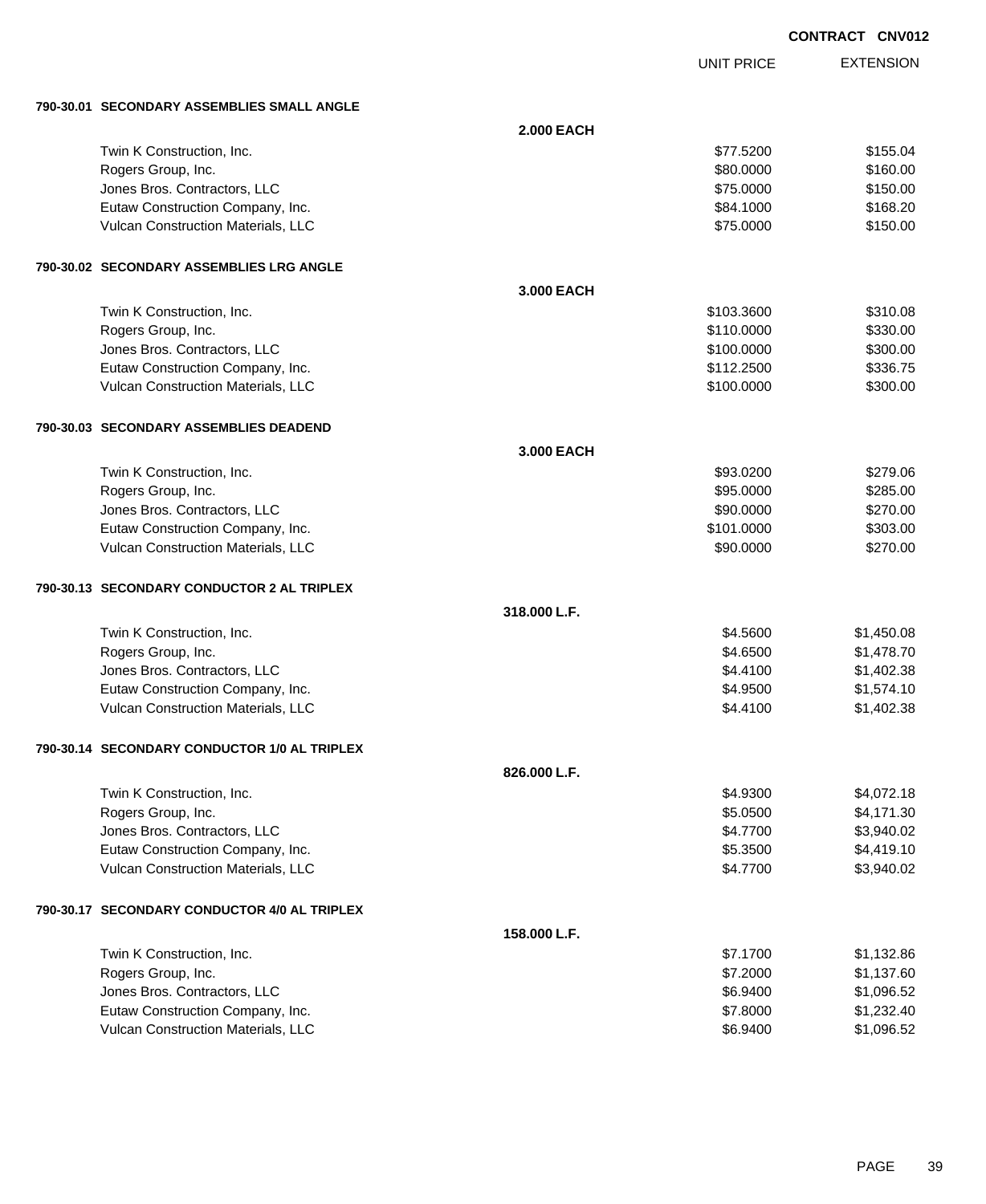UNIT PRICE

| 790-30.25 SECONDARY CONDUCTOR 4/0 AL QPLEX |                    |            |             |
|--------------------------------------------|--------------------|------------|-------------|
|                                            | 73.000 L.F.        |            |             |
| Twin K Construction, Inc.                  |                    | \$11.7500  | \$857.75    |
| Rogers Group, Inc.                         |                    | \$12.0000  | \$876.00    |
| Jones Bros. Contractors, LLC               |                    | \$11.3700  | \$830.01    |
| Eutaw Construction Company, Inc.           |                    | \$12.7500  | \$930.75    |
| Vulcan Construction Materials, LLC         |                    | \$11.4000  | \$832.20    |
| 790-31.02 SERVICE ASSEMBLY-POLE TYPE       |                    |            |             |
|                                            | 16.000 EACH        |            |             |
| Twin K Construction, Inc.                  |                    | \$118.8600 | \$1,901.76  |
| Rogers Group, Inc.                         |                    | \$125.0000 | \$2,000.00  |
| Jones Bros. Contractors, LLC               |                    | \$115.0000 | \$1,840.00  |
| Eutaw Construction Company, Inc.           |                    | \$129.0000 | \$2,064.00  |
| Vulcan Construction Materials, LLC         |                    | \$115.0000 | \$1,840.00  |
| 790-32.01 DOWN GUY - THROUGH BOLT TYPE     |                    |            |             |
|                                            | 35.000 EACH        |            |             |
| Twin K Construction, Inc.                  |                    | \$248.0600 | \$8,682.10  |
| Rogers Group, Inc.                         |                    | \$250.0000 | \$8,750.00  |
| Jones Bros. Contractors, LLC               |                    | \$240.0000 | \$8,400.00  |
| Eutaw Construction Company, Inc.           |                    | \$269.0000 | \$9,415.00  |
| Vulcan Construction Materials, LLC         |                    | \$240.0000 | \$8,400.00  |
| 790-32.06 DOWN GUY - INSULATED             |                    |            |             |
|                                            | <b>4.000 EACH</b>  |            |             |
| Twin K Construction, Inc.                  |                    | \$237.7300 | \$950.92    |
| Rogers Group, Inc.                         |                    | \$240.0000 | \$960.00    |
| Jones Bros. Contractors, LLC               |                    | \$230.0000 | \$920.00    |
| Eutaw Construction Company, Inc.           |                    | \$258.0000 | \$1,032.00  |
| Vulcan Construction Materials, LLC         |                    | \$230.0000 | \$920.00    |
| 790-32.07 OH GUY - THROUGH BOLT TYPE       |                    |            |             |
|                                            | <b>13.000 EACH</b> |            |             |
| Twin K Construction, Inc.                  |                    | \$444.4500 | \$5,777.85  |
| Rogers Group, Inc.                         |                    | \$455.0000 | \$5,915.00  |
| Jones Bros. Contractors, LLC               |                    | \$430.0000 | \$5,590.00  |
| Eutaw Construction Company, Inc.           |                    | \$482.2500 | \$6,269.25  |
| Vulcan Construction Materials, LLC         |                    | \$430.0000 | \$5,590.00  |
| 790-32.19 DN GUY HVY CONST - 1 PREFORM     |                    |            |             |
|                                            | 102.000 EACH       |            |             |
| Twin K Construction, Inc.                  |                    | \$289.4100 | \$29,519.82 |
| Rogers Group, Inc.                         |                    | \$295.0000 | \$30,090.00 |
| Jones Bros. Contractors, LLC               |                    | \$280.0000 | \$28,560.00 |
| Eutaw Construction Company, Inc.           |                    | \$314.0000 | \$32,028.00 |
| Vulcan Construction Materials, LLC         |                    | \$280.0000 | \$28,560.00 |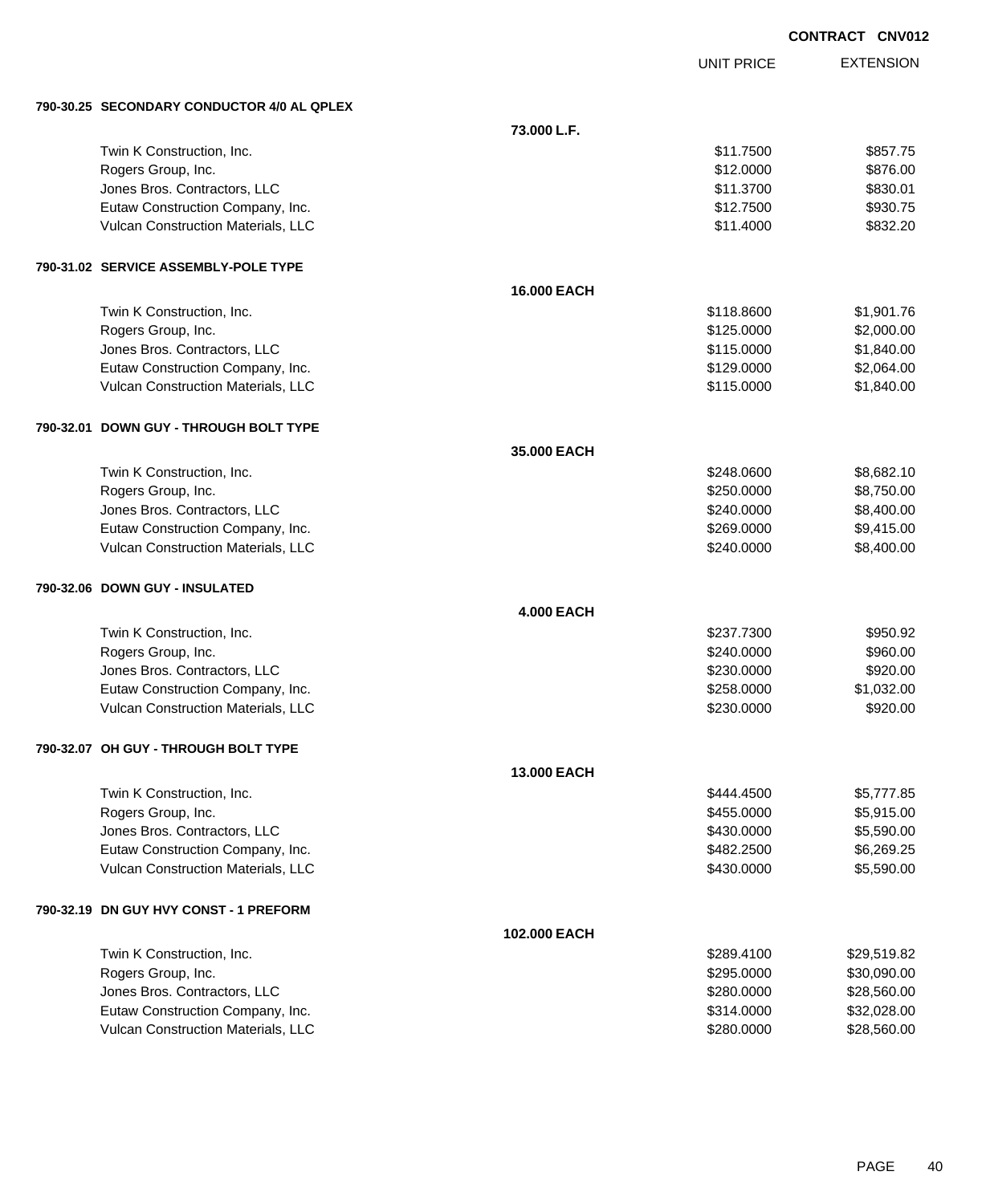UNIT PRICE EXTENSION

**790-33.17 ROCK ANCHOR EXPANDING TYPE**

| 790-33.17   ROCK ANCHOR EXPANDING TYPE          |                   |            |             |
|-------------------------------------------------|-------------------|------------|-------------|
|                                                 | <b>1.000 EACH</b> |            |             |
| Twin K Construction, Inc.                       |                   | \$682.1800 | \$682.18    |
| Rogers Group, Inc.                              |                   | \$695.0000 | \$695.00    |
| Jones Bros. Contractors, LLC                    |                   | \$660.0000 | \$660.00    |
| Eutaw Construction Company, Inc.                |                   | \$740.0000 | \$740.00    |
| Vulcan Construction Materials, LLC              |                   | \$660.0000 | \$660.00    |
| 790-33.19 ROCK ANCHOR TRIPLE EYE 53IN EXPANDING |                   |            |             |
|                                                 | <b>1.000 EACH</b> |            |             |
| Twin K Construction, Inc.                       |                   | \$687.3400 | \$687.34    |
| Rogers Group, Inc.                              |                   | \$700.0000 | \$700.00    |
| Jones Bros. Contractors, LLC                    |                   | \$665.0000 | \$665.00    |
| Eutaw Construction Company, Inc.                |                   | \$745.7500 | \$745.75    |
| Vulcan Construction Materials, LLC              |                   | \$665.0000 | \$665.00    |
| 790-33.20 ANCHOR TRIPLE EYE POWER INSTALLED     |                   |            |             |
|                                                 | <b>1.000 EACH</b> |            |             |
| Twin K Construction, Inc.                       |                   | \$661.5000 | \$661.50    |
| Rogers Group, Inc.                              |                   | \$675.0000 | \$675.00    |
| Jones Bros. Contractors, LLC                    |                   | \$640.0000 | \$640.00    |
| Eutaw Construction Company, Inc.                |                   | \$717.7500 | \$717.75    |
| Vulcan Construction Materials, LLC              |                   | \$640.0000 | \$640.00    |
| 790-33.21 ANCHOR TWIN EYE POWER INSTALLED       |                   |            |             |
|                                                 | 81,000 EACH       |            |             |
| Twin K Construction, Inc.                       |                   | \$496.1300 | \$40,186.53 |
| Rogers Group, Inc.                              |                   | \$500.0000 | \$40,500.00 |
| Jones Bros. Contractors, LLC                    |                   | \$480.0000 | \$38,880.00 |
| Eutaw Construction Company, Inc.                |                   | \$538.2500 | \$43,598.25 |
| Vulcan Construction Materials, LLC              |                   | \$480.0000 | \$38,880.00 |
| 790-36.13 TRANSFER STREET LIGHT                 |                   |            |             |
|                                                 | 7.000 EACH        |            |             |
| Twin K Construction, Inc.                       |                   | \$449.6200 | \$3,147.34  |
| Rogers Group, Inc.                              |                   | \$450.0000 | \$3,150.00  |
| Jones Bros. Contractors, LLC                    |                   | \$435.0000 | \$3,045.00  |
| Eutaw Construction Company, Inc.                |                   | \$487.7500 | \$3,414.25  |
| Vulcan Construction Materials, LLC              |                   | \$435.0000 | \$3,045.00  |
| 790-40.03 OH COND 1/0 6/1 ACSR RAVEN            |                   |            |             |
|                                                 | 1,284.000 L.F.    |            |             |
| Twin K Construction, Inc.                       |                   | \$2.3200   | \$2,978.88  |
| Rogers Group, Inc.                              |                   | \$2.3500   | \$3,017.40  |
| Jones Bros. Contractors, LLC                    |                   | \$2.2400   | \$2,876.16  |
| Eutaw Construction Company, Inc.                |                   | \$2.5000   | \$3,210.00  |
| Vulcan Construction Materials, LLC              |                   | \$2.2400   | \$2,876.16  |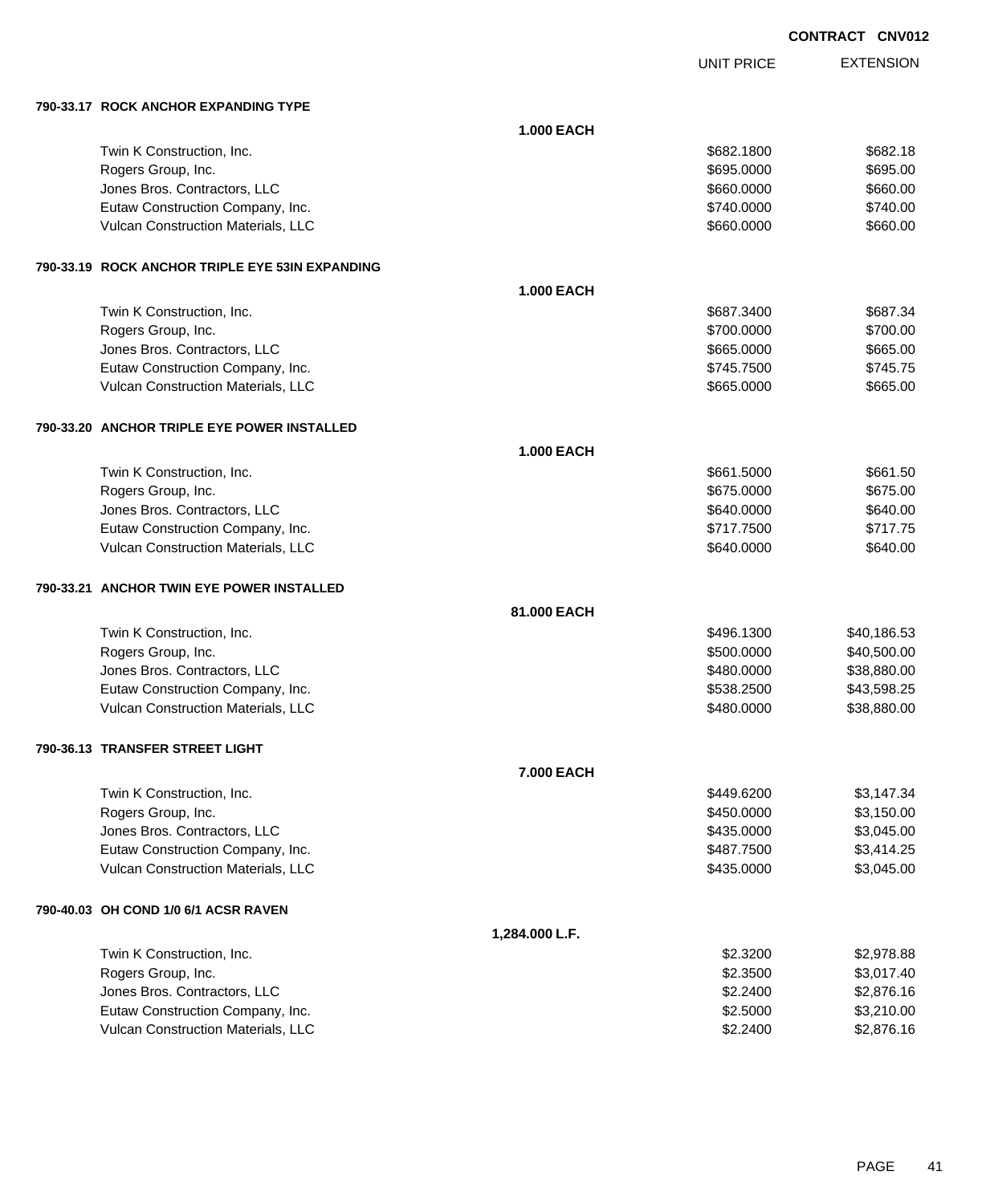UNIT PRICE

| 790-40.05 OH COND 3/0 6/1 ACSR PIGEON |                 |           |              |
|---------------------------------------|-----------------|-----------|--------------|
|                                       | 19,397.000 L.F. |           |              |
| Twin K Construction, Inc.             |                 | \$2.5600  | \$49,656.32  |
| Rogers Group, Inc.                    |                 | \$2.6000  | \$50,432.20  |
| Jones Bros. Contractors, LLC          |                 | \$2.4800  | \$48,104.56  |
| Eutaw Construction Company, Inc.      |                 | \$2.8000  | \$54,311.60  |
| Vulcan Construction Materials, LLC    |                 | \$2.4800  | \$48,104.56  |
| 790-40.24 OH COND 795 26/7 ACSR DRAKE |                 |           |              |
|                                       | 58,191.000 L.F. |           |              |
| Twin K Construction, Inc.             |                 | \$4.9900  | \$290,373.09 |
| Rogers Group, Inc.                    |                 | \$5.0000  | \$290,955.00 |
| Jones Bros. Contractors, LLC          |                 | \$4.8300  | \$281,062.53 |
| Eutaw Construction Company, Inc.      |                 | \$5.4000  | \$314,231.40 |
| Vulcan Construction Materials, LLC    |                 | \$4.8300  | \$281,062.53 |
| 790-40.73 OH PRI COND _               |                 |           |              |
|                                       | 13,998.000 L.F. |           |              |
| Twin K Construction, Inc.             |                 | \$1.8800  | \$26,316.24  |
| Rogers Group, Inc.                    |                 | \$1.9500  | \$27,296.10  |
| Jones Bros. Contractors, LLC          |                 | \$1.8200  | \$25,476.36  |
| Eutaw Construction Company, Inc.      |                 | \$2.0500  | \$28,695.90  |
| Vulcan Construction Materials, LLC    |                 | \$1.8200  | \$25,476.36  |
| 790-41.12 UG PRI COND 1 AL 25KV       |                 |           |              |
|                                       | 90.000 L.F.     |           |              |
| Twin K Construction, Inc.             |                 | \$22.0500 | \$1,984.50   |
| Rogers Group, Inc.                    |                 | \$22.5000 | \$2,025.00   |
| Jones Bros. Contractors, LLC          |                 | \$21.3300 | \$1,919.70   |
| Eutaw Construction Company, Inc.      |                 | \$23.9000 | \$2,151.00   |
| Vulcan Construction Materials, LLC    |                 | \$21.3300 | \$1,919.70   |
| 790-41.46 UG SEC COND 1/0 AL TPLX     |                 |           |              |
|                                       | 438.000 L.F.    |           |              |
| Twin K Construction, Inc.             |                 | \$5.4700  | \$2,395.86   |
| Rogers Group, Inc.                    |                 | \$5.6000  | \$2,452.80   |
| Jones Bros. Contractors, LLC          |                 | \$5.2900  | \$2,317.02   |
| Eutaw Construction Company, Inc.      |                 | \$5.9500  | \$2,606.10   |
| Vulcan Construction Materials, LLC    |                 | \$5.2900  | \$2,317.02   |
| 790-41.49 UG SEC COND 4/0 AL TPLX     |                 |           |              |
|                                       | 158.000 L.F.    |           |              |
| Twin K Construction, Inc.             |                 | \$9.0100  | \$1,423.58   |
| Rogers Group, Inc.                    |                 | \$9.2000  | \$1,453.60   |
| Jones Bros. Contractors, LLC          |                 | \$8.7200  | \$1,377.76   |
| Eutaw Construction Company, Inc.      |                 | \$9.8000  | \$1,548.40   |
| Vulcan Construction Materials, LLC    |                 | \$8.7200  | \$1,377.76   |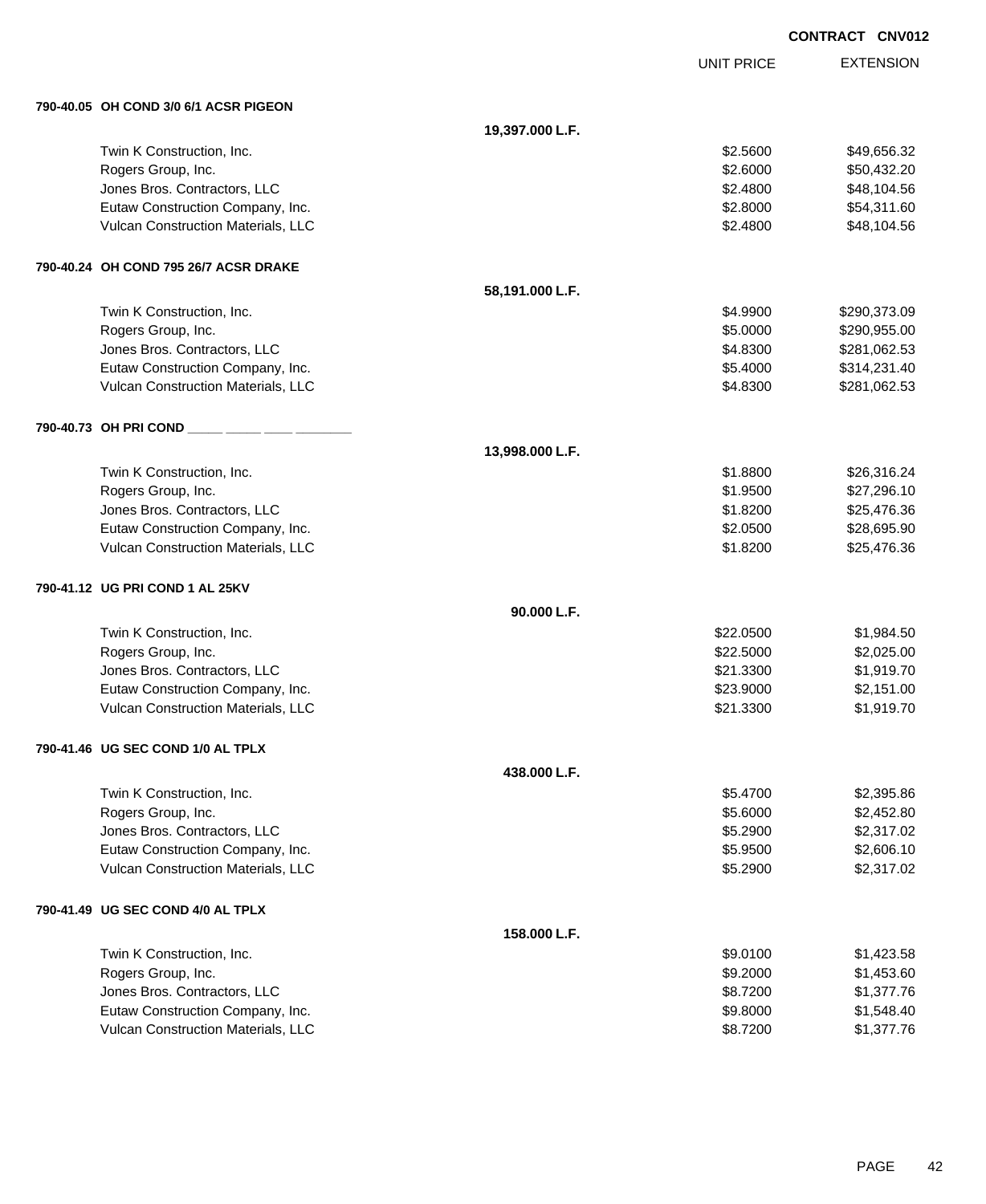UNIT PRICE

| 790-42.16 1 DUCT @ 36IN-48IN DEPTH       |                   |              |             |
|------------------------------------------|-------------------|--------------|-------------|
|                                          | 75.000 L.F.       |              |             |
| Twin K Construction, Inc.                |                   | \$36.1800    | \$2,713.50  |
| Rogers Group, Inc.                       |                   | \$36.9000    | \$2,767.50  |
| Jones Bros. Contractors, LLC             |                   | \$35.0000    | \$2,625.00  |
| Eutaw Construction Company, Inc.         |                   | \$39.2500    | \$2,943.75  |
| Vulcan Construction Materials, LLC       |                   | \$35.0000    | \$2,625.00  |
| 790-43.26 SPLICE 200A 25KV               |                   |              |             |
|                                          | <b>1.000 EACH</b> |              |             |
| Twin K Construction, Inc.                |                   | \$682,1800   | \$682.18    |
| Rogers Group, Inc.                       |                   | \$695.0000   | \$695.00    |
| Jones Bros. Contractors, LLC             |                   | \$660.0000   | \$660.00    |
| Eutaw Construction Company, Inc.         |                   | \$740.0000   | \$740.00    |
| Vulcan Construction Materials, LLC       |                   | \$660.0000   | \$660.00    |
| 790-43.27 OUTDOOR TERMINATOR URD 25KV    |                   |              |             |
|                                          | <b>1.000 EACH</b> |              |             |
| Twin K Construction, Inc.                |                   | \$428.9400   | \$428.94    |
| Rogers Group, Inc.                       |                   | \$440.0000   | \$440.00    |
| Jones Bros. Contractors, LLC             |                   | \$415.0000   | \$415.00    |
| Eutaw Construction Company, Inc.         |                   | \$465.2500   | \$465.25    |
| Vulcan Construction Materials, LLC       |                   | \$415.0000   | \$415.00    |
| 790-43.46 SECONDARY PULLBOX LARGE        |                   |              |             |
|                                          | 7.000 EACH        |              |             |
| Twin K Construction, Inc.                |                   | \$1,369.5200 | \$9,586.64  |
| Rogers Group, Inc.                       |                   | \$1,395.0000 | \$9,765.00  |
| Jones Bros. Contractors, LLC             |                   | \$1,325.0000 | \$9,275.00  |
| Eutaw Construction Company, Inc.         |                   | \$1,490.0000 | \$10,430.00 |
| Vulcan Construction Materials, LLC       |                   | \$1,330.0000 | \$9,310.00  |
| 790-43.47 PRIMARY PULLBOX                |                   |              |             |
|                                          | <b>1.000 EACH</b> |              |             |
| Twin K Construction, Inc.                |                   | \$1,901.8200 | \$1,901.82  |
| Rogers Group, Inc.                       |                   | \$1,950.0000 | \$1,950.00  |
| Jones Bros. Contractors, LLC             |                   | \$1,840.0000 | \$1,840.00  |
| Eutaw Construction Company, Inc.         |                   | \$2,060.0000 | \$2,060.00  |
| Vulcan Construction Materials, LLC       |                   | \$1,840.0000 | \$1,840.00  |
| 790-43.50 SECONDARY RISER W/ 2IN CONDUIT |                   |              |             |
|                                          | <b>6.000 EACH</b> |              |             |
| Twin K Construction, Inc.                |                   | \$1,271.3300 | \$7,627.98  |
| Rogers Group, Inc.                       |                   | \$1,300.0000 | \$7,800.00  |
| Jones Bros. Contractors, LLC             |                   | \$1,230.0000 | \$7,380.00  |
| Eutaw Construction Company, Inc.         |                   | \$1,380.0000 | \$8,280.00  |
| Vulcan Construction Materials, LLC       |                   | \$1,230.0000 | \$7,380.00  |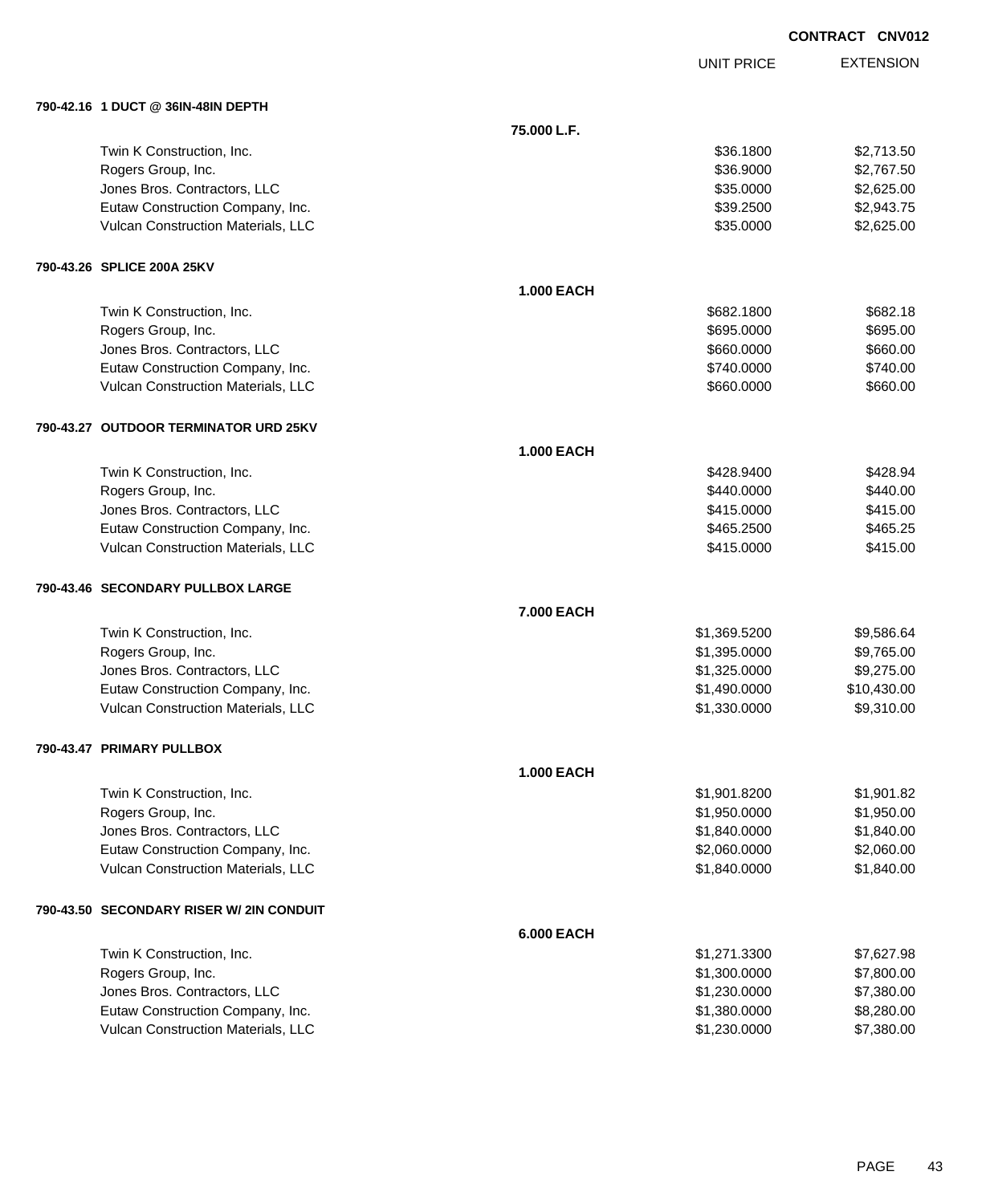UNIT PRICE EXTENSION

**790-43.51 SECONDARY RISER W/ 3IN CONDUIT**

| 790-43.51   SECONDARY RISER W/ 3IN CONDUIT        |                   |              |             |
|---------------------------------------------------|-------------------|--------------|-------------|
|                                                   | <b>4.000 EACH</b> |              |             |
| Twin K Construction, Inc.                         |                   | \$1,400.5300 | \$5,602.12  |
| Rogers Group, Inc.                                |                   | \$1,400.0000 | \$5,600.00  |
| Jones Bros. Contractors, LLC                      |                   | \$1,355.0000 | \$5,420.00  |
| Eutaw Construction Company, Inc.                  |                   | \$1,520.0000 | \$6,080.00  |
| Vulcan Construction Materials, LLC                |                   | \$1,360.0000 | \$5,440.00  |
| 790-46.01   1PH TRANSFORMER                       |                   |              |             |
|                                                   | <b>9.000 EACH</b> |              |             |
| Twin K Construction, Inc.                         |                   | \$661.5000   | \$5,953.50  |
| Rogers Group, Inc.                                |                   | \$675.0000   | \$6,075.00  |
| Jones Bros. Contractors, LLC                      |                   | \$640.0000   | \$5,760.00  |
| Eutaw Construction Company, Inc.                  |                   | \$717.7500   | \$6,459.75  |
| Vulcan Construction Materials, LLC                |                   | \$640.0000   | \$5,760.00  |
| 790-47.02 2PH XFMR BNK POLE MTD W/ FUSE/ARRESTERS |                   |              |             |
|                                                   | <b>1.000 EACH</b> |              |             |
| Twin K Construction, Inc.                         |                   | \$2,506.4800 | \$2,506.48  |
| Rogers Group, Inc.                                |                   | \$2,555.0000 | \$2,555.00  |
| Jones Bros. Contractors, LLC                      |                   | \$2,425.0000 | \$2,425.00  |
| Eutaw Construction Company, Inc.                  |                   | \$2,720.0000 | \$2,720.00  |
| Vulcan Construction Materials, LLC                |                   | \$2,425.0000 | \$2,425.00  |
| 790-59.03 CUTOUT KNIFE SWITCH-SNGL LOADBREAK 25KV |                   |              |             |
|                                                   | 7.000 EACH        |              |             |
| Twin K Construction, Inc.                         |                   | \$801.0400   | \$5,607.28  |
| Rogers Group, Inc.                                |                   | \$800.0000   | \$5,600.00  |
| Jones Bros. Contractors, LLC                      |                   | \$775.0000   | \$5,425.00  |
| Eutaw Construction Company, Inc.                  |                   | \$869.0000   | \$6,083.00  |
| Vulcan Construction Materials, LLC                |                   | \$775.0000   | \$5,425.00  |
| 790-61.01 1PH FUSE CUTOUT XARM MOUNT 25KV         |                   |              |             |
|                                                   | 34.000 EACH       |              |             |
| Twin K Construction, Inc.                         |                   | \$527.1400   | \$17,922.76 |
| Rogers Group, Inc.                                |                   | \$525.0000   | \$17,850.00 |
| Jones Bros. Contractors, LLC                      |                   | \$510.0000   | \$17,340.00 |
| Eutaw Construction Company, Inc.                  |                   | \$571.7500   | \$19,439.50 |
| Vulcan Construction Materials, LLC                |                   | \$510.0000   | \$17,340.00 |
| 790-65.05 LIGHTNING ARRESTER ARM MTD 18 KV        |                   |              |             |
|                                                   | 45.000 EACH       |              |             |
| Twin K Construction, Inc.                         |                   | \$279.0700   | \$12,558.15 |
| Rogers Group, Inc.                                |                   | \$285.0000   | \$12,825.00 |
| Jones Bros. Contractors, LLC                      |                   | \$270.0000   | \$12,150.00 |
| Eutaw Construction Company, Inc.                  |                   | \$302.7500   | \$13,623.75 |
| Vulcan Construction Materials, LLC                |                   | \$270.0000   | \$12,150.00 |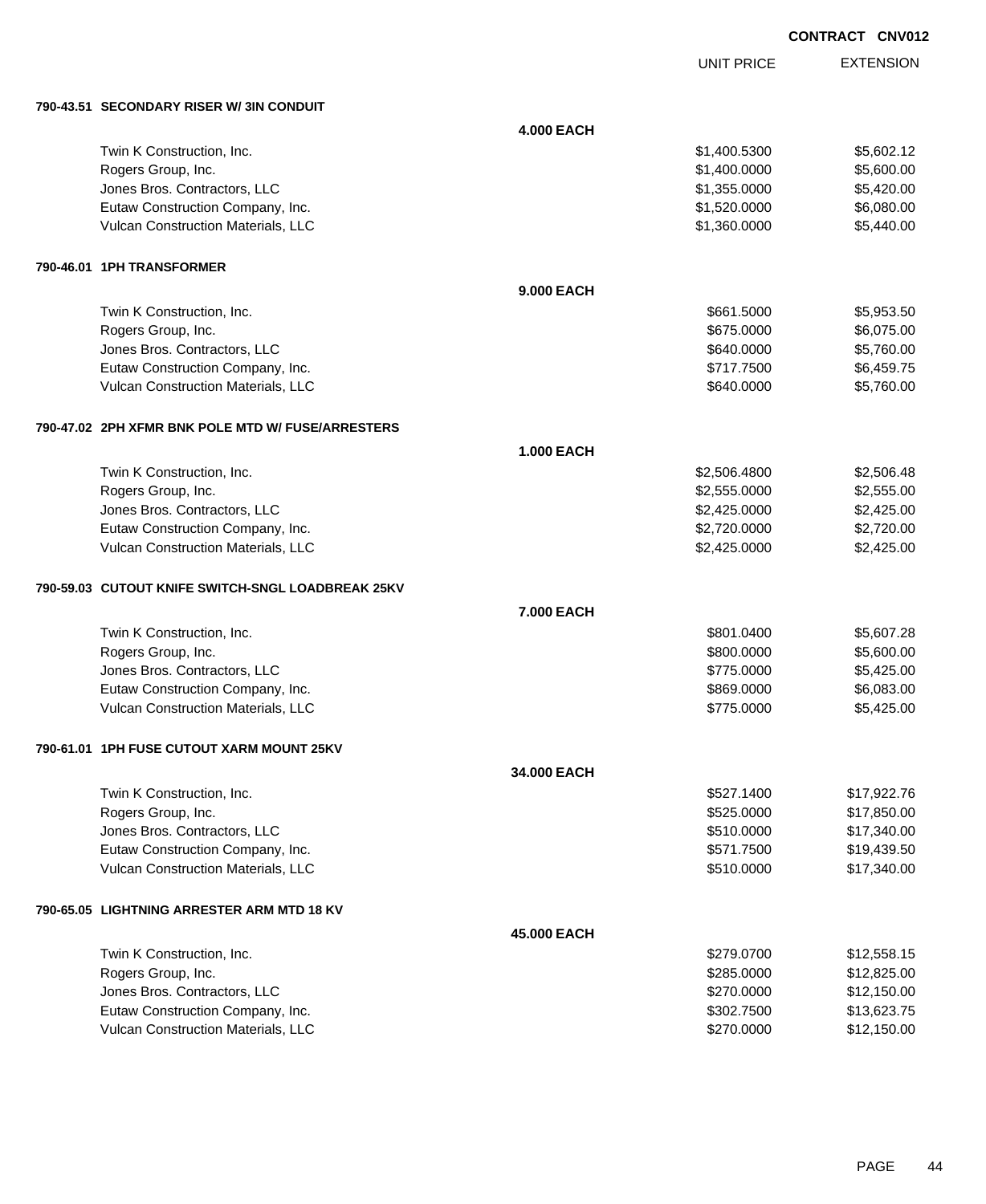UNIT PRICE

EXTENSION

**790-65.07 LIGHTNING ARRESTOR 18KV INTERMEDIATE**

|                                                   | <b>1.000 EACH</b> |              |            |
|---------------------------------------------------|-------------------|--------------|------------|
| Twin K Construction, Inc.                         |                   | \$289.4100   | \$289.41   |
| Rogers Group, Inc.                                |                   | \$300.0000   | \$300.00   |
| Jones Bros. Contractors, LLC                      |                   | \$280.0000   | \$280.00   |
| Eutaw Construction Company, Inc.                  |                   | \$314.0000   | \$314.00   |
| Vulcan Construction Materials, LLC                |                   | \$280.0000   | \$280.00   |
| 790-65.17 3PH CAPACITOR ASSEMBLY 25KV             |                   |              |            |
|                                                   | <b>1.000 EACH</b> |              |            |
| Twin K Construction, Inc.                         |                   | \$2,496.1400 | \$2,496.14 |
| Rogers Group, Inc.                                |                   | \$2,500.0000 | \$2,500.00 |
| Jones Bros. Contractors, LLC                      |                   | \$2,415.0000 | \$2,415.00 |
| Eutaw Construction Company, Inc.                  |                   | \$2,710.0000 | \$2,710.00 |
| Vulcan Construction Materials, LLC                |                   | \$2,415.0000 | \$2,415.00 |
| 790-65.18 CAPACITOR RADIO SWITCH                  |                   |              |            |
|                                                   | <b>1.000 EACH</b> |              |            |
| Twin K Construction, Inc.                         |                   | \$2,899.2500 | \$2,899.25 |
| Rogers Group, Inc.                                |                   | \$3,000.0000 | \$3,000.00 |
| Jones Bros. Contractors, LLC                      |                   | \$2,805.0000 | \$2,805.00 |
| Eutaw Construction Company, Inc.                  |                   | \$3,150.0000 | \$3,150.00 |
| Vulcan Construction Materials, LLC                |                   | \$2,805.0000 | \$2,805.00 |
| 790-68.13 SGL PHASE MOUNTING BRACKET - FIBERGLASS |                   |              |            |
|                                                   | 14.000 EACH       |              |            |
| Twin K Construction, Inc.                         |                   | \$206.7200   | \$2,894.08 |
| Rogers Group, Inc.                                |                   | \$210.0000   | \$2,940.00 |
| Jones Bros. Contractors, LLC                      |                   | \$200.0000   | \$2,800.00 |
| Eutaw Construction Company, Inc.                  |                   | \$224.2500   | \$3,139.50 |
| Vulcan Construction Materials, LLC                |                   | \$200.0000   | \$2,800.00 |
| 790-69.03 10FT DBL CROSSARM                       |                   |              |            |
|                                                   | <b>1.000 EACH</b> |              |            |
| Twin K Construction, Inc.                         |                   | \$925.0700   | \$925.07   |
| Rogers Group, Inc.                                |                   | \$925.0000   | \$925.00   |
| Jones Bros. Contractors, LLC                      |                   | \$892.0000   | \$892.00   |
| Eutaw Construction Company, Inc.                  |                   | \$1,000.0000 | \$1,000.00 |
| Vulcan Construction Materials, LLC                |                   | \$895.0000   | \$895.00   |
| 790-69.06 HARDWARE FOR SGL PH CONV TRANS          |                   |              |            |
|                                                   | 16.000 EACH       |              |            |
| Twin K Construction, Inc.                         |                   | \$149.8700   | \$2,397.92 |
| Rogers Group, Inc.                                |                   | \$150.0000   | \$2,400.00 |
| Jones Bros. Contractors, LLC                      |                   | \$145.0000   | \$2,320.00 |
| Eutaw Construction Company, Inc.                  |                   | \$162.5000   | \$2,600.00 |
| Vulcan Construction Materials, LLC                |                   | \$145.0000   | \$2,320.00 |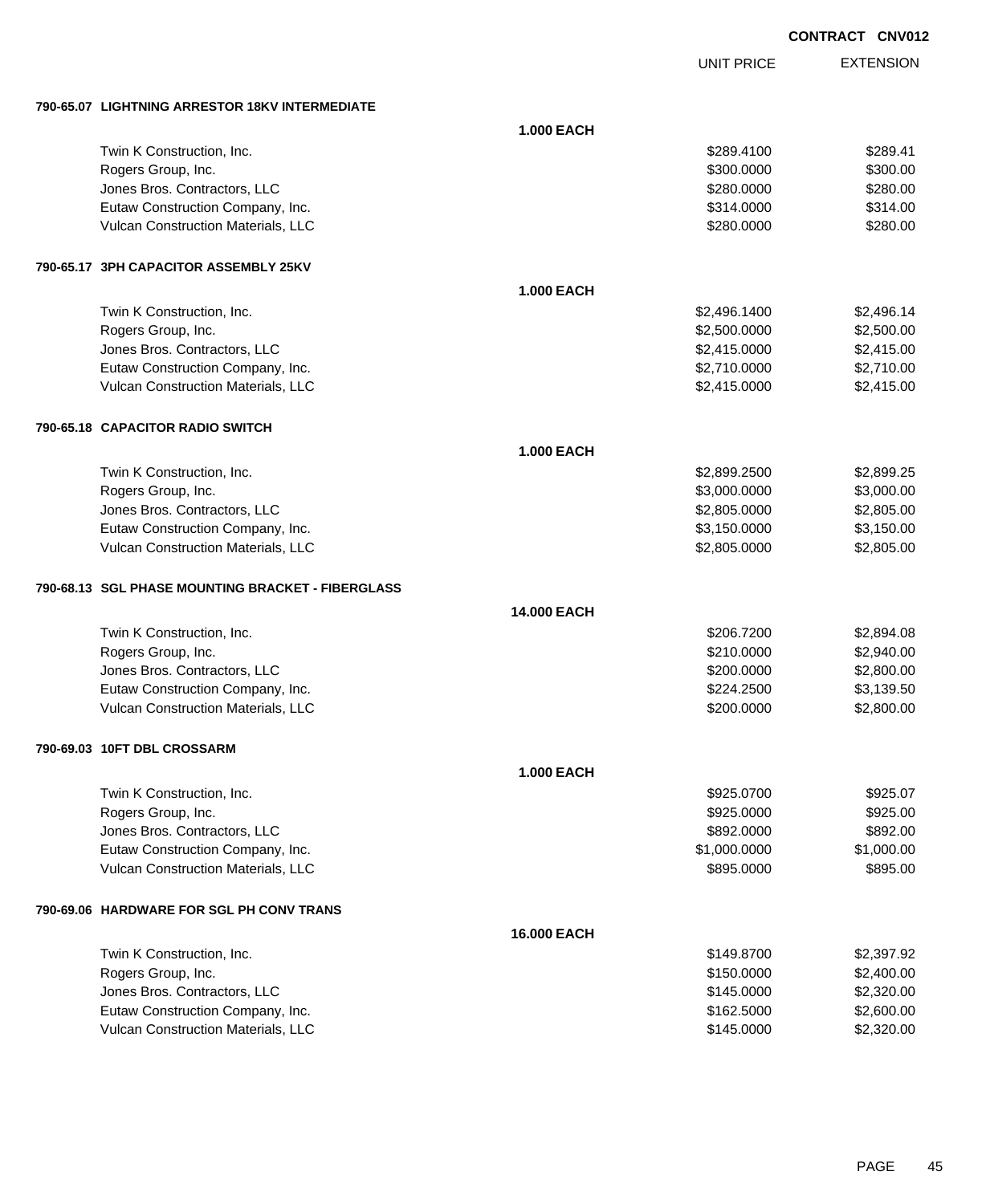UNIT PRICE

| 790-69.08 GROUND-GROUND ROD                 |                   |              |             |
|---------------------------------------------|-------------------|--------------|-------------|
|                                             | 86.000 EACH       |              |             |
| Twin K Construction, Inc.                   |                   | \$366.9300   | \$31,555.98 |
| Rogers Group, Inc.                          |                   | \$370.0000   | \$31,820.00 |
| Jones Bros. Contractors, LLC                |                   | \$355.0000   | \$30,530.00 |
| Eutaw Construction Company, Inc.            |                   | \$398.0000   | \$34,228.00 |
| Vulcan Construction Materials, LLC          |                   | \$355.0000   | \$30,530.00 |
| 790-69.12 GROUND ASSEMBLY GROUND PLATE TYPE |                   |              |             |
|                                             | <b>1.000 EACH</b> |              |             |
| Twin K Construction, Inc.                   |                   | \$237.7300   | \$237.73    |
| Rogers Group, Inc.                          |                   | \$240.0000   | \$240.00    |
| Jones Bros. Contractors, LLC                |                   | \$230.0000   | \$230.00    |
| Eutaw Construction Company, Inc.            |                   | \$258.0000   | \$258.00    |
| Vulcan Construction Materials, LLC          |                   | \$230.0000   | \$230.00    |
| 790-69.21 1-SGL PHASE RECLOSER              |                   |              |             |
|                                             | <b>1.000 EACH</b> |              |             |
| Twin K Construction, Inc.                   |                   | \$992.2600   | \$992.26    |
| Rogers Group, Inc.                          |                   | \$1,000.0000 | \$1,000.00  |
| Jones Bros. Contractors, LLC                |                   | \$960.0000   | \$960.00    |
| Eutaw Construction Company, Inc.            |                   | \$1,080.0000 | \$1,080.00  |
| Vulcan Construction Materials, LLC          |                   | \$960.0000   | \$960.00    |
| 790-69.22 POLE TOP PIN                      |                   |              |             |
|                                             | 8.000 EACH        |              |             |
| Twin K Construction, Inc.                   |                   | \$165.3800   | \$1,323.04  |
| Rogers Group, Inc.                          |                   | \$170.0000   | \$1,360.00  |
| Jones Bros. Contractors, LLC                |                   | \$160.0000   | \$1,280.00  |
| Eutaw Construction Company, Inc.            |                   | \$179.5000   | \$1,436.00  |
| Vulcan Construction Materials, LLC          |                   | \$160.0000   | \$1,280.00  |
| 790-69.26 EXTENSION LINK - EPOXY -1FT       |                   |              |             |
|                                             | <b>2.000 EACH</b> |              |             |
| Twin K Construction, Inc.                   |                   | \$82.6900    | \$165.38    |
| Rogers Group, Inc.                          |                   | \$85.0000    | \$170.00    |
| Jones Bros. Contractors, LLC                |                   | \$80.0000    | \$160.00    |
| Eutaw Construction Company, Inc.            |                   | \$89.7000    | \$179.40    |
| Vulcan Construction Materials, LLC          |                   | \$80.0000    | \$160.00    |
| 790-69.27 EXTENSION LINK - EPOXY -4FT       |                   |              |             |
|                                             | <b>5.000 EACH</b> |              |             |
| Twin K Construction, Inc.                   |                   | \$98.1900    | \$490.95    |
| Rogers Group, Inc.                          |                   | \$100.0000   | \$500.00    |
| Jones Bros. Contractors, LLC                |                   | \$95.0000    | \$475.00    |
| Eutaw Construction Company, Inc.            |                   | \$106.5000   | \$532.50    |
| Vulcan Construction Materials, LLC          |                   | \$95.0000    | \$475.00    |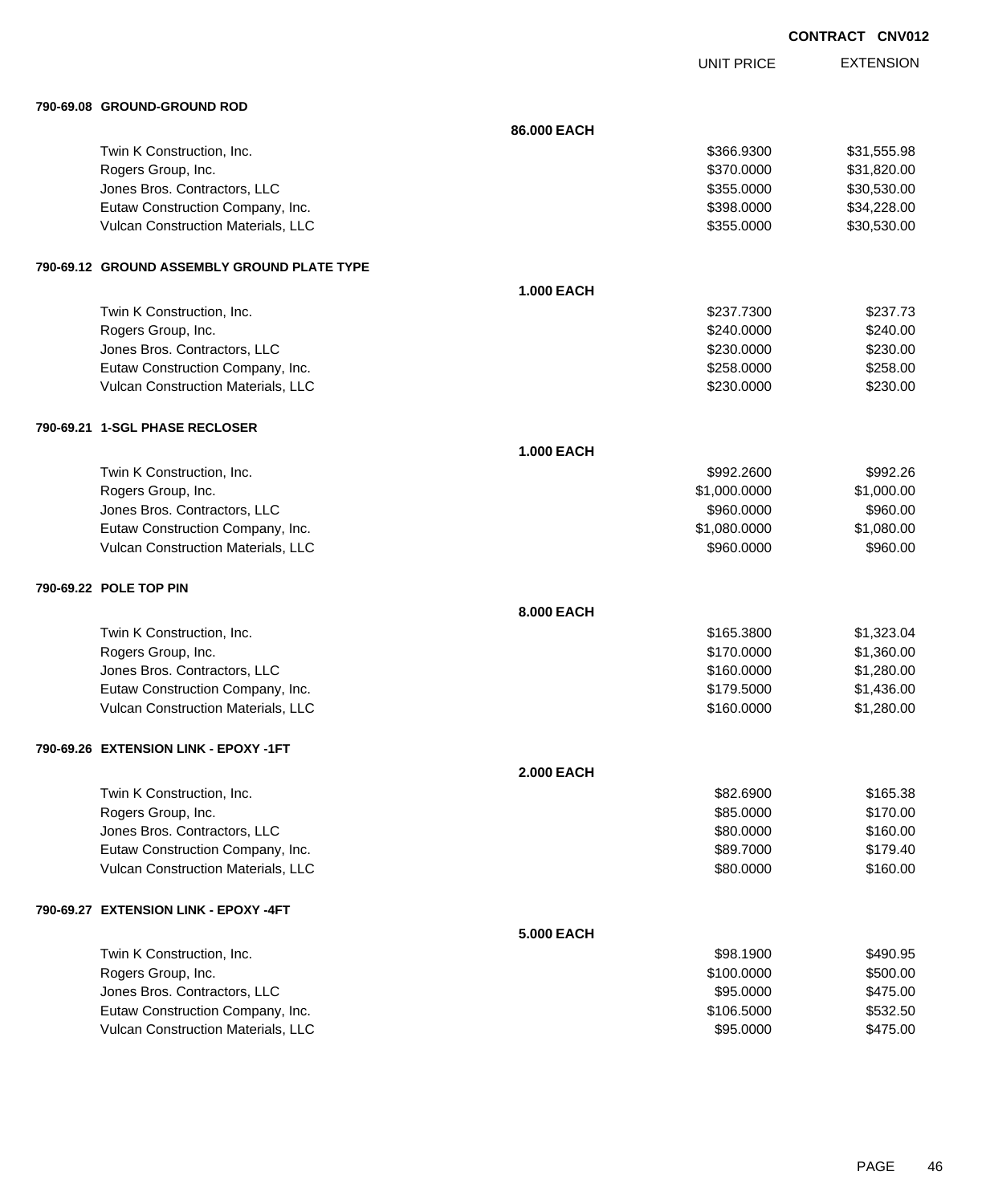UNIT PRICE

|                   | 790-69.28 EXTENSION LINK - EPOXY -6FT   |                   |              |              |
|-------------------|-----------------------------------------|-------------------|--------------|--------------|
|                   |                                         | 7.000 EACH        |              |              |
|                   | Twin K Construction, Inc.               |                   | \$124.0300   | \$868.21     |
|                   | Rogers Group, Inc.                      |                   | \$125.0000   | \$875.00     |
|                   | Jones Bros. Contractors, LLC            |                   | \$120.0000   | \$840.00     |
|                   | Eutaw Construction Company, Inc.        |                   | \$134.5000   | \$941.50     |
|                   | Vulcan Construction Materials, LLC      |                   | \$120.0000   | \$840.00     |
|                   | 790-69.31 STICK PIN                     |                   |              |              |
|                   |                                         | <b>6.000 EACH</b> |              |              |
|                   | Twin K Construction, Inc.               |                   | \$191.2200   | \$1,147.32   |
|                   | Rogers Group, Inc.                      |                   | \$195.0000   | \$1,170.00   |
|                   | Jones Bros. Contractors, LLC            |                   | \$185.0000   | \$1,110.00   |
|                   | Eutaw Construction Company, Inc.        |                   | \$207.5000   | \$1,245.00   |
|                   | Vulcan Construction Materials, LLC      |                   | \$185.0000   | \$1,110.00   |
| 790-69.32 ARM PIN |                                         |                   |              |              |
|                   |                                         | 16.000 EACH       |              |              |
|                   | Twin K Construction, Inc.               |                   | \$129.2000   | \$2,067.20   |
|                   | Rogers Group, Inc.                      |                   | \$130.0000   | \$2,080.00   |
|                   | Jones Bros. Contractors, LLC            |                   | \$125.0000   | \$2,000.00   |
|                   | Eutaw Construction Company, Inc.        |                   | \$140.2500   | \$2,244.00   |
|                   | Vulcan Construction Materials, LLC      |                   | \$125.0000   | \$2,000.00   |
|                   | 790-71.17 HOR LN POSTS NO OHGW 69KV MAX |                   |              |              |
|                   |                                         | <b>1.000 EACH</b> |              |              |
|                   | Twin K Construction, Inc.               |                   | \$1,963.8400 | \$1,963.84   |
|                   | Rogers Group, Inc.                      |                   | \$2,000.0000 | \$2,000.00   |
|                   | Jones Bros. Contractors, LLC            |                   | \$1,900.0000 | \$1,900.00   |
|                   | Eutaw Construction Company, Inc.        |                   | \$2,130.0000 | \$2,130.00   |
|                   | Vulcan Construction Materials, LLC      |                   | \$1,900.0000 | \$1,900.00   |
|                   | 790-98.01 REMOVE WIRE                   |                   |              |              |
|                   |                                         | 94,323.000 L.F.   |              |              |
|                   | Twin K Construction, Inc.               |                   | \$1.2900     | \$121,676.67 |
|                   | Rogers Group, Inc.                      |                   | \$1.3500     | \$127,336.05 |
|                   | Jones Bros. Contractors, LLC            |                   | \$1.2500     | \$117,903.75 |
|                   | Eutaw Construction Company, Inc.        |                   | \$1.4000     | \$132,052.20 |
|                   | Vulcan Construction Materials, LLC      |                   | \$1.2500     | \$117,903.75 |
|                   | 790-98.02 REMOVE POLES                  |                   |              |              |
|                   |                                         | 86.000 EACH       |              |              |
|                   | Twin K Construction, Inc.               |                   | \$702.8500   | \$60,445.10  |
|                   | Rogers Group, Inc.                      |                   | \$705.0000   | \$60,630.00  |
|                   | Jones Bros. Contractors, LLC            |                   | \$680.0000   | \$58,480.00  |
|                   | Eutaw Construction Company, Inc.        |                   | \$762.5000   | \$65,575.00  |
|                   | Vulcan Construction Materials, LLC      |                   | \$680.0000   | \$58,480.00  |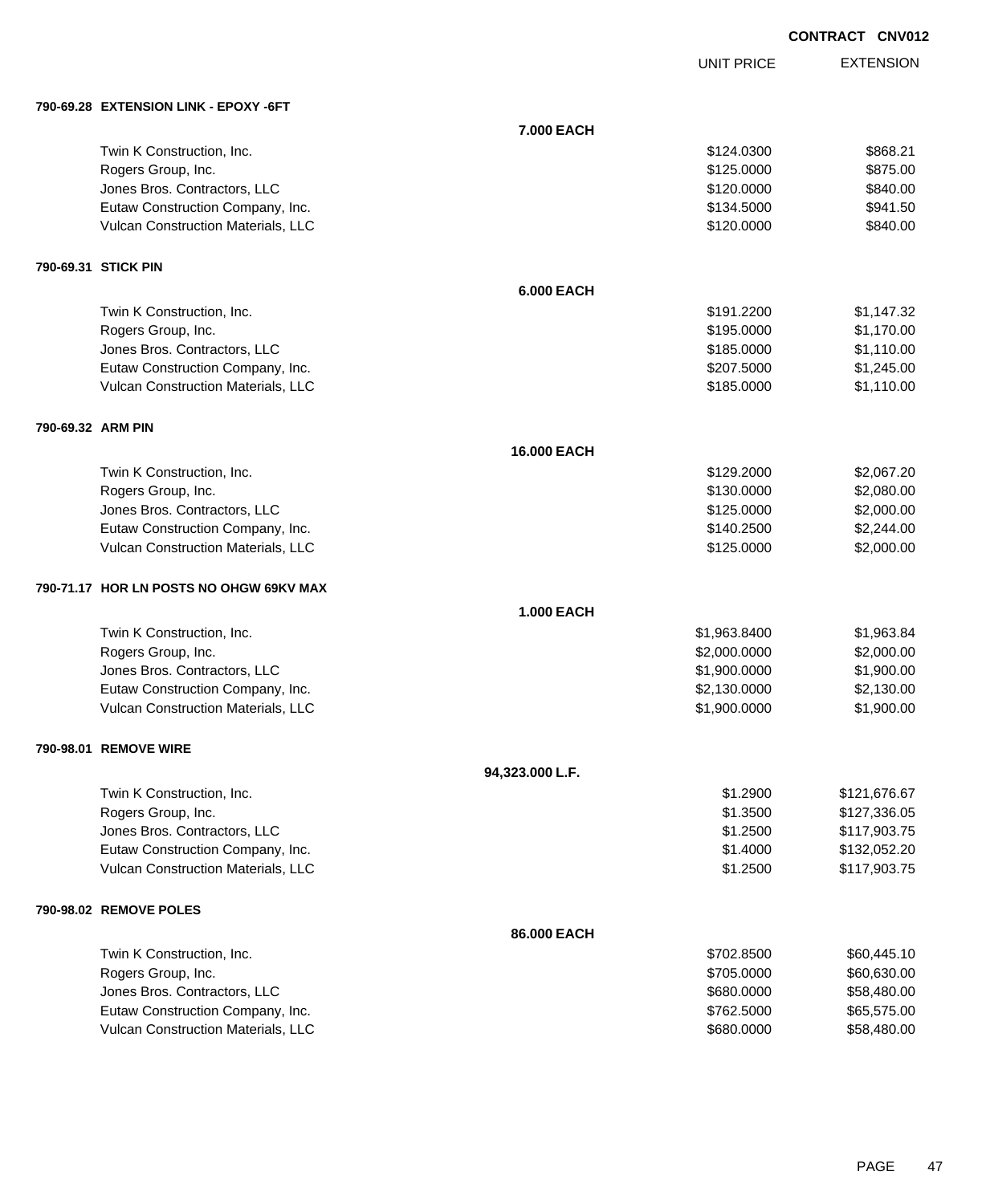UNIT PRICE

EXTENSION

**790-98.03 REMOVE FRAMING/ASSOCIATED APPARATUS**

|                                             | 477.000 EACH   |            |              |
|---------------------------------------------|----------------|------------|--------------|
| Twin K Construction, Inc.                   |                | \$294.5800 | \$140,514.66 |
| Rogers Group, Inc.                          |                | \$295.0000 | \$140,715.00 |
| Jones Bros. Contractors, LLC                |                | \$285.0000 | \$135,945.00 |
| Eutaw Construction Company, Inc.            |                | \$319.5000 | \$152,401.50 |
| Vulcan Construction Materials, LLC          |                | \$285.0000 | \$135,945.00 |
| 791-01.05 6IN STEEL GAS MAIN                |                |            |              |
|                                             | 4,090.000 L.F. |            |              |
| Twin K Construction, Inc.                   |                | \$145.1800 | \$593,786.20 |
| Rogers Group, Inc.                          |                | \$145.0000 | \$593,050.00 |
| Jones Bros. Contractors, LLC                |                | \$140.4500 | \$574,440.50 |
| Eutaw Construction Company, Inc.            |                | \$191.0000 | \$781,190.00 |
| Vulcan Construction Materials, LLC          |                | \$191.0000 | \$781,190.00 |
| 791-02.01 <2IN MDPE GAS MAIN                |                |            |              |
|                                             | 860.000 L.F.   |            |              |
| Twin K Construction, Inc.                   |                | \$47.7000  | \$41,022.00  |
| Rogers Group, Inc.                          |                | \$47.6500  | \$40,979.00  |
| Jones Bros. Contractors, LLC                |                | \$46.1500  | \$39,689.00  |
| Eutaw Construction Company, Inc.            |                | \$138.5000 | \$119,110.00 |
| Vulcan Construction Materials, LLC          |                | \$124.0000 | \$106,640.00 |
| 791-02.02 2IN MDPE GAS MAIN                 |                |            |              |
|                                             | 520.000 L.F.   |            |              |
| Twin K Construction, Inc.                   |                | \$62.1700  | \$32,328.40  |
| Rogers Group, Inc.                          |                | \$62.1000  | \$32,292.00  |
| Jones Bros. Contractors, LLC                |                | \$60.1500  | \$31,278.00  |
| Eutaw Construction Company, Inc.            |                | \$138.5000 | \$72,020.00  |
| Vulcan Construction Materials, LLC          |                | \$124.0000 | \$64,480.00  |
| 791-04.01 HDD <2IN PE PIPE - UNCONSOLIDATED |                |            |              |
|                                             | 535.000 L.F.   |            |              |
| Twin K Construction, Inc.                   |                | \$64.8600  | \$34,700.10  |
| Rogers Group, Inc.                          |                | \$64.7500  | \$34,641.25  |
| Jones Bros. Contractors, LLC                |                | \$62.7500  | \$33,571.25  |
| Eutaw Construction Company, Inc.            |                | \$192.0000 | \$102,720.00 |
| Vulcan Construction Materials, LLC          |                | \$172.0000 | \$92,020.00  |
| 791-04.02 HDD 2IN PE PIPE - UNCONSOLIDATED  |                |            |              |
|                                             | 210.000 L.F.   |            |              |
| Twin K Construction, Inc.                   |                | \$69.6200  | \$14,620.20  |
| Rogers Group, Inc.                          |                | \$69.5000  | \$14,595.00  |
| Jones Bros. Contractors, LLC                |                | \$67.3500  | \$14,143.50  |
| Eutaw Construction Company, Inc.            |                | \$193.7500 | \$40,687.50  |
| Vulcan Construction Materials, LLC          |                | \$174.0000 | \$36,540.00  |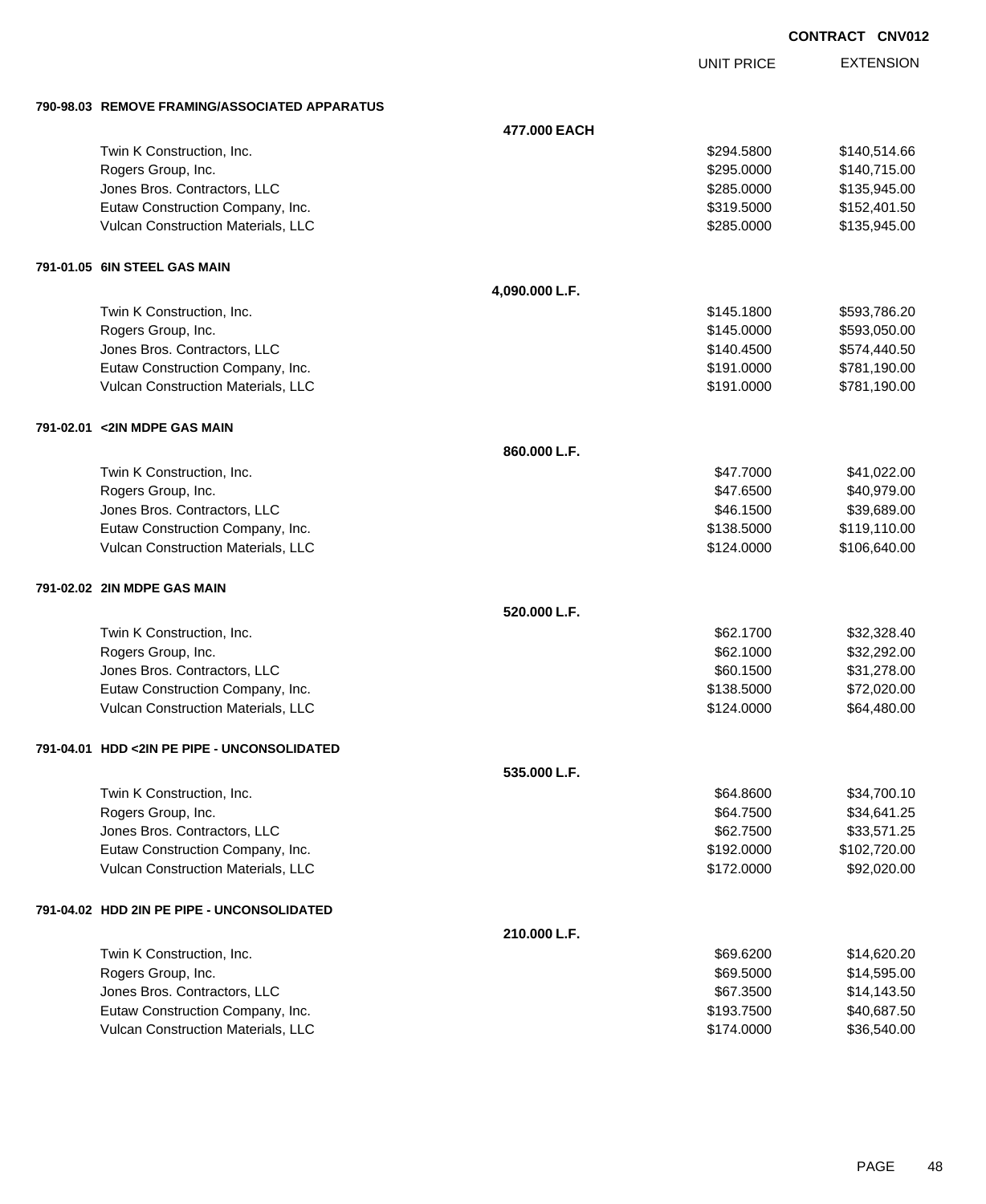UNIT PRICE

| 791-04.23 HDD 6IN STEEL PIPE - UNCONSOLIDATED    |                   |               |              |
|--------------------------------------------------|-------------------|---------------|--------------|
|                                                  | 605.000 L.F.      |               |              |
| Twin K Construction, Inc.                        |                   | \$150.5500    | \$91,082.75  |
| Rogers Group, Inc.                               |                   | \$150.5000    | \$91,052.50  |
| Jones Bros. Contractors, LLC                     |                   | \$145.6500    | \$88,118.25  |
| Eutaw Construction Company, Inc.                 |                   | \$408.2500    | \$246,991.25 |
| Vulcan Construction Materials, LLC               |                   | \$366.0000    | \$221,430.00 |
| 791-06.33 CONNECT TO 6IN EX. STL MAIN W/ STOPPLE |                   |               |              |
|                                                  | <b>6.000 EACH</b> |               |              |
| Twin K Construction, Inc.                        |                   | \$16,305.7200 | \$97,834.32  |
| Rogers Group, Inc.                               |                   | \$16,275.0000 | \$97,650.00  |
| Jones Bros. Contractors, LLC                     |                   | \$15,775.0000 | \$94,650.00  |
| Eutaw Construction Company, Inc.                 |                   | \$27,900.0000 | \$167,400.00 |
| Vulcan Construction Materials, LLC               |                   | \$25,000.0000 | \$150,000.00 |
| 791-07.09 2IN STEEL GAS VALVE ASSEMBLY           |                   |               |              |
|                                                  | <b>1.000 EACH</b> |               |              |
| Twin K Construction, Inc.                        |                   | \$1,266.2100  | \$1,266.21   |
| Rogers Group, Inc.                               |                   | \$1,265.0000  | \$1,265.00   |
| Jones Bros. Contractors, LLC                     |                   | \$1,225.0000  | \$1,225.00   |
| Eutaw Construction Company, Inc.                 |                   | \$8,040.0000  | \$8,040.00   |
| Vulcan Construction Materials, LLC               |                   | \$7,200.0000  | \$7,200.00   |
| 791-07.11 6IN STEEL GAS VALVE ASSEMBLY           |                   |               |              |
|                                                  | <b>1.000 EACH</b> |               |              |
| Twin K Construction, Inc.                        |                   | \$5,814.2400  | \$5,814.24   |
| Rogers Group, Inc.                               |                   | \$5,810.0000  | \$5,810.00   |
| Jones Bros. Contractors, LLC                     |                   | \$5,625.0000  | \$5,625.00   |
| Eutaw Construction Company, Inc.                 |                   | \$10,900.0000 | \$10,900.00  |
| Vulcan Construction Materials, LLC               |                   | \$9,800.0000  | \$9,800.00   |
| 791-09.04 REGULATOR STATION                      |                   |               |              |
|                                                  | <b>6.000 EACH</b> |               |              |
| Twin K Construction, Inc.                        |                   | \$6,548.1300  | \$39,288.78  |
| Rogers Group, Inc.                               |                   | \$6,535.0000  | \$39,210.00  |
| Jones Bros. Contractors, LLC                     |                   | \$6,335.0000  | \$38,010.00  |
| Eutaw Construction Company, Inc.                 |                   | \$6,140.0000  | \$36,840.00  |
| Vulcan Construction Materials, LLC               |                   | \$5,500.0000  | \$33,000.00  |
| 793-01.01 POLE 30FT CLASS 4 WOOD                 |                   |               |              |
|                                                  | 3.000 EACH        |               |              |
| Twin K Construction, Inc.                        |                   | \$1,550.4000  | \$4,651.20   |
| Rogers Group, Inc.                               |                   | \$1,550.0000  | \$4,650.00   |
| Jones Bros. Contractors, LLC                     |                   | \$1,500.0000  | \$4,500.00   |
| Eutaw Construction Company, Inc.                 |                   | \$1,680.0000  | \$5,040.00   |
| Vulcan Construction Materials, LLC               |                   | \$1,500.0000  | \$4,500.00   |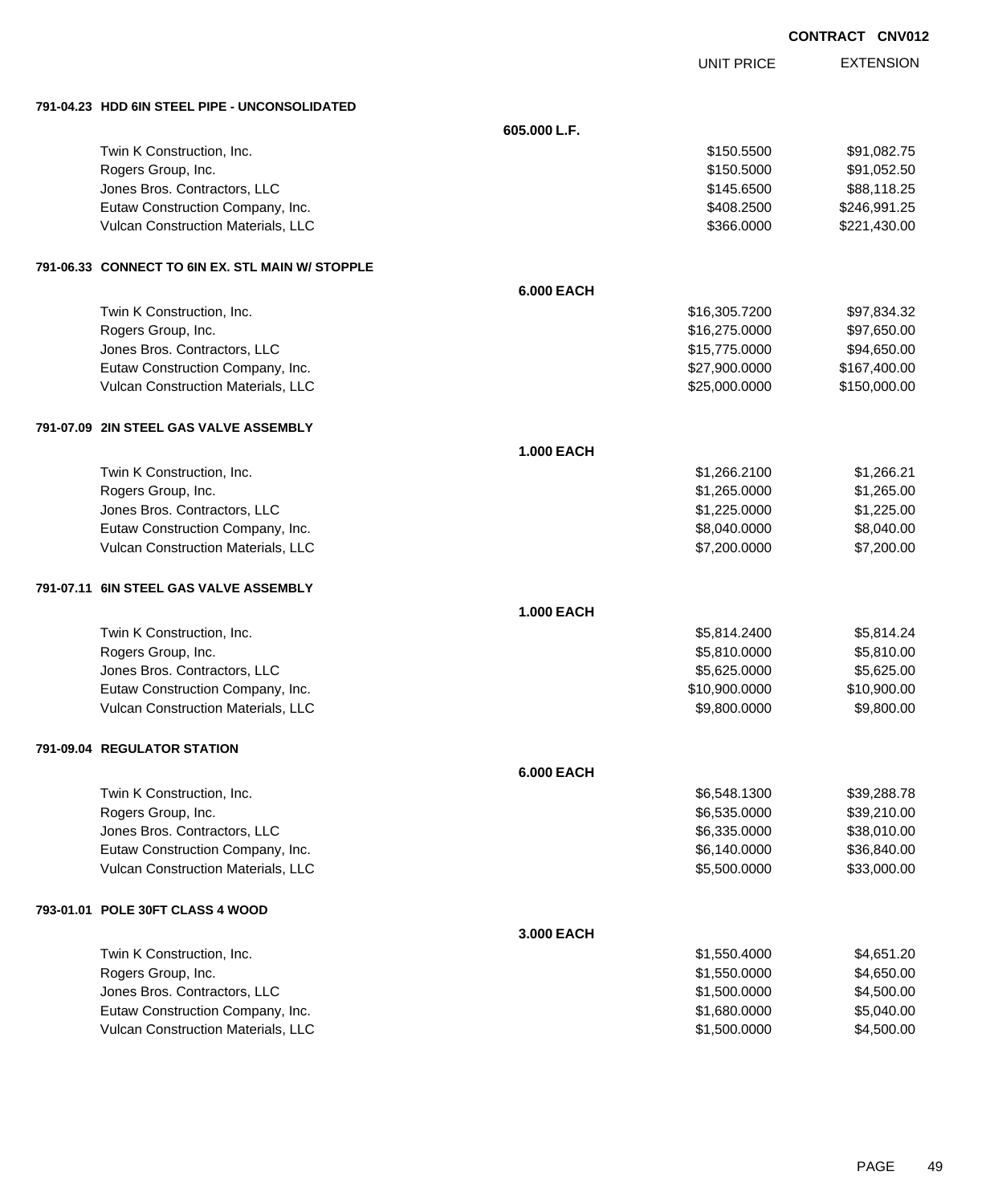UNIT PRICE

| 793-01.02 POLE 30FT CLASS 5 WOOD   |                   |              |             |
|------------------------------------|-------------------|--------------|-------------|
|                                    | <b>1.000 EACH</b> |              |             |
| Twin K Construction, Inc.          |                   | \$1,550.4000 | \$1,550.40  |
| Rogers Group, Inc.                 |                   | \$1,550.0000 | \$1,550.00  |
| Jones Bros. Contractors, LLC       |                   | \$1,500.0000 | \$1,500.00  |
| Eutaw Construction Company, Inc.   |                   | \$1,680.0000 | \$1,680.00  |
| Vulcan Construction Materials, LLC |                   | \$1,500.0000 | \$1,500.00  |
| 793-01.05 POLE 35FT CLASS 2 WOOD   |                   |              |             |
|                                    | <b>1.000 EACH</b> |              |             |
| Twin K Construction, Inc.          |                   | \$2,067.2000 | \$2,067.20  |
| Rogers Group, Inc.                 |                   | \$2,100.0000 | \$2,100.00  |
| Jones Bros. Contractors, LLC       |                   | \$2,000.0000 | \$2,000.00  |
| Eutaw Construction Company, Inc.   |                   | \$2,230.0000 | \$2,230.00  |
| Vulcan Construction Materials, LLC |                   | \$2,000.0000 | \$2,000.00  |
| 793-01.07 POLE 35FT CLASS 4 WOOD   |                   |              |             |
|                                    | <b>1.000 EACH</b> |              |             |
| Twin K Construction, Inc.          |                   | \$1,550.4000 | \$1,550.40  |
| Rogers Group, Inc.                 |                   | \$1,550.0000 | \$1,550.00  |
| Jones Bros. Contractors, LLC       |                   | \$1,500.0000 | \$1,500.00  |
| Eutaw Construction Company, Inc.   |                   | \$1,680.0000 | \$1,680.00  |
| Vulcan Construction Materials, LLC |                   | \$1,500.0000 | \$1,500.00  |
| 793-01.40 ANCHOR 3/4IN             |                   |              |             |
|                                    | 72.000 EACH       |              |             |
| Twin K Construction, Inc.          |                   | \$258.4000   | \$18,604.80 |
| Rogers Group, Inc.                 |                   | \$260.0000   | \$18,720.00 |
| Jones Bros. Contractors, LLC       |                   | \$250.0000   | \$18,000.00 |
| Eutaw Construction Company, Inc.   |                   | \$279.2500   | \$20,106.00 |
| Vulcan Construction Materials, LLC |                   | \$250.0000   | \$18,000.00 |
| 793-01.41 ANCHOR 1IN               |                   |              |             |
|                                    | <b>2.000 EACH</b> |              |             |
| Twin K Construction, Inc.          |                   | \$310.0800   | \$620.16    |
| Rogers Group, Inc.                 |                   | \$315.0000   | \$630.00    |
| Jones Bros. Contractors, LLC       |                   | \$300.0000   | \$600.00    |
| Eutaw Construction Company, Inc.   |                   | \$335.0000   | \$670.00    |
| Vulcan Construction Materials, LLC |                   | \$300.0000   | \$600.00    |
| 793-02.08 GUY WIRE 10M OR 3/8IN    |                   |              |             |
|                                    | 77.000 EACH       |              |             |
| Twin K Construction, Inc.          |                   | \$180.8800   | \$13,927.76 |
| Rogers Group, Inc.                 |                   | \$185.0000   | \$14,245.00 |
| Jones Bros. Contractors, LLC       |                   | \$175.0000   | \$13,475.00 |
| Eutaw Construction Company, Inc.   |                   | \$195.5000   | \$15,053.50 |
| Vulcan Construction Materials, LLC |                   | \$175.0000   | \$13,475.00 |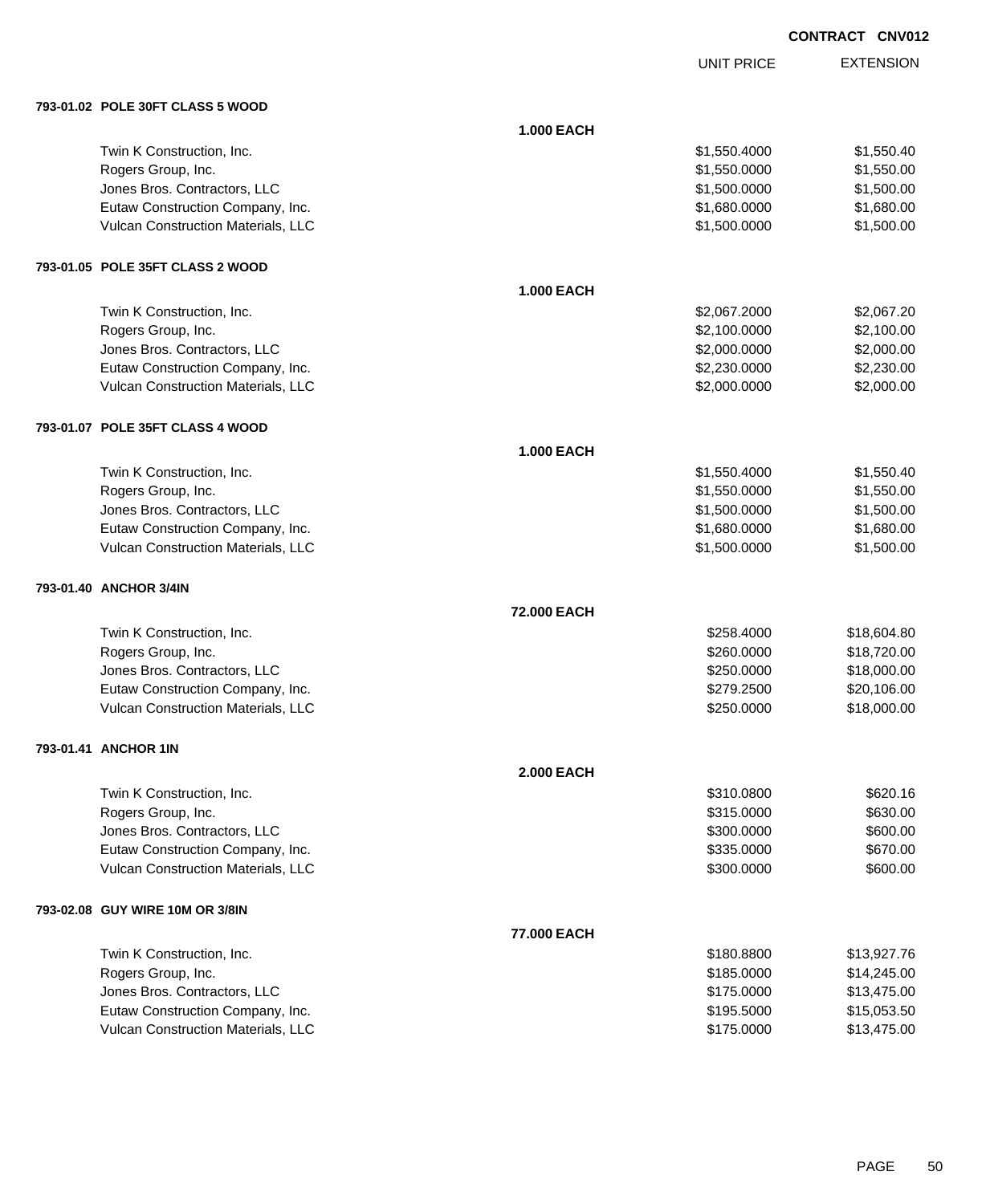UNIT PRICE

| 793-02.90 GUY WIRE (16M OR 7/16IN)    |                   |            |              |
|---------------------------------------|-------------------|------------|--------------|
|                                       | <b>4.000 EACH</b> |            |              |
| Twin K Construction, Inc.             |                   | \$186.0500 | \$744.20     |
| Rogers Group, Inc.                    |                   | \$190.0000 | \$760.00     |
| Jones Bros. Contractors, LLC          |                   | \$180.0000 | \$720.00     |
| Eutaw Construction Company, Inc.      |                   | \$201.0000 | \$804.00     |
| Vulcan Construction Materials, LLC    |                   | \$180.0000 | \$720.00     |
| 793-02.92 OVERHEAD GUY WIRE (3/8IN)   |                   |            |              |
|                                       | 13.000 EACH       |            |              |
| Twin K Construction, Inc.             |                   | \$413.4400 | \$5,374.72   |
| Rogers Group, Inc.                    |                   | \$415.0000 | \$5,395.00   |
| Jones Bros. Contractors, LLC          |                   | \$400.0000 | \$5,200.00   |
| Eutaw Construction Company, Inc.      |                   | \$446.7500 | \$5,807.75   |
| Vulcan Construction Materials, LLC    |                   | \$400.0000 | \$5,200.00   |
| 793-03.01 25 PAIR GROUP AERIAL SPLICE |                   |            |              |
|                                       | 1,513.000 EACH    |            |              |
| Twin K Construction, Inc.             |                   | \$4.6500   | \$7,035.45   |
| Rogers Group, Inc.                    |                   | \$4.6500   | \$7,035.45   |
| Jones Bros. Contractors, LLC          |                   | \$4.5000   | \$6,808.50   |
| Eutaw Construction Company, Inc.      |                   | \$5.0500   | \$7,640.65   |
| Vulcan Construction Materials, LLC    |                   | \$4.5000   | \$6,808.50   |
| 793-03.03 10M STRAND                  |                   |            |              |
|                                       | 45,102.000 L.F.   |            |              |
| Twin K Construction, Inc.             |                   | \$2.3300   | \$105,087.66 |
| Rogers Group, Inc.                    |                   | \$2.3500   | \$105,989.70 |
| Jones Bros. Contractors, LLC          |                   | \$2.2500   | \$101,479.50 |
| Eutaw Construction Company, Inc.      |                   | \$2.5000   | \$112,755.00 |
| Vulcan Construction Materials, LLC    |                   | \$2.2500   | \$101,479.50 |
| 793-03.11 25 PAIR CABLE               |                   |            |              |
|                                       | 1,747.000 L.F.    |            |              |
| Twin K Construction, Inc.             |                   | \$3.4100   | \$5,957.27   |
| Rogers Group, Inc.                    |                   | \$3.4500   | \$6,027.15   |
| Jones Bros. Contractors, LLC          |                   | \$3.3000   | \$5,765.10   |
| Eutaw Construction Company, Inc.      |                   | \$3.7000   | \$6,463.90   |
| Vulcan Construction Materials, LLC    |                   | \$3.3000   | \$5,765.10   |
| 793-03.12 50 PAIR CABLE               |                   |            |              |
|                                       | 94.000 L.F.       |            |              |
| Twin K Construction, Inc.             |                   | \$5.5300   | \$519.82     |
| Rogers Group, Inc.                    |                   | \$5.5500   | \$521.70     |
| Jones Bros. Contractors, LLC          |                   | \$5.3500   | \$502.90     |
| Eutaw Construction Company, Inc.      |                   | \$5.9500   | \$559.30     |
| Vulcan Construction Materials, LLC    |                   | \$5.3500   | \$502.90     |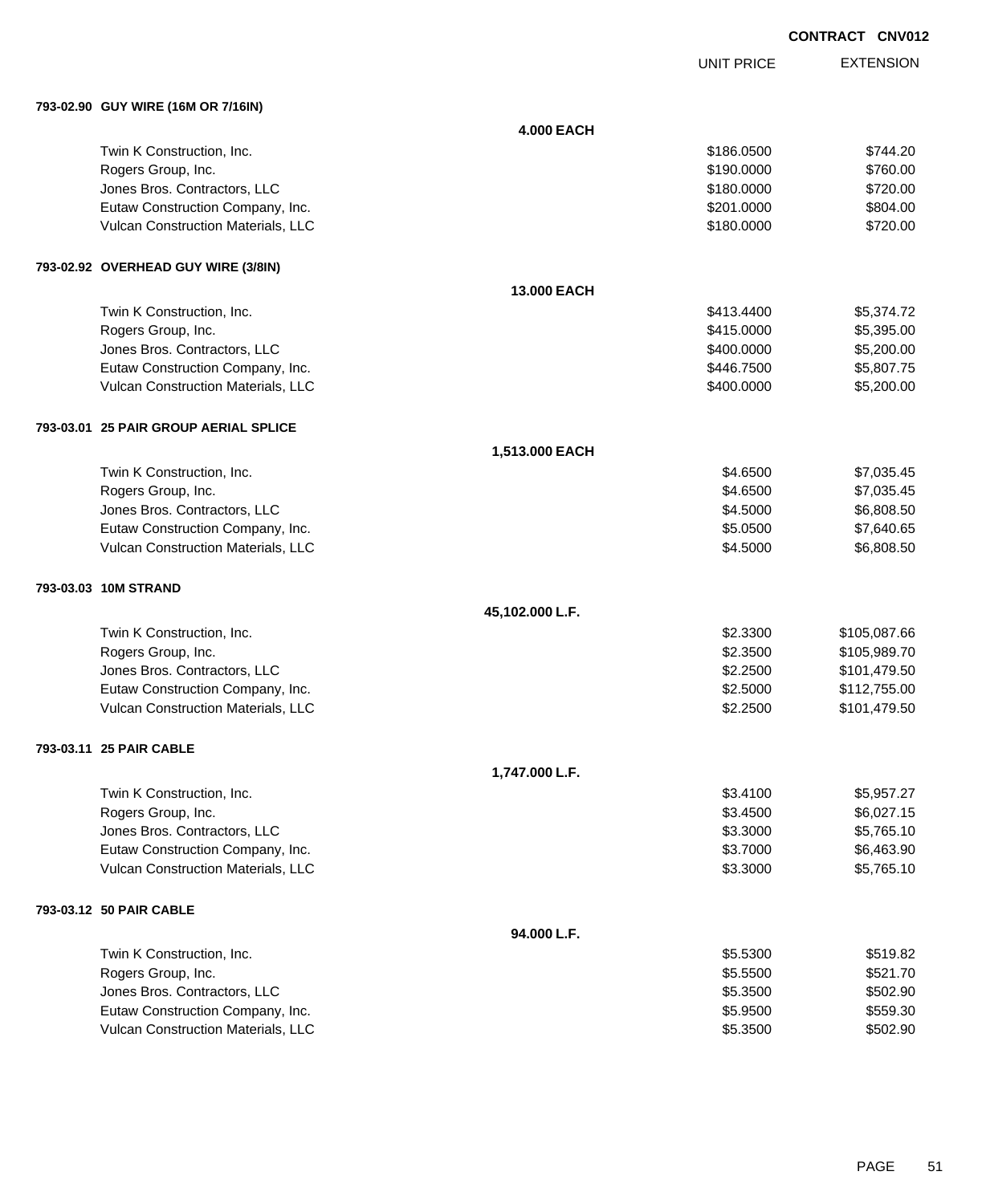|                                      |                 |                   | <b>CONTRACT CNV012</b> |                  |
|--------------------------------------|-----------------|-------------------|------------------------|------------------|
|                                      |                 | <b>UNIT PRICE</b> |                        | <b>EXTENSION</b> |
| 793-03.14 100 PAIR CABLE             |                 |                   |                        |                  |
|                                      | 17,607.000 L.F. |                   |                        |                  |
| Twin K Construction, Inc.            |                 | \$8.1800          |                        | \$144,025.26     |
| Rogers Group, Inc.                   |                 | \$8.2000          |                        | \$144,377.40     |
| Jones Bros. Contractors, LLC         |                 | \$7.9100          |                        | \$139,271.37     |
| Eutaw Construction Company, Inc.     |                 | \$8.8500          |                        | \$155,821.95     |
| Vulcan Construction Materials, LLC   |                 | \$7.9100          |                        | \$139,271.37     |
| 793-03.15 150 PAIRCABLE              |                 |                   |                        |                  |
|                                      | 2,681.000 L.F.  |                   |                        |                  |
| Twin K Construction, Inc.            |                 | \$11.1600         |                        | \$29,919.96      |
| Rogers Group, Inc.                   |                 | \$11.3500         |                        | \$30,429.35      |
| Jones Bros. Contractors, LLC         |                 | \$10.8000         |                        | \$28,954.80      |
| Eutaw Construction Company, Inc.     |                 | \$12.0500         |                        | \$32,306.05      |
| Vulcan Construction Materials, LLC   |                 | \$10.8000         |                        | \$28,954.80      |
| 793-03.41 AERIAL CABLE (DESCRIPTION) |                 |                   |                        |                  |
|                                      | 6,372.000 L.F.  |                   |                        |                  |
| Twin K Construction, Inc.            |                 | \$3.1000          |                        | \$19,753.20      |
| Rogers Group, Inc.                   |                 | \$3.1500          |                        | \$20,071.80      |
| Jones Bros. Contractors, LLC         |                 | \$3.0000          |                        | \$19,116.00      |
| Eutaw Construction Company, Inc.     |                 | \$3.3500          |                        | \$21,346.20      |
| Vulcan Construction Materials, LLC   |                 | \$3.0000          |                        | \$19,116.00      |
| 793-04.01 RELASH/DELASH CABLE        |                 |                   |                        |                  |
|                                      | 300.000 L.F.    |                   |                        |                  |
| Twin K Construction, Inc.            |                 | \$5.1700          |                        | \$1,551.00       |
| Rogers Group, Inc.                   |                 | \$5.2000          |                        | \$1,560.00       |
| Jones Bros. Contractors, LLC         |                 | \$5.0000          |                        | \$1,500.00       |
| Eutaw Construction Company, Inc.     |                 | \$5.6000          |                        | \$1,680.00       |
| Vulcan Construction Materials, LLC   |                 | \$5.0000          |                        | \$1,500.00       |
| 793-04.02 2 PAIR AERIAL DROP         |                 |                   |                        |                  |
|                                      | 150.000 L.F.    |                   |                        |                  |
| Twin K Construction, Inc.            |                 | \$3.6200          |                        | \$543.00         |
| Rogers Group, Inc.                   |                 | \$3.6500          |                        | \$547.50         |
| Jones Bros. Contractors, LLC         |                 | \$3.5000          |                        | \$525.00         |
| Eutaw Construction Company, Inc.     |                 | \$3.9000          |                        | \$585.00         |
| Vulcan Construction Materials, LLC   |                 | \$3.5000          |                        | \$525.00         |
| 793-04.06 READY ACCESS CLOSURE       |                 |                   |                        |                  |
|                                      | 58.000 EACH     |                   |                        |                  |
| Twin K Construction, Inc.            |                 | \$516.8000        |                        | \$29,974.40      |
| Rogers Group, Inc.                   |                 | \$525.0000        |                        | \$30,450.00      |
| Jones Bros. Contractors, LLC         |                 | \$500.0000        |                        | \$29,000.00      |
| Eutaw Construction Company, Inc.     |                 | \$558.5000        |                        | \$32,393.00      |

Vulcan Construction Materials, LLC 600000 \$29,000.000 \$29,000.00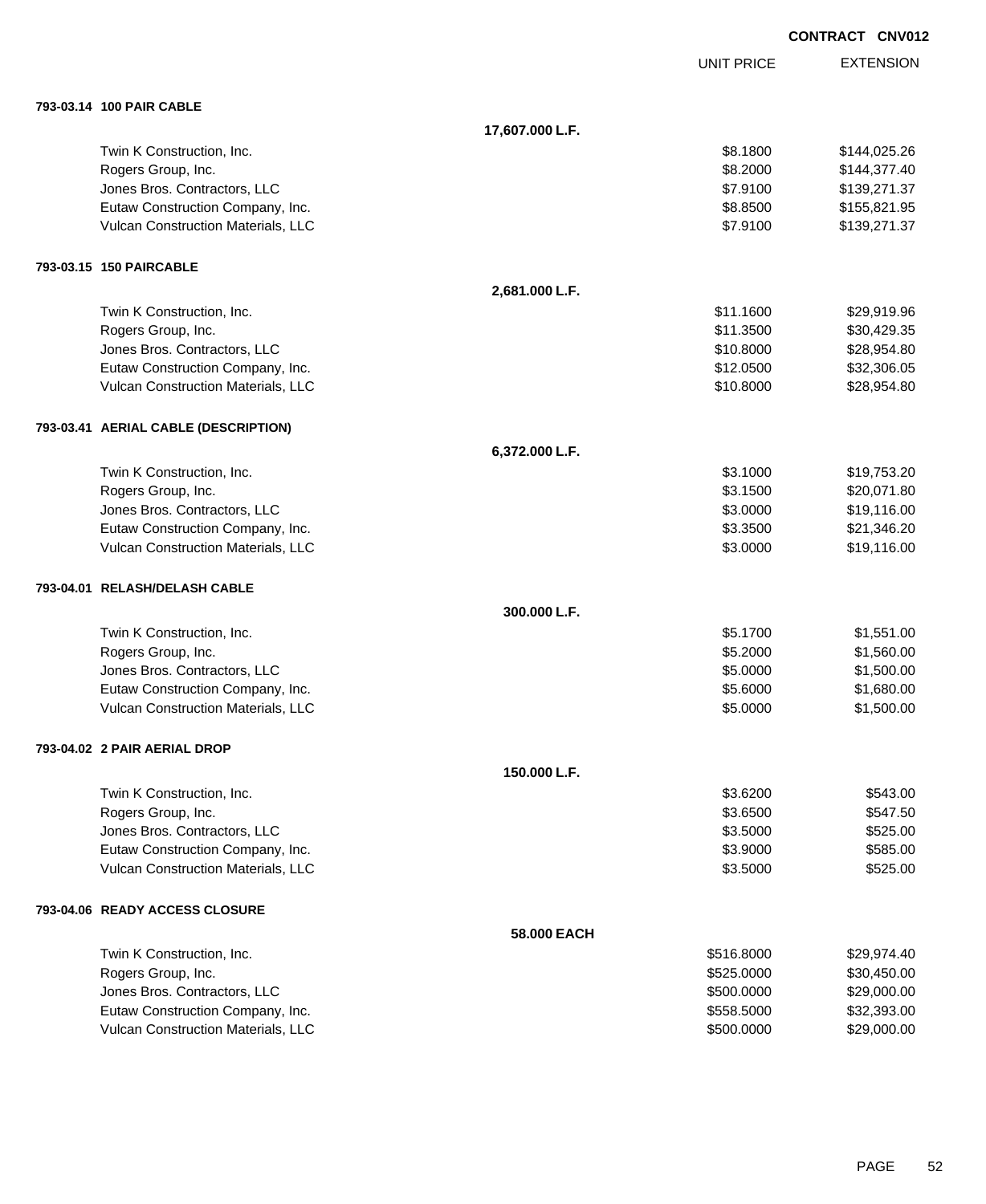UNIT PRICE

| 793-04.07 AERIAL SPLICE CLOSURE      |                   |               |             |
|--------------------------------------|-------------------|---------------|-------------|
|                                      | <b>6.000 EACH</b> |               |             |
| Twin K Construction, Inc.            |                   | \$516.8000    | \$3,100.80  |
| Rogers Group, Inc.                   |                   | \$520.0000    | \$3,120.00  |
| Jones Bros. Contractors, LLC         |                   | \$500.0000    | \$3,000.00  |
| Eutaw Construction Company, Inc.     |                   | \$558.5000    | \$3,351.00  |
| Vulcan Construction Materials, LLC   |                   | \$500.0000    | \$3,000.00  |
| 793-04.25 HOT SPLICE EXISTING CABLES |                   |               |             |
|                                      | 928.000 EACH      |               |             |
| Twin K Construction, Inc.            |                   | \$6.2000      | \$5,753.60  |
| Rogers Group, Inc.                   |                   | \$6.2500      | \$5,800.00  |
| Jones Bros. Contractors, LLC         |                   | \$6.0000      | \$5,568.00  |
| Eutaw Construction Company, Inc.     |                   | \$6.7000      | \$6,217.60  |
| Vulcan Construction Materials, LLC   |                   | \$6.0000      | \$5,568.00  |
| 793-06.01 POLE MOUNTED FIBER BOX     |                   |               |             |
|                                      | <b>1.000 EACH</b> |               |             |
| Twin K Construction, Inc.            |                   | \$19,098.8100 | \$19,098.81 |
| Rogers Group, Inc.                   |                   | \$19,100.0000 | \$19,100.00 |
| Jones Bros. Contractors, LLC         |                   | \$18,477.9700 | \$18,477.97 |
| Eutaw Construction Company, Inc.     |                   | \$20,600.0000 | \$20,600.00 |
| Vulcan Construction Materials, LLC   |                   | \$18,477.9700 | \$18,477.97 |
| 793-07.01 12 FIBER (MATERIAL ONLY)   |                   |               |             |
|                                      | 580.000 L.F.      |               |             |
| Twin K Construction, Inc.            |                   | \$0.2900      | \$168.20    |
| Rogers Group, Inc.                   |                   | \$0.3000      | \$174.00    |
| Jones Bros. Contractors, LLC         |                   | \$0.2800      | \$162.40    |
| Eutaw Construction Company, Inc.     |                   | \$0.3000      | \$174.00    |
| Vulcan Construction Materials, LLC   |                   | \$0.2800      | \$162.40    |
| 793-07.02 24 FIBER(MATERIAL ONLY)    |                   |               |             |
|                                      | 965,000 L.F.      |               |             |
| Twin K Construction, Inc.            |                   | \$0.3900      | \$376.35    |
| Rogers Group, Inc.                   |                   | \$0.4000      | \$386.00    |
| Jones Bros. Contractors, LLC         |                   | \$0.3800      | \$366.70    |
| Eutaw Construction Company, Inc.     |                   | \$0.4000      | \$386.00    |
| Vulcan Construction Materials, LLC   |                   | \$0.3800      | \$366.70    |
| 793-07.07 144 FIBER(MATERIAL ONLY)   |                   |               |             |
|                                      | 20,253.000 L.F.   |               |             |
| Twin K Construction, Inc.            |                   | \$1.1600      | \$23,493.48 |
| Rogers Group, Inc.                   |                   | \$1.2000      | \$24,303.60 |
| Jones Bros. Contractors, LLC         |                   | \$1.1200      | \$22,683.36 |
| Eutaw Construction Company, Inc.     |                   | \$1.2500      | \$25,316.25 |
| Vulcan Construction Materials, LLC   |                   | \$1.1200      | \$22,683.36 |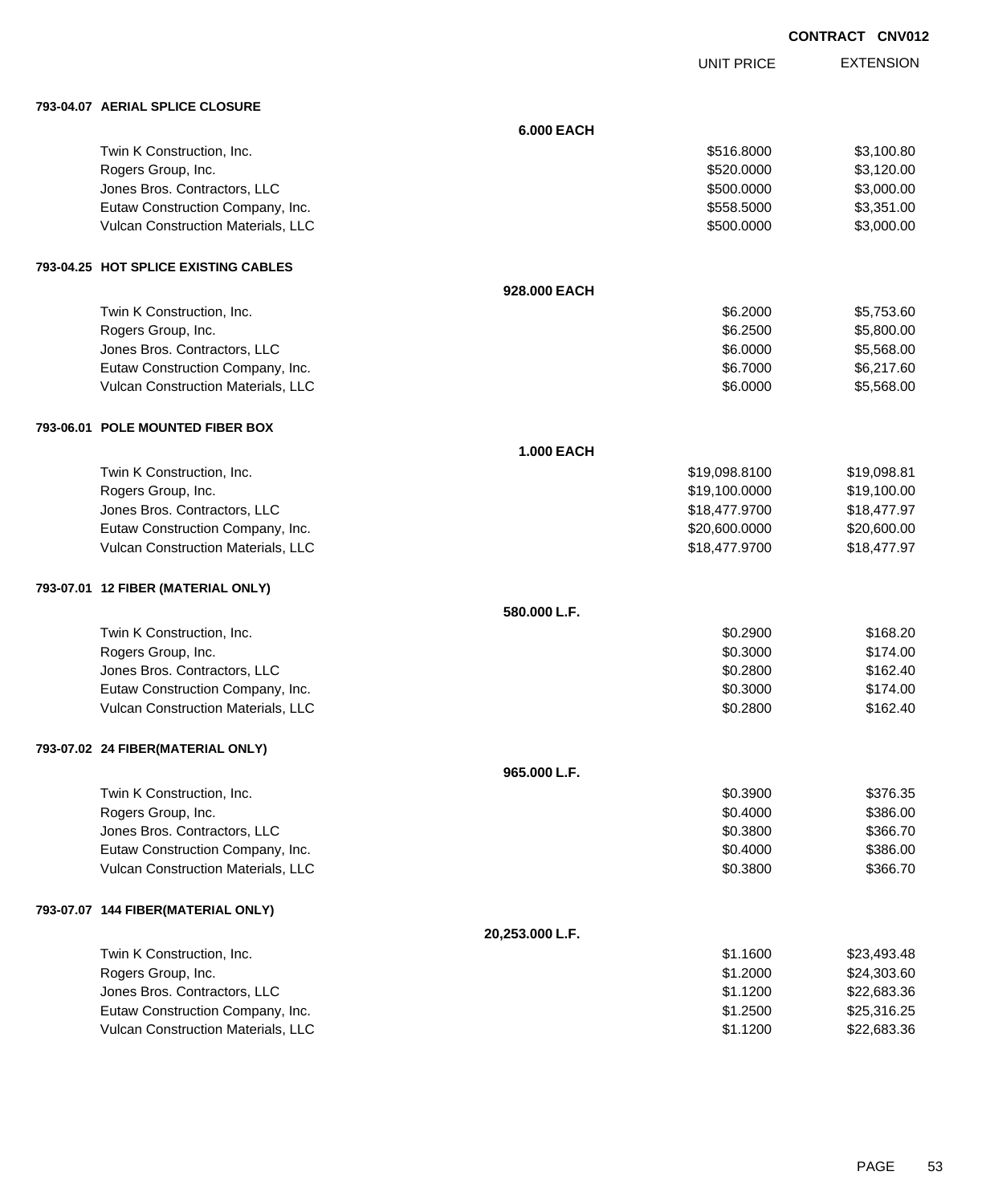|                                            |                 |                   | <b>CONTRACT CNV012</b> |
|--------------------------------------------|-----------------|-------------------|------------------------|
|                                            |                 | <b>UNIT PRICE</b> | <b>EXTENSION</b>       |
| 793-07.16 12-96 FIBER(INSTALLATION ONLY)   |                 |                   |                        |
|                                            | 1,545.000 L.F.  |                   |                        |
| Twin K Construction, Inc.                  |                 | \$1.5500          | \$2,394.75             |
| Rogers Group, Inc.                         |                 | \$1.5500          | \$2,394.75             |
| Jones Bros. Contractors, LLC               |                 | \$1.5000          | \$2,317.50             |
| Eutaw Construction Company, Inc.           |                 | \$1.7000          | \$2,626.50             |
| Vulcan Construction Materials, LLC         |                 | \$1.5000          | \$2,317.50             |
| 793-07.17 108-144 FIBER(INSTALLATION ONLY) |                 |                   |                        |
|                                            | 20,253.000 L.F. |                   |                        |
| Twin K Construction, Inc.                  |                 | \$1.5500          | \$31,392.15            |
| Rogers Group, Inc.                         |                 | \$1.5500          | \$31,392.15            |
| Jones Bros. Contractors, LLC               |                 | \$1.5000          | \$30,379.50            |
| Eutaw Construction Company, Inc.           |                 | \$1.7000          | \$34,430.10            |
| Vulcan Construction Materials, LLC         |                 | \$1.5000          | \$30,379.50            |
| 793-07.23 FIBER OPTIC MAINTENANCE LOOP     |                 |                   |                        |
|                                            | 16.000 EACH     |                   |                        |
| Twin K Construction, Inc.                  |                 | \$258.4000        | \$4,134.40             |
| Rogers Group, Inc.                         |                 | \$265.0000        | \$4,240.00             |
| Jones Bros. Contractors, LLC               |                 | \$250.0000        | \$4,000.00             |
| Eutaw Construction Company, Inc.           |                 | \$279.2500        | \$4,468.00             |
| Vulcan Construction Materials, LLC         |                 | \$250.0000        | \$4,000.00             |
| 793-07.25 SINGLE FIBER OPTIC CABLE SPLICE  |                 |                   |                        |
|                                            | 292.000 EACH    |                   |                        |
| Twin K Construction, Inc.                  |                 | \$46.5100         | \$13,580.92            |
| Rogers Group, Inc.                         |                 | \$50.0000         | \$14,600.00            |
| Jones Bros. Contractors, LLC               |                 | \$45.0000         | \$13,140.00            |
| Eutaw Construction Company, Inc.           |                 | \$50.2500         | \$14,673.00            |
| Vulcan Construction Materials, LLC         |                 | \$45.0000         | \$13,140.00            |
| 793-07.41 HOT SPLICE EXISTING FIBER CABLES |                 |                   |                        |
|                                            | 48.000 EACH     |                   |                        |
| Twin K Construction, Inc.                  |                 | \$51.6800         | \$2,480.64             |
| Rogers Group, Inc.                         |                 | \$55.0000         | \$2,640.00             |
| Jones Bros. Contractors, LLC               |                 | \$50.0000         | \$2,400.00             |
| Eutaw Construction Company, Inc.           |                 | \$55.8500         | \$2,680.80             |
| Vulcan Construction Materials, LLC         |                 | \$50.0000         | \$2,400.00             |
| 793-09.01 25 PAIR BURIED CABLE             |                 |                   |                        |
|                                            | 342.000 L.F.    |                   |                        |
| Twin K Construction, Inc.                  |                 | \$9.4600          | \$3,235.32             |
| Rogers Group, Inc.                         |                 | \$9.4500          | \$3,231.90             |
| Jones Bros. Contractors, LLC               |                 | \$9.1500          | \$3,129.30             |
| Eutaw Construction Company, Inc.           |                 | \$10.2000         | \$3,488.40             |
| Vulcan Construction Materials, LLC         |                 | \$9.1500          | \$3,129.30             |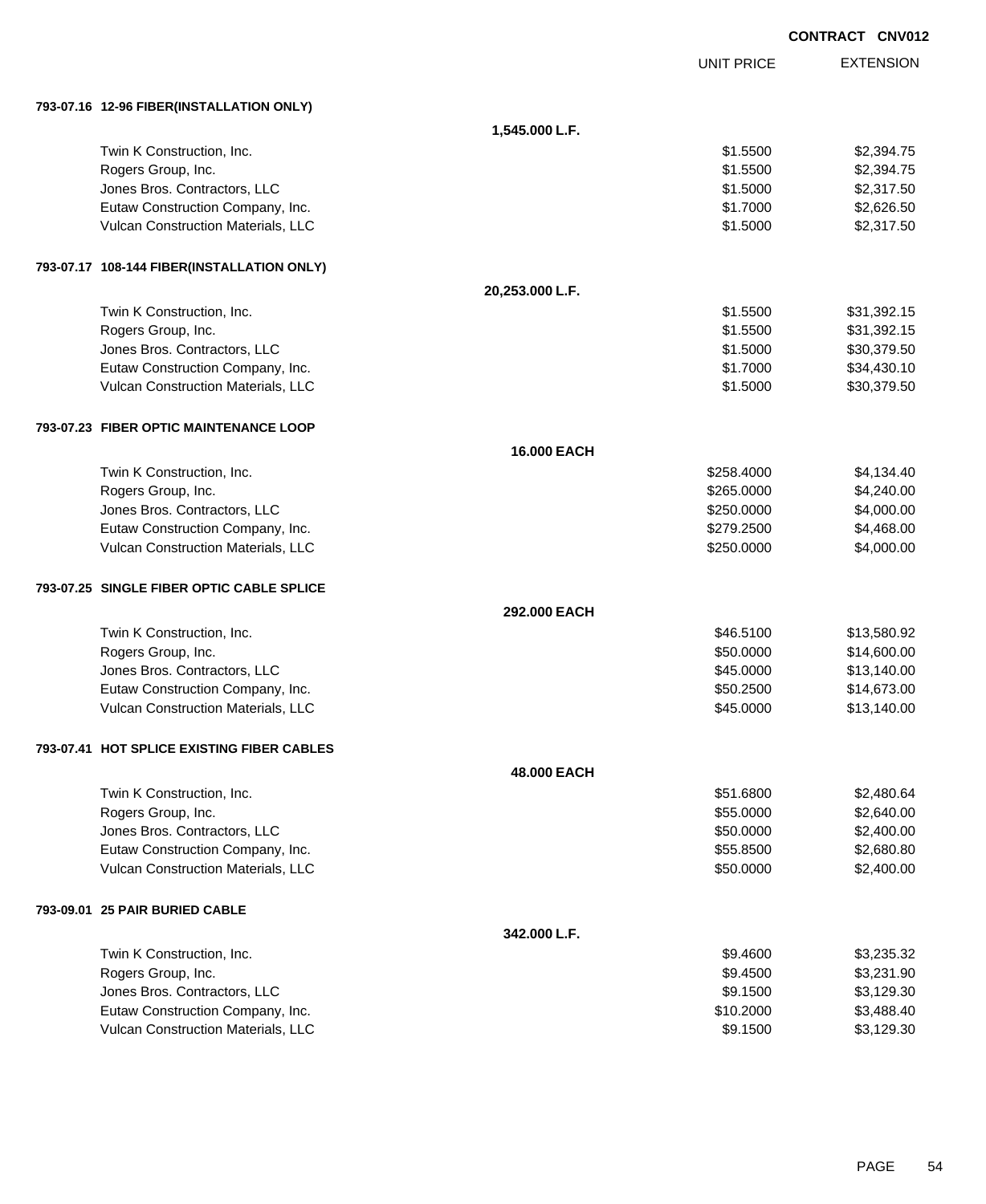UNIT PRICE

| 793-11.13 BURIED RISER GUARD |  |
|------------------------------|--|

| 793-11.13 BURIED RISER GUARD           |              |            |            |
|----------------------------------------|--------------|------------|------------|
|                                        | 5.000 EACH   |            |            |
| Twin K Construction, Inc.              |              | \$155.0400 | \$775.20   |
| Rogers Group, Inc.                     |              | \$155.0000 | \$775.00   |
| Jones Bros. Contractors, LLC           |              | \$150.0000 | \$750.00   |
| Eutaw Construction Company, Inc.       |              | \$167.5000 | \$837.50   |
| Vulcan Construction Materials, LLC     |              | \$150.0000 | \$750.00   |
| 793-11.14 2 PAIR BURIED DROP           |              |            |            |
|                                        | 800.000 L.F. |            |            |
| Twin K Construction, Inc.              |              | \$3.3600   | \$2,688.00 |
| Rogers Group, Inc.                     |              | \$3.4000   | \$2,720.00 |
| Jones Bros. Contractors, LLC           |              | \$3.2500   | \$2,600.00 |
| Eutaw Construction Company, Inc.       |              | \$3.6500   | \$2,920.00 |
| Vulcan Construction Materials, LLC     |              | \$3.2500   | \$2,600.00 |
| 793-11.15 5 PAIR BURIED DROP           |              |            |            |
|                                        | 600.000 L.F. |            |            |
| Twin K Construction, Inc.              |              | \$3.6200   | \$2,172.00 |
| Rogers Group, Inc.                     |              | \$3.6500   | \$2,190.00 |
| Jones Bros. Contractors, LLC           |              | \$3.5000   | \$2,100.00 |
| Eutaw Construction Company, Inc.       |              | \$3.9000   | \$2,340.00 |
| Vulcan Construction Materials, LLC     |              | \$3.5000   | \$2,100.00 |
| 793-12.02 REARRANGEMENT EXISTING CABLE |              |            |            |
|                                        | 3.000 EACH   |            |            |
| Twin K Construction, Inc.              |              | \$284.2400 | \$852.72   |
| Rogers Group, Inc.                     |              | \$285.0000 | \$855.00   |
| Jones Bros. Contractors, LLC           |              | \$275.0000 | \$825.00   |
| Eutaw Construction Company, Inc.       |              | \$307.0000 | \$921.00   |
| Vulcan Construction Materials, LLC     |              | \$275.0000 | \$825.00   |
| 793-15.01 TRANSFER CABLE ATTACHMENT    |              |            |            |
|                                        | 29,000 EACH  |            |            |
| Twin K Construction, Inc.              |              | \$129.2000 | \$3,746.80 |
| Rogers Group, Inc.                     |              | \$130.0000 | \$3,770.00 |
| Jones Bros. Contractors, LLC           |              | \$125.0000 | \$3,625.00 |
| Eutaw Construction Company, Inc.       |              | \$139.5000 | \$4,045.50 |
| Vulcan Construction Materials, LLC     |              | \$125.0000 | \$3,625.00 |
| 793-15.02 TRANSFER DROP ATTACHMENT     |              |            |            |
|                                        | 19.000 EACH  |            |            |
| Twin K Construction, Inc.              |              | \$62.0200  | \$1,178.38 |
| Rogers Group, Inc.                     |              | \$65.0000  | \$1,235.00 |
| Jones Bros. Contractors, LLC           |              | \$60.0000  | \$1,140.00 |
| Eutaw Construction Company, Inc.       |              | \$67.0000  | \$1,273.00 |
| Vulcan Construction Materials, LLC     |              | \$60.0000  | \$1,140.00 |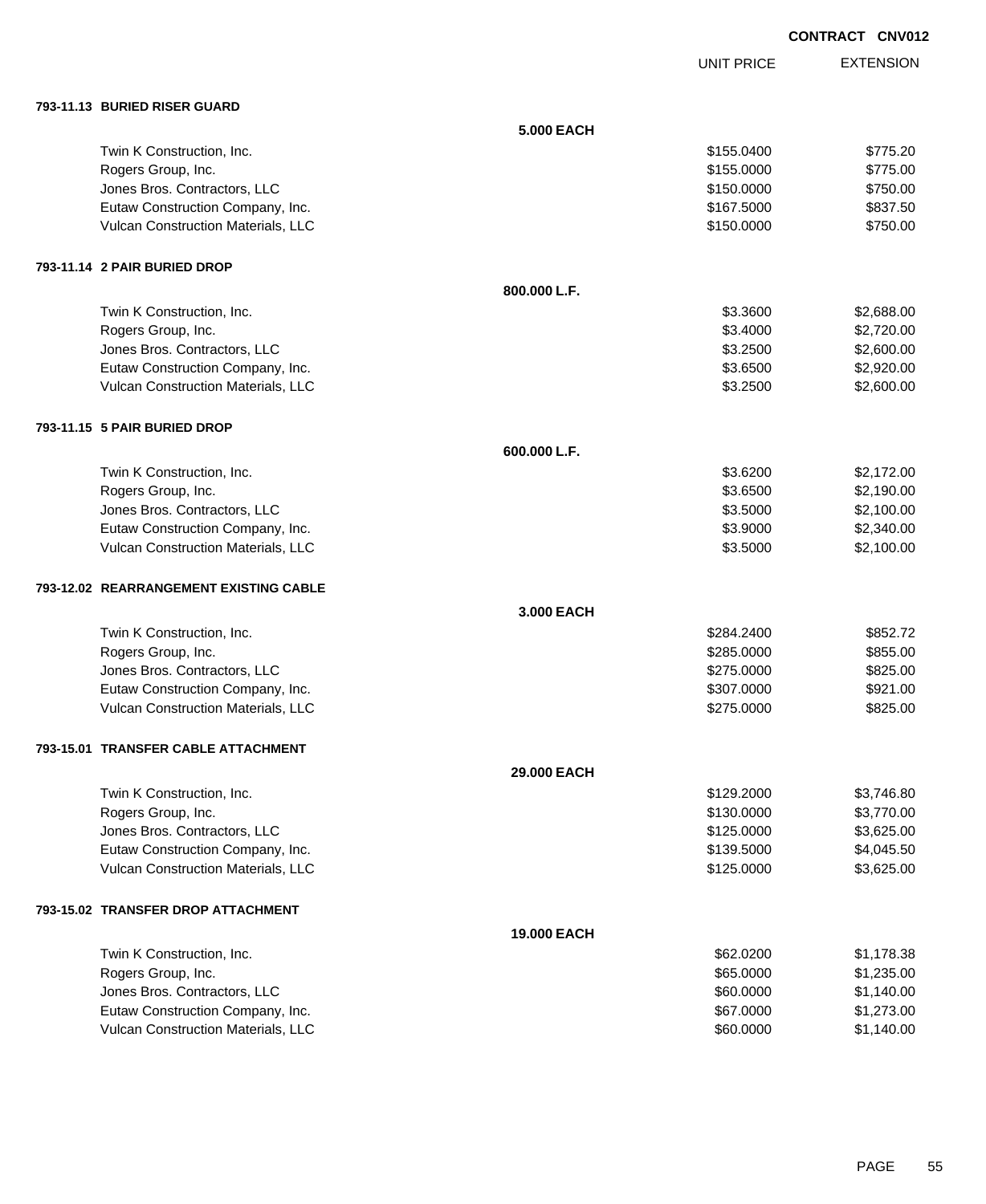UNIT PRICE

EXTENSION

**793-15.04 TRANSFER DOWN GUY ATTACHMENT**

| 793-15.04   TRANSFER DOWN GUY ATTACHMENT  |                 |            |             |
|-------------------------------------------|-----------------|------------|-------------|
|                                           | 1.000 EACH      |            |             |
| Twin K Construction, Inc.                 |                 | \$232.5600 | \$232.56    |
| Rogers Group, Inc.                        |                 | \$235.0000 | \$235.00    |
| Jones Bros. Contractors, LLC              |                 | \$225.0000 | \$225.00    |
| Eutaw Construction Company, Inc.          |                 | \$251.2500 | \$251.25    |
| Vulcan Construction Materials, LLC        |                 | \$225.0000 | \$225.00    |
| 793-98.01   REMOVE  AERIAL CABLE AND WIRE |                 |            |             |
|                                           | 43,496.000 L.F. |            |             |
| Twin K Construction, Inc.                 |                 | \$0.6200   | \$26,967.52 |
| Rogers Group, Inc.                        |                 | \$0.6500   | \$28,272.40 |
| Jones Bros. Contractors, LLC              |                 | \$0.6000   | \$26,097.60 |
| Eutaw Construction Company, Inc.          |                 | \$0.6500   | \$28,272.40 |
| Vulcan Construction Materials, LLC        |                 | \$0.6000   | \$26,097.60 |
| 793-98.04 REMOVE POLES ALL SIZES          |                 |            |             |
|                                           | 84.000 EACH     |            |             |
| Twin K Construction, Inc.                 |                 | \$155.0400 | \$13,023.36 |
| Rogers Group, Inc.                        |                 | \$155.0000 | \$13,020.00 |
| Jones Bros. Contractors, LLC              |                 | \$150.0000 | \$12,600.00 |
| Eutaw Construction Company, Inc.          |                 | \$167.5000 | \$14,070.00 |
| Vulcan Construction Materials, LLC        |                 | \$150.0000 | \$12,600.00 |
| 793-98.08 REMOVE ANCHOR (ANY SIZE)        |                 |            |             |
|                                           | 42.000 EACH     |            |             |
| Twin K Construction, Inc.                 |                 | \$51.6800  | \$2,170.56  |
| Rogers Group, Inc.                        |                 | \$51.6000  | \$2,167.20  |
| Jones Bros. Contractors, LLC              |                 | \$50.0000  | \$2,100.00  |
| Eutaw Construction Company, Inc.          |                 | \$55.8500  | \$2,345.70  |
| Vulcan Construction Materials, LLC        |                 | \$50.0000  | \$2,100.00  |
| 793-98.21   TRIM UTILITY RIGHT-OF-WAY     |                 |            |             |
|                                           | 200.000 L.F.    |            |             |
| Twin K Construction, Inc.                 |                 | \$6.2000   | \$1,240.00  |
| Rogers Group, Inc.                        |                 | \$6.2000   | \$1,240.00  |
| Jones Bros. Contractors, LLC              |                 | \$6.0000   | \$1,200.00  |
| Eutaw Construction Company, Inc.          |                 | \$6.7000   | \$1,340.00  |
| Vulcan Construction Materials, LLC        |                 | \$6.0000   | \$1,200.00  |
| 795-03.02 2IN PVC WATER LINE              |                 |            |             |
|                                           | 1,550.000 L.F.  |            |             |
| Twin K Construction, Inc.                 |                 | \$41.3500  | \$64,092.50 |
| Rogers Group, Inc.                        |                 | \$41.3000  | \$64,015.00 |
| Jones Bros. Contractors, LLC              |                 | \$53.4500  | \$82,847.50 |
| Eutaw Construction Company, Inc.          |                 | \$40.8000  | \$63,240.00 |
| Vulcan Construction Materials, LLC        |                 | \$40.0000  | \$62,000.00 |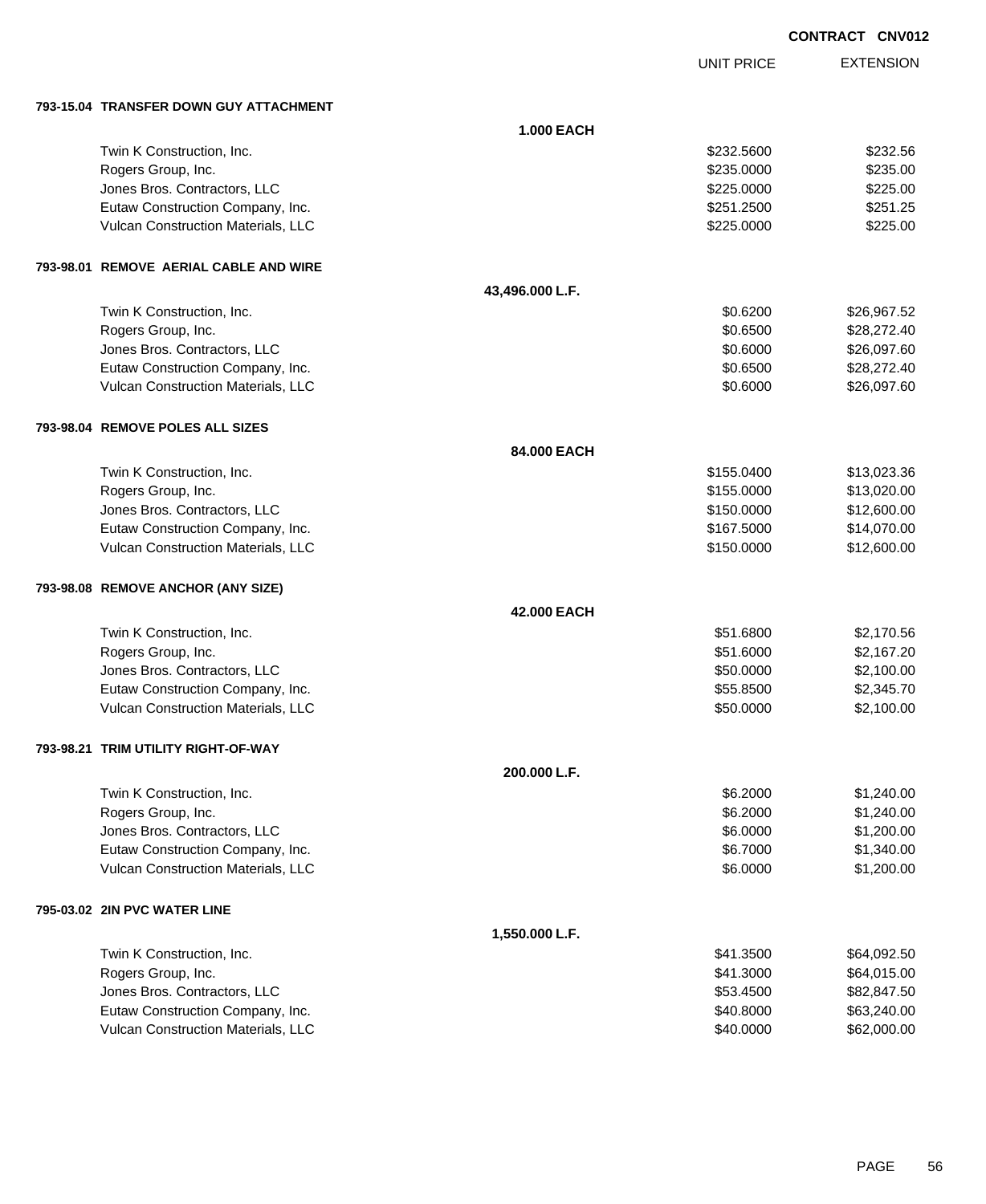UNIT PRICE

| 795-03.04   4IN PVC WATER LINE                    |                   |              |              |
|---------------------------------------------------|-------------------|--------------|--------------|
|                                                   | 390.000 L.F.      |              |              |
| Twin K Construction, Inc.                         |                   | \$51.6800    | \$20,155.20  |
| Rogers Group, Inc.                                |                   | \$51.6000    | \$20,124.00  |
| Jones Bros. Contractors, LLC                      |                   | \$80.8500    | \$31,531.50  |
| Eutaw Construction Company, Inc.                  |                   | \$43.1000    | \$16,809.00  |
| Vulcan Construction Materials, LLC                |                   | \$50.0000    | \$19,500.00  |
| 795-03.05 6IN PVC WATER LINE                      |                   |              |              |
|                                                   | 9,150.000 L.F.    |              |              |
| Twin K Construction, Inc.                         |                   | \$62.0200    | \$567,483.00 |
| Rogers Group, Inc.                                |                   | \$61.9000    | \$566,385.00 |
| Jones Bros. Contractors, LLC                      |                   | \$84.0000    | \$768,600.00 |
| Eutaw Construction Company, Inc.                  |                   | \$57.2000    | \$523,380.00 |
| Vulcan Construction Materials, LLC                |                   | \$60.0000    | \$549,000.00 |
| 795-05.60 BORE/JACK 6IN STEEL CASING PIPE-UNCON.  |                   |              |              |
|                                                   | 535.000 L.F.      |              |              |
| Twin K Construction, Inc.                         |                   | \$361.7800   | \$193,552.30 |
| Rogers Group, Inc.                                |                   | \$361.1000   | \$193,188.50 |
| Jones Bros. Contractors, LLC                      |                   | \$134.0000   | \$71,690.00  |
| Eutaw Construction Company, Inc.                  |                   | \$272.0000   | \$145,520.00 |
| Vulcan Construction Materials, LLC                |                   | \$350.0000   | \$187,250.00 |
| 795-05.61 BORE/JACK 8IN STEEL CASING PIPE-UNCON.  |                   |              |              |
|                                                   | 100.000 L.F.      |              |              |
| Twin K Construction, Inc.                         |                   | \$413.4600   | \$41,346.00  |
| Rogers Group, Inc.                                |                   | \$412.6500   | \$41,265.00  |
| Jones Bros. Contractors, LLC                      |                   | \$155.0000   | \$15,500.00  |
| Eutaw Construction Company, Inc.                  |                   | \$335.5000   | \$33,550.00  |
| Vulcan Construction Materials, LLC                |                   | \$400.0000   | \$40,000.00  |
| 795-05.63 BORE/JACK 12IN STEEL CASING PIPE-UNCON. |                   |              |              |
|                                                   | 230.000 L.F.      |              |              |
| Twin K Construction, Inc.                         |                   | \$465.1400   | \$106,982.20 |
| Rogers Group, Inc.                                |                   | \$464.2500   | \$106,777.50 |
| Jones Bros. Contractors, LLC                      |                   | \$458.0000   | \$105,340.00 |
| Eutaw Construction Company, Inc.                  |                   | \$661.5000   | \$152,145.00 |
| Vulcan Construction Materials, LLC                |                   | \$450.0000   | \$103,500.00 |
| 795-06.03 CONNECT TO 4IN WATER LINE               |                   |              |              |
|                                                   | <b>1.000 EACH</b> |              |              |
| Twin K Construction, Inc.                         |                   | \$2,584.1100 | \$2,584.11   |
| Rogers Group, Inc.                                |                   | \$2,580.0000 | \$2,580.00   |
| Jones Bros. Contractors, LLC                      |                   | \$1,175.0000 | \$1,175.00   |
| Eutaw Construction Company, Inc.                  |                   | \$3,030.0000 | \$3,030.00   |
| Vulcan Construction Materials, LLC                |                   | \$2,500.0000 | \$2,500.00   |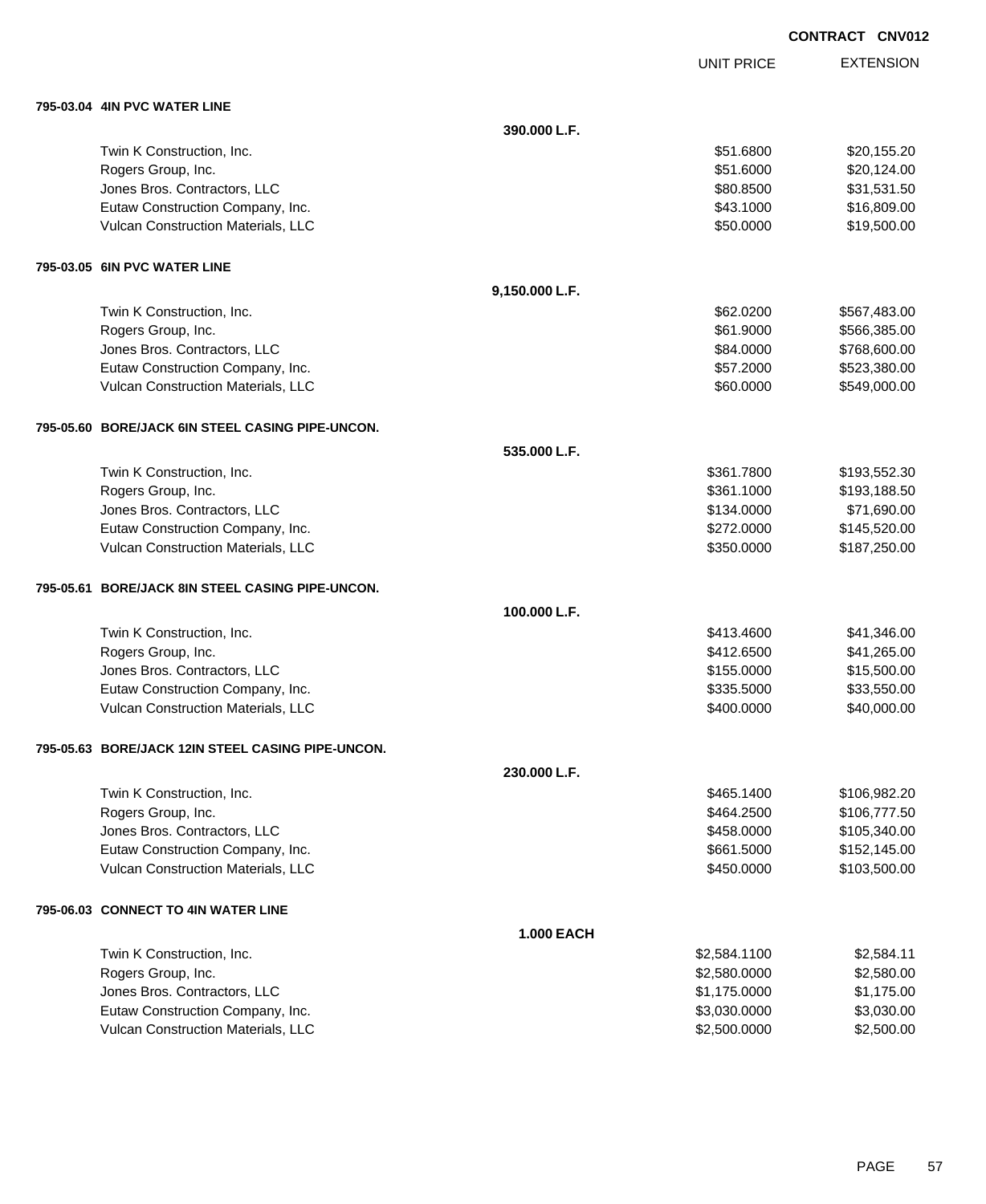UNIT PRICE

| 795-06.04 CONNECT TO 6IN WATER LINE          |                   |              |             |
|----------------------------------------------|-------------------|--------------|-------------|
|                                              | <b>6.000 EACH</b> |              |             |
| Twin K Construction, Inc.                    |                   | \$3,100.9400 | \$18,605.64 |
| Rogers Group, Inc.                           |                   | \$3,095.0000 | \$18,570.00 |
| Jones Bros. Contractors, LLC                 |                   | \$1,255.0000 | \$7,530.00  |
| Eutaw Construction Company, Inc.             |                   | \$3,090.0000 | \$18,540.00 |
| Vulcan Construction Materials, LLC           |                   | \$3,000.0000 | \$18,000.00 |
| 795-06.32 CUT AND CAP 4IN WATER LINE         |                   |              |             |
|                                              | <b>1.000 EACH</b> |              |             |
| Twin K Construction, Inc.                    |                   | \$1,550.4700 | \$1,550.47  |
| Rogers Group, Inc.                           |                   | \$1,550.0000 | \$1,550.00  |
| Jones Bros. Contractors, LLC                 |                   | \$425.0000   | \$425.00    |
| Eutaw Construction Company, Inc.             |                   | \$672.7500   | \$672.75    |
| Vulcan Construction Materials, LLC           |                   | \$1,500.0000 | \$1,500.00  |
| 795-06.33 CUT AND CAP 6IN WATER LINE         |                   |              |             |
|                                              | <b>6.000 EACH</b> |              |             |
| Twin K Construction, Inc.                    |                   | \$1,860.5600 | \$11,163.36 |
| Rogers Group, Inc.                           |                   | \$1,860.0000 | \$11,160.00 |
| Jones Bros. Contractors, LLC                 |                   | \$530.0000   | \$3,180.00  |
| Eutaw Construction Company, Inc.             |                   | \$701.0000   | \$4,206.00  |
| Vulcan Construction Materials, LLC           |                   | \$1,800.0000 | \$10,800.00 |
| 795-07.01 4IN X 4IN TAPPING SLEEVE AND VALVE |                   |              |             |
|                                              | <b>1.000 EACH</b> |              |             |
| Twin K Construction, Inc.                    |                   | \$2,894.2100 | \$2,894.21  |
| Rogers Group, Inc.                           |                   | \$2,890.0000 | \$2,890.00  |
| Jones Bros. Contractors, LLC                 |                   | \$3,475.0000 | \$3,475.00  |
| Eutaw Construction Company, Inc.             |                   | \$3,750.0000 | \$3,750.00  |
| Vulcan Construction Materials, LLC           |                   | \$2,800.0000 | \$2,800.00  |
| 795-07.03 6IN X 6IN TAPPING SLEEVE AND VALVE |                   |              |             |
|                                              | <b>6.000 EACH</b> |              |             |
| Twin K Construction, Inc.                    |                   | \$3,100.9400 | \$18,605.64 |
| Rogers Group, Inc.                           |                   | \$3,095.0000 | \$18,570.00 |
| Jones Bros. Contractors, LLC                 |                   | \$4,515.0000 | \$27,090.00 |
| Eutaw Construction Company, Inc.             |                   | \$4,140.0000 | \$24,840.00 |
| Vulcan Construction Materials, LLC           |                   | \$3,000.0000 | \$18,000.00 |
| 795-08.01 2IN GATE VALVE ASSEMBLY            |                   |              |             |
|                                              | <b>6.000 EACH</b> |              |             |
| Twin K Construction, Inc.                    |                   | \$930.2800   | \$5,581.68  |
| Rogers Group, Inc.                           |                   | \$930.0000   | \$5,580.00  |
| Jones Bros. Contractors, LLC                 |                   | \$1,075.0000 | \$6,450.00  |
| Eutaw Construction Company, Inc.             |                   | \$853.0000   | \$5,118.00  |
| Vulcan Construction Materials, LLC           |                   | \$900.0000   | \$5,400.00  |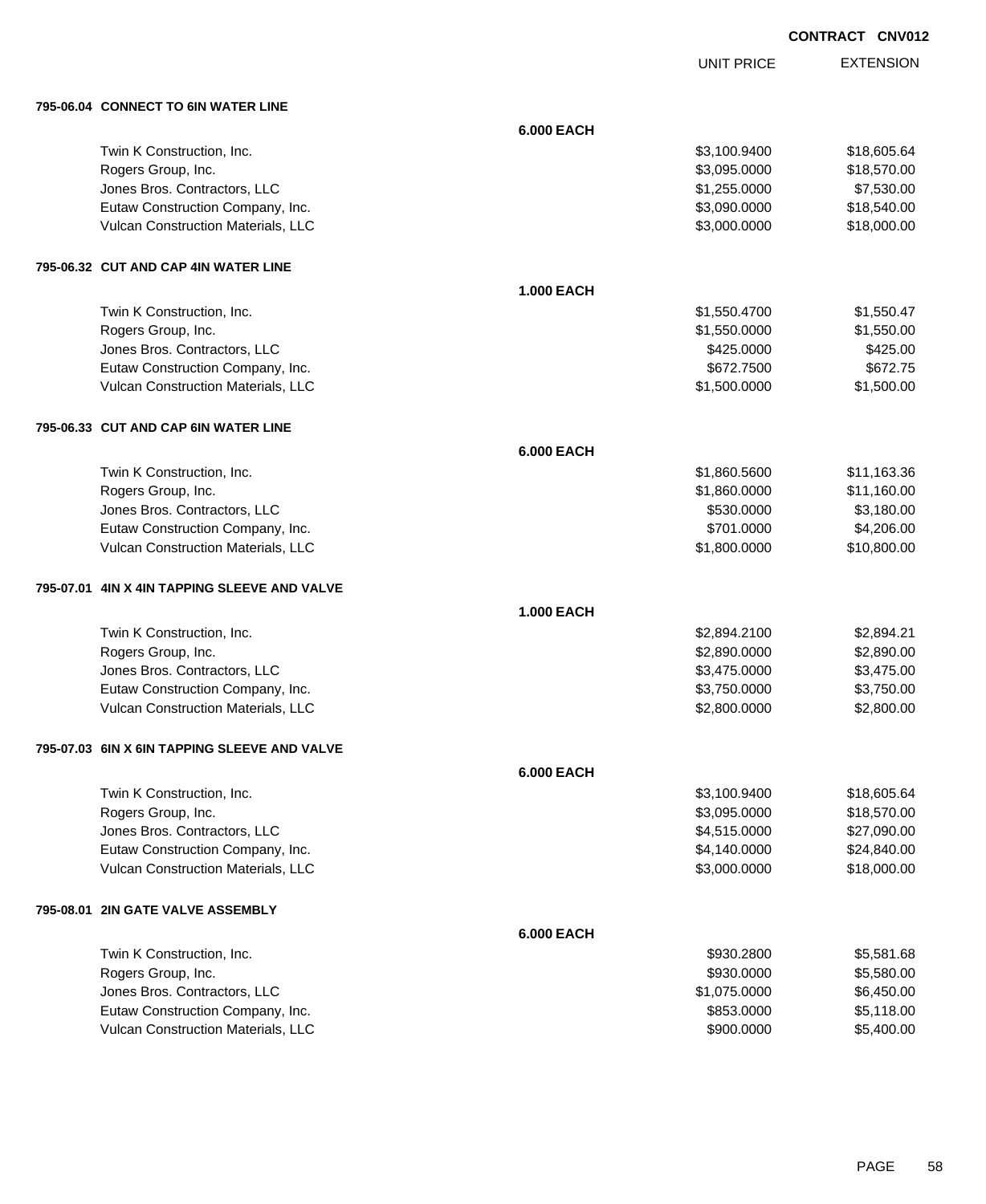UNIT PRICE

|  | 795-08.03 4IN GATE VALVE ASSEMBLY             |                   |              |             |
|--|-----------------------------------------------|-------------------|--------------|-------------|
|  |                                               | <b>1.000 EACH</b> |              |             |
|  | Twin K Construction, Inc.                     |                   | \$930.2800   | \$930.28    |
|  | Rogers Group, Inc.                            |                   | \$930.0000   | \$930.00    |
|  | Jones Bros. Contractors, LLC                  |                   | \$1,275.0000 | \$1,275.00  |
|  | Eutaw Construction Company, Inc.              |                   | \$1,340.0000 | \$1,340.00  |
|  | Vulcan Construction Materials, LLC            |                   | \$900.0000   | \$900.00    |
|  | 795-08.04 6IN GATE VALVE ASSEMBLY             |                   |              |             |
|  |                                               | 10.000 EACH       |              |             |
|  | Twin K Construction, Inc.                     |                   | \$1,137.0100 | \$11,370.10 |
|  | Rogers Group, Inc.                            |                   | \$1,135.0000 | \$11,350.00 |
|  | Jones Bros. Contractors, LLC                  |                   | \$1,745.0000 | \$17,450.00 |
|  | Eutaw Construction Company, Inc.              |                   | \$1,500.0000 | \$15,000.00 |
|  | Vulcan Construction Materials, LLC            |                   | \$1,100.0000 | \$11,000.00 |
|  | 795-09.09 RELOCATE/RECONNECT SERVICE ASSEMBLY |                   |              |             |
|  |                                               | 36.000 EACH       |              |             |
|  | Twin K Construction, Inc.                     |                   | \$930.2800   | \$33,490.08 |
|  | Rogers Group, Inc.                            |                   | \$930.0000   | \$33,480.00 |
|  | Jones Bros. Contractors, LLC                  |                   | \$1,415.0000 | \$50,940.00 |
|  | Eutaw Construction Company, Inc.              |                   | \$1,280.0000 | \$46,080.00 |
|  | Vulcan Construction Materials, LLC            |                   | \$900.0000   | \$32,400.00 |
|  | 795-09.14 3/4IN HDPE SERVICE PIPE             |                   |              |             |
|  |                                               | 2,500.000 L.F.    |              |             |
|  | Twin K Construction, Inc.                     |                   | \$31.0100    | \$77,525.00 |
|  | Rogers Group, Inc.                            |                   | \$30.9500    | \$77,375.00 |
|  | Jones Bros. Contractors, LLC                  |                   | \$23.7500    | \$59,375.00 |
|  | Eutaw Construction Company, Inc.              |                   | \$36.3000    | \$90,750.00 |
|  | Vulcan Construction Materials, LLC            |                   | \$30.0000    | \$75,000.00 |
|  | 795-10.31 2IN BLOW-OFF ASSEMBLY               |                   |              |             |
|  |                                               | 3.000 EACH        |              |             |
|  | Twin K Construction, Inc.                     |                   | \$2,480.7500 | \$7,442.25  |
|  | Rogers Group, Inc.                            |                   | \$2,480.0000 | \$7,440.00  |
|  | Jones Bros. Contractors, LLC                  |                   | \$2,360.0000 | \$7,080.00  |
|  | Eutaw Construction Company, Inc.              |                   | \$3,210.0000 | \$9,630.00  |
|  | Vulcan Construction Materials, LLC            |                   | \$2,400.0000 | \$7,200.00  |
|  | 795-11.02 FIRE HYDRANT ASSEMBLY               |                   |              |             |
|  |                                               | 3.000 EACH        |              |             |
|  | Twin K Construction, Inc.                     |                   | \$5,685.0500 | \$17,055.15 |
|  | Rogers Group, Inc.                            |                   | \$5,675.0000 | \$17,025.00 |
|  | Jones Bros. Contractors, LLC                  |                   | \$6,435.0000 | \$19,305.00 |
|  | Eutaw Construction Company, Inc.              |                   | \$5,490.0000 | \$16,470.00 |
|  | Vulcan Construction Materials, LLC            |                   | \$5,500.0000 | \$16,500.00 |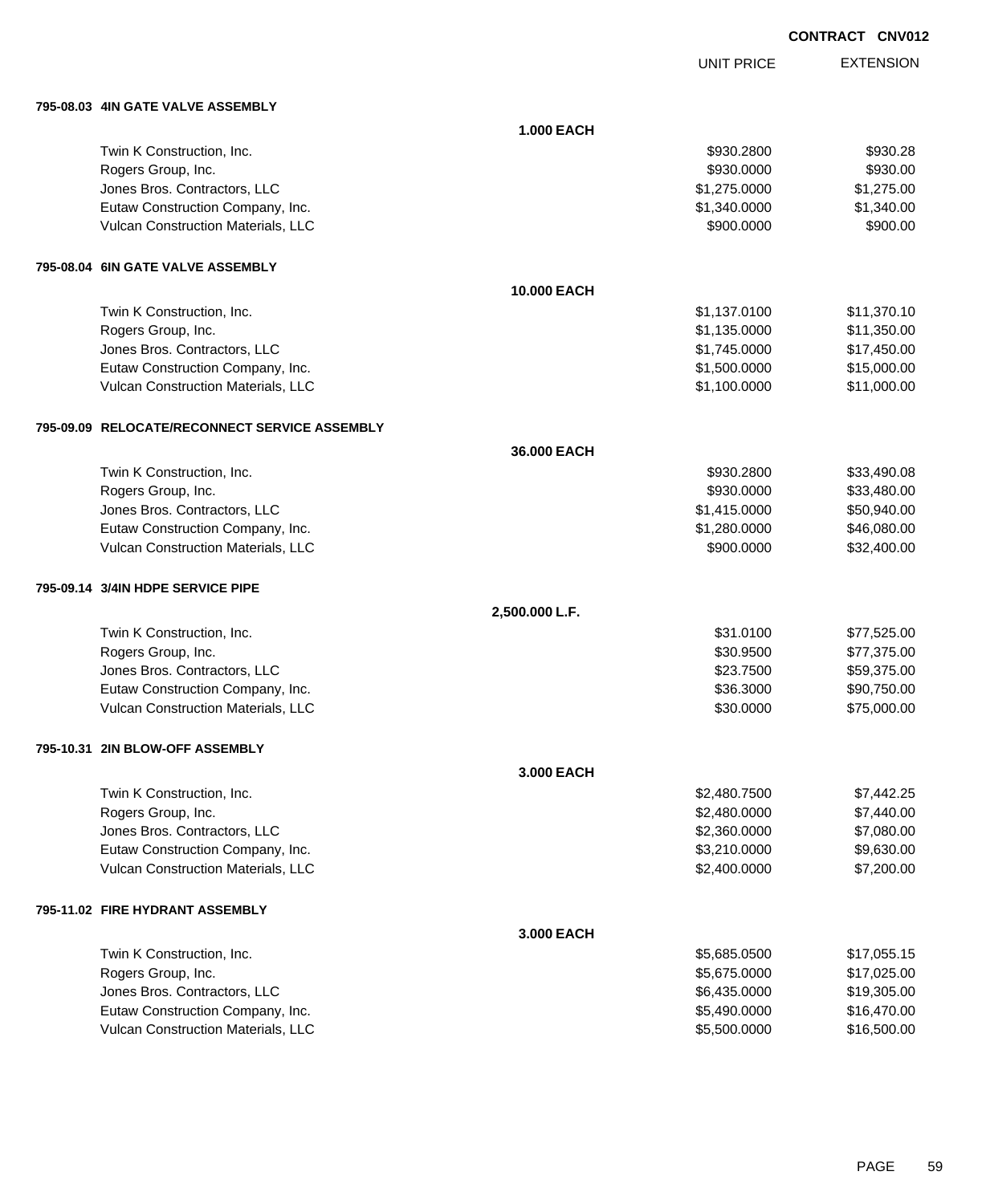UNIT PRICE

| 795-13.01 DI FITTINGS                               |                   |               |             |
|-----------------------------------------------------|-------------------|---------------|-------------|
|                                                     | 3,000.000 LB.     |               |             |
| Twin K Construction, Inc.                           |                   | \$10.3400     | \$31,020.00 |
| Rogers Group, Inc.                                  |                   | \$10.3500     | \$31,050.00 |
| Jones Bros. Contractors, LLC                        |                   | \$12.6500     | \$37,950.00 |
| Eutaw Construction Company, Inc.                    |                   | \$10.1000     | \$30,300.00 |
| Vulcan Construction Materials, LLC                  |                   | \$10.0000     | \$30,000.00 |
| 795-14.08 RESTORE ASPHALT                           |                   |               |             |
|                                                     | 20.000 S.Y.       |               |             |
| Twin K Construction, Inc.                           |                   | \$82.6900     | \$1,653.80  |
| Rogers Group, Inc.                                  |                   | \$82.5500     | \$1,651.00  |
| Jones Bros. Contractors, LLC                        |                   | \$82.7500     | \$1,655.00  |
| Eutaw Construction Company, Inc.                    |                   | \$167.5000    | \$3,350.00  |
| Vulcan Construction Materials, LLC                  |                   | \$80.0000     | \$1,600.00  |
| 795-14.09 RESTORE CONCRETE                          |                   |               |             |
|                                                     | 80,000 S.Y.       |               |             |
| Twin K Construction, Inc.                           |                   | \$155.0500    | \$12,404.00 |
| Rogers Group, Inc.                                  |                   | \$154.7500    | \$12,380.00 |
| Jones Bros. Contractors, LLC                        |                   | \$71.3500     | \$5,708.00  |
| Eutaw Construction Company, Inc.                    |                   | \$279.2500    | \$22,340.00 |
| Vulcan Construction Materials, LLC                  |                   | \$150.0000    | \$12,000.00 |
| 795-14.10 RESTORE GRAVEL                            |                   |               |             |
|                                                     | 900.000 S.Y.      |               |             |
| Twin K Construction, Inc.                           |                   | \$10.3400     | \$9,306.00  |
| Rogers Group, Inc.                                  |                   | \$6.4000      | \$5,760.00  |
| Jones Bros. Contractors, LLC                        |                   | \$5.2500      | \$4,725.00  |
| Eutaw Construction Company, Inc.                    |                   | \$26.1000     | \$23,490.00 |
| Vulcan Construction Materials, LLC                  |                   | \$10.0000     | \$9,000.00  |
| 795-16.14 RELOCATE WATER PUMPING STATION FACILITIES |                   |               |             |
|                                                     | <b>1.000 EACH</b> |               |             |
| Twin K Construction, Inc.                           |                   | \$41,345.8400 | \$41,345.84 |
| Rogers Group, Inc.                                  |                   | \$41,270.0000 | \$41,270.00 |
| Jones Bros. Contractors, LLC                        |                   | \$20,235.0000 | \$20,235.00 |
| Eutaw Construction Company, Inc.                    |                   | \$35,600.0000 | \$35,600.00 |
| Vulcan Construction Materials, LLC                  |                   | \$40,000.0000 | \$40,000.00 |
| 797-05.51 8IN PVC GRAVITY SEWER 0FT-6FT DEPTH       |                   |               |             |
|                                                     | 89.000 L.F.       |               |             |
| Twin K Construction, Inc.                           |                   | \$180.8900    | \$16,099.21 |
| Rogers Group, Inc.                                  |                   | \$183.3000    | \$16,313.70 |
| Jones Bros. Contractors, LLC                        |                   | \$175.0000    | \$15,575.00 |
| Eutaw Construction Company, Inc.                    |                   | \$84.1500     | \$7,489.35  |
| Vulcan Construction Materials, LLC                  |                   | \$140.0000    | \$12,460.00 |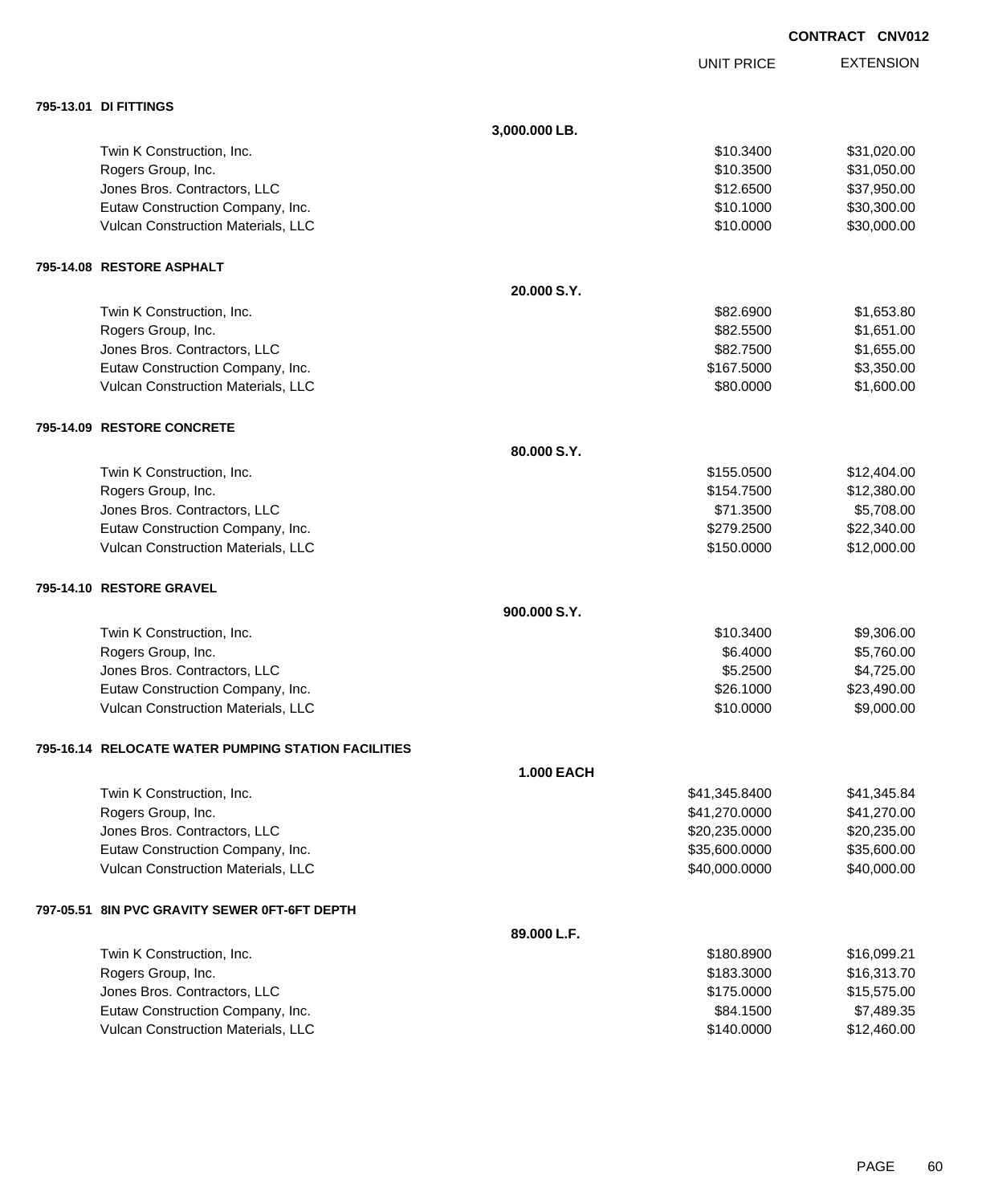UNIT PRICE

| 797-05.52 8IN PVC GRAVITY SEWER 6FT-12FT DEPTH    |                   |              |             |
|---------------------------------------------------|-------------------|--------------|-------------|
|                                                   | 378.000 L.F.      |              |             |
| Twin K Construction, Inc.                         |                   | \$125.0700   | \$47,276.46 |
| Rogers Group, Inc.                                |                   | \$127.2500   | \$48,100.50 |
| Jones Bros. Contractors, LLC                      |                   | \$121.5000   | \$45,927.00 |
| Eutaw Construction Company, Inc.                  |                   | \$99.1000    | \$37,459.80 |
| Vulcan Construction Materials, LLC                |                   | \$180.0000   | \$68,040.00 |
| 797-06.64 BORE/JACK 16IN STEEL CASING PIPE-UNCON. |                   |              |             |
|                                                   | 90.000 L.F.       |              |             |
| Twin K Construction, Inc.                         |                   | \$584.0100   | \$52,560.90 |
| Rogers Group, Inc.                                |                   | \$591.7500   | \$53,257.50 |
| Jones Bros. Contractors, LLC                      |                   | \$565.0000   | \$50,850.00 |
| Eutaw Construction Company, Inc.                  |                   | \$860.0000   | \$77,400.00 |
| Vulcan Construction Materials, LLC                |                   | \$600.0000   | \$54,000.00 |
| 797-07.01 48IN MANHOLE 0FT-4FT DEPTH              |                   |              |             |
|                                                   | <b>1.000 EACH</b> |              |             |
| Twin K Construction, Inc.                         |                   | \$4,584.2100 | \$4,584.21  |
| Rogers Group, Inc.                                |                   | \$4,645.0000 | \$4,645.00  |
| Jones Bros. Contractors, LLC                      |                   | \$4,435.0000 | \$4,435.00  |
| Eutaw Construction Company, Inc.                  |                   | \$2,910.0000 | \$2,910.00  |
| Vulcan Construction Materials, LLC                |                   | \$3,200.0000 | \$3,200.00  |
| 797-07.04 48IN MANHOLE 8FT-10FT DEPTH             |                   |              |             |
|                                                   | 1.000 EACH        |              |             |
| Twin K Construction, Inc.                         |                   | \$7,736.8200 | \$7,736.82  |
| Rogers Group, Inc.                                |                   | \$7,830.0000 | \$7,830.00  |
| Jones Bros. Contractors, LLC                      |                   | \$7,485.0000 | \$7,485.00  |
| Eutaw Construction Company, Inc.                  |                   | \$4,220.0000 | \$4,220.00  |
| Vulcan Construction Materials, LLC                |                   | \$5,500.0000 | \$5,500.00  |
| 797-07.05 48IN MANHOLE 10FT-12FT DEPTH            |                   |              |             |
|                                                   | <b>2.000 EACH</b> |              |             |
| Twin K Construction, Inc.                         |                   | \$7,974.5600 | \$15,949.12 |
| Rogers Group, Inc.                                |                   | \$8,080.0000 | \$16,160.00 |
| Jones Bros. Contractors, LLC                      |                   | \$7,715.0000 | \$15,430.00 |
| Eutaw Construction Company, Inc.                  |                   | \$4,690.0000 | \$9,380.00  |
| Vulcan Construction Materials, LLC                |                   | \$9,000.0000 | \$18,000.00 |
| 797-08.05 6IN PVC PIPE FOR SERVICE LATERAL        |                   |              |             |
|                                                   | 300.000 L.F.      |              |             |
| Twin K Construction, Inc.                         |                   | \$76.2300    | \$22,869.00 |
| Rogers Group, Inc.                                |                   | \$77.2500    | \$23,175.00 |
| Jones Bros. Contractors, LLC                      |                   | \$73.7500    | \$22,125.00 |
| Eutaw Construction Company, Inc.                  |                   | \$29.0500    | \$8,715.00  |
| Vulcan Construction Materials, LLC                |                   | \$60.0000    | \$18,000.00 |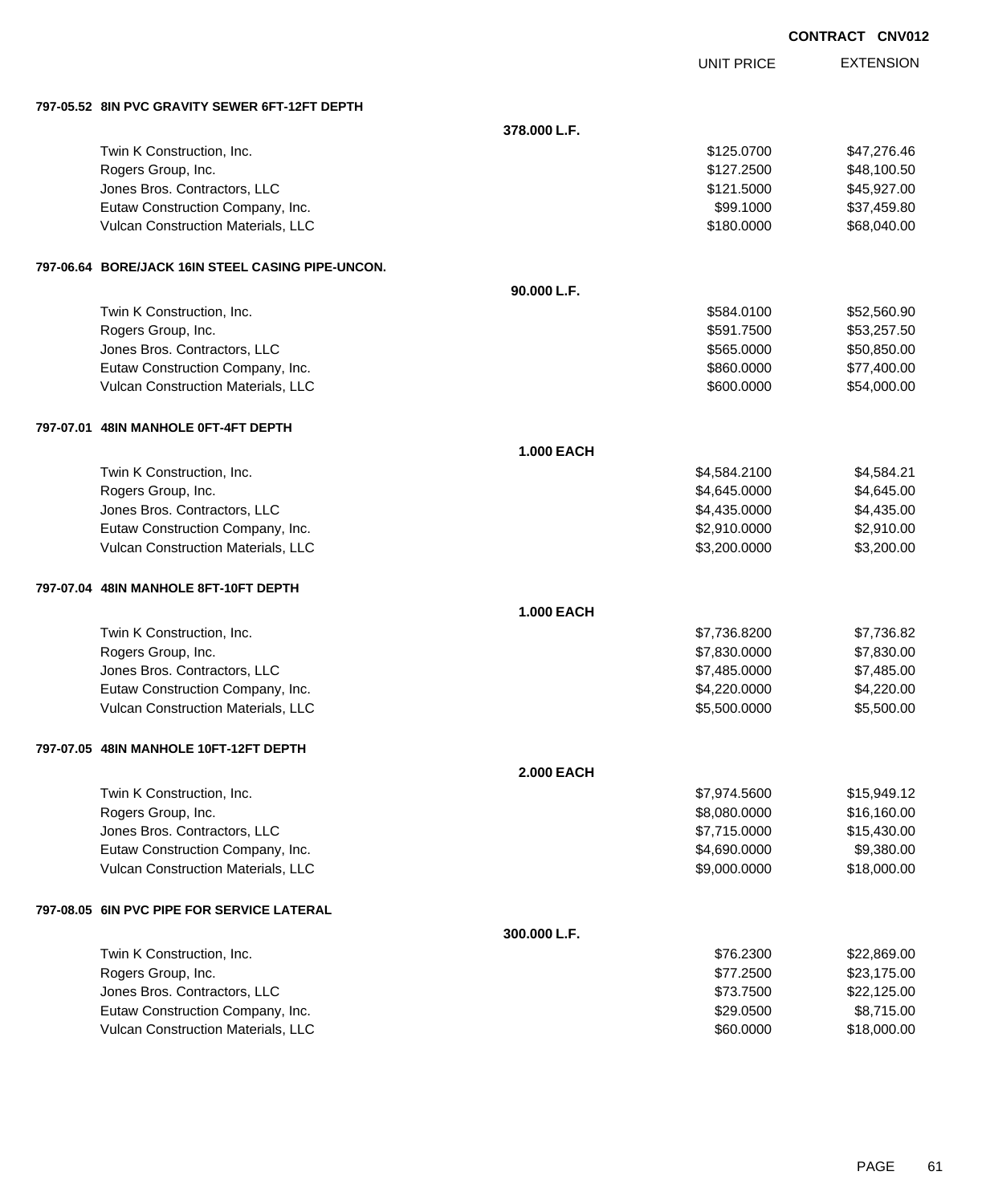EXTENSION UNIT PRICE

#### **797-08.08 6IN CLEAN OUT ASSEMBLY**

|                                           | <b>2.000 EACH</b> |            |
|-------------------------------------------|-------------------|------------|
| Twin K Construction, Inc.                 | \$516,8200        | \$1,033.64 |
| Rogers Group, Inc.                        | \$525,0000        | \$1,050.00 |
| Jones Bros. Contractors, LLC              | \$500,0000        | \$1,000.00 |
| Eutaw Construction Company, Inc.          | \$780,0000        | \$1,560.00 |
| <b>Vulcan Construction Materials, LLC</b> | \$600,0000        | \$1,200.00 |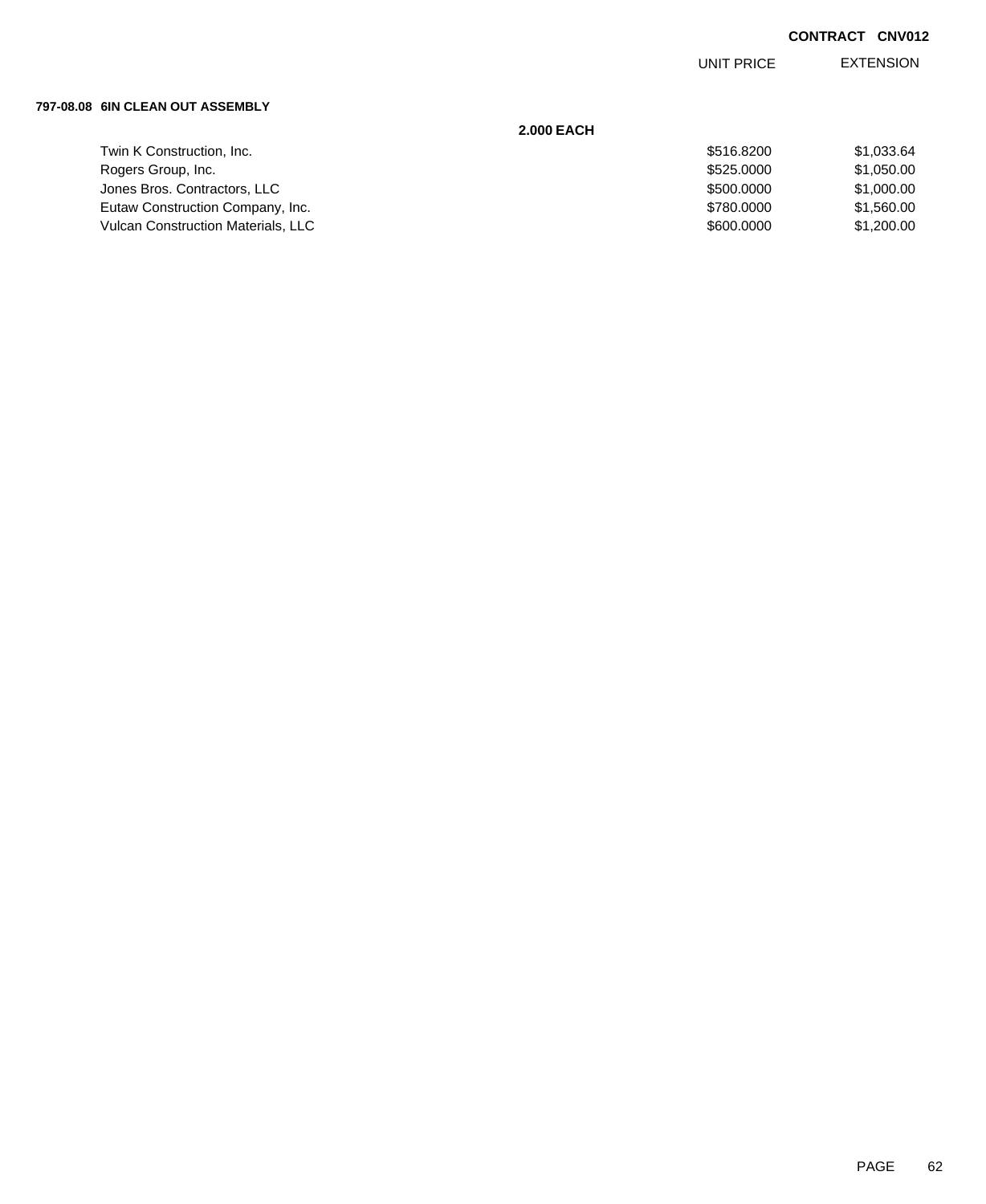## **SUB-TOTAL ROADWAY**

| Twin K Construction, Inc.                 | \$26,597,689.12 |
|-------------------------------------------|-----------------|
| Rogers Group, Inc.                        | \$26,911,177.41 |
| Jones Bros. Contractors, LLC              | \$27,488,092.02 |
| Eutaw Construction Company, Inc.          | \$29,683,325.18 |
| <b>Vulcan Construction Materials, LLC</b> | \$36.479.990.66 |

## **SUB-TOTAL UTILITY**

| Twin K Construction, Inc.          | \$4,277,433.59 |
|------------------------------------|----------------|
| Rogers Group, Inc.                 | \$4,296,558.75 |
| Jones Bros. Contractors, LLC       | \$4,233,203.77 |
| Eutaw Construction Company, Inc.   | \$5,037,779.95 |
| Vulcan Construction Materials, LLC | \$4.738.229.46 |

## **TOTAL CONTRACT**

| Twin K Construction, Inc.          | \$30,875,122.71 |
|------------------------------------|-----------------|
| Rogers Group, Inc.                 | \$31,207,736.16 |
| Jones Bros. Contractors, LLC       | \$31,721,295.79 |
| Eutaw Construction Company, Inc.   | \$34,721,105.13 |
| Vulcan Construction Materials, LLC | \$41,218,220,12 |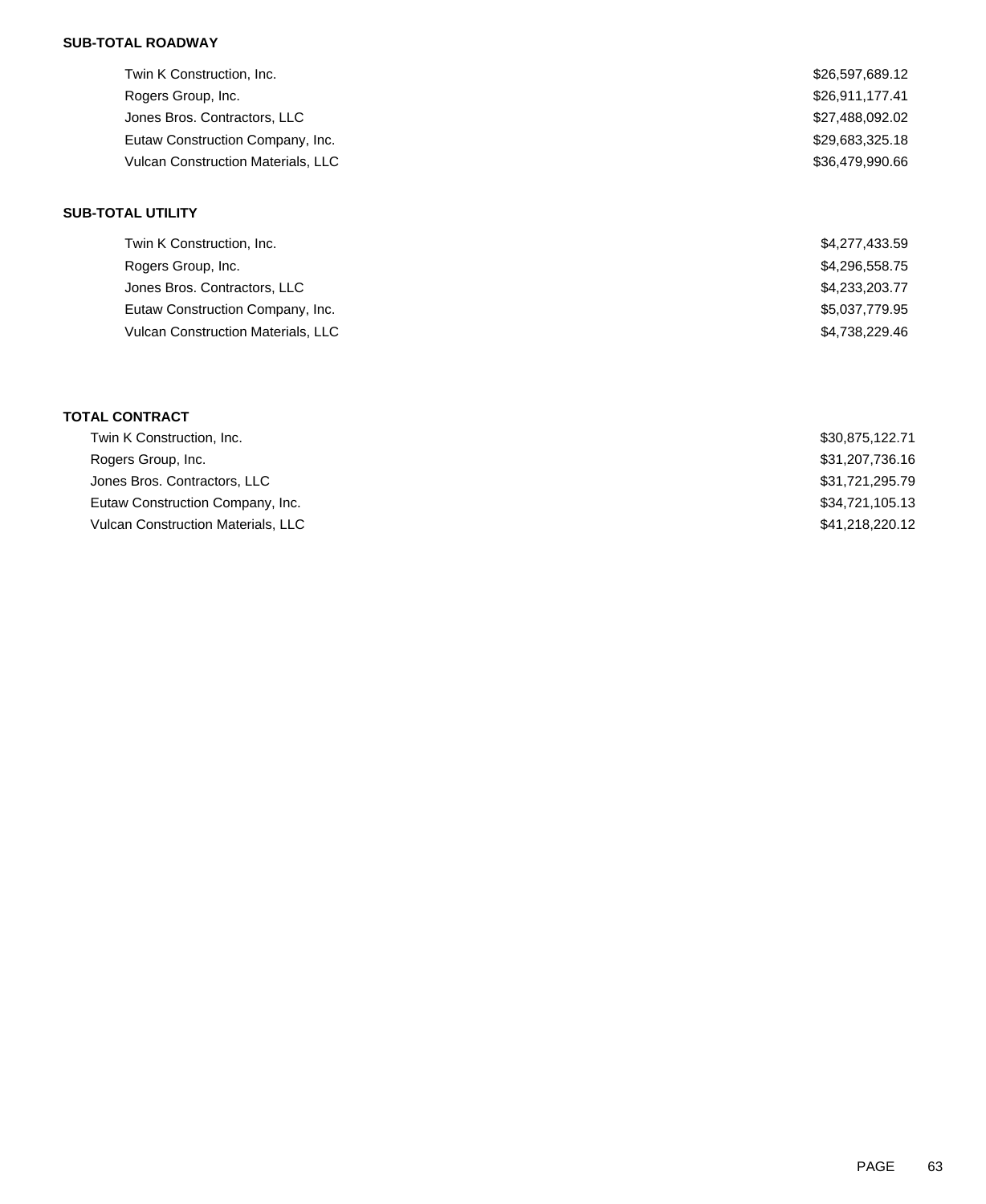#### DEKALB COUNTY (Contract No. CNV082 Call 028)

STP-288(10),21016-8216-14

THE RESURFACING (MICROSURFACING) ON S.R. 288 FROM THE WARREN COUNTY LINE (L.M. 0.00) TO S.R. 56 (L.M. 8.33).

PROJECT LENGTH - 8.330 MILES

COMPLETION TIME - ON OR BEFORE SEPTEMBER 30, 2021

DBE GOAL 3.00%

|                                         | <b>TOTAL CONTRACT</b> |
|-----------------------------------------|-----------------------|
| Asphalt Paving Systems, Inc.            | \$426,677.51          |
| American Pavements, Inc.                | \$434,953.00          |
| Missouri Petroleum Products Company LLC | \$461,322.50          |
| <b>Hudson Construction Company</b>      | \$488,079.60          |
| Strawser Construction Inc.              | \$493,327.50          |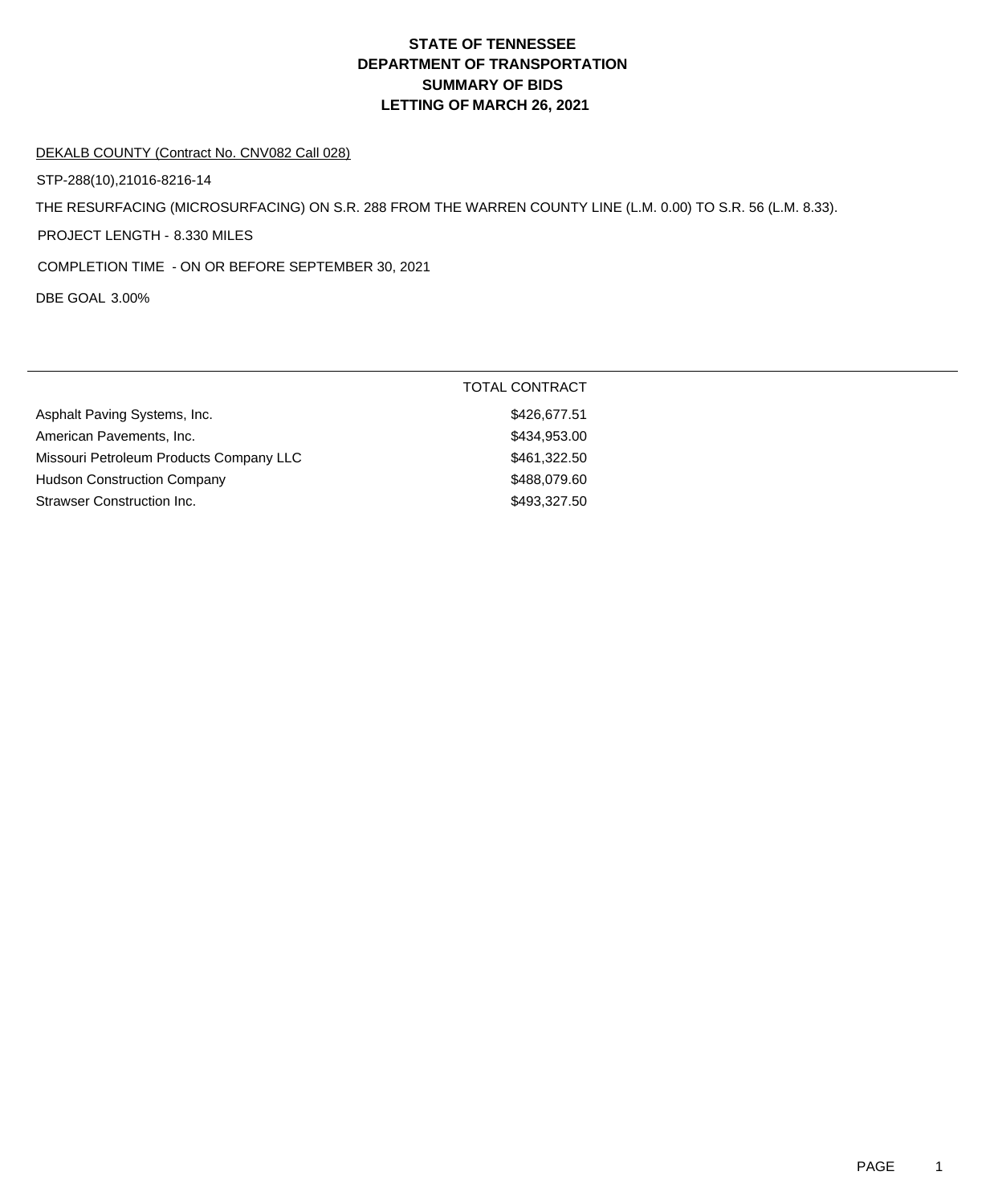EXTENSION UNIT PRICE

### **ROADWAY CATEGORY**

## **403-01.01 BITUMINOUS MATERIAL FOR TACK COAT (MICRO-SURFACING)**

|        |                                                              | <b>14,000 TON</b> |               |              |
|--------|--------------------------------------------------------------|-------------------|---------------|--------------|
|        | Asphalt Paving Systems, Inc.                                 |                   | \$460.0000    | \$6,440.00   |
|        | American Pavements, Inc.                                     |                   | \$400.0000    | \$5,600.00   |
|        | Missouri Petroleum Products Company LLC                      |                   | \$450.0000    | \$6,300.00   |
|        | <b>Hudson Construction Company</b>                           |                   | \$406.0000    | \$5,684.00   |
|        | <b>Strawser Construction Inc.</b>                            |                   | \$485.0000    | \$6,790.00   |
|        | 403-01.10 HIGH PERFORMANCE FOG SEALS                         |                   |               |              |
|        |                                                              | 645,000 S.Y.      |               |              |
|        | Asphalt Paving Systems, Inc.                                 |                   | \$0.5000      | \$322.50     |
|        | American Pavements, Inc.                                     |                   | \$1.6000      | \$1,032.00   |
|        | Missouri Petroleum Products Company LLC                      |                   | \$5.0000      | \$3,225.00   |
|        | <b>Hudson Construction Company</b>                           |                   | \$0.7800      | \$503.10     |
|        | <b>Strawser Construction Inc.</b>                            |                   | \$5.0000      | \$3,225.00   |
|        | 414-03.01 EMULSIFIED ASPHALT FOR MICRO-SURFACING             |                   |               |              |
|        |                                                              | 129,000 TON       |               |              |
|        | Asphalt Paving Systems, Inc.                                 |                   | \$828,0000    | \$106,812.00 |
|        | American Pavements, Inc.                                     |                   | \$970.0000    | \$125,130.00 |
|        | Missouri Petroleum Products Company LLC                      |                   | \$620.0000    | \$79,980.00  |
|        | <b>Hudson Construction Company</b>                           |                   | \$825.0000    | \$106,425.00 |
|        | <b>Strawser Construction Inc.</b>                            |                   | \$750.0000    | \$96,750.00  |
|        | 414-03.02 AGGREGATE FOR MICRO SURFACING                      |                   |               |              |
|        |                                                              | 1,072.000 TON     |               |              |
|        | Asphalt Paving Systems, Inc.                                 |                   | \$94.6800     | \$101,496.96 |
|        | American Pavements, Inc.                                     |                   | \$90.0000     | \$96,480.00  |
|        | Missouri Petroleum Products Company LLC                      |                   | \$132.0000    | \$141,504.00 |
|        | <b>Hudson Construction Company</b>                           |                   | \$105.0000    | \$112,560.00 |
|        | <b>Strawser Construction Inc.</b>                            |                   | \$118.0000    | \$126,496.00 |
|        | 705-04.22 GUARDRAIL DELINEATION ENHANCEMENT (BI-DIRECTIONAL) |                   |               |              |
|        |                                                              | 1.650.000 EACH    |               |              |
|        | Asphalt Paving Systems, Inc.                                 |                   | \$6.5200      | \$10,758.00  |
|        | American Pavements, Inc.                                     |                   | \$3.6000      | \$5,940.00   |
|        | Missouri Petroleum Products Company LLC                      |                   | \$5.2500      | \$8,662.50   |
|        | <b>Hudson Construction Company</b>                           |                   | \$5.5000      | \$9,075.00   |
|        | <b>Strawser Construction Inc.</b>                            |                   | \$3.6500      | \$6,022.50   |
| 712-01 | <b>TRAFFIC CONTROL</b>                                       |                   |               |              |
|        |                                                              | 1.000 LS          |               |              |
|        | Asphalt Paving Systems, Inc.                                 |                   | \$26,000.0000 | \$26,000.00  |
|        | American Pavements, Inc.                                     |                   | \$8,000.0000  | \$8,000.00   |
|        | Missouri Petroleum Products Company LLC                      |                   | \$14,000.0000 | \$14,000.00  |
|        | <b>Hudson Construction Company</b>                           |                   | \$32,000.0000 | \$32,000.00  |
|        | <b>Strawser Construction Inc.</b>                            |                   | \$12,000.0000 | \$12,000.00  |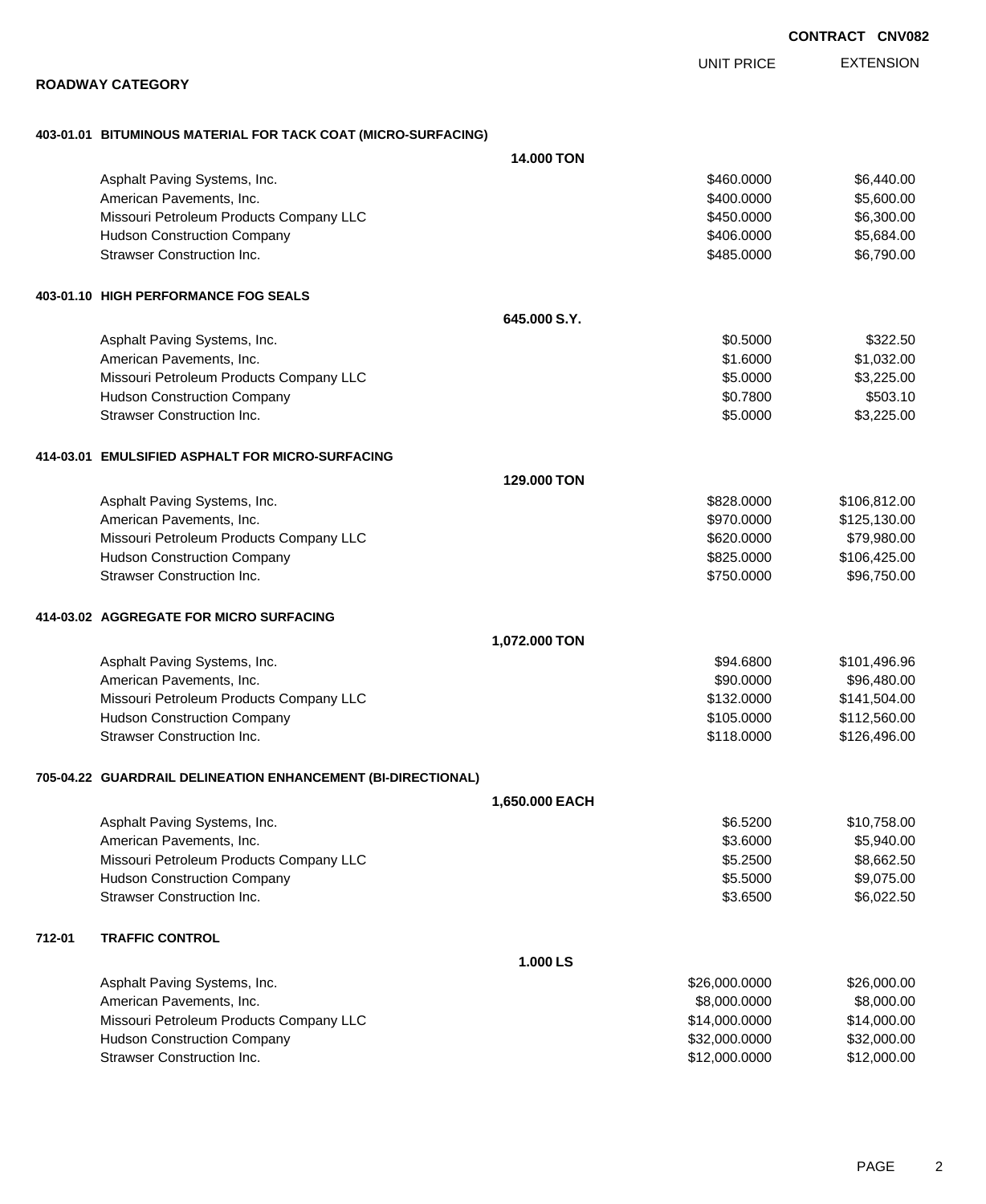|        |                                                                   |                   |                   | <b>CONTRACT CNV08</b> |
|--------|-------------------------------------------------------------------|-------------------|-------------------|-----------------------|
|        |                                                                   |                   | <b>UNIT PRICE</b> | <b>EXTENSION</b>      |
| 712-06 | <b>SIGNS (CONSTRUCTION)</b>                                       |                   |                   |                       |
|        |                                                                   | 439.000 S.F.      |                   |                       |
|        | Asphalt Paving Systems, Inc.                                      |                   | \$6.7000          | \$2,941.30            |
|        | American Pavements, Inc.                                          |                   | \$14.0000         | \$6,146.00            |
|        | Missouri Petroleum Products Company LLC                           |                   | \$9.0000          | \$3,951.00            |
|        | <b>Hudson Construction Company</b>                                |                   | \$6.5000          | \$2,853.50            |
|        | Strawser Construction Inc.                                        |                   | \$15.0000         | \$6,585.00            |
|        | 716-01.21 SNOWPLOWABLE RAISED PAVEMENT MARKERS (BI-DIR) (1 COLOR) |                   |                   |                       |
|        |                                                                   | 550.000 EACH      |                   |                       |
|        | Asphalt Paving Systems, Inc.                                      |                   | \$23.0000         | \$12,650.00           |
|        | American Pavements, Inc.                                          |                   | \$24.7500         | \$13,612.50           |
|        | Missouri Petroleum Products Company LLC                           |                   | \$24.7500         | \$13,612.50           |
|        | <b>Hudson Construction Company</b>                                |                   | \$24.0000         | \$13,200.00           |
|        | Strawser Construction Inc.                                        |                   | \$25.0000         | \$13,750.00           |
|        | 716-01.30 REMOVAL OF SNOWPLOWABLE REFLECTIVE MARKER               |                   |                   |                       |
|        |                                                                   | 550.000 EACH      |                   |                       |
|        | Asphalt Paving Systems, Inc.                                      |                   | \$5.0000          | \$2,750.00            |
|        | American Pavements, Inc.                                          |                   | \$9.5000          | \$5,225.00            |
|        | Missouri Petroleum Products Company LLC                           |                   | \$9.5000          | \$5,225.00            |
|        | <b>Hudson Construction Company</b>                                |                   | \$8.0000          | \$4,400.00            |
|        | <b>Strawser Construction Inc.</b>                                 |                   | \$13.0000         | \$7,150.00            |
|        | 716-02.05 PLASTIC PAVEMENT MARKING (STOP LINE)                    |                   |                   |                       |
|        |                                                                   | 328.000 L.F.      |                   |                       |
|        | Asphalt Paving Systems, Inc.                                      |                   | \$9.0000          | \$2,952.00            |
|        | American Pavements, Inc.                                          |                   | \$10.0000         | \$3,280.00            |
|        | Missouri Petroleum Products Company LLC                           |                   | \$10.0000         | \$3,280.00            |
|        | <b>Hudson Construction Company</b>                                |                   | \$10.5000         | \$3,444.00            |
|        | Strawser Construction Inc.                                        |                   | \$10.5000         | \$3,444.00            |
|        | 716-03.03 PLASTIC WORD PAVEMENT MARKING (STOP AHEAD)              |                   |                   |                       |
|        |                                                                   | <b>1.000 EACH</b> |                   |                       |
|        | Asphalt Paving Systems, Inc.                                      |                   | \$464.0000        | \$464.00              |
|        | American Pavements, Inc.                                          |                   | \$550.0000        | \$550.00              |
|        | Missouri Petroleum Products Company LLC                           |                   | \$550.0000        | \$550.00              |
|        | <b>Hudson Construction Company</b>                                |                   | \$450.0000        | \$450.00              |
|        | <b>Strawser Construction Inc.</b>                                 |                   | \$575.0000        | \$575.00              |
|        | 716-08.20 REMOVAL OF PAVEMENT MARKING (LINE)                      |                   |                   |                       |
|        |                                                                   | 16.700 L.M.       |                   |                       |
|        | Asphalt Paving Systems, Inc.                                      |                   | \$1,000.0000      | \$16,700.00           |

| 0.000000     | 0.10, 100.00 |
|--------------|--------------|
| \$1,475,0000 | \$24,632.50  |
| \$1.475.0000 | \$24.632.50  |
| \$1,800,0000 | \$30,060,00  |
| \$1,500,0000 | \$25,050,00  |
|              |              |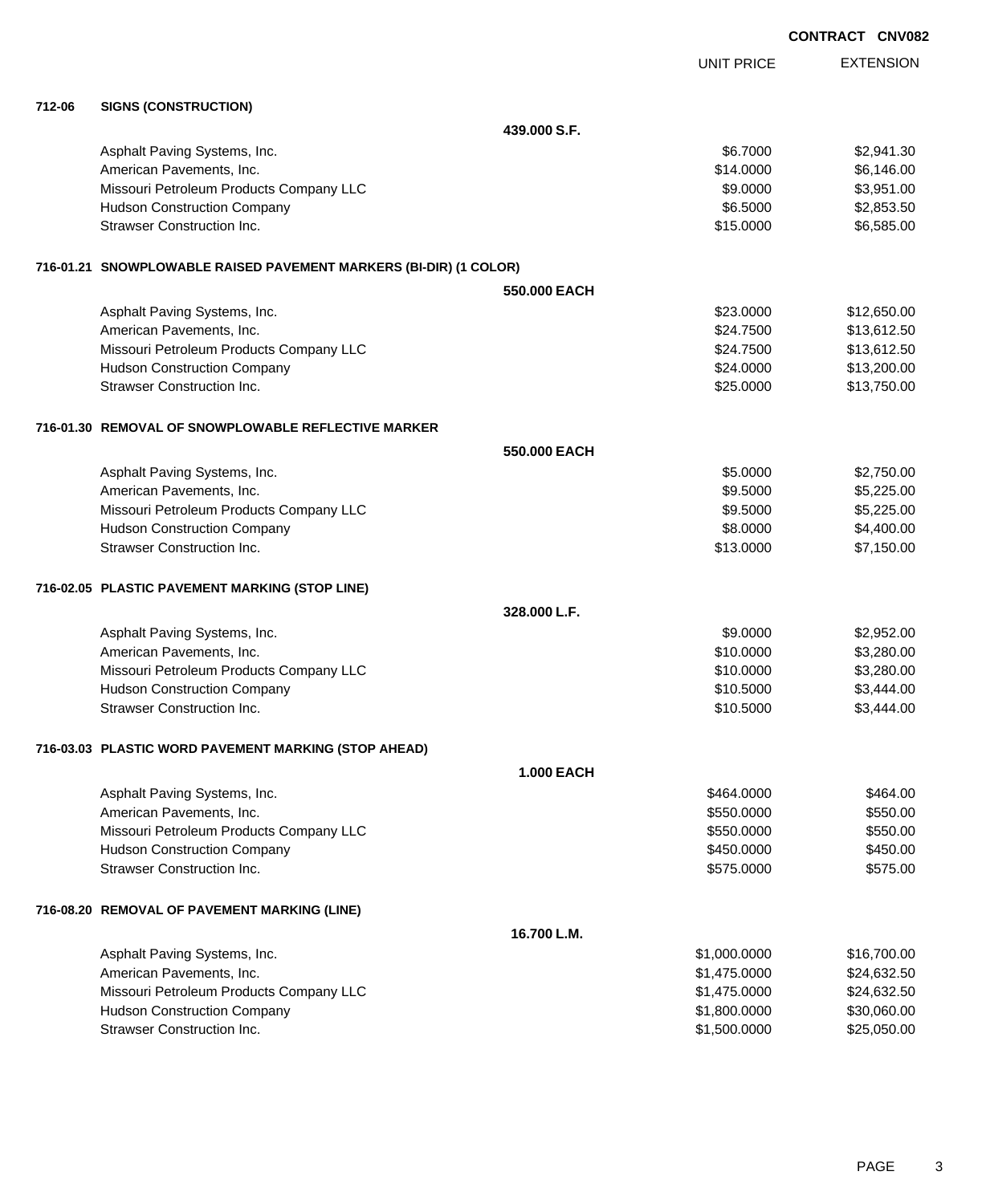| <b>CONTRACT</b> | <b>CNV082</b> |
|-----------------|---------------|
|                 |               |

|        |                                                                 | <b>UNIT PRICE</b> | <b>EXTENSION</b> |
|--------|-----------------------------------------------------------------|-------------------|------------------|
|        | 716-12.02 ENHANCED FLATLINE THERMO PVMT MRKNG (6IN LINE)        |                   |                  |
|        |                                                                 | 33.000 L.M.       |                  |
|        | Asphalt Paving Systems, Inc.                                    | \$3,950.0000      | \$130,350.00     |
|        | American Pavements, Inc.                                        | \$3.875,0000      | \$127,875.00     |
|        | Missouri Petroleum Products Company LLC                         | \$3,875.0000      | \$127,875.00     |
|        | <b>Hudson Construction Company</b>                              | \$4,300.0000      | \$141,900.00     |
|        | <b>Strawser Construction Inc.</b>                               | \$3,900.0000      | \$128,700.00     |
|        | 716-12.05 ENHANCED FLATLINE THERMO PVMT MRKNG (6IN DOTTED LINE) |                   |                  |
|        |                                                                 | 525.000 L.F.      |                  |
|        | Asphalt Paving Systems, Inc.                                    | \$1.0300          | \$540.75         |
|        | American Pavements, Inc.                                        | \$1,0000          | \$525.00         |
|        | Missouri Petroleum Products Company LLC                         | \$1,0000          | \$525.00         |
|        | <b>Hudson Construction Company</b>                              | \$1.0000          | \$525.00         |
|        | <b>Strawser Construction Inc.</b>                               | \$1.0000          | \$525.00         |
| 717-01 | <b>MOBILIZATION</b>                                             |                   |                  |
|        |                                                                 | 1.000 LS          |                  |
|        | Asphalt Paving Systems, Inc.                                    | \$5,500.0000      | \$5,500.00       |
|        | American Pavements, Inc.                                        | \$10,925.0000     | \$10,925.00      |
|        | Missouri Petroleum Products Company LLC                         | \$28,000.0000     | \$28,000.00      |
|        | <b>Hudson Construction Company</b>                              | \$25,000.0000     | \$25,000.00      |
|        | <b>Strawser Construction Inc.</b>                               | \$56,265,0000     | \$56,265.00      |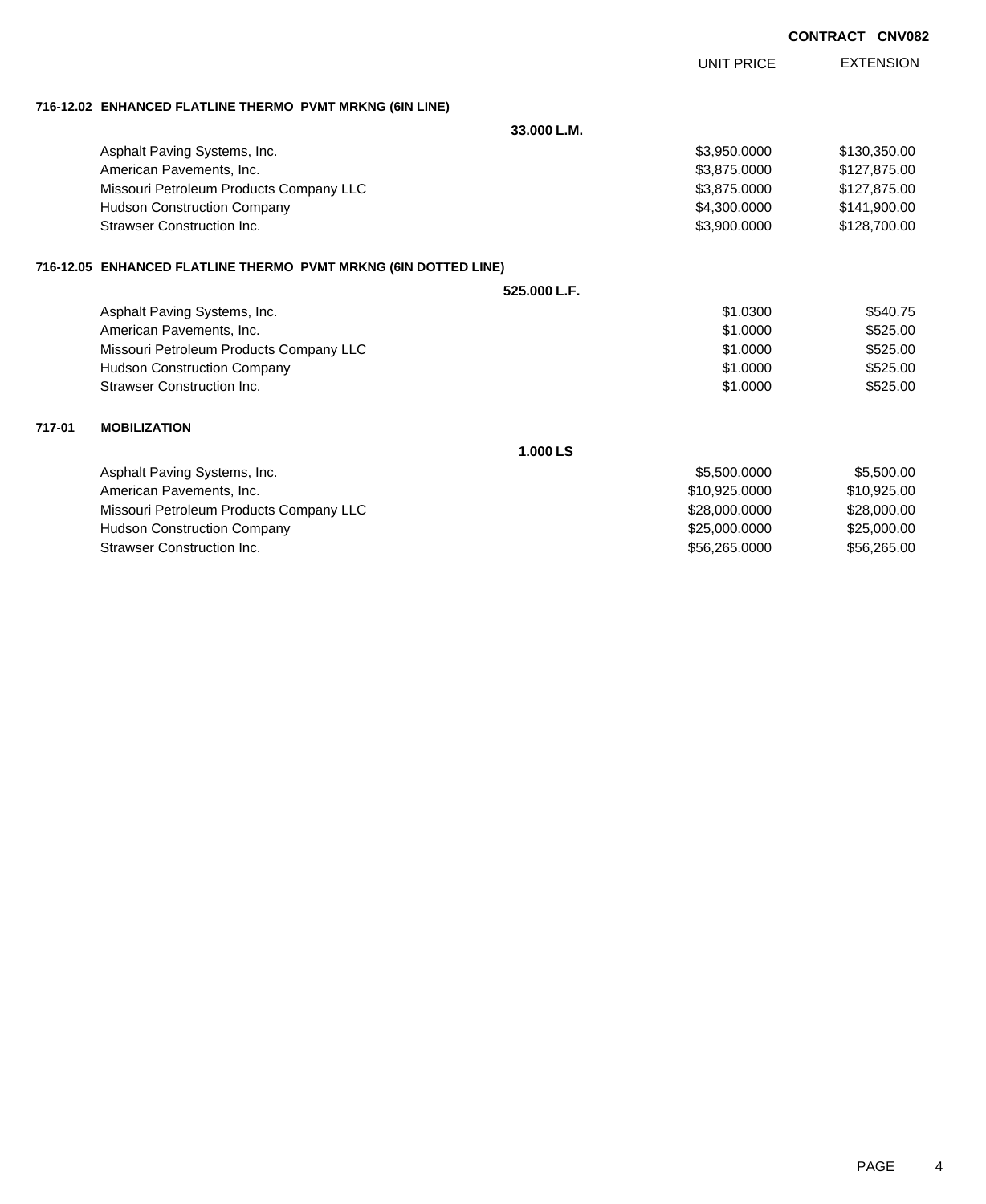## **SUB-TOTAL ROADWAY**

| Asphalt Paving Systems, Inc.            | \$426,677.51 |
|-----------------------------------------|--------------|
| American Pavements, Inc.                | \$434,953.00 |
| Missouri Petroleum Products Company LLC | \$461,322.50 |
| <b>Hudson Construction Company</b>      | \$488,079.60 |
| Strawser Construction Inc.              | \$493.327.50 |
|                                         |              |

| Asphalt Paving Systems, Inc.            | \$426.677.51 |
|-----------------------------------------|--------------|
| American Pavements, Inc.                | \$434,953.00 |
| Missouri Petroleum Products Company LLC | \$461,322.50 |
| <b>Hudson Construction Company</b>      | \$488,079.60 |
| Strawser Construction Inc.              | \$493,327.50 |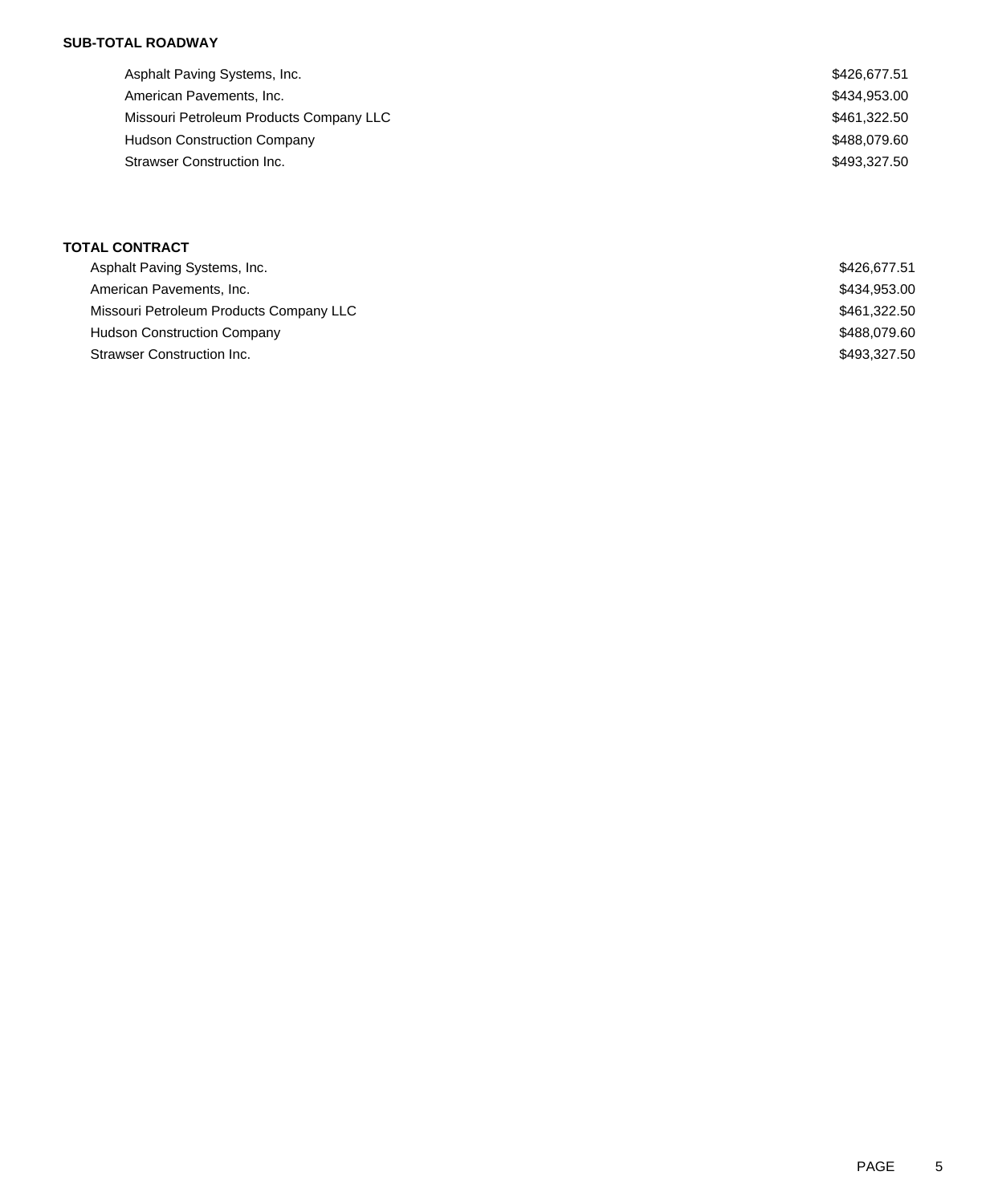#### DYER COUNTY (Contract No. CNV014 Call 029)

23945-4281-04

THE REPAIR OF BRIDGES ON U.S. 412 (S.R. 20) OVER S.R. 104 (L.M. 2.93), LEWIS CREEK (L.M. 3.47) AND OVERFLOW (L.M. 5.43), AND ON S.R. 210 OVER U.S. 412 (S.R. 20) (L.M. 6.69).

PROJECT LENGTH - 0.0 MILES

COMPLETION TIME - ON OR BEFORE JUNE 30, 2022

Dement Construction Company, LLC \$2,896,126.99 Harold Coffey Construction Co., Inc. 63,097,412.50 Ford Construction Company **\$3,099,925.75**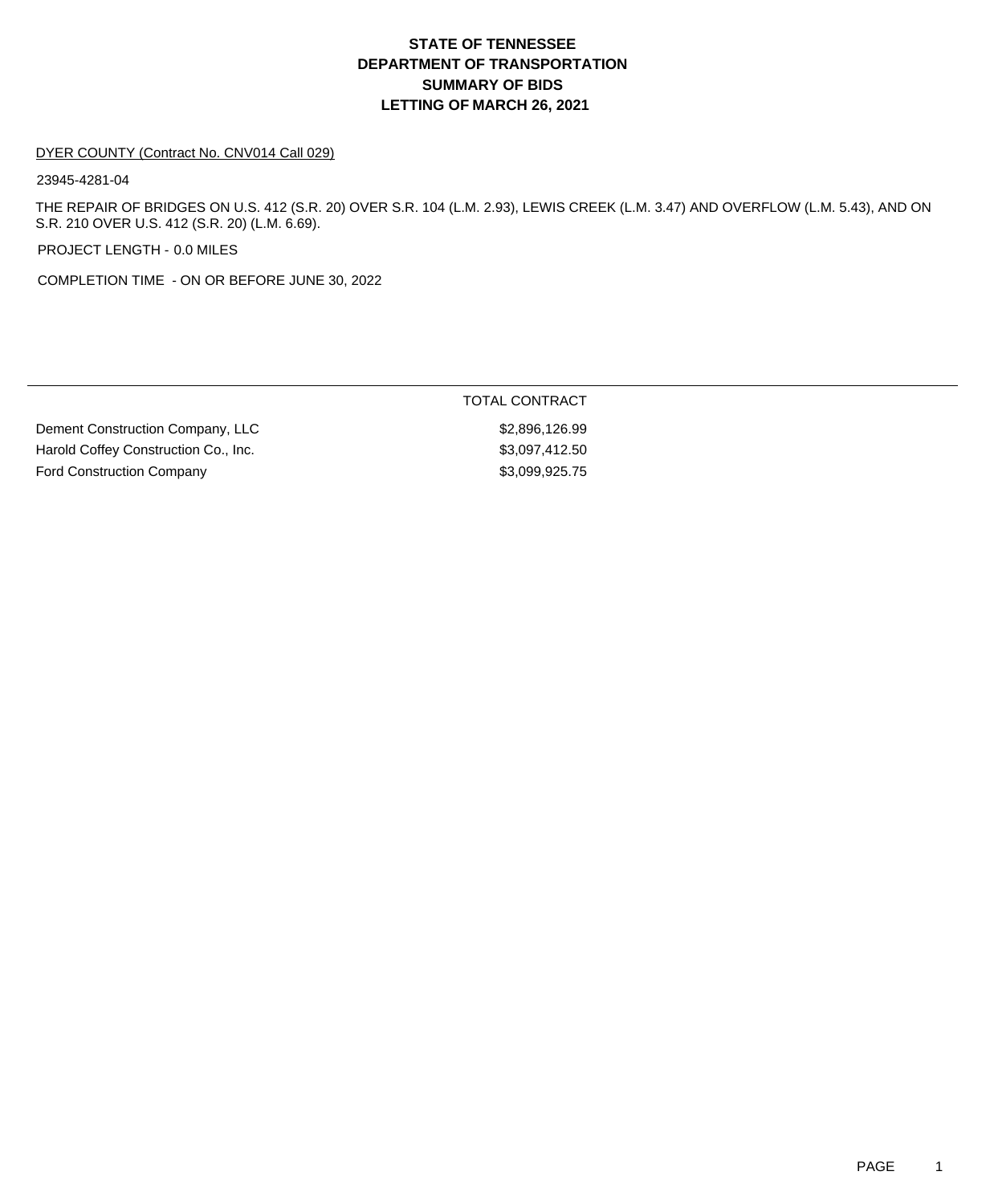|        |                                                                 |                  |                   | <b>CONTRACT CNV01</b> |                  |
|--------|-----------------------------------------------------------------|------------------|-------------------|-----------------------|------------------|
|        |                                                                 |                  | <b>UNIT PRICE</b> |                       | <b>EXTENSION</b> |
|        | <b>BRIDGE CATEGORY</b>                                          |                  |                   |                       |                  |
|        | 209-08.02 TEMPORARY SILT FENCE (WITH BACKING)                   |                  |                   |                       |                  |
|        |                                                                 | 4,253.000 L.F.   |                   |                       |                  |
|        | Dement Construction Company, LLC                                |                  | \$6.5000          |                       | \$27,644.50      |
|        | Harold Coffey Construction Co., Inc.                            |                  | \$5.5000          |                       | \$23,391.50      |
|        | Ford Construction Company                                       |                  | \$4.0000          |                       | \$17,012.00      |
|        | 307-01.08 ASPHALT CONCRETE MIX (PG64-22) (BPMB-HM) GRADING B-M2 |                  |                   |                       |                  |
|        |                                                                 | 166.000 TON      |                   |                       |                  |
|        | Dement Construction Company, LLC                                |                  | \$160.0000        |                       | \$26,560.00      |
|        | Harold Coffey Construction Co., Inc.                            |                  | \$170.0000        |                       | \$28,220.00      |
|        | <b>Ford Construction Company</b>                                |                  | \$160.0000        |                       | \$26,560.00      |
| 403-01 | BITUMINOUS MATERIAL FOR TACK COAT (TC)                          |                  |                   |                       |                  |
|        |                                                                 | <b>4.000 TON</b> |                   |                       |                  |
|        | Dement Construction Company, LLC                                |                  | \$100.0000        |                       | \$400.00         |
|        | Harold Coffey Construction Co., Inc.                            |                  | \$100.0000        |                       | \$400.00         |
|        | Ford Construction Company                                       |                  | \$100.0000        |                       | \$400.00         |
|        | 411-01.10 ACS MIX(PG64-22) GRADING D                            |                  |                   |                       |                  |
|        |                                                                 | 660.000 TON      |                   |                       |                  |
|        | Dement Construction Company, LLC                                |                  | \$160.0000        |                       | \$105,600.00     |
|        | Harold Coffey Construction Co., Inc.                            |                  | \$170.0000        |                       | \$112,200.00     |
|        | Ford Construction Company                                       |                  | \$160.0000        |                       | \$105,600.00     |
|        | 411-01.11 ACS MIX(PG64-22) GRADING E RDWY                       |                  |                   |                       |                  |
|        |                                                                 | 198.000 TON      |                   |                       |                  |
|        | Dement Construction Company, LLC                                |                  | \$160.0000        |                       | \$31,680.00      |
|        | Harold Coffey Construction Co., Inc.                            |                  | \$170.0000        |                       | \$33,660.00      |
|        | Ford Construction Company                                       |                  | \$160.0000        |                       | \$31,680.00      |
|        | 411-12.01 SCORING SHOULDERS (CONTINUOUS) (16IN WIDTH)           |                  |                   |                       |                  |
|        |                                                                 | 1.400 L.M.       |                   |                       |                  |
|        | Dement Construction Company, LLC                                |                  | \$1,750.0000      |                       | \$2,450.00       |
|        | Harold Coffey Construction Co., Inc.                            |                  | \$3,650.0000      |                       | \$5,110.00       |
|        | Ford Construction Company                                       |                  | \$3,850.0000      |                       | \$5,390.00       |
|        | 415-01.02 COLD PLANING BITUMINOUS PAVEMENT                      |                  |                   |                       |                  |
|        |                                                                 | 6,460.000 S.Y.   |                   |                       |                  |
|        | Dement Construction Company, LLC                                |                  | \$2.0000          |                       | \$12,920.00      |
|        | Harold Coffey Construction Co., Inc.                            |                  | \$6.7500          |                       | \$43,605.00      |
|        | Ford Construction Company                                       |                  | \$6.5000          |                       | \$41,990.00      |
|        | 503-01.01 MILLING CONCRETE PAVEMENT                             |                  |                   |                       |                  |
|        |                                                                 | 1,618.000 S.Y.   |                   |                       |                  |
|        | Dement Construction Company, LLC                                |                  | \$2.7500          |                       | \$4,449.50       |
|        | Harold Coffey Construction Co., Inc.                            |                  | \$6.7500          |                       | \$10,921.50      |
|        | Ford Construction Company                                       |                  | \$6.5000          |                       | \$10,517.00      |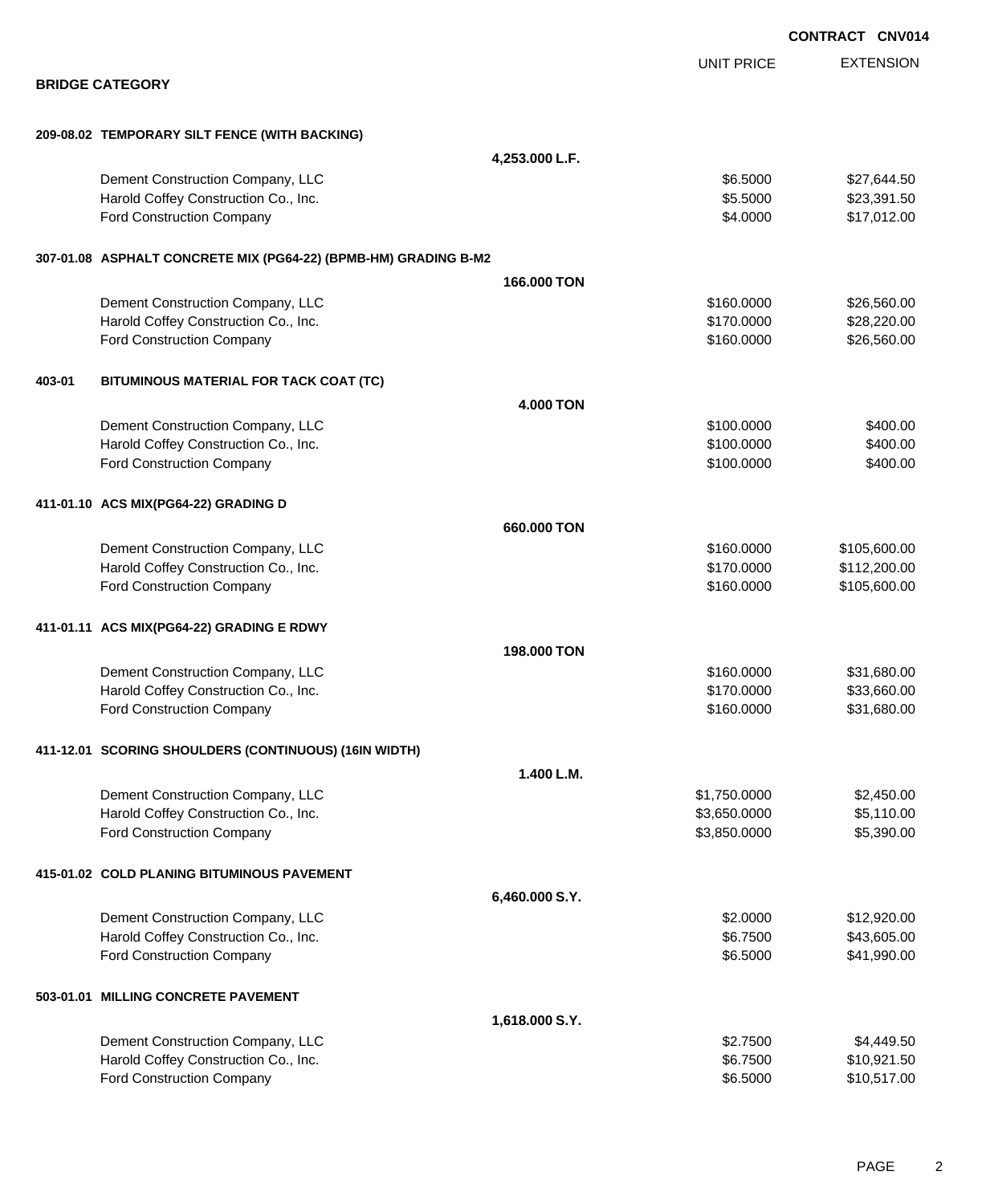EXTENSION **CONTRACT CNV014** UNIT PRICE **604-04.02 APPLIED TEXTURE FINISH (EXISTING STRUCTURES) 3,435.000 S.Y.** Dement Construction Company, LLC 6 and the state of the state of the state  $$10.5000$  \$36,067.50 Harold Coffey Construction Co., Inc. 6. 2000 \$20,610.00 Ford Construction Company  $$24,045.00$ **604-10.05 CONCRETE 120.000 S.F.** Dement Construction Company, LLC 6 and the state of the state of the state  $$225.0000$  \$27,000.00 Harold Coffey Construction Co., Inc. 6. The Construction Co., Inc. 6. The Construction Co., Inc. 6. The Const Ford Construction Company 622,200.00 \$22,200.00 \$185.0000 \$22,200.00 **604-10.42 CONCRETE REPAIRS 898.000 C.F.** Dement Construction Company, LLC 667,350.00 \$67,350.00 Harold Coffey Construction Co., Inc. 685,310.00 \$85,310.00 Ford Construction Company 696,086.00 **604-10.47 EXPANSION JOINT REPAIRS (TYPE H) 607.000 L.F.** Dement Construction Company, LLC \$1,011.4500 \$613,950.15 Harold Coffey Construction Co., Inc. 6. The Construction Co., Inc. 6. The Construction Co., Inc. 6. The Const Ford Construction Company **610,035.00 \$1,005.0000** \$610,035.00 **604-10.54 CONCRETE REPAIRS 105.000 S.F.** Dement Construction Company, LLC **but a set of the set of the set of the set of the set of the set of the set of the set of the set of the set of the set of the set of the set of the set of the set of the set of the set of** Harold Coffey Construction Co., Inc. \$165.0000 \$17,325.00 Ford Construction Company 613,650.00 **606-03.03 STEEL PILES (12 INCH) 3,040.000 L.F.** Dement Construction Company, LLC 65.9500 \$200,488.00 Harold Coffey Construction Co., Inc. 6. 2000 \$258,400.00 \$258,400.00 Ford Construction Company 6231,040.00 **617-01 BRIDGE DECK SEALANT 1,867.000 S.Y.** Dement Construction Company, LLC 6. The state of the state of the state of the state of the state of the state of the state of the state of the state of the state of the state of the state of the state of the state of the Harold Coffey Construction Co., Inc. 6. The Construction Co., Inc. 6. The Construction Co., Inc. 6. The Const Ford Construction Company 637,340.00 **705-04.50 PORTABLE BARRIER RAIL DELINEATOR 364.000 EACH** Dement Construction Company, LLC 6 and the state of the state of the state of the state of the state of the state of the state of the state of the state of the state of the state of the state of the state of the state of t Harold Coffey Construction Co., Inc. 6. 2000 \$2,912.00

Ford Construction Company 63,094.00

PAGE 3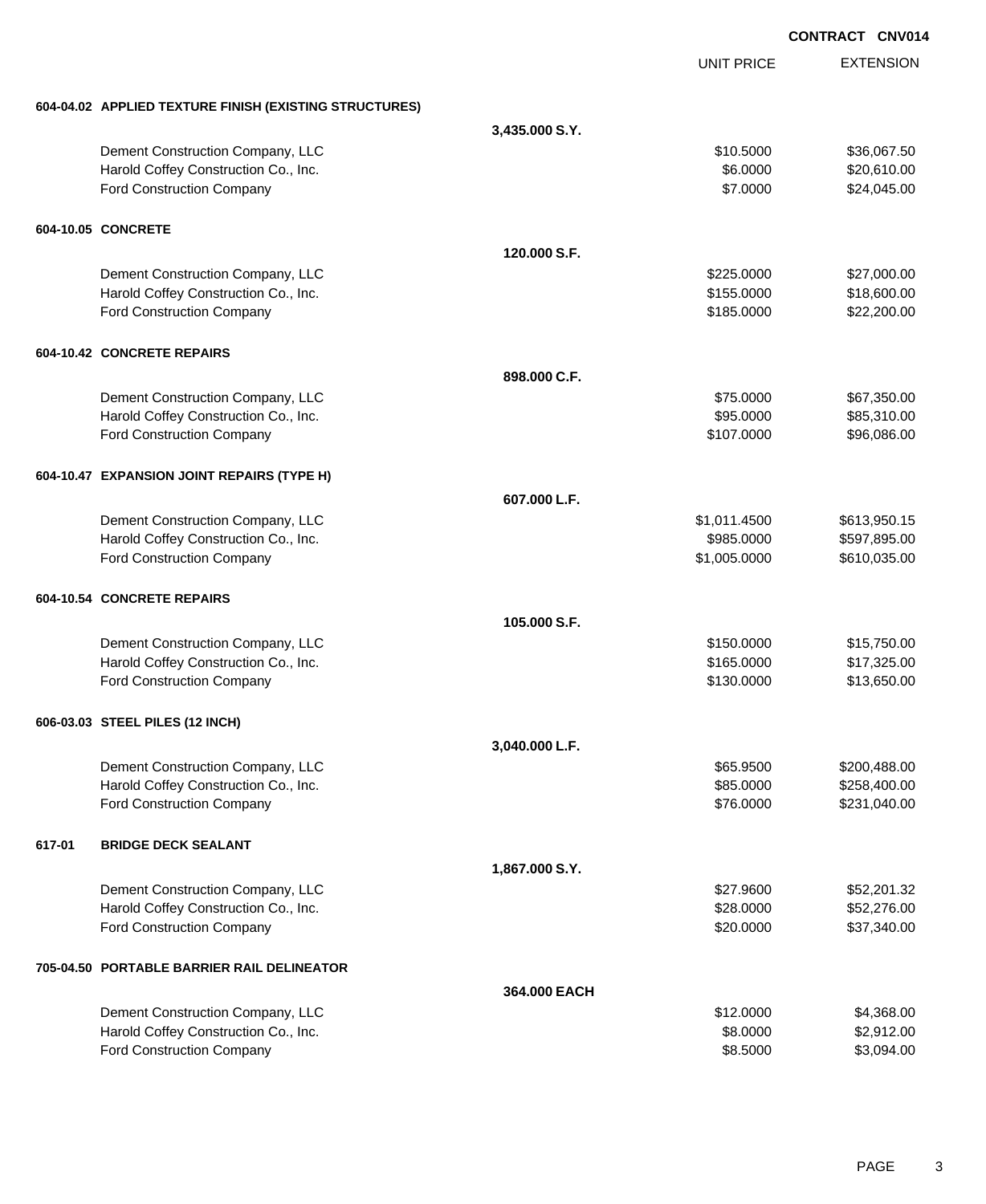|        |                                                    |                   | <b>UNIT PRICE</b> | <b>EXTENSION</b> |
|--------|----------------------------------------------------|-------------------|-------------------|------------------|
|        | 705-08.51 PORTABLE IMPACT ATTENUATOR NCHRP350 TL-3 |                   |                   |                  |
|        |                                                    | <b>6.000 EACH</b> |                   |                  |
|        | Dement Construction Company, LLC                   |                   | \$7,500.0000      | \$45,000.00      |
|        | Harold Coffey Construction Co., Inc.               |                   | \$5,100.0000      | \$30,600.00      |
|        | Ford Construction Company                          |                   | \$5,400.0000      | \$32,400.00      |
|        | 707-08.11 HIGH-VISIBILITY CONSTRUCTION FENCE       |                   |                   |                  |
|        |                                                    | 3,653.000 L.F.    |                   |                  |
|        | Dement Construction Company, LLC                   |                   | \$3.0000          | \$10,959.00      |
|        | Harold Coffey Construction Co., Inc.               |                   | \$2.7500          | \$10,045.75      |
|        | Ford Construction Company                          |                   | \$2.0000          | \$7,306.00       |
| 712-01 | <b>TRAFFIC CONTROL</b>                             |                   |                   |                  |
|        |                                                    | 1.000 LS          |                   |                  |
|        | Dement Construction Company, LLC                   |                   | \$23,000.0000     | \$23,000.00      |
|        | Harold Coffey Construction Co., Inc.               |                   | \$105,000.0000    | \$105,000.00     |
|        | Ford Construction Company                          |                   | \$44,800.0000     | \$44,800.00      |
|        | 712-02.02 INTERCONNECTED PORTABLE BARRIER RAIL     |                   |                   |                  |
|        |                                                    | 5,140.000 L.F.    |                   |                  |
|        | Dement Construction Company, LLC                   |                   | \$40.0000         | \$205,600.00     |
|        | Harold Coffey Construction Co., Inc.               |                   | \$30.0000         | \$154,200.00     |
|        | Ford Construction Company                          |                   | \$32.0000         | \$164,480.00     |
|        | 712-04.01 FLEXIBLE DRUMS (CHANNELIZING)            |                   |                   |                  |
|        |                                                    | 767,000 EACH      |                   |                  |
|        | Dement Construction Company, LLC                   |                   | \$26.0000         | \$19,942.00      |
|        | Harold Coffey Construction Co., Inc.               |                   | \$28.0000         | \$21,476.00      |
|        | Ford Construction Company                          |                   | \$29.5000         | \$22,626.50      |
| 712-06 | <b>SIGNS (CONSTRUCTION)</b>                        |                   |                   |                  |
|        |                                                    | 2,387.000 S.F.    |                   |                  |
|        | Dement Construction Company, LLC                   |                   | \$5.8000          | \$13,844.60      |
|        | Harold Coffey Construction Co., Inc.               |                   | \$6.0000          | \$14,322.00      |
|        | <b>Ford Construction Company</b>                   |                   | \$6.3000          | \$15,038.10      |
|        | 712-07.03 TEMPORARY BARRICADES (TYPE III)          |                   |                   |                  |
|        |                                                    | 334.000 L.F.      |                   |                  |
|        | Dement Construction Company, LLC                   |                   | \$10.5000         | \$3,507.00       |
|        | Harold Coffey Construction Co., Inc.               |                   | \$11.0000         | \$3,674.00       |
|        | Ford Construction Company                          |                   | \$11.5500         | \$3,857.70       |
|        | 712-08.03 ARROW BOARD (TYPE C)                     |                   |                   |                  |
|        |                                                    | <b>6.000 EACH</b> |                   |                  |
|        | Dement Construction Company, LLC                   |                   | \$775.0000        | \$4,650.00       |
|        | Harold Coffey Construction Co., Inc.               |                   | \$795.0000        | \$4,770.00       |
|        | Ford Construction Company                          |                   | \$835.0000        | \$5,010.00       |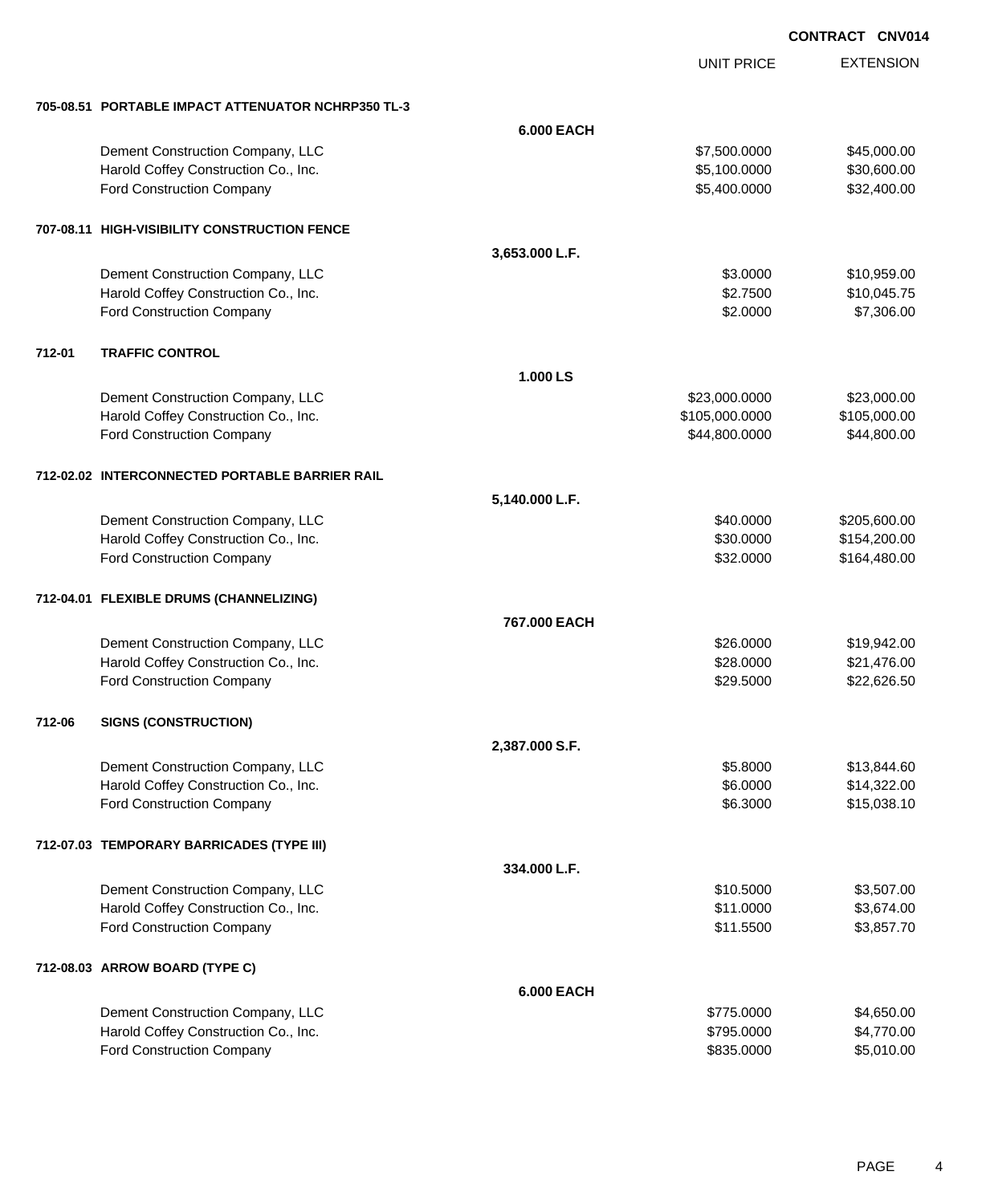EXTENSION **CONTRACT CNV014** UNIT PRICE **712-09.02 REMOVABLE PAVEMENT MARKING (8" BARRIER LINE) 24,245.000 L.F.** Dement Construction Company, LLC 6 and the state of the state of the state  $$3.9500$  \$95,767.75 Harold Coffey Construction Co., Inc. 6. The Construction Co., Inc. 6. The Construction Co., Inc. 6. The Const Ford Construction Company 64.1500 \$100,616.75 **712-09.08 REMOVABLE PAVEMENT MARKING (6" line) 25,670.000 L.F.** Dement Construction Company, LLC 6 and the state of the state of the state  $$3.9500$  \$101,396.50 Harold Coffey Construction Co., Inc. 6. The Construction Co., Inc. 6. The Construction Co., Inc. 6. The Const Ford Construction Company 64.1500 \$106,530.50 **713-02.14 FLEXIBLE DELINEATOR (WHITE) 342.000 EACH** Dement Construction Company, LLC **but a set of the set of the set of the set of the set of the set of the set of the set of the set of the set of the set of the set of the set of the set of the set of the set of the set of** Harold Coffey Construction Co., Inc. 6. The Construction Co., Inc. 6. The Construction Co., Inc. 6. The Const Ford Construction Company **610,773.00** \$10,773.00 **713-16.01 CHANGEABLE MESSAGE SIGN UNIT 10.000 EACH** Dement Construction Company, LLC 6.600.000 \$5,500.000 \$5,500.000 \$55,000.00 Harold Coffey Construction Co., Inc. 6. 2010 10:00:000 \$5,500.000 \$55,000.000 \$55,000.00 Ford Construction Company 658,000.00 \$58,000.00 \$5,800.000 \$5,800.000 \$58,000.00 **716-01.23 SNOWPLOWABLE RAISED PAVEMENT MARKERS (BI-DIR)(2 COLOR) 50.000 EACH** Dement Construction Company, LLC 60000 \$2,500.00 Harold Coffey Construction Co., Inc. 6. 2000 \$2,500.00 \$2,500.00 Ford Construction Company 652.500 \$2,625.00 **716-12.02 ENHANCED FLATLINE THERMO PVMT MRKNG (6IN LINE) 9.100 L.M.** Dement Construction Company, LLC 6.600.000 \$5,800.0000 \$5,800.0000 \$52,780.00 Harold Coffey Construction Co., Inc. 6. The Construction Co., Inc. \$5,800.000 \$5,800.000 \$52,780.00 Ford Construction Company 655,510.00 \$6,100.0000 \$55,510.00 **717-01 MOBILIZATION 1.000 LS** Dement Construction Company, LLC 6. The matrix of the state of the state  $$113,300.0000$  \$113,300.000 Harold Coffey Construction Co., Inc. 6. 2010 12:00:000 \$154,000.000 \$154,000.000 \$154,000.00 Ford Construction Company 6170,000.000 \$170,000.000 \$170,000.000 \$170,000.000 \$170,000.00 **801-03 WATER (SEEDING & SODDING) 42.000 M.G.** Dement Construction Company, LLC 60000 \$2,100.00 Harold Coffey Construction Co., Inc. 6420.00

Ford Construction Company 6441.00

PAGE 5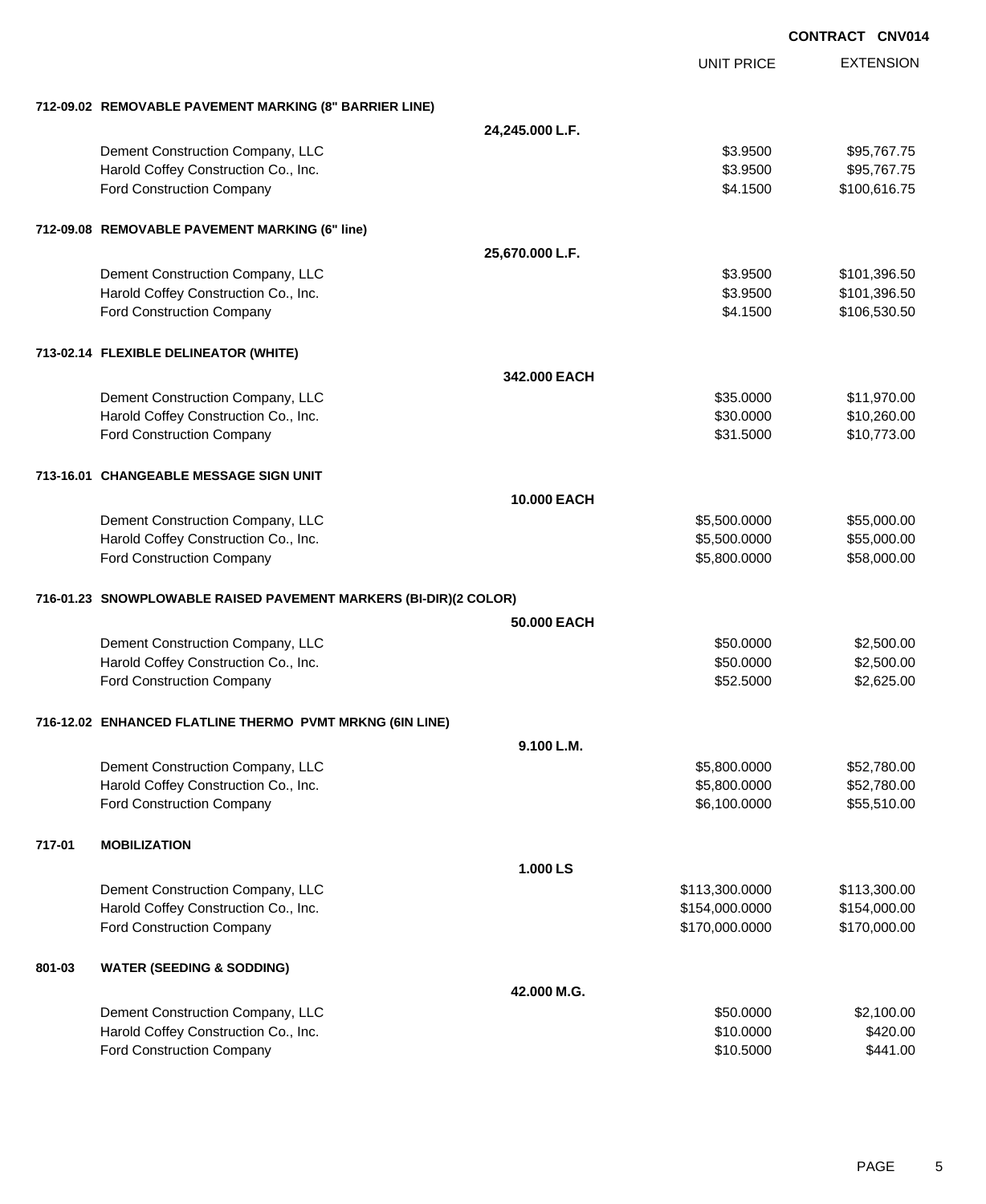|        |                                             |                |                   | <b>CONTRACT CNV014</b> |
|--------|---------------------------------------------|----------------|-------------------|------------------------|
|        |                                             |                | <b>UNIT PRICE</b> | <b>EXTENSION</b>       |
| 803-01 | <b>SODDING (NEW SOD)</b>                    |                |                   |                        |
|        |                                             | 4,200.000 S.Y. |                   |                        |
|        | Dement Construction Company, LLC            |                | \$4.0000          | \$16,800.00            |
|        | Harold Coffey Construction Co., Inc.        |                | \$3.5000          | \$14,700.00            |
|        | Ford Construction Company                   |                | \$3.5000          | \$14,700.00            |
|        | 604-05.31 BRIDGE DECK GROOVING (MECHANICAL) |                |                   |                        |
|        |                                             | 8,021.000 S.Y. |                   |                        |
|        | Dement Construction Company, LLC            |                | \$3.0300          | \$24,303.63            |
|        | Harold Coffey Construction Co., Inc.        |                | \$4.7500          | \$38,099.75            |
|        | Ford Construction Company                   |                | \$3.2000          | \$25,667.20            |
|        | 604-10.20 HYDRODEMOLITION                   |                |                   |                        |
|        |                                             | 8,214.000 S.Y. |                   |                        |
|        | Dement Construction Company, LLC            |                | \$21.5000         | \$176,601.00           |
|        | Harold Coffey Construction Co., Inc.        |                | \$48.0000         | \$394,272.00           |
|        | Ford Construction Company                   |                | \$29.0000         | \$238,206.00           |
|        | 604-10.68 CONCRETE REPAIRS (SAW CUTTING)    |                |                   |                        |
|        |                                             | 6,805.000 L.F. |                   |                        |
|        | Dement Construction Company, LLC            |                | \$2.0000          | \$13,610.00            |
|        | Harold Coffey Construction Co., Inc.        |                | \$0.3500          | \$2,381.75             |
|        | Ford Construction Company                   |                | \$6.0000          | \$40,830.00            |
| 619-01 | <b>BRIDGE DECK OVERLAY (PMC)</b>            |                |                   |                        |
|        |                                             | 8,214.000 S.Y. |                   |                        |
|        | Dement Construction Company, LLC            |                | \$79.6100         | \$653,916.54           |
|        | Harold Coffey Construction Co., Inc.        |                | \$61.5000         | \$505,161.00           |
|        | Ford Construction Company                   |                | \$83.5000         | \$685,869.00           |
|        | 619-01.35 BRIDGE DECK OVERLAY (PMC)         |                |                   |                        |
|        |                                             | 15,000 C.Y.    |                   |                        |
|        | Dement Construction Company, LLC            |                | \$1,380.0000      | \$20,700.00            |
|        | Harold Coffey Construction Co., Inc.        |                | \$1,050.0000      | \$15,750.00            |
|        | <b>Ford Construction Company</b>            |                | \$1,200.0000      | \$18,000.00            |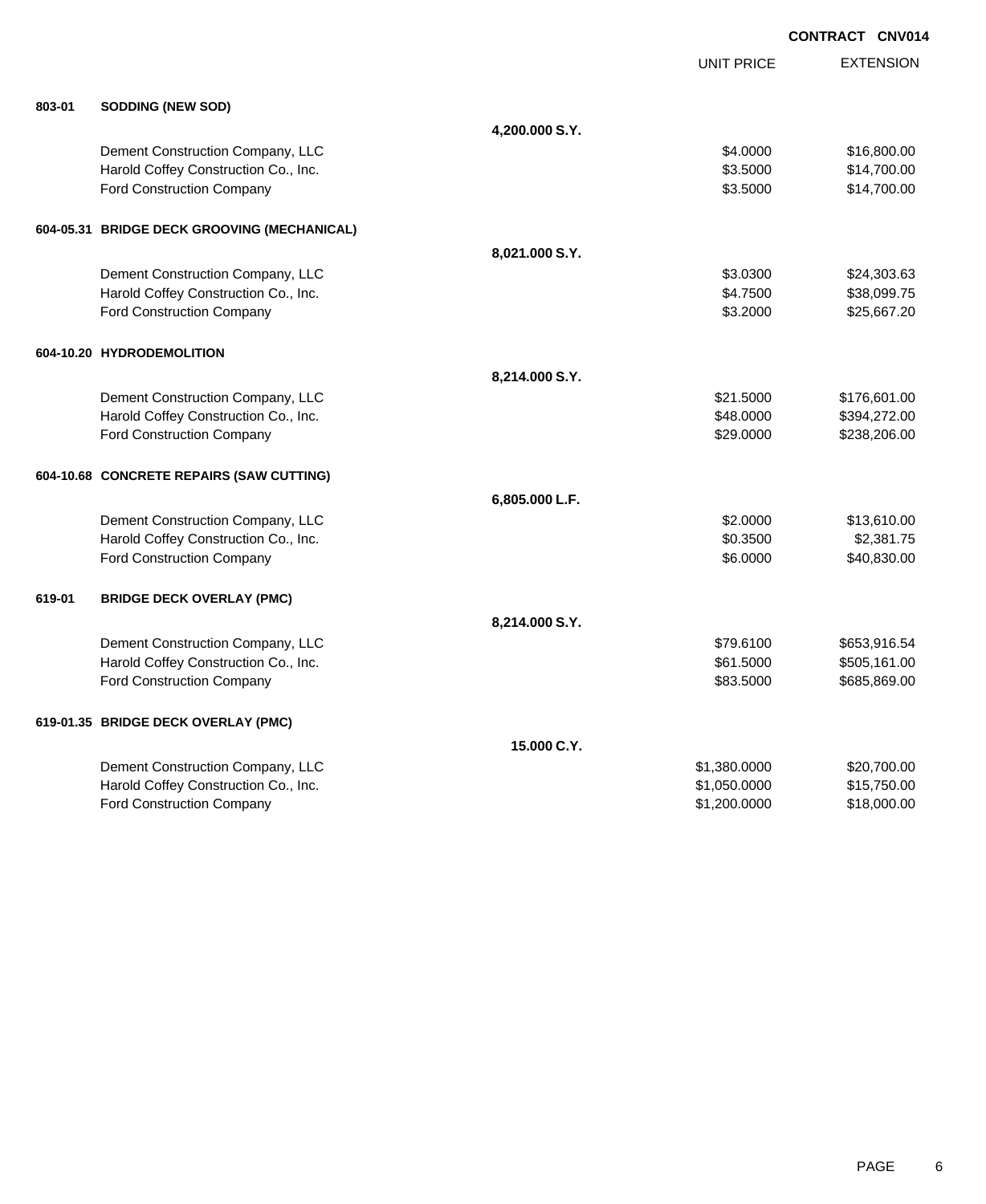## **SUB-TOTAL BRIDGE**

Dement Construction Company, LLC 6.99 Harold Coffey Construction Co., Inc. 63,097,412.50 Ford Construction Company **\$3,099,925.75** 

| Dement Construction Company, LLC     | \$2,896,126.99 |
|--------------------------------------|----------------|
| Harold Coffey Construction Co., Inc. | \$3,097,412.50 |
| <b>Ford Construction Company</b>     | \$3.099.925.75 |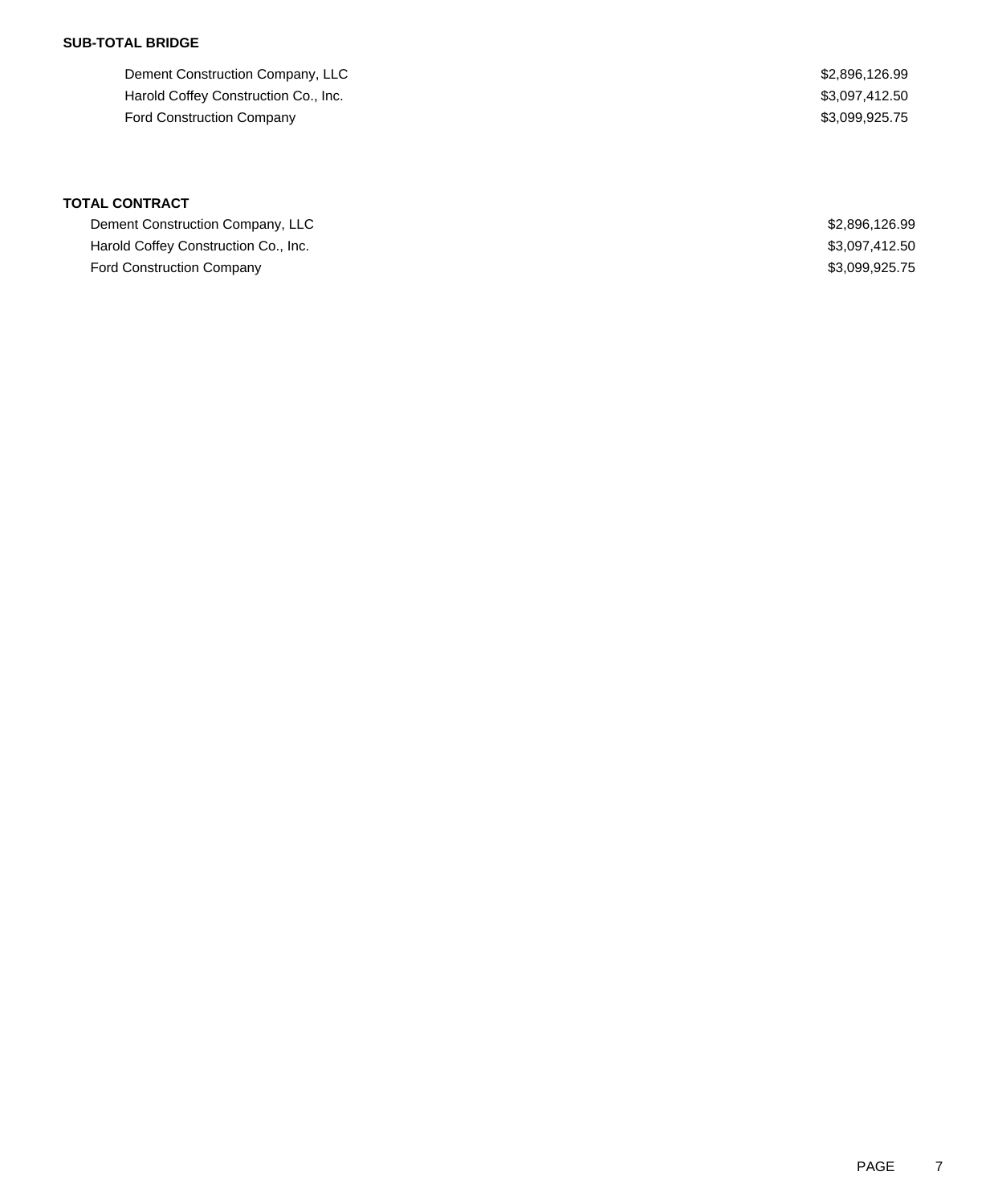#### FAYETTE COUNTY (Contract No. CNV083 Call 030)

HSIP-76(114),24009-3220-94,24009-4220-04,24009-4221-04

THE RESURFACING ON S.R. 76 FROM S.R. 57 (L.M. 0.00) TO S.R. 193 (L.M. 6.90), INCLUDING BRIDGE REPAIR.

PROJECT LENGTH - 6.900 MILES

COMPLETION TIME - ON OR BEFORE SEPTEMBER 30, 2021

Lehman-Roberts Company **\$1,299,628.11** Standard Construction Company, Inc. 6. \$1,578,496.05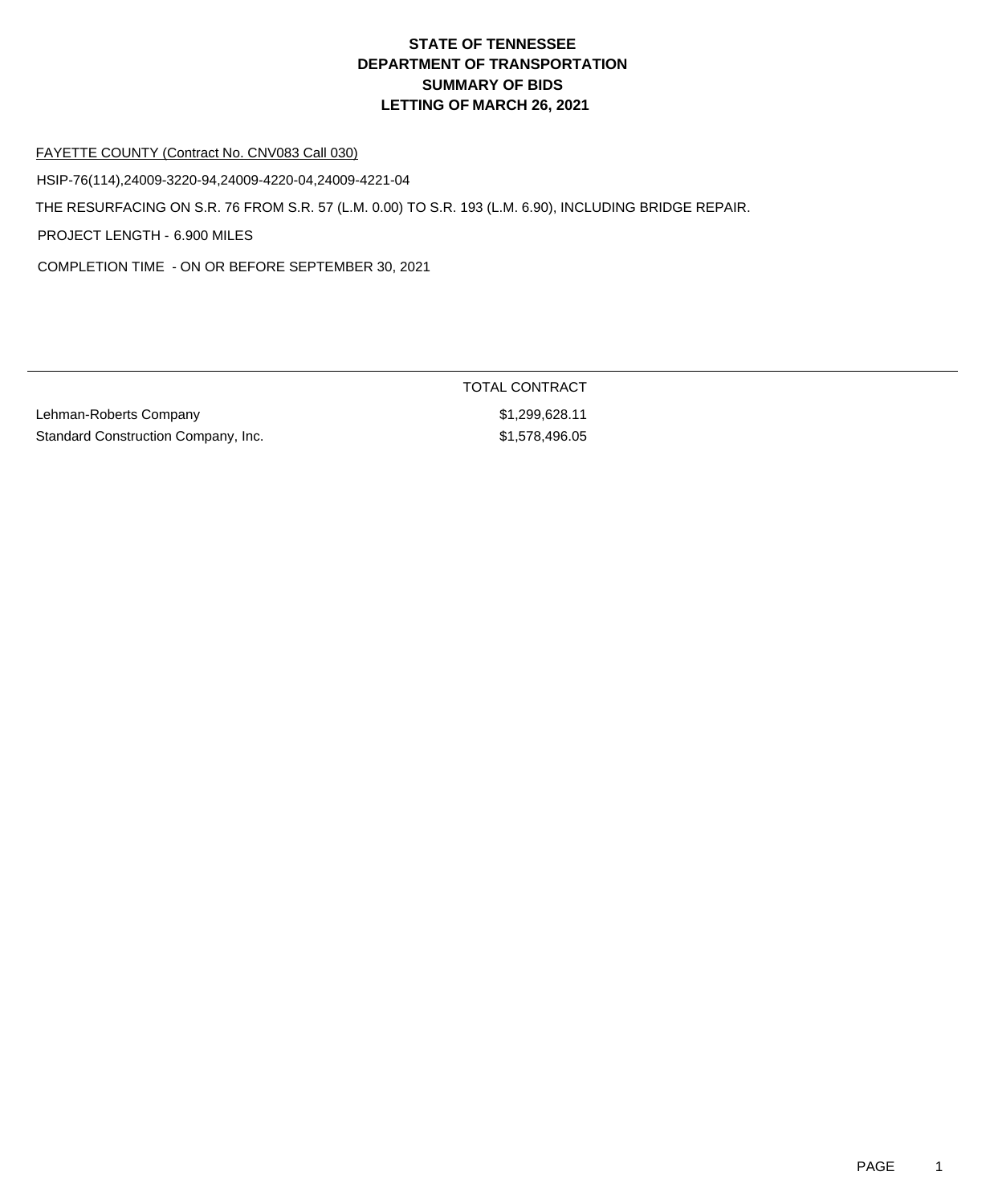EXTENSION **CONTRACT CNV083** UNIT PRICE **ROADWAY CATEGORY 202-03.01 REMOVAL OF ASPHALT PAVEMENT 26.000 S.Y.** Lehman-Roberts Company 62,912.00 Standard Construction Company, Inc. 6. The Standard Construction Company, Inc. 6. The Standard Construction Company, Inc. 6. The Standard Standard Standard Standard Standard Standard Standard Standard Standard Standard Sta **203-06 WATER 13.000 M.G.** Lehman-Roberts Company 6260.000 \$20.000 \$20.000 \$260.00 Standard Construction Company, Inc. 6. The Construction Company, Inc. 6. The Construction Company, Inc. 6. The Construction Company, Inc. 6. The Construction Company, Inc. 6. The Construction Company, Inc. 6. The Construct **208-01.05 BROOMING & DEGRASSING SHOULDERS 14.000 L.M.** Lehman-Roberts Company 616,800.00 \$1,200.0000 \$16,800.00 Standard Construction Company, Inc. 6. The Construction Company, Inc. 6. The Construction Company, Inc. 6. The Construction Company, Inc. 6. The Construction Company, Inc. 6. The Construction Company, Inc. 6. The Construct **303-02 MINERAL AGGREGATE, TYPE B BASE, GRADING (C OR D) 1,740.000 TON** Lehman-Roberts Company **\$280.00** \$64,380.00 Standard Construction Company, Inc. 6. The Construction Company, Inc. 6. The Construction Company, Inc. 6. The Construction Company, Inc. 6. The Construction Company, Inc. 6. The Construction Company, Inc. 6. The Construct **307-01.01 ASPHALT CONCRETE MIX (PG64-22) (BPMB-HM) GRADING A 9.000 TON** Lehman-Roberts Company 61,800.000 \$1,800.000 \$1,800.00 Standard Construction Company, Inc. 6. The Construction Company, Inc. 6. The Construction Company, Inc. 6. The Construction Company, Inc. 6. The Construction Company, Inc. 6. The Construction Company, Inc. 6. The Construct **307-01.08 ASPHALT CONCRETE MIX (PG64-22) (BPMB-HM) GRADING B-M2 3.000 TON** Lehman-Roberts Company 6600.000 \$600.00 \$600.00 \$600.00 Standard Construction Company, Inc. 6. The Construction Company, Inc. 6. The Construction Company, Inc. 6. The Construction Company, Inc. 6. The Construction Company, Inc. 6. The Construction Company, Inc. 6. The Construct **403-02.01 TRACKLESS TACK COAT 31.000 TON** Lehman-Roberts Company 627,280.000 \$27,280.000 \$27,280.000 \$27,280.000 \$27,280.00 Standard Construction Company, Inc. 6. The Construction Company, Inc. 6. The Construction Company, Inc. 6. The Construction Company, Inc. 6. The Construction Company, Inc. 6. The Construction Company, Inc. 6. The Construct **411-01.12 LONGITUDINAL JOINT STABILIZATION 80,233.000 S.F.** Lehman-Roberts Company **\$15,244.27** \$0.1900 \$15,244.27 Standard Construction Company, Inc. 6. The Construction Company, Inc. 6. The Construction Company, Inc. 6. The Construction Company, Inc. 6. The Construction Company, Inc. 6. The Construction Company, Inc. 6. The Construct **411-03.12 ACS MIX(PG64-22) THIN LIFT D ASPHALT 4,504.000 TON** Lehman-Roberts Company **688.0000** \$441,392.00 Standard Construction Company, Inc. 6. The Construction Company, Inc. 6. The Construction Company, Inc. 6. The Construction Company, Inc. 6. The Construction Company, Inc. 6. The Construction Company, Inc. 6. The Construct **411-12.03 SCORING FOR RUMBLE STRIPE (NON-CONTINUOUS) (8IN WIDTH) 10.000 L.M.** Lehman-Roberts Company **\$610.000** \$6,100.00 Standard Construction Company, Inc. 6. The Standard Construction Company, Inc. 6. The Standard Construction Company, Inc. 6. The Standard Standard Standard Standard Standard Standard Standard Standard Standard Standard Sta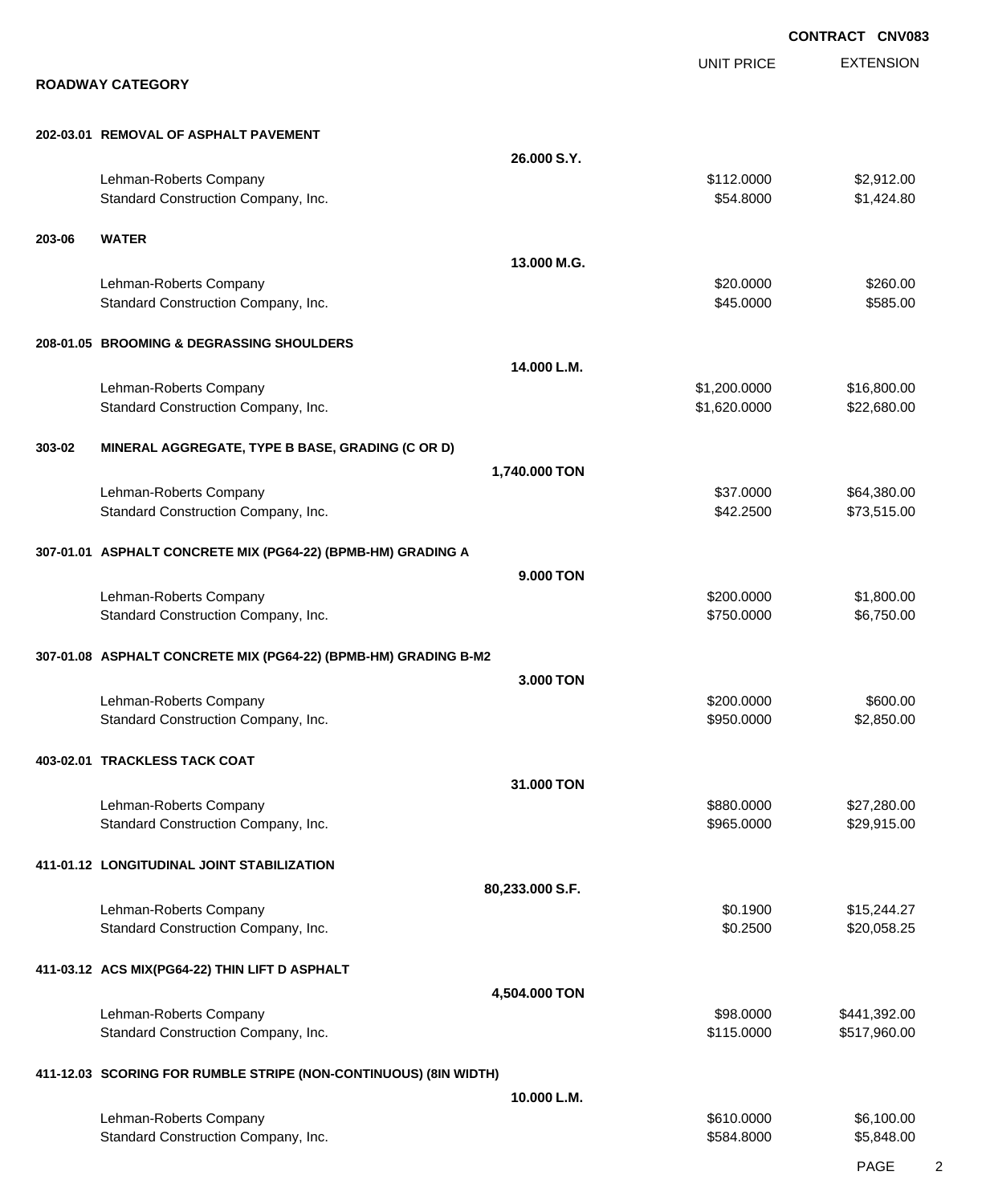UNIT PRICE

EXTENSION

|        | 414-04.03 ASPHALT EMULSION (SCRUB SEAL)                              |                   |                          |                      |
|--------|----------------------------------------------------------------------|-------------------|--------------------------|----------------------|
|        |                                                                      | 127.000 TON       |                          |                      |
|        | Lehman-Roberts Company                                               |                   | \$1,307.4400             | \$166,044.88         |
|        | Standard Construction Company, Inc.                                  |                   | \$1,380.0000             | \$175,260.00         |
|        | 414-04.04 MINERAL AGGREGATE (SCRUB SEAL)                             |                   |                          |                      |
|        |                                                                      | 1,035.000 TON     |                          |                      |
|        | Lehman-Roberts Company                                               |                   | \$63.0300                | \$65,236.05          |
|        | Standard Construction Company, Inc.                                  |                   | \$69.6000                | \$72,036.00          |
|        | 415-01.02 COLD PLANING BITUMINOUS PAVEMENT                           |                   |                          |                      |
|        |                                                                      | 9,122.000 S.Y.    |                          |                      |
|        | Lehman-Roberts Company                                               |                   | \$2.9500                 | \$26,909.90          |
|        | Standard Construction Company, Inc.                                  |                   | \$7.6500                 | \$69,783.30          |
|        | 705-02.10 GUARDRAIL TRANSITION 27IN TO 31IN                          |                   |                          |                      |
|        |                                                                      | 3,000 EACH        |                          |                      |
|        | Lehman-Roberts Company                                               |                   | \$86.4200                | \$259.26             |
|        | Standard Construction Company, Inc.                                  |                   | \$97.8000                | \$293.40             |
|        | 705-06.20 TANGENT ENERGY ABSORBING TERM MASH TL-3                    |                   |                          |                      |
|        |                                                                      | 3.000 EACH        |                          |                      |
|        | Lehman-Roberts Company                                               |                   | \$3,050.0000             | \$9,150.00           |
|        | Standard Construction Company, Inc.                                  |                   | \$3,450.0000             | \$10,350.00          |
|        |                                                                      |                   |                          |                      |
| 712-01 | <b>TRAFFIC CONTROL</b>                                               |                   |                          |                      |
|        |                                                                      | 1.000 LS          |                          |                      |
|        | Lehman-Roberts Company                                               |                   | \$38,500.0000            | \$38,500.00          |
|        | Standard Construction Company, Inc.                                  |                   | \$82,500.0000            | \$82,500.00          |
| 712-06 | <b>SIGNS (CONSTRUCTION)</b>                                          |                   |                          |                      |
|        |                                                                      | 1,634.000 S.F.    |                          |                      |
|        | Lehman-Roberts Company                                               |                   | \$5.5900                 | \$9,134.06           |
|        | Standard Construction Company, Inc.                                  |                   | \$6.3000                 | \$10,294.20          |
|        | 713-02.21 SIGN POST DELINEATION ENHANCEMENT                          |                   |                          |                      |
|        |                                                                      | 21.000 L.F.       |                          |                      |
|        | Lehman-Roberts Company                                               |                   | \$5.5900                 | \$117.39             |
|        | Standard Construction Company, Inc.                                  |                   | \$6.3000                 | \$132.30             |
|        | 713-15.36 REMOVE SIGN, SUPPORT & FOOTING                             |                   |                          |                      |
|        |                                                                      | <b>2.000 EACH</b> |                          |                      |
|        | Lehman-Roberts Company                                               |                   | \$25.4200                | \$50.84              |
|        | Standard Construction Company, Inc.                                  |                   | \$28.8000                | \$57.60              |
|        | 713-16.20 SIGNS (W10-1, HIGHWAY-RAIL GRADE CROSSING ADVANCE WARNING) |                   |                          |                      |
|        |                                                                      | <b>2.000 EACH</b> |                          |                      |
|        | Lehman-Roberts Company<br>Standard Construction Company, Inc.        |                   | \$177.9200<br>\$201.3000 | \$355.84<br>\$402.60 |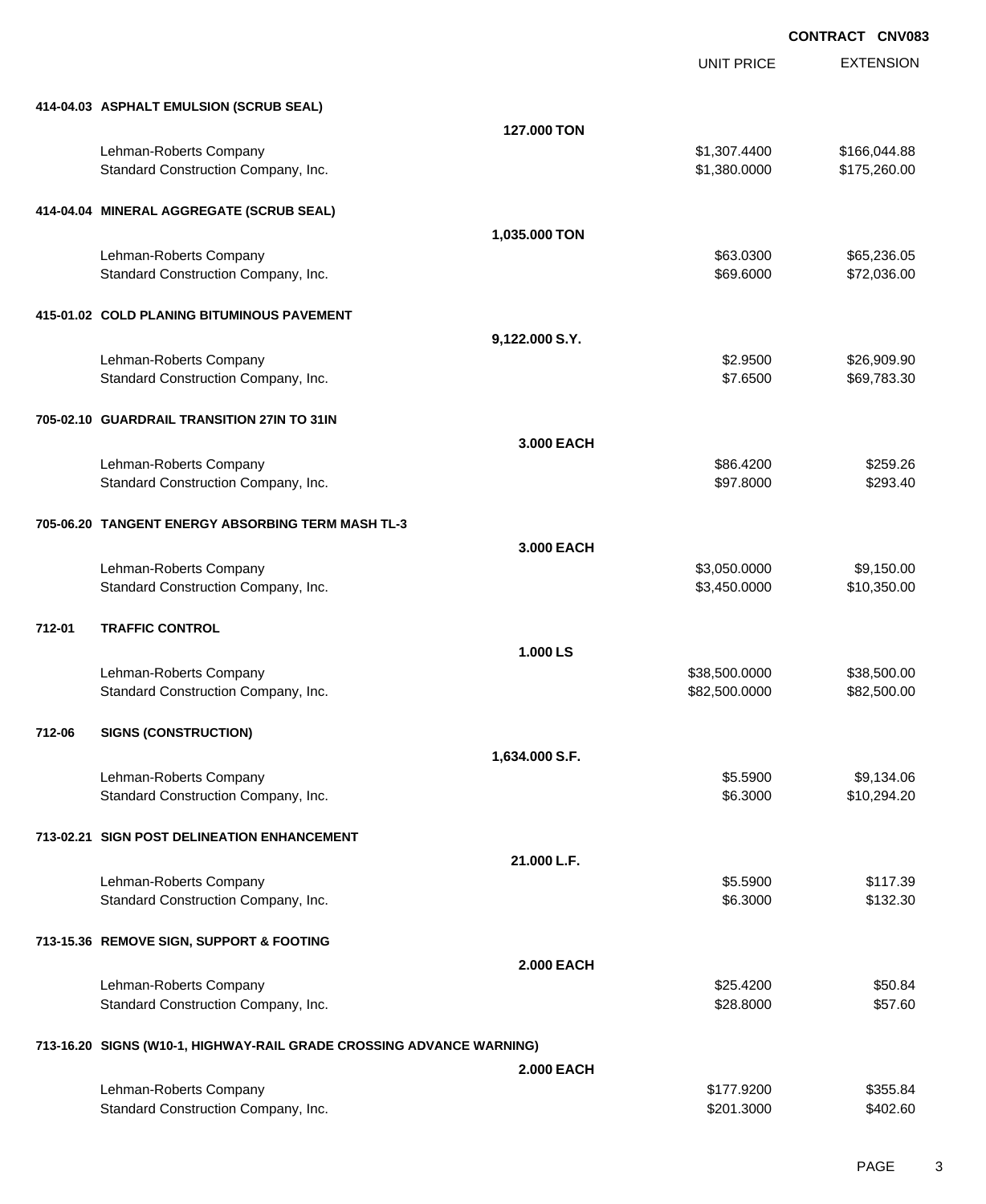|                                                                      |                   | <b>CONTRACT CNV083</b> |                          |
|----------------------------------------------------------------------|-------------------|------------------------|--------------------------|
|                                                                      |                   | <b>UNIT PRICE</b>      | <b>EXTENSION</b>         |
| 713-16.21 SIGNS (W10-4, HIGHWAY-RAIL GRADE CROSSING ADVANCE WARNING) |                   |                        |                          |
|                                                                      | <b>1.000 EACH</b> |                        |                          |
| Lehman-Roberts Company                                               |                   | \$177.9200             | \$177.92                 |
| Standard Construction Company, Inc.                                  |                   | \$201.3000             | \$201.30                 |
| 716-01.21 SNOWPLOWABLE RAISED PAVEMENT MARKERS (BI-DIR) (1 COLOR)    |                   |                        |                          |
|                                                                      | 447,000 EACH      |                        |                          |
| Lehman-Roberts Company                                               |                   | \$38.6300              | \$17,267.61              |
| Standard Construction Company, Inc.                                  |                   | \$41.8000              | \$18,684.60              |
| 716-02.04 PLASTIC PAVEMENT MARKING(CHANNELIZATION STRIPING)          |                   |                        |                          |
|                                                                      | 22.000 S.Y.       |                        |                          |
| Lehman-Roberts Company                                               |                   | \$32.5300              | \$715.66                 |
| Standard Construction Company, Inc.                                  |                   | \$35.2000              | \$774.40                 |
| 716-02.05 PLASTIC PAVEMENT MARKING (STOP LINE)                       |                   |                        |                          |
|                                                                      | 220.000 L.F.      |                        |                          |
| Lehman-Roberts Company                                               |                   | \$17.2800              | \$3,801.60               |
| Standard Construction Company, Inc.                                  |                   | \$18.7000              | \$4,114.00               |
| 716-03.02 PLASTIC WORD PAVEMENT MARKING (RXR)                        |                   |                        |                          |
|                                                                      | <b>2.000 EACH</b> |                        |                          |
| Lehman-Roberts Company                                               |                   | \$620.1700             | \$1,240.34               |
| Standard Construction Company, Inc.                                  |                   | \$671.0000             | \$1,342.00               |
| 716-03.03 PLASTIC WORD PAVEMENT MARKING (STOP AHEAD)                 |                   |                        |                          |
|                                                                      | <b>1.000 EACH</b> |                        |                          |
| Lehman-Roberts Company                                               |                   | \$610.0000             | \$610.00                 |
| Standard Construction Company, Inc.                                  |                   | \$660.0000             | \$660.00                 |
| 716-05.20 PAINTED PAVEMENT MARKING (6" LINE)                         |                   |                        |                          |
|                                                                      | 23.200 L.M.       |                        |                          |
| Lehman-Roberts Company                                               |                   | \$1,525.0000           | \$35,380.00              |
| Standard Construction Company, Inc.                                  |                   | \$1,650.0000           | \$38,280.00              |
| 716-08.04 REMOVAL OF PAVEMENT MARKING (CHANNELIZATION STRIPING)      |                   |                        |                          |
|                                                                      | 11.000 S.Y.       |                        |                          |
| Lehman-Roberts Company<br>Standard Construction Company, Inc.        |                   | \$31.5200              | \$346.72                 |
|                                                                      |                   | \$29.5000              | \$324.50                 |
| 716-08.05 REMOVAL OF PAVEMENT MARKING (STOP LINE)                    |                   |                        |                          |
|                                                                      | 220.000 L.F.      |                        |                          |
| Lehman-Roberts Company<br>Standard Construction Company, Inc.        |                   | \$8.6400<br>\$8.1000   | \$1,900.80<br>\$1,782.00 |
|                                                                      |                   |                        |                          |
| 716-08.11 REMOVAL OF WORD PAVEMENT MARKING (RXR)                     | <b>2.000 EACH</b> |                        |                          |
| Lehman-Roberts Company                                               |                   | \$416.8300             | \$833.66                 |
| Standard Construction Company, Inc.                                  |                   | \$389.5000             | \$779.00                 |
|                                                                      |                   |                        |                          |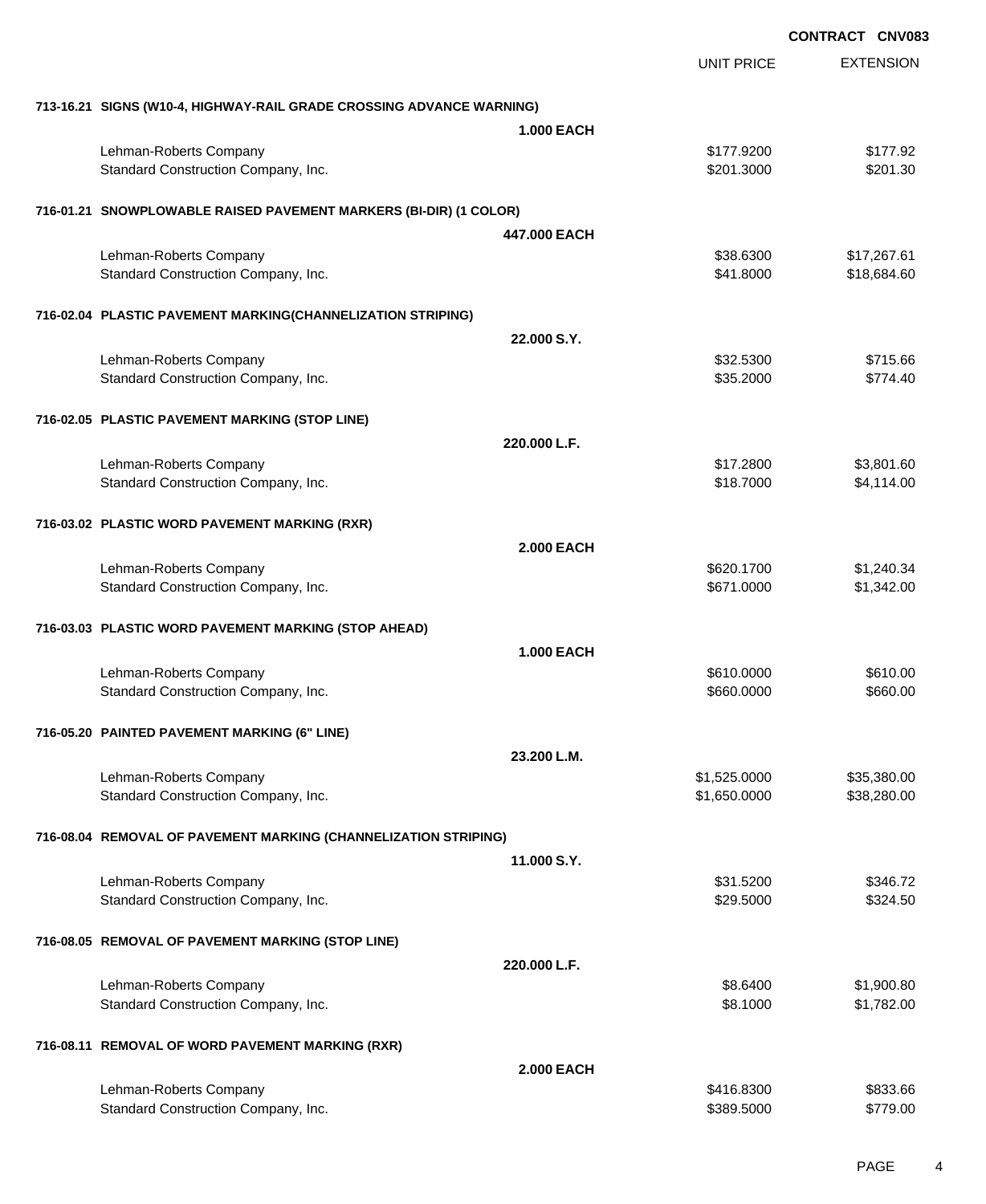|        |                                                          |                   |                   | <b>CONTRACT CNV083</b> |
|--------|----------------------------------------------------------|-------------------|-------------------|------------------------|
|        |                                                          |                   | <b>UNIT PRICE</b> | <b>EXTENSION</b>       |
|        | 716-08.12 REMOVAL OF WORD PAVEMENT MARKING (STOP AHEAD)  |                   |                   |                        |
|        |                                                          | <b>1.000 EACH</b> |                   |                        |
|        | Lehman-Roberts Company                                   |                   | \$472,7500        | \$472.75               |
|        | Standard Construction Company, Inc.                      |                   | \$441.8000        | \$441.80               |
|        | 716-08.20 REMOVAL OF PAVEMENT MARKING (LINE)             |                   |                   |                        |
|        |                                                          | 23.200 L.M.       |                   |                        |
|        | Lehman-Roberts Company                                   |                   | \$325.0000        | \$7,540.00             |
|        | Standard Construction Company, Inc.                      |                   | \$1,125.0000      | \$26,100.00            |
|        | 716-12.02 ENHANCED FLATLINE THERMO PVMT MRKNG (6IN LINE) |                   |                   |                        |
|        |                                                          | 9.200 L.M.        |                   |                        |
|        | Lehman-Roberts Company                                   |                   | \$5,896.6700      | \$54,249.36            |
|        | Standard Construction Company, Inc.                      |                   | \$6,380.0000      | \$58,696.00            |
|        | 716-13.02 SPRAY THERMO PVMT MRKNG (60 mil) (6IN LINE)    |                   |                   |                        |
|        |                                                          | 14.000 L.M.       |                   |                        |
|        | Lehman-Roberts Company                                   |                   | \$3,558.3400      | \$49,816.76            |
|        | Standard Construction Company, Inc.                      |                   | \$3,850.0000      | \$53,900.00            |
| 717-01 | <b>MOBILIZATION</b>                                      |                   |                   |                        |
|        |                                                          | 1.000 LS          |                   |                        |
|        | Lehman-Roberts Company                                   |                   | \$50,000.0000     | \$50,000.00            |
|        | Standard Construction Company, Inc.                      |                   | \$67,500.0000     | \$67,500.00            |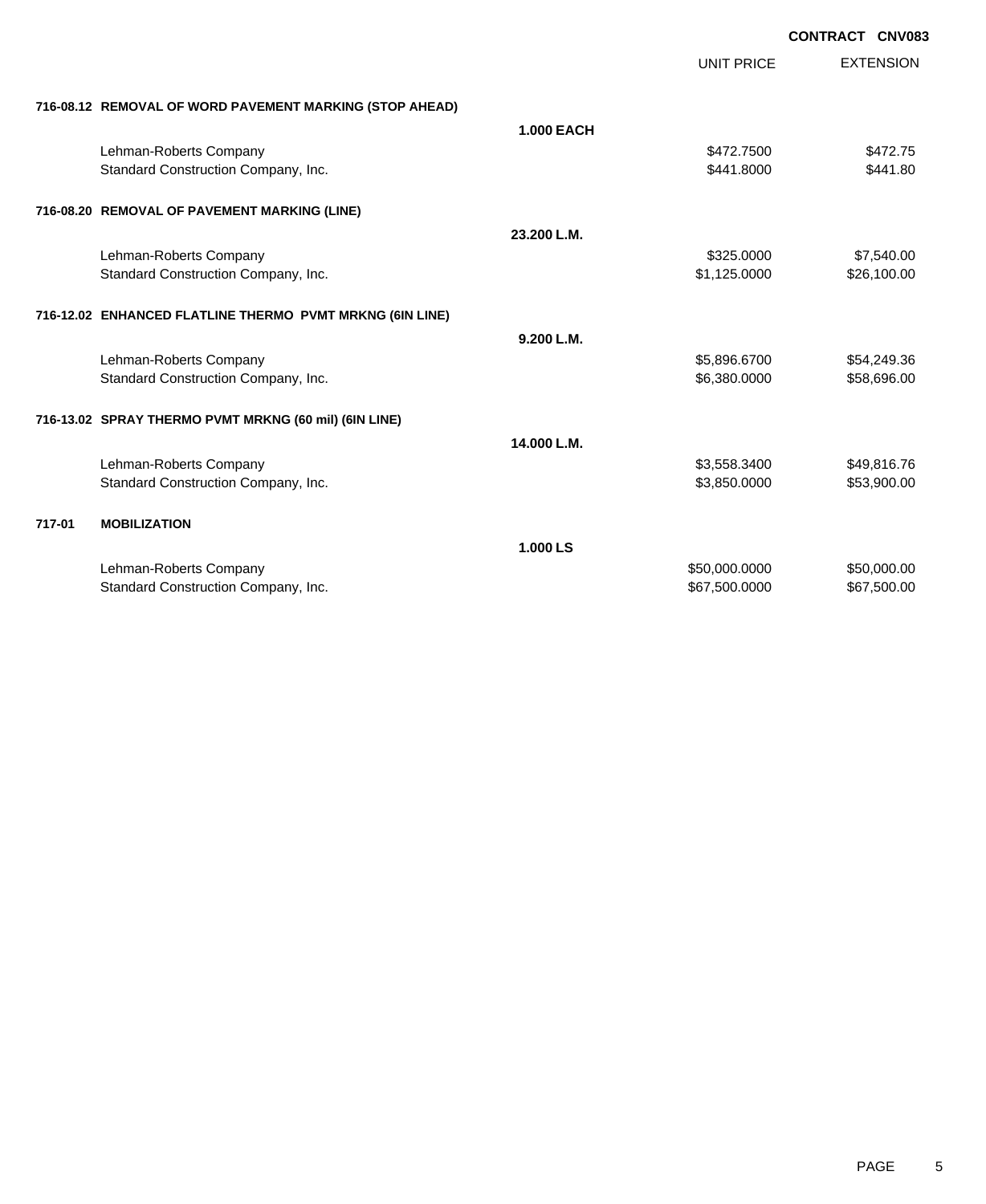|                                                      |                |            | <b>CONTRACT</b> | <b>CNV083</b>    |
|------------------------------------------------------|----------------|------------|-----------------|------------------|
|                                                      |                | UNIT PRICE |                 | <b>EXTENSION</b> |
| <b>BRIDGE CATEGORY</b>                               |                |            |                 |                  |
| 604-10.44 EXPANSION JOINT REPAIRS                    |                |            |                 |                  |
|                                                      | 172.000 L.F.   |            |                 |                  |
| Lehman-Roberts Company                               |                | \$150.4700 |                 | \$25,880.84      |
| Standard Construction Company, Inc.                  |                | \$166.5000 |                 | \$28,638.00      |
| 617-04.01 TYPE 1 THIN EPOXY OVERLAY (EPOXY-URETHANE) |                |            |                 |                  |
|                                                      | 4,286.000 S.Y. |            |                 |                  |
| Lehman-Roberts Company                               |                | \$36.6000  |                 | \$156,867.60     |
| Standard Construction Company, Inc.                  |                | \$40,5000  |                 | \$173,583.00     |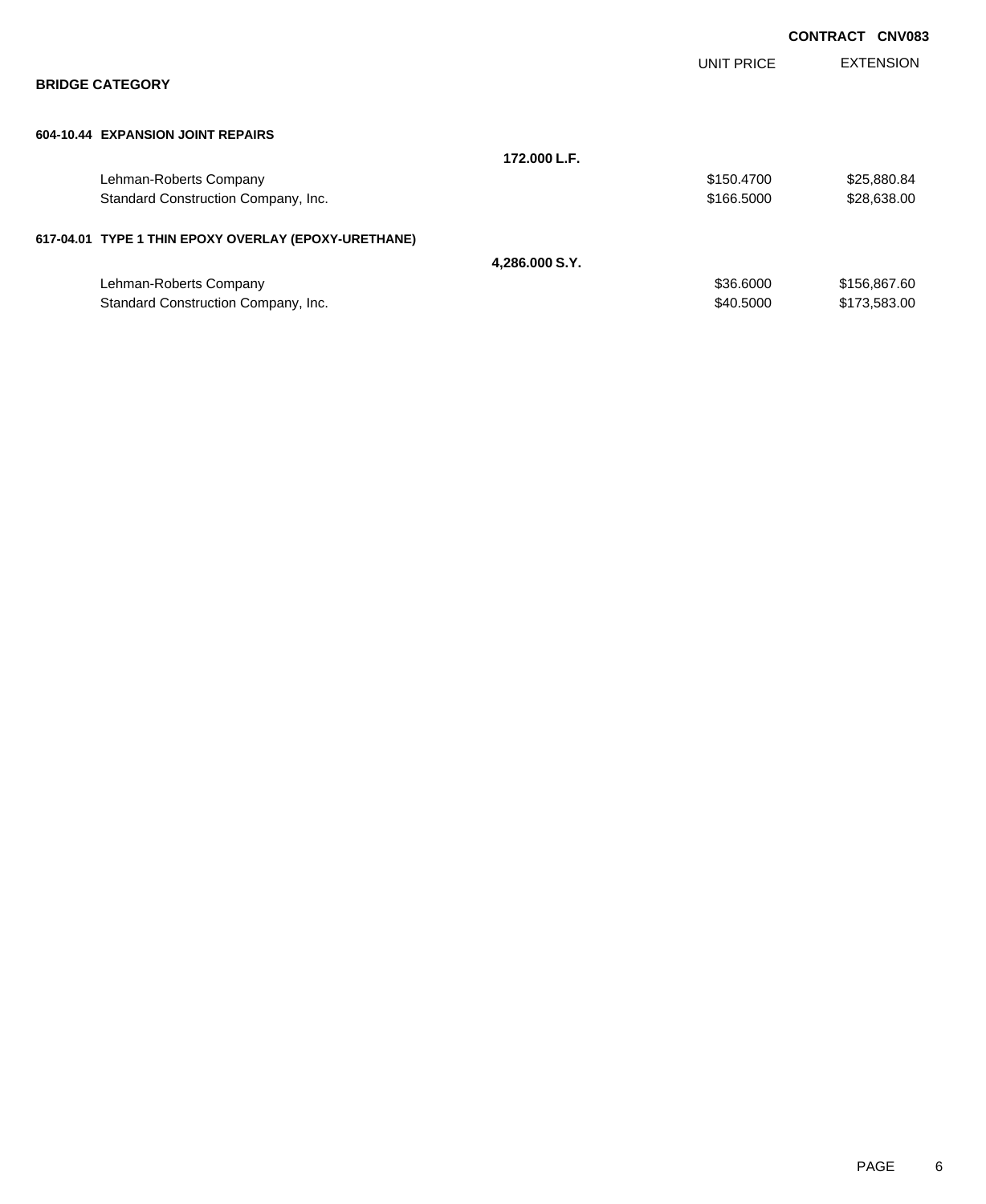## **SUB-TOTAL ROADWAY**

| Lehman-Roberts Company<br>Standard Construction Company, Inc. | \$1,116,879.67<br>\$1,376,275.05 |
|---------------------------------------------------------------|----------------------------------|
|                                                               |                                  |
| <b>SUB-TOTAL BRIDGE</b>                                       |                                  |
| Lehman-Roberts Company                                        | \$182,748.44                     |
| Standard Construction Company, Inc.                           | \$202,221.00                     |
| <b>TOTAL CONTRACT</b>                                         |                                  |
| Lehman-Roberts Company                                        | \$1,299,628.11                   |
| Standard Construction Company, Inc.                           | \$1,578,496.05                   |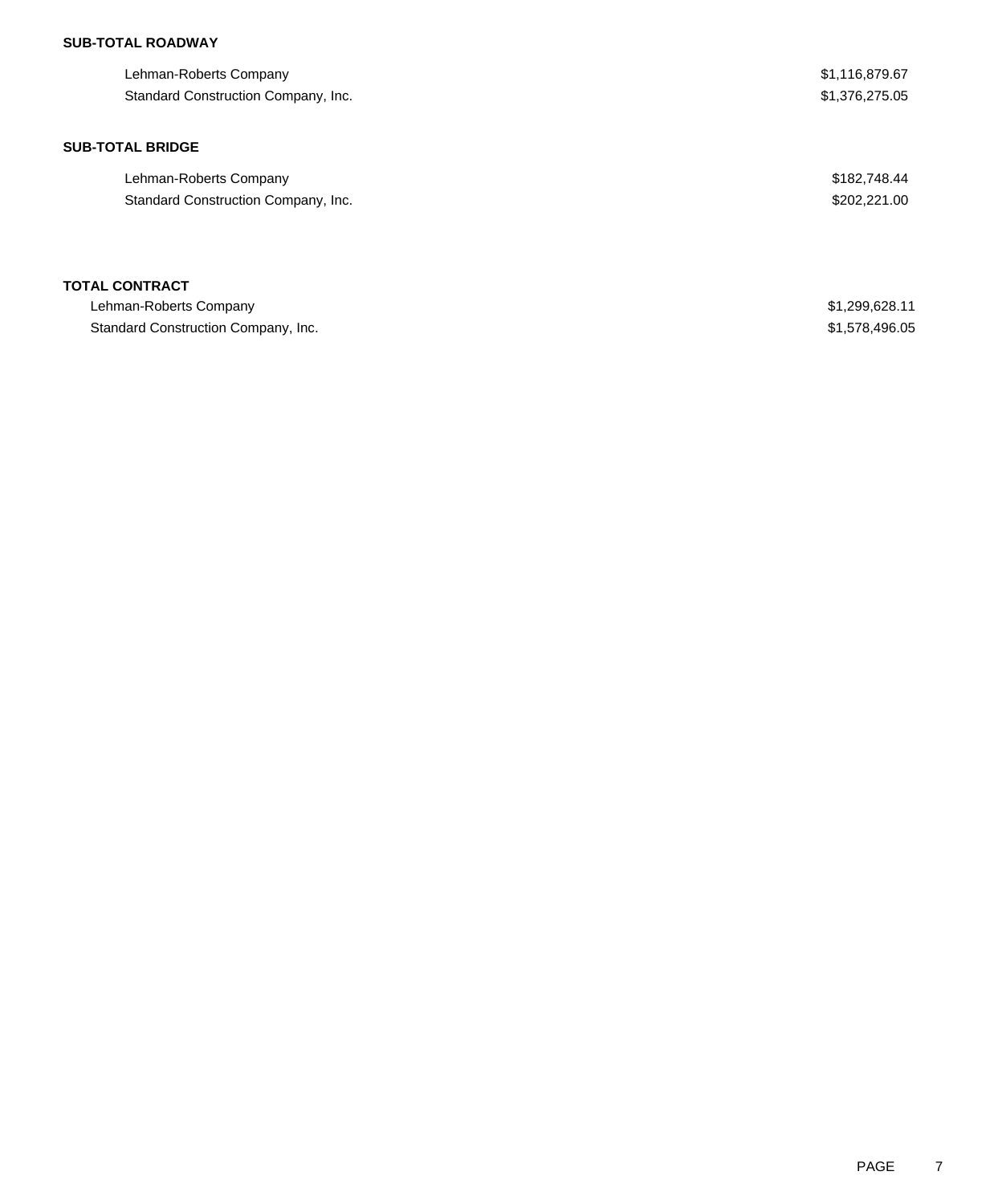### COUNTIES FAYETTE, LAUDERDALE, SHELBY, AND TIPTON (Contract No. CNV118 Call 031)

98400-4179-04

THE ON-CALL GUARDRAIL REPAIR AND NEW GUARDRAIL INSTALLATION ON VARIOUS INTERSTATE AND STATE ROUTES.

PROJECT LENGTH - 0.0 MILES

COMPLETION TIME - ON OR BEFORE JUNE 30, 2022

F8th Construction Company, LLC \$982,063.00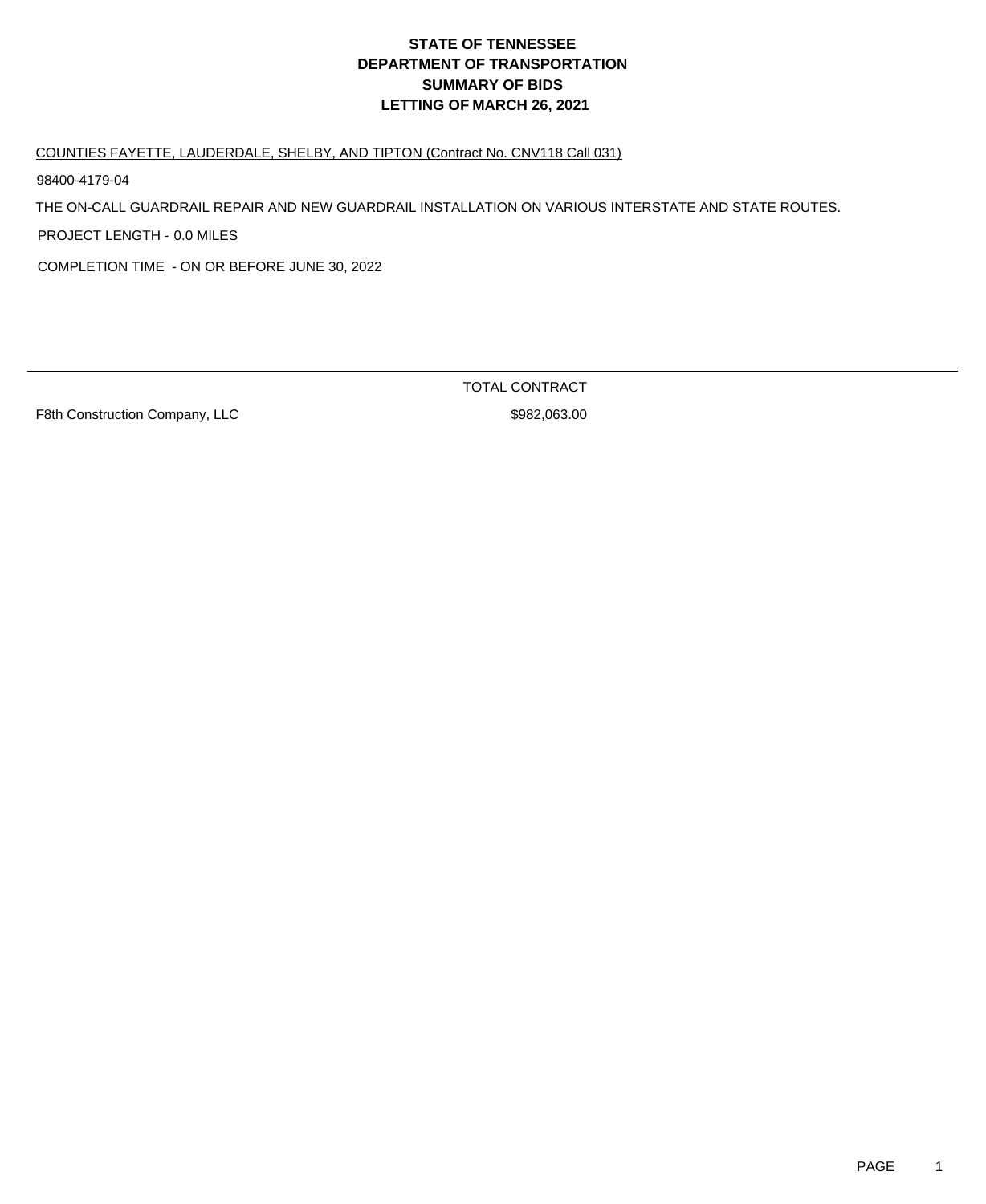|                                                            |                |                   | CONTRACT CNV118  |
|------------------------------------------------------------|----------------|-------------------|------------------|
| <b>MAINTENANCE CATEGORY</b>                                |                | <b>UNIT PRICE</b> | <b>EXTENSION</b> |
|                                                            |                |                   |                  |
| 705-01.01 GUARDRAIL AT BRIDGE ENDS                         |                |                   |                  |
| F8th Construction Company, LLC                             | 120.000 L.F.   | \$80.0000         | \$9,600.00       |
| 705-01.02 GUARDRAIL AT BRIDGE PIERS                        |                |                   |                  |
| F8th Construction Company, LLC                             | 10.000 L.F.    | \$10.0000         | \$100.00         |
| 705-01.04 METAL BEAM GUARD FENCE                           |                |                   |                  |
| F8th Construction Company, LLC                             | 150.000 L.F.   | \$30.0000         | \$4,500.00       |
| 705-02.01 SINGLE GUARDRAIL, WITH RUB-RAIL (TYPE 2)         |                |                   |                  |
| F8th Construction Company, LLC                             | 75,000 L.F.    | \$10.0000         | \$750.00         |
| 705-02.02 SINGLE GUARDRAIL (TYPE 2)                        |                |                   |                  |
| F8th Construction Company, LLC                             | 3,600.000 L.F. | \$14.0000         | \$50,400.00      |
| 705-02.10 GUARDRAIL TRANSITION 27IN TO 31IN                |                |                   |                  |
| F8th Construction Company, LLC                             | 200.000 EACH   | \$20.0000         | \$4,000.00       |
| 705-02.20 SINGLE GUARDRAIL (TYPE 2) LONG POST (6 FT-9 FT)  |                |                   |                  |
| F8th Construction Company, LLC                             | 1,000.000 L.F. | \$5.0000          | \$5,000.00       |
| 705-02.25 SINGLE GUARDRAIL (TYPE 2) LONG POST (9 FT-12 FT) |                |                   |                  |
| F8th Construction Company, LLC                             | 1,000.000 L.F. | \$5.0000          | \$5,000.00       |
| 705-03.01 MEDIAN DIVIDER GUARDRAIL, WITH RUB-RAIL (TYPE 2) |                |                   |                  |
| F8th Construction Company, LLC                             | 13.000 L.F.    | \$14.0000         | \$182.00         |
| 705-03.02 MEDIAN DIVIDER GUARDRAIL (TYPE 2)                |                |                   |                  |
| F8th Construction Company, LLC                             | 100.000 L.F.   | \$14.0000         | \$1,400.00       |
| 705-03.03 MEDIAN DIVIDER GUARDRAIL (TYPE 2) (27" MT HT)    |                |                   |                  |
| F8th Construction Company, LLC                             | 25,000 L.F.    | \$14.0000         | \$350.00         |
| 705-03.04 MEDIAN DIVIDER GUARDRAIL AT CONCRETE BARRIER     |                |                   |                  |
| F8th Construction Company, LLC                             | 25.000 L.F.    | \$14.0000         | \$350.00         |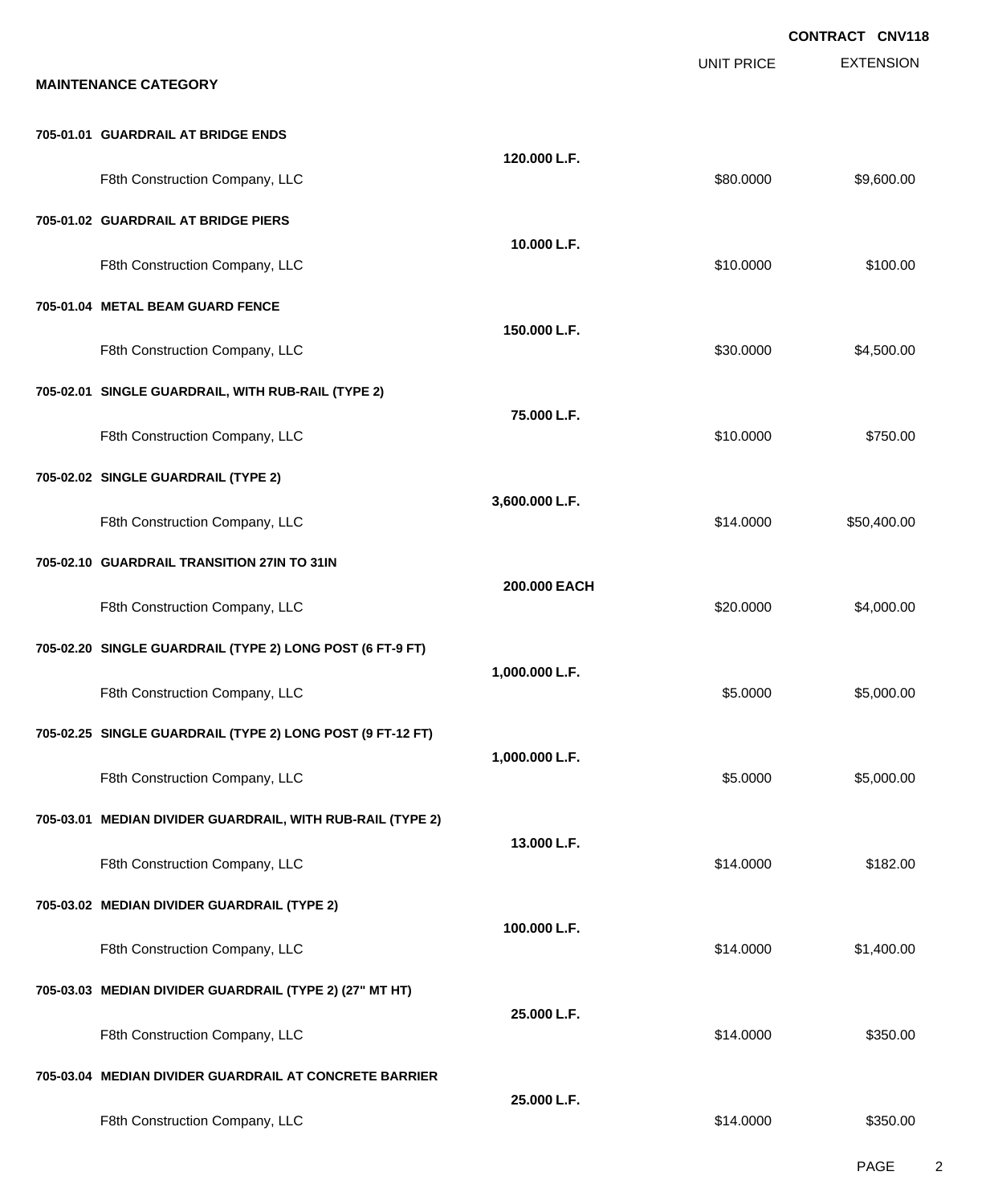|                                                                |                    | <b>UNIT PRICE</b> | <b>EXTENSION</b> |
|----------------------------------------------------------------|--------------------|-------------------|------------------|
| 705-04.02 GUARDRAIL TERMINAL (TYPE 12)                         |                    |                   |                  |
| F8th Construction Company, LLC                                 | <b>2.000 EACH</b>  | \$25.0000         | \$50.00          |
| 705-04.03 GUARDRAIL TERMINAL (TYPE 13)                         |                    |                   |                  |
| F8th Construction Company, LLC                                 | <b>6.000 EACH</b>  | \$250.0000        | \$1,500.00       |
| 705-04.05 GUARDRAIL TERMINAL (TYPE-IN-LINE)                    |                    |                   |                  |
| F8th Construction Company, LLC                                 | 5.000 EACH         | \$200.0000        | \$1,000.00       |
| 705-04.11 STONE FOR GUARDRAIL END TERMINAL PAD                 | 1,400.000 TON      |                   |                  |
| F8th Construction Company, LLC                                 |                    | \$2.0000          | \$2,800.00       |
| 705-04.24 GUARDRAIL END TERMINAL DELINEATION SHEETING          | 200.000 S.F.       |                   |                  |
| F8th Construction Company, LLC                                 |                    | \$1.0000          | \$200.00         |
| 705-04.29 C-A-T CRASH CUSHION ATTENUATING TERMINAL             | <b>2.000 EACH</b>  |                   |                  |
| F8th Construction Company, LLC                                 |                    | \$1,500.0000      | \$3,000.00       |
| 705-06.01 W BEAM GR (TYPE 2) MASH TL-3                         | 6,500.000 L.F.     |                   |                  |
| F8th Construction Company, LLC                                 |                    | \$18.0000         | \$117,000.00     |
| 705-06.09 WEAK-POST GUARDRAIL ATTACHMENT TO CULVERT(MASH TL-3) | 100.000 L.F.       |                   |                  |
| F8th Construction Company, LLC                                 |                    | \$180.0000        | \$18,000.00      |
| 705-06.10 GR TERMINALTRAILING END (TYPE 13) MASH TL-3          | <b>15.000 EACH</b> |                   |                  |
| F8th Construction Company, LLC                                 |                    | \$300.0000        | \$4,500.00       |
| 705-06.11 GR TERMINAL (IN-INLINE) MASH TL-3                    | <b>5.000 EACH</b>  |                   |                  |
| F8th Construction Company, LLC                                 |                    | \$200.0000        | \$1,000.00       |
| 705-06.20 TANGENT ENERGY ABSORBING TERM MASH TL-3              | 250.000 EACH       |                   |                  |
| F8th Construction Company, LLC                                 |                    | \$2,250.0000      | \$562,500.00     |
| 705-06.25 THRIE BEAM BRIDGE TRANSITION MASH TL-3               | 5.000 EACH         |                   |                  |
| F8th Construction Company, LLC                                 |                    | \$1,000.0000      | \$5,000.00       |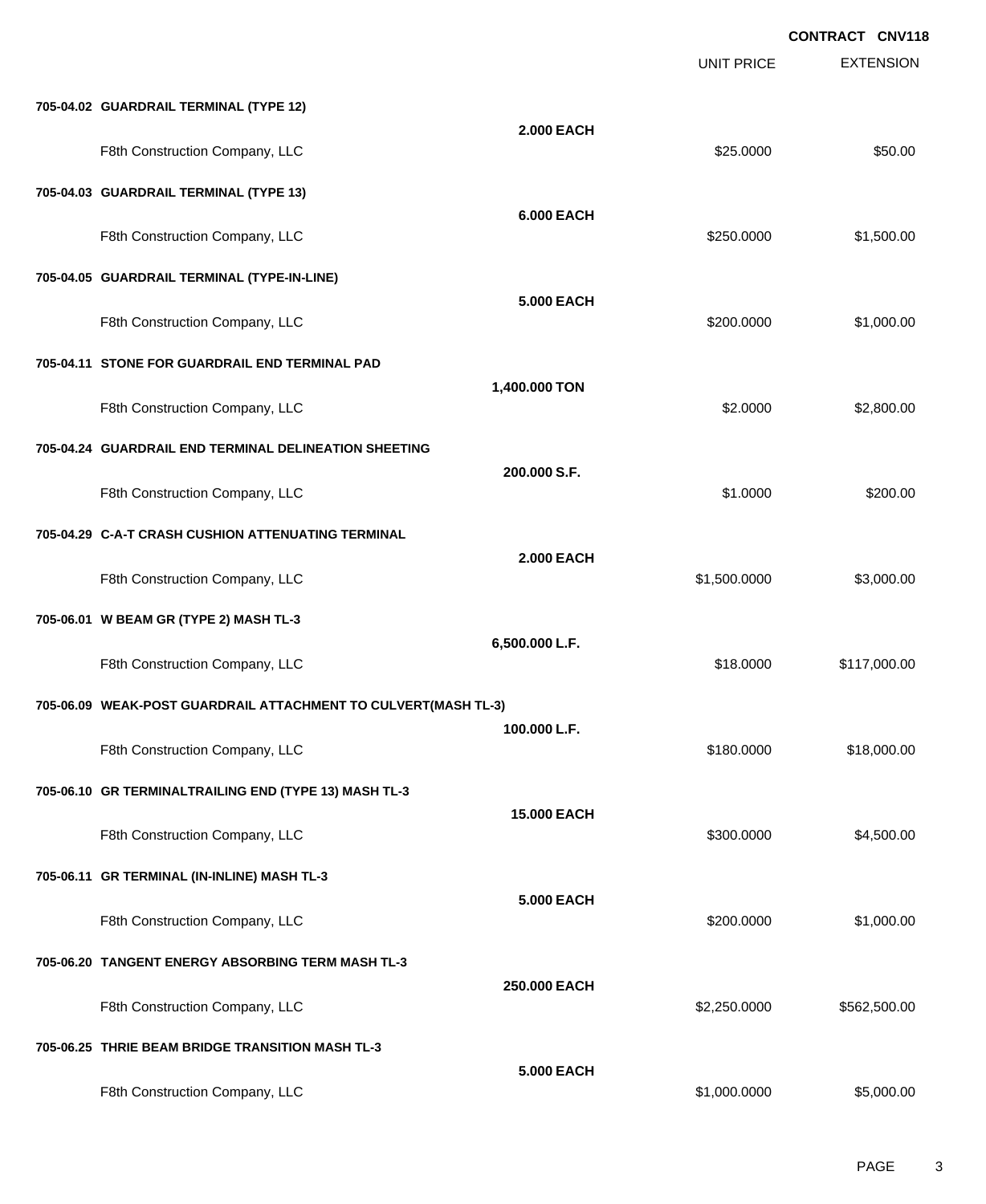EXTENSION **CONTRACT CNV118** UNIT PRICE **705-06.26 THRIE BEAM BRIDGE TRANSITION MASH TL-2 3.000 EACH** F8th Construction Company, LLC 6750.000 \$750.000 \$750.00 **705-06.30 GR TERMINAL (ENERGY ABSORBING) MASH TL-2 5.000 EACH** F8th Construction Company, LLC 6. The state of the state of the state of the state of the state of the state of the state of the state of the state of the state of the state of the state of the state of the state of the st **705-10.30 GUARDRAIL ATTACHMENT TO SLOPE FACE ENDPOST 30.000 L.F.** F8th Construction Company, LLC 6 and the state of the state of the state of the state of the state of the state of the state of the state of the state of the state of the state of the state of the state of the state of the **705-10.31 GUARDRAIL ATTACHMENT TO VERTICAL FACE ENDPOST 9.000 L.F.** F8th Construction Company, LLC 6342.00 \$38.0000 \$342.00 **705-10.32 GUARDRAIL ATTACHMENT TO EXISTING BRIDGE PIER PROTECTION 2.000 EACH** F8th Construction Company, LLC 6 and the state of the state of the state  $$38.0000$  \$76.00 **706-01 GUARDRAIL REMOVED 1,000.000 L.F.** F8th Construction Company, LLC 61.000.00 \$1,000.00 \$1,000.00 \$1,000.00 \$1,000.00 **706-02.21 RESET SINGLE GUARDRAIL (TYPE 2) 100.000 L.F.** F8th Construction Company, LLC 61.0000 \$100.00 **706-03.01 POSTS FURNISHED 11.000 EACH** F8th Construction Company, LLC 6330.000 \$330.000 \$330.000 \$330.000 \$330.000 \$330.00 **706-06.01 SINGLE THRIE RAIL (TYPE 2) 25.000 L.F.** F8th Construction Company, LLC 6. The Construction Company, LLC 6. The Construction Company, LLC 6. The Construction Company, LLC **706-06.02 MEDIAN DIVIDER THRIE RAIL (TYPE 2) 25.000 L.F.** F8th Construction Company, LLC 6. The Construction Company, LLC 6. The Construction Company, LLC 6. The Construction Company, LLC **706-06.03 RADIUS RAIL 175.000 L.F.** F8th Construction Company, LLC 61,750.00 \$1,750.00 **706-06.05 RADIUS RAIL LONG POST (6-9 FT) 38.000 L.F.** F8th Construction Company, LLC 6684.00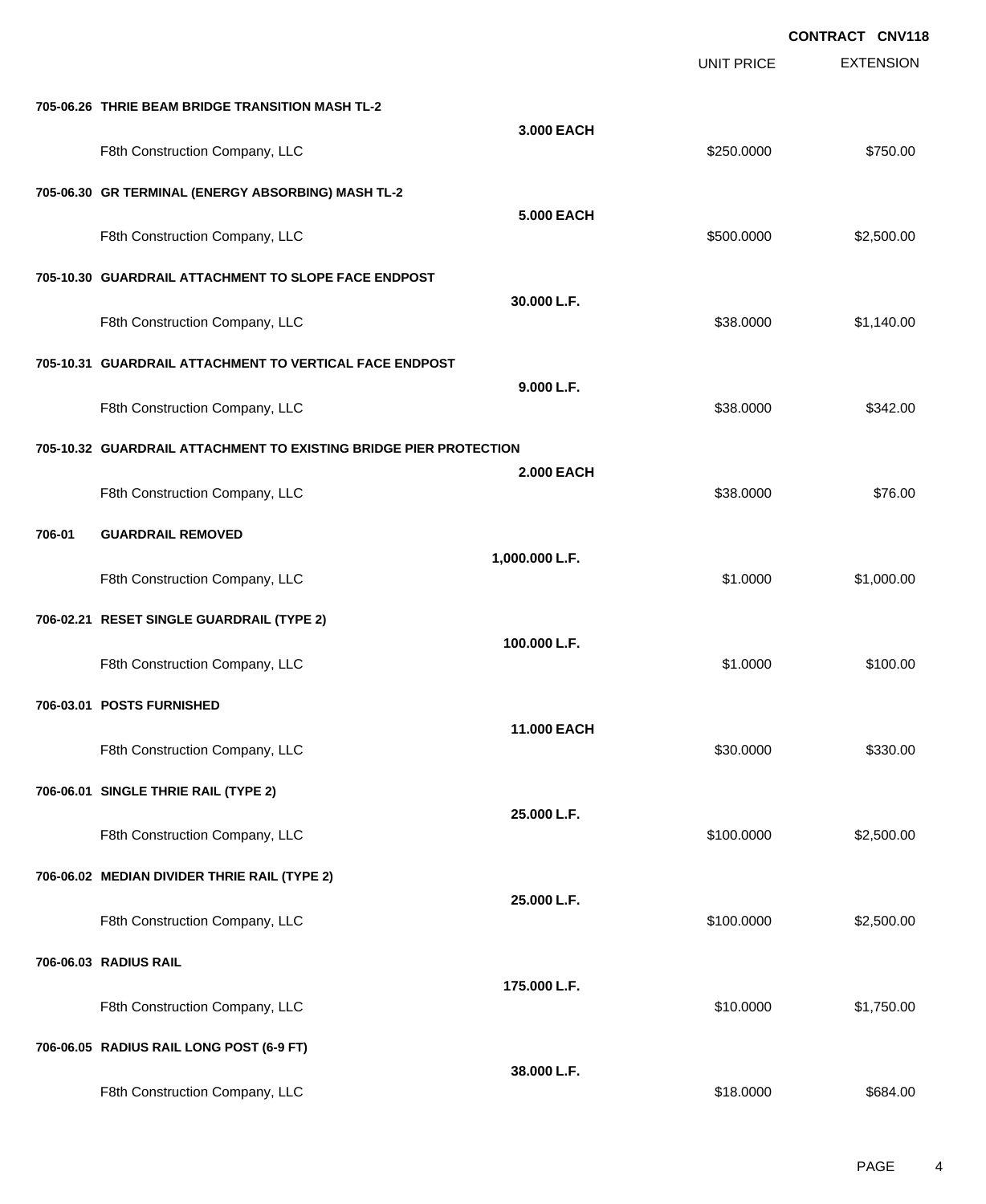EXTENSION **CONTRACT CNV118** UNIT PRICE **706-06.06 RADIUS RAIL LONG POST (9-12 FT) 38.000 L.F.** F8th Construction Company, LLC 6684.00 **706-10.26 ROUNDED END ELEMENT 12.000 EACH** F8th Construction Company, LLC 6300.00 \$300.00 \$300.00 **706-10.54 RE-ALIGN GUARDRAIL 1,050.000 L.F.** F8th Construction Company, LLC 61,050.00 \$1,050.00 **706-10.71 HAZARD MARKERS 7.000 EACH** F8th Construction Company, LLC 610 and the state of the state of the state of the state of the state of the state of the state of the state of the state of the state of the state of the state of the state of the state of t **706-10.72 PULL AND REINSTALL GUARDARAIL POST FOR VERIFICATION 3.000 EACH** F8th Construction Company, LLC 61 and the state of the state of the state of the state of the state of the state of the state of the state of the state of the state of the state of the state of the state of the state of th **706-10.74 CONCRETE BARRIER WALL REPAIR 10.000 C.Y.** F8th Construction Company, LLC 6.6 and 525,000.00 \$2,500.000 \$2,500.000 \$25,000.00 **706-10.80 MICHIGAN AND MODIFIED MICHIGAN END SHOE 3.000 EACH** F8th Construction Company, LLC 6 and the state of the state of the state of the state of the state of the state of the state of the state of the state of the state of the state of the state of the state of the state of the **706-10.81 GUARDRAIL REFLECTORS 30.000 EACH** F8th Construction Company, LLC 6300.00 \$300.00 \$300.00 **706-10.82 CONCRETE BRIDGE END OR PIER PROTECTION REPAIR 2.000 C.Y.** F8th Construction Company, LLC 6. The Construction Company, LLC 6. The Construction Company, LLC **706-10.83 DRILL BR. PAR. WALL FOR MICHIGAN END SHOE 2.000 EACH** F8th Construction Company, LLC 6200.000 \$200.000 \$200.000 \$200.000 \$200.00 **712-01.02 LANE CLOSURE 300.000 EACH** F8th Construction Company, LLC 6. The state of the state of the state of the state  $$300.0000$  \$90,000.000 \$90,000.00 **712-08.20 TRUCK MOUNTED ATTENUATOR W/MSSAGE BOARD 100.000 DAY** F8th Construction Company, LLC 6. The state of the state of the state of the state  $$350.0000$  \$35,000.00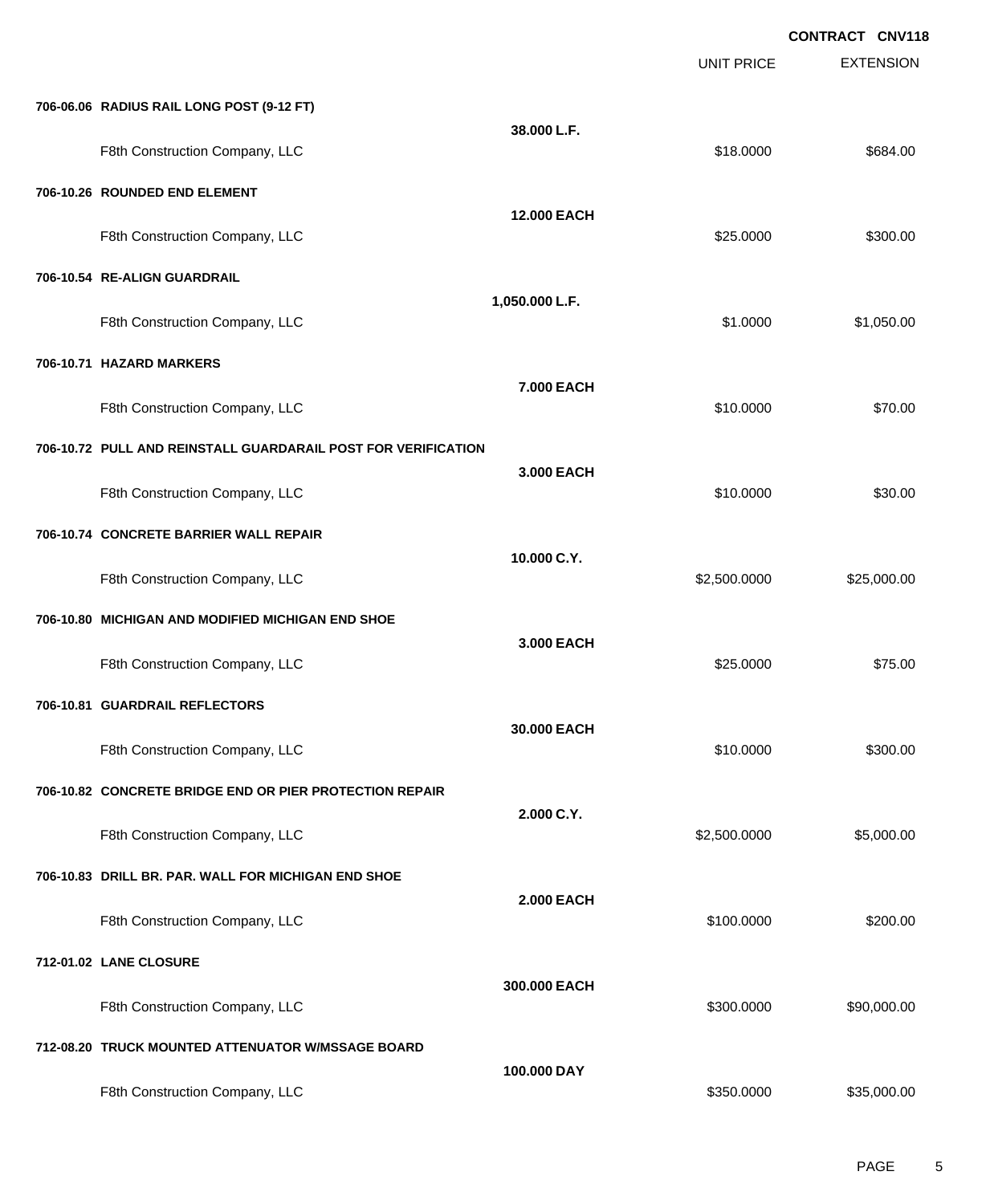|        |                                             |                    |               | <b>CONTRACT CNV118</b> |
|--------|---------------------------------------------|--------------------|---------------|------------------------|
|        |                                             |                    | UNIT PRICE    | <b>EXTENSION</b>       |
| 717-01 | <b>MOBILIZATION</b>                         |                    |               |                        |
|        | F8th Construction Company, LLC              | 1.000 LS           | \$10,000.0000 | \$10,000.00            |
|        | 717-01.04 MOBILIZATION (EMERGENCY CALL-OUT) |                    |               |                        |
|        |                                             | <b>25,000 EACH</b> |               |                        |
|        | F8th Construction Company, LLC              |                    | \$100.0000    | \$2,500.00             |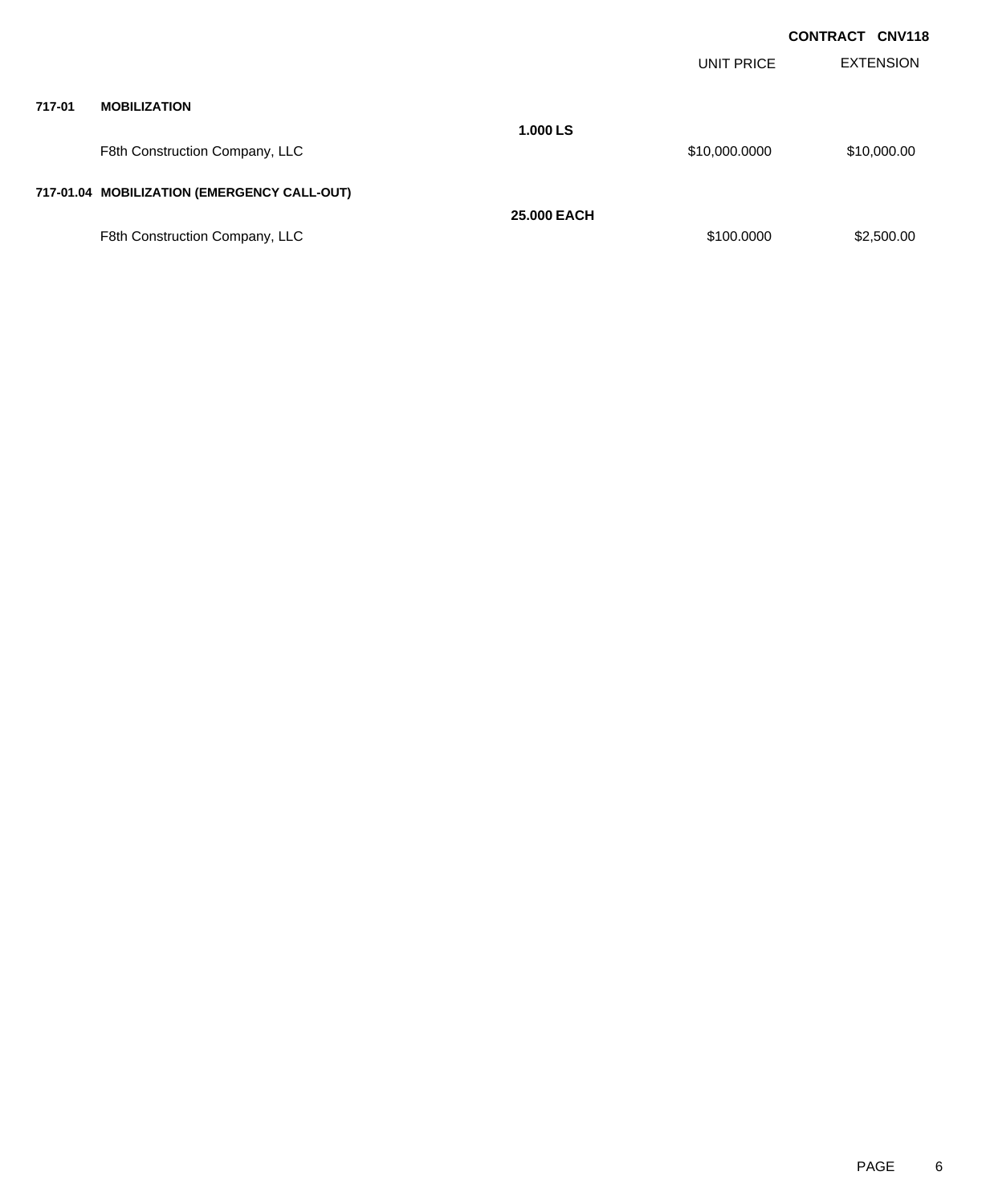F8th Construction Company, LLC 600 and the state of the state of the state of the state of the state of the state of the state of the state of the state of the state of the state of the state of the state of the state of t

## **TOTAL CONTRACT**

F8th Construction Company, LLC 600 and the state of the state of the state of the state of the state of the state of the state of the state of the state of the state of the state of the state of the state of the state of t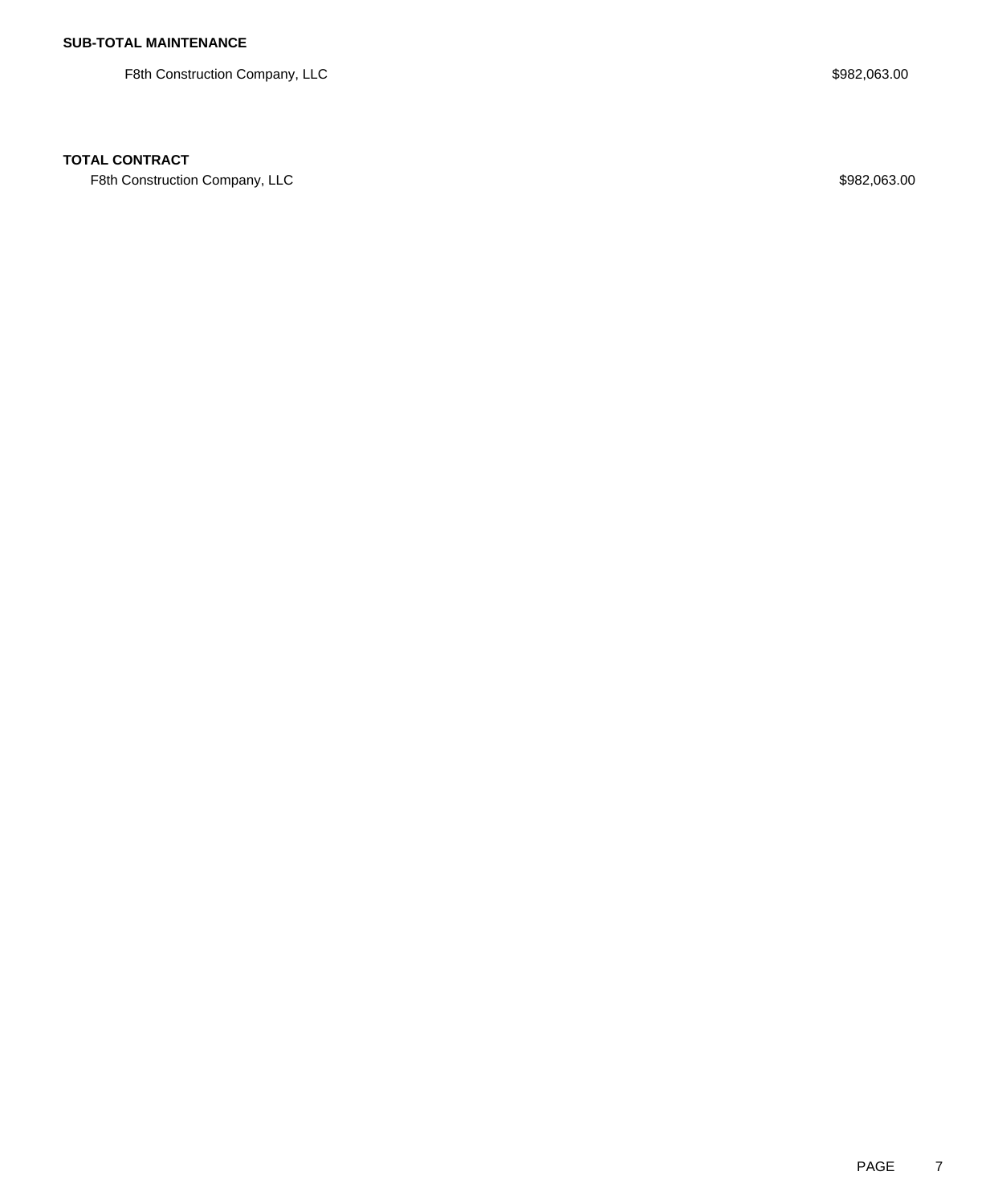#### FENTRESS COUNTY (Contract No. CNV126 Call 032)

25013-4210-04

THE RESURFACING (SCRUB SEAL) ON S.R. 62 FROM EAST OF U.S. 127 (S.R. 28) (L.M. 5.83) TO THE MORGAN COUNTY LINE (L.M. 12.71). PROJECT LENGTH - 6.880 MILES

COMPLETION TIME - ON OR BEFORE SEPTEMBER 30, 2021

Pavement Restorations, Inc. 6. The extension of the state of the state of the state of the state of the state of the state of the state of the state of the state of the state of the state of the state of the state of the s Russell Standard Corporation **\$744,909.86**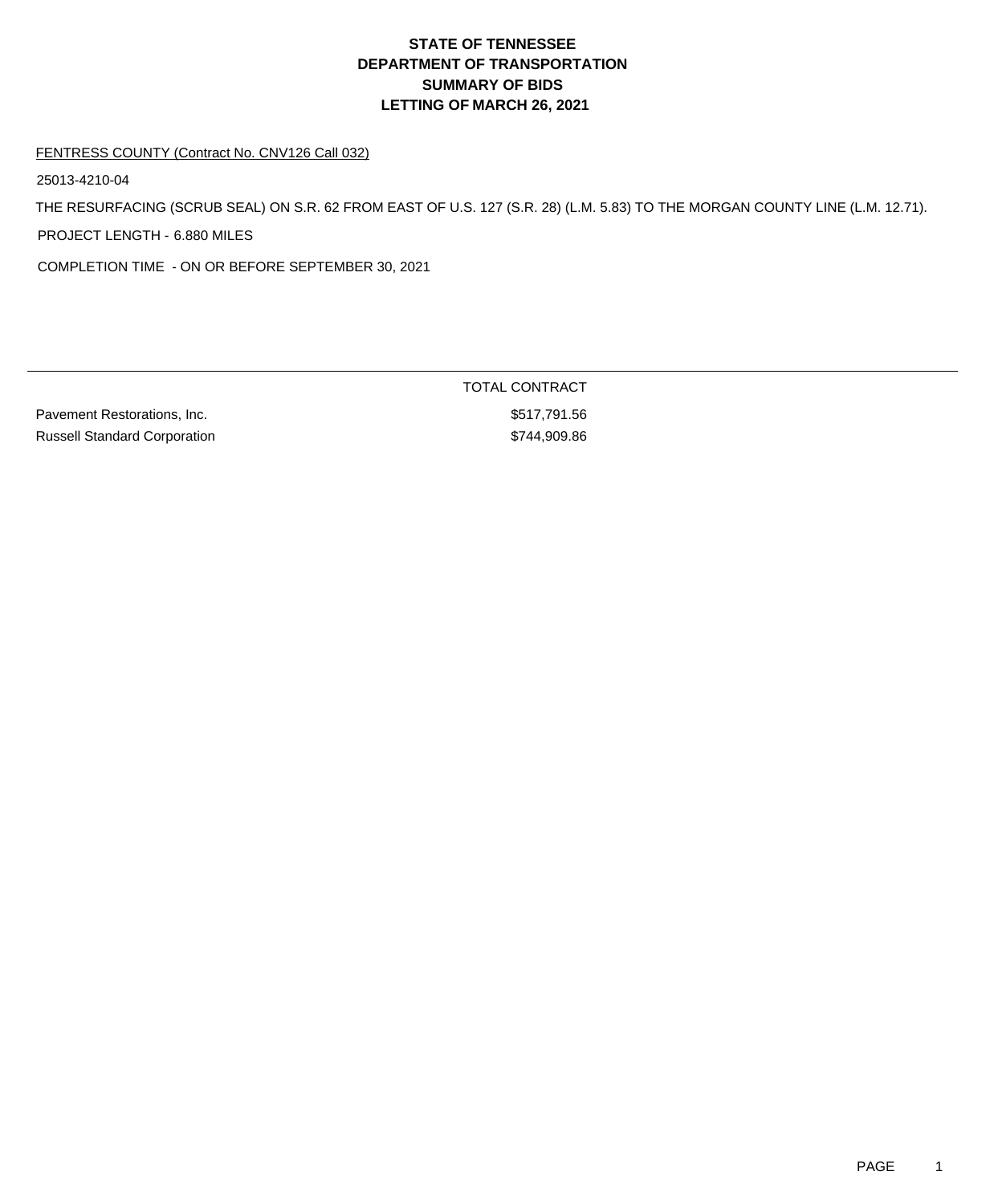|        |                                                                    |                   |                                | <b>CONTRACT CNV126</b>       |
|--------|--------------------------------------------------------------------|-------------------|--------------------------------|------------------------------|
|        | <b>ROADWAY CATEGORY</b>                                            |                   | <b>UNIT PRICE</b>              | <b>EXTENSION</b>             |
|        |                                                                    |                   |                                |                              |
|        | 403-01.10 HIGH PERFORMANCE FOG SEALS                               |                   |                                |                              |
|        |                                                                    | 100,907.000 S.Y.  |                                |                              |
|        | Pavement Restorations, Inc.<br><b>Russell Standard Corporation</b> |                   | \$0.5800<br>\$0.6300           | \$58,526.06<br>\$63,571.41   |
|        | 411-12.04 SCORING FOR RUMBLE STRIPE (NON-CONTINUOUS) (4IN WIDTH)   |                   |                                |                              |
|        |                                                                    | 11.000 L.M.       |                                |                              |
|        | Pavement Restorations, Inc.<br><b>Russell Standard Corporation</b> |                   | \$375.0000<br>\$900.0000       | \$4,125.00<br>\$9,900.00     |
|        | 414-04.03 ASPHALT EMULSION (SCRUB SEAL)                            |                   |                                |                              |
|        |                                                                    | 131.000 TON       |                                |                              |
|        | Pavement Restorations, Inc.<br><b>Russell Standard Corporation</b> |                   | \$1,220.0000<br>\$1,060.0000   | \$159,820.00<br>\$138,860.00 |
|        | 414-04.04 MINERAL AGGREGATE (SCRUB SEAL)                           |                   |                                |                              |
|        |                                                                    | 1,085.000 TON     |                                |                              |
|        | Pavement Restorations, Inc.<br><b>Russell Standard Corporation</b> |                   | \$42.0000<br>\$74.9500         | \$45,570.00<br>\$81,320.75   |
| 712-01 | <b>TRAFFIC CONTROL</b>                                             |                   |                                |                              |
|        |                                                                    | 1.000 LS          |                                |                              |
|        | Pavement Restorations, Inc.<br><b>Russell Standard Corporation</b> |                   | \$14,800.0000<br>\$35,000.0000 | \$14,800.00<br>\$35,000.00   |
| 712-06 | <b>SIGNS (CONSTRUCTION)</b>                                        |                   |                                |                              |
|        |                                                                    | 457.000 S.F.      |                                |                              |
|        | Pavement Restorations, Inc.<br><b>Russell Standard Corporation</b> |                   | \$7.5000<br>\$7.5000           | \$3,427.50<br>\$3,427.50     |
|        | 713-16.01 CHANGEABLE MESSAGE SIGN UNIT                             |                   |                                |                              |
|        |                                                                    | <b>2.000 EACH</b> |                                |                              |
|        | Pavement Restorations, Inc.<br><b>Russell Standard Corporation</b> |                   | \$5,000.0000<br>\$5,650.0000   | \$10,000.00<br>\$11,300.00   |
|        | 716-01.21 SNOWPLOWABLE RAISED PAVEMENT MARKERS (BI-DIR) (1 COLOR)  |                   |                                |                              |
|        |                                                                    | 454.000 EACH      |                                |                              |
|        | Pavement Restorations, Inc.<br><b>Russell Standard Corporation</b> |                   | \$25.0000<br>\$33.7500         | \$11,350.00<br>\$15,322.50   |
|        | 716-01.30 REMOVAL OF SNOWPLOWABLE REFLECTIVE MARKER                |                   |                                |                              |
|        |                                                                    | 450.000 EACH      |                                |                              |
|        | Pavement Restorations, Inc.<br><b>Russell Standard Corporation</b> |                   | \$11.0000<br>\$7.1500          | \$4,950.00<br>\$3,217.50     |
|        | 716-02.05 PLASTIC PAVEMENT MARKING (STOP LINE)                     |                   |                                |                              |
|        | Pavement Restorations, Inc.                                        | 258.000 L.F.      | \$11.0000                      | \$2,838.00                   |
|        | <b>Russell Standard Corporation</b>                                |                   | \$16.9000                      | \$4,360.20                   |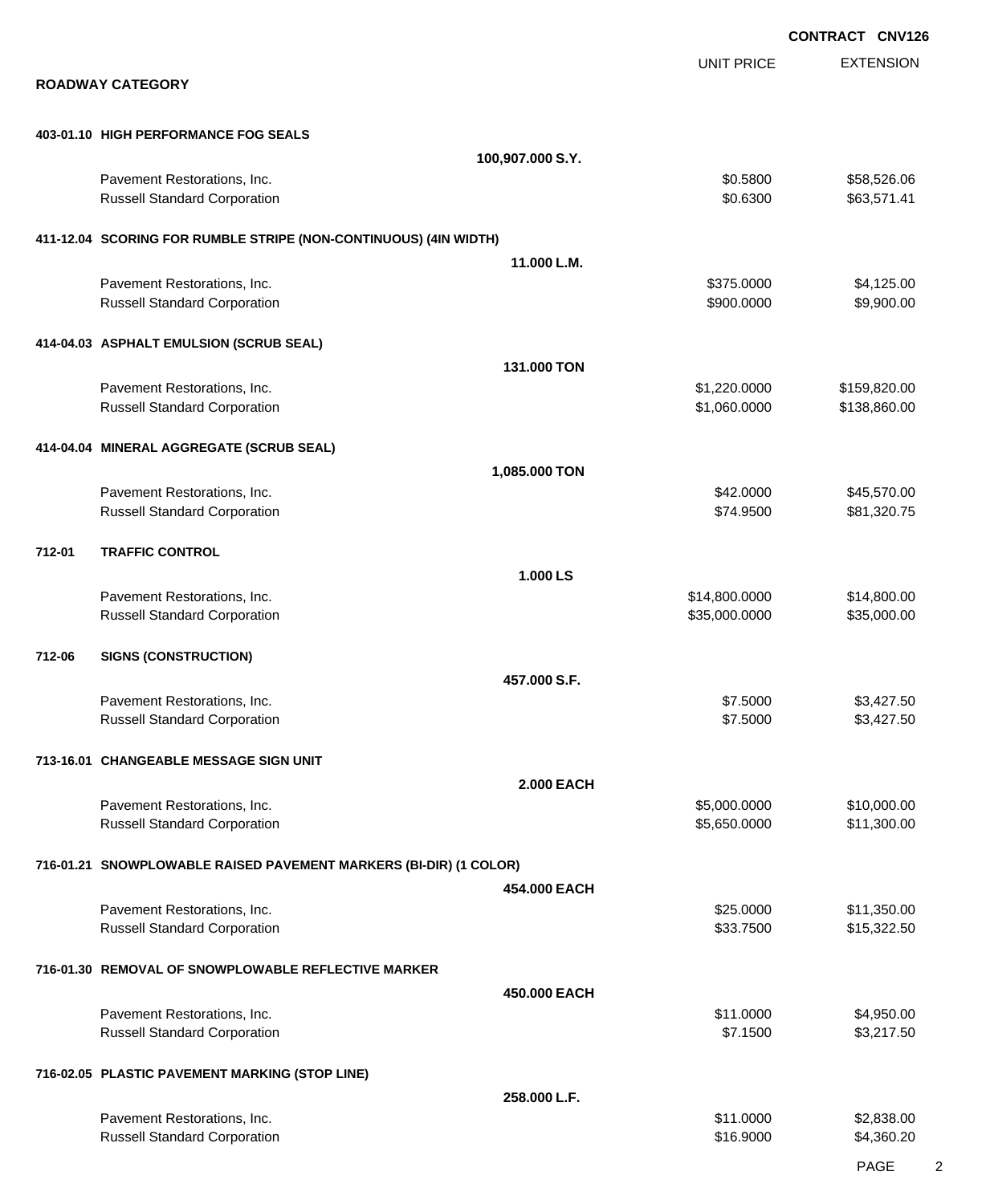|        |                                                          |             | <b>UNIT PRICE</b> | <b>EXTENSION</b> |
|--------|----------------------------------------------------------|-------------|-------------------|------------------|
|        |                                                          |             |                   |                  |
|        | 716-05.20 PAINTED PAVEMENT MARKING (6" LINE)             | 62.200 L.M. |                   |                  |
|        |                                                          |             |                   |                  |
|        | Pavement Restorations, Inc.                              |             | \$625.0000        | \$38,875.00      |
|        | <b>Russell Standard Corporation</b>                      |             | \$2,810.0000      | \$174,782.00     |
|        | 716-08.20 REMOVAL OF PAVEMENT MARKING (LINE)             |             |                   |                  |
|        |                                                          | 24.300 L.M. |                   |                  |
|        | Pavement Restorations, Inc.                              |             | \$1,500.0000      | \$36,450.00      |
|        | <b>Russell Standard Corporation</b>                      |             | \$3,145.0000      | \$76,423.50      |
|        |                                                          |             |                   |                  |
|        | 716-12.02 ENHANCED FLATLINE THERMO PVMT MRKNG (6IN LINE) |             |                   |                  |
|        |                                                          | 24.300 L.M. |                   |                  |
|        | Pavement Restorations, Inc.                              |             | \$4,200.0000      | \$102,060.00     |
|        | <b>Russell Standard Corporation</b>                      |             | \$4,215.0000      | \$102,424.50     |
|        |                                                          |             |                   |                  |
| 717-01 | <b>MOBILIZATION</b>                                      |             |                   |                  |
|        |                                                          | 1.000 LS    |                   |                  |
|        | Pavement Restorations, Inc.                              |             | \$25,000.0000     | \$25,000.00      |
|        | <b>Russell Standard Corporation</b>                      |             | \$25,000.0000     | \$25,000.00      |
|        |                                                          |             |                   |                  |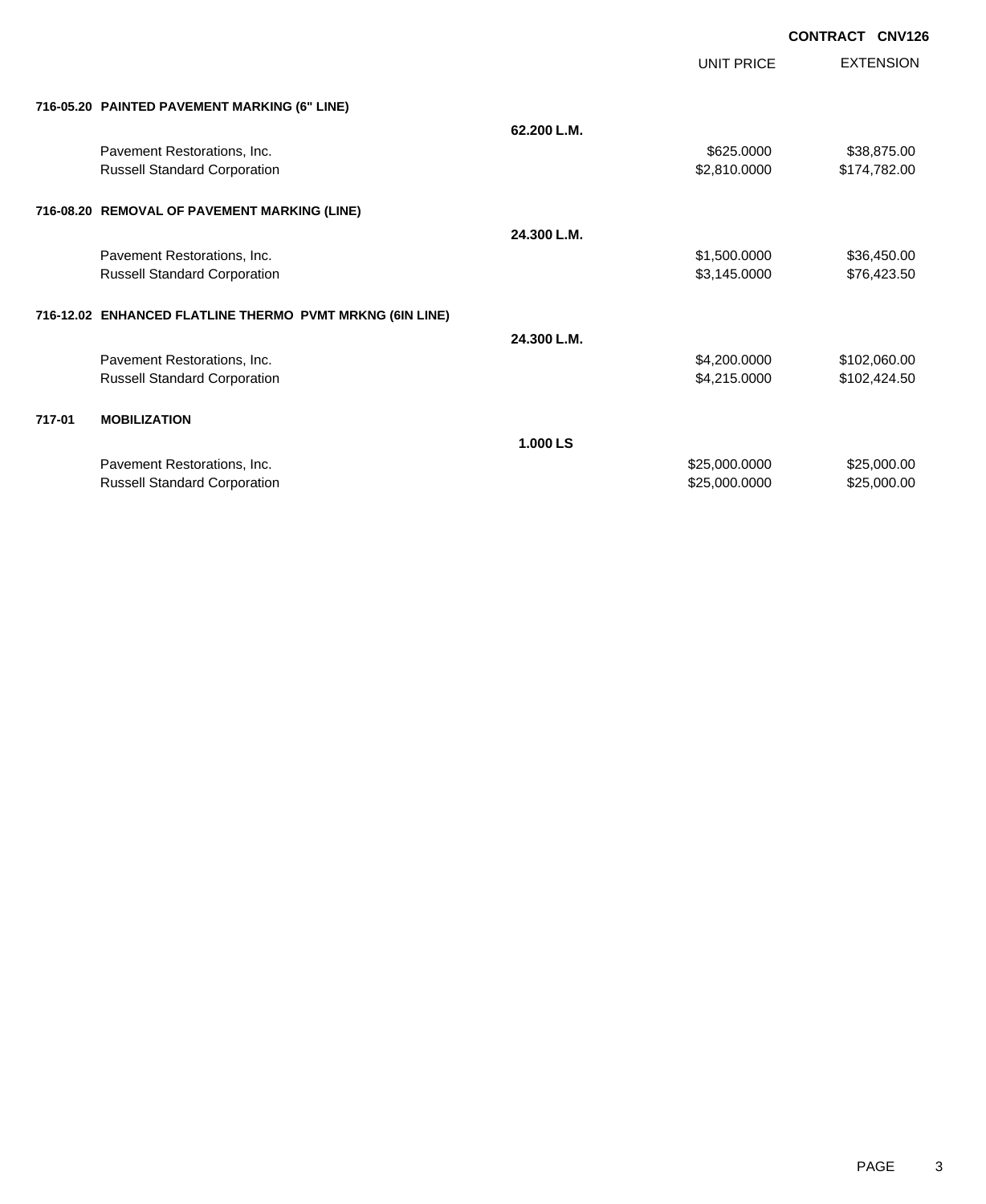## **SUB-TOTAL ROADWAY**

Pavement Restorations, Inc. 6. The Second Second Second Second Second Second Seconds Assembly \$517,791.56 Russell Standard Corporation  $$744,909.86$ 

## **TOTAL CONTRACT**

Pavement Restorations, Inc. 6. The Second Second Second Seconds of the Second Seconds Assembly 1.56 and Seconds Seconds Seconds Seconds Seconds Seconds Seconds Seconds Seconds Seconds Seconds Seconds Seconds Seconds Second Russell Standard Corporation **\$744,909.86**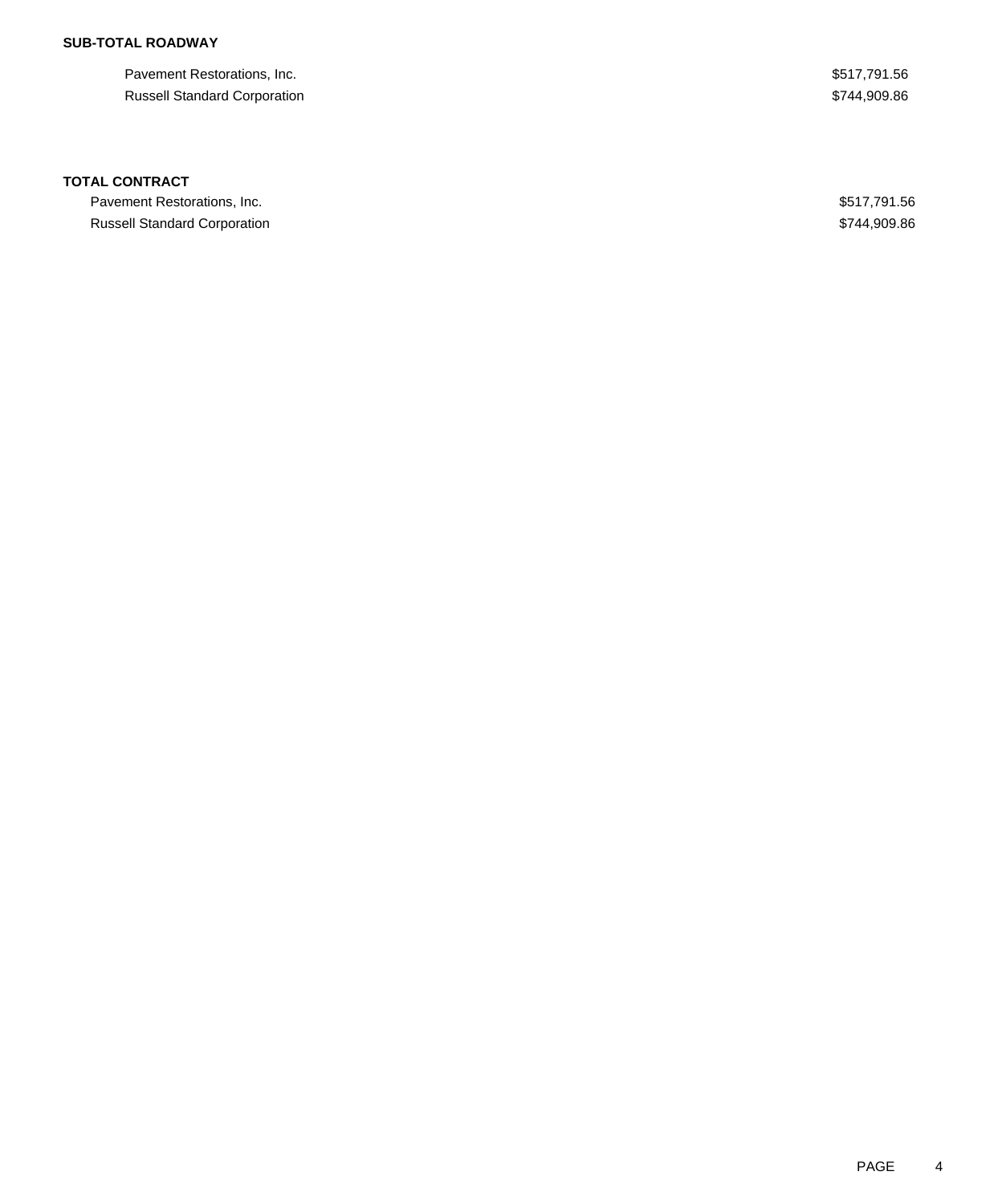#### GILES COUNTY (Contract No. CNV091 Call 033)

STP/HSIP-7(44),28002-3232-94,28002-4132-04,28002-8232-14,STP-7(40),28002- 8229-14,STP-7(45),28002-8233-14

THE RESURFACING ON S.R. 7 FROM ARDMORE RIDGE ROAD (L.M. 0.64) TO UNION HILL ROAD (L.M. 1.37), MORROW ROAD (L.M. 2.25) TO NEAR MARKET STREET (L.M. 6.65) AND NEAR POLLY ROAD (L.M. 12.90) TO S OF PROSPECT ROAD (L.M. 14.71).

PROJECT LENGTH - 6.940 MILES

COMPLETION TIME - ON OR BEFORE OCTOBER 31, 2021

DBE GOAL 6.00%

| Rogers Group, Inc.              | \$1,435,882.00 |
|---------------------------------|----------------|
| Lincoln Paving, LLC             | \$1,674,624.00 |
| Volunteer Paving, LLC           | \$1,796,525.95 |
| Wright Paving Contractors, Inc. | \$1,870,456.31 |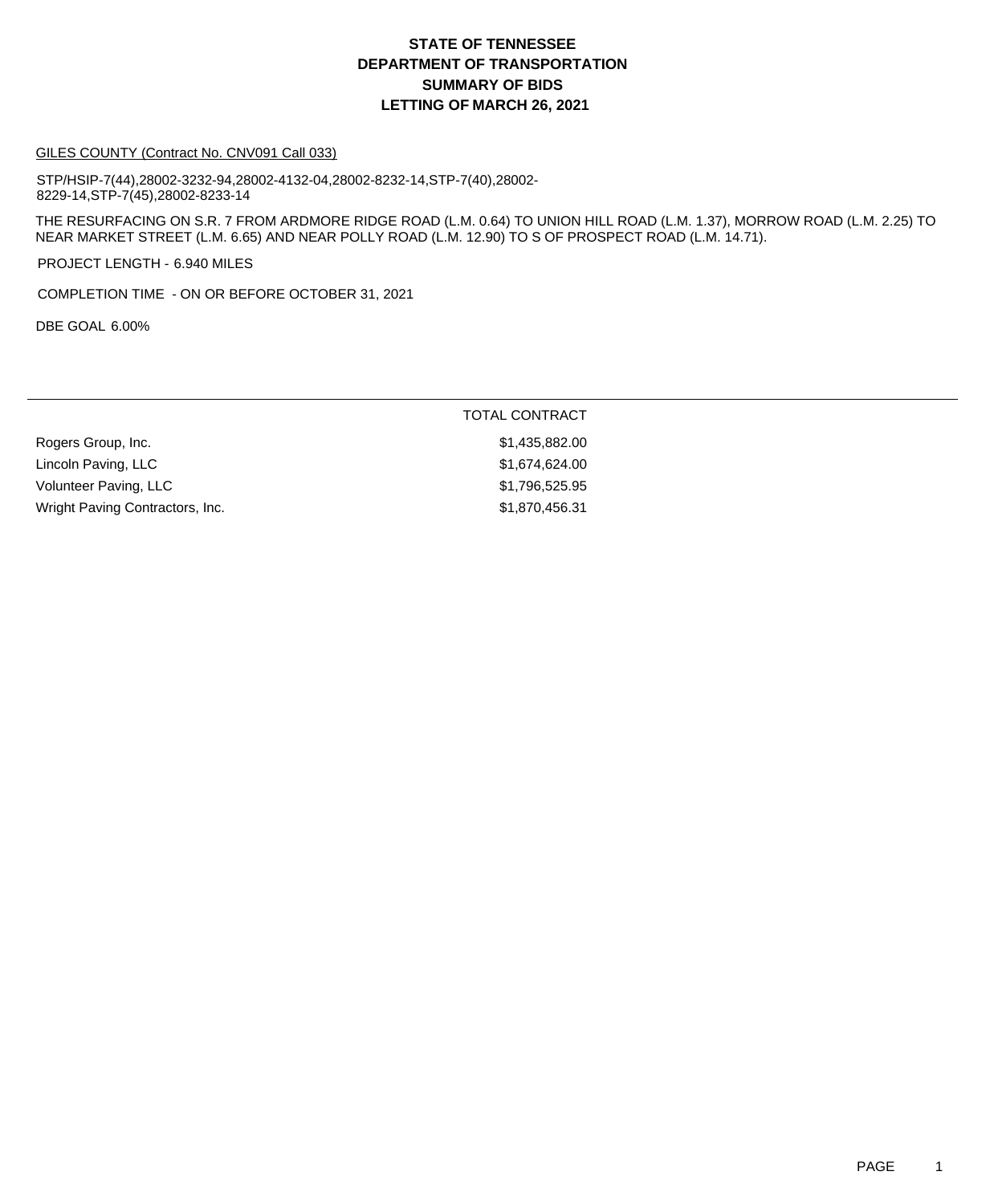|        |                                                                  |                              | <b>CONTRACT CNV09</b>        |
|--------|------------------------------------------------------------------|------------------------------|------------------------------|
|        |                                                                  | <b>UNIT PRICE</b>            | <b>EXTENSION</b>             |
|        | <b>ROADWAY CATEGORY</b>                                          |                              |                              |
|        |                                                                  |                              |                              |
|        | 208-01.05 BROOMING & DEGRASSING SHOULDERS                        |                              |                              |
|        |                                                                  | 13.900 L.M.                  |                              |
|        | Rogers Group, Inc.<br>Lincoln Paving, LLC                        | \$1,200.0000<br>\$1,000.0000 | \$16,680.00<br>\$13,900.00   |
|        | Volunteer Paving, LLC                                            | \$1,835.7300                 | \$25,516.65                  |
|        | Wright Paving Contractors, Inc.                                  | \$1,101.7600                 | \$15,314.46                  |
|        |                                                                  |                              |                              |
| 303-01 | MINERAL AGGREGATE, TYPE A BASE, GRADING D                        |                              |                              |
|        |                                                                  | 1,654.000 TON                |                              |
|        | Rogers Group, Inc.                                               | \$18.0000                    | \$29,772.00                  |
|        | Lincoln Paving, LLC                                              | \$22.2500                    | \$36,801.50                  |
|        | Volunteer Paving, LLC                                            | \$33.3300                    | \$55,127.82                  |
|        | Wright Paving Contractors, Inc.                                  | \$24.4100                    | \$40,374.14                  |
|        | 307-01.08 ASPHALT CONCRETE MIX (PG64-22) (BPMB-HM) GRADING B-M2  |                              |                              |
|        |                                                                  | 309,000 TON                  |                              |
|        | Rogers Group, Inc.                                               | \$77.0000                    | \$23,793.00                  |
|        | Lincoln Paving, LLC                                              | \$78.5000                    | \$24,256.50                  |
|        | Volunteer Paving, LLC                                            | \$73.2200                    | \$22,624.98                  |
|        | Wright Paving Contractors, Inc.                                  | \$99.3400                    | \$30,696.06                  |
| 403-01 | BITUMINOUS MATERIAL FOR TACK COAT (TC)                           |                              |                              |
|        |                                                                  | 70.000 TON                   |                              |
|        | Rogers Group, Inc.                                               | \$586.0000                   | \$41,020.00                  |
|        | Lincoln Paving, LLC                                              | \$675.0000                   | \$47,250.00                  |
|        | Volunteer Paving, LLC                                            | \$720.0000                   | \$50,400.00                  |
|        | Wright Paving Contractors, Inc.                                  | \$617.3300                   | \$43,213.10                  |
|        |                                                                  |                              |                              |
|        | 411-01.10 ACS MIX(PG64-22) GRADING D                             |                              |                              |
|        |                                                                  | 10,706.000 TON               |                              |
|        | Rogers Group, Inc.                                               | \$70.5000                    | \$754,773.00                 |
|        | Lincoln Paving, LLC                                              | \$85.7000                    | \$917,504.20                 |
|        | Volunteer Paving, LLC<br>Wright Paving Contractors, Inc.         | \$78.6400<br>\$91.6400       | \$841,919.84<br>\$981,097.84 |
|        |                                                                  |                              |                              |
|        | 411-12.03 SCORING FOR RUMBLE STRIPE (NON-CONTINUOUS) (8IN WIDTH) |                              |                              |
|        |                                                                  | 11.100 L.M.                  |                              |
|        | Rogers Group, Inc.                                               | \$480.0000                   | \$5,328.00                   |
|        | Lincoln Paving, LLC                                              | \$675.0000                   | \$7,492.50                   |
|        | Volunteer Paving, LLC                                            | \$722.2200                   | \$8,016.64                   |
|        | Wright Paving Contractors, Inc.                                  | \$745.2400                   | \$8,272.16                   |
|        | 415-01.01 COLD PLANING BITUMINOUS PAVEMENT                       |                              |                              |
|        |                                                                  | 10,749.000 TON               |                              |
|        | Rogers Group, Inc.                                               | \$10.0000                    | \$107,490.00                 |
|        | Lincoln Paving, LLC                                              | \$14.2000                    | \$152,635.80                 |
|        | Volunteer Paving, LLC                                            | \$24.8000                    | \$266,575.20                 |
|        | Wright Paving Contractors, Inc.                                  | \$22.0100                    | \$236,585.49                 |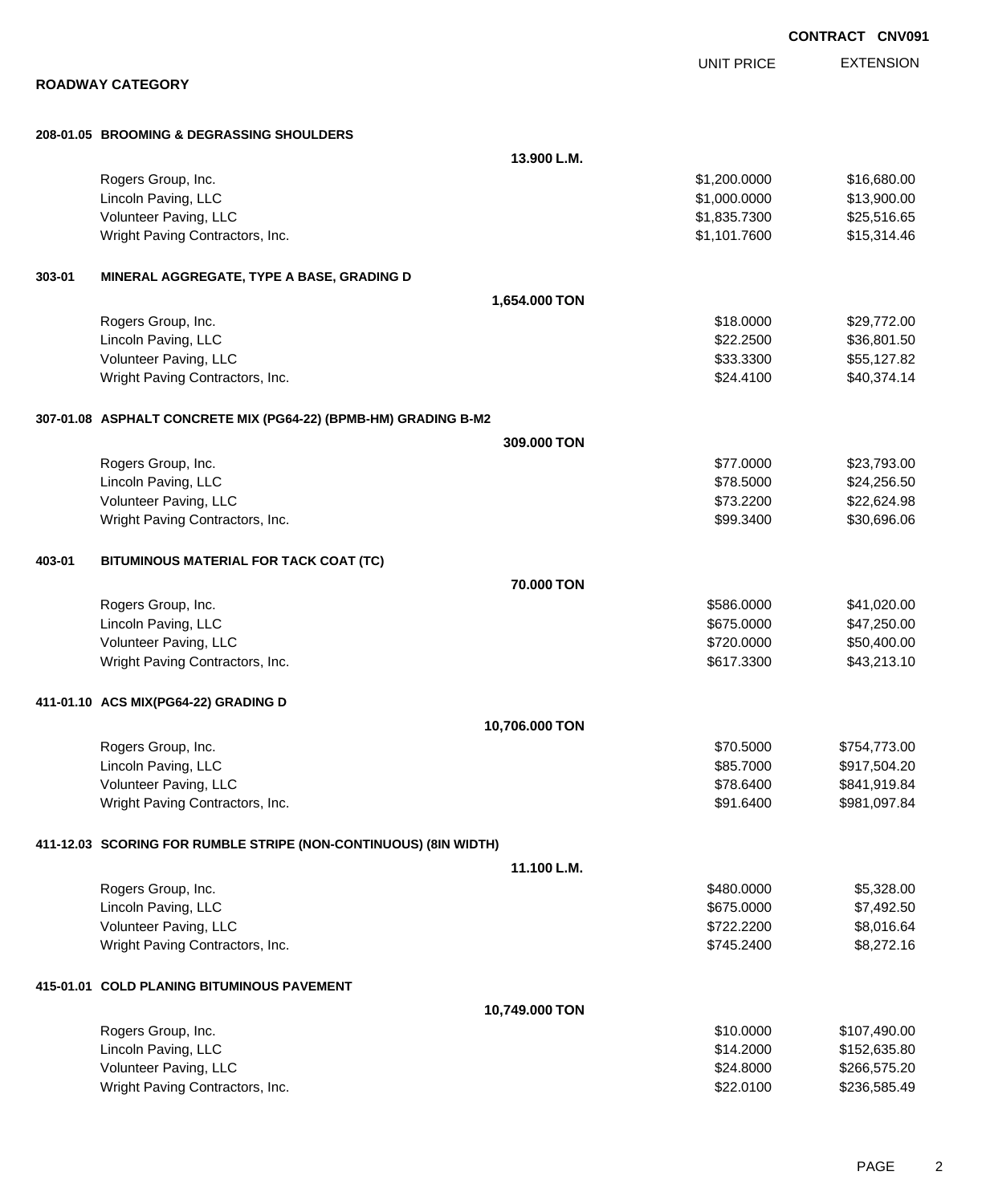UNIT PRICE

EXTENSION

|        | 705-04.09 EARTH PAD FOR TYPE 38 GR END TREATMENT   |                   |               |             |  |
|--------|----------------------------------------------------|-------------------|---------------|-------------|--|
|        |                                                    | 7.000 EACH        |               |             |  |
|        | Rogers Group, Inc.                                 |                   | \$1,250.0000  | \$8,750.00  |  |
|        | Lincoln Paving, LLC                                |                   | \$800.0000    | \$5,600.00  |  |
|        | Volunteer Paving, LLC                              |                   | \$1,733.3300  | \$12,133.31 |  |
|        | Wright Paving Contractors, Inc.                    |                   | \$1,302.3000  | \$9,116.10  |  |
|        | 705-06.11 GR TERMINAL (IN-INLINE) MASH TL-3        |                   |               |             |  |
|        |                                                    | <b>1.000 EACH</b> |               |             |  |
|        | Rogers Group, Inc.                                 |                   | \$1,200.0000  | \$1,200.00  |  |
|        | Lincoln Paving, LLC                                |                   | \$930.0000    | \$930.00    |  |
|        | Volunteer Paving, LLC                              |                   | \$1,097.7800  | \$1,097.78  |  |
|        | Wright Paving Contractors, Inc.                    |                   | \$972.0000    | \$972.00    |  |
|        | 705-06.20 TANGENT ENERGY ABSORBING TERM MASH TL-3  |                   |               |             |  |
|        |                                                    | 7.000 EACH        |               |             |  |
|        | Rogers Group, Inc.                                 |                   | \$2,775.0000  | \$19,425.00 |  |
|        | Lincoln Paving, LLC                                |                   | \$2,600.0000  | \$18,200.00 |  |
|        | Volunteer Paving, LLC                              |                   | \$3,578.8900  | \$25,052.23 |  |
|        | Wright Paving Contractors, Inc.                    |                   | \$3,078.0000  | \$21,546.00 |  |
|        | 705-06.25 THRIE BEAM BRIDGE TRANSITION MASH TL-3   |                   |               |             |  |
|        |                                                    | 8.000 EACH        |               |             |  |
|        | Rogers Group, Inc.                                 |                   | \$2,300.0000  | \$18,400.00 |  |
|        | Lincoln Paving, LLC                                |                   | \$2,000.0000  | \$16,000.00 |  |
|        | Volunteer Paving, LLC                              |                   | \$2,317.7800  | \$18,542.24 |  |
|        | Wright Paving Contractors, Inc.                    |                   | \$2,376.0000  | \$19,008.00 |  |
|        | 705-06.30 GR TERMINAL (ENERGY ABSORBING) MASH TL-2 |                   |               |             |  |
|        |                                                    | <b>1.000 EACH</b> |               |             |  |
|        | Rogers Group, Inc.                                 |                   | \$2,500.0000  | \$2,500.00  |  |
|        | Lincoln Paving, LLC                                |                   | \$2,500.0000  | \$2,500.00  |  |
|        | Volunteer Paving, LLC                              |                   | \$3,272.2200  | \$3,272.22  |  |
|        | Wright Paving Contractors, Inc.                    |                   | \$2,268.0000  | \$2,268.00  |  |
|        | 706-06.03 RADIUS RAIL                              |                   |               |             |  |
|        |                                                    | 30.000 L.F.       |               |             |  |
|        | Rogers Group, Inc.                                 |                   | \$17.0000     | \$510.00    |  |
|        | Lincoln Paving, LLC                                |                   | \$26.2500     | \$787.50    |  |
|        | Volunteer Paving, LLC                              |                   | \$43.5300     | \$1,305.90  |  |
|        | Wright Paving Contractors, Inc.                    |                   | \$40.5000     | \$1,215.00  |  |
| 712-01 | <b>TRAFFIC CONTROL</b>                             |                   |               |             |  |
|        |                                                    | 1.000 LS          |               |             |  |
|        | Rogers Group, Inc.                                 |                   | \$33,565.0000 | \$33,565.00 |  |
|        | Lincoln Paving, LLC                                |                   | \$24,500.0000 | \$24,500.00 |  |
|        | Volunteer Paving, LLC                              |                   | \$42,777.7800 | \$42,777.78 |  |
|        | Wright Paving Contractors, Inc.                    |                   | \$26,082.0000 | \$26,082.00 |  |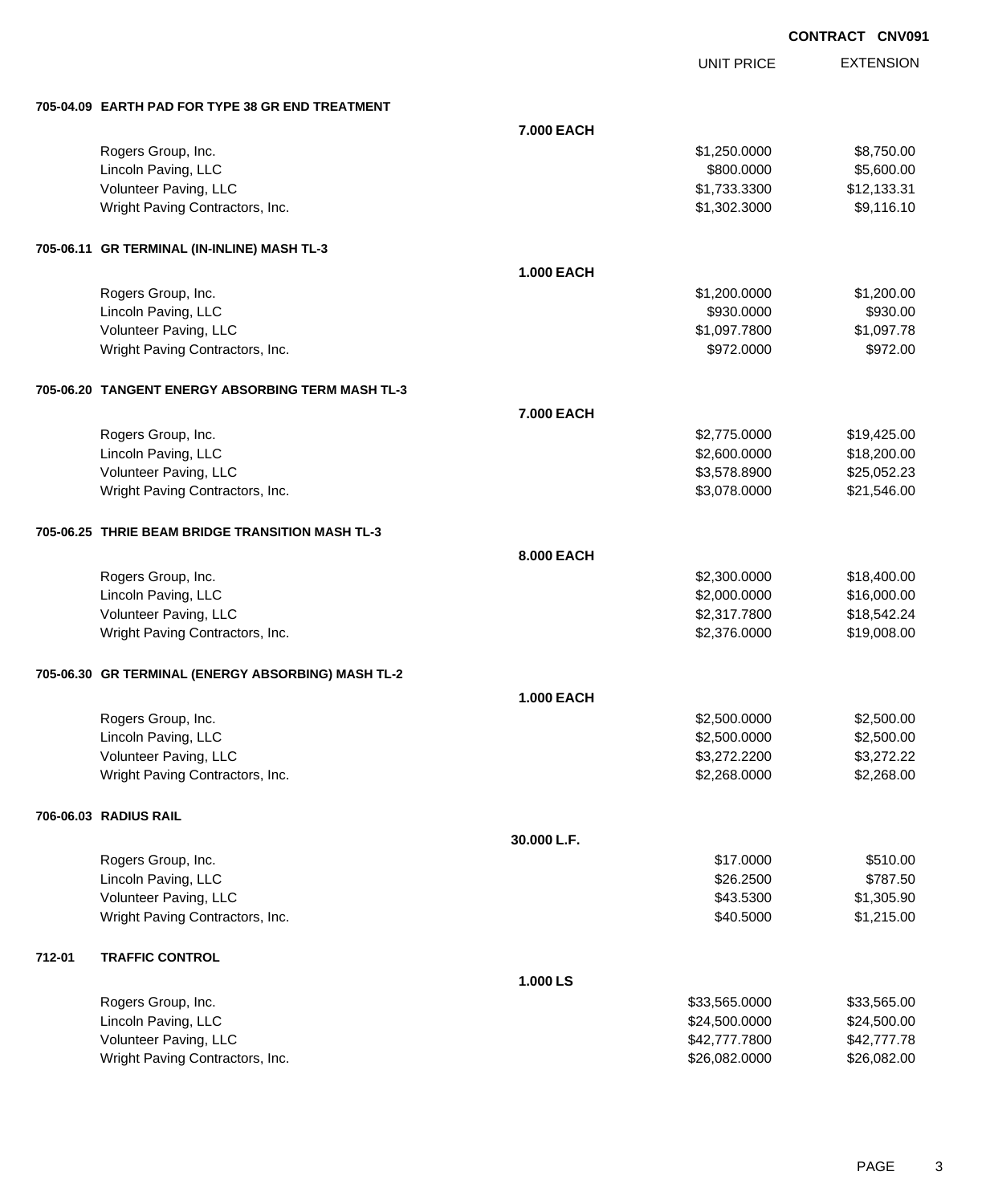|        |                                                                   |                |                   | <b>CONTRACT CNV091</b> |                  |
|--------|-------------------------------------------------------------------|----------------|-------------------|------------------------|------------------|
|        |                                                                   |                | <b>UNIT PRICE</b> |                        | <b>EXTENSION</b> |
|        | 712-04.01 FLEXIBLE DRUMS (CHANNELIZING)                           |                |                   |                        |                  |
|        |                                                                   | 144.000 EACH   |                   |                        |                  |
|        | Rogers Group, Inc.                                                |                | \$20.0000         |                        | \$2,880.00       |
|        | Lincoln Paving, LLC                                               |                | \$10.0000         |                        | \$1,440.00       |
|        | Volunteer Paving, LLC                                             |                | \$27.7800         |                        | \$4,000.32       |
|        | Wright Paving Contractors, Inc.                                   |                | \$21.6000         |                        | \$3,110.40       |
|        | 712-05.01 WARNING LIGHTS (TYPE A)                                 |                |                   |                        |                  |
|        |                                                                   | 8,000 EACH     |                   |                        |                  |
|        | Rogers Group, Inc.                                                |                | \$1.0000          |                        | \$8.00           |
|        | Lincoln Paving, LLC                                               |                | \$1.0000          |                        | \$8.00           |
|        | Volunteer Paving, LLC                                             |                | \$11.1100         |                        | \$88.88          |
|        | Wright Paving Contractors, Inc.                                   |                | \$1.0800          |                        | \$8.64           |
| 712-06 | <b>SIGNS (CONSTRUCTION)</b>                                       |                |                   |                        |                  |
|        |                                                                   | 2,711.000 S.F. |                   |                        |                  |
|        | Rogers Group, Inc.                                                |                | \$6.0000          |                        | \$16,266.00      |
|        | Lincoln Paving, LLC                                               |                | \$7.2500          |                        | \$19,654.75      |
|        | Volunteer Paving, LLC                                             |                | \$8.3300          |                        | \$22,582.63      |
|        | Wright Paving Contractors, Inc.                                   |                | \$7.4000          |                        | \$20,061.40      |
|        | 712-08.03 ARROW BOARD (TYPE C)                                    |                |                   |                        |                  |
|        |                                                                   | 5.000 EACH     |                   |                        |                  |
|        | Rogers Group, Inc.                                                |                | \$825.0000        |                        | \$4,125.00       |
|        | Lincoln Paving, LLC                                               |                | \$500.0000        |                        | \$2,500.00       |
|        | Volunteer Paving, LLC                                             |                | \$1,666.6700      |                        | \$8,333.35       |
|        | Wright Paving Contractors, Inc.                                   |                | \$891.0000        |                        | \$4,455.00       |
| 713-15 | <b>REMOVAL OF SIGNS, POSTS AND FOOTINGS</b>                       |                |                   |                        |                  |
|        |                                                                   | 1.000LS        |                   |                        |                  |
|        | Rogers Group, Inc.                                                |                | \$400.0000        |                        | \$400.00         |
|        | Lincoln Paving, LLC                                               |                | \$420.0000        |                        | \$420.00         |
|        | Volunteer Paving, LLC                                             |                | \$1,111.1100      |                        | \$1,111.11       |
|        | Wright Paving Contractors, Inc.                                   |                | \$432.0000        |                        | \$432.00         |
|        | 716-01.21 SNOWPLOWABLE RAISED PAVEMENT MARKERS (BI-DIR) (1 COLOR) |                |                   |                        |                  |
|        |                                                                   | 480.000 EACH   |                   |                        |                  |
|        | Rogers Group, Inc.                                                |                | \$30.0000         |                        | \$14,400.00      |
|        | Lincoln Paving, LLC                                               |                | \$31.0000         |                        | \$14,880.00      |
|        | Volunteer Paving, LLC                                             |                | \$27.7800         |                        | \$13,334.40      |
|        | Wright Paving Contractors, Inc.                                   |                | \$32.4000         |                        | \$15,552.00      |
|        | 716-01.23 SNOWPLOWABLE RAISED PAVEMENT MARKERS (BI-DIR)(2 COLOR)  |                |                   |                        |                  |
|        |                                                                   | 82.000 EACH    |                   |                        |                  |
|        | Rogers Group, Inc.                                                |                | \$30.0000         |                        | \$2,460.00       |
|        | Lincoln Paving, LLC                                               |                | \$31.0000         |                        | \$2,542.00       |
|        | Volunteer Paving, LLC                                             |                | \$27.7800         |                        | \$2,277.96       |

Volunteer Paving, LLC<br>
Wright Paving Contractors, Inc.<br>
Wright Paving Contractors, Inc.<br>
\$2,656.80

Wright Paving Contractors, Inc. 6532.4000 \$32.4000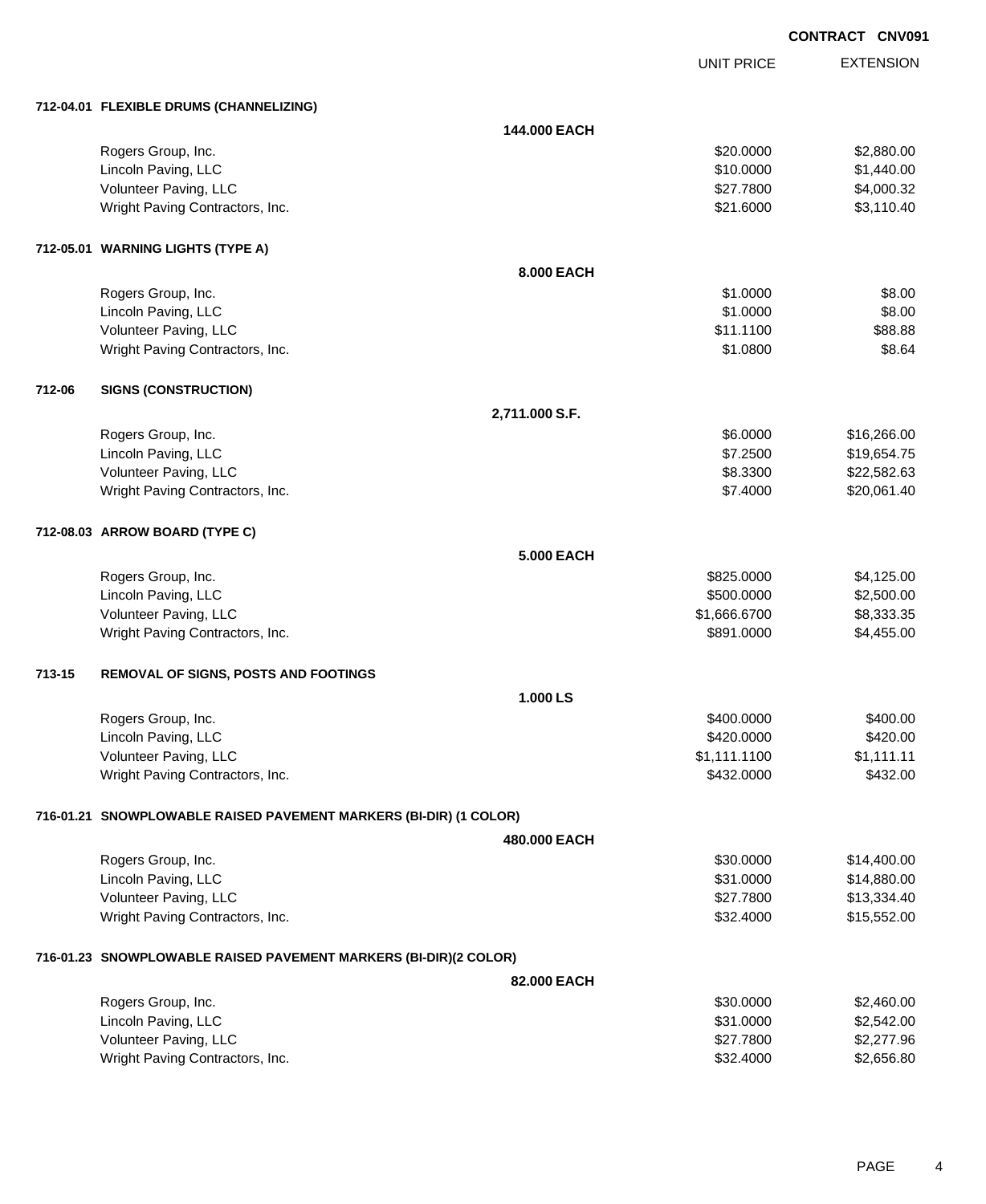|                                                             |                | <b>CONTRACT CNV091</b> |                  |
|-------------------------------------------------------------|----------------|------------------------|------------------|
|                                                             |                | UNIT PRICE             | <b>EXTENSION</b> |
| 716-01.30 REMOVAL OF SNOWPLOWABLE REFLECTIVE MARKER         |                |                        |                  |
|                                                             | 219,000 EACH   |                        |                  |
| Rogers Group, Inc.                                          |                | \$10.0000              | \$2,190.00       |
| Lincoln Paving, LLC                                         |                | \$8.0000               | \$1,752.00       |
| Volunteer Paving, LLC                                       |                | \$11.1100              | \$2,433.09       |
| Wright Paving Contractors, Inc.                             |                | \$10.8000              | \$2,365.20       |
| 716-02.04 PLASTIC PAVEMENT MARKING(CHANNELIZATION STRIPING) |                |                        |                  |
|                                                             | 692.000 S.Y.   |                        |                  |
| Rogers Group, Inc.                                          |                | \$15.0000              | \$10,380.00      |
| Lincoln Paving, LLC                                         |                | \$15.5000              | \$10,726.00      |
| Volunteer Paving, LLC                                       |                | \$11.1100              | \$7,688.12       |
| Wright Paving Contractors, Inc.                             |                | \$16.2000              | \$11,210.40      |
| 716-02.05 PLASTIC PAVEMENT MARKING (STOP LINE)              |                |                        |                  |
|                                                             | 366,000 L.F.   |                        |                  |
| Rogers Group, Inc.                                          |                | \$18.0000              | \$6,588.00       |
| Lincoln Paving, LLC                                         |                | \$15.5000              | \$5,673.00       |
| Volunteer Paving, LLC                                       |                | \$16.6700              | \$6,101.22       |
| Wright Paving Contractors, Inc.                             |                | \$19.4400              | \$7,115.04       |
| 716-02.06 PLASTIC PAVEMENT MARKING (TURN LANE ARROW)        |                |                        |                  |
|                                                             | 7.000 EACH     |                        |                  |
| Rogers Group, Inc.                                          |                | \$200.0000             | \$1,400.00       |
| Lincoln Paving, LLC                                         |                | \$155.0000             | \$1,085.00       |
| Volunteer Paving, LLC                                       |                | \$166.6700             | \$1,166.69       |
| Wright Paving Contractors, Inc.                             |                | \$216.0000             | \$1,512.00       |
| 716-04.04 PLASTIC PAVEMENT MARKING (TRANSVERSE SHOULDER)    |                |                        |                  |
|                                                             | 4,376.000 L.F. |                        |                  |
| Rogers Group, Inc.                                          |                | \$6.0000               | \$26,256.00      |
| Lincoln Paving, LLC                                         |                | \$4.2500               | \$18,598.00      |
| Volunteer Paving, LLC                                       |                | \$7.2200               | \$31,594.72      |
| Wright Paving Contractors, Inc.                             |                | \$6.4800               | \$28,356.48      |
| 716-05.01 PAINTED PAVEMENT MARKING (4" LINE)                |                |                        |                  |
|                                                             | 2.800 L.M.     |                        |                  |
| Rogers Group, Inc.                                          |                | \$800.0000             | \$2,240.00       |
| Lincoln Paving, LLC                                         |                | \$980.0000             | \$2,744.00       |
| Volunteer Paving, LLC                                       |                | \$944.4400             | \$2,644.43       |
| Wright Paving Contractors, Inc.                             |                | \$864.0000             | \$2,419.20       |
| 716-05.20 PAINTED PAVEMENT MARKING (6" LINE)                |                |                        |                  |
|                                                             | 21.100 L.M.    |                        |                  |
| Rogers Group, Inc.                                          |                | \$1,000.0000           | \$21,100.00      |
| Lincoln Paving, LLC                                         |                | \$1,150.0000           | \$24,265.00      |
| Volunteer Paving, LLC                                       |                | \$1,111.1100           | \$23,444.42      |
| Wright Paving Contractors, Inc.                             |                | \$1,080.0000           | \$22,788.00      |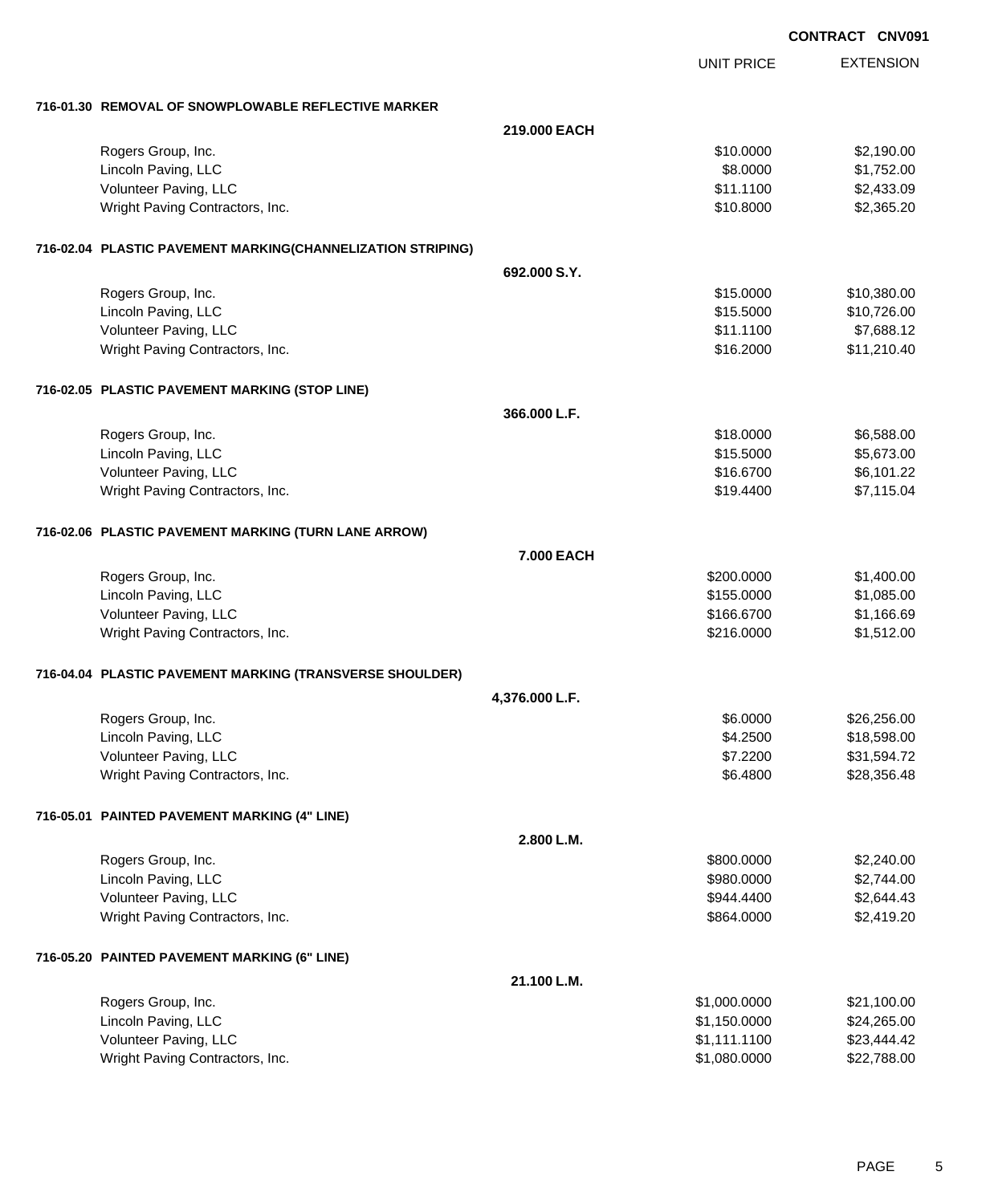|        |                                                          |             | <b>UNIT PRICE</b> | <b>EXTENSION</b> |
|--------|----------------------------------------------------------|-------------|-------------------|------------------|
|        | 716-12.02 ENHANCED FLATLINE THERMO PVMT MRKNG (6IN LINE) |             |                   |                  |
|        |                                                          | 23.900 L.M. |                   |                  |
|        | Rogers Group, Inc.                                       |             | \$5,100.0000      | \$121,890.00     |
|        | Lincoln Paving, LLC                                      |             | \$5,350.0000      | \$127,865.00     |
|        | Volunteer Paving, LLC                                    |             | \$5,555.5600      | \$132,777.88     |
|        | Wright Paving Contractors, Inc.                          |             | \$5,508.0000      | \$131,641.20     |
| 717-01 | <b>MOBILIZATION</b>                                      |             |                   |                  |
|        |                                                          | 1.000 LS    |                   |                  |
|        | Rogers Group, Inc.                                       |             | \$40,315,0000     | \$40,315.00      |
|        | Lincoln Paving, LLC                                      |             | \$28,300.0000     | \$28,300.00      |
|        | Volunteer Paving, LLC                                    |             | \$27,777.7800     | \$27,777.78      |
|        | Wright Paving Contractors, Inc.                          |             | \$33,090.0000     | \$33,090.00      |
|        |                                                          |             |                   |                  |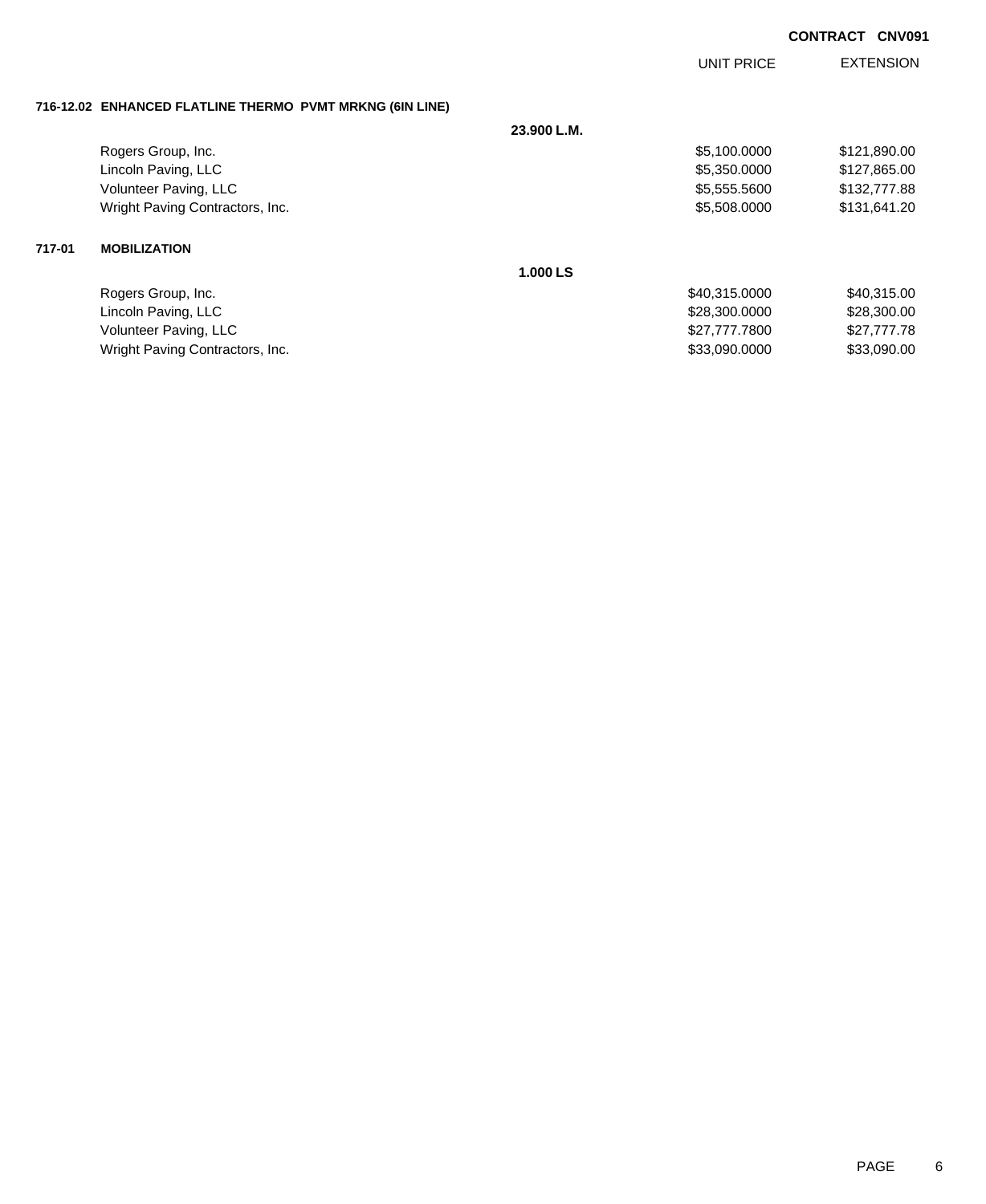|                                                                 |                | <b>UNIT PRICE</b> | <b>EXTENSION</b> |
|-----------------------------------------------------------------|----------------|-------------------|------------------|
| <b>BRIDGE CATEGORY</b>                                          |                |                   |                  |
| 604-10.34 CONCRETE OVERLAYED BRIDGE DECK REPAIR (FULL DEPTH)    |                |                   |                  |
|                                                                 | 35,000 S.Y.    |                   |                  |
| Rogers Group, Inc.                                              |                | \$525,0000        | \$18,375.00      |
| Lincoln Paving, LLC                                             |                | \$840.0000        | \$29,400.00      |
| Volunteer Paving, LLC                                           |                | \$944.4400        | \$33,055.40      |
| Wright Paving Contractors, Inc.                                 |                | \$864.0000        | \$30,240.00      |
| 604-10.44 EXPANSION JOINT REPAIRS                               |                |                   |                  |
|                                                                 | 56.000 L.F.    |                   |                  |
| Rogers Group, Inc.                                              |                | \$230.0000        | \$12,880.00      |
| Lincoln Paving, LLC                                             |                | \$420.0000        | \$23,520.00      |
| Volunteer Paving, LLC                                           |                | \$333.3300        | \$18,666.48      |
| Wright Paving Contractors, Inc.                                 |                | \$432.0000        | \$24,192.00      |
| 604-10.56 CONCRETE OVERLAYED BRIDGE DECK REPAIR (PARTIAL DEPTH) |                |                   |                  |
|                                                                 | 65,000 S.Y.    |                   |                  |
| Rogers Group, Inc.                                              |                | \$420.0000        | \$27,300.00      |
| Lincoln Paving, LLC                                             |                | \$630,0000        | \$40,950.00      |
| Volunteer Paving, LLC                                           |                | \$555.5600        | \$36,111.40      |
| Wright Paving Contractors, Inc.                                 |                | \$648.0000        | \$42,120.00      |
| 617-04.01 TYPE 1 THIN EPOXY OVERLAY (EPOXY-URETHANE)            |                |                   |                  |
|                                                                 | 1,057.000 S.Y. |                   |                  |
| Rogers Group, Inc.                                              |                | \$39,0000         | \$41,223.00      |
| Lincoln Paving, LLC                                             |                | \$47.2500         | \$49,943.25      |
| Volunteer Paving, LLC                                           |                | \$44,4400         | \$46,973.08      |
| Wright Paving Contractors, Inc.                                 |                | \$48,6000         | \$51,370.20      |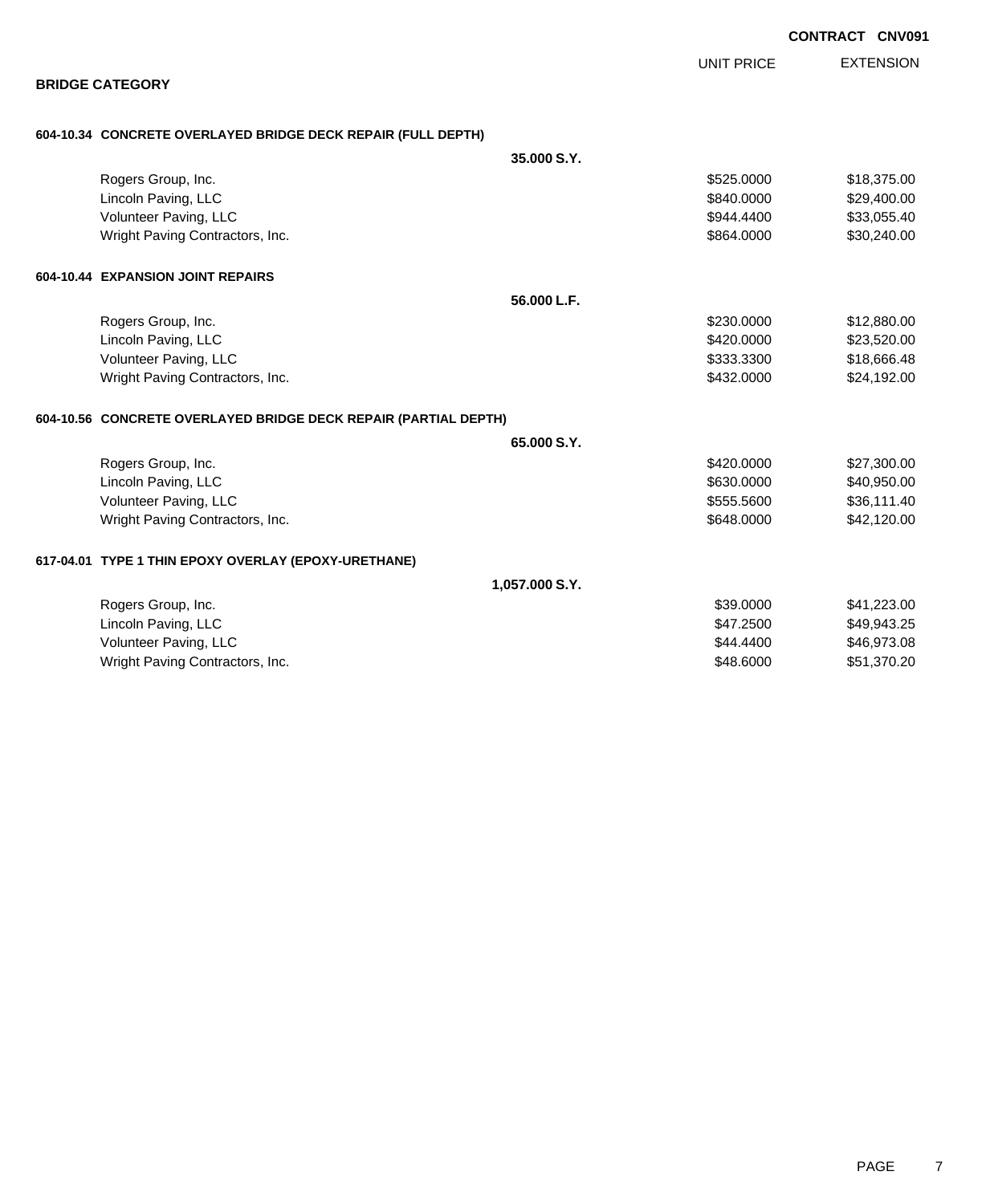| Rogers Group, Inc.              | \$1,336,104.00 |
|---------------------------------|----------------|
| Lincoln Paving, LLC             | \$1,530,810.75 |
| Volunteer Paving, LLC           | \$1,661,719.59 |
| Wright Paving Contractors, Inc. | \$1,722,534.11 |
|                                 |                |

### **SUB-TOTAL BRIDGE**

| Rogers Group, Inc.              | \$99,778.00  |
|---------------------------------|--------------|
| Lincoln Paving, LLC             | \$143,813.25 |
| Volunteer Paving, LLC           | \$134,806.36 |
| Wright Paving Contractors, Inc. | \$147,922.20 |

### **TOTAL CONTRACT**

| Rogers Group, Inc.              | \$1,435,882.00 |
|---------------------------------|----------------|
| Lincoln Paving, LLC             | \$1.674.624.00 |
| Volunteer Paving, LLC           | \$1,796,525.95 |
| Wright Paving Contractors, Inc. | \$1,870,456.31 |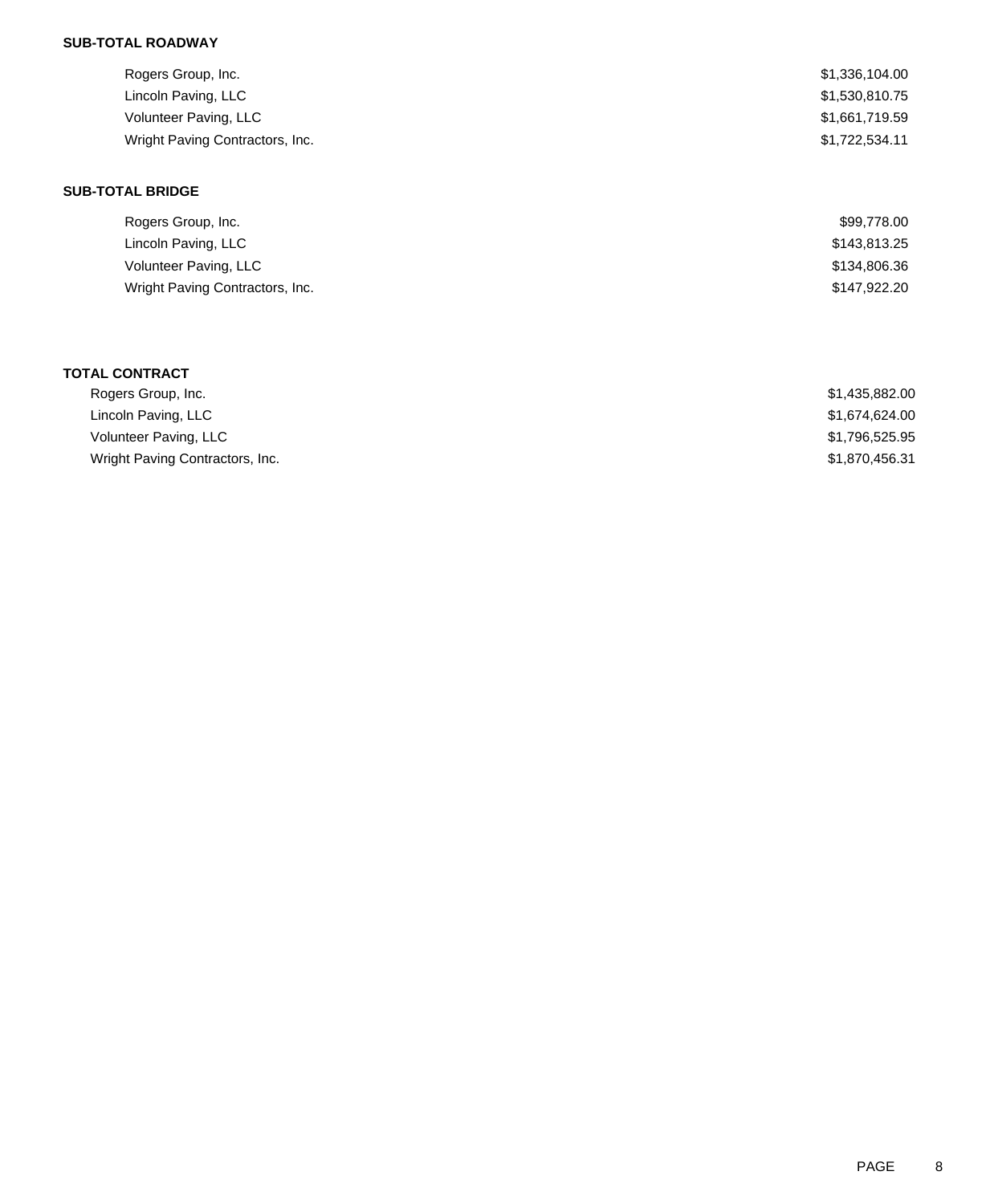#### GRAINGER COUNTY (Contract No. CNV084 Call 034)

29030-4228-04,HSIP-1(437),29001-3232-94,29001-4232-04

THE RESURFACING (THIN LIFT OR THIN LIFT D) ON U.S. 11W (S.R. 1) FROM NEAR PROMISELAND ROAD (L.M. 6.13) TO NEAR LOOP CIRCLE (L.M. 14.22), AND ON S.R. 375 FROM NEAR HELTON ROAD (L.M. 11.36) TO U.S. 25E (S.R. 32).

PROJECT LENGTH - 14.980 MILES

COMPLETION TIME - ON OR BEFORE SEPTEMBER 30, 2021

| APAC-Atlantic, Inc.              |
|----------------------------------|
| Duracap Asphalt Paving Co., Inc. |

TOTAL CONTRACT

\$1,900,756.25  $$1,966,242.43$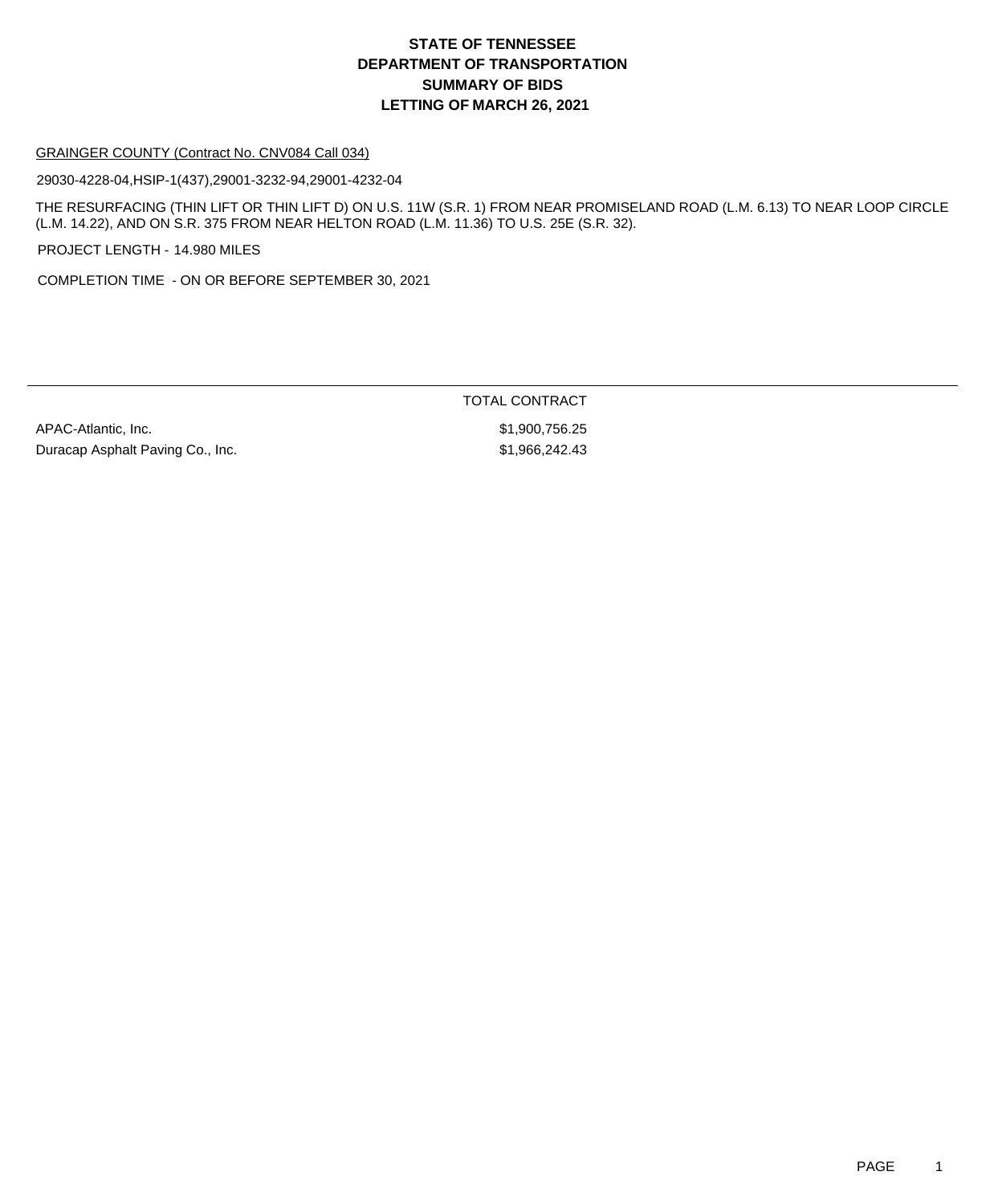|        |                                                                  |                   |                            | <b>CONTRACT CNV084</b>       |
|--------|------------------------------------------------------------------|-------------------|----------------------------|------------------------------|
|        | <b>ROADWAY CATEGORY</b>                                          |                   | <b>UNIT PRICE</b>          | <b>EXTENSION</b>             |
|        | 208-01.05 BROOMING & DEGRASSING SHOULDERS                        |                   |                            |                              |
|        |                                                                  | 30.000 L.M.       |                            |                              |
|        | APAC-Atlantic, Inc.<br>Duracap Asphalt Paving Co., Inc.          |                   | \$400.0000<br>\$778.0000   | \$12,000.00<br>\$23,340.00   |
|        | 307-01.15 ASC MIX (PG64-22) (BPMLC-HM) GRADING CS                |                   |                            |                              |
|        |                                                                  | 2,427.000 TON     |                            |                              |
|        | APAC-Atlantic, Inc.<br>Duracap Asphalt Paving Co., Inc.          |                   | \$101.7500<br>\$83.9400    | \$246,947.25<br>\$203,722.38 |
| 403-01 | BITUMINOUS MATERIAL FOR TACK COAT (TC)                           |                   |                            |                              |
|        |                                                                  | 205.000 TON       |                            |                              |
|        | APAC-Atlantic, Inc.<br>Duracap Asphalt Paving Co., Inc.          |                   | \$600.0000<br>\$1,160.0000 | \$123,000.00<br>\$237,800.00 |
|        | 411-12.03 SCORING FOR RUMBLE STRIPE (NON-CONTINUOUS) (8IN WIDTH) |                   |                            |                              |
|        |                                                                  | 13.000 L.M.       |                            |                              |
|        | APAC-Atlantic, Inc.<br>Duracap Asphalt Paving Co., Inc.          |                   | \$420.0000<br>\$781.0000   | \$5,460.00<br>\$10,153.00    |
|        | 411-12.04 SCORING FOR RUMBLE STRIPE (NON-CONTINUOUS) (4IN WIDTH) |                   |                            |                              |
|        |                                                                  | 11.000 L.M.       |                            |                              |
|        | APAC-Atlantic, Inc.<br>Duracap Asphalt Paving Co., Inc.          |                   | \$420.0000<br>\$781.0000   | \$4,620.00<br>\$8,591.00     |
|        | 415-01.02 COLD PLANING BITUMINOUS PAVEMENT                       |                   |                            |                              |
|        |                                                                  | 418.000 S.Y.      |                            |                              |
|        | APAC-Atlantic, Inc.<br>Duracap Asphalt Paving Co., Inc.          |                   | \$22.0000<br>\$13.5000     | \$9,196.00<br>\$5,643.00     |
|        | 705-02.10 GUARDRAIL TRANSITION 27IN TO 31IN                      |                   |                            |                              |
|        |                                                                  | 3.000 EACH        | \$160.0000                 | \$480.00                     |
|        | APAC-Atlantic, Inc.<br>Duracap Asphalt Paving Co., Inc.          |                   | \$55.0000                  | \$165.00                     |
|        | 705-04.09 EARTH PAD FOR TYPE 38 GR END TREATMENT                 |                   |                            |                              |
|        | APAC-Atlantic, Inc.                                              | <b>1.000 EACH</b> | \$1,500.0000               | \$1,500.00                   |
|        | Duracap Asphalt Paving Co., Inc.                                 |                   | \$1,313.0000               | \$1,313.00                   |
|        | 705-06.20 TANGENT ENERGY ABSORBING TERM MASH TL-3                | <b>1.000 EACH</b> |                            |                              |
|        | APAC-Atlantic, Inc.                                              |                   | \$3,200.0000               | \$3,200.00                   |
|        | Duracap Asphalt Paving Co., Inc.                                 |                   | \$3,502.0000               | \$3,502.00                   |
|        | 705-06.30 GR TERMINAL (ENERGY ABSORBING) MASH TL-2               |                   |                            |                              |
|        | APAC-Atlantic, Inc.                                              | <b>2.000 EACH</b> | \$2,750.0000               | \$5,500.00                   |
|        | Duracap Asphalt Paving Co., Inc.                                 |                   | \$2,424.0000               | \$4,848.00                   |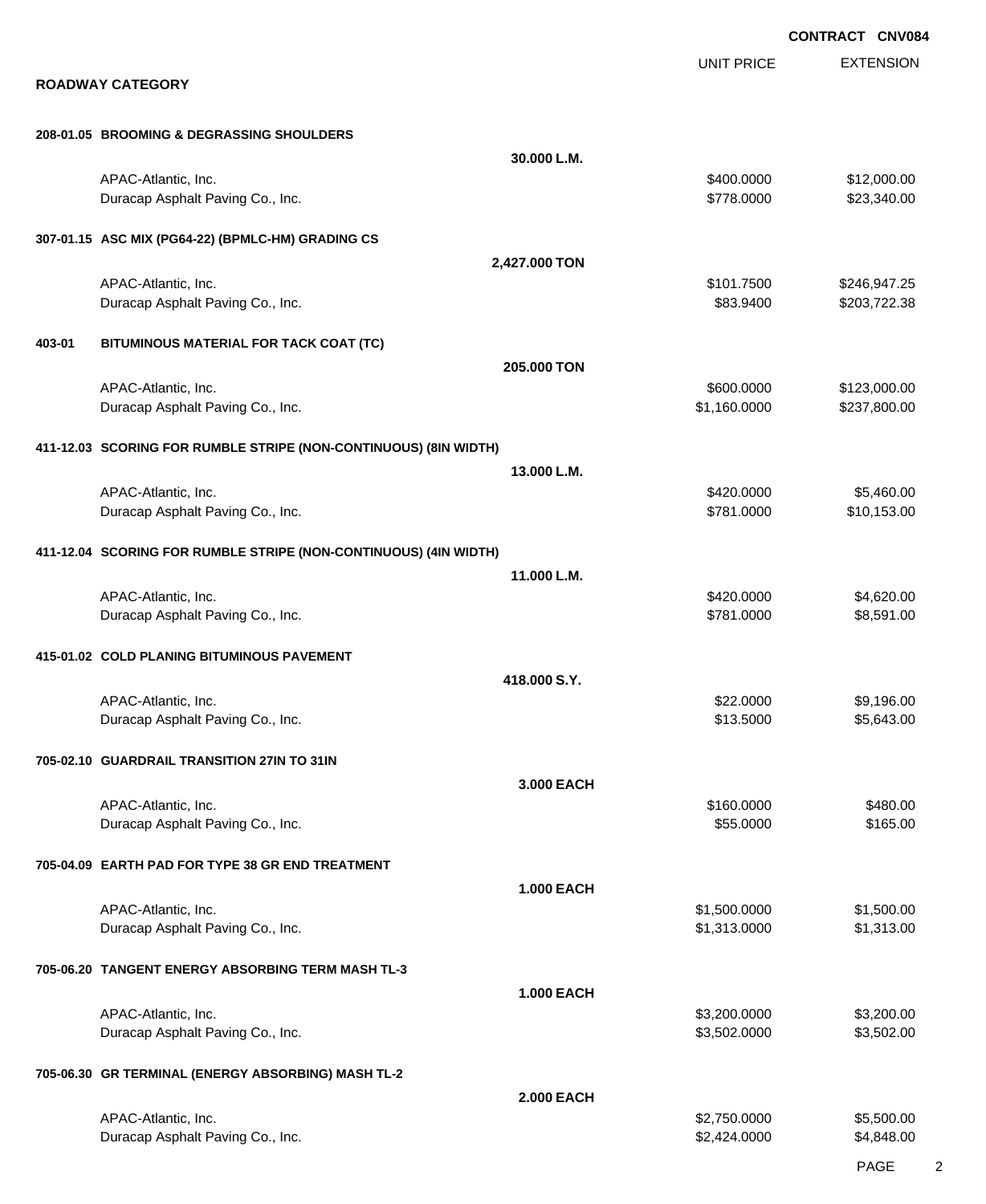|        |                                                                   | <b>UNIT PRICE</b> | <b>EXTENSION</b> |
|--------|-------------------------------------------------------------------|-------------------|------------------|
| 712-01 | <b>TRAFFIC CONTROL</b>                                            |                   |                  |
|        | 1.000 LS                                                          |                   |                  |
|        | APAC-Atlantic, Inc.                                               | \$36,500.0000     | \$36,500.00      |
|        | Duracap Asphalt Paving Co., Inc.                                  | \$66,000.0000     | \$66,000.00      |
|        | 712-04.01 FLEXIBLE DRUMS (CHANNELIZING)                           |                   |                  |
|        |                                                                   | 246,000 EACH      |                  |
|        | APAC-Atlantic, Inc.                                               | \$1,0000          | \$246.00         |
|        | Duracap Asphalt Paving Co., Inc.                                  | \$1.5000          | \$369.00         |
|        | 712-05.01 WARNING LIGHTS (TYPE A)                                 |                   |                  |
|        |                                                                   | 124.000 EACH      |                  |
|        | APAC-Atlantic, Inc.                                               | \$1.0000          | \$124.00         |
|        | Duracap Asphalt Paving Co., Inc.                                  | \$1.5000          | \$186.00         |
| 712-06 | <b>SIGNS (CONSTRUCTION)</b>                                       |                   |                  |
|        | 1,369.000 S.F.                                                    |                   |                  |
|        | APAC-Atlantic, Inc.                                               | \$4.5000          | \$6,160.50       |
|        | Duracap Asphalt Paving Co., Inc.                                  | \$7.2500          | \$9,925.25       |
|        | 716-01.21 SNOWPLOWABLE RAISED PAVEMENT MARKERS (BI-DIR) (1 COLOR) |                   |                  |
|        | 1,018.000 EACH                                                    |                   |                  |
|        | APAC-Atlantic, Inc.                                               | \$26.0000         | \$26,468.00      |
|        | Duracap Asphalt Paving Co., Inc.                                  | \$25.2500         | \$25,704.50      |
|        | 716-01.22 SNOWPLOWABLE RAISED PAVMENT MARKERS (MONO-DIR)(1 COLOR) |                   |                  |
|        |                                                                   | 135,000 EACH      |                  |
|        | APAC-Atlantic, Inc.                                               | \$26.0000         | \$3,510.00       |
|        | Duracap Asphalt Paving Co., Inc.                                  | \$25.2500         | \$3,408.75       |
|        | 716-01.30 REMOVAL OF SNOWPLOWABLE REFLECTIVE MARKER               |                   |                  |
|        |                                                                   | 490.000 EACH      |                  |
|        | APAC-Atlantic, Inc.                                               | \$7.5000          | \$3,675.00       |
|        | Duracap Asphalt Paving Co., Inc.                                  | \$11.0000         | \$5,390.00       |
|        | 716-02.04 PLASTIC PAVEMENT MARKING(CHANNELIZATION STRIPING)       |                   |                  |
|        | 57.000 S.Y.                                                       |                   |                  |
|        | APAC-Atlantic, Inc.                                               | \$21.0000         | \$1,197.00       |
|        | Duracap Asphalt Paving Co., Inc.                                  | \$19.7500         | \$1,125.75       |
|        | 716-02.05 PLASTIC PAVEMENT MARKING (STOP LINE)                    |                   |                  |
|        | 310.000 L.F.                                                      |                   |                  |
|        | APAC-Atlantic, Inc.                                               | \$10.0000         | \$3,100.00       |
|        | Duracap Asphalt Paving Co., Inc.                                  | \$11.0000         | \$3,410.00       |
|        | 716-02.06 PLASTIC PAVEMENT MARKING (TURN LANE ARROW)              |                   |                  |
|        |                                                                   | <b>6.000 EACH</b> |                  |
|        | APAC-Atlantic, Inc.                                               | \$160.0000        | \$960.00         |
|        | Duracap Asphalt Paving Co., Inc.                                  | \$157.5000        | \$945.00         |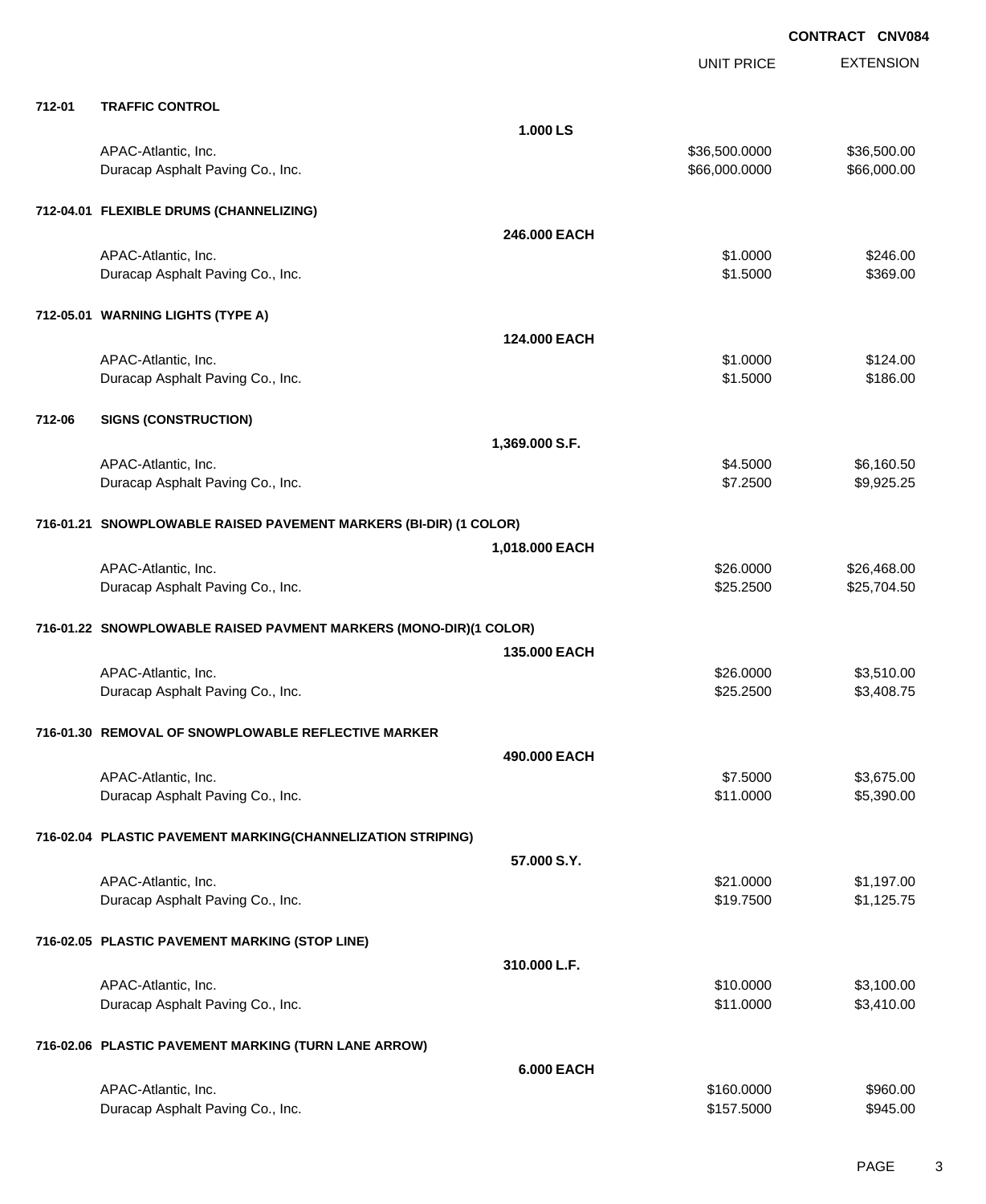UNIT PRICE

EXTENSION

| 716-05.20 PAINTED PAVEMENT MARKING (6" LINE)          |             |              |              |
|-------------------------------------------------------|-------------|--------------|--------------|
|                                                       | 37.000 L.M. |              |              |
| APAC-Atlantic, Inc.                                   |             | \$705.0000   | \$26,085.00  |
| Duracap Asphalt Paving Co., Inc.                      |             | \$814,0000   | \$30,118.00  |
| 716-13.02 SPRAY THERMO PVMT MRKNG (60 mil) (6IN LINE) |             |              |              |
|                                                       | 61.000 L.M. |              |              |
| APAC-Atlantic, Inc.                                   |             | \$2,800.0000 | \$170,800.00 |

### **717-01 MOBILIZATION**

|                                  | <b>1.000 LS</b> |             |
|----------------------------------|-----------------|-------------|
| APAC-Atlantic, Inc.              | \$39,000,0000   | \$39,000.00 |
| Duracap Asphalt Paving Co., Inc. | \$22,100,0000   | \$22,100.00 |

Duracap Asphalt Paving Co., Inc. 6. 2012 12:30 12:30 12:30 12:30 12:30 12:30 12:30 12:30 12:30 12:30 12:30 12:30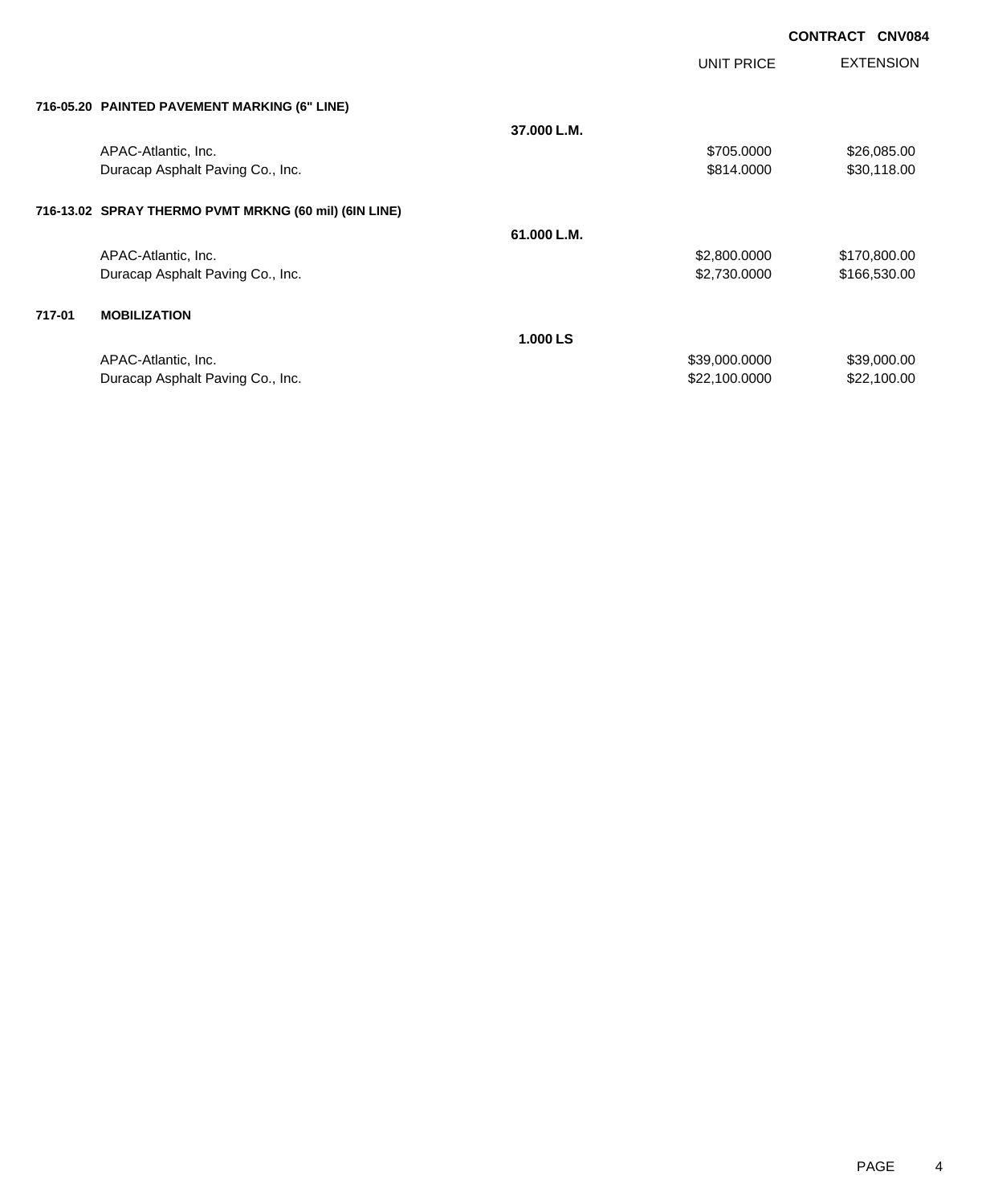EXTENSION UNIT PRICE

### **ROADWAY ALTERNATE AA1 CATEGORY**

### **411-03.07 ACS MIX(PG64-22) THIN LIFT ASPHALT**

**12,135.000 TON**

APAC-Atlantic, Inc. Duracap Asphalt Paving Co., Inc.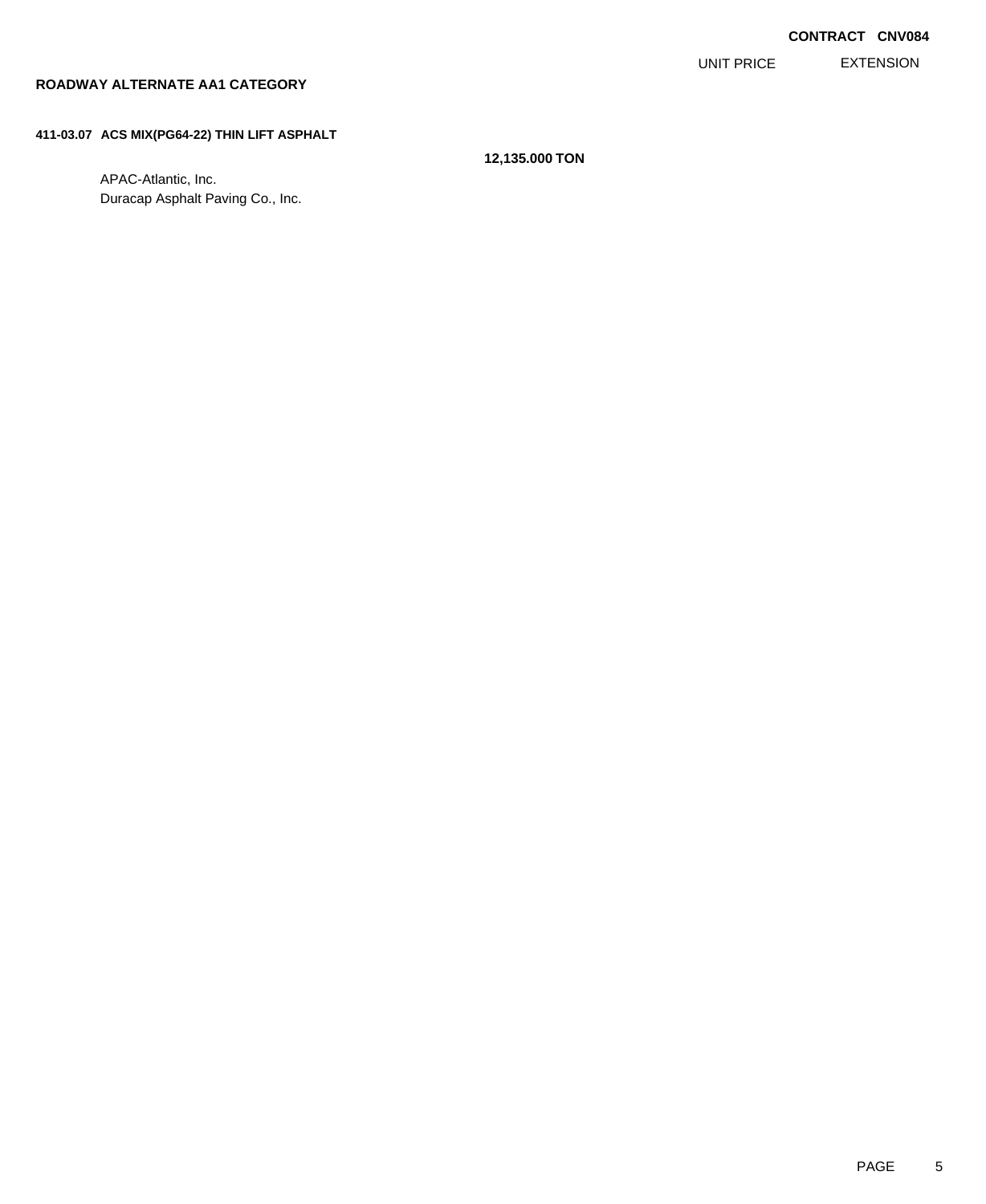|  | <b>CONTRACT CNV084</b> |
|--|------------------------|
|  |                        |

EXTENSION UNIT PRICE

# **ROADWAY ALTERNATE AA2 CATEGORY**

### **411-03.12 ACS MIX(PG64-22) THIN LIFT D ASPHALT**

| 12,135.000 TON |  |
|----------------|--|
|----------------|--|

| \$96,5000<br>APAC-Atlantic, Inc.              | \$1.171.027.50 |
|-----------------------------------------------|----------------|
| \$93,2800<br>Duracap Asphalt Paving Co., Inc. | \$1,131,952.80 |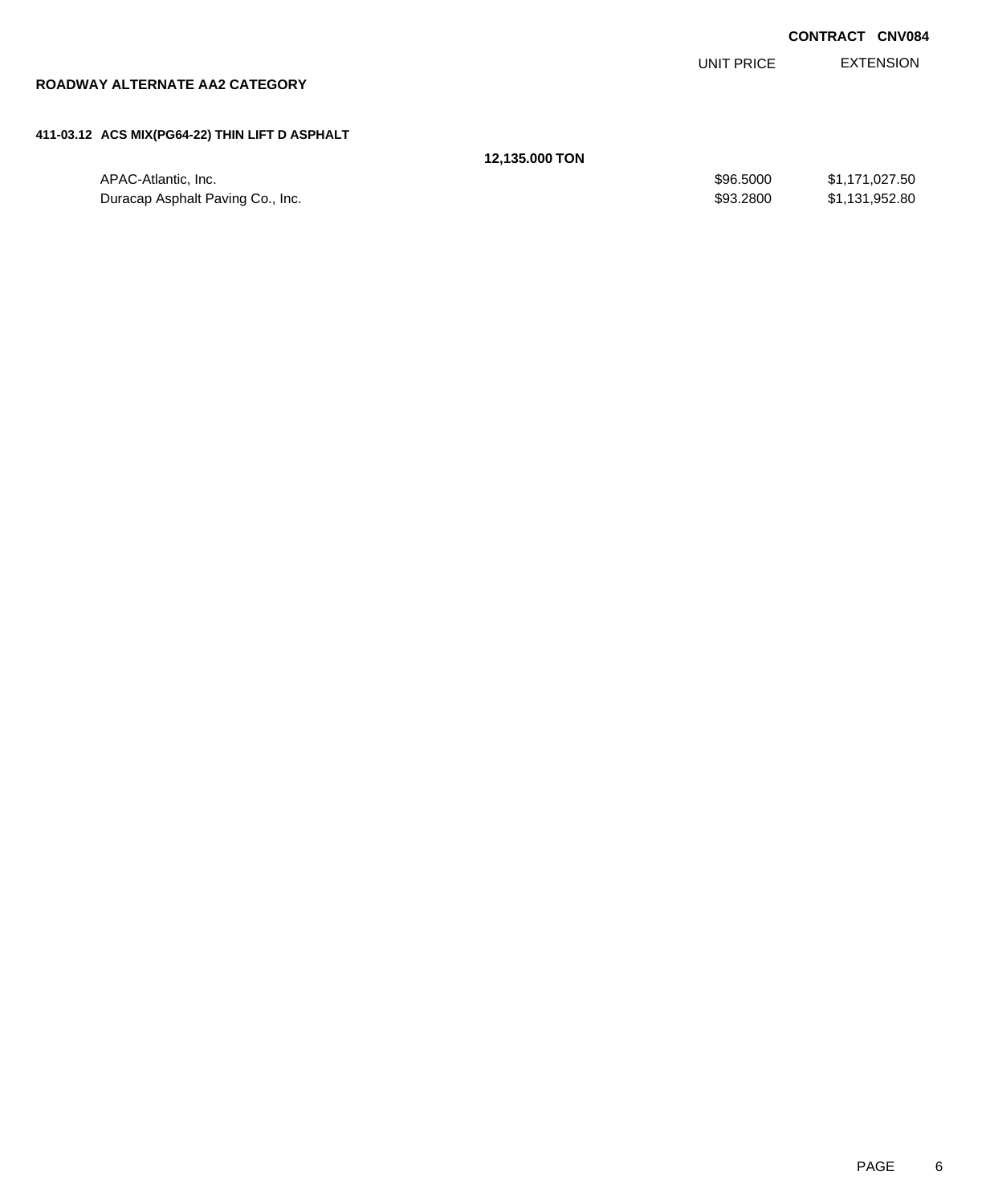| APAC-Atlantic, Inc.              | \$729,728.75   |
|----------------------------------|----------------|
| Duracap Asphalt Paving Co., Inc. | \$834,289.63   |
| SUB-TOTAL ROADWAY ALTERNATE AA1  |                |
|                                  |                |
|                                  |                |
| SUB-TOTAL ROADWAY ALTERNATE AA2  |                |
| APAC-Atlantic, Inc.              | \$1,171,027.50 |
| Duracap Asphalt Paving Co., Inc. | \$1,131,952.80 |
|                                  |                |
| <b>TOTAL CONTRACT</b>            |                |
|                                  |                |

| APAC-Atlantic. Inc.              | \$1,900,756.25 |
|----------------------------------|----------------|
| Duracap Asphalt Paving Co., Inc. | \$1,966,242.43 |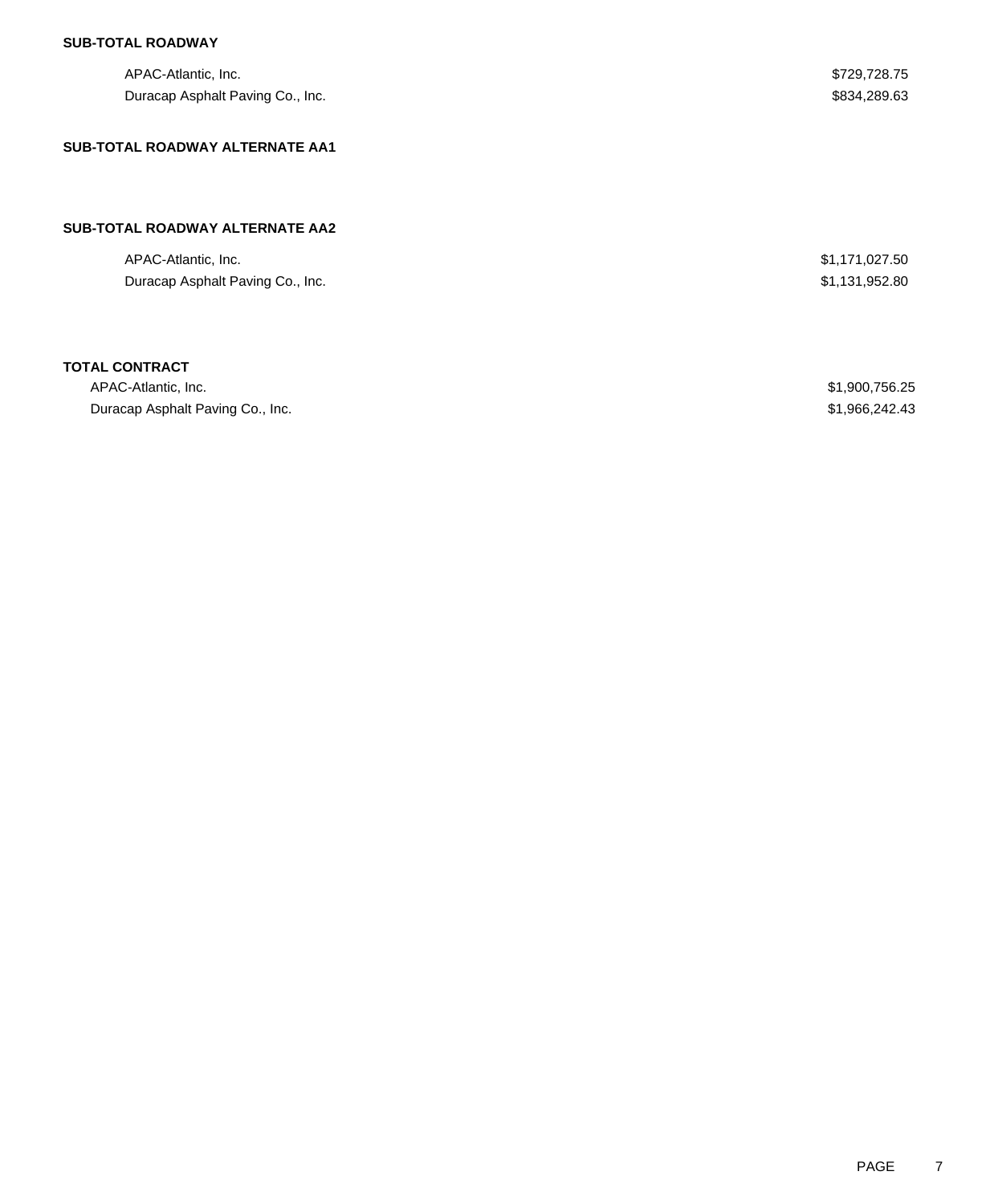GRUNDY COUNTY (Contract No. CNV085 Call 035)

STP-56(97),31005-8280-14

THE RESURFACING ON S.R. 56 FROM NEAR S.R. 50 (L.M. 20.15) TO NORTH OF HEGE AVENUE (L.M. 25.76).

PROJECT LENGTH - 5.61 MILES

COMPLETION TIME - ON OR BEFORE SEPTEMBER 30, 2021

DBE GOAL 4.00%

Rogers Group, Inc. **\$819,521.38** Tinsley Asphalt, LLC \$866,935.00

TOTAL CONTRACT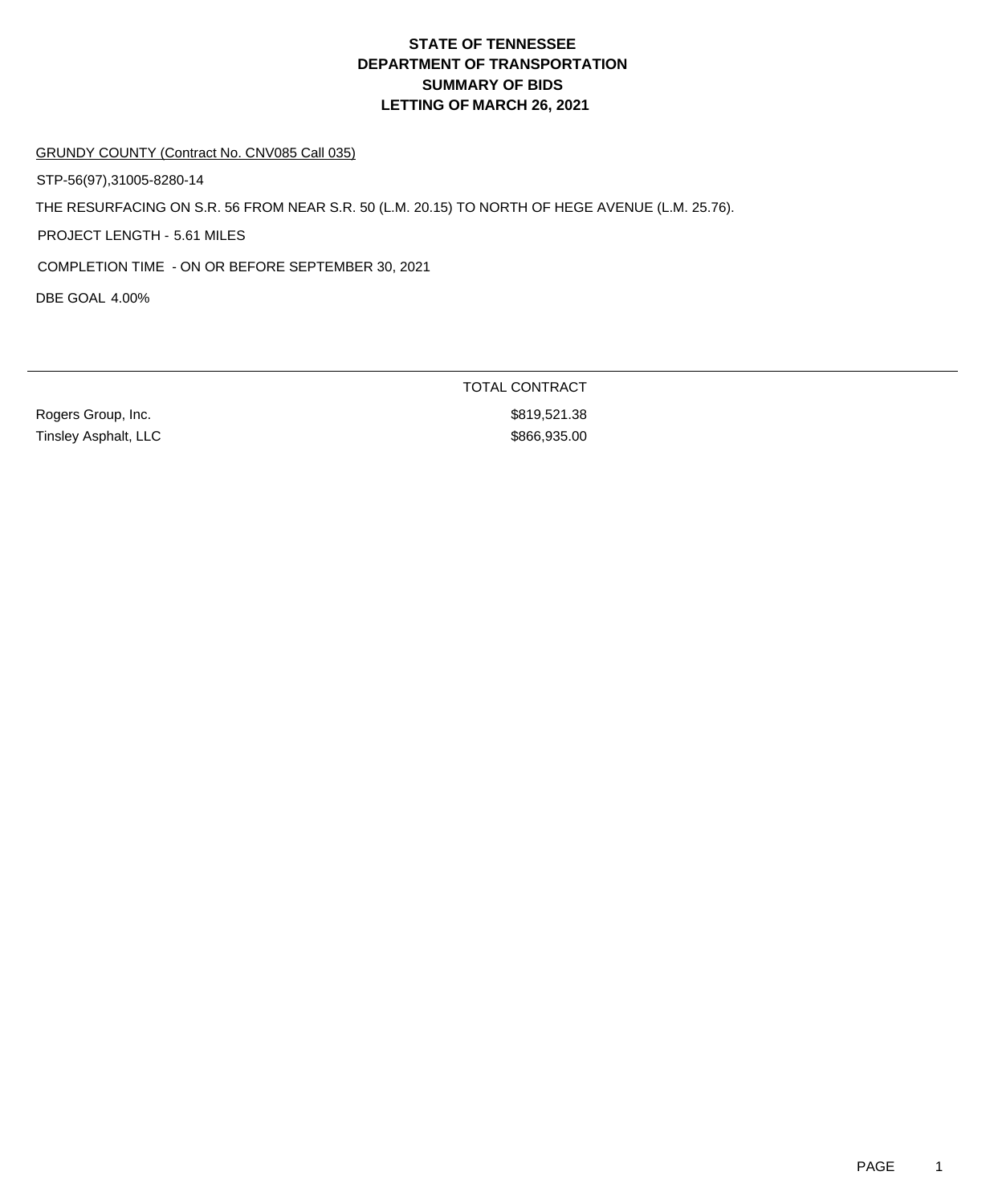EXTENSION **CONTRACT CNV085** UNIT PRICE **ROADWAY CATEGORY 403-02.01 TRACKLESS TACK COAT 35.000 TON** Rogers Group, Inc. \$25,361.70 Tinsley Asphalt, LLC  $$850.0000$   $$29,750.00$ **405-01.01 BITUMINOUS MATERIAL (BSC) 143.000 TON** Rogers Group, Inc. \$111,800.26 Tinsley Asphalt, LLC **\$800.0000 \$114,400.00** \$114,400.00 **405-01.02 MINERAL AGGREGATE (BSC) 1,248.000 TON** Rogers Group, Inc. \$63,535.68 \$60.9100 \$63,535.68 Tinsley Asphalt, LLC \$68,640.00 **411-03.12 ACS MIX(PG64-22) THIN LIFT D ASPHALT 4,513.000 TON** Rogers Group, Inc. \$89.8400 \$405,447.92 Tinsley Asphalt, LLC 6. The state of the state of the state of the state of the state of the state of the state of the state of the state of the state of the state of the state of the state of the state of the state of the **411-12.04 SCORING FOR RUMBLE STRIPE (NON-CONTINUOUS) (4IN WIDTH) 9.000 L.M.** Rogers Group, Inc. \$525.0000 \$4,725.00 Tinsley Asphalt, LLC \$3,150.00 \$3,150.00 **705-04.20 GUARDRAIL DELINEATION ENHANCEMENT 1,264.000 EACH** Rogers Group, Inc. \$5.7500 \$7,268.00 Tinsley Asphalt, LLC \$6,067.20 **712-01 TRAFFIC CONTROL 1.000 LS** Rogers Group, Inc. \$14,864.04 \$15,864.0400 \$14,864.0400 \$14,864.0400 Tinsley Asphalt, LLC \$28,500.000 \$28,500.000 \$28,500.000 \$28,500.000 \$28,500.000 \$28,500.00 **712-06 SIGNS (CONSTRUCTION) 542.000 S.F.** Rogers Group, Inc. \$3,794.00 \$3,794.00 \$3,794.00 \$3,794.00 \$3,794.00 \$3,794.00 \$3,794.00 \$3,794.00 \$3,794.00 \$3,794.00 \$3,794.00 \$3,794.00 \$3,794.00 \$3,794.00 \$3,794.00 \$3,794.00 \$3,794.00 \$3,794.00 \$3,794.00 \$3,794.00 \$3, Tinsley Asphalt, LLC \$3,794.00 **716-01.21 SNOWPLOWABLE RAISED PAVEMENT MARKERS (BI-DIR) (1 COLOR) 370.000 EACH** Rogers Group, Inc. \$2,880.00 \$8,880.00 \$8,880.00 \$8,880.00 \$8,880.00 \$8,880.00 \$8,880.00 \$8,880.00 \$8,880.00 \$8,980.00 \$8,880.00 \$8,880.00 \$8,880.00 \$8,880.00 \$8,880.00 \$8,880.00 \$8,880.00 \$8,880.00 \$8,880.00 \$8,880.00 \$8, Tinsley Asphalt, LLC \$23.0000 \$8,510.00 **716-01.30 REMOVAL OF SNOWPLOWABLE REFLECTIVE MARKER 370.000 EACH** Rogers Group, Inc. \$2,590.00 \$2,590.00 \$2,590.00 \$2,590.00 \$2,590.00 \$2,590.00 \$2,590.00 \$2,590.00 \$2,590.00 \$2,590.00 \$2,590.00 \$2,590.00 \$2,590.00 \$2,590.00 \$2,590.00 \$2,590.00 \$2,590.00 \$2,590.00 \$2,590.00 \$2,590.00 \$2, Tinsley Asphalt, LLC \$2,590.00 \$2,590.00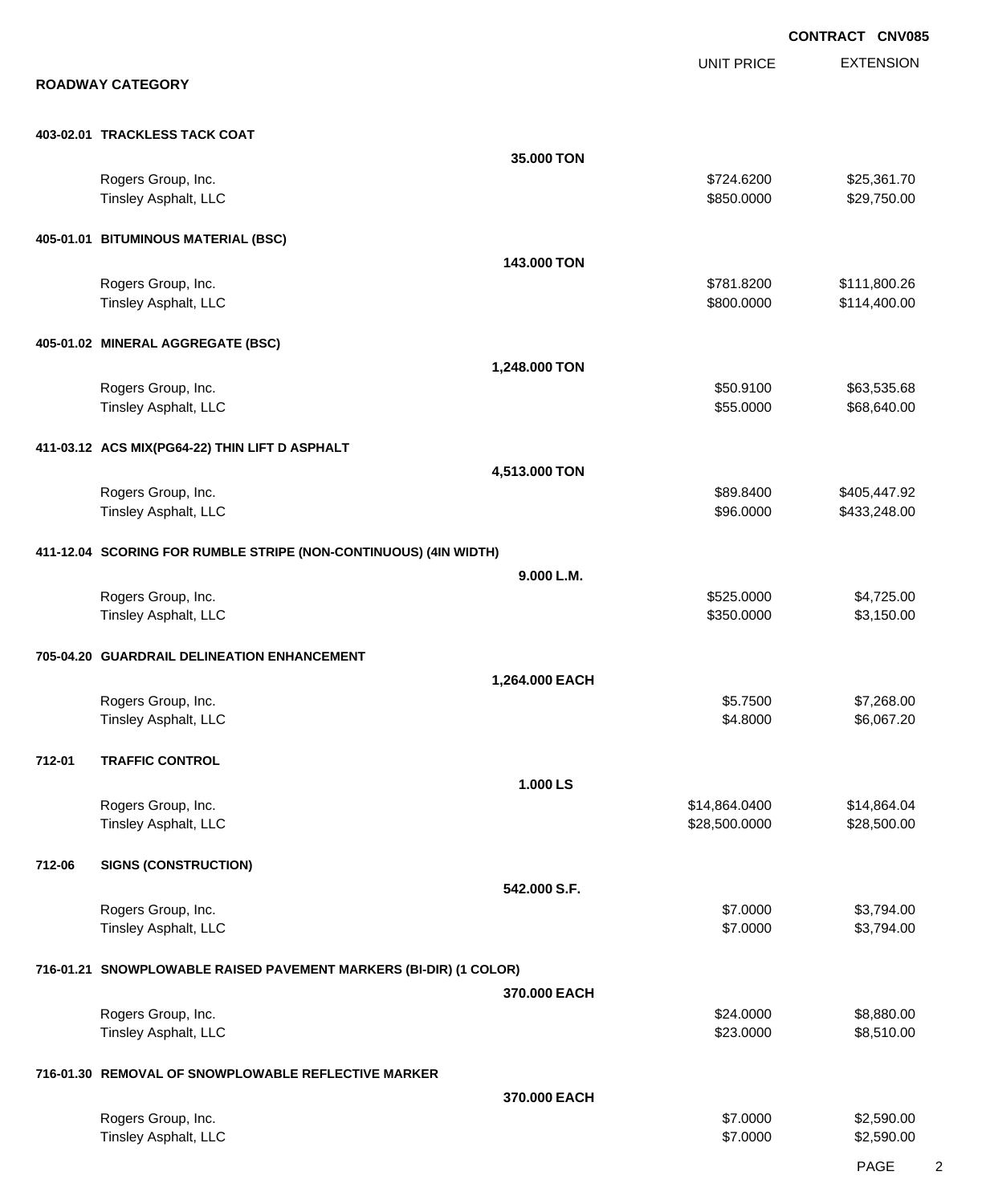|        |                                                                 |              | <b>UNIT PRICE</b> | <b>EXTENSION</b> |
|--------|-----------------------------------------------------------------|--------------|-------------------|------------------|
|        | 716-02.05 PLASTIC PAVEMENT MARKING (STOP LINE)                  |              |                   |                  |
|        |                                                                 | 342.000 L.F. |                   |                  |
|        | Rogers Group, Inc.                                              |              | \$10.0000         | \$3,420.00       |
|        | Tinsley Asphalt, LLC                                            |              | \$9.9000          | \$3,385.80       |
|        | 716-05.20 PAINTED PAVEMENT MARKING (6" LINE)                    |              |                   |                  |
|        |                                                                 | 22.500 L.M.  |                   |                  |
|        | Rogers Group, Inc.                                              |              | \$695.0000        | \$15,637.50      |
|        | <b>Tinsley Asphalt, LLC</b>                                     |              | \$670.0000        | \$15,075.00      |
|        | 716-08.20 REMOVAL OF PAVEMENT MARKING (LINE)                    |              |                   |                  |
|        |                                                                 | 16.800 L.M.  |                   |                  |
|        | Rogers Group, Inc.                                              |              | \$1,375.0000      | \$23,100.00      |
|        | Tinsley Asphalt, LLC                                            |              | \$1,250.0000      | \$21,000.00      |
|        | 716-12.02 ENHANCED FLATLINE THERMO PVMT MRKNG (6IN LINE)        |              |                   |                  |
|        |                                                                 | 22.500 L.M.  |                   |                  |
|        | Rogers Group, Inc.                                              |              | \$4,300.0000      | \$96,750.00      |
|        | Tinsley Asphalt, LLC                                            |              | \$4,160.0000      | \$93,600.00      |
|        | 716-12.05 ENHANCED FLATLINE THERMO PVMT MRKNG (6IN DOTTED LINE) |              |                   |                  |
|        |                                                                 | 225.000 L.F. |                   |                  |
|        | Rogers Group, Inc.                                              |              | \$1.0000          | \$225.00         |
|        | Tinsley Asphalt, LLC                                            |              | \$1.0000          | \$225.00         |
| 717-01 | <b>MOBILIZATION</b>                                             |              |                   |                  |
|        |                                                                 | 1.000 LS     |                   |                  |
|        | Rogers Group, Inc.                                              |              | \$32,122.2800     | \$32,122.28      |
|        | Tinsley Asphalt, LLC                                            |              | \$35,000.0000     | \$35,000.00      |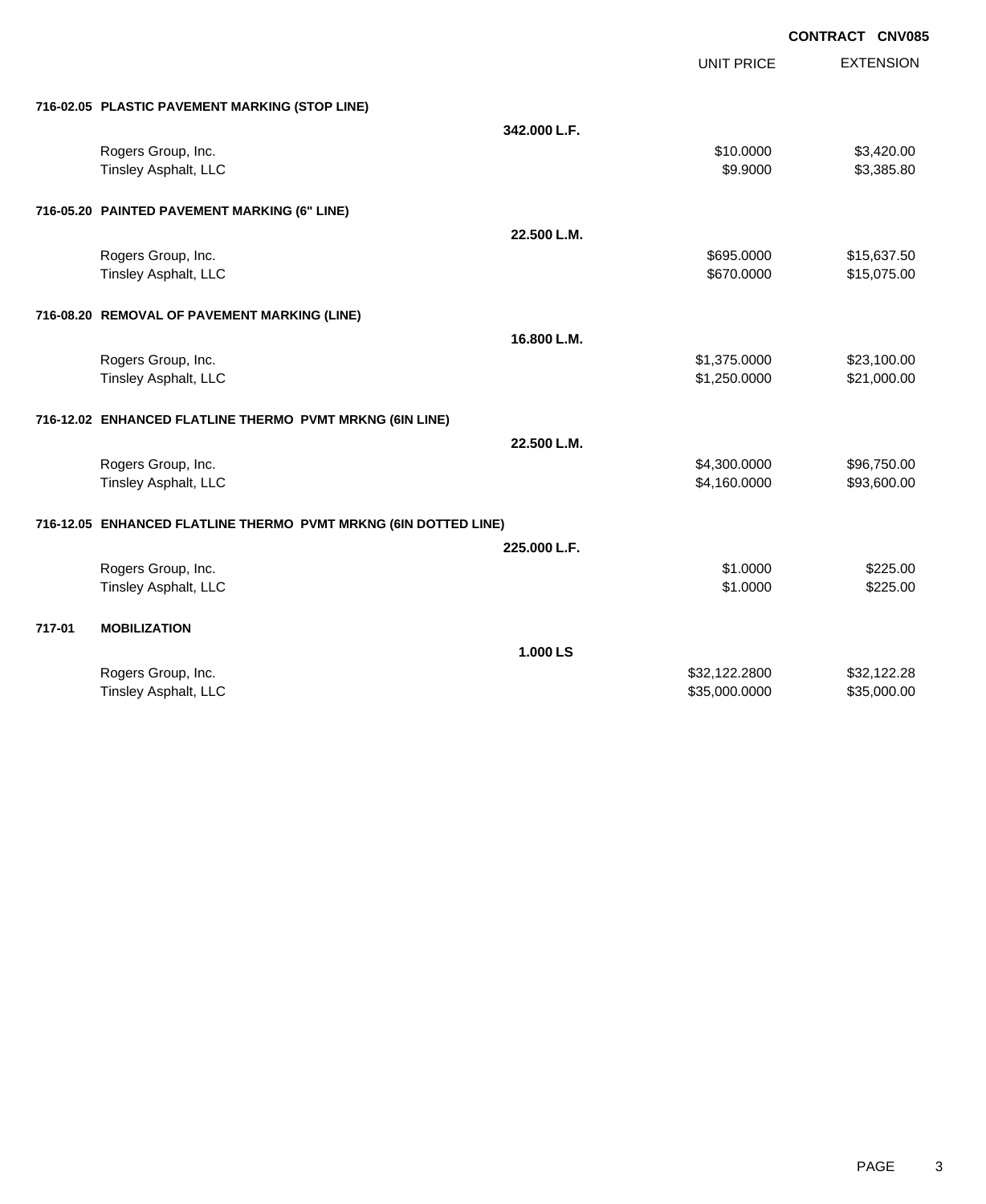Rogers Group, Inc. \$819,521.38 Tinsley Asphalt, LLC \$866,935.00

### **TOTAL CONTRACT**

Rogers Group, Inc. \$819,521.38 Tinsley Asphalt, LLC \$866,935.00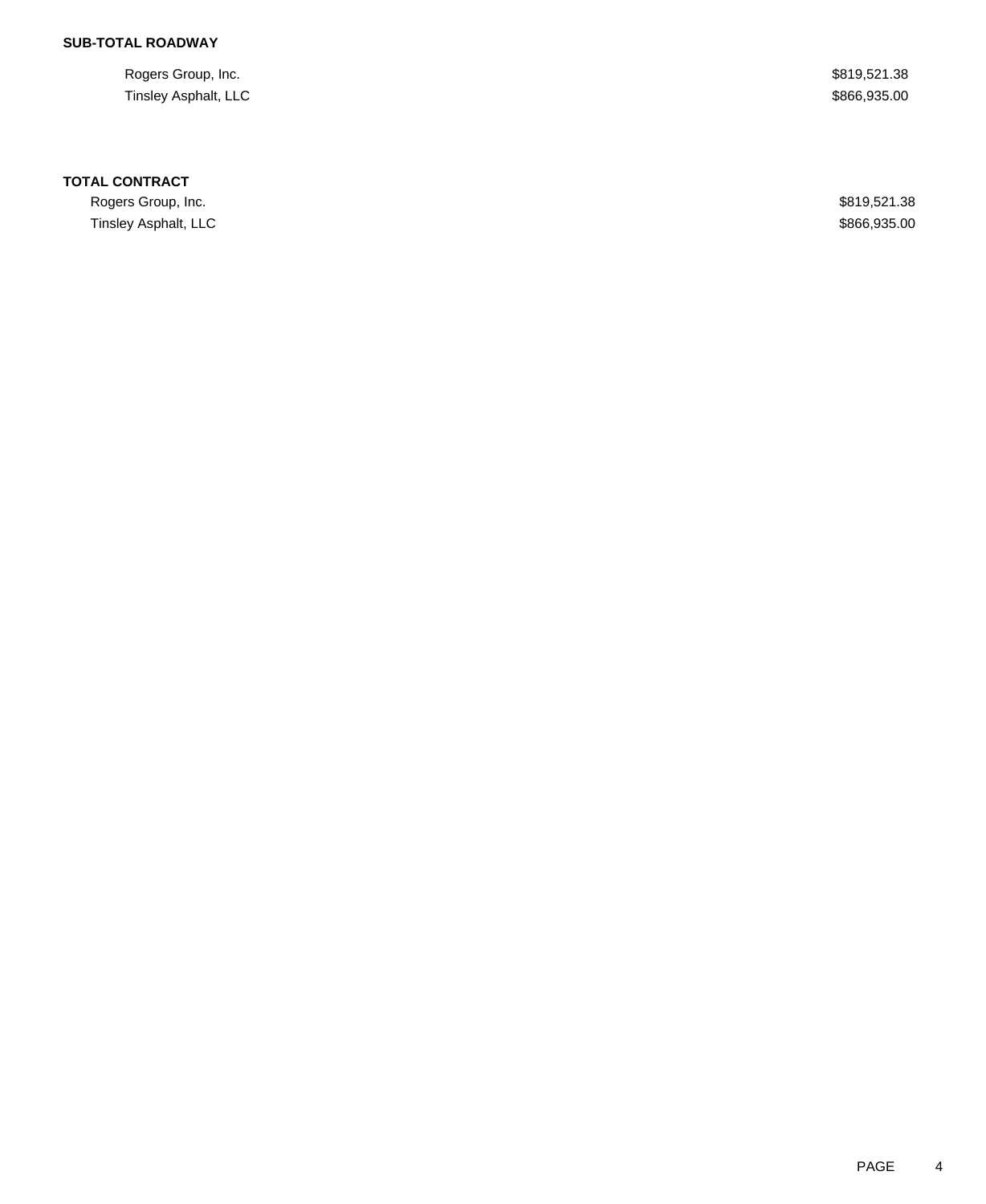#### HAMILTON COUNTY (Contract No. CNV087 Call 037)

STP/HSIP-312(18),33053-3223-94,33053-8223-14

THE RESURFACING ON S.R. 312 FROM SOUTH OF HENRY ROAD (L.M. 6.85) TO WEST OF S.R. 58 (L.M. 14.16).

PROJECT LENGTH - 7.310 MILES

COMPLETION TIME - ON OR BEFORE OCTOBER 31, 2021

DBE GOAL 6.50%

|                                            | TUTAL UUNTIVAUT |
|--------------------------------------------|-----------------|
| Wright Brothers Construction Company, Inc. | \$1,264,479.98  |
| Talley Construction Company, Inc.          | \$1.338.312.42  |

TOTAL CONTRACT  $$1,264,479.98$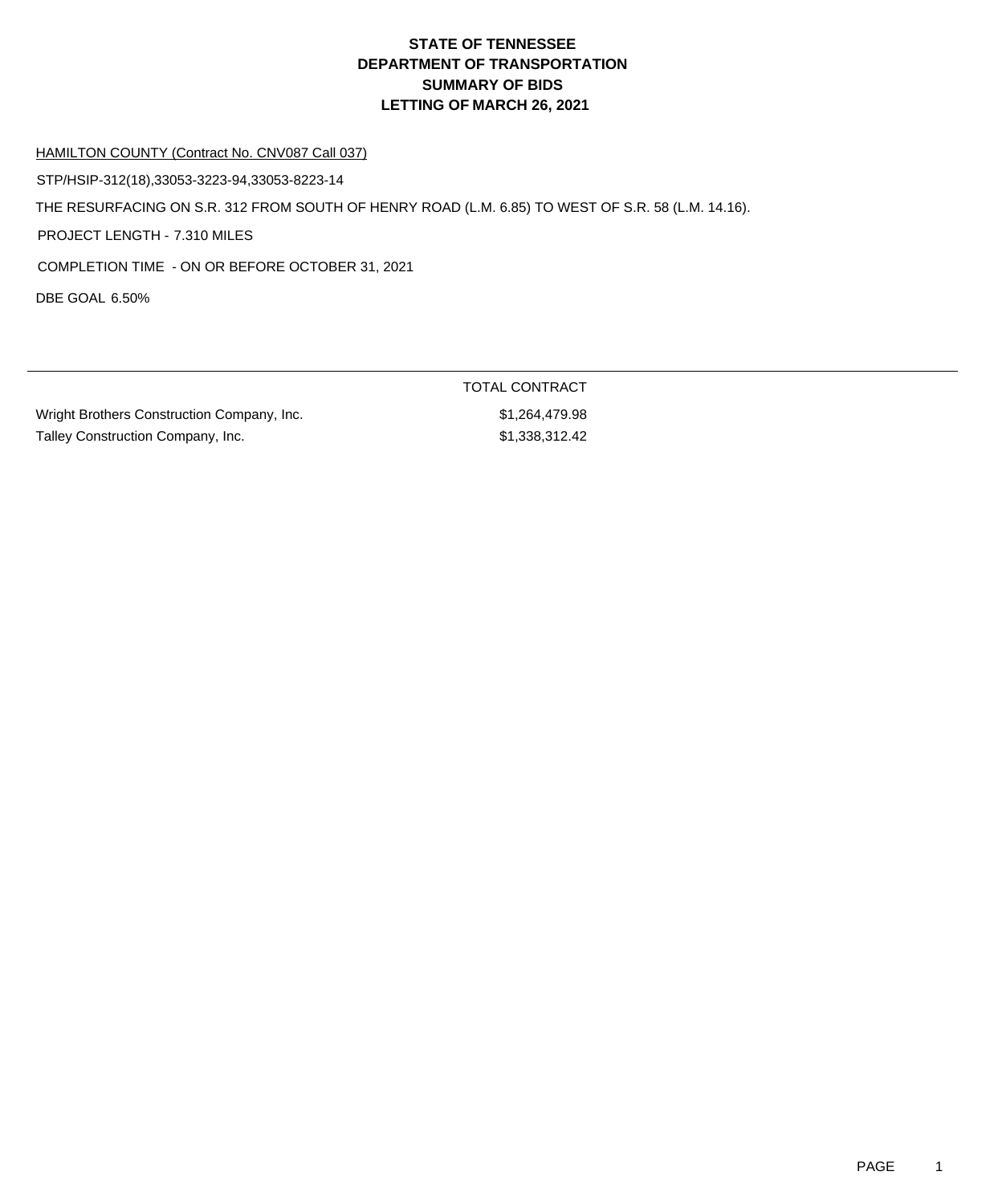EXTENSION **CONTRACT CNV087** UNIT PRICE **ROADWAY CATEGORY 403-01 BITUMINOUS MATERIAL FOR TACK COAT (TC) 47.000 TON** Wright Brothers Construction Company, Inc.  $$500.000$  \$23,500.00 Talley Construction Company, Inc. 6. The Construction Company, Inc. 6. The Construction Company, Inc. 6. The Construction Company, Inc. 6. The Construction Company, Inc. 6. The Construction Company, Inc. 6. The Constructio **411-01.10 ACS MIX(PG64-22) GRADING D 7,072.000 TON** Wright Brothers Construction Company, Inc. 6. 2008.000 \$108.0000 \$763,776.00 Talley Construction Company, Inc. 6. The Construction Company, Inc. 6. The Construction Company, Inc. 6. The Construction Company, Inc. 6. The Construction Company, Inc. 6. The Construction Company, Inc. 6. The Constructio **411-12.04 SCORING FOR RUMBLE STRIPE (NON-CONTINUOUS) (4IN WIDTH) 1.700 L.M.** Wright Brothers Construction Company, Inc. 6. The Construction Company, Inc. 6. The Construction Company, Inc. 6. The Construction Company, Inc. 6. The Construction Company, Inc. 6. The Construction Company, Inc. 6. The Co Talley Construction Company, Inc. 6. The Construction Company, Inc. 6. The Construction Company, Inc. 6. The Construction Company, Inc. 6. The Construction Company, Inc. 6. The Construction Company, Inc. 6. The Constructio **415-01.01 COLD PLANING BITUMINOUS PAVEMENT 7,006.000 TON** Wright Brothers Construction Company, Inc. 6. 2012 12:30 12:30 12:30 12:30 12:30 12:30 12:30 12:30 12:30 12:30 Talley Construction Company, Inc. 6. The Construction Company, Inc. 6. The Construction Company, Inc. 6. The Construction Company, Inc. 6. The Construction Company, Inc. 6. The Construction Company, Inc. 6. The Constructio **705-02.10 GUARDRAIL TRANSITION 27IN TO 31IN 2.000 EACH** Wright Brothers Construction Company, Inc. 6210.000 \$105.0000 \$210.00 Talley Construction Company, Inc. 6330.00 \$330.00 **705-04.09 EARTH PAD FOR TYPE 38 GR END TREATMENT 2.000 EACH** Wright Brothers Construction Company, Inc. 6. The State of the State of State State State State State State State State State State State State State State State State State State State State State State State State State Talley Construction Company, Inc. 6. The Construction Company, Inc. 6. The Construction Company, Inc. 6. The Construction Company, Inc. 6. The Construction Company, Inc. 6. The Construction Company, Inc. 6. The Constructio **705-04.20 GUARDRAIL DELINEATION ENHANCEMENT 961.000 EACH** Wright Brothers Construction Company, Inc. 64.3500 \$4,180.35 Talley Construction Company, Inc. 6. The Construction Company, Inc. 6.5000 \$5,285.500 \$5,285.50 **705-06.20 TANGENT ENERGY ABSORBING TERM MASH TL-3 2.000 EACH** Wright Brothers Construction Company, Inc. 6. The Construction Company, Inc. \$2,850.0000 \$5,700.00 Talley Construction Company, Inc. 6.600.00 \$5,300.000 \$6,600.00 **706-01 GUARDRAIL REMOVED 100.000 L.F.** Wright Brothers Construction Company, Inc. 6. 2008 1999 10:3500 \$0.5500 \$55.00 Talley Construction Company, Inc. 6220.00 \$2.2000 \$2.2000 \$2.2000 \$220.00 **712-01 TRAFFIC CONTROL 1.000 LS** Wright Brothers Construction Company, Inc. 647,600.000 \$47,500.000 \$47,500.000 \$47,500.00 Talley Construction Company, Inc. 634,595.000 \$34,595.000 \$34,595.000 \$34,595.000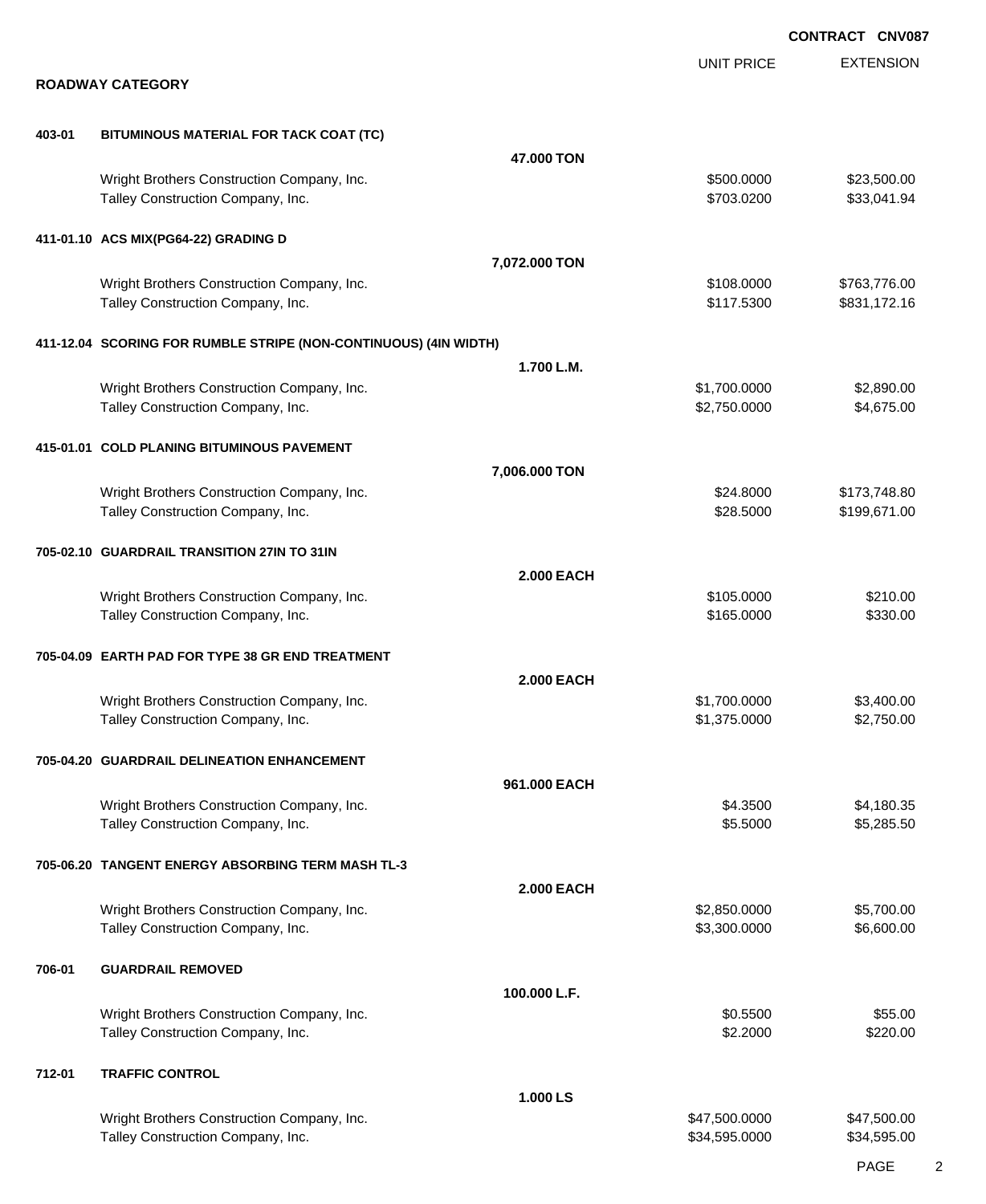|        |                                                                                 |              |                      | <b>CONTRACT CNV087</b>   |
|--------|---------------------------------------------------------------------------------|--------------|----------------------|--------------------------|
|        |                                                                                 |              | <b>UNIT PRICE</b>    | <b>EXTENSION</b>         |
| 712-06 | <b>SIGNS (CONSTRUCTION)</b>                                                     |              |                      |                          |
|        |                                                                                 | 917,000 S.F. |                      |                          |
|        | Wright Brothers Construction Company, Inc.<br>Talley Construction Company, Inc. |              | \$6.9500<br>\$7.1500 | \$6,373.15<br>\$6,556.55 |
|        | 713-16.01 CHANGEABLE MESSAGE SIGN UNIT                                          |              |                      |                          |
|        |                                                                                 | 3.000 EACH   |                      |                          |
|        | Wright Brothers Construction Company, Inc.                                      |              | \$4,400.0000         | \$13,200.00              |
|        | Talley Construction Company, Inc.                                               |              | \$4,510.0000         | \$13,530.00              |
|        | 716-01.21 SNOWPLOWABLE RAISED PAVEMENT MARKERS (BI-DIR) (1 COLOR)               |              |                      |                          |
|        |                                                                                 | 483,000 EACH |                      |                          |
|        | Wright Brothers Construction Company, Inc.                                      |              | \$23.5600            | \$11,379.48              |
|        | Talley Construction Company, Inc.                                               |              | \$24.2000            | \$11,688.60              |
|        | 716-02.05 PLASTIC PAVEMENT MARKING (STOP LINE)                                  |              |                      |                          |
|        |                                                                                 | 264.000 L.F. |                      |                          |
|        | Wright Brothers Construction Company, Inc.                                      |              | \$9.3000             | \$2,455.20               |
|        | Talley Construction Company, Inc.                                               |              | \$9.6300             | \$2,542.32               |
|        | 716-05.20 PAINTED PAVEMENT MARKING (6" LINE)                                    |              |                      |                          |
|        |                                                                                 | 42.300 L.M.  |                      |                          |
|        | Wright Brothers Construction Company, Inc.                                      |              | \$740.0000           | \$31,302.00              |
|        | Talley Construction Company, Inc.                                               |              | \$764.5000           | \$32,338.35              |
|        | 716-12.02 ENHANCED FLATLINE THERMO PVMT MRKNG (6IN LINE)                        |              |                      |                          |
|        |                                                                                 | 27.700 L.M.  |                      |                          |
|        | Wright Brothers Construction Company, Inc.                                      |              | \$4,300.0000         | \$119,110.00             |
|        | Talley Construction Company, Inc.                                               |              | \$4,455.0000         | \$123,403.50             |
|        | 716-12.05 ENHANCED FLATLINE THERMO PVMT MRKNG (6IN DOTTED LINE)                 |              |                      |                          |
|        |                                                                                 | 250.000 L.F. |                      |                          |
|        | Wright Brothers Construction Company, Inc.                                      |              | \$1.6000             | \$400.00                 |
|        | Talley Construction Company, Inc.                                               |              | \$1.6500             | \$412.50                 |
| 717-01 | <b>MOBILIZATION</b>                                                             |              |                      |                          |
|        |                                                                                 | 1.000 LS     |                      |                          |
|        | Wright Brothers Construction Company, Inc.                                      |              | \$55,300.0000        | \$55,300.00              |
|        | Talley Construction Company, Inc.                                               |              | \$29,500.0000        | \$29,500.00              |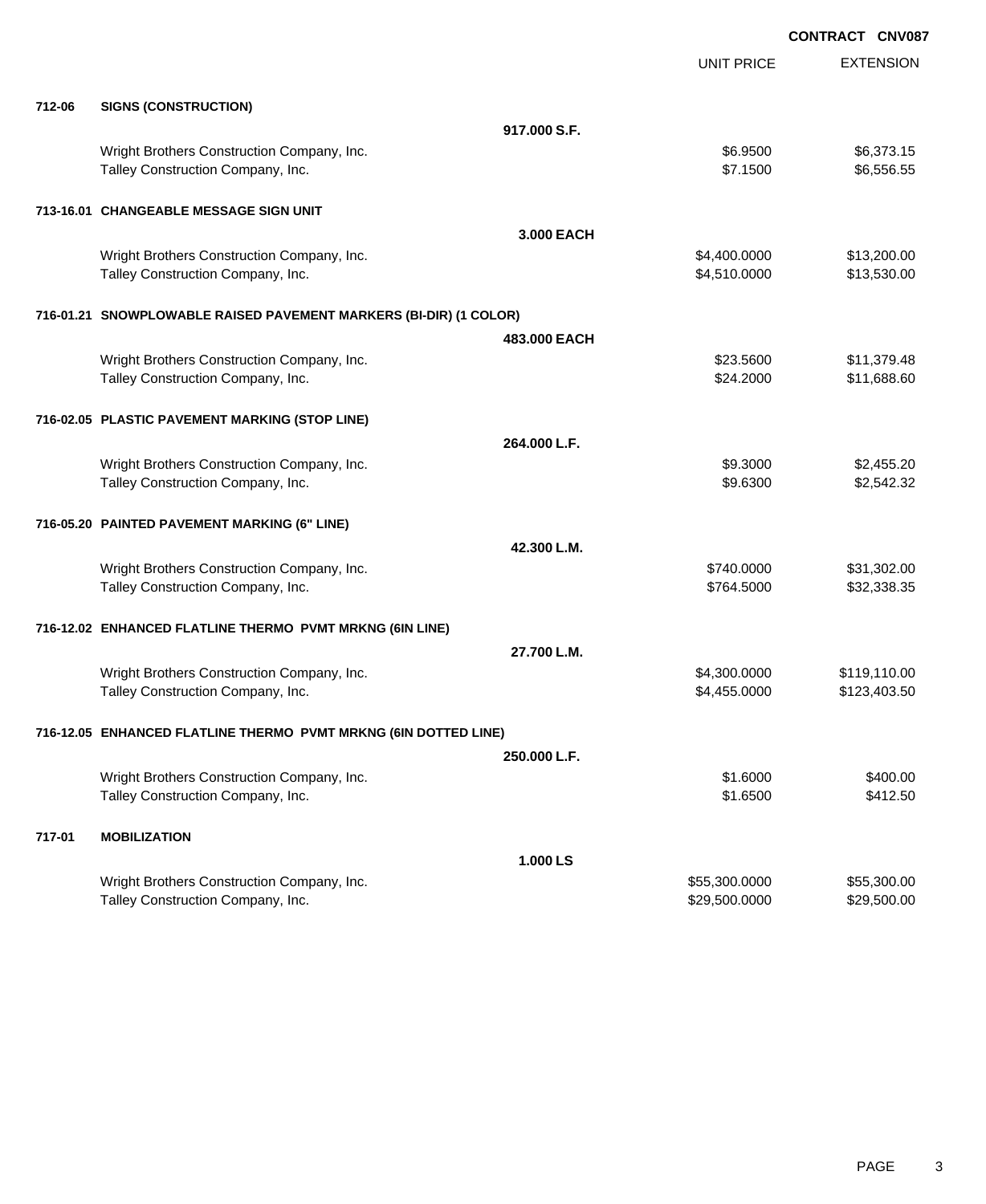Wright Brothers Construction Company, Inc. 6. The State of the State of the State of State State State State State State State State State State State State State State State State State State State State State State State Talley Construction Company, Inc. 6. The state of the state of the state of the state of the state of the state of the state of the state of the state of the state of the state of the state of the state of the state of the

#### **TOTAL CONTRACT**

Wright Brothers Construction Company, Inc. 6. The Superior Company, Inc. 6. The Superior Company, Inc. 51,264,479.98 Talley Construction Company, Inc. 6. The state of the state of the state of the state of the state of the state of the state of the state of the state of the state of the state of the state of the state of the state of the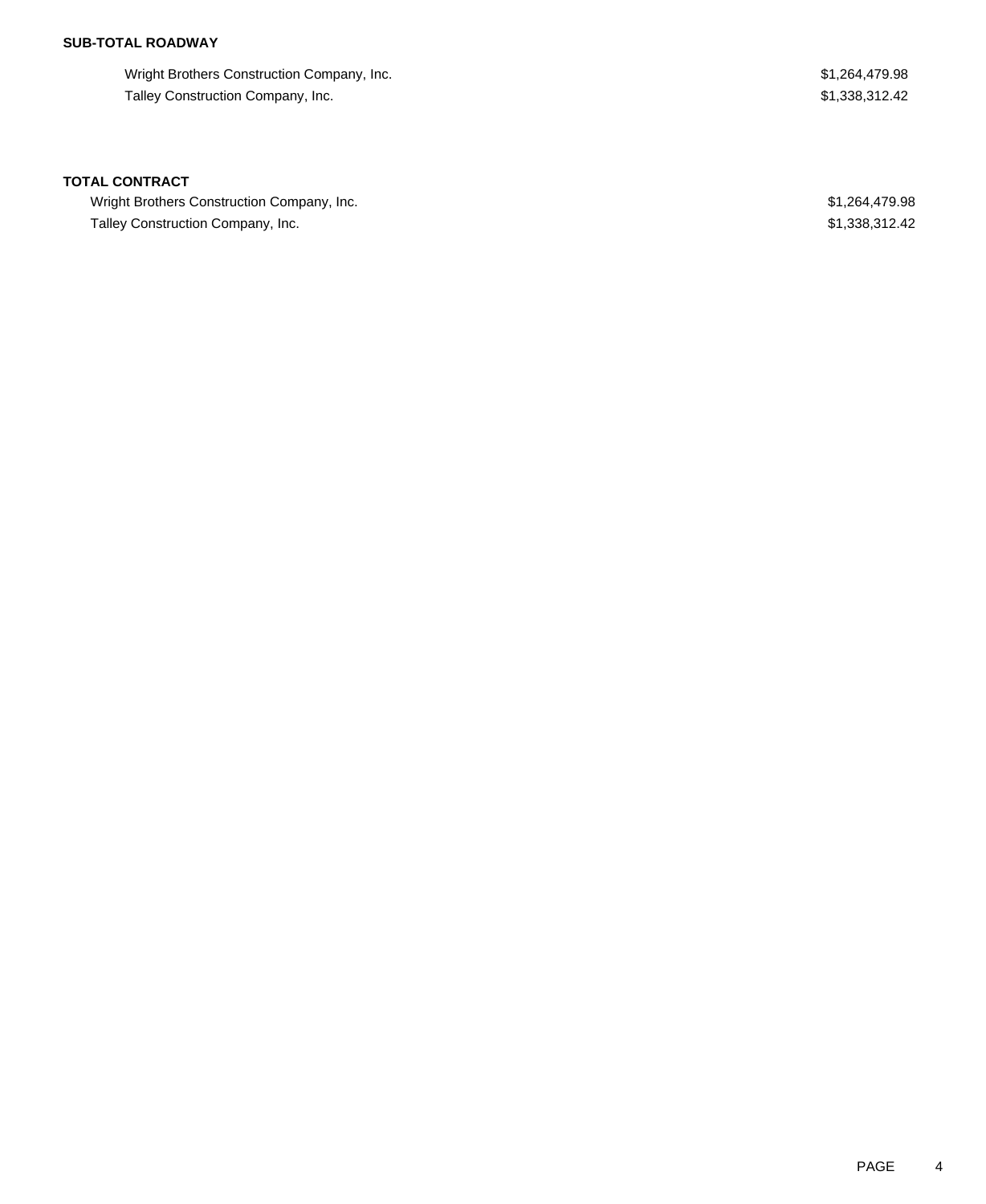#### HARDIN COUNTY (Contract No. CNV089 Call 038)

36009-4205-04,HSIP-104(45),36009-3205-94

THE RESURFACING WITH BITUMINOUS SEAL COAT ON S.R. 104 FROM THE HENDERSON COUNTY LINE (L.M. 0.00) TO S.R. 69 (L.M. 3.01).

PROJECT LENGTH - 3.010 MILES

COMPLETION TIME - ON OR BEFORE SEPTEMBER 30, 2021

|                                     | TOTAL CONTRACT |  |
|-------------------------------------|----------------|--|
| Pavement Restorations, Inc.         | \$373.447.08   |  |
| Delta Contracting Company, LLC      | \$409.956.01   |  |
| <b>Russell Standard Corporation</b> | \$532.247.55   |  |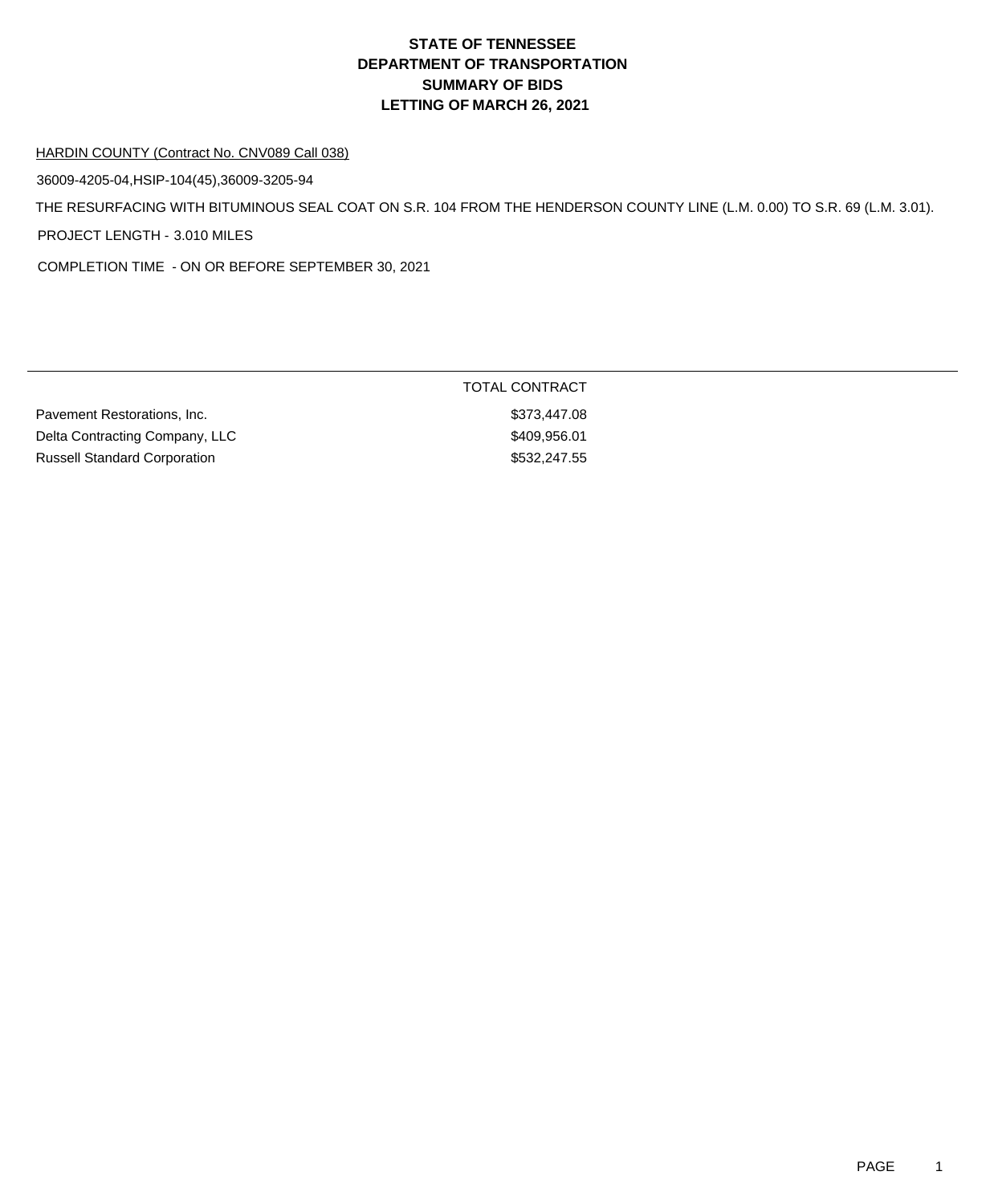|        |                                                   |                   |                   | CONTRACT CNV089  |
|--------|---------------------------------------------------|-------------------|-------------------|------------------|
|        |                                                   |                   | <b>UNIT PRICE</b> | <b>EXTENSION</b> |
|        | <b>ROADWAY CATEGORY</b>                           |                   |                   |                  |
| 203-06 | <b>WATER</b>                                      |                   |                   |                  |
|        |                                                   | 6.000 M.G.        |                   |                  |
|        | Pavement Restorations, Inc.                       |                   | \$30.0000         | \$180.00         |
|        | Delta Contracting Company, LLC                    |                   | \$0.0100          | \$0.06           |
|        | <b>Russell Standard Corporation</b>               |                   | \$50.0000         | \$300.00         |
|        | 208-01.05 BROOMING & DEGRASSING SHOULDERS         |                   |                   |                  |
|        |                                                   | 6.020 L.M.        |                   |                  |
|        | Pavement Restorations, Inc.                       |                   | \$700.0000        | \$4,214.00       |
|        | Delta Contracting Company, LLC                    |                   | \$1,300.0000      | \$7,826.00       |
|        | <b>Russell Standard Corporation</b>               |                   | \$1,800.0000      | \$10,836.00      |
| 303-02 | MINERAL AGGREGATE, TYPE B BASE, GRADING (D)       |                   |                   |                  |
|        |                                                   | 797,000 TON       |                   |                  |
|        | Pavement Restorations, Inc.                       |                   | \$32.0000         | \$25,504.00      |
|        | Delta Contracting Company, LLC                    |                   | \$16.0000         | \$12,752.00      |
|        | <b>Russell Standard Corporation</b>               |                   | \$50.5000         | \$40,248.50      |
|        | 403-01.10 HIGH PERFORMANCE FOG SEALS              |                   |                   |                  |
|        |                                                   | 42,381.000 S.Y.   |                   |                  |
|        | Pavement Restorations, Inc.                       |                   | \$0.6800          | \$28,819.08      |
|        | Delta Contracting Company, LLC                    |                   | \$0.8500          | \$36,023.85      |
|        | <b>Russell Standard Corporation</b>               |                   | \$0.7500          | \$31,785.75      |
|        | 405-01.01 BITUMINOUS MATERIAL (BSC)               |                   |                   |                  |
|        |                                                   | 114.000 TON       |                   |                  |
|        | Pavement Restorations, Inc.                       |                   | \$975.0000        | \$111,150.00     |
|        | Delta Contracting Company, LLC                    |                   | \$980.0000        | \$111,720.00     |
|        | <b>Russell Standard Corporation</b>               |                   | \$1,100.0000      | \$125,400.00     |
|        | 405-01.02 MINERAL AGGREGATE (BSC)                 |                   |                   |                  |
|        |                                                   | 1,018.000 TON     |                   |                  |
|        | Pavement Restorations, Inc.                       |                   | \$48.0000         | \$48,864.00      |
|        | Delta Contracting Company, LLC                    |                   | \$79.4500         | \$80,880.10      |
|        | <b>Russell Standard Corporation</b>               |                   | \$59.8500         | \$60,927.30      |
|        | 705-04.09 EARTH PAD FOR TYPE 38 GR END TREATMENT  |                   |                   |                  |
|        |                                                   | <b>4.000 EACH</b> |                   |                  |
|        | Pavement Restorations, Inc.                       |                   | \$1,100.0000      | \$4,400.00       |
|        | Delta Contracting Company, LLC                    |                   | \$1,000.0000      | \$4,000.00       |
|        | <b>Russell Standard Corporation</b>               |                   | \$1,715.0000      | \$6,860.00       |
|        | 705-06.20 TANGENT ENERGY ABSORBING TERM MASH TL-3 |                   |                   |                  |
|        |                                                   | <b>4.000 EACH</b> |                   |                  |
|        | Pavement Restorations, Inc.                       |                   | \$2,500.0000      | \$10,000.00      |
|        | Delta Contracting Company, LLC                    |                   | \$2,400.0000      | \$9,600.00       |
|        | <b>Russell Standard Corporation</b>               |                   | \$3,800.0000      | \$15,200.00      |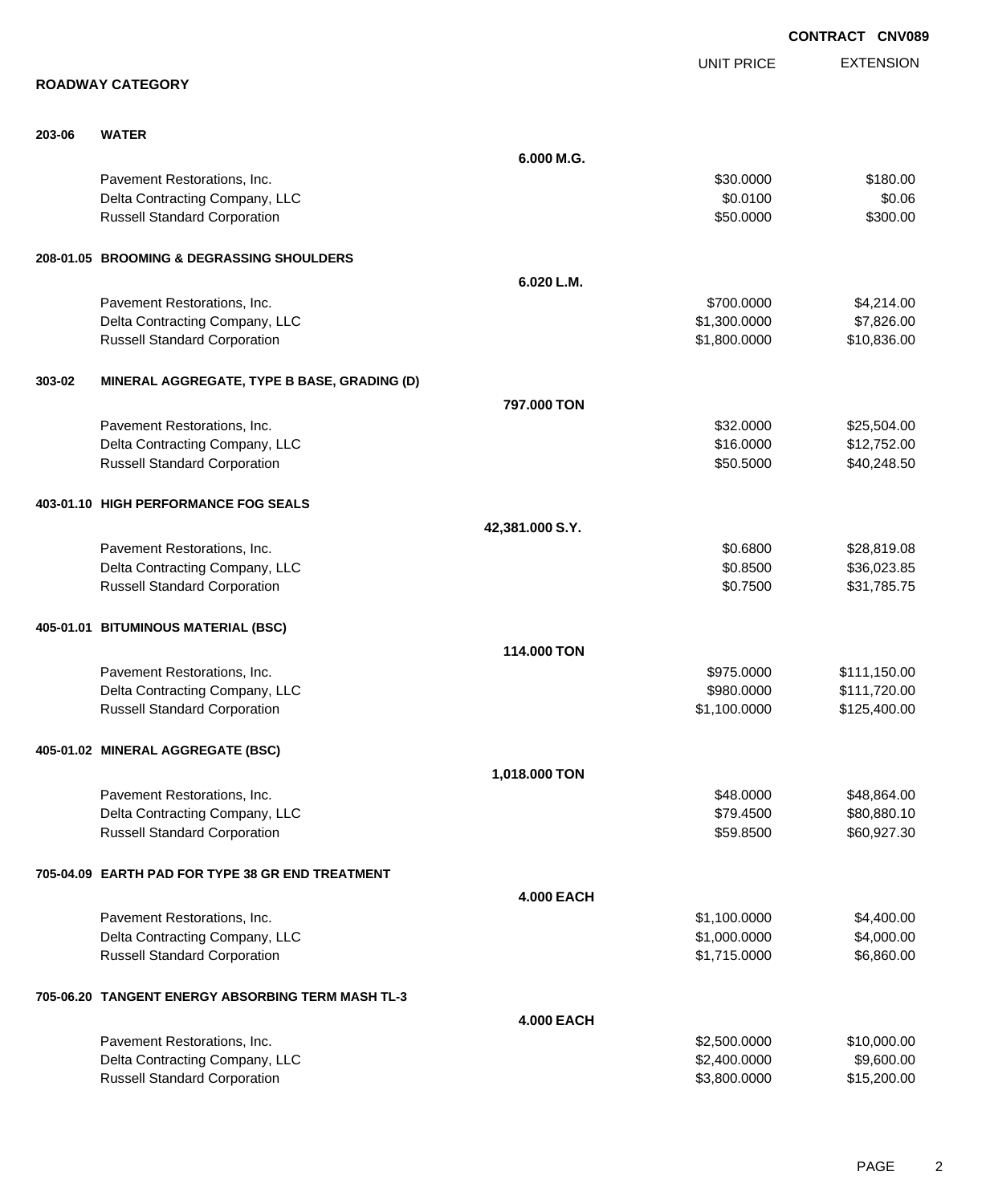|        |                                                          |              | UNIT PRICE    | <b>EXTENSION</b> |
|--------|----------------------------------------------------------|--------------|---------------|------------------|
| 712-01 | <b>TRAFFIC CONTROL</b>                                   |              |               |                  |
|        |                                                          | 1.000 LS     |               |                  |
|        | Pavement Restorations, Inc.                              |              | \$13,800.0000 | \$13,800.00      |
|        | Delta Contracting Company, LLC                           |              | \$16,000.0000 | \$16,000.00      |
|        | <b>Russell Standard Corporation</b>                      |              | \$25,000.0000 | \$25,000.00      |
| 712-06 | <b>SIGNS (CONSTRUCTION)</b>                              |              |               |                  |
|        |                                                          | 624,000 S.F. |               |                  |
|        | Pavement Restorations, Inc.                              |              | \$6.5000      | \$4,056.00       |
|        | Delta Contracting Company, LLC                           |              | \$6.0000      | \$3,744.00       |
|        | <b>Russell Standard Corporation</b>                      |              | \$10.0000     | \$6,240.00       |
|        | 716-02.05 PLASTIC PAVEMENT MARKING (STOP LINE)           |              |               |                  |
|        |                                                          | 86.000 L.F.  |               |                  |
|        | Pavement Restorations, Inc.                              |              | \$20.0000     | \$1,720.00       |
|        | Delta Contracting Company, LLC                           |              | \$20.0000     | \$1,720.00       |
|        | <b>Russell Standard Corporation</b>                      |              | \$25.0000     | \$2,150.00       |
|        | 716-05.20 PAINTED PAVEMENT MARKING (6" LINE)             |              |               |                  |
|        |                                                          | 24.200 L.M.  |               |                  |
|        | Pavement Restorations, Inc.                              |              | \$1,500.0000  | \$36,300.00      |
|        | Delta Contracting Company, LLC                           |              | \$1,500.0000  | \$36,300.00      |
|        | <b>Russell Standard Corporation</b>                      |              | \$2,750.0000  | \$66,550.00      |
|        | 716-12.02 ENHANCED FLATLINE THERMO PVMT MRKNG (6IN LINE) |              |               |                  |
|        |                                                          | 12.100 L.M.  |               |                  |
|        | Pavement Restorations, Inc.                              |              | \$5,900.0000  | \$71,390.00      |
|        | Delta Contracting Company, LLC                           |              | \$5,900.0000  | \$71,390.00      |
|        | <b>Russell Standard Corporation</b>                      |              | \$7,500.0000  | \$90,750.00      |
| 717-01 | <b>MOBILIZATION</b>                                      |              |               |                  |
|        |                                                          | 1.000 LS     |               |                  |
|        | Pavement Restorations, Inc.                              |              | \$13,050.0000 | \$13,050.00      |
|        | Delta Contracting Company, LLC                           |              | \$18,000.0000 | \$18,000.00      |
|        | <b>Russell Standard Corporation</b>                      |              | \$50,000.0000 | \$50,000.00      |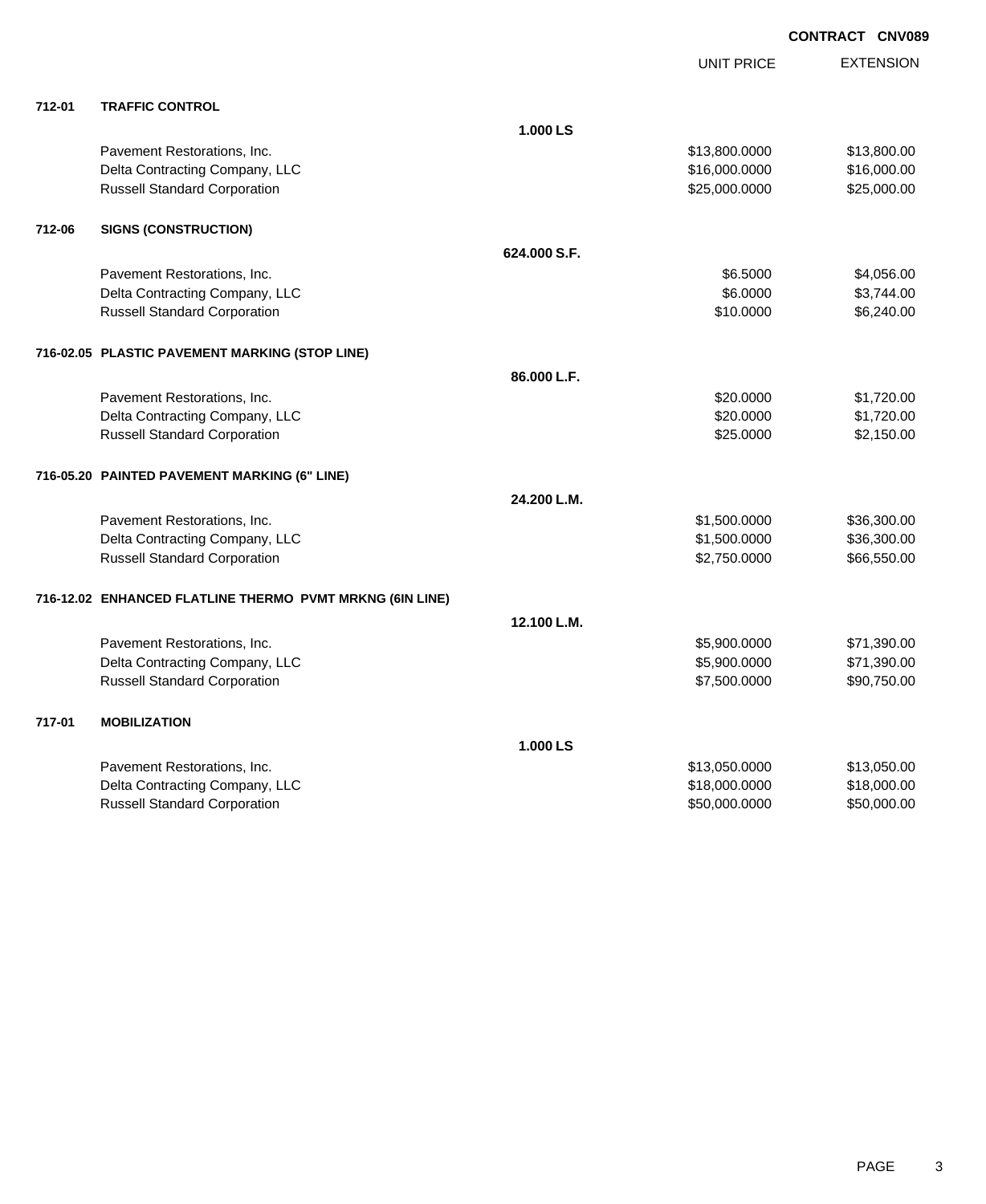| Pavement Restorations, Inc.         | \$373,447.08 |
|-------------------------------------|--------------|
| Delta Contracting Company, LLC      | \$409,956.01 |
| <b>Russell Standard Corporation</b> | \$532,247.55 |

# **TOTAL CONTRACT**

| Pavement Restorations, Inc.         | \$373,447.08 |
|-------------------------------------|--------------|
| Delta Contracting Company, LLC      | \$409.956.01 |
| <b>Russell Standard Corporation</b> | \$532,247.55 |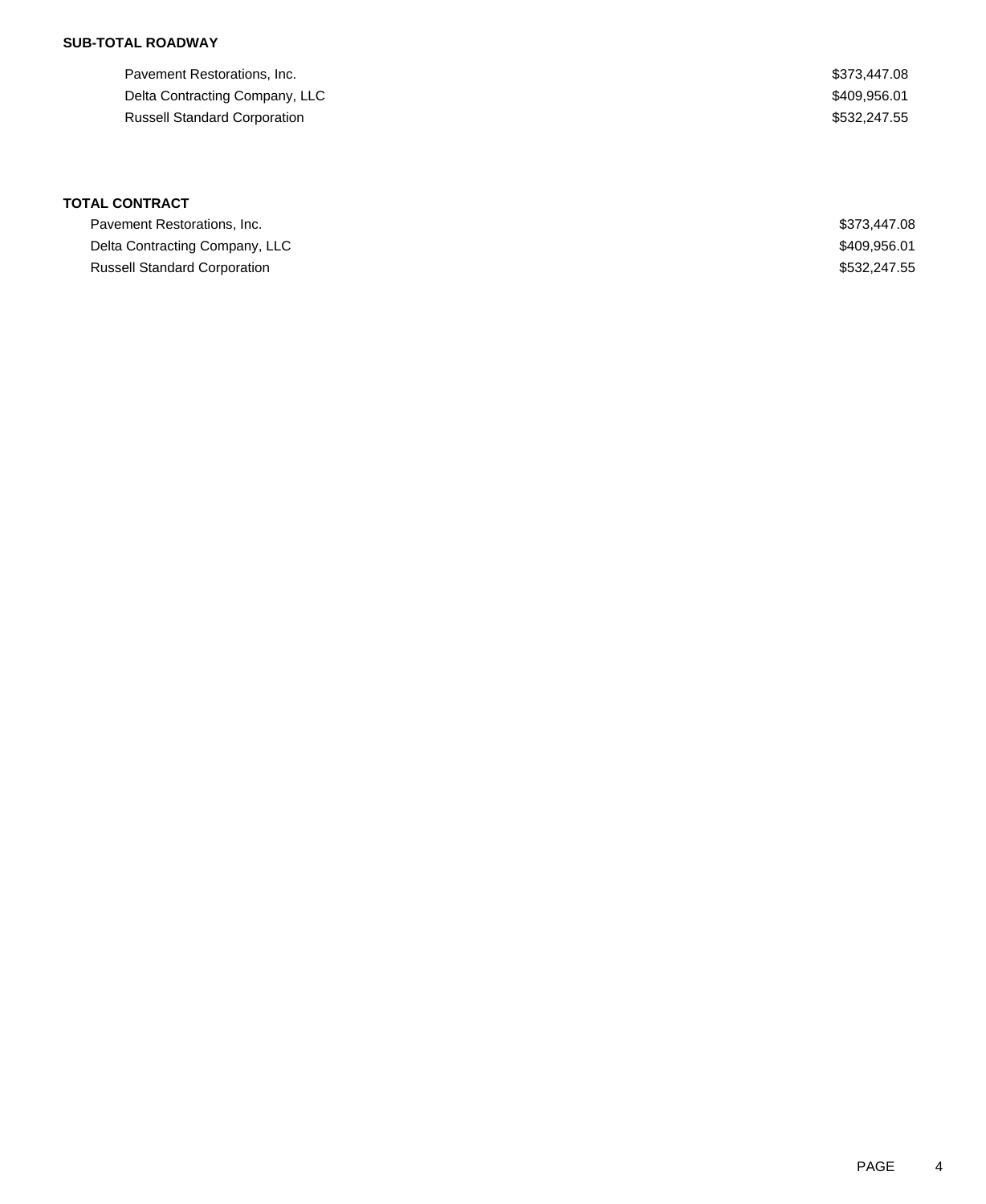#### HAYWOOD COUNTY (Contract No. CNV097 Call 039)

STP/HSIP-87(10),38009-3210-94,38009-8210-14

THE RESURFACING WITH BITUMINOUS SEAL COAT ON S.R. 87 FROM THE LAUDERDALE COUNTY LINE (L.M. 0.00) TO ALLEN COX ROAD (L.M. 3.30).

PROJECT LENGTH - 3.300 MILES

COMPLETION TIME - ON OR BEFORE SEPTEMBER 30, 2021

Pavement Restorations, Inc. 6. The contract of the state of the state of the state of the state of the state of the state of the state of the state of the state of the state of the state of the state of the state of the st Russell Standard Corporation  $$348,876.39$ 

TOTAL CONTRACT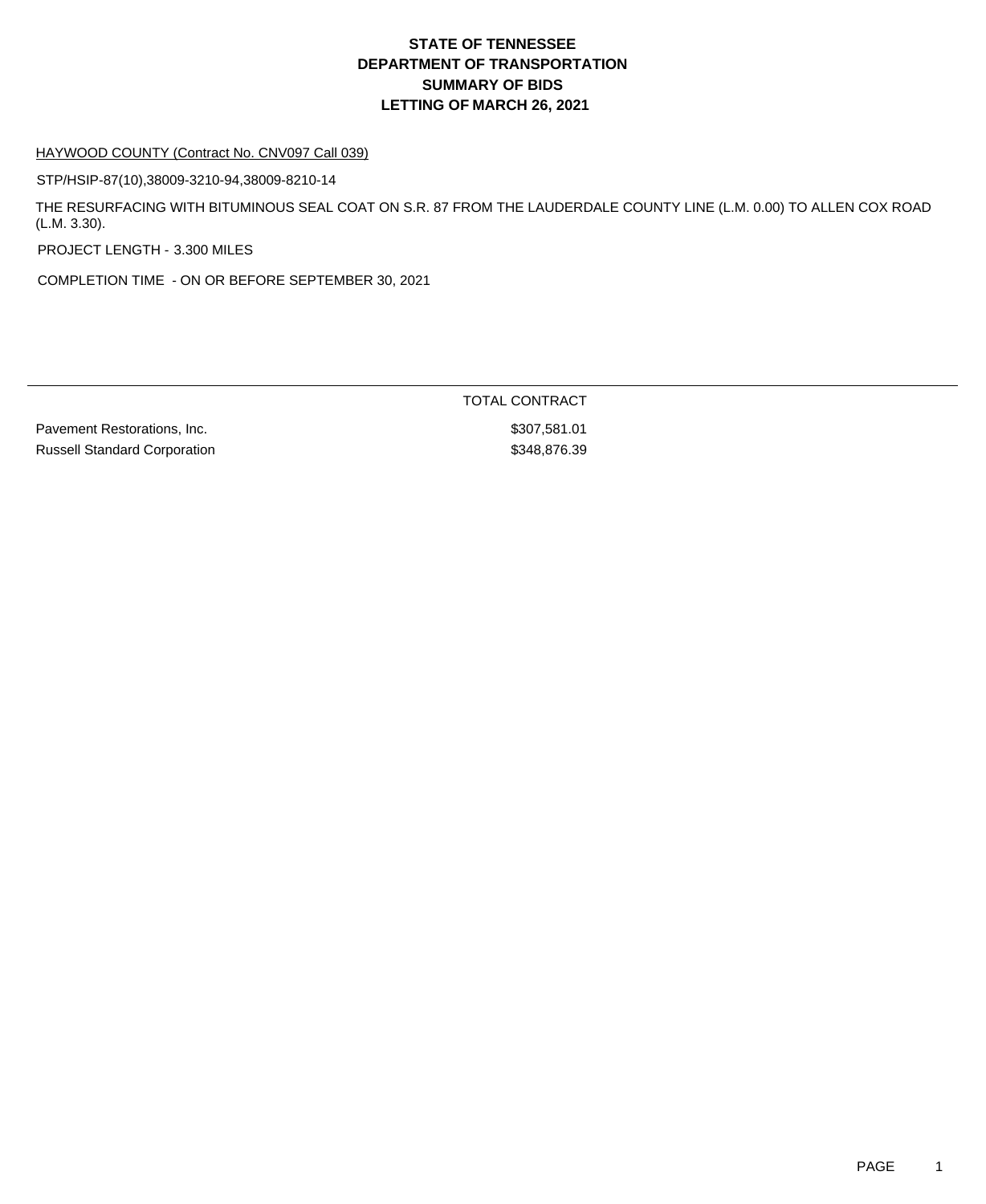|        |                                                                    |                 |                                | <b>CONTRACT CNV097</b>     |
|--------|--------------------------------------------------------------------|-----------------|--------------------------------|----------------------------|
|        | <b>ROADWAY CATEGORY</b>                                            |                 | <b>UNIT PRICE</b>              | <b>EXTENSION</b>           |
|        | 208-01.05 BROOMING & DEGRASSING SHOULDERS                          |                 |                                |                            |
|        |                                                                    | 6.600 L.M.      |                                |                            |
|        | Pavement Restorations, Inc.<br><b>Russell Standard Corporation</b> |                 | \$700.0000<br>\$1,000.0000     | \$4,620.00<br>\$6,600.00   |
|        | 403-01.10 HIGH PERFORMANCE FOG SEALS                               |                 |                                |                            |
|        |                                                                    | 38,703.000 S.Y. |                                |                            |
|        | Pavement Restorations, Inc.<br><b>Russell Standard Corporation</b> |                 | \$0.6700<br>\$0.6300           | \$25,931.01<br>\$24,382.89 |
|        | 405-01.01 BITUMINOUS MATERIAL (BSC)                                |                 |                                |                            |
|        |                                                                    | 104.000 TON     |                                |                            |
|        | Pavement Restorations, Inc.<br><b>Russell Standard Corporation</b> |                 | \$930.0000<br>\$800.0000       | \$96,720.00<br>\$83,200.00 |
|        | 405-01.02 MINERAL AGGREGATE (BSC)                                  |                 |                                |                            |
|        |                                                                    | 930.000 TON     |                                |                            |
|        | Pavement Restorations, Inc.                                        |                 | \$53.0000                      | \$49,290.00                |
|        | <b>Russell Standard Corporation</b>                                |                 | \$62.9500                      | \$58,543.50                |
| 712-01 | <b>TRAFFIC CONTROL</b>                                             |                 |                                |                            |
|        |                                                                    | 1.000 LS        |                                |                            |
|        | Pavement Restorations, Inc.                                        |                 | \$10,000.0000                  | \$10,000.00                |
|        | <b>Russell Standard Corporation</b>                                |                 | \$15,500.0000                  | \$15,500.00                |
| 712-06 | <b>SIGNS (CONSTRUCTION)</b>                                        |                 |                                |                            |
|        |                                                                    | 560.000 S.F.    |                                |                            |
|        | Pavement Restorations, Inc.                                        |                 | \$6.0000                       | \$3,360.00                 |
|        | <b>Russell Standard Corporation</b>                                |                 | \$6.2500                       | \$3,500.00                 |
|        | 716-02.05 PLASTIC PAVEMENT MARKING (STOP LINE)                     |                 |                                |                            |
|        |                                                                    | 61.000 L.F.     |                                |                            |
|        | Pavement Restorations, Inc.                                        |                 | \$20.0000                      | \$1,220.00                 |
|        | <b>Russell Standard Corporation</b>                                |                 | \$25.0000                      | \$1,525.00                 |
|        | 716-05.20 PAINTED PAVEMENT MARKING (6" LINE)                       |                 |                                |                            |
|        |                                                                    | 22.020 L.M.     |                                |                            |
|        | Pavement Restorations, Inc.                                        |                 | \$1,500.0000                   | \$33,030.00                |
|        | <b>Russell Standard Corporation</b>                                |                 | \$2,500.0000                   | \$55,050.00                |
|        | 716-12.02 ENHANCED FLATLINE THERMO PVMT MRKNG (6IN LINE)           |                 |                                |                            |
|        |                                                                    | 11.010 L.M.     |                                |                            |
|        | Pavement Restorations, Inc.                                        |                 | \$6,000.0000                   | \$66,060.00                |
|        | <b>Russell Standard Corporation</b>                                |                 | \$7,500.0000                   | \$82,575.00                |
| 717-01 | <b>MOBILIZATION</b>                                                |                 |                                |                            |
|        |                                                                    | 1.000 LS        |                                |                            |
|        | Pavement Restorations, Inc.<br><b>Russell Standard Corporation</b> |                 | \$17,350.0000<br>\$18,000.0000 | \$17,350.00<br>\$18,000.00 |
|        |                                                                    |                 |                                |                            |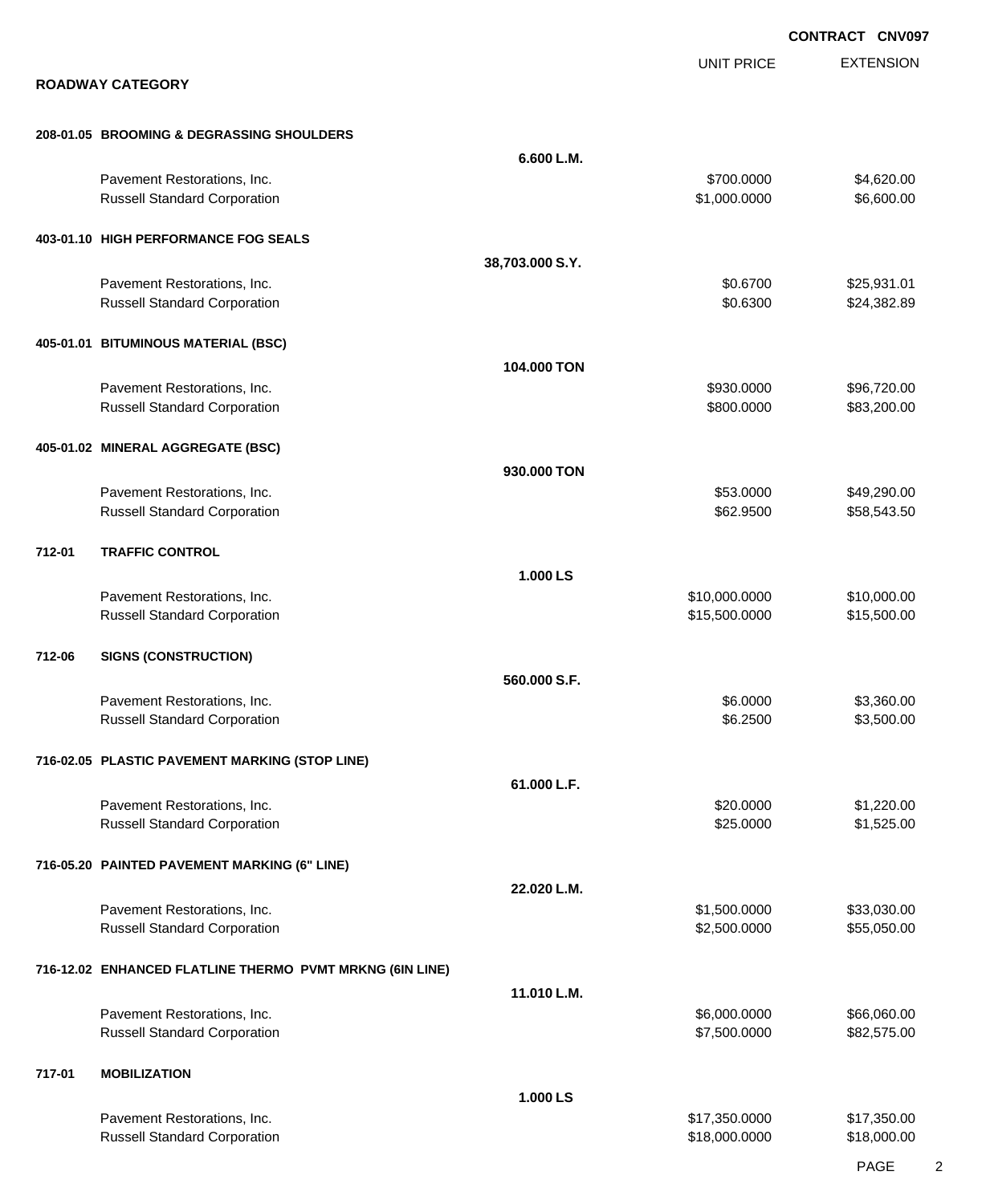Pavement Restorations, Inc. 6. The Second Second Second Second Second Second Seconds Assembly \$307,581.01 Russell Standard Corporation  $$348,876.39$ 

### **TOTAL CONTRACT**

Pavement Restorations, Inc. 6. The Saudio of the Saudio of the Saudio of the Saudio of the Saudio of Saudio Saudio Saudio Saudio Saudio Saudio Saudio Saudio Saudio Saudio Saudio Saudio Saudio Saudio Saudio Saudio Saudio Sa Russell Standard Corporation **\$348,876.39** 348,876.39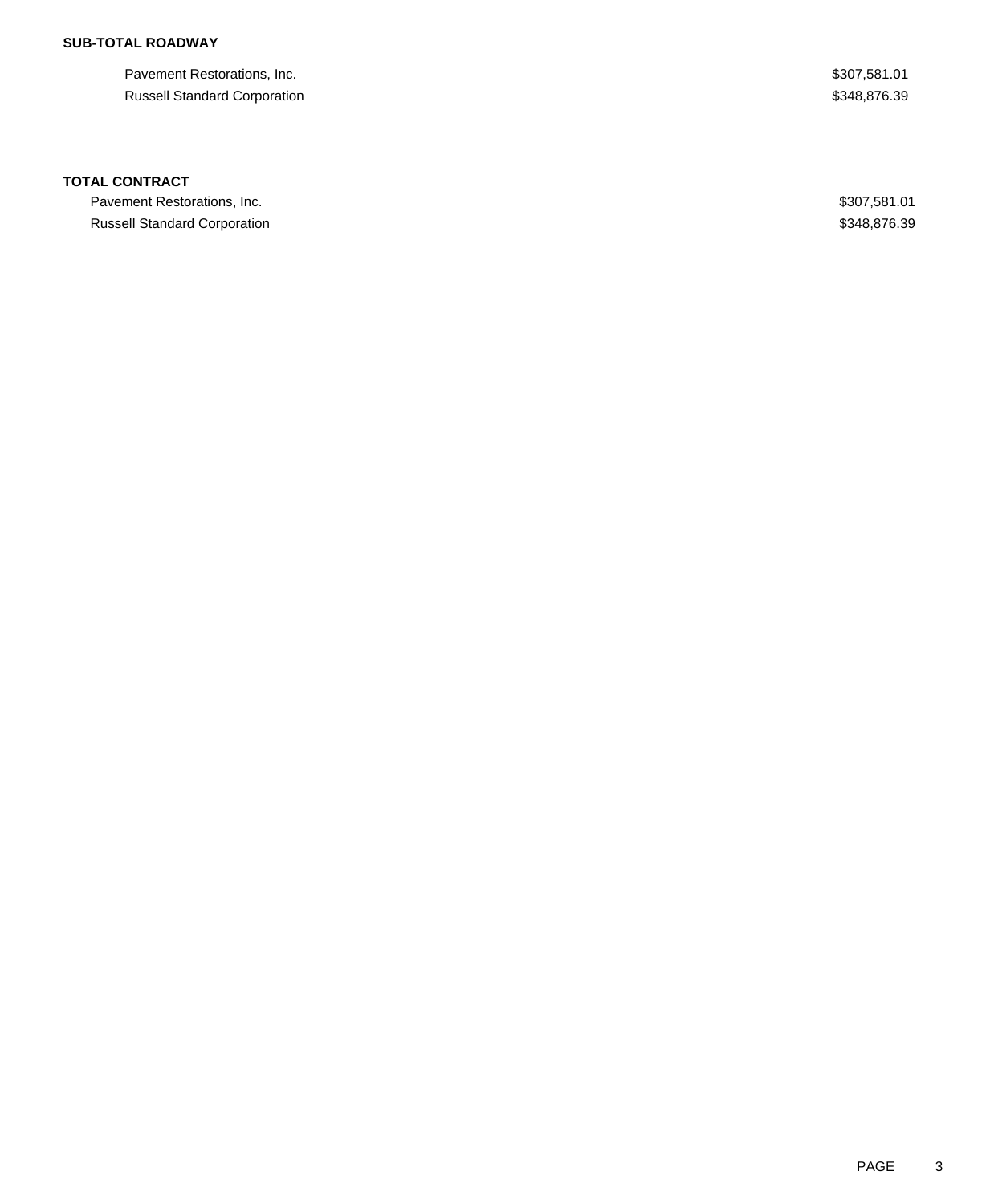#### HENRY COUNTY (Contract No. CNV137 Call 040)

HSIP-69(104),40008-3230-94,40008-4230-04,NH/HSIP-356(10),40356-3201- 94,40356-8201-14

THE RESURFACING ON S.R. 69 FROM NEAR FLATWOODS LANE (L.M. 17.27) TO THE KENTUCKY STATE LINE (L.M. 31.37) AND ON S.R. 356 FROM S.R. 54 (L.M. 0.00) TO NEAR U.S. 79 (S.R. 76) (L.M. 0.92).

PROJECT LENGTH - 15.020 MILES

COMPLETION TIME - ON OR BEFORE OCTOBER 31, 2021

DBE GOAL 6.00%

TOTAL CONTRACT

Delta Contracting Company, LLC \$4,239,210.71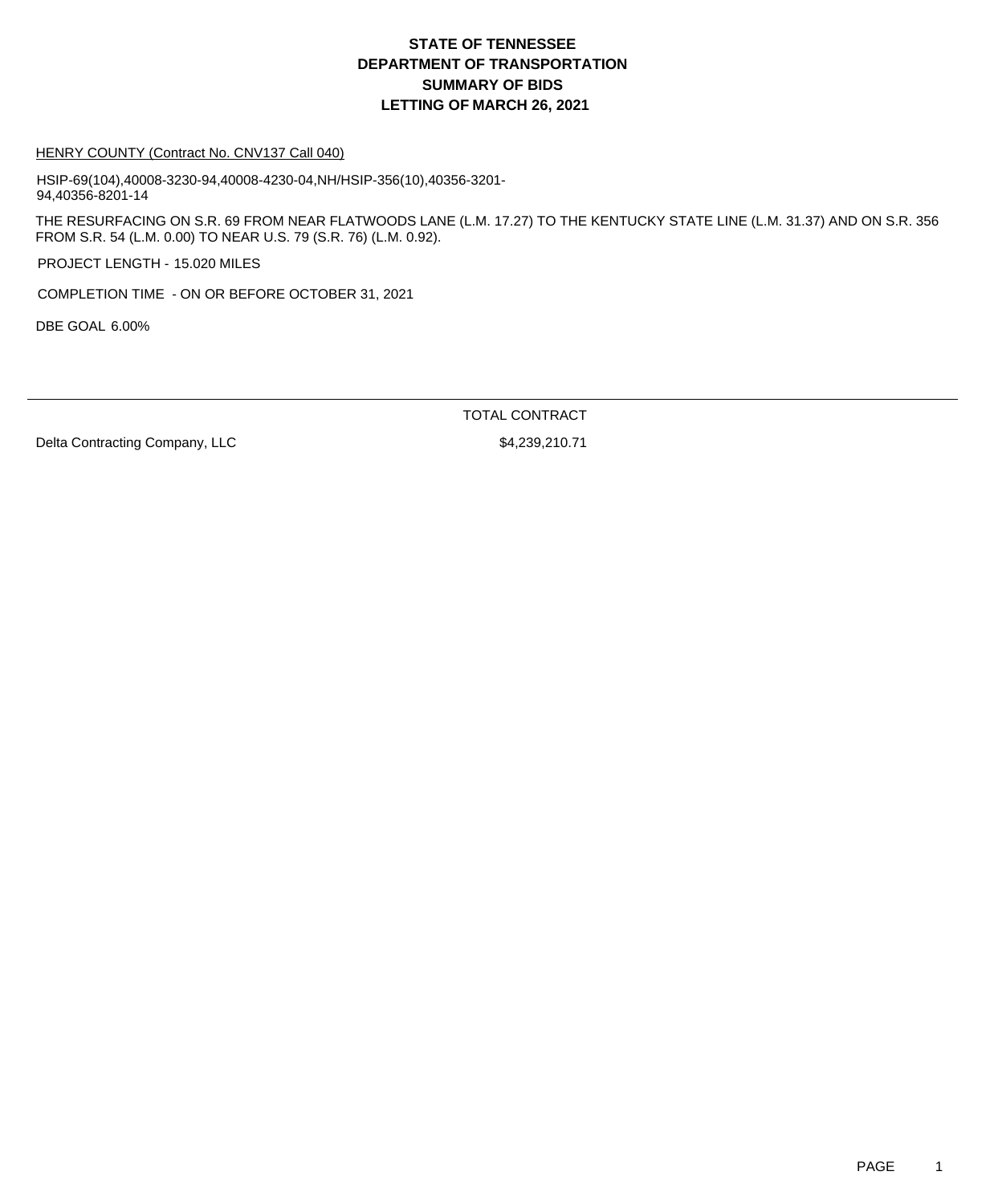EXTENSION **CONTRACT CNV137** UNIT PRICE **ROADWAY CATEGORY 202-03.01 REMOVAL OF ASPHALT PAVEMENT 400.000 S.Y.** Delta Contracting Company, LLC 6. The contracting Company, LLC 6. The contraction of the contracting Company, LLC **203-06 WATER 102.000 M.G.** Delta Contracting Company, LLC \$0.0100 \$1.02 **208-01.02 SHOULDER PREPARATION 18.100 L.M.** Delta Contracting Company, LLC 6.00000 \$161,090.000 \$161,090.000 \$161,090.00 **208-01.05 BROOMING & DEGRASSING SHOULDERS 10.100 L.M.** Delta Contracting Company, LLC **1.265.0000** \$12,776.50 **303-02 MINERAL AGGREGATE, TYPE B BASE, GRADING (D) 14,062.000 TON** Delta Contracting Company, LLC **but a struck of the struck of the struck of the struck of the struck of the struck of the struck of the struck of the struck of the struck of the struck of the struck of the struck of the st 307-01.01 ASPHALT CONCRETE MIX (PG64-22) (BPMB-HM) GRADING A 150.000 TON** Delta Contracting Company, LLC 6. The contraction of the state of the state of the state of the state of the state of the state of the state of the state of the state of the state of the state of the state of the state of **307-01.08 ASPHALT CONCRETE MIX (PG64-22) (BPMB-HM) GRADING B-M2 2,554.000 TON** Delta Contracting Company, LLC **196.6500** \$246,844.10 **402-01 BITUMINOUS MATERIAL FOR PRIME COAT (PC) 36.000 TON** Delta Contracting Company, LLC **600000 \$14,400.000 \$14,400.000** \$14,400.00 **402-02 AGGREGATE FOR COVER MATERIAL (PC) 130.000 TON** Delta Contracting Company, LLC \$20.0000 \$2,600.00 **403-01 BITUMINOUS MATERIAL FOR TACK COAT (TC) 11.000 TON** Delta Contracting Company, LLC 660.000 \$7,260.000 \$7,260.000 \$7,260.000 **403-02.01 TRACKLESS TACK COAT 52.000 TON** Delta Contracting Company, LLC **but a contraction of the Contraction Contraction Contraction Contraction Contraction Contraction Contraction Contraction Contraction Contraction Contraction Contraction Contraction Contracti 411-01.10 ACS MIX(PG64-22) GRADING D 6,875.000 TON** Delta Contracting Company, LLC 60000 \$624,937.50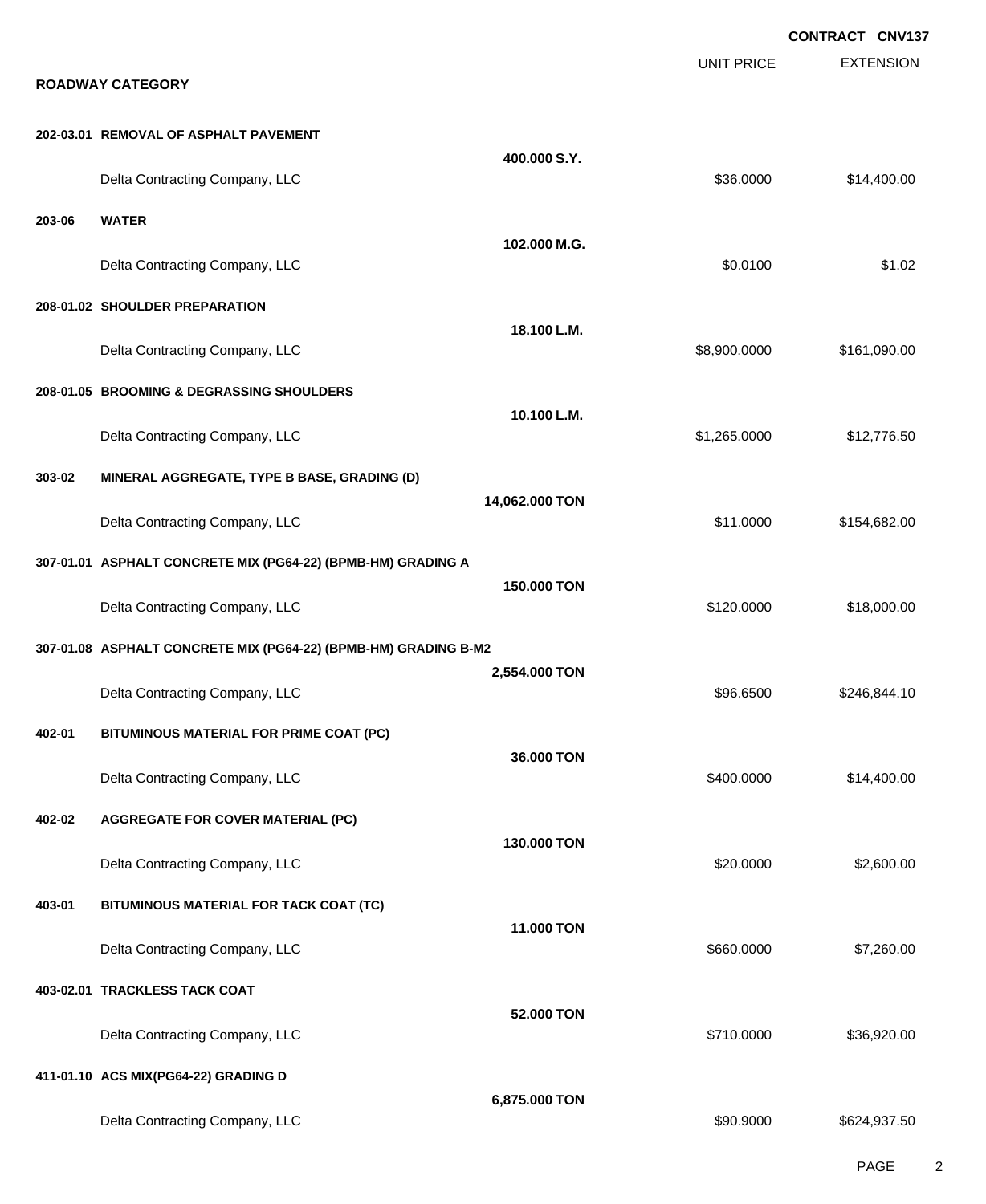|        |                                                                  |                |                   | <b>CONTRACT CNV137</b> |
|--------|------------------------------------------------------------------|----------------|-------------------|------------------------|
|        |                                                                  |                | <b>UNIT PRICE</b> | <b>EXTENSION</b>       |
|        | 411-01.13 ACS MIX(PG64-22) GRADING D LIMESTONE AGGREGATE         |                |                   |                        |
|        | Delta Contracting Company, LLC                                   | 9,149.000 TON  | \$101.4700        | \$928,349.03           |
|        | 411-02.10 ACS MIX(PG70-22) GRADING D                             |                |                   |                        |
|        | Delta Contracting Company, LLC                                   | 2,294.000 TON  | \$96.6900         | \$221,806.86           |
|        | 411-12.03 SCORING FOR RUMBLE STRIPE (NON-CONTINUOUS) (8IN WIDTH) |                |                   |                        |
|        | Delta Contracting Company, LLC                                   | 18.100 L.M.    | \$885.0000        | \$16,018.50            |
|        | 415-01.01 COLD PLANING BITUMINOUS PAVEMENT                       |                |                   |                        |
|        | Delta Contracting Company, LLC                                   | 3,136.000 TON  | \$24.0000         | \$75,264.00            |
|        | 611-09.01 ADJUSTMENT OF EXISTING CATCHBASIN                      |                |                   |                        |
|        | Delta Contracting Company, LLC                                   | 18.000 EACH    | \$2,500.0000      | \$45,000.00            |
|        | 701-01.01 CONCRETE SIDEWALK (4 ")                                |                |                   |                        |
|        | Delta Contracting Company, LLC                                   | 3,975.000 S.F. | \$10.0000         | \$39,750.00            |
|        | 701-02.01 CONCRETE CURB RAMP (RETROFIT)                          |                |                   |                        |
|        | Delta Contracting Company, LLC                                   | 3,990.000 S.F. | \$42.0000         | \$167,580.00           |
|        | 705-02.10 GUARDRAIL TRANSITION 27IN TO 31IN                      |                |                   |                        |
|        | Delta Contracting Company, LLC                                   | 26.000 EACH    | \$125.0000        | \$3,250.00             |
|        | 705-04.09 EARTH PAD FOR TYPE 38 GR END TREATMENT                 |                |                   |                        |
|        | Delta Contracting Company, LLC                                   | 26.000 EACH    | \$1,500.0000      | \$39,000.00            |
|        | 705-06.20 TANGENT ENERGY ABSORBING TERM MASH TL-3                |                |                   |                        |
|        | Delta Contracting Company, LLC                                   | 26.000 EACH    | \$3,600.0000      | \$93,600.00            |
| 712-01 | <b>TRAFFIC CONTROL</b>                                           |                |                   |                        |
|        | Delta Contracting Company, LLC                                   | 1.000 LS       | \$57,000.0000     | \$57,000.00            |
| 712-06 | <b>SIGNS (CONSTRUCTION)</b>                                      |                |                   |                        |
|        | Delta Contracting Company, LLC                                   | 2,936.000 S.F. | \$5.0000          | \$14,680.00            |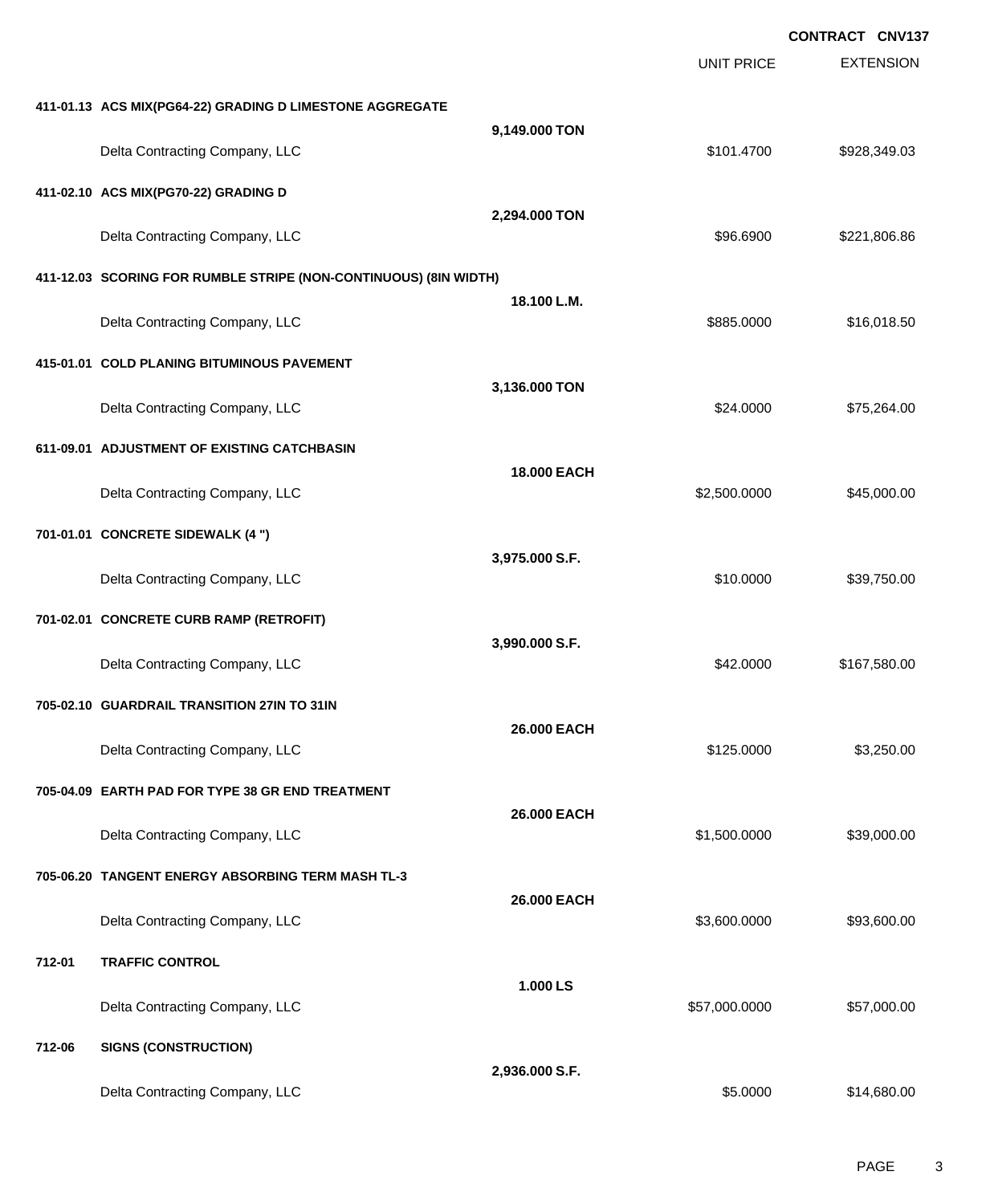|                                                                   |                   | <b>UNIT PRICE</b> | <b>EXTENSION</b> |
|-------------------------------------------------------------------|-------------------|-------------------|------------------|
| 713-02.16 FLEXIBLE TYPE II OBJECT MARKER                          |                   |                   |                  |
| Delta Contracting Company, LLC                                    | 12.000 EACH       | \$45.0000         | \$540.00         |
| 713-16.01 CHANGEABLE MESSAGE SIGN UNIT                            |                   |                   |                  |
| Delta Contracting Company, LLC                                    | <b>4.000 EACH</b> | \$5,000.0000      | \$20,000.00      |
| 716-01.11 RAISED PVMT MARKERS (BI-DIRECTIONAL) (1 COLOR LENS)     |                   |                   |                  |
| Delta Contracting Company, LLC                                    | 975.000 EACH      | \$8.0000          | \$7,800.00       |
| 716-01.21 SNOWPLOWABLE RAISED PAVEMENT MARKERS (BI-DIR) (1 COLOR) |                   |                   |                  |
| Delta Contracting Company, LLC                                    | 126.000 EACH      | \$30.0000         | \$3,780.00       |
| 716-01.30 REMOVAL OF SNOWPLOWABLE REFLECTIVE MARKER               |                   |                   |                  |
| Delta Contracting Company, LLC                                    | 593.000 EACH      | \$9.0000          | \$5,337.00       |
| 716-02.03 PLASTIC PAVEMENT MARKING (CROSS-WALK)                   |                   |                   |                  |
| Delta Contracting Company, LLC                                    | 860,000 L.F.      | \$12.0000         | \$10,320.00      |
| 716-02.04 PLASTIC PAVEMENT MARKING(CHANNELIZATION STRIPING)       | 80.000 S.Y.       |                   |                  |
| Delta Contracting Company, LLC                                    |                   | \$30.0000         | \$2,400.00       |
| 716-02.05 PLASTIC PAVEMENT MARKING (STOP LINE)                    | 580.000 L.F.      |                   |                  |
| Delta Contracting Company, LLC                                    |                   | \$14.0000         | \$8,120.00       |
| 716-02.06 PLASTIC PAVEMENT MARKING (TURN LANE ARROW)              | 24.000 EACH       |                   |                  |
| Delta Contracting Company, LLC                                    |                   | \$200.0000        | \$4,800.00       |
| 716-03.01 PLASTIC WORD PAVEMENT MARKING (ONLY)                    | <b>2.000 EACH</b> |                   |                  |
| Delta Contracting Company, LLC                                    |                   | \$200.0000        | \$400.00         |
| 716-03.03 PLASTIC WORD PAVEMENT MARKING (STOP AHEAD)              | <b>2.000 EACH</b> |                   |                  |
| Delta Contracting Company, LLC                                    |                   | \$550.0000        | \$1,100.00       |
| 716-03.04 PLASTIC WORD PAVEMENT MARKING (SCHOOL)                  | <b>2.000 EACH</b> |                   |                  |
| Delta Contracting Company, LLC                                    |                   | \$295.0000        | \$590.00         |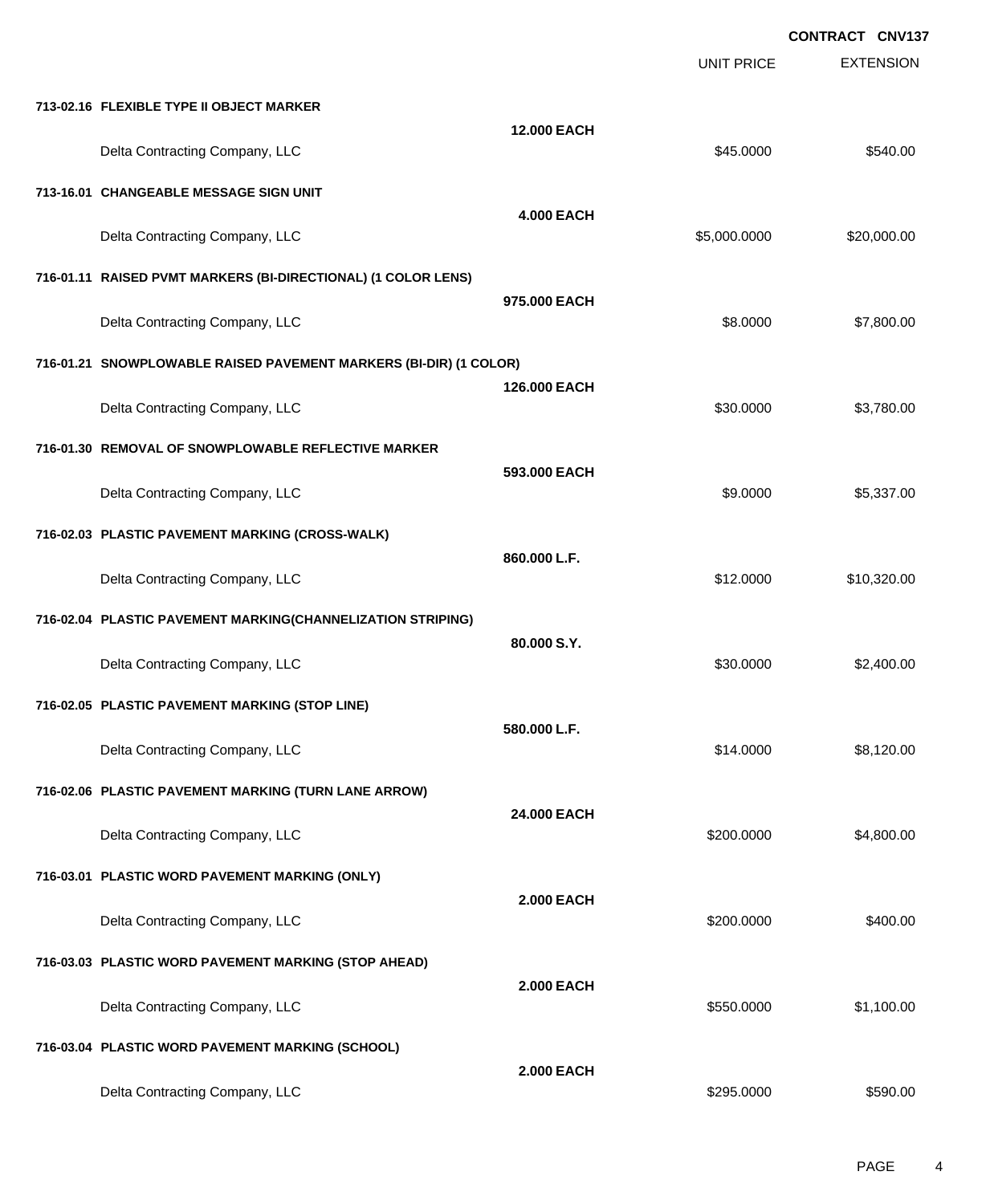EXTENSION **CONTRACT CNV137** UNIT PRICE **716-03.06 PLASTIC WORD PAVEMENT MARKING (SIGNAL AHEAD) 2.000 EACH** Delta Contracting Company, LLC **600000 \$1,200.000 \$1,200.000** \$1,200.000 **716-04.05 PLASTIC PAVEMENT MARKING (STRAIGHT ARROW) 1.000 EACH** Delta Contracting Company, LLC 6. The contraction of the contraction of the second second second second second structure second second second second second second second second second second second second second second sec **716-04.10 PLASTIC PAVEMENT MARKING (HANDICAP SYMBOL) 2.000 EACH** Delta Contracting Company, LLC 6500.000 \$500.000 \$500.00 **716-05.08 PAINTED PAVEMENT MARKING (PARKING LINE) 1,740.000 L.F.** Delta Contracting Company, LLC **6.960.00** \$6,960.00 **716-05.20 PAINTED PAVEMENT MARKING (6" LINE) 55.394 L.M.** Delta Contracting Company, LLC 6. The contraction of the contraction of the state of the state of the state of the state of the state of the state of the state of the state of the state of the state of the state of the sta **716-08.11 REMOVAL OF WORD PAVEMENT MARKING (STOP AHEAD) 1.000 EACH** Delta Contracting Company, LLC 6510.000 \$510.000 \$510.000 \$510.000 **716-08.12 REMOVAL OF WORD PAVEMENT MARKING (SCHOOL) 1.000 EACH** Delta Contracting Company, LLC 6410.000 \$410.000 \$410.000 \$410.000 **716-08.20 REMOVAL OF PAVEMENT MARKING (LINE) 55.400 L.M.** Delta Contracting Company, LLC **1992.00** \$1,480.0000 \$81,992.00 **716-09.80 THERMOPLST PVMT MARK PROFILE LINE(6") 10.100 L.M.** Delta Contracting Company, LLC 6.0000 \$89,890.000 \$8,900.000 \$89,890.000 \$89,890.00 **716-12.02 ENHANCED FLATLINE THERMO PVMT MRKNG (6IN LINE) 49.284 L.M.** Delta Contracting Company, LLC 6.600.000 \$285,847.20 **717-01 MOBILIZATION 1.000 LS** Delta Contracting Company, LLC 61,000.000 \$61,000.000 \$61,000.000 \$61,000.000 \$61,000.00 **730-03.20 INSTALL PULL BOX (TYPE A) 25.000 EACH**

Delta Contracting Company, LLC and the contraction of the state of the state of the state of the state of the state of the state of the state of the state of the state of the state of the state of the state of the state of

PAGE 5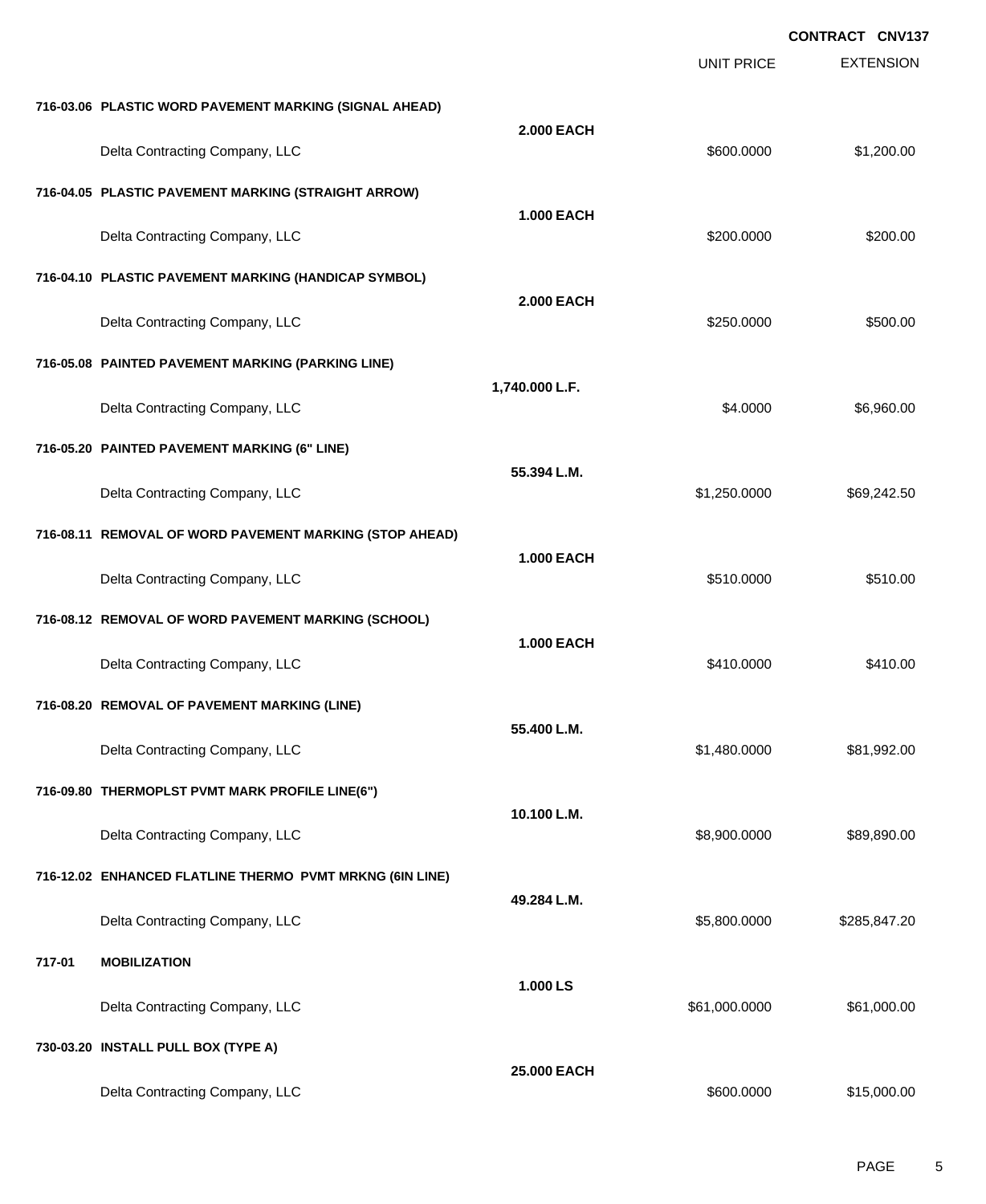|                                          |                | <b>UNIT PRICE</b> | <b>EXTENSION</b> |
|------------------------------------------|----------------|-------------------|------------------|
| 730-12.01 CONDUIT 1" DIAMETER (PVC)      |                |                   |                  |
| Delta Contracting Company, LLC           | 25.000 L.F.    | \$15.0000         | \$375.00         |
| 730-14.01 SHIELDED DETECTOR CABLE        |                |                   |                  |
| Delta Contracting Company, LLC           | 25.000 L.F.    | \$1.5000          | \$37.50          |
| 730-14.02 SAW SLOT                       |                |                   |                  |
| Delta Contracting Company, LLC           | 1,360.000 L.F. | \$4.5000          | \$6,120.00       |
| 730-14.03 LOOP WIRE                      |                |                   |                  |
| Delta Contracting Company, LLC           | 2,720.000 L.F. | \$0.8000          | \$2,176.00       |
| 414-04.03 ASPHALT EMULSION (SCRUB SEAL)  |                |                   |                  |
| Delta Contracting Company, LLC           | 268,000 TON    | \$1,425.0000      | \$381,900.00     |
| 414-04.04 MINERAL AGGREGATE (SCRUB SEAL) |                |                   |                  |
| Delta Contracting Company, LLC           | 2,371.000 TON  | \$74.0000         | \$175,454.00     |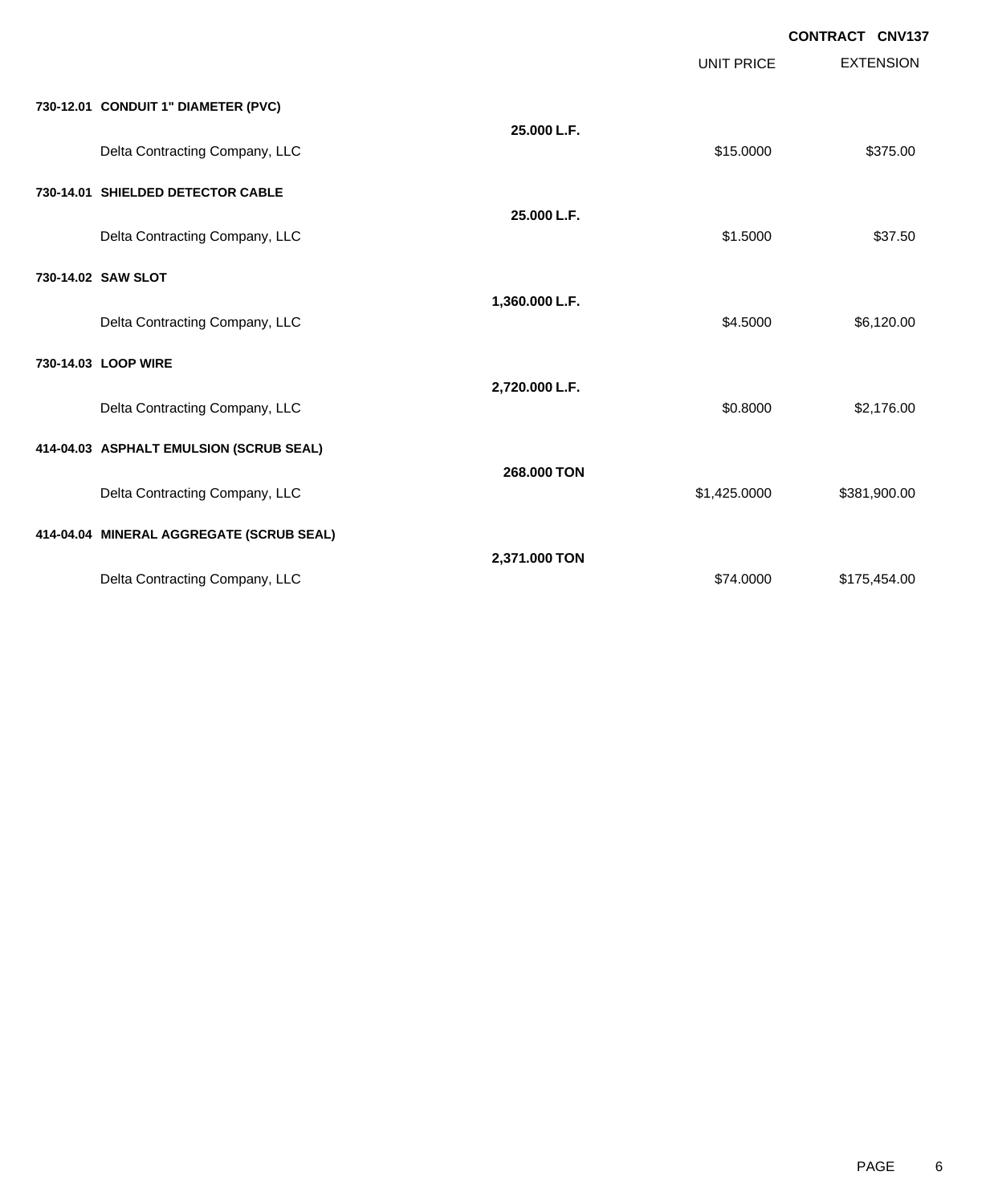Delta Contracting Company, LLC 64,239,210.71

## **TOTAL CONTRACT**

Delta Contracting Company, LLC 64,239,210.71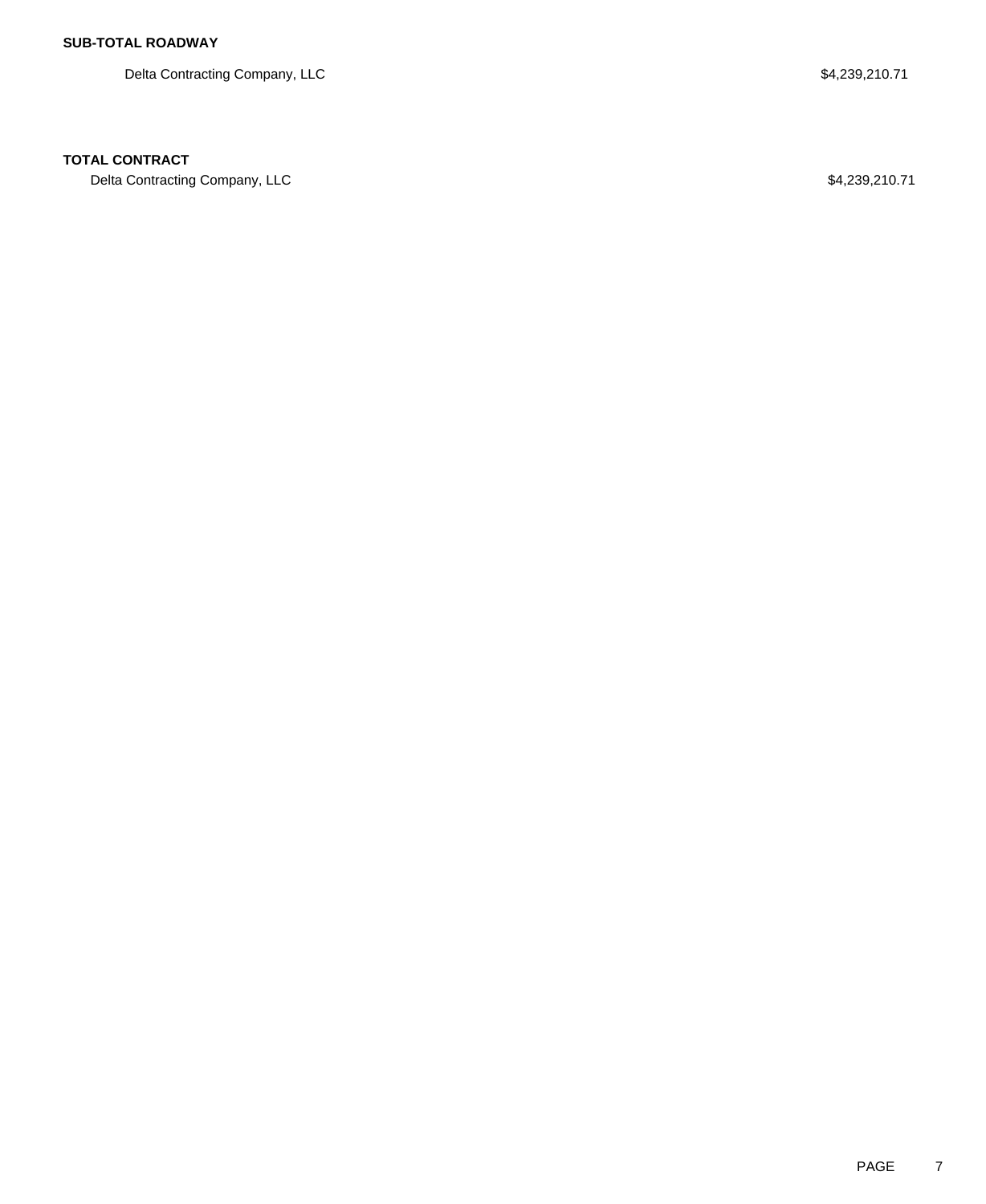#### JACKSON COUNTY (Contract No. CNV121 Call 041)

STP/HSIP-56(95),44004-3242-94,44004-8242-14

THE RESURFACING (SCRUB SEAL) ON S.R. 56 FROM NORTH OF RILEY CREEK ROAD (L.M. 17.15) TO THE MACON COUNTY LINE (L.M. 27.34).

PROJECT LENGTH - 10.190 MILES

COMPLETION TIME - ON OR BEFORE SEPTEMBER 30, 2021

DBE GOAL 4.00%

TOTAL CONTRACT Pavement Restorations, Inc.  $\blacksquare$ Russell Standard Corporation  $$967,118.80$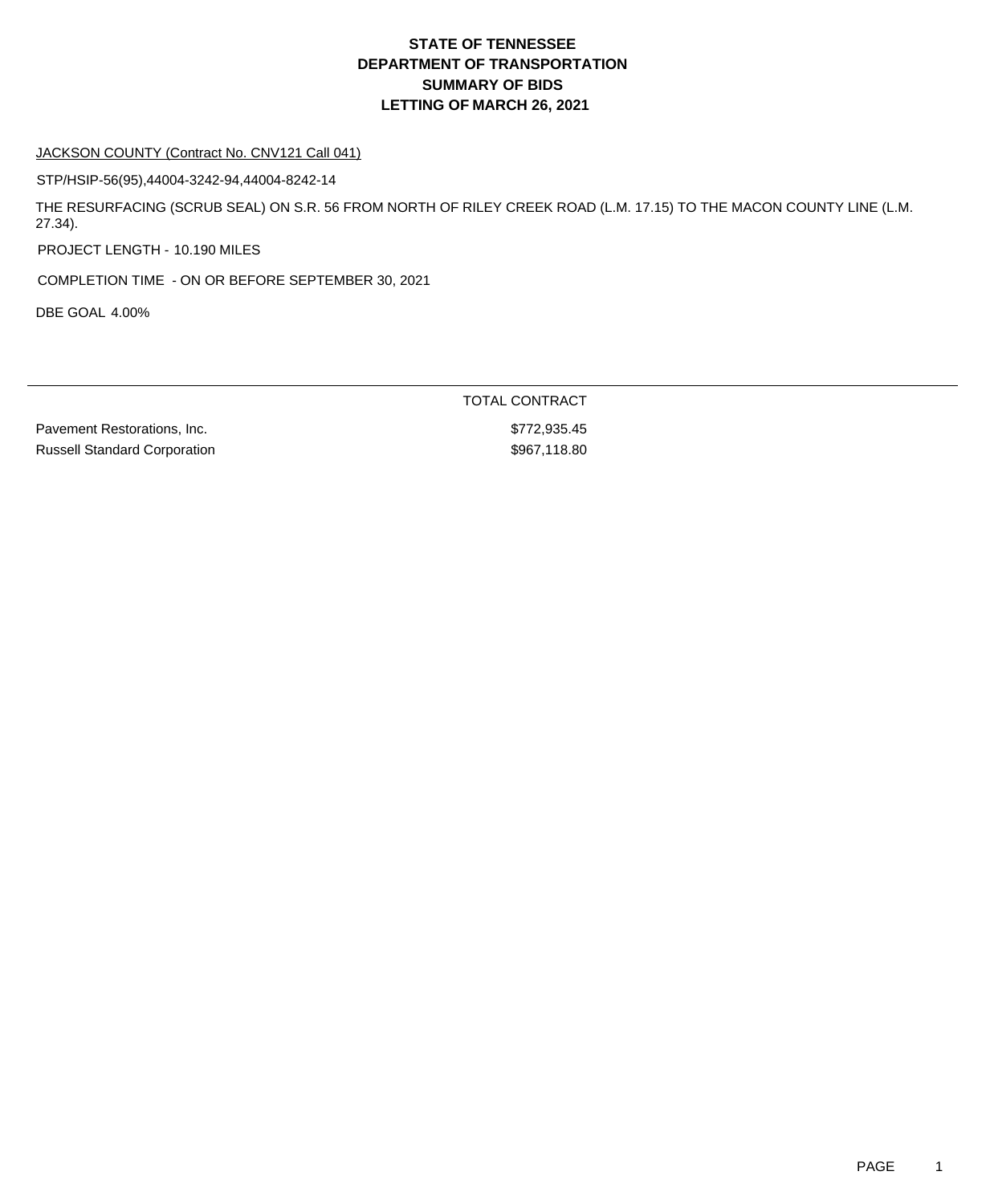|        |                                                                    |                   |                              | <b>CONTRACT CNV121</b>     |
|--------|--------------------------------------------------------------------|-------------------|------------------------------|----------------------------|
|        | <b>ROADWAY CATEGORY</b>                                            |                   | <b>UNIT PRICE</b>            | <b>EXTENSION</b>           |
|        | 403-01.10 HIGH PERFORMANCE FOG SEALS                               |                   |                              |                            |
|        |                                                                    | 130,258.000 S.Y.  |                              |                            |
|        | Pavement Restorations, Inc.                                        |                   | \$0.6500                     | \$84,667.70                |
|        | <b>Russell Standard Corporation</b>                                |                   | \$0.6300                     | \$82,062.54                |
|        | 411-12.04 SCORING FOR RUMBLE STRIPE (NON-CONTINUOUS) (4IN WIDTH)   |                   |                              |                            |
|        |                                                                    | 16.300 L.M.       |                              |                            |
|        | Pavement Restorations, Inc.<br><b>Russell Standard Corporation</b> |                   | \$400.0000<br>\$900.0000     | \$6,520.00<br>\$14,670.00  |
|        | 414-04.03 ASPHALT EMULSION (SCRUB SEAL)                            |                   |                              |                            |
|        |                                                                    | 170.000 TON       |                              |                            |
|        | Pavement Restorations, Inc.                                        |                   | \$1,300.0000<br>\$1,060.0000 | \$221,000.00               |
|        | <b>Russell Standard Corporation</b>                                |                   |                              | \$180,200.00               |
|        | 414-04.04 MINERAL AGGREGATE (SCRUB SEAL)                           |                   |                              |                            |
|        |                                                                    | 1,400.000 TON     |                              |                            |
|        | Pavement Restorations, Inc.<br><b>Russell Standard Corporation</b> |                   | \$42.0000<br>\$70.5500       | \$58,800.00<br>\$98,770.00 |
|        | 705-04.10 EARTH PAD FOR GUARD RAIL END TREATMENT                   |                   |                              |                            |
|        |                                                                    | <b>1.000 EACH</b> |                              |                            |
|        | Pavement Restorations, Inc.                                        |                   | \$1,500.0000                 | \$1,500.00                 |
|        | <b>Russell Standard Corporation</b>                                |                   | \$1,685.0000                 | \$1,685.00                 |
|        | 705-04.22 GUARDRAIL DELINEATION ENHANCEMENT (BI-DIRECTIONAL)       |                   |                              |                            |
|        |                                                                    | 3,469.000 EACH    |                              |                            |
|        | Pavement Restorations, Inc.<br><b>Russell Standard Corporation</b> |                   | \$5.2500<br>\$6.6000         | \$18,212.25<br>\$22,895.40 |
|        | 705-06.01 W BEAM GR (TYPE 2) MASH TL-3                             |                   |                              |                            |
|        |                                                                    | 50.000 L.F.       |                              |                            |
|        | Pavement Restorations, Inc.                                        |                   | \$33.0000                    | \$1,650.00                 |
|        | <b>Russell Standard Corporation</b>                                |                   | \$28.1500                    | \$1,407.50                 |
|        | 705-06.11 GR TERMINAL (IN-INLINE) MASH TL-3                        |                   |                              |                            |
|        |                                                                    | <b>4.000 EACH</b> |                              |                            |
|        | Pavement Restorations, Inc.<br><b>Russell Standard Corporation</b> |                   | \$875.0000<br>\$1,405.0000   | \$3,500.00<br>\$5,620.00   |
|        | 705-06.20 TANGENT ENERGY ABSORBING TERM MASH TL-3                  |                   |                              |                            |
|        |                                                                    | <b>1.000 EACH</b> |                              |                            |
|        | Pavement Restorations, Inc.                                        |                   | \$3,100.0000                 | \$3,100.00                 |
|        | <b>Russell Standard Corporation</b>                                |                   | \$3,146.0000                 | \$3,146.00                 |
| 706-01 | <b>GUARDRAIL REMOVED</b>                                           |                   |                              |                            |
|        | Pavement Restorations, Inc.                                        | 106.000 L.F.      | \$3.0000                     | \$318.00                   |
|        | <b>Russell Standard Corporation</b>                                |                   | \$5.6200                     | \$595.72                   |
|        |                                                                    |                   |                              |                            |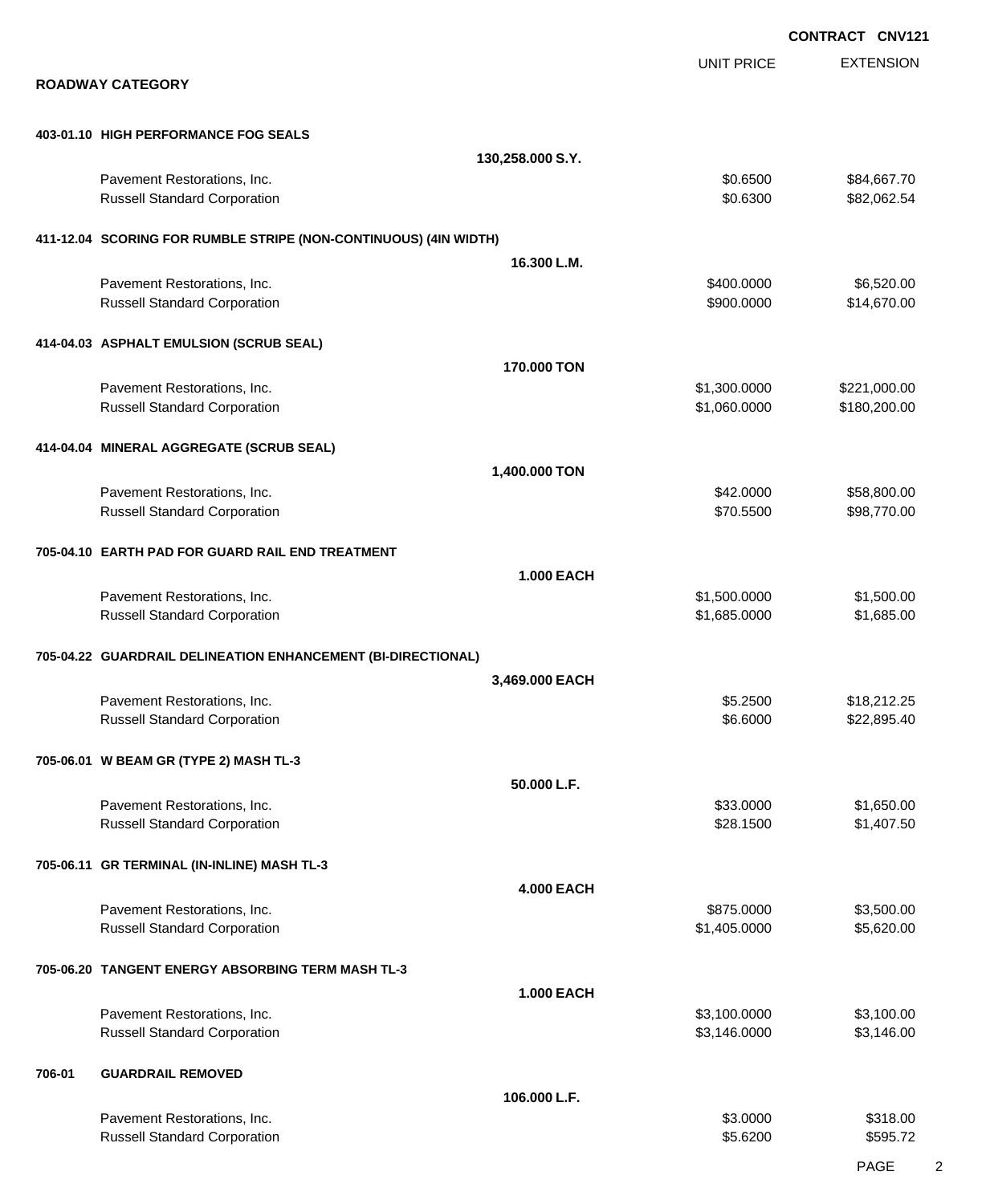UNIT PRICE

EXTENSION

|        | 706-10.26 ROUNDED END ELEMENT                                      |                   |                        |                             |
|--------|--------------------------------------------------------------------|-------------------|------------------------|-----------------------------|
|        |                                                                    | <b>4.000 EACH</b> |                        |                             |
|        | Pavement Restorations, Inc.                                        |                   | \$110.0000             | \$440.00                    |
|        | <b>Russell Standard Corporation</b>                                |                   | \$169.5500             | \$678.20                    |
| 712-01 | <b>TRAFFIC CONTROL</b>                                             |                   |                        |                             |
|        |                                                                    | 1.000 LS          |                        |                             |
|        | Pavement Restorations, Inc.                                        |                   | \$19,800.0000          | \$19,800.00                 |
|        | <b>Russell Standard Corporation</b>                                |                   | \$14,400.0000          | \$14,400.00                 |
|        |                                                                    |                   |                        |                             |
| 712-06 | <b>SIGNS (CONSTRUCTION)</b>                                        |                   |                        |                             |
|        |                                                                    | 843.000 S.F.      |                        |                             |
|        | Pavement Restorations, Inc.                                        |                   | \$7.5000               | \$6,322.50                  |
|        | <b>Russell Standard Corporation</b>                                |                   | \$7.5000               | \$6,322.50                  |
|        | 716-01.21 SNOWPLOWABLE RAISED PAVEMENT MARKERS (BI-DIR) (1 COLOR)  |                   |                        |                             |
|        |                                                                    | 695.000 EACH      |                        |                             |
|        | Pavement Restorations, Inc.                                        |                   | \$25.0000              | \$17,375.00                 |
|        | <b>Russell Standard Corporation</b>                                |                   | \$44.9500              | \$31,240.25                 |
|        |                                                                    |                   |                        |                             |
|        | 716-01.23 SNOWPLOWABLE RAISED PAVEMENT MARKERS (BI-DIR)(2 COLOR)   |                   |                        |                             |
|        |                                                                    | 8.000 EACH        |                        |                             |
|        | Pavement Restorations, Inc.<br><b>Russell Standard Corporation</b> |                   | \$25.0000<br>\$84.3000 | \$200.00<br>\$674.40        |
|        |                                                                    |                   |                        |                             |
|        | 716-01.30 REMOVAL OF SNOWPLOWABLE REFLECTIVE MARKER                |                   |                        |                             |
|        |                                                                    | 703.000 EACH      |                        |                             |
|        | Pavement Restorations, Inc.                                        |                   | \$11.0000              | \$7,733.00                  |
|        | <b>Russell Standard Corporation</b>                                |                   | \$5.8800               | \$4,133.64                  |
|        | 716-02.04 PLASTIC PAVEMENT MARKING(CHANNELIZATION STRIPING)        |                   |                        |                             |
|        |                                                                    | 58,000 S.Y.       |                        |                             |
|        | Pavement Restorations, Inc.                                        |                   | \$19.0000              | \$1,102.00                  |
|        | <b>Russell Standard Corporation</b>                                |                   | \$28.1000              | \$1,629.80                  |
|        |                                                                    |                   |                        |                             |
|        | 716-02.05 PLASTIC PAVEMENT MARKING (STOP LINE)                     |                   |                        |                             |
|        |                                                                    | 205.000 L.F.      |                        |                             |
|        | Pavement Restorations, Inc.                                        |                   | \$11.0000              | \$2,255.00                  |
|        | <b>Russell Standard Corporation</b>                                |                   | \$16.9000              | \$3,464.50                  |
|        | 716-02.06 PLASTIC PAVEMENT MARKING (TURN LANE ARROW)               |                   |                        |                             |
|        |                                                                    | <b>2.000 EACH</b> |                        |                             |
|        | Pavement Restorations, Inc.                                        |                   | \$160.0000             | \$320.00                    |
|        | <b>Russell Standard Corporation</b>                                |                   | \$224.7000             | \$449.40                    |
|        |                                                                    |                   |                        |                             |
|        | 716-05.20 PAINTED PAVEMENT MARKING (6" LINE)                       |                   |                        |                             |
|        |                                                                    | 60.600 L.M.       | \$775.0000             |                             |
|        | Pavement Restorations, Inc.<br><b>Russell Standard Corporation</b> |                   | \$2,810.0000           | \$46,965.00<br>\$170,286.00 |
|        |                                                                    |                   |                        |                             |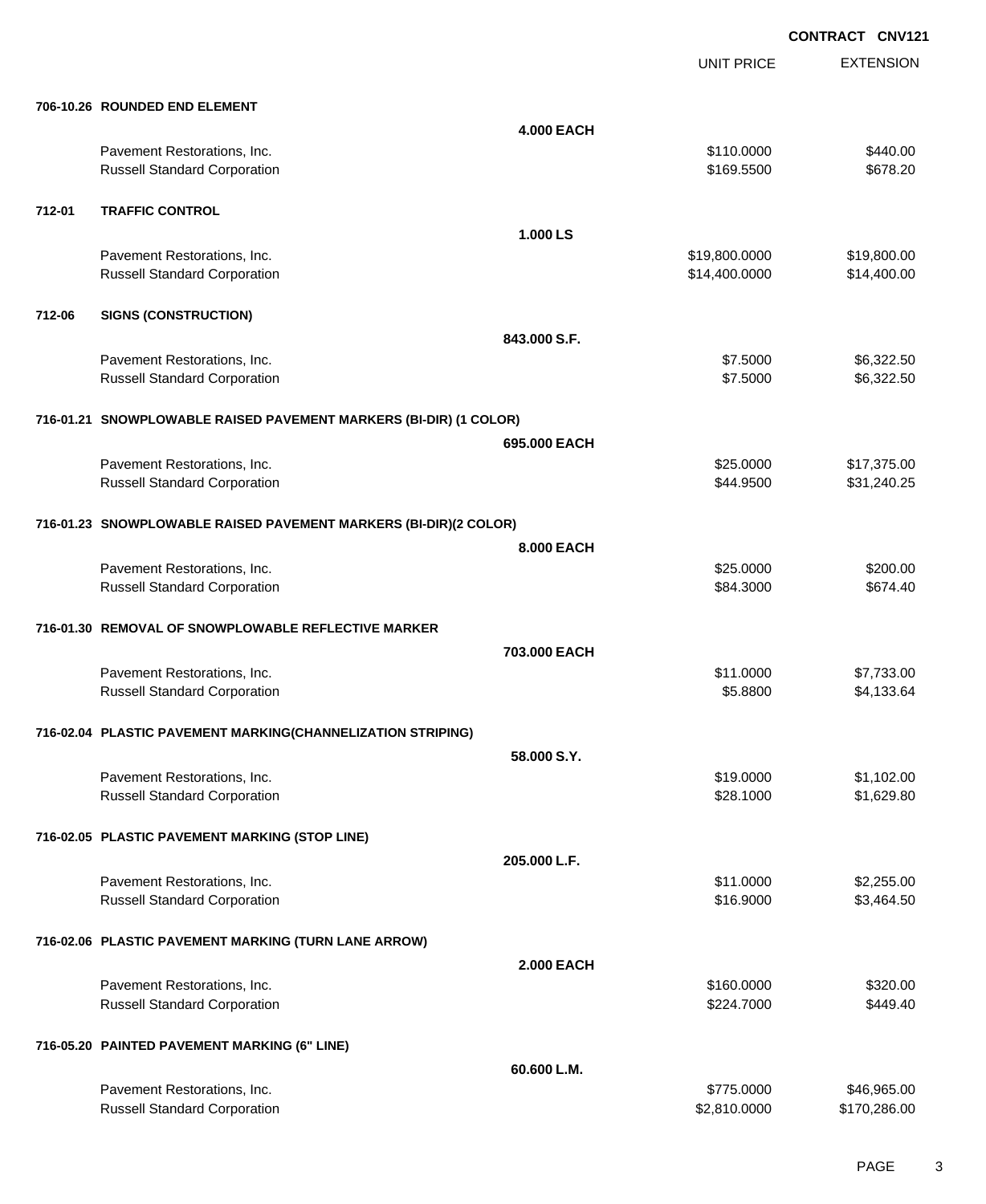|        |                                                                 |                   |                   | CONTRACT CNV121  |
|--------|-----------------------------------------------------------------|-------------------|-------------------|------------------|
|        |                                                                 |                   | <b>UNIT PRICE</b> | <b>EXTENSION</b> |
|        | 716-08.06 REMOVAL OF PAVEMENT MARKING (TURN LANE ARROW)         |                   |                   |                  |
|        |                                                                 | <b>2.000 EACH</b> |                   |                  |
|        | Pavement Restorations, Inc.                                     |                   | \$75.0000         | \$150.00         |
|        | <b>Russell Standard Corporation</b>                             |                   | \$84.3000         | \$168.60         |
|        | 716-08.20 REMOVAL OF PAVEMENT MARKING (LINE)                    |                   |                   |                  |
|        |                                                                 | 40.200 L.M.       |                   |                  |
|        | Pavement Restorations, Inc.                                     |                   | \$1,400.0000      | \$56,280.00      |
|        | <b>Russell Standard Corporation</b>                             |                   | \$3,146.0000      | \$126,469.20     |
|        | 716-12.02 ENHANCED FLATLINE THERMO PVMT MRKNG (6IN LINE)        |                   |                   |                  |
|        |                                                                 | 40.200 L.M.       |                   |                  |
|        | Pavement Restorations, Inc.                                     |                   | \$4,500.0000      | \$180,900.00     |
|        | <b>Russell Standard Corporation</b>                             |                   | \$4,213.2500      | \$169,372.65     |
|        | 716-12.05 ENHANCED FLATLINE THERMO PVMT MRKNG (6IN DOTTED LINE) |                   |                   |                  |
|        |                                                                 | 450.000 L.F.      |                   |                  |
|        | Pavement Restorations, Inc.                                     |                   | \$1.5000          | \$675.00         |
|        | <b>Russell Standard Corporation</b>                             |                   | \$3.9500          | \$1,777.50       |
| 717-01 | <b>MOBILIZATION</b>                                             |                   |                   |                  |
|        |                                                                 | 1.000 LS          |                   |                  |
|        | Pavement Restorations, Inc.                                     |                   | \$33,150.0000     | \$33,150.00      |
|        | <b>Russell Standard Corporation</b>                             |                   | \$25,000.0000     | \$25,000.00      |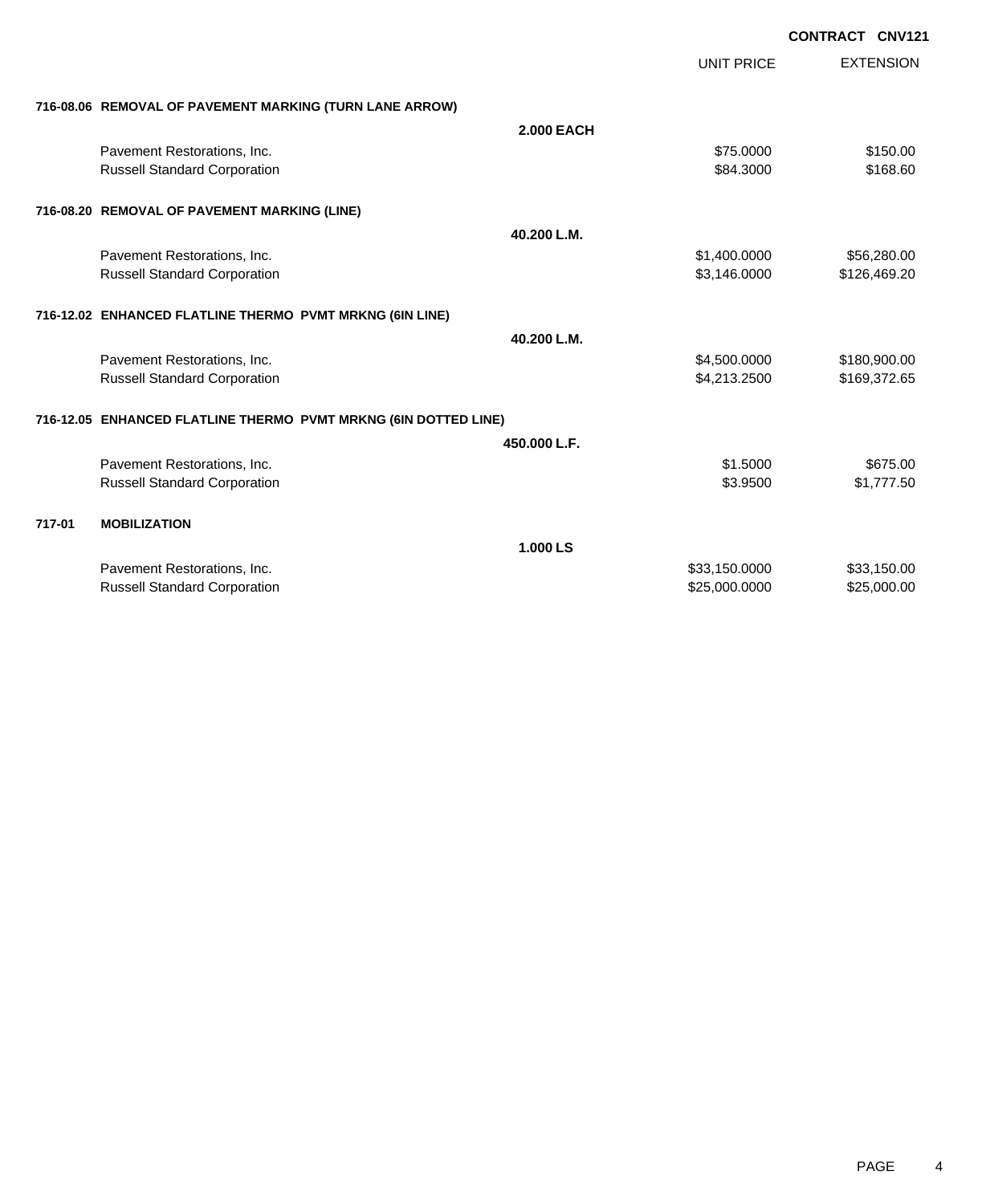Pavement Restorations, Inc. 6. The Second Second Second Second Second Second Seconds Assembly 1980. Russell Standard Corporation  $$967,118.80$ 

### **TOTAL CONTRACT**

Pavement Restorations, Inc. 6. The Second Second Second Seconds of the Second Seconds Assembly 1980. Russell Standard Corporation **\$967,118.80**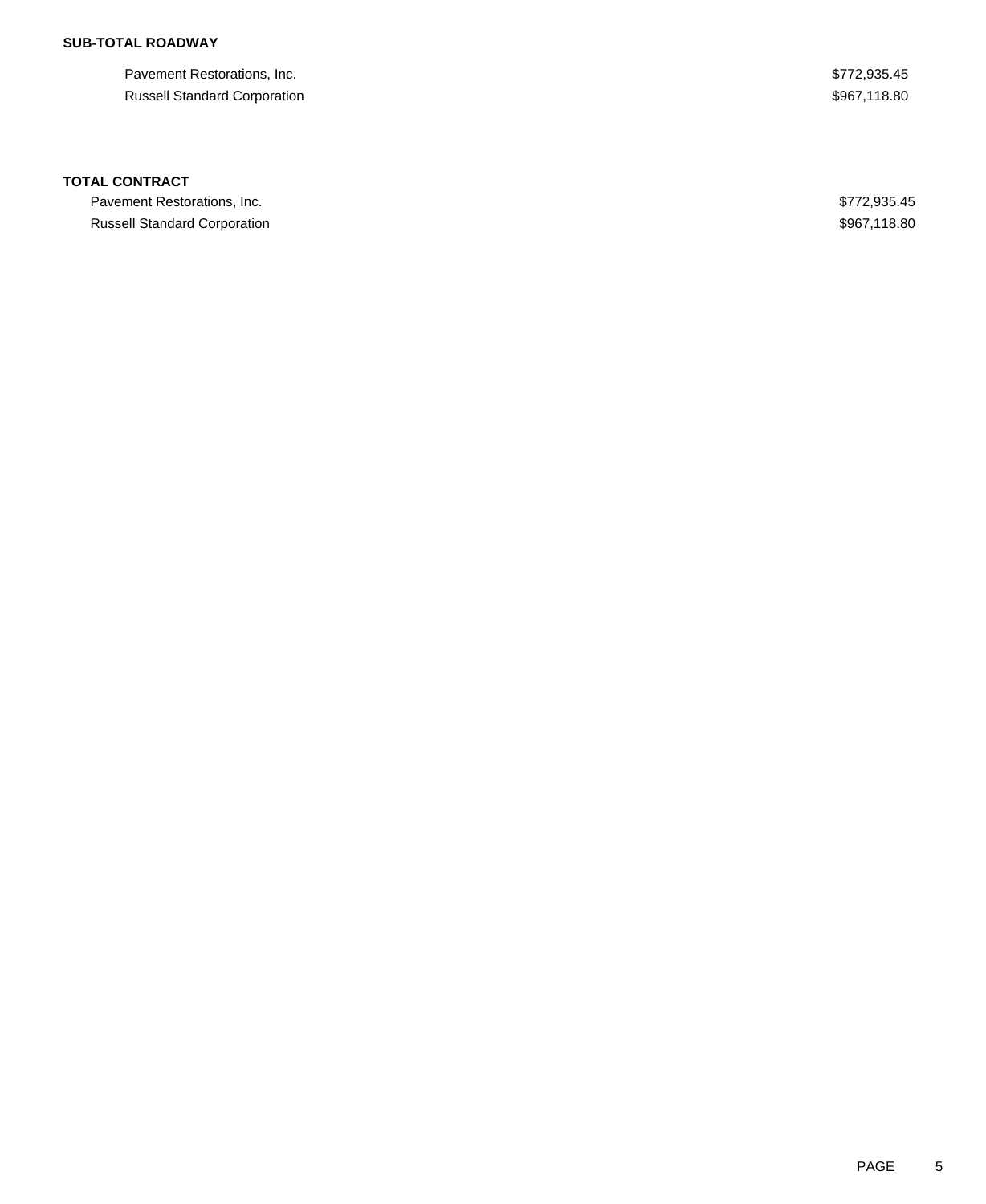# **DEPARTMENT OF TRANSPORTATION SUMMARY OF BIDS LETTING OF MARCH 26, 2021 STATE OF TENNESSEE**

#### KNOX COUNTY (Contract No. CNV061 Call 042)

HSIP-I-640-7(171),47008-3154-94,HSIP-I-640-7(172),47008-3155-94

THE GRADING, DRAINAGE, SIGNALS AND PAVING ON THE I-640 EB AND WB RAMPS AT THE INTERCHANGES OF MILLERTOWN PIKE AND WASHINGTON PIKE (EXIT 8).

PROJECT LENGTH - 0.903 MILES

COMPLETION TIME - ON OR BEFORE MAY 31, 2022

DBE GOAL 8.50%

|                              | <b>TOTAL CONTRACT</b> |
|------------------------------|-----------------------|
| J & M Grading Division, LLC  | \$4,069,547.63        |
| Charles Blalock & Sons, Inc. | \$4,418,355.91        |
| Twin K Construction, Inc.    | \$4,616,737.11        |
| Southern Constructors, Inc.  | \$4,697,097.75        |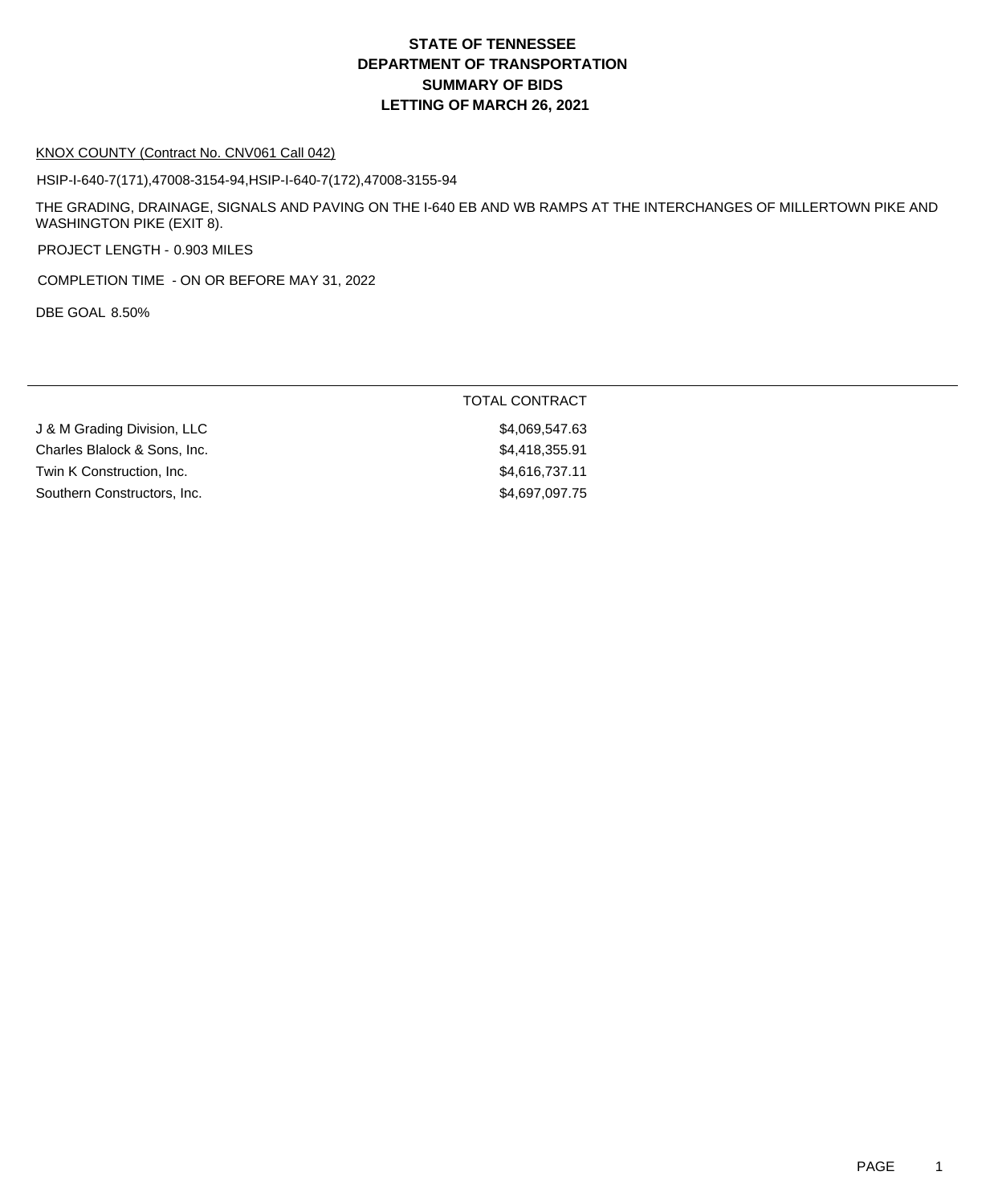|        |                                                                        |                        | <b>CONTRACT CNV061</b>   |
|--------|------------------------------------------------------------------------|------------------------|--------------------------|
|        |                                                                        | <b>UNIT PRICE</b>      | <b>EXTENSION</b>         |
|        | <b>ROADWAY CATEGORY</b>                                                |                        |                          |
|        |                                                                        |                        |                          |
| 105-01 | <b>CONSTRUCTION STAKES, LINES AND GRADES</b>                           |                        |                          |
|        |                                                                        | 1.000 LS               |                          |
|        | J & M Grading Division, LLC                                            | \$63,000.0000          | \$63,000.00              |
|        | Charles Blalock & Sons, Inc.                                           | \$57,750.0000          | \$57,750.00              |
|        | Twin K Construction, Inc.                                              | \$50,000.0000          | \$50,000.00              |
|        | Southern Constructors, Inc.                                            | \$75,000.0000          | \$75,000.00              |
| 201-01 | <b>CLEARING AND GRUBBING</b>                                           |                        |                          |
|        |                                                                        | 1.000 LS               |                          |
|        | J & M Grading Division, LLC                                            | \$125,000.0000         | \$125,000.00             |
|        | Charles Blalock & Sons, Inc.                                           | \$158,000.0000         | \$158,000.00             |
|        | Twin K Construction, Inc.                                              | \$187,099.7500         | \$187,099.75             |
|        | Southern Constructors, Inc.                                            | \$45,000.0000          | \$45,000.00              |
|        | 202-01.50 REMOVAL OF STRUCTURES AND OBSTRUCTIONS                       |                        |                          |
|        |                                                                        | <b>2.000 EACH</b>      |                          |
|        | J & M Grading Division, LLC                                            | \$1,000.0000           | \$2,000.00               |
|        | Charles Blalock & Sons, Inc.                                           | \$1,913.9900           | \$3,827.98               |
|        | Twin K Construction, Inc.                                              | \$5,000.0000           | \$10,000.00              |
|        | Southern Constructors, Inc.                                            | \$750.0000             | \$1,500.00               |
|        | 202-02.01 REMOVAL OF PIPE (24", STA.404+38.39)                         |                        |                          |
|        |                                                                        | 65.000 L.F.            |                          |
|        | J & M Grading Division, LLC                                            | \$40.0000              | \$2,600.00               |
|        | Charles Blalock & Sons, Inc.                                           | \$20.0600              | \$1,303.90               |
|        | Twin K Construction, Inc.                                              | \$90.0100              | \$5,850.65               |
|        | Southern Constructors, Inc.                                            | \$20.0000              | \$1,300.00               |
|        |                                                                        |                        |                          |
|        | 202-02.02 REMOVAL OF PIPE (15", STA.307+66.85)                         |                        |                          |
|        |                                                                        | 66.000 L.F.            |                          |
|        | J & M Grading Division, LLC                                            | \$40.0000              | \$2,640.00               |
|        | Charles Blalock & Sons, Inc.<br>Twin K Construction, Inc.              | \$20.0600<br>\$82.9500 | \$1,323.96<br>\$5,474.70 |
|        | Southern Constructors, Inc.                                            | \$20.0000              | \$1,320.00               |
|        |                                                                        |                        |                          |
|        | 202-02.03 REMOVAL OF PIPE (24", STA.103+75.76)                         |                        |                          |
|        |                                                                        | 47.000 L.F.            |                          |
|        | J & M Grading Division, LLC                                            | \$40.0000              | \$1,880.00               |
|        | Charles Blalock & Sons, Inc.                                           | \$20.0600              | \$942.82                 |
|        | Twin K Construction, Inc.                                              | \$92.3600              | \$4,340.92               |
|        | Southern Constructors, Inc.                                            | \$20.0000              | \$940.00                 |
|        | 202-08.15 REMOVAL OF CURB AND GUTTER (STA. 405+96.20 - STA. 401+00.00) |                        |                          |
|        |                                                                        | 473.000 L.F.           |                          |
|        | J & M Grading Division, LLC                                            | \$10.0000              | \$4,730.00               |
|        | Charles Blalock & Sons, Inc.                                           | \$21.7200              | \$10,273.56              |
|        | Twin K Construction, Inc.                                              | \$11.3700              | \$5,378.01               |
|        | Southern Constructors, Inc.                                            | \$15.0000              | \$7,095.00               |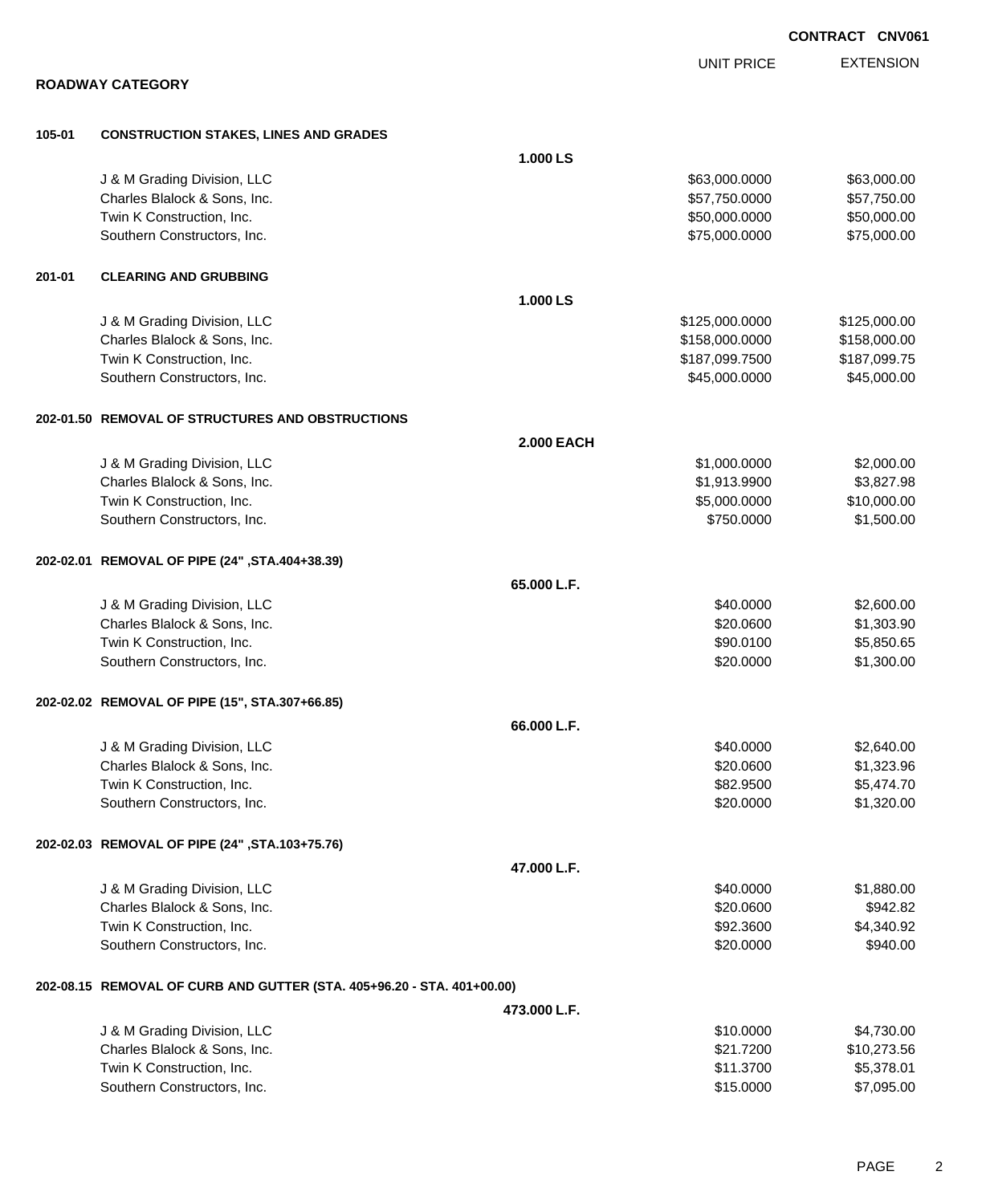|        |                                                      |                 |                   | <b>CONTRACT CNV061</b> |
|--------|------------------------------------------------------|-----------------|-------------------|------------------------|
|        |                                                      |                 | <b>UNIT PRICE</b> | <b>EXTENSION</b>       |
| 203-01 | <b>ROAD &amp; DRAINAGE EXCAVATION (UNCLASSIFIED)</b> |                 |                   |                        |
|        |                                                      | 11,743.000 C.Y. |                   |                        |
|        | J & M Grading Division, LLC                          |                 | \$11.0000         | \$129,173.00           |
|        | Charles Blalock & Sons, Inc.                         |                 | \$18.9700         | \$222,764.71           |
|        | Twin K Construction, Inc.                            |                 | \$14.0000         | \$164,402.00           |
|        | Southern Constructors, Inc.                          |                 | \$25.0000         | \$293,575.00           |
| 203-03 | <b>BORROW EXCAVATION (UNCLASSIFIED)</b>              |                 |                   |                        |
|        |                                                      | 2,610.000 C.Y.  |                   |                        |
|        | J & M Grading Division, LLC                          |                 | \$11.0000         | \$28,710.00            |
|        | Charles Blalock & Sons, Inc.                         |                 | \$0.4900          | \$1,278.90             |
|        | Twin K Construction, Inc.                            |                 | \$14.0000         | \$36,540.00            |
|        | Southern Constructors, Inc.                          |                 | \$8.0000          | \$20,880.00            |
| 203-04 | <b>PLACING AND SPREADING TOPSOIL</b>                 |                 |                   |                        |
|        |                                                      | 1,422.000 C.Y.  |                   |                        |
|        | J & M Grading Division, LLC                          |                 | \$6.0000          | \$8,532.00             |
|        | Charles Blalock & Sons, Inc.                         |                 | \$11.0800         | \$15,755.76            |
|        | Twin K Construction, Inc.                            |                 | \$7.3400          | \$10,437.48            |
|        | Southern Constructors, Inc.                          |                 | \$25.0000         | \$35,550.00            |
| 203-06 | <b>WATER</b>                                         |                 |                   |                        |
|        |                                                      | 228.000 M.G.    |                   |                        |
|        | J & M Grading Division, LLC                          |                 | \$10.0000         | \$2,280.00             |
|        | Charles Blalock & Sons, Inc.                         |                 | \$28.6200         | \$6,525.36             |
|        | Twin K Construction, Inc.                            |                 | \$58.7400         | \$13,392.72            |
|        | Southern Constructors, Inc.                          |                 | \$110.0000        | \$25,080.00            |
| 203-07 | <b>FURNISHING &amp; SPREADING TOPSOIL</b>            |                 |                   |                        |
|        |                                                      | 301.000 C.Y.    |                   |                        |
|        | J & M Grading Division, LLC                          |                 | \$50.0000         | \$15,050.00            |
|        | Charles Blalock & Sons, Inc.                         |                 | \$54.1500         | \$16,299.15            |
|        | Twin K Construction, Inc.                            |                 | \$73.8000         | \$22,213.80            |
|        | Southern Constructors, Inc.                          |                 | \$65.0000         | \$19,565.00            |
|        | 204-08.01 BACKFILL MATERIAL (FLOWABLE FILL)          |                 |                   |                        |
|        |                                                      | 10.000 C.Y.     |                   |                        |
|        | J & M Grading Division, LLC                          |                 | \$250.0000        | \$2,500.00             |
|        | Charles Blalock & Sons, Inc.                         |                 | \$343.9700        | \$3,439.70             |
|        | Twin K Construction, Inc.                            |                 | \$328.4300        | \$3,284.30             |
|        | Southern Constructors, Inc.                          |                 | \$450.0000        | \$4,500.00             |
|        | 208-01.05 BROOMING & DEGRASSING SHOULDERS            |                 |                   |                        |
|        |                                                      | 1.500 L.M.      |                   |                        |
|        | J & M Grading Division, LLC                          |                 | \$1,500.0000      | \$2,250.00             |
|        | Charles Blalock & Sons, Inc.                         |                 | \$4,705.4900      | \$7,058.24             |
|        | Twin K Construction, Inc.                            |                 | \$4,652.0200      | \$6,978.03             |
|        | Southern Constructors, Inc.                          |                 | \$5,000.0000      | \$7,500.00             |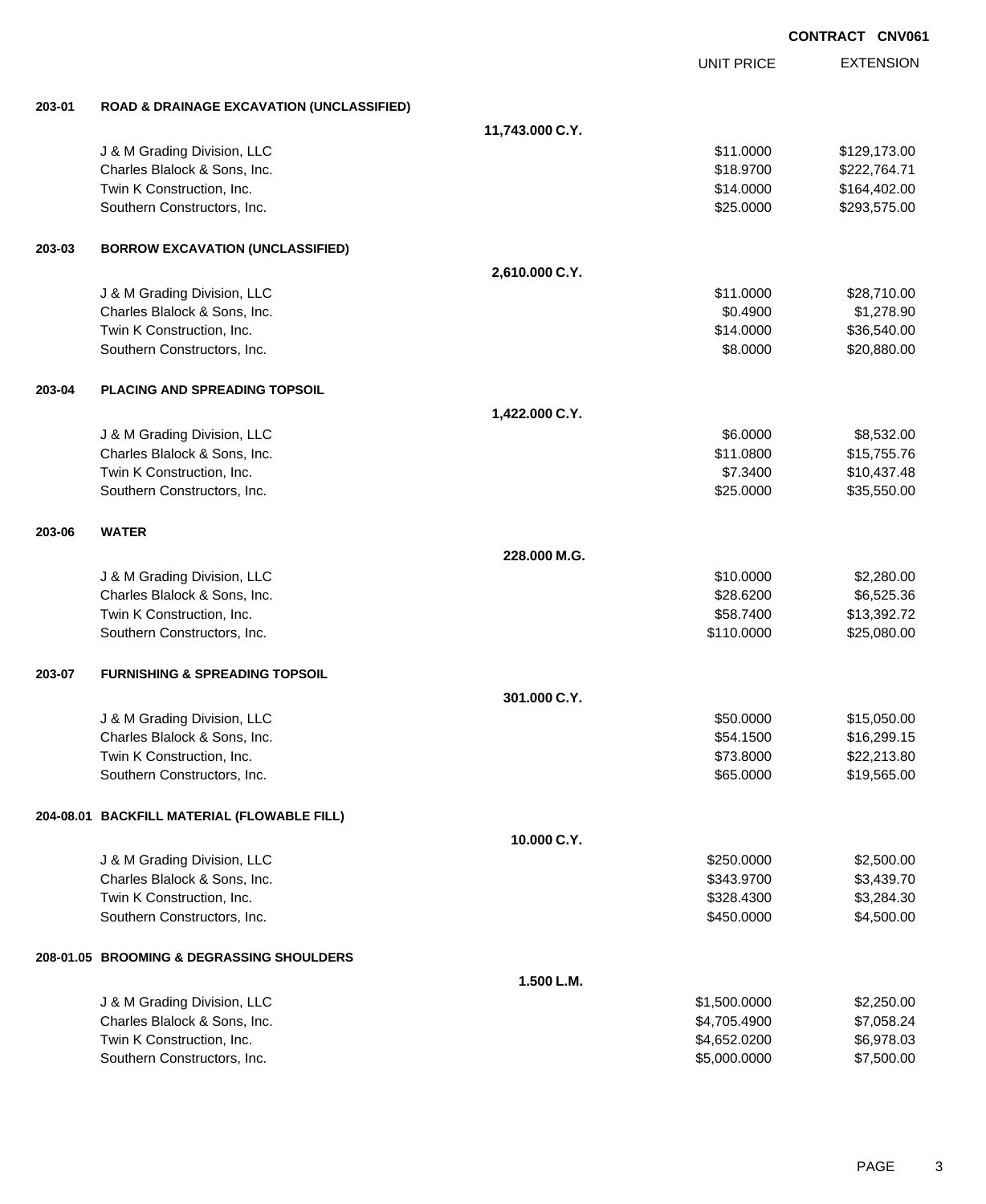UNIT PRICE EXTENSION

|        | 209-02.05 12" TEMPORARY SLOPE DRAIN              |                |            |             |
|--------|--------------------------------------------------|----------------|------------|-------------|
|        |                                                  | 588.000 L.F.   |            |             |
|        | J & M Grading Division, LLC                      |                | \$15.0000  | \$8,820.00  |
|        | Charles Blalock & Sons, Inc.                     |                | \$22.0700  | \$12,977.16 |
|        | Twin K Construction, Inc.                        |                | \$11.4500  | \$6,732.60  |
|        | Southern Constructors, Inc.                      |                | \$22.0000  | \$12,936.00 |
| 209-05 | <b>SEDIMENT REMOVAL</b>                          |                |            |             |
|        |                                                  | 94.000 C.Y.    |            |             |
|        | J & M Grading Division, LLC                      |                | \$2.0000   | \$188.00    |
|        | Charles Blalock & Sons, Inc.                     |                | \$17.6800  | \$1,661.92  |
|        | Twin K Construction, Inc.                        |                | \$12.0500  | \$1,132.70  |
|        | Southern Constructors, Inc.                      |                | \$25.0000  | \$2,350.00  |
|        | 209-08.03 TEMPORARY SILT FENCE (WITHOUT BACKING) |                |            |             |
|        |                                                  | 2,073.000 L.F. |            |             |
|        | J & M Grading Division, LLC                      |                | \$1.6500   | \$3,420.45  |
|        | Charles Blalock & Sons, Inc.                     |                | \$2.8600   | \$5,928.78  |
|        | Twin K Construction, Inc.                        |                | \$1.6400   | \$3,399.72  |
|        | Southern Constructors, Inc.                      |                | \$5.0000   | \$10,365.00 |
|        | 209-08.07 ROCK CHECK DAM                         |                |            |             |
|        |                                                  | 3.000 EACH     |            |             |
|        | J & M Grading Division, LLC                      |                | \$420.0000 | \$1,260.00  |
|        | Charles Blalock & Sons, Inc.                     |                | \$715.0000 | \$2,145.00  |
|        | Twin K Construction, Inc.                        |                | \$470.9700 | \$1,412.91  |
|        | Southern Constructors, Inc.                      |                | \$550.0000 | \$1,650.00  |
|        | 209-08.08 ENHANCED ROCK CHECK DAM                |                |            |             |
|        |                                                  | 3.000 EACH     |            |             |
|        | J & M Grading Division, LLC                      |                | \$500.0000 | \$1,500.00  |
|        | Charles Blalock & Sons, Inc.                     |                | \$770.0000 | \$2,310.00  |
|        | Twin K Construction, Inc.                        |                | \$680.8300 | \$2,042.49  |
|        | Southern Constructors, Inc.                      |                | \$650.0000 | \$1,950.00  |
|        | 209-09.40 CURB INLET PROTECTION (TYPE 1)         |                |            |             |
|        |                                                  | 13.000 EACH    |            |             |
|        | J & M Grading Division, LLC                      |                | \$315.0000 | \$4,095.00  |
|        | Charles Blalock & Sons, Inc.                     |                | \$297.0000 | \$3,861.00  |
|        | Twin K Construction, Inc.                        |                | \$174.8700 | \$2,273.31  |
|        | Southern Constructors, Inc.                      |                | \$450.0000 | \$5,850.00  |
|        | 209-09.43 CURB INLET PROTECTION (TYPE 4)         |                |            |             |
|        |                                                  | 14.000 EACH    |            |             |
|        | J & M Grading Division, LLC                      |                | \$375.0000 | \$5,250.00  |
|        | Charles Blalock & Sons, Inc.                     |                | \$242.0000 | \$3,388.00  |
|        | Twin K Construction, Inc.                        |                | \$121.2200 | \$1,697.08  |
|        | Southern Constructors, Inc.                      |                | \$550.0000 | \$7,700.00  |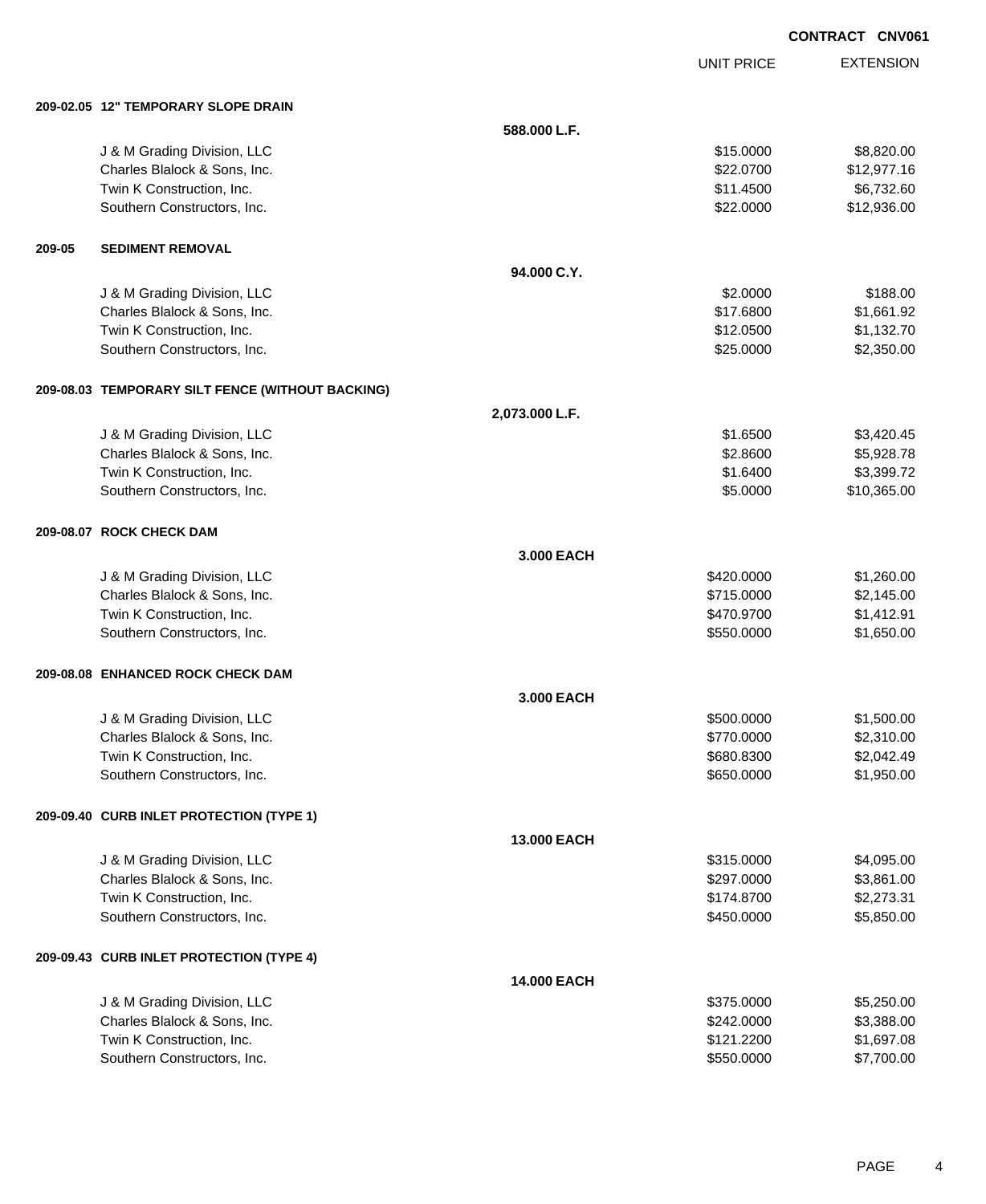UNIT PRICE

|        | 209-40.30 CATCH BASIN PROTECTION (TYPE A)                       |                   |              |              |
|--------|-----------------------------------------------------------------|-------------------|--------------|--------------|
|        |                                                                 | <b>4.000 EACH</b> |              |              |
|        | J & M Grading Division, LLC                                     |                   | \$420.0000   | \$1,680.00   |
|        | Charles Blalock & Sons, Inc.                                    |                   | \$1,100.0000 | \$4,400.00   |
|        | Twin K Construction, Inc.                                       |                   | \$396.7500   | \$1,587.00   |
|        | Southern Constructors, Inc.                                     |                   | \$550.0000   | \$2,200.00   |
|        |                                                                 |                   |              |              |
|        | 209-40.41 CATCH BASIN FILTER ASSEMBLY(TYPE 1)                   |                   |              |              |
|        |                                                                 | <b>1.000 EACH</b> |              |              |
|        | J & M Grading Division, LLC                                     |                   | \$525.0000   | \$525.00     |
|        | Charles Blalock & Sons, Inc.                                    |                   | \$880.0000   | \$880.00     |
|        | Twin K Construction, Inc.                                       |                   | \$502.9700   | \$502.97     |
|        | Southern Constructors, Inc.                                     |                   | \$650.0000   | \$650.00     |
|        |                                                                 |                   |              |              |
|        | 209-40.42 CATCH BASIN FILTER ASSEMBLY(TYPE 2)                   |                   |              |              |
|        |                                                                 | 3.000 EACH        |              |              |
|        | J & M Grading Division, LLC                                     |                   | \$605.0000   | \$1,815.00   |
|        | Charles Blalock & Sons, Inc.                                    |                   | \$880.0000   | \$2,640.00   |
|        | Twin K Construction, Inc.                                       |                   | \$494.0300   | \$1,482.09   |
|        | Southern Constructors, Inc.                                     |                   | \$750.0000   | \$2,250.00   |
|        |                                                                 |                   |              |              |
| 303-01 | MINERAL AGGREGATE, TYPE A BASE, GRADING D                       |                   |              |              |
|        |                                                                 | 4,884.000 TON     |              |              |
|        | J & M Grading Division, LLC                                     |                   | \$27.5000    | \$134,310.00 |
|        | Charles Blalock & Sons, Inc.                                    |                   | \$36.1800    | \$176,703.12 |
|        | Twin K Construction, Inc.                                       |                   | \$35.8500    | \$175,091.40 |
|        | Southern Constructors, Inc.                                     |                   | \$32.0000    | \$156,288.00 |
|        |                                                                 |                   |              |              |
|        | 303-10.01 MINERAL AGGREGATE (SIZE 57)                           |                   |              |              |
|        |                                                                 | 26.000 TON        |              |              |
|        | J & M Grading Division, LLC                                     |                   | \$40.0000    | \$1,040.00   |
|        | Charles Blalock & Sons, Inc.                                    |                   | \$53.2900    | \$1,385.54   |
|        | Twin K Construction, Inc.                                       |                   | \$39.3600    | \$1,023.36   |
|        | Southern Constructors, Inc.                                     |                   | \$40.0000    | \$1,040.00   |
|        |                                                                 |                   |              |              |
|        | 307-01.01 ASPHALT CONCRETE MIX (PG64-22) (BPMB-HM) GRADING A    |                   |              |              |
|        |                                                                 | <b>1.000 TON</b>  |              |              |
|        | J & M Grading Division, LLC                                     |                   | \$787.5000   | \$787.50     |
|        | Charles Blalock & Sons, Inc.                                    |                   | \$313.5000   | \$313.50     |
|        | Twin K Construction, Inc.                                       |                   | \$634.3700   | \$634.37     |
|        | Southern Constructors, Inc.                                     |                   | \$800.0000   | \$800.00     |
|        | 307-01.08 ASPHALT CONCRETE MIX (PG64-22) (BPMB-HM) GRADING B-M2 |                   |              |              |
|        |                                                                 | <b>1.000 TON</b>  |              |              |
|        | J & M Grading Division, LLC                                     |                   | \$787.5000   | \$787.50     |
|        | Charles Blalock & Sons, Inc.                                    |                   | \$314.6000   | \$314.60     |
|        | Twin K Construction, Inc.                                       |                   | \$634.3700   | \$634.37     |
|        | Southern Constructors, Inc.                                     |                   | \$800.0000   | \$800.00     |
|        |                                                                 |                   |              |              |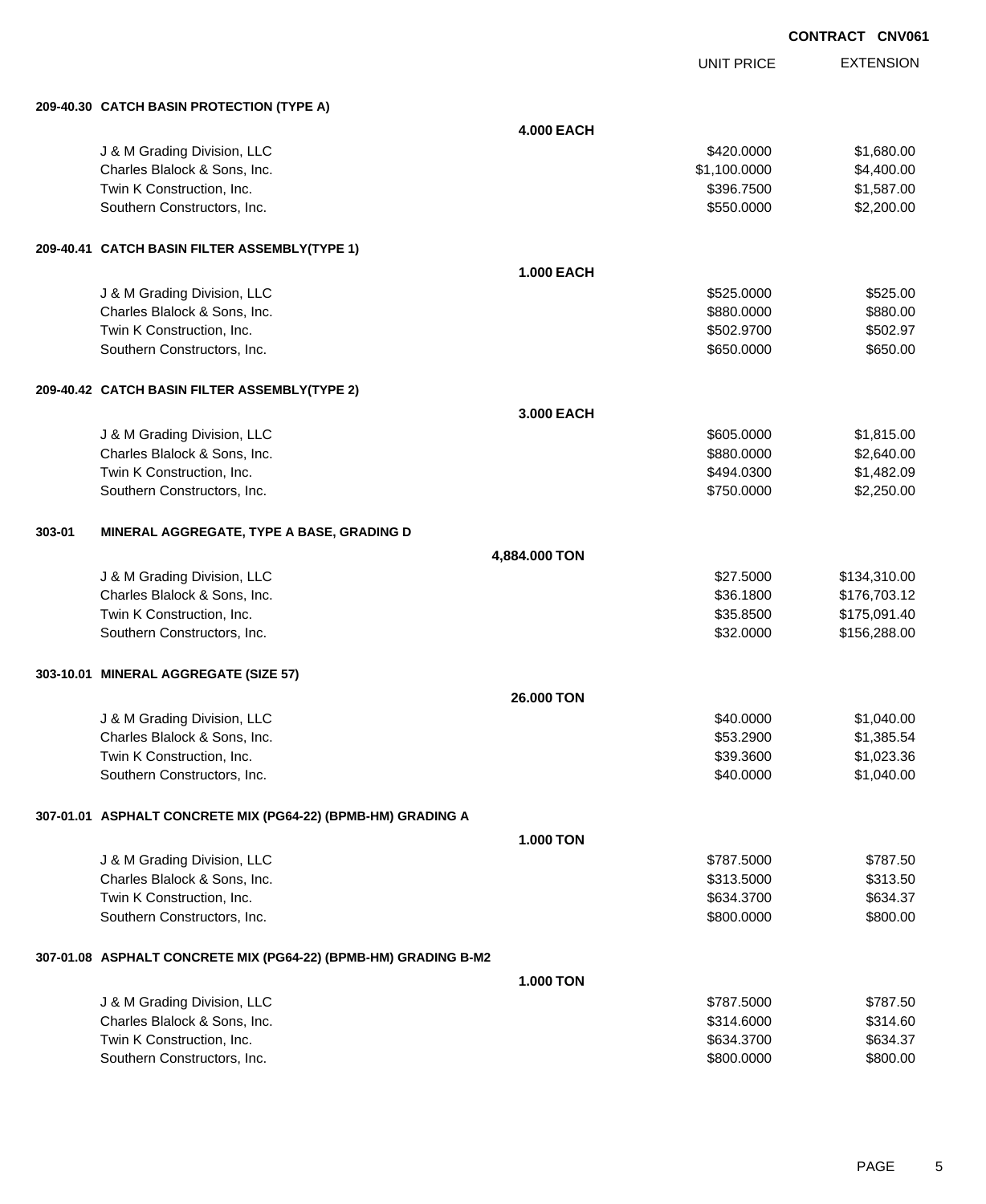|        |                                                                 |                   |                   | <b>CONTRACT CNV061</b> |                  |
|--------|-----------------------------------------------------------------|-------------------|-------------------|------------------------|------------------|
|        |                                                                 |                   | <b>UNIT PRICE</b> |                        | <b>EXTENSION</b> |
|        | 307-02.01 ASPHALT CONCRETE MIX (PG70-22) (BPMB-HM) GRADING A    |                   |                   |                        |                  |
|        |                                                                 | 79,000 TON        |                   |                        |                  |
|        | J & M Grading Division, LLC                                     |                   | \$245.0000        |                        | \$19,355.00      |
|        | Charles Blalock & Sons, Inc.                                    |                   | \$422.4000        |                        | \$33,369.60      |
|        | Twin K Construction, Inc.                                       |                   | \$241.0600        |                        | \$19,043.74      |
|        | Southern Constructors, Inc.                                     |                   | \$255.0000        |                        | \$20,145.00      |
|        | 307-02.08 ASPHALT CONCRETE MIX (PG70-22) (BPMB-HM) GRADING B-M2 |                   |                   |                        |                  |
|        |                                                                 | 206,000 TON       |                   |                        |                  |
|        | J & M Grading Division, LLC                                     |                   | \$225.0000        |                        | \$46,350.00      |
|        | Charles Blalock & Sons, Inc.                                    |                   | \$242.0000        |                        | \$49,852.00      |
|        | Twin K Construction, Inc.                                       |                   | \$222.0300        |                        | \$45,738.18      |
|        | Southern Constructors, Inc.                                     |                   | \$230.0000        |                        | \$47,380.00      |
| 313-03 | <b>TREATED PERMEABLE BASE</b>                                   |                   |                   |                        |                  |
|        |                                                                 | 5,623.000 S.Y.    |                   |                        |                  |
|        | J & M Grading Division, LLC                                     |                   | \$28.1500         |                        | \$158,287.45     |
|        | Charles Blalock & Sons, Inc.                                    |                   | \$38.5000         |                        | \$216,485.50     |
|        | Twin K Construction, Inc.                                       |                   | \$27.3800         |                        | \$153,957.74     |
|        | Southern Constructors, Inc.                                     |                   | \$30.0000         |                        | \$168,690.00     |
| 402-01 | BITUMINOUS MATERIAL FOR PRIME COAT (PC)                         |                   |                   |                        |                  |
|        |                                                                 | 2.500 TON         |                   |                        |                  |
|        | J & M Grading Division, LLC                                     |                   | \$850.0000        |                        | \$2,125.00       |
|        | Charles Blalock & Sons, Inc.                                    |                   | \$1,155.0000      |                        | \$2,887.50       |
|        | Twin K Construction, Inc.                                       |                   | \$977.9800        |                        | \$2,444.95       |
|        | Southern Constructors, Inc.                                     |                   | \$900.0000        |                        | \$2,250.00       |
| 403-01 | BITUMINOUS MATERIAL FOR TACK COAT (TC)                          |                   |                   |                        |                  |
|        |                                                                 | <b>14.000 TON</b> |                   |                        |                  |
|        | J & M Grading Division, LLC                                     |                   | \$1,000.0000      |                        | \$14,000.00      |
|        | Charles Blalock & Sons, Inc.                                    |                   | \$1,100.0000      |                        | \$15,400.00      |
|        | Twin K Construction, Inc.                                       |                   | \$898.6900        |                        | \$12,581.66      |
|        | Southern Constructors, Inc.                                     |                   | \$1,000.0000      |                        | \$14,000.00      |
|        | 403-02.02 HOT APPLIED TACK COAT                                 |                   |                   |                        |                  |
|        |                                                                 | <b>1.500 TON</b>  |                   |                        |                  |
|        | J & M Grading Division, LLC                                     |                   | \$5,250.0000      |                        | \$7,875.00       |
|        | Charles Blalock & Sons, Inc.                                    |                   | \$3,850.0000      |                        | \$5,775.00       |
|        | Twin K Construction, Inc.                                       |                   | \$977.9800        |                        | \$1,466.97       |
|        | Southern Constructors, Inc.                                     |                   | \$5,100.0000      |                        | \$7,650.00       |
|        | 411-01.10 ACS MIX(PG64-22) GRADING D                            |                   |                   |                        |                  |
|        |                                                                 | 455.000 TON       |                   |                        |                  |
|        | J & M Grading Division, LLC                                     |                   | \$145.0000        |                        | \$65,975.00      |
|        | Charles Blalock & Sons, Inc.                                    |                   | \$158.4000        |                        | \$72,072.00      |
|        | Twin K Construction, Inc.                                       |                   | \$135.3300        |                        | \$61,575.15      |
|        | Southern Constructors, Inc.                                     |                   | \$150.0000        |                        | \$68,250.00      |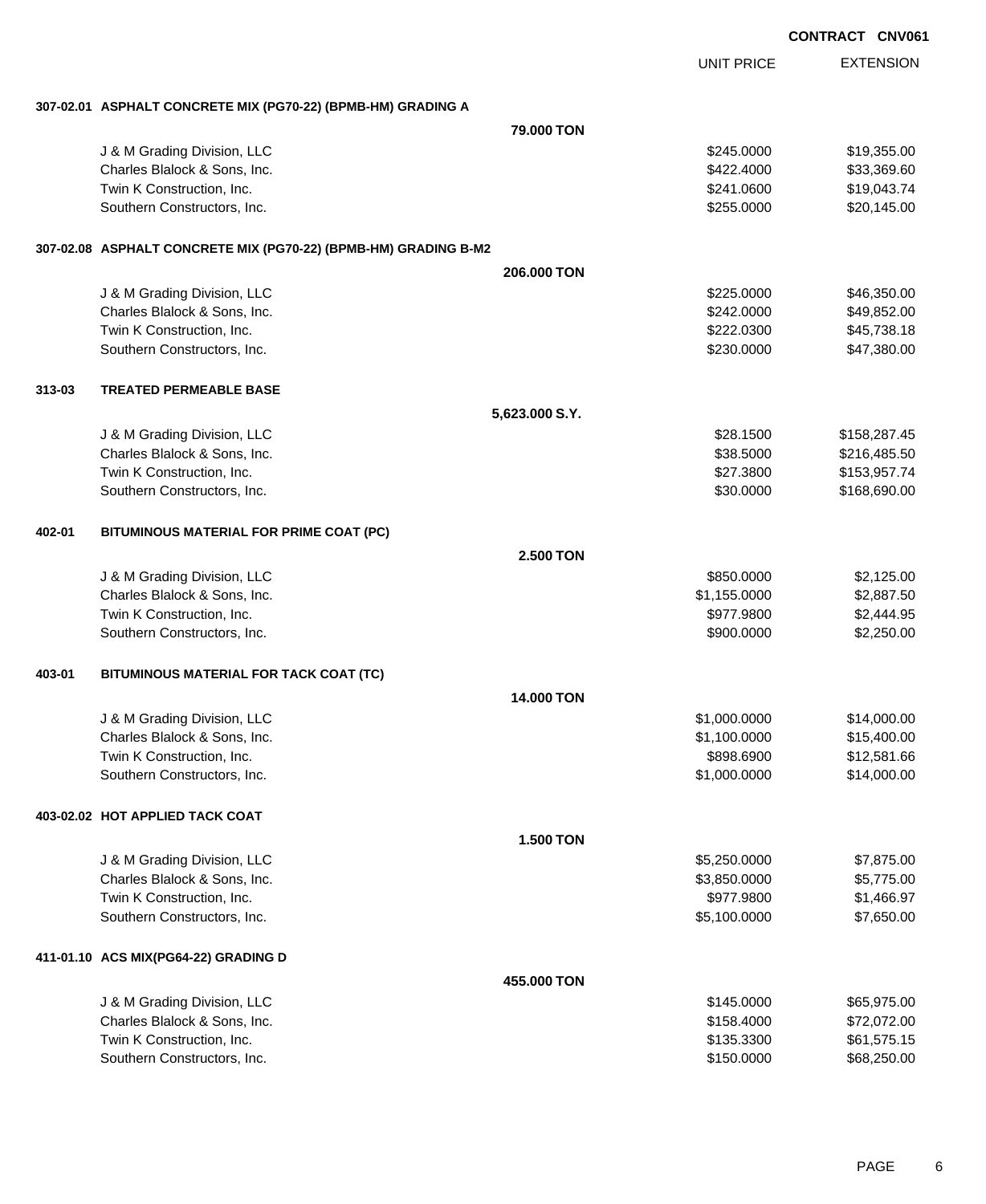UNIT PRICE

| 325.000 TON<br>\$165.9000<br>\$53,917.50<br>J & M Grading Division, LLC<br>Charles Blalock & Sons, Inc.<br>\$152.9000<br>\$49,692.50<br>Twin K Construction, Inc.<br>\$61,850.75<br>\$190.3100<br>Southern Constructors, Inc.<br>\$175.0000<br>\$56,875.00<br>411-03.13 ACS MIX(PG70-22) THIN LIFT D ASPHALT<br>746.000 TON<br>\$144.0000<br>\$107,424.00<br>J & M Grading Division, LLC<br>Charles Blalock & Sons, Inc.<br>\$139.7000<br>\$104,216.20<br>Twin K Construction, Inc.<br>\$137.4500<br>\$102,537.70<br>\$115,630.00<br>Southern Constructors, Inc.<br>\$155.0000<br>415-01.02 COLD PLANING BITUMINOUS PAVEMENT<br>6,483.000 S.Y.<br>\$3.7500<br>\$24,311.25<br>J & M Grading Division, LLC<br>Charles Blalock & Sons, Inc.<br>\$4.1800<br>\$27,098.94<br>Twin K Construction, Inc.<br>\$3.8800<br>\$25,154.04<br>\$45,381.00<br>Southern Constructors, Inc.<br>\$7.0000<br>415-01.03 COLD PLANING BITUMINOUS PAVEMENT<br>16.000 C.Y.<br>\$131.2500<br>\$2,100.00<br>J & M Grading Division, LLC<br>\$8,364.96<br>Charles Blalock & Sons, Inc.<br>\$522.8100<br>\$2,311.84<br>Twin K Construction, Inc.<br>\$144.4900<br>\$2,240.00<br>Southern Constructors, Inc.<br>\$140.0000<br>501-01.03 PORTLAND CEMENT CONCRETE PAVEMENT (PLAIN) 10"<br>5,183.000 S.Y.<br>J & M Grading Division, LLC<br>\$102.9000<br>\$533,330.70<br>Charles Blalock & Sons, Inc.<br>\$110.0200<br>\$570,233.66<br>Twin K Construction, Inc.<br>\$122.8200<br>\$636,576.06<br>Southern Constructors, Inc.<br>\$140.0000<br>\$725,620.00<br>607-02.02 15" CONCRETE PIPE CULVERT(CLASS III)<br>77.000 L.F.<br>J & M Grading Division, LLC<br>\$75.0000<br>\$5,775.00<br>Charles Blalock & Sons, Inc.<br>\$86.7900<br>\$6,682.83<br>Twin K Construction, Inc.<br>\$120.8000<br>\$9,301.60<br>Southern Constructors, Inc.<br>\$8,470.00<br>\$110.0000<br>607-05.02 24" CONCRETE PIPE CULVERT (CLASS III)<br>45.000 L.F.<br>J & M Grading Division, LLC<br>\$115.0000<br>\$5,175.00 | 411-02.10 ACS MIX(PG70-22) GRADING D |            |            |
|----------------------------------------------------------------------------------------------------------------------------------------------------------------------------------------------------------------------------------------------------------------------------------------------------------------------------------------------------------------------------------------------------------------------------------------------------------------------------------------------------------------------------------------------------------------------------------------------------------------------------------------------------------------------------------------------------------------------------------------------------------------------------------------------------------------------------------------------------------------------------------------------------------------------------------------------------------------------------------------------------------------------------------------------------------------------------------------------------------------------------------------------------------------------------------------------------------------------------------------------------------------------------------------------------------------------------------------------------------------------------------------------------------------------------------------------------------------------------------------------------------------------------------------------------------------------------------------------------------------------------------------------------------------------------------------------------------------------------------------------------------------------------------------------------------------------------------------------------------------------------------------------------------------------------------------------------------------------|--------------------------------------|------------|------------|
|                                                                                                                                                                                                                                                                                                                                                                                                                                                                                                                                                                                                                                                                                                                                                                                                                                                                                                                                                                                                                                                                                                                                                                                                                                                                                                                                                                                                                                                                                                                                                                                                                                                                                                                                                                                                                                                                                                                                                                      |                                      |            |            |
|                                                                                                                                                                                                                                                                                                                                                                                                                                                                                                                                                                                                                                                                                                                                                                                                                                                                                                                                                                                                                                                                                                                                                                                                                                                                                                                                                                                                                                                                                                                                                                                                                                                                                                                                                                                                                                                                                                                                                                      |                                      |            |            |
|                                                                                                                                                                                                                                                                                                                                                                                                                                                                                                                                                                                                                                                                                                                                                                                                                                                                                                                                                                                                                                                                                                                                                                                                                                                                                                                                                                                                                                                                                                                                                                                                                                                                                                                                                                                                                                                                                                                                                                      |                                      |            |            |
|                                                                                                                                                                                                                                                                                                                                                                                                                                                                                                                                                                                                                                                                                                                                                                                                                                                                                                                                                                                                                                                                                                                                                                                                                                                                                                                                                                                                                                                                                                                                                                                                                                                                                                                                                                                                                                                                                                                                                                      |                                      |            |            |
|                                                                                                                                                                                                                                                                                                                                                                                                                                                                                                                                                                                                                                                                                                                                                                                                                                                                                                                                                                                                                                                                                                                                                                                                                                                                                                                                                                                                                                                                                                                                                                                                                                                                                                                                                                                                                                                                                                                                                                      |                                      |            |            |
|                                                                                                                                                                                                                                                                                                                                                                                                                                                                                                                                                                                                                                                                                                                                                                                                                                                                                                                                                                                                                                                                                                                                                                                                                                                                                                                                                                                                                                                                                                                                                                                                                                                                                                                                                                                                                                                                                                                                                                      |                                      |            |            |
|                                                                                                                                                                                                                                                                                                                                                                                                                                                                                                                                                                                                                                                                                                                                                                                                                                                                                                                                                                                                                                                                                                                                                                                                                                                                                                                                                                                                                                                                                                                                                                                                                                                                                                                                                                                                                                                                                                                                                                      |                                      |            |            |
|                                                                                                                                                                                                                                                                                                                                                                                                                                                                                                                                                                                                                                                                                                                                                                                                                                                                                                                                                                                                                                                                                                                                                                                                                                                                                                                                                                                                                                                                                                                                                                                                                                                                                                                                                                                                                                                                                                                                                                      |                                      |            |            |
|                                                                                                                                                                                                                                                                                                                                                                                                                                                                                                                                                                                                                                                                                                                                                                                                                                                                                                                                                                                                                                                                                                                                                                                                                                                                                                                                                                                                                                                                                                                                                                                                                                                                                                                                                                                                                                                                                                                                                                      |                                      |            |            |
|                                                                                                                                                                                                                                                                                                                                                                                                                                                                                                                                                                                                                                                                                                                                                                                                                                                                                                                                                                                                                                                                                                                                                                                                                                                                                                                                                                                                                                                                                                                                                                                                                                                                                                                                                                                                                                                                                                                                                                      |                                      |            |            |
|                                                                                                                                                                                                                                                                                                                                                                                                                                                                                                                                                                                                                                                                                                                                                                                                                                                                                                                                                                                                                                                                                                                                                                                                                                                                                                                                                                                                                                                                                                                                                                                                                                                                                                                                                                                                                                                                                                                                                                      |                                      |            |            |
|                                                                                                                                                                                                                                                                                                                                                                                                                                                                                                                                                                                                                                                                                                                                                                                                                                                                                                                                                                                                                                                                                                                                                                                                                                                                                                                                                                                                                                                                                                                                                                                                                                                                                                                                                                                                                                                                                                                                                                      |                                      |            |            |
|                                                                                                                                                                                                                                                                                                                                                                                                                                                                                                                                                                                                                                                                                                                                                                                                                                                                                                                                                                                                                                                                                                                                                                                                                                                                                                                                                                                                                                                                                                                                                                                                                                                                                                                                                                                                                                                                                                                                                                      |                                      |            |            |
|                                                                                                                                                                                                                                                                                                                                                                                                                                                                                                                                                                                                                                                                                                                                                                                                                                                                                                                                                                                                                                                                                                                                                                                                                                                                                                                                                                                                                                                                                                                                                                                                                                                                                                                                                                                                                                                                                                                                                                      |                                      |            |            |
|                                                                                                                                                                                                                                                                                                                                                                                                                                                                                                                                                                                                                                                                                                                                                                                                                                                                                                                                                                                                                                                                                                                                                                                                                                                                                                                                                                                                                                                                                                                                                                                                                                                                                                                                                                                                                                                                                                                                                                      |                                      |            |            |
|                                                                                                                                                                                                                                                                                                                                                                                                                                                                                                                                                                                                                                                                                                                                                                                                                                                                                                                                                                                                                                                                                                                                                                                                                                                                                                                                                                                                                                                                                                                                                                                                                                                                                                                                                                                                                                                                                                                                                                      |                                      |            |            |
|                                                                                                                                                                                                                                                                                                                                                                                                                                                                                                                                                                                                                                                                                                                                                                                                                                                                                                                                                                                                                                                                                                                                                                                                                                                                                                                                                                                                                                                                                                                                                                                                                                                                                                                                                                                                                                                                                                                                                                      |                                      |            |            |
|                                                                                                                                                                                                                                                                                                                                                                                                                                                                                                                                                                                                                                                                                                                                                                                                                                                                                                                                                                                                                                                                                                                                                                                                                                                                                                                                                                                                                                                                                                                                                                                                                                                                                                                                                                                                                                                                                                                                                                      |                                      |            |            |
|                                                                                                                                                                                                                                                                                                                                                                                                                                                                                                                                                                                                                                                                                                                                                                                                                                                                                                                                                                                                                                                                                                                                                                                                                                                                                                                                                                                                                                                                                                                                                                                                                                                                                                                                                                                                                                                                                                                                                                      |                                      |            |            |
|                                                                                                                                                                                                                                                                                                                                                                                                                                                                                                                                                                                                                                                                                                                                                                                                                                                                                                                                                                                                                                                                                                                                                                                                                                                                                                                                                                                                                                                                                                                                                                                                                                                                                                                                                                                                                                                                                                                                                                      |                                      |            |            |
|                                                                                                                                                                                                                                                                                                                                                                                                                                                                                                                                                                                                                                                                                                                                                                                                                                                                                                                                                                                                                                                                                                                                                                                                                                                                                                                                                                                                                                                                                                                                                                                                                                                                                                                                                                                                                                                                                                                                                                      |                                      |            |            |
|                                                                                                                                                                                                                                                                                                                                                                                                                                                                                                                                                                                                                                                                                                                                                                                                                                                                                                                                                                                                                                                                                                                                                                                                                                                                                                                                                                                                                                                                                                                                                                                                                                                                                                                                                                                                                                                                                                                                                                      |                                      |            |            |
|                                                                                                                                                                                                                                                                                                                                                                                                                                                                                                                                                                                                                                                                                                                                                                                                                                                                                                                                                                                                                                                                                                                                                                                                                                                                                                                                                                                                                                                                                                                                                                                                                                                                                                                                                                                                                                                                                                                                                                      |                                      |            |            |
|                                                                                                                                                                                                                                                                                                                                                                                                                                                                                                                                                                                                                                                                                                                                                                                                                                                                                                                                                                                                                                                                                                                                                                                                                                                                                                                                                                                                                                                                                                                                                                                                                                                                                                                                                                                                                                                                                                                                                                      |                                      |            |            |
|                                                                                                                                                                                                                                                                                                                                                                                                                                                                                                                                                                                                                                                                                                                                                                                                                                                                                                                                                                                                                                                                                                                                                                                                                                                                                                                                                                                                                                                                                                                                                                                                                                                                                                                                                                                                                                                                                                                                                                      |                                      |            |            |
|                                                                                                                                                                                                                                                                                                                                                                                                                                                                                                                                                                                                                                                                                                                                                                                                                                                                                                                                                                                                                                                                                                                                                                                                                                                                                                                                                                                                                                                                                                                                                                                                                                                                                                                                                                                                                                                                                                                                                                      |                                      |            |            |
|                                                                                                                                                                                                                                                                                                                                                                                                                                                                                                                                                                                                                                                                                                                                                                                                                                                                                                                                                                                                                                                                                                                                                                                                                                                                                                                                                                                                                                                                                                                                                                                                                                                                                                                                                                                                                                                                                                                                                                      |                                      |            |            |
|                                                                                                                                                                                                                                                                                                                                                                                                                                                                                                                                                                                                                                                                                                                                                                                                                                                                                                                                                                                                                                                                                                                                                                                                                                                                                                                                                                                                                                                                                                                                                                                                                                                                                                                                                                                                                                                                                                                                                                      |                                      |            |            |
|                                                                                                                                                                                                                                                                                                                                                                                                                                                                                                                                                                                                                                                                                                                                                                                                                                                                                                                                                                                                                                                                                                                                                                                                                                                                                                                                                                                                                                                                                                                                                                                                                                                                                                                                                                                                                                                                                                                                                                      |                                      |            |            |
|                                                                                                                                                                                                                                                                                                                                                                                                                                                                                                                                                                                                                                                                                                                                                                                                                                                                                                                                                                                                                                                                                                                                                                                                                                                                                                                                                                                                                                                                                                                                                                                                                                                                                                                                                                                                                                                                                                                                                                      |                                      |            |            |
|                                                                                                                                                                                                                                                                                                                                                                                                                                                                                                                                                                                                                                                                                                                                                                                                                                                                                                                                                                                                                                                                                                                                                                                                                                                                                                                                                                                                                                                                                                                                                                                                                                                                                                                                                                                                                                                                                                                                                                      |                                      |            |            |
|                                                                                                                                                                                                                                                                                                                                                                                                                                                                                                                                                                                                                                                                                                                                                                                                                                                                                                                                                                                                                                                                                                                                                                                                                                                                                                                                                                                                                                                                                                                                                                                                                                                                                                                                                                                                                                                                                                                                                                      |                                      |            |            |
|                                                                                                                                                                                                                                                                                                                                                                                                                                                                                                                                                                                                                                                                                                                                                                                                                                                                                                                                                                                                                                                                                                                                                                                                                                                                                                                                                                                                                                                                                                                                                                                                                                                                                                                                                                                                                                                                                                                                                                      |                                      |            |            |
|                                                                                                                                                                                                                                                                                                                                                                                                                                                                                                                                                                                                                                                                                                                                                                                                                                                                                                                                                                                                                                                                                                                                                                                                                                                                                                                                                                                                                                                                                                                                                                                                                                                                                                                                                                                                                                                                                                                                                                      |                                      |            |            |
|                                                                                                                                                                                                                                                                                                                                                                                                                                                                                                                                                                                                                                                                                                                                                                                                                                                                                                                                                                                                                                                                                                                                                                                                                                                                                                                                                                                                                                                                                                                                                                                                                                                                                                                                                                                                                                                                                                                                                                      |                                      |            |            |
|                                                                                                                                                                                                                                                                                                                                                                                                                                                                                                                                                                                                                                                                                                                                                                                                                                                                                                                                                                                                                                                                                                                                                                                                                                                                                                                                                                                                                                                                                                                                                                                                                                                                                                                                                                                                                                                                                                                                                                      |                                      |            |            |
|                                                                                                                                                                                                                                                                                                                                                                                                                                                                                                                                                                                                                                                                                                                                                                                                                                                                                                                                                                                                                                                                                                                                                                                                                                                                                                                                                                                                                                                                                                                                                                                                                                                                                                                                                                                                                                                                                                                                                                      |                                      |            |            |
|                                                                                                                                                                                                                                                                                                                                                                                                                                                                                                                                                                                                                                                                                                                                                                                                                                                                                                                                                                                                                                                                                                                                                                                                                                                                                                                                                                                                                                                                                                                                                                                                                                                                                                                                                                                                                                                                                                                                                                      |                                      |            |            |
|                                                                                                                                                                                                                                                                                                                                                                                                                                                                                                                                                                                                                                                                                                                                                                                                                                                                                                                                                                                                                                                                                                                                                                                                                                                                                                                                                                                                                                                                                                                                                                                                                                                                                                                                                                                                                                                                                                                                                                      |                                      |            |            |
|                                                                                                                                                                                                                                                                                                                                                                                                                                                                                                                                                                                                                                                                                                                                                                                                                                                                                                                                                                                                                                                                                                                                                                                                                                                                                                                                                                                                                                                                                                                                                                                                                                                                                                                                                                                                                                                                                                                                                                      |                                      |            |            |
|                                                                                                                                                                                                                                                                                                                                                                                                                                                                                                                                                                                                                                                                                                                                                                                                                                                                                                                                                                                                                                                                                                                                                                                                                                                                                                                                                                                                                                                                                                                                                                                                                                                                                                                                                                                                                                                                                                                                                                      |                                      |            |            |
|                                                                                                                                                                                                                                                                                                                                                                                                                                                                                                                                                                                                                                                                                                                                                                                                                                                                                                                                                                                                                                                                                                                                                                                                                                                                                                                                                                                                                                                                                                                                                                                                                                                                                                                                                                                                                                                                                                                                                                      |                                      |            |            |
|                                                                                                                                                                                                                                                                                                                                                                                                                                                                                                                                                                                                                                                                                                                                                                                                                                                                                                                                                                                                                                                                                                                                                                                                                                                                                                                                                                                                                                                                                                                                                                                                                                                                                                                                                                                                                                                                                                                                                                      |                                      |            |            |
|                                                                                                                                                                                                                                                                                                                                                                                                                                                                                                                                                                                                                                                                                                                                                                                                                                                                                                                                                                                                                                                                                                                                                                                                                                                                                                                                                                                                                                                                                                                                                                                                                                                                                                                                                                                                                                                                                                                                                                      |                                      |            |            |
|                                                                                                                                                                                                                                                                                                                                                                                                                                                                                                                                                                                                                                                                                                                                                                                                                                                                                                                                                                                                                                                                                                                                                                                                                                                                                                                                                                                                                                                                                                                                                                                                                                                                                                                                                                                                                                                                                                                                                                      |                                      |            |            |
|                                                                                                                                                                                                                                                                                                                                                                                                                                                                                                                                                                                                                                                                                                                                                                                                                                                                                                                                                                                                                                                                                                                                                                                                                                                                                                                                                                                                                                                                                                                                                                                                                                                                                                                                                                                                                                                                                                                                                                      | Charles Blalock & Sons, Inc.         | \$105.3200 | \$4,739.40 |
| Twin K Construction, Inc.<br>\$6,463.80<br>\$143.6400                                                                                                                                                                                                                                                                                                                                                                                                                                                                                                                                                                                                                                                                                                                                                                                                                                                                                                                                                                                                                                                                                                                                                                                                                                                                                                                                                                                                                                                                                                                                                                                                                                                                                                                                                                                                                                                                                                                |                                      |            |            |
| Southern Constructors, Inc.<br>\$6,975.00<br>\$155.0000                                                                                                                                                                                                                                                                                                                                                                                                                                                                                                                                                                                                                                                                                                                                                                                                                                                                                                                                                                                                                                                                                                                                                                                                                                                                                                                                                                                                                                                                                                                                                                                                                                                                                                                                                                                                                                                                                                              |                                      |            |            |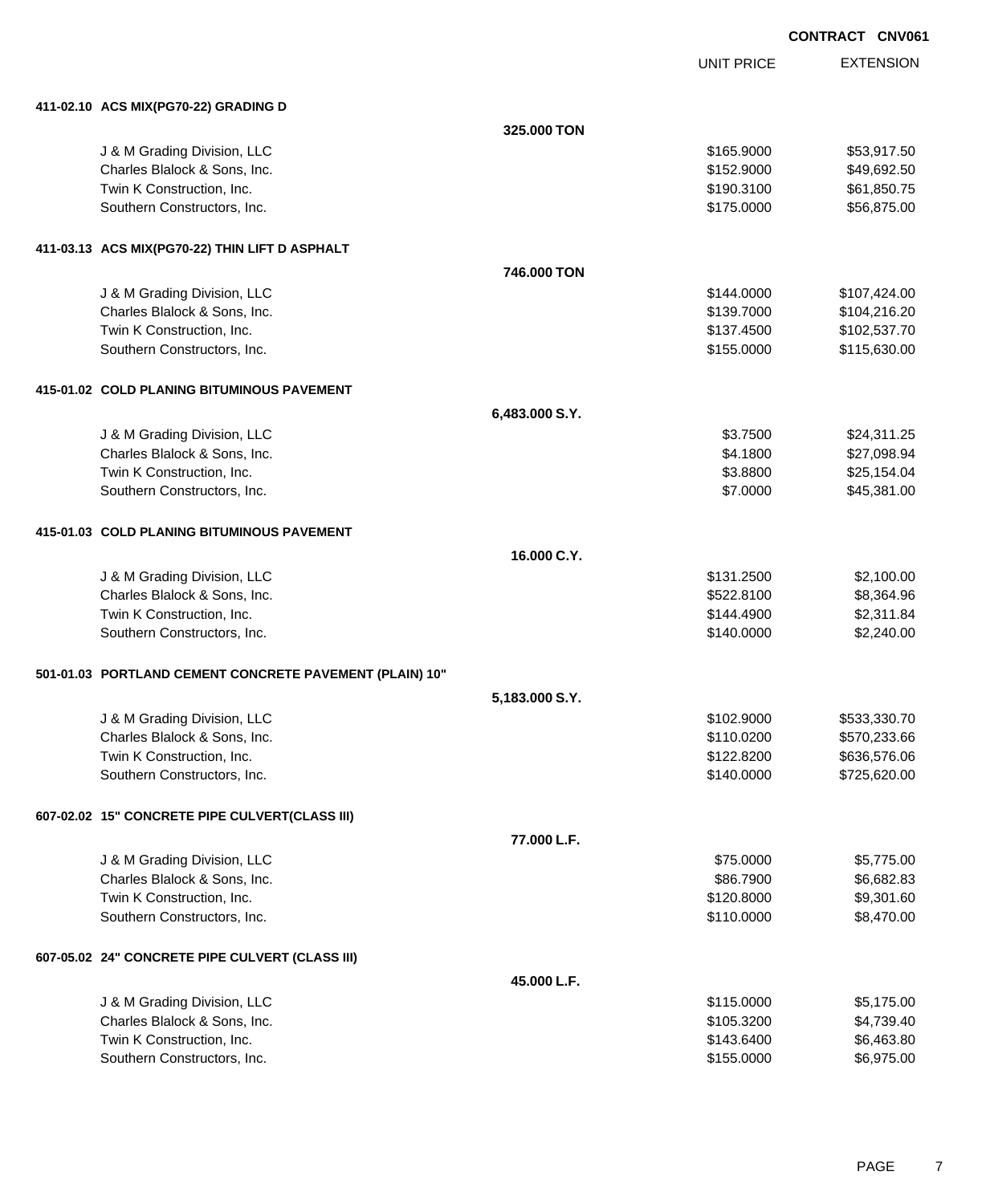|                                                          |                   |                   | <b>CONTRACT CNV061</b> |
|----------------------------------------------------------|-------------------|-------------------|------------------------|
|                                                          |                   | <b>UNIT PRICE</b> | <b>EXTENSION</b>       |
| 607-16.01 23"X 14" HORIZONTAL OVAL CONCRETE PIPE CULVERT |                   |                   |                        |
|                                                          | 312.000 L.F.      |                   |                        |
| J & M Grading Division, LLC                              |                   | \$75.0000         | \$23,400.00            |
| Charles Blalock & Sons, Inc.                             |                   | \$141.2300        | \$44,063.76            |
| Twin K Construction, Inc.                                |                   | \$108,7900        | \$33,942.48            |
| Southern Constructors, Inc.                              |                   | \$155.0000        | \$48,360.00            |
| 607-37.02 18" CORRUGATED METAL PIPE CULVERT              |                   |                   |                        |
|                                                          | 8.000 L.F.        |                   |                        |
| J & M Grading Division, LLC                              |                   | \$100.0000        | \$800.00               |
| Charles Blalock & Sons, Inc.                             |                   | \$390.5900        | \$3,124.72             |
| Twin K Construction, Inc.                                |                   | \$188.4600        | \$1,507.68             |
| Southern Constructors, Inc.                              |                   | \$175.0000        | \$1,400.00             |
| 611-07.01 CLASS A CONCRETE (PIPE ENDWALLS)               |                   |                   |                        |
|                                                          | 2.000 C.Y.        |                   |                        |
| J & M Grading Division, LLC                              |                   | \$2,000.0000      | \$4,000.00             |
| Charles Blalock & Sons, Inc.                             |                   | \$3,589.4600      | \$7,178.92             |
| Twin K Construction, Inc.                                |                   | \$1,896.5300      | \$3,793.06             |
| Southern Constructors, Inc.                              |                   | \$3,000.0000      | \$6,000.00             |
| 611-07.02 STEEL BAR REINFORCEMENT (PIPE ENDWALLS)        |                   |                   |                        |
|                                                          | 102.000 LB.       |                   |                        |
| J & M Grading Division, LLC                              |                   | \$5.0000          | \$510.00               |
| Charles Blalock & Sons, Inc.                             |                   | \$13.4300         | \$1,369.86             |
| Twin K Construction, Inc.                                |                   | \$4.7900          | \$488.58               |
| Southern Constructors, Inc.                              |                   | \$6.0000          | \$612.00               |
| 611-07.53 15IN ENDWALL (CROSS DRAIN) 6:1                 |                   |                   |                        |
|                                                          | <b>1.000 EACH</b> |                   |                        |
| J & M Grading Division, LLC                              |                   | \$2,200.0000      | \$2,200.00             |
| Charles Blalock & Sons, Inc.                             |                   | \$4,061.3700      | \$4,061.37             |
| Twin K Construction, Inc.                                |                   | \$2,396.5900      | \$2,396.59             |
| Southern Constructors, Inc.                              |                   | \$2,500.0000      | \$2,500.00             |
| 611-07.55 18IN ENDWALL (CROSS DRAIN) 4:1                 |                   |                   |                        |
|                                                          | <b>1.000 EACH</b> |                   |                        |
| J & M Grading Division, LLC                              |                   | \$2,600.0000      | \$2,600.00             |
| Charles Blalock & Sons, Inc.                             |                   | \$3,793.2300      | \$3,793.23             |
| Twin K Construction, Inc.                                |                   | \$2,396.5900      | \$2,396.59             |
| Southern Constructors, Inc.                              |                   | \$2,500.0000      | \$2,500.00             |
| 611-12.01 CATCH BASINS, TYPE 12, 0' - 4' DEPTH           |                   |                   |                        |
|                                                          | 3.000 EACH        |                   |                        |
| J & M Grading Division, LLC                              |                   | \$3,300.0000      | \$9,900.00             |
| Charles Blalock & Sons, Inc.                             |                   | \$4,003.3600      | \$12,010.08            |
| Twin K Construction, Inc.                                |                   | \$4,184.5800      | \$12,553.74            |
| Southern Constructors, Inc.                              |                   | \$4,000.0000      | \$12,000.00            |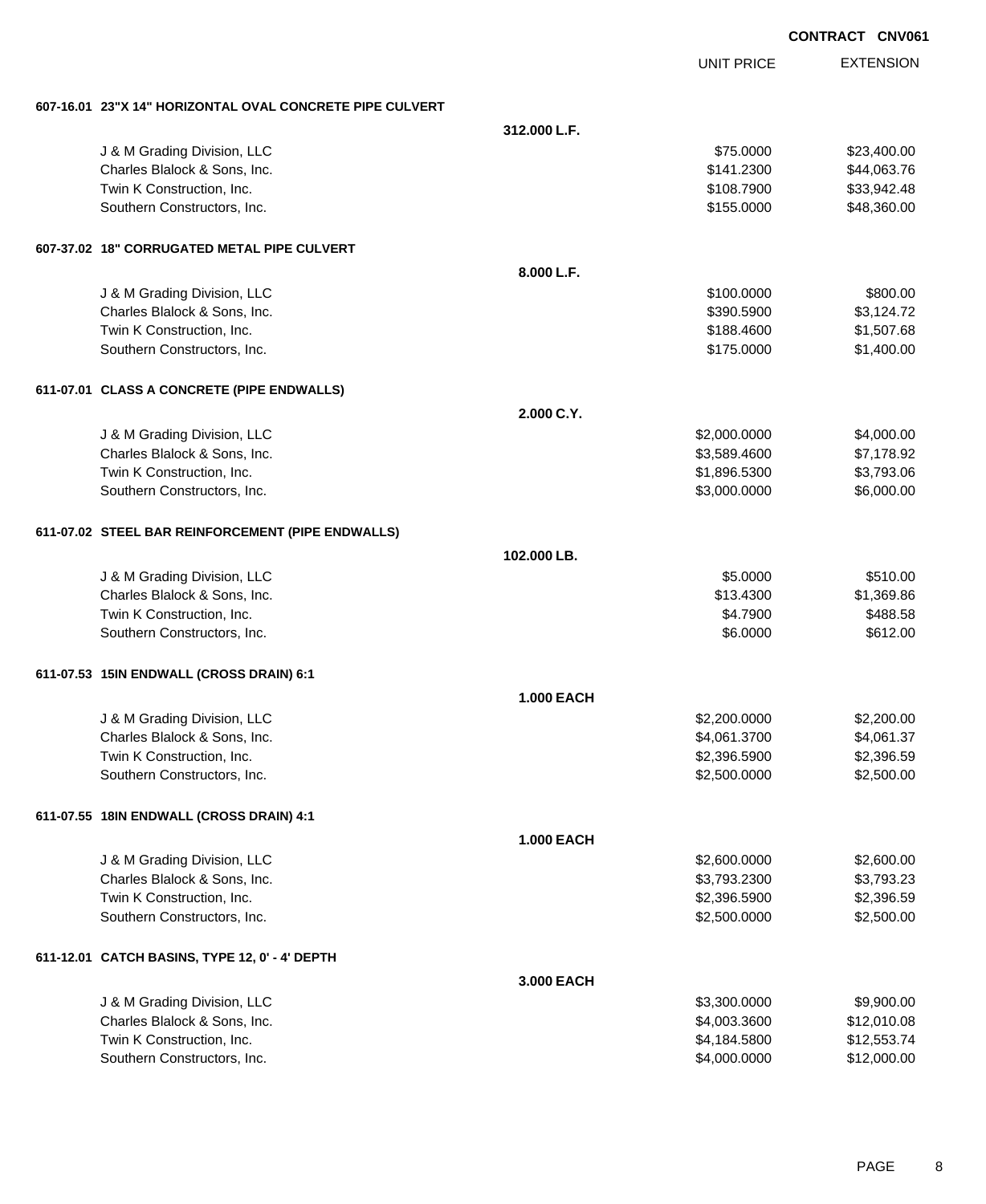UNIT PRICE

|        | 611-12.02 CATCH BASINS, TYPE 12, > 4' - 8' DEPTH |                   |              |             |
|--------|--------------------------------------------------|-------------------|--------------|-------------|
|        |                                                  | <b>1.000 EACH</b> |              |             |
|        | J & M Grading Division, LLC                      |                   | \$3,000.0000 | \$3,000.00  |
|        | Charles Blalock & Sons, Inc.                     |                   | \$5,714.7200 | \$5,714.72  |
|        | Twin K Construction, Inc.                        |                   | \$3,614.5400 | \$3,614.54  |
|        | Southern Constructors, Inc.                      |                   | \$5,000.0000 | \$5,000.00  |
|        |                                                  |                   |              |             |
|        | 611-14.01 CATCH BASINS, TYPE 14, 0' - 4' DEPTH   |                   |              |             |
|        |                                                  | <b>1.000 EACH</b> |              |             |
|        | J & M Grading Division, LLC                      |                   | \$7,300.0000 | \$7,300.00  |
|        | Charles Blalock & Sons, Inc.                     |                   | \$9,255.3100 | \$9,255.31  |
|        | Twin K Construction, Inc.                        |                   | \$6,913.8800 | \$6,913.88  |
|        | Southern Constructors, Inc.                      |                   | \$7,500.0000 | \$7,500.00  |
|        | 611-42.01 CATCH BASINS, TYPE 42, 0' - 4' DEPTH   |                   |              |             |
|        |                                                  | <b>1.000 EACH</b> |              |             |
|        | J & M Grading Division, LLC                      |                   | \$3,400.0000 | \$3,400.00  |
|        | Charles Blalock & Sons, Inc.                     |                   | \$7,541.9500 | \$7,541.95  |
|        | Twin K Construction, Inc.                        |                   | \$4,461.0400 | \$4,461.04  |
|        | Southern Constructors, Inc.                      |                   | \$4,000.0000 | \$4,000.00  |
|        | 701-01.02 CONCRETE SIDEWALK (6 ")                |                   |              |             |
|        |                                                  | 5.000 S.F.        |              |             |
|        | J & M Grading Division, LLC                      |                   | \$20.0000    | \$100.00    |
|        | Charles Blalock & Sons, Inc.                     |                   | \$1,022.2300 | \$5,111.15  |
|        | Twin K Construction, Inc.                        |                   | \$112.3900   | \$561.95    |
|        | Southern Constructors, Inc.                      |                   | \$15.0000    | \$75.00     |
|        | 701-02.01 CONCRETE CURB RAMP (RETROFIT)          |                   |              |             |
|        |                                                  | 385.000 S.F.      |              |             |
|        | J & M Grading Division, LLC                      |                   | \$35.7000    | \$13,744.50 |
|        | Charles Blalock & Sons, Inc.                     |                   | \$33.3300    | \$12,832.05 |
|        | Twin K Construction, Inc.                        |                   | \$33.2200    | \$12,789.70 |
|        | Southern Constructors, Inc.                      |                   | \$30.0000    | \$11,550.00 |
|        | 701-02.03 CONCRETE CURB RAMP                     |                   |              |             |
|        |                                                  | 1,121.000 S.F.    |              |             |
|        | J & M Grading Division, LLC                      |                   | \$25.5000    | \$28,585.50 |
|        | Charles Blalock & Sons, Inc.                     |                   | \$33.3800    | \$37,418.98 |
|        | Twin K Construction, Inc.                        |                   | \$11.4100    | \$12,790.61 |
|        | Southern Constructors, Inc.                      |                   | \$25.0000    | \$28,025.00 |
|        |                                                  |                   |              |             |
| 701-03 | <b>CONCRETE MEDIAN PAVEMENT</b>                  |                   |              |             |
|        |                                                  | 27.000 C.Y.       |              |             |
|        | J & M Grading Division, LLC                      |                   | \$462.0000   | \$12,474.00 |
|        | Charles Blalock & Sons, Inc.                     |                   | \$385.9500   | \$10,420.65 |
|        | Twin K Construction, Inc.                        |                   | \$805.4700   | \$21,747.69 |
|        | Southern Constructors, Inc.                      |                   | \$500.0000   | \$13,500.00 |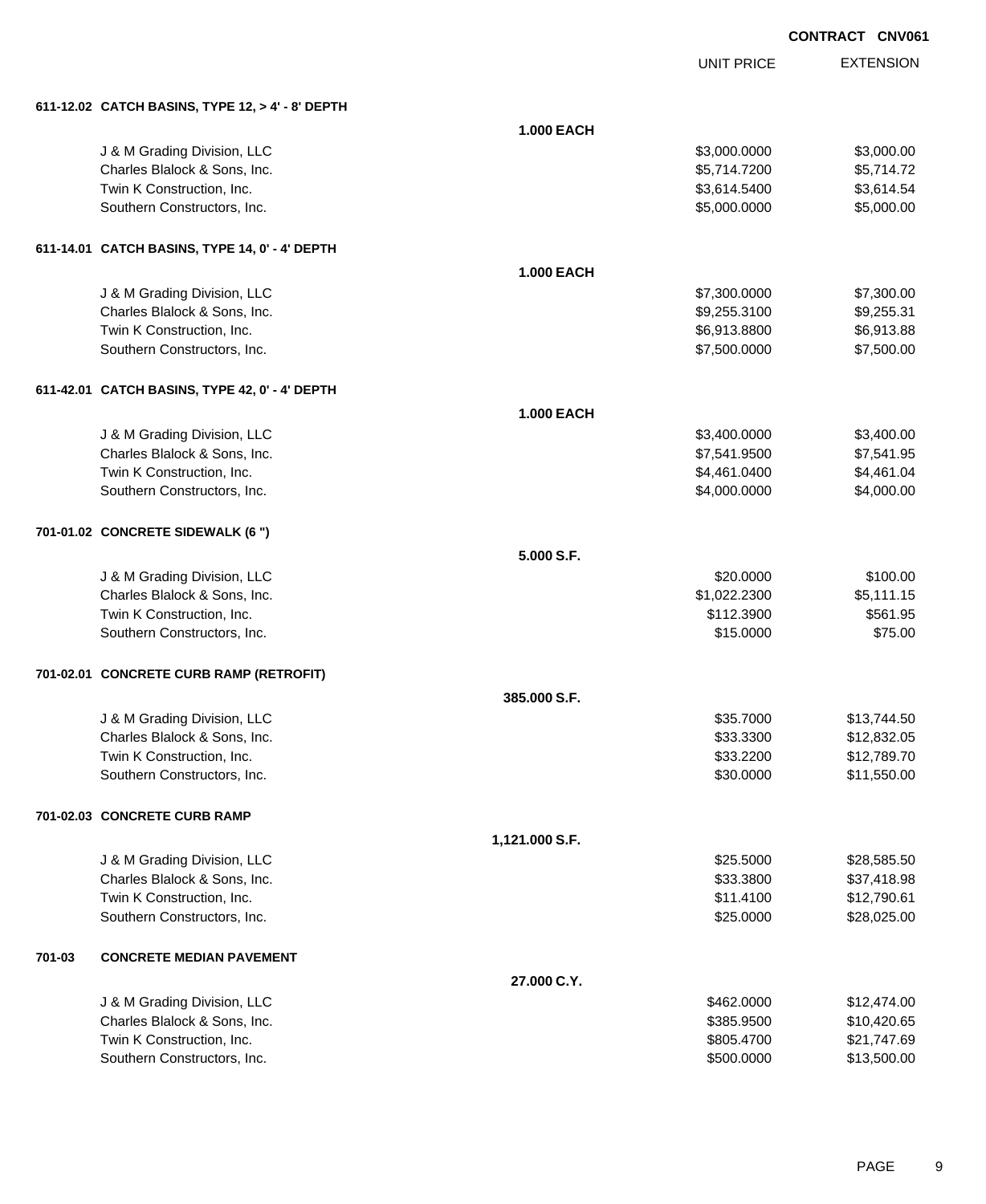UNIT PRICE

| 702-01 | <b>CONCRETE CURB</b>                                      |                   |              |              |
|--------|-----------------------------------------------------------|-------------------|--------------|--------------|
|        |                                                           | 10.000 C.Y.       |              |              |
|        | J & M Grading Division, LLC                               |                   | \$625.0000   | \$6,250.00   |
|        | Charles Blalock & Sons, Inc.                              |                   | \$1,004.7500 | \$10,047.50  |
|        | Twin K Construction, Inc.                                 |                   | \$704.8400   | \$7,048.40   |
|        | Southern Constructors, Inc.                               |                   | \$650.0000   | \$6,500.00   |
| 702-03 | <b>CONCRETE COMBINED CURB &amp; GUTTER</b>                |                   |              |              |
|        |                                                           | 96.000 C.Y.       |              |              |
|        | J & M Grading Division, LLC                               |                   | \$483.0000   | \$46,368.00  |
|        | Charles Blalock & Sons, Inc.                              |                   | \$524.5300   | \$50,354.88  |
|        | Twin K Construction, Inc.                                 |                   | \$469.8900   | \$45,109.44  |
|        | Southern Constructors, Inc.                               |                   | \$500.0000   | \$48,000.00  |
|        |                                                           |                   |              |              |
|        | 705-06.20 TANGENT ENERGY ABSORBING TERM MASH TL-3         |                   |              |              |
|        |                                                           | <b>1.000 EACH</b> |              |              |
|        | J & M Grading Division, LLC                               |                   | \$2,835.0000 | \$2,835.00   |
|        | Charles Blalock & Sons, Inc.                              |                   | \$2,970.0000 | \$2,970.00   |
|        | Twin K Construction, Inc.                                 |                   | \$2,854.6500 | \$2,854.65   |
|        | Southern Constructors, Inc.                               |                   | \$3,500.0000 | \$3,500.00   |
|        | 705-06.25 THRIE BEAM BRIDGE TRANSITION MASH TL-3          |                   |              |              |
|        |                                                           | <b>1.000 EACH</b> |              |              |
|        | J & M Grading Division, LLC                               |                   | \$2,310.0000 | \$2,310.00   |
|        | Charles Blalock & Sons, Inc.                              |                   | \$2,420.0000 | \$2,420.00   |
|        | Twin K Construction, Inc.                                 |                   | \$2,326.0100 | \$2,326.01   |
|        | Southern Constructors, Inc.                               |                   | \$3,000.0000 | \$3,000.00   |
|        | 705-20.25 TEMPORARY CRASH CUSHION (MASH TL-3)             |                   |              |              |
|        |                                                           | 16.000 EACH       |              |              |
|        | J & M Grading Division, LLC                               |                   | \$5,500.0000 | \$88,000.00  |
|        | Charles Blalock & Sons, Inc.                              |                   | \$5,472.5000 | \$87,560.00  |
|        | Twin K Construction, Inc.                                 |                   | \$8,458.2300 | \$135,331.68 |
|        | Southern Constructors, Inc.                               |                   | \$4,900.0000 | \$78,400.00  |
|        |                                                           |                   |              |              |
|        | 707-01.02 END & CORNER POST ASSEMBLY(CHAIN-LINK FENCE 4') |                   |              |              |
|        |                                                           | <b>1.000 EACH</b> |              |              |
|        | J & M Grading Division, LLC                               |                   | \$420.0000   | \$420.00     |
|        | Charles Blalock & Sons, Inc.                              |                   | \$440.0000   | \$440.00     |
|        | Twin K Construction, Inc.                                 |                   | \$422.9100   | \$422.91     |
|        | Southern Constructors, Inc.                               |                   | \$500.0000   | \$500.00     |
|        | 707-06.01 REMOVAL OF FENCE (N. MALL RD., STA. 401+50.00)  |                   |              |              |
|        |                                                           | 266,000 L.F.      |              |              |
|        | J & M Grading Division, LLC                               |                   | \$7.5000     | \$1,995.00   |
|        | Charles Blalock & Sons, Inc.                              |                   | \$7.7000     | \$2,048.20   |
|        | Twin K Construction, Inc.                                 |                   | \$7.4000     | \$1,968.40   |
|        | Southern Constructors, Inc.                               |                   | \$10.0000    | \$2,660.00   |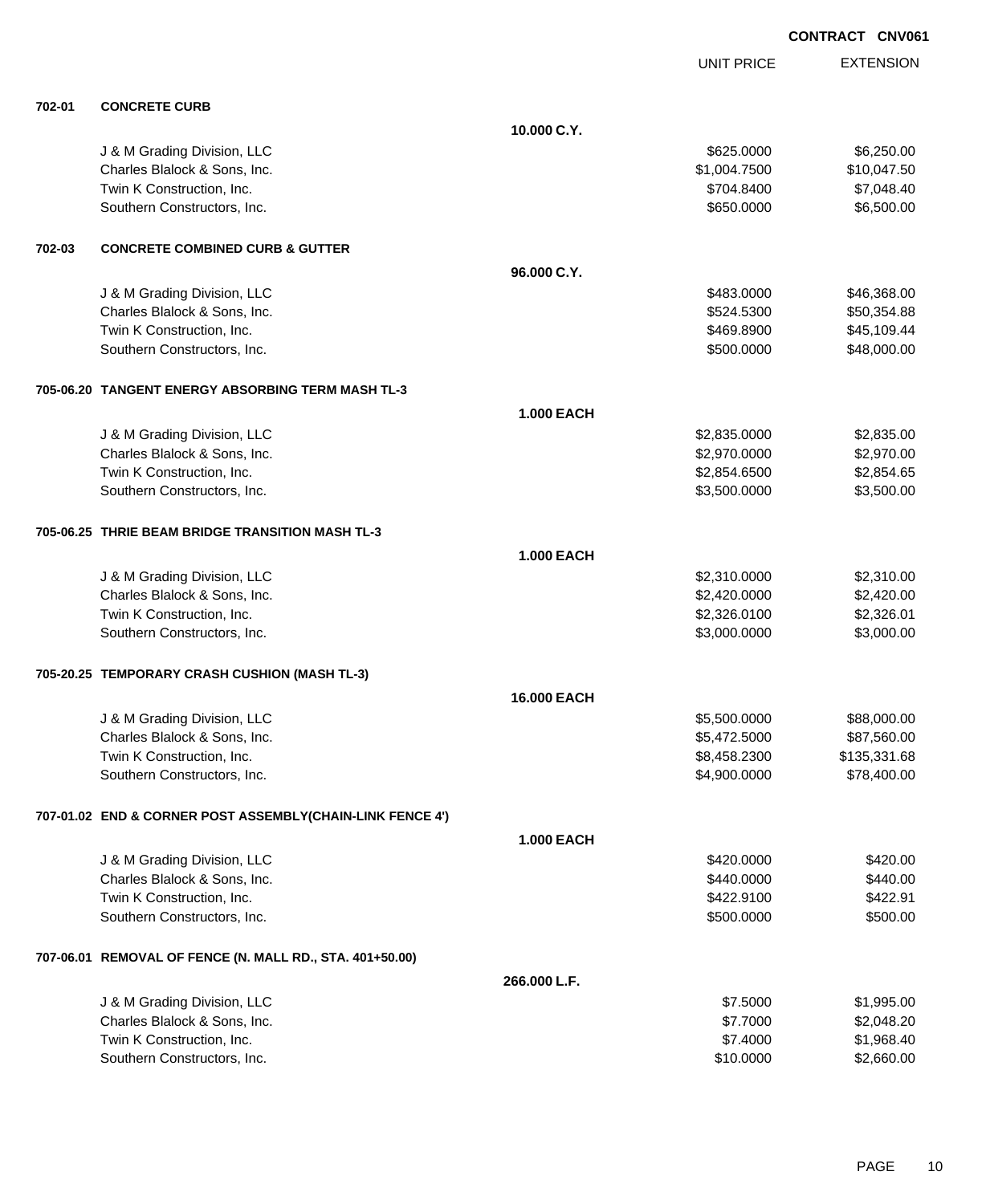UNIT PRICE

|        | 709-05.05 MACHINED RIP-RAP (CLASS A-3)     |                   |              |             |
|--------|--------------------------------------------|-------------------|--------------|-------------|
|        |                                            | 200.000 TON       |              |             |
|        | J & M Grading Division, LLC                |                   | \$45.0000    | \$9,000.00  |
|        | Charles Blalock & Sons, Inc.               |                   | \$45.7400    | \$9,148.00  |
|        | Twin K Construction, Inc.                  |                   | \$48.6500    | \$9,730.00  |
|        | Southern Constructors, Inc.                |                   | \$60.0000    | \$12,000.00 |
|        |                                            |                   |              |             |
|        | 709-05.06 MACHINED RIP-RAP (CLASS A-1)     |                   |              |             |
|        |                                            | 231.000 TON       |              |             |
|        | J & M Grading Division, LLC                |                   | \$45.0000    | \$10,395.00 |
|        | Charles Blalock & Sons, Inc.               |                   | \$57.4100    | \$13,261.71 |
|        | Twin K Construction, Inc.                  |                   | \$48.6500    | \$11,238.15 |
|        | Southern Constructors, Inc.                |                   | \$60.0000    | \$13,860.00 |
|        |                                            |                   |              |             |
| 710-02 | <b>AGGREGATE UNDERDRAINS (WITH PIPE)</b>   |                   |              |             |
|        |                                            |                   |              |             |
|        |                                            | 2,800.000 L.F.    |              |             |
|        | J & M Grading Division, LLC                |                   | \$8.0000     | \$22,400.00 |
|        | Charles Blalock & Sons, Inc.               |                   | \$11.0000    | \$30,800.00 |
|        | Twin K Construction, Inc.                  |                   | \$10.5700    | \$29,596.00 |
|        | Southern Constructors, Inc.                |                   | \$12.0000    | \$33,600.00 |
|        |                                            |                   |              |             |
| 710-05 | <b>LATERAL UNDERDRAIN</b>                  |                   |              |             |
|        |                                            | 209.000 L.F.      |              |             |
|        | J & M Grading Division, LLC                |                   | \$12.0000    | \$2,508.00  |
|        | Charles Blalock & Sons, Inc.               |                   | \$8.8000     | \$1,839.20  |
|        | Twin K Construction, Inc.                  |                   | \$8.4600     | \$1,768.14  |
|        | Southern Constructors, Inc.                |                   | \$10.0000    | \$2,090.00  |
|        |                                            |                   |              |             |
|        | 710-06.11 LATERAL UNDERDRAIN ENDWALL (2:1) |                   |              |             |
|        |                                            | <b>1.000 EACH</b> |              |             |
|        | J & M Grading Division, LLC                |                   | \$1,000.0000 | \$1,000.00  |
|        | Charles Blalock & Sons, Inc.               |                   | \$935.0000   | \$935.00    |
|        | Twin K Construction, Inc.                  |                   | \$898.6900   | \$898.69    |
|        | Southern Constructors, Inc.                |                   | \$1,000.0000 | \$1,000.00  |
|        |                                            |                   |              |             |
|        | 710-06.12 LATERAL UNDERDRAIN ENDWALL (3:1) |                   |              |             |
|        |                                            | <b>1.000 EACH</b> |              |             |
|        | J & M Grading Division, LLC                |                   | \$1,000.0000 | \$1,000.00  |
|        | Charles Blalock & Sons, Inc.               |                   | \$935.0000   | \$935.00    |
|        | Twin K Construction, Inc.                  |                   | \$898.6900   | \$898.69    |
|        | Southern Constructors, Inc.                |                   | \$1,000.0000 | \$1,000.00  |
|        |                                            |                   |              |             |
|        | 710-06.13 LATERAL UNDERDRAIN ENDWALL (4:1) |                   |              |             |
|        |                                            |                   |              |             |
|        |                                            | 5.000 EACH        |              |             |
|        | J & M Grading Division, LLC                |                   | \$1,000.0000 | \$5,000.00  |
|        | Charles Blalock & Sons, Inc.               |                   | \$935.0000   | \$4,675.00  |
|        | Twin K Construction, Inc.                  |                   | \$898.6900   | \$4,493.45  |
|        | Southern Constructors, Inc.                |                   | \$1,000.0000 | \$5,000.00  |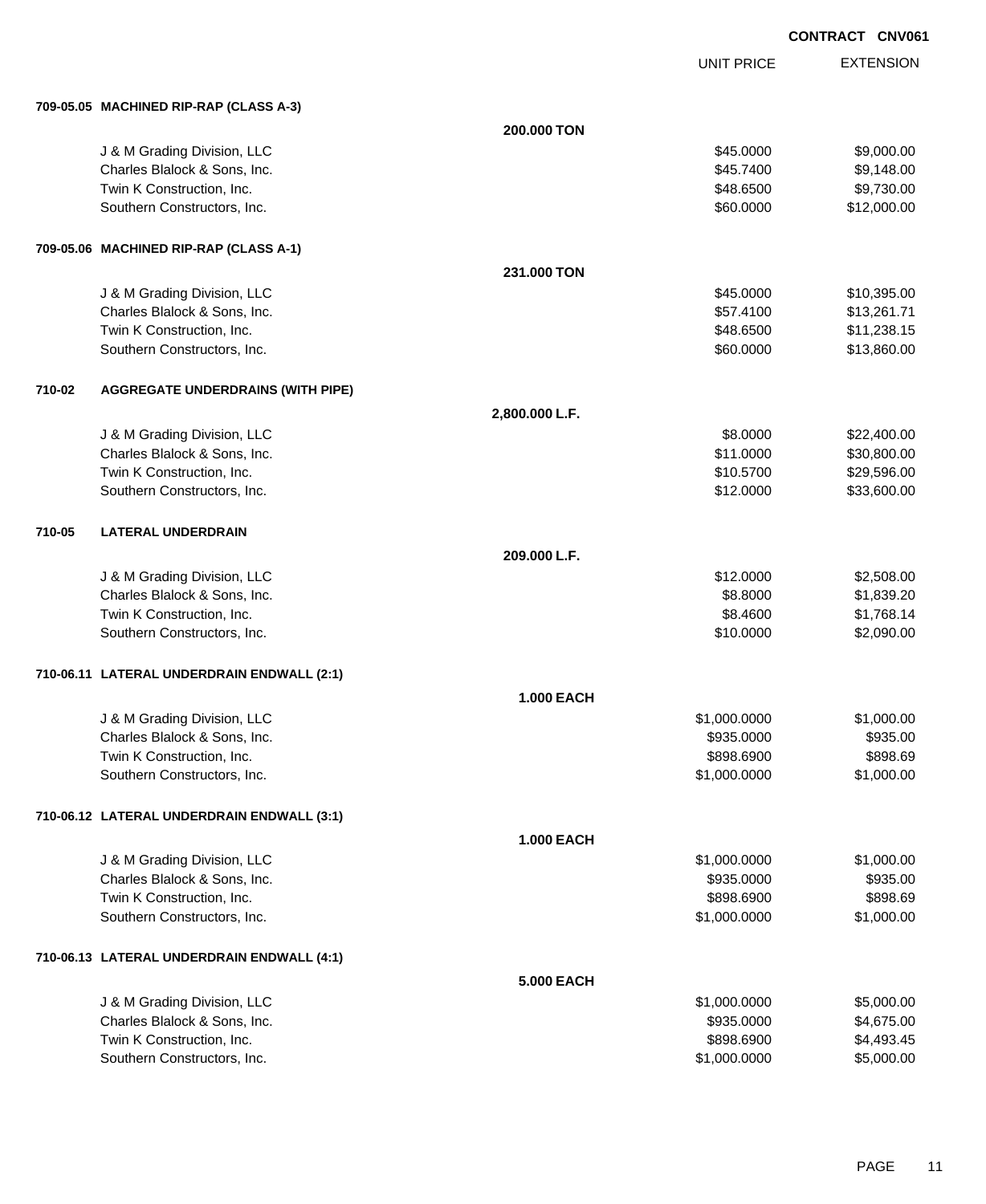| <b>CONTRACT</b> | CNV061 |
|-----------------|--------|
|                 |        |

UNIT PRICE

EXTENSION

**710-06.15 LATERAL UNDERDRAIN ENDWALL (6:1)**

|        | 710-06.15 LATERAL UNDERDRAIN ENDWALL (6:1)        |                   |                |              |
|--------|---------------------------------------------------|-------------------|----------------|--------------|
|        |                                                   | <b>5.000 EACH</b> |                |              |
|        | J & M Grading Division, LLC                       |                   | \$1,000.0000   | \$5,000.00   |
|        | Charles Blalock & Sons, Inc.                      |                   | \$935.0000     | \$4,675.00   |
|        | Twin K Construction, Inc.                         |                   | \$898.6900     | \$4,493.45   |
|        | Southern Constructors, Inc.                       |                   | \$1,000.0000   | \$5,000.00   |
|        | 711-05.71 51IN SINGLE SLOPE CONCRETE BARRIER WALL |                   |                |              |
|        |                                                   | 200.000 L.F.      |                |              |
|        | J & M Grading Division, LLC                       |                   | \$157.5000     | \$31,500.00  |
|        | Charles Blalock & Sons, Inc.                      |                   | \$180.4000     | \$36,080.00  |
|        | Twin K Construction, Inc.                         |                   | \$126.3900     | \$25,278.00  |
|        | Southern Constructors, Inc.                       |                   | \$300.0000     | \$60,000.00  |
| 712-01 | <b>TRAFFIC CONTROL</b>                            |                   |                |              |
|        |                                                   | 1.000 LS          |                |              |
|        | J & M Grading Division, LLC                       |                   | \$200,000.0000 | \$200,000.00 |
|        | Charles Blalock & Sons, Inc.                      |                   | \$58,729.2900  | \$58,729.29  |
|        | Twin K Construction, Inc.                         |                   | \$135,000.0000 | \$135,000.00 |
|        | Southern Constructors, Inc.                       |                   | \$125,000.0000 | \$125,000.00 |
|        | 712-02.02 INTERCONNECTED PORTABLE BARRIER RAIL    |                   |                |              |
|        |                                                   | 7,500.000 L.F.    |                |              |
|        | J & M Grading Division, LLC                       |                   | \$22.0000      | \$165,000.00 |
|        | Charles Blalock & Sons, Inc.                      |                   | \$32.1300      | \$240,975.00 |
|        | Twin K Construction, Inc.                         |                   | \$49.9300      | \$374,475.00 |
|        | Southern Constructors, Inc.                       |                   | \$32.0000      | \$240,000.00 |
|        | 712-04.01 FLEXIBLE DRUMS (CHANNELIZING)           |                   |                |              |
|        |                                                   | 350.000 EACH      |                |              |
|        | J & M Grading Division, LLC                       |                   | \$30.0000      | \$10,500.00  |
|        | Charles Blalock & Sons, Inc.                      |                   | \$27.5000      | \$9,625.00   |
|        | Twin K Construction, Inc.                         |                   | \$29.0800      | \$10,178.00  |
|        | Southern Constructors, Inc.                       |                   | \$35.0000      | \$12,250.00  |
|        | 712-04.50 BARRIER RAIL DELINEATOR                 |                   |                |              |
|        |                                                   | 99.000 EACH       |                |              |
|        | J & M Grading Division, LLC                       |                   | \$12.0000      | \$1,188.00   |
|        | Charles Blalock & Sons, Inc.                      |                   | \$13.7500      | \$1,361.25   |
|        | Twin K Construction, Inc.                         |                   | \$13.2200      | \$1,308.78   |
|        | Southern Constructors, Inc.                       |                   | \$20.0000      | \$1,980.00   |
|        | 712-05.01 WARNING LIGHTS (TYPE A)                 |                   |                |              |
|        |                                                   | 150.000 EACH      |                |              |
|        | J & M Grading Division, LLC                       |                   | \$25.0000      | \$3,750.00   |
|        | Charles Blalock & Sons, Inc.                      |                   | \$24.7500      | \$3,712.50   |
|        | Twin K Construction, Inc.                         |                   | \$19.5600      | \$2,934.00   |
|        | Southern Constructors, Inc.                       |                   | \$10.0000      | \$1,500.00   |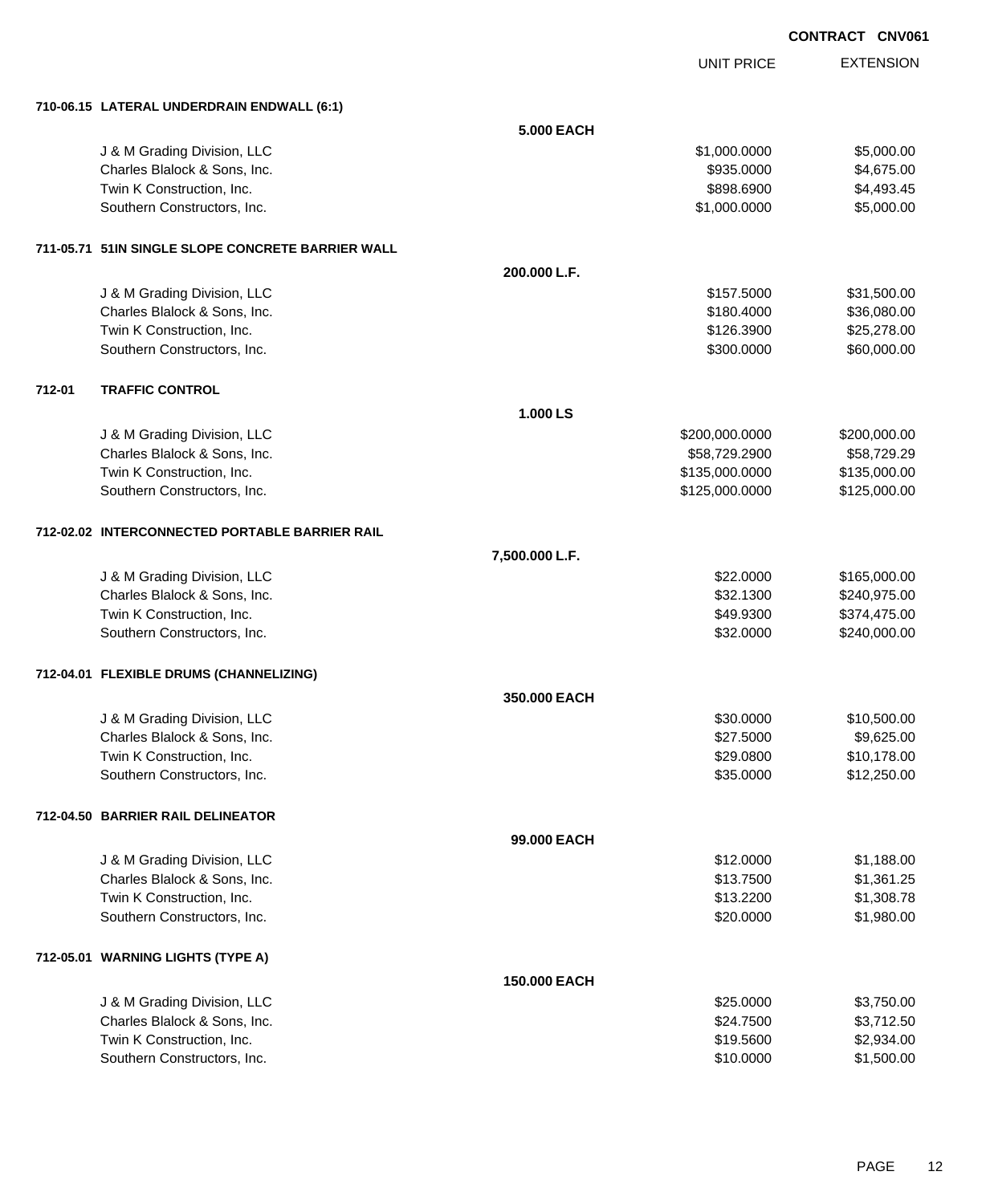|        |                                                                 |                   |              | <b>CONTRACT CNV061</b> |
|--------|-----------------------------------------------------------------|-------------------|--------------|------------------------|
|        |                                                                 |                   | UNIT PRICE   | <b>EXTENSION</b>       |
| 712-06 | <b>SIGNS (CONSTRUCTION)</b>                                     |                   |              |                        |
|        |                                                                 | 924.000 S.F.      |              |                        |
|        | J & M Grading Division, LLC                                     |                   | \$8.0000     | \$7,392.00             |
|        | Charles Blalock & Sons, Inc.                                    |                   | \$8.2500     | \$7,623.00             |
|        | Twin K Construction, Inc.                                       |                   | \$8.9900     | \$8,306.76             |
|        | Southern Constructors, Inc.                                     |                   | \$15.0000    | \$13,860.00            |
|        | 712-08.03 ARROW BOARD (TYPE C)                                  |                   |              |                        |
|        |                                                                 | <b>2.000 EACH</b> |              |                        |
|        | J & M Grading Division, LLC                                     |                   | \$1,500.0000 | \$3,000.00             |
|        | Charles Blalock & Sons, Inc.                                    |                   | \$1,155.0000 | \$2,310.00             |
|        | Twin K Construction, Inc.                                       |                   | \$1,326.8800 | \$2,653.76             |
|        | Southern Constructors, Inc.                                     |                   | \$4,000.0000 | \$8,000.00             |
|        | 712-09.02 REMOVABLE PAVEMENT MARKING (8" BARRIER LINE)          |                   |              |                        |
|        |                                                                 | 2,991.000 L.F.    |              |                        |
|        | J & M Grading Division, LLC                                     |                   | \$3.1500     | \$9,421.65             |
|        | Charles Blalock & Sons, Inc.                                    |                   | \$3.3000     | \$9,870.30             |
|        | Twin K Construction, Inc.                                       |                   | \$3.1700     | \$9,481.47             |
|        | Southern Constructors, Inc.                                     |                   | \$4.0000     | \$11,964.00            |
|        | 712-09.08 REMOVABLE PAVEMENT MARKING (6" line)                  |                   |              |                        |
|        |                                                                 | 6,729.000 L.F.    |              |                        |
|        | J & M Grading Division, LLC                                     |                   | \$2.7500     | \$18,504.75            |
|        | Charles Blalock & Sons, Inc.                                    |                   | \$2.8600     | \$19,244.94            |
|        | Twin K Construction, Inc.                                       |                   | \$3.0100     | \$20,254.29            |
|        | Southern Constructors, Inc.                                     |                   | \$3.5000     | \$23,551.50            |
|        | 712-09.30 REMOVABLE BLACK-OUT TAPE (6")                         |                   |              |                        |
|        |                                                                 | 6,575.000 L.F.    |              |                        |
|        | J & M Grading Division, LLC                                     |                   | \$3.0000     | \$19,725.00            |
|        | Charles Blalock & Sons, Inc.                                    |                   | \$3.0800     | \$20,251.00            |
|        | Twin K Construction, Inc.                                       |                   | \$3.4400     | \$22,618.00            |
|        | Southern Constructors, Inc.                                     |                   | \$4.0000     | \$26,300.00            |
|        | 713-01.01 CLASS A CONCRETE (FOUNDATION FOR SIGN SUPPORTS)       |                   |              |                        |
|        |                                                                 | 4.200 C.Y.        |              |                        |
|        | J & M Grading Division, LLC                                     |                   | \$900.0000   | \$3,780.00             |
|        | Charles Blalock & Sons, Inc.                                    |                   | \$935.0000   | \$3,927.00             |
|        | Twin K Construction, Inc.                                       |                   | \$728.2300   | \$3,058.57             |
|        | Southern Constructors, Inc.                                     |                   | \$1,000.0000 | \$4,200.00             |
|        | 713-01.02 STEEL BAR REINFORCEMENT(FOUNDATION FOR SIGN SUPPORTS) |                   |              |                        |
|        |                                                                 | 1,089.000 LB.     |              |                        |
|        | J & M Grading Division, LLC                                     |                   | \$4.1500     | \$4,519.35             |
|        | Charles Blalock & Sons, Inc.                                    |                   | \$4.3500     | \$4,737.15             |
|        | Twin K Construction, Inc.                                       |                   | \$3.2400     | \$3,528.36             |
|        | Southern Constructors, Inc.                                     |                   | \$4.0000     | \$4,356.00             |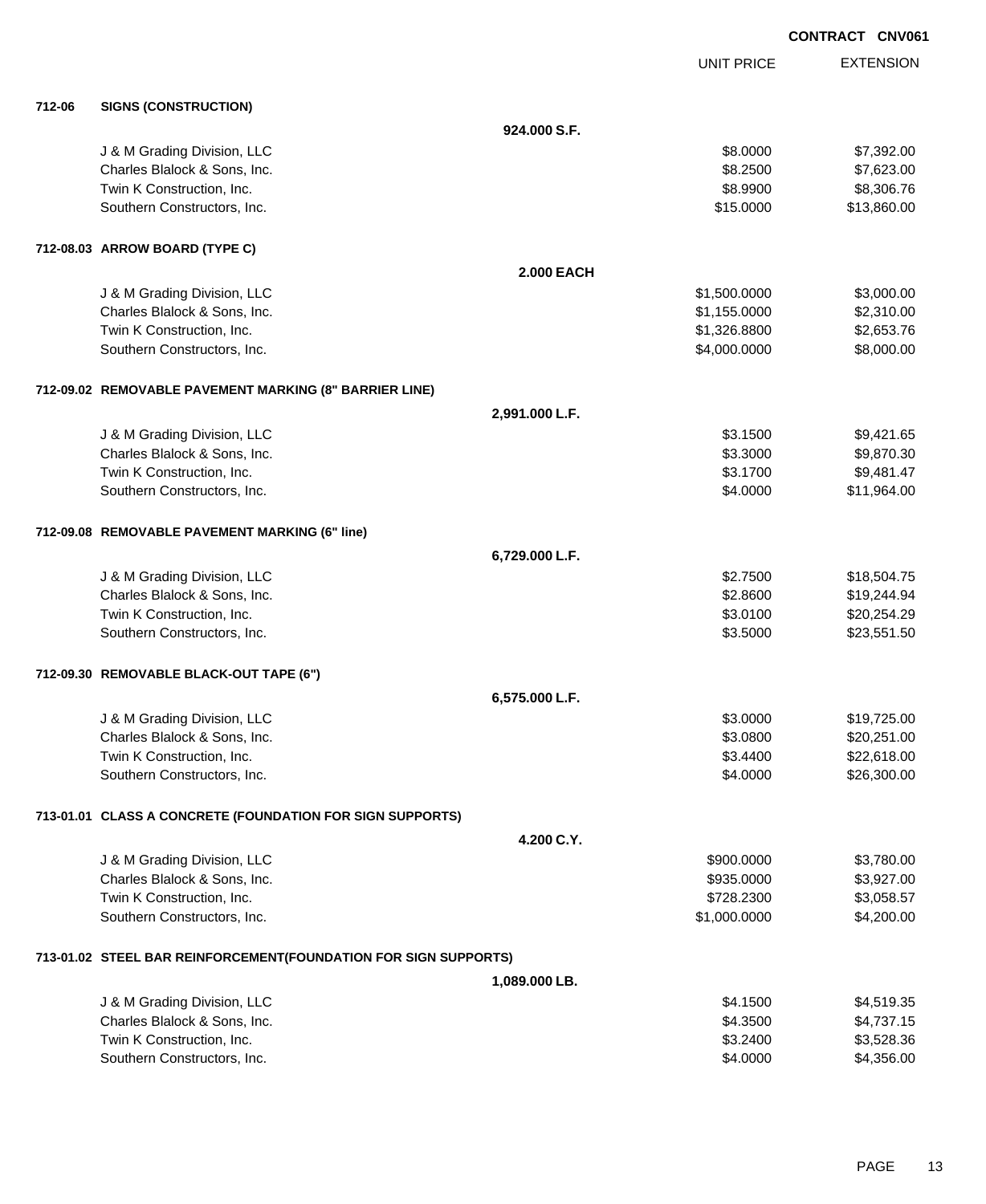|        |                                                    |               |                   | <b>CONTRACT CNV061</b> |
|--------|----------------------------------------------------|---------------|-------------------|------------------------|
|        |                                                    |               | <b>UNIT PRICE</b> | <b>EXTENSION</b>       |
|        | 713-02.21 SIGN POST DELINEATION ENHANCEMENT        |               |                   |                        |
|        |                                                    | 201.000 L.F.  |                   |                        |
|        | J & M Grading Division, LLC                        |               | \$6.3000          | \$1,266.30             |
|        | Charles Blalock & Sons, Inc.                       |               | \$6.6000          | \$1,326.60             |
|        | Twin K Construction, Inc.                          |               | \$7.0100          | \$1,409.01             |
|        | Southern Constructors, Inc.                        |               | \$5.5000          | \$1,105.50             |
| 713-05 | STEEL HOLLOW SQUARE POST (BREAKAWAY) SIGN SUPPORTS |               |                   |                        |
|        |                                                    | 299,000 LB.   |                   |                        |
|        | J & M Grading Division, LLC                        |               | \$7.2500          | \$2,167.75             |
|        | Charles Blalock & Sons, Inc.                       |               | \$7.4300          | \$2,221.57             |
|        | Twin K Construction, Inc.                          |               | \$4.6400          | \$1,387.36             |
|        | Southern Constructors, Inc.                        |               | \$5.0000          | \$1,495.00             |
| 713-06 | STEEL I-BEAMS & WF-BEAMS(BREAKAWAY) SIGN SUPPORT   |               |                   |                        |
|        |                                                    | 3,762.000 LB. |                   |                        |
|        | J & M Grading Division, LLC                        |               | \$6.2500          | \$23,512.50            |
|        | Charles Blalock & Sons, Inc.                       |               | \$6.5500          | \$24,641.10            |
|        | Twin K Construction, Inc.                          |               | \$4.4200          | \$16,628.04            |
|        | Southern Constructors, Inc.                        |               | \$5.0000          | \$18,810.00            |
|        | 713-11.02 PERFORATED/KNOCKOUT SQUARE TUBE POST     |               |                   |                        |
|        |                                                    | 1,579.000 LB. |                   |                        |
|        | J & M Grading Division, LLC                        |               | \$4.5000          | \$7,105.50             |
|        | Charles Blalock & Sons, Inc.                       |               | \$4.6800          | \$7,389.72             |
|        | Twin K Construction, Inc.                          |               | \$4.5900          | \$7,247.61             |
|        | Southern Constructors, Inc.                        |               | \$4.5000          | \$7,105.50             |
|        | 713-11.03 2 1/2" DIA ROUND STEEL TUBE SIGN POST    |               |                   |                        |
|        |                                                    | 603,000 LB    |                   |                        |
|        | J & M Grading Division, LLC                        |               | \$8.0000          | \$4,824.00             |
|        | Charles Blalock & Sons, Inc.                       |               | \$8.2500          | \$4,974.75             |
|        | Twin K Construction, Inc.                          |               | \$5.3400          | \$3,220.02             |
|        | Southern Constructors, Inc.                        |               | \$5.0000          | \$3,015.00             |
|        | 713-11.23 ROUND POST SLIP BASE                     |               |                   |                        |
|        |                                                    | 13.000 EACH   |                   |                        |
|        | J & M Grading Division, LLC                        |               | \$555.0000        | \$7,215.00             |
|        | Charles Blalock & Sons, Inc.                       |               | \$577.5000        | \$7,507.50             |
|        | Twin K Construction, Inc.                          |               | \$501.6700        | \$6,521.71             |
|        | Southern Constructors, Inc.                        |               | \$400.0000        | \$5,200.00             |
|        | 713-13.02 FLAT SHEET ALUMINUM SIGNS (0.080" THICK) |               |                   |                        |
|        |                                                    | 146.000 S.F.  |                   |                        |
|        | J & M Grading Division, LLC                        |               | \$15.5000         | \$2,263.00             |
|        | Charles Blalock & Sons, Inc.                       |               | \$16.2300         | \$2,369.58             |
|        | Twin K Construction, Inc.                          |               | \$14.5600         | \$2,125.76             |
|        | Southern Constructors, Inc.                        |               | \$15.0000         | \$2,190.00             |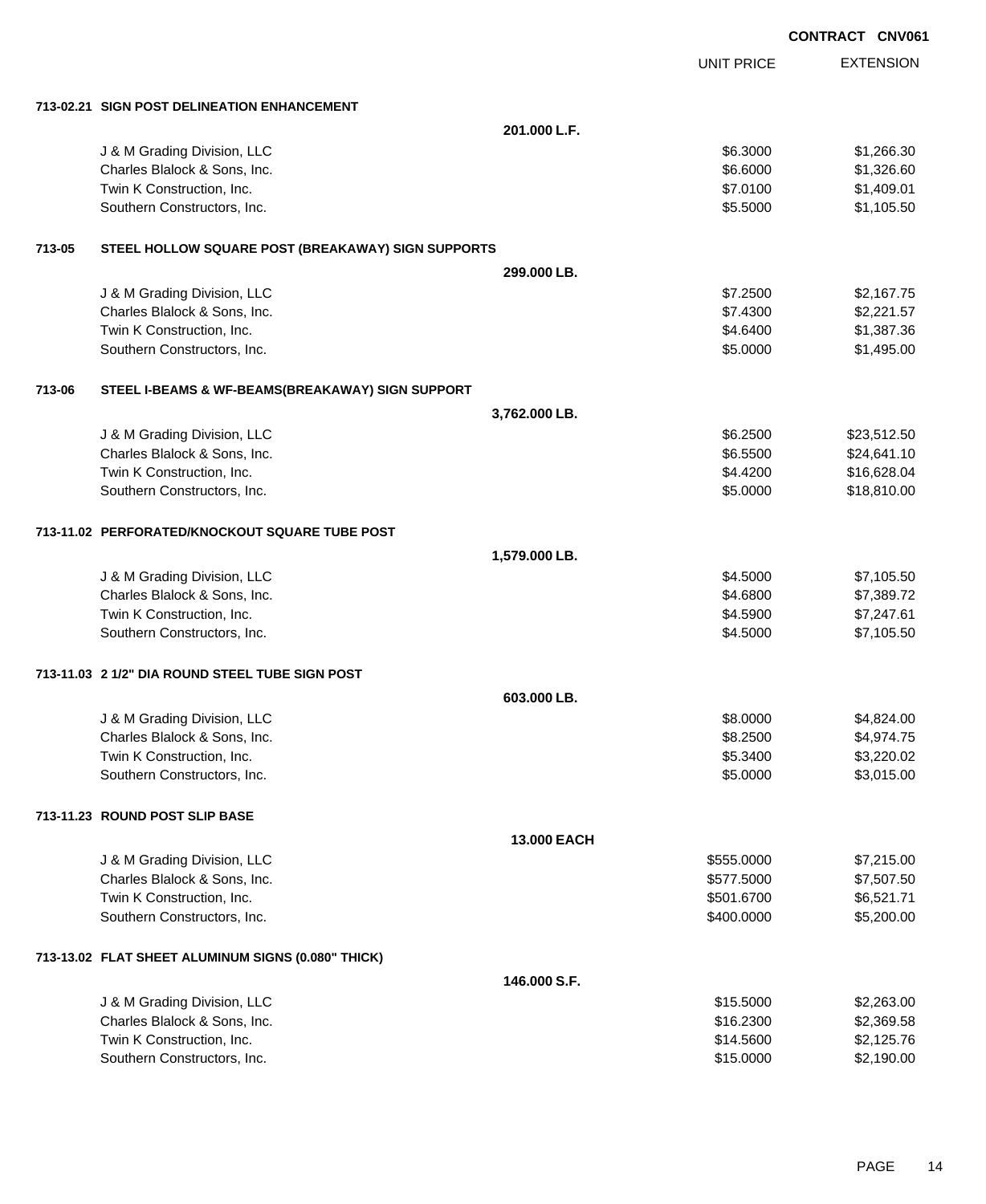|        |                                                                           |                    |                   | <b>CONTRACT CNV061</b> |
|--------|---------------------------------------------------------------------------|--------------------|-------------------|------------------------|
|        |                                                                           |                    | <b>UNIT PRICE</b> | <b>EXTENSION</b>       |
|        | 713-13.03 FLAT SHEET ALUMINUM SIGNS (0.100" THICK)                        |                    |                   |                        |
|        |                                                                           | 377,000 S.F.       |                   |                        |
|        | J & M Grading Division, LLC                                               |                    | \$17.6000         | \$6,635.20             |
|        | Charles Blalock & Sons, Inc.                                              |                    | \$18.4300         | \$6,948.11             |
|        | Twin K Construction, Inc.                                                 |                    | \$14.9400         | \$5,632.38             |
|        | Southern Constructors, Inc.                                               |                    | \$16,0000         | \$6,032.00             |
|        | 713-14.21 STREET NAME SIGN (RIGID 0.100IN THICK                           |                    |                   |                        |
|        |                                                                           | 155.000 S.F.       |                   |                        |
|        | J & M Grading Division, LLC                                               |                    | \$37.5000         | \$5,812.50             |
|        | Charles Blalock & Sons, Inc.                                              |                    | \$56.2400         | \$8,717.20             |
|        | Twin K Construction, Inc.                                                 |                    | \$11.7100         | \$1,815.05             |
|        | Southern Constructors, Inc.                                               |                    | \$36.0000         | \$5,580.00             |
| 713-15 | <b>REMOVAL OF SIGNS, POSTS AND FOOTINGS</b>                               |                    |                   |                        |
|        |                                                                           | 1.000 LS           |                   |                        |
|        | J & M Grading Division, LLC                                               |                    | \$2,000.0000      | \$2,000.00             |
|        | Charles Blalock & Sons, Inc.                                              |                    | \$2,137.6600      | \$2,137.66             |
|        | Twin K Construction, Inc.                                                 |                    | \$566.4000        | \$566.40               |
|        | Southern Constructors, Inc.                                               |                    | \$3,000.0000      | \$3,000.00             |
|        | 713-15.07 SUSPENDED FLAT SHEET ALUMINUM SIGN (0.080" THICK)               |                    |                   |                        |
|        |                                                                           | <b>16,000 EACH</b> |                   |                        |
|        | J & M Grading Division, LLC                                               |                    | \$290.0000        | \$4,640.00             |
|        | Charles Blalock & Sons, Inc.                                              |                    | \$302.1200        | \$4,833.92             |
|        | Twin K Construction, Inc.                                                 |                    | \$318.2600        | \$5,092.16             |
|        | Southern Constructors, Inc.                                               |                    | \$300.0000        | \$4,800.00             |
|        | 713-16.50 REMOVE AND REPLACE SIGN (EXIST. STREET NAME & REGULATORY SIGNS) |                    |                   |                        |
|        |                                                                           | <b>2.000 EACH</b>  |                   |                        |
|        | J & M Grading Division, LLC                                               |                    | \$320.0000        | \$640.00               |
|        | Charles Blalock & Sons, Inc.                                              |                    | \$3,959.2600      | \$7,918.52             |
|        | Twin K Construction, Inc.                                                 |                    | \$1,132.8000      | \$2,265.60             |
|        | Southern Constructors, Inc.                                               |                    | \$400.0000        | \$800.00               |
|        | 716-01.22 SNOWPLOWABLE RAISED PAVMENT MARKERS (MONO-DIR)(1 COLOR)         |                    |                   |                        |
|        |                                                                           | 126.000 EACH       |                   |                        |
|        | J & M Grading Division, LLC                                               |                    | \$29.4000         | \$3,704.40             |
|        | Charles Blalock & Sons, Inc.                                              |                    | \$30.8000         | \$3,880.80             |
|        | Twin K Construction, Inc.                                                 |                    | \$28.0500         | \$3,534.30             |
|        | Southern Constructors, Inc.                                               |                    | \$30.0000         | \$3,780.00             |
|        | 716-01.23 SNOWPLOWABLE RAISED PAVEMENT MARKERS (BI-DIR)(2 COLOR)          |                    |                   |                        |
|        |                                                                           | 40.000 EACH        |                   |                        |
|        | J & M Grading Division, LLC                                               |                    | \$29.4000         | \$1,176.00             |
|        | Charles Blalock & Sons, Inc.                                              |                    | \$30.8000         | \$1,232.00             |
|        | Twin K Construction, Inc.                                                 |                    | \$28.0500         | \$1,122.00             |
|        | Southern Constructors, Inc.                                               |                    | \$30.0000         | \$1,200.00             |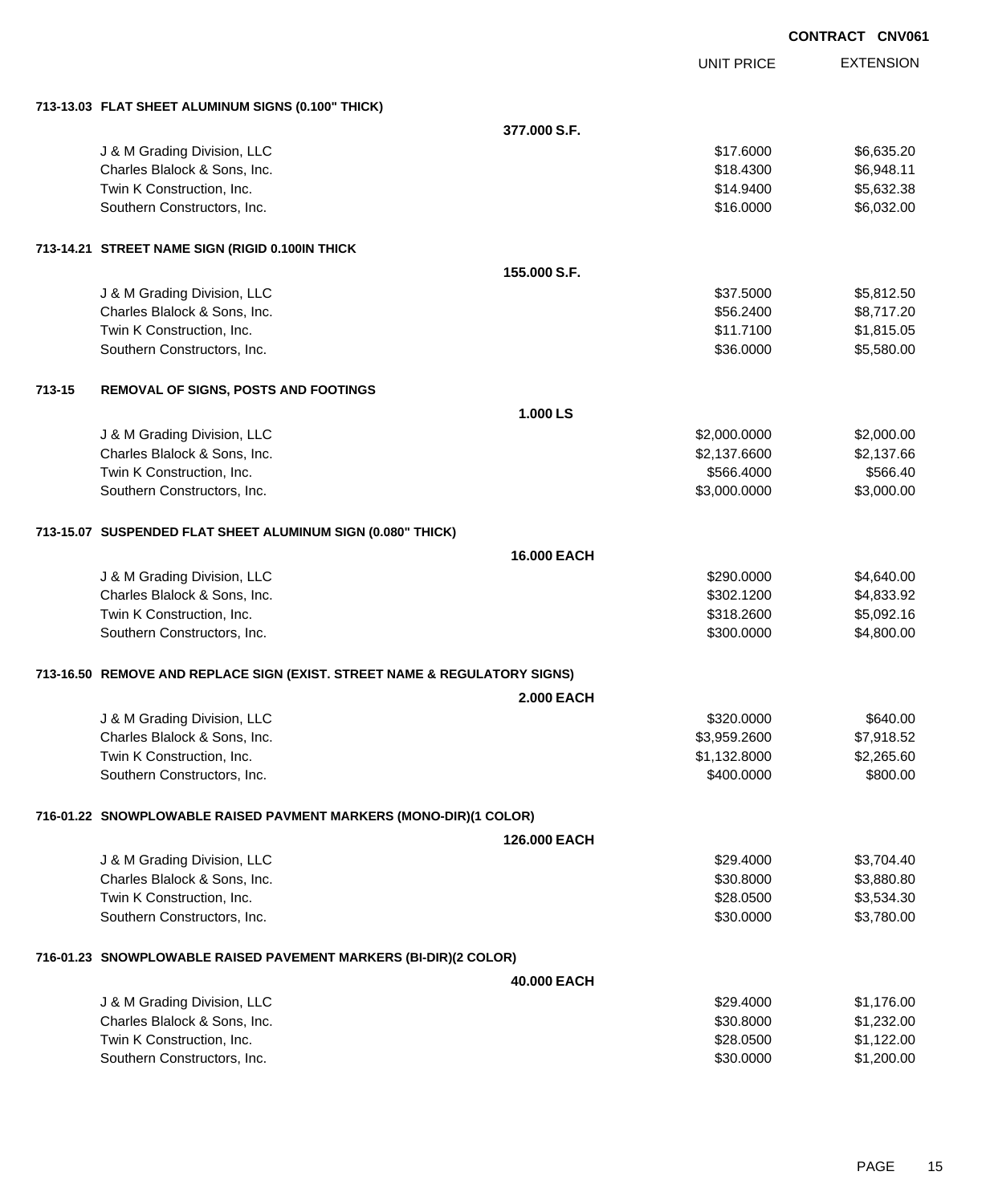|                                                              |                |                   | <b>CONTRACT CNV061</b> |
|--------------------------------------------------------------|----------------|-------------------|------------------------|
|                                                              |                | <b>UNIT PRICE</b> | <b>EXTENSION</b>       |
| 716-01.30 REMOVAL OF SNOWPLOWABLE REFLECTIVE MARKER          |                |                   |                        |
|                                                              | 96,000 EACH    |                   |                        |
| J & M Grading Division, LLC                                  |                | \$10.5000         | \$1,008.00             |
| Charles Blalock & Sons, Inc.                                 |                | \$11.0000         | \$1,056.00             |
| Twin K Construction, Inc.                                    |                | \$8.6300          | \$828.48               |
| Southern Constructors, Inc.                                  |                | \$12.0000         | \$1,152.00             |
| 716-02.04 PLASTIC PAVEMENT MARKING(CHANNELIZATION STRIPING)  |                |                   |                        |
|                                                              | 336,000 S.Y.   |                   |                        |
| J & M Grading Division, LLC                                  |                | \$18.7500         | \$6,300.00             |
| Charles Blalock & Sons, Inc.                                 |                | \$19.5300         | \$6,562.08             |
| Twin K Construction, Inc.                                    |                | \$21.5800         | \$7,250.88             |
| Southern Constructors, Inc.                                  |                | \$20.0000         | \$6,720.00             |
| 716-02.05 PLASTIC PAVEMENT MARKING (STOP LINE)               |                |                   |                        |
|                                                              | 624.000 L.F.   |                   |                        |
| J & M Grading Division, LLC                                  |                | \$9.7500          | \$6,084.00             |
| Charles Blalock & Sons, Inc.                                 |                | \$10.1800         | \$6,352.32             |
| Twin K Construction, Inc.                                    |                | \$10.7900         | \$6,732.96             |
| Southern Constructors, Inc.                                  |                | \$10.0000         | \$6,240.00             |
| 716-02.06 PLASTIC PAVEMENT MARKING (TURN LANE ARROW)         |                |                   |                        |
|                                                              | 50,000 EACH    |                   |                        |
| J & M Grading Division, LLC                                  |                | \$150.0000        | \$7,500.00             |
| Charles Blalock & Sons, Inc.                                 |                | \$137.5000        | \$6,875.00             |
| Twin K Construction, Inc.                                    |                | \$161.8300        | \$8,091.50             |
| Southern Constructors, Inc.                                  |                | \$150.0000        | \$7,500.00             |
| 716-02.07 PLASTIC PAVEMENT MARKING (24" BARRIER LINE)        |                |                   |                        |
|                                                              | 447.000 L.F.   |                   |                        |
| J & M Grading Division, LLC                                  |                | \$5.2500          | \$2,346.75             |
| Charles Blalock & Sons, Inc.                                 |                | \$5.5000          | \$2,458.50             |
| Twin K Construction, Inc.                                    |                | \$9.7100          | \$4,340.37             |
| Southern Constructors, Inc.                                  |                | \$6.0000          | \$2,682.00             |
| 716-02.08 PLASTIC PAVEMENT MARKING (8" DOTTED LINE)          |                |                   |                        |
|                                                              | 3,488.000 L.F. |                   |                        |
| J & M Grading Division, LLC                                  |                | \$1.5000          | \$5,232.00             |
| Charles Blalock & Sons, Inc.                                 |                | \$1.3800          | \$4,813.44             |
| Twin K Construction, Inc.                                    |                | \$2.1600          | \$7,534.08             |
| Southern Constructors, Inc.                                  |                | \$1.5000          | \$5,232.00             |
| 716-02.09 PLASTIC PAVEMENT MARKING (LONGITUDINAL CROSS-WALK) |                |                   |                        |
|                                                              | 626.000 L.F.   |                   |                        |
| J & M Grading Division, LLC                                  |                | \$23.1000         | \$14,460.60            |
| Charles Blalock & Sons, Inc.                                 |                | \$24.2000         | \$15,149.20            |
| Twin K Construction, Inc.                                    |                | \$21.5800         | \$13,509.08            |
| Southern Constructors, Inc.                                  |                | \$25.0000         | \$15,650.00            |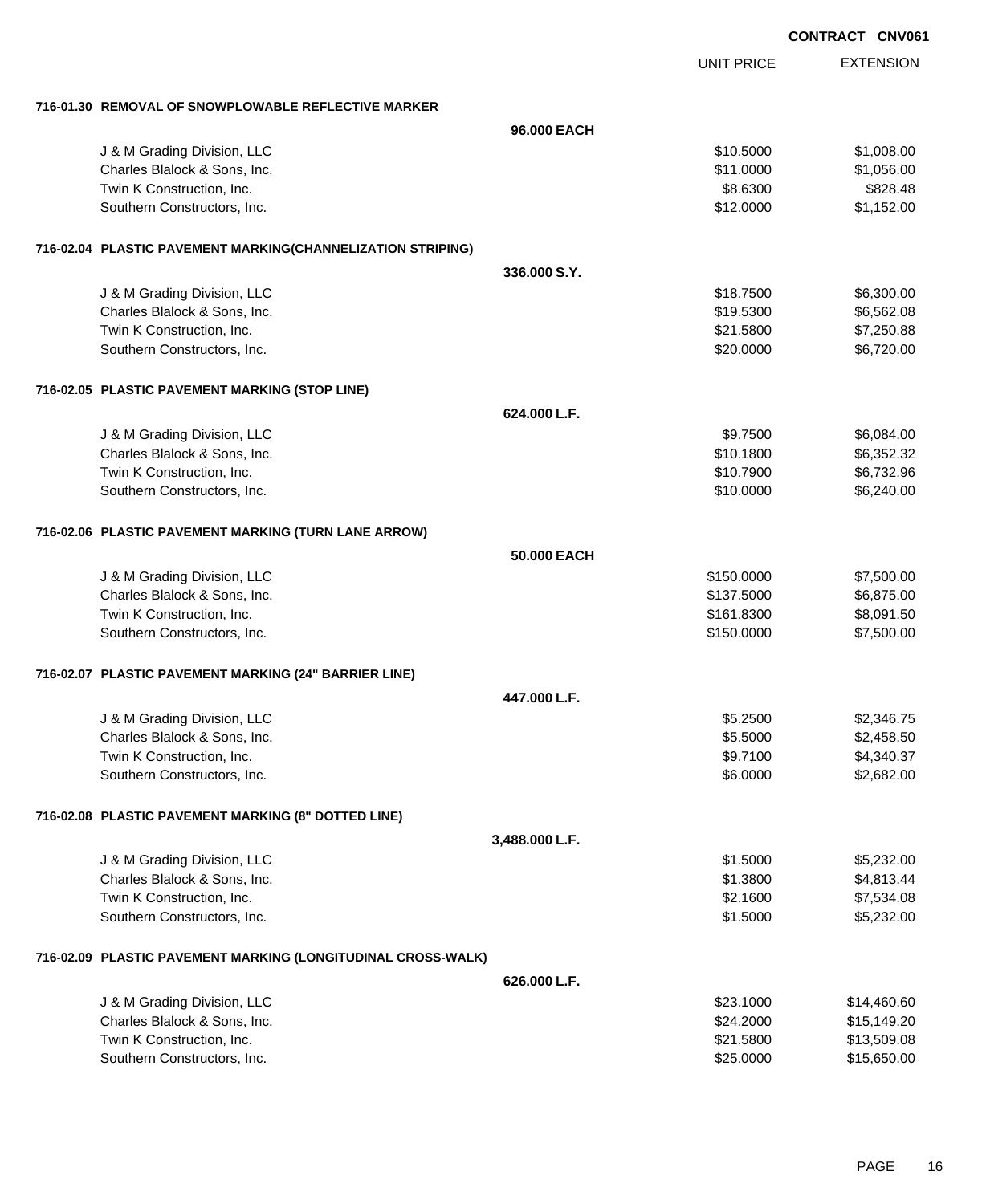|                                                           |                   |                   | CONTRACT CNV061 |                  |
|-----------------------------------------------------------|-------------------|-------------------|-----------------|------------------|
|                                                           |                   | <b>UNIT PRICE</b> |                 | <b>EXTENSION</b> |
| 716-02.12 PLASTIC PAVEMENT MARKING (8IN LINE)             |                   |                   |                 |                  |
|                                                           | 1.350 L.M.        |                   |                 |                  |
| J & M Grading Division, LLC                               |                   | \$6,037.5000      |                 | \$8,150.63       |
| Charles Blalock & Sons, Inc.                              |                   | \$6,325.0000      |                 | \$8,538.75       |
| Twin K Construction, Inc.                                 |                   | \$10,249.1300     |                 | \$13,836.33      |
| Southern Constructors, Inc.                               |                   | \$6,000.0000      |                 | \$8,100.00       |
| 716-03.01 PLASTIC WORD PAVEMENT MARKING (ONLY)            |                   |                   |                 |                  |
|                                                           | 20.000 EACH       |                   |                 |                  |
| J & M Grading Division, LLC                               |                   | \$185.0000        |                 | \$3,700.00       |
| Charles Blalock & Sons, Inc.                              |                   | \$192.5000        |                 | \$3,850.00       |
| Twin K Construction, Inc.                                 |                   | \$145.6500        |                 | \$2,913.00       |
| Southern Constructors, Inc.                               |                   | \$200.0000        |                 | \$4,000.00       |
| 716-04.01 PLASTIC PAVEMENT MARKING (STRAIGHT-TURN ARROW)  |                   |                   |                 |                  |
|                                                           | 10.000 EACH       |                   |                 |                  |
| J & M Grading Division, LLC                               |                   | \$175.0000        |                 | \$1,750.00       |
| Charles Blalock & Sons, Inc.                              |                   | \$165.0000        |                 | \$1,650.00       |
| Twin K Construction, Inc.                                 |                   | \$269.7100        |                 | \$2,697.10       |
| Southern Constructors, Inc.                               |                   | \$200.0000        |                 | \$2,000.00       |
| 716-04.05 PLASTIC PAVEMENT MARKING (STRAIGHT ARROW)       |                   |                   |                 |                  |
|                                                           | 11,000 EACH       |                   |                 |                  |
| J & M Grading Division, LLC                               |                   | \$150.0000        |                 | \$1,650.00       |
| Charles Blalock & Sons, Inc.                              |                   | \$137.5000        |                 | \$1,512.50       |
| Twin K Construction, Inc.                                 |                   | \$134.8600        |                 | \$1,483.46       |
| Southern Constructors, Inc.                               |                   | \$200.0000        |                 | \$2,200.00       |
| 716-04.12 PLASTIC PAVEMENT MARKING (YIELD LINE)           |                   |                   |                 |                  |
|                                                           | 264,000 S.F.      |                   |                 |                  |
| J & M Grading Division, LLC                               |                   | \$20.0000         |                 | \$5,280.00       |
| Charles Blalock & Sons, Inc.                              |                   | \$19.2500         |                 | \$5,082.00       |
| Twin K Construction, Inc.                                 |                   | \$10.7900         |                 | \$2,848.56       |
| Southern Constructors, Inc.                               |                   | \$20.0000         |                 | \$5,280.00       |
| 716-04.14 PLASTIC PAVEMENT MARKING (LANE REDUCTION ARROW) |                   |                   |                 |                  |
|                                                           | <b>4.000 EACH</b> |                   |                 |                  |
| J & M Grading Division, LLC                               |                   | \$250.0000        |                 | \$1,000.00       |
| Charles Blalock & Sons, Inc.                              |                   | \$247.5000        |                 | \$990.00         |
| Twin K Construction, Inc.                                 |                   | \$269.7100        |                 | \$1,078.84       |
| Southern Constructors, Inc.                               |                   | \$250.0000        |                 | \$1,000.00       |
| 716-05.02 PAINTED PAVEMENT MARKING (8" BARRIER LINE)      |                   |                   |                 |                  |
|                                                           | 8,535.000 L.F.    |                   |                 |                  |
| J & M Grading Division, LLC                               |                   | \$0.4000          |                 | \$3,414.00       |
| Charles Blalock & Sons, Inc.                              |                   | \$0.3900          |                 | \$3,328.65       |
| Twin K Construction, Inc.                                 |                   | \$0.2700          |                 | \$2,304.45       |
| Southern Constructors, Inc.                               |                   | \$1.0000          |                 | \$8,535.00       |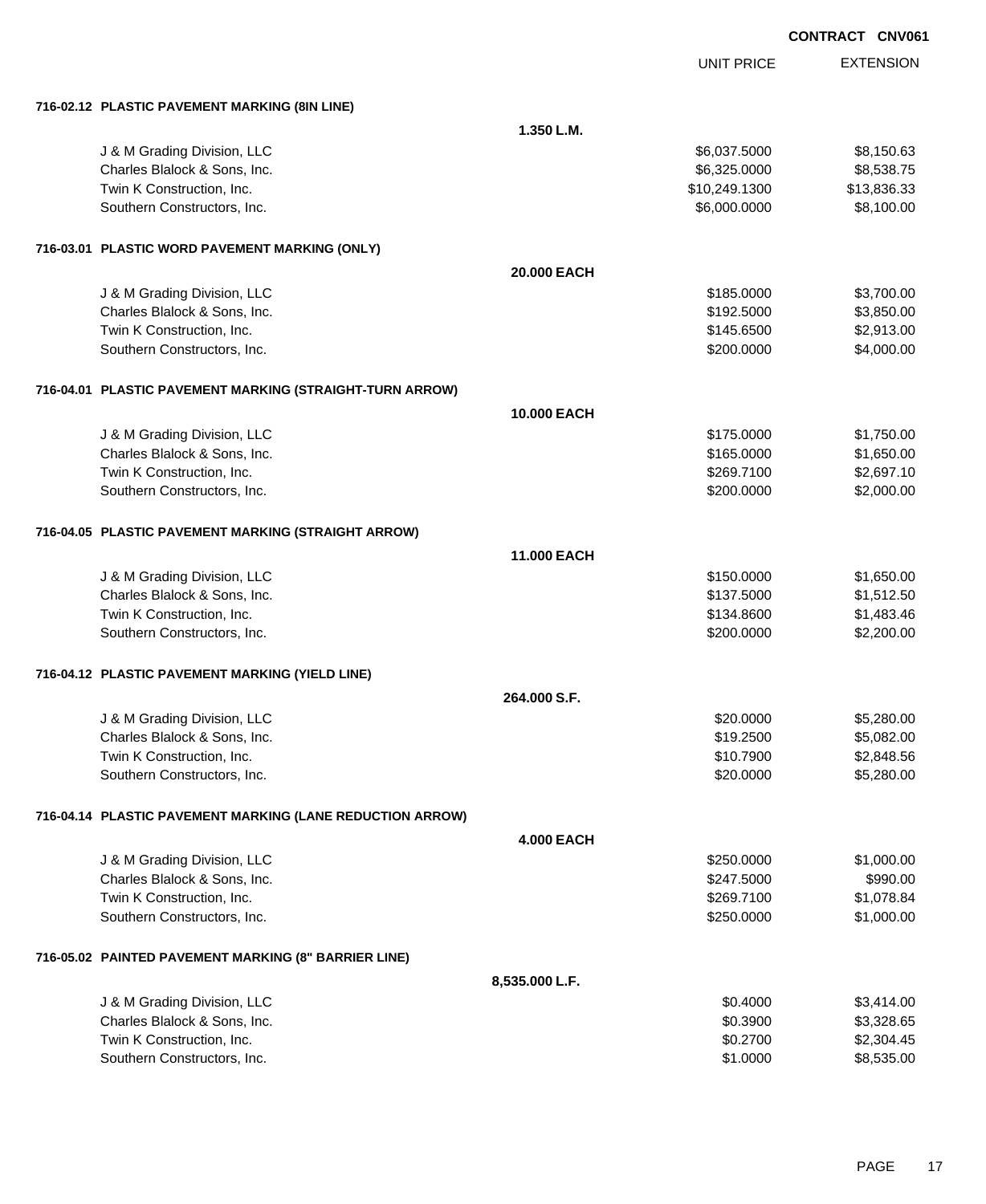UNIT PRICE

|  | 716-05.20 PAINTED PAVEMENT MARKING (6" LINE) |  |  |
|--|----------------------------------------------|--|--|
|  |                                              |  |  |

|        | 716-05.20 PAINTED PAVEMENT MARKING (6" LINE)            |                   |                |              |
|--------|---------------------------------------------------------|-------------------|----------------|--------------|
|        |                                                         | 1.500 L.M.        |                |              |
|        | J & M Grading Division, LLC                             |                   | \$1,260.0000   | \$1,890.00   |
|        | Charles Blalock & Sons, Inc.                            |                   | \$1,320.0000   | \$1,980.00   |
|        | Twin K Construction, Inc.                               |                   | \$1,294.6300   | \$1,941.95   |
|        | Southern Constructors, Inc.                             |                   | \$2,000.0000   | \$3,000.00   |
|        |                                                         |                   |                |              |
|        | 716-13.02 SPRAY THERMO PVMT MRKNG (60 mil) (6IN LINE)   |                   |                |              |
|        |                                                         |                   |                |              |
|        |                                                         | 4.000 L.M.        |                |              |
|        | J & M Grading Division, LLC                             |                   | \$3,965.0000   | \$15,860.00  |
|        | Charles Blalock & Sons, Inc.                            |                   | \$4,152.5000   | \$16,610.00  |
|        | Twin K Construction, Inc.                               |                   | \$3,020.8000   | \$12,083.20  |
|        | Southern Constructors, Inc.                             |                   | \$5,000.0000   | \$20,000.00  |
| 717-01 | <b>MOBILIZATION</b>                                     |                   |                |              |
|        |                                                         | 1.000 LS          |                |              |
|        | J & M Grading Division, LLC                             |                   | \$200,000.0000 | \$200,000.00 |
|        | Charles Blalock & Sons, Inc.                            |                   | \$215,000.0000 | \$215,000.00 |
|        | Twin K Construction, Inc.                               |                   | \$285,368.4900 | \$285,368.49 |
|        | Southern Constructors, Inc.                             |                   | \$225,000.0000 | \$225,000.00 |
|        |                                                         |                   |                |              |
|        | 730-01.02 REMOVAL OF SIGNAL EQUIPMENT                   |                   |                |              |
|        |                                                         | <b>5.000 EACH</b> |                |              |
|        | J & M Grading Division, LLC                             |                   | \$2,000.0000   | \$10,000.00  |
|        | Charles Blalock & Sons, Inc.                            |                   | \$2,094.3900   | \$10,471.95  |
|        | Twin K Construction, Inc.                               |                   | \$2,054.1300   | \$10,270.65  |
|        | Southern Constructors, Inc.                             |                   | \$2,500.0000   | \$12,500.00  |
|        |                                                         |                   |                |              |
|        | 730-02.08 SIGNAL HEAD ASSEMBLY (130 POLE MOUNTED)       |                   |                |              |
|        |                                                         | <b>2.000 EACH</b> |                |              |
|        | J & M Grading Division, LLC                             |                   | \$625.0000     | \$1,250.00   |
|        | Charles Blalock & Sons, Inc.                            |                   | \$651.6600     | \$1,303.32   |
|        | Twin K Construction, Inc.                               |                   | \$639.1400     | \$1,278.28   |
|        | Southern Constructors, Inc.                             |                   | \$750.0000     | \$1,500.00   |
|        |                                                         |                   |                |              |
|        | 730-02.09 SIGNAL HEAD ASSEMBLY (130 WITH BACKPLATE)     |                   |                |              |
|        |                                                         | 19.000 EACH       |                |              |
|        | J & M Grading Division, LLC                             |                   | \$860.0000     | \$16,340.00  |
|        | Charles Blalock & Sons, Inc.                            |                   | \$898.6600     | \$17,074.54  |
|        | Twin K Construction, Inc.                               |                   | \$881.3800     | \$16,746.22  |
|        | Southern Constructors, Inc.                             |                   | \$900.0000     | \$17,100.00  |
|        |                                                         |                   |                |              |
|        | 730-02.17 SIGNAL HEAD ASSEMBLY (150 A2H WITH BACKPLATE) |                   |                |              |
|        |                                                         | 8.000 EACH        |                |              |
|        | J & M Grading Division, LLC                             |                   | \$1,290.0000   | \$10,320.00  |
|        | Charles Blalock & Sons, Inc.                            |                   | \$1,351.2000   | \$10,809.60  |
|        | Twin K Construction, Inc.                               |                   | \$1,325.2200   | \$10,601.76  |
|        | Southern Constructors, Inc.                             |                   | \$1,300.0000   | \$10,400.00  |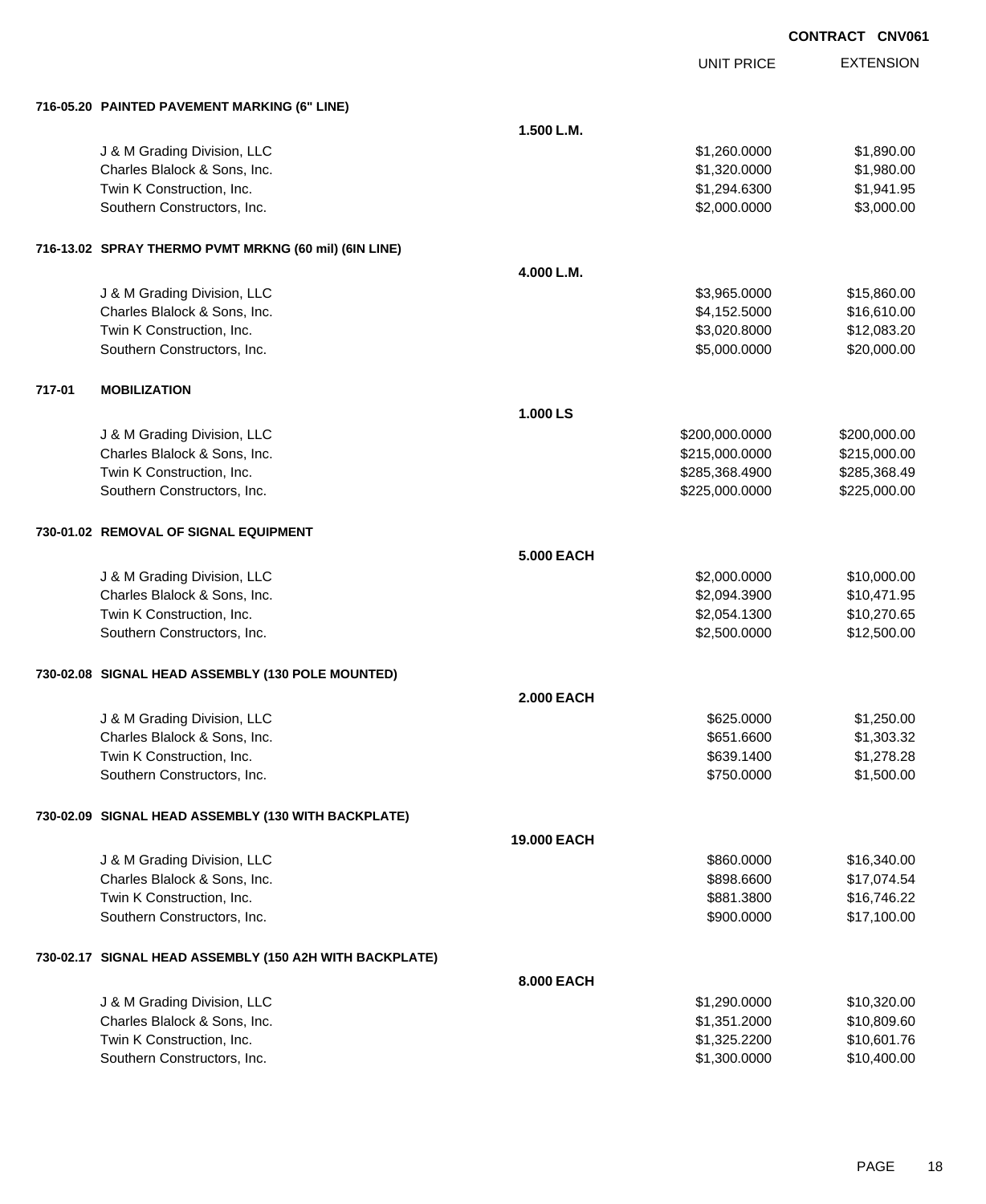|                                                         |                    |                   | <b>CONTRACT CNV061</b> |
|---------------------------------------------------------|--------------------|-------------------|------------------------|
|                                                         |                    | <b>UNIT PRICE</b> | <b>EXTENSION</b>       |
| 730-02.30 SIGNAL HEAD ASSEMBLY (130 A3H WITH BACKPLATE) |                    |                   |                        |
|                                                         | <b>12.000 EACH</b> |                   |                        |
| J & M Grading Division, LLC                             |                    | \$880.0000        | \$10,560.00            |
| Charles Blalock & Sons, Inc.                            |                    | \$918.0500        | \$11,016.60            |
| Twin K Construction, Inc.                               |                    | \$900.4000        | \$10,804.80            |
| Southern Constructors, Inc.                             |                    | \$900.0000        | \$10,800.00            |
| 730-02.31 SIGNAL HEAD ASSEMBLY (140 A1H WITH BACKPLATE) |                    |                   |                        |
|                                                         | 3,000 EACH         |                   |                        |
| J & M Grading Division, LLC                             |                    | \$1,015.0000      | \$3,045.00             |
| Charles Blalock & Sons, Inc.                            |                    | \$1,061.9300      | \$3,185.79             |
| Twin K Construction, Inc.                               |                    | \$1,041.5200      | \$3,124.56             |
| Southern Constructors, Inc.                             |                    | \$1,100.0000      | \$3,300.00             |
| 730-03.21 INSTALL PULL BOX (TYPE B)                     |                    |                   |                        |
|                                                         | <b>16.000 EACH</b> |                   |                        |
| J & M Grading Division, LLC                             |                    | \$560.0000        | \$8,960.00             |
| Charles Blalock & Sons, Inc.                            |                    | \$586.1900        | \$9,379.04             |
| Twin K Construction, Inc.                               |                    | \$574.9200        | \$9,198.72             |
| Southern Constructors, Inc.                             |                    | \$600.0000        | \$9,600.00             |
| 730-05.01 ELECTRICAL SERVICE CONNECTION                 |                    |                   |                        |
|                                                         | <b>5.000 EACH</b>  |                   |                        |
| J & M Grading Division, LLC                             |                    | \$700.0000        | \$3,500.00             |
| Charles Blalock & Sons, Inc.                            |                    | \$730.2900        | \$3,651.45             |
| Twin K Construction, Inc.                               |                    | \$716.2500        | \$3,581.25             |
| Southern Constructors, Inc.                             |                    | \$1,000.0000      | \$5,000.00             |
| 730-08.02 SIGNAL CABLE - 5 CONDUCTOR                    |                    |                   |                        |
|                                                         | 3,862.000 L.F.     |                   |                        |
| J & M Grading Division, LLC                             |                    | \$1.5500          | \$5,986.10             |
| Charles Blalock & Sons, Inc.                            |                    | \$1.6300          | \$6,295.06             |
| Twin K Construction, Inc.                               |                    | \$1.6000          | \$6,179.20             |
| Southern Constructors, Inc.                             |                    | \$1.7500          | \$6,758.50             |
| 730-08.03 SIGNAL CABLE - 7 CONDUCTOR                    |                    |                   |                        |
|                                                         | 2,008.000 L.F.     |                   |                        |
| J & M Grading Division, LLC                             |                    | \$1.7500          | \$3,514.00             |
| Charles Blalock & Sons, Inc.                            |                    | \$1.8000          | \$3,614.40             |
| Twin K Construction, Inc.                               |                    | \$1.7700          | \$3,554.16             |
| Southern Constructors, Inc.                             |                    | \$2.0000          | \$4,016.00             |
| 730-08.04 SIGNAL CABLE - 9 CONDUCTOR                    |                    |                   |                        |
|                                                         | 167.000 L.F.       |                   |                        |
| J & M Grading Division, LLC                             |                    | \$2.4000          | \$400.80               |
| Charles Blalock & Sons, Inc.                            |                    | \$2.4900          | \$415.83               |
| Twin K Construction, Inc.                               |                    | \$2.4400          | \$407.48               |
| Southern Constructors, Inc.                             |                    | \$2.7500          | \$459.25               |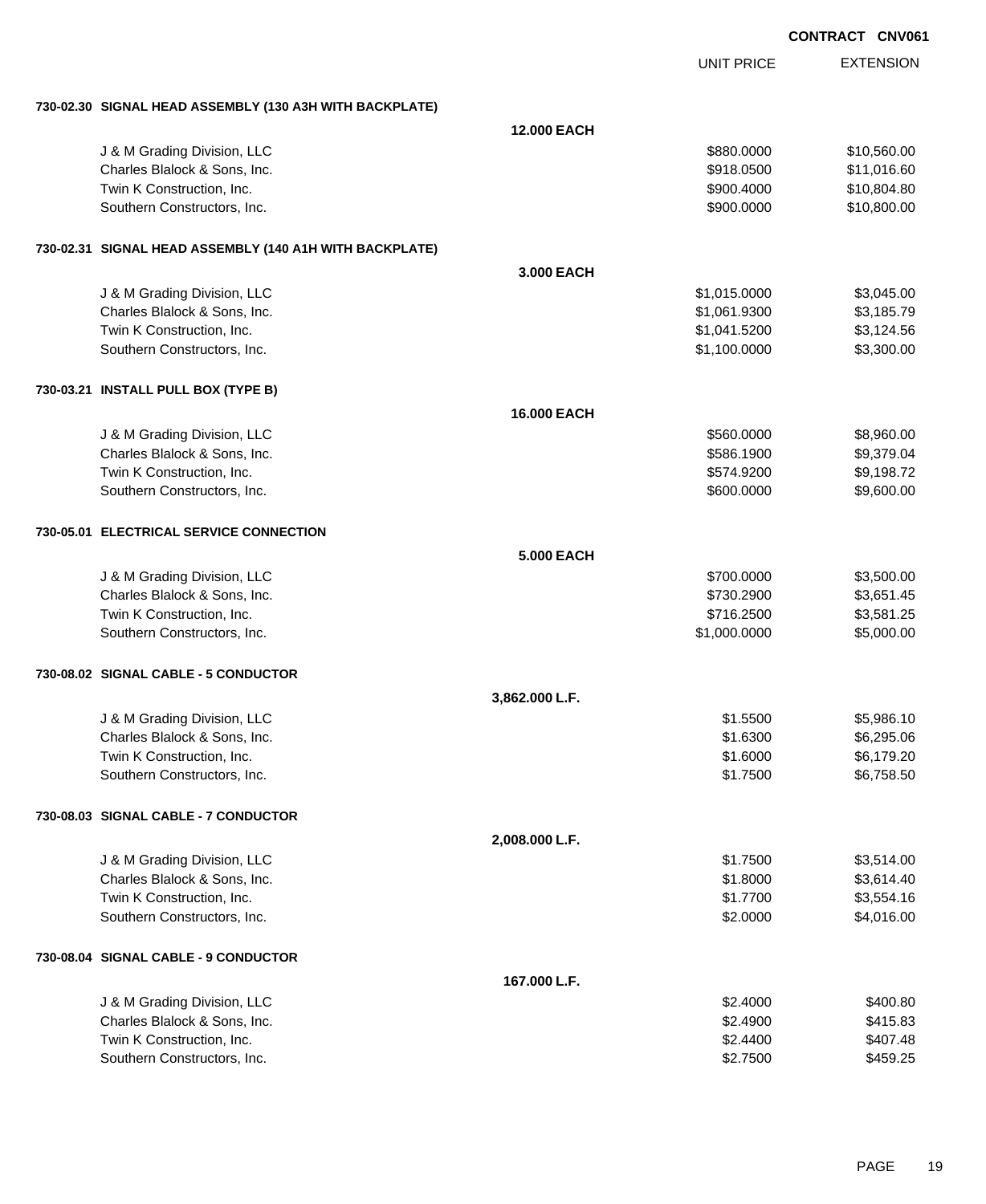|                                                |                |                   | <b>CONTRACT CNV061</b> |
|------------------------------------------------|----------------|-------------------|------------------------|
|                                                |                | <b>UNIT PRICE</b> | <b>EXTENSION</b>       |
| 730-08.05 SIGNAL CABLE - 12 CONDUCTOR          |                |                   |                        |
|                                                | 3,076.000 L.F. |                   |                        |
| J & M Grading Division, LLC                    |                | \$2.4500          | \$7,536.20             |
| Charles Blalock & Sons, Inc.                   |                | \$2.5300          | \$7,782.28             |
| Twin K Construction, Inc.                      |                | \$2.4800          | \$7,628.48             |
| Southern Constructors, Inc.                    |                | \$3.0000          | \$9,228.00             |
| 730-09.20 SPAN WIRE ASSEMBLY                   |                |                   |                        |
|                                                | 1,006.000 L.F. |                   |                        |
| J & M Grading Division, LLC                    |                | \$1.8000          | \$1,810.80             |
| Charles Blalock & Sons, Inc.                   |                | \$1.8800          | \$1,891.28             |
| Twin K Construction, Inc.                      |                | \$1.8400          | \$1,851.04             |
| Southern Constructors, Inc.                    |                | \$2.0000          | \$2,012.00             |
| 730-10.01 TETHER WIRE ASSEMBLY - 1/4" DIAMETER |                |                   |                        |
|                                                | 794.000 L.F.   |                   |                        |
| J & M Grading Division, LLC                    |                | \$1.2500          | \$992.50               |
| Charles Blalock & Sons, Inc.                   |                | \$1.3000          | \$1,032.20             |
| Twin K Construction, Inc.                      |                | \$1.2700          | \$1,008.38             |
| Southern Constructors, Inc.                    |                | \$1.5000          | \$1,191.00             |
| 730-12.02 CONDUIT 2" DIAMETER (PVC)            |                |                   |                        |
|                                                | 315.000 L.F.   |                   |                        |
| J & M Grading Division, LLC                    |                | \$8.8000          | \$2,772.00             |
| Charles Blalock & Sons, Inc.                   |                | \$9.2200          | \$2,904.30             |
| Twin K Construction, Inc.                      |                | \$9.0400          | \$2,847.60             |
| Southern Constructors, Inc.                    |                | \$10.0000         | \$3,150.00             |
| 730-12.03 CONDUIT 3" DIAMETER (PVC)            |                |                   |                        |
|                                                | 828.000 L.F.   |                   |                        |
| J & M Grading Division, LLC                    |                | \$15.7000         | \$12,999.60            |
| Charles Blalock & Sons, Inc.                   |                | \$16.4000         | \$13,579.20            |
| Twin K Construction, Inc.                      |                | \$16.0900         | \$13,322.52            |
| Southern Constructors, Inc.                    |                | \$16.0000         | \$13,248.00            |
| 730-12.13 CONDUIT 2" DIAMETER (JACK AND BORE)  |                |                   |                        |
|                                                | 218.000 L.F.   |                   |                        |
| J & M Grading Division, LLC                    |                | \$28.6500         | \$6,245.70             |
| Charles Blalock & Sons, Inc.                   |                | \$30.0100         | \$6,542.18             |
| Twin K Construction, Inc.                      |                | \$29.4300         | \$6,415.74             |
| Southern Constructors, Inc.                    |                | \$30.0000         | \$6,540.00             |
| 730-12.14 CONDUIT 3" DIAMETER (JACK AND BORE)  |                |                   |                        |
|                                                | 1,230.000 L.F. |                   |                        |
| J & M Grading Division, LLC                    |                | \$32.7000         | \$40,221.00            |
| Charles Blalock & Sons, Inc.                   |                | \$34.2200         | \$42,090.60            |
| Twin K Construction, Inc.                      |                | \$33.5600         | \$41,278.80            |
| Southern Constructors, Inc.                    |                | \$35.0000         | \$43,050.00            |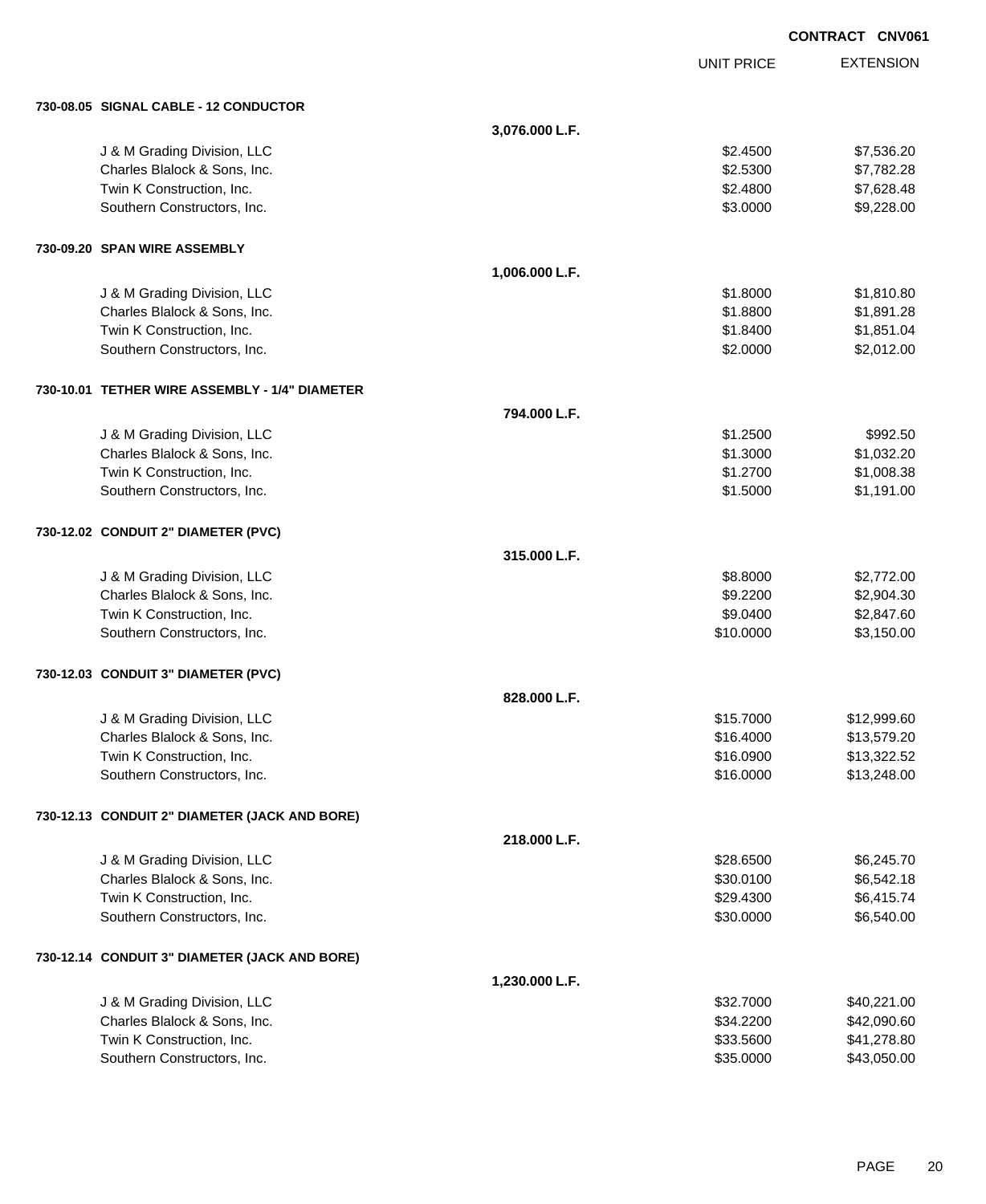| CONTRACT CNV061 |  |
|-----------------|--|
|-----------------|--|

UNIT PRICE

| 730-13.08 VEHICLE DETECTOR (RADAR - STOP BAR)      |                   |               |              |
|----------------------------------------------------|-------------------|---------------|--------------|
|                                                    | 16.000 EACH       |               |              |
| J & M Grading Division, LLC                        |                   | \$8,155.0000  | \$130,480.00 |
| Charles Blalock & Sons, Inc.                       |                   | \$8,542.3900  | \$136,678.24 |
| Twin K Construction, Inc.                          |                   | \$8,378.1900  | \$134,051.04 |
| Southern Constructors, Inc.                        |                   | \$8,500.0000  | \$136,000.00 |
| 730-13.09 VEHICLE DETECTOR (RADAR - ADVANCE)       |                   |               |              |
|                                                    | 13.000 EACH       |               |              |
| J & M Grading Division, LLC                        |                   | \$8,155.0000  | \$106,015.00 |
| Charles Blalock & Sons, Inc.                       |                   | \$8,539.4800  | \$111,013.24 |
| Twin K Construction, Inc.                          |                   | \$8,375.3300  | \$108,879.29 |
| Southern Constructors, Inc.                        |                   | \$8,500.0000  | \$110,500.00 |
| 730-13.10 VEHICLE DETECTOR (PREEMPTION - EMV)      |                   |               |              |
|                                                    | 16.000 EACH       |               |              |
| J & M Grading Division, LLC                        |                   | \$3,805.0000  | \$60,880.00  |
| Charles Blalock & Sons, Inc.                       |                   | \$3,984.5000  | \$63,752.00  |
| Twin K Construction, Inc.                          |                   | \$3,907.9100  | \$62,526.56  |
| Southern Constructors, Inc.                        |                   | \$4,500.0000  | \$72,000.00  |
| 730-13.11 VEHICLE DETECTOR (SPREAD SPECTRUM RADIO) |                   |               |              |
|                                                    | <b>5.000 EACH</b> |               |              |
| J & M Grading Division, LLC                        |                   | \$2,385.0000  | \$11,925.00  |
| Charles Blalock & Sons, Inc.                       |                   | \$2,497.6700  | \$12,488.35  |
| Twin K Construction, Inc.                          |                   | \$2,449.6600  | \$12,248.30  |
| Southern Constructors, Inc.                        |                   | \$3,000.0000  | \$15,000.00  |
| 730-15.07 CABINET (BATTERY BACKUP)                 |                   |               |              |
|                                                    | <b>5.000 EACH</b> |               |              |
| J & M Grading Division, LLC                        |                   | \$12,640.0000 | \$63,200.00  |
| Charles Blalock & Sons, Inc.                       |                   | \$13,240.7600 | \$66,203.80  |
| Twin K Construction, Inc.                          |                   | \$12,986.2400 | \$64,931.20  |
| Southern Constructors, Inc.                        |                   | \$14,000.0000 | \$70,000.00  |
| 730-15.08 CABINET (SIXTEEN PHASE BASE MOUNTED)     |                   |               |              |
|                                                    | <b>5.000 EACH</b> |               |              |
| J & M Grading Division, LLC                        |                   | \$32,900.0000 | \$164,500.00 |
| Charles Blalock & Sons, Inc.                       |                   | \$34,457.5200 | \$172,287.60 |
| Twin K Construction, Inc.                          |                   | \$33,795.1700 | \$168,975.85 |
| Southern Constructors, Inc.                        |                   | \$34,000.0000 | \$170,000.00 |
| 730-16.04 CONTROLLER (ATC)                         |                   |               |              |
|                                                    | <b>5.000 EACH</b> |               |              |
| J & M Grading Division, LLC                        |                   | \$4,150.0000  | \$20,750.00  |
| Charles Blalock & Sons, Inc.                       |                   | \$4,344.8200  | \$21,724.10  |
| Twin K Construction, Inc.                          |                   | \$4,261.3100  | \$21,306.55  |
| Southern Constructors, Inc.                        |                   | \$5,000.0000  | \$25,000.00  |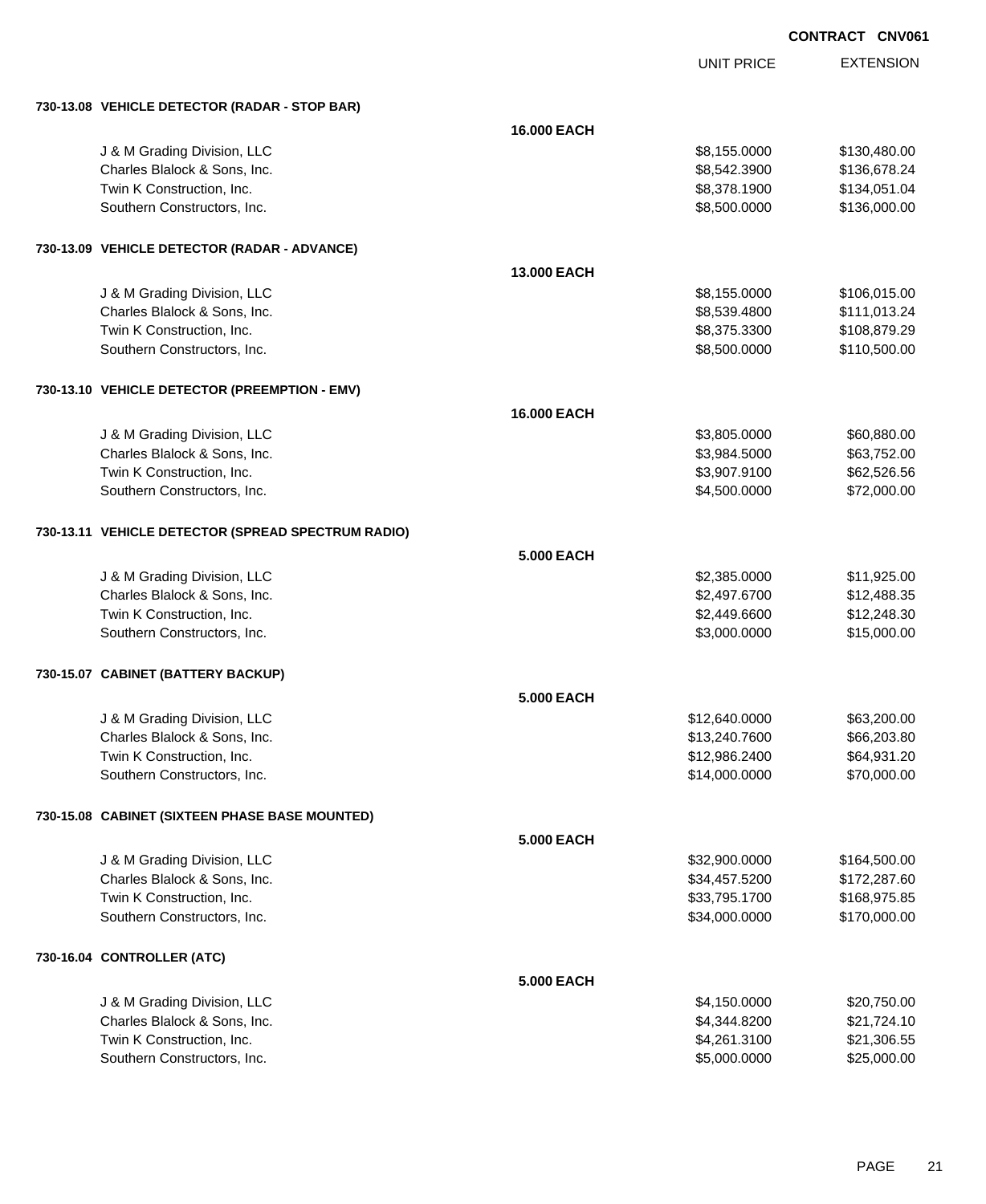|            | <b>CONTRACT CNV061</b> |                  |
|------------|------------------------|------------------|
| UNIT PRICE |                        | <b>EXTENSION</b> |
|            |                        |                  |
|            |                        |                  |

# **730-23.30 PEDESTAL POLE (TYPE A)**

| 730-23.30 PEDESTAL POLE (TYPE A)                  |                    |               |             |
|---------------------------------------------------|--------------------|---------------|-------------|
|                                                   | <b>12.000 EACH</b> |               |             |
| J & M Grading Division, LLC                       |                    | \$1,345.0000  | \$16,140.00 |
| Charles Blalock & Sons, Inc.                      |                    | \$1,405.1500  | \$16,861.80 |
| Twin K Construction, Inc.                         |                    | \$1,378.1400  | \$16,537.68 |
| Southern Constructors, Inc.                       |                    | \$1,400.0000  | \$16,800.00 |
|                                                   |                    |               |             |
| 730-23.31 PEDESTAL POLE (TYPE B)                  |                    |               |             |
|                                                   | <b>1.000 EACH</b>  |               |             |
| J & M Grading Division, LLC                       |                    | \$1,675.0000  | \$1,675.00  |
| Charles Blalock & Sons, Inc.                      |                    | \$1,749.6900  | \$1,749.69  |
| Twin K Construction, Inc.                         |                    | \$1,716.0600  | \$1,716.06  |
| Southern Constructors, Inc.                       |                    | \$1,750.0000  | \$1,750.00  |
| 730-23.36 CANTILEVER SIGNAL SUPPORT (1 ARM @ 50') |                    |               |             |
|                                                   | <b>2.000 EACH</b>  |               |             |
| J & M Grading Division, LLC                       |                    | \$25,300.0000 | \$50,600.00 |
| Charles Blalock & Sons, Inc.                      |                    | \$26,497.5400 | \$52,995.08 |
| Twin K Construction, Inc.                         |                    | \$25,988.1900 | \$51,976.38 |
| Southern Constructors, Inc.                       |                    | \$27,500.0000 | \$55,000.00 |
|                                                   |                    |               |             |
| 730-23.37 CANTILEVER SIGNAL SUPPORT (1 ARM @ 55') |                    |               |             |
|                                                   | <b>1.000 EACH</b>  |               |             |
| J & M Grading Division, LLC                       |                    | \$25,625.0000 | \$25,625.00 |
| Charles Blalock & Sons, Inc.                      |                    | \$26,832.8600 | \$26,832.86 |
| Twin K Construction, Inc.                         |                    | \$26,317.0700 | \$26,317.07 |
| Southern Constructors, Inc.                       |                    | \$27,500.0000 | \$27,500.00 |
| 730-23.38 CANTILEVER SIGNAL SUPPORT (1 ARM @ 60') |                    |               |             |
|                                                   | <b>1.000 EACH</b>  |               |             |
| J & M Grading Division, LLC                       |                    | \$26,115.0000 | \$26,115.00 |
| Charles Blalock & Sons, Inc.                      |                    | \$27,356.0800 | \$27,356.08 |
| Twin K Construction, Inc.                         |                    | \$26,830.2300 | \$26,830.23 |
| Southern Constructors, Inc.                       |                    | \$27,500.0000 | \$27,500.00 |
| 730-23.39 CANTILEVER SIGNAL SUPPORT (1 ARM @ 65') |                    |               |             |
|                                                   | <b>2.000 EACH</b>  |               |             |
| J & M Grading Division, LLC                       |                    | \$26,525.5000 | \$53,051.00 |
| Charles Blalock & Sons, Inc.                      |                    | \$27,788.6200 | \$55,577.24 |
| Twin K Construction, Inc.                         |                    | \$27,254.4600 | \$54,508.92 |
| Southern Constructors, Inc.                       |                    | \$28,000.0000 | \$56,000.00 |
| 730-23.56 CANTILEVER SIGNAL SUPPORT (1 ARM @ 25') |                    |               |             |
|                                                   | <b>1.000 EACH</b>  |               |             |
| J & M Grading Division, LLC                       |                    | \$21,030.0000 | \$21,030.00 |
| Charles Blalock & Sons, Inc.                      |                    | \$22,028.2700 | \$22,028.27 |
| Twin K Construction, Inc.                         |                    | \$21,604.8400 | \$21,604.84 |
| Southern Constructors, Inc.                       |                    | \$22,000.0000 | \$22,000.00 |
|                                                   |                    |               |             |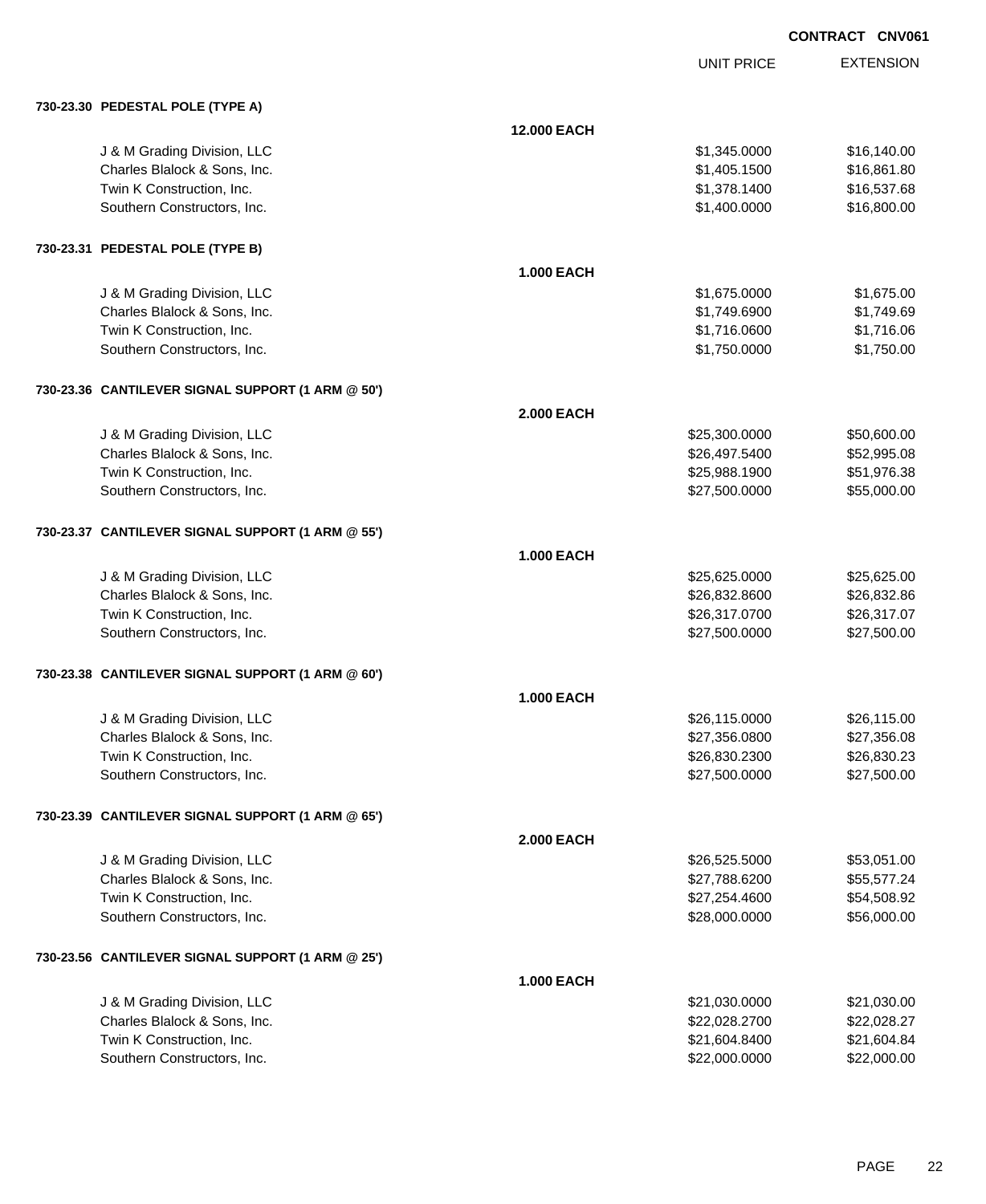|        |                                                                     |                   |                   | <b>CONTRACT CNV061</b> |
|--------|---------------------------------------------------------------------|-------------------|-------------------|------------------------|
|        |                                                                     |                   | <b>UNIT PRICE</b> | <b>EXTENSION</b>       |
|        | 730-23.96 CANTILEVER SIGNAL SUPPORT (1 ARM @ 70')                   |                   |                   |                        |
|        |                                                                     | <b>1.000 EACH</b> |                   |                        |
|        | J & M Grading Division, LLC                                         |                   | \$28,540.0000     | \$28,540.00            |
|        | Charles Blalock & Sons, Inc.                                        |                   | \$29,894.4500     | \$29,894.45            |
|        | Twin K Construction, Inc.                                           |                   | \$29,319.8100     | \$29,319.81            |
|        | Southern Constructors, Inc.                                         |                   | \$30,000.0000     | \$30,000.00            |
|        | 730-23.97 CANTILEVER SIGNAL SUPPORT (1 ARM @ 75')                   |                   |                   |                        |
|        |                                                                     | <b>2.000 EACH</b> |                   |                        |
|        | J & M Grading Division, LLC                                         |                   | \$29,375.0000     | \$58,750.00            |
|        | Charles Blalock & Sons, Inc.                                        |                   | \$30,769.7900     | \$61,539.58            |
|        | Twin K Construction, Inc.                                           |                   | \$30,178.3200     | \$60,356.64            |
|        | Southern Constructors, Inc.                                         |                   | \$30,000.0000     | \$60,000.00            |
|        | 730-23.98 CANTILEVER SIGNAL SUPPORT (1 ARM @ 80')                   |                   |                   |                        |
|        |                                                                     | <b>1.000 EACH</b> |                   |                        |
|        | J & M Grading Division, LLC                                         |                   | \$29,860.0000     | \$29,860.00            |
|        | Charles Blalock & Sons, Inc.                                        |                   | \$31,279.1100     | \$31,279.11            |
|        | Twin K Construction, Inc.                                           |                   | \$30,677.8500     | \$30,677.85            |
|        | Southern Constructors, Inc.                                         |                   | \$30,000.0000     | \$30,000.00            |
|        | 730-26.11 COUNTDOWN PED SGNL HEAD W/AUDIBLE PUSH BUTTON & 15IN SIGN |                   |                   |                        |
|        |                                                                     | 16.000 EACH       |                   |                        |
|        | J & M Grading Division, LLC                                         |                   | \$1,650.0000      | \$26,400.00            |
|        | Charles Blalock & Sons, Inc.                                        |                   | \$1,720.5700      | \$27,529.12            |
|        | Twin K Construction, Inc.                                           |                   | \$1,687.4900      | \$26,999.84            |
|        | Southern Constructors, Inc.                                         |                   | \$1,750.0000      | \$28,000.00            |
|        | 730-35.06 BATTERY BACK-UP AND POWER CONDITIONER                     |                   |                   |                        |
|        |                                                                     | 3.000 EACH        |                   |                        |
|        | J & M Grading Division, LLC                                         |                   | \$12,535.0000     | \$37,605.00            |
|        | Charles Blalock & Sons, Inc.                                        |                   | \$13,129.0000     | \$39,387.00            |
|        | Twin K Construction, Inc.                                           |                   | \$12,876.6300     | \$38,629.89            |
|        | Southern Constructors, Inc.                                         |                   | \$13,000.0000     | \$39,000.00            |
| 730-40 | <b>TEMPORARY TRAFFIC SIGNAL SYSTEM</b>                              |                   |                   |                        |
|        |                                                                     | <b>4.000 EACH</b> |                   |                        |
|        | J & M Grading Division, LLC                                         |                   | \$8,555.0000      | \$34,220.00            |
|        | Charles Blalock & Sons, Inc.                                        |                   | \$8,958.8100      | \$35,835.24            |
|        | Twin K Construction, Inc.                                           |                   | \$8,786.6000      | \$35,146.40            |

#### **740-10.03 GEOTEXTILE (TYPE III)(EROSION CONTROL)**

| 727.000 S.Y.                 |          |            |
|------------------------------|----------|------------|
| J & M Grading Division, LLC  | \$3.5000 | \$2,544.50 |
| Charles Blalock & Sons, Inc. | \$3,5200 | \$2,559.04 |
| Twin K Construction, Inc.    | \$3.1600 | \$2,297,32 |
| Southern Constructors, Inc.  | \$1,5000 | \$1,090.50 |

Southern Constructors, Inc. 640,000.000 \$40,000.000 \$40,000.000 \$40,000.000 \$540,000.00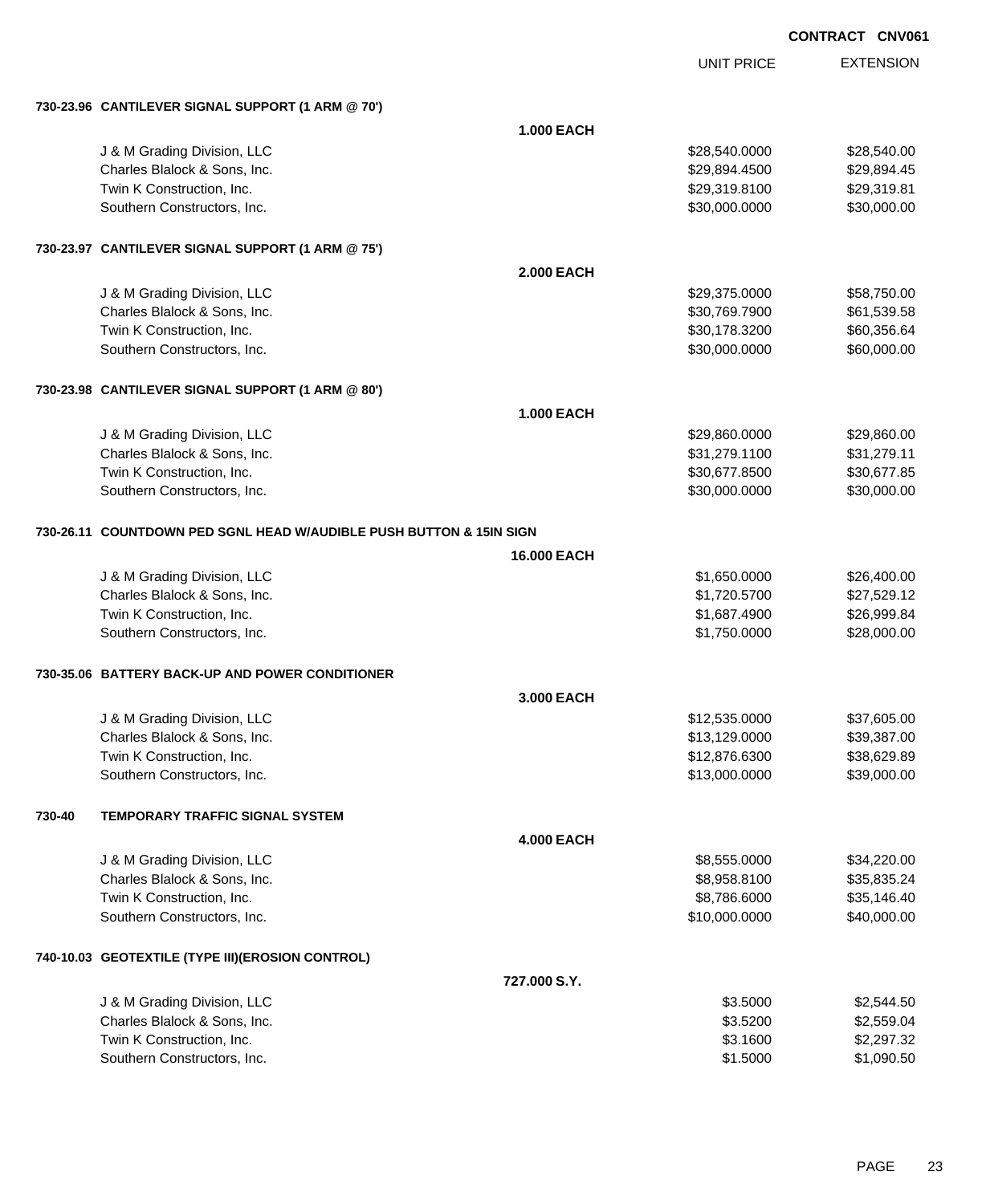|        |                                             |                    |                   | <b>CONTRACT CNV061</b> |
|--------|---------------------------------------------|--------------------|-------------------|------------------------|
|        |                                             |                    | <b>UNIT PRICE</b> | <b>EXTENSION</b>       |
|        | 740-11.03 TEMPORARY SEDIMENT TUBE 18IN      |                    |                   |                        |
|        |                                             | 1,118.000 L.F.     |                   |                        |
|        | J & M Grading Division, LLC                 |                    | \$4.5000          | \$5,031.00             |
|        | Charles Blalock & Sons, Inc.                |                    | \$4.2900          | \$4,796.22             |
|        | Twin K Construction, Inc.                   |                    | \$4.3200          | \$4,829.76             |
|        | Southern Constructors, Inc.                 |                    | \$6.0000          | \$6,708.00             |
| 801-01 | <b>SEEDING (WITH MULCH)</b>                 |                    |                   |                        |
|        |                                             | <b>74,000 UNIT</b> |                   |                        |
|        | J & M Grading Division, LLC                 |                    | \$30.0000         | \$2,220.00             |
|        | Charles Blalock & Sons, Inc.                |                    | \$39.0600         | \$2,890.44             |
|        | Twin K Construction, Inc.                   |                    | \$37.1600         | \$2,749.84             |
|        | Southern Constructors, Inc.                 |                    | \$50.0000         | \$3,700.00             |
|        | 801-01.07 TEMPORARY SEEDING (WITH MULCH)    |                    |                   |                        |
|        |                                             | 167.000 UNIT       |                   |                        |
|        | J & M Grading Division, LLC                 |                    | \$30.0000         | \$5,010.00             |
|        | Charles Blalock & Sons, Inc.                |                    | \$24.7200         | \$4,128.24             |
|        | Twin K Construction, Inc.                   |                    | \$23.5200         | \$3,927.84             |
|        | Southern Constructors, Inc.                 |                    | \$50.0000         | \$8,350.00             |
| 801-02 | <b>SEEDING (WITHOUT MULCH)</b>              |                    |                   |                        |
|        |                                             | 86.000 UNIT        |                   |                        |
|        | J & M Grading Division, LLC                 |                    | \$25.0000         | \$2,150.00             |
|        | Charles Blalock & Sons, Inc.                |                    | \$28.6300         | \$2,462.18             |
|        | Twin K Construction, Inc.                   |                    | \$27.2400         | \$2,342.64             |
|        | Southern Constructors, Inc.                 |                    | \$15.0000         | \$1,290.00             |
| 801-03 | <b>WATER (SEEDING &amp; SODDING)</b>        |                    |                   |                        |
|        |                                             | 71.000 M.G.        |                   |                        |
|        | J & M Grading Division, LLC                 |                    | \$55.0000         | \$3,905.00             |
|        | Charles Blalock & Sons, Inc.                |                    | \$90.7200         | \$6,441.12             |
|        | Twin K Construction, Inc.                   |                    | \$86.3100         | \$6,128.01             |
|        | Southern Constructors, Inc.                 |                    | \$15.0000         | \$1,065.00             |
| 803-01 | <b>SODDING (NEW SOD)</b>                    |                    |                   |                        |
|        |                                             | 6,148.000 S.Y.     |                   |                        |
|        | J & M Grading Division, LLC                 |                    | \$6.1500          | \$37,810.20            |
|        | Charles Blalock & Sons, Inc.                |                    | \$4.3700          | \$26,866.76            |
|        | Twin K Construction, Inc.                   |                    | \$4.1500          | \$25,514.20            |
|        | Southern Constructors, Inc.                 |                    | \$5.0000          | \$30,740.00            |
|        | 805-12.02 EROSION CONTROL BLANKET (TYPE II) |                    |                   |                        |
|        |                                             | 9,564.000 S.Y.     |                   |                        |
|        | J & M Grading Division, LLC                 |                    | \$1.0000          | \$9,564.00             |
|        | Charles Blalock & Sons, Inc.                |                    | \$1.0800          | \$10,329.12            |
|        | Twin K Construction, Inc.                   |                    | \$1.0200          | \$9,755.28             |
|        | Southern Constructors, Inc.                 |                    | \$1.0000          | \$9,564.00             |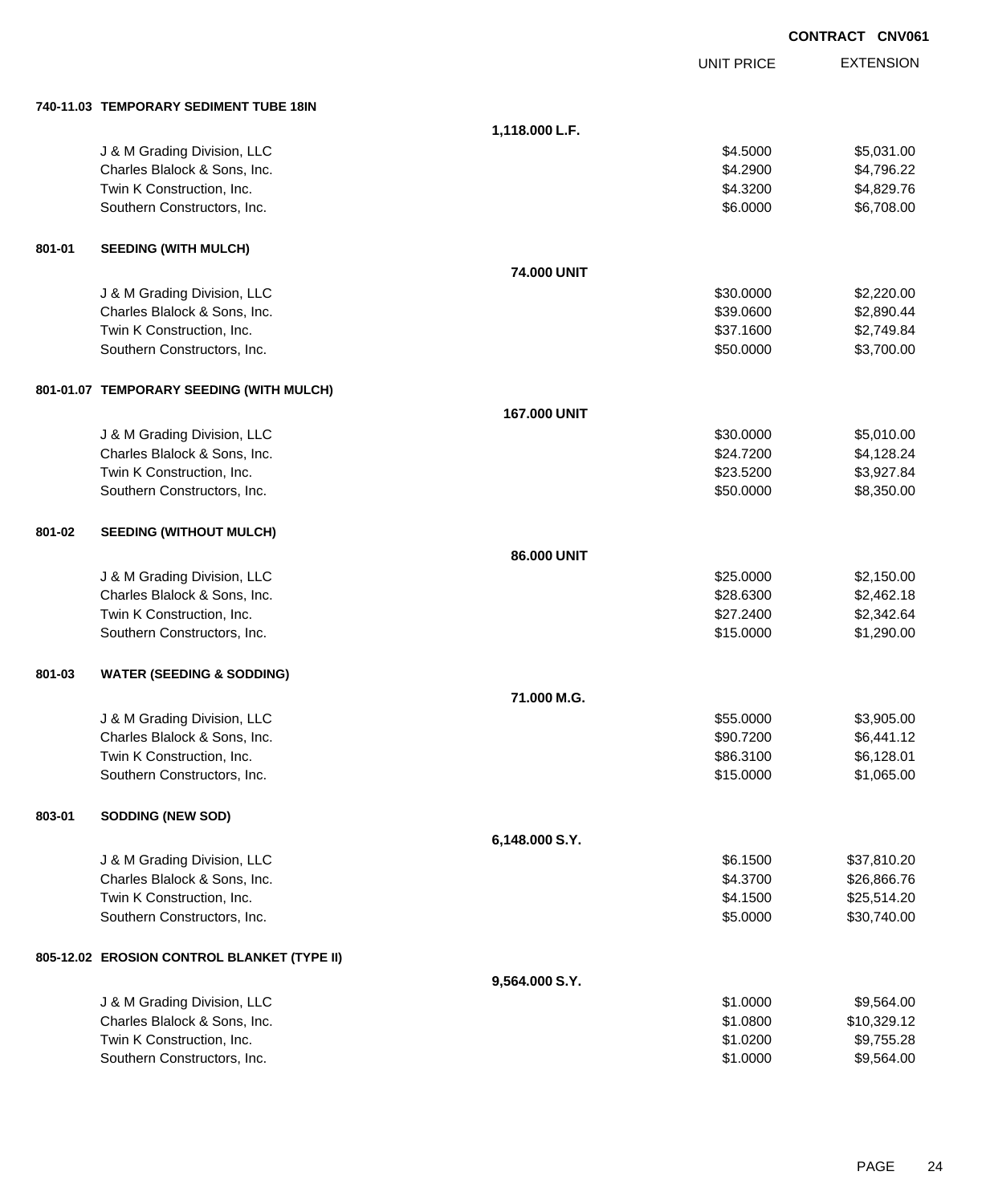EXTENSION UNIT PRICE

#### **806-02.03 PROJECT MOWING**

|                              | <b>10.000 CYCL</b> |             |
|------------------------------|--------------------|-------------|
| J & M Grading Division, LLC  | \$2,500,0000       | \$25,000.00 |
| Charles Blalock & Sons, Inc. | \$500,0000         | \$5,000,00  |
| Twin K Construction, Inc.    | \$1.186.7400       | \$11.867.40 |
| Southern Constructors, Inc.  | \$1,000,0000       | \$10,000,00 |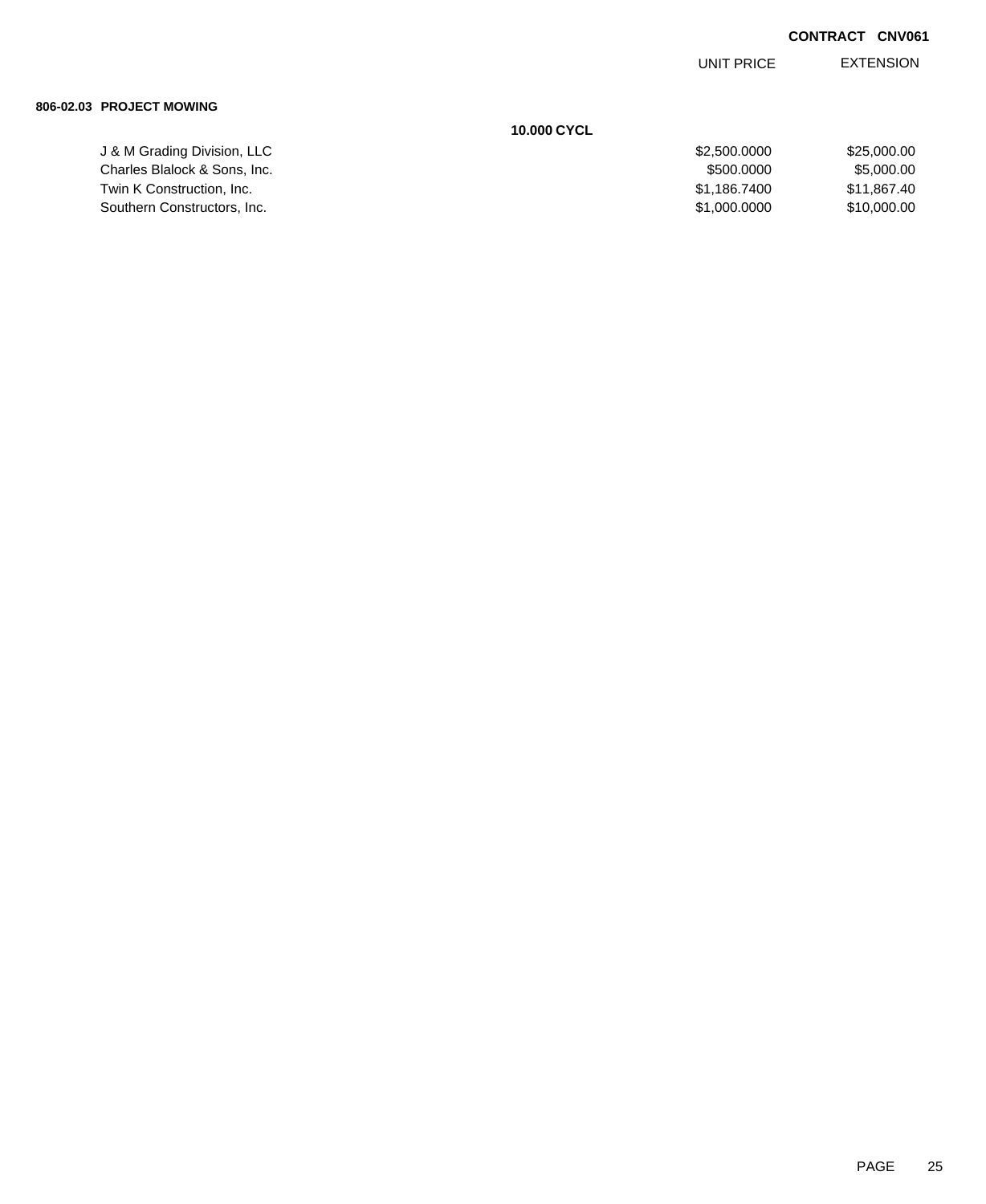|                                              |                   |                   | <b>CONTRACT CNV061</b> |  |
|----------------------------------------------|-------------------|-------------------|------------------------|--|
|                                              |                   | <b>UNIT PRICE</b> | <b>EXTENSION</b>       |  |
| <b>UTILITY CATEGORY</b>                      |                   |                   |                        |  |
| 795-02.05 8IN HDPE WATER LINE                |                   |                   |                        |  |
|                                              | 10.000 L.F.       |                   |                        |  |
| J & M Grading Division, LLC                  |                   | \$105.0000        | \$1,050.00             |  |
| Charles Blalock & Sons, Inc.                 |                   | \$217.2000        | \$2,172.00             |  |
| Twin K Construction, Inc.                    |                   | \$107.8900        | \$1,078.90             |  |
| Southern Constructors, Inc.                  |                   | \$150.0000        | \$1,500.00             |  |
| 795-02.07 12IN HDPE WATER LINE               |                   |                   |                        |  |
|                                              | 490,000 L.F.      |                   |                        |  |
| J & M Grading Division, LLC                  |                   | \$189,0000        | \$92,610.00            |  |
| Charles Blalock & Sons, Inc.                 |                   | \$138.2400        | \$67,737.60            |  |
| Twin K Construction, Inc.                    |                   | \$194.1900        | \$95,153.10            |  |
| Southern Constructors, Inc.                  |                   | \$200.0000        | \$98,000.00            |  |
| 795-06.07 CONNECT TO 12IN WATER LINE         |                   |                   |                        |  |
|                                              | <b>1.000 EACH</b> |                   |                        |  |
| J & M Grading Division, LLC                  |                   | \$8,400.0000      | \$8,400.00             |  |
| Charles Blalock & Sons, Inc.                 |                   | \$14,228.4300     | \$14,228.43            |  |
| Twin K Construction, Inc.                    |                   | \$5,394.2800      | \$5,394.28             |  |
| Southern Constructors, Inc.                  |                   | \$10,000.0000     | \$10,000.00            |  |
| 795-07.06 8IN X 8IN TAPPING SLEEVE AND VALVE |                   |                   |                        |  |
|                                              | <b>1.000 EACH</b> |                   |                        |  |
| J & M Grading Division, LLC                  |                   | \$5,250.0000      | \$5,250.00             |  |
| Charles Blalock & Sons, Inc.                 |                   | \$18,009.4000     | \$18,009.40            |  |
| Twin K Construction, Inc.                    |                   | \$5,394.2800      | \$5,394.28             |  |
| Southern Constructors, Inc.                  |                   | \$7,500.0000      | \$7,500.00             |  |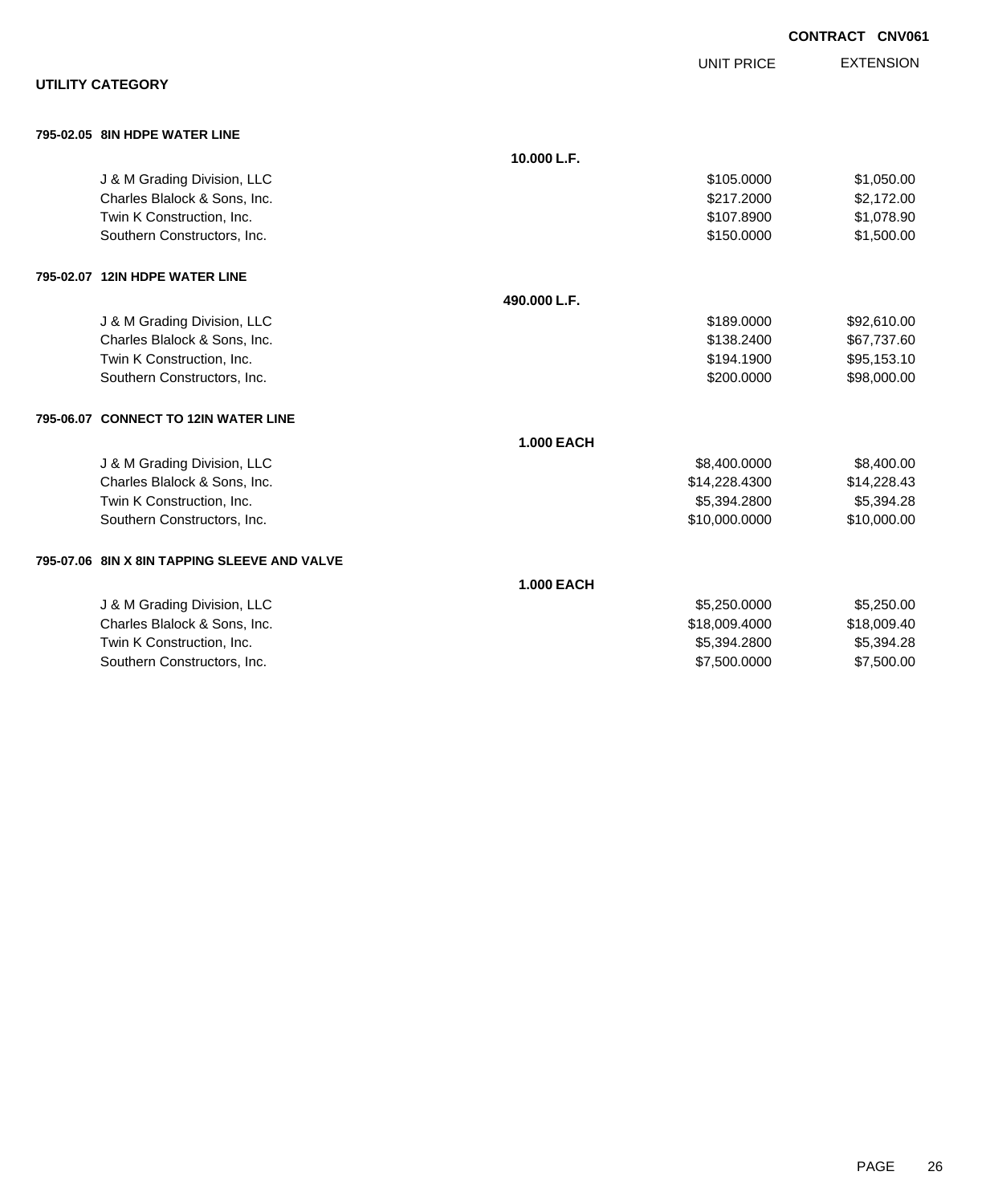### **SUB-TOTAL ROADWAY**

| J & M Grading Division, LLC  | \$3,962,237.63 |
|------------------------------|----------------|
| Charles Blalock & Sons, Inc. | \$4,316,208.48 |
| Twin K Construction, Inc.    | \$4,509,716.55 |
| Southern Constructors, Inc.  | \$4,580,097.75 |
| <b>SUB-TOTAL UTILITY</b>     |                |
| J & M Grading Division, LLC  | \$107,310.00   |
| Charles Blalock & Sons, Inc. | \$102,147.43   |
| Twin K Construction, Inc.    | \$107,020.56   |
| Southern Constructors, Inc.  | \$117,000.00   |
|                              |                |
| <b>TOTAL CONTRACT</b>        |                |
| J & M Grading Division, LLC  | \$4,069,547.63 |

| J & M Grading Division, LLC  | \$4.069.547.63 |
|------------------------------|----------------|
| Charles Blalock & Sons. Inc. | \$4.418.355.91 |
| Twin K Construction, Inc.    | \$4,616,737.11 |
| Southern Constructors, Inc.  | \$4,697,097.75 |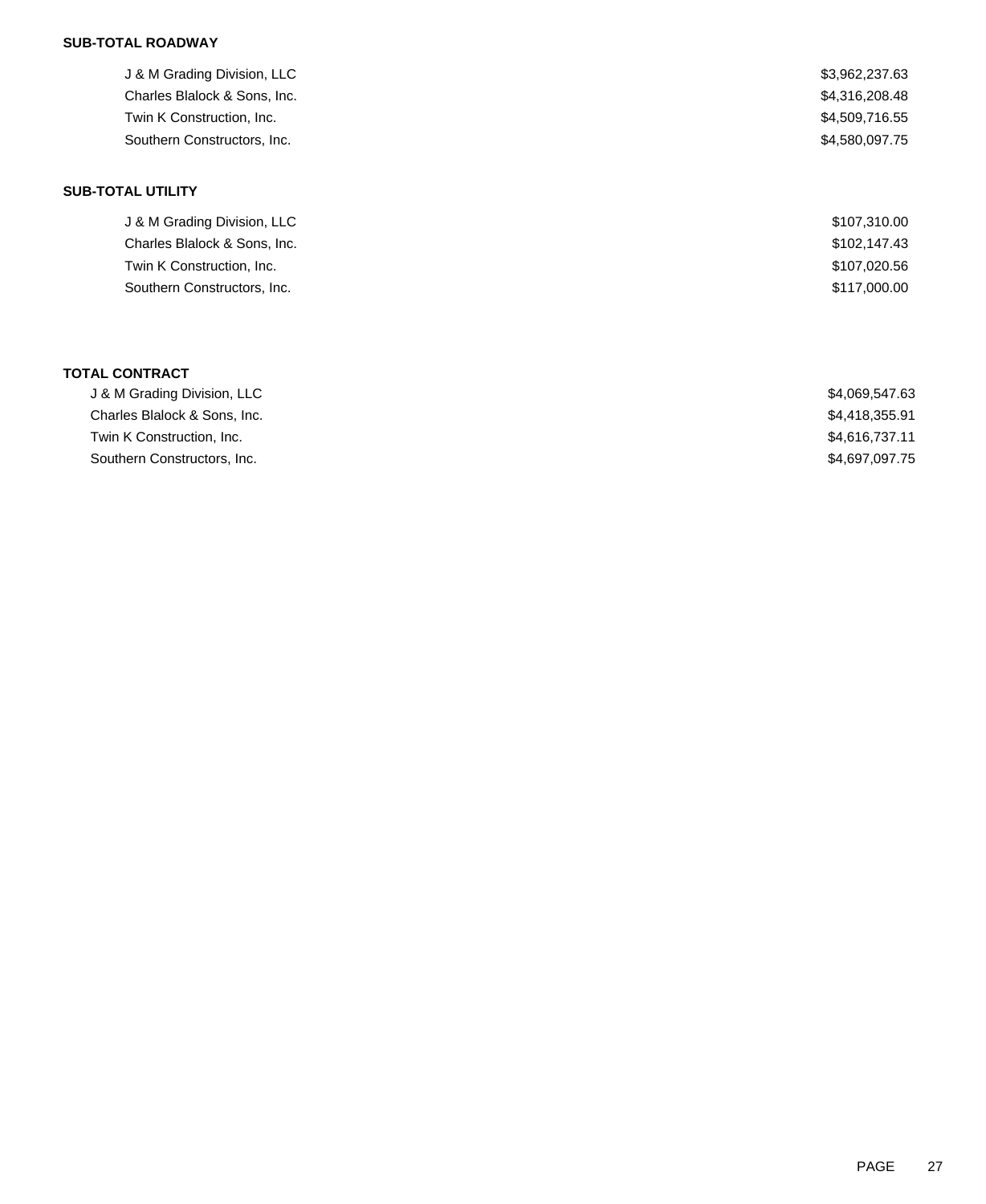# **DEPARTMENT OF TRANSPORTATION SUMMARY OF BIDS LETTING OF MARCH 26, 2021 STATE OF TENNESSEE**

#### KNOX COUNTY (Contract No. CNV092 Call 043)

NH/HSIP-33(135),47016-3225-94,47016-8225-14,NH/HSIP-71(45),47024-3240- 94,47024-8240-14

THE RESURFACING ON U.S. 441 (S.R. 71) FROM NEAR NIXON ROAD (L.M. 3.93) TO U.S. 441 (S.R. 33) (L.M. 8.13) AND ON U.S. 441 (S.R. 33) FROM NEAR WEST HILL AVENUE (L.M. 7.02) TO NEAR WEST MAIN AVENUE (L.M. 7.09).

PROJECT LENGTH - 4.270 MILES

COMPLETION TIME - ON OR BEFORE SEPTEMBER 30, 2021

DBE GOAL 6.50%

TOTAL CONTRACT

APAC-Atlantic, Inc. 62,561,497.20

Rogers Group, Inc. 6. 2008. The State of the Second State of the Second State of Second State of Second State S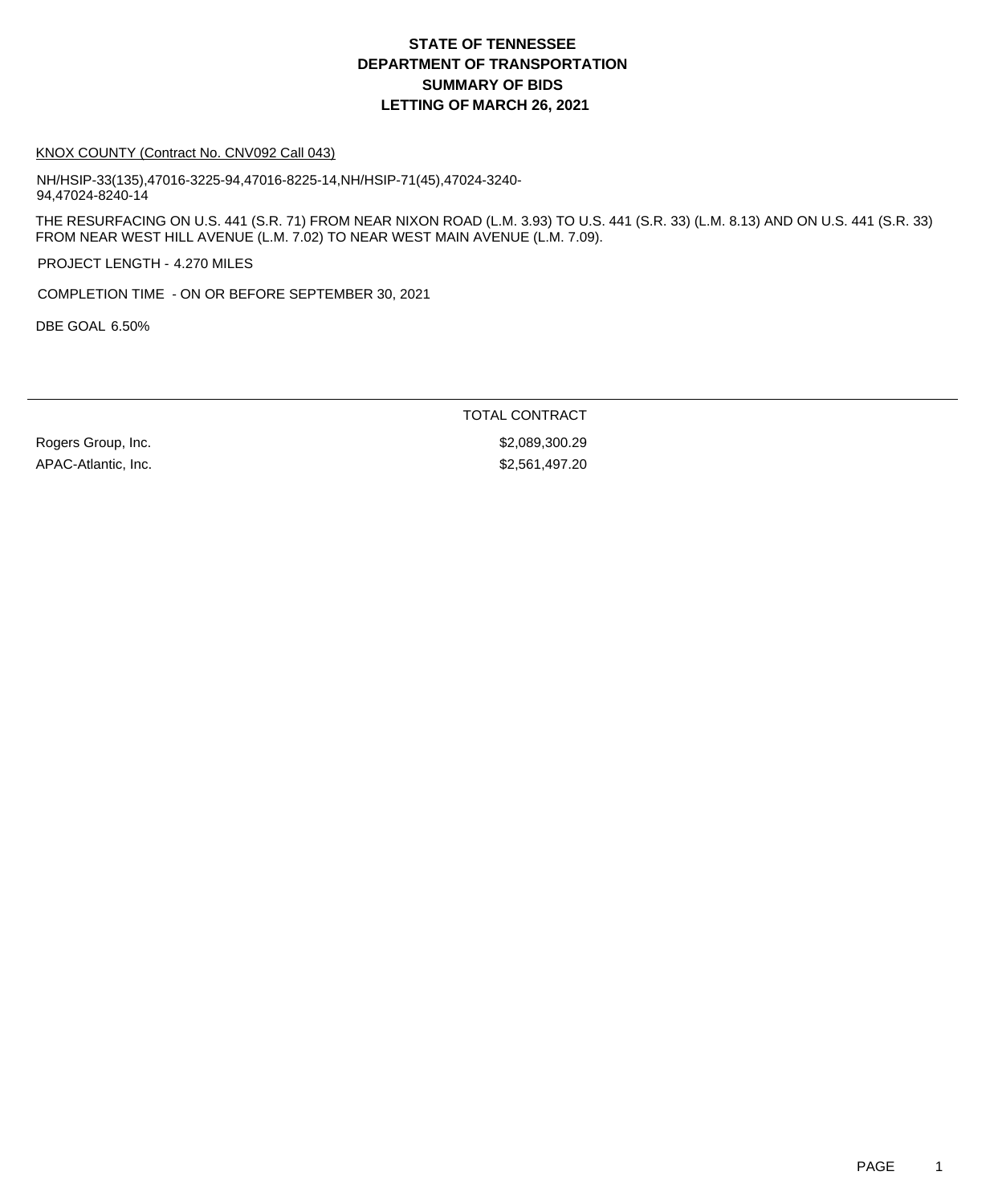EXTENSION **CONTRACT CNV092** UNIT PRICE **ROADWAY CATEGORY 208-01.05 BROOMING & DEGRASSING SHOULDERS 8.400 L.M.** Rogers Group, Inc. \$1,225.0000 \$1,225.0000 \$10,290.00 APAC-Atlantic, Inc. \$500.000 \$4,200.00 **307-01.15 ASC MIX (PG64-22) (BPMLC-HM) GRADING CS 2,710.000 TON** Rogers Group, Inc. \$91.8500 \$248,913.50 APAC-Atlantic, Inc. \$11.0000 \$300,810.00 **403-01 BITUMINOUS MATERIAL FOR TACK COAT (TC) 80.000 TON** Rogers Group, Inc. \$56,400.00 \$56,400.00 \$56,400.00 \$56,400.00 APAC-Atlantic, Inc. \$56,000.00 \$56,000.00 \$56,000.00 \$56,000.00 \$56,000.00 \$56,000.00 \$56,000.00 \$56,000.00 \$56,000 **411-02.10 ACS MIX(PG70-22) GRADING D 13,799.000 TON** Rogers Group, Inc. \$97.9500 \$1,351,612.05 APAC-Atlantic, Inc. \$1,642,081.00 \$1,642,081.00 **411-12.03 SCORING FOR RUMBLE STRIPE (NON-CONTINUOUS) (8IN WIDTH) 3.660 L.M.** Rogers Group, Inc. \$634.0000 \$2,320.44 APAC-Atlantic, Inc. \$1,209.00 \$4,209.00 \$4,209.00 \$4,209.00 \$4,209.00 \$4,209.00 \$4,209.00 \$4,209.00 \$4,209.00 \$4,209.00 \$4,209.00 \$4,209.00 \$4,209.00 \$4,209.00 \$4,209.00 \$4,209.00 \$4,209.00 \$4,209.00 \$4,209.00 \$4,209.00 \$4 **415-01.01 COLD PLANING BITUMINOUS PAVEMENT 588.000 TON** Rogers Group, Inc. \$26,518.80 \$26,518.80 APAC-Atlantic, Inc. \$61.0000 \$35,868.00 **415-01.02 COLD PLANING BITUMINOUS PAVEMENT 3,174.000 S.Y.** Rogers Group, Inc. \$14,124.30 APAC-Atlantic, Inc. \$21,424.50 **701-02.01 CONCRETE CURB RAMP (RETROFIT) 3,175.000 S.F.** Rogers Group, Inc. \$26.6000 \$84,455.00 APAC-Atlantic, Inc. \$38.0000 \$120,650.00 **701-02.03 CONCRETE CURB RAMP 1,250.000 S.F.** Rogers Group, Inc. \$37,562.50 APAC-Atlantic, Inc. \$35.000 \$43,750.00 **712-01 TRAFFIC CONTROL 1.000 LS** Rogers Group, Inc. \$65,000.000 \$65,000.000 \$65,000.000 \$65,000.000 \$65,000.000 \$65,000.00 APAC-Atlantic, Inc. \$106,500.000 \$106,500.000 \$106,500.000 \$106,500.000 \$106,500.000 \$106,500.00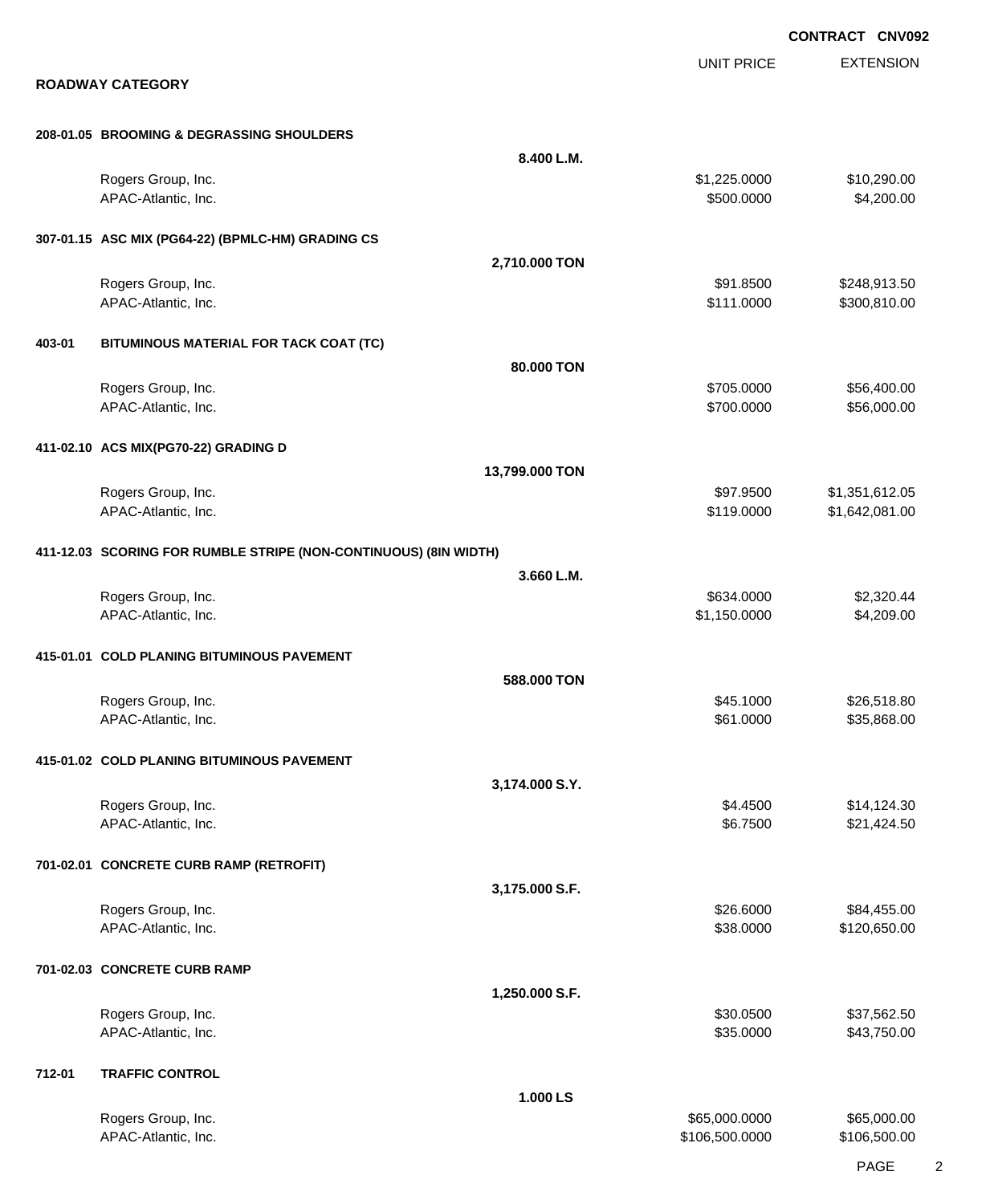UNIT PRICE

|        | 712-04.01 FLEXIBLE DRUMS (CHANNELIZING)                           |                   |                      |                            |
|--------|-------------------------------------------------------------------|-------------------|----------------------|----------------------------|
|        |                                                                   | 265.000 EACH      |                      |                            |
|        | Rogers Group, Inc.                                                |                   | \$21.3500            | \$5,657.75                 |
|        | APAC-Atlantic, Inc.                                               |                   | \$24.0000            | \$6,360.00                 |
|        |                                                                   |                   |                      |                            |
|        | 712-05.01 WARNING LIGHTS (TYPE A)                                 |                   |                      |                            |
|        |                                                                   | 183.000 EACH      |                      |                            |
|        | Rogers Group, Inc.                                                |                   | \$1.0500             | \$192.15                   |
|        | APAC-Atlantic, Inc.                                               |                   | \$1.0000             | \$183.00                   |
| 712-06 | <b>SIGNS (CONSTRUCTION)</b>                                       |                   |                      |                            |
|        |                                                                   |                   |                      |                            |
|        |                                                                   | 1,813.000 S.F.    |                      |                            |
|        | Rogers Group, Inc.<br>APAC-Atlantic, Inc.                         |                   | \$7.6500<br>\$8.5000 | \$13,869.45<br>\$15,410.50 |
|        |                                                                   |                   |                      |                            |
|        | 712-08.03 ARROW BOARD (TYPE C)                                    |                   |                      |                            |
|        |                                                                   | <b>6.000 EACH</b> |                      |                            |
|        | Rogers Group, Inc.                                                |                   | \$745.0000           | \$4,470.00                 |
|        | APAC-Atlantic, Inc.                                               |                   | \$800.0000           | \$4,800.00                 |
|        |                                                                   |                   |                      |                            |
|        | 716-01.21 SNOWPLOWABLE RAISED PAVEMENT MARKERS (BI-DIR) (1 COLOR) |                   |                      |                            |
|        |                                                                   | 554.000 EACH      |                      |                            |
|        | Rogers Group, Inc.                                                |                   | \$24.0000            | \$13,296.00                |
|        | APAC-Atlantic, Inc.                                               |                   | \$27.0000            | \$14,958.00                |
|        |                                                                   |                   |                      |                            |
|        | 716-01.23 SNOWPLOWABLE RAISED PAVEMENT MARKERS (BI-DIR)(2 COLOR)  |                   |                      |                            |
|        |                                                                   | 593,000 EACH      |                      |                            |
|        | Rogers Group, Inc.                                                |                   | \$24.0000            | \$14,232.00                |
|        | APAC-Atlantic, Inc.                                               |                   | \$27.0000            | \$16,011.00                |
|        | 716-01.30 REMOVAL OF SNOWPLOWABLE REFLECTIVE MARKER               |                   |                      |                            |
|        |                                                                   | 1,147.000 EACH    |                      |                            |
|        | Rogers Group, Inc.                                                |                   | \$7.4000             |                            |
|        | APAC-Atlantic, Inc.                                               |                   | \$8.0000             | \$8,487.80<br>\$9,176.00   |
|        |                                                                   |                   |                      |                            |
|        | 716-02.03 PLASTIC PAVEMENT MARKING (CROSS-WALK)                   |                   |                      |                            |
|        |                                                                   | 525.000 L.F.      |                      |                            |
|        | Rogers Group, Inc.                                                |                   | \$9.5000             | \$4,987.50                 |
|        | APAC-Atlantic, Inc.                                               |                   | \$10.0000            | \$5,250.00                 |
|        |                                                                   |                   |                      |                            |
|        | 716-02.05 PLASTIC PAVEMENT MARKING (STOP LINE)                    |                   |                      |                            |
|        |                                                                   | 1,650.000 L.F.    |                      |                            |
|        | Rogers Group, Inc.                                                |                   | \$9.5000             | \$15,675.00                |
|        | APAC-Atlantic, Inc.                                               |                   | \$10.0000            | \$16,500.00                |
|        |                                                                   |                   |                      |                            |
|        | 716-02.06 PLASTIC PAVEMENT MARKING (TURN LANE ARROW)              |                   |                      |                            |
|        |                                                                   | 32.000 EACH       |                      |                            |
|        | Rogers Group, Inc.                                                |                   | \$155.0000           | \$4,960.00                 |
|        | APAC-Atlantic, Inc.                                               |                   | \$178.0000           | \$5,696.00                 |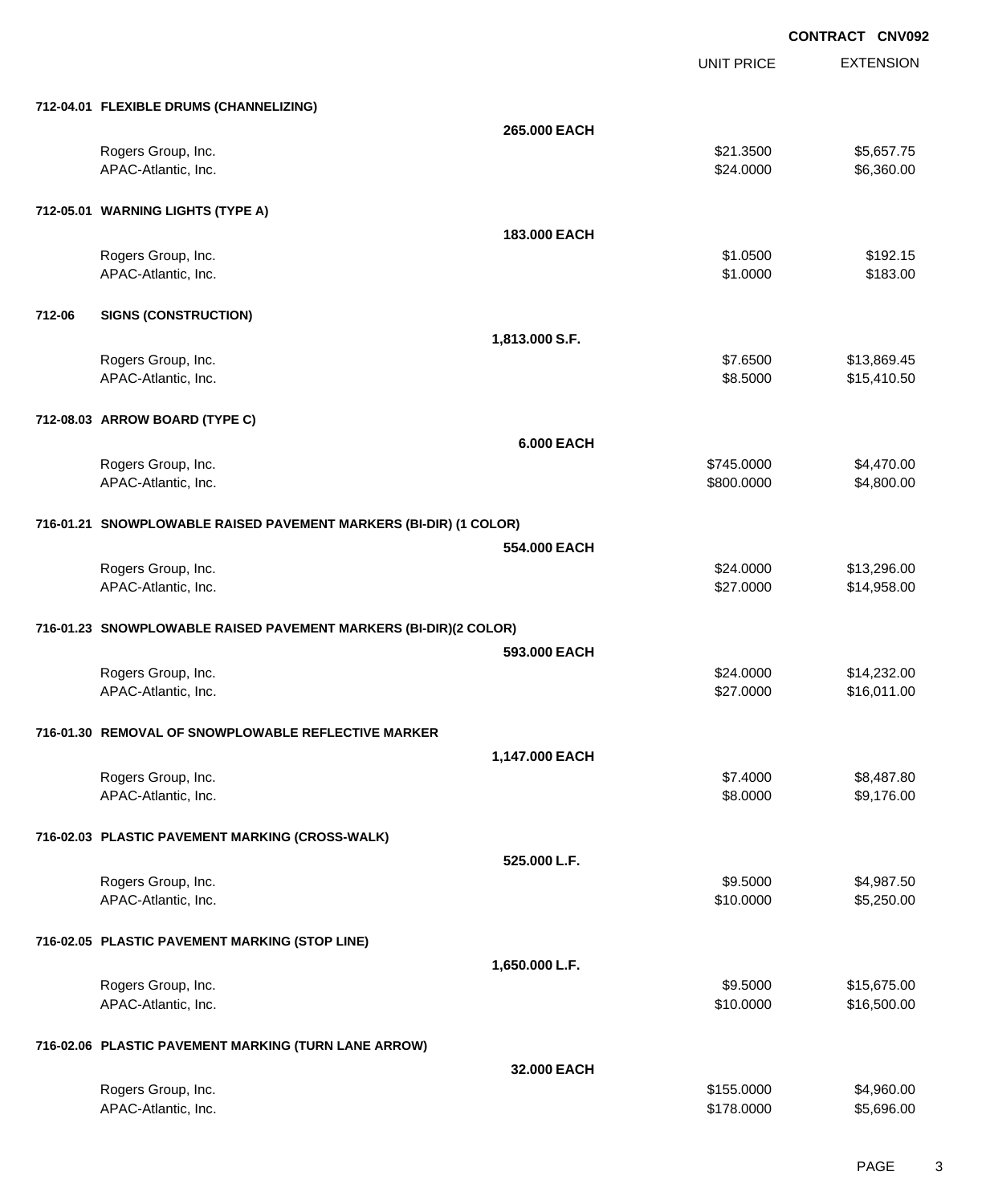**EXTENSION CONTRACT CNV092** UNIT PRICE **716-02.09 PLASTIC PAVEMENT MARKING (LONGITUDINAL CROSS-WALK) 350.000 L.F.** Rogers Group, Inc. \$21.0000 \$7,350.00 APAC-Atlantic, Inc. \$23.5000 \$8,225.00 **716-05.20 PAINTED PAVEMENT MARKING (6" LINE) 21.600 L.M.** Rogers Group, Inc. \$17,064.00 APAC-Atlantic, Inc. \$19,440.00 \$19,440.00 \$19,440.00 \$19,440.00 \$19,440.00 \$19,440.00 \$19,440.00 \$19,440.00 \$1 **716-12.02 ENHANCED FLATLINE THERMO PVMT MRKNG (6IN LINE) 0.600 L.M.** Rogers Group, Inc. \$4,650.0000 \$2,790.00 APAC-Atlantic, Inc. \$5,200.000 \$3,120.00 **716-13.02 SPRAY THERMO PVMT MRKNG (60 mil) (6IN LINE) 11.000 L.M.** Rogers Group, Inc. \$2,745.0000 \$30,195.00 APAC-Atlantic, Inc. \$3,000.000 \$3,000.000 \$3,000.000 \$3,000.000 \$3,000.000 \$3,000.00 **716-13.05 SPRAY THERMO PVMT MRKNG (60 mil) (6IN DOTTED LINE) 21.000 L.F.** Rogers Group, Inc. \$22.05 APAC-Atlantic, Inc. \$1.2000 \$25.20 **717-01 MOBILIZATION 1.000 LS** Rogers Group, Inc. \$46,180.000 \$46,180.000 \$46,180.000 \$46,180.000 \$46,180.000 \$46,180.00 APAC-Atlantic, Inc. \$65,200.000 \$65,200.000 \$65,200.000 \$65,200.000 \$65,200.000 \$65,200.00 **730-14.02 SAW SLOT 500.000 L.F.** Rogers Group, Inc. \$2,025.00 \$2,025.00 \$2,025.00 \$2,025.00 \$2,025.00 \$2,025.00 \$2,025.00 \$2,025.00 \$2,025.00 \$2,025.00 \$2,025.00 \$2,025.00 \$2,025.00 \$2,025.00 \$2,025.00 \$2,025.00 \$2,025.00 \$2,025.00 \$2,025.00 \$2,025.00 \$2, APAC-Atlantic, Inc. \$2,000.00 \$2,000.00 \$2,000.00 \$2,000.00 \$2,000.00 \$2,000.00 \$2,000.00 \$2,000.00 \$2,000.00 \$2,000.00 \$2,000.00 \$2,000.00 \$2,000.00 \$2,000.00 \$2,000.00 \$2,000.00 \$2,000.00 \$2,000.00 \$2,000.00 \$2,000.00 \$2 **730-14.03 LOOP WIRE 1,000.000 L.F.** Rogers Group, Inc. \$650.00 \$650.00 \$650.00 \$650.00 \$650.00 \$650.00 \$650.00 \$650.00 \$650.00 \$650.00 \$650.00 \$650 APAC-Atlantic, Inc. \$650.00 \$650.00 \$650.00 \$650.00 \$650.00 \$650.00 \$650.00 \$650.00 \$650.00 \$650.00 \$650.00 \$650.00 \$650.00 \$650.00 \$650.00 \$650.00 \$650.00 \$650.00 \$650.00 \$650.00 \$650.00 \$650.00 \$650.00 \$650.00 \$650.00 \$6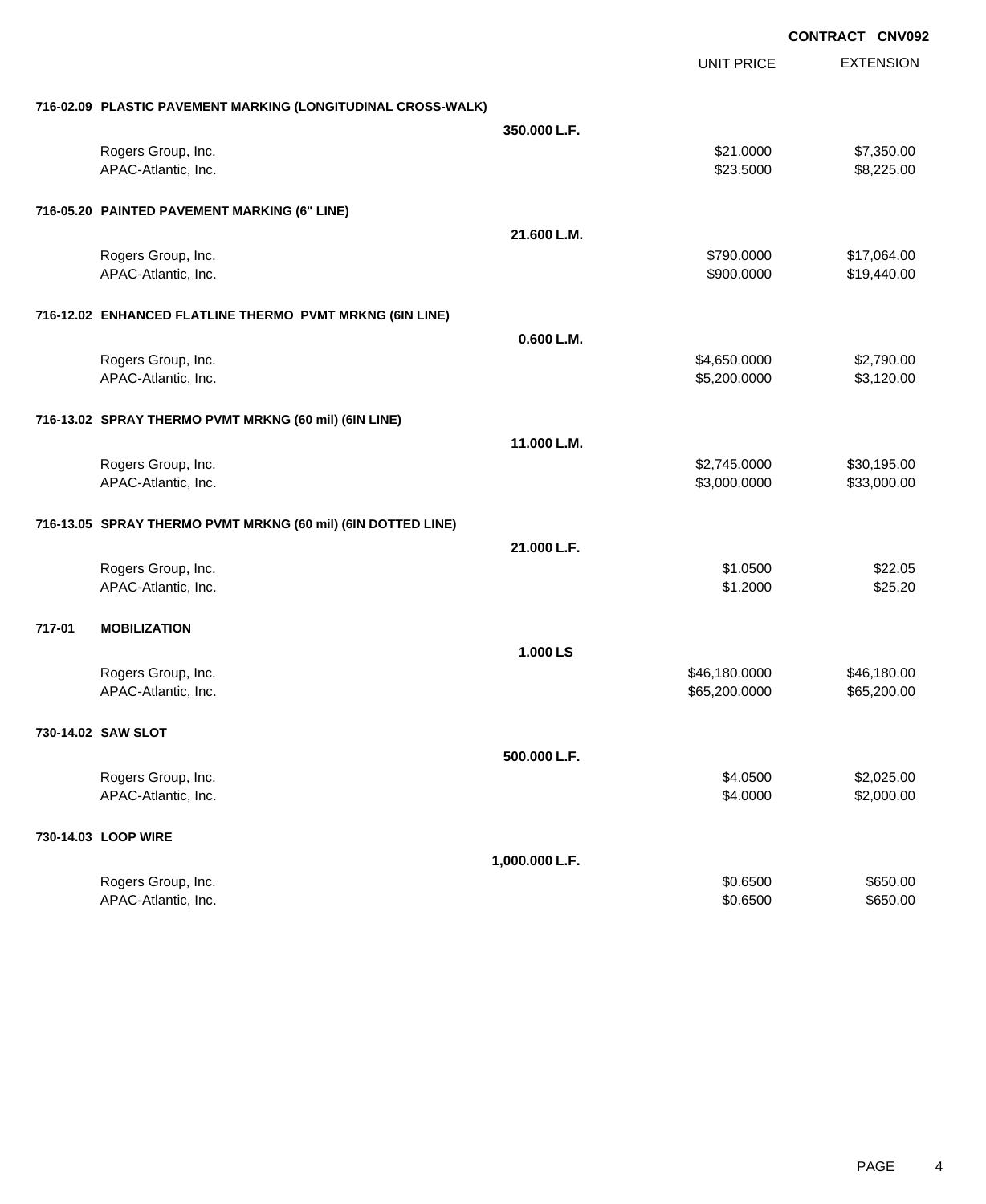### **SUB-TOTAL ROADWAY**

Rogers Group, Inc. \$2,089,300.29 APAC-Atlantic, Inc. \$2,561,497.20

#### **TOTAL CONTRACT**

Rogers Group, Inc. \$2,089,300.29 APAC-Atlantic, Inc. \$2,561,497.20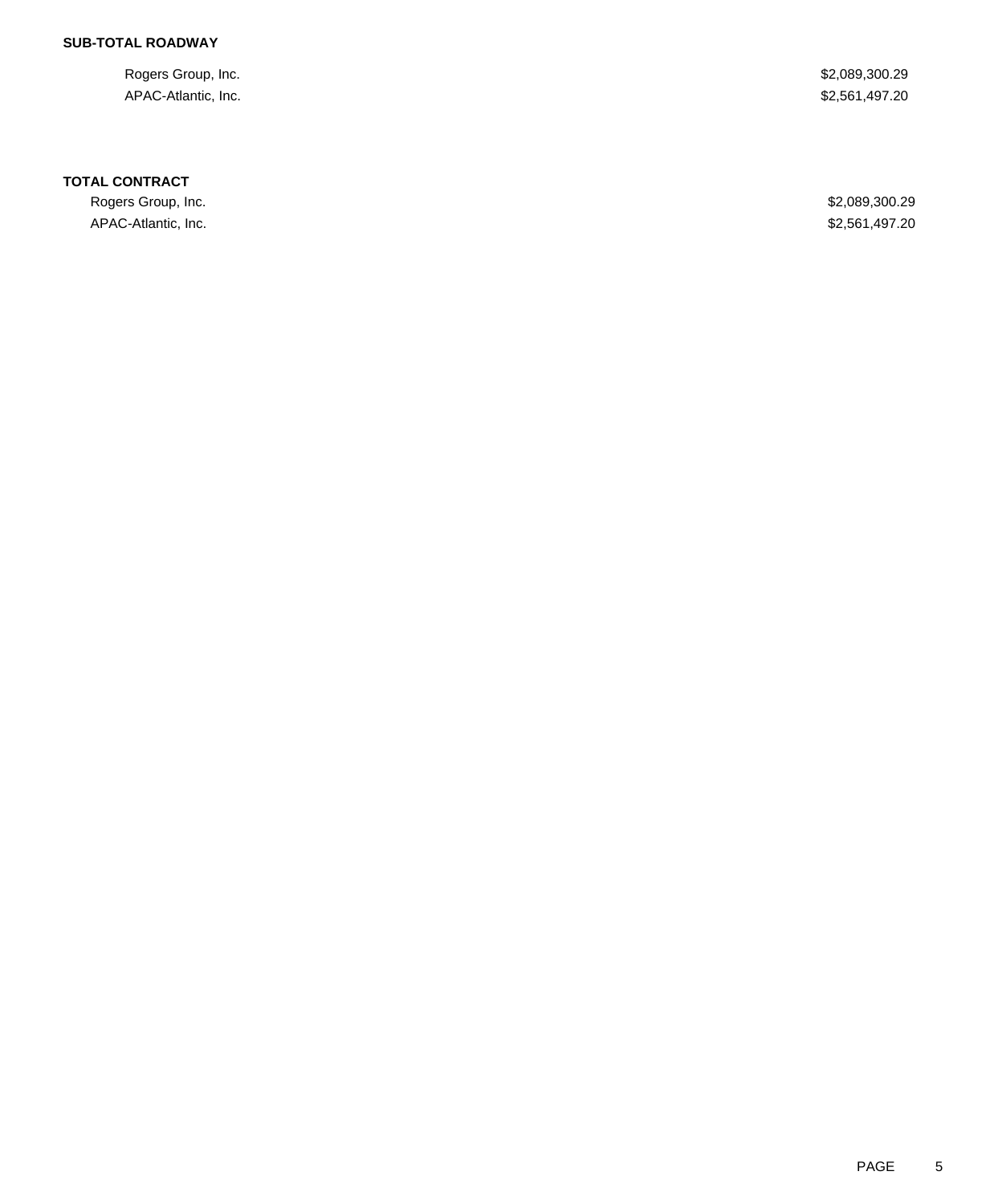# **DEPARTMENT OF TRANSPORTATION SUMMARY OF BIDS LETTING OF MARCH 26, 2021 STATE OF TENNESSEE**

#### KNOX COUNTY (Contract No. CNV133 Call 044)

NH-I-40-7(181),47002-4170-04,47002-8170-44,NH-I-40-7(182),47002-8171-44,NH-I-75-3(191),47006-4169-04,47006-8169-44

THE RESURFACING ON I-40 FROM THE LOUDON COUNTY LINE (L.M. 0.00) TO NEAR S.R. 131 (L.M. 5.49) AND ON I-75 FROM NEAR I-40 (L.M. 0.00) TO NEAR I-275 (L.M. 3.60), INCLUDING BRIDGE REPAIR.

PROJECT LENGTH - 9.090 MILES

COMPLETION TIME - ON OR BEFORE NOVEMBER 30, 2021

DBE GOAL 8.00%

TOTAL CONTRACT

APAC-Atlantic, Inc. 6. 2010 12:30 12:30 12:30 12:30 12:30 12:30 12:30 12:30 12:30 12:30 12:30 12:30 12:30 12:30

Rogers Group, Inc. 6. 2010 12:30 13:30:31 1038.89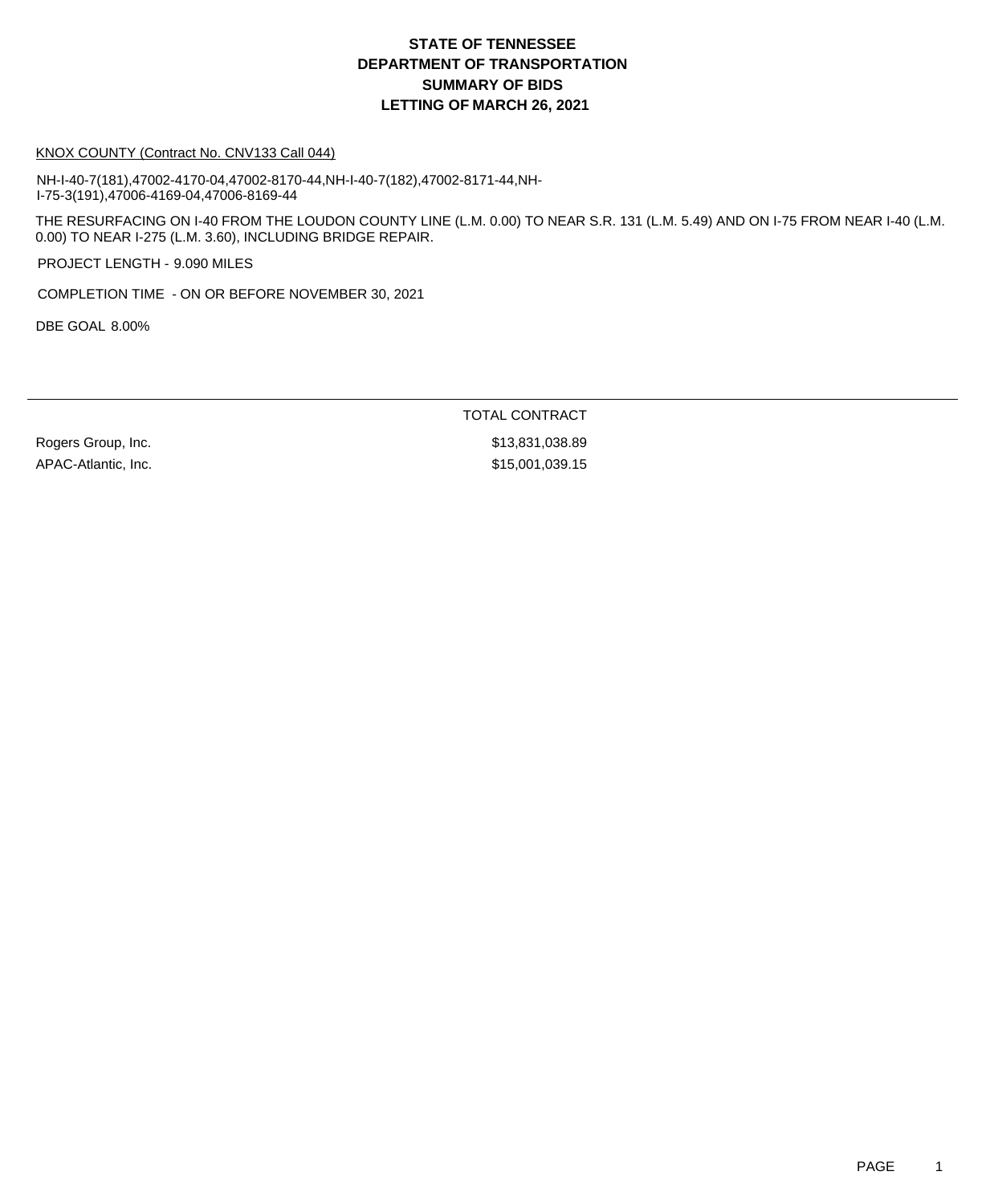EXTENSION **CONTRACT CNV133** UNIT PRICE **ROADWAY CATEGORY 201-01 CLEARING AND GRUBBING 1.000 LS** Rogers Group, Inc. 6. 2012. The State of the State of the State of the State of State of State of State of State of State of State of State of State of State of State of State of State of State of State of State of State o APAC-Atlantic, Inc. 6. 285,000.000 \$285,000.000 \$285,000.000 \$285,000.000 \$285,000.000 \$285,000.00 **202-03.01 REMOVAL OF ASPHALT PAVEMENT 2,714.000 S.Y.** Rogers Group, Inc. \$16,680.80 APAC-Atlantic, Inc. \$19.5000 \$52,923.00 **208-01.05 BROOMING & DEGRASSING SHOULDERS 14.400 L.M.** Rogers Group, Inc. \$15,393.60 APAC-Atlantic, Inc. \$1,215.0000 \$1,215.0000 \$17,496.00 **303-01 MINERAL AGGREGATE, TYPE A BASE, GRADING D 648.000 TON** Rogers Group, Inc. \$36.4500 \$23,619.60 APAC-Atlantic, Inc. \$26,892.00 \$26,892.00 \$26,892.00 \$26,892.00 \$26,892.00 \$26,892.00 **307-03.08 ASPHALT CONCRETE MIX (PG76-22) (BPMB-HM) GRADING B-M2 51,276.000 TON** Rogers Group, Inc. \$90.9500 \$4,663,552.20 APAC-Atlantic, Inc. 6. 2011 19:30 12:3000 \$4,681,498.80 **403-01 BITUMINOUS MATERIAL FOR TACK COAT (TC) 469.000 TON** Rogers Group, Inc. \$363,475.000 \$363,475.000 \$363,475.000 \$363,475.000 \$363,475.000 \$363,475.00 APAC-Atlantic, Inc. 6. 2010. The state of the state of the state of the state of the state of the state of the state of the state of the state of the state of the state of the state of the state of the state of the state o **411-01.07 ACS MIX (PG64-22) GRADING E SHOULDER 20,806.000 TON** Rogers Group, Inc. \$90.3000 \$1,878,781.80 APAC-Atlantic, Inc. \$94.0500 \$1,956,804.30 **411-01.21 LONGITUDINAL JOINT SEALANT 36.000 L.M.** Rogers Group, Inc. \$2,350.0000 \$84,600.00 APAC-Atlantic, Inc. \$2,670.0000 \$96,120.00 **411-03.10 ACS MIX(PG76-22) GRADING D 29,536.000 TON** Rogers Group, Inc. \$112.0000 \$3,308,032.00 APAC-Atlantic, Inc. 6. 2010. The state of the state of the state of the state of the state of the state of the state of the state of the state of the state of the state of the state of the state of the state of the state o **411-12.01 SCORING SHOULDERS (CONTINUOUS) (16IN WIDTH) 36.400 L.M.** Rogers Group, Inc. \$23,660.00 \$23,660.00 \$23,660.00 \$23,660.00 \$23,660.00 \$23,660.00 \$23,660.00 APAC-Atlantic, Inc. \$620.000 \$22,568.00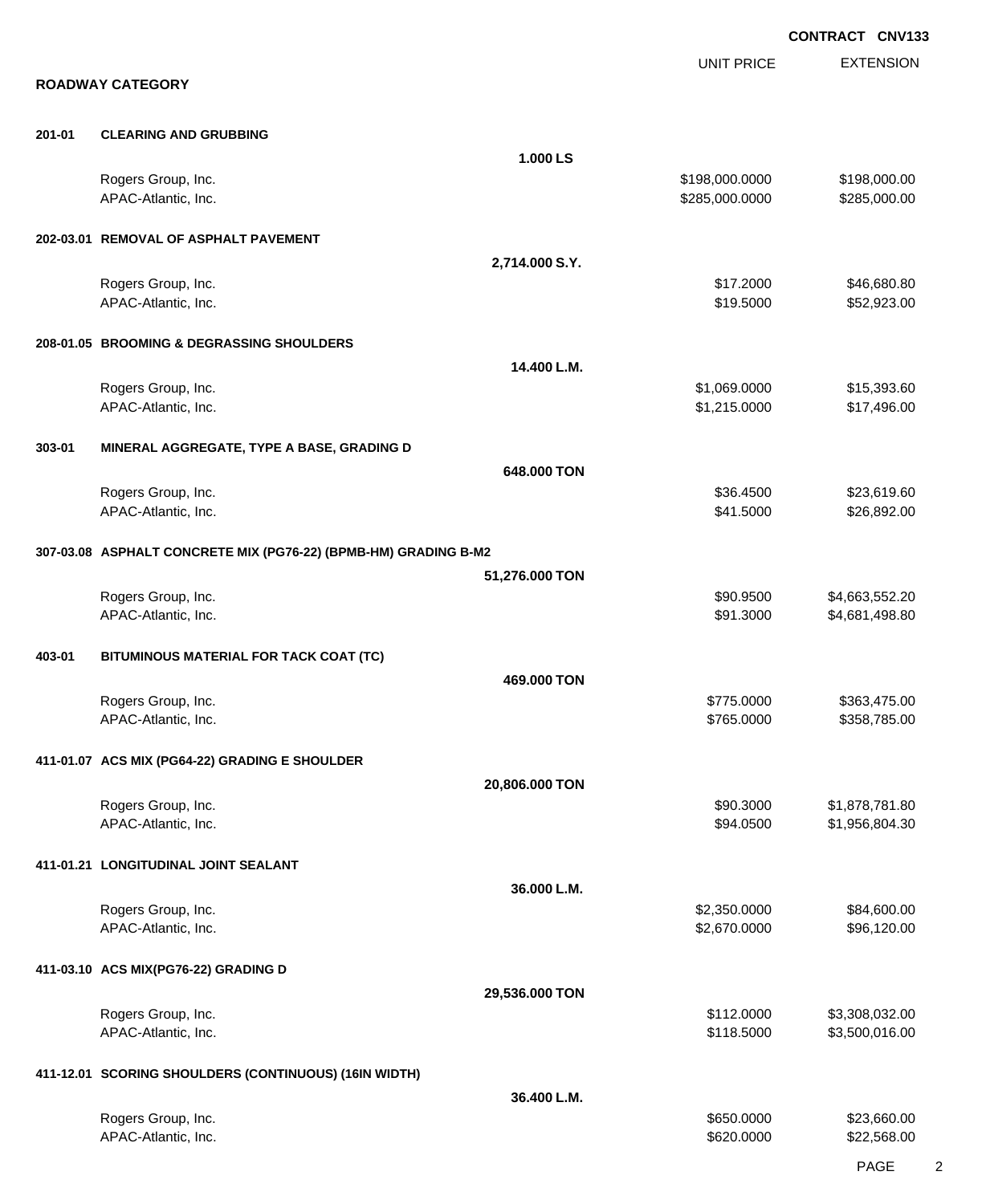UNIT PRICE

EXTENSION

**415-01.01 COLD PLANING BITUMINOUS PAVEMENT**

|        | 415-01.01 COLD PLANING BITUMINOUS PAVEMENT            |                    |                |                            |
|--------|-------------------------------------------------------|--------------------|----------------|----------------------------|
|        |                                                       | 45,917.000 TON     |                |                            |
|        | Rogers Group, Inc.                                    |                    | \$22.0500      | \$1,012,469.85             |
|        | APAC-Atlantic, Inc.                                   |                    | \$29.2000      | \$1,340,776.40             |
|        |                                                       |                    |                |                            |
|        | 502-08.01 RESEALING JOINTS (HOT POURED ELASTIC)       |                    |                |                            |
|        |                                                       | 34,755.000 L.F.    |                |                            |
|        |                                                       |                    |                |                            |
|        | Rogers Group, Inc.                                    |                    | \$1.2000       | \$41,706.00                |
|        | APAC-Atlantic, Inc.                                   |                    | \$1.3500       | \$46,919.25                |
| 712-01 | <b>TRAFFIC CONTROL</b>                                |                    |                |                            |
|        |                                                       |                    |                |                            |
|        |                                                       | 1.000 LS           |                |                            |
|        | Rogers Group, Inc.                                    |                    | \$495,000.0000 | \$495,000.00               |
|        | APAC-Atlantic, Inc.                                   |                    | \$360,000.0000 | \$360,000.00               |
|        | 712-04.01 FLEXIBLE DRUMS (CHANNELIZING)               |                    |                |                            |
|        |                                                       | 589.000 EACH       |                |                            |
|        |                                                       |                    |                |                            |
|        | Rogers Group, Inc.                                    |                    | \$22.0000      | \$12,958.00                |
|        | APAC-Atlantic, Inc.                                   |                    | \$25.0000      | \$14,725.00                |
|        | 712-05.01 WARNING LIGHTS (TYPE A)                     |                    |                |                            |
|        |                                                       |                    |                |                            |
|        |                                                       | 125.000 EACH       |                |                            |
|        | Rogers Group, Inc.                                    |                    | \$1.0000       | \$125.00                   |
|        | APAC-Atlantic, Inc.                                   |                    | \$1.0000       | \$125.00                   |
| 712-06 | <b>SIGNS (CONSTRUCTION)</b>                           |                    |                |                            |
|        |                                                       | 7,062.000 S.F.     |                |                            |
|        |                                                       |                    |                |                            |
|        | Rogers Group, Inc.                                    |                    | \$6.1500       | \$43,431.30                |
|        | APAC-Atlantic, Inc.                                   |                    | \$9.0000       | \$63,558.00                |
|        | 712-06.16 SIGNS (CONSTRUCTION)(REDUCED SPEED WARNING) |                    |                |                            |
|        |                                                       | <b>12.000 EACH</b> |                |                            |
|        |                                                       |                    |                |                            |
|        | Rogers Group, Inc.                                    |                    | \$485.0000     | \$5,820.00                 |
|        | APAC-Atlantic, Inc.                                   |                    | \$550.0000     | \$6,600.00                 |
|        | 712-08.03 ARROW BOARD (TYPE C)                        |                    |                |                            |
|        |                                                       | 12.000 EACH        |                |                            |
|        |                                                       |                    | \$875.0000     |                            |
|        | Rogers Group, Inc.<br>APAC-Atlantic, Inc.             |                    | \$2,000.0000   | \$10,500.00<br>\$24,000.00 |
|        |                                                       |                    |                |                            |
|        | 712-08.08 SPEED FEEDBACK SIGN ASSEMBLY                |                    |                |                            |
|        |                                                       | <b>6.000 EACH</b>  |                |                            |
|        | Rogers Group, Inc.                                    |                    | \$4,200.0000   | \$25,200.00                |
|        | APAC-Atlantic, Inc.                                   |                    | \$4,775.0000   | \$28,650.00                |
|        |                                                       |                    |                |                            |
|        | 712-08.09 DIGITAL SPEED LIMIT SIGN ASSEMBLY           |                    |                |                            |
|        |                                                       | 27.000 EACH        |                |                            |
|        | Rogers Group, Inc.                                    |                    | \$4,750.0000   | \$128,250.00               |
|        | APAC-Atlantic, Inc.                                   |                    | \$6,500.0000   | \$175,500.00               |
|        |                                                       |                    |                |                            |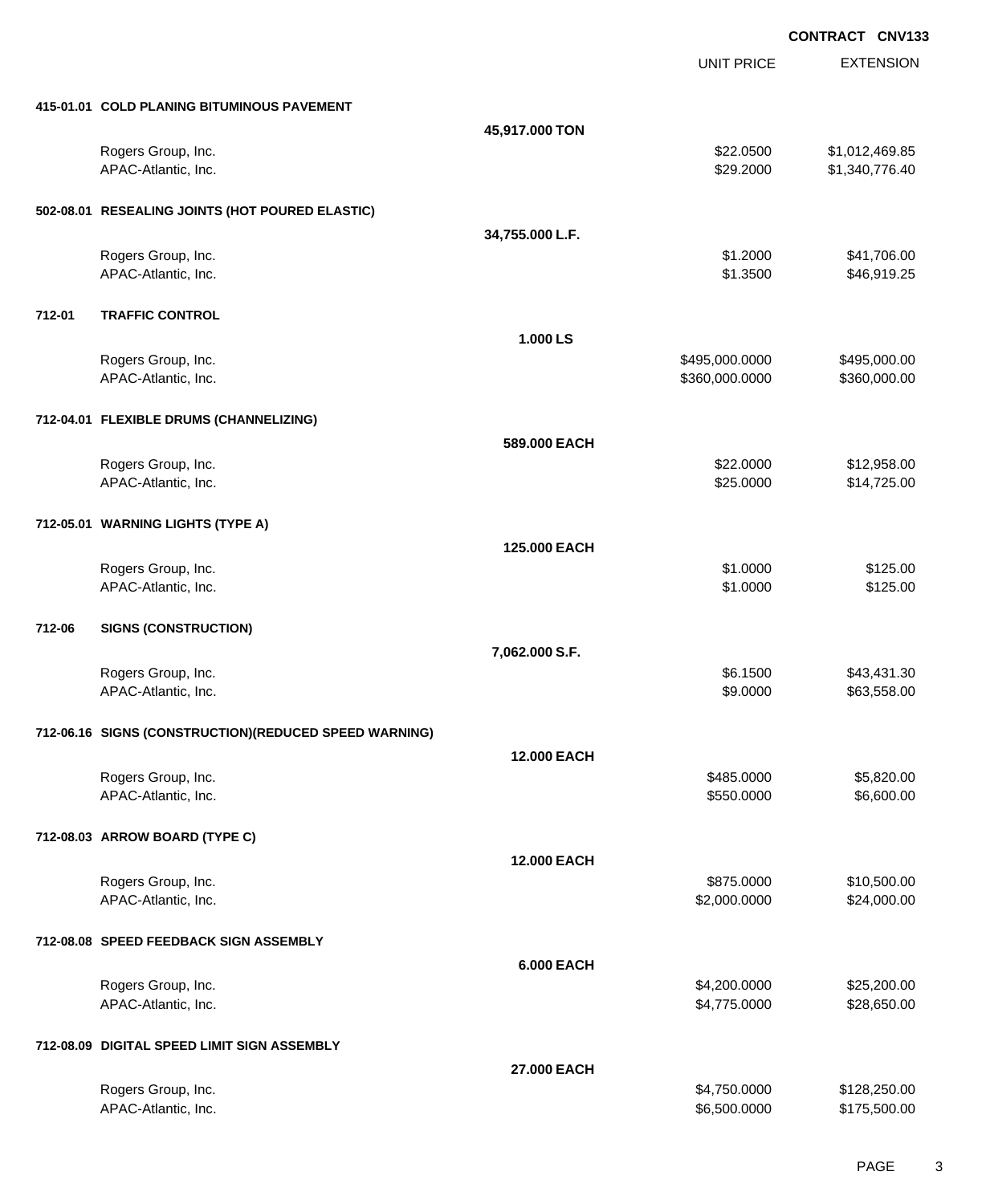|                                                                  |                    | UNIT PRICE   | <b>EXTENSION</b> |
|------------------------------------------------------------------|--------------------|--------------|------------------|
| 712-08.10 MOBILE MESSAGE SIGN UNIT W/ATTENUATOR                  |                    |              |                  |
|                                                                  | 3,600.000 HOUR     |              |                  |
|                                                                  |                    |              |                  |
| Rogers Group, Inc.                                               |                    | \$98.0000    | \$352,800.00     |
| APAC-Atlantic, Inc.                                              |                    | \$135.0000   | \$486,000.00     |
| 713-16.01 CHANGEABLE MESSAGE SIGN UNIT                           |                    |              |                  |
|                                                                  | <b>12.000 EACH</b> |              |                  |
| Rogers Group, Inc.                                               |                    | \$4,850.0000 | \$58,200.00      |
| APAC-Atlantic, Inc.                                              |                    | \$9,500.0000 | \$114,000.00     |
|                                                                  |                    |              |                  |
| 716-01.23 SNOWPLOWABLE RAISED PAVEMENT MARKERS (BI-DIR)(2 COLOR) |                    |              |                  |
|                                                                  | 3,154.000 EACH     |              |                  |
| Rogers Group, Inc.                                               |                    | \$23.0000    | \$72,542.00      |
| APAC-Atlantic, Inc.                                              |                    | \$26.0000    | \$82,004.00      |
| 716-01.30 REMOVAL OF SNOWPLOWABLE REFLECTIVE MARKER              |                    |              |                  |
|                                                                  | 3,154.000 EACH     |              |                  |
| Rogers Group, Inc.                                               |                    | \$5.0000     | \$15,770.00      |
| APAC-Atlantic, Inc.                                              |                    | \$5.6000     | \$17,662.40      |
|                                                                  |                    |              |                  |
| 716-02.04 PLASTIC PAVEMENT MARKING(CHANNELIZATION STRIPING)      |                    |              |                  |
|                                                                  | 34.000 S.Y.        |              |                  |
| Rogers Group, Inc.                                               |                    | \$18.0000    | \$612.00         |
| APAC-Atlantic, Inc.                                              |                    | \$20.0000    | \$680.00         |
| 716-02.05 PLASTIC PAVEMENT MARKING (STOP LINE)                   |                    |              |                  |
|                                                                  | 24.000 L.F.        |              |                  |
|                                                                  |                    |              |                  |
| Rogers Group, Inc.                                               |                    | \$12.0000    | \$288.00         |
| APAC-Atlantic, Inc.                                              |                    | \$14.0000    | \$336.00         |
| 716-02.06 PLASTIC PAVEMENT MARKING (TURN LANE ARROW)             |                    |              |                  |
|                                                                  | 12.000 EACH        |              |                  |
| Rogers Group, Inc.                                               |                    | \$150.0000   | \$1,800.00       |
| APAC-Atlantic, Inc.                                              |                    | \$185.0000   | \$2,220.00       |
| 716-02.07 PLASTIC PAVEMENT MARKING (24" BARRIER LINE)            |                    |              |                  |
|                                                                  | 4,725.000 L.F.     |              |                  |
| Rogers Group, Inc.                                               |                    | \$2.0000     | \$9,450.00       |
| APAC-Atlantic, Inc.                                              |                    | \$3.5000     |                  |
|                                                                  |                    |              | \$16,537.50      |
| 716-02.08 PLASTIC PAVEMENT MARKING (8" DOTTED LINE)              |                    |              |                  |
|                                                                  | 3,273.000 L.F.     |              |                  |
| Rogers Group, Inc.                                               |                    | \$1.5000     | \$4,909.50       |
| APAC-Atlantic, Inc.                                              |                    | \$1.5000     | \$4,909.50       |
|                                                                  |                    |              |                  |
| 716-02.12 PLASTIC PAVEMENT MARKING (8IN LINE)                    | 0.160 L.M.         |              |                  |
|                                                                  |                    |              |                  |
| Rogers Group, Inc.                                               |                    | \$7,920.0000 | \$1,267.20       |
| APAC-Atlantic, Inc.                                              |                    | \$9,000.0000 | \$1,440.00       |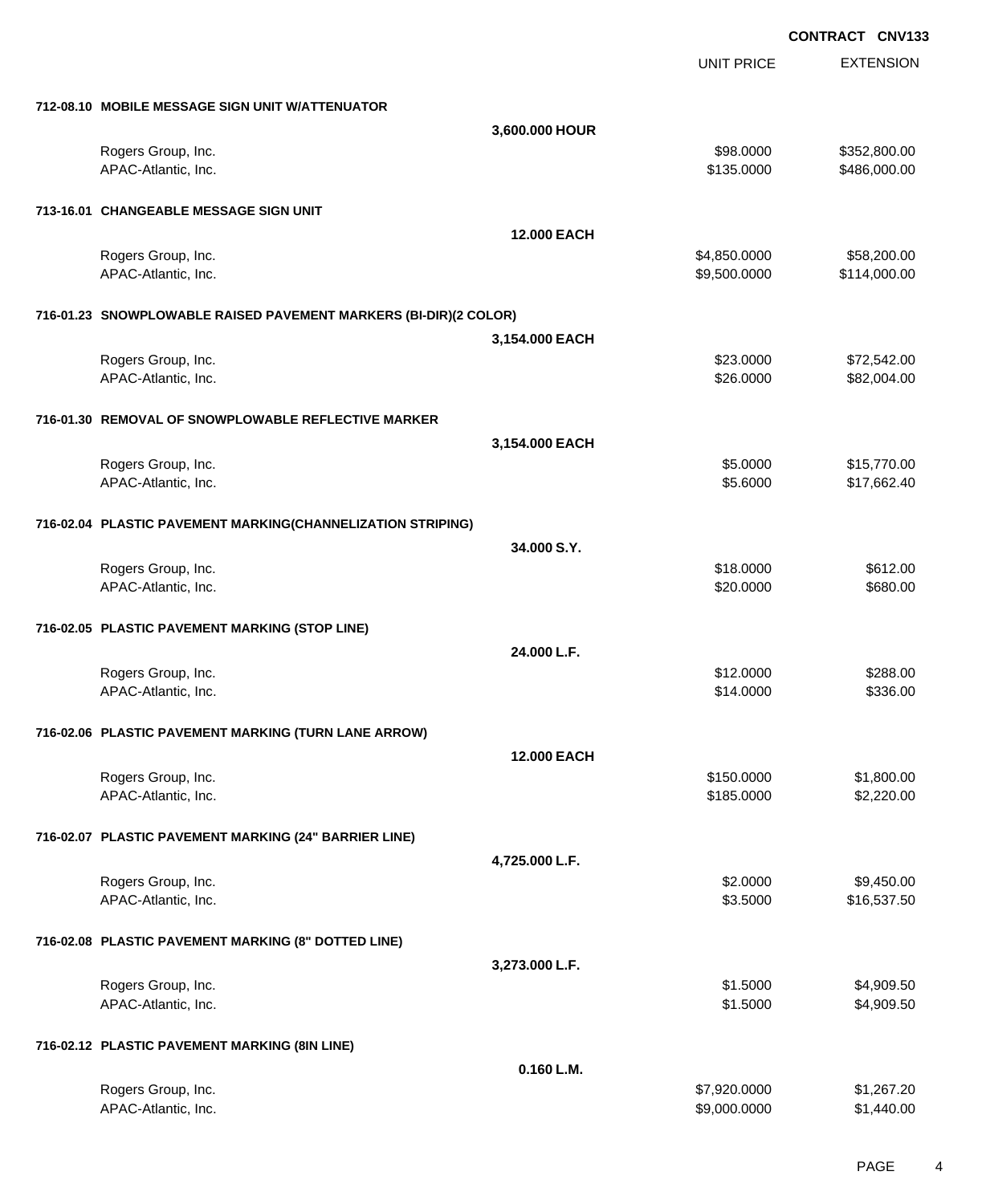|                                                          |                   | <b>UNIT PRICE</b>        | <b>EXTENSION</b>         |
|----------------------------------------------------------|-------------------|--------------------------|--------------------------|
| 716-02.23 PLASTIC PAVEMENT MARKING (12IN BARRIER LINE)   |                   |                          |                          |
|                                                          | 560.000 L.F.      |                          |                          |
| Rogers Group, Inc.                                       |                   | \$2.0000                 | \$1,120.00               |
| APAC-Atlantic, Inc.                                      |                   | \$4.5000                 | \$2,520.00               |
| 716-03.01 PLASTIC WORD PAVEMENT MARKING (ONLY)           |                   |                          |                          |
|                                                          | 3.000 EACH        |                          |                          |
| Rogers Group, Inc.                                       |                   | \$125.0000               | \$375.00                 |
| APAC-Atlantic, Inc.                                      |                   | \$140.0000               | \$420.00                 |
| 716-03.09 PLASTIC WORD PAVEMENT MARKING (EAST)           |                   |                          |                          |
|                                                          | 7.000 EACH        |                          |                          |
| Rogers Group, Inc.                                       |                   | \$400.0000               | \$2,800.00               |
| APAC-Atlantic, Inc.                                      |                   | \$475.0000               | \$3,325.00               |
| 716-03.10 PLASTIC WORD PAVEMENT MARKING (NORTH)          |                   |                          |                          |
|                                                          | 8.000 EACH        |                          |                          |
| Rogers Group, Inc.<br>APAC-Atlantic, Inc.                |                   | \$500.0000<br>\$575.0000 | \$4,000.00<br>\$4,600.00 |
|                                                          |                   |                          |                          |
| 716-04.01 PLASTIC PAVEMENT MARKING (STRAIGHT-TURN ARROW) |                   |                          |                          |
|                                                          | 3.000 EACH        |                          | \$1,050.00               |
| Rogers Group, Inc.<br>APAC-Atlantic, Inc.                |                   | \$350.0000<br>\$400.0000 | \$1,200.00               |
|                                                          |                   |                          |                          |
| 716-04.05 PLASTIC PAVEMENT MARKING (STRAIGHT ARROW)      |                   |                          |                          |
|                                                          | 3.000 EACH        |                          |                          |
| Rogers Group, Inc.                                       |                   | \$125.0000               | \$375.00                 |
| APAC-Atlantic, Inc.                                      |                   | \$140.0000               | \$420.00                 |
| 716-04.06 PLASTIC PAVEMENT MARKING (WRONG WAY ARROW)     |                   |                          |                          |
|                                                          | <b>4.000 EACH</b> |                          |                          |
| Rogers Group, Inc.                                       |                   | \$200.0000               | \$800.00                 |
| APAC-Atlantic, Inc.                                      |                   | \$230.0000               | \$920.00                 |
| 716-04.07 PLASTIC PAVEMENT MARKING (EXIT ONLY ARROW)     |                   |                          |                          |
|                                                          | 13.000 EACH       |                          |                          |
| Rogers Group, Inc.                                       |                   | \$200.0000<br>\$230.0000 | \$2,600.00<br>\$2,990.00 |
| APAC-Atlantic, Inc.                                      |                   |                          |                          |
| 716-04.08 PLASTIC PAVEMENT MARKING (OPTION LANE ARROW)   |                   |                          |                          |
|                                                          | <b>4.000 EACH</b> |                          |                          |
| Rogers Group, Inc.<br>APAC-Atlantic, Inc.                |                   | \$300.0000<br>\$345.0000 | \$1,200.00<br>\$1,380.00 |
|                                                          |                   |                          |                          |
| 716-04.12 PLASTIC PAVEMENT MARKING (YIELD LINE)          |                   |                          |                          |
|                                                          | 36.000 S.F.       |                          |                          |
| Rogers Group, Inc.<br>APAC-Atlantic, Inc.                |                   | \$10.0000<br>\$11.0000   | \$360.00<br>\$396.00     |
|                                                          |                   |                          |                          |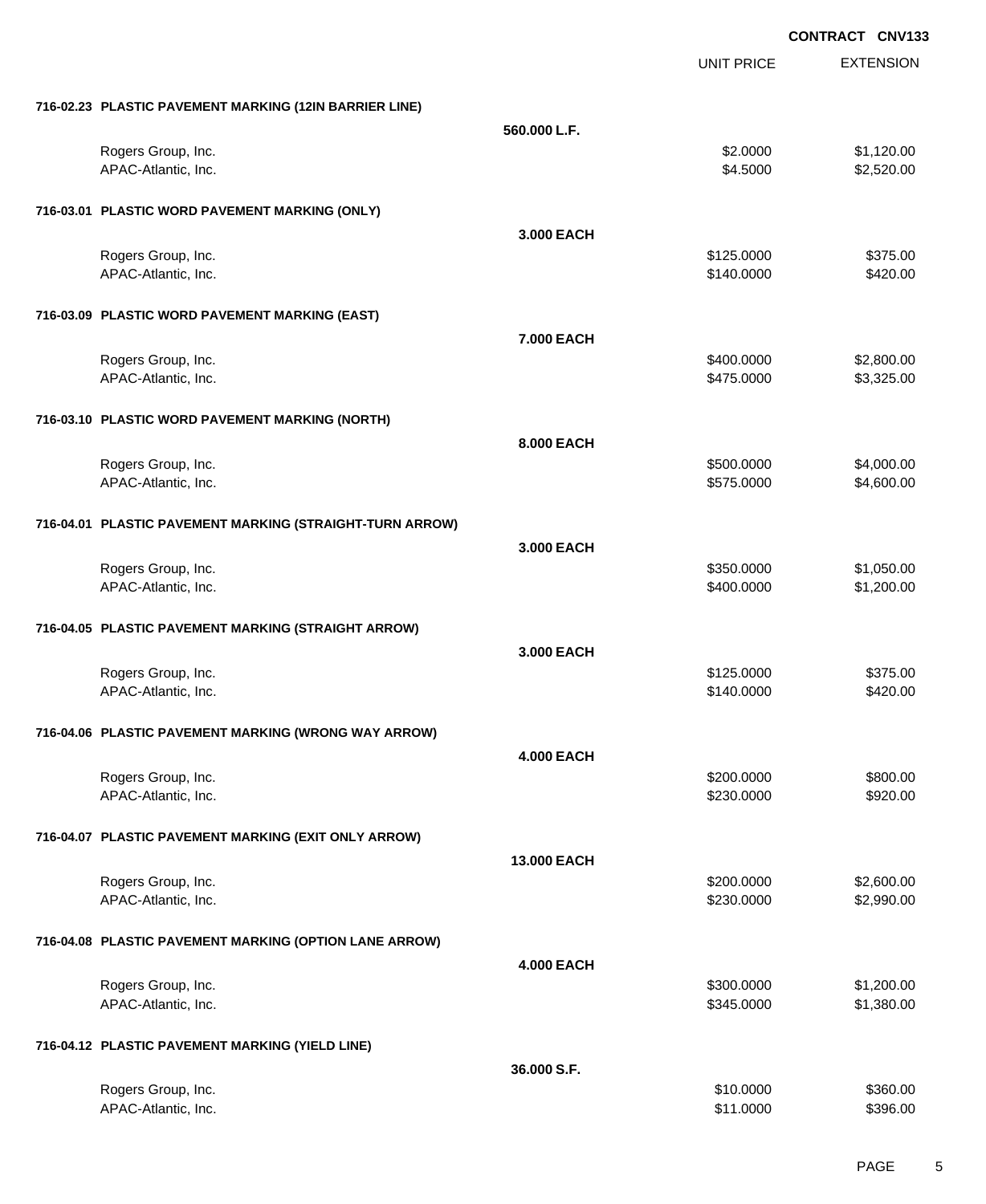|                                                                  |                   | <b>UNIT PRICE</b> | <b>EXTENSION</b> |
|------------------------------------------------------------------|-------------------|-------------------|------------------|
| 716-04.14 PLASTIC PAVEMENT MARKING (LANE REDUCTION ARROW)        |                   |                   |                  |
|                                                                  | <b>1.000 EACH</b> |                   |                  |
| Rogers Group, Inc.                                               |                   | \$250.0000        | \$250.00         |
| APAC-Atlantic, Inc.                                              |                   | \$300.0000        | \$300.00         |
| 716-05.02 PAINTED PAVEMENT MARKING (8" BARRIER LINE)             |                   |                   |                  |
|                                                                  | 5,872.000 L.F.    |                   |                  |
| Rogers Group, Inc.                                               |                   | \$0.1800          | \$1,056.96       |
| APAC-Atlantic, Inc.                                              |                   | \$0.2500          | \$1,468.00       |
| 716-05.49 PAINTED PAVEMENT MARKINGS(8" LINE)                     |                   |                   |                  |
|                                                                  | 100.000 L.M.      |                   |                  |
| Rogers Group, Inc.                                               |                   | \$925.0000        | \$92,500.00      |
| APAC-Atlantic, Inc.                                              |                   | \$1,150.0000      | \$115,000.00     |
| 716-10.50 PREFORMED PLASTIC PAVEMENT MARKING (INTERSTATE SHIELD) |                   |                   |                  |
|                                                                  | 7.000 EACH        |                   |                  |
| Rogers Group, Inc.                                               |                   | \$1,950.0000      | \$13,650.00      |
| APAC-Atlantic, Inc.                                              |                   | \$1,800.0000      | \$12,600.00      |
| 716-10.51 PRFRMED PLSTC PVMNT MRKNG (STATE SHLD)                 |                   |                   |                  |
|                                                                  | 8.000 EACH        |                   |                  |
| Rogers Group, Inc.                                               |                   | \$1,950.0000      | \$15,600.00      |
| APAC-Atlantic, Inc.                                              |                   | \$1,800.0000      | \$14,400.00      |
| 716-12.02 ENHANCED FLATLINE THERMO PVMT MRKNG (6IN LINE)         |                   |                   |                  |
|                                                                  | 52.000 L.M.       |                   |                  |
| Rogers Group, Inc.                                               |                   | \$4,705.0000      | \$244,660.00     |
| APAC-Atlantic, Inc.                                              |                   | \$5,300.0000      | \$275,600.00     |
| 716-12.03 ENHANCED FLATLINE THERMO PVMT MRKNG (8IN BARRIER LINE) |                   |                   |                  |
|                                                                  | 13,155.000 L.F.   |                   |                  |
| Rogers Group, Inc.                                               |                   | \$1.0000          | \$13,155.00      |
| APAC-Atlantic, Inc.                                              |                   | \$2.0000          | \$26,310.00      |
| 716-12.05 ENHANCED FLATLINE THERMO PVMT MRKNG (6IN DOTTED LINE)  |                   |                   |                  |
|                                                                  | 7,372.000 L.F.    |                   |                  |
| Rogers Group, Inc.                                               |                   | \$1.0000          | \$7,372.00       |
| APAC-Atlantic, Inc.                                              |                   | \$1.0000          | \$7,372.00       |
| 716-12.08 ENHANCED FLAT LINE THERMO (12IN BARRIER LINE)          |                   |                   |                  |
|                                                                  | 1,659.000 L.F.    |                   |                  |
| Rogers Group, Inc.                                               |                   | \$2.0000          | \$3,318.00       |
| APAC-Atlantic, Inc.                                              |                   | \$3.4000          | \$5,640.60       |
| 716-12.10 ENHANCED FLAT LINE THERMO (12IN DOTTED)                |                   |                   |                  |
|                                                                  | 1,171.000 L.F.    |                   |                  |
| Rogers Group, Inc.                                               |                   | \$2.0000          | \$2,342.00       |
| APAC-Atlantic, Inc.                                              |                   | \$3.4000          | \$3,981.40       |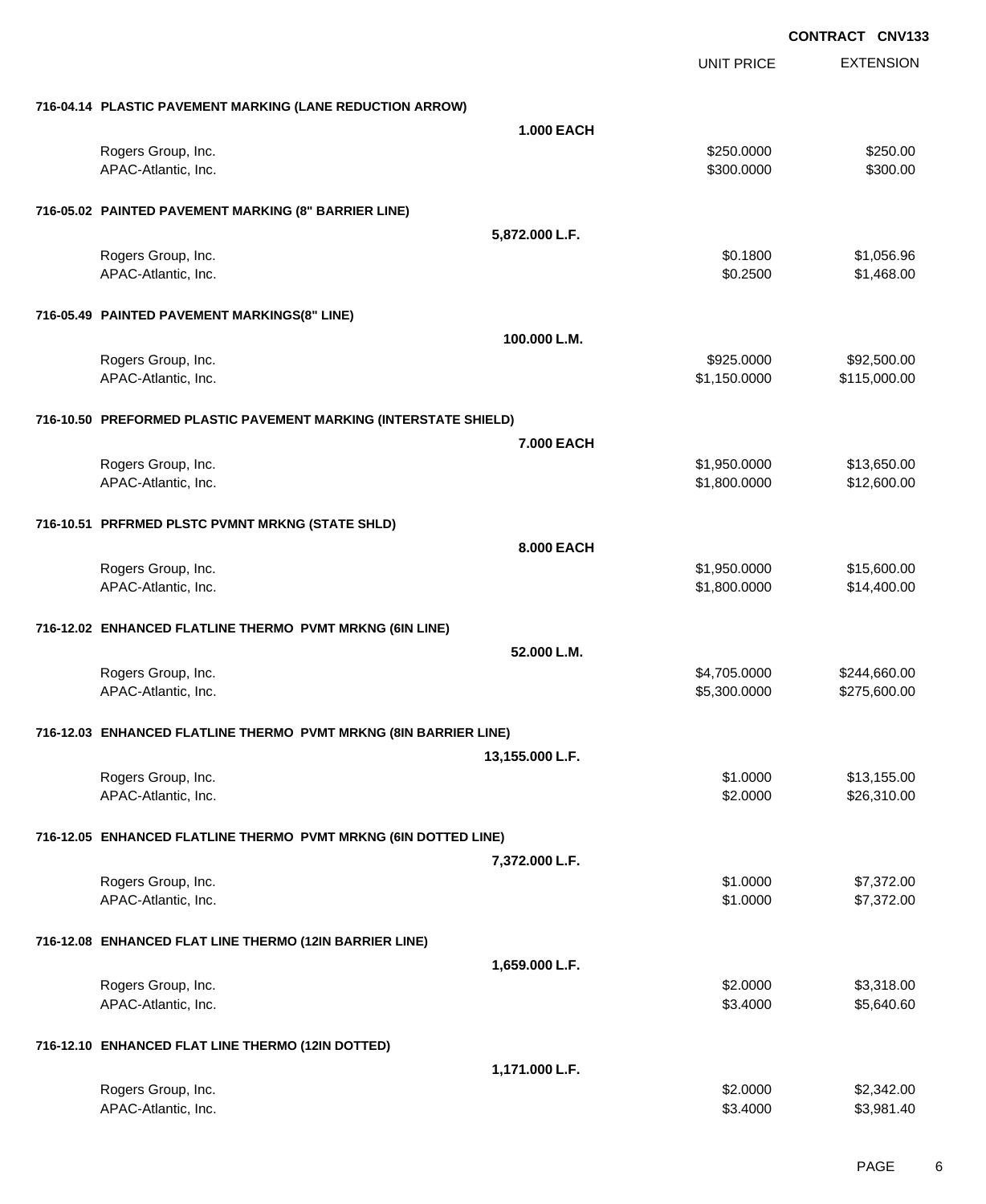EXTENSION UNIT PRICE

# **717-01 MOBILIZATION**

**1.000 LS**

Rogers Group, Inc. \$334,000.000 \$334,000.000 \$334,000.000 \$334,000.000 APAC-Atlantic, Inc. \$485,500.000 \$485,500.000 \$485,500.000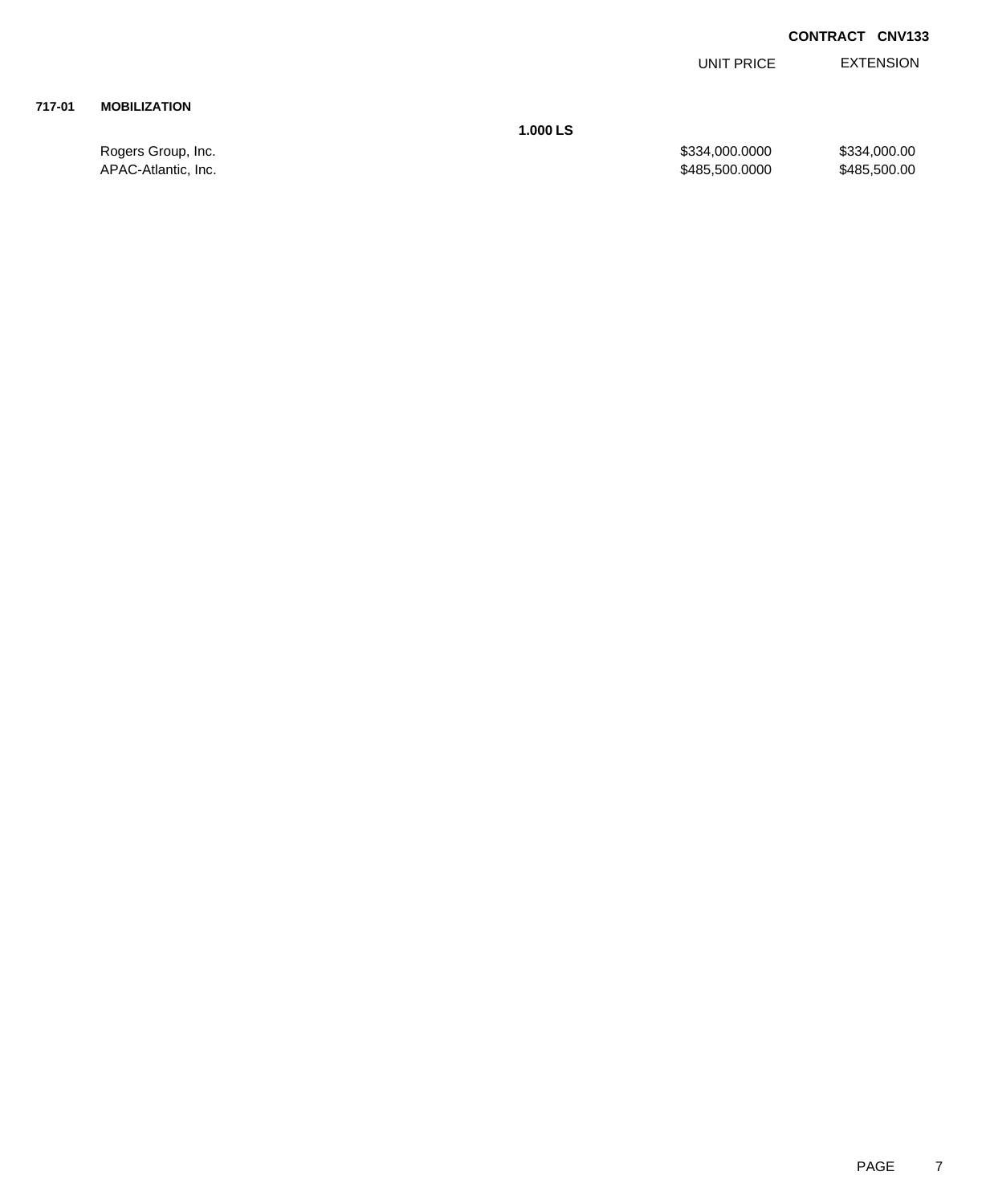|                            |                                                       |              |                   | <b>CONTRACT CNV133</b> |
|----------------------------|-------------------------------------------------------|--------------|-------------------|------------------------|
|                            |                                                       |              | <b>UNIT PRICE</b> | <b>EXTENSION</b>       |
| <b>BRIDGE CATEGORY</b>     |                                                       |              |                   |                        |
|                            | 604-10.30 BRIDGE DECK REPAIRS (FULL DEPTH OF SLAB)    |              |                   |                        |
|                            |                                                       | 25.000 S.Y.  |                   |                        |
|                            | Rogers Group, Inc.                                    |              | \$790.1200        | \$19,753.00            |
|                            | APAC-Atlantic, Inc.                                   |              | \$2,000.0000      | \$50,000.00            |
|                            | 604-10.44 EXPANSION JOINT REPAIRS                     |              |                   |                        |
|                            |                                                       | 492.000 L.F. |                   |                        |
|                            | Rogers Group, Inc.                                    |              | \$286.7900        | \$141,100.68           |
|                            | APAC-Atlantic, Inc.                                   |              | \$325.0000        | \$159,900.00           |
|                            | 604-10.50 BRIDGE DECK REPAIRS (PARTIAL DEPTH OF SLAB) |              |                   |                        |
|                            |                                                       | 15.000 S.Y.  |                   |                        |
|                            | Rogers Group, Inc.                                    |              | \$452.6400        | \$6,789.60             |
|                            | APAC-Atlantic, Inc.                                   |              | \$625.0000        | \$9,375.00             |
| 604-10.53 CONCRETE REPAIRS |                                                       |              |                   |                        |
|                            |                                                       | 15.000 S.Y.  |                   |                        |
|                            | Rogers Group, Inc.                                    |              | \$544.5200        | \$8,167.80             |
|                            | APAC-Atlantic, Inc.                                   |              | \$1,000.0000      | \$15,000.00            |
|                            | 617-04.02 TYPE 2 THIN EPOXY OVERLAY (LOW-MOD EPOXY)   |              |                   |                        |
|                            |                                                       | 55,000 S.Y.  |                   |                        |
|                            | Rogers Group, Inc.                                    |              | \$250.0000        | \$13,750.00            |
|                            | APAC-Atlantic, Inc.                                   |              | \$285.0000        | \$15,675.00            |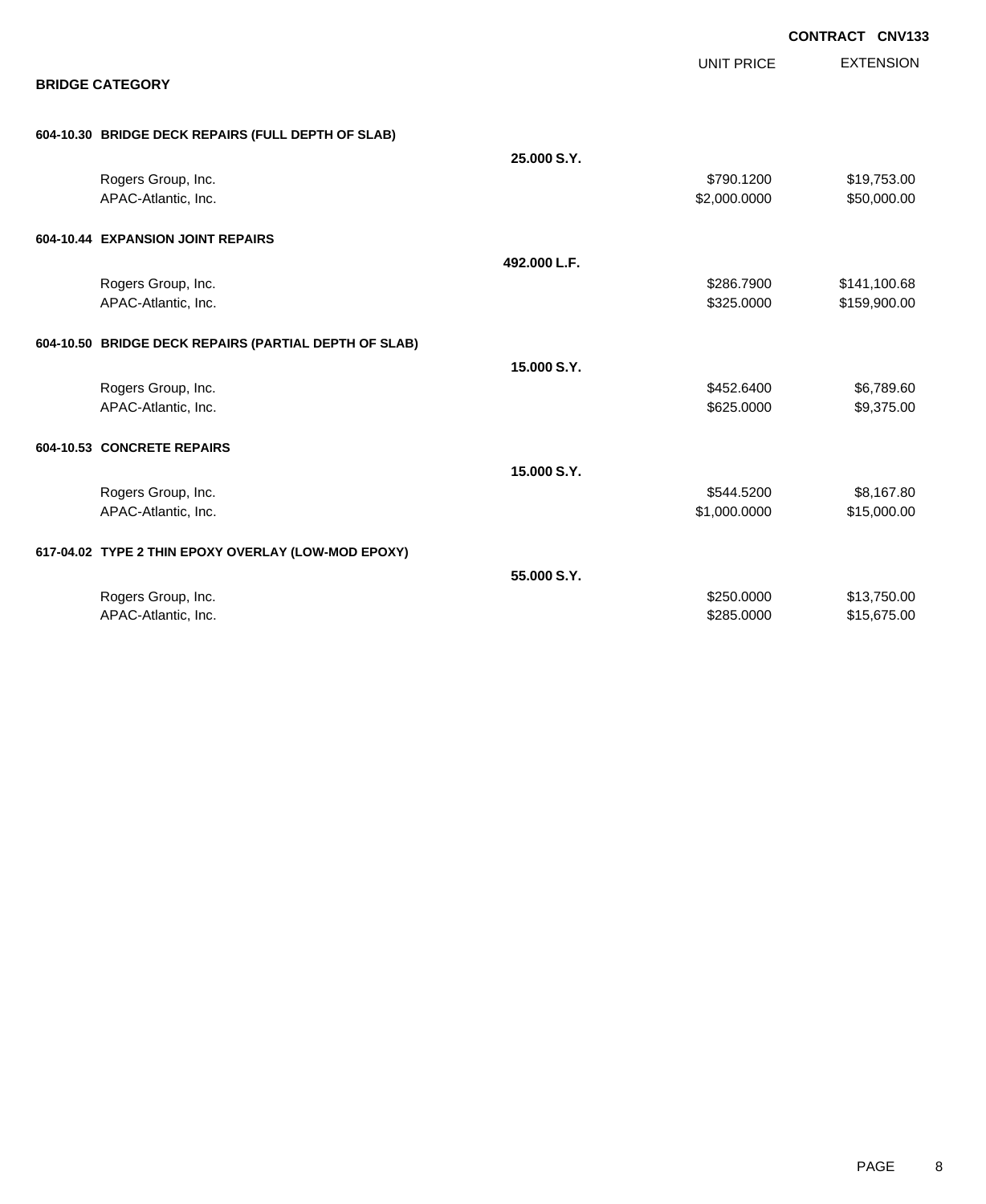# **SUB-TOTAL ROADWAY**

| Rogers Group, Inc.      | \$13,641,477.81 |
|-------------------------|-----------------|
| APAC-Atlantic, Inc.     | \$14,751,089.15 |
| <b>SUB-TOTAL BRIDGE</b> |                 |
| Rogers Group, Inc.      | \$189,561.08    |
| APAC-Atlantic, Inc.     | \$249,950.00    |
| <b>TOTAL CONTRACT</b>   |                 |
| Rogers Group, Inc.      | \$13,831,038.89 |
| APAC-Atlantic, Inc.     | \$15,001,039.15 |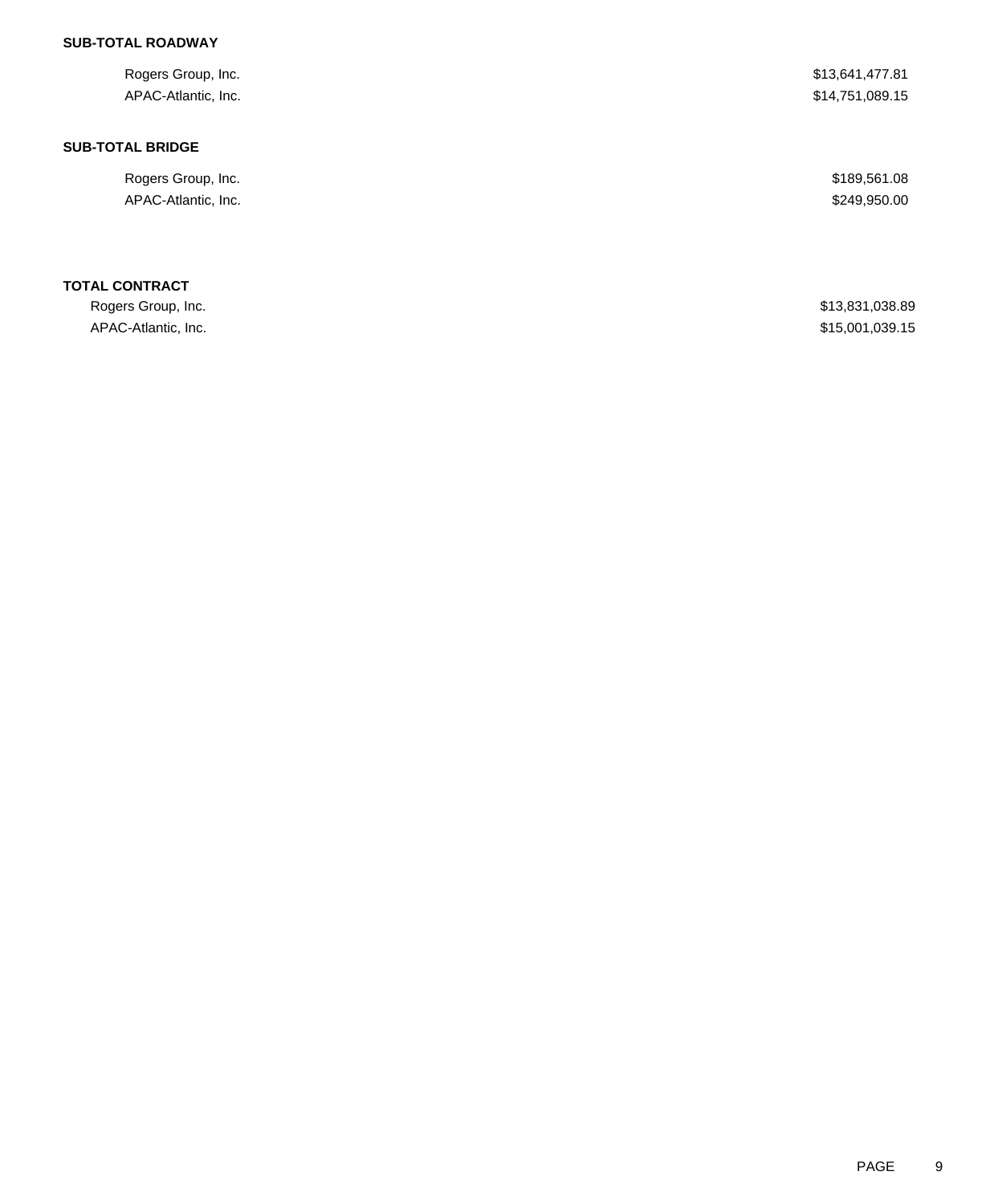# **DEPARTMENT OF TRANSPORTATION SUMMARY OF BIDS LETTING OF MARCH 26, 2021 STATE OF TENNESSEE**

#### LAUDERDALE COUNTY (Contract No. CNV090 Call 045)

HRRR/HSIP-4900(67),49946-3410-94

THE MISCELLANEOUS SAFETY IMPROVEMENTS INCLUDING RESURFACING ON CHIPMAN ROAD FROM SOUTH OF U.S. 51 (S.R. 3, JERE B. FORD HIGHWAY) TO CENTRAL-CURVE ROAD.

PROJECT LENGTH - 1.580 MILES

COMPLETION TIME - ON OR BEFORE OCTOBER 31, 2021

DBE GOAL 3.00%

TOTAL CONTRACT

Ford Construction Company **\$326,058.90** \$326,058.90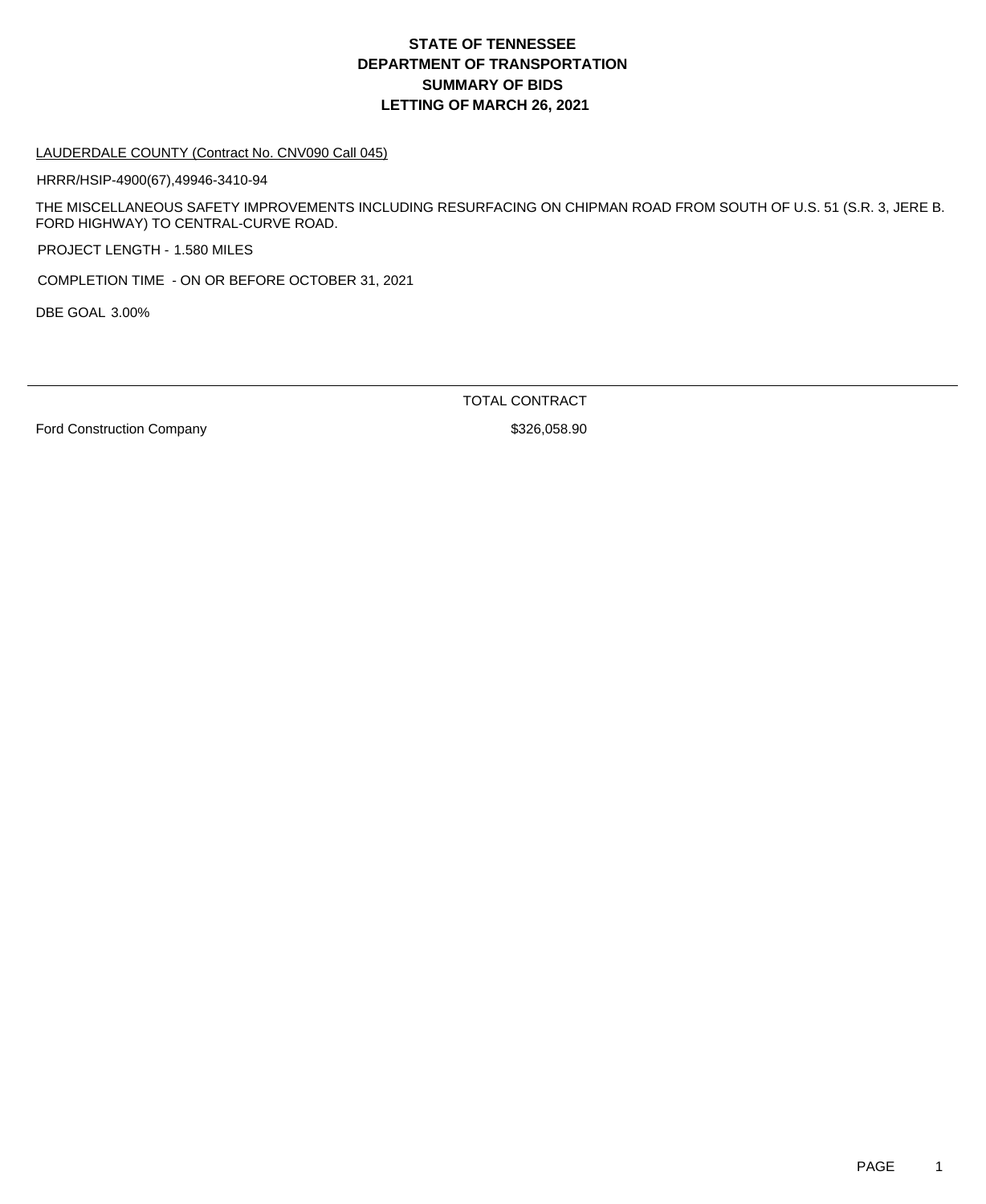**EXTENSION CONTRACT CNV090** UNIT PRICE **ROADWAY CATEGORY 208-01.02 SHOULDER PREPARATION 3.000 L.M.** Ford Construction Company 6.000.000 \$6,000.000 \$6,000.000 \$6,000.000 \$6,000.000 \$6,000.00 **303-02 MINERAL AGGREGATE, TYPE B BASE, GRADING (D) 512.000 TON** Ford Construction Company 620,428.80 **307-01.10 ASPHALT CONCRETE MIX (PG64-22) (BPMB-HM) GRADING C-W 1,098.000 TON** Ford Construction Company **600 and 105,792.30** \$105,792.30 **403-01 BITUMINOUS MATERIAL FOR TACK COAT (TC) 12.000 TON** Ford Construction Company 69,360.00 \$9,360.00 \$9,360.00 \$9,360.00 \$9,360.00 \$9,360.00 \$9,360.00 \$9,360.00 \$9,360 **411-01.10 ACS MIX(PG64-22) GRADING D 1,058.000 TON** Ford Construction Company 6107.0000 \$113,206.00 **712-01 TRAFFIC CONTROL 1.000 LS** Ford Construction Company **611,500.000** \$11,500.000 \$11,500.000 \$11,500.000 \$11,500.00 **713-02.20 ROADSIDE OBSTACLE DELINEATION 80.000 S.F.** Ford Construction Company 6856.00 \$856.00 \$856.00 \$856.00 \$856.00 \$856.00 \$856.00 \$ **713-02.21 SIGN POST DELINEATION ENHANCEMENT 156.000 L.F.** Ford Construction Company 6920.40 **713-11.01 "U" SECTION STEEL POSTS 65.000 LB.** Ford Construction Company 6243.75 **713-11.02 PERFORATED/KNOCKOUT SQUARE TUBE POST 485.000 LB.** Ford Construction Company 62,061.25 **713-11.21 P POST SLIP BASE 4.000 EACH** Ford Construction Company 6375.0000 \$1,500.00 **713-13.02 FLAT SHEET ALUMINUM SIGNS (0.080" THICK) 58.000 S.F.** Ford Construction Company \$806.20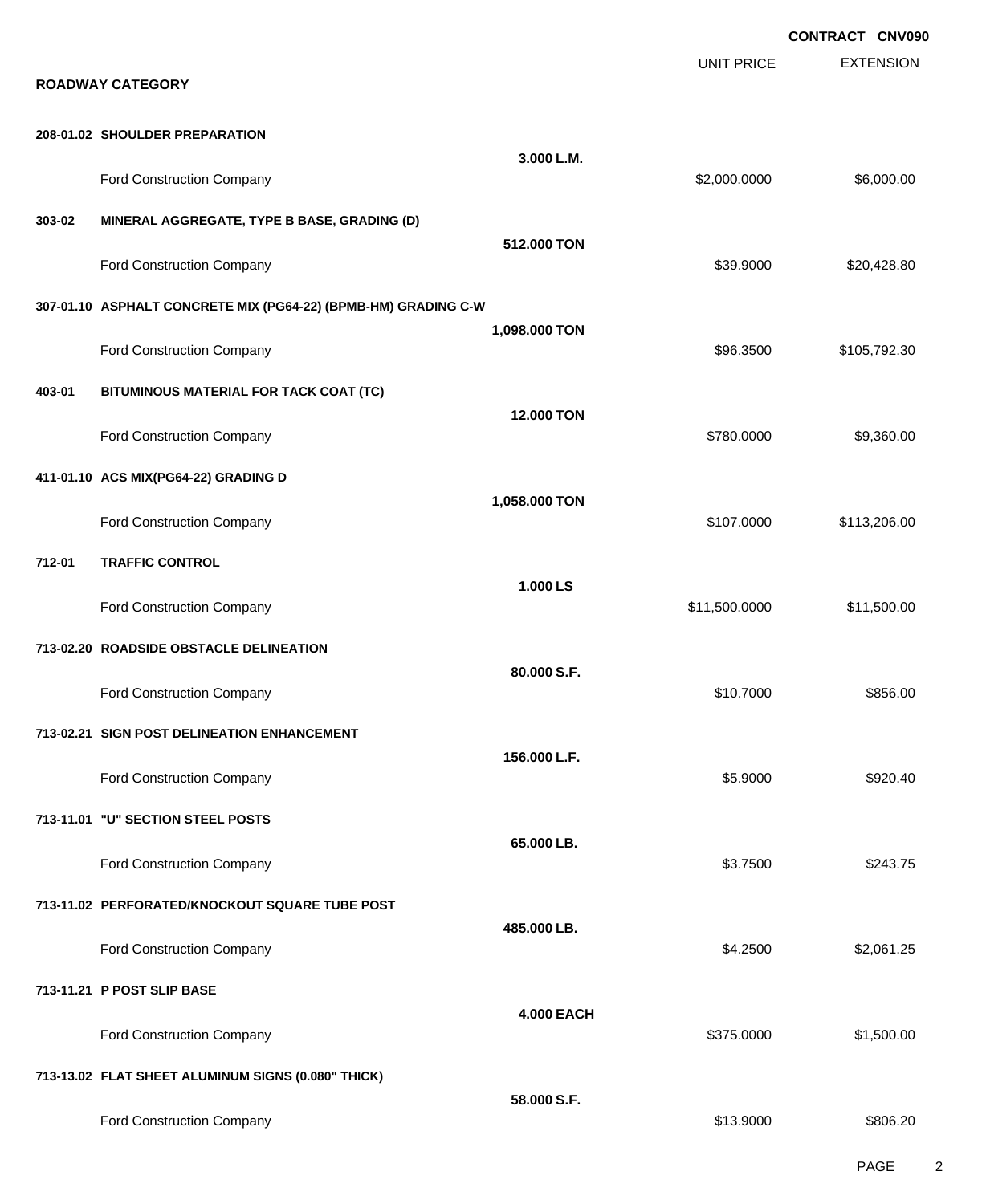|        |                                                       |                   |                   | CONTRACT CNV090  |
|--------|-------------------------------------------------------|-------------------|-------------------|------------------|
|        |                                                       |                   | <b>UNIT PRICE</b> | <b>EXTENSION</b> |
|        | 713-13.03 FLAT SHEET ALUMINUM SIGNS (0.100" THICK)    |                   |                   |                  |
|        | Ford Construction Company                             | 98.000 S.F.       | \$14.9000         | \$1,460.20       |
|        | 713-15.36 REMOVE SIGN, SUPPORT & FOOTING              |                   |                   |                  |
|        | Ford Construction Company                             | <b>2.000 EACH</b> | \$26.0000         | \$52.00          |
|        | 716-02.05 PLASTIC PAVEMENT MARKING (STOP LINE)        |                   |                   |                  |
|        | Ford Construction Company                             | 55,000 L.F.       | \$26.0000         | \$1,430.00       |
|        | 716-13.01 SPRAY THERMO PVMT MRKNG (60 mil) (4IN LINE) |                   |                   |                  |
|        | Ford Construction Company                             | 6.200 L.M.        | \$4,410.0000      | \$27,342.00      |
| 717-01 | <b>MOBILIZATION</b>                                   |                   |                   |                  |
|        | Ford Construction Company                             | 1.000 LS          | \$23,100.0000     | \$23,100.00      |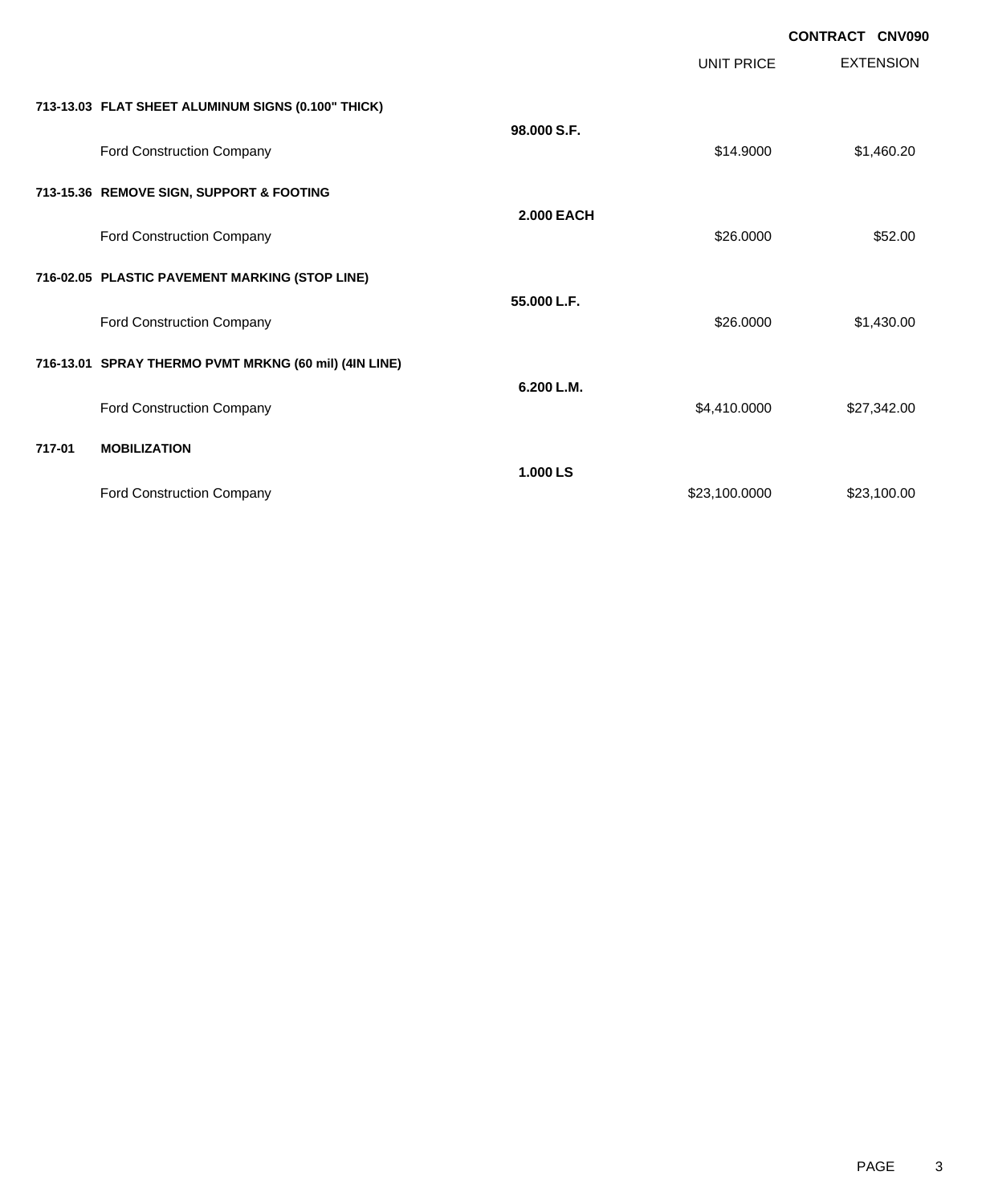Ford Construction Company **\$326,058.90** \$326,058.90

## **TOTAL CONTRACT**

Ford Construction Company **\$326,058.90** \$326,058.90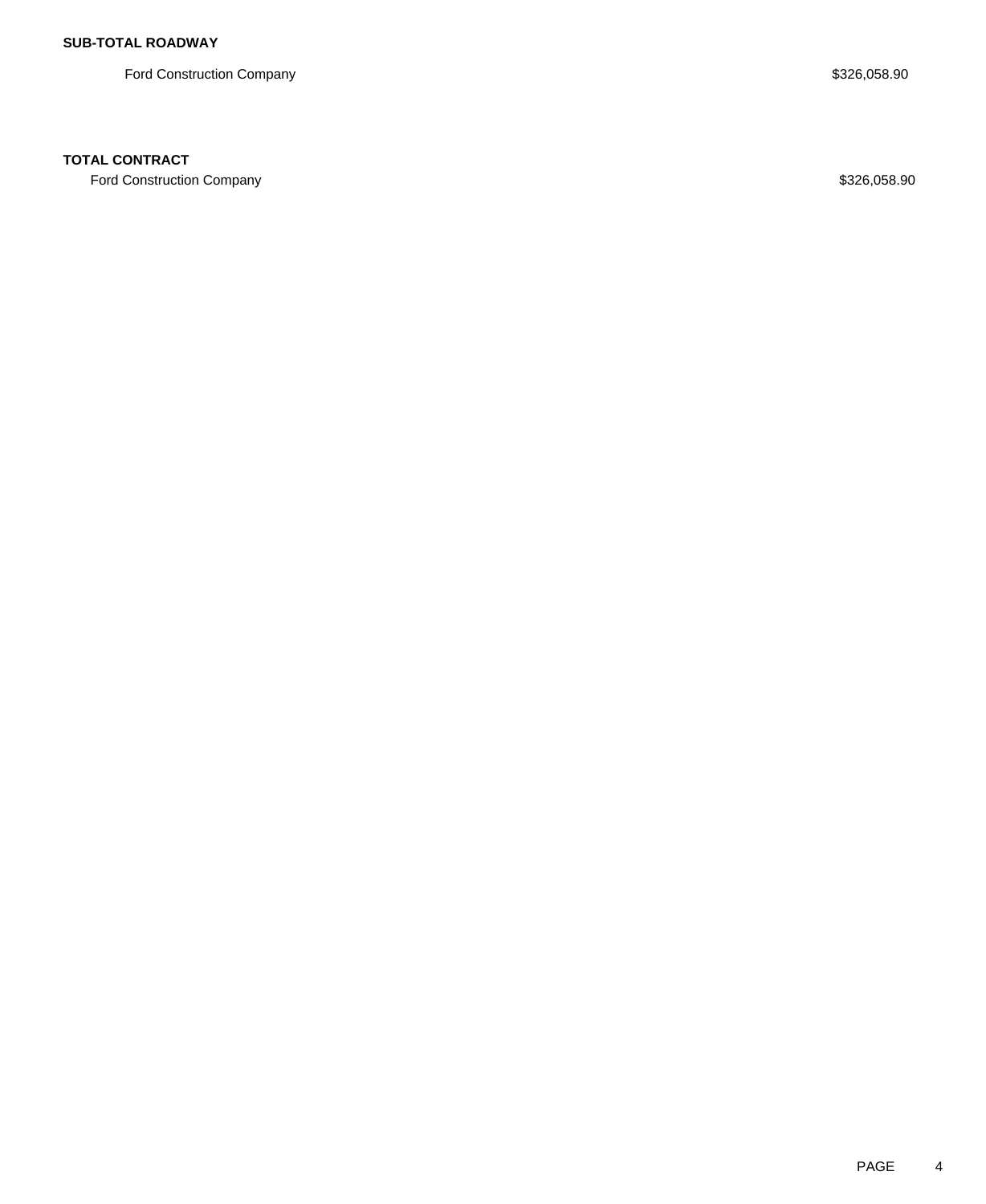# **DEPARTMENT OF TRANSPORTATION SUMMARY OF BIDS LETTING OF MARCH 26, 2021 STATE OF TENNESSEE**

#### LOUDON COUNTY (Contract No. CNV070 Call 046)

53012-4236-04,NH/HSIP-73(75),53012-3236-94,53012-8236-14

THE RESURFACING (THIN LIFT OR THIN LIFT D) ON U.S. 321 (S.R. 73) FROM NEAR I-40 (L.M. 0.00) TO NEAR SIMPSON STREET (L.M. 6.00), INCLUDING BRIDGE REPAIR.

PROJECT LENGTH - 6.000 MILES

COMPLETION TIME - ON OR BEFORE SEPTEMBER 30, 2021

DBE GOAL 6.00%

APAC-Atlantic, Inc. 62,368,907.90 Duracap Asphalt Paving Co., Inc. 6. \$2,538,814.38

TOTAL CONTRACT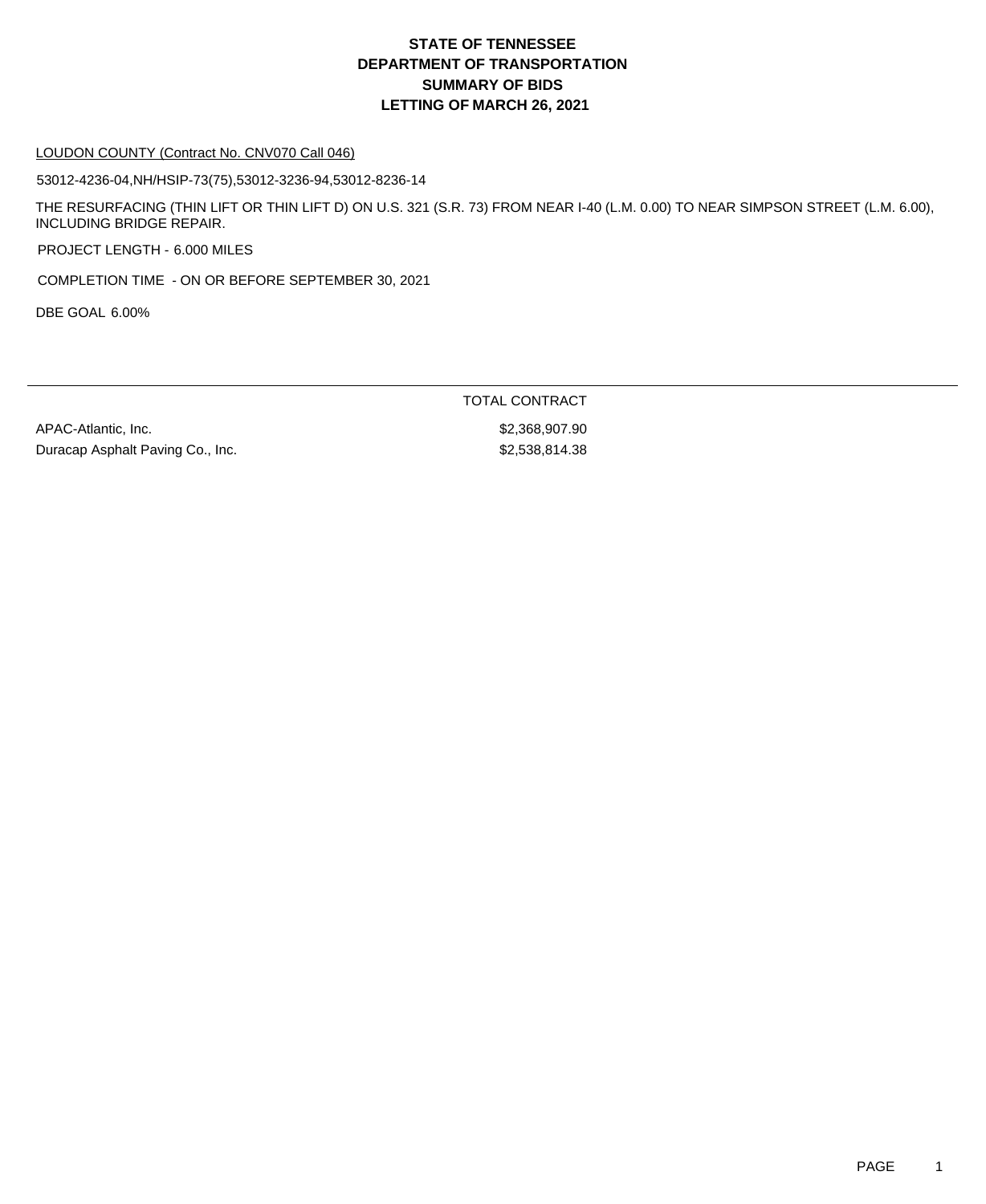|        |                                                                  |                 |                            | <b>CONTRACT CNV070</b>       |
|--------|------------------------------------------------------------------|-----------------|----------------------------|------------------------------|
|        | <b>ROADWAY CATEGORY</b>                                          |                 | <b>UNIT PRICE</b>          | <b>EXTENSION</b>             |
|        | 208-01.05 BROOMING & DEGRASSING SHOULDERS                        |                 |                            |                              |
|        |                                                                  | 24.000 L.M.     |                            |                              |
|        | APAC-Atlantic, Inc.<br>Duracap Asphalt Paving Co., Inc.          |                 | \$400.0000<br>\$750.0000   | \$9,600.00<br>\$18,000.00    |
|        | 307-01.15 ASC MIX (PG64-22) (BPMLC-HM) GRADING CS                |                 |                            |                              |
|        |                                                                  | 2,480.000 TON   |                            |                              |
|        | APAC-Atlantic, Inc.<br>Duracap Asphalt Paving Co., Inc.          |                 | \$89.6500<br>\$79.3600     | \$222,332.00<br>\$196,812.80 |
| 403-01 | BITUMINOUS MATERIAL FOR TACK COAT (TC)                           |                 |                            |                              |
|        |                                                                  | 171,000 TON     |                            |                              |
|        | APAC-Atlantic, Inc.<br>Duracap Asphalt Paving Co., Inc.          |                 | \$600.0000<br>\$1,163.0000 | \$102,600.00<br>\$198,873.00 |
|        | 411-01.07 ACS MIX (PG64-22) GRADING E SHOULDER                   |                 |                            |                              |
|        | APAC-Atlantic, Inc.                                              | 574.000 TON     | \$84.6000                  | \$48,560.40                  |
|        | Duracap Asphalt Paving Co., Inc.                                 |                 | \$86.6000                  | \$49,708.40                  |
|        | 411-02.10 ACS MIX(PG70-22) GRADING D                             | 4,880.000 TON   |                            |                              |
|        | APAC-Atlantic, Inc.                                              |                 | \$101.8000                 | \$496,784.00                 |
|        | Duracap Asphalt Paving Co., Inc.                                 |                 | \$98.1900                  | \$479,167.20                 |
|        | 411-12.03 SCORING FOR RUMBLE STRIPE (NON-CONTINUOUS) (8IN WIDTH) | 15.000 L.M.     |                            |                              |
|        | APAC-Atlantic, Inc.                                              |                 | \$460,0000                 | \$6,900.00                   |
|        | Duracap Asphalt Paving Co., Inc.                                 |                 | \$735.0000                 | \$11,025.00                  |
|        | 415-01.02 COLD PLANING BITUMINOUS PAVEMENT                       | 14,996.000 S.Y. |                            |                              |
|        | APAC-Atlantic, Inc.                                              |                 | \$2.7500                   | \$41,239.00                  |
|        | Duracap Asphalt Paving Co., Inc.                                 |                 | \$1.7300                   | \$25,943.08                  |
|        | 701-02.01 CONCRETE CURB RAMP (RETROFIT)                          | 600.000 S.F.    |                            |                              |
|        | APAC-Atlantic, Inc.                                              |                 | \$42.0000                  | \$25,200.00                  |
|        | Duracap Asphalt Paving Co., Inc.                                 |                 | \$36.7500                  | \$22,050.00                  |
|        | 701-02.03 CONCRETE CURB RAMP                                     | 100.000 S.F.    |                            |                              |
|        | APAC-Atlantic, Inc.                                              |                 | \$79.0000                  | \$7,900.00                   |
|        | Duracap Asphalt Paving Co., Inc.                                 |                 | \$35.0000                  | \$3,500.00                   |
|        | 705-02.02 SINGLE GUARDRAIL (TYPE 2)                              | 50.000 L.F.     |                            |                              |
|        | APAC-Atlantic, Inc.                                              |                 | \$28.0000                  | \$1,400.00                   |
|        | Duracap Asphalt Paving Co., Inc.                                 |                 | \$23.7500                  | \$1,187.50                   |
|        |                                                                  |                 |                            |                              |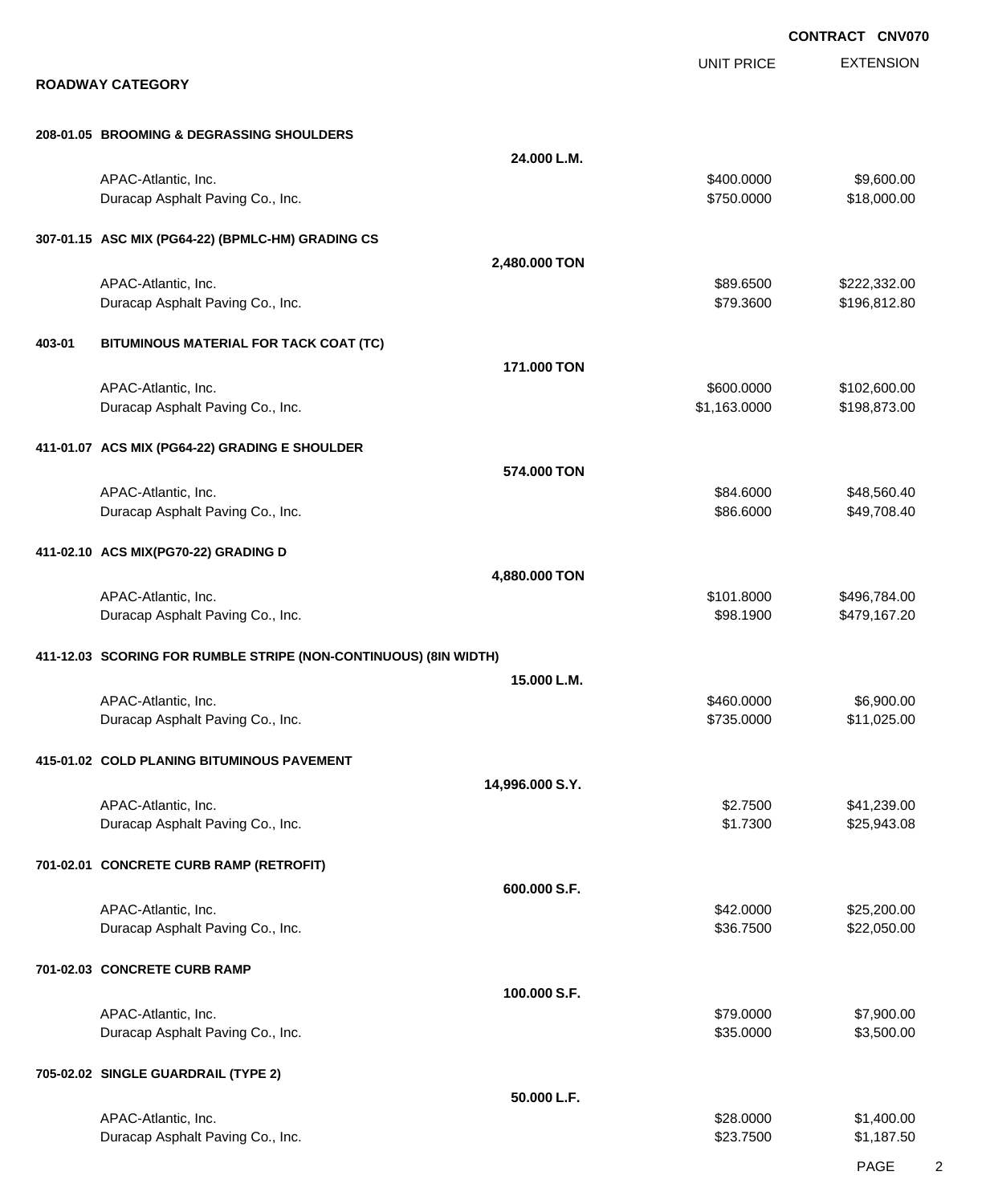UNIT PRICE

EXTENSION

|        | 705-04.02 GUARDRAIL TERMINAL (TYPE 12)                            |                   |                          |                            |
|--------|-------------------------------------------------------------------|-------------------|--------------------------|----------------------------|
|        |                                                                   | <b>1.000 EACH</b> |                          |                            |
|        | APAC-Atlantic, Inc.                                               |                   | \$1,860.0000             | \$1,860.00                 |
|        | Duracap Asphalt Paving Co., Inc.                                  |                   | \$4,568.0000             | \$4,568.00                 |
|        | 705-04.09 EARTH PAD FOR TYPE 38 GR END TREATMENT                  |                   |                          |                            |
|        |                                                                   | <b>4.000 EACH</b> |                          |                            |
|        | APAC-Atlantic, Inc.                                               |                   | \$1,435.0000             | \$5,740.00                 |
|        | Duracap Asphalt Paving Co., Inc.                                  |                   | \$1,418.0000             | \$5,672.00                 |
|        | 705-06.20 TANGENT ENERGY ABSORBING TERM MASH TL-3                 |                   |                          |                            |
|        |                                                                   | <b>4.000 EACH</b> |                          |                            |
|        | APAC-Atlantic, Inc.                                               |                   | \$2,845.0000             | \$11,380.00                |
|        | Duracap Asphalt Paving Co., Inc.                                  |                   | \$2,730.0000             | \$10,920.00                |
| 712-01 | <b>TRAFFIC CONTROL</b>                                            |                   |                          |                            |
|        |                                                                   | 1.000 LS          |                          |                            |
|        | APAC-Atlantic, Inc.                                               |                   | \$78,750.0000            | \$78,750.00                |
|        | Duracap Asphalt Paving Co., Inc.                                  |                   | \$65,500.0000            | \$65,500.00                |
|        |                                                                   |                   |                          |                            |
|        | 712-04.01 FLEXIBLE DRUMS (CHANNELIZING)                           |                   |                          |                            |
|        |                                                                   | 176,000 EACH      |                          |                            |
|        | APAC-Atlantic, Inc.<br>Duracap Asphalt Paving Co., Inc.           |                   | \$20.0000<br>\$21.0000   | \$3,520.00<br>\$3,696.00   |
|        |                                                                   |                   |                          |                            |
|        | 712-05.01 WARNING LIGHTS (TYPE A)                                 |                   |                          |                            |
|        |                                                                   | 88,000 EACH       |                          |                            |
|        | APAC-Atlantic, Inc.                                               |                   | \$1.0000                 | \$88.00                    |
|        |                                                                   |                   |                          |                            |
|        | Duracap Asphalt Paving Co., Inc.                                  |                   | \$1.5000                 | \$132.00                   |
| 712-06 | <b>SIGNS (CONSTRUCTION)</b>                                       |                   |                          |                            |
|        |                                                                   | 926,000 S.F.      |                          |                            |
|        | APAC-Atlantic, Inc.                                               |                   | \$6.5000                 | \$6,019.00                 |
|        | Duracap Asphalt Paving Co., Inc.                                  |                   | \$6.7500                 | \$6,250.50                 |
|        |                                                                   |                   |                          |                            |
|        | 712-08.03 ARROW BOARD (TYPE C)                                    |                   |                          |                            |
|        |                                                                   | <b>1.000 EACH</b> |                          | \$900.00                   |
|        | APAC-Atlantic, Inc.<br>Duracap Asphalt Paving Co., Inc.           |                   | \$900.0000<br>\$895.0000 | \$895.00                   |
|        |                                                                   |                   |                          |                            |
|        | 716-01.22 SNOWPLOWABLE RAISED PAVMENT MARKERS (MONO-DIR)(1 COLOR) |                   |                          |                            |
|        |                                                                   | 792.000 EACH      |                          |                            |
|        | APAC-Atlantic, Inc.<br>Duracap Asphalt Paving Co., Inc.           |                   | \$29.0000<br>\$23.0000   | \$22,968.00<br>\$18,216.00 |
|        |                                                                   |                   |                          |                            |
|        | 716-01.23 SNOWPLOWABLE RAISED PAVEMENT MARKERS (BI-DIR)(2 COLOR)  |                   |                          |                            |
|        |                                                                   | 351.000 EACH      |                          |                            |
|        | APAC-Atlantic, Inc.<br>Duracap Asphalt Paving Co., Inc.           |                   | \$29.0000<br>\$23.0000   | \$10,179.00<br>\$8,073.00  |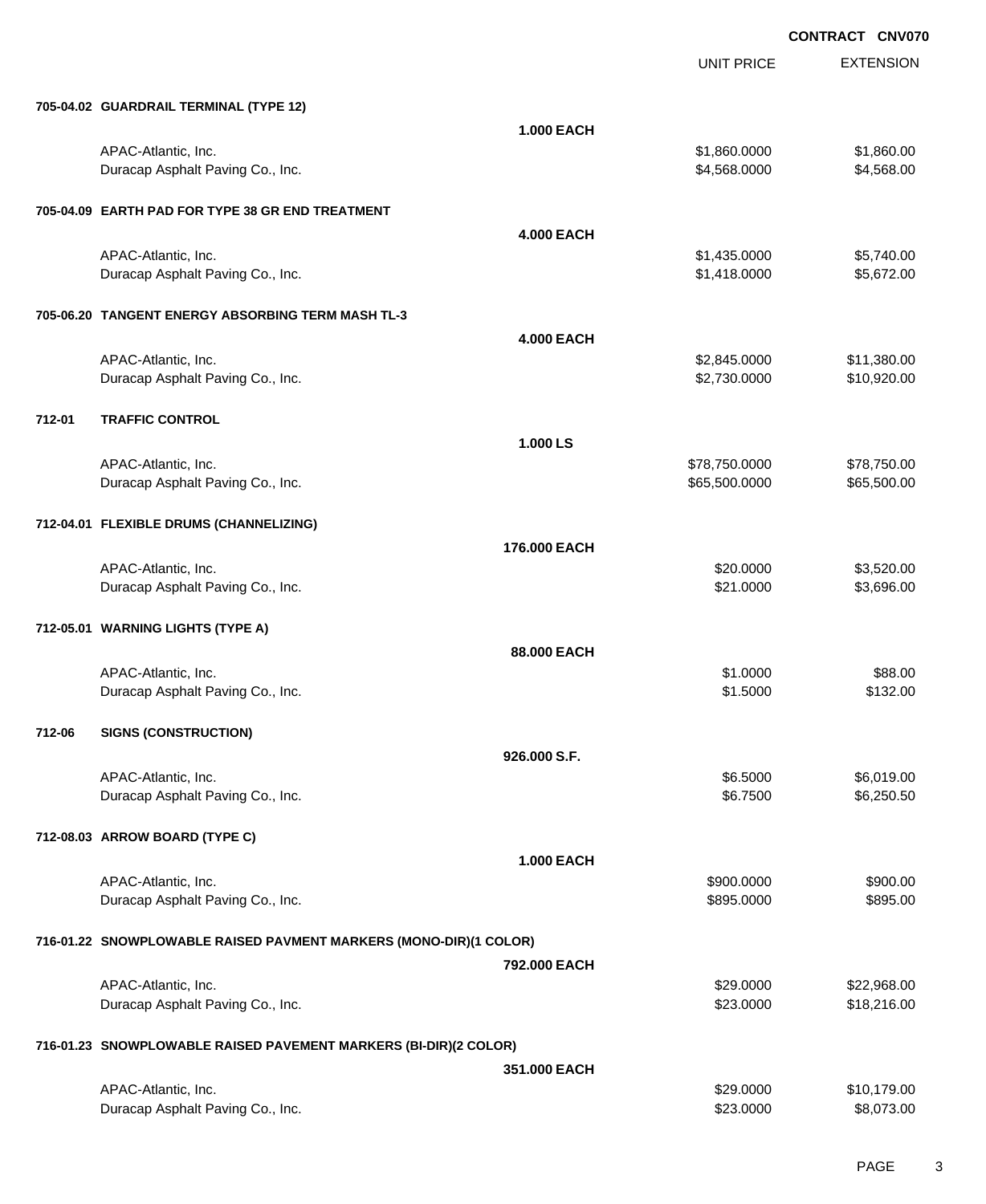EXTENSION **CONTRACT CNV070** UNIT PRICE **716-02.04 PLASTIC PAVEMENT MARKING(CHANNELIZATION STRIPING) 780.000 S.Y.** APAC-Atlantic, Inc. \$11,700.00 \$11,700.00 \$11,700.00 \$11,700.00 \$11,700.00 \$11,700.00 \$11,700.00 \$11,700.00 \$1 Duracap Asphalt Paving Co., Inc. \$12,090.00 \$12,090.00 \$12,090.00 **716-02.05 PLASTIC PAVEMENT MARKING (STOP LINE) 1,500.000 L.F.** APAC-Atlantic, Inc. \$13,500.00 \$13,500.00 \$13,500.00 \$13,500.00 \$13,500.00 \$13,500.00 \$13,500.00 \$13,500.00 \$13,500 Duracap Asphalt Paving Co., Inc. 6. 2500 \$13,875.00 **716-02.06 PLASTIC PAVEMENT MARKING (TURN LANE ARROW) 74.000 EACH** APAC-Atlantic, Inc. \$130.0000 \$9,620.00 Duracap Asphalt Paving Co., Inc. 6. The Contract of the Contract of the State of the State of State of State of State of State of State of State of State of State of State of State of State of State of State of State of St **716-02.09 PLASTIC PAVEMENT MARKING (LONGITUDINAL CROSS-WALK) 420.000 L.F.** APAC-Atlantic, Inc. \$21.0000 \$8,820.00 Duracap Asphalt Paving Co., Inc. 6. The Contract of the Contract of the Contract of the State of the State of the State of the State of the State of the State of the State of the State of the State of the State of the Stat **716-03.01 PLASTIC WORD PAVEMENT MARKING (ONLY) 8.000 EACH** APAC-Atlantic, Inc. \$1,480.00 \$1,480.00 Duracap Asphalt Paving Co., Inc. 64.000 \$1,464.00 **716-04.01 PLASTIC PAVEMENT MARKING (STRAIGHT-TURN ARROW) 3.000 EACH** APAC-Atlantic, Inc. \$160.0000 \$480.00 Duracap Asphalt Paving Co., Inc. 6474.00 **716-04.04 PLASTIC PAVEMENT MARKING (TRANSVERSE SHOULDER) 639.000 L.F.** APAC-Atlantic, Inc. \$2,715.75 Duracap Asphalt Paving Co., Inc. 6. 2012 12:375.50 \$4.5000 \$2,875.50 **716-04.05 PLASTIC PAVEMENT MARKING (STRAIGHT ARROW) 7.000 EACH** APAC-Atlantic, Inc. \$924.00 Duracap Asphalt Paving Co., Inc. 6917.00 \$917.00 \$917.00 \$917.00 **716-05.20 PAINTED PAVEMENT MARKING (6" LINE) 8.000 L.M.** APAC-Atlantic, Inc. \$800.000 \$6,400.00 Duracap Asphalt Paving Co., Inc. 6. The Contract of the Contract of the State of the State of the State of the State of the State of the State of the State of the State of the State of the State of the State of the State o **716-12.02 ENHANCED FLATLINE THERMO PVMT MRKNG (6IN LINE) 31.000 L.M.** APAC-Atlantic, Inc. \$4,360.000 \$135,160.00

Duracap Asphalt Paving Co., Inc. \$4,305.000 \$133,455.00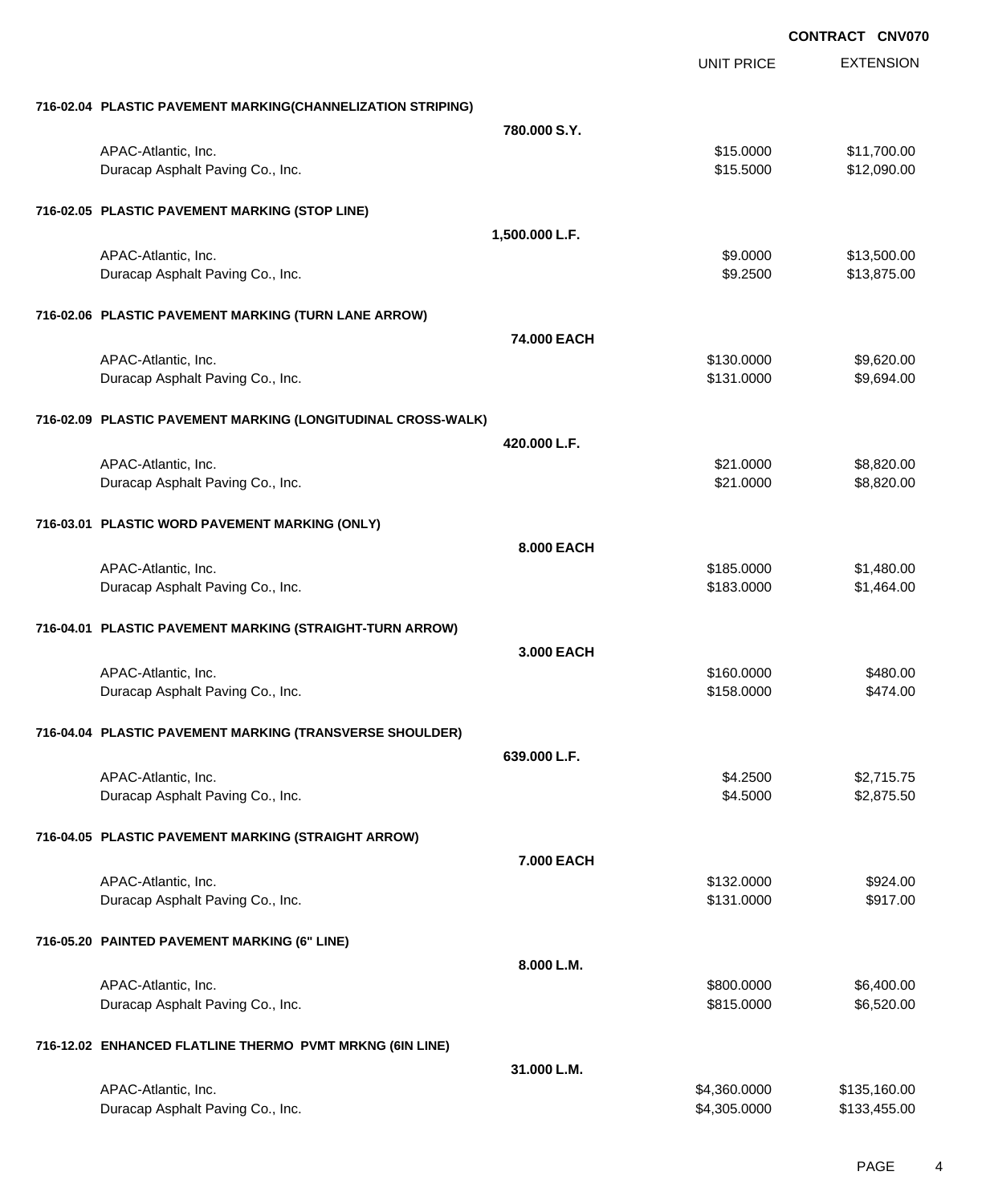EXTENSION UNIT PRICE

# **717-01 MOBILIZATION**

APAC-Atlantic, Inc. \$54,500.000 \$54,500.000 \$54,500.000 \$54,500.000 Duracap Asphalt Paving Co., Inc. 601.0000 \$65,601.0000 \$65,601.0000 \$65,601.000

**1.000 LS**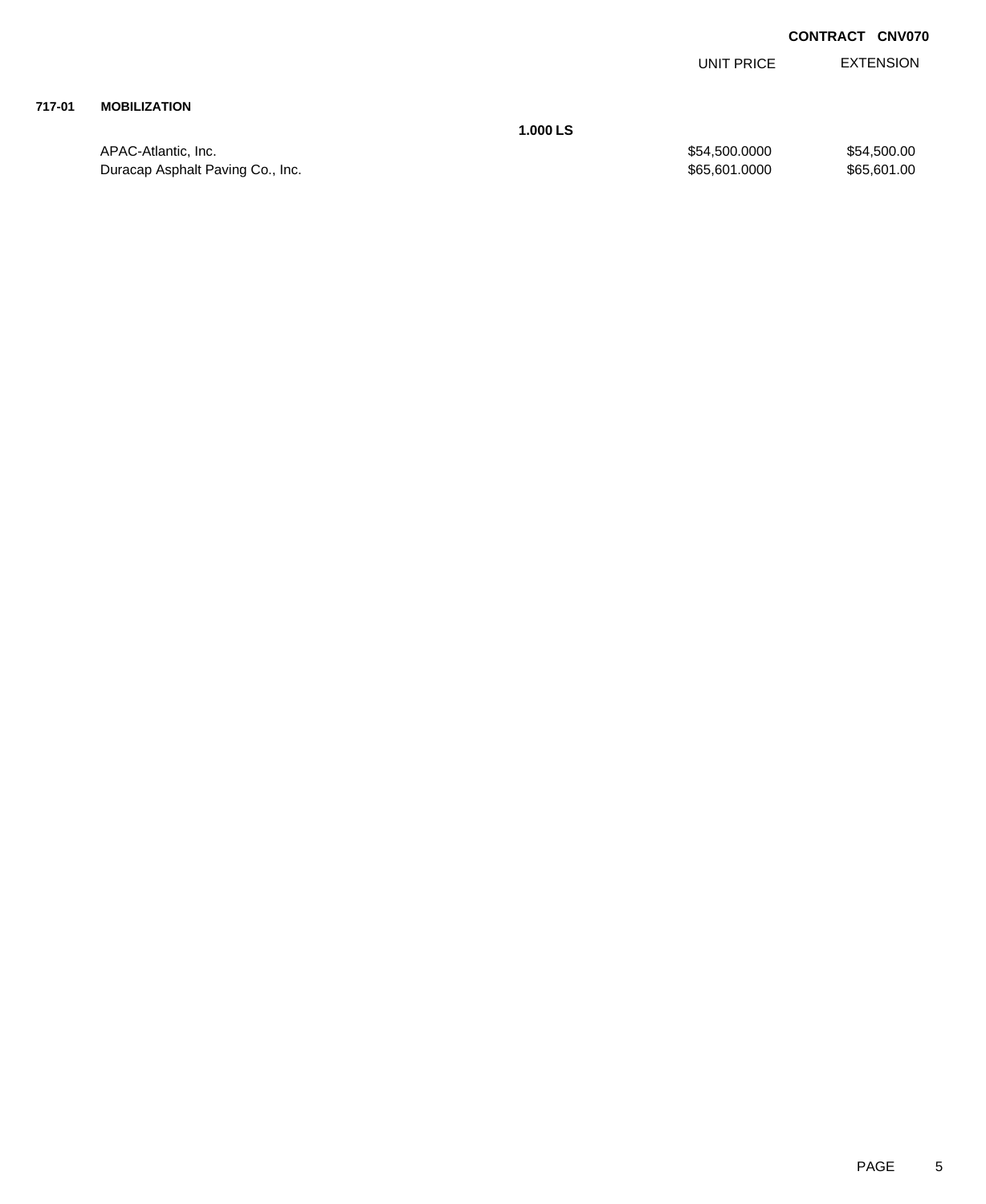|                                                                 |                |              | <b>CONTRACT CNV070</b> |                  |
|-----------------------------------------------------------------|----------------|--------------|------------------------|------------------|
|                                                                 |                | UNIT PRICE   |                        | <b>EXTENSION</b> |
| <b>BRIDGE CATEGORY</b>                                          |                |              |                        |                  |
| 604-10.56 CONCRETE OVERLAYED BRIDGE DECK REPAIR (PARTIAL DEPTH) |                |              |                        |                  |
|                                                                 | 100.000 S.Y.   |              |                        |                  |
| APAC-Atlantic, Inc.                                             |                | \$550.0000   |                        | \$55,000.00      |
| Duracap Asphalt Paving Co., Inc.                                |                | \$1,430.0000 |                        | \$143,000.00     |
| 617-04.01 TYPE 1 THIN EPOXY OVERLAY (EPOXY-URETHANE)            |                |              |                        |                  |
|                                                                 | 2,719.000 S.Y. |              |                        |                  |
| APAC-Atlantic, Inc.                                             |                | \$37.2500    |                        | \$101,282.75     |
| Duracap Asphalt Paving Co., Inc.                                |                | \$45.1000    |                        | \$122,626.90     |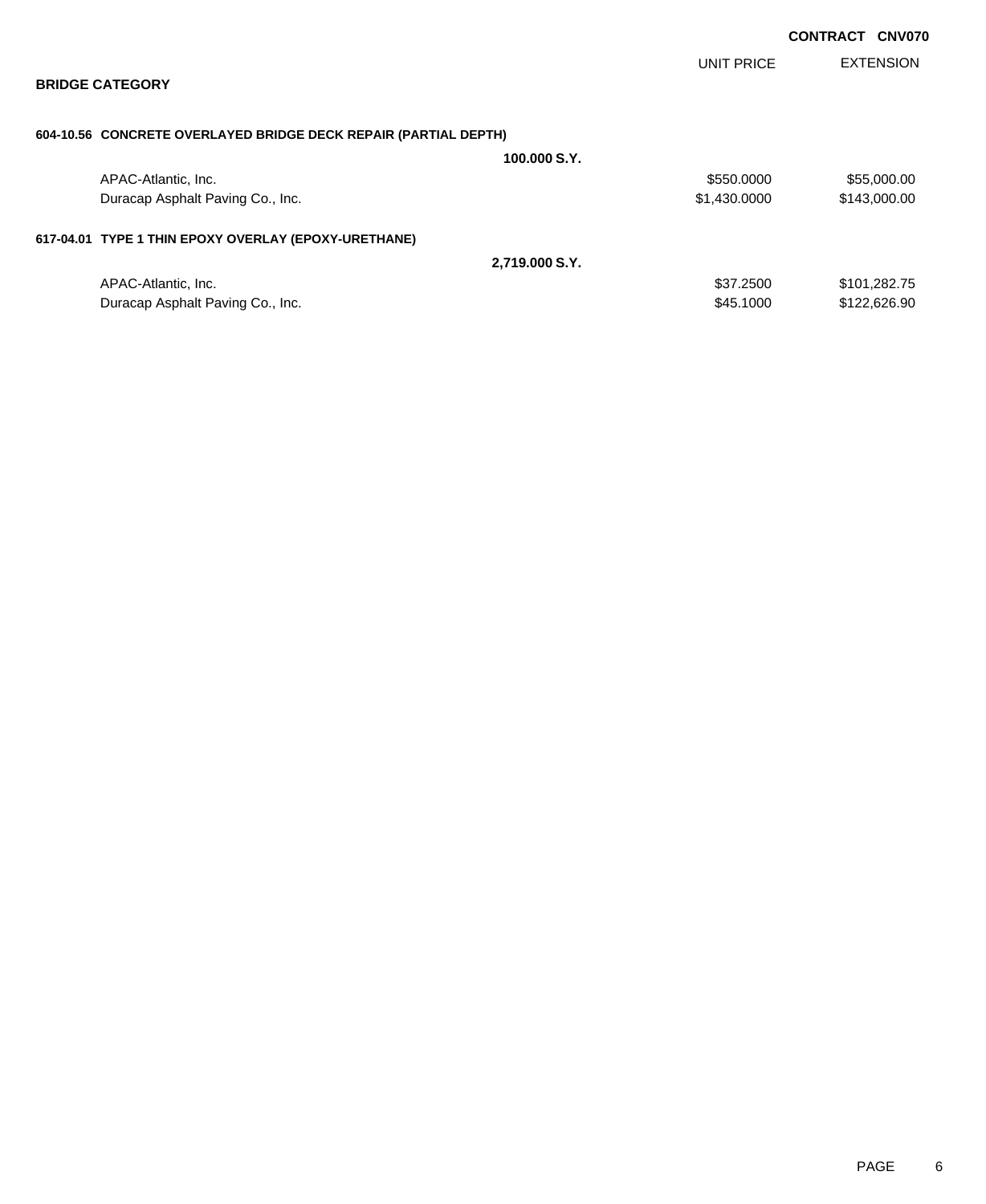EXTENSION UNIT PRICE

# **ROADWAY ALTERNATE AA1 CATEGORY**

### **411-03.08 ACS MIX(PG70-22) THIN LIFT ASPHALT**

APAC-Atlantic, Inc. Duracap Asphalt Paving Co., Inc.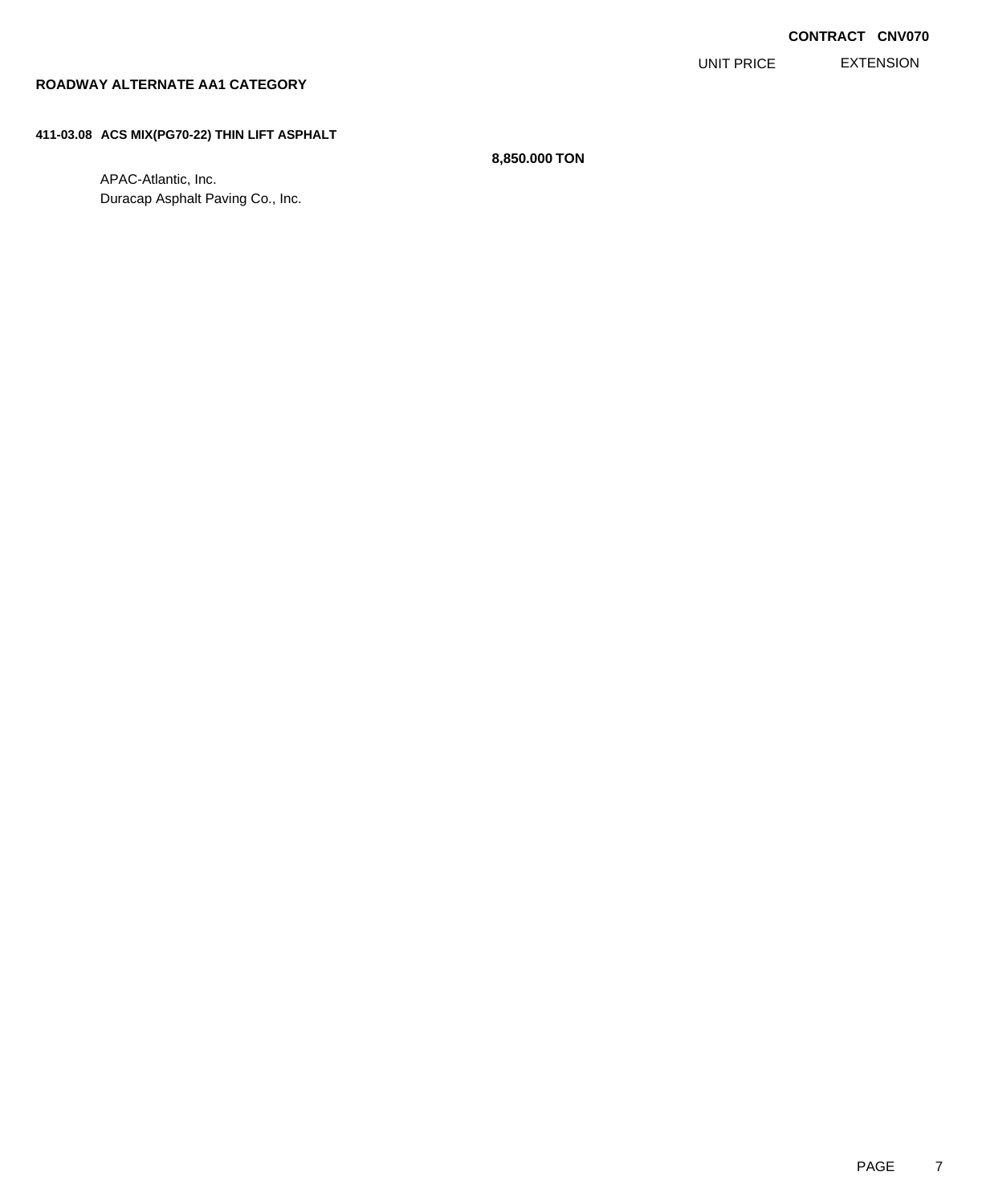| <b>CONTRACT CNV070</b> |  |
|------------------------|--|
|------------------------|--|

EXTENSION UNIT PRICE

# **ROADWAY ALTERNATE AA2 CATEGORY**

### **411-03.13 ACS MIX(PG70-22) THIN LIFT D ASPHALT**

**8,850.000 TON**

| APAC-Atlantic, Inc.              | \$97,5600  | \$863,406,00 |
|----------------------------------|------------|--------------|
| Duracap Asphalt Paving Co., Inc. | \$100.2500 | \$887,212,50 |
|                                  |            |              |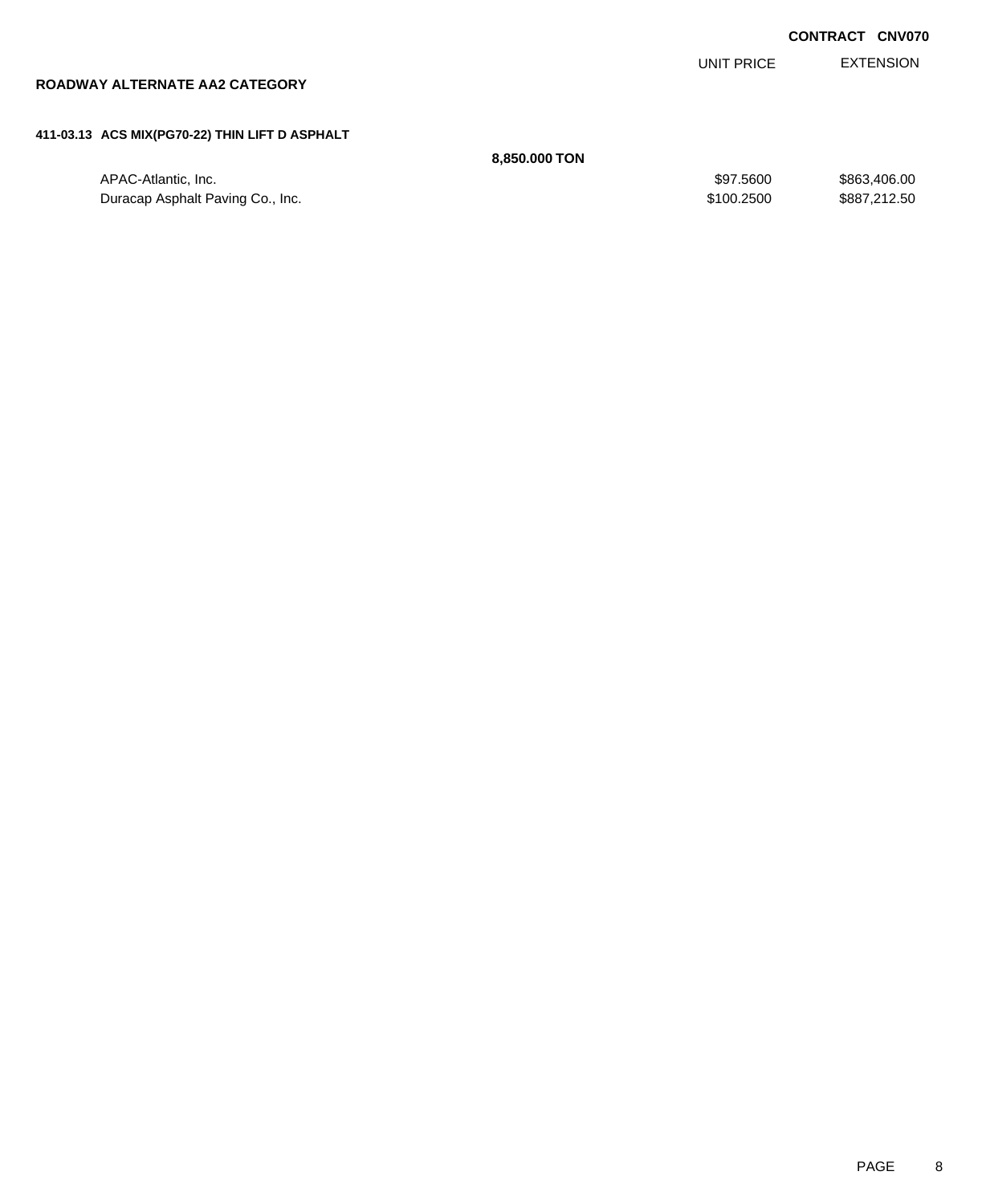## **SUB-TOTAL ROADWAY**

| APAC-Atlantic, Inc.                    | \$1,349,219.15 |
|----------------------------------------|----------------|
| Duracap Asphalt Paving Co., Inc.       | \$1,385,974.98 |
| <b>SUB-TOTAL BRIDGE</b>                |                |
| APAC-Atlantic, Inc.                    | \$156,282.75   |
| Duracap Asphalt Paving Co., Inc.       | \$265,626.90   |
| <b>SUB-TOTAL ROADWAY ALTERNATE AA1</b> |                |
| <b>SUB-TOTAL ROADWAY ALTERNATE AA2</b> |                |
| APAC-Atlantic, Inc.                    | \$863,406.00   |
| Duracap Asphalt Paving Co., Inc.       | \$887,212.50   |

# **TOTAL CONTRACT**

| APAC-Atlantic. Inc.              | \$2,368,907.90 |
|----------------------------------|----------------|
| Duracap Asphalt Paving Co., Inc. | \$2,538,814.38 |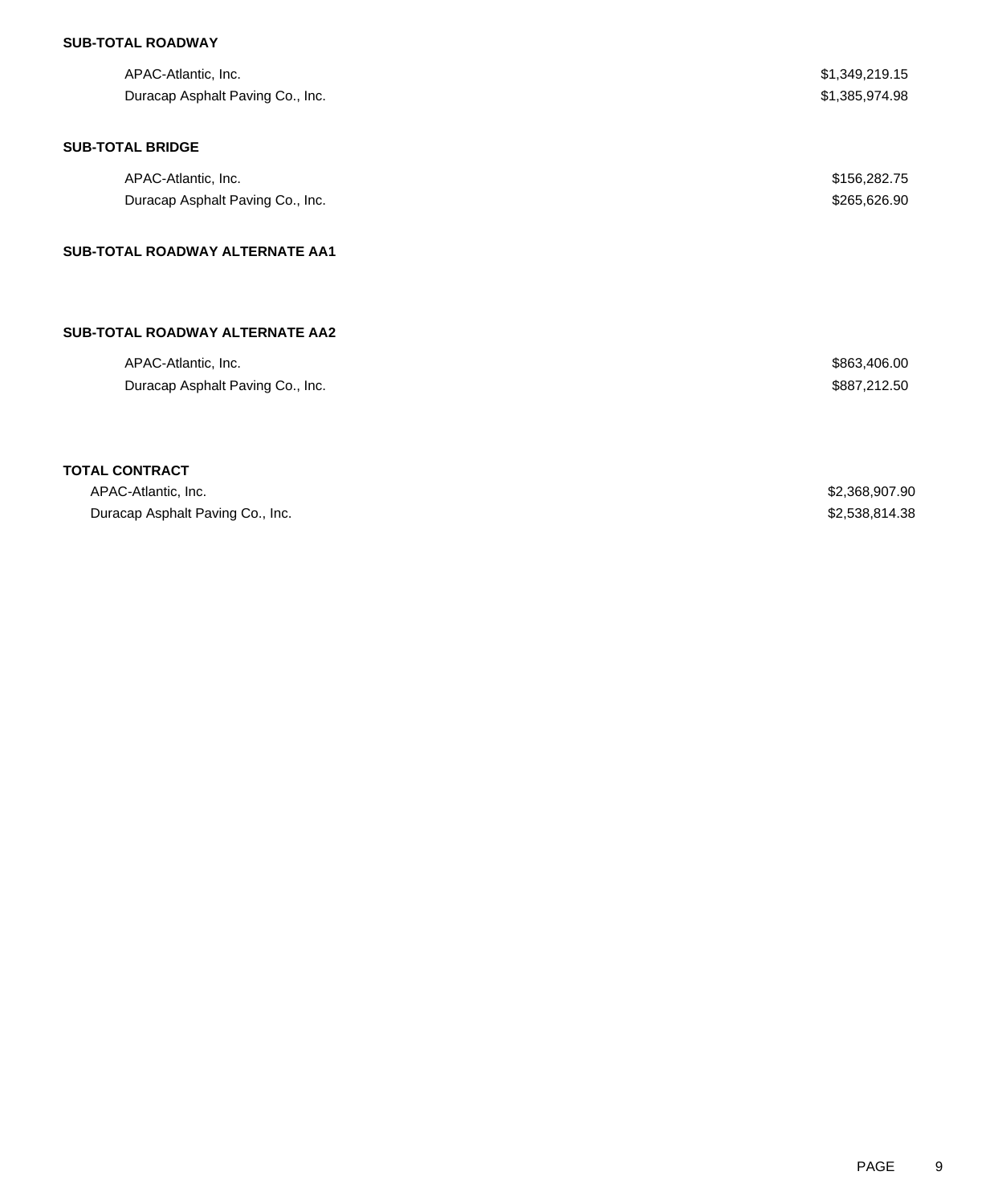# **DEPARTMENT OF TRANSPORTATION SUMMARY OF BIDS LETTING OF MARCH 26, 2021 STATE OF TENNESSEE**

#### LOUDON COUNTY (Contract No. CNV064 Call 047)

PHSIP-1247(2),53945-3483-94

THE MISCELLANEOUS SAFETY IMPROVEMENTS AT THE INTERSECTION OF KINGSTON STREET AND TOWN CREEK ROAD, INCLUDING GRADING, DRAINAGE AND PAVING.

PROJECT LENGTH - 0.155 MILES

COMPLETION TIME - ON OR BEFORE SEPTEMBER 30, 2021

DBE GOAL 7.50%

|                             | TOTAL CONTRACT |
|-----------------------------|----------------|
| J & M Grading Division, LLC | \$481,328.50   |
| Adams Contracting, LLC      | \$511,109.85   |
| APAC-Atlantic, Inc.         | \$643,732.95   |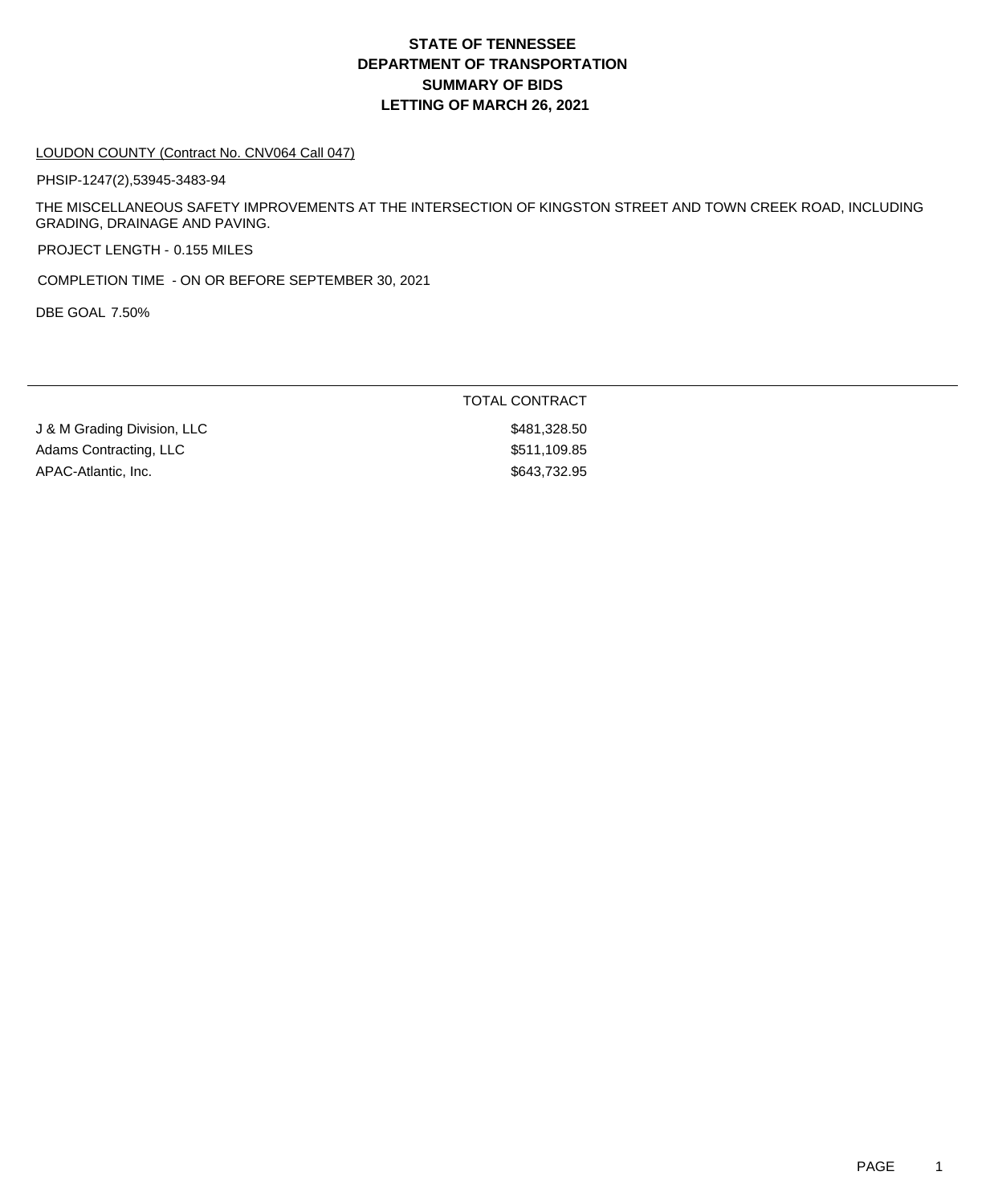|        |                                                      |                |                   | <b>CONTRACT CNV064</b> |
|--------|------------------------------------------------------|----------------|-------------------|------------------------|
|        |                                                      |                | <b>UNIT PRICE</b> | <b>EXTENSION</b>       |
|        | <b>ROADWAY CATEGORY</b>                              |                |                   |                        |
| 105-01 | <b>CONSTRUCTION STAKES, LINES AND GRADES</b>         |                |                   |                        |
|        |                                                      | 1.000 LS       |                   |                        |
|        | J & M Grading Division, LLC                          |                | \$25,000.0000     | \$25,000.00            |
|        | Adams Contracting, LLC                               |                | \$13,000.0000     | \$13,000.00            |
|        | APAC-Atlantic, Inc.                                  |                | \$36,500.0000     | \$36,500.00            |
| 201-01 | <b>CLEARING AND GRUBBING</b>                         |                |                   |                        |
|        |                                                      | 1.000 LS       |                   |                        |
|        | J & M Grading Division, LLC                          |                | \$35,000.0000     | \$35,000.00            |
|        | Adams Contracting, LLC                               |                | \$15,000.0000     | \$15,000.00            |
|        | APAC-Atlantic, Inc.                                  |                | \$41,100.0000     | \$41,100.00            |
| 203-01 | <b>ROAD &amp; DRAINAGE EXCAVATION (UNCLASSIFIED)</b> |                |                   |                        |
|        |                                                      | 610.000 C.Y.   |                   |                        |
|        | J & M Grading Division, LLC                          |                | \$20.0000         | \$12,200.00            |
|        | Adams Contracting, LLC                               |                | \$45.0000         | \$27,450.00            |
|        | APAC-Atlantic, Inc.                                  |                | \$35.2500         | \$21,502.50            |
| 203-03 | <b>BORROW EXCAVATION (UNCLASSIFIED)</b>              |                |                   |                        |
|        |                                                      | 2,932.000 C.Y. |                   |                        |
|        | J & M Grading Division, LLC                          |                | \$11.0000         | \$32,252.00            |
|        | Adams Contracting, LLC                               |                | \$28.0000         | \$82,096.00            |
|        | APAC-Atlantic, Inc.                                  |                | \$18.5000         | \$54,242.00            |
| 203-04 | PLACING AND SPREADING TOPSOIL                        |                |                   |                        |
|        |                                                      | 286.000 C.Y.   |                   |                        |
|        | J & M Grading Division, LLC                          |                | \$6.5000          | \$1,859.00             |
|        | Adams Contracting, LLC                               |                | \$18.0000         | \$5,148.00             |
|        | APAC-Atlantic, Inc.                                  |                | \$45.5000         | \$13,013.00            |
| 203-06 | <b>WATER</b>                                         |                |                   |                        |
|        |                                                      | 8.000 M.G.     |                   |                        |
|        | J & M Grading Division, LLC                          |                | \$10.0000         | \$80.00                |
|        | Adams Contracting, LLC                               |                | \$50.0000         | \$400.00               |
|        | APAC-Atlantic, Inc.                                  |                | \$100.0000        | \$800.00               |
| 203-07 | <b>FURNISHING &amp; SPREADING TOPSOIL</b>            |                |                   |                        |
|        |                                                      | 10.000 C.Y.    |                   |                        |
|        | J & M Grading Division, LLC                          |                | \$45.0000         | \$450.00               |
|        | Adams Contracting, LLC                               |                | \$80.0000         | \$800.00               |
|        | APAC-Atlantic, Inc.                                  |                | \$74.0000         | \$740.00               |
|        | 208-01.05 BROOMING & DEGRASSING SHOULDERS            |                |                   |                        |
|        |                                                      | 0.200 L.M.     |                   |                        |
|        | J & M Grading Division, LLC                          |                | \$5,000.0000      | \$1,000.00             |
|        | Adams Contracting, LLC                               |                | \$15,000.0000     | \$3,000.00             |
|        | APAC-Atlantic, Inc.                                  |                | \$10,000.0000     | \$2,000.00             |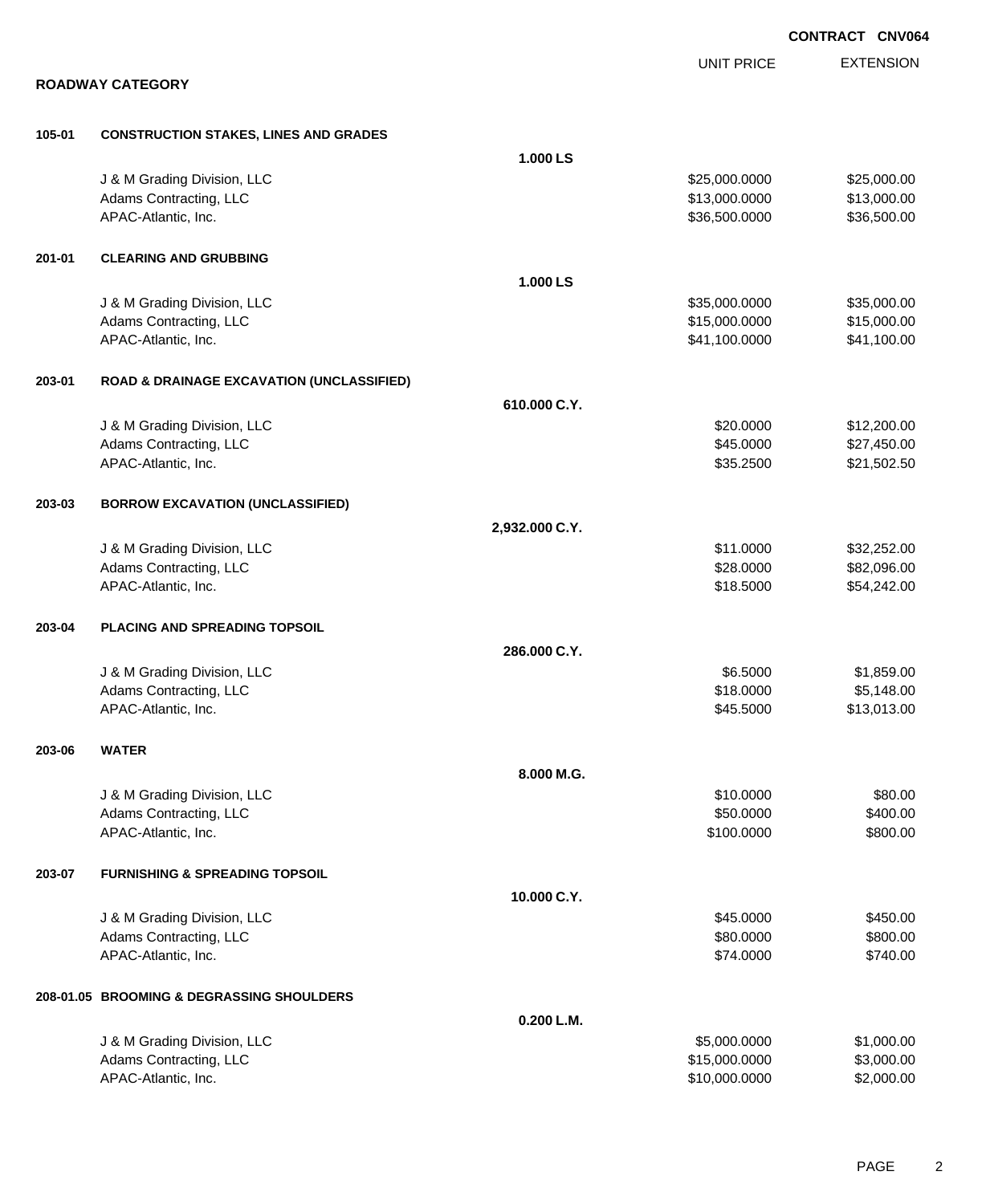EXTENSION **CONTRACT CNV064** UNIT PRICE **209-05 SEDIMENT REMOVAL 40.000 C.Y.** J & M Grading Division, LLC \$80.00 Adams Contracting, LLC 6400.00 APAC-Atlantic, Inc. \$57.0000 \$2,280.00 **209-08.02 TEMPORARY SILT FENCE (WITH BACKING) 2,075.000 L.F.** J & M Grading Division, LLC \$4.0000 \$8,300.00 Adams Contracting, LLC 6.6000 \$11,620.00 APAC-Atlantic, Inc. \$8,300.00 \$8,300.00 \$8,300.00 \$8,300.00 \$8,300.00 \$8,300.00 \$8,300.00 \$8,300.00 \$8,300.00 \$8,300 **209-08.08 ENHANCED ROCK CHECK DAM 3.000 EACH** J & M Grading Division, LLC \$825.0000 \$2,475.00 Adams Contracting, LLC 61,380.000 \$1,380.00 APAC-Atlantic, Inc. \$865.0000 \$2,595.00 **209-09.01 SANDBAGS 334.000 BAG** J & M Grading Division, LLC \$10.0000 \$3,340.00 Adams Contracting, LLC \$3.0000 \$1,002.00 APAC-Atlantic, Inc. \$1,920.50 **209-09.04 SEDIMENT FILTER BAG(15' X 10') 1.000 EACH** J & M Grading Division, LLC \$1,000.0000 \$1,000.00 Adams Contracting, LLC 6400.000 \$400.000 \$400.000 \$400.000 \$400.000 \$400.000 \$400.00 APAC-Atlantic, Inc. \$2,300.000 \$2,300.000 \$2,300.000 \$2,300.000 \$2,300.000 \$2,300.00 **209-20.03 POLYETHYLENE SHEETING (6 MIL. MINIMUM) 61.000 S.Y.** U.& M Grading Division, LLC \$183.00 \$183.00 \$183.00 \$183.00 \$183.00 \$183.00 \$183.00 \$183.00 \$183.00 \$183.00 \$1 Adams Contracting, LLC 6244.00 APAC-Atlantic, Inc. \$350.75 **209-40.41 CATCH BASIN FILTER ASSEMBLY(TYPE 1) 1.000 EACH** J & M Grading Division, LLC \$400.000 \$400.000 \$400.000 \$400.000 \$400.000 \$400.000 \$400.00 Adams Contracting, LLC 6360.000 \$360.000 \$360.000 \$360.000 \$360.000 \$360.000 \$360.000 \$360.00 APAC-Atlantic, Inc. \$1,600.000 \$1,600.000 \$1,600.000 \$1,600.000 \$1,600.000 \$1,600.000 \$1,600.00 \$1,600.00 \$1,600 **303-01 MINERAL AGGREGATE, TYPE A BASE, GRADING D**

| \$30,0000 | \$34,920.00   |
|-----------|---------------|
| \$33,0000 | \$38,412,00   |
| \$38,0000 | \$44.232.00   |
|           | 1.164.000 TON |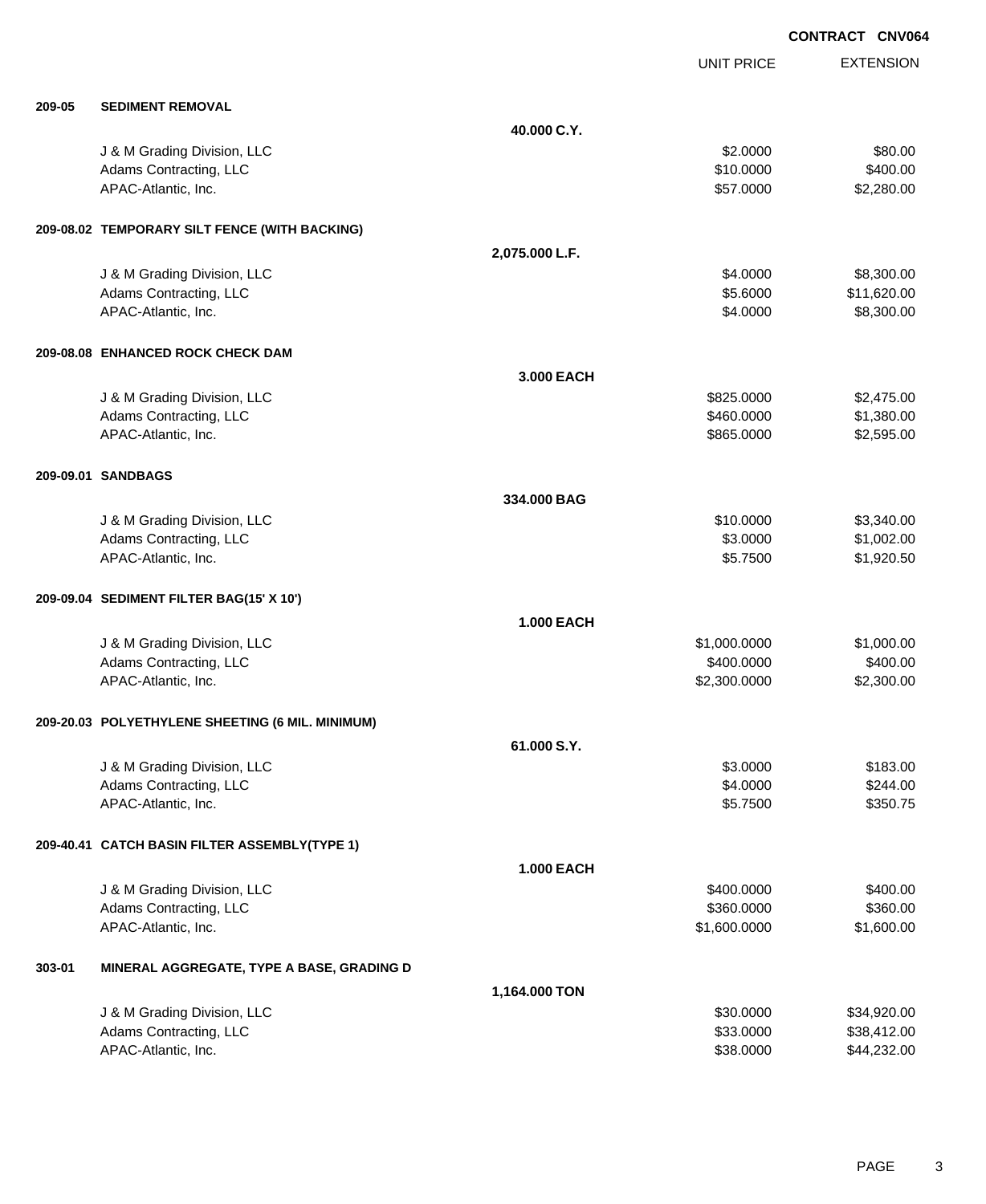UNIT PRICE

EXTENSION

|        | 303-10.01 MINERAL AGGREGATE (SIZE 57)                           |                  |              |             |
|--------|-----------------------------------------------------------------|------------------|--------------|-------------|
|        |                                                                 | <b>6.000 TON</b> |              |             |
|        | J & M Grading Division, LLC                                     |                  | \$45.0000    | \$270.00    |
|        | Adams Contracting, LLC                                          |                  | \$40.0000    | \$240.00    |
|        | APAC-Atlantic, Inc.                                             |                  | \$170.0000   | \$1,020.00  |
|        | 307-01.01 ASPHALT CONCRETE MIX (PG64-22) (BPMB-HM) GRADING A    |                  |              |             |
|        |                                                                 | 146,000 TON      |              |             |
|        | J & M Grading Division, LLC                                     |                  | \$121.0000   | \$17,666.00 |
|        | Adams Contracting, LLC                                          |                  | \$111.0000   | \$16,206.00 |
|        | APAC-Atlantic, Inc.                                             |                  | \$175.0000   | \$25,550.00 |
|        | 307-01.08 ASPHALT CONCRETE MIX (PG64-22) (BPMB-HM) GRADING B-M2 |                  |              |             |
|        |                                                                 | 227,000 TON      |              |             |
|        | J & M Grading Division, LLC                                     |                  | \$108.5000   | \$24,629.50 |
|        | Adams Contracting, LLC                                          |                  | \$115.0000   | \$26,105.00 |
|        | APAC-Atlantic, Inc.                                             |                  | \$205.0000   | \$46,535.00 |
| 402-01 | BITUMINOUS MATERIAL FOR PRIME COAT (PC)                         |                  |              |             |
|        |                                                                 | <b>4.000 TON</b> |              |             |
|        | J & M Grading Division, LLC                                     |                  | \$635.0000   | \$2,540.00  |
|        | Adams Contracting, LLC                                          |                  | \$750.0000   | \$3,000.00  |
|        | APAC-Atlantic, Inc.                                             |                  | \$400.0000   | \$1,600.00  |
| 403-01 | BITUMINOUS MATERIAL FOR TACK COAT (TC)                          |                  |              |             |
|        |                                                                 | 3.000 TON        |              |             |
|        | J & M Grading Division, LLC                                     |                  | \$880.0000   | \$2,640.00  |
|        | Adams Contracting, LLC                                          |                  | \$900.0000   | \$2,700.00  |
|        | APAC-Atlantic, Inc.                                             |                  | \$1,000.0000 | \$3,000.00  |
|        | 411-01.10 ACS MIX(PG64-22) GRADING D                            |                  |              |             |
|        |                                                                 | 286,000 TON      |              |             |
|        | J & M Grading Division, LLC                                     |                  | \$129,0000   | \$36,894.00 |
|        | Adams Contracting, LLC                                          |                  | \$138.0000   | \$39,468.00 |
|        | APAC-Atlantic, Inc.                                             |                  | \$195.0000   | \$55,770.00 |
|        | 415-01.02 COLD PLANING BITUMINOUS PAVEMENT                      |                  |              |             |
|        |                                                                 | 2,249.000 S.Y.   |              |             |
|        | J & M Grading Division, LLC                                     |                  | \$7.1500     | \$16,080.35 |
|        | Adams Contracting, LLC                                          |                  | \$6.0000     | \$13,494.00 |
|        | APAC-Atlantic, Inc.                                             |                  | \$12.0000    | \$26,988.00 |
|        | 604-01.01 CLASS A CONCRETE (ROADWAY)                            |                  |              |             |
|        |                                                                 | 2.000 C.Y.       |              |             |
|        | J & M Grading Division, LLC                                     |                  | \$1,000.0000 | \$2,000.00  |
|        | Adams Contracting, LLC                                          |                  | \$1,850.0000 | \$3,700.00  |
|        | APAC-Atlantic, Inc.                                             |                  | \$2,100.0000 | \$4,200.00  |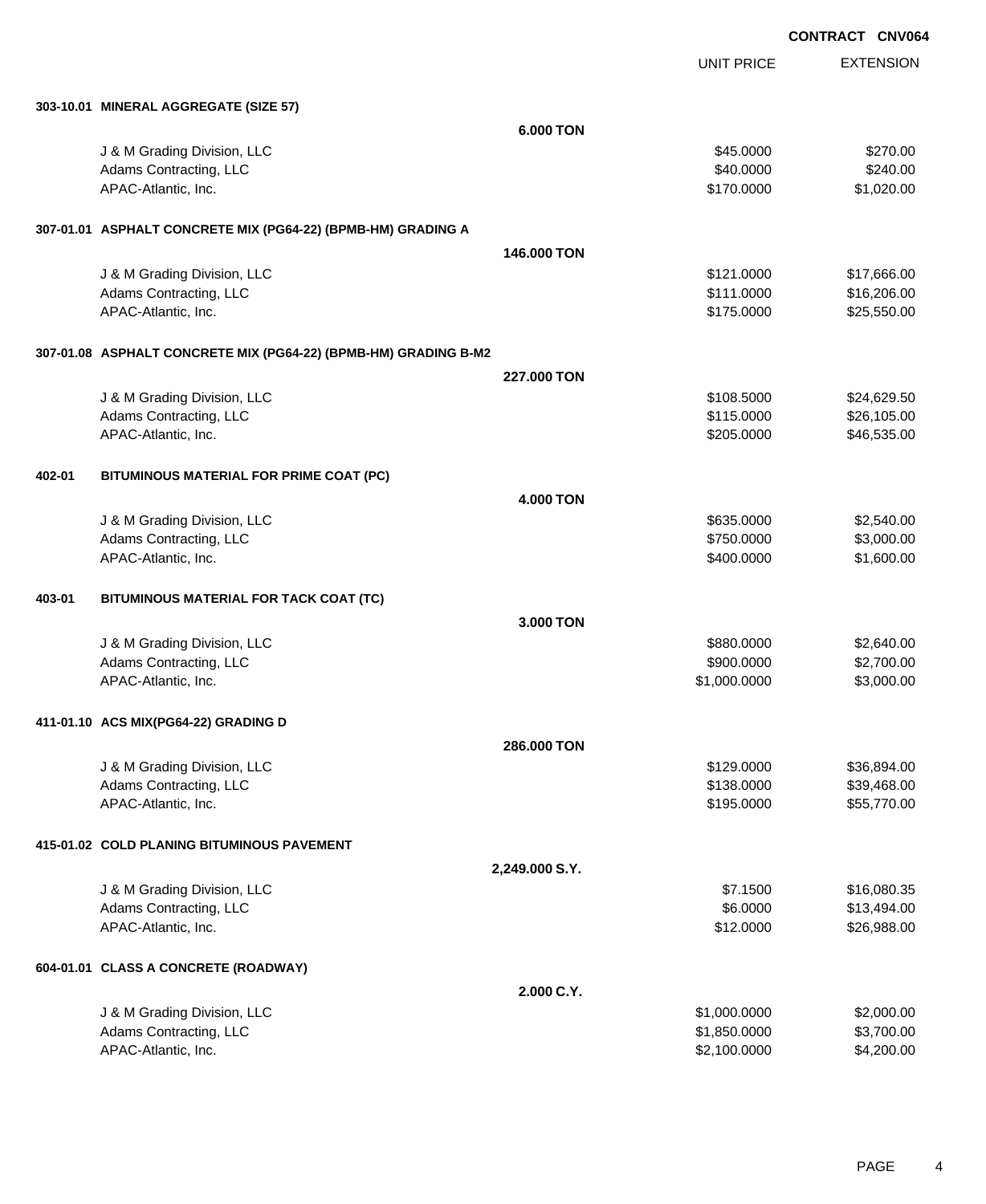|                                                   | <b>UNIT PRICE</b> | <b>EXTENSION</b> |
|---------------------------------------------------|-------------------|------------------|
| 607-03.02 18" CONCRETE PIPE CULVERT (CLASS III)   |                   |                  |
|                                                   | 108.000 L.F.      |                  |
| J & M Grading Division, LLC                       | \$80.0000         | \$8,640.00       |
| Adams Contracting, LLC                            | \$60.0000         | \$6,480.00       |
| APAC-Atlantic, Inc.                               | \$75.0000         | \$8,100.00       |
| 607-05.02 24" CONCRETE PIPE CULVERT (CLASS III)   |                   |                  |
|                                                   | 68.000 L.F.       |                  |
| J & M Grading Division, LLC                       | \$110.0000        | \$7,480.00       |
| Adams Contracting, LLC                            | \$80.0000         | \$5,440.00       |
| APAC-Atlantic, Inc.                               | \$106.0000        | \$7,208.00       |
| 607-37.02 18" CORRUGATED METAL PIPE CULVERT       |                   |                  |
|                                                   | 26.000 L.F.       |                  |
| J & M Grading Division, LLC                       | \$80.0000         | \$2,080.00       |
| Adams Contracting, LLC                            | \$115.0000        | \$2,990.00       |
| APAC-Atlantic, Inc.                               | \$185.0000        | \$4,810.00       |
| 607-37.03 24" CORRUGATED METAL PIPE CULVERT       |                   |                  |
|                                                   | 30.000 L.F.       |                  |
| J & M Grading Division, LLC                       | \$95.0000         | \$2,850.00       |
| Adams Contracting, LLC                            | \$117.0000        | \$3,510.00       |
| APAC-Atlantic, Inc.                               | \$165.0000        | \$4,950.00       |
| 611-01.02 MANHOLES, > 4' - 8' DEPTH               |                   |                  |
|                                                   | <b>2.000 EACH</b> |                  |
| J & M Grading Division, LLC                       | \$4,500.0000      | \$9,000.00       |
| Adams Contracting, LLC                            | \$4,000.0000      | \$8,000.00       |
| APAC-Atlantic, Inc.                               | \$6,800.0000      | \$13,600.00      |
| 611-07.01 CLASS A CONCRETE (PIPE ENDWALLS)        |                   |                  |
|                                                   | 3.000 C.Y.        |                  |
| J & M Grading Division, LLC                       | \$2,500.0000      | \$7,500.00       |
| Adams Contracting, LLC                            | \$1,850.0000      | \$5,550.00       |
| APAC-Atlantic, Inc.                               | \$3,235.0000      | \$9,705.00       |
| 611-07.02 STEEL BAR REINFORCEMENT (PIPE ENDWALLS) |                   |                  |
|                                                   | 138.000 LB.       |                  |
| J & M Grading Division, LLC                       | \$5.0000          | \$690.00         |
| Adams Contracting, LLC                            | \$5.0000          | \$690.00         |
| APAC-Atlantic, Inc.                               | \$15.0000         | \$2,070.00       |
| 611-07.54 18IN ENDWALL (CROSS DRAIN) 3:1          |                   |                  |
|                                                   | <b>2.000 EACH</b> |                  |
| J & M Grading Division, LLC                       | \$2,300.0000      | \$4,600.00       |
| Adams Contracting, LLC                            | \$1,600.0000      | \$3,200.00       |
| APAC-Atlantic, Inc.                               | \$2,575.0000      | \$5,150.00       |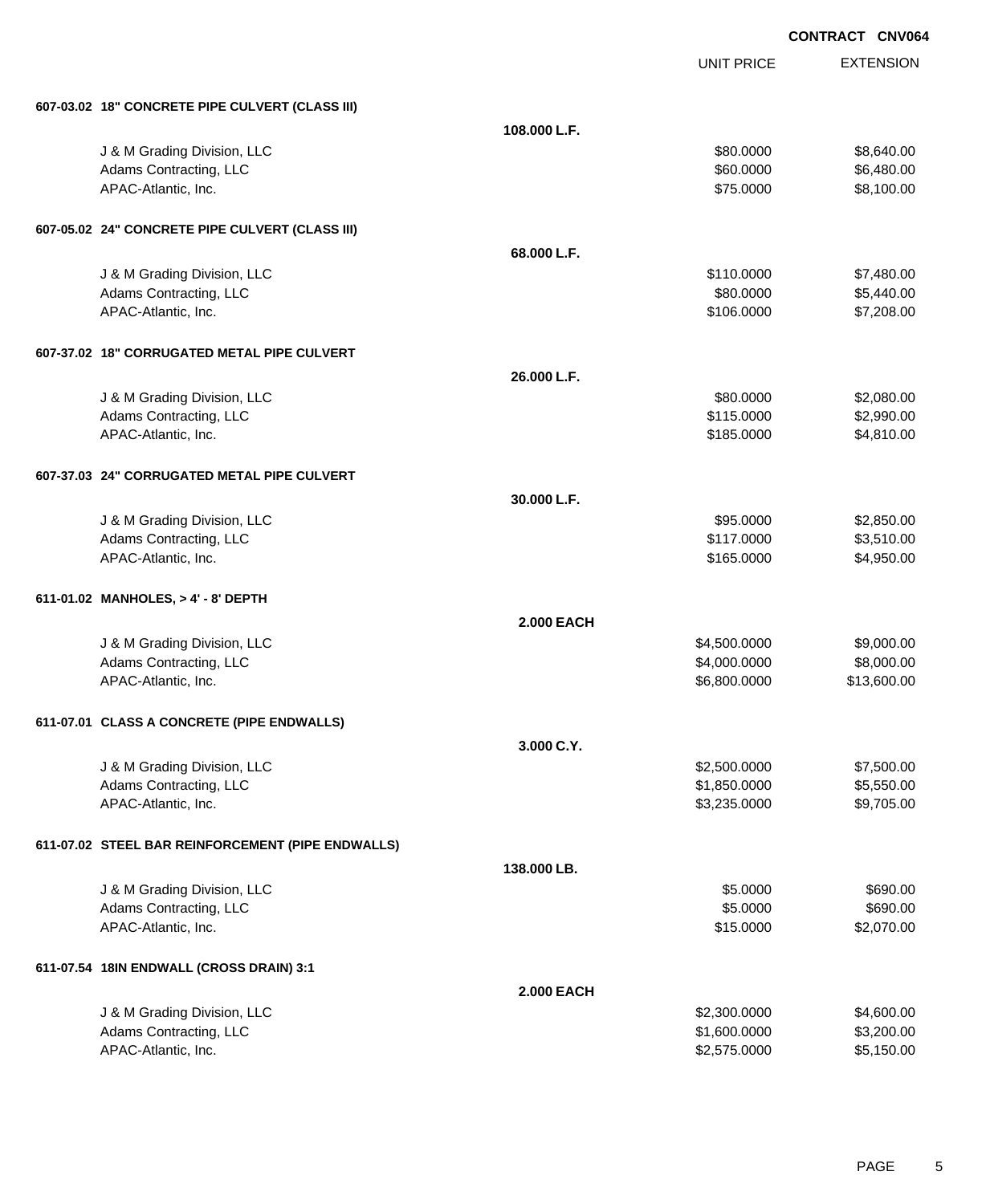|                                                       | <b>UNIT PRICE</b> | <b>EXTENSION</b> |
|-------------------------------------------------------|-------------------|------------------|
| 621-03.03 24" TEMPORARY DRAINAGE PIPE                 |                   |                  |
| 89.000 L.F.                                           |                   |                  |
| J & M Grading Division, LLC                           | \$60.0000         | \$5,340.00       |
| Adams Contracting, LLC                                | \$70.0000         | \$6,230.00       |
| APAC-Atlantic, Inc.                                   | \$50.0000         | \$4,450.00       |
| 701-02.06 DETECTABLE WARNING SURFACE (REHABILITATION) |                   |                  |
| 16.000 S.F.                                           |                   |                  |
| J & M Grading Division, LLC                           | \$50.0000         | \$800.00         |
| Adams Contracting, LLC                                | \$115.0000        | \$1,840.00       |
| APAC-Atlantic, Inc.                                   | \$83.0000         | \$1,328.00       |
| 705-06.01 W BEAM GR (TYPE 2) MASH TL-3                |                   |                  |
| 381.000 L.F.                                          |                   |                  |
| J & M Grading Division, LLC                           | \$24.2000         | \$9,220.20       |
| Adams Contracting, LLC                                | \$23.0000         | \$8,763.00       |
| APAC-Atlantic, Inc.                                   | \$25.3500         | \$9,658.35       |
| 705-06.11 GR TERMINAL (IN-INLINE) MASH TL-3           |                   |                  |
| <b>1.000 EACH</b>                                     |                   |                  |
| J & M Grading Division, LLC                           | \$715.0000        | \$715.00         |
| Adams Contracting, LLC                                | \$660.0000        | \$660.00         |
| APAC-Atlantic, Inc.                                   | \$750.0000        | \$750.00         |
| 705-06.30 GR TERMINAL (ENERGY ABSORBING) MASH TL-2    |                   |                  |
| <b>2.000 EACH</b>                                     |                   |                  |
| J & M Grading Division, LLC                           | \$2,585.0000      | \$5,170.00       |
| Adams Contracting, LLC                                | \$2,400.0000      | \$4,800.00       |
| APAC-Atlantic, Inc.                                   | \$2,700.0000      | \$5,400.00       |
| 705-20.25 TEMPORARY CRASH CUSHION (MASH TL-3)         |                   |                  |
| 3.000 EACH                                            |                   |                  |
| J & M Grading Division, LLC                           | \$6,000.0000      | \$18,000.00      |
| Adams Contracting, LLC                                | \$4,800.0000      | \$14,400.00      |
| APAC-Atlantic, Inc.                                   | \$7,500.0000      | \$22,500.00      |
| 706-06.03 RADIUS RAIL                                 |                   |                  |
| 62.000 L.F.                                           |                   |                  |
| J & M Grading Division, LLC                           | \$36,3000         | \$2,250.60       |
| Adams Contracting, LLC                                | \$34.0000         | \$2,108.00       |
| APAC-Atlantic, Inc.                                   | \$38.0000         | \$2,356.00       |
| 707-08.11 HIGH-VISIBILITY CONSTRUCTION FENCE          |                   |                  |
| 1,116.000 L.F.                                        |                   |                  |
| J & M Grading Division, LLC                           | \$2.0000          | \$2,232.00       |
| Adams Contracting, LLC                                | \$2.0000          | \$2,232.00       |
| APAC-Atlantic, Inc.                                   | \$1.5500          | \$1,729.80       |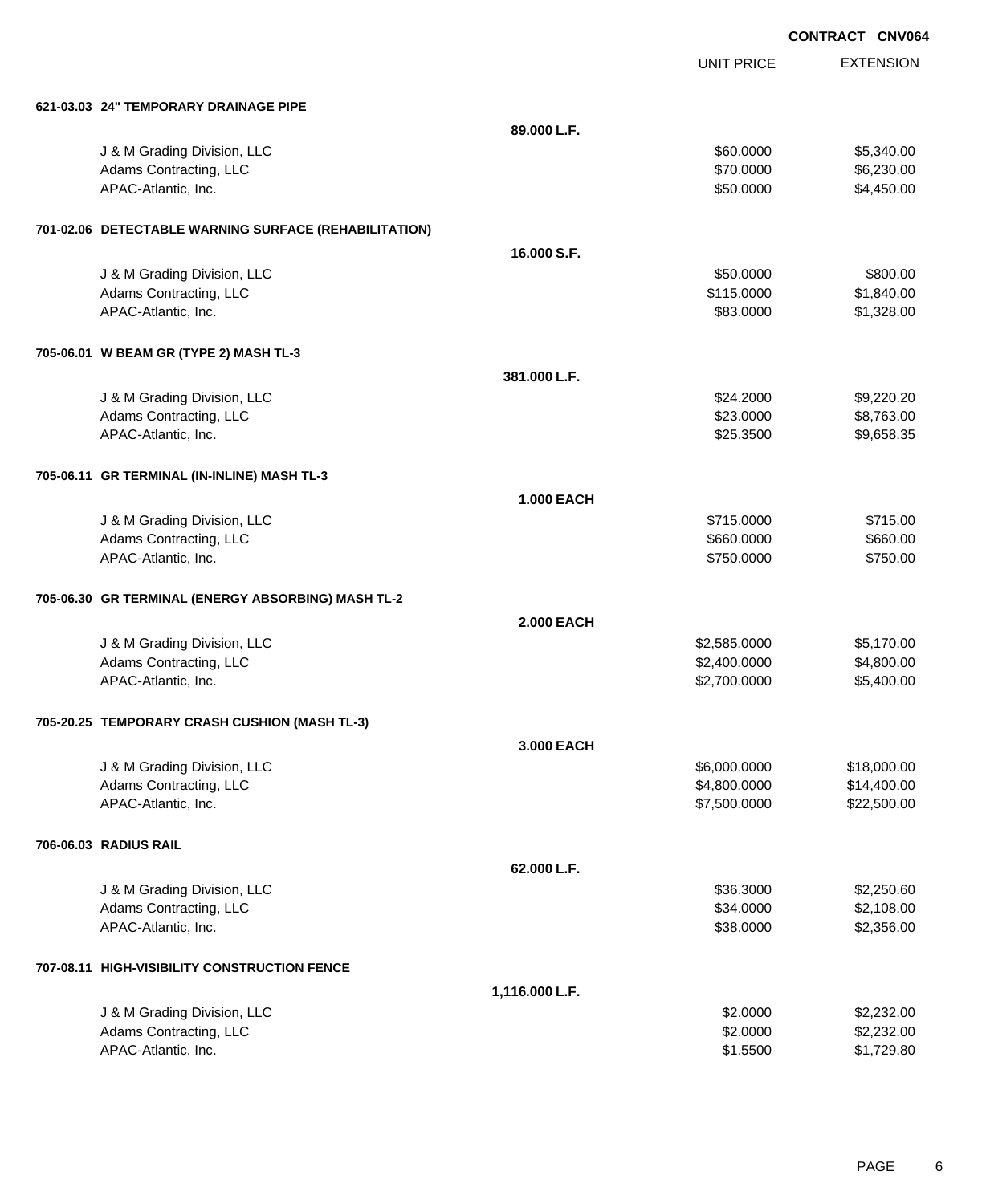UNIT PRICE

EXTENSION

|        | 709-05.05 MACHINED RIP-RAP (CLASS A-3)                |              |               |                      |
|--------|-------------------------------------------------------|--------------|---------------|----------------------|
|        |                                                       | 100,000 TON  |               |                      |
|        | J & M Grading Division, LLC                           |              | \$40.0000     | \$4,000.00           |
|        | Adams Contracting, LLC                                |              | \$38.0000     | \$3,800.00           |
|        | APAC-Atlantic, Inc.                                   |              | \$68.0000     | \$6,800.00           |
|        |                                                       |              |               |                      |
|        | 709-05.08 MACHINED RIP-RAP (CLASS B)                  |              |               |                      |
|        |                                                       | 38,000 TON   |               |                      |
|        | J & M Grading Division, LLC                           |              | \$45.0000     | \$1,710.00           |
|        | Adams Contracting, LLC                                |              | \$42.0000     | \$1,596.00           |
|        | APAC-Atlantic, Inc.                                   |              | \$70.0000     | \$2,660.00           |
| 712-01 | <b>TRAFFIC CONTROL</b>                                |              |               |                      |
|        |                                                       | 1.000 LS     |               |                      |
|        | J & M Grading Division, LLC                           |              | \$20,000.0000 | \$20,000.00          |
|        | Adams Contracting, LLC                                |              | \$50,000.0000 | \$50,000.00          |
|        | APAC-Atlantic, Inc.                                   |              | \$35,000.0000 | \$35,000.00          |
|        |                                                       |              |               |                      |
|        | 712-02.02 INTERCONNECTED PORTABLE BARRIER RAIL        |              |               |                      |
|        |                                                       | 480.000 L.F. |               |                      |
|        | J & M Grading Division, LLC                           |              | \$30.0000     | \$14,400.00          |
|        | Adams Contracting, LLC                                |              | \$42.0000     | \$20,160.00          |
|        | APAC-Atlantic, Inc.                                   |              | \$15.0000     | \$7,200.00           |
|        | 712-04.01 FLEXIBLE DRUMS (CHANNELIZING)               |              |               |                      |
|        |                                                       | 50.000 EACH  |               |                      |
|        | J & M Grading Division, LLC                           |              | \$30.0000     | \$1,500.00           |
|        | Adams Contracting, LLC                                |              | \$28.0000     | \$1,400.00           |
|        | APAC-Atlantic, Inc.                                   |              | \$30.0000     | \$1,500.00           |
|        |                                                       |              |               |                      |
|        | 712-04.50 BARRIER RAIL DELINEATOR                     | 21.000 EACH  |               |                      |
|        |                                                       |              |               |                      |
|        | J & M Grading Division, LLC<br>Adams Contracting, LLC |              | \$15.0000     | \$315.00<br>\$273.00 |
|        |                                                       |              | \$13.0000     |                      |
|        | APAC-Atlantic, Inc.                                   |              | \$14.0000     | \$294.00             |
| 712-06 | <b>SIGNS (CONSTRUCTION)</b>                           |              |               |                      |
|        |                                                       | 734.000 S.F. |               |                      |
|        | J & M Grading Division, LLC                           |              | \$7.5000      | \$5,505.00           |
|        | Adams Contracting, LLC                                |              | \$7.0000      | \$5,138.00           |
|        | APAC-Atlantic, Inc.                                   |              | \$7.7500      | \$5,688.50           |
|        | 712-07.03 TEMPORARY BARRICADES (TYPE III)             |              |               |                      |
|        |                                                       | 84.000 L.F.  |               |                      |
|        | J & M Grading Division, LLC                           |              | \$18.0000     | \$1,512.00           |
|        | Adams Contracting, LLC                                |              | \$14.0000     | \$1,176.00           |
|        | APAC-Atlantic, Inc.                                   |              | \$15.0000     | \$1,260.00           |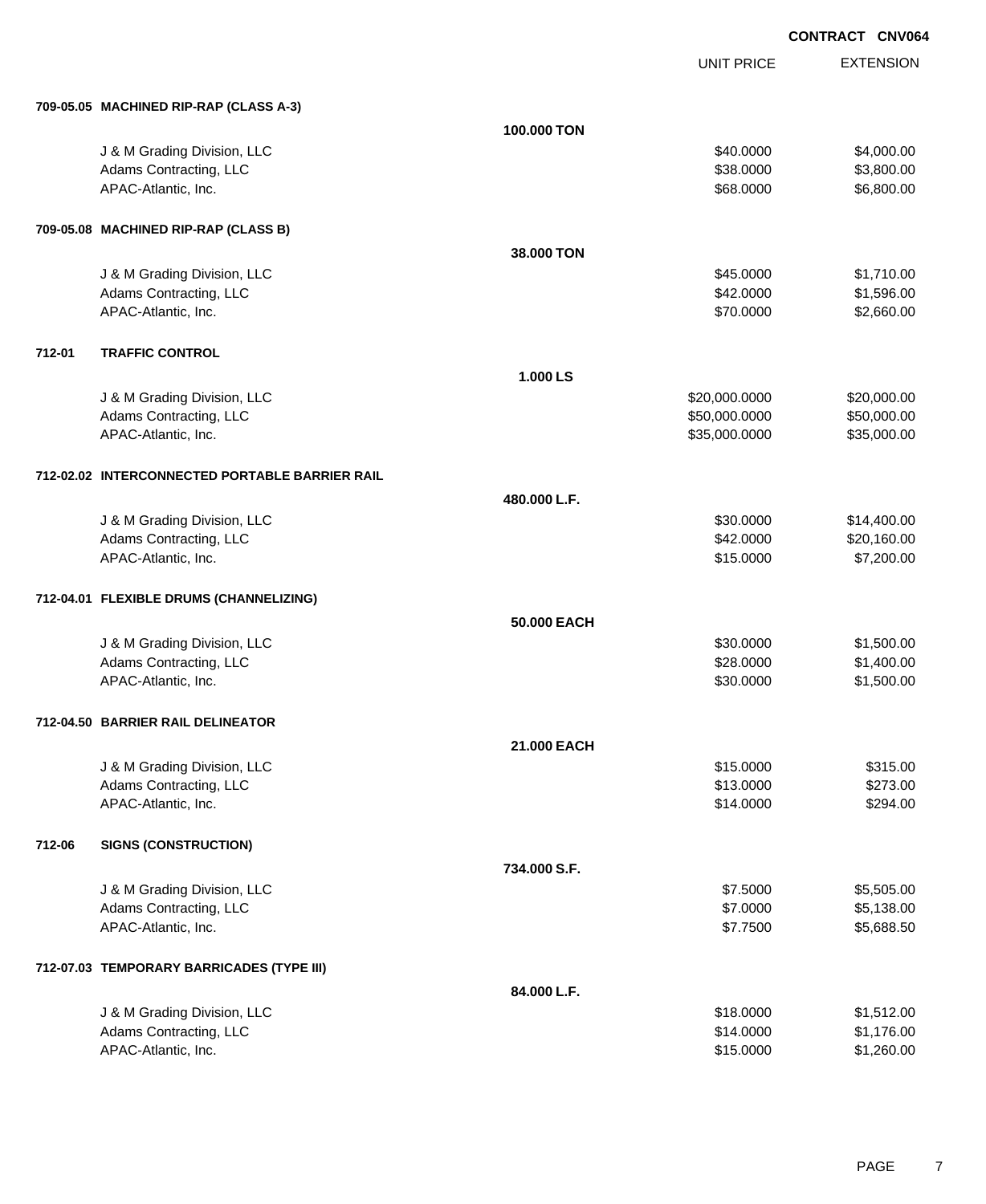|        |                                             |                   |                   | <b>CONTRACT CNV064</b> |
|--------|---------------------------------------------|-------------------|-------------------|------------------------|
|        |                                             |                   | <b>UNIT PRICE</b> | <b>EXTENSION</b>       |
|        | 713-02.21 SIGN POST DELINEATION ENHANCEMENT |                   |                   |                        |
|        |                                             | 24.000 L.F.       |                   |                        |
|        | J & M Grading Division, LLC                 |                   | \$5.5000          | \$132.00               |
|        | Adams Contracting, LLC                      |                   | \$5.0000          | \$120.00               |
|        | APAC-Atlantic, Inc.                         |                   | \$6.0000          | \$144.00               |
| 713-15 | <b>REMOVAL OF SIGNS, POSTS AND FOOTINGS</b> |                   |                   |                        |
|        |                                             | 1.000 LS          |                   |                        |
|        | J & M Grading Division, LLC                 |                   | \$500.0000        | \$500.00               |
|        | Adams Contracting, LLC                      |                   | \$420.0000        | \$420.00               |
|        | APAC-Atlantic, Inc.                         |                   | \$460.0000        | \$460.00               |
|        | 713-16.20 SIGNS (R1-1)                      |                   |                   |                        |
|        |                                             | <b>2.000 EACH</b> |                   |                        |
|        | J & M Grading Division, LLC                 |                   | \$275.0000        | \$550.00               |
|        | Adams Contracting, LLC                      |                   | \$260.0000        | \$520.00               |
|        | APAC-Atlantic, Inc.                         |                   | \$290.0000        | \$580.00               |
|        | 713-16.21 SIGNS (W1-7)                      |                   |                   |                        |
|        |                                             | <b>1.000 EACH</b> |                   |                        |
|        | J & M Grading Division, LLC                 |                   | \$330.0000        | \$330.00               |
|        | Adams Contracting, LLC                      |                   | \$310.0000        | \$310.00               |
|        | APAC-Atlantic, Inc.                         |                   | \$350.0000        | \$350.00               |
|        | 713-16.22 SIGNS (W2-7R)                     |                   |                   |                        |
|        |                                             | <b>2.000 EACH</b> |                   |                        |
|        | J & M Grading Division, LLC                 |                   | \$275.0000        | \$550.00               |
|        | Adams Contracting, LLC                      |                   | \$260.0000        | \$520.00               |
|        | APAC-Atlantic, Inc.                         |                   | \$290.0000        | \$580.00               |
|        | 713-16.23 SIGNS (W3-1)                      |                   |                   |                        |
|        |                                             | <b>1.000 EACH</b> |                   |                        |
|        | J & M Grading Division, LLC                 |                   | \$275.0000        | \$275.00               |
|        | Adams Contracting, LLC                      |                   | \$260.0000        | \$260.00               |
|        | APAC-Atlantic, Inc.                         |                   | \$310.0000        | \$310.00               |
|        | 713-16.24 SIGNS (W14-1)                     |                   |                   |                        |
|        |                                             | <b>1.000 EACH</b> |                   |                        |
|        | J & M Grading Division, LLC                 |                   | \$275.0000        | \$275.00               |
|        | Adams Contracting, LLC                      |                   | \$260.0000        | \$260.00               |
|        | APAC-Atlantic, Inc.                         |                   | \$290.0000        | \$290.00               |
|        | 713-16.25 SIGNS (W16-7P)                    |                   |                   |                        |
|        |                                             | <b>2.000 EACH</b> |                   |                        |
|        | J & M Grading Division, LLC                 |                   | \$45.0000         | \$90.00                |
|        | Adams Contracting, LLC                      |                   | \$42.0000         | \$84.00                |
|        | APAC-Atlantic, Inc.                         |                   | \$100.0000        | \$200.00               |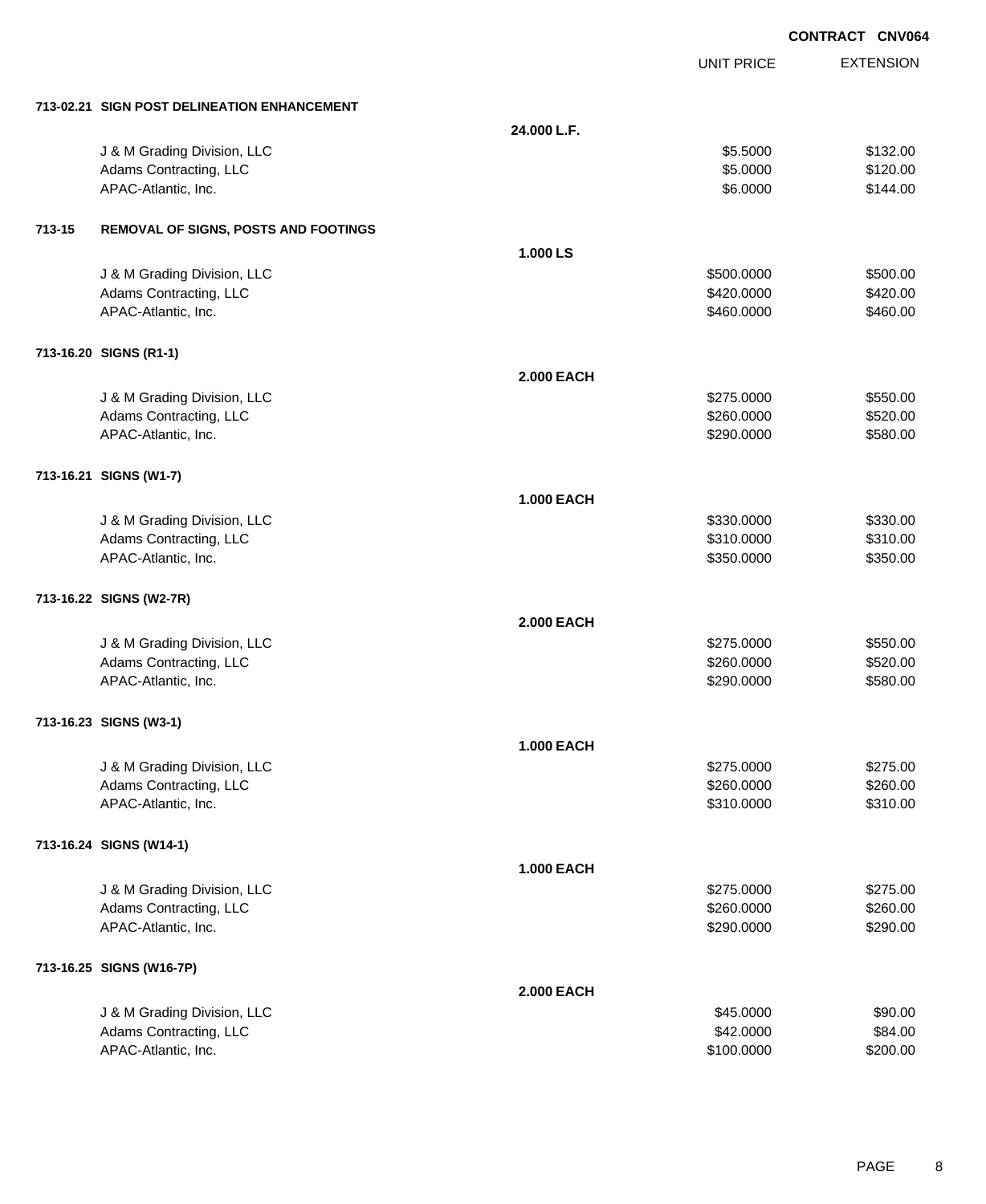|                                                              |                |                   | <b>CONTRACT CNV064</b> |
|--------------------------------------------------------------|----------------|-------------------|------------------------|
|                                                              |                | <b>UNIT PRICE</b> | <b>EXTENSION</b>       |
| 716-02.04 PLASTIC PAVEMENT MARKING(CHANNELIZATION STRIPING)  |                |                   |                        |
|                                                              | 19,000 S.Y.    |                   |                        |
| J & M Grading Division, LLC                                  |                | \$25.0000         | \$475.00               |
| Adams Contracting, LLC                                       |                | \$22.0000         | \$418.00               |
| APAC-Atlantic, Inc.                                          |                | \$23.0000         | \$437.00               |
| 716-02.05 PLASTIC PAVEMENT MARKING (STOP LINE)               |                |                   |                        |
|                                                              | 101.000 L.F.   |                   |                        |
| J & M Grading Division, LLC                                  |                | \$20.0000         | \$2,020.00             |
| Adams Contracting, LLC                                       |                | \$16.0000         | \$1,616.00             |
| APAC-Atlantic, Inc.                                          |                | \$17.2500         | \$1,742.25             |
| 716-02.06 PLASTIC PAVEMENT MARKING (TURN LANE ARROW)         |                |                   |                        |
|                                                              | 3,000 EACH     |                   |                        |
| J & M Grading Division, LLC                                  |                | \$175.0000        | \$525.00               |
| Adams Contracting, LLC                                       |                | \$155.0000        | \$465.00               |
| APAC-Atlantic, Inc.                                          |                | \$172.5000        | \$517.50               |
| 716-02.09 PLASTIC PAVEMENT MARKING (LONGITUDINAL CROSS-WALK) |                |                   |                        |
|                                                              | 21.000 L.F.    |                   |                        |
| J & M Grading Division, LLC                                  |                | \$30.0000         | \$630.00               |
| Adams Contracting, LLC                                       |                | \$23.0000         | \$483.00               |
| APAC-Atlantic, Inc.                                          |                | \$25.3000         | \$531.30               |
| 716-05.01 PAINTED PAVEMENT MARKING (4" LINE)                 |                |                   |                        |
|                                                              | 0.100 L.M.     |                   |                        |
| J & M Grading Division, LLC                                  |                | \$13,750.0000     | \$1,375.00             |
| Adams Contracting, LLC                                       |                | \$1,050.0000      | \$105.00               |
| APAC-Atlantic, Inc.                                          |                | \$1,150.0000      | \$115.00               |
| 716-05.02 PAINTED PAVEMENT MARKING (8" BARRIER LINE)         |                |                   |                        |
|                                                              | 3,437.000 L.F. |                   |                        |
| J & M Grading Division, LLC                                  |                | \$0.5500          | \$1,890.35             |
| Adams Contracting, LLC                                       |                | \$0.5500          | \$1,890.35             |
| APAC-Atlantic, Inc.                                          |                | \$1.0000          | \$3,437.00             |
| 716-05.20 PAINTED PAVEMENT MARKING (6" LINE)                 |                |                   |                        |
|                                                              | 1.000 L.M.     |                   |                        |
| J & M Grading Division, LLC                                  |                | \$1,650.0000      | \$1,650.00             |
| Adams Contracting, LLC                                       |                | \$1,600.0000      | \$1,600.00             |
| APAC-Atlantic, Inc.                                          |                | \$1,800.0000      | \$1,800.00             |
|                                                              |                |                   |                        |
| 716-13.02 SPRAY THERMO PVMT MRKNG (60 mil) (6IN LINE)        | 1.000 L.M.     |                   |                        |
| J & M Grading Division, LLC                                  |                | \$5,225.0000      | \$5,225.00             |
| Adams Contracting, LLC                                       |                | \$3,700.0000      | \$3,700.00             |
| APAC-Atlantic, Inc.                                          |                | \$4,000.0000      | \$4,000.00             |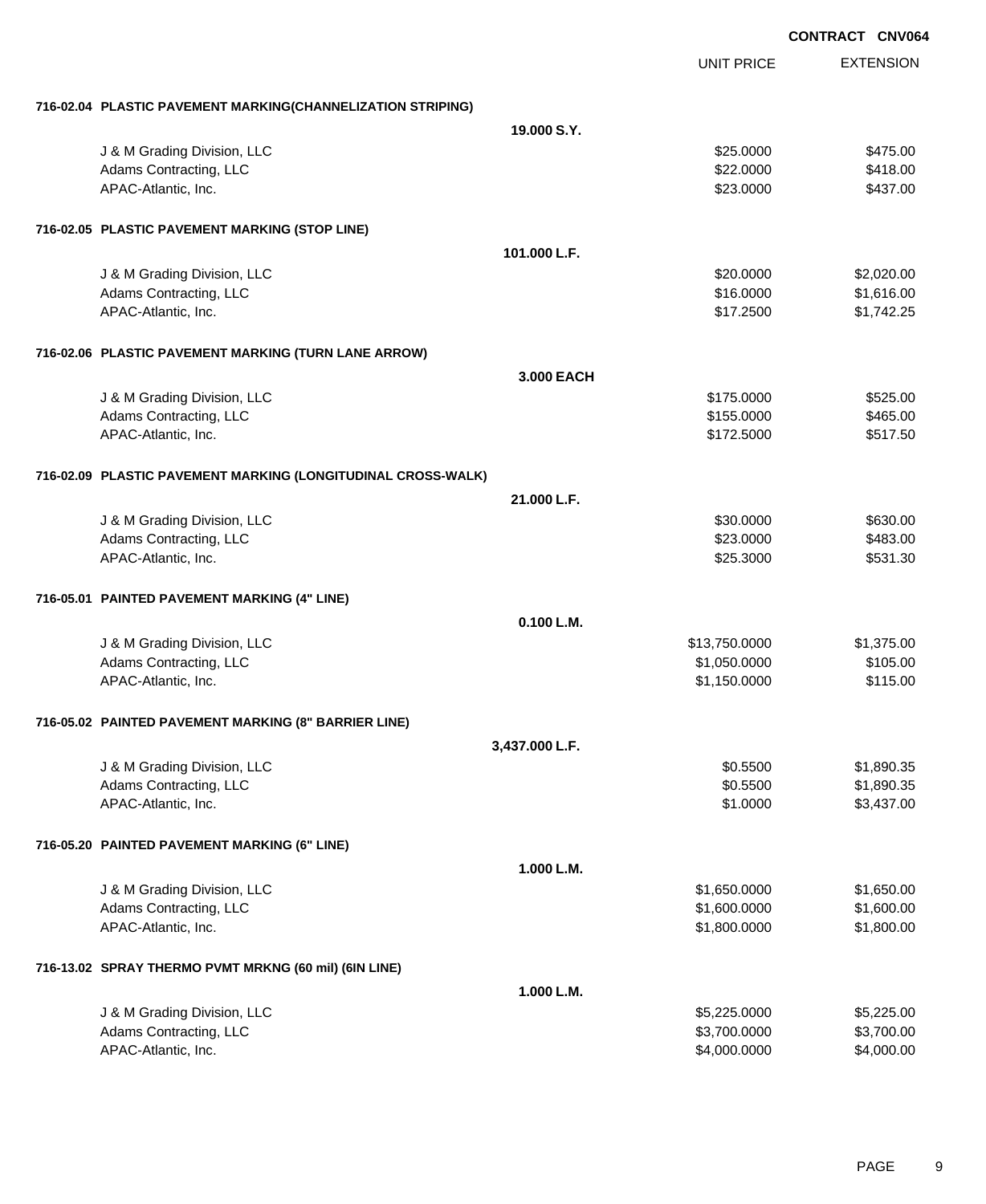|        |                                                  |                    | UNIT PRICE    | <b>EXTENSION</b> |
|--------|--------------------------------------------------|--------------------|---------------|------------------|
| 717-01 | <b>MOBILIZATION</b>                              |                    |               |                  |
|        |                                                  | 1.000 LS           |               |                  |
|        | J & M Grading Division, LLC                      |                    | \$55,000.0000 | \$55,000.00      |
|        | Adams Contracting, LLC                           |                    | \$25,000.0000 | \$25,000.00      |
|        | APAC-Atlantic, Inc.                              |                    | \$53,500.0000 | \$53,500.00      |
|        | 740-06.01 GEOMEMBRANE                            |                    |               |                  |
|        |                                                  | 23.000 S.Y.        |               |                  |
|        | J & M Grading Division, LLC                      |                    | \$15.0000     | \$345.00         |
|        | Adams Contracting, LLC                           |                    | \$25.0000     | \$575.00         |
|        | APAC-Atlantic, Inc.                              |                    | \$80.0000     | \$1,840.00       |
|        | 740-10.03 GEOTEXTILE (TYPE III)(EROSION CONTROL) |                    |               |                  |
|        |                                                  | 245.000 S.Y.       |               |                  |
|        | J & M Grading Division, LLC                      |                    | \$5.0000      | \$1,225.00       |
|        | Adams Contracting, LLC                           |                    | \$3.0000      | \$735.00         |
|        | APAC-Atlantic, Inc.                              |                    | \$4.7500      | \$1,163.75       |
|        | 801-01.07 TEMPORARY SEEDING (WITH MULCH)         |                    |               |                  |
|        |                                                  | <b>23.000 UNIT</b> |               |                  |
|        | J & M Grading Division, LLC                      |                    | \$50.0000     | \$1,150.00       |
|        | Adams Contracting, LLC                           |                    | \$25.0000     | \$575.00         |
|        | APAC-Atlantic, Inc.                              |                    | \$46.0000     | \$1,058.00       |
| 801-02 | <b>SEEDING (WITHOUT MULCH)</b>                   |                    |               |                  |
|        |                                                  | <b>23.000 UNIT</b> |               |                  |
|        | J & M Grading Division, LLC                      |                    | \$80.0000     | \$1,840.00       |
|        | Adams Contracting, LLC                           |                    | \$20.0000     | \$460.00         |
|        | APAC-Atlantic, Inc.                              |                    | \$69.0000     | \$1,587.00       |
| 801-03 | <b>WATER (SEEDING &amp; SODDING)</b>             |                    |               |                  |
|        |                                                  | 5.000 M.G.         |               |                  |
|        | J & M Grading Division, LLC                      |                    | \$100.0000    | \$500.00         |
|        | Adams Contracting, LLC                           |                    | \$65.0000     | \$325.00         |
|        | APAC-Atlantic, Inc.                              |                    | \$115.0000    | \$575.00         |
|        | 805-12.01 EROSION CONTROL BLANKET (TYPE I)       |                    |               |                  |
|        |                                                  | 2,005.000 S.Y.     |               |                  |
|        | J & M Grading Division, LLC                      |                    | \$1.5000      | \$3,007.50       |
|        | Adams Contracting, LLC                           |                    | \$1.5000      | \$3,007.50       |
|        | APAC-Atlantic, Inc.                              |                    | \$1.7500      | \$3,508.75       |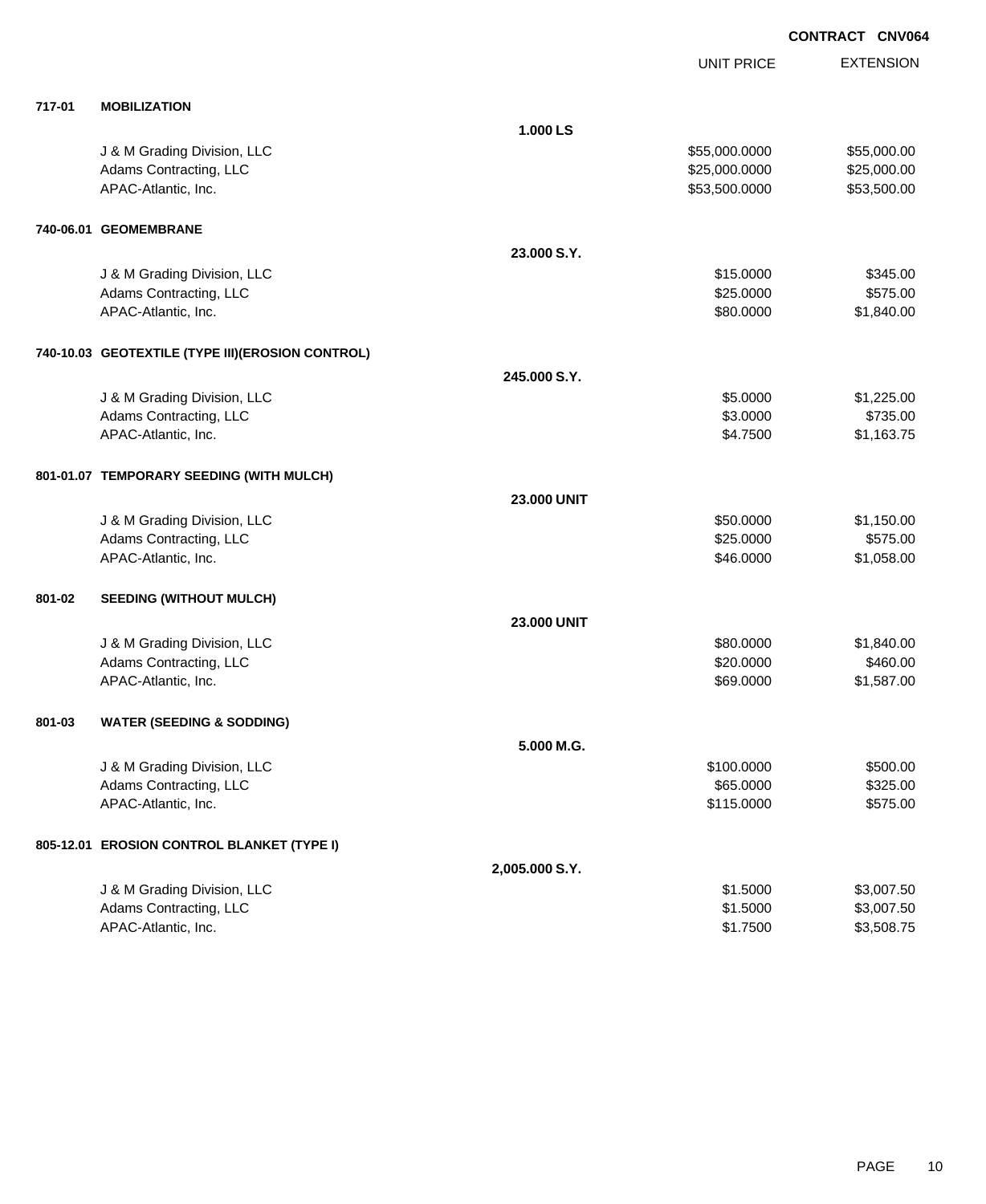EXTENSION UNIT PRICE

## **UTILITY CATEGORY**

### **797-07.60 ADJUST EXISTING MANHOLE**

|                             | <b>2.000 EACH</b> |            |
|-----------------------------|-------------------|------------|
| J & M Grading Division, LLC | \$2,500,0000      | \$5,000.00 |
| Adams Contracting, LLC      | \$800,0000        | \$1,600.00 |
| APAC-Atlantic, Inc.         | \$1,350,0000      | \$2,700.00 |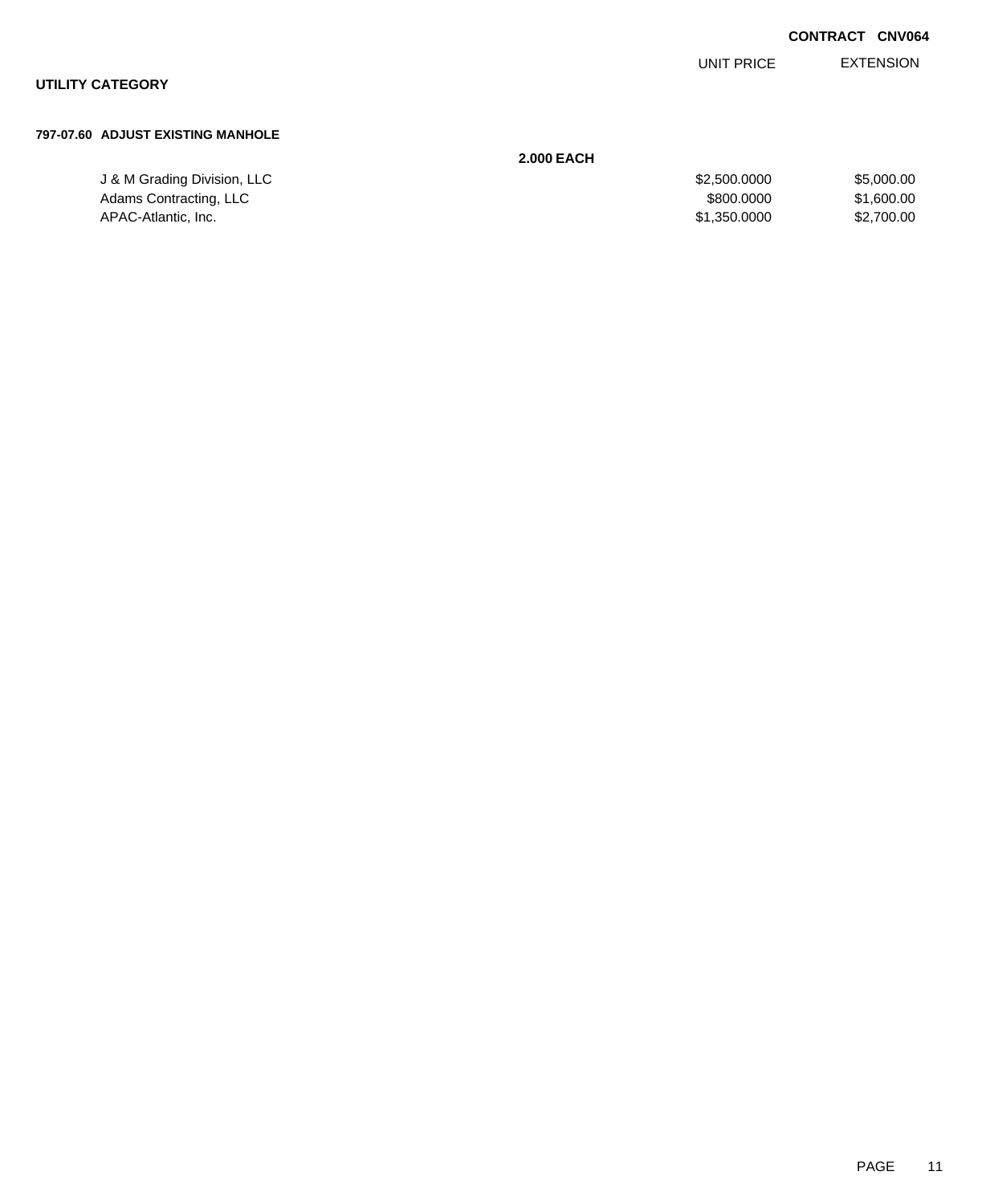# **SUB-TOTAL ROADWAY**

| J & M Grading Division, LLC<br>Adams Contracting, LLC<br>APAC-Atlantic, Inc. | \$476,328.50<br>\$509,509.85<br>\$641,032.95 |
|------------------------------------------------------------------------------|----------------------------------------------|
| <b>SUB-TOTAL UTILITY</b>                                                     |                                              |
| J & M Grading Division, LLC                                                  | \$5,000.00                                   |
| Adams Contracting, LLC                                                       | \$1,600.00                                   |
| APAC-Atlantic, Inc.                                                          | \$2,700.00                                   |
| <b>TOTAL CONTRACT</b>                                                        |                                              |
| J & M Grading Division, LLC                                                  | \$481,328.50                                 |

| J & M Oldung Division, LLC | טט.ס∠ט,דס <del>ד</del> ע |
|----------------------------|--------------------------|
| Adams Contracting, LLC     | \$511,109.85             |
| APAC-Atlantic. Inc.        | \$643,732.95             |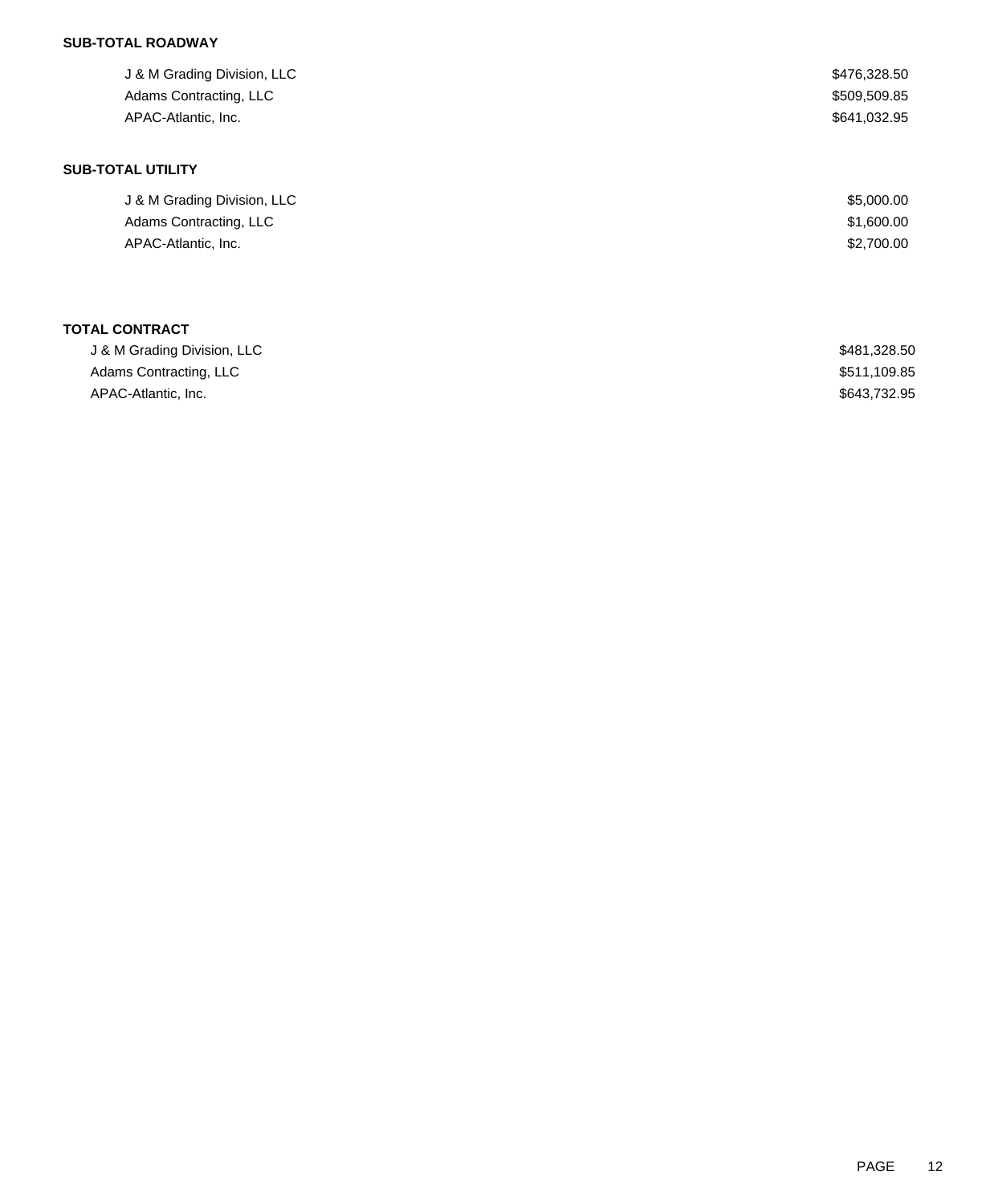# **DEPARTMENT OF TRANSPORTATION SUMMARY OF BIDS LETTING OF MARCH 26, 2021 STATE OF TENNESSEE**

#### MADISON COUNTY (Contract No. CNV138 Call 048)

NH-5(117),57008-4239-04,57008-8239-14,STP/HSIP-1(427),57005-3216-94,57005- 4216-04,57005-8216-14

THE RESURFACING WITH COLD IN-PLACE RECYCLING (CIR) ON U.S. 70 (S.R. 1) FROM NEAR KEY SENTER ROAD (L.M. 26.90) TO THE CARROLL COUNTY LINE (L.M. 32.06), AND RESURFACING ON U.S. 45 (S.R. 5) FROM L.M. 21.58 TO L.M. 21.72.

PROJECT LENGTH - 5.300 MILES

COMPLETION TIME - ON OR BEFORE SEPTEMBER 30, 2021

DBE GOAL 4.50%

### TOTAL CONTRACT

Delta Contracting Company, LLC \$2,183,396.30 Ford Construction Company 62,577,052.50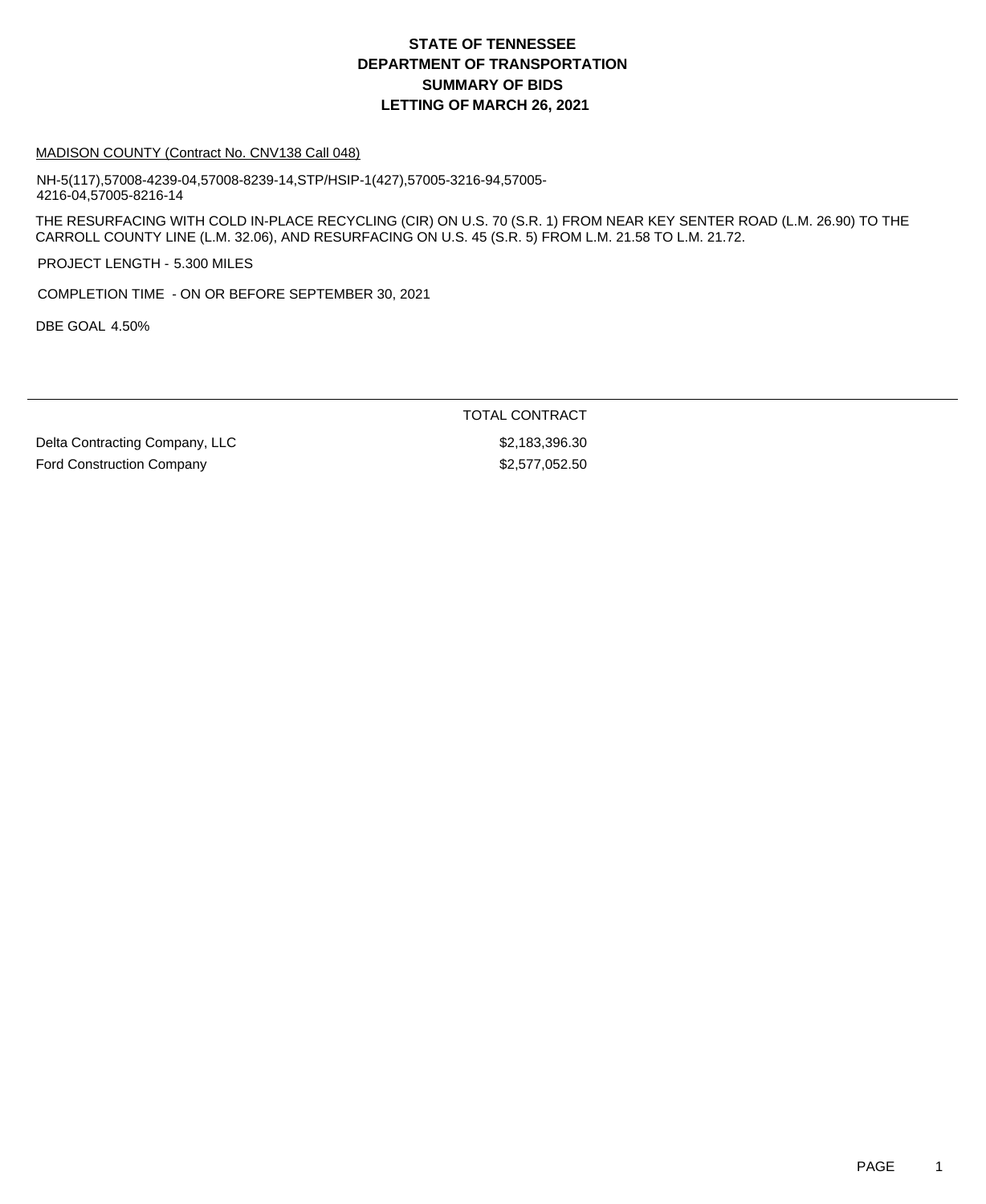|        |                                                                 |                 |                            | <b>CONTRACT CNV138</b>       |
|--------|-----------------------------------------------------------------|-----------------|----------------------------|------------------------------|
|        |                                                                 |                 | <b>UNIT PRICE</b>          | <b>EXTENSION</b>             |
|        | <b>ROADWAY CATEGORY</b>                                         |                 |                            |                              |
|        | 202-03.01 REMOVAL OF ASPHALT PAVEMENT                           |                 |                            |                              |
|        |                                                                 | 1,050.000 S.Y.  |                            |                              |
|        | Delta Contracting Company, LLC<br>Ford Construction Company     |                 | \$22.0000<br>\$18.0000     | \$23,100.00<br>\$18,900.00   |
| 203-06 | <b>WATER</b>                                                    |                 |                            |                              |
|        |                                                                 | 17.000 M.G.     |                            |                              |
|        | Delta Contracting Company, LLC<br>Ford Construction Company     |                 | \$0.0100<br>\$1.0000       | \$0.17<br>\$17.00            |
|        | 208-01.05 BROOMING & DEGRASSING SHOULDERS                       |                 |                            |                              |
|        |                                                                 | 10.780 L.M.     |                            |                              |
|        | Delta Contracting Company, LLC<br>Ford Construction Company     |                 | \$800.0000<br>\$1,200.0000 | \$8,624.00<br>\$12,936.00    |
| 303-02 | MINERAL AGGREGATE, TYPE B BASE, GRADING (C OR D)                |                 |                            |                              |
|        |                                                                 | 2,107.000 TON   |                            |                              |
|        | Delta Contracting Company, LLC<br>Ford Construction Company     |                 | \$16.0000<br>\$35.0000     | \$33,712.00<br>\$73,745.00   |
|        | 307-01.01 ASPHALT CONCRETE MIX (PG64-22) (BPMB-HM) GRADING A    |                 |                            |                              |
|        |                                                                 | 288,000 TON     |                            |                              |
|        | Delta Contracting Company, LLC<br>Ford Construction Company     |                 | \$96.0000<br>\$150.0000    | \$27,648.00<br>\$43,200.00   |
|        | 307-01.08 ASPHALT CONCRETE MIX (PG64-22) (BPMB-HM) GRADING B-M2 |                 |                            |                              |
|        |                                                                 | 696,000 TON     |                            |                              |
|        | Delta Contracting Company, LLC<br>Ford Construction Company     |                 | \$97.0000<br>\$85.0000     | \$67,512.00<br>\$59,160.00   |
|        | 308-01.10 COLD IN PLACE RECYCLED BITUMINOUS PAVEMENT            |                 |                            |                              |
|        |                                                                 | 96,870.000 S.Y. |                            |                              |
|        | Delta Contracting Company, LLC<br>Ford Construction Company     |                 | \$3.3000<br>\$5.3000       | \$319,671.00<br>\$513,411.00 |
|        | 308-01.12 ASPHALT CEMENT (PG64-22) COLD IN PLACE RECYCLED       |                 |                            |                              |
|        |                                                                 | 475.000 TON     |                            |                              |
|        | Delta Contracting Company, LLC                                  |                 | \$575.0000                 | \$273,125.00                 |
|        | Ford Construction Company                                       |                 | \$540.0000                 | \$256,500.00                 |
| 403-01 | BITUMINOUS MATERIAL FOR TACK COAT (TC)                          |                 |                            |                              |
|        |                                                                 | 36.000 TON      |                            |                              |
|        | Delta Contracting Company, LLC<br>Ford Construction Company     |                 | \$660.0000<br>\$500.0000   | \$23,760.00<br>\$18,000.00   |
|        | 411-01.07 ACS MIX (PG64-22) GRADING E SHOULDER                  |                 |                            |                              |
|        |                                                                 | 124.000 TON     |                            |                              |
|        | Delta Contracting Company, LLC<br>Ford Construction Company     |                 | \$96.5000<br>\$160.0000    | \$11,966.00<br>\$19,840.00   |

PAGE 2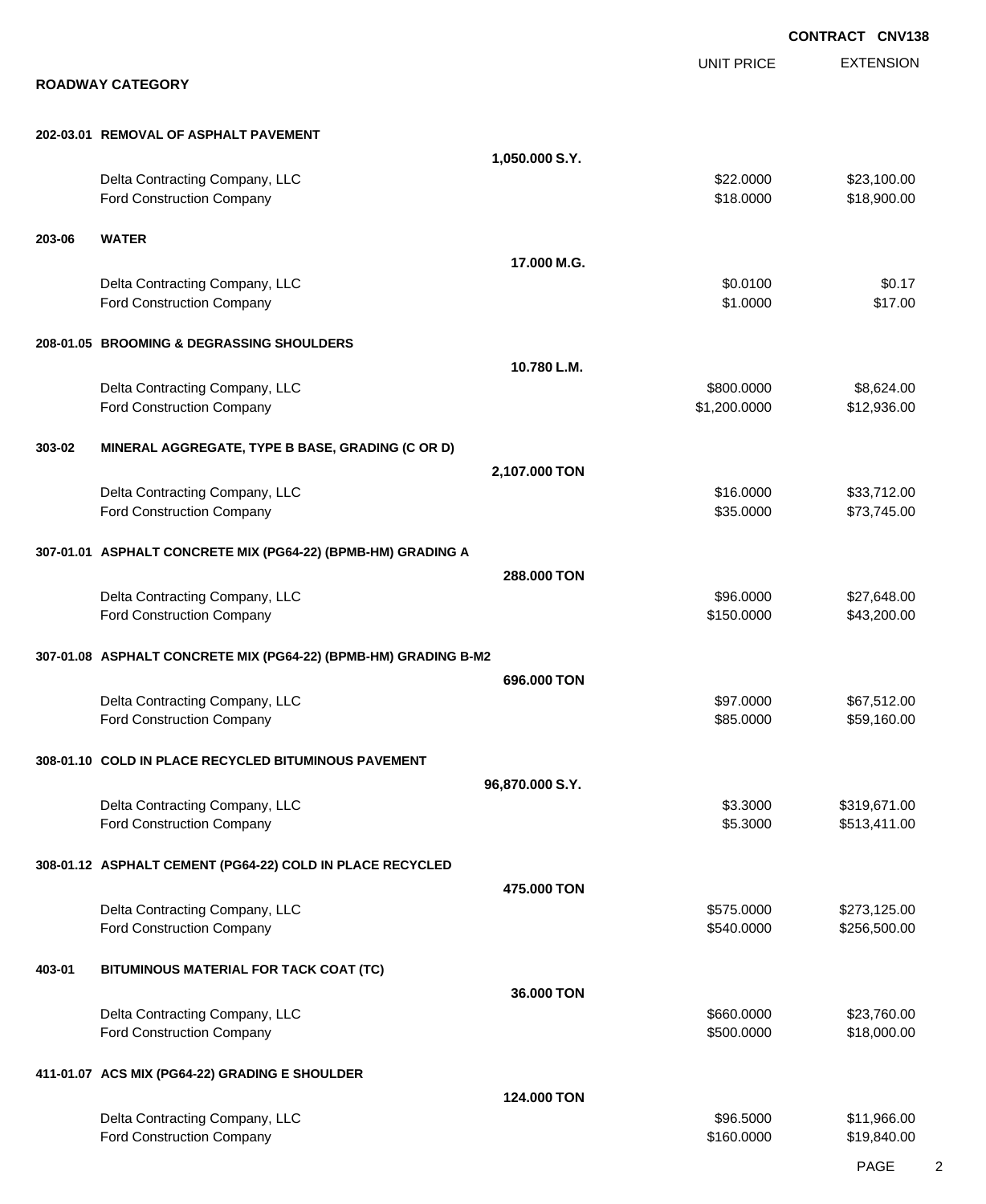UNIT PRICE

EXTENSION

| 7,122.000 TON<br>Delta Contracting Company, LLC<br>\$89.0000<br>\$633,858.00<br>\$105.0000<br>\$747,810.00<br>Ford Construction Company<br>411-01.12 LONGITUDINAL JOINT STABILIZATION<br>60,720.000 S.F.<br>Delta Contracting Company, LLC<br>\$18,216.00<br>\$0.3000<br>Ford Construction Company<br>\$0.2000<br>\$12,144.00<br>411-02.10 ACS MIX(PG70-22) GRADING D<br>412,000 TON<br>Delta Contracting Company, LLC<br>\$106.0000<br>\$43,672.00<br>Ford Construction Company<br>\$130.0000<br>\$53,560.00<br>411-12.01 SCORING SHOULDERS (CONTINUOUS) (16IN WIDTH)<br>0.230 L.M.<br>Delta Contracting Company, LLC<br>\$1,432.9500<br>\$329.58<br>Ford Construction Company<br>\$2,300.0000<br>\$529.00<br>411-12.02 SCORING SHOULDERS (NON-CONTINUOUS) (16IN WIDTH)<br>0.180 L.M.<br>Delta Contracting Company, LLC<br>\$1,432.9500<br>\$257.93<br>Ford Construction Company<br>\$468.00<br>\$2,600.0000<br>411-12.03 SCORING FOR RUMBLE STRIPE (NON-CONTINUOUS) (8IN WIDTH)<br>8.070 L.M.<br>Delta Contracting Company, LLC<br>\$874.5500<br>\$7,057.62<br>\$6,859.50<br>Ford Construction Company<br>\$850.0000<br>415-01.01 COLD PLANING BITUMINOUS PAVEMENT<br>3,500.000 TON<br>Delta Contracting Company, LLC<br>\$26.0000<br>\$91,000.00<br>Ford Construction Company<br>\$29.0000<br>\$101,500.00<br>415-01.02 COLD PLANING BITUMINOUS PAVEMENT<br>8,130.000 S.Y.<br>Delta Contracting Company, LLC<br>\$3.9500<br>\$32,113.50<br>\$6.0000<br>Ford Construction Company<br>\$48,780.00<br>611-09.01 ADJUSTMENT OF EXISTING CATCHBASIN<br><b>1.000 EACH</b><br>Delta Contracting Company, LLC<br>\$3,000.0000<br>\$3,000.00<br>Ford Construction Company<br>\$5,250.0000<br>\$5,250.00<br>705-02.10 GUARDRAIL TRANSITION 27IN TO 31IN<br><b>6.000 EACH</b><br>Delta Contracting Company, LLC<br>\$150.0000<br>\$900.00<br>Ford Construction Company<br>\$100.0000<br>\$600.00 | 411-01.10 ACS MIX(PG64-22) GRADING D |  |  |
|------------------------------------------------------------------------------------------------------------------------------------------------------------------------------------------------------------------------------------------------------------------------------------------------------------------------------------------------------------------------------------------------------------------------------------------------------------------------------------------------------------------------------------------------------------------------------------------------------------------------------------------------------------------------------------------------------------------------------------------------------------------------------------------------------------------------------------------------------------------------------------------------------------------------------------------------------------------------------------------------------------------------------------------------------------------------------------------------------------------------------------------------------------------------------------------------------------------------------------------------------------------------------------------------------------------------------------------------------------------------------------------------------------------------------------------------------------------------------------------------------------------------------------------------------------------------------------------------------------------------------------------------------------------------------------------------------------------------------------------------------------------------------------------------------------------------------------------------------------------------------------------|--------------------------------------|--|--|
|                                                                                                                                                                                                                                                                                                                                                                                                                                                                                                                                                                                                                                                                                                                                                                                                                                                                                                                                                                                                                                                                                                                                                                                                                                                                                                                                                                                                                                                                                                                                                                                                                                                                                                                                                                                                                                                                                          |                                      |  |  |
|                                                                                                                                                                                                                                                                                                                                                                                                                                                                                                                                                                                                                                                                                                                                                                                                                                                                                                                                                                                                                                                                                                                                                                                                                                                                                                                                                                                                                                                                                                                                                                                                                                                                                                                                                                                                                                                                                          |                                      |  |  |
|                                                                                                                                                                                                                                                                                                                                                                                                                                                                                                                                                                                                                                                                                                                                                                                                                                                                                                                                                                                                                                                                                                                                                                                                                                                                                                                                                                                                                                                                                                                                                                                                                                                                                                                                                                                                                                                                                          |                                      |  |  |
|                                                                                                                                                                                                                                                                                                                                                                                                                                                                                                                                                                                                                                                                                                                                                                                                                                                                                                                                                                                                                                                                                                                                                                                                                                                                                                                                                                                                                                                                                                                                                                                                                                                                                                                                                                                                                                                                                          |                                      |  |  |
|                                                                                                                                                                                                                                                                                                                                                                                                                                                                                                                                                                                                                                                                                                                                                                                                                                                                                                                                                                                                                                                                                                                                                                                                                                                                                                                                                                                                                                                                                                                                                                                                                                                                                                                                                                                                                                                                                          |                                      |  |  |
|                                                                                                                                                                                                                                                                                                                                                                                                                                                                                                                                                                                                                                                                                                                                                                                                                                                                                                                                                                                                                                                                                                                                                                                                                                                                                                                                                                                                                                                                                                                                                                                                                                                                                                                                                                                                                                                                                          |                                      |  |  |
|                                                                                                                                                                                                                                                                                                                                                                                                                                                                                                                                                                                                                                                                                                                                                                                                                                                                                                                                                                                                                                                                                                                                                                                                                                                                                                                                                                                                                                                                                                                                                                                                                                                                                                                                                                                                                                                                                          |                                      |  |  |
|                                                                                                                                                                                                                                                                                                                                                                                                                                                                                                                                                                                                                                                                                                                                                                                                                                                                                                                                                                                                                                                                                                                                                                                                                                                                                                                                                                                                                                                                                                                                                                                                                                                                                                                                                                                                                                                                                          |                                      |  |  |
|                                                                                                                                                                                                                                                                                                                                                                                                                                                                                                                                                                                                                                                                                                                                                                                                                                                                                                                                                                                                                                                                                                                                                                                                                                                                                                                                                                                                                                                                                                                                                                                                                                                                                                                                                                                                                                                                                          |                                      |  |  |
|                                                                                                                                                                                                                                                                                                                                                                                                                                                                                                                                                                                                                                                                                                                                                                                                                                                                                                                                                                                                                                                                                                                                                                                                                                                                                                                                                                                                                                                                                                                                                                                                                                                                                                                                                                                                                                                                                          |                                      |  |  |
|                                                                                                                                                                                                                                                                                                                                                                                                                                                                                                                                                                                                                                                                                                                                                                                                                                                                                                                                                                                                                                                                                                                                                                                                                                                                                                                                                                                                                                                                                                                                                                                                                                                                                                                                                                                                                                                                                          |                                      |  |  |
|                                                                                                                                                                                                                                                                                                                                                                                                                                                                                                                                                                                                                                                                                                                                                                                                                                                                                                                                                                                                                                                                                                                                                                                                                                                                                                                                                                                                                                                                                                                                                                                                                                                                                                                                                                                                                                                                                          |                                      |  |  |
|                                                                                                                                                                                                                                                                                                                                                                                                                                                                                                                                                                                                                                                                                                                                                                                                                                                                                                                                                                                                                                                                                                                                                                                                                                                                                                                                                                                                                                                                                                                                                                                                                                                                                                                                                                                                                                                                                          |                                      |  |  |
|                                                                                                                                                                                                                                                                                                                                                                                                                                                                                                                                                                                                                                                                                                                                                                                                                                                                                                                                                                                                                                                                                                                                                                                                                                                                                                                                                                                                                                                                                                                                                                                                                                                                                                                                                                                                                                                                                          |                                      |  |  |
|                                                                                                                                                                                                                                                                                                                                                                                                                                                                                                                                                                                                                                                                                                                                                                                                                                                                                                                                                                                                                                                                                                                                                                                                                                                                                                                                                                                                                                                                                                                                                                                                                                                                                                                                                                                                                                                                                          |                                      |  |  |
|                                                                                                                                                                                                                                                                                                                                                                                                                                                                                                                                                                                                                                                                                                                                                                                                                                                                                                                                                                                                                                                                                                                                                                                                                                                                                                                                                                                                                                                                                                                                                                                                                                                                                                                                                                                                                                                                                          |                                      |  |  |
|                                                                                                                                                                                                                                                                                                                                                                                                                                                                                                                                                                                                                                                                                                                                                                                                                                                                                                                                                                                                                                                                                                                                                                                                                                                                                                                                                                                                                                                                                                                                                                                                                                                                                                                                                                                                                                                                                          |                                      |  |  |
|                                                                                                                                                                                                                                                                                                                                                                                                                                                                                                                                                                                                                                                                                                                                                                                                                                                                                                                                                                                                                                                                                                                                                                                                                                                                                                                                                                                                                                                                                                                                                                                                                                                                                                                                                                                                                                                                                          |                                      |  |  |
|                                                                                                                                                                                                                                                                                                                                                                                                                                                                                                                                                                                                                                                                                                                                                                                                                                                                                                                                                                                                                                                                                                                                                                                                                                                                                                                                                                                                                                                                                                                                                                                                                                                                                                                                                                                                                                                                                          |                                      |  |  |
|                                                                                                                                                                                                                                                                                                                                                                                                                                                                                                                                                                                                                                                                                                                                                                                                                                                                                                                                                                                                                                                                                                                                                                                                                                                                                                                                                                                                                                                                                                                                                                                                                                                                                                                                                                                                                                                                                          |                                      |  |  |
|                                                                                                                                                                                                                                                                                                                                                                                                                                                                                                                                                                                                                                                                                                                                                                                                                                                                                                                                                                                                                                                                                                                                                                                                                                                                                                                                                                                                                                                                                                                                                                                                                                                                                                                                                                                                                                                                                          |                                      |  |  |
|                                                                                                                                                                                                                                                                                                                                                                                                                                                                                                                                                                                                                                                                                                                                                                                                                                                                                                                                                                                                                                                                                                                                                                                                                                                                                                                                                                                                                                                                                                                                                                                                                                                                                                                                                                                                                                                                                          |                                      |  |  |
|                                                                                                                                                                                                                                                                                                                                                                                                                                                                                                                                                                                                                                                                                                                                                                                                                                                                                                                                                                                                                                                                                                                                                                                                                                                                                                                                                                                                                                                                                                                                                                                                                                                                                                                                                                                                                                                                                          |                                      |  |  |
|                                                                                                                                                                                                                                                                                                                                                                                                                                                                                                                                                                                                                                                                                                                                                                                                                                                                                                                                                                                                                                                                                                                                                                                                                                                                                                                                                                                                                                                                                                                                                                                                                                                                                                                                                                                                                                                                                          |                                      |  |  |
|                                                                                                                                                                                                                                                                                                                                                                                                                                                                                                                                                                                                                                                                                                                                                                                                                                                                                                                                                                                                                                                                                                                                                                                                                                                                                                                                                                                                                                                                                                                                                                                                                                                                                                                                                                                                                                                                                          |                                      |  |  |
|                                                                                                                                                                                                                                                                                                                                                                                                                                                                                                                                                                                                                                                                                                                                                                                                                                                                                                                                                                                                                                                                                                                                                                                                                                                                                                                                                                                                                                                                                                                                                                                                                                                                                                                                                                                                                                                                                          |                                      |  |  |
|                                                                                                                                                                                                                                                                                                                                                                                                                                                                                                                                                                                                                                                                                                                                                                                                                                                                                                                                                                                                                                                                                                                                                                                                                                                                                                                                                                                                                                                                                                                                                                                                                                                                                                                                                                                                                                                                                          |                                      |  |  |
|                                                                                                                                                                                                                                                                                                                                                                                                                                                                                                                                                                                                                                                                                                                                                                                                                                                                                                                                                                                                                                                                                                                                                                                                                                                                                                                                                                                                                                                                                                                                                                                                                                                                                                                                                                                                                                                                                          |                                      |  |  |
|                                                                                                                                                                                                                                                                                                                                                                                                                                                                                                                                                                                                                                                                                                                                                                                                                                                                                                                                                                                                                                                                                                                                                                                                                                                                                                                                                                                                                                                                                                                                                                                                                                                                                                                                                                                                                                                                                          |                                      |  |  |
|                                                                                                                                                                                                                                                                                                                                                                                                                                                                                                                                                                                                                                                                                                                                                                                                                                                                                                                                                                                                                                                                                                                                                                                                                                                                                                                                                                                                                                                                                                                                                                                                                                                                                                                                                                                                                                                                                          |                                      |  |  |
|                                                                                                                                                                                                                                                                                                                                                                                                                                                                                                                                                                                                                                                                                                                                                                                                                                                                                                                                                                                                                                                                                                                                                                                                                                                                                                                                                                                                                                                                                                                                                                                                                                                                                                                                                                                                                                                                                          |                                      |  |  |
|                                                                                                                                                                                                                                                                                                                                                                                                                                                                                                                                                                                                                                                                                                                                                                                                                                                                                                                                                                                                                                                                                                                                                                                                                                                                                                                                                                                                                                                                                                                                                                                                                                                                                                                                                                                                                                                                                          |                                      |  |  |
|                                                                                                                                                                                                                                                                                                                                                                                                                                                                                                                                                                                                                                                                                                                                                                                                                                                                                                                                                                                                                                                                                                                                                                                                                                                                                                                                                                                                                                                                                                                                                                                                                                                                                                                                                                                                                                                                                          |                                      |  |  |
|                                                                                                                                                                                                                                                                                                                                                                                                                                                                                                                                                                                                                                                                                                                                                                                                                                                                                                                                                                                                                                                                                                                                                                                                                                                                                                                                                                                                                                                                                                                                                                                                                                                                                                                                                                                                                                                                                          |                                      |  |  |
|                                                                                                                                                                                                                                                                                                                                                                                                                                                                                                                                                                                                                                                                                                                                                                                                                                                                                                                                                                                                                                                                                                                                                                                                                                                                                                                                                                                                                                                                                                                                                                                                                                                                                                                                                                                                                                                                                          |                                      |  |  |
|                                                                                                                                                                                                                                                                                                                                                                                                                                                                                                                                                                                                                                                                                                                                                                                                                                                                                                                                                                                                                                                                                                                                                                                                                                                                                                                                                                                                                                                                                                                                                                                                                                                                                                                                                                                                                                                                                          |                                      |  |  |
|                                                                                                                                                                                                                                                                                                                                                                                                                                                                                                                                                                                                                                                                                                                                                                                                                                                                                                                                                                                                                                                                                                                                                                                                                                                                                                                                                                                                                                                                                                                                                                                                                                                                                                                                                                                                                                                                                          |                                      |  |  |
|                                                                                                                                                                                                                                                                                                                                                                                                                                                                                                                                                                                                                                                                                                                                                                                                                                                                                                                                                                                                                                                                                                                                                                                                                                                                                                                                                                                                                                                                                                                                                                                                                                                                                                                                                                                                                                                                                          |                                      |  |  |
|                                                                                                                                                                                                                                                                                                                                                                                                                                                                                                                                                                                                                                                                                                                                                                                                                                                                                                                                                                                                                                                                                                                                                                                                                                                                                                                                                                                                                                                                                                                                                                                                                                                                                                                                                                                                                                                                                          |                                      |  |  |
|                                                                                                                                                                                                                                                                                                                                                                                                                                                                                                                                                                                                                                                                                                                                                                                                                                                                                                                                                                                                                                                                                                                                                                                                                                                                                                                                                                                                                                                                                                                                                                                                                                                                                                                                                                                                                                                                                          |                                      |  |  |
|                                                                                                                                                                                                                                                                                                                                                                                                                                                                                                                                                                                                                                                                                                                                                                                                                                                                                                                                                                                                                                                                                                                                                                                                                                                                                                                                                                                                                                                                                                                                                                                                                                                                                                                                                                                                                                                                                          |                                      |  |  |
|                                                                                                                                                                                                                                                                                                                                                                                                                                                                                                                                                                                                                                                                                                                                                                                                                                                                                                                                                                                                                                                                                                                                                                                                                                                                                                                                                                                                                                                                                                                                                                                                                                                                                                                                                                                                                                                                                          |                                      |  |  |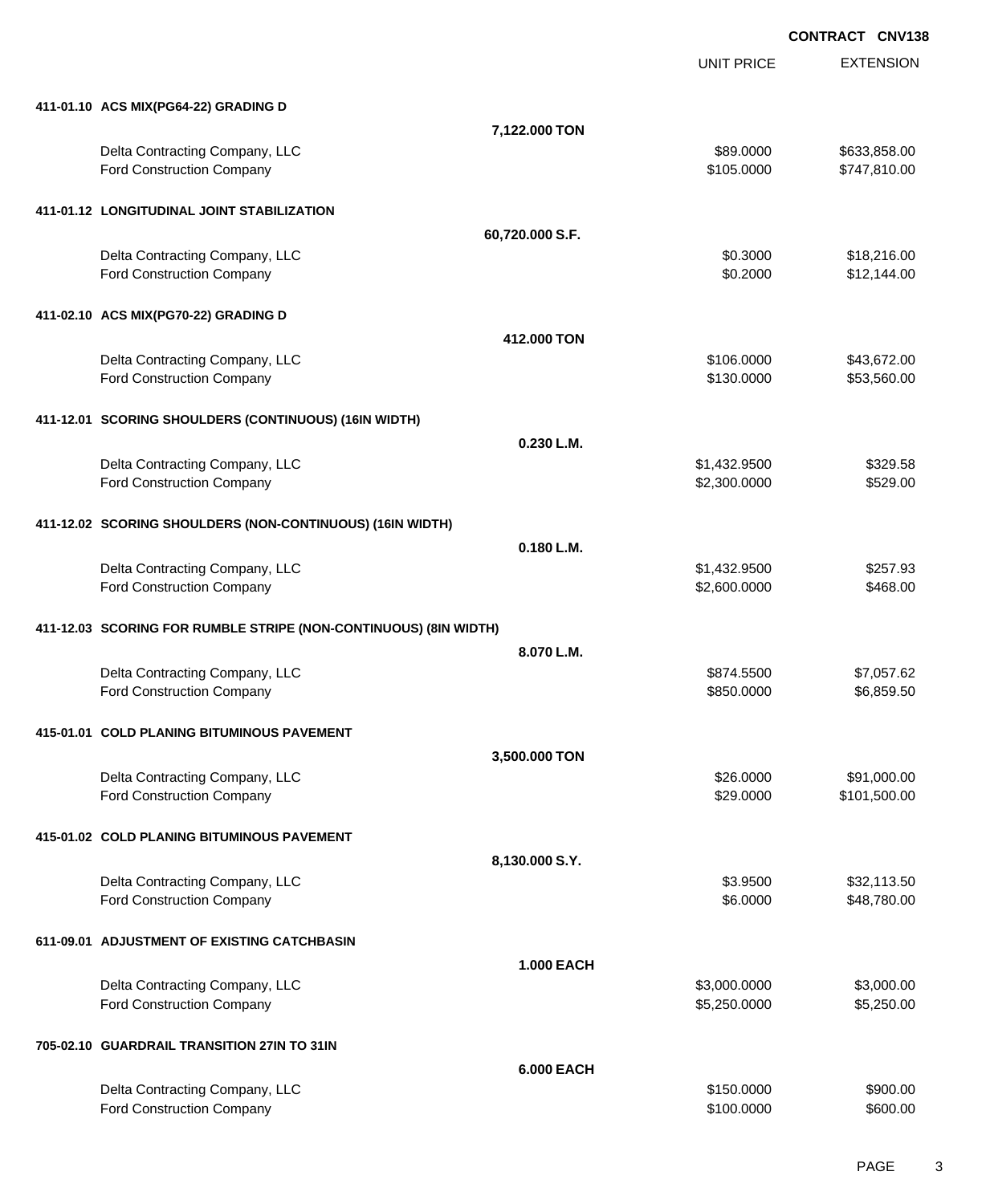|        |                                                                   |                   | <b>UNIT PRICE</b> | <b>EXTENSION</b> |
|--------|-------------------------------------------------------------------|-------------------|-------------------|------------------|
|        | 705-04.09 EARTH PAD FOR TYPE 38 GR END TREATMENT                  |                   |                   |                  |
|        |                                                                   | 11.000 EACH       |                   |                  |
|        | Delta Contracting Company, LLC                                    |                   | \$1,500.0000      | \$16,500.00      |
|        | Ford Construction Company                                         |                   | \$1,250.0000      | \$13,750.00      |
|        | 705-06.20 TANGENT ENERGY ABSORBING TERM MASH TL-3                 |                   |                   |                  |
|        |                                                                   | 11.000 EACH       |                   |                  |
|        | Delta Contracting Company, LLC                                    |                   | \$3,200.0000      | \$35,200.00      |
|        | Ford Construction Company                                         |                   | \$3,000.0000      | \$33,000.00      |
| 712-01 | <b>TRAFFIC CONTROL</b>                                            |                   |                   |                  |
|        |                                                                   | 1.000 LS          |                   |                  |
|        | Delta Contracting Company, LLC                                    |                   | \$68,000.0000     | \$68,000.00      |
|        | Ford Construction Company                                         |                   | \$47,000.0000     | \$47,000.00      |
|        | 712-04.01 FLEXIBLE DRUMS (CHANNELIZING)                           |                   |                   |                  |
|        |                                                                   | 50.000 EACH       |                   |                  |
|        | Delta Contracting Company, LLC                                    |                   | \$25.0000         | \$1,250.00       |
|        | <b>Ford Construction Company</b>                                  |                   | \$26.0000         | \$1,300.00       |
|        | 712-05.03 WARNING LIGHTS (TYPE C)                                 |                   |                   |                  |
|        |                                                                   | 20.000 EACH       |                   |                  |
|        | Delta Contracting Company, LLC                                    |                   | \$10.0000         | \$200.00         |
|        | Ford Construction Company                                         |                   | \$10.0000         | \$200.00         |
| 712-06 | <b>SIGNS (CONSTRUCTION)</b>                                       |                   |                   |                  |
|        |                                                                   | 1,876.000 S.F.    |                   |                  |
|        | Delta Contracting Company, LLC                                    |                   | \$5.5000          | \$10,318.00      |
|        | Ford Construction Company                                         |                   | \$6.0000          | \$11,256.00      |
|        | 712-08.03 ARROW BOARD (TYPE C)                                    |                   |                   |                  |
|        |                                                                   | <b>4.000 EACH</b> |                   |                  |
|        | Delta Contracting Company, LLC                                    |                   | \$800.0000        | \$3,200.00       |
|        | Ford Construction Company                                         |                   | \$800.0000        | \$3,200.00       |
|        | 716-01.21 SNOWPLOWABLE RAISED PAVEMENT MARKERS (BI-DIR) (1 COLOR) |                   |                   |                  |
|        |                                                                   | 826.000 EACH      |                   |                  |
|        | Delta Contracting Company, LLC                                    |                   | \$30.0000         | \$24,780.00      |
|        | Ford Construction Company                                         |                   | \$31.0000         | \$25,606.00      |
|        | 716-01.22 SNOWPLOWABLE RAISED PAVMENT MARKERS (MONO-DIR)(1 COLOR) |                   |                   |                  |
|        |                                                                   | 30.000 EACH       |                   |                  |
|        | Delta Contracting Company, LLC                                    |                   | \$30.0000         | \$900.00         |
|        | Ford Construction Company                                         |                   | \$31.0000         | \$930.00         |
|        | 716-02.04 PLASTIC PAVEMENT MARKING(CHANNELIZATION STRIPING)       |                   |                   |                  |
|        |                                                                   | 417.000 S.Y.      |                   |                  |
|        | Delta Contracting Company, LLC                                    |                   | \$28.0000         | \$11,676.00      |
|        | Ford Construction Company                                         |                   | \$28.0000         | \$11,676.00      |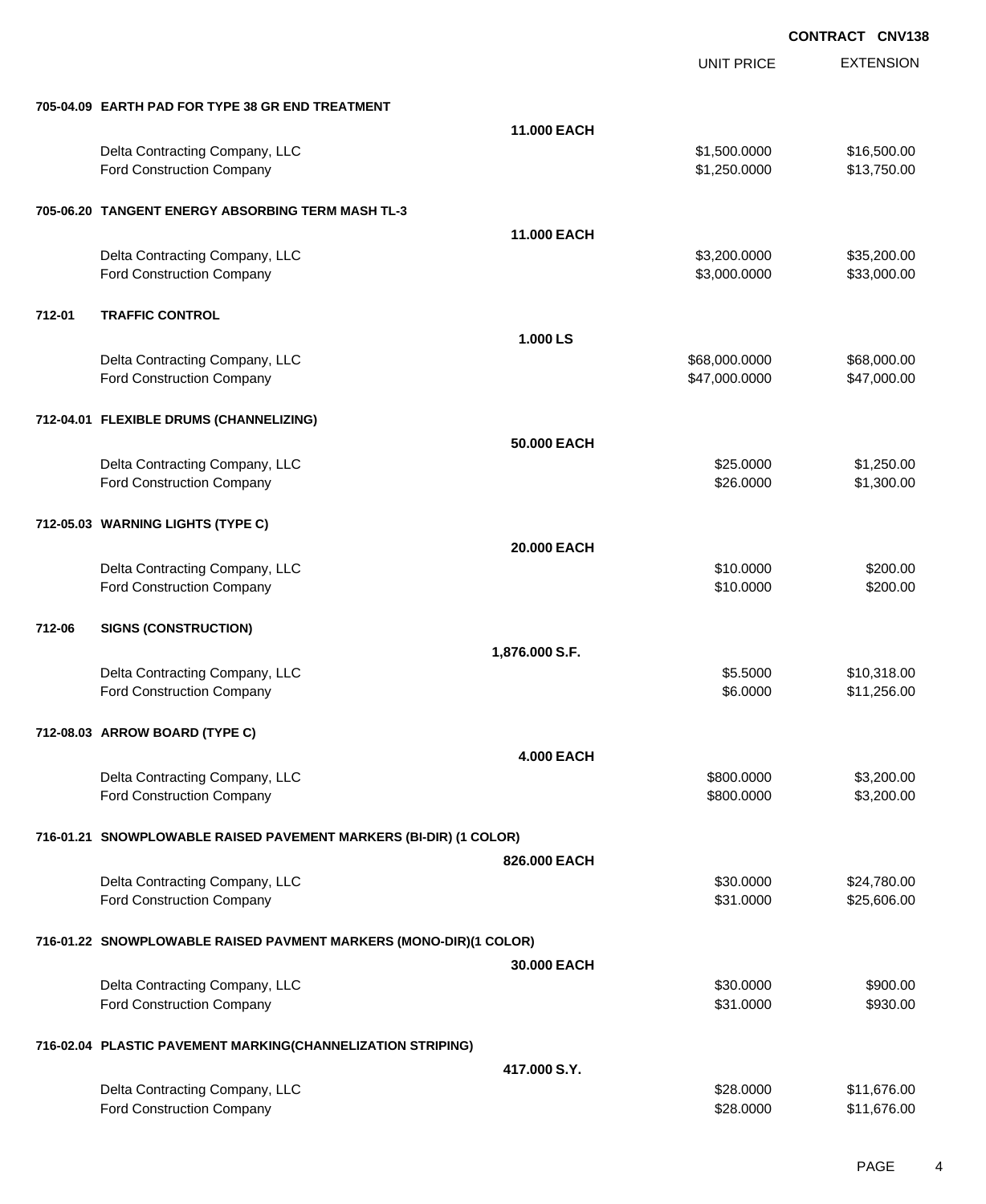**EXTENSION CONTRACT CNV138** UNIT PRICE **716-02.05 PLASTIC PAVEMENT MARKING (STOP LINE) 140.000 L.F.** Delta Contracting Company, LLC 61.960.00 \$1,960.00 Ford Construction Company 61,960.00 \$1,960.00 **716-05.20 PAINTED PAVEMENT MARKING (6" LINE) 17.650 L.M.** Delta Contracting Company, LLC 6. The contracting Company, LLC 6. The contracting Company, LLC 6. The contraction of the contraction of  $\frac{1}{2}$ ,062.50 Ford Construction Company 622,945.00 **716-12.02 ENHANCED FLATLINE THERMO PVMT MRKNG (6IN LINE) 17.650 L.M.** Delta Contracting Company, LLC 6.0000 \$91,780.00 Ford Construction Company **65,200.0000** \$91,780.00 **717-01 MOBILIZATION 1.000 LS** Delta Contracting Company, LLC 6. 2012 12:00:000 \$115,000.000 \$115,000.000 \$115,000.000 \$115,000.00 Ford Construction Company 6120,000 \$120,000 \$120,000 \$120,000 \$120,000 \$120,000 \$120,000 \$120,000 \$120,000 \$120 **309-10.01 PORTLAND CEMENT 190.000 TON** Delta Contracting Company, LLC 6. The state of the state of the state of the state of the state of the state of the state of the state of the state of the state of the state of the state of the state of the state of the st Ford Construction Company **655,100.00** \$55,100.00 **403-05 BITUMINOUS MATERIAL(TC/FOG SEAL)(UNDILUTED) 27.000 TON** Delta Contracting Company, LLC 6. 2002. The state of the state of the state of the state of the state of the state of the state of the state of the state of the state of the state of the state of the state of the state of Ford Construction Company 627,000.000 \$27,000.000 \$27,000.000 \$27,000.000 \$27,000.00 **403-05.05 MINERAL AGGREGATE (SAND FOR FOG SEAL) 97.000 TON** Delta Contracting Company, LLC **60000 \$15,520.00** \$15,520.00 Ford Construction Company 614,065.00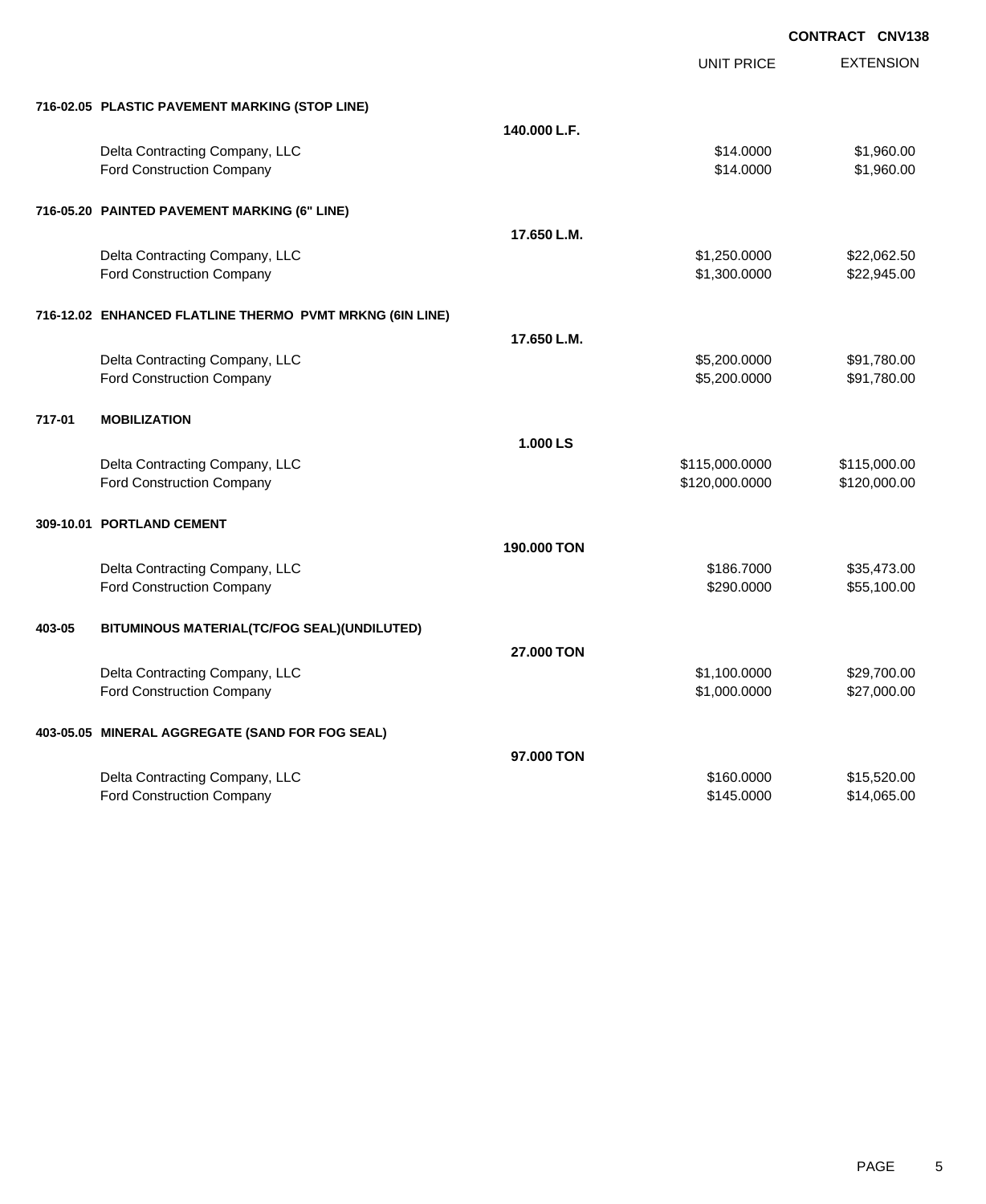|                                                      |              |                   | <b>CONTRACT</b> | <b>CNV138</b>    |
|------------------------------------------------------|--------------|-------------------|-----------------|------------------|
| <b>BRIDGE CATEGORY</b>                               |              | <b>UNIT PRICE</b> |                 | <b>EXTENSION</b> |
| 604-10.44 EXPANSION JOINT REPAIRS                    |              |                   |                 |                  |
|                                                      | 236.000 L.F. |                   |                 |                  |
| Delta Contracting Company, LLC                       |              | \$155.0000        |                 | \$36,580.00      |
| <b>Ford Construction Company</b>                     |              | \$275,0000        |                 | \$64,900.00      |
| 617-04.01 TYPE 1 THIN EPOXY OVERLAY (EPOXY-URETHANE) |              |                   |                 |                  |
|                                                      | 509.000 S.Y. |                   |                 |                  |
| Delta Contracting Company, LLC                       |              | \$86.0000         |                 | \$43,774.00      |
| <b>Ford Construction Company</b>                     |              | \$75.0000         |                 | \$38,175.00      |
|                                                      |              |                   |                 |                  |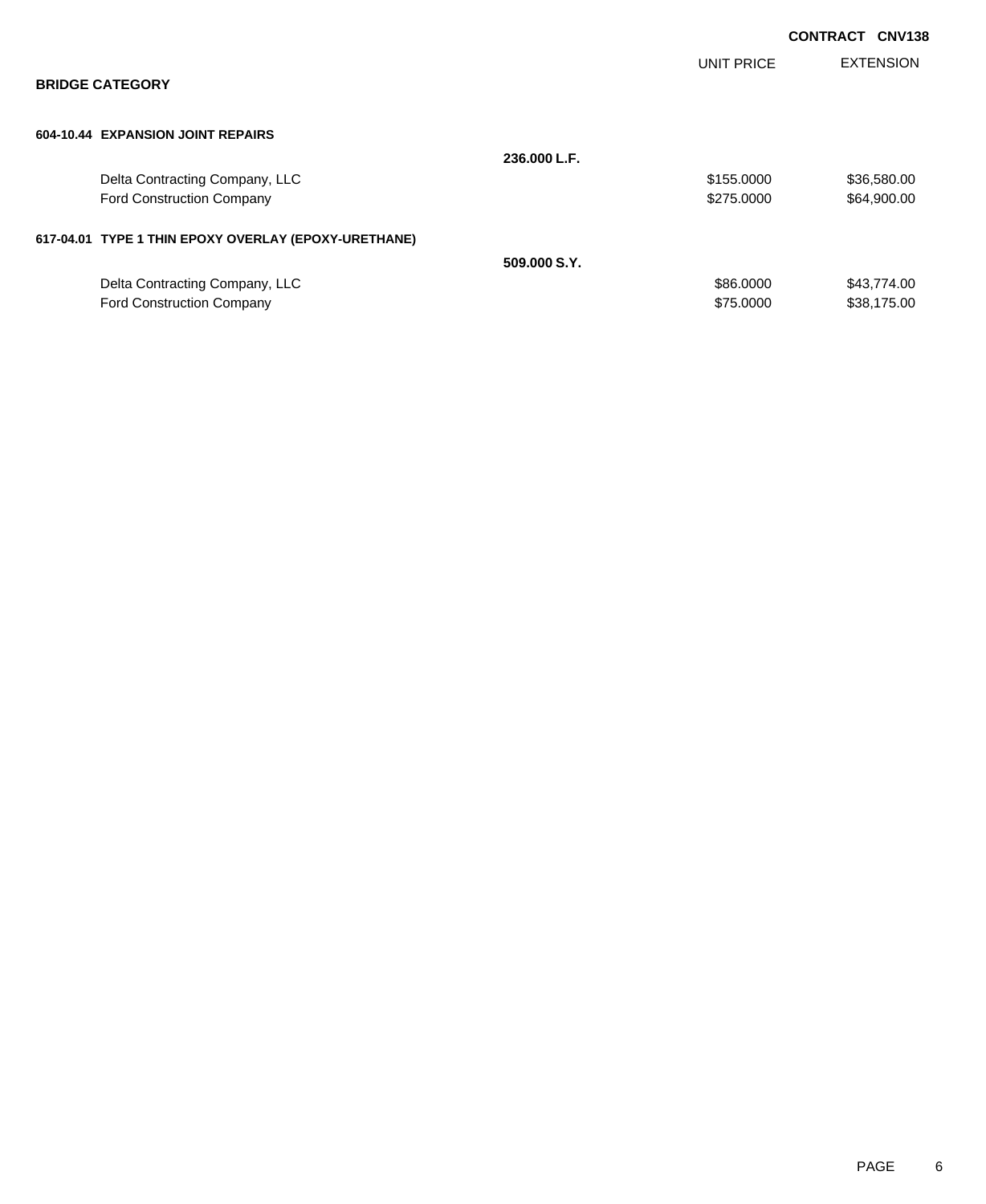| Delta Contracting Company, LLC   | \$2,103,042.30 |
|----------------------------------|----------------|
| <b>Ford Construction Company</b> | \$2,473,977.50 |
|                                  |                |
| <b>SUB-TOTAL BRIDGE</b>          |                |
| Delta Contracting Company, LLC   | \$80,354.00    |
| <b>Ford Construction Company</b> | \$103,075.00   |
|                                  |                |
|                                  |                |
| <b>TOTAL CONTRACT</b>            |                |
| Delta Contracting Company, LLC   | \$2,183,396.30 |
| Ford Construction Company        | \$2,577,052.50 |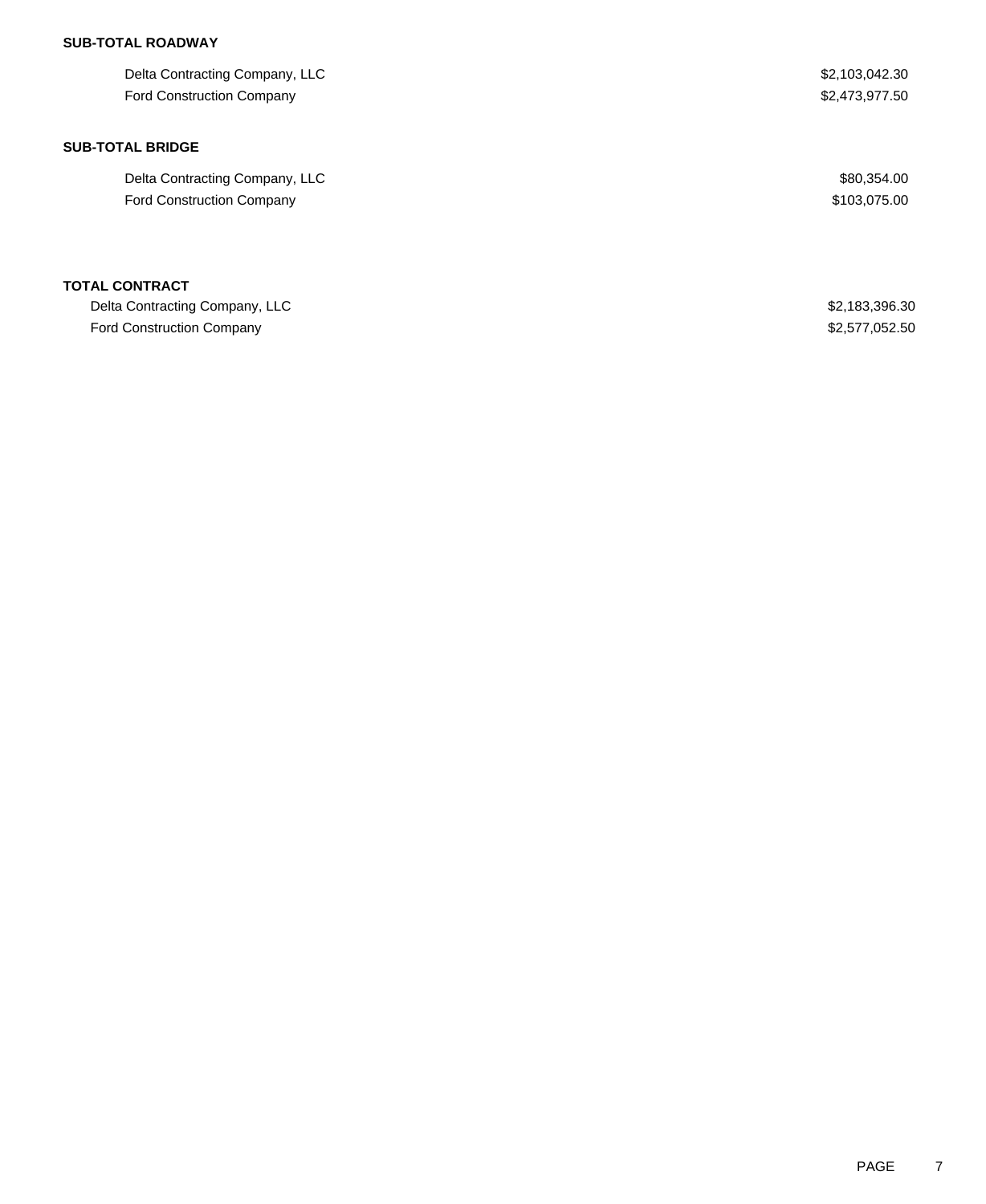#### MCMINN COUNTY (Contract No. CNV093 Call 049)

HSIP-163(9),54023-3222-94,HSIP-39(16),54003-3219-94

THE MISCELLANEOUS SAFETY IMPROVEMENTS ON S.R. 39 (RICEVILLE–DECATUR–ETOWAH ROAD) FROM SOUTH OF CR-708 TO CR-705 AND ON S.R. 163 FROM WEST OF CR-737 TO EAST OF CR-758.

PROJECT LENGTH - 3.380 MILES

COMPLETION TIME - ON OR BEFORE SEPTEMBER 30, 2021

Superior Traffic Control, LLC \$86,492.82 Superior Pavement Marking, Inc. 69 and the state of the state of the state of the state of the state of the state of the state of the state of the state of the state of the state of the state of the state of the state of t

TOTAL CONTRACT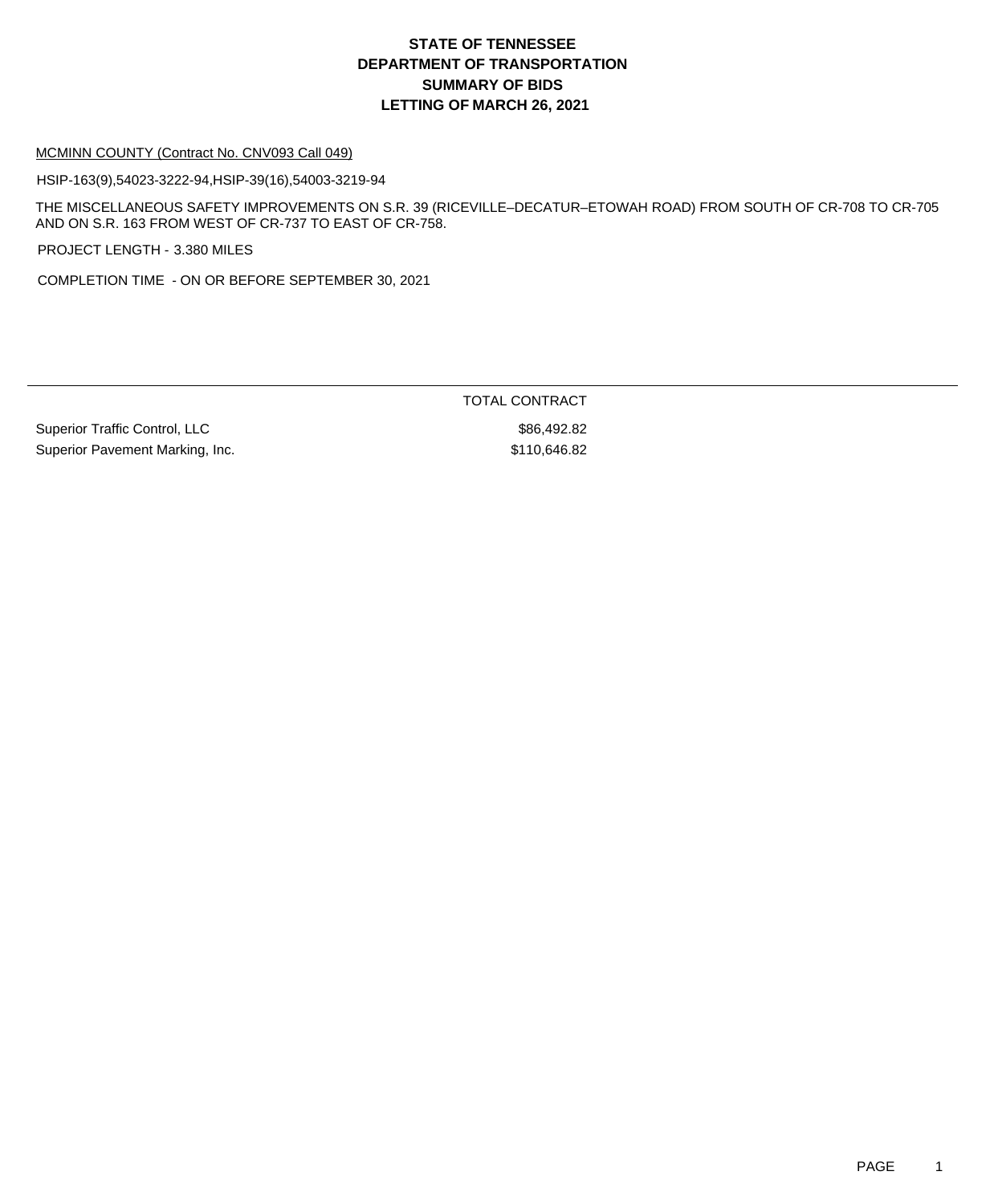|        |                                                                  |                   |                              | <b>CONTRACT CNV093</b>     |
|--------|------------------------------------------------------------------|-------------------|------------------------------|----------------------------|
|        | <b>ROADWAY CATEGORY</b>                                          |                   | <b>UNIT PRICE</b>            | <b>EXTENSION</b>           |
|        |                                                                  |                   |                              |                            |
|        | 705-02.02 SINGLE GUARDRAIL (TYPE 2)                              |                   |                              |                            |
|        |                                                                  | 110.000 L.F.      |                              |                            |
|        | Superior Traffic Control, LLC<br>Superior Pavement Marking, Inc. |                   | \$28.0000<br>\$28.0000       | \$3,080.00<br>\$3,080.00   |
|        | 705-04.02 GUARDRAIL TERMINAL (TYPE 12)                           |                   |                              |                            |
|        |                                                                  | <b>1.000 EACH</b> |                              |                            |
|        | Superior Traffic Control, LLC<br>Superior Pavement Marking, Inc. |                   | \$5,125.0000<br>\$5,125.0000 | \$5,125.00<br>\$5,125.00   |
|        | 705-04.05 GUARDRAIL TERMINAL (TYPE-IN-LINE)                      |                   |                              |                            |
|        |                                                                  | <b>1.000 EACH</b> |                              |                            |
|        | Superior Traffic Control, LLC                                    |                   | \$800.0000                   | \$800.00                   |
|        | Superior Pavement Marking, Inc.                                  |                   | \$800.0000                   | \$800.00                   |
|        | 705-04.21 GUARDRAIL DELINEATION ENHANCEMENT                      |                   |                              |                            |
|        |                                                                  | 4,200.000 L.F.    |                              |                            |
|        | Superior Traffic Control, LLC<br>Superior Pavement Marking, Inc. |                   | \$2.8500<br>\$2.8500         | \$11,970.00<br>\$11,970.00 |
| 712-01 | <b>TRAFFIC CONTROL</b>                                           |                   |                              |                            |
|        |                                                                  | 1.000 LS          |                              |                            |
|        | Superior Traffic Control, LLC                                    |                   | \$2,400.0000                 | \$2,400.00                 |
|        | Superior Pavement Marking, Inc.                                  |                   | \$4,900.0000                 | \$4,900.00                 |
|        | 713-02.20 ROADSIDE OBSTACLE DELINEATION                          |                   |                              |                            |
|        |                                                                  | 21.000 S.F.       |                              |                            |
|        | Superior Traffic Control, LLC                                    |                   | \$15.0000                    | \$315.00                   |
|        | Superior Pavement Marking, Inc.                                  |                   | \$15.0000                    | \$315.00                   |
|        | 713-02.21 SIGN POST DELINEATION ENHANCEMENT                      |                   |                              |                            |
|        |                                                                  | 150.000 L.F.      |                              |                            |
|        | Superior Traffic Control, LLC<br>Superior Pavement Marking, Inc. |                   | \$5.0000<br>\$5.0000         | \$750.00<br>\$750.00       |
|        | 713-11.01 "U" SECTION STEEL POSTS                                |                   |                              |                            |
|        |                                                                  | 182.000 LB.       |                              |                            |
|        | Superior Traffic Control, LLC                                    |                   | \$2.9500                     | \$536.90                   |
|        | Superior Pavement Marking, Inc.                                  |                   | \$2.9500                     | \$536.90                   |
|        | 713-11.02 PERFORATED/KNOCKOUT SQUARE TUBE POST                   |                   |                              |                            |
|        |                                                                  | 2,778.000 LB.     |                              |                            |
|        | Superior Traffic Control, LLC<br>Superior Pavement Marking, Inc. |                   | \$3.8500<br>\$3.8500         | \$10,695.30<br>\$10,695.30 |
|        | 713-13.02 FLAT SHEET ALUMINUM SIGNS (0.080" THICK)               |                   |                              |                            |
|        |                                                                  | 64.000 S.F.       |                              |                            |
|        | Superior Traffic Control, LLC                                    |                   | \$12.5000                    | \$800.00                   |
|        | Superior Pavement Marking, Inc.                                  |                   | \$12.5000                    | \$800.00                   |
|        |                                                                  |                   |                              |                            |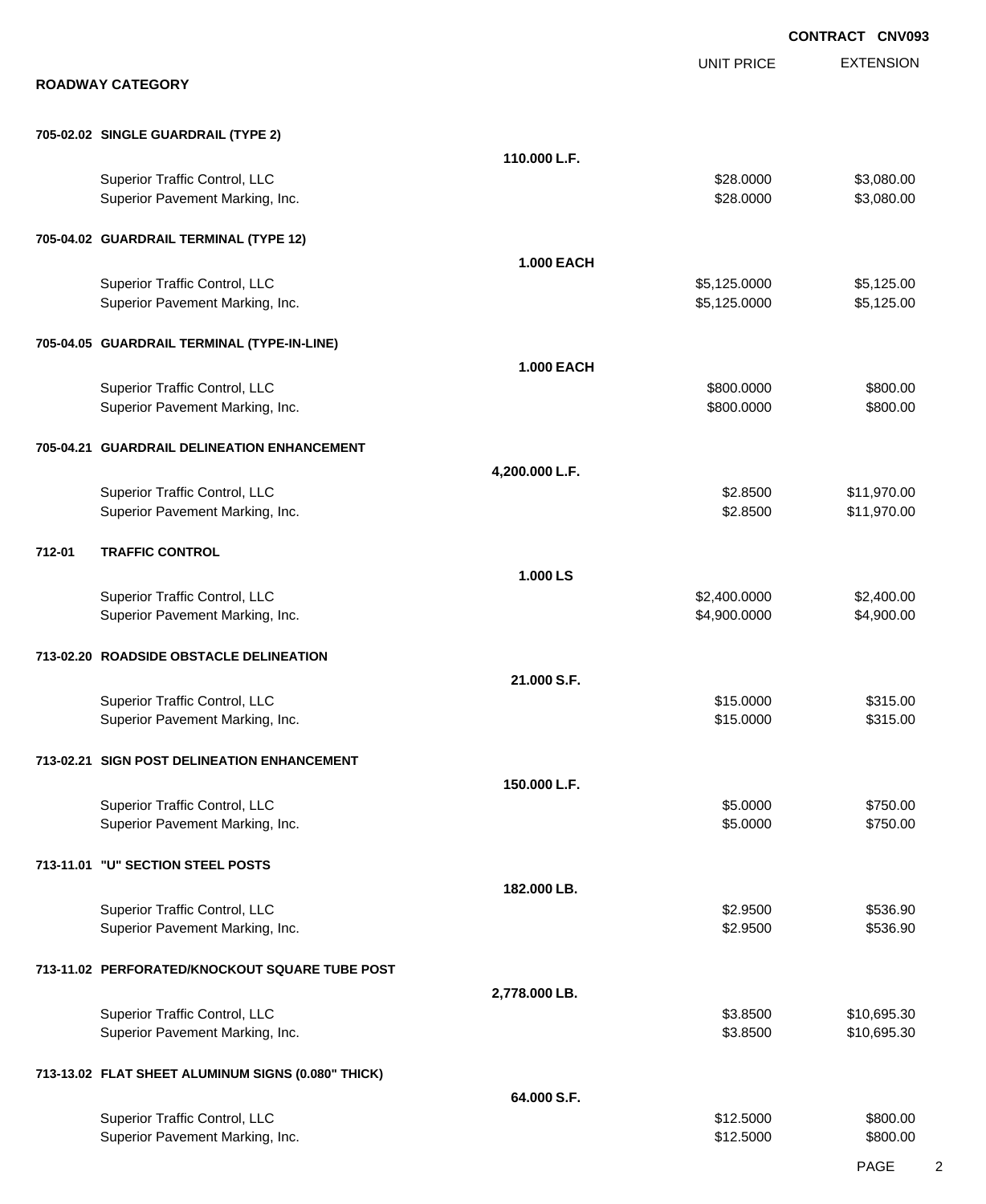|                                                                   |              | <b>CONTRACT CNV093</b> |                  |
|-------------------------------------------------------------------|--------------|------------------------|------------------|
|                                                                   |              | <b>UNIT PRICE</b>      | <b>EXTENSION</b> |
| 713-13.03 FLAT SHEET ALUMINUM SIGNS (0.100" THICK)                |              |                        |                  |
|                                                                   | 489.490 S.F. |                        |                  |
| Superior Traffic Control, LLC                                     |              | \$13.5000              | \$6,608.12       |
| Superior Pavement Marking, Inc.                                   |              | \$13.5000              | \$6,608.12       |
| 716-01.21 SNOWPLOWABLE RAISED PAVEMENT MARKERS (BI-DIR) (1 COLOR) |              |                        |                  |
|                                                                   | 118,000 EACH |                        |                  |
| <b>Superior Traffic Control, LLC</b>                              |              | \$40.0000              | \$4,720.00       |
| Superior Pavement Marking, Inc.                                   |              | \$50,0000              | \$5,900.00       |
| 716-02.05 PLASTIC PAVEMENT MARKING (STOP LINE)                    |              |                        |                  |
|                                                                   | 167.000 L.F. |                        |                  |
| Superior Traffic Control, LLC                                     |              | \$15.0000              | \$2,505.00       |
| Superior Pavement Marking, Inc.                                   |              | \$12.0000              | \$2,004.00       |
| 716-12.02 ENHANCED FLATLINE THERMO PVMT MRKNG (6IN LINE)          |              |                        |                  |
|                                                                   | 8.000 L.M.   |                        |                  |
| Superior Traffic Control, LLC                                     |              | \$3,000.0000           | \$24,000.00      |
| Superior Pavement Marking, Inc.                                   |              | \$4,500.0000           | \$36,000.00      |
| 716-13.01 SPRAY THERMO PVMT MRKNG (60 mil) (4IN LINE)             |              |                        |                  |
|                                                                   | 6.500 L.M.   |                        |                  |
| Superior Traffic Control, LLC                                     |              | \$1,500.0000           | \$9,750.00       |
| Superior Pavement Marking, Inc.                                   |              | \$2,500.0000           | \$16,250.00      |
| 716-13.05 SPRAY THERMO PVMT MRKNG (60 mil) (6IN DOTTED LINE)      |              |                        |                  |
|                                                                   | 975,000 L.F. |                        |                  |
| Superior Traffic Control, LLC                                     |              | \$0.5000               | \$487.50         |
| Superior Pavement Marking, Inc.                                   |              | \$1.5000               | \$1,462.50       |
| 717-01<br><b>MOBILIZATION</b>                                     |              |                        |                  |
|                                                                   | 1.000 LS     |                        |                  |
| <b>Superior Traffic Control, LLC</b>                              |              | \$1,950.0000           | \$1,950.00       |
| Superior Pavement Marking, Inc.                                   |              | \$3,450.0000           | \$3,450.00       |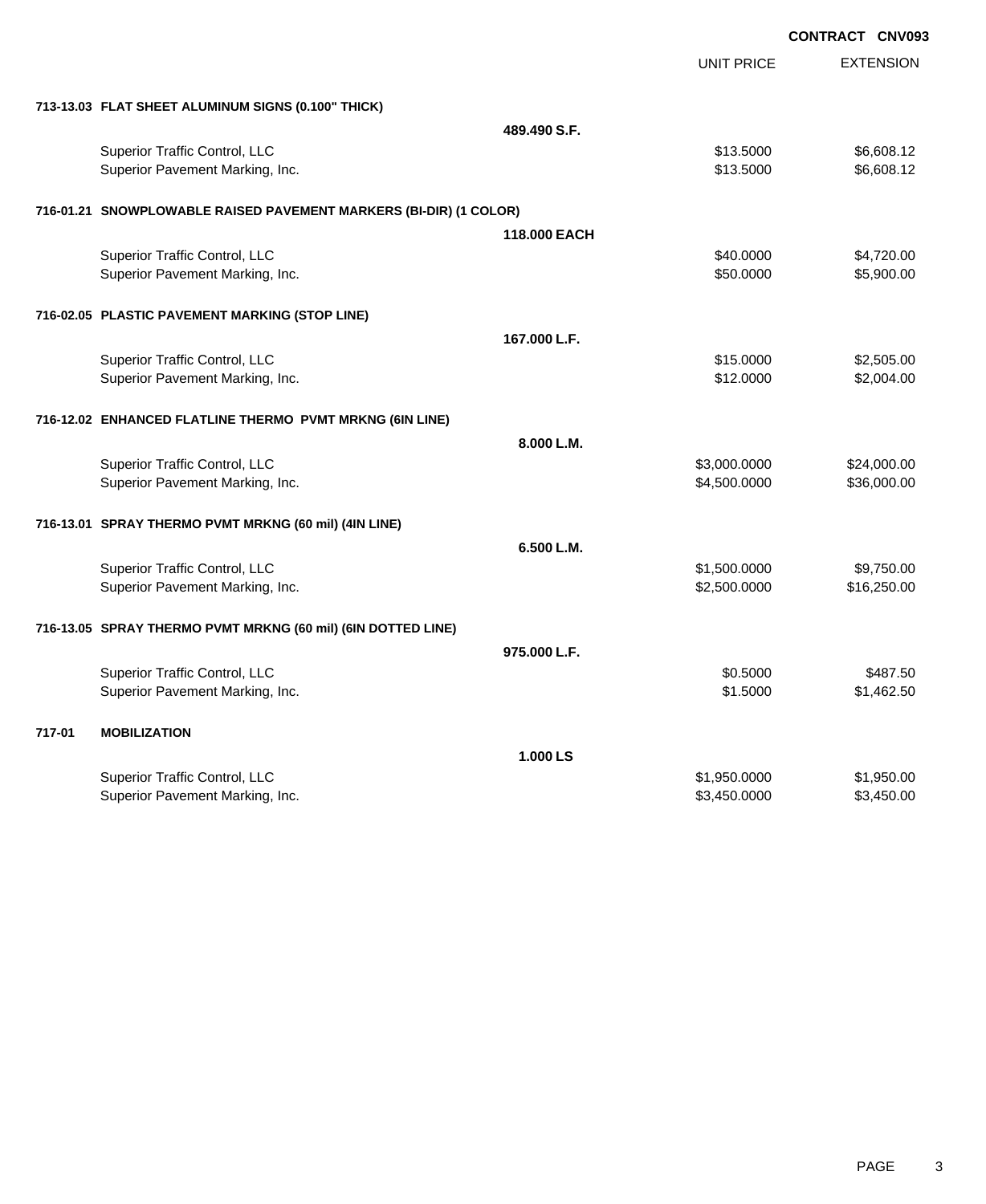Superior Traffic Control, LLC \$86,492.82 Superior Pavement Marking, Inc. 69 and the state of the state of the state of the state of the state of the state of the state of the state of the state of the state of the state of the state of the state of the state of t

### **TOTAL CONTRACT**

Superior Traffic Control, LLC \$86,492.82 Superior Pavement Marking, Inc. 69. The Superior Pavement Marking, Inc. 69. The Superior Pavement Marking, Inc.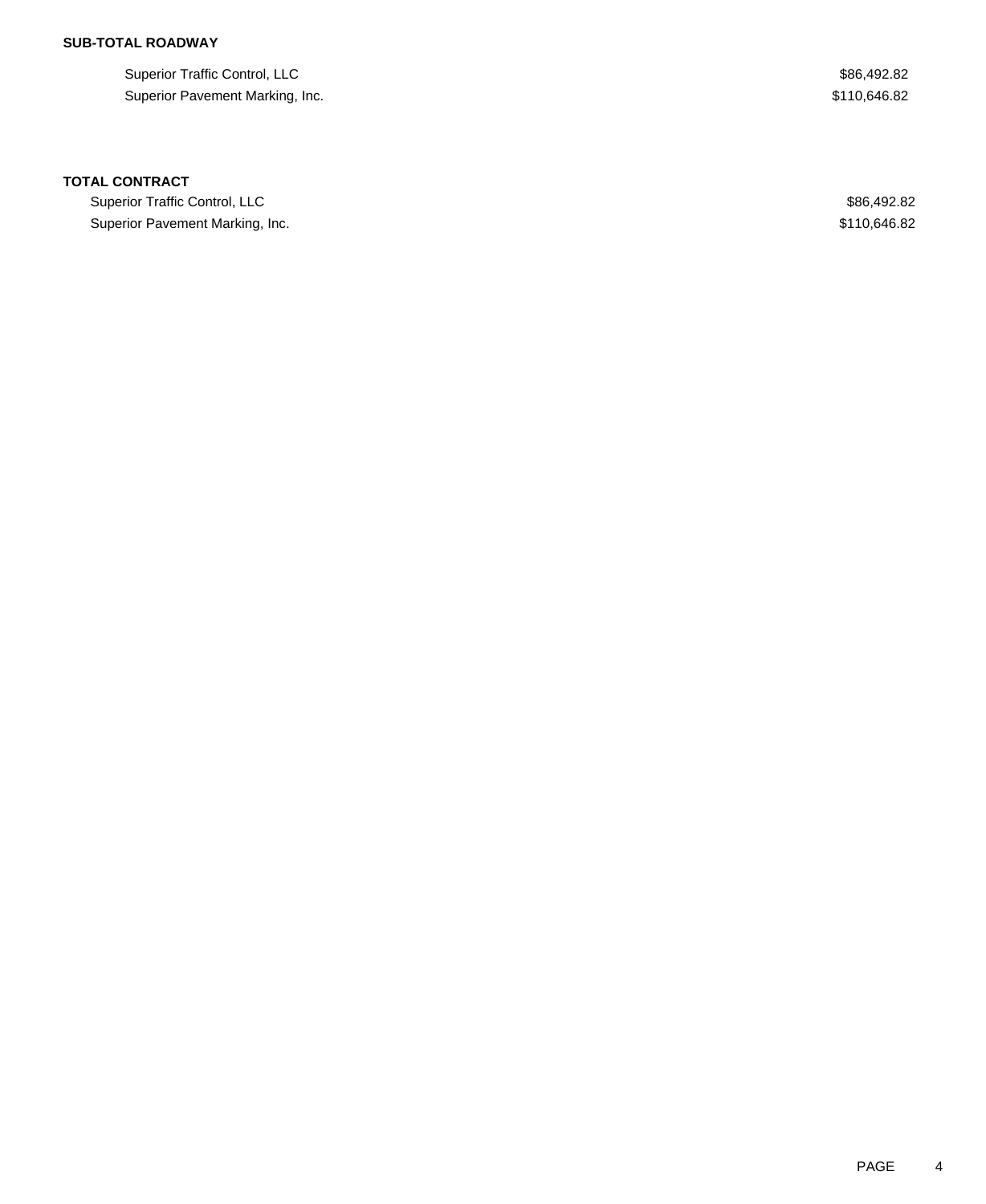#### MONROE COUNTY (Contract No. CNV094 Call 050)

62080-4207-04

THE REPAIR OF THE BRIDGE ON S.R. 72 OVER BAT CREEK (L.M. 8.78).

PROJECT LENGTH - 0.0 MILES

COMPLETION TIME - ON OR BEFORE NOVEMBER 30, 2021

|                                      | <b>TOTAL CONTRACT</b> |
|--------------------------------------|-----------------------|
| Mid-State Construction Company, Inc. | \$428,131.68          |
| Southern Constructors, Inc.          | \$499,740.50          |
| M & M Services Co., Inc.             | \$535,814.00          |
| Jave, LLC                            | \$636,751.88          |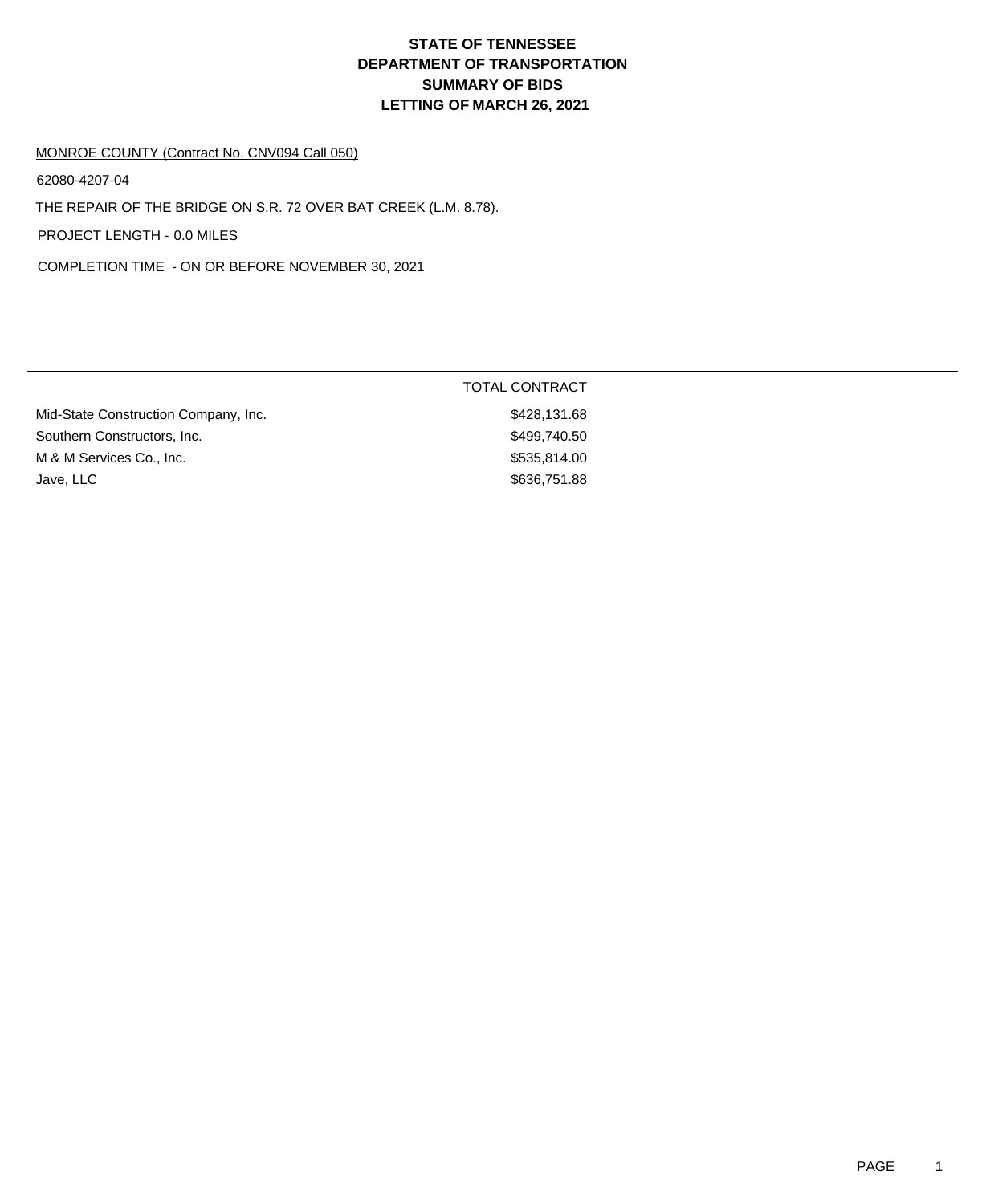|                                                                 |                    |                            | CONTRACT CNV094          |
|-----------------------------------------------------------------|--------------------|----------------------------|--------------------------|
|                                                                 |                    | <b>UNIT PRICE</b>          | <b>EXTENSION</b>         |
| <b>BRIDGE CATEGORY</b>                                          |                    |                            |                          |
| 201-05.31 VEGETATION REMOVAL                                    |                    |                            |                          |
|                                                                 | 1.000 LS           |                            |                          |
| Mid-State Construction Company, Inc.                            |                    | \$9,502.0500               | \$9,502.05               |
| Southern Constructors, Inc.                                     |                    | \$10,000.0000              | \$10,000.00              |
| M & M Services Co., Inc.                                        |                    | \$22,000.0000              | \$22,000.00              |
| Jave, LLC                                                       |                    | \$29,267.5000              | \$29,267.50              |
| 202-01.02 REMOVAL OF ASBESTOS                                   |                    |                            |                          |
|                                                                 | 1.000 LS           |                            |                          |
| Mid-State Construction Company, Inc.                            |                    | \$18,184.6100              | \$18,184.61              |
| Southern Constructors, Inc.                                     |                    | \$20,000.0000              | \$20,000.00              |
| M & M Services Co., Inc.                                        |                    | \$45,000.0000              | \$45,000.00              |
| Jave, LLC                                                       |                    | \$77,809.5000              | \$77,809.50              |
| 209-08.02 TEMPORARY SILT FENCE (WITH BACKING)                   |                    |                            |                          |
|                                                                 | 266.000 L.F.       |                            |                          |
| Mid-State Construction Company, Inc.                            |                    | \$7.0000                   | \$1,862.00               |
| Southern Constructors, Inc.                                     |                    | \$8.0000                   | \$2,128.00               |
| M & M Services Co., Inc.                                        |                    | \$5.0000                   | \$1,330.00               |
| Jave, LLC                                                       |                    | \$9.7800                   | \$2,601.48               |
| 307-01.08 ASPHALT CONCRETE MIX (PG64-22) (BPMB-HM) GRADING B-M2 |                    |                            |                          |
|                                                                 | <b>190,000 TON</b> |                            |                          |
| Mid-State Construction Company, Inc.                            |                    | \$110.6000                 | \$21,014.00              |
| Southern Constructors, Inc.                                     |                    | \$160.0000                 | \$30,400.00              |
| M & M Services Co., Inc.                                        |                    | \$135.0000                 | \$25,650.00              |
| Jave, LLC                                                       |                    | \$112.7000                 | \$21,413.00              |
| 411-01.10 ACS MIX(PG64-22) GRADING D                            |                    |                            |                          |
|                                                                 | 345,000 TON        |                            |                          |
| Mid-State Construction Company, Inc.                            |                    | \$133.7400                 | \$46,140.30              |
| Southern Constructors, Inc.                                     |                    | \$180.0000                 | \$62,100.00              |
| M & M Services Co., Inc.                                        |                    | \$130.0000                 | \$44,850.00              |
| Jave, LLC                                                       |                    | \$124.4300                 | \$42,928.35              |
| 415-01.02 COLD PLANING BITUMINOUS PAVEMENT                      |                    |                            |                          |
|                                                                 | 3,520.000 S.Y.     |                            |                          |
| Mid-State Construction Company, Inc.                            |                    | \$5.0800                   | \$17,881.60              |
| Southern Constructors, Inc.                                     |                    | \$8.0000                   | \$28,160.00              |
| M & M Services Co., Inc.                                        |                    | \$6.0000                   | \$21,120.00              |
| Jave, LLC                                                       |                    | \$4.7300                   | \$16,649.60              |
| 604-03.06 BRIDGE DRAIN APRON                                    |                    |                            |                          |
|                                                                 | 4.000 S.Y.         |                            |                          |
| Mid-State Construction Company, Inc.                            |                    | \$895.8000                 | \$3,583.20               |
| Southern Constructors, Inc.                                     |                    | \$500.0000                 | \$2,000.00               |
| M & M Services Co., Inc.<br>Jave, LLC                           |                    | \$390.0000<br>\$1,615.7500 | \$1,560.00<br>\$6,463.00 |
|                                                                 |                    |                            |                          |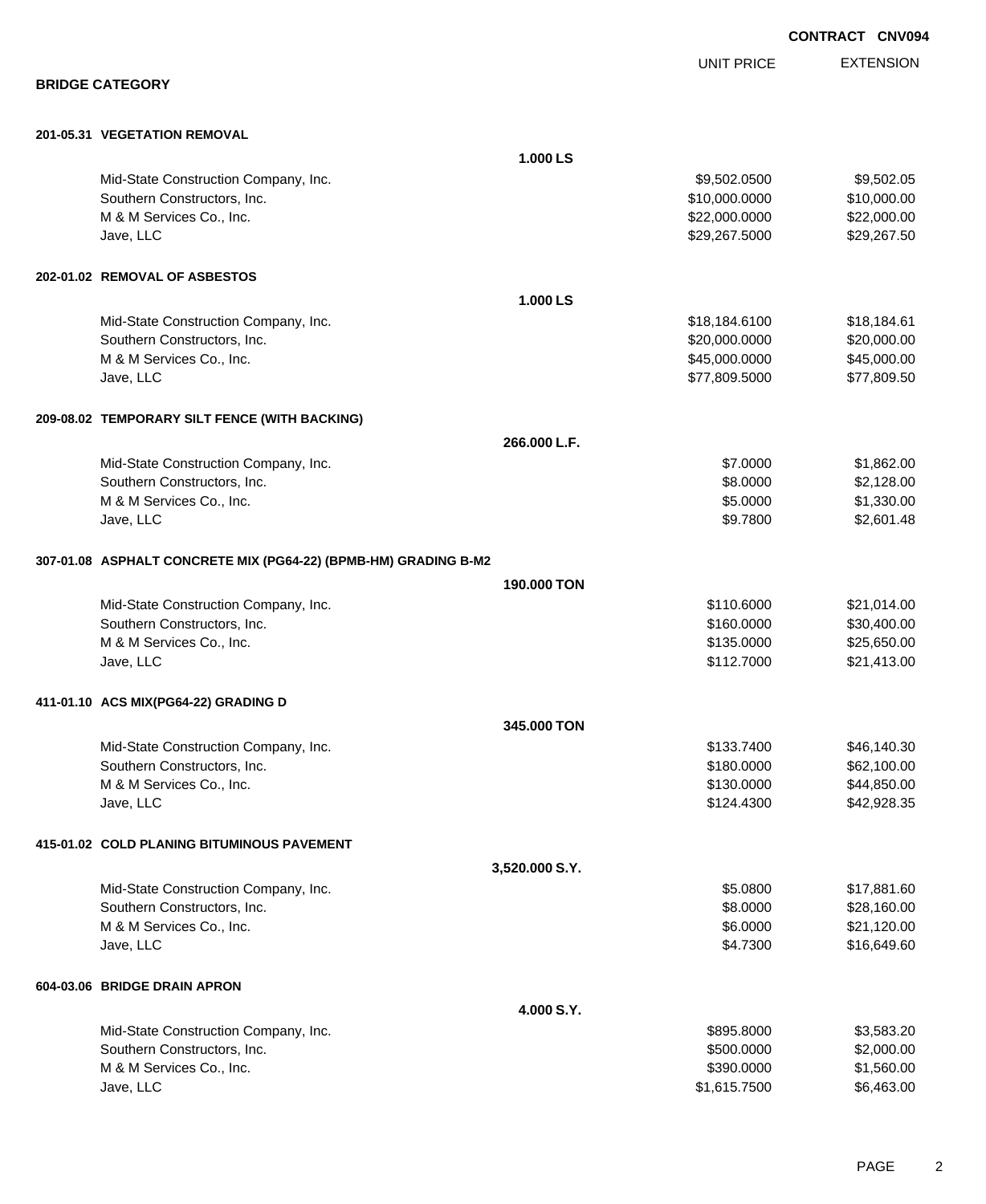|                                                        | <b>CONTRACT CNV094</b> |                   |                  |
|--------------------------------------------------------|------------------------|-------------------|------------------|
|                                                        |                        | <b>UNIT PRICE</b> | <b>EXTENSION</b> |
| 604-04.02 APPLIED TEXTURE FINISH (EXISTING STRUCTURES) |                        |                   |                  |
|                                                        | 1,250.000 S.Y.         |                   |                  |
| Mid-State Construction Company, Inc.                   |                        | \$7.6700          | \$9,587.50       |
| Southern Constructors, Inc.                            |                        | \$12.0000         | \$15,000.00      |
| M & M Services Co., Inc.                               |                        | \$25.0000         | \$31,250.00      |
| Jave, LLC                                              |                        | \$16.6800         | \$20,850.00      |
| 604-10.05 CONCRETE                                     |                        |                   |                  |
|                                                        | 60.000 S.F.            |                   |                  |
| Mid-State Construction Company, Inc.                   |                        | \$176.1500        | \$10,569.00      |
| Southern Constructors, Inc.                            |                        | \$200.0000        | \$12,000.00      |
| M & M Services Co., Inc.                               |                        | \$180.0000        | \$10,800.00      |
| Jave, LLC                                              |                        | \$292.1000        | \$17,526.00      |
| 604-10.14 REMOVE EXISTING WEARING SURFACE              |                        |                   |                  |
|                                                        | 1.000 LS               |                   |                  |
| Mid-State Construction Company, Inc.                   |                        | \$29,907.9000     | \$29,907.90      |
| Southern Constructors, Inc.                            |                        | \$26,000.0000     | \$26,000.00      |
| M & M Services Co., Inc.                               |                        | \$35,000.0000     | \$35,000.00      |
| Jave, LLC                                              |                        | \$27,825.0000     | \$27,825.00      |
| 604-10.30 BRIDGE DECK REPAIRS (FULL DEPTH OF SLAB)     |                        |                   |                  |
|                                                        | 10.000 S.Y.            |                   |                  |
| Mid-State Construction Company, Inc.                   |                        | \$484.5900        | \$4,845.90       |
| Southern Constructors, Inc.                            |                        | \$650.0000        | \$6,500.00       |
| M & M Services Co., Inc.                               |                        | \$525.0000        | \$5,250.00       |
| Jave, LLC                                              |                        | \$661.2500        | \$6,612.50       |
| 604-10.42 CONCRETE REPAIRS                             |                        |                   |                  |
|                                                        | 5.000 C.F.             |                   |                  |
| Mid-State Construction Company, Inc.                   |                        | \$935.0500        | \$4,675.25       |
| Southern Constructors, Inc.                            |                        | \$1,000.0000      | \$5,000.00       |
| M & M Services Co., Inc.                               |                        | \$385.0000        | \$1,925.00       |
| Jave, LLC                                              |                        | \$10,507.5500     | \$52,537.75      |
| 604-10.50 BRIDGE DECK REPAIRS (PARTIAL DEPTH OF SLAB)  |                        |                   |                  |
|                                                        | 65.000 S.Y.            |                   |                  |
| Mid-State Construction Company, Inc.                   |                        | \$186.3600        | \$12,113.40      |
| Southern Constructors, Inc.                            |                        | \$220.0000        | \$14,300.00      |
| M & M Services Co., Inc.                               |                        | \$235.0000        | \$15,275.00      |
| Jave, LLC                                              |                        | \$454.2500        | \$29,526.25      |
| 604-10.54 CONCRETE REPAIRS                             |                        |                   |                  |
|                                                        | 61.000 S.F.            |                   |                  |
| Mid-State Construction Company, Inc.                   |                        | \$176.1300        | \$10,743.93      |
| Southern Constructors, Inc.                            |                        | \$200.0000        | \$12,200.00      |
| M & M Services Co., Inc.                               |                        | \$165.0000        | \$10,065.00      |
| Jave, LLC                                              |                        | \$308.2000        | \$18,800.20      |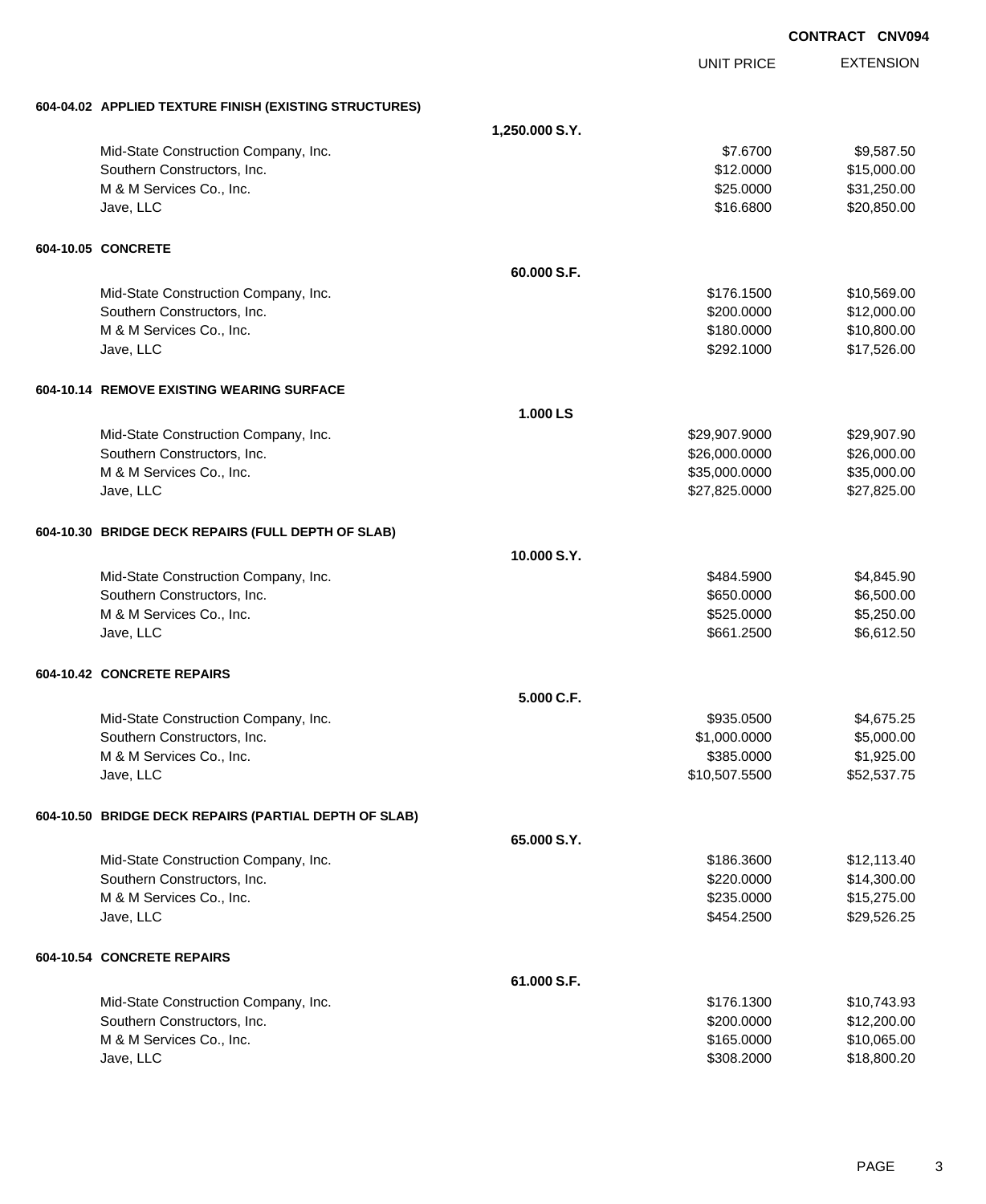| <b>CONTRACT</b> | <b>CNV094</b> |
|-----------------|---------------|
|                 |               |

|        |                                                          |                   | <b>UNIT PRICE</b> | <b>EXTENSION</b> |
|--------|----------------------------------------------------------|-------------------|-------------------|------------------|
|        | 604-10.55 CONCRETE (FOUNDATION REPAIRS)                  |                   |                   |                  |
|        |                                                          | 13.000 C.Y.       |                   |                  |
|        | Mid-State Construction Company, Inc.                     |                   | \$1,325.5400      | \$17,232.02      |
|        | Southern Constructors, Inc.                              |                   | \$1,500.0000      | \$19,500.00      |
|        | M & M Services Co., Inc.                                 |                   | \$2,100.0000      | \$27,300.00      |
|        | Jave, LLC                                                |                   | \$922.3000        | \$11,989.90      |
|        | 604-10.58 EPOXY INJECTION (INJECTION)                    |                   |                   |                  |
|        |                                                          | 10.000 GAL.       |                   |                  |
|        | Mid-State Construction Company, Inc.                     |                   | \$338.5800        | \$3,385.80       |
|        | Southern Constructors, Inc.                              |                   | \$150.0000        | \$1,500.00       |
|        | M & M Services Co., Inc.                                 |                   | \$245.0000        | \$2,450.00       |
|        | Jave, LLC                                                |                   | \$563.5000        | \$5,635.00       |
|        | 604-10.62 EPOXY INJECTION REPAIR (COMPLETE AND IN PLACE) |                   |                   |                  |
|        |                                                          | 87.000 L.F.       |                   |                  |
|        | Mid-State Construction Company, Inc.                     |                   | \$84.6500         | \$7,364.55       |
|        | Southern Constructors, Inc.                              |                   | \$150.0000        | \$13,050.00      |
|        | M & M Services Co., Inc.                                 |                   | \$105.0000        | \$9,135.00       |
|        | Jave, LLC                                                |                   | \$237.4800        | \$20,660.76      |
| 617-01 | <b>BRIDGE DECK SEALANT</b>                               |                   |                   |                  |
|        |                                                          | 1,505.000 S.Y.    |                   |                  |
|        | Mid-State Construction Company, Inc.                     |                   | \$19.6000         | \$29,498.00      |
|        | Southern Constructors, Inc.                              |                   | \$18.0000         | \$27,090.00      |
|        | M & M Services Co., Inc.                                 |                   | \$19.0000         | \$28,595.00      |
|        | Jave, LLC                                                |                   | \$25.9900         | \$39,114.95      |
|        | 705-02.10 GUARDRAIL TRANSITION 27IN TO 31IN              |                   |                   |                  |
|        |                                                          | <b>4.000 EACH</b> |                   |                  |
|        | Mid-State Construction Company, Inc.                     |                   | \$282.1500        | \$1,128.60       |
|        | Southern Constructors, Inc.                              |                   | \$200.0000        | \$800.00         |
|        | M & M Services Co., Inc.                                 |                   | \$250.0000        | \$1,000.00       |
|        | Jave, LLC                                                |                   | \$262.5000        | \$1,050.00       |
|        | 705-06.01 W BEAM GR (TYPE 2) MASH TL-3                   |                   |                   |                  |
|        |                                                          | 650.000 L.F.      |                   |                  |
|        | Mid-State Construction Company, Inc.                     |                   | \$24.8300         | \$16,139.50      |
|        | Southern Constructors, Inc.                              |                   | \$22.0000         | \$14,300.00      |
|        | M & M Services Co., Inc.                                 |                   | \$35.0000         | \$22,750.00      |
|        | Jave, LLC                                                |                   | \$23.1000         | \$15,015.00      |
|        | 705-06.20   TANGENT ENERGY ABSORBING TERM MASH TL-3      |                   |                   |                  |
|        |                                                          | <b>4.000 EACH</b> |                   |                  |
|        | Mid-State Construction Company, Inc.                     |                   | \$3,075.4400      | \$12,301.76      |
|        | Southern Constructors, Inc.                              |                   | \$3,000.0000      | \$12,000.00      |
|        | M & M Services Co., Inc.                                 |                   | \$2,800.0000      | \$11,200.00      |
|        | Jave, LLC                                                |                   | \$2,861.2500      | \$11,445.00      |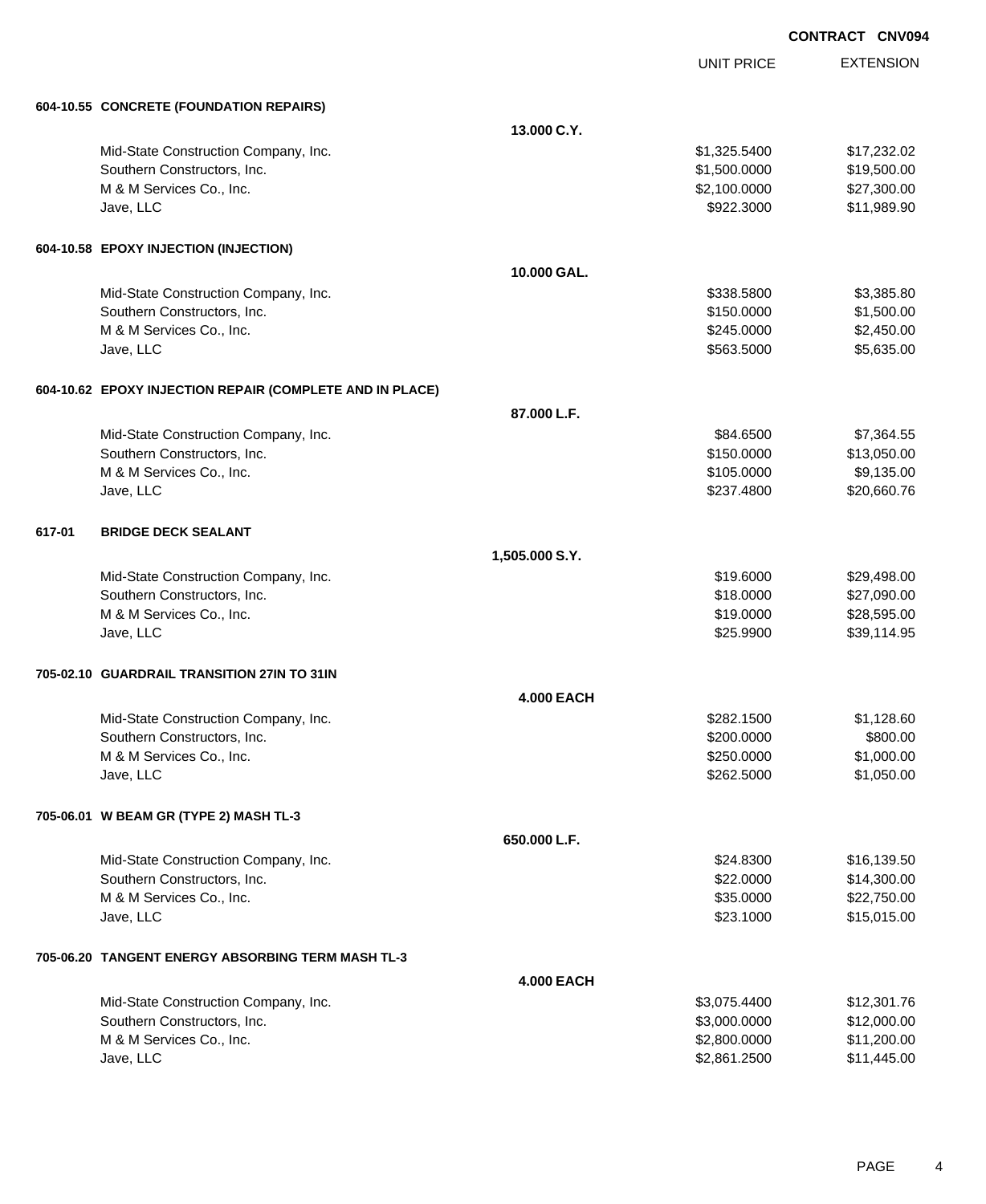|        |                                                      |                    |                   | <b>CONTRACT CNV094</b> |
|--------|------------------------------------------------------|--------------------|-------------------|------------------------|
|        |                                                      |                    | <b>UNIT PRICE</b> | <b>EXTENSION</b>       |
|        | 705-08.51 PORTABLE IMPACT ATTENUATOR NCHRP350 TL-3   |                    |                   |                        |
|        |                                                      | <b>2.000 EACH</b>  |                   |                        |
|        | Mid-State Construction Company, Inc.                 |                    | \$1,381.1200      | \$2,762.24             |
|        | Southern Constructors, Inc.                          |                    | \$4,500.0000      | \$9,000.00             |
|        | M & M Services Co., Inc.                             |                    | \$3,500.0000      | \$7,000.00             |
|        | Jave, LLC                                            |                    | \$4,961.2500      | \$9,922.50             |
|        | 705-10.30 GUARDRAIL ATTACHMENT TO SLOPE FACE ENDPOST |                    |                   |                        |
|        |                                                      | 103.000 L.F.       |                   |                        |
|        | Mid-State Construction Company, Inc.                 |                    | \$92.8300         | \$9,561.49             |
|        | Southern Constructors, Inc.                          |                    | \$130.0000        | \$13,390.00            |
|        | M & M Services Co., Inc.                             |                    | \$65.0000         | \$6,695.00             |
|        | Jave, LLC                                            |                    | \$86.3600         | \$8,895.08             |
| 706-01 | <b>GUARDRAIL REMOVED</b>                             |                    |                   |                        |
|        |                                                      | 1,025.000 L.F.     |                   |                        |
|        | Mid-State Construction Company, Inc.                 |                    | \$0.8500          | \$871.25               |
|        | Southern Constructors, Inc.                          |                    | \$2.5000          | \$2,562.50             |
|        | M & M Services Co., Inc.                             |                    | \$3.0000          | \$3,075.00             |
|        | Jave, LLC                                            |                    | \$0.7900          | \$809.75               |
| 712-01 | <b>TRAFFIC CONTROL</b>                               |                    |                   |                        |
|        |                                                      | 1.000 LS           |                   |                        |
|        | Mid-State Construction Company, Inc.                 |                    | \$29,542.2700     | \$29,542.27            |
|        | Southern Constructors, Inc.                          |                    | \$20,000.0000     | \$20,000.00            |
|        | M & M Services Co., Inc.                             |                    | \$55,000.0000     | \$55,000.00            |
|        | Jave, LLC                                            |                    | \$21,281.5000     | \$21,281.50            |
|        | 712-02.02 INTERCONNECTED PORTABLE BARRIER RAIL       |                    |                   |                        |
|        |                                                      | 490.000 L.F.       |                   |                        |
|        | Mid-State Construction Company, Inc.                 |                    | \$30.5600         | \$14,974.40            |
|        | Southern Constructors, Inc.                          |                    | \$40.0000         | \$19,600.00            |
|        | M & M Services Co., Inc.                             |                    | \$35.0000         | \$17,150.00            |
|        | Jave, LLC                                            |                    | \$49.4500         | \$24,230.50            |
|        | 712-04.01 FLEXIBLE DRUMS (CHANNELIZING)              |                    |                   |                        |
|        |                                                      | <b>18.000 EACH</b> |                   |                        |
|        | Mid-State Construction Company, Inc.                 |                    | \$22.5700         | \$406.26               |
|        | Southern Constructors, Inc.                          |                    | \$45.0000         | \$810.00               |
|        | M & M Services Co., Inc.                             |                    | \$24.0000         | \$432.00               |
|        | Jave, LLC                                            |                    | \$28.8800         | \$519.84               |
|        | 712-04.50 BARRIER RAIL DELINEATOR                    |                    |                   |                        |
|        |                                                      | 17.000 EACH        |                   |                        |
|        | Mid-State Construction Company, Inc.                 |                    | \$10.1600         | \$172.72               |
|        | Southern Constructors, Inc.                          |                    | \$15.0000         | \$255.00               |
|        | M & M Services Co., Inc.                             |                    | \$13.0000         | \$221.00               |
|        | Jave, LLC                                            |                    | \$12.6000         | \$214.20               |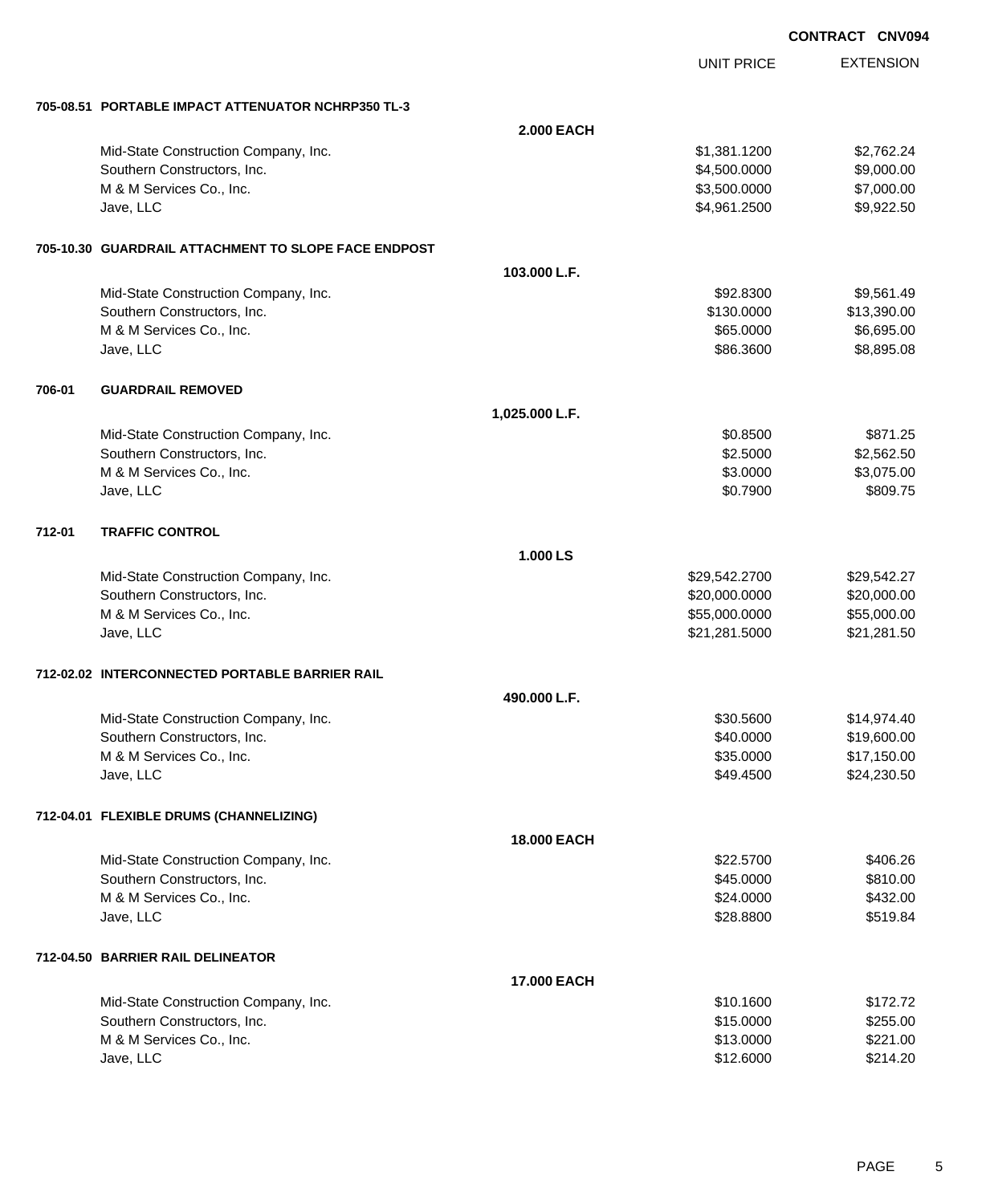|        |                                                          |                   |                   | <b>CONTRACT CNV094</b> |
|--------|----------------------------------------------------------|-------------------|-------------------|------------------------|
|        |                                                          |                   | <b>UNIT PRICE</b> | <b>EXTENSION</b>       |
| 712-06 | <b>SIGNS (CONSTRUCTION)</b>                              |                   |                   |                        |
|        |                                                          | 377,000 S.F.      |                   |                        |
|        | Mid-State Construction Company, Inc.                     |                   | \$6.4900          | \$2,446.73             |
|        | Southern Constructors, Inc.                              |                   | \$15.0000         | \$5,655.00             |
|        | M & M Services Co., Inc.                                 |                   | \$6.0000          | \$2,262.00             |
|        | Jave, LLC                                                |                   | \$8.9300          | \$3,366.61             |
|        | 712-09.01 REMOVABLE PAVEMENT MARKING LINE                |                   |                   |                        |
|        |                                                          | 4,000.000 L.F.    |                   |                        |
|        | Mid-State Construction Company, Inc.                     |                   | \$2.3700          | \$9,480.00             |
|        | Southern Constructors, Inc.                              |                   | \$3.5000          | \$14,000.00            |
|        | M & M Services Co., Inc.                                 |                   | \$2.2500          | \$9,000.00             |
|        | Jave, LLC                                                |                   | \$2.2100          | \$8,840.00             |
|        | 712-09.02 REMOVABLE PAVEMENT MARKING (8" BARRIER LINE)   |                   |                   |                        |
|        |                                                          | 2,890.000 L.F.    |                   |                        |
|        | Mid-State Construction Company, Inc.                     |                   | \$3.5000          | \$10,115.00            |
|        | Southern Constructors, Inc.                              |                   | \$4.0000          | \$11,560.00            |
|        | M & M Services Co., Inc.                                 |                   | \$2.6000          | \$7,514.00             |
|        | Jave, LLC                                                |                   | \$3.2600          | \$9,421.40             |
|        | 712-09.04 REMOVABLE PAVEMENT MARKING (STOP LINE)         |                   |                   |                        |
|        |                                                          | 24.000 L.F.       |                   |                        |
|        | Mid-State Construction Company, Inc.                     |                   | \$22.5700         | \$541.68               |
|        | Southern Constructors, Inc.                              |                   | \$20.0000         | \$480.00               |
|        | M & M Services Co., Inc.                                 |                   | \$20.0000         | \$480.00               |
|        | Jave, LLC                                                |                   | \$21.0000         | \$504.00               |
|        | 713-16.01   CHANGEABLE MESSAGE SIGN UNIT                 |                   |                   |                        |
|        |                                                          | <b>2.000 EACH</b> |                   |                        |
|        | Mid-State Construction Company, Inc.                     |                   | \$5,078.7000      | \$10,157.40            |
|        | Southern Constructors, Inc.                              |                   | \$6,500.0000      | \$13,000.00            |
|        | M & M Services Co., Inc.                                 |                   | \$2,200.0000      | \$4,400.00             |
|        | Jave, LLC                                                |                   | \$6,555.0000      | \$13,110.00            |
| 715-01 | <b>ASPHALTIC CONCRETE CURB (4 INCHES)</b>                |                   |                   |                        |
|        |                                                          | 48.000 L.F.       |                   |                        |
|        | Mid-State Construction Company, Inc.                     |                   | \$25.3900         | \$1,218.72             |
|        | Southern Constructors, Inc.                              |                   | \$50.0000         | \$2,400.00             |
|        | M & M Services Co., Inc.                                 |                   | \$85.0000         | \$4,080.00             |
|        | Jave, LLC                                                |                   | \$23.6300         | \$1,134.24             |
|        | 716-12.02 ENHANCED FLATLINE THERMO PVMT MRKNG (6IN LINE) |                   |                   |                        |
|        |                                                          | 1.000 L.M.        |                   |                        |
|        | Mid-State Construction Company, Inc.                     |                   | \$5,868.7200      | \$5,868.72             |
|        | Southern Constructors, Inc.                              |                   | \$8,000.0000      | \$8,000.00             |
|        | M & M Services Co., Inc.                                 |                   | \$7,500.0000      | \$7,500.00             |
|        | Jave, LLC                                                |                   | \$5,460.0000      | \$5,460.00             |

PAGE 6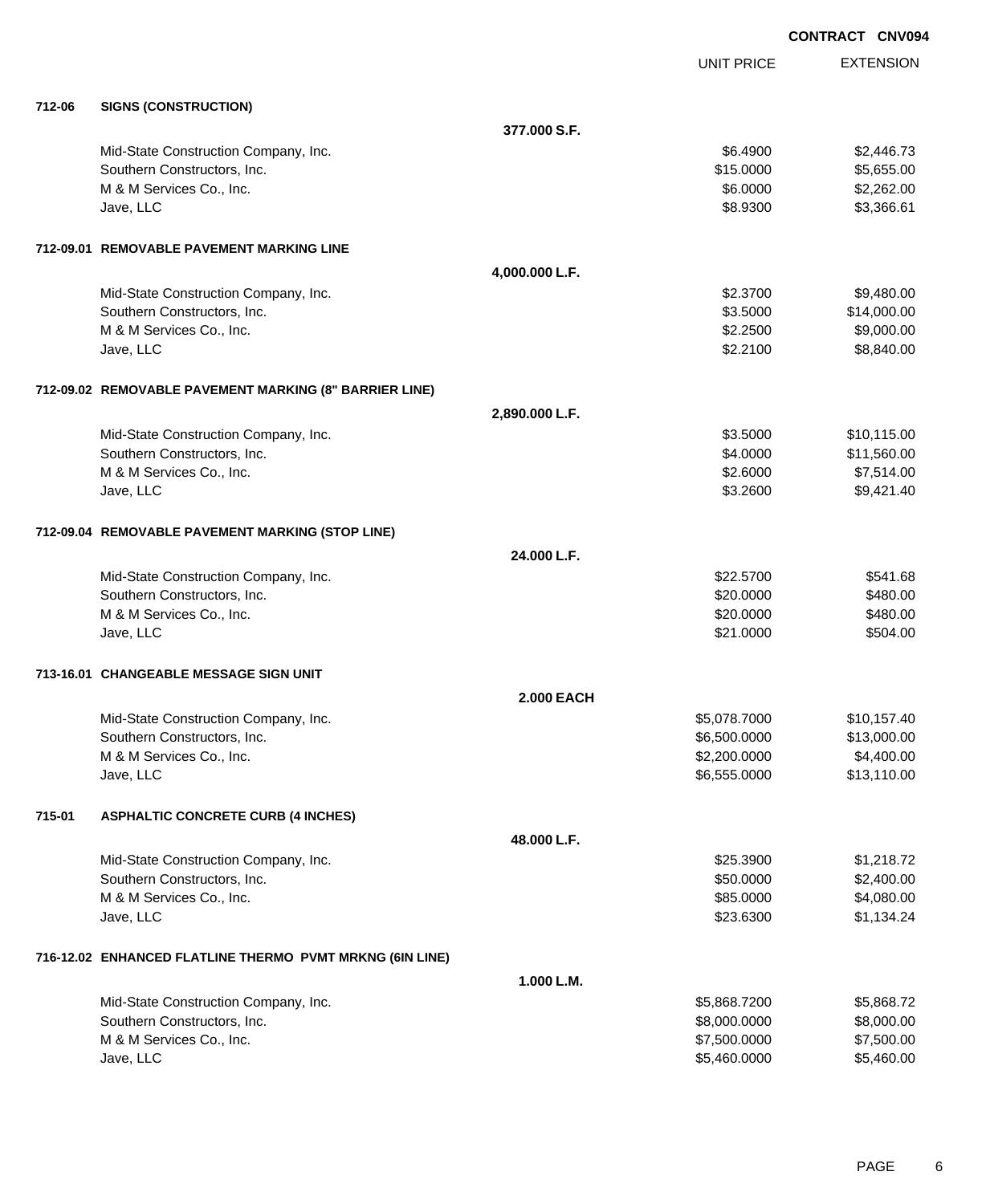| <b>CONTRACT CNV094</b> |  |
|------------------------|--|
|                        |  |

|        |                                        |                   | <b>UNIT PRICE</b> | <b>EXTENSION</b> |
|--------|----------------------------------------|-------------------|-------------------|------------------|
| 717-01 | <b>MOBILIZATION</b>                    |                   |                   |                  |
|        |                                        | 1.000 LS          |                   |                  |
|        | Mid-State Construction Company, Inc.   |                   | \$13,671.3400     | \$13,671.34      |
|        | Southern Constructors, Inc.            |                   | \$27,500.0000     | \$27,500.00      |
|        | M & M Services Co., Inc.               |                   | \$24,000.0000     | \$24,000.00      |
|        | Jave, LLC                              |                   | \$30,321.5200     | \$30,321.52      |
| 730-40 | <b>TEMPORARY TRAFFIC SIGNAL SYSTEM</b> |                   |                   |                  |
|        |                                        | <b>1.000 EACH</b> |                   |                  |
|        | Mid-State Construction Company, Inc.   |                   | \$28,680.5900     | \$28,680.59      |
|        | Southern Constructors, Inc.            |                   | \$17,500.0000     | \$17,500.00      |
|        | M & M Services Co., Inc.               |                   | \$13,500.0000     | \$13,500.00      |
|        | Jave, LLC                              |                   | \$23,000.0000     | \$23,000.00      |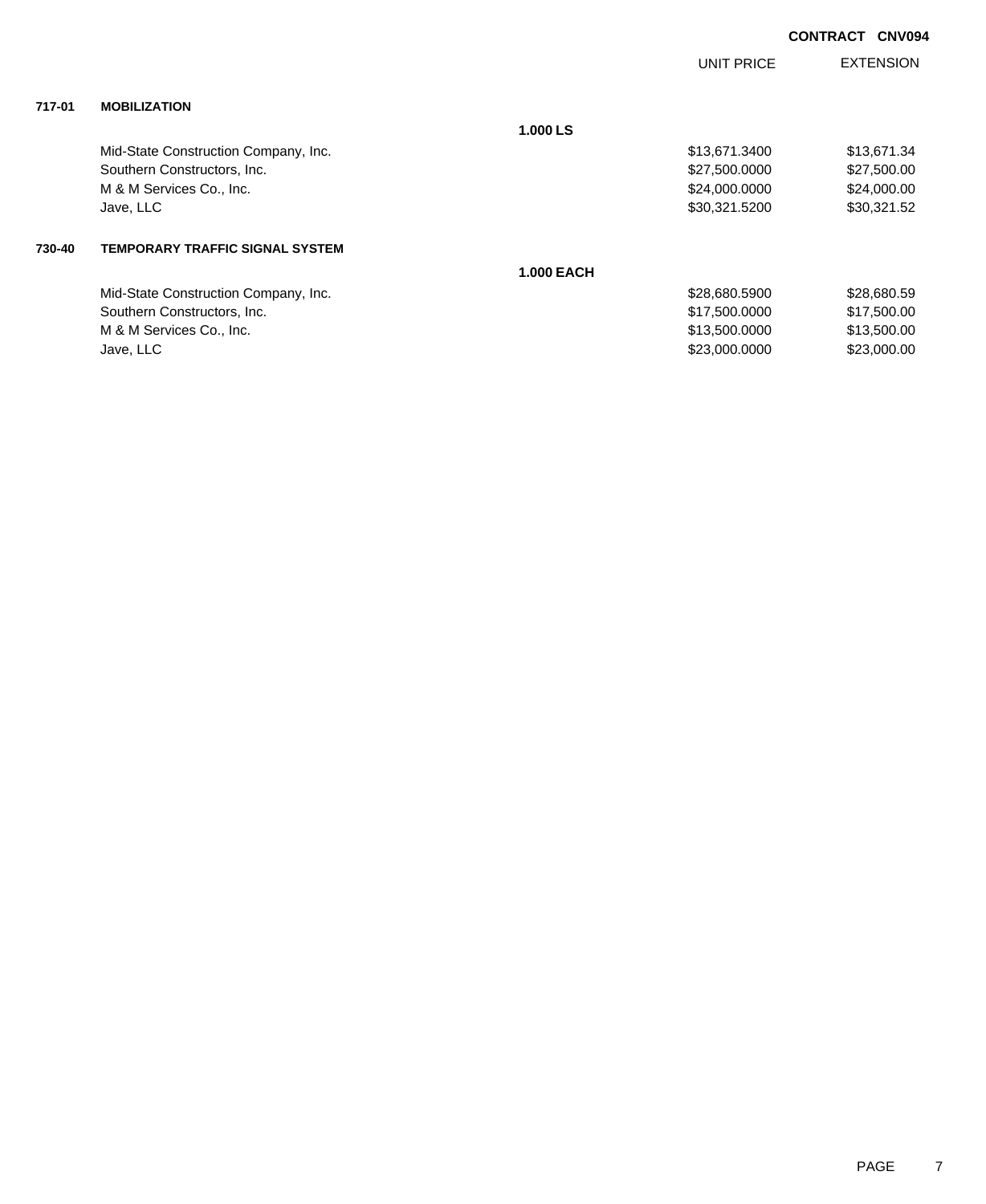### **SUB-TOTAL BRIDGE**

| Mid-State Construction Company, Inc. | \$428,131.68 |
|--------------------------------------|--------------|
| Southern Constructors, Inc.          | \$499,740.50 |
| M & M Services Co., Inc.             | \$535.814.00 |
| Jave, LLC                            | \$636,751.88 |
|                                      |              |

# **TOTAL CONTRACT**

| Mid-State Construction Company, Inc. | \$428,131.68 |
|--------------------------------------|--------------|
| Southern Constructors, Inc.          | \$499,740.50 |
| M & M Services Co., Inc.             | \$535,814.00 |
| Jave, LLC                            | \$636,751.88 |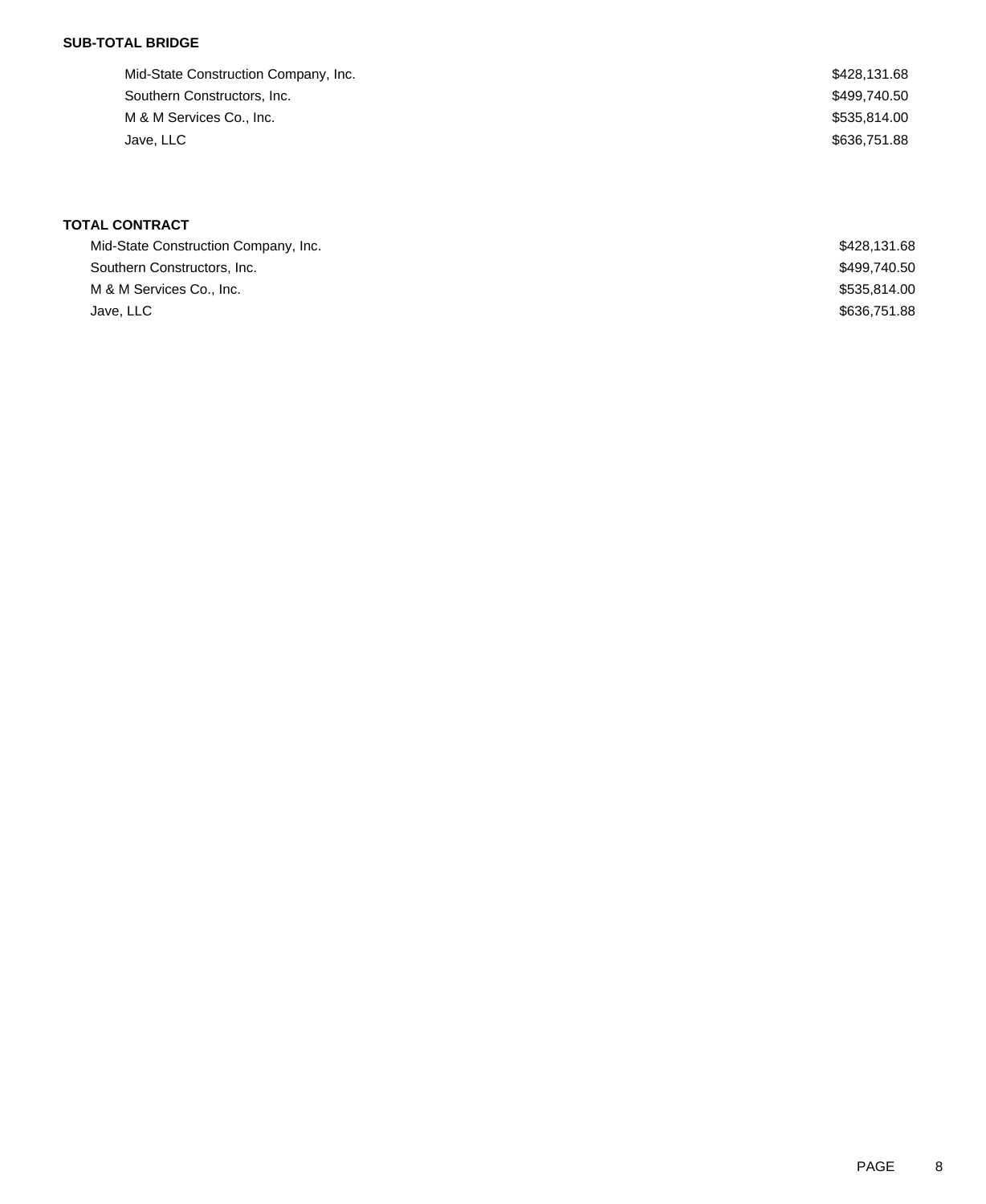#### PERRY COUNTY (Contract No. CNV095 Call 051)

68004-4234-04,STP/HSIP-438(9),68004-3234-94,68004-8234-14

THE RESURFACING ON S.R. 438 FROM S.R. 13 (L.M. 20.26) TO THE HICKMAN COUNTY LINE (L.M. 25.15), INCLUDING BRIDGE REPAIR.

PROJECT LENGTH - 4.89 MILES

COMPLETION TIME - ON OR BEFORE SEPTEMBER 30, 2021

DBE GOAL 6.00%

Eubank Asphalt Paving & Sealing \$780,954.00

TOTAL CONTRACT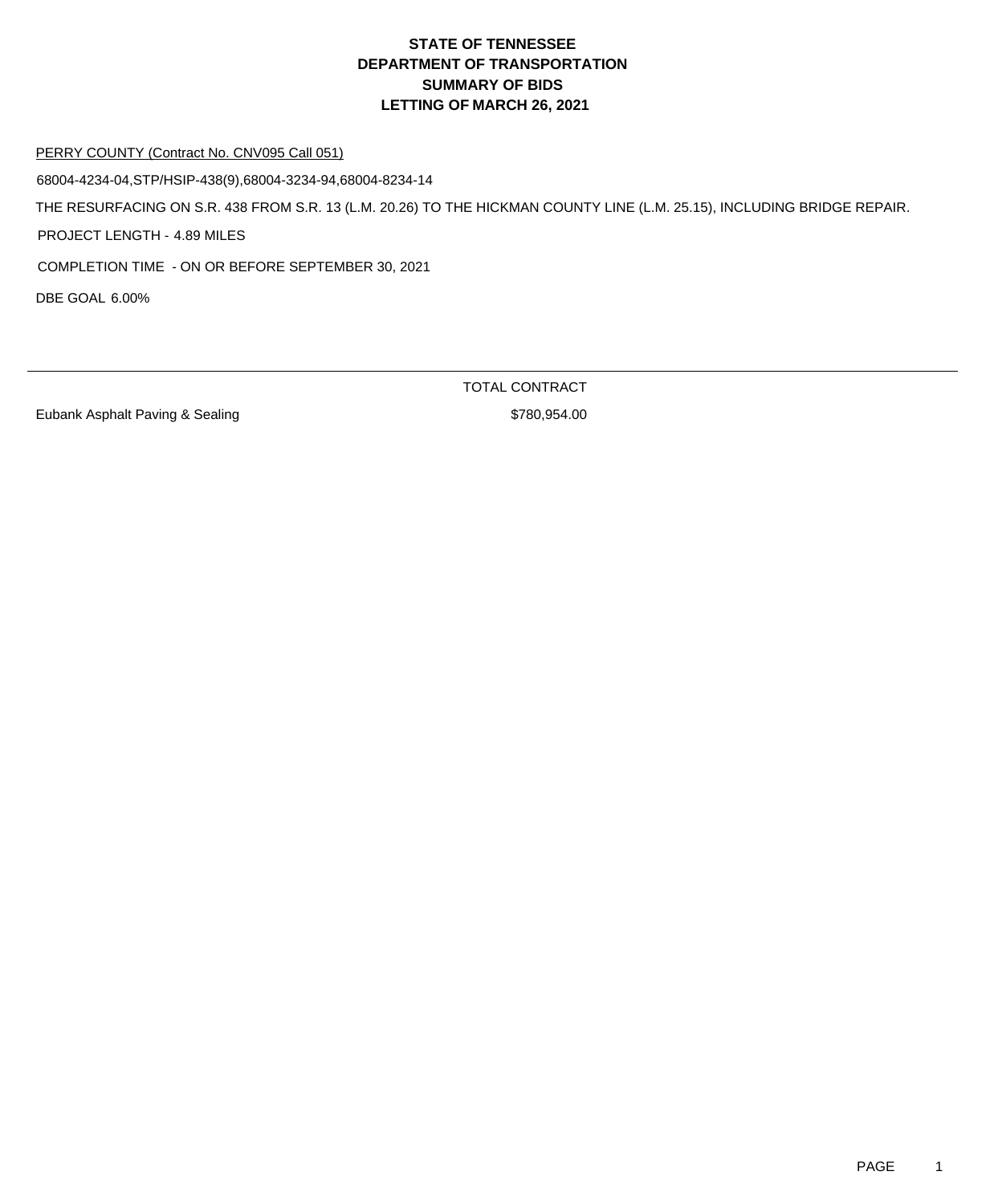|        |                                                                   |                   |                   | <b>CONTRACT CNV095</b> |
|--------|-------------------------------------------------------------------|-------------------|-------------------|------------------------|
|        | <b>ROADWAY CATEGORY</b>                                           |                   | <b>UNIT PRICE</b> | <b>EXTENSION</b>       |
|        | 208-01.05 BROOMING & DEGRASSING SHOULDERS                         |                   |                   |                        |
|        | Eubank Asphalt Paving & Sealing                                   | 9.500 L.M.        | \$500.0000        | \$4,750.00             |
| 303-01 | MINERAL AGGREGATE, TYPE A BASE, GRADING D                         |                   |                   |                        |
|        | Eubank Asphalt Paving & Sealing                                   | 1,259.000 TON     | \$20.0000         | \$25,180.00            |
| 403-01 | BITUMINOUS MATERIAL FOR TACK COAT (TC)                            |                   |                   |                        |
|        | Eubank Asphalt Paving & Sealing                                   | 27.000 TON        | \$450.0000        | \$12,150.00            |
|        | 411-01.10 ACS MIX(PG64-22) GRADING D                              |                   |                   |                        |
|        | Eubank Asphalt Paving & Sealing                                   | 5,556.000 TON     | \$81.2500         | \$451,425.00           |
|        | 411-12.04 SCORING FOR RUMBLE STRIPE (NON-CONTINUOUS) (4IN WIDTH)  |                   |                   |                        |
|        | Eubank Asphalt Paving & Sealing                                   | 7.600 L.M.        | \$400.0000        | \$3,040.00             |
| 712-01 | <b>TRAFFIC CONTROL</b>                                            |                   |                   |                        |
|        | Eubank Asphalt Paving & Sealing                                   | 1.000 LS          | \$15,000.0000     | \$15,000.00            |
|        | 712-02.02 INTERCONNECTED PORTABLE BARRIER RAIL                    |                   |                   |                        |
|        | Eubank Asphalt Paving & Sealing                                   | 812.000 L.F.      | \$25.0000         | \$20,300.00            |
|        | 712-02.36 REMOVE AND RELOCATE PORTABLE BARRIER RAIL               |                   |                   |                        |
|        | Eubank Asphalt Paving & Sealing                                   | 812.000 L.F.      | \$20.0000         | \$16,240.00            |
|        | 712-04.01 FLEXIBLE DRUMS (CHANNELIZING)                           |                   |                   |                        |
|        | Eubank Asphalt Paving & Sealing                                   | 45,000 EACH       | \$10.0000         | \$450.00               |
|        | 712-05.01 WARNING LIGHTS (TYPE A)                                 |                   |                   |                        |
|        | Eubank Asphalt Paving & Sealing                                   | <b>4.000 EACH</b> | \$5.0000          | \$20.00                |
| 712-06 | <b>SIGNS (CONSTRUCTION)</b>                                       |                   |                   |                        |
|        | Eubank Asphalt Paving & Sealing                                   | 906.000 S.F.      | \$6.5000          | \$5,889.00             |
|        | 716-01.21 SNOWPLOWABLE RAISED PAVEMENT MARKERS (BI-DIR) (1 COLOR) |                   |                   |                        |
|        | Eubank Asphalt Paving & Sealing                                   | 324.000 EACH      | \$30.0000         | \$9,720.00             |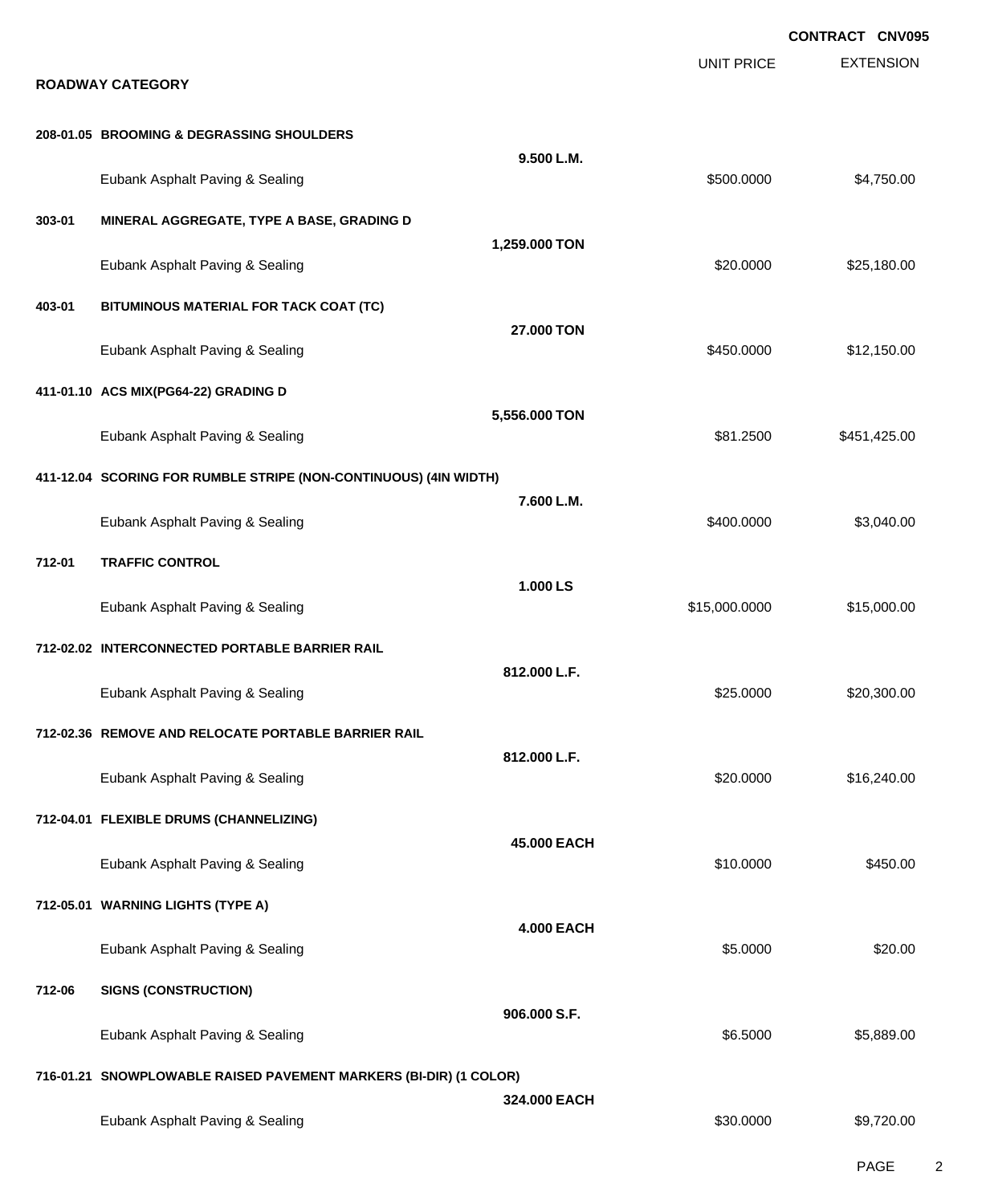|        |                                                                 |                   |                   | <b>CONTRACT CNV095</b> |                  |
|--------|-----------------------------------------------------------------|-------------------|-------------------|------------------------|------------------|
|        |                                                                 |                   | <b>UNIT PRICE</b> |                        | <b>EXTENSION</b> |
|        | 716-02.05 PLASTIC PAVEMENT MARKING (STOP LINE)                  |                   |                   |                        |                  |
|        | Eubank Asphalt Paving & Sealing                                 | 65,000 L.F.       | \$15.0000         |                        | \$975.00         |
|        | 716-03.03 PLASTIC WORD PAVEMENT MARKING (STOP AHEAD)            |                   |                   |                        |                  |
|        |                                                                 | <b>1.000 EACH</b> |                   |                        |                  |
|        | Eubank Asphalt Paving & Sealing                                 |                   | \$300.0000        |                        | \$300.00         |
|        | 716-12.02 ENHANCED FLATLINE THERMO PVMT MRKNG (6IN LINE)        |                   |                   |                        |                  |
|        | Eubank Asphalt Paving & Sealing                                 | 18.900 L.M.       | \$4,750,0000      |                        | \$89,775.00      |
|        | 716-12.05 ENHANCED FLATLINE THERMO PVMT MRKNG (6IN DOTTED LINE) |                   |                   |                        |                  |
|        | Eubank Asphalt Paving & Sealing                                 | 200.000 L.F.      | \$2.0000          |                        | \$400.00         |
| 717-01 | <b>MOBILIZATION</b>                                             |                   |                   |                        |                  |
|        |                                                                 | 1.000 LS          |                   |                        |                  |
|        | Eubank Asphalt Paving & Sealing                                 |                   | \$30,000.0000     |                        | \$30,000.00      |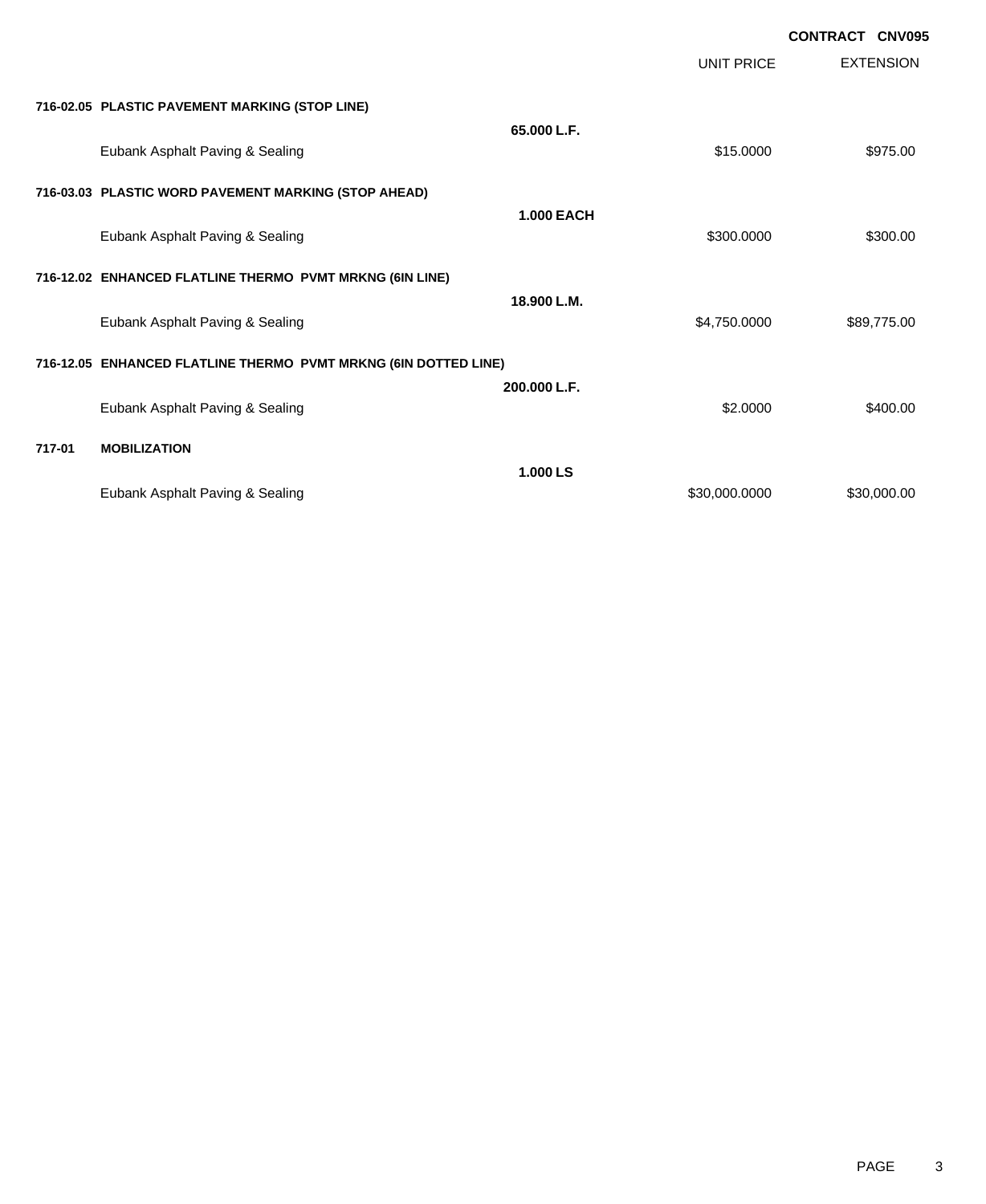|                                                                 |                |            | <b>CONTRACT CNV095</b> |
|-----------------------------------------------------------------|----------------|------------|------------------------|
| <b>BRIDGE CATEGORY</b>                                          |                | UNIT PRICE | <b>EXTENSION</b>       |
| 604-10.44 EXPANSION JOINT REPAIRS                               |                |            |                        |
| Eubank Asphalt Paving & Sealing                                 | 76.000 L.F.    | \$130.0000 | \$9,880.00             |
| 604-10.56 CONCRETE OVERLAYED BRIDGE DECK REPAIR (PARTIAL DEPTH) |                |            |                        |
| Eubank Asphalt Paving & Sealing                                 | 20.000 S.Y.    | \$550.0000 | \$11,000.00            |
| 617-04.01 TYPE 1 THIN EPOXY OVERLAY (EPOXY-URETHANE)            |                |            |                        |
|                                                                 | 1,241.000 S.Y. |            |                        |
| Eubank Asphalt Paving & Sealing                                 |                | \$60,0000  | \$74,460.00            |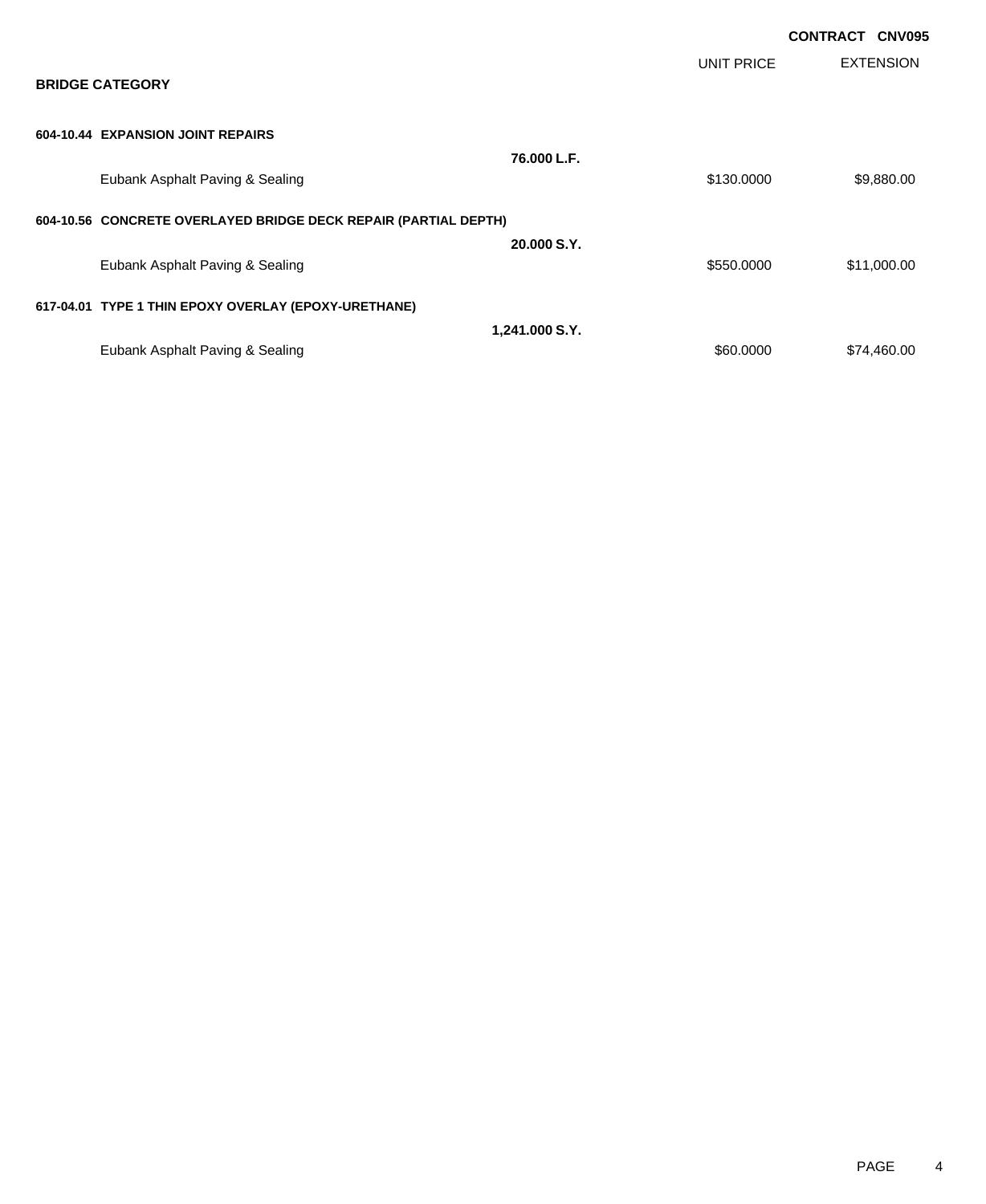Eubank Asphalt Paving & Sealing  $$685,614.00$ **SUB-TOTAL BRIDGE**

Eubank Asphalt Paving & Sealing  $$95,340.00$ 

# **TOTAL CONTRACT**

Eubank Asphalt Paving & Sealing \$780,954.00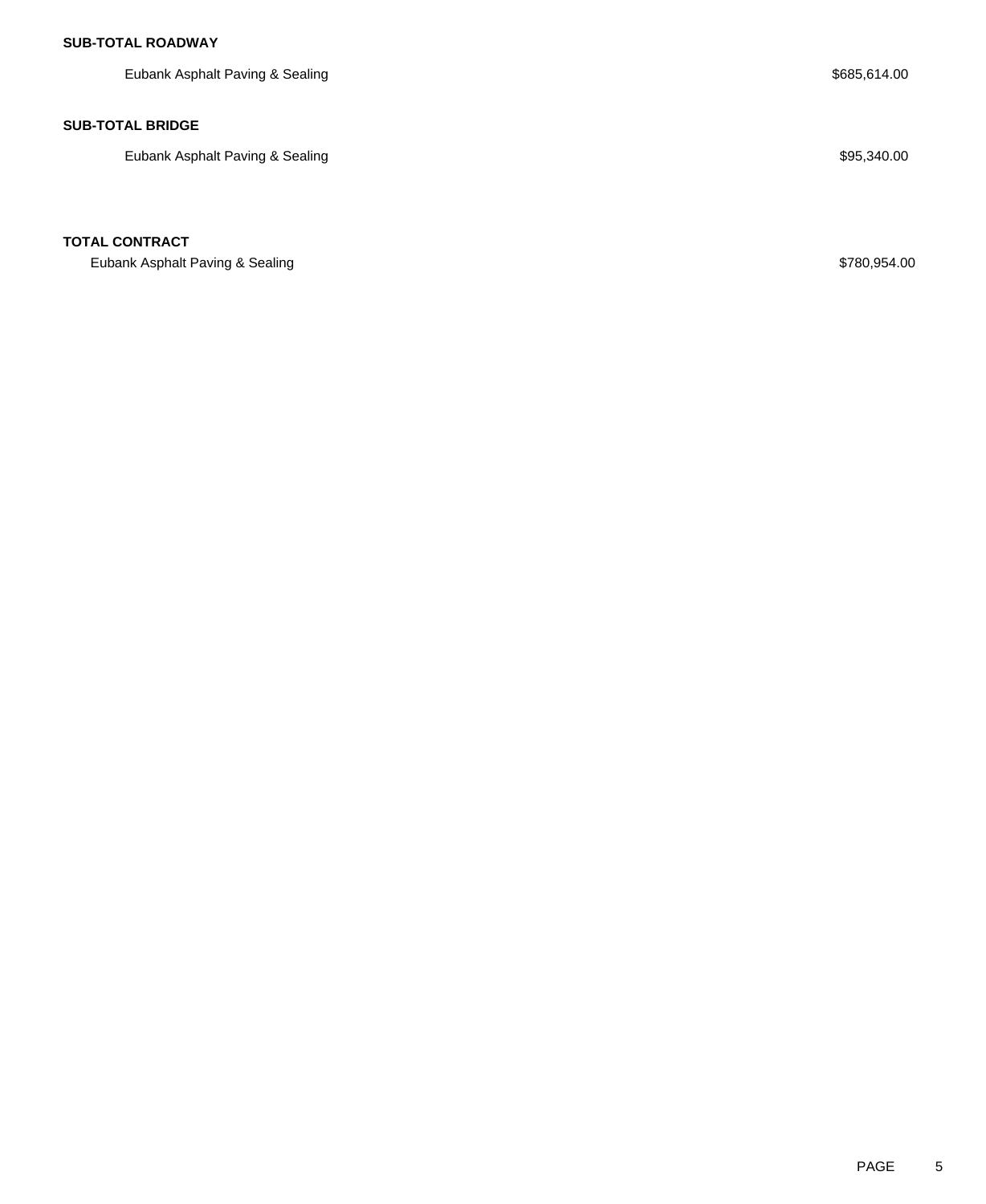#### POLK COUNTY (Contract No. CNV096 Call 052)

BRZ-7000(28),70945-3491-94

THE CONSTRUCTION OF A ROLLED STEEL GIRDER BRIDGE ON COLUMBUS ROAD OVER THE CSX RAILROAD (L.M. 1.13), INCLUDING GRADING, DRAINAGE AND PAVING.

PROJECT LENGTH - 0.103 MILES

COMPLETION TIME - ON OR BEFORE JUNE 30, 2022

DBE GOAL 9.00%

|                                            | TOTAL CONTRACT |
|--------------------------------------------|----------------|
| Summers-Taylor, Inc.                       | \$1,483,886.73 |
| Wright Brothers Construction Company, Inc. | \$1,534,961.55 |
| Kiewit Infrastructure South Co.            | \$1,990,810,50 |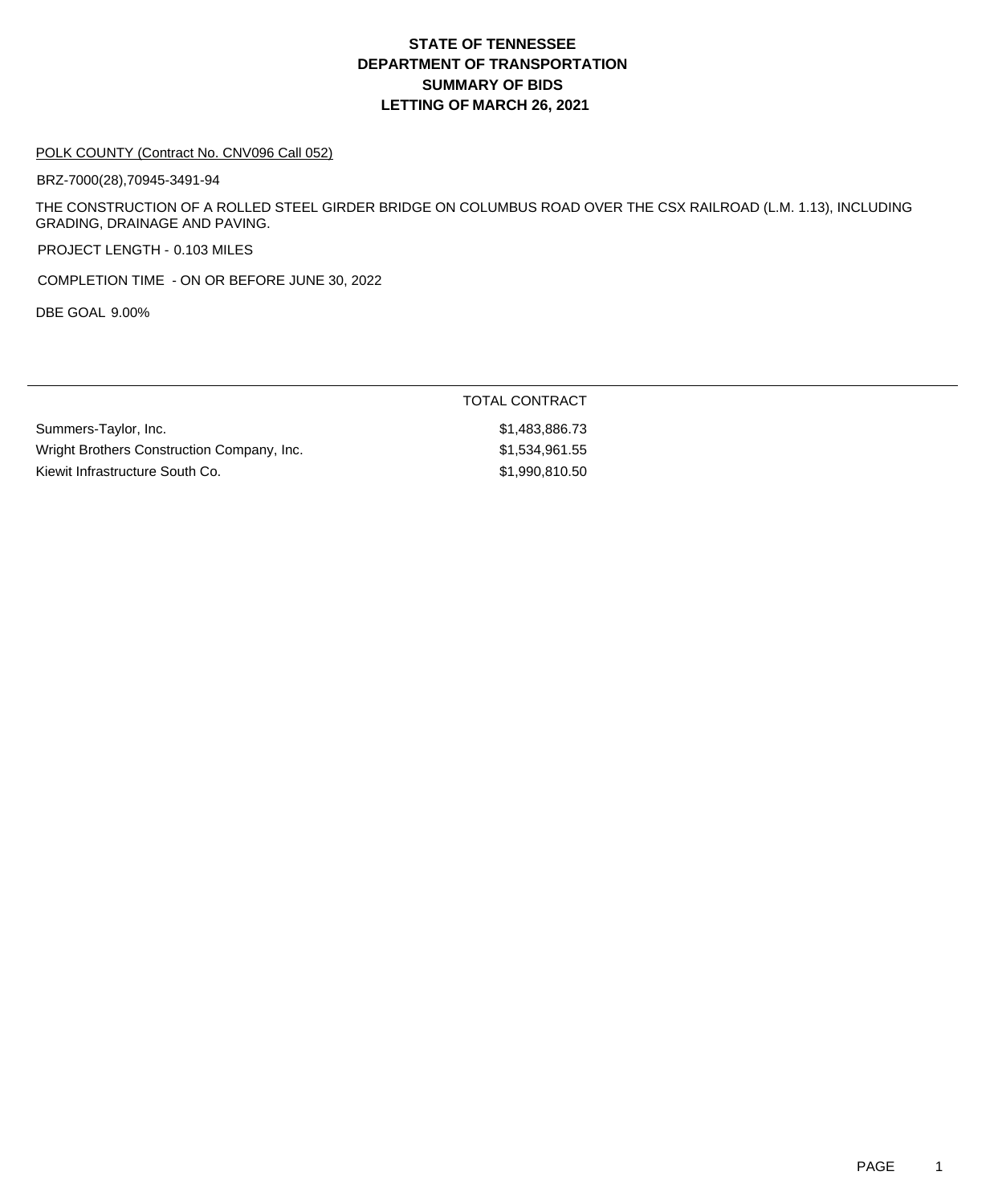|        |                                                      |                   |                   | <b>CONTRACT CNV09</b> |
|--------|------------------------------------------------------|-------------------|-------------------|-----------------------|
|        |                                                      |                   | <b>UNIT PRICE</b> | <b>EXTENSION</b>      |
|        | <b>ROADWAY CATEGORY</b>                              |                   |                   |                       |
| 105-01 | <b>CONSTRUCTION STAKES, LINES AND GRADES</b>         |                   |                   |                       |
|        |                                                      | 1.000 LS          |                   |                       |
|        | Summers-Taylor, Inc.                                 |                   | \$35,200.0000     | \$35,200.00           |
|        | Wright Brothers Construction Company, Inc.           |                   | \$30,000.0000     | \$30,000.00           |
|        | Kiewit Infrastructure South Co.                      |                   | \$28,000.0000     | \$28,000.00           |
| 201-01 | <b>CLEARING AND GRUBBING</b>                         |                   |                   |                       |
|        |                                                      | 1.000 LS          |                   |                       |
|        | Summers-Taylor, Inc.                                 |                   | \$68,000.0000     | \$68,000.00           |
|        | Wright Brothers Construction Company, Inc.           |                   | \$70,000.0000     | \$70,000.00           |
|        | Kiewit Infrastructure South Co.                      |                   | \$25,000.0000     | \$25,000.00           |
| 203-01 | <b>ROAD &amp; DRAINAGE EXCAVATION (UNCLASSIFIED)</b> |                   |                   |                       |
|        |                                                      | 413.000 C.Y.      |                   |                       |
|        | Summers-Taylor, Inc.                                 |                   | \$31.5000         | \$13,009.50           |
|        | Wright Brothers Construction Company, Inc.           |                   | \$18.0000         | \$7,434.00            |
|        | Kiewit Infrastructure South Co.                      |                   | \$16.0000         | \$6,608.00            |
|        | 203-03.51 BORROW EXCAVATION (UNCLASSIFIED)           |                   |                   |                       |
|        |                                                      | 3,915.000 C.Y.    |                   |                       |
|        | Summers-Taylor, Inc.                                 |                   | \$25.7500         | \$100,811.25          |
|        | Wright Brothers Construction Company, Inc.           |                   | \$21.0000         | \$82,215.00           |
|        | Kiewit Infrastructure South Co.                      |                   | \$32.0000         | \$125,280.00          |
|        | 204-08.01 BACKFILL MATERIAL (FLOWABLE FILL)          |                   |                   |                       |
|        |                                                      | 2.000 C.Y.        |                   |                       |
|        | Summers-Taylor, Inc.                                 |                   | \$321.0000        | \$642.00              |
|        | Wright Brothers Construction Company, Inc.           |                   | \$250.0000        | \$500.00              |
|        | Kiewit Infrastructure South Co.                      |                   | \$155.0000        | \$310.00              |
| 209-05 | <b>SEDIMENT REMOVAL</b>                              |                   |                   |                       |
|        |                                                      | 36.000 C.Y.       |                   |                       |
|        | Summers-Taylor, Inc.                                 |                   | \$13.0000         | \$468.00              |
|        | Wright Brothers Construction Company, Inc.           |                   | \$10.0000         | \$360.00              |
|        | Kiewit Infrastructure South Co.                      |                   | \$32.0000         | \$1,152.00            |
|        | 209-08.02 TEMPORARY SILT FENCE (WITH BACKING)        |                   |                   |                       |
|        |                                                      | 1,014.000 L.F.    |                   |                       |
|        | Summers-Taylor, Inc.                                 |                   | \$3.7500          | \$3,802.50            |
|        | Wright Brothers Construction Company, Inc.           |                   | \$4.0000          | \$4,056.00            |
|        | Kiewit Infrastructure South Co.                      |                   | \$6.0000          | \$6,084.00            |
|        | 209-08.07 ROCK CHECK DAM                             |                   |                   |                       |
|        |                                                      | <b>6.000 EACH</b> |                   |                       |
|        | Summers-Taylor, Inc.                                 |                   | \$454.0000        | \$2,724.00            |
|        | Wright Brothers Construction Company, Inc.           |                   | \$450.0000        | \$2,700.00            |
|        | Kiewit Infrastructure South Co.                      |                   | \$600.0000        | \$3,600.00            |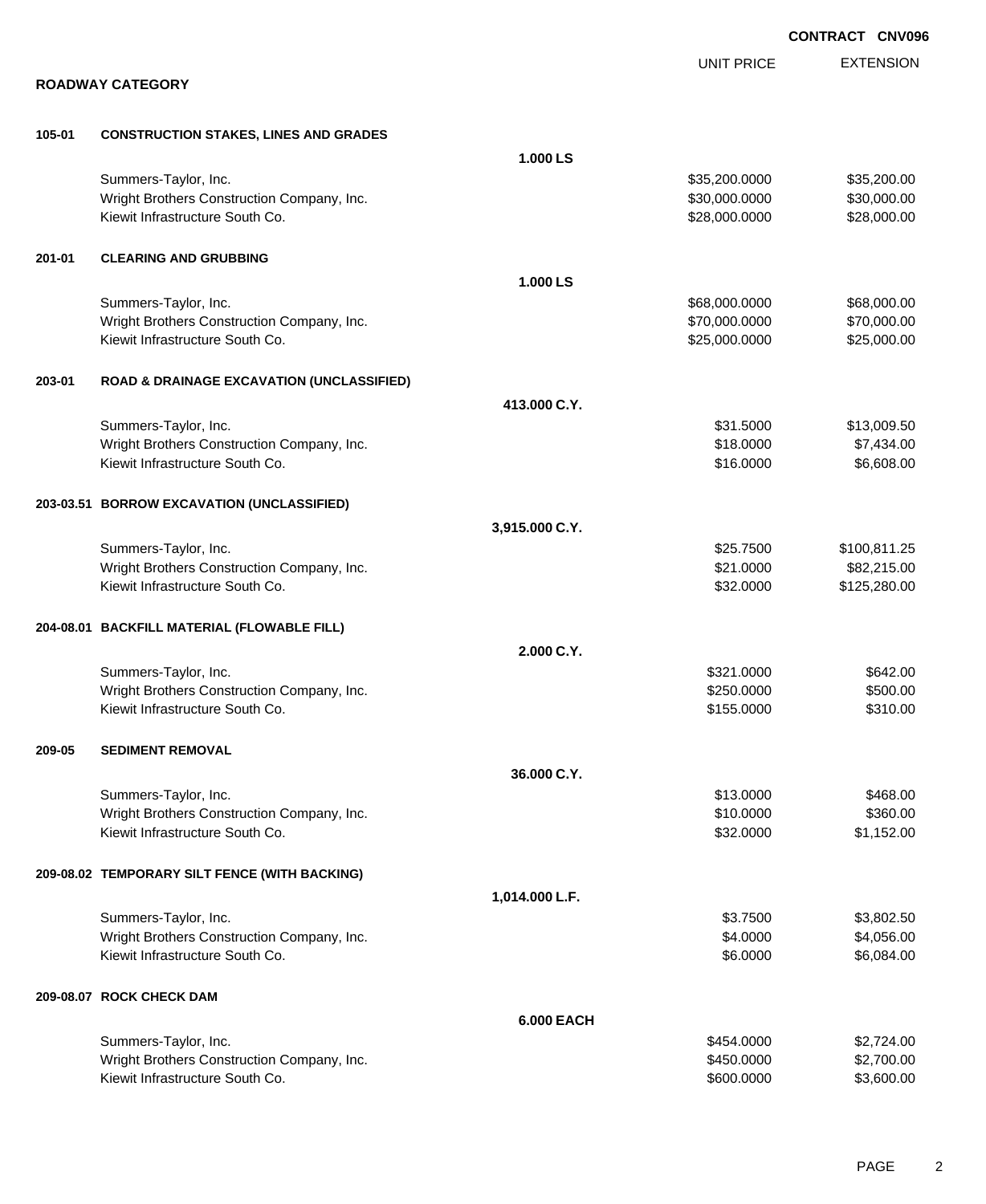UNIT PRICE

EXTENSION

|        |                                                                 | <b>4.000 EACH</b> |             |
|--------|-----------------------------------------------------------------|-------------------|-------------|
|        | Summers-Taylor, Inc.                                            | \$727,0000        | \$2,908.00  |
|        | Wright Brothers Construction Company, Inc.                      | \$750.0000        | \$3,000.00  |
|        | Kiewit Infrastructure South Co.                                 | \$1,560.0000      | \$6,240.00  |
| 303-01 | MINERAL AGGREGATE, TYPE A BASE, GRADING D                       |                   |             |
|        |                                                                 | 424,000 TON       |             |
|        | Summers-Taylor, Inc.                                            | \$40.7500         | \$17,278.00 |
|        | Wright Brothers Construction Company, Inc.                      | \$43.0000         | \$18,232.00 |
|        | Kiewit Infrastructure South Co.                                 | \$60.0000         | \$25,440.00 |
|        | 307-01.08 ASPHALT CONCRETE MIX (PG64-22) (BPMB-HM) GRADING B-M2 |                   |             |
|        |                                                                 | 64,000 TON        |             |
|        | Summers-Taylor, Inc.                                            | \$241,0000        | \$15,424.00 |
|        | Wright Brothers Construction Company, Inc.                      | \$225,0000        | \$14,400.00 |
|        | Kiewit Infrastructure South Co.                                 | \$240,0000        | \$15,360.00 |

**209-08.08 ENHANCED ROCK CHECK DAM**

| 402-01 | BITUMINOUS MATERIAL FOR PRIME COAT (PC)    |             |              |             |
|--------|--------------------------------------------|-------------|--------------|-------------|
|        |                                            | 3.000 TON   |              |             |
|        | Summers-Taylor, Inc.                       |             | \$750.0000   | \$2,250.00  |
|        | Wright Brothers Construction Company, Inc. |             | \$700.0000   | \$2,100.00  |
|        | Kiewit Infrastructure South Co.            |             | \$2,200.0000 | \$6,600.00  |
| 402-02 | <b>AGGREGATE FOR COVER MATERIAL (PC)</b>   |             |              |             |
|        |                                            | 9.000 TON   |              |             |
|        | Summers-Taylor, Inc.                       |             | \$80.0000    | \$720.00    |
|        | Wright Brothers Construction Company, Inc. |             | \$75.0000    | \$675.00    |
|        | Kiewit Infrastructure South Co.            |             | \$150.0000   | \$1,350.00  |
| 403-01 | BITUMINOUS MATERIAL FOR TACK COAT (TC)     |             |              |             |
|        |                                            | 0.400 TON   |              |             |
|        | Summers-Taylor, Inc.                       |             | \$670.0000   | \$268.00    |
|        | Wright Brothers Construction Company, Inc. |             | \$625,0000   | \$250.00    |
|        | Kiewit Infrastructure South Co.            |             | \$1,800.0000 | \$720.00    |
|        | 411-01.10 ACS MIX(PG64-22) GRADING D       |             |              |             |
|        |                                            | 47.000 TON  |              |             |
|        | Summers-Taylor, Inc.                       |             | \$331.5000   | \$15,580.50 |
|        | Wright Brothers Construction Company, Inc. |             | \$310.0000   | \$14,570.00 |
|        | Kiewit Infrastructure South Co.            |             | \$600.0000   | \$28,200.00 |
|        | 607-39.02 18" PIPE CULVERT (SIDE DRAIN)    |             |              |             |
|        |                                            | 34.000 L.F. |              |             |

| Summers-Taylor, Inc.                       | \$59,0000  | \$2,006.00 |
|--------------------------------------------|------------|------------|
| Wright Brothers Construction Company, Inc. | \$80,0000  | \$2.720.00 |
| Kiewit Infrastructure South Co.            | \$150,0000 | \$5.100.00 |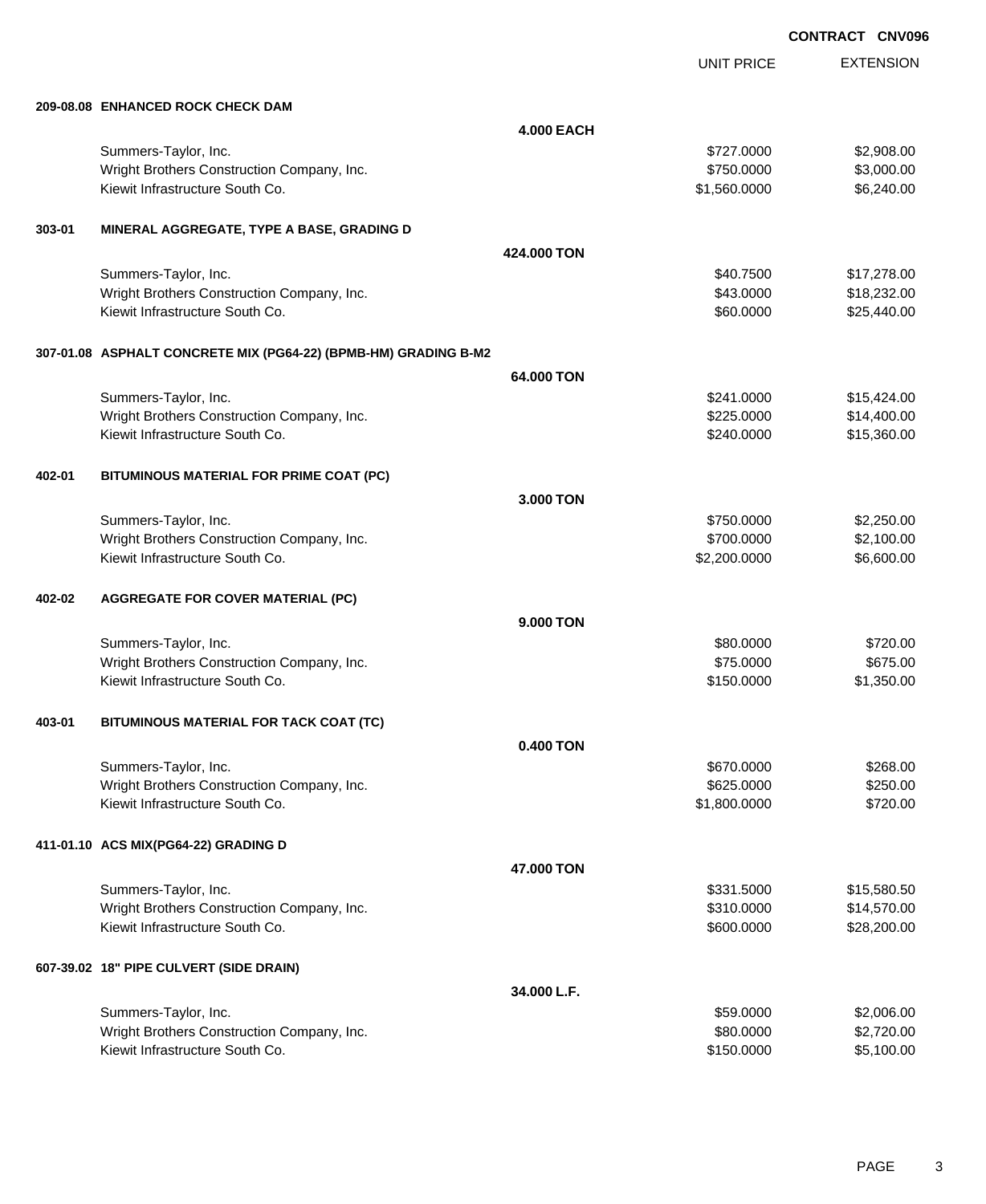UNIT PRICE EXTENSION

| 611-07.31 18IN ENDWALL (SIDE DRAIN)                   |                   |                              |                          |
|-------------------------------------------------------|-------------------|------------------------------|--------------------------|
|                                                       | <b>2.000 EACH</b> |                              |                          |
| Summers-Taylor, Inc.                                  |                   | \$4,385.0000                 | \$8,770.00               |
| Wright Brothers Construction Company, Inc.            |                   | \$5,300.0000                 | \$10,600.00              |
| Kiewit Infrastructure South Co.                       |                   | \$5,800.0000                 | \$11,600.00              |
|                                                       |                   |                              |                          |
| 705-04.10 EARTH PAD FOR GUARD RAIL END TREATMENT      |                   |                              |                          |
|                                                       | <b>4.000 EACH</b> |                              |                          |
| Summers-Taylor, Inc.                                  |                   | \$1,390.0000                 | \$5,560.00               |
| Wright Brothers Construction Company, Inc.            |                   | \$1,300.0000                 | \$5,200.00               |
| Kiewit Infrastructure South Co.                       |                   | \$750.0000                   | \$3,000.00               |
| 705-04.21 GUARDRAIL DELINEATION ENHANCEMENT           |                   |                              |                          |
|                                                       | 508,000 L.F.      |                              |                          |
| Summers-Taylor, Inc.                                  |                   | \$2.8500                     | \$1,447.80               |
| Wright Brothers Construction Company, Inc.            |                   | \$3.0000                     | \$1,524.00               |
| Kiewit Infrastructure South Co.                       |                   | \$3.2500                     | \$1,651.00               |
| 705-06.01 W BEAM GR (TYPE 2) MASH TL-3                |                   |                              |                          |
|                                                       | 400.000 L.F.      |                              |                          |
| Summers-Taylor, Inc.                                  |                   | \$24.0000                    | \$9,600.00               |
| Wright Brothers Construction Company, Inc.            |                   | \$23.0000                    | \$9,200.00               |
| Kiewit Infrastructure South Co.                       |                   | \$28.0000                    | \$11,200.00              |
| 705-06.10 GR TERMINALTRAILING END (TYPE 13) MASH TL-3 |                   |                              |                          |
|                                                       | <b>1.000 EACH</b> |                              |                          |
| Summers-Taylor, Inc.                                  |                   | \$1,285.0000                 | \$1,285.00               |
| Wright Brothers Construction Company, Inc.            |                   | \$1,200.0000                 | \$1,200.00               |
| Kiewit Infrastructure South Co.                       |                   | \$1,500.0000                 | \$1,500.00               |
| 705-06.11 GR TERMINAL (IN-INLINE) MASH TL-3           |                   |                              |                          |
|                                                       | <b>1.000 EACH</b> |                              |                          |
| Summers-Taylor, Inc.                                  |                   | \$750,0000                   | \$750.00                 |
| Wright Brothers Construction Company, Inc.            |                   | \$700.0000                   | \$700.00                 |
| Kiewit Infrastructure South Co.                       |                   | \$900.0000                   | \$900.00                 |
| 705-06.26 THRIE BEAM BRIDGE TRANSITION MASH TL-2      |                   |                              |                          |
|                                                       | <b>4.000 EACH</b> |                              |                          |
| Summers-Taylor, Inc.                                  |                   | \$2,460.0000                 | \$9,840.00               |
| Wright Brothers Construction Company, Inc.            |                   | \$2,300.0000                 | \$9,200.00               |
| Kiewit Infrastructure South Co.                       |                   | \$3,000.0000                 | \$12,000.00              |
|                                                       |                   |                              |                          |
| 705-06.30 GR TERMINAL (ENERGY ABSORBING) MASH TL-2    |                   |                              |                          |
| Summers-Taylor, Inc.                                  | 3.000 EACH        |                              |                          |
| Wright Brothers Construction Company, Inc.            |                   | \$2,570.0000<br>\$2,400.0000 | \$7,710.00<br>\$7,200.00 |
| Kiewit Infrastructure South Co.                       |                   | \$3,000.0000                 | \$9,000.00               |
|                                                       |                   |                              |                          |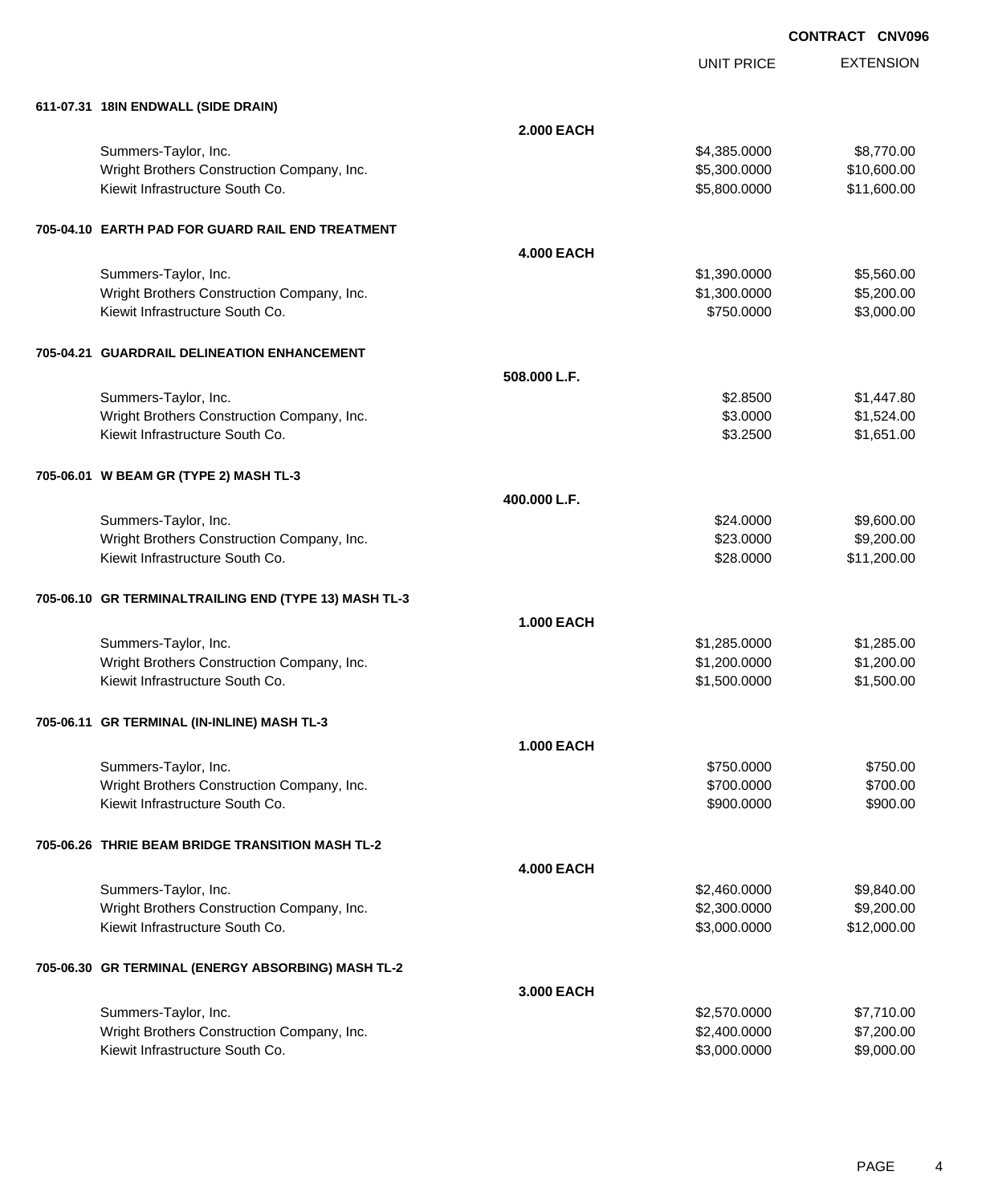|        |                                                    |                    | <b>UNIT PRICE</b> | <b>EXTENSION</b> |
|--------|----------------------------------------------------|--------------------|-------------------|------------------|
|        | 706-06.03 RADIUS RAIL                              |                    |                   |                  |
|        |                                                    | 25.000 L.F.        |                   |                  |
|        | Summers-Taylor, Inc.                               |                    | \$36.0000         | \$900.00         |
|        | Wright Brothers Construction Company, Inc.         |                    | \$34.0000         | \$850.00         |
|        | Kiewit Infrastructure South Co.                    |                    | \$43.0000         | \$1,075.00       |
|        | 709-05.05 MACHINED RIP-RAP (CLASS A-3)             |                    |                   |                  |
|        |                                                    | 113,000 TON        |                   |                  |
|        | Summers-Taylor, Inc.                               |                    | \$59.0000         | \$6,667.00       |
|        | Wright Brothers Construction Company, Inc.         |                    | \$44.0000         | \$4,972.00       |
|        | Kiewit Infrastructure South Co.                    |                    | \$160.0000        | \$18,080.00      |
| 712-01 | <b>TRAFFIC CONTROL</b>                             |                    |                   |                  |
|        |                                                    | 1.000 LS           |                   |                  |
|        | Summers-Taylor, Inc.                               |                    | \$2,400.0000      | \$2,400.00       |
|        | Wright Brothers Construction Company, Inc.         |                    | \$3,750.0000      | \$3,750.00       |
|        | Kiewit Infrastructure South Co.                    |                    | \$7,500.0000      | \$7,500.00       |
|        | 712-05.01 WARNING LIGHTS (TYPE A)                  |                    |                   |                  |
|        |                                                    | <b>12,000 EACH</b> |                   |                  |
|        | Summers-Taylor, Inc.                               |                    | \$43.0000         | \$516.00         |
|        | Wright Brothers Construction Company, Inc.         |                    | \$40.0000         | \$480.00         |
|        | Kiewit Infrastructure South Co.                    |                    | \$50.0000         | \$600.00         |
| 712-06 | <b>SIGNS (CONSTRUCTION)</b>                        |                    |                   |                  |
|        |                                                    | 126,000 S.F.       |                   |                  |
|        | Summers-Taylor, Inc.                               |                    | \$8.0000          | \$1,008.00       |
|        | Wright Brothers Construction Company, Inc.         |                    | \$7.5000          | \$945.00         |
|        | Kiewit Infrastructure South Co.                    |                    | \$9.0000          | \$1,134.00       |
|        | 712-07.03 TEMPORARY BARRICADES (TYPE III)          |                    |                   |                  |
|        |                                                    | 64.000 L.F.        |                   |                  |
|        | Summers-Taylor, Inc.                               |                    | \$15.0000         | \$960.00         |
|        | Wright Brothers Construction Company, Inc.         |                    | \$14.0000         | \$896.00         |
|        | Kiewit Infrastructure South Co.                    |                    | \$17.0000         | \$1,088.00       |
|        | 713-11.02 PERFORATED/KNOCKOUT SQUARE TUBE POST     |                    |                   |                  |
|        |                                                    | 531.000 LB.        |                   |                  |
|        | Summers-Taylor, Inc.                               |                    | \$5.2000          | \$2,761.20       |
|        | Wright Brothers Construction Company, Inc.         |                    | \$5.5000          | \$2,920.50       |
|        | Kiewit Infrastructure South Co.                    |                    | \$1.0000          | \$531.00         |
|        | 713-13.02 FLAT SHEET ALUMINUM SIGNS (0.080" THICK) |                    |                   |                  |
|        |                                                    | 29.000 S.F.        |                   |                  |
|        | Summers-Taylor, Inc.                               |                    | \$15.5000         | \$449.50         |
|        | Wright Brothers Construction Company, Inc.         |                    | \$16.2500         | \$471.25         |
|        | Kiewit Infrastructure South Co.                    |                    | \$55.0000         | \$1,595.00       |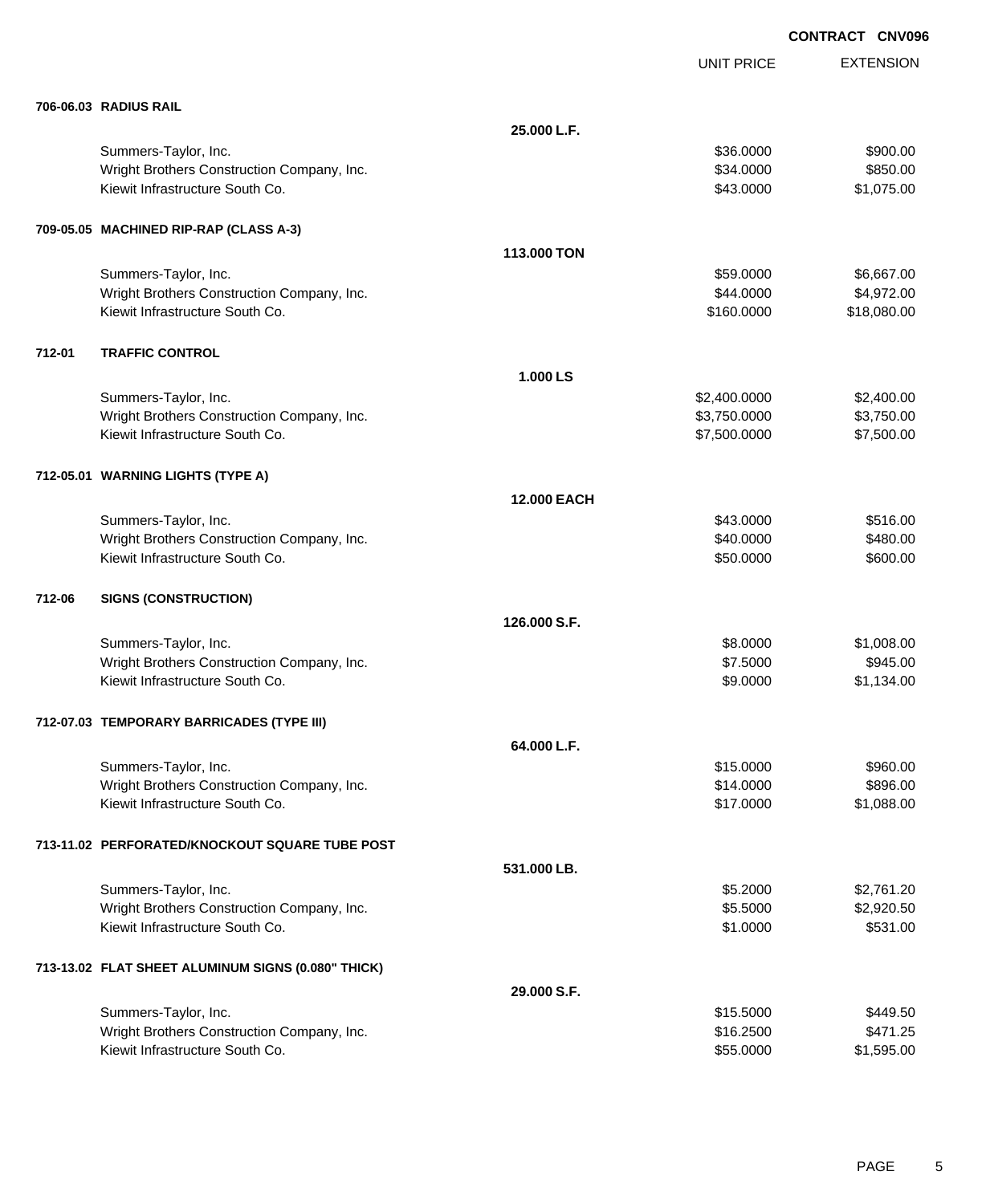|        |                                                                               |                | <b>UNIT PRICE</b>    | <b>EXTENSION</b>         |
|--------|-------------------------------------------------------------------------------|----------------|----------------------|--------------------------|
|        | 713-13.03 FLAT SHEET ALUMINUM SIGNS (0.100" THICK)                            |                |                      |                          |
|        |                                                                               | 36.000 S.F.    |                      |                          |
|        | Summers-Taylor, Inc.                                                          |                | \$17.5000            | \$630.00                 |
|        | Wright Brothers Construction Company, Inc.                                    |                | \$16.2500            | \$585.00                 |
|        | Kiewit Infrastructure South Co.                                               |                | \$65.0000            | \$2,340.00               |
| 713-15 | <b>REMOVAL OF SIGNS, POSTS AND FOOTINGS</b>                                   |                |                      |                          |
|        |                                                                               | 1.000 LS       |                      |                          |
|        | Summers-Taylor, Inc.                                                          |                | \$748.0000           | \$748.00                 |
|        | Wright Brothers Construction Company, Inc.                                    |                | \$1,100.0000         | \$1,100.00               |
|        | Kiewit Infrastructure South Co.                                               |                | \$5,000.0000         | \$5,000.00               |
|        | 716-01.11 RAISED PVMT MARKERS (BI-DIRECTIONAL) (1 COLOR LENS)                 |                |                      |                          |
|        |                                                                               | 13.000 EACH    |                      |                          |
|        | Summers-Taylor, Inc.                                                          |                | \$26.5000            | \$344.50                 |
|        | Wright Brothers Construction Company, Inc.                                    |                | \$27.0000            | \$351.00                 |
|        | Kiewit Infrastructure South Co.                                               |                | \$60.0000            | \$780.00                 |
|        | 716-13.01 SPRAY THERMO PVMT MRKNG (60 mil) (4IN LINE)                         |                |                      |                          |
|        |                                                                               | 0.250 L.M.     |                      |                          |
|        | Summers-Taylor, Inc.                                                          |                | \$6,415.0000         | \$1,603.75               |
|        | Wright Brothers Construction Company, Inc.<br>Kiewit Infrastructure South Co. |                | \$6,500.0000         | \$1,625.00               |
|        |                                                                               |                | \$30,000.0000        | \$7,500.00               |
| 717-01 | <b>MOBILIZATION</b>                                                           |                |                      |                          |
|        |                                                                               | 1.000 LS       |                      |                          |
|        | Summers-Taylor, Inc.                                                          |                | \$74,500.0000        | \$74,500.00              |
|        | Wright Brothers Construction Company, Inc.<br>Kiewit Infrastructure South Co. |                | \$71,900.0000        | \$71,900.00              |
|        |                                                                               |                | \$95,000.0000        | \$95,000.00              |
|        | 740-10.03 GEOTEXTILE (TYPE III) (EROSION CONTROL)                             |                |                      |                          |
|        |                                                                               | 278,000 S.Y.   |                      |                          |
|        | Summers-Taylor, Inc.                                                          |                | \$6.5000             | \$1,807.00               |
|        | Wright Brothers Construction Company, Inc.<br>Kiewit Infrastructure South Co. |                | \$4.0000<br>\$7.0000 | \$1,112.00<br>\$1,946.00 |
|        |                                                                               |                |                      |                          |
|        | 740-11.03 TEMPORARY SEDIMENT TUBE 18IN                                        |                |                      |                          |
|        |                                                                               | 1,014.000 L.F. |                      |                          |
|        | Summers-Taylor, Inc.                                                          |                | \$4.0000             | \$4,056.00               |
|        | Wright Brothers Construction Company, Inc.<br>Kiewit Infrastructure South Co. |                | \$4.0000             | \$4,056.00<br>\$4,563.00 |
|        |                                                                               |                | \$4.5000             |                          |
| 801-02 | <b>SEEDING (WITHOUT MULCH)</b>                                                |                |                      |                          |
|        |                                                                               | 71.000 UNIT    |                      |                          |
|        | Summers-Taylor, Inc.                                                          |                | \$21.5000            | \$1,526.50               |
|        | Wright Brothers Construction Company, Inc.<br>Kiewit Infrastructure South Co. |                | \$20.0000            | \$1,420.00               |
|        |                                                                               |                | \$30.0000            | \$2,130.00               |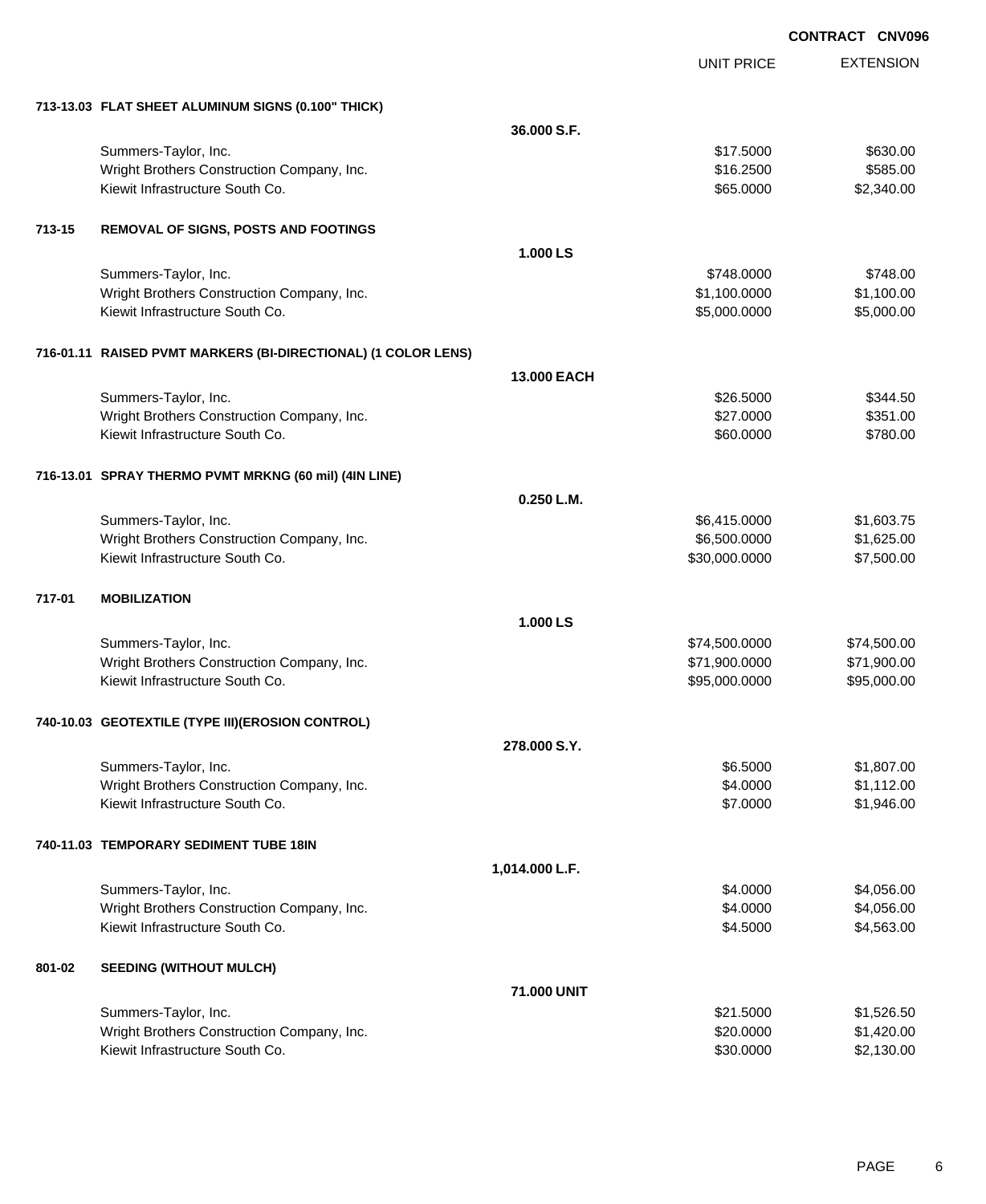|        |                                            |                | <b>UNIT PRICE</b> | <b>EXTENSION</b> |
|--------|--------------------------------------------|----------------|-------------------|------------------|
| 801-03 | <b>WATER (SEEDING &amp; SODDING)</b>       |                |                   |                  |
|        |                                            | 29.000 M.G.    |                   |                  |
|        | Summers-Taylor, Inc.                       |                | \$91,0000         | \$2,639.00       |
|        | Wright Brothers Construction Company, Inc. |                | \$85,0000         | \$2,465.00       |
|        | Kiewit Infrastructure South Co.            |                | \$100,0000        | \$2,900.00       |
| 803-01 | <b>SODDING (NEW SOD)</b>                   |                |                   |                  |
|        |                                            | 3,604.000 S.Y. |                   |                  |
|        | Summers-Taylor, Inc.                       |                | \$5.4000          | \$19,461.60      |
|        | Wright Brothers Construction Company, Inc. |                | \$5.0000          | \$18,020.00      |
|        | Kiewit Infrastructure South Co.            |                | \$5,0000          | \$18,020.00      |
|        |                                            |                |                   |                  |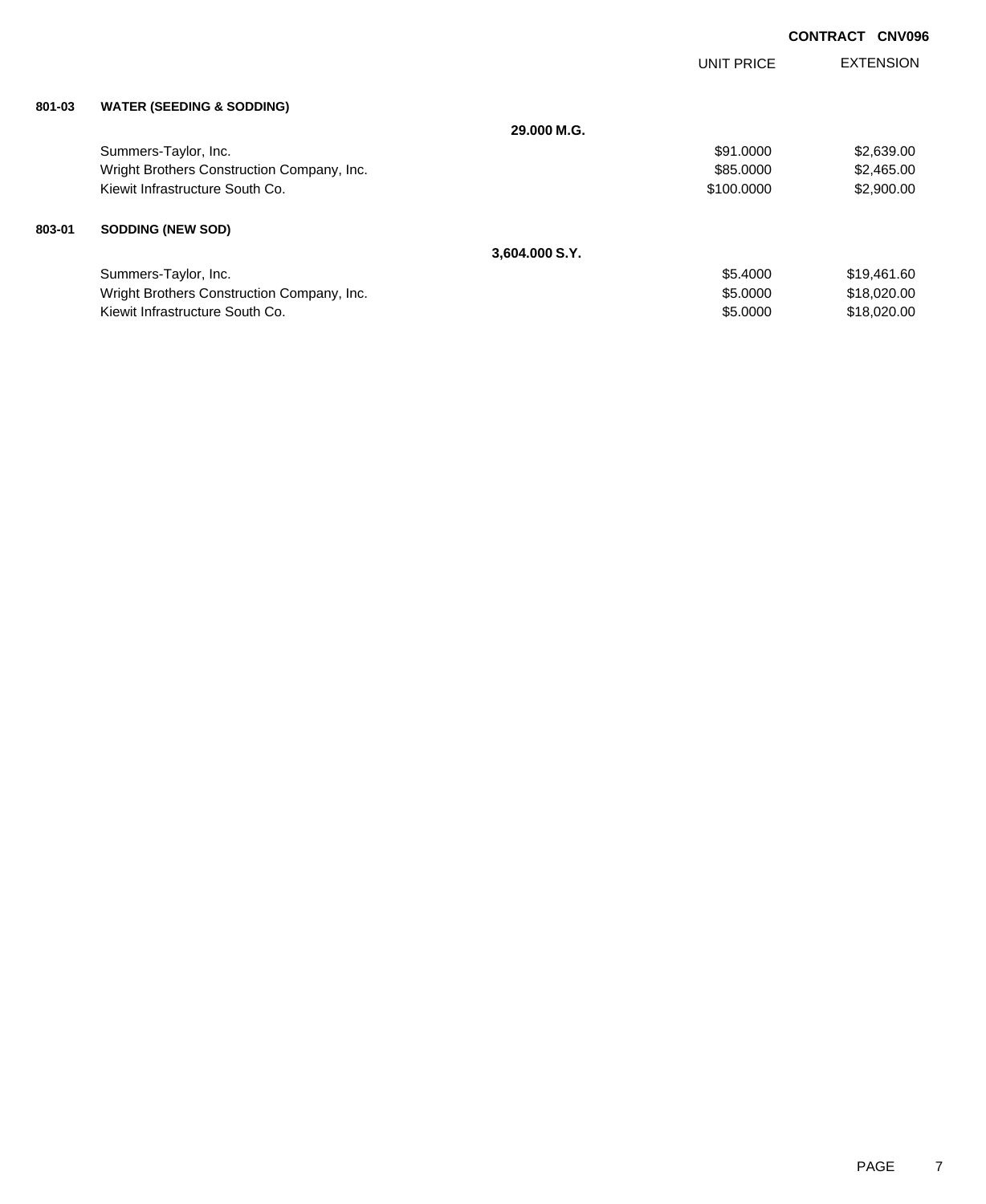|                                                            |                   |                   | <b>CONTRACT CNV096</b> |
|------------------------------------------------------------|-------------------|-------------------|------------------------|
|                                                            |                   | <b>UNIT PRICE</b> | <b>EXTENSION</b>       |
| <b>BRIDGE CATEGORY</b>                                     |                   |                   |                        |
| 202-04.01 REMOVAL OF STRUCTURES (EXIST. BR NO.700A3170001) |                   |                   |                        |
|                                                            | 1.000 LS          |                   |                        |
| Summers-Taylor, Inc.                                       |                   | \$145,000.0000    | \$145,000.00           |
| Wright Brothers Construction Company, Inc.                 |                   | \$114,000.0000    | \$114,000.00           |
| Kiewit Infrastructure South Co.                            |                   | \$90,000.0000     | \$90,000.00            |
| 204-02.01 DRY EXCAVATION (BRIDGES)                         |                   |                   |                        |
|                                                            | 334.000 C.Y.      |                   |                        |
| Summers-Taylor, Inc.                                       |                   | \$36.0000         | \$12,024.00            |
| Wright Brothers Construction Company, Inc.                 |                   | \$66.0000         | \$22,044.00            |
| Kiewit Infrastructure South Co.                            |                   | \$115.0000        | \$38,410.00            |
| 303-01.02 GRANULAR BACKFILL (BRIDGES)                      |                   |                   |                        |
|                                                            | <b>16.000 TON</b> |                   |                        |
| Summers-Taylor, Inc.                                       |                   | \$52.5000         | \$840.00               |
| Wright Brothers Construction Company, Inc.                 |                   | \$125.0000        | \$2,000.00             |
| Kiewit Infrastructure South Co.                            |                   | \$75.0000         | \$1,200.00             |
| 602-04.01 STEEL STRUCTURES (BRIDGE I.D. NO. 700A3170001)   |                   |                   |                        |
|                                                            | 1.000 LS          |                   |                        |
| Summers-Taylor, Inc.                                       |                   | \$358,900.0000    | \$358,900.00           |
| Wright Brothers Construction Company, Inc.                 |                   | \$385,000.0000    | \$385,000.00           |
| Kiewit Infrastructure South Co.                            |                   | \$685,000.0000    | \$685,000.00           |
| 604-02.03 EPOXY COATED REINFORCING STEEL                   |                   |                   |                        |
|                                                            | 26,813.000 LB.    |                   |                        |
| Summers-Taylor, Inc.                                       |                   | \$1.2500          | \$33,516.25            |
| Wright Brothers Construction Company, Inc.                 |                   | \$1.3000          | \$34,856.90            |
| Kiewit Infrastructure South Co.                            |                   | \$1.3000          | \$34,856.90            |
| 604-03.01 CLASS A CONCRETE (BRIDGES)                       |                   |                   |                        |
|                                                            | 162.000 C.Y.      |                   |                        |
| Summers-Taylor, Inc.                                       |                   | \$1,040.0000      | \$168,480.00           |
| Wright Brothers Construction Company, Inc.                 |                   | \$1,275.0000      | \$206,550.00           |
| Kiewit Infrastructure South Co.                            |                   | \$1,200.0000      | \$194,400.00           |
| 604-03.02 STEEL BAR REINFORCEMENT (BRIDGES)                |                   |                   |                        |
|                                                            | 38,646.000 LB.    |                   |                        |
| Summers-Taylor, Inc.                                       |                   | \$1.2800          | \$49,466.88            |
| Wright Brothers Construction Company, Inc.                 |                   | \$1.1500          | \$44,442.90            |
| Kiewit Infrastructure South Co.                            |                   | \$1.1000          | \$42,510.60            |
| 604-03.09 CLASS D CONCRETE (BRIDGE DECK)                   |                   |                   |                        |
|                                                            | 74.000 C.Y.       |                   |                        |
| Summers-Taylor, Inc.                                       |                   | \$1,620.0000      | \$119,880.00           |
| Wright Brothers Construction Company, Inc.                 |                   | \$1,850.0000      | \$136,900.00           |
| Kiewit Infrastructure South Co.                            |                   | \$2,000.0000      | \$148,000.00           |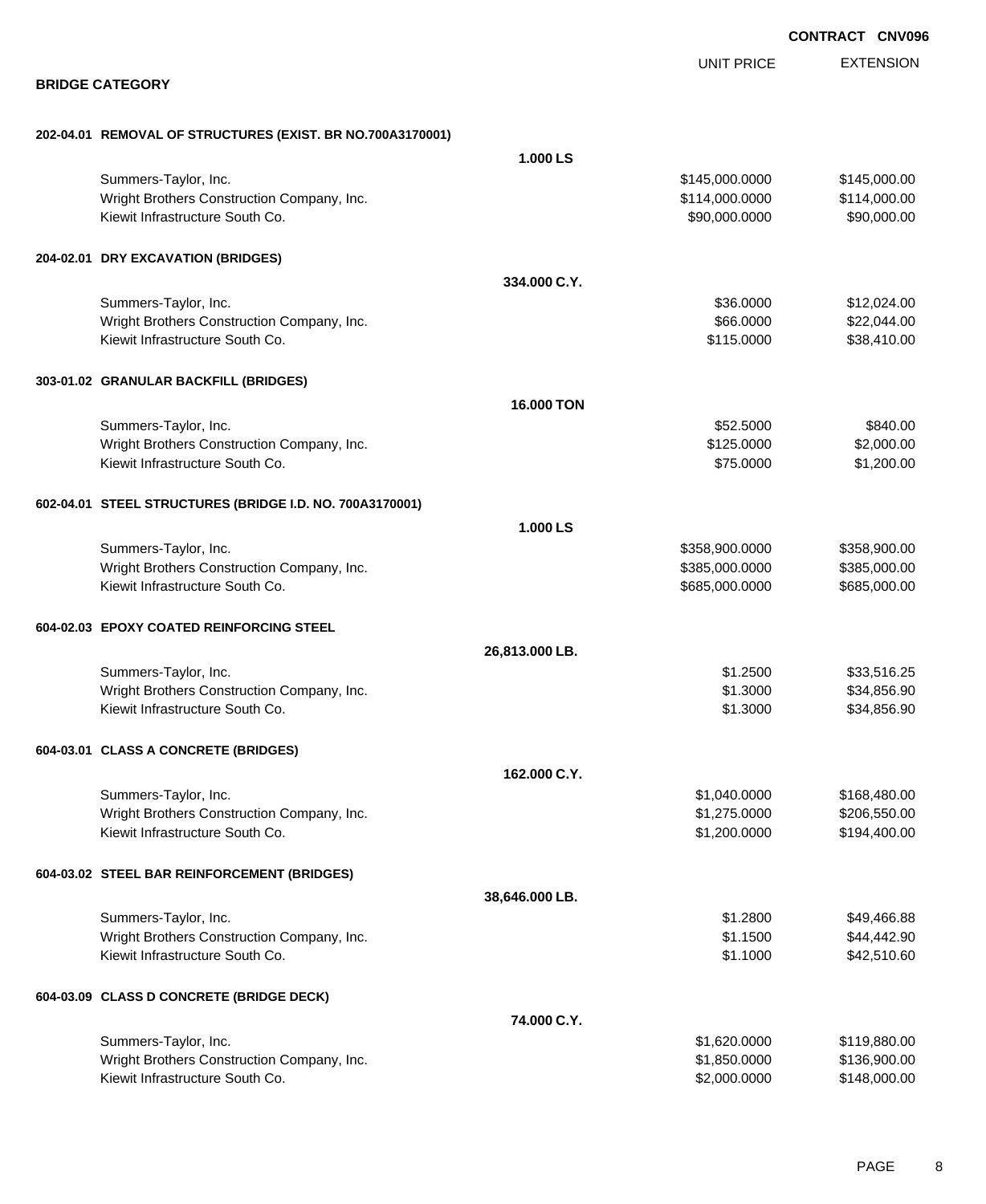|                                                         |                |                   | <b>CONTRACT CNV09</b> |
|---------------------------------------------------------|----------------|-------------------|-----------------------|
|                                                         |                | <b>UNIT PRICE</b> | <b>EXTENSION</b>      |
| 604-04.01 APPLIED TEXTURE FINISH (NEW STRUCTURES)       |                |                   |                       |
|                                                         | 462.000 S.Y.   |                   |                       |
| Summers-Taylor, Inc.                                    |                | \$10.5000         | \$4,851.00            |
| Wright Brothers Construction Company, Inc.              |                | \$11.0000         | \$5,082.00            |
| Kiewit Infrastructure South Co.                         |                | \$20.0000         | \$9,240.00            |
| 606-02.03 STEEL PILES (10 INCH)                         |                |                   |                       |
|                                                         | 578,000 L.F.   |                   |                       |
| Summers-Taylor, Inc.                                    |                | \$51.0000         | \$29,478.00           |
| Wright Brothers Construction Company, Inc.              |                | \$60.0000         | \$34,680.00           |
| Kiewit Infrastructure South Co.                         |                | \$125.0000        | \$72,250.00           |
| 606-03.03 STEEL PILES (12 INCH)                         |                |                   |                       |
|                                                         | 1,040.000 L.F. |                   |                       |
| Summers-Taylor, Inc.                                    |                | \$52.0000         | \$54,080.00           |
| Wright Brothers Construction Company, Inc.              |                | \$68.0000         | \$70,720.00           |
| Kiewit Infrastructure South Co.                         |                | \$100.0000        | \$104,000.00          |
| 620-05.01 CONC PARAPET SINGLE SLOPE (STD-1-1SS)         |                |                   |                       |
|                                                         | 323,000 L.F.   |                   |                       |
| Summers-Taylor, Inc.                                    |                | \$101.0000        | \$32,623.00           |
| Wright Brothers Construction Company, Inc.              |                | \$107.0000        | \$34,561.00           |
| Kiewit Infrastructure South Co.                         |                | \$110.0000        | \$35,530.00           |
| 707-07.01 CHAIN-LINK FENCE (BRIDGES)                    |                |                   |                       |
|                                                         | 1,030.000 S.F. |                   |                       |
| Summers-Taylor, Inc.                                    |                | \$22.5000         | \$23,175.00           |
| Wright Brothers Construction Company, Inc.              |                | \$23.0000         | \$23,690.00           |
| Kiewit Infrastructure South Co.                         |                | \$25.0000         | \$25,750.00           |
| 710-09.01 6" PERFORATED PIPE WITH VERTICAL DRAIN SYSTEM |                |                   |                       |
|                                                         | 72.000 L.F.    |                   |                       |
| Summers-Taylor, Inc.                                    |                | \$31.0000         | \$2,232.00            |
| Wright Brothers Construction Company, Inc.              |                | \$50.0000         | \$3,600.00            |
| Kiewit Infrastructure South Co.                         |                | \$23.0000         | \$1,656.00            |
| 710-09.02 6" PIPE UNDERDRAIN                            |                |                   |                       |
|                                                         | 22.000 L.F.    |                   |                       |
| Summers-Taylor, Inc.                                    |                | \$14.0000         | \$308.00              |
| Wright Brothers Construction Company, Inc.              |                | \$40.0000         | \$880.00              |
| Kiewit Infrastructure South Co.                         |                | \$15.0000         | \$330.00              |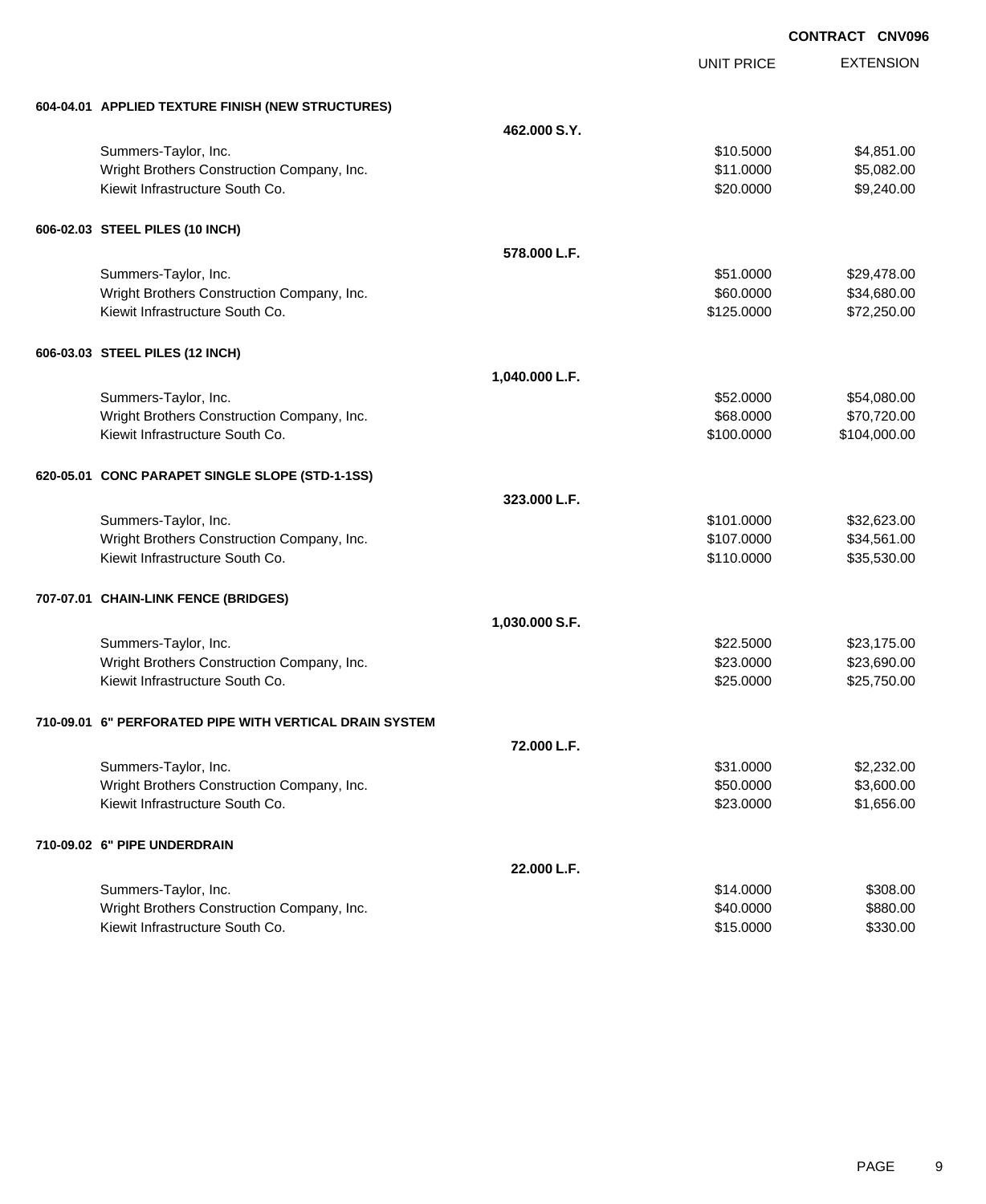| \$449,032.60 |
|--------------|
| \$415,954.75 |
| \$507.677.00 |
|              |

### **SUB-TOTAL BRIDGE**

| Summers-Taylor, Inc.                       | \$1,034,854.13 |
|--------------------------------------------|----------------|
| Wright Brothers Construction Company, Inc. | \$1,119,006.80 |
| Kiewit Infrastructure South Co.            | \$1.483.133.50 |

## **TOTAL CONTRACT**

| Summers-Taylor, Inc.                       | \$1,483,886.73 |
|--------------------------------------------|----------------|
| Wright Brothers Construction Company, Inc. | \$1.534.961.55 |
| Kiewit Infrastructure South Co.            | \$1.990.810.50 |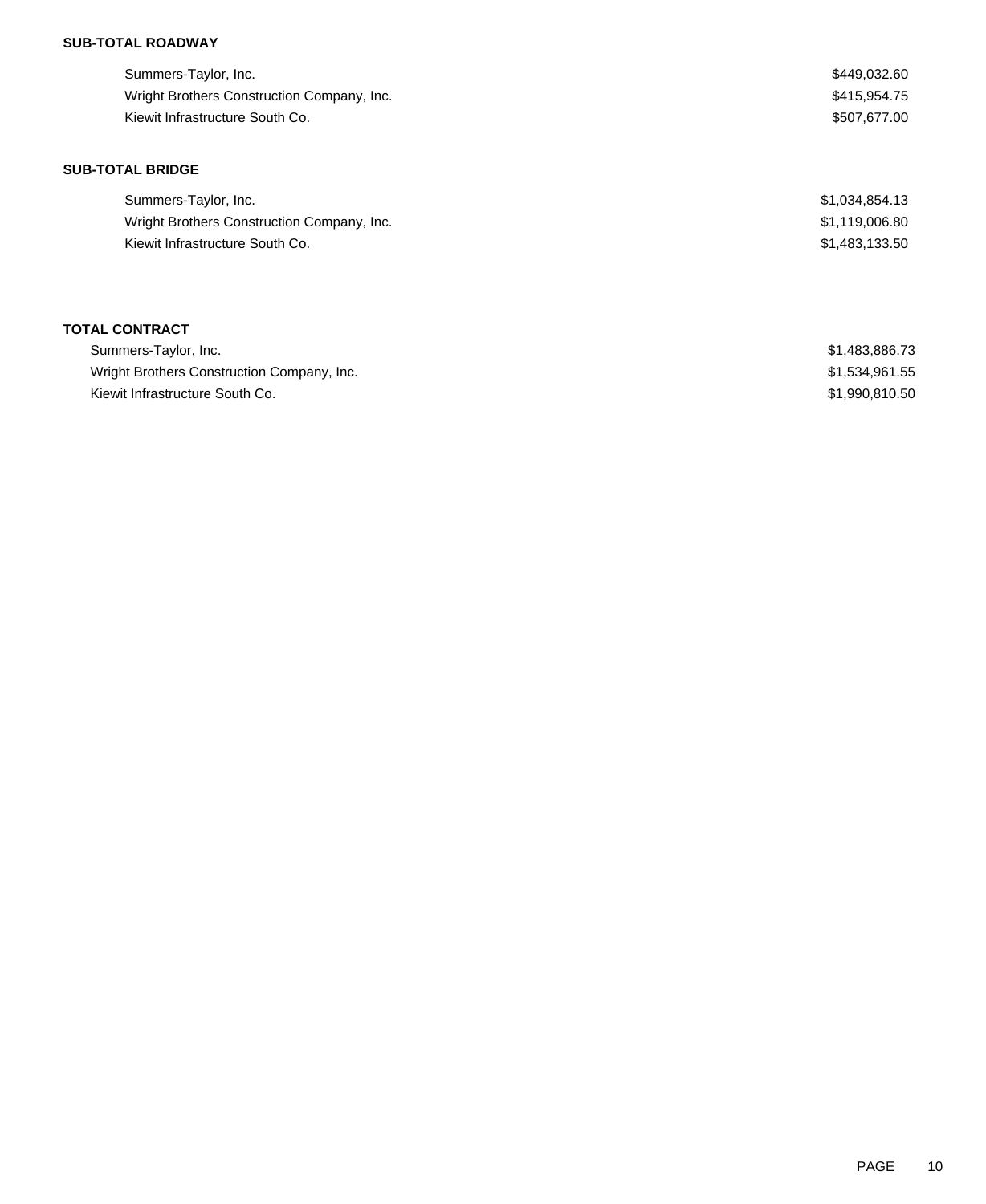#### PUTNAM AND WHITE COUNTIES (Contract No. CNV122 Call 053)

NH-111(119),93003-4236-04,93003-8236-14,NH-111(120),71004-8232-14

THE RESURFACING (MICROSURFACING) ON S.R. 111 FROM SOUTH OF OVERPASS ROAD (L.M. 13.52) IN WHITE COUNTY TO NORTH OF S.R. 136 (L.M. 2.03) IN PUTNAM COUNTY.

PROJECT LENGTH - 7.230 MILES

COMPLETION TIME - ON OR BEFORE SEPTEMBER 30, 2021

DBE GOAL 4.00%

# TOTAL CONTRACT

American Pavements, Inc. 6. The State of the State of the State of the State of the State of the State of the State of the State of the State of the State of the State of the State of the State of the State of the State of Asphalt Paving Systems, Inc. 63 and the state of the state of the state of the state of the state of the state of the state of the state of the state of the state of the state of the state of the state of the state of the Strawser Construction Inc. 61,267,131.15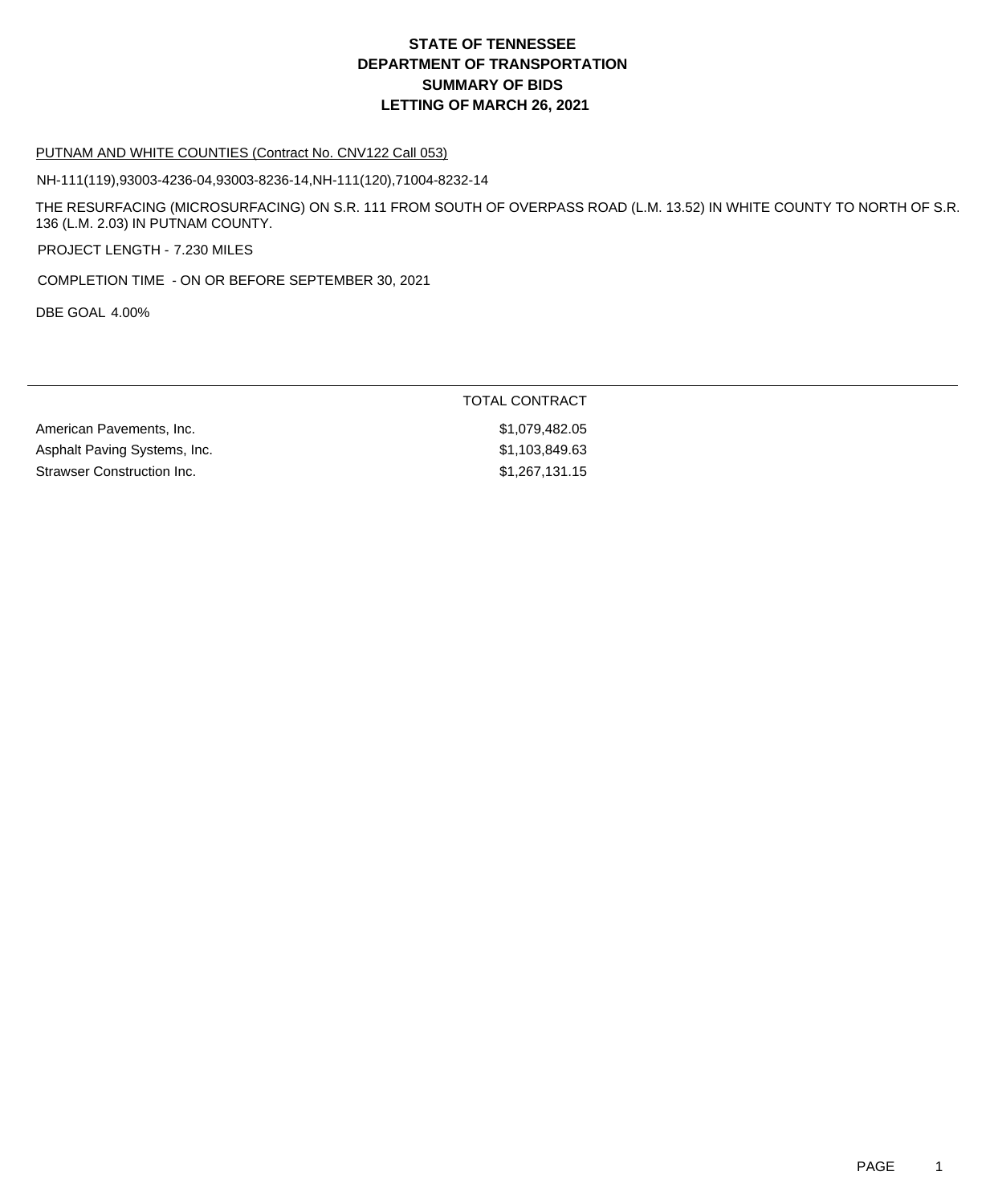EXTENSION UNIT PRICE

### **ROADWAY CATEGORY**

### **403-01.01 BITUMINOUS MATERIAL FOR TACK COAT (MICRO-SURFACING)**

| \$11,600.00<br>\$13,949.00<br>\$14,065.00<br>\$48,323.28<br>\$52,040.45<br>\$52,040.45 |
|----------------------------------------------------------------------------------------|
|                                                                                        |
|                                                                                        |
|                                                                                        |
|                                                                                        |
|                                                                                        |
|                                                                                        |
|                                                                                        |
|                                                                                        |
|                                                                                        |
|                                                                                        |
| \$209,250.00                                                                           |
| \$225,805.86                                                                           |
| \$237,150.00                                                                           |
|                                                                                        |
|                                                                                        |
| \$225,234.00                                                                           |
| \$215,806.68                                                                           |
| \$273,996.00                                                                           |
|                                                                                        |
|                                                                                        |
| \$12,085.00                                                                            |
| \$19,674.38                                                                            |
| \$22,961.50                                                                            |
|                                                                                        |
|                                                                                        |
| \$16,900.00                                                                            |
| \$62,200.00                                                                            |
| \$40,000.00                                                                            |
|                                                                                        |
|                                                                                        |
| \$9,720.00                                                                             |
| \$7,014.60                                                                             |
| \$8,100.00                                                                             |
|                                                                                        |
|                                                                                        |
| \$3,306.00                                                                             |
|                                                                                        |
| \$117.42                                                                               |
|                                                                                        |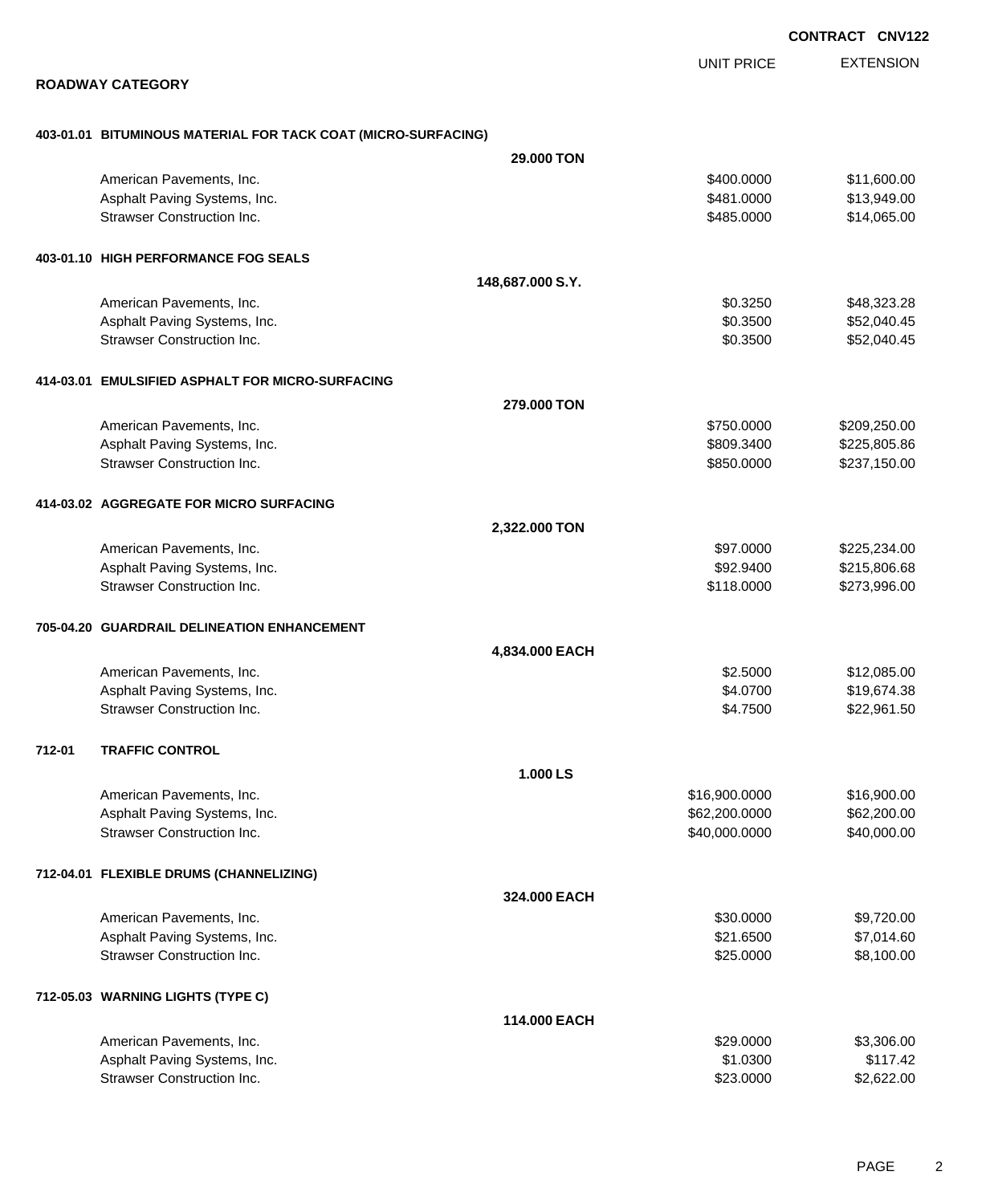|        |                                                                  |                   | <b>UNIT PRICE</b> | <b>EXTENSION</b> |
|--------|------------------------------------------------------------------|-------------------|-------------------|------------------|
| 712-06 | <b>SIGNS (CONSTRUCTION)</b>                                      |                   |                   |                  |
|        |                                                                  | 888.000 S.F.      |                   |                  |
|        | American Pavements, Inc.                                         |                   | \$14.0000         | \$12,432.00      |
|        | Asphalt Paving Systems, Inc.                                     |                   | \$6.6500          | \$5,905.20       |
|        | <b>Strawser Construction Inc.</b>                                |                   | \$8.0000          | \$7,104.00       |
|        | 712-08.03 ARROW BOARD (TYPE C)                                   |                   |                   |                  |
|        |                                                                  | <b>2.000 EACH</b> |                   |                  |
|        | American Pavements, Inc.                                         |                   | \$1,850.0000      | \$3,700.00       |
|        | Asphalt Paving Systems, Inc.                                     |                   | \$500.0000        | \$1,000.00       |
|        | <b>Strawser Construction Inc.</b>                                |                   | \$1,075.0000      | \$2,150.00       |
|        | 713-02.14 FLEXIBLE DELINEATOR (WHITE)                            |                   |                   |                  |
|        |                                                                  | 407.000 EACH      |                   |                  |
|        | American Pavements, Inc.                                         |                   | \$51.0000         | \$20,757.00      |
|        | Asphalt Paving Systems, Inc.                                     |                   | \$33.0000         | \$13,431.00      |
|        | <b>Strawser Construction Inc.</b>                                |                   | \$40.0000         | \$16,280.00      |
|        | 713-02.15 FLEXIBLE DELINEATOR (YELLOW)                           |                   |                   |                  |
|        |                                                                  | 186.000 EACH      |                   |                  |
|        | American Pavements, Inc.                                         |                   | \$51.0000         | \$9,486.00       |
|        | Asphalt Paving Systems, Inc.                                     |                   | \$33.0000         | \$6,138.00       |
|        | <b>Strawser Construction Inc.</b>                                |                   | \$40.0000         | \$7,440.00       |
|        | 713-16.01 CHANGEABLE MESSAGE SIGN UNIT                           |                   |                   |                  |
|        |                                                                  | <b>4.000 EACH</b> |                   |                  |
|        | American Pavements, Inc.                                         |                   | \$2,900.0000      | \$11,600.00      |
|        | Asphalt Paving Systems, Inc.                                     |                   | \$3,750.0000      | \$15,000.00      |
|        | <b>Strawser Construction Inc.</b>                                |                   | \$3,800.0000      | \$15,200.00      |
|        | 716-01.23 SNOWPLOWABLE RAISED PAVEMENT MARKERS (BI-DIR)(2 COLOR) |                   |                   |                  |
|        |                                                                  | 1,502.000 EACH    |                   |                  |
|        | American Pavements, Inc.                                         |                   | \$24.7500         | \$37,174.50      |
|        | Asphalt Paving Systems, Inc.                                     |                   | \$23.0000         | \$34,546.00      |
|        | <b>Strawser Construction Inc.</b>                                |                   | \$23.2500         | \$34,921.50      |
|        | 716-01.30 REMOVAL OF SNOWPLOWABLE REFLECTIVE MARKER              |                   |                   |                  |
|        |                                                                  | 1,502.000 EACH    |                   |                  |
|        | American Pavements, Inc.                                         |                   | \$8.5000          | \$12,767.00      |
|        | Asphalt Paving Systems, Inc.                                     |                   | \$5.0000          | \$7,510.00       |
|        | <b>Strawser Construction Inc.</b>                                |                   | \$18.0000         | \$27,036.00      |
|        | 716-02.04 PLASTIC PAVEMENT MARKING(CHANNELIZATION STRIPING)      |                   |                   |                  |
|        |                                                                  | 797.000 S.Y.      |                   |                  |
|        | American Pavements, Inc.                                         |                   | \$22.5000         | \$17,932.50      |
|        | Asphalt Paving Systems, Inc.                                     |                   | \$18.5500         | \$14,784.35      |
|        | Strawser Construction Inc.                                       |                   | \$18.5000         | \$14,744.50      |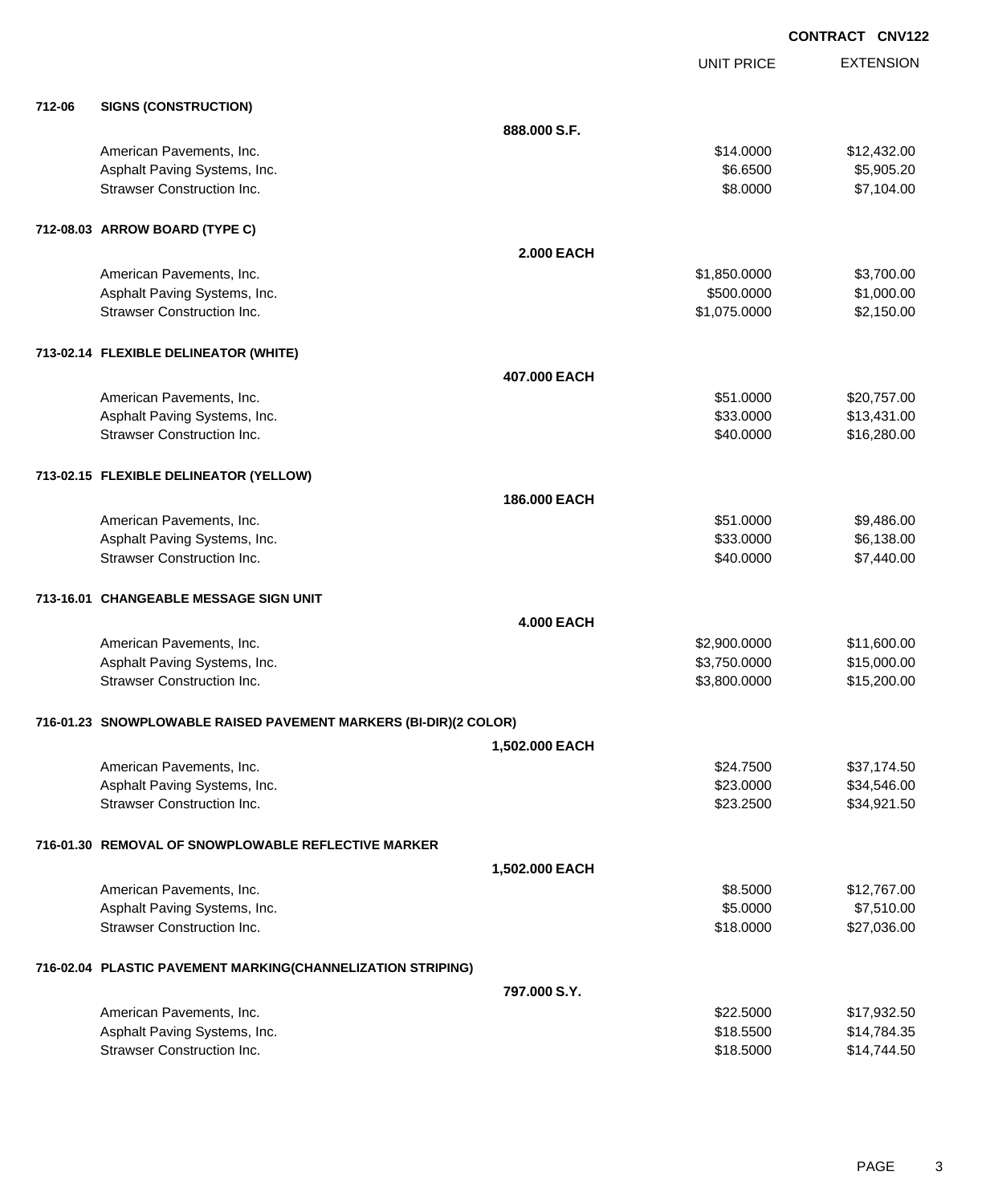|        |                                                                 |                 |                   | <b>CONTRACT CNV122</b> |
|--------|-----------------------------------------------------------------|-----------------|-------------------|------------------------|
|        |                                                                 |                 | <b>UNIT PRICE</b> | <b>EXTENSION</b>       |
|        | 716-02.05 PLASTIC PAVEMENT MARKING (STOP LINE)                  |                 |                   |                        |
|        |                                                                 | 307.000 L.F.    |                   |                        |
|        | American Pavements, Inc.                                        |                 | \$9.0000          | \$2,763.00             |
|        | Asphalt Paving Systems, Inc.                                    |                 | \$10.3000         | \$3,162.10             |
|        | <b>Strawser Construction Inc.</b>                               |                 | \$10.1000         | \$3,100.70             |
|        | 716-04.06 PLASTIC PAVEMENT MARKING (WRONG WAY ARROW)            |                 |                   |                        |
|        |                                                                 | 6.000 EACH      |                   |                        |
|        | American Pavements, Inc.                                        |                 | \$225.0000        | \$1,350.00             |
|        | Asphalt Paving Systems, Inc.                                    |                 | \$206.0000        | \$1,236.00             |
|        | <b>Strawser Construction Inc.</b>                               |                 | \$210.0000        | \$1,260.00             |
|        | 716-05.20 PAINTED PAVEMENT MARKING (6" LINE)                    |                 |                   |                        |
|        |                                                                 | 14.700 L.M.     |                   |                        |
|        | American Pavements, Inc.                                        |                 | \$725.0000        | \$10,657.50            |
|        | Asphalt Paving Systems, Inc.                                    |                 | \$600.0000        | \$8,820.00             |
|        | <b>Strawser Construction Inc.</b>                               |                 | \$625,0000        | \$9,187.50             |
|        | 716-08.20 REMOVAL OF PAVEMENT MARKING (LINE)                    |                 |                   |                        |
|        |                                                                 | 15.400 L.M.     |                   |                        |
|        | American Pavements, Inc.                                        |                 | \$1,775.0000      | \$27,335.00            |
|        | Asphalt Paving Systems, Inc.                                    |                 | \$1,000.0000      | \$15,400.00            |
|        | <b>Strawser Construction Inc.</b>                               |                 | \$1,400.0000      | \$21,560.00            |
|        | 716-12.02 ENHANCED FLATLINE THERMO PVMT MRKNG (6IN LINE)        |                 |                   |                        |
|        |                                                                 | 32.600 L.M.     |                   |                        |
|        | American Pavements, Inc.                                        |                 | \$3,925.0000      | \$127,955.00           |
|        | Asphalt Paving Systems, Inc.                                    |                 | \$4,200.0000      | \$136,920.00           |
|        | <b>Strawser Construction Inc.</b>                               |                 | \$4,250.0000      | \$138,550.00           |
|        | 716-12.05 ENHANCED FLATLINE THERMO PVMT MRKNG (6IN DOTTED LINE) |                 |                   |                        |
|        |                                                                 | 3,115.000 L.F.  |                   |                        |
|        | American Pavements, Inc.                                        |                 | \$0.8500          | \$2,647.75             |
|        | Asphalt Paving Systems, Inc.                                    |                 | \$1.0300          | \$3,208.45             |
|        | <b>Strawser Construction Inc.</b>                               |                 | \$1.0000          | \$3,115.00             |
|        | 716-12.06 ENHANCED FLAT LINE THERMO (8IN LINE)                  |                 |                   |                        |
|        |                                                                 | 27,738.000 L.F. |                   |                        |
|        | American Pavements, Inc.                                        |                 | \$1.0510          | \$29,152.64            |
|        | Asphalt Paving Systems, Inc.                                    |                 | \$1.0300          | \$28,570.14            |
|        | <b>Strawser Construction Inc.</b>                               |                 | \$1.0000          | \$27,738.00            |
| 717-01 | <b>MOBILIZATION</b>                                             |                 |                   |                        |
|        |                                                                 | 1.000 LS        |                   |                        |
|        | American Pavements, Inc.                                        |                 | \$38,900.0000     | \$38,900.00            |
|        | Asphalt Paving Systems, Inc.                                    |                 | \$28,500.0000     | \$28,500.00            |
|        | Strawser Construction Inc.                                      |                 | \$80,215.0000     | \$80,215.00            |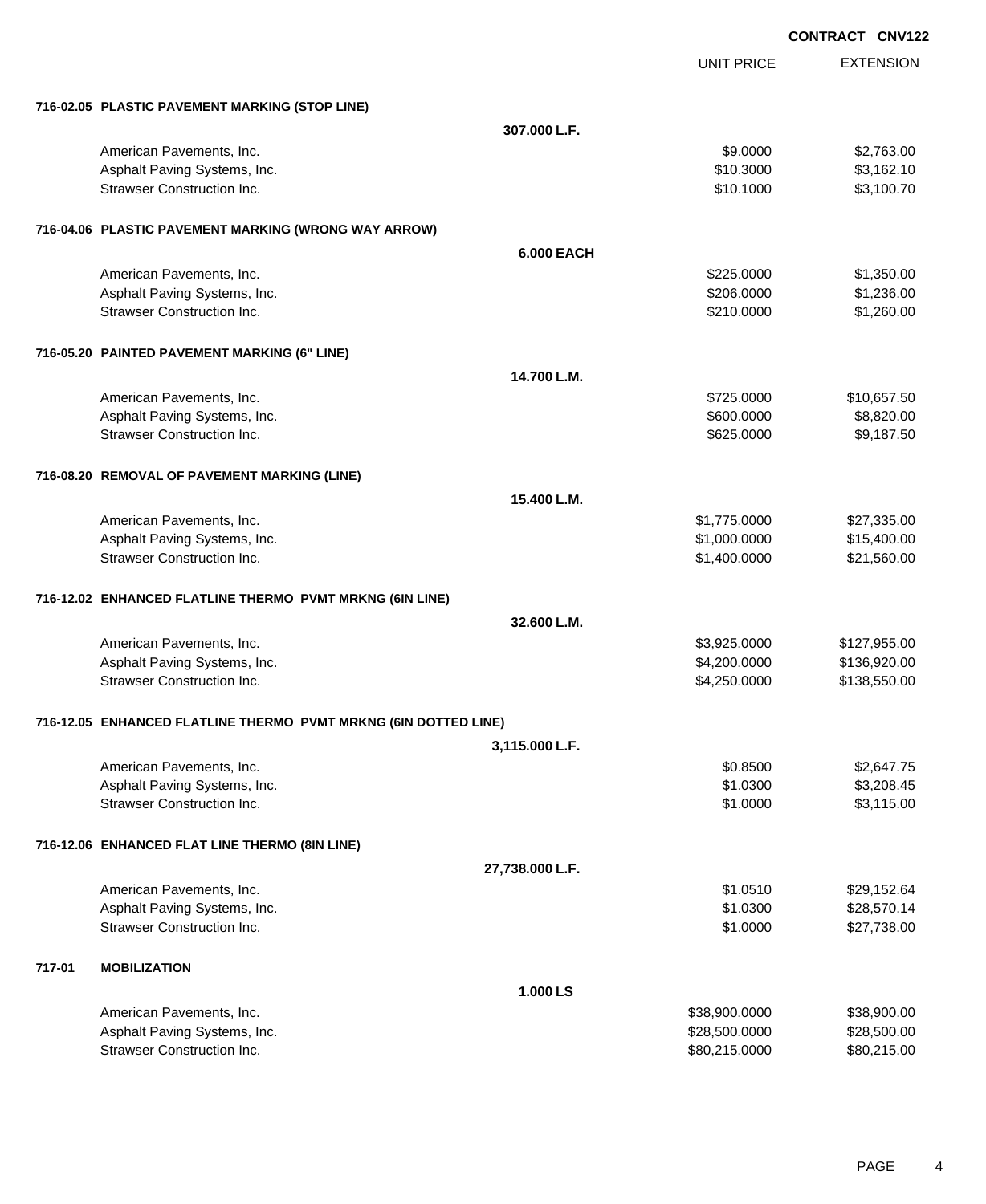|                                                       |                |            | CONTRACT CNV122  |
|-------------------------------------------------------|----------------|------------|------------------|
|                                                       |                | UNIT PRICE | <b>EXTENSION</b> |
| <b>BRIDGE CATEGORY</b>                                |                |            |                  |
| 604-10.50 BRIDGE DECK REPAIRS (PARTIAL DEPTH OF SLAB) |                |            |                  |
|                                                       | 5.000 S.Y.     |            |                  |
| American Pavements, Inc.                              |                | \$772,0000 | \$3,860.00       |
| Asphalt Paving Systems, Inc.                          |                | \$464.0000 | \$2,320.00       |
| <b>Strawser Construction Inc.</b>                     |                | \$725.0000 | \$3,625.00       |
| 604-10.53 CONCRETE REPAIRS                            |                |            |                  |
|                                                       | 13,000 S.Y.    |            |                  |
| American Pavements, Inc.                              |                | \$625.0000 | \$8,125.00       |
| Asphalt Paving Systems, Inc.                          |                | \$490.0000 | \$6,370.00       |
| <b>Strawser Construction Inc.</b>                     |                | \$925.0000 | \$12,025.00      |
| 617-04.01 TYPE 1 THIN EPOXY OVERLAY (EPOXY-URETHANE)  |                |            |                  |
|                                                       | 3,672.000 S.Y. |            |                  |
| American Pavements, Inc.                              |                | \$44.7900  | \$164,468.88     |
| Asphalt Paving Systems, Inc.                          |                | \$47.5000  | \$174,420.00     |
| <b>Strawser Construction Inc.</b>                     |                | \$52.0000  | \$190,944.00     |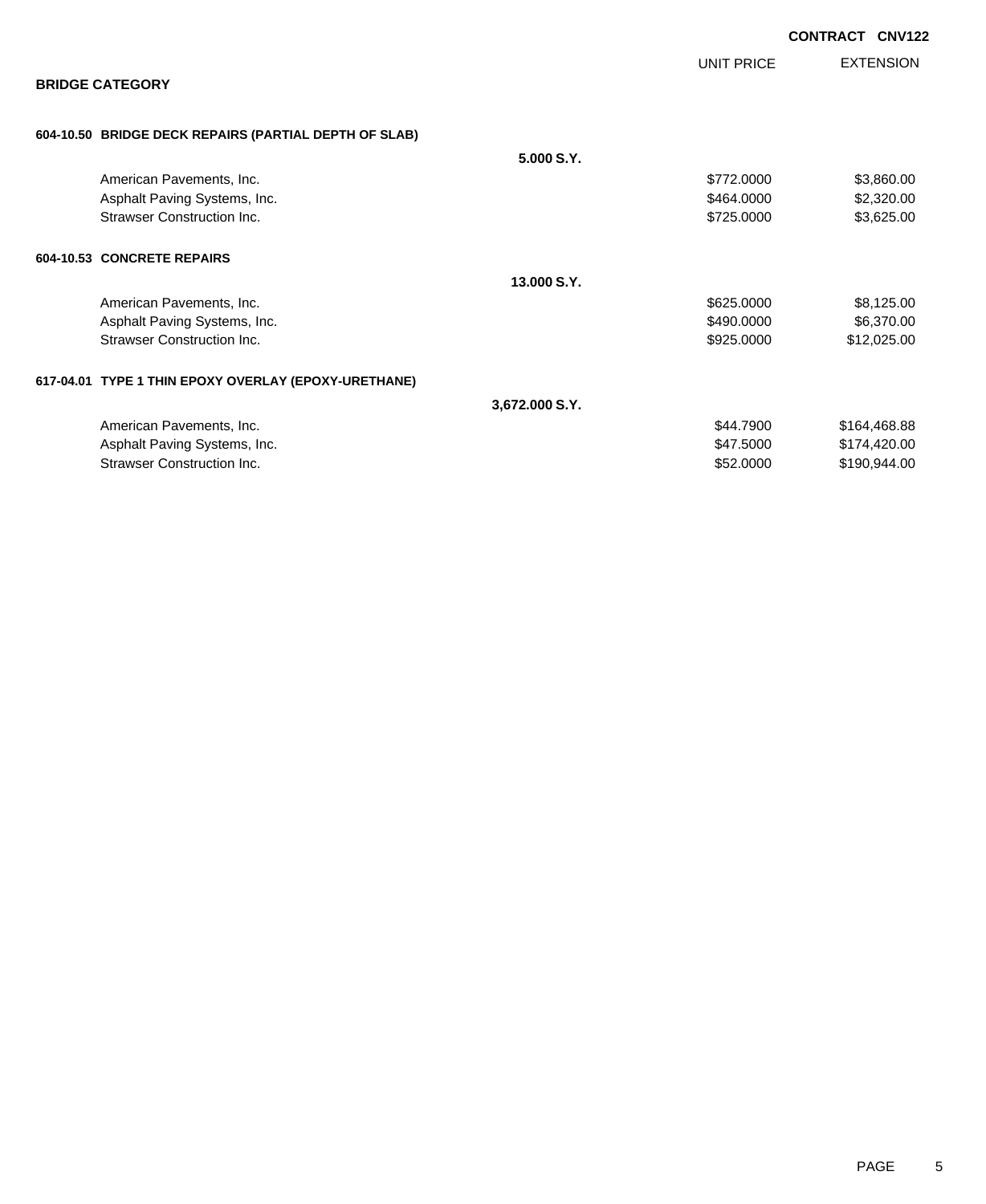| American Pavements, Inc.<br>Asphalt Paving Systems, Inc.<br><b>Strawser Construction Inc.</b> | \$903,028.17<br>\$920,739.63<br>\$1,060,537.15 |
|-----------------------------------------------------------------------------------------------|------------------------------------------------|
| <b>SUB-TOTAL BRIDGE</b>                                                                       |                                                |
| American Pavements, Inc.                                                                      | \$176,453.88                                   |
| Asphalt Paving Systems, Inc.                                                                  | \$183,110.00                                   |
| <b>Strawser Construction Inc.</b>                                                             | \$206,594.00                                   |
| <b>TOTAL CONTRACT</b>                                                                         |                                                |
| American Pavements, Inc.                                                                      | \$1,079,482.05                                 |
| Asphalt Paving Systems, Inc.                                                                  | \$1,103,849.63                                 |

Strawser Construction Inc. 6. The Strawser Construction Inc. 6. The Strawser Construction Inc.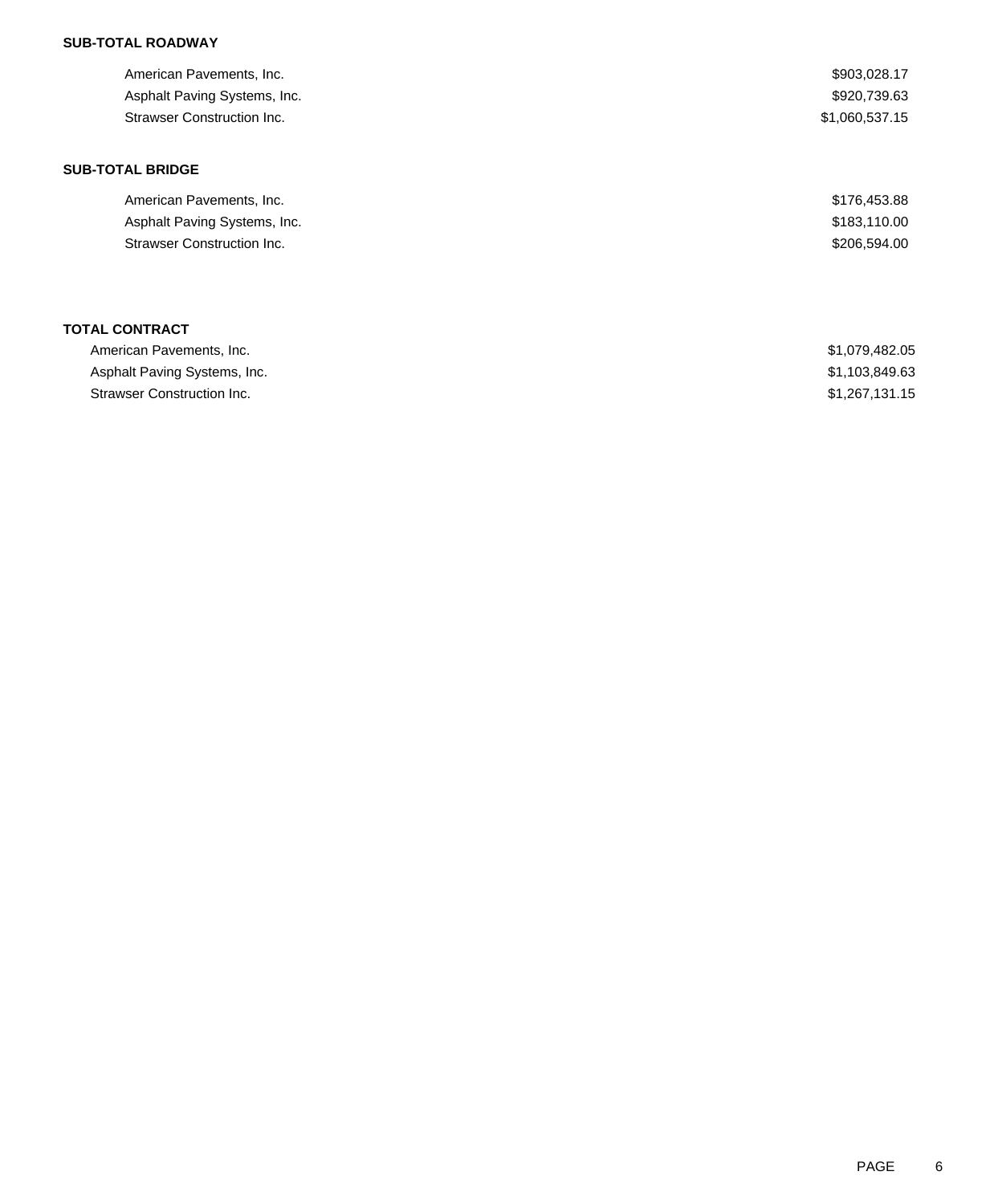#### PUTNAM AND WHITE COUNTIES (Contract No. CNV106 Call 054)

STP/HSIP-135(30),93016-3209-94,93016-8209-14,STP/HSIP-135(31),71064-3216- 94,71064-4216-04,71064-8216-14,STP/HSIP-136(26),93007-3206-94,93007-8206- 14

THE RESURFACING (MICROSURFACE OR THIN LIFT OVERLAY) ON S.R. 135 FROM S.R. 136 IN WHITE COUNTY TO WEST OF GRIDER ROAD IN PUTNAM COUNTY, AND ON S.R. 136 IN WHITE COUNTY FROM NEAR S.R. 135 TO S.R. 111.

PROJECT LENGTH - 14.840 MILES

COMPLETION TIME - ON OR BEFORE SEPTEMBER 30, 2021

DBE GOAL 4.00%

| <b>TOTAL CONTRACT</b> |
|-----------------------|
| \$1,216,901.94        |
| \$1,279,768.32        |
| \$1,410,071.05        |
| \$1,568,194.94        |
| \$2,180,656.95        |
|                       |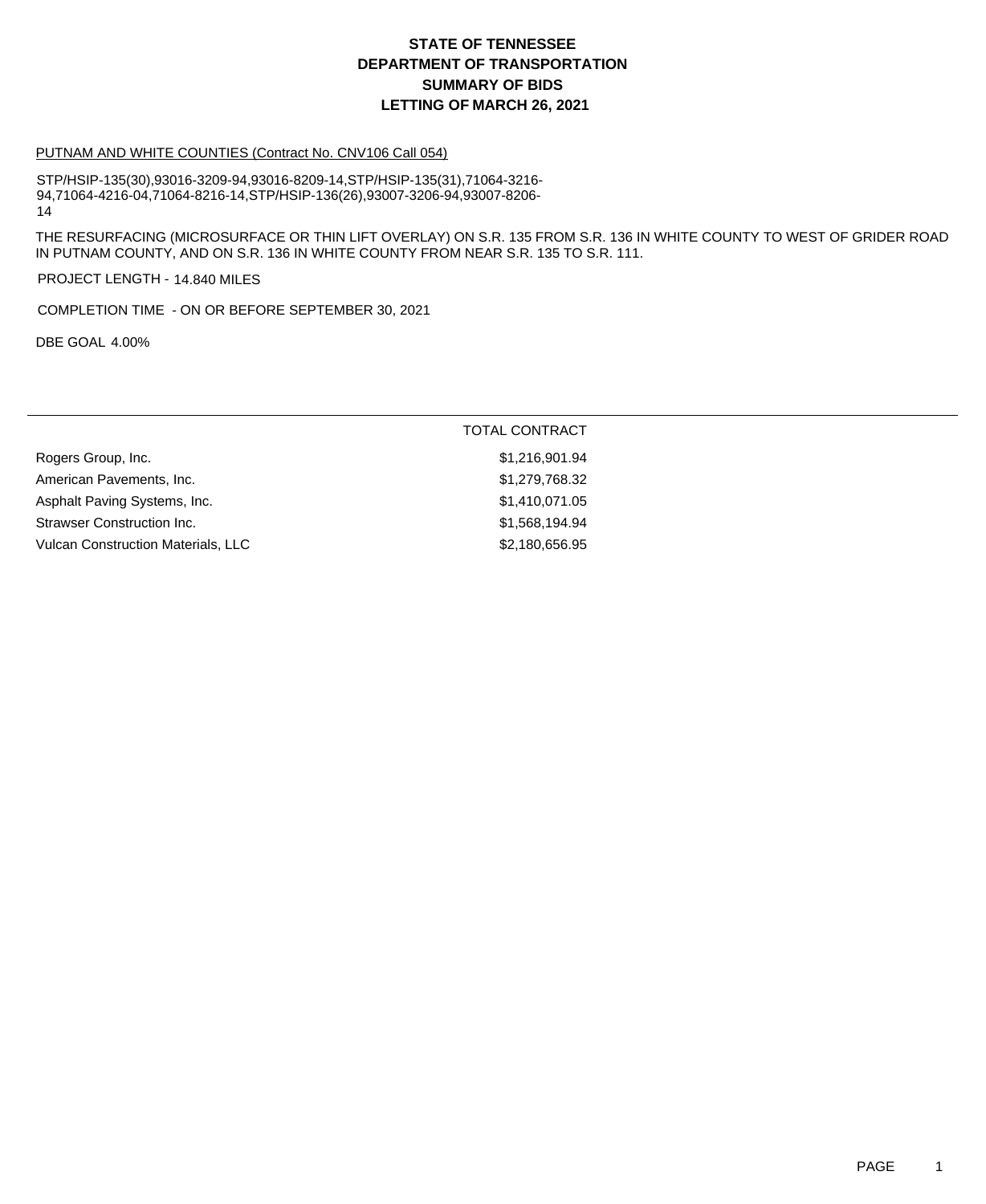EXTENSION UNIT PRICE

#### **ROADWAY CATEGORY**

### **411-12.04 SCORING FOR RUMBLE STRIPE (NON-CONTINUOUS) (4IN WIDTH)**

|        |                                                                   | 23.700 L.M.       |                |              |
|--------|-------------------------------------------------------------------|-------------------|----------------|--------------|
|        | Rogers Group, Inc.                                                |                   | \$291.2600     | \$6,902.86   |
|        | American Pavements, Inc.                                          |                   | \$275.0000     | \$6,517.50   |
|        | Asphalt Paving Systems, Inc.                                      |                   | \$619.0000     | \$14,670.30  |
|        | Strawser Construction Inc.                                        |                   | \$600.0000     | \$14,220.00  |
|        | Vulcan Construction Materials, LLC                                |                   | \$600.0000     | \$14,220.00  |
|        | 705-04.22 GUARDRAIL DELINEATION ENHANCEMENT (BI-DIRECTIONAL)      |                   |                |              |
|        |                                                                   | 1,179.000 EACH    |                |              |
|        | Rogers Group, Inc.                                                |                   | \$7.3200       | \$8,630.28   |
|        | American Pavements, Inc.                                          |                   | \$3.4000       | \$4,008.60   |
|        | Asphalt Paving Systems, Inc.                                      |                   | \$6.0300       | \$7,109.37   |
|        | <b>Strawser Construction Inc.</b>                                 |                   | \$6.2500       | \$7,368.75   |
|        | Vulcan Construction Materials, LLC                                |                   | \$6.0500       | \$7,132.95   |
| 712-01 | <b>TRAFFIC CONTROL</b>                                            |                   |                |              |
|        |                                                                   | 1.000 LS          |                |              |
|        | Rogers Group, Inc.                                                |                   | \$59,612.8500  | \$59,612.85  |
|        | American Pavements, Inc.                                          |                   | \$18,850.0000  | \$18,850.00  |
|        | Asphalt Paving Systems, Inc.                                      |                   | \$107,000.0000 | \$107,000.00 |
|        | <b>Strawser Construction Inc.</b>                                 |                   | \$113,357.0000 | \$113,357.00 |
|        | Vulcan Construction Materials, LLC                                |                   | \$150,000.0000 | \$150,000.00 |
| 712-06 | <b>SIGNS (CONSTRUCTION)</b>                                       |                   |                |              |
|        |                                                                   | 1,272.000 S.F.    |                |              |
|        | Rogers Group, Inc.                                                |                   | \$6.0100       | \$7,644.72   |
|        | American Pavements, Inc.                                          |                   | \$14.5000      | \$18,444.00  |
|        | Asphalt Paving Systems, Inc.                                      |                   | \$6.1900       | \$7,873.68   |
|        | Strawser Construction Inc.                                        |                   | \$6.2500       | \$7,950.00   |
|        | Vulcan Construction Materials, LLC                                |                   | \$9.5000       | \$12,084.00  |
|        | 713-16.01 CHANGEABLE MESSAGE SIGN UNIT                            |                   |                |              |
|        |                                                                   | <b>5.000 EACH</b> |                |              |
|        | Rogers Group, Inc.                                                |                   | \$5,229.1900   | \$26,145.95  |
|        | American Pavements, Inc.                                          |                   | \$3,500.0000   | \$17,500.00  |
|        | Asphalt Paving Systems, Inc.                                      |                   | \$1,000.0000   | \$5,000.00   |
|        | Strawser Construction Inc.                                        |                   | \$1,050.0000   | \$5,250.00   |
|        | Vulcan Construction Materials, LLC                                |                   | \$8,750.0000   | \$43,750.00  |
|        | 716-01.21 SNOWPLOWABLE RAISED PAVEMENT MARKERS (BI-DIR) (1 COLOR) |                   |                |              |
|        |                                                                   | 1,005.000 EACH    |                |              |
|        | Rogers Group, Inc.                                                |                   | \$25.8800      | \$26,009.40  |
|        | American Pavements, Inc.                                          |                   | \$24.7500      | \$24,873.75  |
|        | Asphalt Paving Systems, Inc.                                      |                   | \$23.0000      | \$23,115.00  |
|        | Strawser Construction Inc.                                        |                   | \$23.5000      | \$23,617.50  |
|        | Vulcan Construction Materials, LLC                                |                   | \$24.0000      | \$24,120.00  |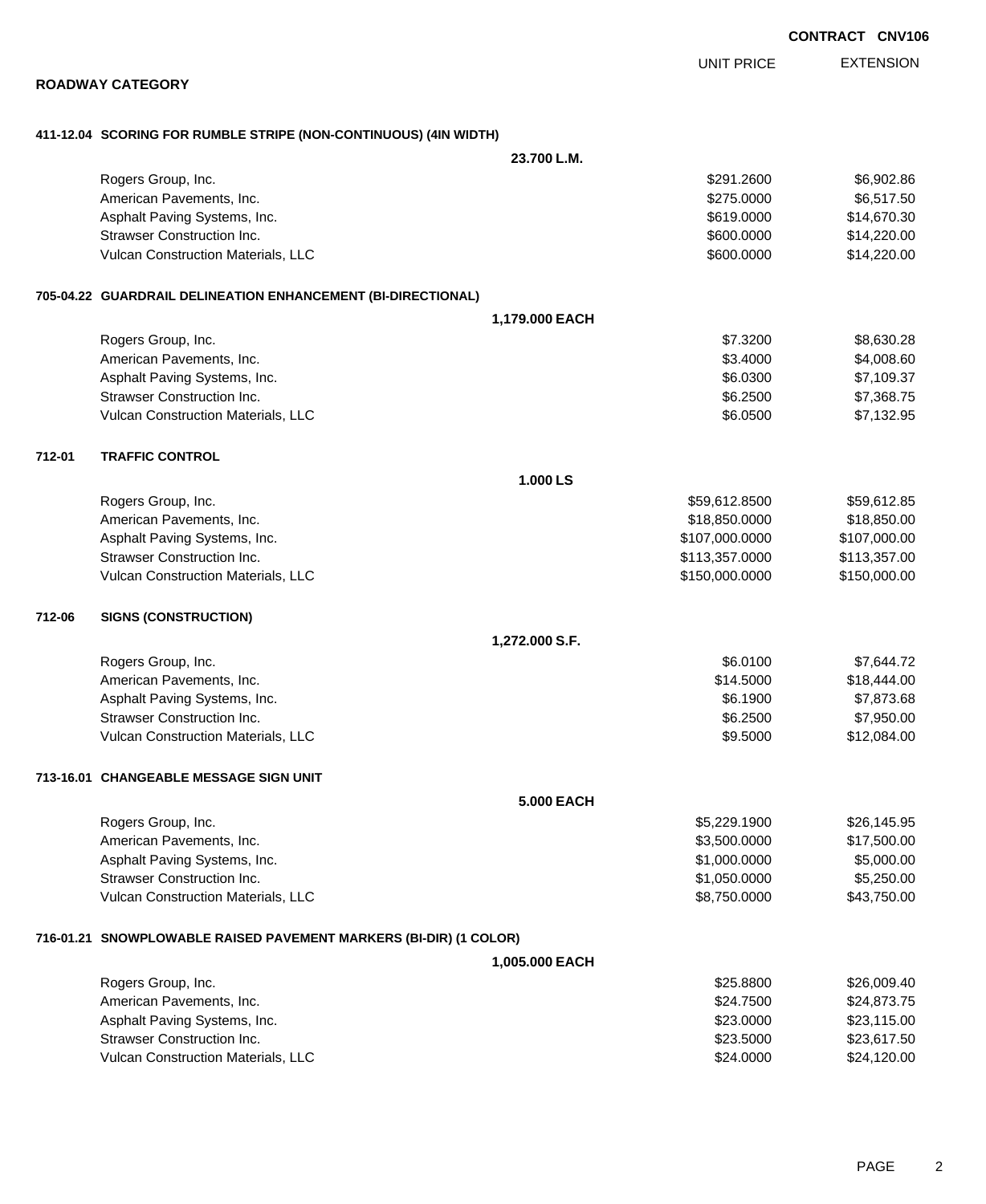EXTENSION UNIT PRICE **716-01.22 SNOWPLOWABLE RAISED PAVMENT MARKERS (MONO-DIR)(1 COLOR) 10.000 EACH** Rogers Group, Inc. \$258.900 \$258.900 \$258.900 \$258.900 \$258.900 \$258.900 \$258.900 \$258.900 \$258.900 \$258.90 American Pavements, Inc. 6. The Second State of the Second State of the Second State of Second State State State State State State State State State State State State State State State State State State State State State S Asphalt Paving Systems, Inc. 6230.000 \$230.000 \$230.000 \$23.000 \$230.00 Strawser Construction Inc. 6235.00 Vulcan Construction Materials, LLC 6240.00 \$240.00 \$240.00 \$240.00 **716-01.30 REMOVAL OF SNOWPLOWABLE REFLECTIVE MARKER 1,015.000 EACH** Rogers Group, Inc. \$3.684.45 American Pavements, Inc. 6. 2012 12:30 12:30 12:30 12:30 12:30 13:30 14:30 14:30 14:30 14:30 14:30 14:30 14:30 Asphalt Paving Systems, Inc. 6. 2016 19:30 19:30 19:30 19:30 19:30 19:30 19:30 19:30 19:30 19:30 19:30 19:30 1 Strawser Construction Inc. 6. The Strawser Construction Inc. 6. The Strawser Construction Inc. 6. Strawser Construction Inc. Vulcan Construction Materials, LLC 67,105.00 \$7,105.00 **716-02.04 PLASTIC PAVEMENT MARKING(CHANNELIZATION STRIPING) 29.000 S.Y.** Rogers Group, Inc. \$25.1100 \$728.19 American Pavements, Inc. 6696.00 \$696.00 \$696.00 \$696.00 Asphalt Paving Systems, Inc. 6. The Second Second Second Second Second Second Second Second Second Seconds Second Seconds Seconds Seconds Seconds Seconds Seconds Seconds Seconds Seconds Seconds Seconds Seconds Seconds Seco Strawser Construction Inc. 6609.00 Vulcan Construction Materials, LLC 6. The Construction Materials, LLC 6. The Construction Materials, LLC 6. The Construction of the S580.000 \$580.000 \$580.00 **716-02.05 PLASTIC PAVEMENT MARKING (STOP LINE) 1,028.000 L.F.** Rogers Group, Inc. \$9.673.48 American Pavements, Inc. 68.252.00 Asphalt Paving Systems, Inc. 6. 2012 12:30 12:30 12:30 12:30 12:30 12:30 12:30 12:30 12:30 12:30 12:30 12:30 1 Strawser Construction Inc. **6.6000 \$9.766.00** \$9.766.00 Vulcan Construction Materials, LLC 60000 \$10,280.00 **716-02.06 PLASTIC PAVEMENT MARKING (TURN LANE ARROW) 2.000 EACH** Rogers Group, Inc. \$313.74 American Pavements, Inc. 6300.00 \$300.00 \$300.00 \$300.00 Asphalt Paving Systems, Inc. 6310.00 \$315.000 \$310.00 Strawser Construction Inc. 6300.00 Vulcan Construction Materials, LLC 60000 \$300.00 **716-03.03 PLASTIC WORD PAVEMENT MARKING (STOP AHEAD) 5.000 EACH** Rogers Group, Inc. \$3,268.25 (\$3,268.25) \$653.6500 \$3,268.25 American Pavements, Inc. 6625.000 \$3,125.00 Asphalt Paving Systems, Inc. 6. The Contract of the Contract of the State of the State of State of the State of State of State of the State of State of State of State of the State of State of State of State of State of Sta

Strawser Construction Inc. **62,375.00** \$2,375.00 Vulcan Construction Materials, LLC 60000 \$2,250.000 \$2,250.000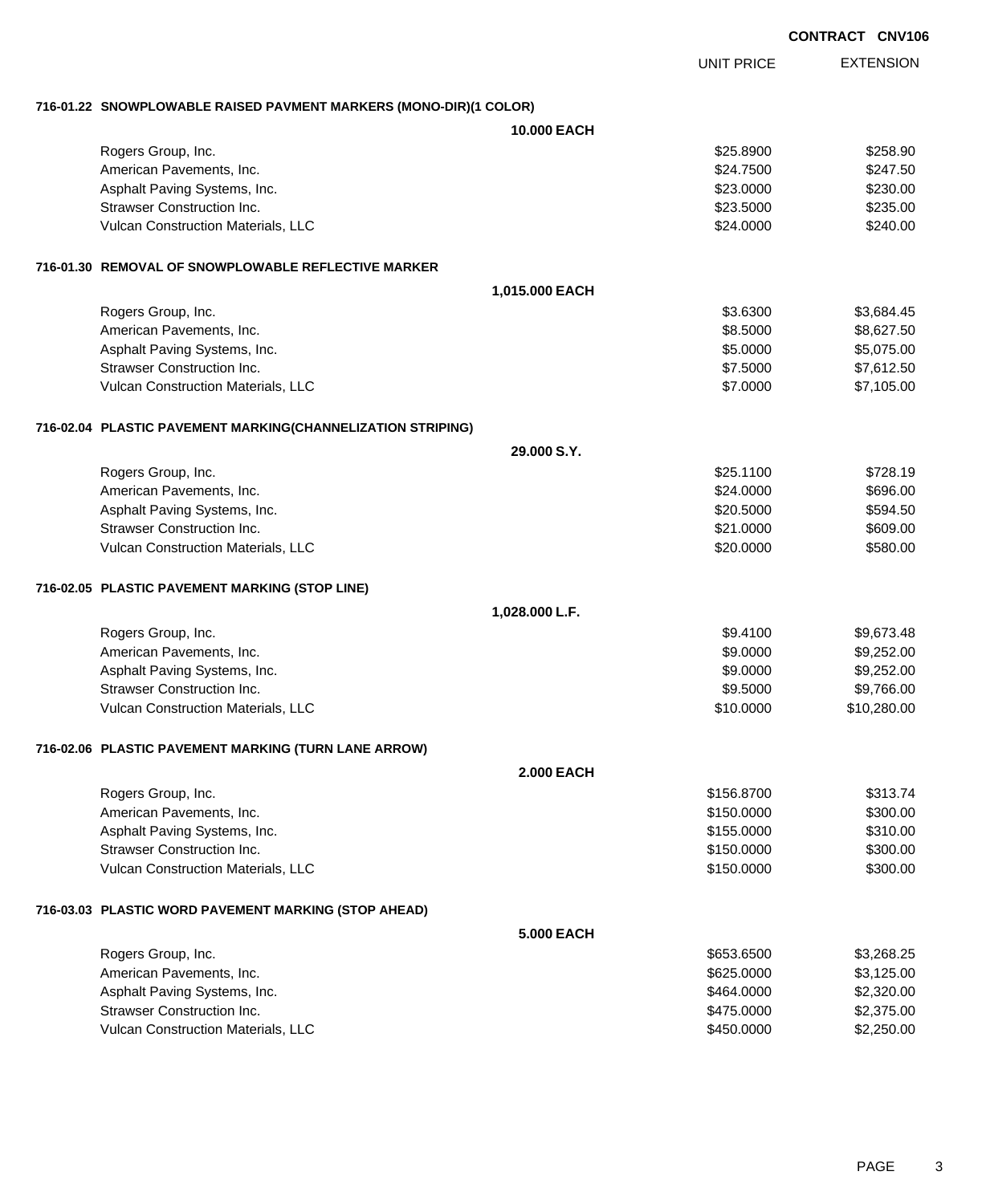|                                                                 |              |                   | <b>CONTRACT CNV106</b> |
|-----------------------------------------------------------------|--------------|-------------------|------------------------|
|                                                                 |              | <b>UNIT PRICE</b> | <b>EXTENSION</b>       |
| 716-04.12 PLASTIC PAVEMENT MARKING (YIELD LINE)                 |              |                   |                        |
|                                                                 | 27.000 S.F.  |                   |                        |
| Rogers Group, Inc.                                              |              | \$15.6800         | \$423.36               |
| American Pavements, Inc.                                        |              | \$15.0000         | \$405.00               |
| Asphalt Paving Systems, Inc.                                    |              | \$10.3000         | \$278.10               |
| <b>Strawser Construction Inc.</b>                               |              | \$10.2500         | \$276.75               |
| Vulcan Construction Materials, LLC                              |              | \$10.0000         | \$270.00               |
| 716-04.16 PLASTIC PAVEMENT MARKING (NOISE STRIP)                |              |                   |                        |
|                                                                 | 768.000 L.F. |                   |                        |
| Rogers Group, Inc.                                              |              | \$4.4400          | \$3,409.92             |
| American Pavements, Inc.                                        |              | \$4.2500          | \$3,264.00             |
| Asphalt Paving Systems, Inc.                                    |              | \$8.0000          | \$6,144.00             |
| Strawser Construction Inc.                                      |              | \$8.1500          | \$6,259.20             |
| Vulcan Construction Materials, LLC                              |              | \$10.0000         | \$7,680.00             |
| 716-05.20 PAINTED PAVEMENT MARKING (6" LINE)                    |              |                   |                        |
|                                                                 | 29.800 L.M.  |                   |                        |
| Rogers Group, Inc.                                              |              | \$705.9400        | \$21,037.01            |
| American Pavements, Inc.                                        |              | \$675.0000        | \$20,115.00            |
| Asphalt Paving Systems, Inc.                                    |              | \$600.0000        | \$17,880.00            |
| <b>Strawser Construction Inc.</b>                               |              | \$650.0000        | \$19,370.00            |
| Vulcan Construction Materials, LLC                              |              | \$675.0000        | \$20,115.00            |
| 716-08.20 REMOVAL OF PAVEMENT MARKING (LINE)                    |              |                   |                        |
|                                                                 | 59.400 L.M.  |                   |                        |
| Rogers Group, Inc.                                              |              | \$374.5800        | \$22,250.05            |
| American Pavements, Inc.                                        |              | \$1,425.0000      | \$84,645.00            |
| Asphalt Paving Systems, Inc.                                    |              | \$1,000.0000      | \$59,400.00            |
| Strawser Construction Inc.                                      |              | \$1,400.0000      | \$83,160.00            |
| Vulcan Construction Materials, LLC                              |              | \$1,375.0000      | \$81,675.00            |
| 716-12.02 ENHANCED FLATLINE THERMO PVMT MRKNG (6IN LINE)        |              |                   |                        |
|                                                                 | 59.000 L.M.  |                   |                        |
| Rogers Group, Inc.                                              |              | \$4,052.6100      | \$239,103.99           |
| American Pavements, Inc.                                        |              | \$3,875.0000      | \$228,625.00           |
| Asphalt Paving Systems, Inc.                                    |              | \$3,950.0000      | \$233,050.00           |
| <b>Strawser Construction Inc.</b>                               |              | \$4,000.0000      | \$236,000.00           |
| Vulcan Construction Materials, LLC                              |              | \$4,400.0000      | \$259,600.00           |
| 716-12.05 ENHANCED FLATLINE THERMO PVMT MRKNG (6IN DOTTED LINE) |              |                   |                        |
|                                                                 | 500.000 L.F. |                   |                        |
| Rogers Group, Inc.                                              |              | \$0.9400          | \$470.00               |
| American Pavements, Inc.                                        |              | \$0.9000          | \$450.00               |
| Asphalt Paving Systems, Inc.                                    |              | \$1.0300          | \$515.00               |
| <b>Strawser Construction Inc.</b>                               |              | \$1.0000          | \$500.00               |

Vulcan Construction Materials, LLC 60000 \$500.00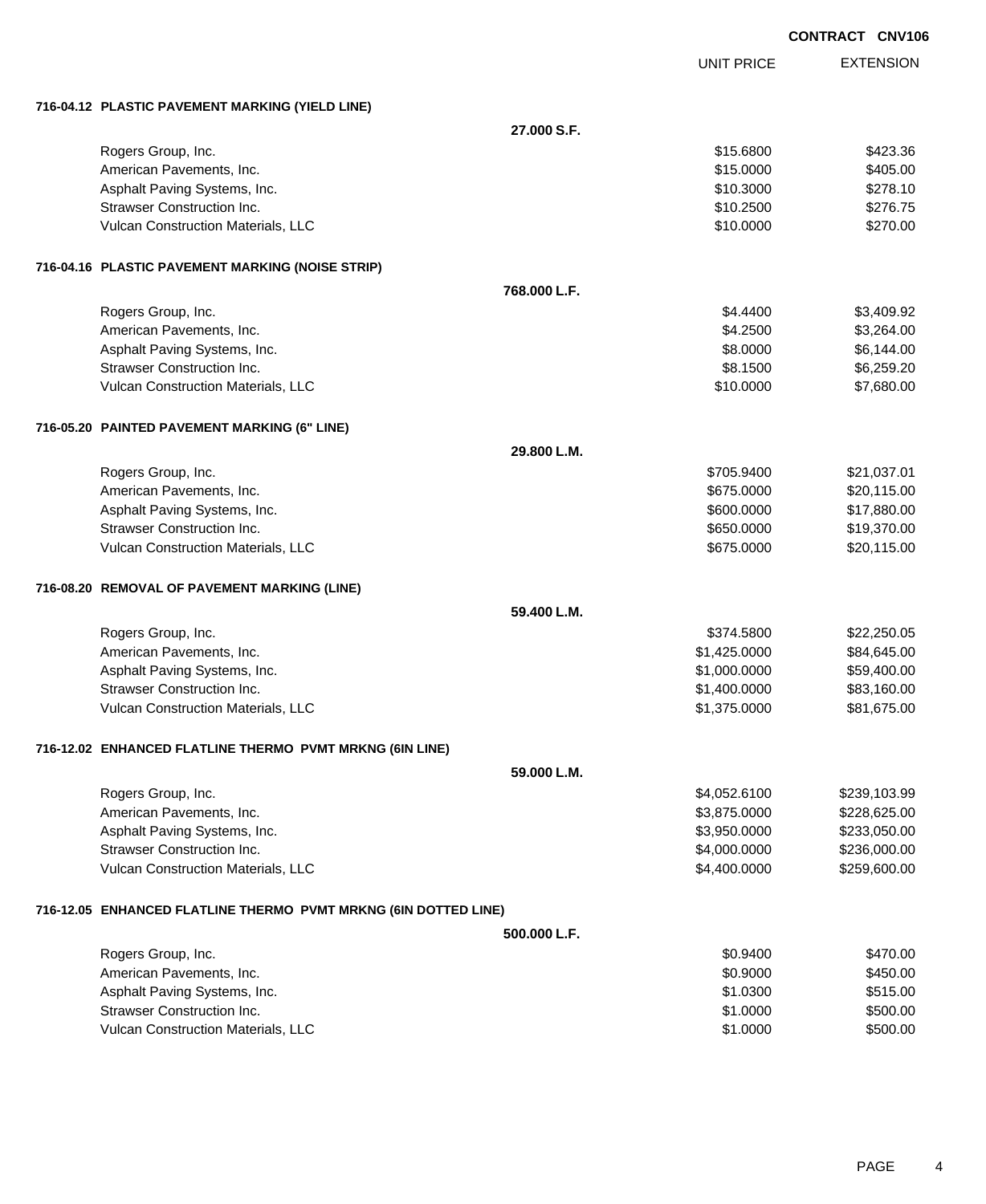EXTENSION UNIT PRICE

## **717-01 MOBILIZATION**

| Rogers Group, Inc.                        | \$31,115.6700  | \$31,115.67  |
|-------------------------------------------|----------------|--------------|
| American Pavements, Inc.                  | \$41.025.0000  | \$41,025.00  |
| Asphalt Paving Systems, Inc.              | \$25,000,0000  | \$25,000.00  |
| Strawser Construction Inc.                | \$95,950,0000  | \$95,950.00  |
| <b>Vulcan Construction Materials, LLC</b> | \$150,000.0000 | \$150,000,00 |

**1.000 LS**

| \$31.115.6700  | \$31,115.67  |
|----------------|--------------|
| \$41.025.0000  | \$41.025.00  |
| \$25,000,0000  | \$25,000,00  |
| \$95,950.0000  | \$95.950.00  |
| \$150,000.0000 | \$150,000.00 |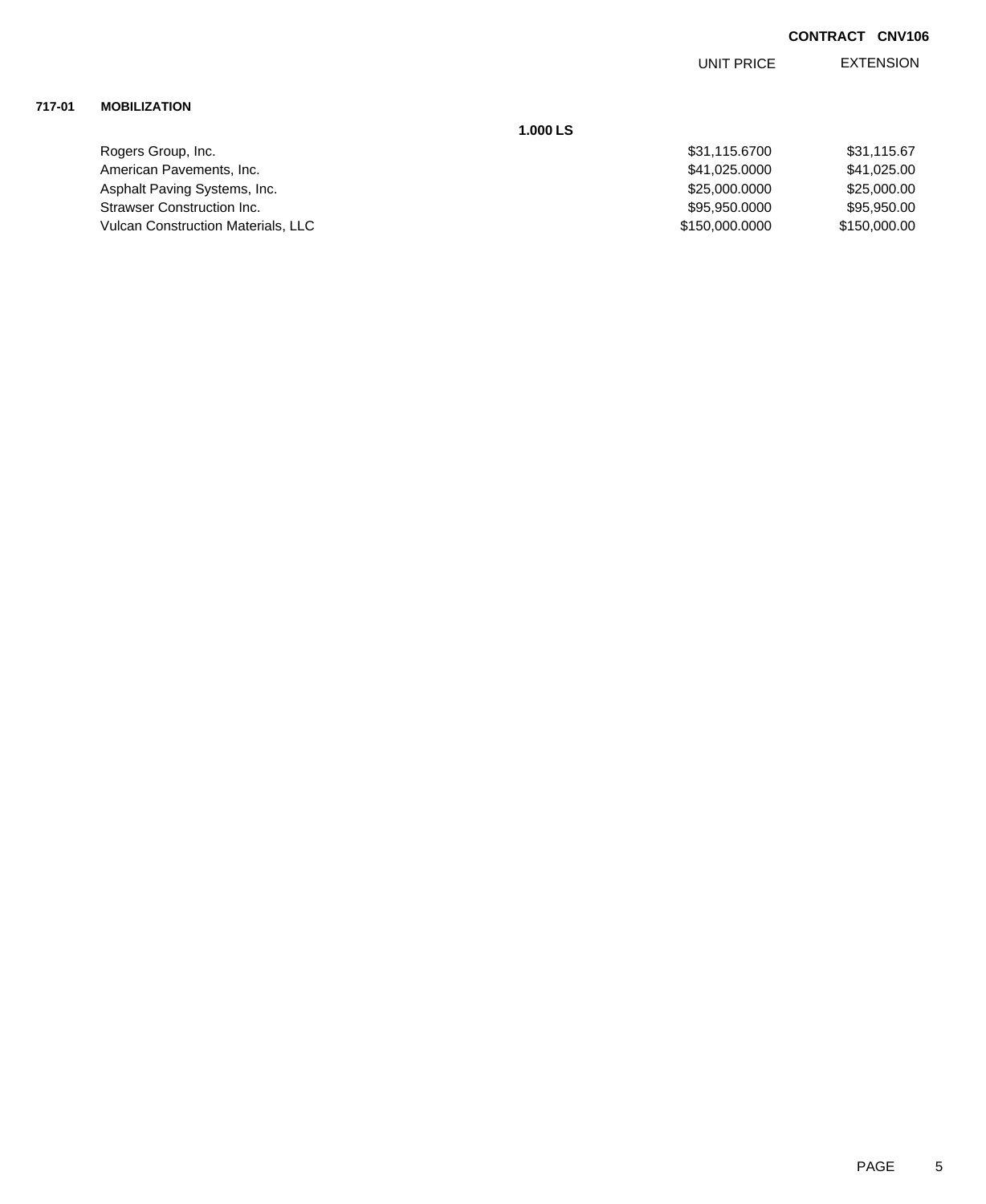|                                                                         |                   | CONTRACT CNV10                                             |
|-------------------------------------------------------------------------|-------------------|------------------------------------------------------------|
|                                                                         |                   | <b>EXTENSION</b><br><b>UNIT PRICE</b>                      |
| <b>BRIDGE CATEGORY</b>                                                  |                   |                                                            |
| 604-10.50 BRIDGE DECK REPAIRS (PARTIAL DEPTH OF SLAB)                   |                   |                                                            |
|                                                                         | 36.000 S.Y.       |                                                            |
| Rogers Group, Inc.                                                      |                   | \$313.7500<br>\$11,295.00                                  |
| American Pavements, Inc.                                                |                   | \$535.0000<br>\$19,260.00                                  |
| Asphalt Paving Systems, Inc.                                            |                   | \$13,545.00<br>\$376.2500                                  |
| <b>Strawser Construction Inc.</b>                                       |                   | \$9,000.00<br>\$250.0000                                   |
| Vulcan Construction Materials, LLC                                      |                   | \$10,800.00<br>\$300.0000                                  |
| 617-04.01 TYPE 1 THIN EPOXY OVERLAY (EPOXY-URETHANE)                    |                   |                                                            |
|                                                                         | 1,416.000 S.Y.    |                                                            |
| Rogers Group, Inc.                                                      |                   | \$42.8800<br>\$60,718.08                                   |
| American Pavements, Inc.                                                |                   | \$48.6700<br>\$68,916.72                                   |
| Asphalt Paving Systems, Inc.                                            |                   | \$55.6700<br>\$78,828.72                                   |
| <b>Strawser Construction Inc.</b>                                       |                   | \$52.0000<br>\$73,632.00                                   |
| Vulcan Construction Materials, LLC                                      |                   | \$45.0000<br>\$63,720.00                                   |
| 705-08.11 PORTABLE IMPACT ATTENUATOR NCHRP350 TL-3                      |                   |                                                            |
|                                                                         | <b>2.000 EACH</b> |                                                            |
| Rogers Group, Inc.                                                      |                   | \$5,229.18<br>\$2,614.5900                                 |
| American Pavements, Inc.                                                |                   | \$14,000.00<br>\$7,000.0000                                |
| Asphalt Paving Systems, Inc.                                            |                   | \$9,910.00<br>\$4,955.0000                                 |
| <b>Strawser Construction Inc.</b><br>Vulcan Construction Materials, LLC |                   | \$13,000.00<br>\$6,500.0000<br>\$6,500.0000<br>\$13,000.00 |
|                                                                         |                   |                                                            |
| 712-02.02 INTERCONNECTED PORTABLE BARRIER RAIL                          | 720.000 L.F.      |                                                            |
| Rogers Group, Inc.                                                      |                   | \$25.2500<br>\$18,180.00                                   |
| American Pavements, Inc.                                                |                   | \$36.0000<br>\$25,920.00                                   |
| Asphalt Paving Systems, Inc.                                            |                   | \$50.0000<br>\$36,000.00                                   |
| <b>Strawser Construction Inc.</b>                                       |                   | \$53.0000<br>\$38,160.00                                   |
| Vulcan Construction Materials, LLC                                      |                   | \$38.0000<br>\$27,360.00                                   |
| 712-04.01 FLEXIBLE DRUMS (CHANNELIZING)                                 |                   |                                                            |
|                                                                         | 30.000 EACH       |                                                            |
| Rogers Group, Inc.                                                      |                   | \$31.3800<br>\$941.40                                      |
| American Pavements, Inc.                                                |                   | \$31.0000<br>\$930.00                                      |
| Asphalt Paving Systems, Inc.                                            |                   | \$26.8000<br>\$804.00                                      |
| <b>Strawser Construction Inc.</b>                                       |                   | \$42.0000<br>\$1,260.00                                    |
| Vulcan Construction Materials, LLC                                      |                   | \$38.0000<br>\$1,140.00                                    |
| 712-04.50 BARRIER RAIL DELINEATOR                                       |                   |                                                            |
|                                                                         | 36.000 EACH       |                                                            |
| Rogers Group, Inc.                                                      |                   | \$9.4100<br>\$338.76                                       |
| American Pavements, Inc.                                                |                   | \$15.0000<br>\$540.00                                      |
| Asphalt Paving Systems, Inc.                                            |                   | \$12.5000<br>\$450.00                                      |
| <b>Strawser Construction Inc.</b>                                       |                   | \$15.5000<br>\$558.00                                      |
| Vulcan Construction Materials, LLC                                      |                   | \$20.0000<br>\$720.00                                      |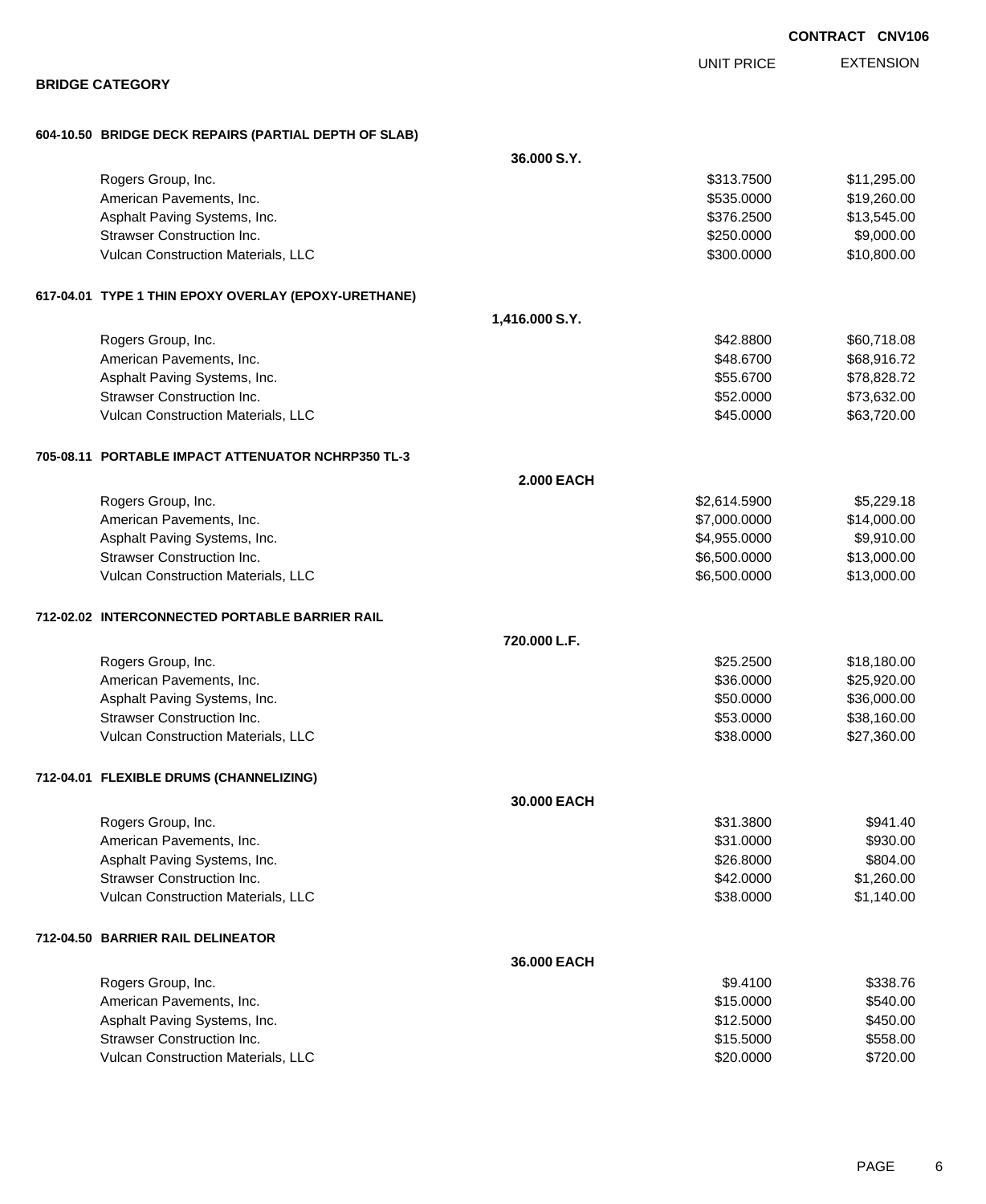|        |                                                  |                   |                   | <b>CONTRACT CNV106</b> |
|--------|--------------------------------------------------|-------------------|-------------------|------------------------|
|        |                                                  |                   | <b>UNIT PRICE</b> | <b>EXTENSION</b>       |
| 712-06 | <b>SIGNS (CONSTRUCTION)</b>                      |                   |                   |                        |
|        |                                                  | 153.500 S.F.      |                   |                        |
|        | Rogers Group, Inc.                               |                   | \$6.0100          | \$922.54               |
|        | American Pavements, Inc.                         |                   | \$14.5000         | \$2,225.75             |
|        | Asphalt Paving Systems, Inc.                     |                   | \$6.1900          | \$950.17               |
|        | <b>Strawser Construction Inc.</b>                |                   | \$15.5000         | \$2,379.25             |
|        | Vulcan Construction Materials, LLC               |                   | \$9.5000          | \$1,458.25             |
|        | 712-09.01 REMOVABLE PAVEMENT MARKING LINE        |                   |                   |                        |
|        |                                                  | 3,000.000 L.F.    |                   |                        |
|        | Rogers Group, Inc.                               |                   | \$2.0800          | \$6,240.00             |
|        | American Pavements, Inc.                         |                   | \$2.5500          | \$7,650.00             |
|        | Asphalt Paving Systems, Inc.                     |                   | \$2.1600          | \$6,480.00             |
|        | <b>Strawser Construction Inc.</b>                |                   | \$4.5000          | \$13,500.00            |
|        | Vulcan Construction Materials, LLC               |                   | \$4.0000          | \$12,000.00            |
|        | 712-09.04 REMOVABLE PAVEMENT MARKING (STOP LINE) |                   |                   |                        |
|        |                                                  | 30.000 L.F.       |                   |                        |
|        | Rogers Group, Inc.                               |                   | \$20.7900         | \$623.70               |
|        | American Pavements, Inc.                         |                   | \$24.0000         | \$720.00               |
|        | Asphalt Paving Systems, Inc.                     |                   | \$20.5000         | \$615.00               |
|        | <b>Strawser Construction Inc.</b>                |                   | \$25.0000         | \$750.00               |
|        | Vulcan Construction Materials, LLC               |                   | \$25.0000         | \$750.00               |
| 730-40 | TEMPORARY TRAFFIC SIGNAL SYSTEM                  |                   |                   |                        |
|        |                                                  | <b>1.000 EACH</b> |                   |                        |
|        | Rogers Group, Inc.                               |                   | \$18,302.1900     | \$18,302.19            |
|        | American Pavements, Inc.                         |                   | \$20,000.0000     | \$20,000.00            |
|        | Asphalt Paving Systems, Inc.                     |                   | \$6,000.0000      | \$6,000.00             |
|        | <b>Strawser Construction Inc.</b>                |                   | \$45,000.0000     | \$45,000.00            |
|        | Vulcan Construction Materials, LLC               |                   | \$14,000.0000     | \$14,000.00            |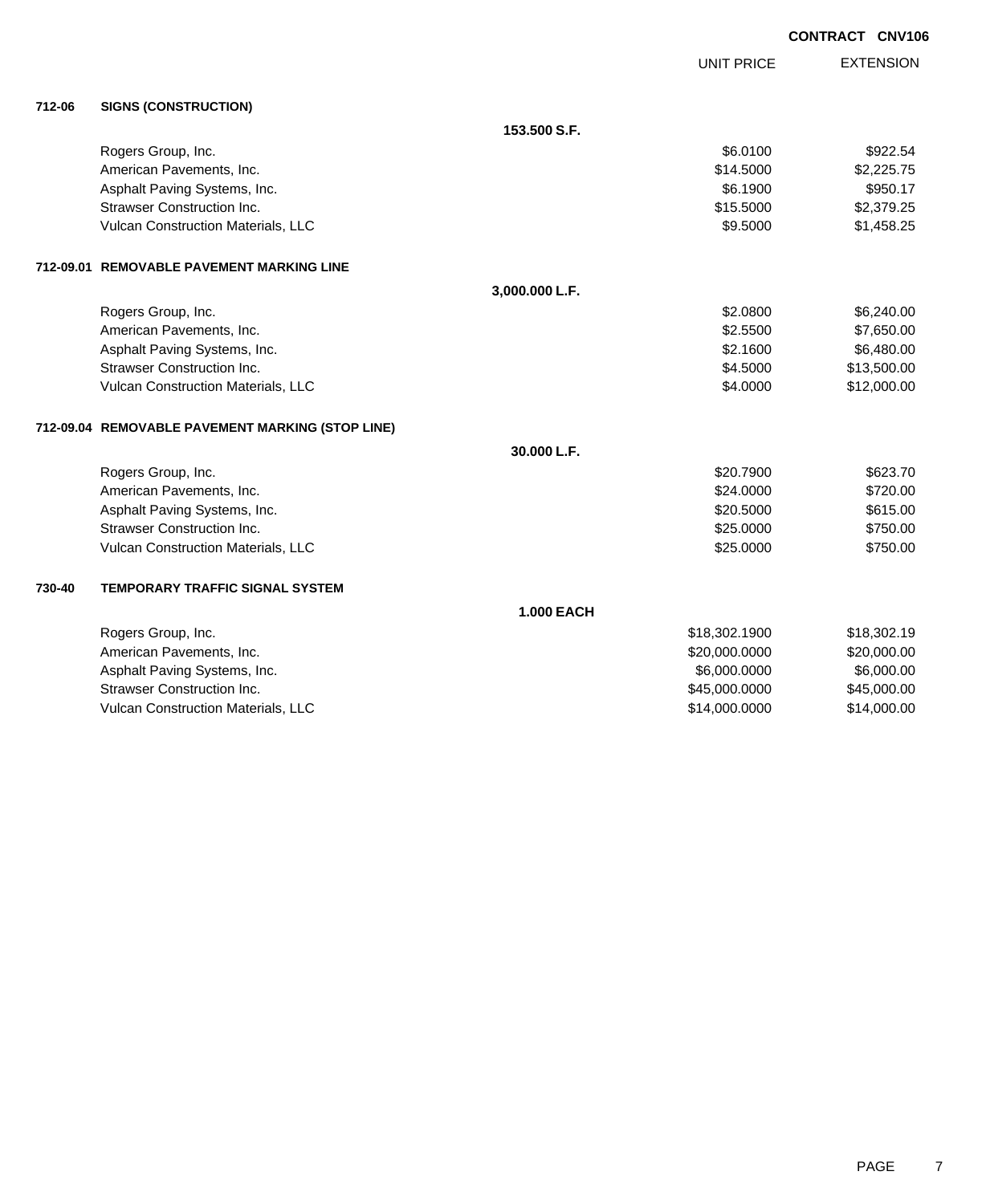EXTENSION UNIT PRICE

### **ROADWAY ALTERNATE AA1 CATEGORY**

### **403-01.01 BITUMINOUS MATERIAL FOR TACK COAT (MICRO-SURFACING)**

|                                           | <b>29,200 TON</b> |            |              |
|-------------------------------------------|-------------------|------------|--------------|
| American Pavements, Inc.                  |                   | \$390,0000 | \$11,388.00  |
| Asphalt Paving Systems, Inc.              |                   | \$466.0000 | \$13,607.20  |
| Strawser Construction Inc.                |                   | \$500,0000 | \$14,600.00  |
| Rogers Group, Inc.                        |                   |            |              |
| <b>Vulcan Construction Materials, LLC</b> |                   |            |              |
| 414-03.03 MICRO SURFACING                 |                   |            |              |
|                                           | 205,749.000 S.Y.  |            |              |
| American Pavements, Inc.                  |                   | \$3,0000   | \$617,247.00 |
| Asphalt Paving Systems, Inc.              |                   | \$3,4900   | \$718,064.01 |
| Strawser Construction Inc.                |                   | \$3.5100   | \$722,178.99 |
| Rogers Group, Inc.                        |                   |            |              |
| <b>Vulcan Construction Materials, LLC</b> |                   |            |              |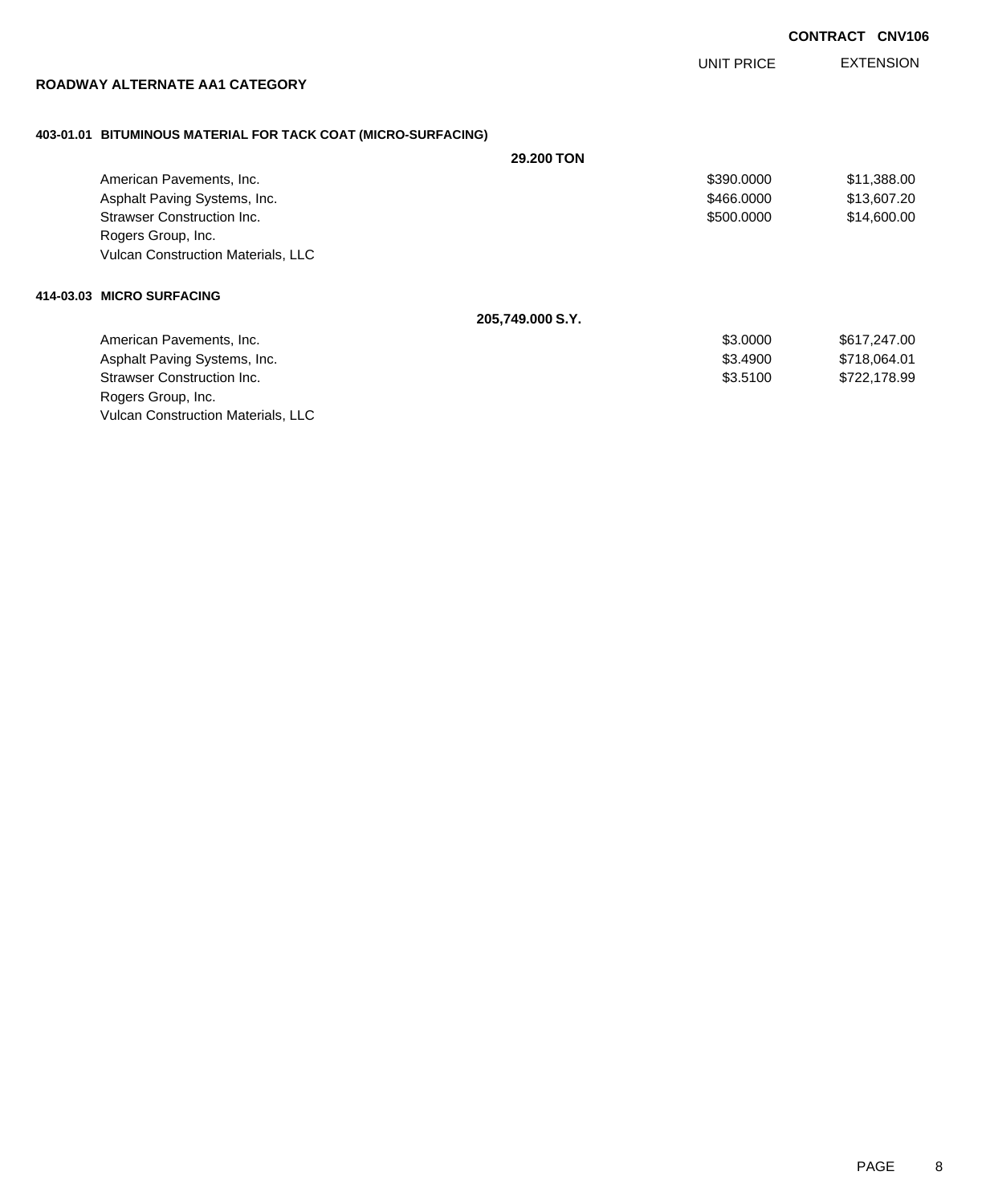EXTENSION **CONTRACT CNV106** UNIT PRICE **ROADWAY ALTERNATE AA2 CATEGORY 403-01 BITUMINOUS MATERIAL FOR TACK COAT (TC) 67.500 TON** Rogers Group, Inc. \$1,445.80 Vulcan Construction Materials, LLC 600000 \$60,750.00 American Pavements, Inc. Asphalt Paving Systems, Inc. Strawser Construction Inc. **411-03.05 ACS MIX(PG64-22) THIN LIFT ASPHALT 205,749.000 S.Y.** Rogers Group, Inc. \$2.7800 \$571,982.22 Vulcan Construction Materials, LLC 600 \$1,183,056.75 American Pavements, Inc.

Asphalt Paving Systems, Inc. Strawser Construction Inc.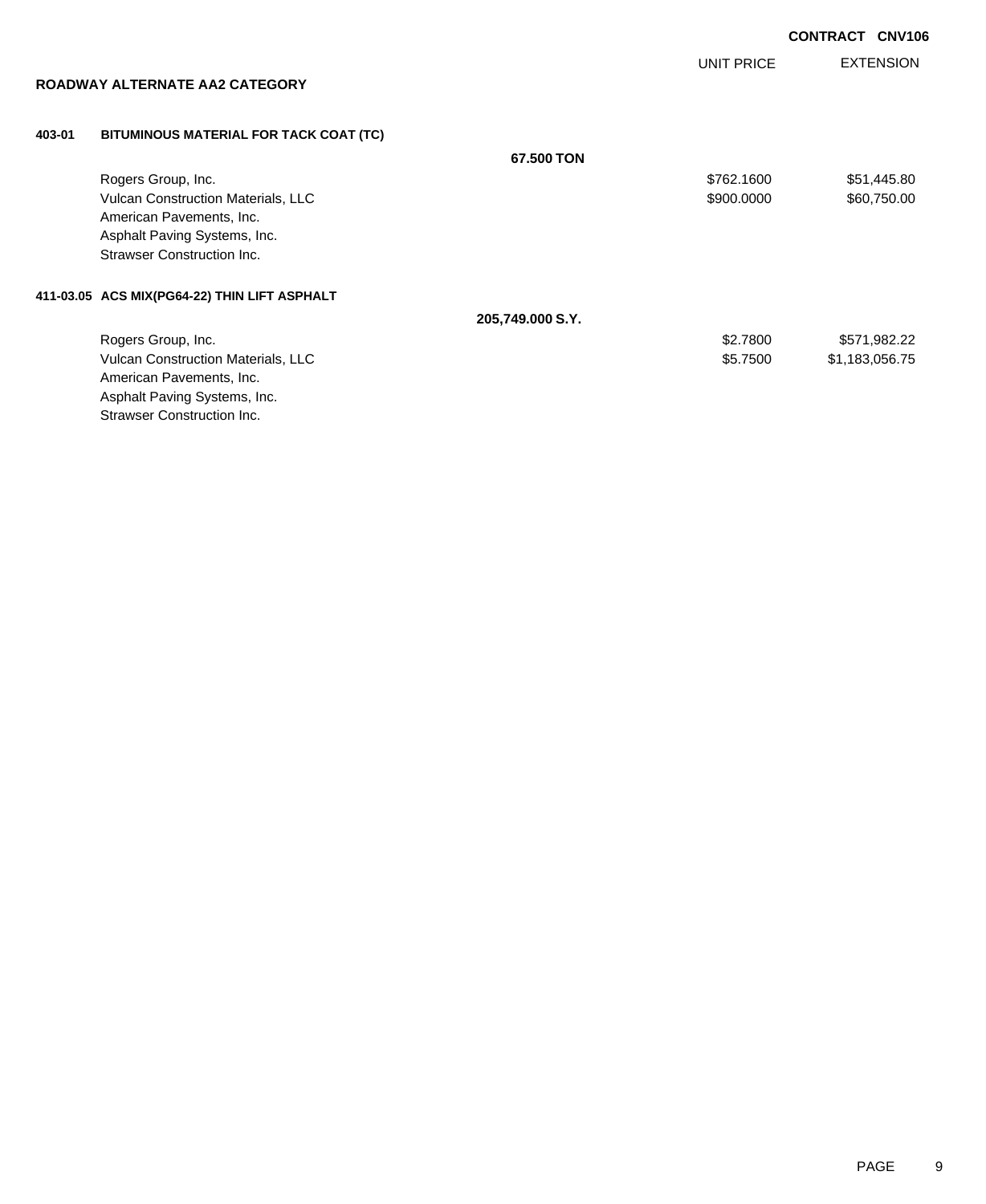### **SUB-TOTAL ROADWAY**

| Rogers Group, Inc.                 | \$470,683.07   |
|------------------------------------|----------------|
| American Pavements, Inc.           | \$490,970.85   |
| Asphalt Paving Systems, Inc.       | \$524,816.95   |
| Strawser Construction Inc.         | \$634,176.70   |
| Vulcan Construction Materials, LLC | \$791,901.95   |
| <b>SUB-TOTAL BRIDGE</b>            |                |
| Rogers Group, Inc.                 | \$122,790.85   |
| American Pavements, Inc.           | \$160,162.47   |
| Asphalt Paving Systems, Inc.       | \$153,582.89   |
| <b>Strawser Construction Inc.</b>  | \$197,239.25   |
| Vulcan Construction Materials, LLC | \$144,948.25   |
| SUB-TOTAL ROADWAY ALTERNATE AA1    |                |
| American Pavements, Inc.           | \$628,635.00   |
| Asphalt Paving Systems, Inc.       | \$731,671.21   |
| <b>Strawser Construction Inc.</b>  | \$736,778.99   |
| SUB-TOTAL ROADWAY ALTERNATE AA2    |                |
| Rogers Group, Inc.                 | \$623,428.02   |
| Vulcan Construction Materials, LLC | \$1,243,806.75 |
|                                    |                |
| <b>TOTAL CONTRACT</b>              |                |
| Rogers Group, Inc.                 | \$1,216,901.94 |
| American Pavements, Inc.           | \$1,279,768.32 |
| Asphalt Paving Systems, Inc.       | \$1,410,071.05 |
| <b>Strawser Construction Inc.</b>  | \$1,568,194.94 |
| Vulcan Construction Materials, LLC | \$2,180,656.95 |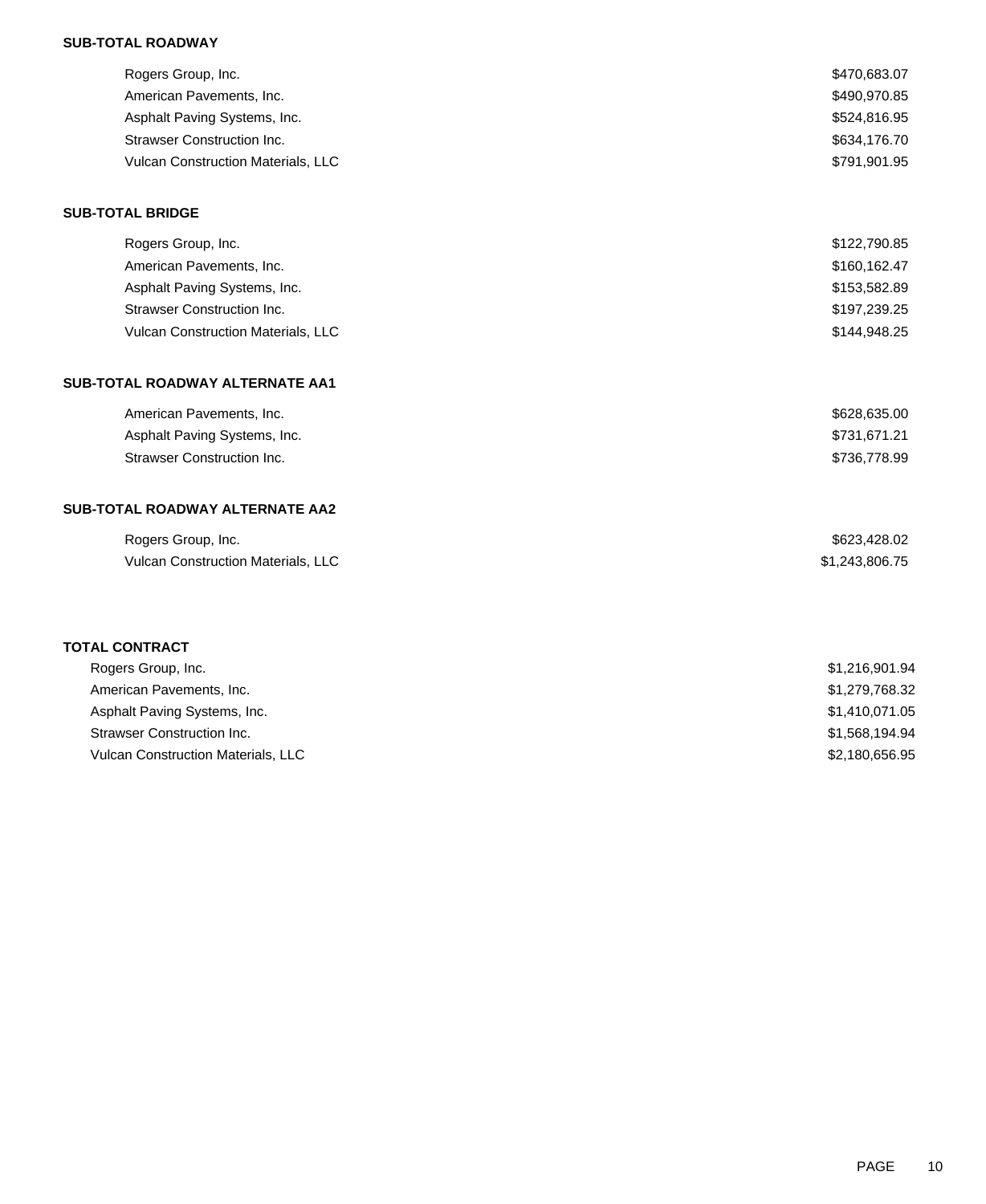# **DEPARTMENT OF TRANSPORTATION SUMMARY OF BIDS LETTING OF MARCH 26, 2021 STATE OF TENNESSEE**

RHEA COUNTY (Contract No. CNV099 Call 055)

DBE GOAL 7.00% THE RESURFACING ON S.R. 302 FROM S.R. 68 (L.M. 8.87) TO NEAR U.S. 27 (S.R. 29) (L.M. 12.20). PROJECT LENGTH - 3.330 MILES STP/HSIP-302(9),72017-3216-94,72017-8216-14 COMPLETION TIME - ON OR BEFORE SEPTEMBER 30, 2021

Rogers Group, Inc. 6644,055.85

TOTAL CONTRACT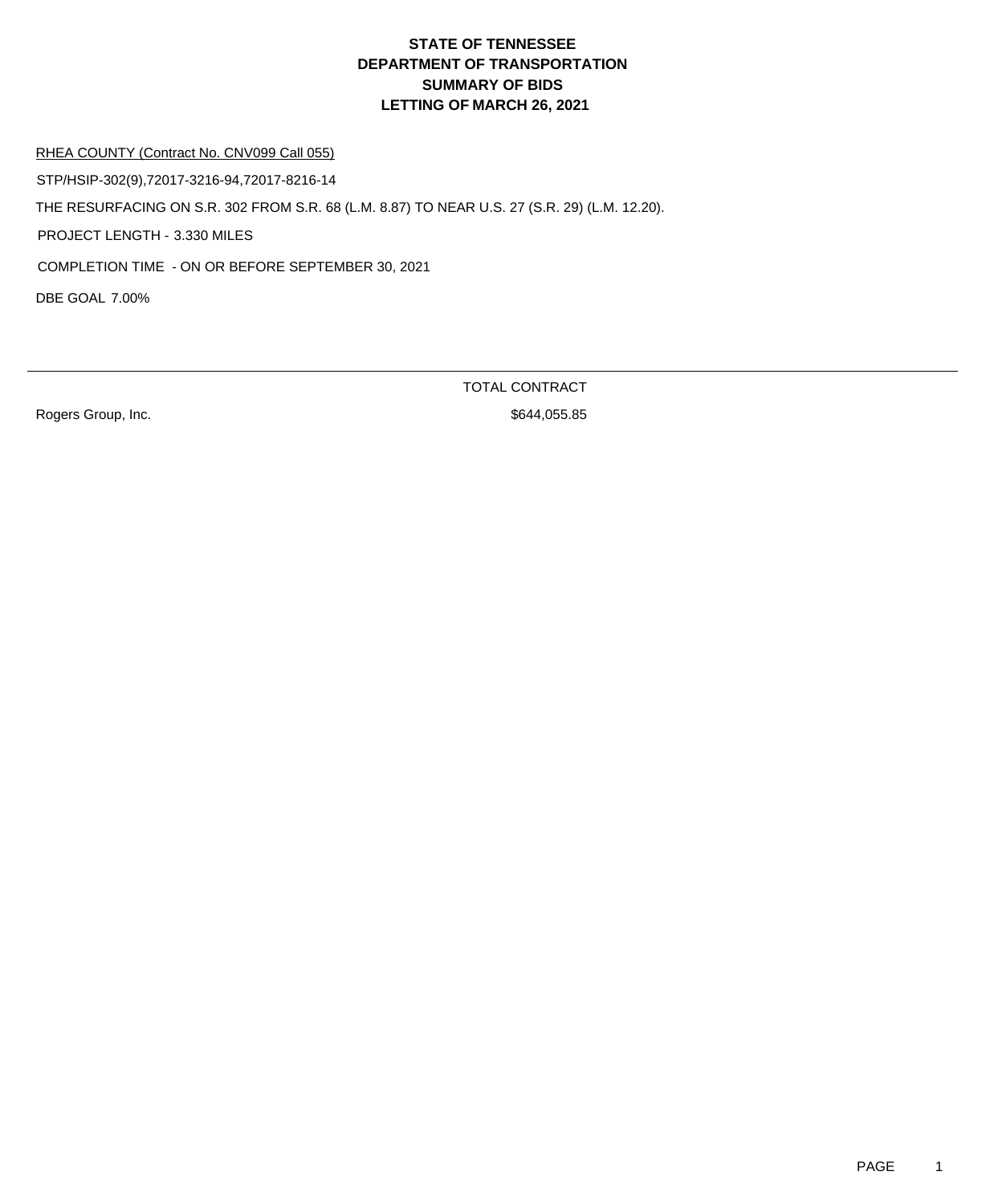**EXTENSION CONTRACT CNV099** UNIT PRICE **ROADWAY CATEGORY 303-01 MINERAL AGGREGATE, TYPE A BASE, GRADING D 353.000 TON** Rogers Group, Inc. \$65.0000 \$22,945.00 **403-01 BITUMINOUS MATERIAL FOR TACK COAT (TC) 24.000 TON** Rogers Group, Inc. \$800.0000 \$19,200.00 **411-01.10 ACS MIX(PG64-22) GRADING D 3,257.000 TON** Rogers Group, Inc. 6. 2012. The State of the State of the State of the State of State of State of State of State of State of State of State of State of State of State of State of State of State of State of State of State o **411-12.04 SCORING FOR RUMBLE STRIPE (NON-CONTINUOUS) (4IN WIDTH) 5.300 L.M.** Rogers Group, Inc. \$635.0000 \$3,365.50 **415-01.01 COLD PLANING BITUMINOUS PAVEMENT 2,597.000 TON** Rogers Group, Inc. \$23.5000 \$61,029.50 **705-02.10 GUARDRAIL TRANSITION 27IN TO 31IN 4.000 EACH** Rogers Group, Inc. \$160.0000 \$640.00 **705-04.10 EARTH PAD FOR GUARD RAIL END TREATMENT 4.000 EACH** Rogers Group, Inc. \$1,430.0000 \$5,720.00 **705-04.22 GUARDRAIL DELINEATION ENHANCEMENT (BI-DIRECTIONAL) 350.000 EACH** Rogers Group, Inc. \$1,855.00 \$1,855.00 \$1,855.00 \$1,855.00 \$1,855.00 \$1,855.00 \$1,855.00 \$1,855.00 \$1,855.00 \$1,855.00 \$1,855.00 \$1,855.00 \$1,855.00 \$1,855.00 \$1,855.00 \$1,855.00 \$1,855.00 \$1,855.00 \$1,855.00 \$1,855.00 \$1, **705-06.30 GR TERMINAL (ENERGY ABSORBING) MASH TL-2 4.000 EACH** Rogers Group, Inc. \$2,550.0000 \$10,200.00 **712-01 TRAFFIC CONTROL 1.000 LS** Rogers Group, Inc. \$24,000.000 \$24,000.000 \$24,000.000 \$24,000.000 \$24,000.000 \$24,000.00 **712-06 SIGNS (CONSTRUCTION) 648.000 S.F.** Rogers Group, Inc. \$4,179.60 **713-16.01 CHANGEABLE MESSAGE SIGN UNIT 4.000 EACH** Rogers Group, Inc. \$16,400.00 \$16,400.00 \$16,400.00 \$16,400.00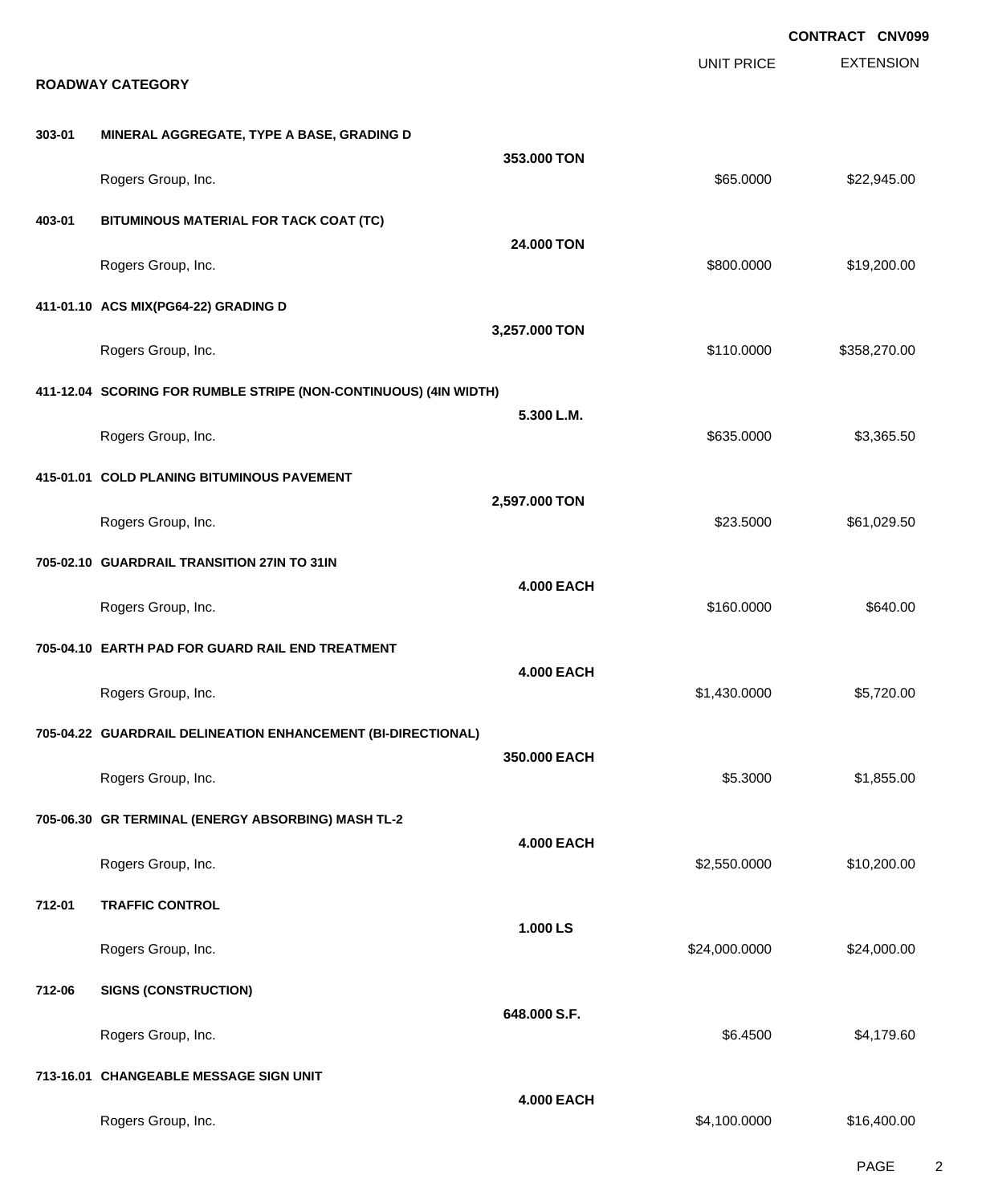|        |                                                                   |                   | UNIT PRICE    | <b>EXTENSION</b> |
|--------|-------------------------------------------------------------------|-------------------|---------------|------------------|
|        | 713-16.20 SIGNS (CHEVRON SIGN, (W1-8)                             |                   |               |                  |
|        | Rogers Group, Inc.                                                | 10.000 EACH       | \$6.4500      | \$64.50          |
|        | 716-01.21 SNOWPLOWABLE RAISED PAVEMENT MARKERS (BI-DIR) (1 COLOR) |                   |               |                  |
|        | Rogers Group, Inc.                                                | 220.000 EACH      | \$31.5500     | \$6,941.00       |
|        | 716-02.05 PLASTIC PAVEMENT MARKING (STOP LINE)                    |                   |               |                  |
|        | Rogers Group, Inc.                                                | 285.000 L.F.      | \$10.5500     | \$3,006.75       |
|        | 716-02.09 PLASTIC PAVEMENT MARKING (LONGITUDINAL CROSS-WALK)      |                   |               |                  |
|        | Rogers Group, Inc.                                                | 23.000 L.F.       | \$21.0000     | \$483.00         |
|        | 716-03.02 PLASTIC WORD PAVEMENT MARKING (RXR)                     |                   |               |                  |
|        | Rogers Group, Inc.                                                | <b>1.000 EACH</b> | \$475.0000    | \$475.00         |
|        | 716-05.20 PAINTED PAVEMENT MARKING (6" LINE)                      |                   |               |                  |
|        | Rogers Group, Inc.                                                | 20.000 L.M.       | \$685.0000    | \$13,700.00      |
|        | 716-12.02 ENHANCED FLATLINE THERMO PVMT MRKNG (6IN LINE)          |                   |               |                  |
|        | Rogers Group, Inc.                                                | 13.400 L.M.       | \$4,365.0000  | \$58,491.00      |
| 717-01 | <b>MOBILIZATION</b>                                               |                   |               |                  |
|        | Rogers Group, Inc.                                                | 1.000 LS          | \$33,090.0000 | \$33,090.00      |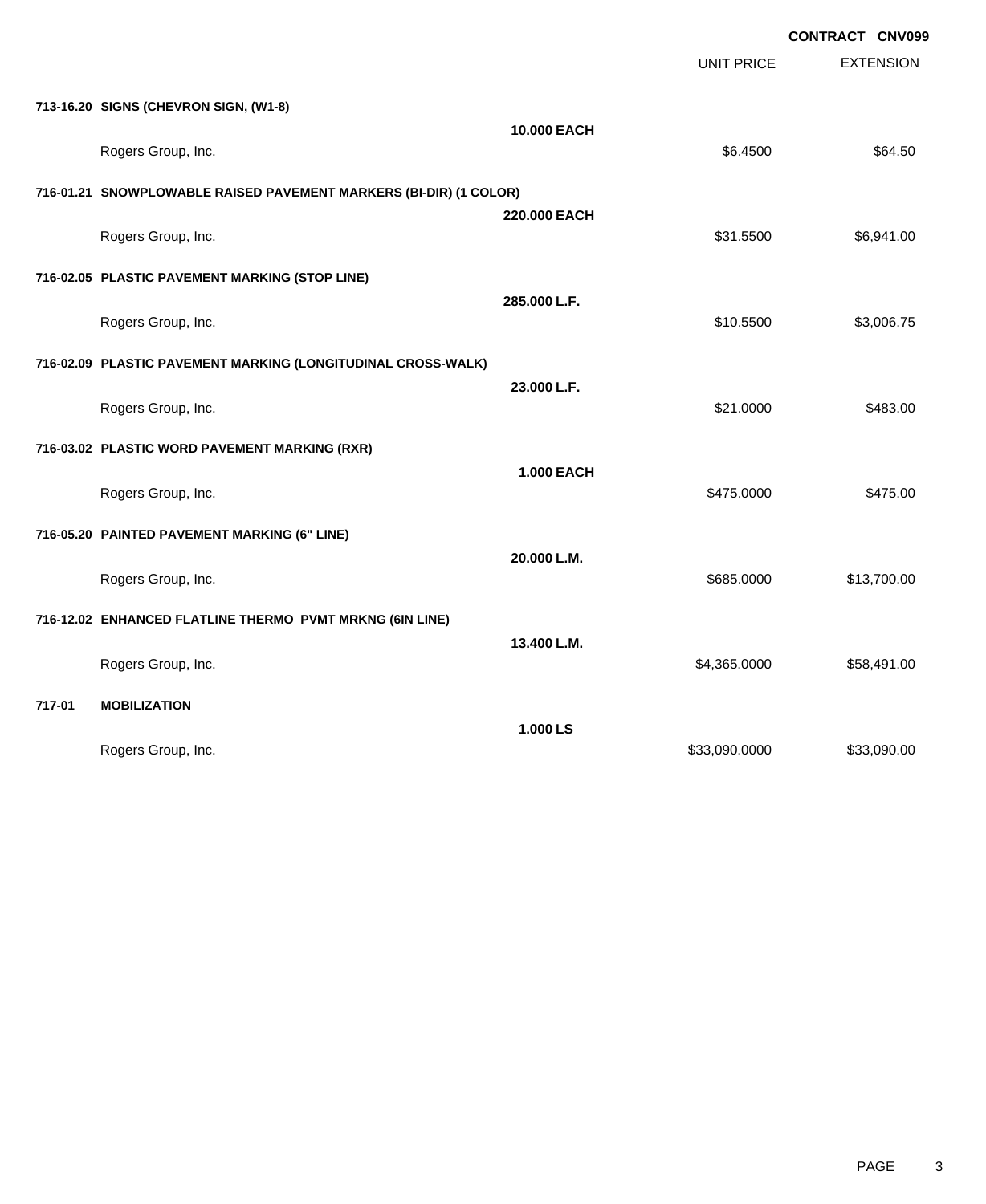Rogers Group, Inc. \$644,055.85

# **TOTAL CONTRACT**

Rogers Group, Inc. \$644,055.85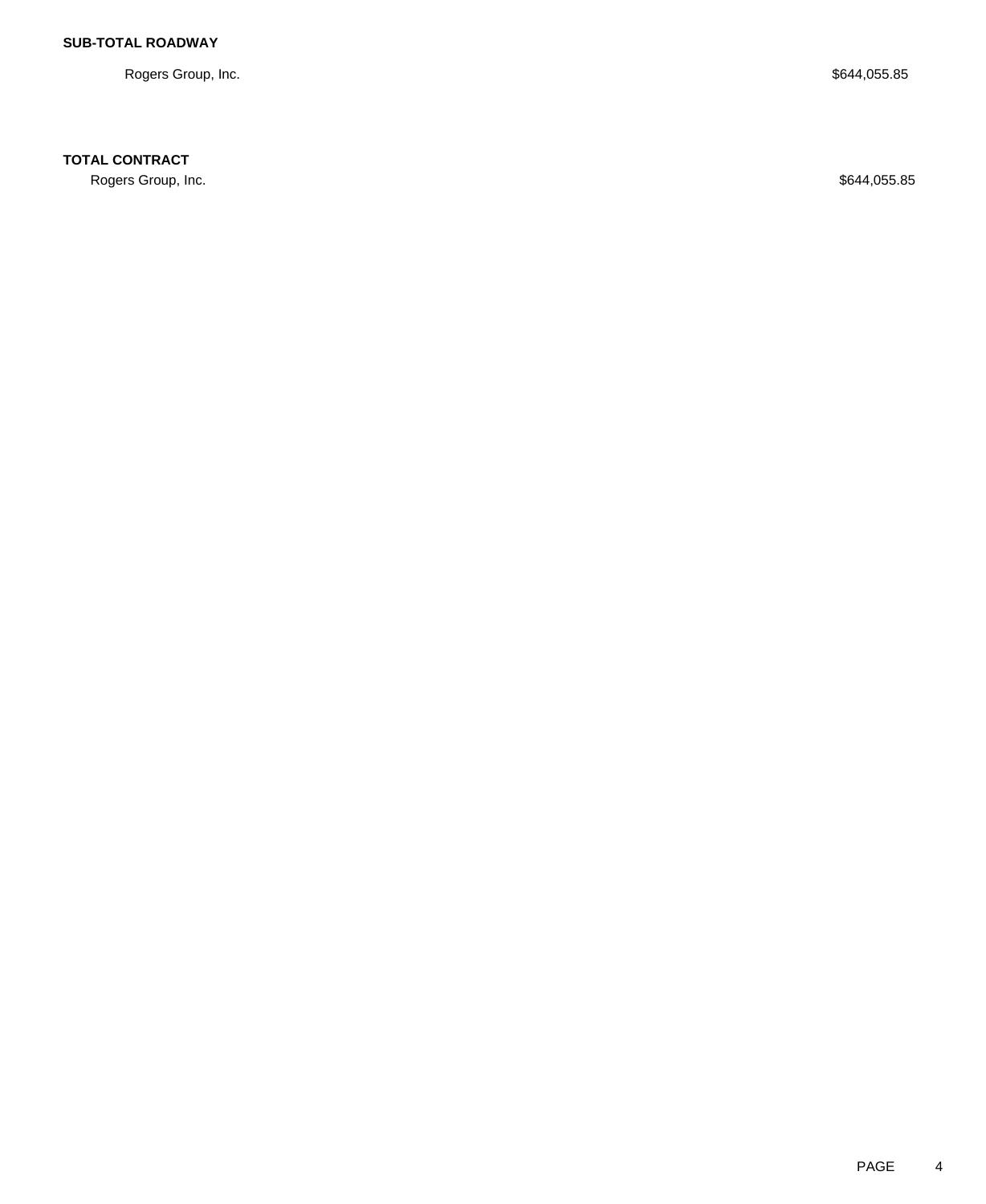# **DEPARTMENT OF TRANSPORTATION SUMMARY OF BIDS LETTING OF MARCH 26, 2021 STATE OF TENNESSEE**

#### ROANE COUNTY (Contract No. CNV131 Call 056)

73999-3612-04

THE CONSTRUCTION OF A TDOT MAINTENANCE BUILDING AT 1951 S ROANE STREET IN HARRIMAN.

PROJECT LENGTH - 0.0 MILES

COMPLETION TIME - ON OR BEFORE APRIL 30, 2022

|                                      | <b>TOTAL CONTRACT</b> |  |
|--------------------------------------|-----------------------|--|
| H & H Construction, Inc.             | \$534,489.90          |  |
| <b>Wilson Construction Group LLC</b> | \$687.254.00          |  |
| Southern Constructors, Inc.          | \$695,000.00          |  |
| Twin K Construction, Inc.            | \$1,231,000.00        |  |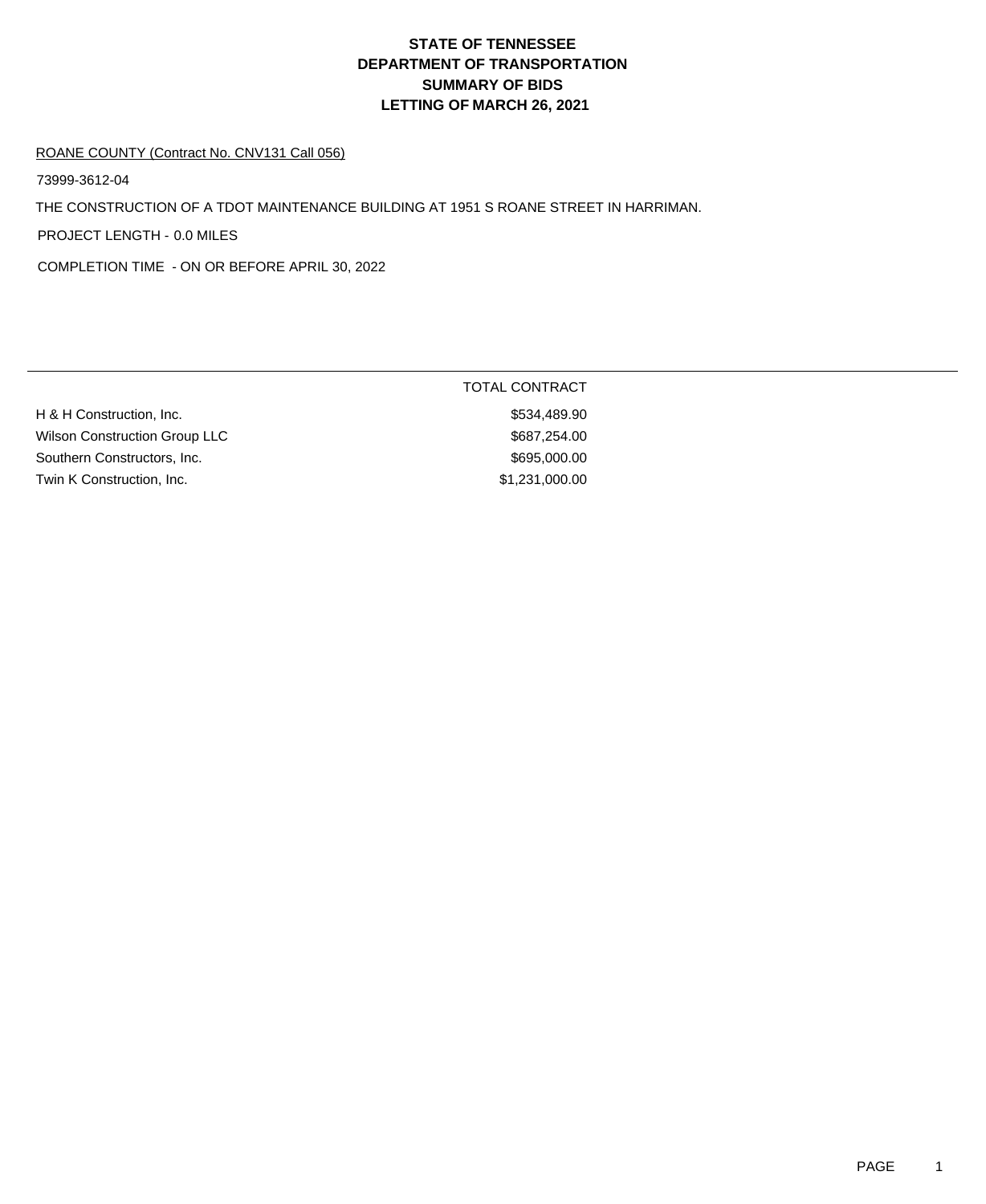|        |                                               |                   |                   | <b>CONTRACT CNV131</b> |
|--------|-----------------------------------------------|-------------------|-------------------|------------------------|
|        |                                               |                   | <b>UNIT PRICE</b> | <b>EXTENSION</b>       |
|        | <b>MAINTENANCE CATEGORY</b>                   |                   |                   |                        |
|        | 607-65.20 SITE PREPARATION                    |                   |                   |                        |
|        |                                               | <b>1.000 EACH</b> |                   |                        |
|        | H & H Construction, Inc.                      |                   | \$133,622.4800    | \$133,622.48           |
|        | Wilson Construction Group LLC                 |                   | \$1,000.0000      | \$1,000.00             |
|        | Southern Constructors, Inc.                   |                   | \$5,000.0000      | \$5,000.00             |
|        | Twin K Construction, Inc.                     |                   | \$75,000.0000     | \$75,000.00            |
|        | 680-02.01 BUILDING (FOUNDATION AND STRUCTURE) |                   |                   |                        |
|        |                                               | <b>1.000 EACH</b> |                   |                        |
|        | H & H Construction, Inc.                      |                   | \$213,795.9600    | \$213,795.96           |
|        | <b>Wilson Construction Group LLC</b>          |                   | \$568,279.0000    | \$568,279.00           |
|        | Southern Constructors, Inc.                   |                   | \$310,000.0000    | \$310,000.00           |
|        | Twin K Construction, Inc.                     |                   | \$480,000.0000    | \$480,000.00           |
|        | 680-02.02 BUILDING (INTERIOR CONSTRUCTION)    |                   |                   |                        |
|        |                                               | <b>1.000 EACH</b> |                   |                        |
|        | H & H Construction, Inc.                      |                   | \$160,346.9600    | \$160,346.96           |
|        | Wilson Construction Group LLC                 |                   | \$100,000.0000    | \$100,000.00           |
|        | Southern Constructors, Inc.                   |                   | \$300,000.0000    | \$300,000.00           |
|        | Twin K Construction, Inc.                     |                   | \$588,000.0000    | \$588,000.00           |
| 717-01 | <b>MOBILIZATION</b>                           |                   |                   |                        |
|        |                                               | 1.000 LS          |                   |                        |
|        | H & H Construction, Inc.                      |                   | \$26,724.5000     | \$26,724.50            |
|        | <b>Wilson Construction Group LLC</b>          |                   | \$17,975.0000     | \$17,975.00            |
|        | Southern Constructors, Inc.                   |                   | \$80,000.0000     | \$80,000.00            |
|        | Twin K Construction, Inc.                     |                   | \$88,000.0000     | \$88,000.00            |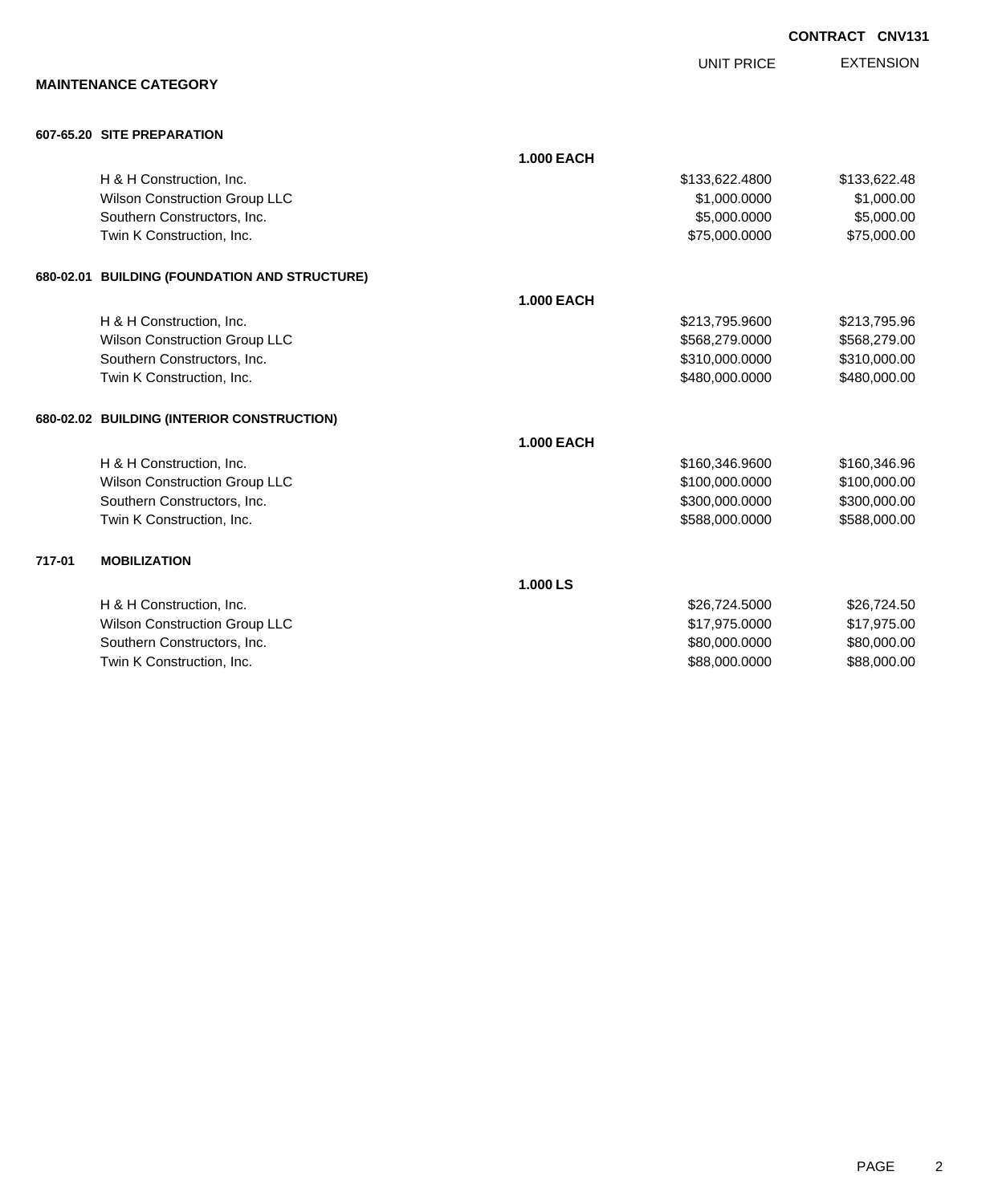## **SUB-TOTAL MAINTENANCE**

H & H Construction, Inc.  $$534,489.90$ Wilson Construction Group LLC  $$687,254.00$ Southern Constructors, Inc. 695,000.00 Twin K Construction, Inc. \$1,231,000.00

| <b>TOTAL CONTRACT</b>         |                |
|-------------------------------|----------------|
| H & H Construction, Inc.      | \$534,489.90   |
| Wilson Construction Group LLC | \$687,254.00   |
| Southern Constructors, Inc.   | \$695,000.00   |
| Twin K Construction, Inc.     | \$1,231,000.00 |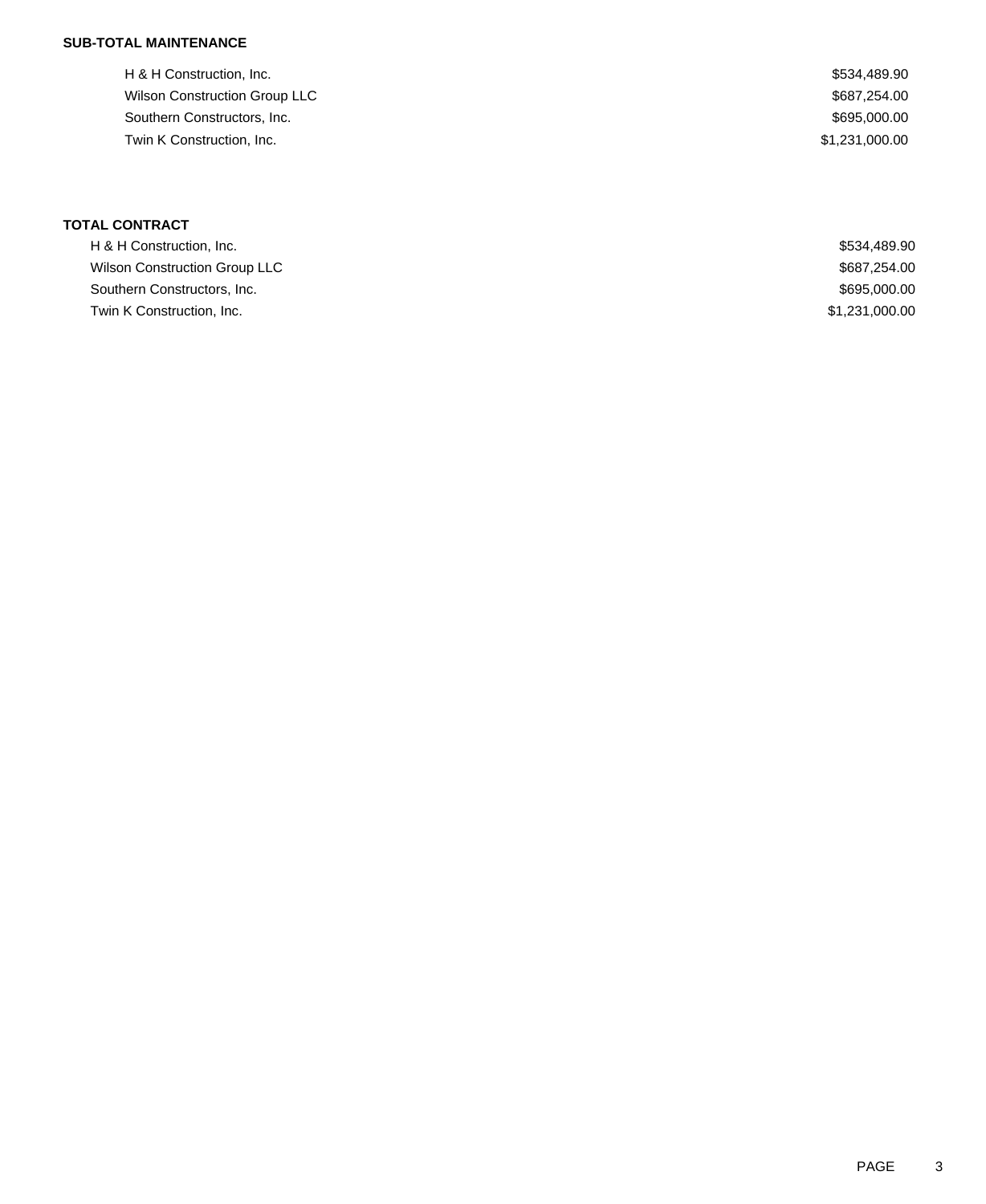## **DEPARTMENT OF TRANSPORTATION SUMMARY OF BIDS LETTING OF MARCH 26, 2021 STATE OF TENNESSEE**

#### RUTHERFORD COUNTY (Contract No. CNV128 Call 057)

STP/HSIP-266(34),75022-3207-94,75022-8207-14,STP/HSIP-96(61),75011-3244- 94,75011-8244-14

THE RESURFACING ON S.R. 96 FROM S.R. 266 (L.M. 20.51) TO THE CANNON COUNTY LINE (L.M. 27.27) AND ON S.R. 266 FROM S.R. 96 (L.M. 18.67) TO THE WILSON COUNTY LINE (L.M. 21.69).

PROJECT LENGTH - 9.780 MILES

COMPLETION TIME - ON OR BEFORE SEPTEMBER 30, 2021

DBE GOAL 7.50%

#### TOTAL CONTRACT

| \$1,360,779.20 |
|----------------|
| \$1,484,927.14 |
| \$1,558,801.08 |
| \$1,589,503,20 |
| \$1,694,387.09 |
|                |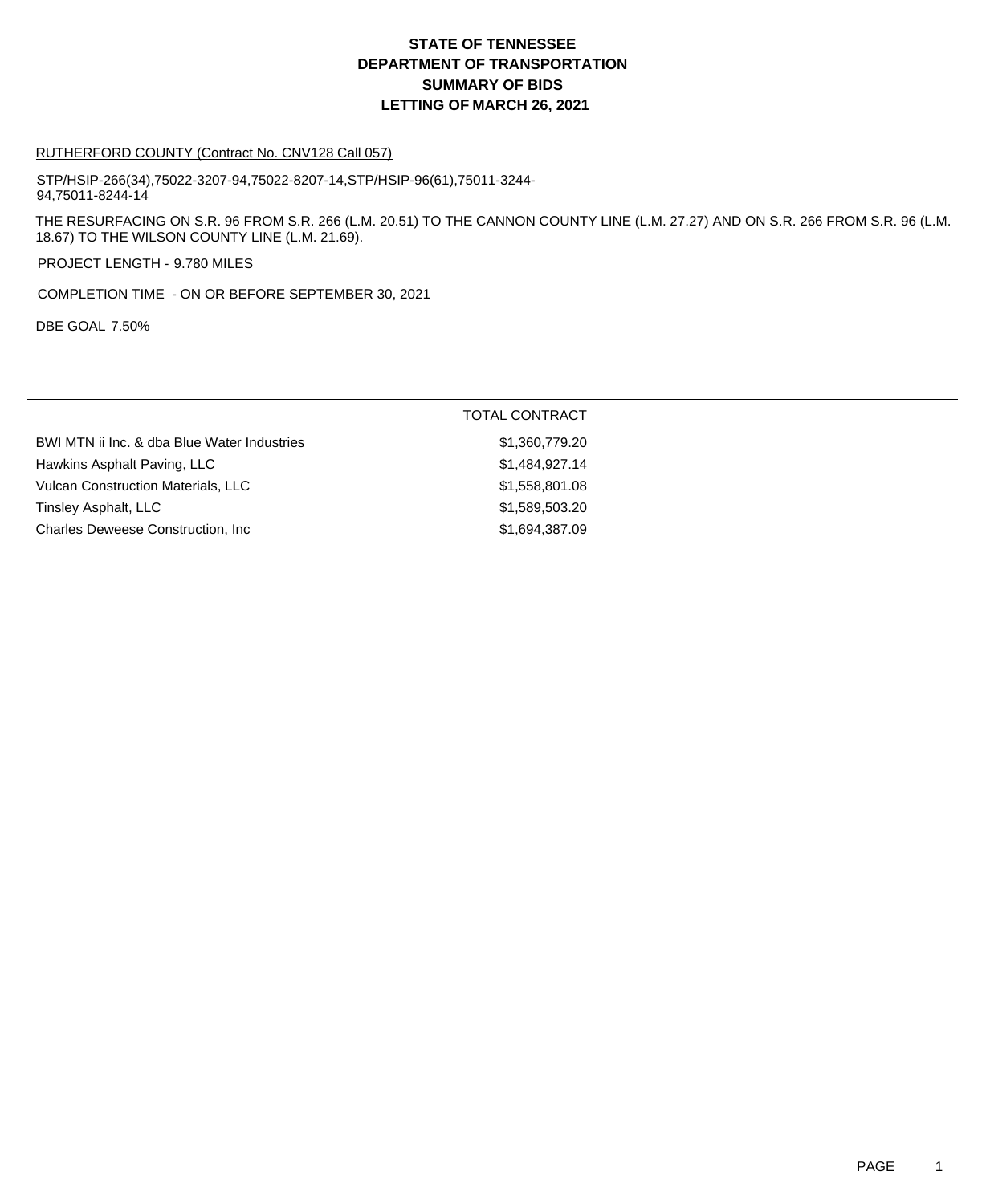|                                                                 |                   | <b>UNIT PRICE</b> | <b>EXTENSION</b> |
|-----------------------------------------------------------------|-------------------|-------------------|------------------|
| <b>ROADWAY CATEGORY</b>                                         |                   |                   |                  |
| 208-01.05 BROOMING & DEGRASSING SHOULDERS                       |                   |                   |                  |
|                                                                 | 19.600 L.M.       |                   |                  |
| BWI MTN ii Inc. & dba Blue Water Industries                     |                   | \$475.0000        | \$9,310.00       |
| Hawkins Asphalt Paving, LLC                                     |                   | \$650.0000        | \$12,740.00      |
| Vulcan Construction Materials, LLC                              |                   | \$560.0000        | \$10,976.00      |
| Tinsley Asphalt, LLC                                            |                   | \$700.0000        | \$13,720.00      |
| Charles Deweese Construction, Inc.                              |                   | \$675.0000        | \$13,230.00      |
| 303-01<br>MINERAL AGGREGATE, TYPE A BASE, GRADING D             |                   |                   |                  |
|                                                                 | 2,588.000 TON     |                   |                  |
| BWI MTN ii Inc. & dba Blue Water Industries                     |                   | \$19.6500         | \$50,854.20      |
| Hawkins Asphalt Paving, LLC                                     |                   | \$22.0000         | \$56,936.00      |
| Vulcan Construction Materials, LLC                              |                   | \$28.0000         | \$72,464.00      |
| Tinsley Asphalt, LLC                                            |                   | \$22.7500         | \$58,877.00      |
| Charles Deweese Construction, Inc.                              |                   | \$23.9600         | \$62,008.48      |
| 307-01.08 ASPHALT CONCRETE MIX (PG64-22) (BPMB-HM) GRADING B-M2 |                   |                   |                  |
|                                                                 | 1,000.000 TON     |                   |                  |
| BWI MTN ii Inc. & dba Blue Water Industries                     |                   | \$50.0000         | \$50,000.00      |
| Hawkins Asphalt Paving, LLC                                     |                   | \$64.0000         | \$64,000.00      |
| Vulcan Construction Materials, LLC                              |                   | \$60.0000         | \$60,000.00      |
| Tinsley Asphalt, LLC                                            |                   | \$65.5000         | \$65,500.00      |
| Charles Deweese Construction, Inc                               |                   | \$69.1700         | \$69,170.00      |
| 403-01<br>BITUMINOUS MATERIAL FOR TACK COAT (TC)                |                   |                   |                  |
|                                                                 | 70.000 TON        |                   |                  |
| BWI MTN ii Inc. & dba Blue Water Industries                     |                   | \$775.0000        | \$54,250.00      |
| Hawkins Asphalt Paving, LLC                                     |                   | \$675.0000        | \$47,250.00      |
| Vulcan Construction Materials, LLC                              |                   | \$650.0000        | \$45,500.00      |
| Tinsley Asphalt, LLC                                            |                   | \$615.0000        | \$43,050.00      |
| Charles Deweese Construction, Inc.                              |                   | \$550.0000        | \$38,500.00      |
| 403-05.01 BITUMINOUS MATERIAL (FOG SEAL) SHOULDER               |                   |                   |                  |
|                                                                 | <b>23,000 TON</b> |                   |                  |
| BWI MTN ii Inc. & dba Blue Water Industries                     |                   | \$1,120.0000      | \$25,760.00      |
| Hawkins Asphalt Paving, LLC                                     |                   | \$734.3800        | \$16,890.74      |
| Vulcan Construction Materials, LLC                              |                   | \$730.0000        | \$16,790.00      |
| <b>Tinsley Asphalt, LLC</b>                                     |                   | \$615.0000        | \$14,145.00      |
| Charles Deweese Construction, Inc.                              |                   | \$800.0000        | \$18,400.00      |
| 411-01.10 ACS MIX(PG64-22) GRADING D                            |                   |                   |                  |
|                                                                 | 10,490.000 TON    |                   |                  |
| BWI MTN ii Inc. & dba Blue Water Industries                     |                   | \$71.0000         | \$744,790.00     |
| Hawkins Asphalt Paving, LLC                                     |                   | \$73.0000         | \$765,770.00     |
| Vulcan Construction Materials, LLC                              |                   | \$85.4500         | \$896,370.50     |
| Tinsley Asphalt, LLC                                            |                   | \$80.1800         | \$841,088.20     |
| Charles Deweese Construction, Inc                               |                   | \$88.2500         | \$925,742.50     |

PAGE 2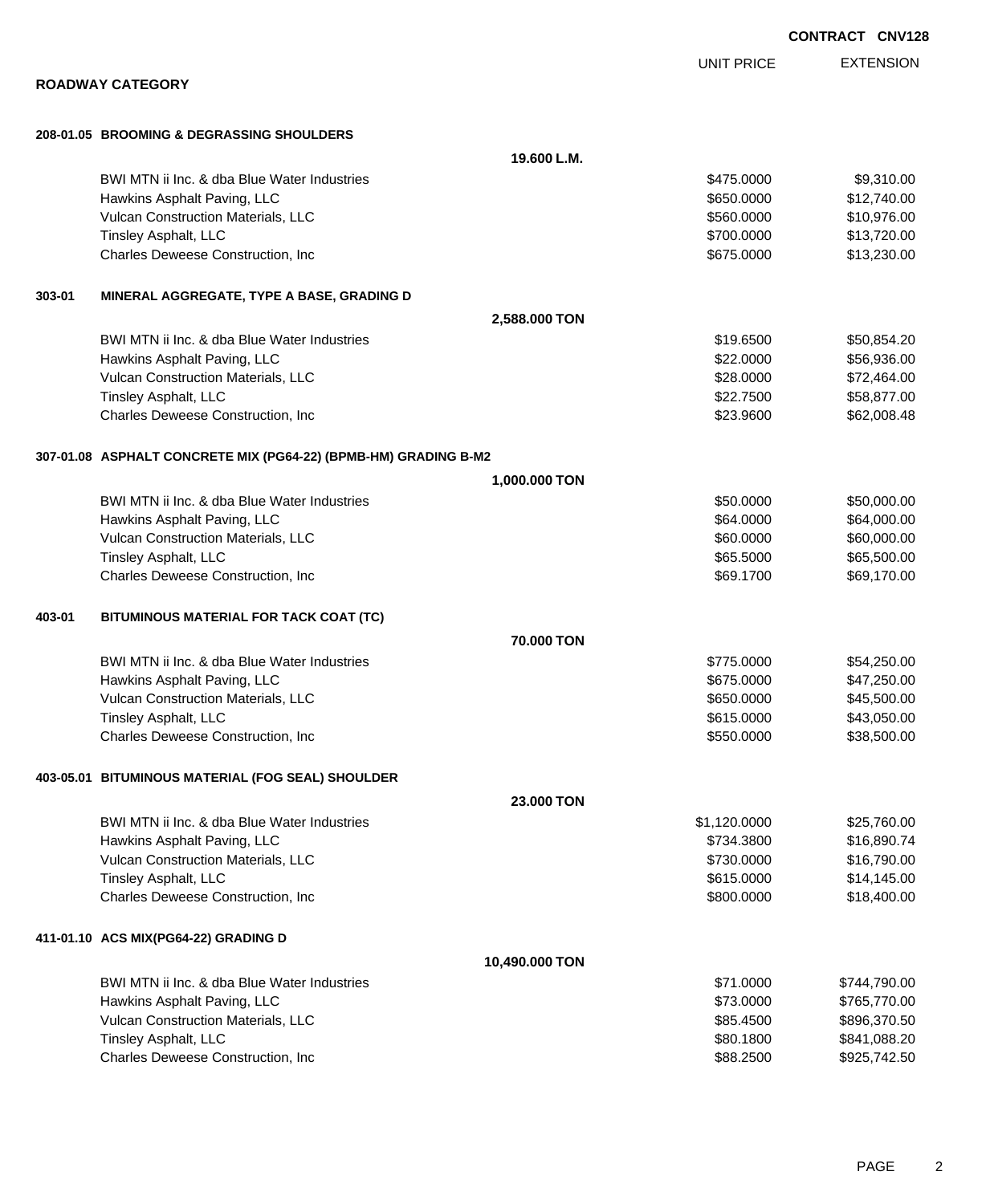| <b>CONTRACT CNV128</b> |  |
|------------------------|--|
|------------------------|--|

EXTENSION UNIT PRICE **411-12.02 SCORING SHOULDERS (NON-CONTINUOUS) (16IN WIDTH) 10.800 L.M.** BWI MTN ii Inc. & dba Blue Water Industries **\$475.0000** \$5,130.00 Hawkins Asphalt Paving, LLC 6. The state of the state of the state of the state of the state of the state of the state of the state of the state of the state of the state of the state of the state of the state of the state Vulcan Construction Materials, LLC 66 and the state of the state of the state of the state of the state of the state  $$480.0000$  \$5,184.00 Tinsley Asphalt, LLC 6.480.000 \$6,480.00 \$6,480.00 \$6,480.00 Charles Deweese Construction, Inc **Charles Deweese Construction, Inc** 63,066.23 **411-12.03 SCORING FOR RUMBLE STRIPE (NON-CONTINUOUS) (8IN WIDTH) 4.900 L.M.** BWI MTN ii Inc. & dba Blue Water Industries  $$475.0000$  \$2,327.50 Hawkins Asphalt Paving, LLC 63.327.50 and the state of the state of the state of the state of the state of the state of the state of the state of the state of the state of the state of the state of the state of the state o Vulcan Construction Materials, LLC 66 and the state of the state of the state of the state of the state of the state  $$475.0000$  \$2,327.50 Tinsley Asphalt, LLC \$2,450.000 \$2,450.00 Charles Deweese Construction, Inc **Charles Deweese Construction, Inc** 651,391.16 **415-01.01 COLD PLANING BITUMINOUS PAVEMENT 10,390.000 TON** BWI MTN ii Inc. & dba Blue Water Industries **\$11.1000** \$11.1000 \$115,329.00 Hawkins Asphalt Paving, LLC **\$16.6500** \$172,993.50 Vulcan Construction Materials, LLC 61.000 \$145,460.00 Tinsley Asphalt, LLC 6. 200.527.00 Charles Deweese Construction, Inc **Charles Deweese Construction, Inc** 6519.7000 \$204,683.00 **705-02.10 GUARDRAIL TRANSITION 27IN TO 31IN 16.000 EACH** BWI MTN ii Inc. & dba Blue Water Industries **\$100.000 \$1,600.000 \$1,600.00** \$1,600.00 Hawkins Asphalt Paving, LLC 61,640.00 Vulcan Construction Materials, LLC 600.000 \$1,600.000 \$1,600.000 \$1,600.000 \$1,600.00 Tinsley Asphalt, LLC 600.000 \$1,600.000 \$1,600.000 \$1,600.000 \$1,600.000 \$1,600.00 Charles Deweese Construction, Inc **Charles Deweese Construction, Inc Notified the Charles Construction**, Inc **51,651.84 705-04.09 EARTH PAD FOR TYPE 38 GR END TREATMENT 16.000 EACH** BWI MTN ii Inc. & dba Blue Water Industries **\$800.000 \$12,800.000 \$12,800.00** Hawkins Asphalt Paving, LLC 6. The state of the state of the state of the state of the state of the state of the state of the state of the state of the state of the state of the state of the state of the state of the state Vulcan Construction Materials, LLC 600000 \$12,800.000 \$12,800.000 \$12,800.000 Tinsley Asphalt, LLC \$1,000.000 \$16,000.000 \$16,000.000 \$16,000.000 \$16,000.000 \$16,000.00 Charles Deweese Construction, Inc **Charles Deweese Construction, Inc** 651,672.4800 \$26,759.68 **705-06.20 TANGENT ENERGY ABSORBING TERM MASH TL-3 16.000 EACH** BWI MTN ii Inc. & dba Blue Water Industries **\$2,450.0000 \$2,450.0000 \$39,200.00** Hawkins Asphalt Paving, LLC 6. The state of the state of the state of the state of the state of the state of the state of the state of the state of the state of the state of the state of the state of the state of the state Vulcan Construction Materials, LLC 6. The Construction Materials, LLC 6. The Construction Materials, LLC 6. The Construction of the Construction of the Construction of the Construction of the Construction of the Constructi Tinsley Asphalt, LLC \$2,700.0000 \$43,200.00

Charles Deweese Construction, Inc **Charles Deweese Construction, Inc** 644,599.52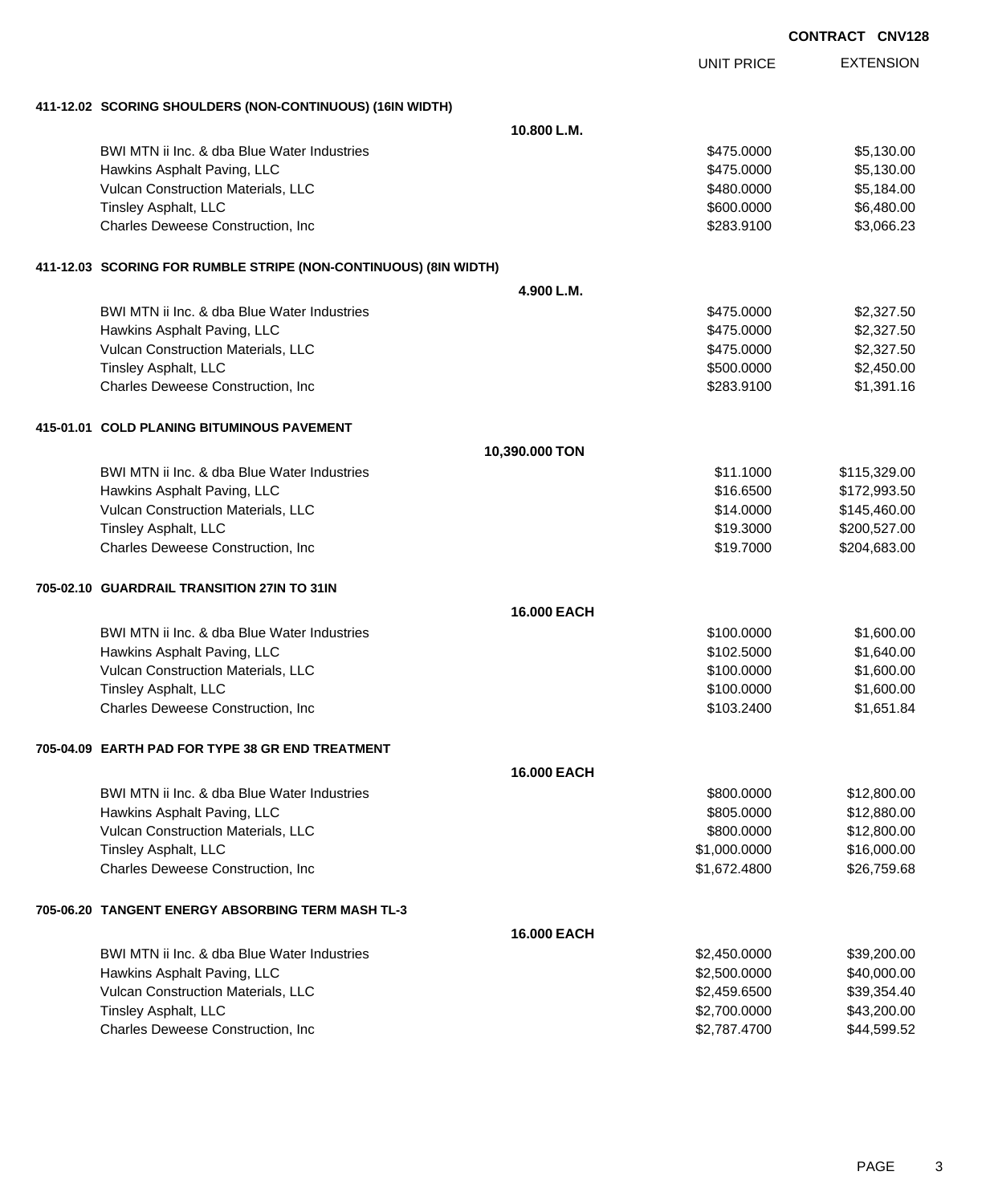| <b>CONTRACT CNV128</b> |  |
|------------------------|--|
|                        |  |

|        |                                             |                   | <b>UNIT PRICE</b> | <b>EXTENSION</b> |
|--------|---------------------------------------------|-------------------|-------------------|------------------|
| 706-01 | <b>GUARDRAIL REMOVED</b>                    |                   |                   |                  |
|        |                                             | 800.000 L.F.      |                   |                  |
|        | BWI MTN ii Inc. & dba Blue Water Industries |                   | \$1,0000          | \$800.00         |
|        | Hawkins Asphalt Paving, LLC                 |                   | \$1.1000          | \$880.00         |
|        | Vulcan Construction Materials, LLC          |                   | \$1.0000          | \$800.00         |
|        | Tinsley Asphalt, LLC                        |                   | \$0.2500          | \$200.00         |
|        | Charles Deweese Construction, Inc.          |                   | \$0.2600          | \$208.00         |
| 712-01 | <b>TRAFFIC CONTROL</b>                      |                   |                   |                  |
|        |                                             | 1.000 LS          |                   |                  |
|        | BWI MTN ii Inc. & dba Blue Water Industries |                   | \$15,000.0000     | \$15,000.00      |
|        | Hawkins Asphalt Paving, LLC                 |                   | \$30,500.0000     | \$30,500.00      |
|        | Vulcan Construction Materials, LLC          |                   | \$15,000.0000     | \$15,000.00      |
|        | Tinsley Asphalt, LLC                        |                   | \$47,200.0000     | \$47,200.00      |
|        | Charles Deweese Construction, Inc           |                   | \$27,500.0000     | \$27,500.00      |
|        | 712-04.01 FLEXIBLE DRUMS (CHANNELIZING)     |                   |                   |                  |
|        |                                             | 50.000 EACH       |                   |                  |
|        | BWI MTN ii Inc. & dba Blue Water Industries |                   | \$25,0000         | \$1,250.00       |
|        | Hawkins Asphalt Paving, LLC                 |                   | \$25.0000         | \$1,250.00       |
|        | Vulcan Construction Materials, LLC          |                   | \$5.0000          | \$250.00         |
|        | Tinsley Asphalt, LLC                        |                   | \$25.0000         | \$1,250.00       |
|        | Charles Deweese Construction, Inc           |                   | \$36.1300         | \$1,806.50       |
| 712-06 | <b>SIGNS (CONSTRUCTION)</b>                 |                   |                   |                  |
|        |                                             | 2,598.000 S.F.    |                   |                  |
|        | BWI MTN ii Inc. & dba Blue Water Industries |                   | \$6.2500          | \$16,237.50      |
|        | Hawkins Asphalt Paving, LLC                 |                   | \$6.2500          | \$16,237.50      |
|        | Vulcan Construction Materials, LLC          |                   | \$8.0000          | \$20,784.00      |
|        | Tinsley Asphalt, LLC                        |                   | \$7.0000          | \$18,186.00      |
|        | Charles Deweese Construction, Inc           |                   | \$8.2600          | \$21,459.48      |
|        | 712-08.03 ARROW BOARD (TYPE C)              |                   |                   |                  |
|        |                                             | <b>2.000 EACH</b> |                   |                  |
|        | BWI MTN ii Inc. & dba Blue Water Industries |                   | \$800.0000        | \$1,600.00       |
|        | Hawkins Asphalt Paving, LLC                 |                   | \$800.0000        | \$1,600.00       |
|        | Vulcan Construction Materials, LLC          |                   | \$550.0000        | \$1,100.00       |
|        | Tinsley Asphalt, LLC                        |                   | \$1,500.0000      | \$3,000.00       |
|        | Charles Deweese Construction, Inc.          |                   | \$2,322.9000      | \$4,645.80       |
|        | 713-02.14 FLEXIBLE DELINEATOR (WHITE)       |                   |                   |                  |
|        |                                             | 58,000 EACH       |                   |                  |
|        | BWI MTN ii Inc. & dba Blue Water Industries |                   | \$32.5000         | \$1,885.00       |
|        | Hawkins Asphalt Paving, LLC                 |                   | \$32.5000         | \$1,885.00       |
|        | Vulcan Construction Materials, LLC          |                   | \$29.5000         | \$1,711.00       |
|        | Tinsley Asphalt, LLC                        |                   | \$65.0000         | \$3,770.00       |
|        | Charles Deweese Construction, Inc           |                   | \$33.0400         | \$1,916.32       |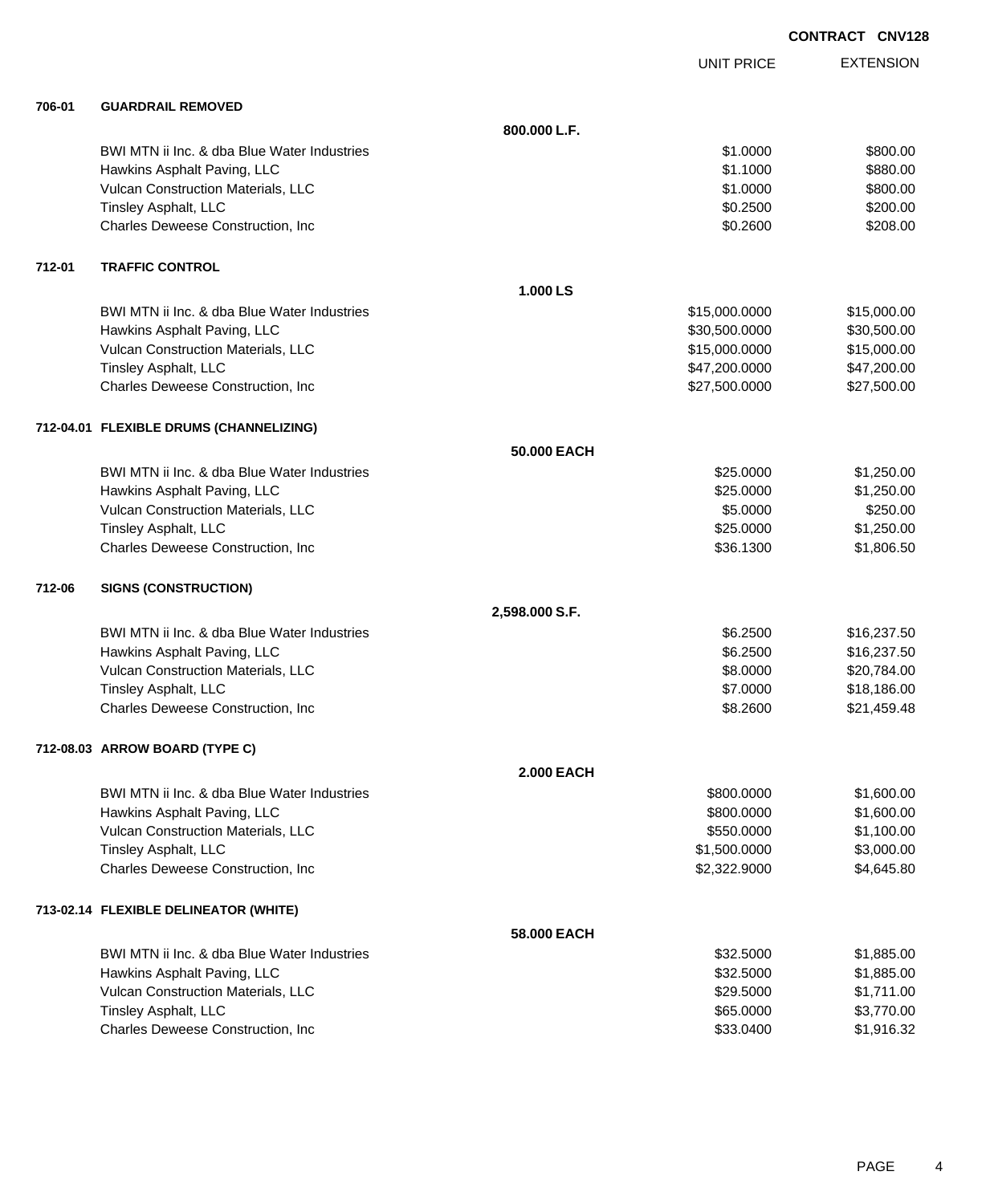|        |                                                                   |                   | <b>UNIT PRICE</b> | <b>EXTENSION</b> |
|--------|-------------------------------------------------------------------|-------------------|-------------------|------------------|
| 713-15 | <b>REMOVAL OF SIGNS, POSTS AND FOOTINGS</b>                       |                   |                   |                  |
|        |                                                                   | 1.000 LS          |                   |                  |
|        | BWI MTN ii Inc. & dba Blue Water Industries                       |                   | \$500.0000        | \$500.00         |
|        | Hawkins Asphalt Paving, LLC                                       |                   | \$500.0000        | \$500.00         |
|        | Vulcan Construction Materials, LLC                                |                   | \$375.0000        | \$375.00         |
|        | Tinsley Asphalt, LLC                                              |                   | \$175.0000        | \$175.00         |
|        | Charles Deweese Construction, Inc                                 |                   | \$1.0000          | \$1.00           |
|        | 716-01.21 SNOWPLOWABLE RAISED PAVEMENT MARKERS (BI-DIR) (1 COLOR) |                   |                   |                  |
|        |                                                                   | 656,000 EACH      |                   |                  |
|        | BWI MTN ii Inc. & dba Blue Water Industries                       |                   | \$25.0000         | \$16,400.00      |
|        | Hawkins Asphalt Paving, LLC                                       |                   | \$25.5000         | \$16,728.00      |
|        | Vulcan Construction Materials, LLC                                |                   | \$25.1200         | \$16,478.72      |
|        | Tinsley Asphalt, LLC                                              |                   | \$24.0000         | \$15,744.00      |
|        | Charles Deweese Construction, Inc                                 |                   | \$25.8100         | \$16,931.36      |
|        | 716-01.22 SNOWPLOWABLE RAISED PAVMENT MARKERS (MONO-DIR)(1 COLOR) |                   |                   |                  |
|        |                                                                   | 45.000 EACH       |                   |                  |
|        | BWI MTN ii Inc. & dba Blue Water Industries                       |                   | \$25.0000         | \$1,125.00       |
|        | Hawkins Asphalt Paving, LLC                                       |                   | \$25.5000         | \$1,147.50       |
|        | Vulcan Construction Materials, LLC                                |                   | \$25.1200         | \$1,130.40       |
|        | Tinsley Asphalt, LLC                                              |                   | \$24.0000         | \$1,080.00       |
|        | Charles Deweese Construction, Inc                                 |                   | \$25.8100         | \$1,161.45       |
|        | 716-01.30 REMOVAL OF SNOWPLOWABLE REFLECTIVE MARKER               |                   |                   |                  |
|        |                                                                   | 200,000 EACH      |                   |                  |
|        | BWI MTN ii Inc. & dba Blue Water Industries                       |                   | \$10.0000         | \$2,000.00       |
|        | Hawkins Asphalt Paving, LLC                                       |                   | \$10.2500         | \$2,050.00       |
|        | Vulcan Construction Materials, LLC                                |                   | \$10.0800         | \$2,016.00       |
|        | Tinsley Asphalt, LLC                                              |                   | \$10.0000         | \$2,000.00       |
|        | Charles Deweese Construction, Inc                                 |                   | \$10.3200         | \$2,064.00       |
|        | 716-02.05 PLASTIC PAVEMENT MARKING (STOP LINE)                    |                   |                   |                  |
|        |                                                                   | 260,000 L.F.      |                   |                  |
|        | BWI MTN ii Inc. & dba Blue Water Industries                       |                   | \$15.0000         | \$3,900.00       |
|        | Hawkins Asphalt Paving, LLC                                       |                   | \$15.2500         | \$3,965.00       |
|        | Vulcan Construction Materials, LLC                                |                   | \$15.0600         | \$3,915.60       |
|        | Tinsley Asphalt, LLC                                              |                   | \$10.0000         | \$2,600.00       |
|        | Charles Deweese Construction, Inc.                                |                   | \$15.4900         | \$4,027.40       |
|        | 716-03.03 PLASTIC WORD PAVEMENT MARKING (STOP AHEAD)              |                   |                   |                  |
|        |                                                                   | <b>1.000 EACH</b> |                   |                  |
|        | BWI MTN ii Inc. & dba Blue Water Industries                       |                   | \$700.0000        | \$700.00         |
|        | Hawkins Asphalt Paving, LLC                                       |                   | \$510.0000        | \$510.00         |
|        | Vulcan Construction Materials, LLC                                |                   | \$700.0000        | \$700.00         |
|        | Tinsley Asphalt, LLC                                              |                   | \$450.0000        | \$450.00         |
|        | Charles Deweese Construction, Inc                                 |                   | \$516.2000        | \$516.20         |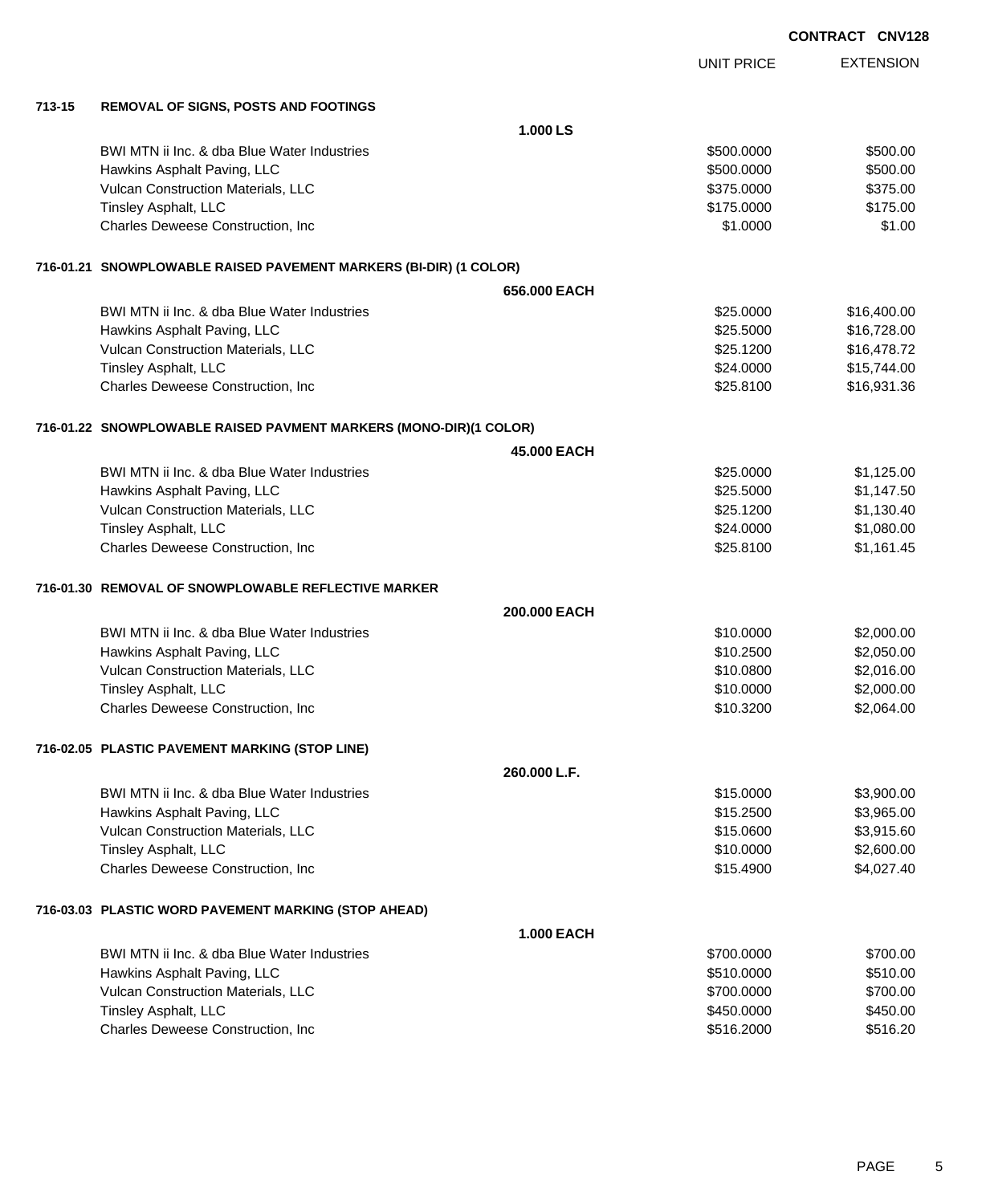| CONTRACT CNV128 |  |
|-----------------|--|

|        |                                                          |                   |                   | <b>CONTRACT CNV12</b> |
|--------|----------------------------------------------------------|-------------------|-------------------|-----------------------|
|        |                                                          |                   | <b>UNIT PRICE</b> | <b>EXTENSION</b>      |
|        | 716-03.07 PLASTIC WORD PAVEMENT MARKING (STOP)           |                   |                   |                       |
|        |                                                          | <b>1.000 EACH</b> |                   |                       |
|        | BWI MTN ii Inc. & dba Blue Water Industries              |                   | \$525.0000        | \$525.00              |
|        | Hawkins Asphalt Paving, LLC                              |                   | \$310.0000        | \$310.00              |
|        | Vulcan Construction Materials, LLC                       |                   | \$525.0000        | \$525.00              |
|        | Tinsley Asphalt, LLC                                     |                   | \$125.0000        | \$125.00              |
|        | Charles Deweese Construction, Inc                        |                   | \$309.7200        | \$309.72              |
|        | 716-04.04 PLASTIC PAVEMENT MARKING (TRANSVERSE SHOULDER) |                   |                   |                       |
|        |                                                          | 209.000 L.F.      |                   |                       |
|        | BWI MTN ii Inc. & dba Blue Water Industries              |                   | \$4.0000          | \$836.00              |
|        | Hawkins Asphalt Paving, LLC                              |                   | \$5.1000          | \$1,065.90            |
|        | Vulcan Construction Materials, LLC                       |                   | \$4.0400          | \$844.36              |
|        | Tinsley Asphalt, LLC                                     |                   | \$4.0000          | \$836.00              |
|        | Charles Deweese Construction, Inc                        |                   | \$5.1600          | \$1,078.44            |
|        | 716-05.20 PAINTED PAVEMENT MARKING (6" LINE)             |                   |                   |                       |
|        |                                                          | 29.100 L.M.       |                   |                       |
|        | BWI MTN ii Inc. & dba Blue Water Industries              |                   | \$900,0000        | \$26,190.00           |
|        | Hawkins Asphalt Paving, LLC                              |                   | \$1,025.0000      | \$29,827.50           |
|        | Vulcan Construction Materials, LLC                       |                   | \$905.7900        | \$26,358.49           |
|        | Tinsley Asphalt, LLC                                     |                   | \$700.0000        | \$20,370.00           |
|        | Charles Deweese Construction, Inc                        |                   | \$1,032.4000      | \$30,042.84           |
|        | 716-12.02 ENHANCED FLATLINE THERMO PVMT MRKNG (6IN LINE) |                   |                   |                       |
|        |                                                          | 30.200 L.M.       |                   |                       |
|        | BWI MTN ii Inc. & dba Blue Water Industries              |                   | \$4,900.0000      | \$147,980.00          |
|        | Hawkins Asphalt Paving, LLC                              |                   | \$4,815.0000      | \$145,413.00          |
|        | Vulcan Construction Materials, LLC                       |                   | \$4,920.0700      | \$148,586.11          |
|        | Tinsley Asphalt, LLC                                     |                   | \$4,400.0000      | \$132,880.00          |
|        | Charles Deweese Construction, Inc                        |                   | \$5,058.7500      | \$152,774.25          |
| 717-01 | <b>MOBILIZATION</b>                                      |                   |                   |                       |
|        |                                                          | 1.000 LS          |                   |                       |
|        | BWI MTN ii Inc. & dba Blue Water Industries              |                   | \$12,500.0000     | \$12,500.00           |
|        | Hawkins Asphalt Paving, LLC                              |                   | \$32,500.0000     | \$32,500.00           |
|        | Vulcan Construction Materials, LLC                       |                   | \$9,400.0000      | \$9,400.00            |
|        | Tinsley Asphalt, LLC                                     |                   | \$33,000.0000     | \$33,000.00           |
|        | Charles Deweese Construction, Inc                        |                   | \$18,741.9200     | \$18,741.92           |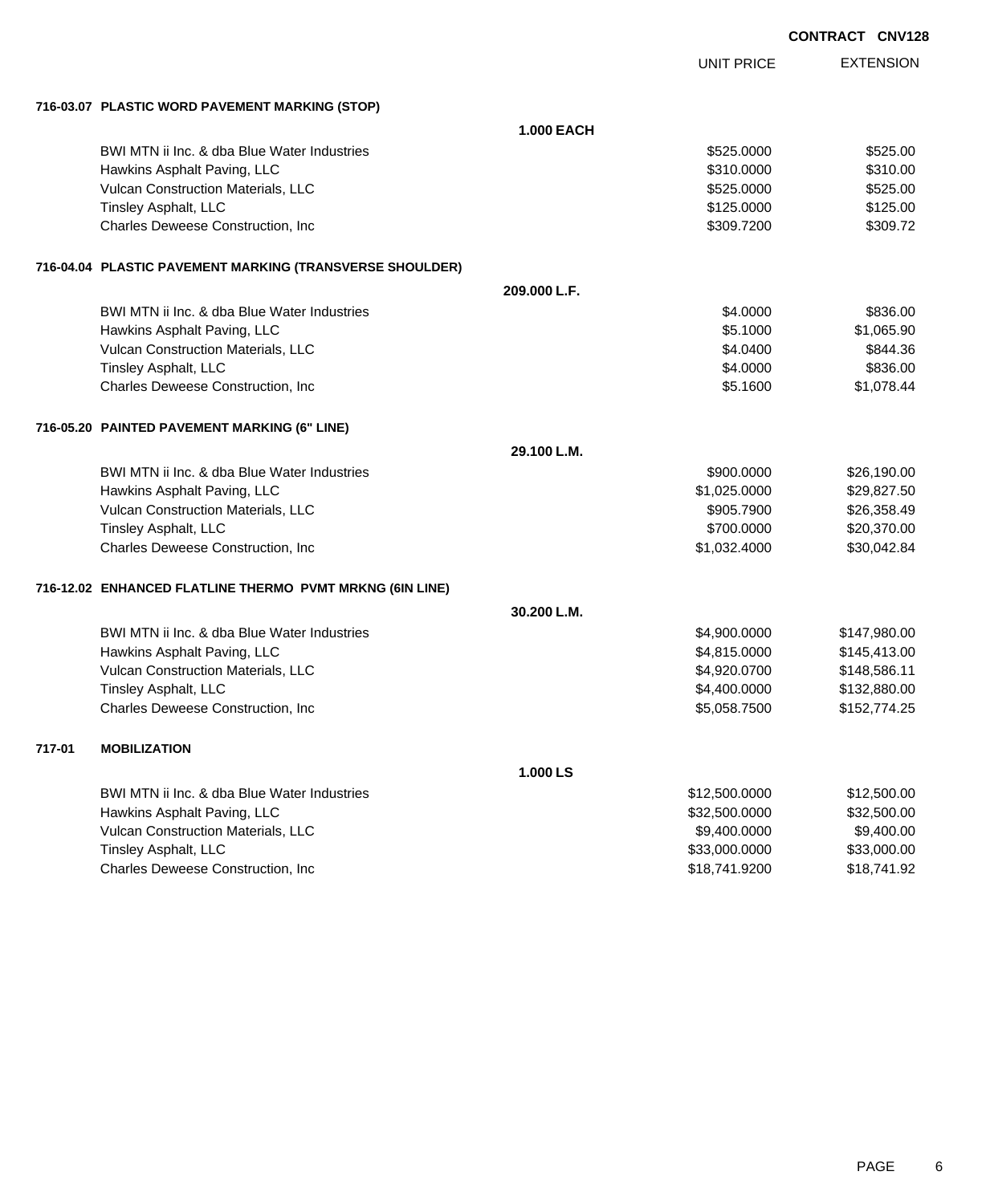### **SUB-TOTAL ROADWAY**

| BWI MTN ii Inc. & dba Blue Water Industries | \$1,360,779.20 |
|---------------------------------------------|----------------|
| Hawkins Asphalt Paving, LLC                 | \$1,484,927.14 |
| <b>Vulcan Construction Materials, LLC</b>   | \$1,558,801.08 |
| Tinsley Asphalt, LLC                        | \$1,589,503.20 |
| <b>Charles Deweese Construction, Inc.</b>   | \$1.694.387.09 |

## **TOTAL CONTRACT**

| BWI MTN ii Inc. & dba Blue Water Industries | \$1,360,779.20 |
|---------------------------------------------|----------------|
| Hawkins Asphalt Paving, LLC                 | \$1,484,927.14 |
| Vulcan Construction Materials, LLC          | \$1,558,801.08 |
| Tinsley Asphalt, LLC                        | \$1,589,503,20 |
| <b>Charles Deweese Construction, Inc.</b>   | \$1.694.387.09 |
|                                             |                |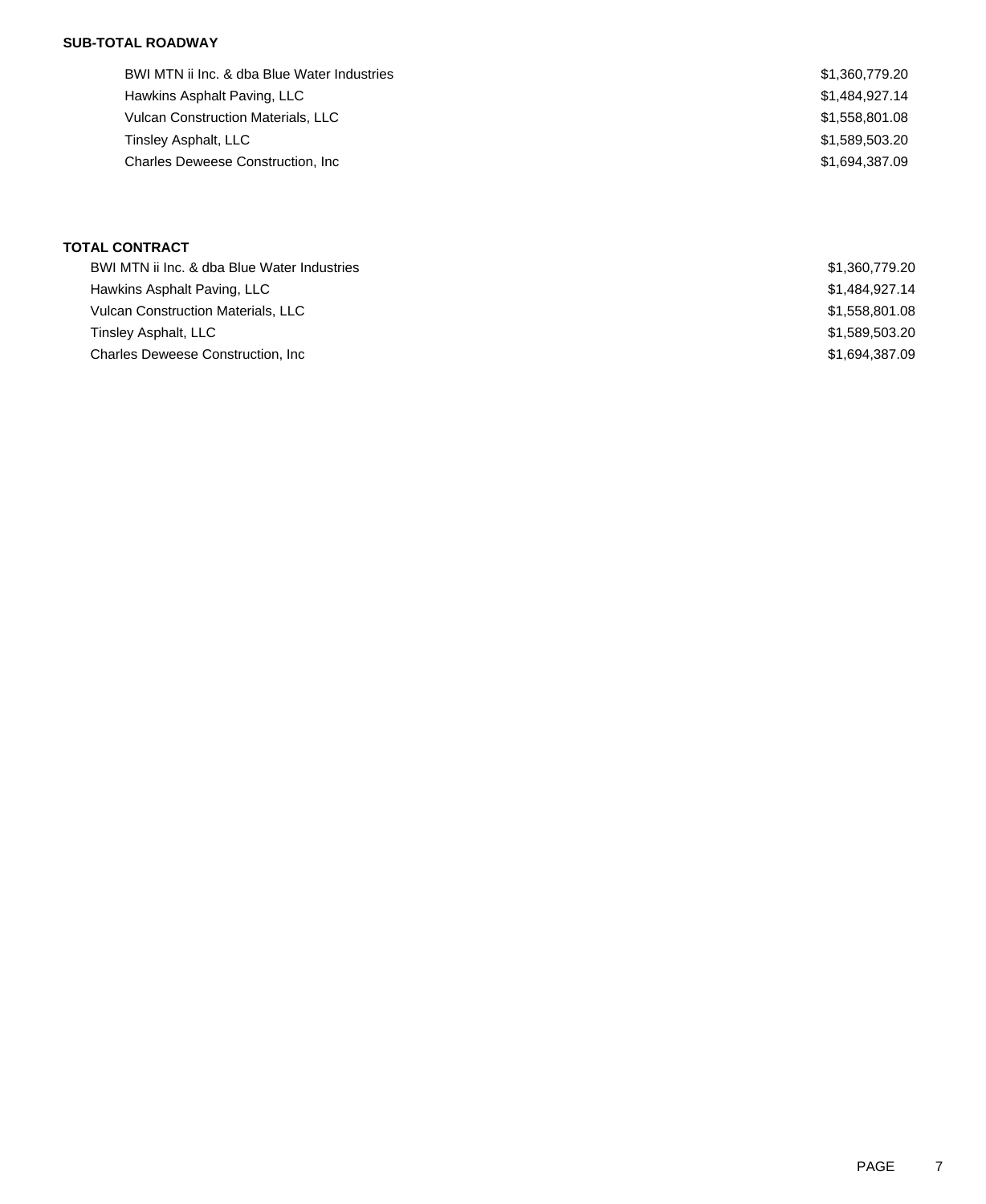## **DEPARTMENT OF TRANSPORTATION SUMMARY OF BIDS LETTING OF MARCH 26, 2021 STATE OF TENNESSEE**

#### SHELBY COUNTY (Contract No. CNV108 Call 058)

HSIP-2823(5),79961-3202-94

THE MISCELLANEOUS SAFETY IMPROVEMENTS INCLUDING GRADING, DRAINAGE AND PAVING ON NEW ALLEN ROAD AND OLD ALLEN ROAD AT HAWKINS MILL ROAD IN MEMPHIS.

PROJECT LENGTH - 0.160 MILES

COMPLETION TIME - ON OR BEFORE SEPTEMBER 30, 2021

DBE GOAL 10.50%

|                                                       | <b>TOTAL CONTRACT</b> |
|-------------------------------------------------------|-----------------------|
| Madden Phillips Construction, Inc.                    | \$1,101,263.97        |
| Acuff Enterprises, Inc. d/b/a Scott Contractors, Inc. | \$1,510,000.00        |
| Kiewit Infrastructure South Co.                       | \$1,528,613.12        |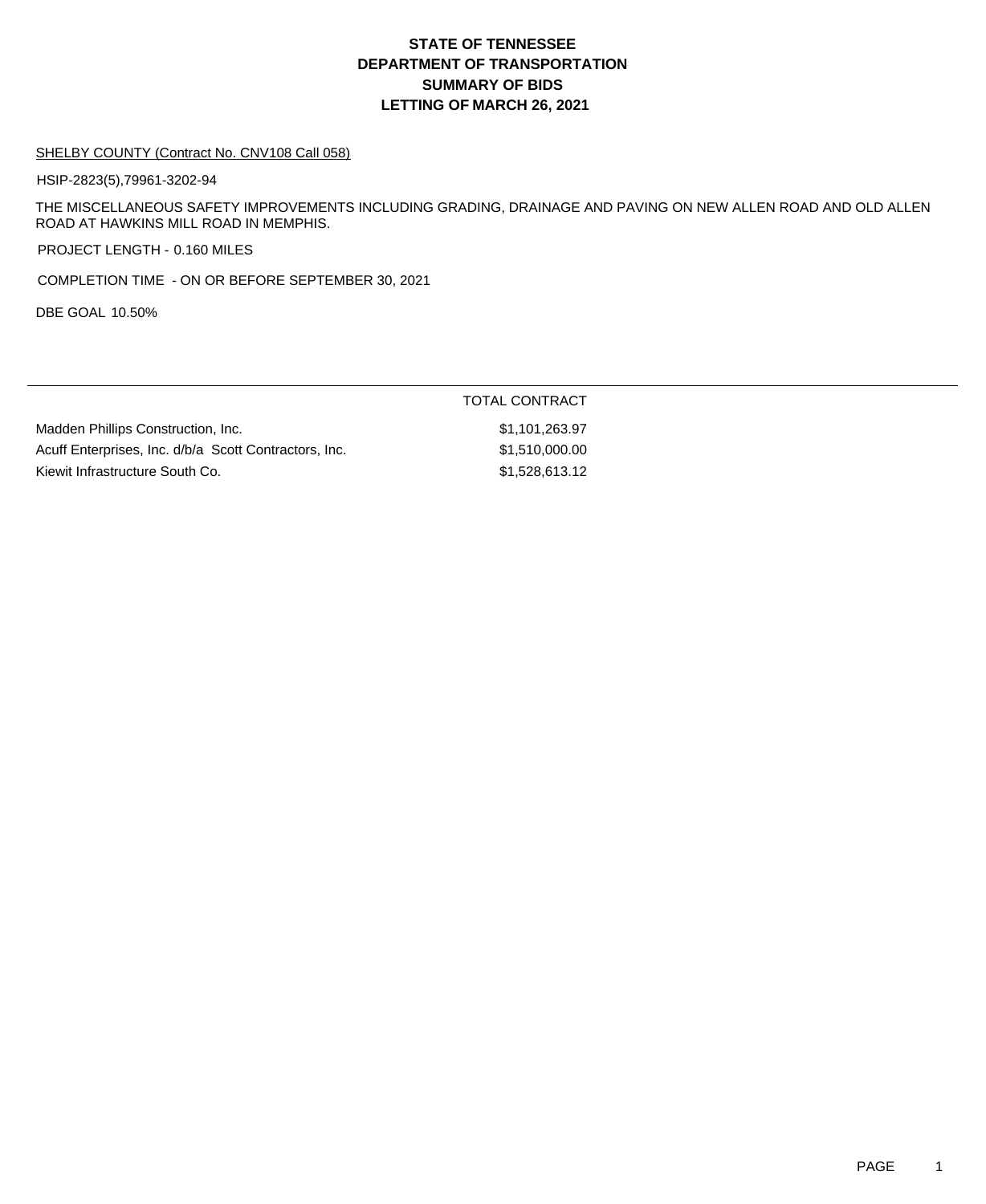|        |                                                       |                 |                   | <b>CONTRACT CNV108</b> |
|--------|-------------------------------------------------------|-----------------|-------------------|------------------------|
|        |                                                       |                 | <b>UNIT PRICE</b> | <b>EXTENSION</b>       |
|        | <b>ROADWAY CATEGORY</b>                               |                 |                   |                        |
| 105-01 | <b>CONSTRUCTION STAKES, LINES AND GRADES</b>          |                 |                   |                        |
|        |                                                       | 1.000 LS        |                   |                        |
|        | Madden Phillips Construction, Inc.                    |                 | \$15,250.0000     | \$15,250.00            |
|        | Acuff Enterprises, Inc. d/b/a Scott Contractors, Inc. |                 | \$80,000.0000     | \$80,000.00            |
|        | Kiewit Infrastructure South Co.                       |                 | \$50,000.0000     | \$50,000.00            |
| 201-01 | <b>CLEARING AND GRUBBING</b>                          |                 |                   |                        |
|        |                                                       | 1.000 LS        |                   |                        |
|        | Madden Phillips Construction, Inc.                    |                 | \$29,750.0000     | \$29,750.00            |
|        | Acuff Enterprises, Inc. d/b/a Scott Contractors, Inc. |                 | \$110,000.0000    | \$110,000.00           |
|        | Kiewit Infrastructure South Co.                       |                 | \$195,000.0000    | \$195,000.00           |
| 202-01 | <b>REMOVAL OF STRUCTURES AND OBSTRUCTIONS</b>         |                 |                   |                        |
|        |                                                       | 1.000LS         |                   |                        |
|        | Madden Phillips Construction, Inc.                    |                 | \$8,000.0000      | \$8,000.00             |
|        | Acuff Enterprises, Inc. d/b/a Scott Contractors, Inc. |                 | \$26,000.0000     | \$26,000.00            |
|        | Kiewit Infrastructure South Co.                       |                 | \$25,000.0000     | \$25,000.00            |
| 203-01 | <b>ROAD &amp; DRAINAGE EXCAVATION (UNCLASSIFIED)</b>  |                 |                   |                        |
|        |                                                       | 10,067.000 C.Y. |                   |                        |
|        | Madden Phillips Construction, Inc.                    |                 | \$7.0000          | \$70,469.00            |
|        | Acuff Enterprises, Inc. d/b/a Scott Contractors, Inc. |                 | \$20.0000         | \$201,340.00           |
|        | Kiewit Infrastructure South Co.                       |                 | \$19.8600         | \$199,930.62           |
| 203-04 | <b>PLACING AND SPREADING TOPSOIL</b>                  |                 |                   |                        |
|        |                                                       | 985.000 C.Y.    |                   |                        |
|        | Madden Phillips Construction, Inc.                    |                 | \$6.0000          | \$5,910.00             |
|        | Acuff Enterprises, Inc. d/b/a Scott Contractors, Inc. |                 | \$15.0000         | \$14,775.00            |
|        | Kiewit Infrastructure South Co.                       |                 | \$25.0000         | \$24,625.00            |
| 203-06 | <b>WATER</b>                                          |                 |                   |                        |
|        |                                                       | 252.000 M.G.    |                   |                        |
|        | Madden Phillips Construction, Inc.                    |                 | \$50.0000         | \$12,600.00            |
|        | Acuff Enterprises, Inc. d/b/a Scott Contractors, Inc. |                 | \$50.0000         | \$12,600.00            |
|        | Kiewit Infrastructure South Co.                       |                 | \$10.0000         | \$2,520.00             |
| 209-05 | <b>SEDIMENT REMOVAL</b>                               |                 |                   |                        |
|        |                                                       | 115.000 C.Y.    |                   |                        |
|        | Madden Phillips Construction, Inc.                    |                 | \$10.0000         | \$1,150.00             |
|        | Acuff Enterprises, Inc. d/b/a Scott Contractors, Inc. |                 | \$50.0000         | \$5,750.00             |
|        | Kiewit Infrastructure South Co.                       |                 | \$15.0000         | \$1,725.00             |
|        | 209-08.02 TEMPORARY SILT FENCE (WITH BACKING)         |                 |                   |                        |
|        |                                                       | 3,835.000 L.F.  |                   |                        |
|        | Madden Phillips Construction, Inc.                    |                 | \$7.0500          | \$27,036.75            |
|        | Acuff Enterprises, Inc. d/b/a Scott Contractors, Inc. |                 | \$10.0000         | \$38,350.00            |
|        | Kiewit Infrastructure South Co.                       |                 | \$7.0000          | \$26,845.00            |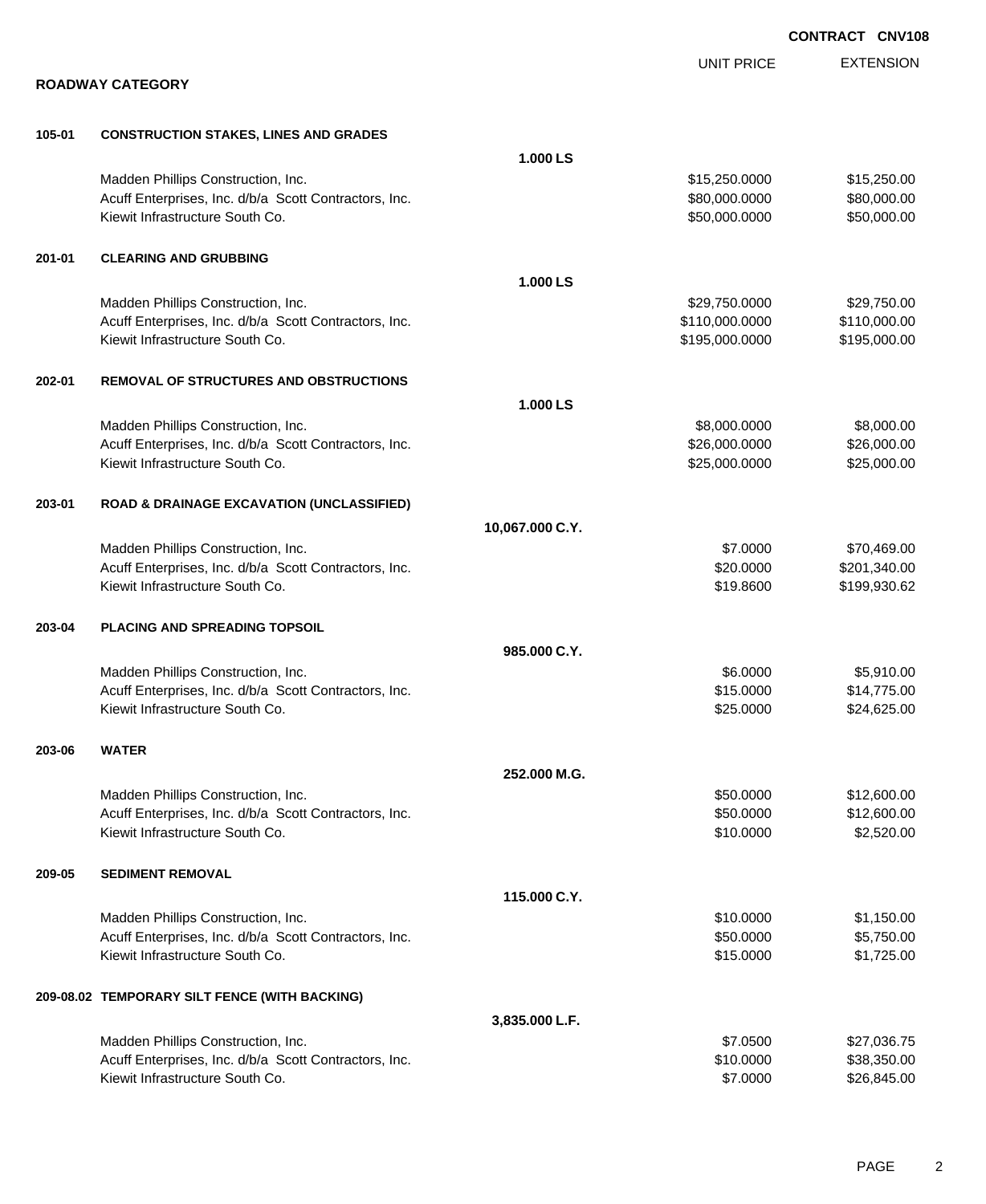|        |                                                       |               |                   | <b>CONTRACT CNV108</b> |
|--------|-------------------------------------------------------|---------------|-------------------|------------------------|
|        |                                                       |               | <b>UNIT PRICE</b> | <b>EXTENSION</b>       |
|        | 209-08.03 TEMPORARY SILT FENCE (WITHOUT BACKING)      |               |                   |                        |
|        |                                                       | 825.000 L.F.  |                   |                        |
|        | Madden Phillips Construction, Inc.                    |               | \$3.8000          | \$3,135.00             |
|        | Acuff Enterprises, Inc. d/b/a Scott Contractors, Inc. |               | \$5.0000          | \$4,125.00             |
|        | Kiewit Infrastructure South Co.                       |               | \$5.0000          | \$4,125.00             |
|        | 209-08.05 ENHANCED SILT FENCE CHECK (V-DITCH)         |               |                   |                        |
|        |                                                       | 36,000 EACH   |                   |                        |
|        | Madden Phillips Construction, Inc.                    |               | \$648.0000        | \$23,328.00            |
|        | Acuff Enterprises, Inc. d/b/a Scott Contractors, Inc. |               | \$775.0000        | \$27,900.00            |
|        | Kiewit Infrastructure South Co.                       |               | \$775.0000        | \$27,900.00            |
|        | 209-08.08 ENHANCED ROCK CHECK DAM                     |               |                   |                        |
|        |                                                       | 19.000 EACH   |                   |                        |
|        | Madden Phillips Construction, Inc.                    |               | \$2,250.0000      | \$42,750.00            |
|        | Acuff Enterprises, Inc. d/b/a Scott Contractors, Inc. |               | \$1,000.0000      | \$19,000.00            |
|        | Kiewit Infrastructure South Co.                       |               | \$875.0000        | \$16,625.00            |
|        | 209-09.01 SANDBAGS                                    |               |                   |                        |
|        |                                                       | 1,000.000 BAG |                   |                        |
|        | Madden Phillips Construction, Inc.                    |               | \$5.4000          | \$5,400.00             |
|        | Acuff Enterprises, Inc. d/b/a Scott Contractors, Inc. |               | \$10.0000         | \$10,000.00            |
|        | Kiewit Infrastructure South Co.                       |               | \$7.5000          | \$7,500.00             |
|        | 209-20.03 POLYETHYLENE SHEETING (6 MIL. MINIMUM)      |               |                   |                        |
|        |                                                       | 300.000 S.Y.  |                   |                        |
|        | Madden Phillips Construction, Inc.                    |               | \$2.4000          | \$720.00               |
|        | Acuff Enterprises, Inc. d/b/a Scott Contractors, Inc. |               | \$5.0000          | \$1,500.00             |
|        | Kiewit Infrastructure South Co.                       |               | \$3.5000          | \$1,050.00             |
|        | 209-65.03 TEMPORARY DIVERSION CHANNEL                 |               |                   |                        |
|        |                                                       | 230.000 L.F.  |                   |                        |
|        | Madden Phillips Construction, Inc.                    |               | \$36.0000         | \$8,280.00             |
|        | Acuff Enterprises, Inc. d/b/a Scott Contractors, Inc. |               | \$85.0000         | \$19,550.00            |
|        | Kiewit Infrastructure South Co.                       |               | \$55.0000         | \$12,650.00            |
| 303-01 | MINERAL AGGREGATE, TYPE A BASE, GRADING D             |               |                   |                        |
|        |                                                       | 4,581.000 TON |                   |                        |
|        | Madden Phillips Construction, Inc.                    |               | \$34.7500         | \$159,189.75           |
|        | Acuff Enterprises, Inc. d/b/a Scott Contractors, Inc. |               | \$36.5000         | \$167,206.50           |
|        | Kiewit Infrastructure South Co.                       |               | \$39.5000         | \$180,949.50           |
|        | 303-10.01 MINERAL AGGREGATE (SIZE 57)                 |               |                   |                        |
|        |                                                       | 6.000 TON     |                   |                        |
|        | Madden Phillips Construction, Inc.                    |               | \$36.0500         | \$216.30               |
|        | Acuff Enterprises, Inc. d/b/a Scott Contractors, Inc. |               | \$100.0000        | \$600.00               |
|        | Kiewit Infrastructure South Co.                       |               | \$50.0000         | \$300.00               |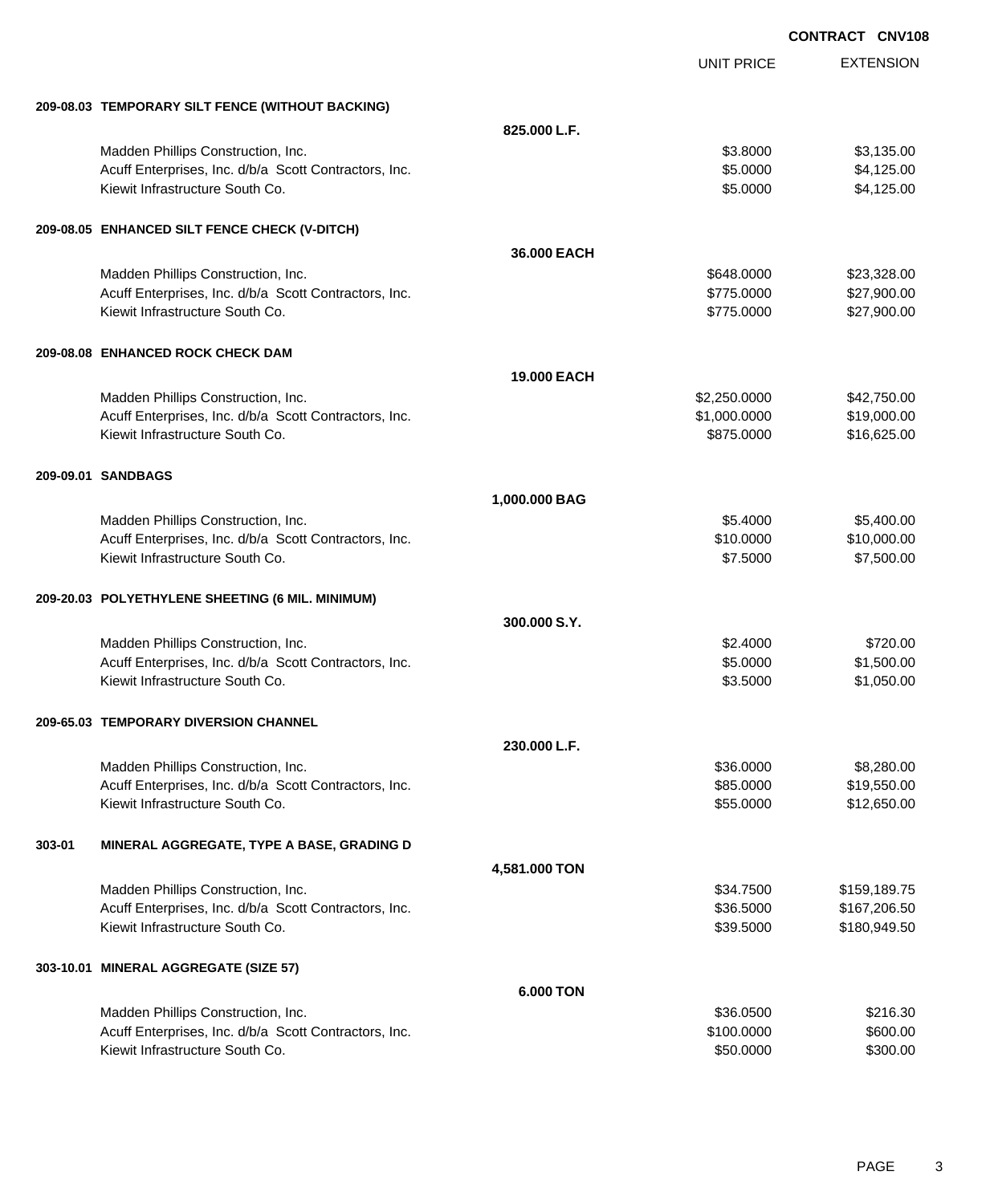EXTENSION UNIT PRICE **307-01.08 ASPHALT CONCRETE MIX (PG64-22) (BPMB-HM) GRADING B-M2 1,072.000 TON** Madden Phillips Construction, Inc. 60 and the construction, Inc. 60 and the construction, Inc. 60 and the construction, Inc. 60 and the construction, Inc. 60 and the construction, Inc. 60 and the construction, Inc. 60 and Acuff Enterprises, Inc. d/b/a Scott Contractors, Inc. 6. The Contractors of the Contractors, Inc. \$110.0000 \$117,920.00 Kiewit Infrastructure South Co. **6. 2012** States and the South Co. **\$116.0000** \$124,352.00 **402-01 BITUMINOUS MATERIAL FOR PRIME COAT (PC) 9.000 TON** Madden Phillips Construction, Inc. 6. The Construction of the Construction, Inc. 6. The Construction of the Construction of the Construction of the Construction, Inc. 6. The Construction of the Construction of the Construc Acuff Enterprises, Inc. d/b/a Scott Contractors, Inc. 6. The State of the State of State State State State State State State State State State State State State State State State State State State State State State State S Kiewit Infrastructure South Co. **\$1,400.000 \$1,400.000 \$1,400.000** \$12,600.00 **402-02 AGGREGATE FOR COVER MATERIAL (PC) 34.000 TON** Madden Phillips Construction, Inc. 6. The Construction of the Construction of the Construction, Inc. 545.3500 \$1,541.90 Acuff Enterprises, Inc. d/b/a Scott Contractors, Inc. 6. The State of the State of State State State State State State State State State State State State State State State State State State State State State State State S Kiewit Infrastructure South Co. **\$55.0000 \$1,870.00** \$1,870.00 **403-01 BITUMINOUS MATERIAL FOR TACK COAT (TC) 5.000 TON** Madden Phillips Construction, Inc. 6. The Construction of the Construction of the Construction, Inc. 6.180.00 Acuff Enterprises, Inc. d/b/a Scott Contractors, Inc. 6. The State of the State of State State State State State State State State State State State State State State State State State State State State State State State S Kiewit Infrastructure South Co. **\$1,400.0000 \$7,000.00** \$7,000.00 **411-01.07 ACS MIX (PG64-22) GRADING E SHOULDER 141.000 TON** Madden Phillips Construction, Inc. 621, 2008.40 Acuff Enterprises, Inc. d/b/a Scott Contractors, Inc. 623,265.000 \$165.0000 \$23,265.00 Kiewit Infrastructure South Co. **\$23,265.00** \$23,265.00 **411-01.10 ACS MIX(PG64-22) GRADING D 374.000 TON** Madden Phillips Construction, Inc. 644,936.10 Acuff Enterprises, Inc. d/b/a Scott Contractors, Inc. 648,620.00 \$130.0000 \$48,620.00 Kiewit Infrastructure South Co. **\$135.0000** \$50,490.00 **415-01.02 COLD PLANING BITUMINOUS PAVEMENT 1,148.000 S.Y.** Madden Phillips Construction, Inc. 68.277.08 (1992) 12:00 \$8,277.08 Acuff Enterprises, Inc. d/b/a Scott Contractors, Inc. 67.5000 \$8,610.00 Kiewit Infrastructure South Co. **\$10.000 \$11,480.00** \$11,480.00 **604-36 SCARIFYING 3,551.000 S.Y.** Madden Phillips Construction, Inc. 644,387.50 Acuff Enterprises, Inc. d/b/a Scott Contractors, Inc. 6. The State of the State of the State of State State State State State State State State State State State State State State State State State State State State State Kiewit Infrastructure South Co. \$6.0000 \$21,306.00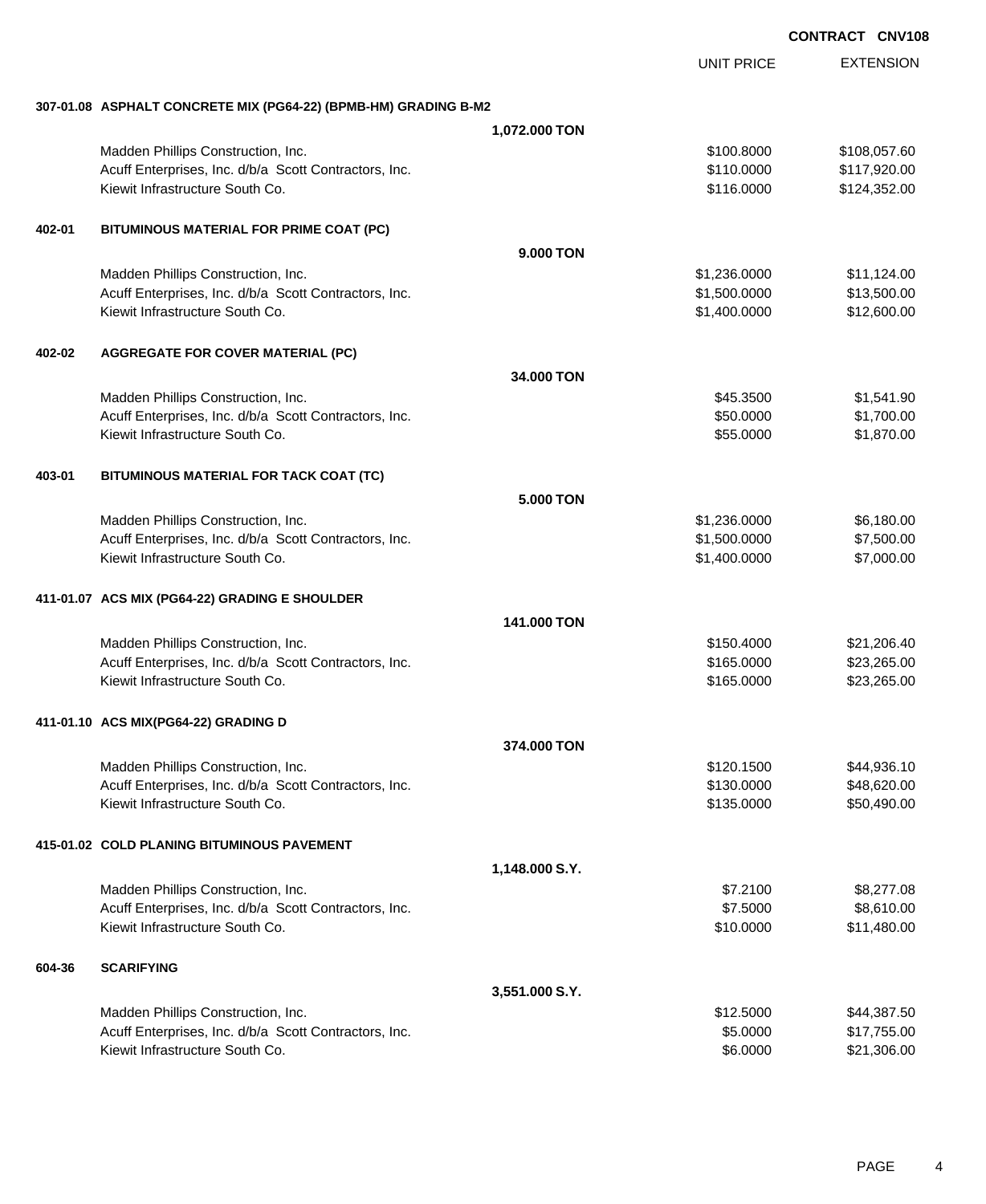|                                                       |                   | <b>UNIT PRICE</b> | <b>EXTENSION</b> |
|-------------------------------------------------------|-------------------|-------------------|------------------|
| 607-05.30 24" PIPE CULVERT                            |                   |                   |                  |
|                                                       | 56.000 L.F.       |                   |                  |
| Madden Phillips Construction, Inc.                    |                   | \$59.2800         | \$3,319.68       |
| Acuff Enterprises, Inc. d/b/a Scott Contractors, Inc. |                   | \$75.0000         | \$4,200.00       |
| Kiewit Infrastructure South Co.                       |                   | \$128.0000        | \$7,168.00       |
| 607-09.30 48" PIPE CULVERT                            |                   |                   |                  |
|                                                       | 66.000 L.F.       |                   |                  |
| Madden Phillips Construction, Inc.                    |                   | \$161.0900        | \$10,631.94      |
| Acuff Enterprises, Inc. d/b/a Scott Contractors, Inc. |                   | \$200.0000        | \$13,200.00      |
| Kiewit Infrastructure South Co.                       |                   | \$231.0000        | \$15,246.00      |
| 607-39.02 18" PIPE CULVERT (SIDE DRAIN)               |                   |                   |                  |
|                                                       | 109.000 L.F.      |                   |                  |
| Madden Phillips Construction, Inc.                    |                   | \$44.9000         | \$4,894.10       |
| Acuff Enterprises, Inc. d/b/a Scott Contractors, Inc. |                   | \$60.0000         | \$6,540.00       |
| Kiewit Infrastructure South Co.                       |                   | \$95.0000         | \$10,355.00      |
| 607-39.03 24" PIPE CULVERT (SIDE DRAIN)               |                   |                   |                  |
|                                                       | 32.000 L.F.       |                   |                  |
| Madden Phillips Construction, Inc.                    |                   | \$59.2800         | \$1,896.96       |
| Acuff Enterprises, Inc. d/b/a Scott Contractors, Inc. |                   | \$75.0000         | \$2,400.00       |
| Kiewit Infrastructure South Co.                       |                   | \$116.0000        | \$3,712.00       |
| 611-07.01 CLASS A CONCRETE (PIPE ENDWALLS)            |                   |                   |                  |
|                                                       | 12.000 C.Y.       |                   |                  |
| Madden Phillips Construction, Inc.                    |                   | \$967.0000        | \$11,604.00      |
| Acuff Enterprises, Inc. d/b/a Scott Contractors, Inc. |                   | \$2,000.0000      | \$24,000.00      |
| Kiewit Infrastructure South Co.                       |                   | \$1,750.0000      | \$21,000.00      |
| 611-07.02 STEEL BAR REINFORCEMENT (PIPE ENDWALLS)     |                   |                   |                  |
|                                                       | 180.000 LB.       |                   |                  |
| Madden Phillips Construction, Inc.                    |                   | \$1.3700          | \$246.60         |
| Acuff Enterprises, Inc. d/b/a Scott Contractors, Inc. |                   | \$5.0000          | \$900.00         |
| Kiewit Infrastructure South Co.                       |                   | \$5.0000          | \$900.00         |
| 611-07.57 24IN ENDWALL (CROSS DRAIN) 3:1              |                   |                   |                  |
|                                                       | <b>2.000 EACH</b> |                   |                  |
| Madden Phillips Construction, Inc.                    |                   | \$4,237.0000      | \$8,474.00       |
| Acuff Enterprises, Inc. d/b/a Scott Contractors, Inc. |                   | \$5,000.0000      | \$10,000.00      |
| Kiewit Infrastructure South Co.                       |                   | \$4,100.0000      | \$8,200.00       |
| 621-03.03 24" TEMPORARY DRAINAGE PIPE                 |                   |                   |                  |
|                                                       | 125.000 L.F.      |                   |                  |
| Madden Phillips Construction, Inc.                    |                   | \$59.2800         | \$7,410.00       |
| Acuff Enterprises, Inc. d/b/a Scott Contractors, Inc. |                   | \$75.0000         | \$9,375.00       |
| Kiewit Infrastructure South Co.                       |                   | \$75.0000         | \$9,375.00       |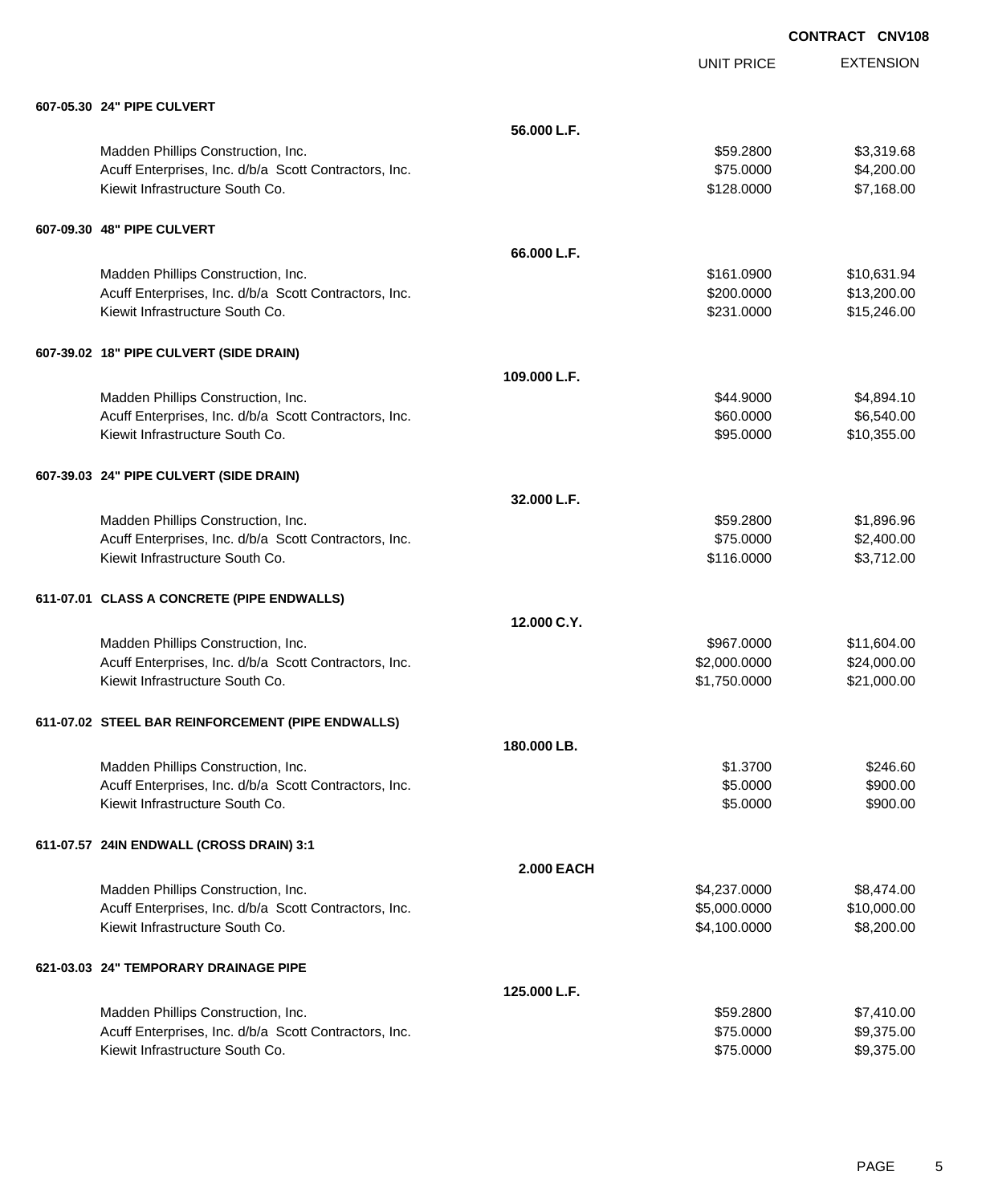|                                                           |                   | <b>UNIT PRICE</b> | <b>EXTENSION</b> |
|-----------------------------------------------------------|-------------------|-------------------|------------------|
| 705-06.01 W BEAM GR (TYPE 2) MASH TL-3                    |                   |                   |                  |
|                                                           | 208.000 L.F.      |                   |                  |
| Madden Phillips Construction, Inc.                        |                   | \$33.0000         | \$6,864.00       |
| Acuff Enterprises, Inc. d/b/a Scott Contractors, Inc.     |                   | \$37.5000         | \$7,800.00       |
| Kiewit Infrastructure South Co.                           |                   | \$25.0000         | \$5,200.00       |
| 705-06.30 GR TERMINAL (ENERGY ABSORBING) MASH TL-2        |                   |                   |                  |
|                                                           | <b>4.000 EACH</b> |                   |                  |
| Madden Phillips Construction, Inc.                        |                   | \$2,860.0000      | \$11,440.00      |
| Acuff Enterprises, Inc. d/b/a Scott Contractors, Inc.     |                   | \$3,250.0000      | \$13,000.00      |
| Kiewit Infrastructure South Co.                           |                   | \$2,911.0000      | \$11,644.00      |
| 707-01.11 CHAIN LINK FENCE (6 FOOT)                       |                   |                   |                  |
|                                                           | 252.000 L.F.      |                   |                  |
| Madden Phillips Construction, Inc.                        |                   | \$55.0000         | \$13,860.00      |
| Acuff Enterprises, Inc. d/b/a Scott Contractors, Inc.     |                   | \$25.0000         | \$6,300.00       |
| Kiewit Infrastructure South Co.                           |                   | \$30.0000         | \$7,560.00       |
| 707-01.12 END & CORNER POST ASSEMBLY(CHAIN-LINK FENCE 6') |                   |                   |                  |
|                                                           | 3.000 EACH        |                   |                  |
| Madden Phillips Construction, Inc.                        |                   | \$450.0000        | \$1,350.00       |
| Acuff Enterprises, Inc. d/b/a Scott Contractors, Inc.     |                   | \$500.0000        | \$1,500.00       |
| Kiewit Infrastructure South Co.                           |                   | \$500.0000        | \$1,500.00       |
| 707-08.11 HIGH-VISIBILITY CONSTRUCTION FENCE              |                   |                   |                  |
|                                                           | 1,054.000 L.F.    |                   |                  |
| Madden Phillips Construction, Inc.                        |                   | \$2.7000          | \$2,845.80       |
| Acuff Enterprises, Inc. d/b/a Scott Contractors, Inc.     |                   | \$5.0000          | \$5,270.00       |
| Kiewit Infrastructure South Co.                           |                   | \$3.5000          | \$3,689.00       |
| 709-05.05 MACHINED RIP-RAP (CLASS A-3)                    |                   |                   |                  |
|                                                           | 130,000 TON       |                   |                  |
| Madden Phillips Construction, Inc.                        |                   | \$47.0000         | \$6,110.00       |
| Acuff Enterprises, Inc. d/b/a Scott Contractors, Inc.     |                   | \$60.0000         | \$7,800.00       |
| Kiewit Infrastructure South Co.                           |                   | \$73.0000         | \$9,490.00       |
| 709-05.06 MACHINED RIP-RAP (CLASS A-1)                    |                   |                   |                  |
|                                                           | 432.000 TON       |                   |                  |
| Madden Phillips Construction, Inc.                        |                   | \$46.0000         | \$19,872.00      |
| Acuff Enterprises, Inc. d/b/a Scott Contractors, Inc.     |                   | \$60.0000         | \$25,920.00      |
| Kiewit Infrastructure South Co.                           |                   | \$80.0000         | \$34,560.00      |
| 709-05.09 MACHINED RIP-RAP (CLASS C)                      |                   |                   |                  |
|                                                           | 1,700.000 TON     |                   |                  |
| Madden Phillips Construction, Inc.                        |                   | \$46.0000         | \$78,200.00      |
| Acuff Enterprises, Inc. d/b/a Scott Contractors, Inc.     |                   | \$60.0000         | \$102,000.00     |
| Kiewit Infrastructure South Co.                           |                   | \$60.0000         | \$102,000.00     |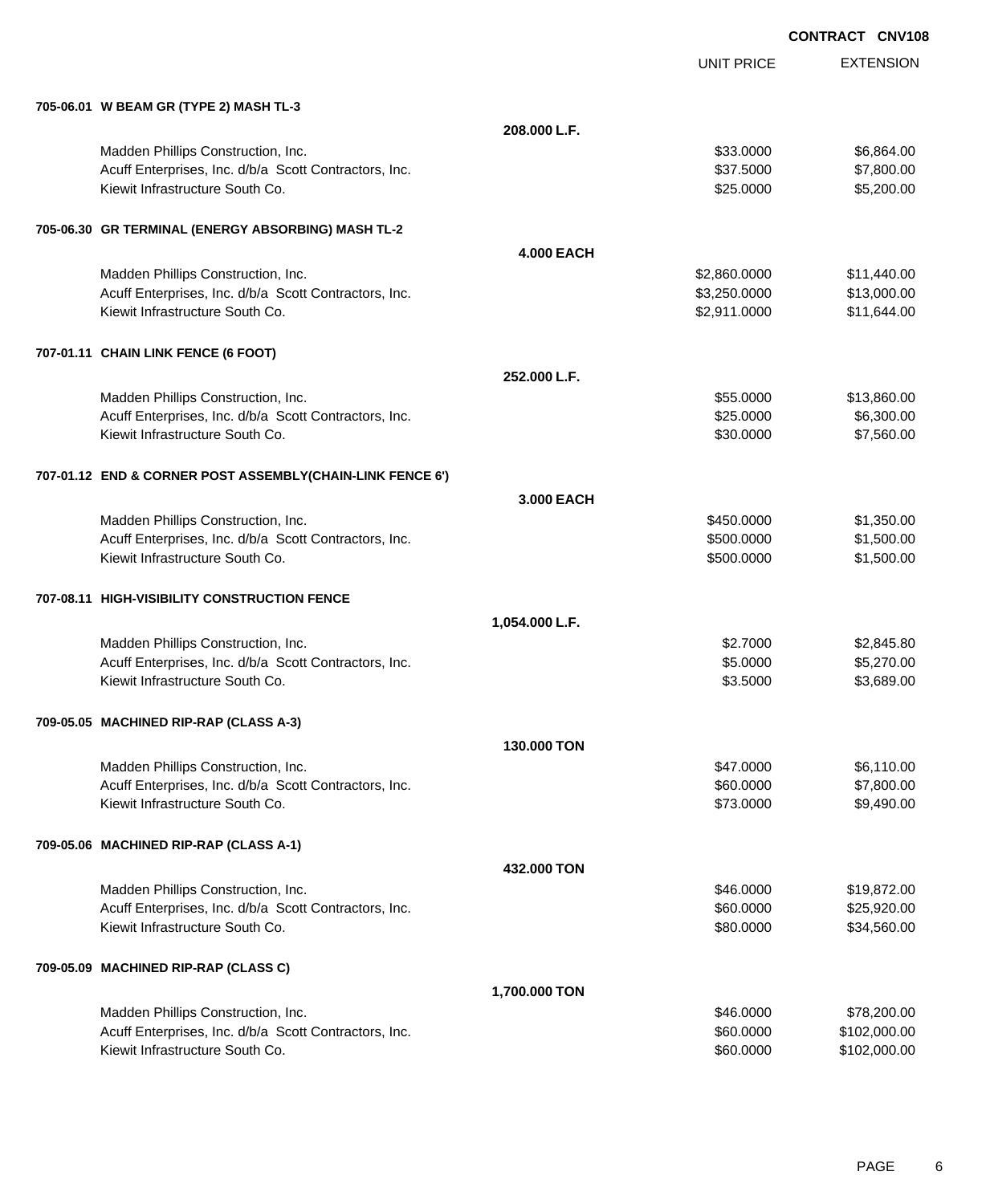|        |                                                       |              | <b>UNIT PRICE</b> | <b>EXTENSION</b> |
|--------|-------------------------------------------------------|--------------|-------------------|------------------|
| 712-01 | <b>TRAFFIC CONTROL</b>                                |              |                   |                  |
|        |                                                       | 1.000 LS     |                   |                  |
|        | Madden Phillips Construction, Inc.                    |              | \$9,600.0000      | \$9,600.00       |
|        | Acuff Enterprises, Inc. d/b/a Scott Contractors, Inc. |              | \$75,000.0000     | \$75,000.00      |
|        | Kiewit Infrastructure South Co.                       |              | \$30,000.0000     | \$30,000.00      |
|        | 712-04.01 FLEXIBLE DRUMS (CHANNELIZING)               |              |                   |                  |
|        |                                                       | 100.000 EACH |                   |                  |
|        | Madden Phillips Construction, Inc.                    |              | \$34.6000         | \$3,460.00       |
|        | Acuff Enterprises, Inc. d/b/a Scott Contractors, Inc. |              | \$40.0000         | \$4,000.00       |
|        | Kiewit Infrastructure South Co.                       |              | \$35.0000         | \$3,500.00       |
|        | 712-05.03 WARNING LIGHTS (TYPE C)                     |              |                   |                  |
|        |                                                       | 100.000 EACH |                   |                  |
|        | Madden Phillips Construction, Inc.                    |              | \$37.8000         | \$3,780.00       |
|        | Acuff Enterprises, Inc. d/b/a Scott Contractors, Inc. |              | \$45.0000         | \$4,500.00       |
|        | Kiewit Infrastructure South Co.                       |              | \$40.0000         | \$4,000.00       |
| 712-06 | <b>SIGNS (CONSTRUCTION)</b>                           |              |                   |                  |
|        |                                                       | 113.000 S.F. |                   |                  |
|        | Madden Phillips Construction, Inc.                    |              | \$7.5600          | \$854.28         |
|        | Acuff Enterprises, Inc. d/b/a Scott Contractors, Inc. |              | \$10.0000         | \$1,130.00       |
|        | Kiewit Infrastructure South Co.                       |              | \$10.0000         | \$1,130.00       |
|        | 712-07.03 TEMPORARY BARRICADES (TYPE III)             |              |                   |                  |
|        |                                                       | 52.000 L.F.  |                   |                  |
|        | Madden Phillips Construction, Inc.                    |              | \$14.3100         | \$744.12         |
|        | Acuff Enterprises, Inc. d/b/a Scott Contractors, Inc. |              | \$20.0000         | \$1,040.00       |
|        | Kiewit Infrastructure South Co.                       |              | \$16.0000         | \$832.00         |
|        | 713-11.02 PERFORATED/KNOCKOUT SQUARE TUBE POST        |              |                   |                  |
|        |                                                       | 590.000 LB.  |                   |                  |
|        | Madden Phillips Construction, Inc.                    |              | \$4.9000          | \$2,891.00       |
|        | Acuff Enterprises, Inc. d/b/a Scott Contractors, Inc. |              | \$5.0000          | \$2,950.00       |
|        | Kiewit Infrastructure South Co.                       |              | \$5.5000          | \$3,245.00       |
|        | 713-13.02 FLAT SHEET ALUMINUM SIGNS (0.080" THICK)    |              |                   |                  |
|        |                                                       | 46.000 S.F.  |                   |                  |
|        | Madden Phillips Construction, Inc.                    |              | \$14.0500         | \$646.30         |
|        | Acuff Enterprises, Inc. d/b/a Scott Contractors, Inc. |              | \$15.0000         | \$690.00         |
|        | Kiewit Infrastructure South Co.                       |              | \$15.0000         | \$690.00         |
|        | 713-13.03 FLAT SHEET ALUMINUM SIGNS (0.100" THICK)    |              |                   |                  |
|        |                                                       | 168.000 S.F. |                   |                  |
|        | Madden Phillips Construction, Inc.                    |              | \$15.1500         | \$2,545.20       |
|        | Acuff Enterprises, Inc. d/b/a Scott Contractors, Inc. |              | \$20.0000         | \$3,360.00       |
|        | Kiewit Infrastructure South Co.                       |              | \$16.0000         | \$2,688.00       |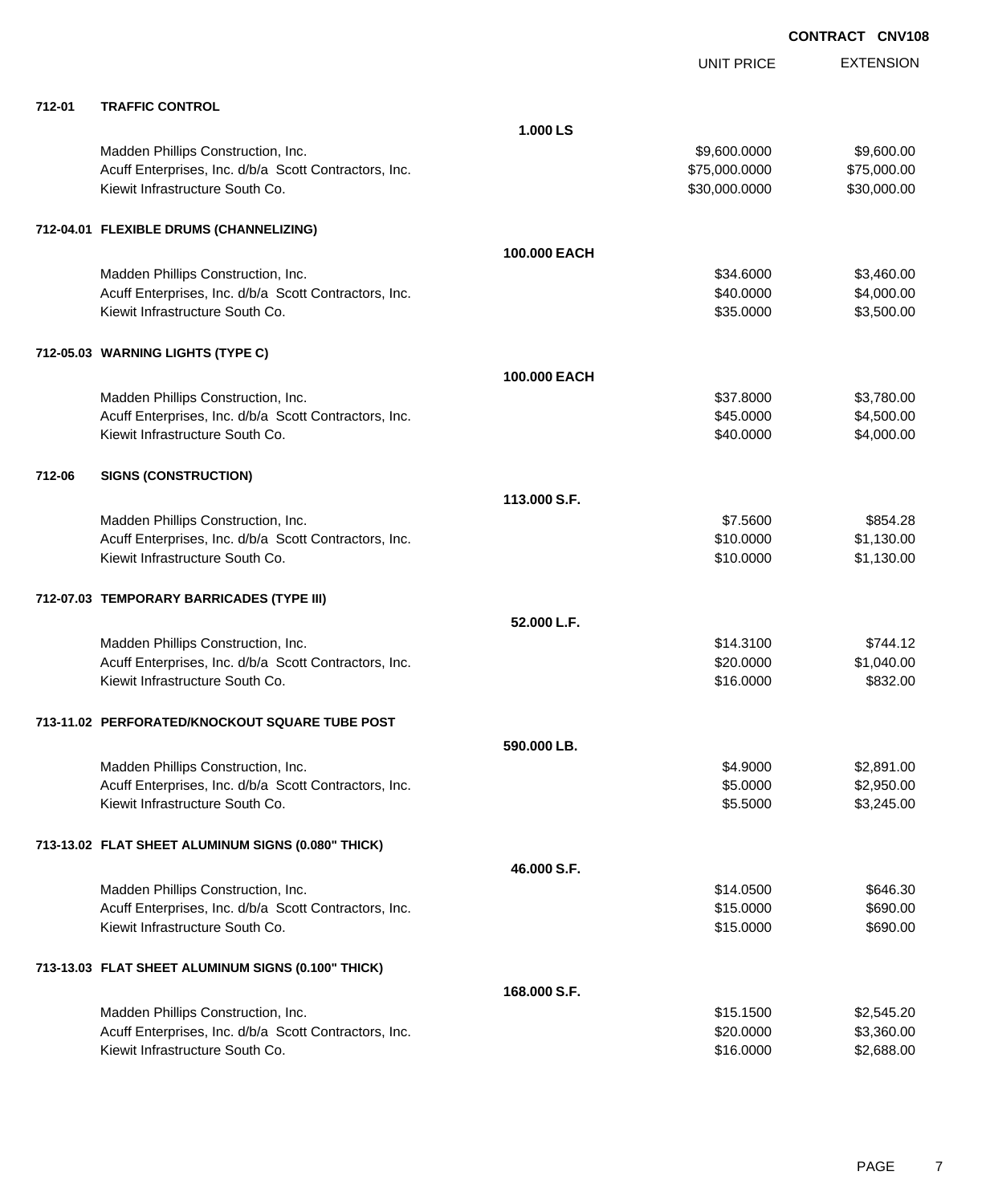EXTENSION **CONTRACT CNV108** UNIT PRICE **713-15 REMOVAL OF SIGNS, POSTS AND FOOTINGS 1.000 LS** Madden Phillips Construction, Inc. 6540.000 \$540.000 \$540.000 \$540.000 Acuff Enterprises, Inc. d/b/a Scott Contractors, Inc. 6750.000 \$750.000 \$750.000 Kiewit Infrastructure South Co. **\$2,000.000 \$2,000.000 \$2,000.000** \$2,000.000 \$2,000.00 **716-02.04 PLASTIC PAVEMENT MARKING(CHANNELIZATION STRIPING) 37.000 S.Y.** Madden Phillips Construction, Inc. 6. The Construction of the Construction, Inc. 6. The Construction of the Construction of the Construction of the Construction, Inc. 6. The Construction of the Construction of the Construc Acuff Enterprises, Inc. d/b/a Scott Contractors, Inc. 635.0000 \$1,295.000 \$1,295.00 Kiewit Infrastructure South Co. **\$53.0000** \$1,961.00 **716-02.05 PLASTIC PAVEMENT MARKING (STOP LINE) 145.000 L.F.** Madden Phillips Construction, Inc. 6. The Construction of the Construction, Inc. 6. The Construction of the Construction of the Construction of the Construction of the Construction of the Construction of the Construction o Acuff Enterprises, Inc. d/b/a Scott Contractors, Inc. 6. The State of the State of S2,900.00 \$2,900.00 Kiewit Infrastructure South Co. **\$32.0000** \$4,640.00 **716-05.01 PAINTED PAVEMENT MARKING (4" LINE) 1.000 L.M.** Madden Phillips Construction, Inc. 6. The Construction of the Construction of the Construction, Inc. 6. The Construction of the Construction of the Construction of the Construction of the Construction of the Construction o Acuff Enterprises, Inc. d/b/a Scott Contractors, Inc. 6. The Same Security of the Security of the Security of Security 10000 \$2,775.0000 \$2,775.000 Kiewit Infrastructure South Co. **\$3,991.000** \$3,991.0000 \$3,991.0000 \$3,991.000 **716-05.20 PAINTED PAVEMENT MARKING (6" LINE) 1.000 L.M.** Madden Phillips Construction, Inc. 6. The Construction of the Construction of the Construction, Inc. 6. The Construction of the Construction of the Construction of the Construction of the Construction of the Construction o Acuff Enterprises, Inc. d/b/a Scott Contractors, Inc. 6. The Same Security of the Security of the Security of Security 10000 \$2,775.0000 \$2,775.000 Kiewit Infrastructure South Co. **\$3,950.000** \$3,950.000 \$3,950.000 **716-13.01 SPRAY THERMO PVMT MRKNG (60 mil) (4IN LINE) 1.000 L.M.** Madden Phillips Construction, Inc. 66 and the state of the state of the state of the state of the state of the state of the state of the state of the state of the state of the state of the state of the state of the state o Acuff Enterprises, Inc. d/b/a Scott Contractors, Inc. 64,500.000 \$4,500.000 \$4,500.000 Kiewit Infrastructure South Co. **\$6,226.000** \$6,226.000 \$6,226.000 \$6,226.000 **717-01 MOBILIZATION 1.000 LS** Madden Phillips Construction, Inc. 6. The Construction of the Construction, Inc. 6. The Construction of the Construction of the Construction of the Construction, Inc. 6. The Construction of the Construction of the Construc Acuff Enterprises, Inc. d/b/a Scott Contractors, Inc. 673,753.5000 \$73,753.5000 \$73,753.500 Kiewit Infrastructure South Co. **\$76,500.000 \$76,500.000 \$76,500.000** \$76,500.000 **740-10.03 GEOTEXTILE (TYPE III)(EROSION CONTROL) 935.000 S.Y.** Madden Phillips Construction, Inc. 64.6000 \$4,301.00 Acuff Enterprises, Inc. d/b/a Scott Contractors, Inc. 65.000 \$4,675.00

Kiewit Infrastructure South Co. **6.2.805.00** \$2,805.00 \$3.0000 \$2,805.00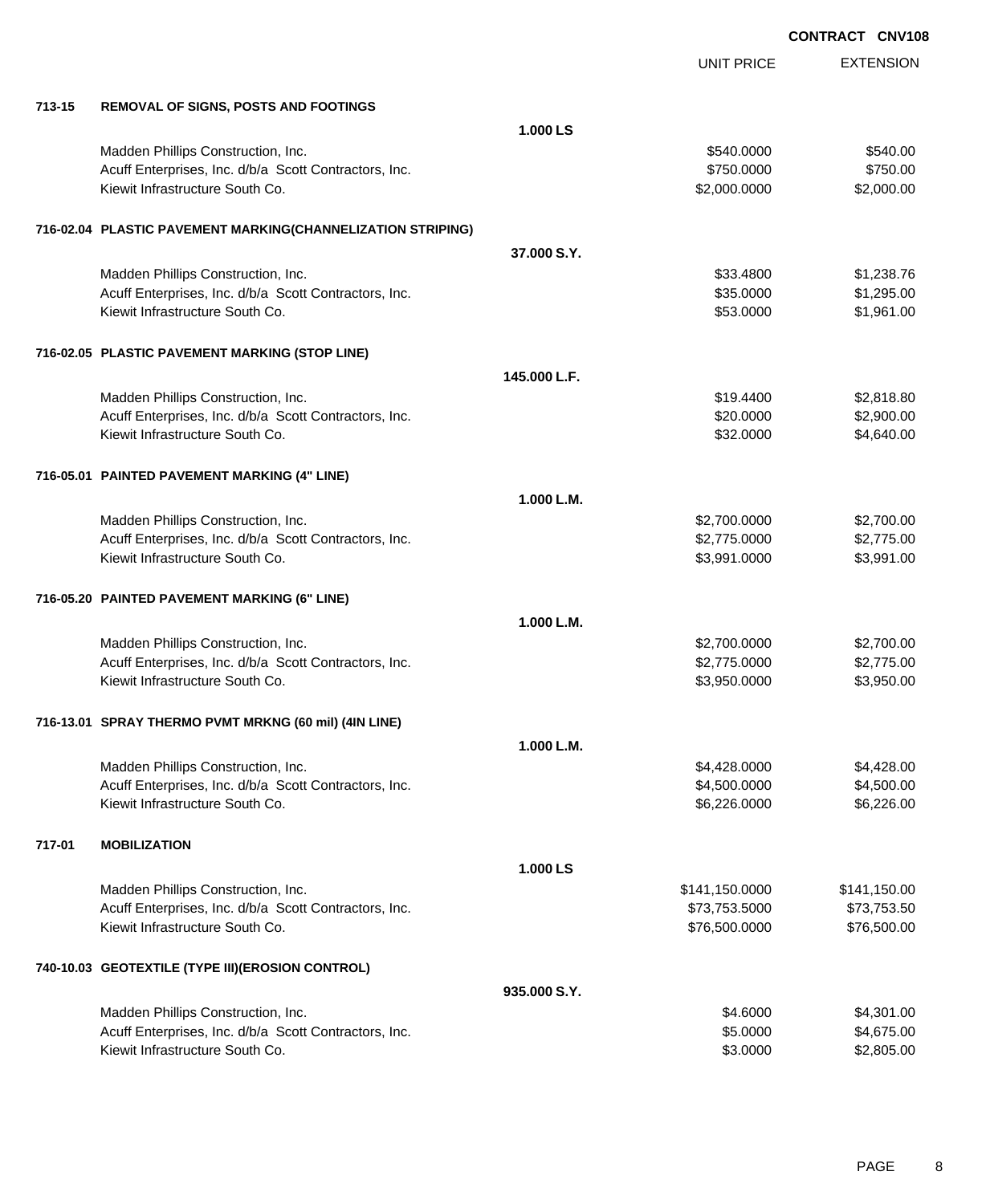|        |                                                       |                     |                   | <b>CONTRACT CNV108</b> |
|--------|-------------------------------------------------------|---------------------|-------------------|------------------------|
|        |                                                       |                     | <b>UNIT PRICE</b> | <b>EXTENSION</b>       |
|        | 740-10.04 GEOTEXTILE (TYPE IV) (STABILIZATION)        |                     |                   |                        |
|        |                                                       | 1,500.000 S.Y.      |                   |                        |
|        | Madden Phillips Construction, Inc.                    |                     | \$2.4000          | \$3,600.00             |
|        | Acuff Enterprises, Inc. d/b/a Scott Contractors, Inc. |                     | \$6.5000          | \$9,750.00             |
|        | Kiewit Infrastructure South Co.                       |                     | \$2.0000          | \$3,000.00             |
|        | 740-11.01 TEMPORARY SEDIMENT TUBE 8IN                 |                     |                   |                        |
|        |                                                       | 205.000 L.F.        |                   |                        |
|        | Madden Phillips Construction, Inc.                    |                     | \$8.8100          | \$1,806.05             |
|        | Acuff Enterprises, Inc. d/b/a Scott Contractors, Inc. |                     | \$10.0000         | \$2,050.00             |
|        | Kiewit Infrastructure South Co.                       |                     | \$6.0000          | \$1,230.00             |
|        | 797-07.60 ADJUST EXISTING MANHOLE                     |                     |                   |                        |
|        |                                                       | <b>1.000 EACH</b>   |                   |                        |
|        | Madden Phillips Construction, Inc.                    |                     | \$1,200.0000      | \$1,200.00             |
|        | Acuff Enterprises, Inc. d/b/a Scott Contractors, Inc. |                     | \$2,500.0000      | \$2,500.00             |
|        | Kiewit Infrastructure South Co.                       |                     | \$3,400.0000      | \$3,400.00             |
| 801-01 | <b>SEEDING (WITH MULCH)</b>                           |                     |                   |                        |
|        |                                                       | <b>100.000 UNIT</b> |                   |                        |
|        | Madden Phillips Construction, Inc.                    |                     | \$54.0000         | \$5,400.00             |
|        | Acuff Enterprises, Inc. d/b/a Scott Contractors, Inc. |                     | \$65.0000         | \$6,500.00             |
|        | Kiewit Infrastructure South Co.                       |                     | \$61.0000         | \$6,100.00             |
| 801-03 | <b>WATER (SEEDING &amp; SODDING)</b>                  |                     |                   |                        |
|        |                                                       | 126,000 M.G.        |                   |                        |
|        | Madden Phillips Construction, Inc.                    |                     | \$25.0000         | \$3,150.00             |
|        | Acuff Enterprises, Inc. d/b/a Scott Contractors, Inc. |                     | \$55.0000         | \$6,930.00             |
|        | Kiewit Infrastructure South Co.                       |                     | \$25.0000         | \$3,150.00             |
| 803-01 | <b>SODDING (NEW SOD)</b>                              |                     |                   |                        |
|        |                                                       | 12,590.000 S.Y.     |                   |                        |
|        | Madden Phillips Construction, Inc.                    |                     | \$3.8000          | \$47,842.00            |
|        | Acuff Enterprises, Inc. d/b/a Scott Contractors, Inc. |                     | \$5.5000          | \$69,245.00            |
|        | Kiewit Infrastructure South Co.                       |                     | \$6.0000          | \$75,540.00            |
|        | 805-01.01 TURF REINFORCEMENT MAT (CLASS I)            |                     |                   |                        |
|        |                                                       | 916.000 S.Y.        |                   |                        |
|        | Madden Phillips Construction, Inc.                    |                     | \$6.5000          | \$5,954.00             |
|        | Acuff Enterprises, Inc. d/b/a Scott Contractors, Inc. |                     | \$10.0000         | \$9,160.00             |
|        | Kiewit Infrastructure South Co.                       |                     | \$8.0000          | \$7,328.00             |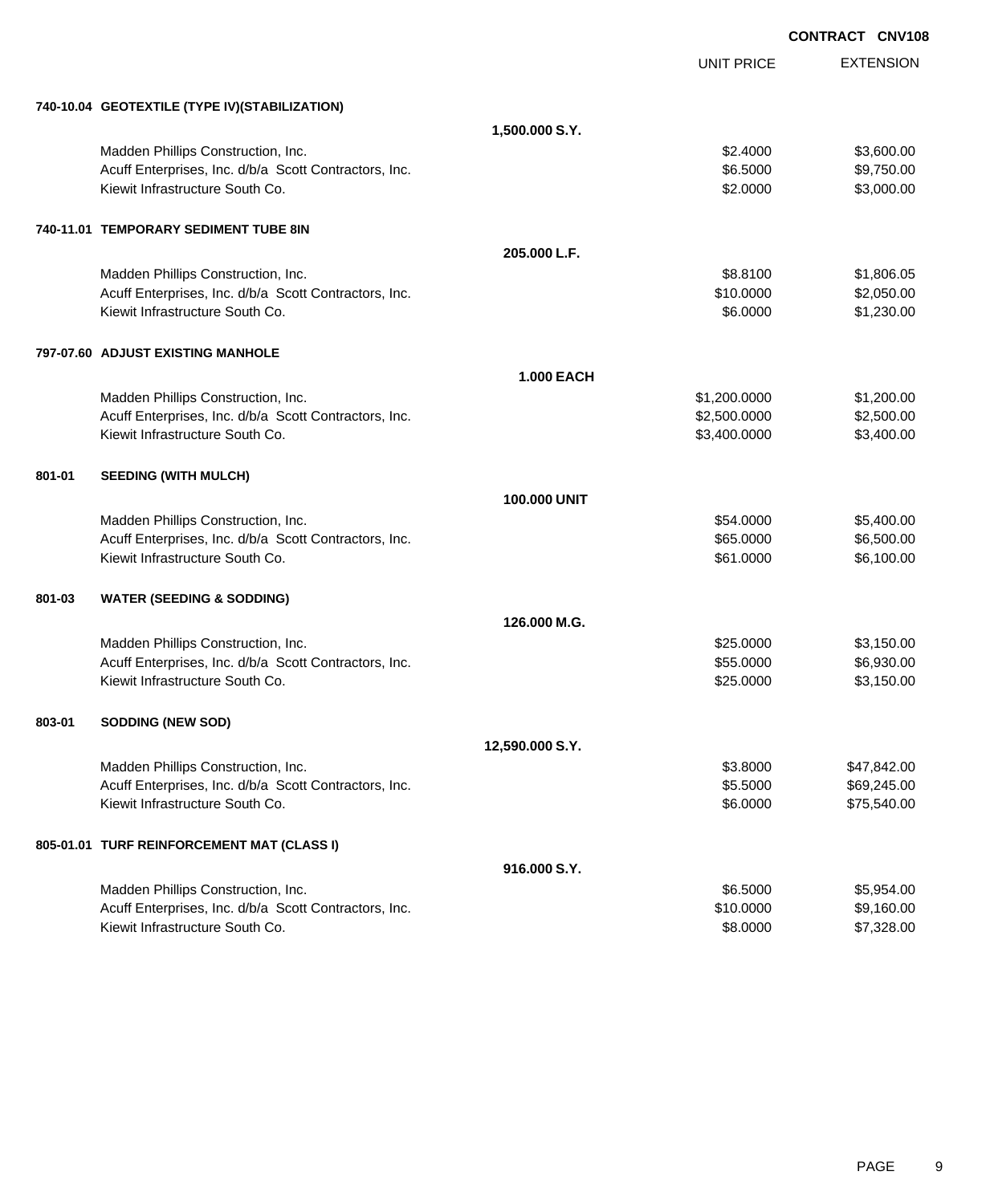### **SUB-TOTAL ROADWAY**

Madden Phillips Construction, Inc. 63.97 Acuff Enterprises, Inc. d/b/a Scott Contractors, Inc. 631,510,000.00 Kiewit Infrastructure South Co. 6. \$1,528,613.12

## **TOTAL CONTRACT**

| Madden Phillips Construction, Inc.                    | \$1,101,263.97 |
|-------------------------------------------------------|----------------|
| Acuff Enterprises, Inc. d/b/a Scott Contractors, Inc. | \$1,510,000.00 |
| Kiewit Infrastructure South Co.                       | \$1,528,613.12 |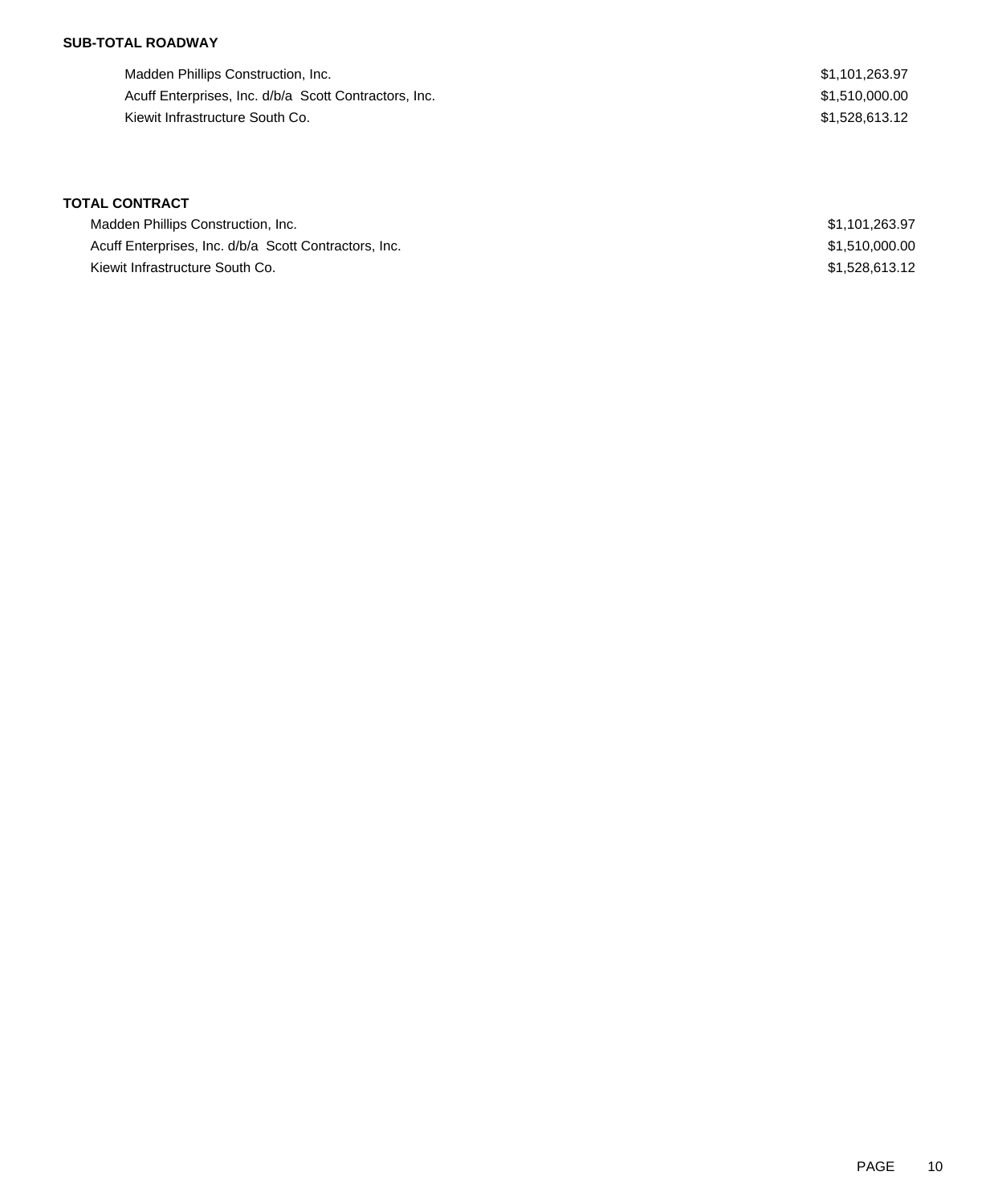## **DEPARTMENT OF TRANSPORTATION SUMMARY OF BIDS LETTING OF MARCH 26, 2021 STATE OF TENNESSEE**

#### SHELBY COUNTY (Contract No. CNV102 Call 059)

NH/HSIP-1(425),79011-3273-94,79011-8273-14,NH/HSIP-1(426),79011-3274- 94,79011-8274-14

THE RESURFACING ON U.S. 64 (U.S. 70, U.S. 79, S.R. 1) FROM NEAR TILLMAN STREET (L.M. 7.79) TO NEAR I-40 (L.M. 12.28) AND ON U.S. 70 (U.S. 79, S.R. 1) FROM U.S. 64 (S.R. 15) (L.M. 16.80) TO S.R. 177 (L.M. 20.05).

PROJECT LENGTH - 7.740 MILES

COMPLETION TIME - ON OR BEFORE NOVEMBER 15, 2021

DBE GOAL 8.50%

### TOTAL CONTRACT

Lehman-Roberts Company **\$5,770,669.22** Standard Construction Company, Inc. 6.6586,371.90 APAC-Tennessee, Inc. 66 and the state of the state of the state of the state  $$7,186,778.66$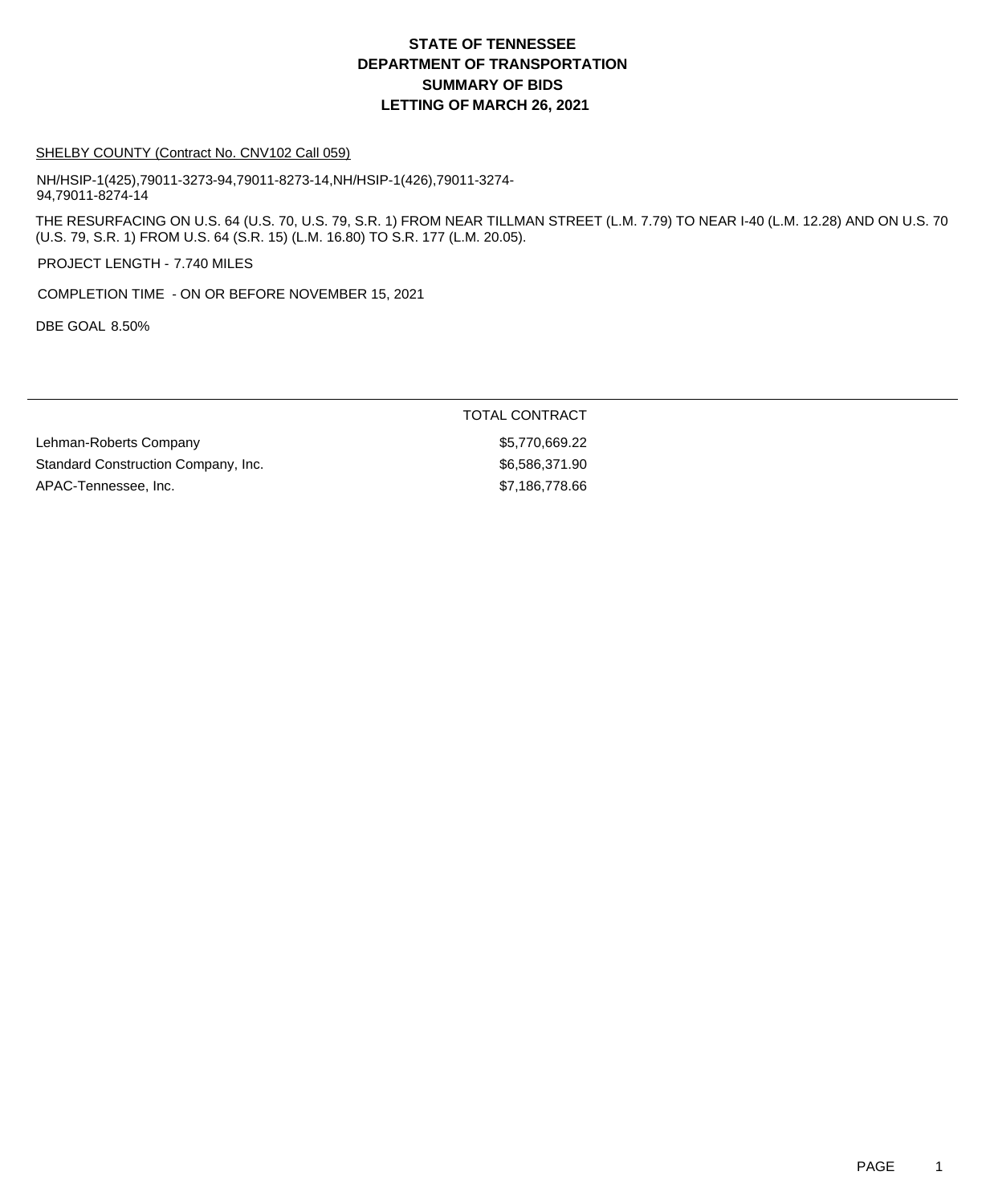|        |                                                              |                  |                   | <b>CONTRACT CNV102</b> |
|--------|--------------------------------------------------------------|------------------|-------------------|------------------------|
|        |                                                              |                  | <b>UNIT PRICE</b> | <b>EXTENSION</b>       |
|        | <b>ROADWAY CATEGORY</b>                                      |                  |                   |                        |
| 202-03 | REMOVAL OF RIGID PAVEMENT, SIDEWALK, ETC.                    |                  |                   |                        |
|        |                                                              | 54.000 S.Y.      |                   |                        |
|        | Lehman-Roberts Company                                       |                  | \$102,7200        | \$5,546.88             |
|        | Standard Construction Company, Inc.                          |                  | \$108.9000        | \$5,880.60             |
|        | APAC-Tennessee, Inc.                                         |                  | \$100.0000        | \$5,400.00             |
|        | 202-03.01 REMOVAL OF ASPHALT PAVEMENT                        |                  |                   |                        |
|        |                                                              | 818,000 S.Y.     |                   |                        |
|        | Lehman-Roberts Company                                       |                  | \$49.2500         | \$40,286.50            |
|        | Standard Construction Company, Inc.                          |                  | \$51.5000         | \$42,127.00            |
|        | APAC-Tennessee, Inc.                                         |                  | \$145.2900        | \$118,847.22           |
| 203-06 | <b>WATER</b>                                                 |                  |                   |                        |
|        |                                                              | 5.200 M.G.       |                   |                        |
|        | Lehman-Roberts Company                                       |                  | \$30,0000         | \$156.00               |
|        | Standard Construction Company, Inc.                          |                  | \$150.0000        | \$780.00               |
|        | APAC-Tennessee, Inc.                                         |                  | \$33.5100         | \$174.25               |
|        | 208-01.05 BROOMING & DEGRASSING SHOULDERS                    |                  |                   |                        |
|        |                                                              | 4.200 L.M.       |                   |                        |
|        | Lehman-Roberts Company                                       |                  | \$3,450.0000      | \$14,490.00            |
|        | Standard Construction Company, Inc.                          |                  | \$2,850.0000      | \$11,970.00            |
|        | APAC-Tennessee, Inc.                                         |                  | \$7,920.7100      | \$33,266.98            |
| 303-02 | MINERAL AGGREGATE, TYPE B BASE, GRADING (C OR D)             |                  |                   |                        |
|        |                                                              | 600,000 TON      |                   |                        |
|        | Lehman-Roberts Company                                       |                  | \$78,0000         | \$46,800.00            |
|        | Standard Construction Company, Inc.                          |                  | \$51,4000         | \$30,840.00            |
|        | APAC-Tennessee, Inc.                                         |                  | \$158.7800        | \$95,268.00            |
|        | 307-01.01 ASPHALT CONCRETE MIX (PG64-22) (BPMB-HM) GRADING A |                  |                   |                        |
|        |                                                              | 377,000 TON      |                   |                        |
|        | Lehman-Roberts Company                                       |                  | \$156.3000        | \$58,925.10            |
|        | Standard Construction Company, Inc.                          |                  | \$225.0000        | \$84,825.00            |
|        | APAC-Tennessee, Inc.                                         |                  | \$265.2700        | \$100,006.79           |
|        | 403-02.01 TRACKLESS TACK COAT                                |                  |                   |                        |
|        |                                                              | 135.000 TON      |                   |                        |
|        | Lehman-Roberts Company                                       |                  | \$975.0000        | \$131,625.00           |
|        | Standard Construction Company, Inc.                          |                  | \$1,250.0000      | \$168,750.00           |
|        | APAC-Tennessee, Inc.                                         |                  | \$932.9000        | \$125,941.50           |
|        | 411-01.12 LONGITUDINAL JOINT STABILIZATION                   |                  |                   |                        |
|        |                                                              | 129,703.000 S.F. |                   |                        |
|        | Lehman-Roberts Company                                       |                  | \$0.1900          | \$24,643.57            |
|        | Standard Construction Company, Inc.                          |                  | \$0.2500          | \$32,425.75            |
|        | APAC-Tennessee, Inc.                                         |                  | \$0.1800          | \$23,346.54            |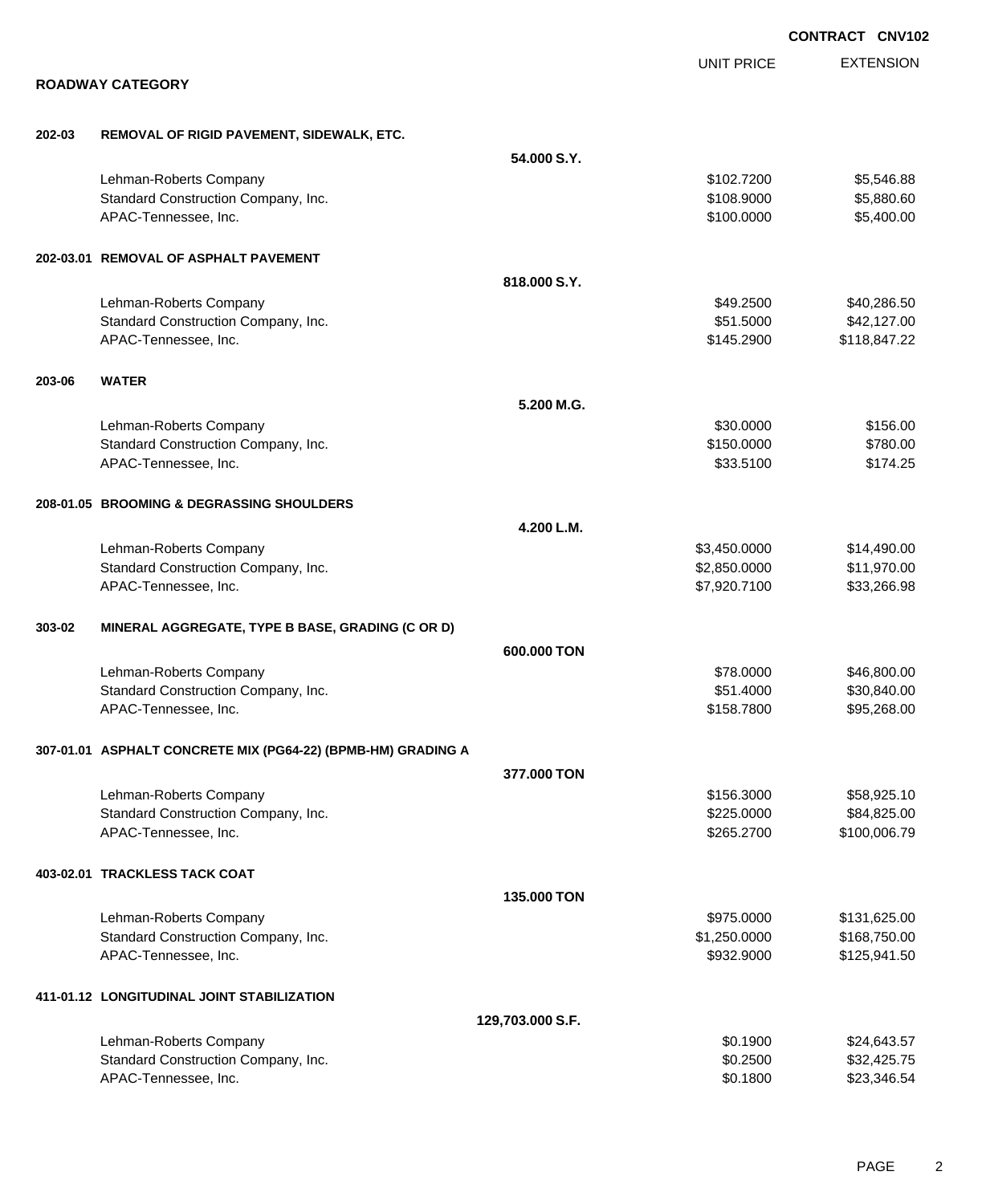UNIT PRICE

EXTENSION

|  | 411-01.21 LONGITUDINAL JOINT SEALANT |
|--|--------------------------------------|

|        | 411-01.21 LONGITUDINAL JOINT SEALANT        |                 |                |                |
|--------|---------------------------------------------|-----------------|----------------|----------------|
|        |                                             | 2.950 L.M.      |                |                |
|        | Lehman-Roberts Company                      |                 | \$2,490.2600   | \$7,346.27     |
|        | Standard Construction Company, Inc.         |                 | \$3,000.0000   | \$8,850.00     |
|        | APAC-Tennessee, Inc.                        |                 | \$2,400.0000   | \$7,080.00     |
|        | 411-02.10 ACS MIX(PG70-22) GRADING D        |                 |                |                |
|        |                                             | 20,863.000 TON  |                |                |
|        | Lehman-Roberts Company                      |                 | \$111.8000     | \$2,332,483.40 |
|        | Standard Construction Company, Inc.         |                 | \$127.7500     | \$2,665,248.25 |
|        | APAC-Tennessee, Inc.                        |                 | \$154.6100     | \$3,225,628.43 |
|        | 415-01.01 COLD PLANING BITUMINOUS PAVEMENT  |                 |                |                |
|        |                                             | 20,434.000 TON  |                |                |
|        | Lehman-Roberts Company                      |                 | \$40.4000      | \$825,533.60   |
|        | Standard Construction Company, Inc.         |                 | \$45.6500      | \$932,812.10   |
|        | APAC-Tennessee, Inc.                        |                 | \$52.1600      | \$1,065,837.44 |
|        | 611-09.01 ADJUSTMENT OF EXISTING CATCHBASIN |                 |                |                |
|        |                                             | 53,000 EACH     |                |                |
|        | Lehman-Roberts Company                      |                 | \$3,891.0300   | \$206,224.59   |
|        | Standard Construction Company, Inc.         |                 | \$4,372.5000   | \$231,742.50   |
|        | APAC-Tennessee, Inc.                        |                 | \$4,015.1500   | \$212,802.95   |
|        | 701-01.01 CONCRETE SIDEWALK (4 ")           |                 |                |                |
|        |                                             | 9,040.000 S.F.  |                |                |
|        | Lehman-Roberts Company                      |                 | \$10.5800      | \$95,643.20    |
|        | Standard Construction Company, Inc.         |                 | \$11.7000      | \$105,768.00   |
|        | APAC-Tennessee, Inc.                        |                 | \$10.3000      | \$93,112.00    |
|        | 701-02.01 CONCRETE CURB RAMP (RETROFIT)     |                 |                |                |
|        |                                             | 12,328.000 S.F. |                |                |
|        | Lehman-Roberts Company                      |                 | \$48,7700      | \$601,236.56   |
|        | Standard Construction Company, Inc.         |                 | \$54.1000      | \$666,944.80   |
|        | APAC-Tennessee, Inc.                        |                 | \$47.4700      | \$585,210.16   |
|        | 701-02.03 CONCRETE CURB RAMP                |                 |                |                |
|        |                                             | 920.000 S.F.    |                |                |
|        | Lehman-Roberts Company                      |                 | \$48.7700      | \$44,868.40    |
|        | Standard Construction Company, Inc.         |                 | \$54.1000      | \$49,772.00    |
|        | APAC-Tennessee, Inc.                        |                 | \$47.4700      | \$43,672.40    |
| 712-01 | <b>TRAFFIC CONTROL</b>                      |                 |                |                |
|        |                                             | 1.000 LS        |                |                |
|        | Lehman-Roberts Company                      |                 | \$290,000.0000 | \$290,000.00   |
|        | Standard Construction Company, Inc.         |                 | \$355,000.0000 | \$355,000.00   |
|        | APAC-Tennessee, Inc.                        |                 | \$392,810.7800 | \$392,810.78   |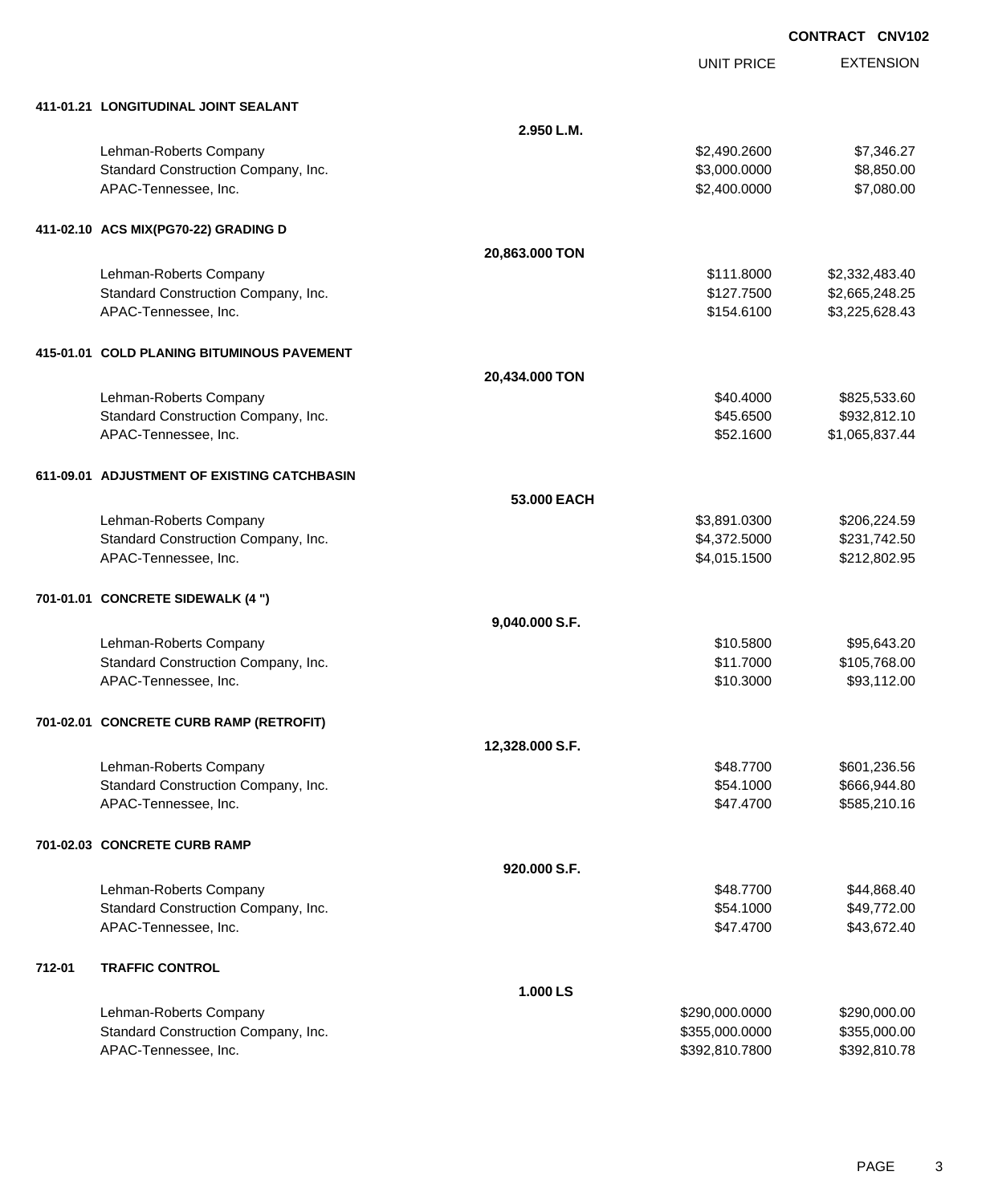|        |                                                                   |                    |                   | <b>CONTRACT CNV102</b> |
|--------|-------------------------------------------------------------------|--------------------|-------------------|------------------------|
|        |                                                                   |                    | <b>UNIT PRICE</b> | <b>EXTENSION</b>       |
| 712-06 | <b>SIGNS (CONSTRUCTION)</b>                                       |                    |                   |                        |
|        |                                                                   | 3,487.000 S.F.     |                   |                        |
|        | Lehman-Roberts Company                                            |                    | \$7.7800          | \$27,128.86            |
|        | Standard Construction Company, Inc.                               |                    | \$6.9000          | \$24,060.30            |
|        | APAC-Tennessee, Inc.                                              |                    | \$6.2500          | \$21,793.75            |
|        | 712-07.03 TEMPORARY BARRICADES (TYPE III)                         |                    |                   |                        |
|        |                                                                   | 96.000 L.F.        |                   |                        |
|        | Lehman-Roberts Company                                            |                    | \$13.4900         | \$1,295.04             |
|        | Standard Construction Company, Inc.                               |                    | \$12.1000         | \$1,161.60             |
|        | APAC-Tennessee, Inc.                                              |                    | \$11.0000         | \$1,056.00             |
|        | 712-08.03 ARROW BOARD (TYPE C)                                    |                    |                   |                        |
|        |                                                                   | <b>4.000 EACH</b>  |                   |                        |
|        | Lehman-Roberts Company                                            |                    | \$985.7300        | \$3,942.92             |
|        | Standard Construction Company, Inc.                               |                    | \$880.0000        | \$3,520.00             |
|        | APAC-Tennessee, Inc.                                              |                    | \$800.0000        | \$3,200.00             |
|        | 714-05.03 PULL BOXES (TYPE B)                                     |                    |                   |                        |
|        |                                                                   | <b>17.000 EACH</b> |                   |                        |
|        | Lehman-Roberts Company                                            |                    | \$778.2100        | \$13,229.57            |
|        | Standard Construction Company, Inc.                               |                    | \$825.0000        | \$14,025.00            |
|        | APAC-Tennessee, Inc.                                              |                    | \$765.0700        | \$13,006.19            |
|        | 716-01.21 SNOWPLOWABLE RAISED PAVEMENT MARKERS (BI-DIR) (1 COLOR) |                    |                   |                        |
|        |                                                                   | 847,000 EACH       |                   |                        |
|        | Lehman-Roberts Company                                            |                    | \$40.4700         | \$34,278.09            |
|        | Standard Construction Company, Inc.                               |                    | \$42.9000         | \$36,336.30            |
|        | APAC-Tennessee, Inc.                                              |                    | \$39.2900         | \$33,278.63            |
|        | 716-01.22 SNOWPLOWABLE RAISED PAVMENT MARKERS (MONO-DIR)(1 COLOR) |                    |                   |                        |
|        |                                                                   | 1,528.000 EACH     |                   |                        |
|        | Lehman-Roberts Company                                            |                    | \$40.4700         | \$61,838.16            |
|        | Standard Construction Company, Inc.                               |                    | \$42.9000         | \$65,551.20            |
|        | APAC-Tennessee, Inc.                                              |                    | \$39.2900         | \$60,035.12            |
|        | 716-02.04 PLASTIC PAVEMENT MARKING(CHANNELIZATION STRIPING)       |                    |                   |                        |
|        |                                                                   | 180.000 S.Y.       |                   |                        |
|        | Lehman-Roberts Company                                            |                    | \$30.0900         | \$5,416.20             |
|        | Standard Construction Company, Inc.                               |                    | \$31.9000         | \$5,742.00             |
|        | APAC-Tennessee, Inc.                                              |                    | \$29.2200         | \$5,259.60             |
|        | 716-02.05 PLASTIC PAVEMENT MARKING (STOP LINE)                    |                    |                   |                        |
|        |                                                                   | 3,000.000 L.F.     |                   |                        |
|        | Lehman-Roberts Company                                            |                    | \$18.6800         | \$56,040.00            |
|        | Standard Construction Company, Inc.                               |                    | \$19.8000         | \$59,400.00            |
|        | APAC-Tennessee, Inc.                                              |                    | \$18.1400         | \$54,420.00            |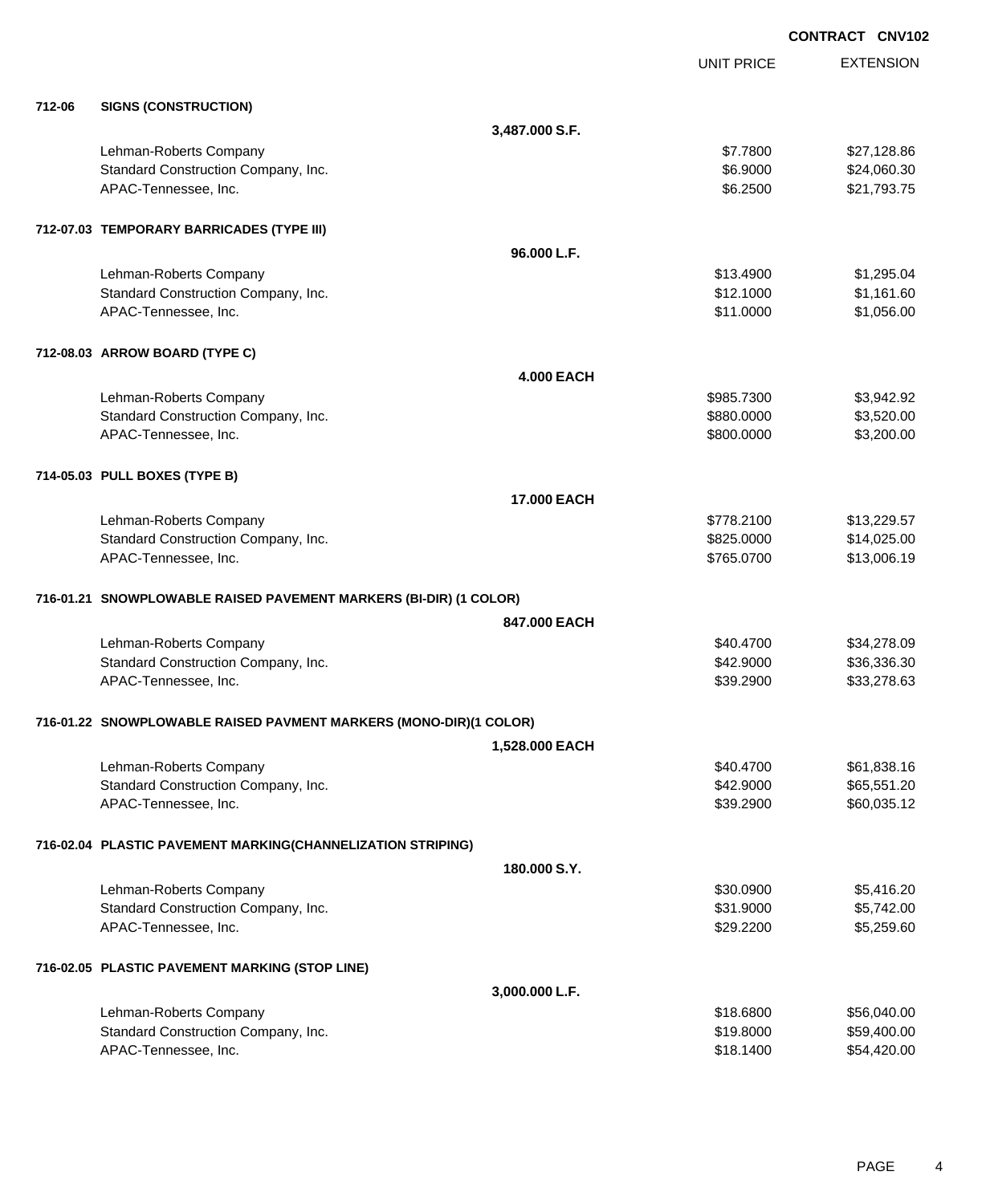|                                                              |                   |                   | CONTRACT CNV102 |                  |
|--------------------------------------------------------------|-------------------|-------------------|-----------------|------------------|
|                                                              |                   | <b>UNIT PRICE</b> |                 | <b>EXTENSION</b> |
| 716-02.06 PLASTIC PAVEMENT MARKING (TURN LANE ARROW)         |                   |                   |                 |                  |
|                                                              | 67.000 EACH       |                   |                 |                  |
| Lehman-Roberts Company                                       |                   | \$207.5200        |                 | \$13,903.84      |
| Standard Construction Company, Inc.                          |                   | \$220.0000        |                 | \$14,740.00      |
| APAC-Tennessee, Inc.                                         |                   | \$201.5100        |                 | \$13,501.17      |
| 716-02.08 PLASTIC PAVEMENT MARKING (8" DOTTED LINE)          |                   |                   |                 |                  |
|                                                              | 1,010.000 L.F.    |                   |                 |                  |
| Lehman-Roberts Company                                       |                   | \$3.1100          |                 | \$3,141.10       |
| Standard Construction Company, Inc.                          |                   | \$3.3000          |                 | \$3,333.00       |
| APAC-Tennessee, Inc.                                         |                   | \$3.0200          |                 | \$3,050.20       |
| 716-02.09 PLASTIC PAVEMENT MARKING (LONGITUDINAL CROSS-WALK) |                   |                   |                 |                  |
|                                                              | 5,399.000 L.F.    |                   |                 |                  |
| Lehman-Roberts Company                                       |                   | \$40.4700         |                 | \$218,497.53     |
| Standard Construction Company, Inc.                          |                   | \$42.9000         |                 | \$231,617.10     |
| APAC-Tennessee, Inc.                                         |                   | \$39.2900         |                 | \$212,126.71     |
| 716-03.01 PLASTIC WORD PAVEMENT MARKING (ONLY)               |                   |                   |                 |                  |
|                                                              | 32,000 EACH       |                   |                 |                  |
| Lehman-Roberts Company                                       |                   | \$207.5200        |                 | \$6,640.64       |
| Standard Construction Company, Inc.                          |                   | \$220.0000        |                 | \$7,040.00       |
| APAC-Tennessee, Inc.                                         |                   | \$201.5100        |                 | \$6,448.32       |
| 716-03.06 PLASTIC WORD PAVEMENT MARKING (SIGNAL AHEAD)       |                   |                   |                 |                  |
|                                                              | <b>2.000 EACH</b> |                   |                 |                  |
| Lehman-Roberts Company                                       |                   | \$596,6300        |                 | \$1,193.26       |
| Standard Construction Company, Inc.                          |                   | \$632.5000        |                 | \$1,265.00       |
| APAC-Tennessee, Inc.                                         |                   | \$579.3500        |                 | \$1,158.70       |
| 716-04.02 PLASTIC PAVEMENT MARKING(DOUBLE TURNING ARROW)     |                   |                   |                 |                  |
|                                                              | 32.000 EACH       |                   |                 |                  |
| Lehman-Roberts Company                                       |                   | \$389.1000        |                 | \$12,451.20      |
| Standard Construction Company, Inc.                          |                   | \$412.5000        |                 | \$13,200.00      |
| APAC-Tennessee, Inc.                                         |                   | \$377.8300        |                 | \$12,090.56      |
| 716-04.13 PLASTIC PAVEMENT MARKING (BIKELANE SYMBOL & ARROW) |                   |                   |                 |                  |
|                                                              | <b>1.000 EACH</b> |                   |                 |                  |
| Lehman-Roberts Company                                       |                   | \$311.2800        |                 | \$311.28         |
| Standard Construction Company, Inc.                          |                   | \$330.0000        |                 | \$330.00         |
| APAC-Tennessee, Inc.                                         |                   | \$302.2700        |                 | \$302.27         |
| 716-05.20 PAINTED PAVEMENT MARKING (6" LINE)                 |                   |                   |                 |                  |
|                                                              | 41.200 L.M.       |                   |                 |                  |
| Lehman-Roberts Company                                       |                   | \$1,660.1700      |                 | \$68,399.00      |
| Standard Construction Company, Inc.                          |                   | \$1,760.0000      |                 | \$72,512.00      |
| APAC-Tennessee, Inc.                                         |                   | \$1,612.0900      |                 | \$66,418.11      |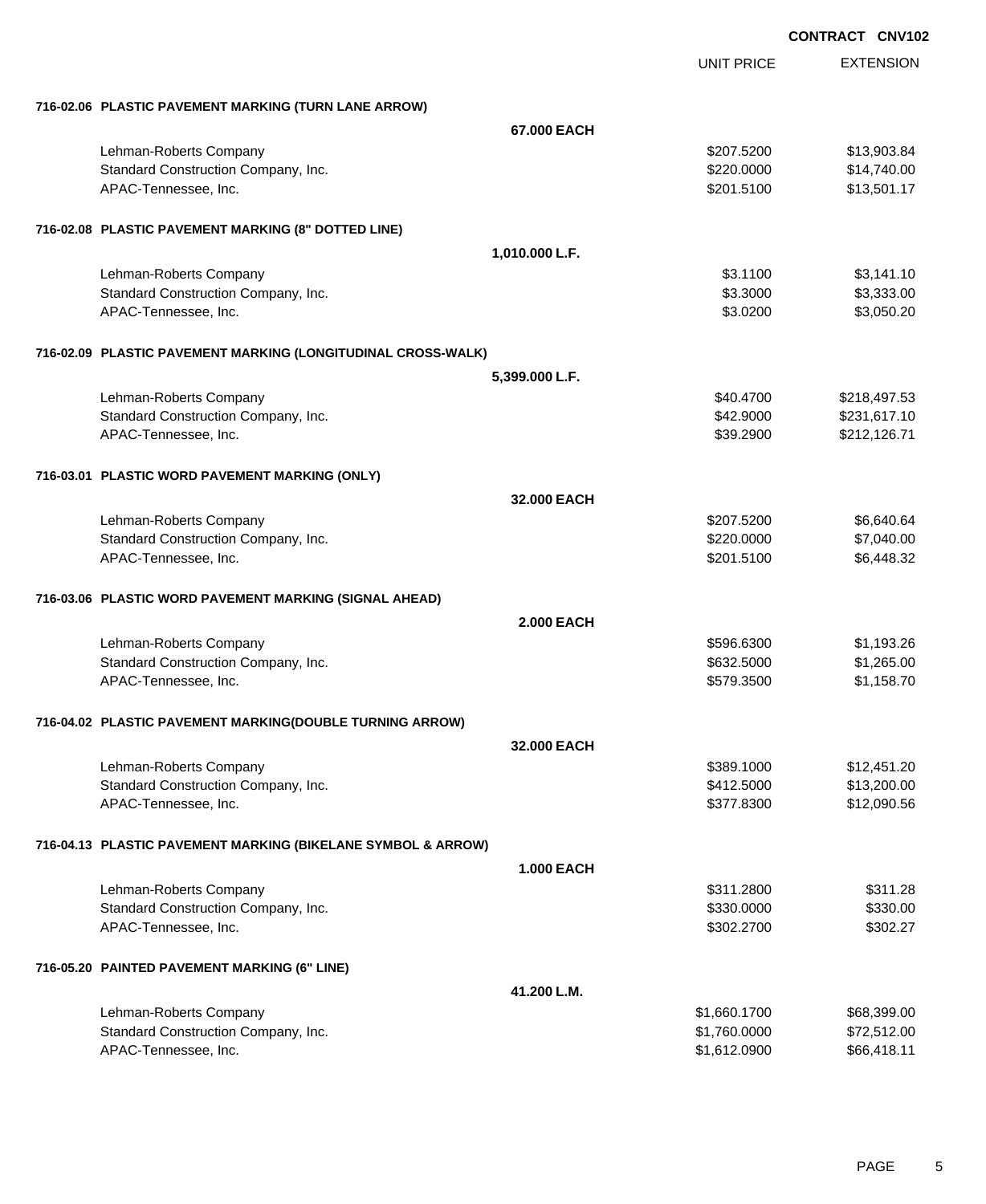|        |                                                                 |                   |                   | <b>CONTRACT CNV102</b> |
|--------|-----------------------------------------------------------------|-------------------|-------------------|------------------------|
|        |                                                                 |                   | <b>UNIT PRICE</b> | <b>EXTENSION</b>       |
|        | 716-12.02 ENHANCED FLATLINE THERMO PVMT MRKNG (6IN LINE)        |                   |                   |                        |
|        |                                                                 | 41.200 L.M.       |                   |                        |
|        | Lehman-Roberts Company                                          |                   | \$6,018.1300      | \$247,946.96           |
|        | Standard Construction Company, Inc.                             |                   | \$6,380.0000      | \$262,856.00           |
|        | APAC-Tennessee, Inc.                                            |                   | \$5,843.8300      | \$240,765.80           |
|        | 716-12.05 ENHANCED FLATLINE THERMO PVMT MRKNG (6IN DOTTED LINE) |                   |                   |                        |
|        |                                                                 | 200.000 L.F.      |                   |                        |
|        | Lehman-Roberts Company                                          |                   | \$3.1100          | \$622.00               |
|        | Standard Construction Company, Inc.                             |                   | \$3.3000          | \$660.00               |
|        | APAC-Tennessee, Inc.                                            |                   | \$3.0200          | \$604.00               |
| 717-01 | <b>MOBILIZATION</b>                                             |                   |                   |                        |
|        |                                                                 | 1.000 LS          |                   |                        |
|        | Lehman-Roberts Company                                          |                   | \$200,000.0000    | \$200,000.00           |
|        | Standard Construction Company, Inc.                             |                   | \$296,000.0000    | \$296,000.00           |
|        | APAC-Tennessee, Inc.                                            |                   | \$242,461.1700    | \$242,461.17           |
|        | 730-12.01 CONDUIT 1" DIAMETER (PVC)                             |                   |                   |                        |
|        |                                                                 | 200.000 L.F.      |                   |                        |
|        | Lehman-Roberts Company                                          |                   | \$18.6800         | \$3,736.00             |
|        | Standard Construction Company, Inc.                             |                   | \$21.6000         | \$4,320.00             |
|        | APAC-Tennessee, Inc.                                            |                   | \$18.3600         | \$3,672.00             |
|        | 730-14.02 SAW SLOT                                              |                   |                   |                        |
|        |                                                                 | 3,509.000 L.F.    |                   |                        |
|        | Lehman-Roberts Company                                          |                   | \$5.1900          | \$18,211.71            |
|        | Standard Construction Company, Inc.                             |                   | \$6.0000          | \$21,054.00            |
|        | APAC-Tennessee, Inc.                                            |                   | \$5.1000          | \$17,895.90            |
|        | 730-14.03 LOOP WIRE                                             |                   |                   |                        |
|        |                                                                 | 8,387.000 L.F.    |                   |                        |
|        | Lehman-Roberts Company                                          |                   | \$1.0400          | \$8,722.48             |
|        | Standard Construction Company, Inc.                             |                   | \$1.2000          | \$10,064.40            |
|        | APAC-Tennessee, Inc.                                            |                   | \$1.0200          | \$8,554.74             |
|        | 730-26.02 PEDESTRIAN PUSHBUTTON WITH 12" SIGN                   |                   |                   |                        |
|        |                                                                 | 23.000 EACH       |                   |                        |
|        | Lehman-Roberts Company                                          |                   | \$1,307.3900      | \$30,069.97            |
|        | Standard Construction Company, Inc.                             |                   | \$1,512.0000      | \$34,776.00            |
|        | APAC-Tennessee, Inc.                                            |                   | \$1,285.3200      | \$29,562.36            |
|        | 730-26.12 PEDESTRIAN PUSHBUTTON HORIZONTAL EXTENSION            |                   |                   |                        |
|        |                                                                 | <b>6.000 EACH</b> |                   |                        |
|        | Lehman-Roberts Company                                          |                   | \$1,307.3900      | \$7,844.34             |
|        | Standard Construction Company, Inc.                             |                   | \$1,512.0000      | \$9,072.00             |
|        | APAC-Tennessee, Inc.                                            |                   | \$1,285.3200      | \$7,711.92             |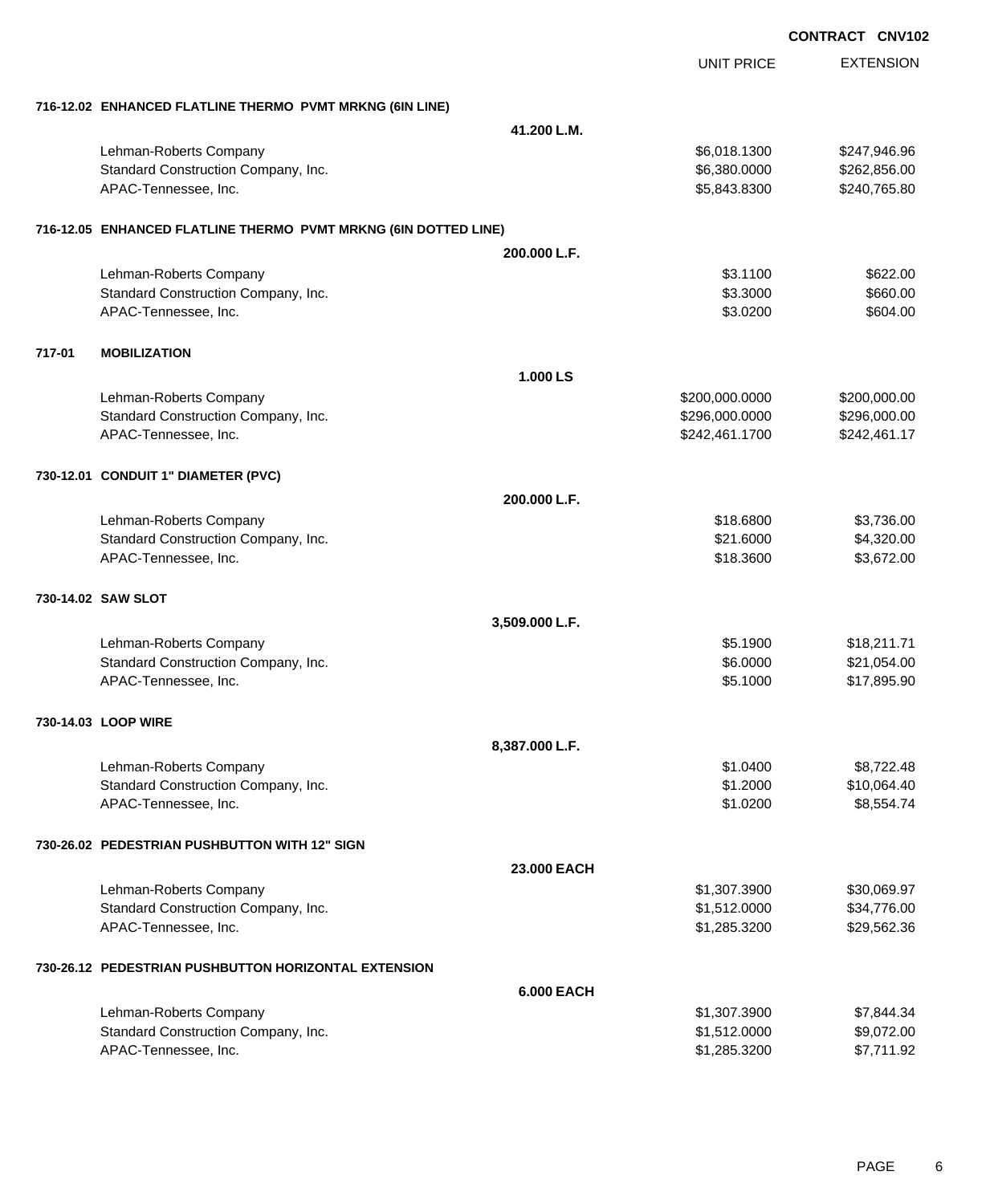### **SUB-TOTAL ROADWAY**

Lehman-Roberts Company **\$5,770,669.22** Standard Construction Company, Inc. 6. The Standard Construction Company, Inc. 6. The Standard Construction Company, Inc. APAC-Tennessee, Inc. \$7,186,778.66

| Lehman-Roberts Company              | \$5,770,669.22 |
|-------------------------------------|----------------|
| Standard Construction Company, Inc. | \$6,586,371.90 |
| APAC-Tennessee, Inc.                | \$7,186,778.66 |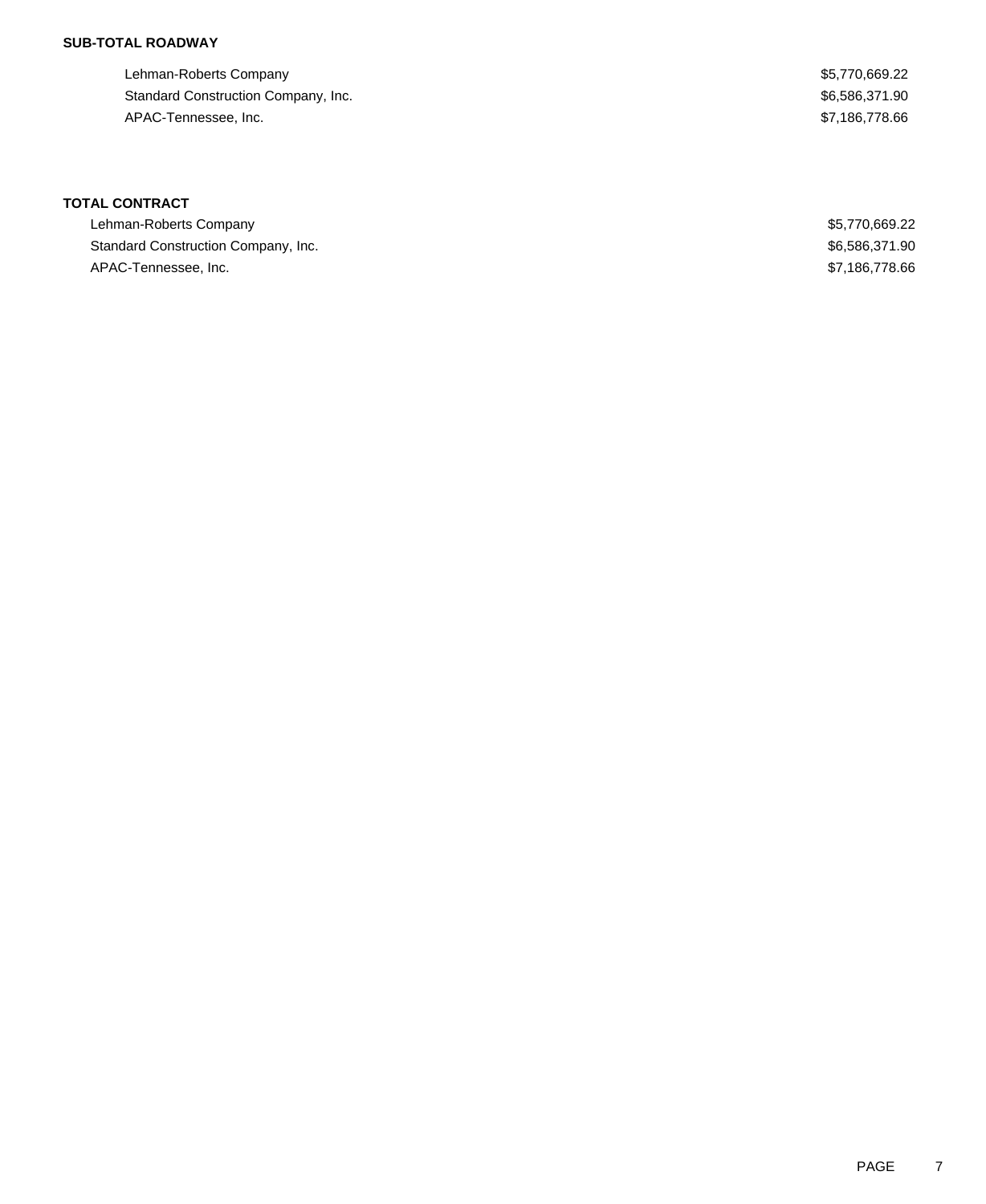#### SHELBY COUNTY (Contract No. CNV127 Call 060)

NH/HSIP-3(160),79017-3297-94,79017-8297-14

THE RESURFACING ON U.S. 51 (S.R. 3) FROM NEAR STAGE AVENUE (L.M. 16.25) TO NEAR MILLINGTON ROAD (L.M. 19.20).

PROJECT LENGTH - 2.950 MILES

COMPLETION TIME - ON OR BEFORE SEPTEMBER 30, 2021

DBE GOAL 8.00%

Lehman-Roberts Company **\$2,496,446.38** APAC-Tennessee, Inc. 6. 2006 12:38:46,095.64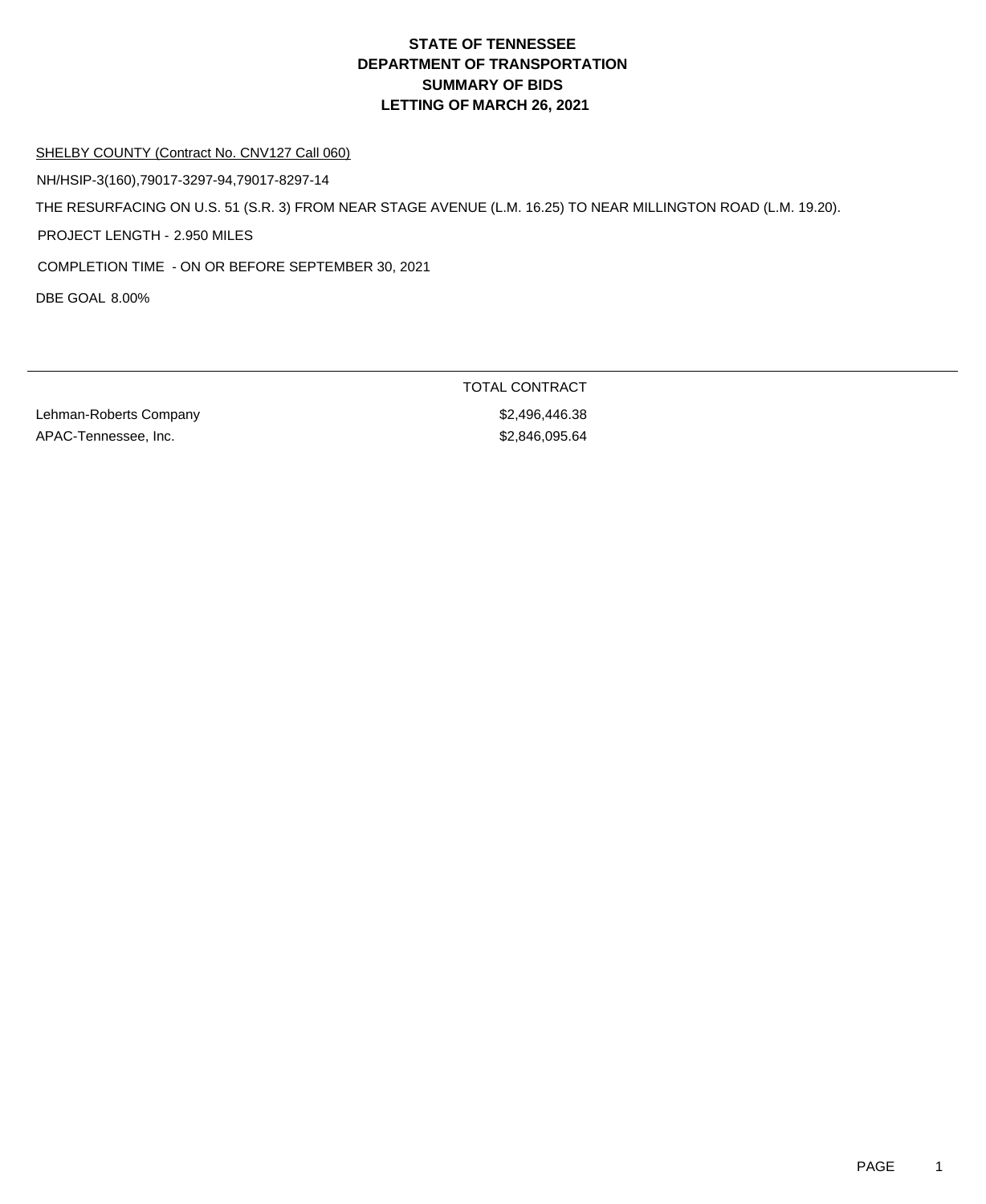EXTENSION **CONTRACT CNV127** UNIT PRICE **ROADWAY CATEGORY 202-03.01 REMOVAL OF ASPHALT PAVEMENT 2,600.000 S.Y.** Lehman-Roberts Company 600 and the company state of the company state of the company state of the state of the state of the state of the state of the state of the state of the state of the state of the state of the state o APAC-Tennessee, Inc. \$31.4500 \$81,770.00 **203-06 WATER 18.000 M.G.** Lehman-Roberts Company **\$20.000 \$360.00** \$360.00 APAC-Tennessee, Inc. \$25.2500 \$454.50 **208-01.05 BROOMING & DEGRASSING SHOULDERS 2.950 L.M.** Lehman-Roberts Company 6.600.0000 \$19,175.00 APAC-Tennessee, Inc. \$12,314.9000 \$36,328.96 **303-02 MINERAL AGGREGATE, TYPE B BASE, GRADING (C OR D) 2,286.000 TON** Lehman-Roberts Company **\$38.000** \$86,868.00 APAC-Tennessee, Inc. \$70.5000 \$161,163.00 **307-01.01 ASPHALT CONCRETE MIX (PG64-22) (BPMB-HM) GRADING A 1,043.000 TON** Lehman-Roberts Company 6. The company state of the company state of the company state of the state of the state of the state of the state of the state of the state of the state of the state of the state of the state of the APAC-Tennessee, Inc. 6. The contract of the contract of the contract of the state of the state of the state of  $$179.8000$  \$187,531.40 **307-01.08 ASPHALT CONCRETE MIX (PG64-22) (BPMB-HM) GRADING B-M2 77.000 TON** Lehman-Roberts Company **\$240.0000 \$18,480.00** APAC-Tennessee, Inc. \$19,604.20 \$19,604.20 \$19,604.20 \$254.6000 \$19,604.20 **403-01 BITUMINOUS MATERIAL FOR TACK COAT (TC) 53.000 TON** Lehman-Roberts Company 653,000.000 \$53,000.000 \$53,000.000 \$53,000.000 \$53,000.00 APAC-Tennessee, Inc. \$800.000 \$42,400.00 **411-02.10 ACS MIX(PG70-22) GRADING D 7,965.000 TON** Lehman-Roberts Company **60 and 100 and 100 and 100 and 100 and 100 and 100 and 100 and 100 and 100 and 100 and 100 and 100 and 100 and 100 and 100 and 100 and 100 and 100 and 100 and 100 and 100 and 100 and 100 and 100 and** APAC-Tennessee, Inc. 6. The contract of the contract of the contract of the state of the state of the state of  $$131.0000$  \$1,043,415.00 **415-01.01 COLD PLANING BITUMINOUS PAVEMENT 7,791.000 TON** Lehman-Roberts Company 6.2000 \$297,616.20 APAC-Tennessee, Inc. \$37.0000 \$288,267.00 **611-09.01 ADJUSTMENT OF EXISTING CATCHBASIN 14.000 EACH** Lehman-Roberts Company **\$4,144.4700** \$58,022.58 APAC-Tennessee, Inc. \$4,035.6000 \$56,498.40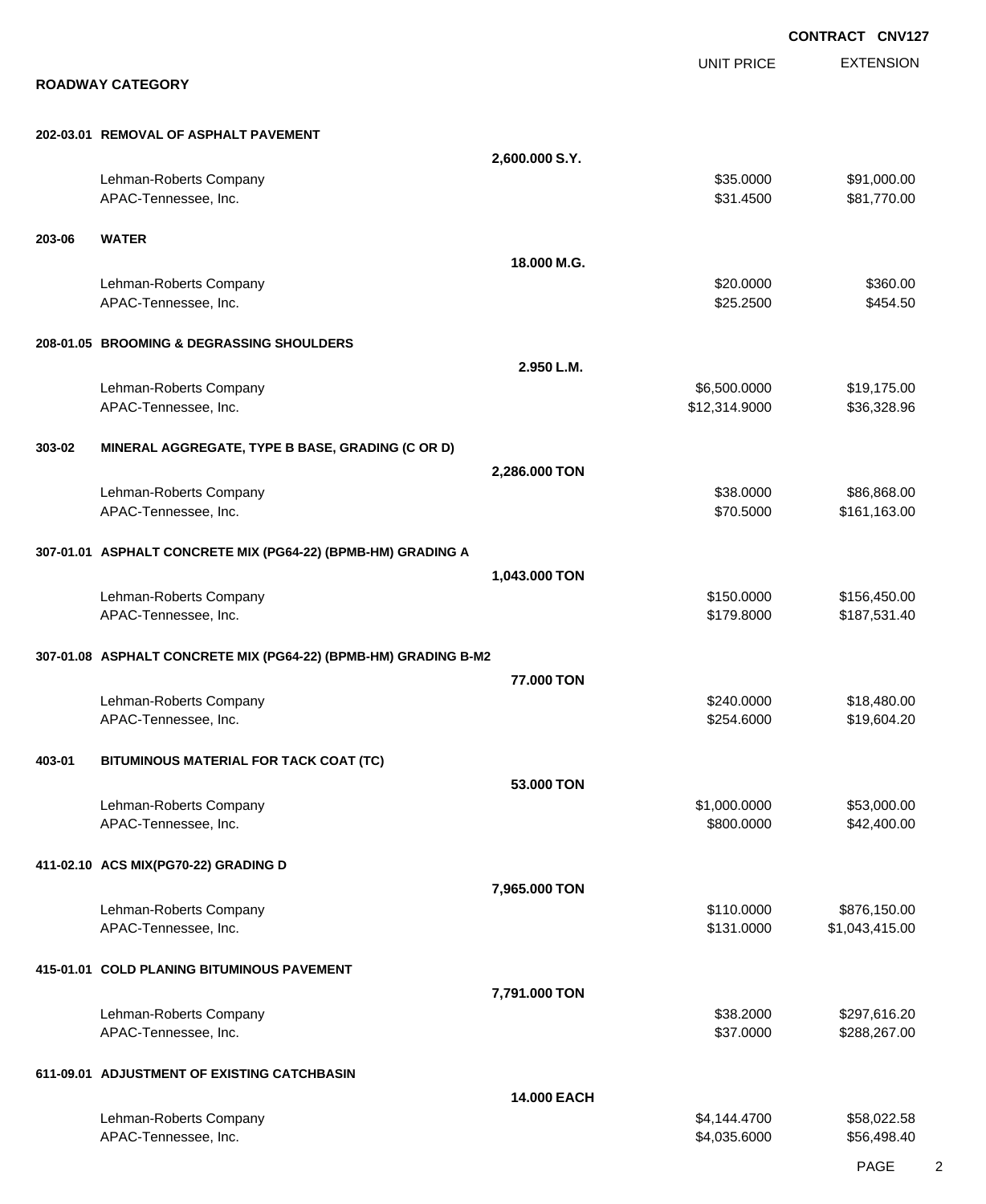EXTENSION **CONTRACT CNV127** UNIT PRICE **701-01.01 CONCRETE SIDEWALK (4 ") 1,500.000 S.F.** Lehman-Roberts Company **616,425.00** \$16,425.00 APAC-Tennessee, Inc. \$10.7000 \$16,050.00 **701-02.01 CONCRETE CURB RAMP (RETROFIT) 2,300.000 S.F.** Lehman-Roberts Company **6113,298.00 \$113,298.00** \$113,298.00 APAC-Tennessee, Inc. 6. The contract of the contract of the contract of the contract of the contract of the contract of the contract of the contract of the contract of the contract of the contract of the contract of the co **701-02.03 CONCRETE CURB RAMP 1,840.000 S.F.** Lehman-Roberts Company 60 and the company state of the company state of the company state of the company state of the company state of the company state of the company state of the company state of the company state of the APAC-Tennessee, Inc. \$48.0000 \$88,320.00 **705-02.10 GUARDRAIL TRANSITION 27IN TO 31IN 1.000 EACH** Lehman-Roberts Company 6179.7600 \$179.7600 \$179.7600 \$179.7600 \$179.7600 \$179.7600 \$179.76 APAC-Tennessee, Inc. \$177.6500 \$177.6500 \$177.6500 \$177.6500 \$177.6500 \$177.6500 \$177.65 **705-06.30 GR TERMINAL (ENERGY ABSORBING) MASH TL-2 1.000 EACH** Lehman-Roberts Company 65,136.12 APAC-Tennessee, Inc. \$5,076.1500 \$5,076.1500 \$5,076.1500 \$5,076.1500 \$5,076.1500 \$5,076.15 **712-01 TRAFFIC CONTROL 1.000 LS** Lehman-Roberts Company 6115,000.000 \$115,000.000 \$115,000.000 \$115,000.000 \$115,000.00 APAC-Tennessee, Inc. 6. 225,148.000 \$225,148.000 \$225,148.000 \$225,148.000 \$225,148.000 \$225,148.00 **712-06 SIGNS (CONSTRUCTION) 2,594.000 S.F.** Lehman-Roberts Company **\$18,650.86 \$18,650.86 \$18,650.86 \$18,650.86 \$18,650.86** APAC-Tennessee, Inc. \$16,212.50 **712-07.03 TEMPORARY BARRICADES (TYPE III) 48.000 L.F.** Lehman-Roberts Company \$13.6100 \$653.28 APAC-Tennessee, Inc. \$11.0000 \$528.00 **712-08.03 ARROW BOARD (TYPE C) 2.000 EACH** Lehman-Roberts Company **6873.1400** \$1,746.28 APAC-Tennessee, Inc. \$800.000 \$1,600.00 \$1,600.00 \$1,600.00 \$1,600.00 \$1,600.00 \$1,600.00 \$1,600.00 \$1,600.00 \$1,600 **714-05.03 PULL BOXES (TYPE B)**

**9.000 EACH** Lehman-Roberts Company **\$28.933.78** Company the state of the state of the state of the state of the state of the state of the state of the state of the state of the state of the state of the state of the state of the state APAC-Tennessee, Inc. \$6,858.00 \$6,858.00 \$6,858.00 \$6,858.00 \$6,858.00 \$6,858.00 \$6,858.00 \$6,858.00 \$6,858.00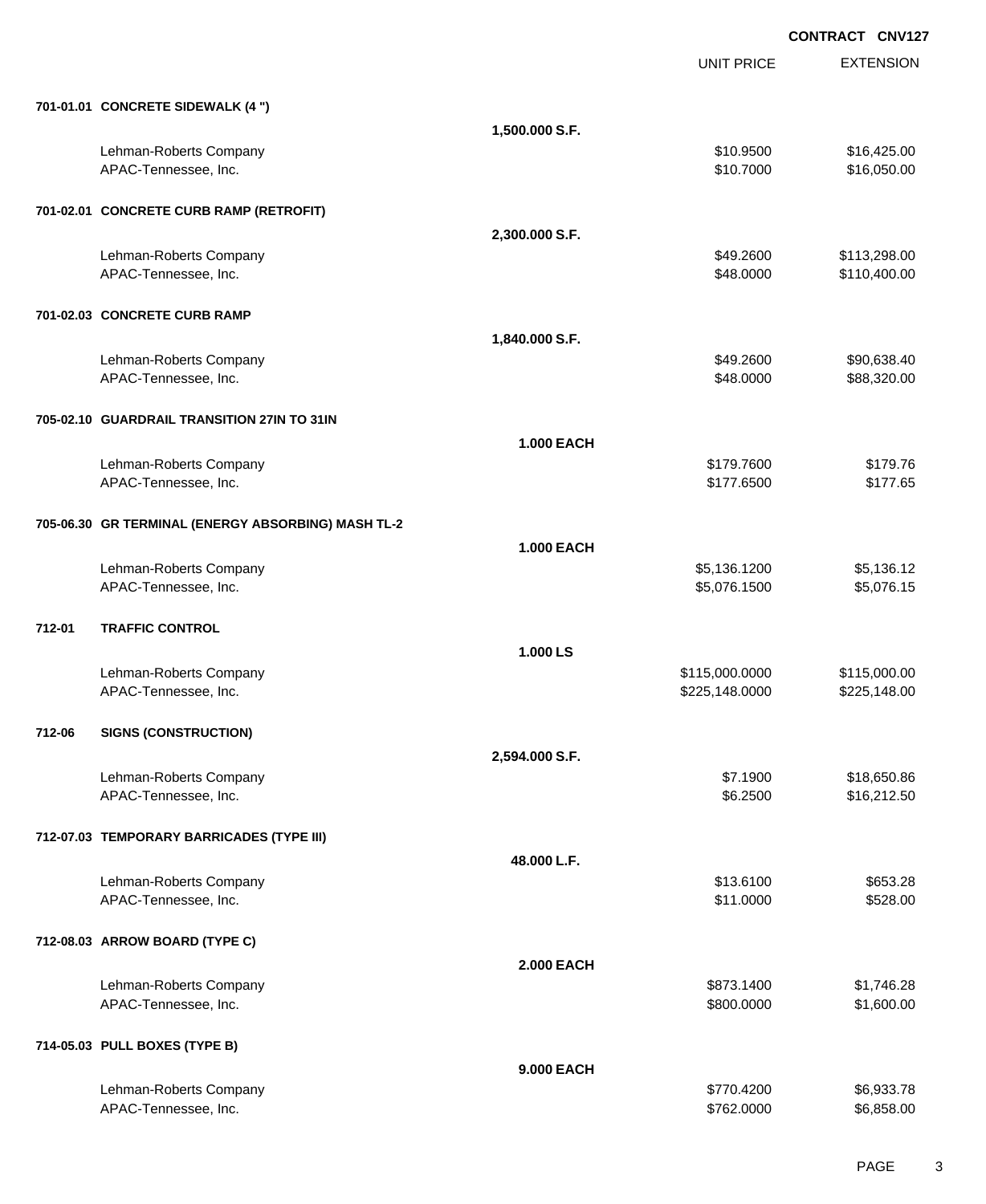EXTENSION **CONTRACT CNV127** UNIT PRICE **716-01.21 SNOWPLOWABLE RAISED PAVEMENT MARKERS (BI-DIR) (1 COLOR) 155.000 EACH** Lehman-Roberts Company 6. 2009.30 APAC-Tennessee, Inc. \$39.6000 \$6,138.00 **716-01.22 SNOWPLOWABLE RAISED PAVMENT MARKERS (MONO-DIR)(1 COLOR) 610.000 EACH** Lehman-Roberts Company 624,436.60 APAC-Tennessee, Inc. \$39.6000 \$24,156.00 **716-01.23 SNOWPLOWABLE RAISED PAVEMENT MARKERS (BI-DIR)(2 COLOR) 46.000 EACH** Lehman-Roberts Company 61,842.76 APAC-Tennessee, Inc. \$39.6000 \$1,821.60 **716-01.30 REMOVAL OF SNOWPLOWABLE REFLECTIVE MARKER 665.000 EACH** Lehman-Roberts Company **60.523.65 Company** \$9.8100 **\$6,523.65 \$9.8100** \$6,523.65 APAC-Tennessee, Inc. \$1,995.00 \$1,995.00 \$1,995.00 \$1,995.00 \$1,995.00 \$1,995.00 \$1,995.00 \$1,995.00 \$1,995.00 **716-02.04 PLASTIC PAVEMENT MARKING(CHANNELIZATION STRIPING) 193.000 S.Y.** Lehman-Roberts Company \$28.7600 \$5,550.68 APAC-Tennessee, Inc. \$28.4000 \$5,481.20 **716-02.05 PLASTIC PAVEMENT MARKING (STOP LINE) 1,150.000 L.F.** Lehman-Roberts Company **618.4900** \$21,263.50 APAC-Tennessee, Inc. \$18.3000 \$21,045.00 **716-02.06 PLASTIC PAVEMENT MARKING (TURN LANE ARROW) 35.000 EACH** Lehman-Roberts Company 67,190.40 APAC-Tennessee, Inc. \$203.0500 \$7,106.75 **716-02.09 PLASTIC PAVEMENT MARKING (LONGITUDINAL CROSS-WALK) 2,846.000 L.F.** Lehman-Roberts Company **6.114,010.76 Company** \$40.0600 \$114,010.76 APAC-Tennessee, Inc. \$39.6000 \$112,701.60 **716-03.01 PLASTIC WORD PAVEMENT MARKING (ONLY) 25.000 EACH** Lehman-Roberts Company **6.136.00 \$205.4400** \$5,136.00 APAC-Tennessee, Inc. \$203.0500 \$5,076.25 **716-05.20 PAINTED PAVEMENT MARKING (6" LINE) 15.100 L.M.** Lehman-Roberts Company **\$1,643.5600** \$24,817.76

APAC-Tennessee, Inc. \$1,624.4000 \$24,528.44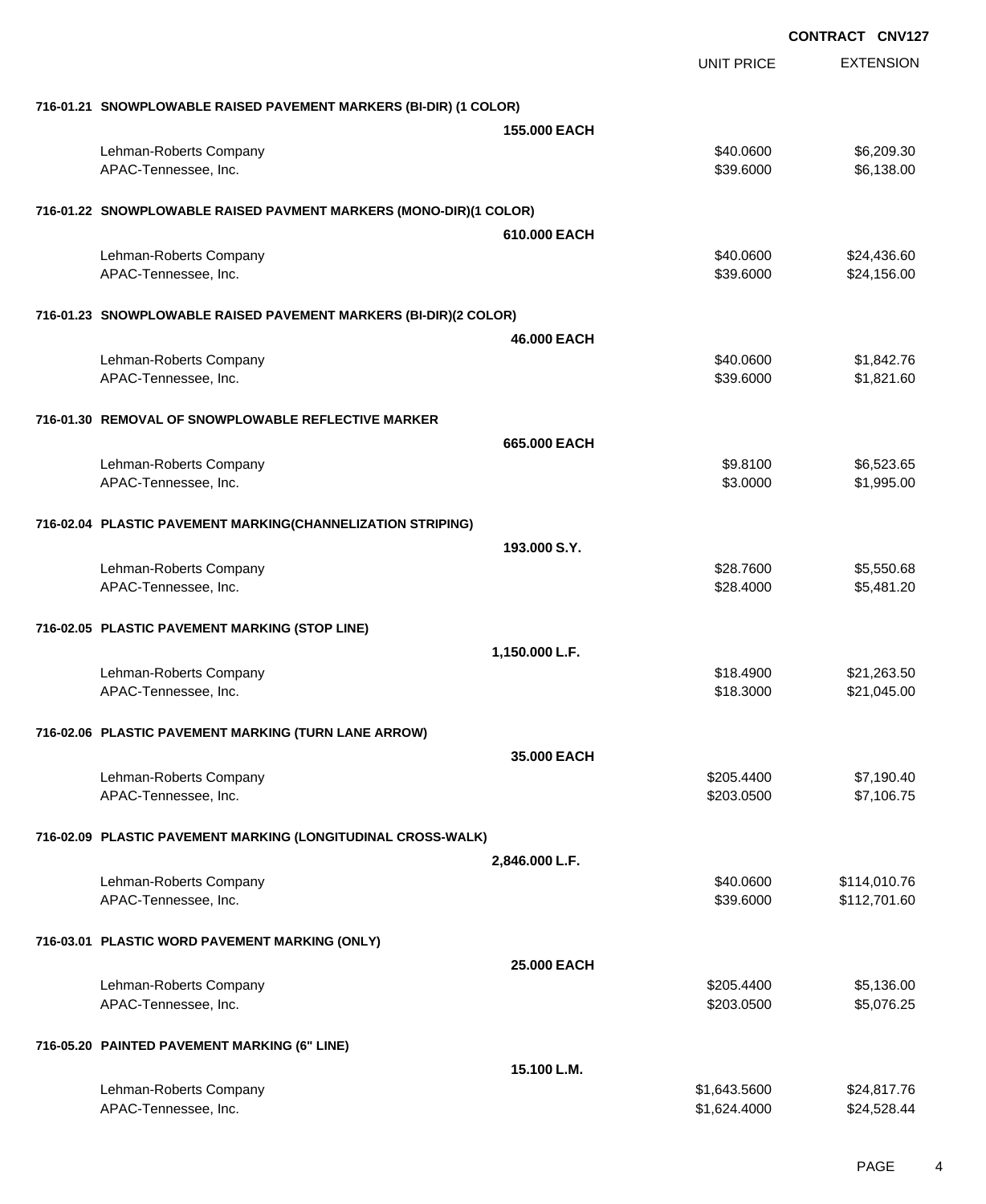UNIT PRICE EXTENSION

|  | 716-12.02 ENHANCED FLATLINE THERMO PVMT MRKNG (6IN LINE) |  |
|--|----------------------------------------------------------|--|
|  |                                                          |  |

|        | 716-12.02 ENHANCED FLATLINE THERMO PVMT MRKNG (6IN LINE) |                   |                |              |
|--------|----------------------------------------------------------|-------------------|----------------|--------------|
|        |                                                          | 15.100 L.M.       |                |              |
|        | Lehman-Roberts Company                                   |                   | \$5,957.9000   | \$89,964.29  |
|        | APAC-Tennessee, Inc.                                     |                   | \$5,888.4000   | \$88,914.84  |
|        |                                                          |                   |                |              |
| 717-01 | <b>MOBILIZATION</b>                                      |                   |                |              |
|        |                                                          | 1.000 LS          |                |              |
|        | Lehman-Roberts Company                                   |                   | \$125,000.0000 | \$125,000.00 |
|        | APAC-Tennessee, Inc.                                     |                   | \$121,109.5000 | \$121,109.50 |
|        |                                                          |                   |                |              |
|        | 730-12.01 CONDUIT 1" DIAMETER (PVC)                      |                   |                |              |
|        |                                                          |                   |                |              |
|        |                                                          | 160.000 L.F.      |                |              |
|        | Lehman-Roberts Company                                   |                   | \$18.4900      | \$2,958.40   |
|        | APAC-Tennessee, Inc.                                     |                   | \$18.3000      | \$2,928.00   |
|        |                                                          |                   |                |              |
|        | 730-14.02 SAW SLOT                                       |                   |                |              |
|        |                                                          | 2,753.000 L.F.    |                |              |
|        | Lehman-Roberts Company                                   |                   | \$5.1400       | \$14,150.42  |
|        | APAC-Tennessee, Inc.                                     |                   | \$5.1000       | \$14,040.30  |
|        |                                                          |                   |                |              |
|        | 730-14.03 LOOP WIRE                                      |                   |                |              |
|        |                                                          | 5,900.000 L.F.    |                |              |
|        | Lehman-Roberts Company                                   |                   | \$1.0300       | \$6,077.00   |
|        | APAC-Tennessee, Inc.                                     |                   | \$1.0000       | \$5,900.00   |
|        |                                                          |                   |                |              |
|        | 730-26.02 PEDESTRIAN PUSHBUTTON WITH 12" SIGN            |                   |                |              |
|        |                                                          |                   |                |              |
|        |                                                          | 11.000 EACH       |                |              |
|        | Lehman-Roberts Company                                   |                   | \$1,294.3000   | \$14,237.30  |
|        | APAC-Tennessee, Inc.                                     |                   | \$1,279.2000   | \$14,071.20  |
|        |                                                          |                   |                |              |
|        | 730-26.12 PEDESTRIAN PUSHBUTTON HORIZONTAL EXTENSION     |                   |                |              |
|        |                                                          | <b>1.000 EACH</b> |                |              |
|        | Lehman-Roberts Company                                   |                   | \$1,294.3000   | \$1,294.30   |
|        | APAC-Tennessee, Inc.                                     |                   | \$1,279.2000   | \$1,279.20   |
|        |                                                          |                   |                |              |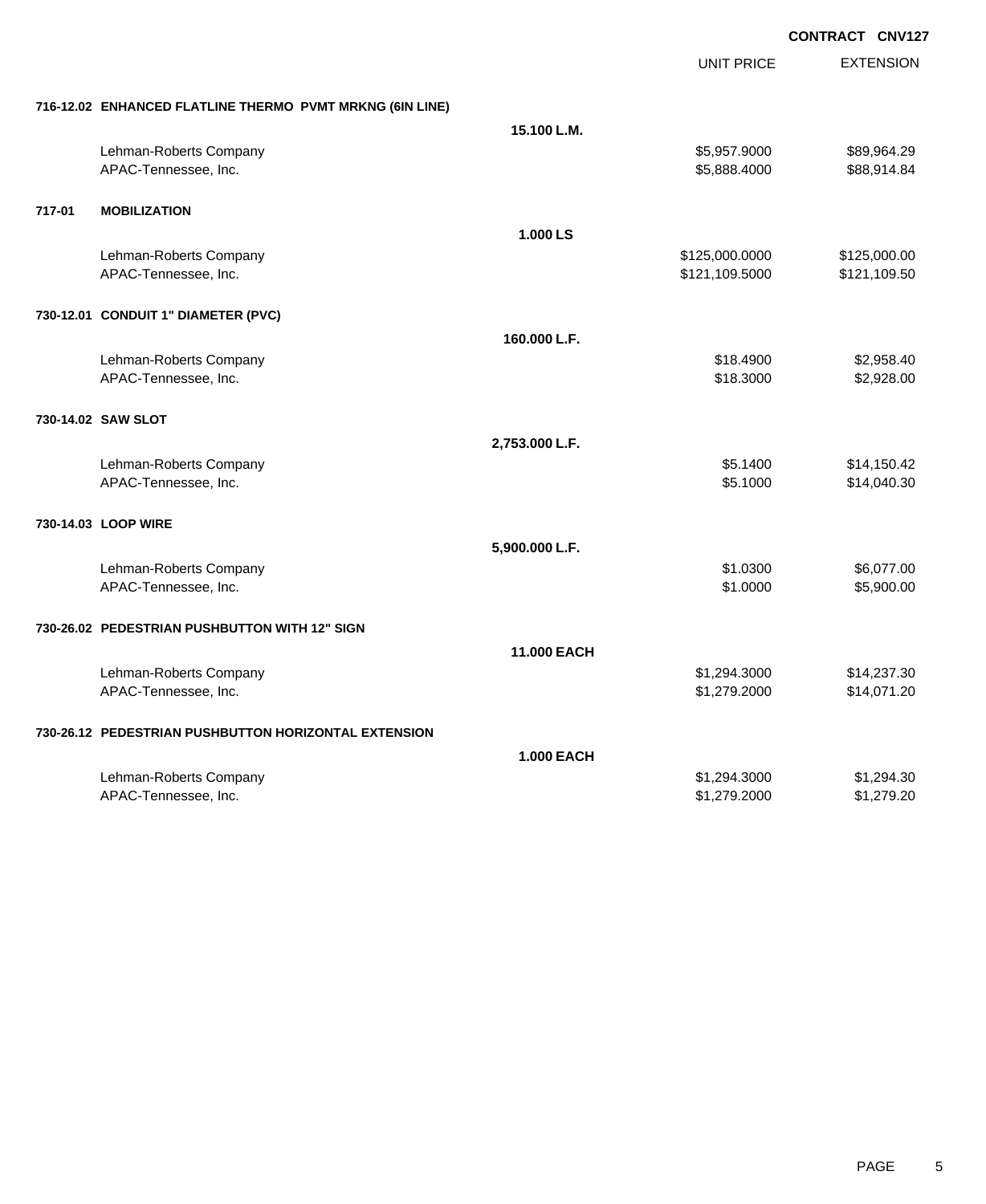### **SUB-TOTAL ROADWAY**

Lehman-Roberts Company **\$2,496,446.38** APAC-Tennessee, Inc. \$2,846,095.64

### **TOTAL CONTRACT**

Lehman-Roberts Company \$2,496,446.38 APAC-Tennessee, Inc. 66 and the set of the set of the set of the set of the set of the set of the set of the set of the set of the set of the set of the set of the set of the set of the set of the set of the set of the set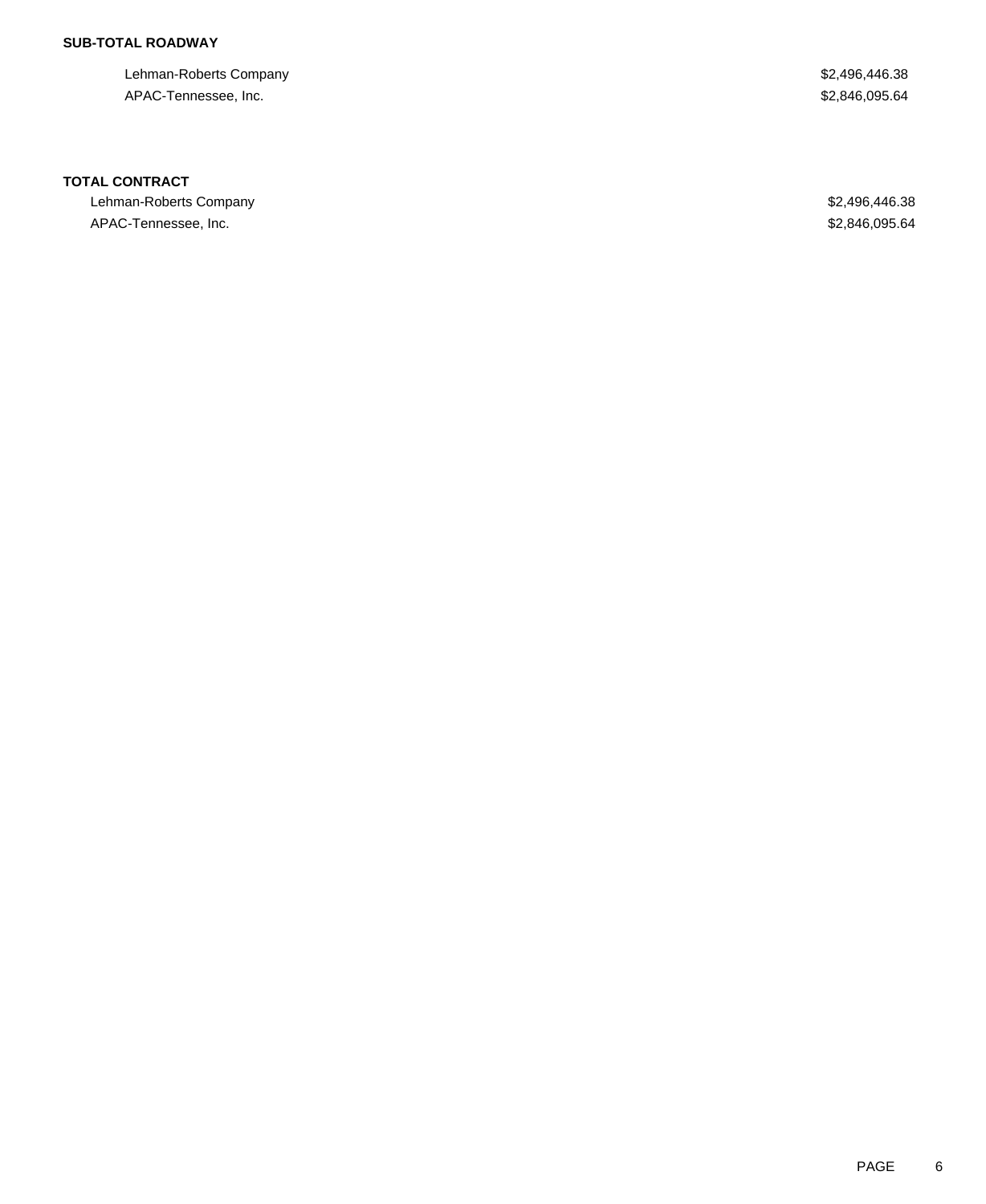#### SHELBY COUNTY (Contract No. CNV132 Call 061)

STP-EN-NH-86(10),79029-3215-14

THE CONSTRUCTION OF PEDESTRIAN FACILITIES ON U.S. 72 (S.R. 86) FROM COMMERCE PARKWAY (L.M. 1.22) TO BILL MORRIS PARKWAY (S.R. 385) (L.M. 1.47).

PROJECT LENGTH - 0.227 MILES

COMPLETION TIME - ON OR BEFORE AUGUST 31, 2021

|                                    | <b>TOTAL CONTRACT</b> |
|------------------------------------|-----------------------|
| Madden Phillips Construction, Inc. | \$523.619.45          |
| J. M. Duncan, Inc.                 | \$565.927.15          |
| Kiewit Infrastructure South Co.    | \$742.549.10          |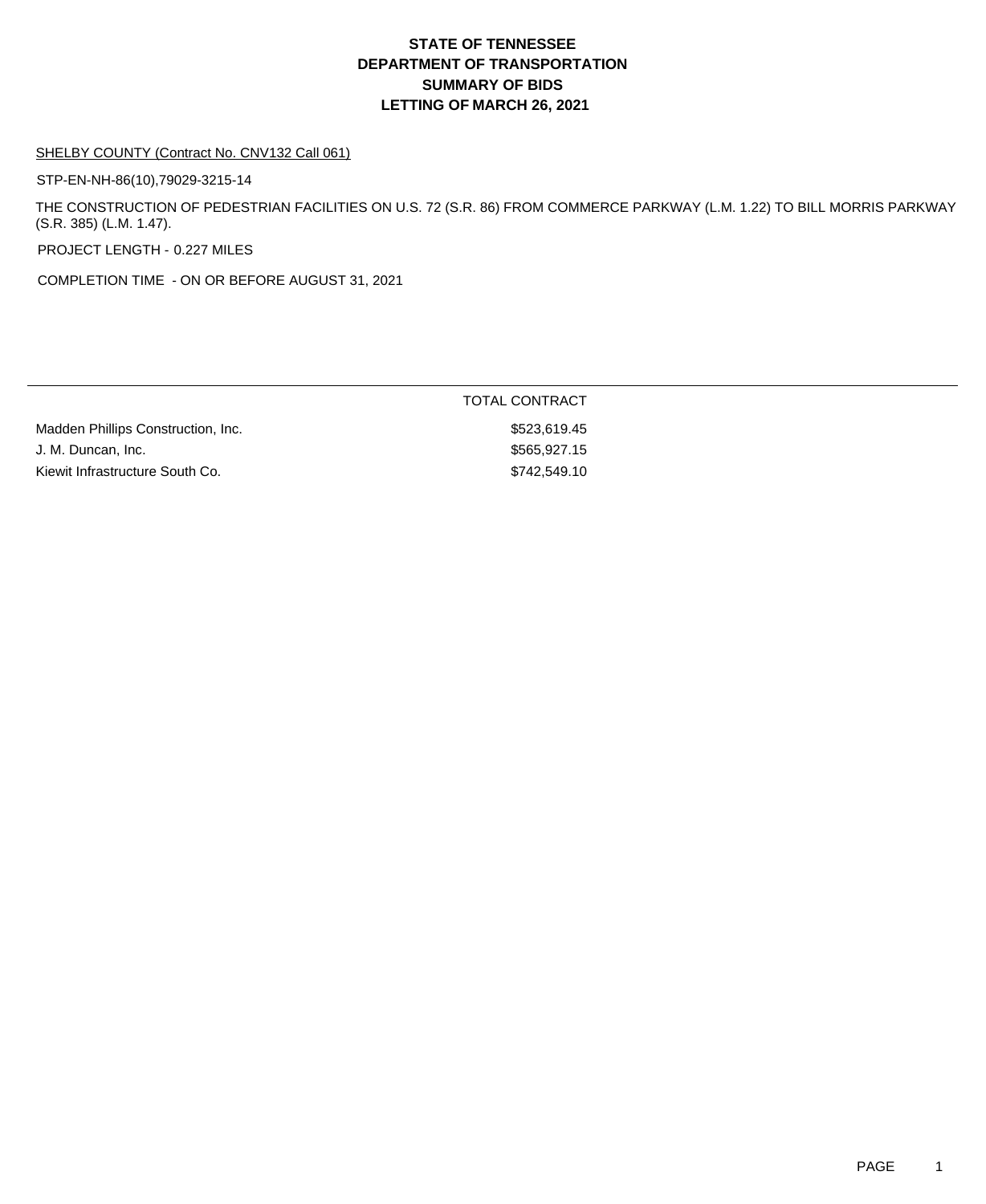|        |                                                     |                |                   | <b>CONTRACT CNV132</b> |
|--------|-----------------------------------------------------|----------------|-------------------|------------------------|
|        |                                                     |                | <b>UNIT PRICE</b> | <b>EXTENSION</b>       |
|        | <b>ROADWAY CATEGORY</b>                             |                |                   |                        |
| 105-01 | <b>CONSTRUCTION STAKES, LINES AND GRADES</b>        |                |                   |                        |
|        |                                                     | 1.000 LS       |                   |                        |
|        | Madden Phillips Construction, Inc.                  |                | \$6,500.0000      | \$6,500.00             |
|        | J. M. Duncan, Inc.                                  |                | \$9,000.0000      | \$9,000.00             |
|        | Kiewit Infrastructure South Co.                     |                | \$37,000.0000     | \$37,000.00            |
| 201-01 | <b>CLEARING AND GRUBBING</b>                        |                |                   |                        |
|        |                                                     | 1.000 LS       |                   |                        |
|        | Madden Phillips Construction, Inc.                  |                | \$2,500.0000      | \$2,500.00             |
|        | J. M. Duncan, Inc.                                  |                | \$5,500.0000      | \$5,500.00             |
|        | Kiewit Infrastructure South Co.                     |                | \$5,000.0000      | \$5,000.00             |
| 202-01 | <b>REMOVAL OF STRUCTURES AND OBSTRUCTIONS</b>       |                |                   |                        |
|        |                                                     | 1.000 LS       |                   |                        |
|        | Madden Phillips Construction, Inc.                  |                | \$29,000.0000     | \$29,000.00            |
|        | J. M. Duncan, Inc.                                  |                | \$3,000.0000      | \$3,000.00             |
|        | Kiewit Infrastructure South Co.                     |                | \$55,000.0000     | \$55,000.00            |
|        | 203-01.06 ROAD & DRAINAGE EXCAVATION (UNCLASSIFIED) |                |                   |                        |
|        |                                                     | 1.000 LS       |                   |                        |
|        | Madden Phillips Construction, Inc.                  |                | \$25,450.0000     | \$25,450.00            |
|        | J. M. Duncan, Inc.                                  |                | \$47,500.0000     | \$47,500.00            |
|        | Kiewit Infrastructure South Co.                     |                | \$60,000.0000     | \$60,000.00            |
| 203-06 | <b>WATER</b>                                        |                |                   |                        |
|        |                                                     | 6.000 M.G.     |                   |                        |
|        | Madden Phillips Construction, Inc.                  |                | \$50.0000         | \$300.00               |
|        | J. M. Duncan, Inc.                                  |                | \$100.0000        | \$600.00               |
|        | Kiewit Infrastructure South Co.                     |                | \$15.0000         | \$90.00                |
| 203-07 | <b>FURNISHING &amp; SPREADING TOPSOIL</b>           |                |                   |                        |
|        |                                                     | 425.000 C.Y.   |                   |                        |
|        | Madden Phillips Construction, Inc.                  |                | \$8.0000          | \$3,400.00             |
|        | J. M. Duncan, Inc.                                  |                | \$50.0000         | \$21,250.00            |
|        | Kiewit Infrastructure South Co.                     |                | \$45.0000         | \$19,125.00            |
|        | 204-06.01 FLOWABLE FILL (GENERAL)                   |                |                   |                        |
|        |                                                     | 31.000 C.Y.    |                   |                        |
|        | Madden Phillips Construction, Inc.                  |                | \$425.0000        | \$13,175.00            |
|        | J. M. Duncan, Inc.                                  |                | \$240.0000        | \$7,440.00             |
|        | Kiewit Infrastructure South Co.                     |                | \$175.0000        | \$5,425.00             |
|        | 209-03.20 FILTER SOCK (8 INCH)                      |                |                   |                        |
|        |                                                     | 1,510.000 L.F. |                   |                        |
|        | Madden Phillips Construction, Inc.                  |                | \$7.1500          | \$10,796.50            |
|        | J. M. Duncan, Inc.                                  |                | \$5.6000          | \$8,456.00             |
|        | Kiewit Infrastructure South Co.                     |                | \$8.0000          | \$12,080.00            |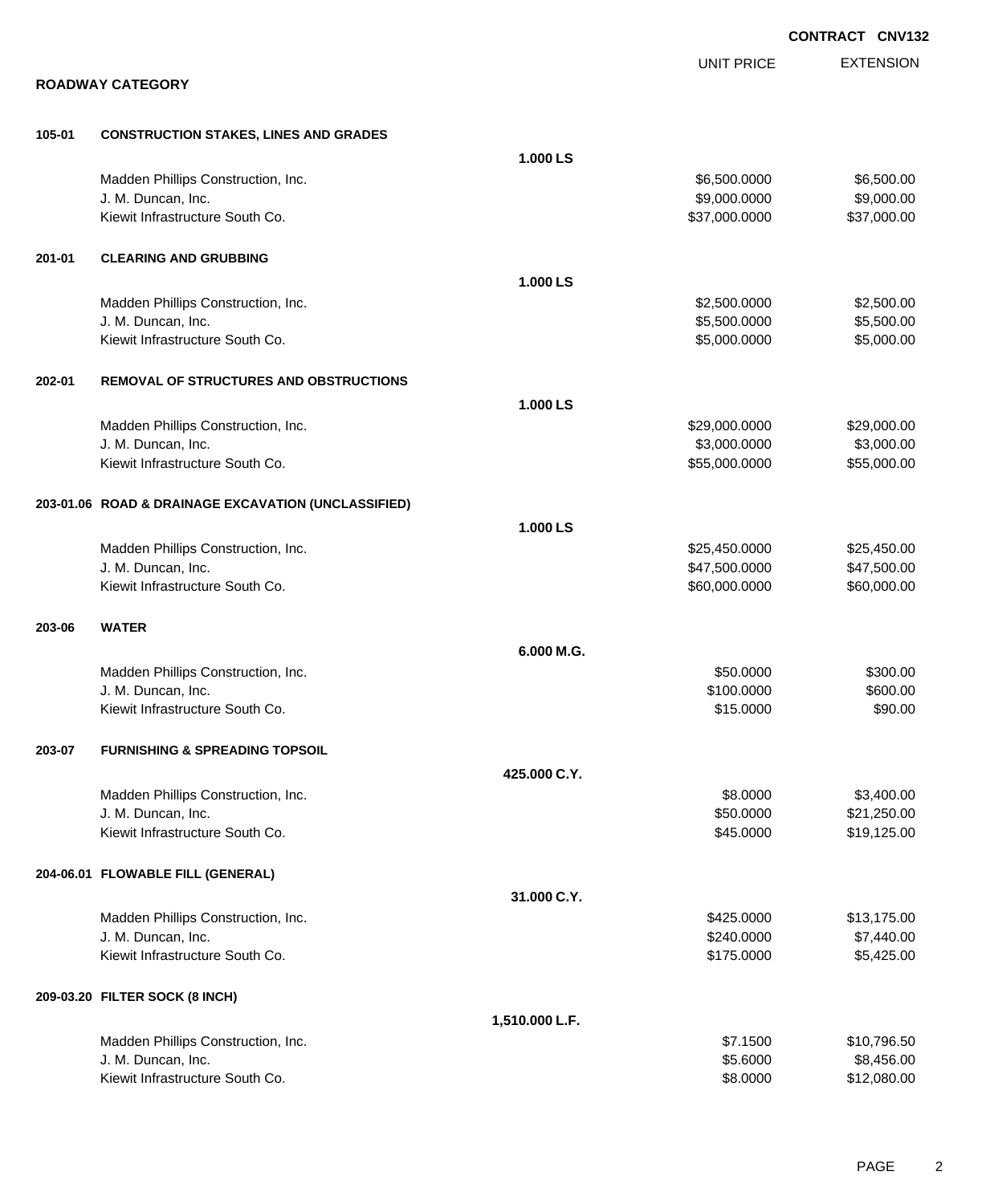EXTENSION **CONTRACT CNV132** UNIT PRICE **209-05 SEDIMENT REMOVAL 10.000 C.Y.** Madden Phillips Construction, Inc. 6100.000 \$100.00 \$100.00 J. M. Duncan, Inc. \$100.0000 \$1,000.00 Kiewit Infrastructure South Co. 6200.000 \$200.000 \$200.000 \$200.000 \$200.00 **209-08.02 TEMPORARY SILT FENCE (WITH BACKING) 1,070.000 L.F.** Madden Phillips Construction, Inc. 66 and the construction, Inc. 66 and the construction, Inc. 66,440.50 J. M. Duncan, Inc. \$8.0000 \$8,560.00 Kiewit Infrastructure South Co. **6.2.5000** \$5,885.00 **209-09.43 CURB INLET PROTECTION (TYPE 4) 15.000 EACH** Madden Phillips Construction, Inc. 63,712.50 J. M. Duncan, Inc. \$365.0000 \$5,475.00 Kiewit Infrastructure South Co. **6. 1999 12:350.000 \$5,250.000** \$5,250.000 \$5,250.00 **303-01 MINERAL AGGREGATE, TYPE A BASE, GRADING D 555.000 TON** Madden Phillips Construction, Inc. 6. The Construction of the Construction, Inc. 6. The Construction of the Construction of the Construction of the Construction, Inc. 6. The Construction of the Construction of the Construc J. M. Duncan, Inc. \$45.0000 \$24,975.00 Kiewit Infrastructure South Co. **\$73.0000 \$40,515.00** \$40,515.00 **307-01.08 ASPHALT CONCRETE MIX (PG64-22) (BPMB-HM) GRADING B-M2 77.000 TON** Madden Phillips Construction, Inc. 6. The Construction of the Construction, Inc. 6295.0000 \$22,715.00 J. M. Duncan, Inc. \$360.0000 \$27,720.00 Kiewit Infrastructure South Co. **\$29,260.00** \$29,260.00 \$29,260.00 **411-01.10 ACS MIX(PG64-22) GRADING D 63.000 TON** Madden Phillips Construction, Inc. 68 and the construction of the construction, Inc. 620,160.00 J. M. Duncan, Inc. \$390.0000 \$24,570.00 Kiewit Infrastructure South Co. **\$26,460.00** \$26,460.00 **604-01.04 1-1/2" STEEL PIPE HANDRAIL 285.000 L.F.** Madden Phillips Construction, Inc. 665.000 \$18,525.00 J. M. Duncan, Inc. \$275.0000 \$78,375.00 Kiewit Infrastructure South Co. **\$300.000 \$85,500.000 \$85,500.00 701-01.01 CONCRETE SIDEWALK (4 ") 8,947.000 S.F.** Madden Phillips Construction, Inc. 663,523.70

J. M. Duncan, Inc. \$7.2500 \$64,865.75 Kiewit Infrastructure South Co. **\$10.000 \$89,470.00** \$89,470.00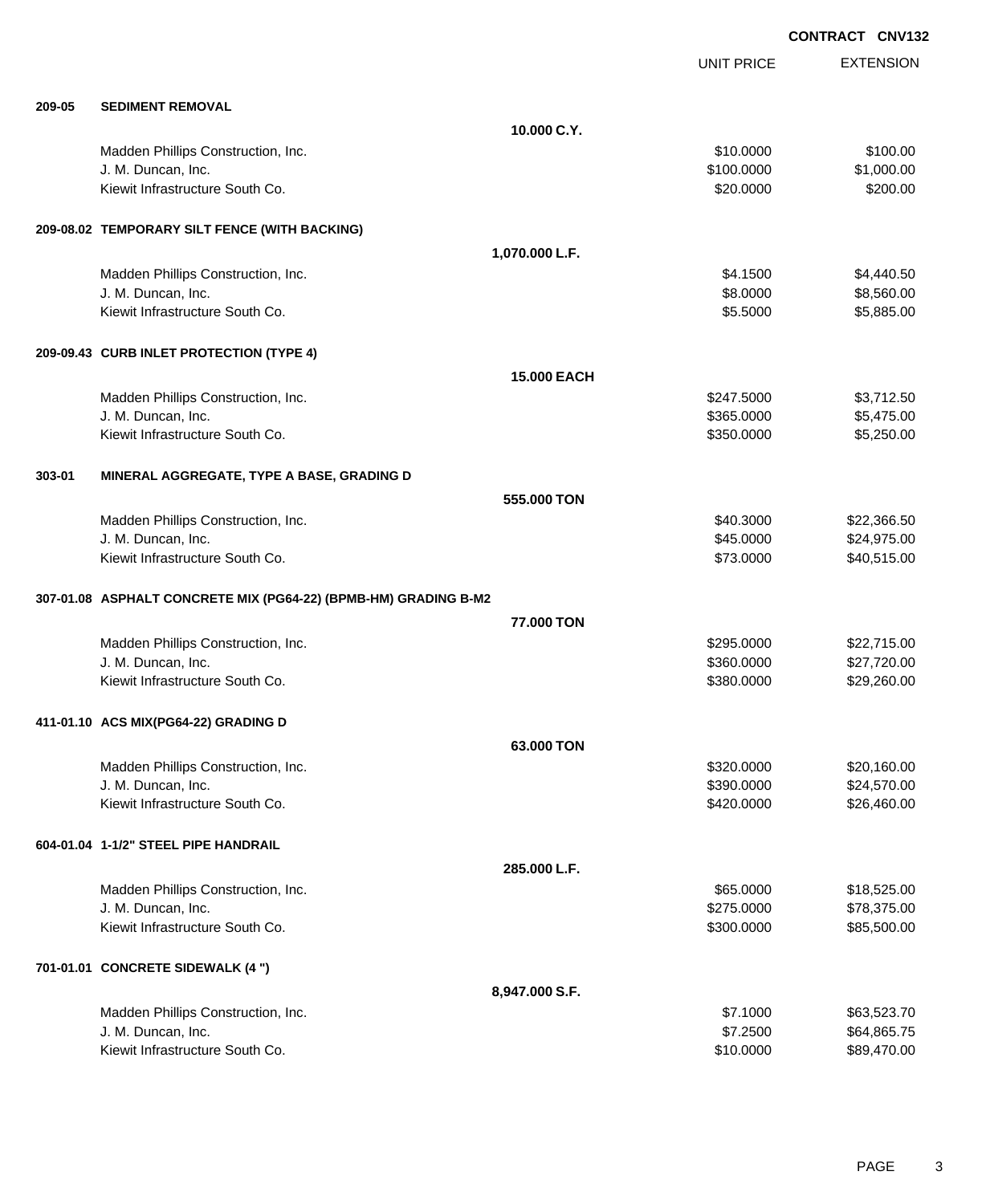EXTENSION **CONTRACT CNV132** UNIT PRICE **701-02 CONCRETE DRIVEWAY 3,331.000 S.F.** Madden Phillips Construction, Inc. 651 and the construction, Inc. 651 and the construction, Inc. 651,140.65 J. M. Duncan, Inc. \$8.6000 \$28,646.60 Kiewit Infrastructure South Co. **\$12.0000 \$39,972.00** \$39,972.00 **701-02.01 CONCRETE CURB RAMP (RETROFIT) 60.000 S.F.** Madden Phillips Construction, Inc. 69. The Construction of the Construction, Inc. 69.583.00 \$2,583.00 J. M. Duncan, Inc. \$100.0000 \$6,000.00 Kiewit Infrastructure South Co. **\$25.0000** \$1,500.00 **701-02.03 CONCRETE CURB RAMP 959.000 S.F.** Madden Phillips Construction, Inc. 641,284.95 J. M. Duncan, Inc. \$25.0000 \$23,975.00 Kiewit Infrastructure South Co. **\$23,975.00** \$23,975.00 **701-03 CONCRETE MEDIAN PAVEMENT 52.000 C.Y.** Madden Phillips Construction, Inc. 6880.000 \$35,360.000 \$35,360.000 \$35,360.000 J. M. Duncan, Inc. \$455.0000 \$23,660.00 Kiewit Infrastructure South Co. **\$33,800.00** \$33,800.00 **702-01 CONCRETE CURB 8.000 C.Y.** Madden Phillips Construction, Inc. 6. 2010 12:30 12:30 13:30 14:30 15:30 15:30 15:30 15:30 15:30 15:30 15:30 15:30 15:30 15:30 15:30 15:30 15:30 15:30 15:30 15:30 15:30 15:30 15:30 15:30 15:30 15:30 15:30 15:30 15:30 15:30 J. M. Duncan, Inc. \$850.0000 \$6,800.00 Kiewit Infrastructure South Co. **Example 20** and the South Co. \$750.0000 \$6,000.00 **702-01.01 EXTRUDED SLOPING CURB 402.000 L.F.** Madden Phillips Construction, Inc. 6. The Construction of the Construction, Inc. 6. The Construction of the Construction of the Construction of the Construction, Inc. 6. The Construction of the Construction of the Construc J. M. Duncan, Inc. \$26.0000 \$10,452.00 Kiewit Infrastructure South Co. **\$14,070.00** \$14,070.00 **702-03 CONCRETE COMBINED CURB & GUTTER 17.000 C.Y.** Madden Phillips Construction, Inc. 6. The Construction of the Construction, Inc. 6. The Construction of the Construction of the Construction of the Construction, Inc. 6. The Construction of the Construction of the Construc J. M. Duncan, Inc. \$770.0000 \$13,090.00 Kiewit Infrastructure South Co. **\$11,050.00** \$11,050.00 **707-08.11 HIGH-VISIBILITY CONSTRUCTION FENCE 1,373.000 L.F.** Madden Phillips Construction, Inc. 63,432.500 \$3,432.500 \$3,432.50 J. M. Duncan, Inc. \$3.7000 \$5,080.10 Kiewit Infrastructure South Co. **6.2.5000** \$4,805.50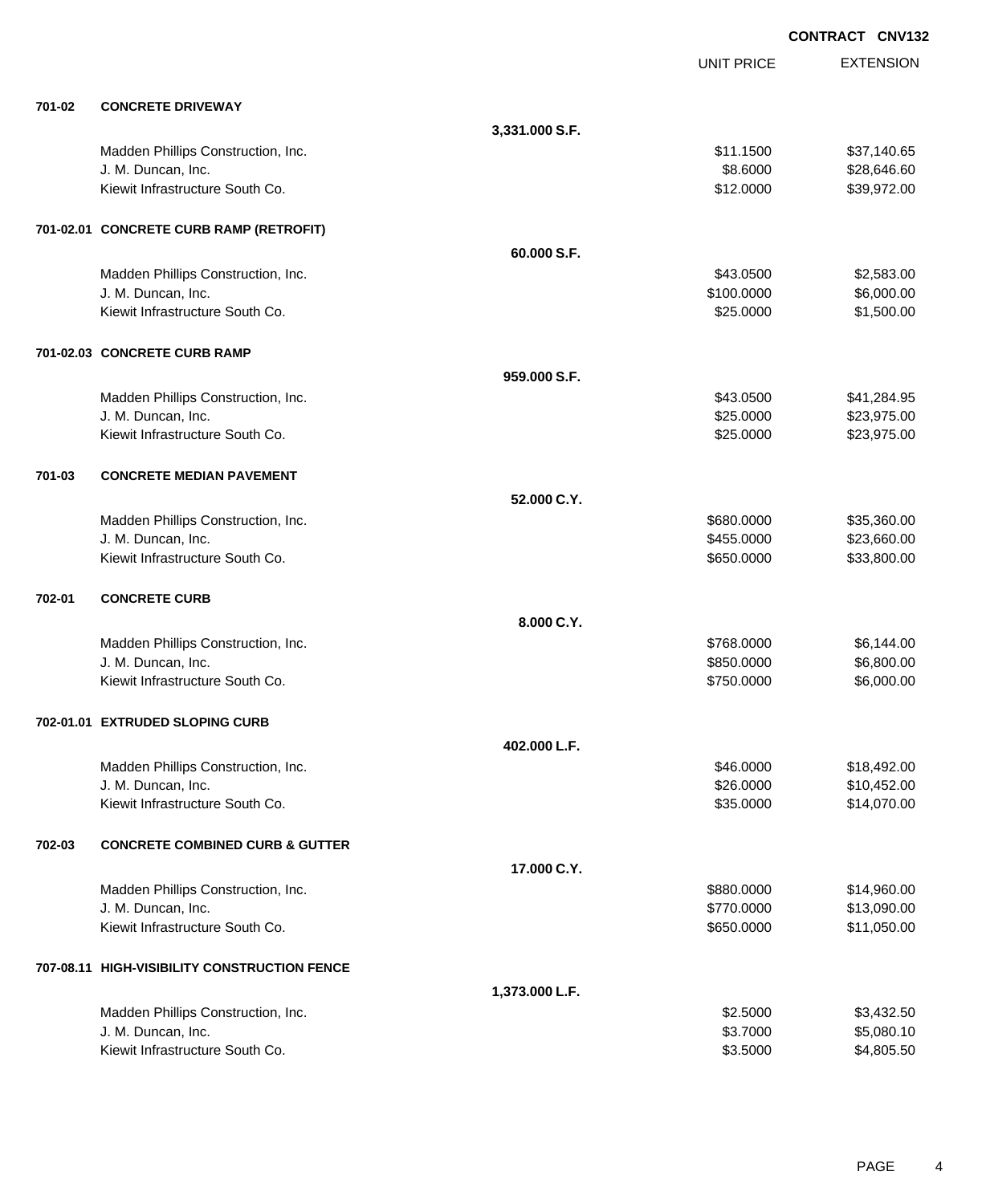|        |                                                    |                   | <b>UNIT PRICE</b> | <b>EXTENSION</b> |
|--------|----------------------------------------------------|-------------------|-------------------|------------------|
| 712-01 | <b>TRAFFIC CONTROL</b>                             |                   |                   |                  |
|        |                                                    | 1.000 LS          |                   |                  |
|        | Madden Phillips Construction, Inc.                 |                   | \$4,800.0000      | \$4,800.00       |
|        | J. M. Duncan, Inc.                                 |                   | \$10,500.0000     | \$10,500.00      |
|        | Kiewit Infrastructure South Co.                    |                   | \$15,000.0000     | \$15,000.00      |
|        | 712-04.01 FLEXIBLE DRUMS (CHANNELIZING)            |                   |                   |                  |
|        |                                                    | 90.000 EACH       |                   |                  |
|        | Madden Phillips Construction, Inc.                 |                   | \$32.4000         | \$2,916.00       |
|        | J. M. Duncan, Inc.                                 |                   | \$39.0000         | \$3,510.00       |
|        | Kiewit Infrastructure South Co.                    |                   | \$38.0000         | \$3,420.00       |
| 712-06 | <b>SIGNS (CONSTRUCTION)</b>                        |                   |                   |                  |
|        |                                                    | 199,000 S.F.      |                   |                  |
|        | Madden Phillips Construction, Inc.                 |                   | \$8.1000          | \$1,611.90       |
|        | J. M. Duncan, Inc.                                 |                   | \$8.5000          | \$1,691.50       |
|        | Kiewit Infrastructure South Co.                    |                   | \$10.0000         | \$1,990.00       |
|        | 712-08.03 ARROW BOARD (TYPE C)                     |                   |                   |                  |
|        |                                                    | <b>1.000 EACH</b> |                   |                  |
|        | Madden Phillips Construction, Inc.                 |                   | \$972.0000        | \$972.00         |
|        | J. M. Duncan, Inc.                                 |                   | \$1,100.0000      | \$1,100.00       |
|        | Kiewit Infrastructure South Co.                    |                   | \$1,100.0000      | \$1,100.00       |
|        | 713-11.02 PERFORATED/KNOCKOUT SQUARE TUBE POST     |                   |                   |                  |
|        |                                                    | 347.000 LB.       |                   |                  |
|        | Madden Phillips Construction, Inc.                 |                   | \$5.0500          | \$1,752.35       |
|        | J. M. Duncan, Inc.                                 |                   | \$5.0000          | \$1,735.00       |
|        | Kiewit Infrastructure South Co.                    |                   | \$5.0000          | \$1,735.00       |
|        | 713-11.21 P POST SLIP BASE                         |                   |                   |                  |
|        |                                                    | 9.000 EACH        |                   |                  |
|        | Madden Phillips Construction, Inc.                 |                   | \$405.0000        | \$3,645.00       |
|        | J. M. Duncan, Inc.                                 |                   | \$427.0000        | \$3,843.00       |
|        | Kiewit Infrastructure South Co.                    |                   | \$400.0000        | \$3,600.00       |
|        | 713-13.02 FLAT SHEET ALUMINUM SIGNS (0.080" THICK) |                   |                   |                  |
|        |                                                    | 29.000 S.F.       |                   |                  |
|        | Madden Phillips Construction, Inc.                 |                   | \$17.3000         | \$501.70         |
|        | J. M. Duncan, Inc.                                 |                   | \$15.9000         | \$461.10         |
|        | Kiewit Infrastructure South Co.                    |                   | \$15.0000         | \$435.00         |
|        | 713-13.03 FLAT SHEET ALUMINUM SIGNS (0.100" THICK) |                   |                   |                  |
|        |                                                    | 40.000 S.F.       |                   |                  |
|        | Madden Phillips Construction, Inc.                 |                   | \$19.4500         | \$778.00         |
|        | J. M. Duncan, Inc.                                 |                   | \$17.1000         | \$684.00         |
|        | Kiewit Infrastructure South Co.                    |                   | \$16.0000         | \$640.00         |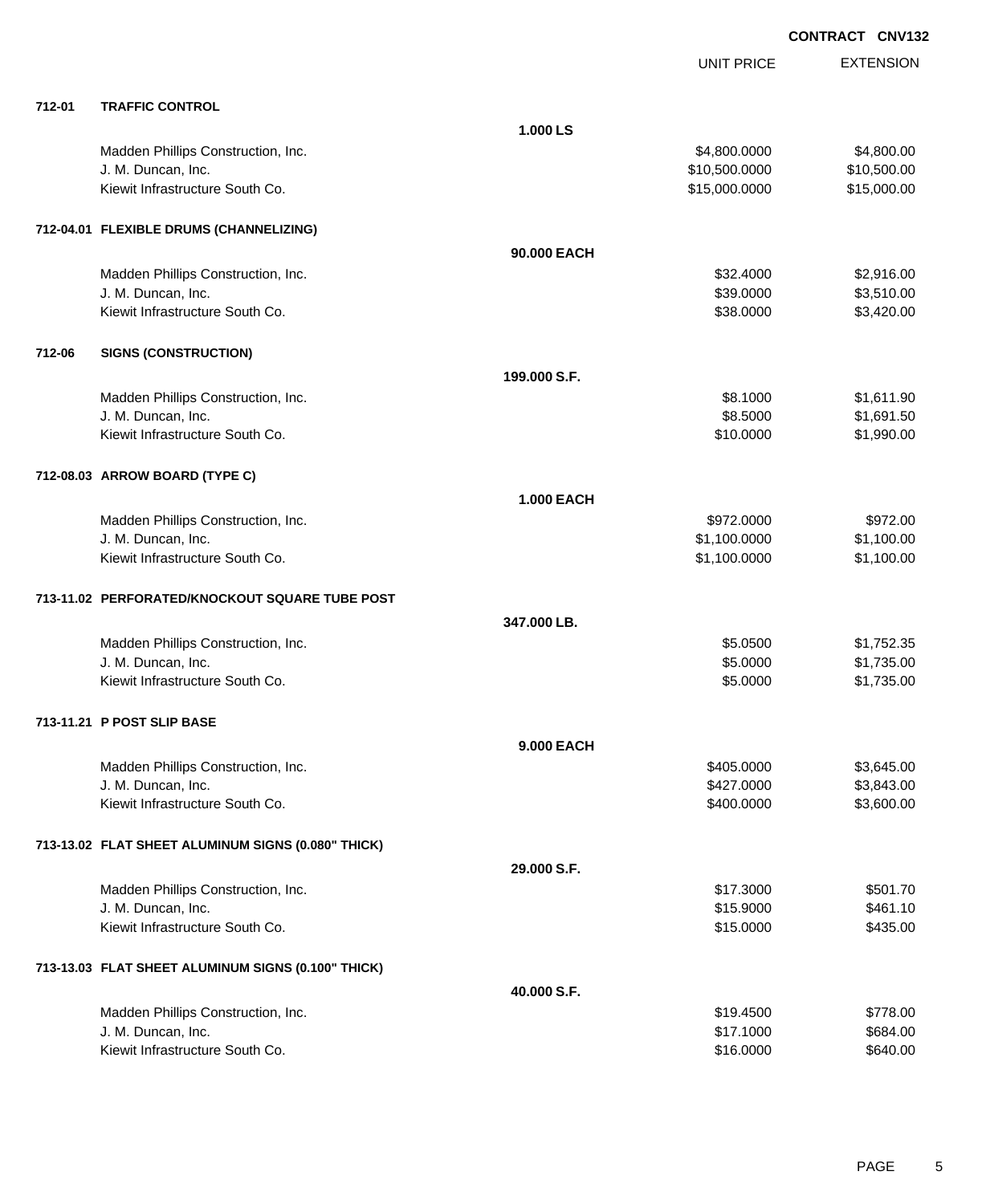|        |                                                                 |                   |                   | CONTRACT CNV132  |
|--------|-----------------------------------------------------------------|-------------------|-------------------|------------------|
|        |                                                                 |                   | <b>UNIT PRICE</b> | <b>EXTENSION</b> |
| 713-15 | <b>REMOVAL OF SIGNS, POSTS AND FOOTINGS</b>                     |                   |                   |                  |
|        |                                                                 | 1.000 LS          |                   |                  |
|        | Madden Phillips Construction, Inc.                              |                   | \$270.0000        | \$270.00         |
|        | J. M. Duncan, Inc.                                              |                   | \$183.0000        | \$183.00         |
|        | Kiewit Infrastructure South Co.                                 |                   | \$1,500.0000      | \$1,500.00       |
|        | 716-02.04 PLASTIC PAVEMENT MARKING(CHANNELIZATION STRIPING)     |                   |                   |                  |
|        |                                                                 | 134.000 S.Y.      |                   |                  |
|        | Madden Phillips Construction, Inc.                              |                   | \$32.4000         | \$4,341.60       |
|        | J. M. Duncan, Inc.                                              |                   | \$36.7000         | \$4,917.80       |
|        | Kiewit Infrastructure South Co.                                 |                   | \$48.0000         | \$6,432.00       |
|        | 716-02.05 PLASTIC PAVEMENT MARKING (STOP LINE)                  |                   |                   |                  |
|        |                                                                 | 48.000 L.F.       |                   |                  |
|        | Madden Phillips Construction, Inc.                              |                   | \$18.3600         | \$881.28         |
|        | J. M. Duncan, Inc.                                              |                   | \$20.7500         | \$996.00         |
|        | Kiewit Infrastructure South Co.                                 |                   | \$35.0000         | \$1,680.00       |
|        | 716-02.06 PLASTIC PAVEMENT MARKING (TURN LANE ARROW)            |                   |                   |                  |
|        |                                                                 | <b>2.000 EACH</b> |                   |                  |
|        | Madden Phillips Construction, Inc.                              |                   | \$237.6000        | \$475.20         |
|        | J. M. Duncan, Inc.                                              |                   | \$268.5000        | \$537.00         |
|        | Kiewit Infrastructure South Co.                                 |                   | \$340.0000        | \$680.00         |
|        | 716-02.09 PLASTIC PAVEMENT MARKING (LONGITUDINAL CROSS-WALK)    |                   |                   |                  |
|        |                                                                 | 102.000 L.F.      |                   |                  |
|        | Madden Phillips Construction, Inc.                              |                   | \$42.1200         | \$4,296.24       |
|        | J. M. Duncan, Inc.                                              |                   | \$47.6000         | \$4,855.20       |
|        | Kiewit Infrastructure South Co.                                 |                   | \$65.0000         | \$6,630.00       |
|        | 716-03.01 PLASTIC WORD PAVEMENT MARKING (ONLY)                  |                   |                   |                  |
|        |                                                                 | <b>2.000 EACH</b> |                   |                  |
|        | Madden Phillips Construction, Inc.                              |                   | \$216.0000        | \$432.00         |
|        | J. M. Duncan, Inc.                                              |                   | \$244.0000        | \$488.00         |
|        | Kiewit Infrastructure South Co.                                 |                   | \$280.0000        | \$560.00         |
|        | 716-08.01 REMOVAL OF PAVEMENT MARKING (LINE)                    |                   |                   |                  |
|        |                                                                 | 650.000 L.F.      |                   |                  |
|        | Madden Phillips Construction, Inc.                              |                   | \$2.1100          | \$1,371.50       |
|        | J. M. Duncan, Inc.                                              |                   | \$2.4000          | \$1,560.00       |
|        | Kiewit Infrastructure South Co.                                 |                   | \$3.7500          | \$2,437.50       |
|        | 716-08.04 REMOVAL OF PAVEMENT MARKING (CHANNELIZATION STRIPING) |                   |                   |                  |
|        |                                                                 | 45.000 S.Y.       |                   |                  |
|        | Madden Phillips Construction, Inc.                              |                   | \$27.0000         | \$1,215.00       |
|        | J. M. Duncan, Inc.                                              |                   | \$30.5000         | \$1,372.50       |
|        | Kiewit Infrastructure South Co.                                 |                   | \$44.0000         | \$1,980.00       |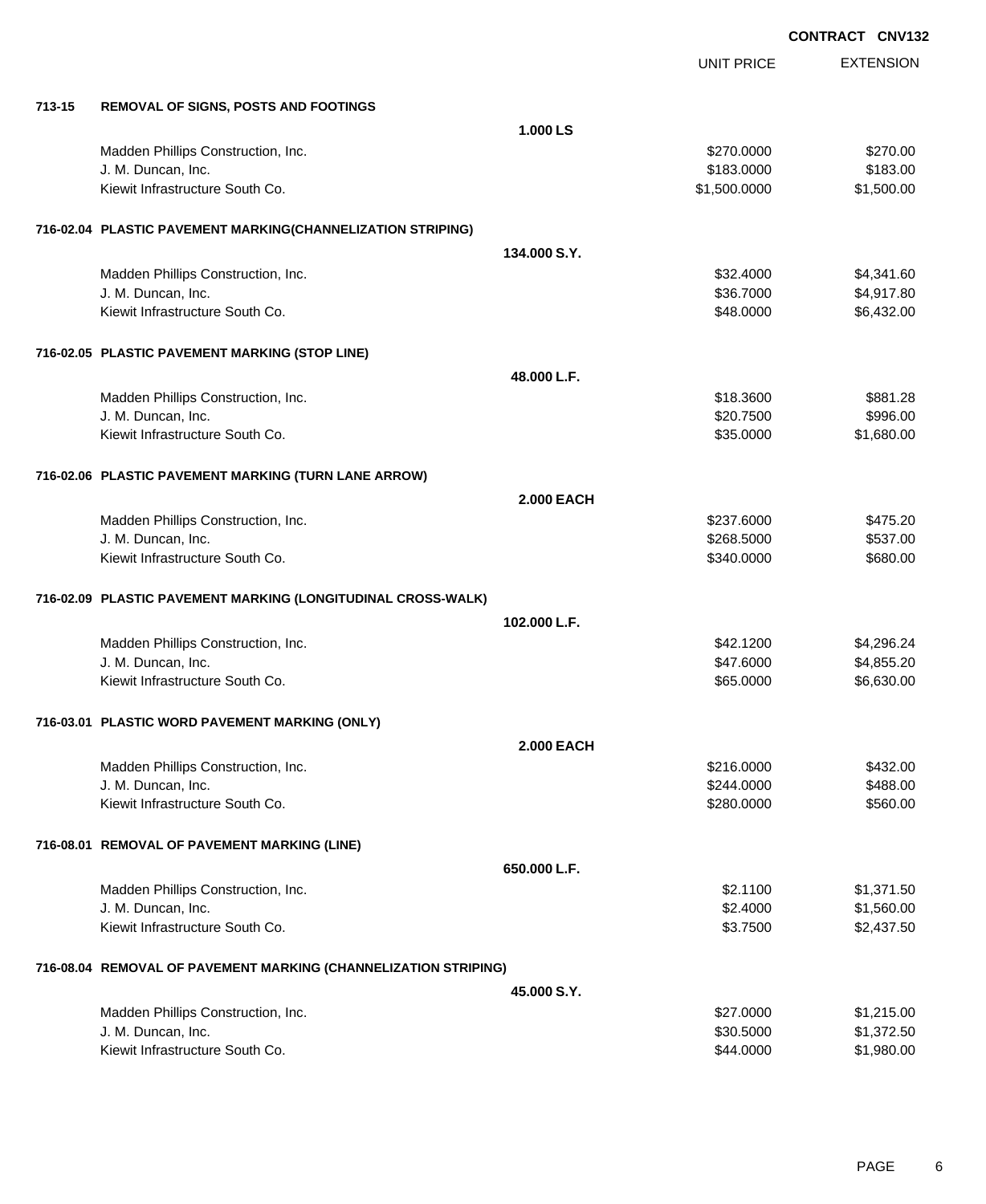|        |                                                         |                   |                   | <b>CONTRACT CNV132</b> |
|--------|---------------------------------------------------------|-------------------|-------------------|------------------------|
|        |                                                         |                   | <b>UNIT PRICE</b> | <b>EXTENSION</b>       |
|        | 716-08.05 REMOVAL OF PAVEMENT MARKING (STOP LINE)       |                   |                   |                        |
|        |                                                         | 68.000 L.F.       |                   |                        |
|        | Madden Phillips Construction, Inc.                      |                   | \$12.9600         | \$881.28               |
|        | J. M. Duncan, Inc.                                      |                   | \$14.6500         | \$996.20               |
|        | Kiewit Infrastructure South Co.                         |                   | \$25.0000         | \$1,700.00             |
|        | 716-08.06 REMOVAL OF PAVEMENT MARKING (TURN LANE ARROW) |                   |                   |                        |
|        |                                                         | <b>2.000 EACH</b> |                   |                        |
|        | Madden Phillips Construction, Inc.                      |                   | \$167.4000        | \$334.80               |
|        | J. M. Duncan, Inc.                                      |                   | \$189.1000        | \$378.20               |
|        | Kiewit Infrastructure South Co.                         |                   | \$250.0000        | \$500.00               |
|        | 716-08.11 REMOVAL OF WORD PAVEMENT MARKING (ONLY)       |                   |                   |                        |
|        |                                                         | <b>2.000 EACH</b> |                   |                        |
|        | Madden Phillips Construction, Inc.                      |                   | \$167.4000        | \$334.80               |
|        | J. M. Duncan, Inc.                                      |                   | \$189.1000        | \$378.20               |
|        | Kiewit Infrastructure South Co.                         |                   | \$250.0000        | \$500.00               |
|        | 716-13.01 SPRAY THERMO PVMT MRKNG (60 mil) (4IN LINE)   |                   |                   |                        |
|        |                                                         | 0.300 L.M.        |                   |                        |
|        | Madden Phillips Construction, Inc.                      |                   | \$10,800.0000     | \$3,240.00             |
|        | J. M. Duncan, Inc.                                      |                   | \$12,200.0000     | \$3,660.00             |
|        | Kiewit Infrastructure South Co.                         |                   | \$16,307.0000     | \$4,892.10             |
| 717-01 | <b>MOBILIZATION</b>                                     |                   |                   |                        |
|        |                                                         | 1.000LS           |                   |                        |
|        | Madden Phillips Construction, Inc.                      |                   | \$70,300.0000     | \$70,300.00            |
|        | J. M. Duncan, Inc.                                      |                   | \$49,550.0000     | \$49,550.00            |
|        | Kiewit Infrastructure South Co.                         |                   | \$50,000.0000     | \$50,000.00            |
| 801-03 | <b>WATER (SEEDING &amp; SODDING)</b>                    |                   |                   |                        |
|        |                                                         | 29.000 M.G.       |                   |                        |
|        | Madden Phillips Construction, Inc.                      |                   | \$50.0000         | \$1,450.00             |
|        | J. M. Duncan, Inc.                                      |                   | \$100.0000        | \$2,900.00             |
|        | Kiewit Infrastructure South Co.                         |                   | \$55.0000         | \$1,595.00             |
| 801-08 | FERTILIZER (SUPPLEMENTAL APPLICATION)                   |                   |                   |                        |
|        |                                                         | <b>1.000 TON</b>  |                   |                        |
|        | Madden Phillips Construction, Inc.                      |                   | \$1,595.0000      | \$1,595.00             |
|        | J. M. Duncan, Inc.                                      |                   | \$915.0000        | \$915.00               |
|        | Kiewit Infrastructure South Co.                         |                   | \$1,750.0000      | \$1,750.00             |
| 803-01 | <b>SODDING (NEW SOD)</b>                                |                   |                   |                        |
|        |                                                         | 2,545.000 S.Y.    |                   |                        |
|        | Madden Phillips Construction, Inc.                      |                   | \$3.6000          | \$9,162.00             |
|        | J. M. Duncan, Inc.                                      |                   | \$5.0000          | \$12,725.00            |
|        | Kiewit Infrastructure South Co.                         |                   | \$8.0000          | \$20,360.00            |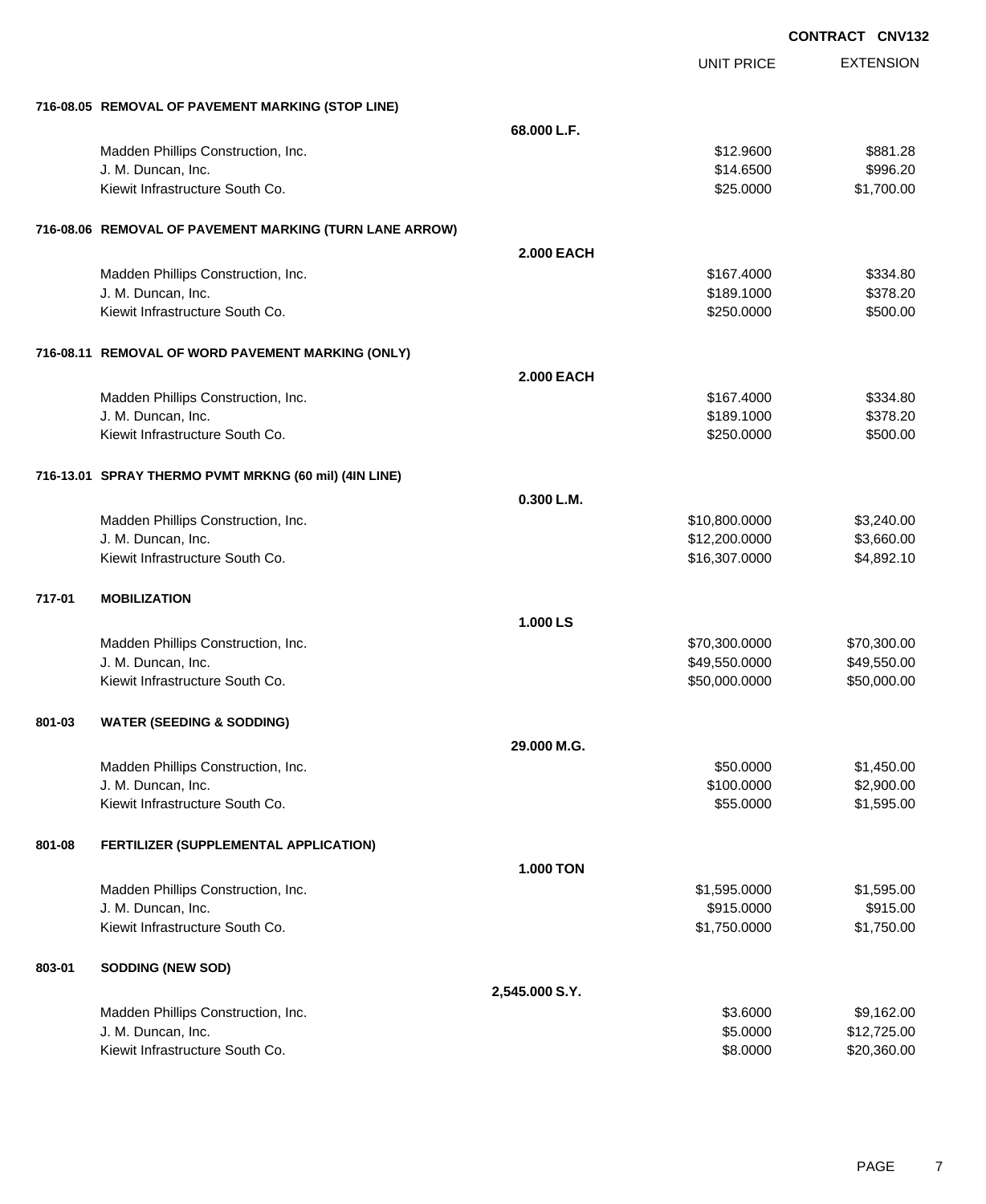### **SUB-TOTAL ROADWAY**

| Madden Phillips Construction, Inc. | \$523.619.45 |
|------------------------------------|--------------|
| J. M. Duncan, Inc.                 | \$565.927.15 |
| Kiewit Infrastructure South Co.    | \$742.549.10 |

| Madden Phillips Construction, Inc. | \$523,619,45 |
|------------------------------------|--------------|
| J. M. Duncan, Inc.                 | \$565,927.15 |
| Kiewit Infrastructure South Co.    | \$742,549.10 |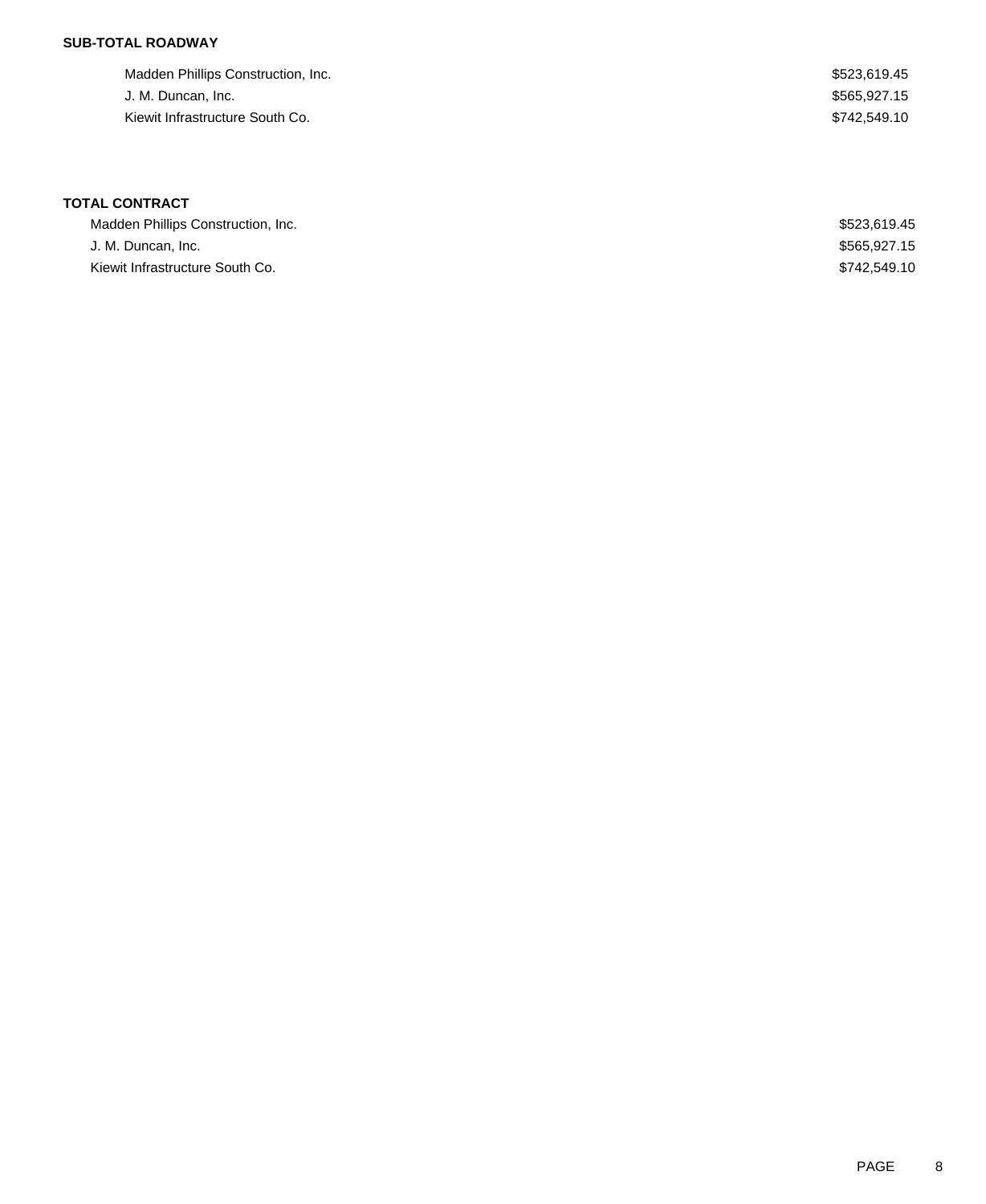#### SHELBY COUNTY (Contract No. CNV103 Call 062)

79020-4250-04

THE REPAIR OF THE BRIDGE ON U.S. 78 (S.R. 4) OVER NONCONNAH CREEK (L.M. 7.18) IN MEMPHIS.

PROJECT LENGTH - 0.0 MILES

COMPLETION TIME - ON OR BEFORE JANUARY 31, 2022

Bell & Associates Construction, LLC \$496,064.00 Dement Construction Company, LLC \$762,473.88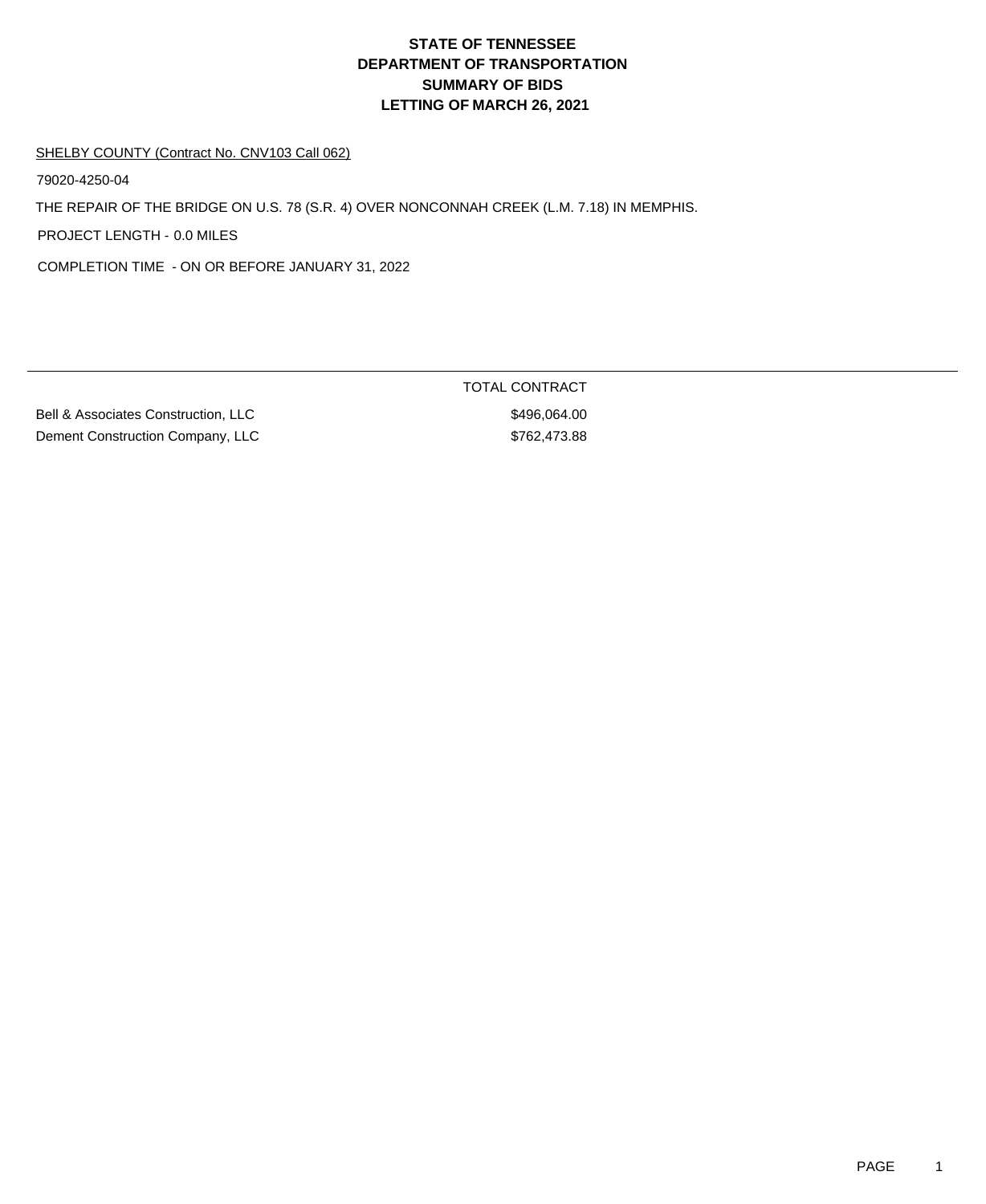|        |                                                                         |              |                                 | <b>CONTRACT CNV103</b>      |
|--------|-------------------------------------------------------------------------|--------------|---------------------------------|-----------------------------|
|        | <b>BRIDGE CATEGORY</b>                                                  |              | <b>UNIT PRICE</b>               | <b>EXTENSION</b>            |
|        |                                                                         |              |                                 |                             |
| 203-01 | <b>ROAD &amp; DRAINAGE EXCAVATION (UNCLASSIFIED)</b>                    |              |                                 |                             |
|        |                                                                         | 66.000 C.Y.  |                                 |                             |
|        | Bell & Associates Construction, LLC<br>Dement Construction Company, LLC |              | \$54.0000<br>\$100.0000         | \$3,564.00<br>\$6,600.00    |
| 203-50 | <b>CONSTRUCTION OF HAUL ROAD</b>                                        |              |                                 |                             |
|        |                                                                         | 1.000 LS     |                                 |                             |
|        | Bell & Associates Construction, LLC<br>Dement Construction Company, LLC |              | \$58,700.0000<br>\$83,800.0000  | \$58,700.00<br>\$83,800.00  |
|        | 209-08.02 TEMPORARY SILT FENCE (WITH BACKING)                           |              |                                 |                             |
|        |                                                                         | 200.000 L.F. |                                 |                             |
|        | Bell & Associates Construction, LLC<br>Dement Construction Company, LLC |              | \$9.0000<br>\$10.0000           | \$1,800.00<br>\$2,000.00    |
|        | 303-10.01 MINERAL AGGREGATE (SIZE 57)                                   |              |                                 |                             |
|        |                                                                         | 65,000 TON   |                                 |                             |
|        | Bell & Associates Construction, LLC                                     |              | \$75.0000                       | \$4,875.00                  |
|        | Dement Construction Company, LLC                                        |              | \$60.0000                       | \$3,900.00                  |
|        | 602-10.60 BEARING DEVICE (EXPANSION)                                    |              |                                 |                             |
|        |                                                                         | 32.000 EACH  |                                 |                             |
|        | Bell & Associates Construction, LLC<br>Dement Construction Company, LLC |              | \$1,500.0000<br>\$3,000.0000    | \$48,000.00<br>\$96,000.00  |
|        | 604-03.60 BRIDGE JOINT SEISMIC MODIFICATION (LONGITUDINAL)              |              |                                 |                             |
|        |                                                                         | 16.000 EACH  |                                 |                             |
|        | Bell & Associates Construction, LLC<br>Dement Construction Company, LLC |              | \$780.0000<br>\$450.0000        | \$12,480.00<br>\$7,200.00   |
|        | 604-10.05 CONCRETE                                                      |              |                                 |                             |
|        |                                                                         | 32.000 S.F.  |                                 |                             |
|        | Bell & Associates Construction, LLC<br>Dement Construction Company, LLC |              | \$100.0000<br>\$160.0000        | \$3,200.00<br>\$5,120.00    |
|        | 604-10.13 CONCRETE SLAB REMOVAL                                         |              |                                 |                             |
|        |                                                                         | 1.000 LS     |                                 |                             |
|        | Bell & Associates Construction, LLC<br>Dement Construction Company, LLC |              | \$24,000.0000<br>\$126,634.3800 | \$24,000.00<br>\$126,634.38 |
|        | 604-10.26 BRACING                                                       |              |                                 |                             |
|        |                                                                         | 32.000 EACH  |                                 |                             |
|        | Bell & Associates Construction, LLC<br>Dement Construction Company, LLC |              | \$600.0000<br>\$2,000.0000      | \$19,200.00<br>\$64,000.00  |
|        | 604-10.54 CONCRETE REPAIRS                                              |              |                                 |                             |
|        |                                                                         | 37.000 S.F.  |                                 |                             |
|        | Bell & Associates Construction, LLC<br>Dement Construction Company, LLC |              | \$88.0000<br>\$160.0000         | \$3,256.00<br>\$5,920.00    |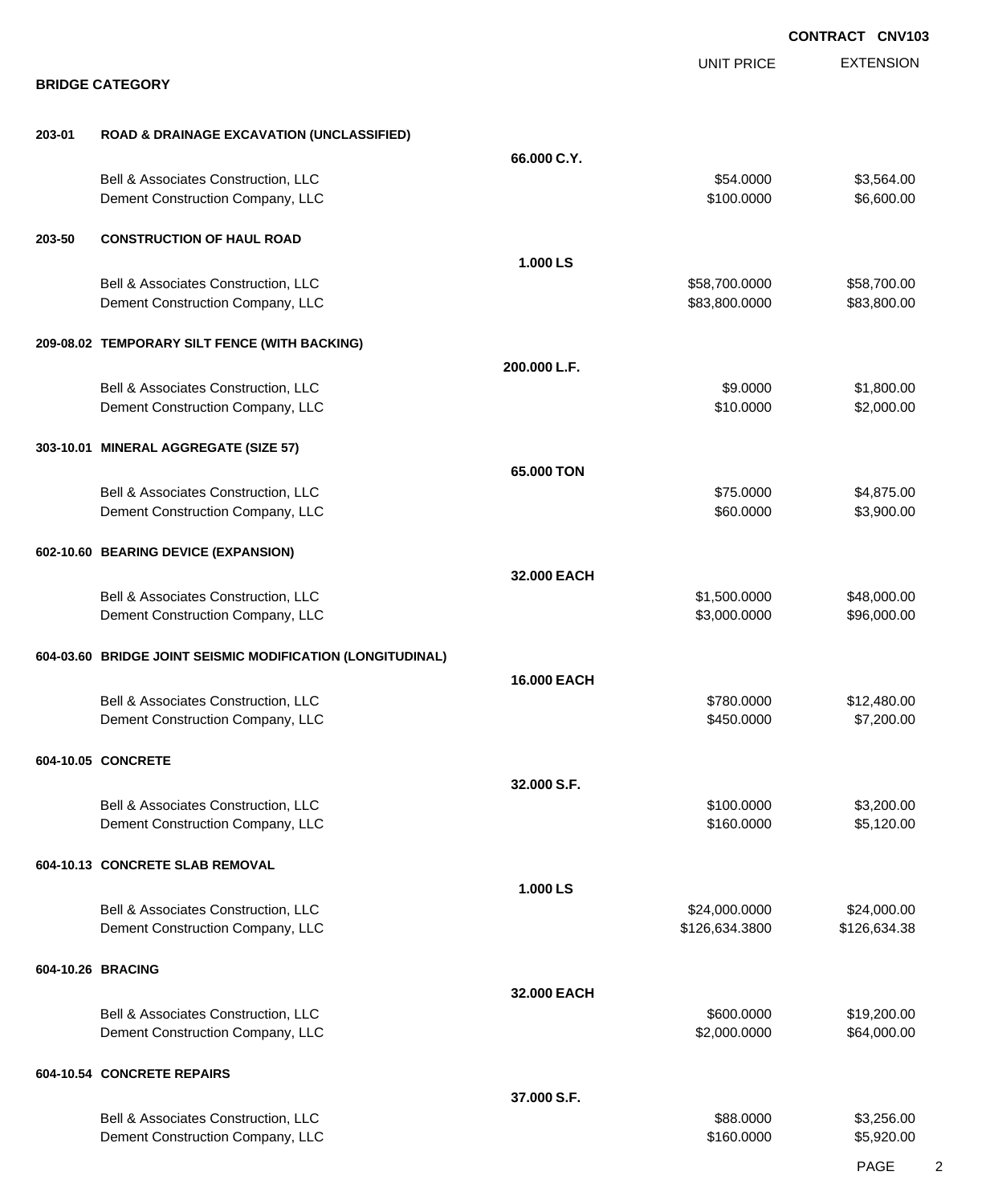EXTENSION **CONTRACT CNV103** UNIT PRICE **604-10.83 COMPOSITE FIBER ENCASEMENT 114.000 S.F.** Bell & Associates Construction, LLC 612,426.00 Dement Construction Company, LLC 6. The state of the state of the state of the state of the state of the state of the state of the state of the state of the state of the state of the state of the state of the state of the **621-03.07 48" TEMPORARY DRAINAGE PIPE 125.000 L.F.** Bell & Associates Construction, LLC 60000 \$20,000.00 \$20,000.00 Dement Construction Company, LLC **but a set of the set of the set of the set of the set of the set of the set of the set of the set of the set of the set of the set of the set of the set of the set of the set of the set of 705-06.20 TANGENT ENERGY ABSORBING TERM MASH TL-3 1.000 EACH** Bell & Associates Construction, LLC 63,200.000 \$3,200.000 \$3,200.000 \$3,200.000 Dement Construction Company, LLC 6 and the state of the state of the state  $$3,500.000$  \$3,500.000 \$3,500.00 **705-06.25 THRIE BEAM BRIDGE TRANSITION MASH TL-3 1.000 EACH** Bell & Associates Construction, LLC 60000 \$1,650.000 \$1,650.000 \$1,650.000 Dement Construction Company, LLC 6 and the construction Company, LLC 6 and the construction Company, LLC 6 and the construction of  $\frac{1}{2}$ ,800.000 \$2,800.000 \$2,800.000 \$2,800.000 \$2,800.000 \$2,800.00 **707-08.11 HIGH-VISIBILITY CONSTRUCTION FENCE 268.000 L.F.** Bell & Associates Construction, LLC 68.000 \$1,608.00 Dement Construction Company, LLC 6. The construction Company, LLC 6. The construction Company, LLC 6. The construction of the construction of the construction Company, LLC 6. The construction of the construction of the con **709-05.06 MACHINED RIP-RAP (CLASS A-1) 650.000 TON** Bell & Associates Construction, LLC 60000 \$53,300.00 Dement Construction Company, LLC 60000 \$32,500.00 **709-05.09 MACHINED RIP-RAP (CLASS C) 4,485.000 TON** Bell & Associates Construction, LLC 60000 \$179,400.00 Dement Construction Company, LLC 6 and the construction Company, LLC 6 and the construction Company, LLC **712-01 TRAFFIC CONTROL 1.000 LS** Bell & Associates Construction, LLC 600000 \$1,000.000 \$1,000.000 \$1,000.000 Dement Construction Company, LLC 6000000 \$50,900.000 \$50,900.000 \$50,900.000 \$50,900.00 **712-04.01 FLEXIBLE DRUMS (CHANNELIZING) 23.000 EACH** Bell & Associates Construction, LLC 6 and the state of the state of the state  $$150.0000$  \$3,450.00 Dement Construction Company, LLC 6 and the state of the state of the state of the state of the state of the state of the state of the state of the state of the state of the state of the state of the state of the state of t **712-06 SIGNS (CONSTRUCTION) 170.000 S.F.** Bell & Associates Construction, LLC 60000 \$3,400.00

Dement Construction Company, LLC **6.1.249.50** \$1,249.50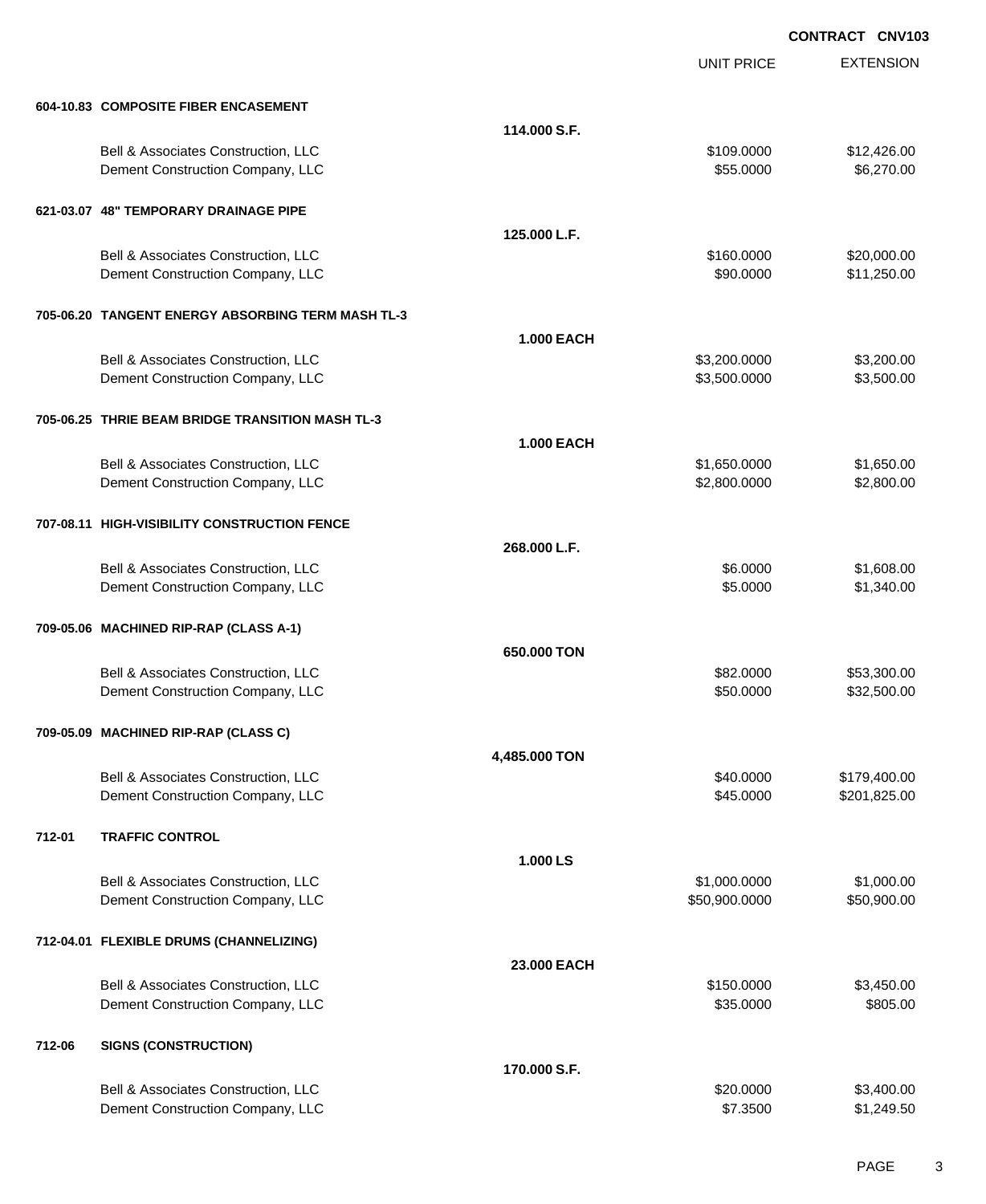|        |                                                  |                   | <b>UNIT PRICE</b> | <b>EXTENSION</b> |
|--------|--------------------------------------------------|-------------------|-------------------|------------------|
|        | 712-07.03 TEMPORARY BARRICADES (TYPE III)        |                   |                   |                  |
|        |                                                  | 90.000 L.F.       |                   |                  |
|        | Bell & Associates Construction, LLC              |                   | \$20.0000         | \$1,800.00       |
|        | Dement Construction Company, LLC                 |                   | \$11.0000         | \$990.00         |
|        | 712-08.03 ARROW BOARD (TYPE C)                   |                   |                   |                  |
|        |                                                  | <b>1.000 EACH</b> |                   |                  |
|        | Bell & Associates Construction, LLC              |                   | \$1,100.0000      | \$1,100.00       |
|        | Dement Construction Company, LLC                 |                   | \$950,0000        | \$950.00         |
|        | 713-16.01 CHANGEABLE MESSAGE SIGN UNIT           |                   |                   |                  |
|        |                                                  | <b>1.000 EACH</b> |                   |                  |
|        | Bell & Associates Construction, LLC              |                   | \$6,500.0000      | \$6,500.00       |
|        | Dement Construction Company, LLC                 |                   | \$6,000.0000      | \$6,000.00       |
| 717-01 | <b>MOBILIZATION</b>                              |                   |                   |                  |
|        |                                                  | 1.000 LS          |                   |                  |
|        | Bell & Associates Construction, LLC              |                   | \$20,000.0000     | \$20,000.00      |
|        | Dement Construction Company, LLC                 |                   | \$35,000.0000     | \$35,000.00      |
|        | 740-10.03 GEOTEXTILE (TYPE III)(EROSION CONTROL) |                   |                   |                  |
|        |                                                  | 430.000 S.Y.      |                   |                  |
|        | Bell & Associates Construction, LLC              |                   | \$8.5000          | \$3,655.00       |
|        | Dement Construction Company, LLC                 |                   | \$4,0000          | \$1,720.00       |
| 801-03 | <b>WATER (SEEDING &amp; SODDING)</b>             |                   |                   |                  |
|        |                                                  | 6.000 M.G.        |                   |                  |
|        | Bell & Associates Construction, LLC              |                   | \$100.0000        | \$600.00         |
|        | Dement Construction Company, LLC                 |                   | \$100.0000        | \$600.00         |
| 803-01 | <b>SODDING (NEW SOD)</b>                         |                   |                   |                  |
|        |                                                  | 600.000 S.Y.      |                   |                  |
|        | Bell & Associates Construction, LLC              |                   | \$6.5000          | \$3,900.00       |
|        | Dement Construction Company, LLC                 |                   | \$6.0000          | \$3,600.00       |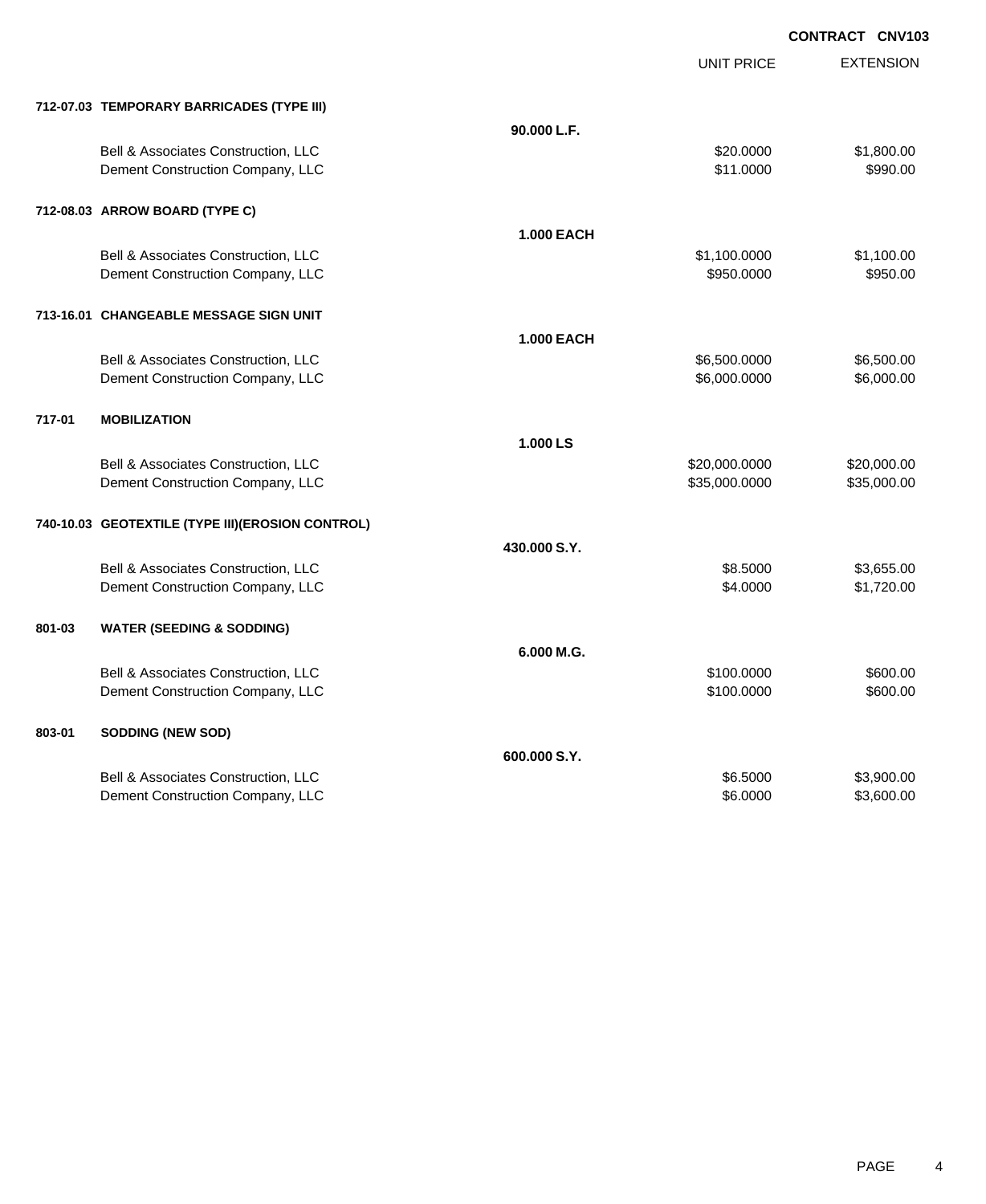### **SUB-TOTAL BRIDGE**

Bell & Associates Construction, LLC 6496,064.00 Dement Construction Company, LLC  $$762,473.88$ 

#### **TOTAL CONTRACT**

Bell & Associates Construction, LLC  $$496,064.00$ Dement Construction Company, LLC  $$762,473.88$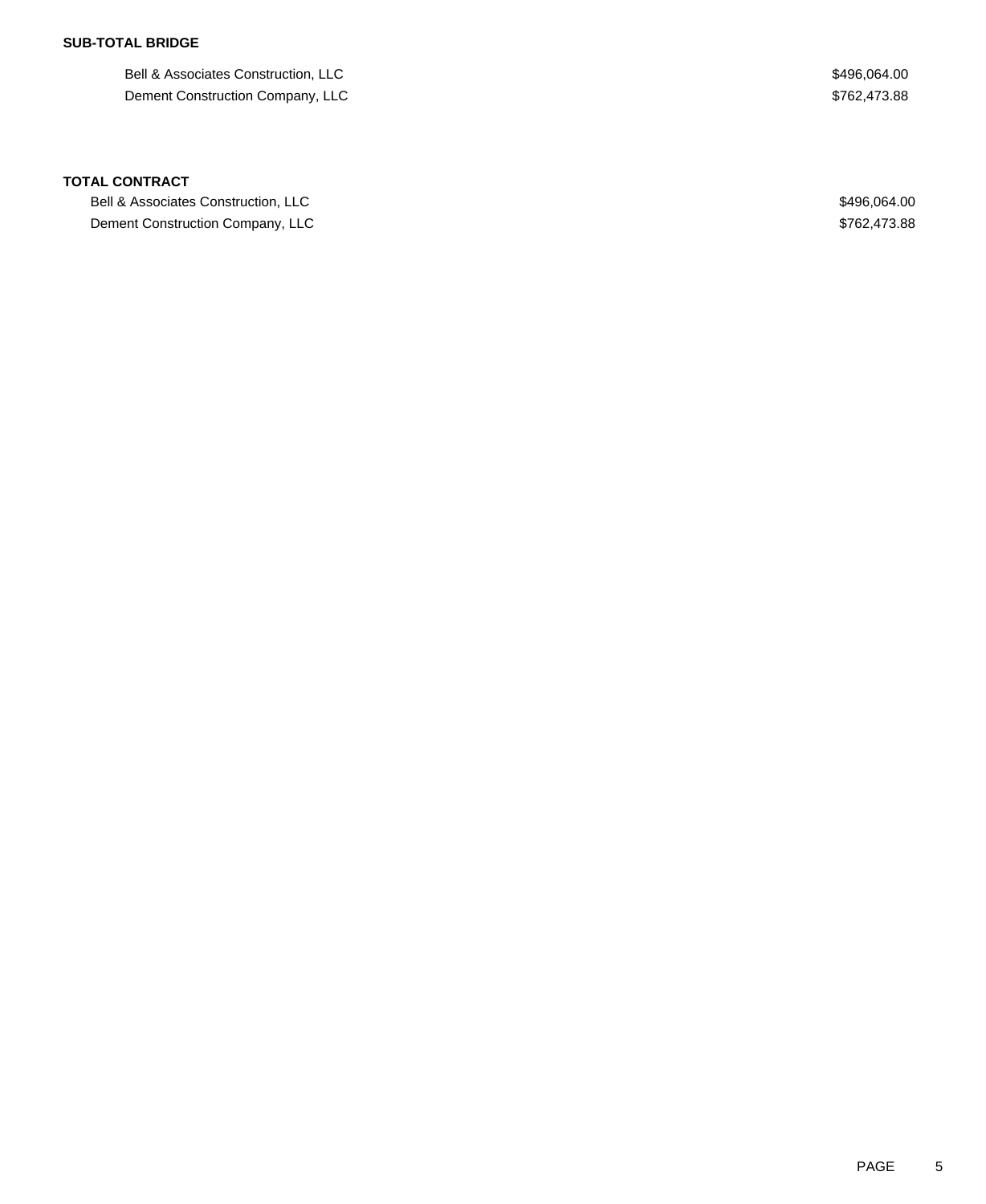#### SHELBY COUNTY (Contract No. CNV101 Call 063)

79947-4941-04

THE REPAIR OF THE BRIDGE ON PIERSOL ROAD OVER BRANCH (L.M. 2.51) IN MEEMAN-SHELBY FOREST STATE PARK.

PROJECT LENGTH - 0.0 MILES

COMPLETION TIME - ON OR BEFORE OCTOBER 31, 2021

| Bell & Associates Construction, LLC |  |
|-------------------------------------|--|
| Dement Construction Company, LLC    |  |
| Kiewit Infrastructure South Co.     |  |

TOTAL CONTRACT \$445,553.50  $$561,557.00$  $$864,371.00$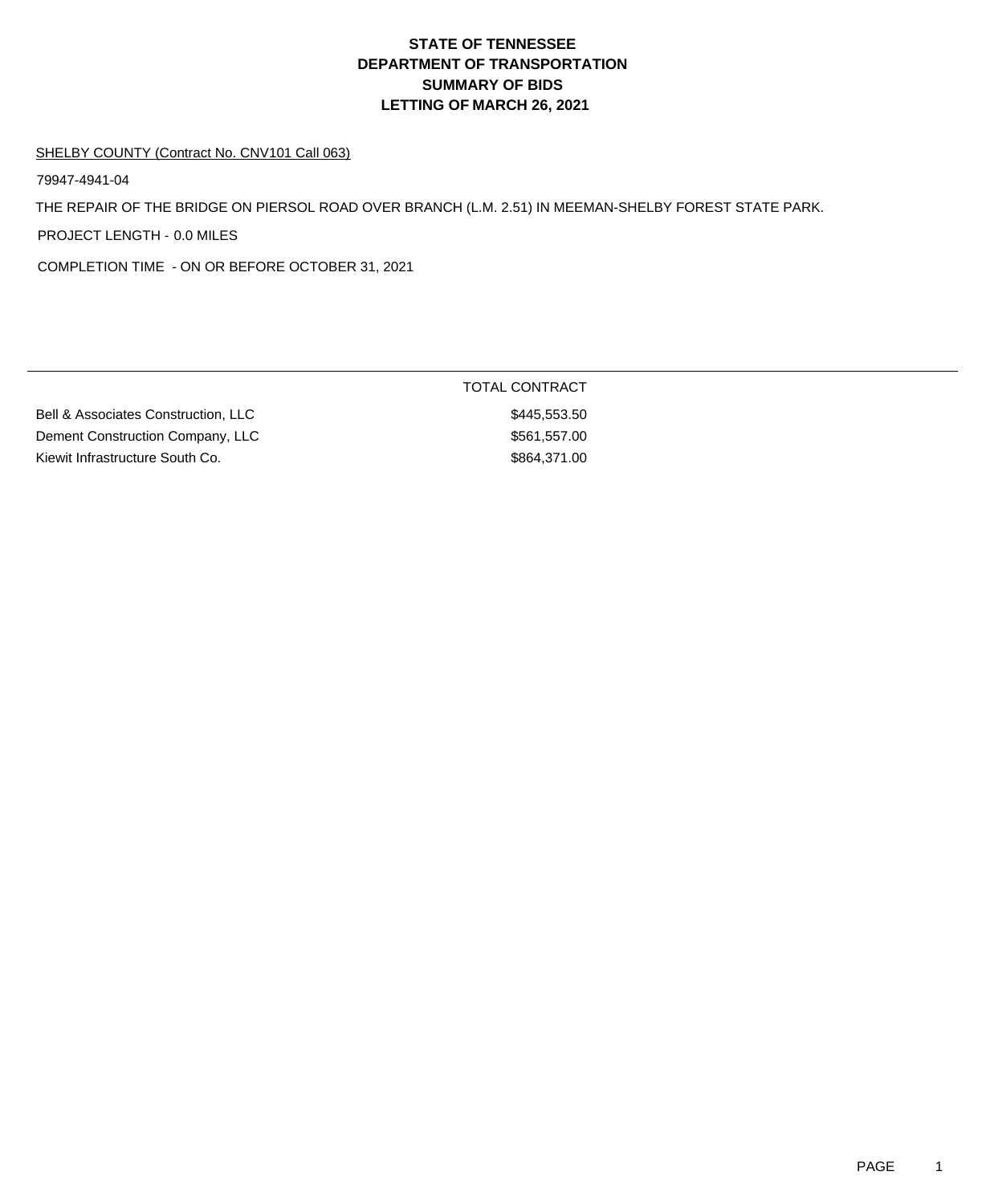|        |                                                 |                |                   | <b>CONTRACT CNV101</b> |
|--------|-------------------------------------------------|----------------|-------------------|------------------------|
|        |                                                 |                | <b>UNIT PRICE</b> | <b>EXTENSION</b>       |
|        | <b>BRIDGE CATEGORY</b>                          |                |                   |                        |
|        | 201-07.01 REMOVAL AND DISPOSAL OF BRUSH & TREES |                |                   |                        |
|        |                                                 | 1.000 LS       |                   |                        |
|        | Bell & Associates Construction, LLC             |                | \$36,000.0000     | \$36,000.00            |
|        | Dement Construction Company, LLC                |                | \$20,500.0000     | \$20,500.00            |
|        | Kiewit Infrastructure South Co.                 |                | \$50,000.0000     | \$50,000.00            |
|        | 209-08.02 TEMPORARY SILT FENCE (WITH BACKING)   |                |                   |                        |
|        |                                                 | 200.000 L.F.   |                   |                        |
|        | Bell & Associates Construction, LLC             |                | \$10.5000         | \$2,100.00             |
|        | Dement Construction Company, LLC                |                | \$10.0000         | \$2,000.00             |
|        | Kiewit Infrastructure South Co.                 |                | \$12.0000         | \$2,400.00             |
|        | 602-10.06 STRUCTURAL STEEL                      |                |                   |                        |
|        |                                                 | 30,100.000 LB. |                   |                        |
|        | Bell & Associates Construction, LLC             |                | \$9.4000          | \$282,940.00           |
|        | Dement Construction Company, LLC                |                | \$13.7100         | \$412,671.00           |
|        | Kiewit Infrastructure South Co.                 |                | \$19.2400         | \$579,124.00           |
|        | 606-04.03 STEEL PILES (14 INCH)                 |                |                   |                        |
|        |                                                 | 280.000 L.F.   |                   |                        |
|        | Bell & Associates Construction, LLC             |                | \$96.0000         | \$26,880.00            |
|        | Dement Construction Company, LLC                |                | \$120.5000        | \$33,740.00            |
|        | Kiewit Infrastructure South Co.                 |                | \$160.0000        | \$44,800.00            |
|        | 707-08.11 HIGH-VISIBILITY CONSTRUCTION FENCE    |                |                   |                        |
|        |                                                 | 96.000 L.F.    |                   |                        |
|        | Bell & Associates Construction, LLC             |                | \$6.0000          | \$576.00               |
|        | Dement Construction Company, LLC                |                | \$5.5000          | \$528.00               |
|        | Kiewit Infrastructure South Co.                 |                | \$12.0000         | \$1,152.00             |
|        | 709-05.06 MACHINED RIP-RAP (CLASS A-1)          |                |                   |                        |
|        |                                                 | 700.000 TON    |                   |                        |
|        | Bell & Associates Construction, LLC             |                | \$82.0000         | \$57,400.00            |
|        | Dement Construction Company, LLC                |                | \$61.5000         | \$43,050.00            |
|        | Kiewit Infrastructure South Co.                 |                | \$175.0000        | \$122,500.00           |
| 712-01 | <b>TRAFFIC CONTROL</b>                          |                |                   |                        |
|        |                                                 | 1.000 LS       |                   |                        |
|        | Bell & Associates Construction, LLC             |                | \$5,000.0000      | \$5,000.00             |
|        | Dement Construction Company, LLC                |                | \$850.0000        | \$850.00               |
|        | Kiewit Infrastructure South Co.                 |                | \$2,500.0000      | \$2,500.00             |
| 712-06 | <b>SIGNS (CONSTRUCTION)</b>                     |                |                   |                        |
|        |                                                 | 90.000 S.F.    |                   |                        |
|        | Bell & Associates Construction, LLC             |                | \$8.0500          | \$724.50               |
|        | Dement Construction Company, LLC                |                | \$7.5000          | \$675.00               |
|        | Kiewit Infrastructure South Co.                 |                | \$11.0000         | \$990.00               |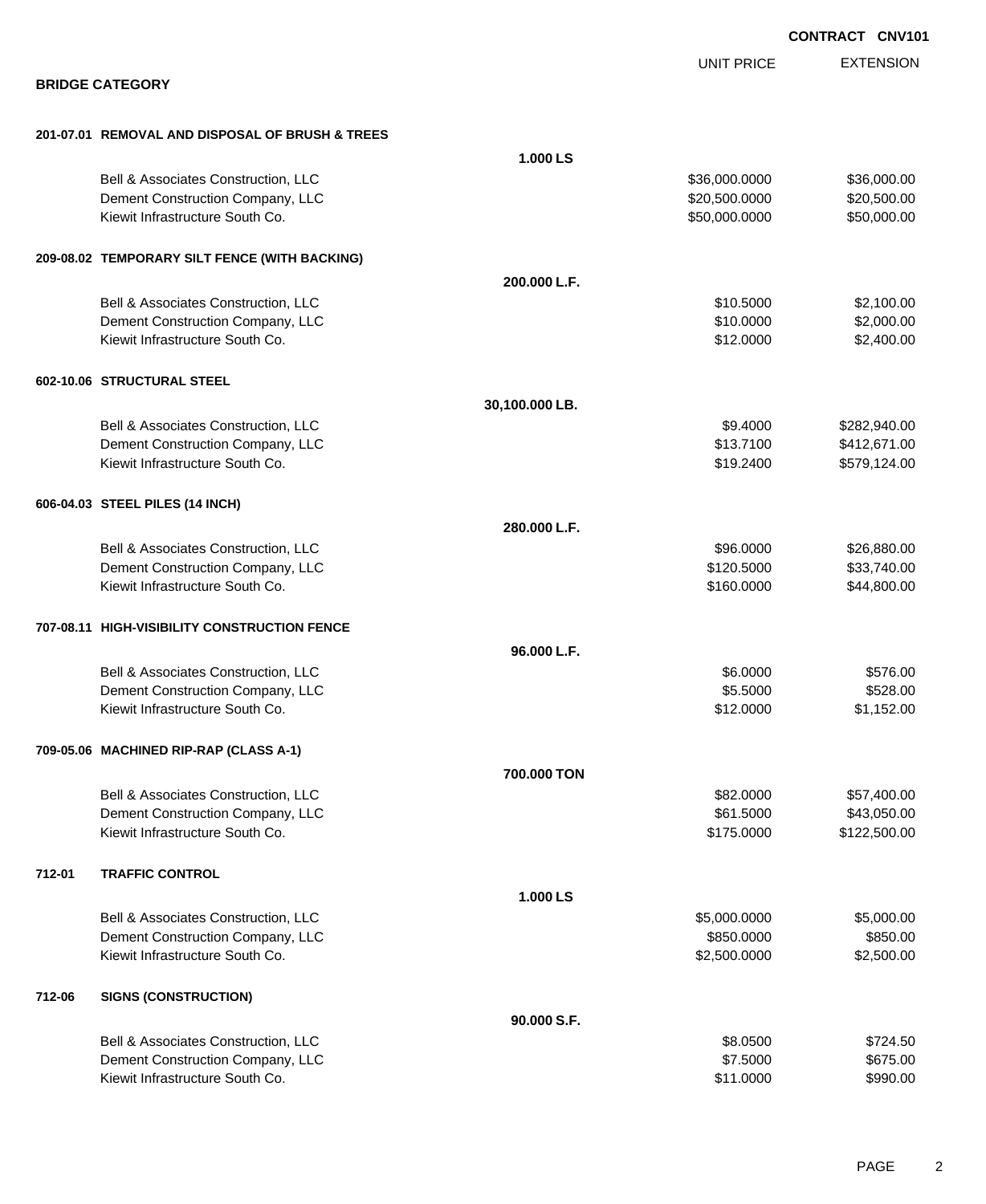|        |                                               |                   | <b>UNIT PRICE</b> | <b>EXTENSION</b> |
|--------|-----------------------------------------------|-------------------|-------------------|------------------|
|        | 712-07.03 TEMPORARY BARRICADES (TYPE III)     |                   |                   |                  |
|        |                                               | 90.000 L.F.       |                   |                  |
|        | Bell & Associates Construction, LLC           |                   | \$11.5000         | \$1,035.00       |
|        | Dement Construction Company, LLC              |                   | \$14.0000         | \$1,260.00       |
|        | Kiewit Infrastructure South Co.               |                   | \$15.0000         | \$1,350.00       |
|        | 713-16.01 CHANGEABLE MESSAGE SIGN UNIT        |                   |                   |                  |
|        |                                               | <b>1.000 EACH</b> |                   |                  |
|        | Bell & Associates Construction, LLC           |                   | \$6,200.0000      | \$6,200.00       |
|        | Dement Construction Company, LLC              |                   | \$6,500.0000      | \$6,500.00       |
|        | Kiewit Infrastructure South Co.               |                   | \$6,500.0000      | \$6,500.00       |
| 717-01 | <b>MOBILIZATION</b>                           |                   |                   |                  |
|        |                                               | 1.000 LS          |                   |                  |
|        | Bell & Associates Construction, LLC           |                   | \$20,000.0000     | \$20,000.00      |
|        | Dement Construction Company, LLC              |                   | \$31,415.0000     | \$31,415.00      |
|        | Kiewit Infrastructure South Co.               |                   | \$45,000.0000     | \$45,000.00      |
|        | 740-10.04 GEOTEXTILE (TYPE IV)(STABILIZATION) |                   |                   |                  |
|        |                                               | 127.000 S.Y.      |                   |                  |
|        | Bell & Associates Construction, LLC           |                   | \$14.0000         | \$1,778.00       |
|        | Dement Construction Company, LLC              |                   | \$10.0000         | \$1,270.00       |
|        | Kiewit Infrastructure South Co.               |                   | \$15.0000         | \$1,905.00       |
| 801-03 | <b>WATER (SEEDING &amp; SODDING)</b>          |                   |                   |                  |
|        |                                               | 6.000 M.G.        |                   |                  |
|        | Bell & Associates Construction, LLC           |                   | \$205.0000        | \$1,230.00       |
|        | Dement Construction Company, LLC              |                   | \$100.0000        | \$600.00         |
|        | Kiewit Infrastructure South Co.               |                   | \$225.0000        | \$1,350.00       |
| 803-01 | <b>SODDING (NEW SOD)</b>                      |                   |                   |                  |
|        |                                               | 600.000 S.Y.      |                   |                  |
|        | Bell & Associates Construction, LLC           |                   | \$6.1500          | \$3,690.00       |
|        | Dement Construction Company, LLC              |                   | \$10.8300         | \$6,498.00       |
|        | Kiewit Infrastructure South Co.               |                   | \$8.0000          | \$4,800.00       |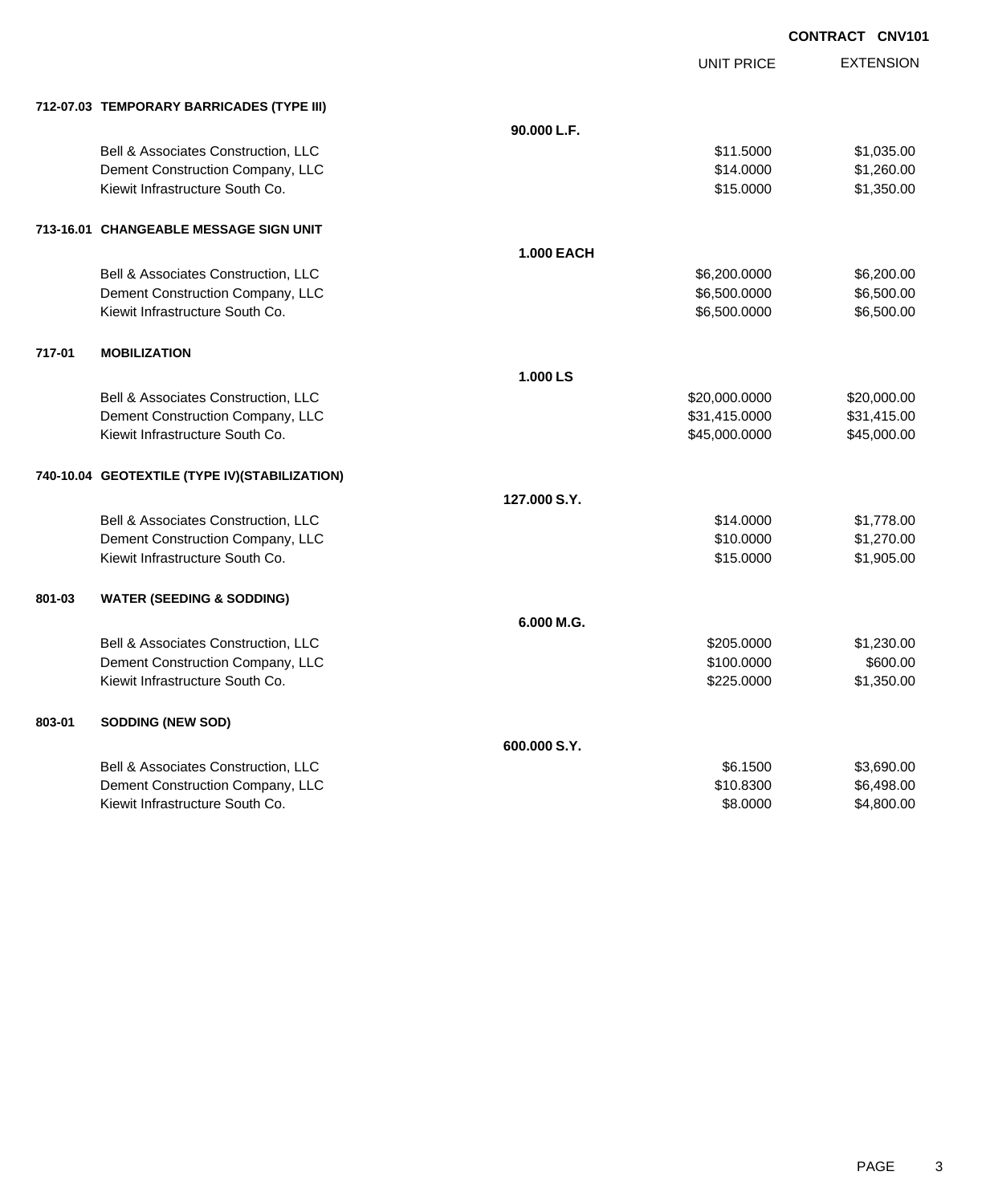### **SUB-TOTAL BRIDGE**

Bell & Associates Construction, LLC  $$445,553.50$ Dement Construction Company, LLC  $$561,557.00$ Kiewit Infrastructure South Co. **\$864,371.00** Space 3.5 and 5.5 and 5.5 and 5.5 and 5.5 and 5.5 and 5.5 and 5.5 and 5.5 and 5.5 and 5.5 and 5.5 and 5.5 and 5.5 and 5.5 and 5.5 and 5.5 and 5.5 and 5.5 and 5.5 and 5.5 and 5.

| Bell & Associates Construction, LLC | \$445,553,50 |
|-------------------------------------|--------------|
| Dement Construction Company, LLC    | \$561,557.00 |
| Kiewit Infrastructure South Co.     | \$864,371.00 |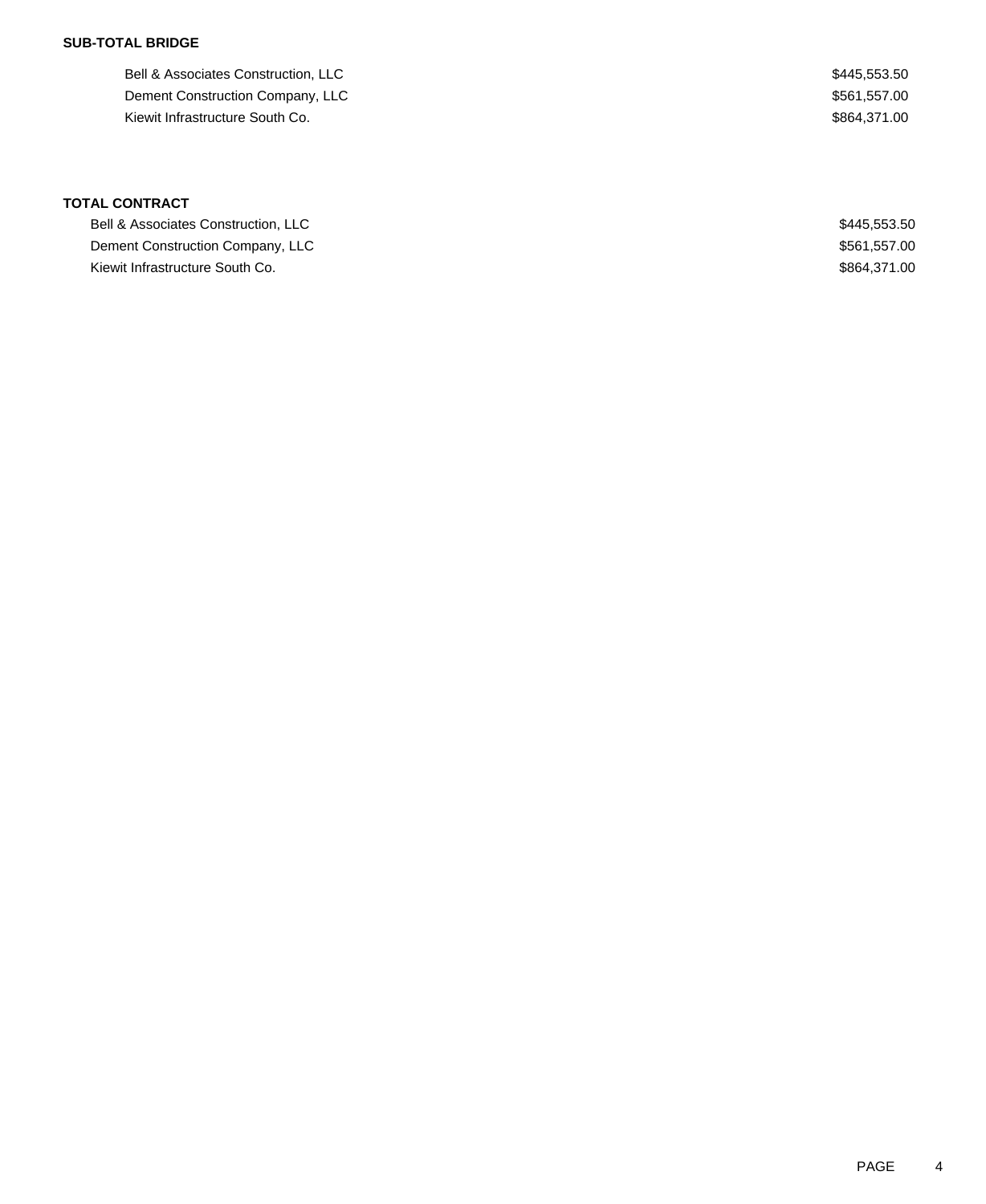#### SULLIVAN COUNTY (Contract No. CNV104 Call 064)

STP/HSIP-34(125),82005-3249-94,82005-8249-14,STP/HSIP-435(7),82101-3206- 94,82101-8206-14

THE RESURFACING (THIN LIFT OR THIN LIFT D) ON U.S. 421 (S.R. 34) FROM S.R. 394 (L.M. 20.04) TO NEAR THE HOLSTON RIVER (L.M. 27.72) AND ON S.R. 435 FROM NEAR S.R. 394 (L.M. 0.00) TO NEAR U.S. 421 (S.R. 34) (L.M. 4.12).

PROJECT LENGTH - 11.840 MILES

COMPLETION TIME - ON OR BEFORE SEPTEMBER 30, 2021

DBE GOAL 5.00%

TOTAL CONTRACT

Summers-Taylor, Inc. 6. 2012 12:30 12:30 12:31 12:32 12:33 12:3497,799.65 W-L Construction & Paving, Inc. 6. The State of the S2,539,714.78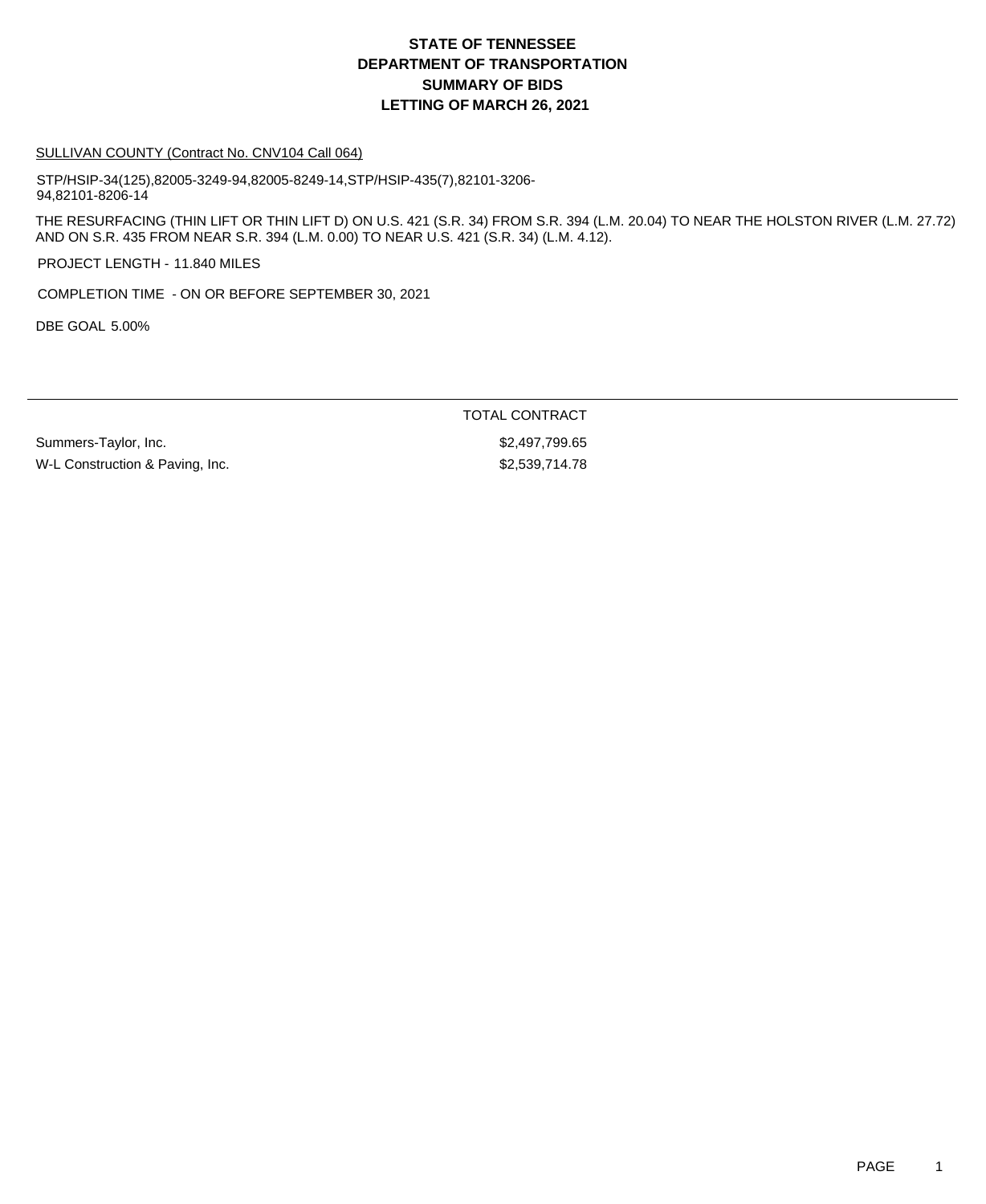|        |                                                                  |                    |                              | CONTRACT CNV104              |
|--------|------------------------------------------------------------------|--------------------|------------------------------|------------------------------|
|        | <b>ROADWAY CATEGORY</b>                                          |                    | <b>UNIT PRICE</b>            | <b>EXTENSION</b>             |
|        | 208-01.05 BROOMING & DEGRASSING SHOULDERS                        |                    |                              |                              |
|        |                                                                  | 33.500 L.M.        |                              |                              |
|        | Summers-Taylor, Inc.<br>W-L Construction & Paving, Inc.          |                    | \$1,350.0000<br>\$1,124.1900 | \$45,225.00<br>\$37,660.37   |
|        | 307-01.15 ASC MIX (PG64-22) (BPMLC-HM) GRADING CS                |                    |                              |                              |
|        |                                                                  | 2,809.000 TON      |                              |                              |
|        | Summers-Taylor, Inc.<br>W-L Construction & Paving, Inc.          |                    | \$108.7500<br>\$98.9300      | \$305,478.75<br>\$277,894.37 |
| 403-01 | BITUMINOUS MATERIAL FOR TACK COAT (TC)                           |                    |                              |                              |
|        |                                                                  | 225,000 TON        |                              |                              |
|        | Summers-Taylor, Inc.<br>W-L Construction & Paving, Inc.          |                    | \$945.0000<br>\$755.0500     | \$212,625.00<br>\$169,886.25 |
|        | 411-12.01 SCORING SHOULDERS (CONTINUOUS) (16IN WIDTH)            |                    |                              |                              |
|        |                                                                  | 17.000 L.M.        |                              |                              |
|        | Summers-Taylor, Inc.<br>W-L Construction & Paving, Inc.          |                    | \$410.0000<br>\$308.3700     | \$6,970.00<br>\$5,242.29     |
|        | 411-12.03 SCORING FOR RUMBLE STRIPE (NON-CONTINUOUS) (8IN WIDTH) |                    |                              |                              |
|        |                                                                  | 7.000 L.M.         |                              |                              |
|        | Summers-Taylor, Inc.<br>W-L Construction & Paving, Inc.          |                    | \$380.0000<br>\$308.3700     | \$2,660.00<br>\$2,158.59     |
|        | 411-12.04 SCORING FOR RUMBLE STRIPE (NON-CONTINUOUS) (4IN WIDTH) |                    |                              |                              |
|        |                                                                  | 5.000 L.M.         |                              |                              |
|        | Summers-Taylor, Inc.<br>W-L Construction & Paving, Inc.          |                    | \$410.0000<br>\$308.3700     | \$2,050.00<br>\$1,541.85     |
|        | 411-12.05 SCORING FOR CENTERLINE RUMBLE (4IN WIDTH-24IN SPACING) |                    |                              |                              |
|        |                                                                  | 7.000 L.M.         |                              |                              |
|        | Summers-Taylor, Inc.<br>W-L Construction & Paving, Inc.          |                    | \$410.0000<br>\$308.3700     | \$2,870.00<br>\$2,158.59     |
|        | 705-02.10 GUARDRAIL TRANSITION 27IN TO 31IN                      |                    |                              |                              |
|        | Summers-Taylor, Inc.                                             | 23.000 EACH        | \$77.0000                    | \$1,771.00                   |
|        | W-L Construction & Paving, Inc.                                  |                    | \$81.1500                    | \$1,866.45                   |
|        | 705-04.05 GUARDRAIL TERMINAL (TYPE-IN-LINE)                      |                    |                              |                              |
|        | Summers-Taylor, Inc.                                             | <b>6.000 EACH</b>  | \$780.0000                   | \$4,680.00                   |
|        | W-L Construction & Paving, Inc.                                  |                    | \$811.5000                   | \$4,869.00                   |
|        | 705-04.09 EARTH PAD FOR TYPE 38 GR END TREATMENT                 |                    |                              |                              |
|        |                                                                  | <b>18.000 EACH</b> |                              |                              |
|        | Summers-Taylor, Inc.<br>W-L Construction & Paving, Inc.          |                    | \$1,320.0000<br>\$1,406.6000 | \$23,760.00<br>\$25,318.80   |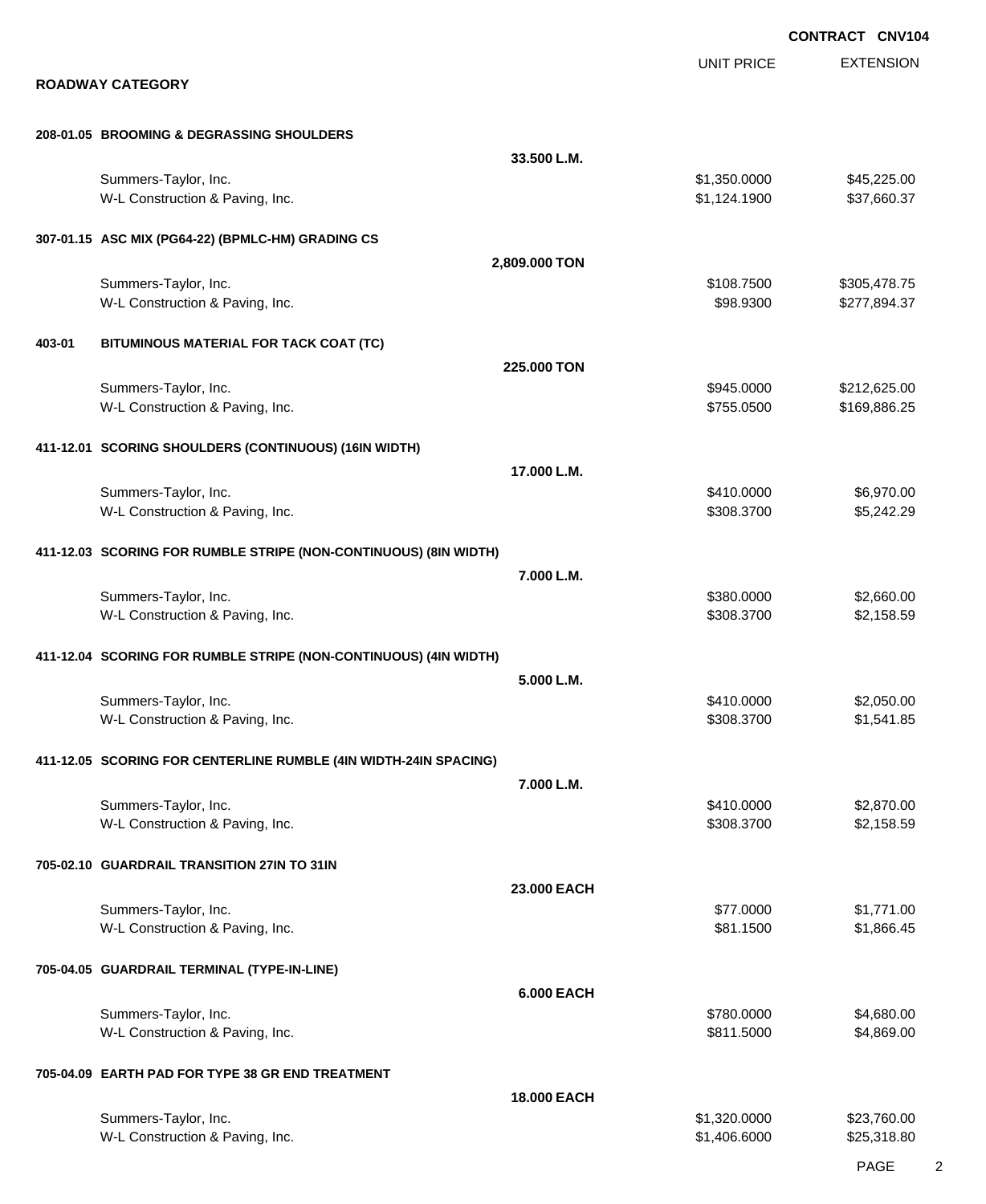UNIT PRICE

EXTENSION

| <b>4.000 EACH</b><br>\$1,320.0000<br>Summers-Taylor, Inc.<br>W-L Construction & Paving, Inc.<br>\$1,406.6000<br>705-06.11 GR TERMINAL (IN-INLINE) MASH TL-3<br><b>4.000 EACH</b><br>\$975.0000<br>Summers-Taylor, Inc.<br>\$4,219.80<br>W-L Construction & Paving, Inc.<br>\$1,054.9500<br>705-06.20 TANGENT ENERGY ABSORBING TERM MASH TL-3<br><b>18.000 EACH</b><br>Summers-Taylor, Inc.<br>\$3,200.0000<br>\$57,600.00<br>\$3,137.8000<br>\$56,480.40<br>W-L Construction & Paving, Inc.<br>706-10.26 ROUNDED END ELEMENT<br><b>4.000 EACH</b><br>Summers-Taylor, Inc.<br>\$99.0000<br>W-L Construction & Paving, Inc.<br>\$102.7900<br>712-01<br><b>TRAFFIC CONTROL</b><br>1.000 LS<br>Summers-Taylor, Inc.<br>\$34,650.0000<br>\$34,650.00<br>W-L Construction & Paving, Inc.<br>\$97,663.4000 |  |           | \$5,280.00<br>\$5,626.40<br>\$3,900.00 |
|-----------------------------------------------------------------------------------------------------------------------------------------------------------------------------------------------------------------------------------------------------------------------------------------------------------------------------------------------------------------------------------------------------------------------------------------------------------------------------------------------------------------------------------------------------------------------------------------------------------------------------------------------------------------------------------------------------------------------------------------------------------------------------------------------------|--|-----------|----------------------------------------|
|                                                                                                                                                                                                                                                                                                                                                                                                                                                                                                                                                                                                                                                                                                                                                                                                     |  |           |                                        |
|                                                                                                                                                                                                                                                                                                                                                                                                                                                                                                                                                                                                                                                                                                                                                                                                     |  |           |                                        |
|                                                                                                                                                                                                                                                                                                                                                                                                                                                                                                                                                                                                                                                                                                                                                                                                     |  |           |                                        |
|                                                                                                                                                                                                                                                                                                                                                                                                                                                                                                                                                                                                                                                                                                                                                                                                     |  |           |                                        |
|                                                                                                                                                                                                                                                                                                                                                                                                                                                                                                                                                                                                                                                                                                                                                                                                     |  |           |                                        |
|                                                                                                                                                                                                                                                                                                                                                                                                                                                                                                                                                                                                                                                                                                                                                                                                     |  |           |                                        |
|                                                                                                                                                                                                                                                                                                                                                                                                                                                                                                                                                                                                                                                                                                                                                                                                     |  |           |                                        |
|                                                                                                                                                                                                                                                                                                                                                                                                                                                                                                                                                                                                                                                                                                                                                                                                     |  |           |                                        |
|                                                                                                                                                                                                                                                                                                                                                                                                                                                                                                                                                                                                                                                                                                                                                                                                     |  |           |                                        |
|                                                                                                                                                                                                                                                                                                                                                                                                                                                                                                                                                                                                                                                                                                                                                                                                     |  |           |                                        |
|                                                                                                                                                                                                                                                                                                                                                                                                                                                                                                                                                                                                                                                                                                                                                                                                     |  |           |                                        |
|                                                                                                                                                                                                                                                                                                                                                                                                                                                                                                                                                                                                                                                                                                                                                                                                     |  |           |                                        |
|                                                                                                                                                                                                                                                                                                                                                                                                                                                                                                                                                                                                                                                                                                                                                                                                     |  |           |                                        |
|                                                                                                                                                                                                                                                                                                                                                                                                                                                                                                                                                                                                                                                                                                                                                                                                     |  |           |                                        |
|                                                                                                                                                                                                                                                                                                                                                                                                                                                                                                                                                                                                                                                                                                                                                                                                     |  |           |                                        |
|                                                                                                                                                                                                                                                                                                                                                                                                                                                                                                                                                                                                                                                                                                                                                                                                     |  |           | \$396.00                               |
|                                                                                                                                                                                                                                                                                                                                                                                                                                                                                                                                                                                                                                                                                                                                                                                                     |  |           | \$411.16                               |
|                                                                                                                                                                                                                                                                                                                                                                                                                                                                                                                                                                                                                                                                                                                                                                                                     |  |           |                                        |
|                                                                                                                                                                                                                                                                                                                                                                                                                                                                                                                                                                                                                                                                                                                                                                                                     |  |           |                                        |
|                                                                                                                                                                                                                                                                                                                                                                                                                                                                                                                                                                                                                                                                                                                                                                                                     |  |           |                                        |
|                                                                                                                                                                                                                                                                                                                                                                                                                                                                                                                                                                                                                                                                                                                                                                                                     |  |           |                                        |
|                                                                                                                                                                                                                                                                                                                                                                                                                                                                                                                                                                                                                                                                                                                                                                                                     |  |           | \$97,663.40                            |
|                                                                                                                                                                                                                                                                                                                                                                                                                                                                                                                                                                                                                                                                                                                                                                                                     |  |           |                                        |
| 712-06<br><b>SIGNS (CONSTRUCTION)</b>                                                                                                                                                                                                                                                                                                                                                                                                                                                                                                                                                                                                                                                                                                                                                               |  |           |                                        |
| 2,851.000 S.F.                                                                                                                                                                                                                                                                                                                                                                                                                                                                                                                                                                                                                                                                                                                                                                                      |  |           |                                        |
| Summers-Taylor, Inc.<br>\$11.0000                                                                                                                                                                                                                                                                                                                                                                                                                                                                                                                                                                                                                                                                                                                                                                   |  |           | \$31,361.00                            |
| W-L Construction & Paving, Inc.<br>\$11.9000                                                                                                                                                                                                                                                                                                                                                                                                                                                                                                                                                                                                                                                                                                                                                        |  |           | \$33,926.90                            |
|                                                                                                                                                                                                                                                                                                                                                                                                                                                                                                                                                                                                                                                                                                                                                                                                     |  |           |                                        |
| 716-01.21 SNOWPLOWABLE RAISED PAVEMENT MARKERS (BI-DIR) (1 COLOR)                                                                                                                                                                                                                                                                                                                                                                                                                                                                                                                                                                                                                                                                                                                                   |  |           |                                        |
| 940.000 EACH                                                                                                                                                                                                                                                                                                                                                                                                                                                                                                                                                                                                                                                                                                                                                                                        |  |           |                                        |
|                                                                                                                                                                                                                                                                                                                                                                                                                                                                                                                                                                                                                                                                                                                                                                                                     |  | \$25.7500 | \$24,205.00                            |
| Summers-Taylor, Inc.                                                                                                                                                                                                                                                                                                                                                                                                                                                                                                                                                                                                                                                                                                                                                                                |  |           | \$24,411.80                            |
| W-L Construction & Paving, Inc.<br>\$25.9700                                                                                                                                                                                                                                                                                                                                                                                                                                                                                                                                                                                                                                                                                                                                                        |  |           |                                        |
|                                                                                                                                                                                                                                                                                                                                                                                                                                                                                                                                                                                                                                                                                                                                                                                                     |  |           |                                        |
| 716-01.23 SNOWPLOWABLE RAISED PAVEMENT MARKERS (BI-DIR)(2 COLOR)                                                                                                                                                                                                                                                                                                                                                                                                                                                                                                                                                                                                                                                                                                                                    |  |           |                                        |
| 1,039.000 EACH                                                                                                                                                                                                                                                                                                                                                                                                                                                                                                                                                                                                                                                                                                                                                                                      |  |           |                                        |
| Summers-Taylor, Inc.<br>\$25.7500<br>\$26,754.25                                                                                                                                                                                                                                                                                                                                                                                                                                                                                                                                                                                                                                                                                                                                                    |  |           |                                        |
| W-L Construction & Paving, Inc.<br>\$25.9700<br>\$26,982.83                                                                                                                                                                                                                                                                                                                                                                                                                                                                                                                                                                                                                                                                                                                                         |  |           |                                        |
|                                                                                                                                                                                                                                                                                                                                                                                                                                                                                                                                                                                                                                                                                                                                                                                                     |  |           |                                        |
| 716-02.04 PLASTIC PAVEMENT MARKING(CHANNELIZATION STRIPING)                                                                                                                                                                                                                                                                                                                                                                                                                                                                                                                                                                                                                                                                                                                                         |  |           |                                        |
| 2,430.000 S.Y.                                                                                                                                                                                                                                                                                                                                                                                                                                                                                                                                                                                                                                                                                                                                                                                      |  |           |                                        |
| Summers-Taylor, Inc.<br>\$16.0000                                                                                                                                                                                                                                                                                                                                                                                                                                                                                                                                                                                                                                                                                                                                                                   |  |           | \$38,880.00                            |
| W-L Construction & Paving, Inc.<br>\$15.9600                                                                                                                                                                                                                                                                                                                                                                                                                                                                                                                                                                                                                                                                                                                                                        |  |           | \$38,782.80                            |
|                                                                                                                                                                                                                                                                                                                                                                                                                                                                                                                                                                                                                                                                                                                                                                                                     |  |           |                                        |
| 716-02.05 PLASTIC PAVEMENT MARKING (STOP LINE)<br>645.000 L.F.                                                                                                                                                                                                                                                                                                                                                                                                                                                                                                                                                                                                                                                                                                                                      |  |           |                                        |
| Summers-Taylor, Inc.<br>\$10.4000                                                                                                                                                                                                                                                                                                                                                                                                                                                                                                                                                                                                                                                                                                                                                                   |  |           | \$6,708.00                             |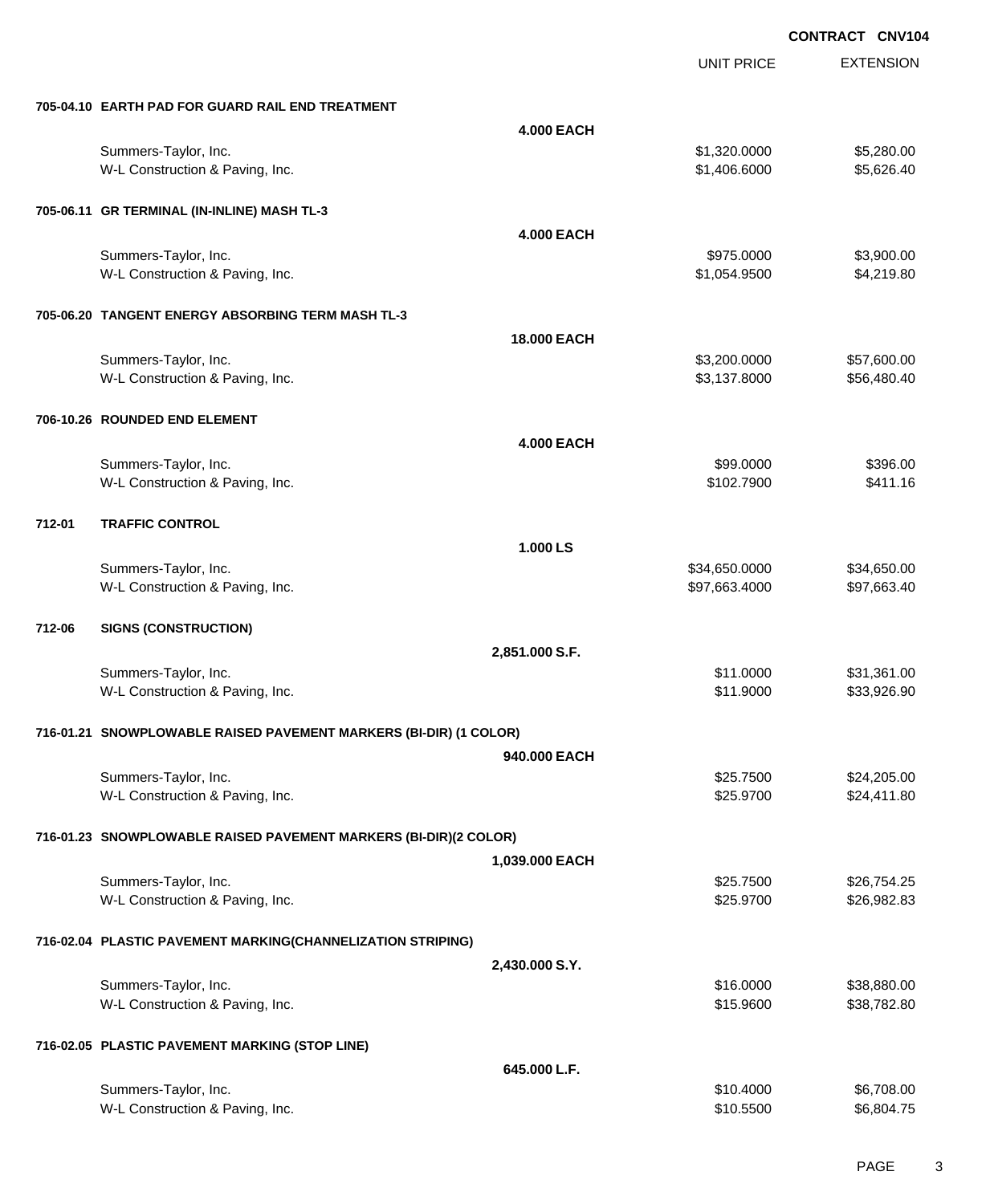|        |                                                              |                   | <b>UNIT PRICE</b> | <b>EXTENSION</b> |
|--------|--------------------------------------------------------------|-------------------|-------------------|------------------|
|        | 716-02.06 PLASTIC PAVEMENT MARKING (TURN LANE ARROW)         |                   |                   |                  |
|        |                                                              | 23.000 EACH       |                   |                  |
|        | Summers-Taylor, Inc.                                         |                   | \$160.0000        | \$3,680.00       |
|        | W-L Construction & Paving, Inc.                              |                   | \$162.3000        | \$3,732.90       |
|        | 716-03.01 PLASTIC WORD PAVEMENT MARKING (ONLY)               |                   |                   |                  |
|        |                                                              | <b>1.000 EACH</b> |                   |                  |
|        | Summers-Taylor, Inc.                                         |                   | \$215.0000        | \$215.00         |
|        | W-L Construction & Paving, Inc.                              |                   | \$216.4000        | \$216.40         |
|        | 716-04.01 PLASTIC PAVEMENT MARKING (STRAIGHT-TURN ARROW)     |                   |                   |                  |
|        |                                                              | <b>1.000 EACH</b> |                   |                  |
|        | Summers-Taylor, Inc.                                         |                   | \$185.0000        | \$185.00         |
|        | W-L Construction & Paving, Inc.                              |                   | \$189.3500        | \$189.35         |
|        | 716-04.14 PLASTIC PAVEMENT MARKING (LANE REDUCTION ARROW)    |                   |                   |                  |
|        |                                                              | <b>1.000 EACH</b> |                   |                  |
|        | Summers-Taylor, Inc.                                         |                   | \$240.0000        | \$240.00         |
|        | W-L Construction & Paving, Inc.                              |                   | \$243.4500        | \$243.45         |
|        | 716-04.16 PLASTIC PAVEMENT MARKING (NOISE STRIP)             |                   |                   |                  |
|        |                                                              | 1,092.000 L.F.    |                   |                  |
|        | Summers-Taylor, Inc.                                         |                   | \$8.2000          | \$8,954.40       |
|        | W-L Construction & Paving, Inc.                              |                   | \$8.3900          | \$9,161.88       |
|        | 716-05.20 PAINTED PAVEMENT MARKING (6" LINE)                 |                   |                   |                  |
|        |                                                              | 14.000 L.M.       |                   |                  |
|        | Summers-Taylor, Inc.                                         |                   | \$880.0000        | \$12,320.00      |
|        | W-L Construction & Paving, Inc.                              |                   | \$892.6500        | \$12,497.10      |
|        | 716-13.02 SPRAY THERMO PVMT MRKNG (60 mil) (6IN LINE)        |                   |                   |                  |
|        |                                                              | 57.000 L.M.       |                   |                  |
|        | Summers-Taylor, Inc.                                         |                   | \$2,350.0000      | \$133,950.00     |
|        | W-L Construction & Paving, Inc.                              |                   | \$2,786.1500      | \$158,810.55     |
|        | 716-13.05 SPRAY THERMO PVMT MRKNG (60 mil) (6IN DOTTED LINE) |                   |                   |                  |
|        |                                                              | 2,590.000 L.F.    |                   |                  |
|        | Summers-Taylor, Inc.                                         |                   | \$1.6000          | \$4,144.00       |
|        | W-L Construction & Paving, Inc.                              |                   | \$1.6200          | \$4,195.80       |
| 717-01 | <b>MOBILIZATION</b>                                          |                   |                   |                  |
|        |                                                              | 1.000 LS          |                   |                  |
|        | Summers-Taylor, Inc.                                         |                   | \$39,500.0000     | \$39,500.00      |
|        | W-L Construction & Paving, Inc.                              |                   | \$63,670.1000     | \$63,670.10      |
|        | 712-04.01 FLEXIBLE DRUMS (CHANNELIZING)                      |                   |                   |                  |
|        |                                                              | 236.000 EACH      |                   |                  |
|        | Summers-Taylor, Inc.                                         |                   | \$25.0000         | \$5,900.00       |
|        | W-L Construction & Paving, Inc.                              |                   | \$32.4600         | \$7,660.56       |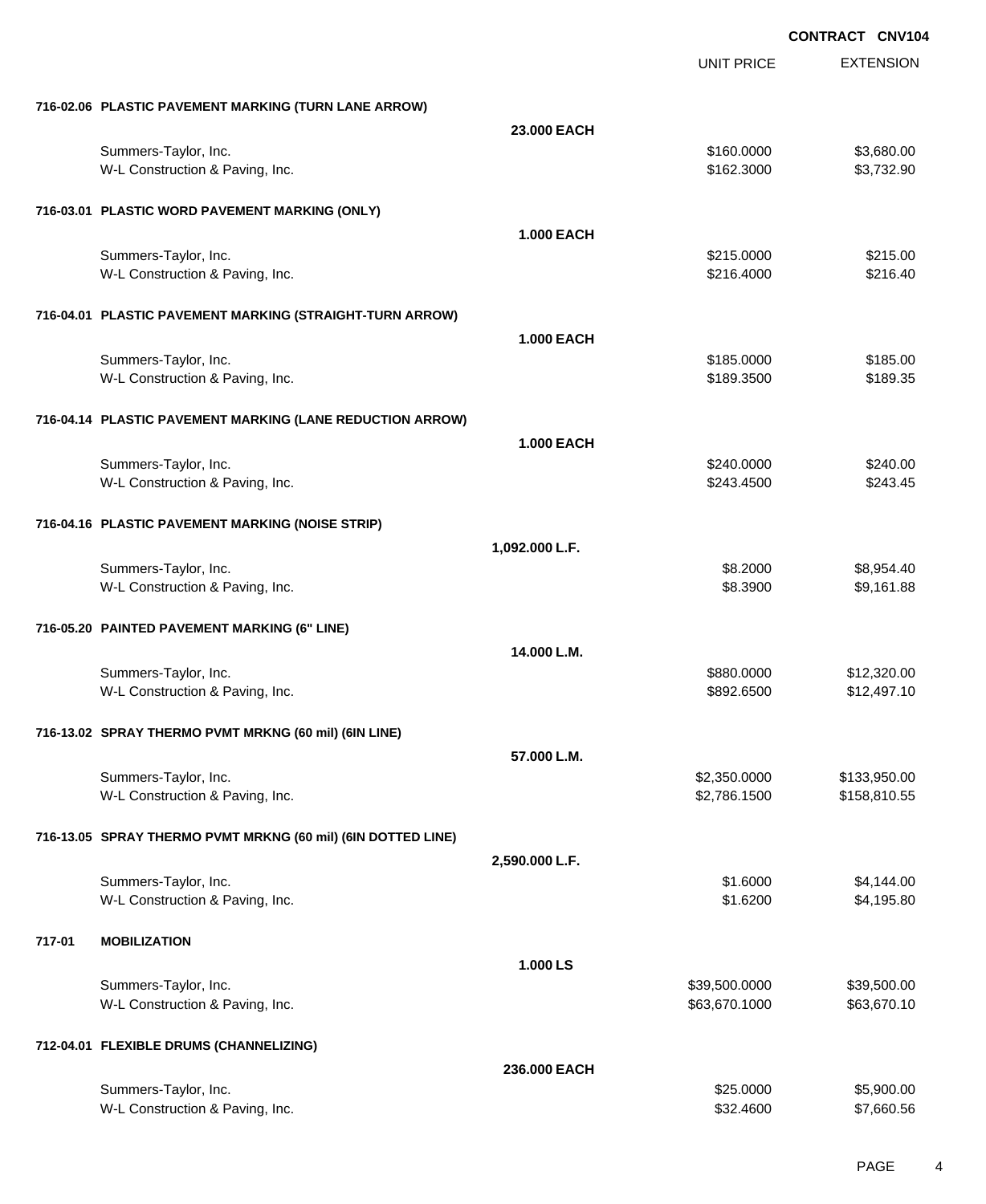| <b>CONTRACT</b> | <b>CNV104</b> |
|-----------------|---------------|
|                 |               |

|                                            |                   | UNIT PRICE   | <b>EXTENSION</b> |
|--------------------------------------------|-------------------|--------------|------------------|
| 712-05.01 WARNING LIGHTS (TYPE A)          |                   |              |                  |
|                                            | 118,000 EACH      |              |                  |
| Summers-Taylor, Inc.                       |                   | \$11.0000    | \$1,298.00       |
| W-L Construction & Paving, Inc.            |                   | \$16.2300    | \$1,915.14       |
| 712-08.03 ARROW BOARD (TYPE C)             |                   |              |                  |
|                                            | <b>4.000 EACH</b> |              |                  |
| Summers-Taylor, Inc.                       |                   | \$300.0000   | \$1,200.00       |
| W-L Construction & Paving, Inc.            |                   | \$1,731.2000 | \$6,924.80       |
| 415-01.02 COLD PLANING BITUMINOUS PAVEMENT |                   |              |                  |
|                                            | 230,000 S.Y.      |              |                  |
| Summers-Taylor, Inc.                       |                   | \$29.0000    | \$6,670.00       |

W-L Construction & Paving, Inc. 67,679.70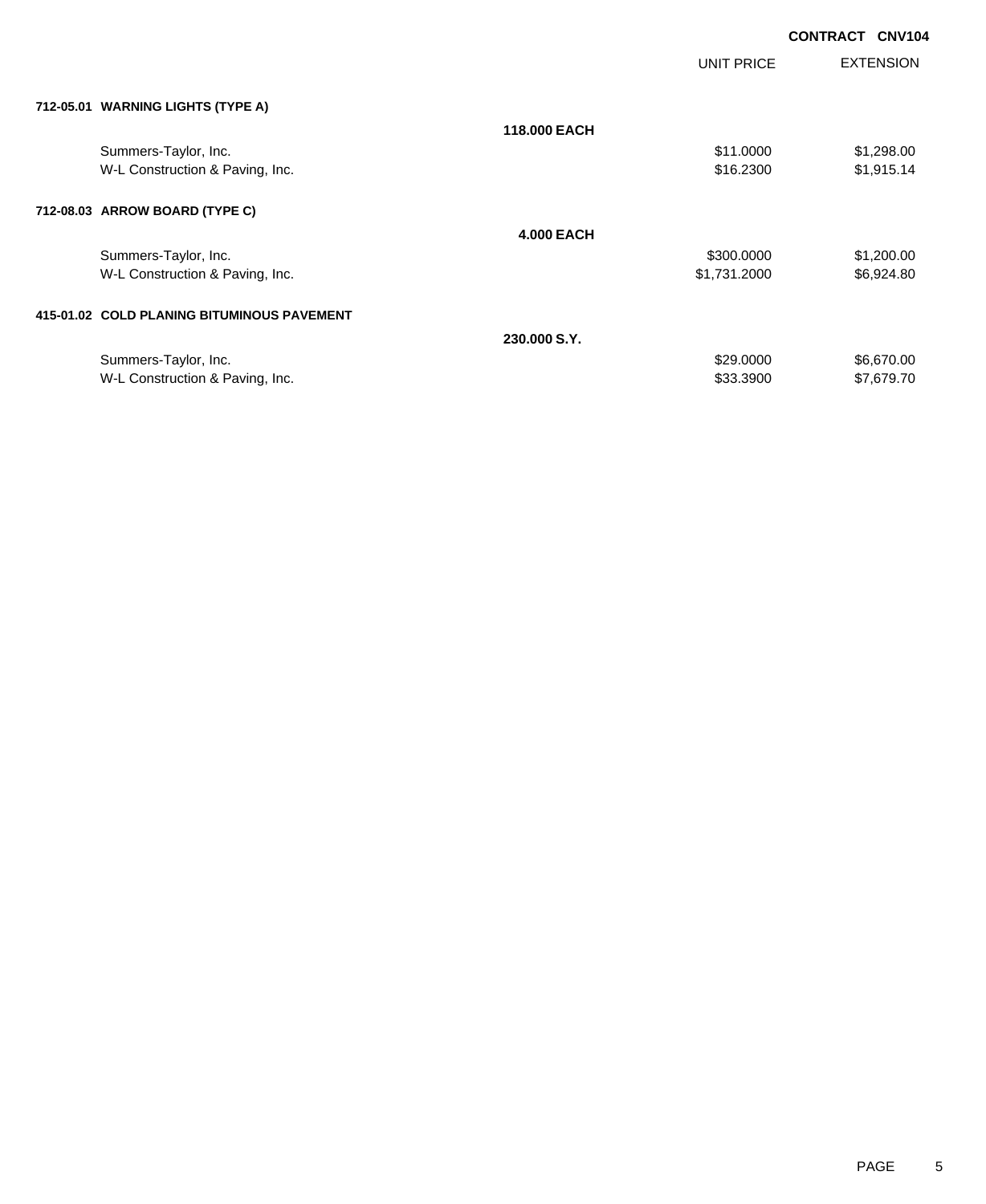EXTENSION UNIT PRICE

### **ROADWAY ALTERNATE AA1 CATEGORY**

### **411-03.08 ACS MIX(PG70-22) THIN LIFT ASPHALT**

**14,045.000 TON**

Summers-Taylor, Inc. W-L Construction & Paving, Inc.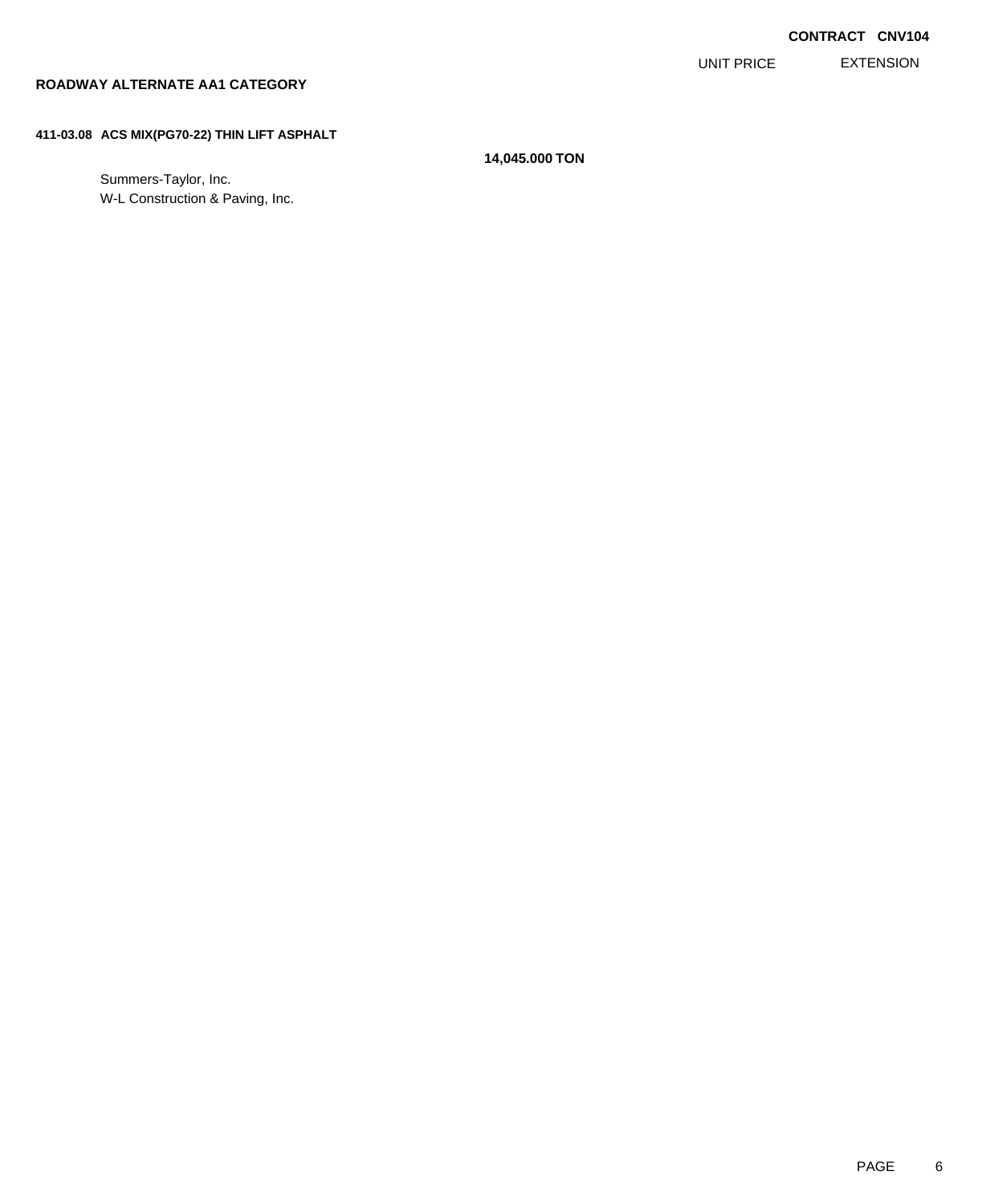|                                                |                |            | <b>CONTRACT CNV104</b> |
|------------------------------------------------|----------------|------------|------------------------|
|                                                |                | UNIT PRICE | <b>EXTENSION</b>       |
| ROADWAY ALTERNATE AA2 CATEGORY                 |                |            |                        |
|                                                |                |            |                        |
| 411-03.13 ACS MIX(PG70-22) THIN LIFT D ASPHALT |                |            |                        |
|                                                | 14,045.000 TON |            |                        |
| Summers-Taylor, Inc.                           |                | \$102,6500 | \$1,441,719.25         |

W-L Construction & Paving, Inc. \$102.4500 \$1,438,910.25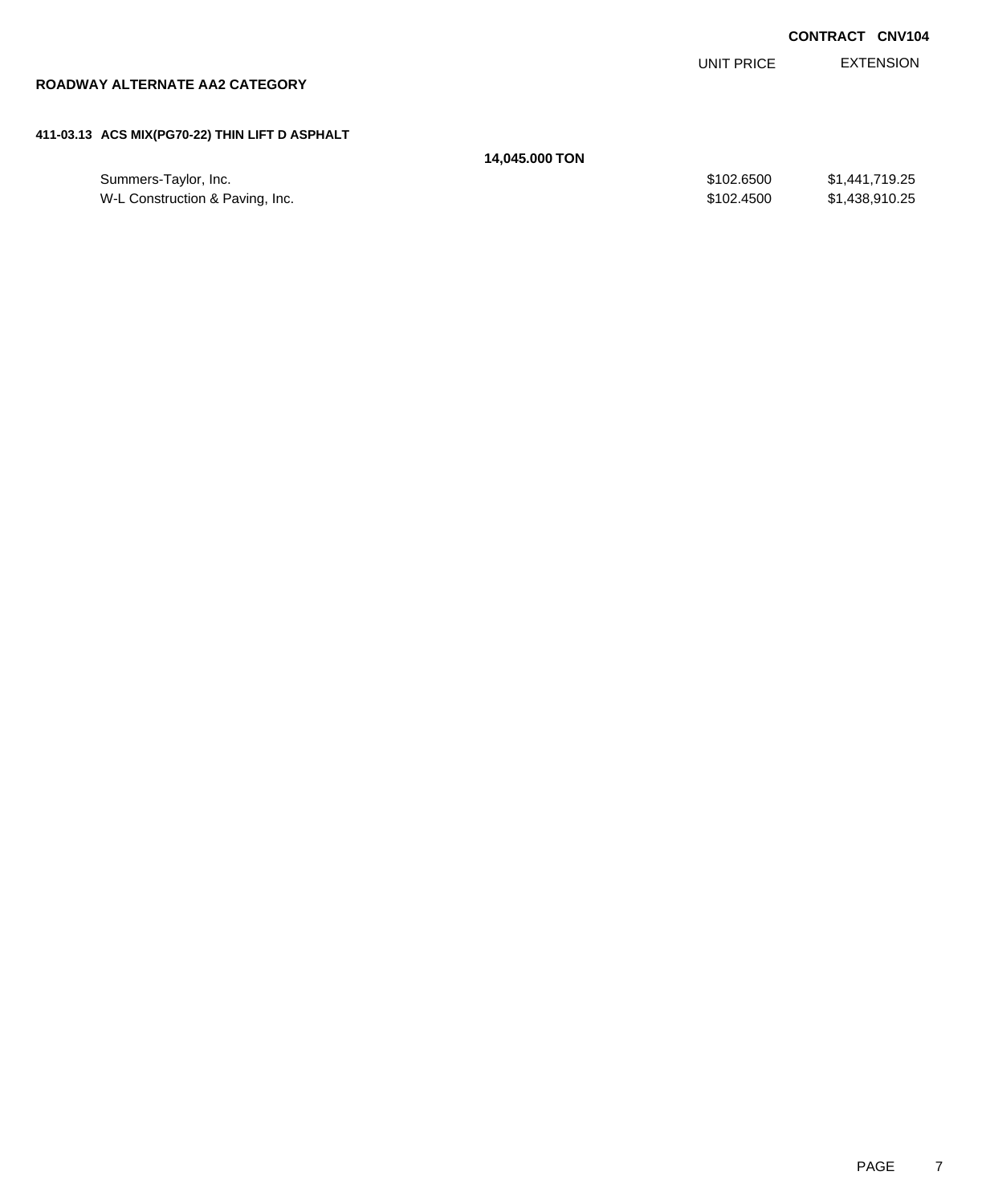### **SUB-TOTAL ROADWAY**

| Summers-Taylor, Inc.<br>W-L Construction & Paving, Inc. | \$1,056,080.40<br>\$1,100,804.53 |
|---------------------------------------------------------|----------------------------------|
| <b>SUB-TOTAL ROADWAY ALTERNATE AA1</b>                  |                                  |
| SUB-TOTAL ROADWAY ALTERNATE AA2                         |                                  |
|                                                         |                                  |
| Summers-Taylor, Inc.                                    | \$1,441,719.25                   |
| W-L Construction & Paving, Inc.                         | \$1,438,910.25                   |
|                                                         |                                  |
| <b>TOTAL CONTRACT</b>                                   |                                  |

| Summers-Taylor, Inc.            | \$2,497,799.65 |
|---------------------------------|----------------|
| W-L Construction & Paving, Inc. | \$2,539,714.78 |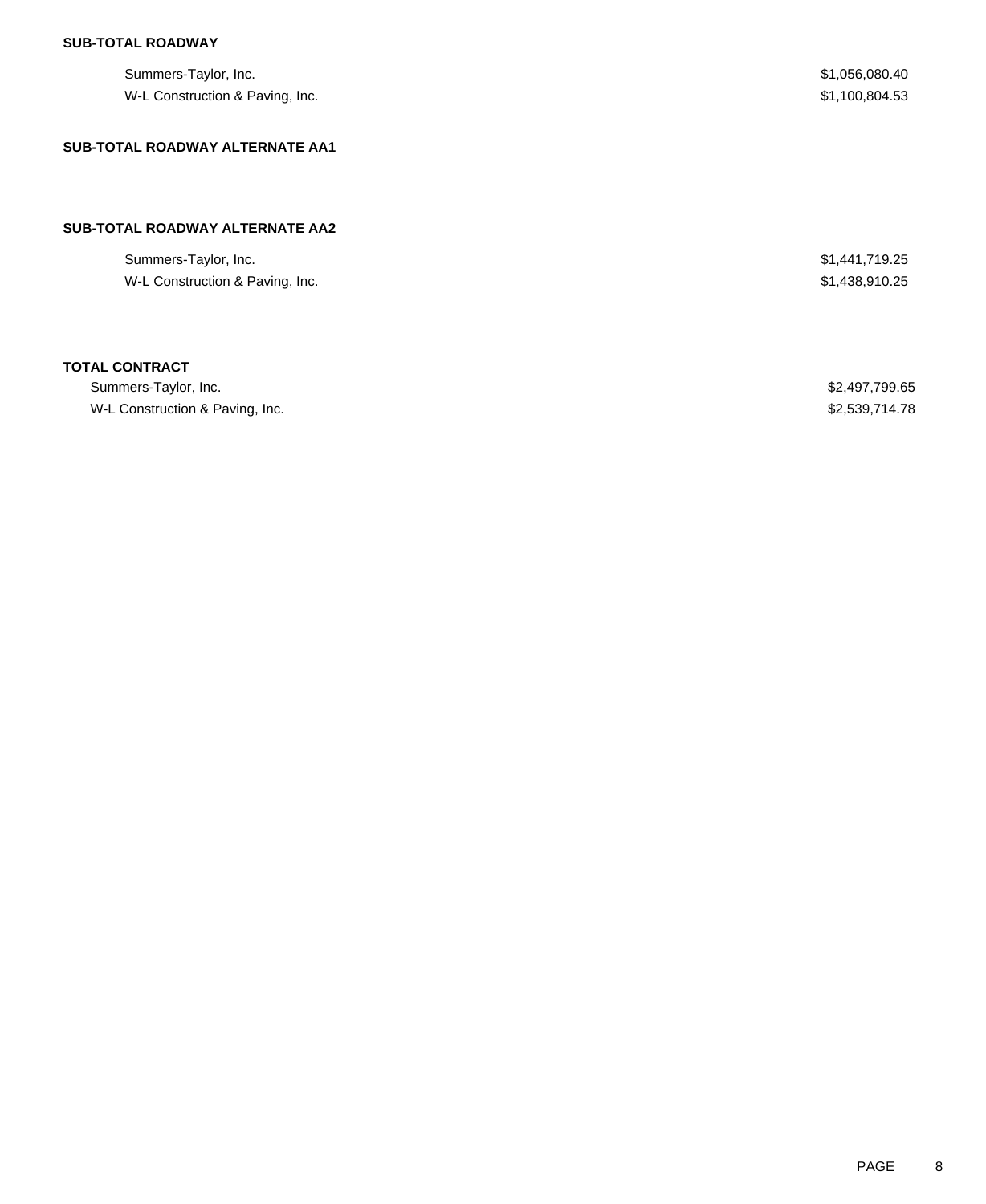WARREN COUNTY (Contract No. CNV105 Call 065)

STP/HSIP-8(60),89005-3229-94,89005-8229-14

THE RESURFACING ON S.R. 8 FROM THE VAN BUREN COUNTY LINE (L.M. 0.00) TO NORTH OF WILDWOOD ROAD (L.M. 4.33).

PROJECT LENGTH - 4.330 MILES

COMPLETION TIME - ON OR BEFORE SEPTEMBER 30, 2021

DBE GOAL 7.00%

Tinsley Asphalt, LLC \$1,279,514.14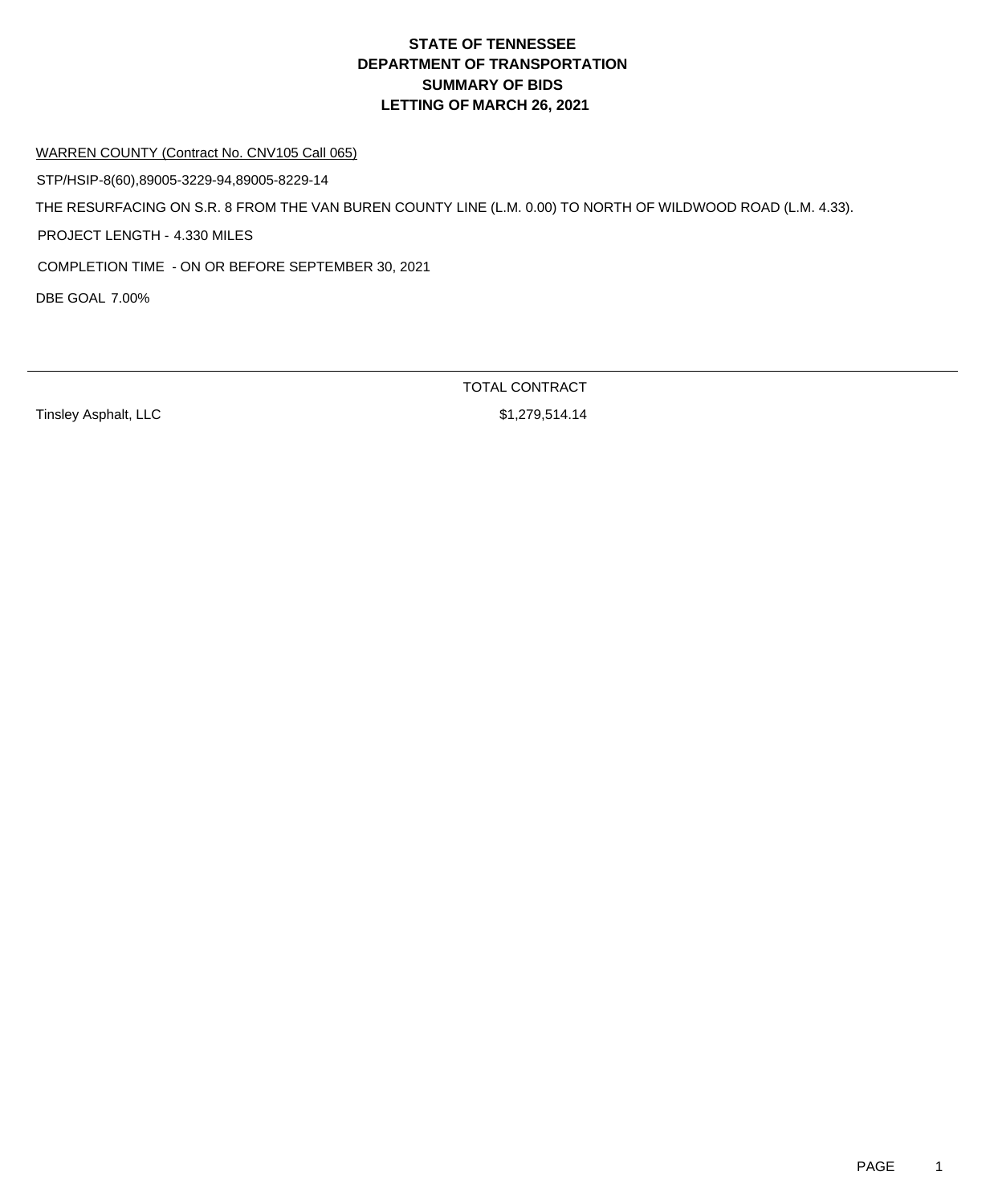|        | <b>ROADWAY CATEGORY</b>                                      |                    | <b>UNIT PRICE</b> | <b>CONTRACT CNV105</b><br><b>EXTENSION</b> |  |
|--------|--------------------------------------------------------------|--------------------|-------------------|--------------------------------------------|--|
| 303-01 | MINERAL AGGREGATE, TYPE A BASE, GRADING D                    |                    |                   |                                            |  |
|        | Tinsley Asphalt, LLC                                         | 1,719.000 TON      | \$40.0000         | \$68,760.00                                |  |
| 403-01 | BITUMINOUS MATERIAL FOR TACK COAT (TC)                       | 45.000 TON         |                   |                                            |  |
|        | Tinsley Asphalt, LLC                                         |                    | \$875.6300        | \$39,403.35                                |  |
|        | 411-01.07 ACS MIX (PG64-22) GRADING E SHOULDER               |                    |                   |                                            |  |
|        | Tinsley Asphalt, LLC                                         | 3,271.000 TON      | \$92.7500         | \$303,385.25                               |  |
|        | 411-03.07 ACS MIX(PG64-22) THIN LIFT ASPHALT                 |                    |                   |                                            |  |
|        | Tinsley Asphalt, LLC                                         | 4,343.000 TON      | \$104.6200        | \$454,364.66                               |  |
|        | 411-12.02 SCORING SHOULDERS (NON-CONTINUOUS) (16IN WIDTH)    |                    |                   |                                            |  |
|        | Tinsley Asphalt, LLC                                         | 6.900 L.M.         | \$515.0000        | \$3,553.50                                 |  |
|        | 415-01.01 COLD PLANING BITUMINOUS PAVEMENT                   |                    |                   |                                            |  |
|        | Tinsley Asphalt, LLC                                         | 4,712.000 TON      | \$21.5500         | \$101,543.60                               |  |
|        | 705-02.10 GUARDRAIL TRANSITION 27IN TO 31IN                  |                    |                   |                                            |  |
|        | Tinsley Asphalt, LLC                                         | <b>16.000 EACH</b> | \$50.0000         | \$800.00                                   |  |
|        | 705-04.09 EARTH PAD FOR TYPE 38 GR END TREATMENT             |                    |                   |                                            |  |
|        | Tinsley Asphalt, LLC                                         | 16.000 EACH        | \$1,000.0000      | \$16,000.00                                |  |
|        | 705-04.22 GUARDRAIL DELINEATION ENHANCEMENT (BI-DIRECTIONAL) |                    |                   |                                            |  |
|        | Tinsley Asphalt, LLC                                         | 1,687.000 EACH     | \$4.5000          | \$7,591.50                                 |  |
|        | 705-06.20 TANGENT ENERGY ABSORBING TERM MASH TL-3            |                    |                   |                                            |  |
|        | Tinsley Asphalt, LLC                                         | 16.000 EACH        | \$2,600.0000      | \$41,600.00                                |  |
| 706-01 | <b>GUARDRAIL REMOVED</b>                                     |                    |                   |                                            |  |
|        | Tinsley Asphalt, LLC                                         | 1,200.000 L.F.     | \$0.2500          | \$300.00                                   |  |
| 712-01 | <b>TRAFFIC CONTROL</b>                                       |                    |                   |                                            |  |
|        | Tinsley Asphalt, LLC                                         | 1.000 LS           | \$58,365.2800     | \$58,365.28                                |  |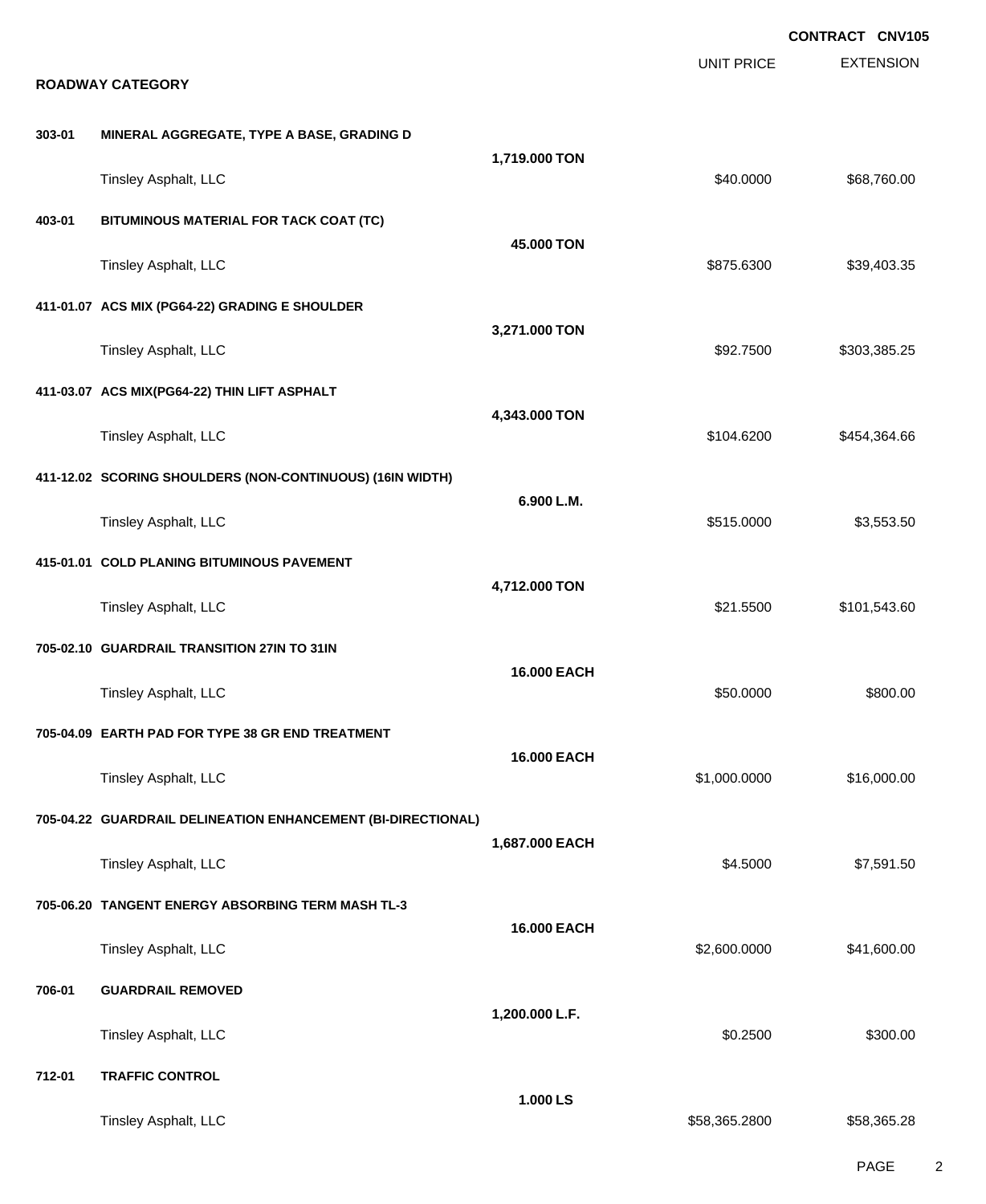|        |                                                                   |                   |                   | CONTRACT CNV105  |
|--------|-------------------------------------------------------------------|-------------------|-------------------|------------------|
|        |                                                                   |                   | <b>UNIT PRICE</b> | <b>EXTENSION</b> |
| 712-06 | <b>SIGNS (CONSTRUCTION)</b>                                       |                   |                   |                  |
|        |                                                                   | 525.000 S.F.      |                   |                  |
|        | Tinsley Asphalt, LLC                                              |                   | \$6.0000          | \$3,150.00       |
|        | 713-16.01 CHANGEABLE MESSAGE SIGN UNIT                            |                   |                   |                  |
|        | Tinsley Asphalt, LLC                                              | <b>2.000 EACH</b> | \$7,500.0000      | \$15,000.00      |
|        | 716-01.21 SNOWPLOWABLE RAISED PAVEMENT MARKERS (BI-DIR) (1 COLOR) |                   |                   |                  |
|        | Tinsley Asphalt, LLC                                              | 286.000 EACH      | \$26.0000         | \$7,436.00       |
|        |                                                                   |                   |                   |                  |
|        | 716-01.30 REMOVAL OF SNOWPLOWABLE REFLECTIVE MARKER               | 286.000 EACH      |                   |                  |
|        | Tinsley Asphalt, LLC                                              |                   | \$10.0000         | \$2,860.00       |
|        | 716-02.05 PLASTIC PAVEMENT MARKING (STOP LINE)                    |                   |                   |                  |
|        | Tinsley Asphalt, LLC                                              | 186.000 L.F.      | \$15.0000         | \$2,790.00       |
|        | 716-05.20 PAINTED PAVEMENT MARKING (6" LINE)                      |                   |                   |                  |
|        |                                                                   | 17.100 L.M.       |                   |                  |
|        | Tinsley Asphalt, LLC                                              |                   | \$850.0000        | \$14,535.00      |
|        | 716-12.02 ENHANCED FLATLINE THERMO PVMT MRKNG (6IN LINE)          |                   |                   |                  |
|        | Tinsley Asphalt, LLC                                              | 17.100 L.M.       | \$4,400.0000      | \$75,240.00      |
|        |                                                                   |                   |                   |                  |
| 717-01 | <b>MOBILIZATION</b>                                               | 1.000 LS          |                   |                  |
|        | Tinsley Asphalt, LLC                                              |                   | \$62,836.0000     | \$62,836.00      |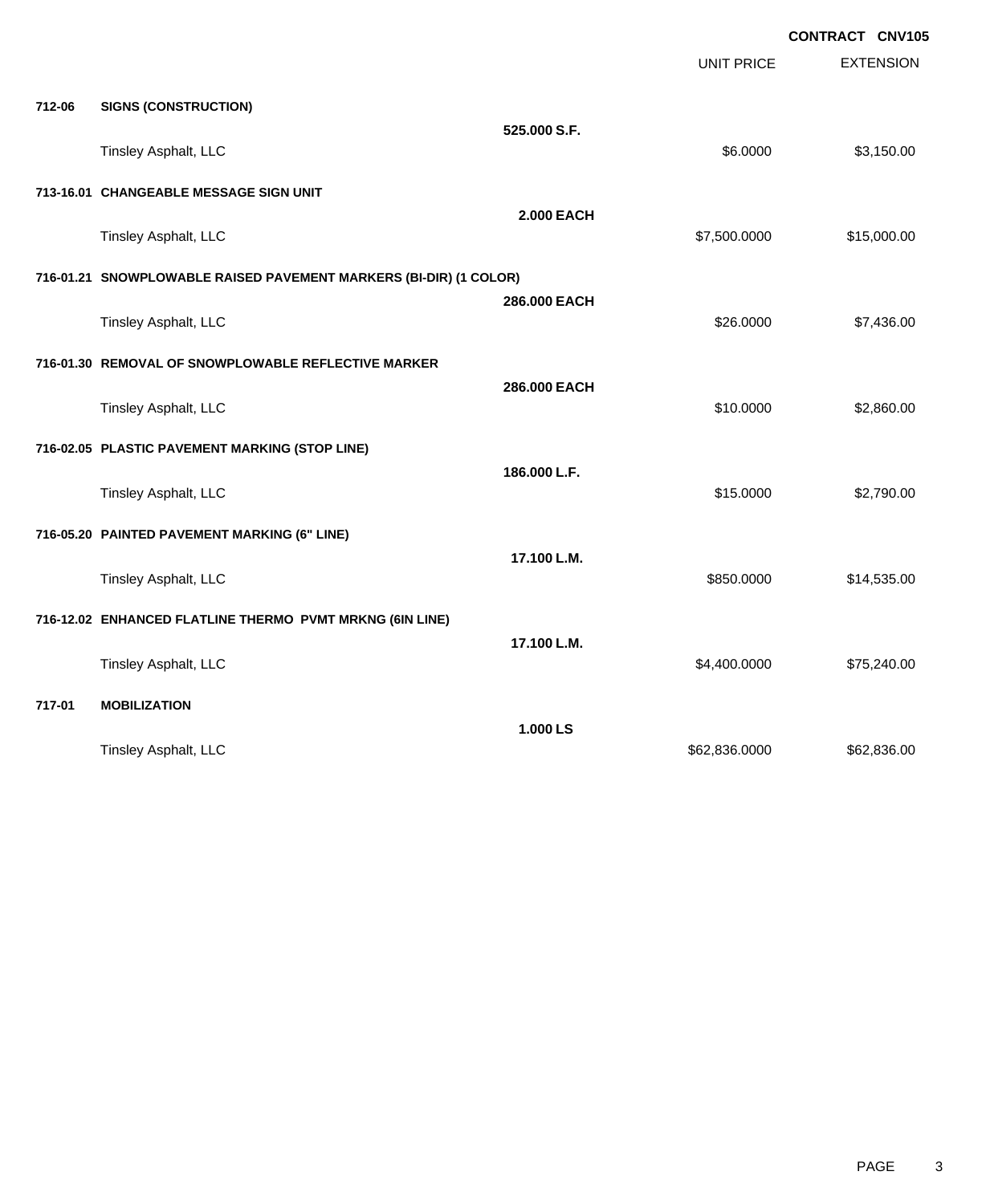Tinsley Asphalt, LLC \$1,279,514.14

## **TOTAL CONTRACT**

Tinsley Asphalt, LLC \$1,279,514.14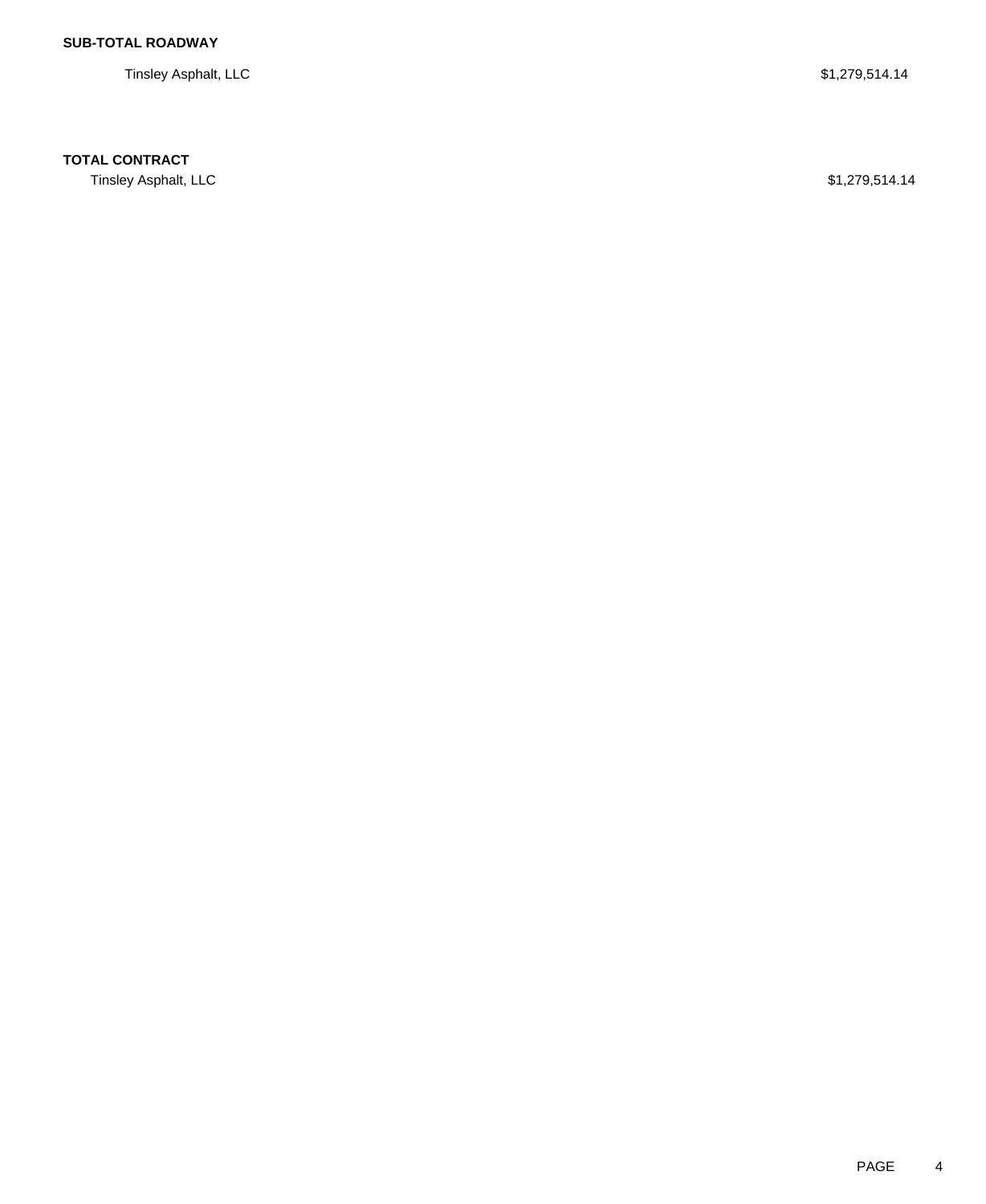# **DEPARTMENT OF TRANSPORTATION SUMMARY OF BIDS LETTING OF MARCH 26, 2021 STATE OF TENNESSEE**

#### WEAKLEY COUNTY (Contract No. CNV120 Call 066)

STP/HSIP-89(23),92007-3223-94,92007-4223-04,92007-8223-14

THE RESURFACING WITH BITUMINOUS SEAL COAT ON S.R. 89 FROM NORTH OF S.R. 190 (L.M. 27.00) TO THE KENTUCKY STATE LINE (L.M. 34.26), INCLUDING BRIDGE REPAIR.

PROJECT LENGTH - 7.260 MILES

COMPLETION TIME - ON OR BEFORE SEPTEMBER 30, 2021

Pavement Restorations, Inc. **\$777,388.24** Russell Standard Corporation  $$943,946.60$ 

TOTAL CONTRACT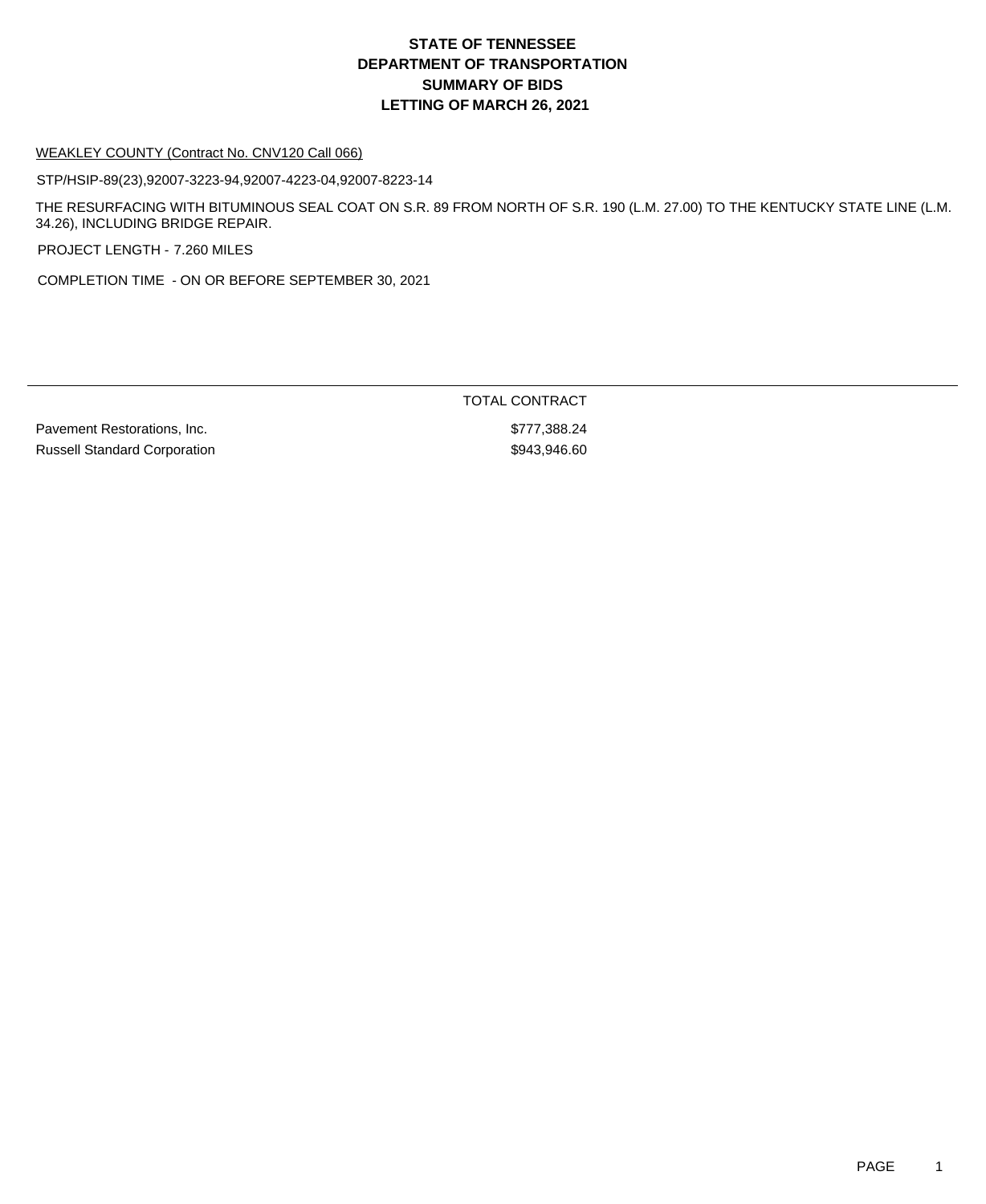|        |                                                                    |                 |                              | <b>CONTRACT CNV120</b>       |
|--------|--------------------------------------------------------------------|-----------------|------------------------------|------------------------------|
|        | <b>ROADWAY CATEGORY</b>                                            |                 | <b>UNIT PRICE</b>            | <b>EXTENSION</b>             |
|        |                                                                    |                 |                              |                              |
|        | 208-01.05 BROOMING & DEGRASSING SHOULDERS                          |                 |                              |                              |
|        |                                                                    | 13.970 L.M.     |                              |                              |
|        | Pavement Restorations, Inc.<br><b>Russell Standard Corporation</b> |                 | \$1,000.0000<br>\$1,500.0000 | \$13,970.00<br>\$20,955.00   |
|        | 403-01.10 HIGH PERFORMANCE FOG SEALS                               |                 |                              |                              |
|        |                                                                    | 90,372.000 S.Y. |                              |                              |
|        | Pavement Restorations, Inc.<br><b>Russell Standard Corporation</b> |                 | \$0.6700<br>\$0.7000         | \$60,549.24<br>\$63,260.40   |
|        | 405-01.01 BITUMINOUS MATERIAL (BSC)                                |                 |                              |                              |
|        |                                                                    | 243.000 TON     |                              |                              |
|        | Pavement Restorations, Inc.<br><b>Russell Standard Corporation</b> |                 | \$1,050.0000<br>\$1,100.0000 | \$255,150.00<br>\$267,300.00 |
|        | 405-01.02 MINERAL AGGREGATE (BSC)                                  |                 |                              |                              |
|        |                                                                    | 2,124.000 TON   |                              |                              |
|        | Pavement Restorations, Inc.<br><b>Russell Standard Corporation</b> |                 | \$60.0000<br>\$69.8500       | \$127,440.00<br>\$148,361.40 |
|        | 705-02.10 GUARDRAIL TRANSITION 27IN TO 31IN                        |                 |                              |                              |
|        |                                                                    | 31.000 EACH     |                              |                              |
|        | Pavement Restorations, Inc.<br><b>Russell Standard Corporation</b> |                 | \$110.0000<br>\$65.8000      | \$3,410.00<br>\$2,039.80     |
|        | 705-06.20 TANGENT ENERGY ABSORBING TERM MASH TL-3                  |                 |                              |                              |
|        | Pavement Restorations, Inc.                                        | 31.000 EACH     | \$2.450,0000                 | \$75,950.00                  |
|        | <b>Russell Standard Corporation</b>                                |                 | \$3,800.0000                 | \$117,800.00                 |
| 712-01 | <b>TRAFFIC CONTROL</b>                                             |                 |                              |                              |
|        | Pavement Restorations, Inc.                                        | 1.000 LS        | \$17,295.0000                | \$17,295.00                  |
|        | <b>Russell Standard Corporation</b>                                |                 | \$25,000.0000                | \$25,000.00                  |
| 712-06 | <b>SIGNS (CONSTRUCTION)</b>                                        |                 |                              |                              |
|        | Pavement Restorations, Inc.                                        | 1,696.000 S.F.  | \$6.5000                     | \$11,024.00                  |
|        | <b>Russell Standard Corporation</b>                                |                 | \$6.2500                     | \$10,600.00                  |
|        | 716-02.05 PLASTIC PAVEMENT MARKING (STOP LINE)                     |                 |                              |                              |
|        | Pavement Restorations, Inc.                                        | 200.000 L.F.    | \$22.0000                    | \$4,400.00                   |
|        | <b>Russell Standard Corporation</b>                                |                 | \$25.0000                    | \$5,000.00                   |
|        | 716-05.05 PAINTED PAVEMENT MARKING (STOP LINE)                     | 200.000 L.F.    |                              |                              |
|        | Pavement Restorations, Inc.                                        |                 | \$13.0000                    | \$2,600.00                   |
|        | <b>Russell Standard Corporation</b>                                |                 | \$15.0000                    | \$3,000.00                   |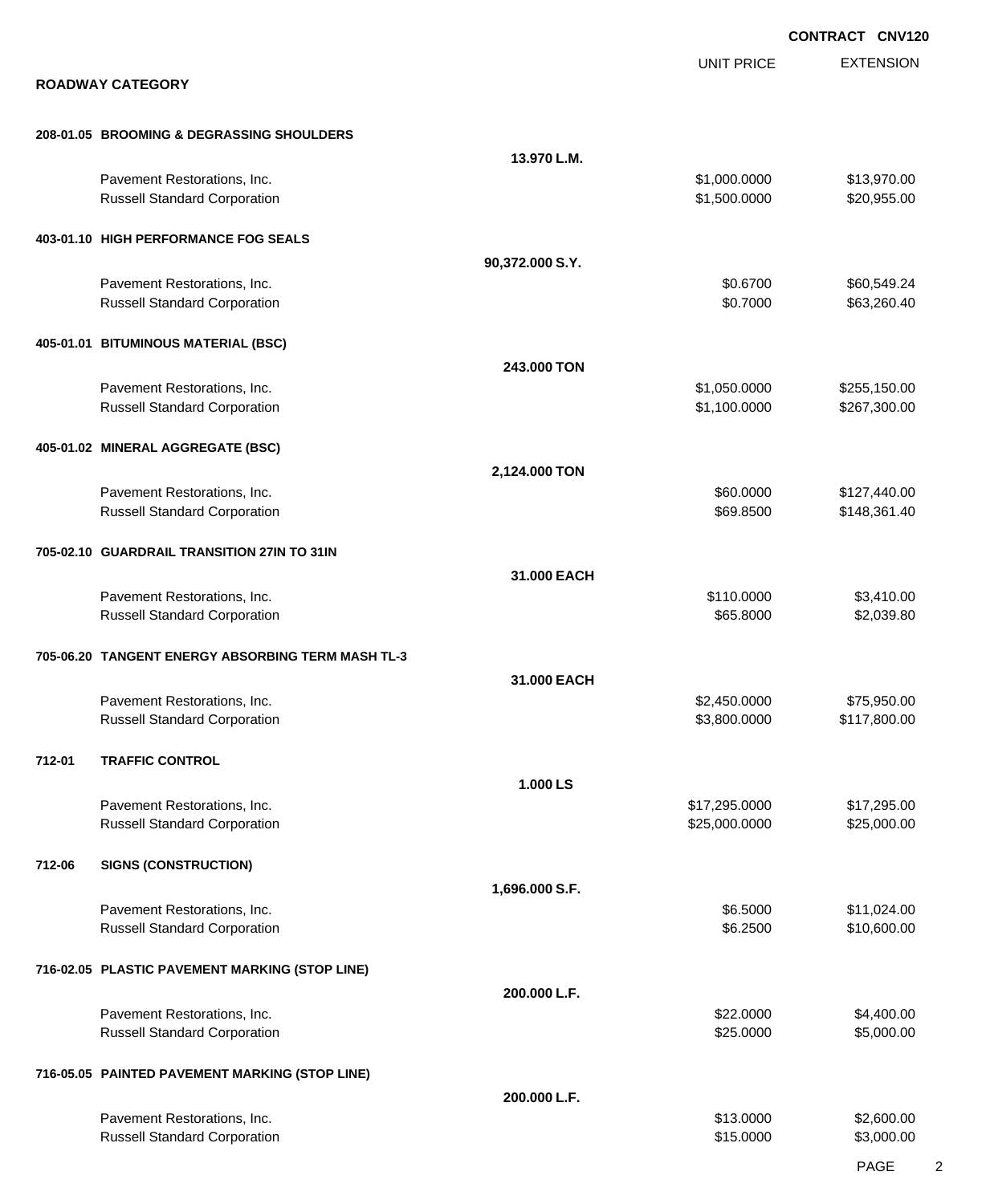**CONTRACT CNV120**

|        |                                                          |             | UNIT PRICE    | <b>EXTENSION</b> |
|--------|----------------------------------------------------------|-------------|---------------|------------------|
|        | 716-05.20 PAINTED PAVEMENT MARKING (6" LINE)             |             |               |                  |
|        |                                                          | 23.720 L.M. |               |                  |
|        | Pavement Restorations, Inc.                              |             | \$1,600.0000  | \$37,952.00      |
|        | <b>Russell Standard Corporation</b>                      |             | \$2,750.0000  | \$65,230.00      |
|        | 716-12.02 ENHANCED FLATLINE THERMO PVMT MRKNG (6IN LINE) |             |               |                  |
|        |                                                          | 23.720 L.M. |               |                  |
|        | Pavement Restorations, Inc.                              |             | \$5,900.0000  | \$139,948.00     |
|        | <b>Russell Standard Corporation</b>                      |             | \$7,500.0000  | \$177,900.00     |
| 717-01 | <b>MOBILIZATION</b>                                      |             |               |                  |
|        |                                                          | 1.000 LS    |               |                  |
|        | Pavement Restorations, Inc.                              |             | \$20,700.0000 | \$20,700.00      |
|        | <b>Russell Standard Corporation</b>                      |             | \$20,000.0000 | \$20,000.00      |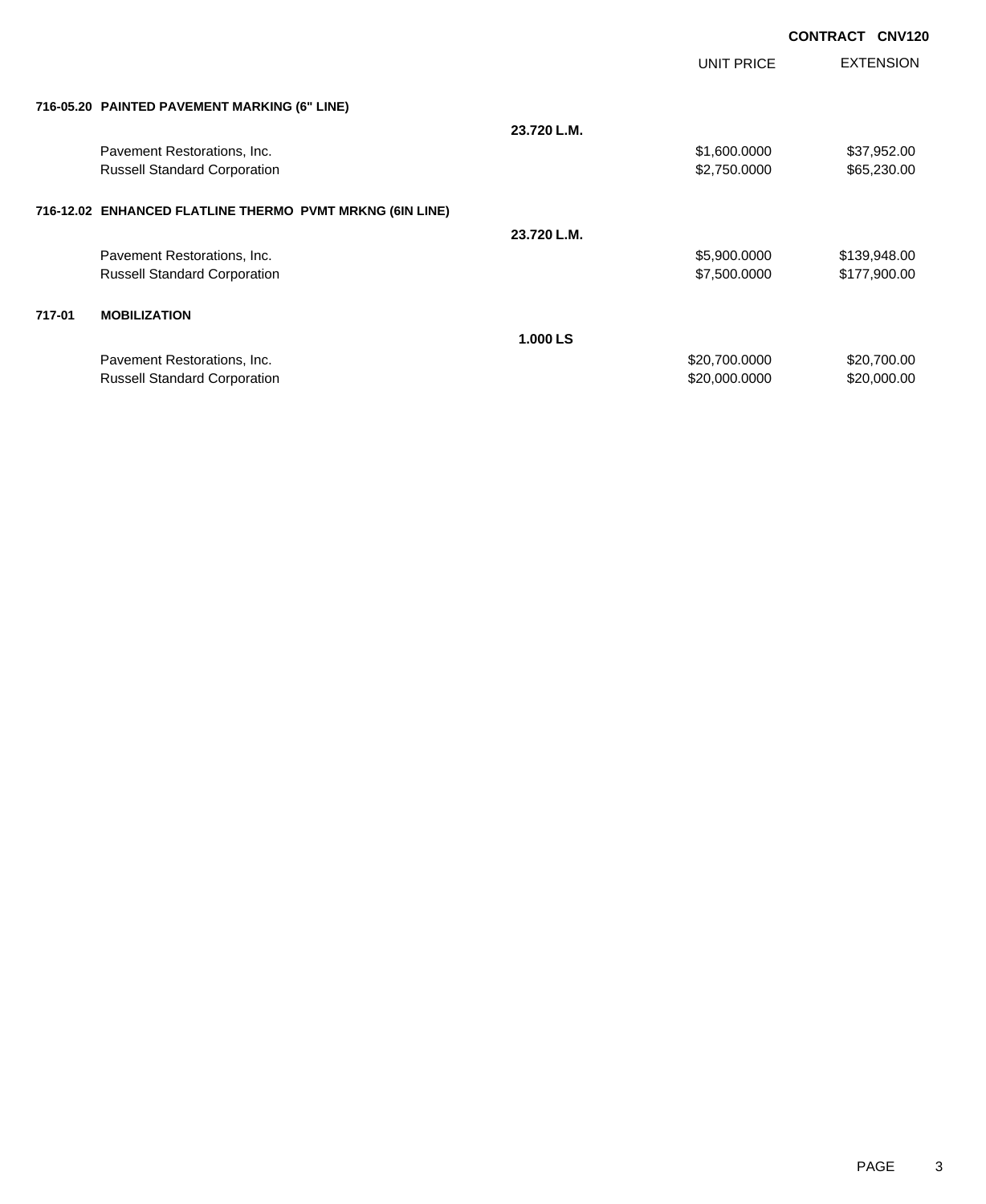|                                                       |            |              | <b>CONTRACT CNV120</b> |
|-------------------------------------------------------|------------|--------------|------------------------|
|                                                       |            | UNIT PRICE   | <b>EXTENSION</b>       |
| <b>BRIDGE CATEGORY</b>                                |            |              |                        |
| 604-10.50 BRIDGE DECK REPAIRS (PARTIAL DEPTH OF SLAB) |            |              |                        |
|                                                       | 5.000 S.Y. |              |                        |
| Pavement Restorations, Inc.                           |            | \$1,400.0000 | \$7,000.00             |
| <b>Russell Standard Corporation</b>                   |            | \$3,500.0000 | \$17,500.00            |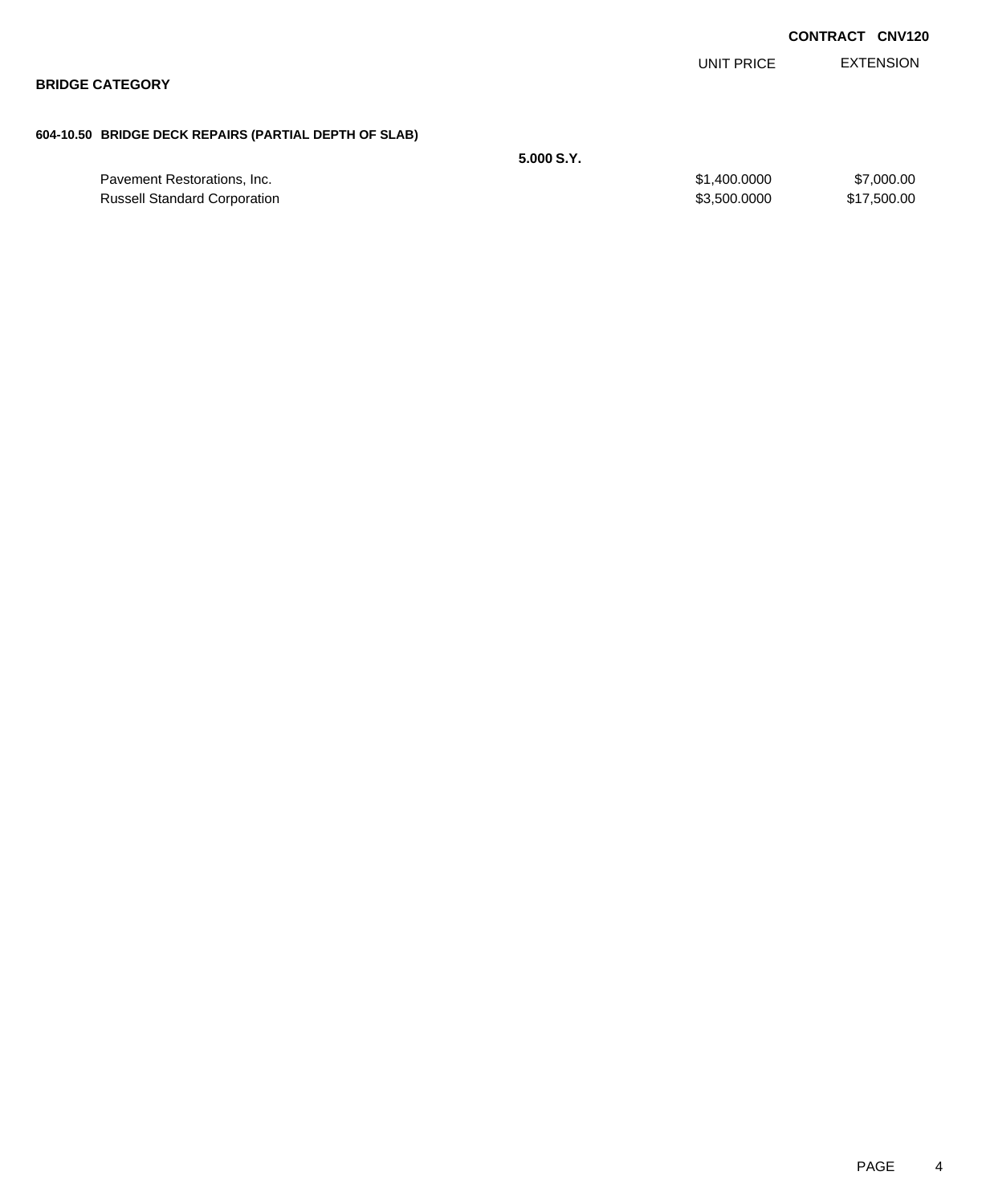## **SUB-TOTAL ROADWAY**

| Pavement Restorations, Inc.         | \$770,388.24 |
|-------------------------------------|--------------|
| <b>Russell Standard Corporation</b> | \$926,446.60 |
|                                     |              |
| <b>SUB-TOTAL BRIDGE</b>             |              |
| Pavement Restorations, Inc.         | \$7,000.00   |
| <b>Russell Standard Corporation</b> | \$17,500.00  |
|                                     |              |
| <b>TOTAL CONTRACT</b>               |              |
| Pavement Restorations, Inc.         | \$777,388.24 |
| <b>Russell Standard Corporation</b> | \$943,946.60 |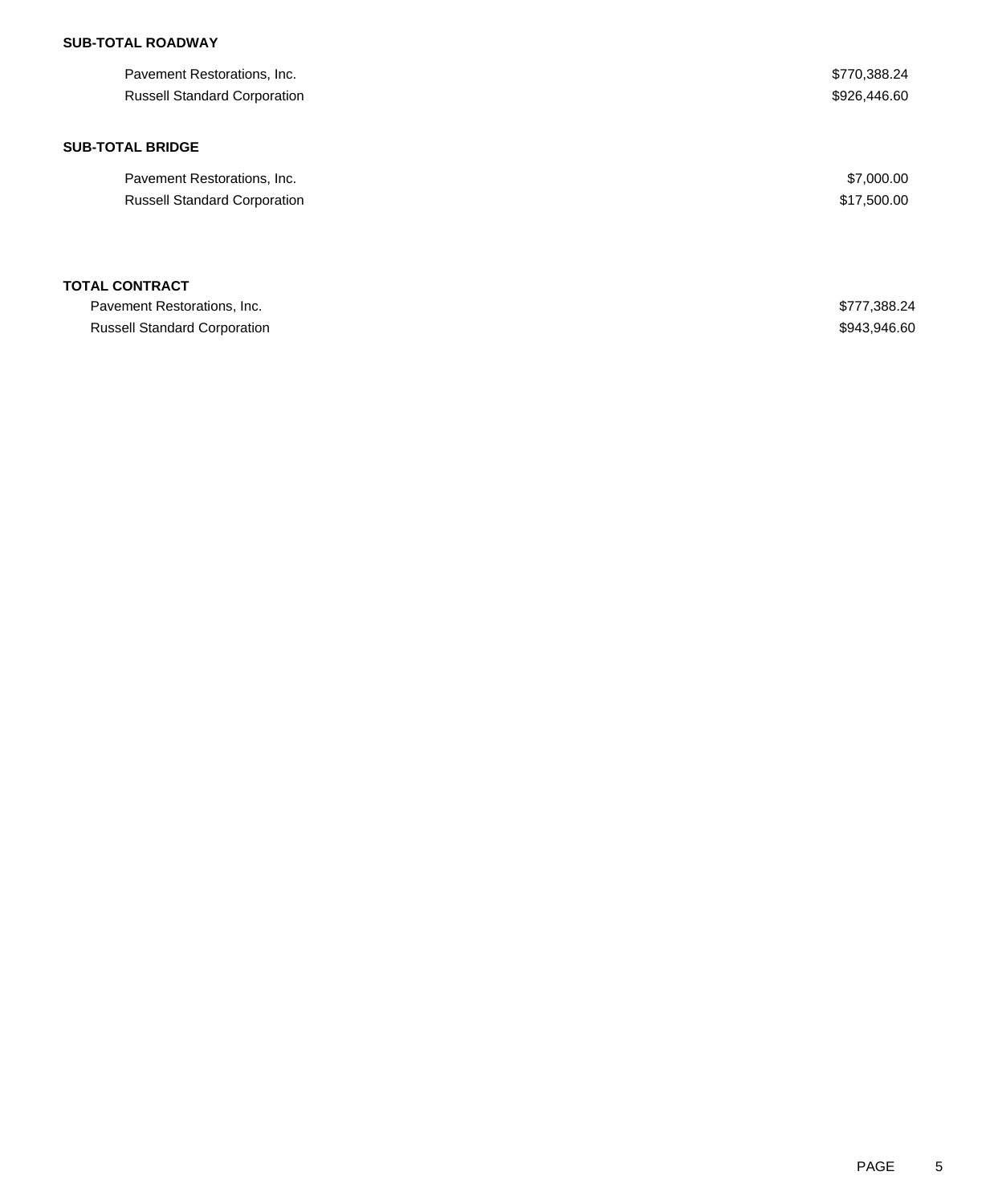# **DEPARTMENT OF TRANSPORTATION SUMMARY OF BIDS LETTING OF MARCH 26, 2021 STATE OF TENNESSEE**

#### WILLIAMSON COUNTY (Contract No. CNV107 Call 067)

STP/HSIP-246(6),94029-3212-94,94029-8212-14,STP-NH/HSIP-6(148),94003- 3285-94,94003-8285-14

THE RESURFACING ON U.S. 31 (S.R. 6) FROM I-840 (L.M. 5.09) TO NEAR S.R. 397 (MACK HATCHER PARKWAY) (L.M. 10.00), AND ON S.R. 246 FROM NEAR FORREST STREET (L.M. 12.97) TO U.S. 431 (S.R. 106) (L.M. 13.76).

PROJECT LENGTH - 5.700 MILES

COMPLETION TIME - ON OR BEFORE OCTOBER 31, 2021

DBE GOAL 8.00%

#### TOTAL CONTRACT

| <b>Vulcan Construction Materials, LLC</b> | \$1,374,199.70 |
|-------------------------------------------|----------------|
| Rogers Group, Inc.                        | \$1,411,114.00 |
| Tennessee Valley Paving Co., Inc.         | \$1,458,591,75 |
| Volunteer Paving, LLC                     | \$1,474,872.58 |
| <b>Charles Deweese Construction, Inc.</b> | \$1,486,976.85 |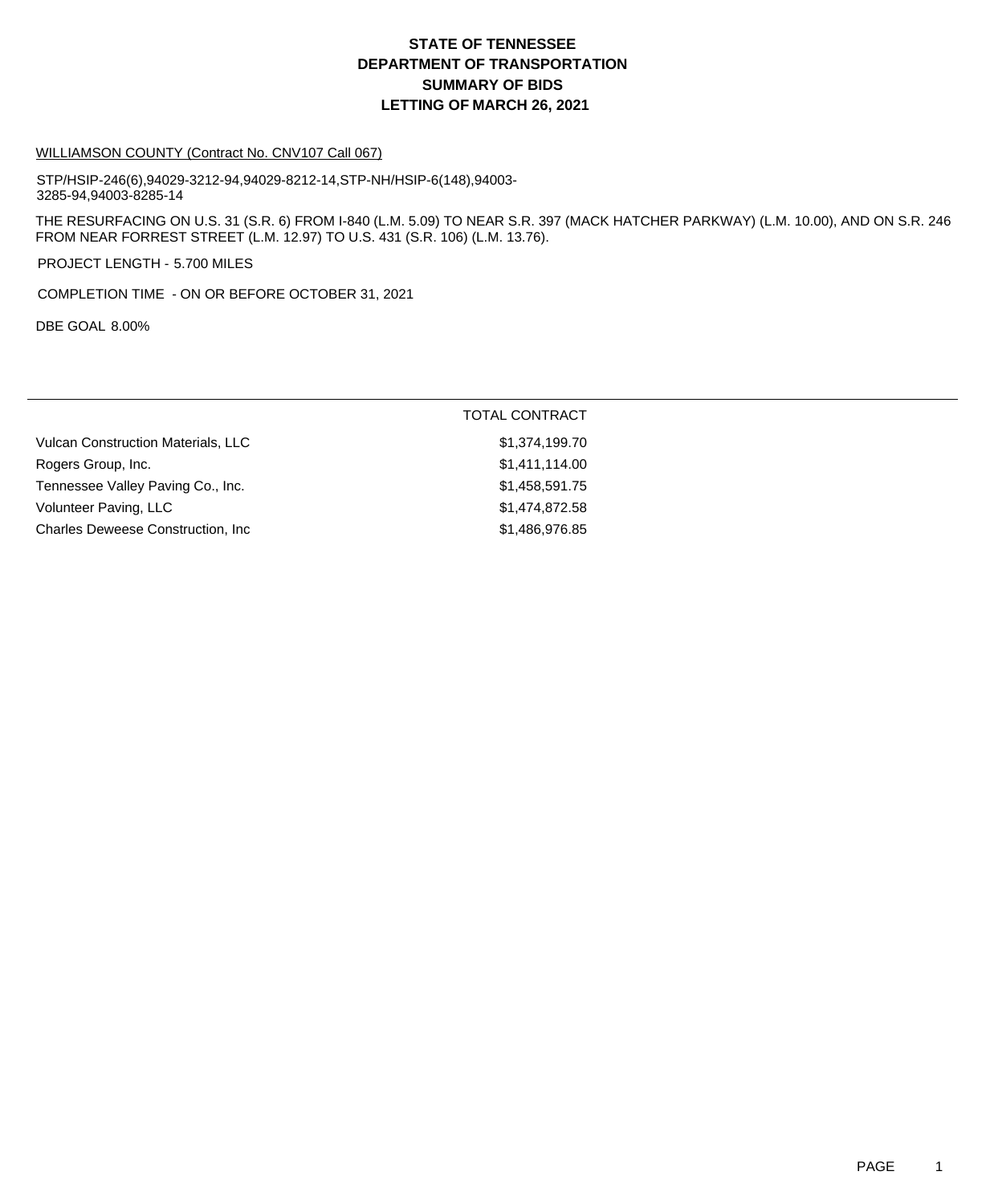|        |                                                                 |             | <b>UNIT PRICE</b> | <b>EXTENSION</b> |
|--------|-----------------------------------------------------------------|-------------|-------------------|------------------|
|        | <b>ROADWAY CATEGORY</b>                                         |             |                   |                  |
|        | 208-01.05 BROOMING & DEGRASSING SHOULDERS                       |             |                   |                  |
|        |                                                                 | 11.700 L.M. |                   |                  |
|        | Vulcan Construction Materials, LLC                              |             | \$775.0000        | \$9,067.50       |
|        | Rogers Group, Inc.                                              |             | \$1,550.0000      | \$18,135.00      |
|        | Tennessee Valley Paving Co., Inc.                               |             | \$1,300.0000      | \$15,210.00      |
|        | Volunteer Paving, LLC                                           |             | \$1,377.4200      | \$16,115.81      |
|        | Charles Deweese Construction, Inc                               |             | \$650.0000        | \$7,605.00       |
| 303-01 | MINERAL AGGREGATE, TYPE A BASE, GRADING D                       |             |                   |                  |
|        |                                                                 | 812.000 TON |                   |                  |
|        | Vulcan Construction Materials, LLC                              |             | \$25.5000         | \$20,706.00      |
|        | Rogers Group, Inc.                                              |             | \$20.0000         | \$16,240.00      |
|        | Tennessee Valley Paving Co., Inc.                               |             | \$21.0000         | \$17,052.00      |
|        | Volunteer Paving, LLC                                           |             | \$34.3600         | \$27,900.32      |
|        | Charles Deweese Construction, Inc                               |             | \$22.5000         | \$18,270.00      |
|        | 307-01.08 ASPHALT CONCRETE MIX (PG64-22) (BPMB-HM) GRADING B-M2 |             |                   |                  |
|        |                                                                 | 250.000 TON |                   |                  |
|        | Vulcan Construction Materials, LLC                              |             | \$60.0000         | \$15,000.00      |
|        | Rogers Group, Inc.                                              |             | \$88.0000         | \$22,000.00      |
|        | Tennessee Valley Paving Co., Inc.                               |             | \$90.0000         | \$22,500.00      |
|        | Volunteer Paving, LLC                                           |             | \$77.9600         | \$19,490.00      |
|        | Charles Deweese Construction, Inc                               |             | \$60.0000         | \$15,000.00      |
|        | 307-01.15 ASC MIX (PG64-22) (BPMLC-HM) GRADING CS               |             |                   |                  |
|        |                                                                 | 200.000 TON |                   |                  |
|        | Vulcan Construction Materials, LLC                              |             | \$82.0000         | \$16,400.00      |
|        | Rogers Group, Inc.                                              |             | \$101.5000        | \$20,300.00      |
|        | Tennessee Valley Paving Co., Inc.                               |             | \$90.0000         | \$18,000.00      |
|        | Volunteer Paving, LLC                                           |             | \$89.3800         | \$17,876.00      |
|        | Charles Deweese Construction, Inc                               |             | \$102.0000        | \$20,400.00      |
|        | 307-02.08 ASPHALT CONCRETE MIX (PG70-22) (BPMB-HM) GRADING B-M2 |             |                   |                  |
|        |                                                                 | 300,000 TON |                   |                  |
|        | Vulcan Construction Materials, LLC                              |             | \$60.0000         | \$18,000.00      |
|        | Rogers Group, Inc.                                              |             | \$85.0000         | \$25,500.00      |
|        | Tennessee Valley Paving Co., Inc.                               |             | \$90.0000         | \$27,000.00      |
|        | Volunteer Paving, LLC                                           |             | \$74.3000         | \$22,290.00      |
|        | Charles Deweese Construction, Inc                               |             | \$78.5000         | \$23,550.00      |
| 403-01 | BITUMINOUS MATERIAL FOR TACK COAT (TC)                          |             |                   |                  |
|        |                                                                 | 53.300 TON  |                   |                  |
|        | Vulcan Construction Materials, LLC                              |             | \$700.0000        | \$37,310.00      |
|        | Rogers Group, Inc.                                              |             | \$550.0000        | \$29,315.00      |
|        | Tennessee Valley Paving Co., Inc.                               |             | \$1,000.0000      | \$53,300.00      |
|        | Volunteer Paving, LLC                                           |             | \$707.4200        | \$37,705.49      |

Charles Deweese Construction, Inc **Example 2018** 329,315.00

**CONTRACT CNV107**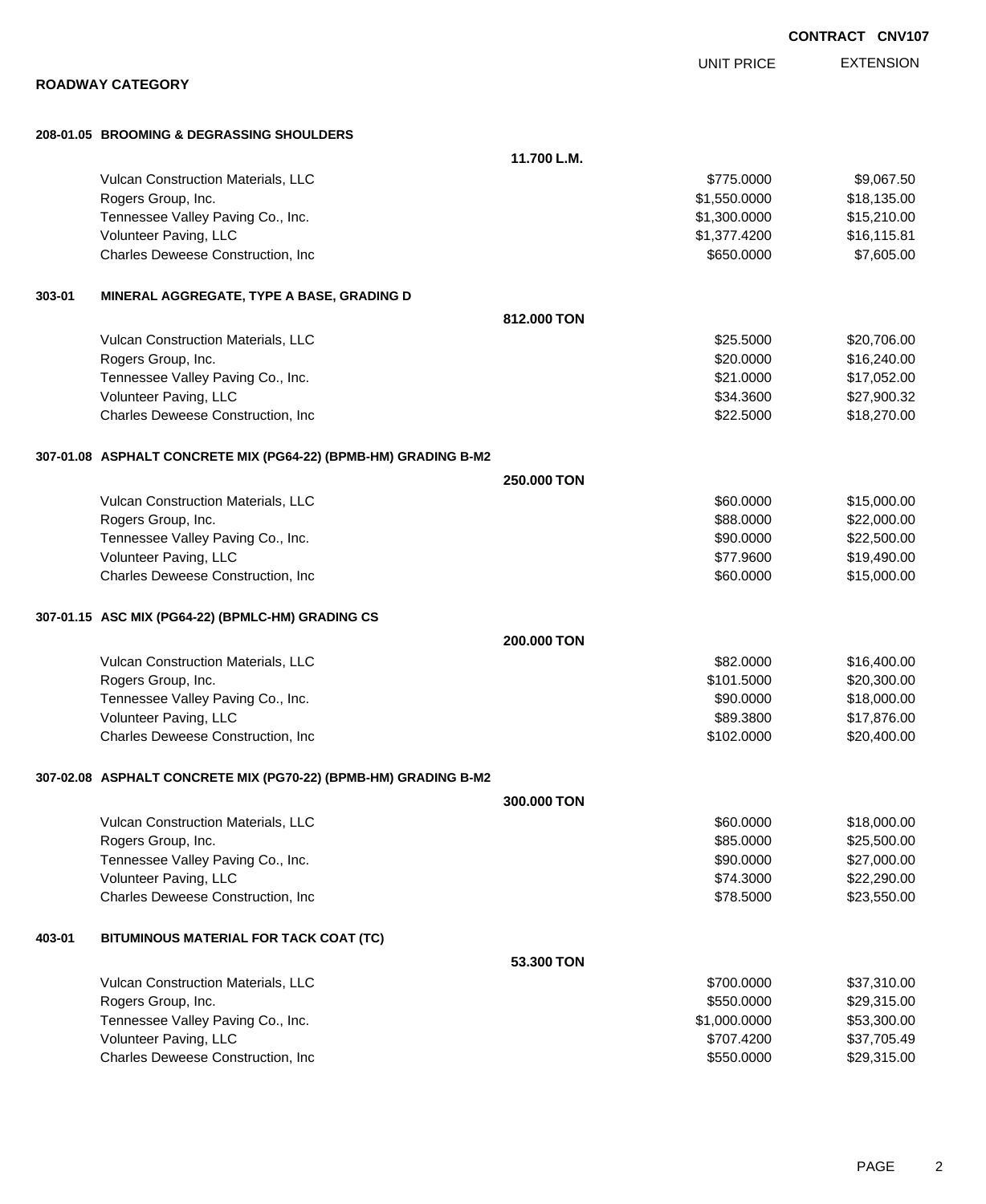|                                                                  |               |                   | CONTRACT CNV107 |                  |
|------------------------------------------------------------------|---------------|-------------------|-----------------|------------------|
|                                                                  |               | <b>UNIT PRICE</b> |                 | <b>EXTENSION</b> |
| 411-01.10 ACS MIX(PG64-22) GRADING D                             |               |                   |                 |                  |
|                                                                  | 1,488.000 TON |                   |                 |                  |
| Vulcan Construction Materials, LLC                               |               | \$82.0000         |                 | \$122,016.00     |
| Rogers Group, Inc.                                               |               | \$85.0000         |                 | \$126,480.00     |
| Tennessee Valley Paving Co., Inc.                                |               | \$82.5000         |                 | \$122,760.00     |
| Volunteer Paving, LLC                                            |               | \$98.7700         |                 | \$146,969.76     |
| Charles Deweese Construction, Inc.                               |               | \$87.8500         |                 | \$130,720.80     |
| 411-02.10 ACS MIX(PG70-22) GRADING D                             |               |                   |                 |                  |
|                                                                  | 8,760.000 TON |                   |                 |                  |
| Vulcan Construction Materials, LLC                               |               | \$86.0000         |                 | \$753,360.00     |
| Rogers Group, Inc.                                               |               | \$85.5000         |                 | \$748,980.00     |
| Tennessee Valley Paving Co., Inc.                                |               | \$85.0000         |                 | \$744,600.00     |
| Volunteer Paving, LLC                                            |               | \$83.0000         |                 | \$727,080.00     |
| Charles Deweese Construction, Inc.                               |               | \$93.5000         |                 | \$819,060.00     |
| 411-12.02 SCORING SHOULDERS (NON-CONTINUOUS) (16IN WIDTH)        |               |                   |                 |                  |
|                                                                  | 0.800 L.M.    |                   |                 |                  |
| Vulcan Construction Materials, LLC                               |               | \$550.0000        |                 | \$440.00         |
| Rogers Group, Inc.                                               |               | \$550.0000        |                 | \$440.00         |
| Tennessee Valley Paving Co., Inc.                                |               | \$600.0000        |                 | \$480.00         |
| Volunteer Paving, LLC                                            |               | \$900.0000        |                 | \$720.00         |
| Charles Deweese Construction, Inc.                               |               | \$472.8400        |                 | \$378.27         |
| 411-12.03 SCORING FOR RUMBLE STRIPE (NON-CONTINUOUS) (8IN WIDTH) |               |                   |                 |                  |
|                                                                  | 6.600 L.M.    |                   |                 |                  |
| Vulcan Construction Materials, LLC                               |               | \$550.0000        |                 | \$3,630.00       |
| Rogers Group, Inc.                                               |               | \$550.0000        |                 | \$3,630.00       |
| Tennessee Valley Paving Co., Inc.                                |               | \$600.0000        |                 | \$3,960.00       |
| Volunteer Paving, LLC                                            |               | \$900.0000        |                 | \$5,940.00       |
| Charles Deweese Construction, Inc.                               |               | \$472.8400        |                 | \$3,120.74       |
| 415-01.01 COLD PLANING BITUMINOUS PAVEMENT                       |               |                   |                 |                  |
|                                                                  | 1,475.000 TON |                   |                 |                  |
| Vulcan Construction Materials, LLC                               |               | \$21.9500         |                 | \$32,376.25      |
| Rogers Group, Inc.                                               |               | \$17.5000         |                 | \$25,812.50      |
| Tennessee Valley Paving Co., Inc.                                |               | \$23.0000         |                 | \$33,925.00      |
| Volunteer Paving, LLC                                            |               | \$54.1100         |                 | \$79,812.25      |
| Charles Deweese Construction, Inc.                               |               | \$20.8900         |                 | \$30,812.75      |
| 611-01.20 ADJUSTMENT OF EXISTING MANHOLE                         |               |                   |                 |                  |
|                                                                  | 14.000 EACH   |                   |                 |                  |
| Vulcan Construction Materials, LLC                               |               | \$675.0000        |                 | \$9,450.00       |
| Rogers Group, Inc.                                               |               | \$675.0000        |                 | \$9,450.00       |
| Tennessee Valley Paving Co., Inc.                                |               | \$500.0000        |                 | \$7,000.00       |
| Volunteer Paving, LLC                                            |               | \$675.0000        |                 | \$9,450.00       |

Charles Deweese Construction, Inc **Charles Deweese Construction, Inc** 651,044.9900 \$1,044.9900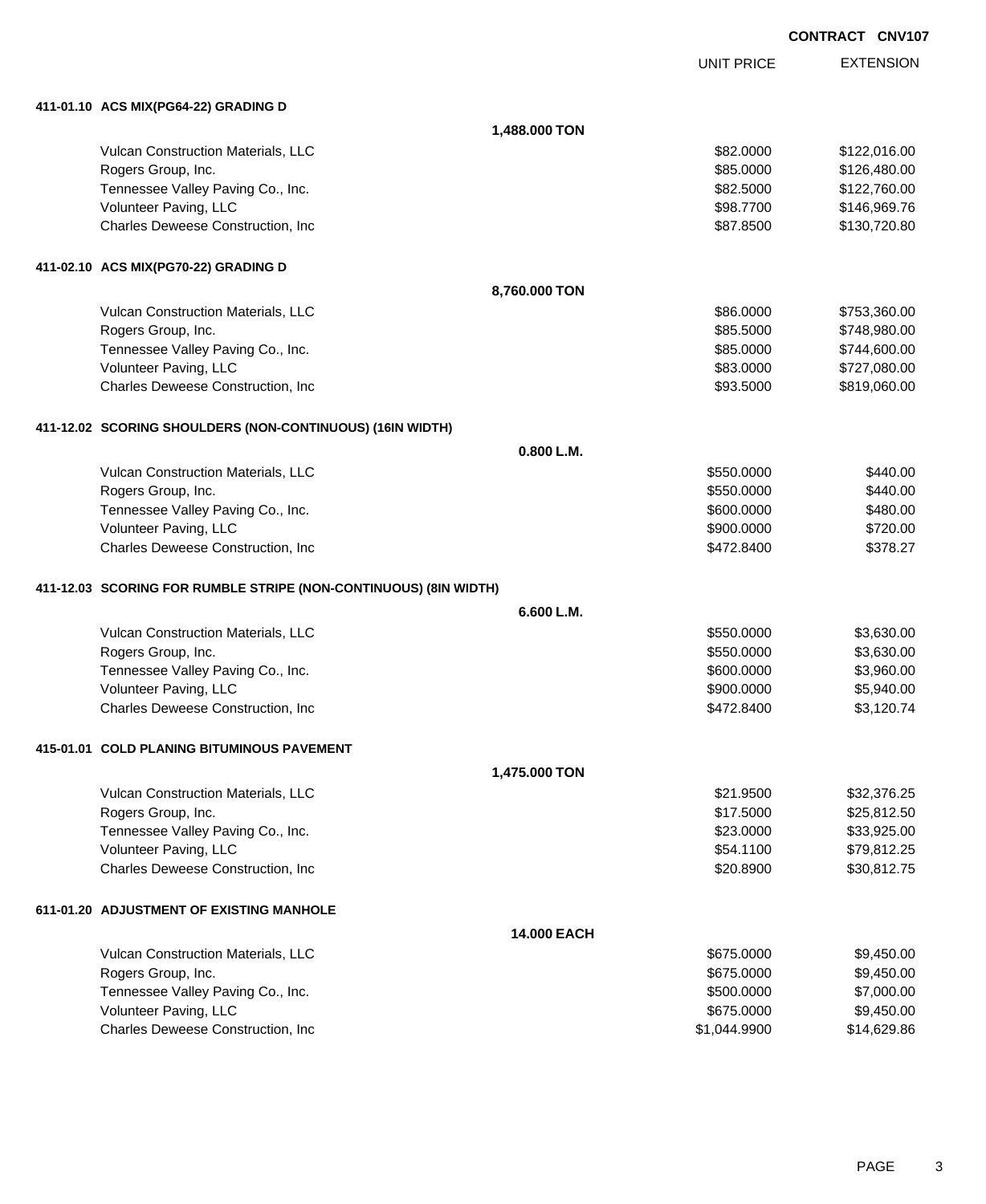**CONTRACT CNV107**

UNIT PRICE

EXTENSION

**611-09.01 ADJUSTMENT OF EXISTING CATCHBASIN**

|                                                       | <b>2.000 EACH</b> |              |             |
|-------------------------------------------------------|-------------------|--------------|-------------|
| Vulcan Construction Materials, LLC                    |                   | \$675.0000   | \$1,350.00  |
| Rogers Group, Inc.                                    |                   | \$675.0000   | \$1,350.00  |
| Tennessee Valley Paving Co., Inc.                     |                   | \$1,250.0000 | \$2,500.00  |
| Volunteer Paving, LLC                                 |                   | \$675.0000   | \$1,350.00  |
| Charles Deweese Construction, Inc                     |                   | \$1,045.2400 | \$2,090.48  |
| 701-02.01 CONCRETE CURB RAMP (RETROFIT)               |                   |              |             |
|                                                       | 2,520.000 S.F.    |              |             |
| Vulcan Construction Materials, LLC                    |                   | \$25.0000    | \$63,000.00 |
| Rogers Group, Inc.                                    |                   | \$25.6000    | \$64,512.00 |
| Tennessee Valley Paving Co., Inc.                     |                   | \$35.0000    | \$88,200.00 |
| Volunteer Paving, LLC                                 |                   | \$30.0000    | \$75,600.00 |
| Charles Deweese Construction, Inc                     |                   | \$39.0300    | \$98,355.60 |
| 701-02.06 DETECTABLE WARNING SURFACE (REHABILITATION) |                   |              |             |
|                                                       | 54,000 S.F.       |              |             |
| Vulcan Construction Materials, LLC                    |                   | \$30.0000    | \$1,620.00  |
| Rogers Group, Inc.                                    |                   | \$29.4000    | \$1,587.60  |
| Tennessee Valley Paving Co., Inc.                     |                   | \$50.0000    | \$2,700.00  |
| Volunteer Paving, LLC                                 |                   | \$40.0000    | \$2,160.00  |
| Charles Deweese Construction, Inc.                    |                   | \$39.0200    | \$2,107.08  |
| 705-04.09 EARTH PAD FOR TYPE 38 GR END TREATMENT      |                   |              |             |
|                                                       | 3.000 EACH        |              |             |
| Vulcan Construction Materials, LLC                    |                   | \$800.0000   | \$2,400.00  |
| Rogers Group, Inc.                                    |                   | \$802.0000   | \$2,406.00  |
| Tennessee Valley Paving Co., Inc.                     |                   | \$1,650.0000 | \$4,950.00  |
| Volunteer Paving, LLC                                 |                   | \$1,500.0000 | \$4,500.00  |
| Charles Deweese Construction, Inc                     |                   | \$1,674.5800 | \$5,023.74  |
| 705-06.01 W BEAM GR (TYPE 2) MASH TL-3                |                   |              |             |
|                                                       | 125.000 L.F.      |              |             |
| Vulcan Construction Materials, LLC                    |                   | \$25.0000    | \$3,125.00  |
| Rogers Group, Inc.                                    |                   | \$25.0000    | \$3,125.00  |
| Tennessee Valley Paving Co., Inc.                     |                   | \$30.0000    | \$3,750.00  |
| Volunteer Paving, LLC                                 |                   | \$25.7500    | \$3,218.75  |
| Charles Deweese Construction, Inc.                    |                   | \$28.7500    | \$3,593.75  |
| 705-06.11 GR TERMINAL (IN-INLINE) MASH TL-3           |                   |              |             |
|                                                       | <b>4.000 EACH</b> |              |             |
| Vulcan Construction Materials, LLC                    |                   | \$900.0000   | \$3,600.00  |
| Rogers Group, Inc.                                    |                   | \$900.0000   | \$3,600.00  |
| Tennessee Valley Paving Co., Inc.                     |                   | \$1,100.0000 | \$4,400.00  |
| Volunteer Paving, LLC                                 |                   | \$950.0000   | \$3,800.00  |
| Charles Deweese Construction, Inc                     |                   | \$1,060.5700 | \$4,242.28  |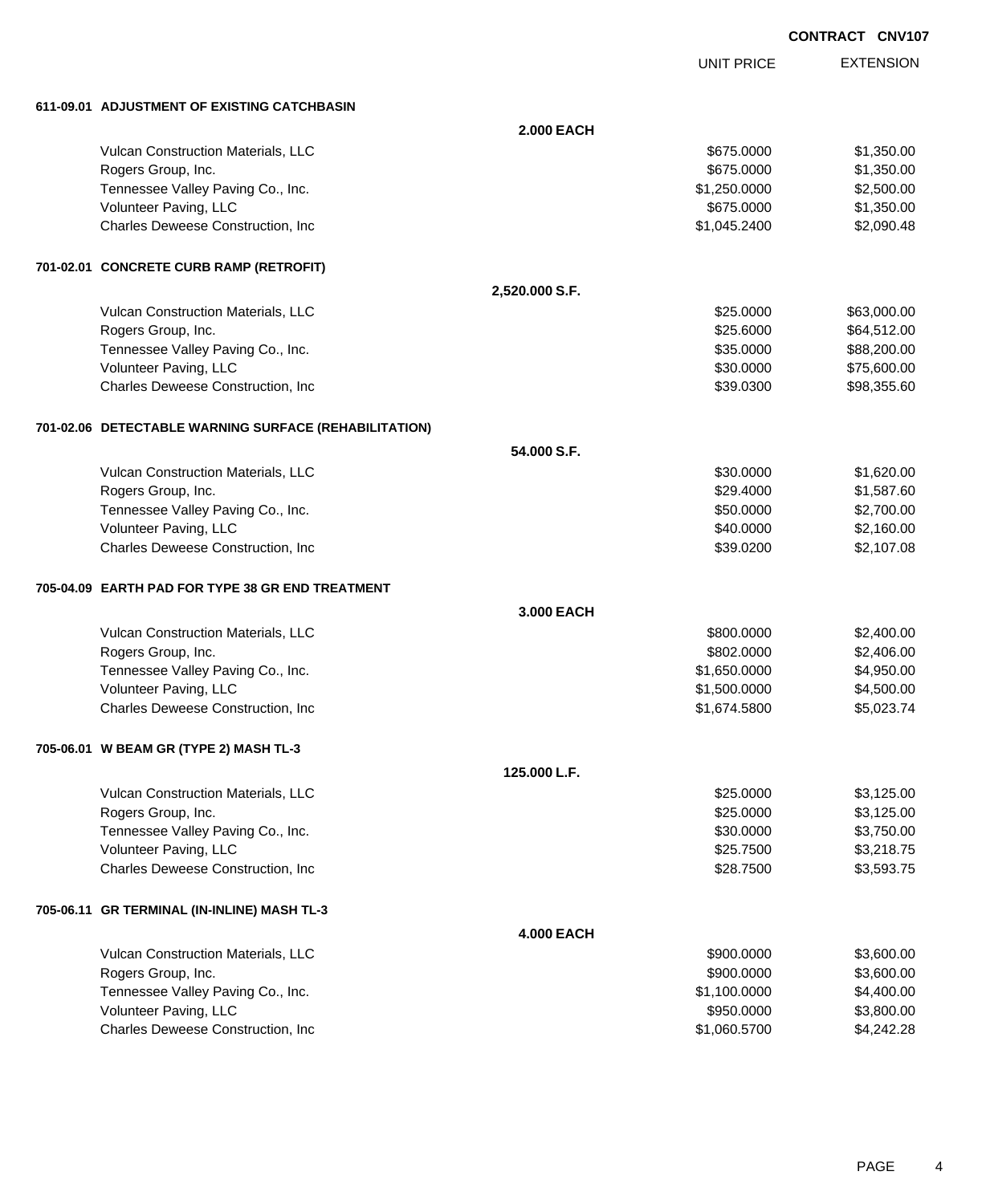|        |                                                   |                   |                   | CONTRACT CNV107 |                  |
|--------|---------------------------------------------------|-------------------|-------------------|-----------------|------------------|
|        |                                                   |                   | <b>UNIT PRICE</b> |                 | <b>EXTENSION</b> |
|        | 705-06.20 TANGENT ENERGY ABSORBING TERM MASH TL-3 |                   |                   |                 |                  |
|        |                                                   | 3.000 EACH        |                   |                 |                  |
|        | Vulcan Construction Materials, LLC                |                   | \$2,700.0000      |                 | \$8,100.00       |
|        | Rogers Group, Inc.                                |                   | \$2,705.0000      |                 | \$8,115.00       |
|        | Tennessee Valley Paving Co., Inc.                 |                   | \$3,100.0000      |                 | \$9,300.00       |
|        | Volunteer Paving, LLC                             |                   | \$2,794.0000      |                 | \$8,382.00       |
|        | Charles Deweese Construction, Inc.                |                   | \$3,118.6500      |                 | \$9,355.95       |
|        | 705-06.25 THRIE BEAM BRIDGE TRANSITION MASH TL-3  |                   |                   |                 |                  |
|        |                                                   | 3.000 EACH        |                   |                 |                  |
|        | Vulcan Construction Materials, LLC                |                   | \$2,000.0000      |                 | \$6,000.00       |
|        | Rogers Group, Inc.                                |                   | \$2,000.0000      |                 | \$6,000.00       |
|        | Tennessee Valley Paving Co., Inc.                 |                   | \$2,200.0000      |                 | \$6,600.00       |
|        | Volunteer Paving, LLC                             |                   | \$1,878.0000      |                 | \$5,634.00       |
|        | Charles Deweese Construction, Inc.                |                   | \$2,096.3300      |                 | \$6,288.99       |
| 706-01 | <b>GUARDRAIL REMOVED</b>                          |                   |                   |                 |                  |
|        |                                                   | 225.000 L.F.      |                   |                 |                  |
|        | Vulcan Construction Materials, LLC                |                   | \$1.2500          |                 | \$281.25         |
|        | Rogers Group, Inc.                                |                   | \$1.2500          |                 | \$281.25         |
|        | Tennessee Valley Paving Co., Inc.                 |                   | \$3.0000          |                 | \$675.00         |
|        | Volunteer Paving, LLC                             |                   | \$1.7500          |                 | \$393.75         |
|        | Charles Deweese Construction, Inc.                |                   | \$2.0200          |                 | \$454.50         |
| 712-01 | <b>TRAFFIC CONTROL</b>                            |                   |                   |                 |                  |
|        |                                                   | 1.000 LS          |                   |                 |                  |
|        | Vulcan Construction Materials, LLC                |                   | \$37,000.0000     |                 | \$37,000.00      |
|        | Rogers Group, Inc.                                |                   | \$42,701.7500     |                 | \$42,701.75      |
|        | Tennessee Valley Paving Co., Inc.                 |                   | \$41,500.0000     |                 | \$41,500.00      |
|        | Volunteer Paving, LLC                             |                   | \$33,250.0000     |                 | \$33,250.00      |
|        | Charles Deweese Construction, Inc                 |                   | \$27,500.0000     |                 | \$27,500.00      |
|        | 712-04.01 FLEXIBLE DRUMS (CHANNELIZING)           |                   |                   |                 |                  |
|        |                                                   | 50.000 EACH       |                   |                 |                  |
|        | Vulcan Construction Materials, LLC                |                   | \$5.0000          |                 | \$250.00         |
|        | Rogers Group, Inc.                                |                   | \$20.0000         |                 | \$1,000.00       |
|        | Tennessee Valley Paving Co., Inc.                 |                   | \$50.0000         |                 | \$2,500.00       |
|        | Volunteer Paving, LLC                             |                   | \$25.0000         |                 | \$1,250.00       |
|        | Charles Deweese Construction, Inc.                |                   | \$36.1800         |                 | \$1,809.00       |
|        | 712-05.01 WARNING LIGHTS (TYPE A)                 |                   |                   |                 |                  |
|        |                                                   | <b>4.000 EACH</b> |                   |                 |                  |
|        | Vulcan Construction Materials, LLC                |                   | \$5.0000          |                 | \$20.00          |
|        | Rogers Group, Inc.                                |                   | \$1.0000          |                 | \$4.00           |
|        | Tennessee Valley Paving Co., Inc.                 |                   | \$25.0000         |                 | \$100.00         |
|        | Volunteer Paving, LLC                             |                   | \$10.0000         |                 | \$40.00          |
|        | Charles Deweese Construction, Inc                 |                   | \$25.8400         |                 | \$103.36         |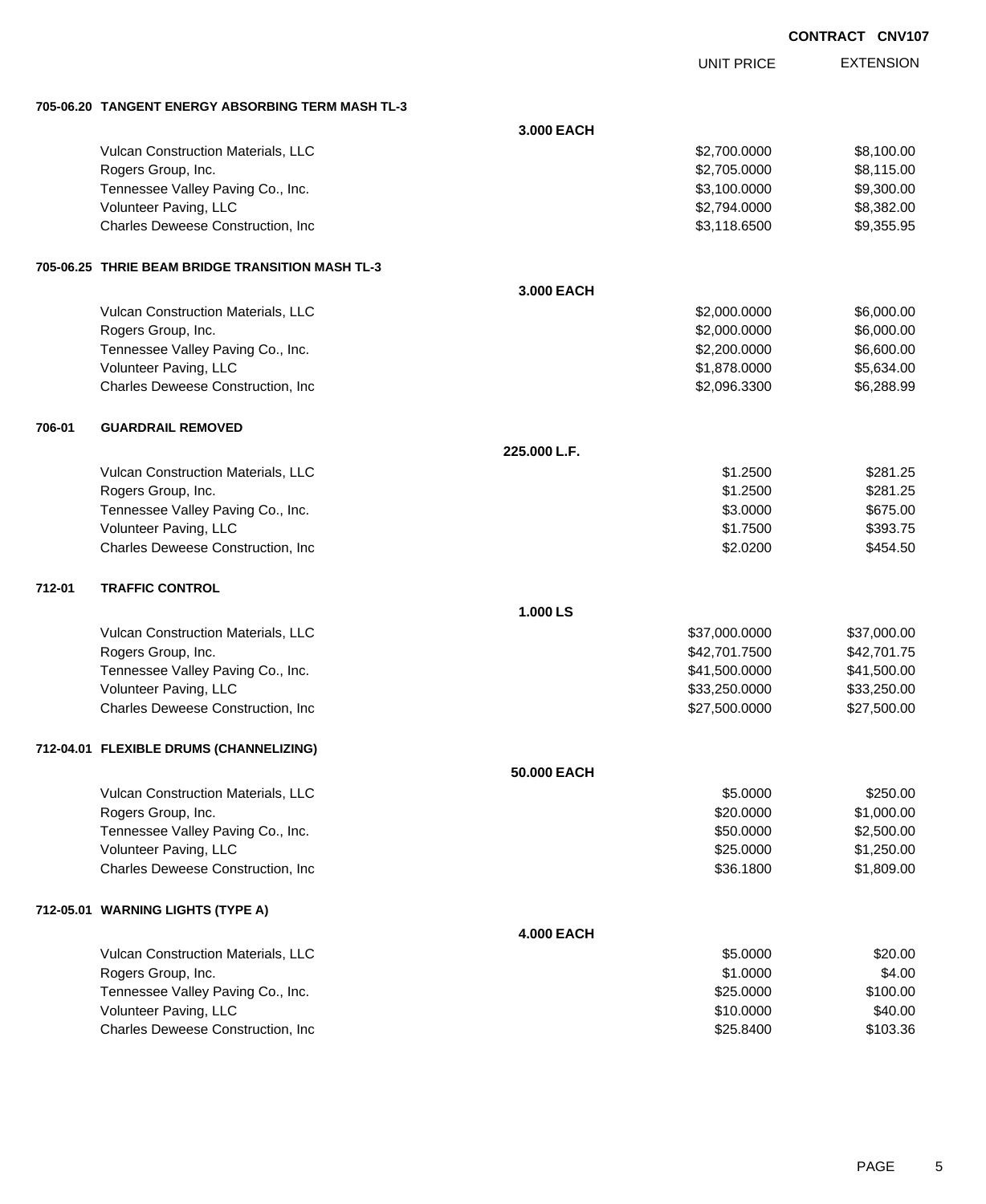EXTENSION **CONTRACT CNV107** UNIT PRICE **712-06 SIGNS (CONSTRUCTION) 1,860.000 S.F.** Vulcan Construction Materials, LLC 68.000 \$14,880.00 Rogers Group, Inc. \$11,439.00 Tennessee Valley Paving Co., Inc. 6. The Co. inc. \$8.0000 \$14,880.00 Volunteer Paving, LLC 6. 1.1.5000 \$13,950.00 Charles Deweese Construction, Inc **60.6 and 50.6 and 50.6 and 50.6 and 50.6 and 50.3000** \$17,298.00 **716-01.21 SNOWPLOWABLE RAISED PAVEMENT MARKERS (BI-DIR) (1 COLOR) 295.000 EACH** Vulcan Construction Materials, LLC 60000 \$8,260.00 Rogers Group, Inc. \$28.1000 \$8,289.50 Tennessee Valley Paving Co., Inc. \$3,850.00 \$8,850.00 \$8,850.00 Volunteer Paving, LLC 68,850.000 \$8,850.000 \$8,850.00 Charles Deweese Construction, Inc **Example 28.9400** \$28.9400 \$8,537.30 **716-01.22 SNOWPLOWABLE RAISED PAVMENT MARKERS (MONO-DIR)(1 COLOR) 97.000 EACH** Vulcan Construction Materials, LLC 6000 \$2,716.00 Rogers Group, Inc. \$2,725.70 Tennessee Valley Paving Co., Inc. \$30.000 \$2,910.00 Volunteer Paving, LLC 6. The state of the state of the state of the state of the state of the state of the state of the state of the state of the state of the state of the state of the state of the state of the state of th Charles Deweese Construction, Inc **Charles Deweese Construction, Inc** 628.9400 \$2,807.18 **716-01.30 REMOVAL OF SNOWPLOWABLE REFLECTIVE MARKER 271.000 EACH** Vulcan Construction Materials, LLC 60000 \$2,710.00 Rogers Group, Inc. \$10.0000 \$2,710.00 Tennessee Valley Paving Co., Inc. \$10.7500 \$2,913.25 Volunteer Paving, LLC 6. The state of the state of the state of the state of the state of the state of the state of the state of the state of the state of the state of the state of the state of the state of the state of th Charles Deweese Construction, Inc **Charles 2002.14** \$10.3400 \$2,802.14 **716-02.03 PLASTIC PAVEMENT MARKING (CROSS-WALK) 545.000 L.F.** Vulcan Construction Materials, LLC 66.000 \$3,270.00 Rogers Group, Inc. \$3,270.00 Tennessee Valley Paving Co., Inc. \$3,815.00 \$3,815.00 Volunteer Paving, LLC 65,450.00 Charles Deweese Construction, Inc **6.2000** \$3,379.00 **716-02.04 PLASTIC PAVEMENT MARKING(CHANNELIZATION STRIPING) 590.000 S.Y.** Vulcan Construction Materials, LLC 60000 \$7,080.00 Rogers Group, Inc. \$12.0000 \$7,080.00 Tennessee Valley Paving Co., Inc. \$13.0000 \$7,670.00

Volunteer Paving, LLC 618.000 \$10,620.00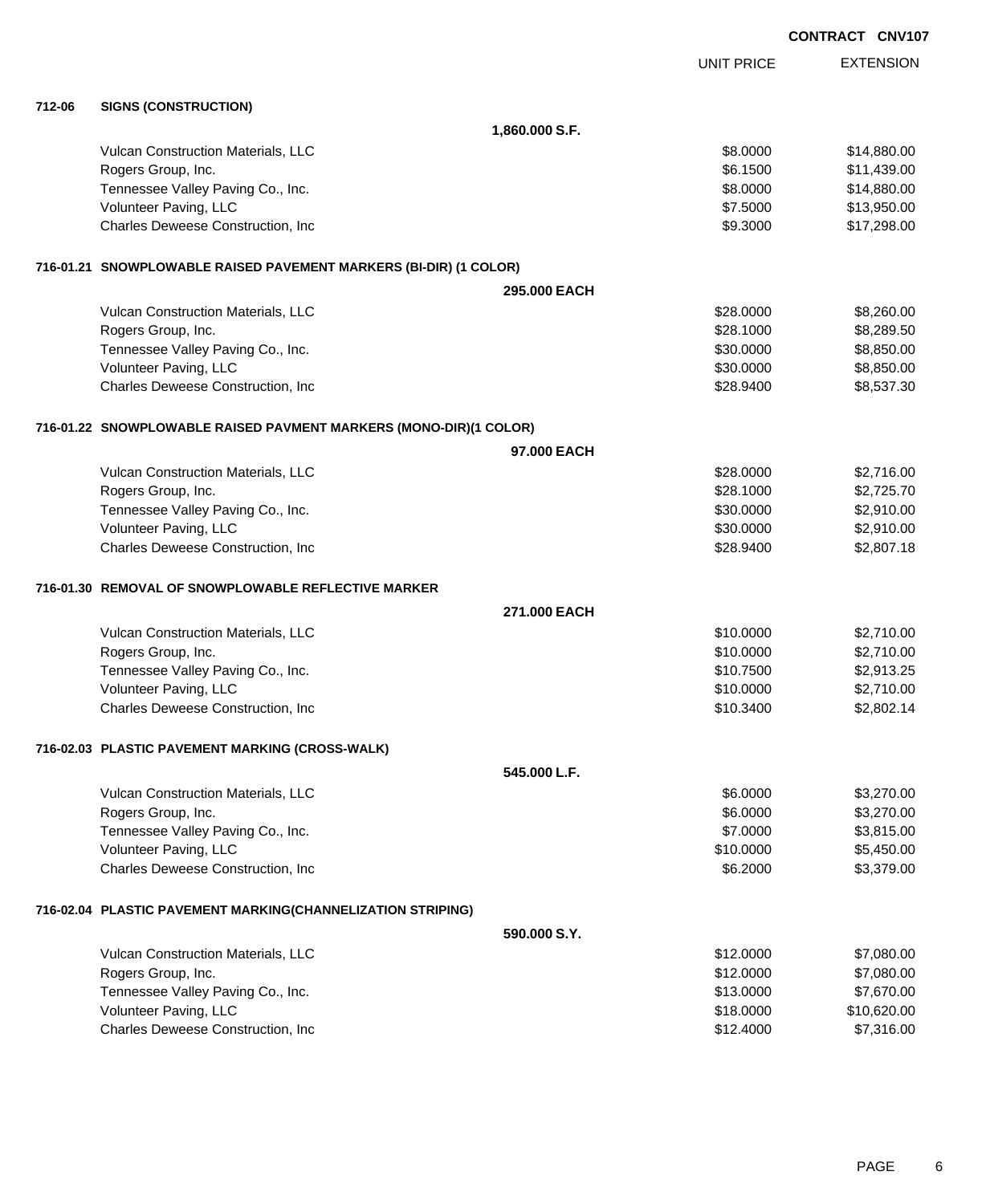|                                                       |                   |                   | <b>CONTRACT CNV107</b> |
|-------------------------------------------------------|-------------------|-------------------|------------------------|
|                                                       |                   | <b>UNIT PRICE</b> | <b>EXTENSION</b>       |
| 716-02.05 PLASTIC PAVEMENT MARKING (STOP LINE)        |                   |                   |                        |
|                                                       | 274.000 L.F.      |                   |                        |
| Vulcan Construction Materials, LLC                    |                   | \$15.0000         | \$4,110.00             |
| Rogers Group, Inc.                                    |                   | \$15.0000         | \$4,110.00             |
| Tennessee Valley Paving Co., Inc.                     |                   | \$18.0000         | \$4,932.00             |
| Volunteer Paving, LLC                                 |                   | \$15.0000         | \$4,110.00             |
| Charles Deweese Construction, Inc.                    |                   | \$15.5100         | \$4,249.74             |
| 716-02.06 PLASTIC PAVEMENT MARKING (TURN LANE ARROW)  |                   |                   |                        |
|                                                       | 27.000 EACH       |                   |                        |
| Vulcan Construction Materials, LLC                    |                   | \$150.0000        | \$4,050.00             |
| Rogers Group, Inc.                                    |                   | \$150.5000        | \$4,063.50             |
| Tennessee Valley Paving Co., Inc.                     |                   | \$165.0000        | \$4,455.00             |
| Volunteer Paving, LLC                                 |                   | \$150.0000        | \$4,050.00             |
| Charles Deweese Construction, Inc                     |                   | \$155.0500        | \$4,186.35             |
| 716-02.07 PLASTIC PAVEMENT MARKING (24" BARRIER LINE) |                   |                   |                        |
|                                                       | 992.000 L.F.      |                   |                        |
| Vulcan Construction Materials, LLC                    |                   | \$12.0000         | \$11,904.00            |
| Rogers Group, Inc.                                    |                   | \$12.0000         | \$11,904.00            |
| Tennessee Valley Paving Co., Inc.                     |                   | \$12.5000         | \$12,400.00            |
| Volunteer Paving, LLC                                 |                   | \$7.5000          | \$7,440.00             |
| Charles Deweese Construction, Inc                     |                   | \$12.4000         | \$12,300.80            |
| 716-02.08 PLASTIC PAVEMENT MARKING (8" DOTTED LINE)   |                   |                   |                        |
|                                                       | 1,447.000 L.F.    |                   |                        |
| Vulcan Construction Materials, LLC                    |                   | \$2.5000          | \$3,617.50             |
| Rogers Group, Inc.                                    |                   | \$2.5000          | \$3,617.50             |
| Tennessee Valley Paving Co., Inc.                     |                   | \$2.7500          | \$3,979.25             |
| Volunteer Paving, LLC                                 |                   | \$2.2500          | \$3,255.75             |
| Charles Deweese Construction, Inc                     |                   | \$2.5800          | \$3,733.26             |
| 716-02.12 PLASTIC PAVEMENT MARKING (8IN LINE)         |                   |                   |                        |
|                                                       | 0.200 L.M.        |                   |                        |
| Vulcan Construction Materials, LLC                    |                   | \$10,000.0000     | \$2,000.00             |
| Rogers Group, Inc.                                    |                   | \$10,025.0000     | \$2,005.00             |
| Tennessee Valley Paving Co., Inc.                     |                   | \$11,000.0000     | \$2,200.00             |
| Volunteer Paving, LLC                                 |                   | \$12,500.0000     | \$2,500.00             |
| Charles Deweese Construction, Inc                     |                   | \$10,336.9000     | \$2,067.38             |
| 716-03.03 PLASTIC WORD PAVEMENT MARKING (STOP AHEAD)  |                   |                   |                        |
|                                                       | <b>2.000 EACH</b> |                   |                        |
| Vulcan Construction Materials, LLC                    |                   | \$400.0000        | \$800.00               |
| Rogers Group, Inc.                                    |                   | \$400.0000        | \$800.00               |
| Tennessee Valley Paving Co., Inc.                     |                   | \$400.0000        | \$800.00               |
| Volunteer Paving, LLC                                 |                   | \$450.0000        | \$900.00               |
| Charles Deweese Construction, Inc                     |                   | \$413.4800        | \$826.96               |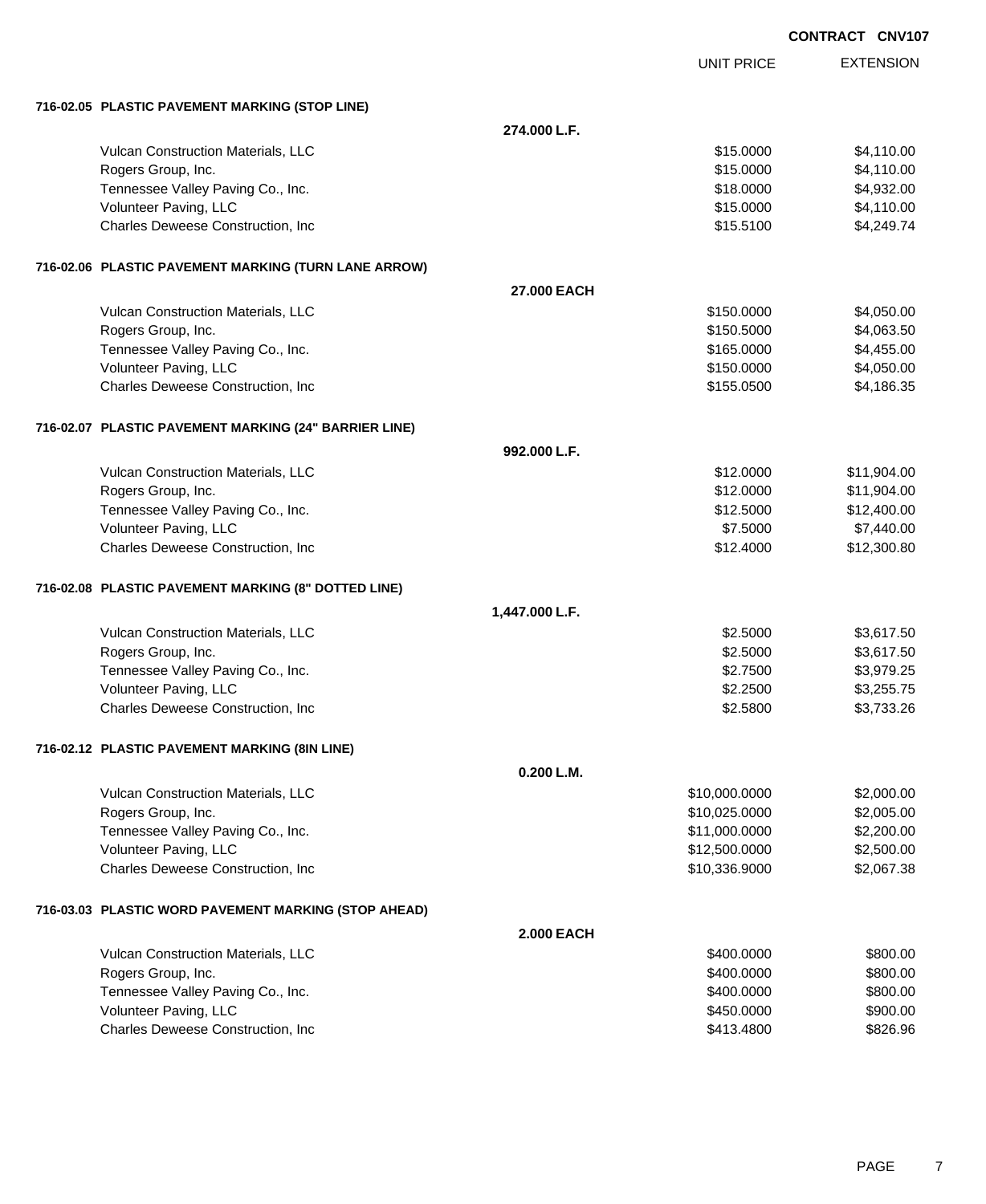|                                                           |                   |                   | <b>CONTRACT CNV107</b> |
|-----------------------------------------------------------|-------------------|-------------------|------------------------|
|                                                           |                   | <b>UNIT PRICE</b> | <b>EXTENSION</b>       |
| 716-04.04 PLASTIC PAVEMENT MARKING (TRANSVERSE SHOULDER)  |                   |                   |                        |
|                                                           | 808,000 L.F.      |                   |                        |
| Vulcan Construction Materials, LLC                        |                   | \$5.0000          | \$4,040.00             |
| Rogers Group, Inc.                                        |                   | \$5.0000          | \$4,040.00             |
| Tennessee Valley Paving Co., Inc.                         |                   | \$5.5000          | \$4,444.00             |
| Volunteer Paving, LLC                                     |                   | \$6.5000          | \$5,252.00             |
| Charles Deweese Construction, Inc.                        |                   | \$5.1700          | \$4,177.36             |
| 716-04.05 PLASTIC PAVEMENT MARKING (STRAIGHT ARROW)       |                   |                   |                        |
|                                                           | <b>1.000 EACH</b> |                   |                        |
| Vulcan Construction Materials, LLC                        |                   | \$200.0000        | \$200.00               |
| Rogers Group, Inc.                                        |                   | \$200.0000        | \$200.00               |
| Tennessee Valley Paving Co., Inc.                         |                   | \$350.0000        | \$350.00               |
| Volunteer Paving, LLC                                     |                   | \$150.0000        | \$150.00               |
| Charles Deweese Construction, Inc.                        |                   | \$206,7400        | \$206.74               |
| 716-04.14 PLASTIC PAVEMENT MARKING (LANE REDUCTION ARROW) |                   |                   |                        |
|                                                           | <b>5.000 EACH</b> |                   |                        |
| Vulcan Construction Materials, LLC                        |                   | \$350.0000        | \$1,750.00             |
| Rogers Group, Inc.                                        |                   | \$350.0000        | \$1,750.00             |
| Tennessee Valley Paving Co., Inc.                         |                   | \$400.0000        | \$2,000.00             |
| Volunteer Paving, LLC                                     |                   | \$300.0000        | \$1,500.00             |
| Charles Deweese Construction, Inc                         |                   | \$361.7900        | \$1,808.95             |
| 716-05.20 PAINTED PAVEMENT MARKING (6" LINE)              |                   |                   |                        |
|                                                           | 3.200 L.M.        |                   |                        |
| Vulcan Construction Materials, LLC                        |                   | \$1,000.0000      | \$3,200.00             |
| Rogers Group, Inc.                                        |                   | \$1,000.0000      | \$3,200.00             |
| Tennessee Valley Paving Co., Inc.                         |                   | \$1,100.0000      | \$3,520.00             |
| Volunteer Paving, LLC                                     |                   | \$1,500.0000      | \$4,800.00             |
| Charles Deweese Construction, Inc                         |                   | \$1,033.6900      | \$3,307.81             |
| 716-12.02 ENHANCED FLATLINE THERMO PVMT MRKNG (6IN LINE)  |                   |                   |                        |
|                                                           | 22.300 L.M.       |                   |                        |
| Vulcan Construction Materials, LLC                        |                   | \$4,800.0000      | \$107,040.00           |
| Rogers Group, Inc.                                        |                   | \$4,815.0000      | \$107,374.50           |
| Tennessee Valley Paving Co., Inc.                         |                   | \$4,850.0000      | \$108,155.00           |
| Volunteer Paving, LLC                                     |                   | \$5,000.0000      | \$111,500.00           |
| Charles Deweese Construction, Inc                         |                   | \$5,065.0900      | \$112,951.51           |
| 716-12.06 ENHANCED FLAT LINE THERMO (8IN LINE)            |                   |                   |                        |
|                                                           | 197.000 L.F.      |                   |                        |
| Vulcan Construction Materials, LLC                        |                   | \$3.0000          | \$591.00               |
| Rogers Group, Inc.                                        |                   | \$3.0000          | \$591.00               |
| Tennessee Valley Paving Co., Inc.                         |                   | \$3.2500          | \$640.25               |
| Volunteer Paving, LLC                                     |                   | \$2.5000          | \$492.50               |
| Charles Deweese Construction, Inc                         |                   | \$3.1000          | \$610.70               |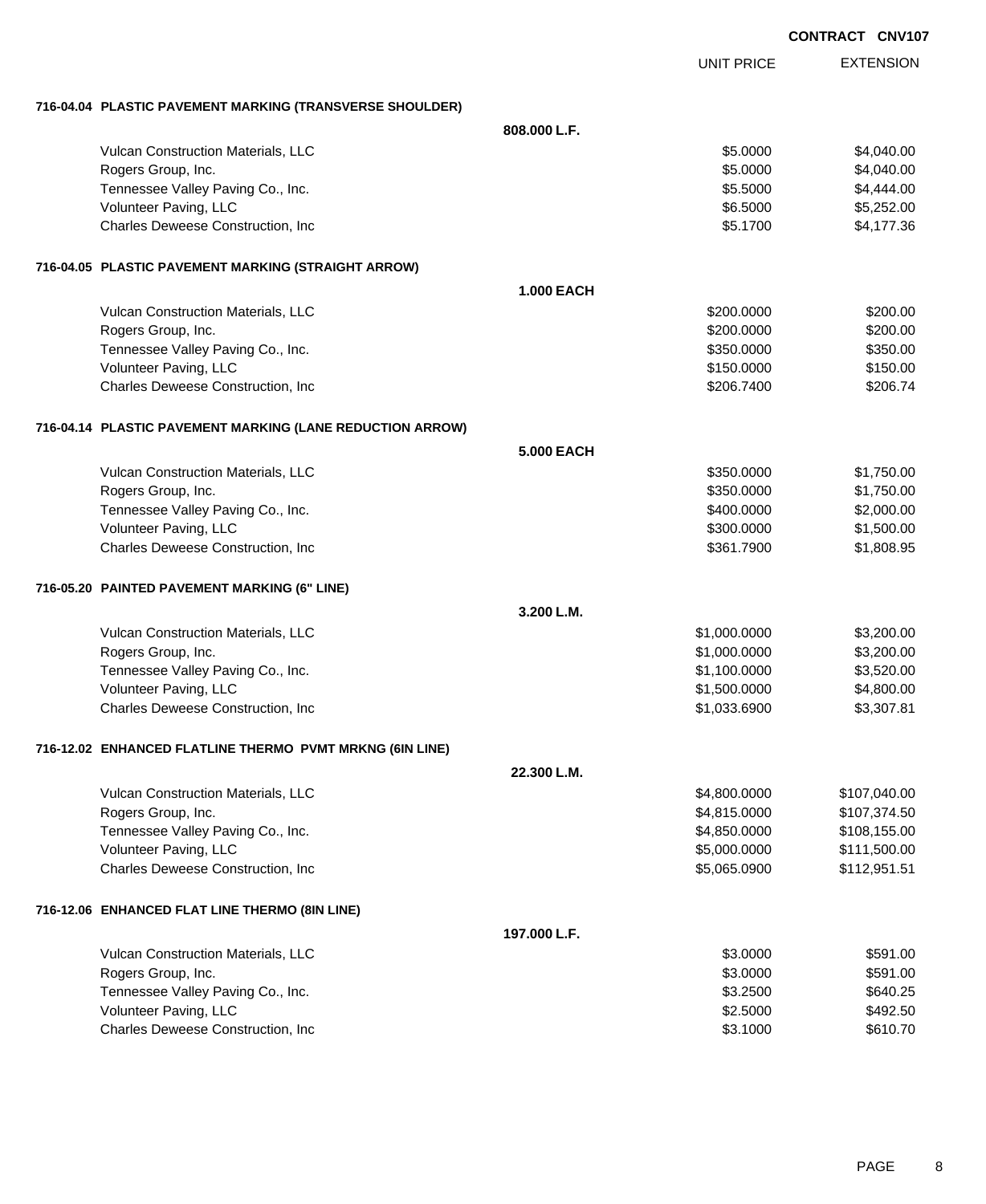**CONTRACT CNV107**

UNIT PRICE

EXTENSION

| 717-01 | <b>MOBILIZATION</b> |
|--------|---------------------|
|        |                     |

| 717-01 | <b>MOBILIZATION</b>                |                   |               |             |
|--------|------------------------------------|-------------------|---------------|-------------|
|        |                                    | 1.000 LS          |               |             |
|        | Vulcan Construction Materials, LLC |                   | \$21,500.0000 | \$21,500.00 |
|        | Rogers Group, Inc.                 |                   | \$45,000.0000 | \$45,000.00 |
|        | Tennessee Valley Paving Co., Inc.  |                   | \$29,000.0000 | \$29,000.00 |
|        | Volunteer Paving, LLC              |                   | \$27,141.0000 | \$27,141.00 |
|        | Charles Deweese Construction, Inc  |                   | \$14,000.0000 | \$14,000.00 |
|        | 730-14.02 SAW SLOT                 |                   |               |             |
|        |                                    | 1,136.000 L.F.    |               |             |
|        | Vulcan Construction Materials, LLC |                   | \$3.5000      | \$3,976.00  |
|        | Rogers Group, Inc.                 |                   | \$3.5000      | \$3,976.00  |
|        | Tennessee Valley Paving Co., Inc.  |                   | \$4.5000      | \$5,112.00  |
|        | Volunteer Paving, LLC              |                   | \$3.7500      | \$4,260.00  |
|        | Charles Deweese Construction, Inc  |                   | \$3.8800      | \$4,407.68  |
|        | 730-14.03 LOOP WIRE                |                   |               |             |
|        |                                    | 2,672.000 L.F.    |               |             |
|        | Vulcan Construction Materials, LLC |                   | \$0.6000      | \$1,603.20  |
|        | Rogers Group, Inc.                 |                   | \$0.6000      | \$1,603.20  |
|        | Tennessee Valley Paving Co., Inc.  |                   | \$0.7500      | \$2,004.00  |
|        | Volunteer Paving, LLC              |                   | \$0.6000      | \$1,603.20  |
|        | Charles Deweese Construction, Inc. |                   | \$0.6200      | \$1,656.64  |
|        | 706-10.26 ROUNDED END ELEMENT      |                   |               |             |
|        |                                    | <b>4.000 EACH</b> |               |             |
|        | Vulcan Construction Materials, LLC |                   | \$100.0000    | \$400.00    |
|        | Rogers Group, Inc.                 |                   | \$100.0000    | \$400.00    |
|        | Tennessee Valley Paving Co., Inc.  |                   | \$150.0000    | \$600.00    |
|        | Volunteer Paving, LLC              |                   | \$125.0000    | \$500.00    |
|        | Charles Deweese Construction, Inc  |                   | \$139.5500    | \$558.20    |
|        |                                    |                   |               |             |